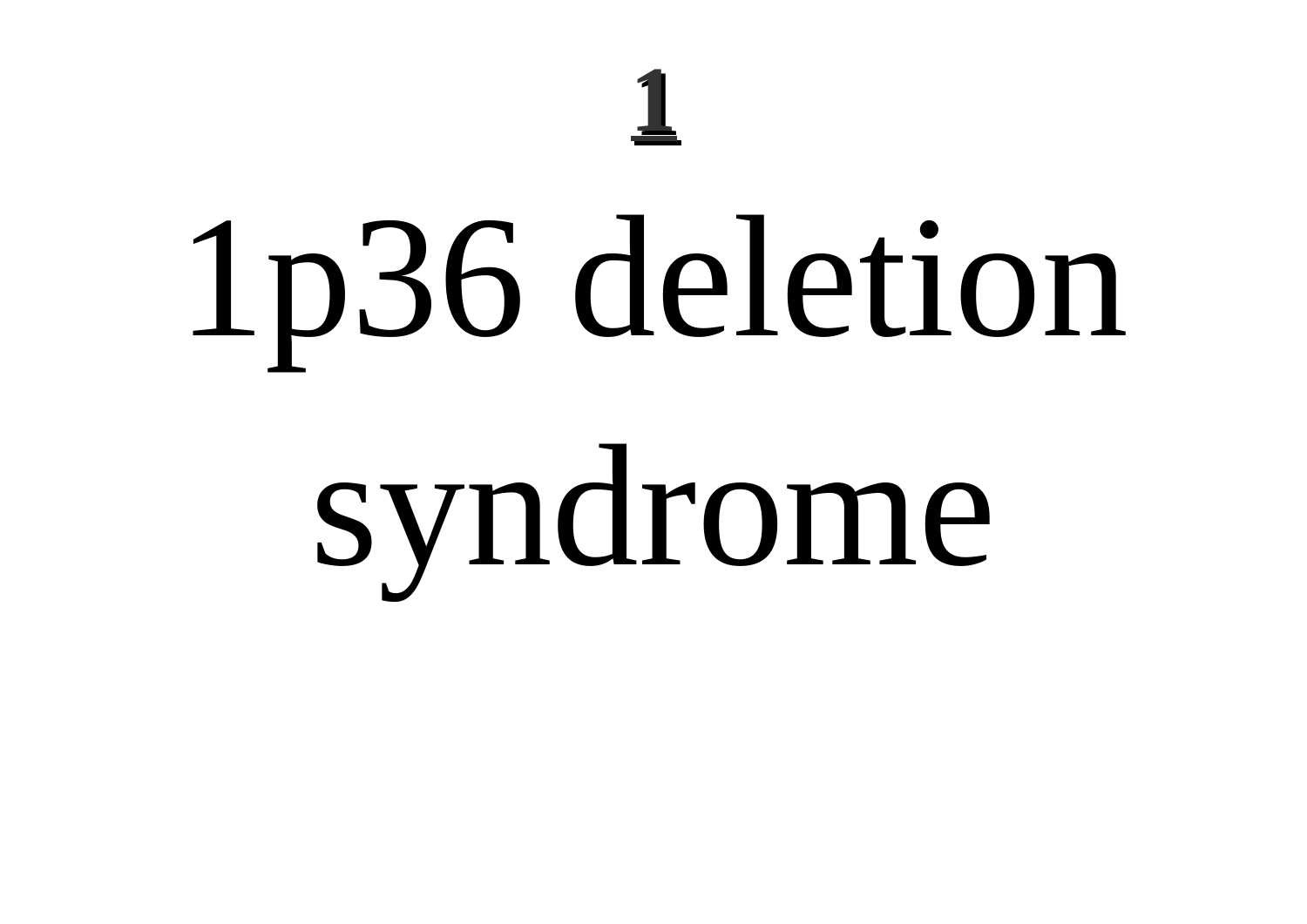# 2-hydroxygluta-

## ric aciduria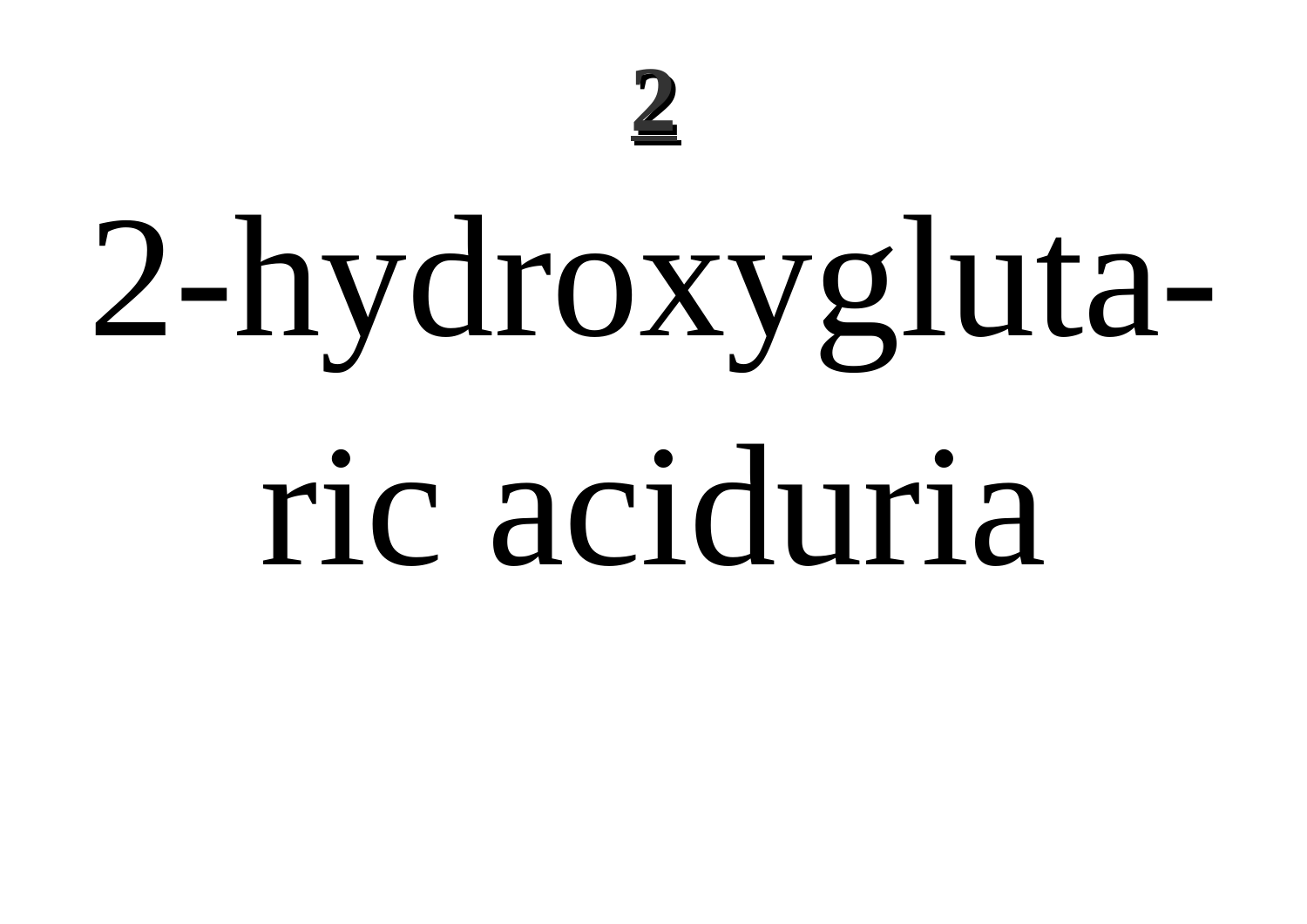## 5'nucleotidase

## increased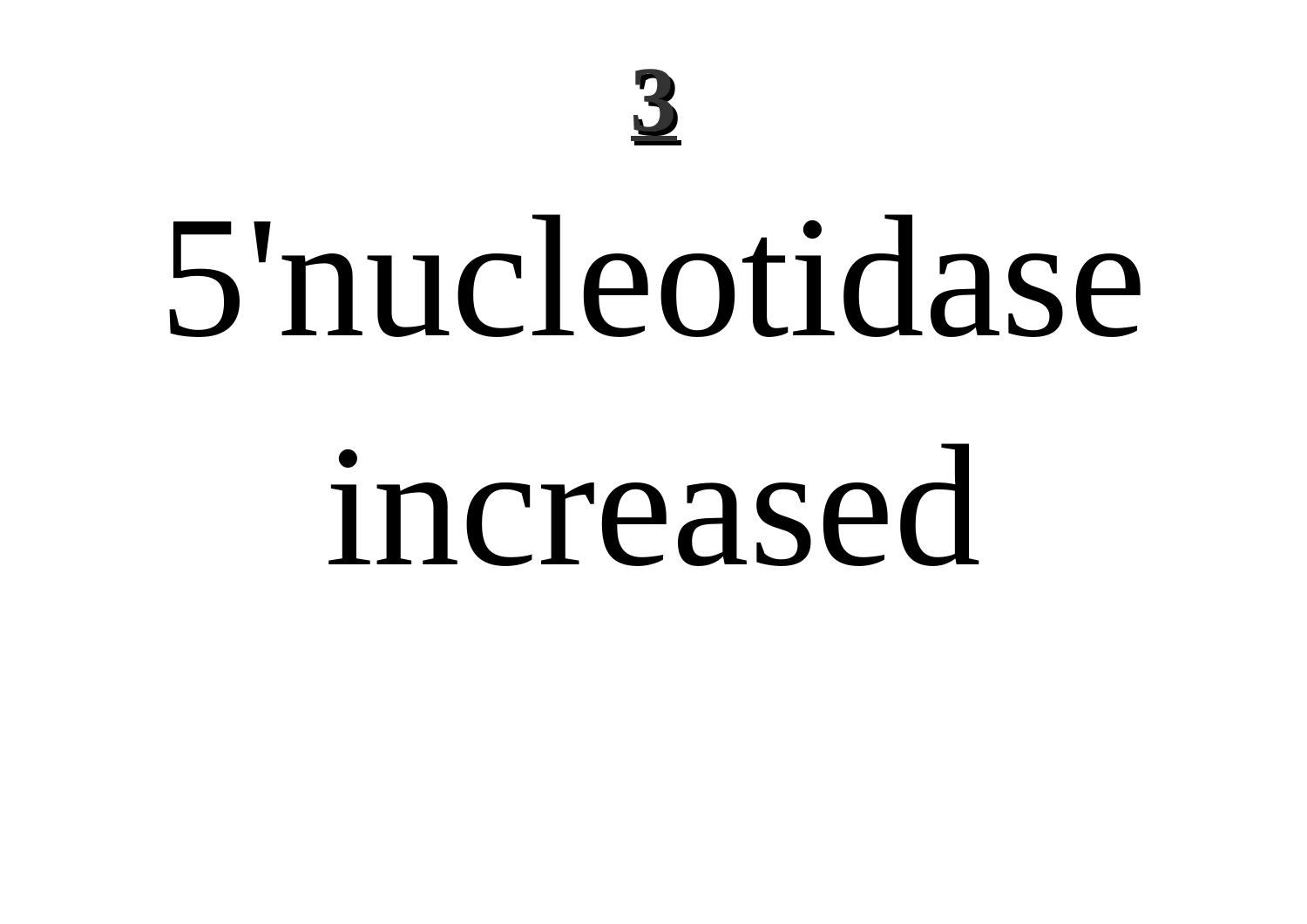## acousticneuritis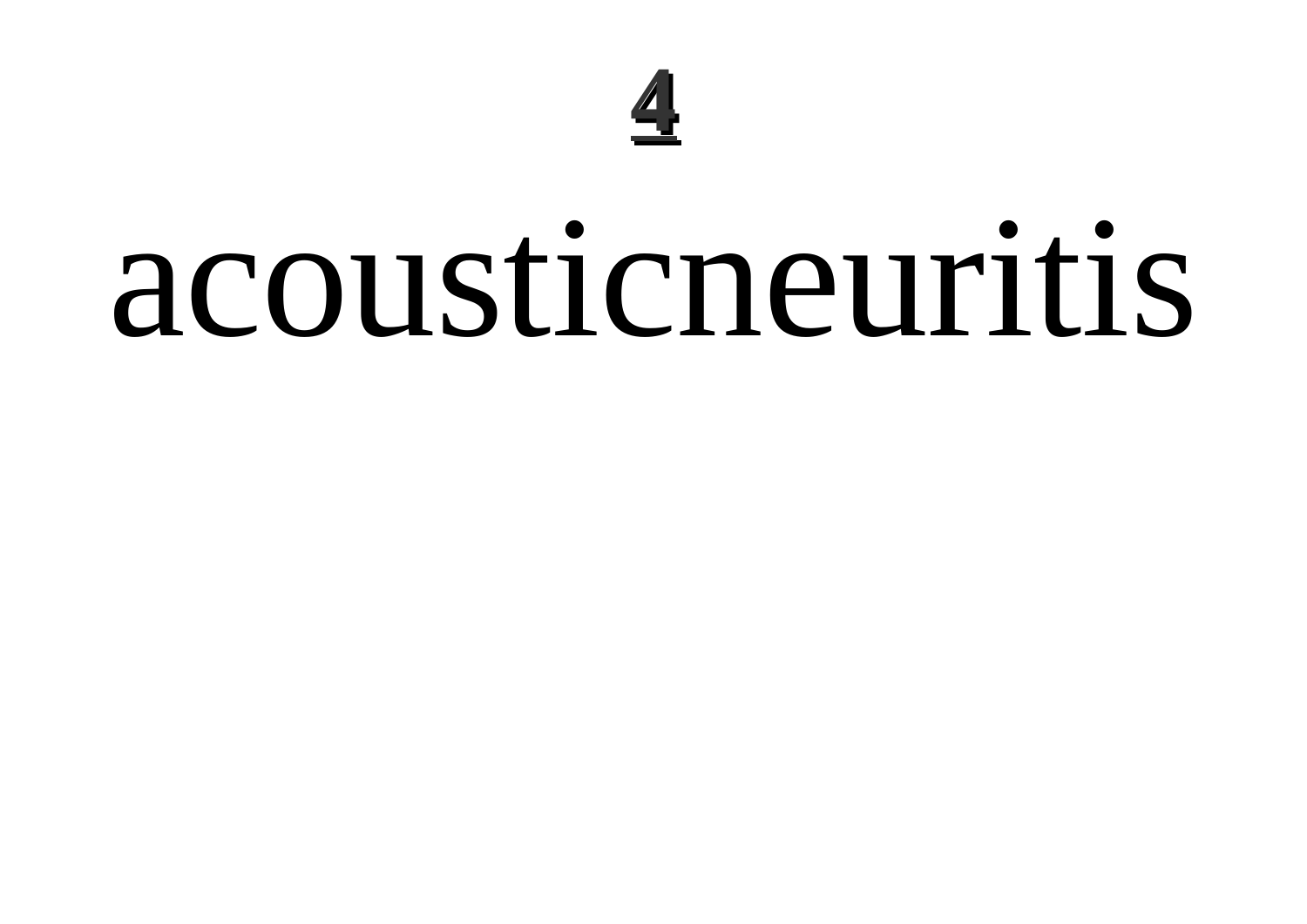# acquired c1 inhi-

# bitor deficiency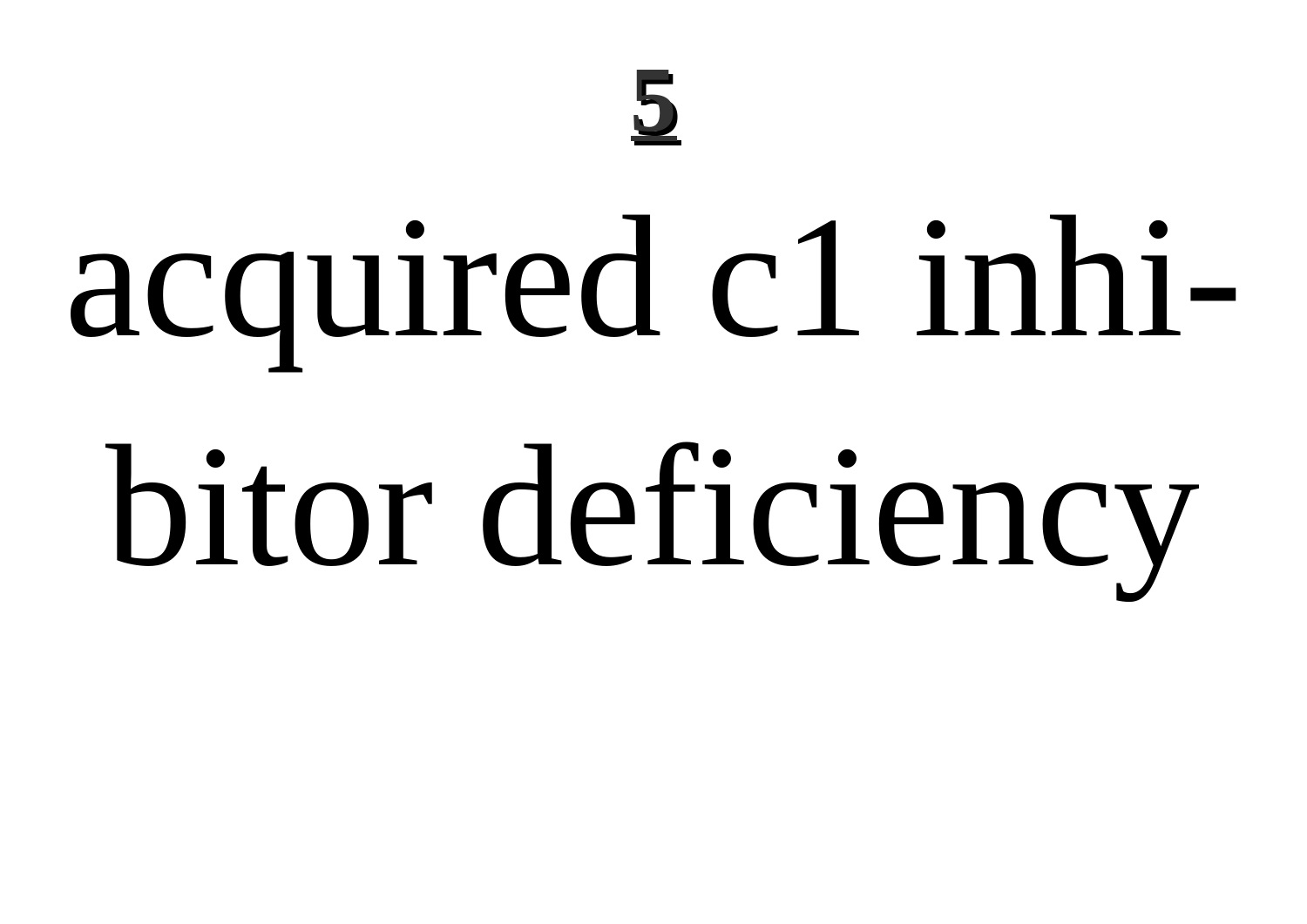

# acquired epidermolysis bul-

losa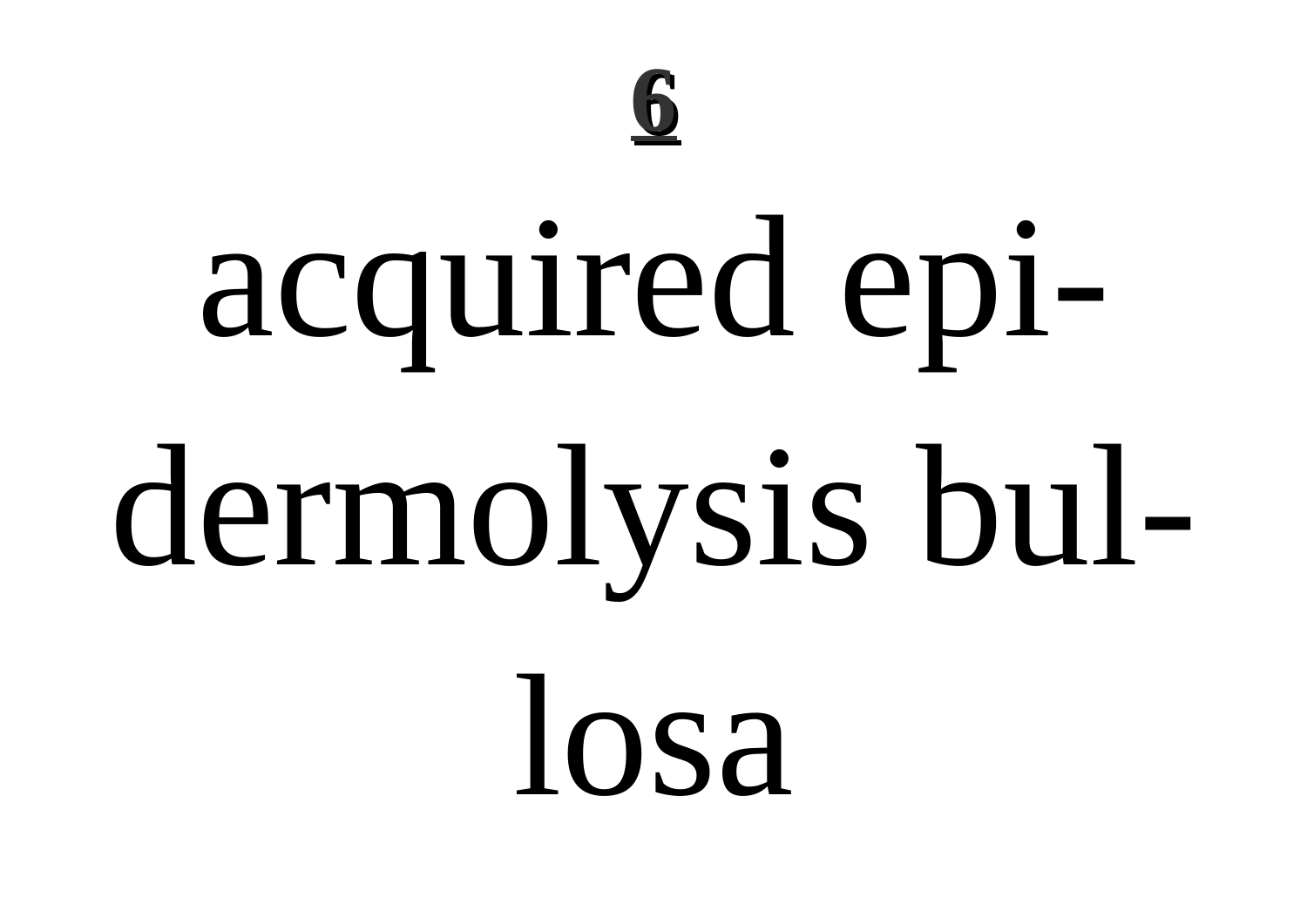# acquired epilep-

**7**

# ticaphasia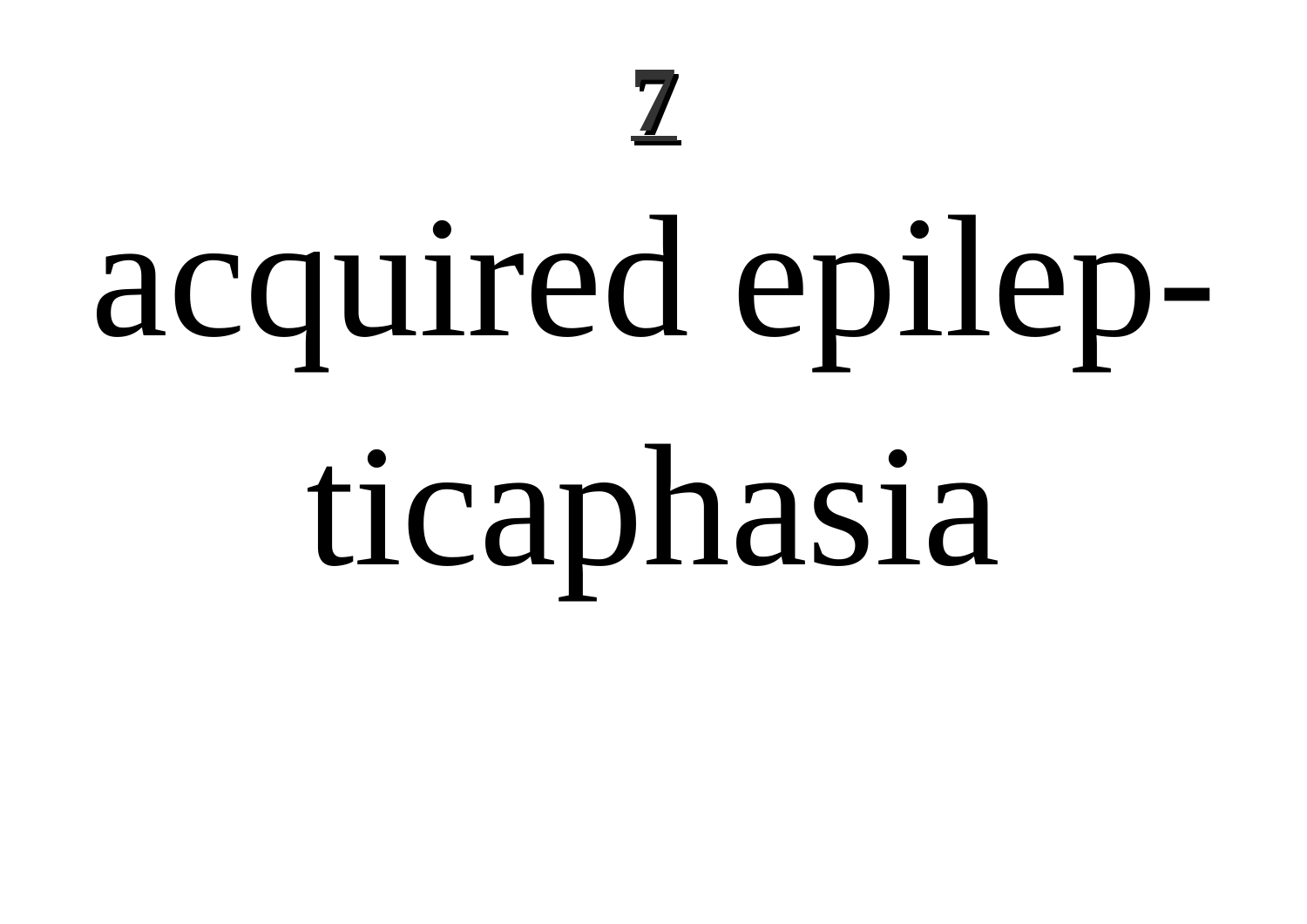### acute cutaneous

# lupus erythema-

tosus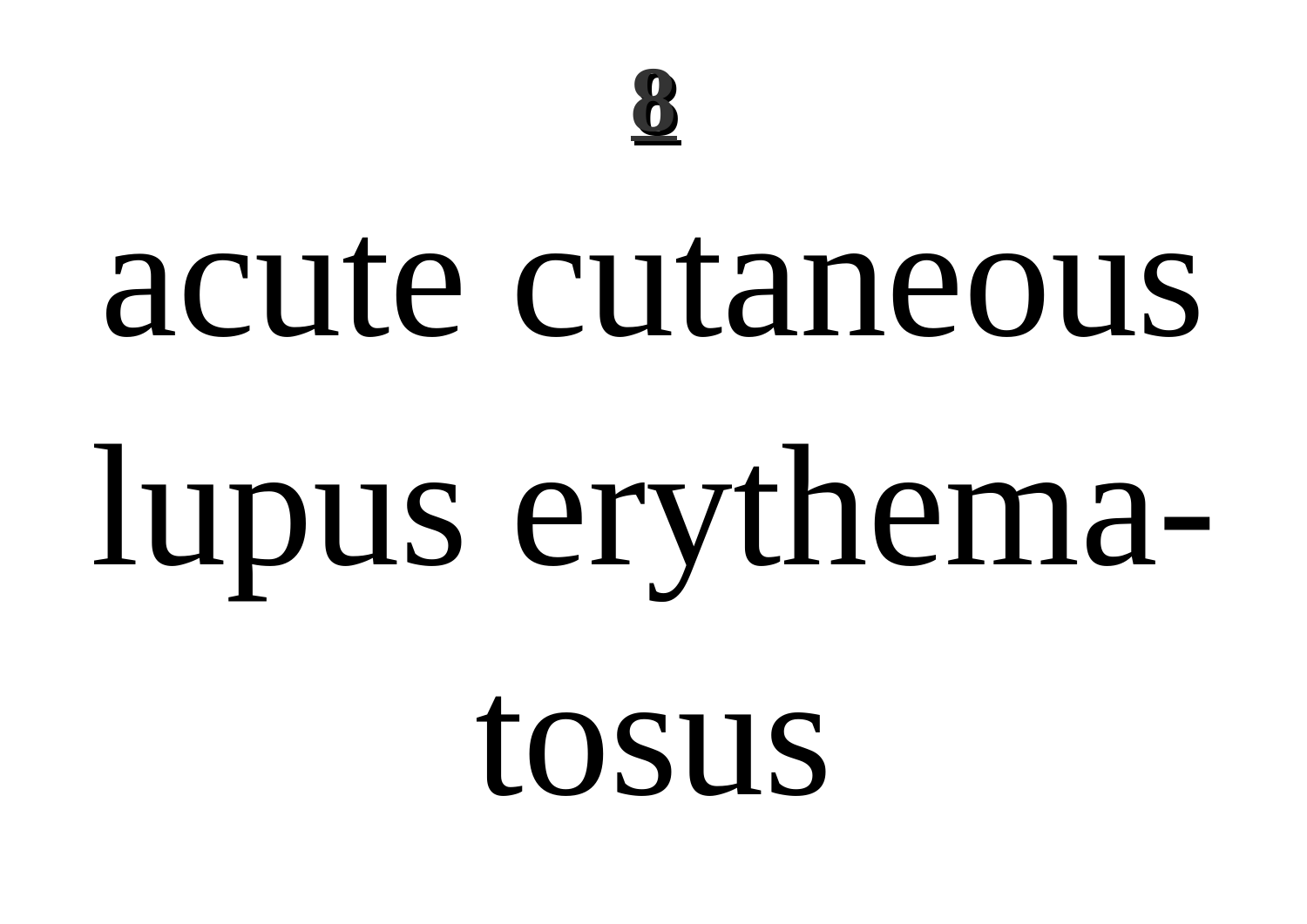

## acute dissemina-

# ted encephalomyelitis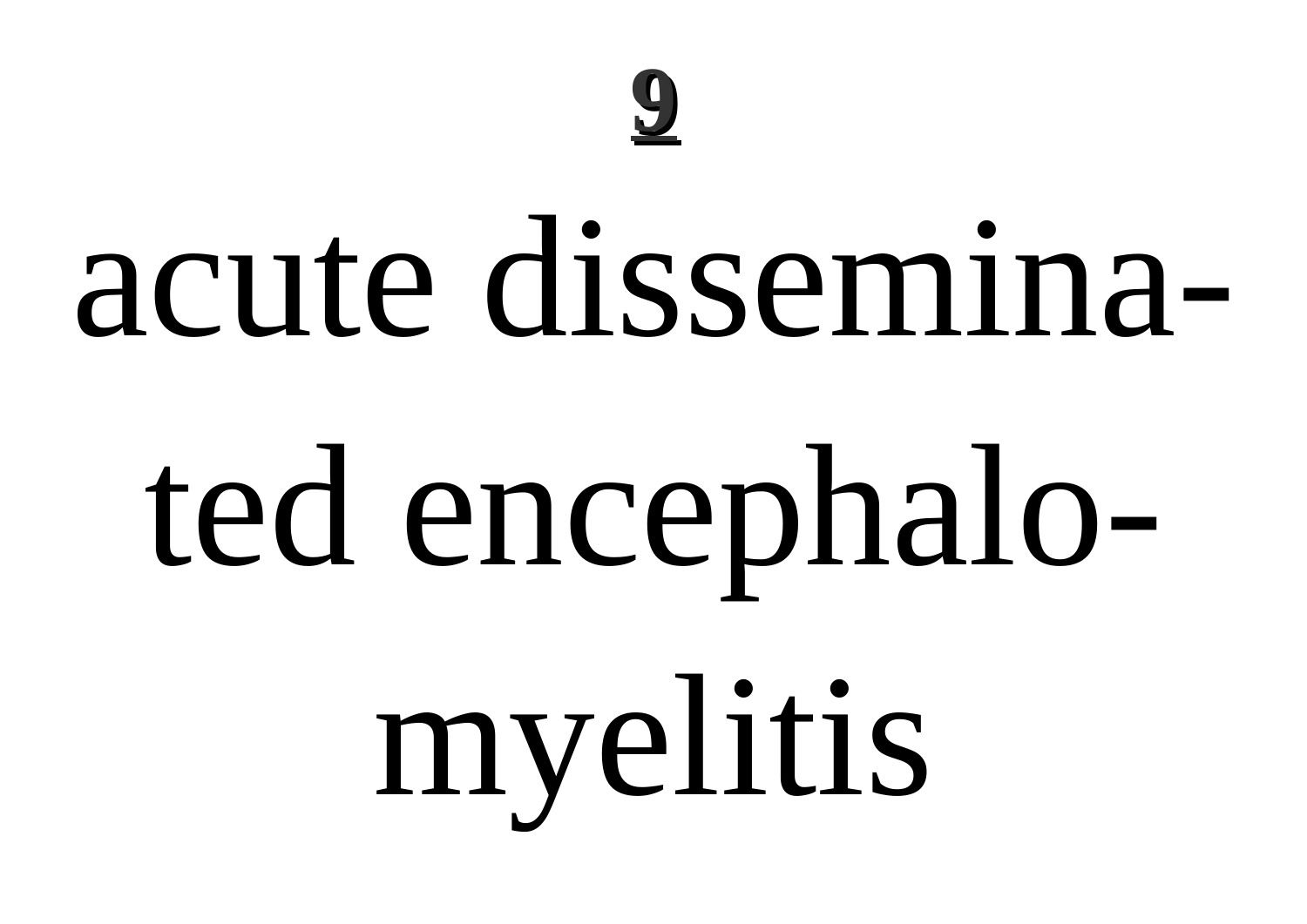## acuteencephalitis

### with refractory, repe-

### titive partial seizures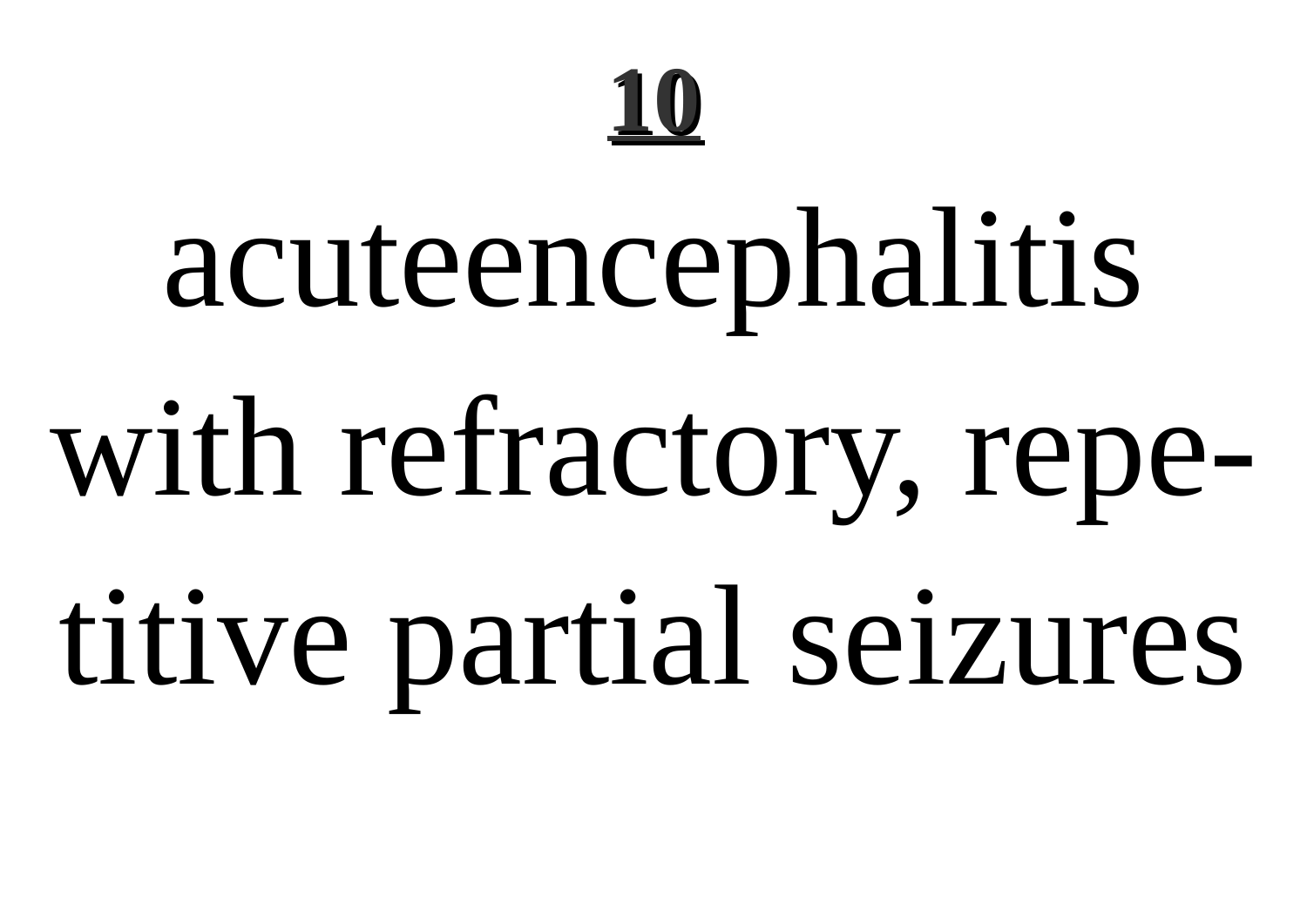# acute febrile neutrophilicder-

matosis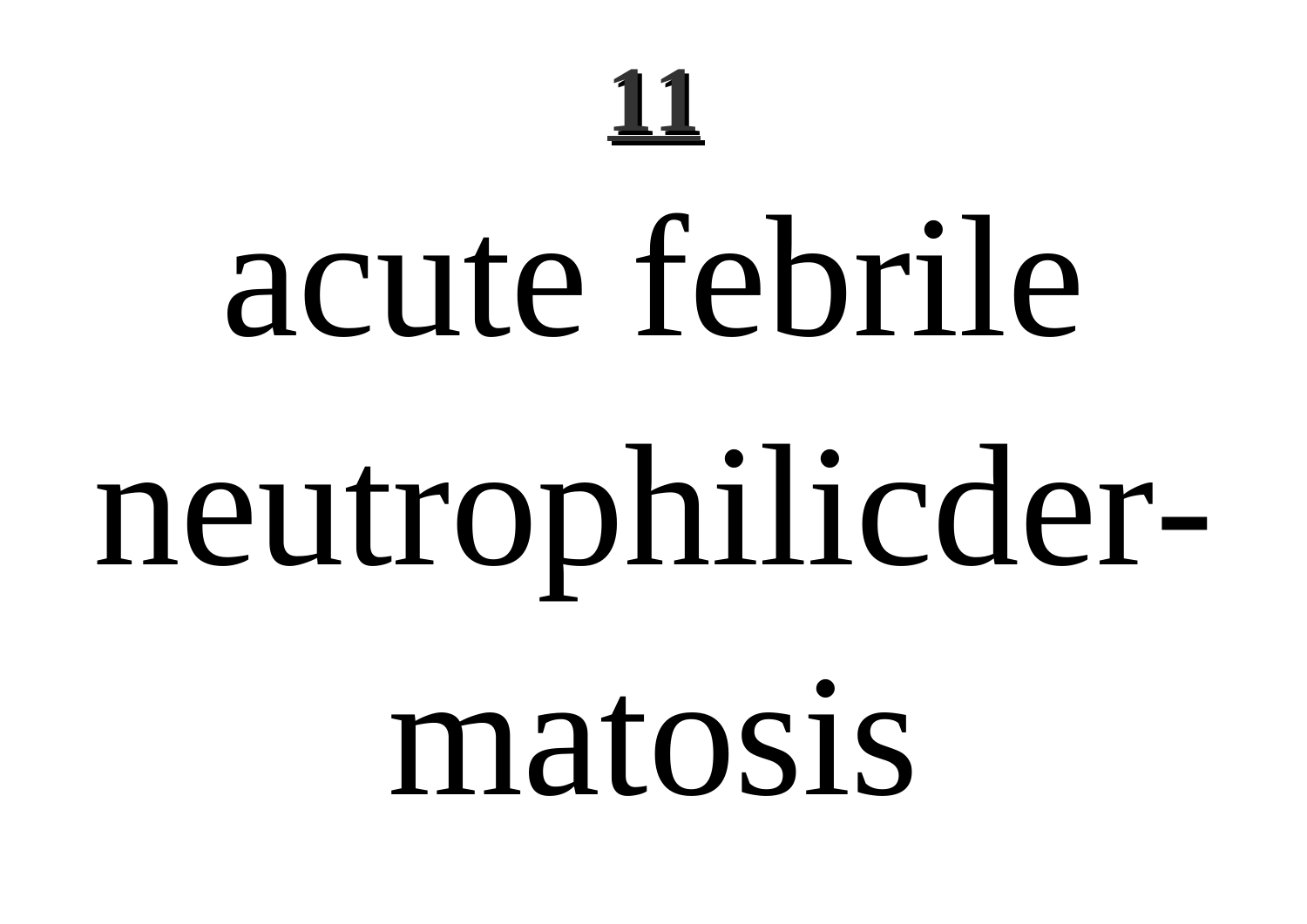# acute flaccid my-

## elitis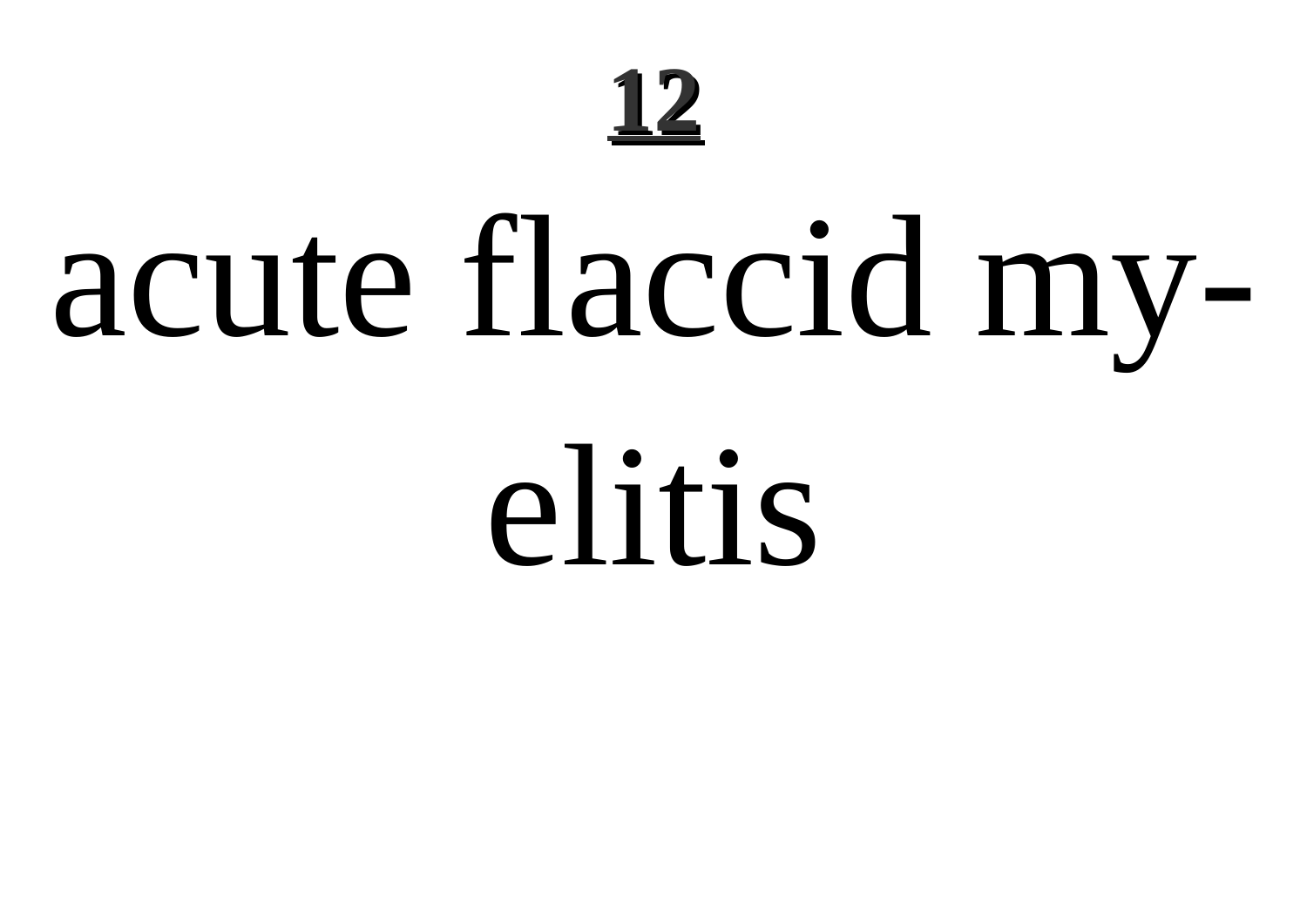

## acute haemorr-

# hagic leukoen-

cephalitis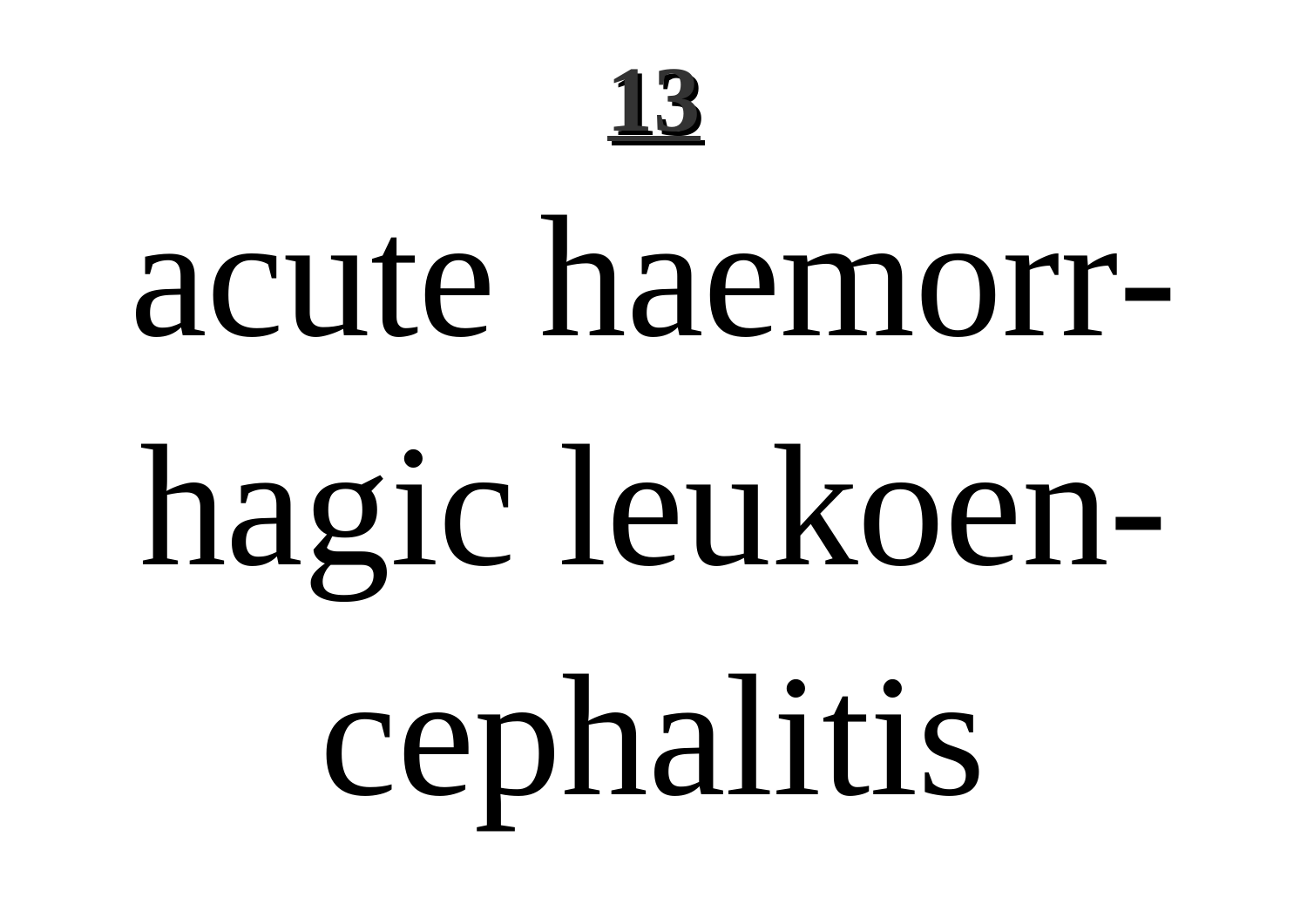

## acutehaemorr-

# hagic oedema of

infancy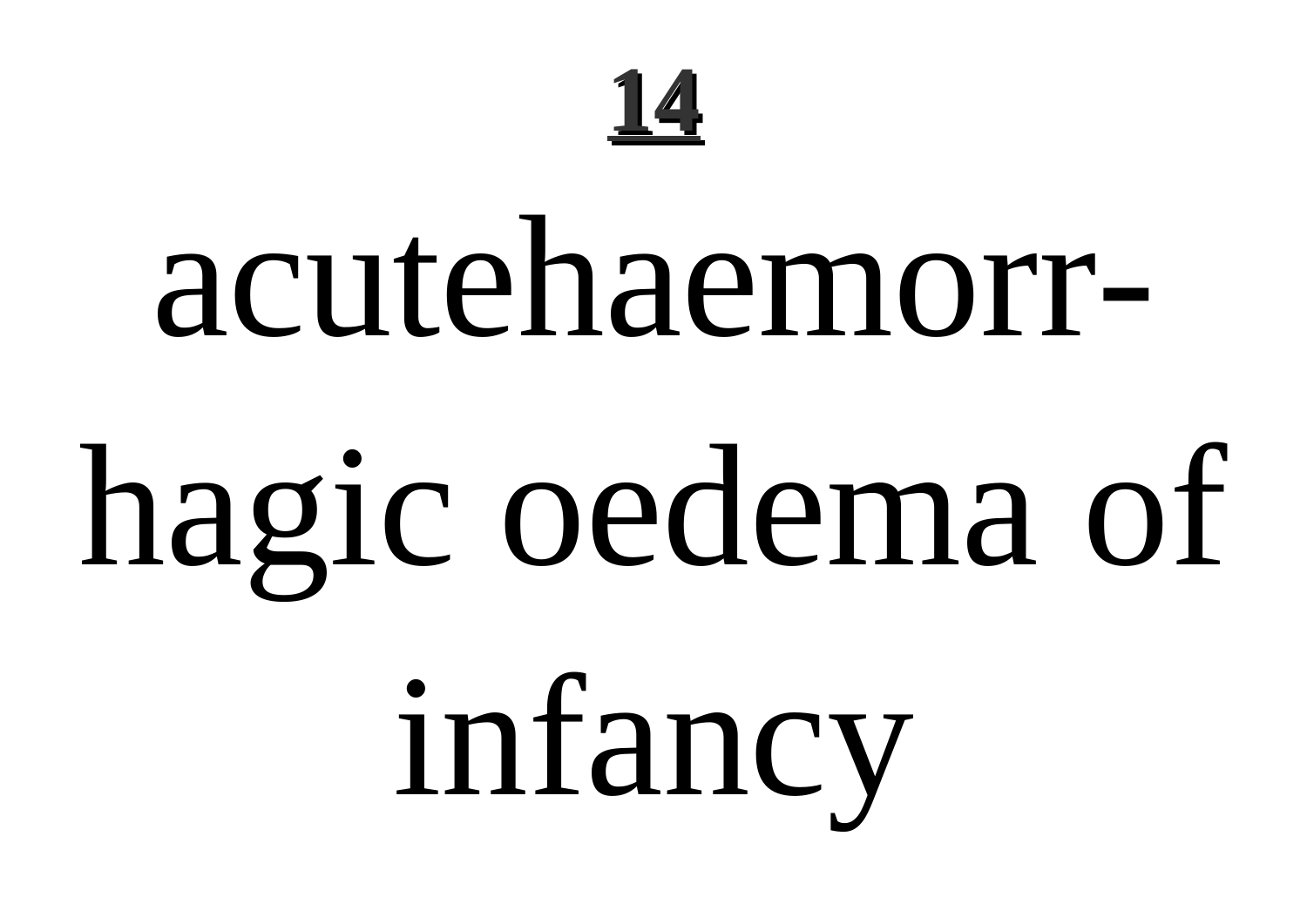# acute kidney

**15**

injury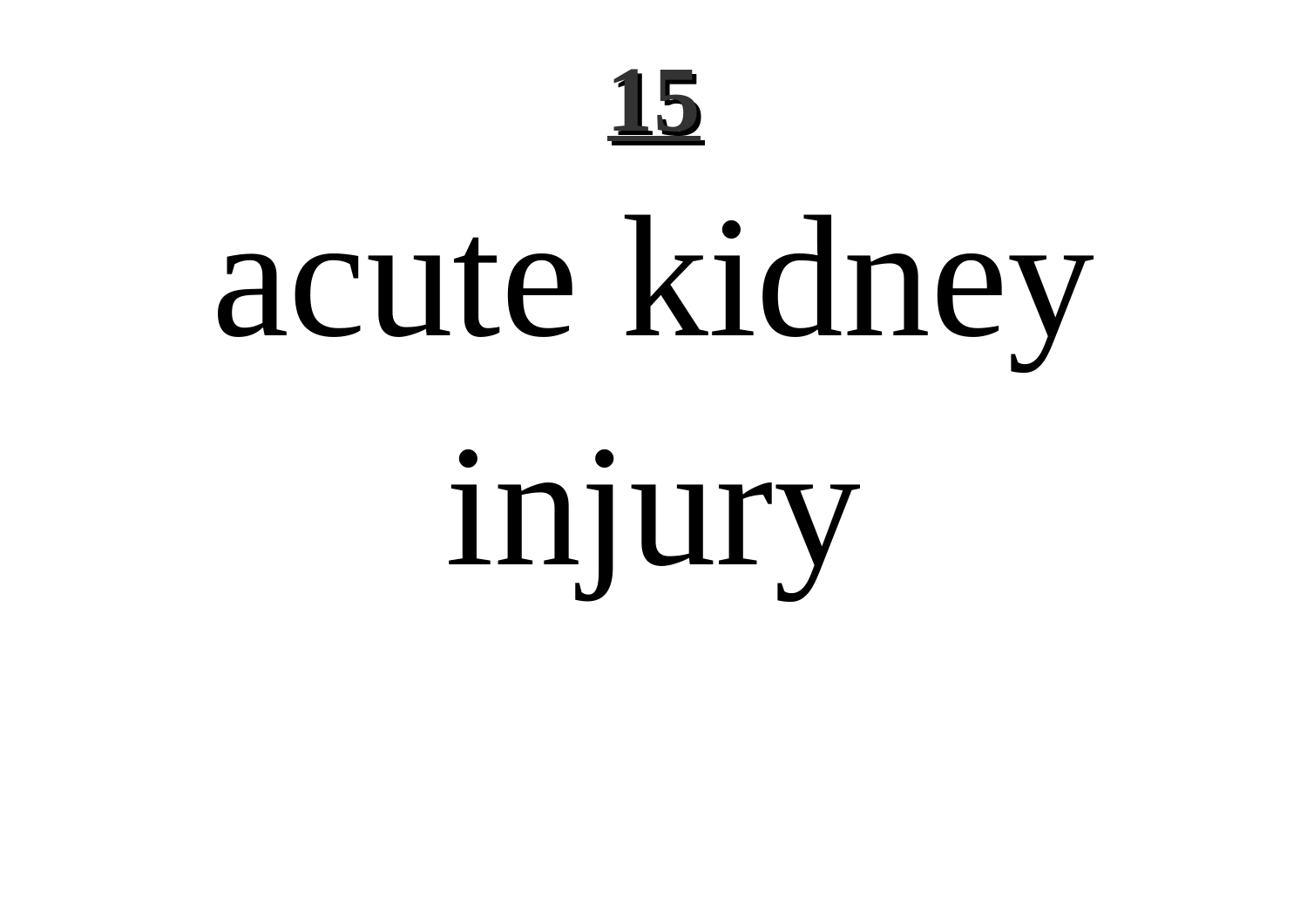

## acute macular

# outer retinopathy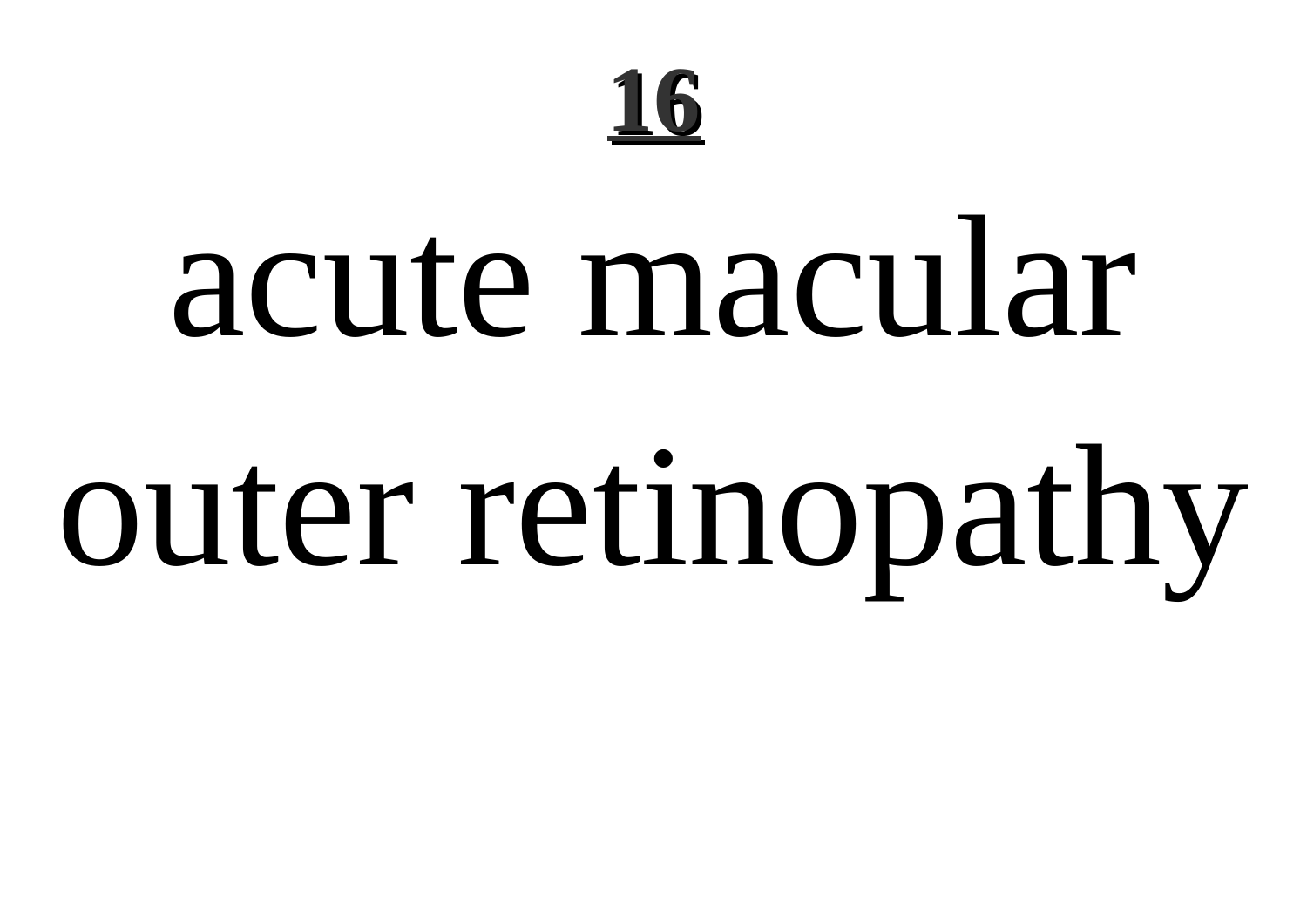# acutemotor axonal neuropathy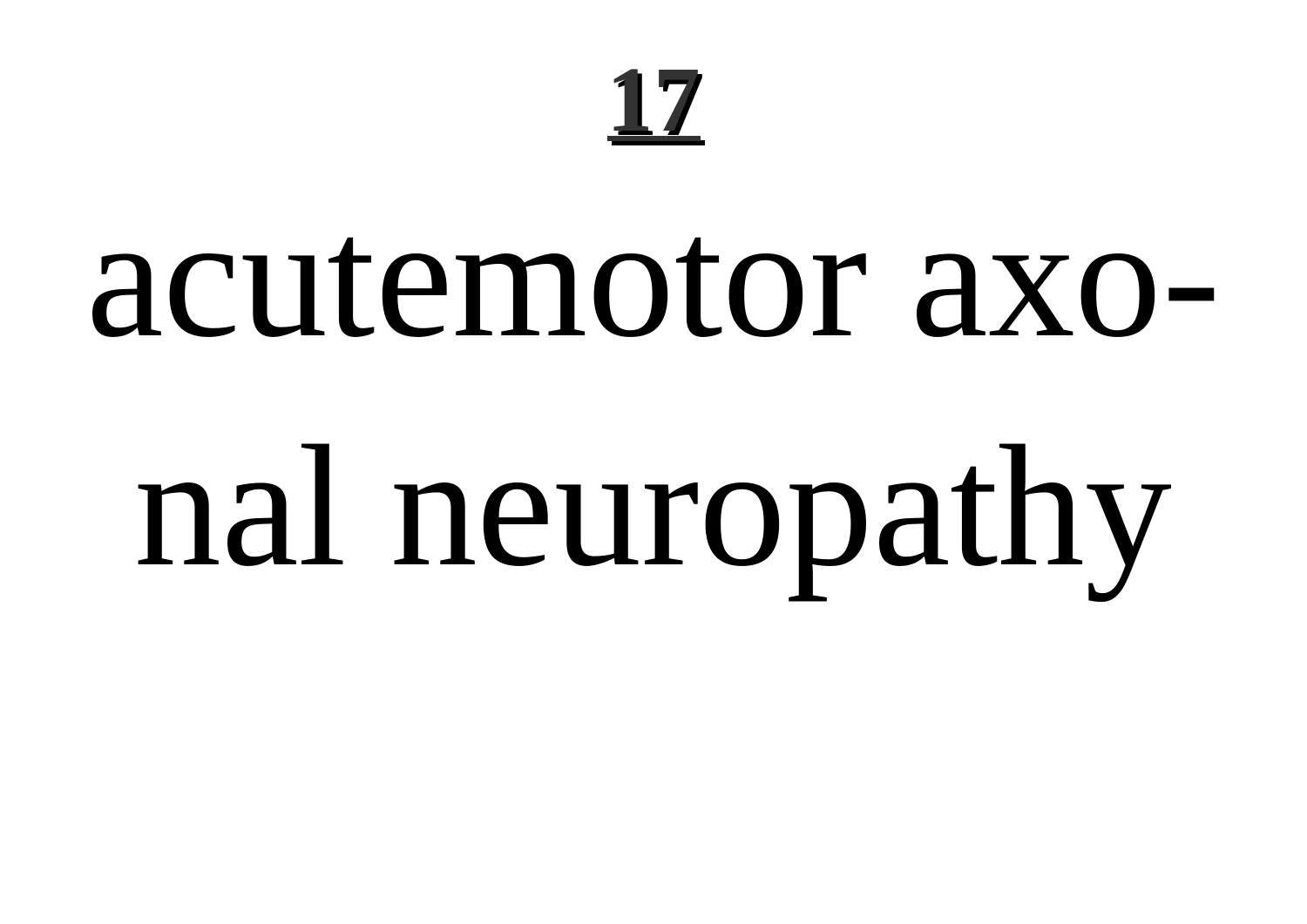

# acute motor-sensory axonal neu-

ropathy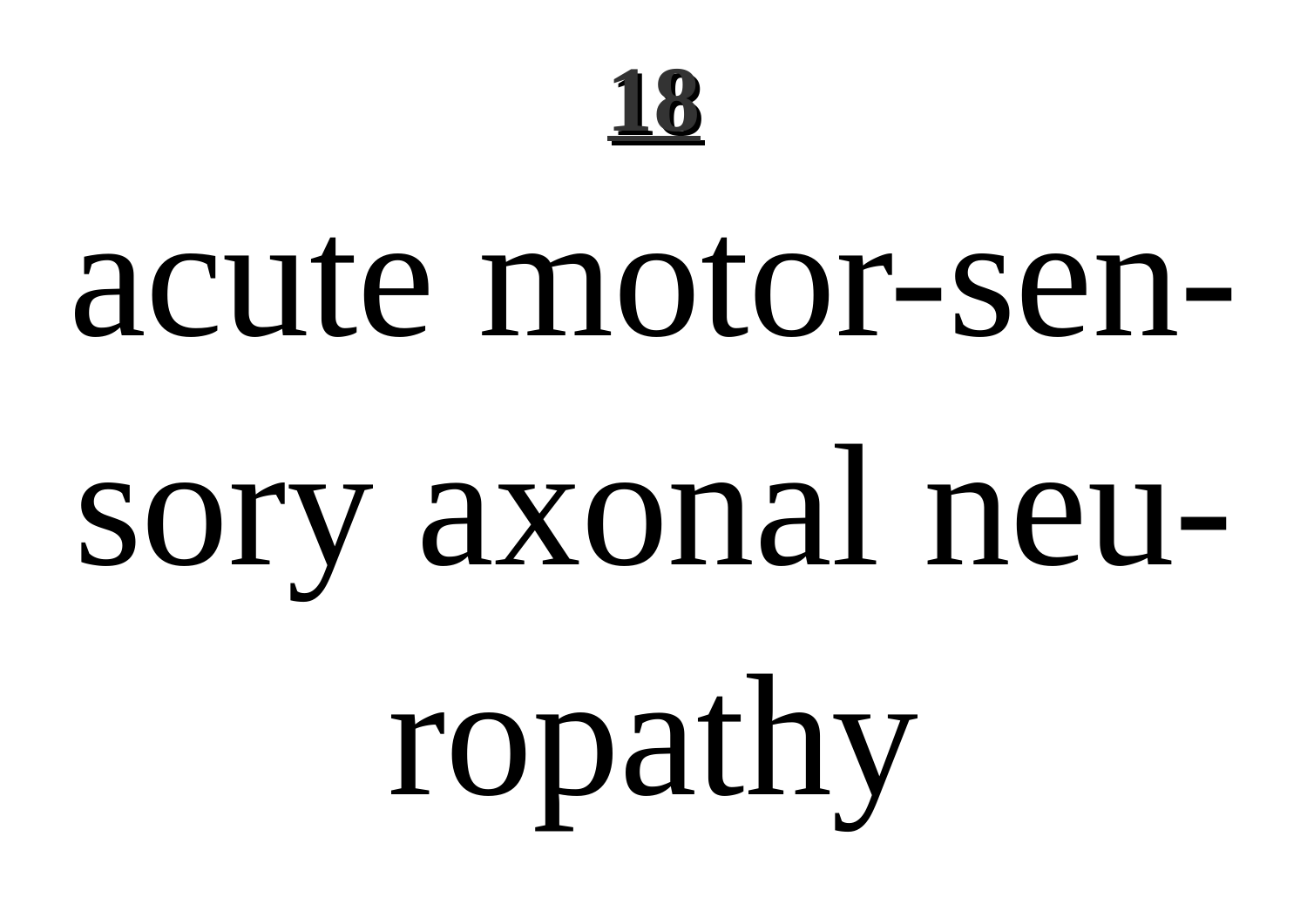## acute myocardia-

## linfarction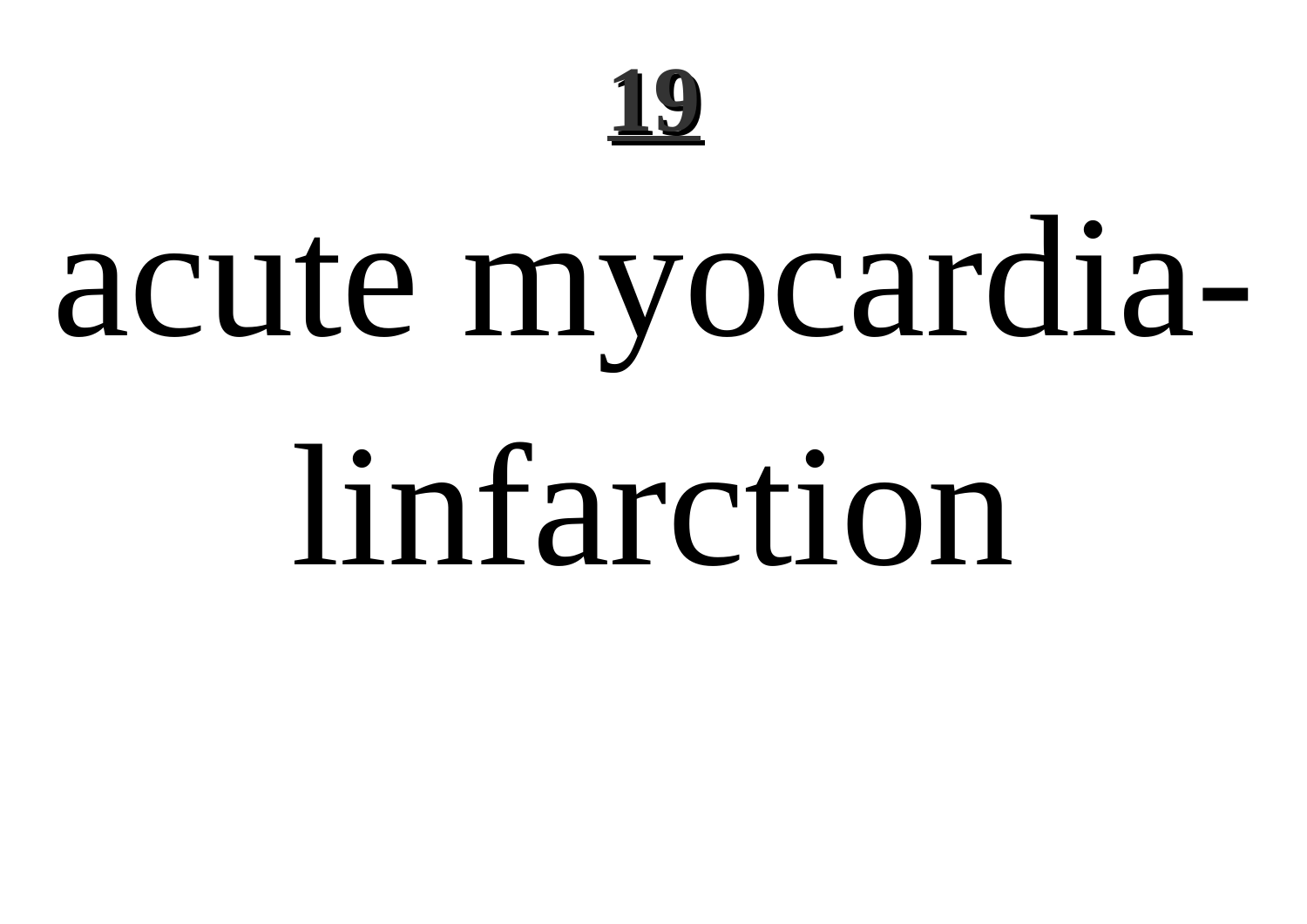

## acute respiratory

# distress syndro-

me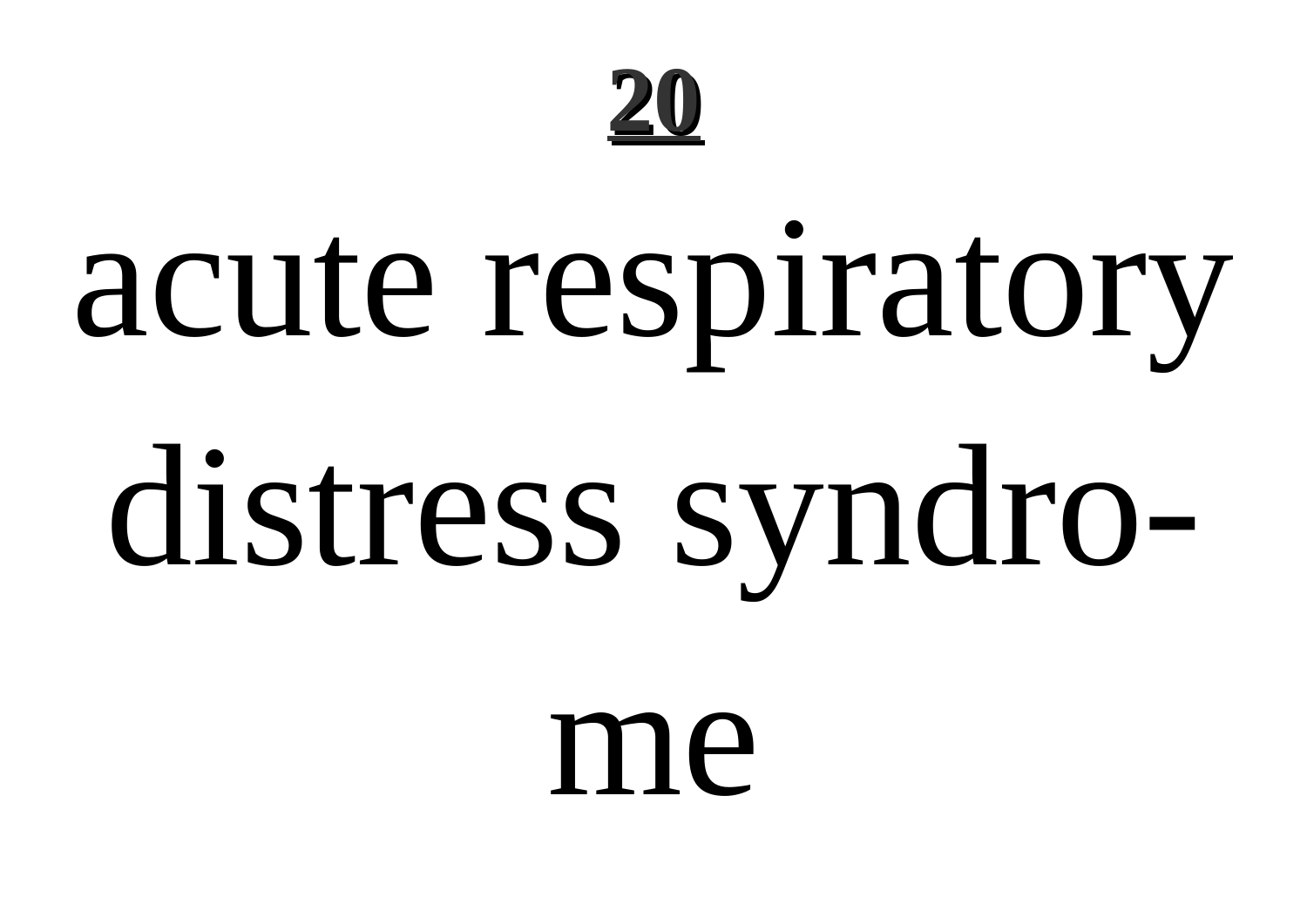# acute respiratory

failure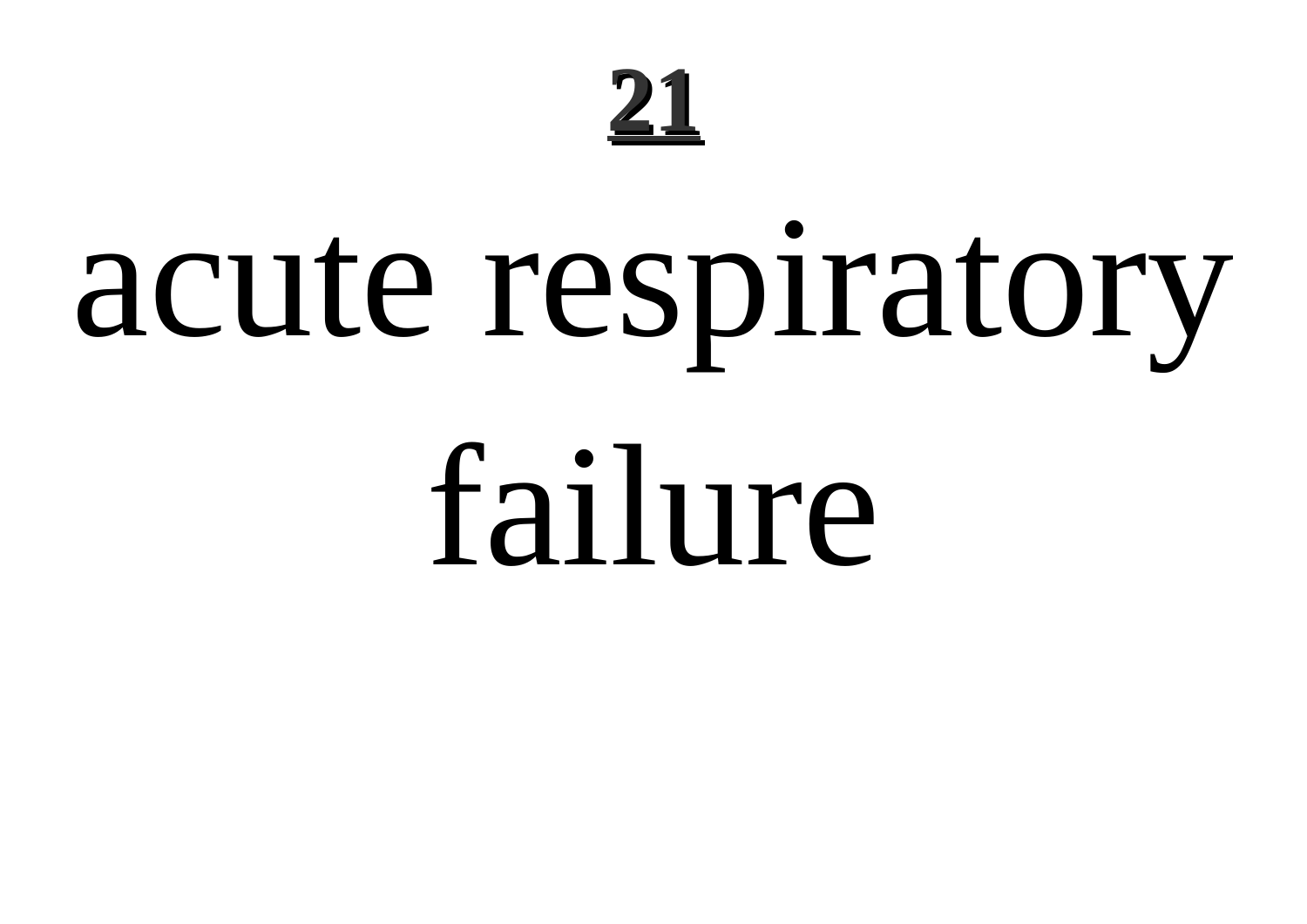## addison'sdisease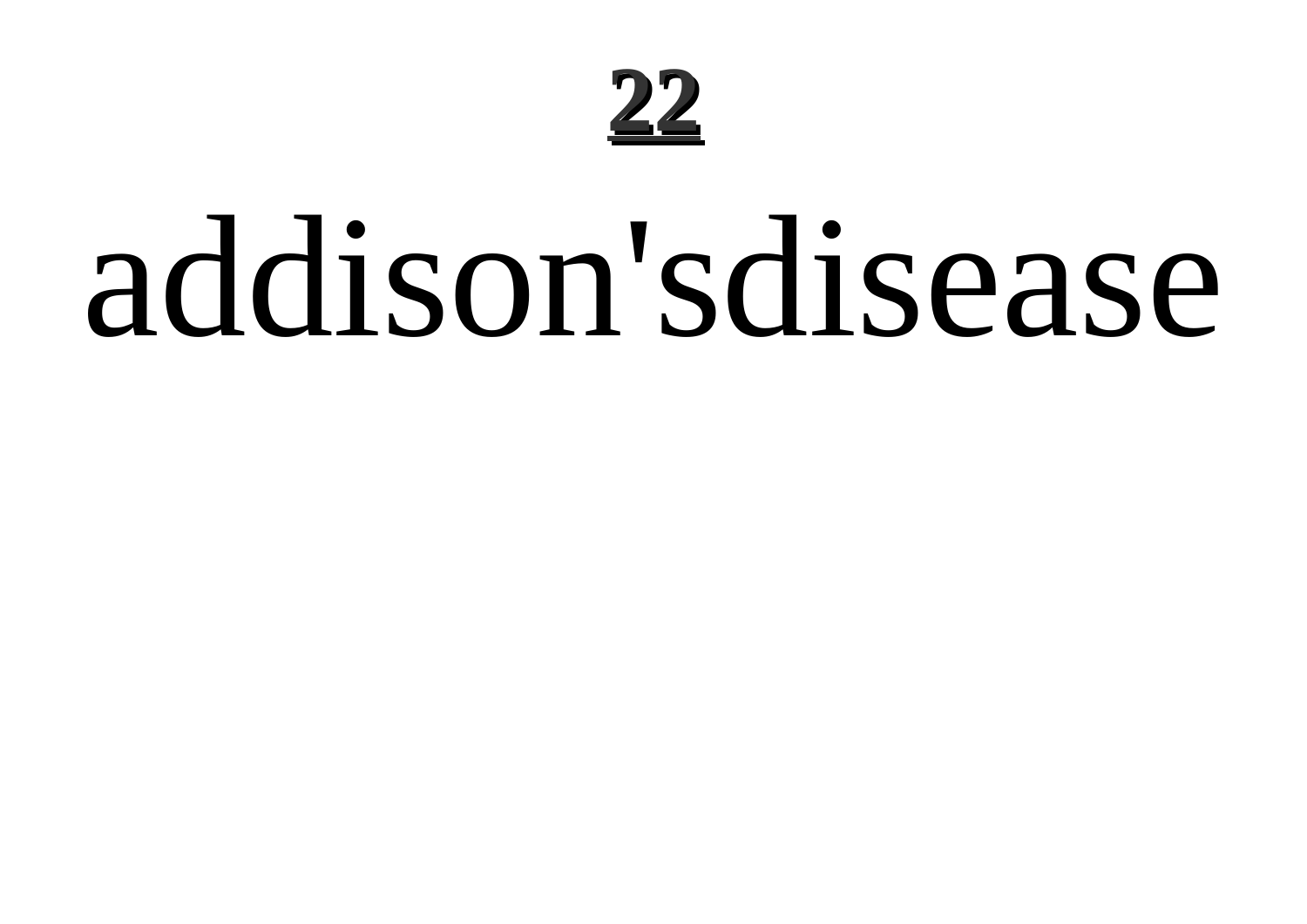

# administration site thrombosis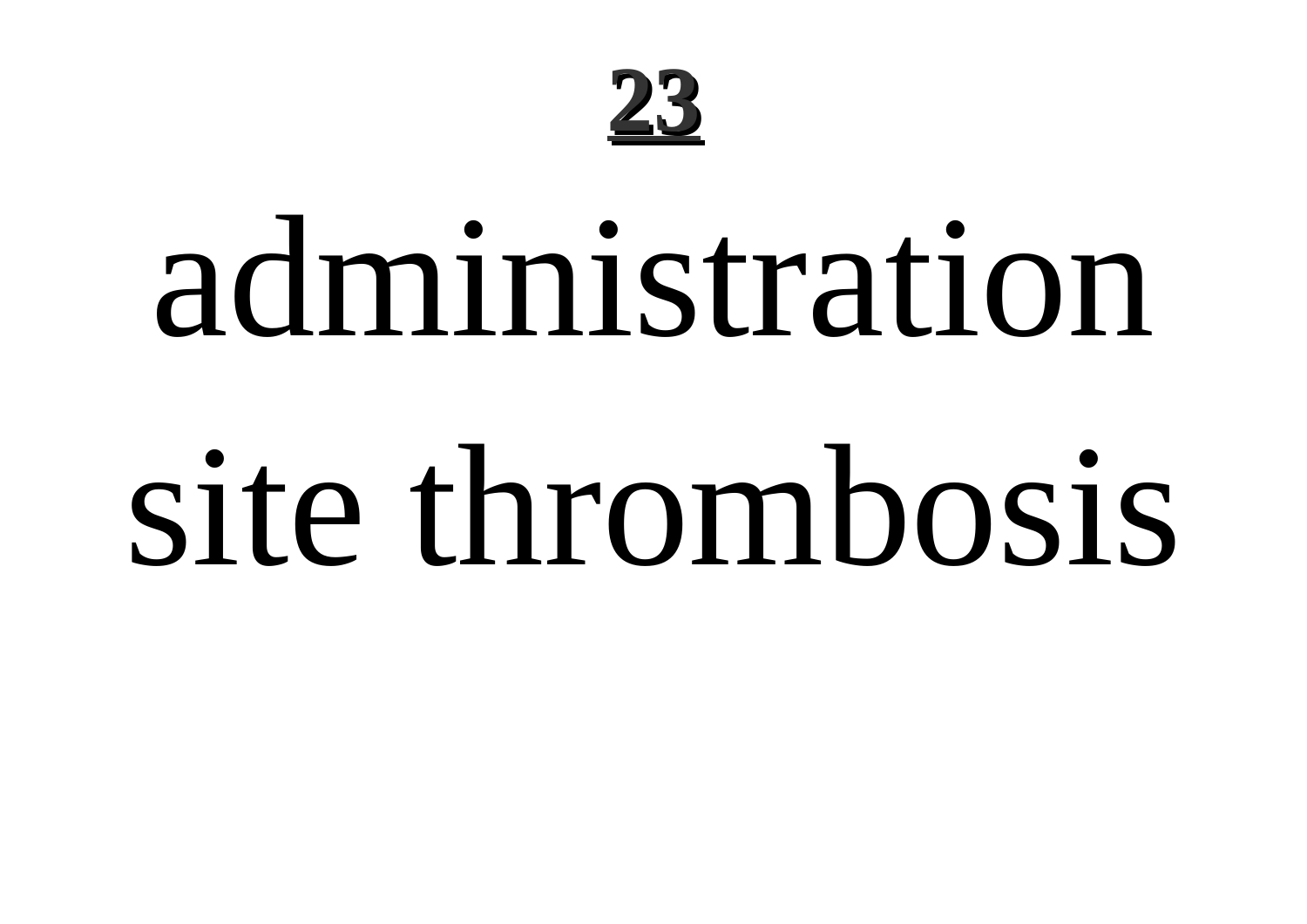

# administration site vasculitis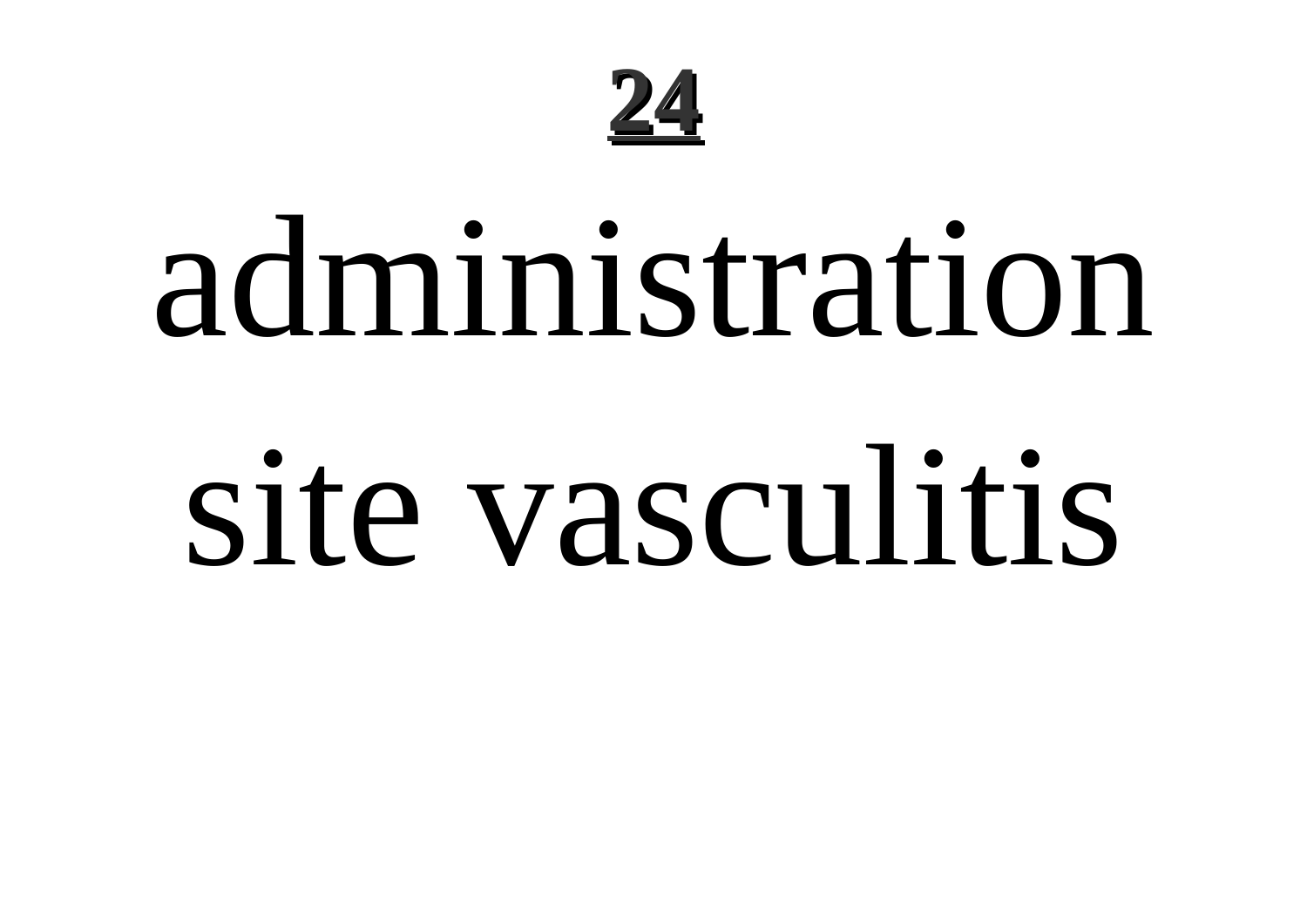

## adrenalthrombo-

### SİS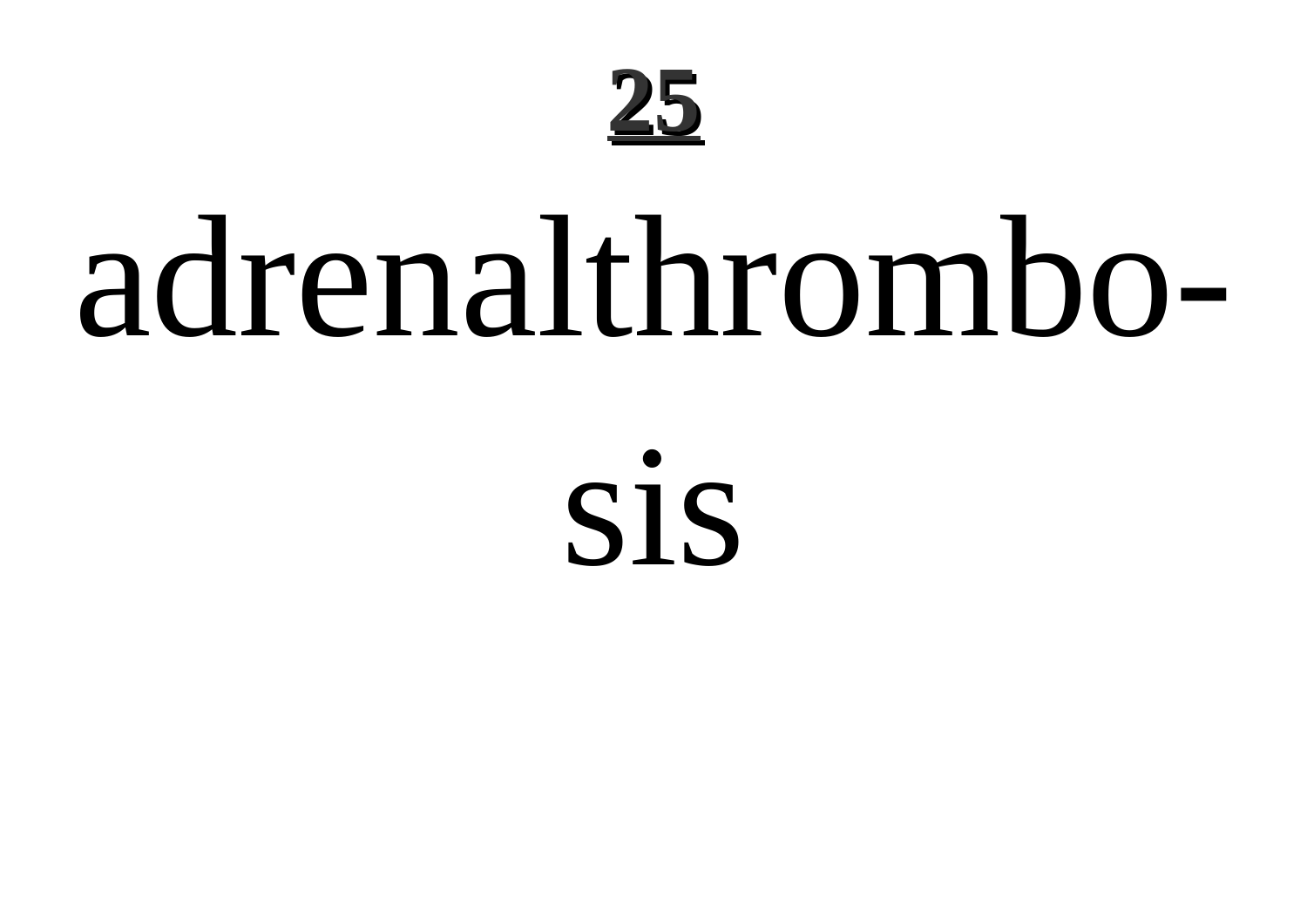

# adverse event following immu-

nisation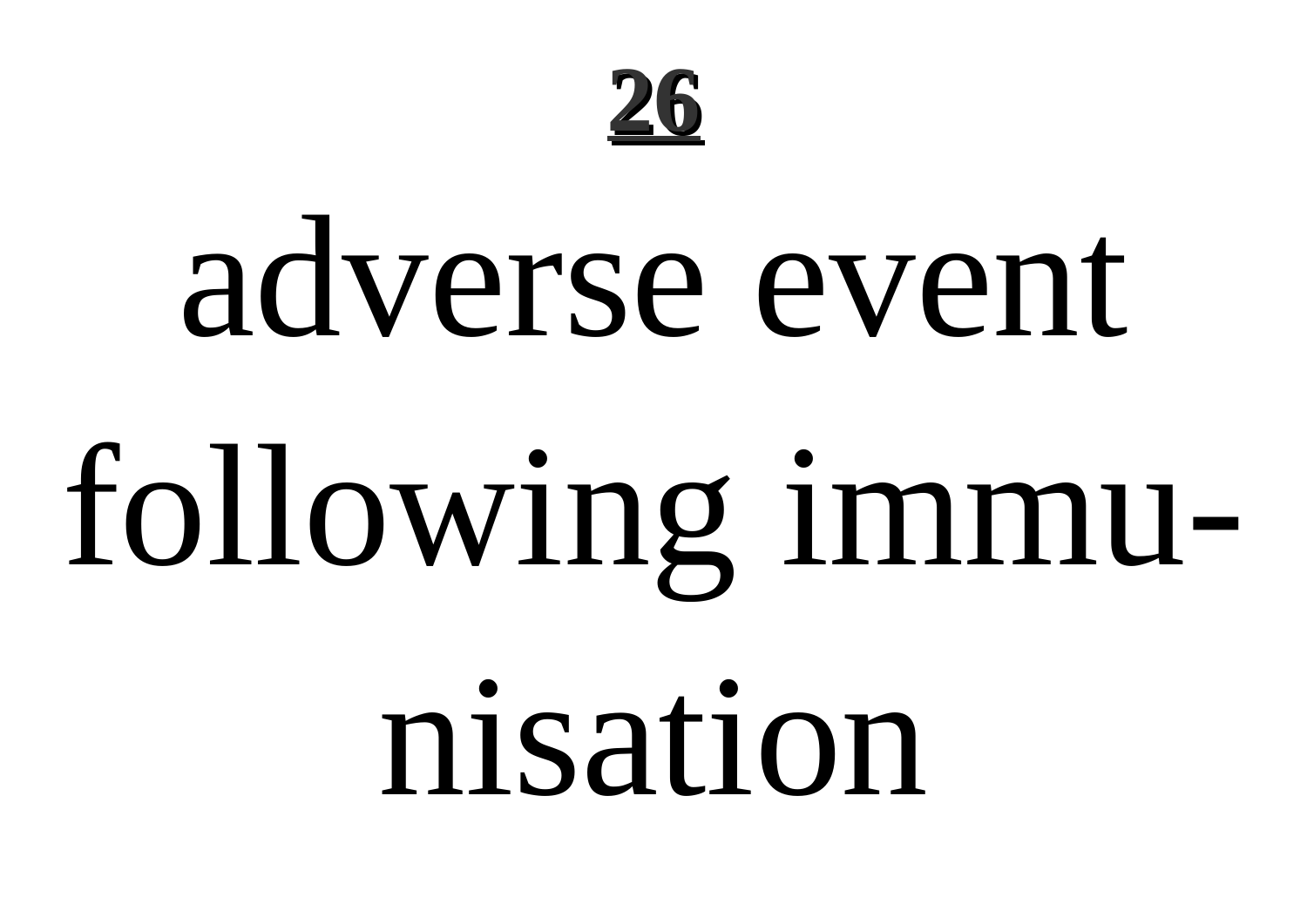# ageusia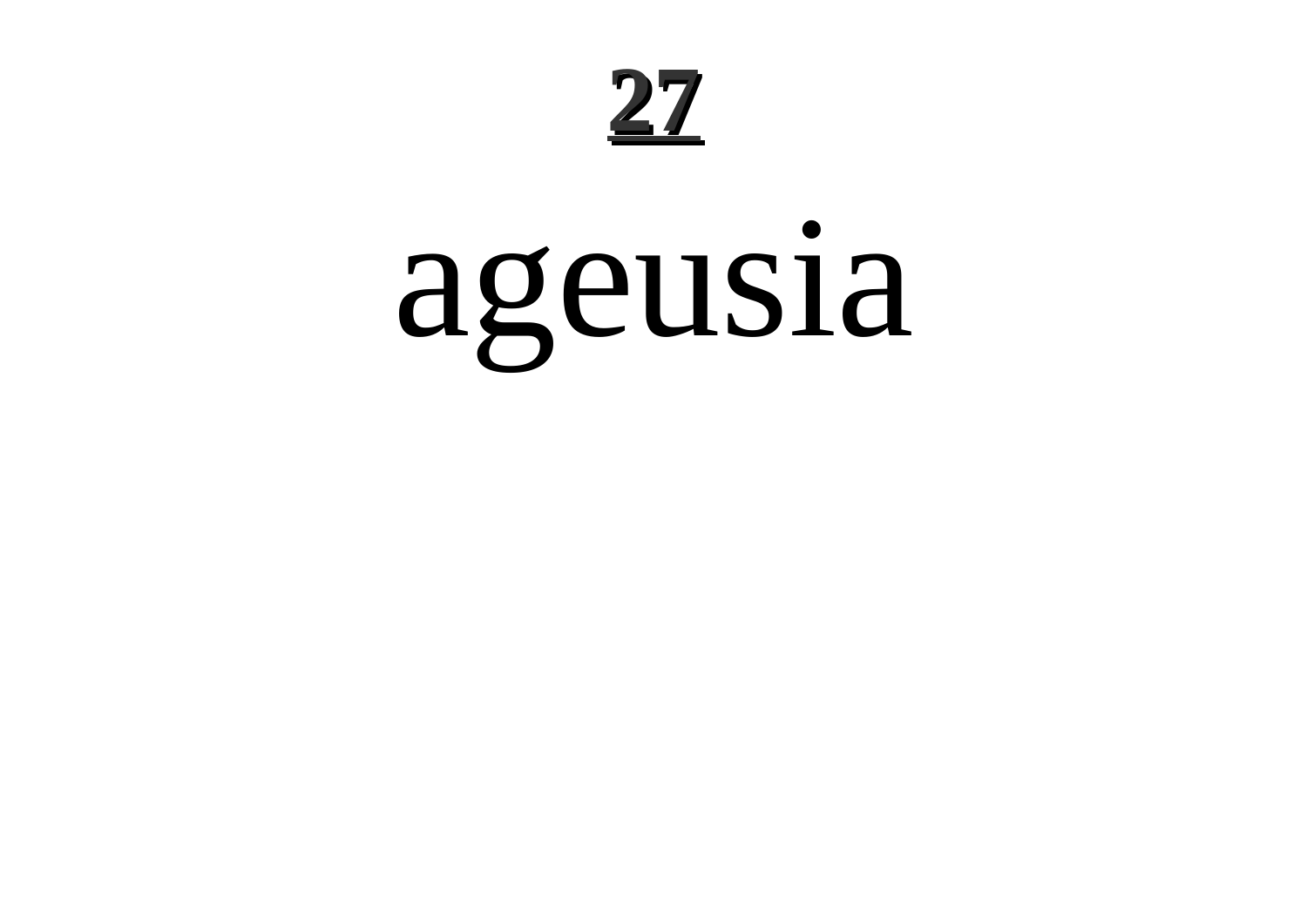

# agranulocytosis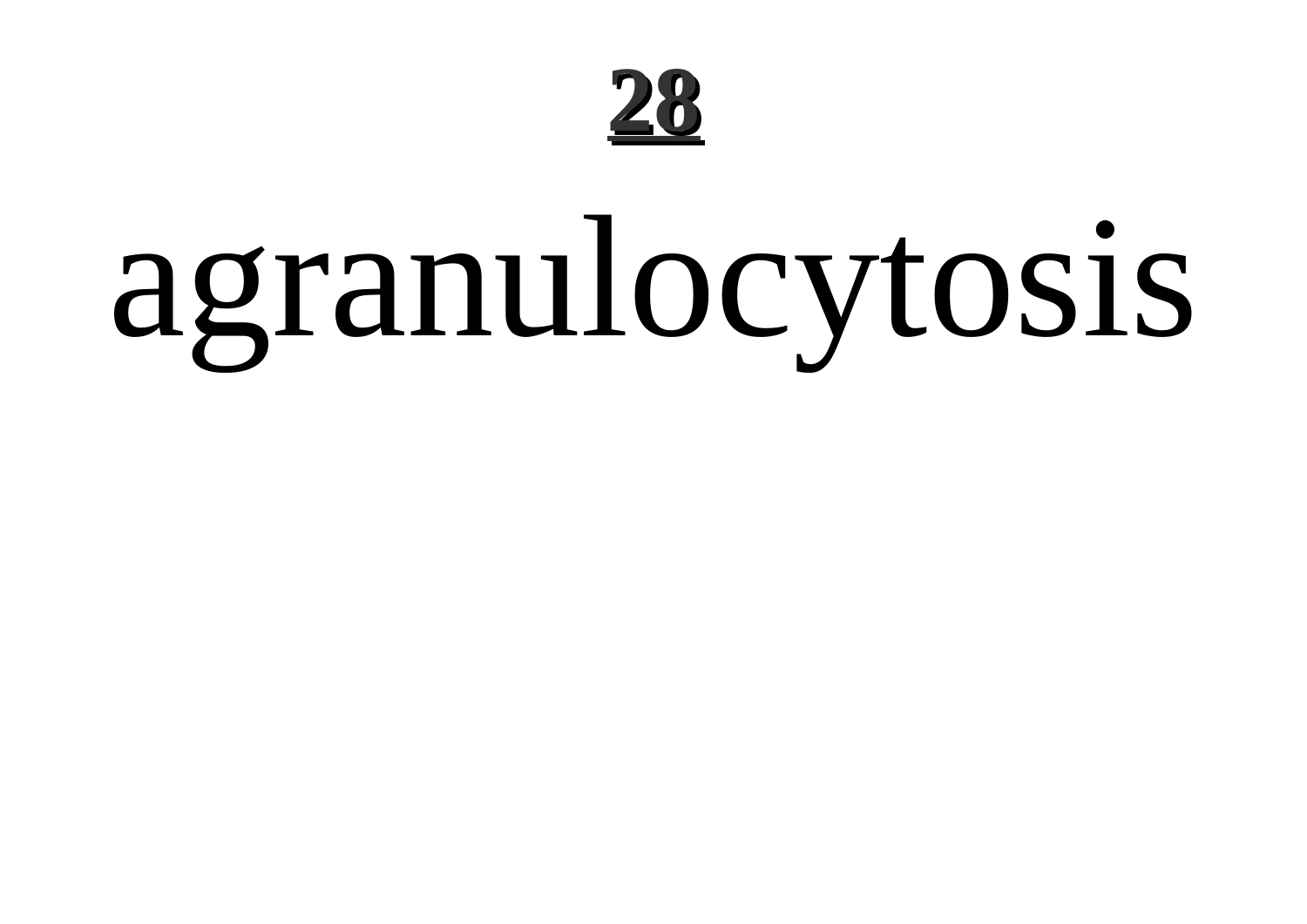

## airembolism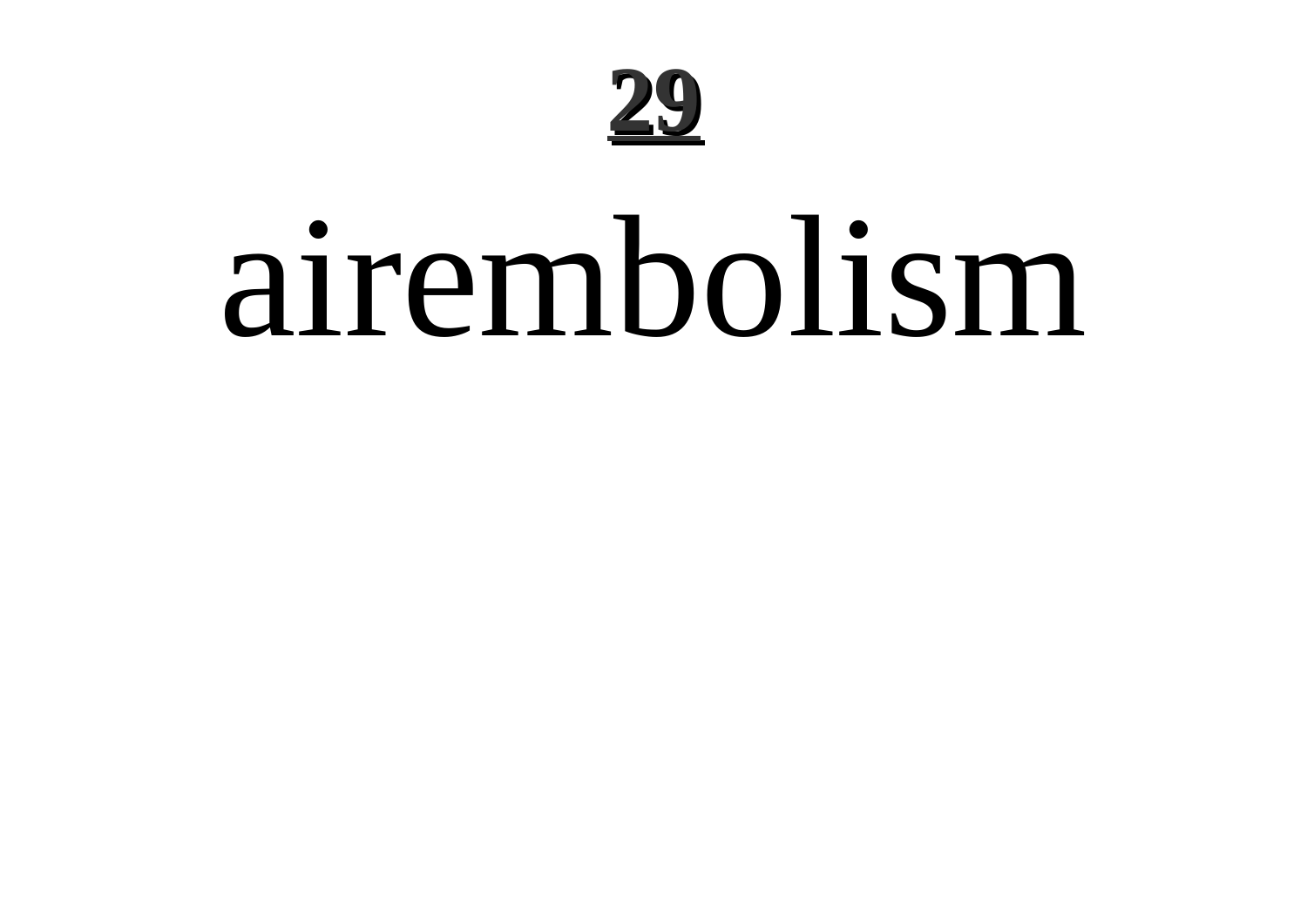

## alanine amino-

## transferase ab-

### normal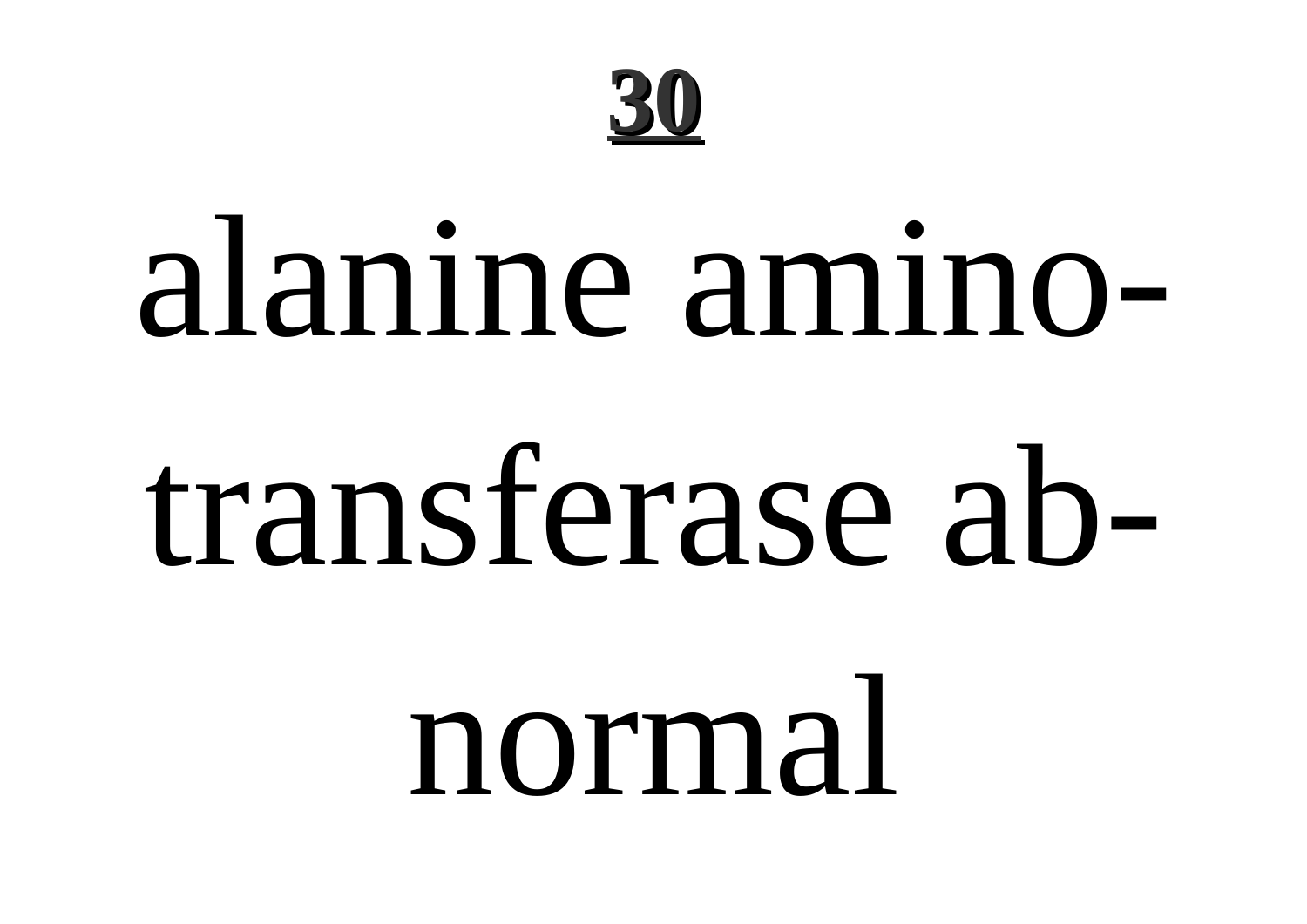## alanine amino-

## transferase in-

creased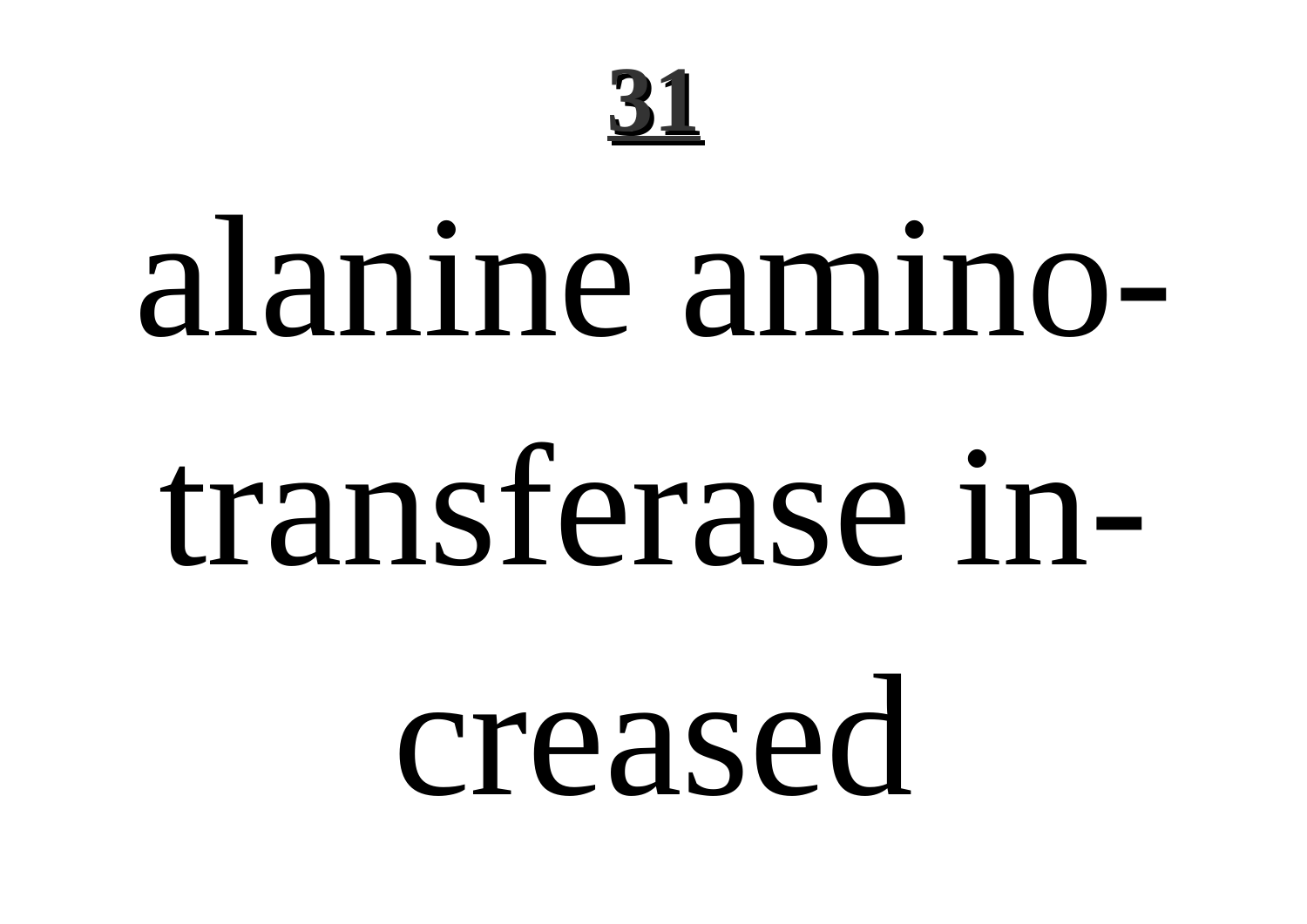

## alcoholicseizure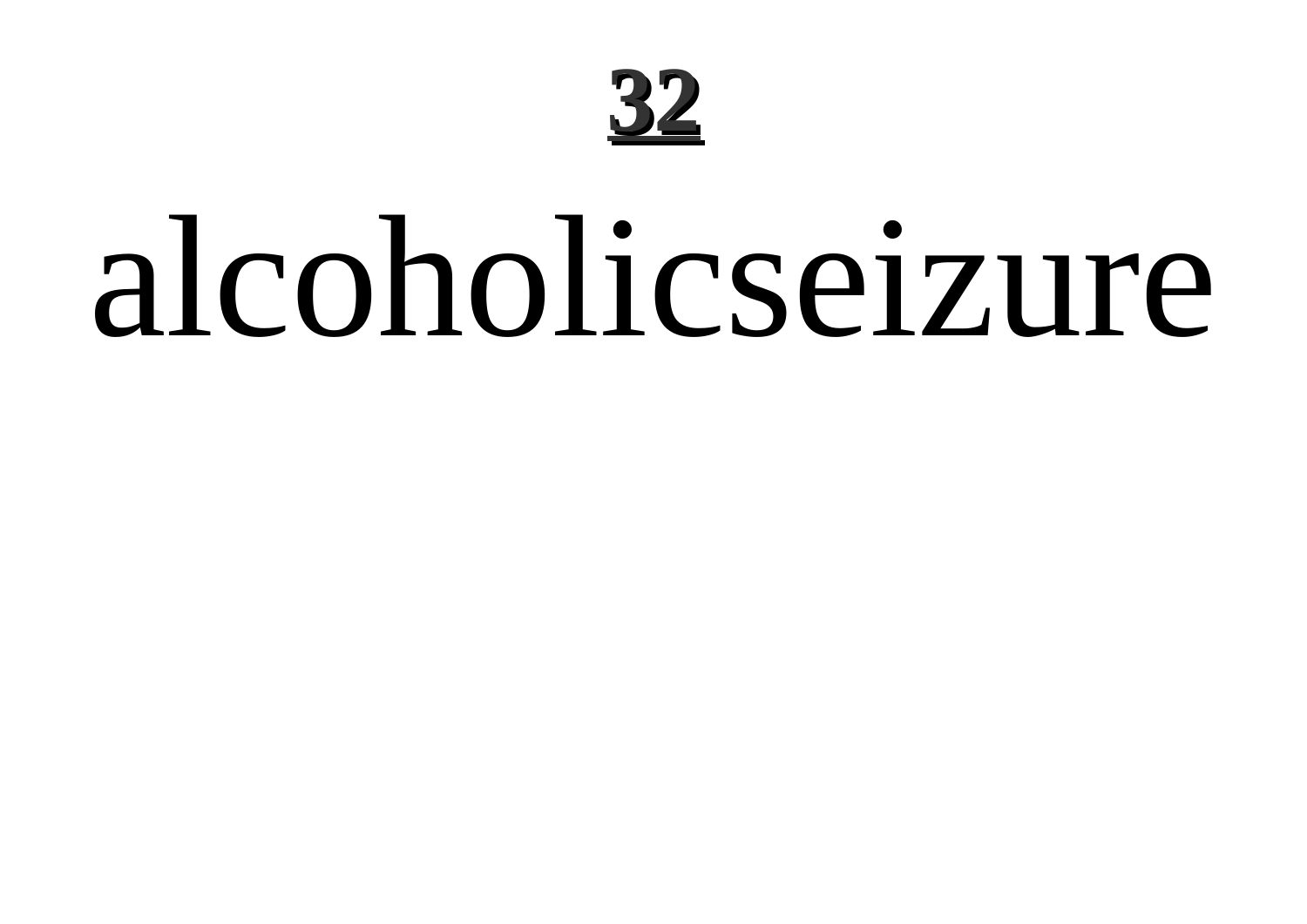

# allergic broncho-

# pulmonary

mycosis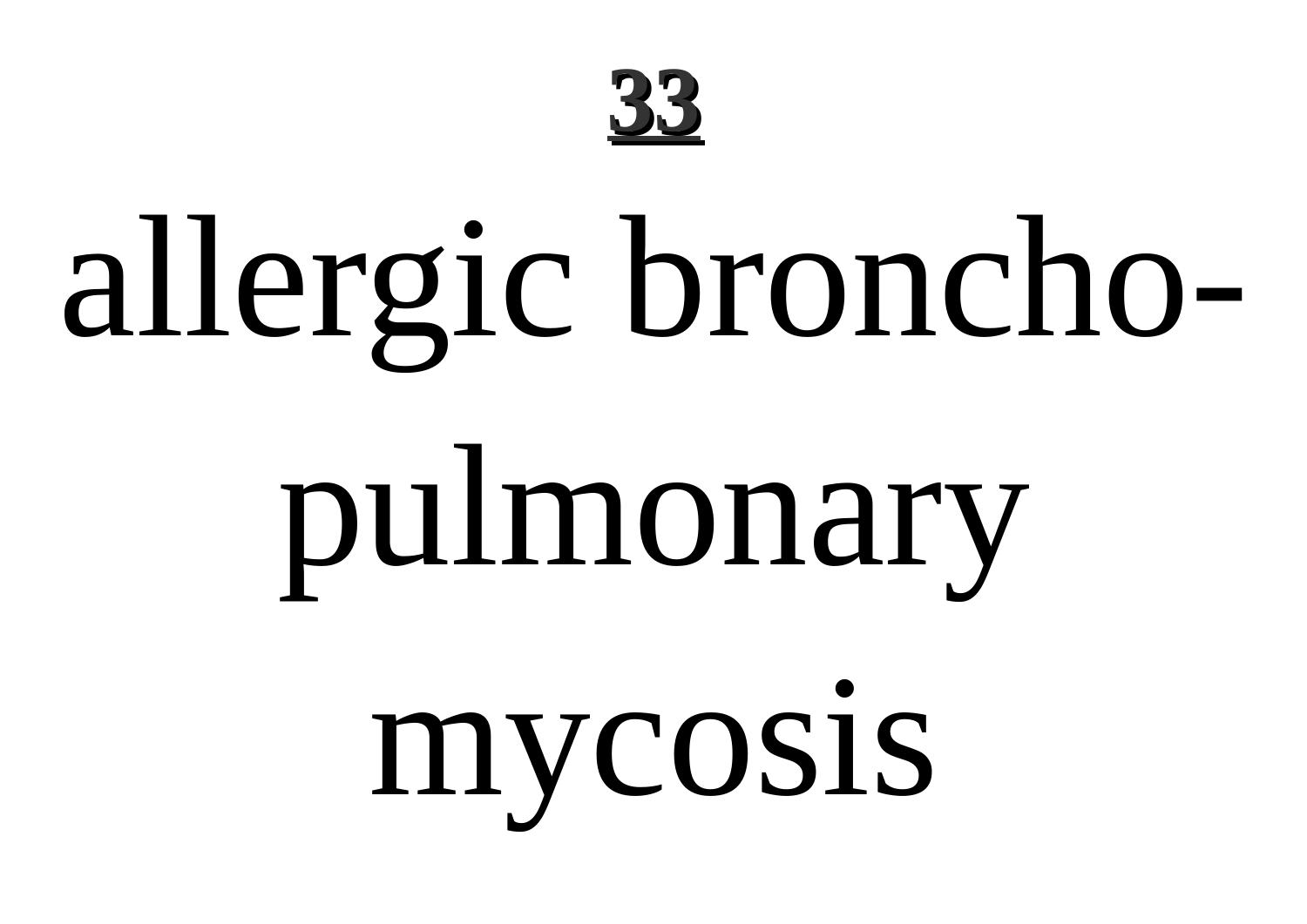

# allergic oedema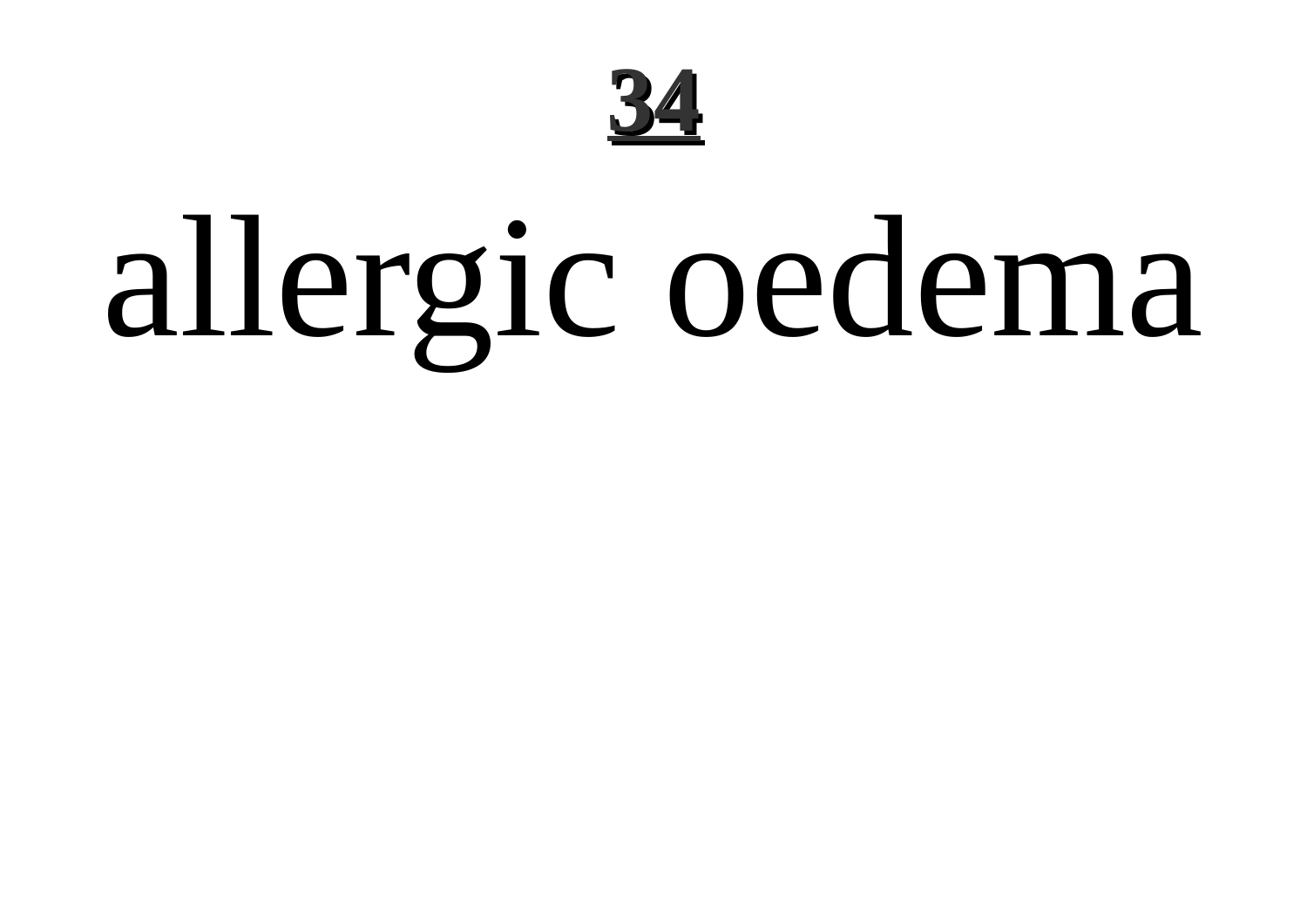

# alloimmunehepa-

titis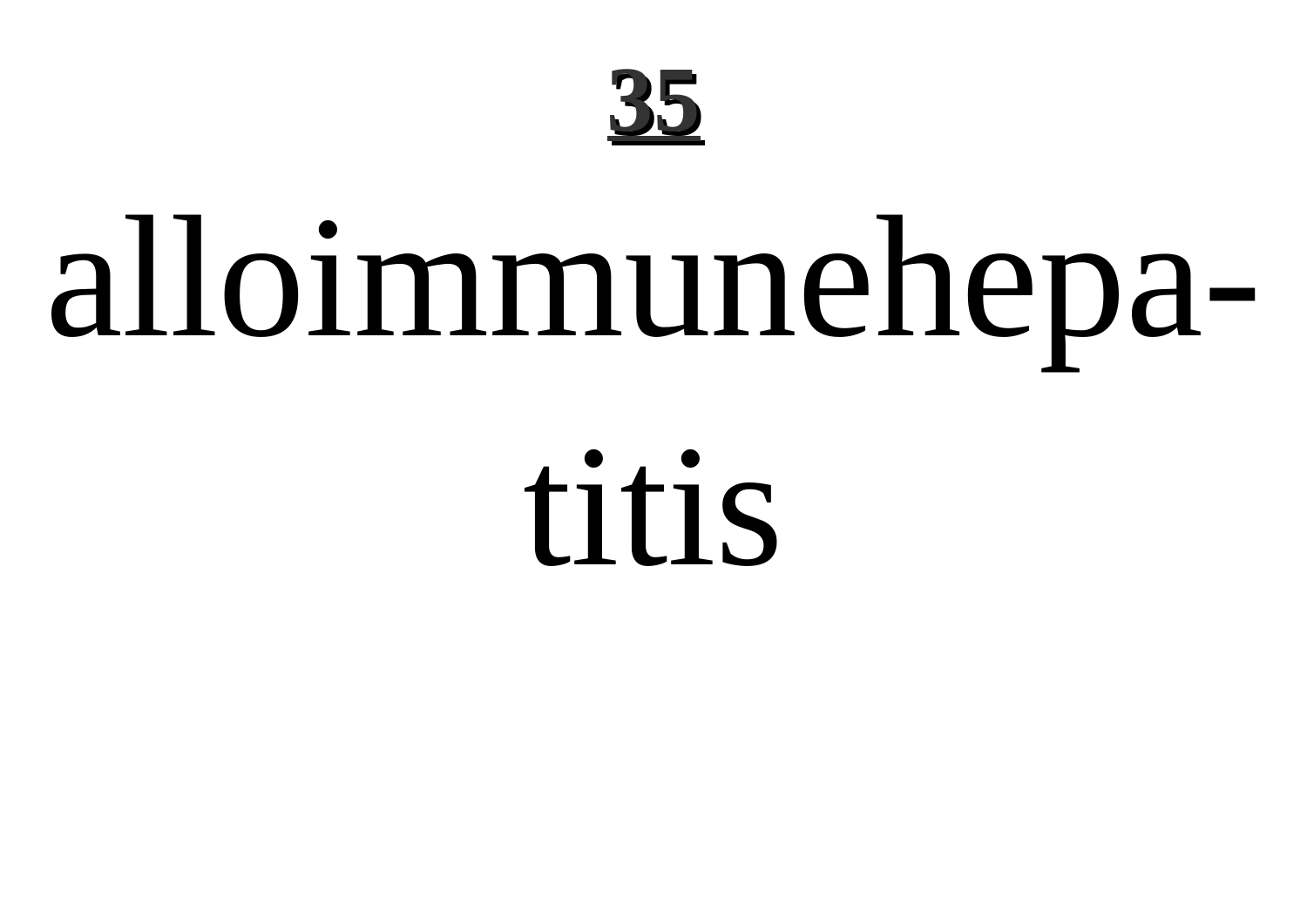

# alopecia areata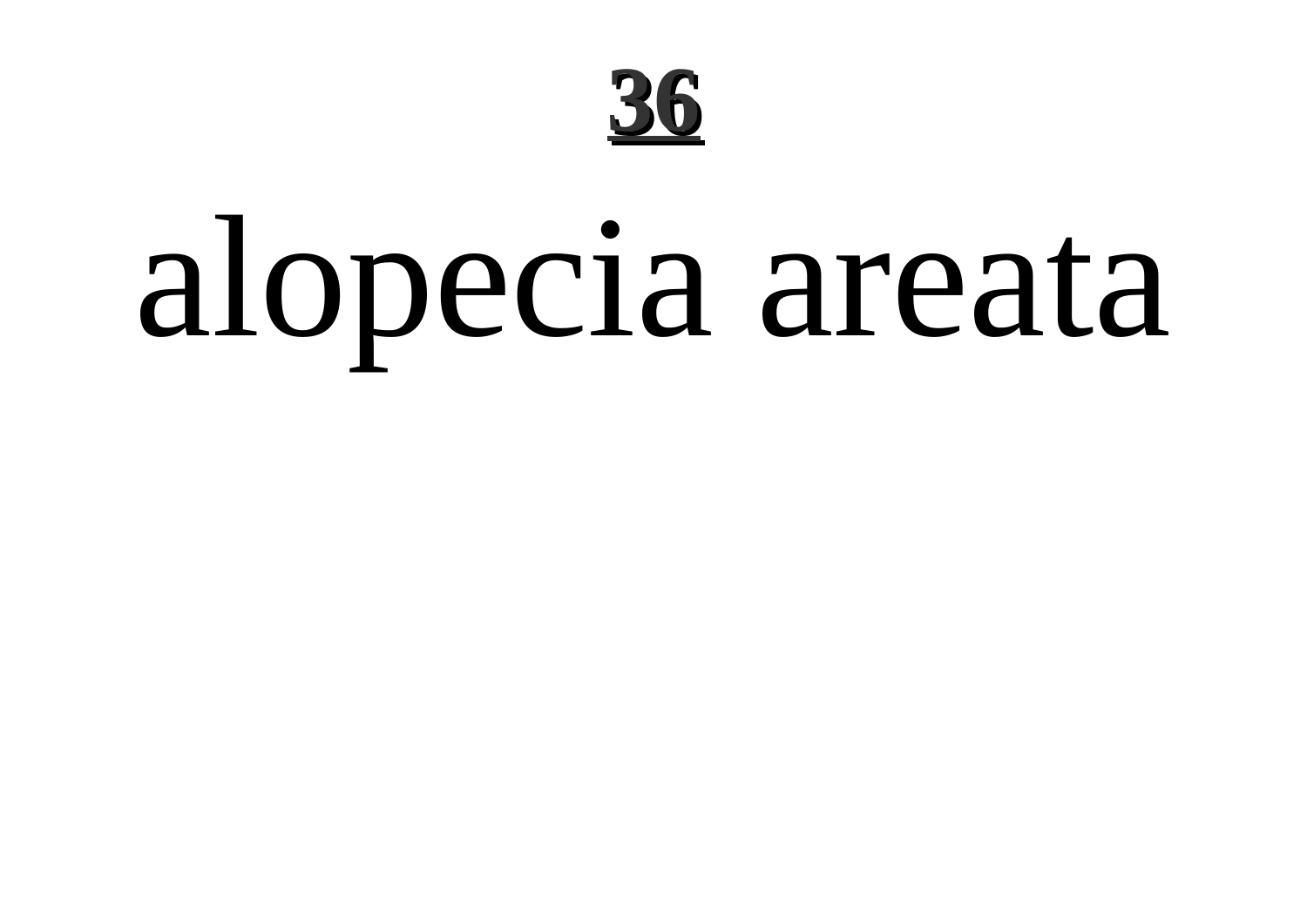# alpers disease

**37**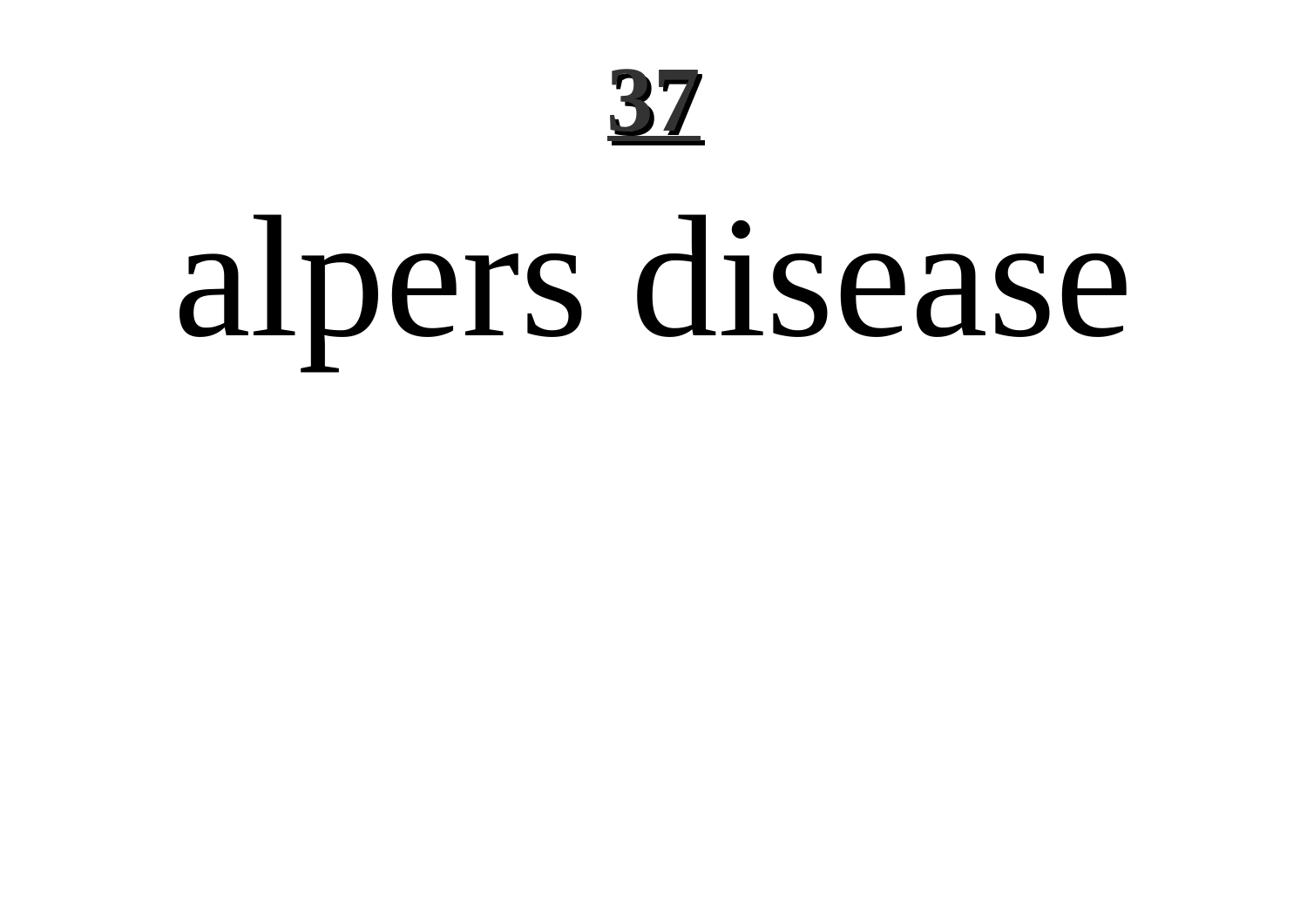

# alveolar protei-

nosis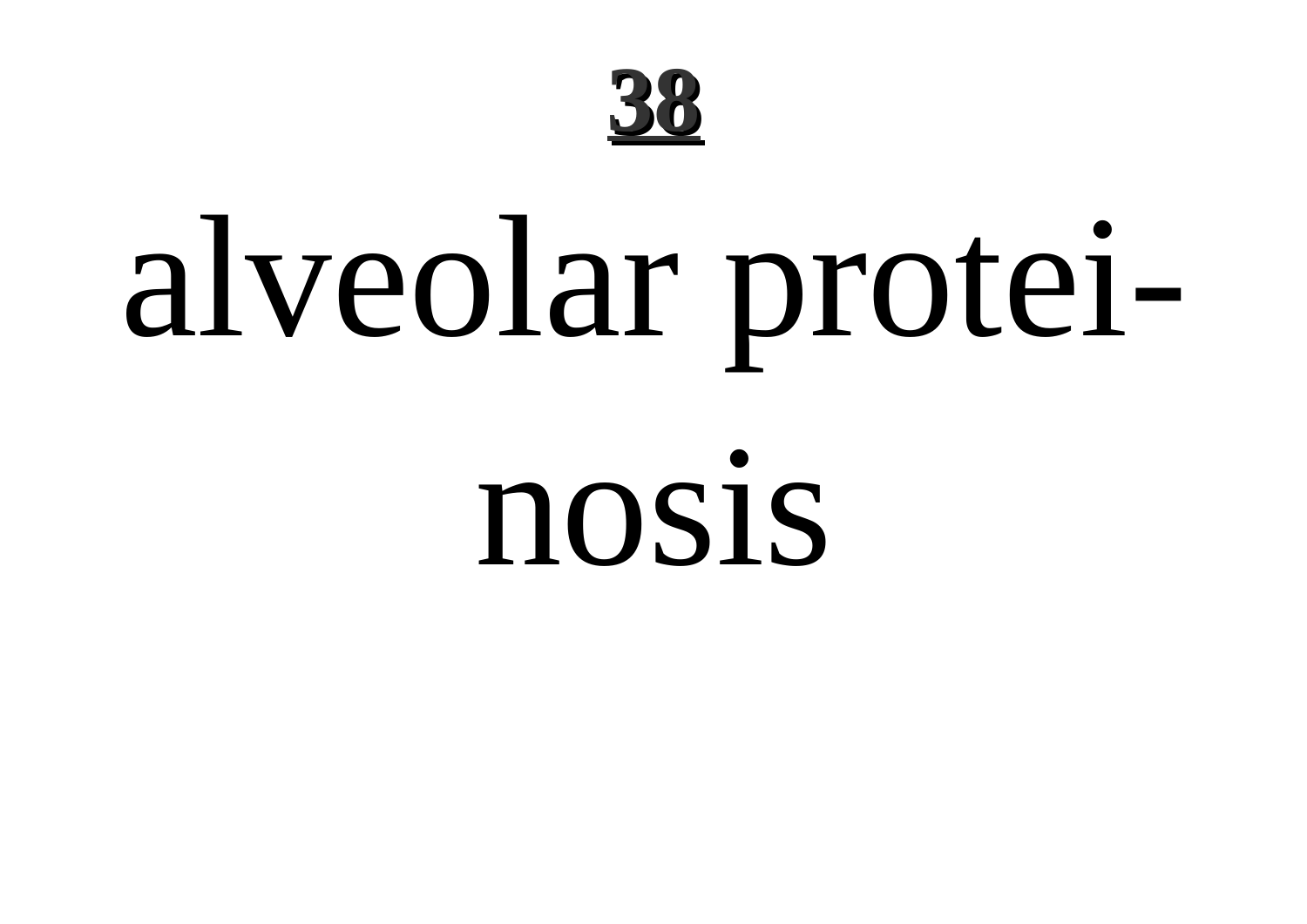

#### ammonia abnor-

#### mal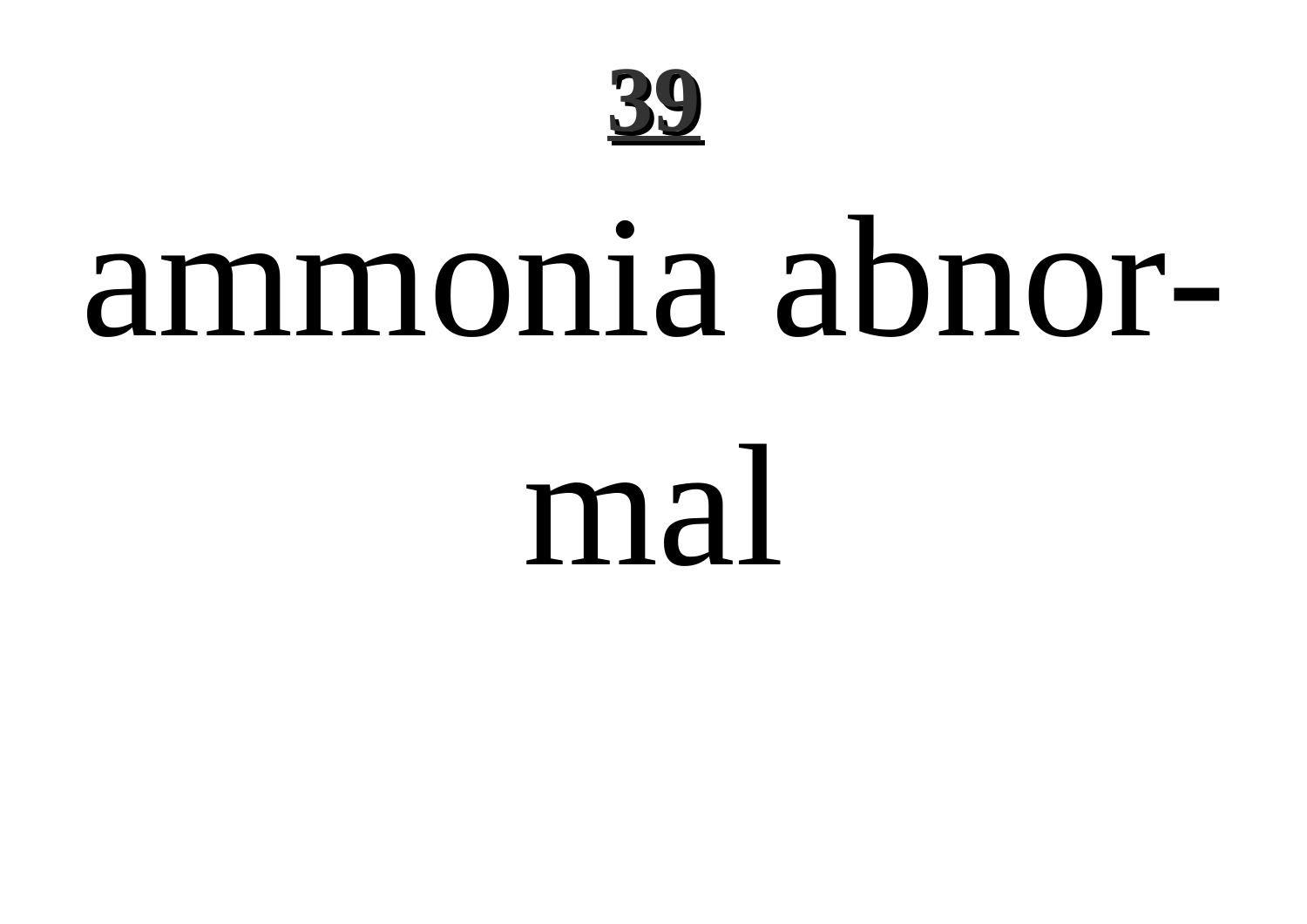

#### ammoniaincrea-

#### sed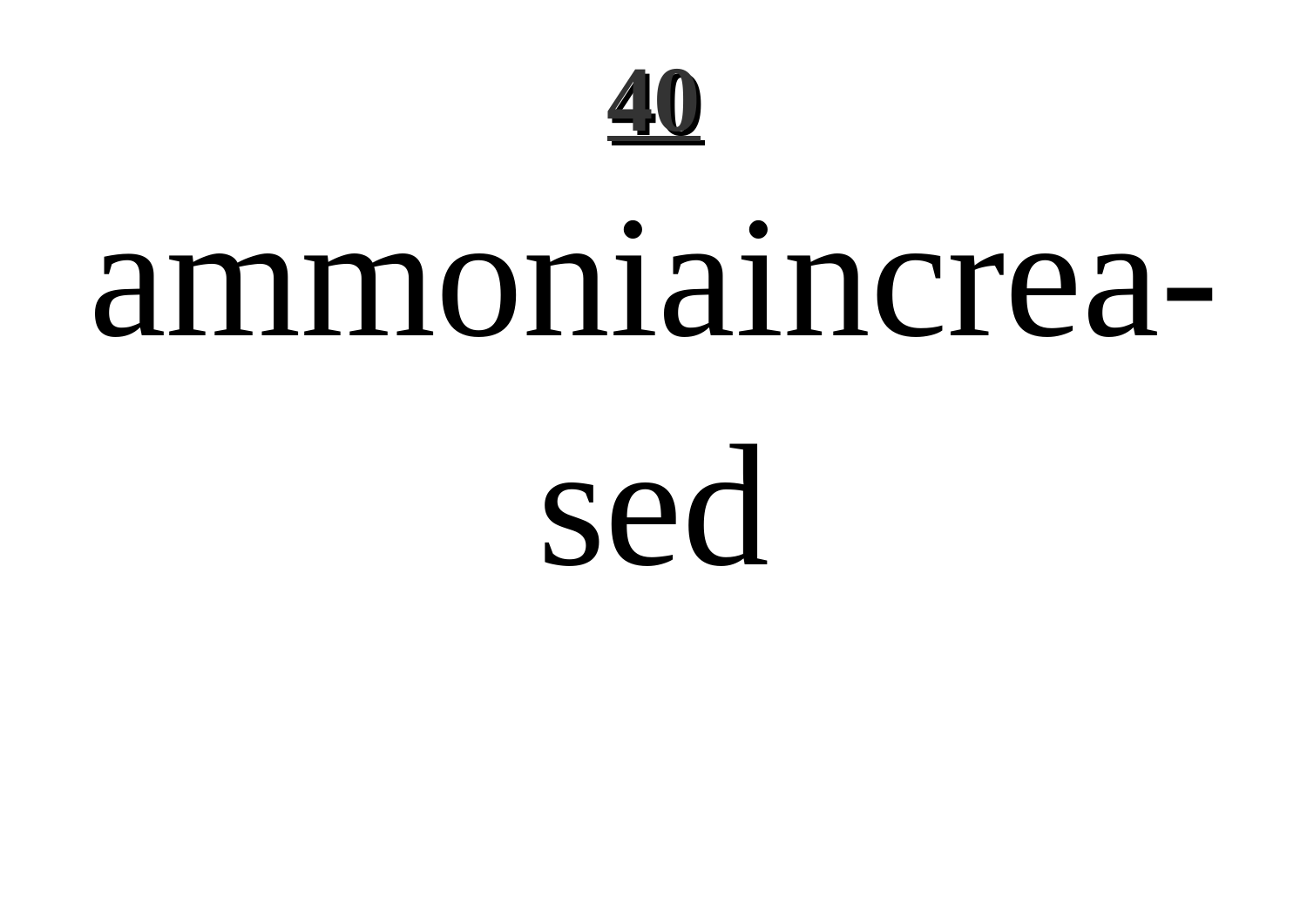#### amniotic cavity

#### infection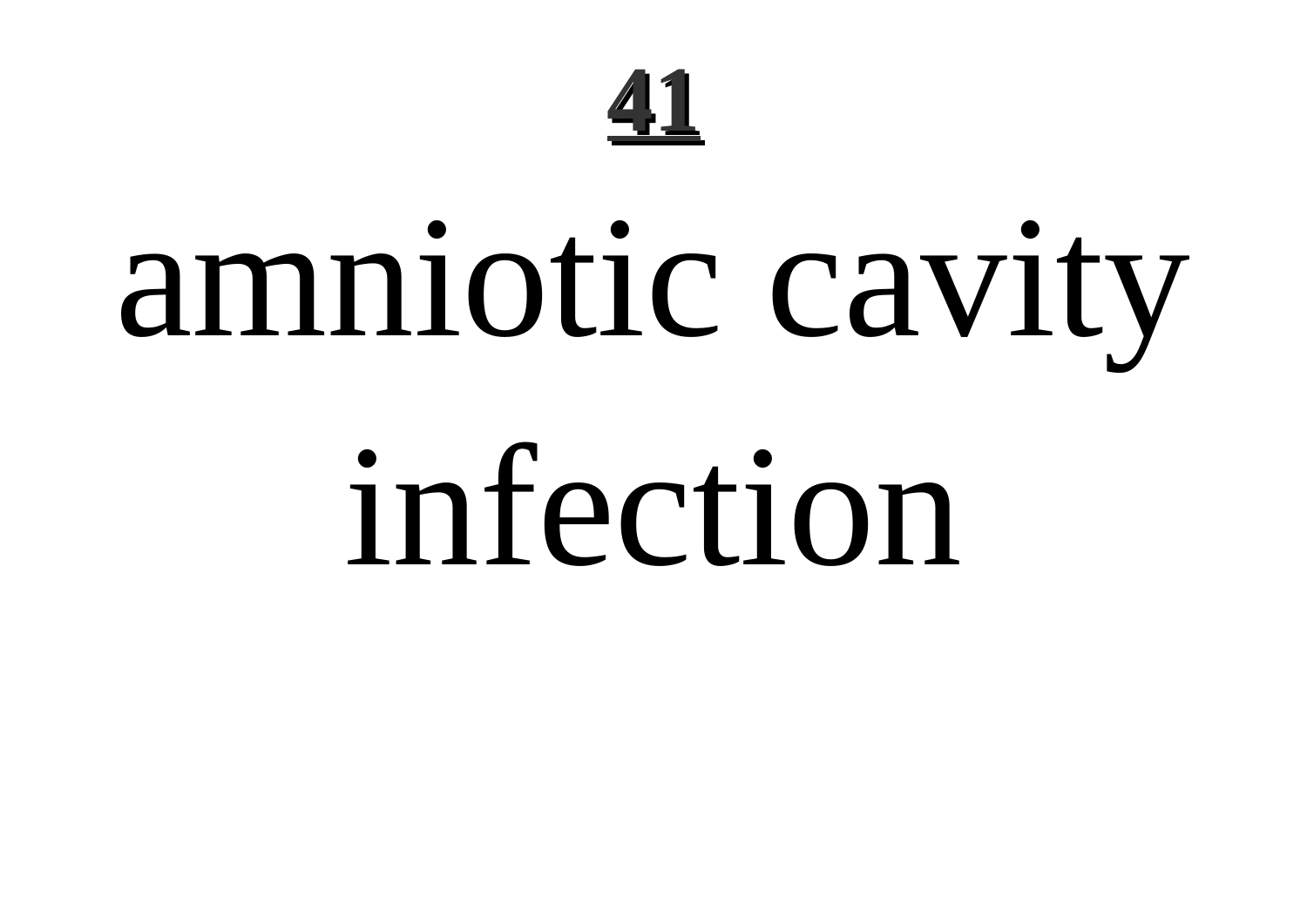

## amygdalohippo-

#### campectomy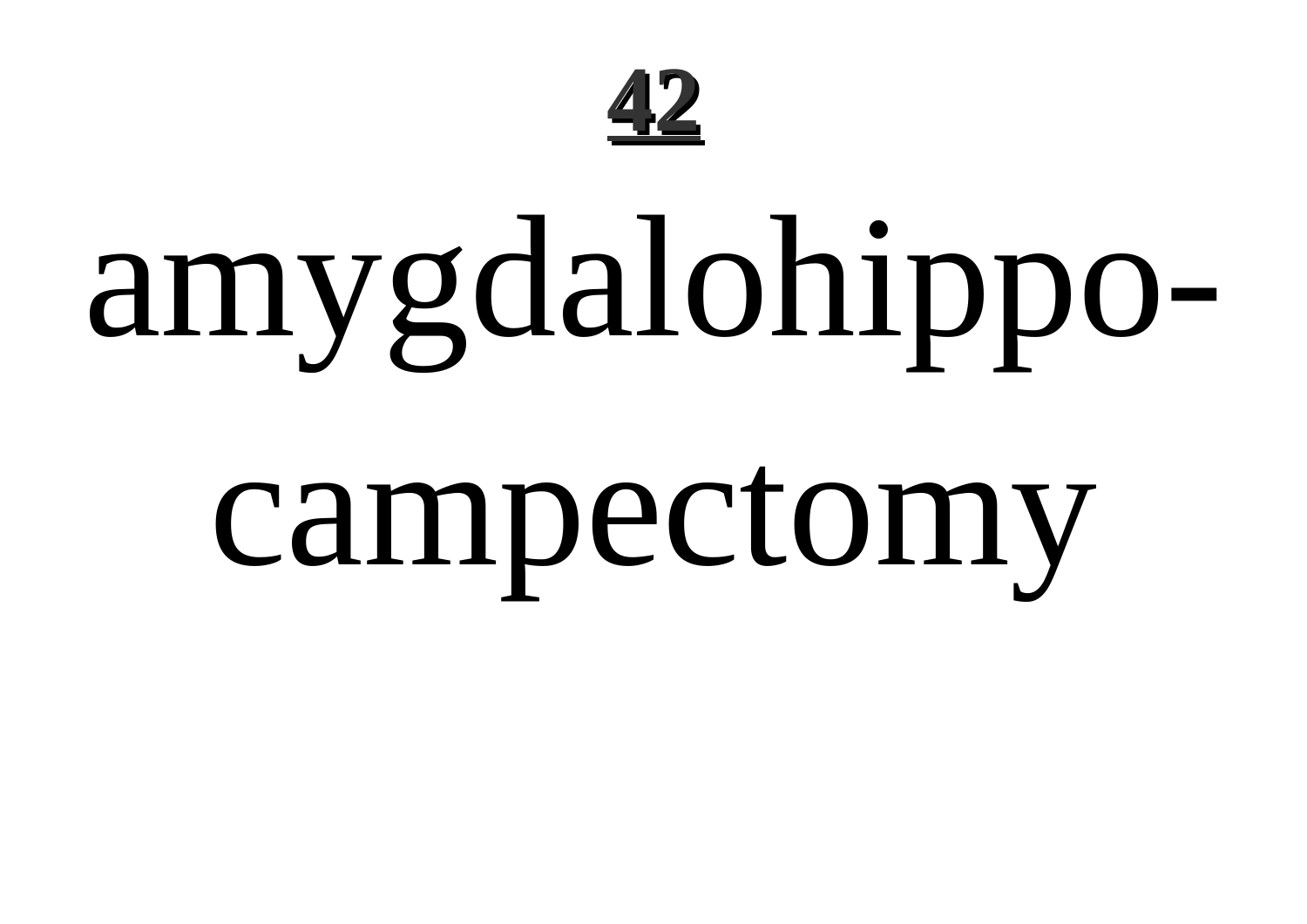

## amyloidarthro-

pathy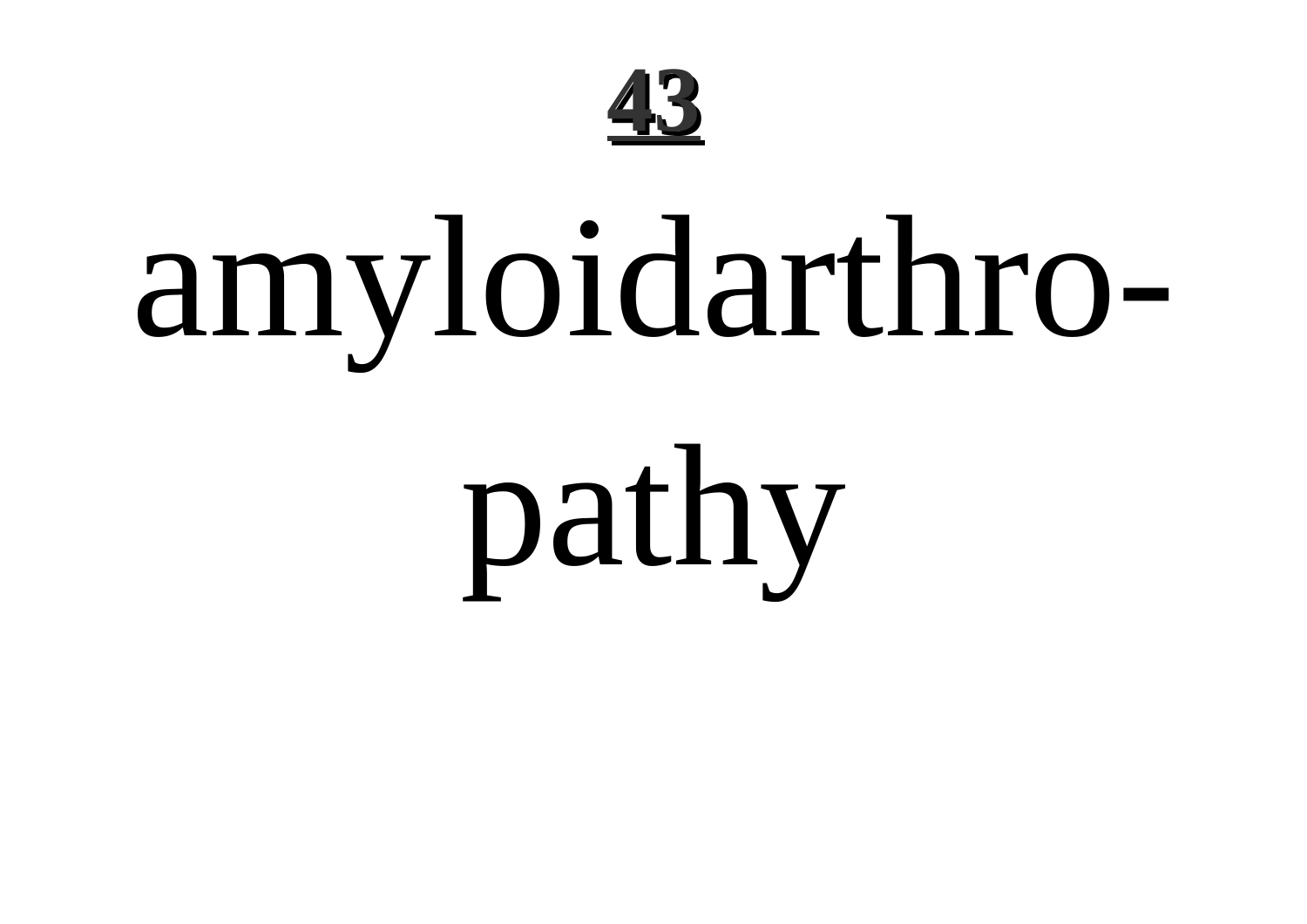

## amyloidosis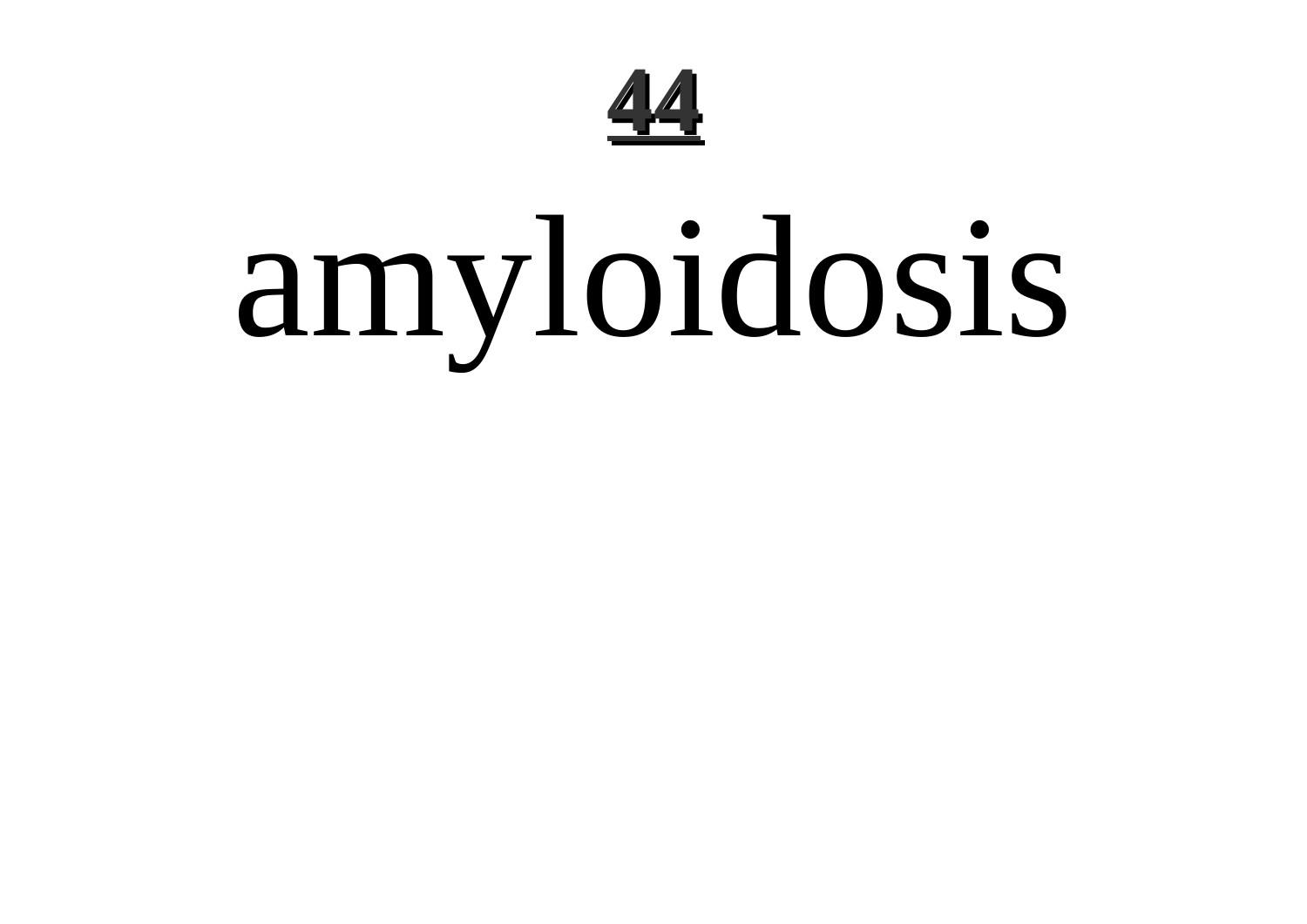

# amyloidosis se-

nile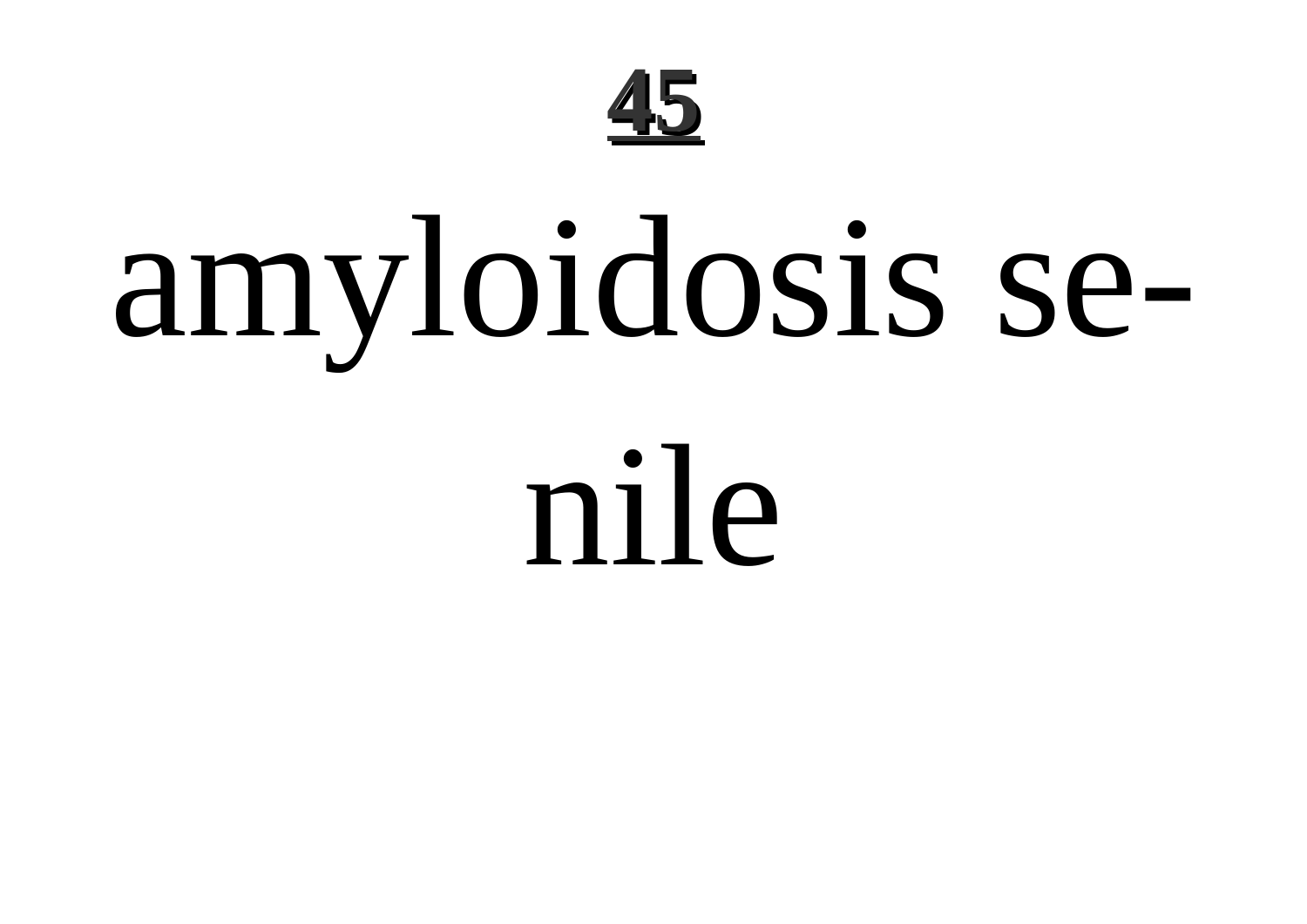

## anaphylactic rea-

ction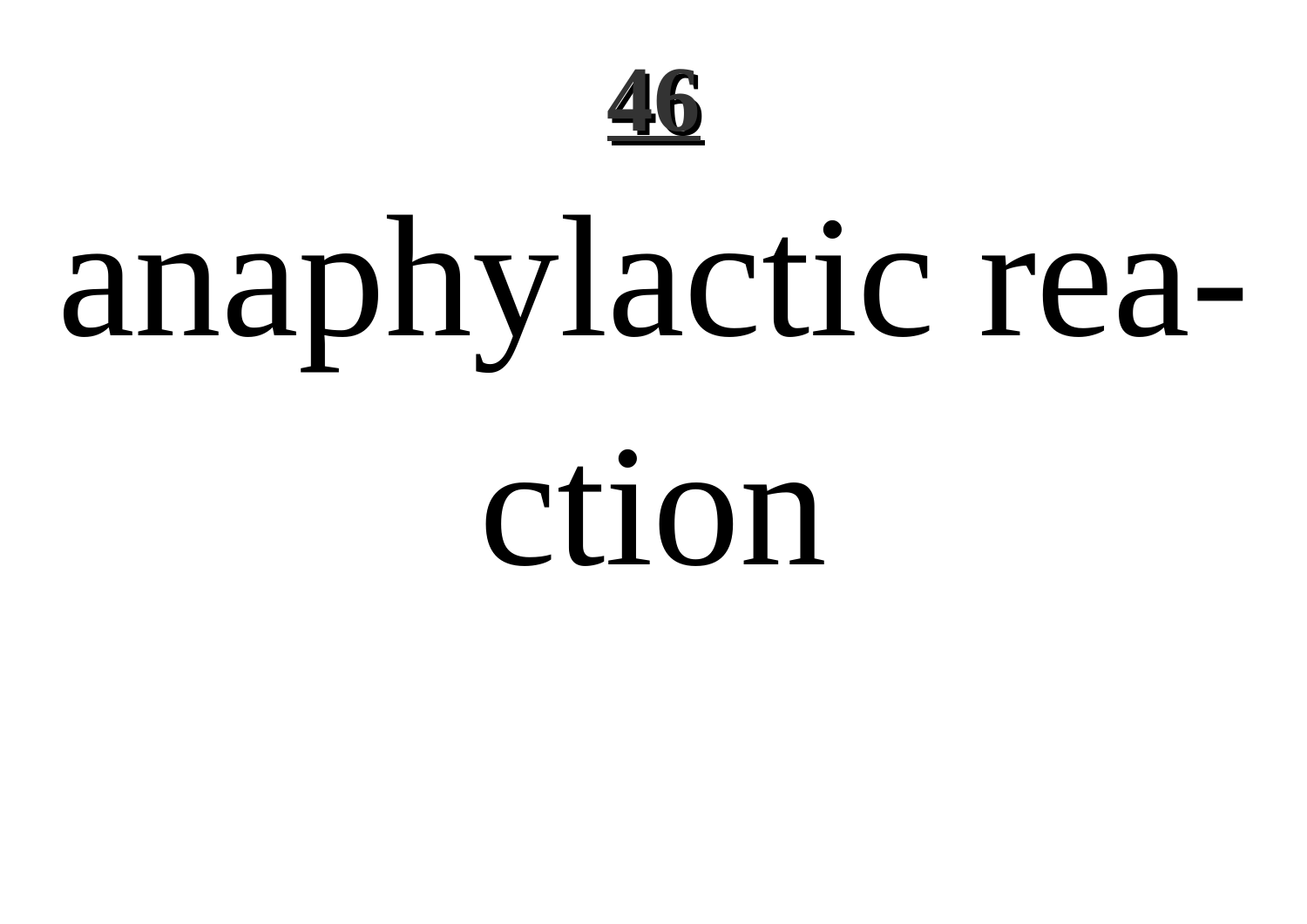

# anaphylacticsho-

 $C<sup>k</sup>$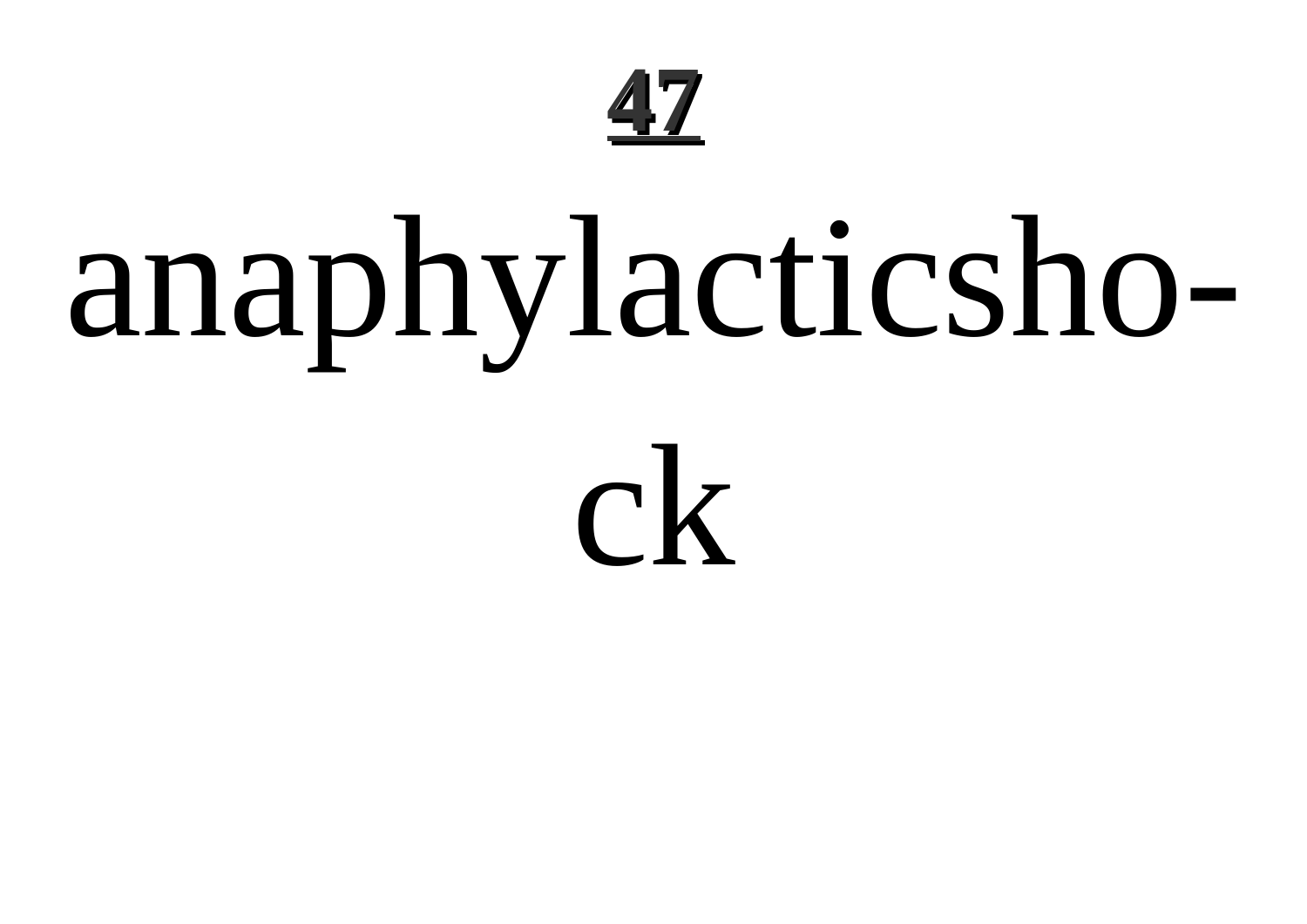

#### anaphylactic

#### transfusion rea-

ction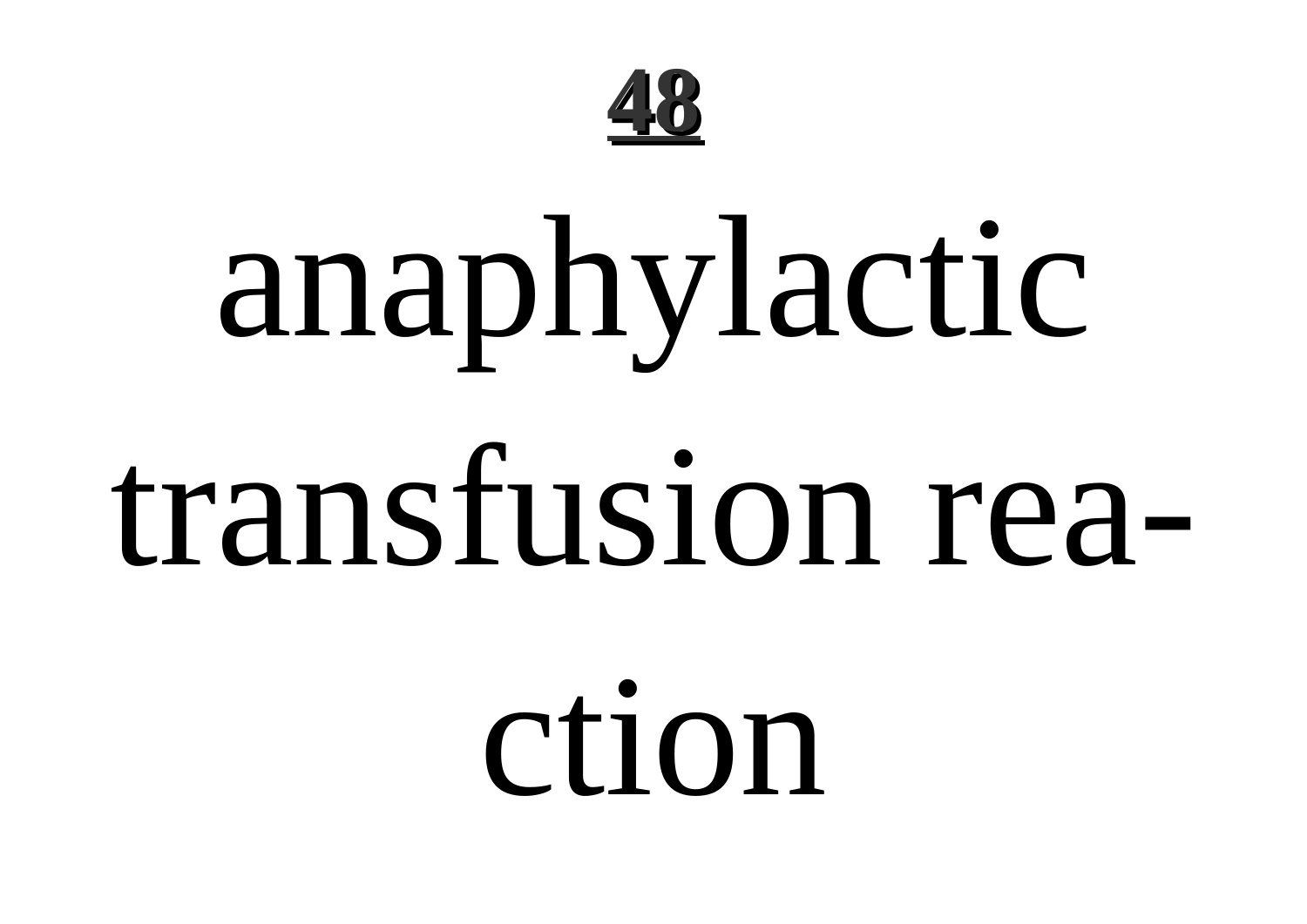

### anaphylactoid

reaction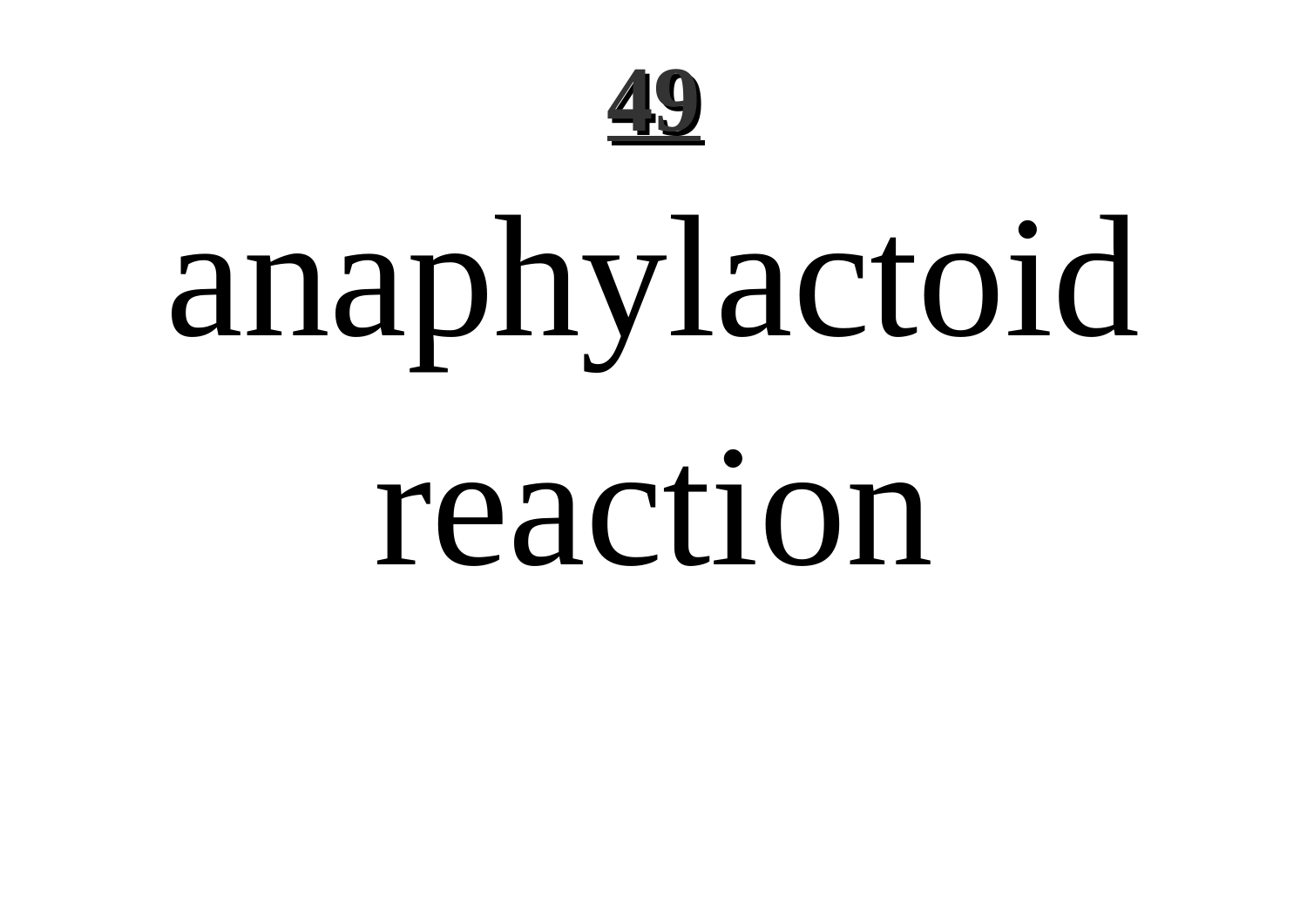

## anaphylactoids-

hock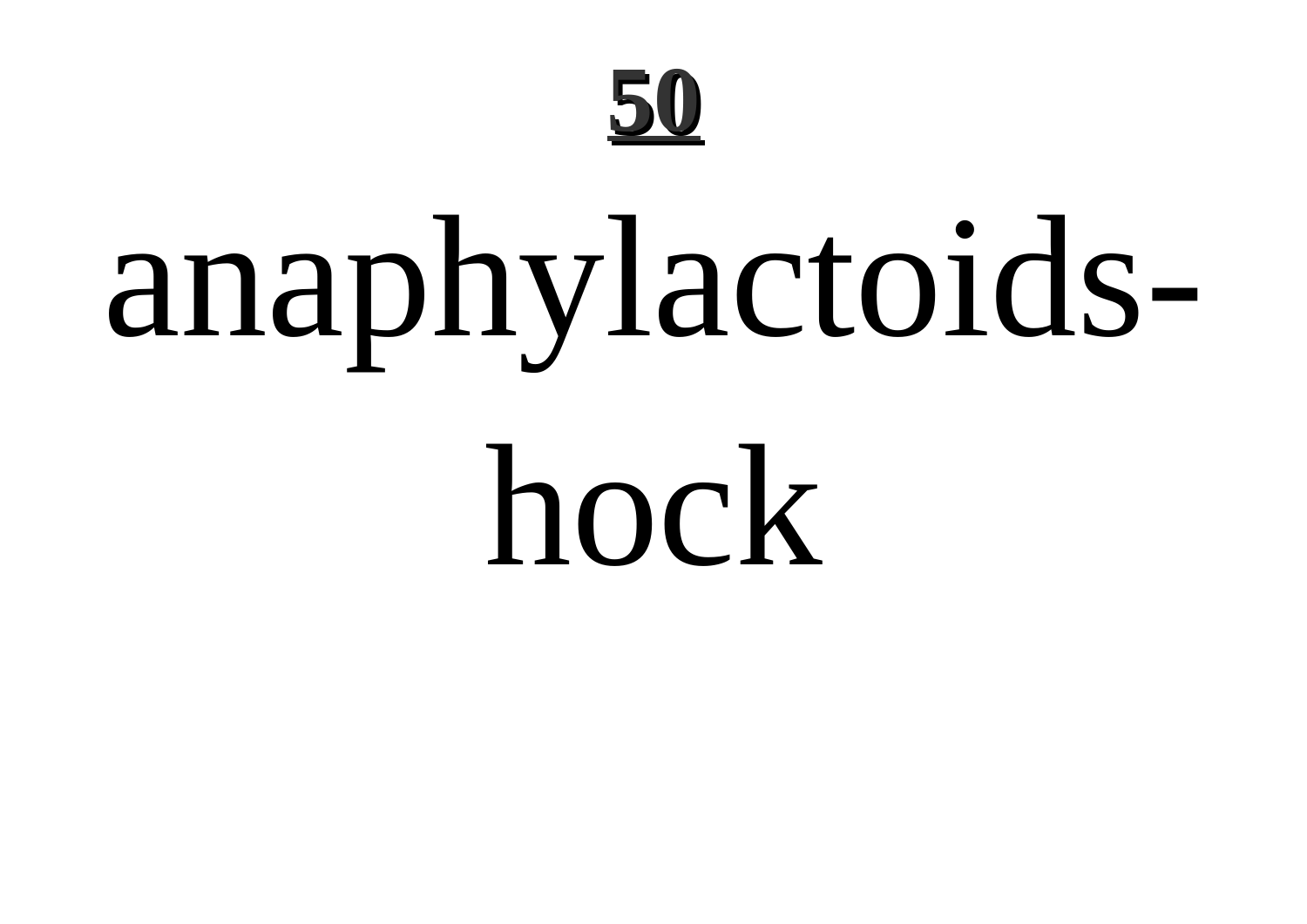## anaphylactoid

# syndrome of

#### pregnancy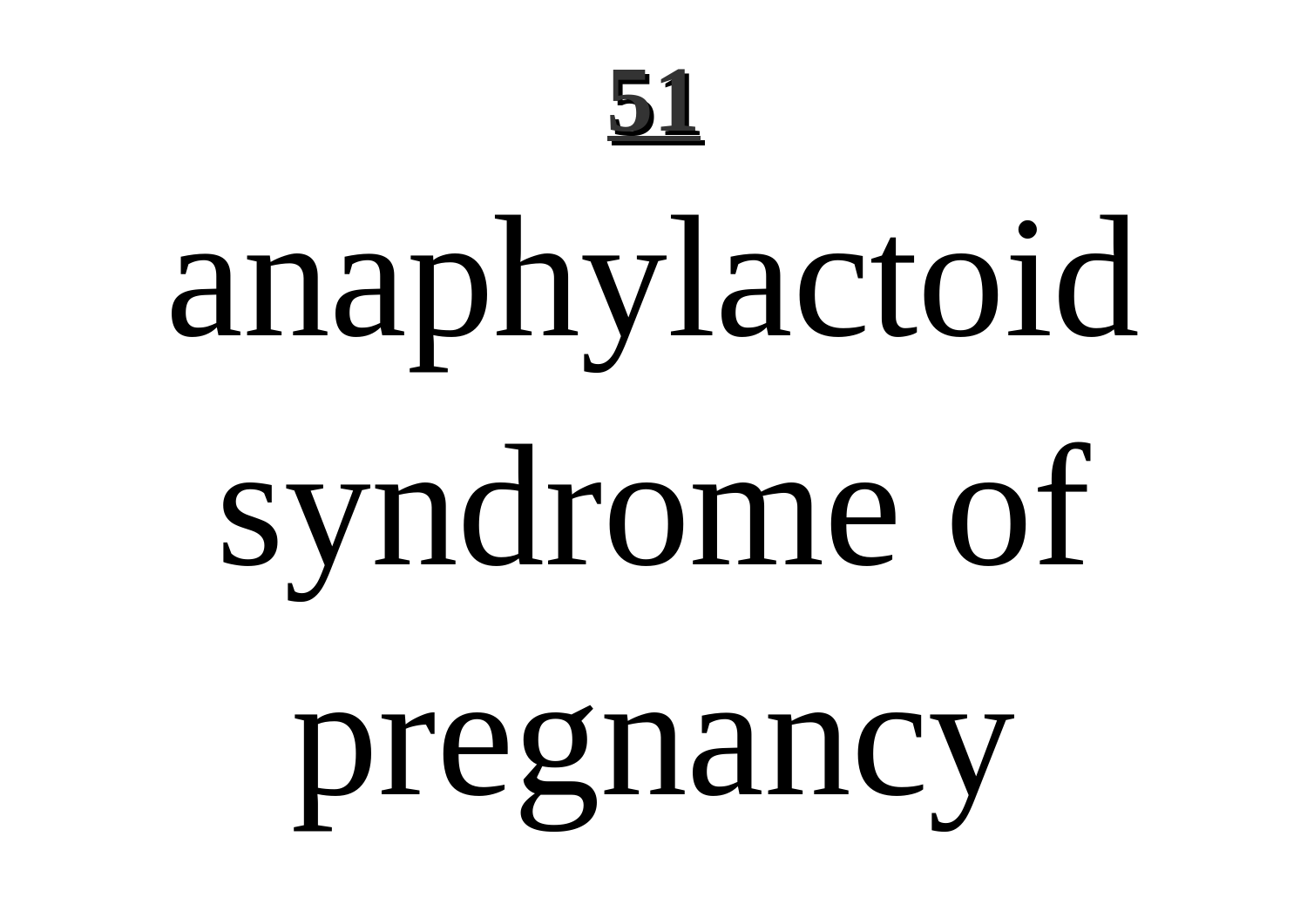

## angioedema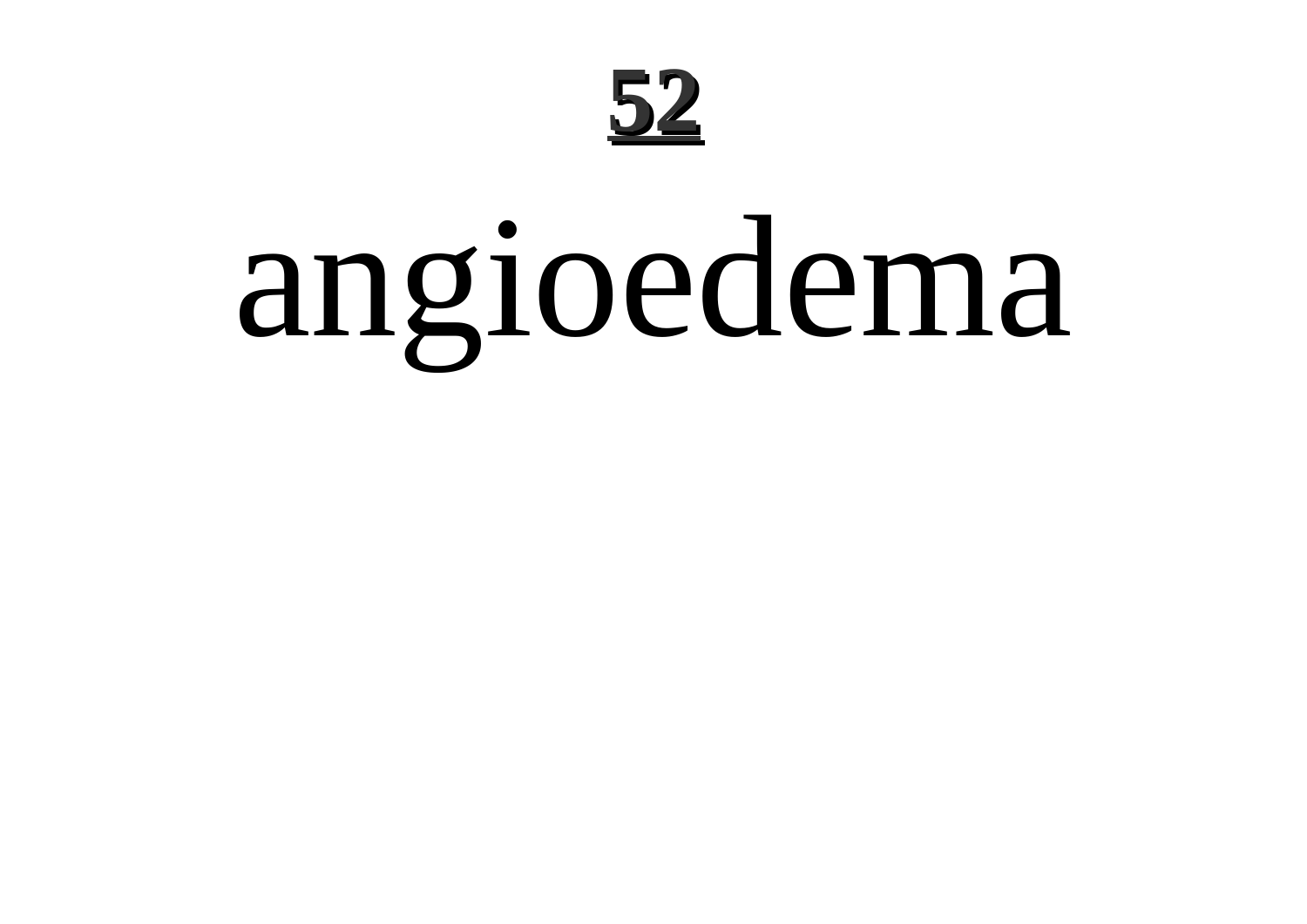

#### angiopathicneu-

ropathy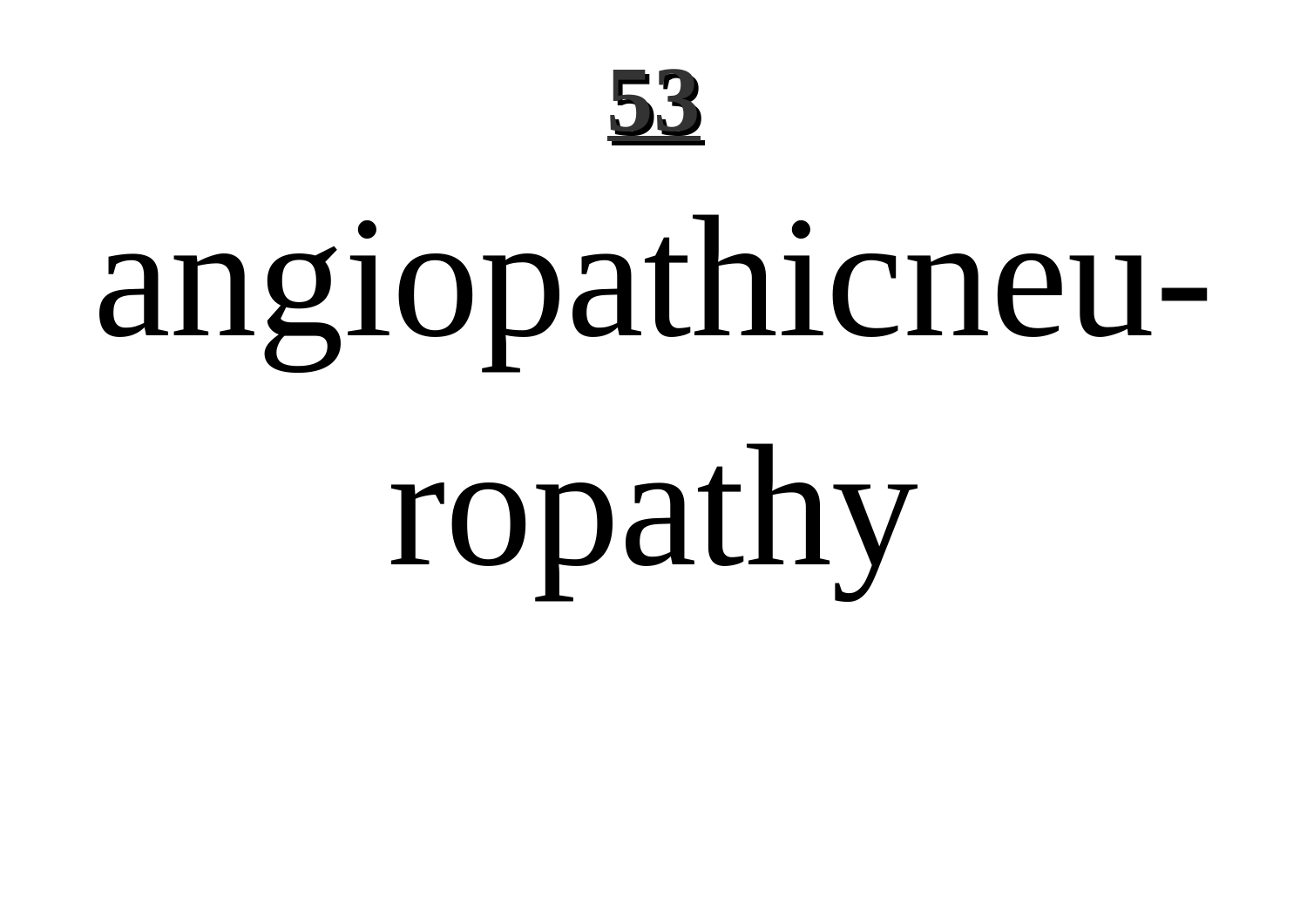

## ankylosing spon-

dylitis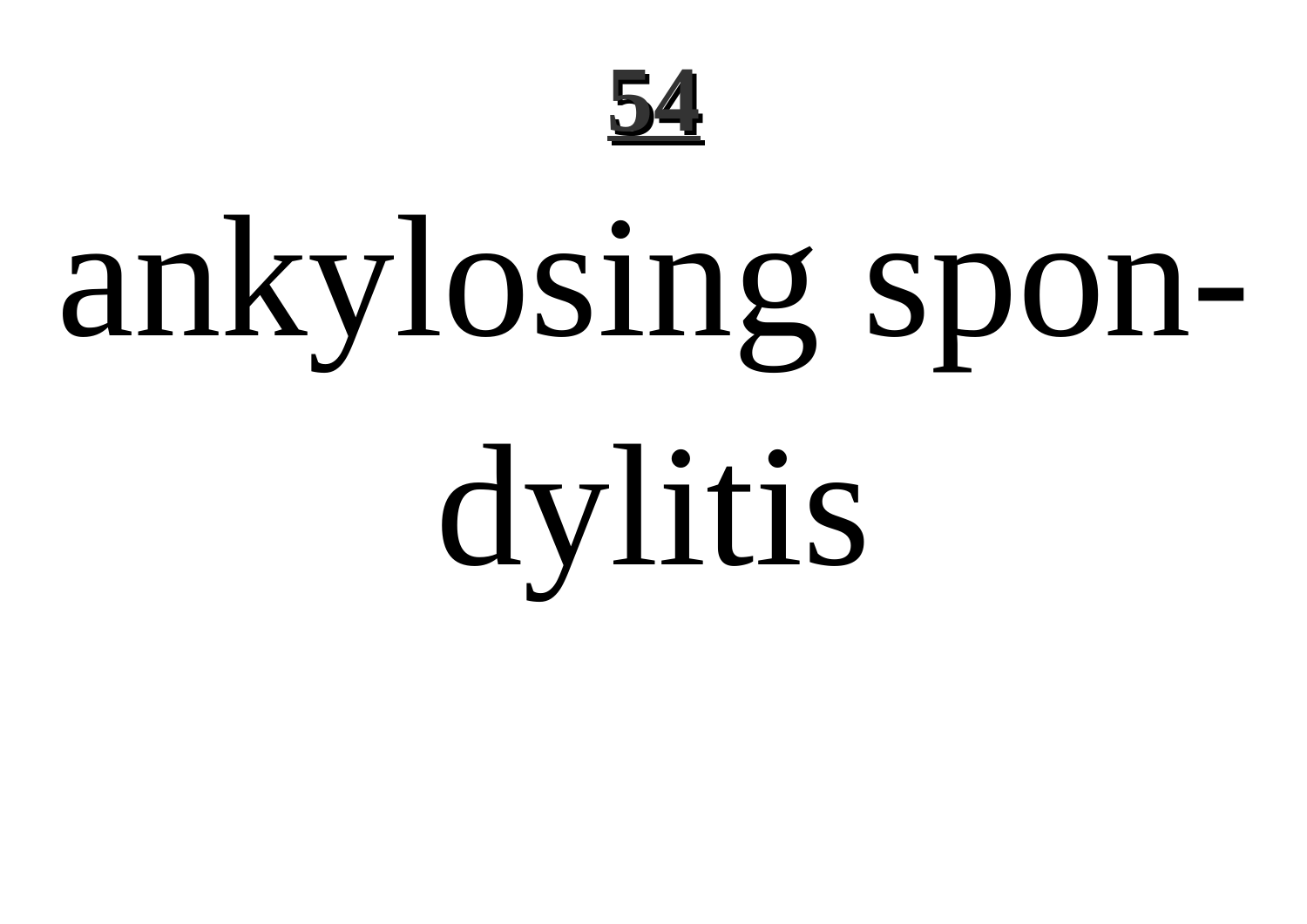

#### anosmia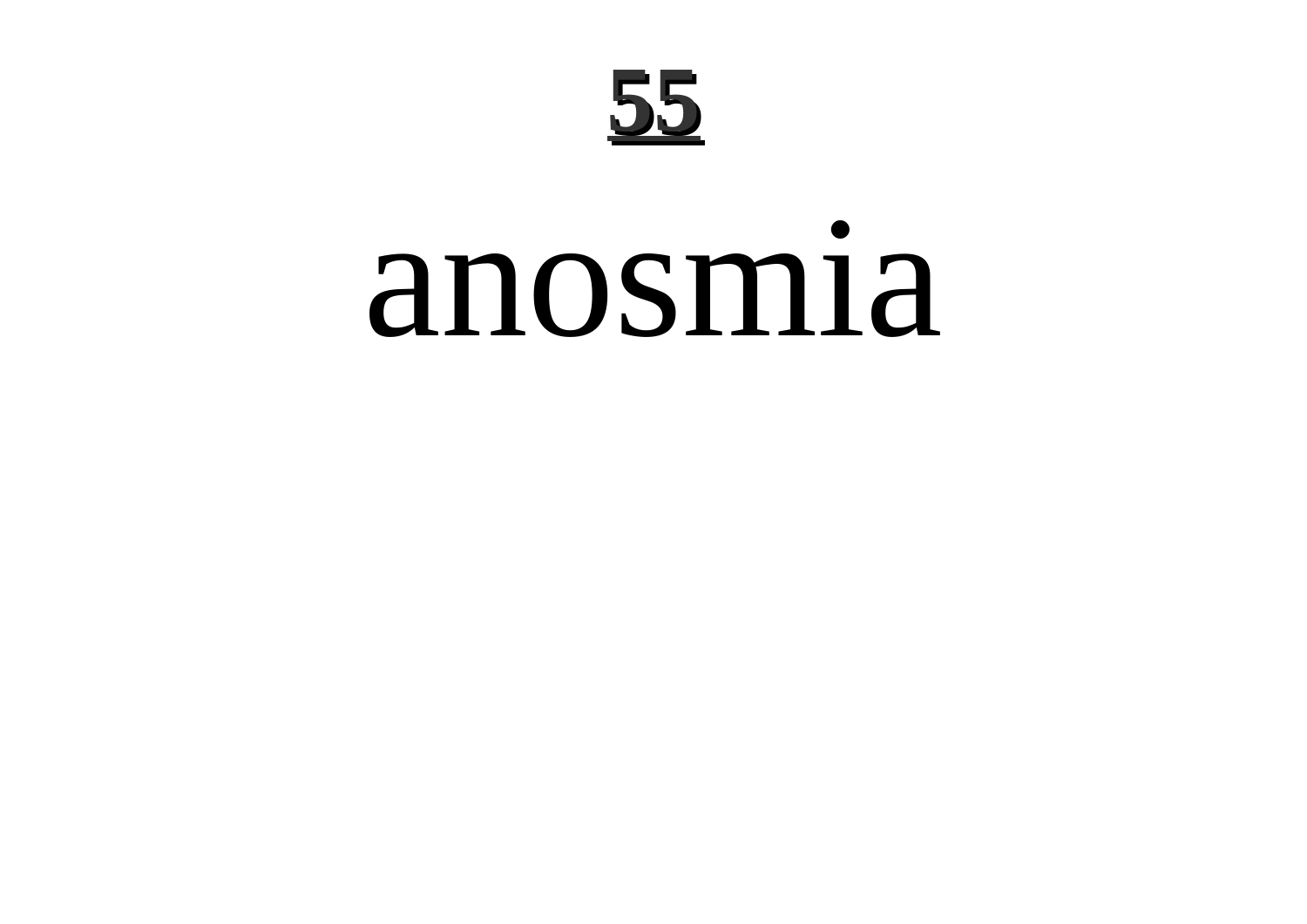

## antiacetylcholine

#### receptor antibo-

dypositive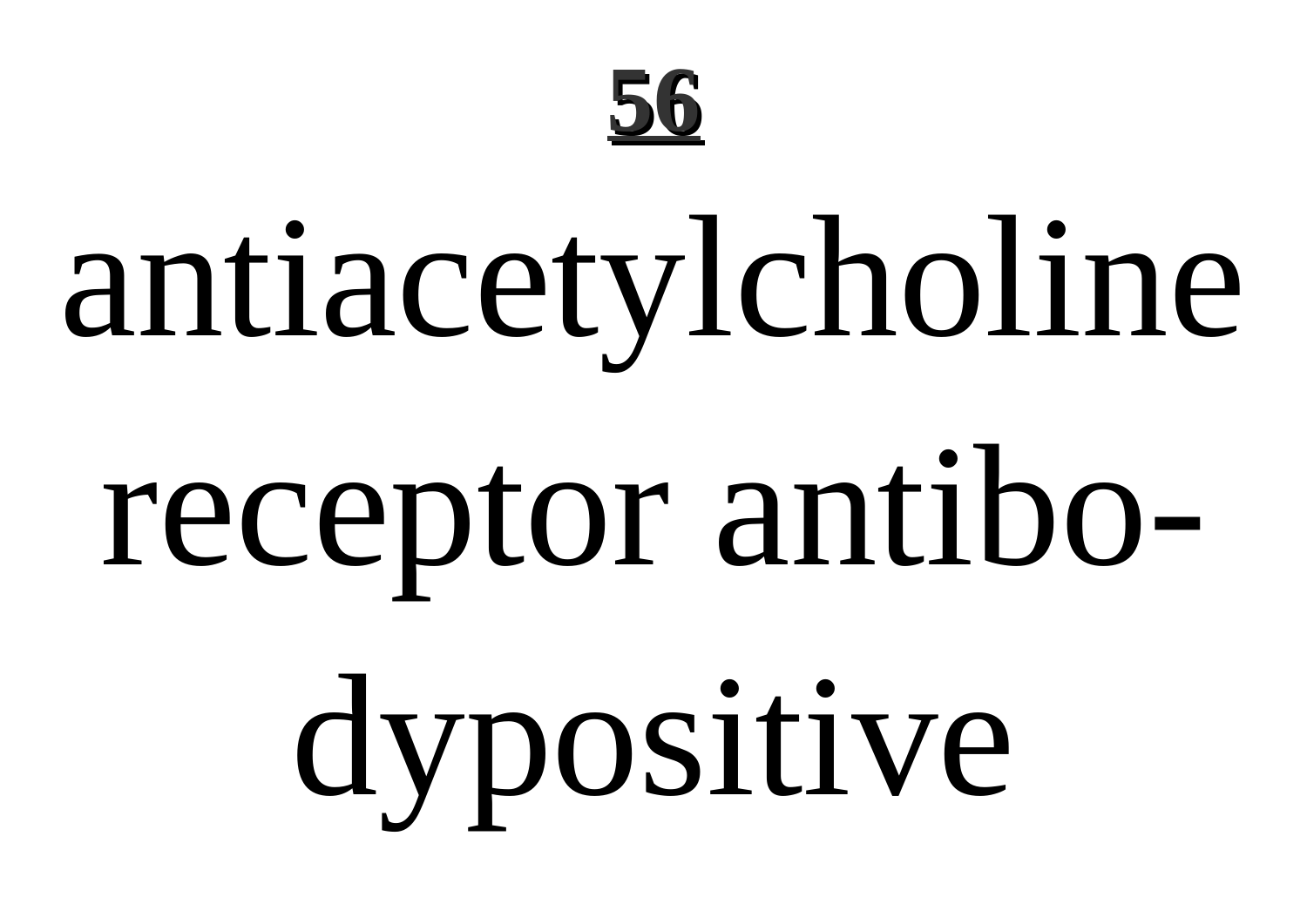#### anti-actin antibo-

# dy positive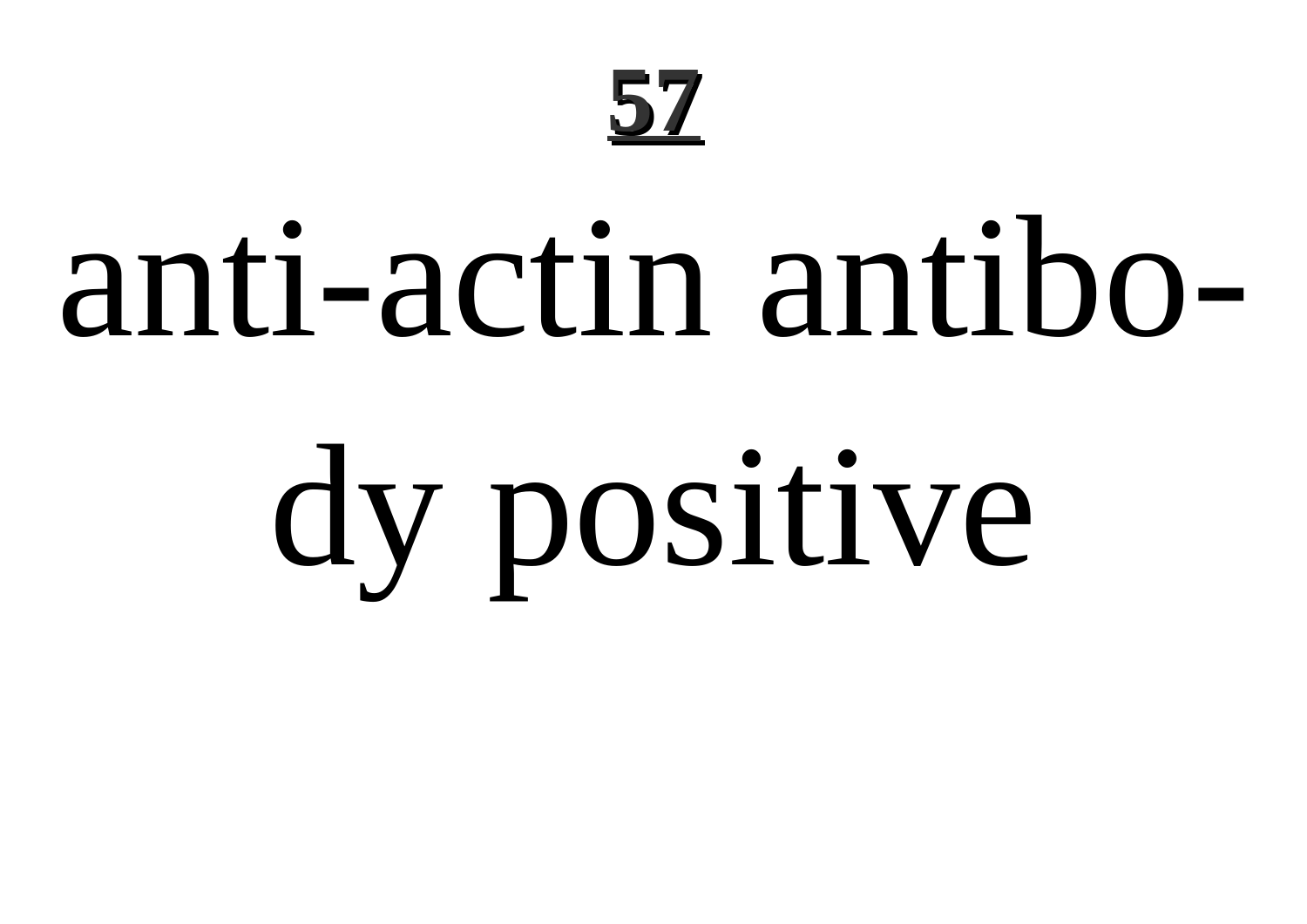

## anti-aquaporin-4

# antibody positive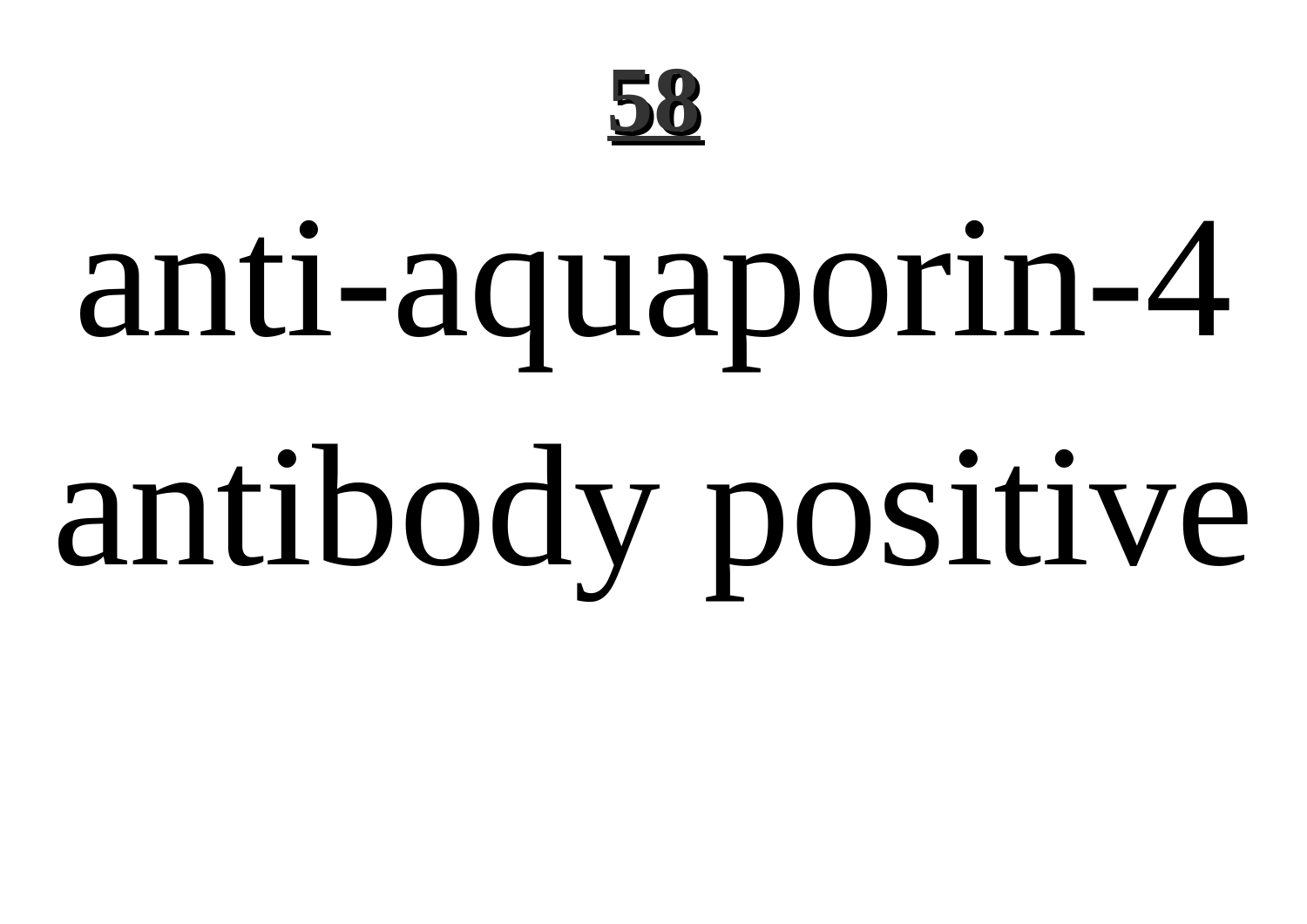

#### anti-basal gangli-

## aantibody positi-

Ve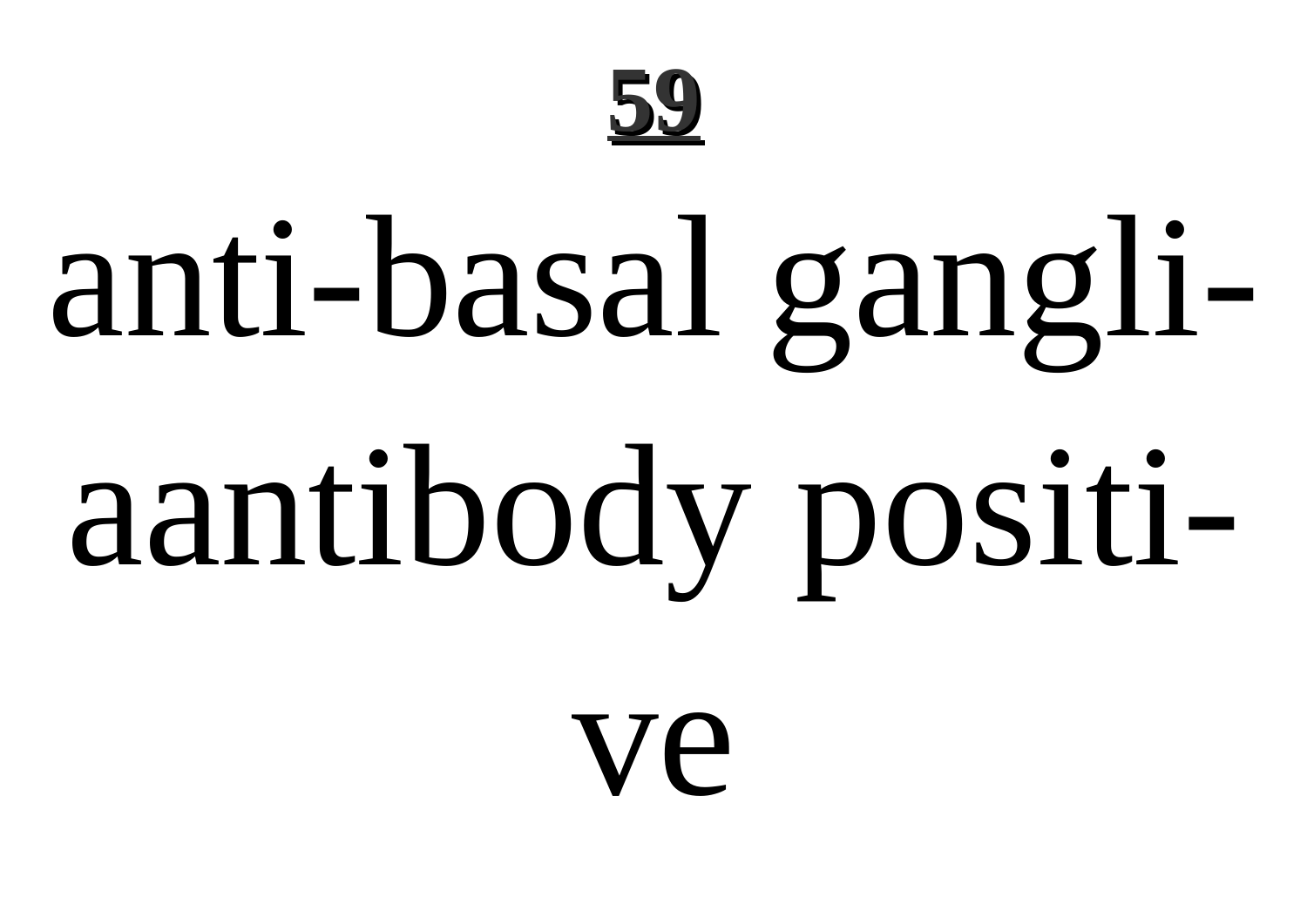

#### anti-cyclic citrul-

## linated peptide

antibody positive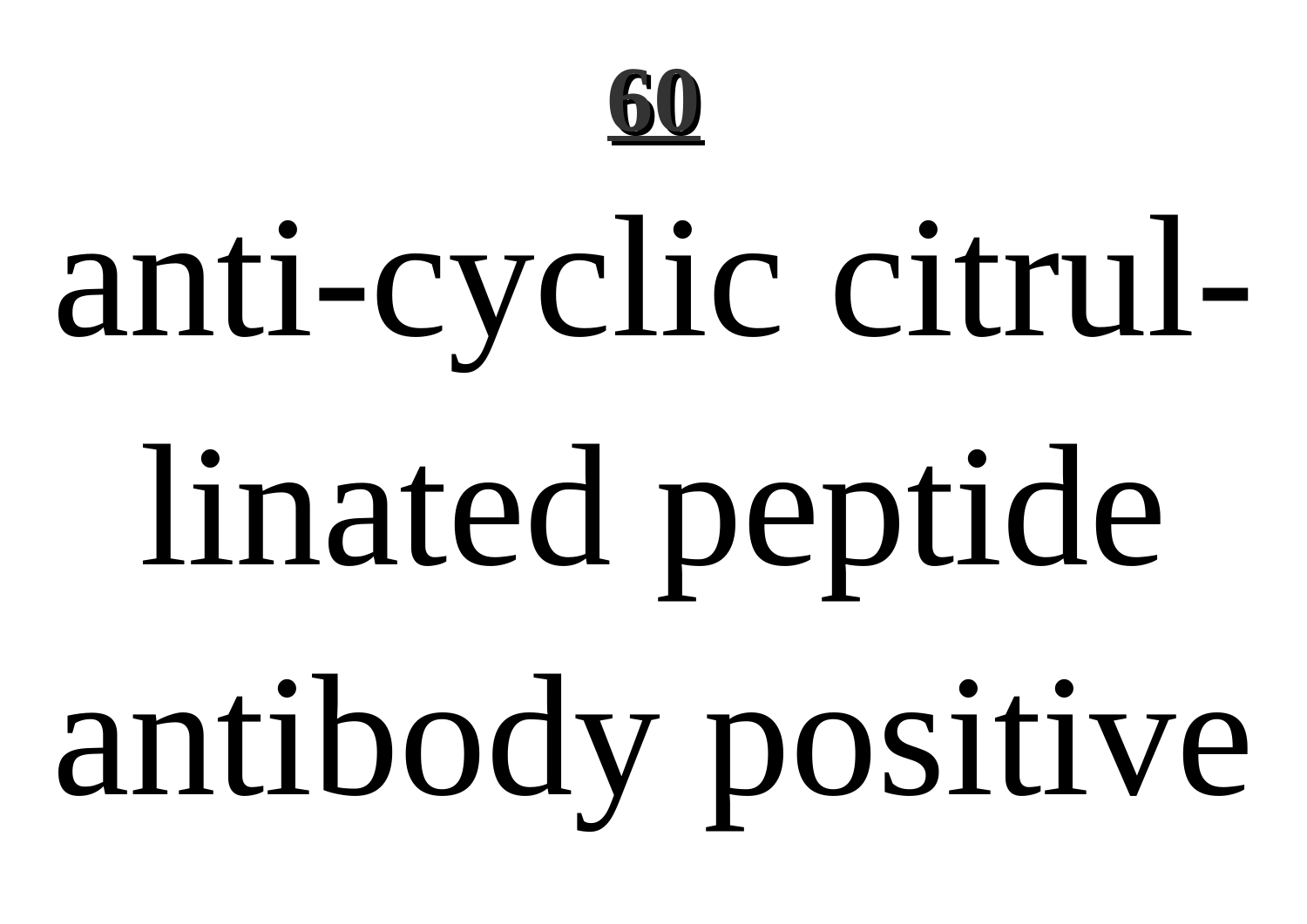

## anti-epithelial

# antibodypositive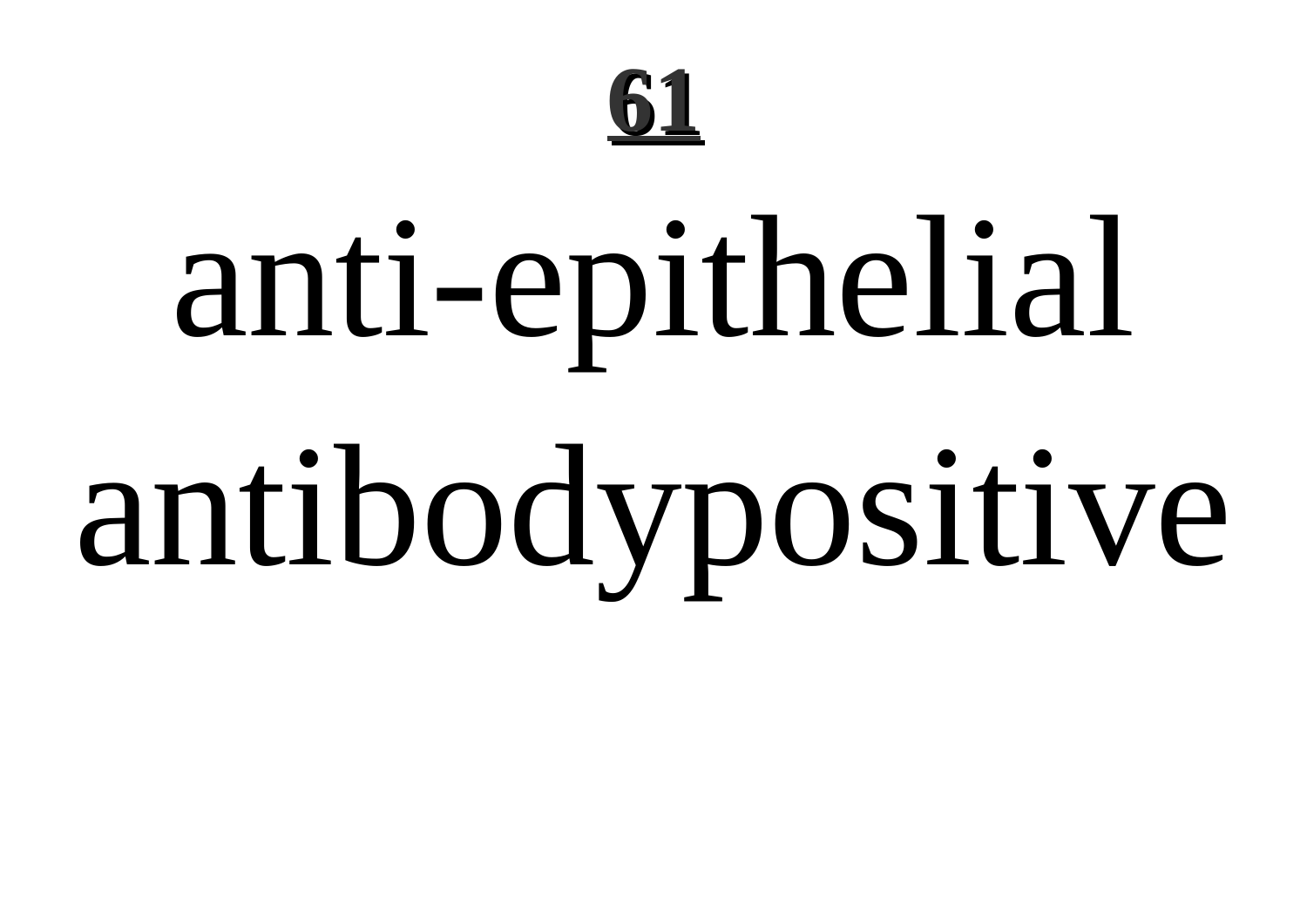

#### anti-erythrocyte

# antibody positive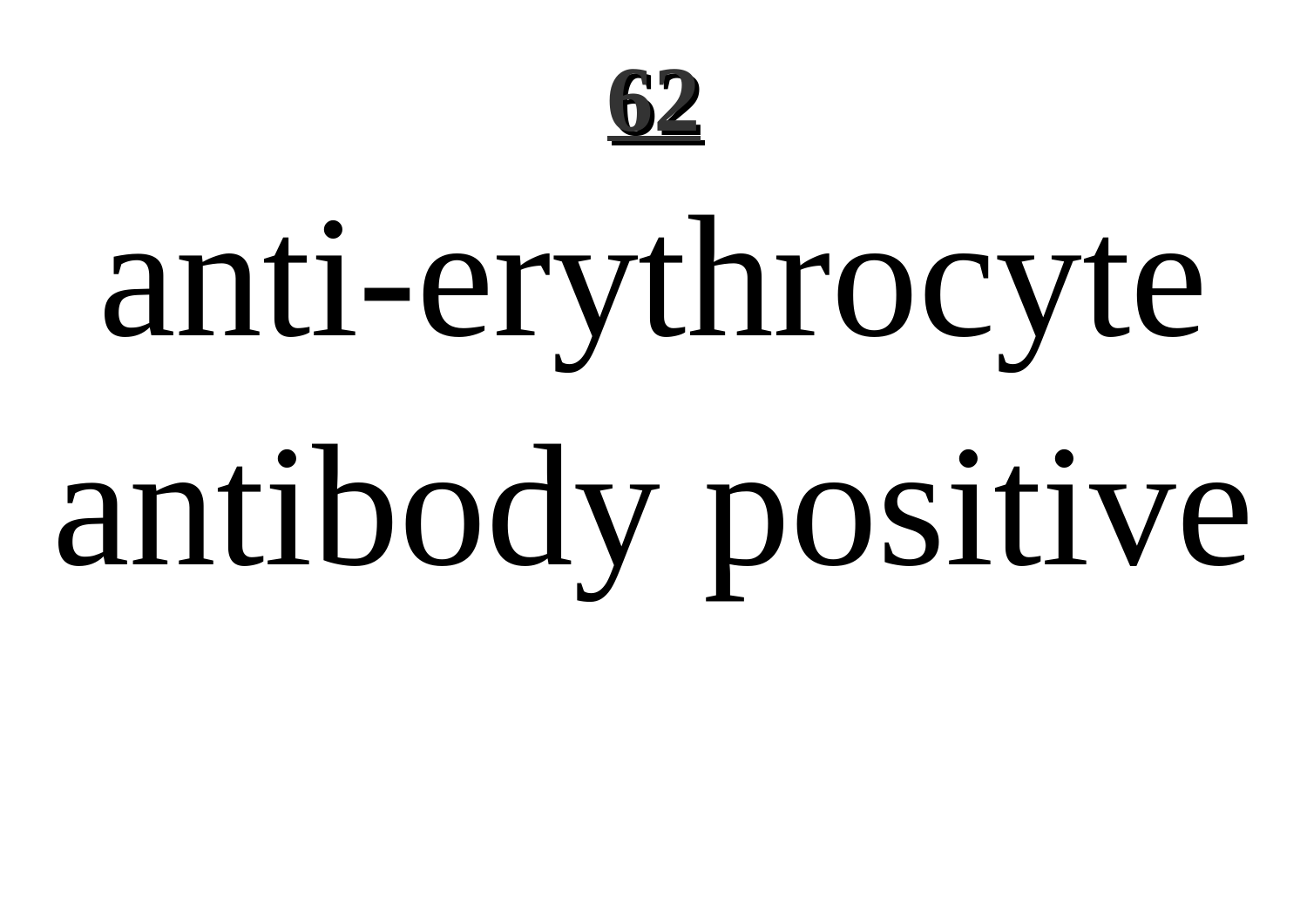

## anti-exosome complex antibo-

# dy positive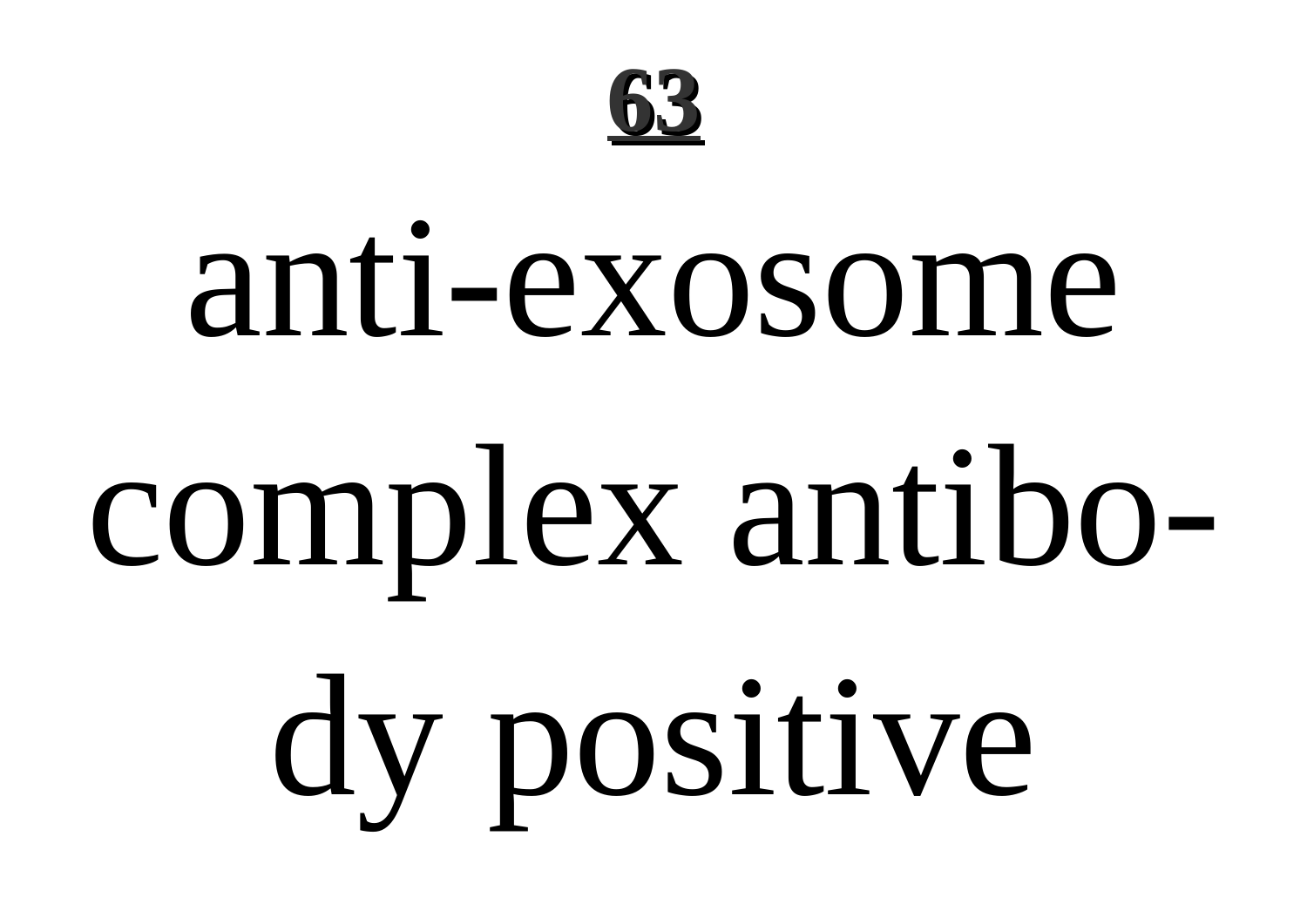

### anti-gad antibo-

## dy negative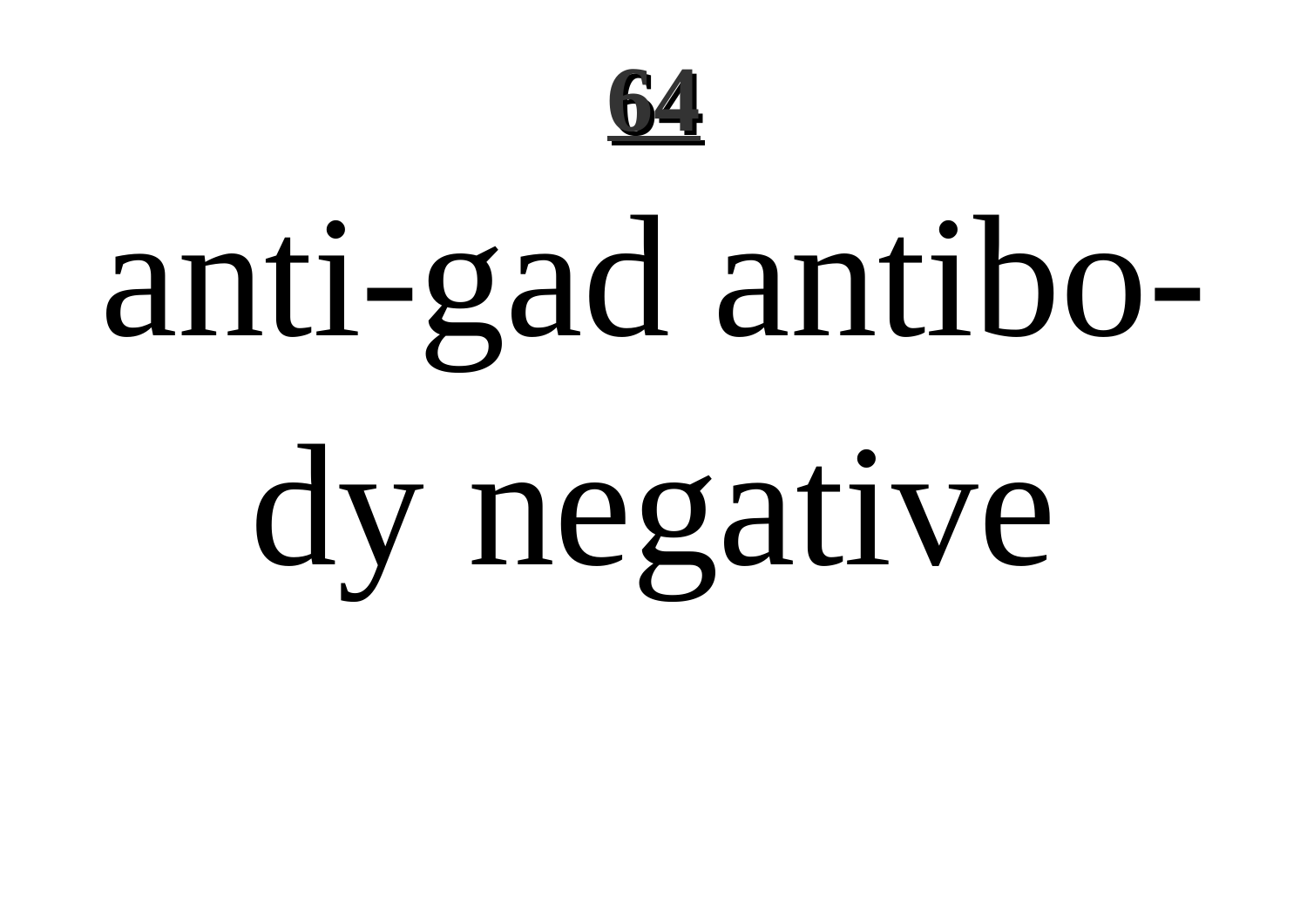

## anti-gad antibo-

# dy positive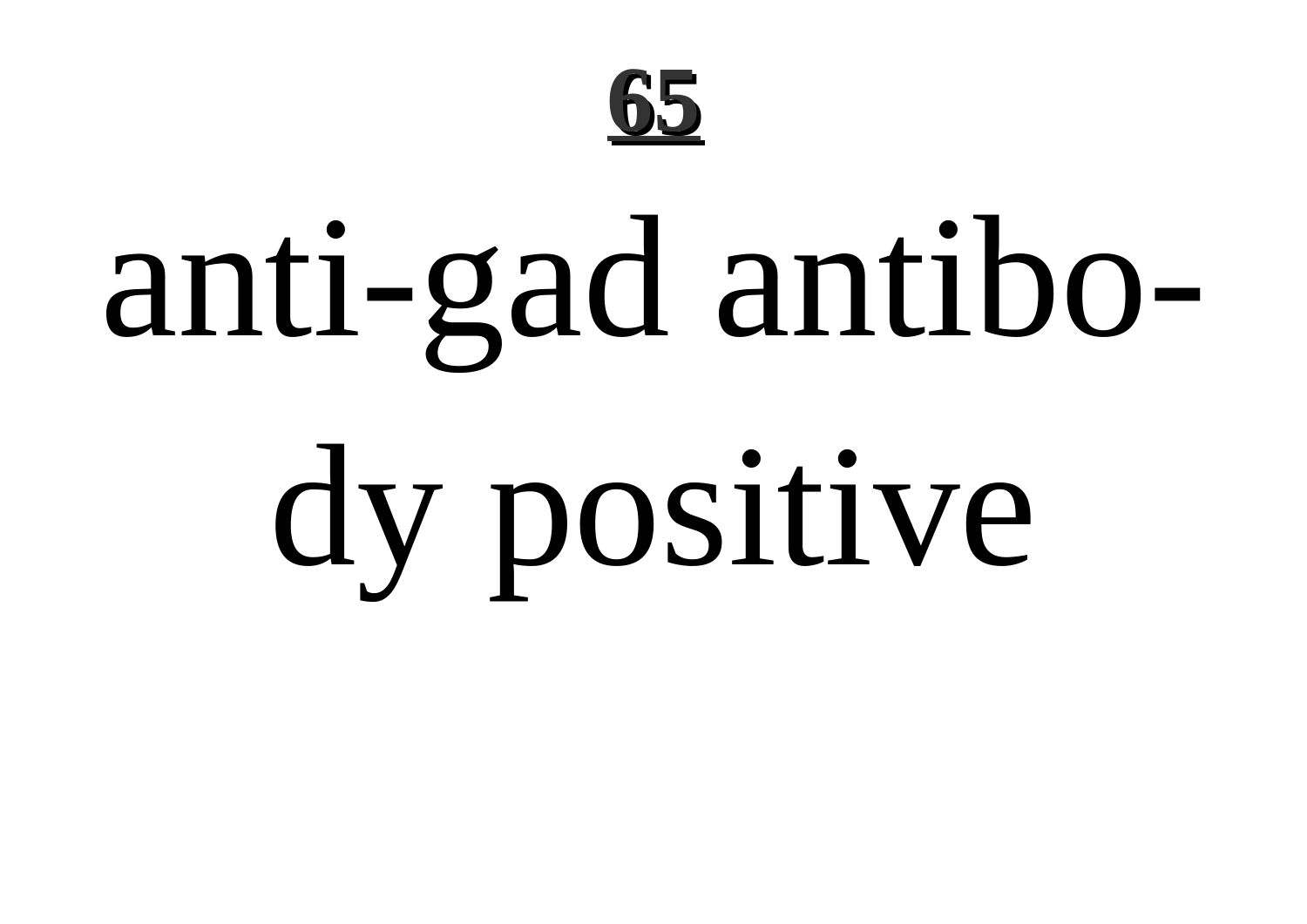

#### anti-ganglioside

# antibodypositive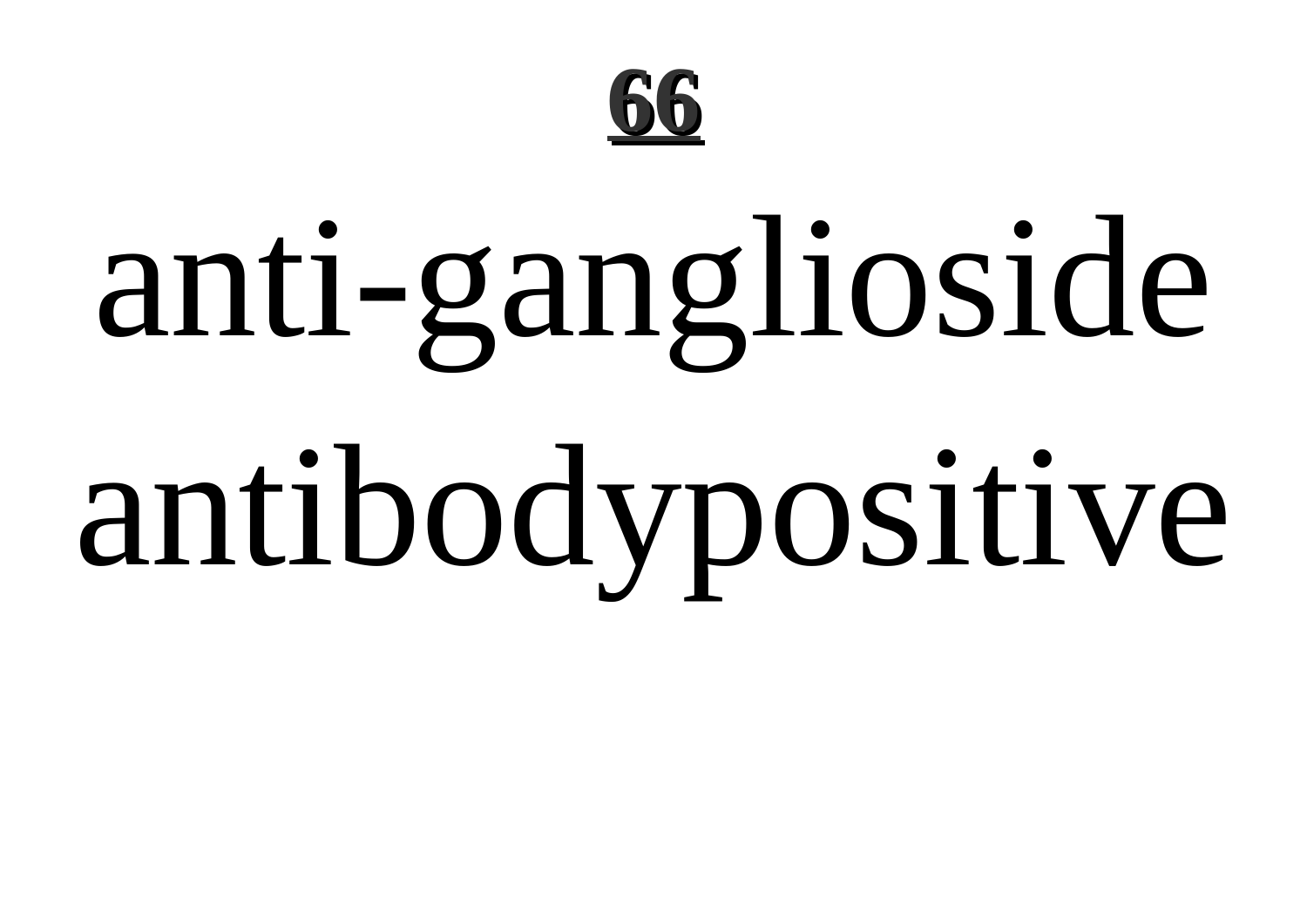

#### antigliadin anti-

# body positive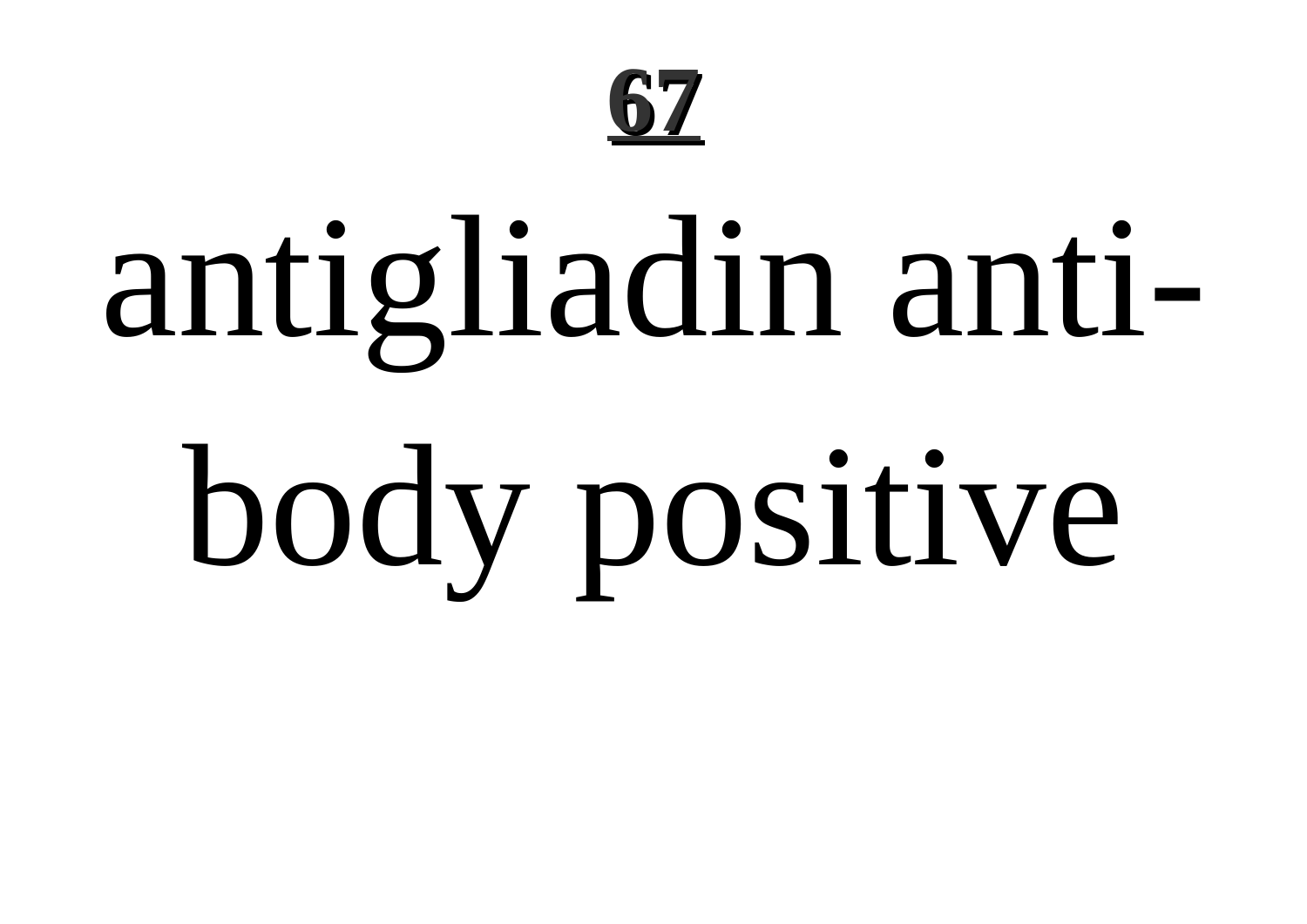

#### anti-glomerular ba-

#### sement membrane

#### antibodypositive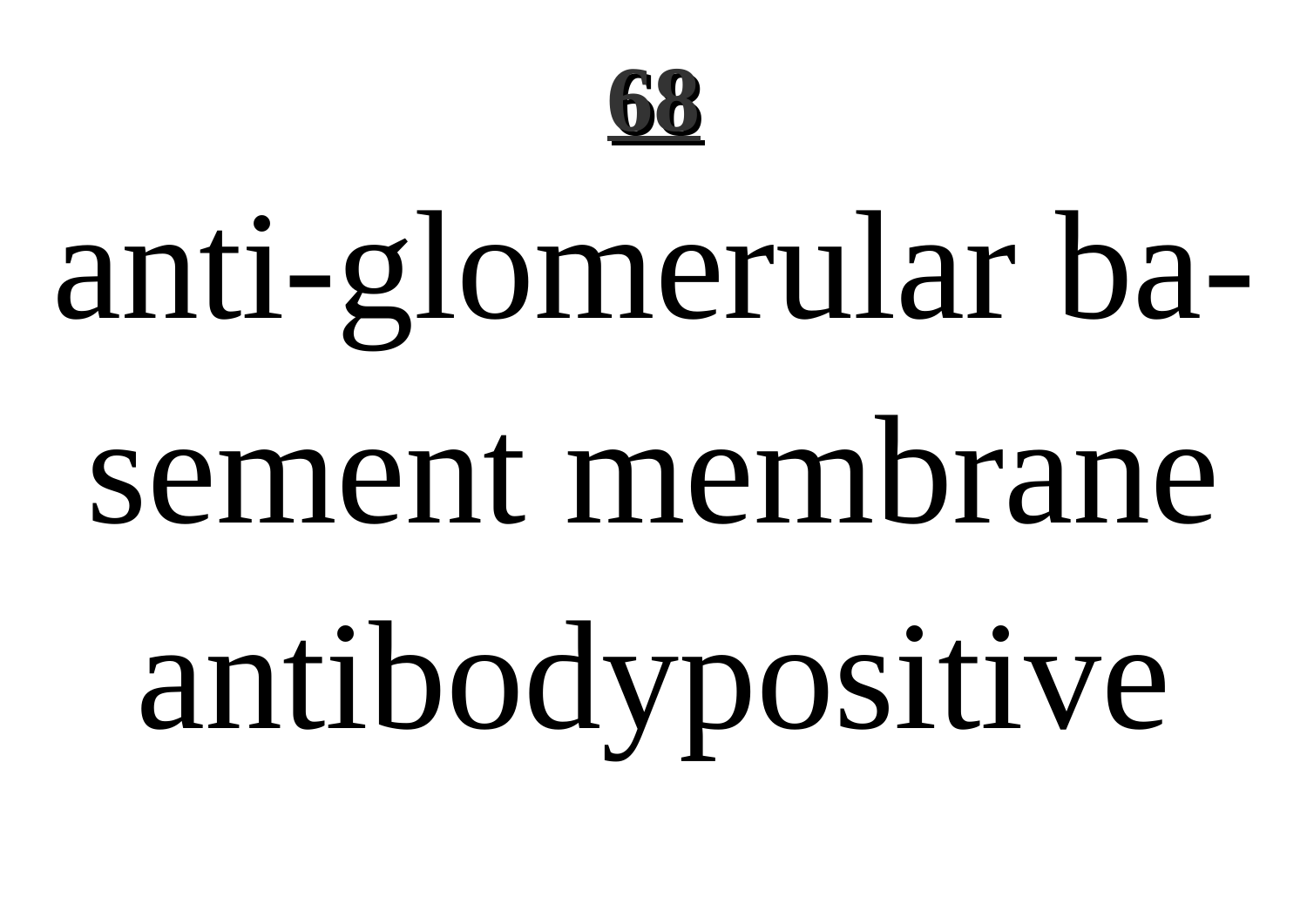

## anti-glomerular

#### basement mem-

#### brane disease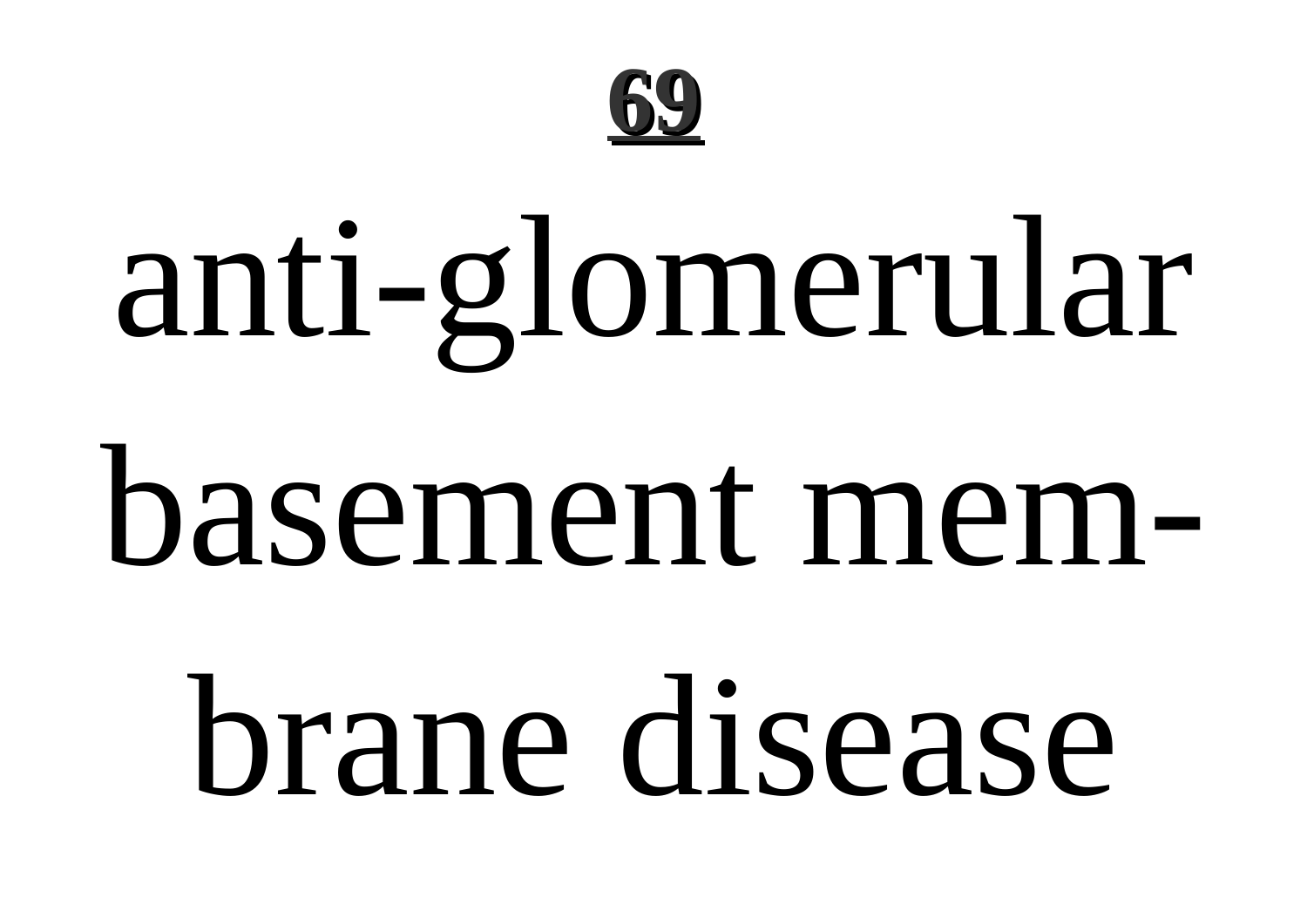## anti-glycyl-trna

#### synthetase anti-

## bodypositive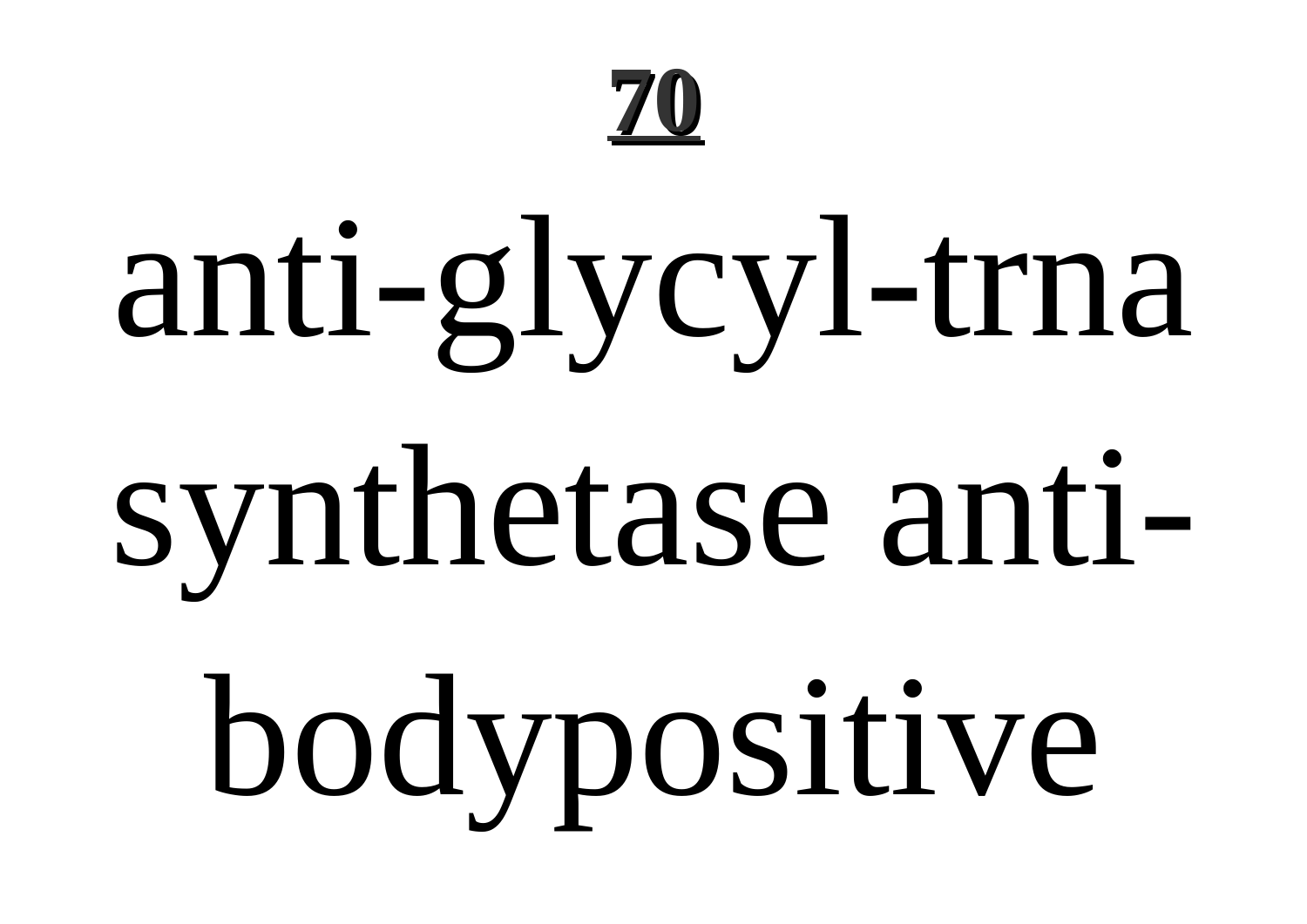#### anti-hla antibody

## test positive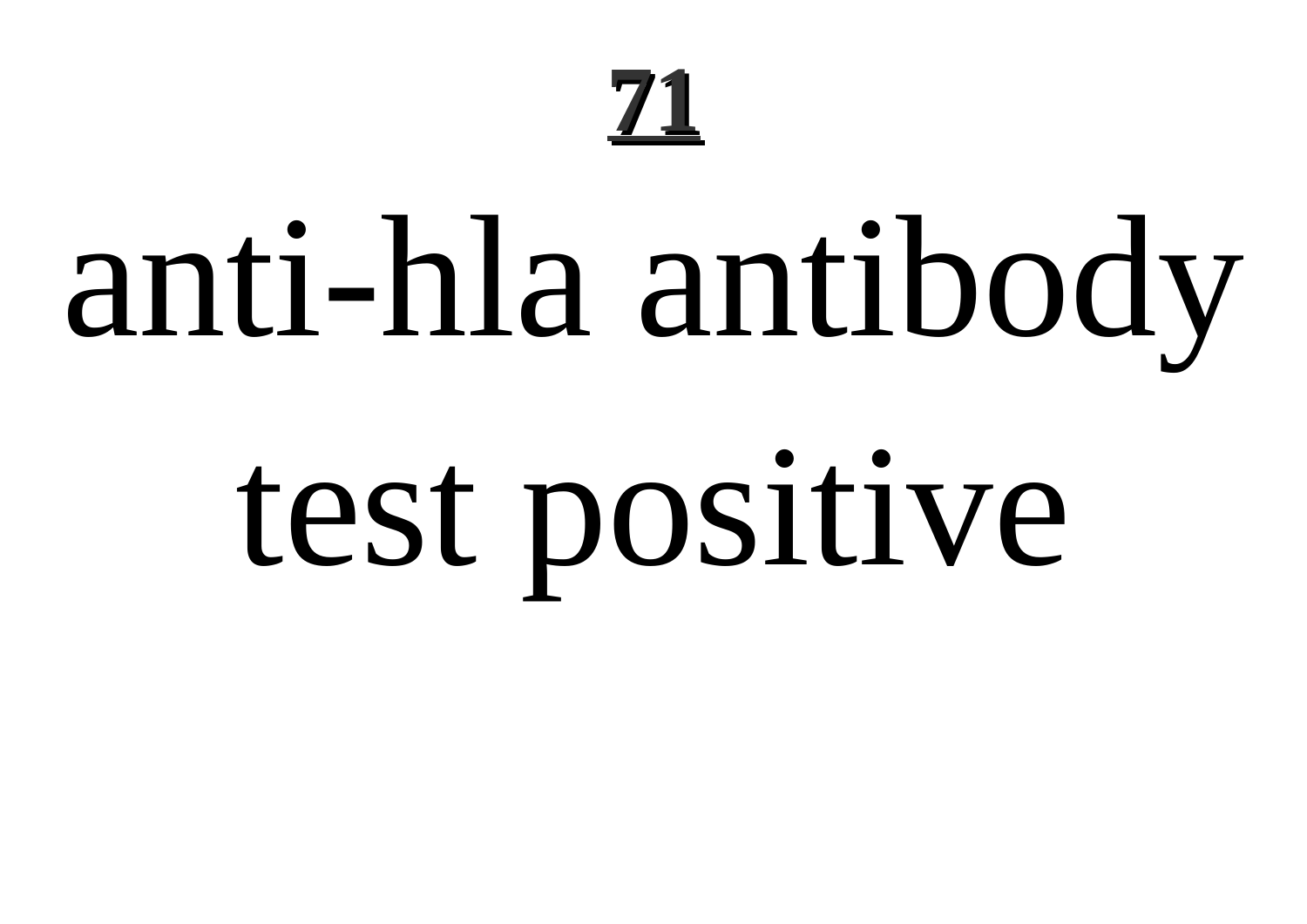#### anti-ia2 antibody

#### positive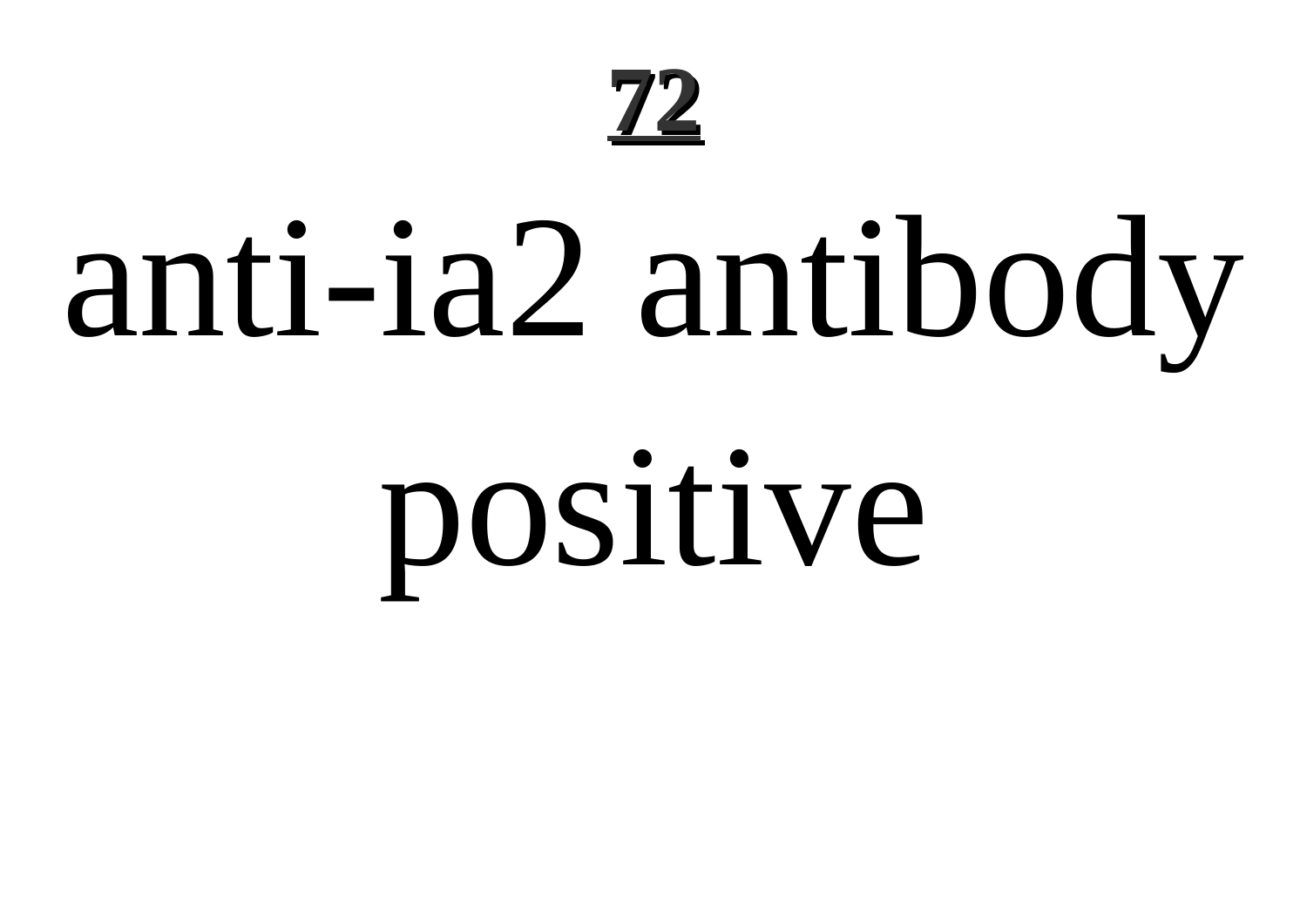

### anti-insulin anti-

# bodyincreased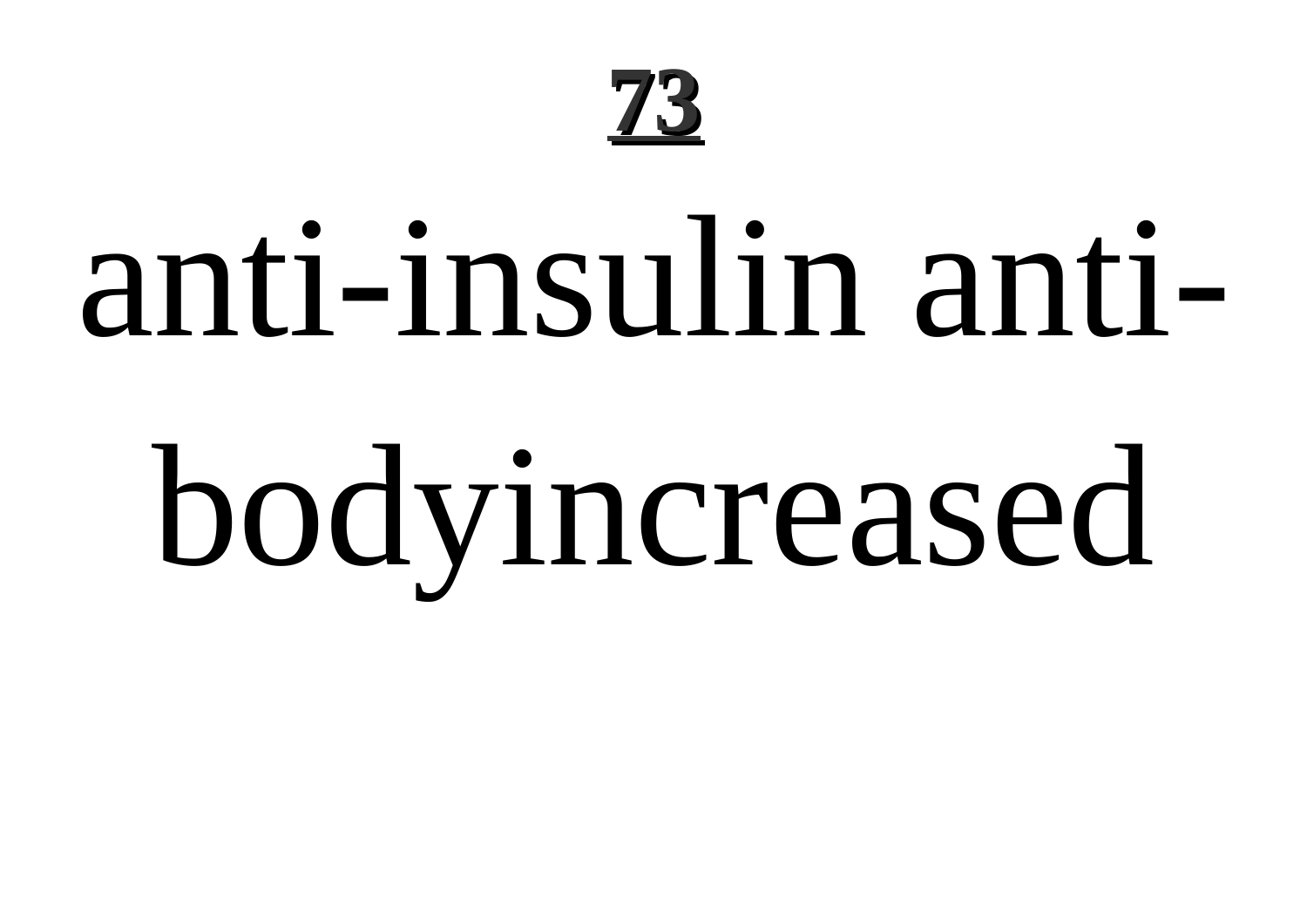

### anti-insulin anti-

# body positive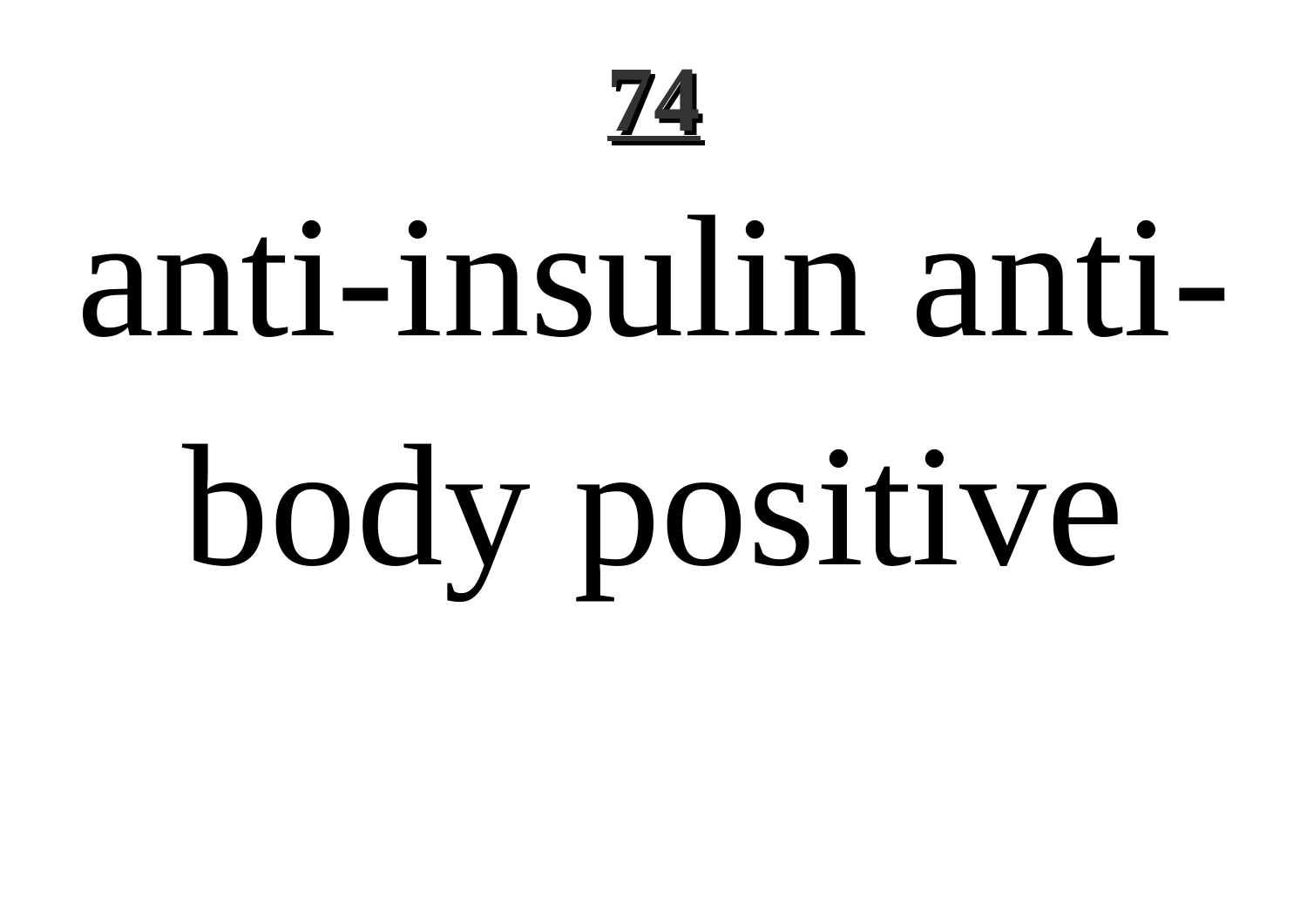# anti-insulin re-

# ceptor antibody

increased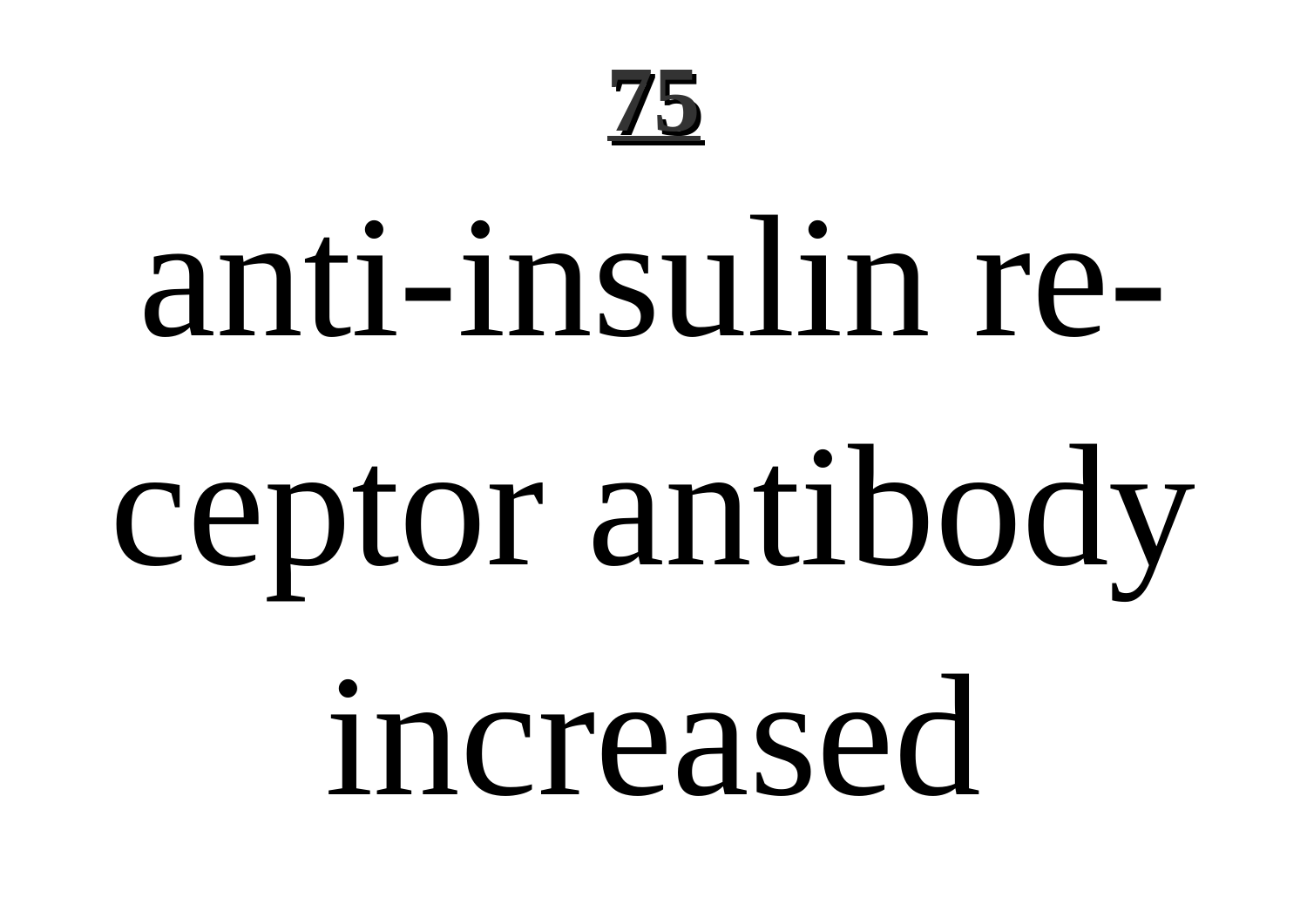

# anti-insulin re-

# ceptor antibody

# positive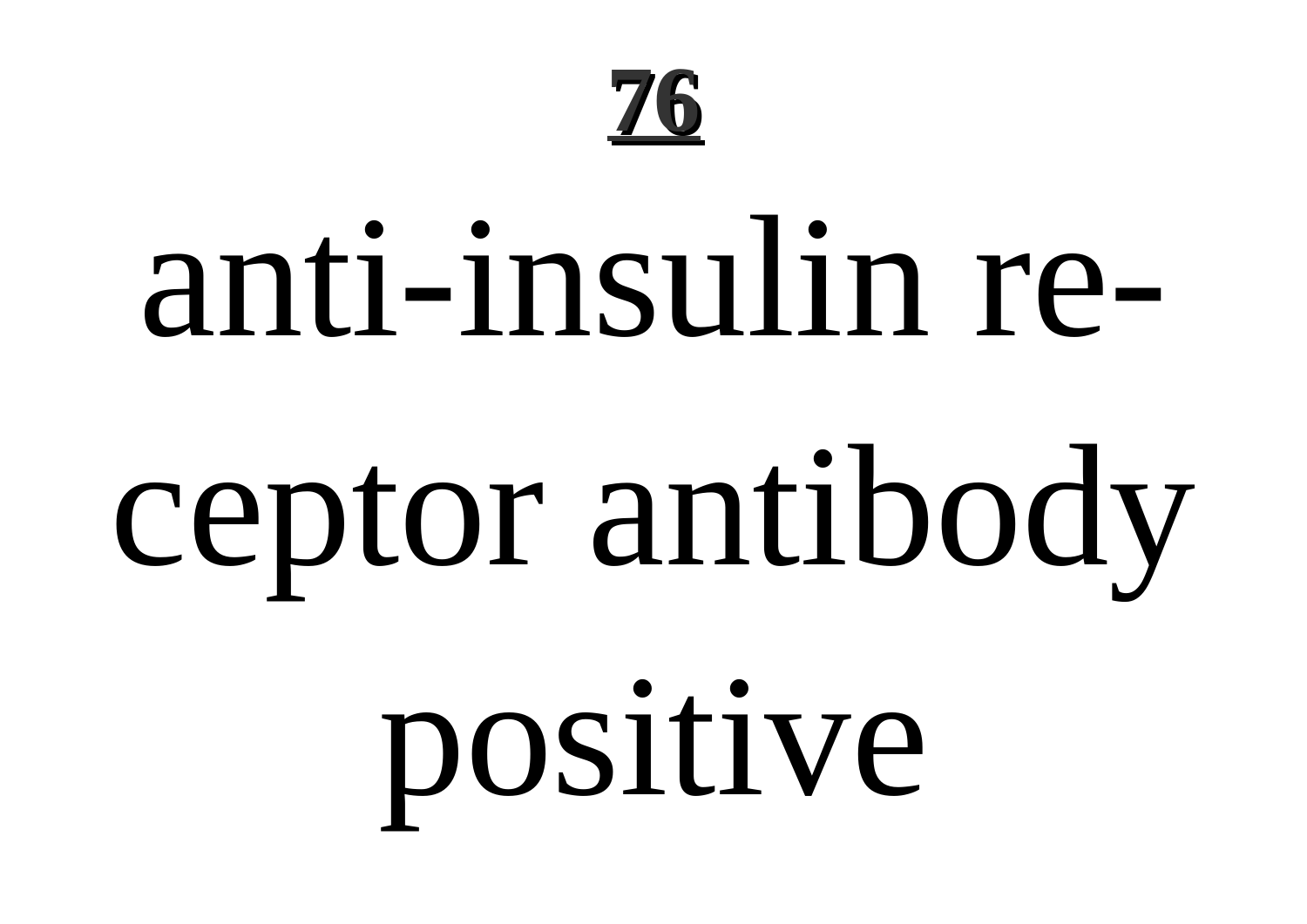# anti-interferon antibody negative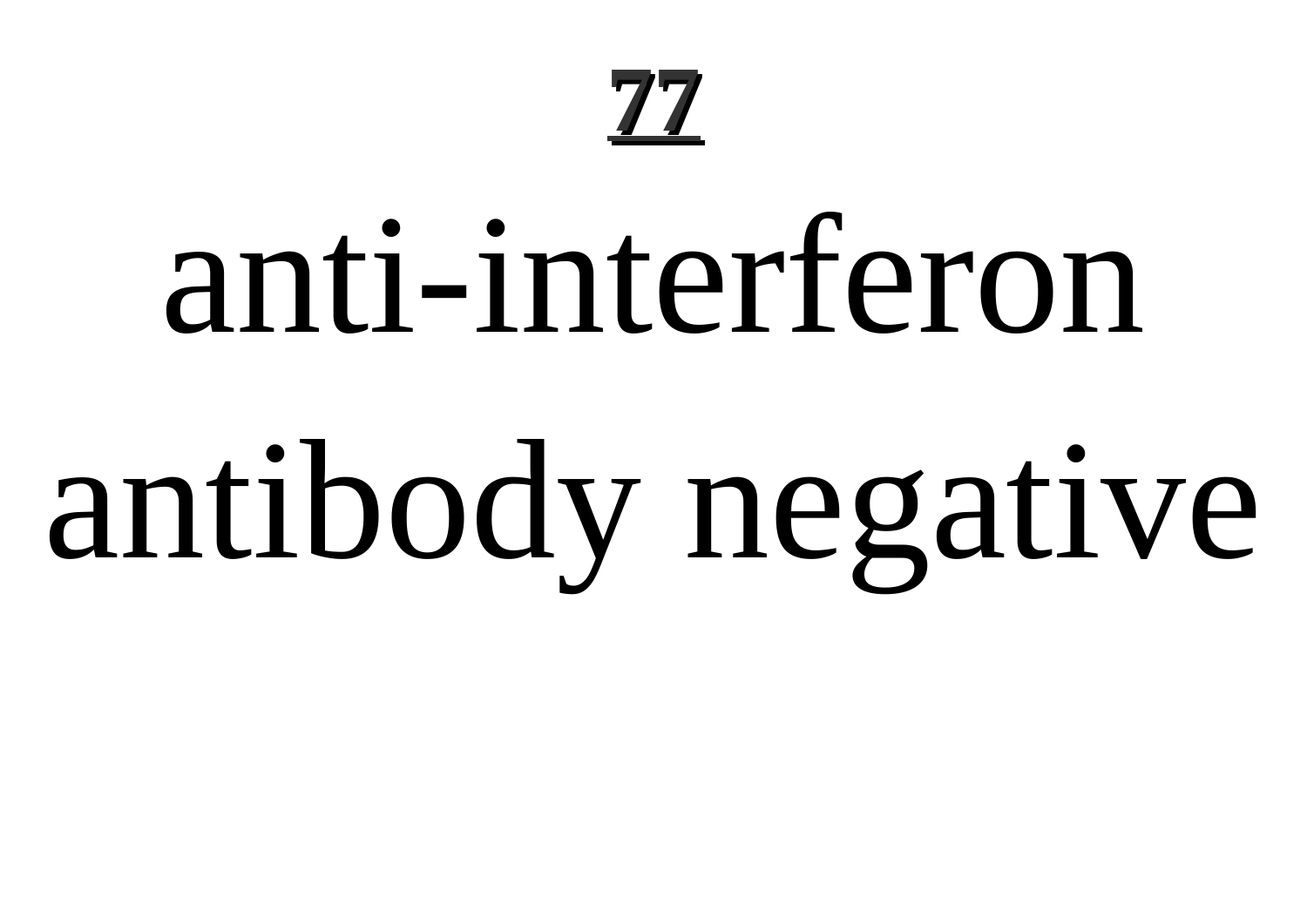

# anti-interferon antibodypositive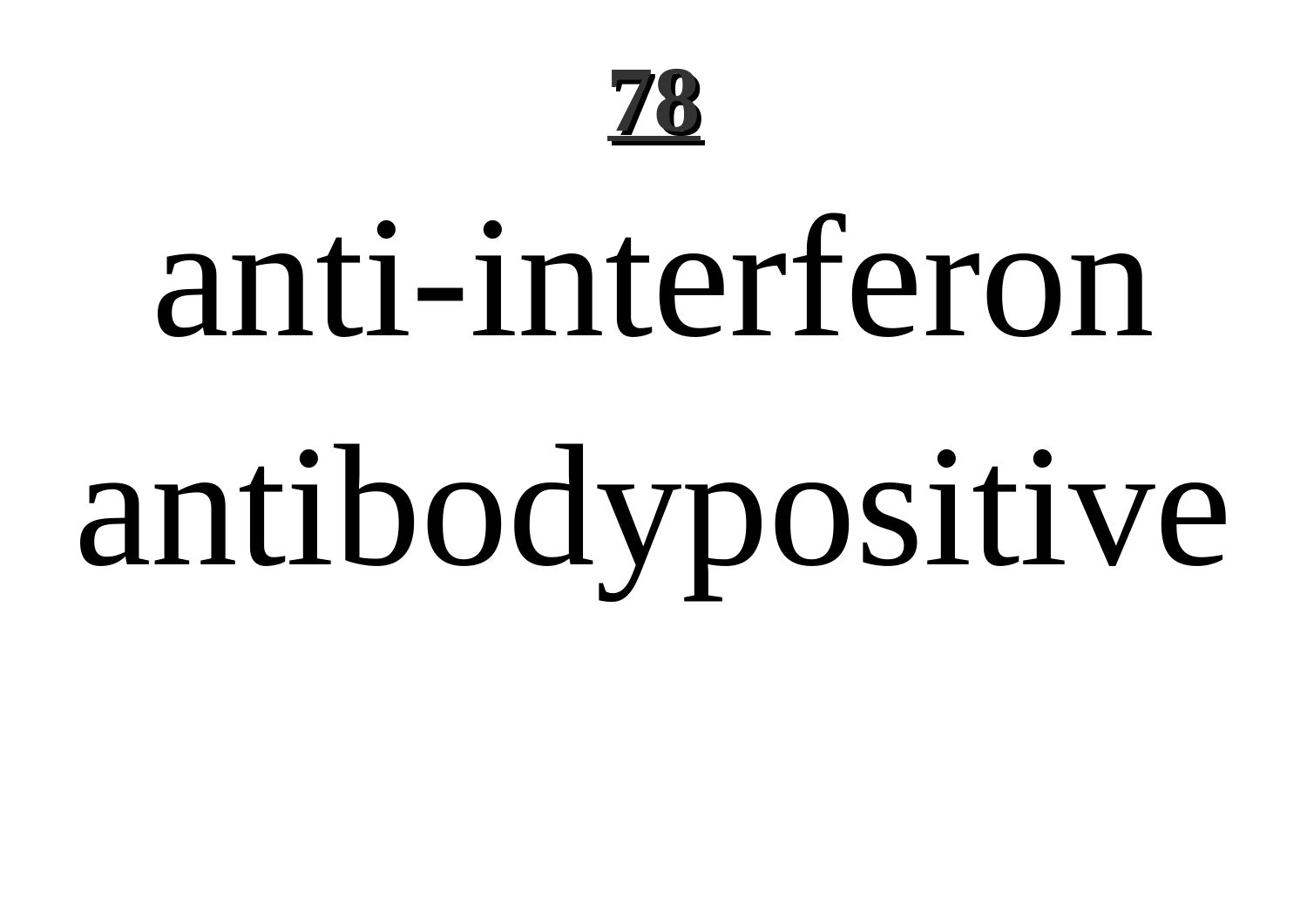

### anti-islet cell an-

# tibody positive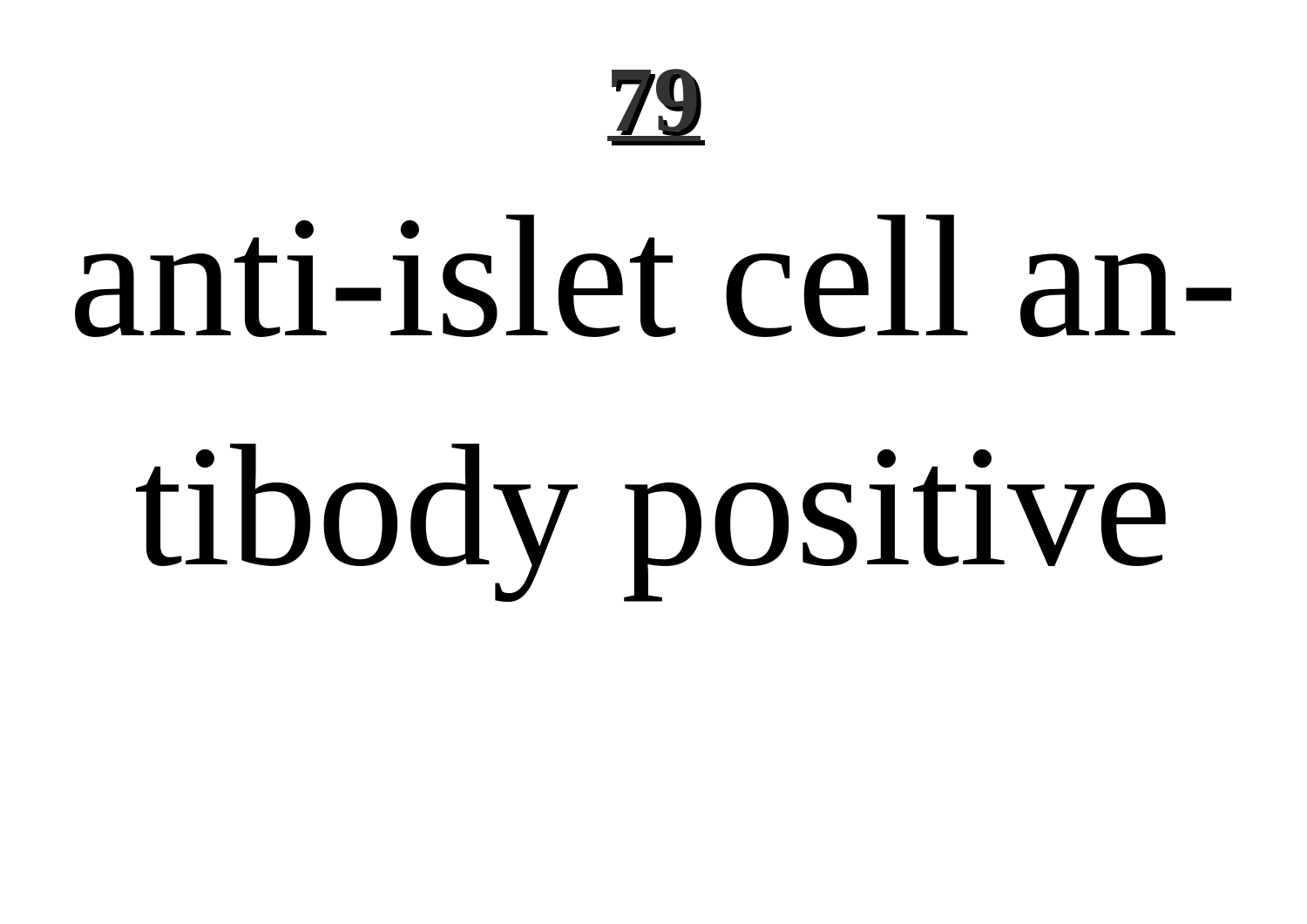

# antimitochondri-

# al antibody posi-

tive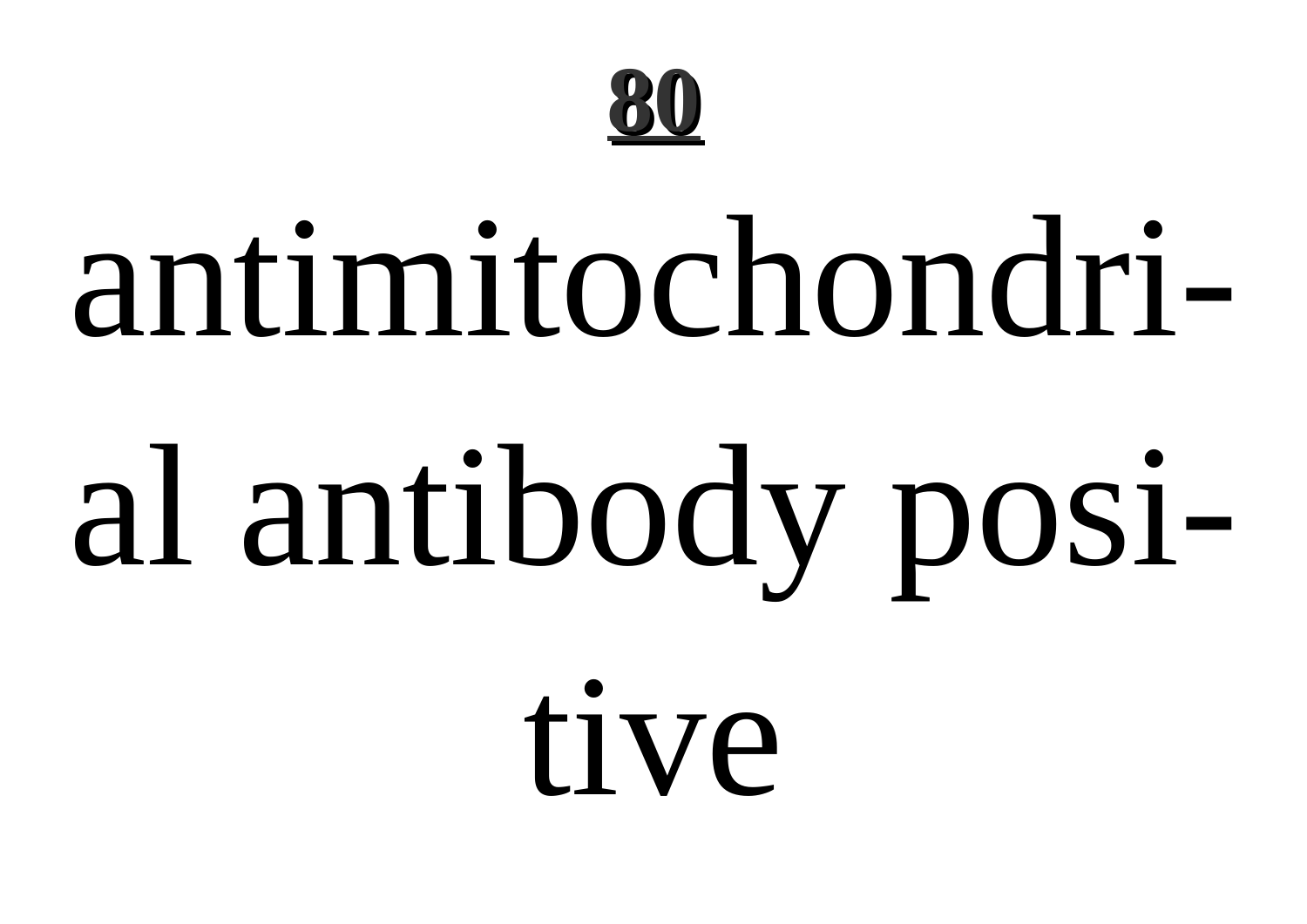# anti-musclespe-

### cific kinase anti-

# body positive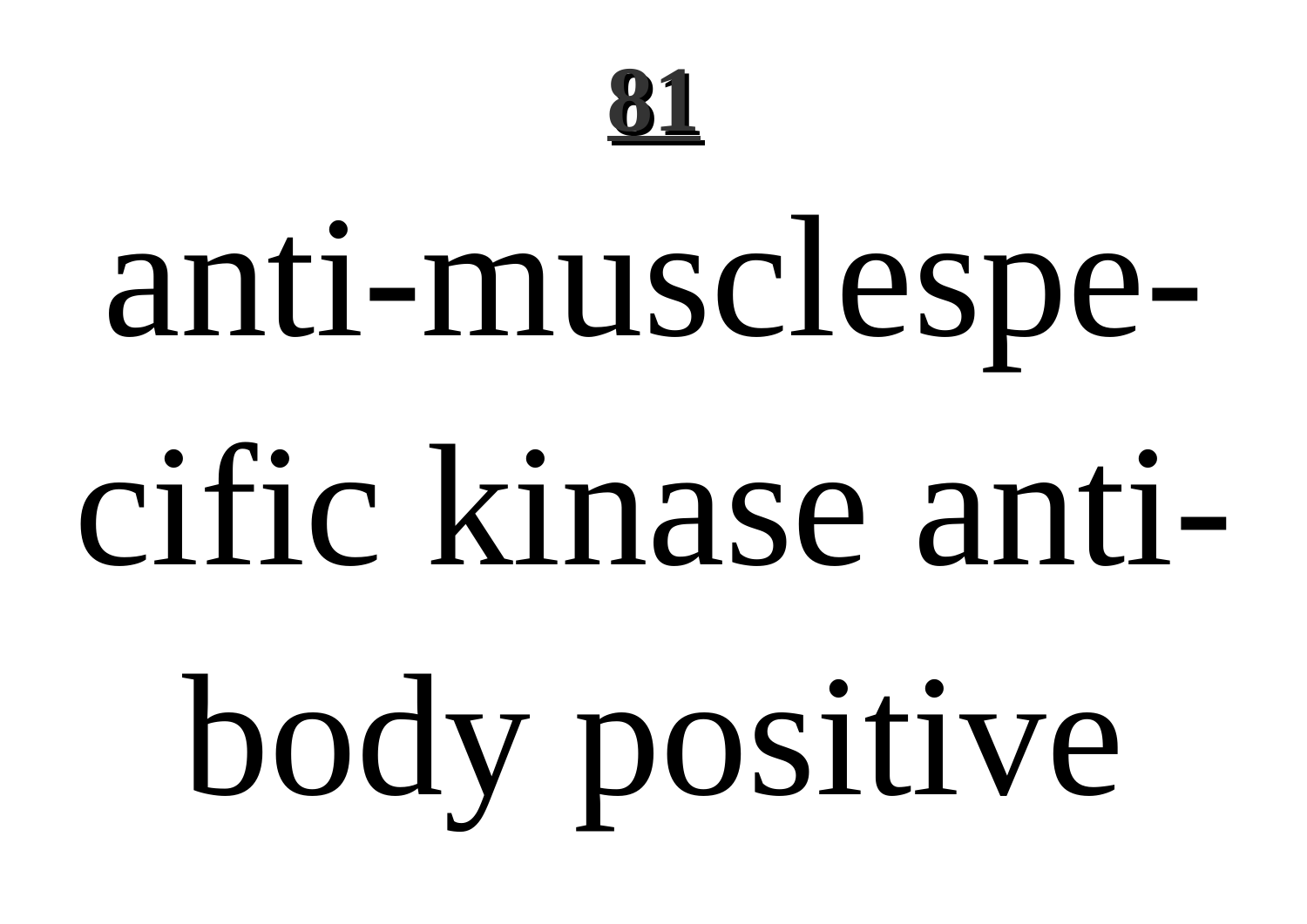

### anti-myelin-asso-

## ciated glycoprotein

### antibodiespositive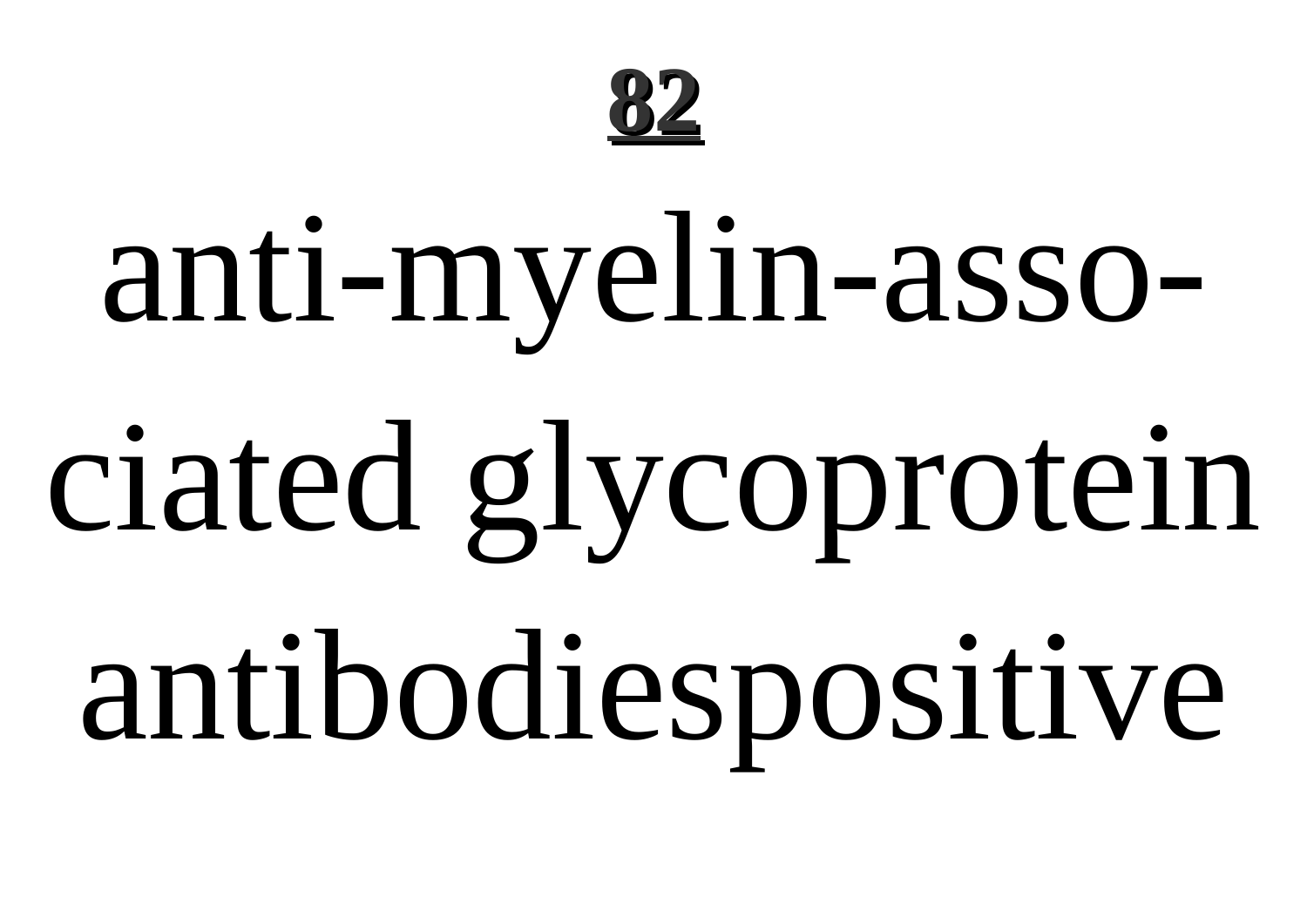

#### anti-myelin-associa-

ted glycoprotein associated polyneuropathy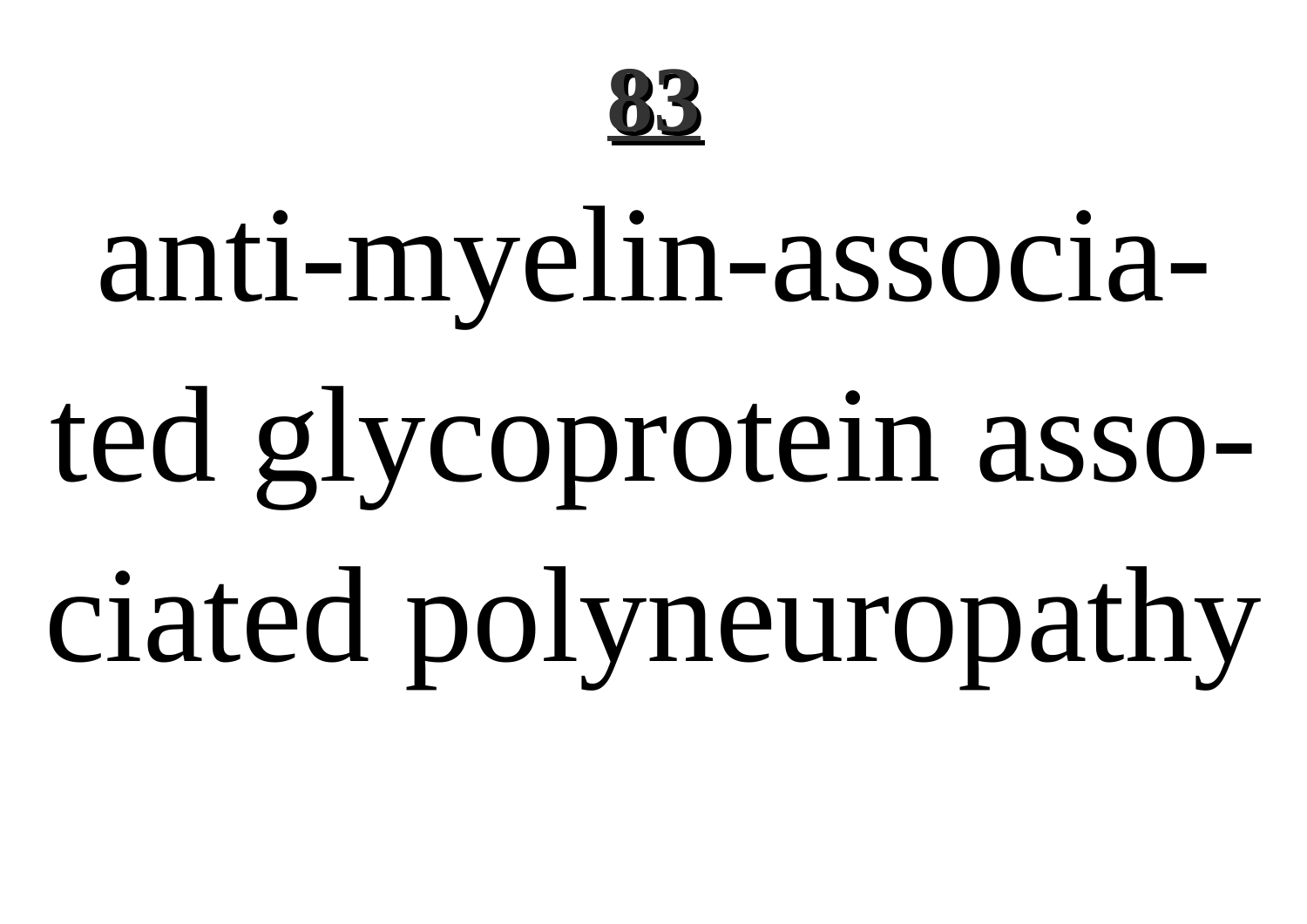

# antimyocardia-

# lantibody positive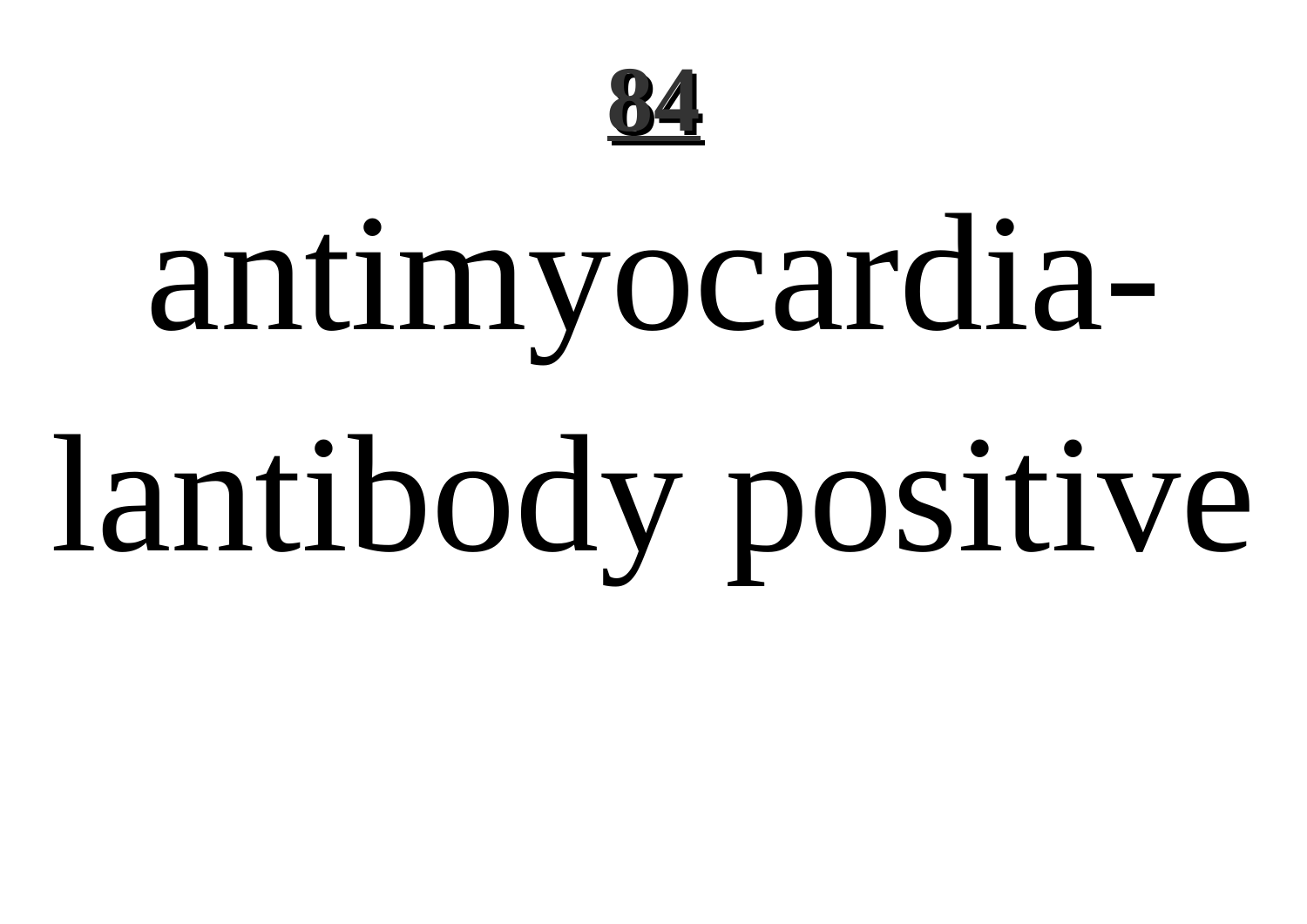

# anti-neuronal antibody positive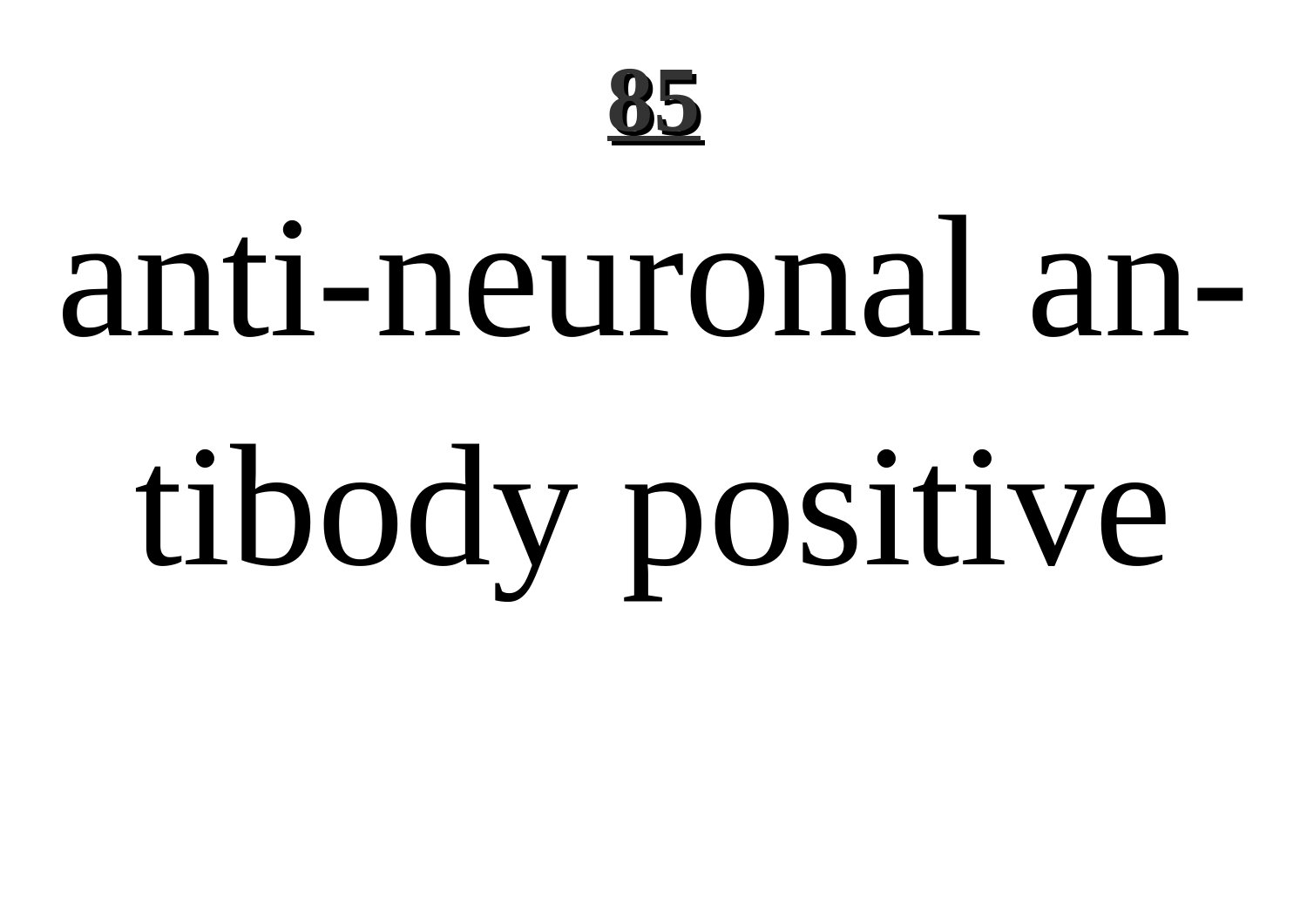

# antineutrophil

# cytoplasmic anti-

# bodyincreased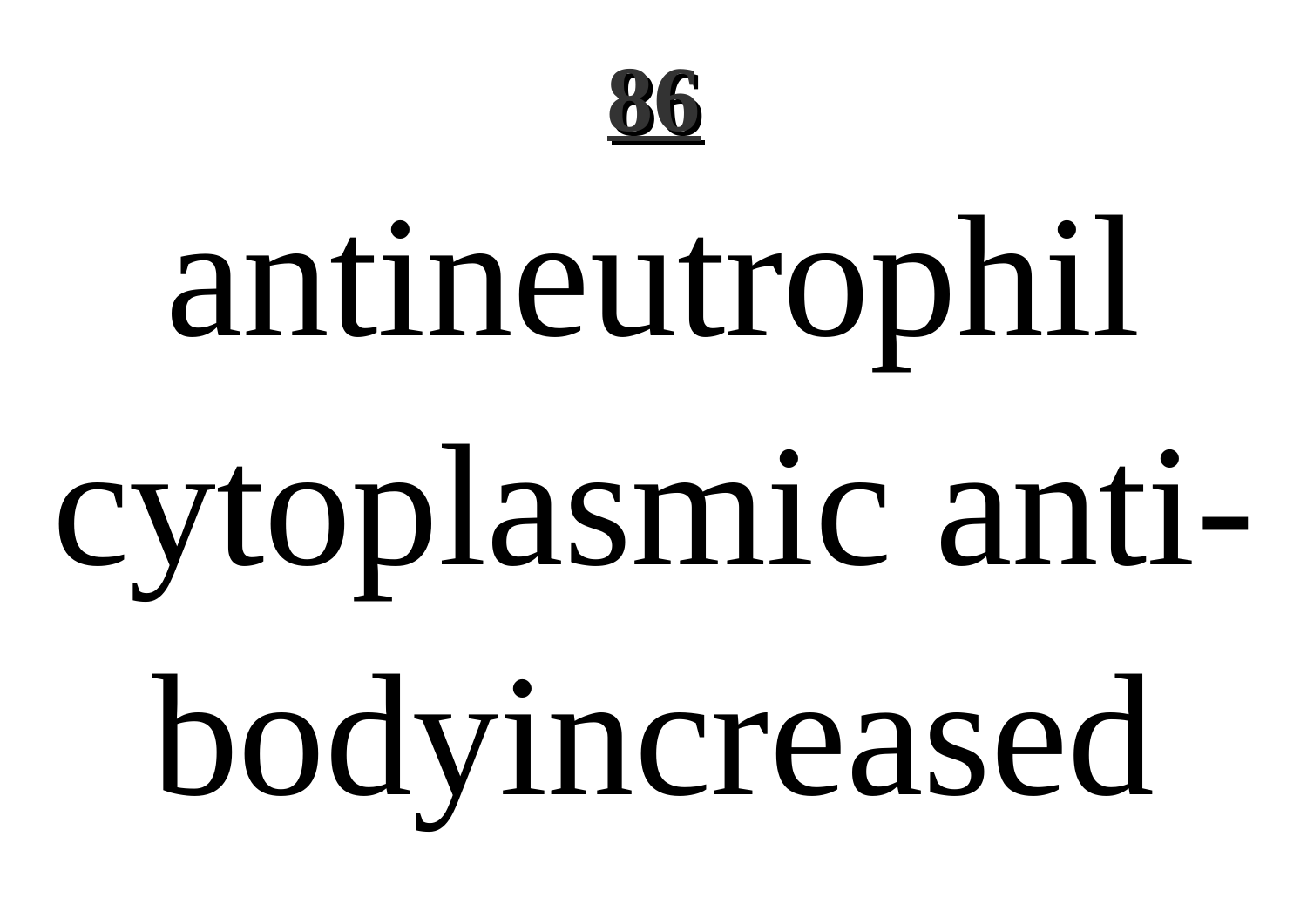

# antineutrophil

# cytoplasmic anti-

body positive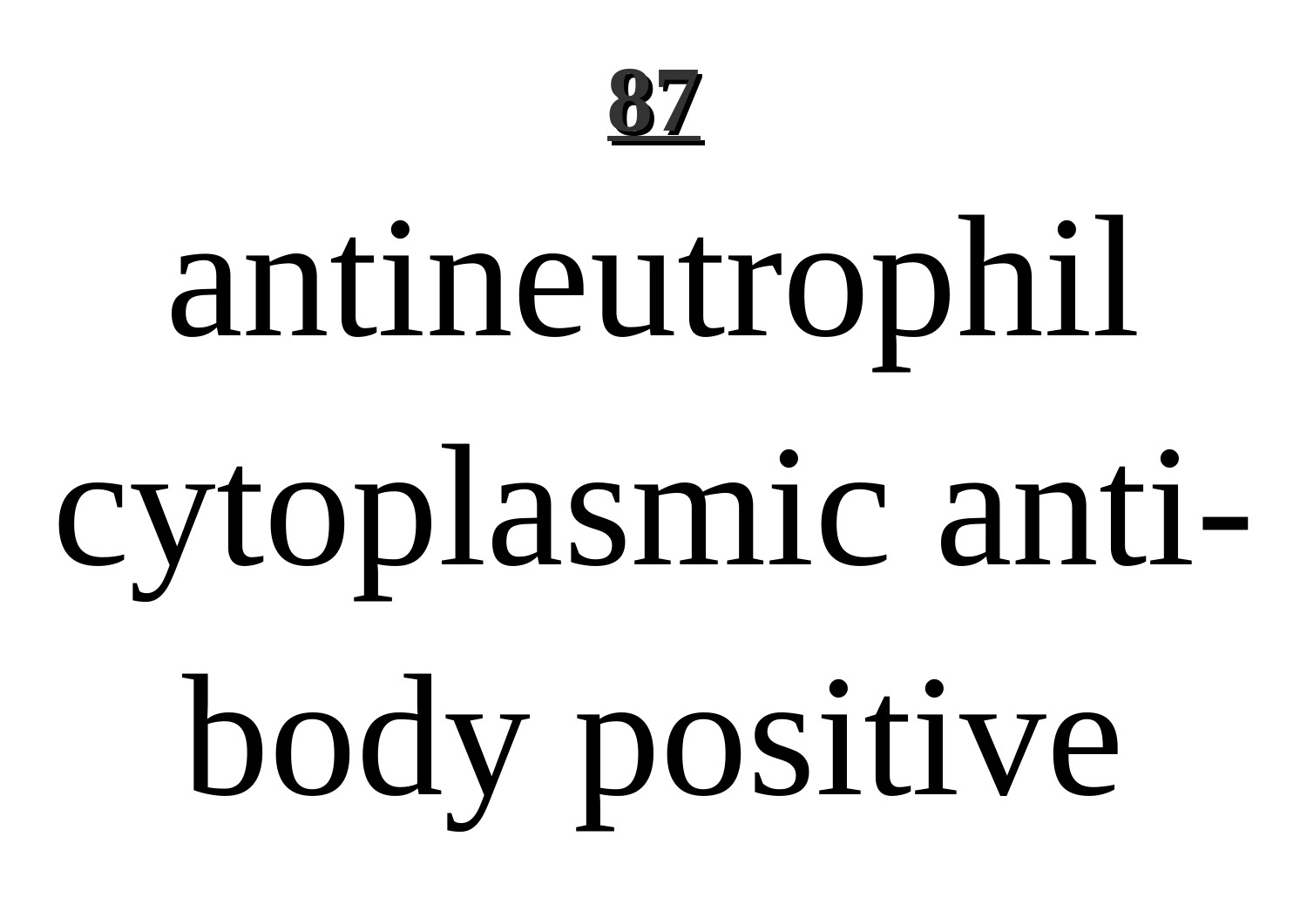

# anti-neutrophil cytoplasmicantibody po-

#### sitive vasculitis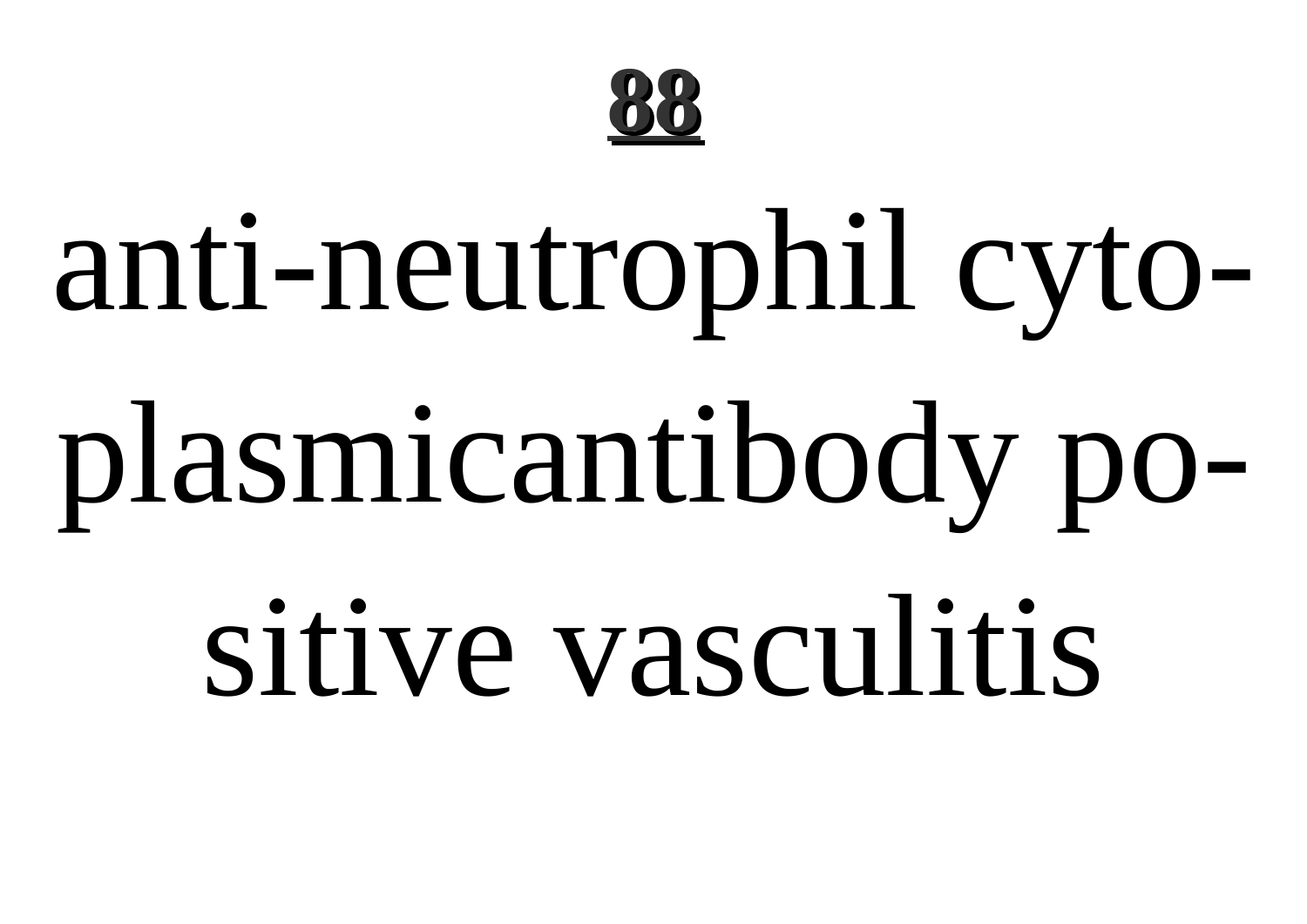

### anti-nmda anti-

# body positive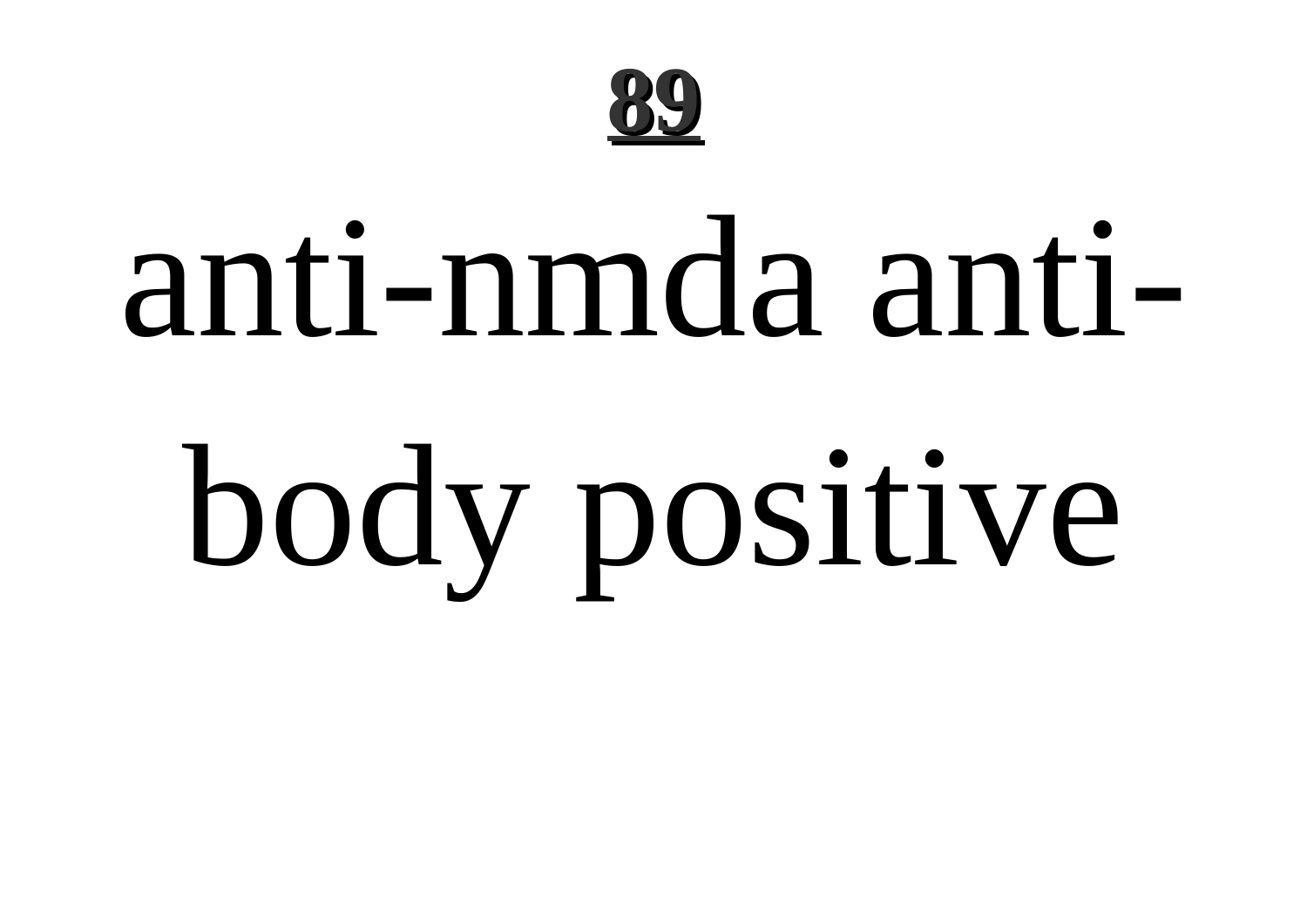

### antinuclear anti-

# bodyincreased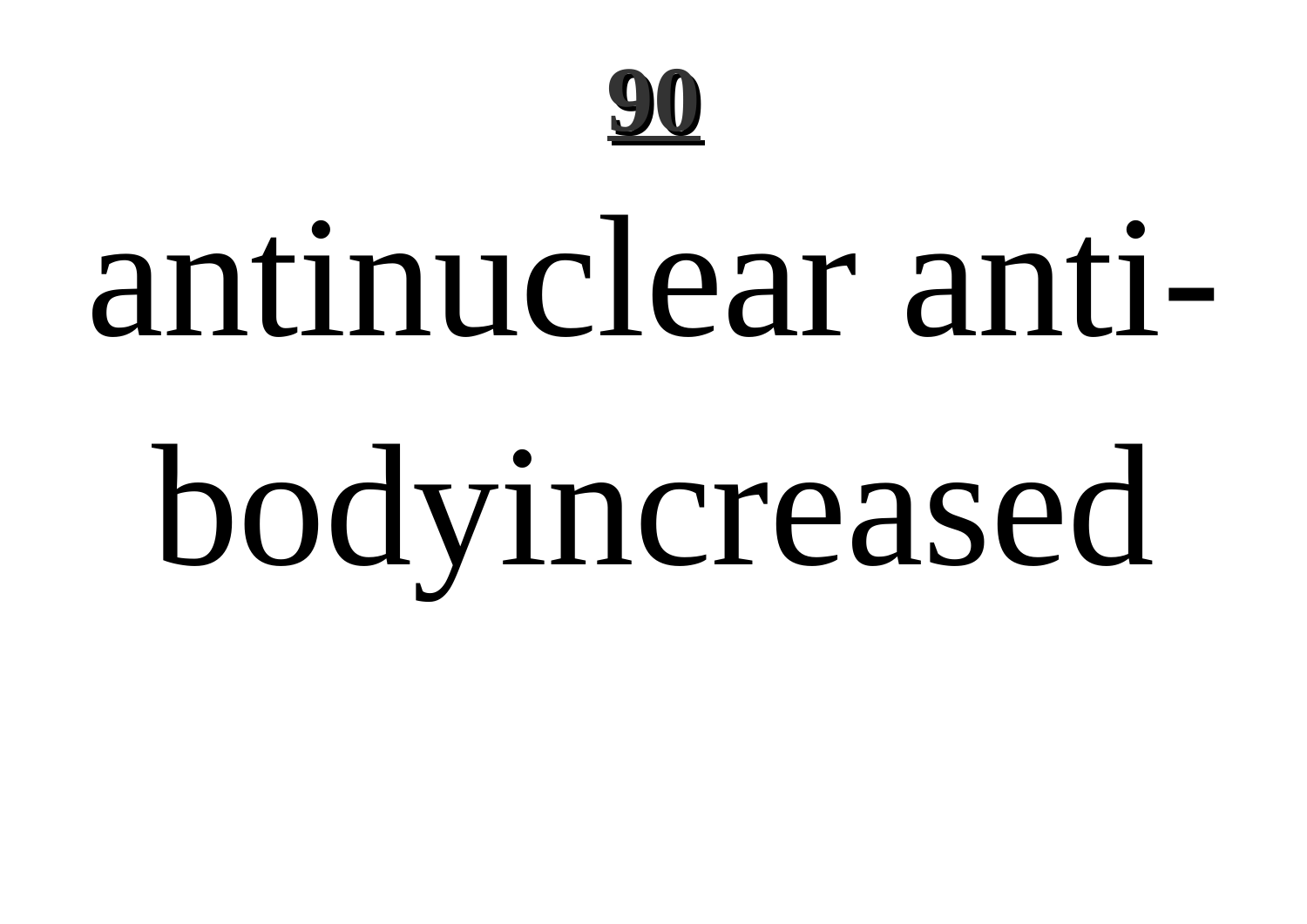# antinuclear anti-

# body positive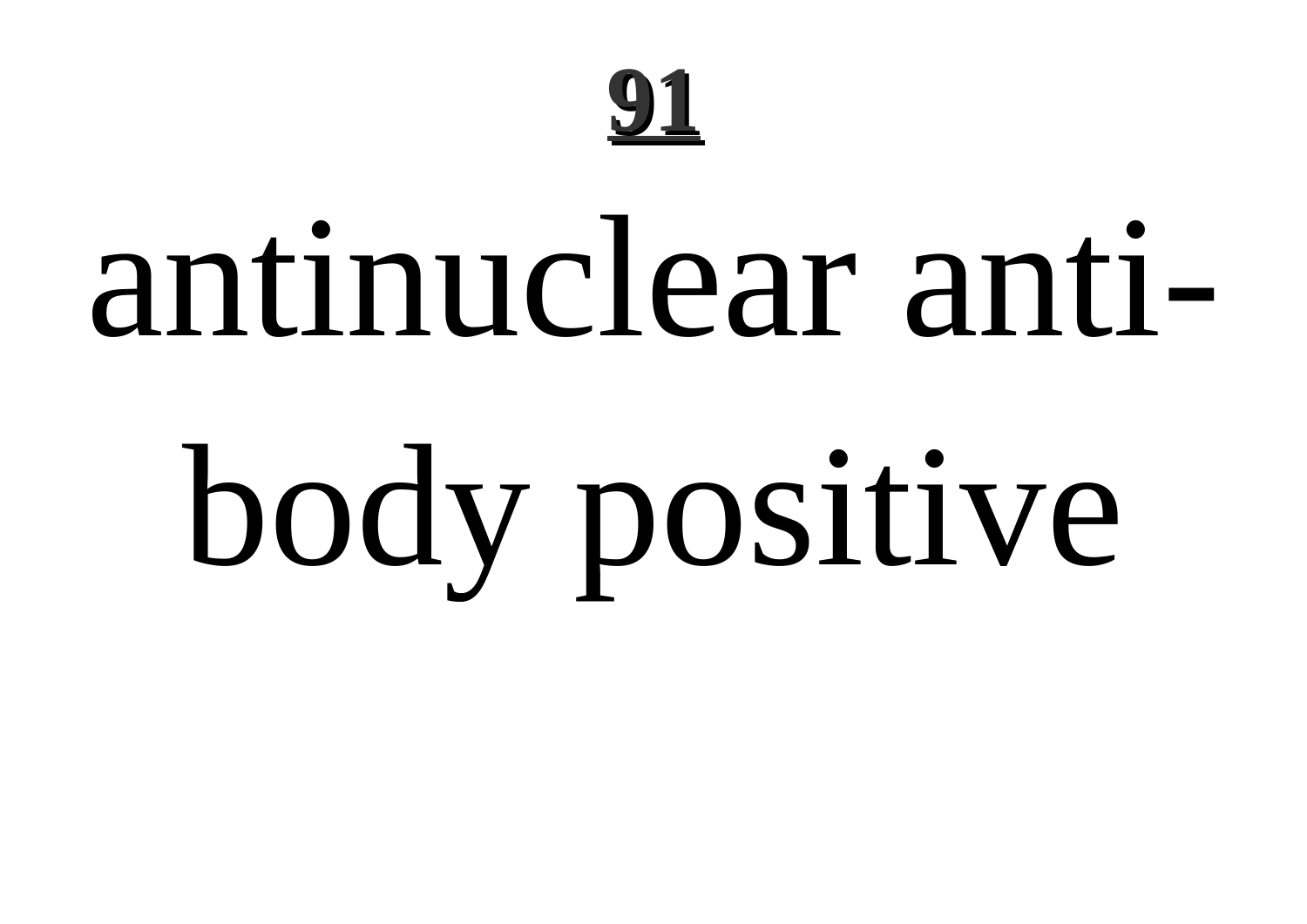

# antiphospholipid

# antibodiespositive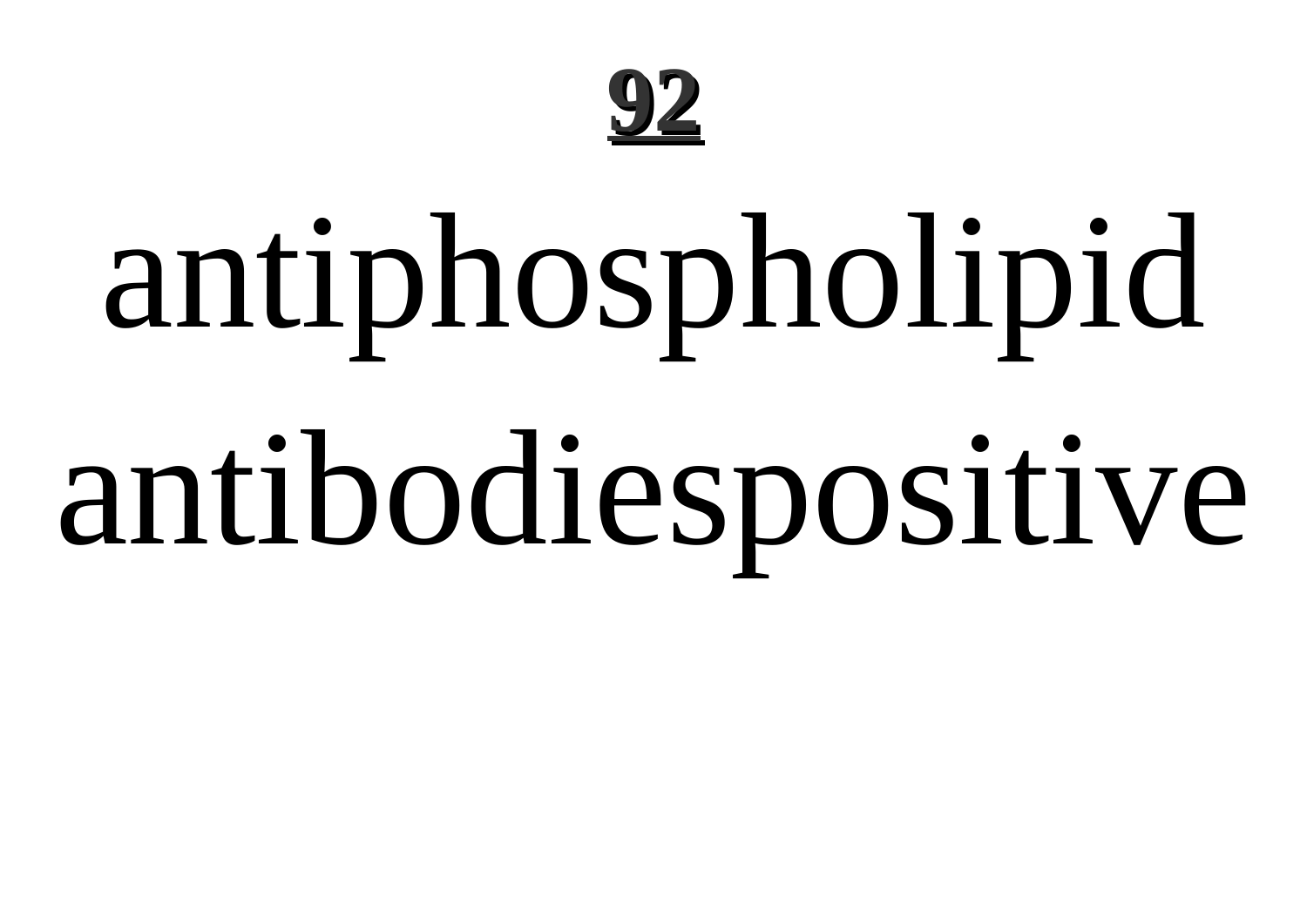

# antiphospholipid

syndrome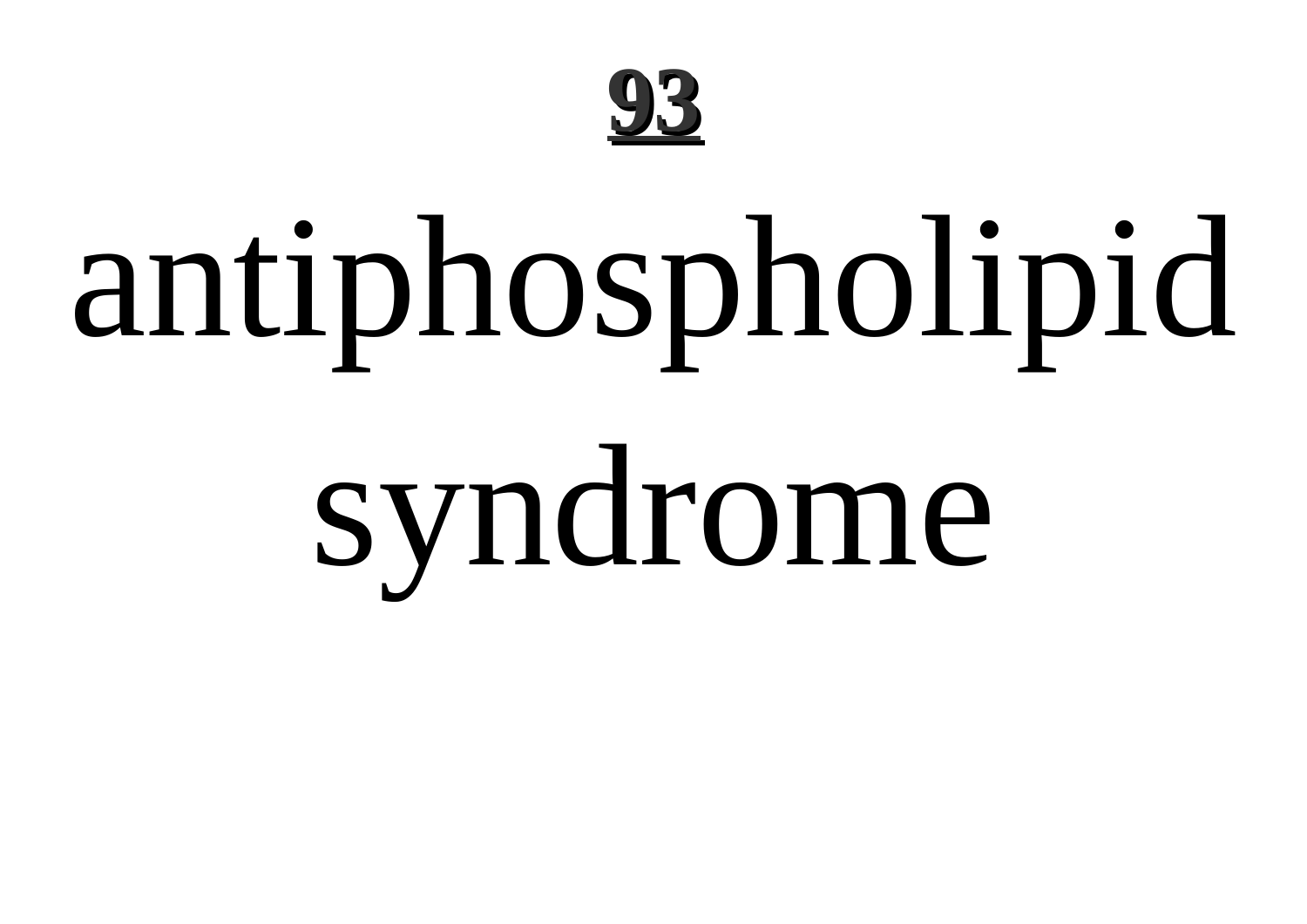

# anti-platelet anti-

# body positive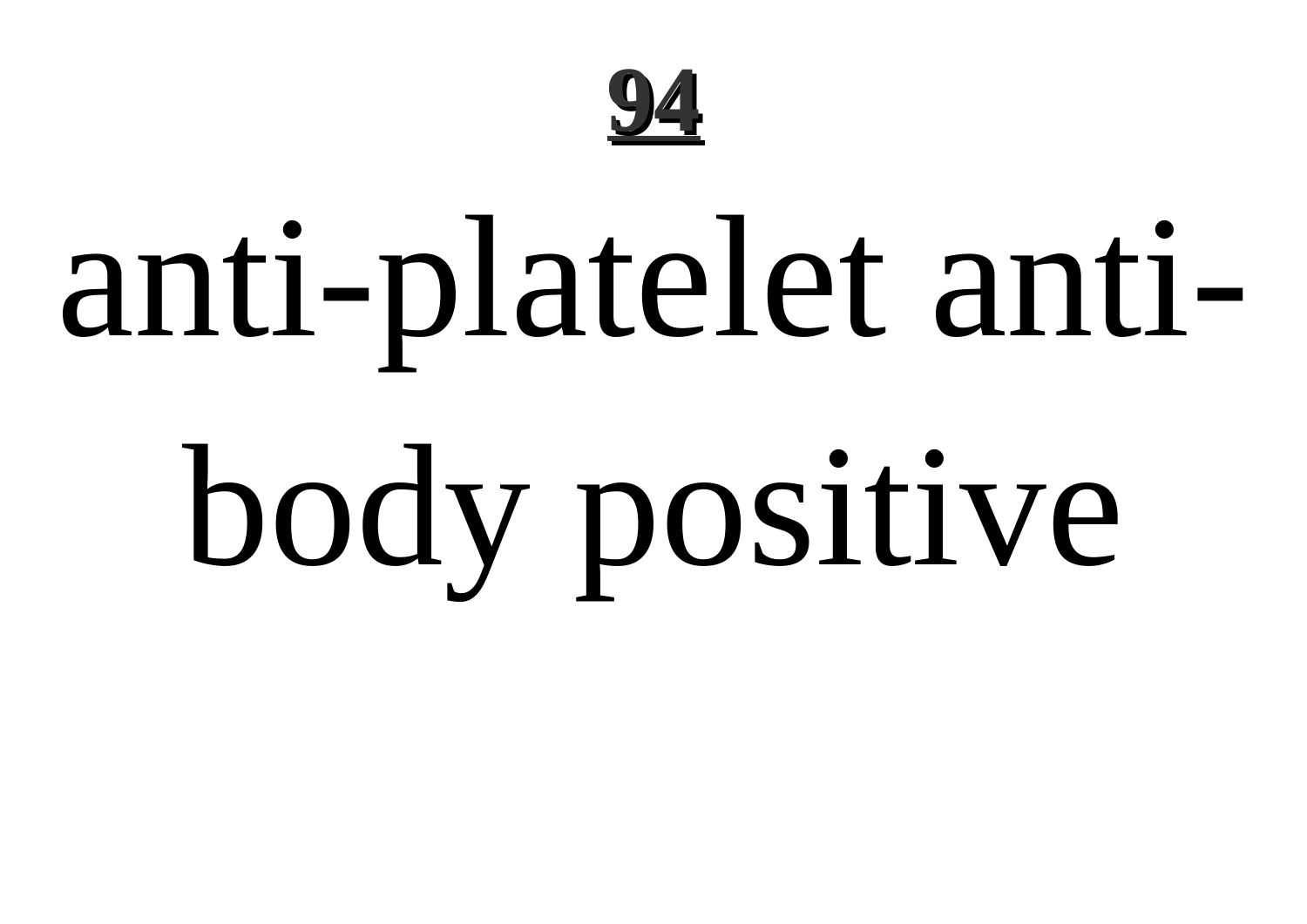

# anti-prothrombinantibody positive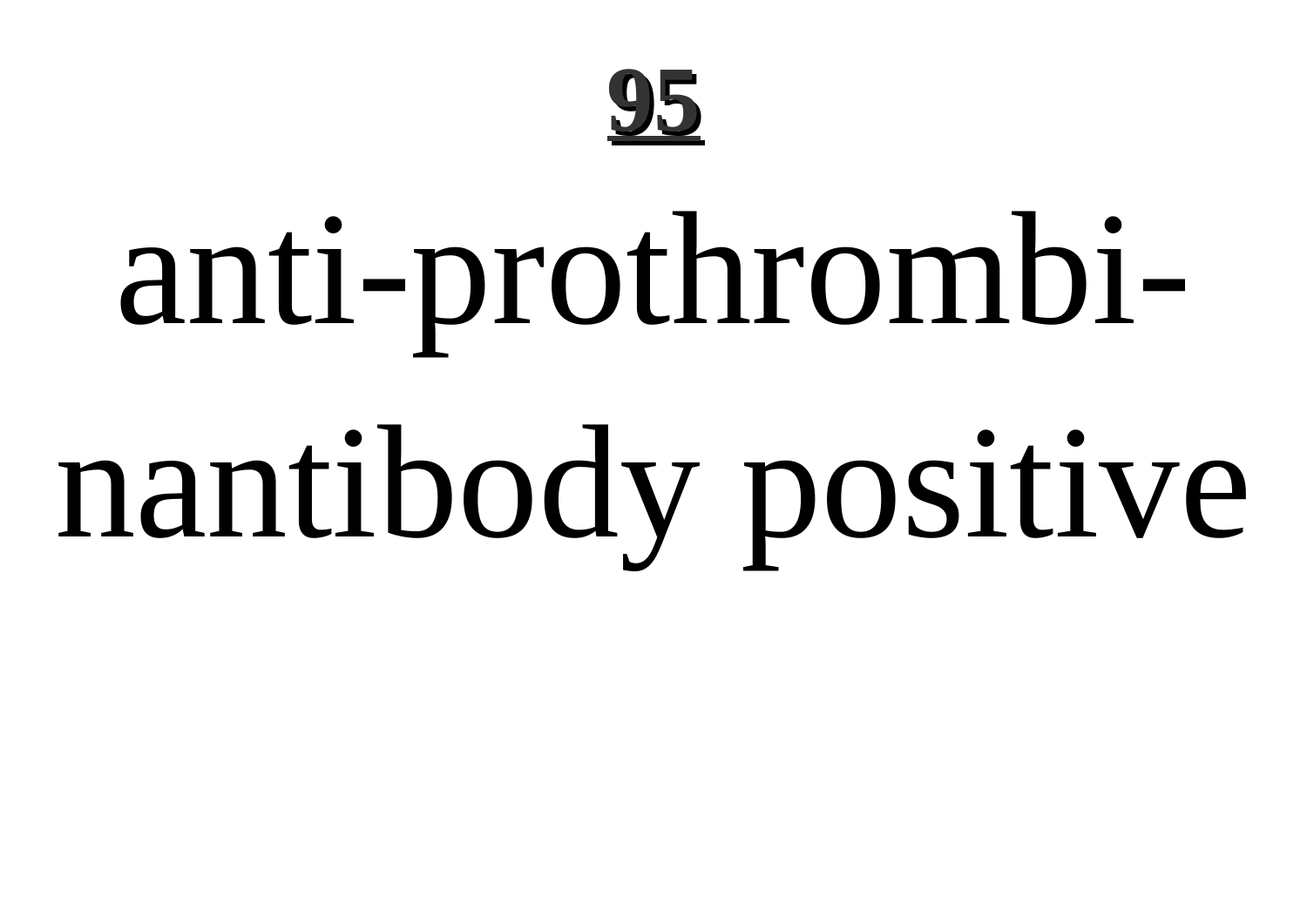

# antiribosomal p

# antibody positive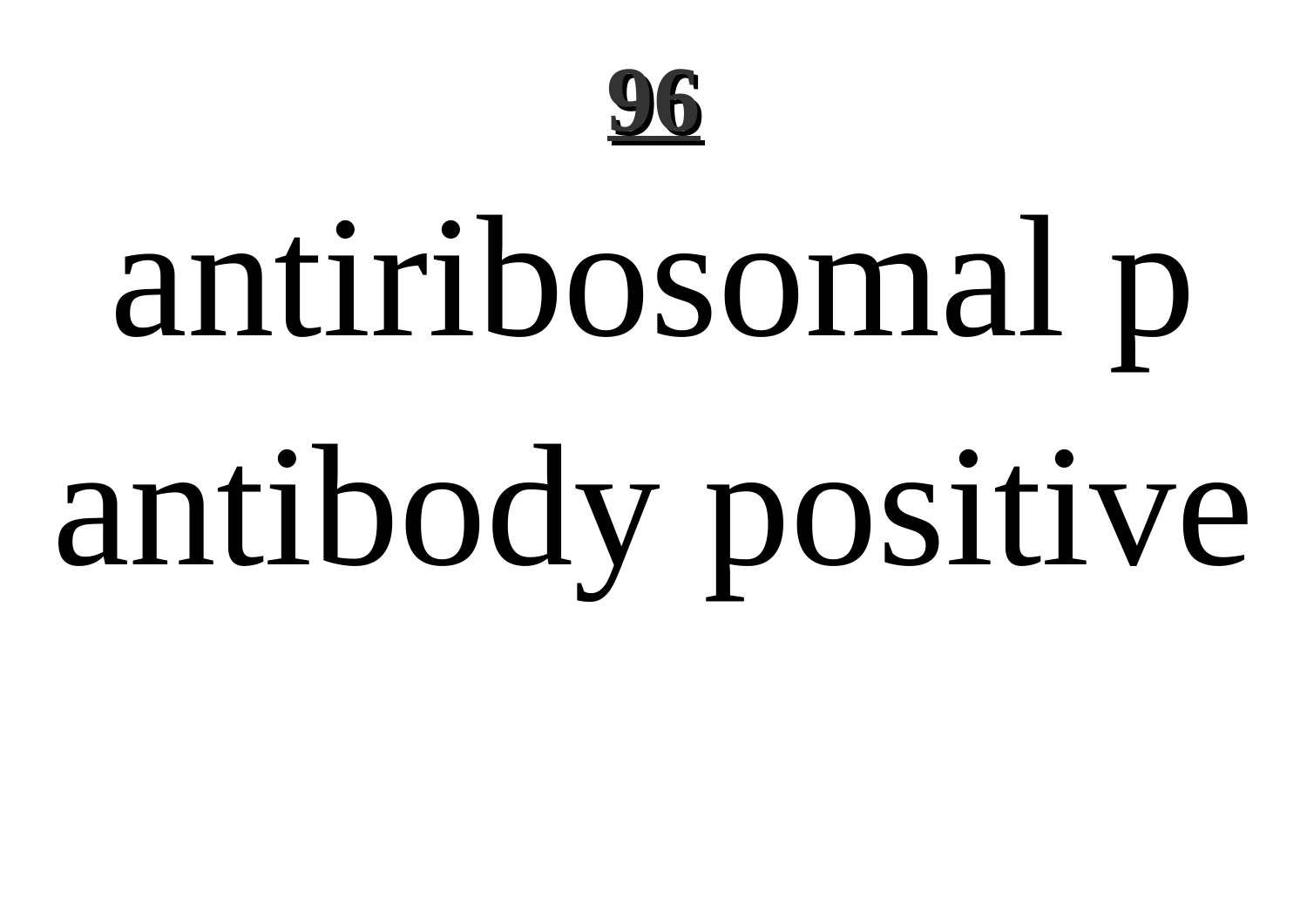

# anti-rna polyme-

### rase iii antibo-

# dypositive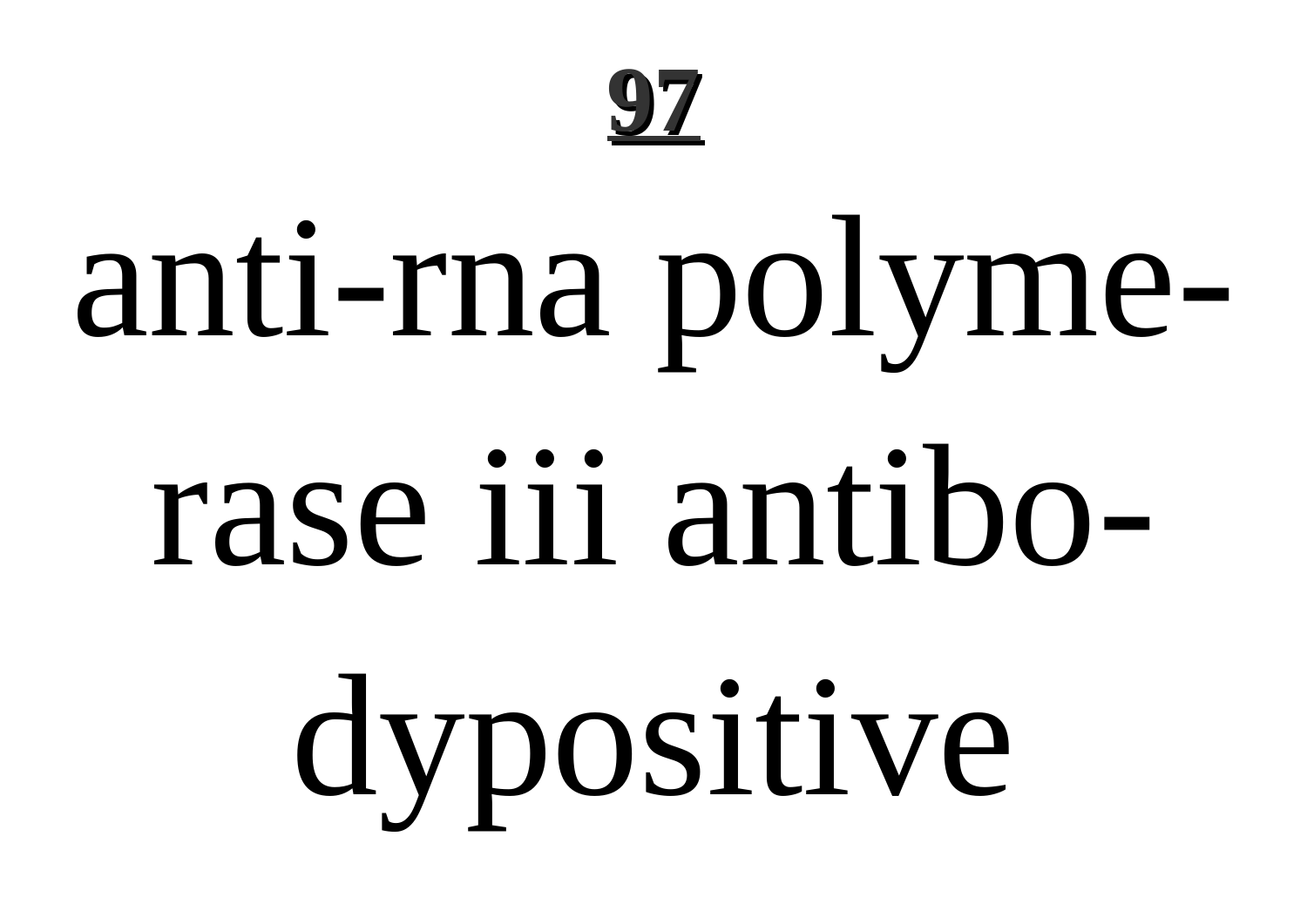

# anti-saccharomy-

#### ces cerevisiae anti-

## body test positive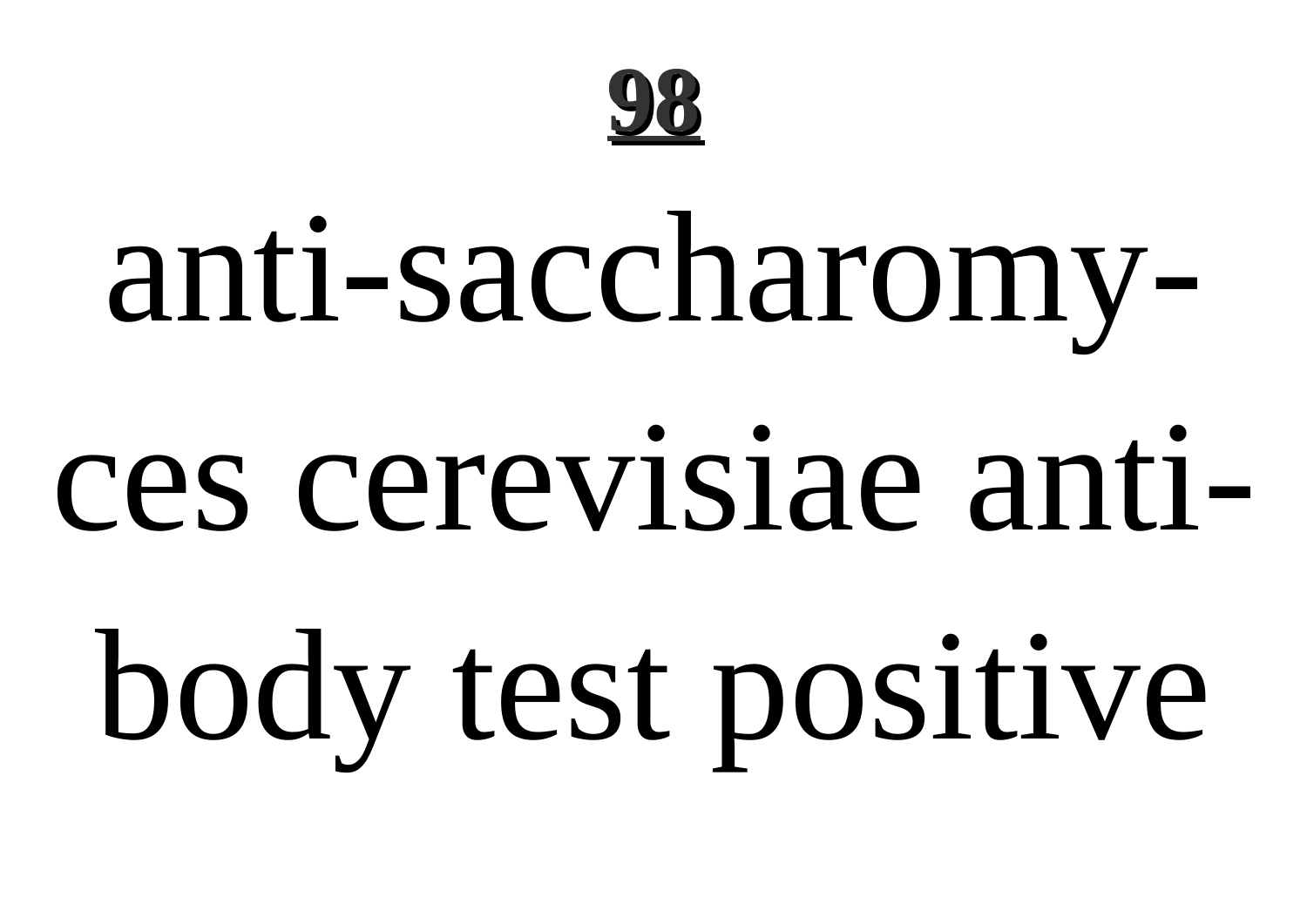

# anti-sperm anti-

# bodypositive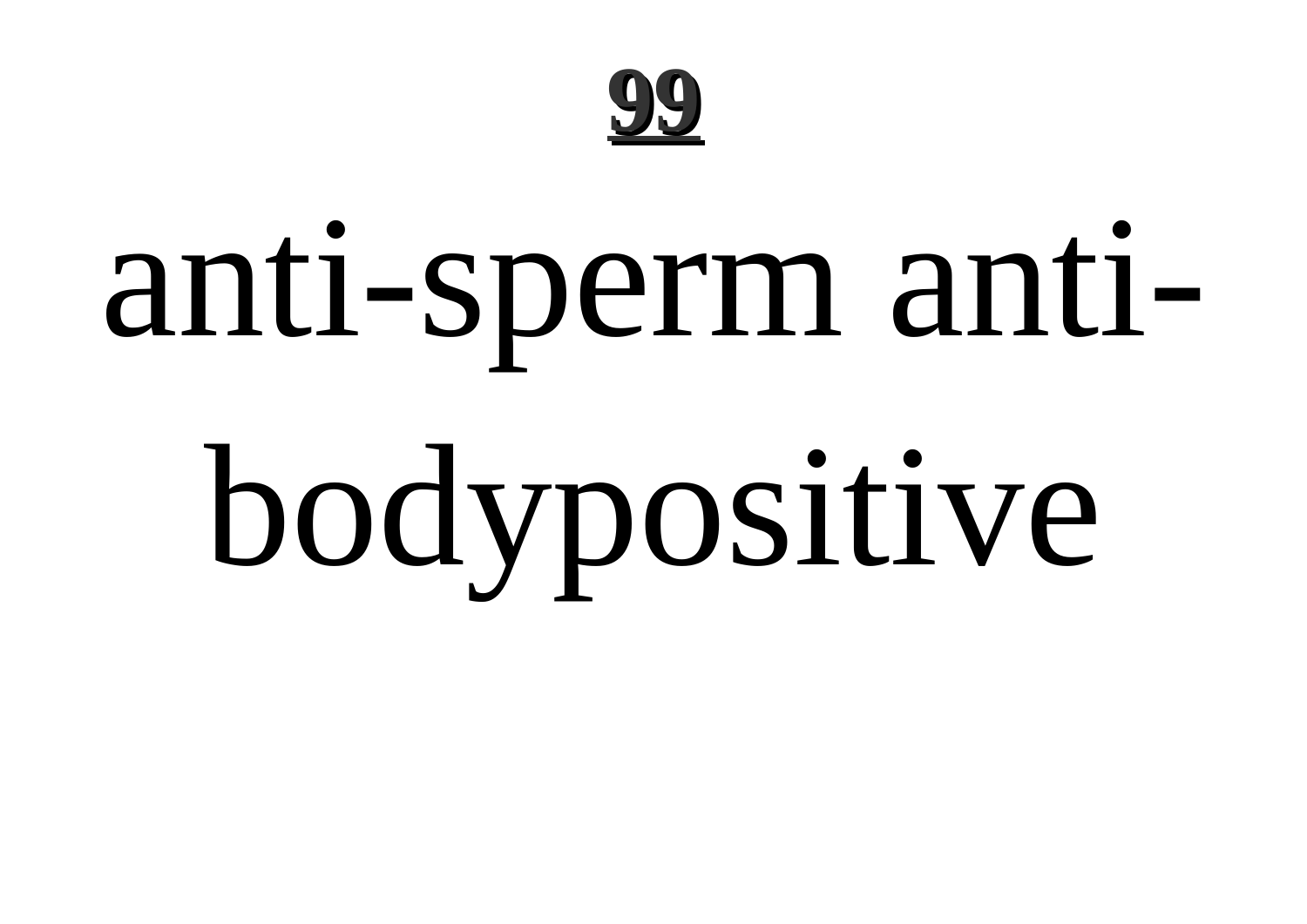

# anti-srp antibody

# positive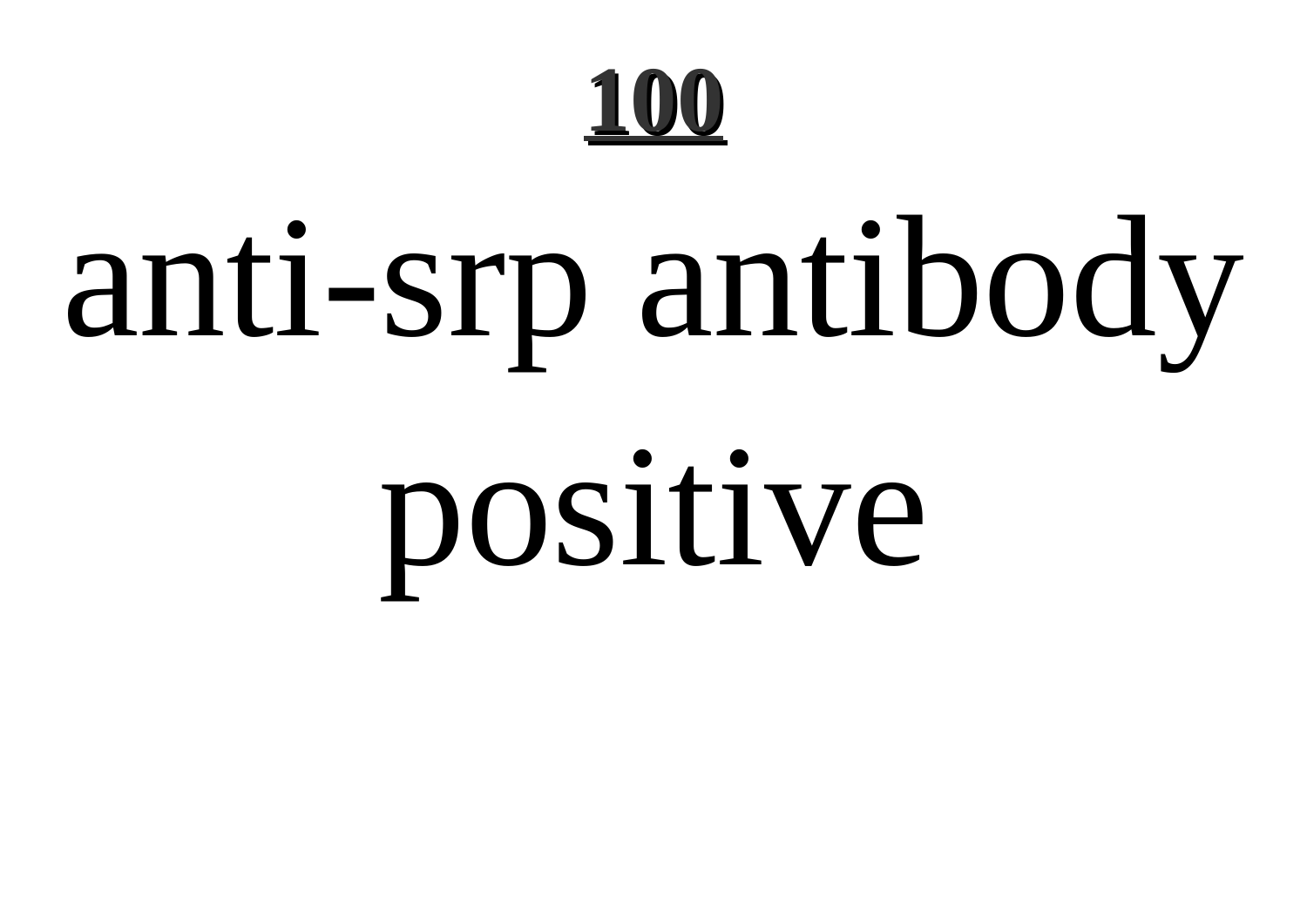# antisynthetase

# syndrome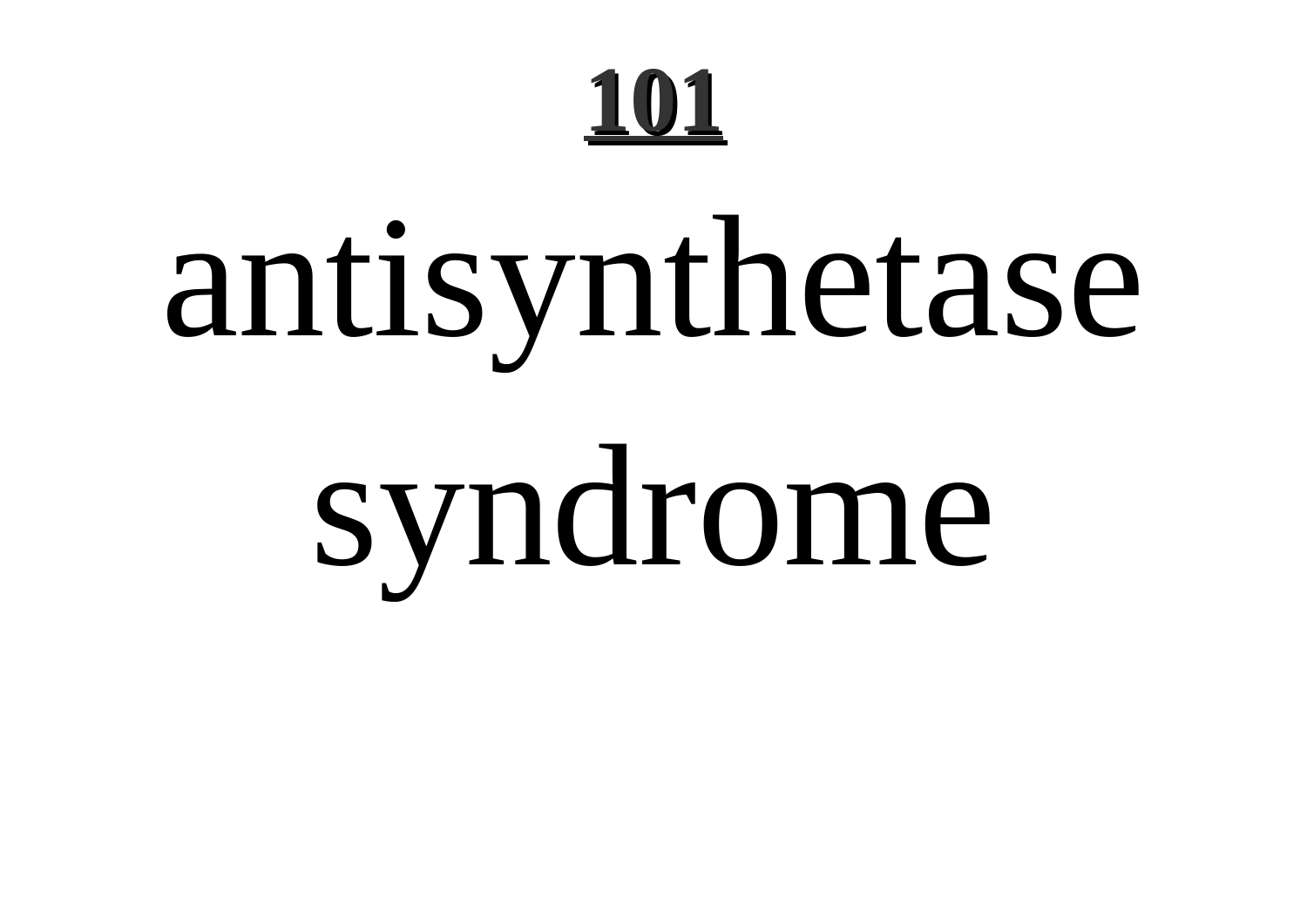# anti-thyroid anti-

# bodypositive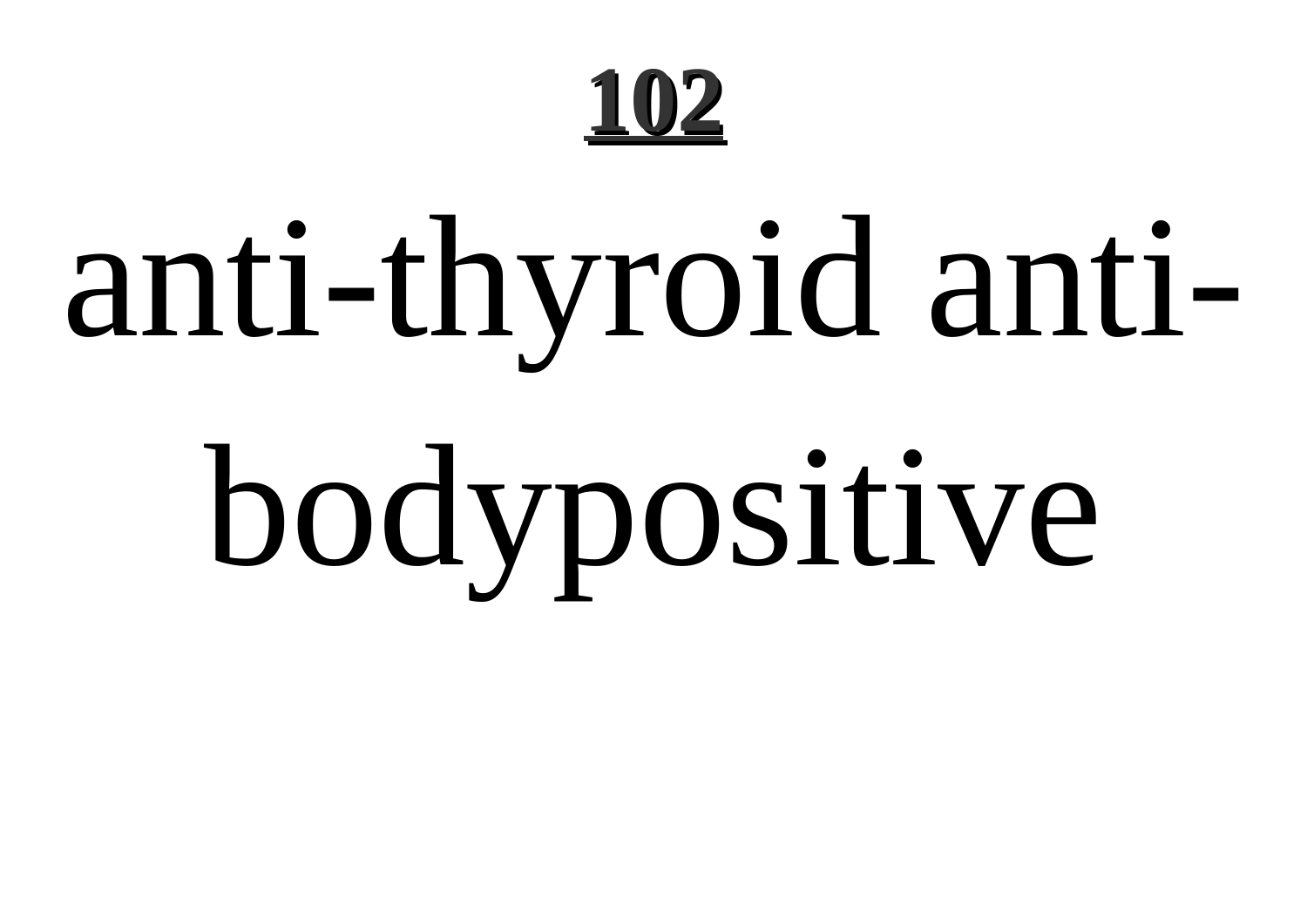# anti-transglutaminase antibody

increased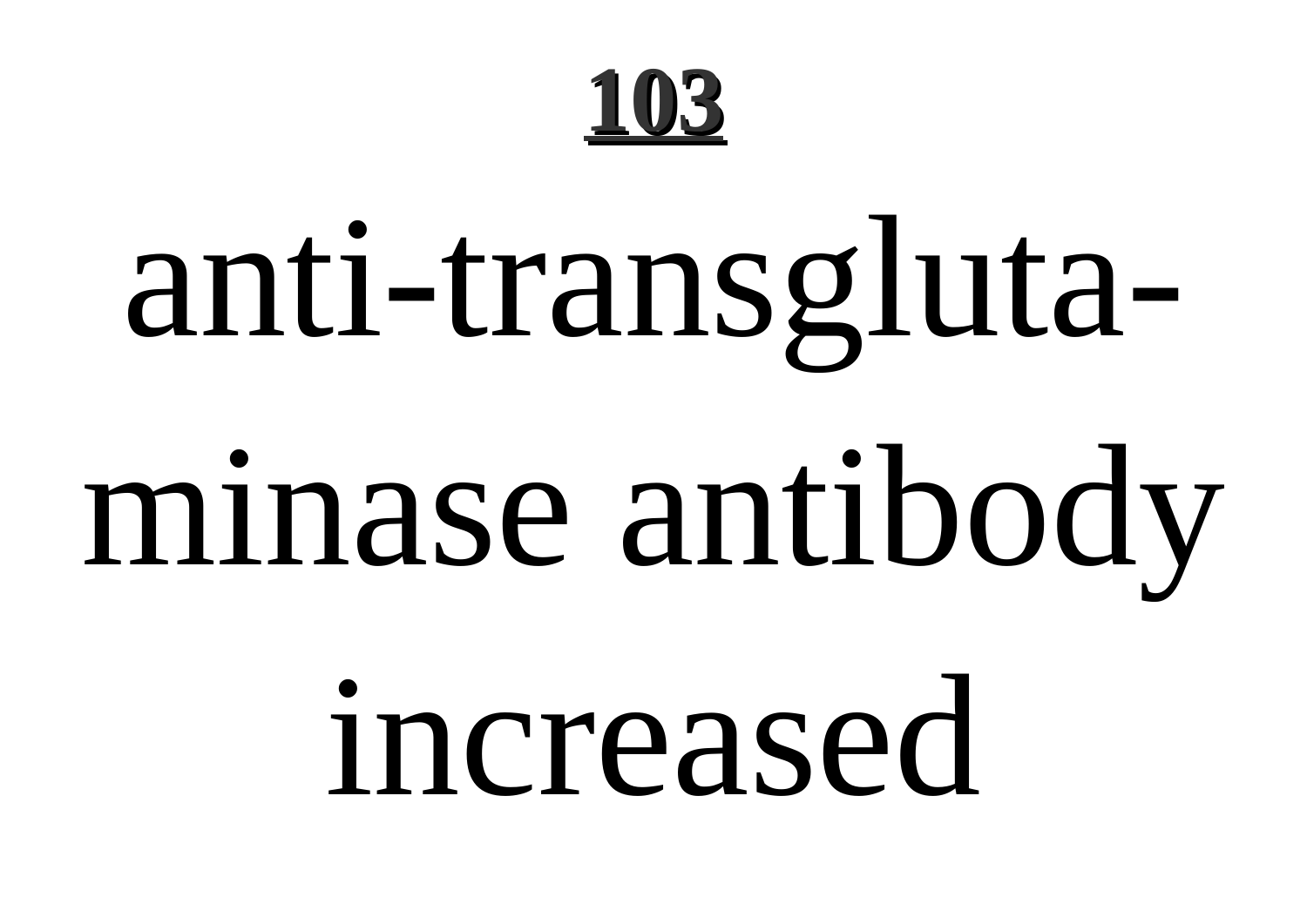

# anti-vgcc antibo-

# dy positive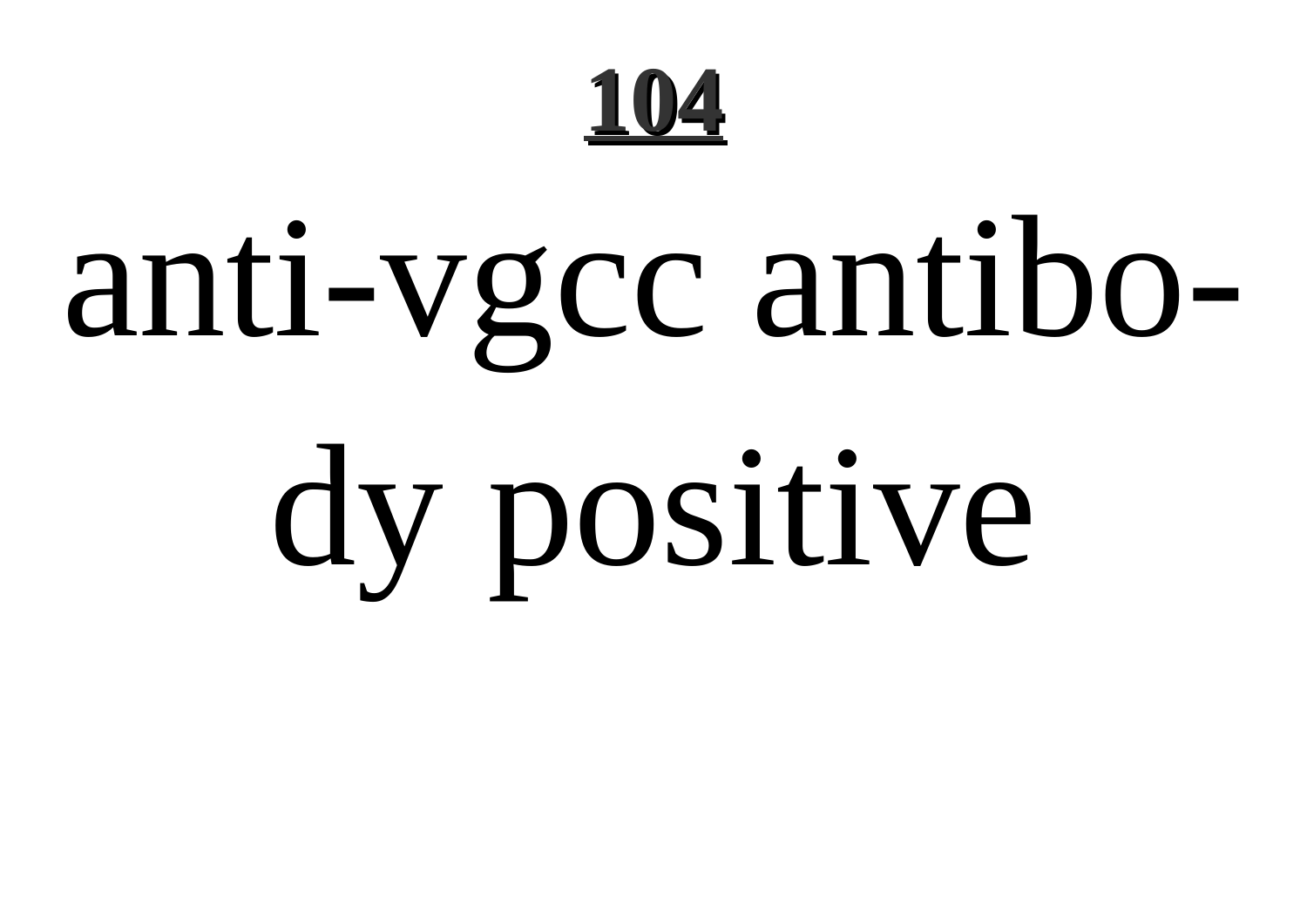# anti-vgkc antibo-

# dy positive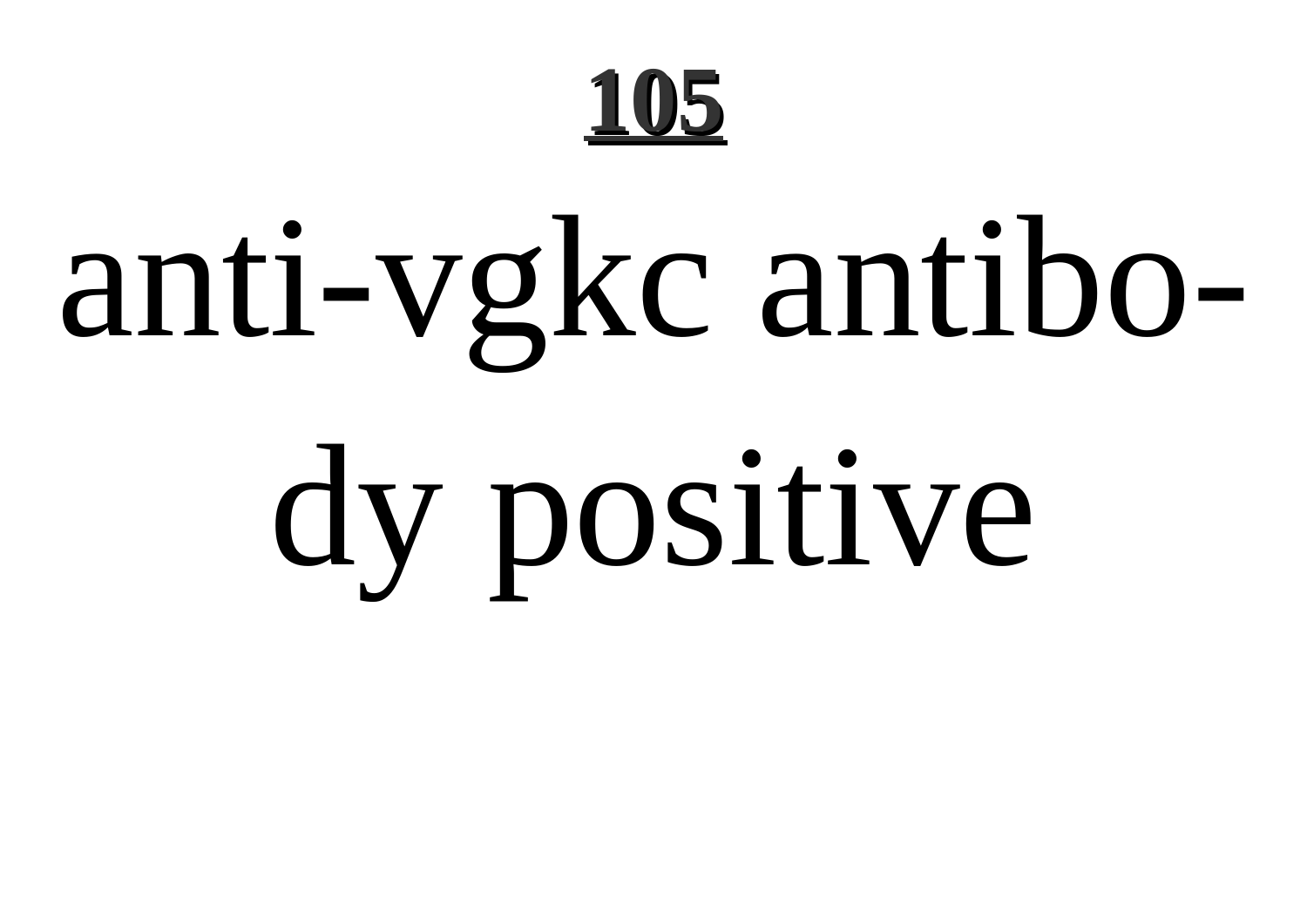# anti-vimentin antibody positive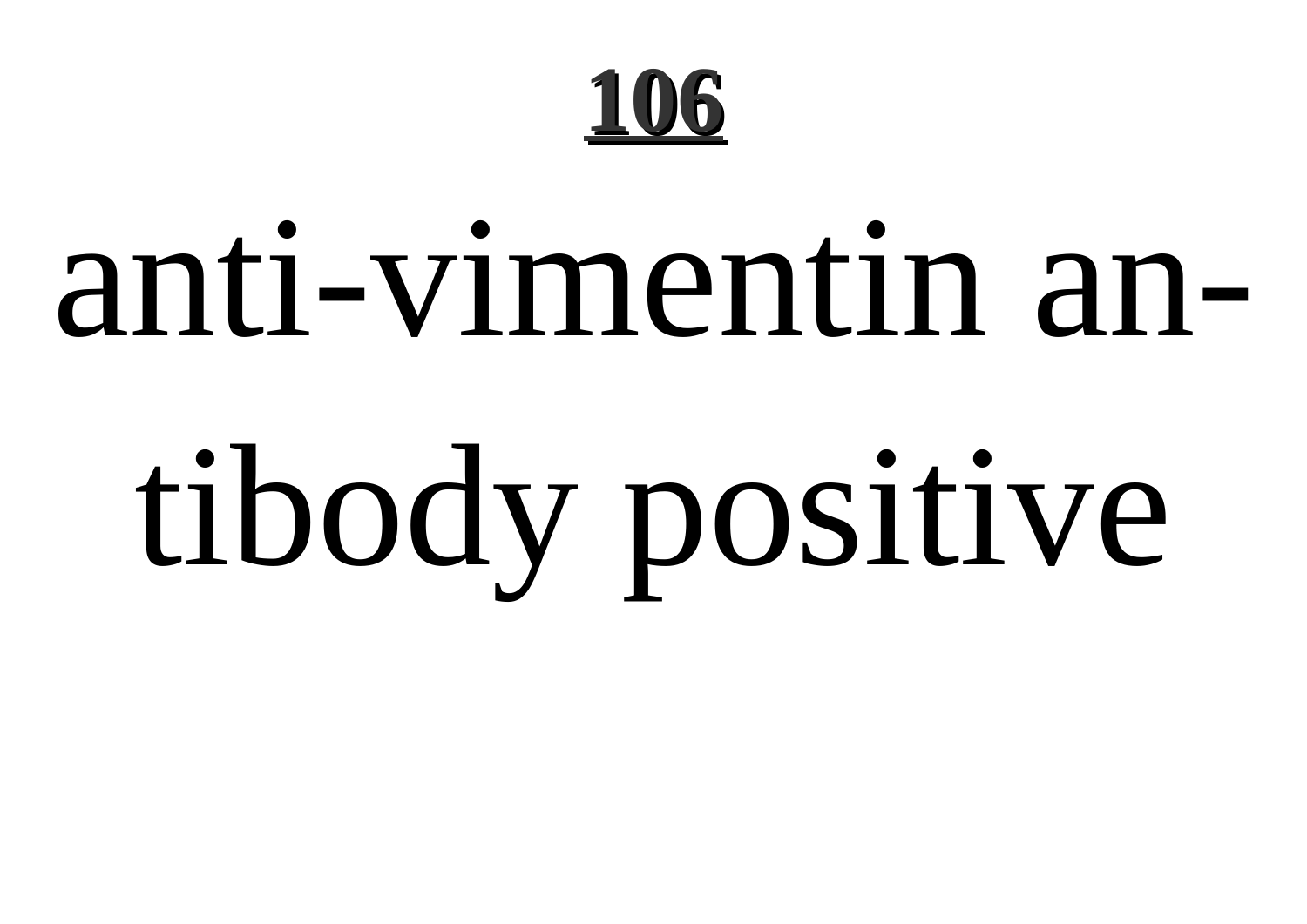# antiviral prop-

hylaxis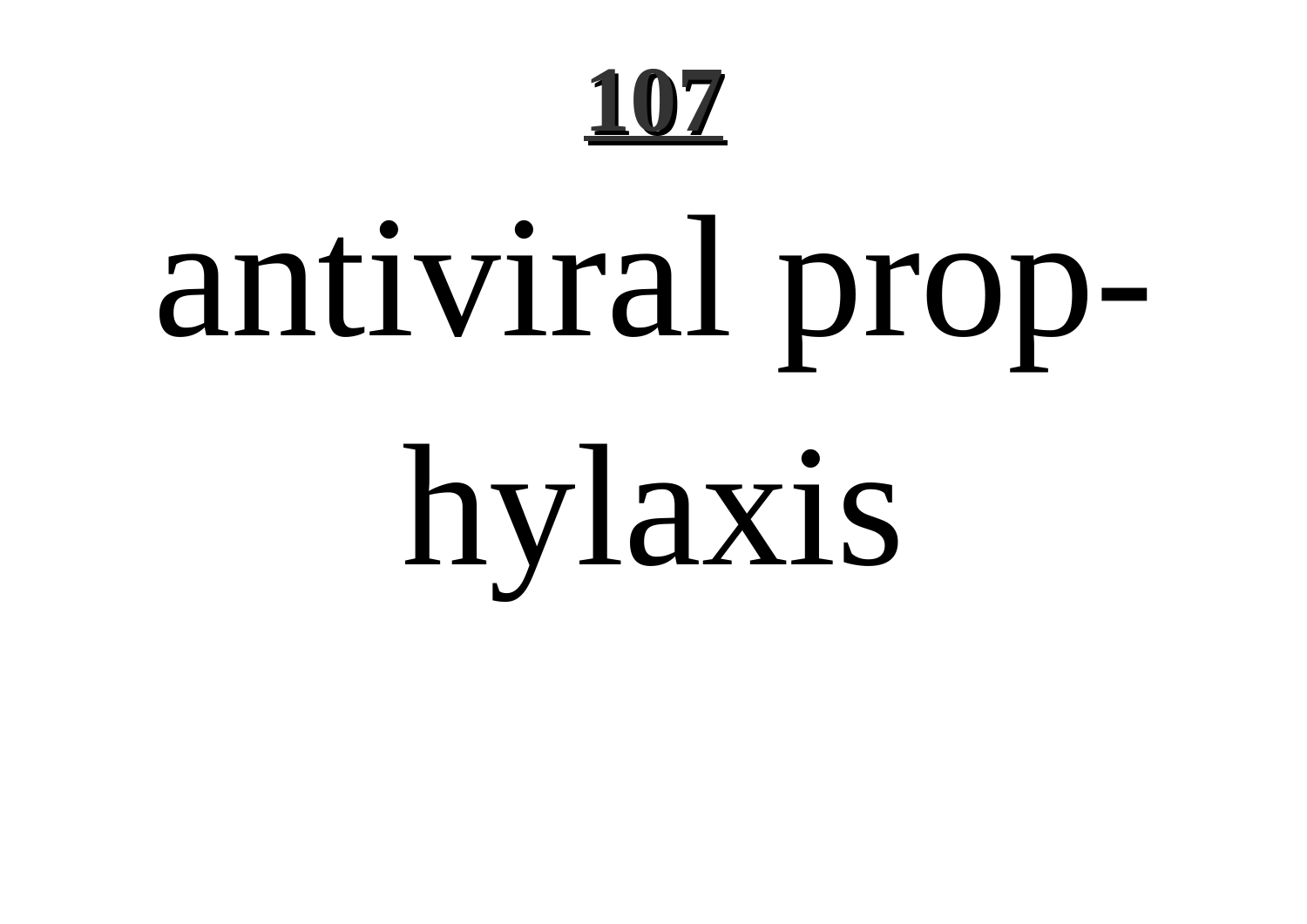

### antiviraltreat-

#### ment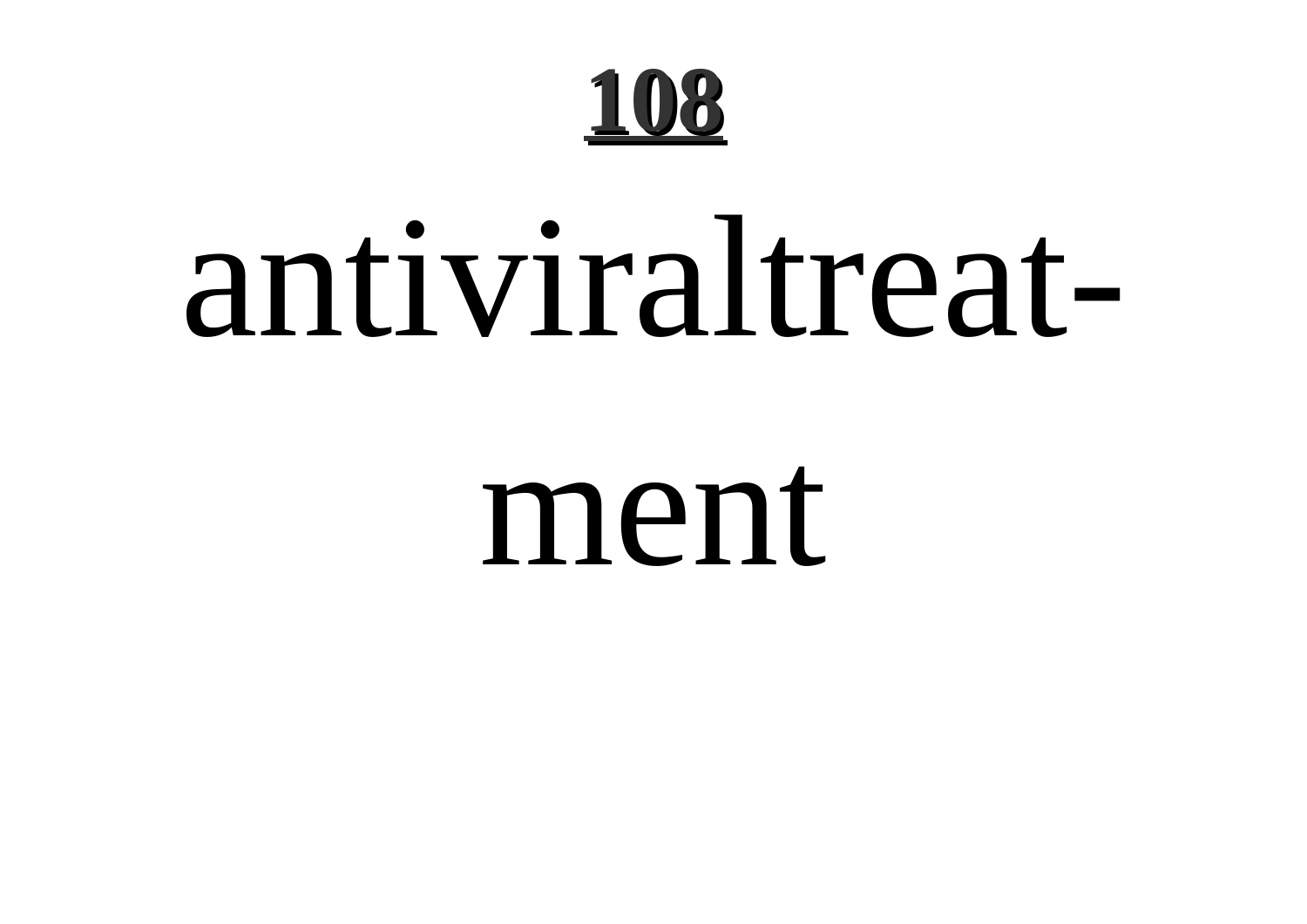

# anti-zinc transporter 8 antibody

# positive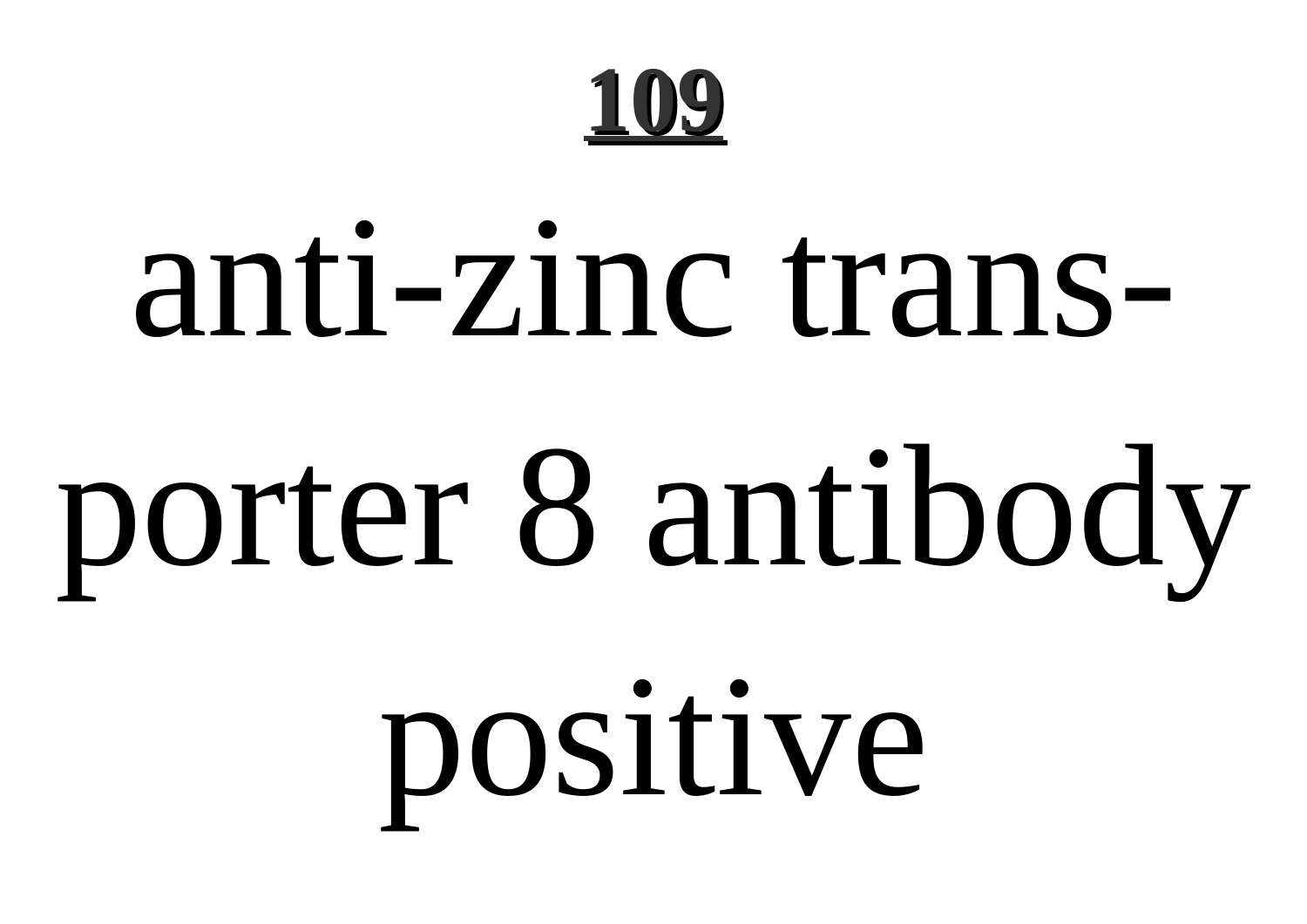### aortic embolus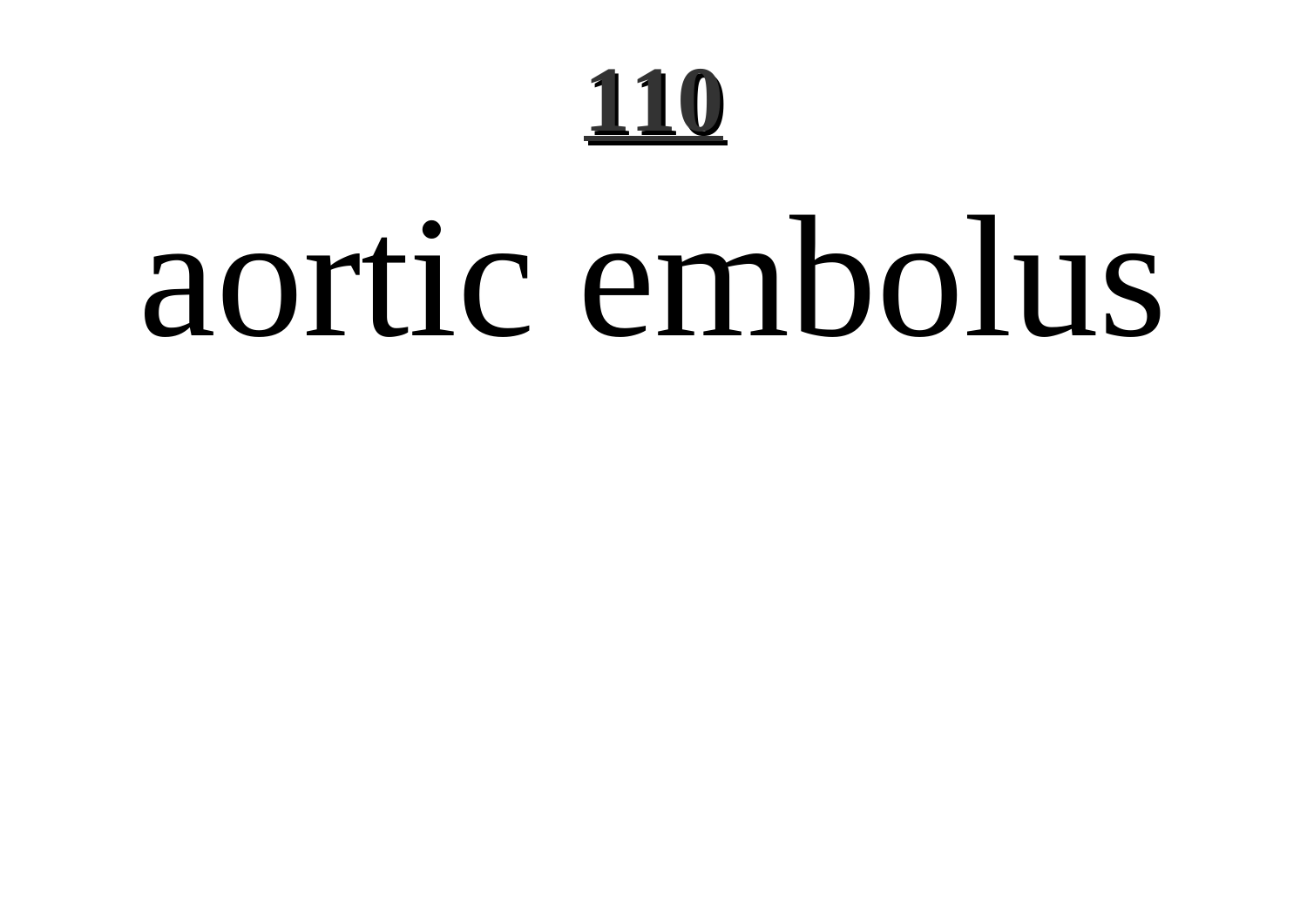### aorticthrombosis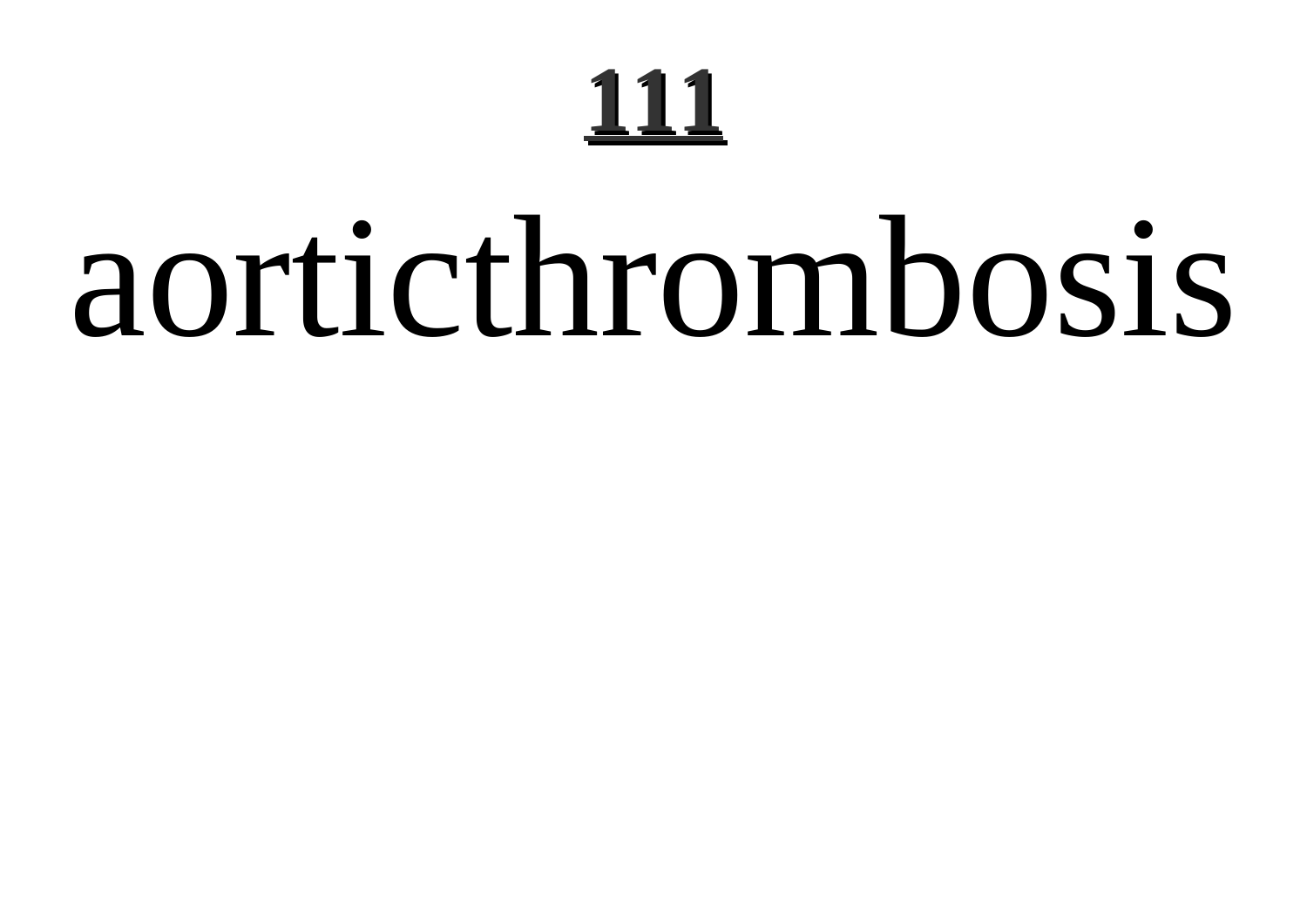#### aortitis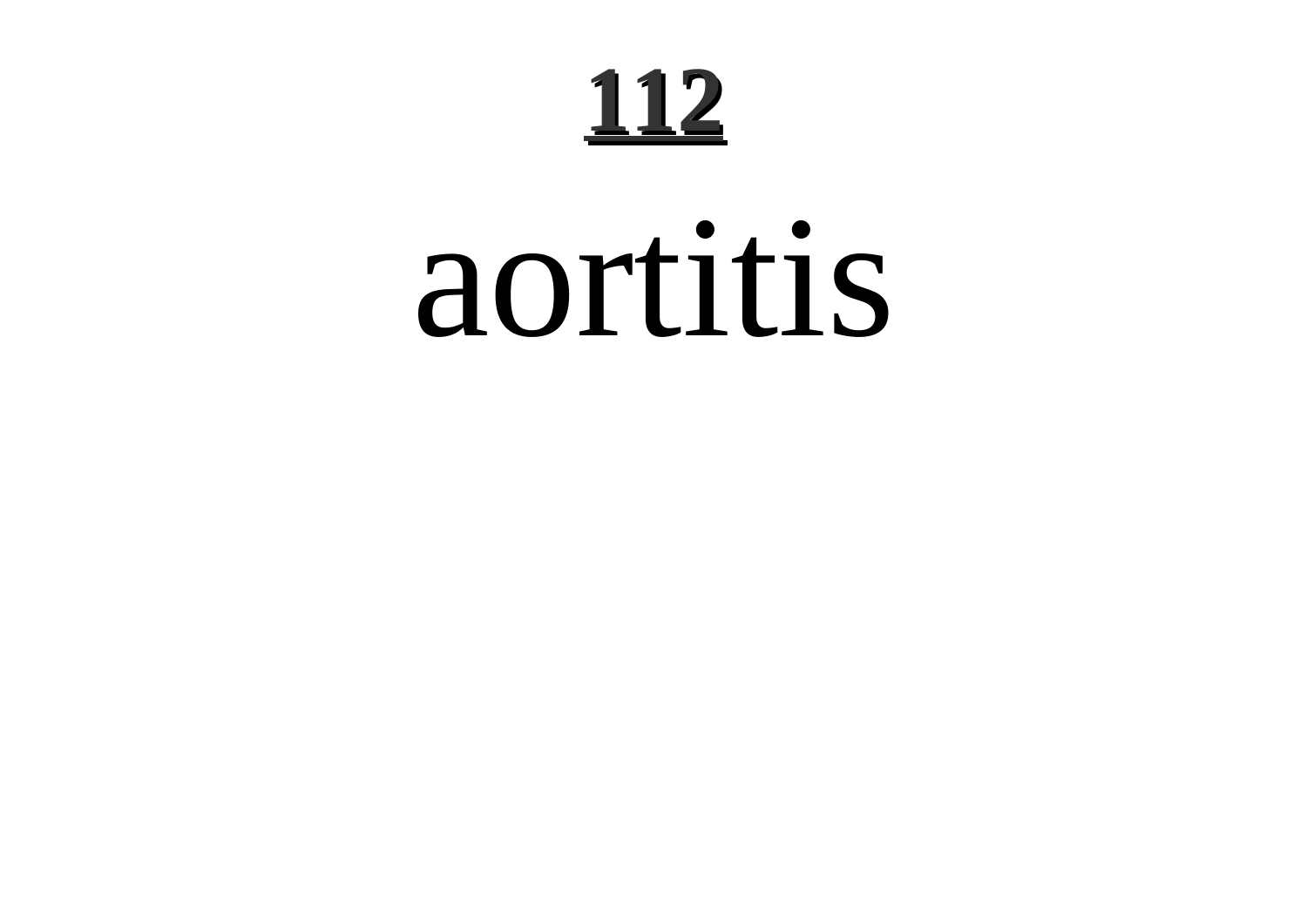# aplasia pure red

cell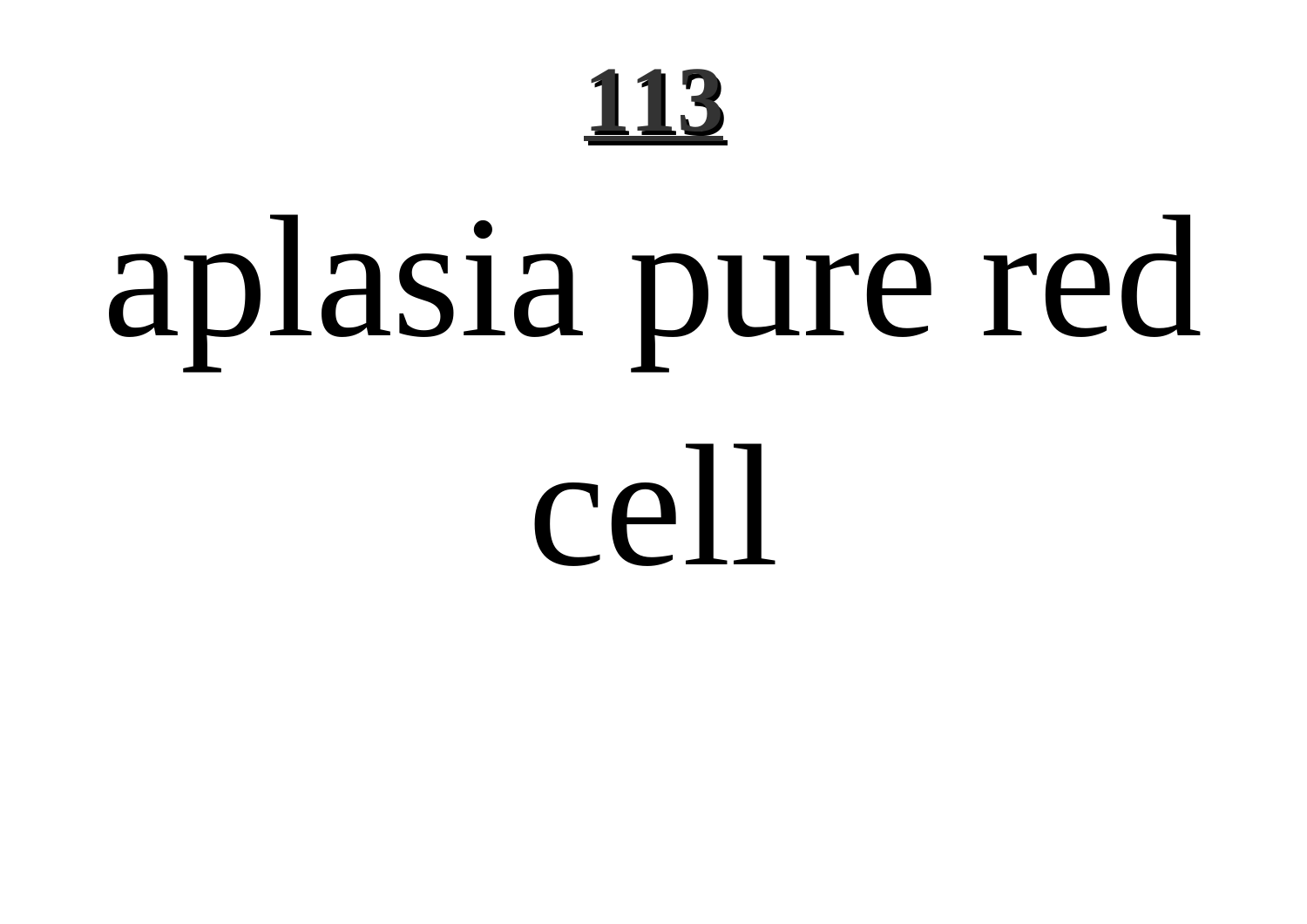# aplastic anaemia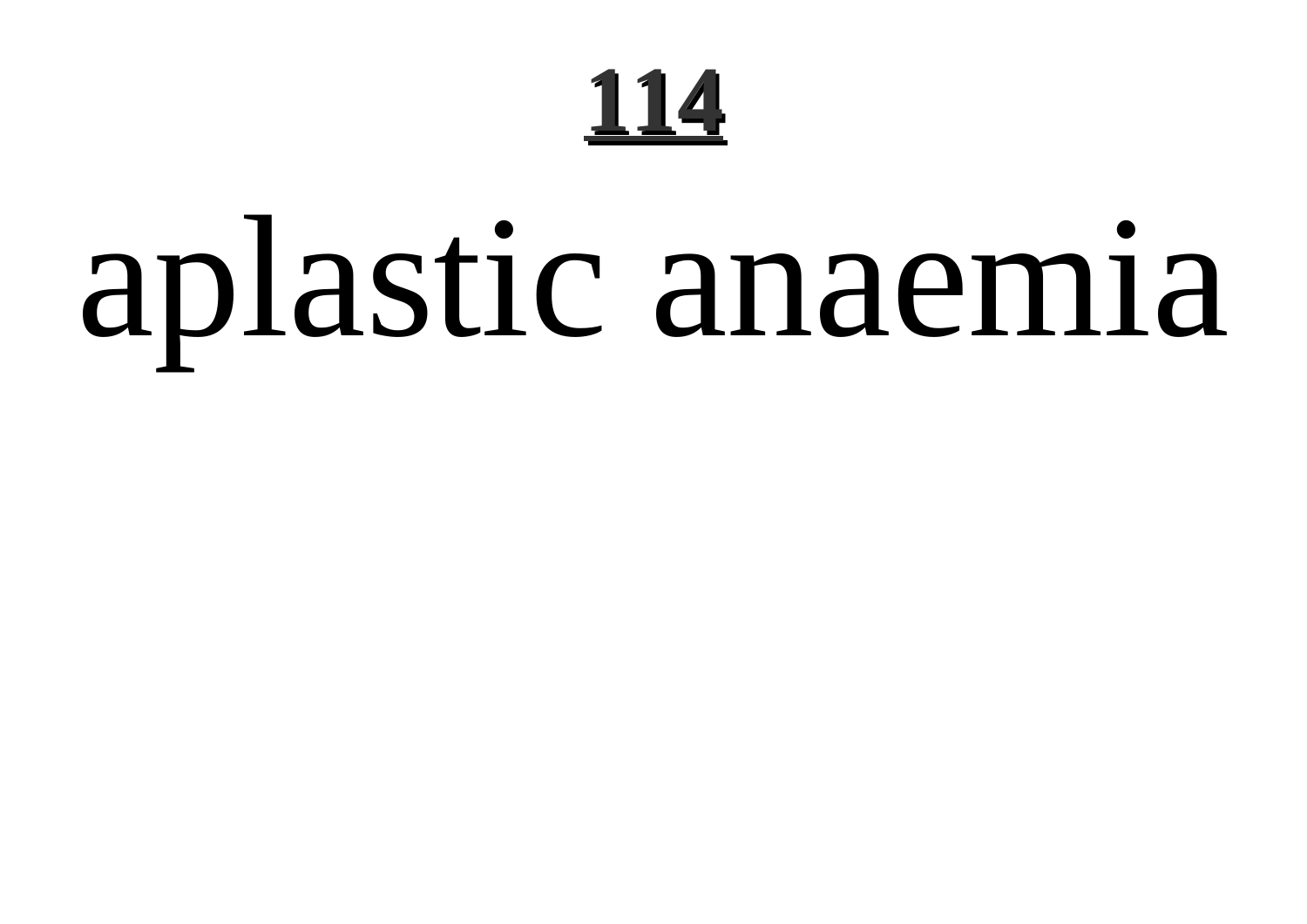# application sitet-

### hrombosis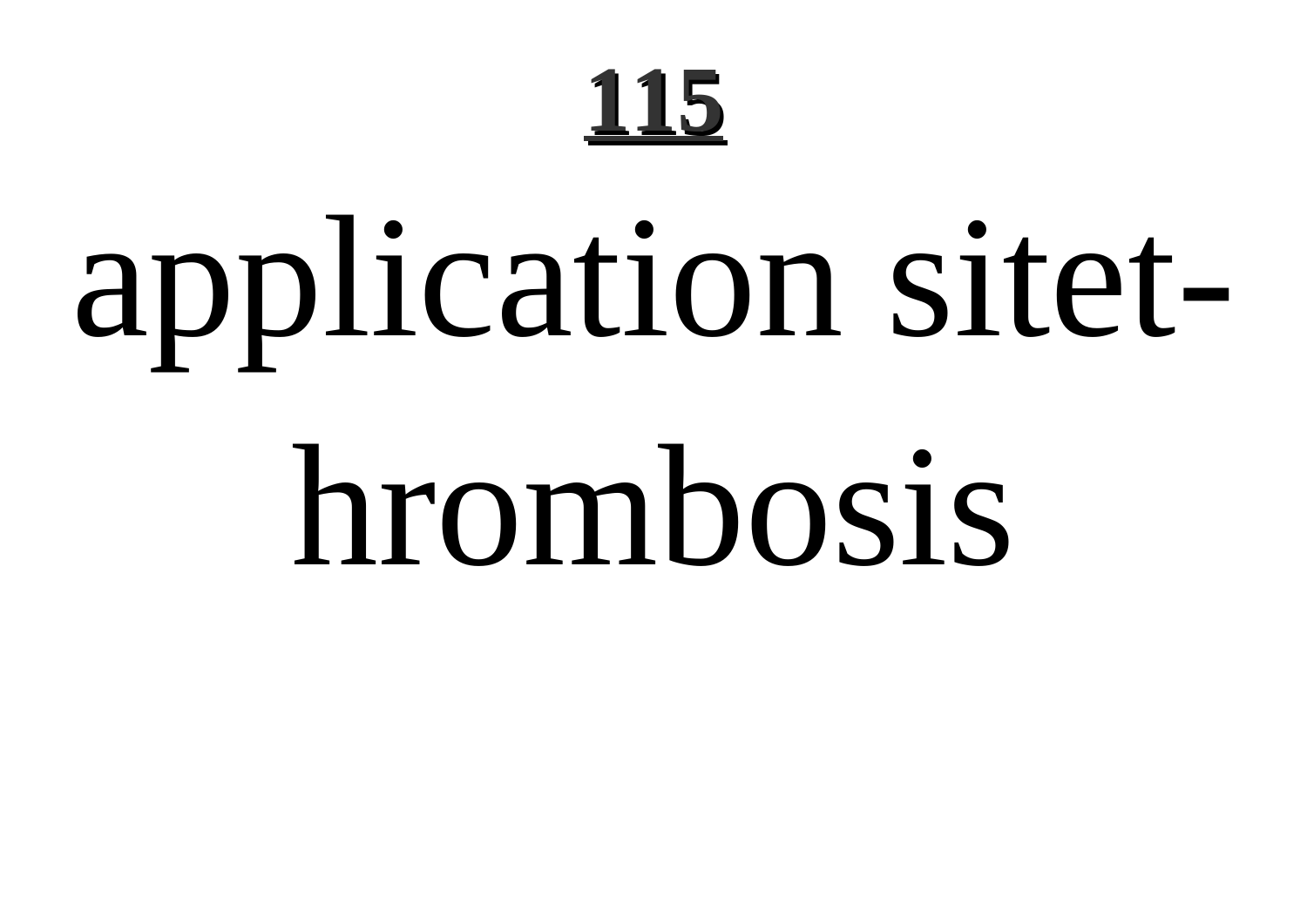# application site

### vasculitis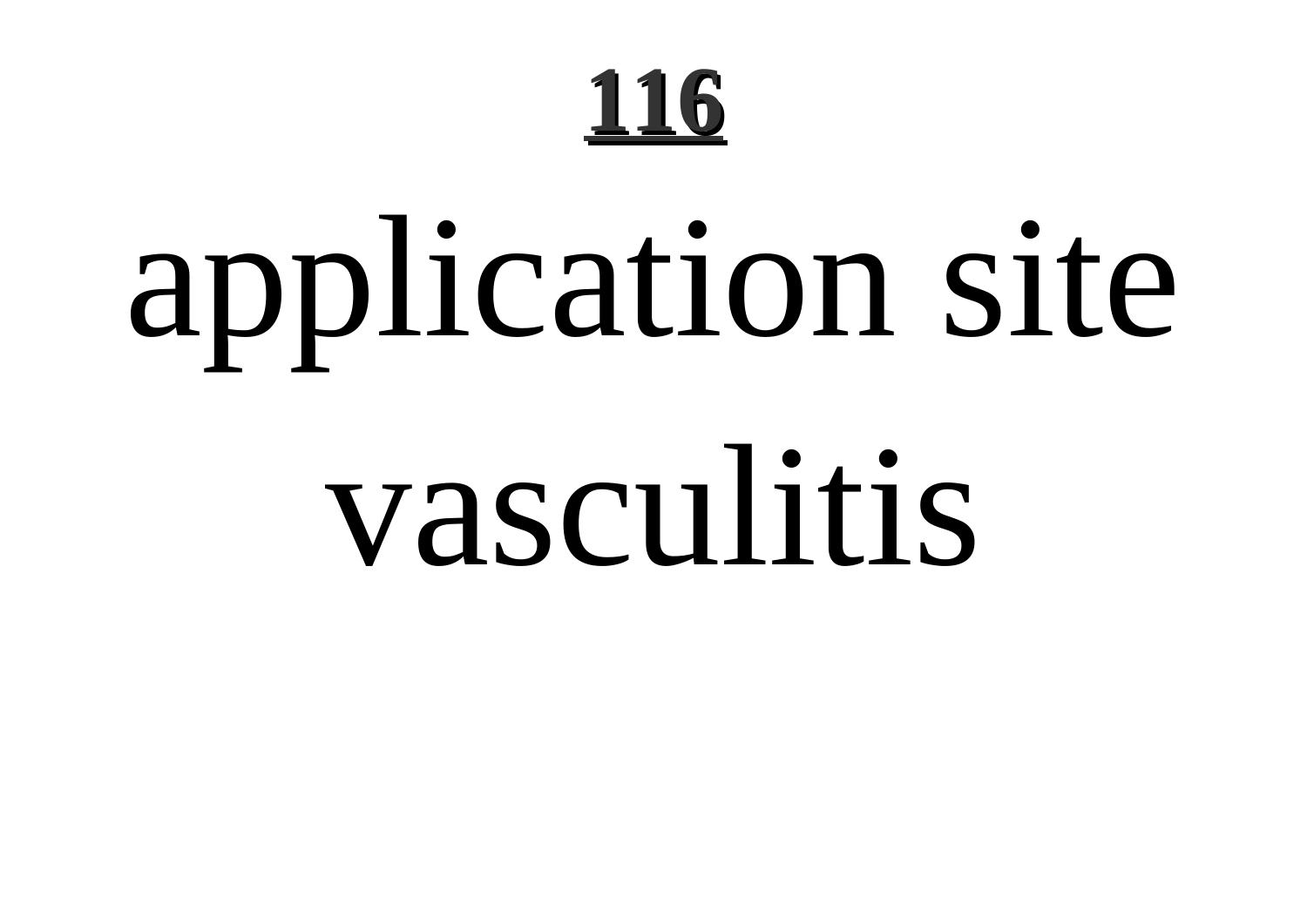# arrhythmia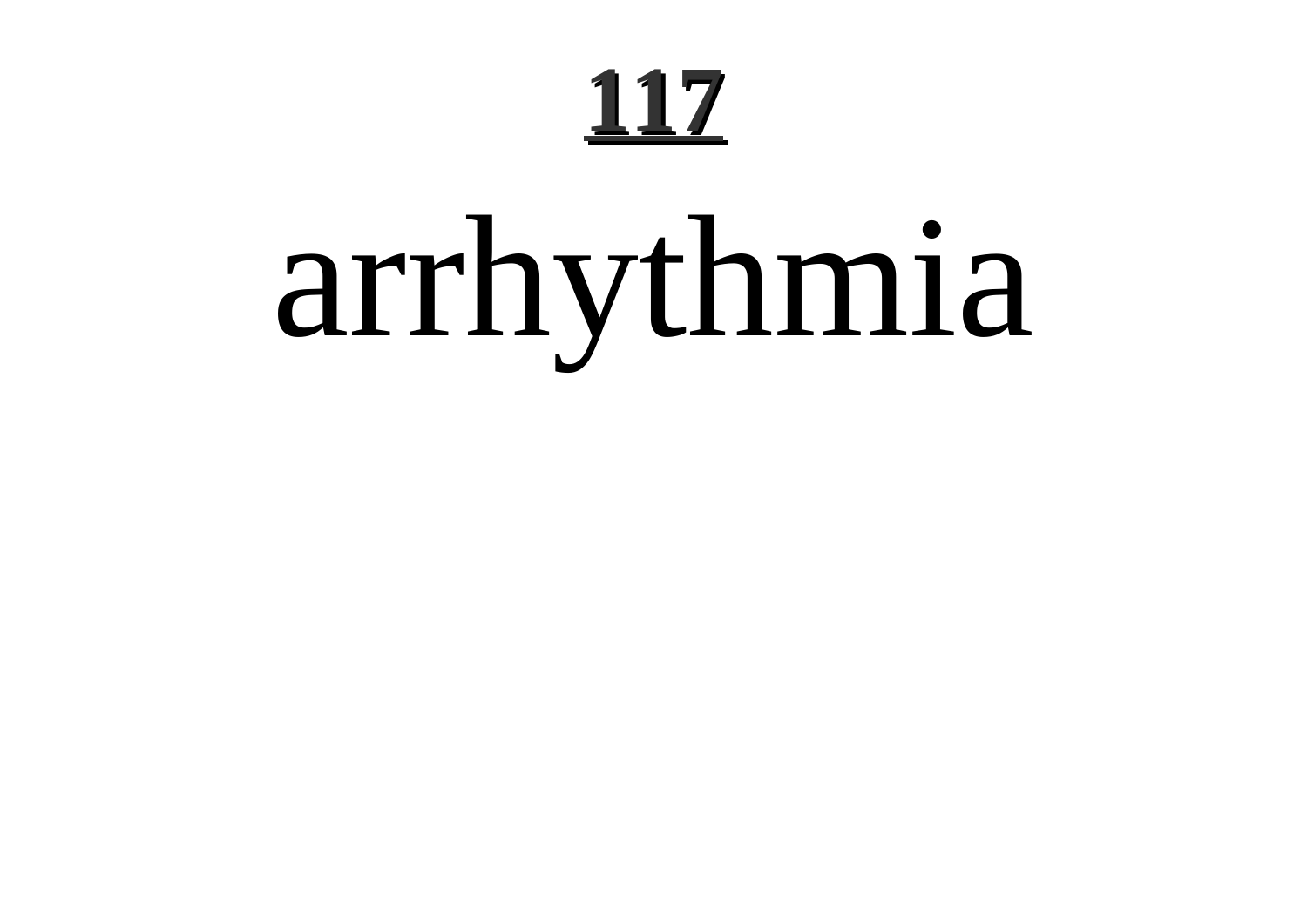# arterial bypass

#### occlusion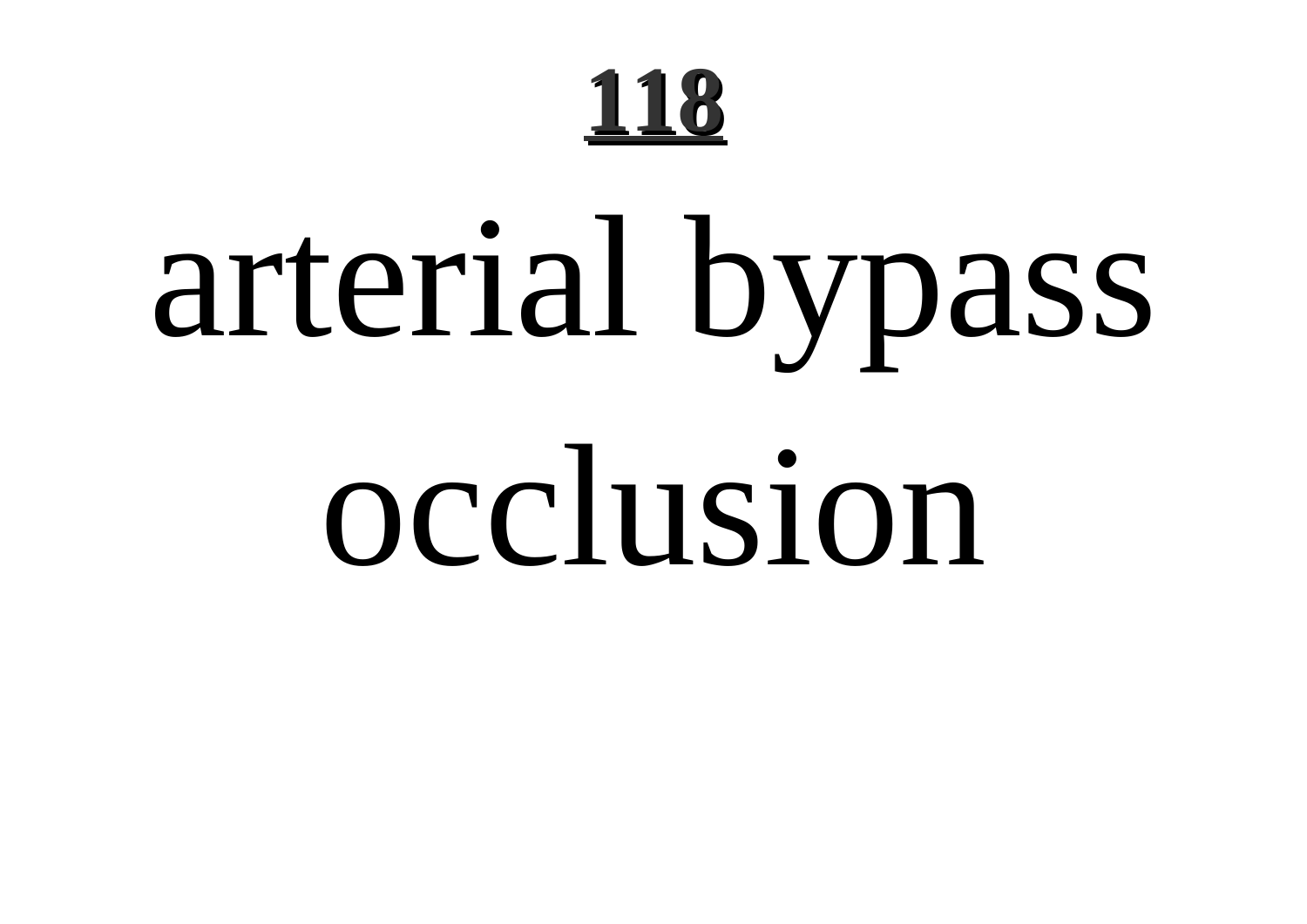# arterial bypasst-

### hrombosis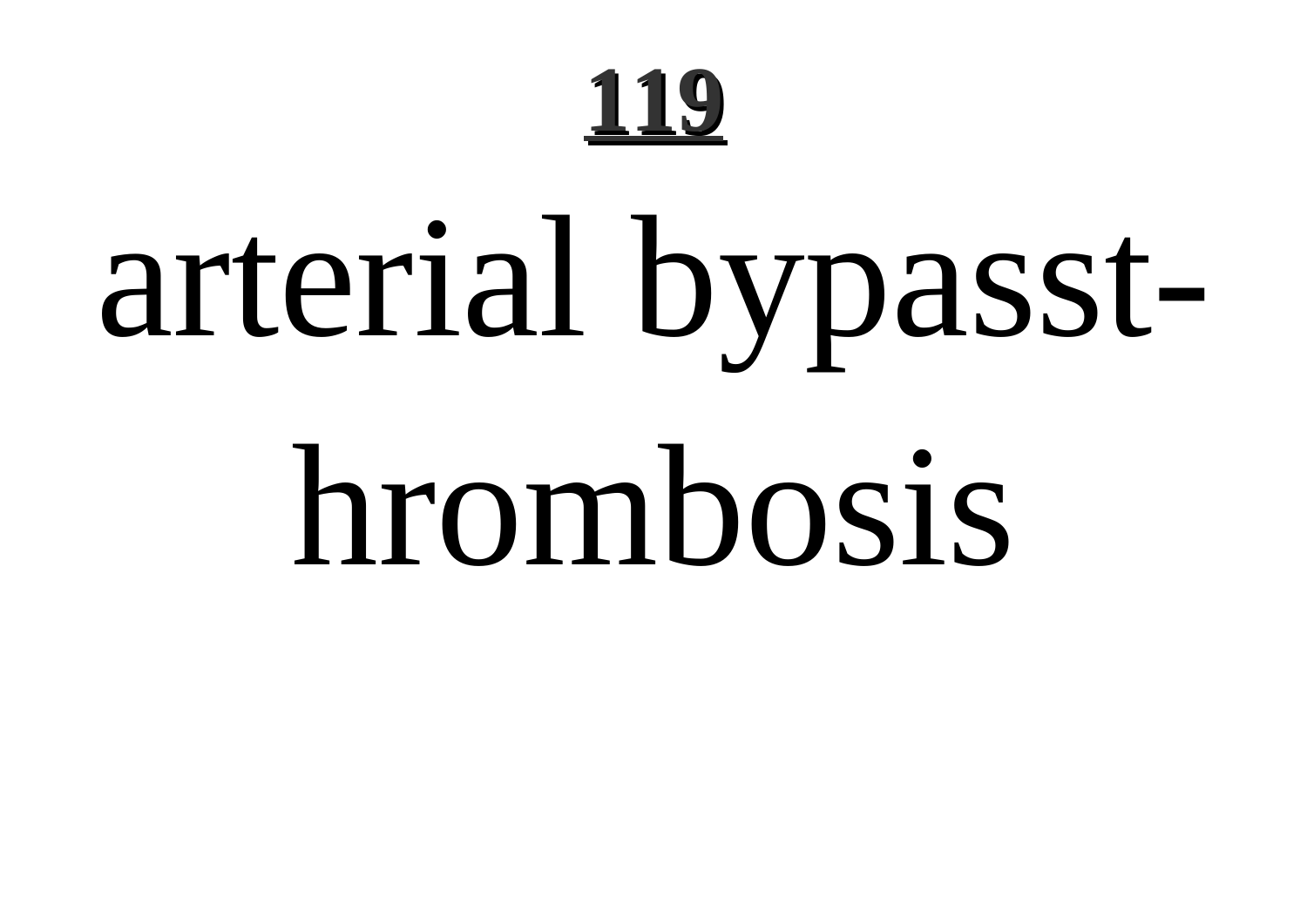

### arterial thrombo-

#### SIS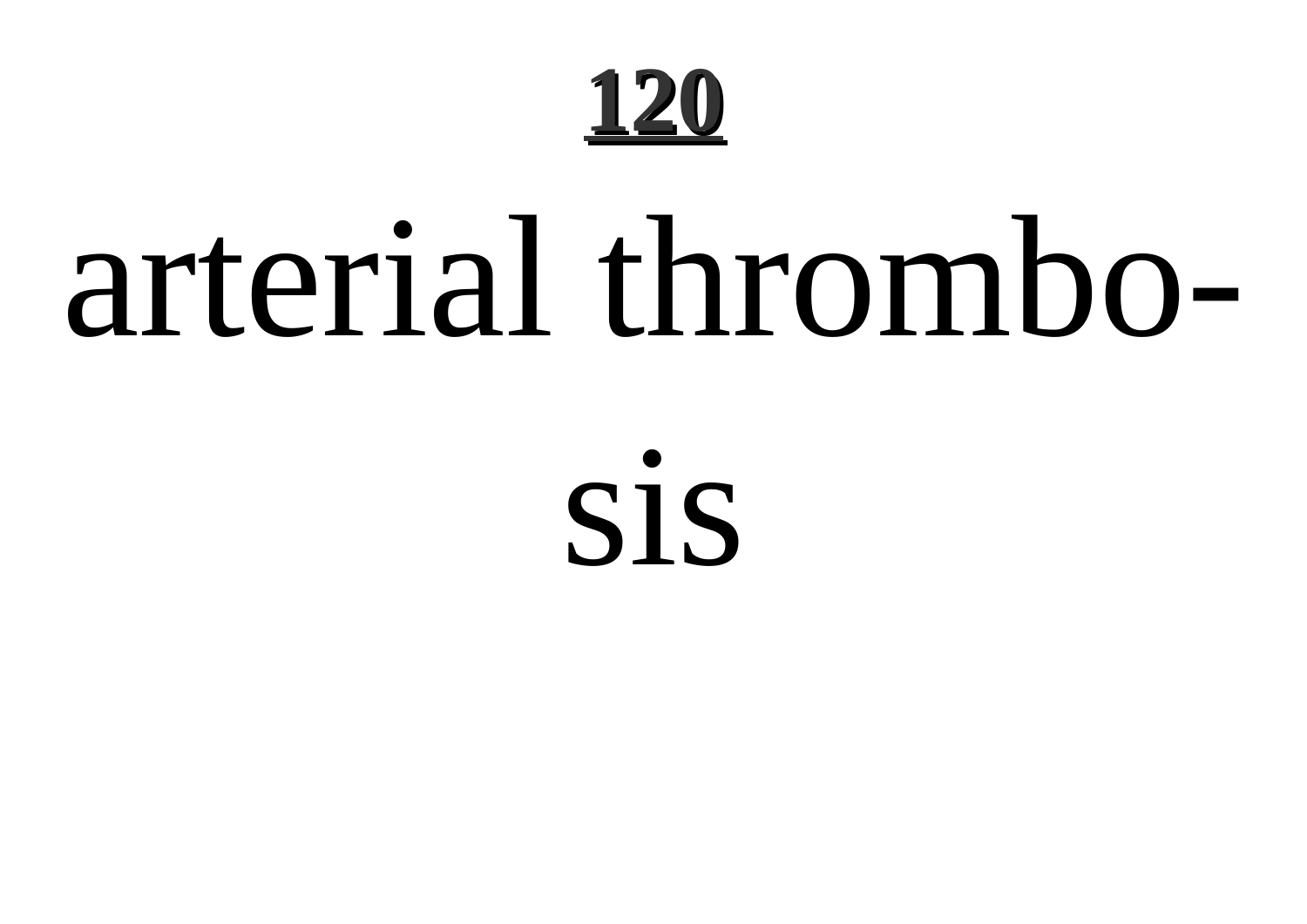# arteriovenous fistula thrombo-

sis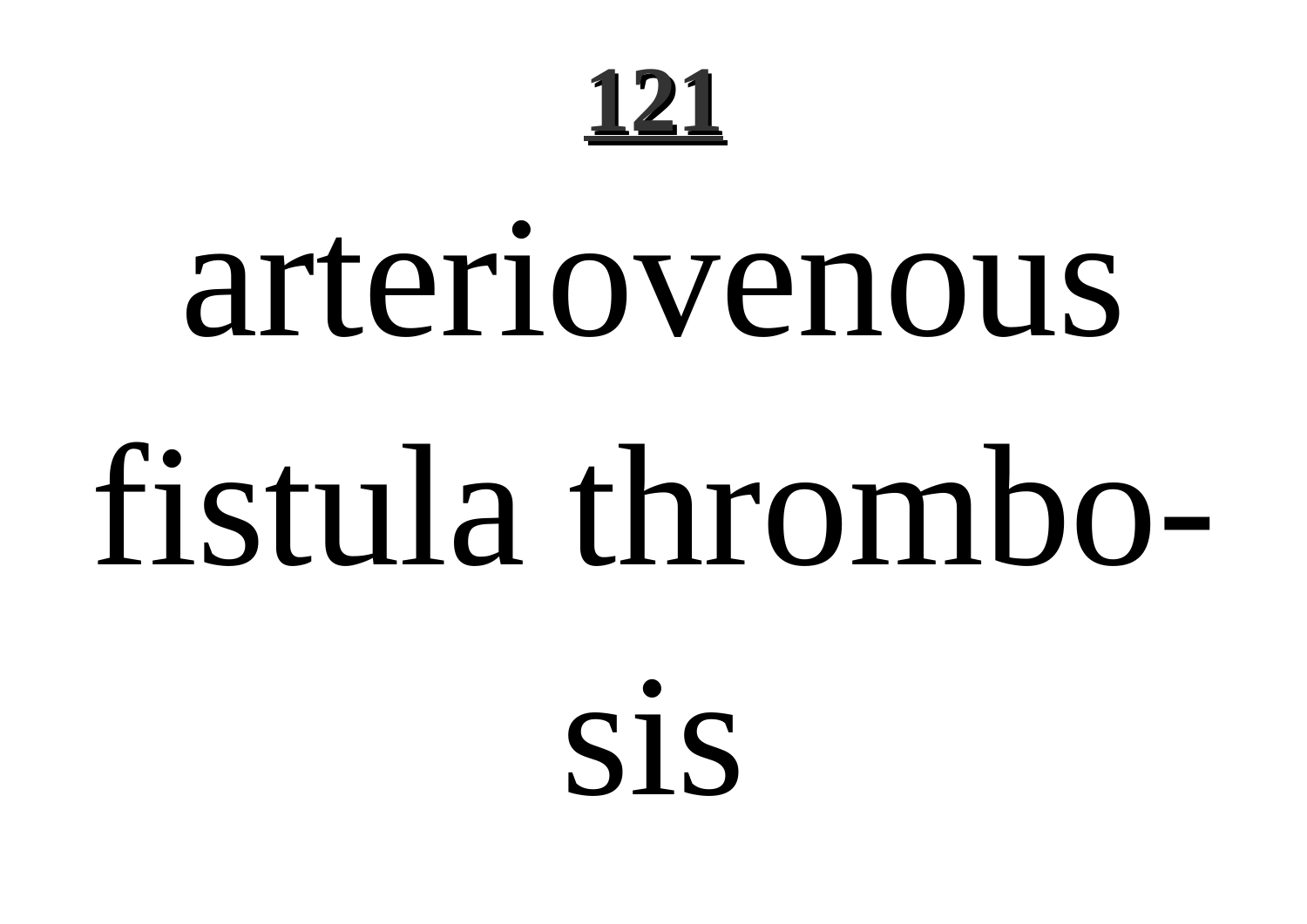

### arteriovenous

# graft sitestenosis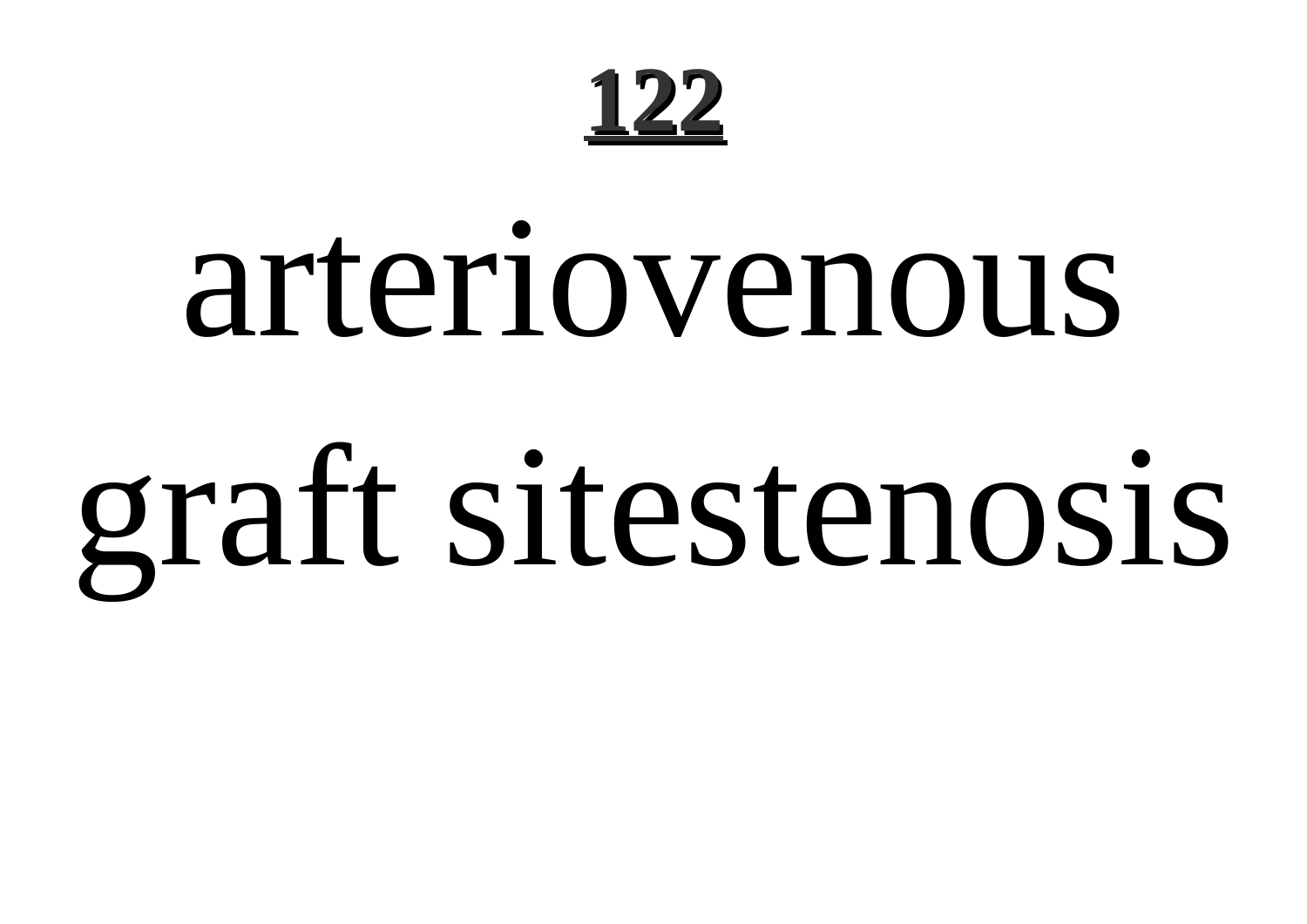

# arteriovenous

### graft thrombosis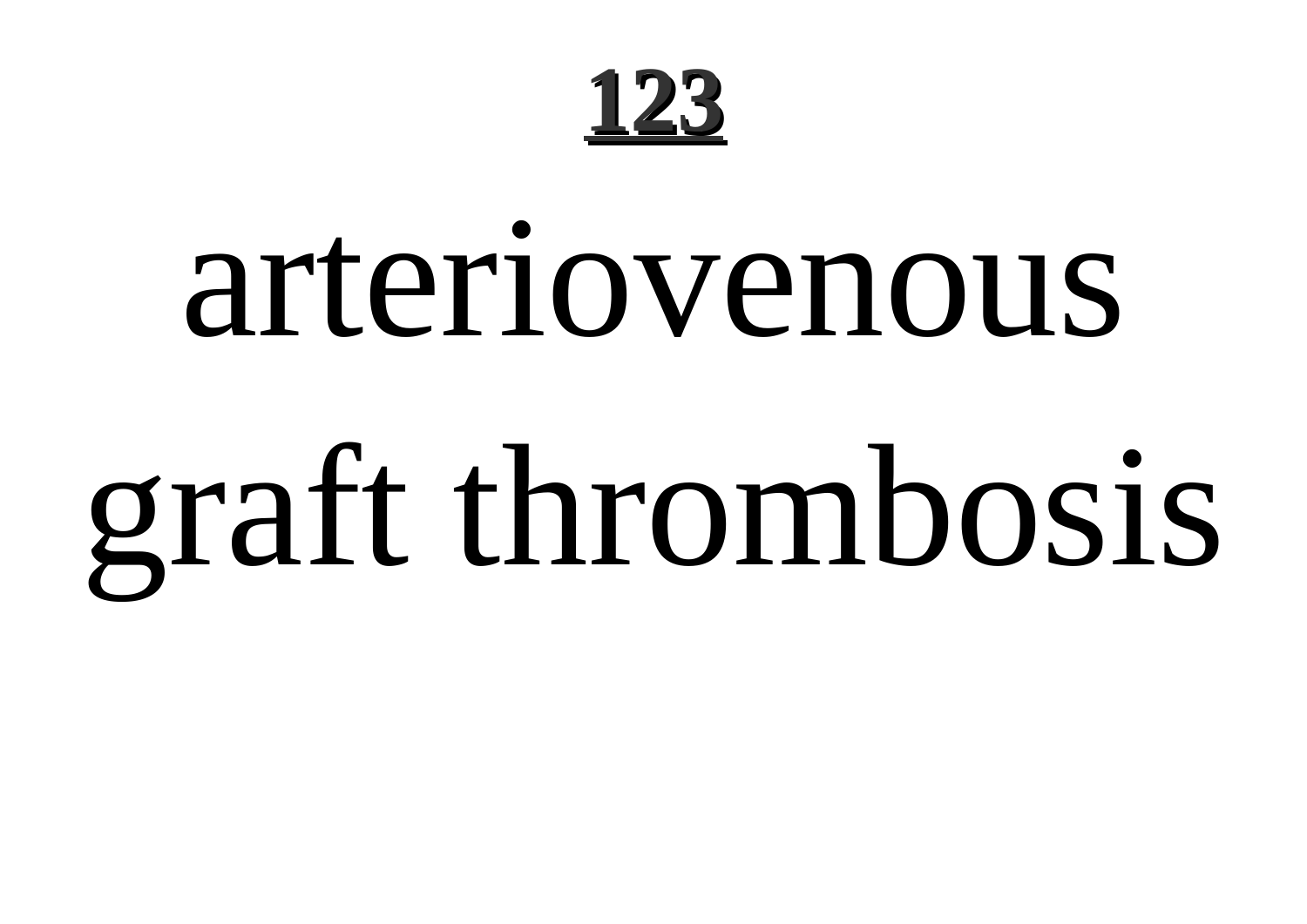**124**

#### arteritis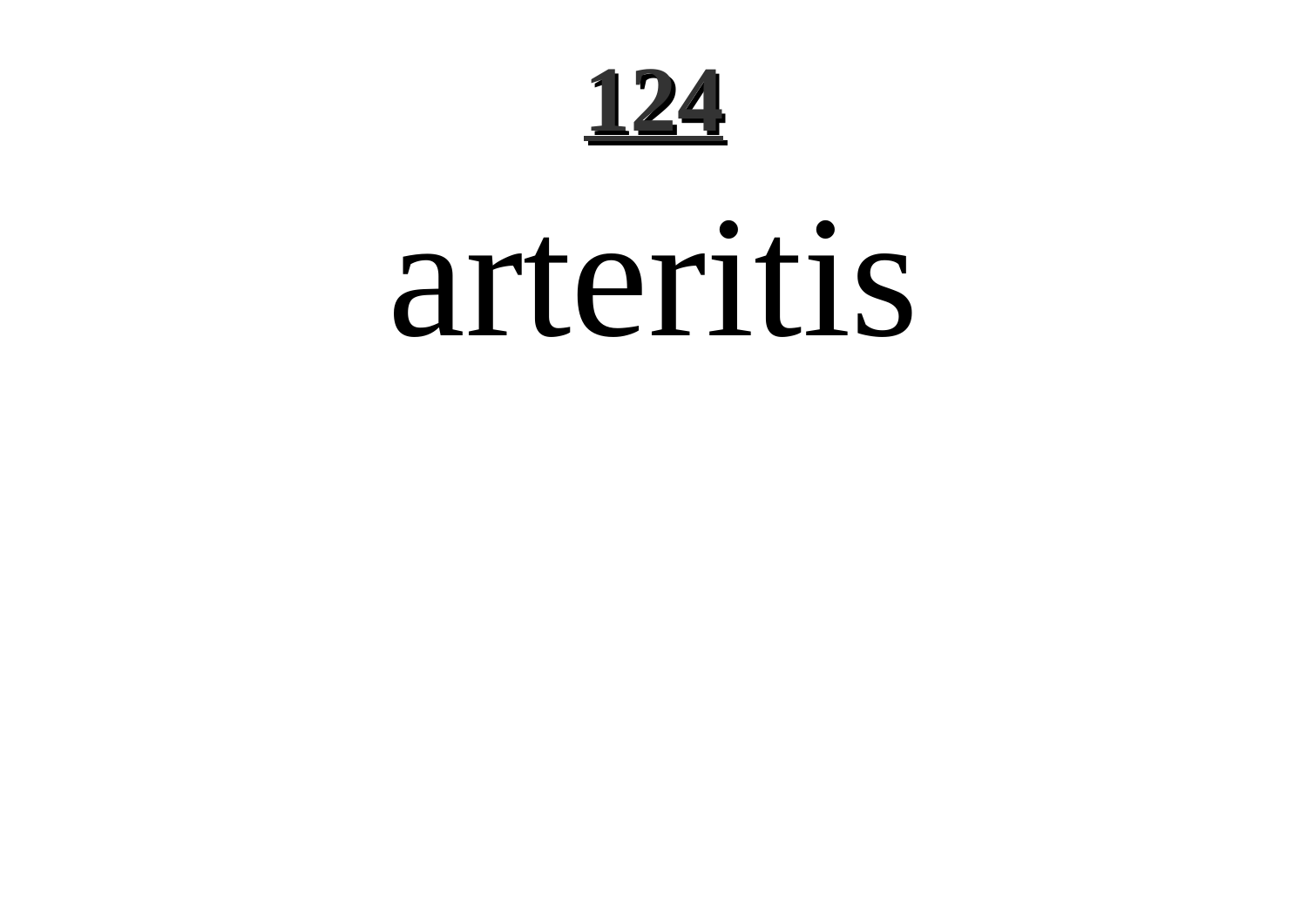

# arteritis coronary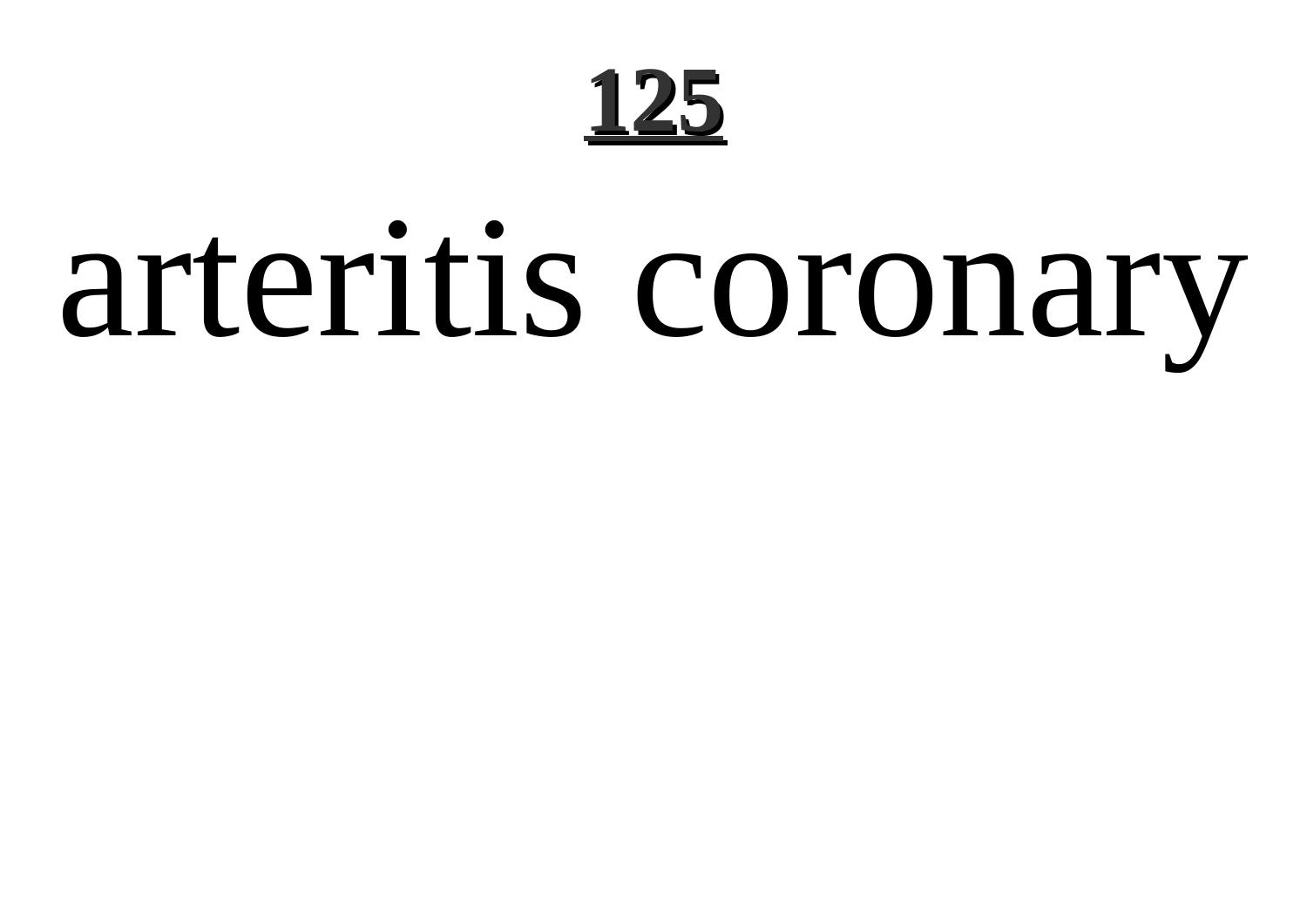

# arthralgia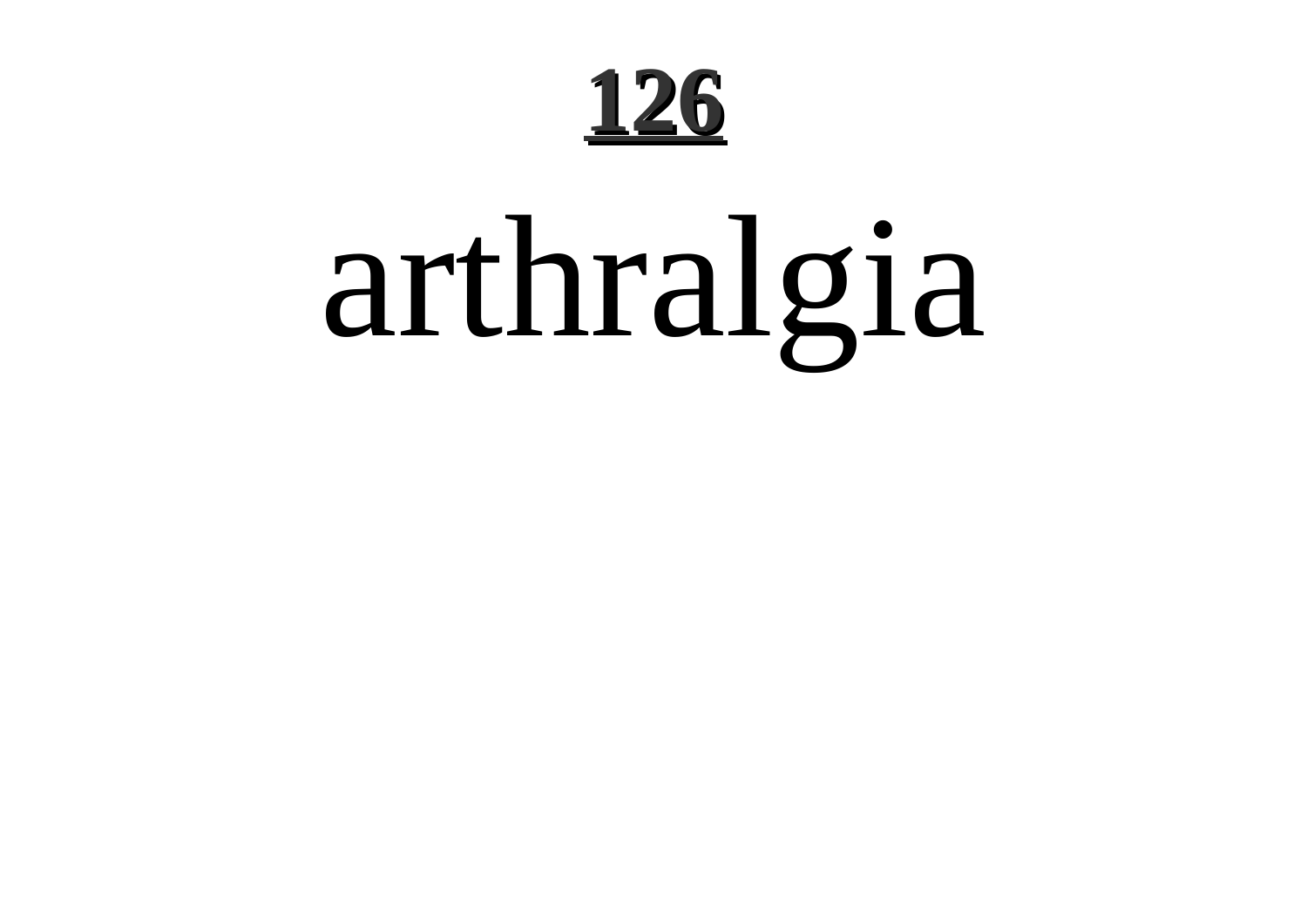**127**

#### arthritis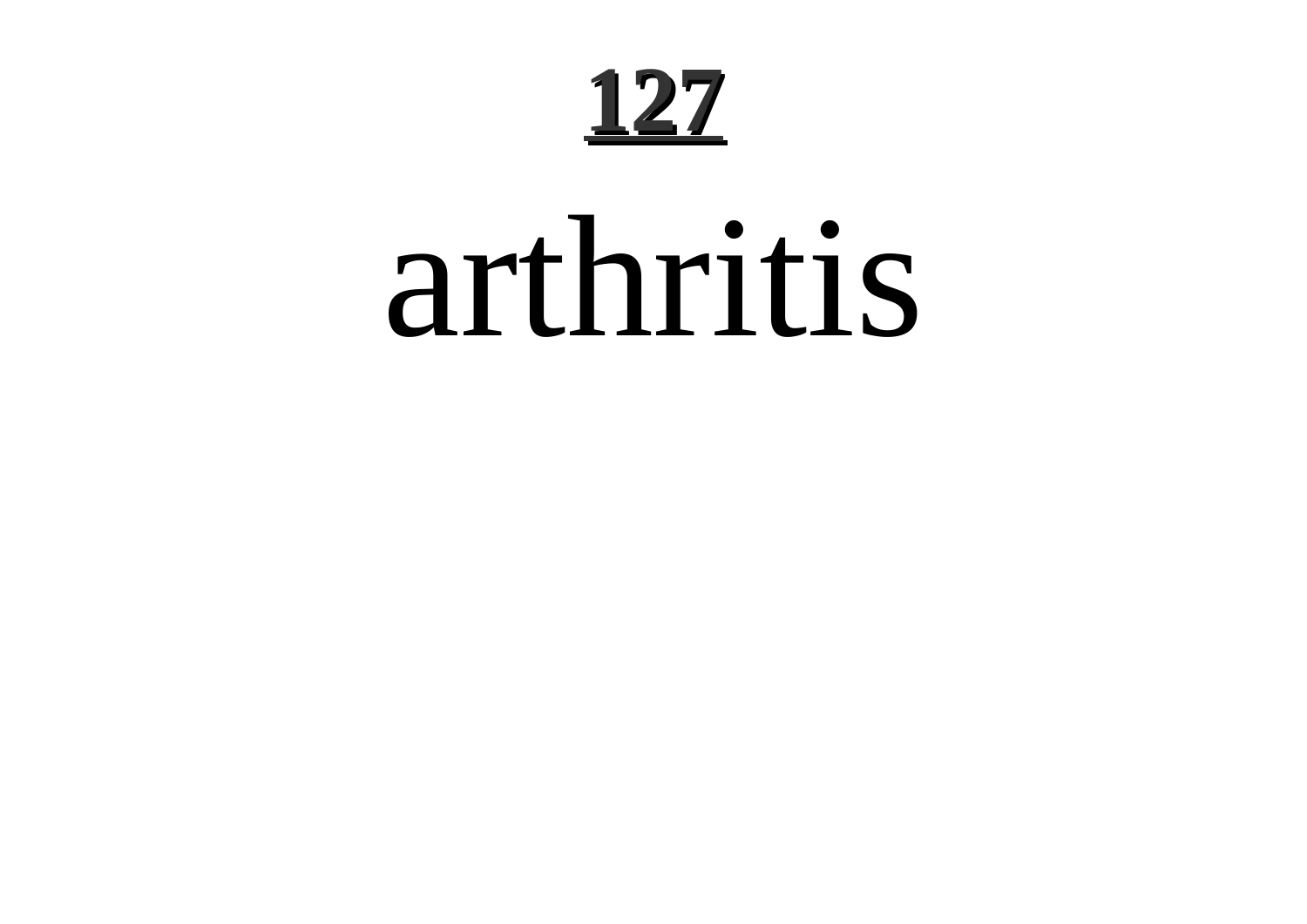

### arthritis entero-

pathic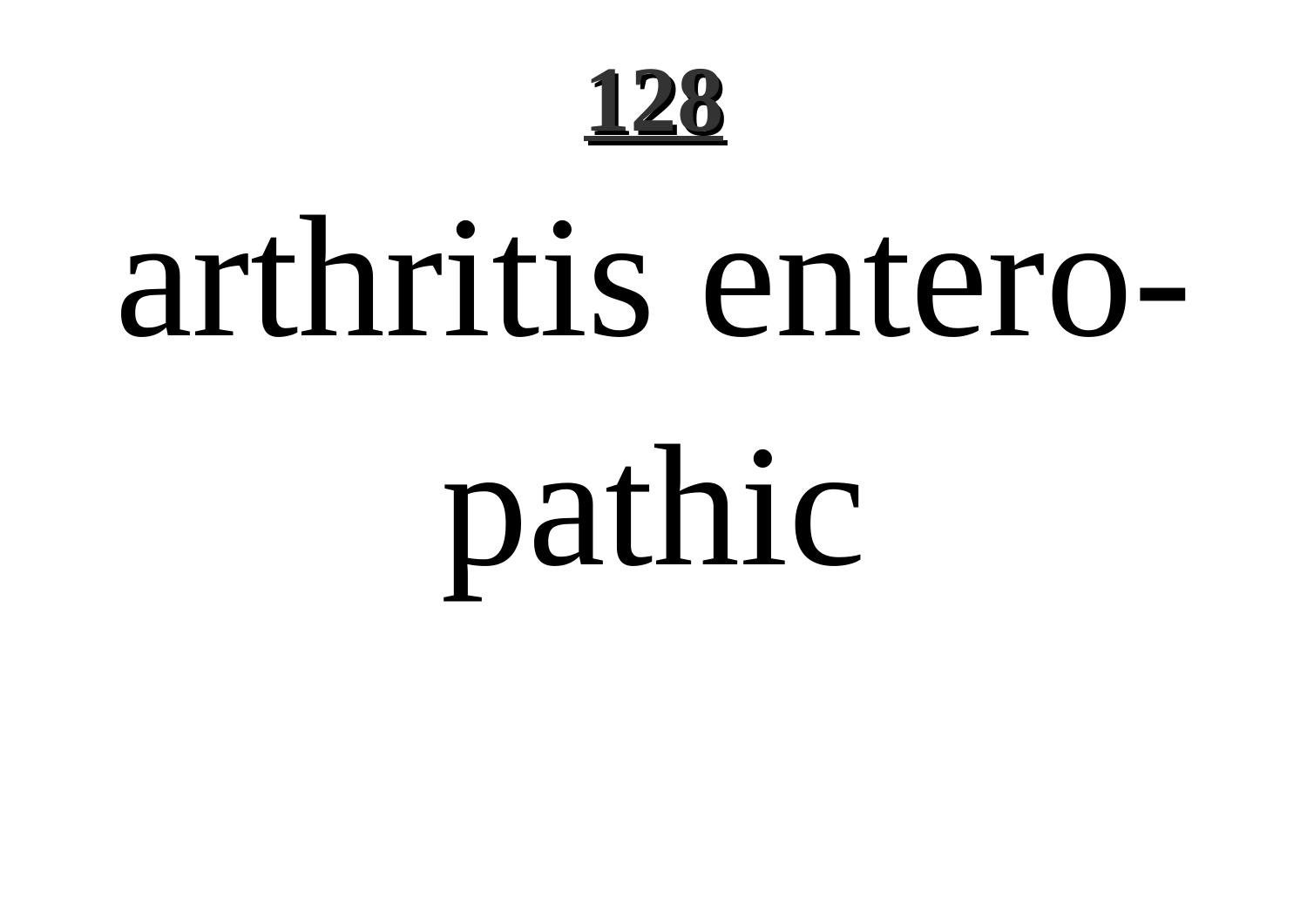

#### ascites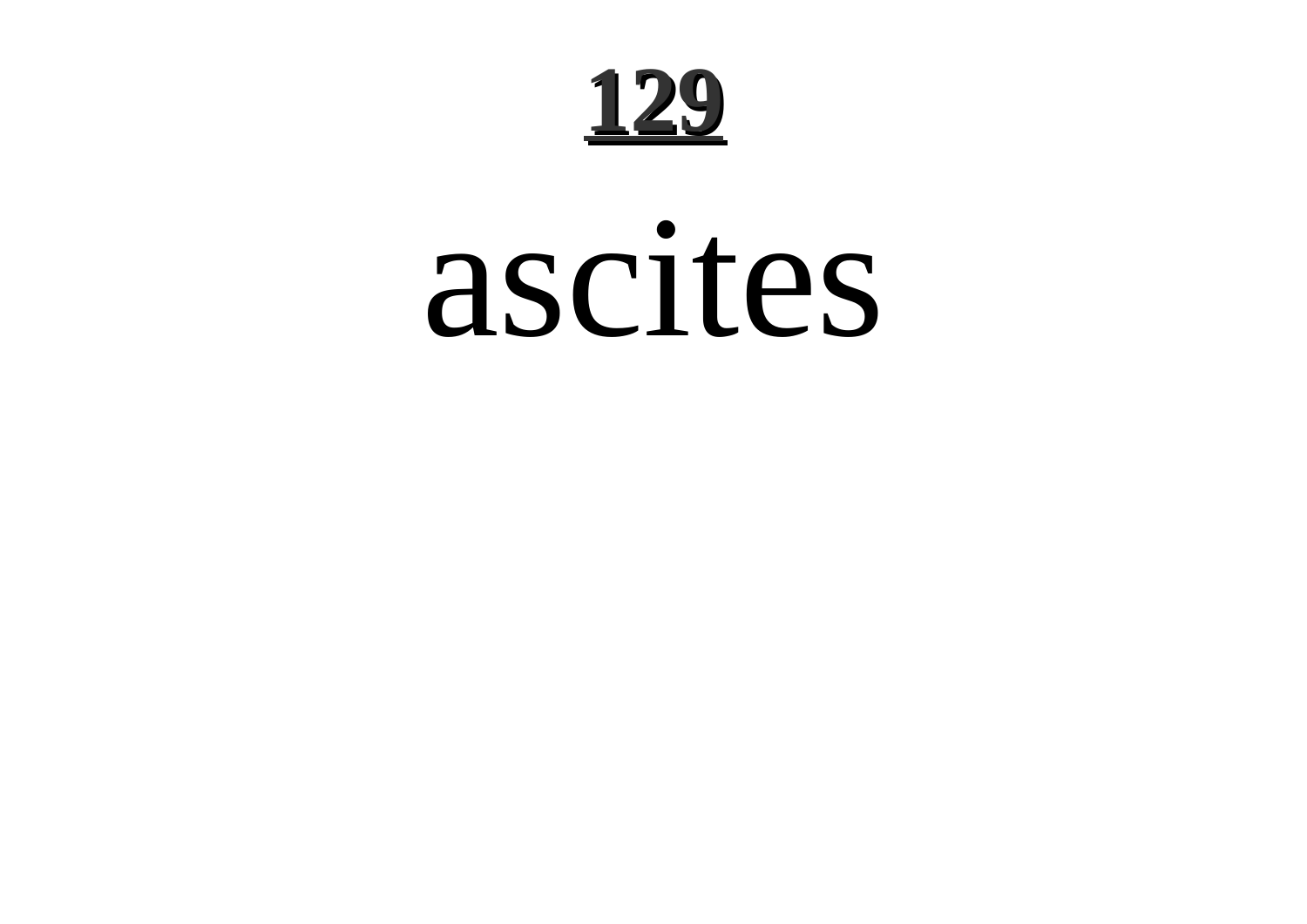

# aseptic caver-

#### nous sinusthrom-

### bosis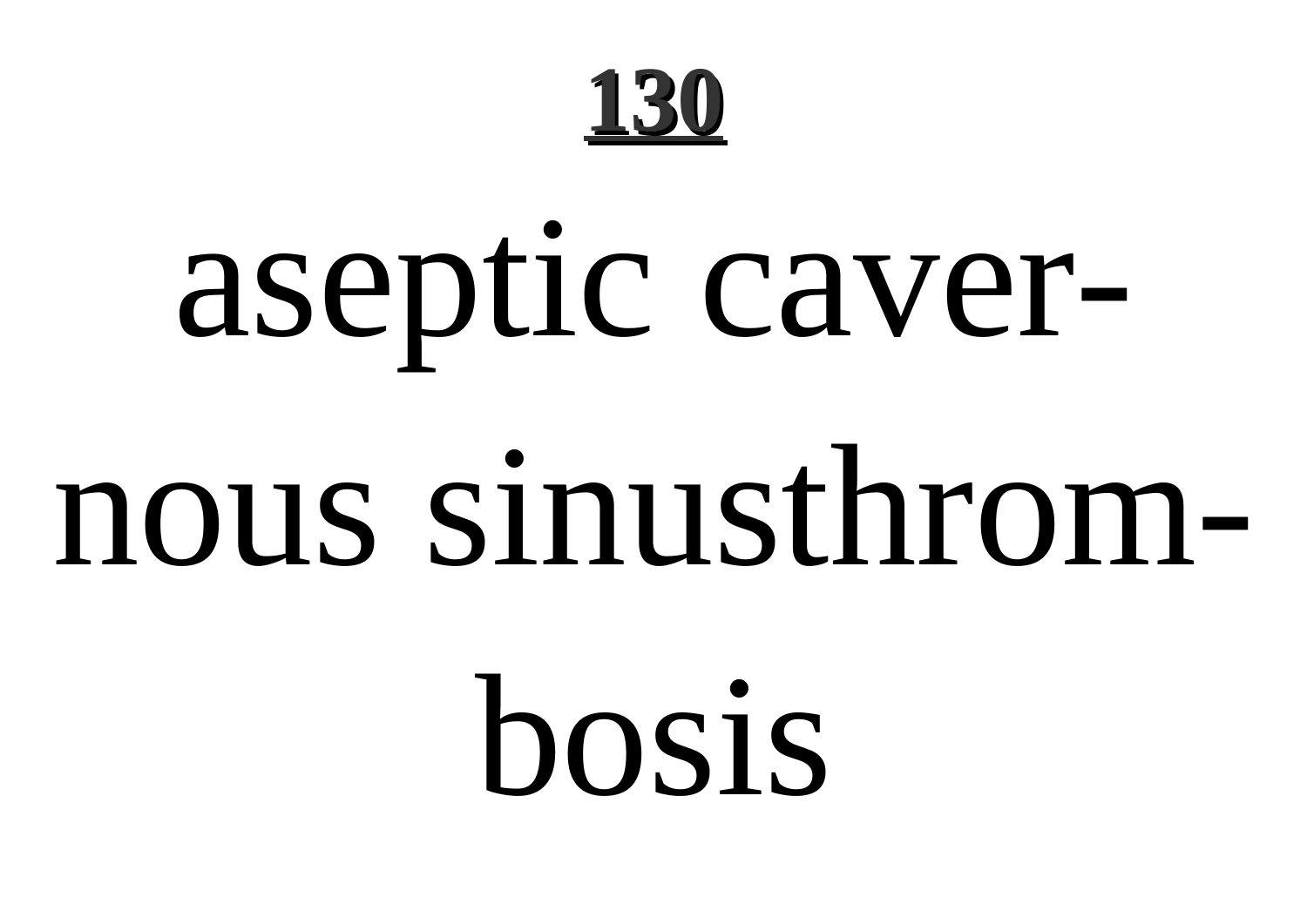# aspartate amino-

### transferase ab-

#### normal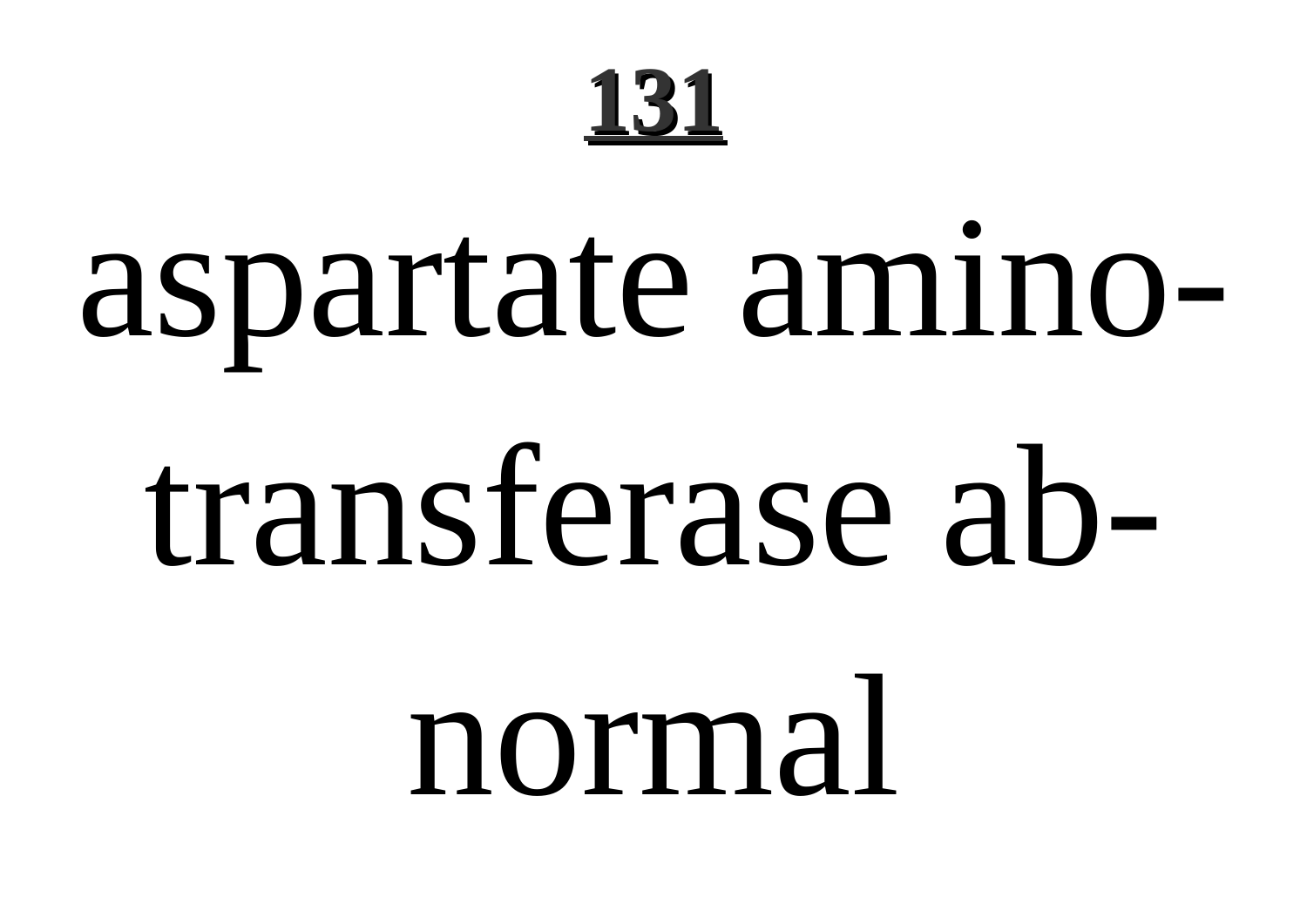

# aspartate amino-

### transferasein-

creased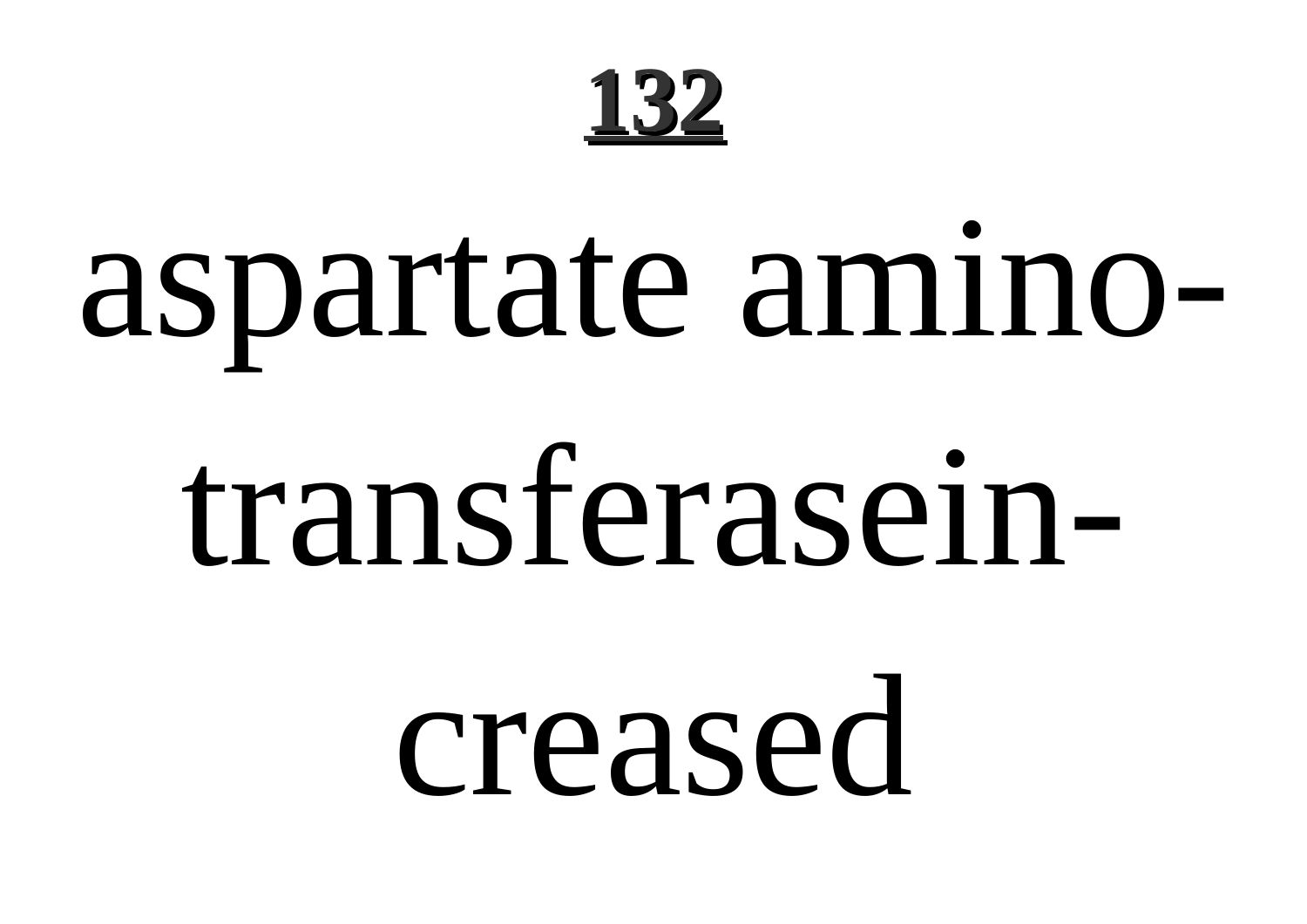

## aspartate-gluta-

### mate-transporter

# deficiency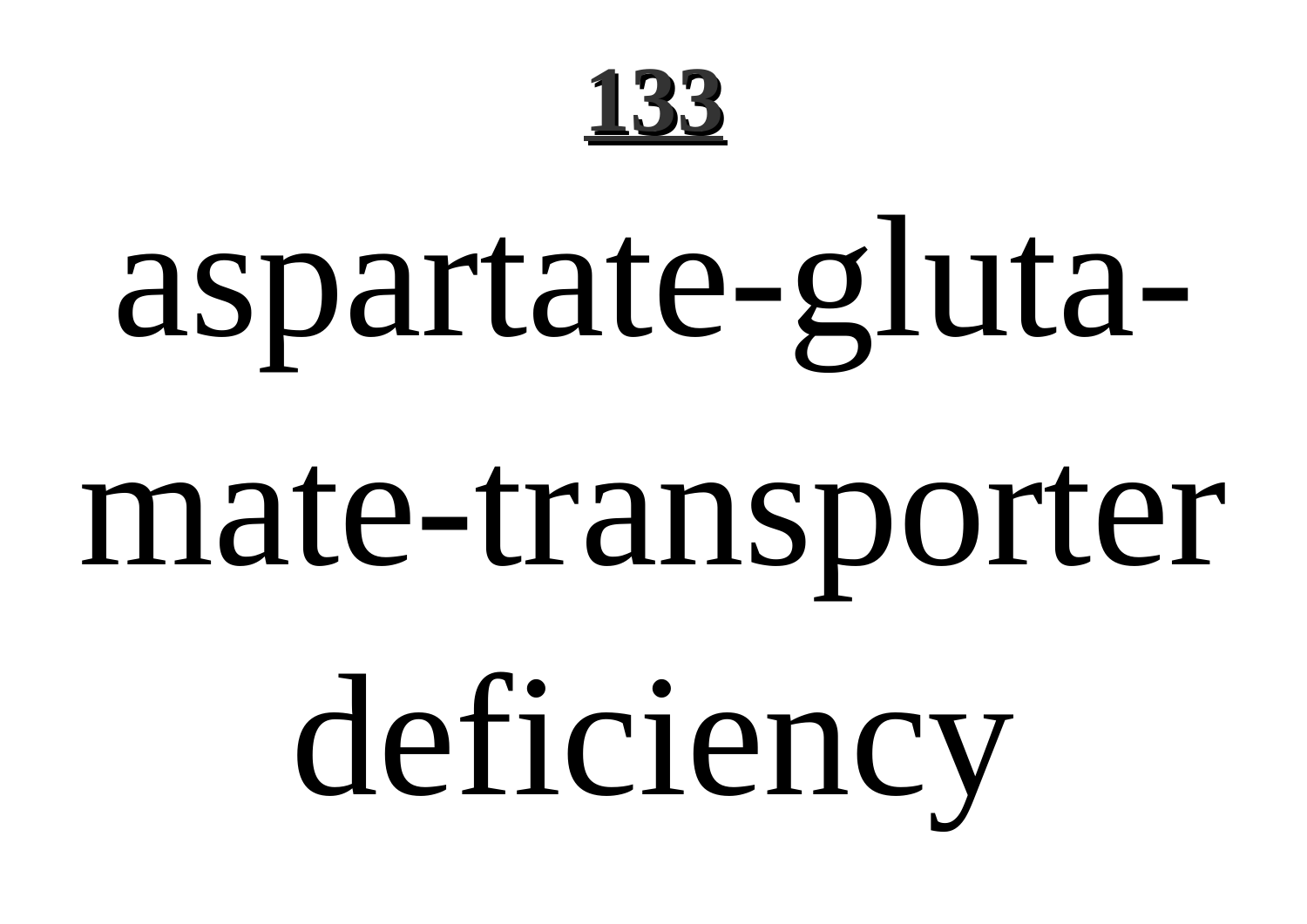

# ast to platelet ra-

#### tio indexincrea-

sed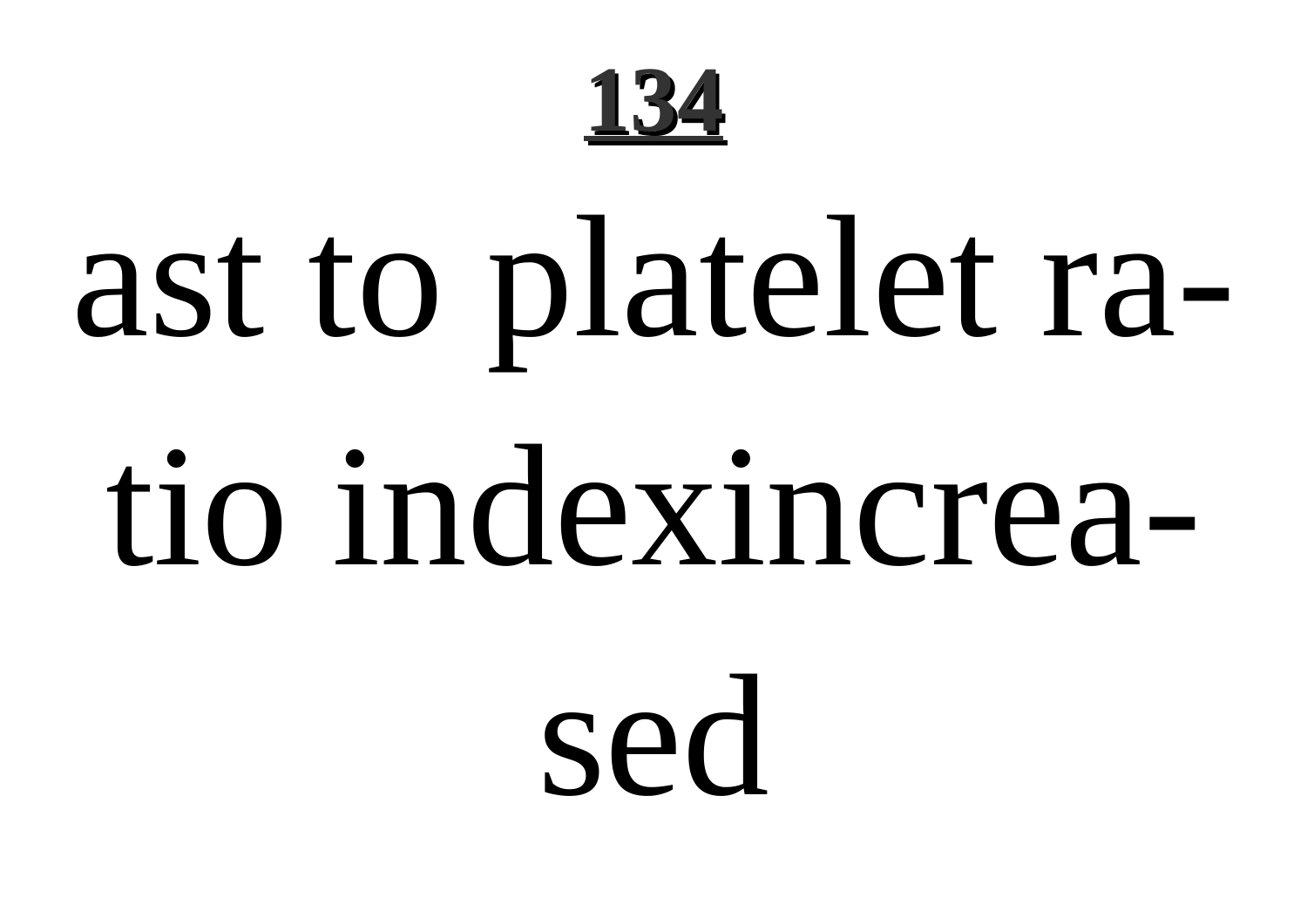### ast/alt ratio ab-

#### normal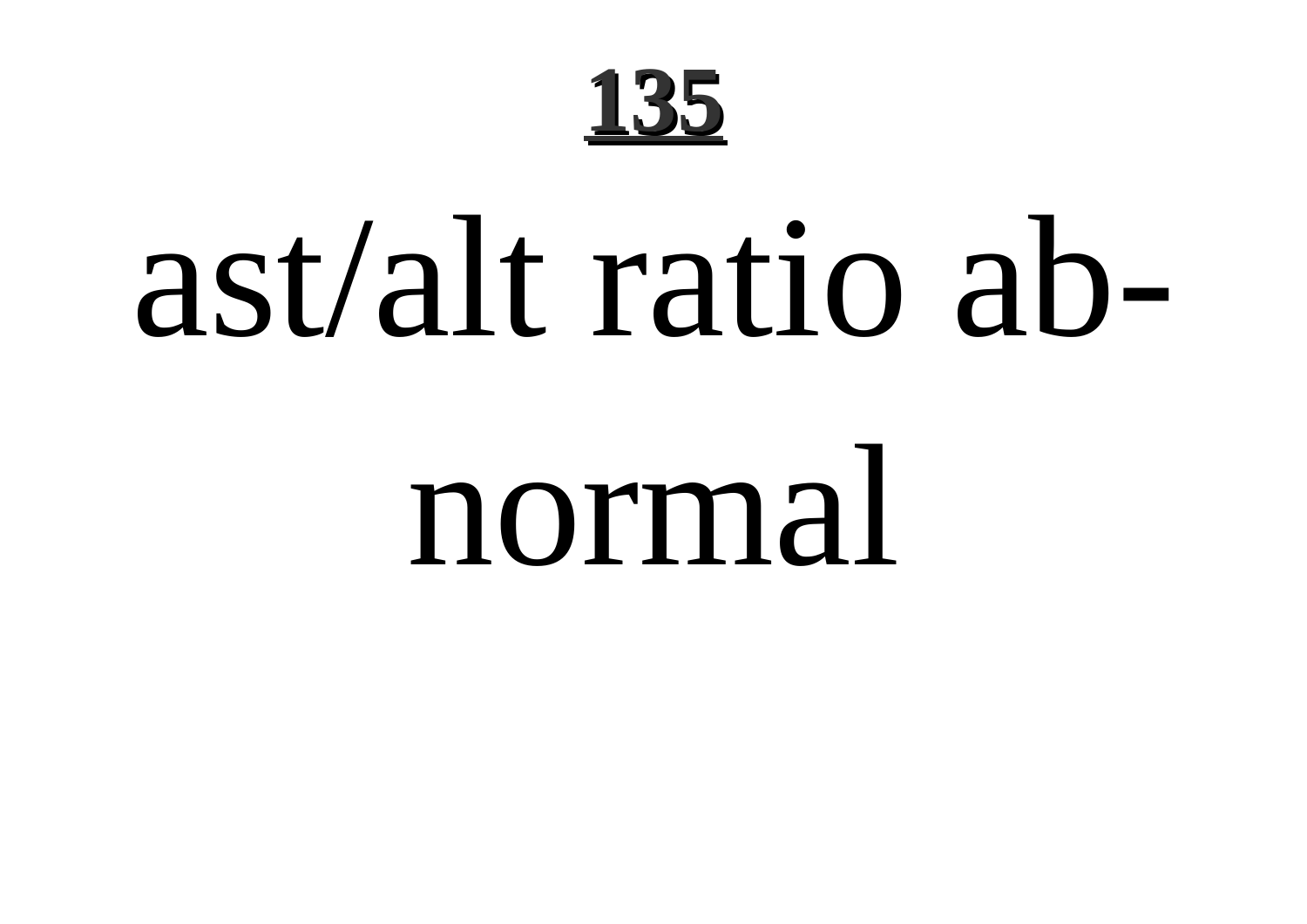

### asthma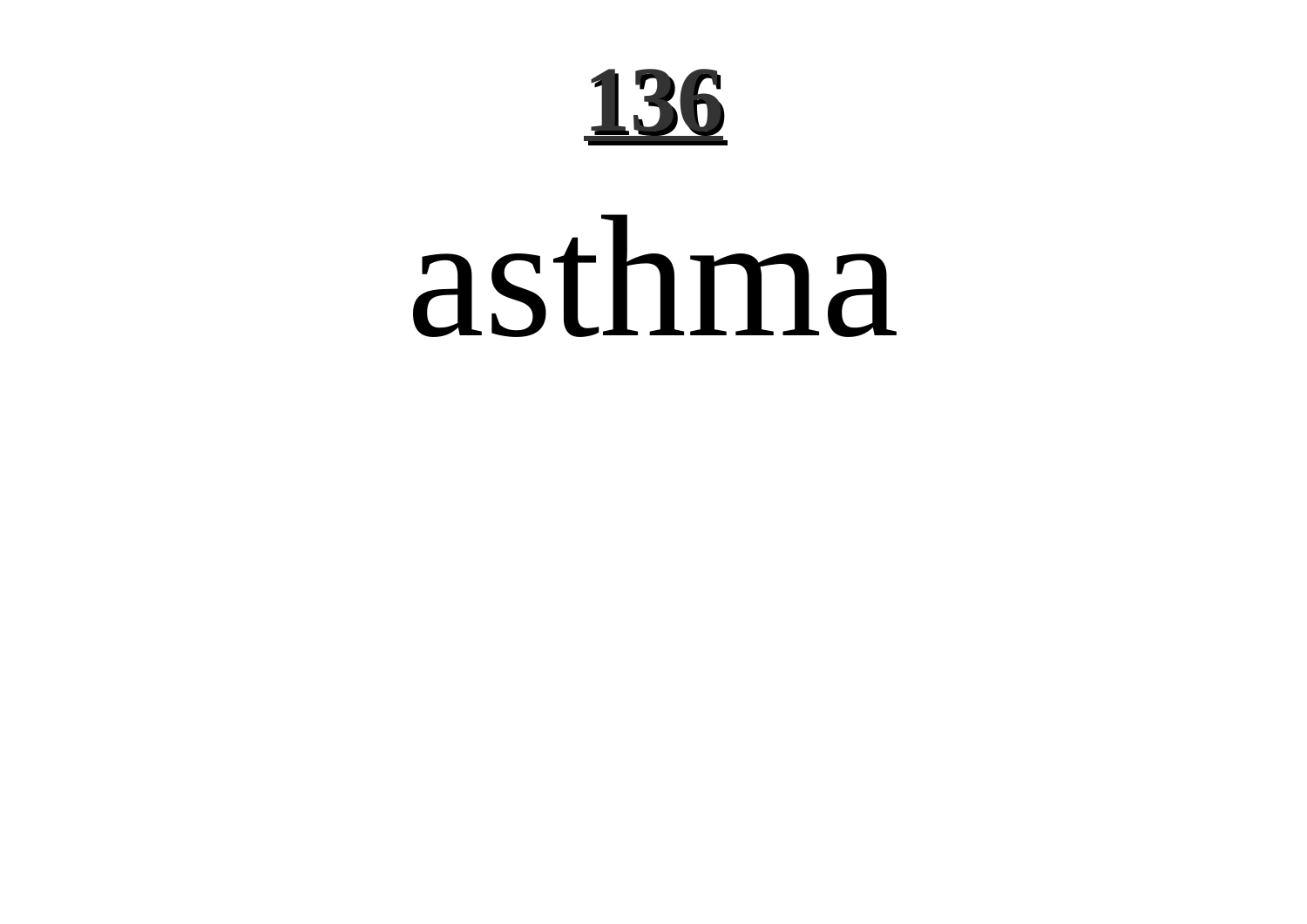# asymptomatic

covid-19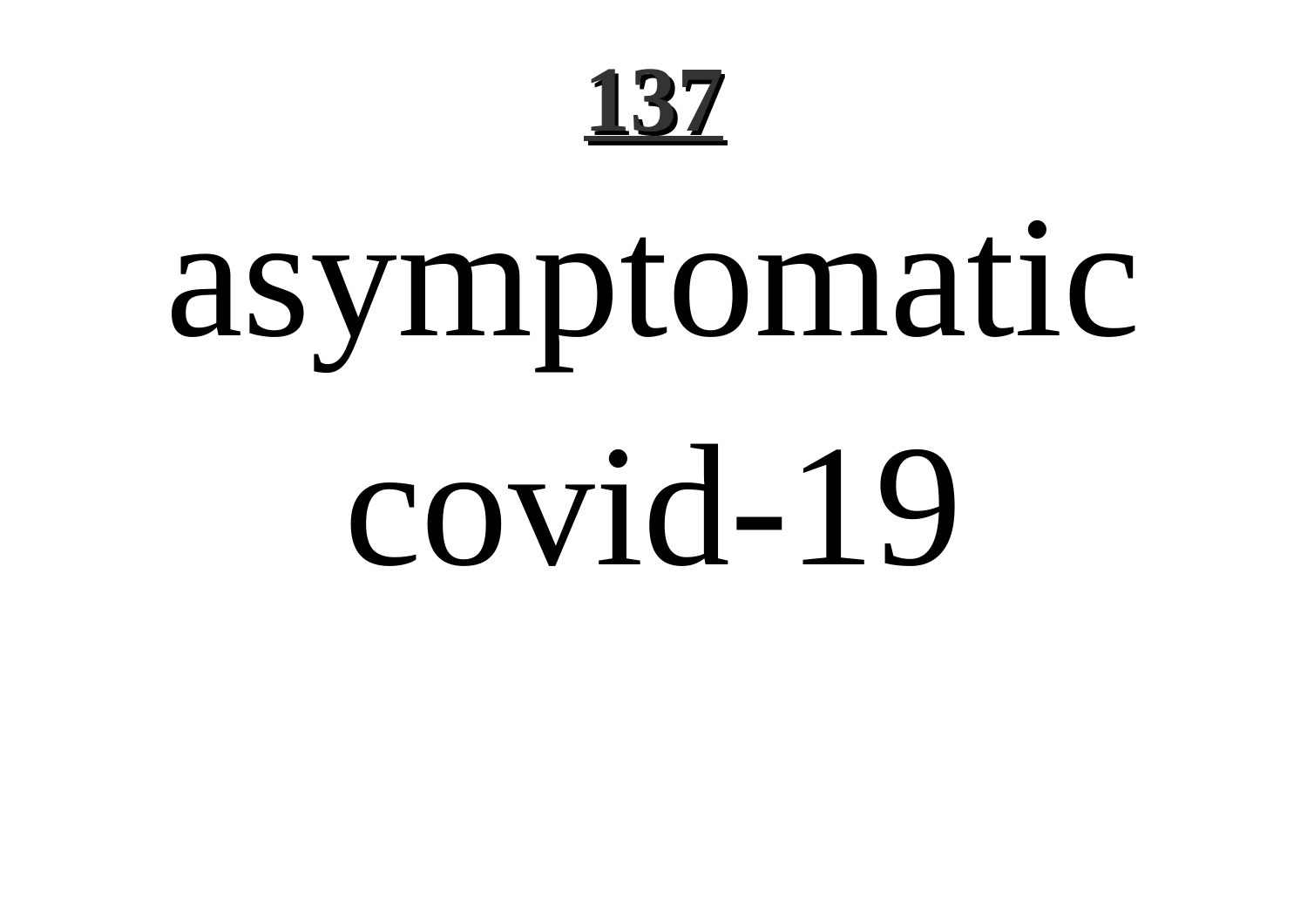

#### ataxia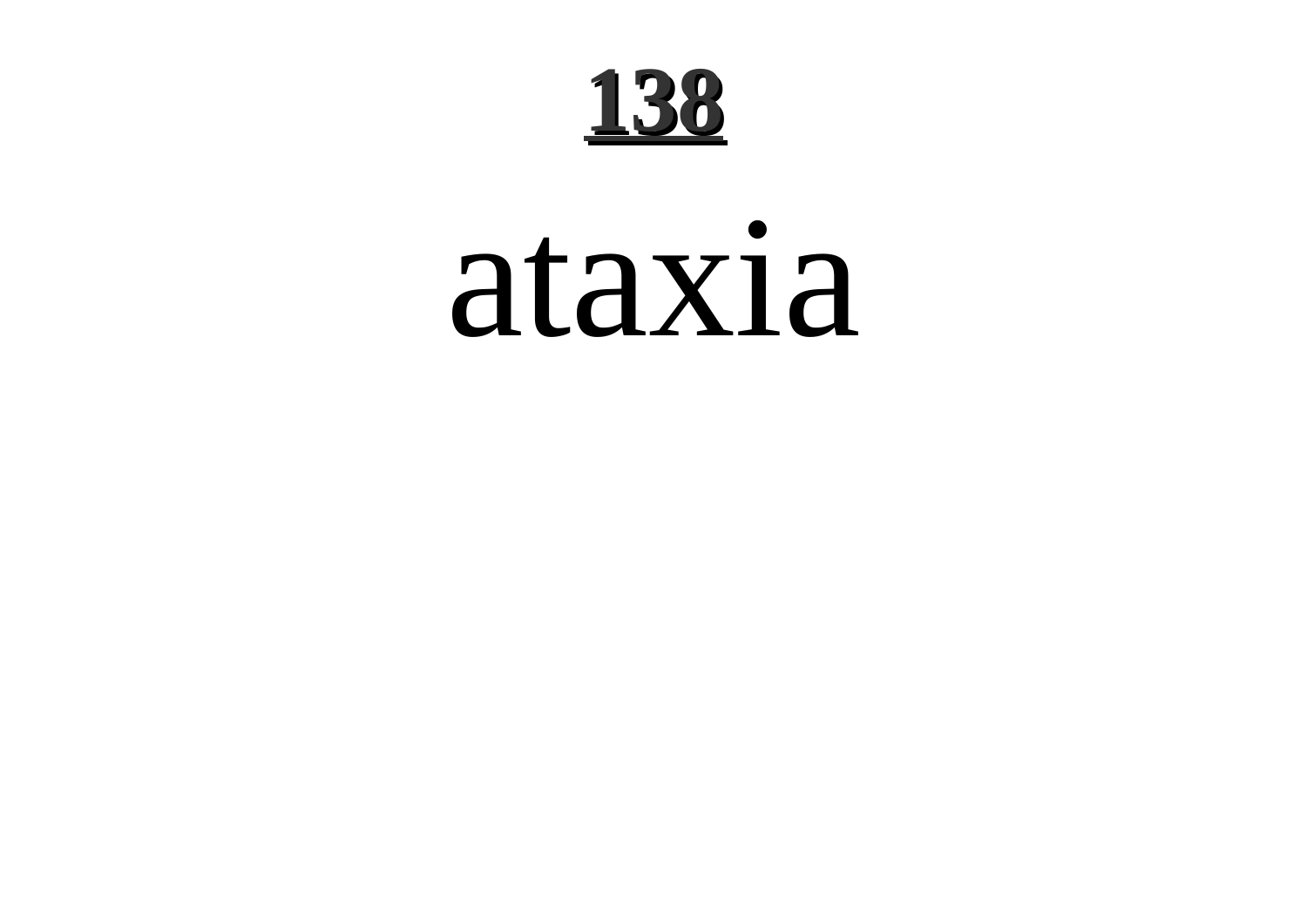

### atheroembolism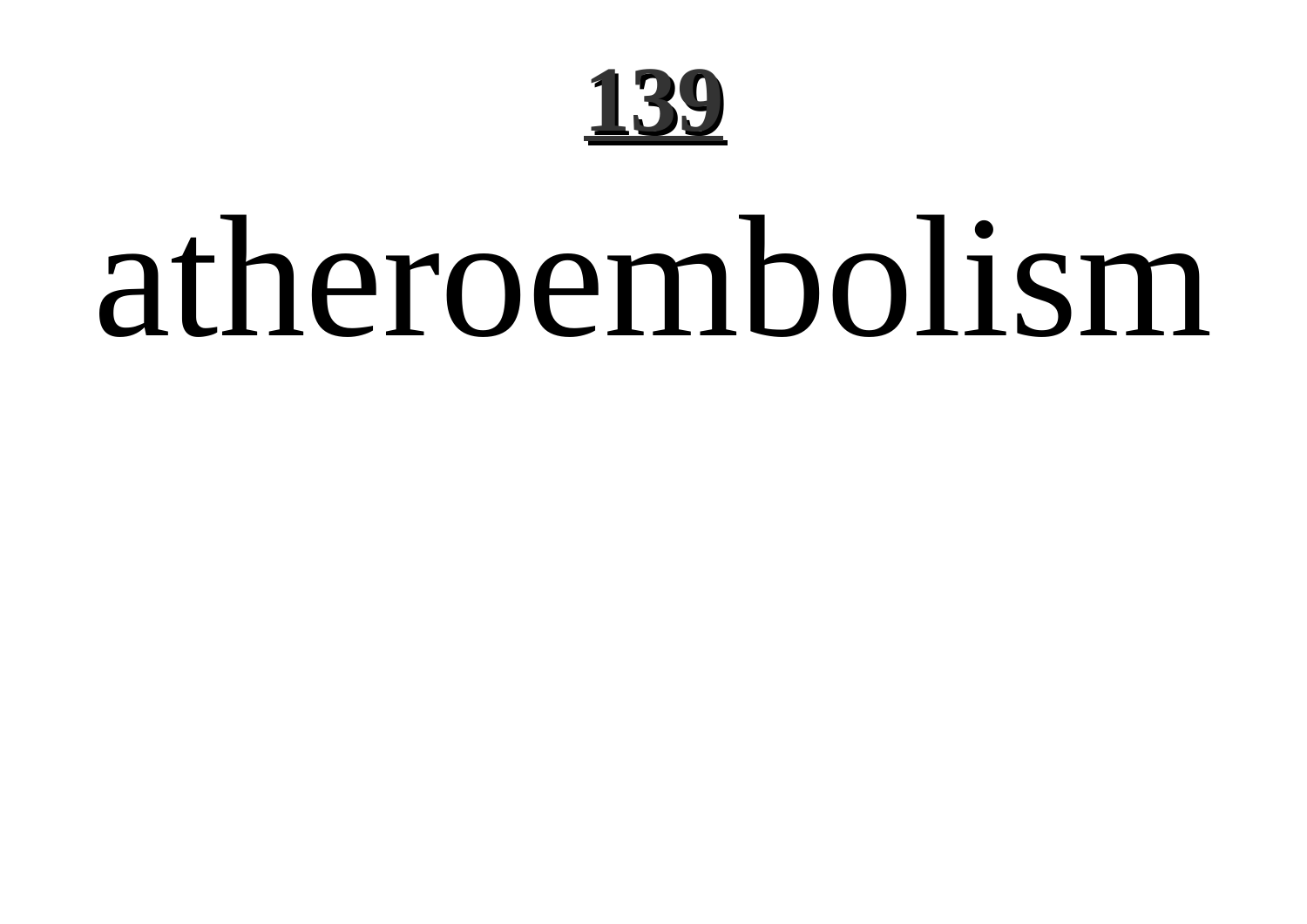

#### atonic seizures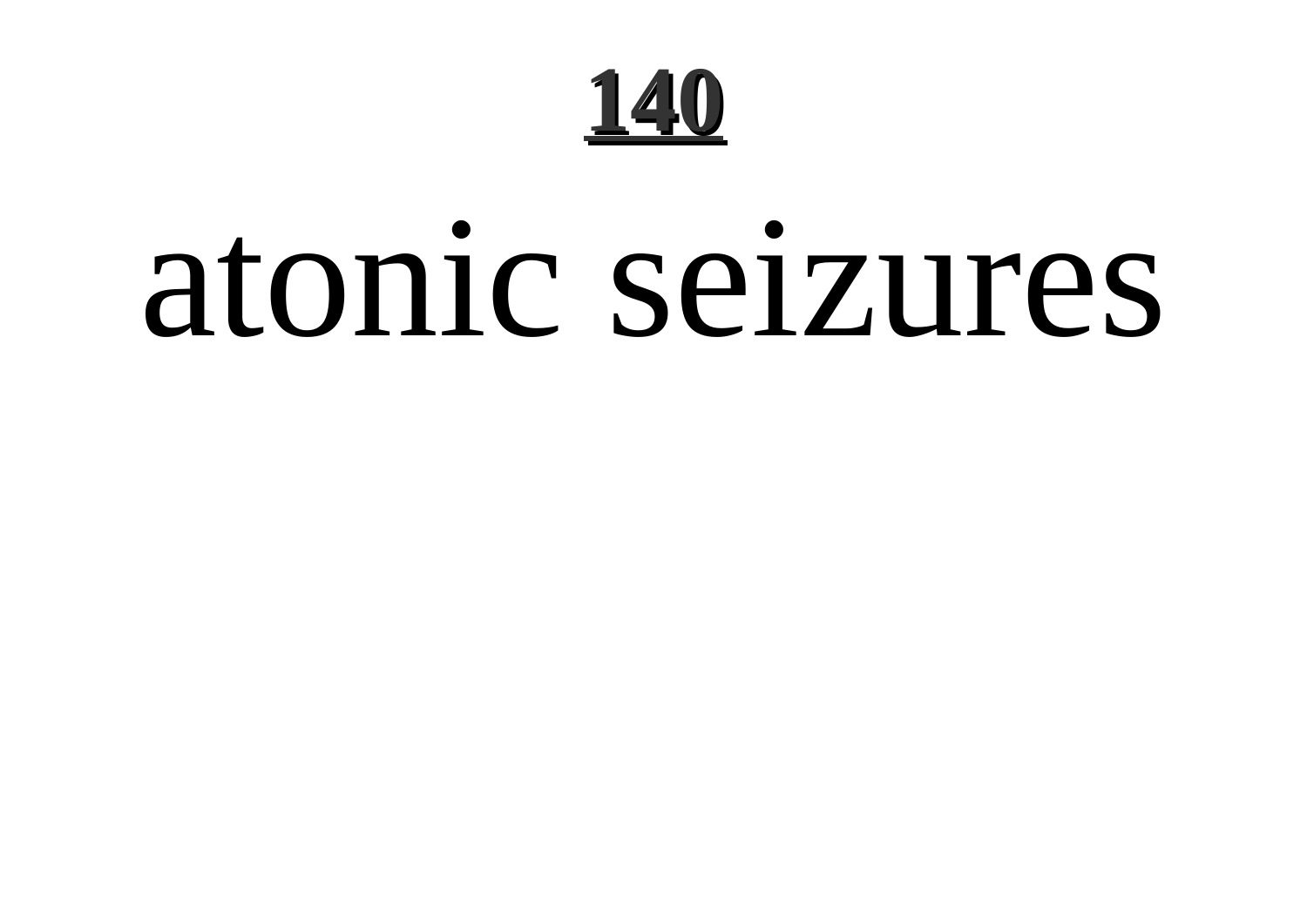### atrial thrombosis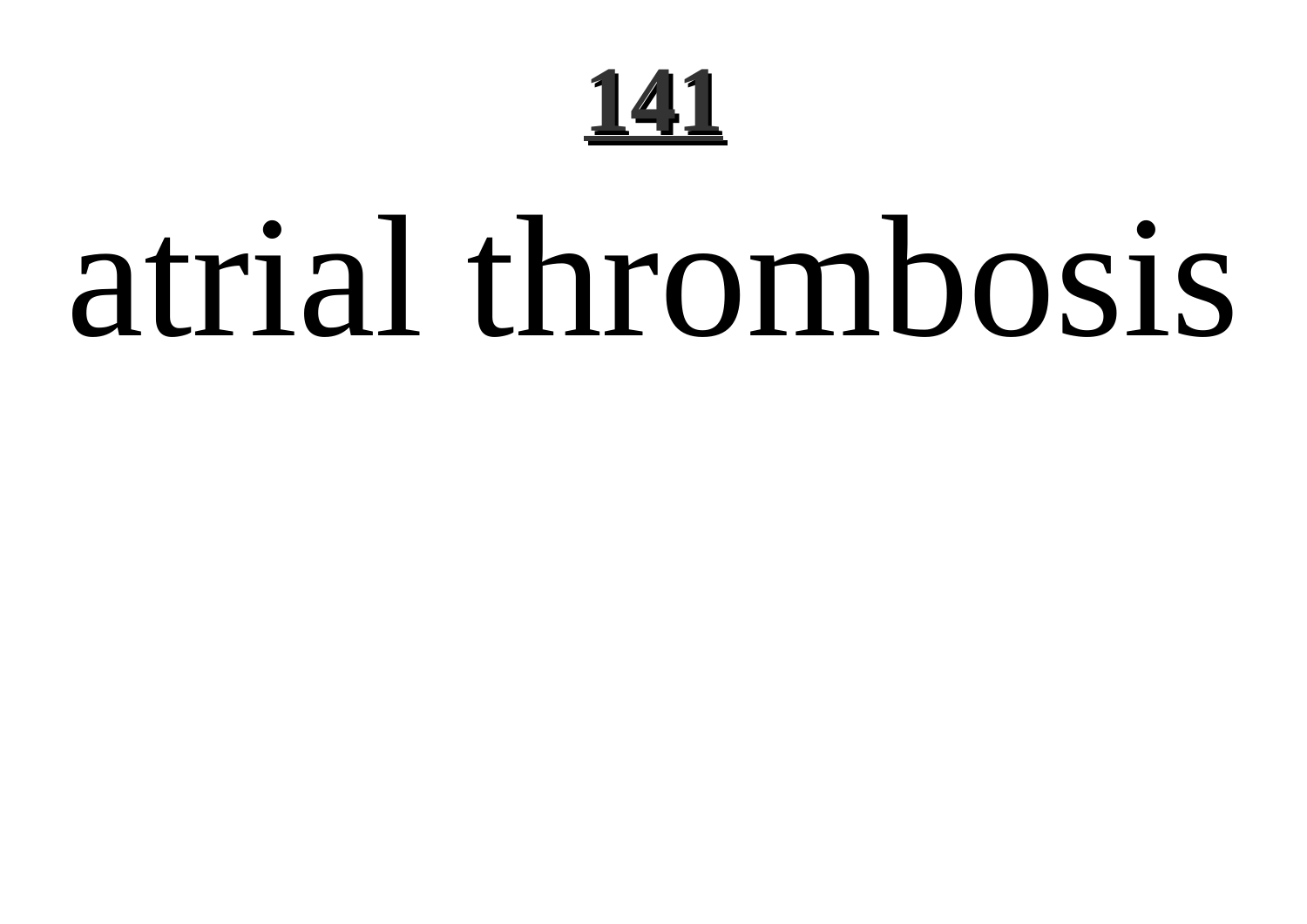142

# atrophic thyroi-

ditis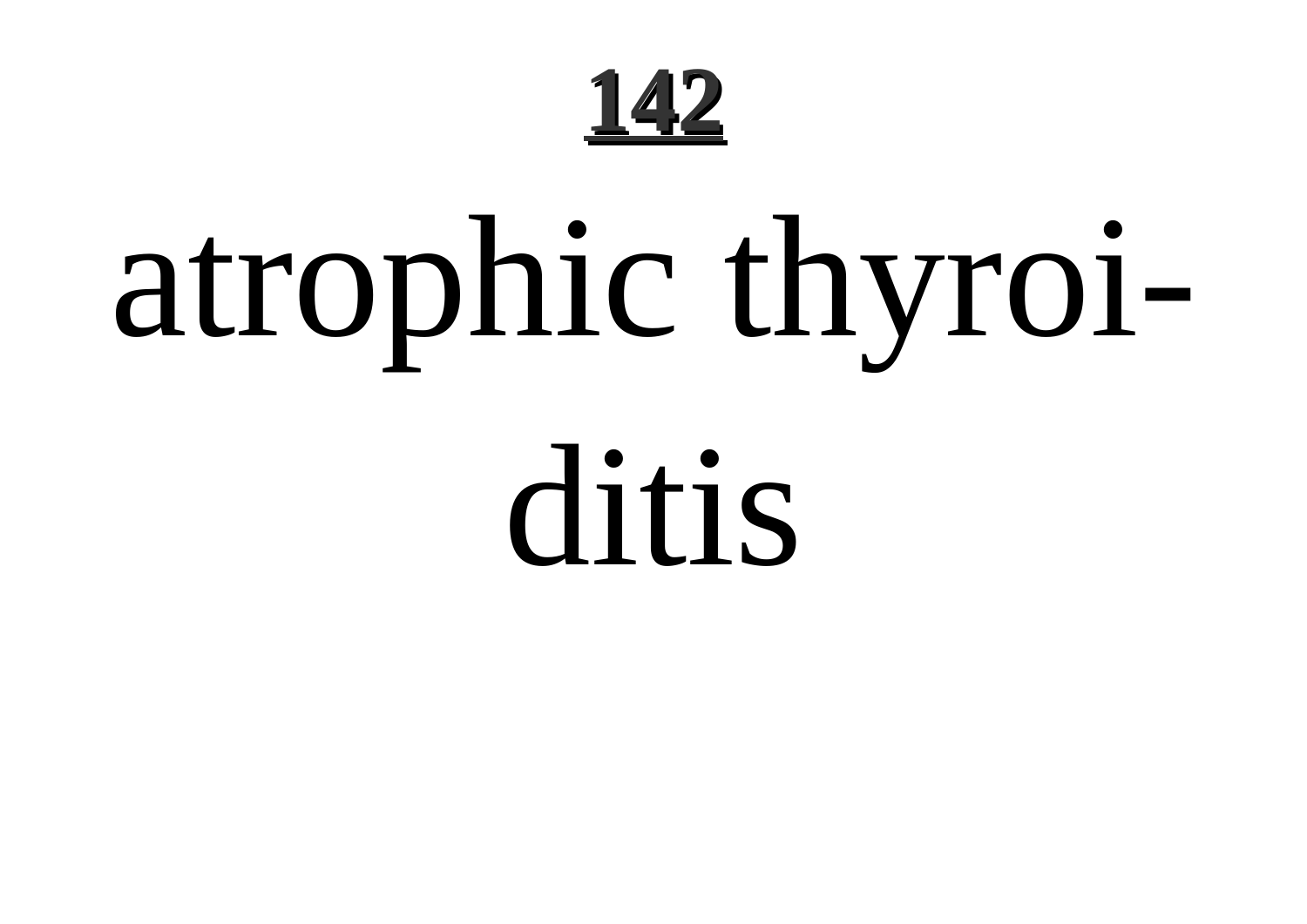

# atypicalbenign

# partial epilepsy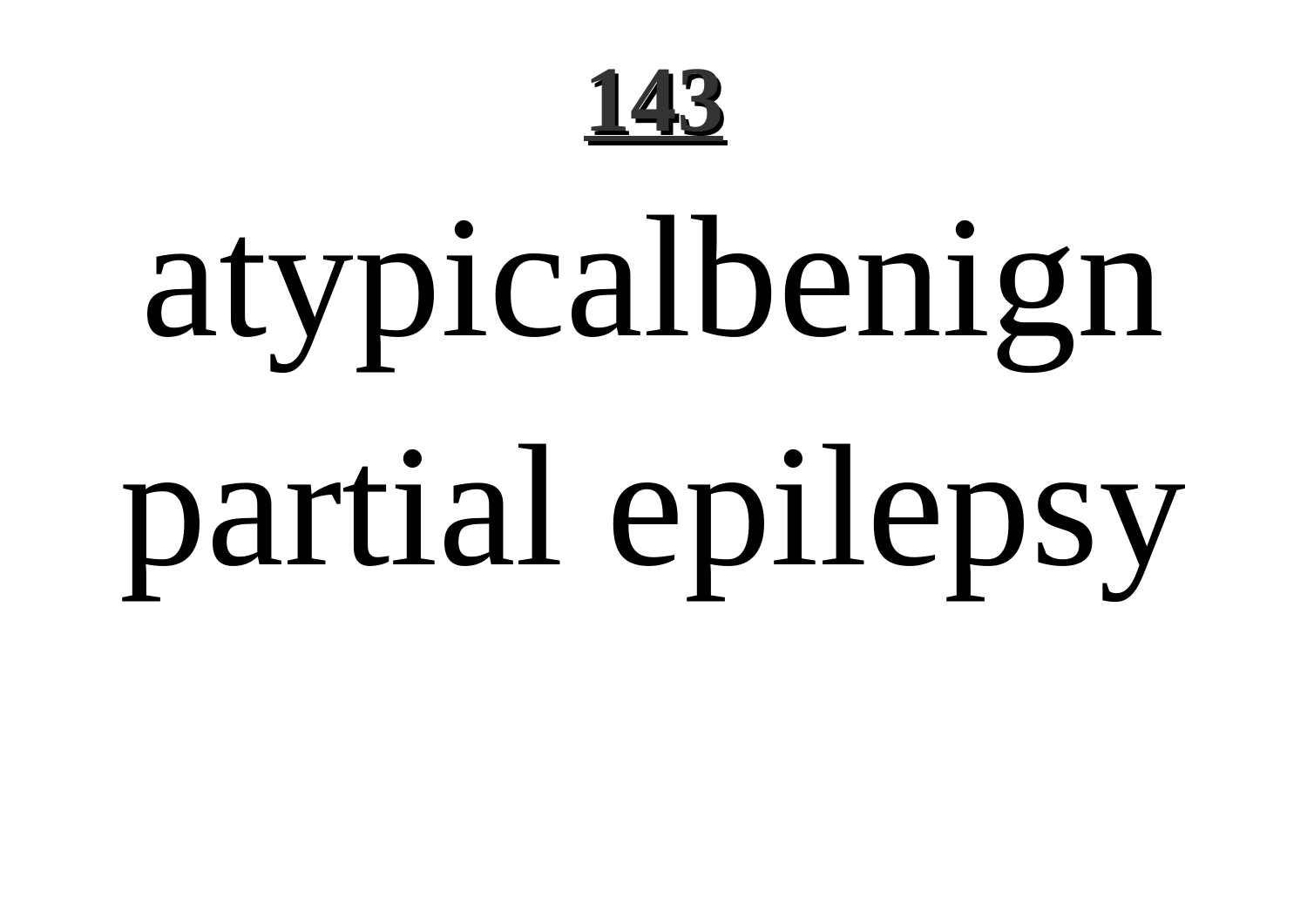

# atypical pneumo-

nia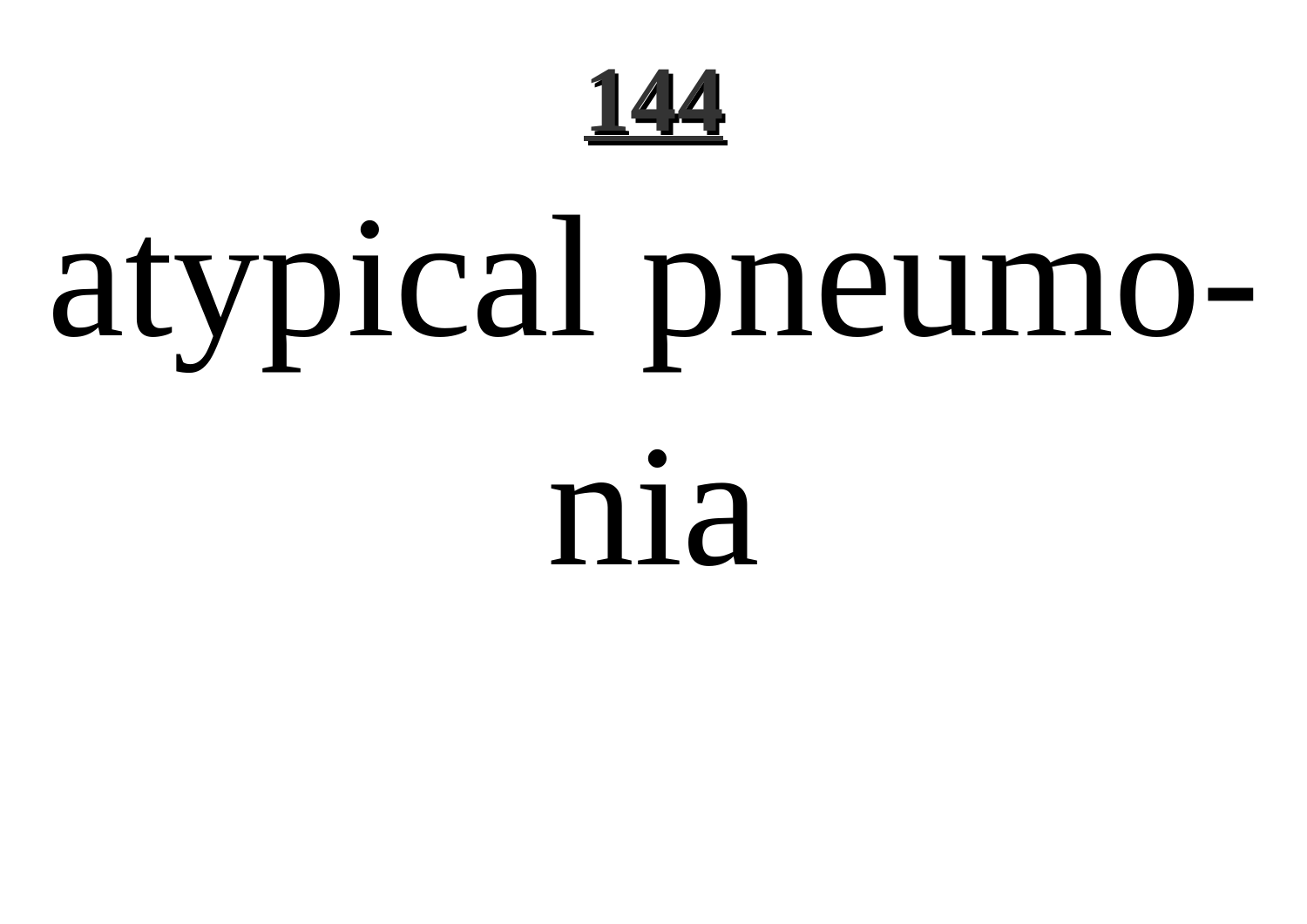145

#### aura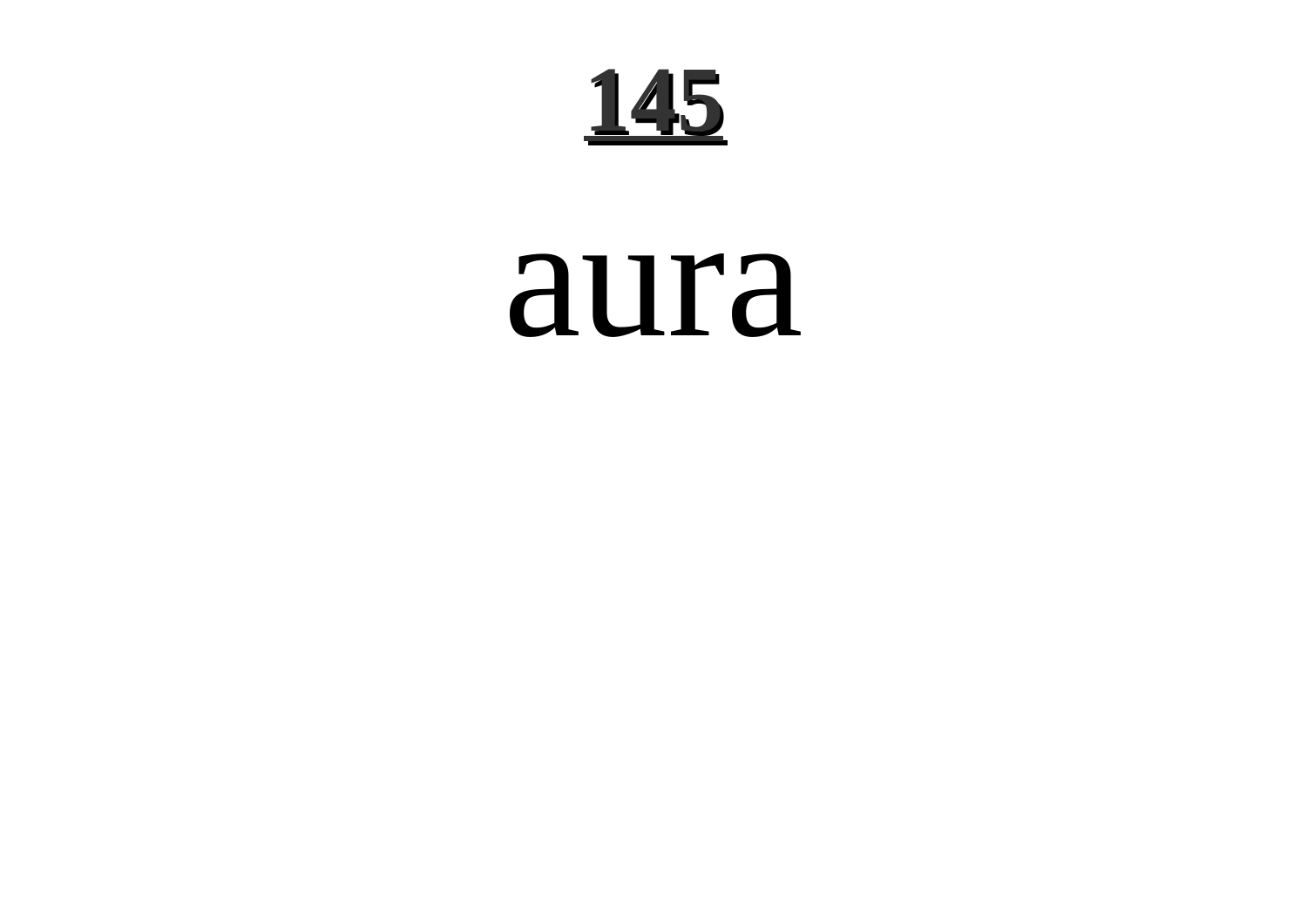

# autoantibody po-

sitive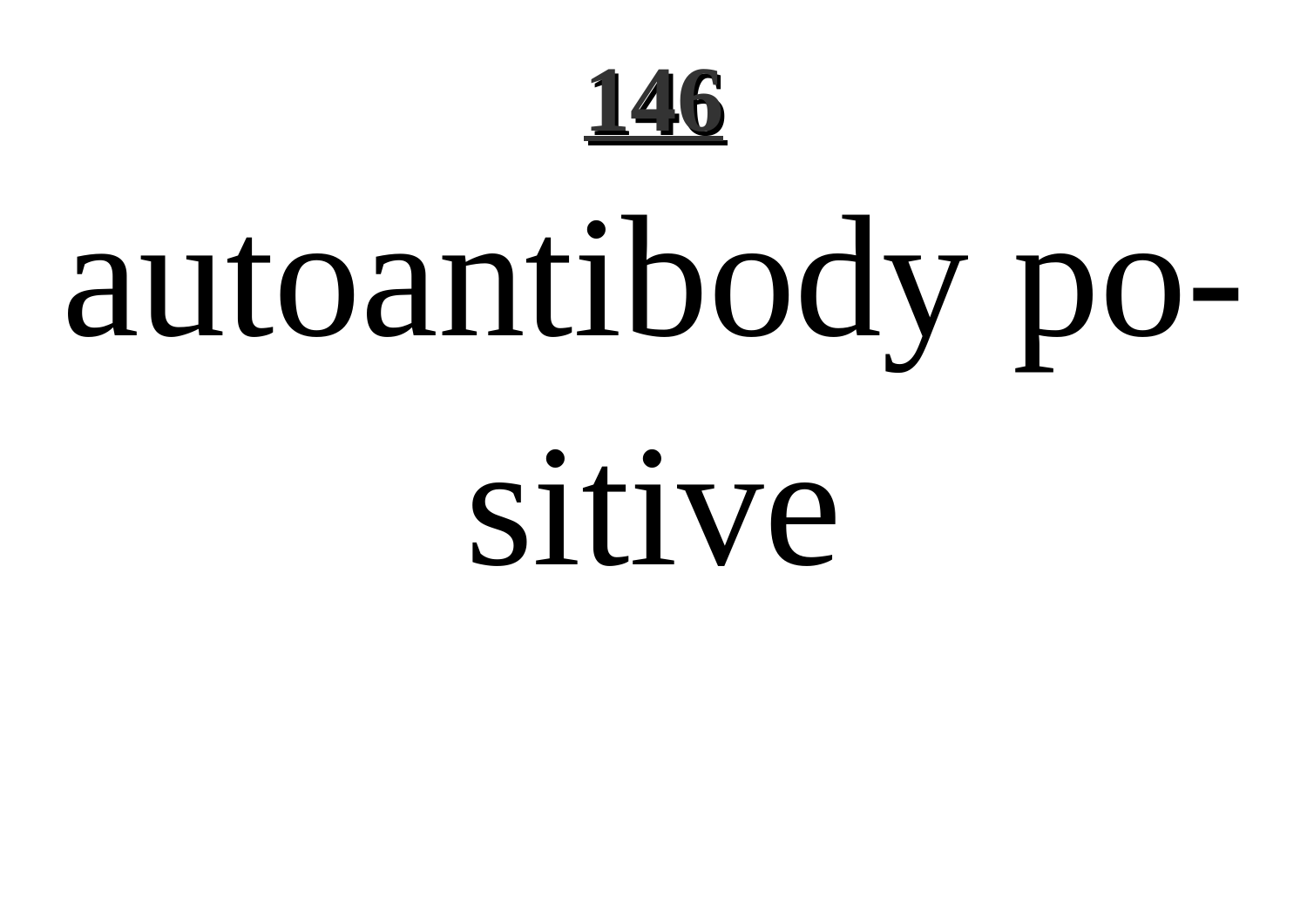#### autoimmuneana-

#### emia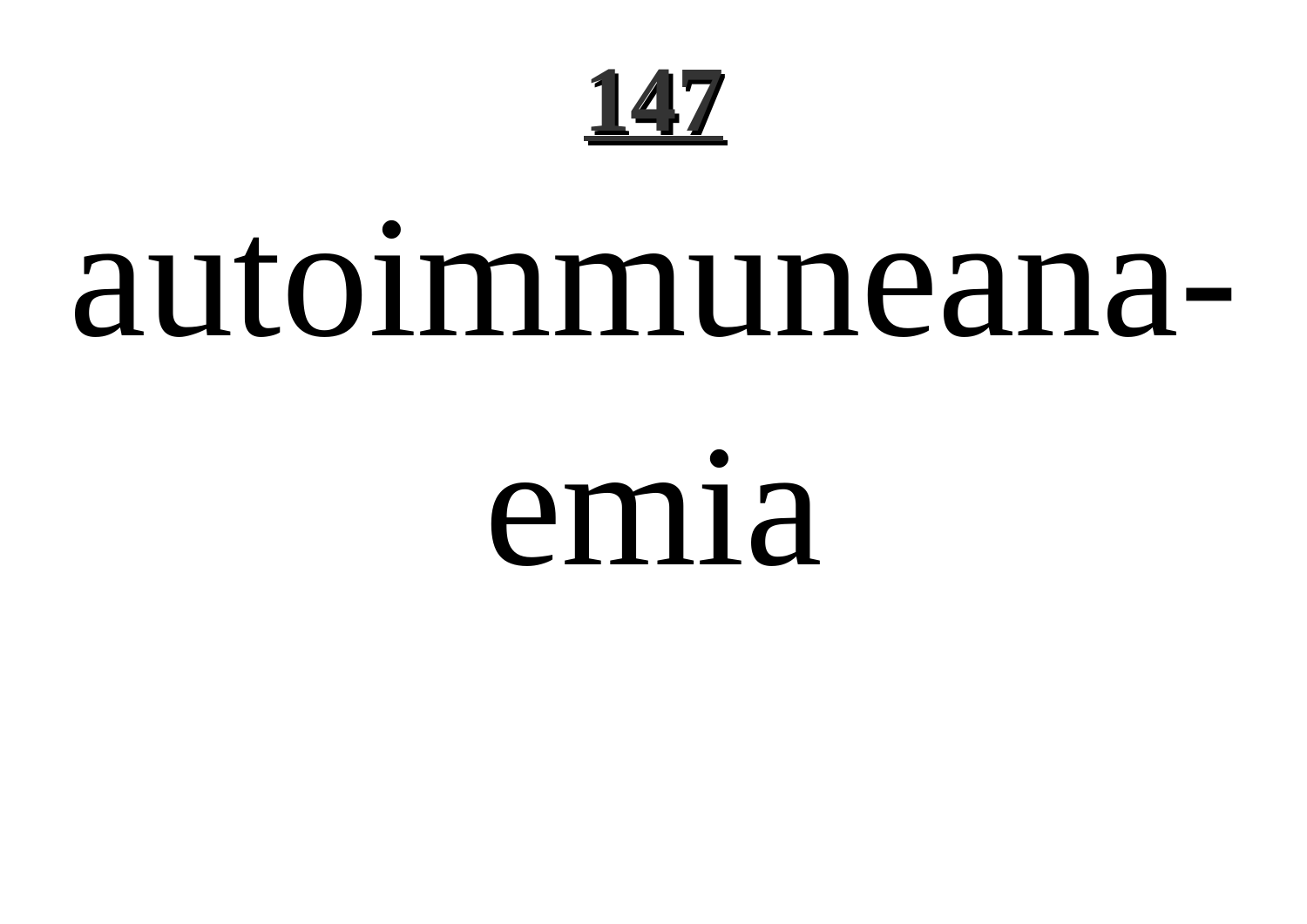

### autoimmune

# aplastic anaemia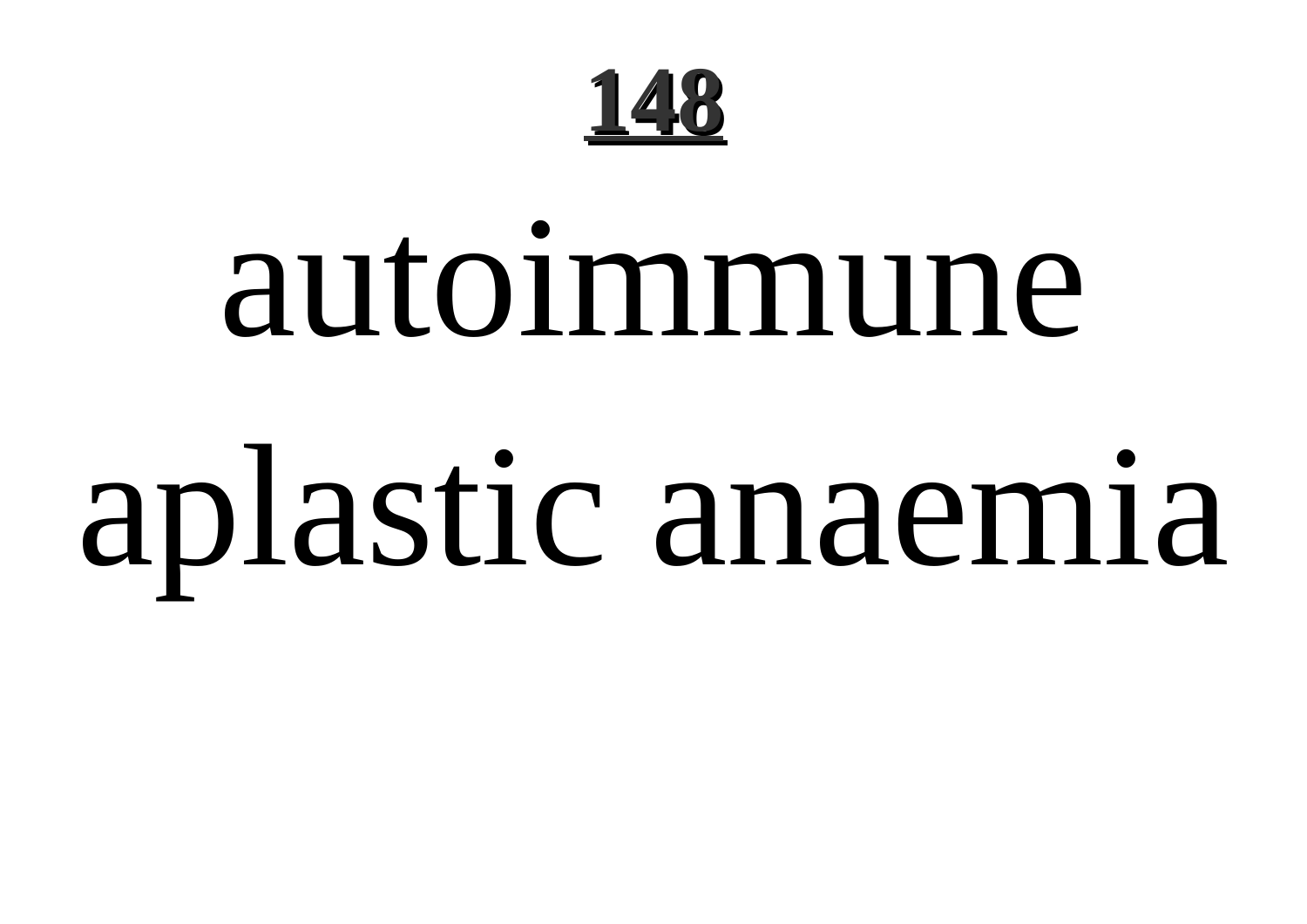

### autoimmune art-

hritis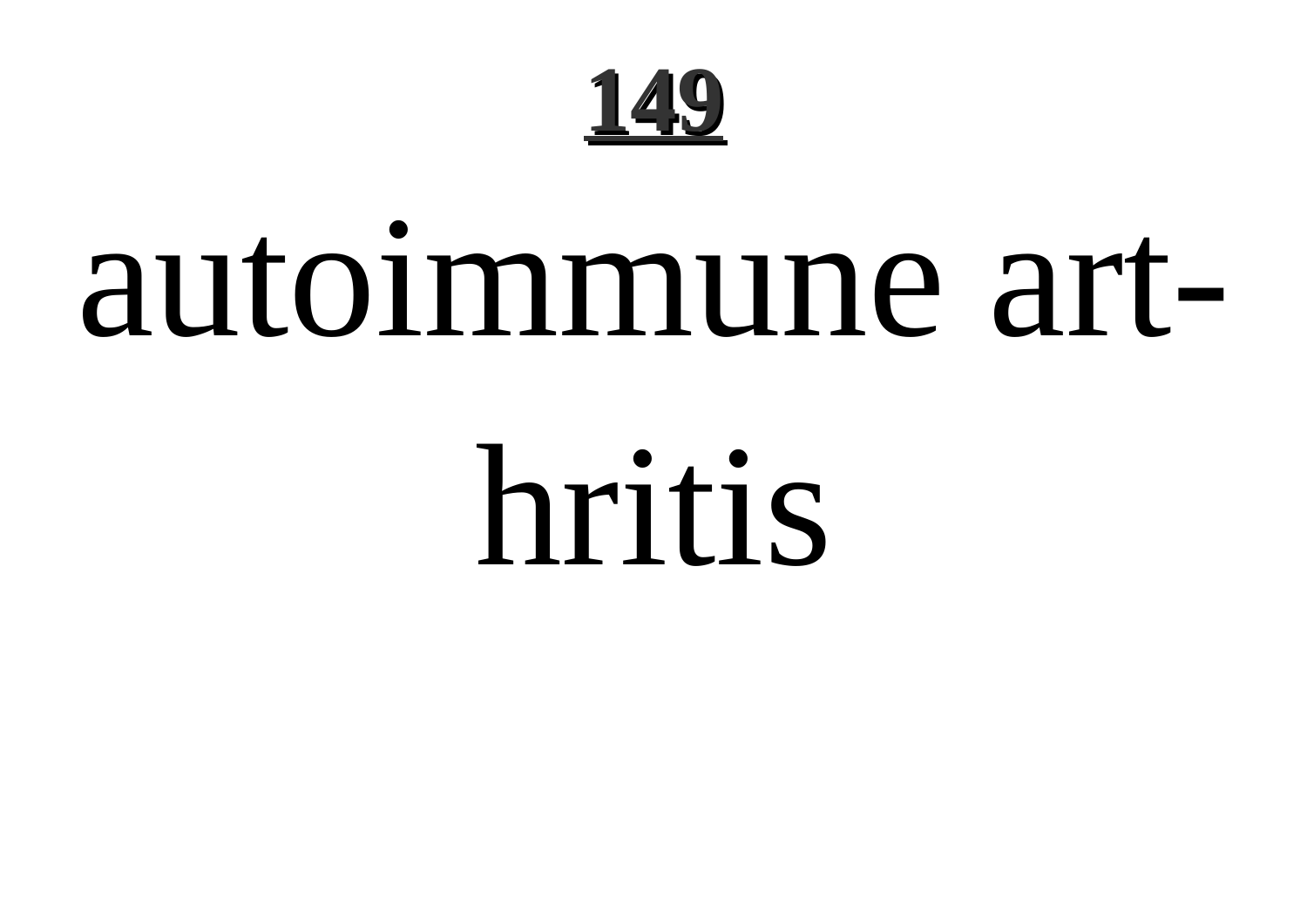

### autoimmune bli-

# steringdisease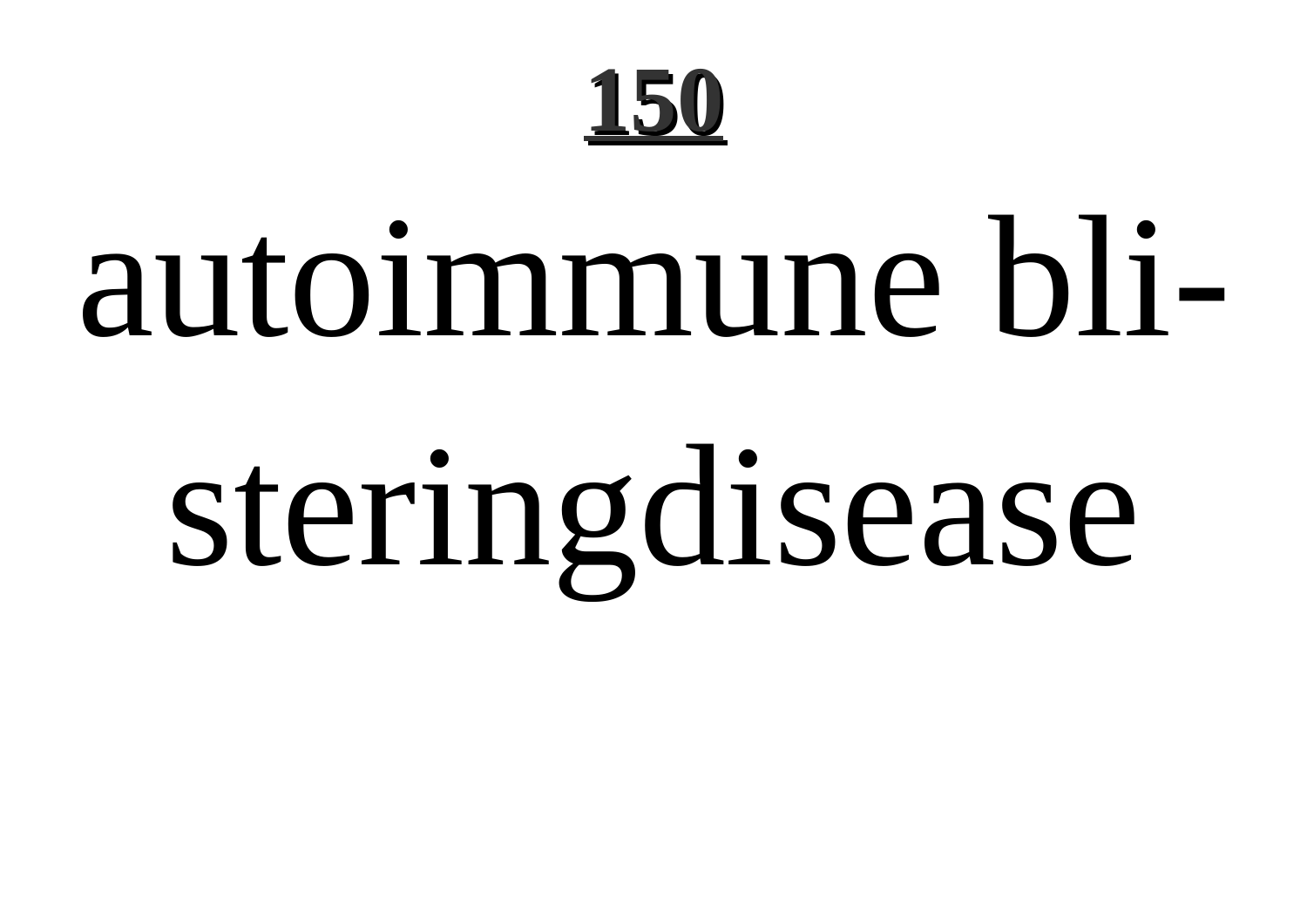#### autoimmune

# cholangitis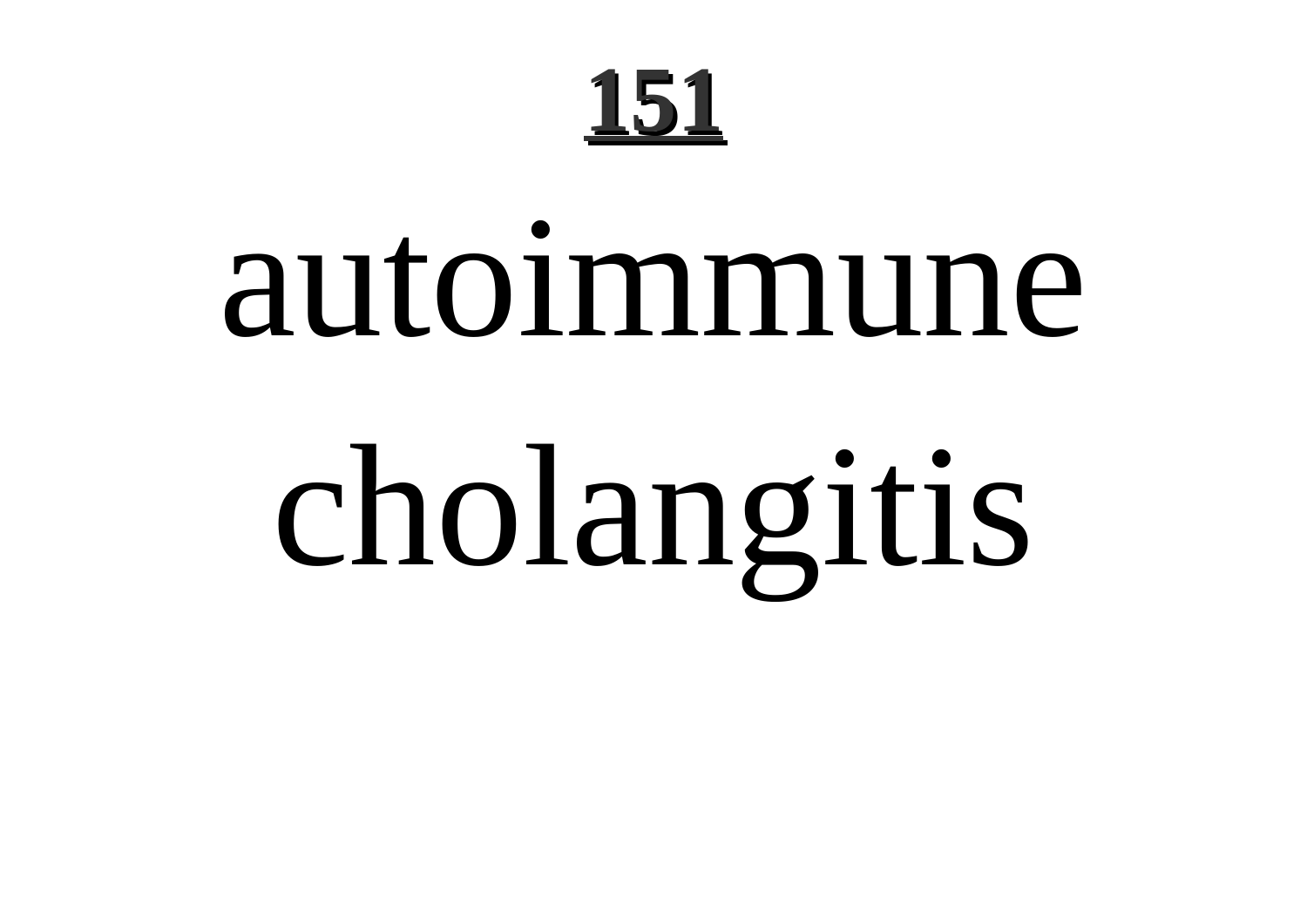

### autoimmune co-

litis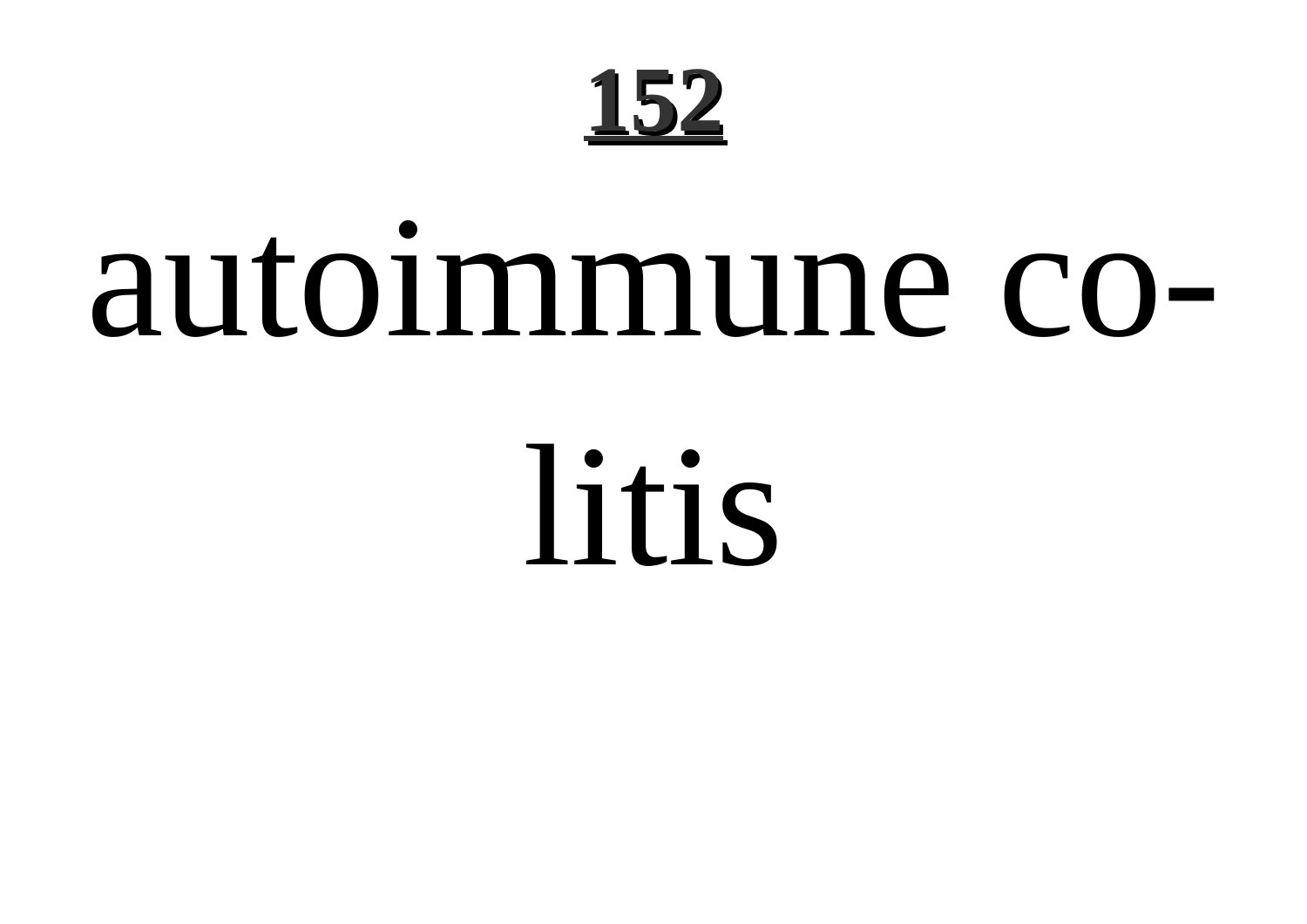

### autoimmune de-

# myelinatingdi-

sease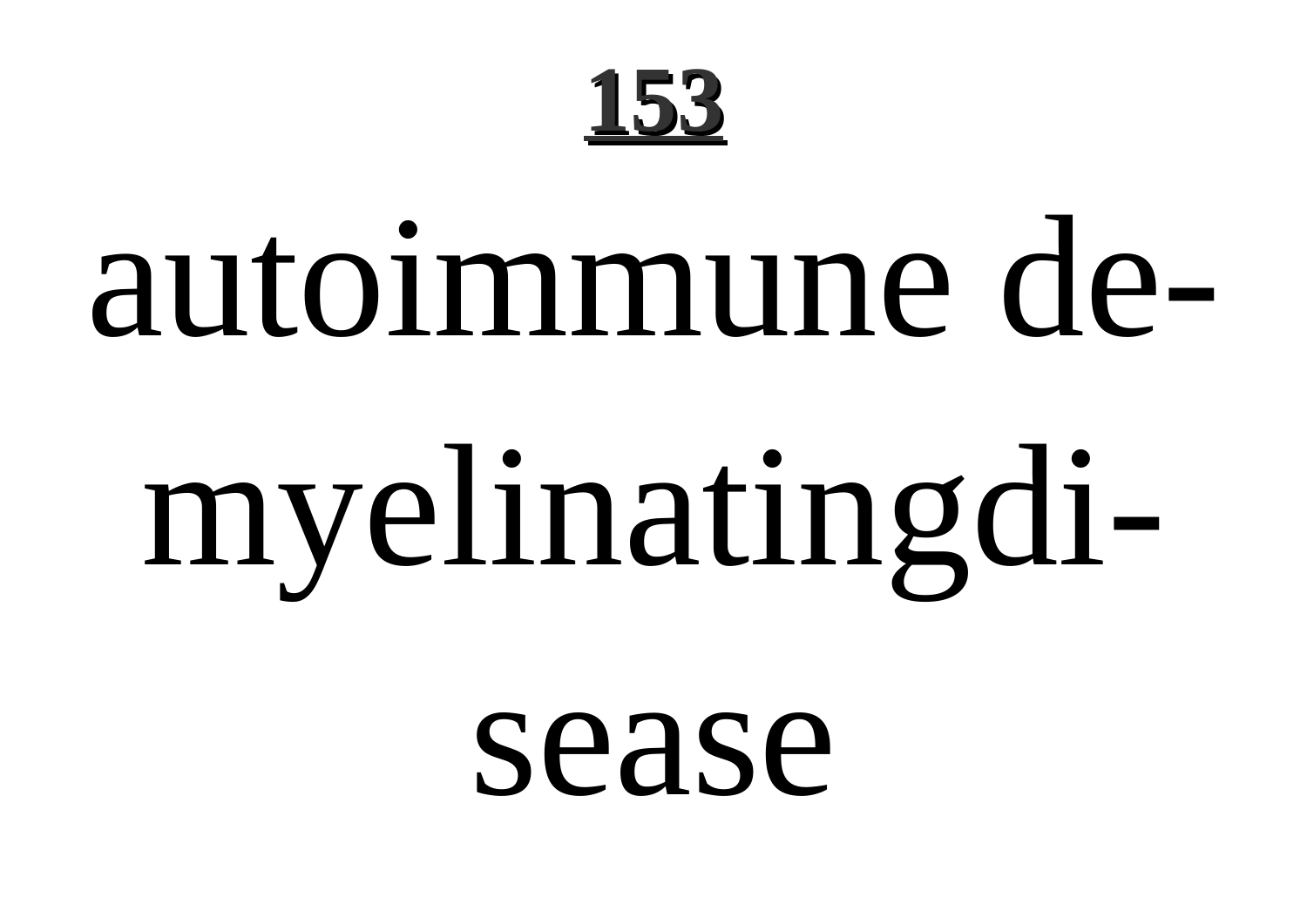

### autoimmune der-

#### matitis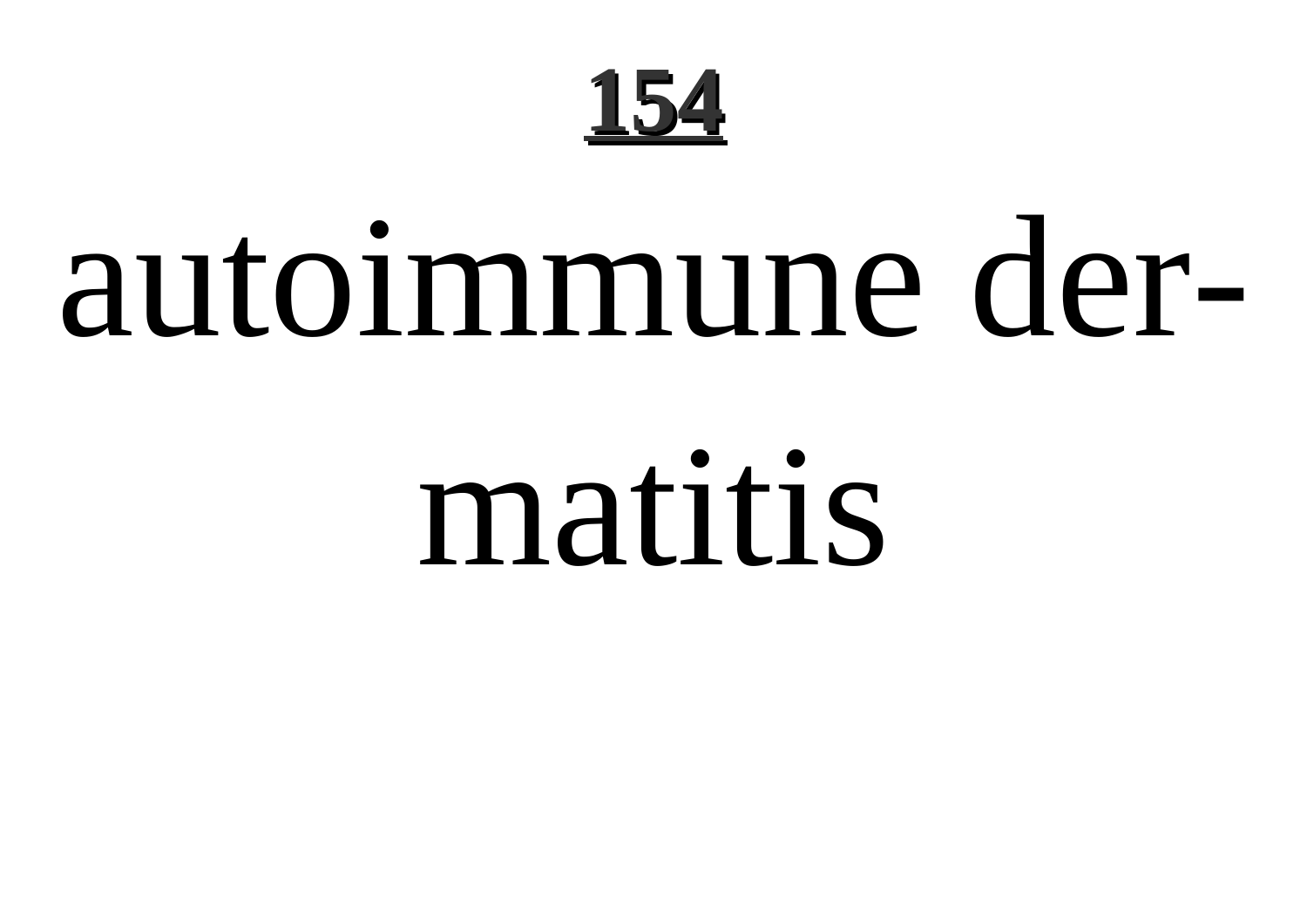### autoimmune

### disorder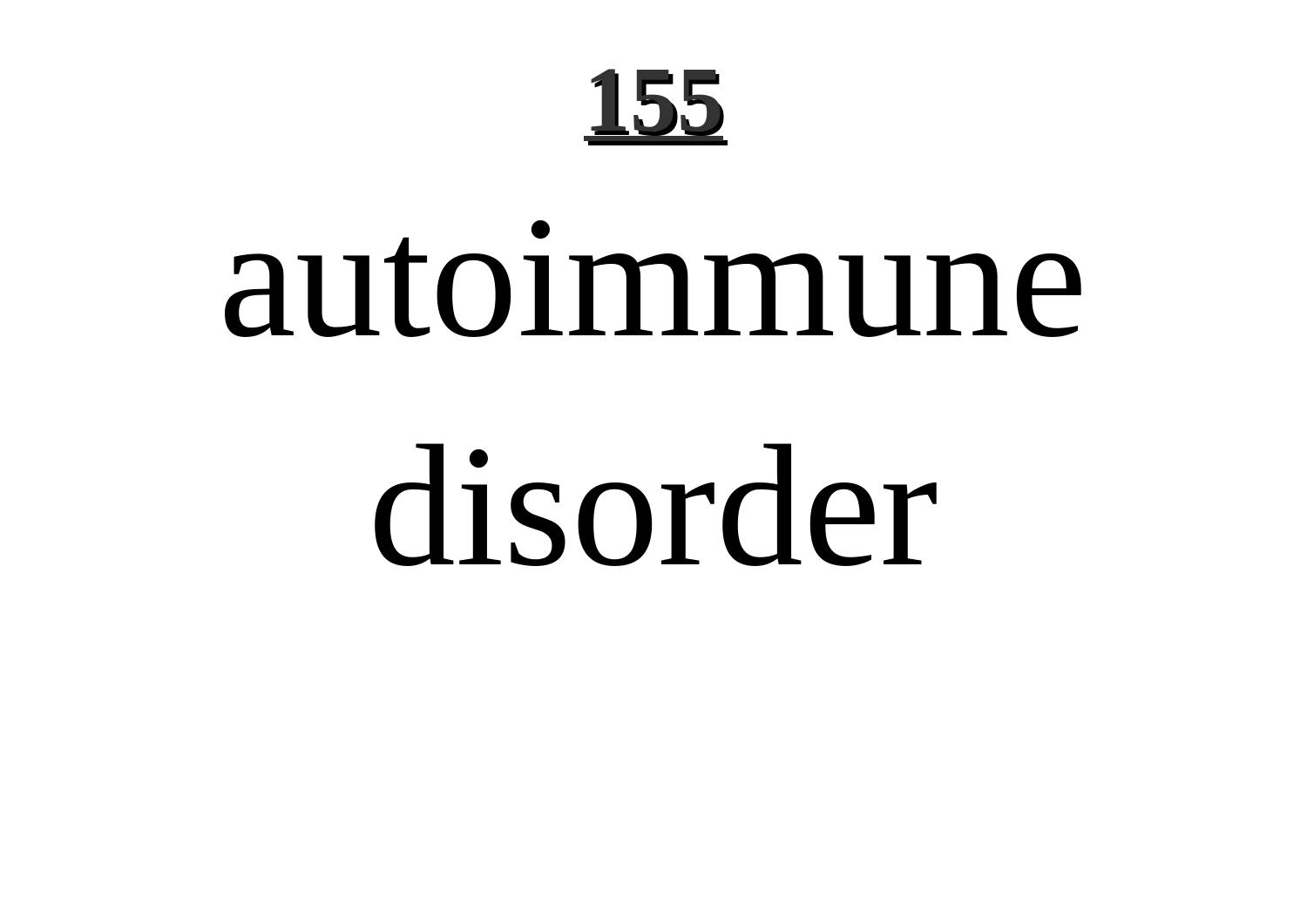

# autoimmuneencephalopathy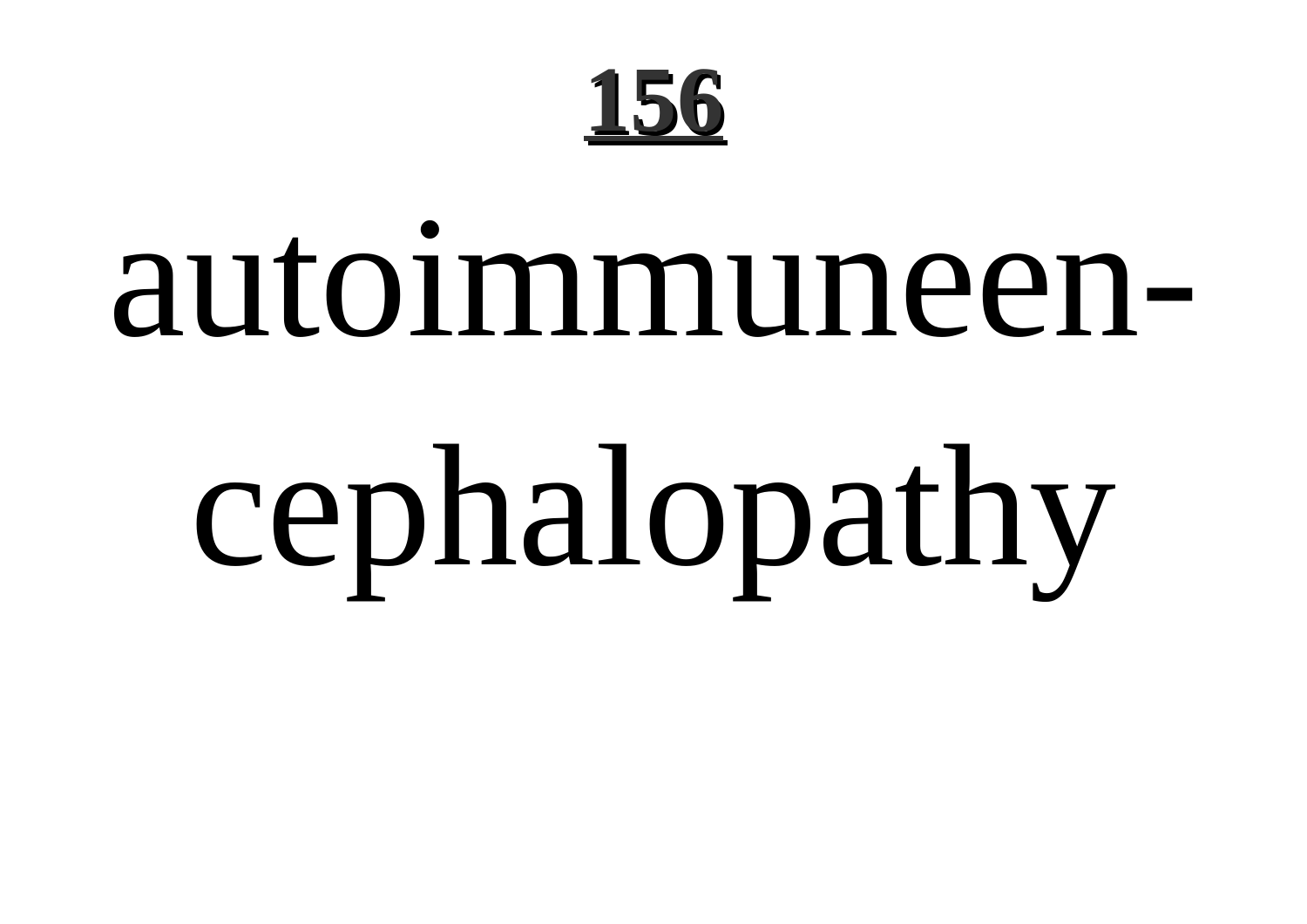# autoimmune endocrine disorder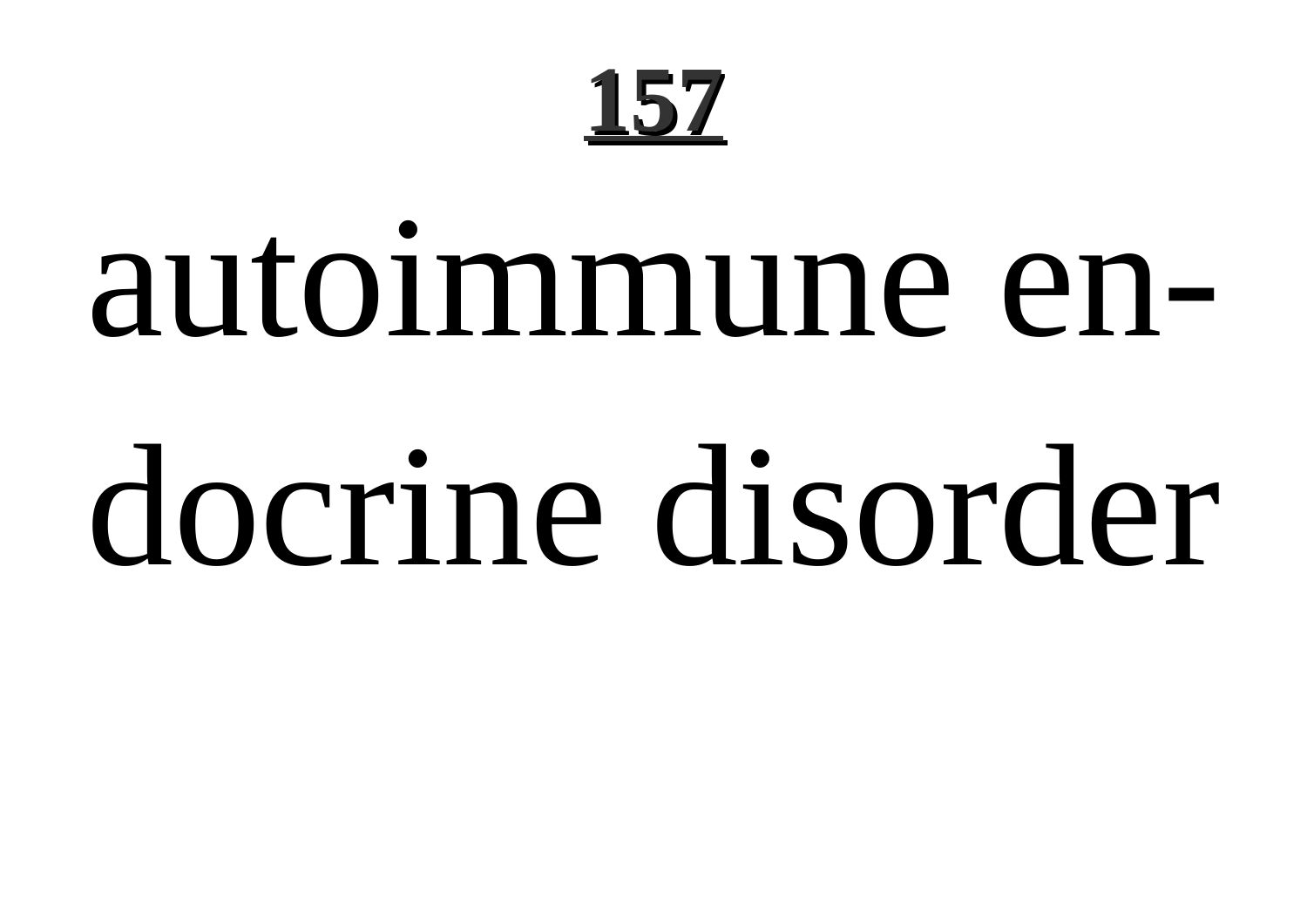

#### autoimmune en-

## teropathy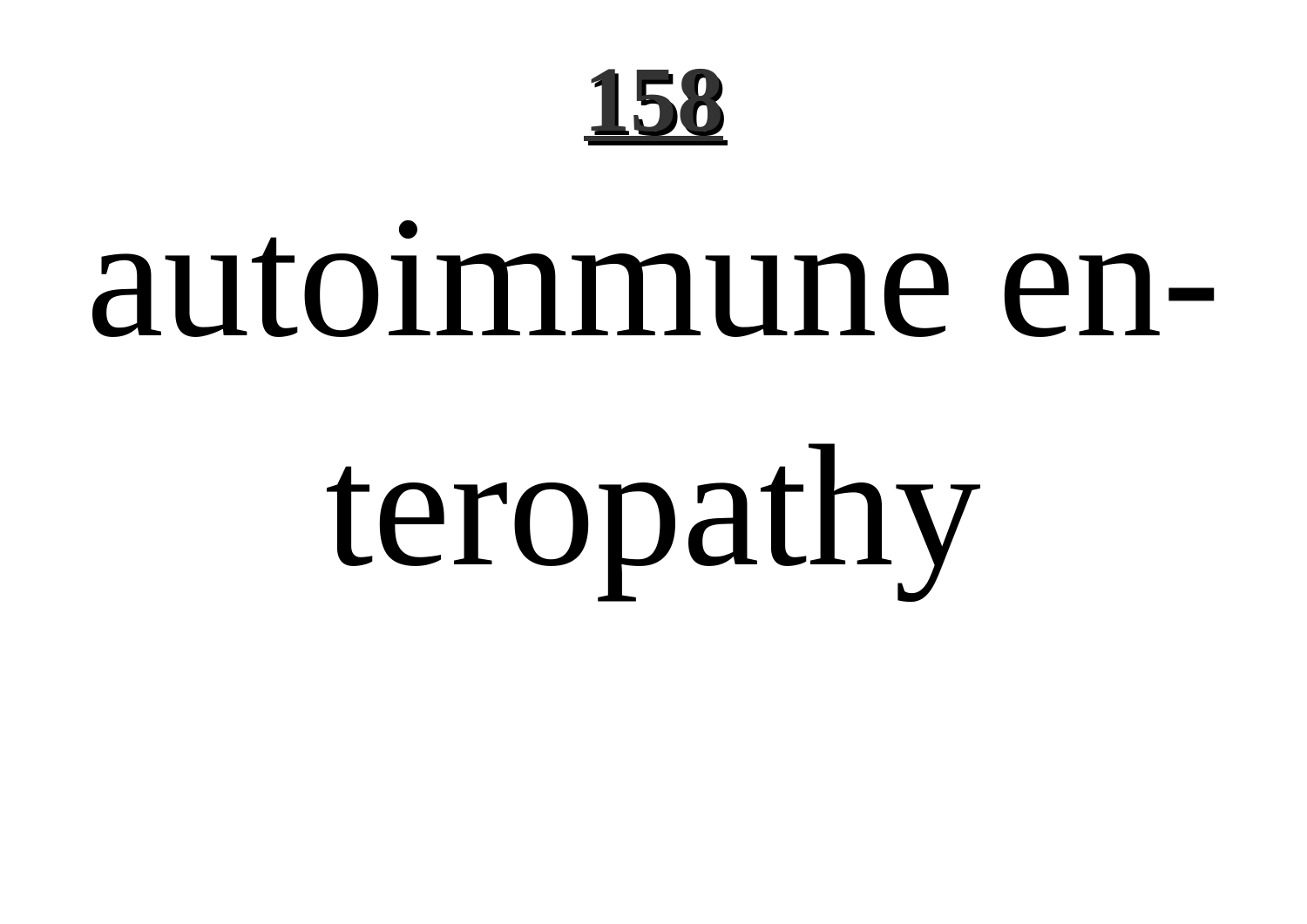

## autoimmune eye-

### disorder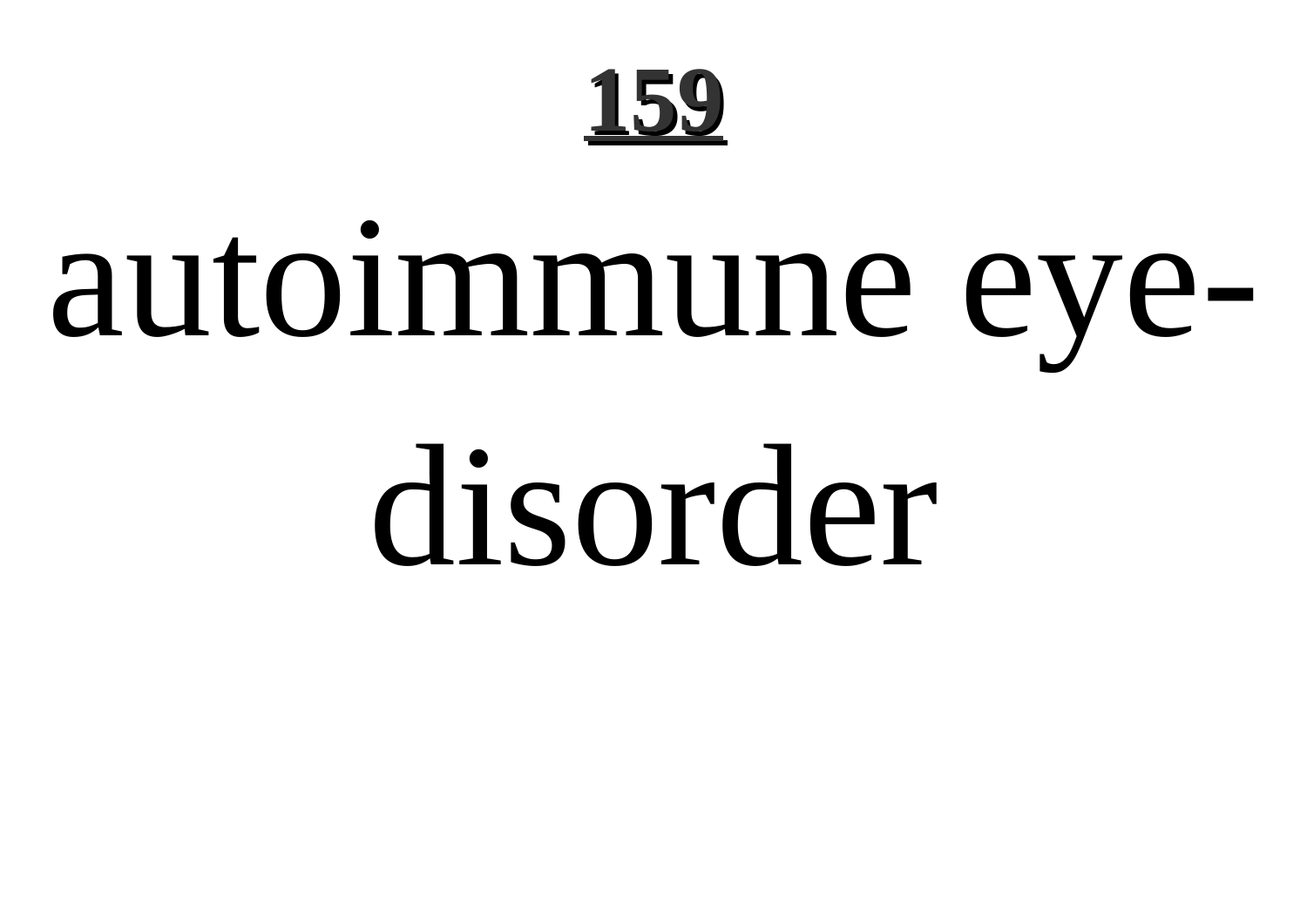

# autoimmune hae-

# molytic anaemia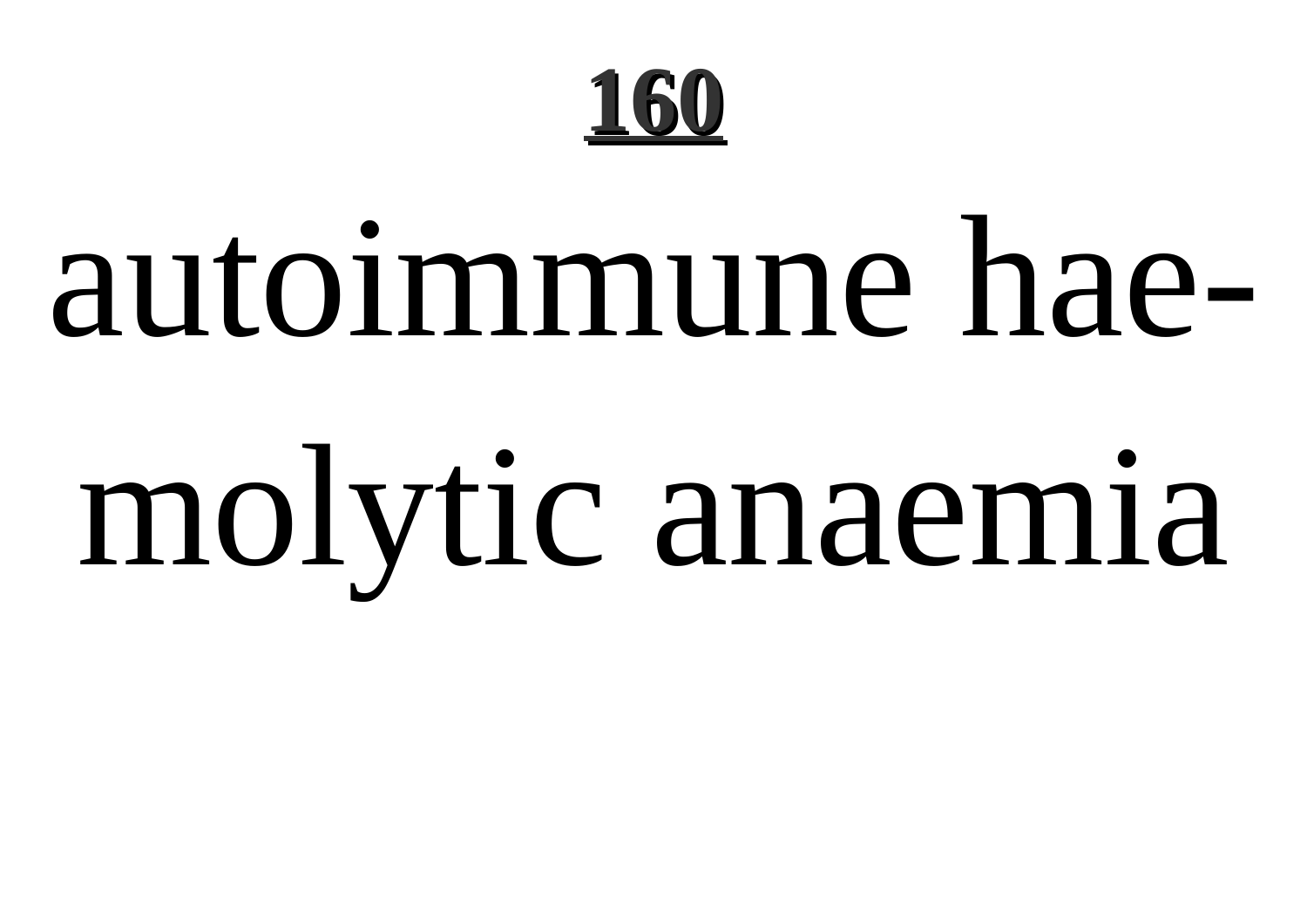

## autoimmune he-

# parin-inducedt-

# hrombocytopenia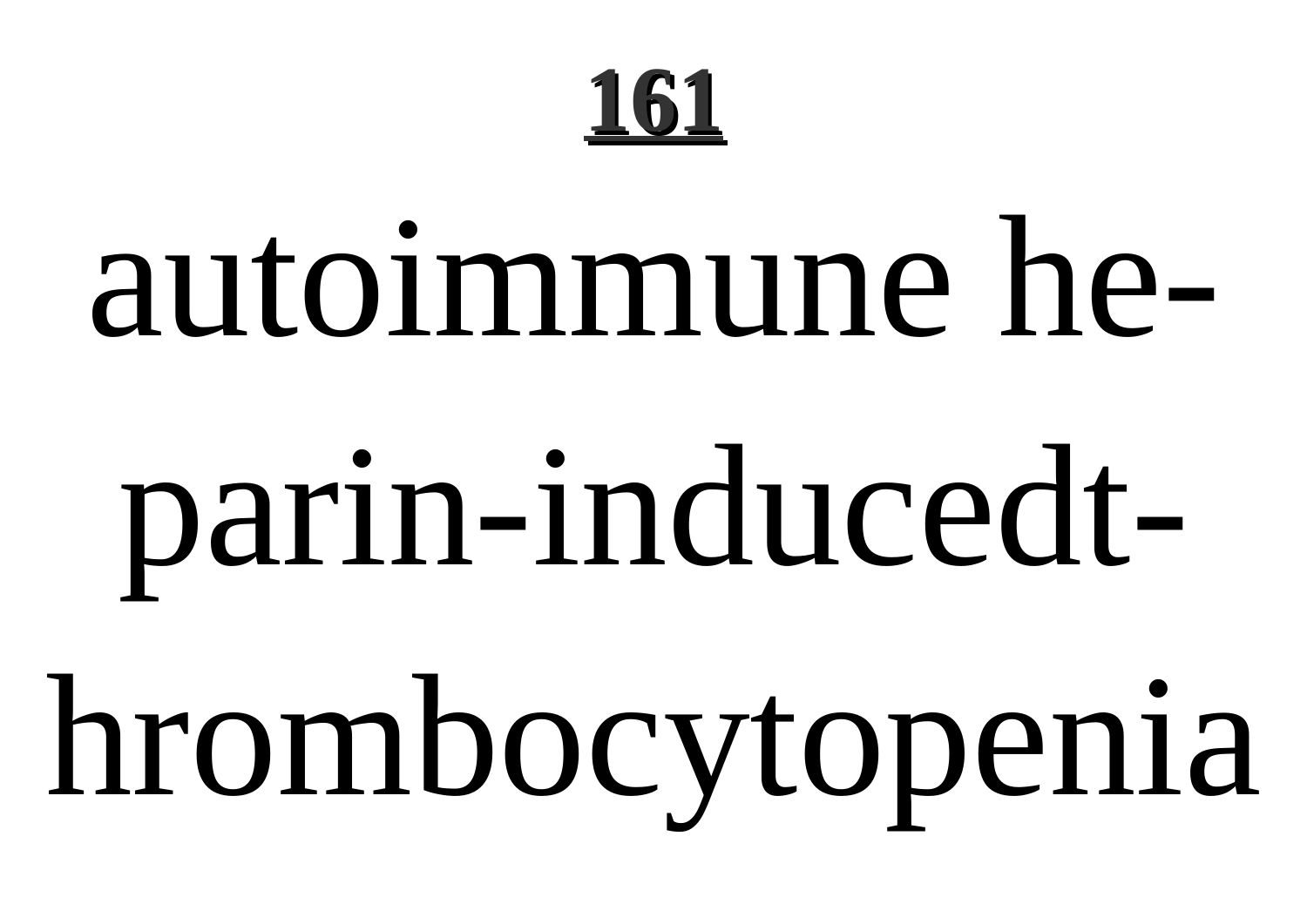

### autoimmune he-

## patitis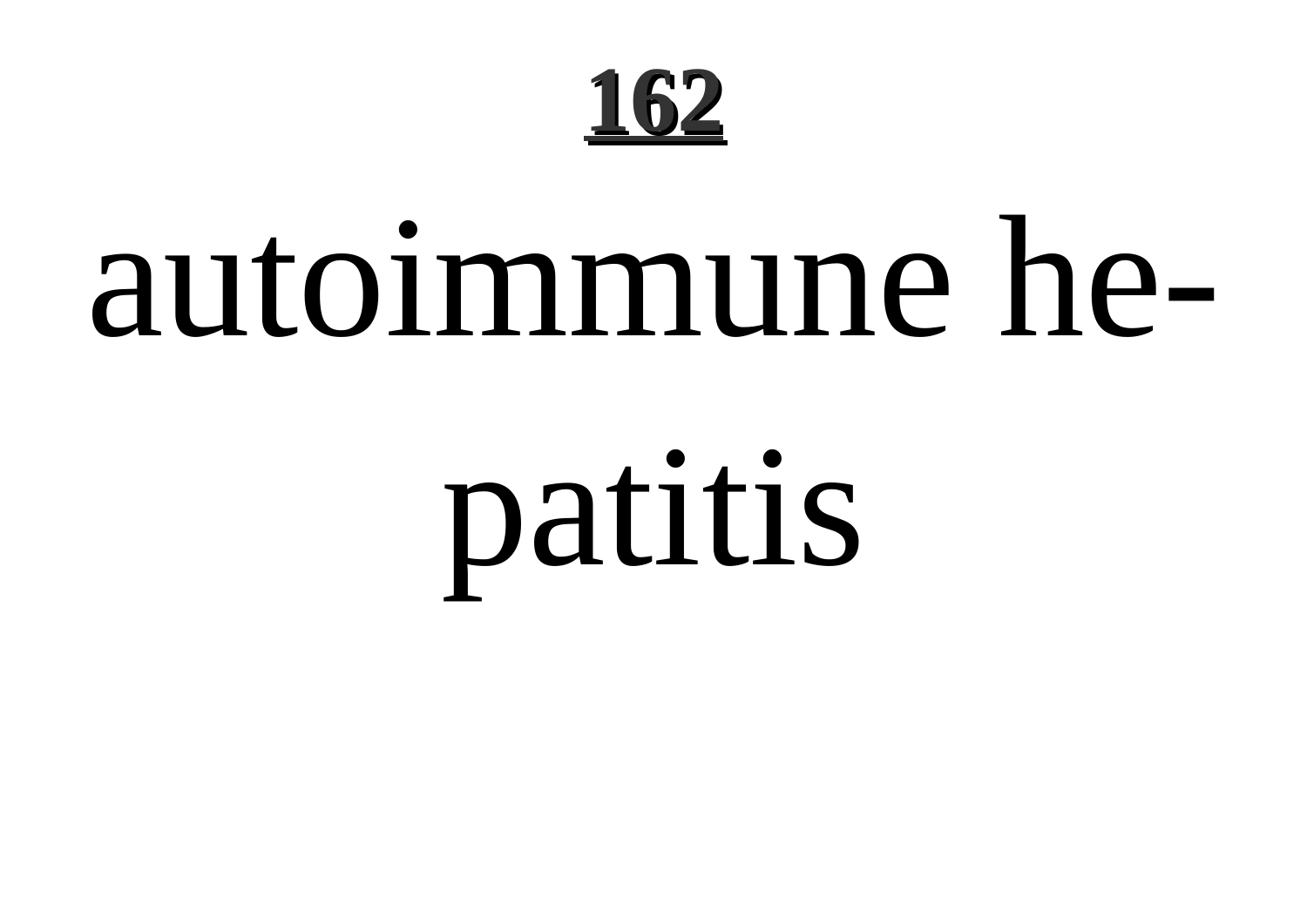

# autoimmune hy-

# perlipidaemia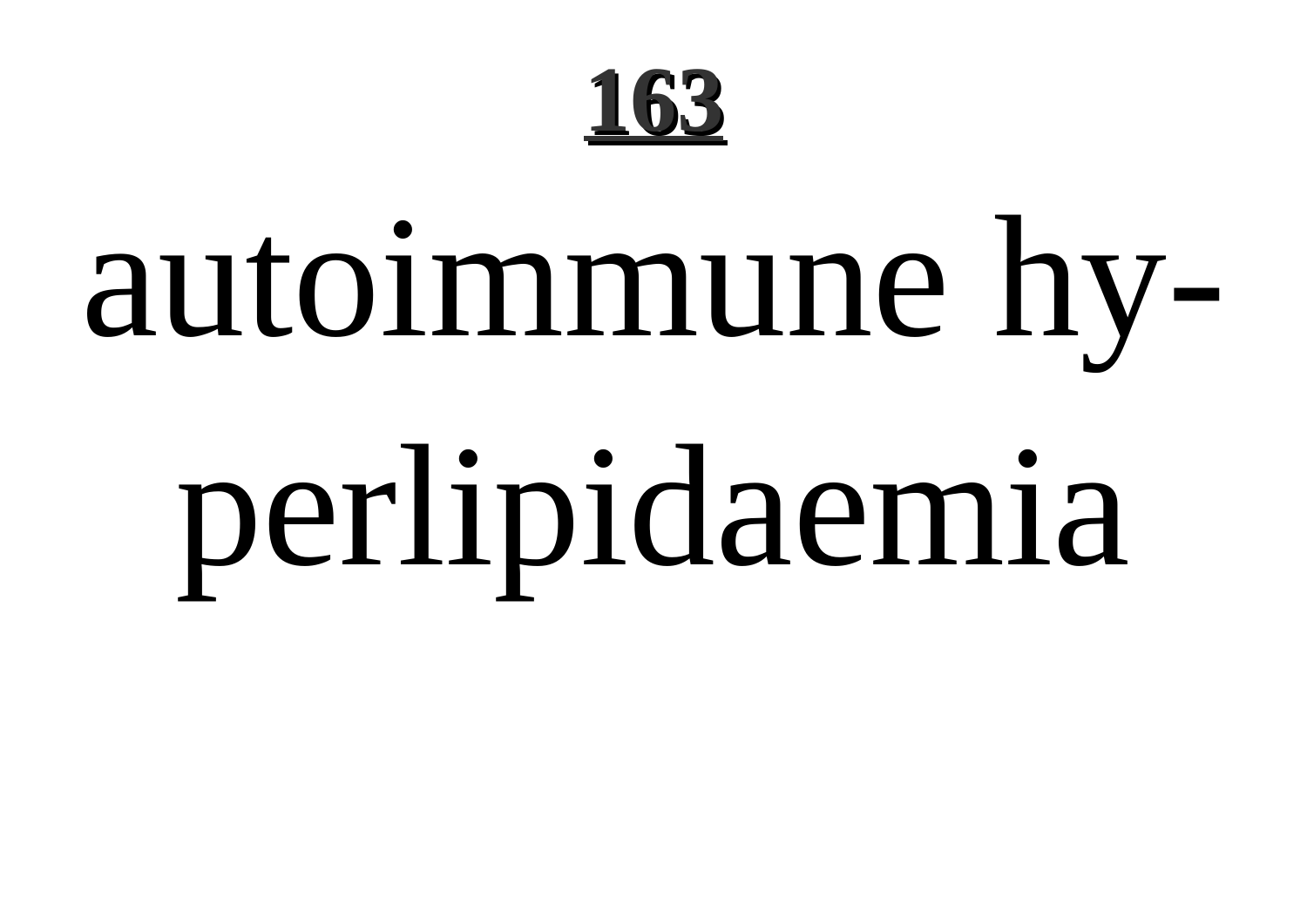

# autoimmunehy-

# pothyroidism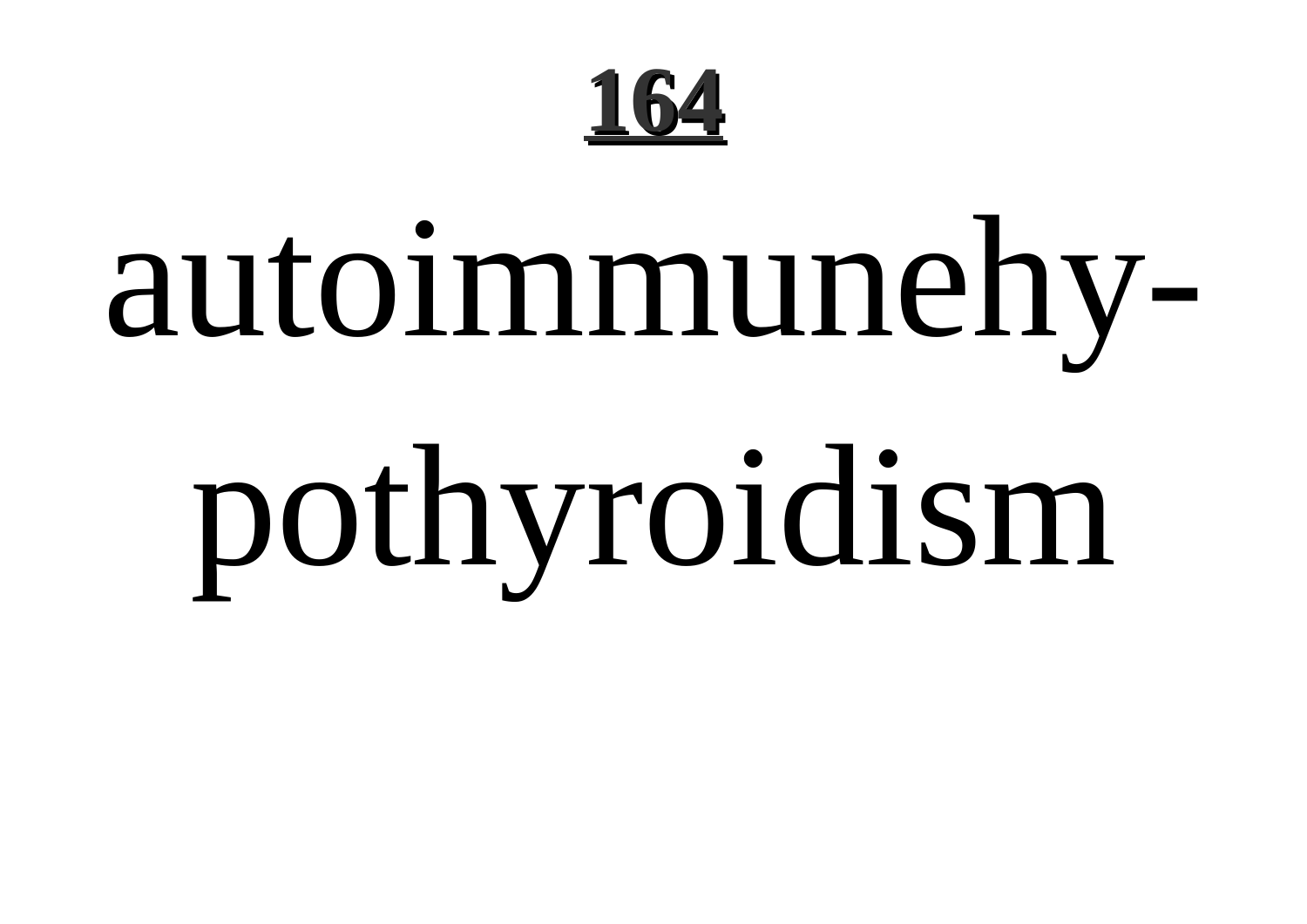

# autoimmune inner ear disease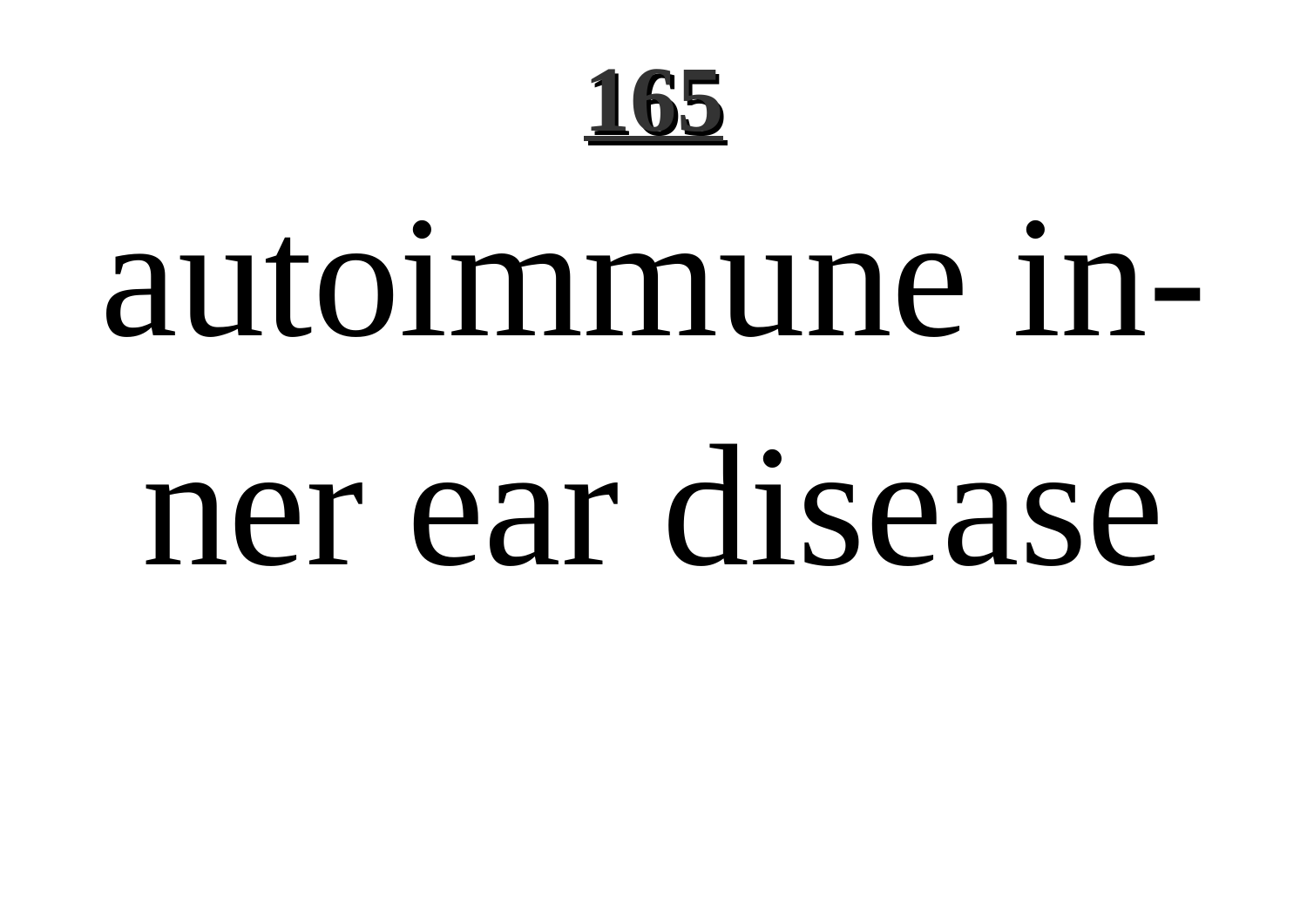

# autoimmune lung disease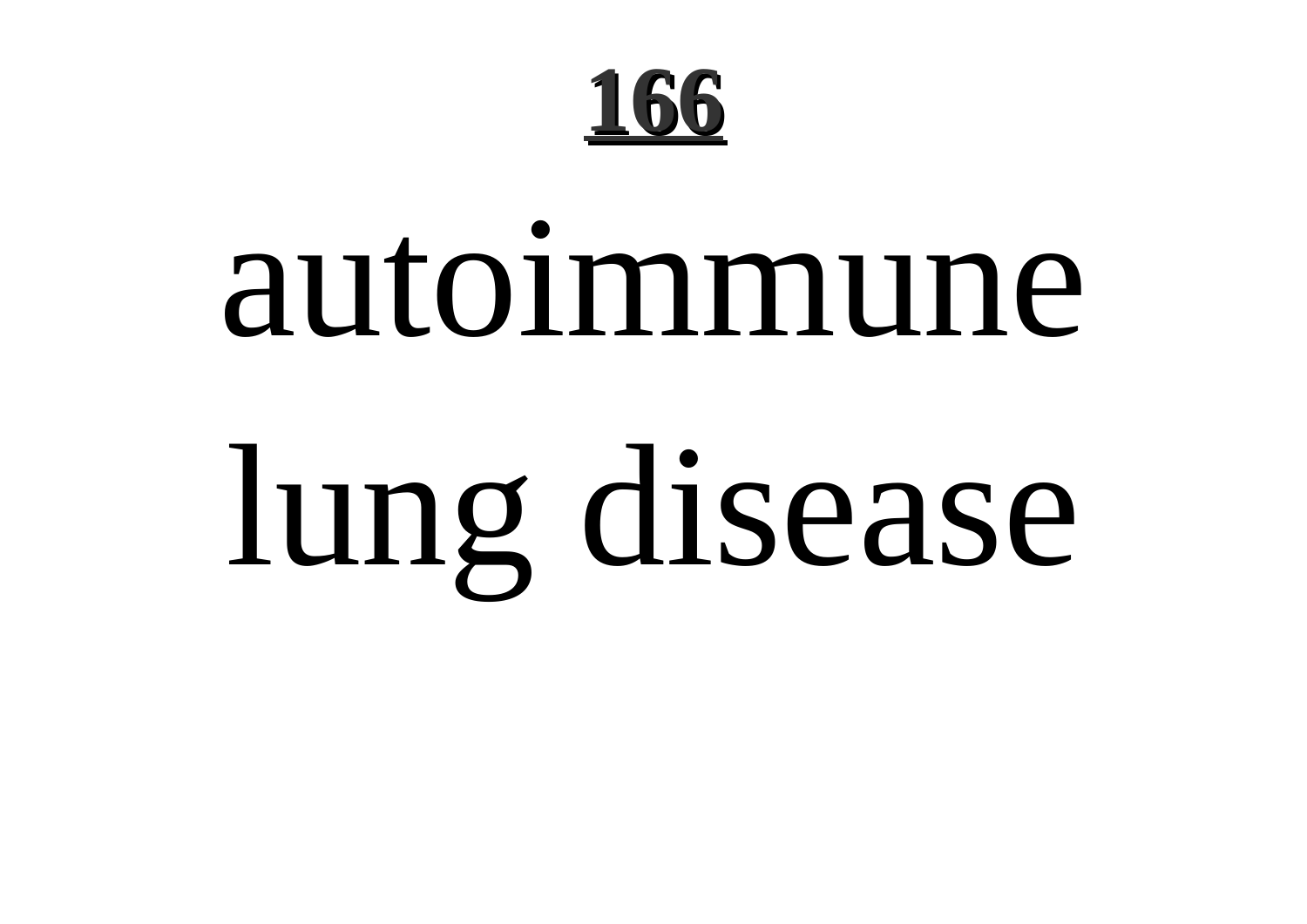

### autoimmune-

# lymphoprolifera-

tive syndrome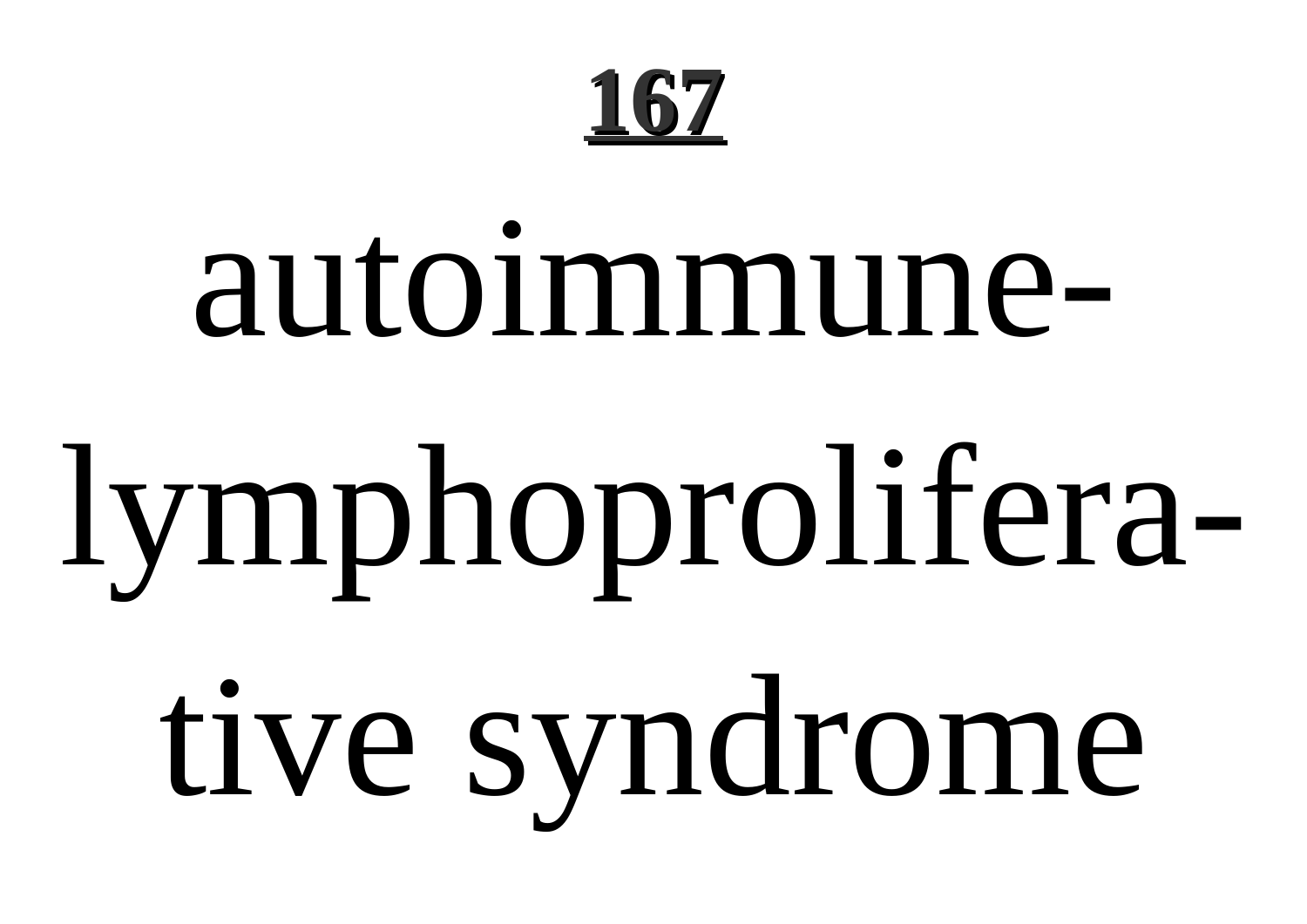

## autoimmune my-

#### ocarditis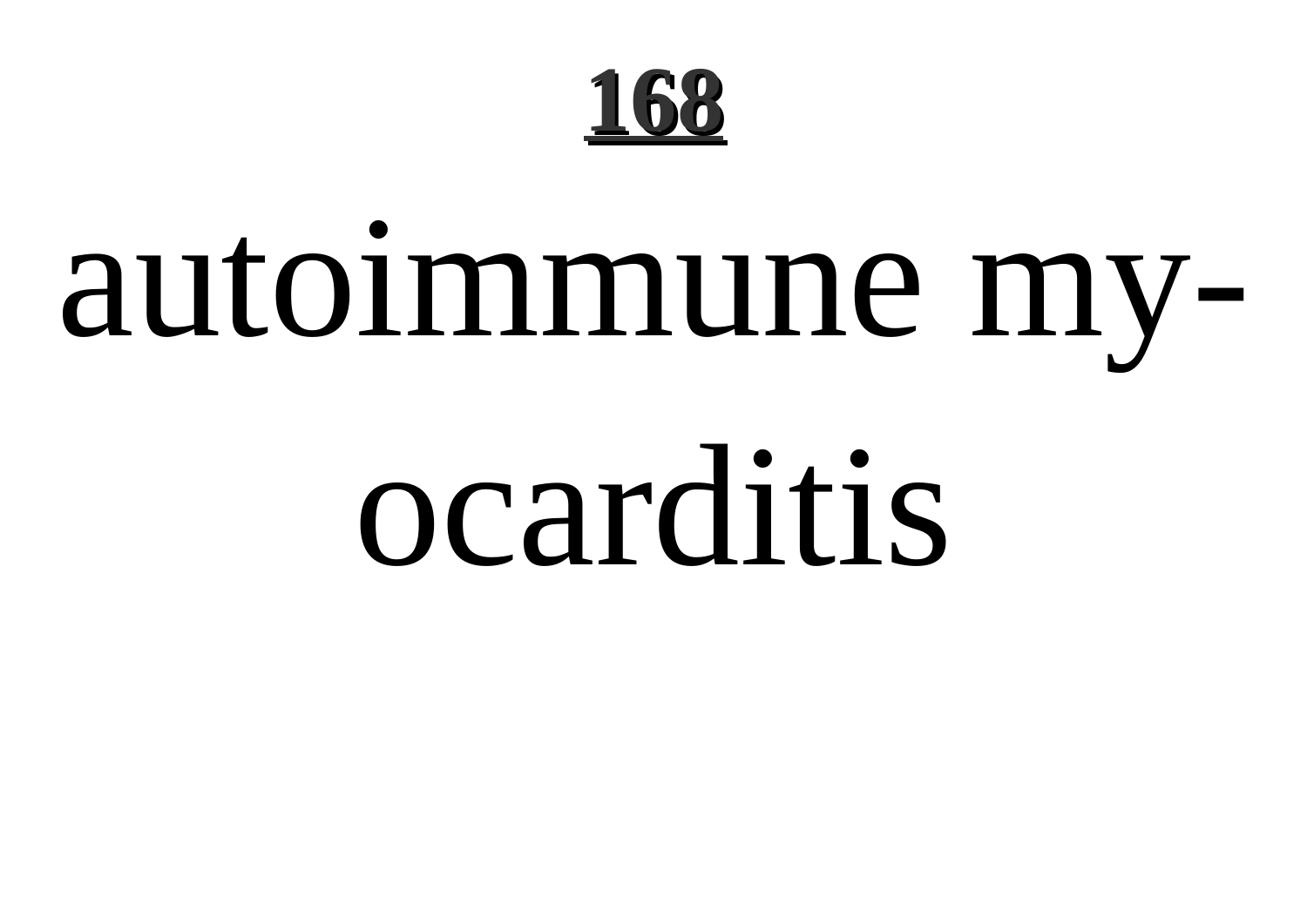

## autoimmune my-

#### OSİtİS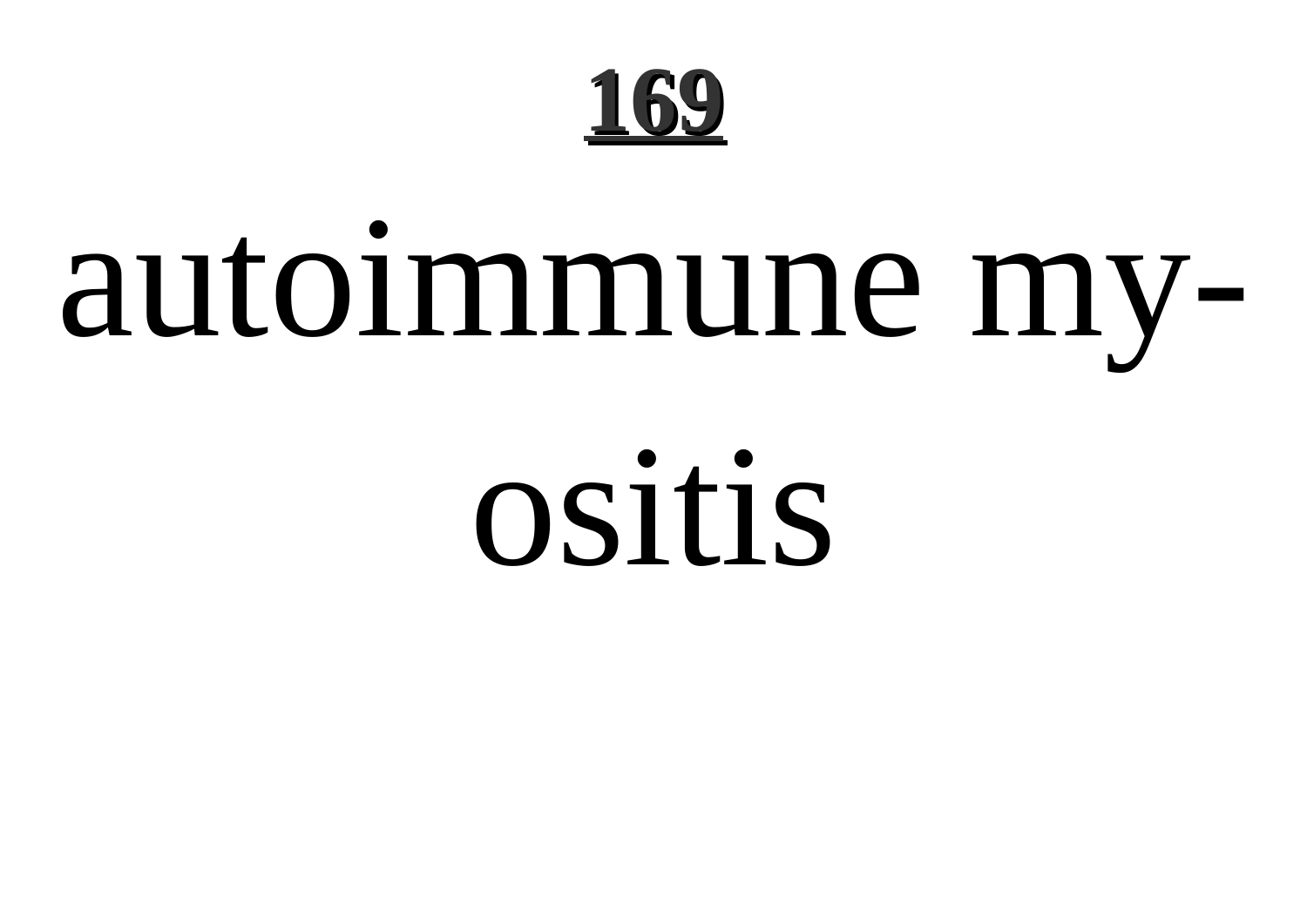## autoimmunenep-

hritis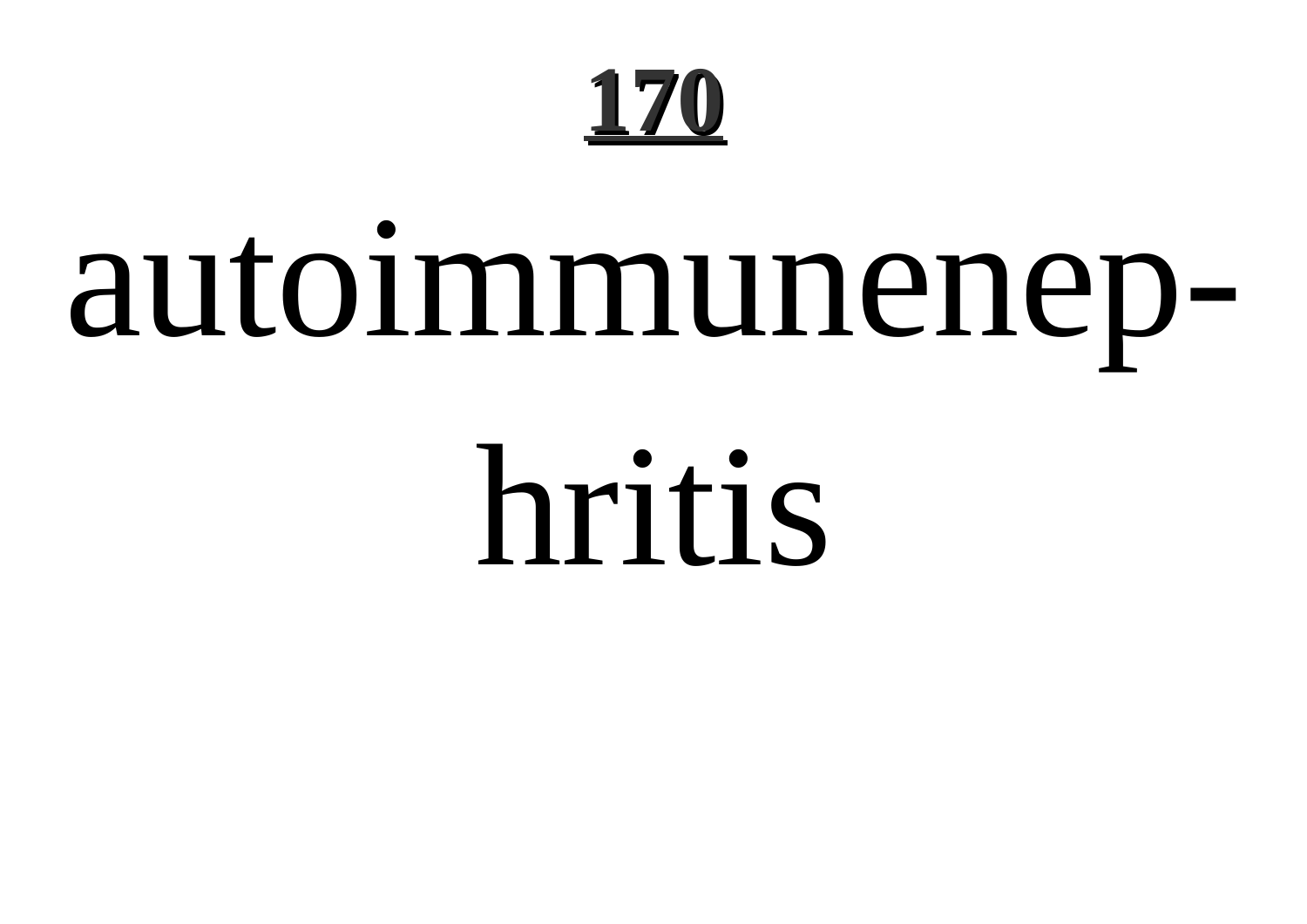### autoimmune

# neuropathy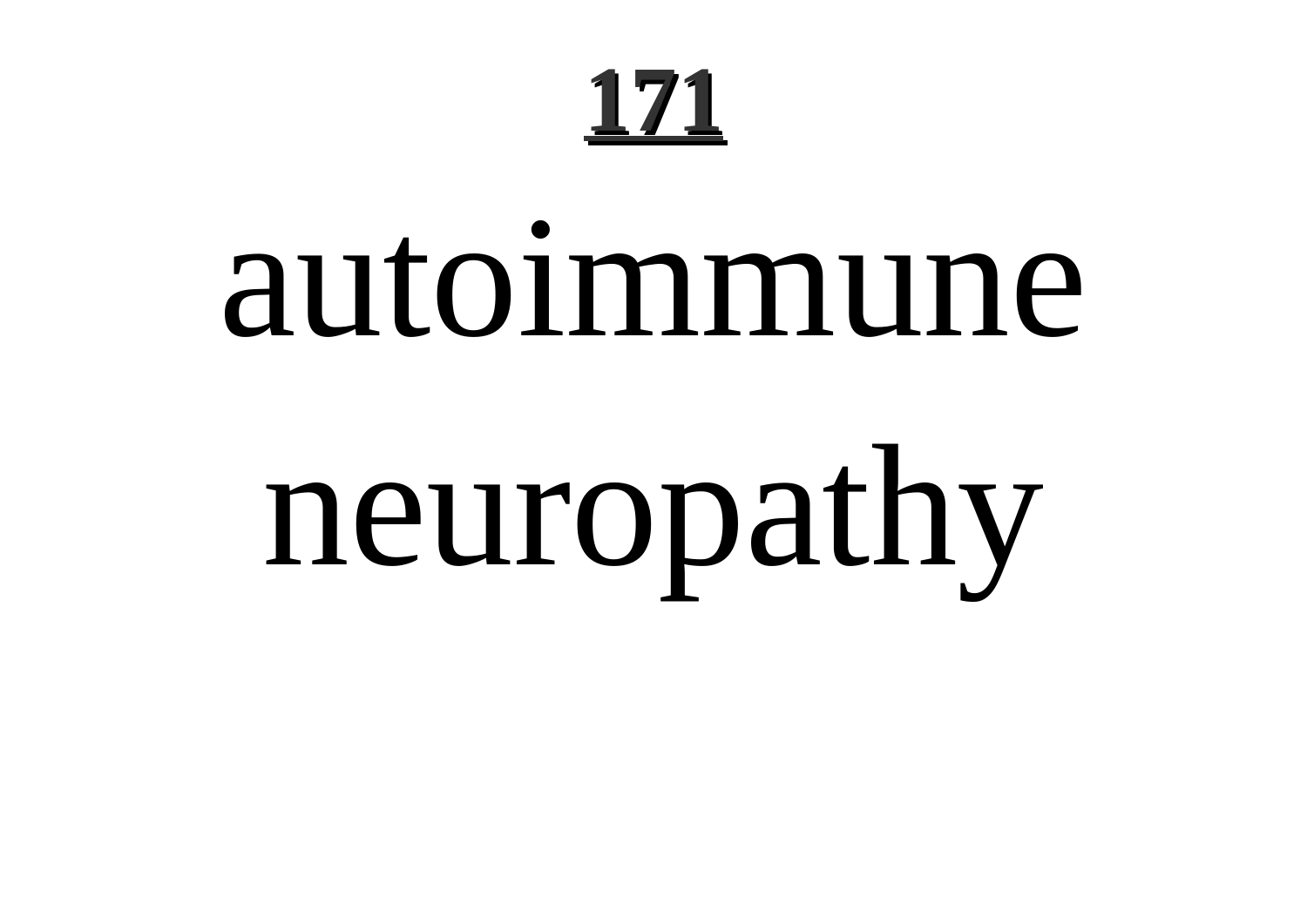#### autoimmune

## neutropenia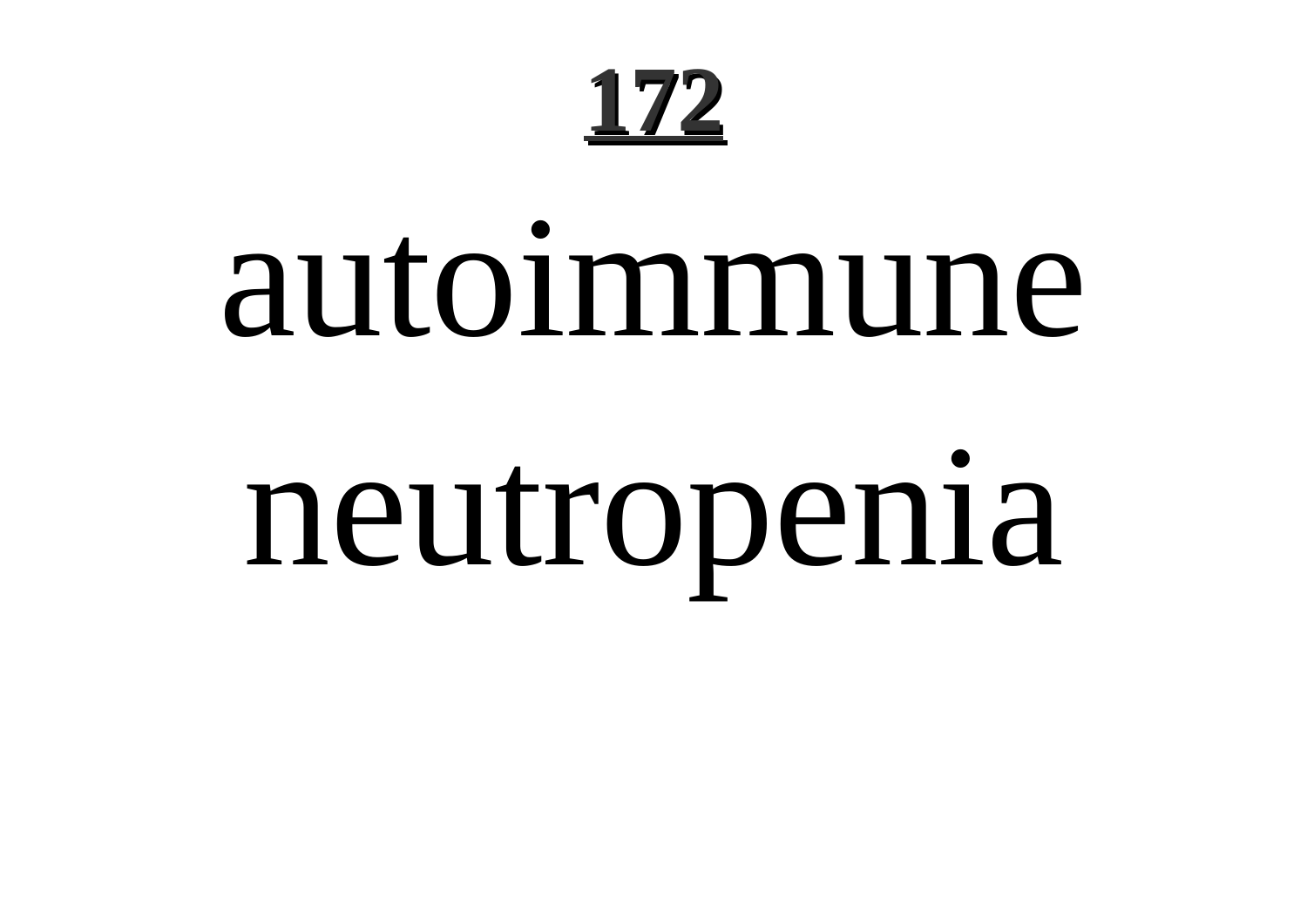## autoimmunepan-

#### creatitis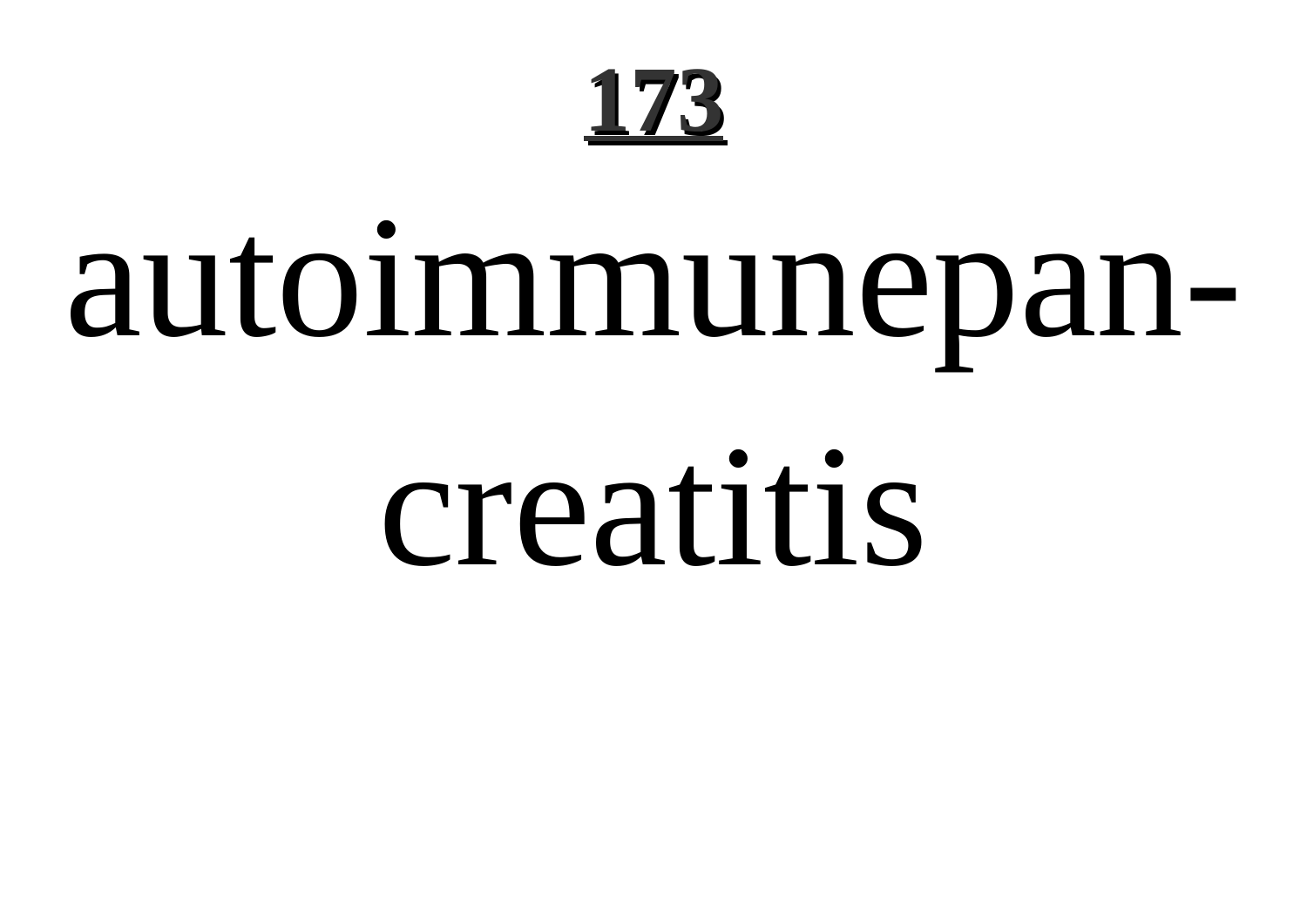#### autoimmune

## pancytopenia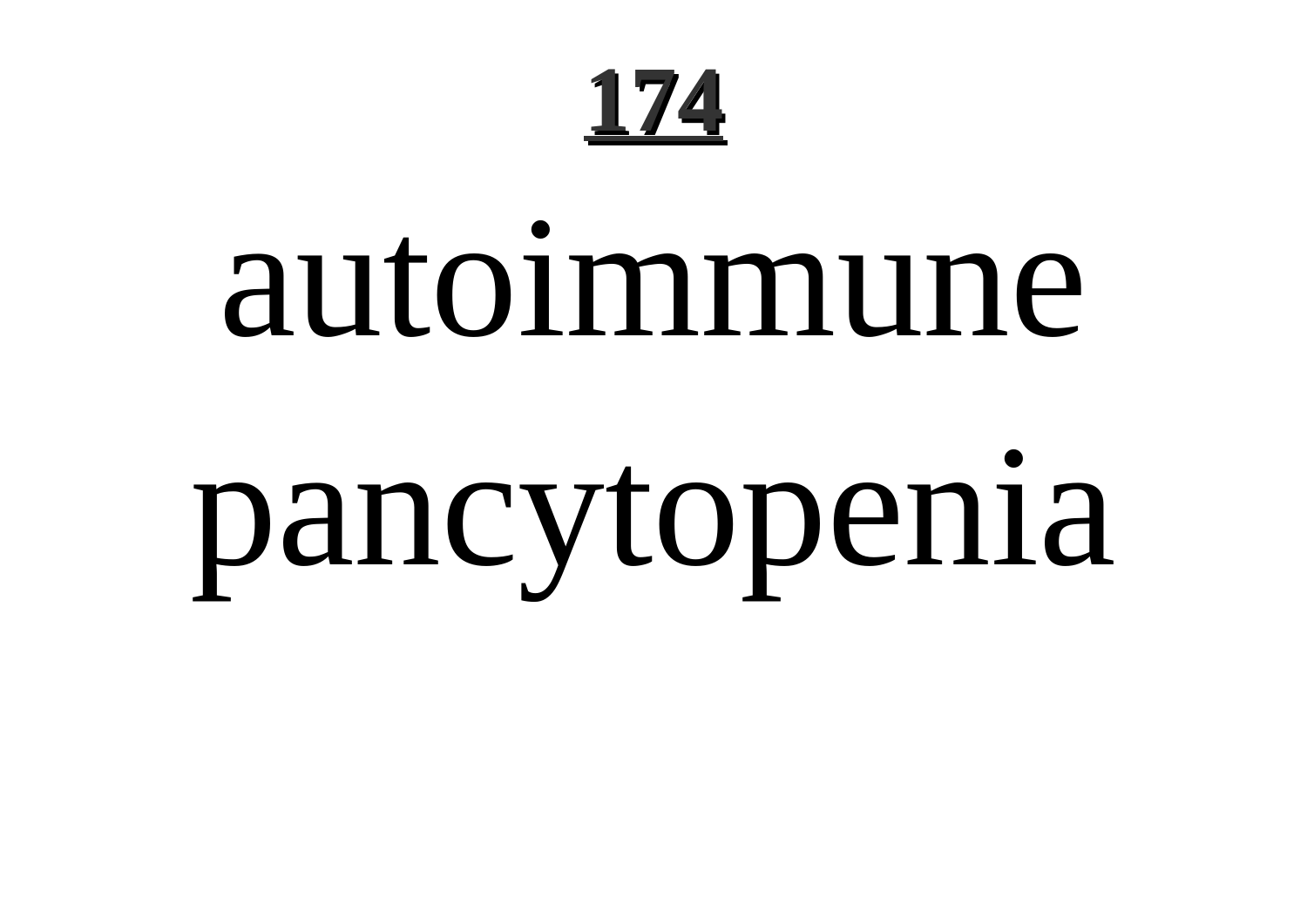## autoimmune pe-

#### ricarditis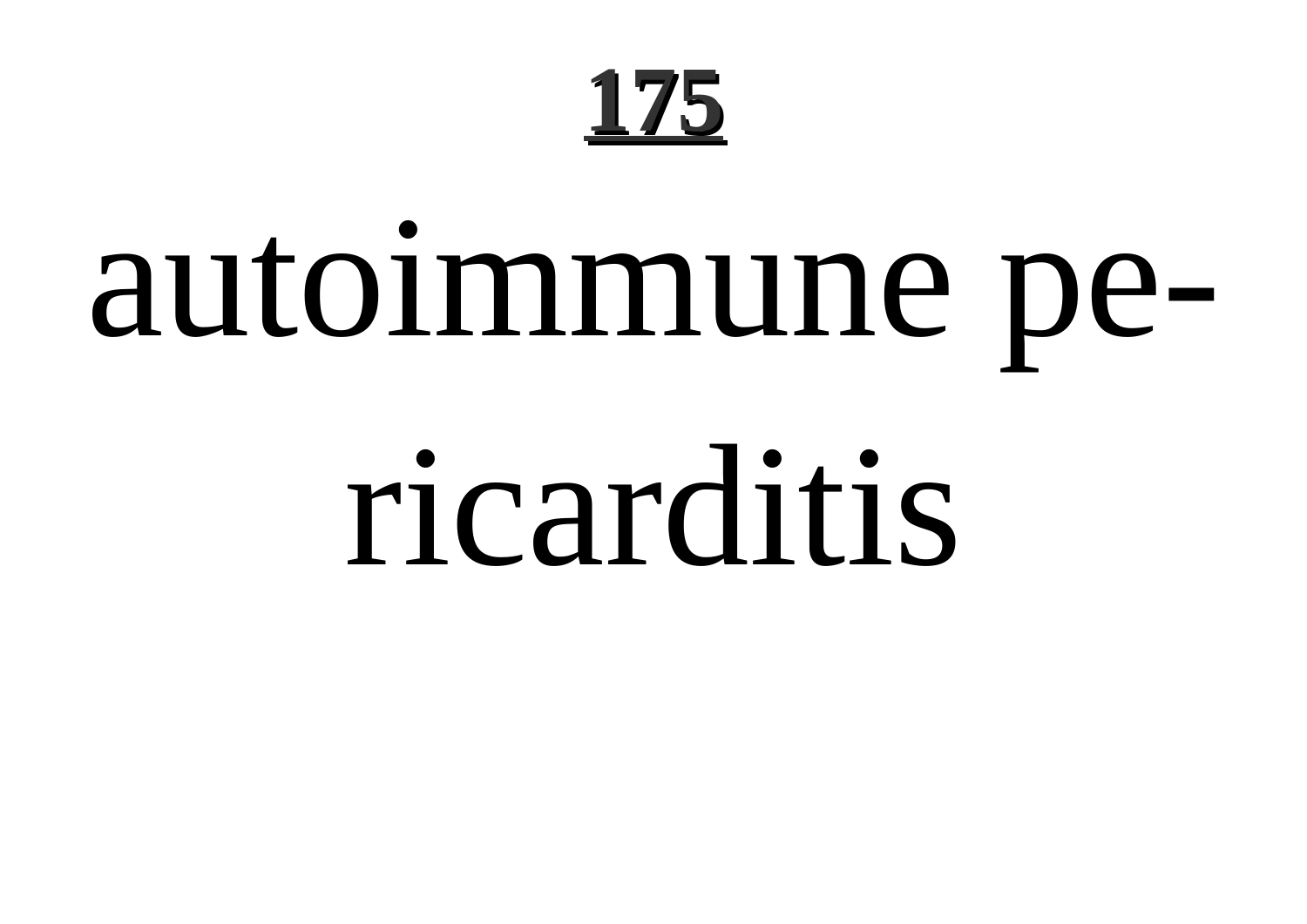### autoimmunereti-

## nopathy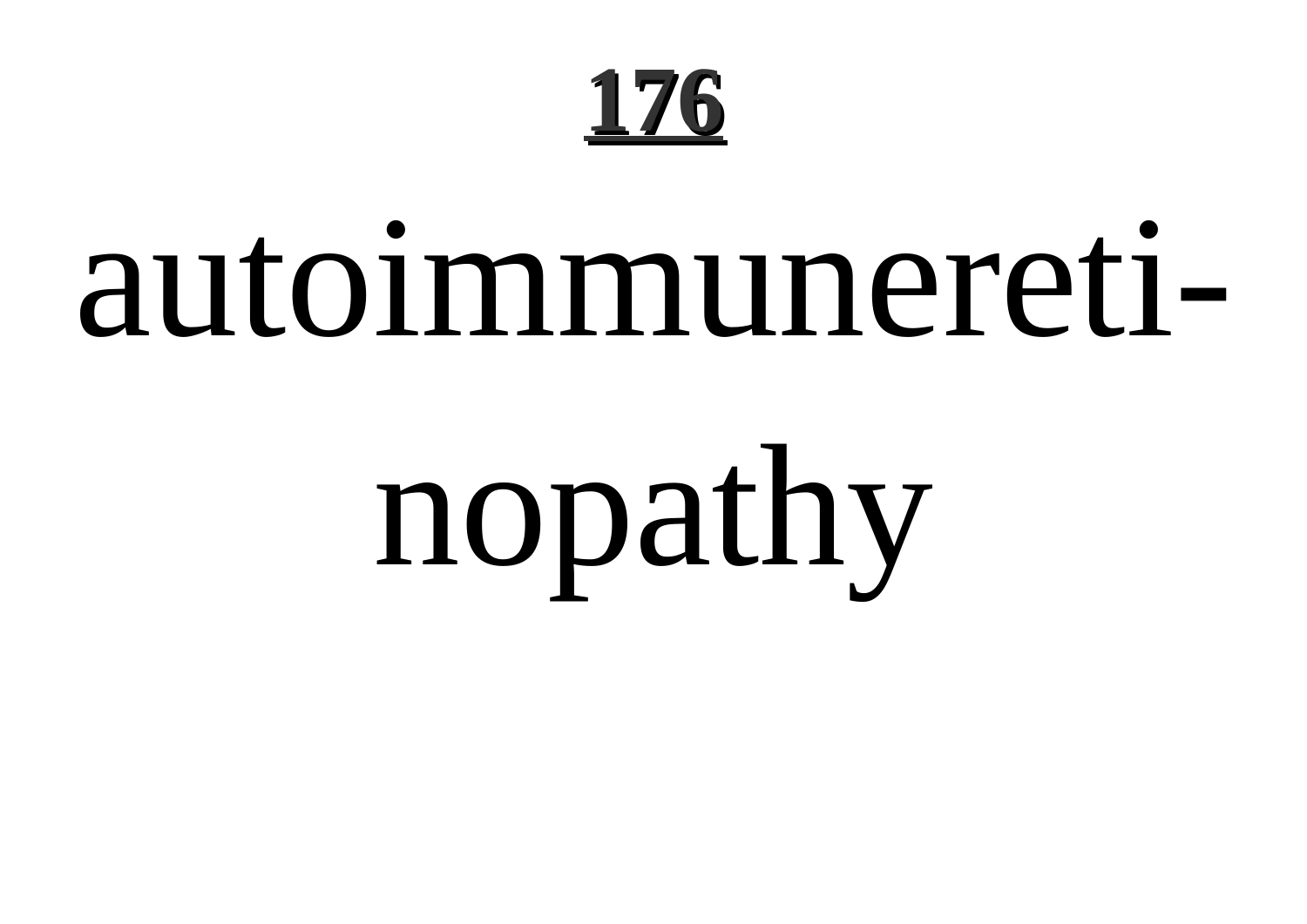# autoimmune thyroid disorder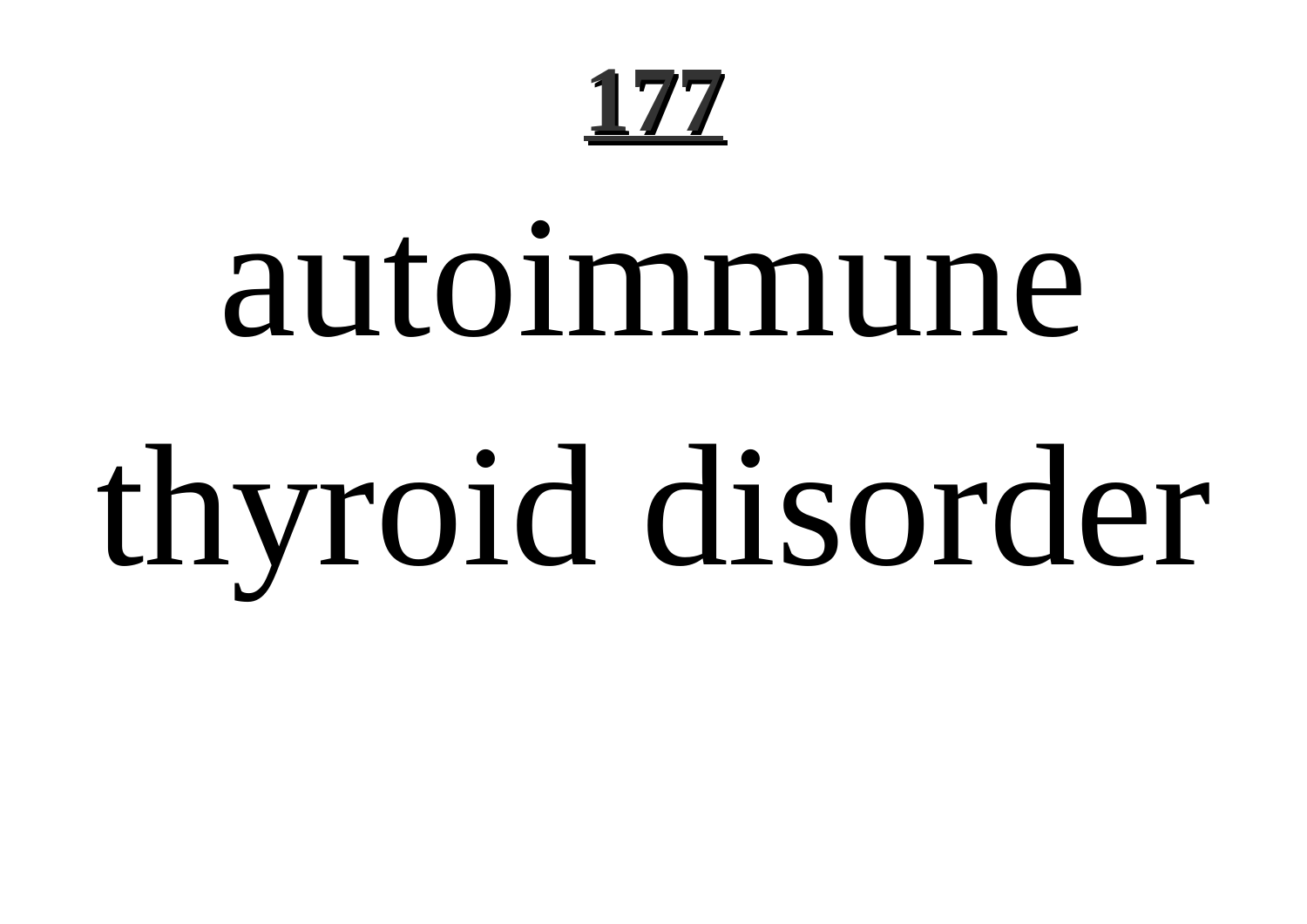#### autoimmune

# thyroiditis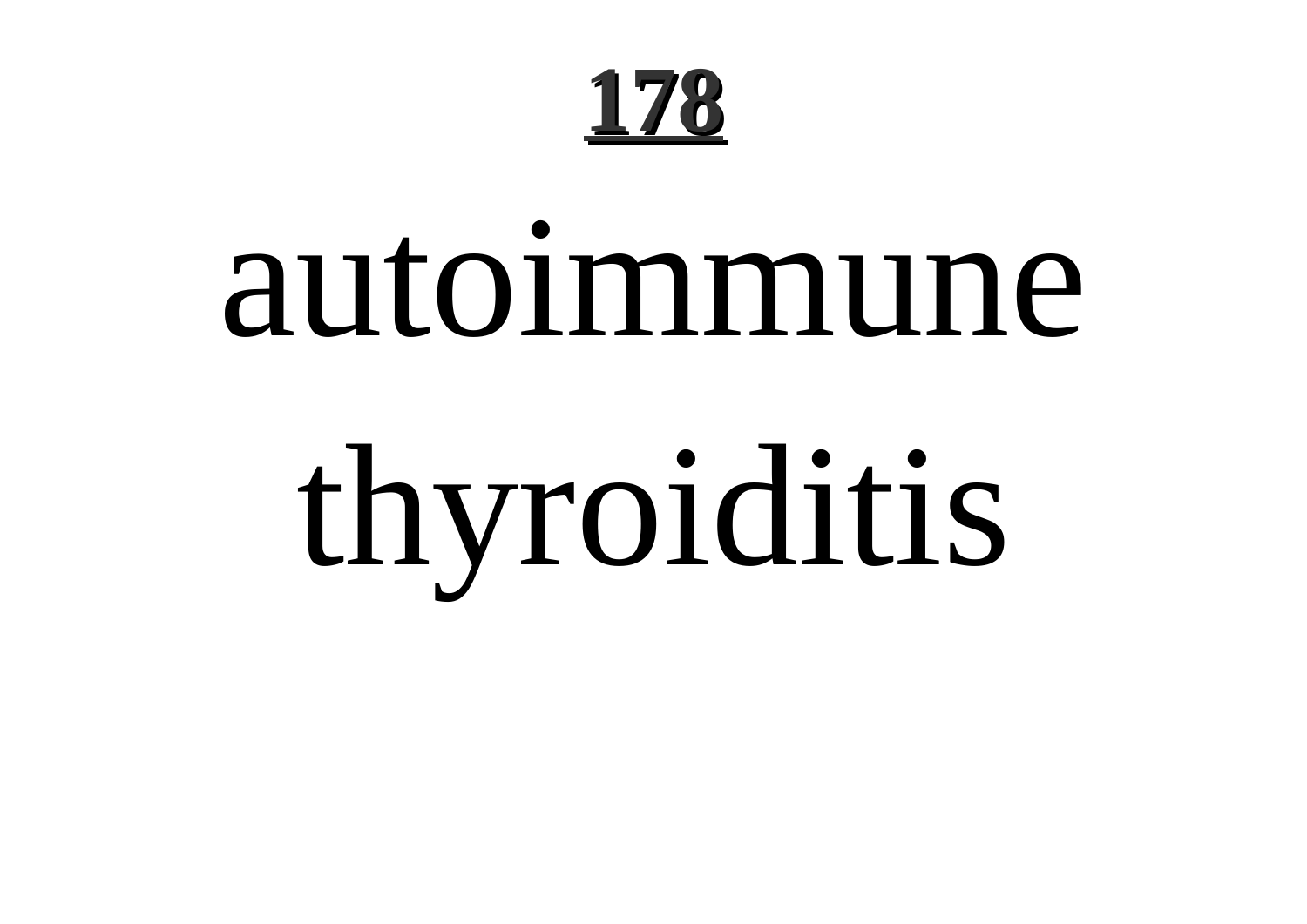

### autoimmuneu-

veitis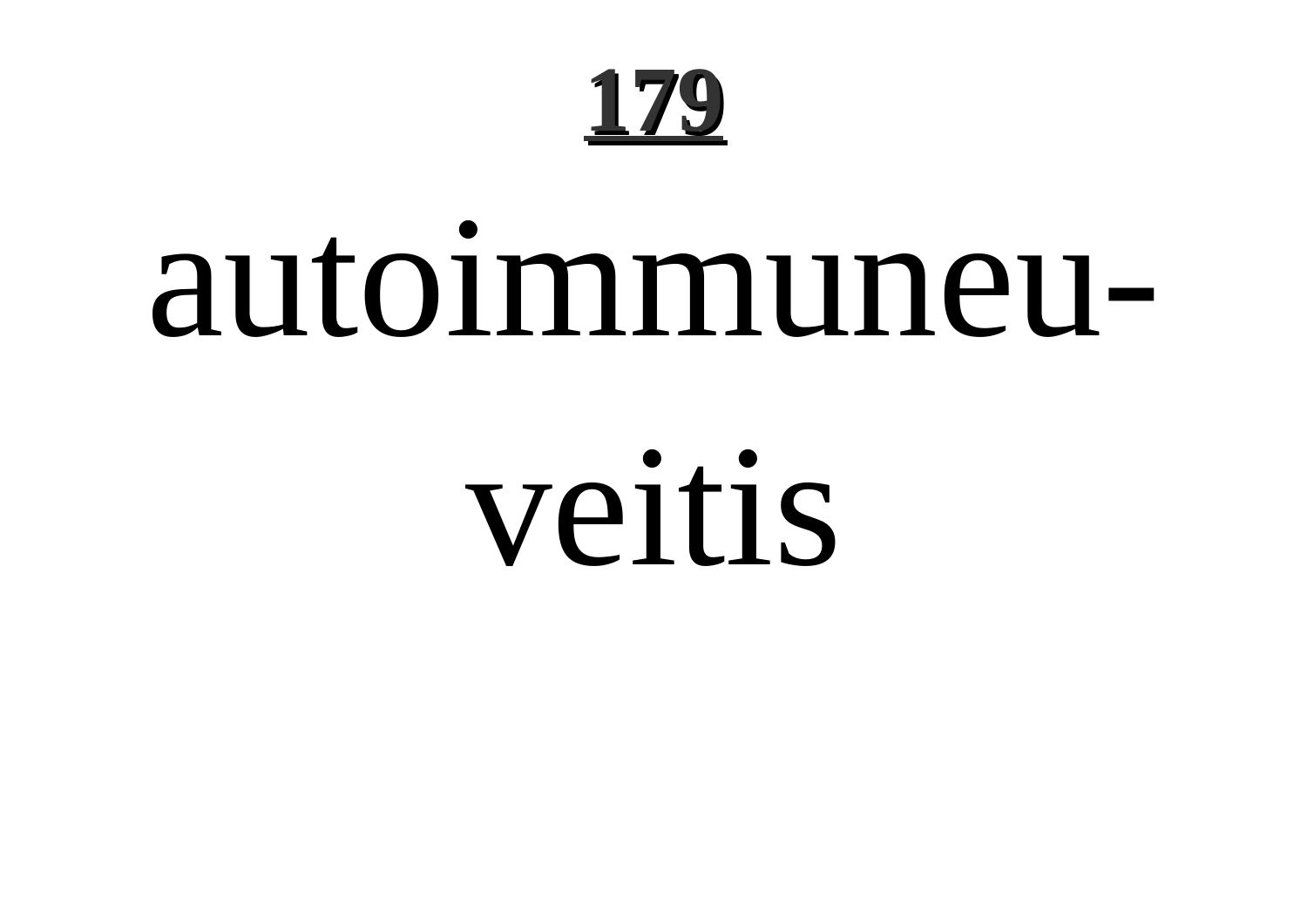

### autoinflamma-

### tion with infanti-

### le enterocolitis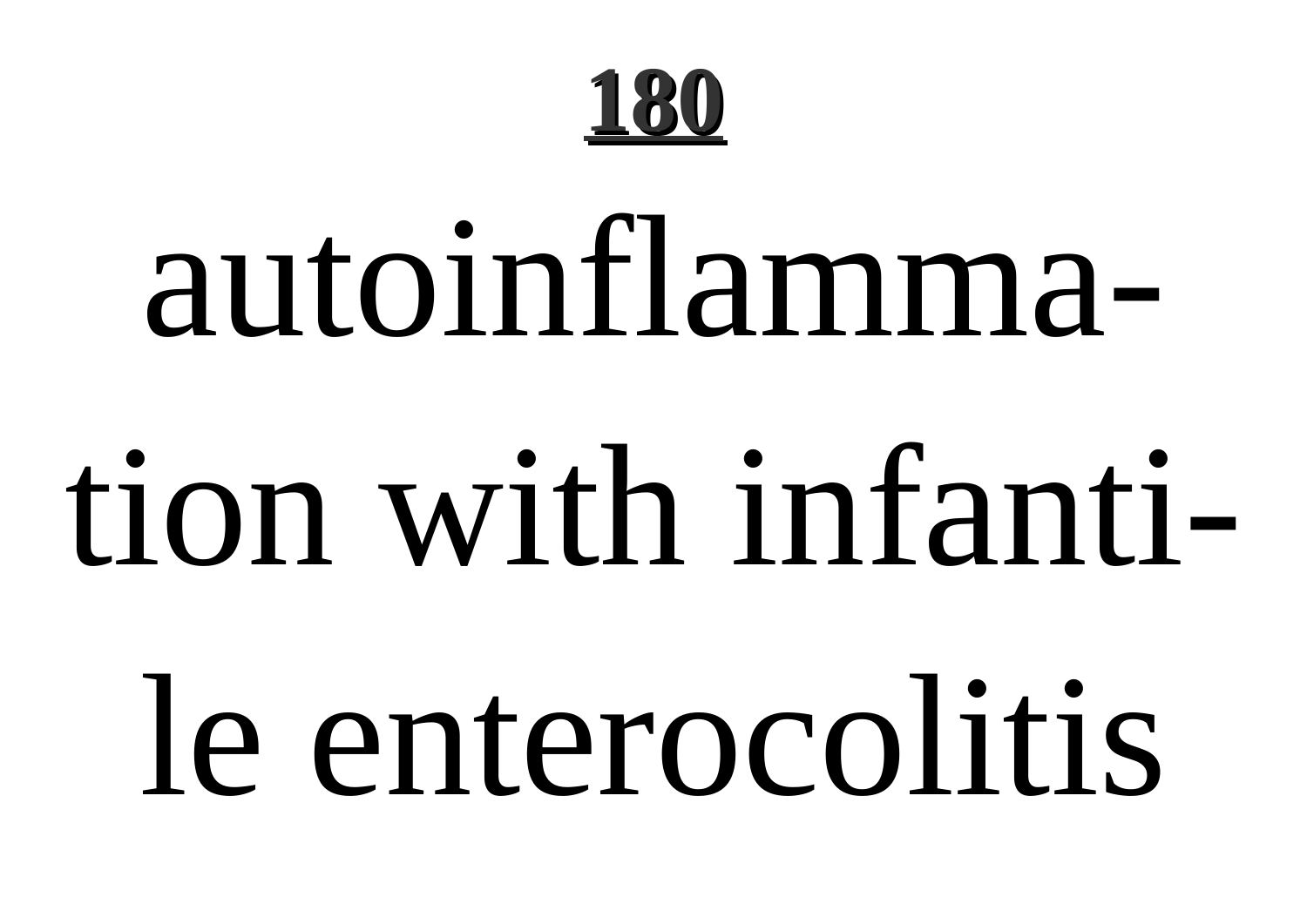# autoinflammatory disease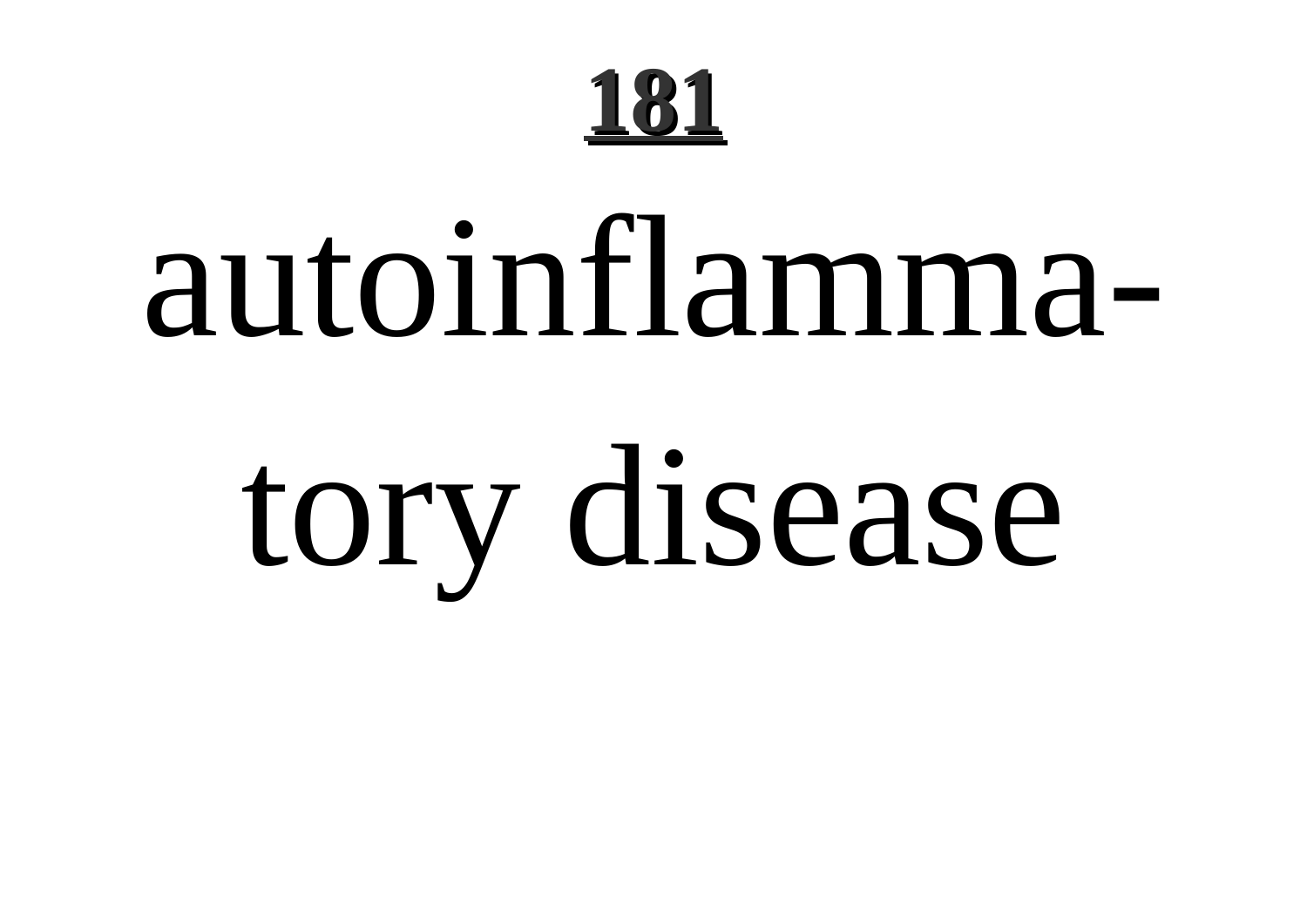

# automatismepi-

leptic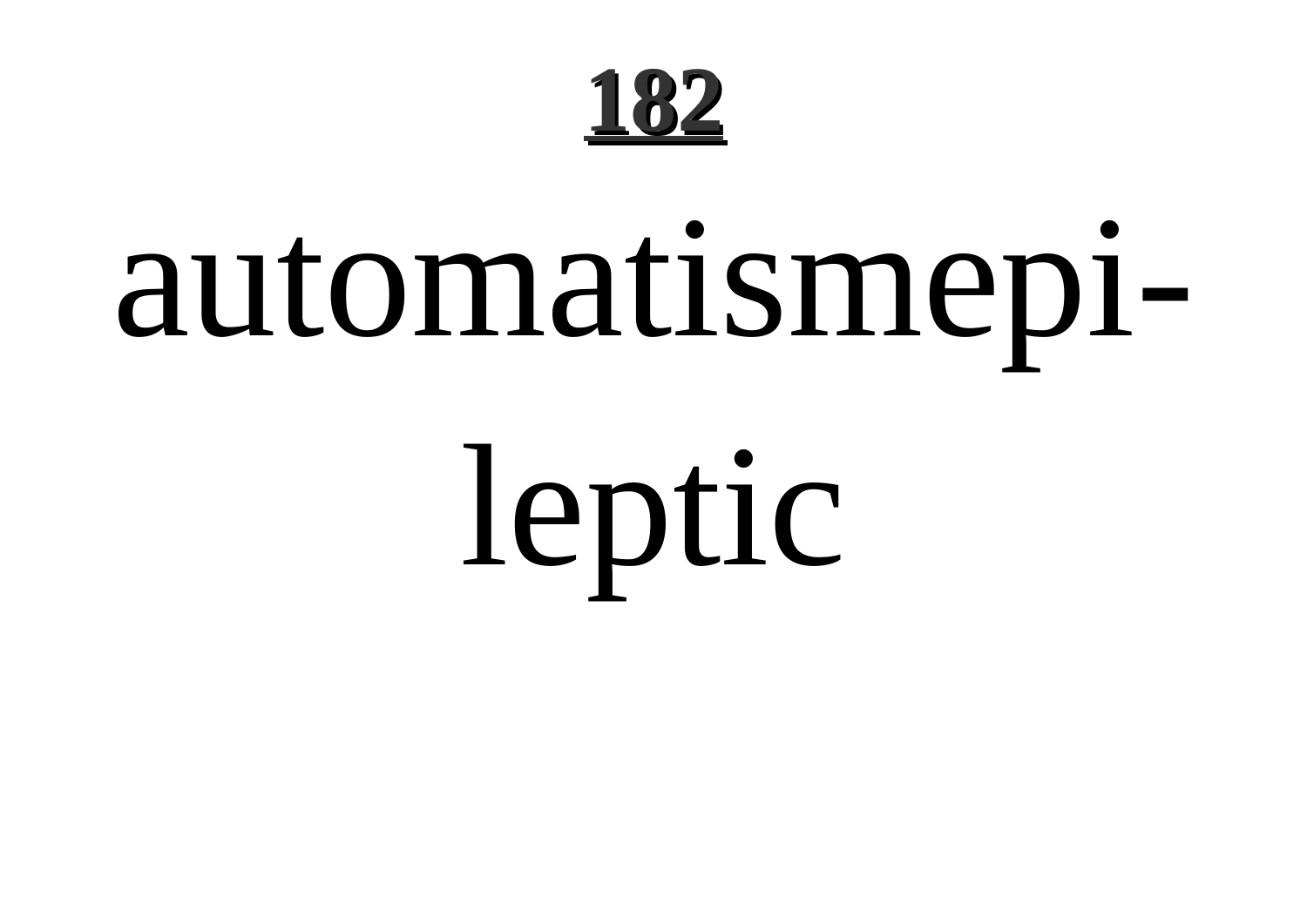

## autonomic ner-

# vous system imbalance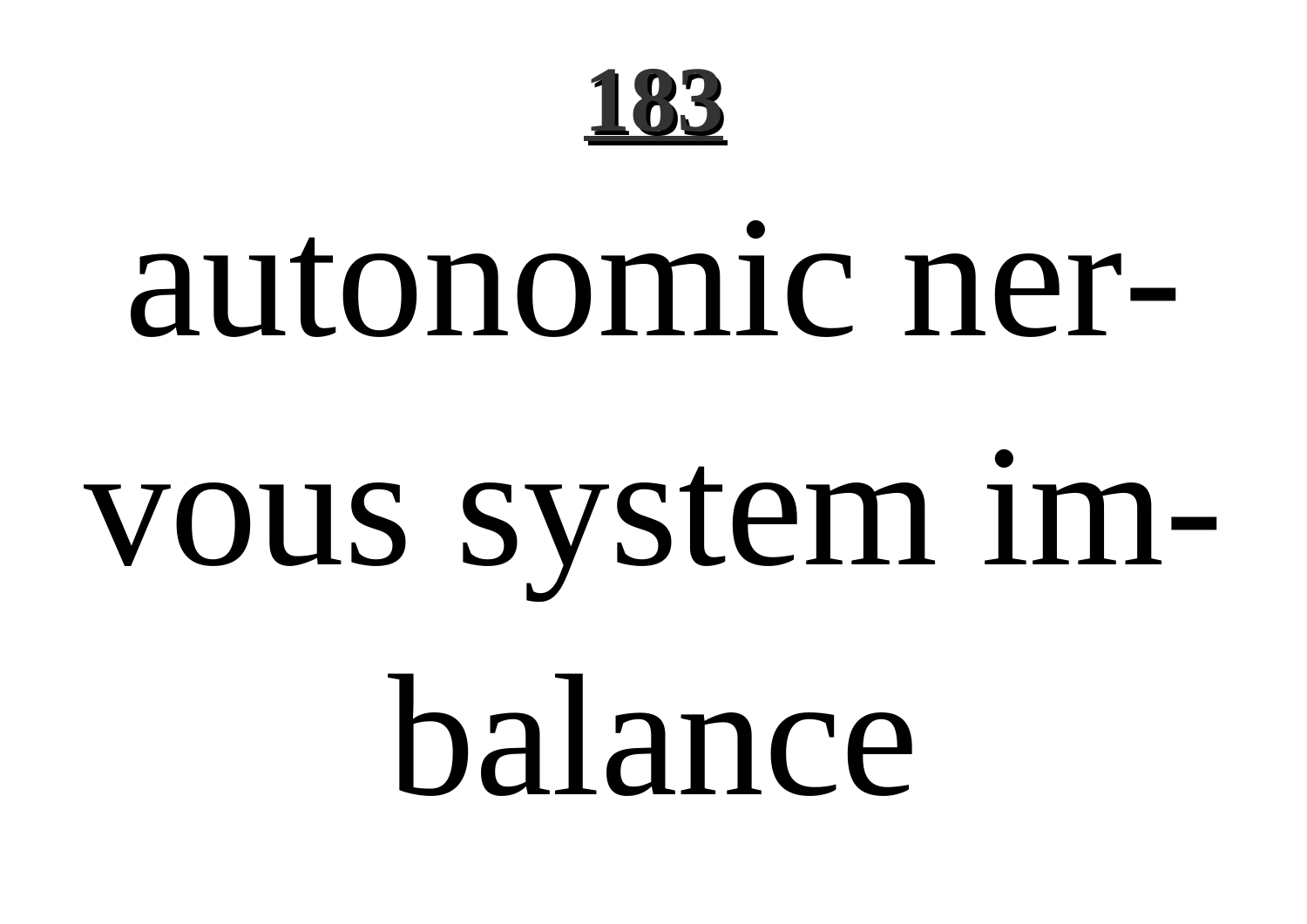

## autonomic seizu-

re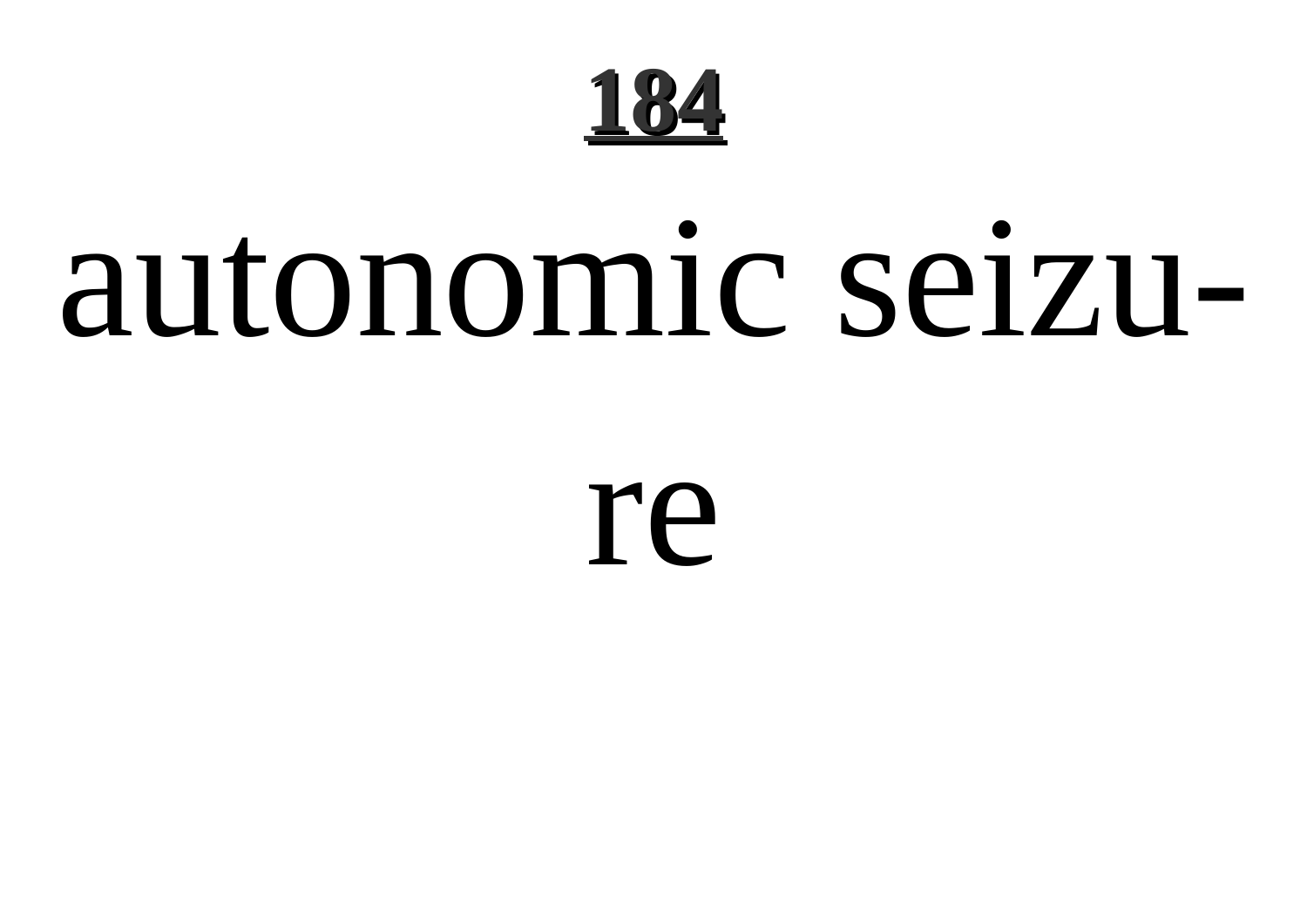# axialspondyloart-

hritis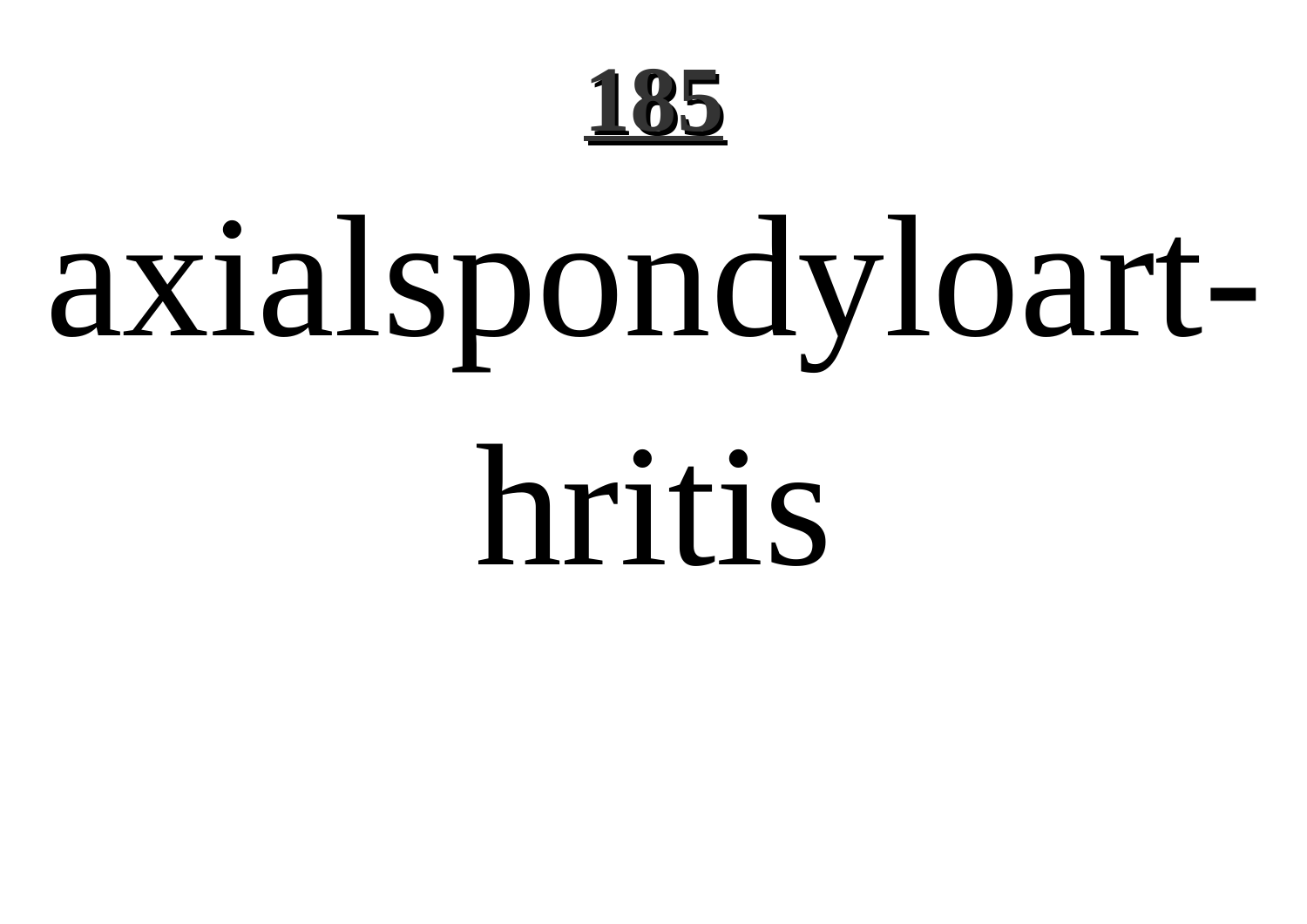

# axillary vein

## thrombosis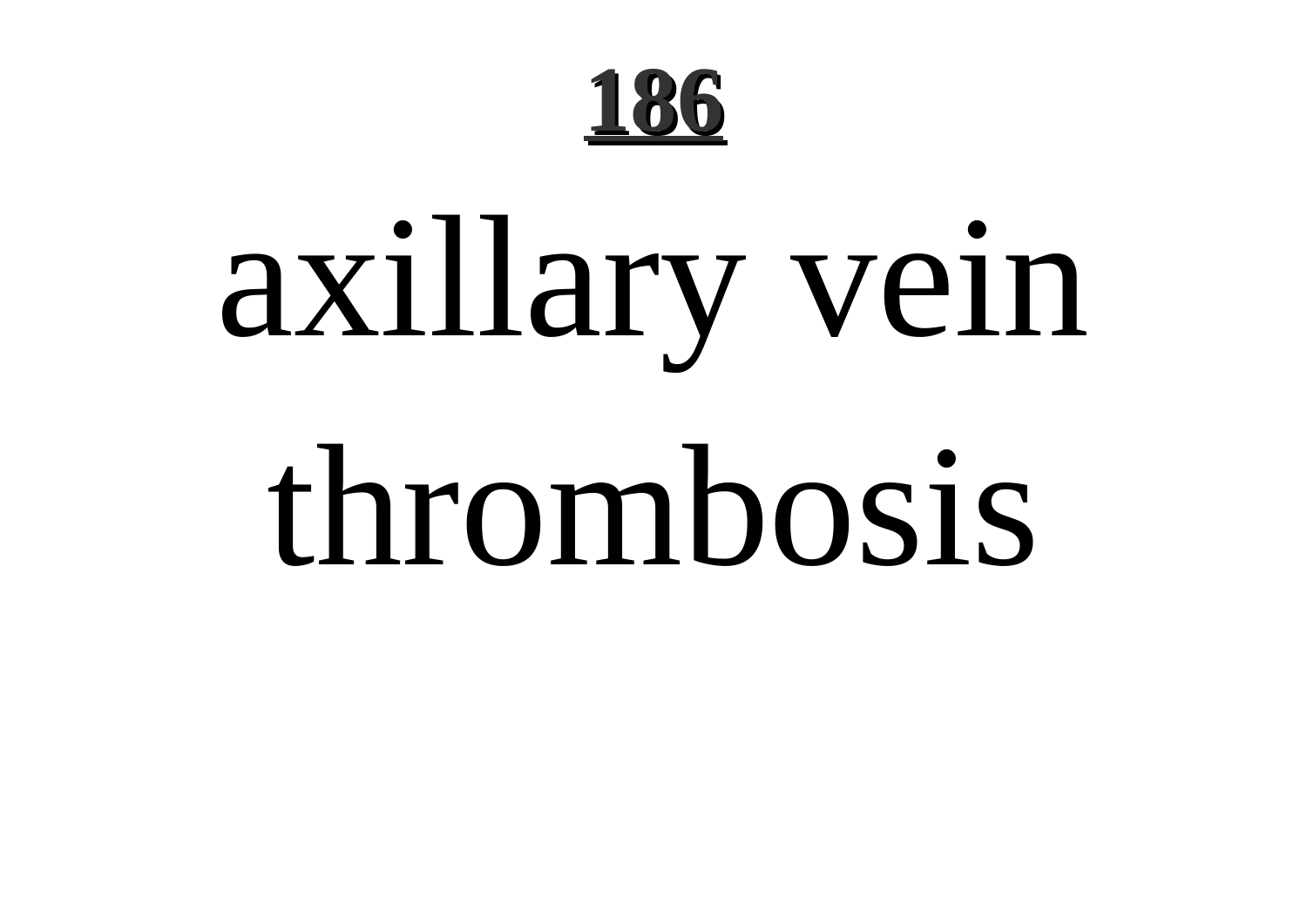## axonal and de-

# myelinatingpoly-

neuropathy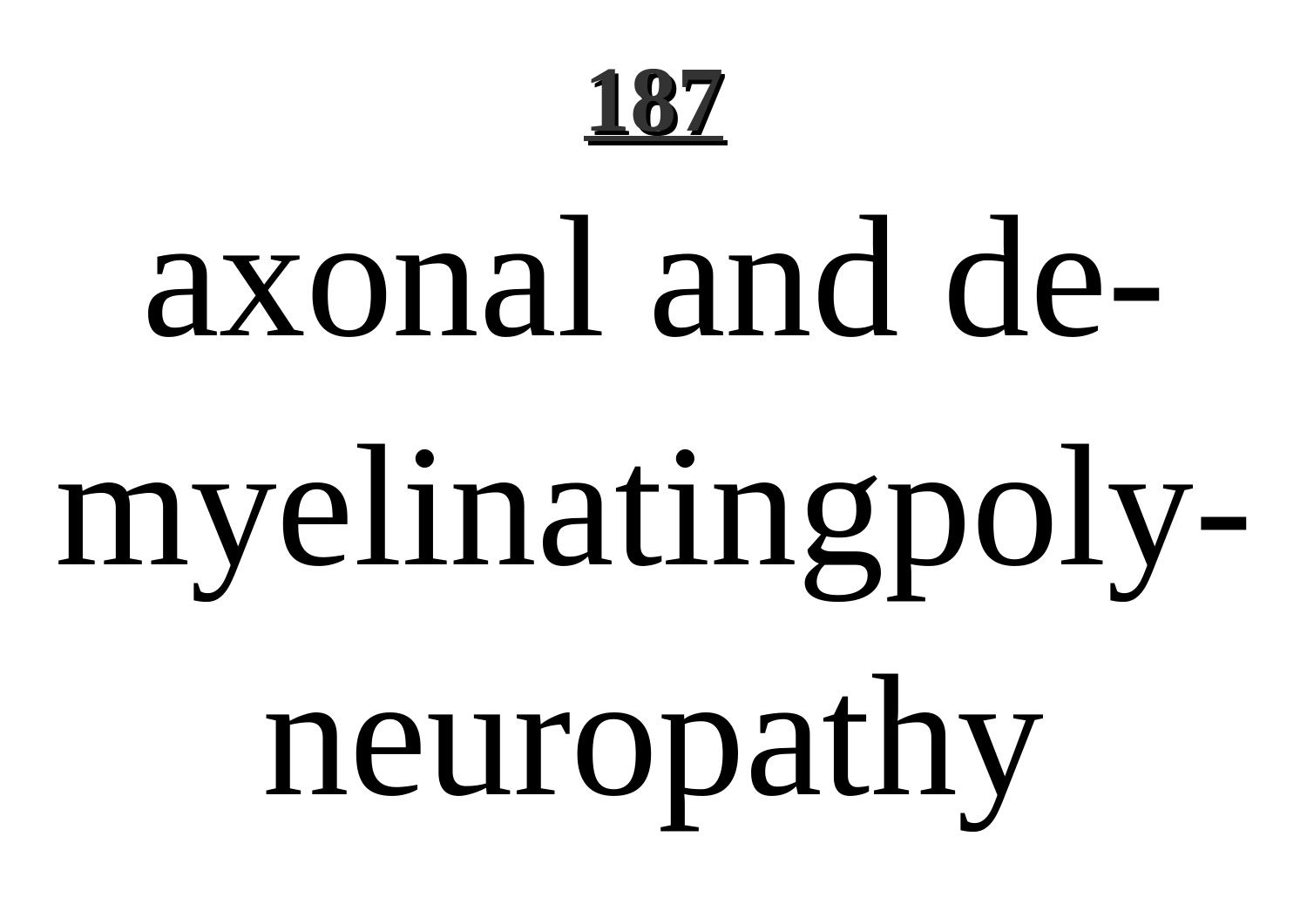

## axonal neuropat-

hy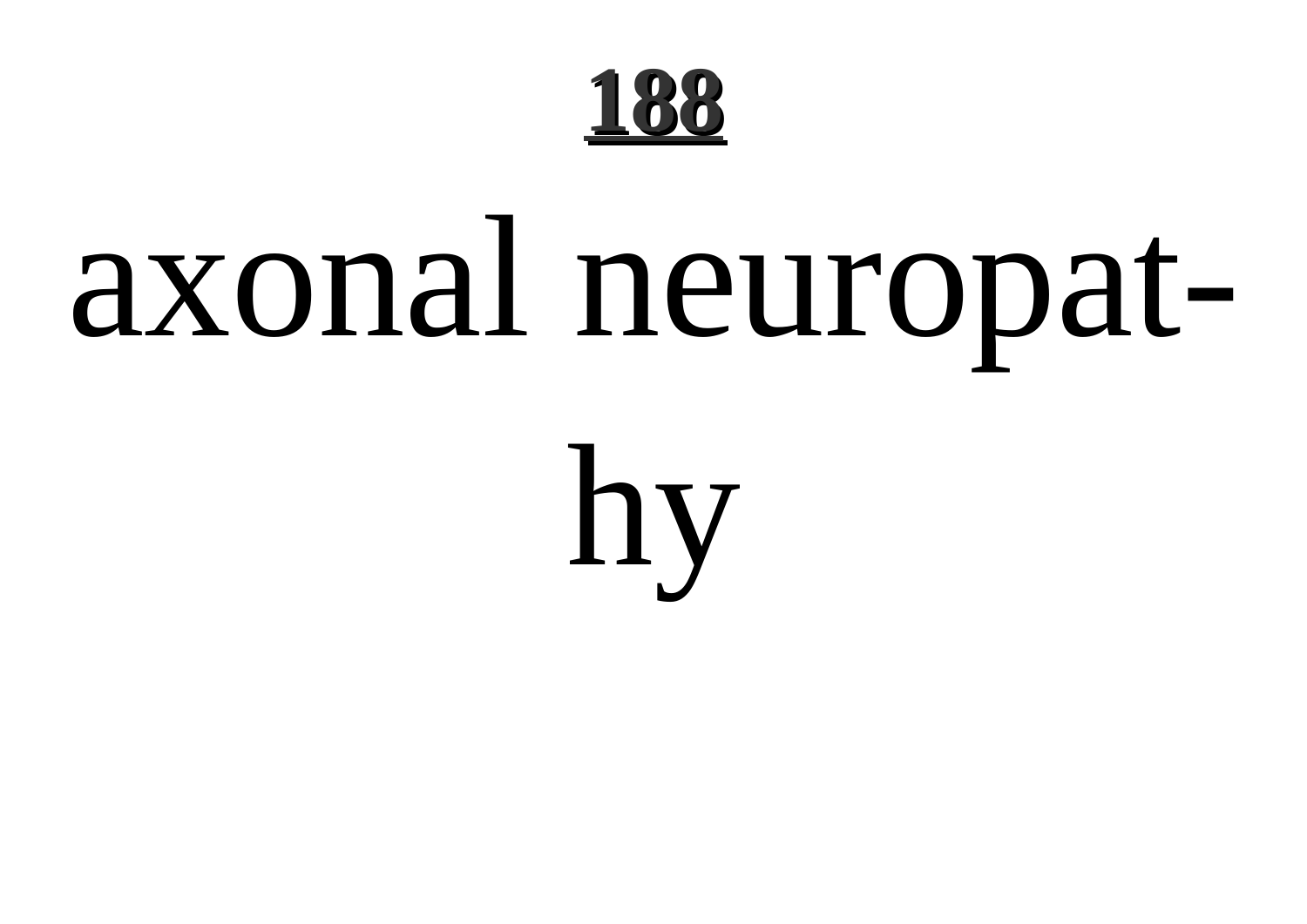

## bacterascites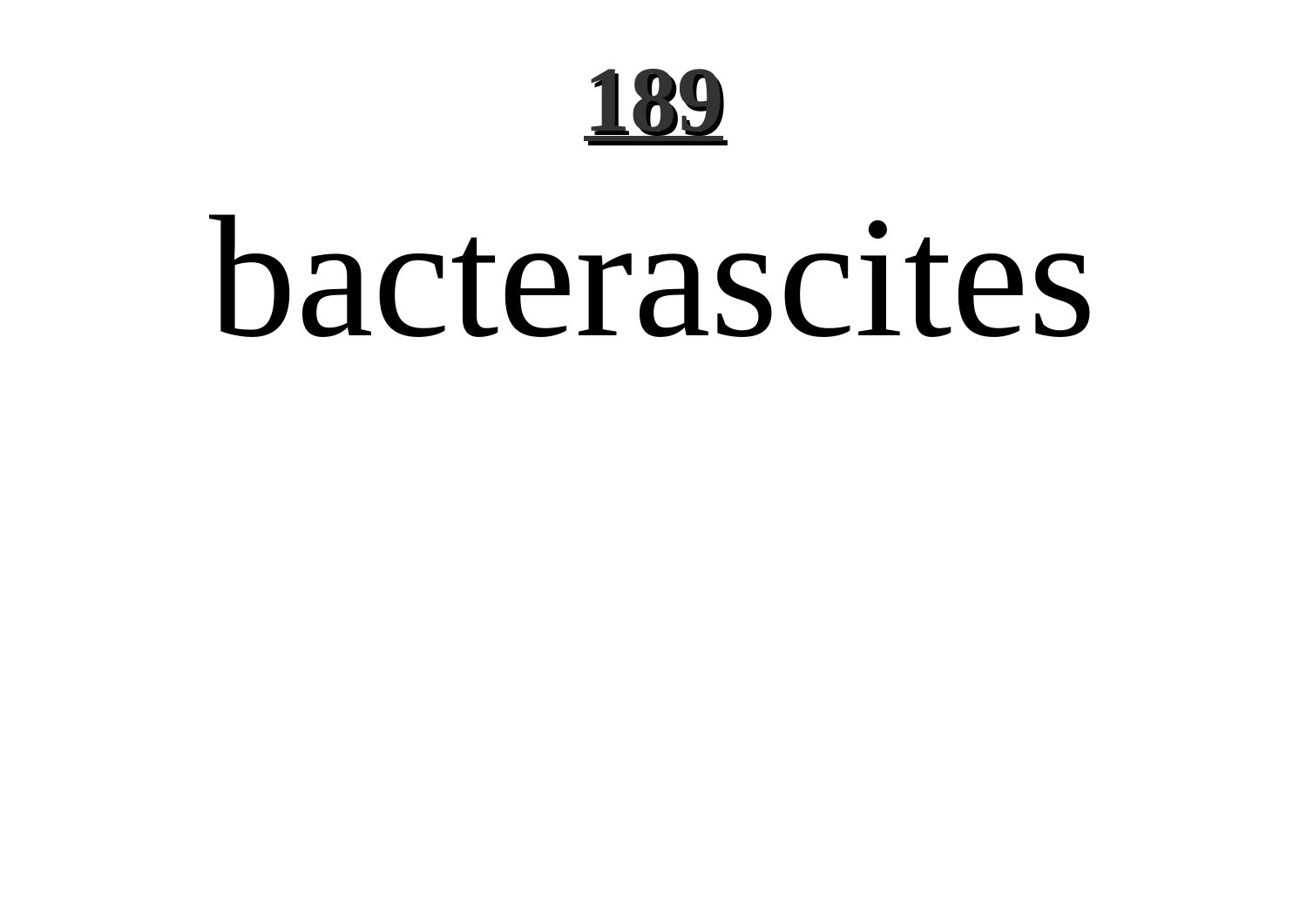

# baltic myoclonic

# epilepsy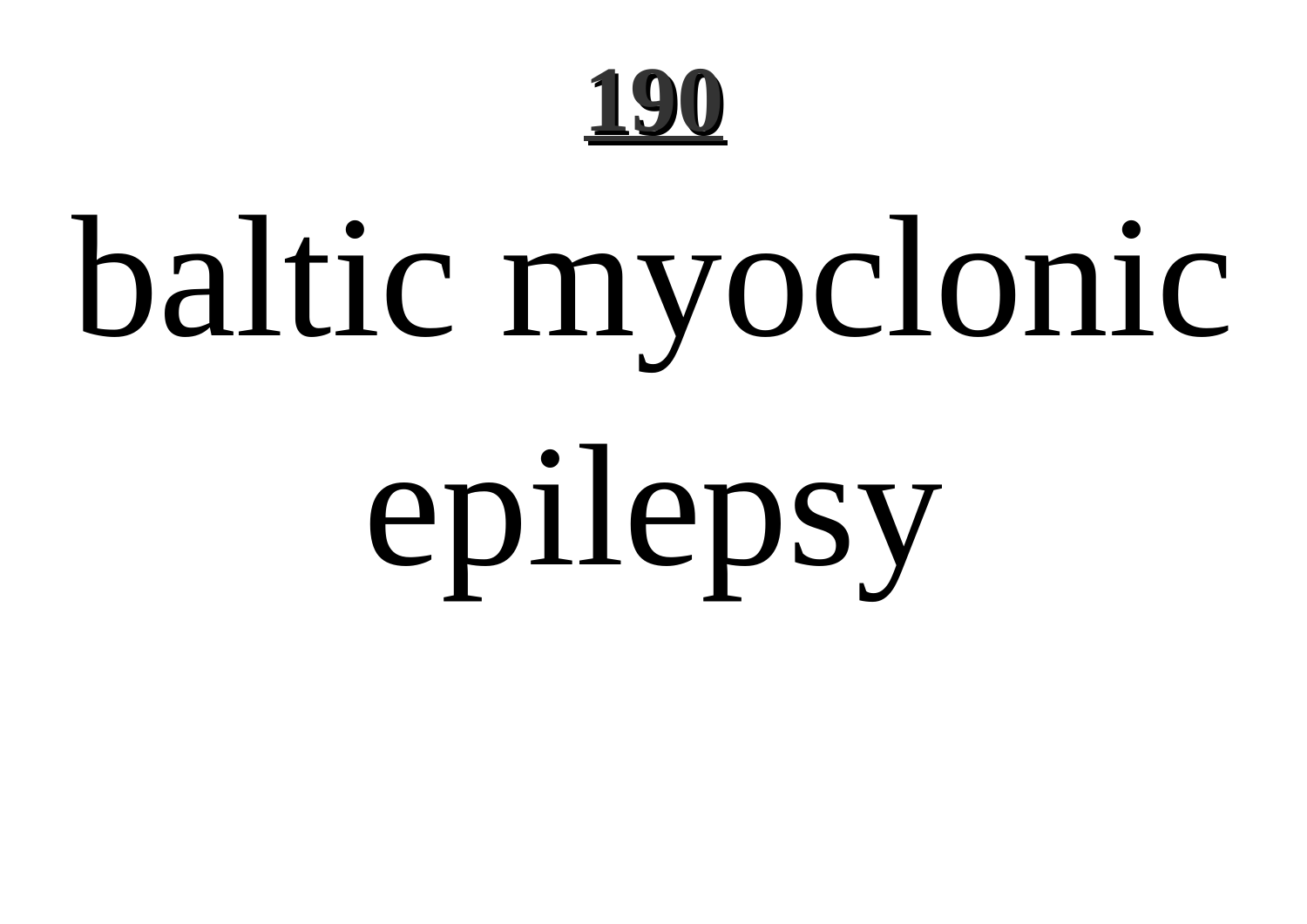### <u>191</u>

## bandsensation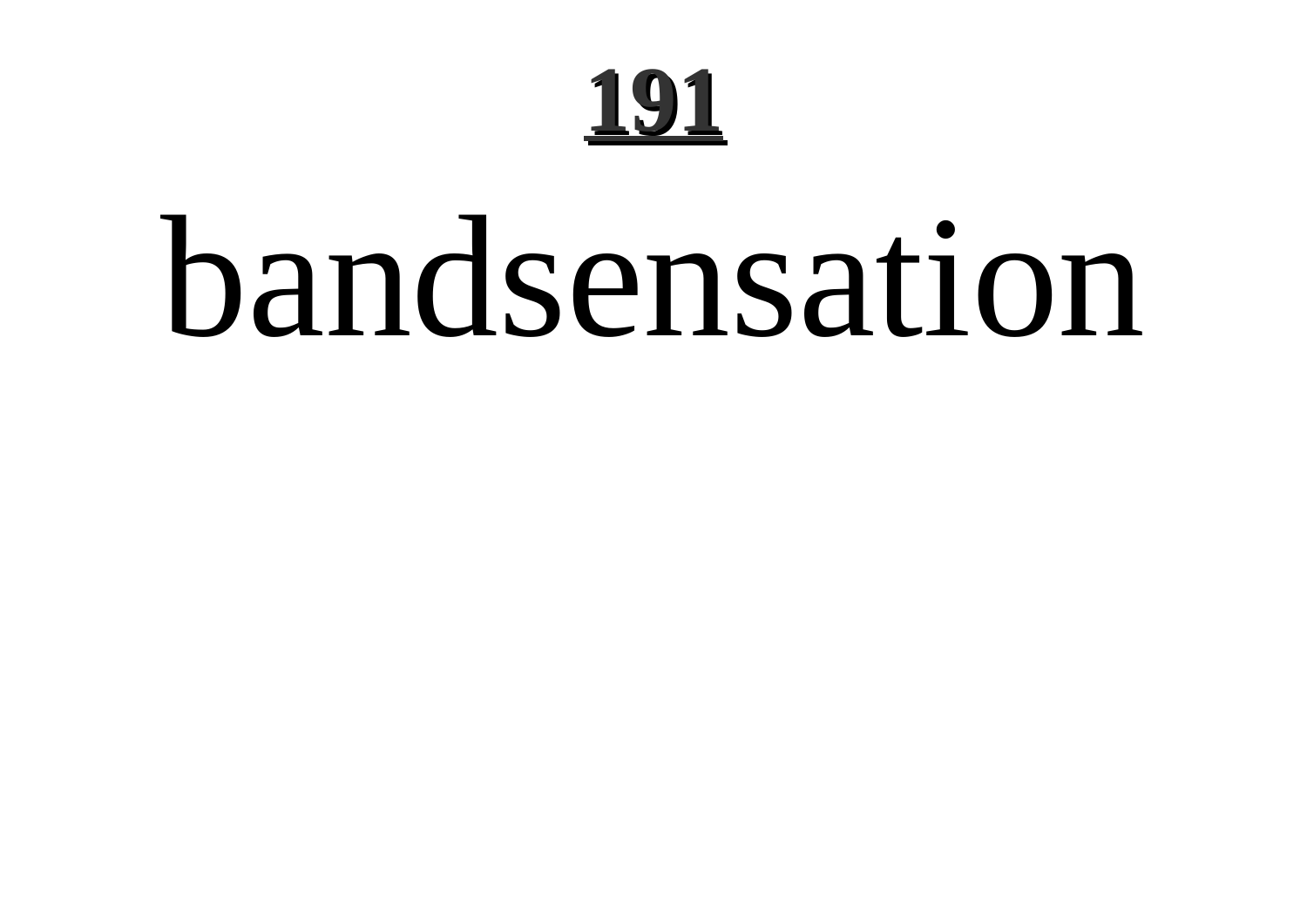

## basedow's disea-

**Se**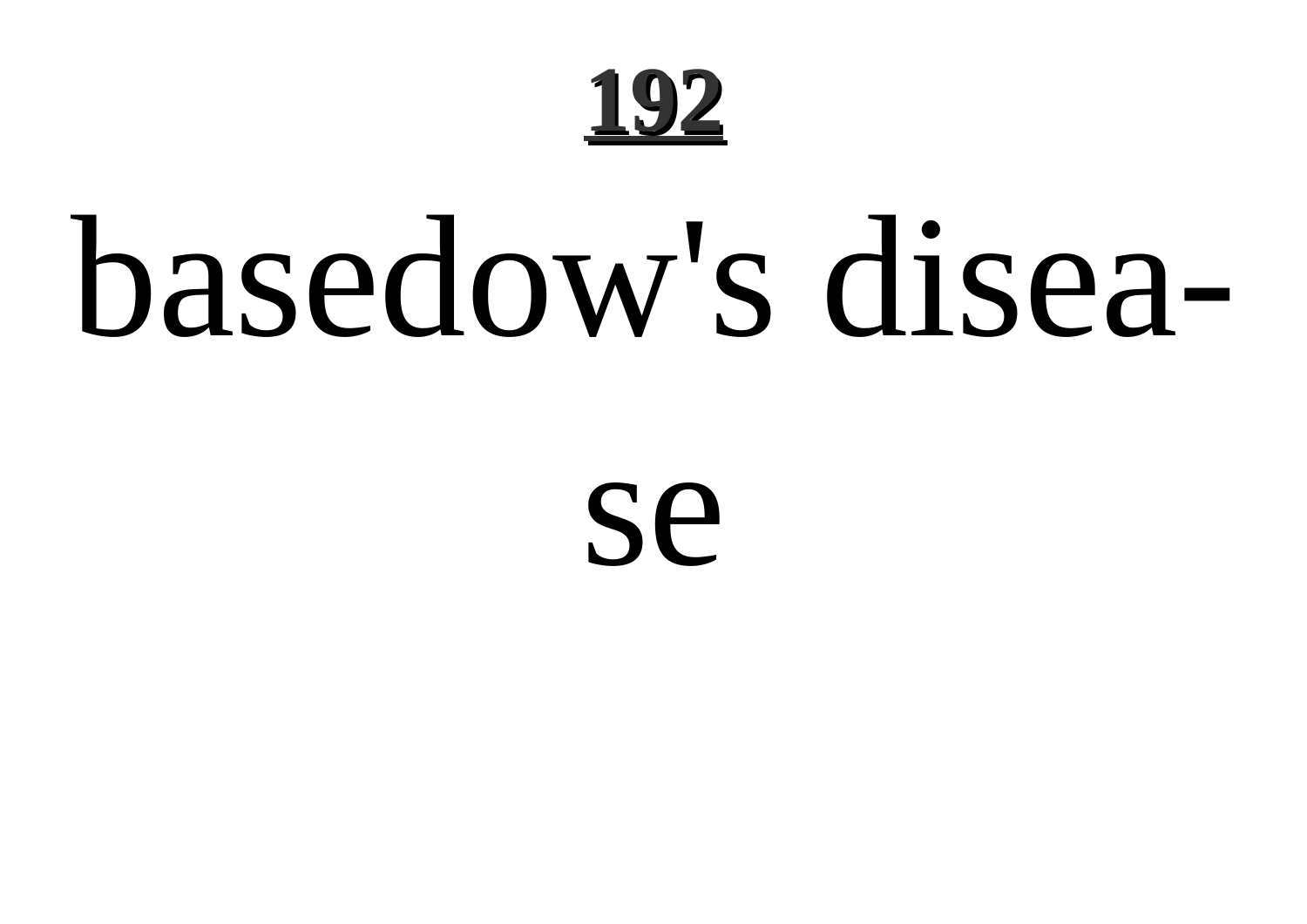

# basilar artery

## thrombosis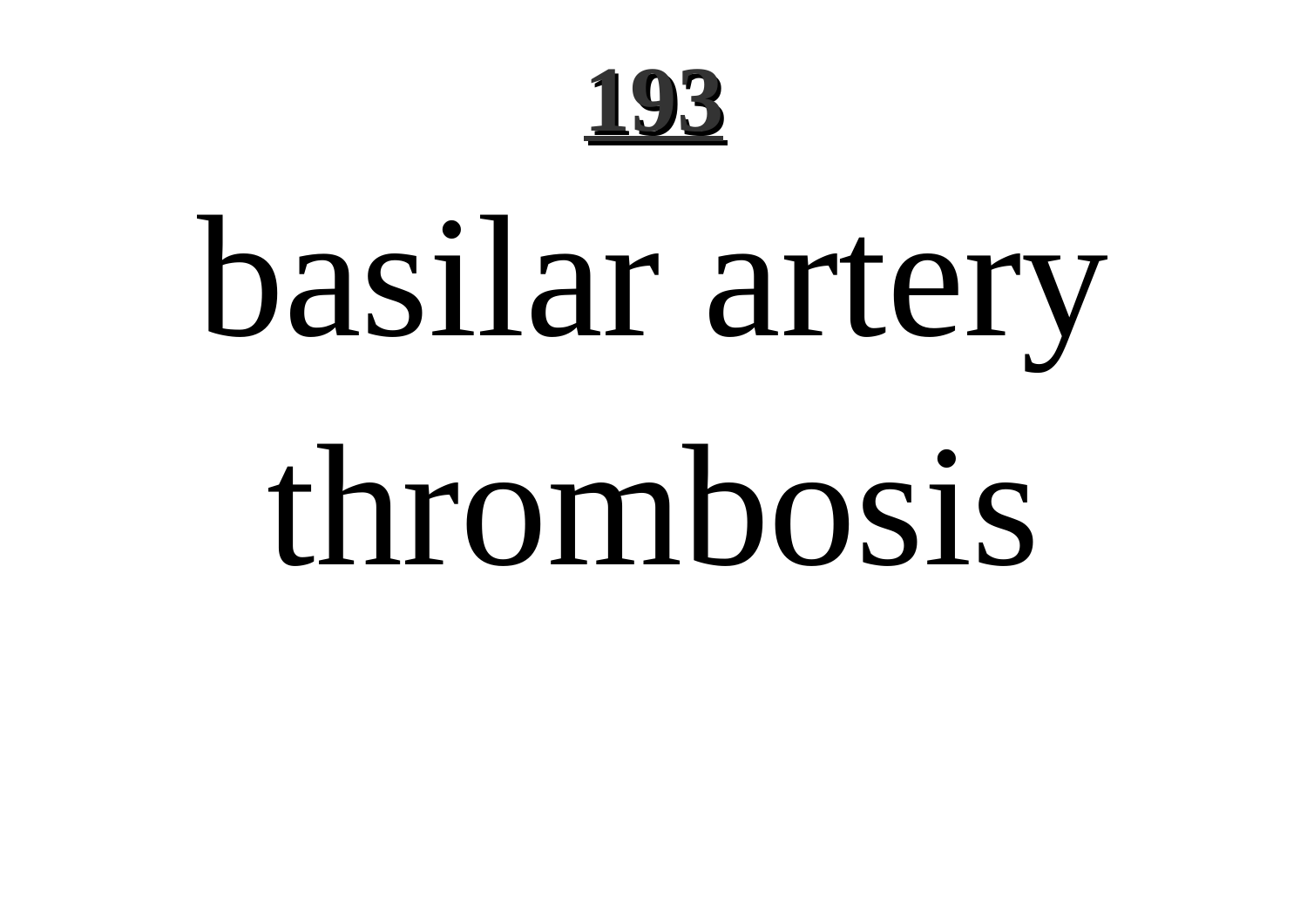

# basophilopenia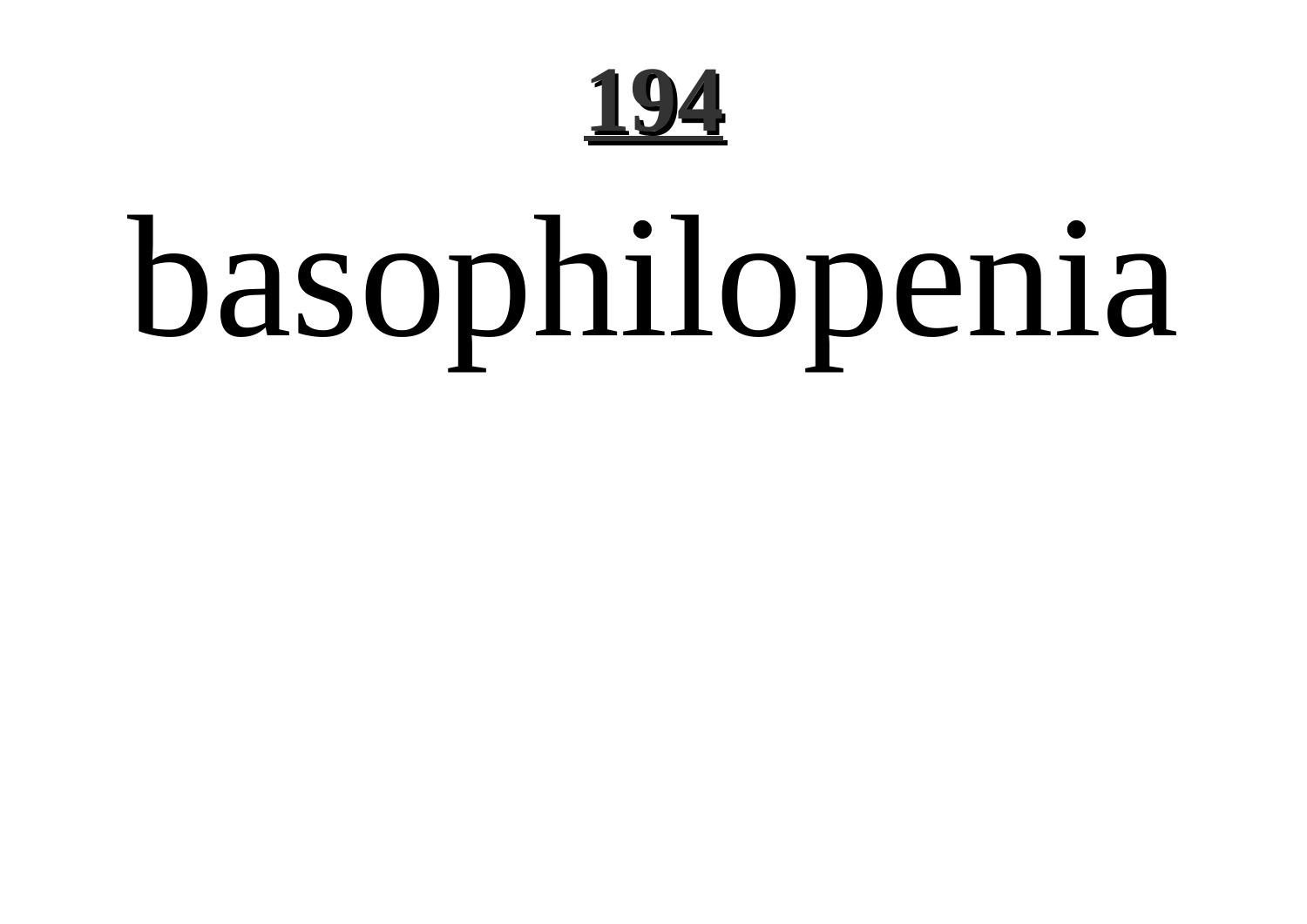# b-cellaplasia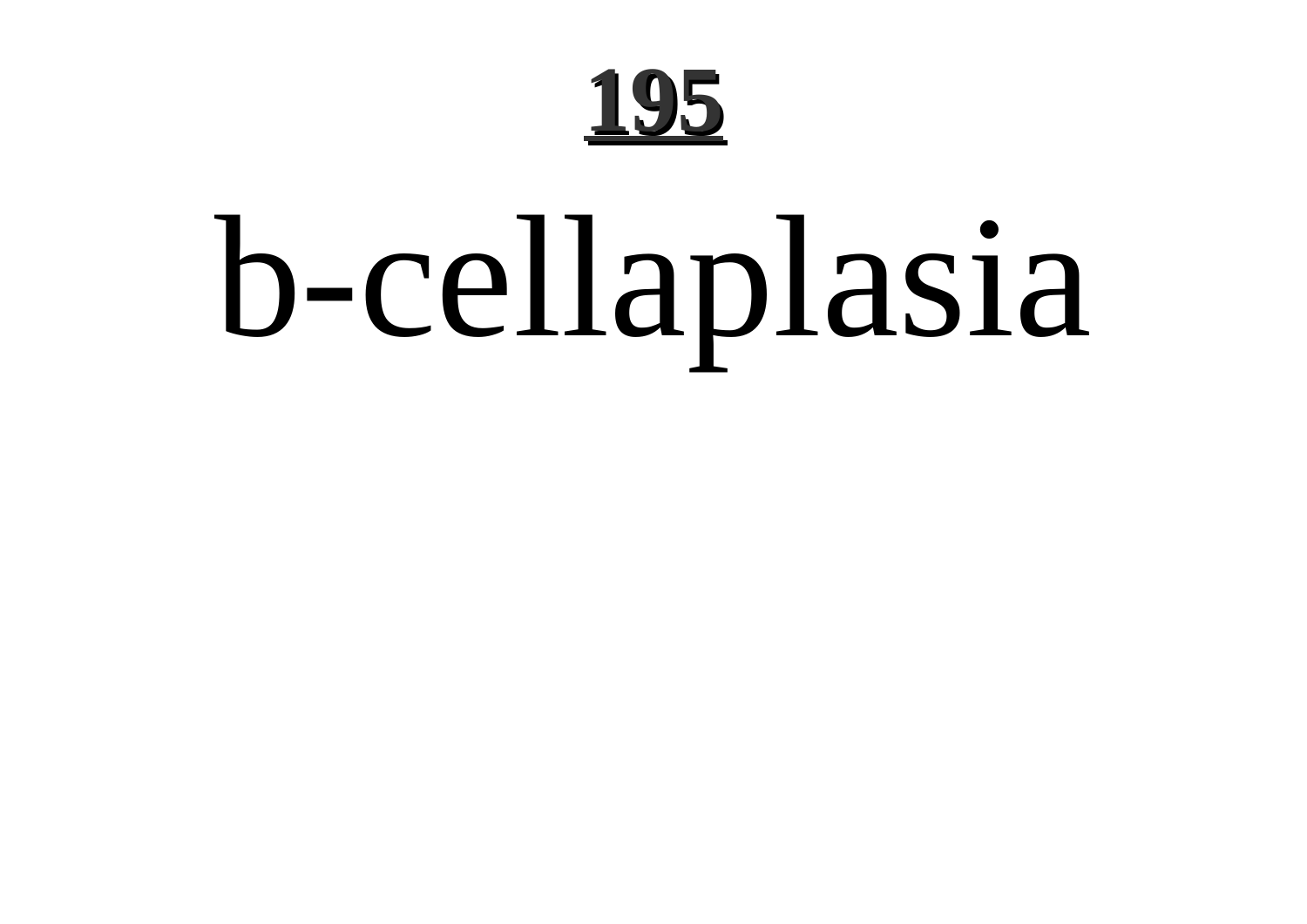

# behcet's syndro-

me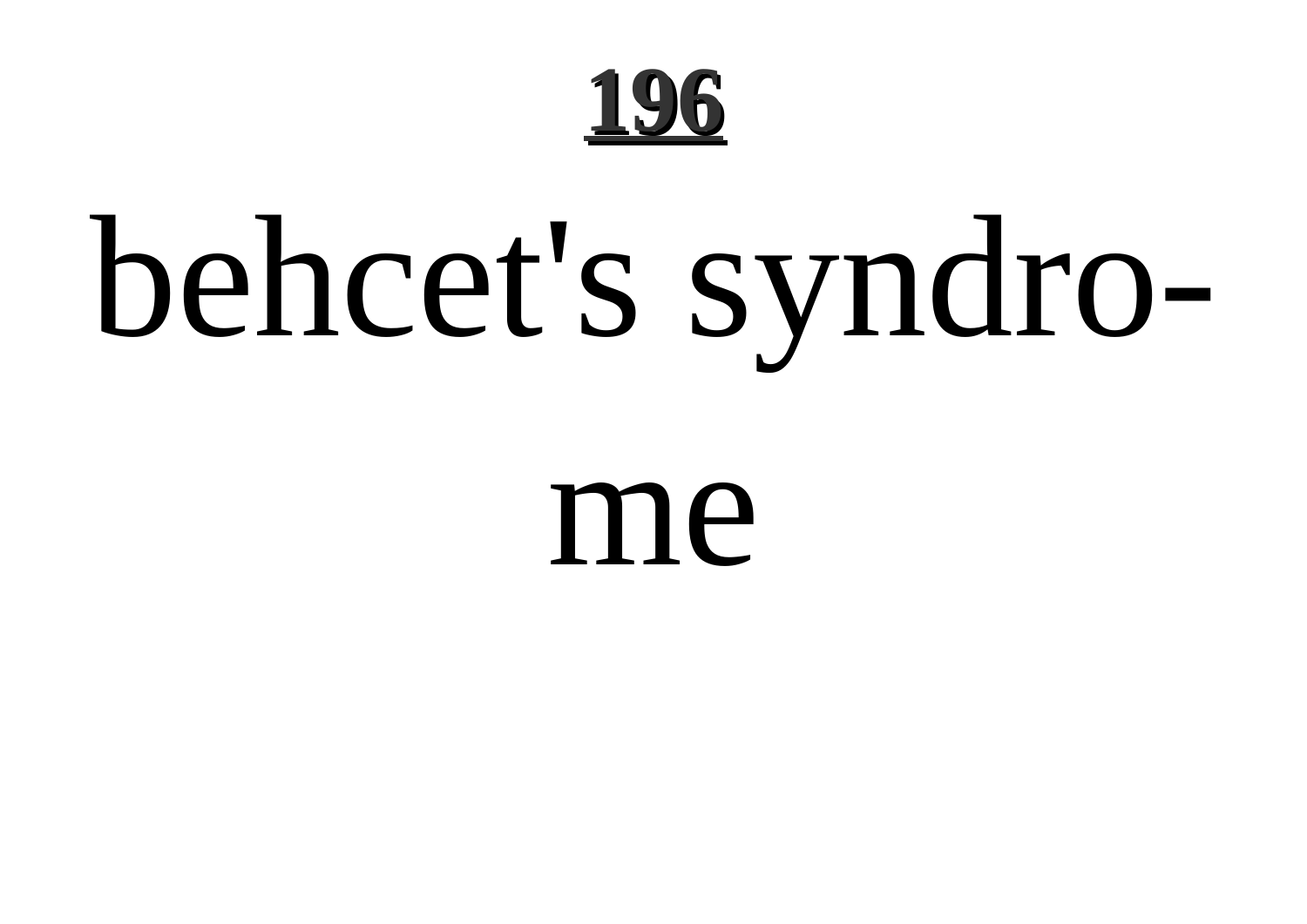# benign ethnic

# neutropenia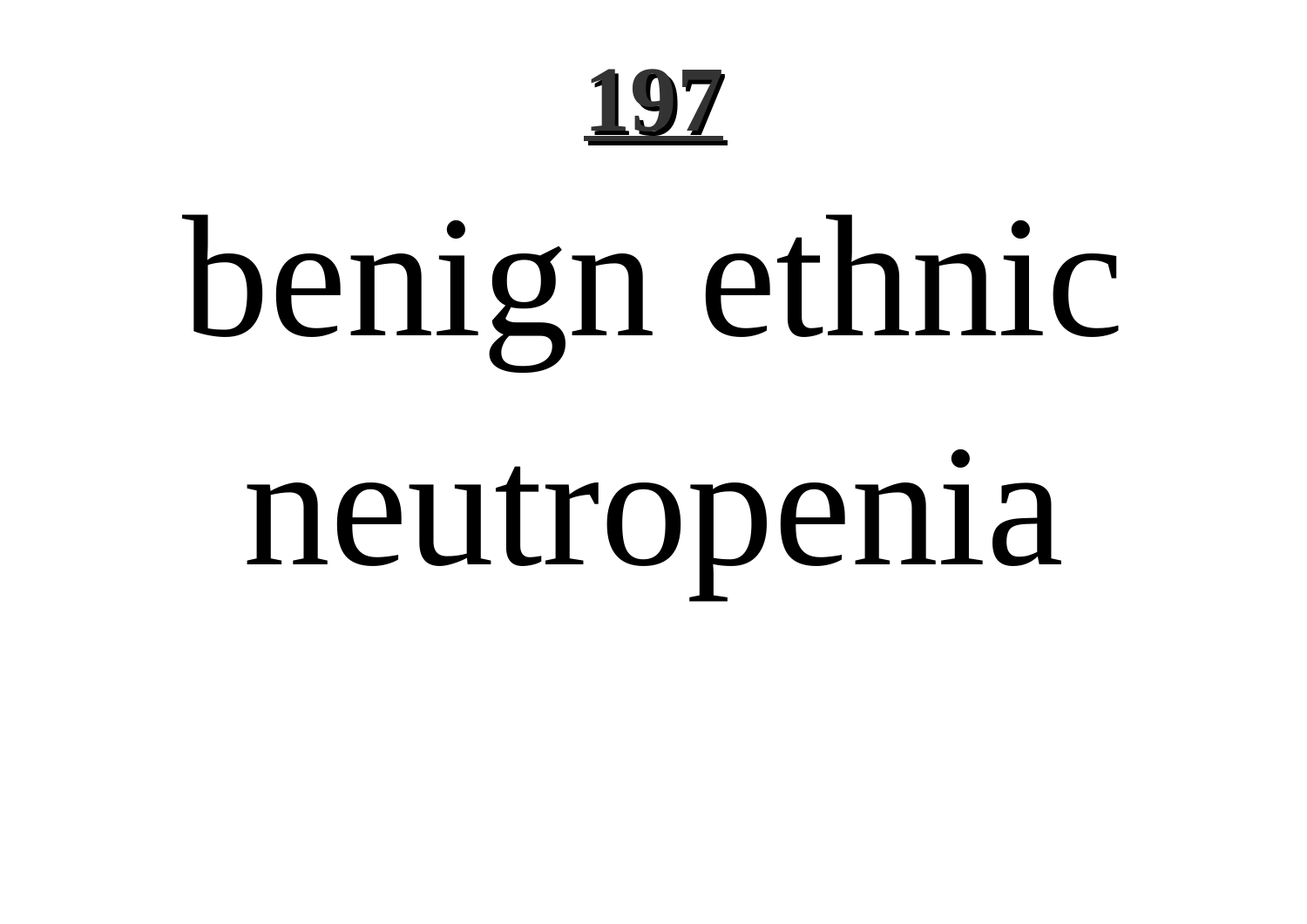

# benign familial

### neonatalcon-

## vulsions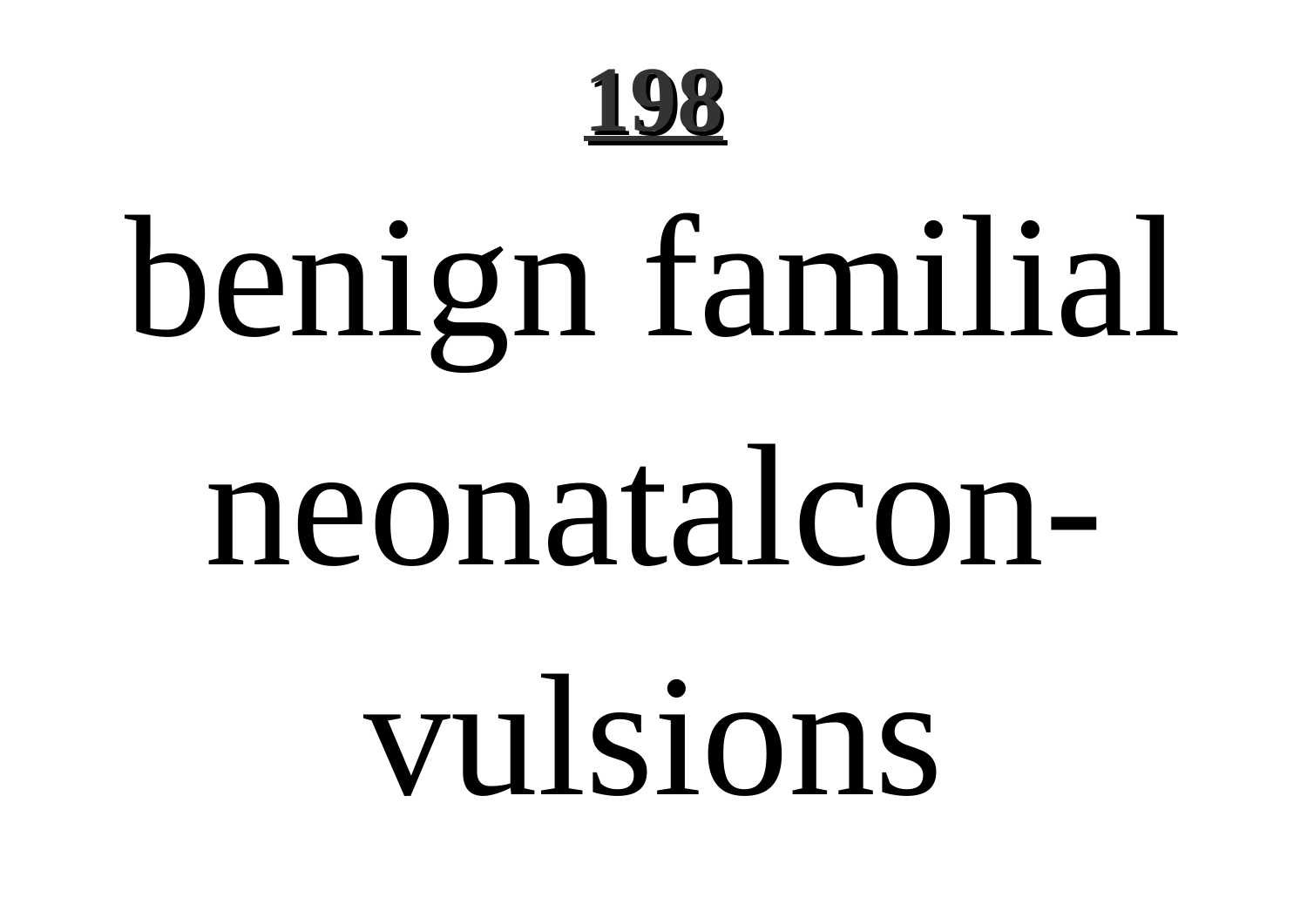

# benign familial

# pemphigus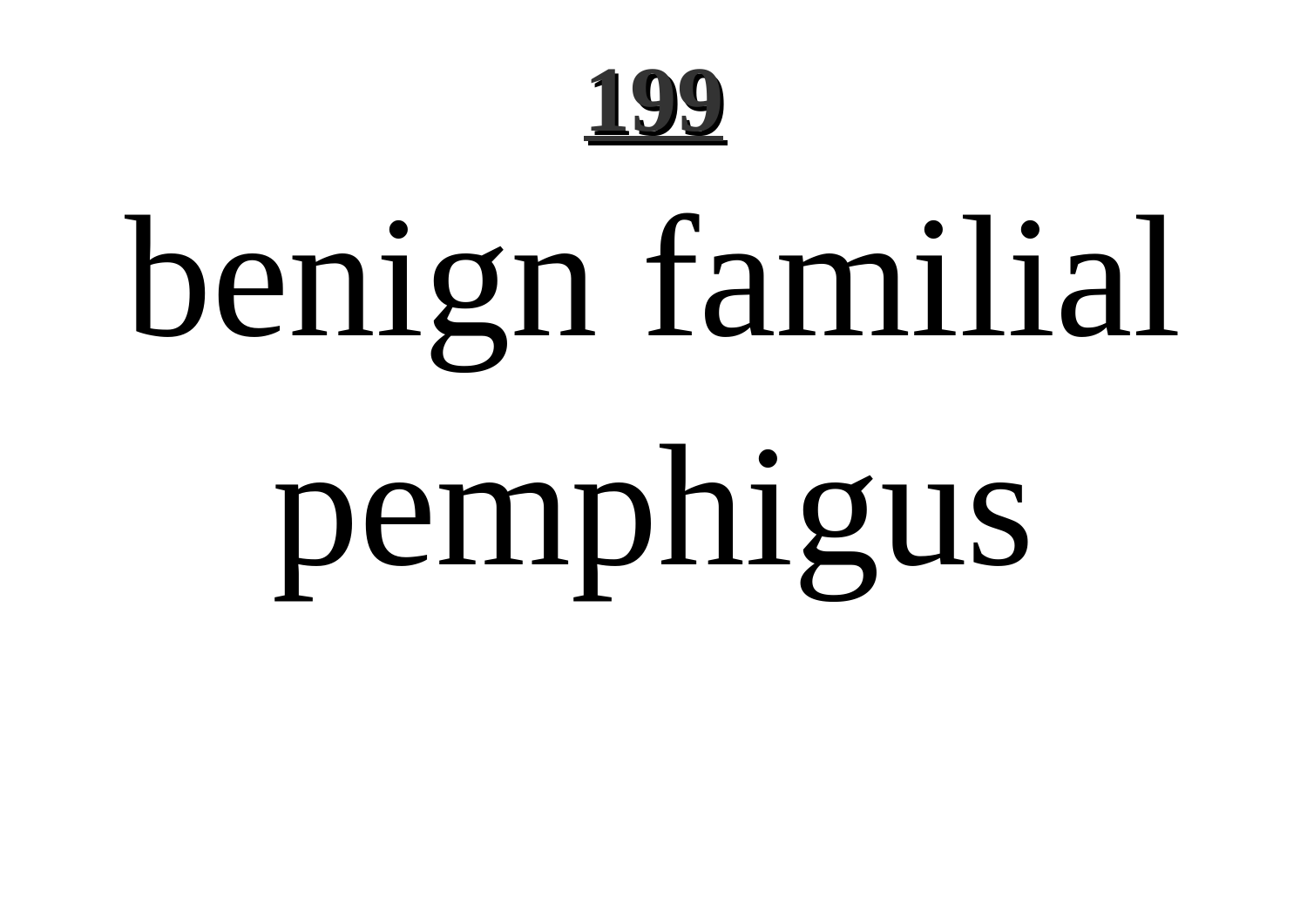

# benign rolandic

# epilepsy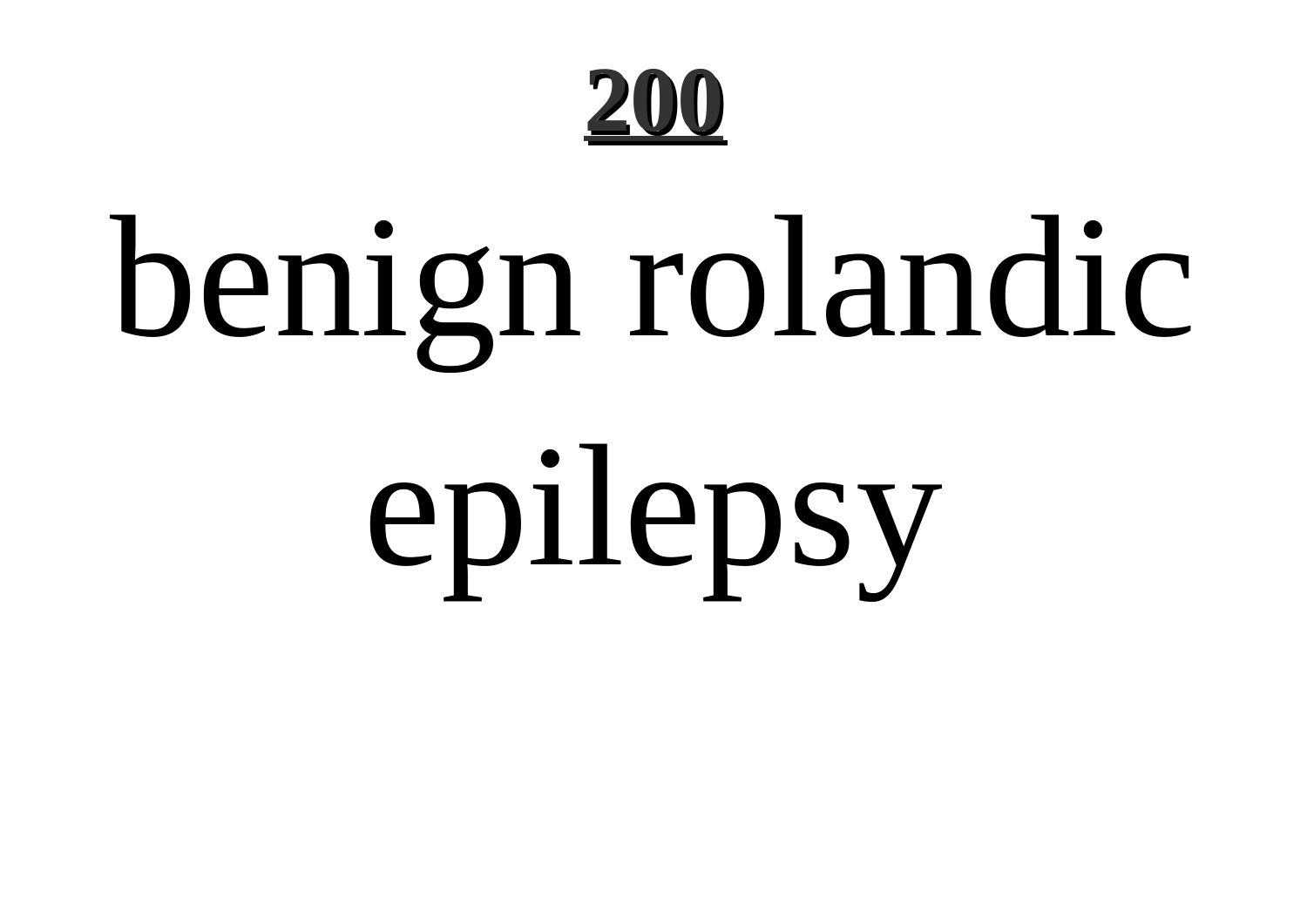## beta-2 glycopro-

# teinantibody po-

sitive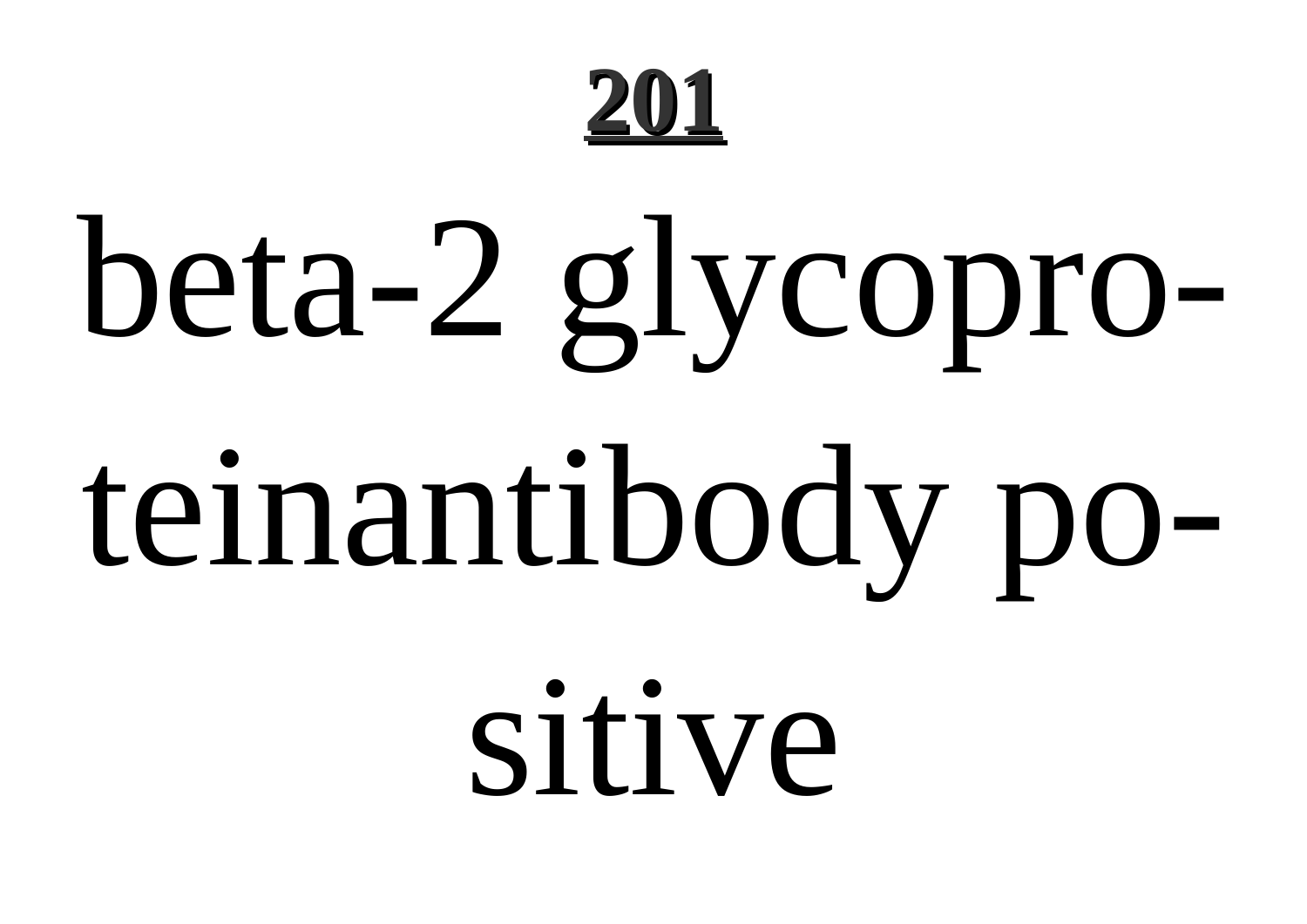## bickerstaff's en-

# cephalitis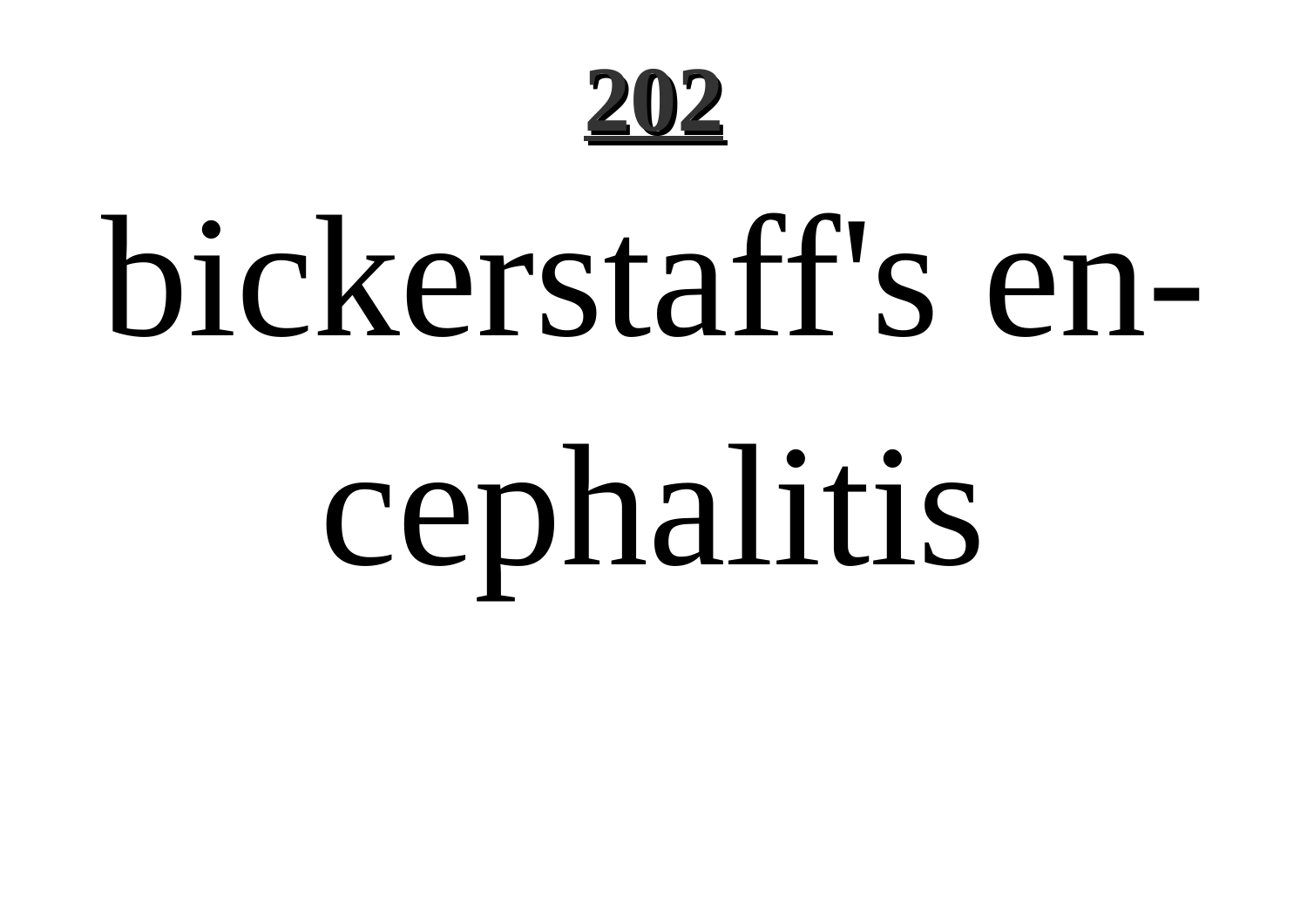

# bile output ab-

## normal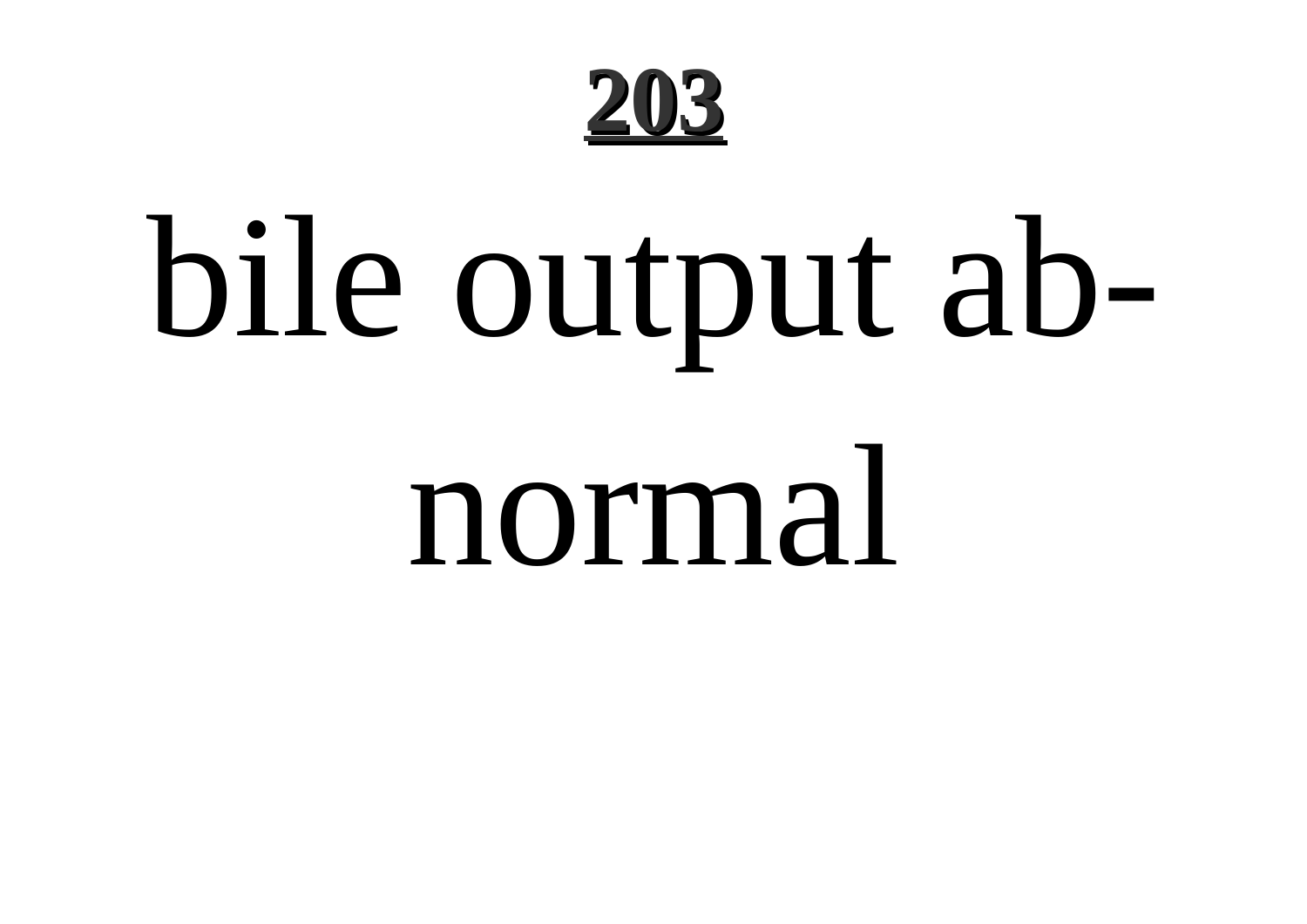

# bile output-

## decreased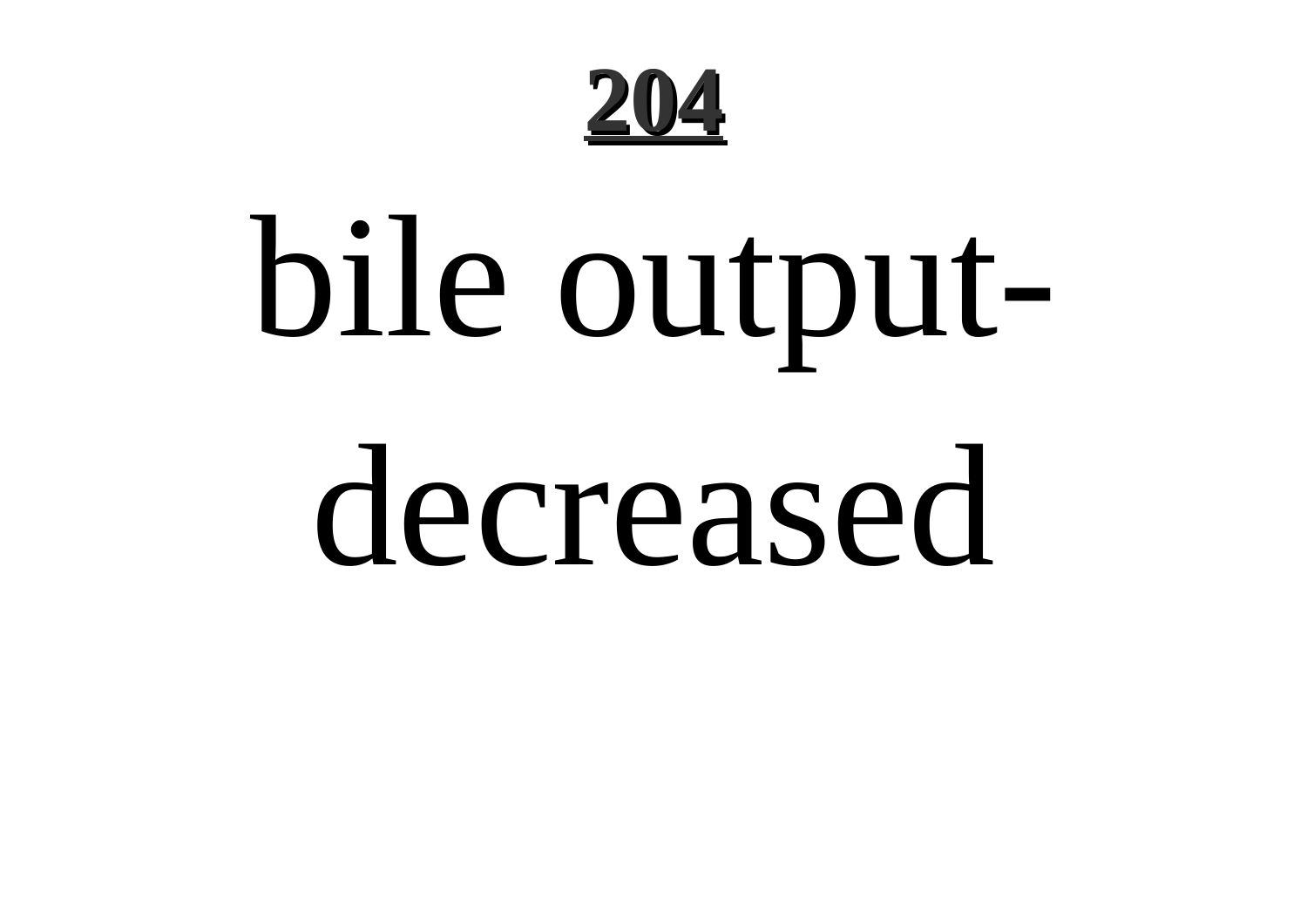# biliary ascites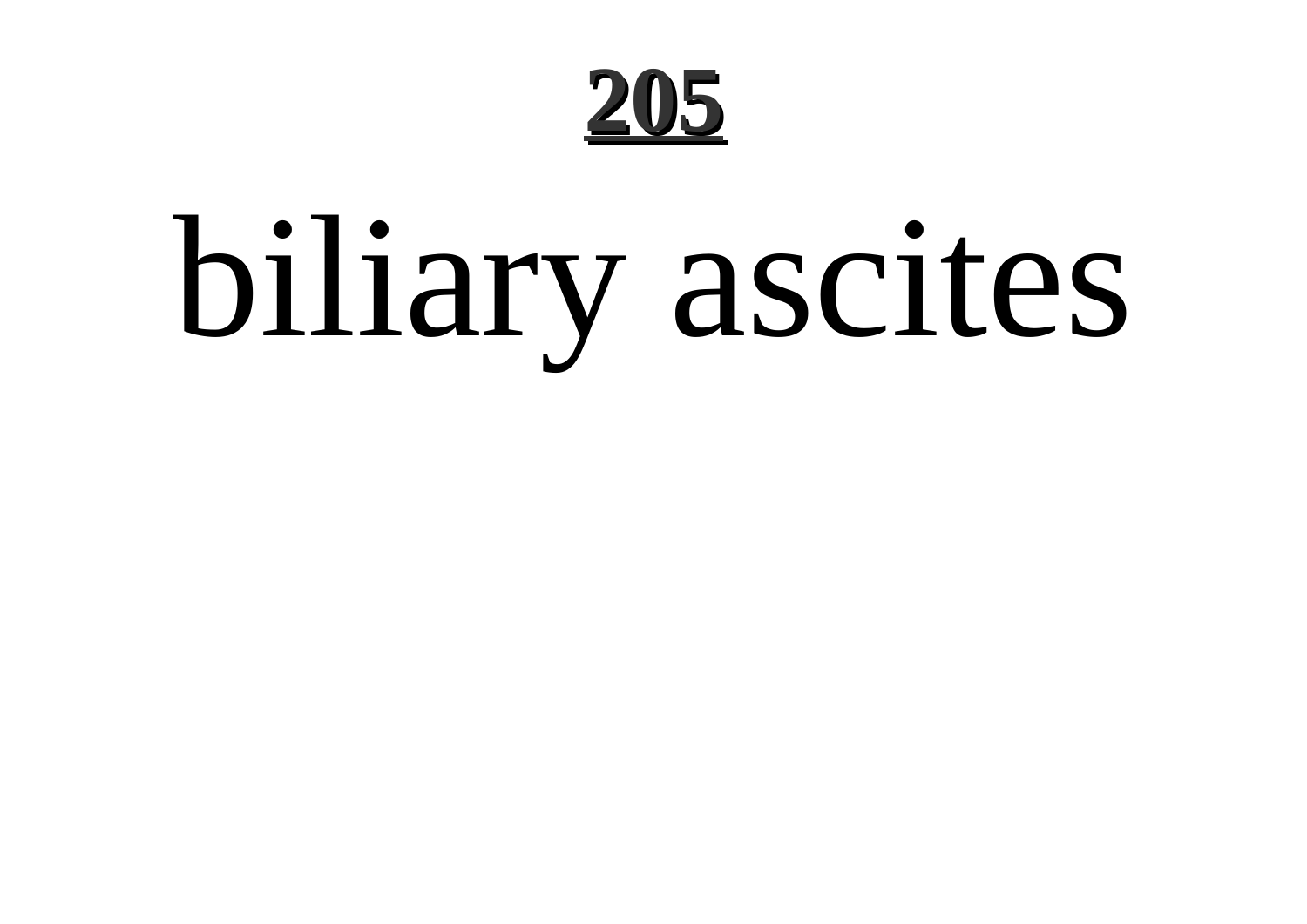

# bilirubin conju-

# gated abnormal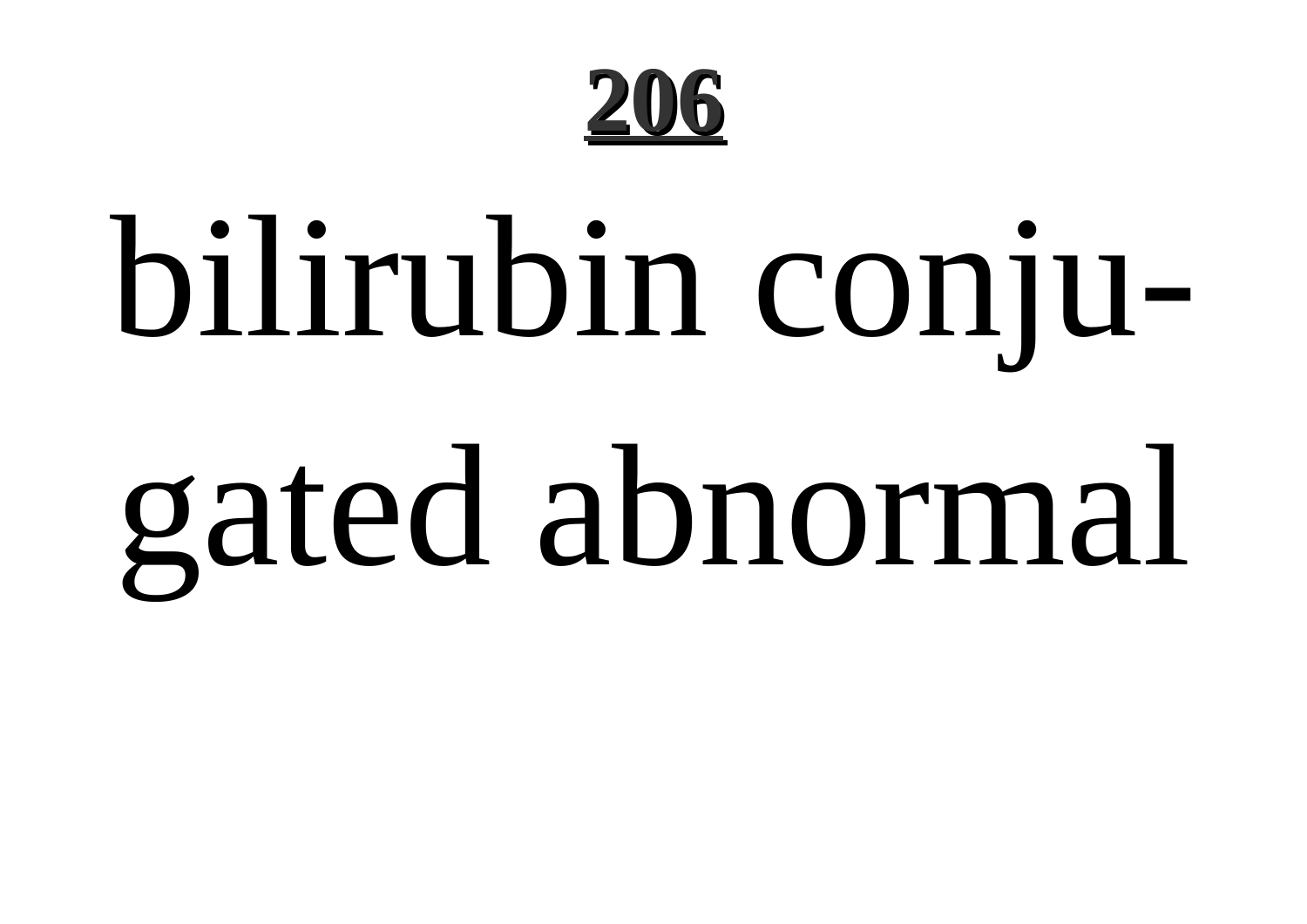# bilirubin conju-

# gatedincreased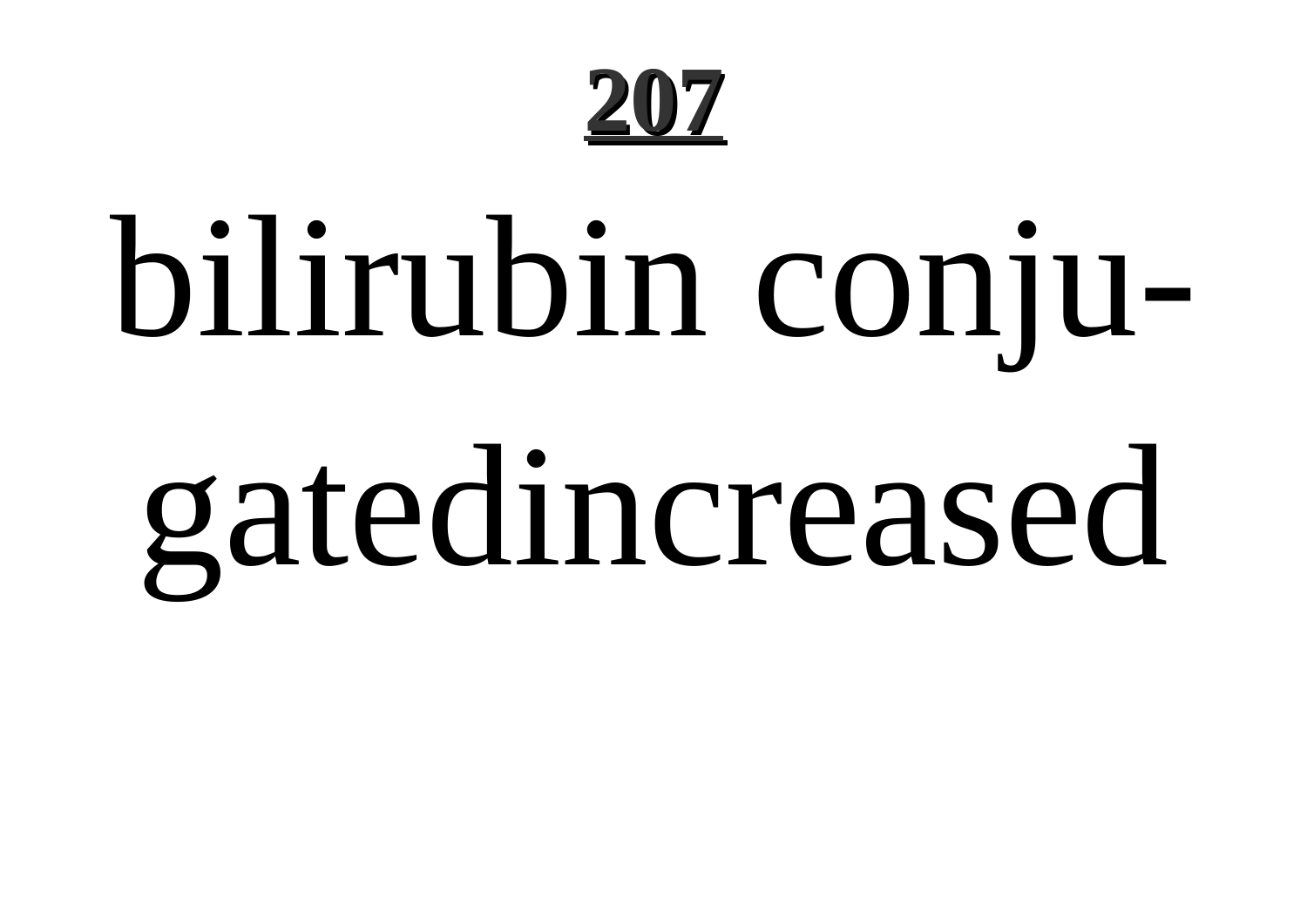

## bilirubin urine

## present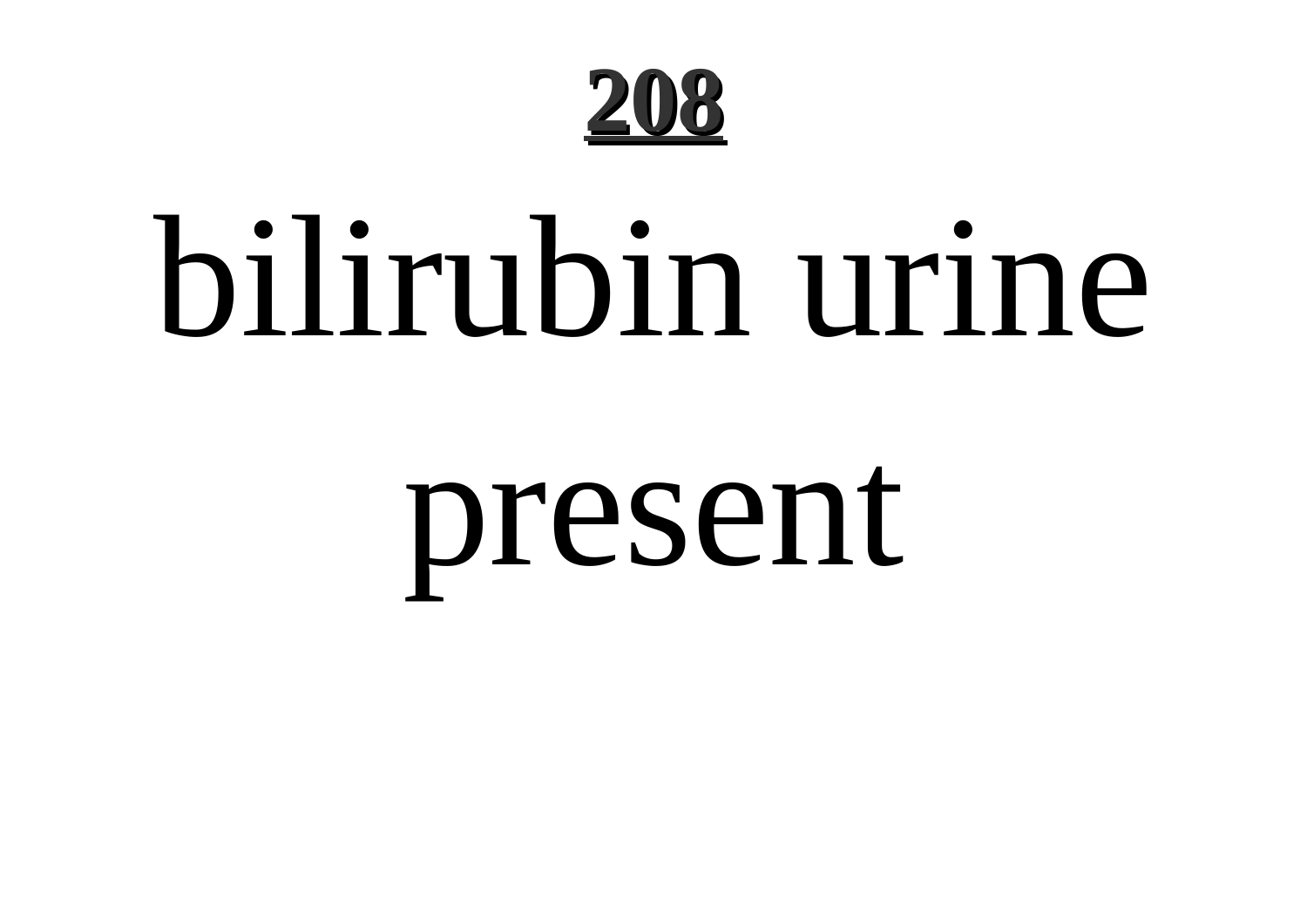

# biopsy liver ab-

## normal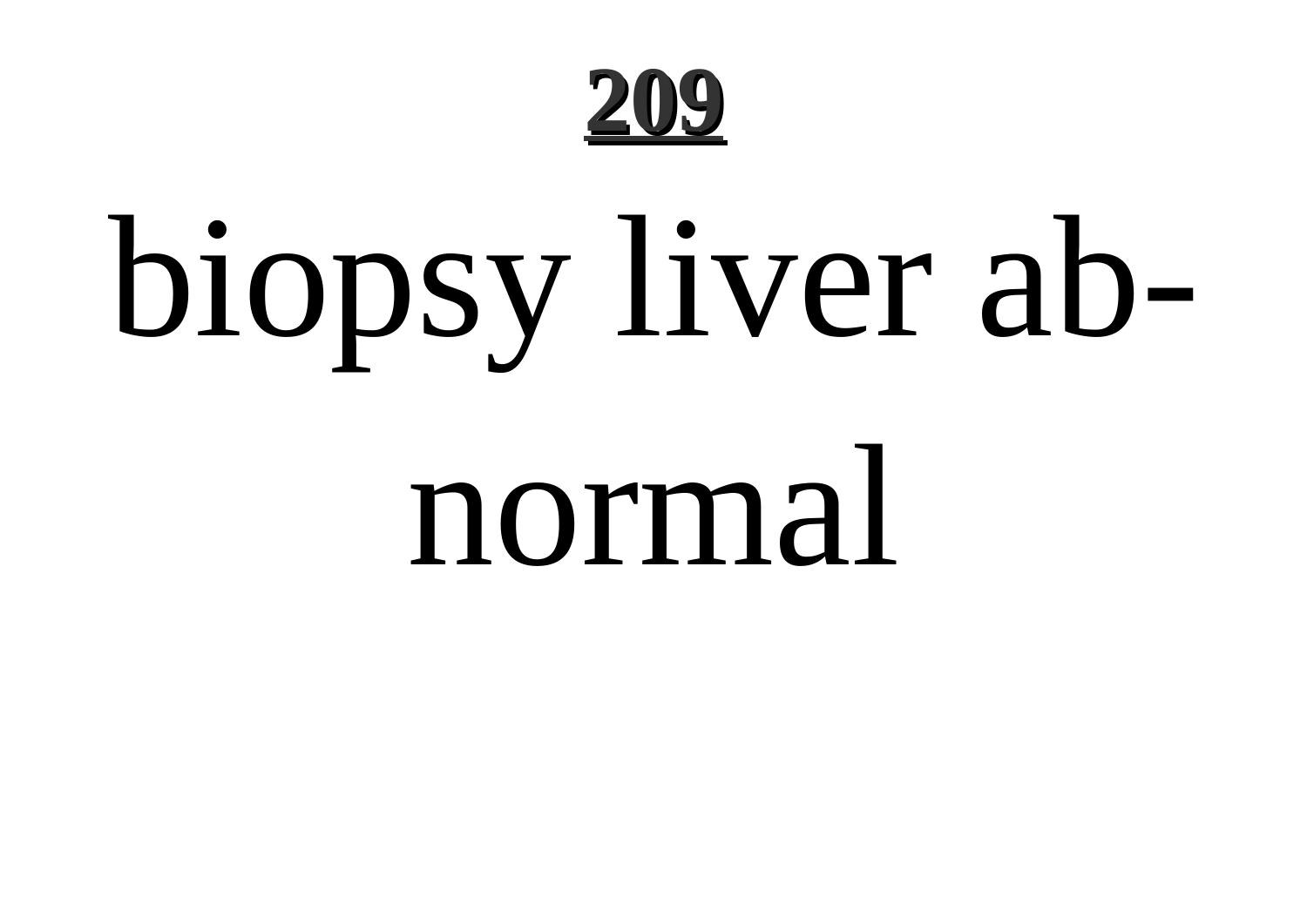

## biotinidase defi-

ciency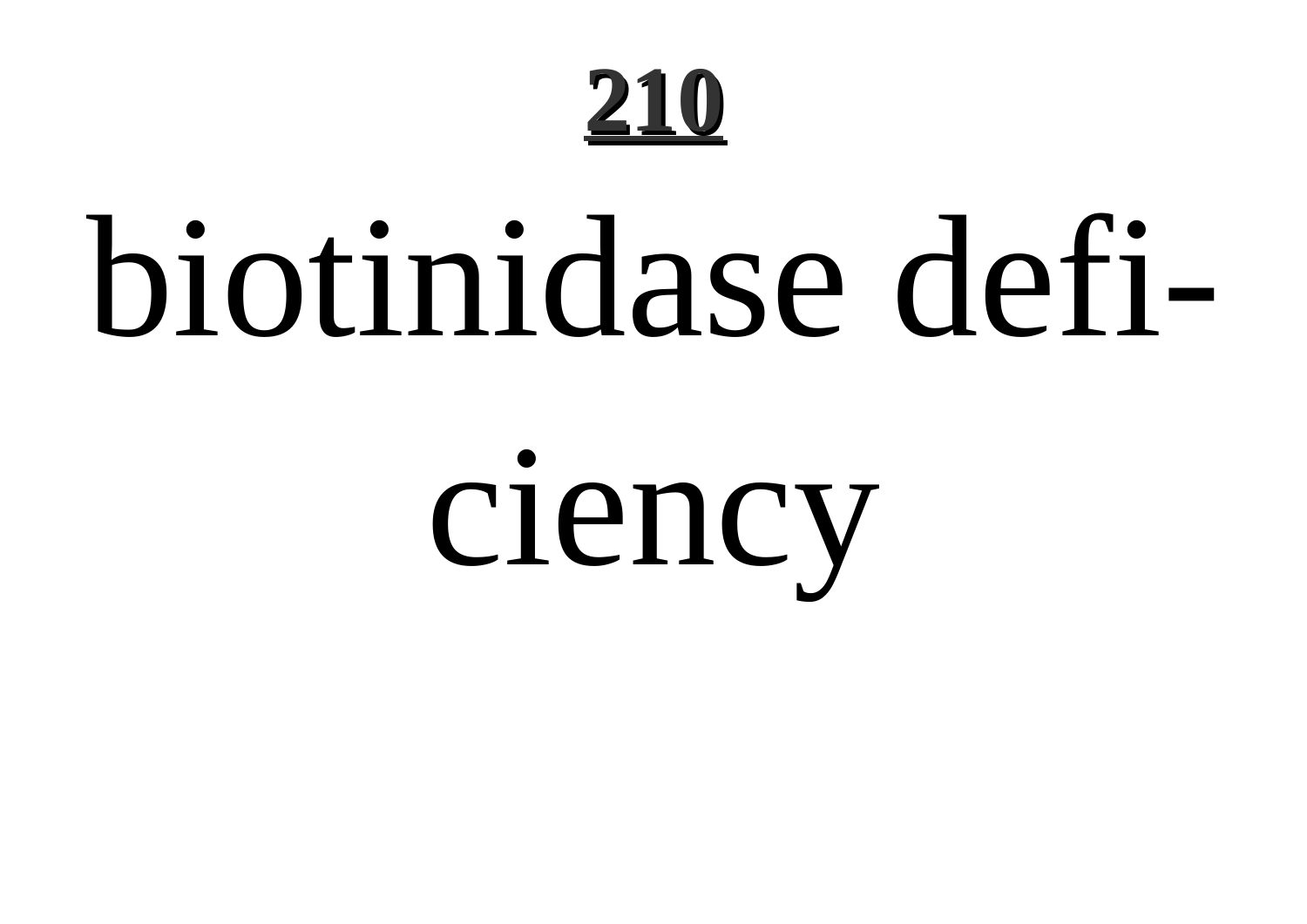## birdshotchoriore-

# tinopathy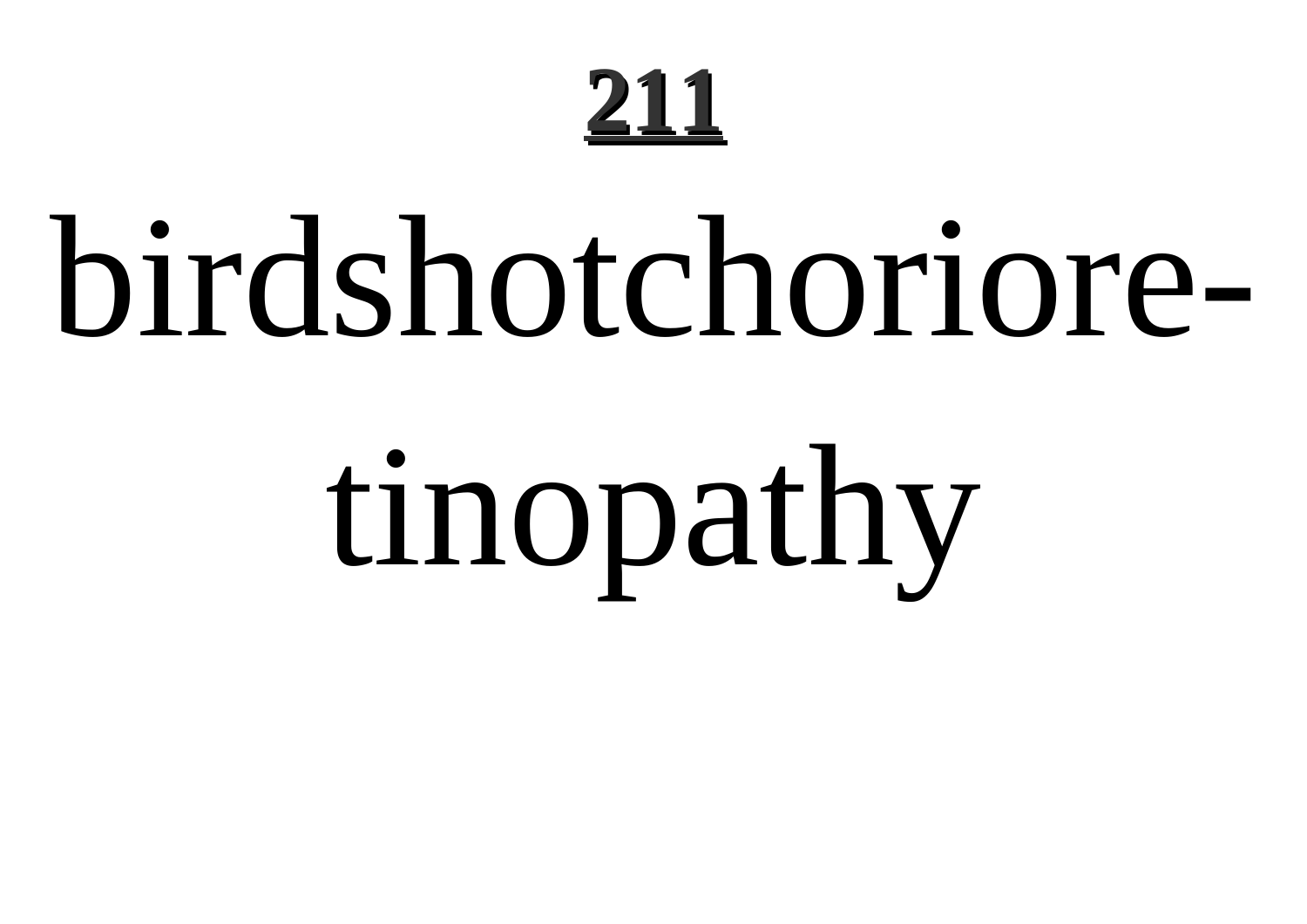## blood alkaline

# phosphatase ab-

## normal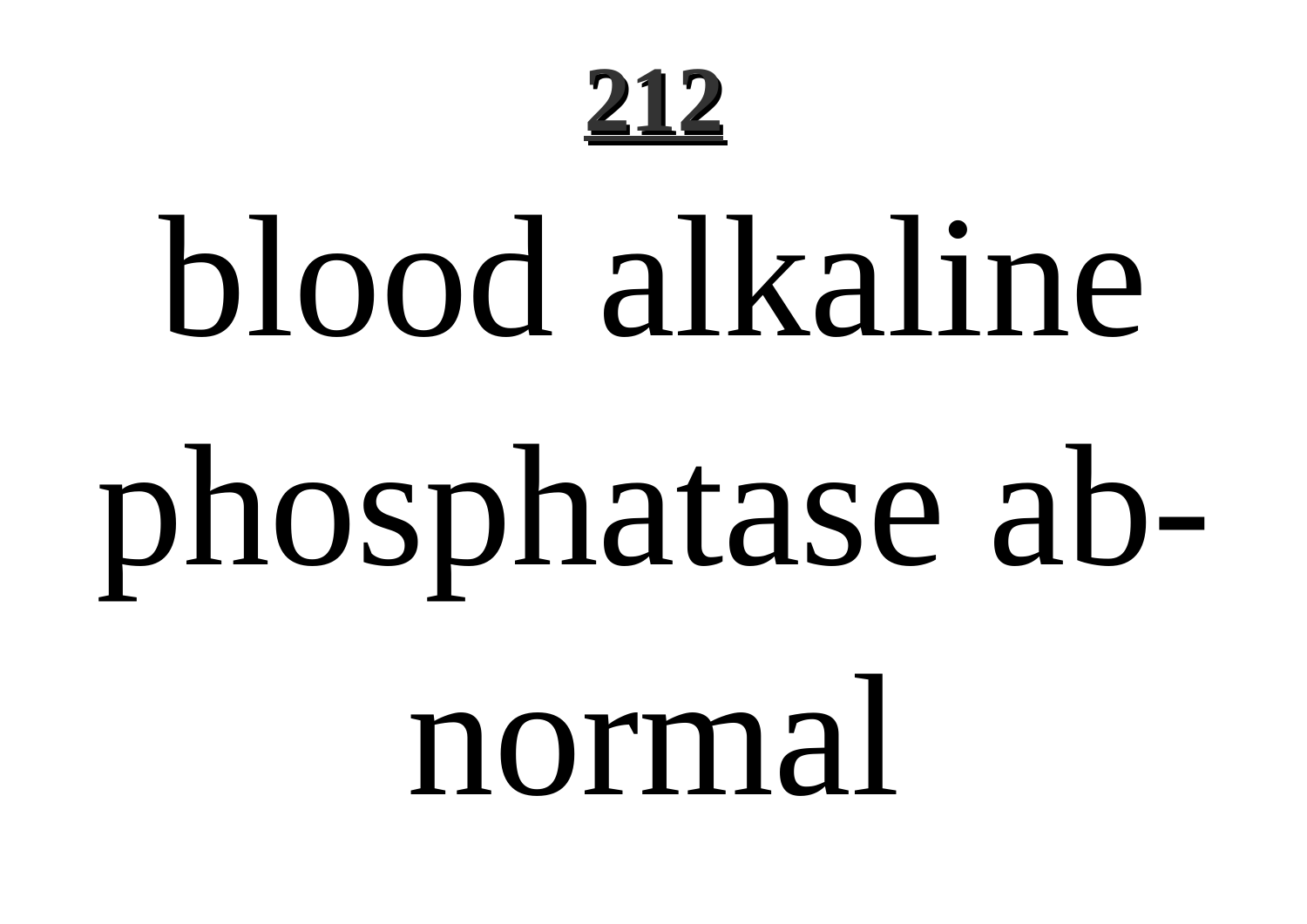## blood alkaline

# phosphatasein-

creased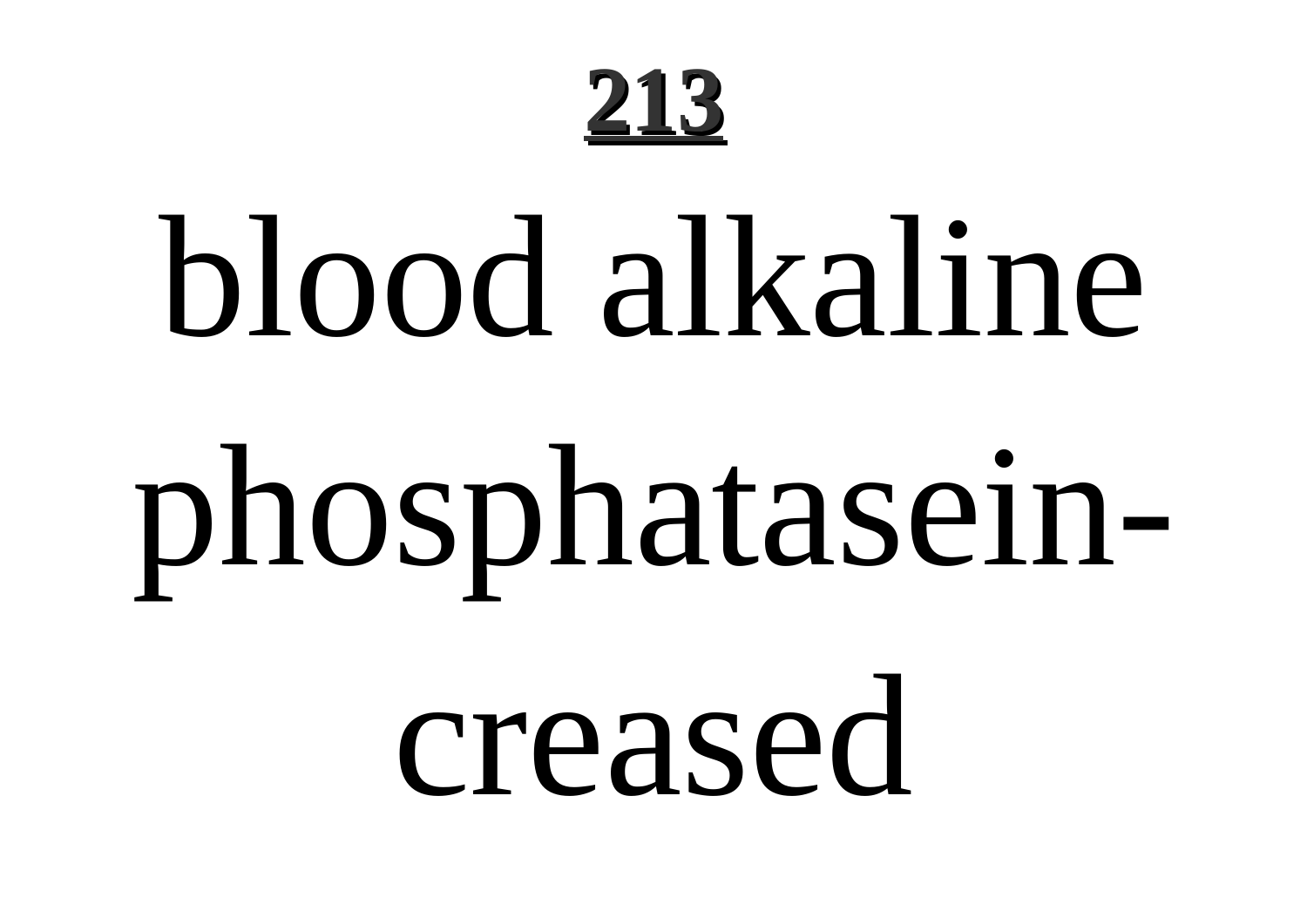

## blood bilirubin

## abnormal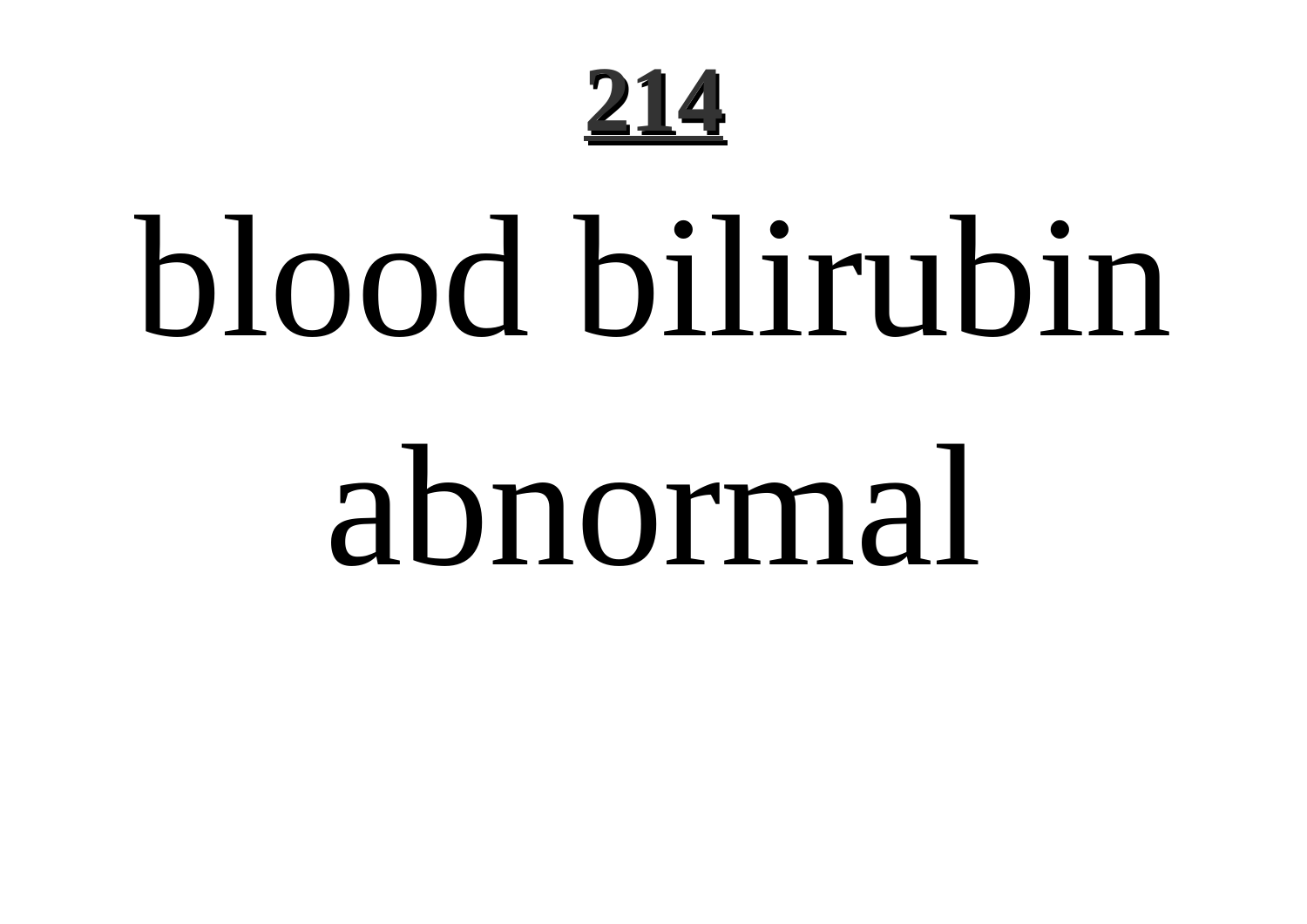## blood bilirubin

## increased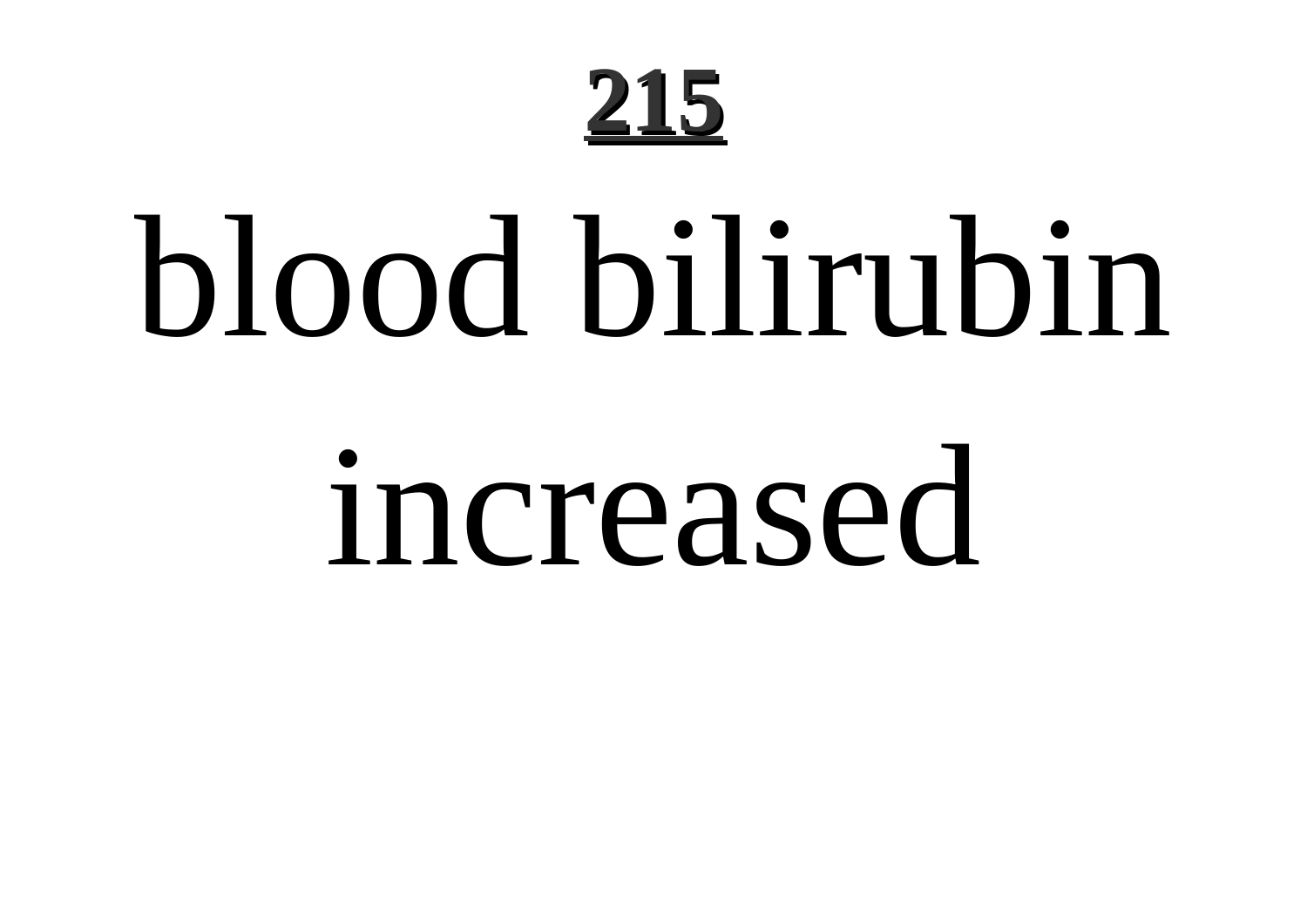

## blood bilirubin

# unconjugatedin-

creased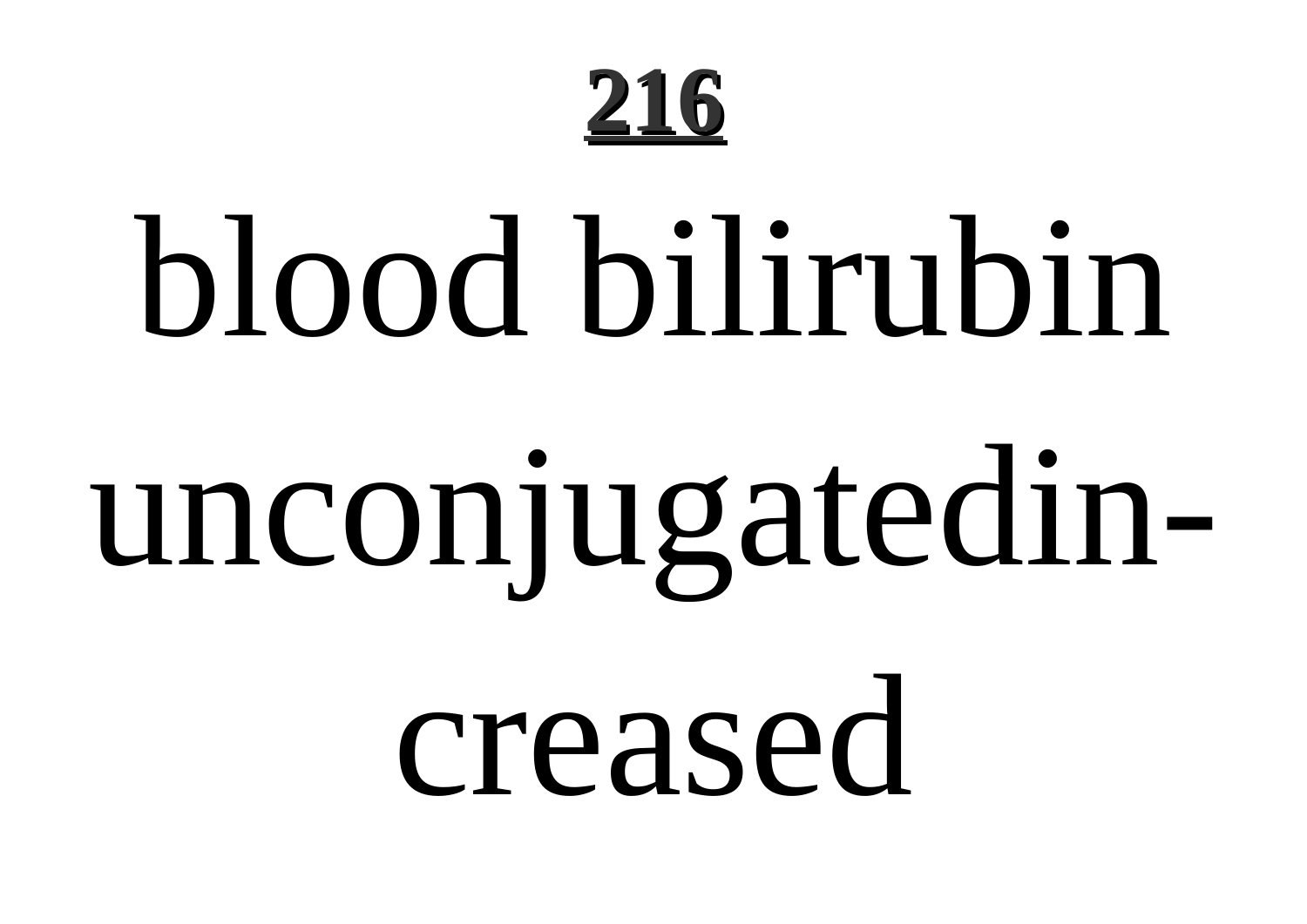#### **217**

#### blood cholineste-

#### rase abnormal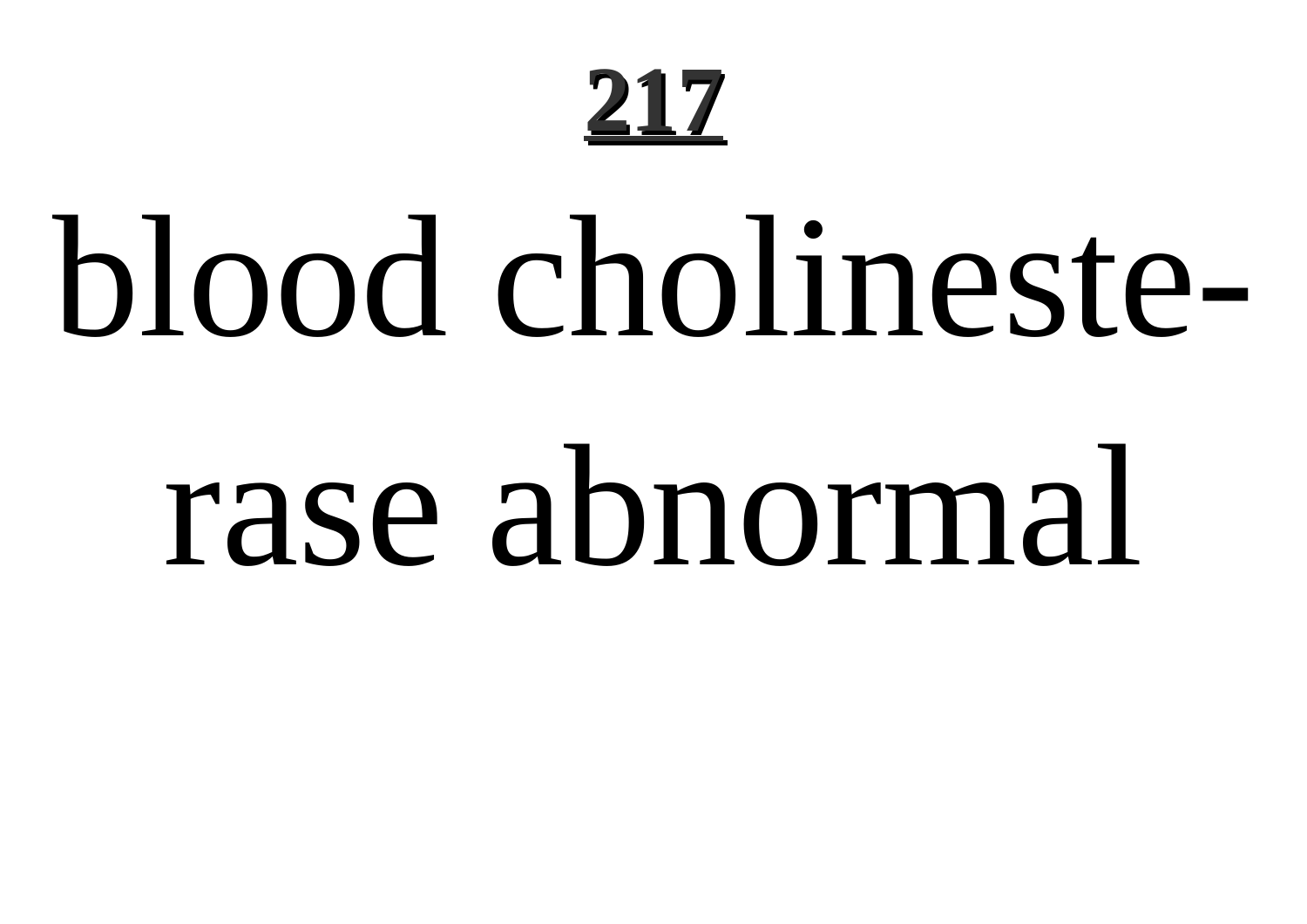

#### blood cholineste-

#### rase decreased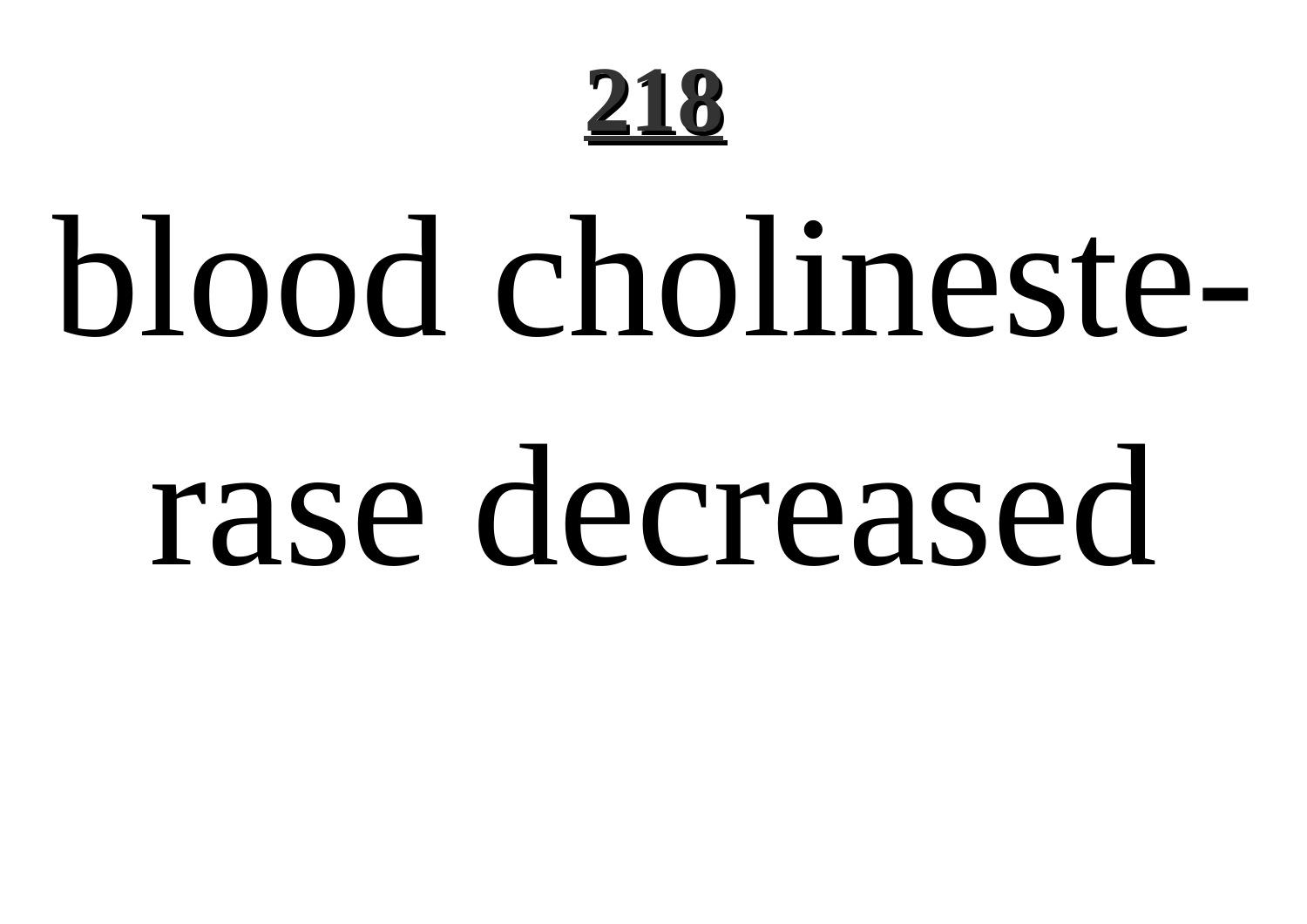

## blood pressure-

decreased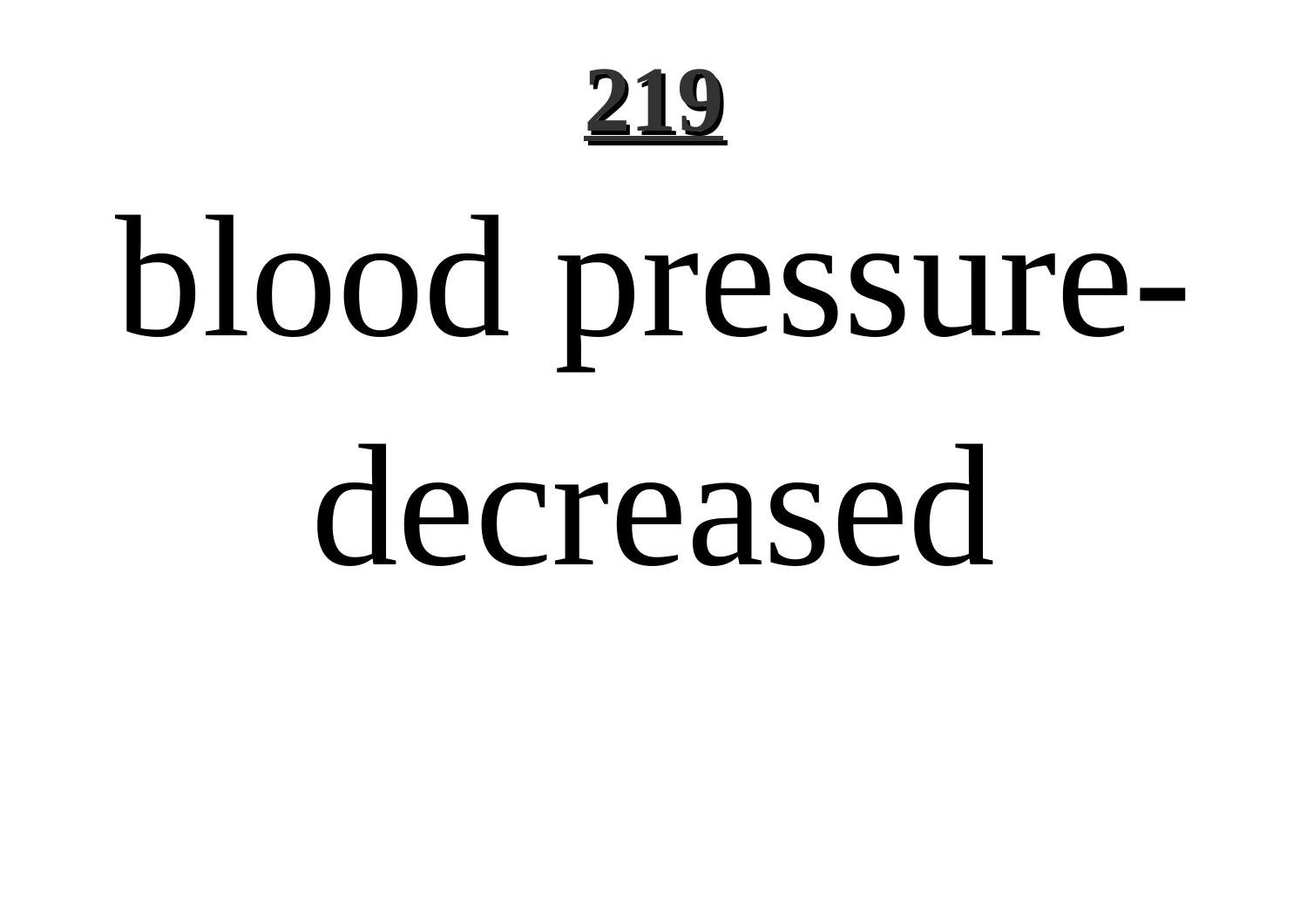

## blood pressure

#### diastolic decrea-

sed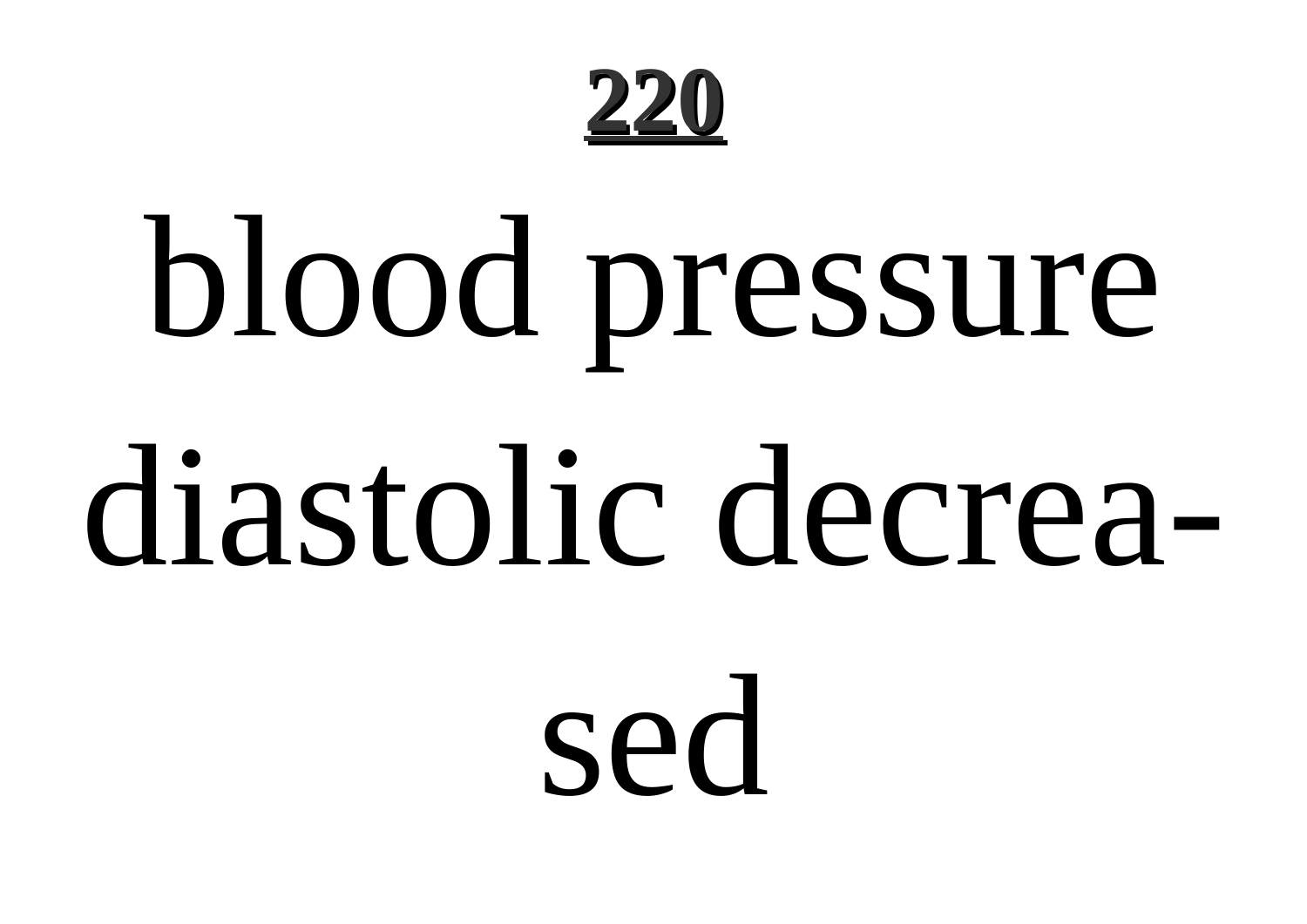

## blood pressure

### systolic decrea-

sed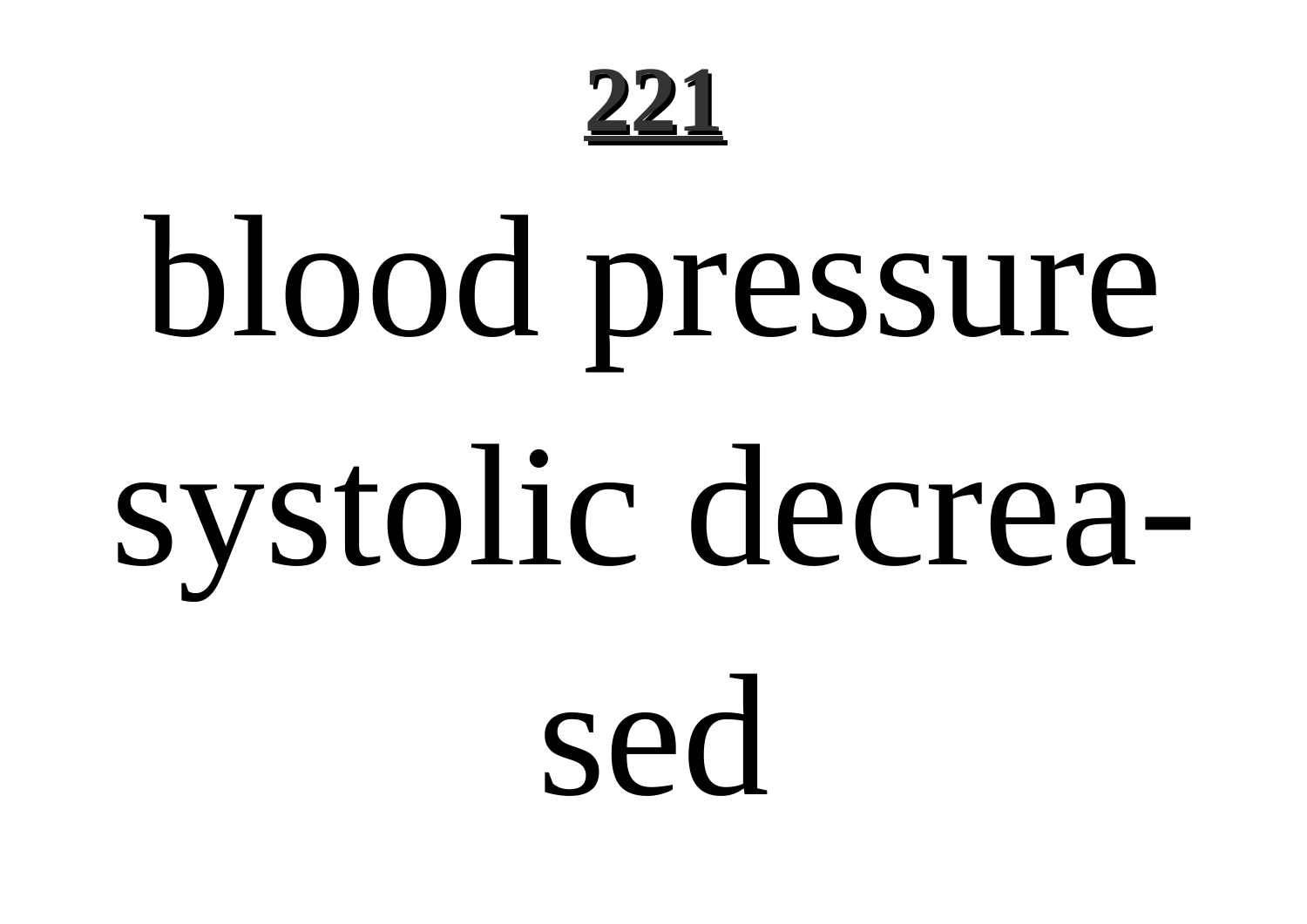222

## blue toesyndro-

me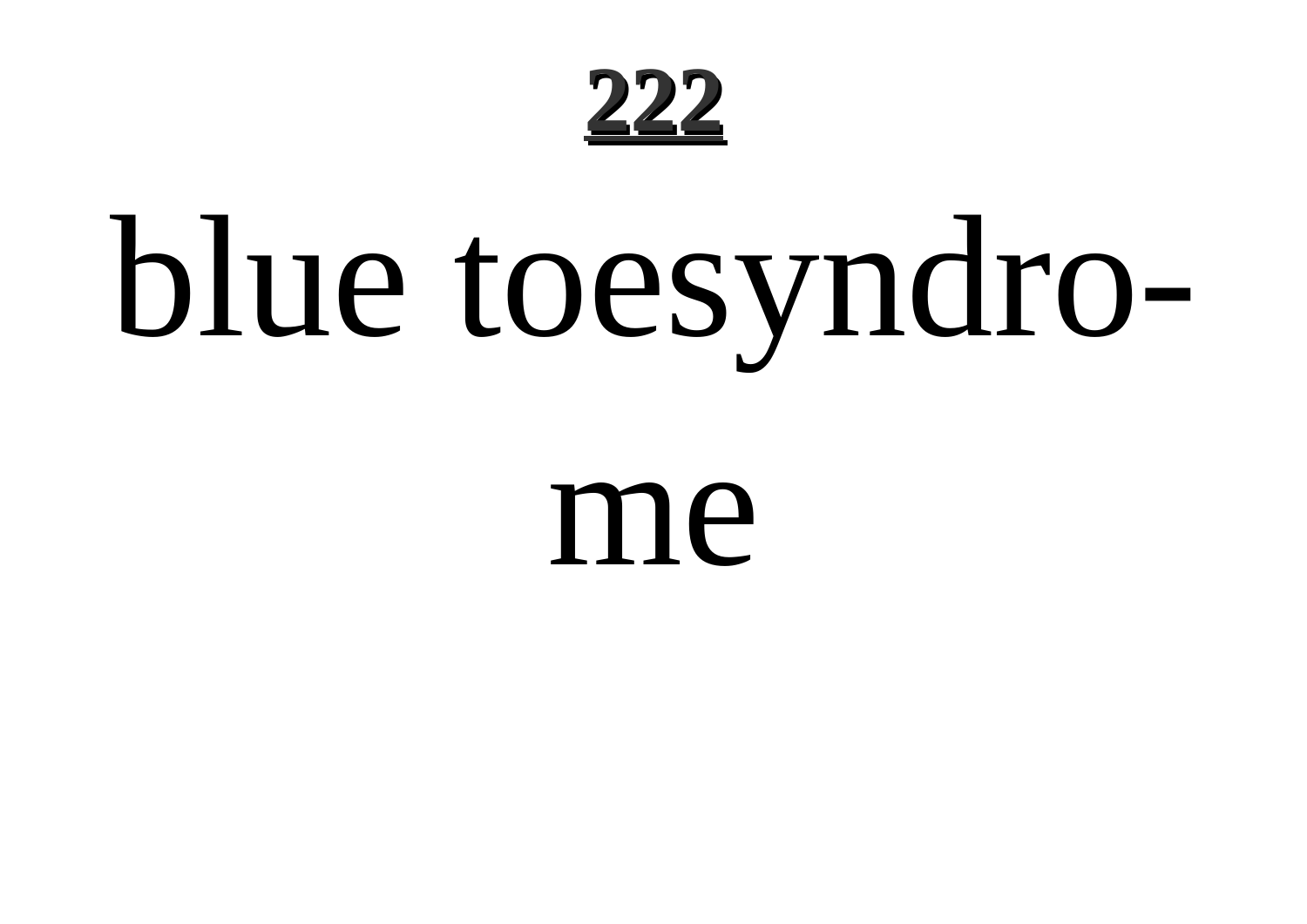

## brachiocephalic

#### vein thrombosis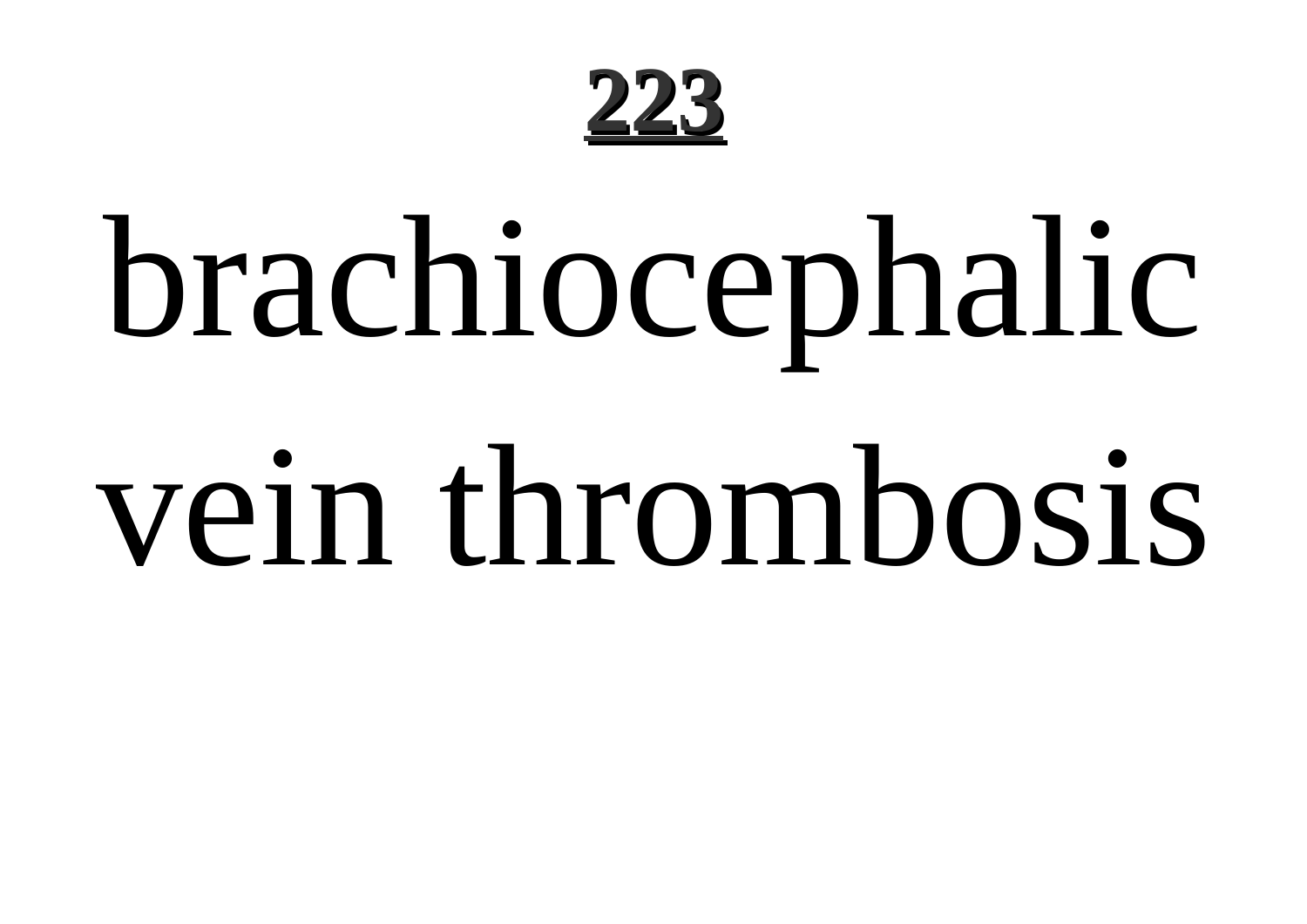**224**

#### brain stem embo-

lism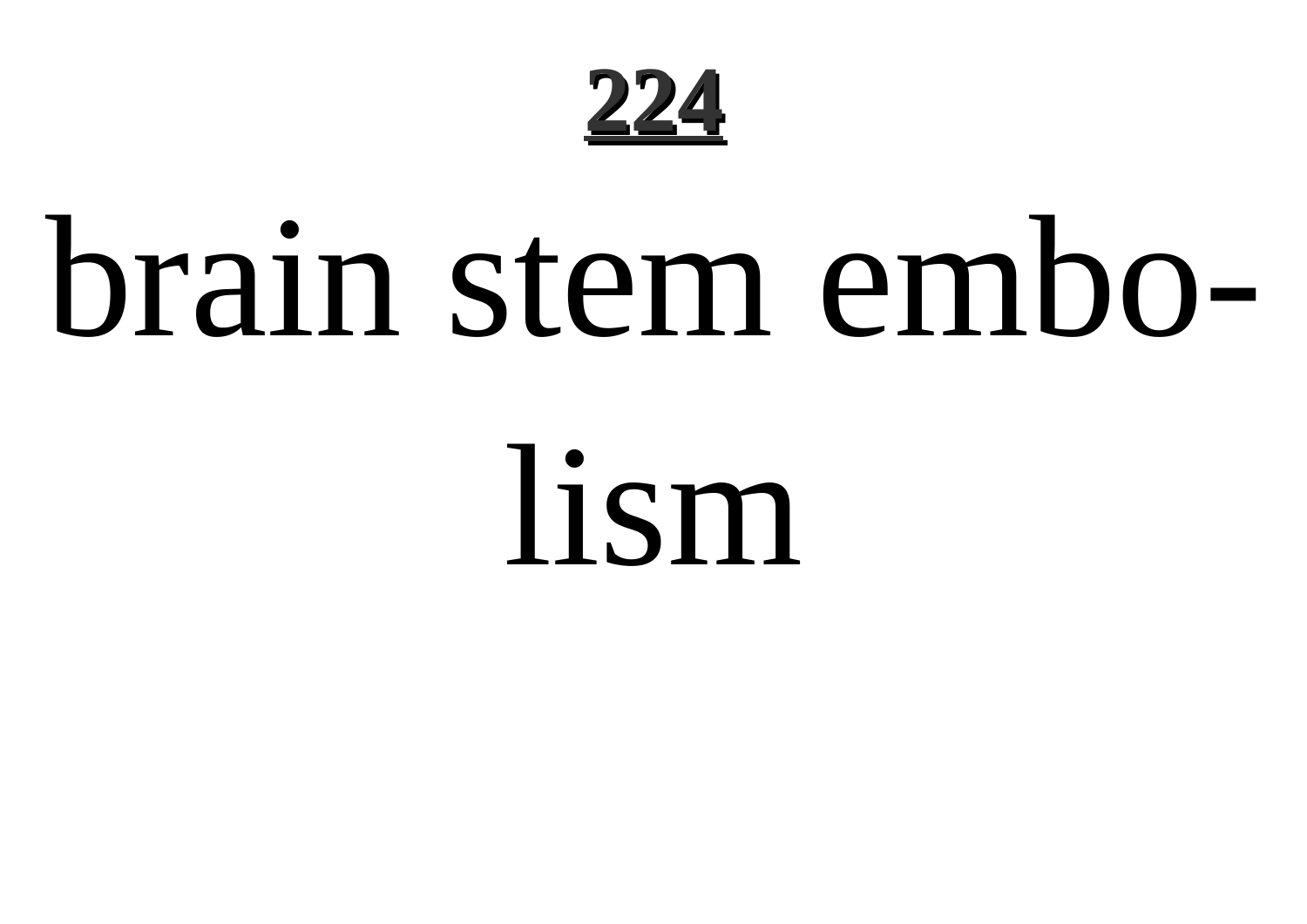

#### brain stemthrom-

bosis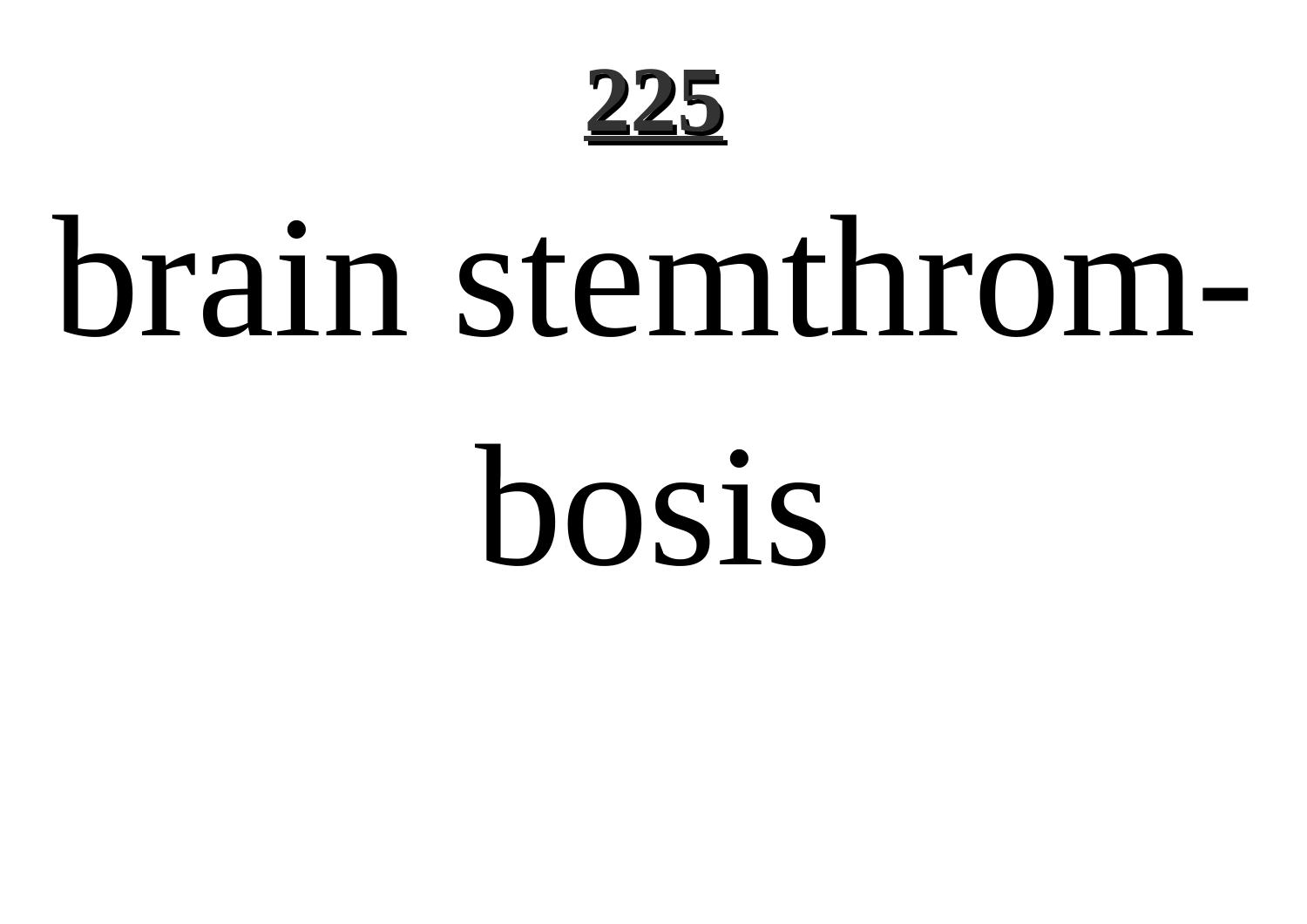

## bromosulphtha-

#### lein test ahnor-

#### mal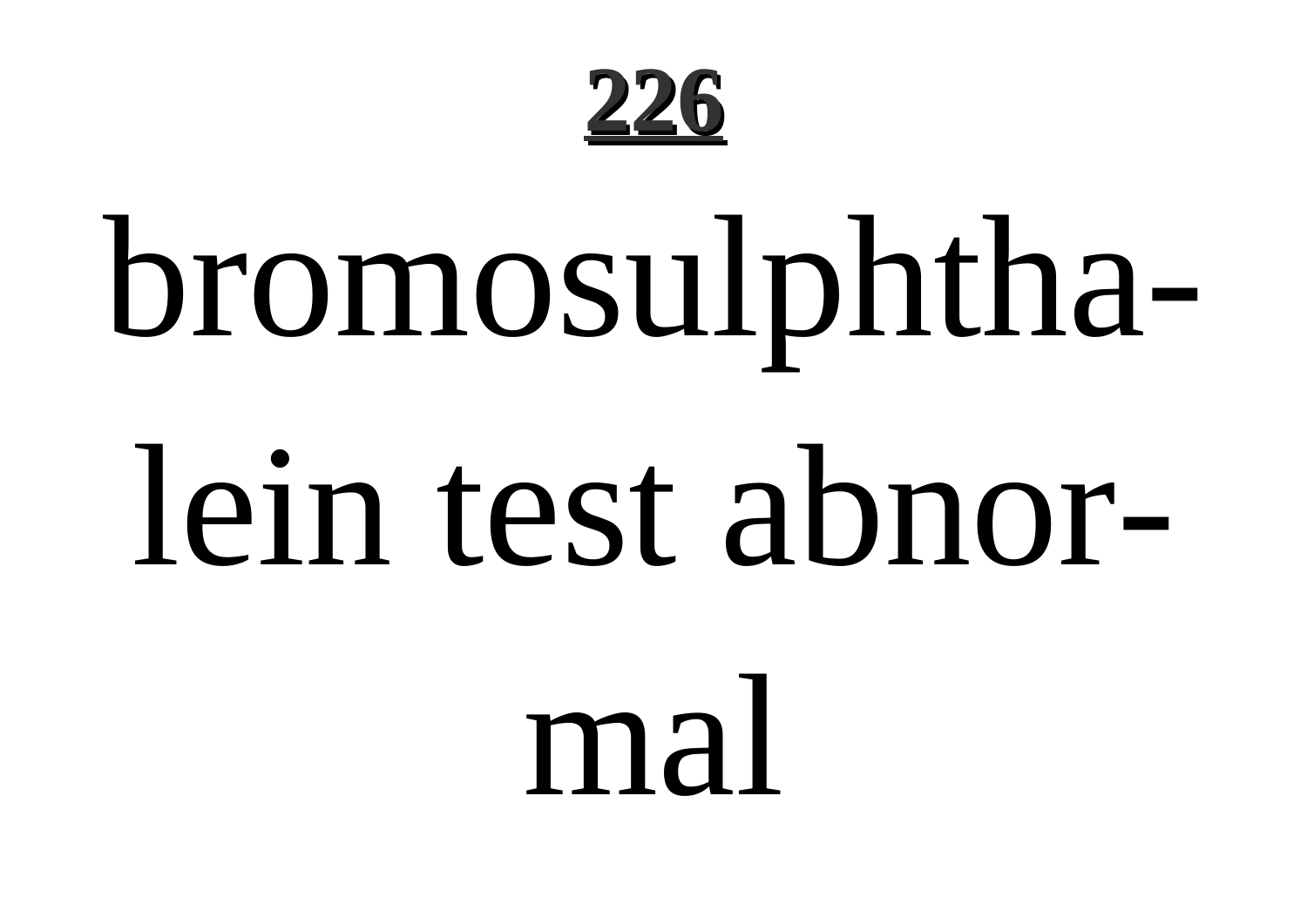

#### bronchial oe-

dema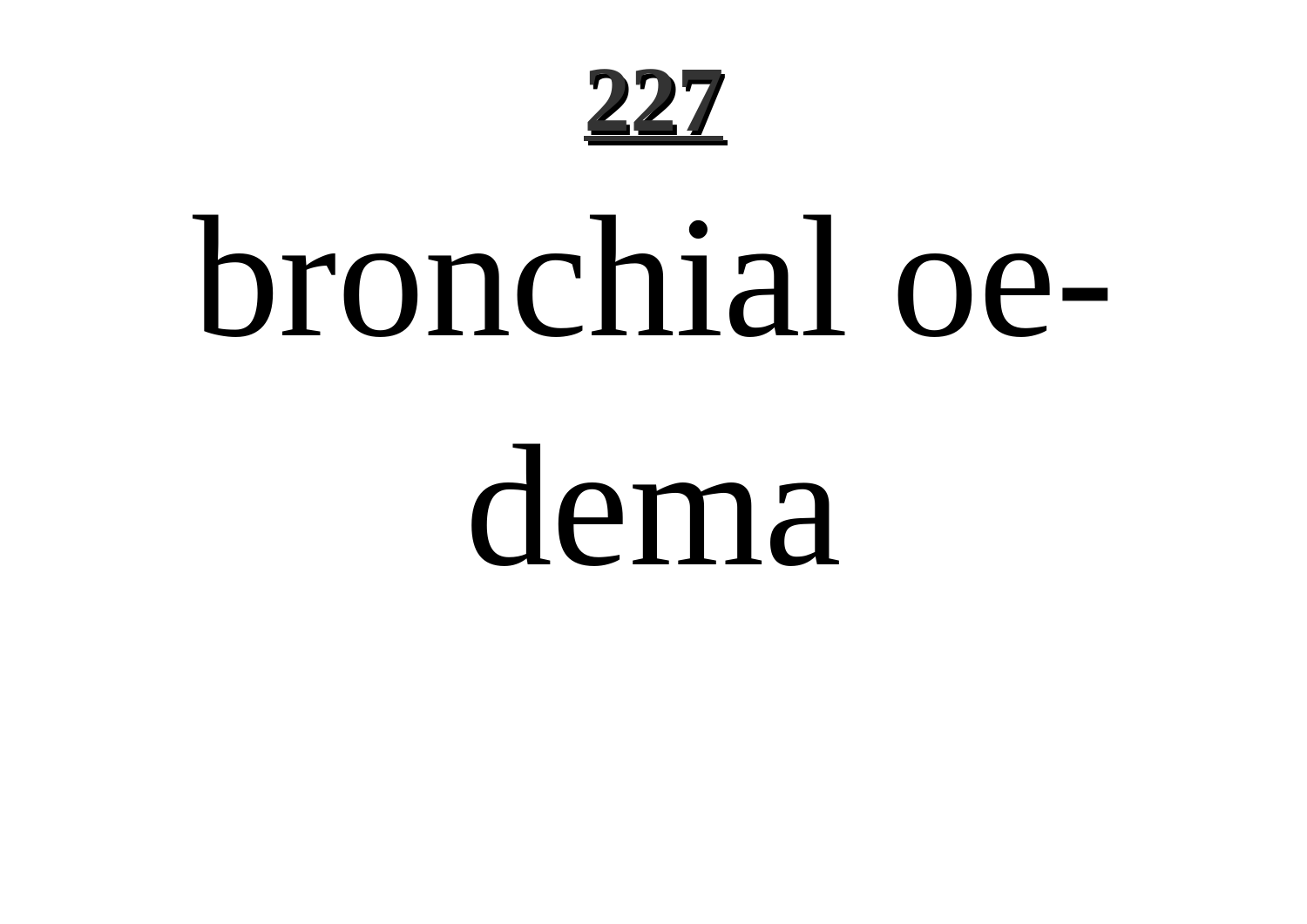

#### bronchitis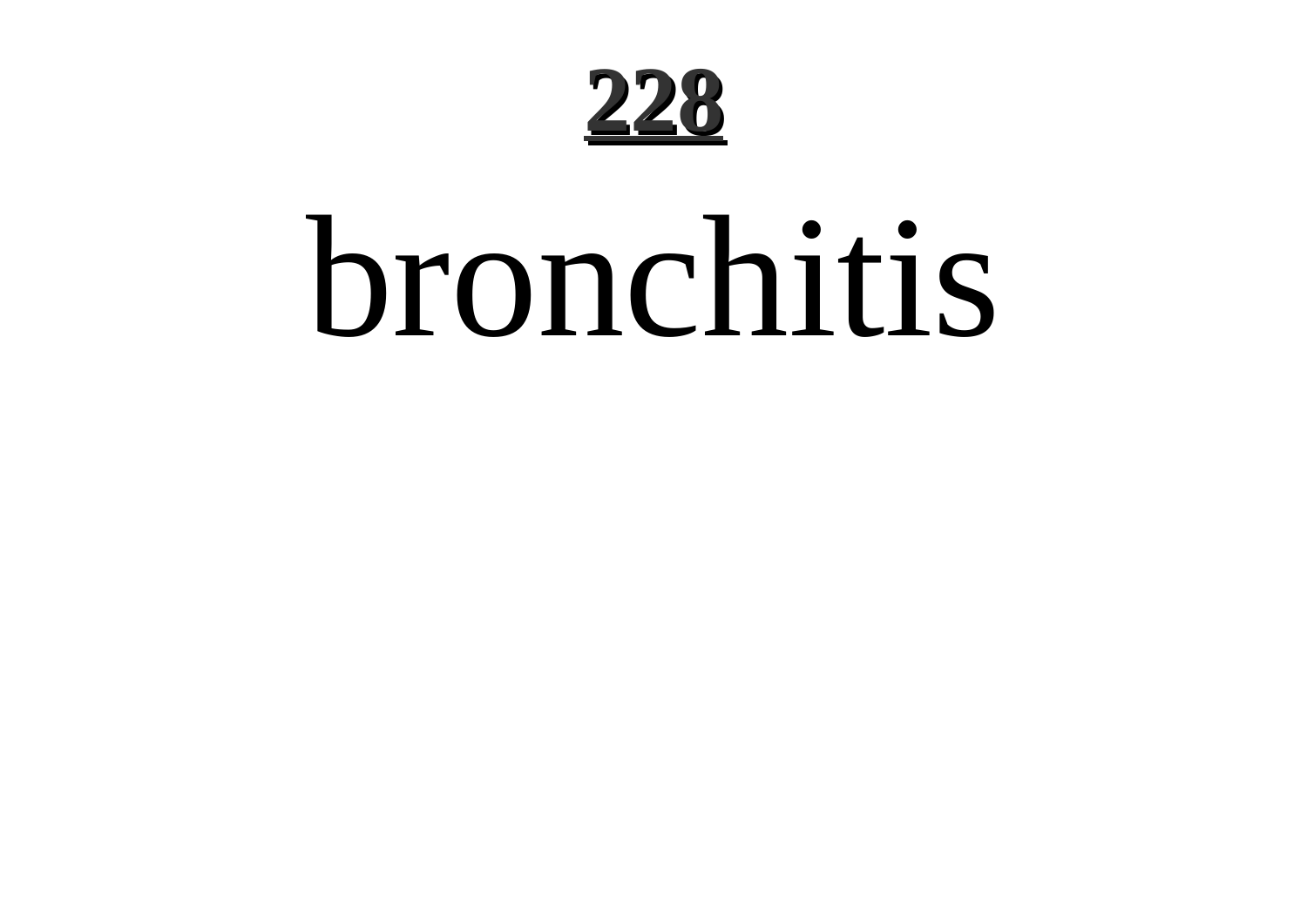

## bronchitismyco-

## plasmal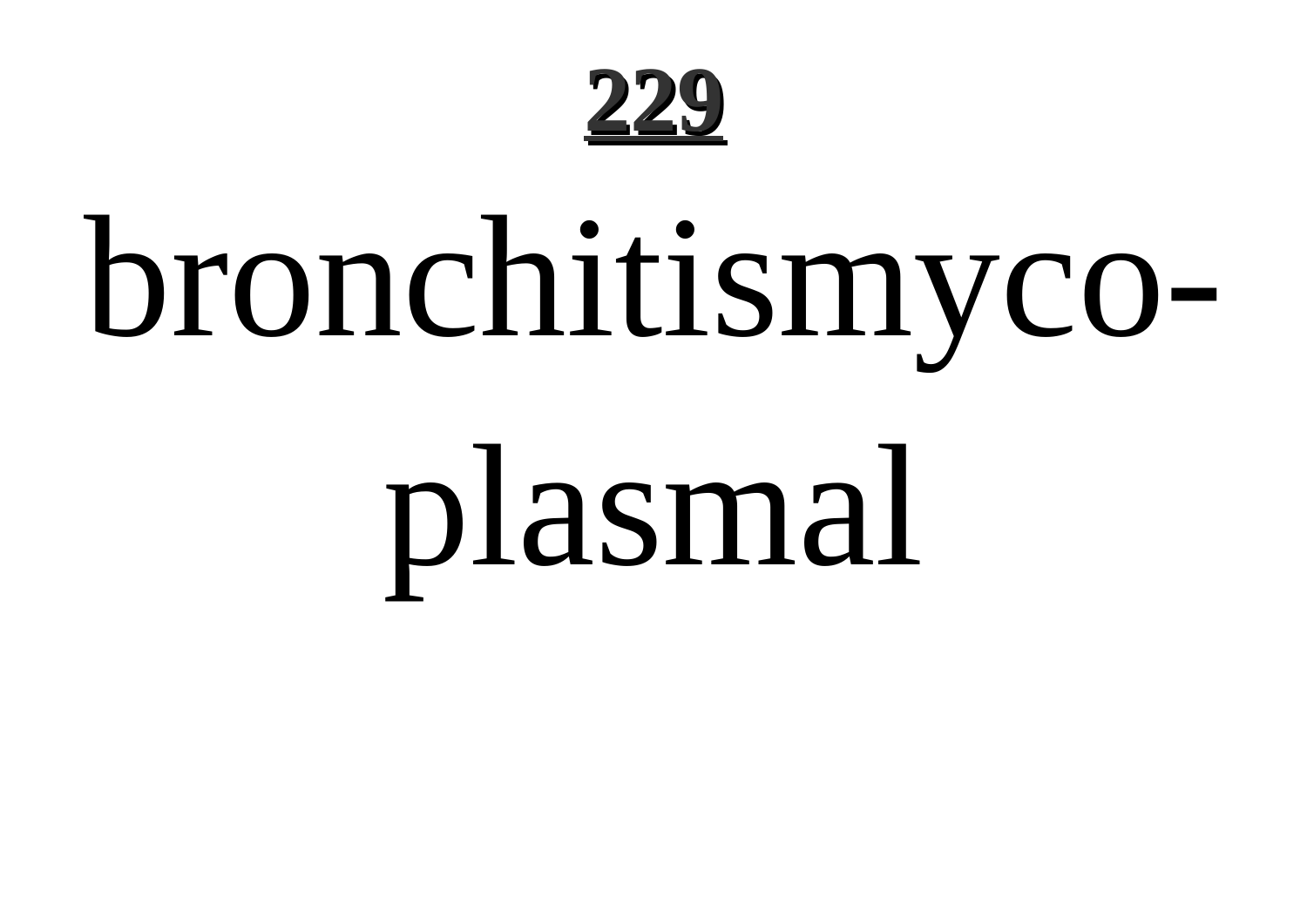

#### bronchitis viral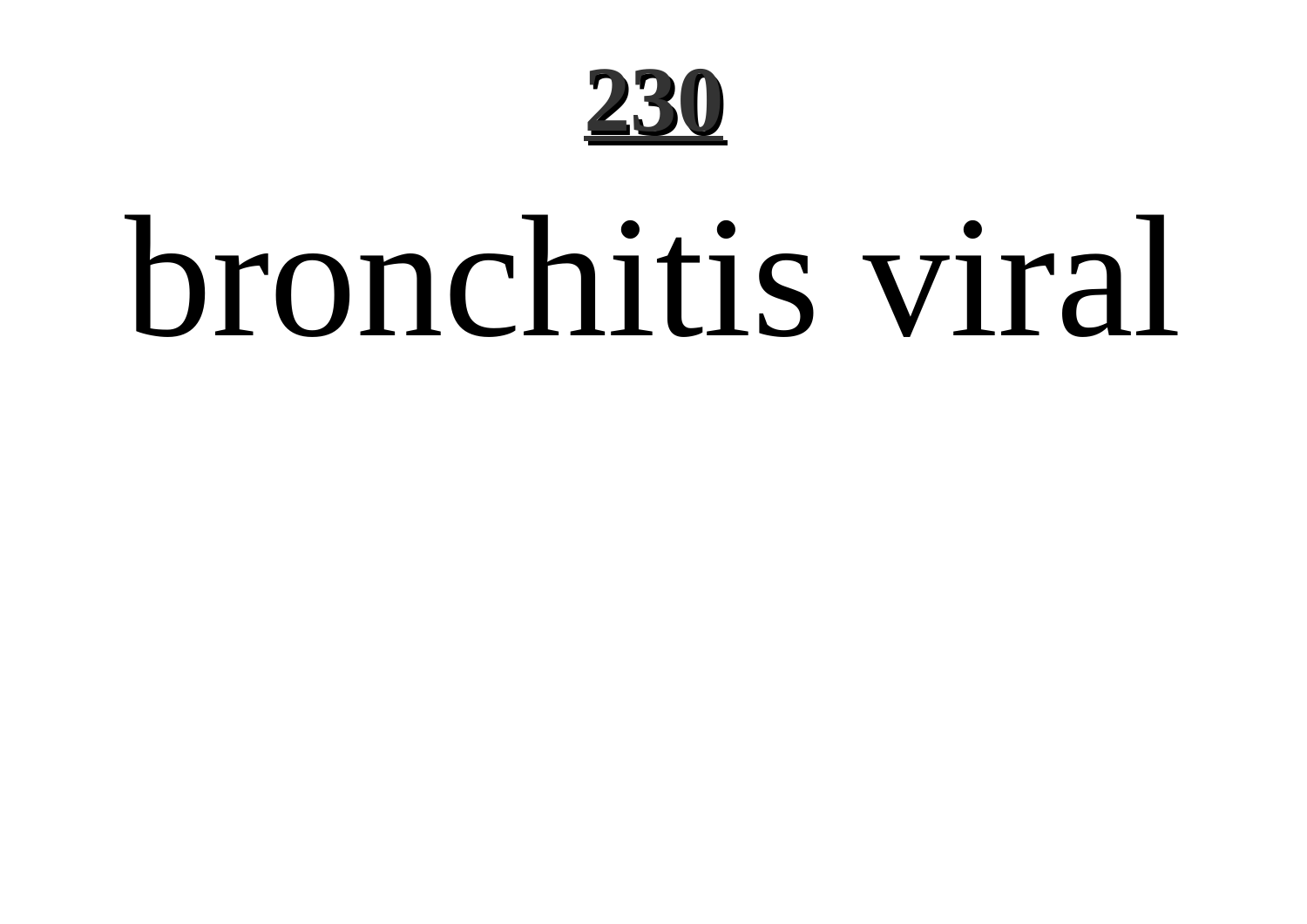#### **231**

## bronchopulmo-

# nary aspergillosis

allergic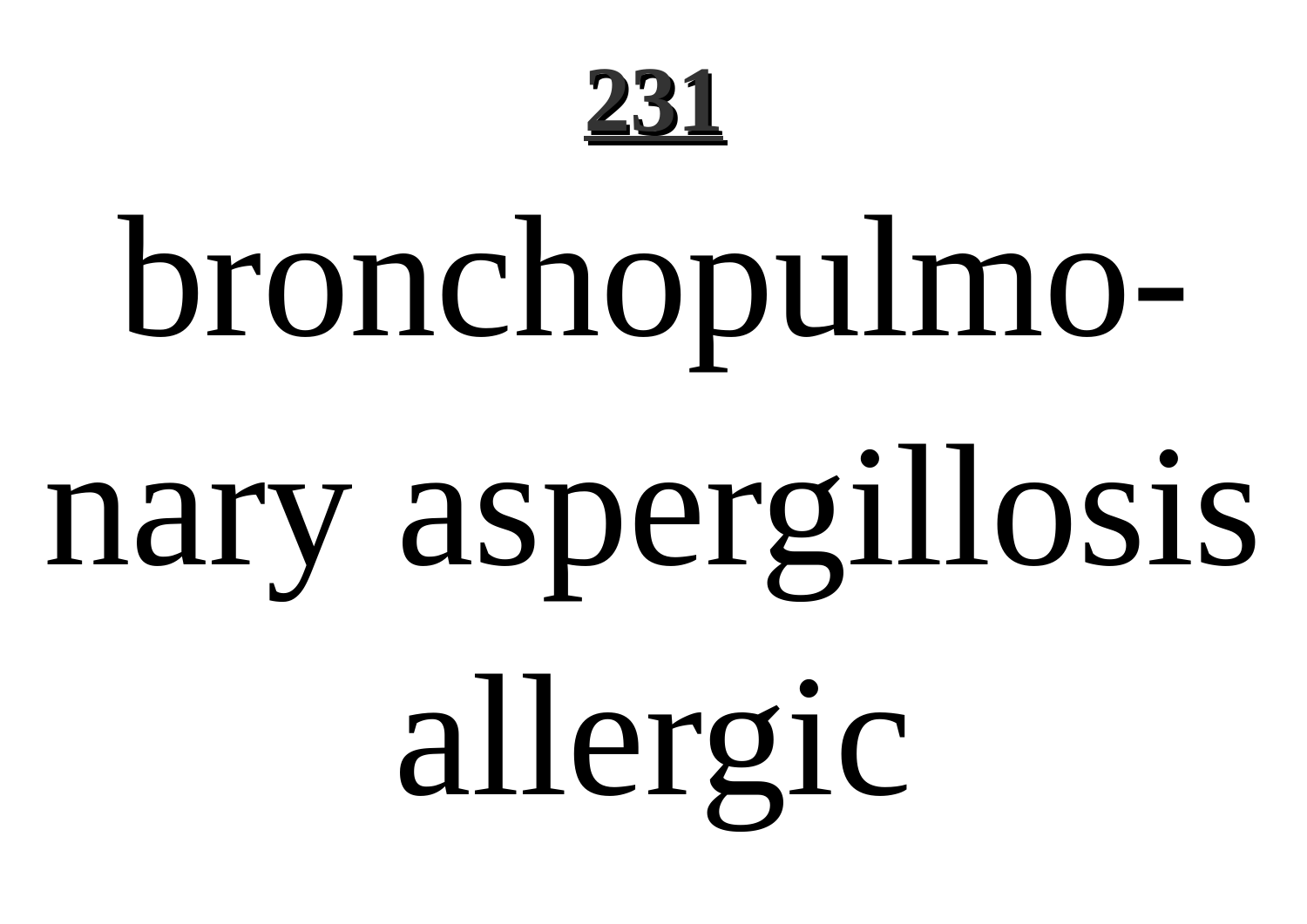

## bronchospasm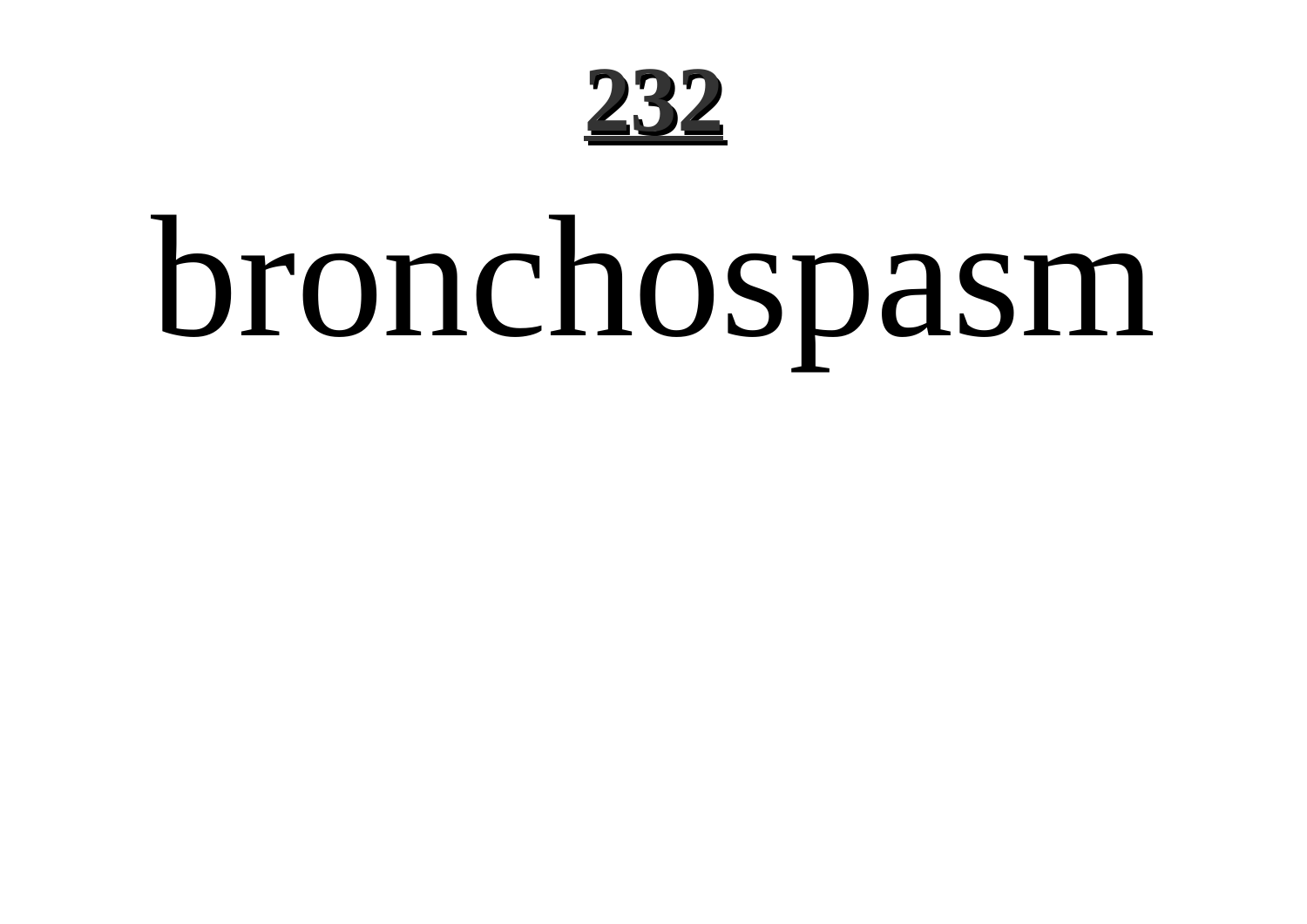

## budd-chiari syn-

drome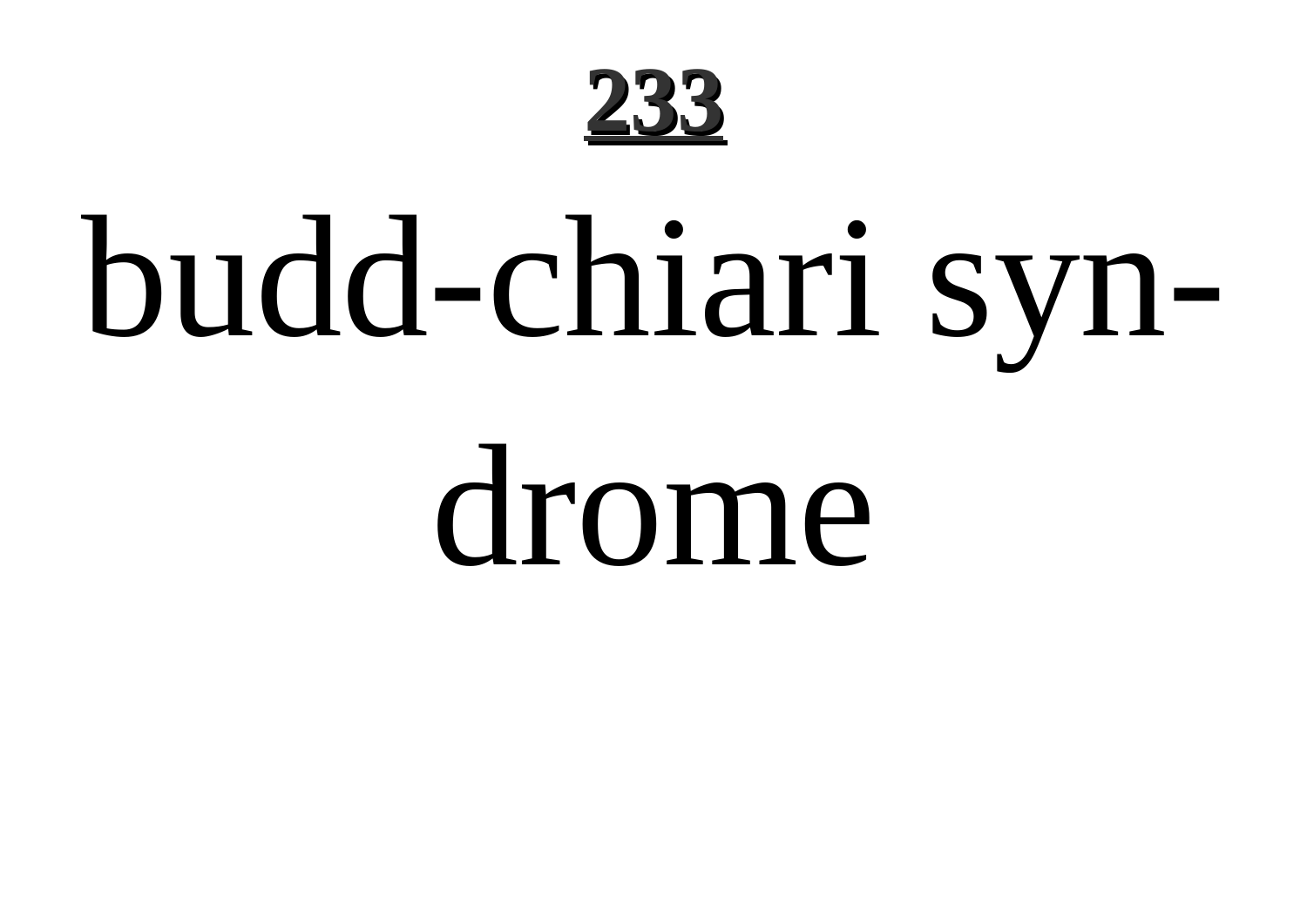

## bulbar palsy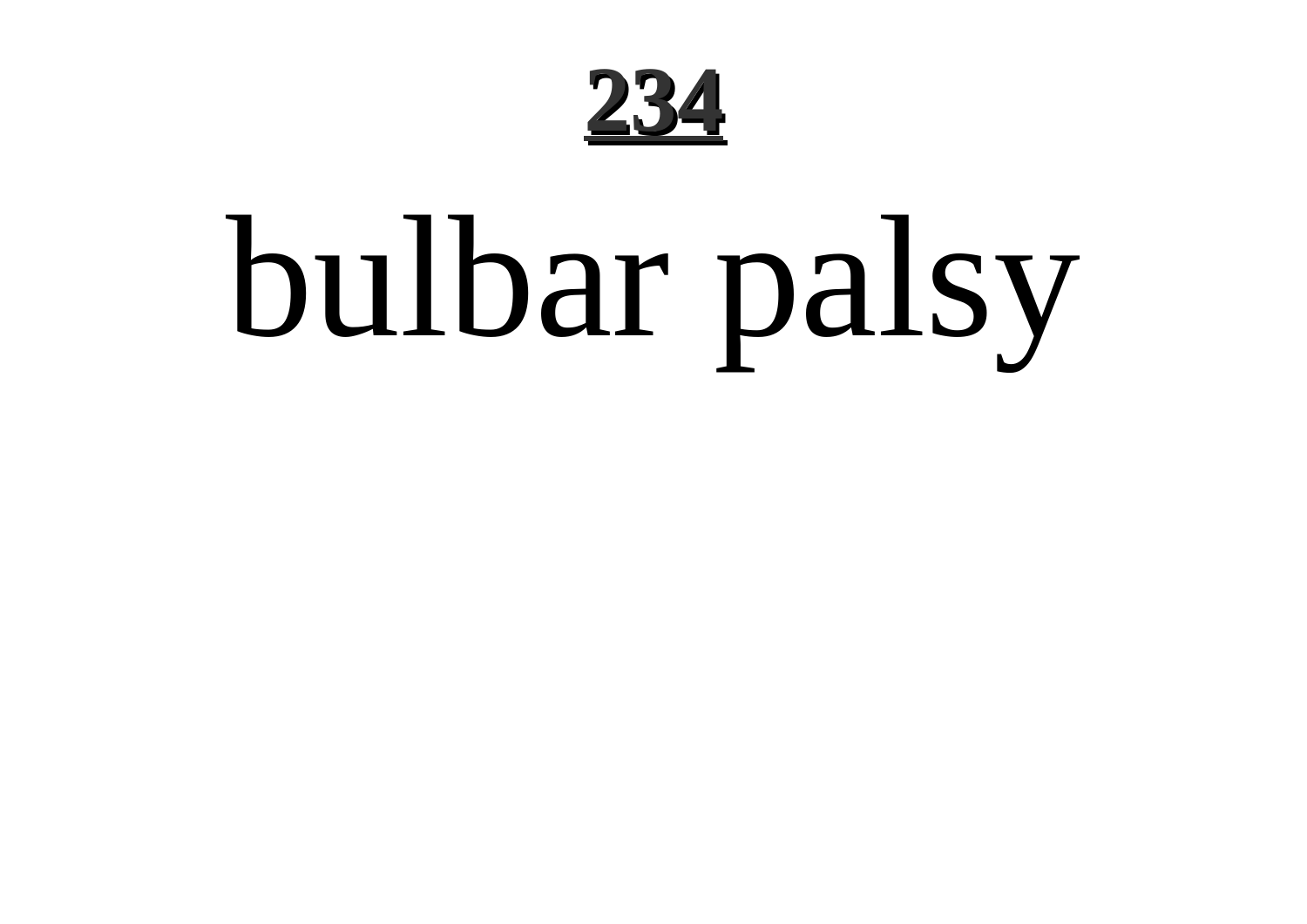

## butterfly rash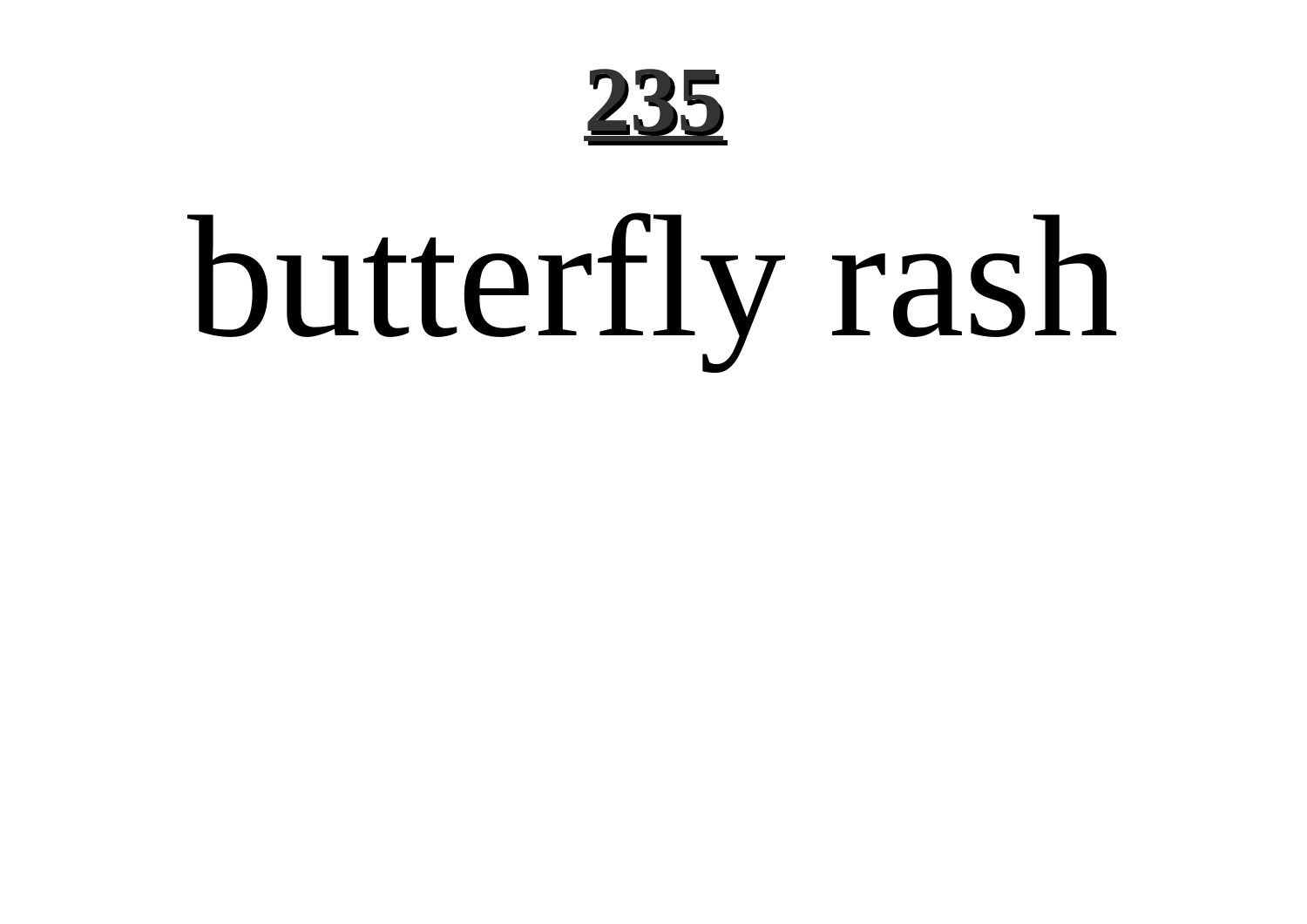

## c1q nephropathy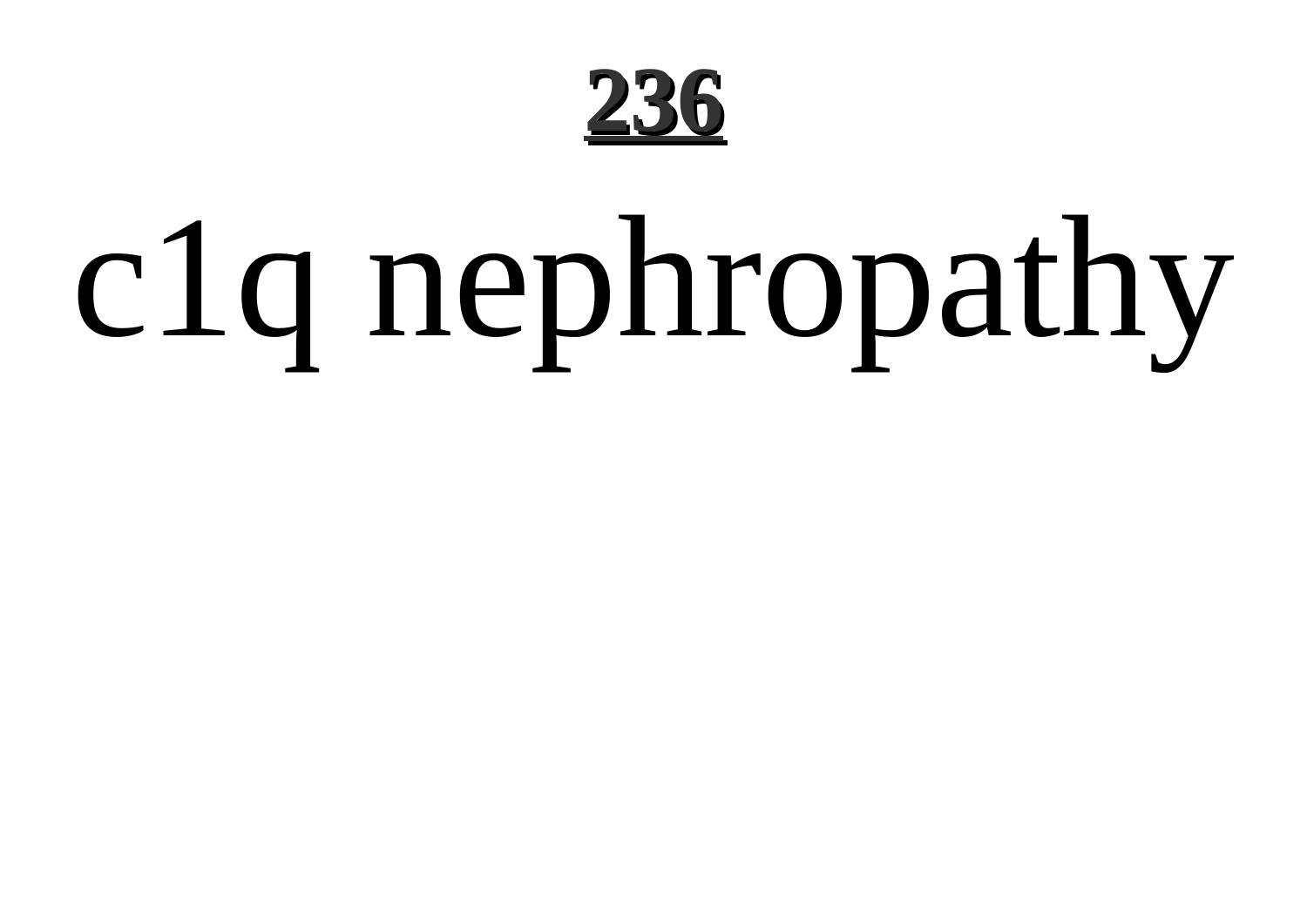

#### caesarean section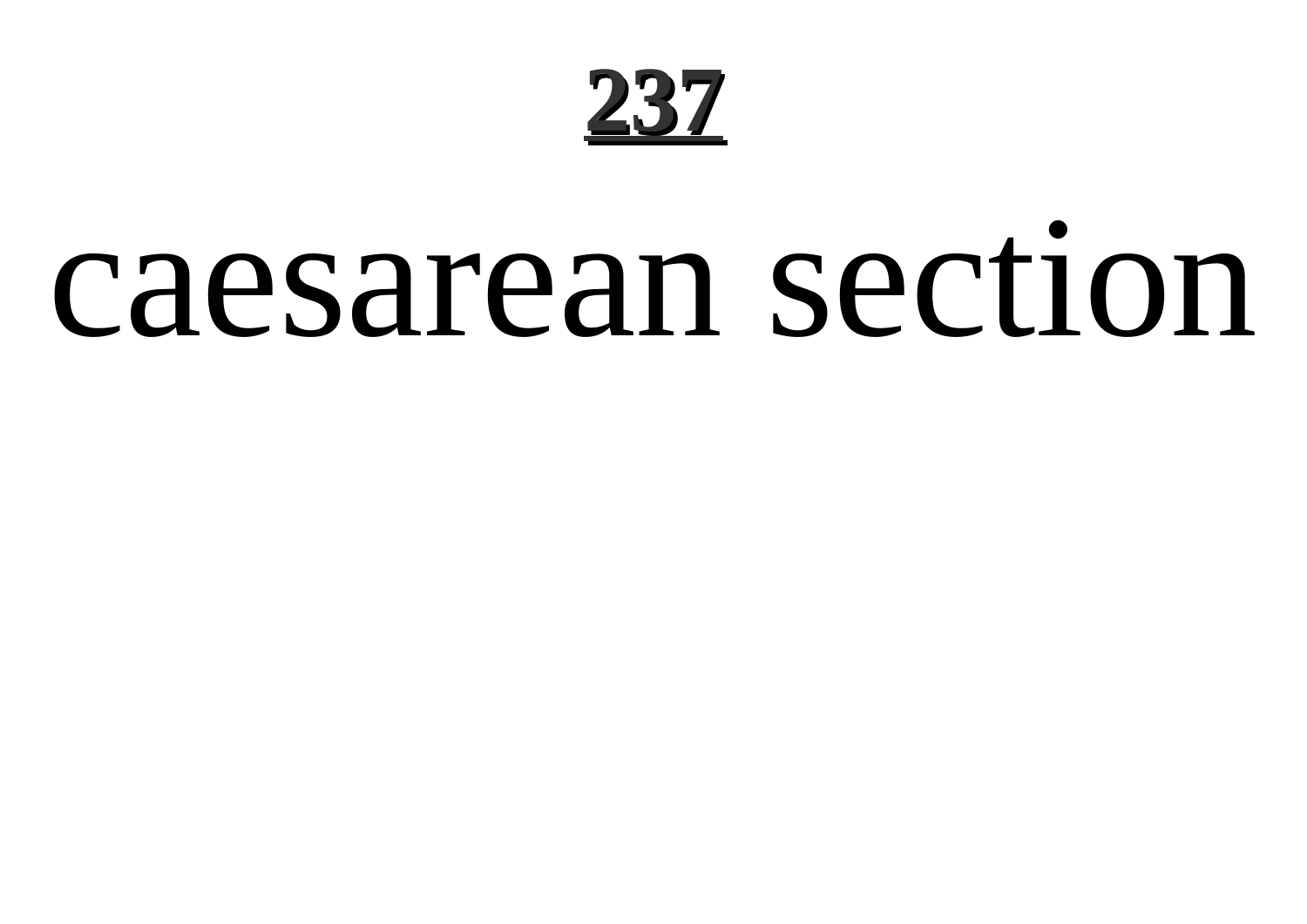

#### calciumembo-

lism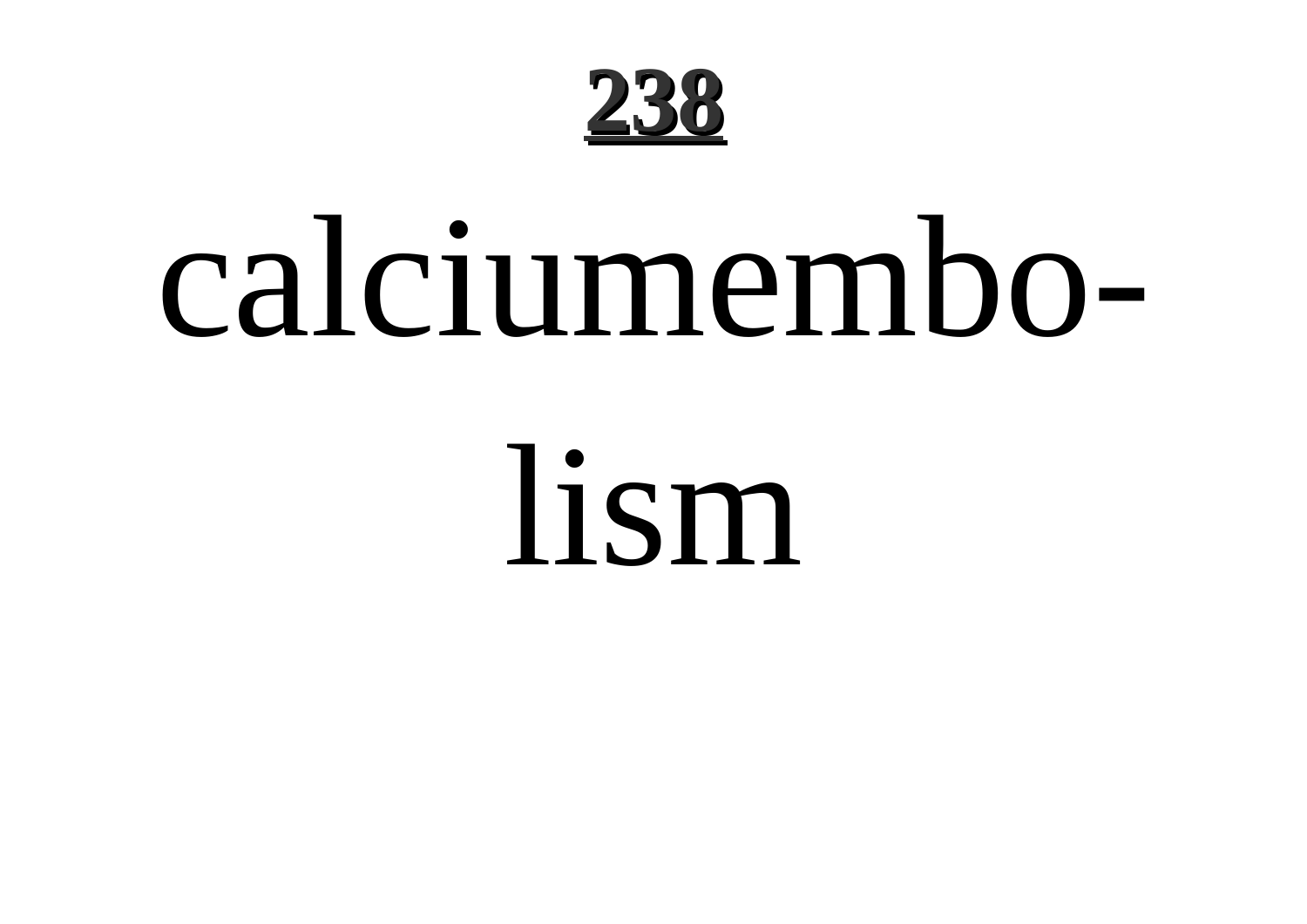

## capillaritis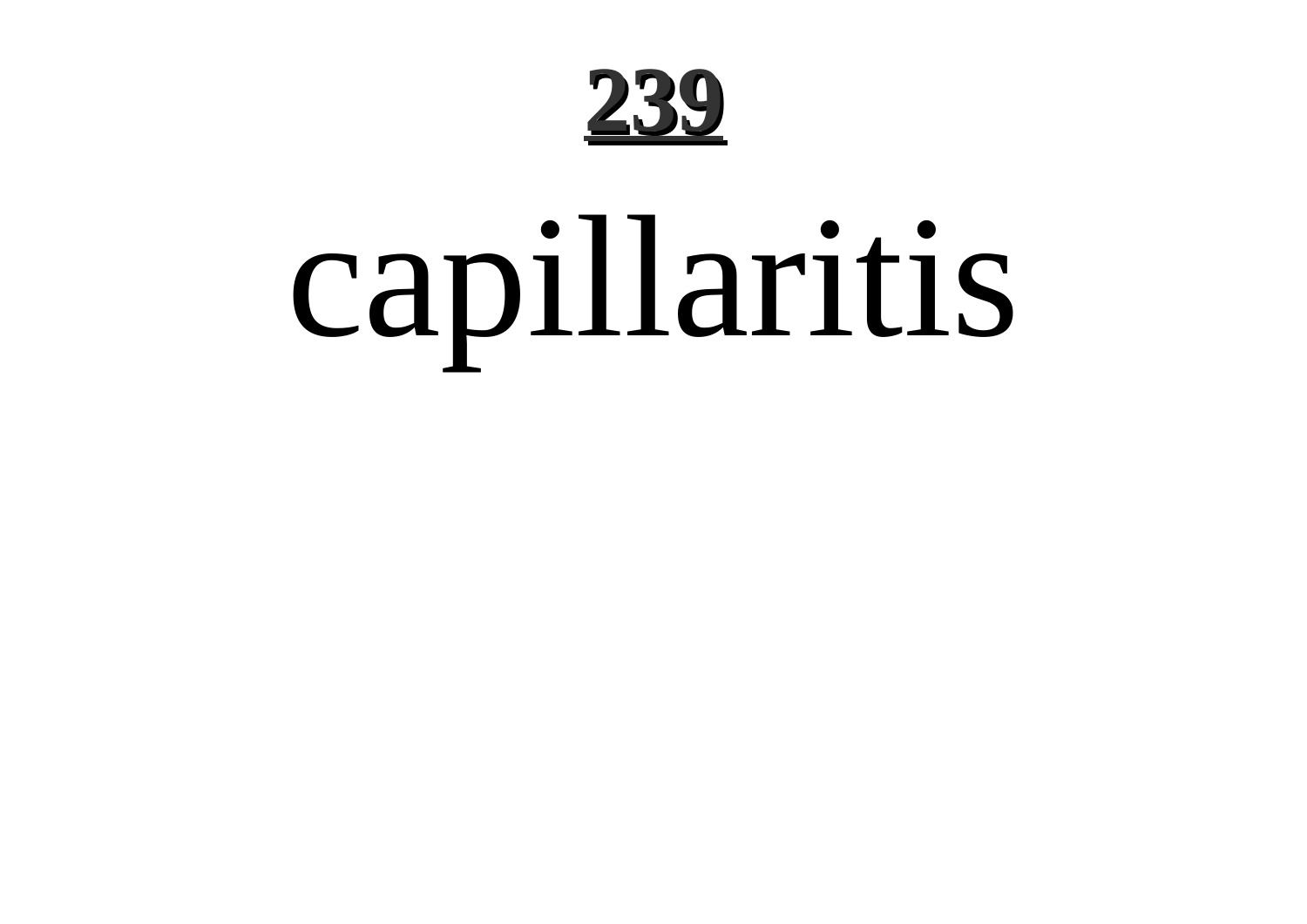

## caplan's syndro-

me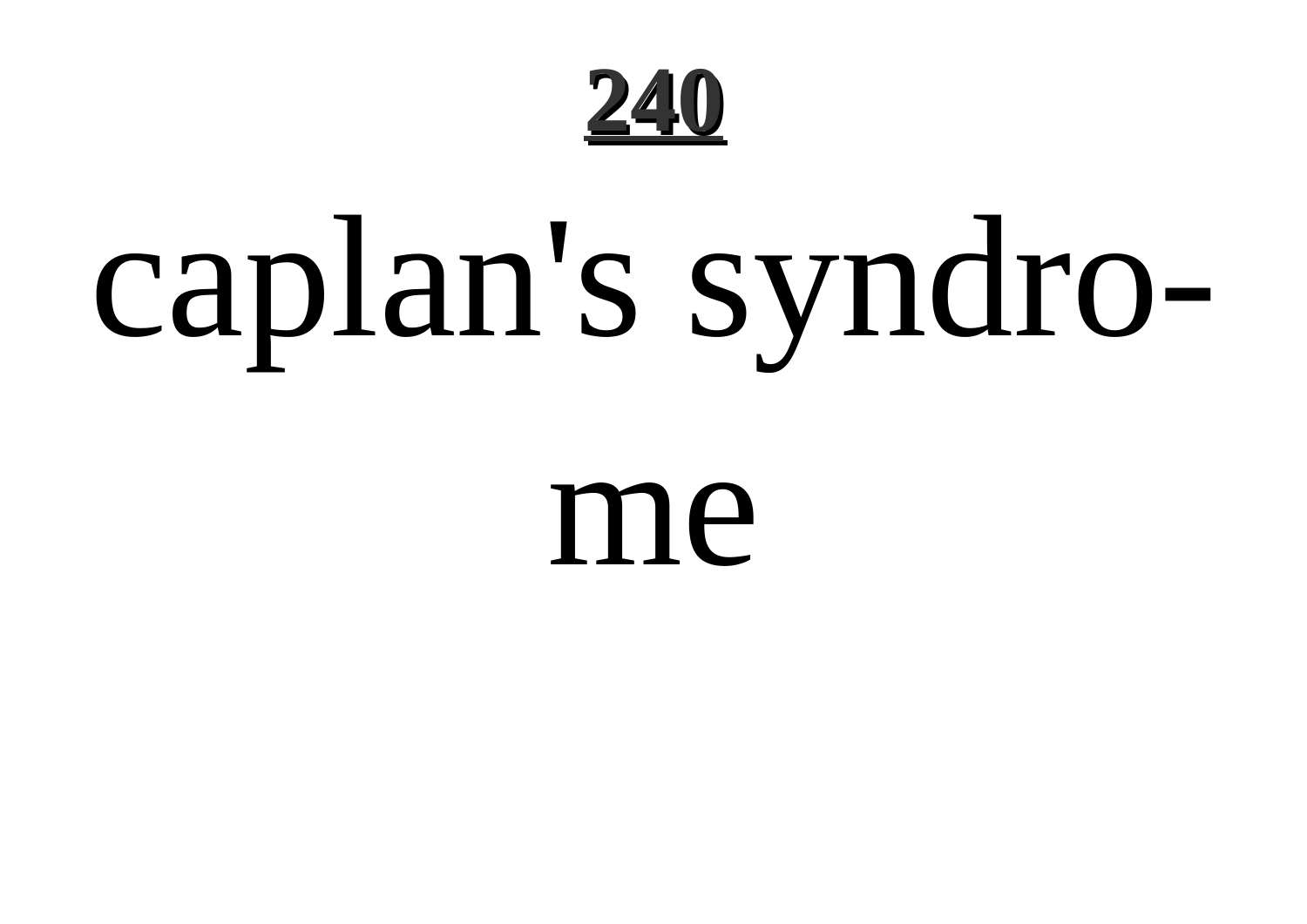

## cardiac amyloi-

dosis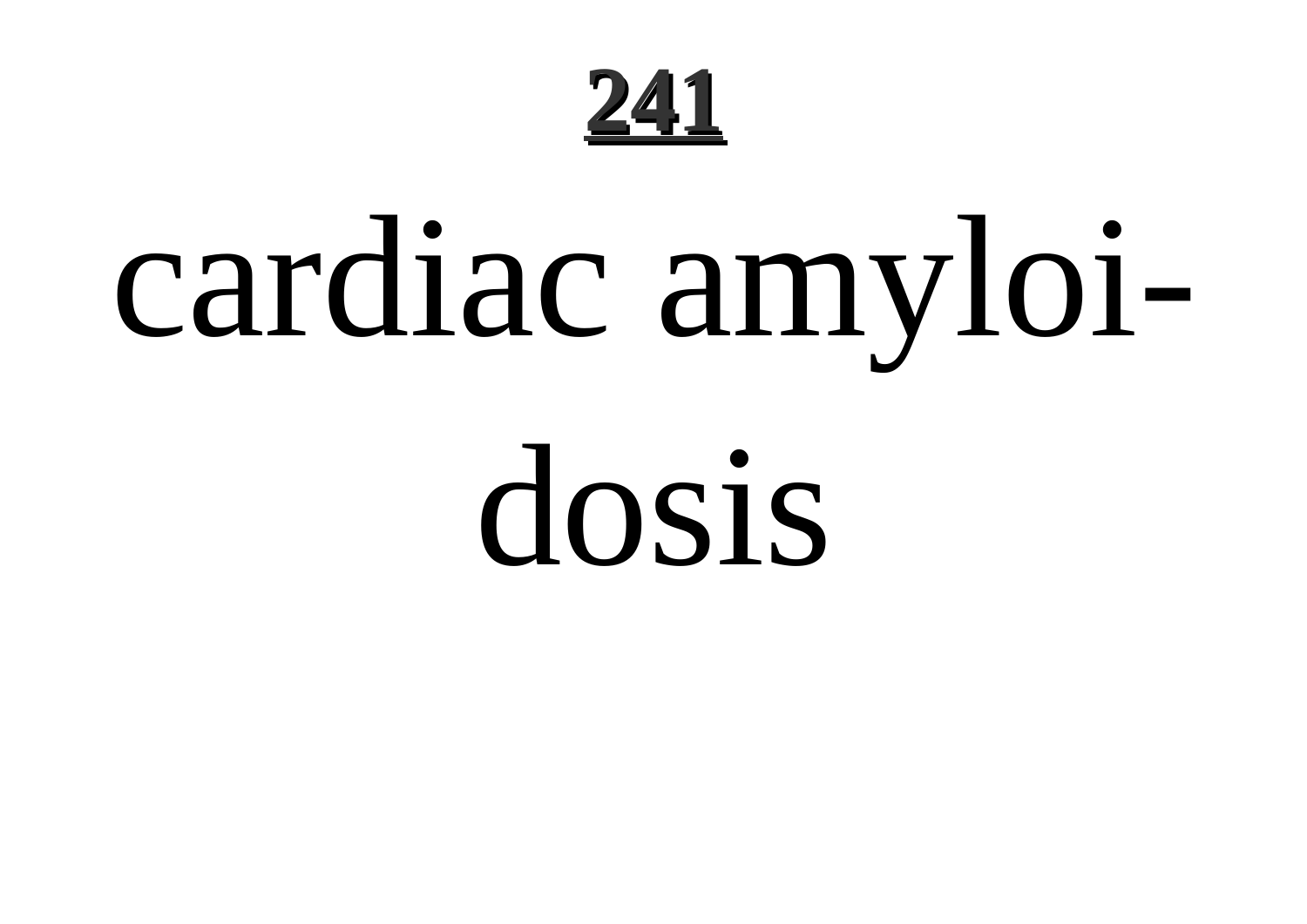**242**

#### cardiac arrest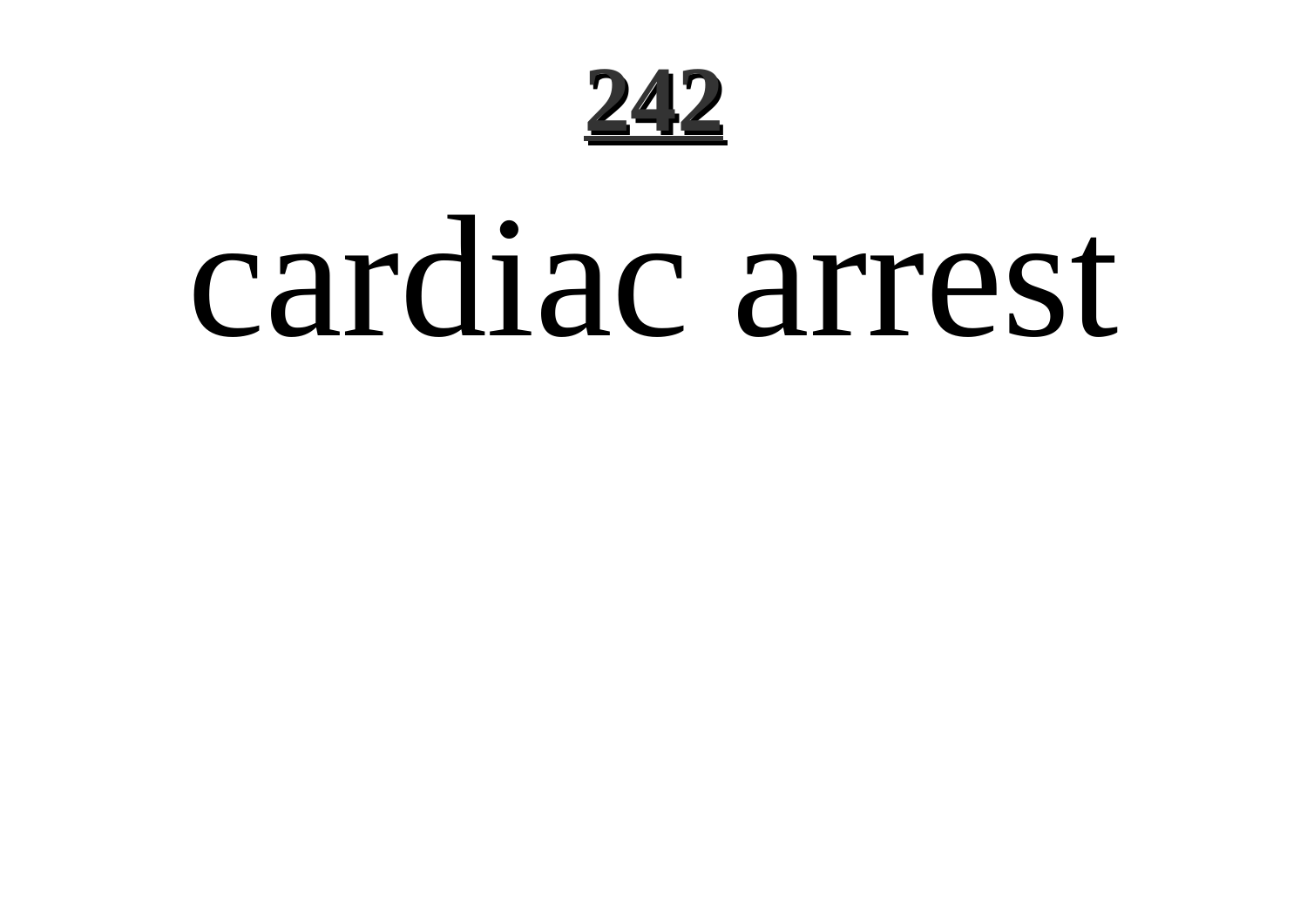

#### cardiacfailure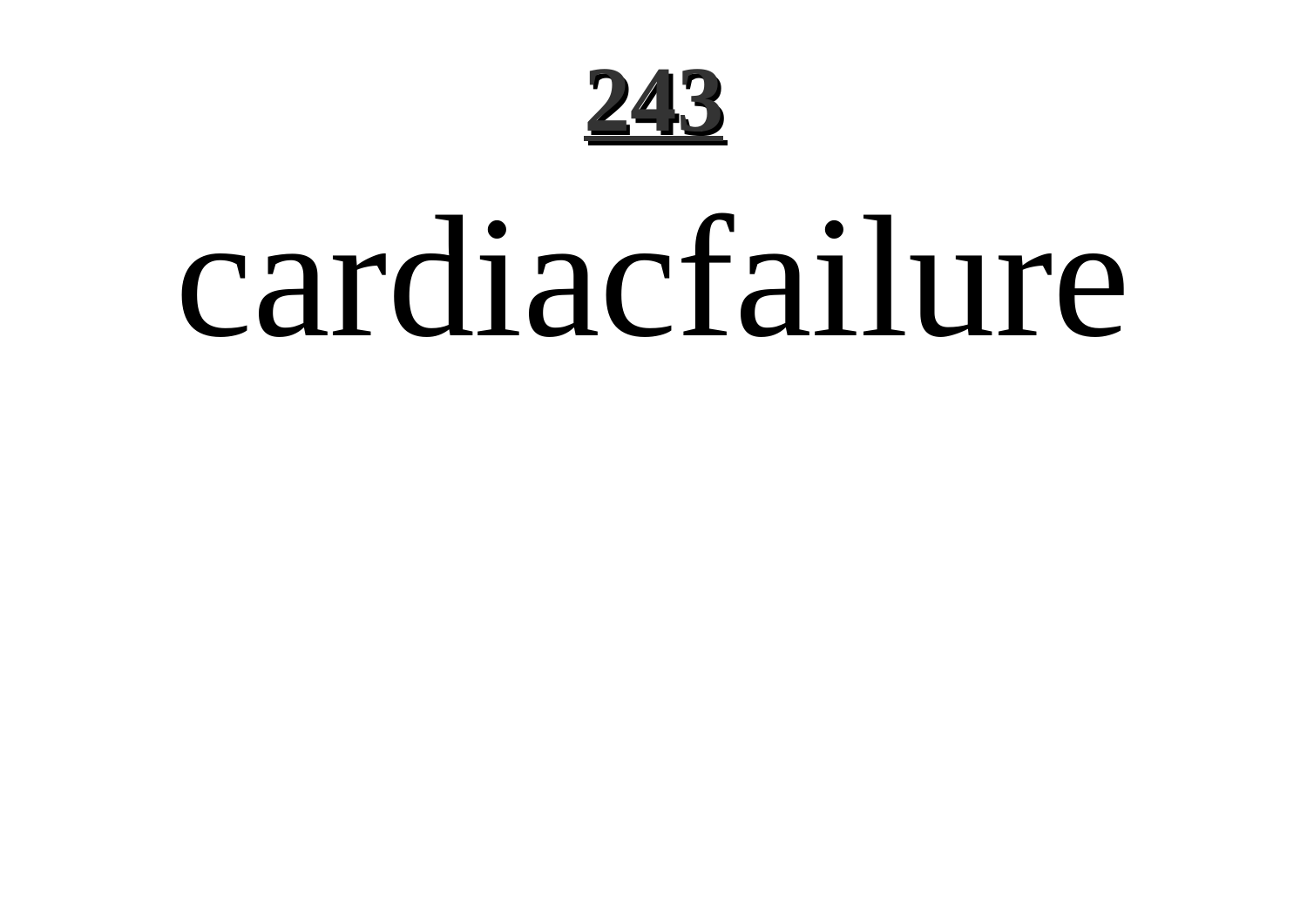

#### cardiac failure

acute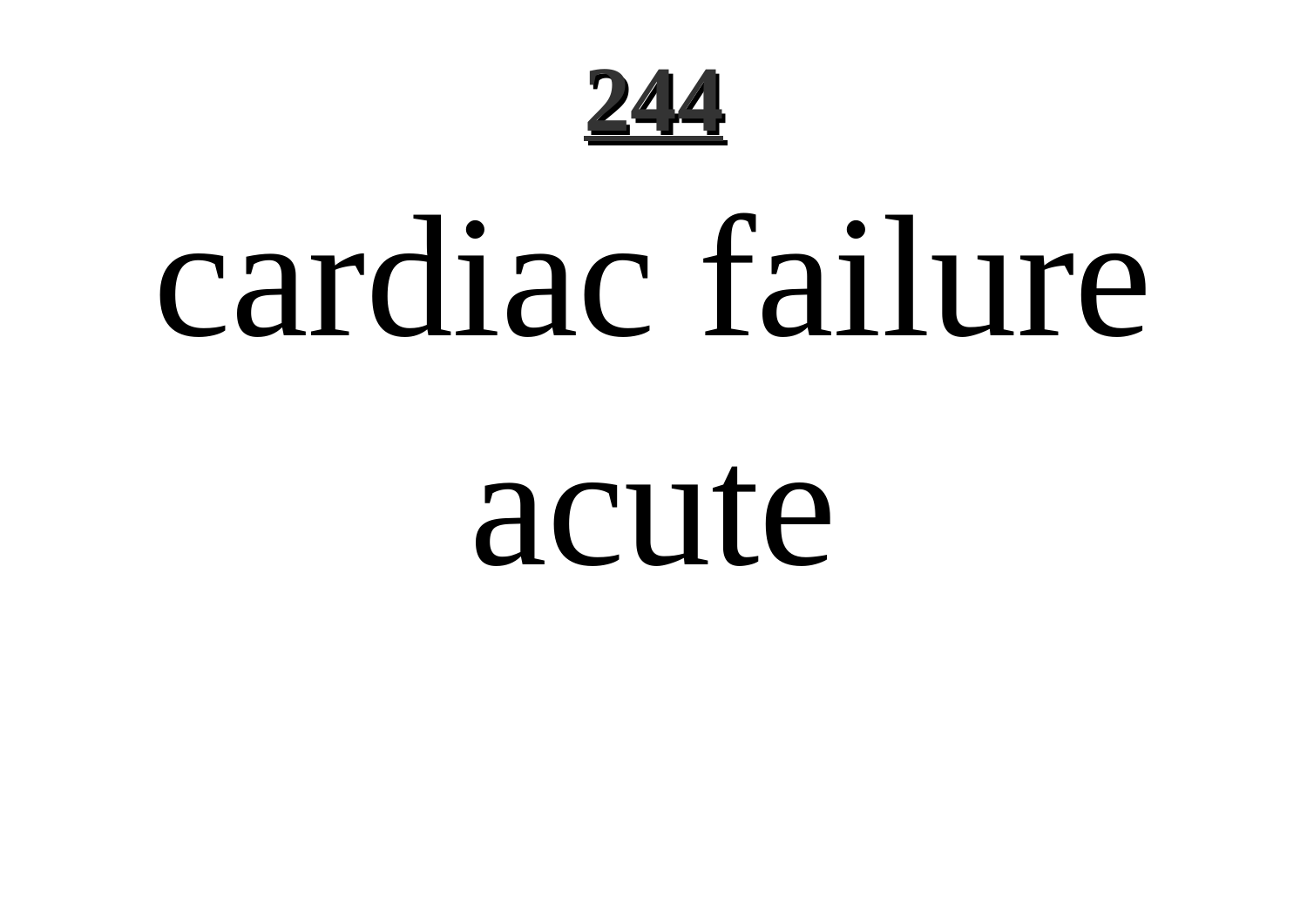

#### cardiac sarcoido-

#### SİS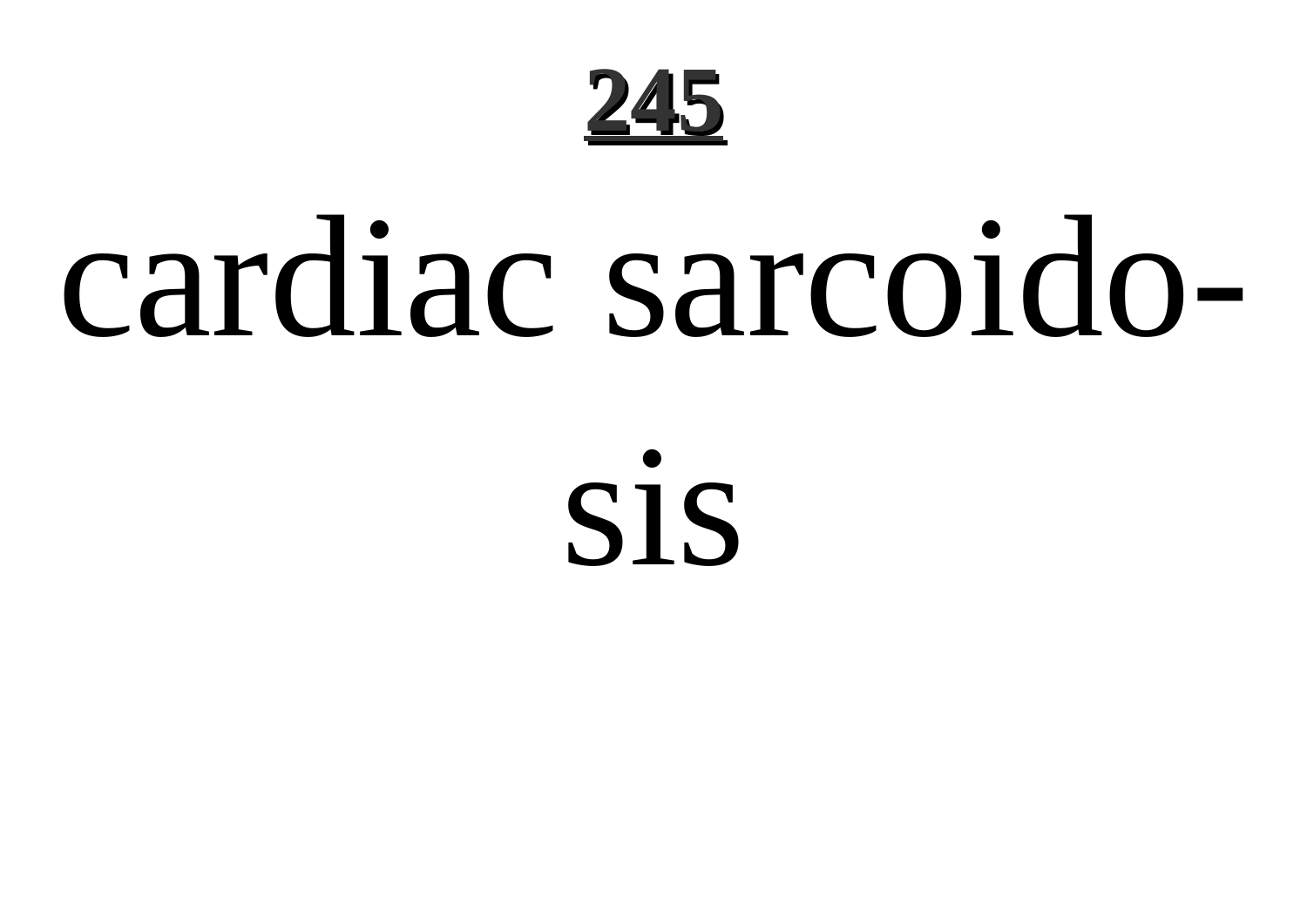

#### cardiac ventricu-

#### lar thrombosis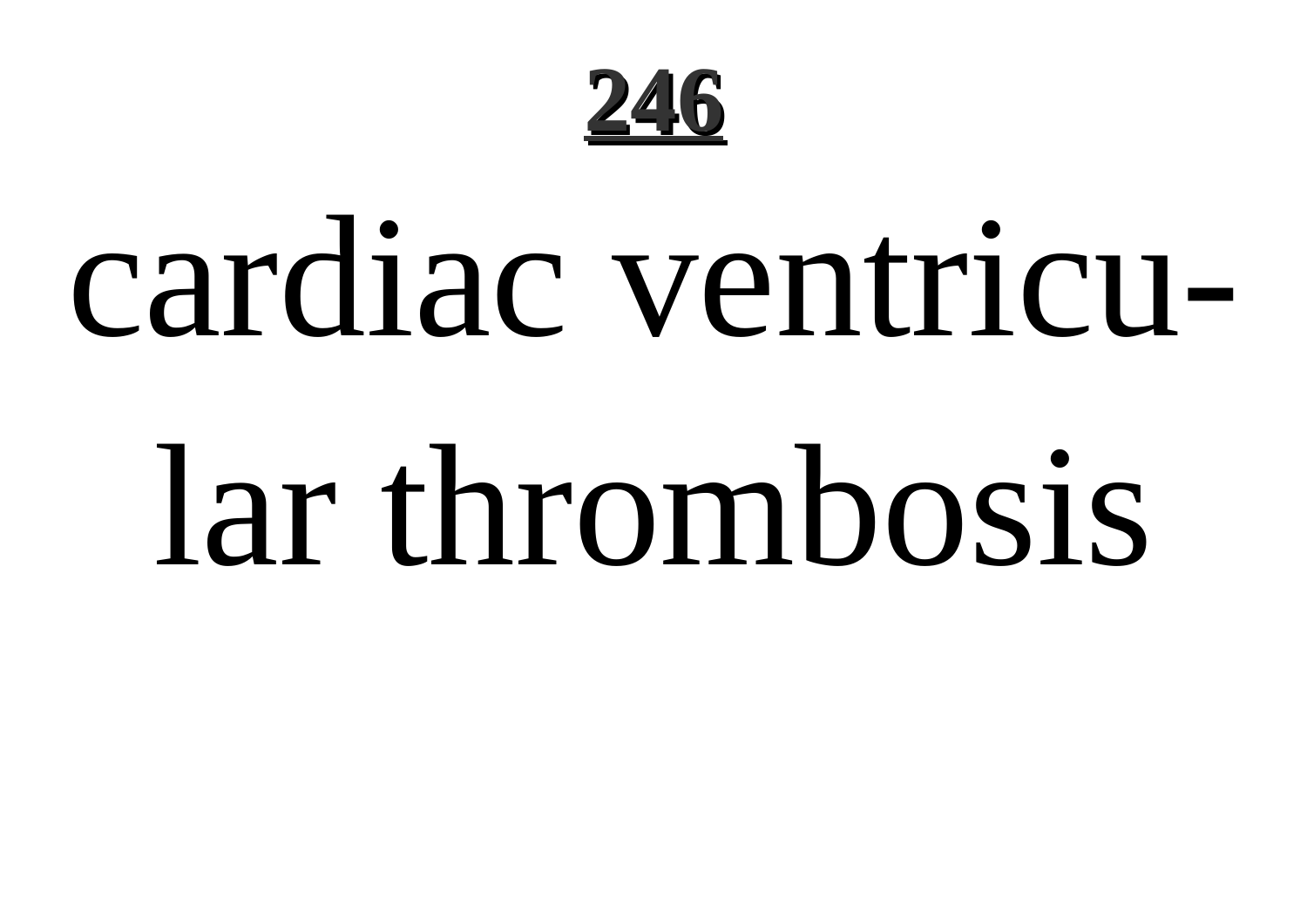**247**

## cardiogenicshock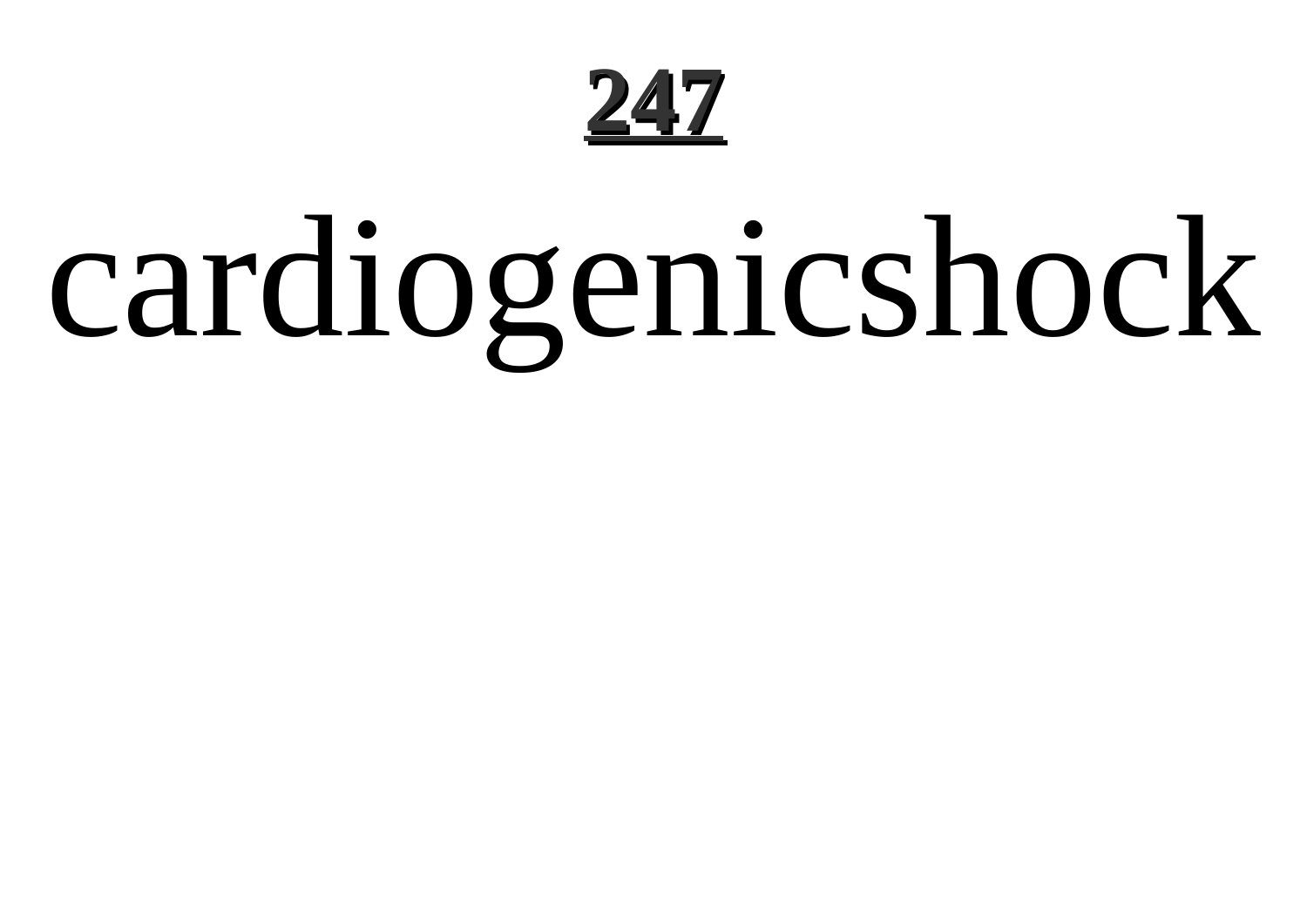

## cardiolipin anti-

## body positive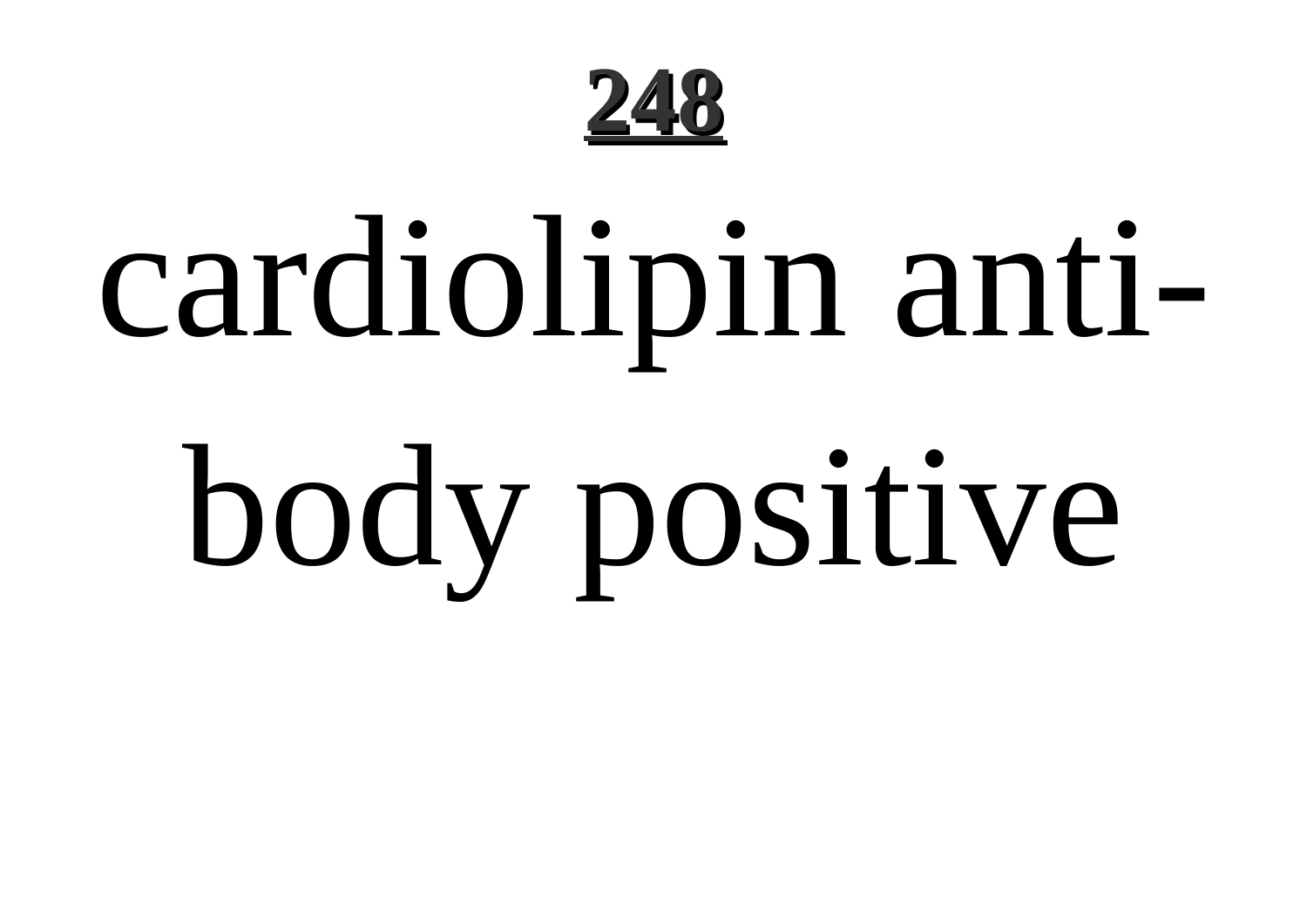

## cardiopulmonary

failure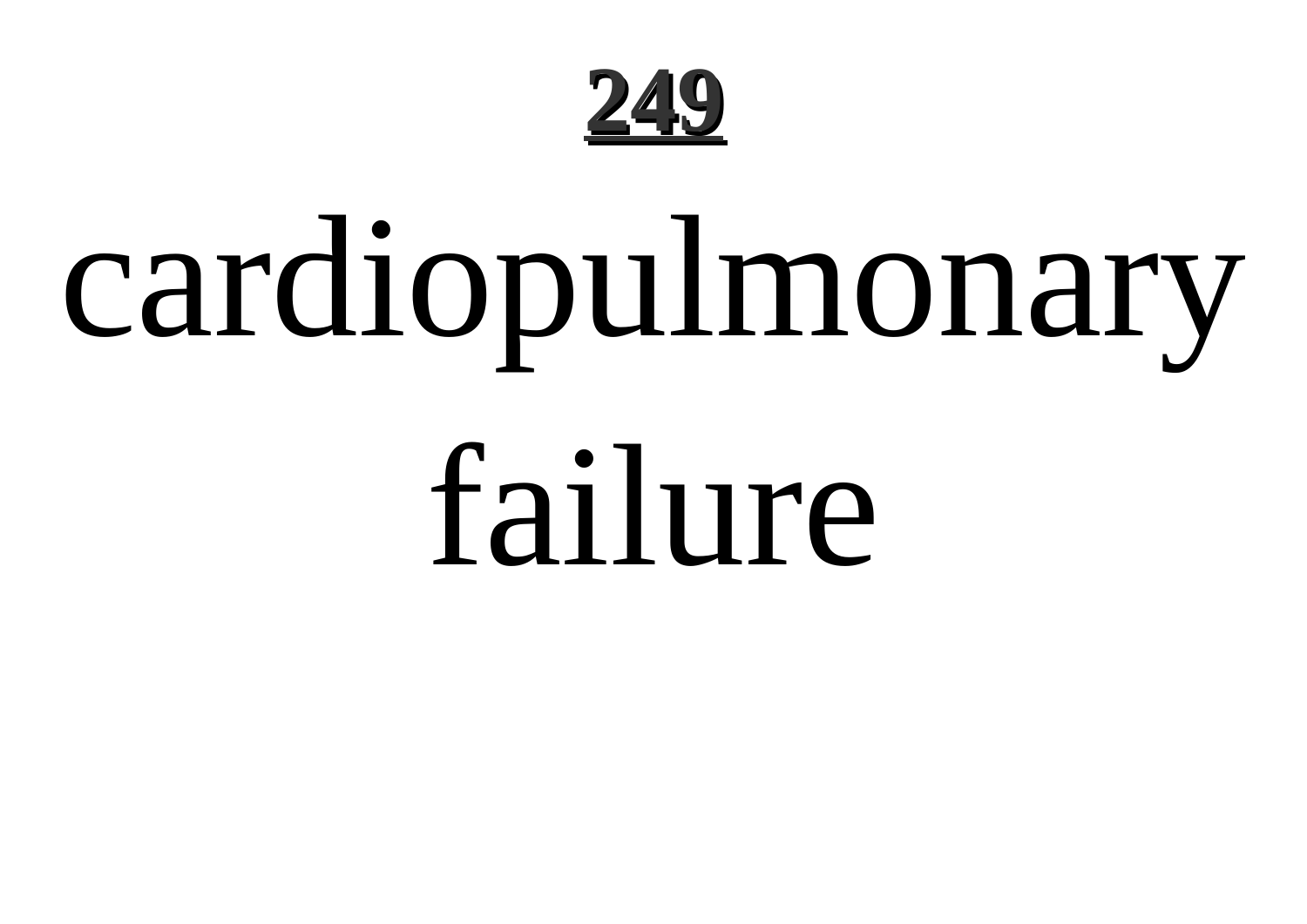

## cardio-respira-

#### toryarrest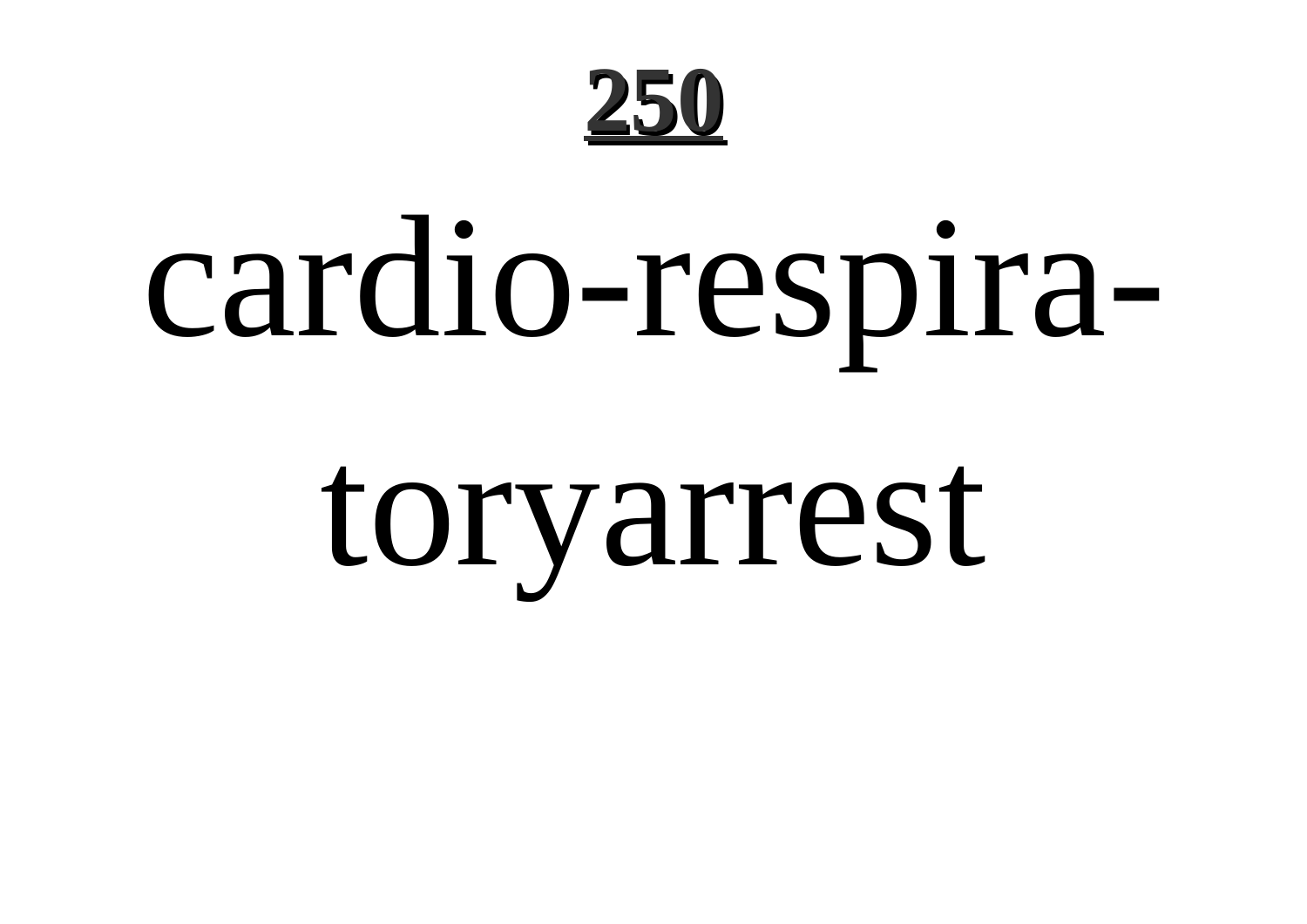

## cardio-respira-

## tory distress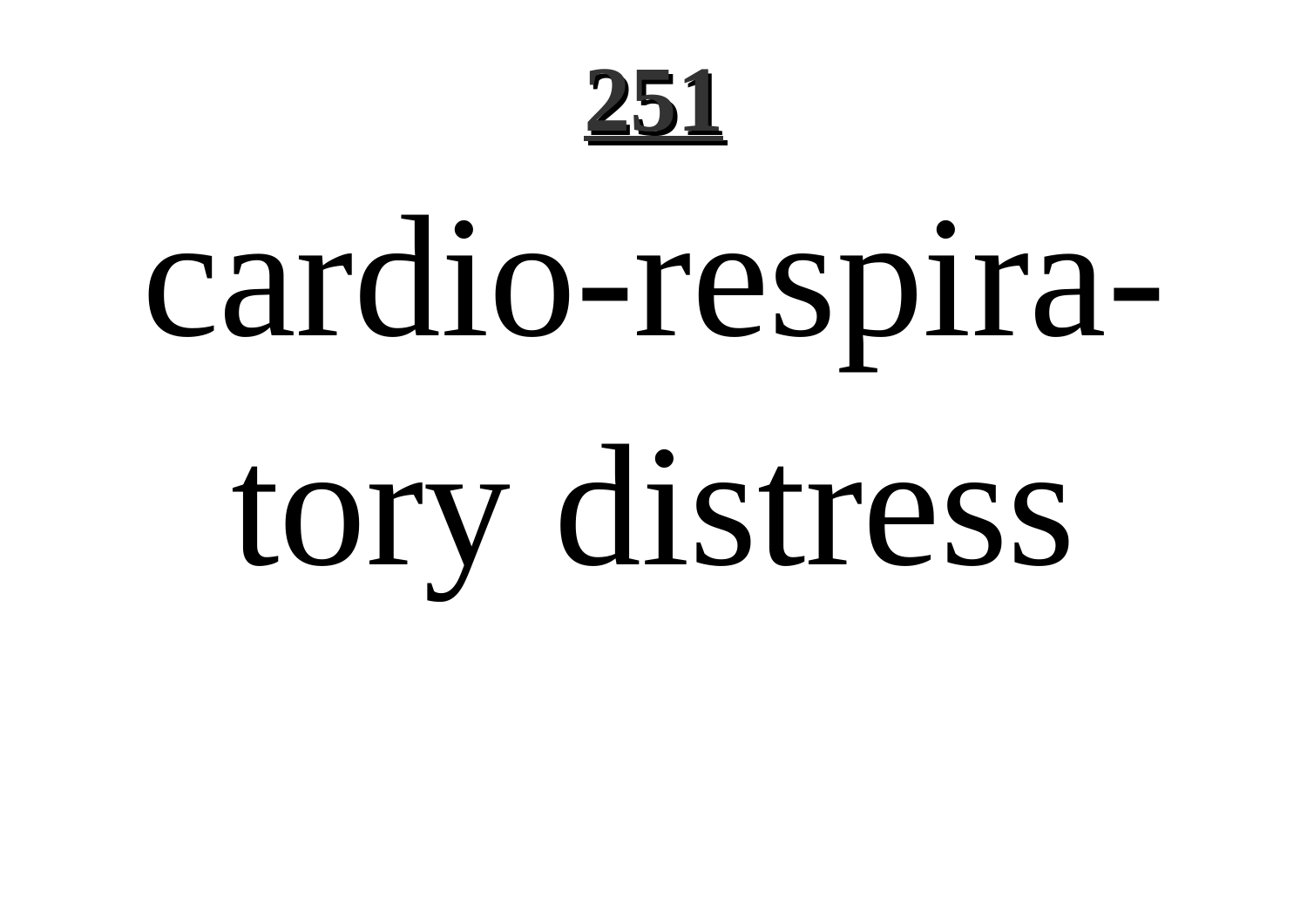

#### cardiovascular

## insufficiency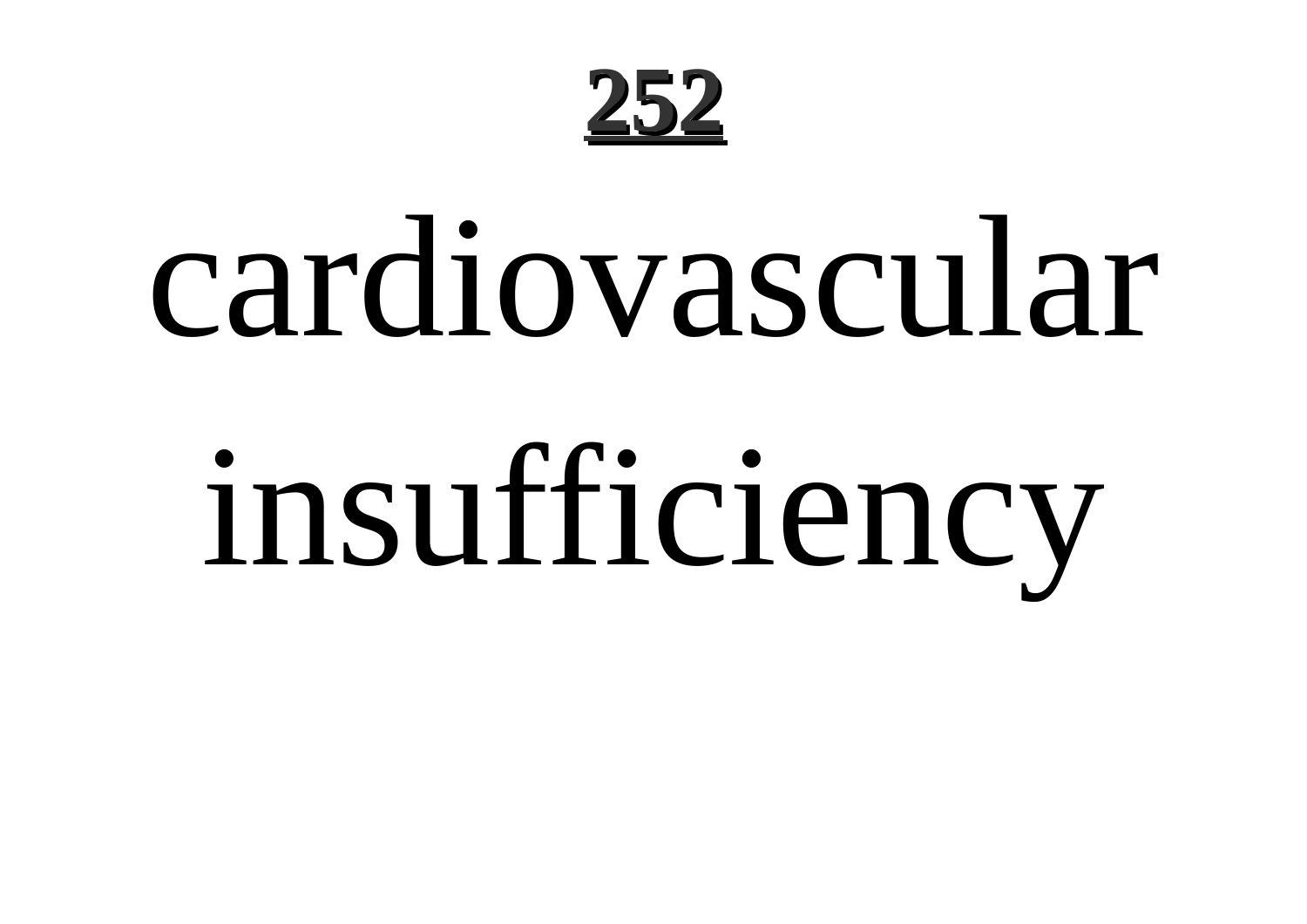

#### carotid arteria-

#### lembolus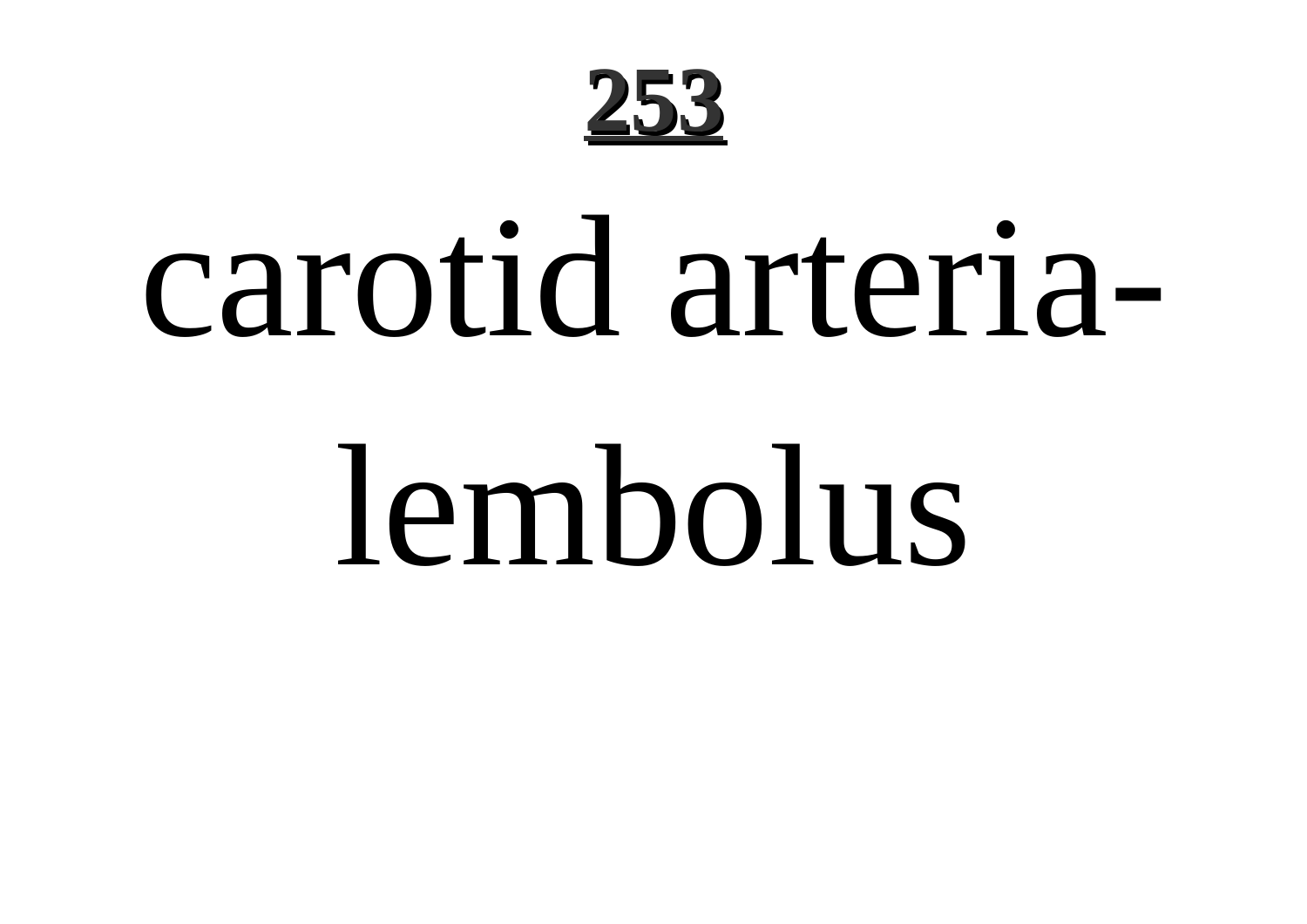

## carotid artery

#### thrombosis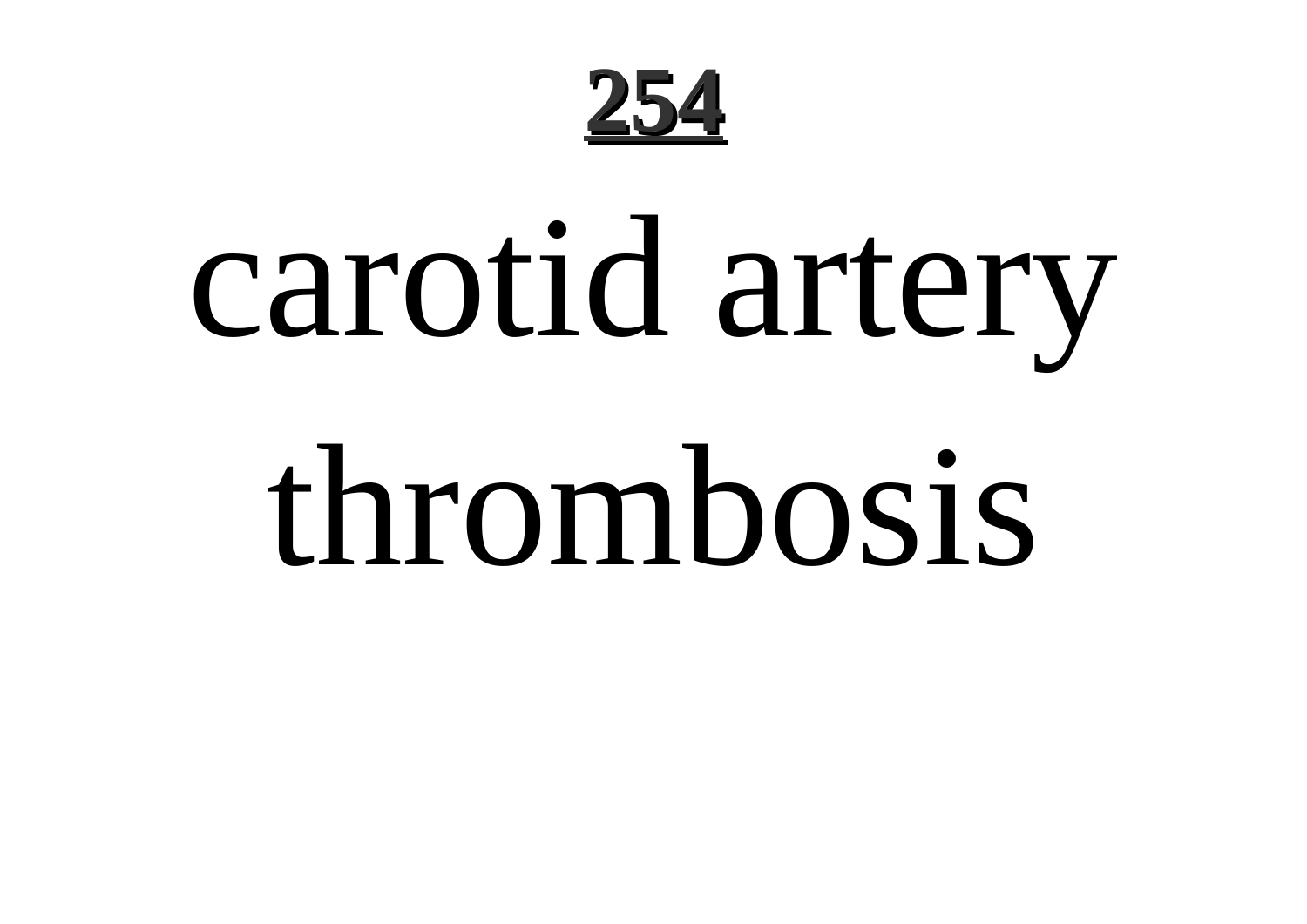

## cataplexy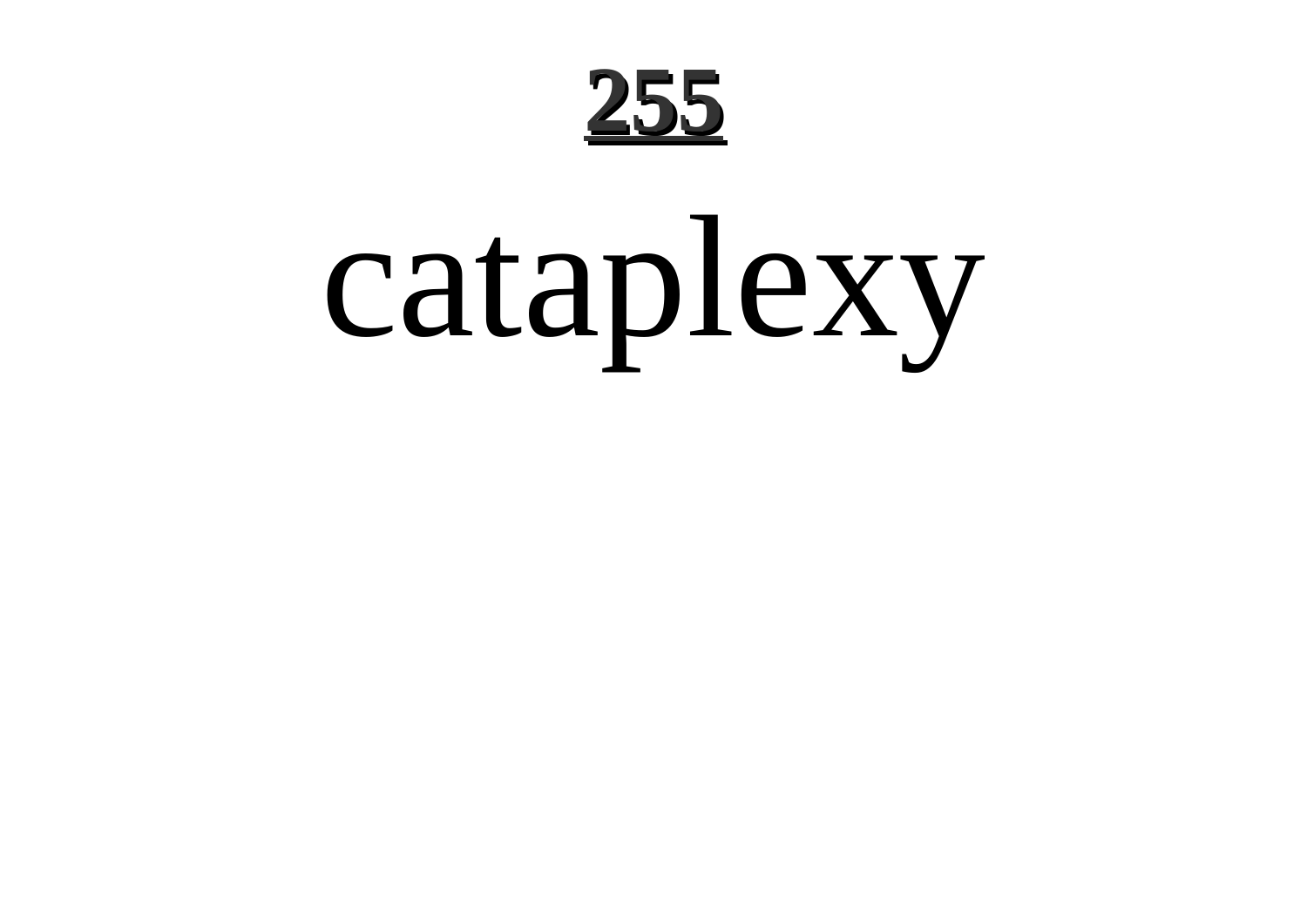

#### catheter site

#### thrombosis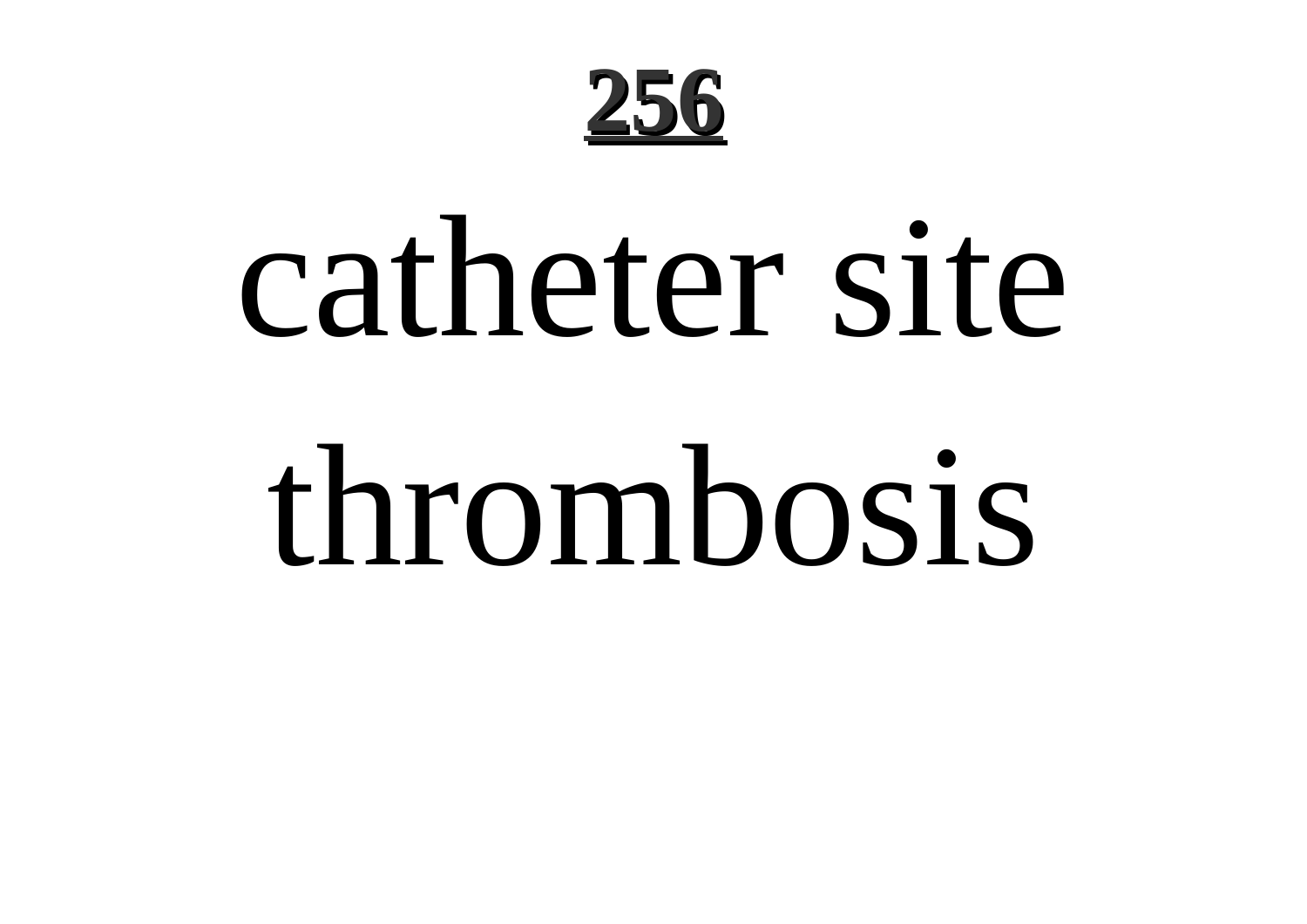

# catheter siteva-

#### sculitis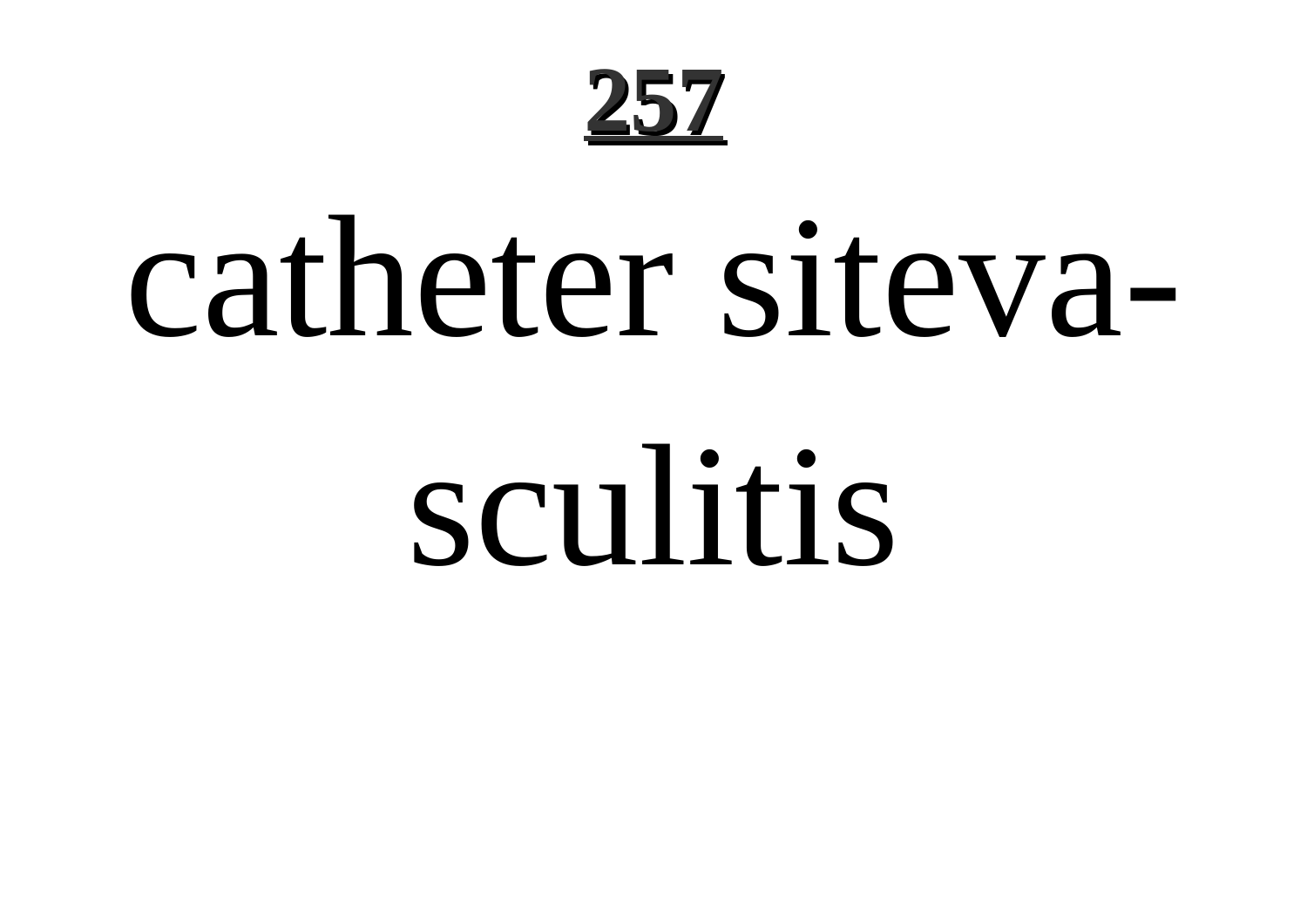

#### cavernous sinus

#### thrombosis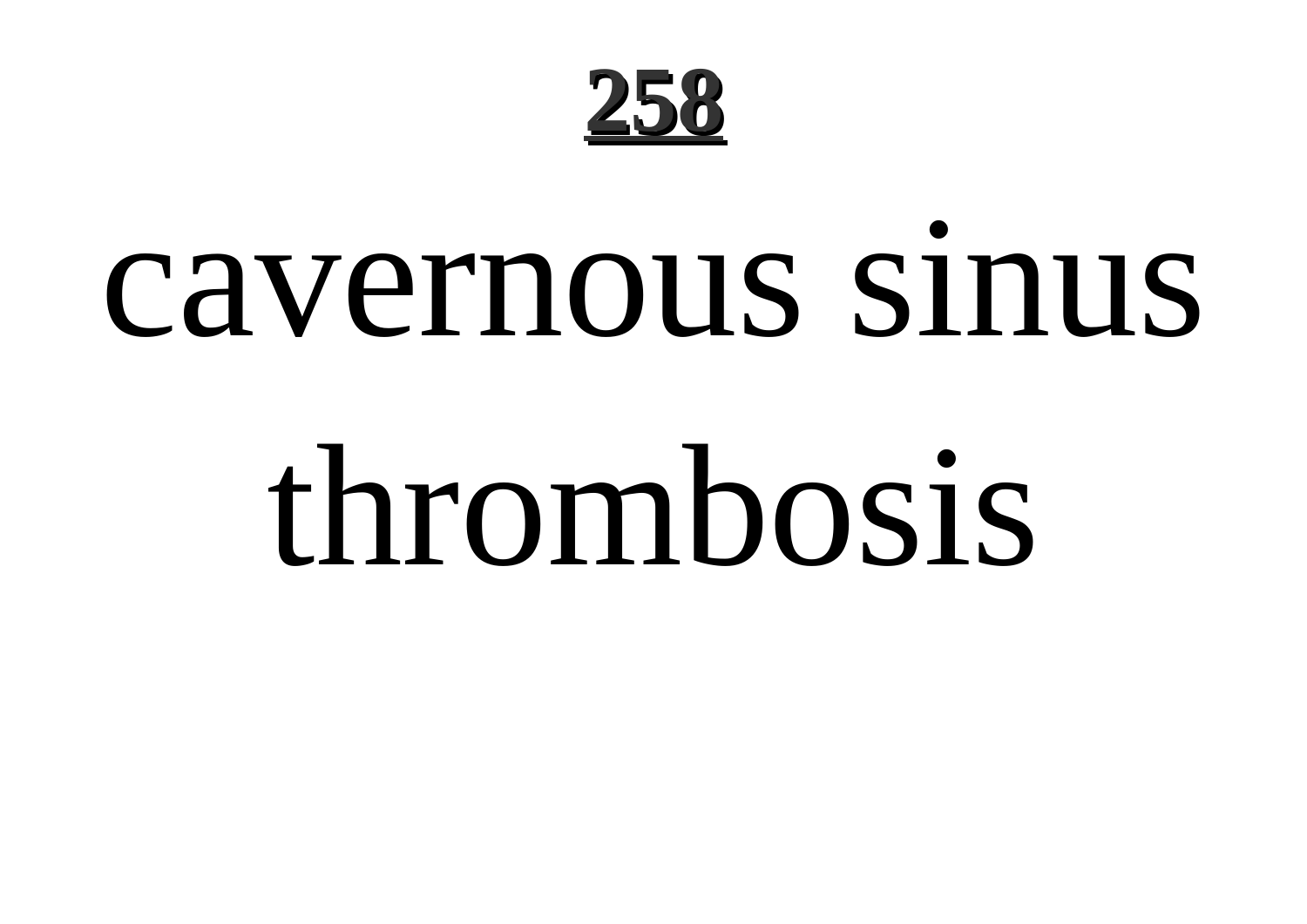

## cdkl5 deficiency

#### disorder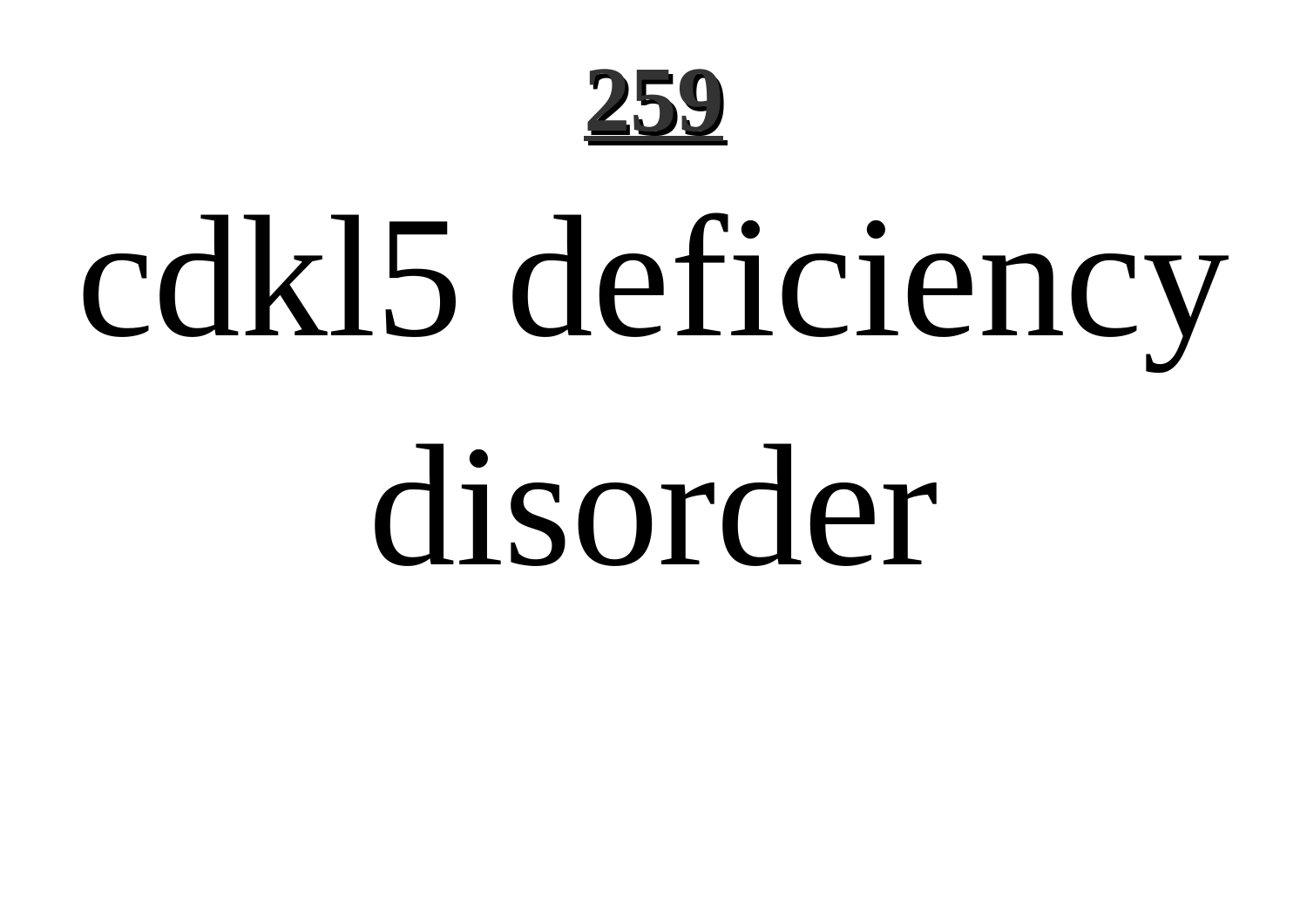

## cec syndrome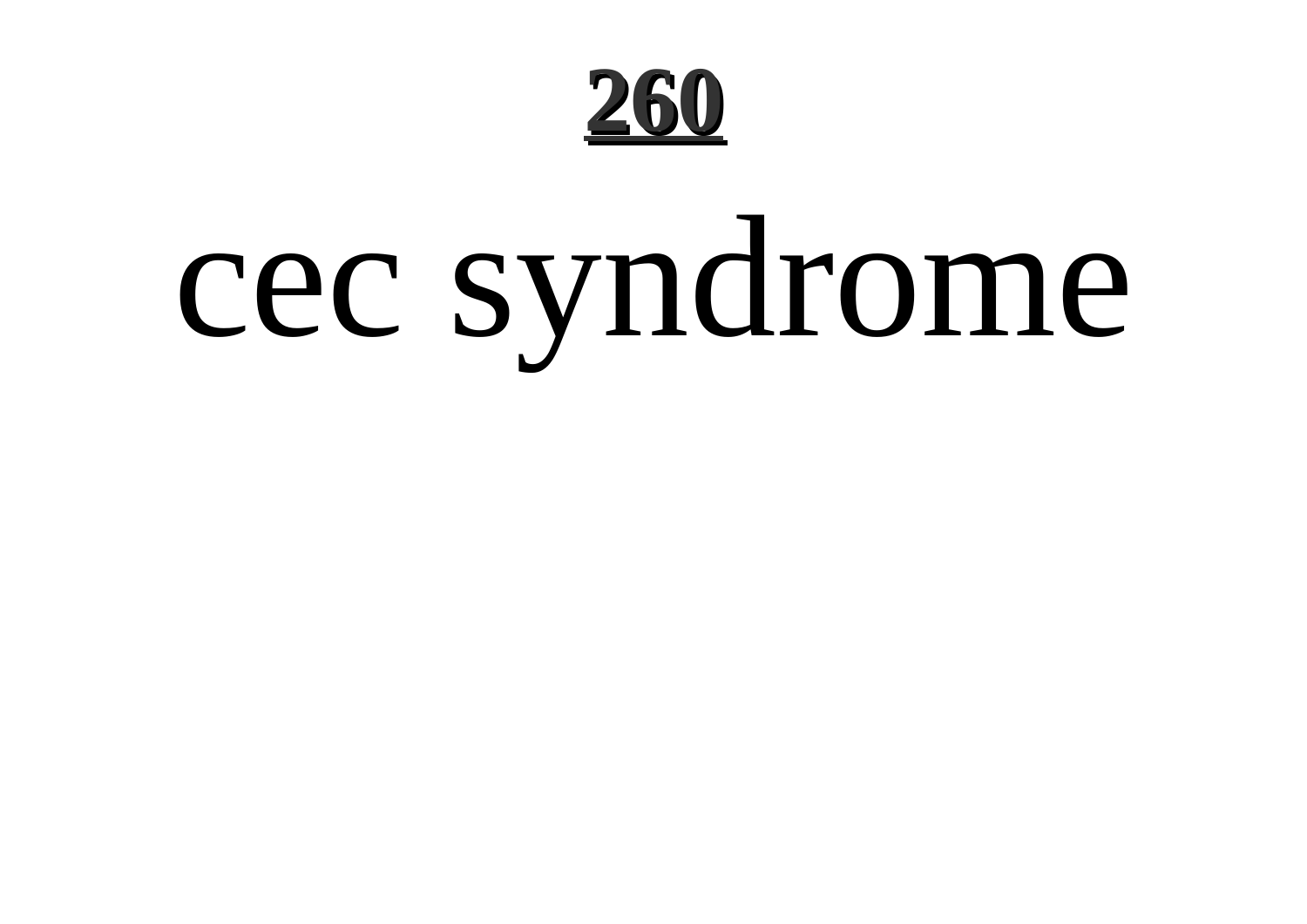#### 261

#### cementembolism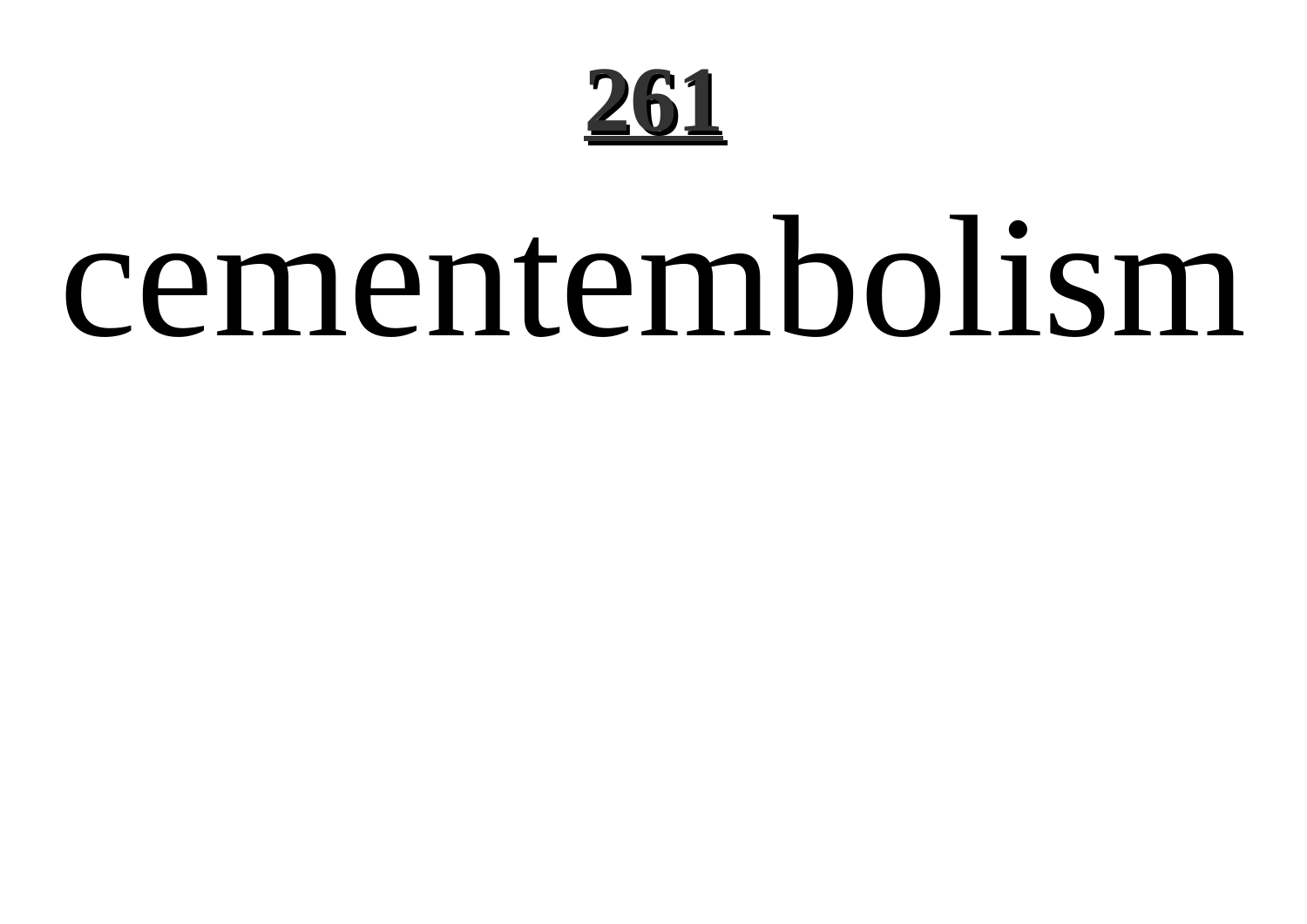

## central nervous

## system lupus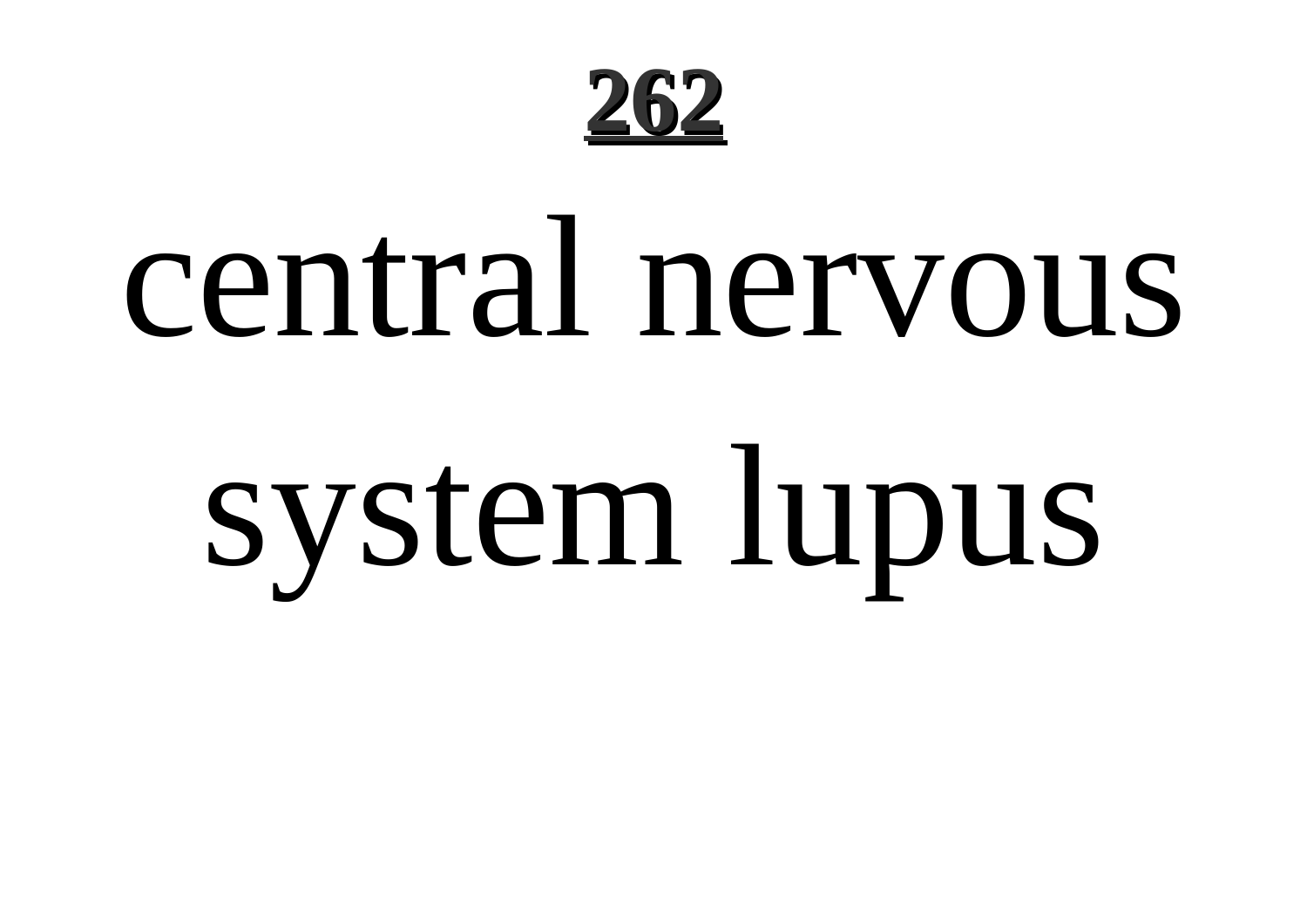

# central nervous system vasculitis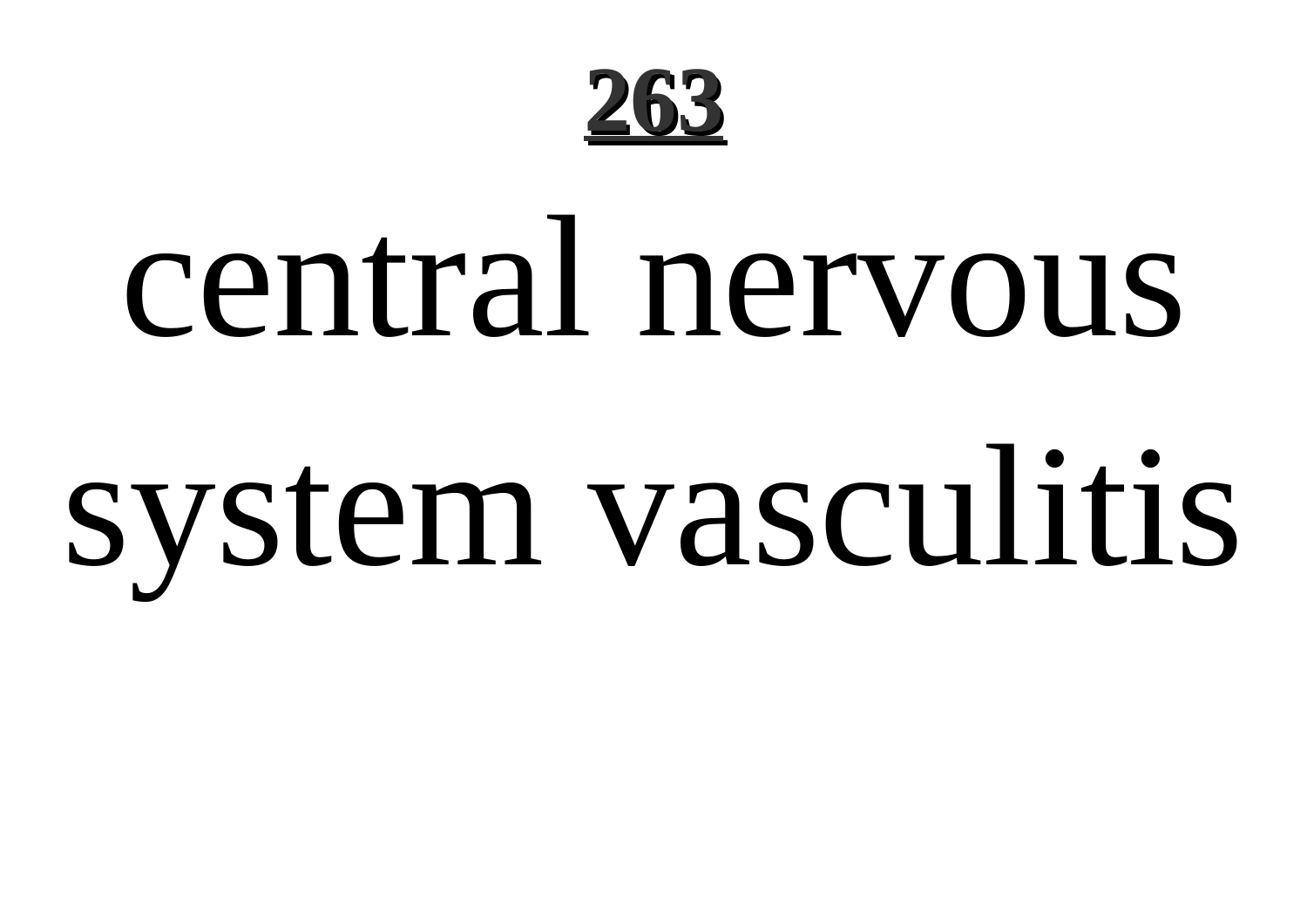

### cerebellar arte-

## rythrombosis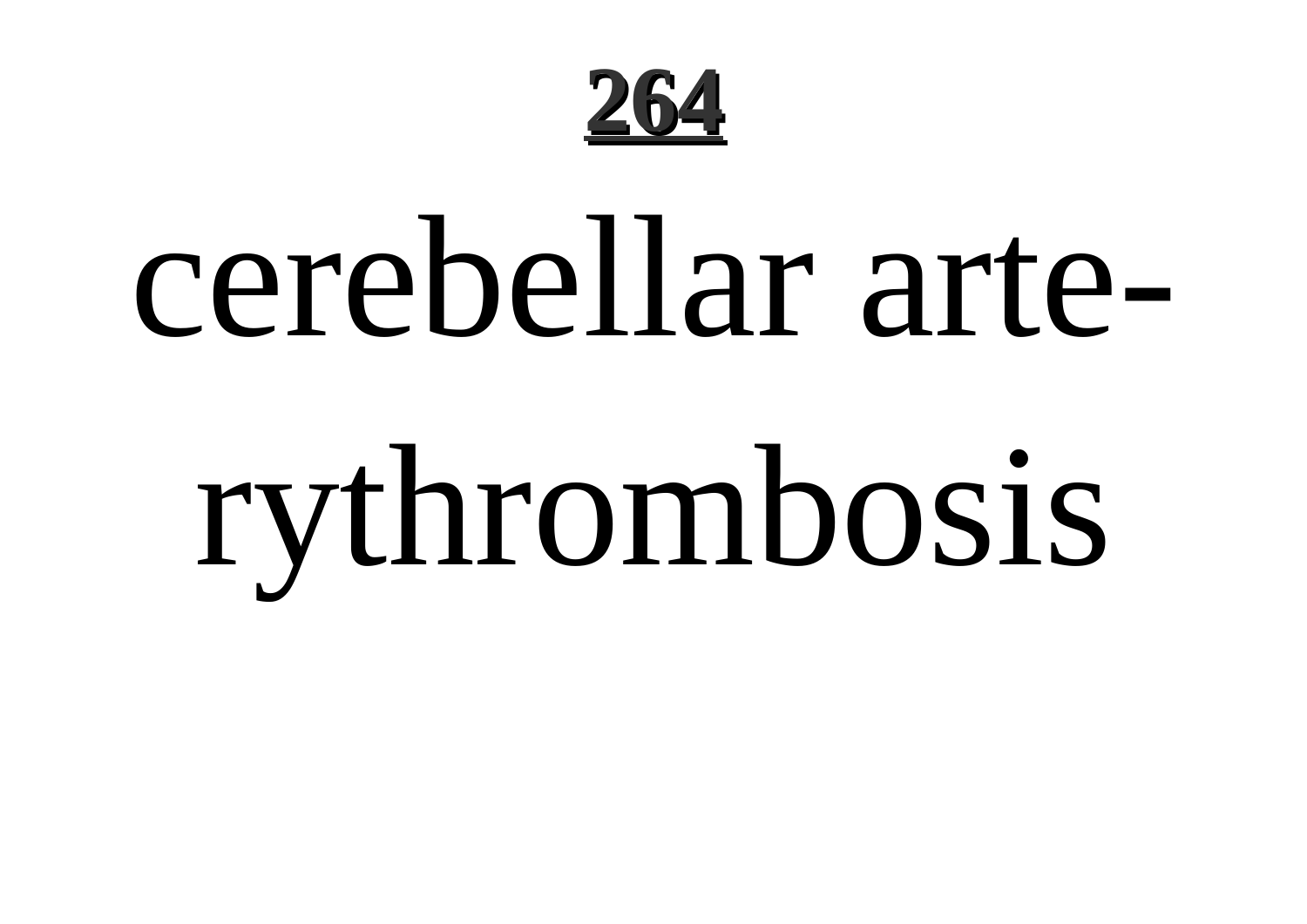

## cerebellar embo-

lism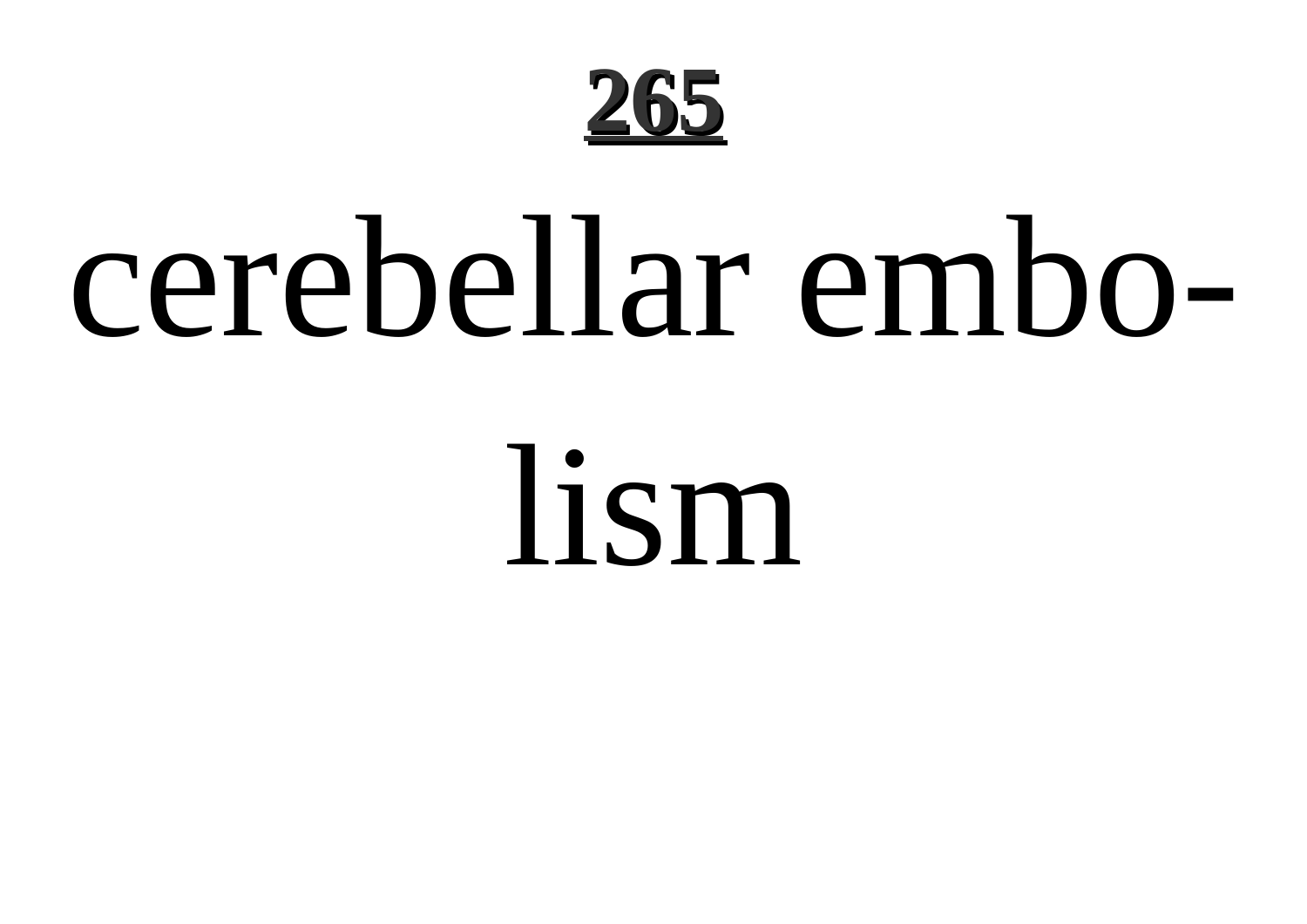

## cerebral amyloid

## angiopathy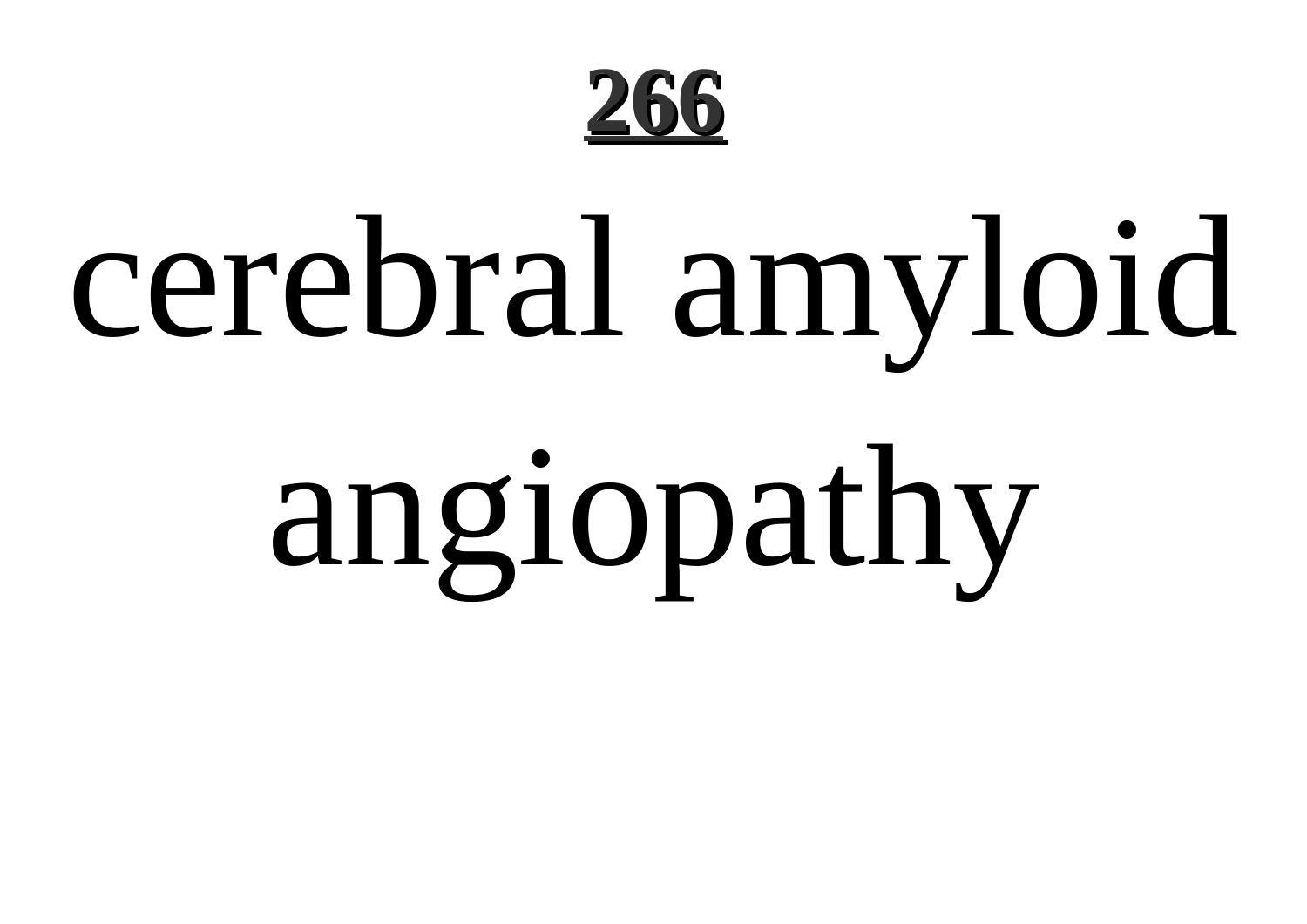

#### cerebral arteritis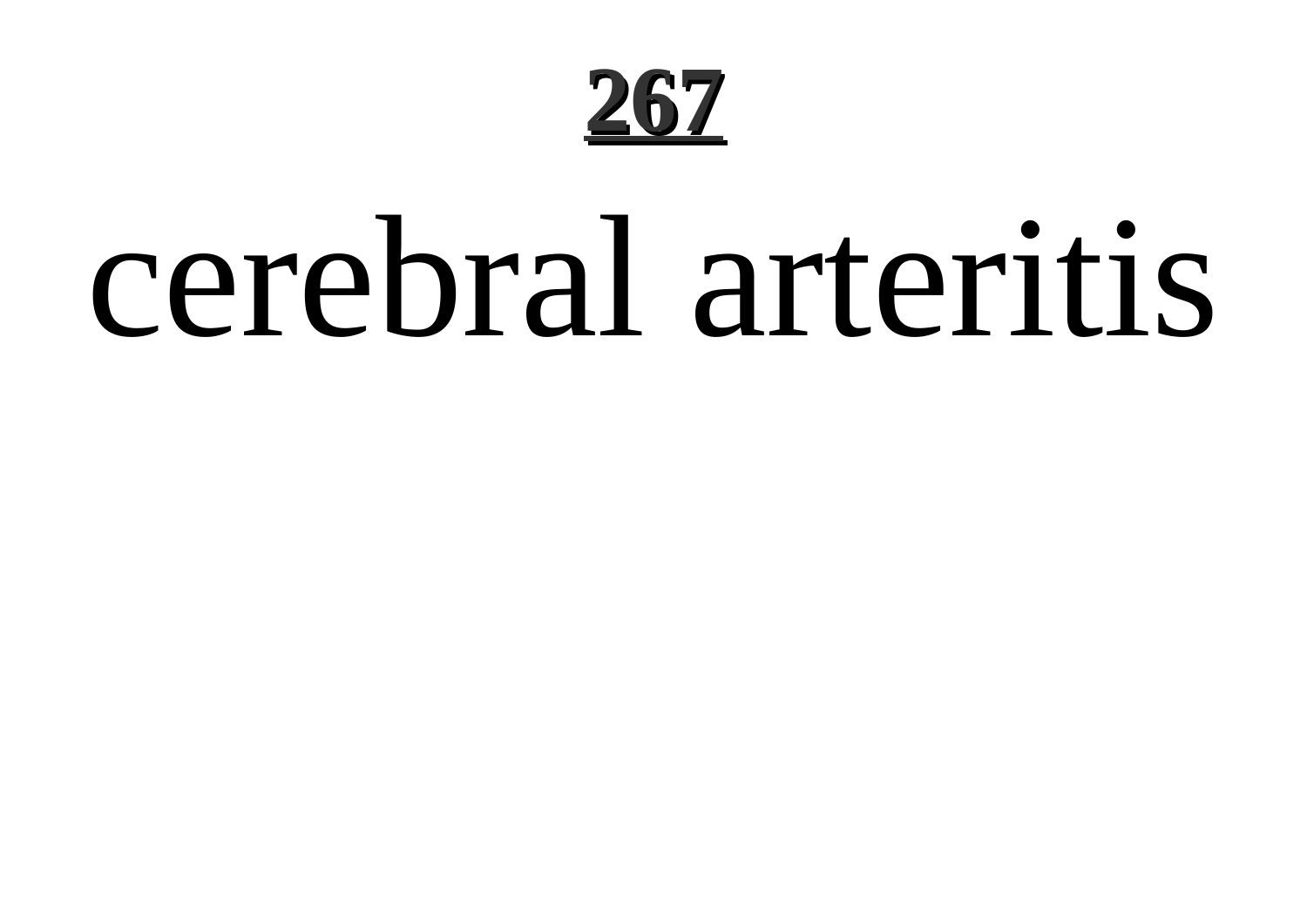

## cerebralartery

#### embolism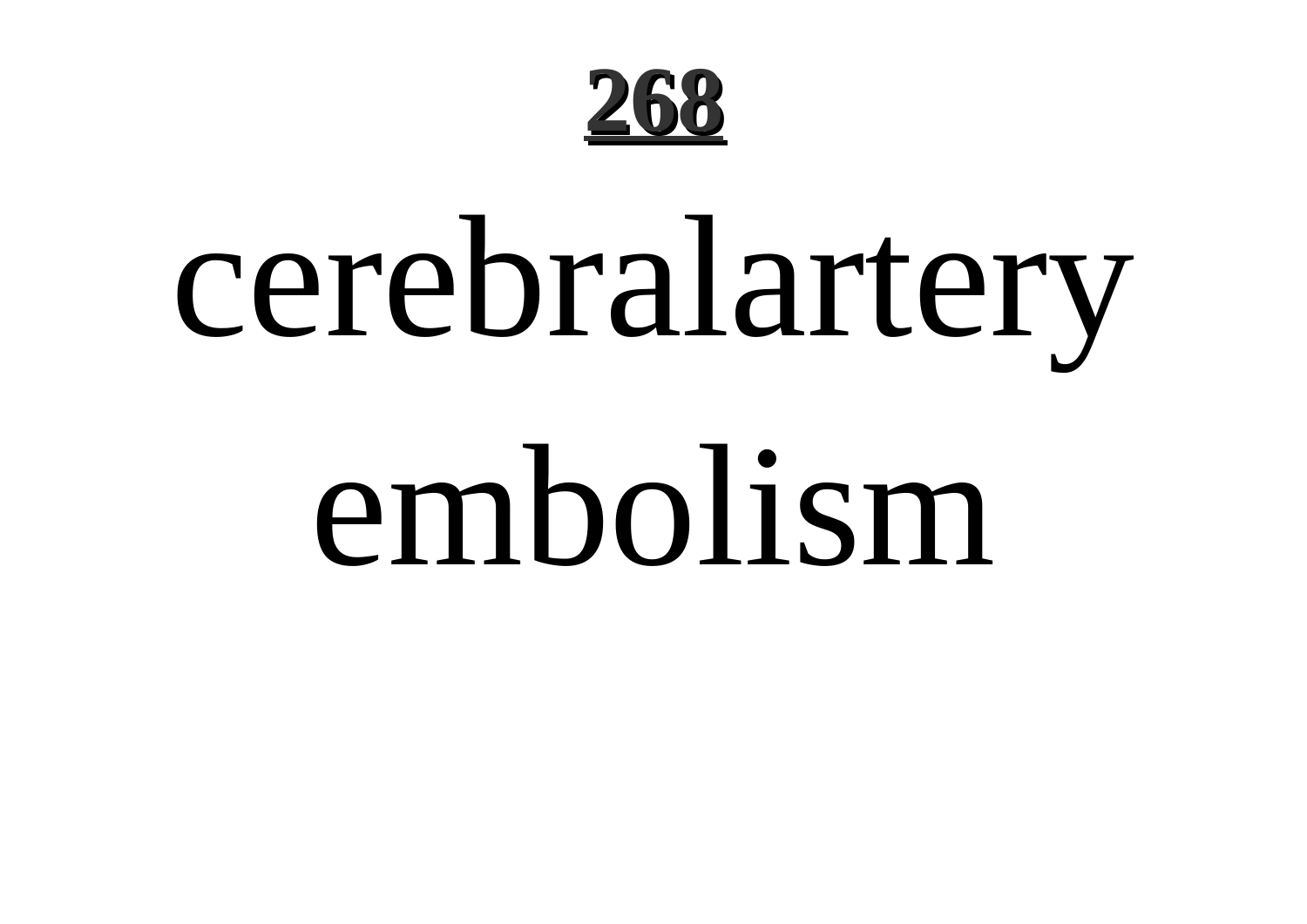

## cerebral artery

#### thrombosis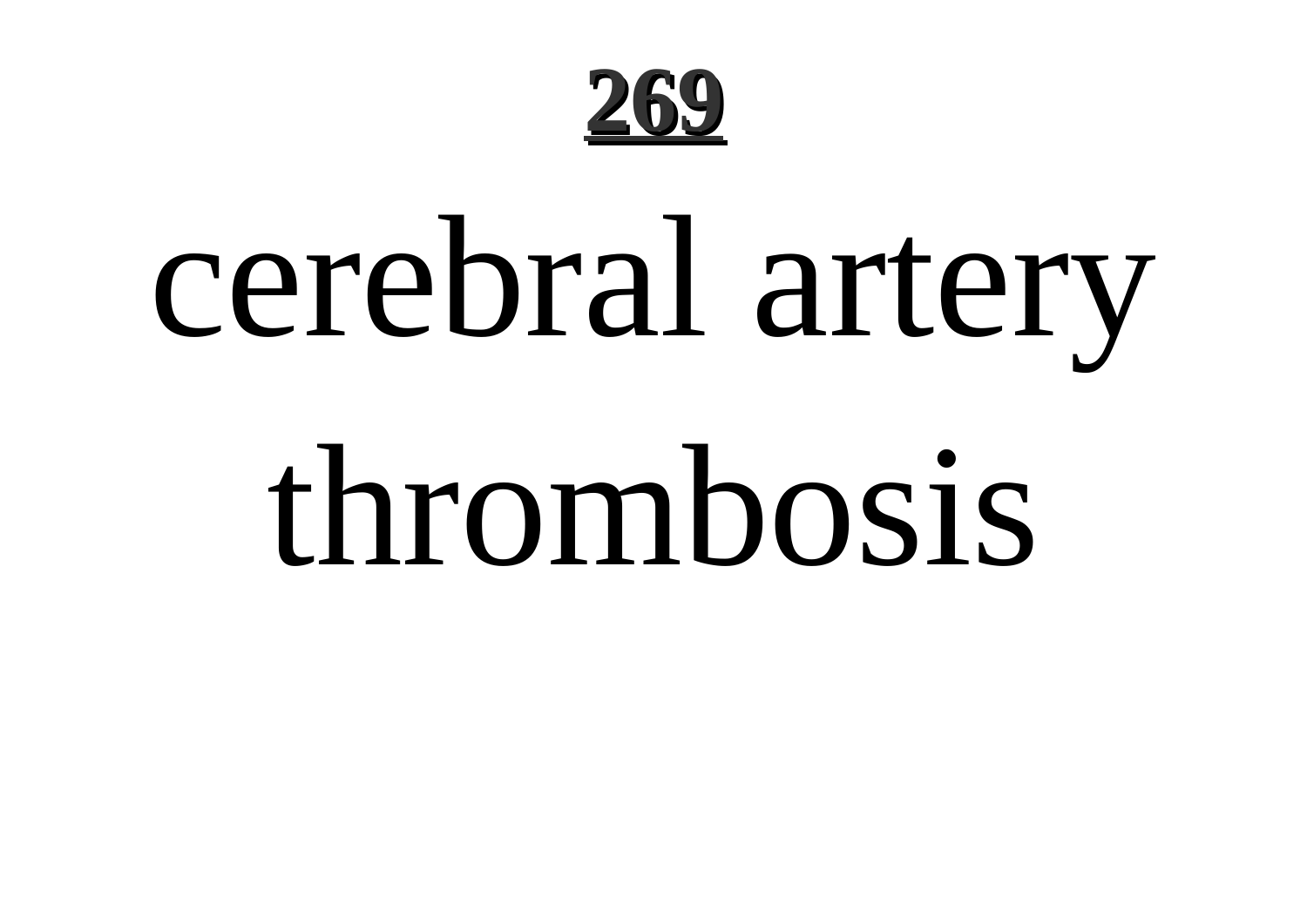

# cerebral gas em-

bolism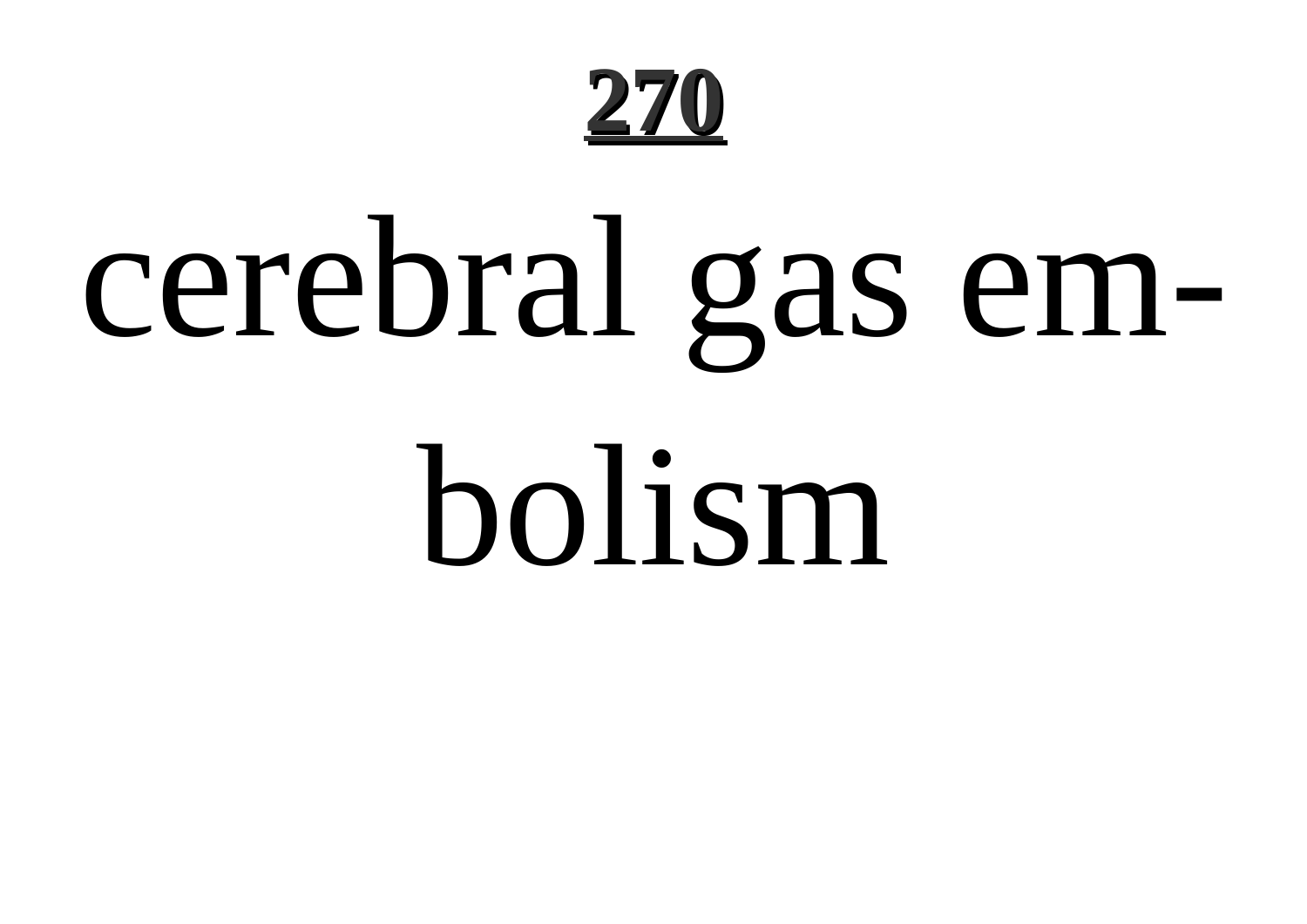#### **271**

#### cerebralmicro-

#### embolism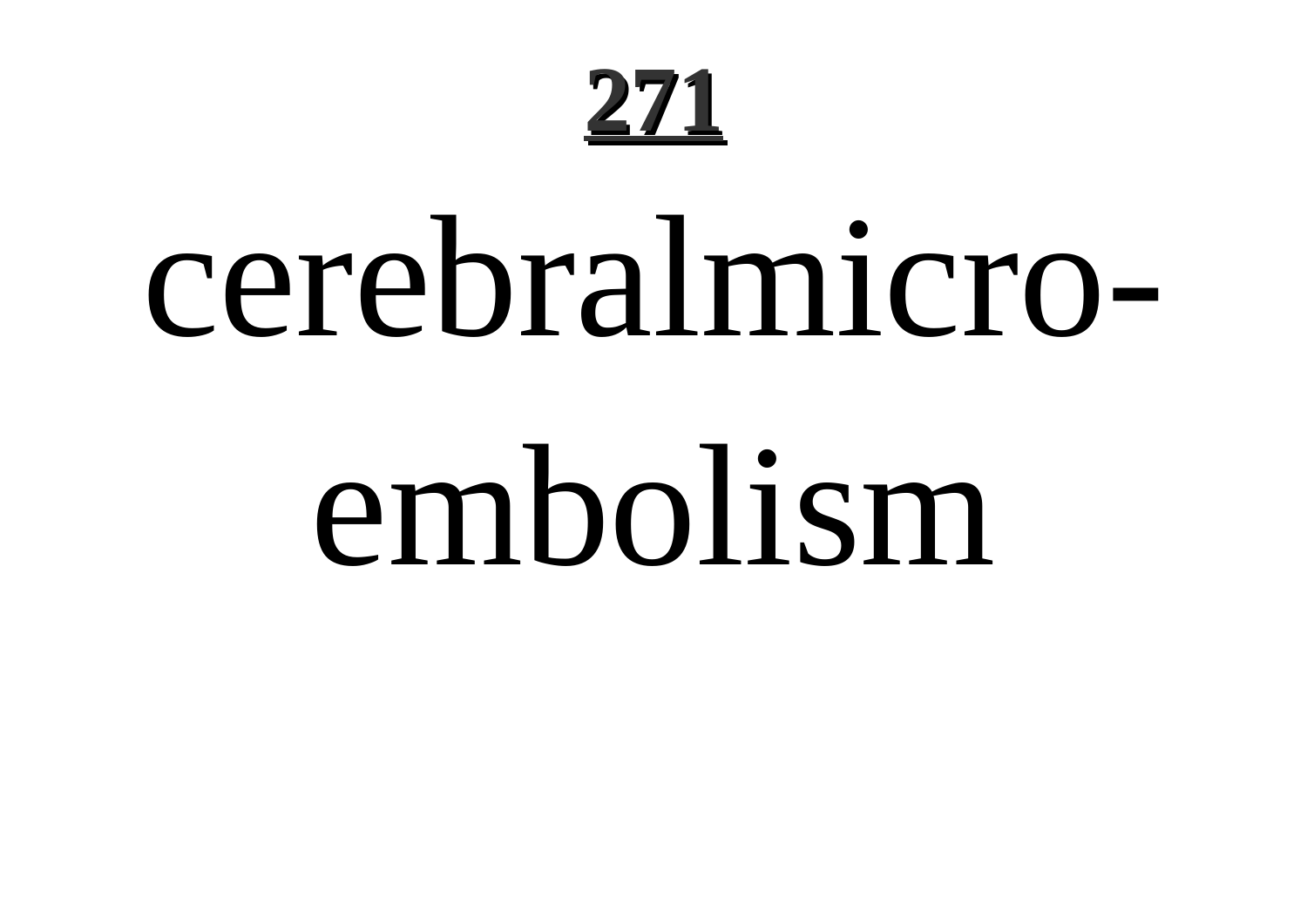

## cerebral septic

infarct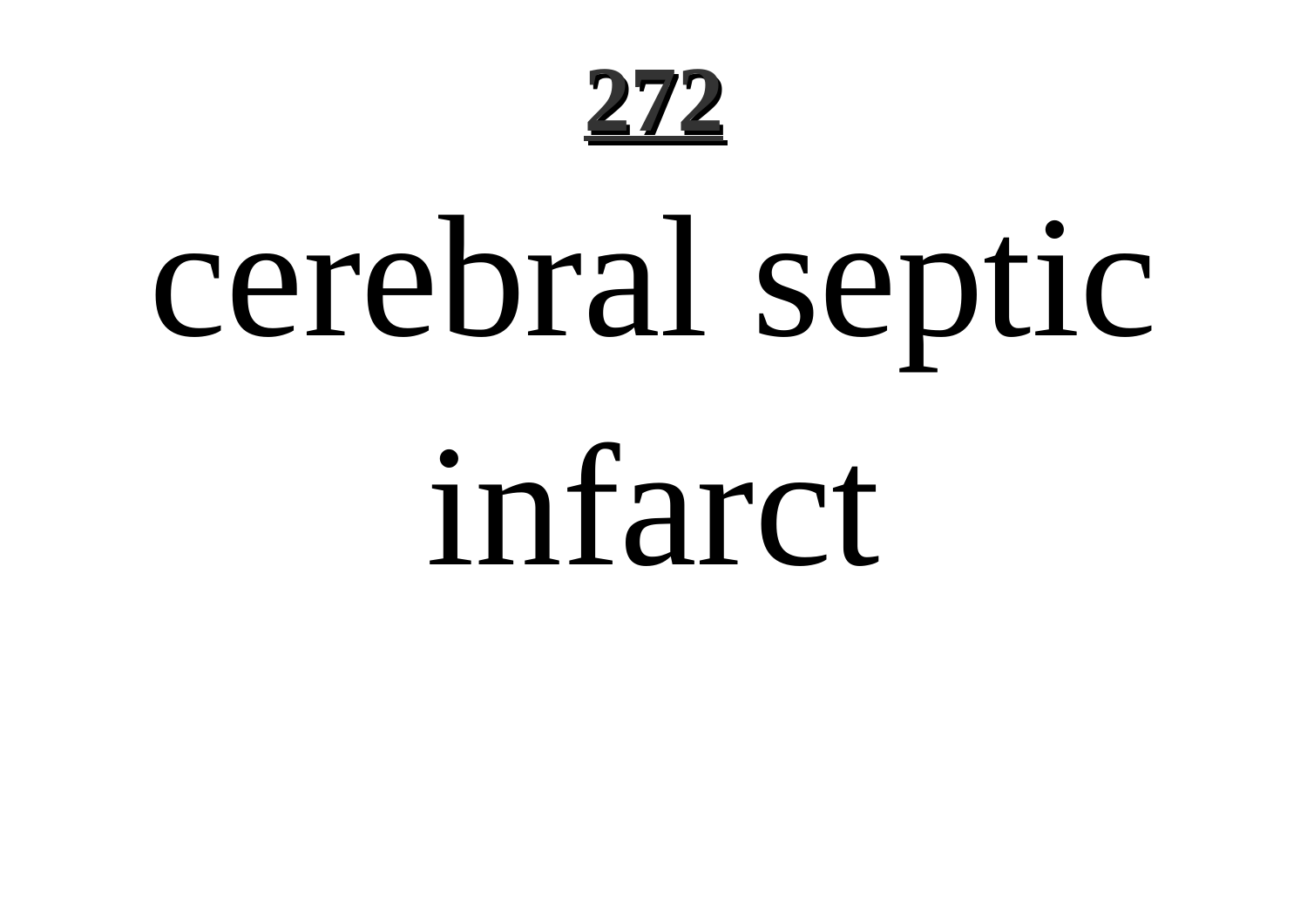

### cerebral throm-

bosis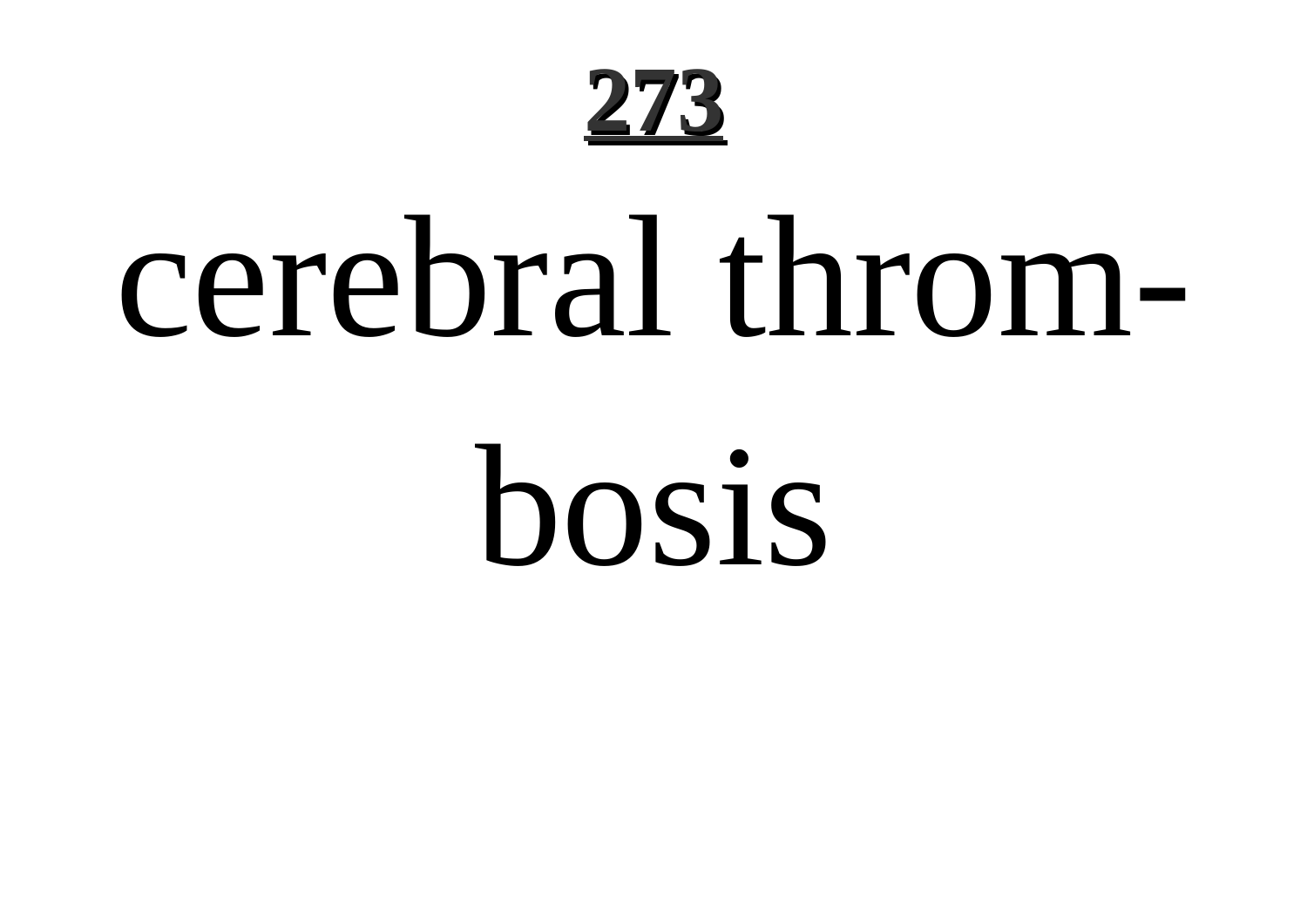

## cerebral venous

#### sinusthrombosis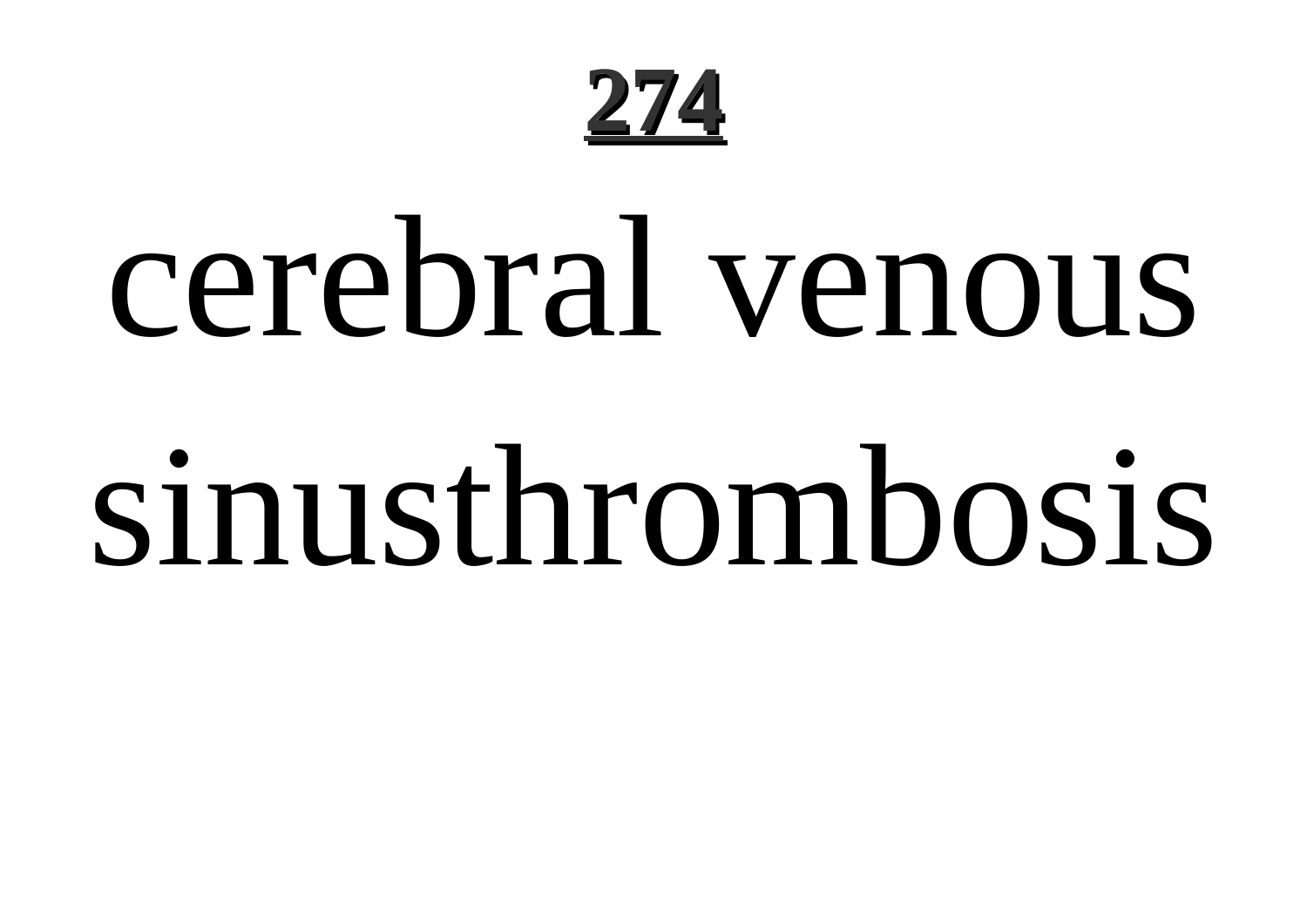#### **275**

#### cerebral venous

#### thrombosis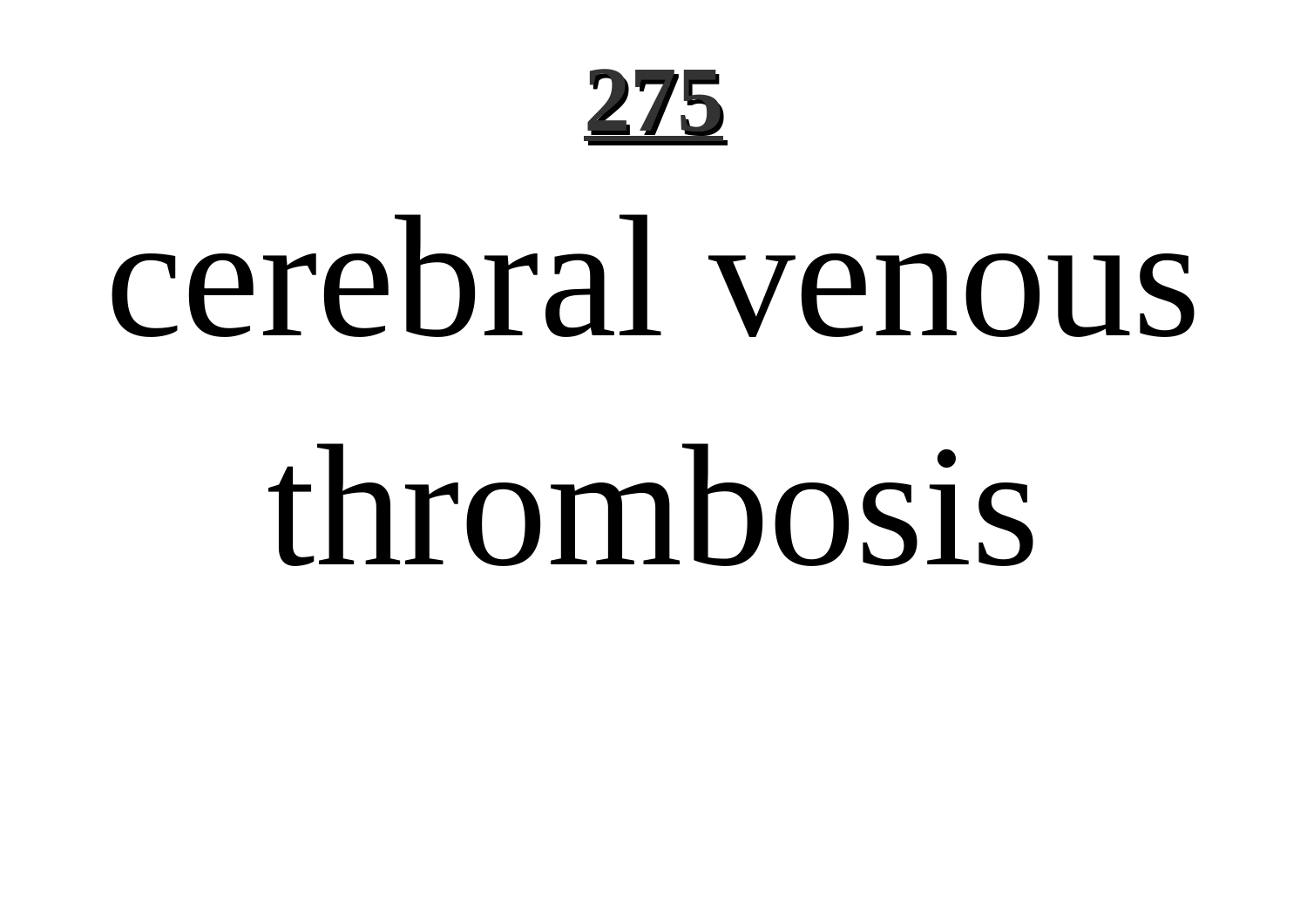

## cerebrospinal

#### thrombotic tam-

## ponade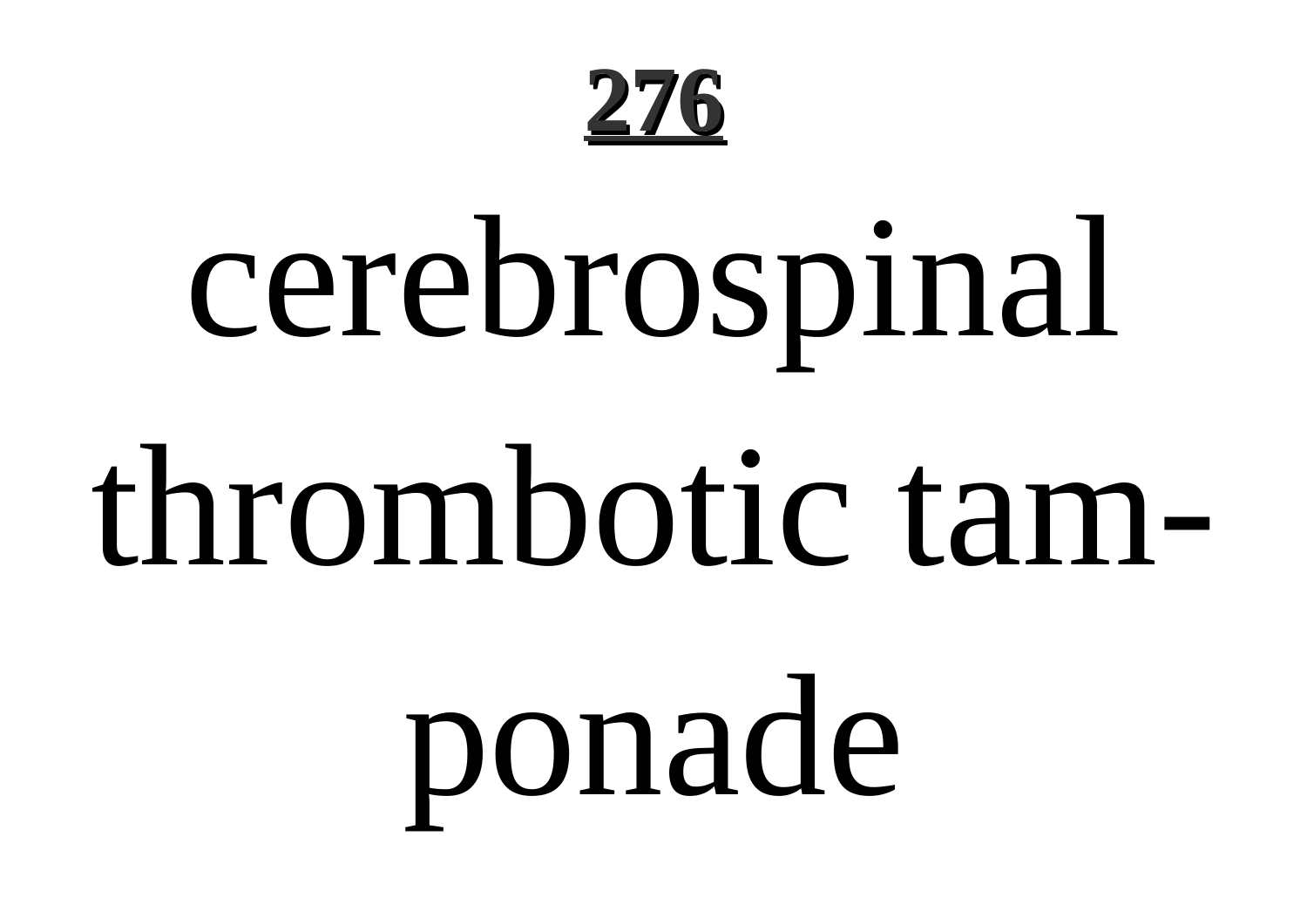#### **277**

### cerebrovascular

#### accident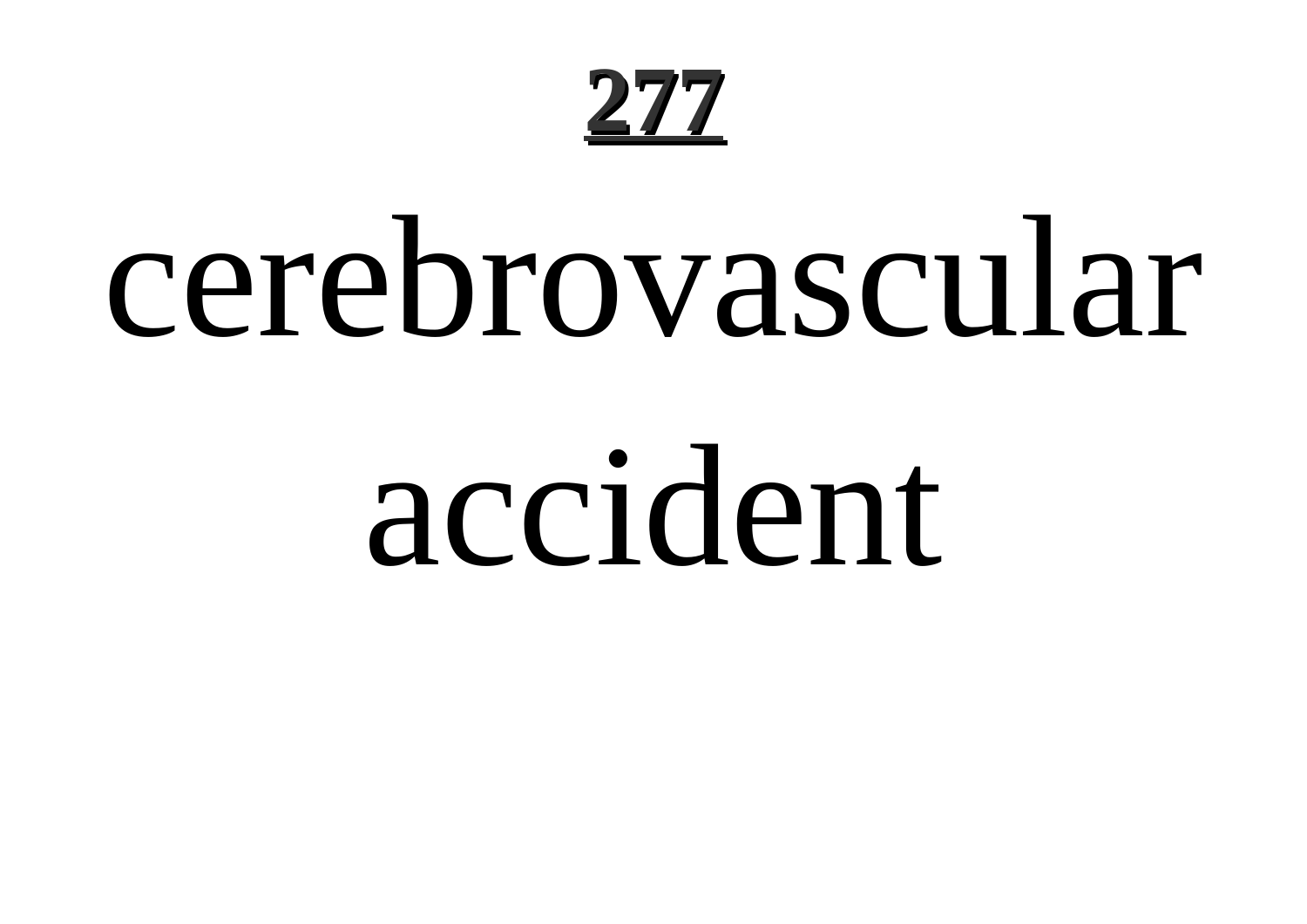

## change in seizure

## presentation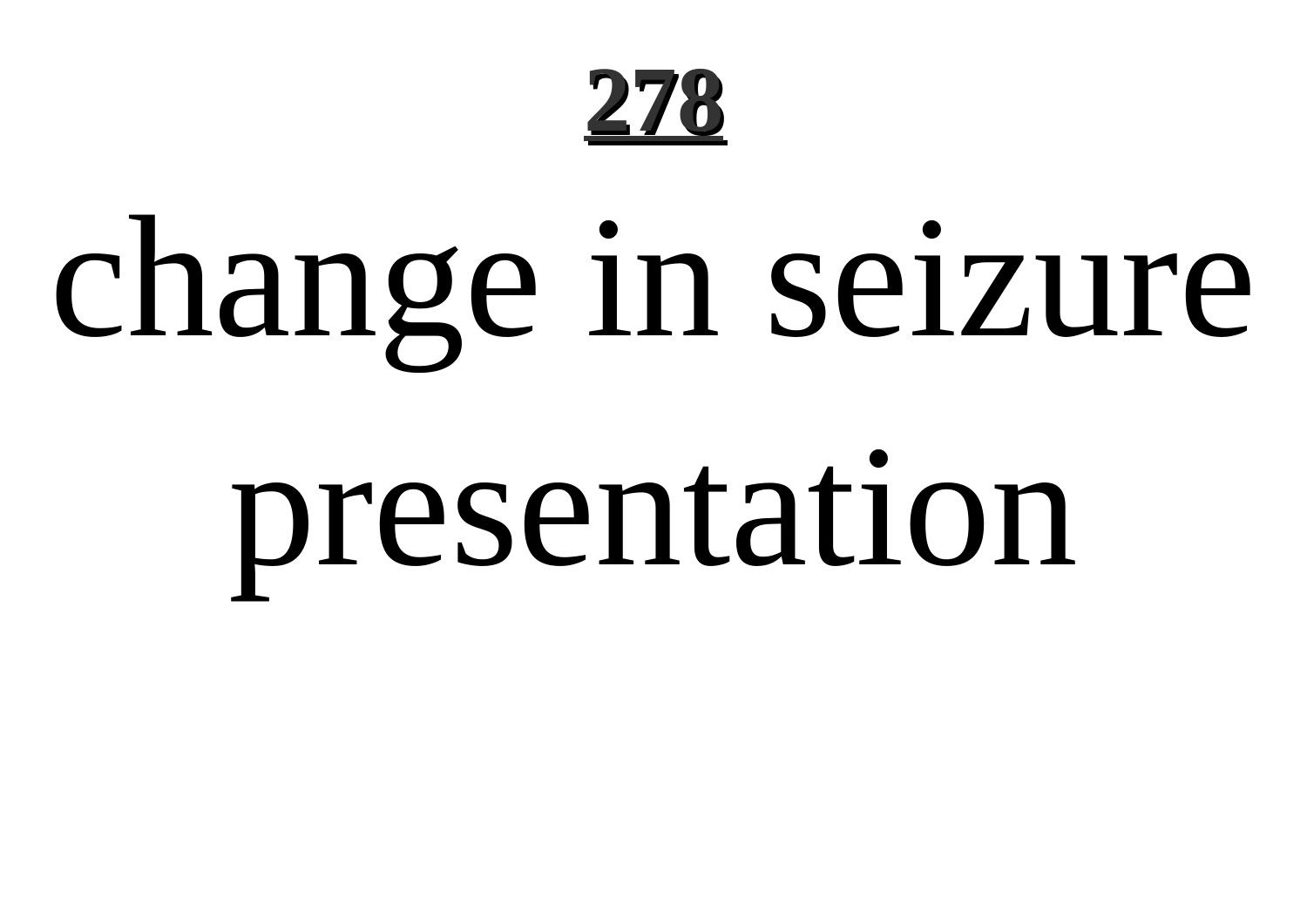

### chest discomfort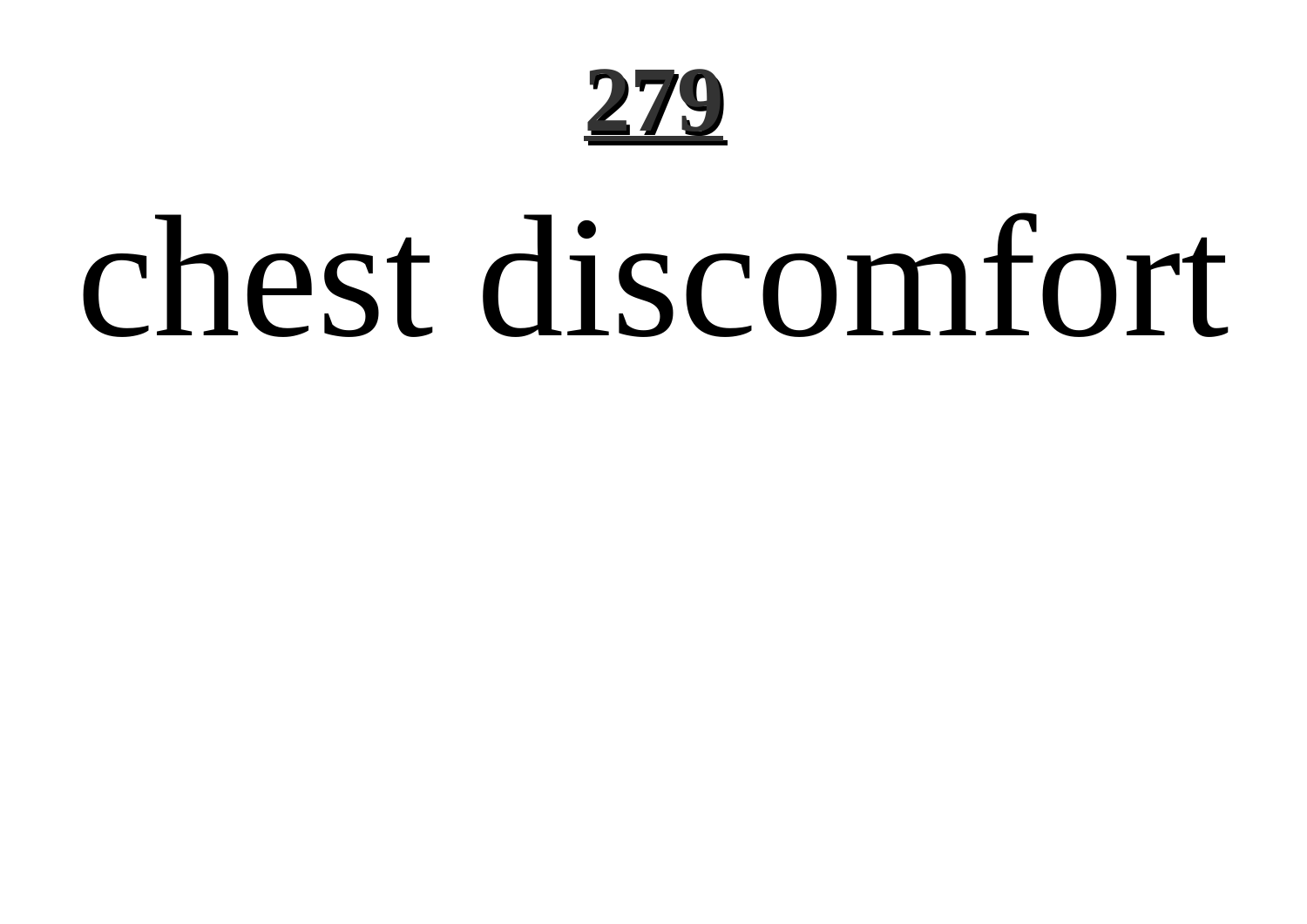

## child-pughturcotte score ab-

#### normal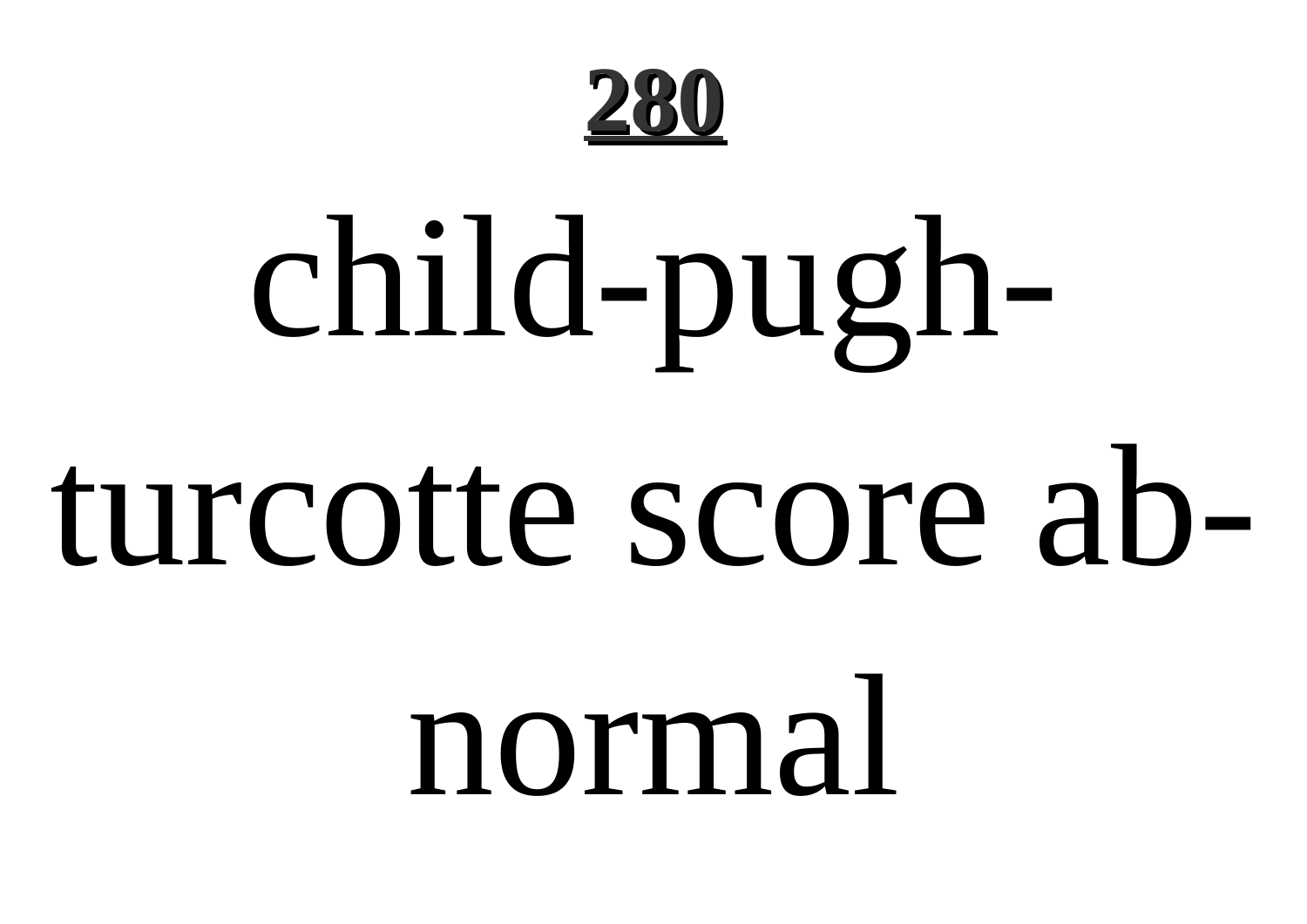

# child-pugh-

#### turcotte scorein-

#### creased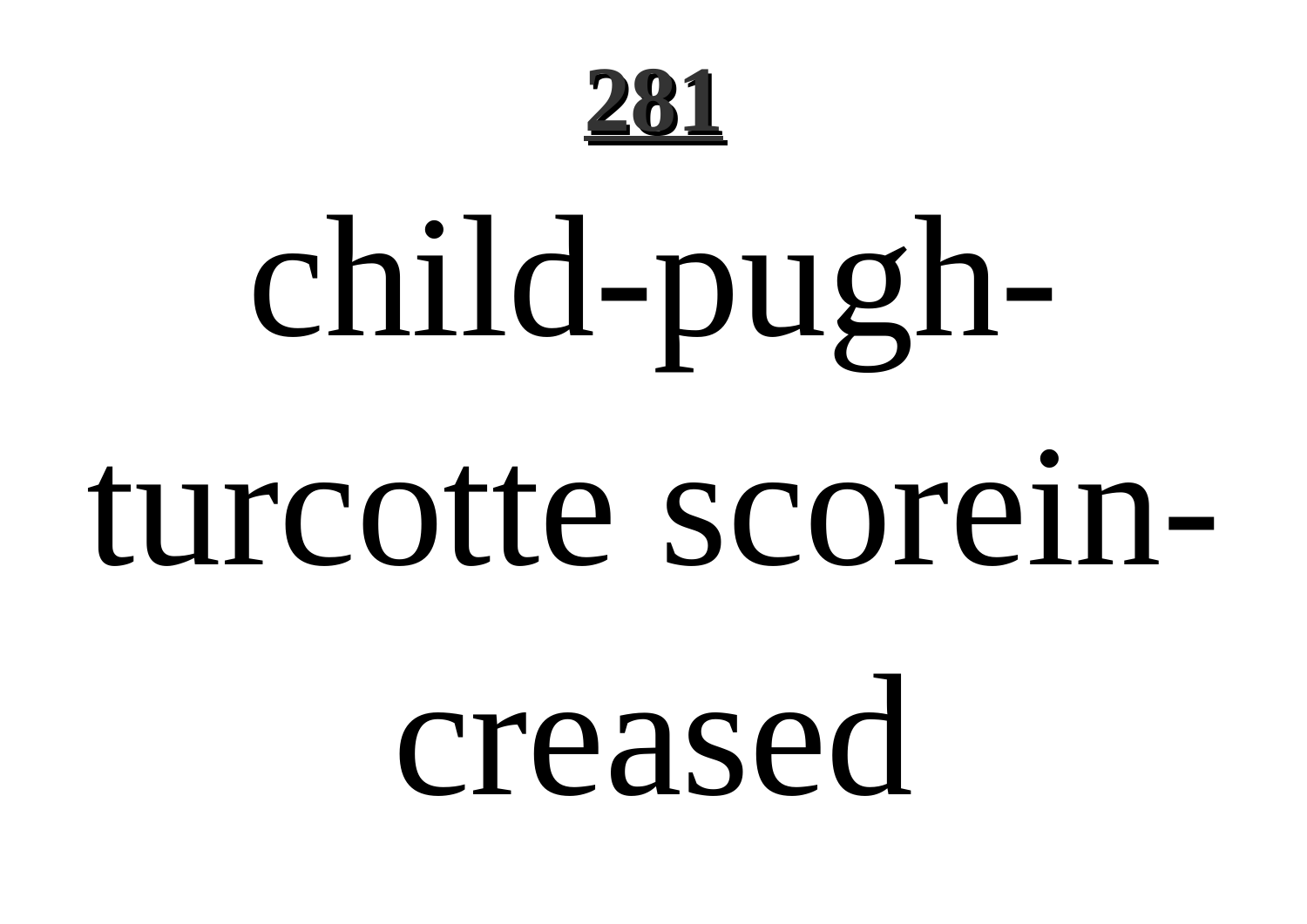

#### chillblains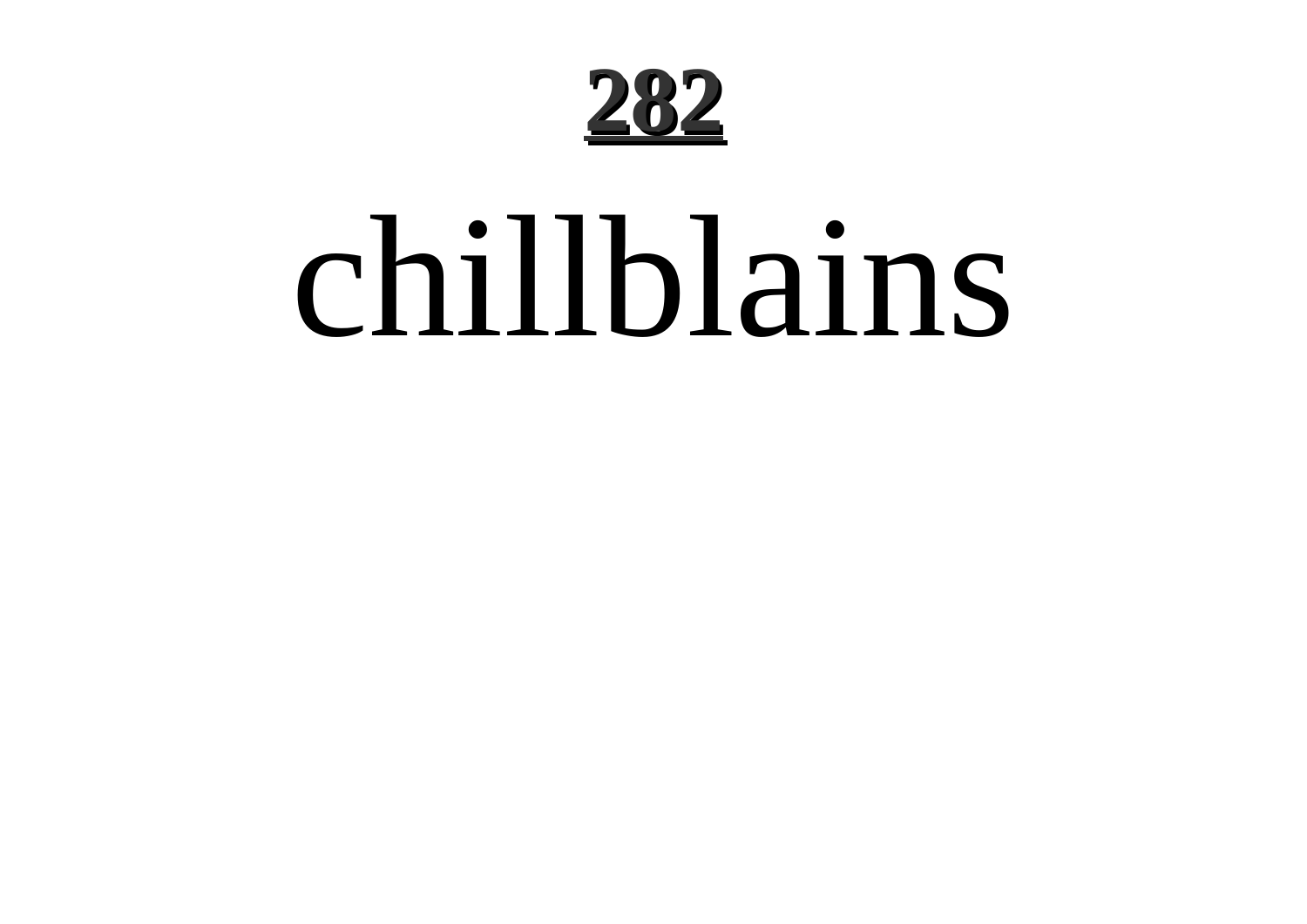

## choking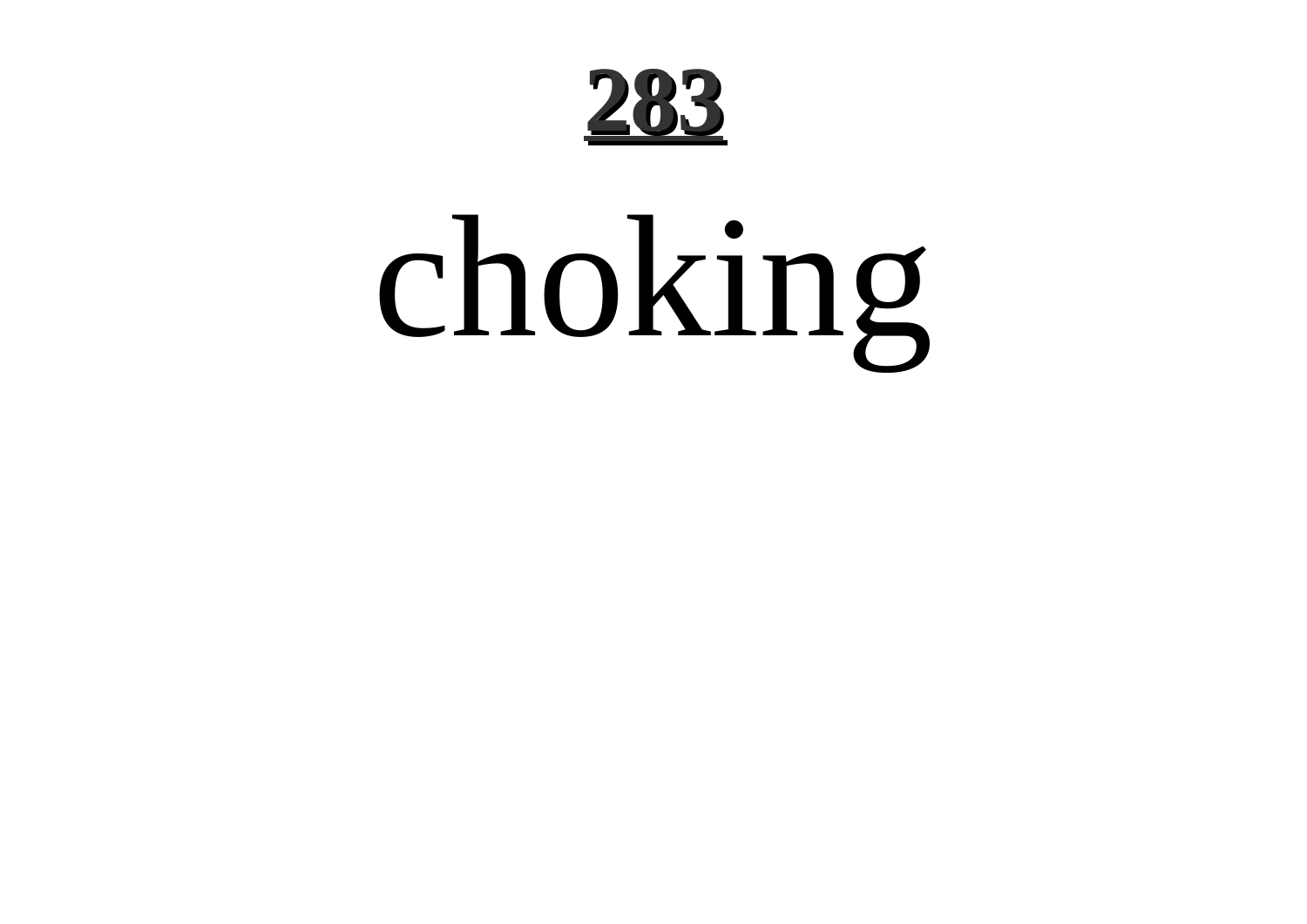

## choking sensa-

tion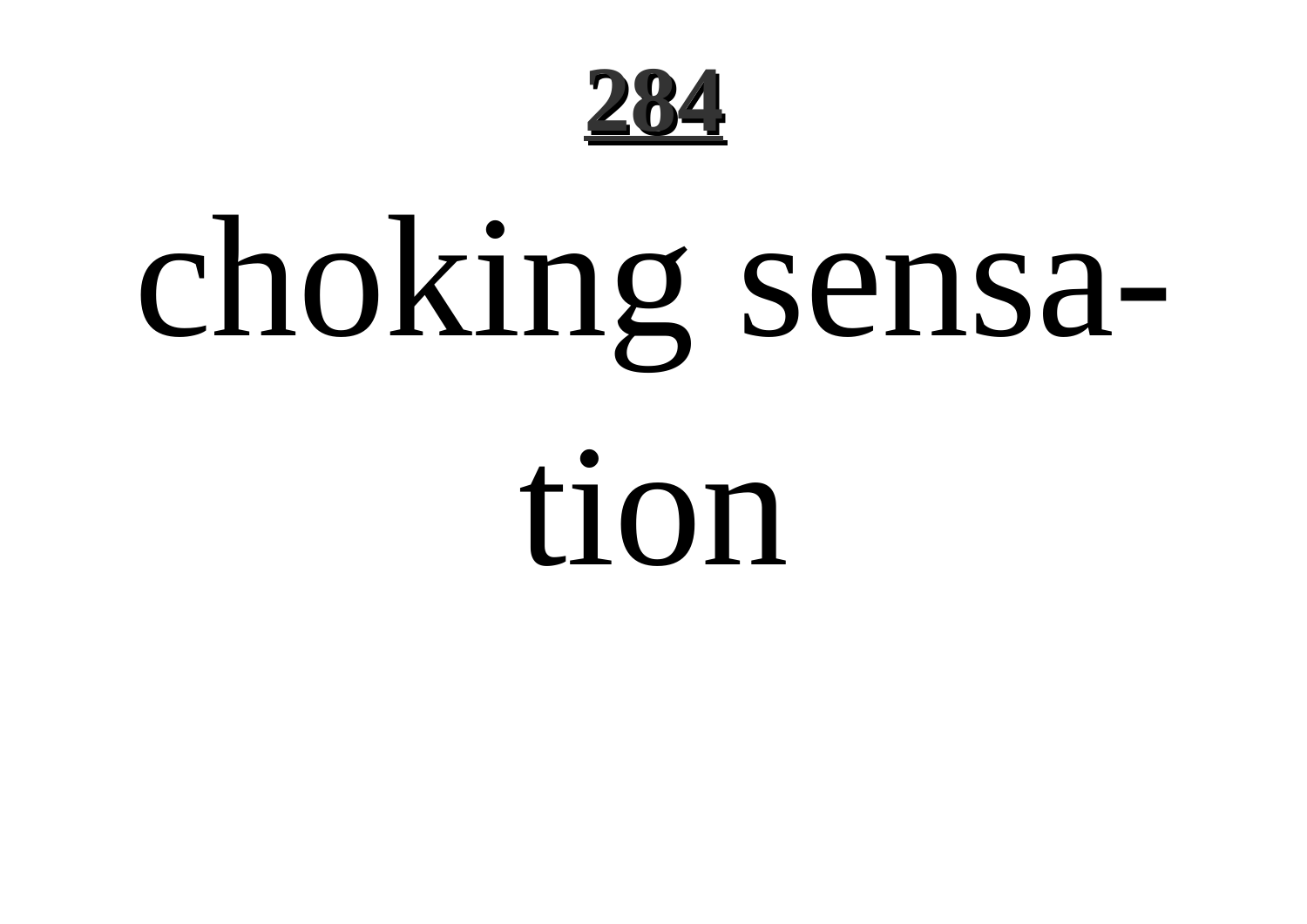

## cholangitis sc-

## lerosing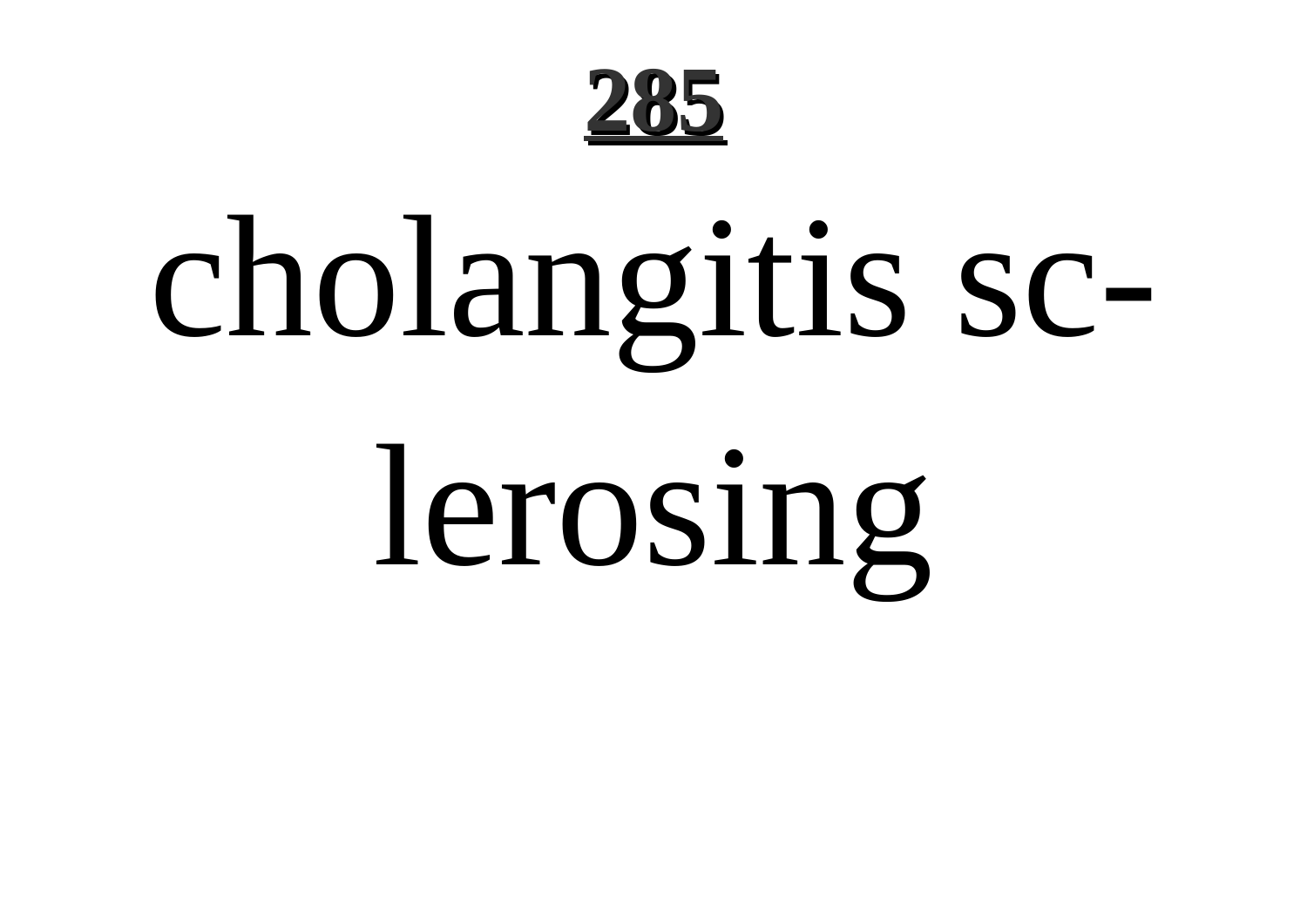

# chronicautoimmune glomerulo-

nephritis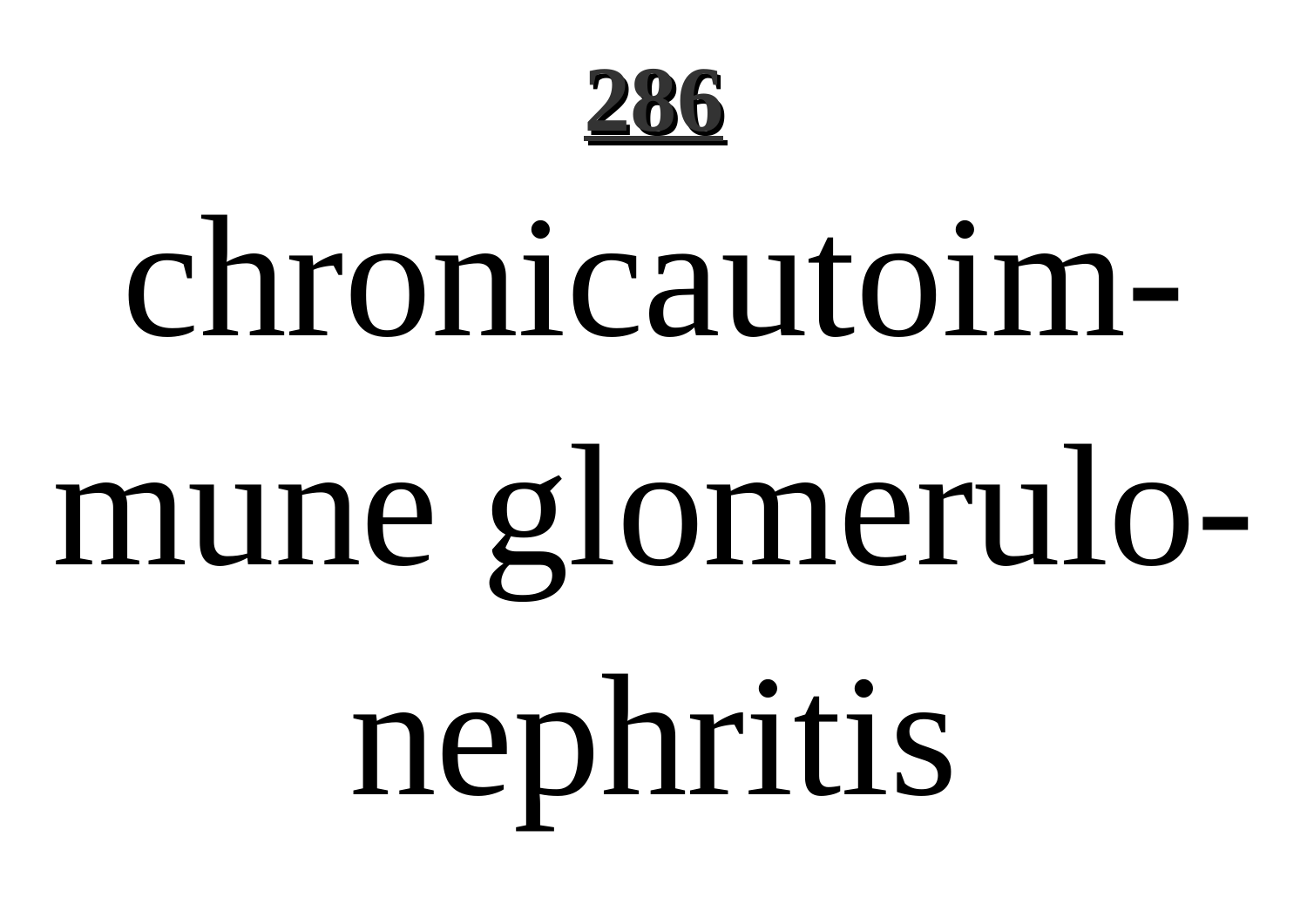

## chronic cutaneous lupus eryt-

hematosus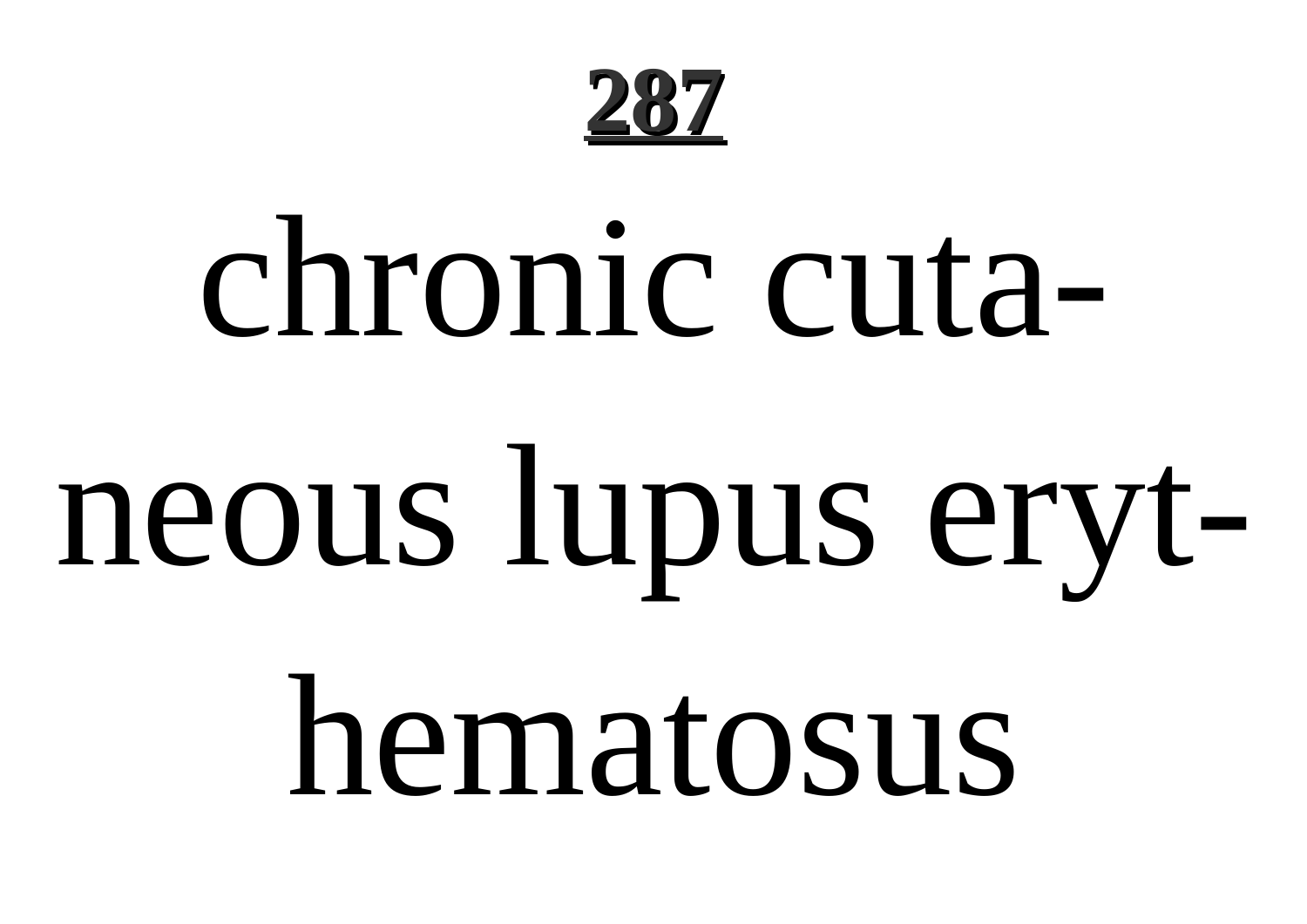

## chronic fatigue-

## syndrome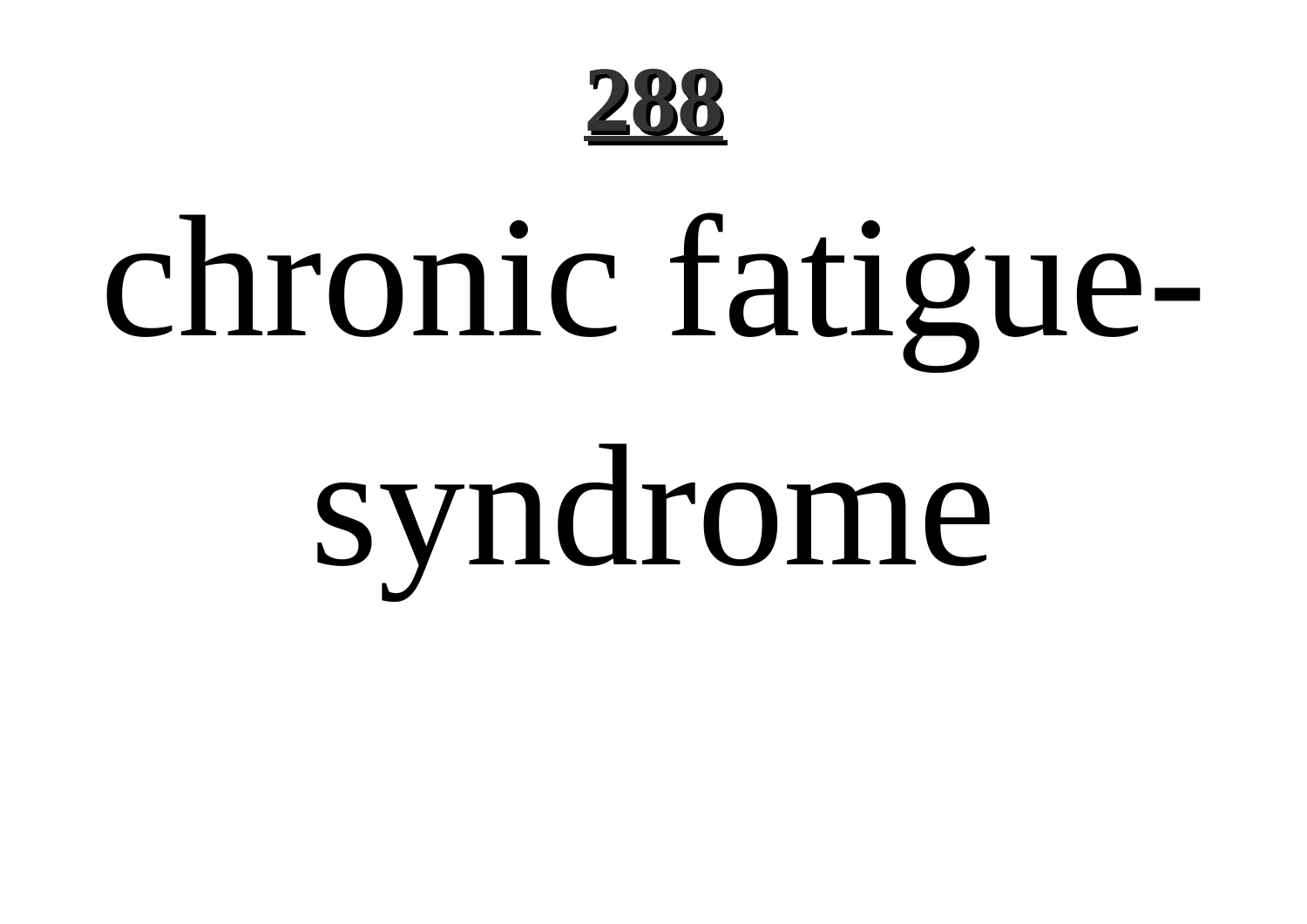

# chronic gastritis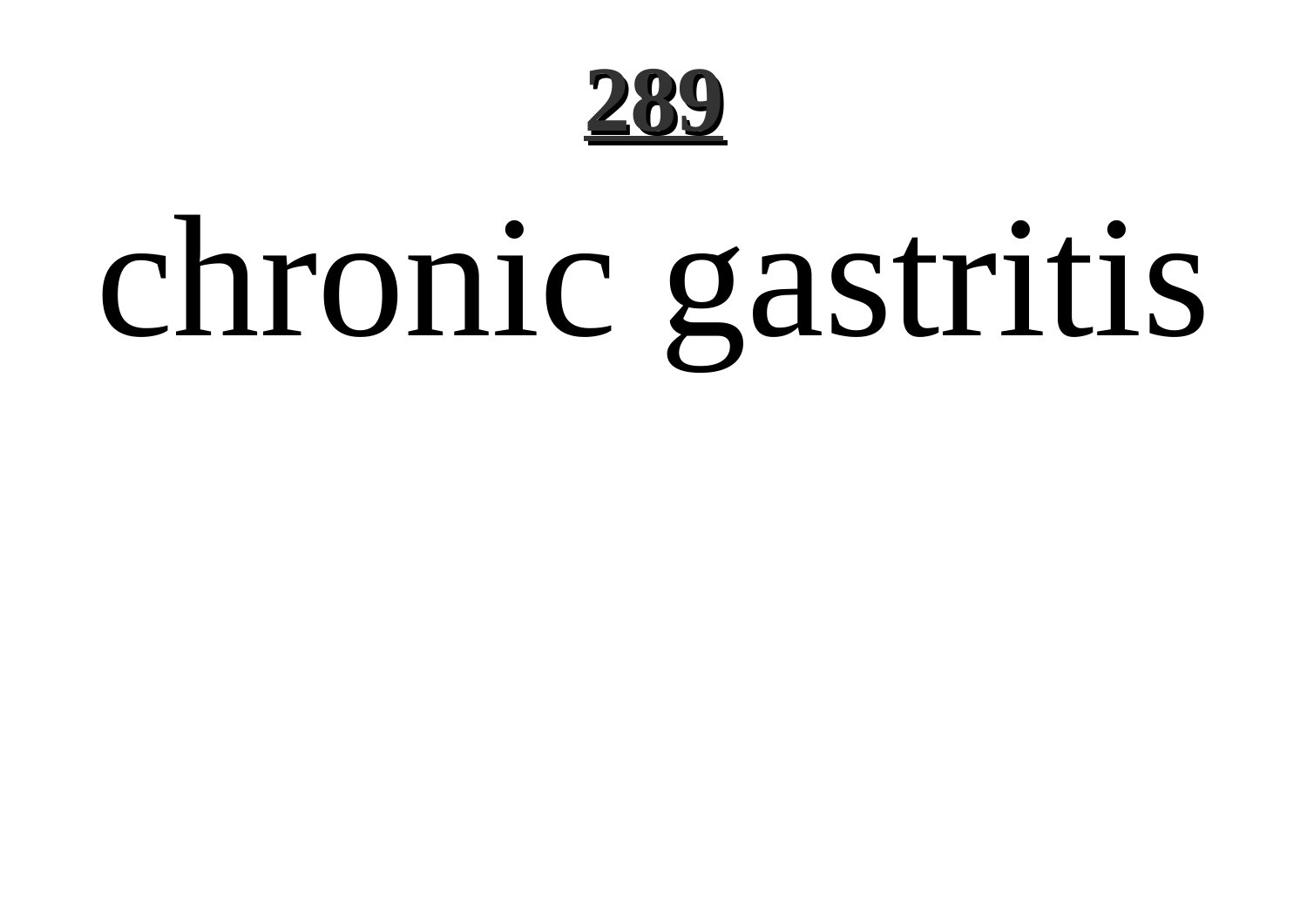

# chronic inflammatory

#### demyelinatingpolyra-

diculoneuropathy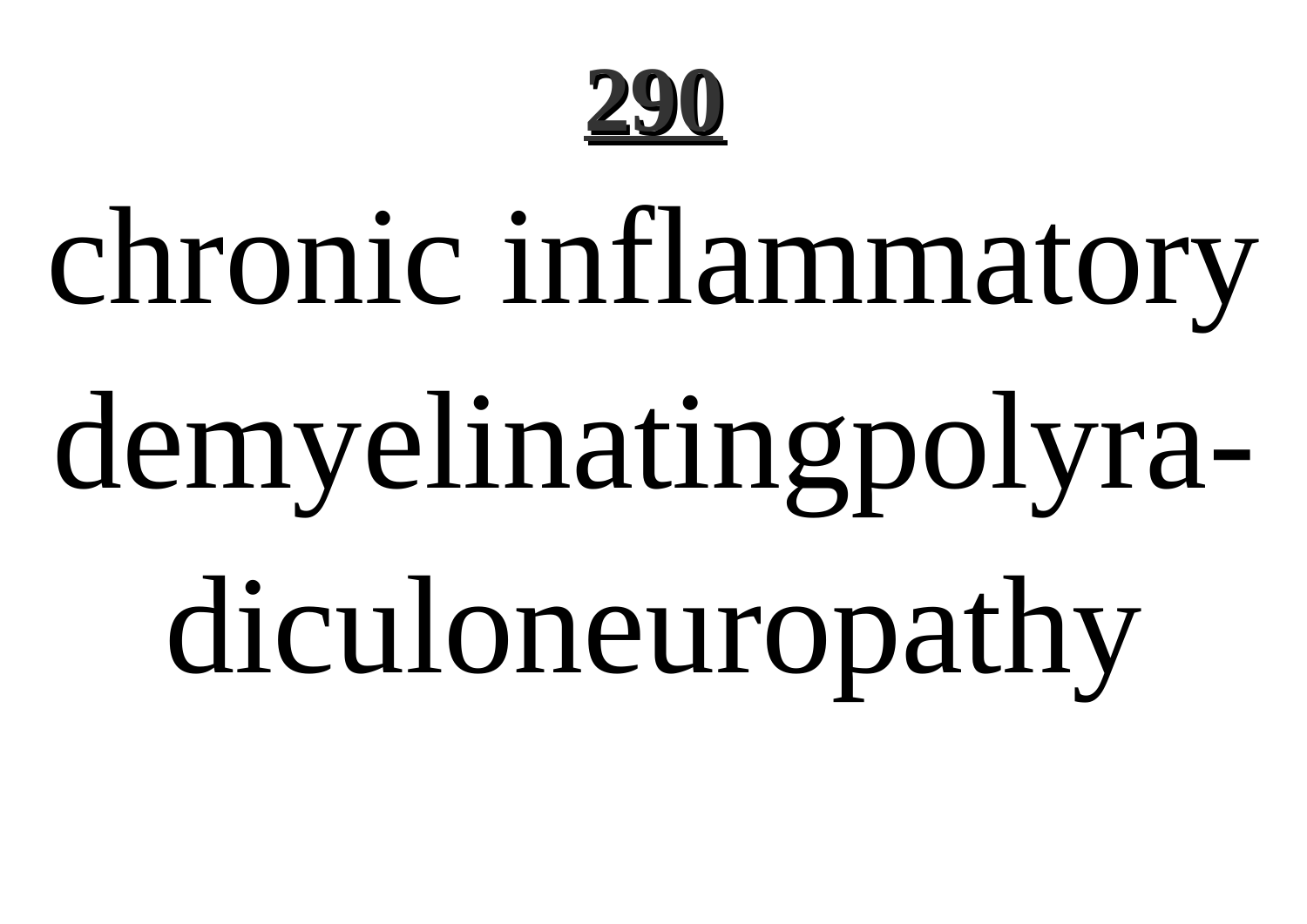#### chronic lymphocytic inflammation with pontine perivascularenhancement responsive to steroids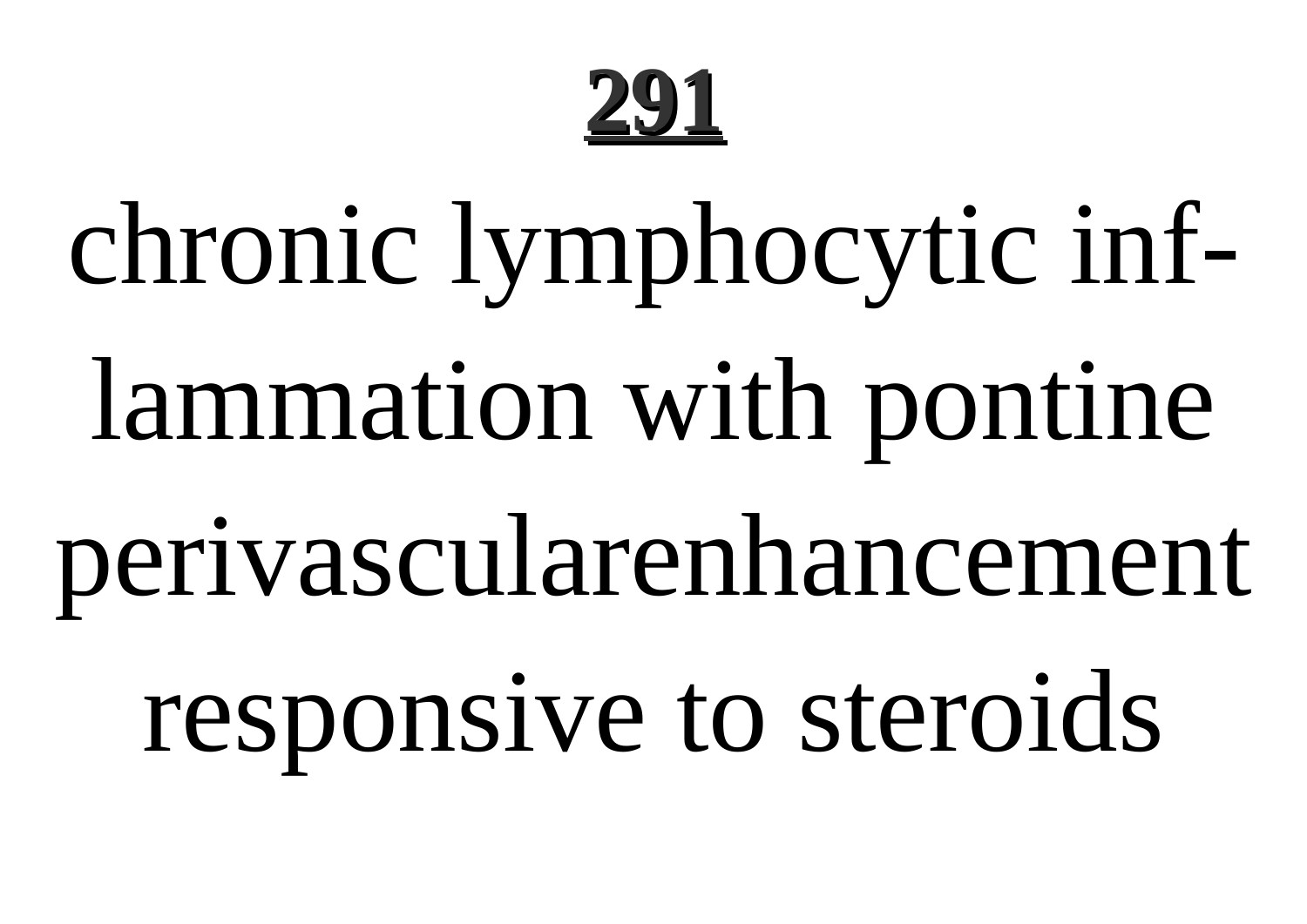

# chronic recurrent multifocal osteo-

# myelitis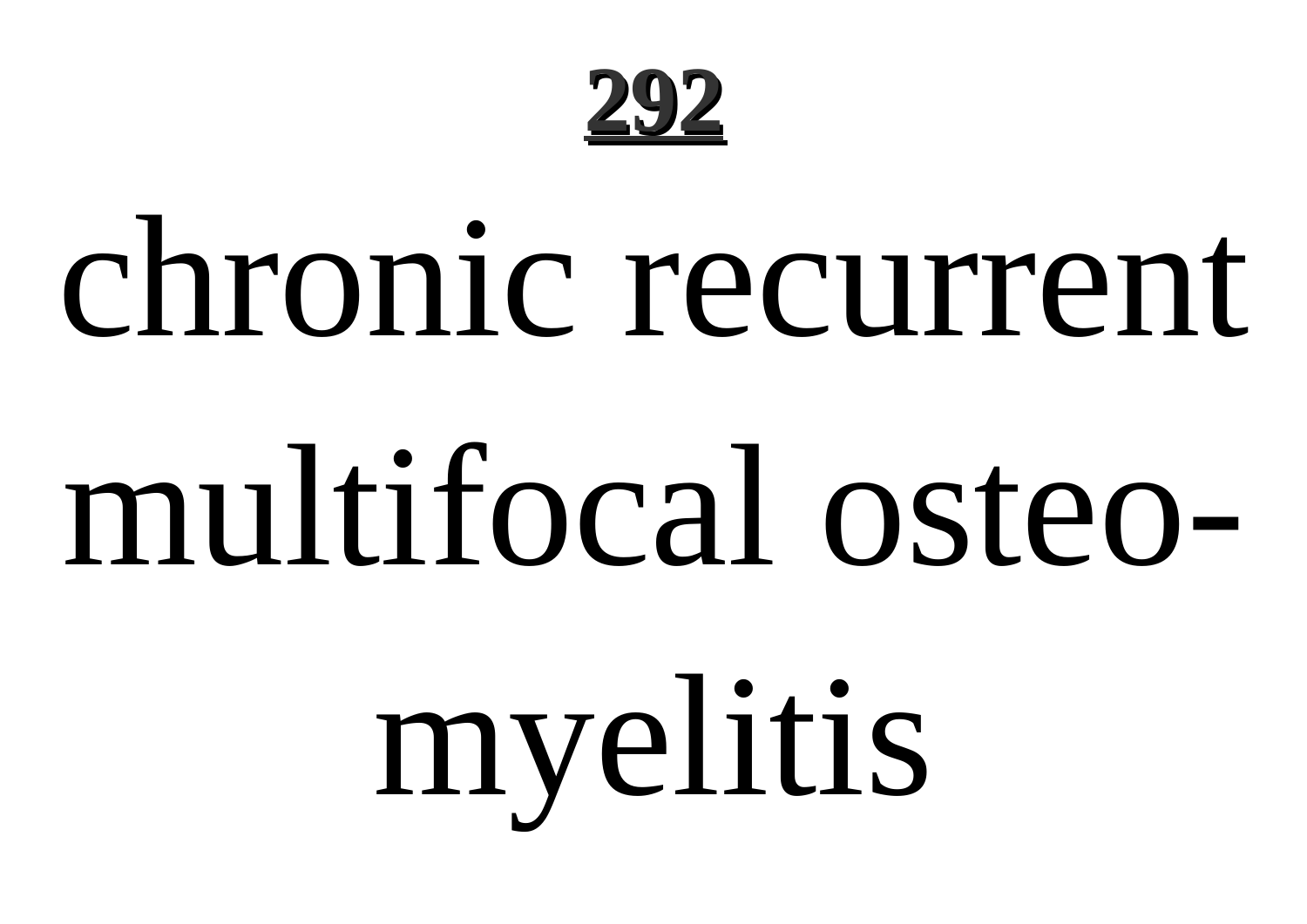

# chronicrespira-

# tory failure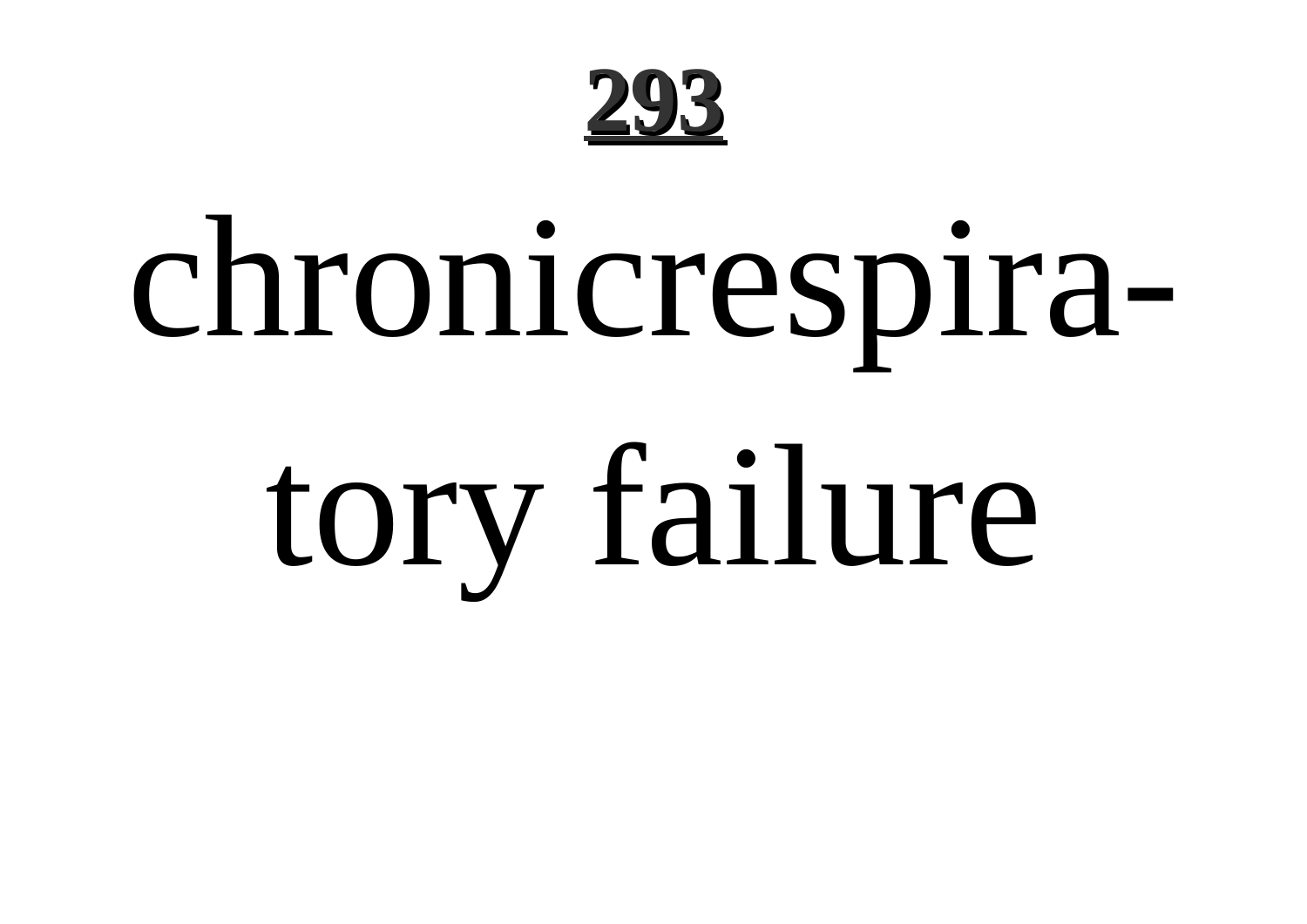

# chronic sponta-

#### neous urticaria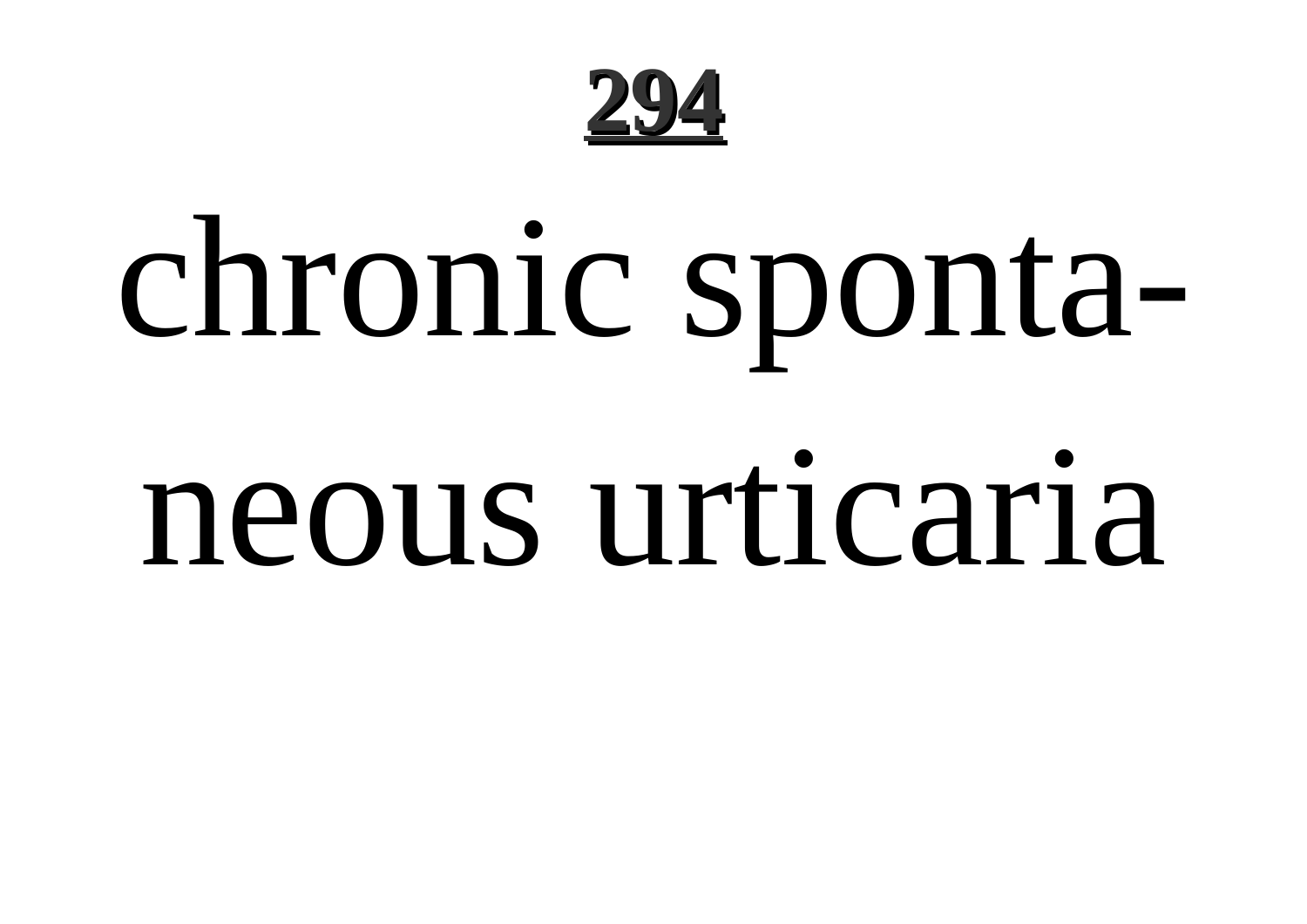

# circulatory col-

lapse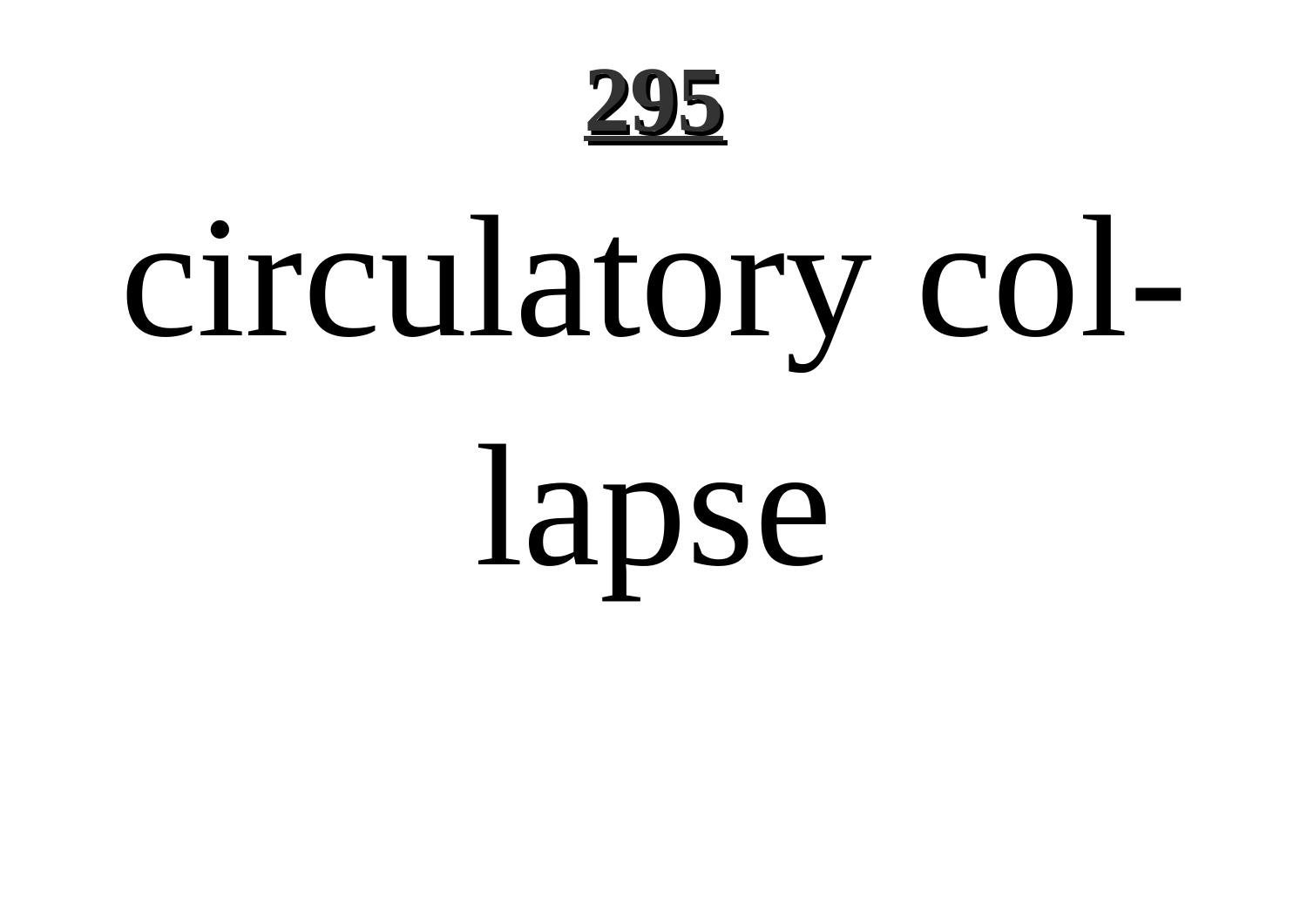

### circumoraloe-

dema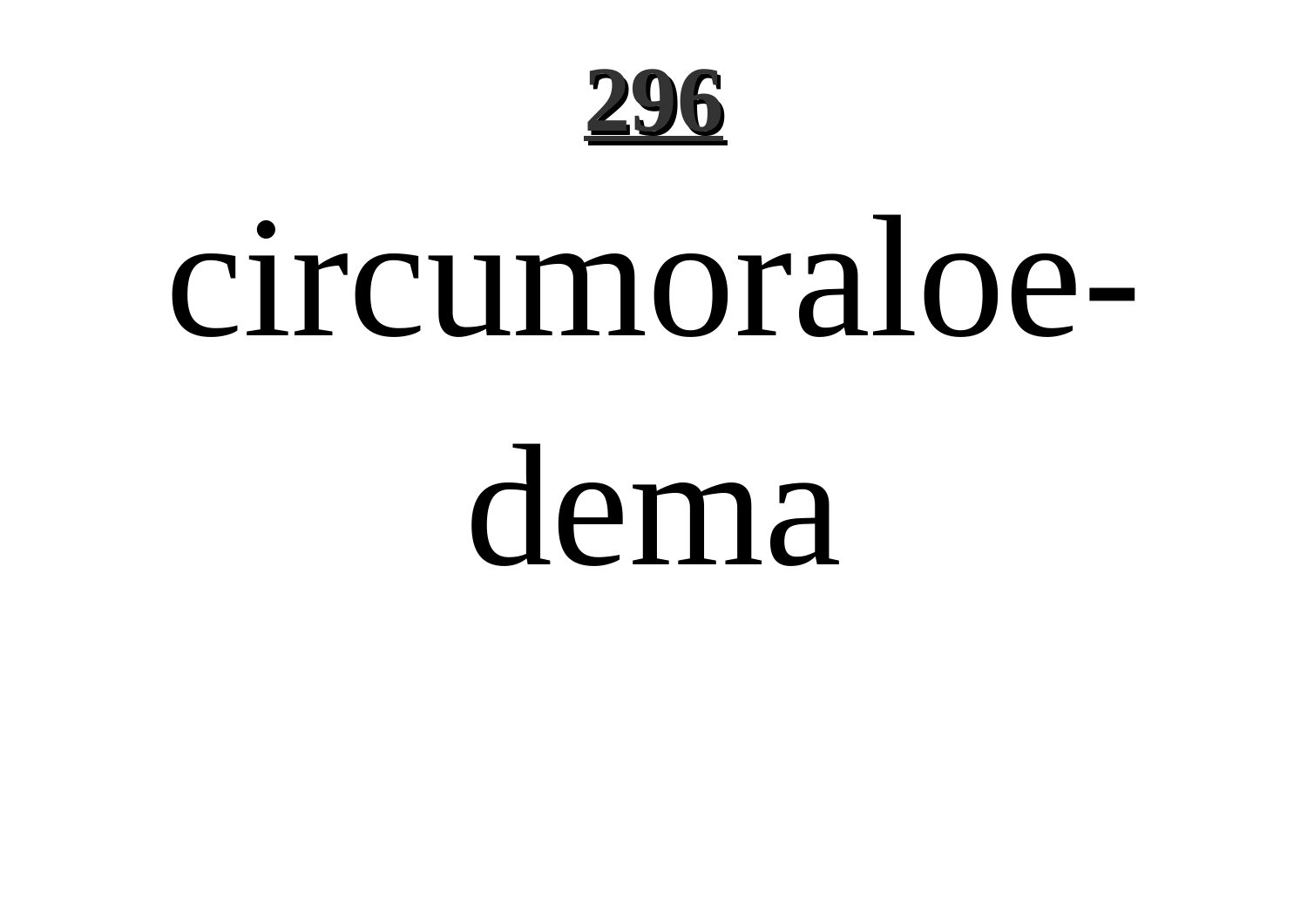

### circumoral swel-

ling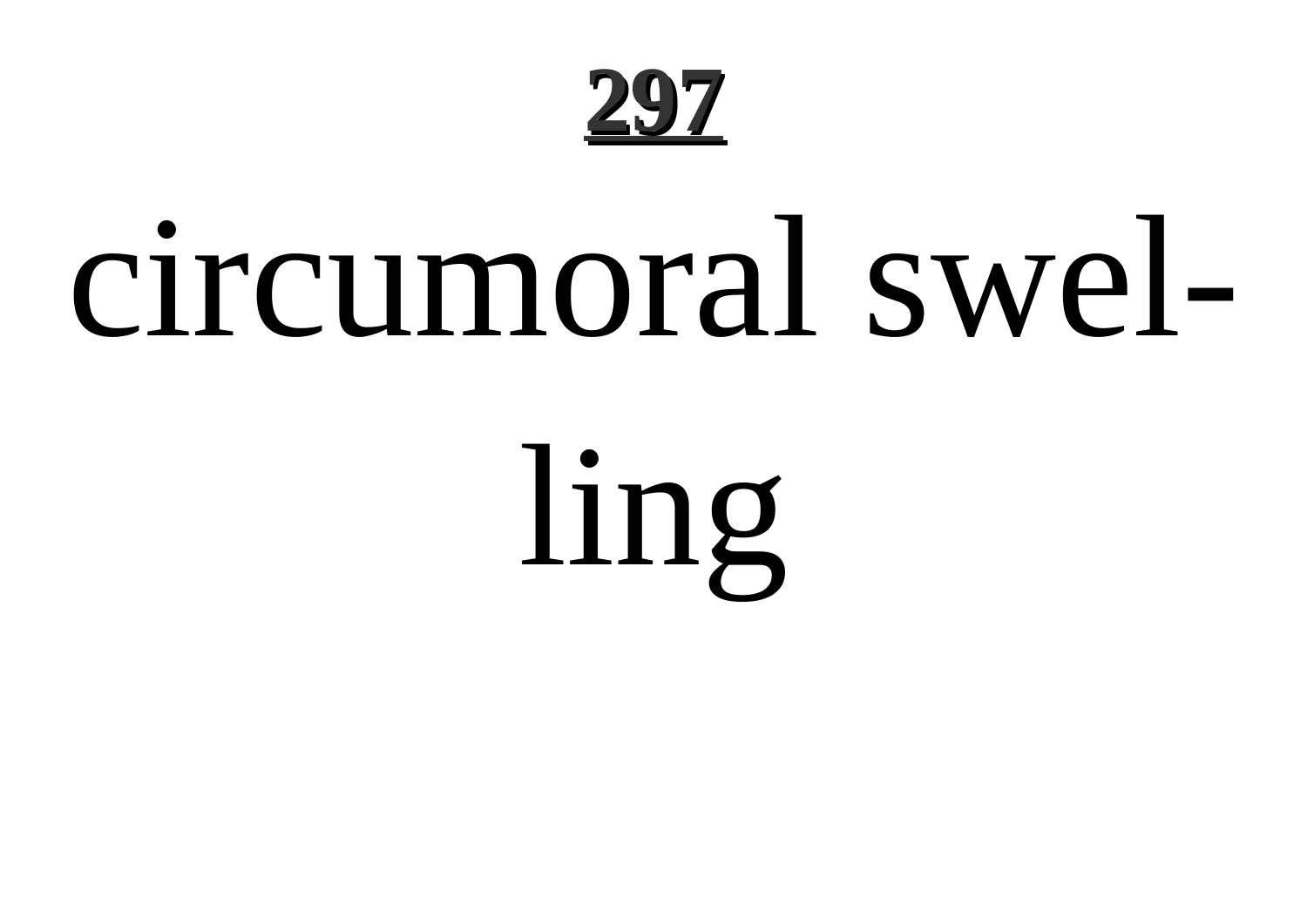

# clinically isola-

# ted syndrome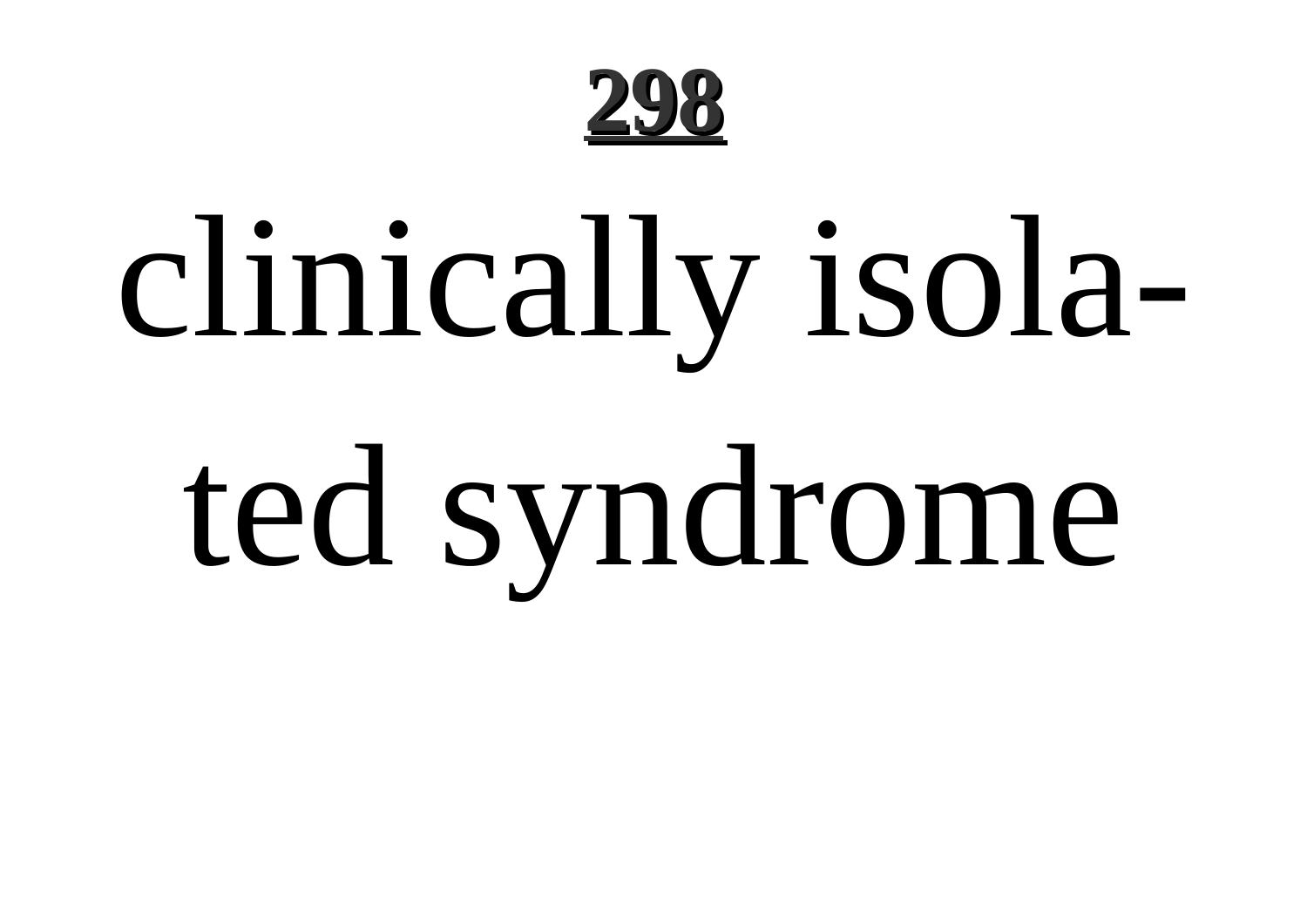

# clonic convulsion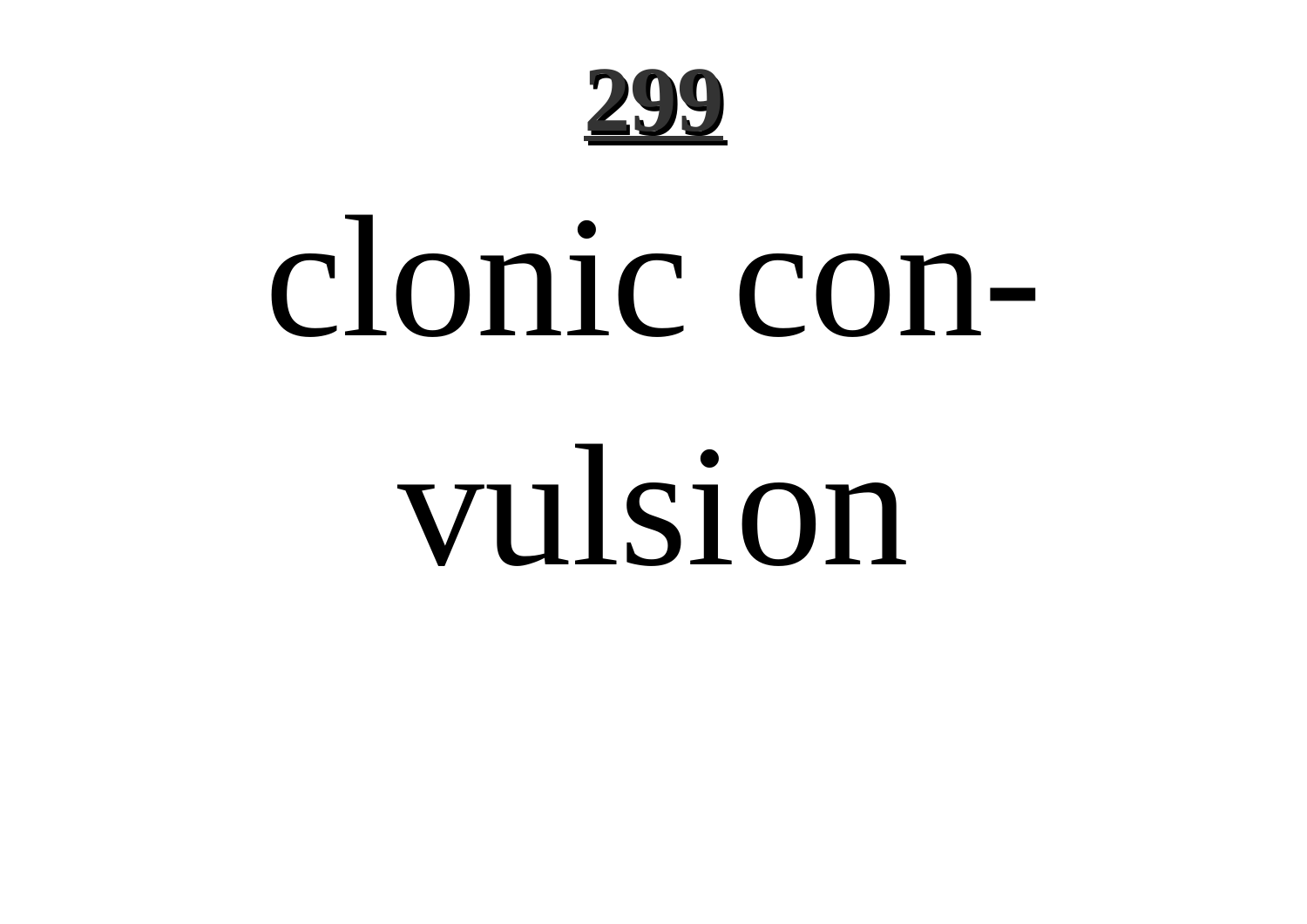

### coeliacdisease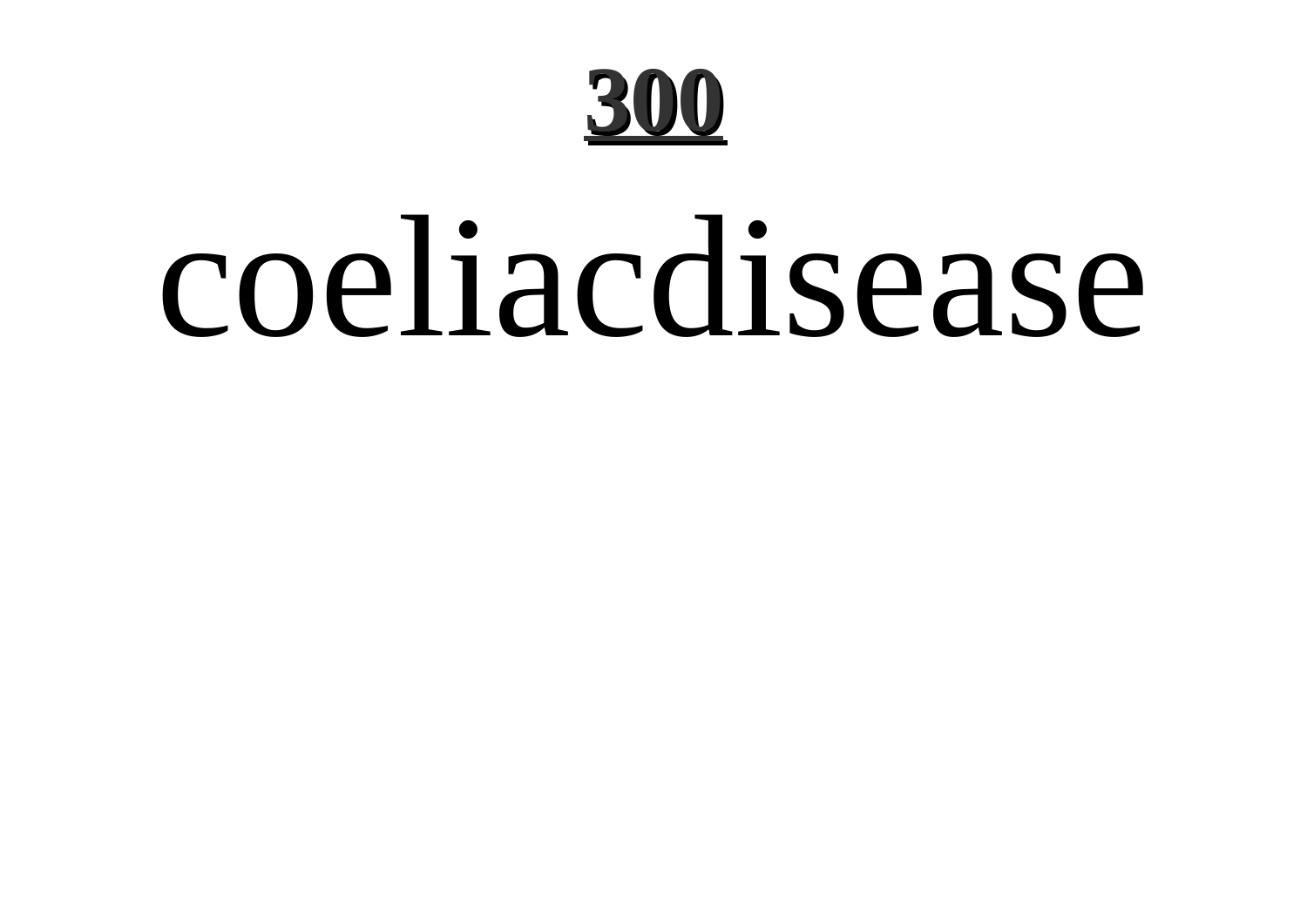# cogan's syndro-

me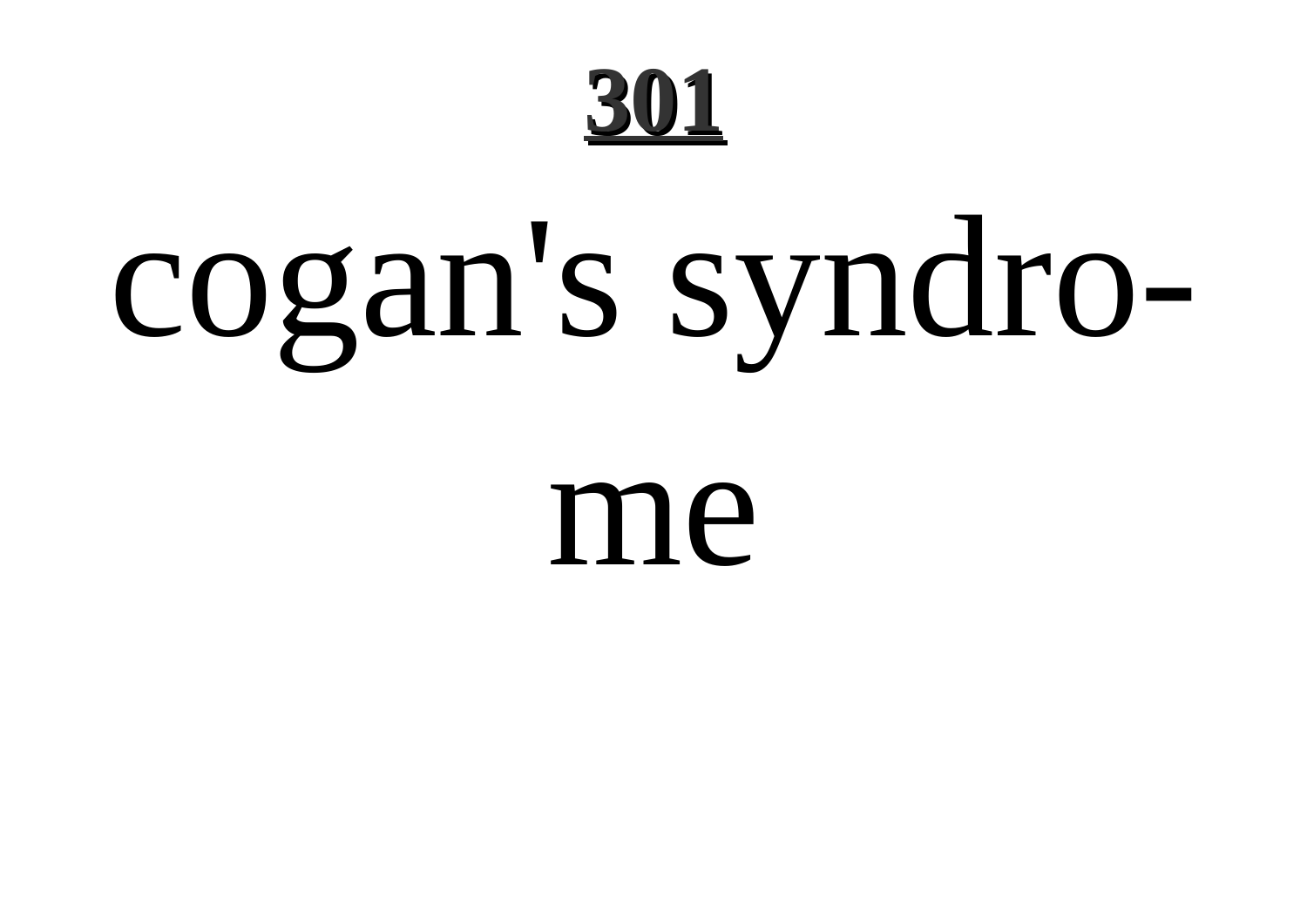

# cold agglutinins

# positive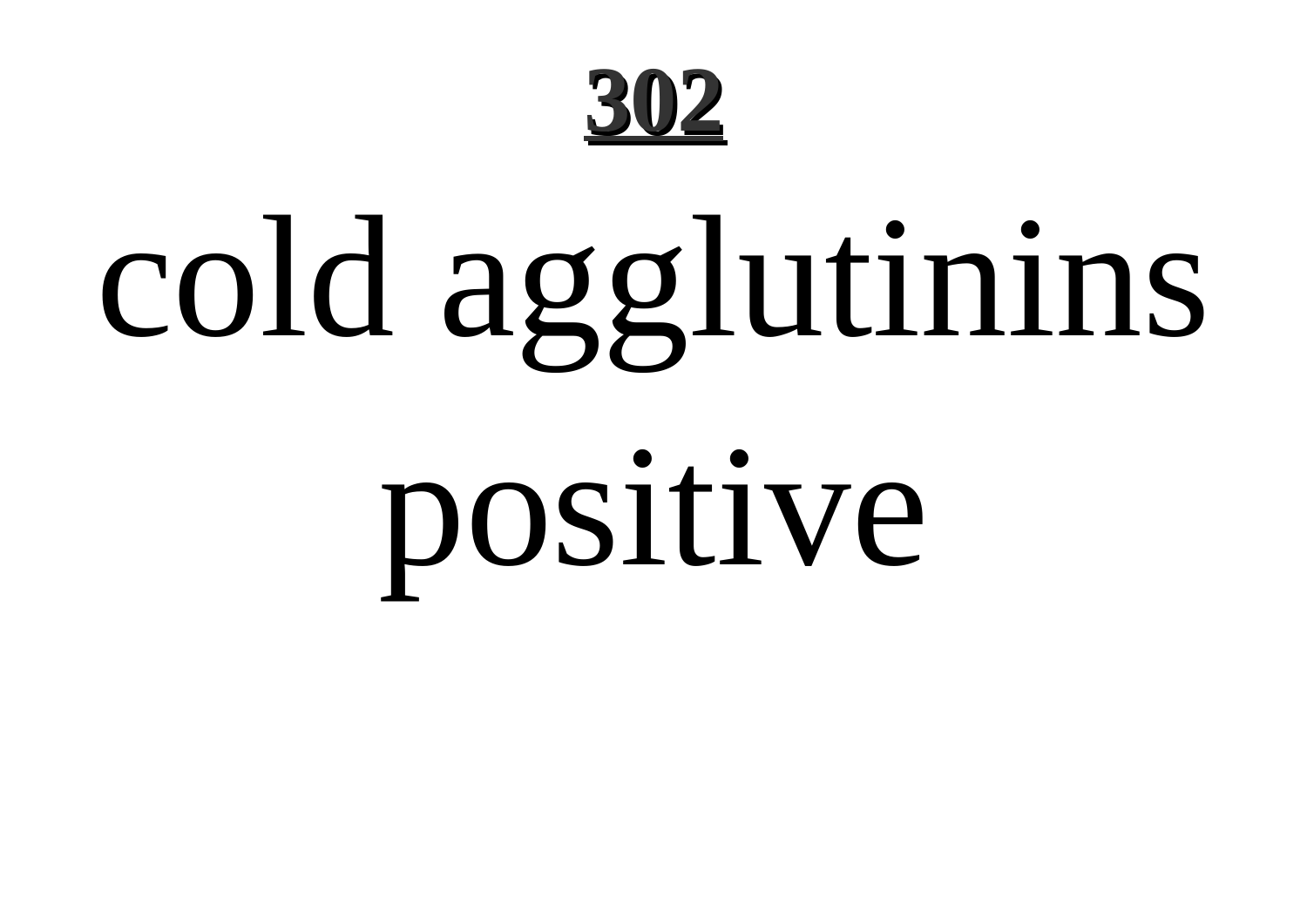

# cold type haemo-

# lyticanaemia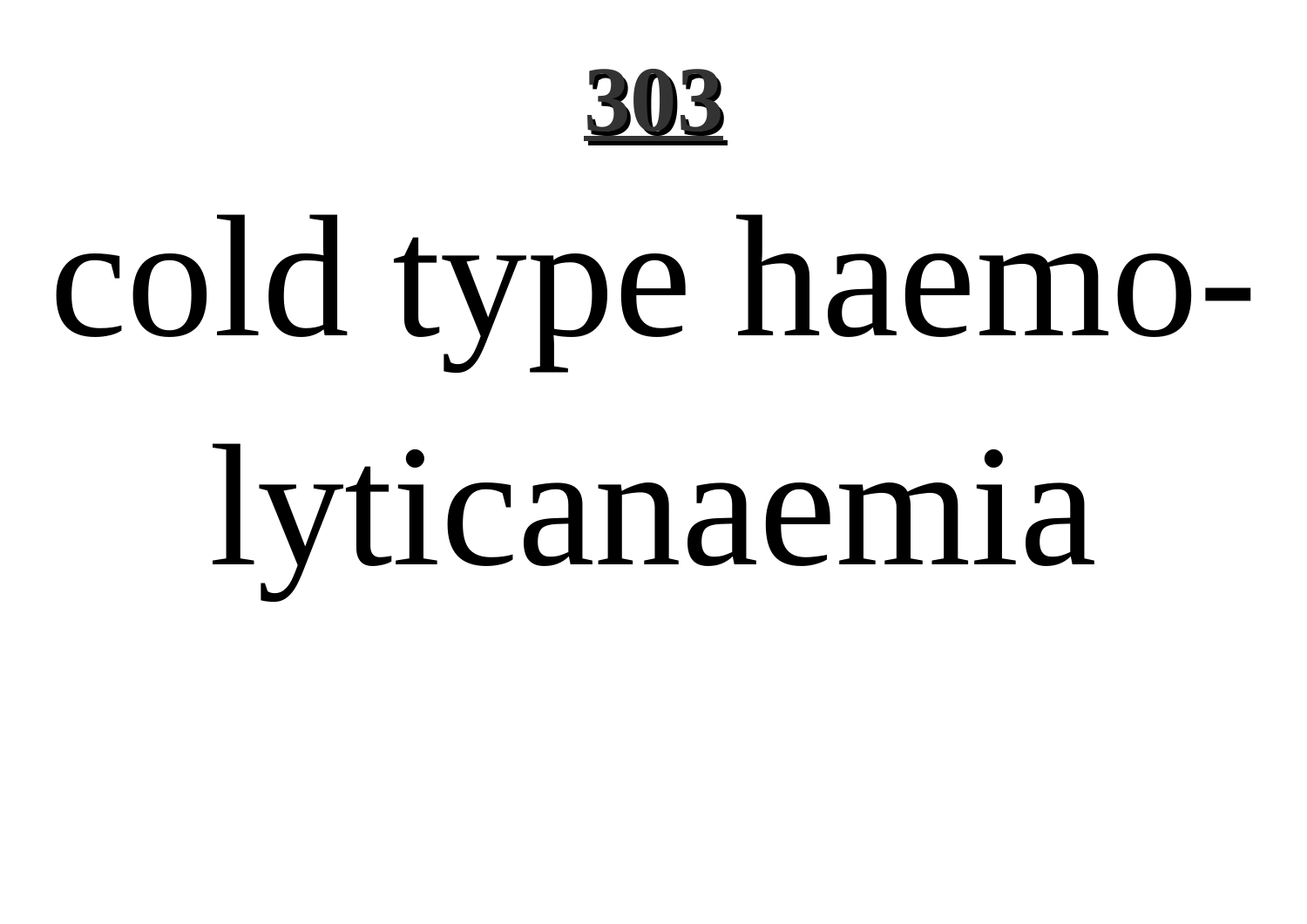

### colitis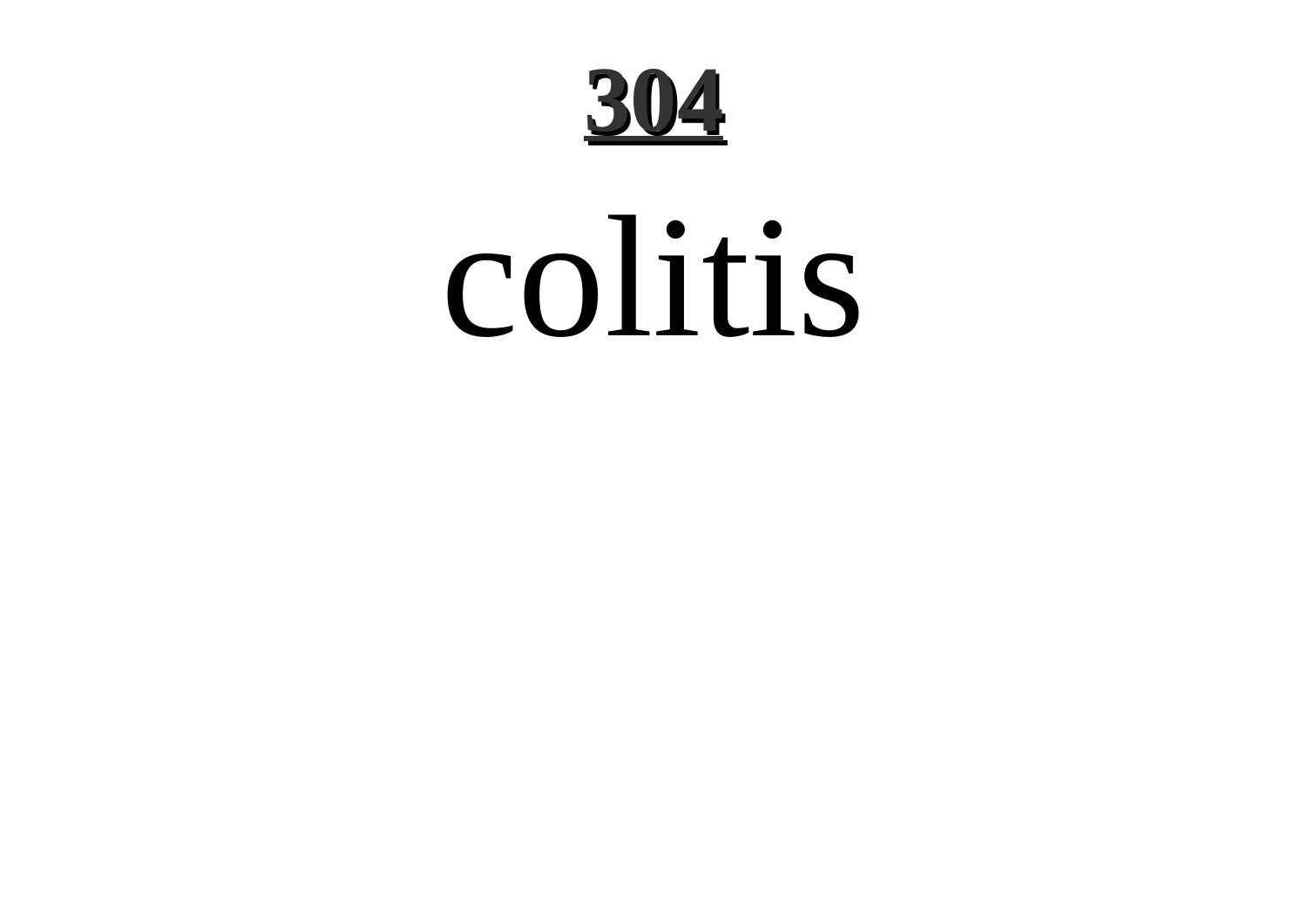### colitis erosive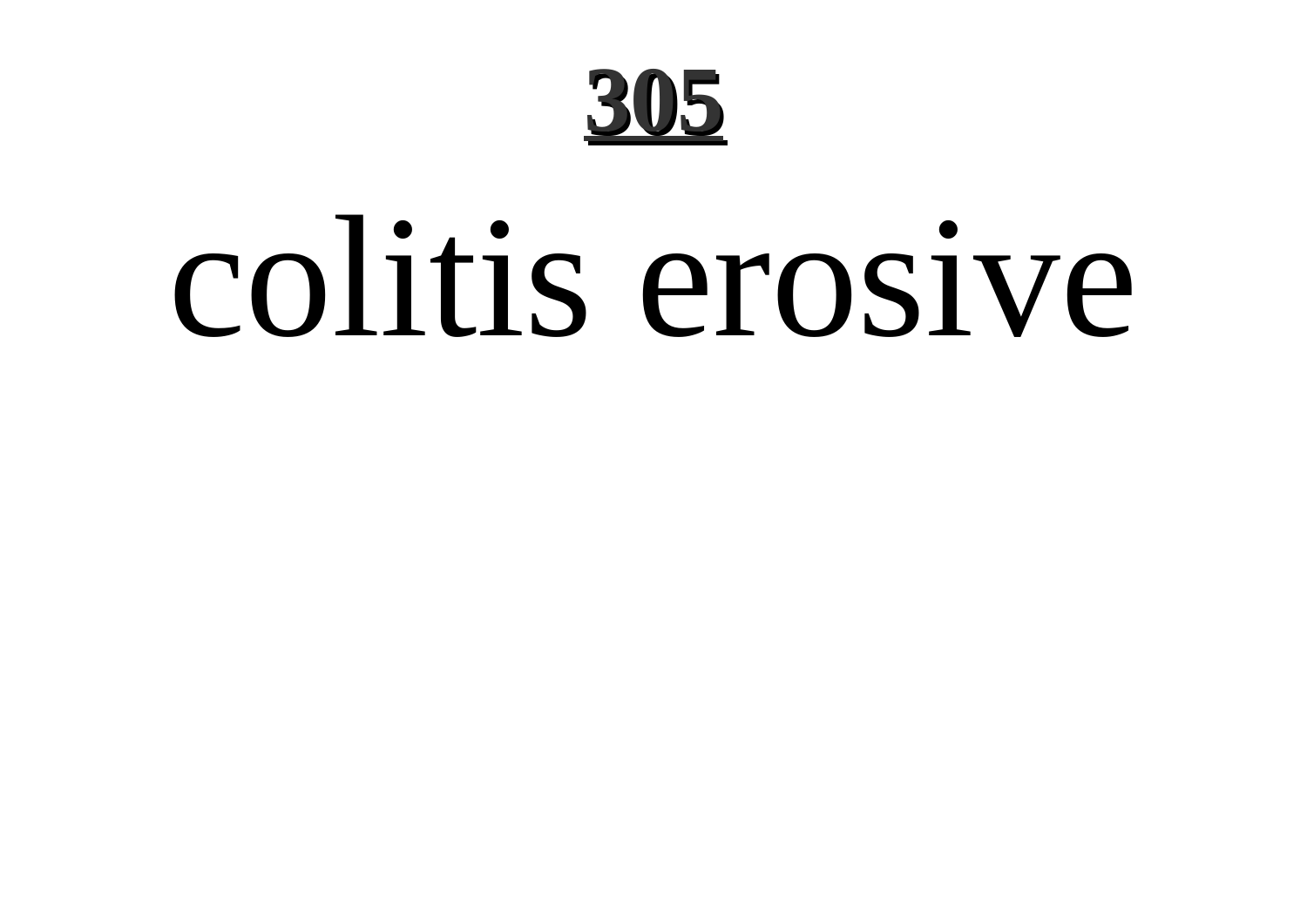

# colitis herpes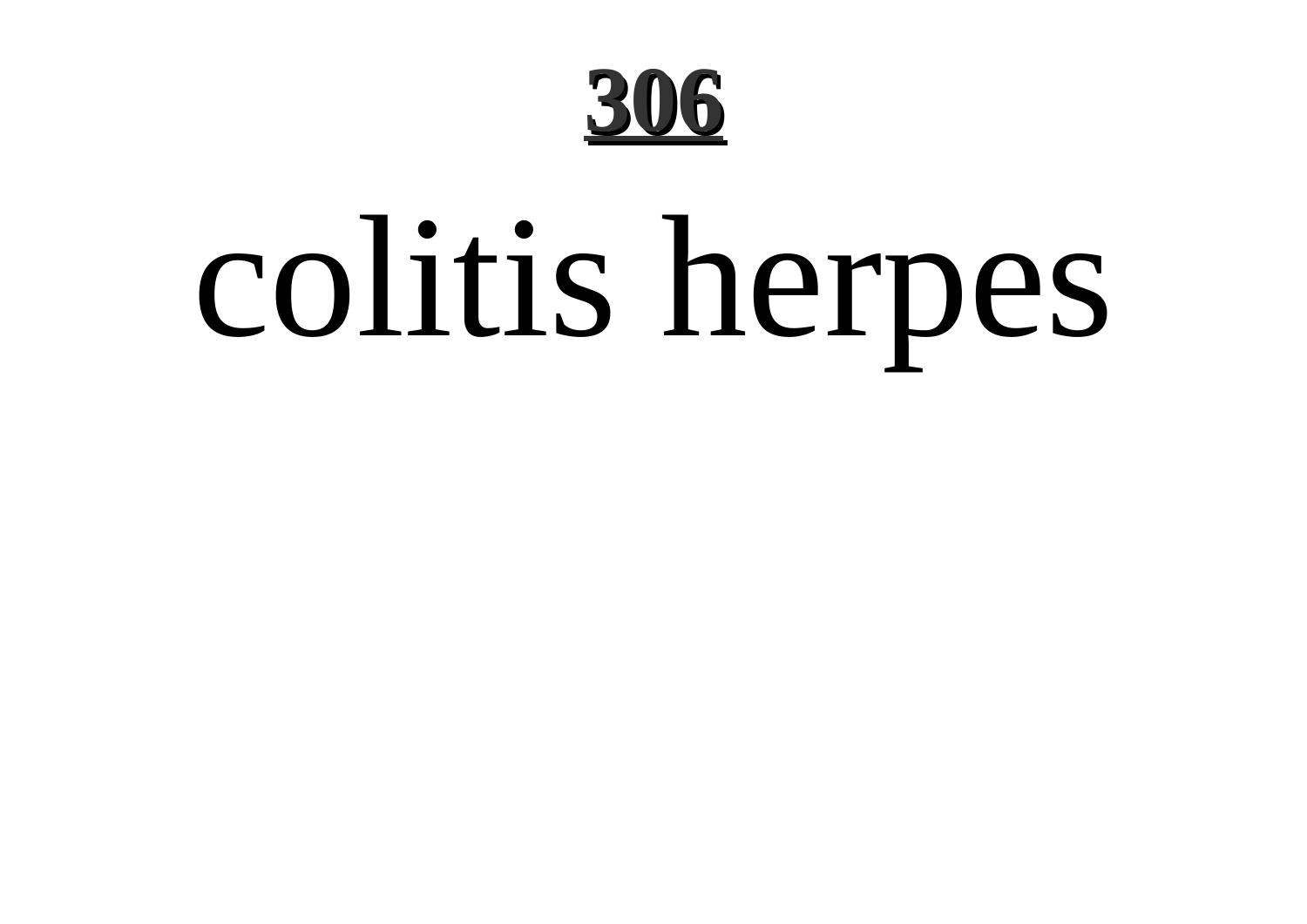### colitis microsco-

pic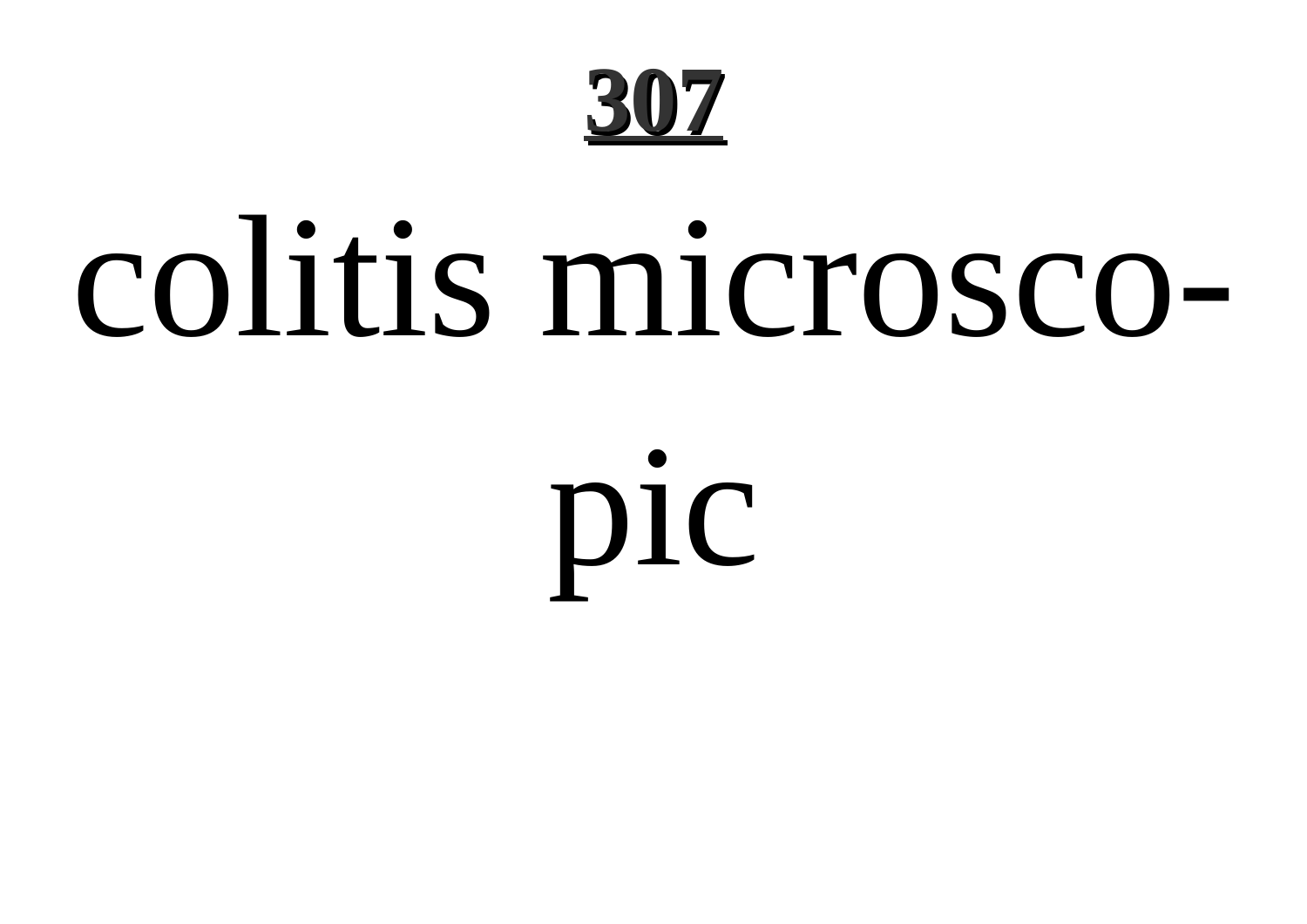

### colitis ulcerative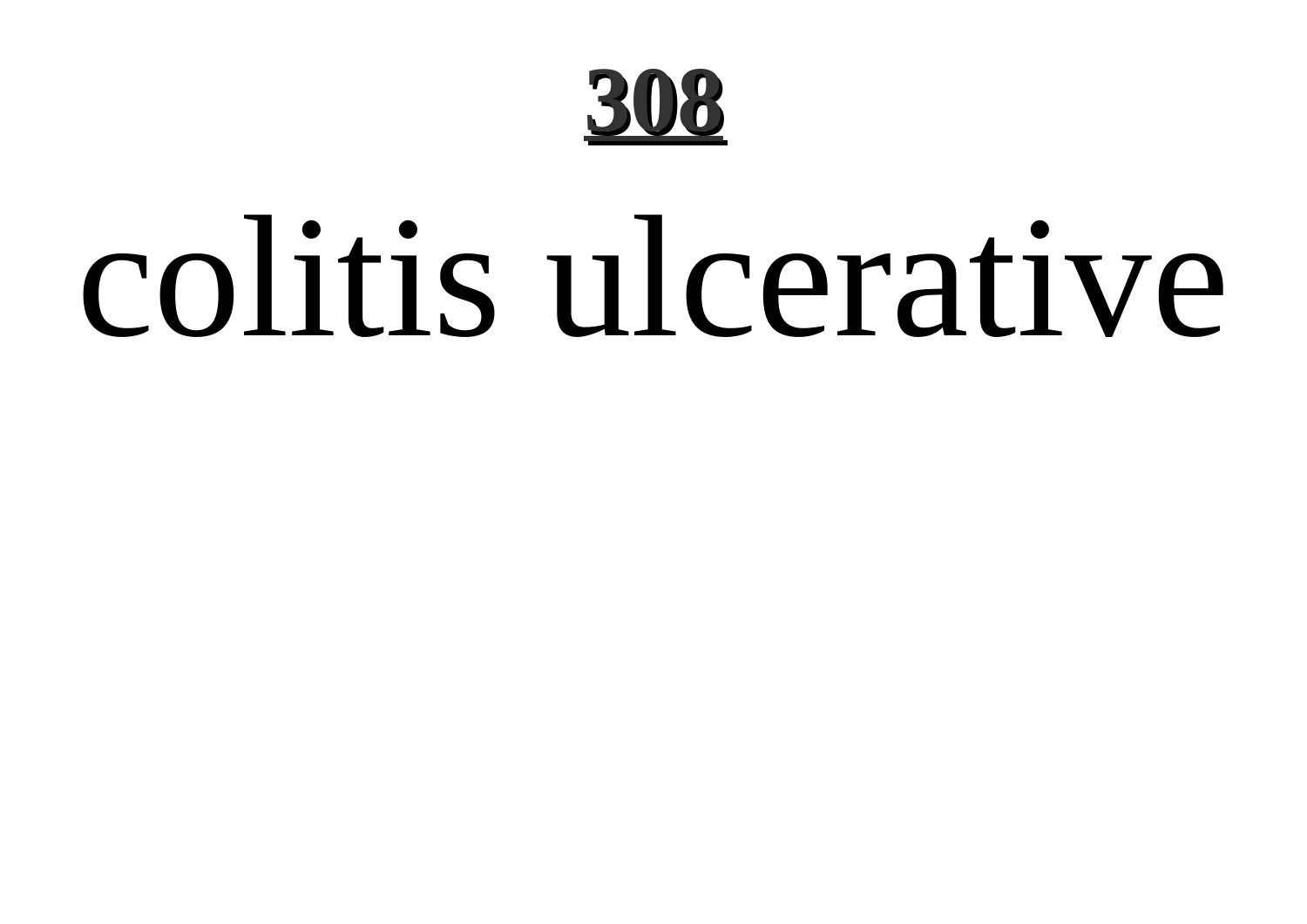

# collagendisorder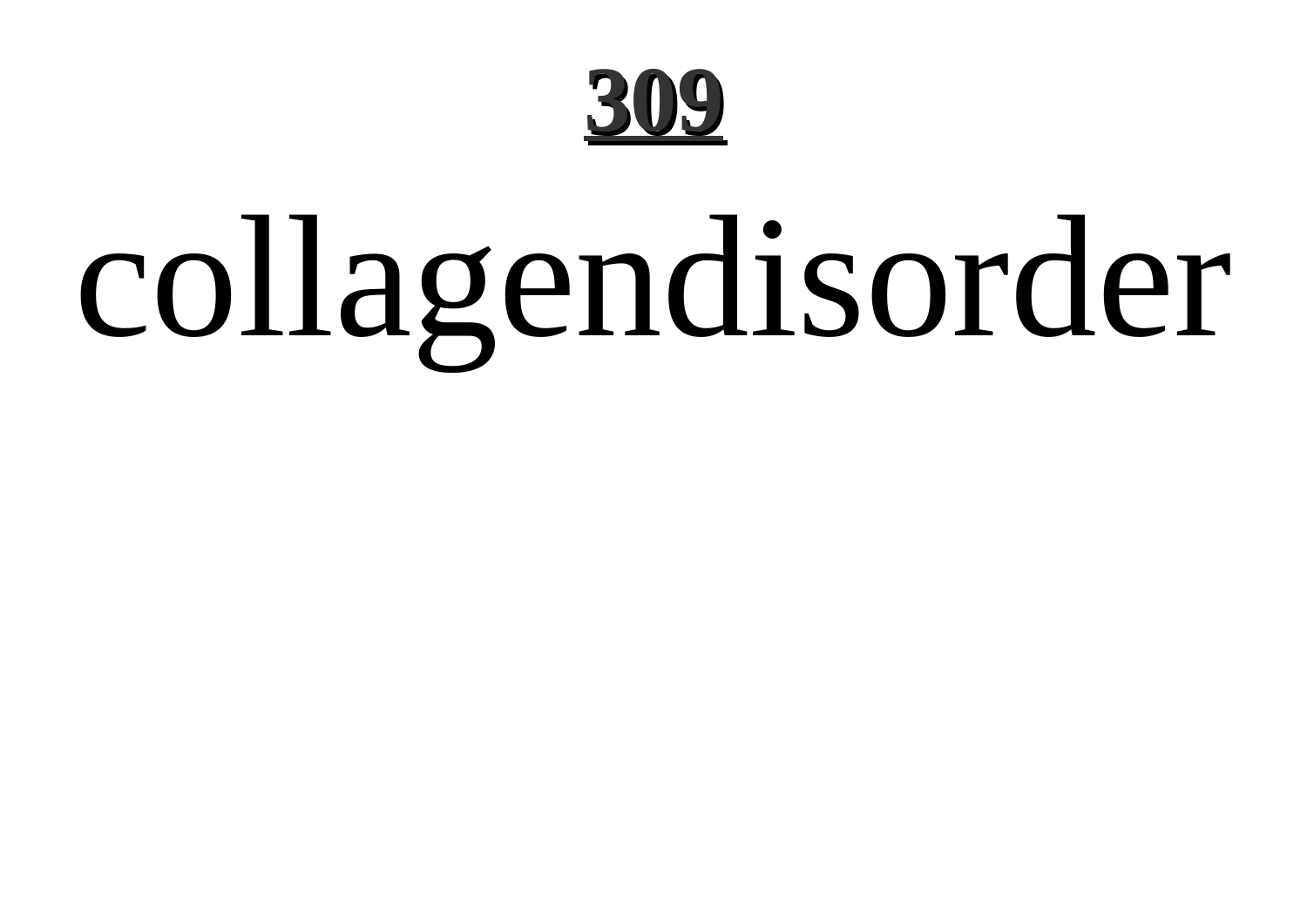## collagen-vascu-

### lar disease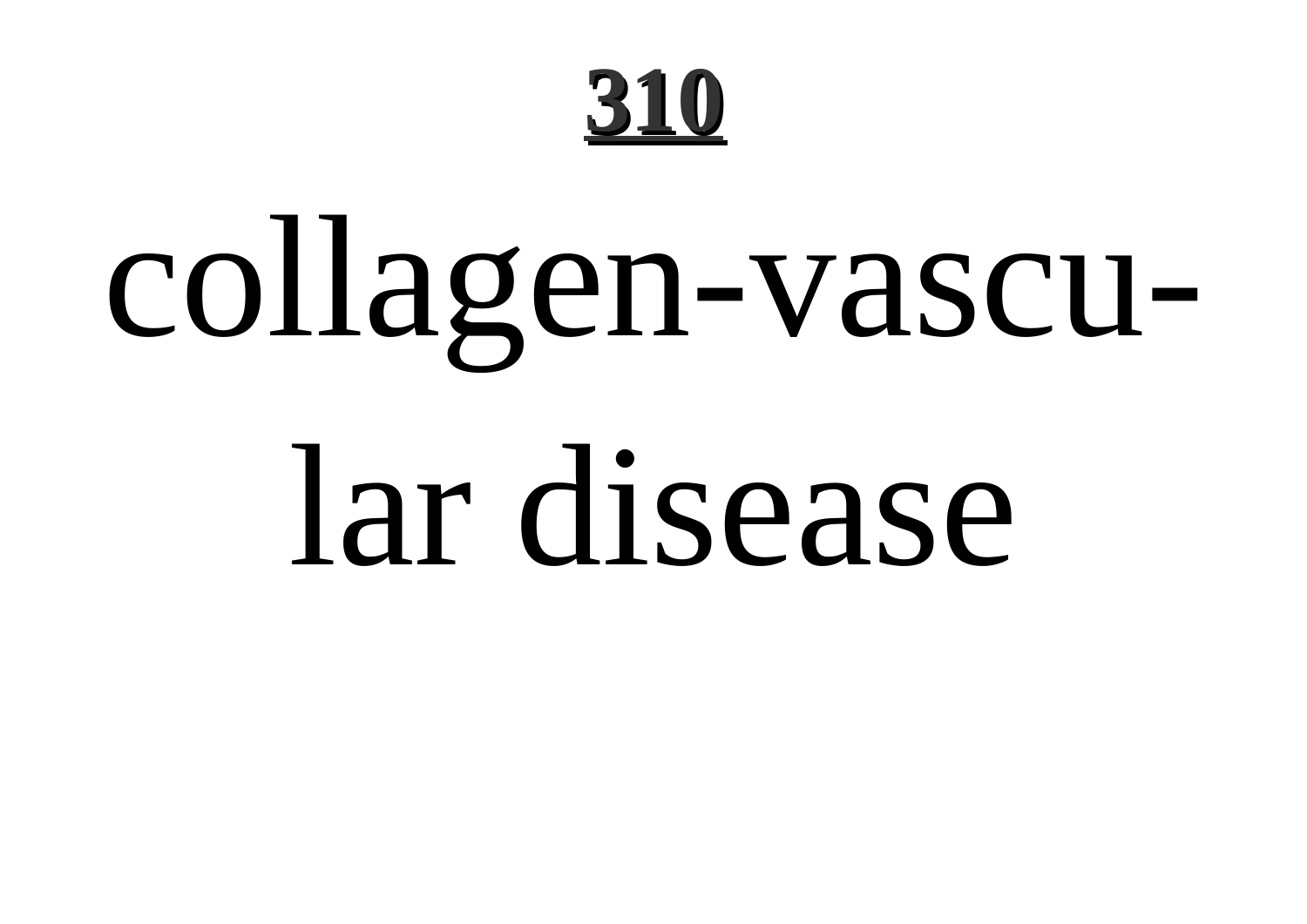# complement

### factor abnormal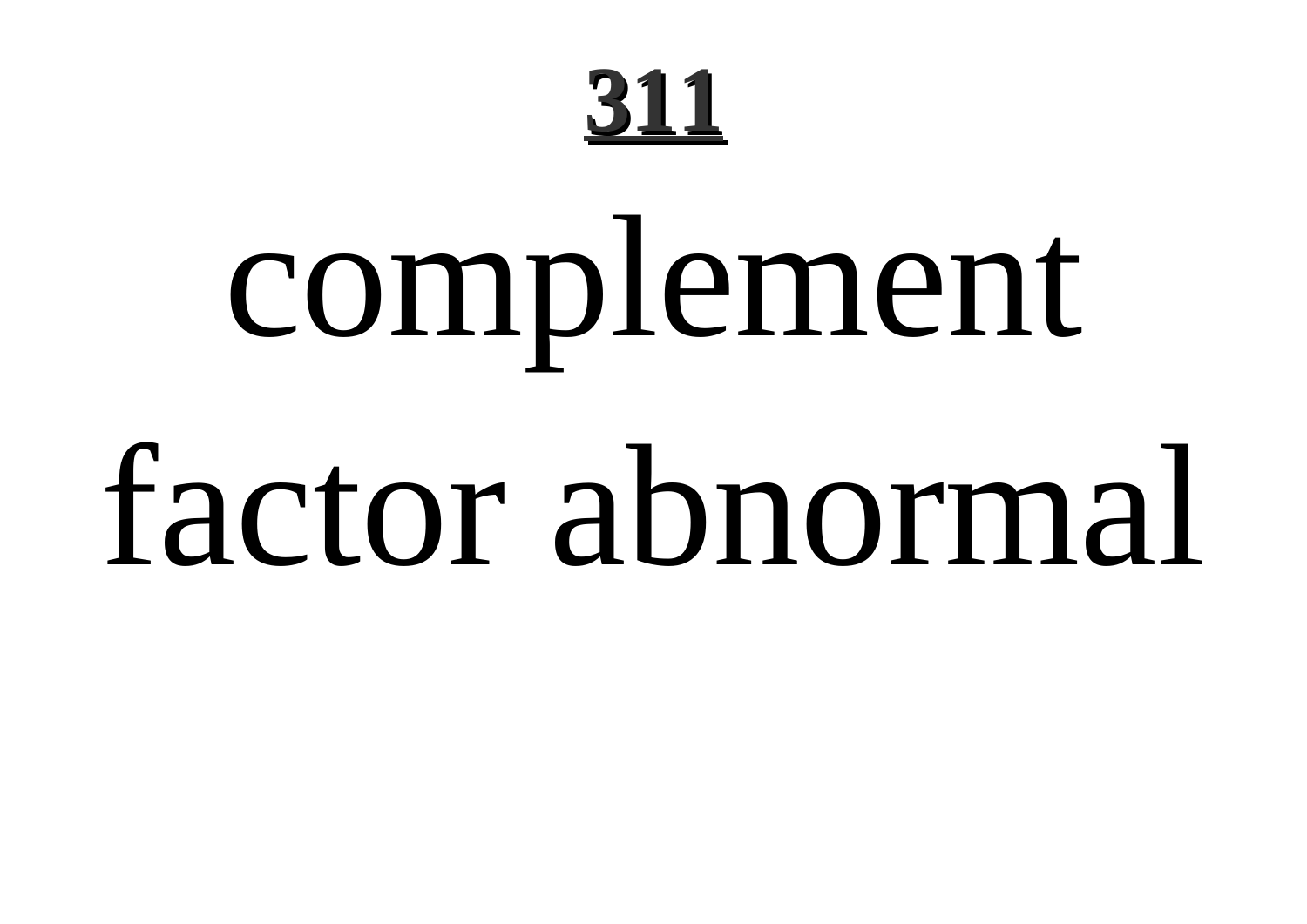# complement

### factor c1decrea-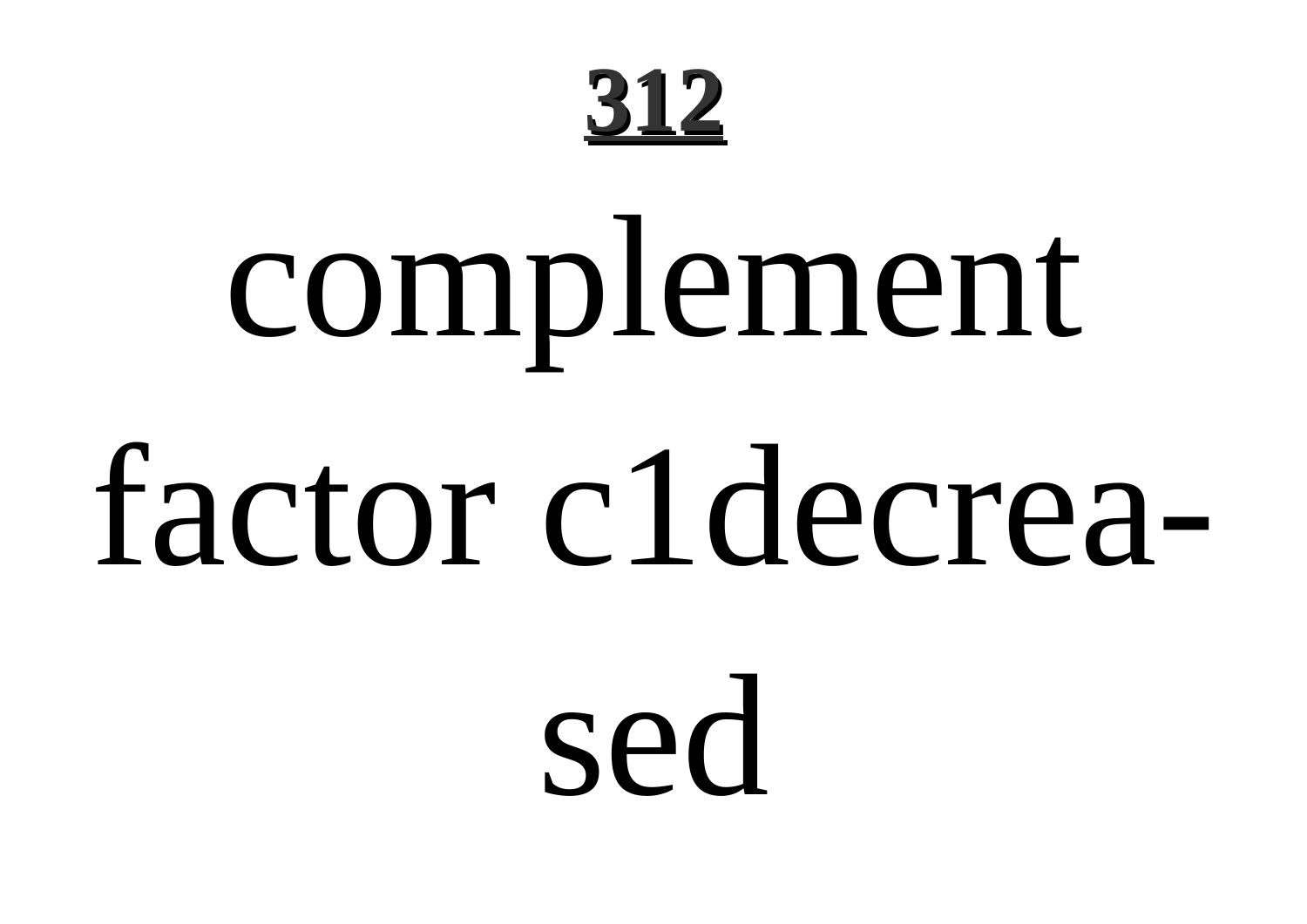# complement

### factor c2 decrea-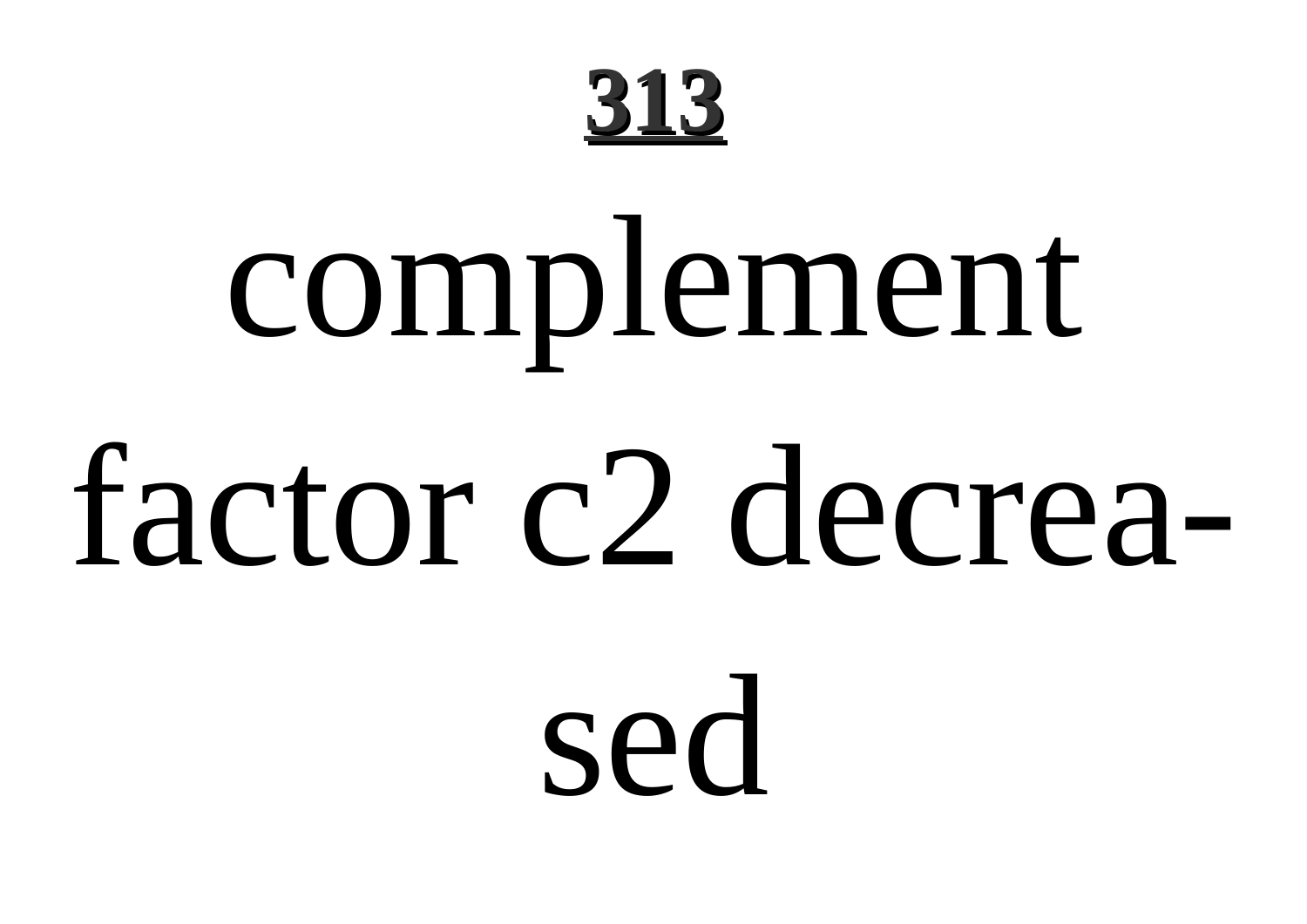

# complement

#### factor c3 decrea-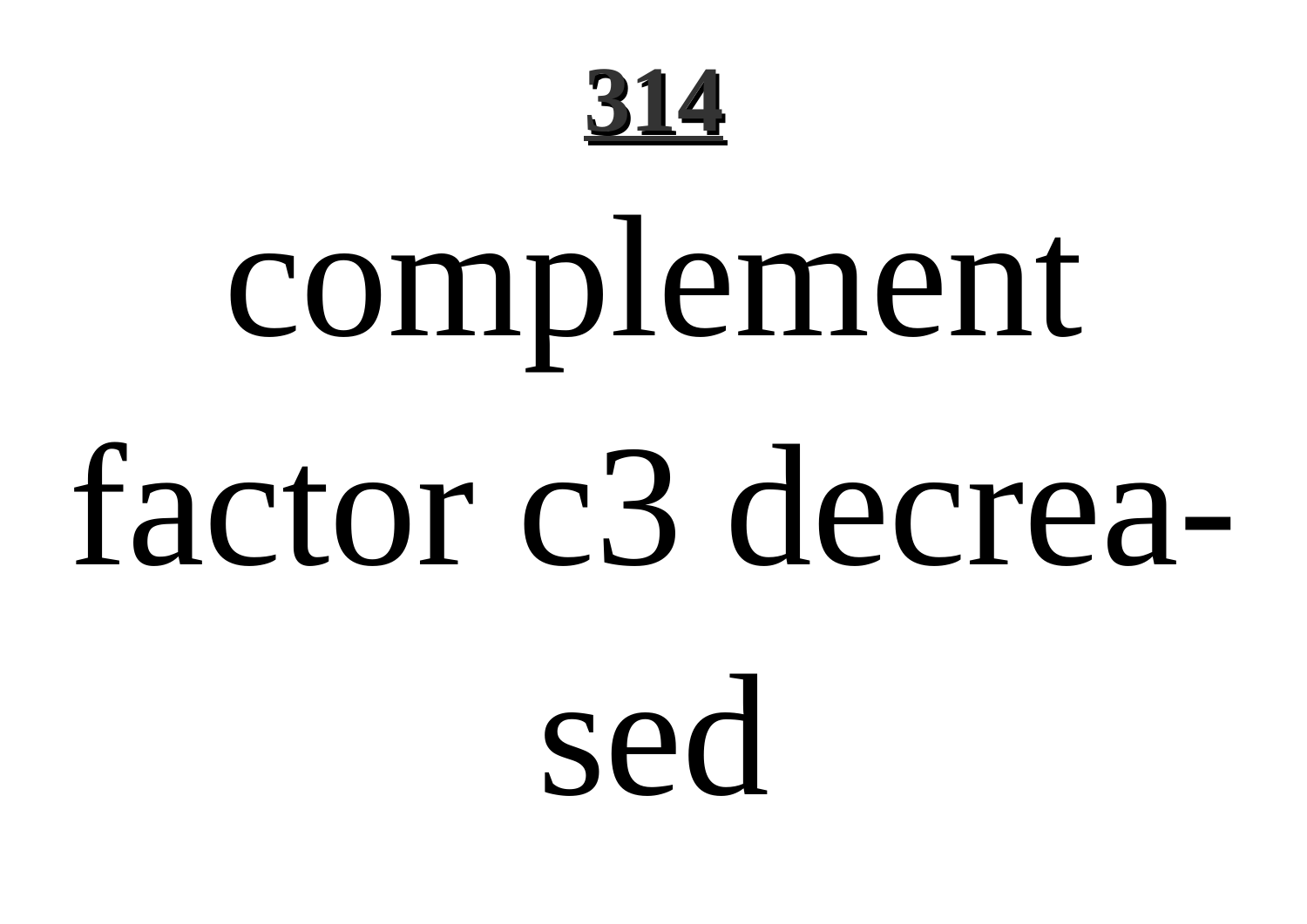## complement-

### factor c4 decrea-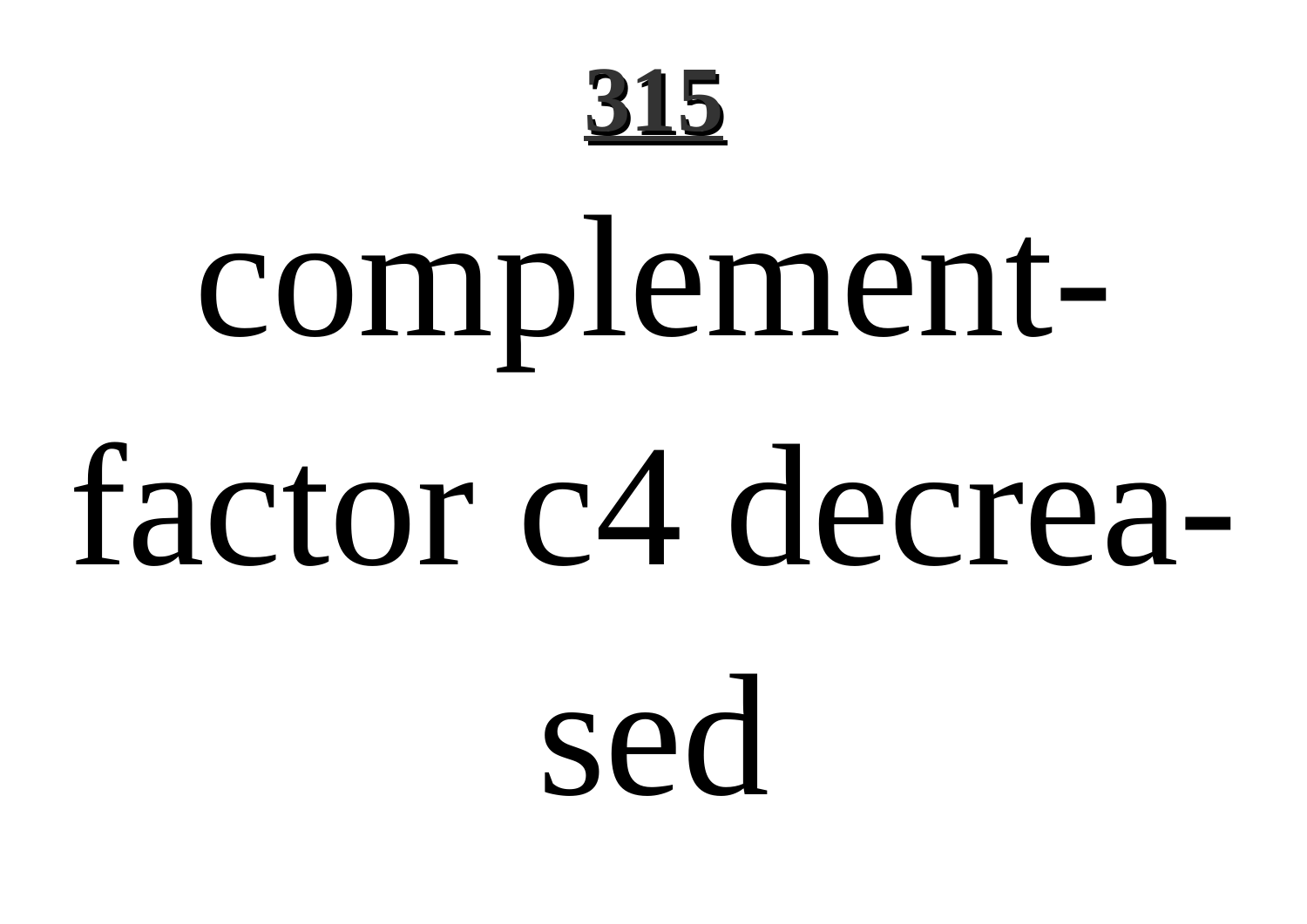# complement

### factor decreased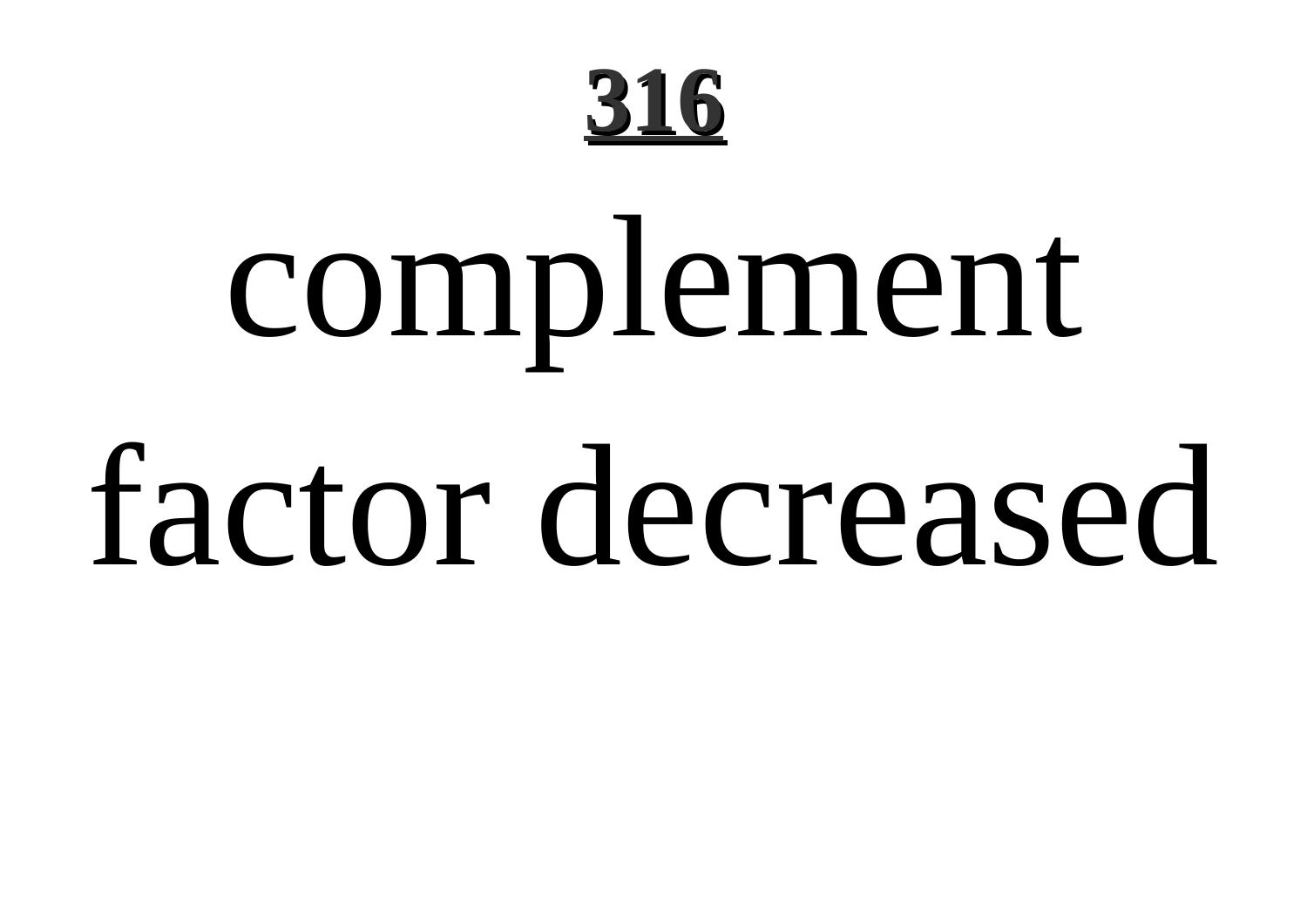# computerised to-

# mogram liverab-

#### normal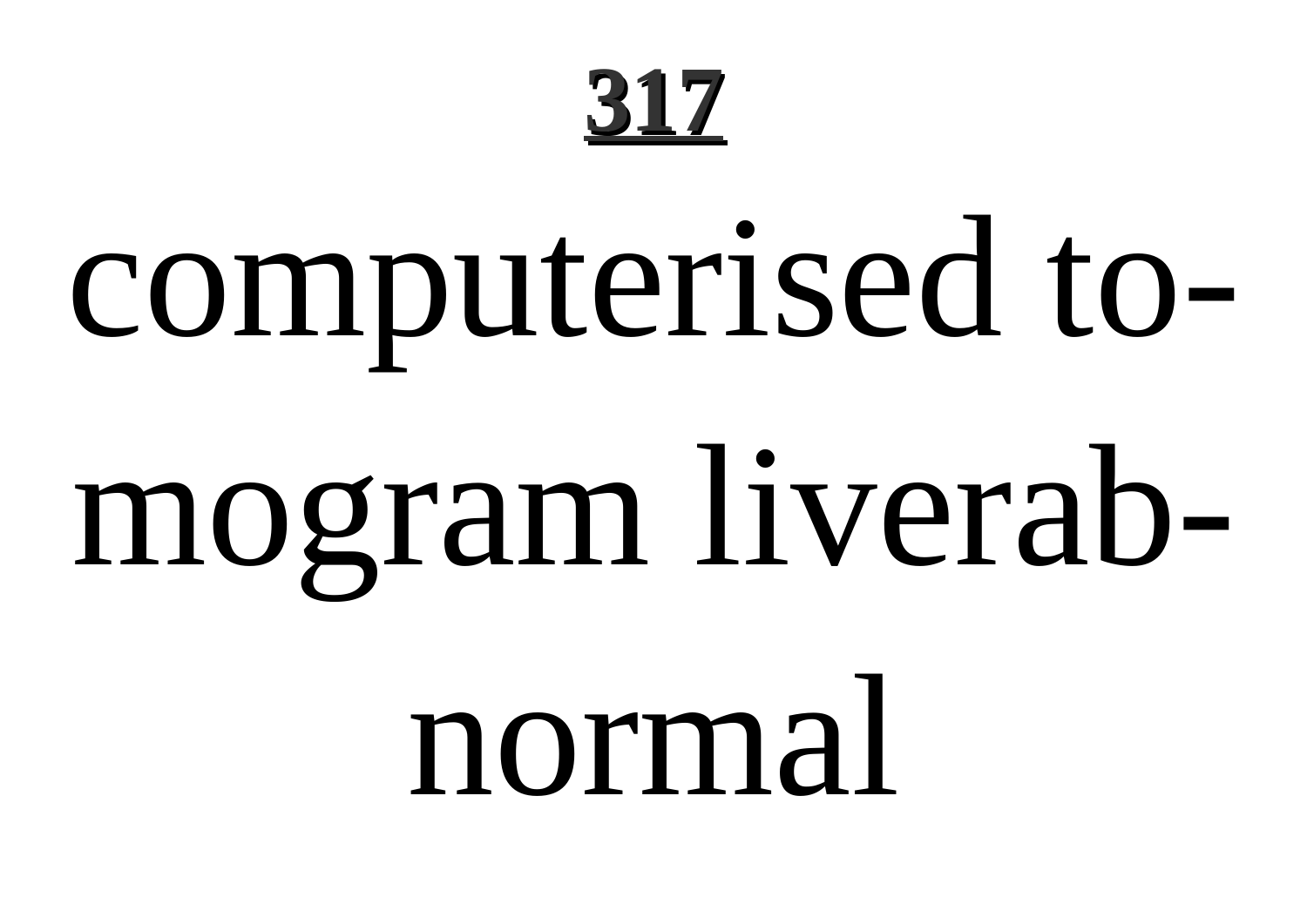

### concentric sc-

### lerosis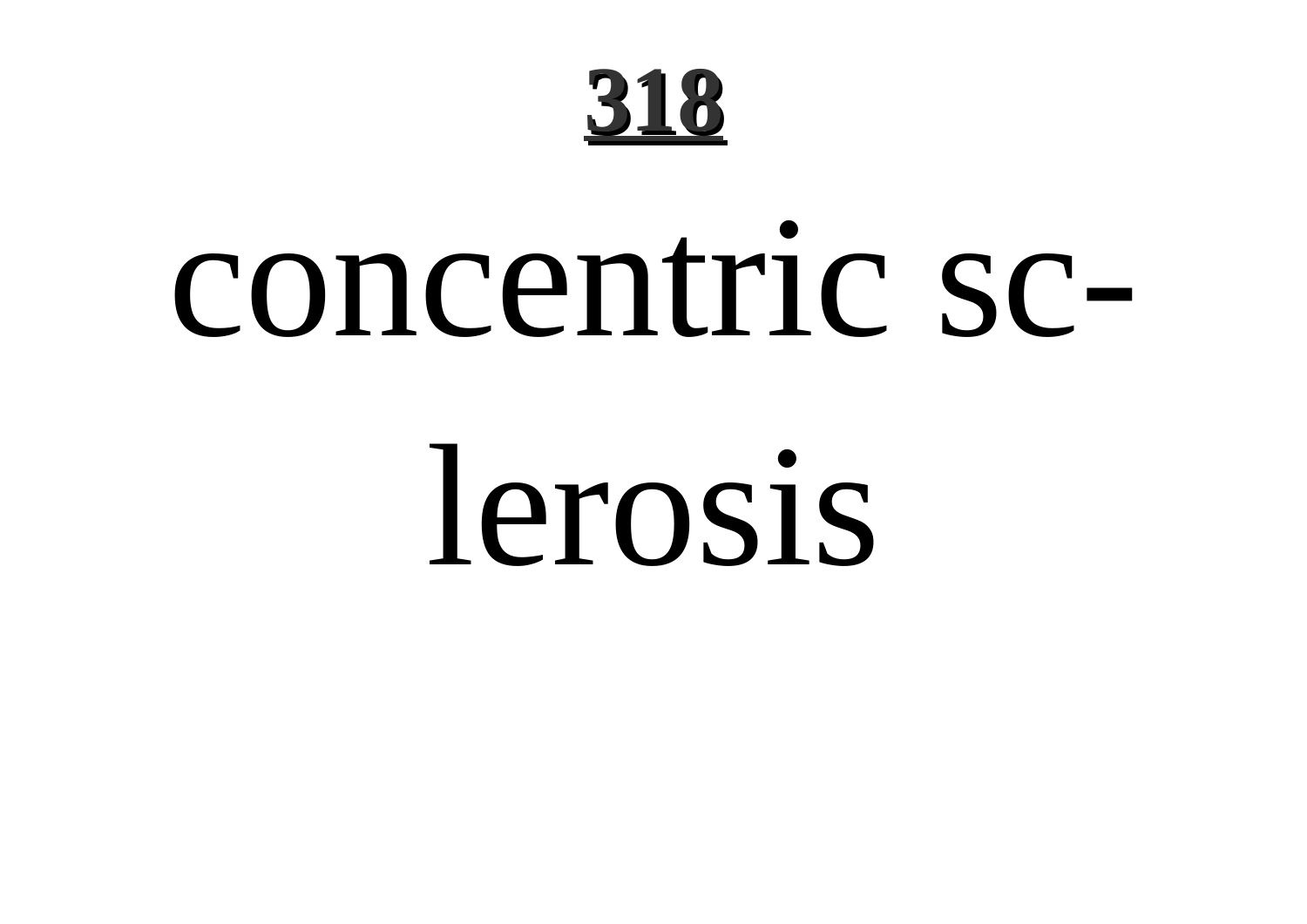# congenital ano-

maly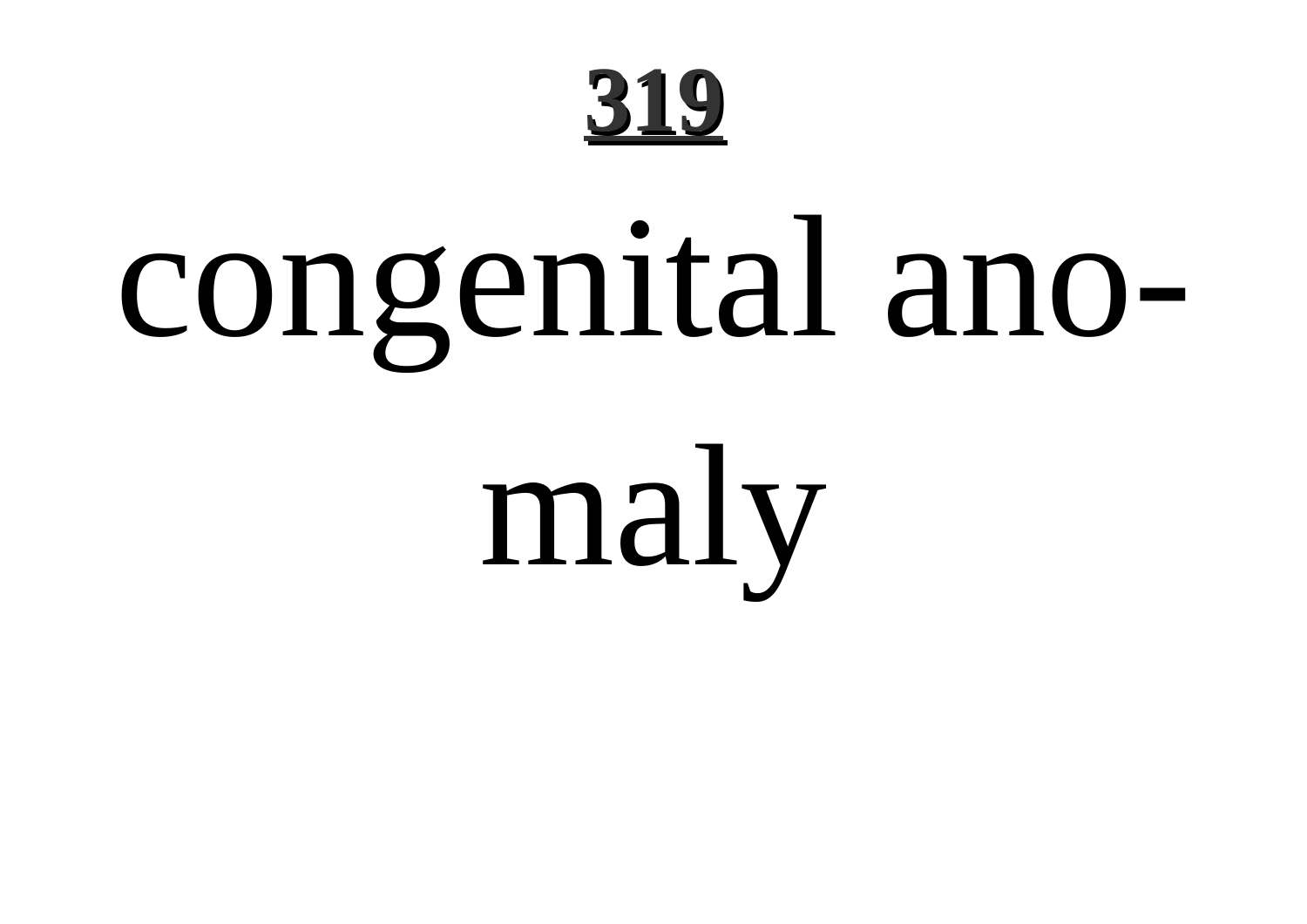

# congenital bilate-

# ral perisylvian-

syndrome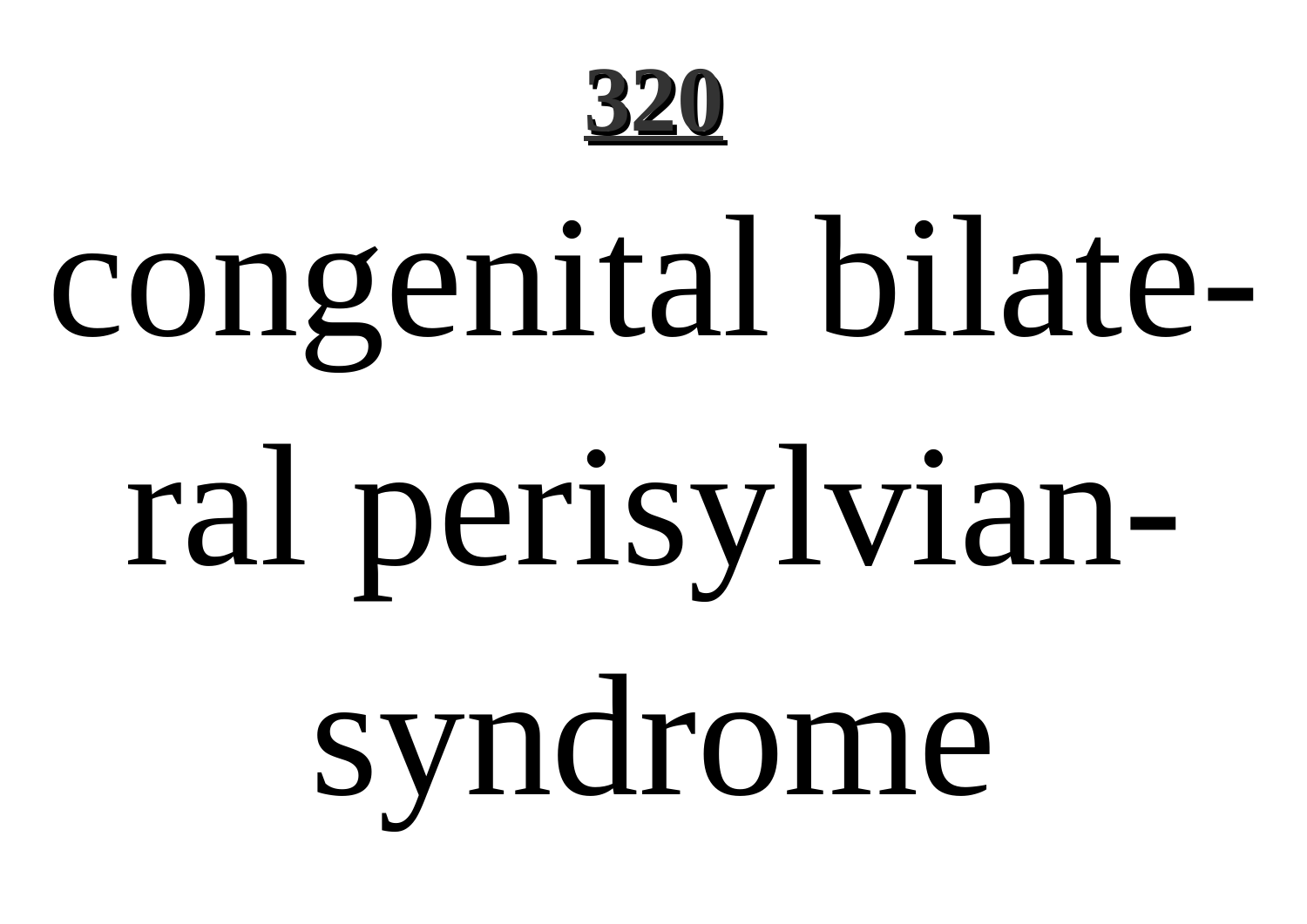

# congenital her-

# pes simplex in-

fection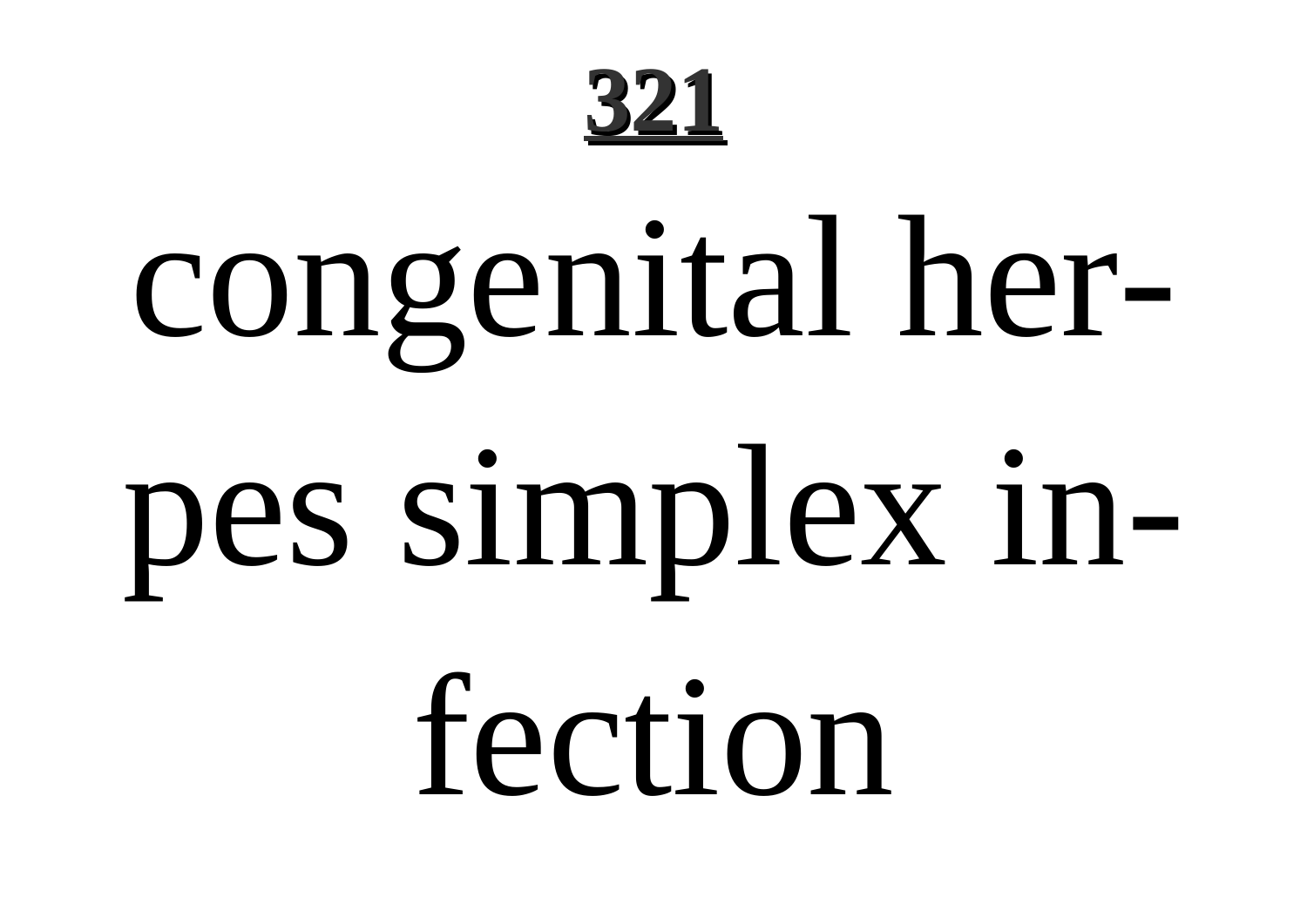

## congenital my-

# asthenic syndro-

me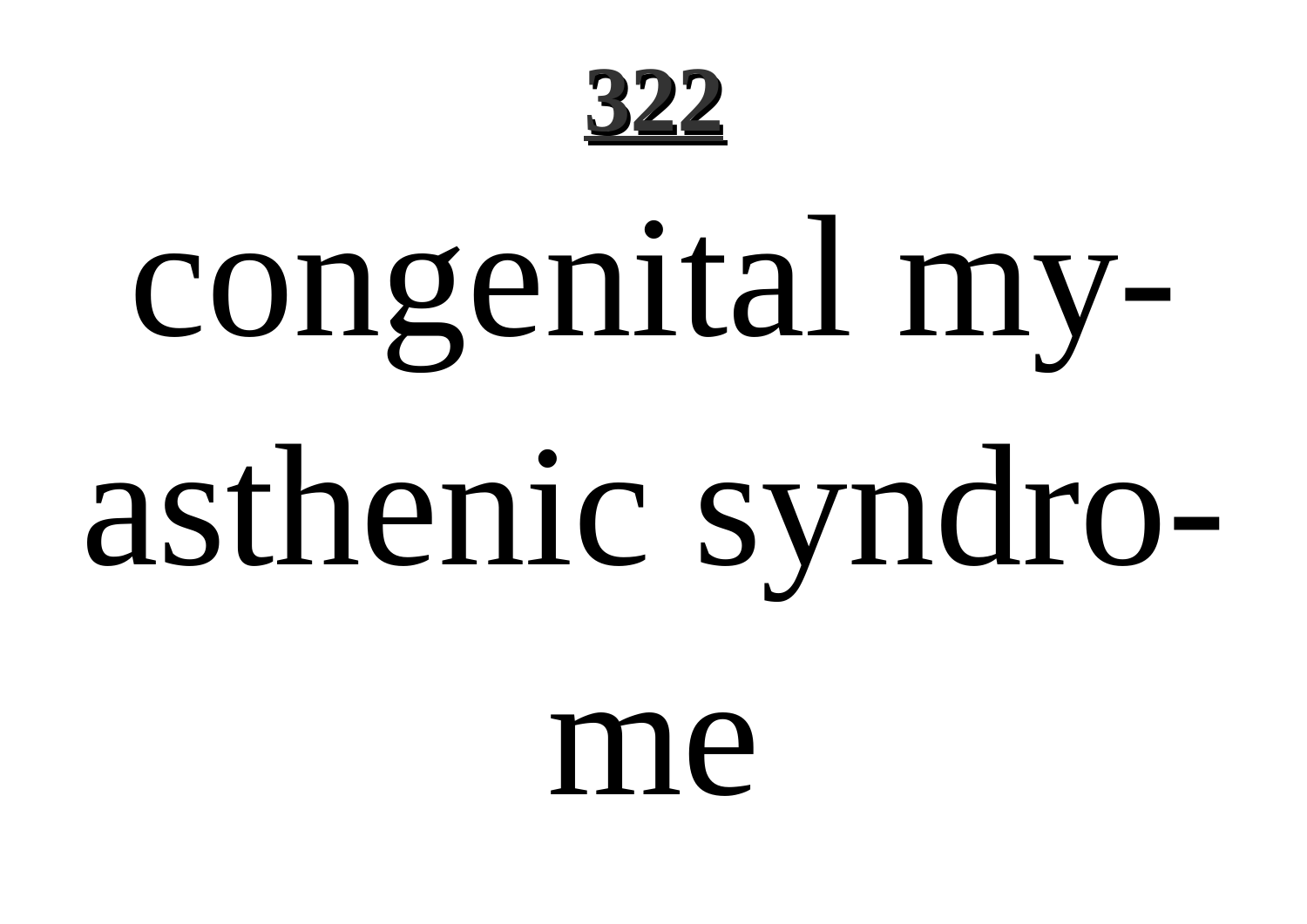

# congenitalvaricella infection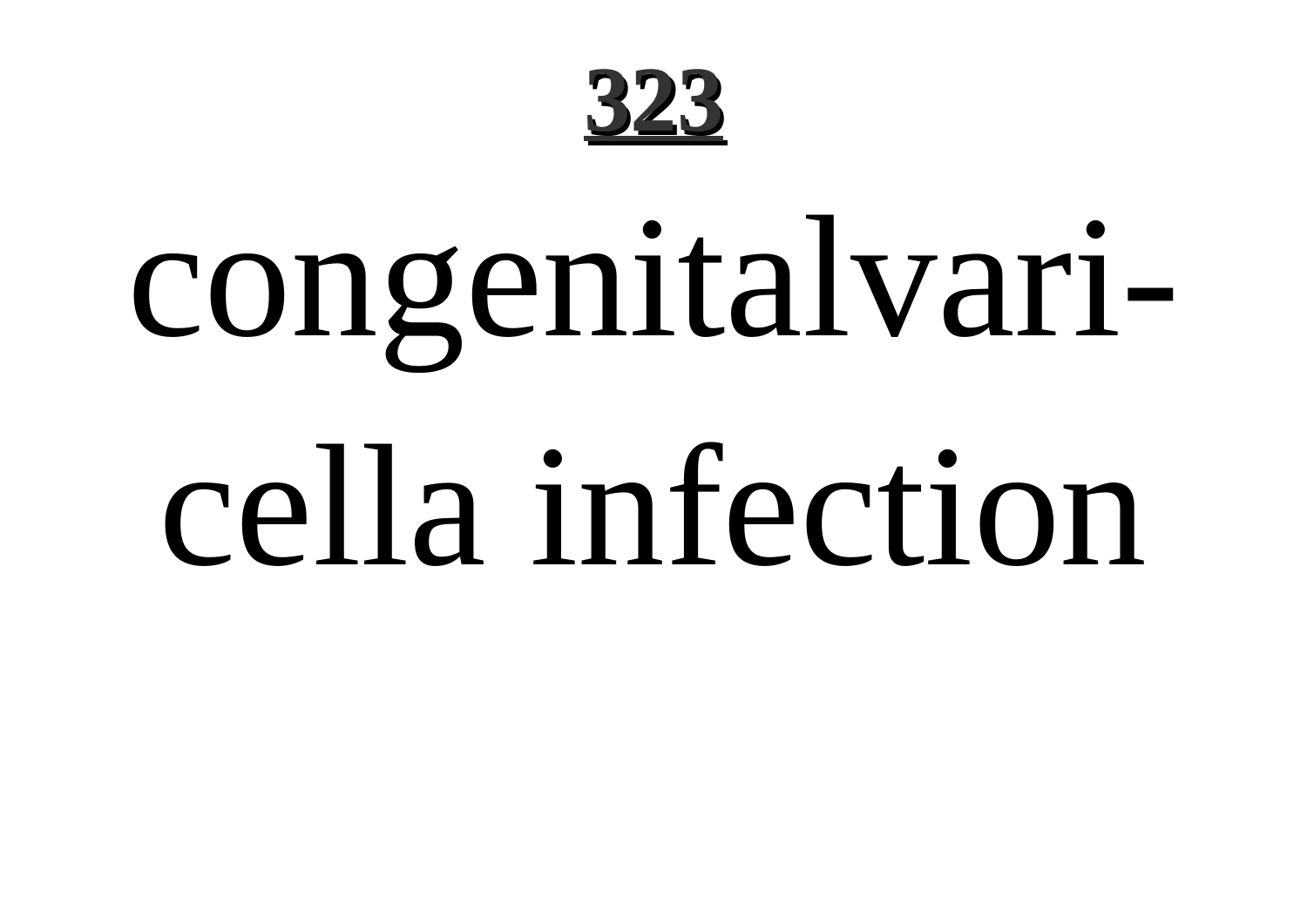324

# congestive hepa-

topathy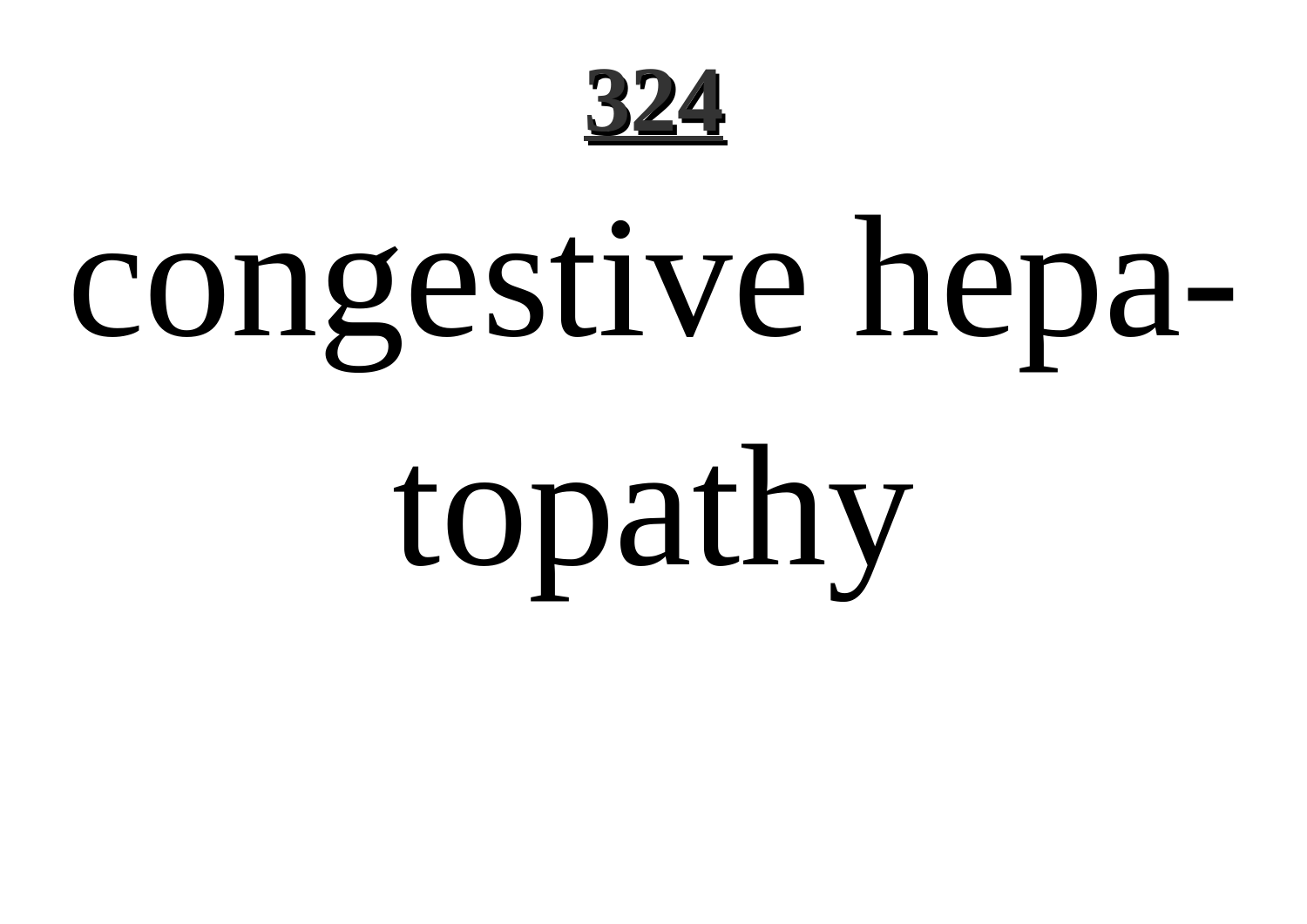

### convulsion in

### childhood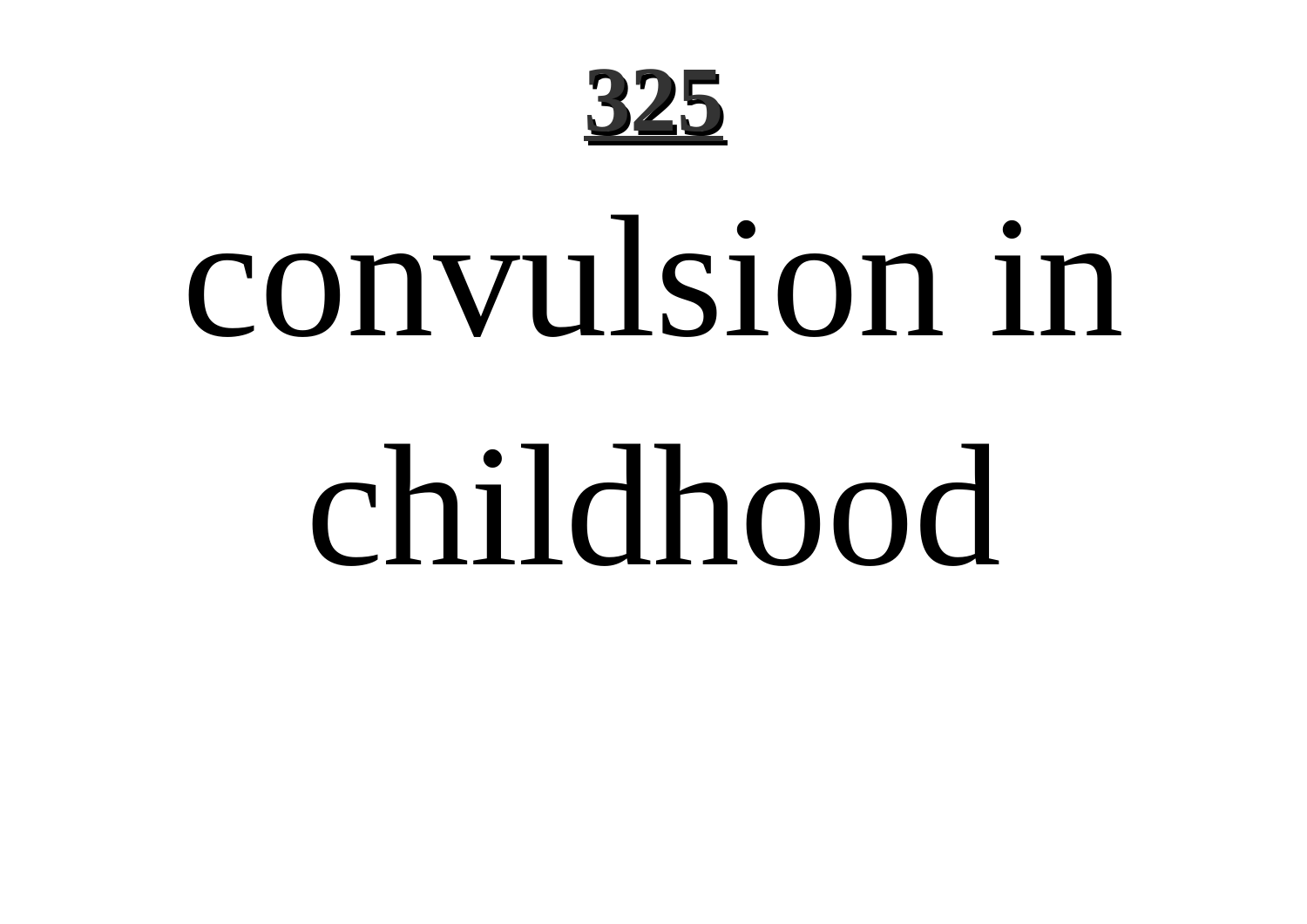

### convulsionslocal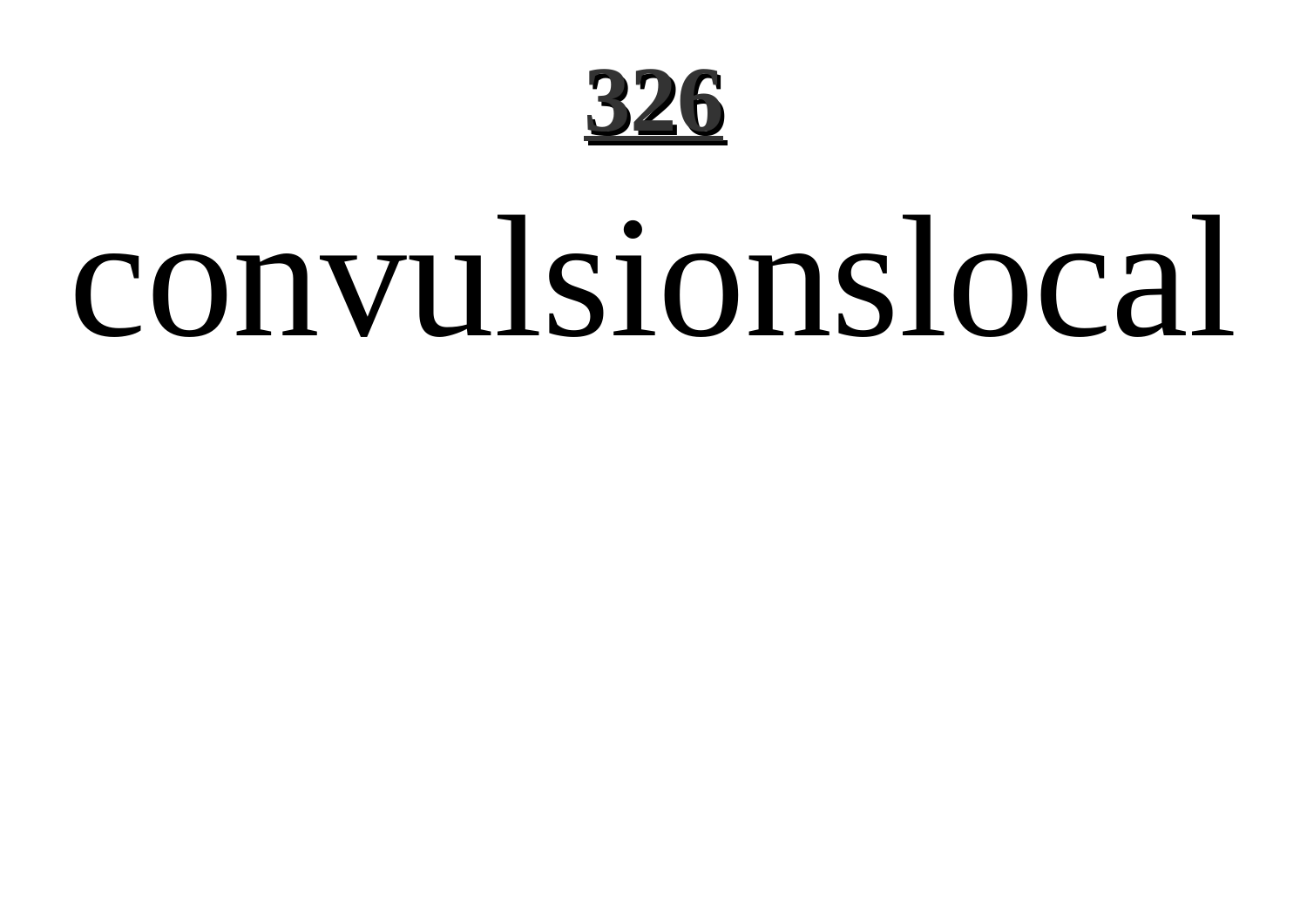

## convulsive thres-

### hold lowered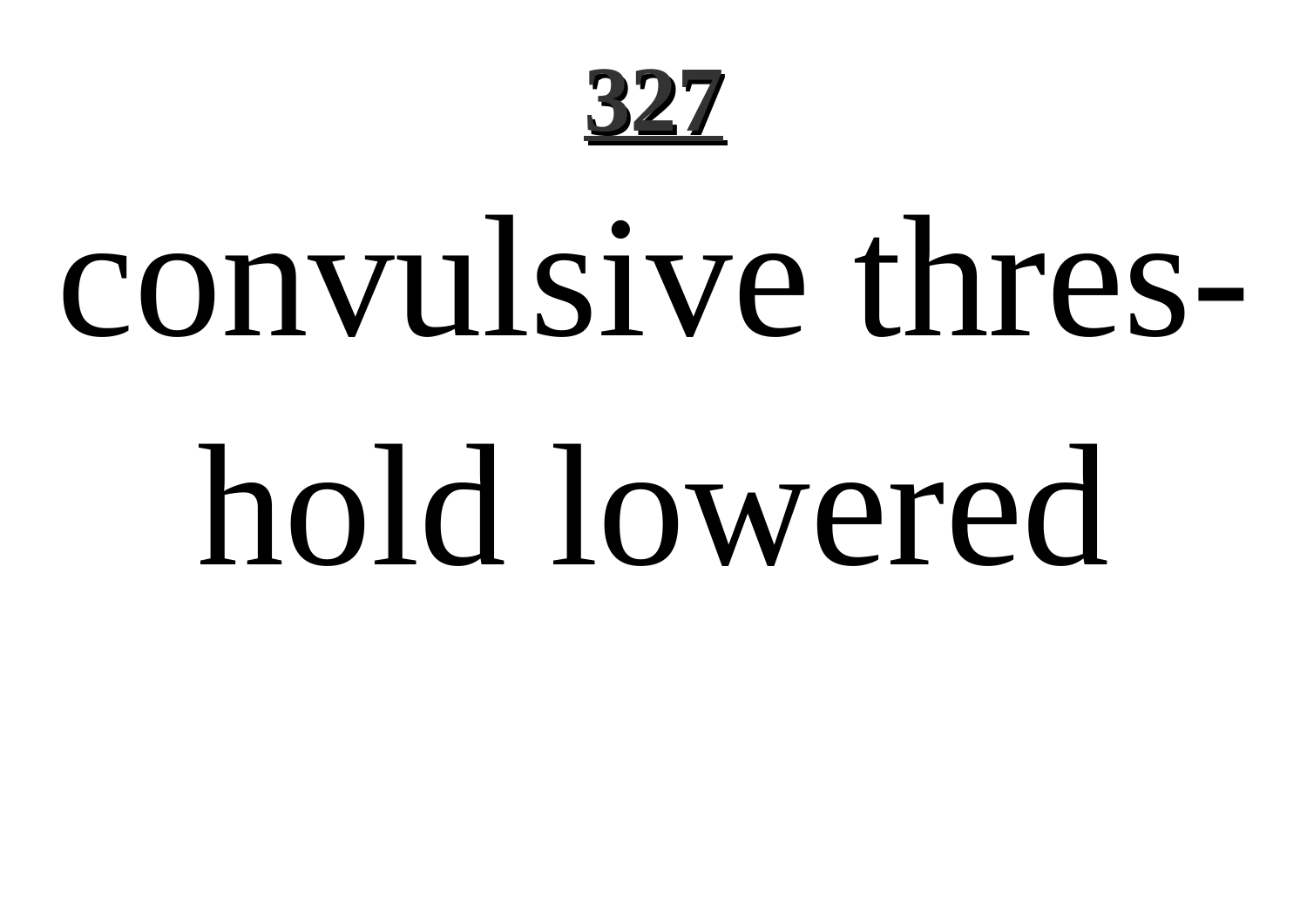

### coombs positive

### haemolytic anae-

mia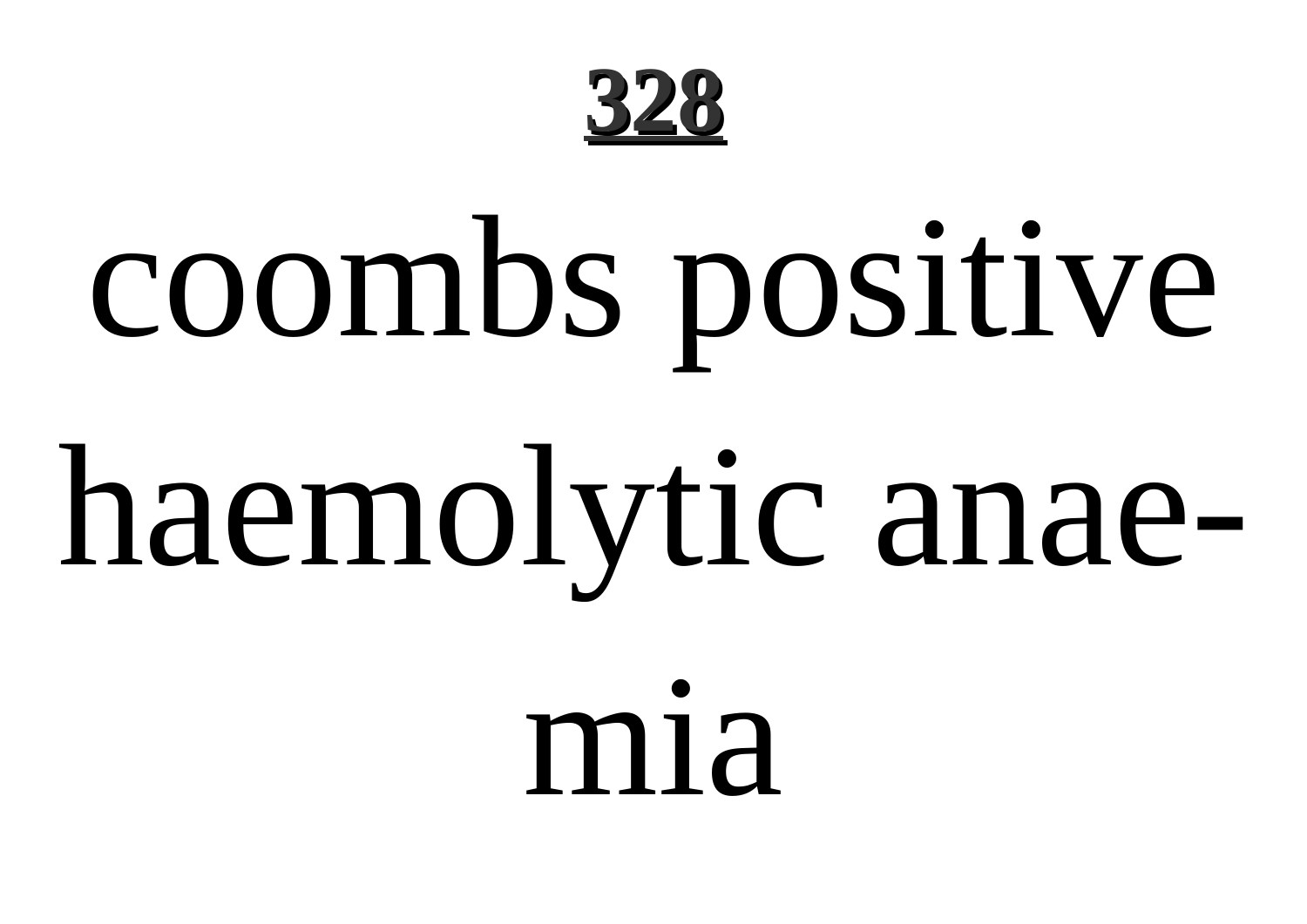

### coronary artery-

disease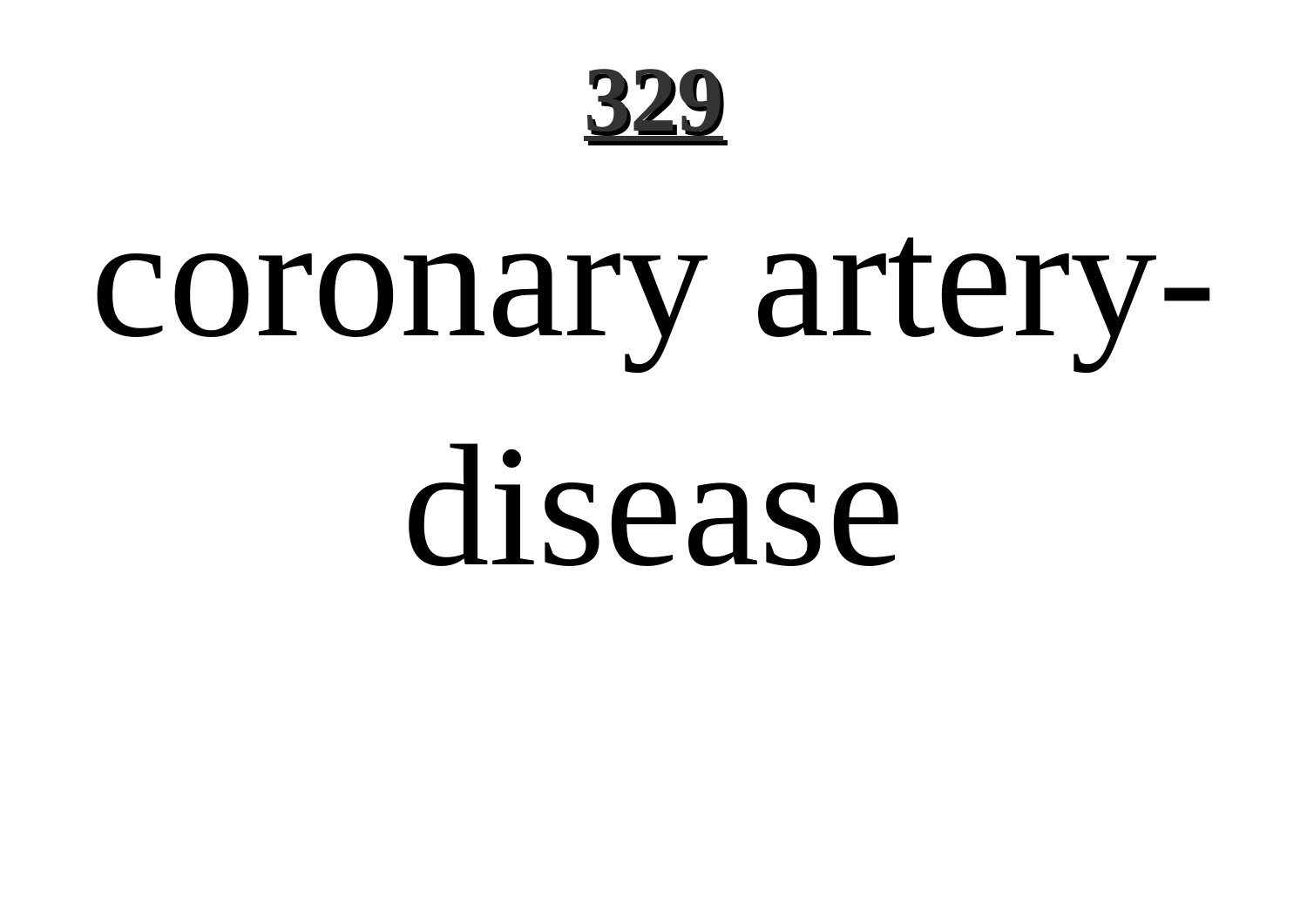

### coronary artery

### embolism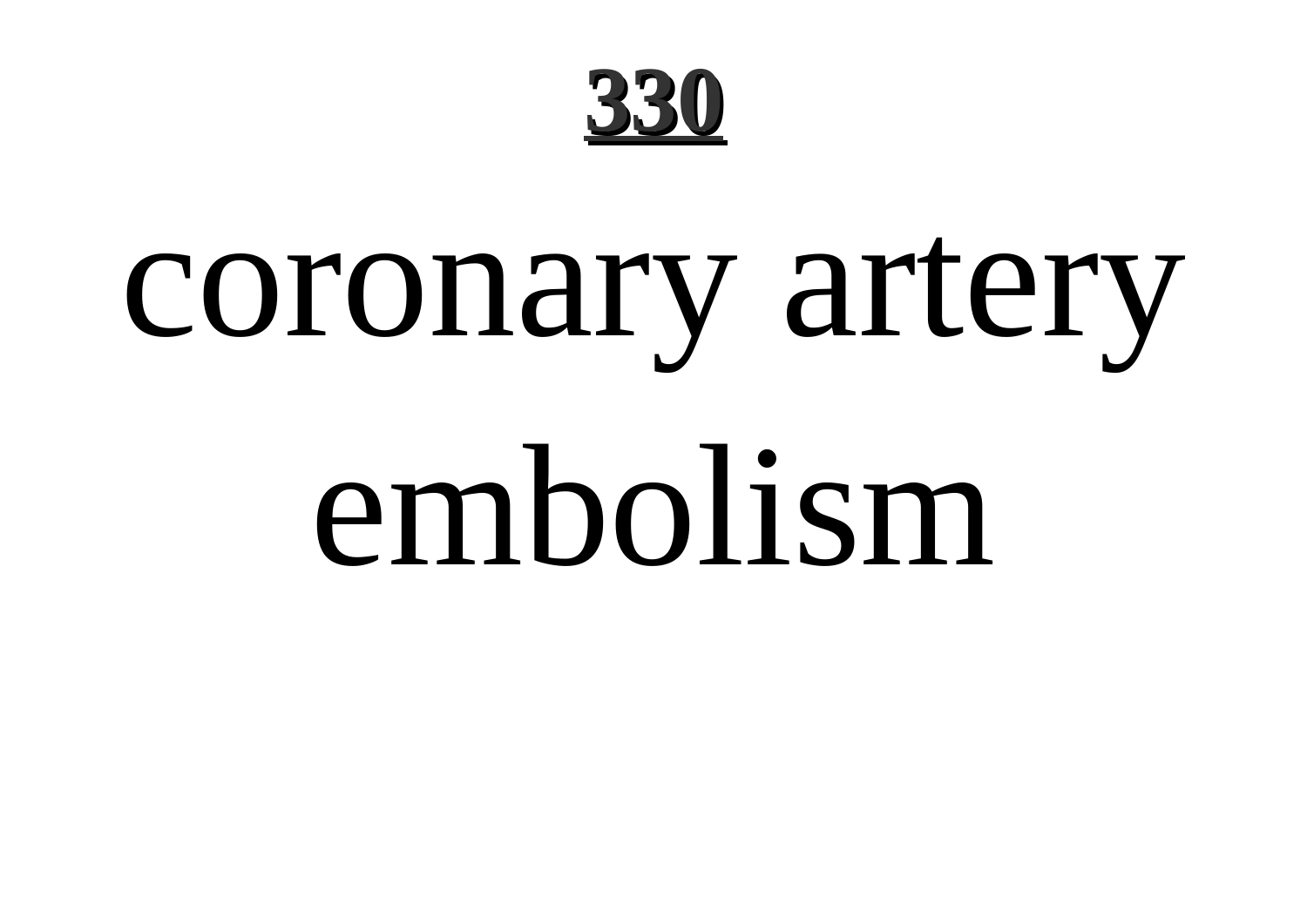

### coronary artery

### thrombosis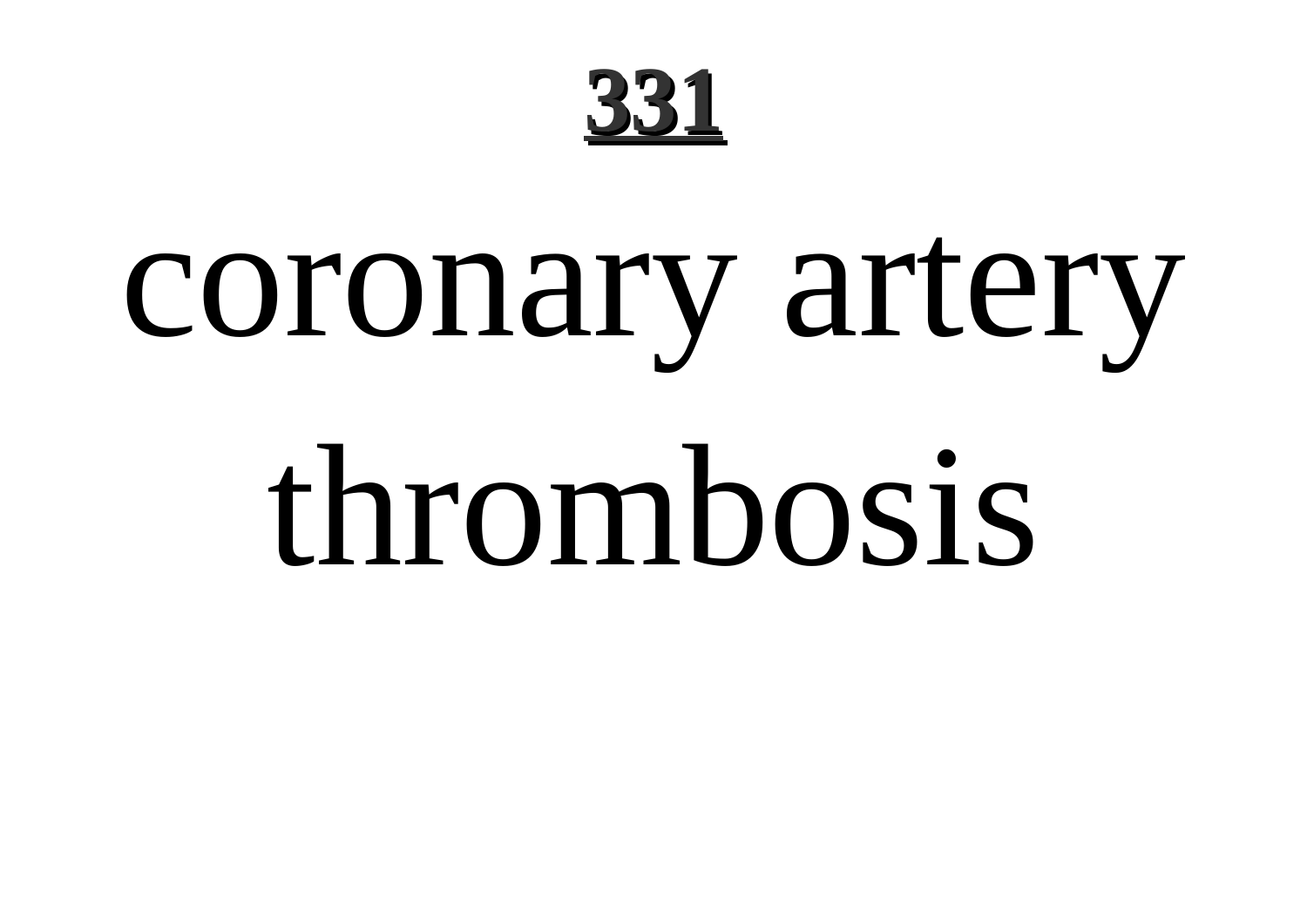

### coronary bypas-

### sthrombosis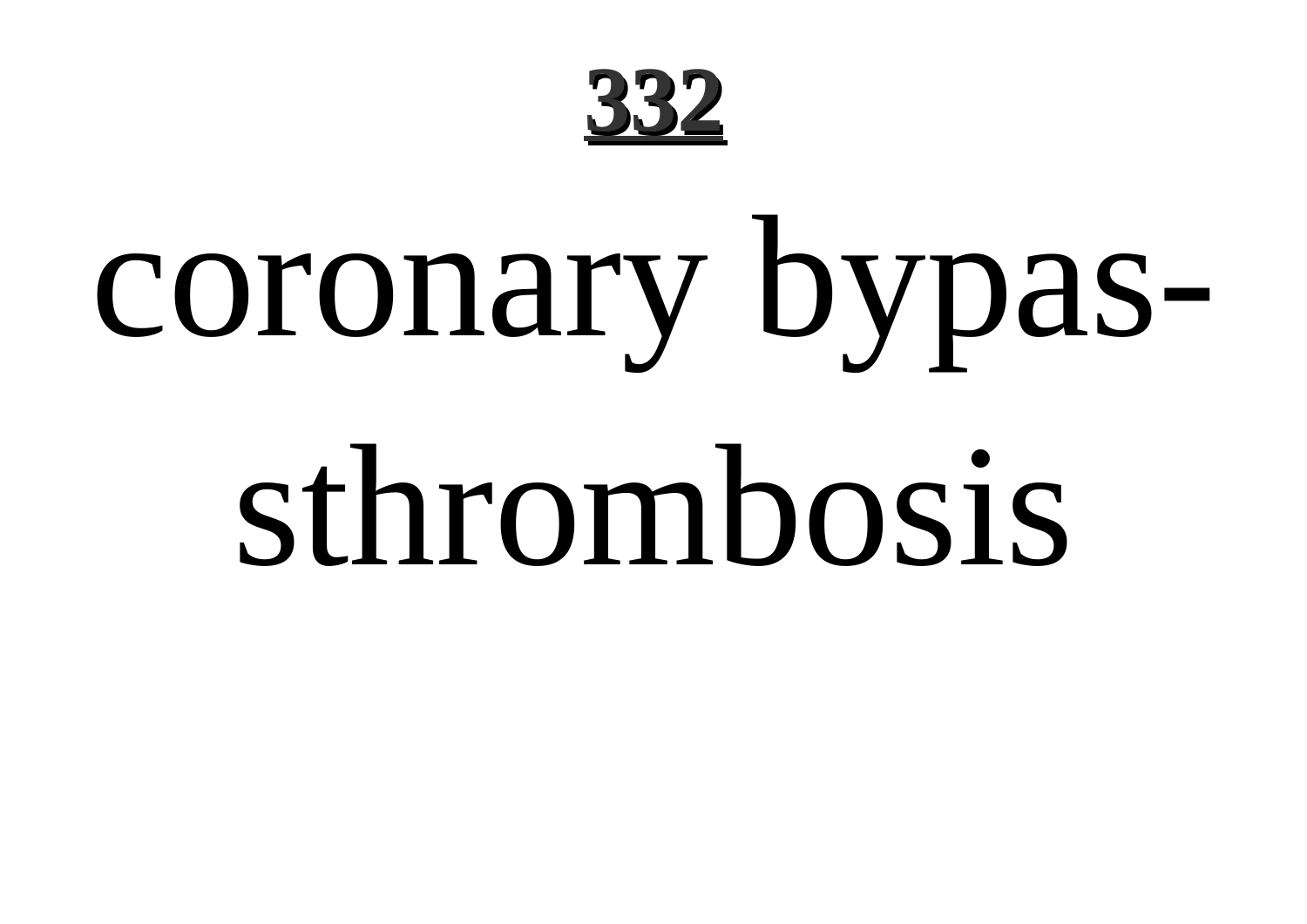

### coronavirus in-

### fection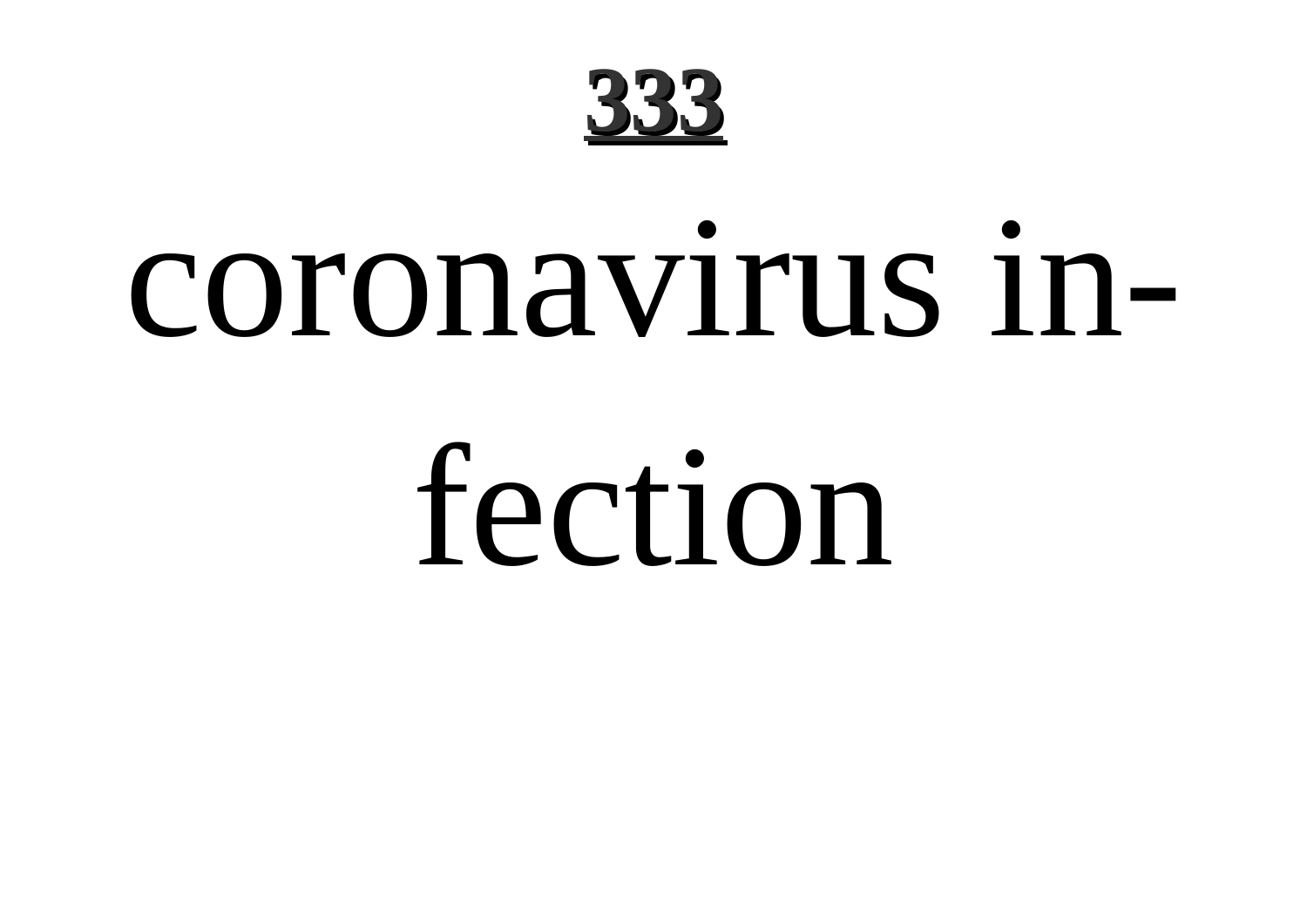

### coronavirus test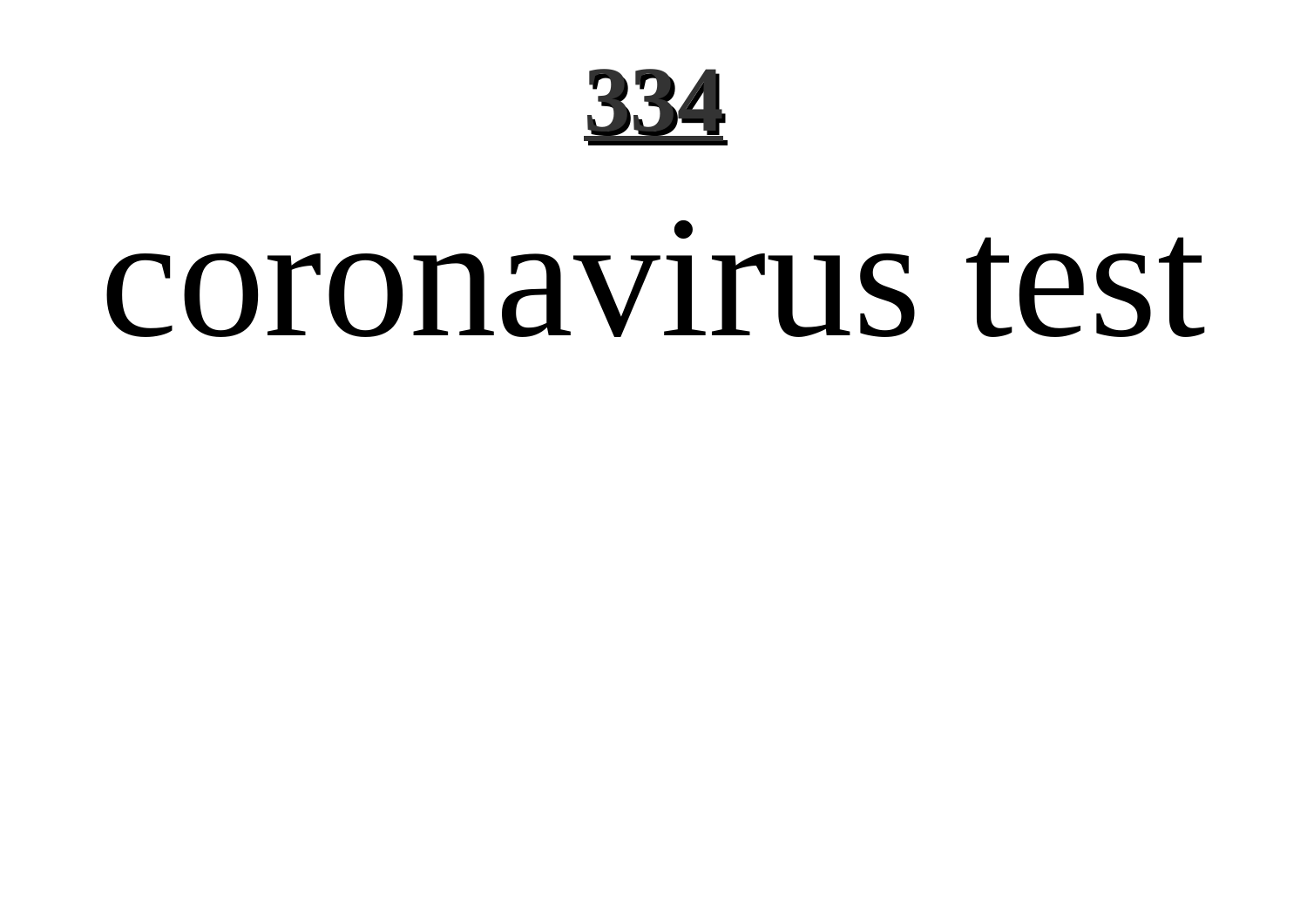

### coronavirus test

## negative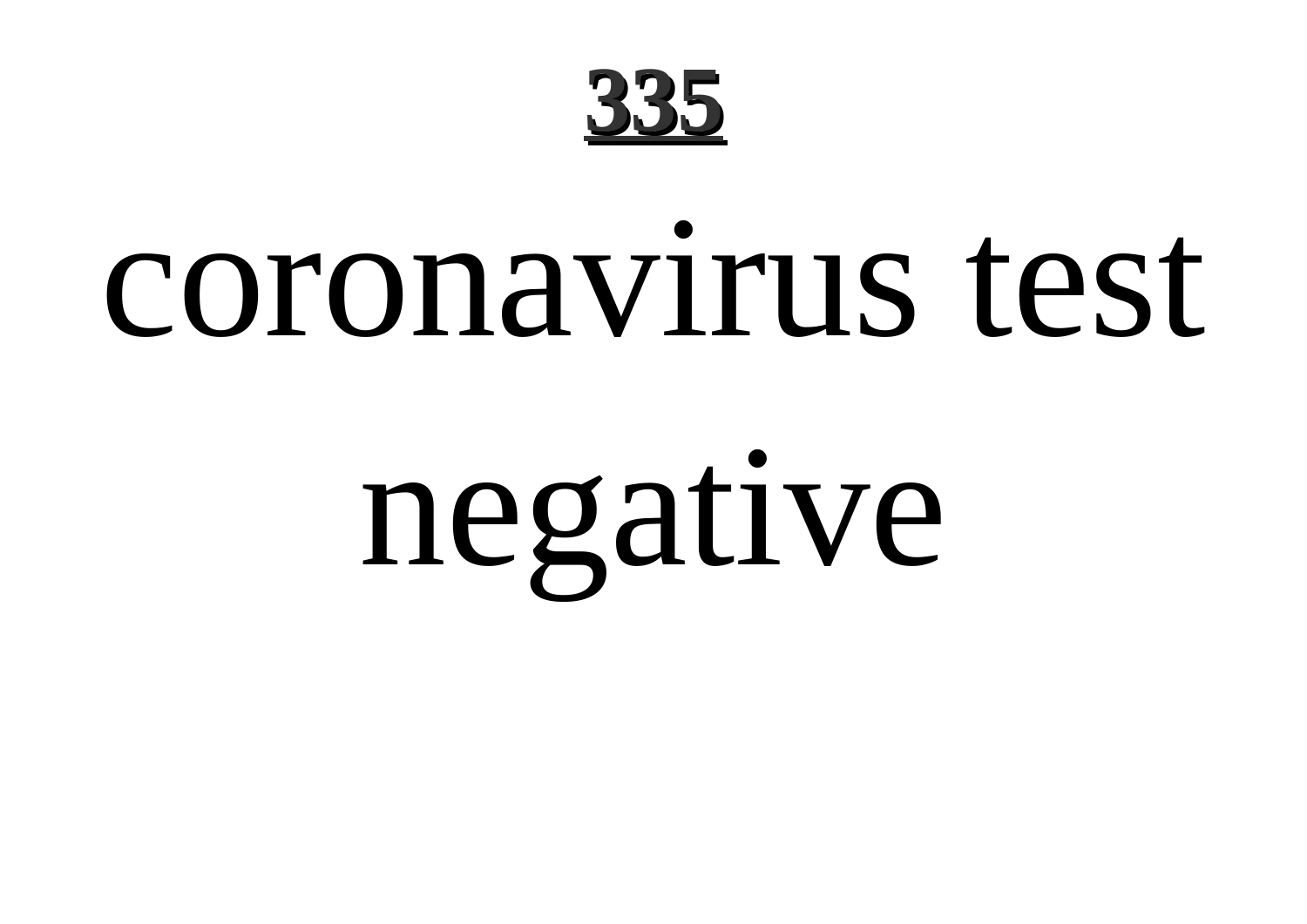

### coronavirustest

## positive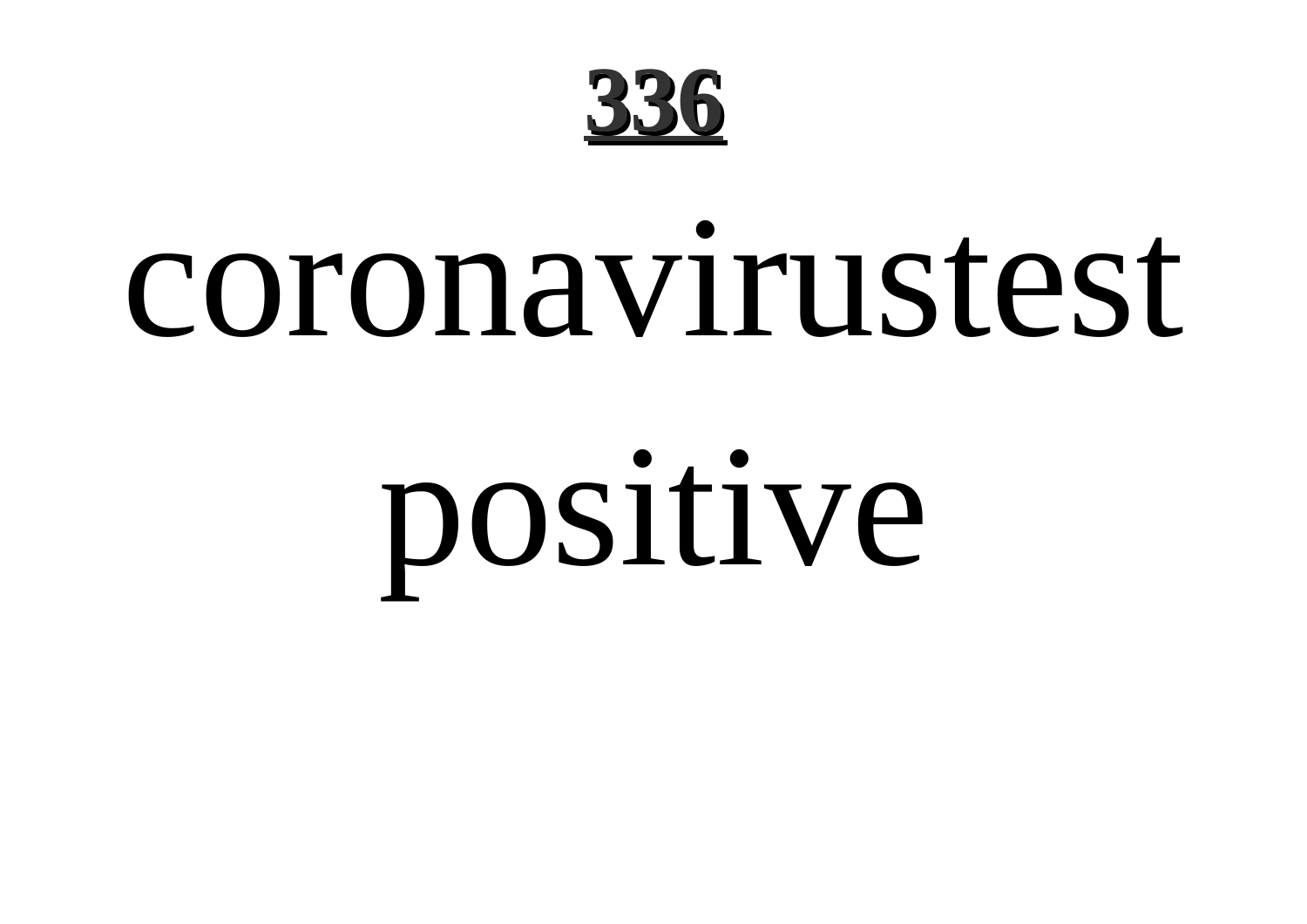

## corpus callosoto-

my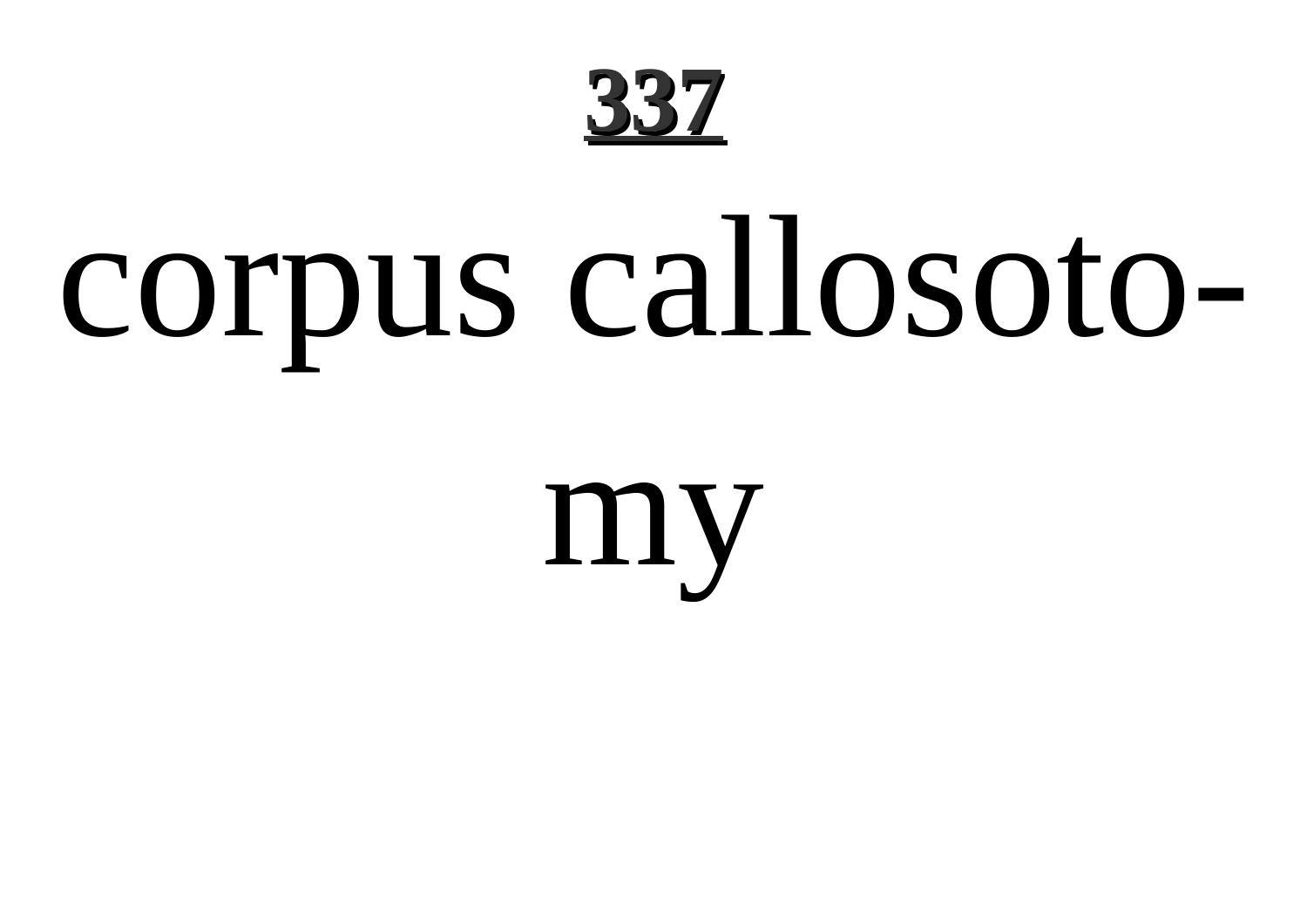

## cough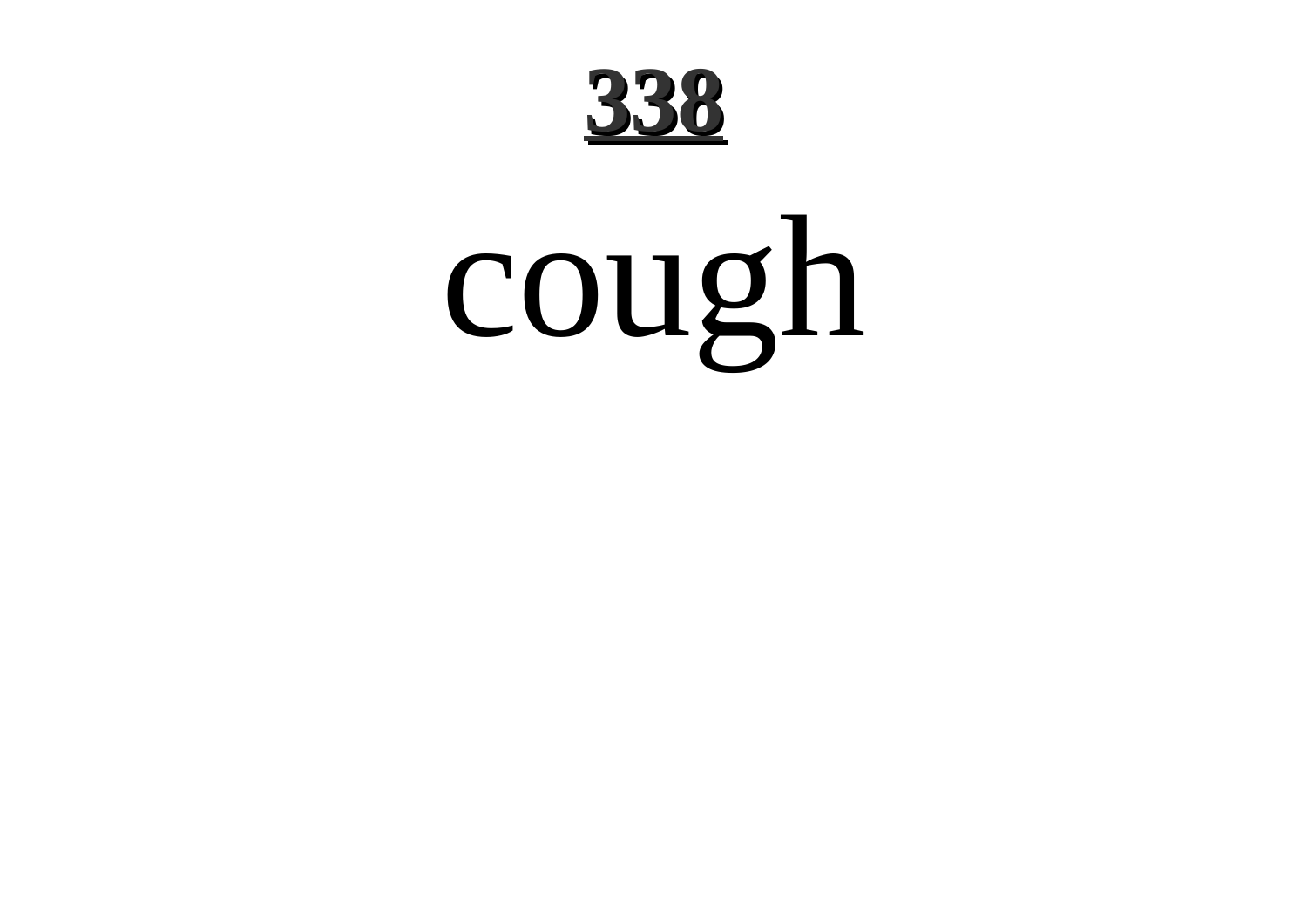

## cough variant

asthma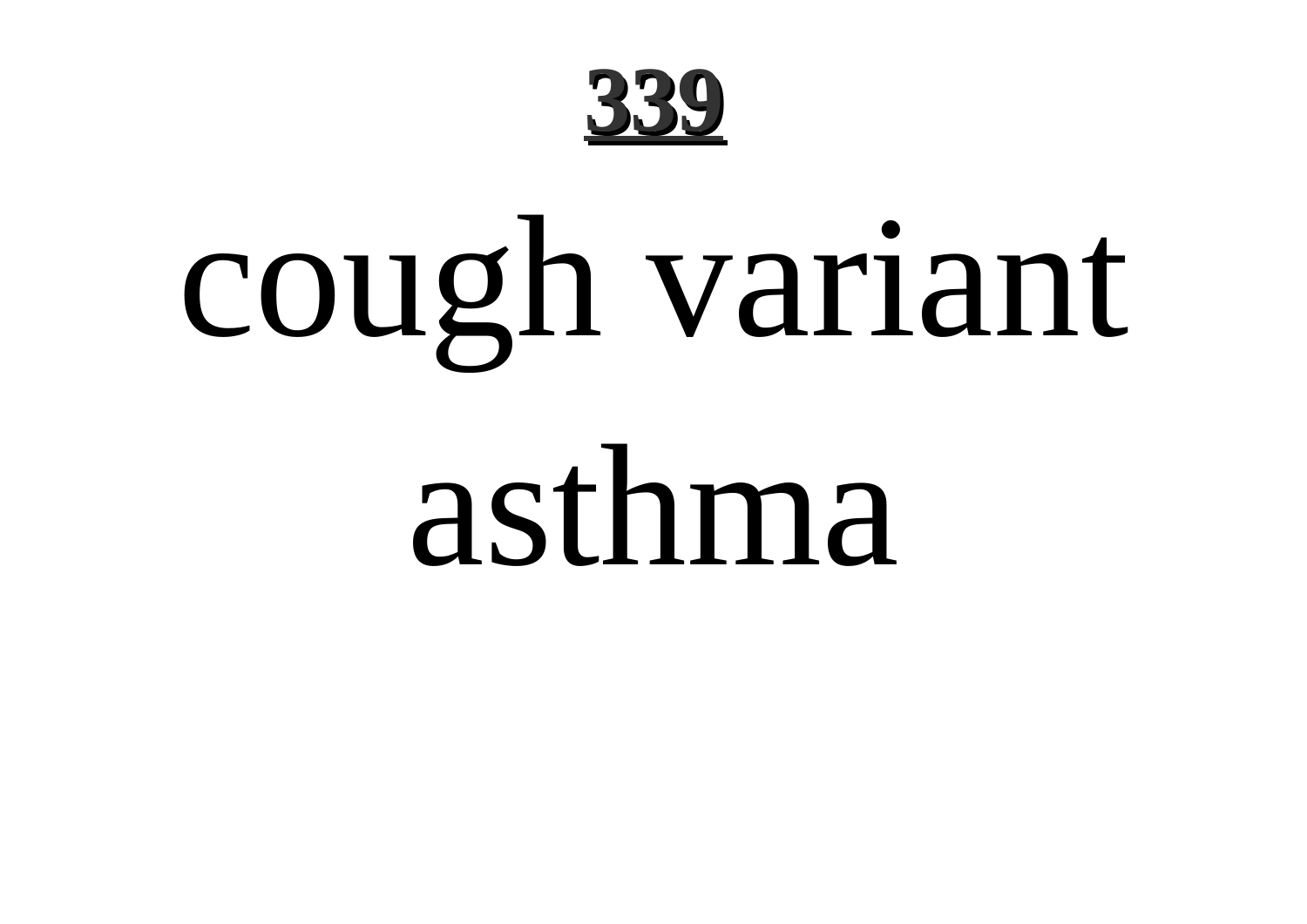

### covid-19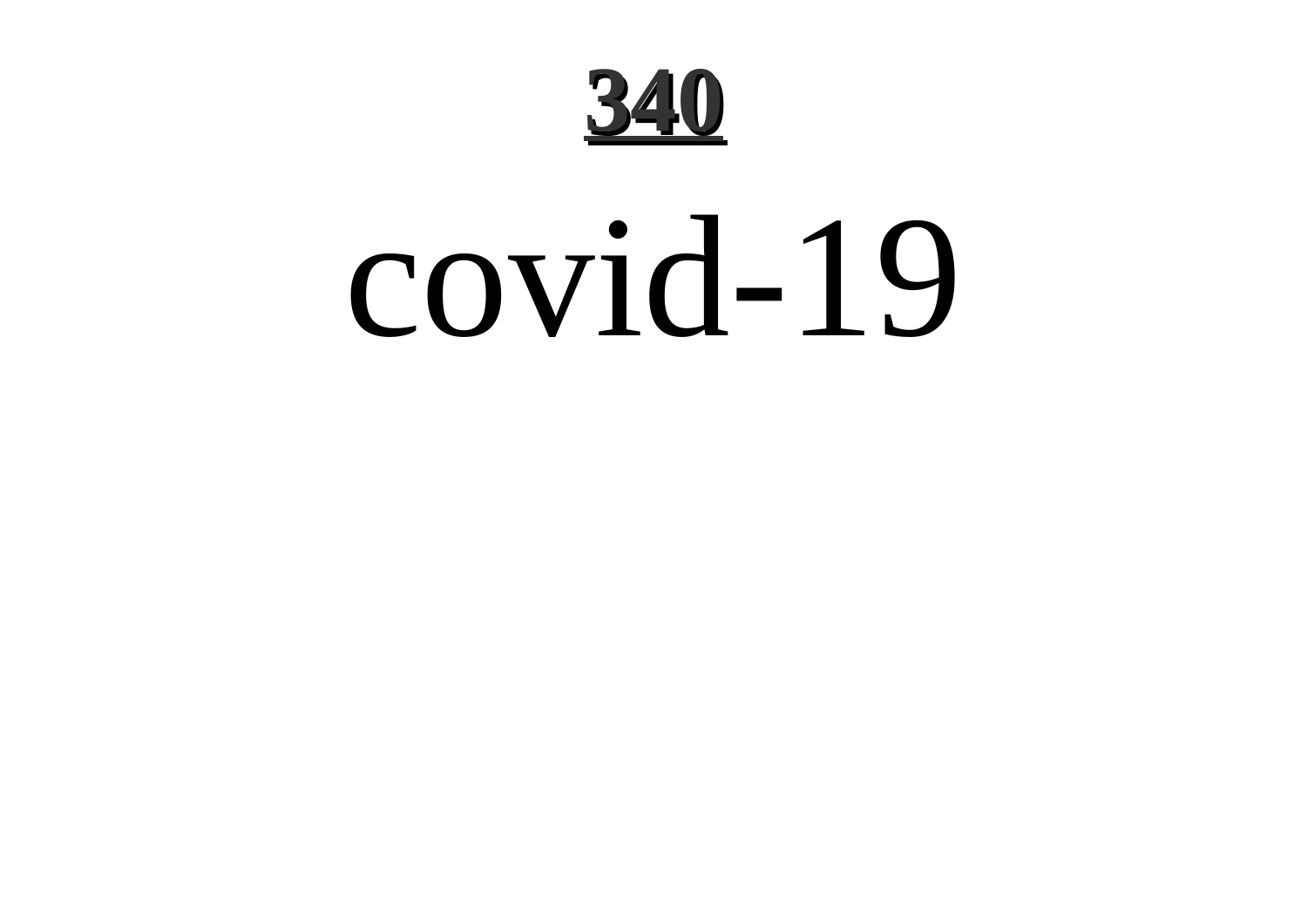

### covid-19immuni-

#### sation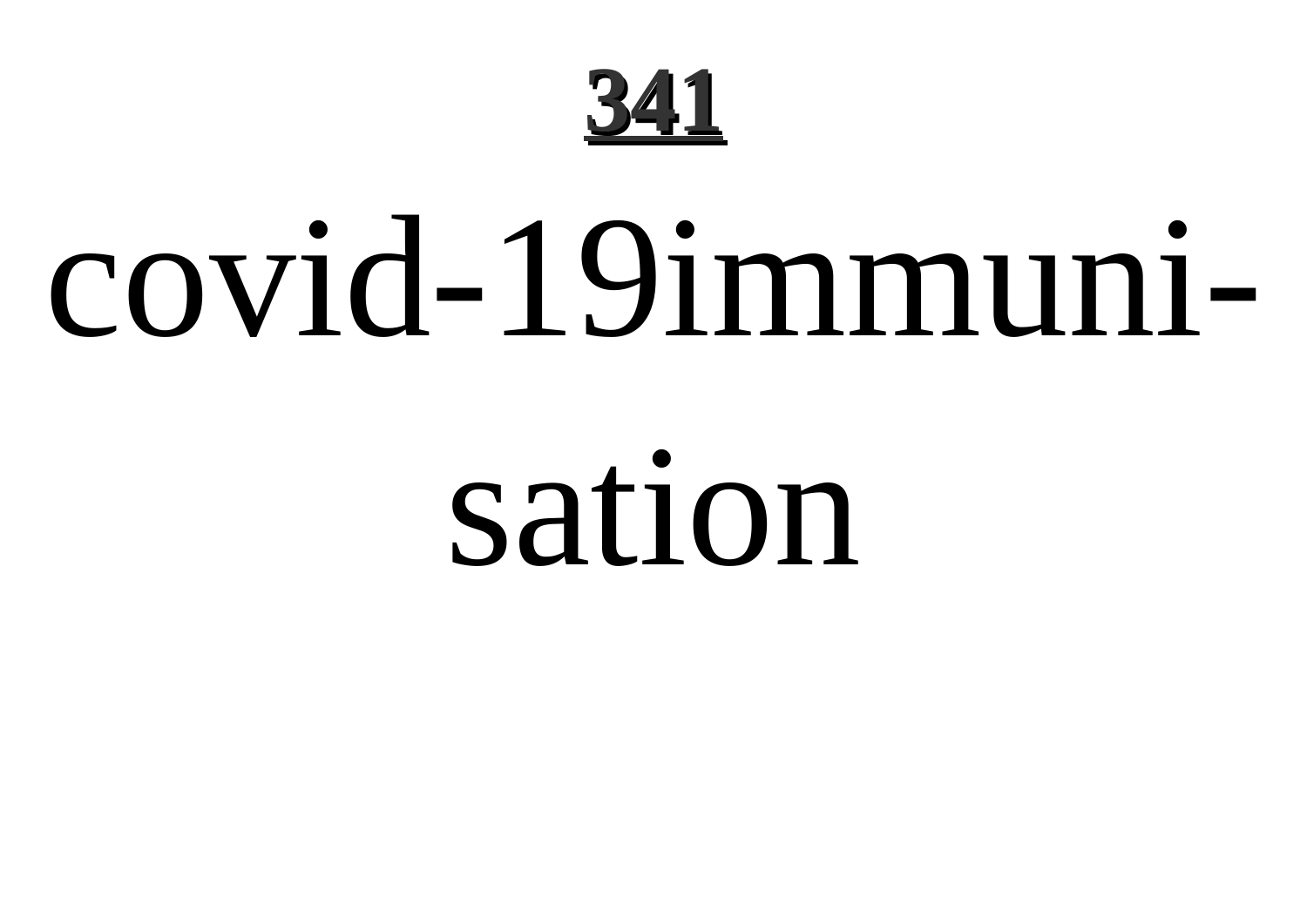

## covid-19 pneu-

#### monia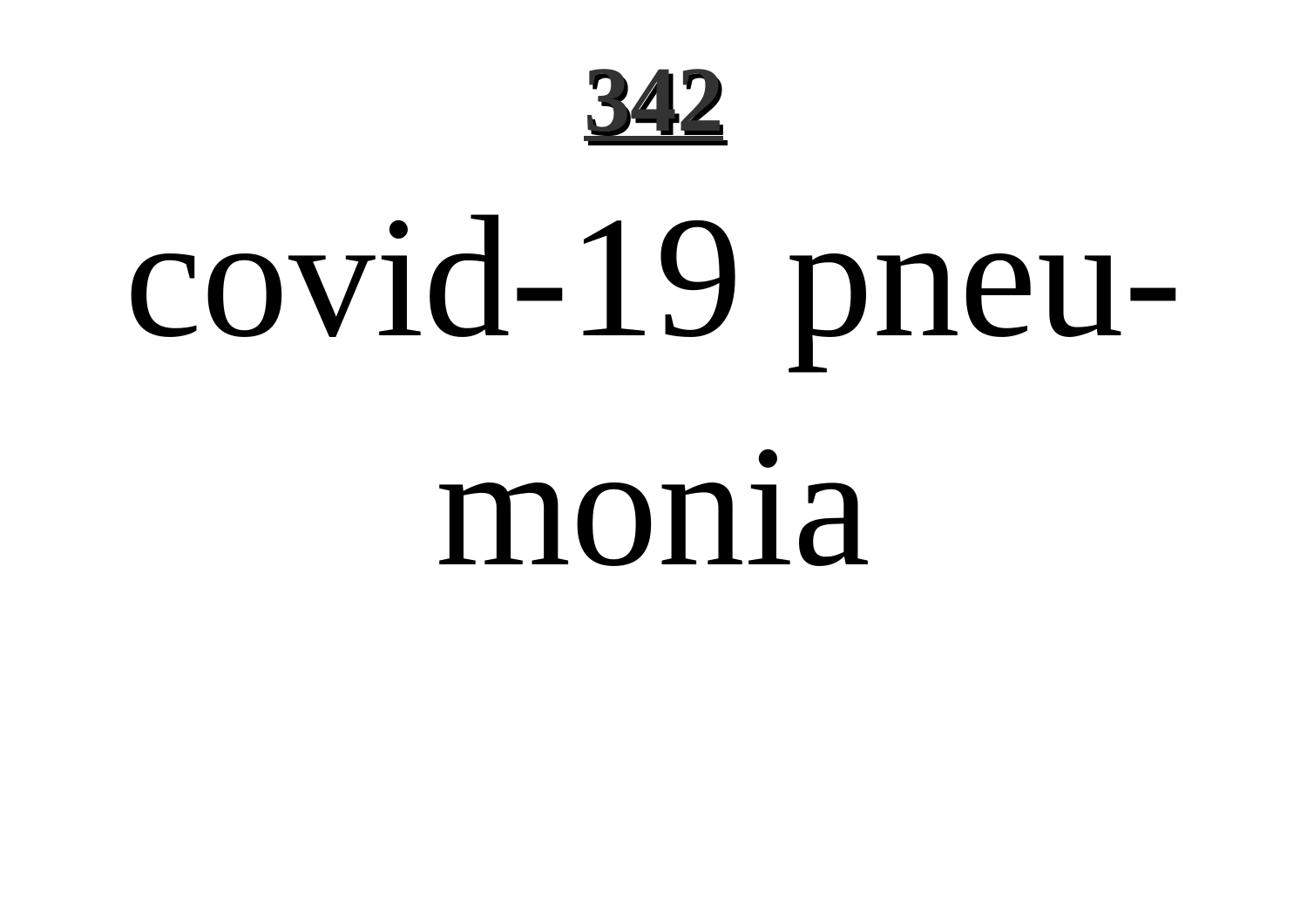

## covid-19 prop-

hylaxis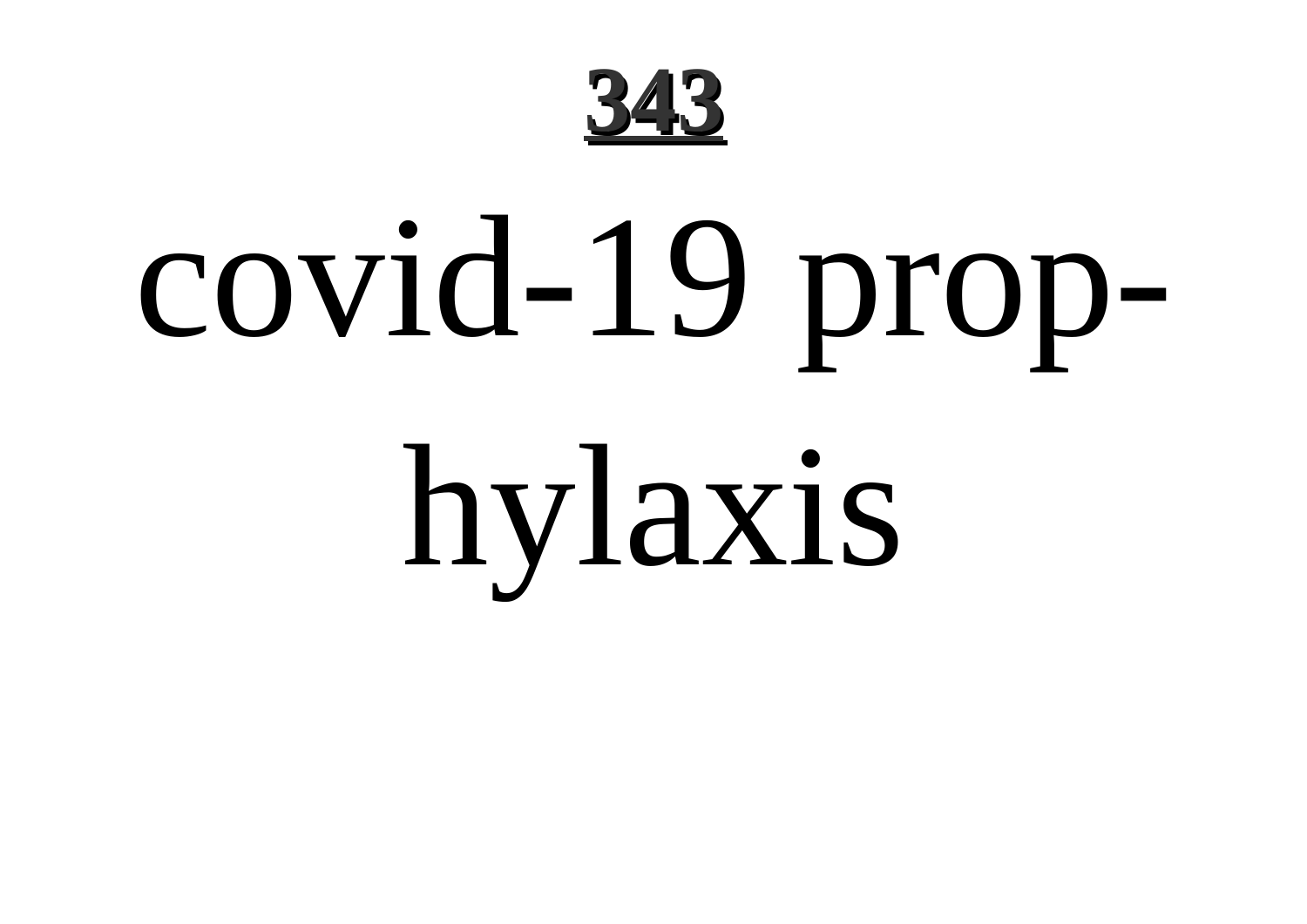344

### covid-19 treat-

#### ment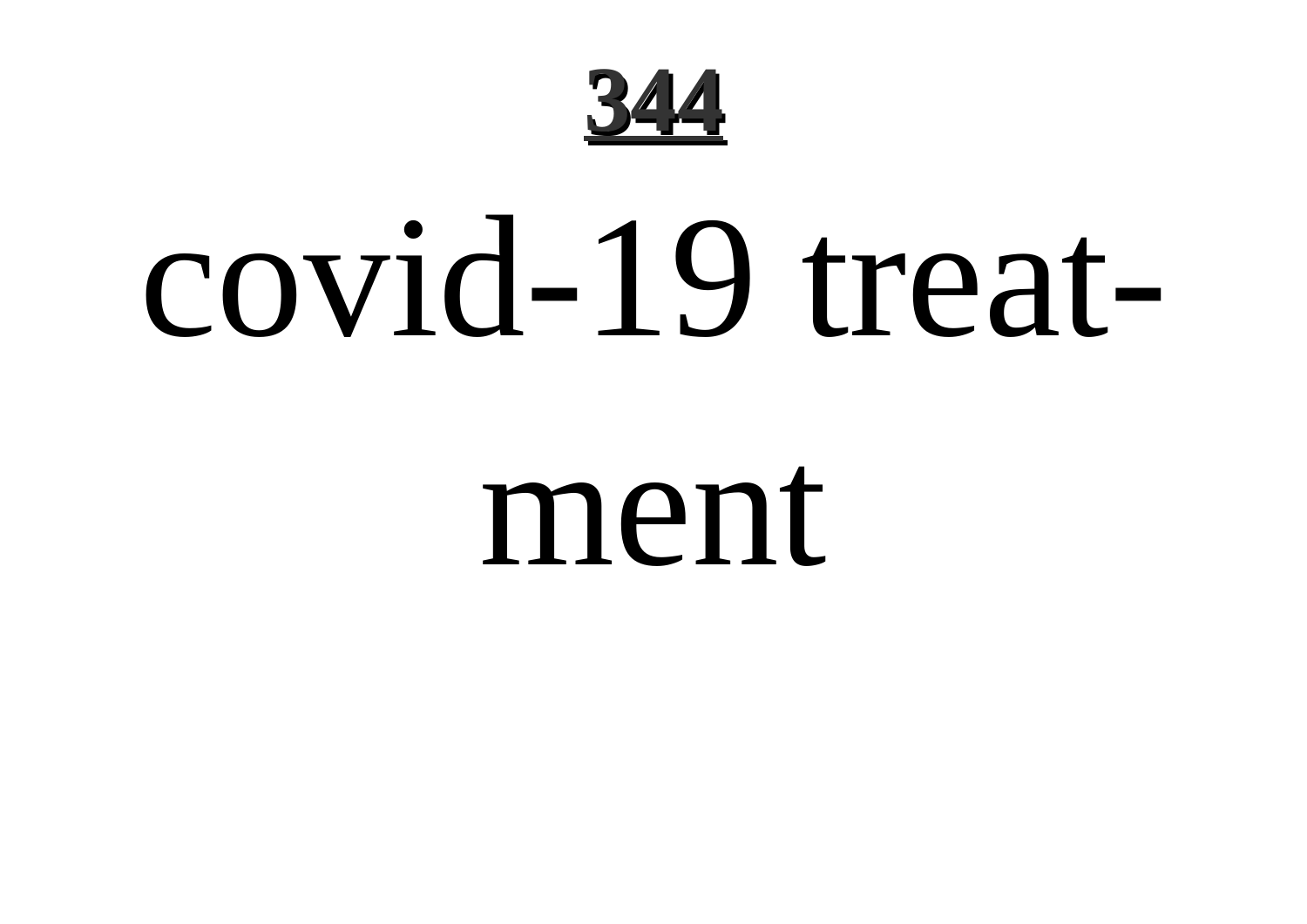

### cranialnerve

### disorder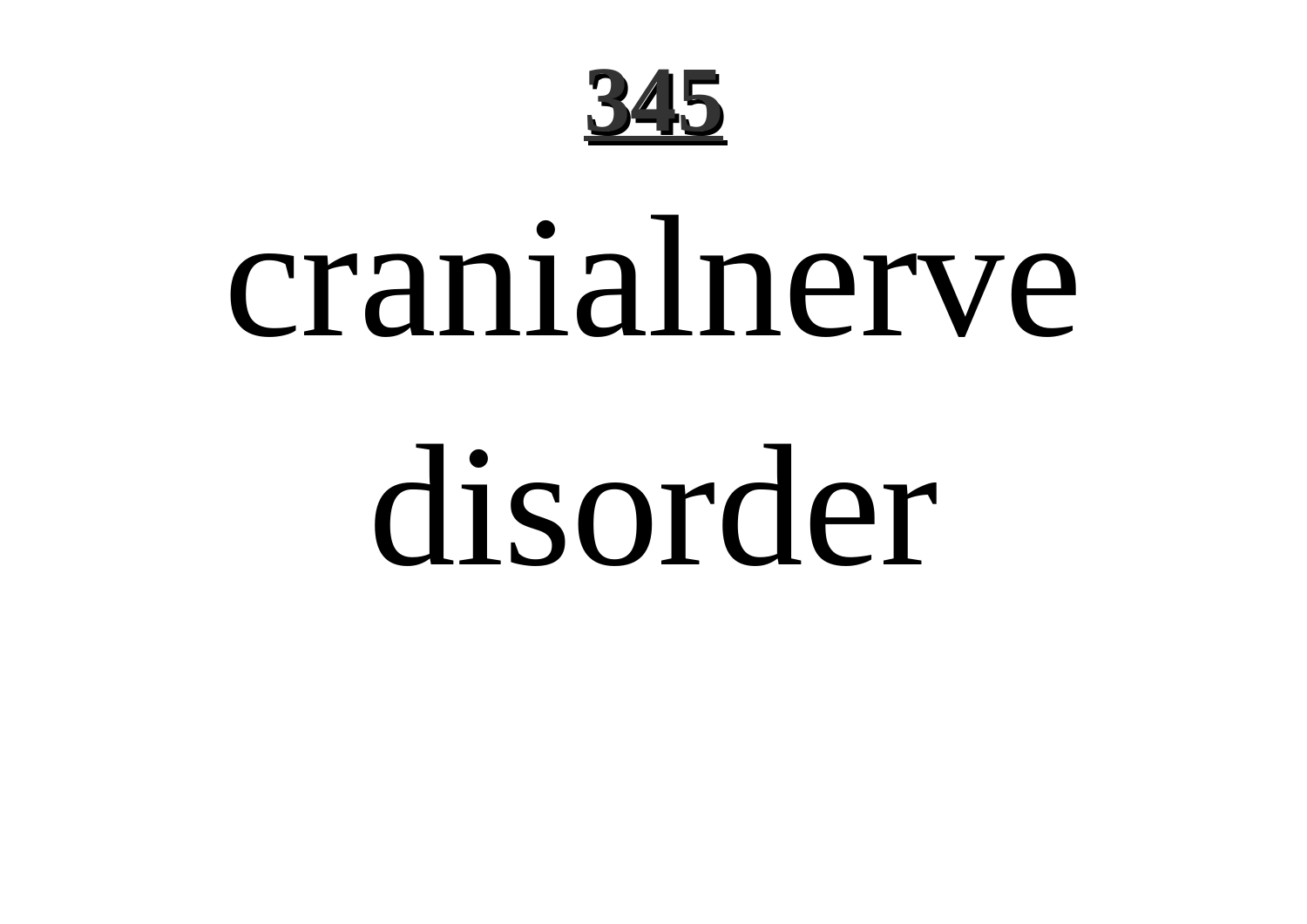

## cranial nerve pal-

## sies multiple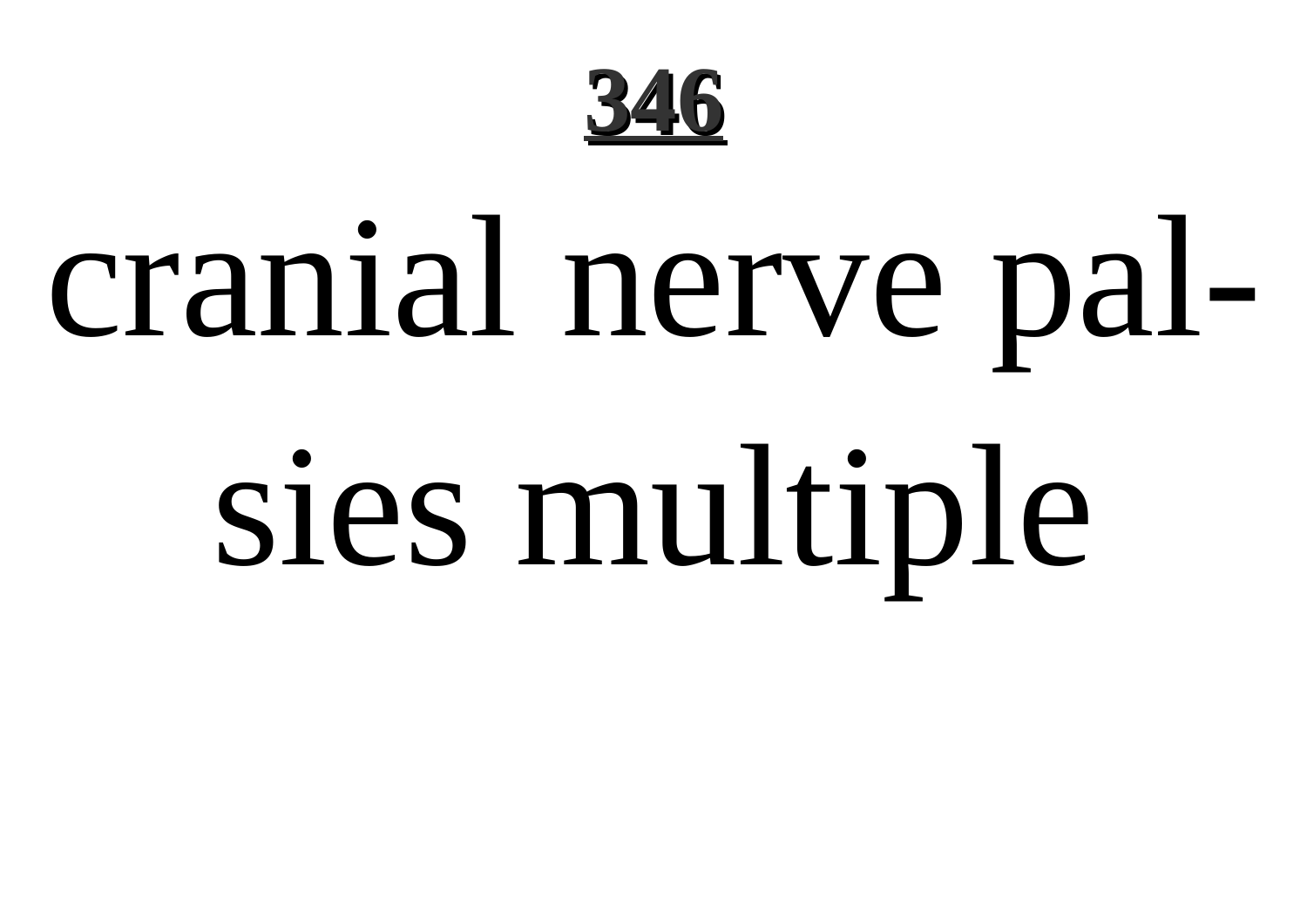

## cranial nerve pa-

ralysis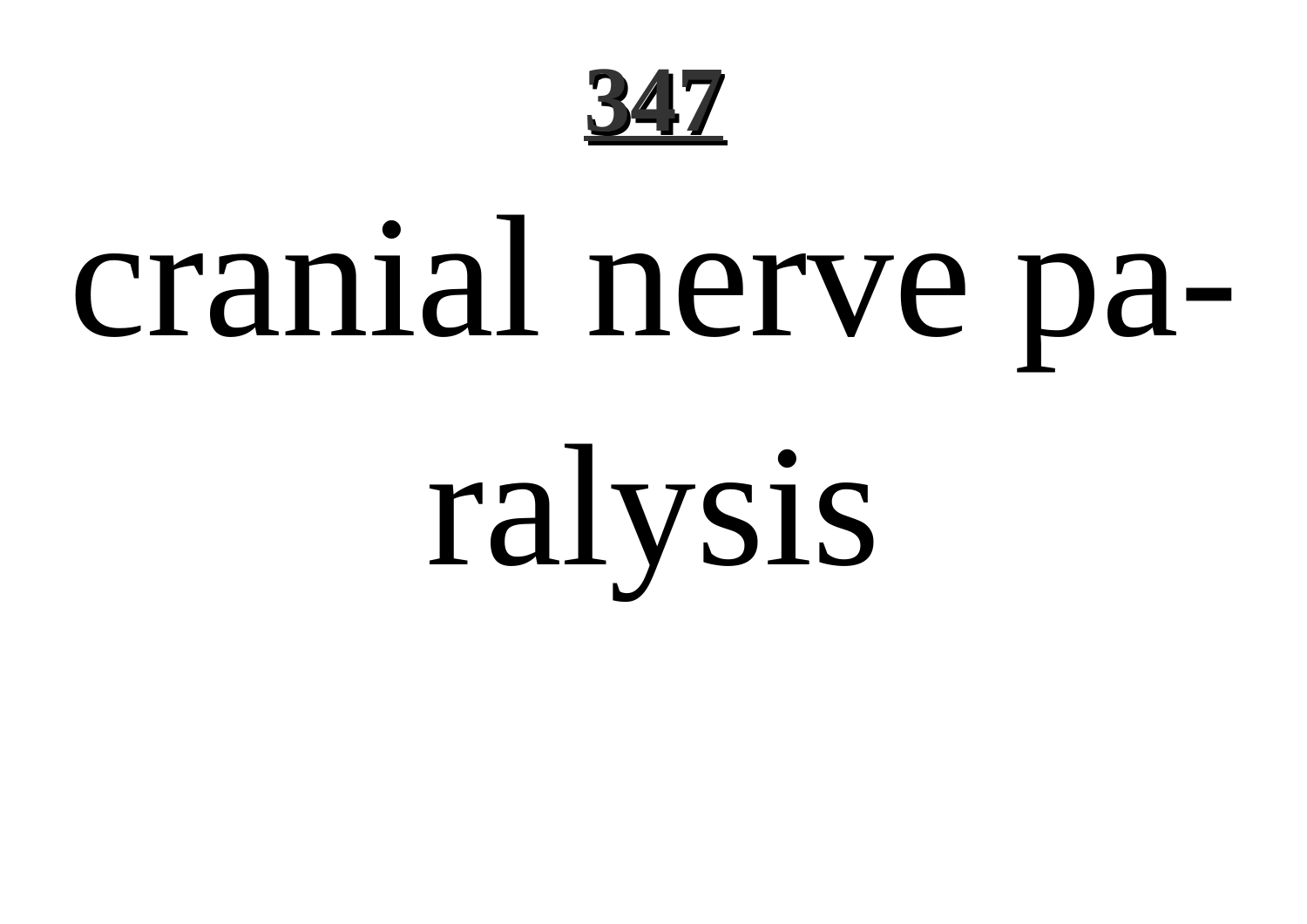

## crestsyndrome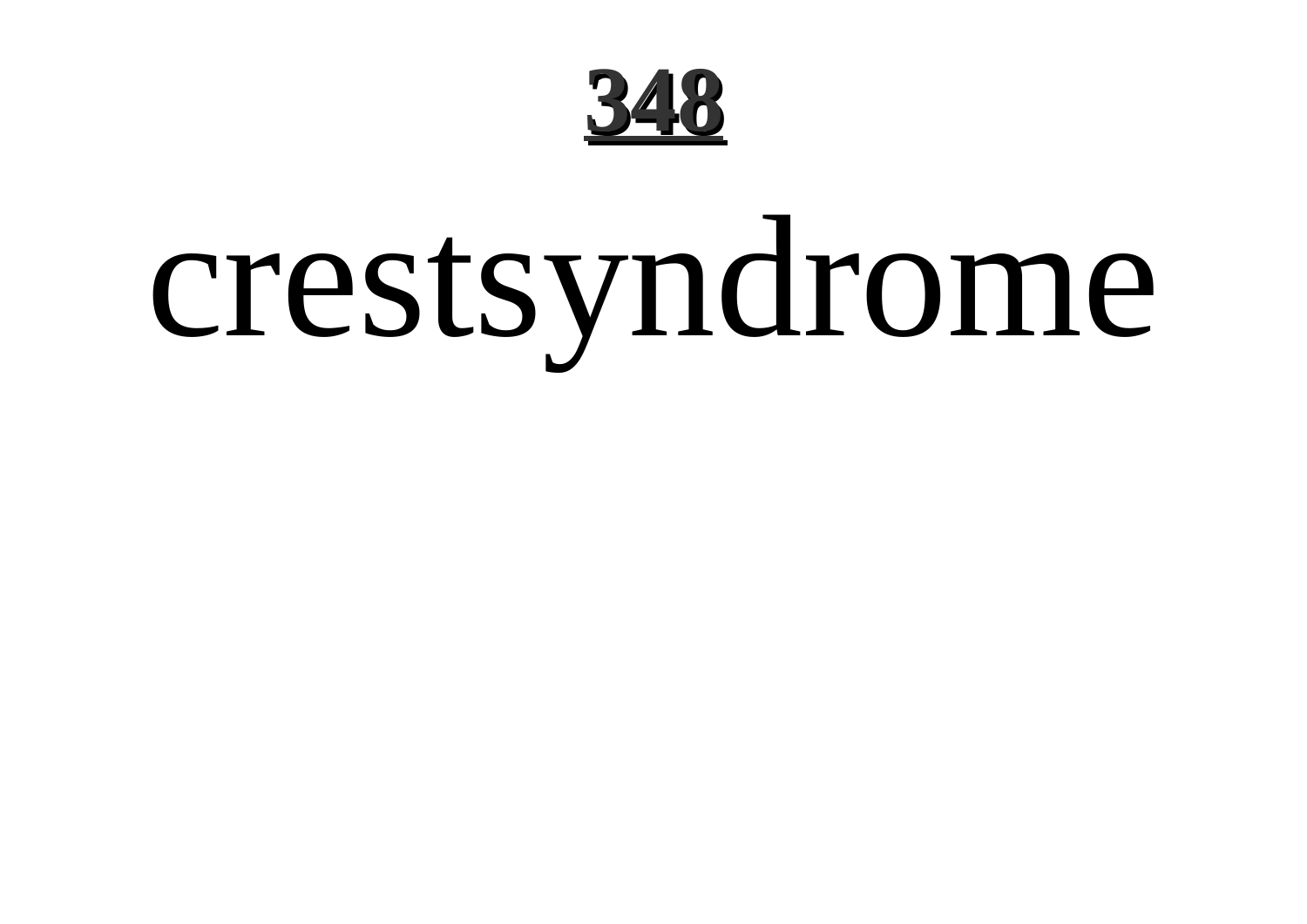

### crohn's disease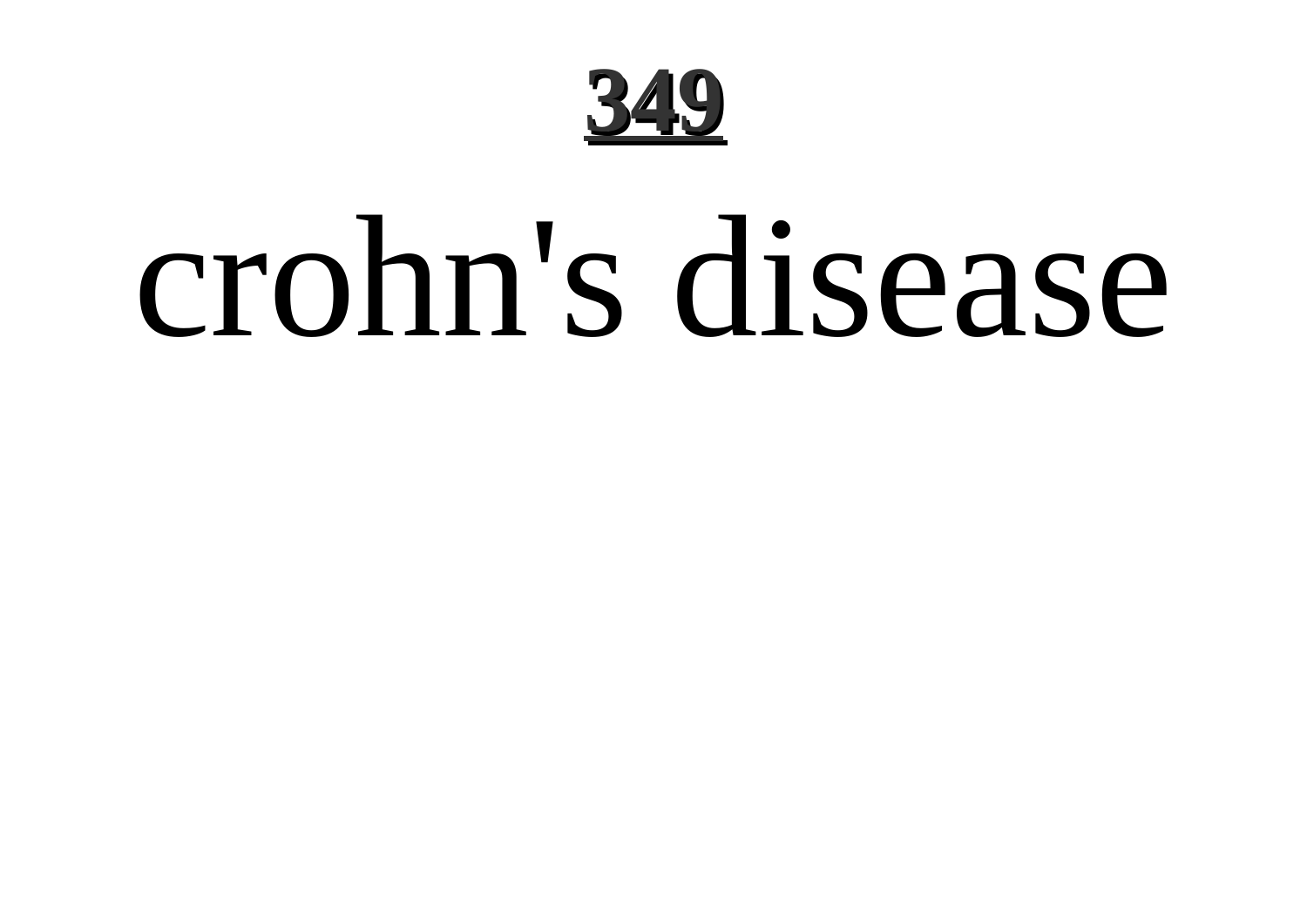

## cryofibrinogena-

#### emia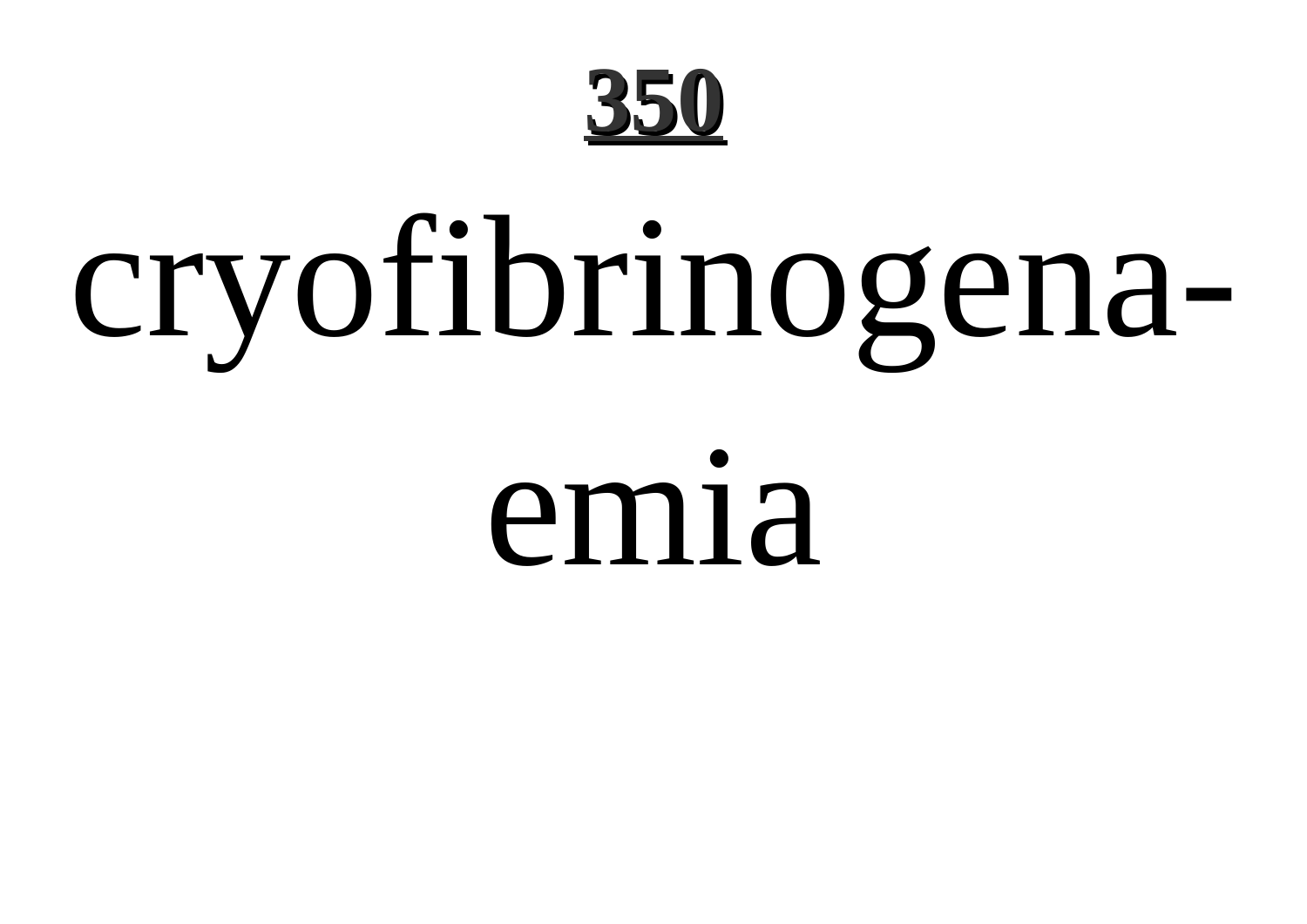#### 351

# cryoglobulinae-

#### mia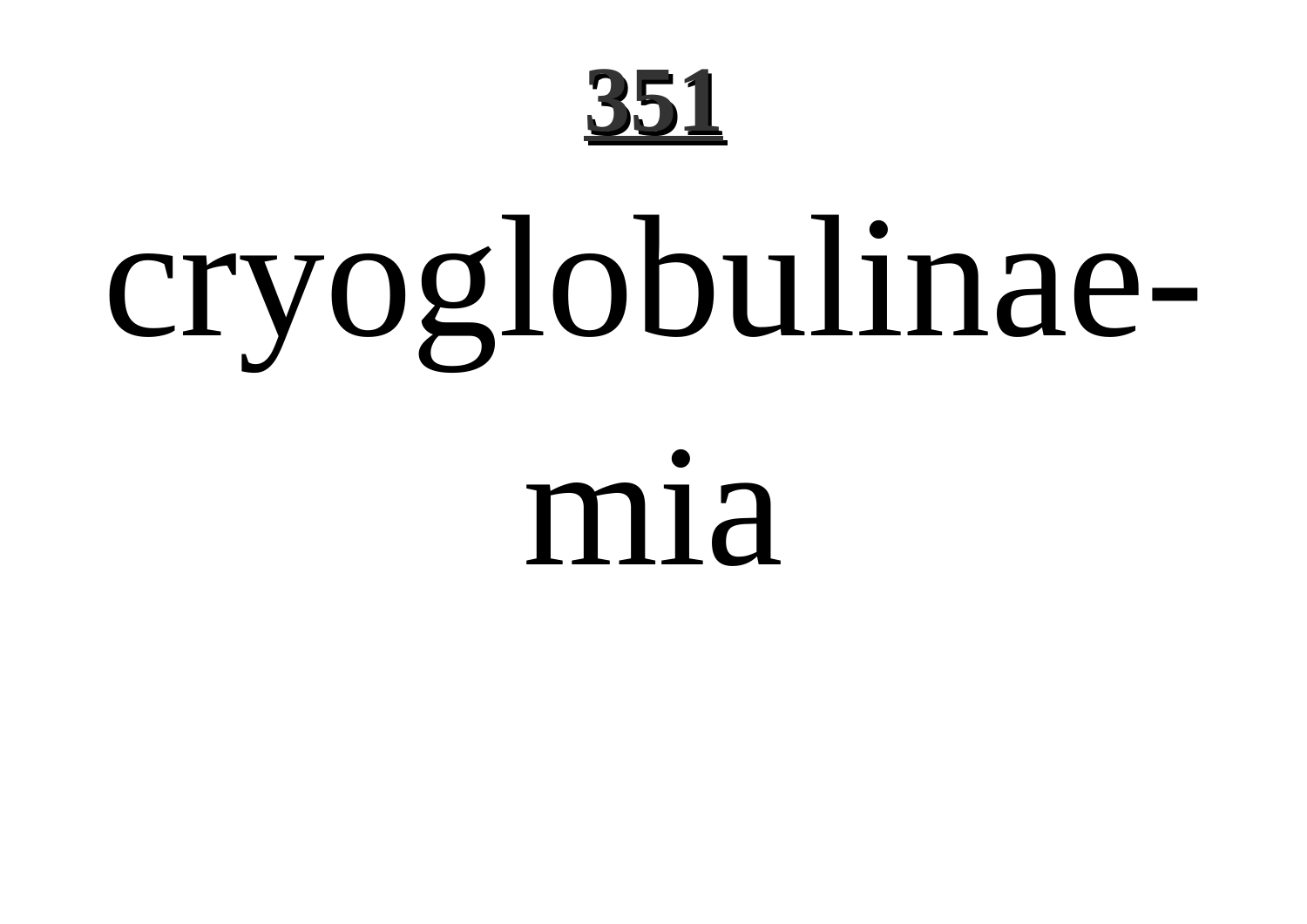

# csf oligoclonal

## bandpresent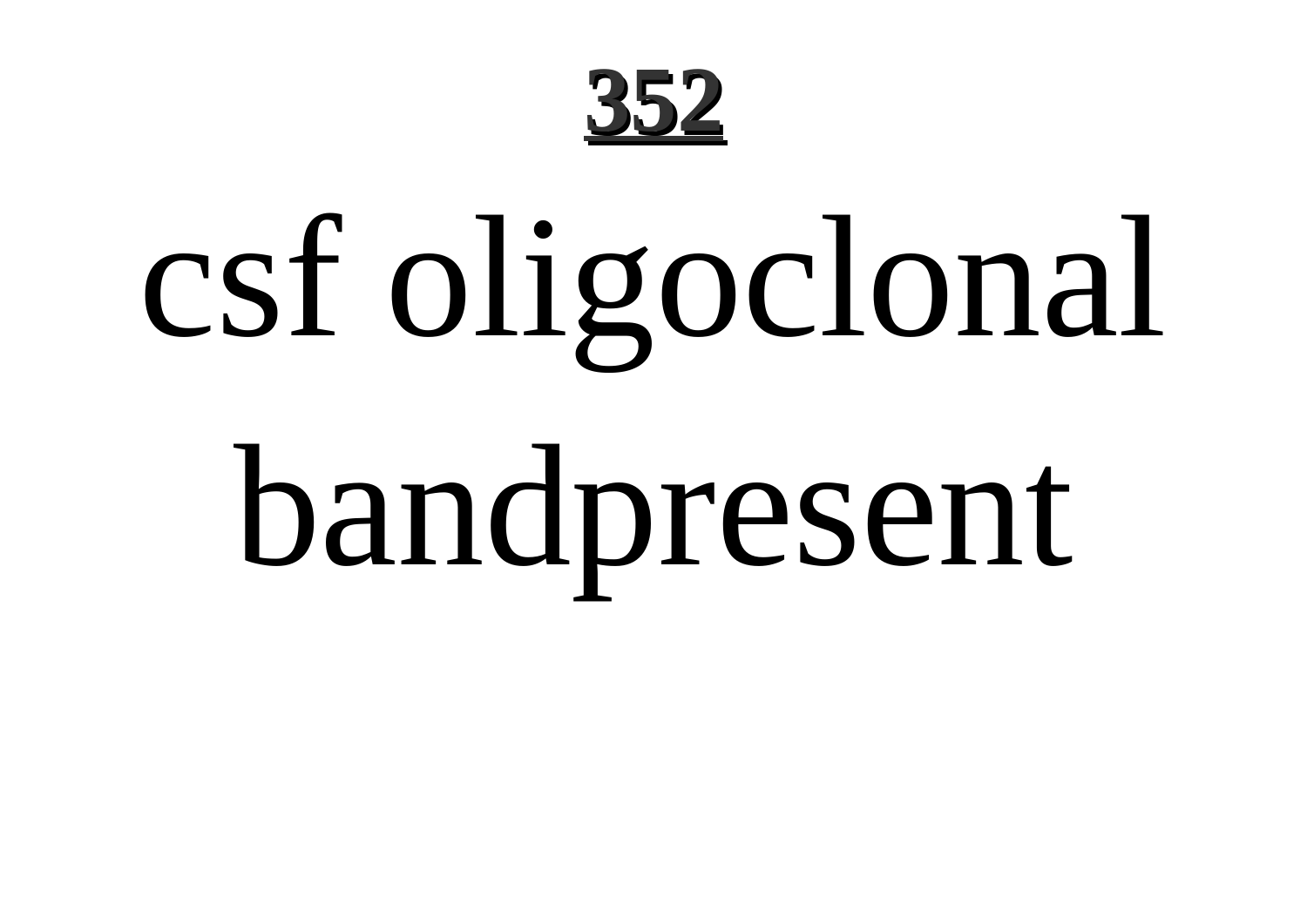

## csws syndrome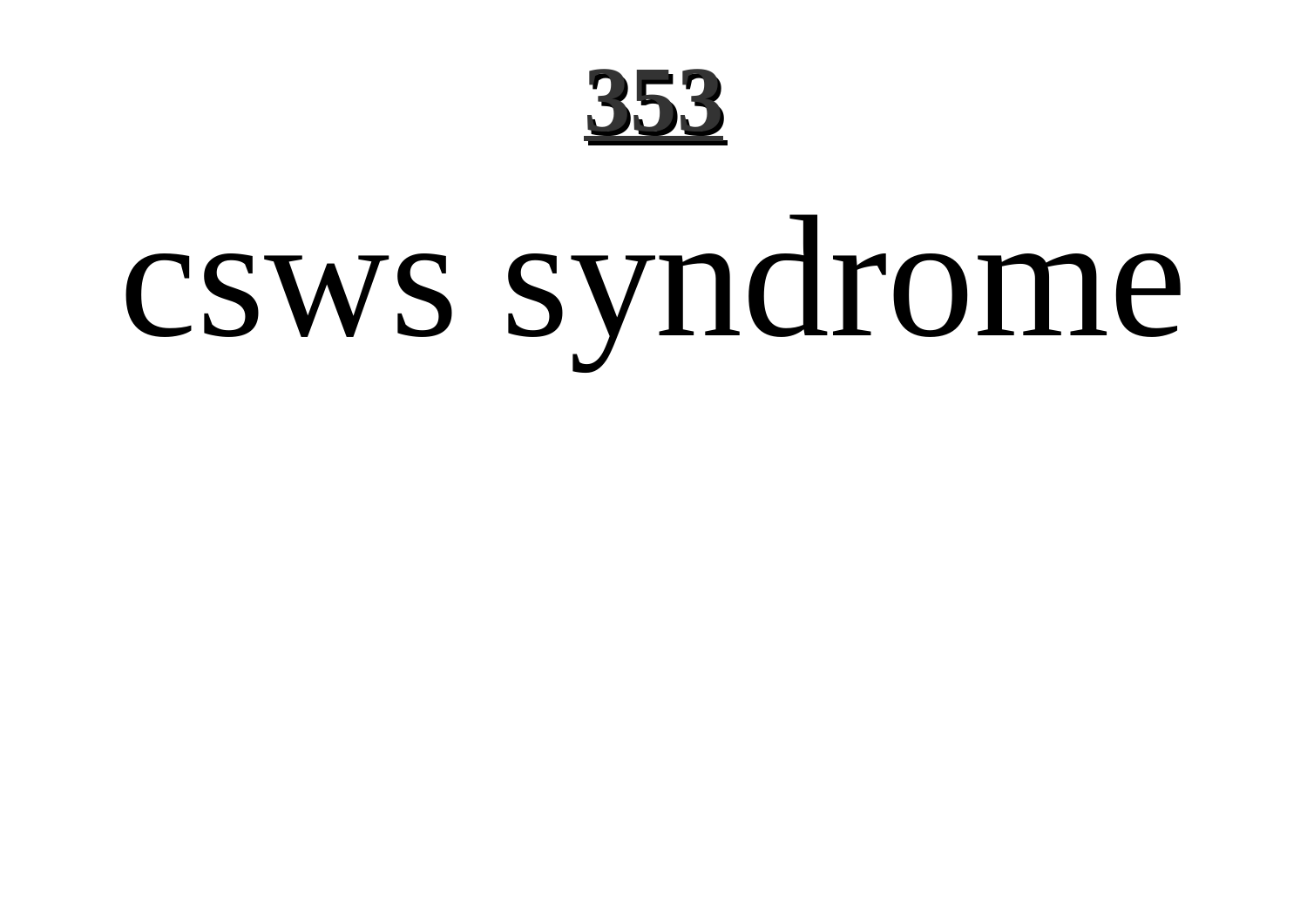

### cutaneous amy-

### loidosis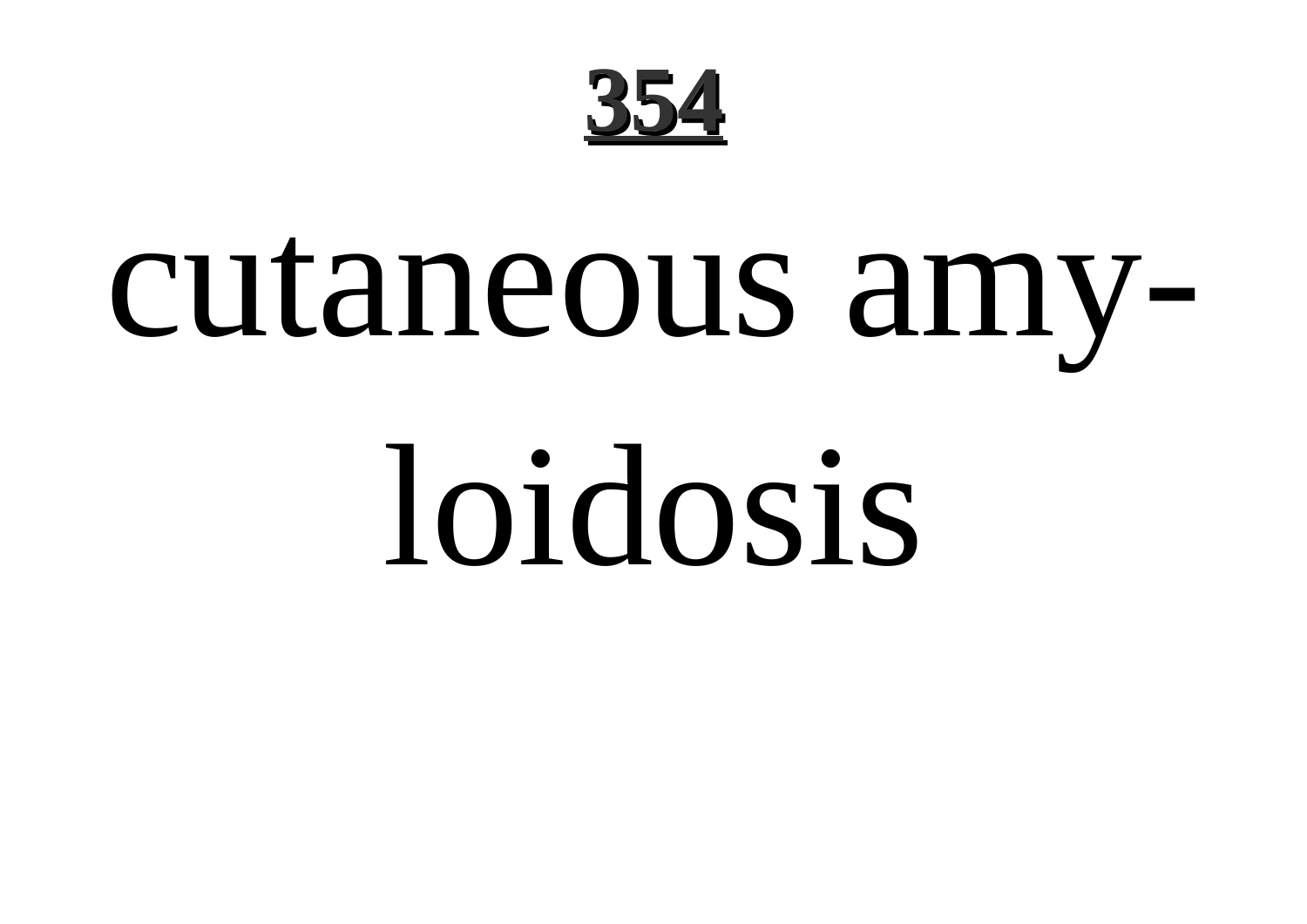

## cutaneous lupus

## erythematosus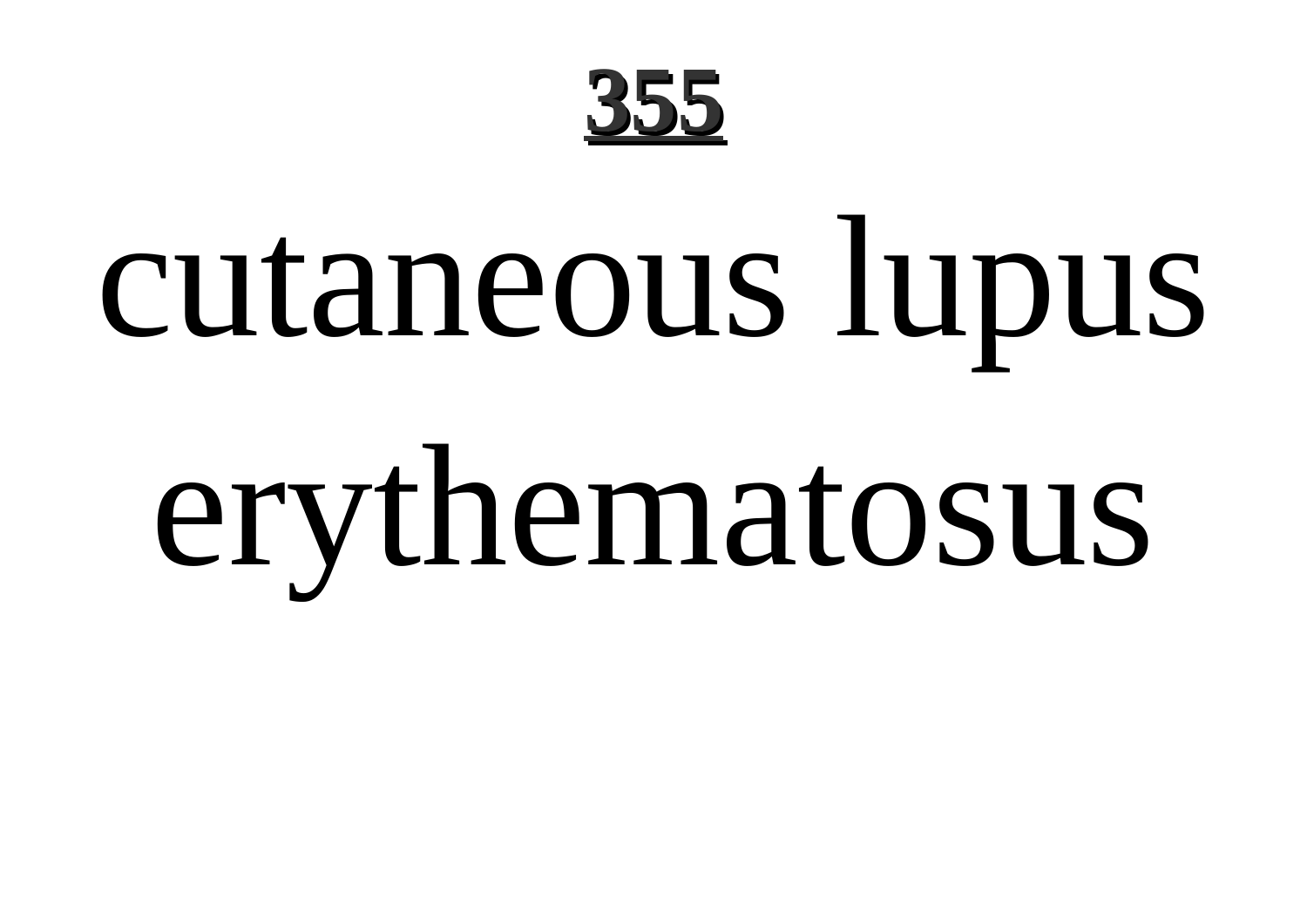

#### cutaneoussarcoi-

dosis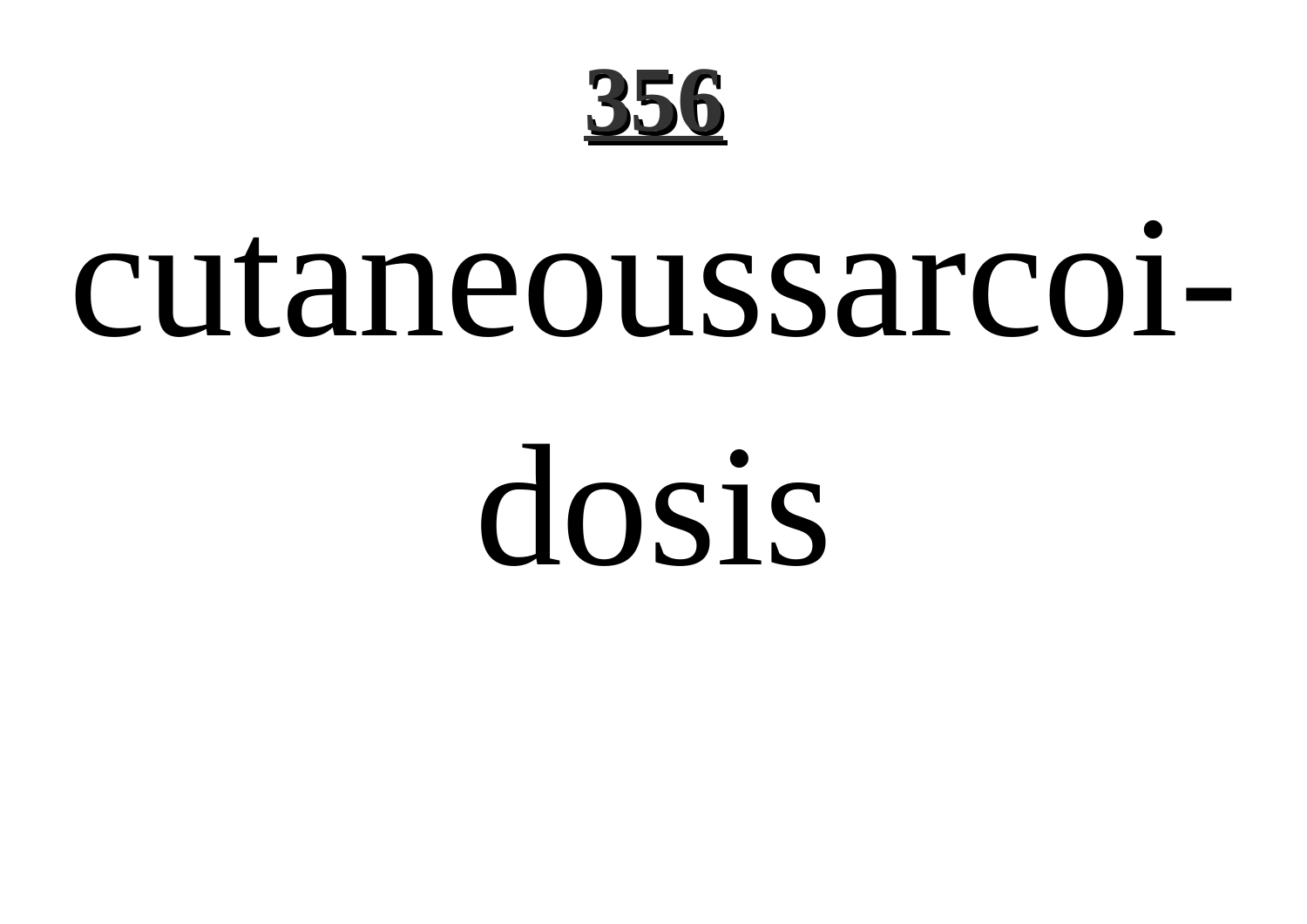

### cutaneous vasculitis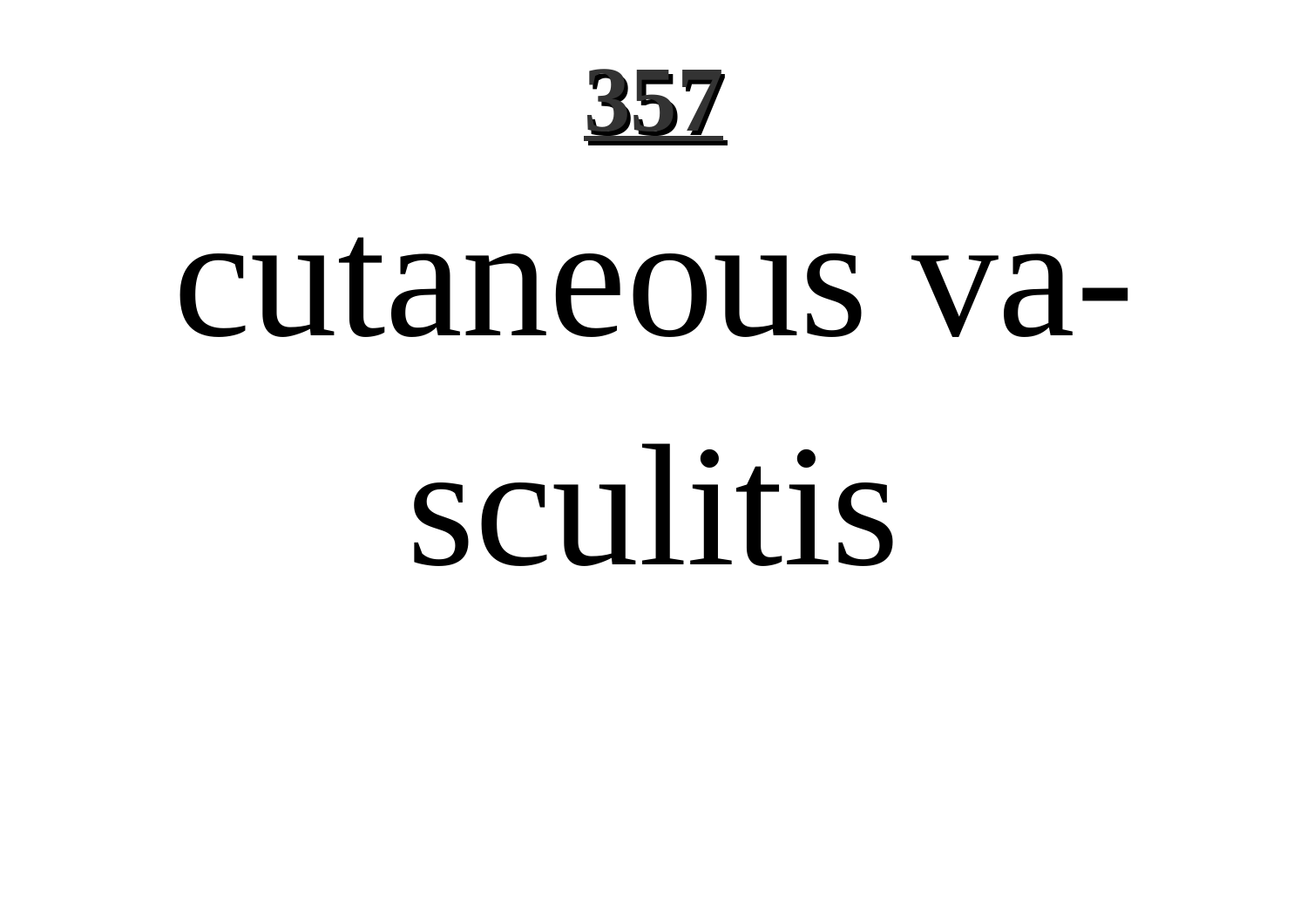

### cyanosis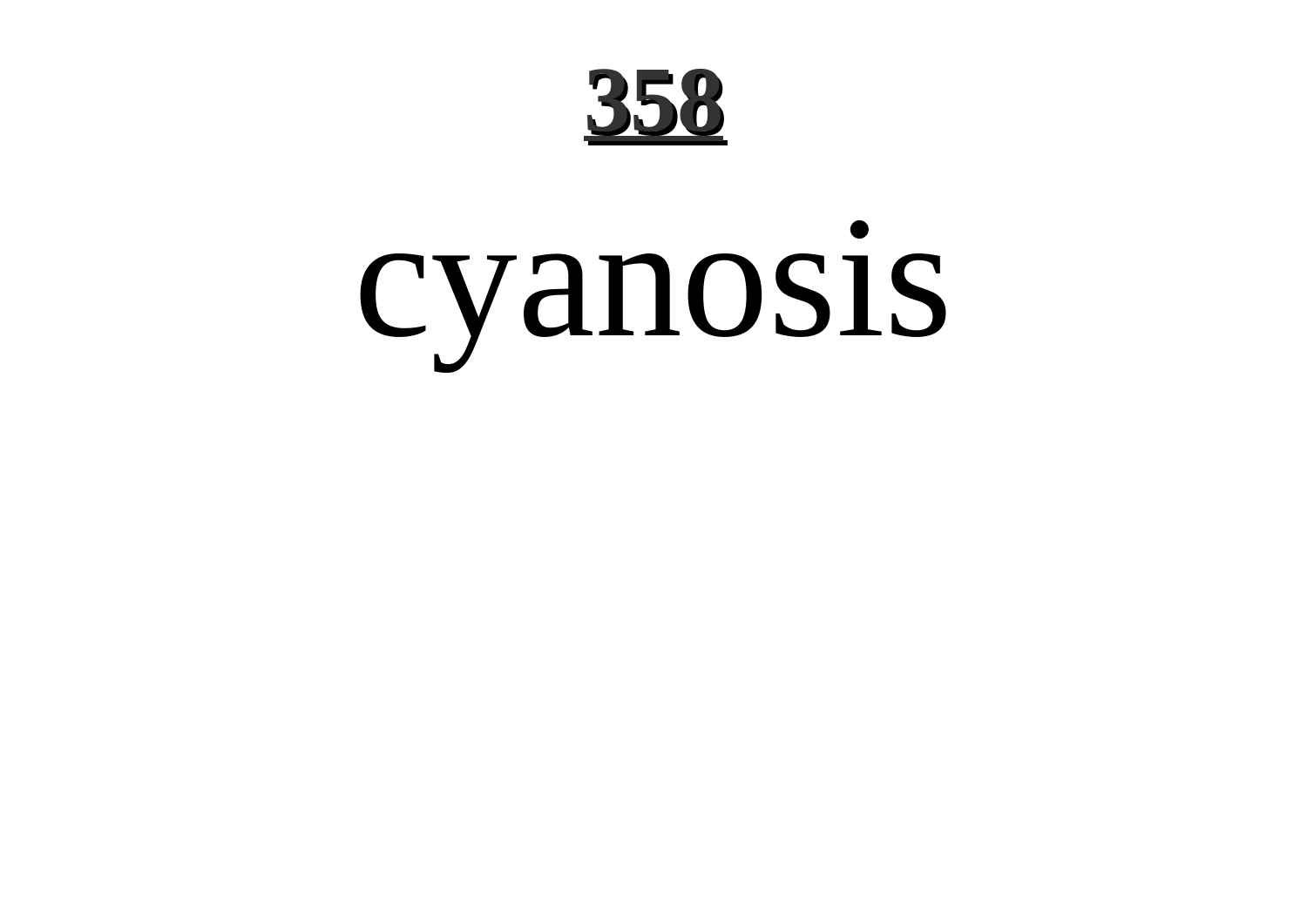

# cyclic neutrope-

#### nia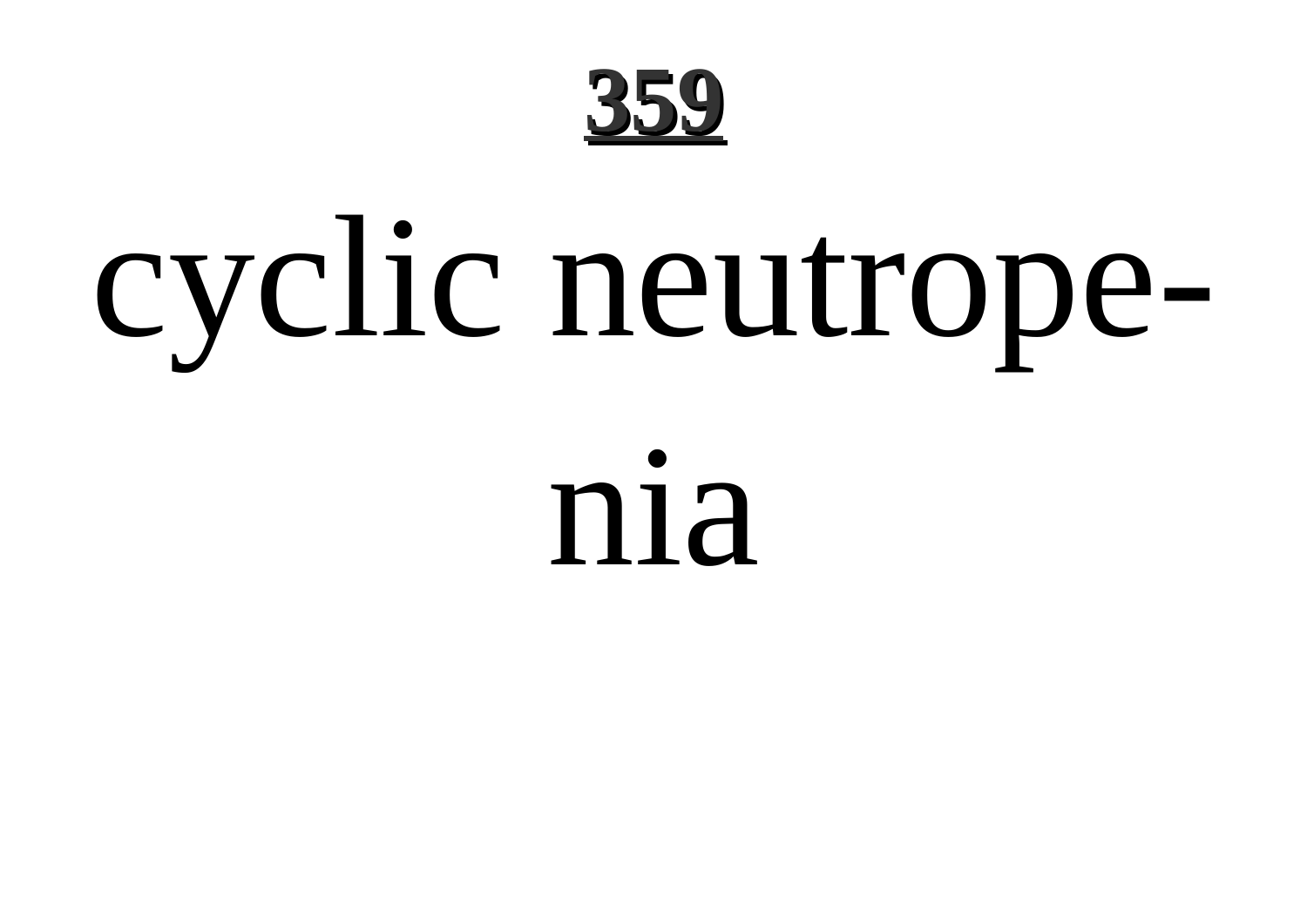

## cystitis intersti-

tial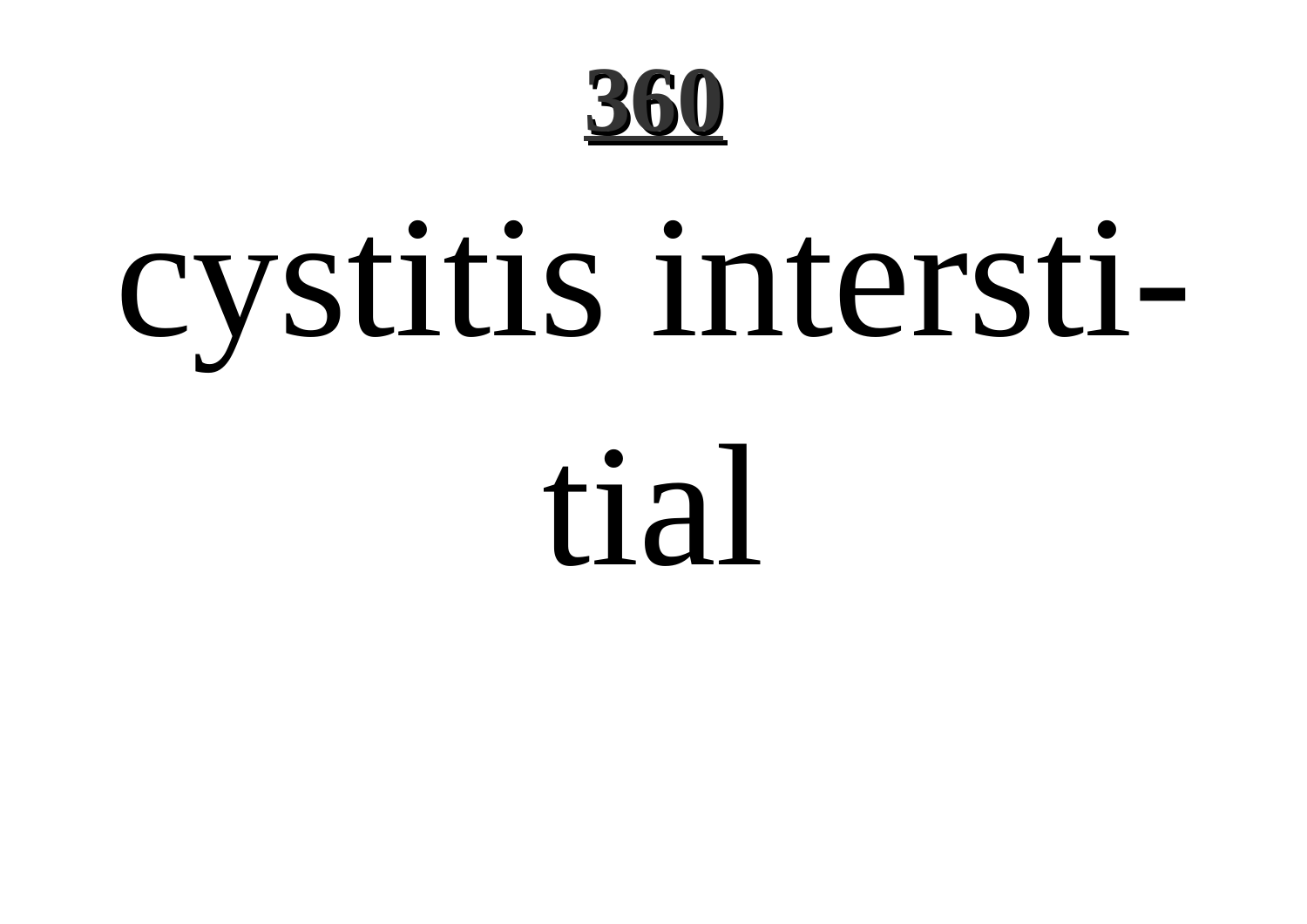

# cytokinerelease

## syndrome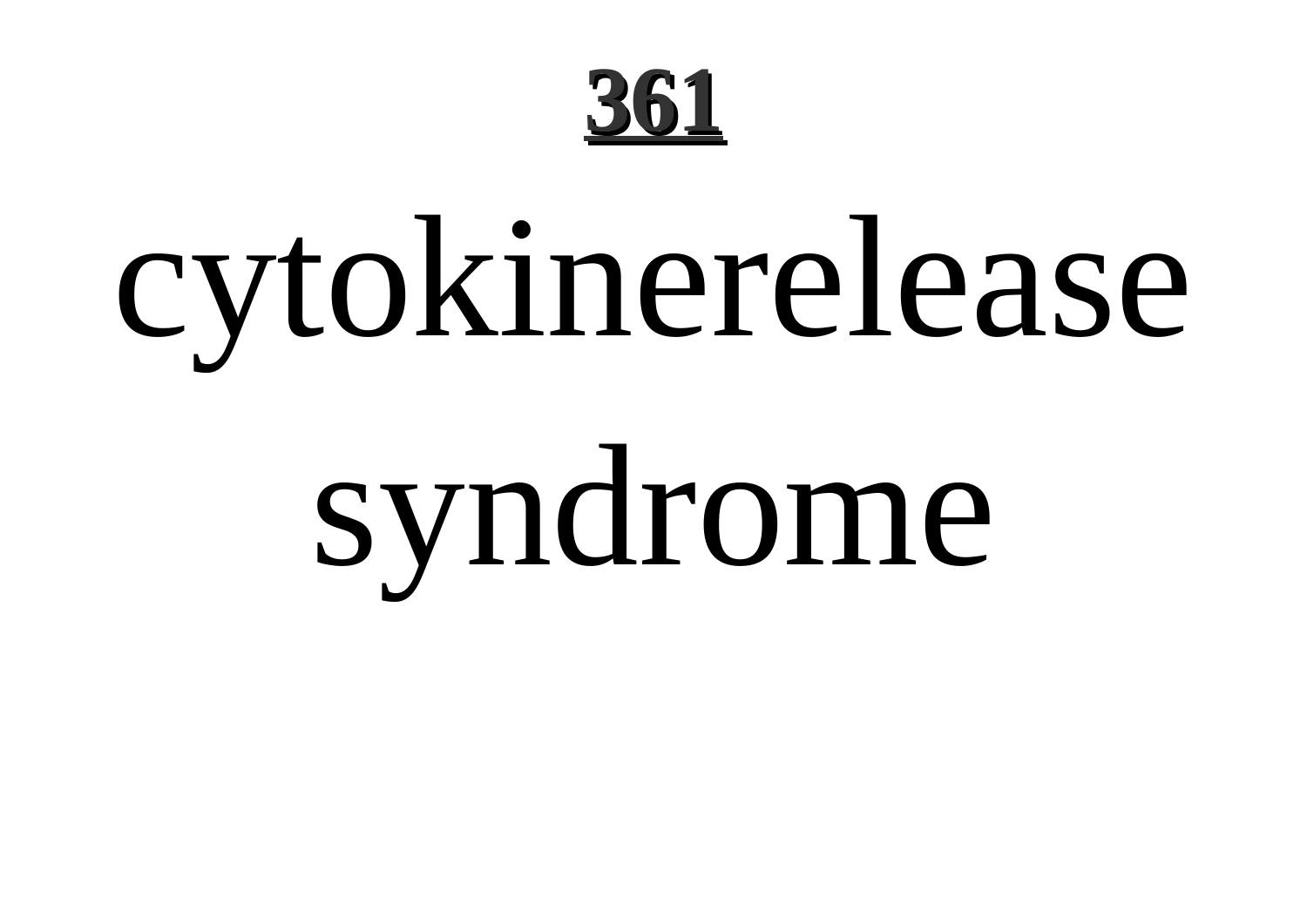

# cytokine storm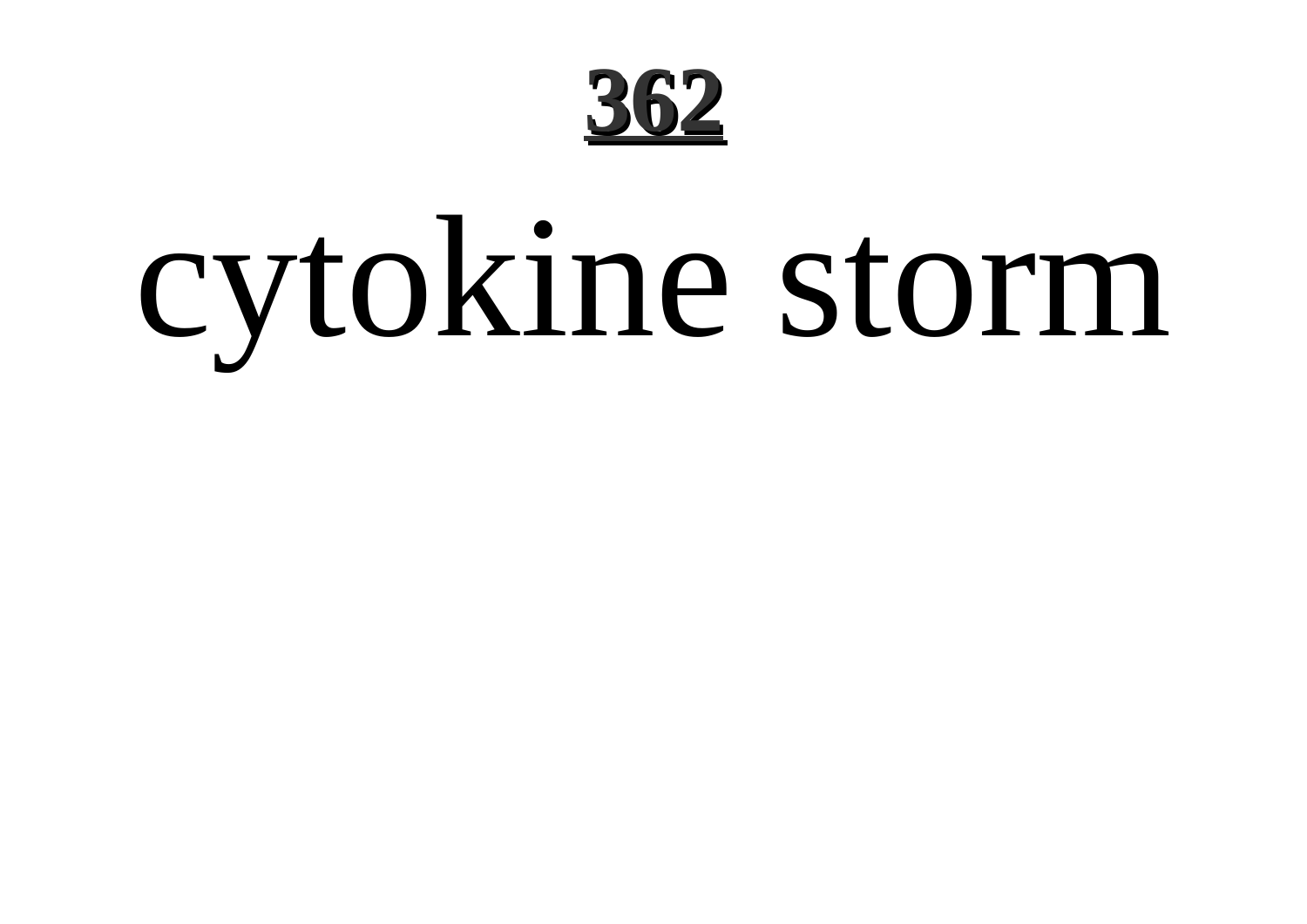

### de novo purine synthesis inhibitors associated acuteinflammatory syndrome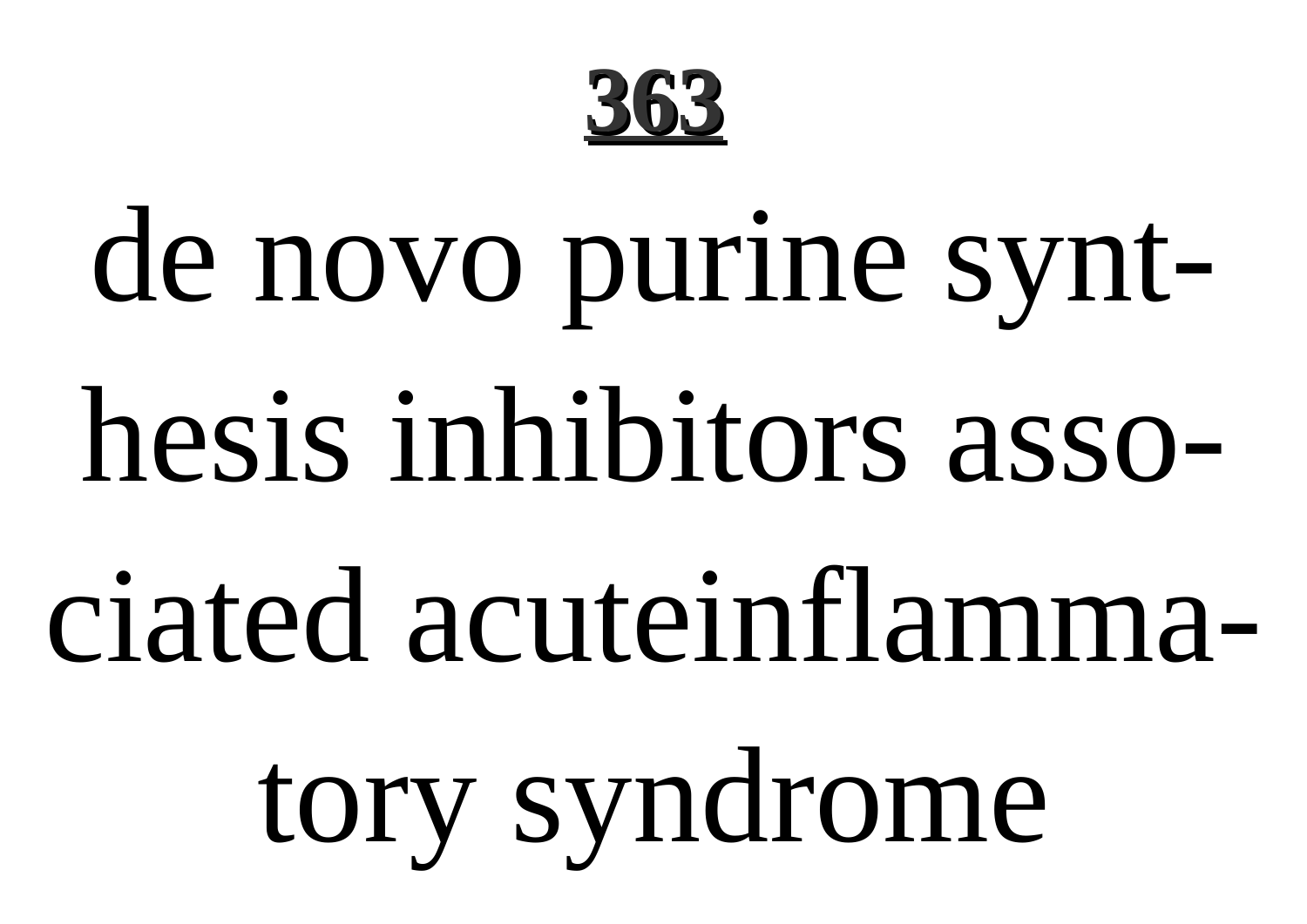

#### death neonatal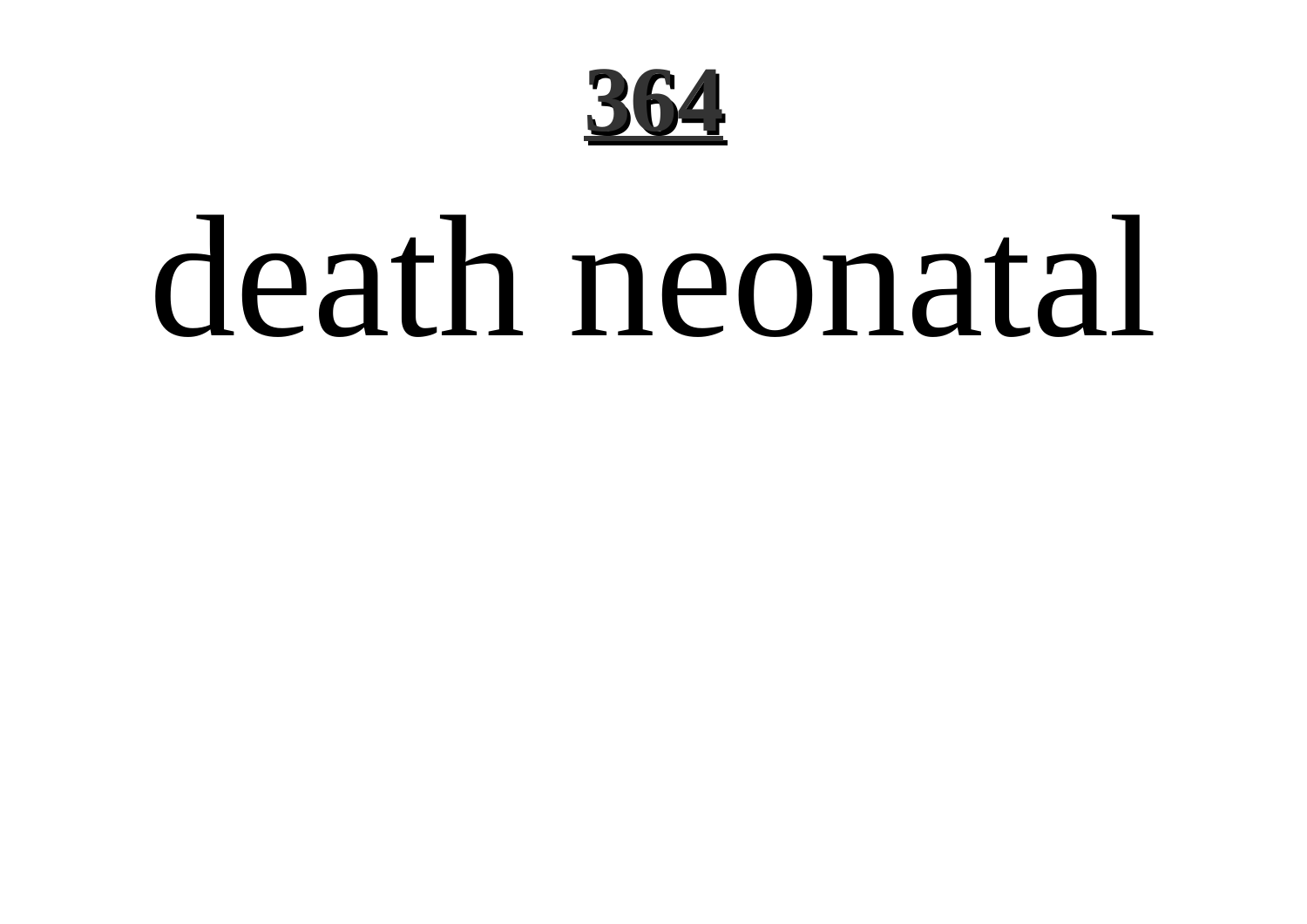

# deep vein throm-

bosis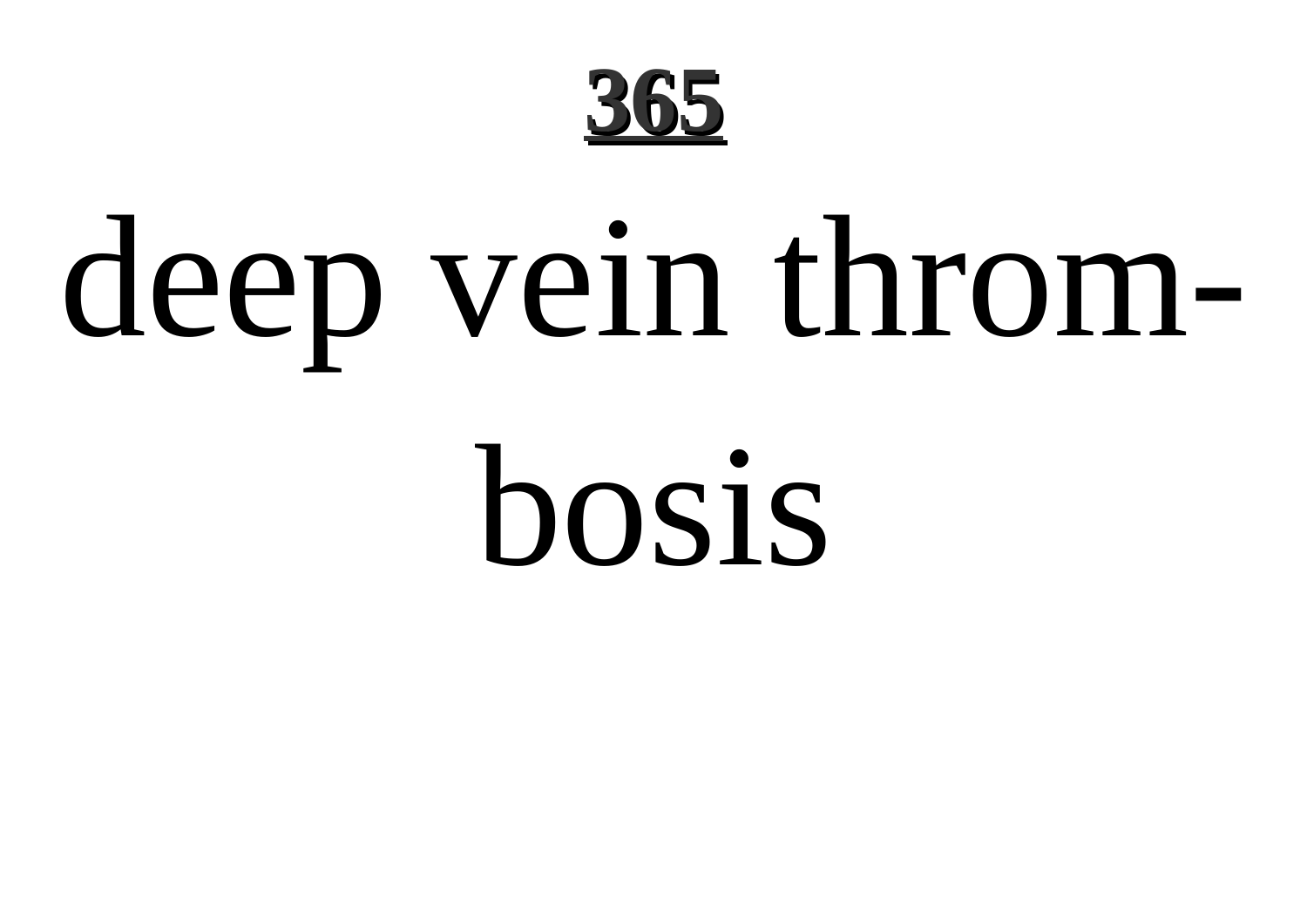

# deep vein throm-

# bosispostoperati-

Ve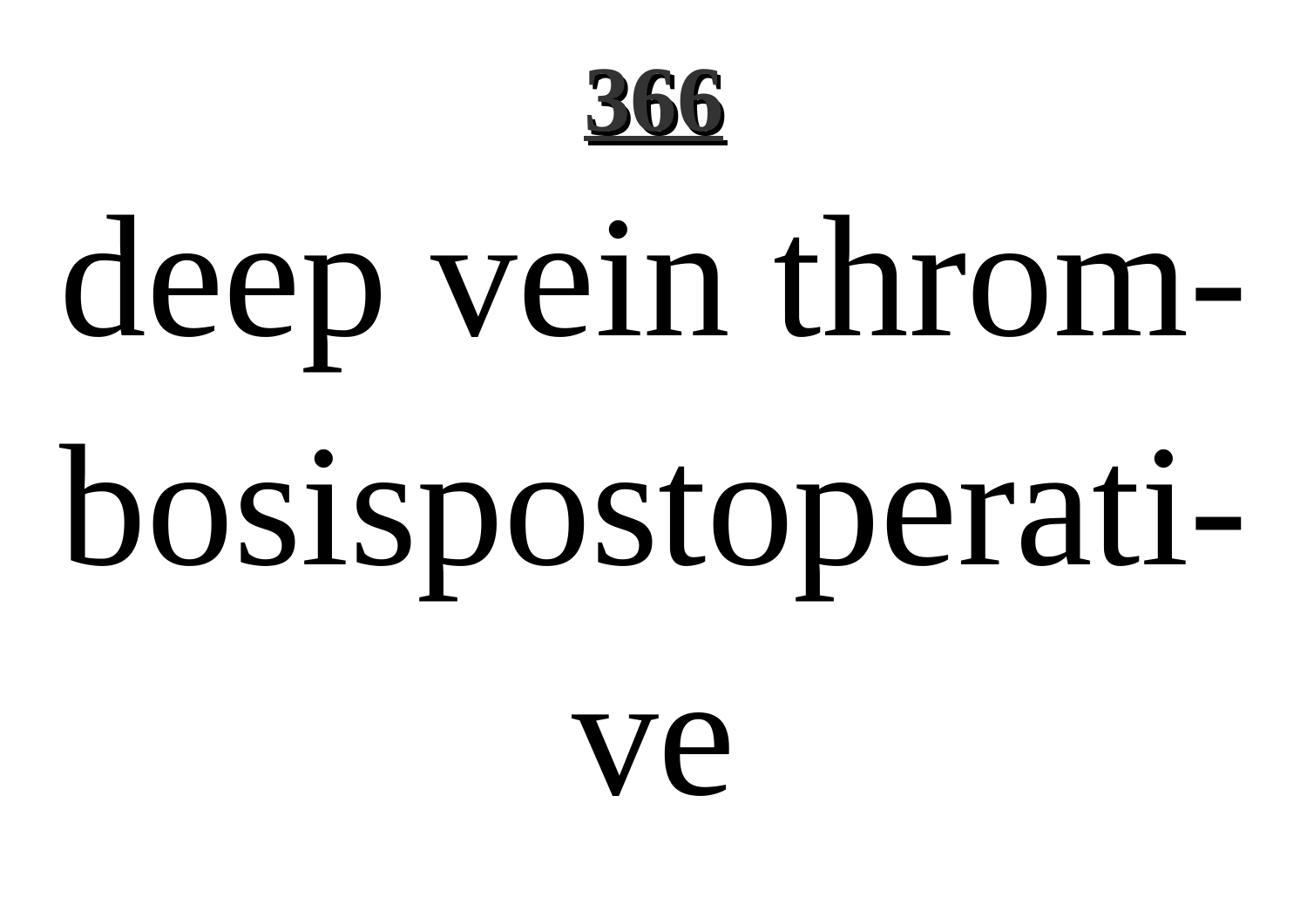

# deficiency of bile

#### secretion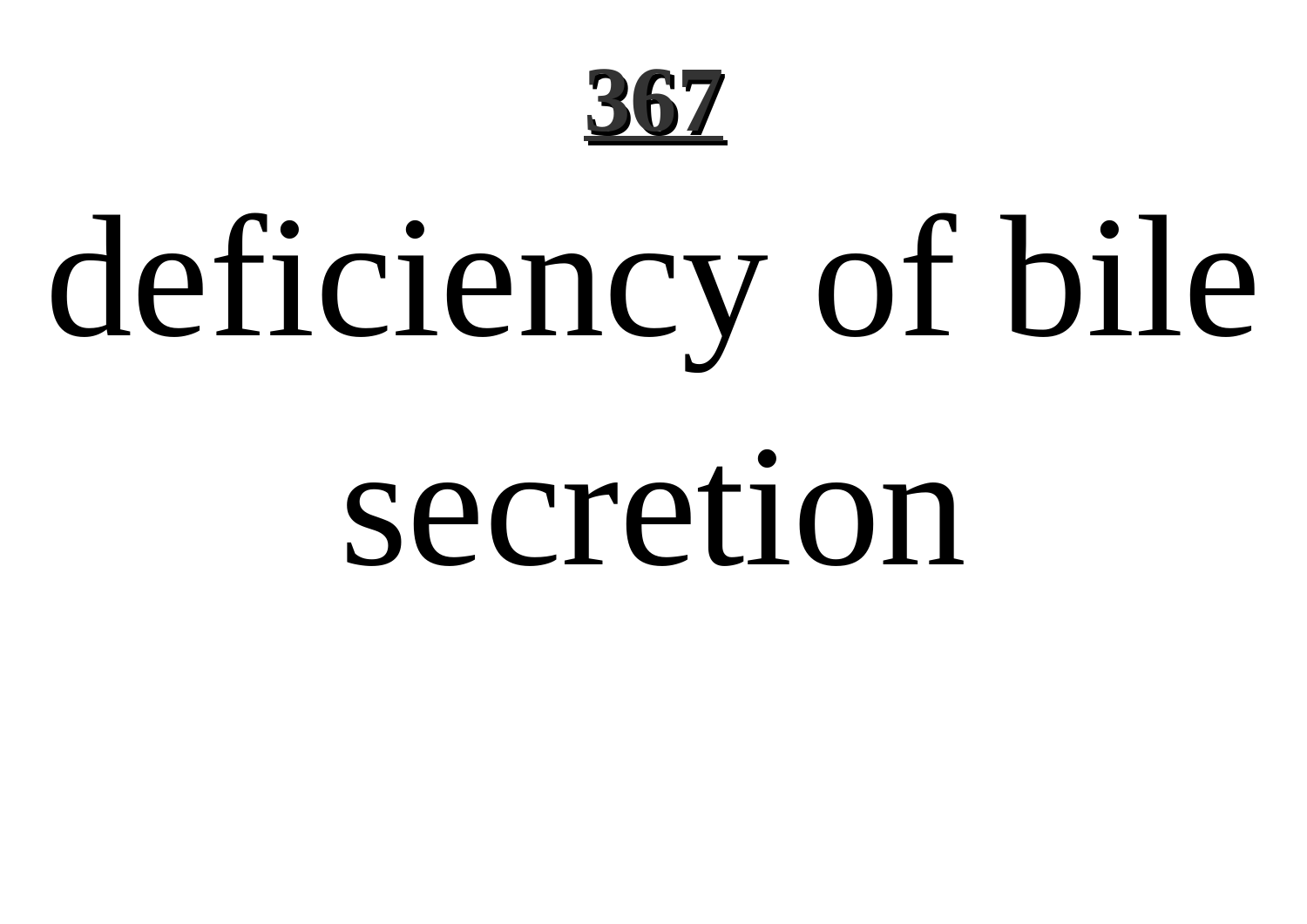

### deja vu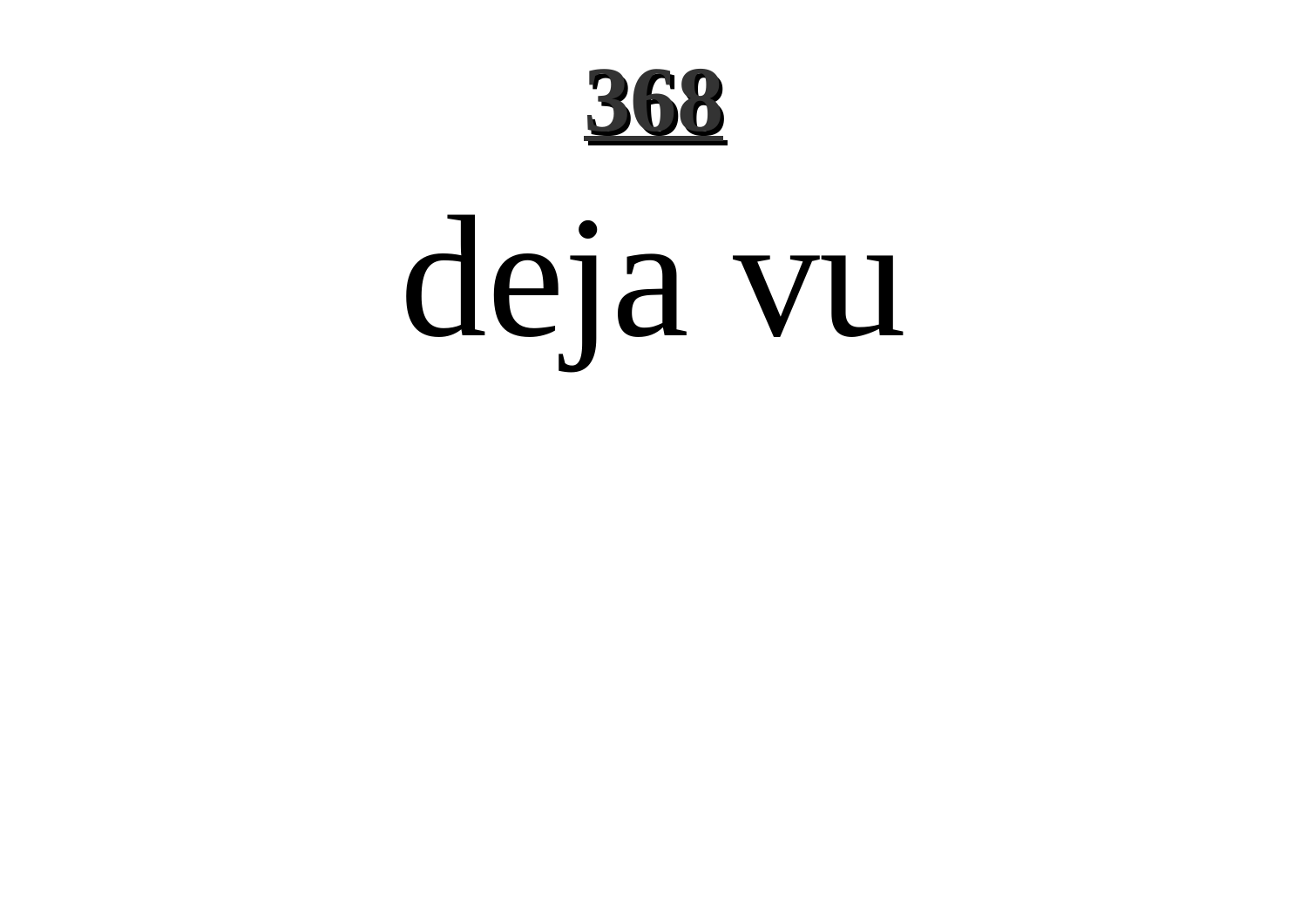

### demyelinating-

# polyneuropathy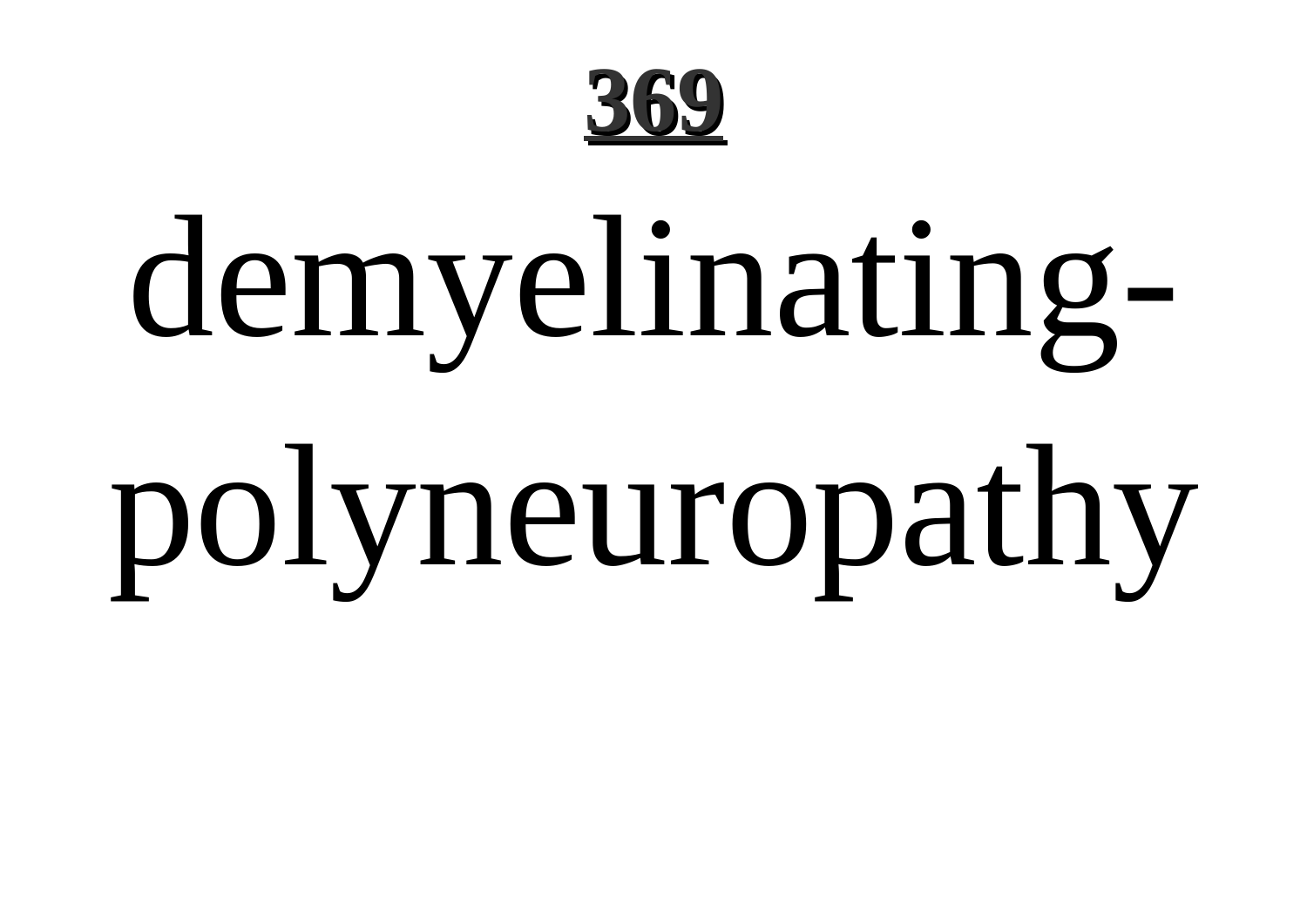#### 370

# demyelination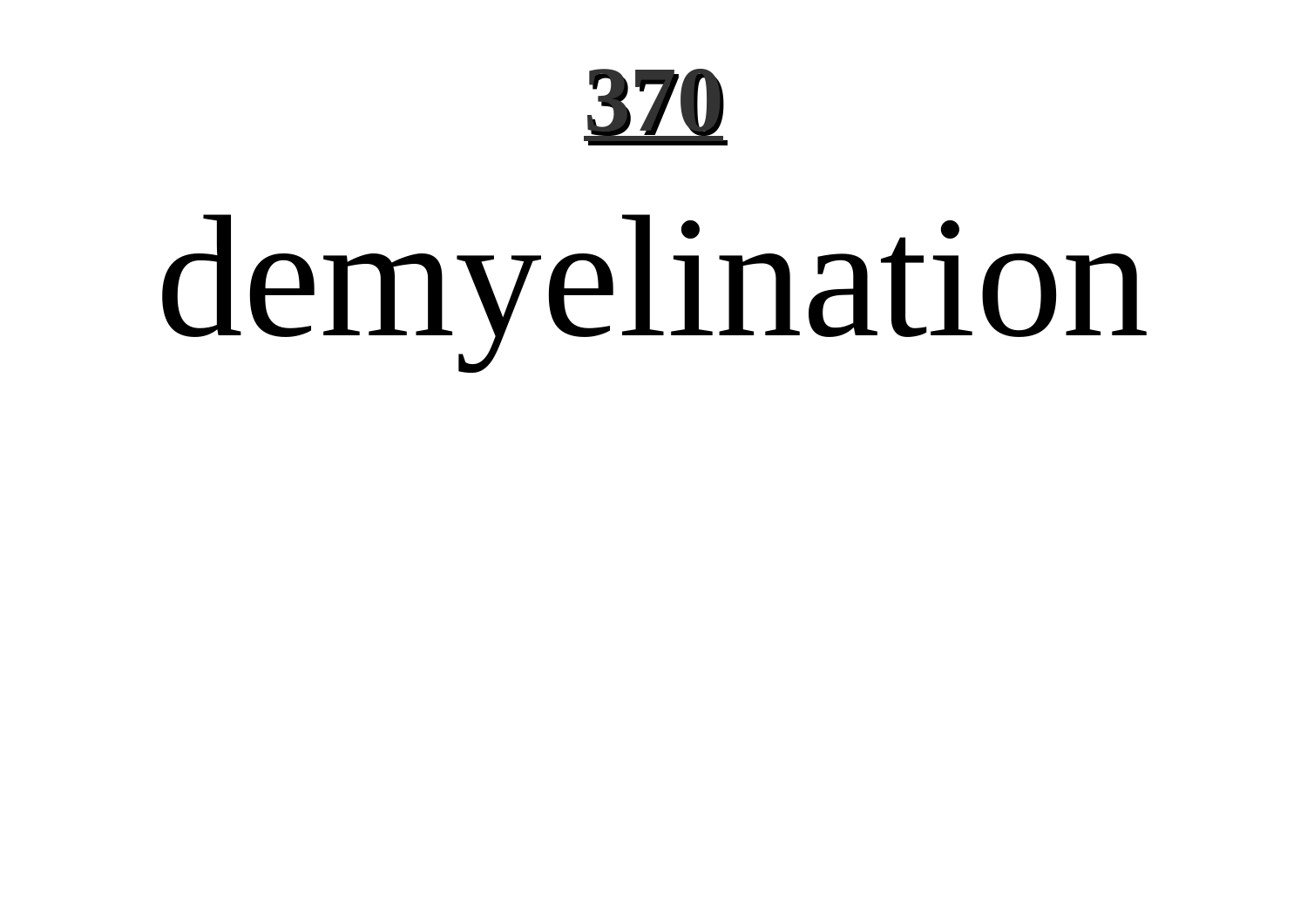#### **371**

#### dermatitis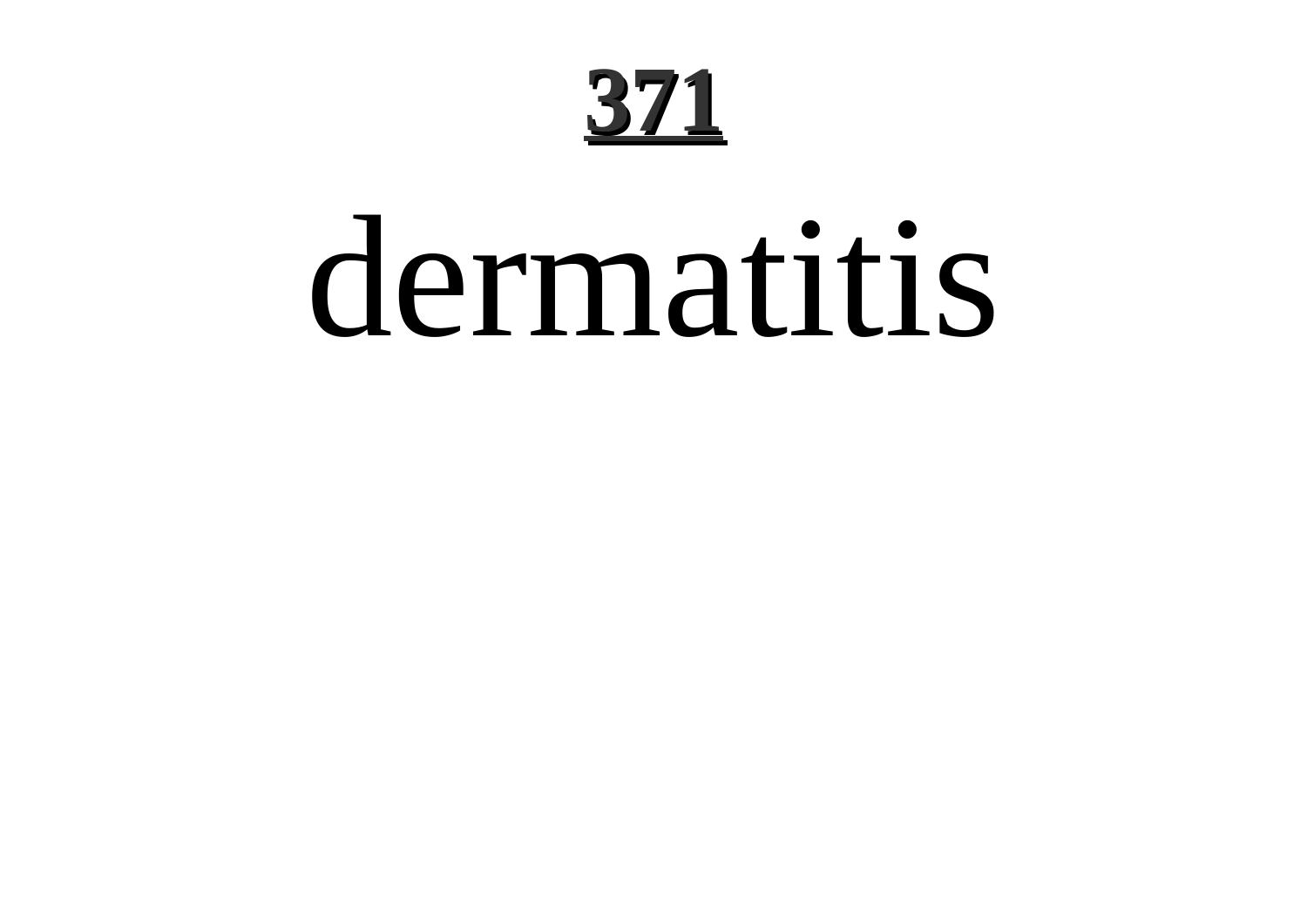

#### dermatitis bul-

lous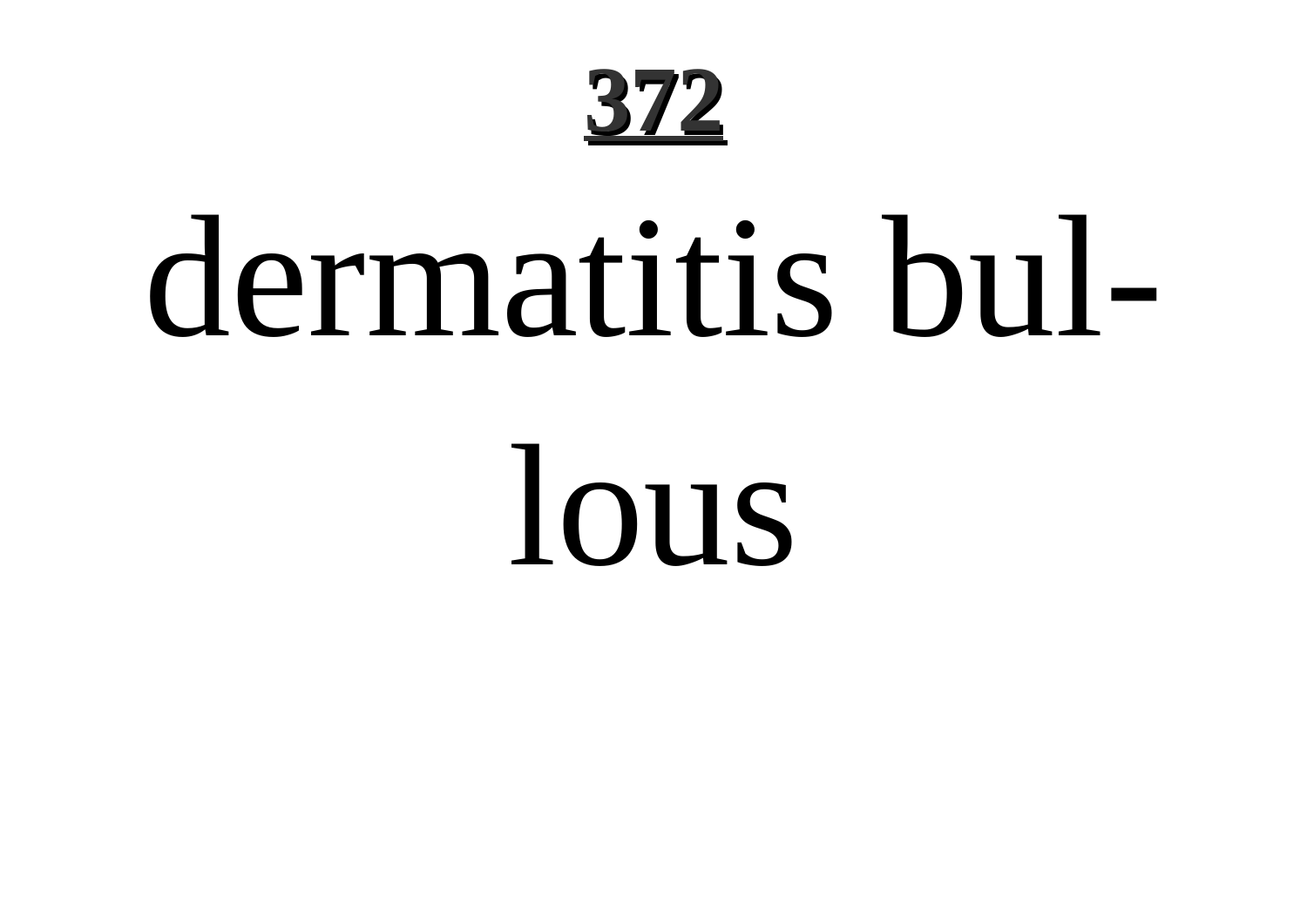

# dermatitisherpe-

#### tiformis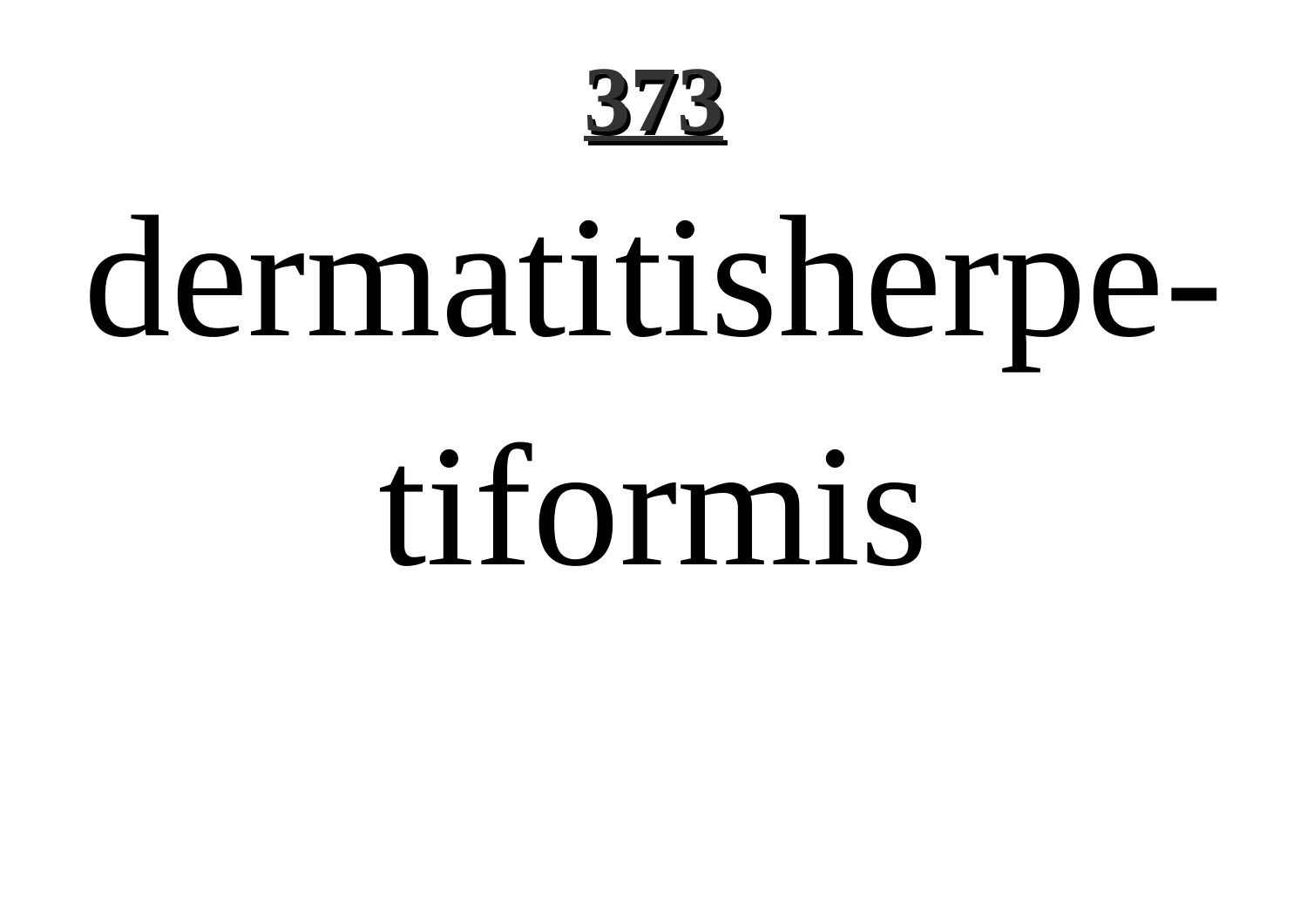**374**

### dermatomyositis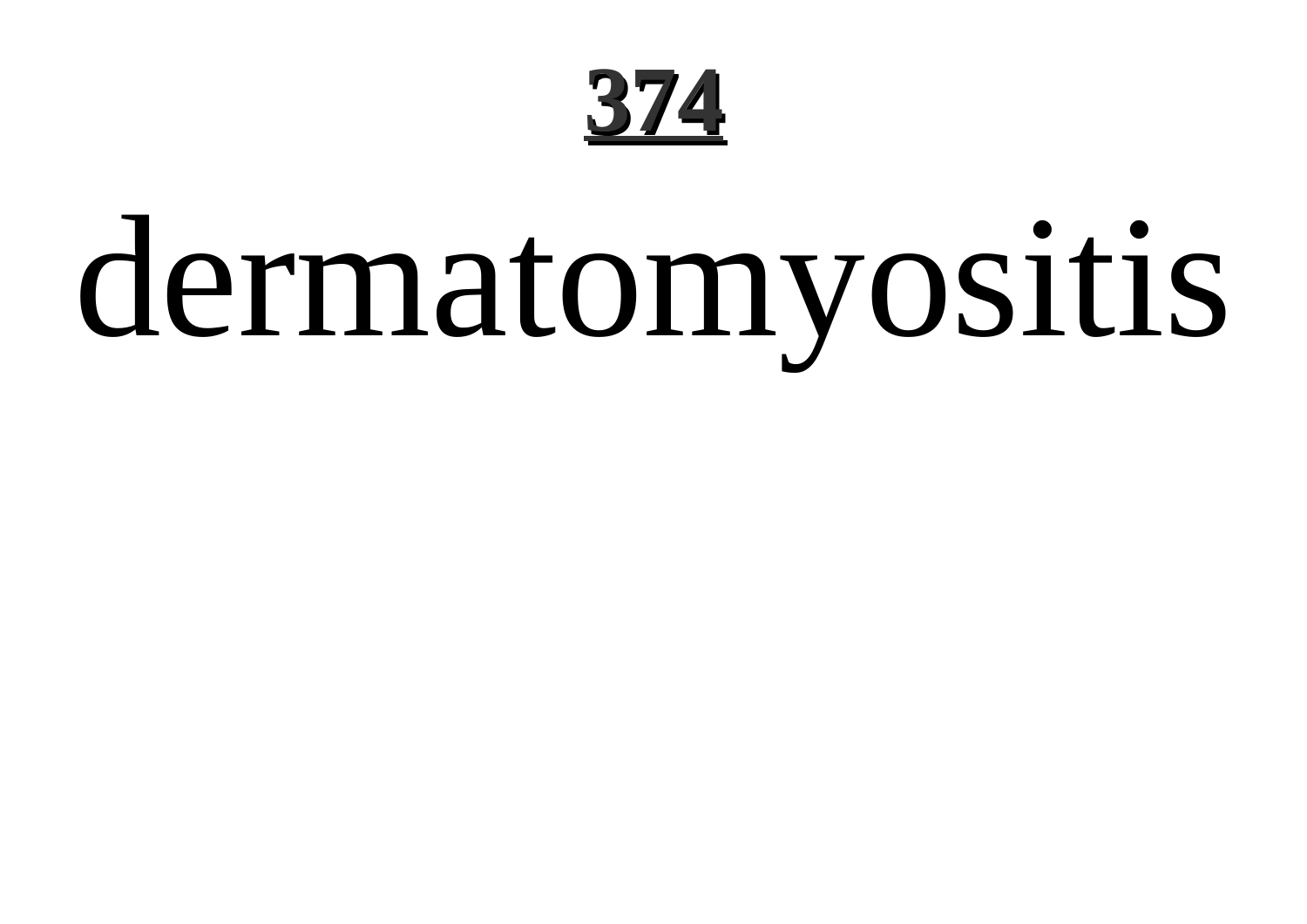#### 375

### device embolisa-

tion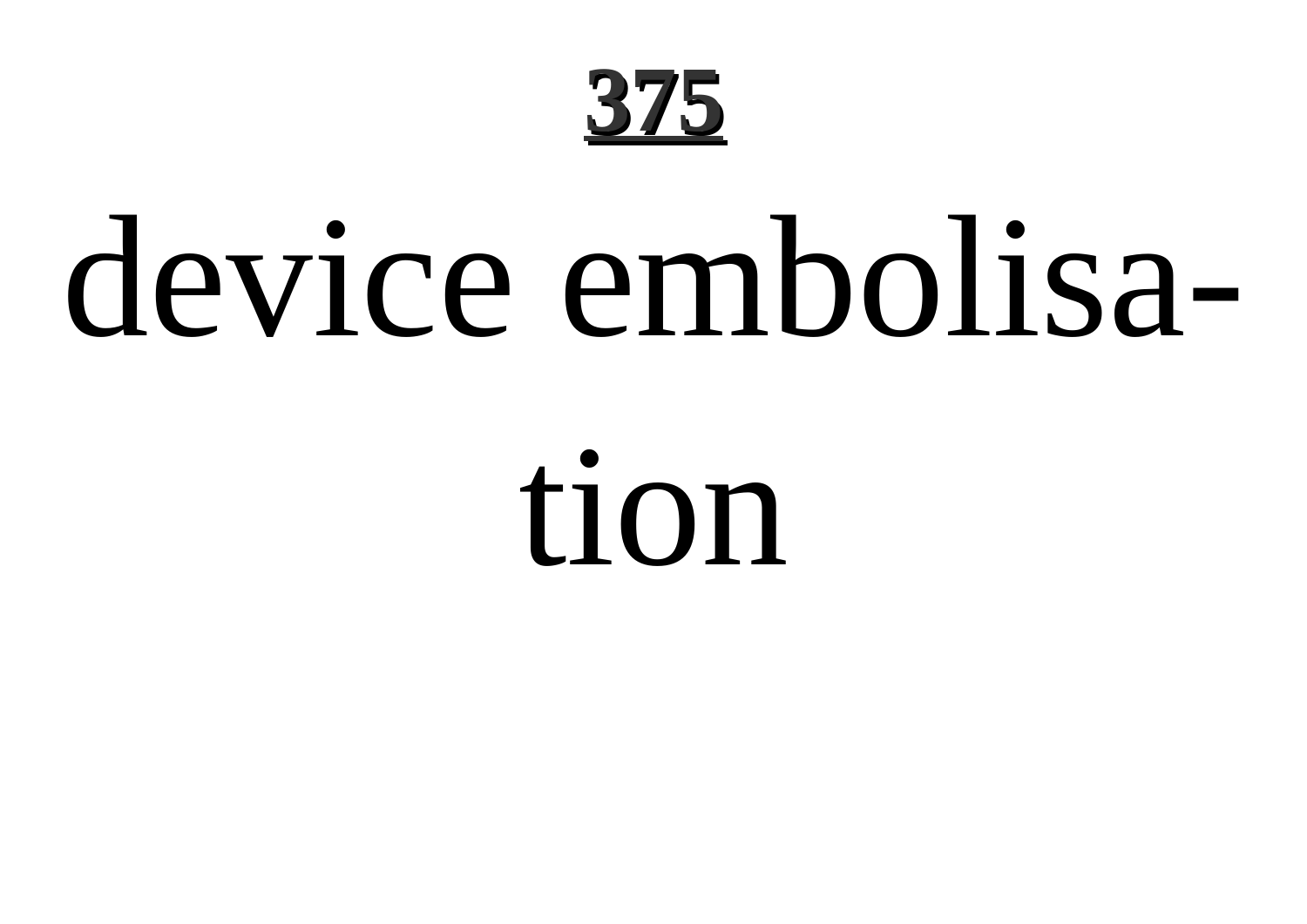

### device related

#### thrombosis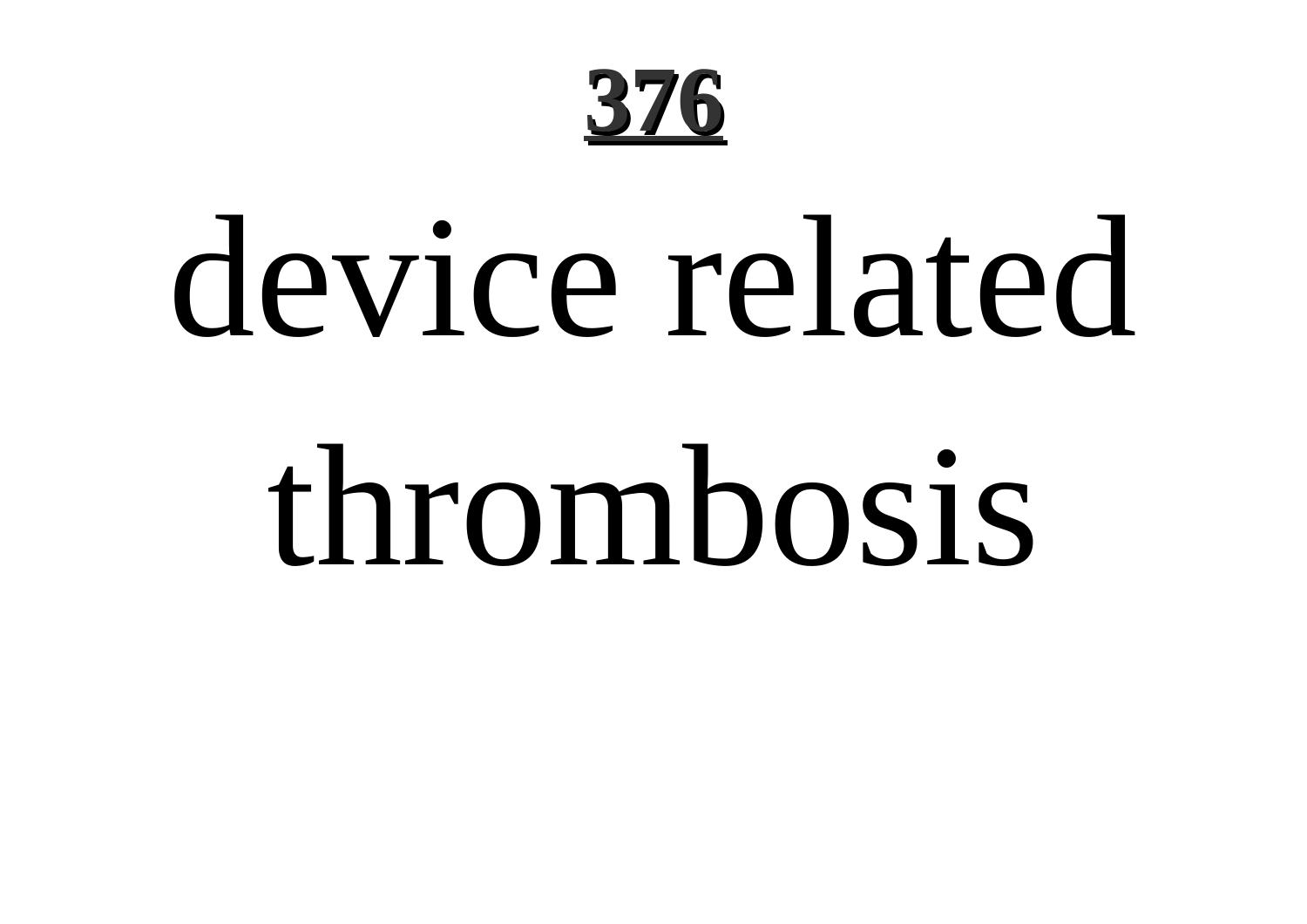#### 377

#### diabetesmellitus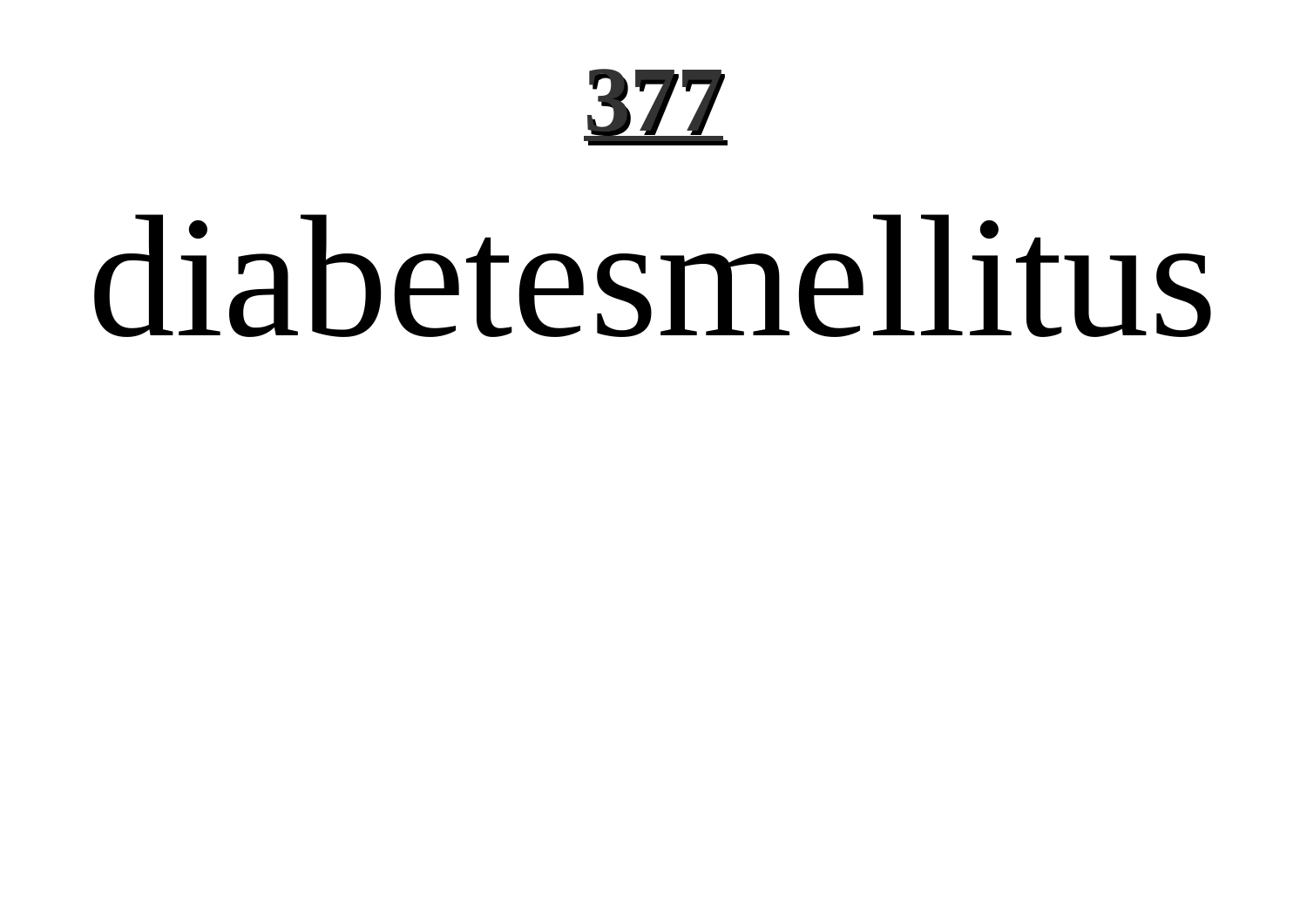

### diabetic ketoaci-

dosis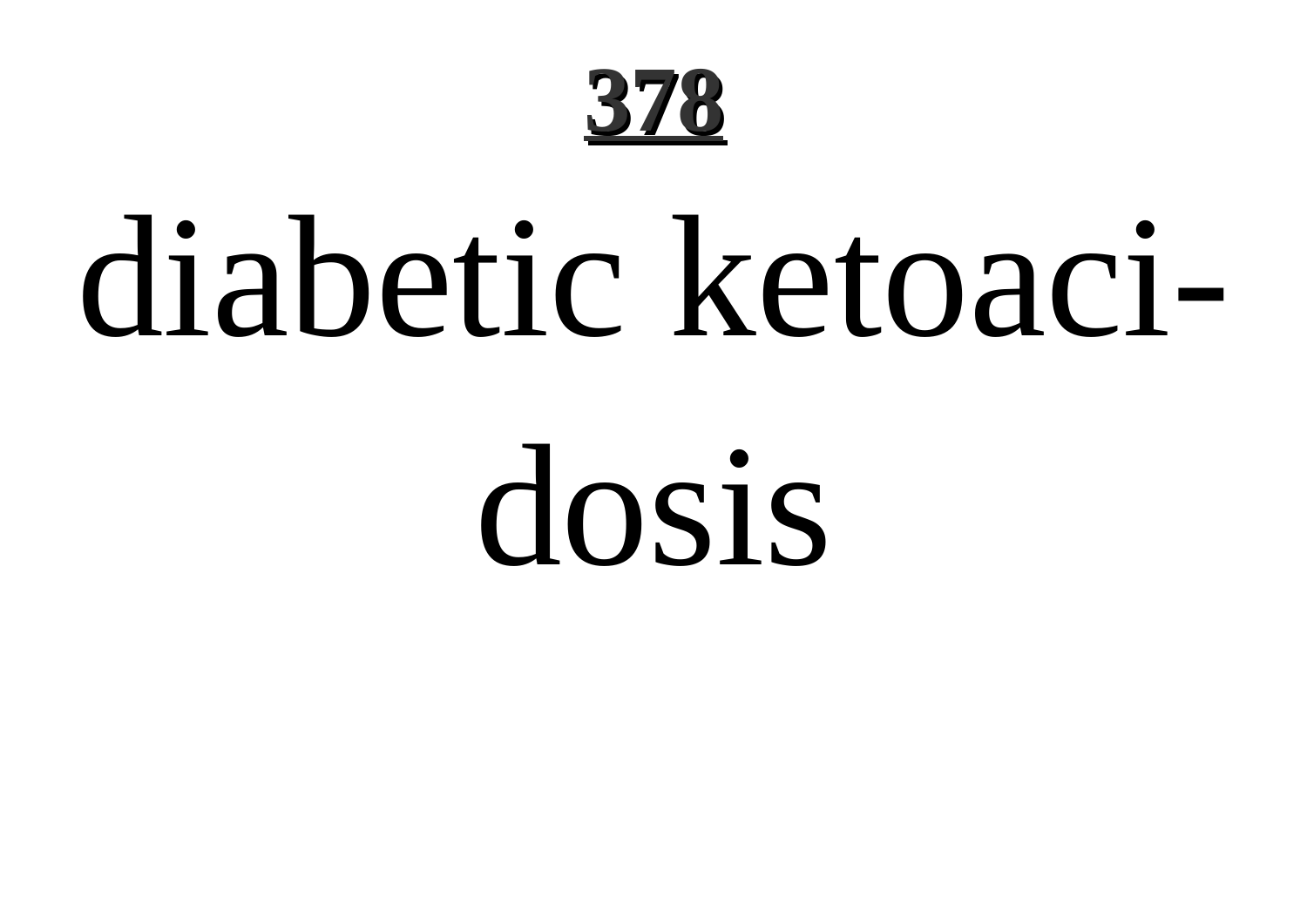

#### diabetic masto-

pathy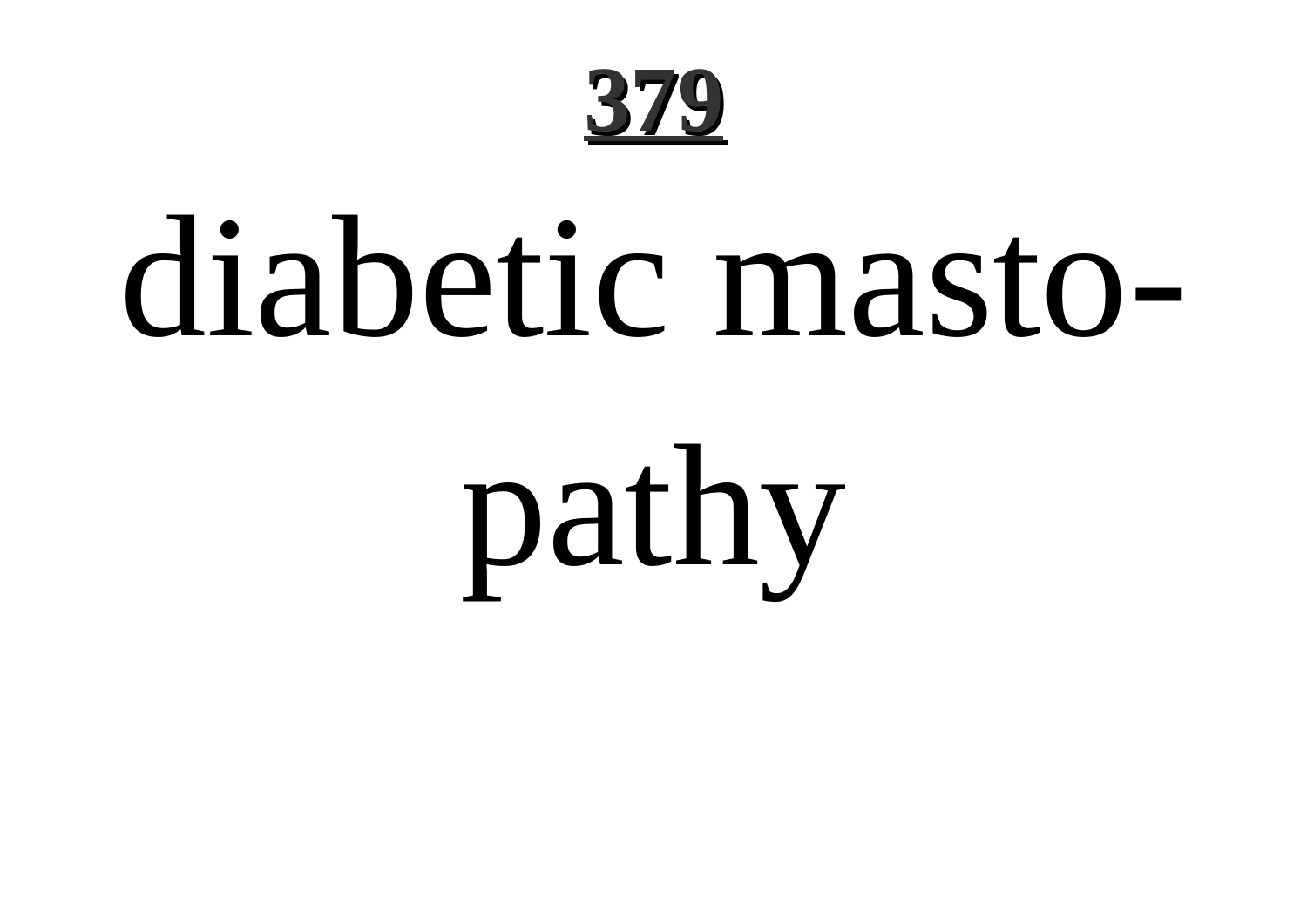

## dialysis amyloi-

dosis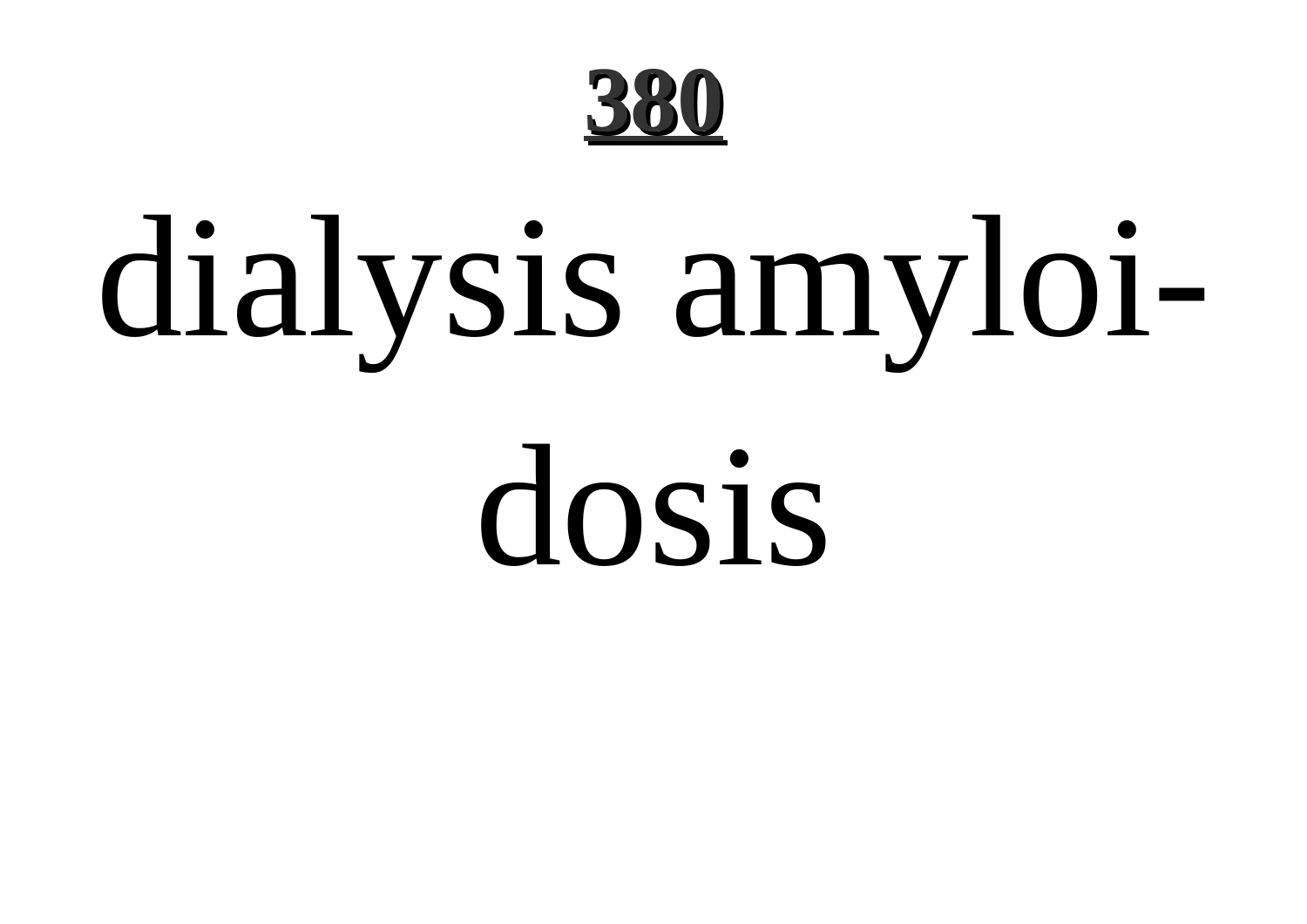

# dialysis membra-

#### nereaction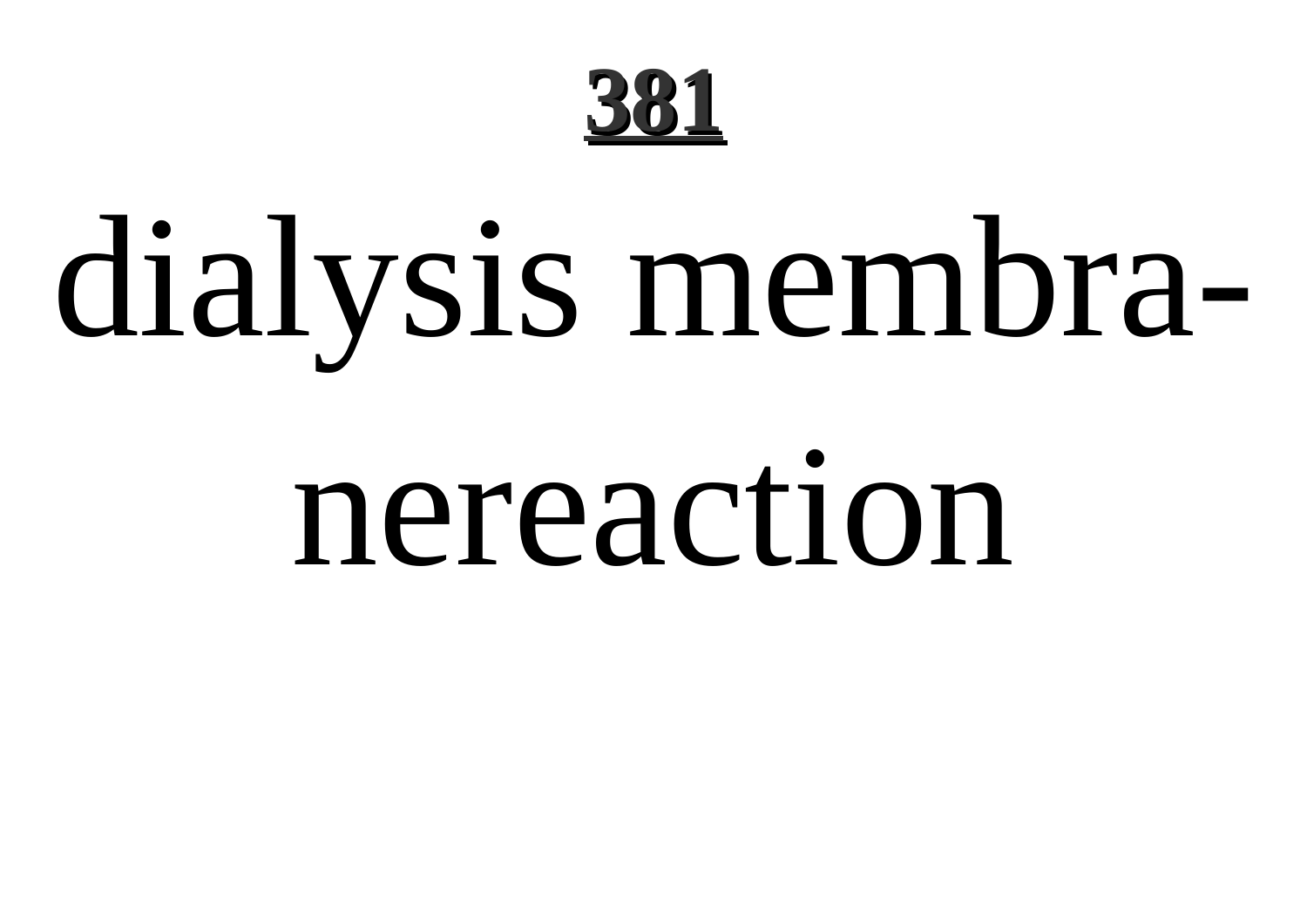

# diastolic hypo-

#### tension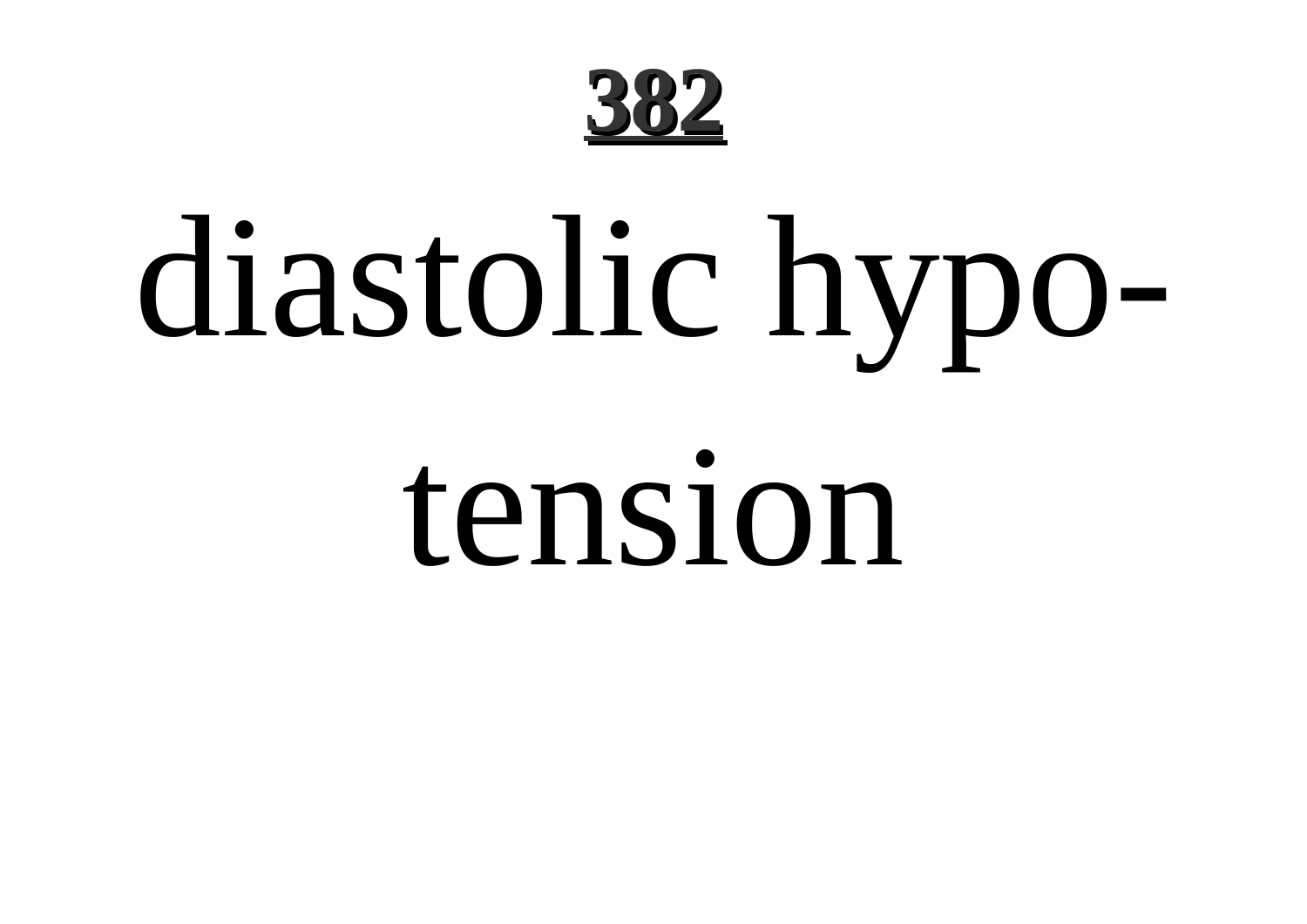

### diffuse vasculitis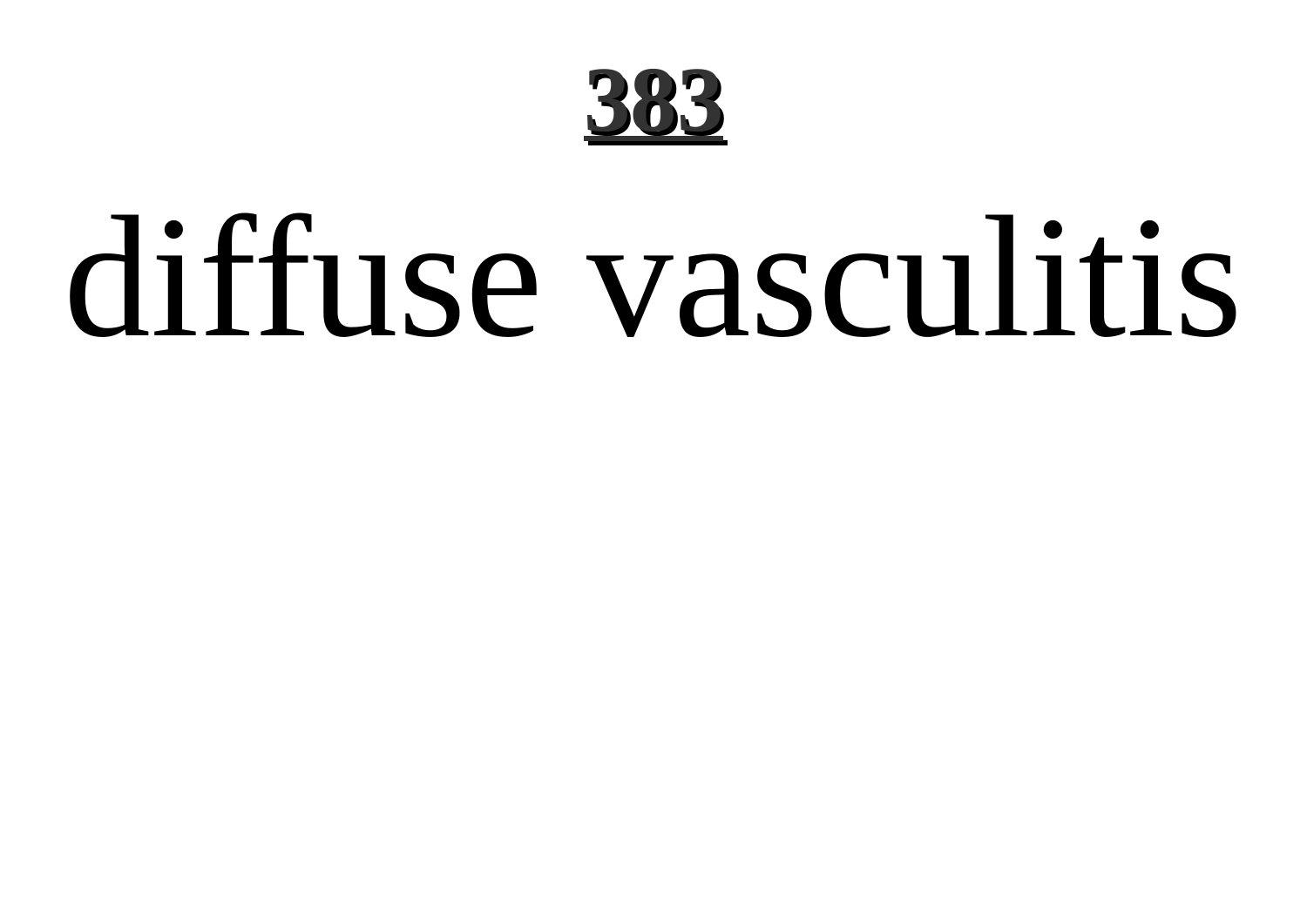

# digital pitting

scar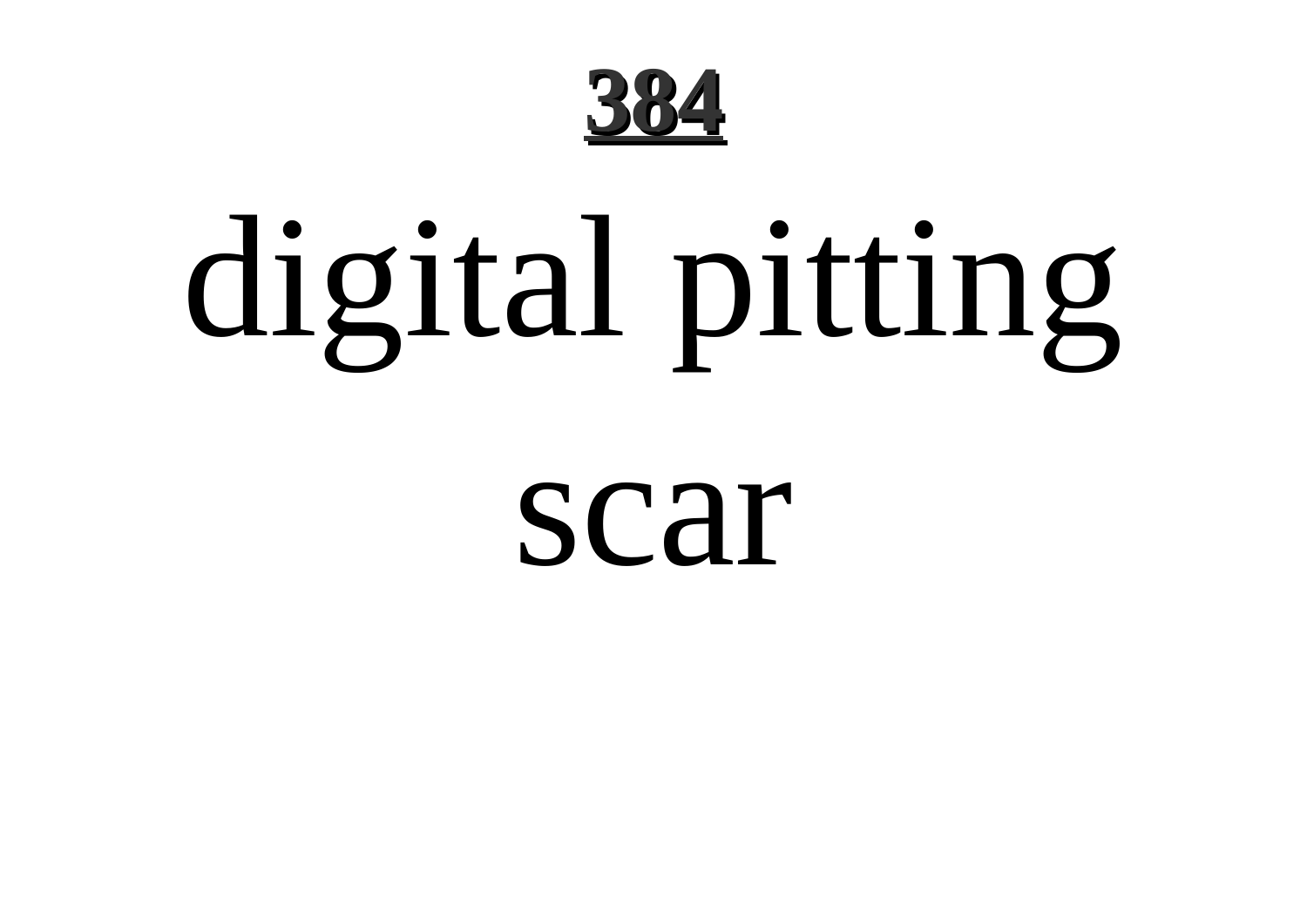

### disseminatedin-

#### travascular co-

### agulation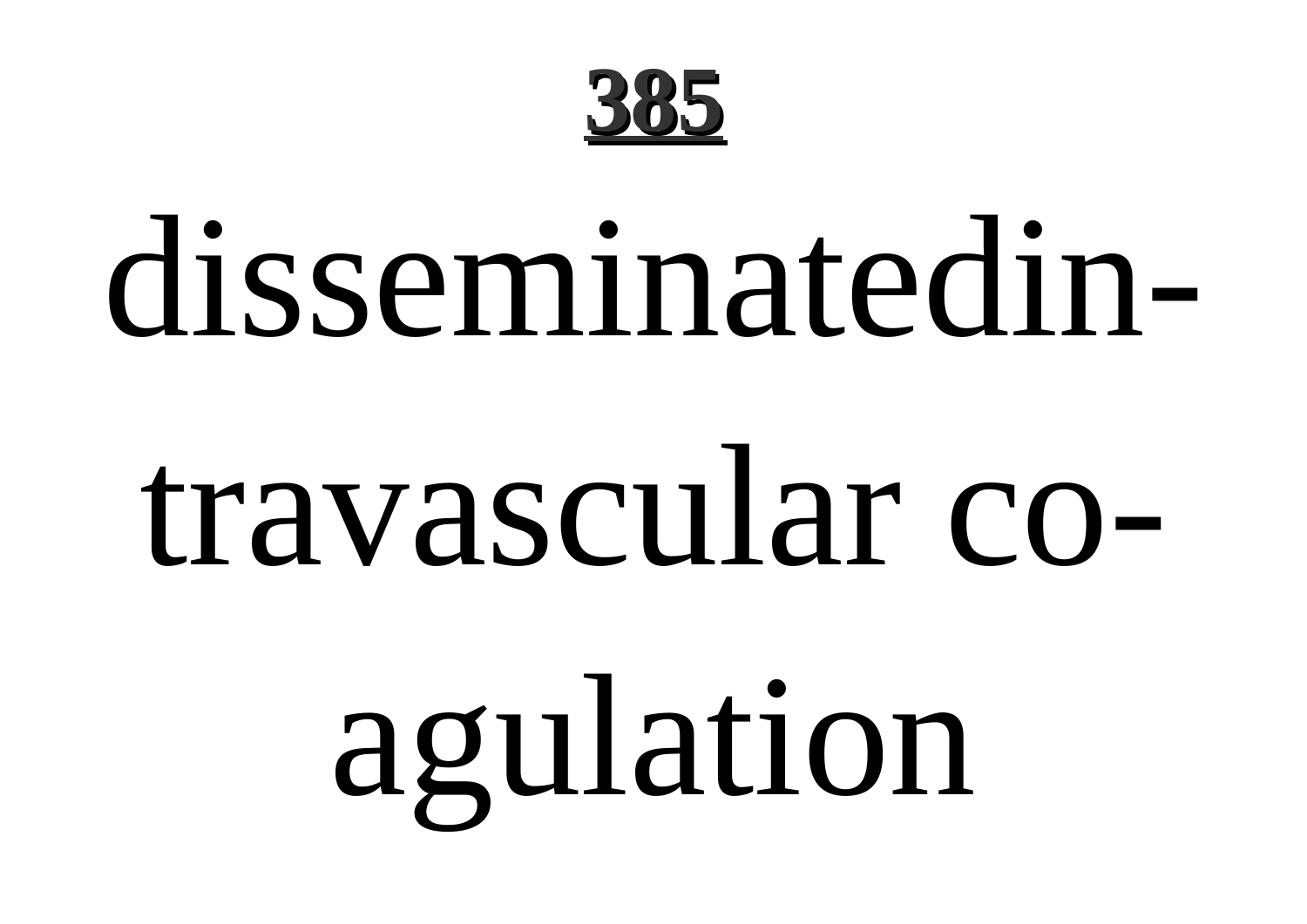

# disseminated in-

#### travascular coagu-

lation in newborn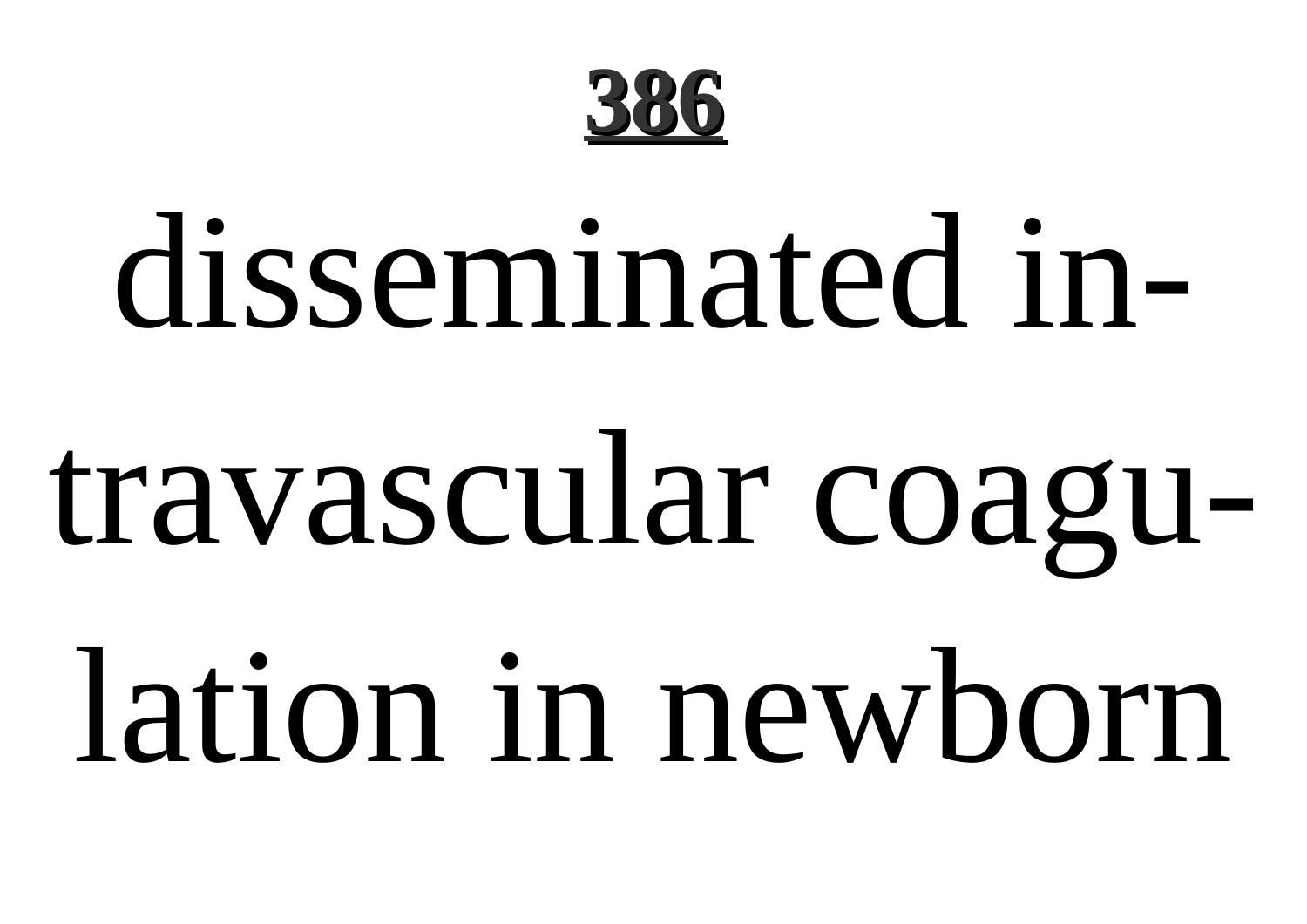

# disseminatedneonatal herpes

### simplex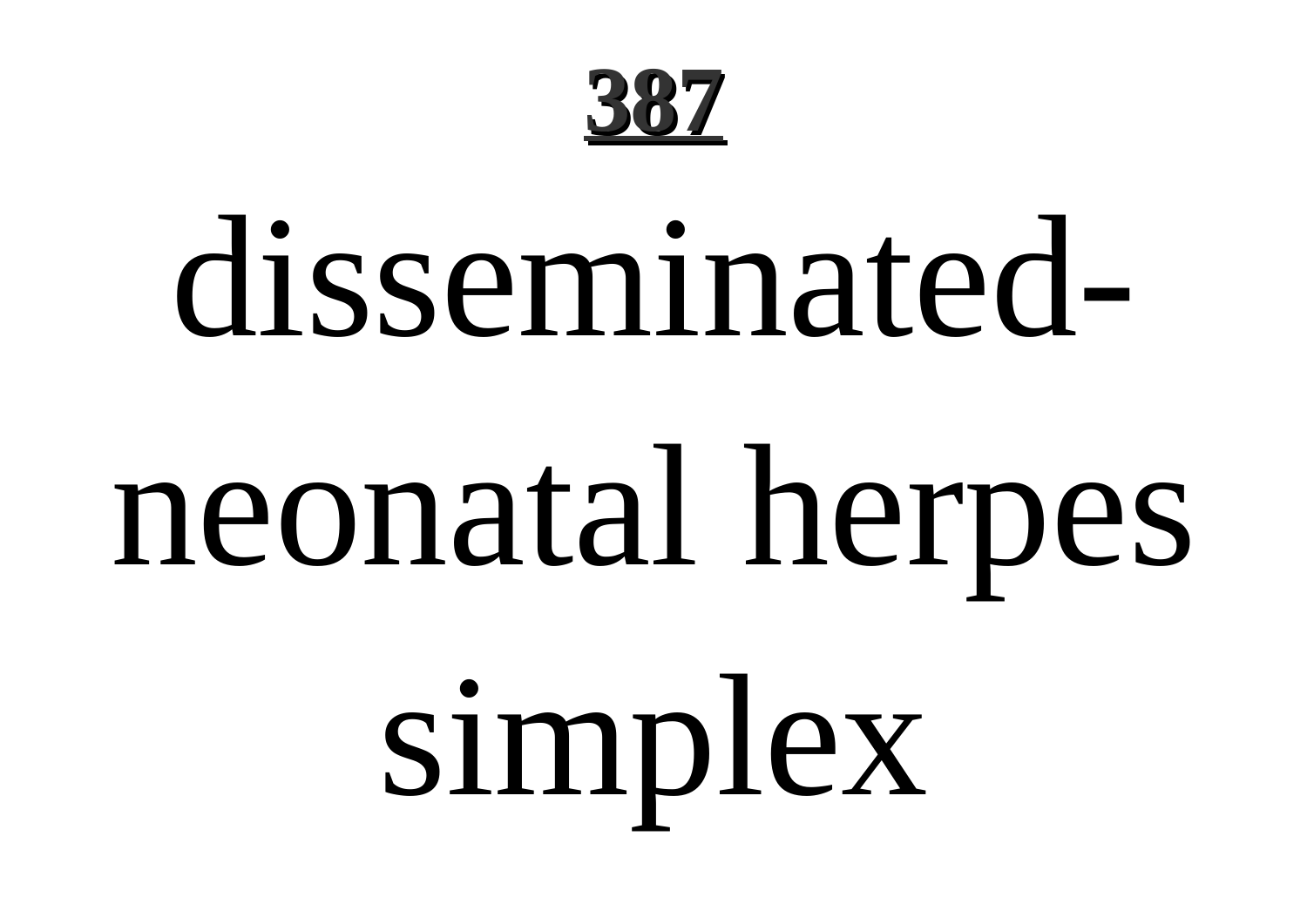

#### disseminated va-

#### ricella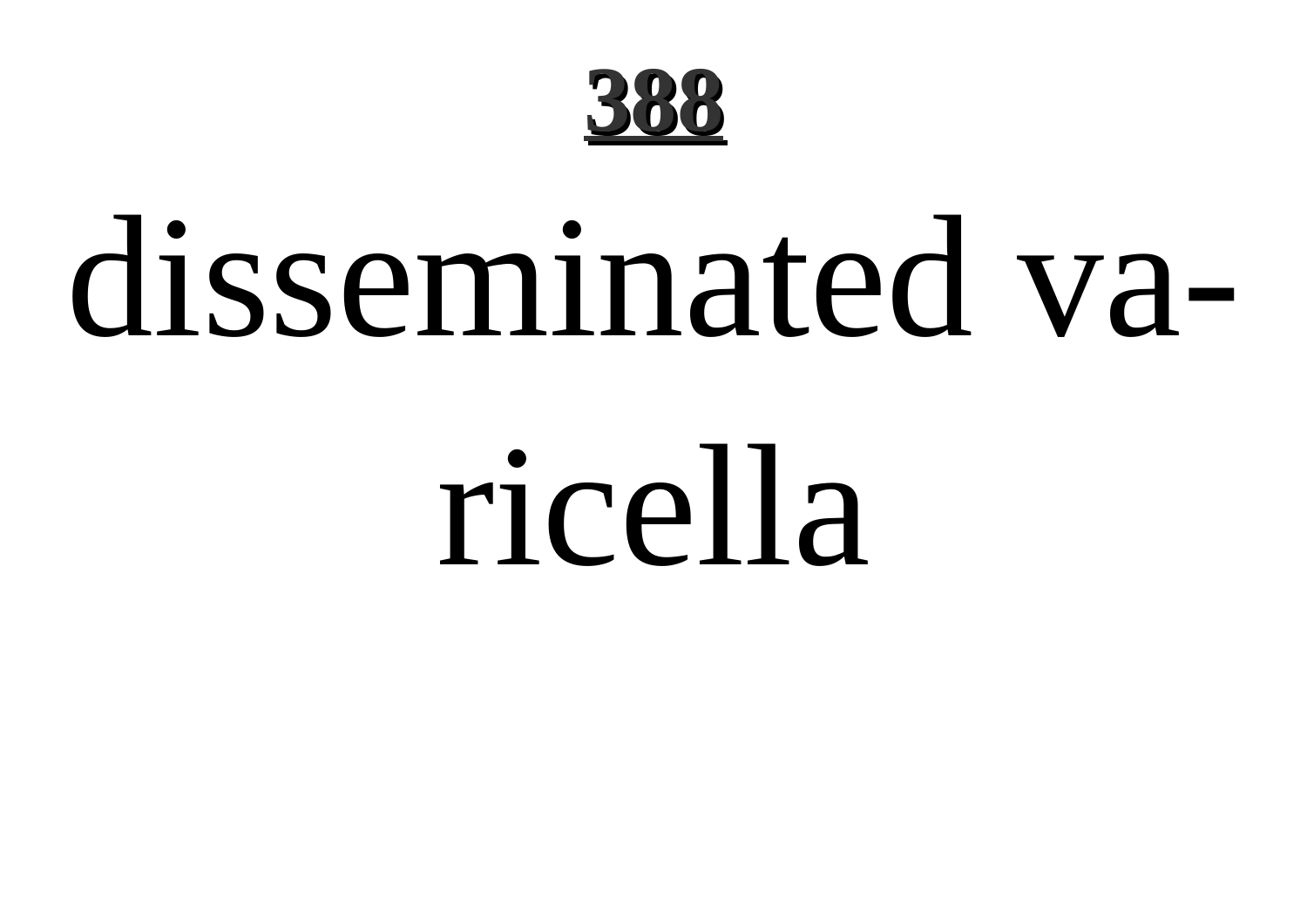

#### disseminated vari-

#### cella zoster vacci-

#### ne virusinfection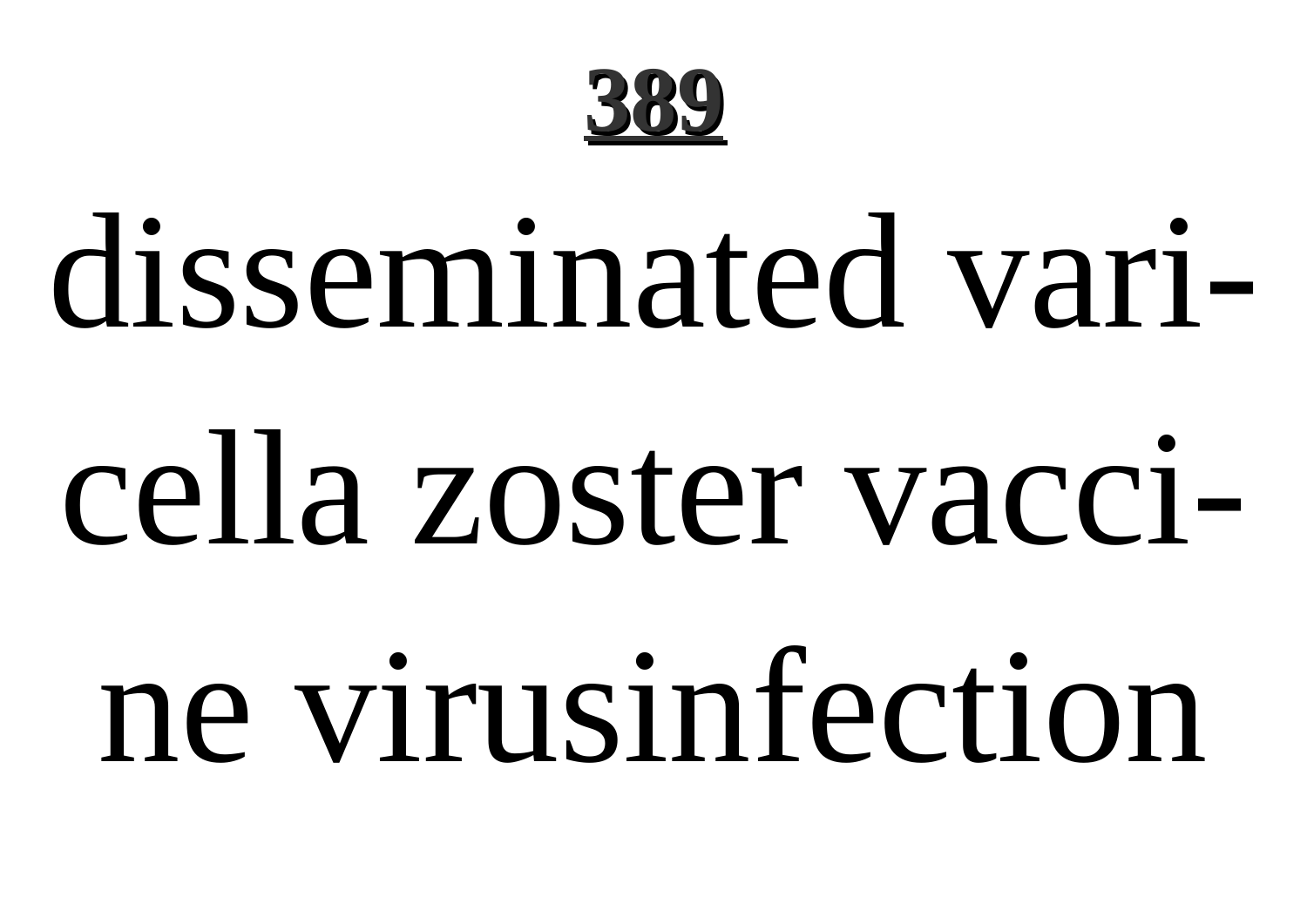

#### disseminated va-

#### ricella zoster

#### virus infection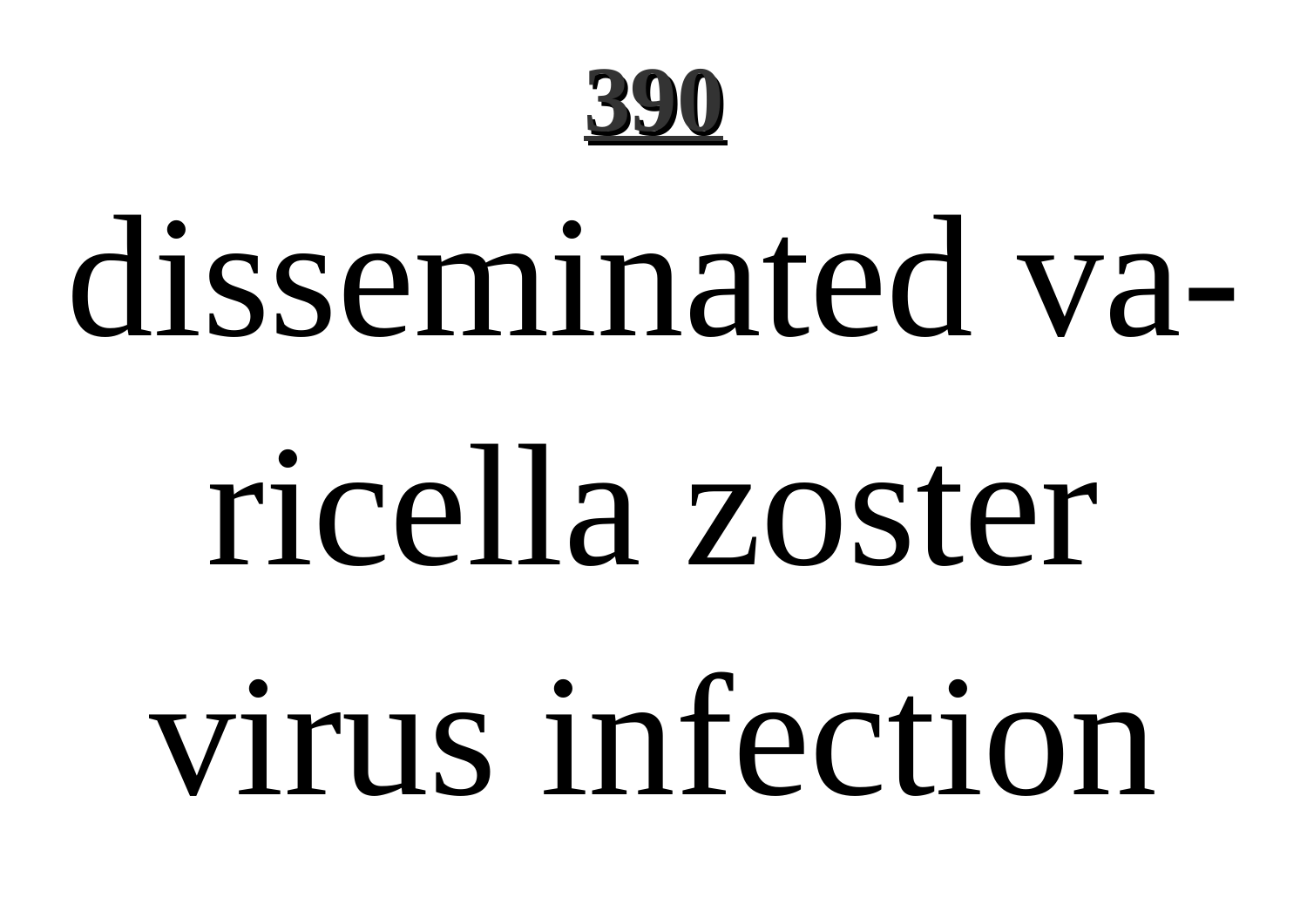#### 391

# dna antibody po-

sitive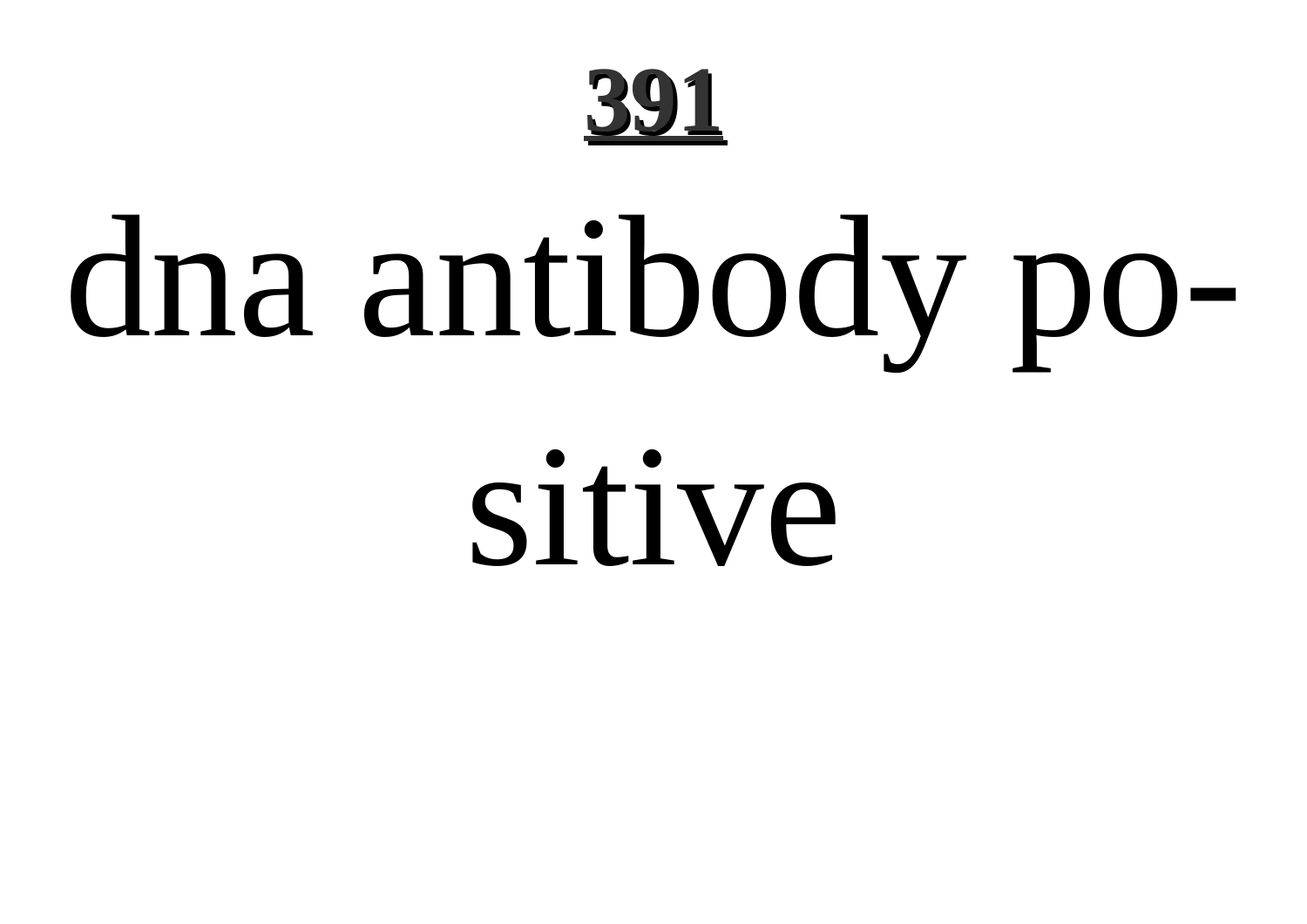

### double cortex-

# syndrome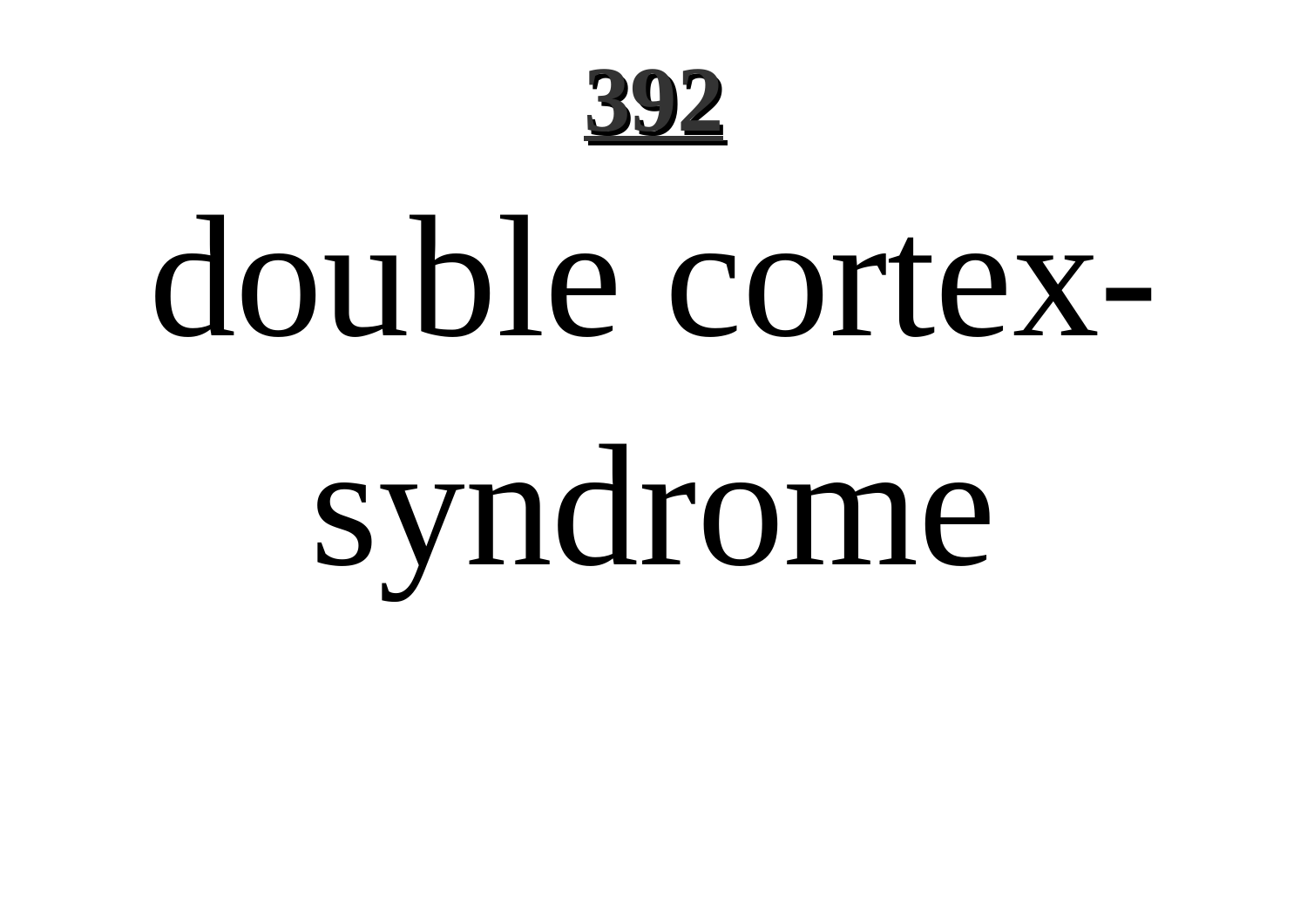

# double stranded dna antibody po-

sitive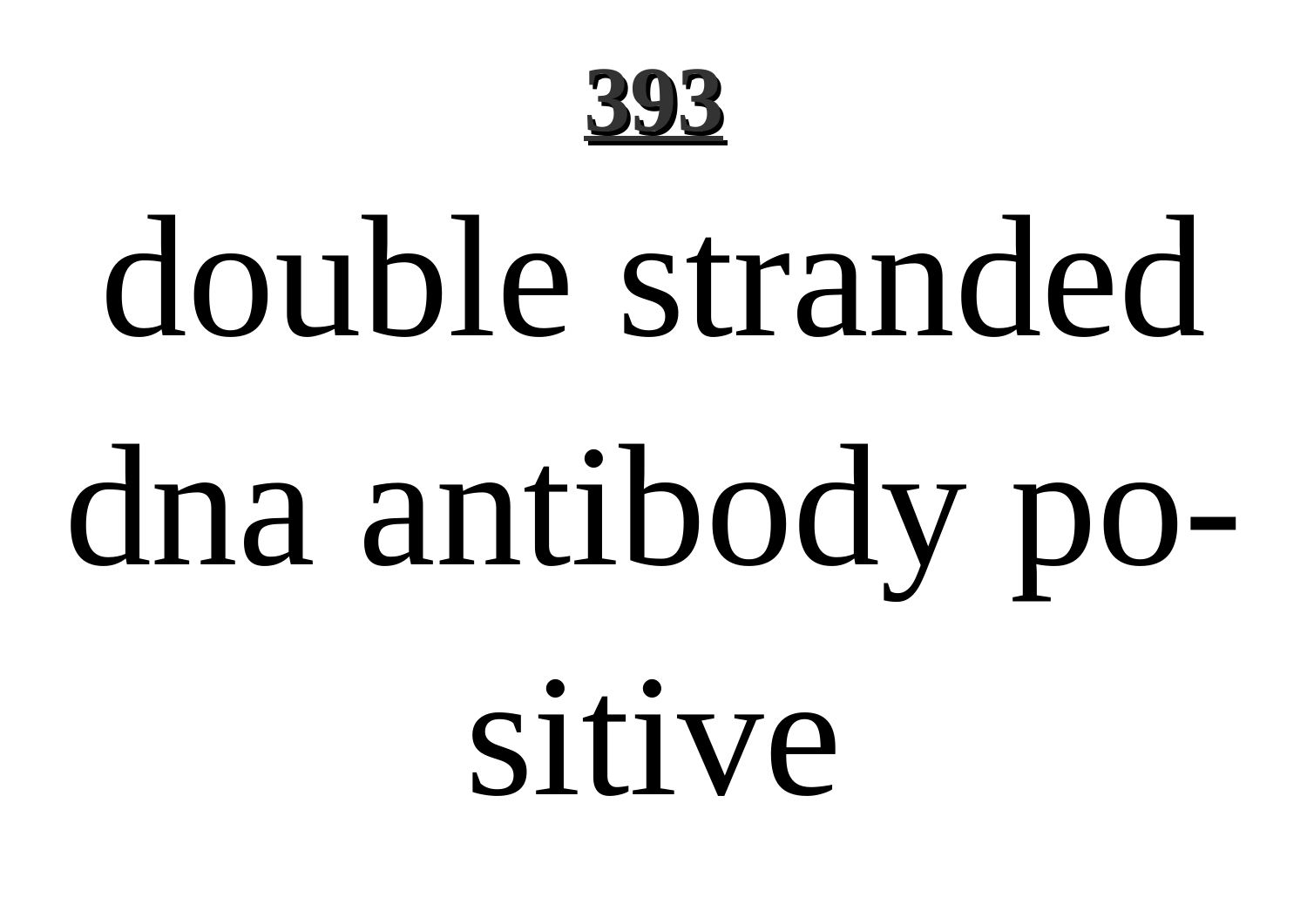

### dreamy state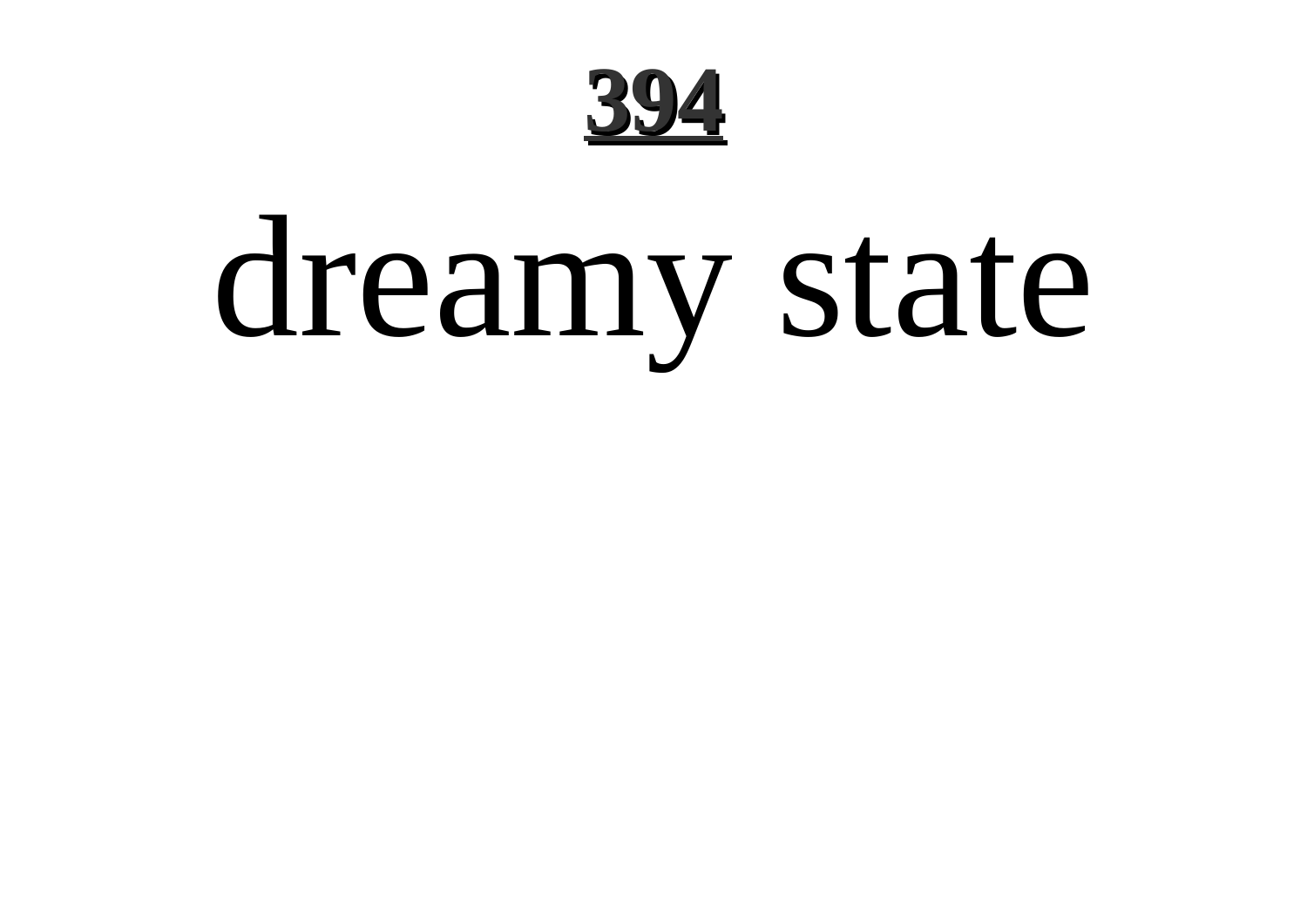

# dressler's syndro-

me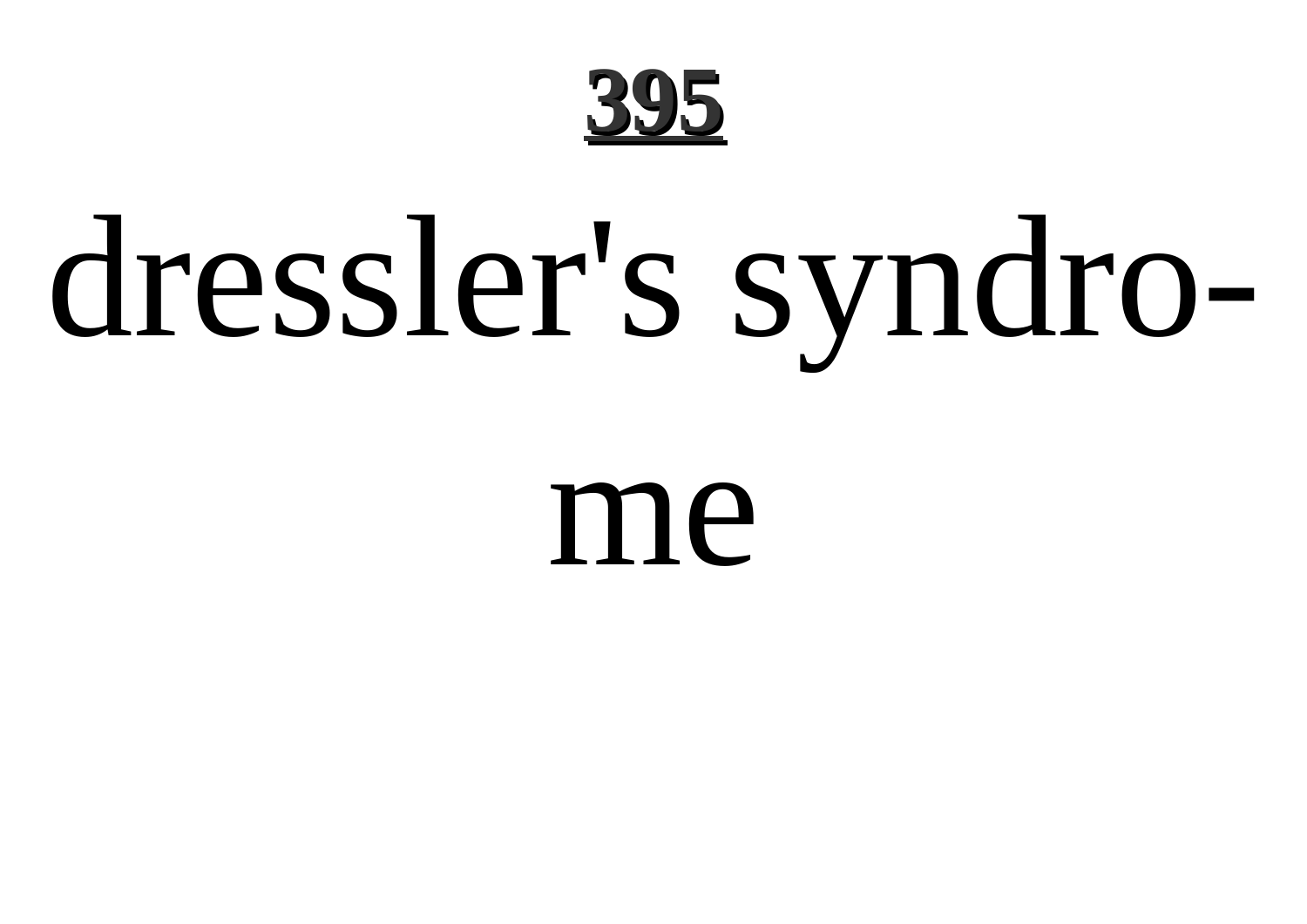

### dropattacks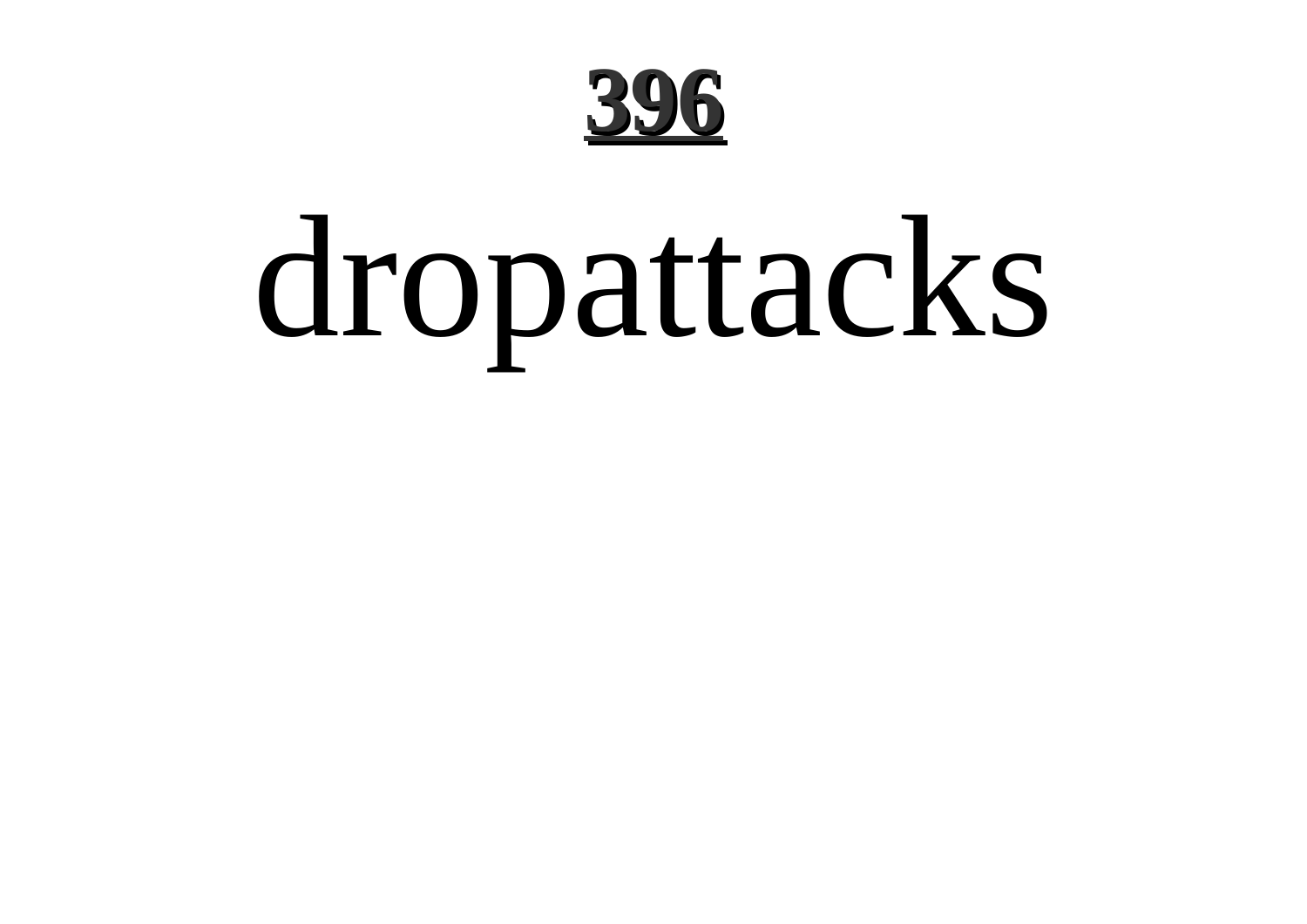#### **397**

# drug withdrawal

#### convulsions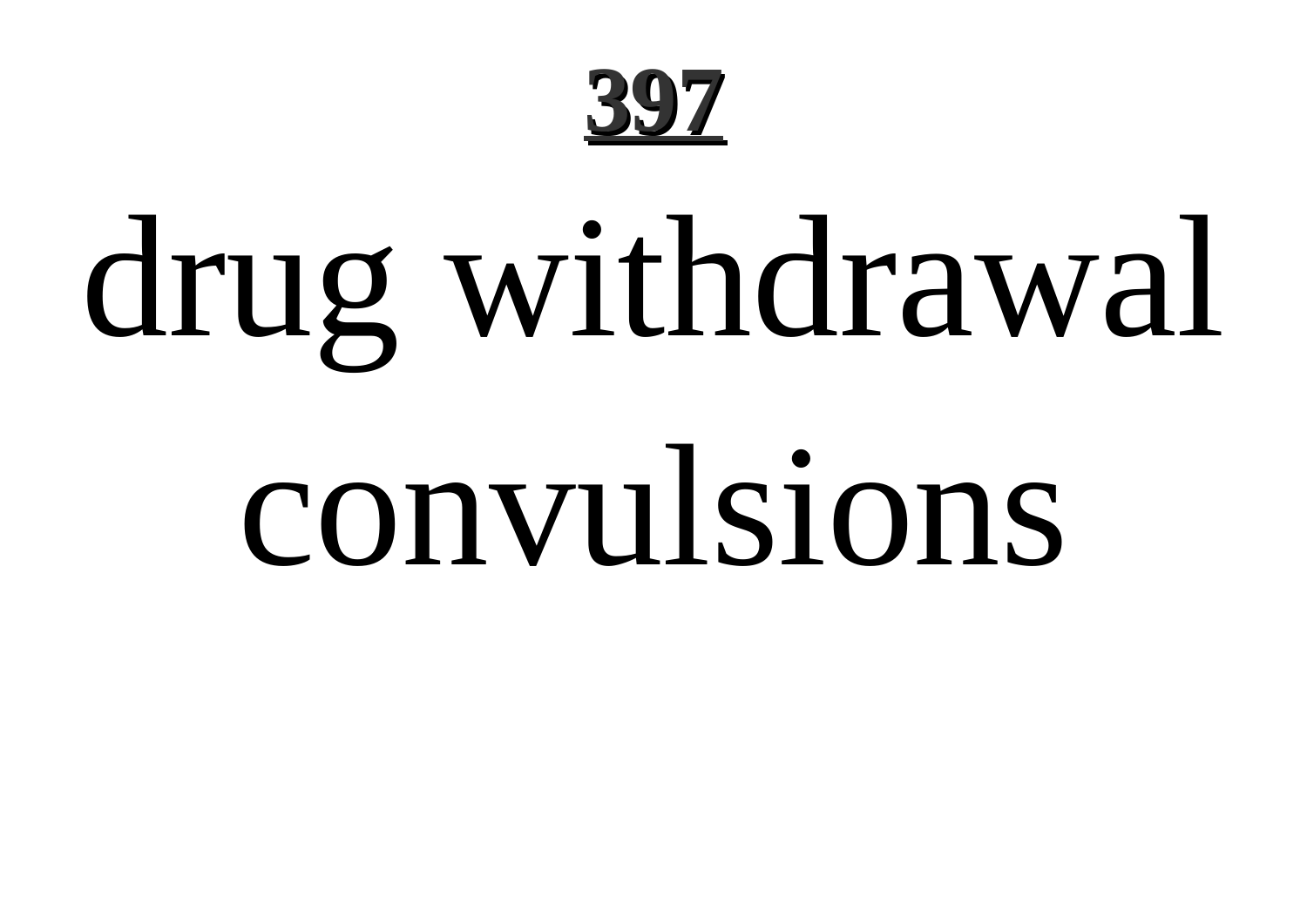

### dyspnoea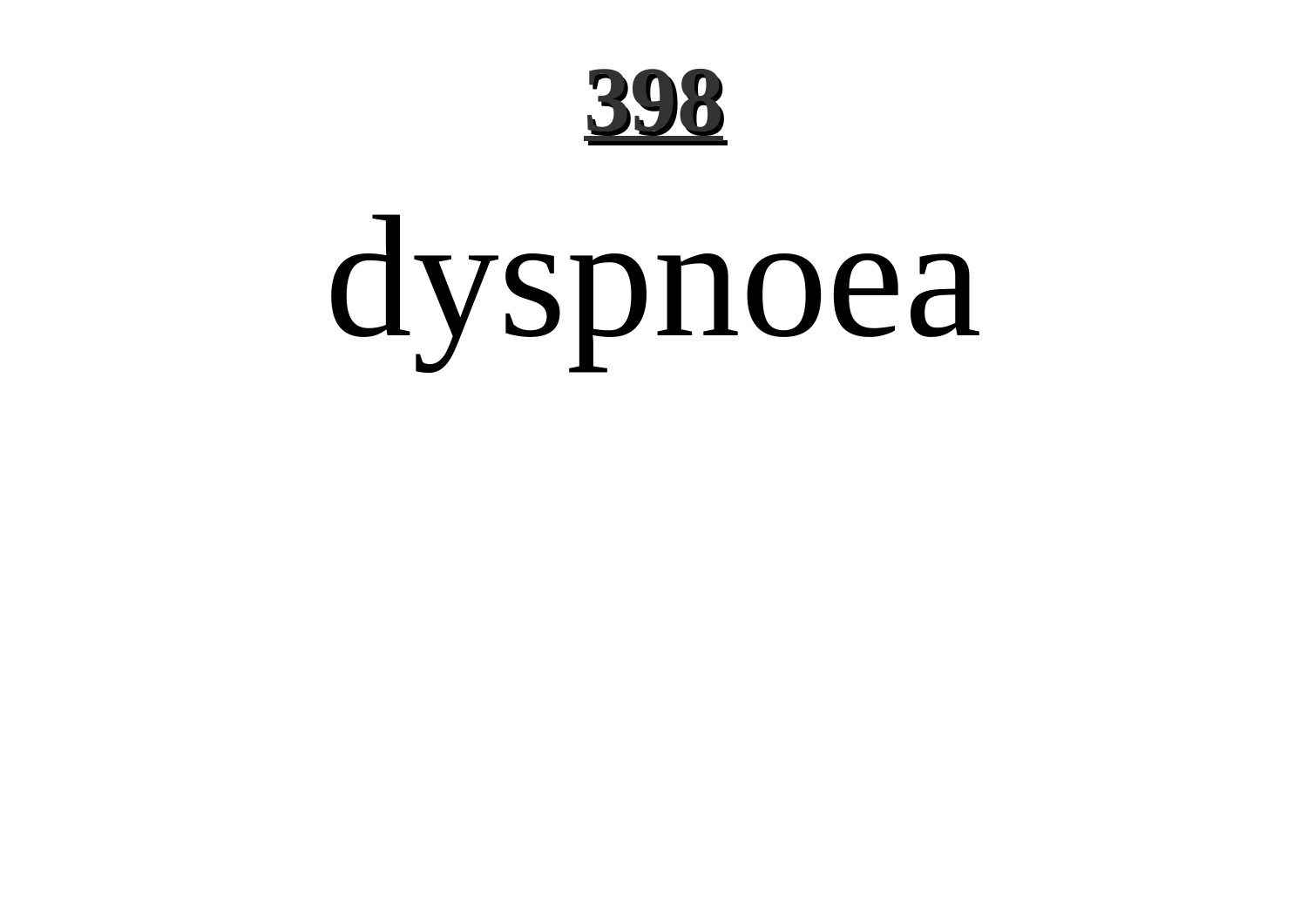

#### early infantile epilep-

#### tic encephalopathy

withburst-suppression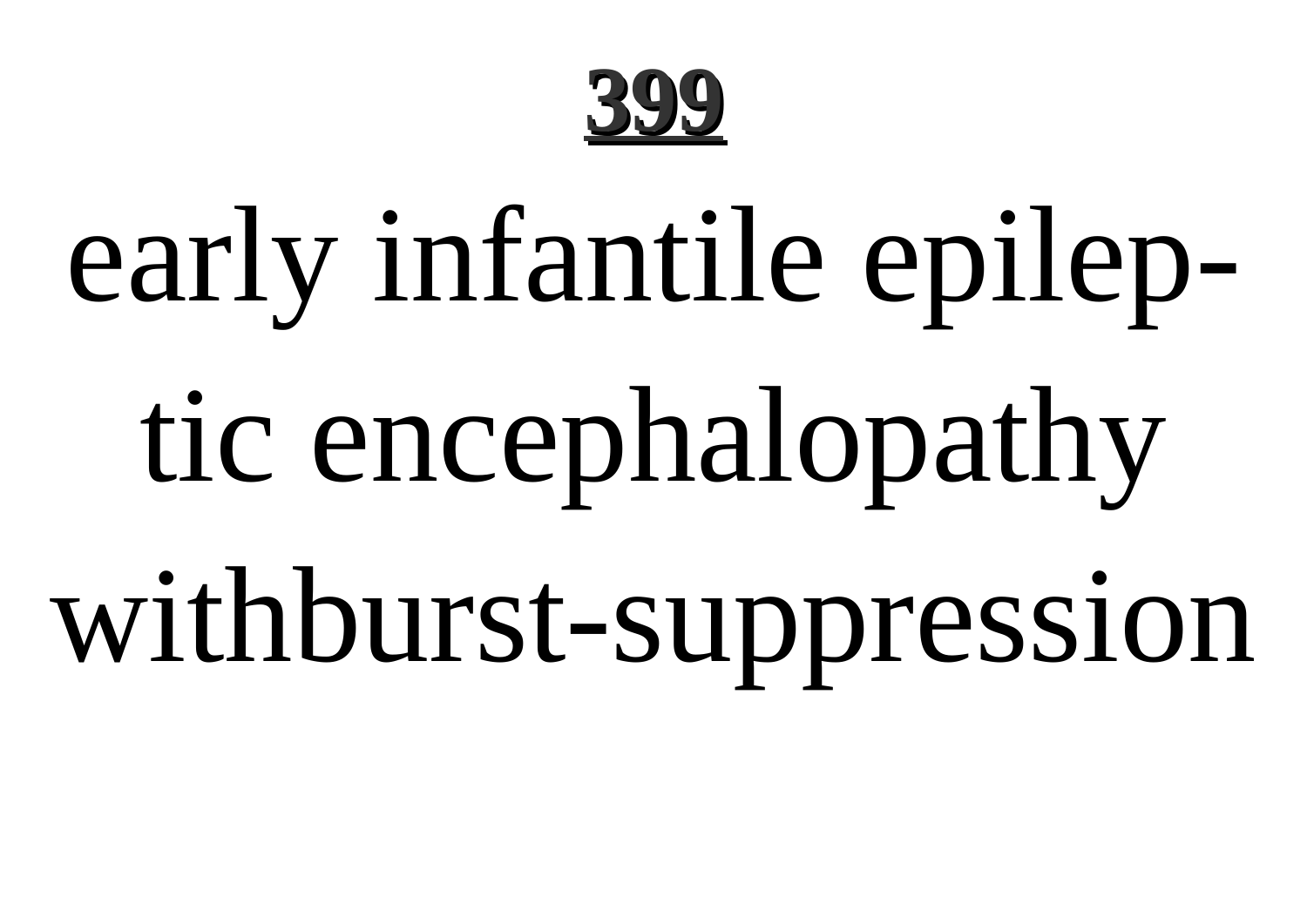

## eclampsia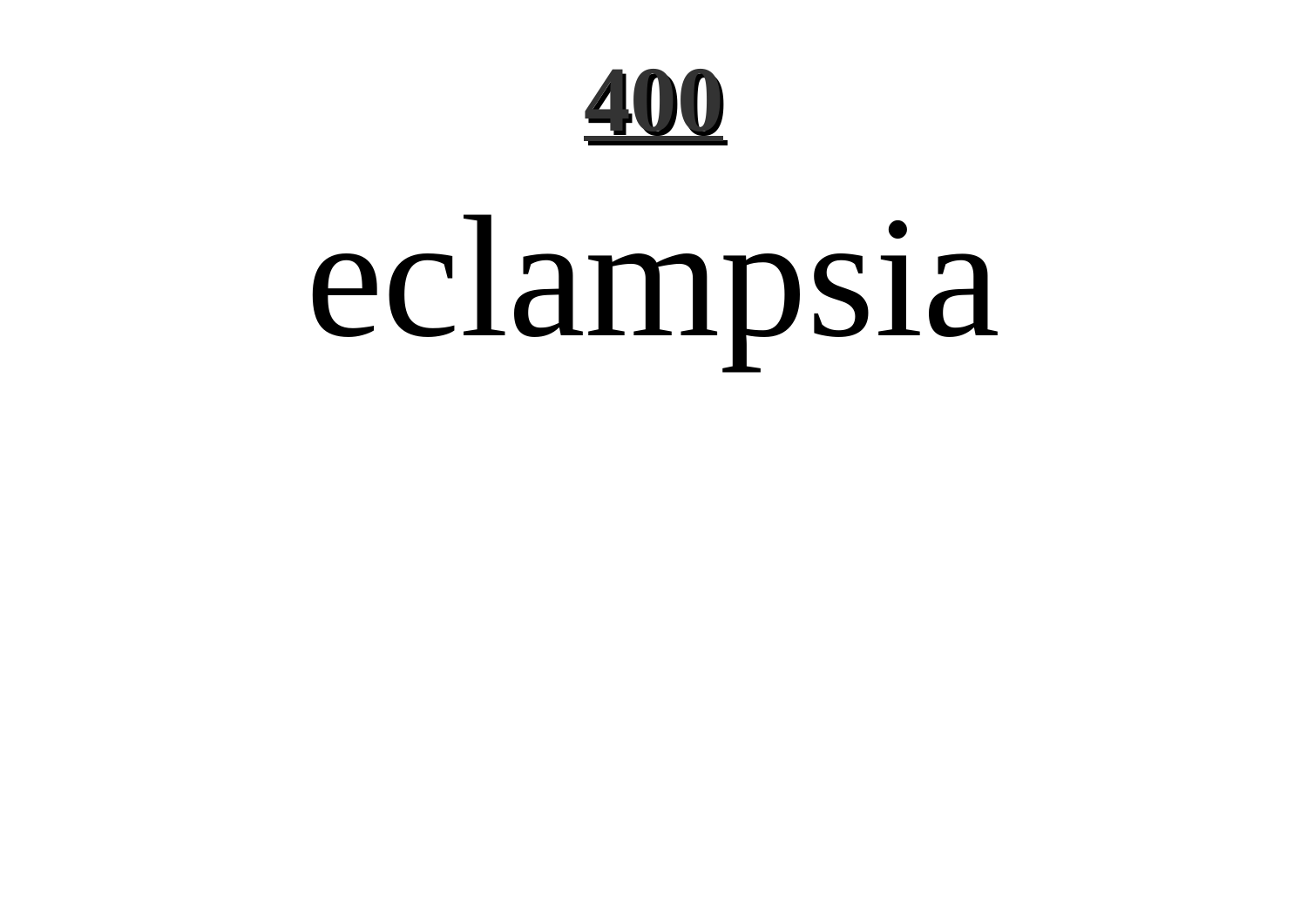

## eczema herpeti-

CUM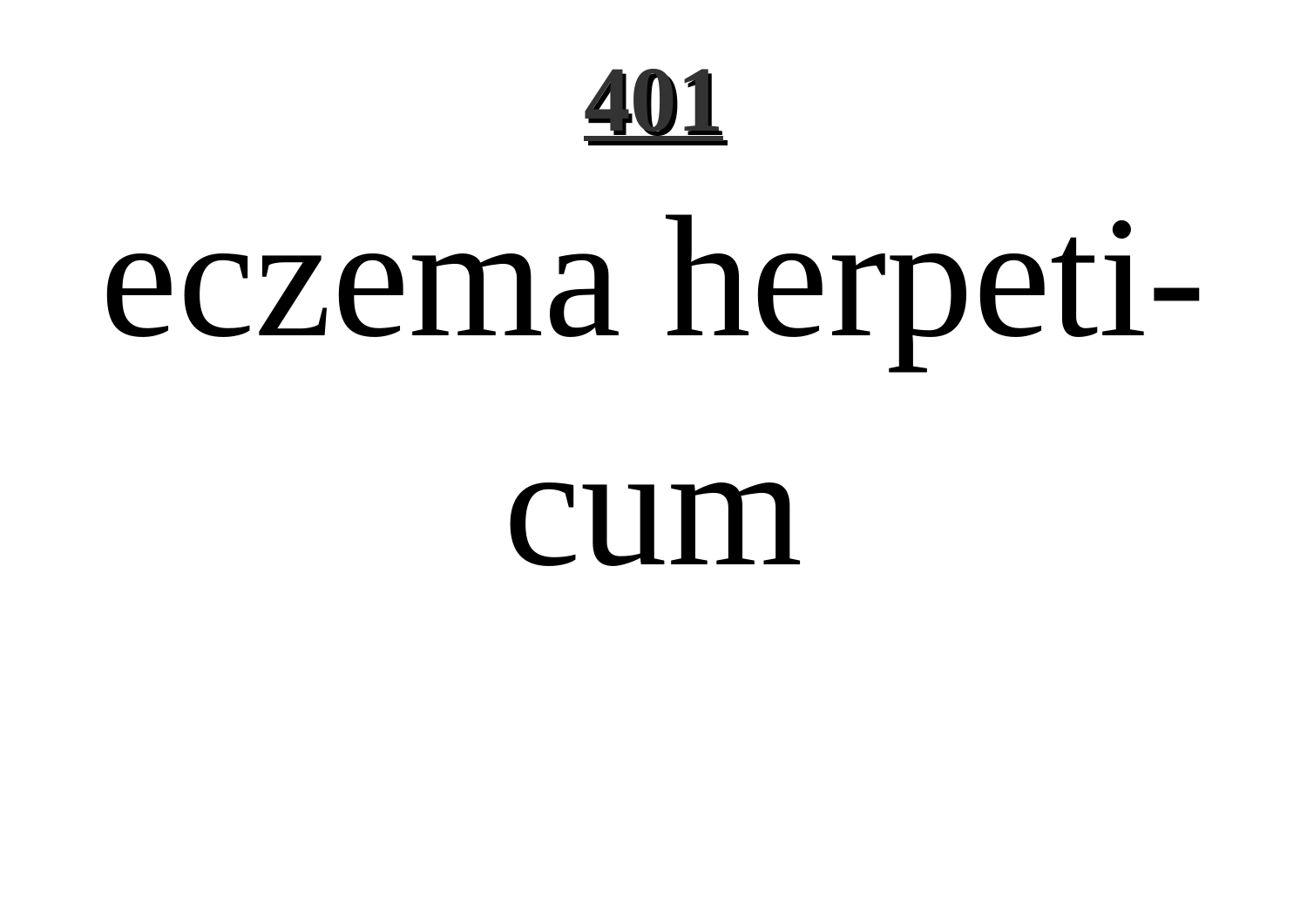

## embolia cutis

#### medicamentosa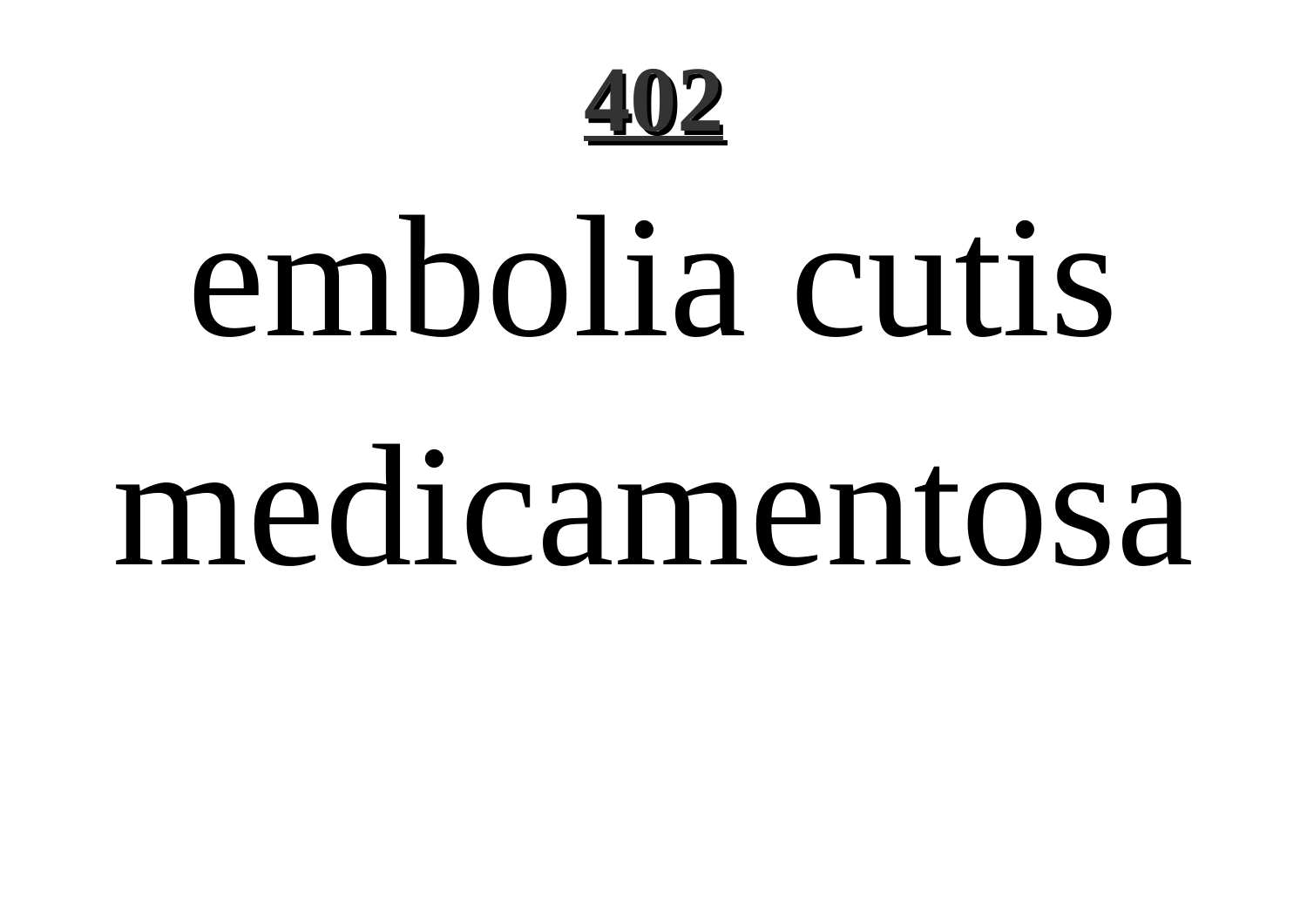

#### emboliccerebel-

#### lar infarction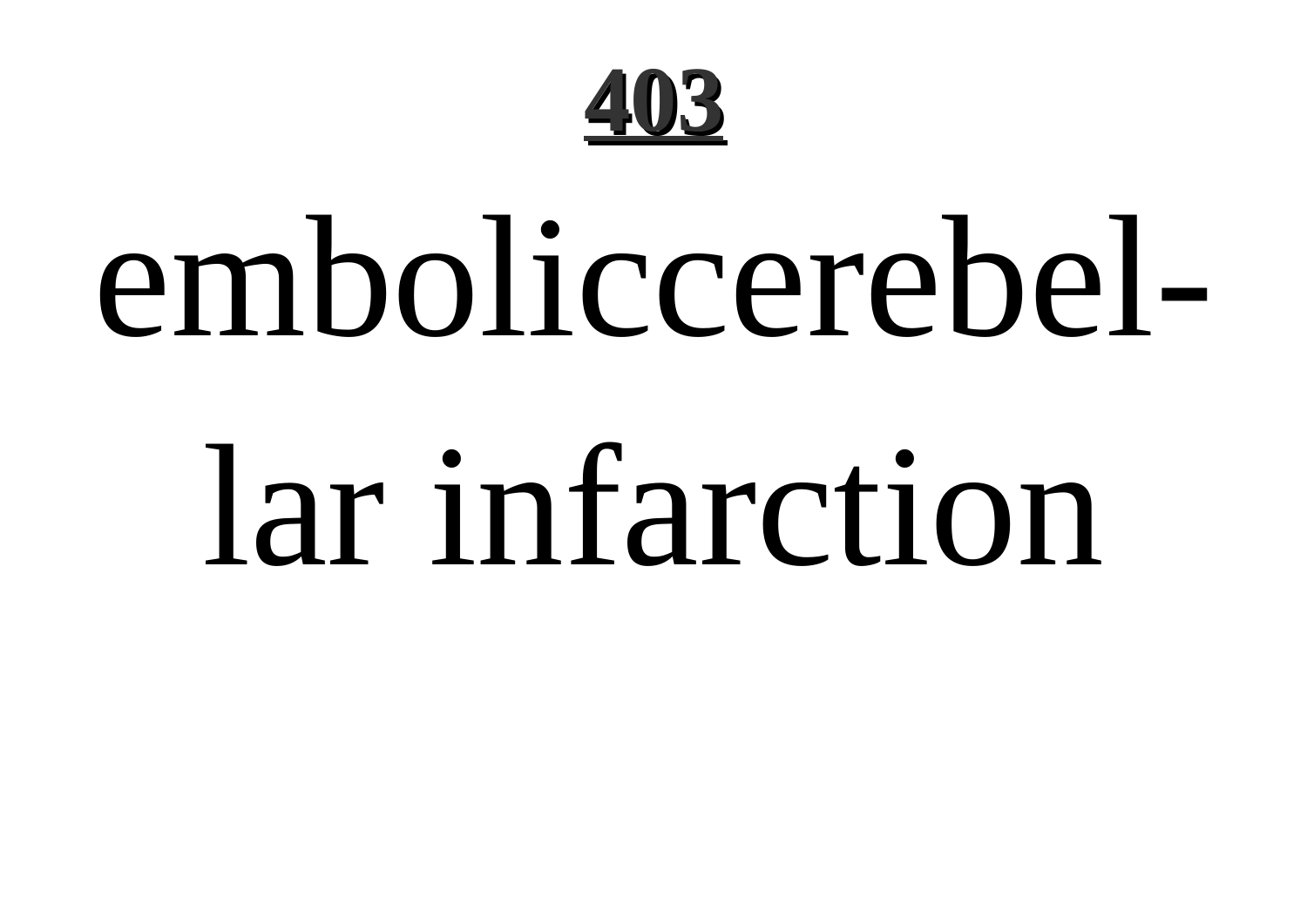

#### embolic cerebral

#### infarction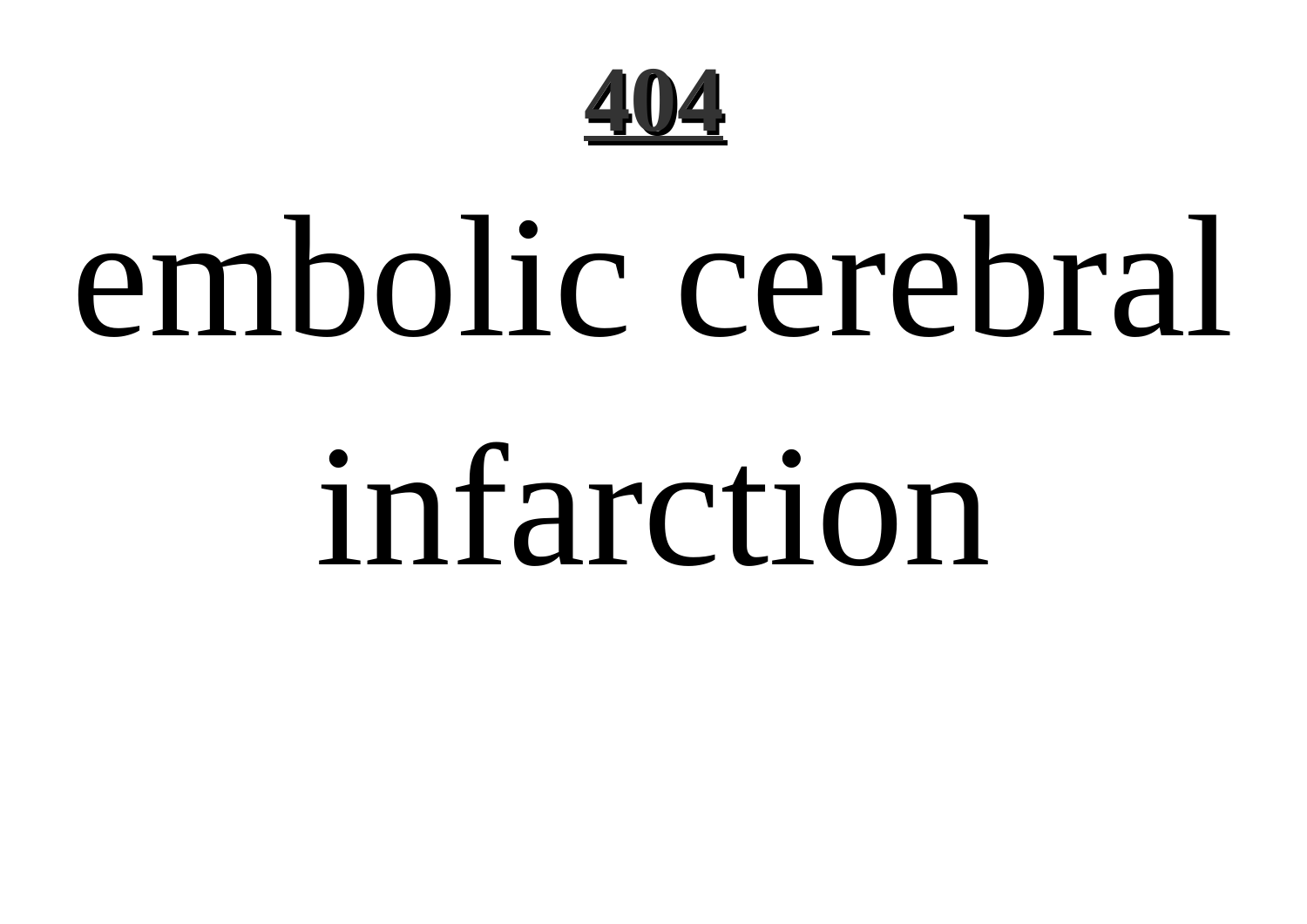

## embolic pneu-

#### monia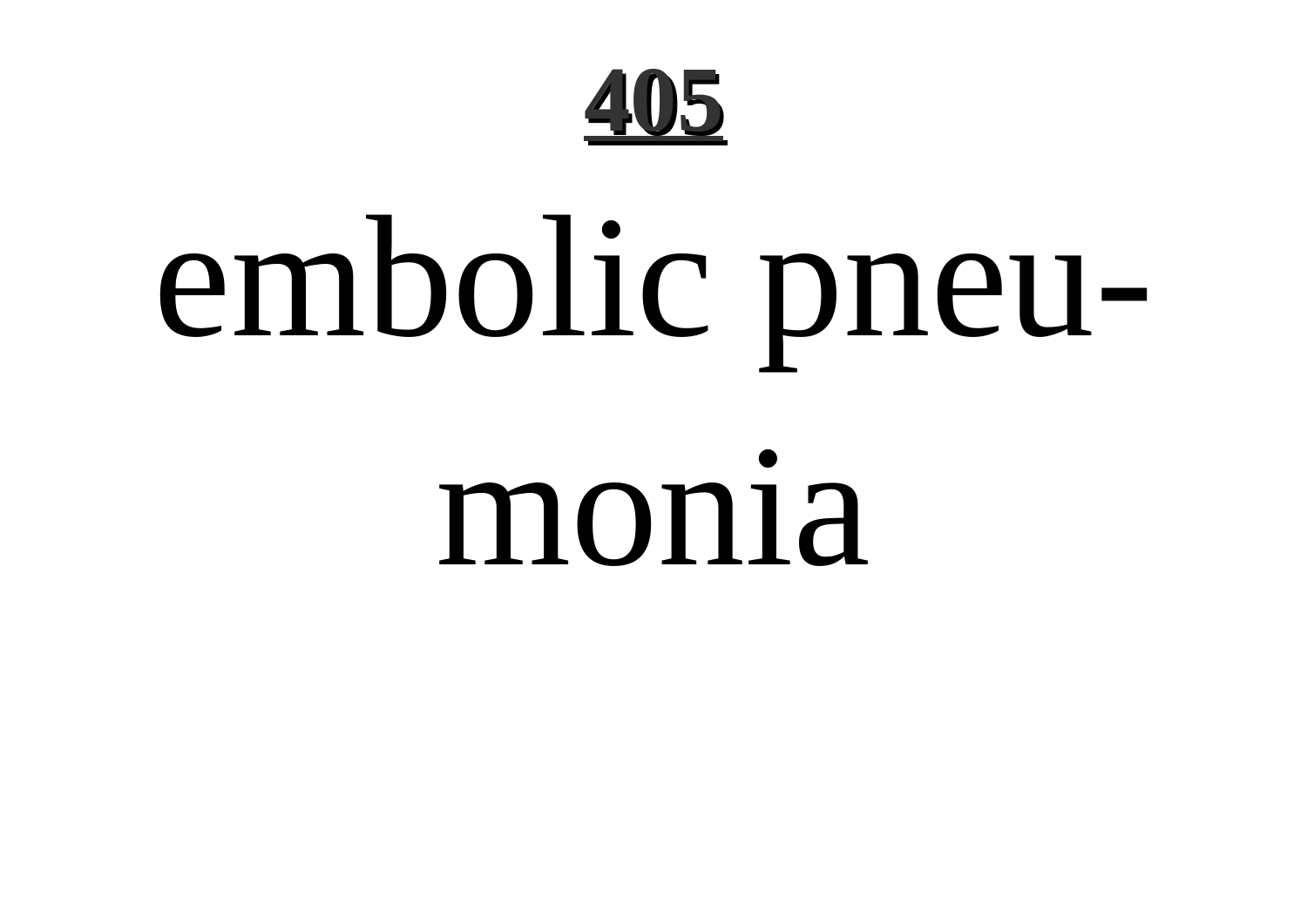

#### embolicstroke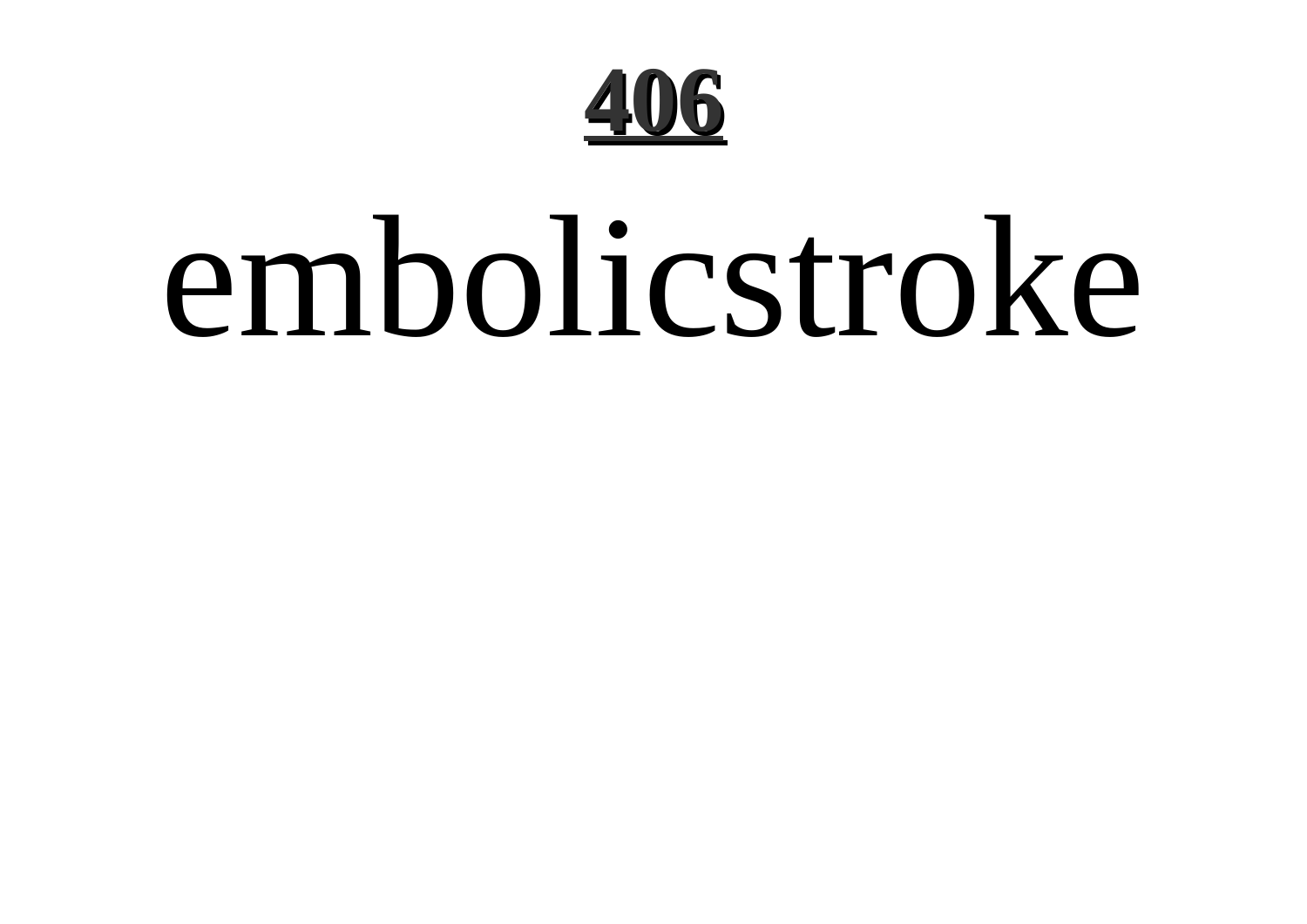

#### embolism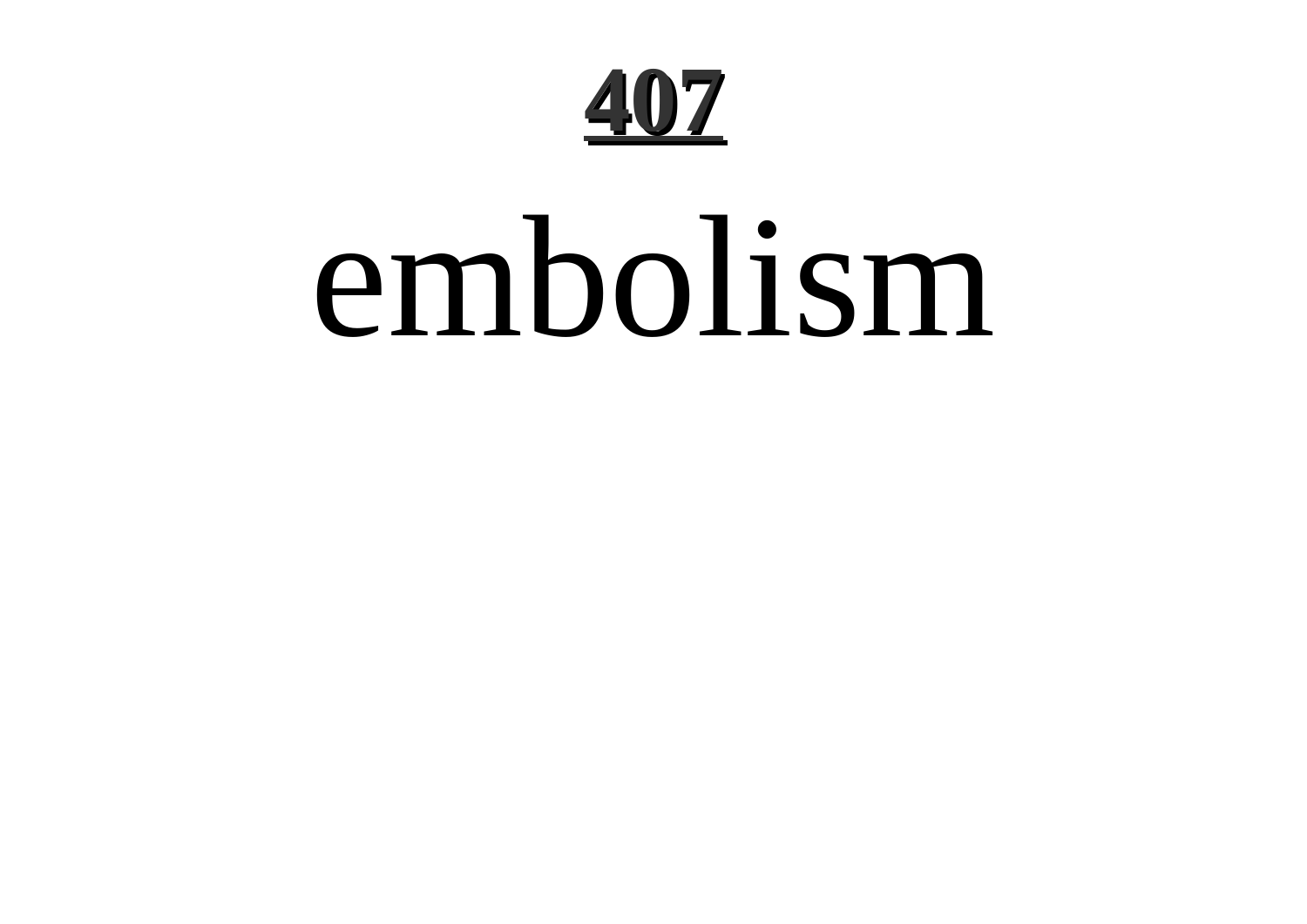

#### embolism arteri-

 $\overline{a}$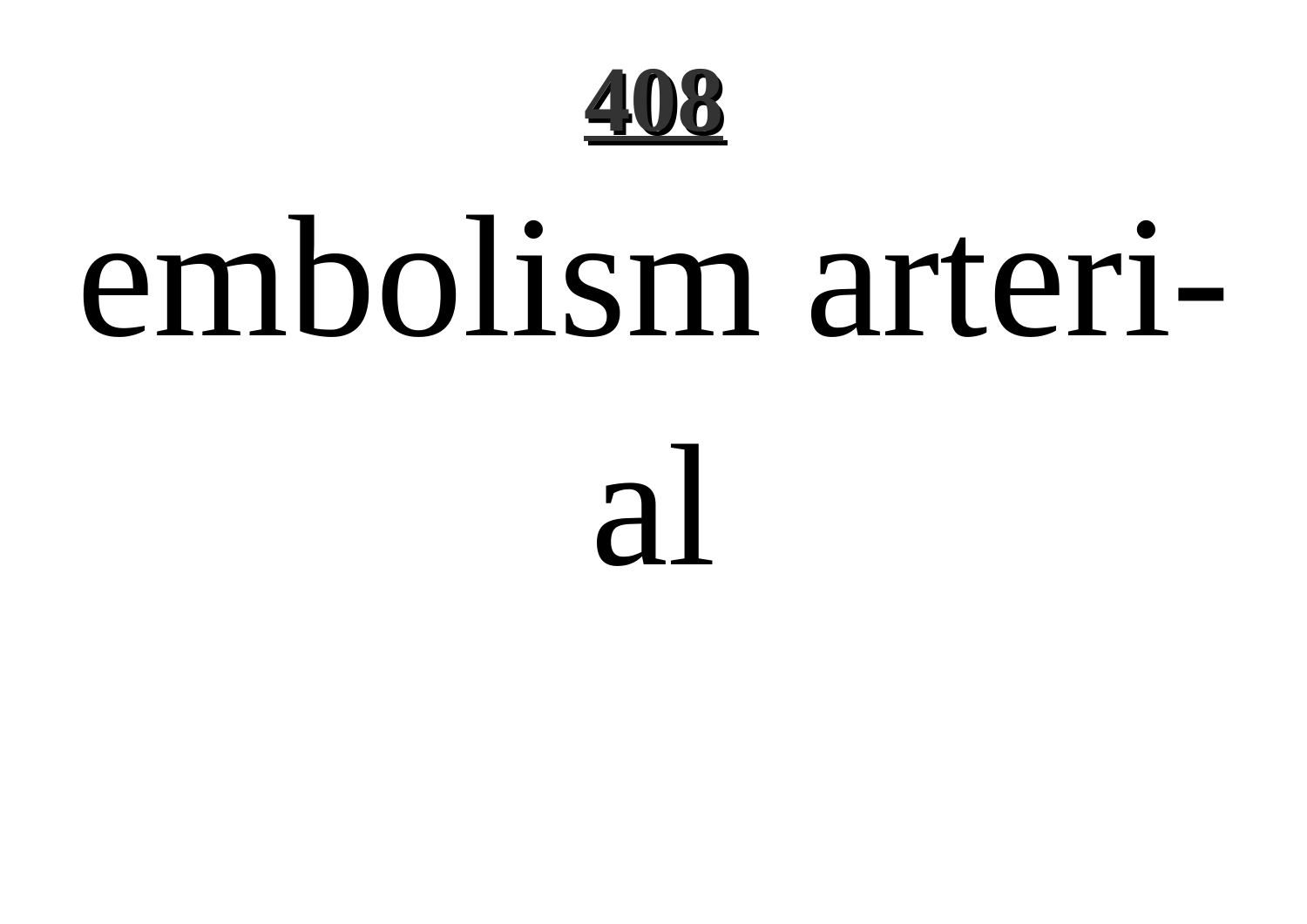

#### embolism

#### venous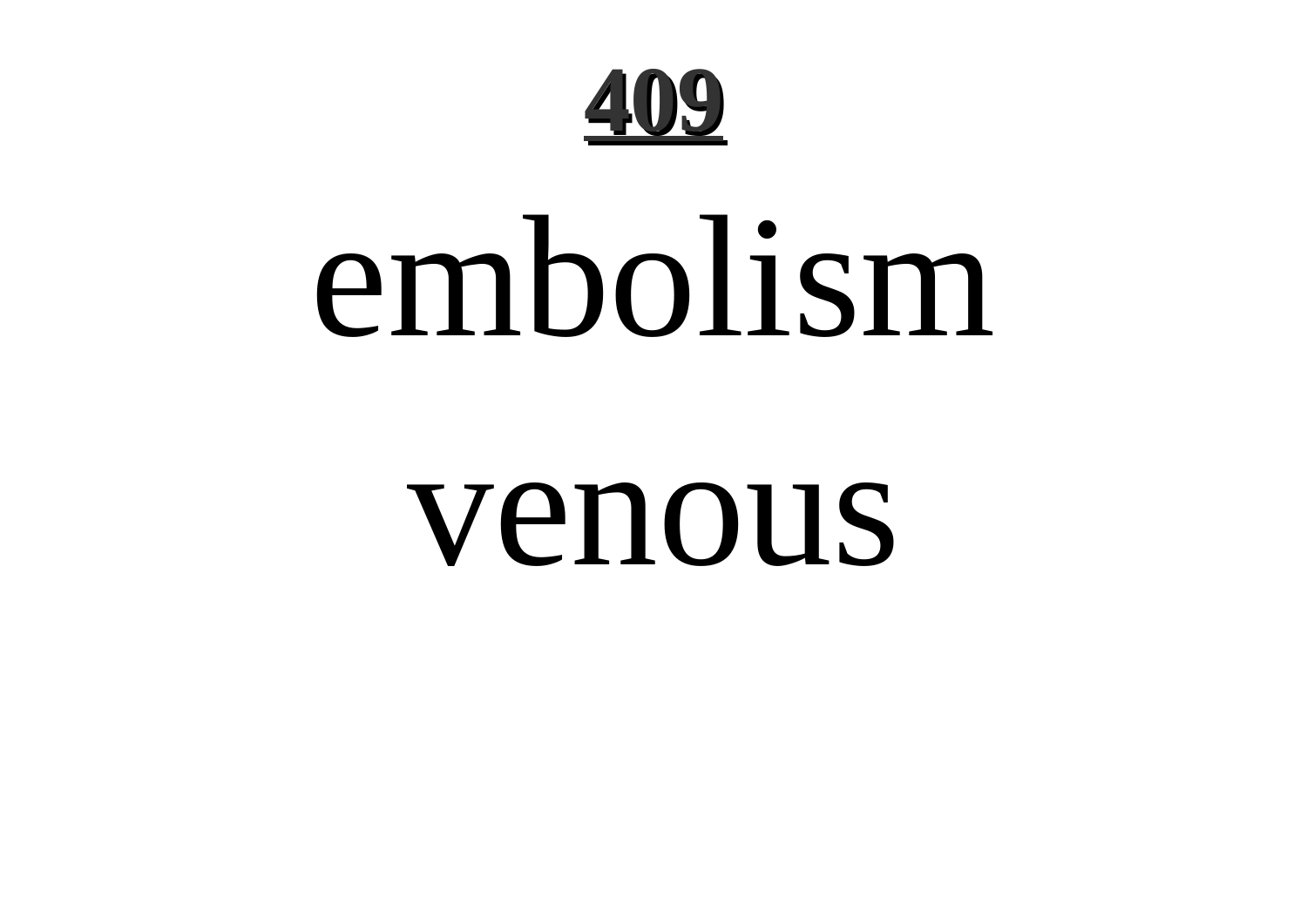

## encephalitis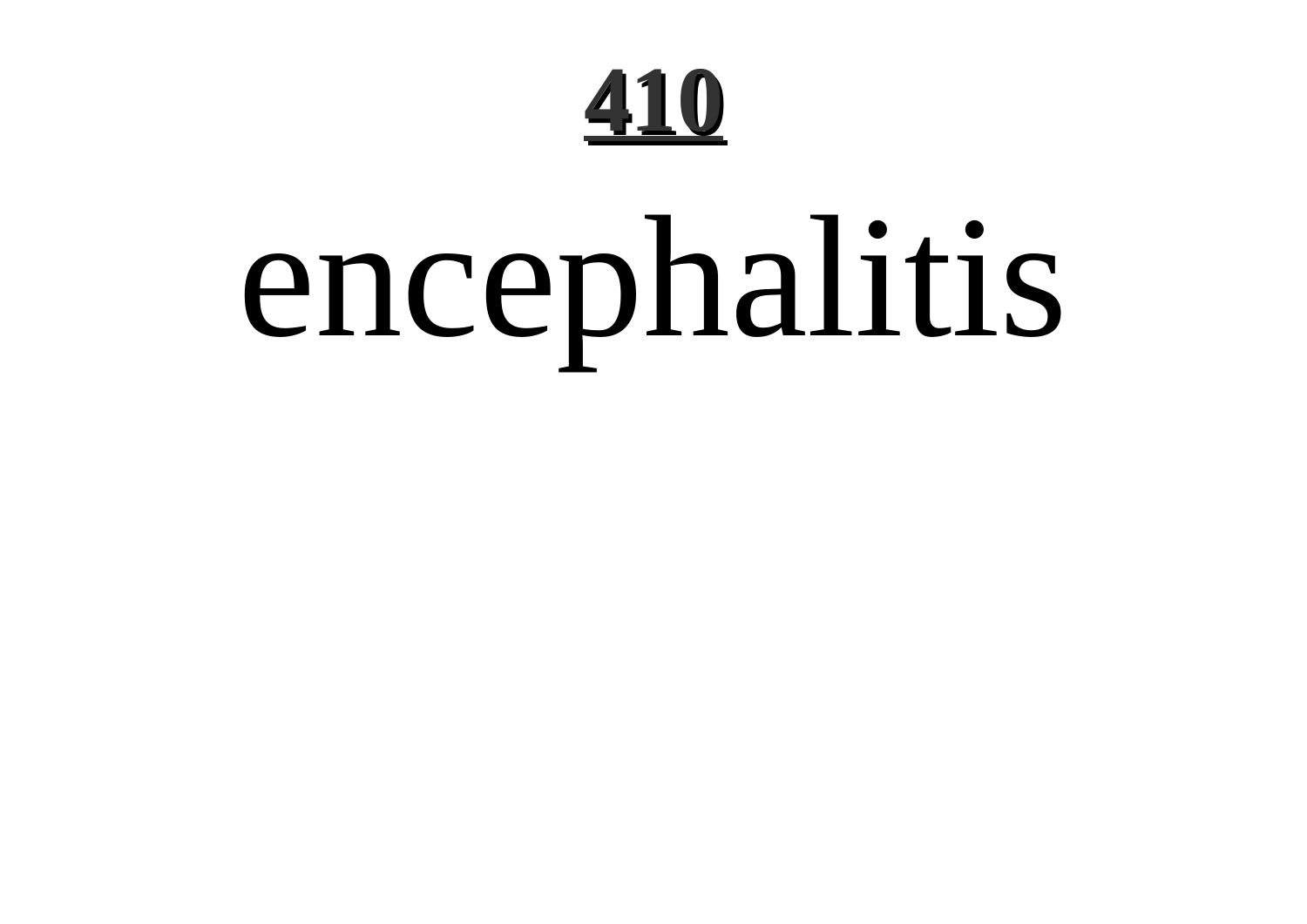#### 411

## encephalitisaller-

gic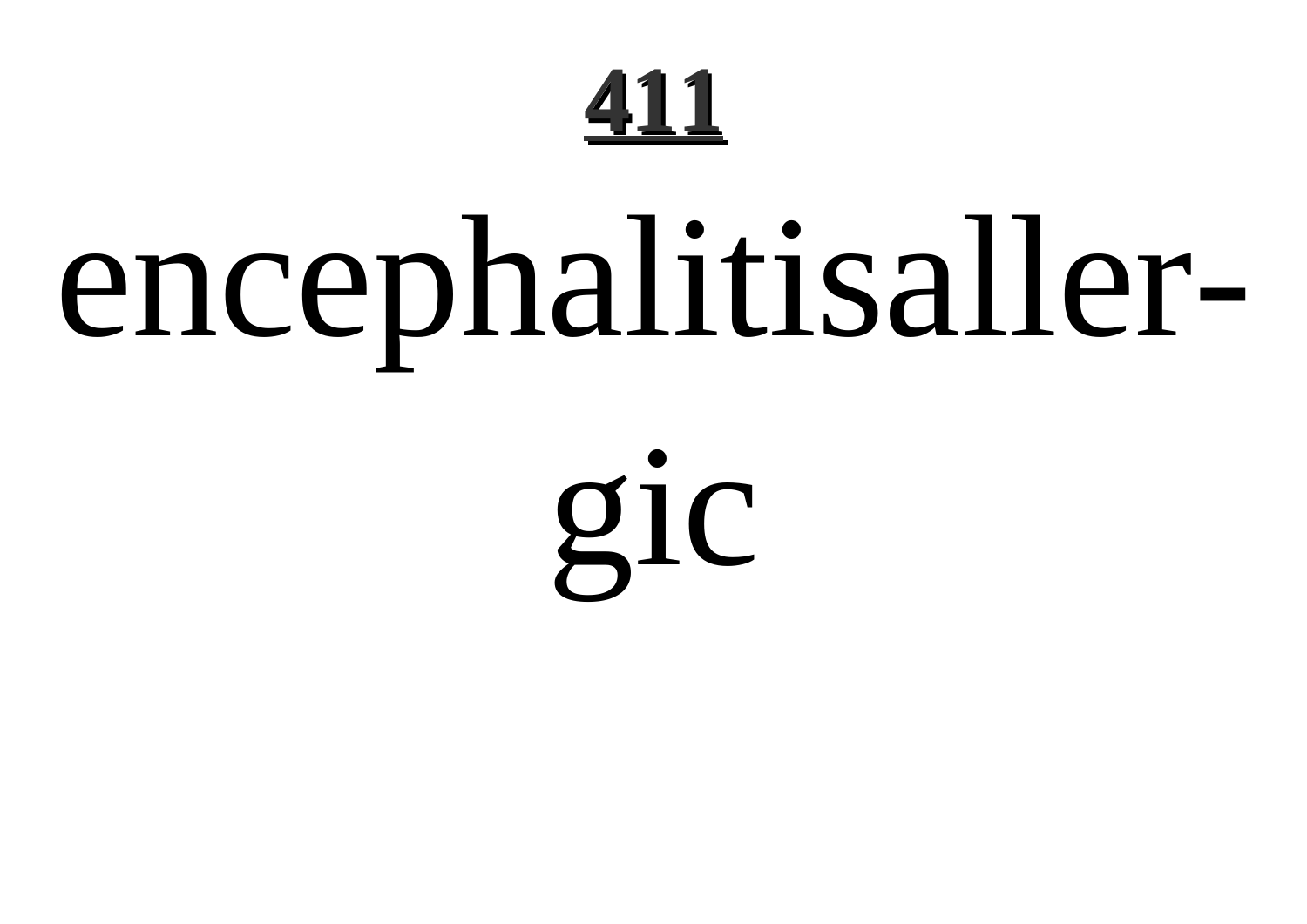

## encephalitis au-

#### toimmune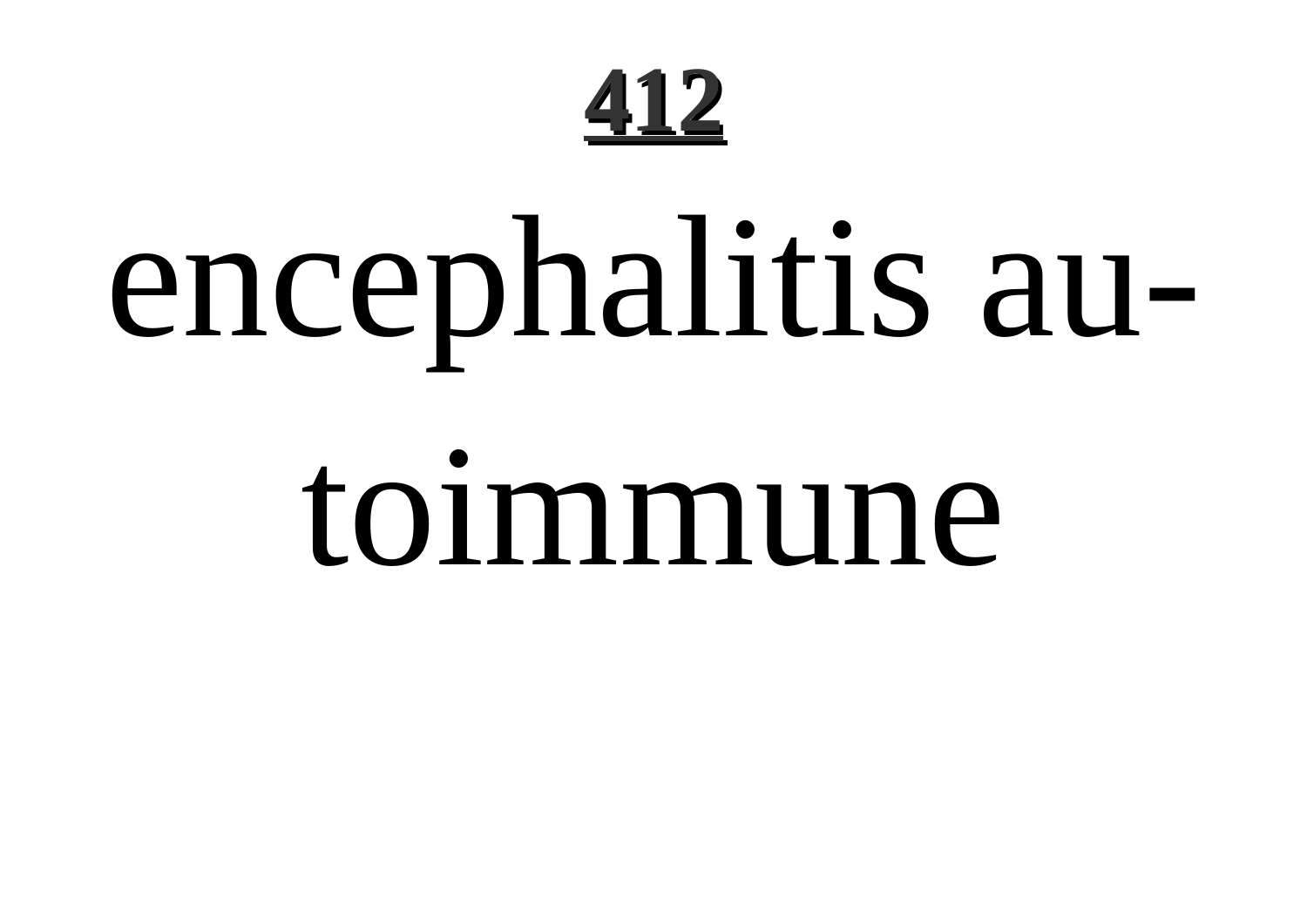

## encephalitis

#### brain stem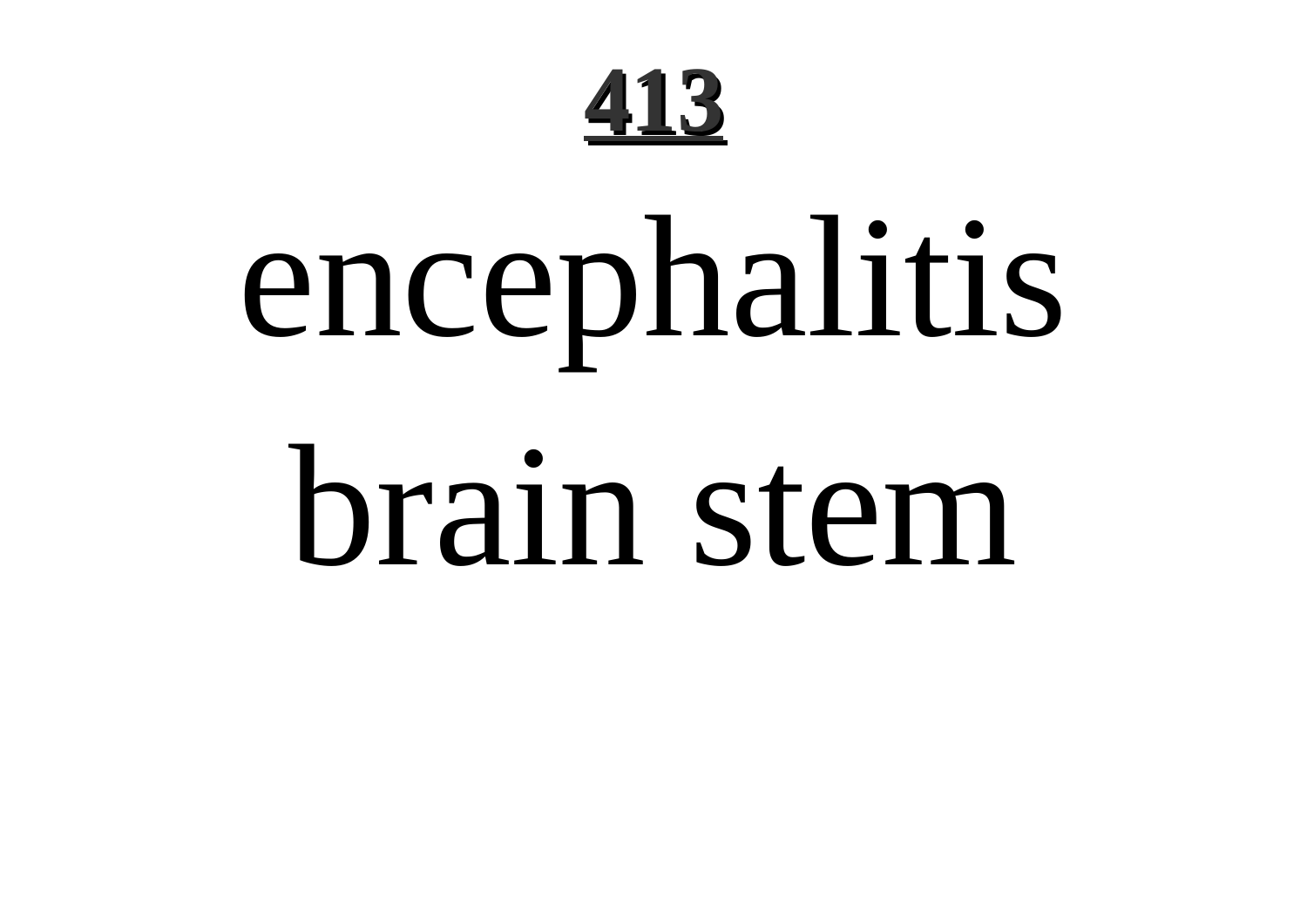

## encephalitishae-

### morrhagic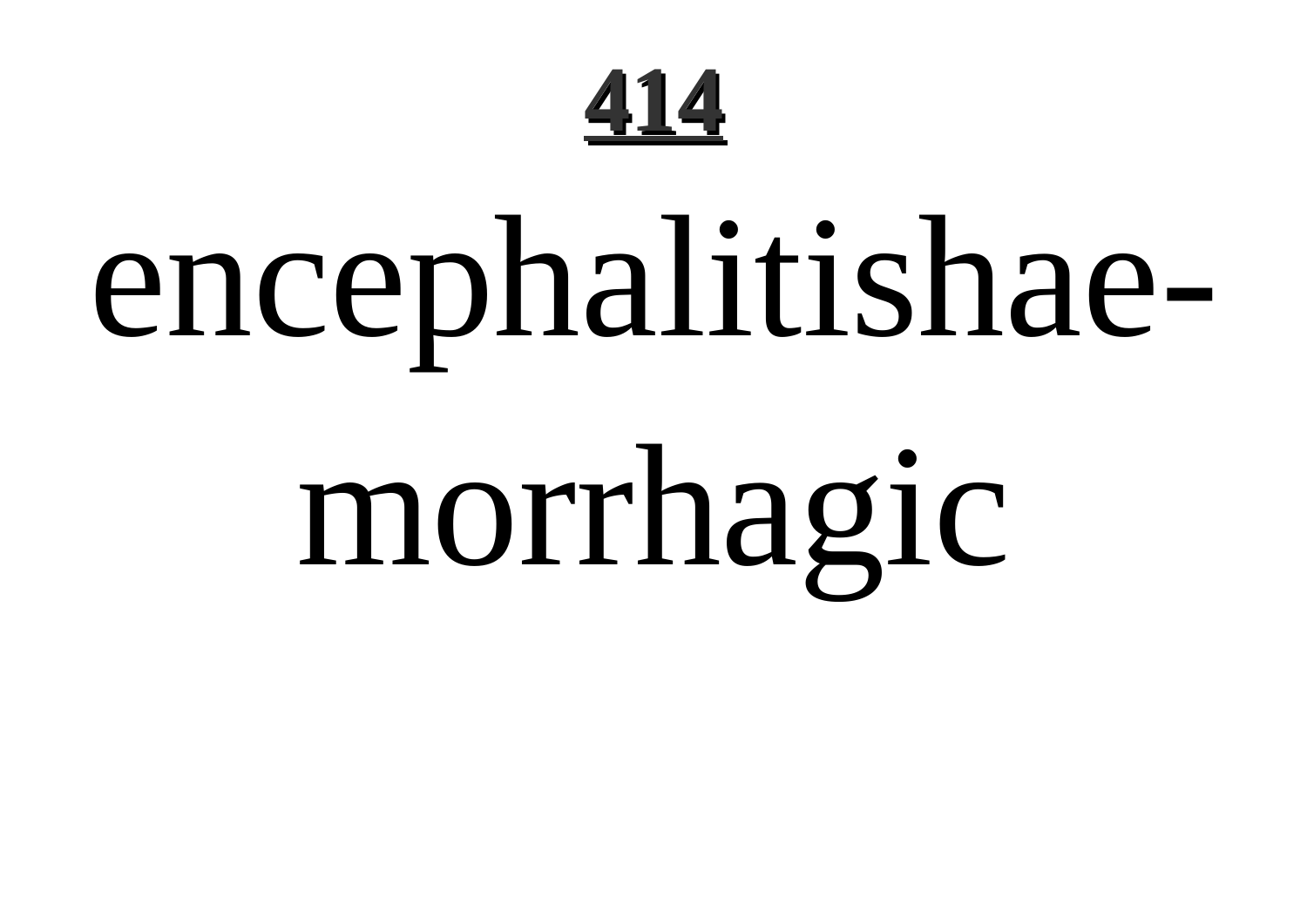

## encephalitis periaxialis diffusa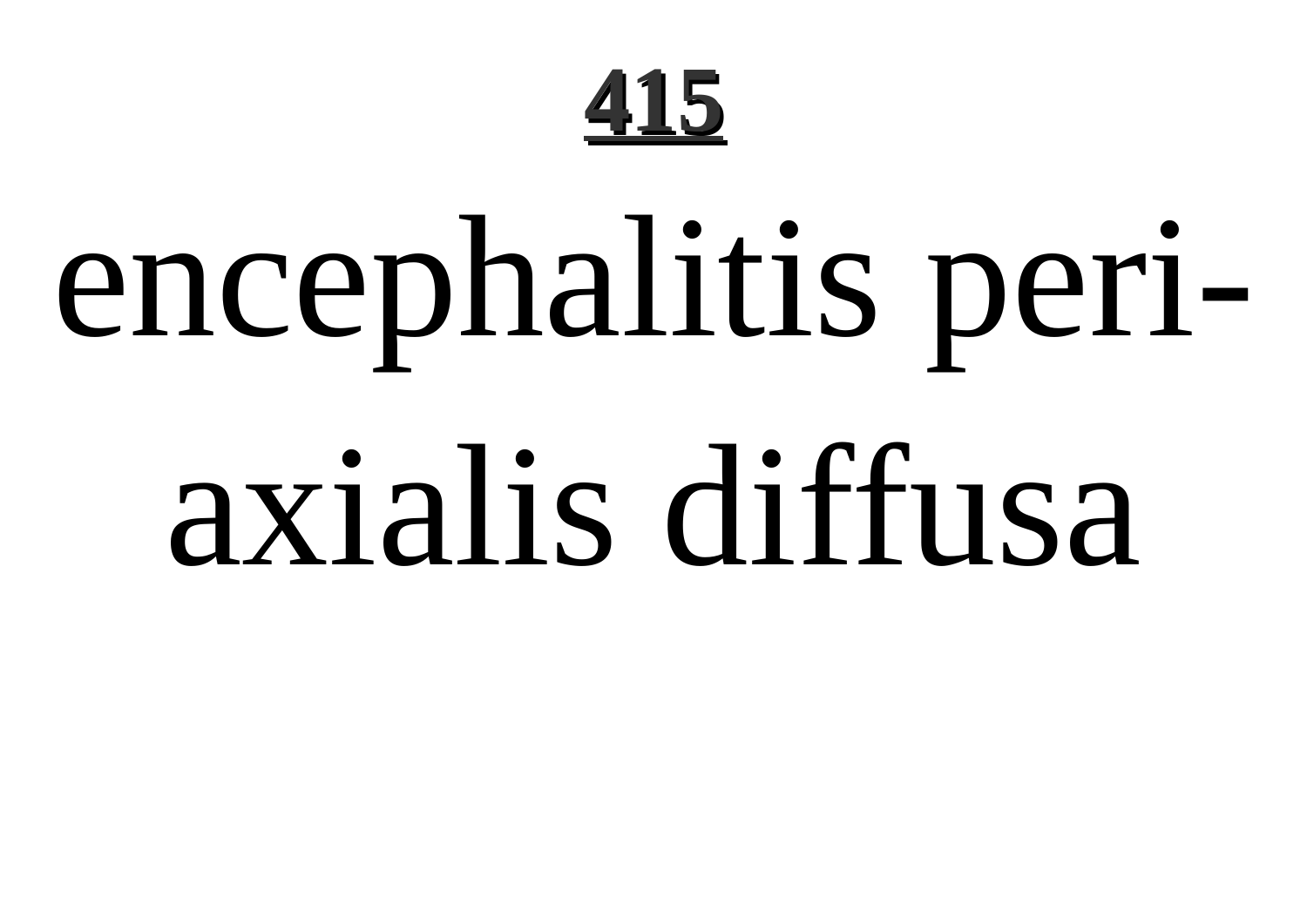

## encephalitis po-

#### stimmunisation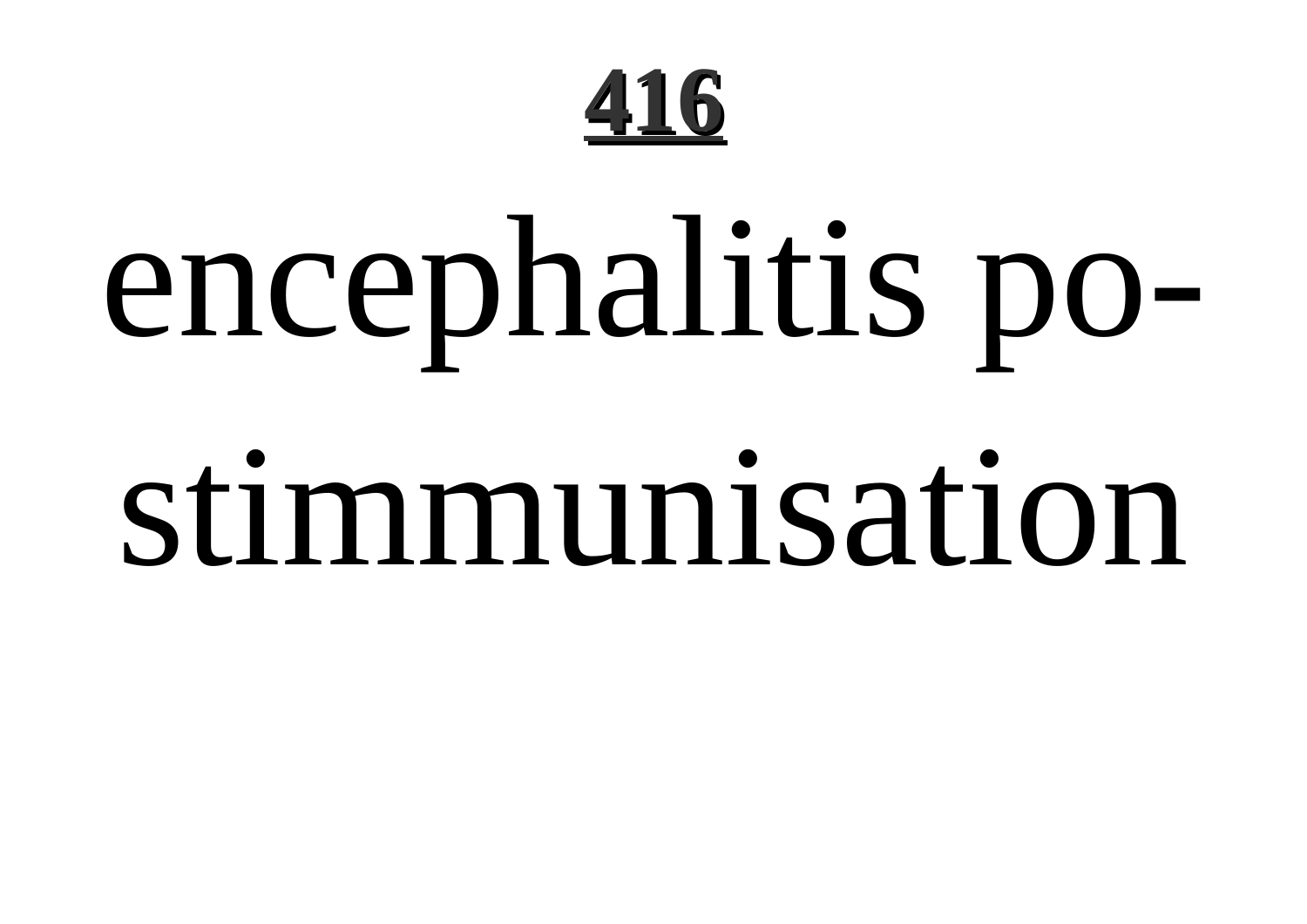#### 417

## encephalomyeli-

tis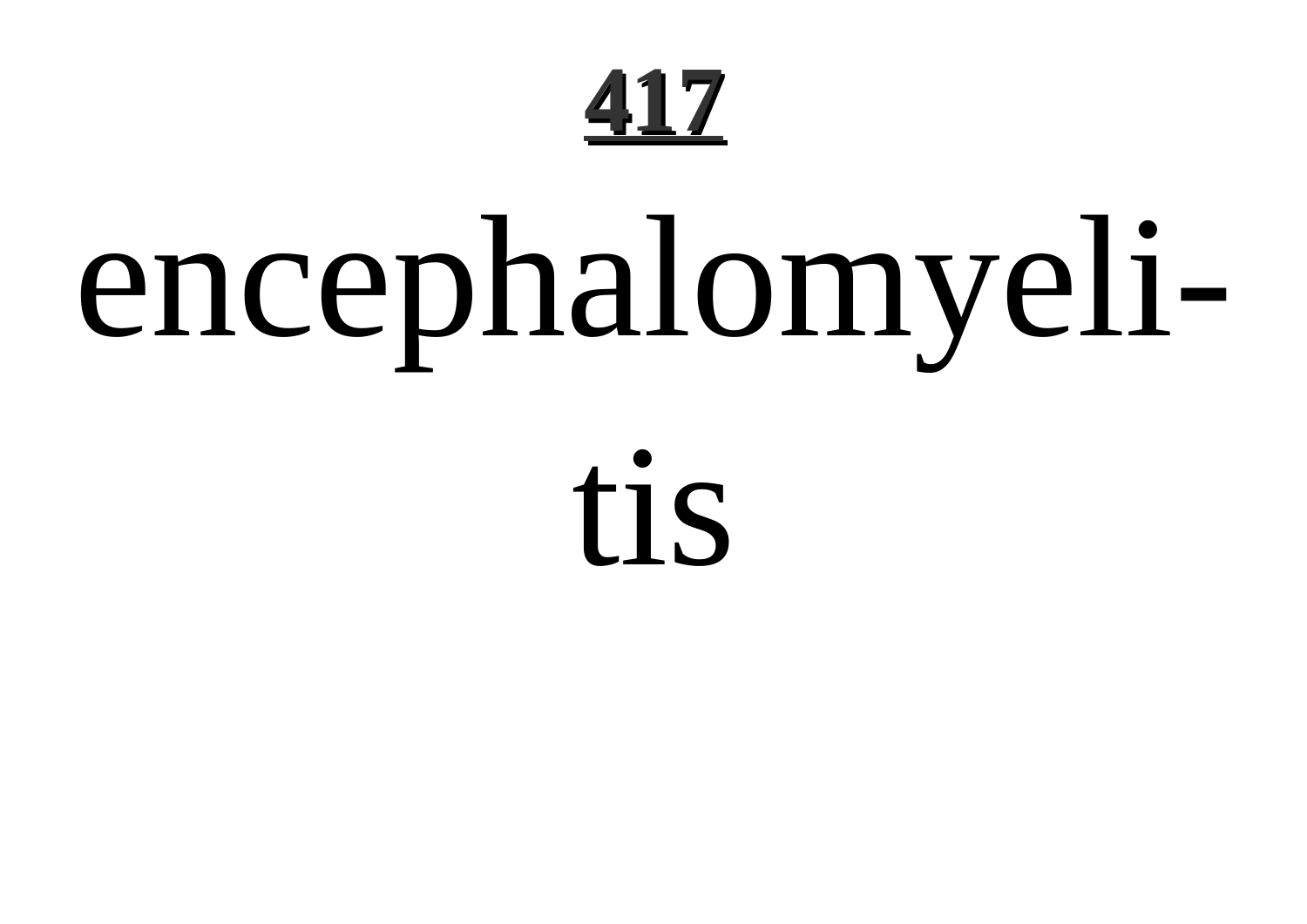

## encephalopathy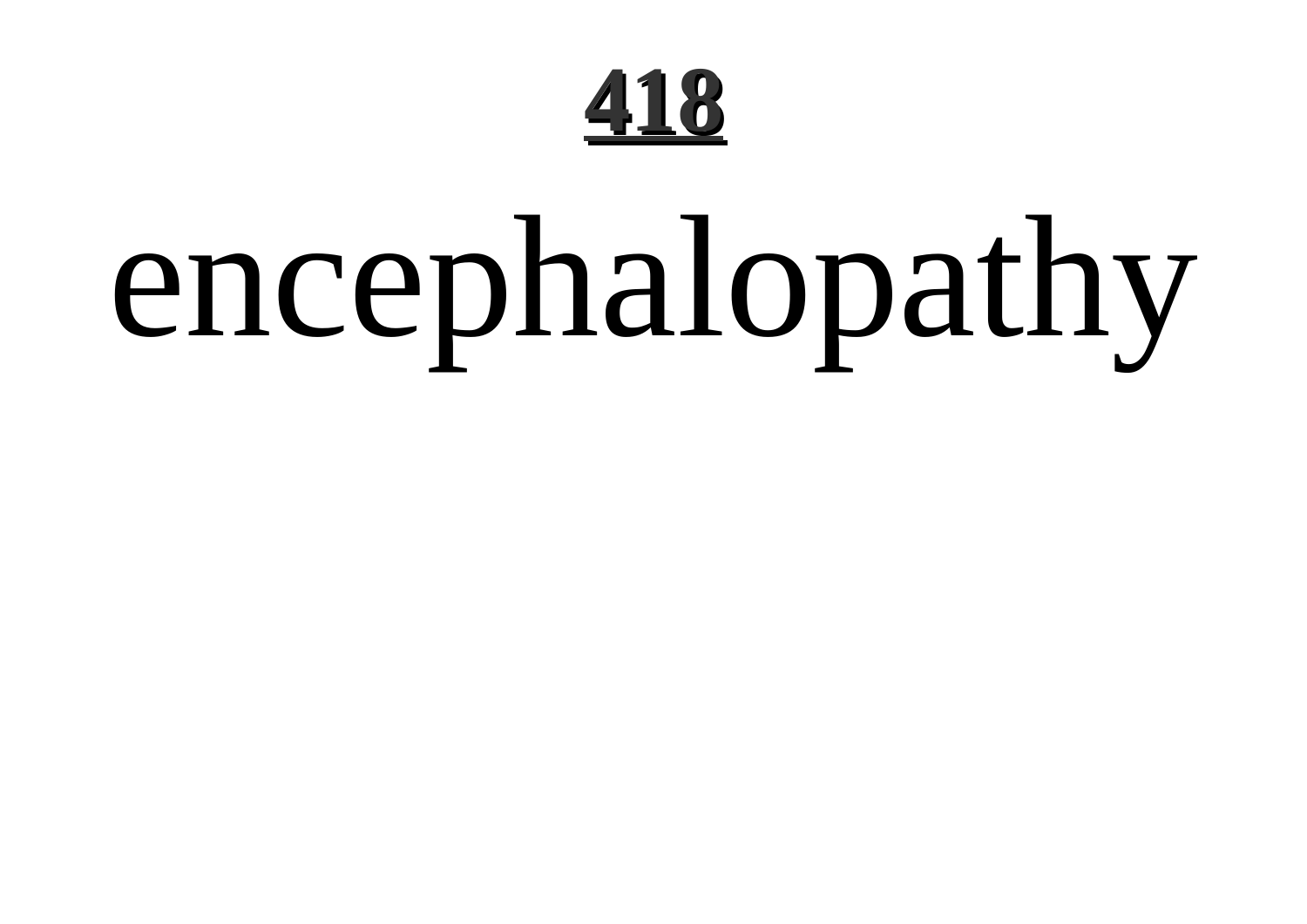

#### endocrine disor-

der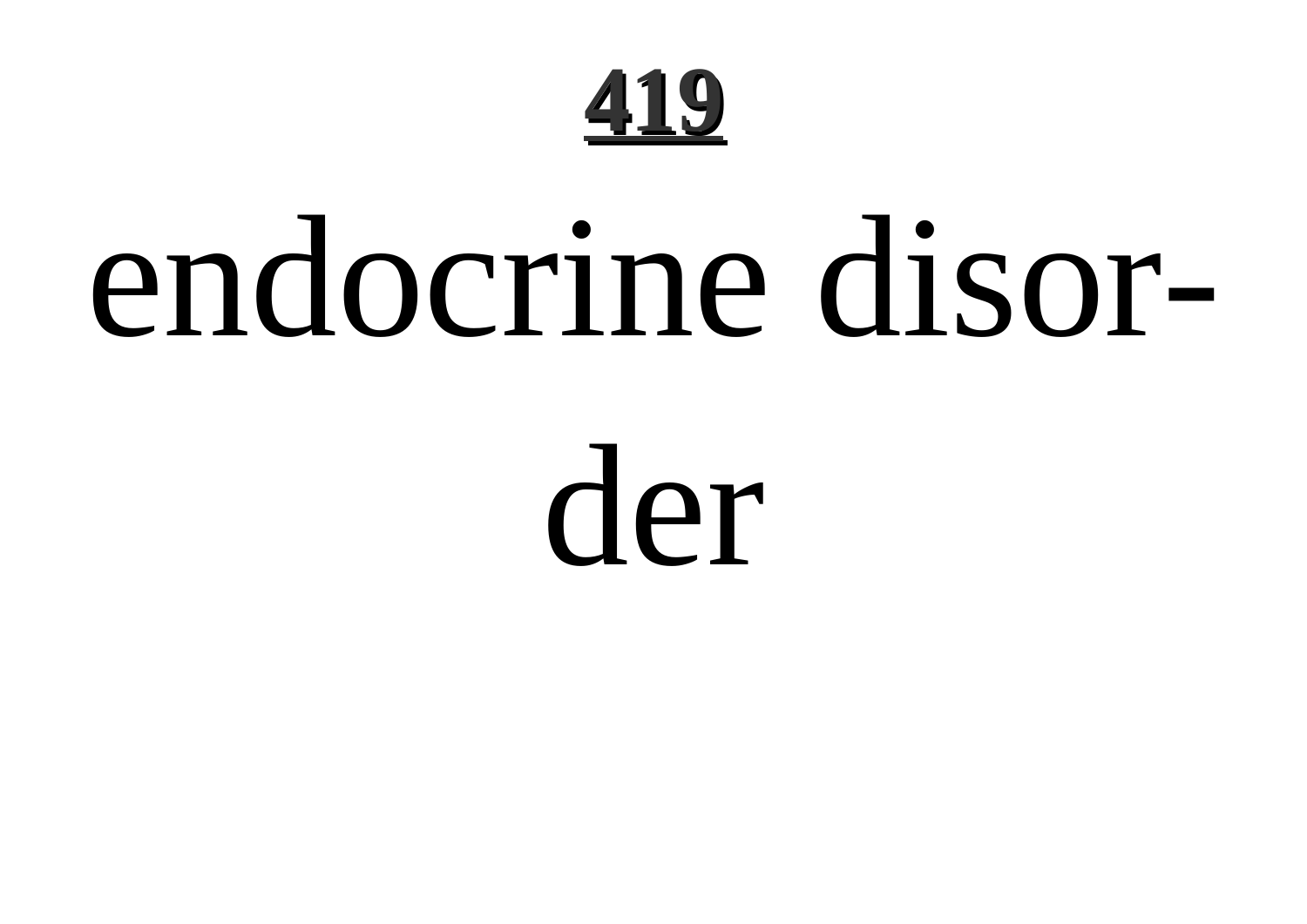

## endocrineopht-

## halmopathy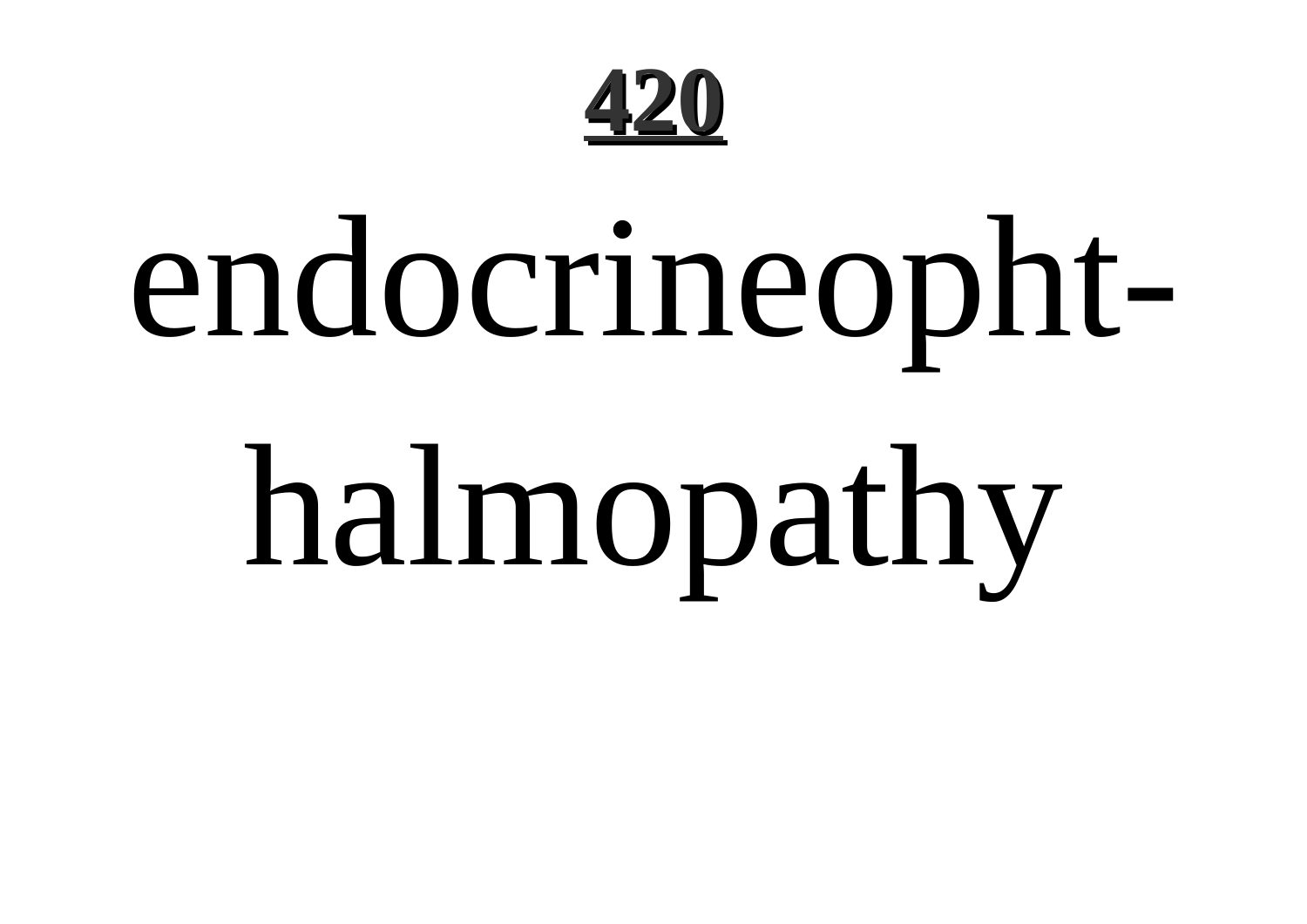

#### endotracheal in-

#### tubation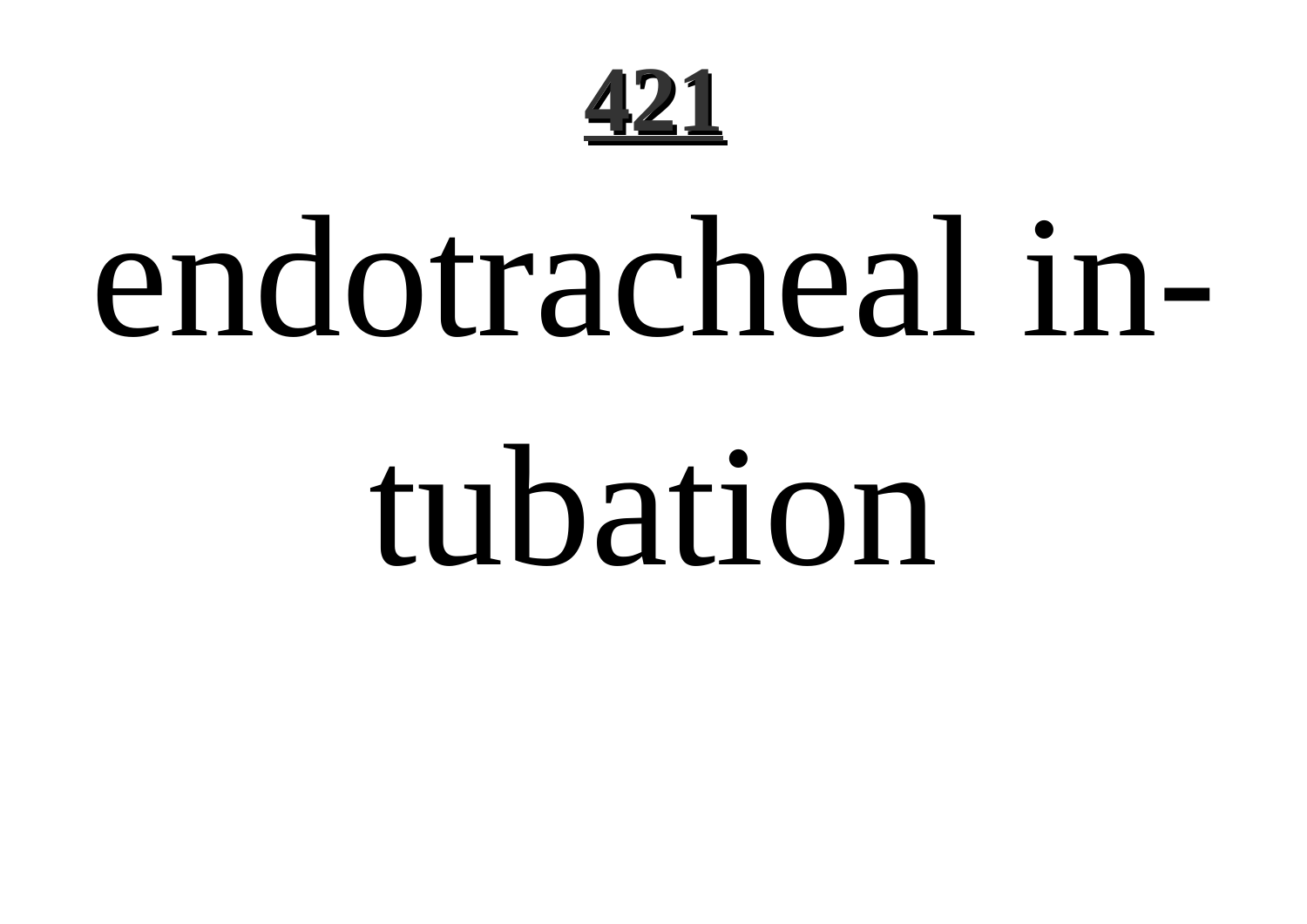**422**

#### enteritis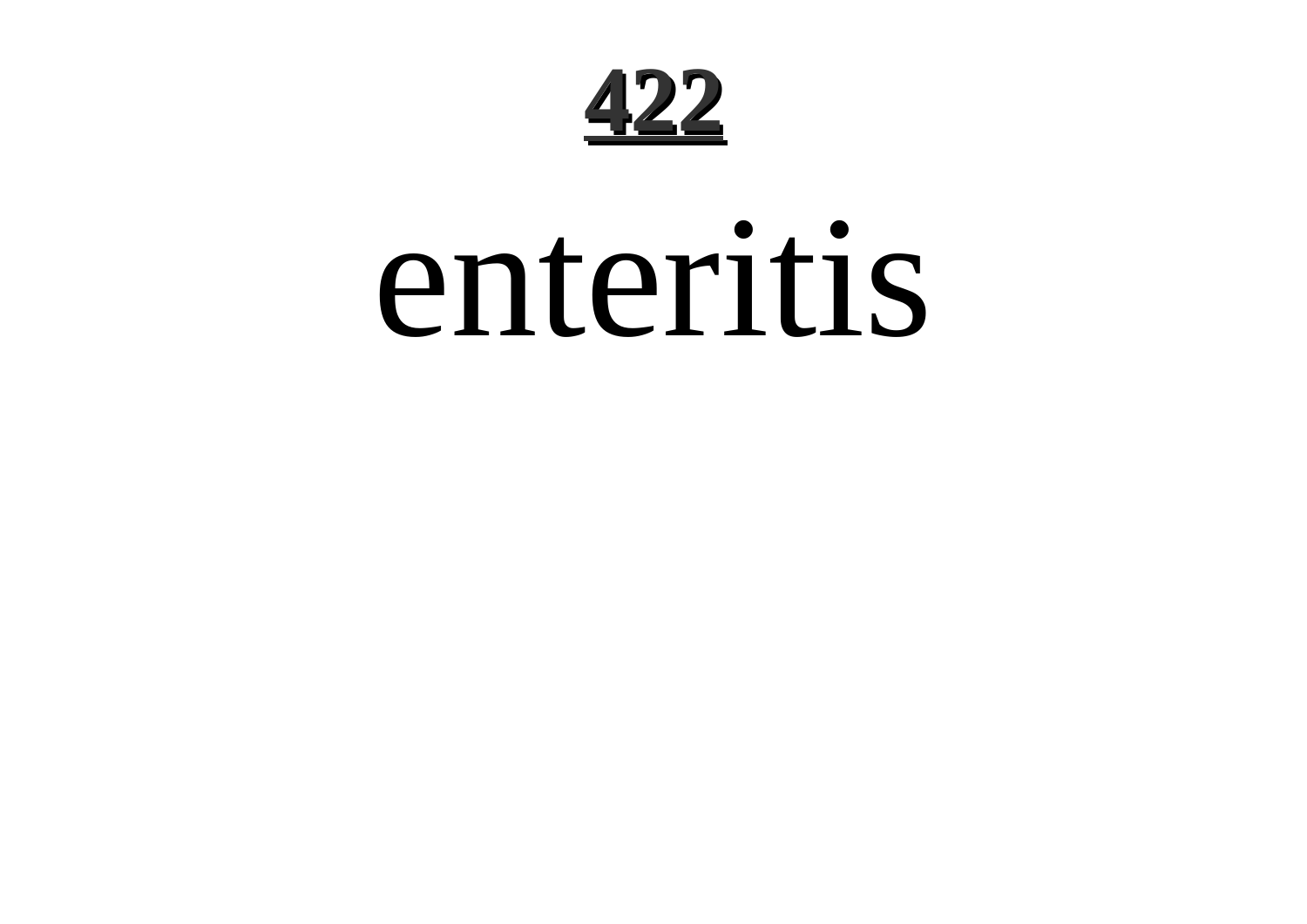

## enteritis leukope-

nic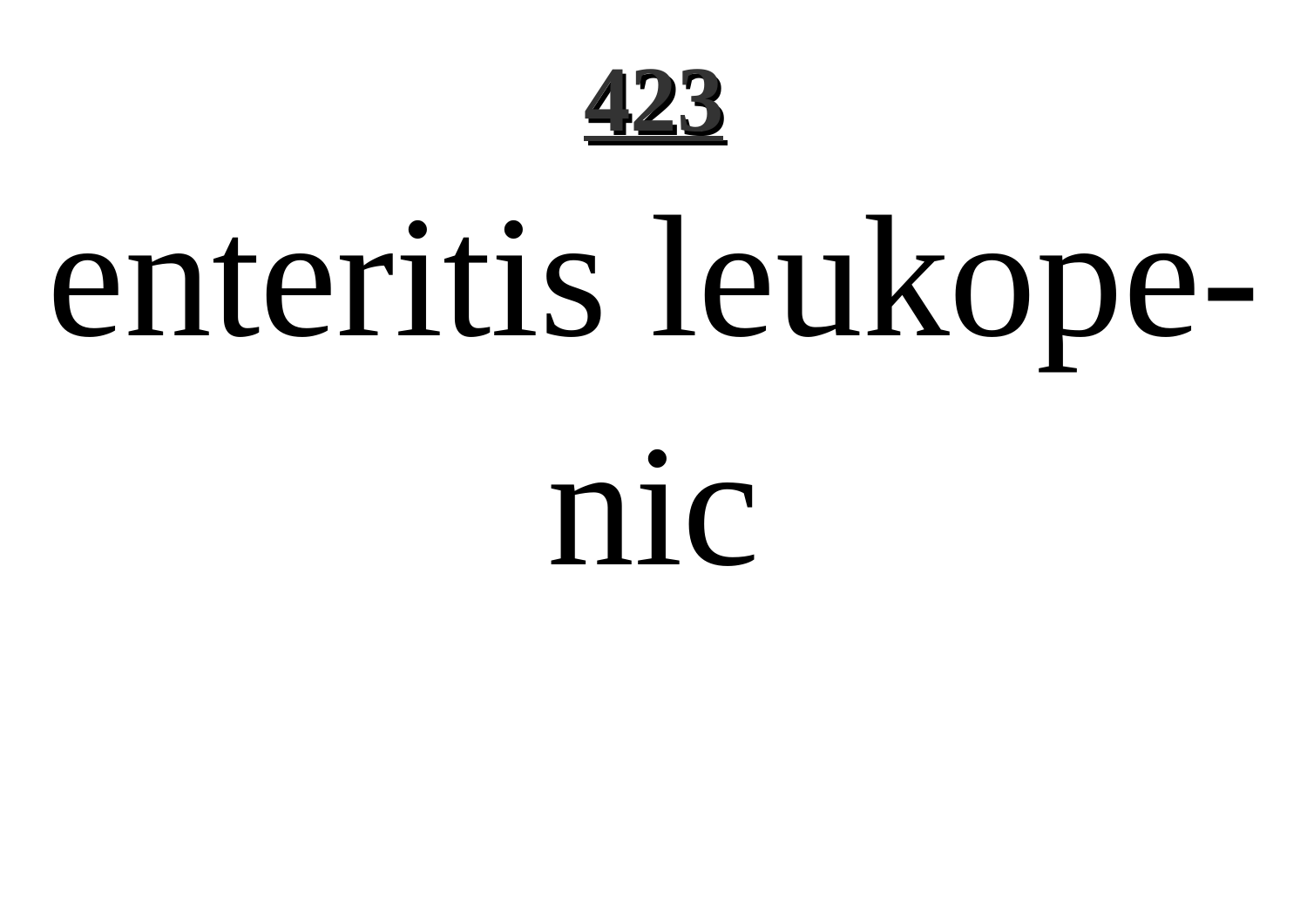424

## enterobacterpne-

#### umonia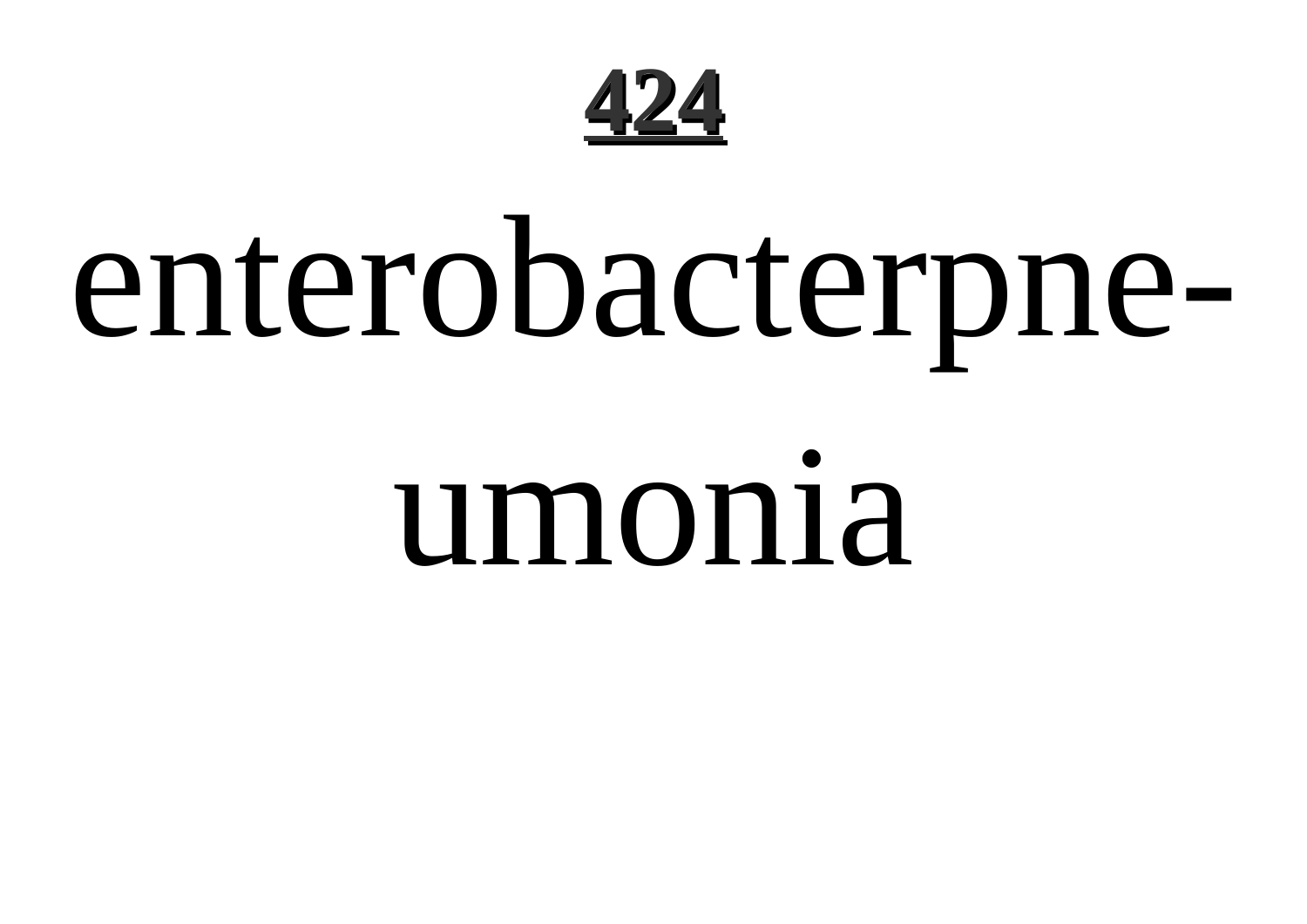

#### enterocolitis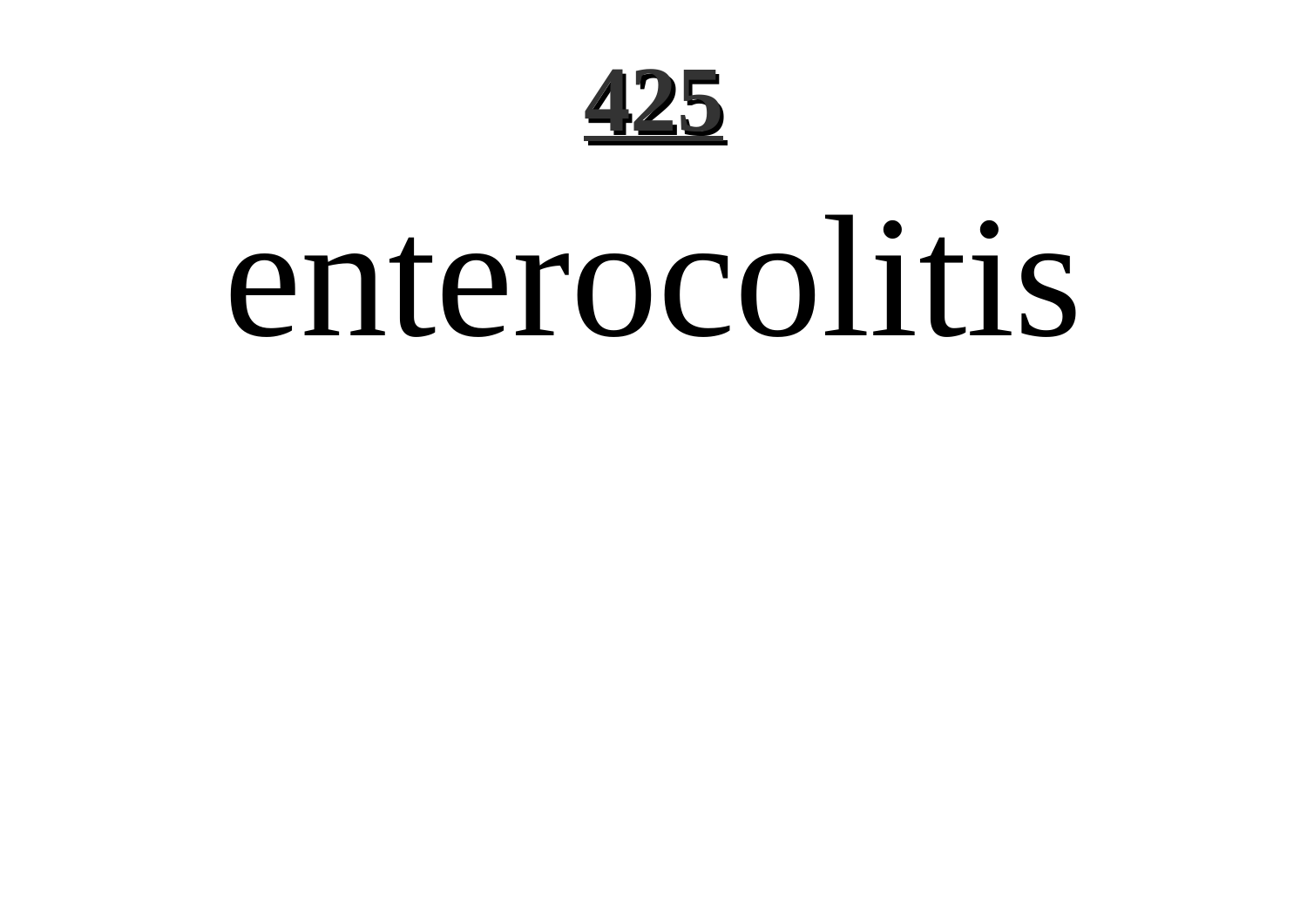

## enteropathic spondylitis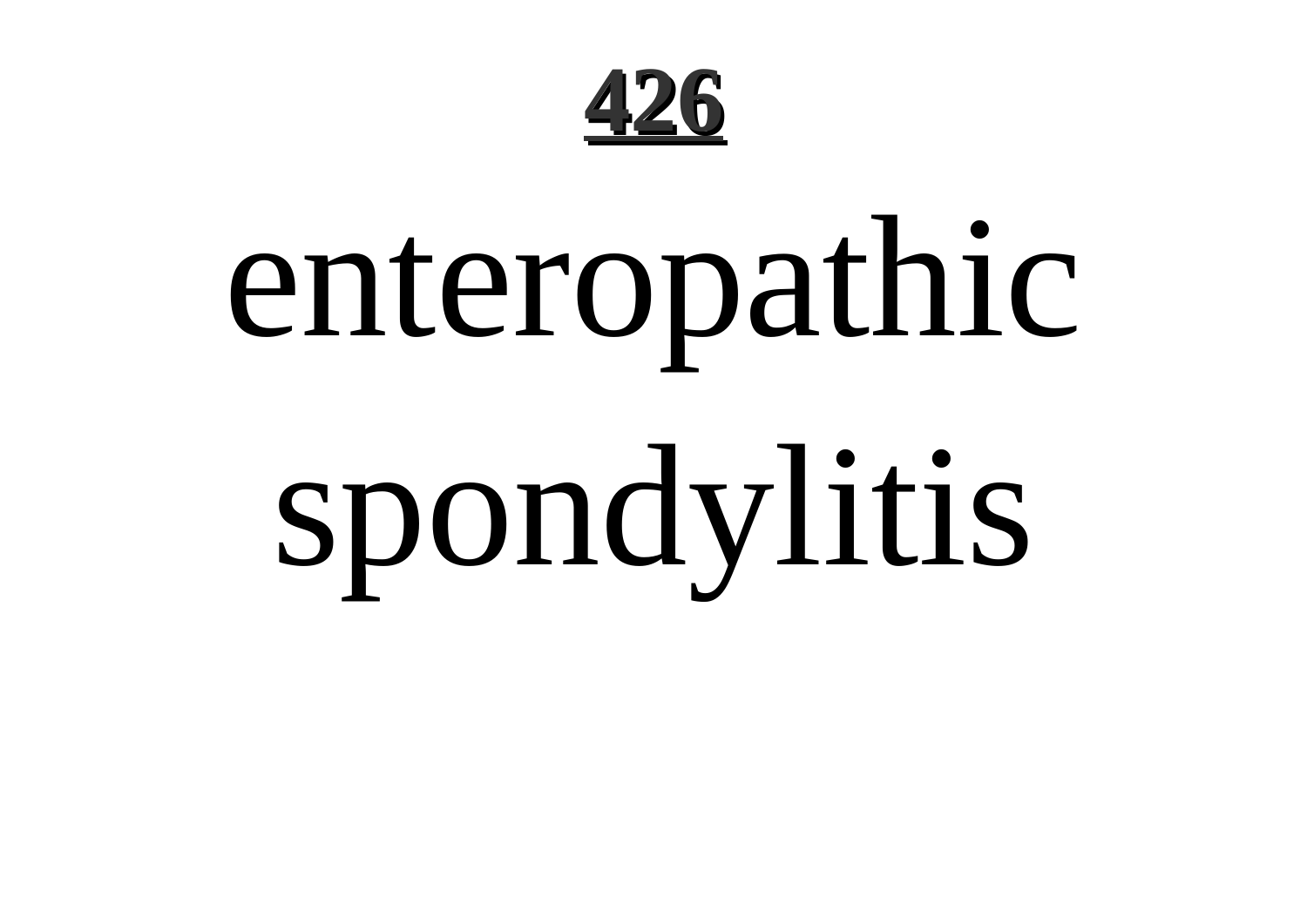**427**

### eosinopenia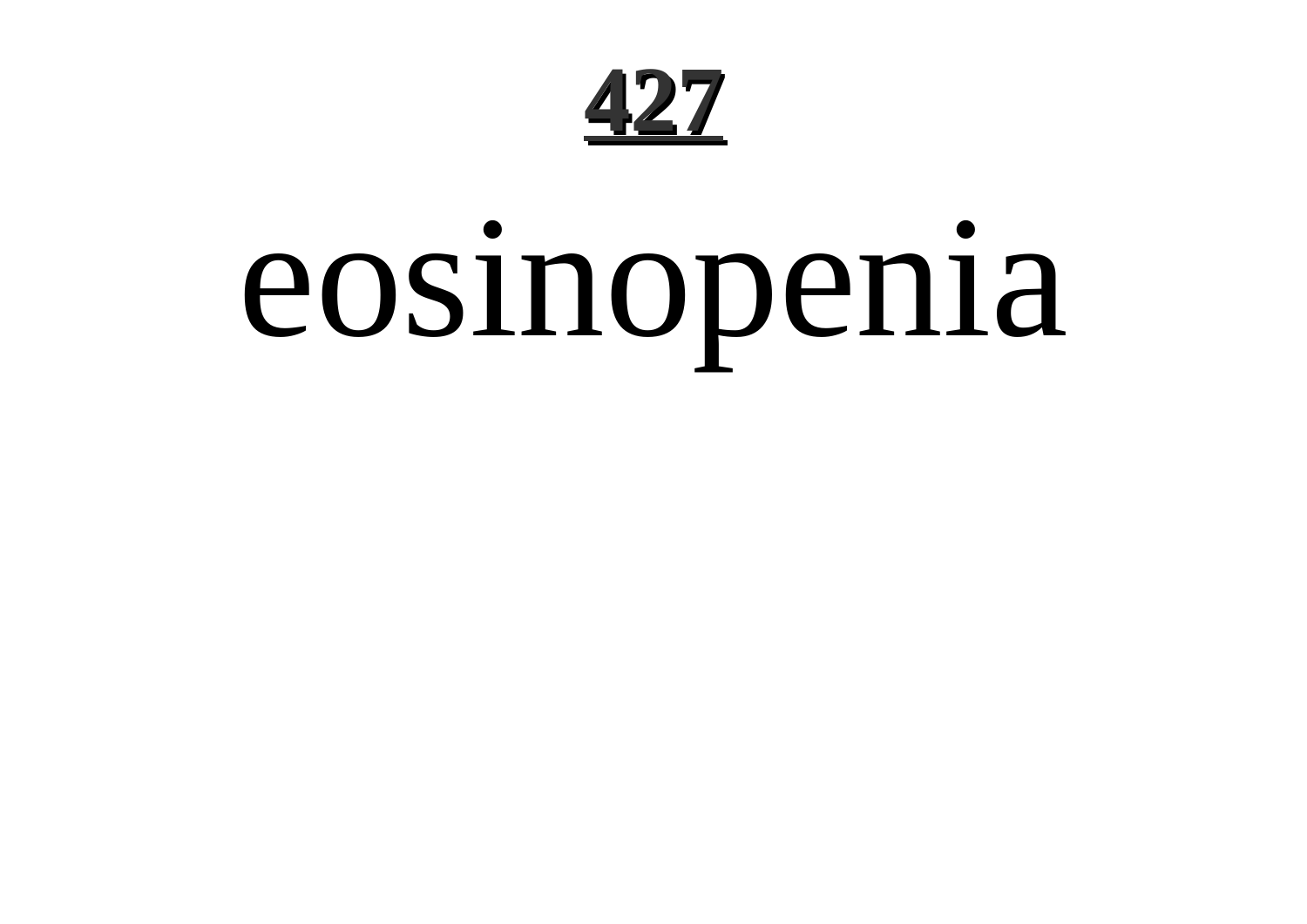

## eosinophilic fa-

sciitis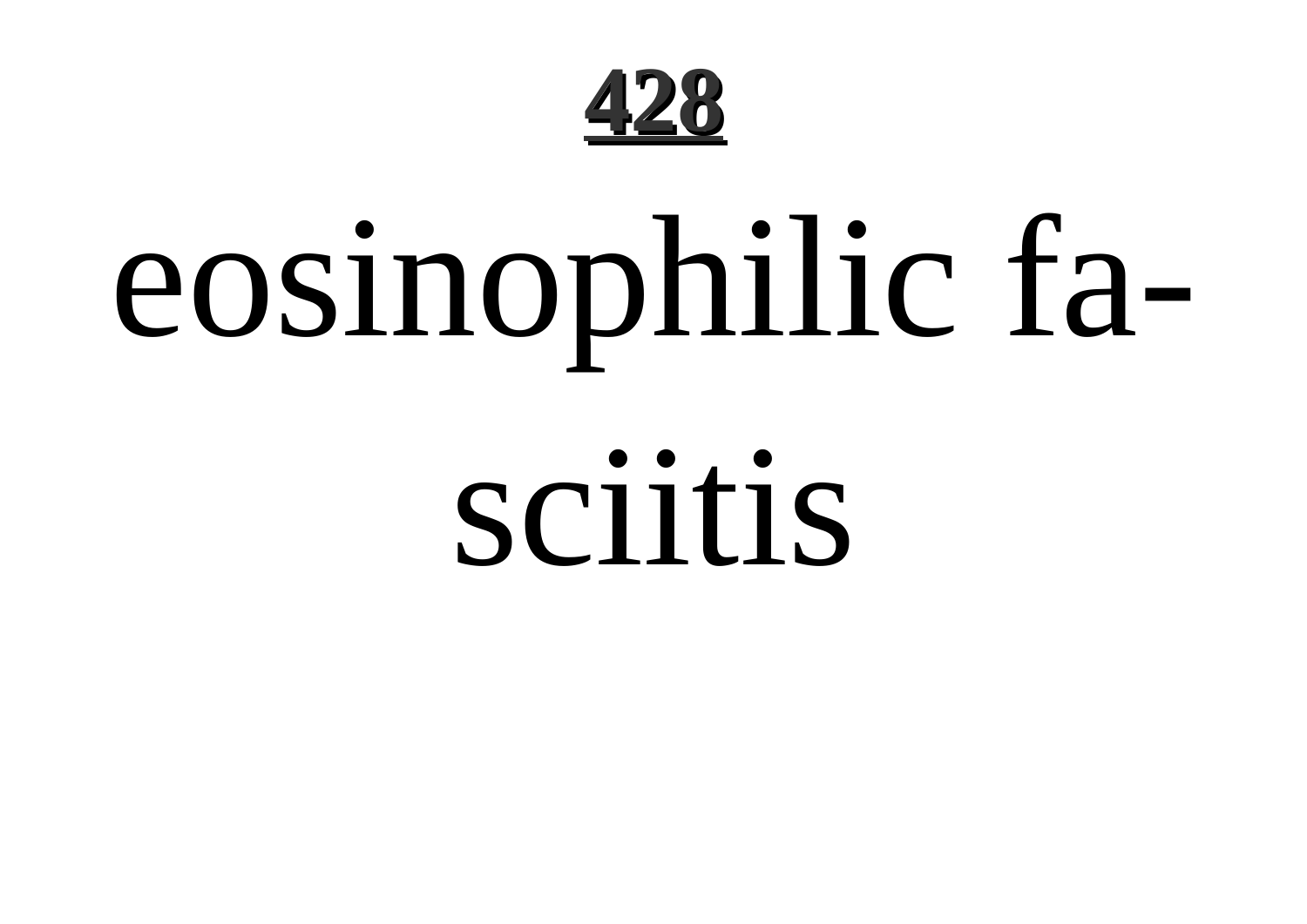

## eosinophilic gra-

#### nulomatosis with

## polyangiitis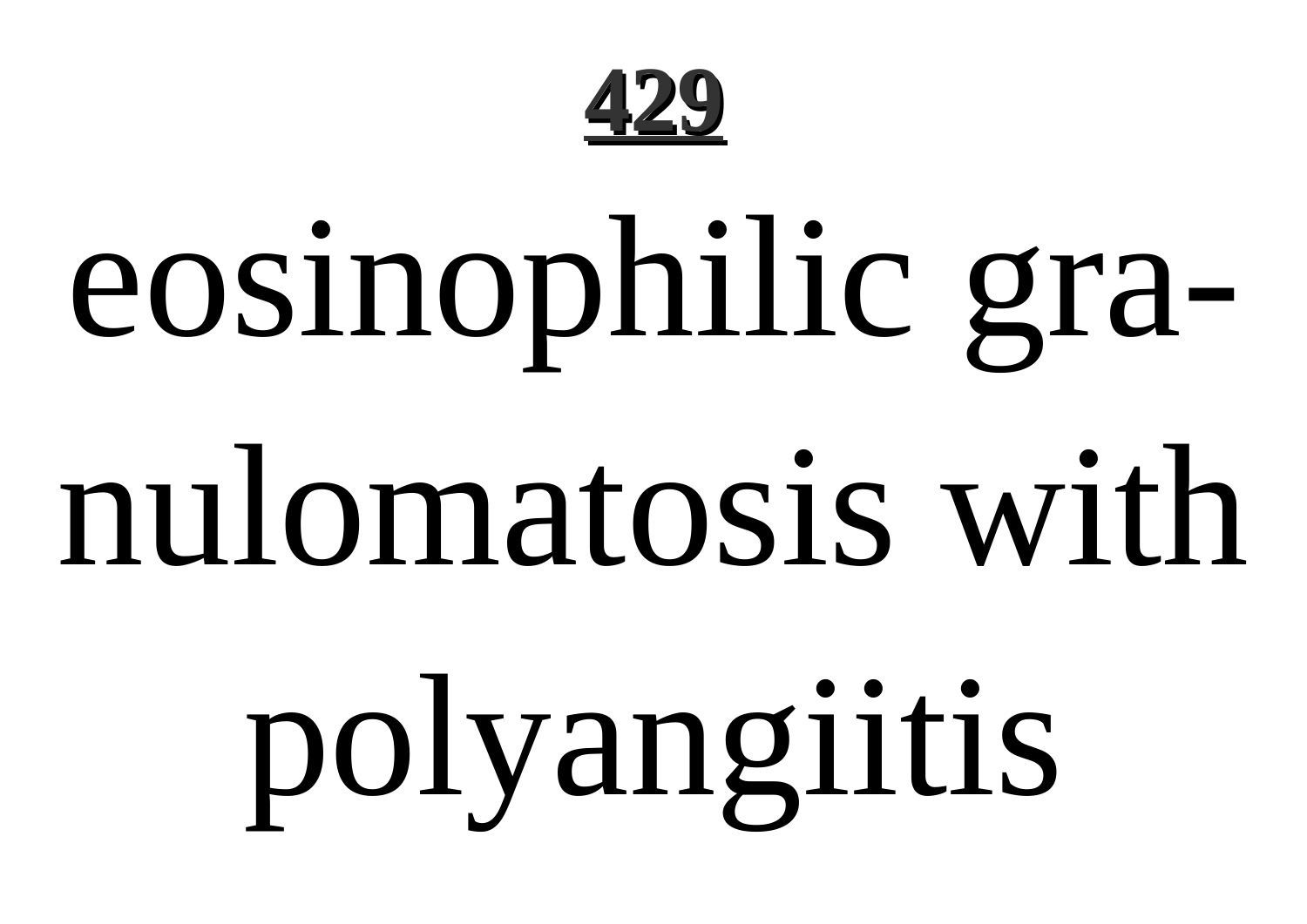

## eosinophilicoes-

## ophagitis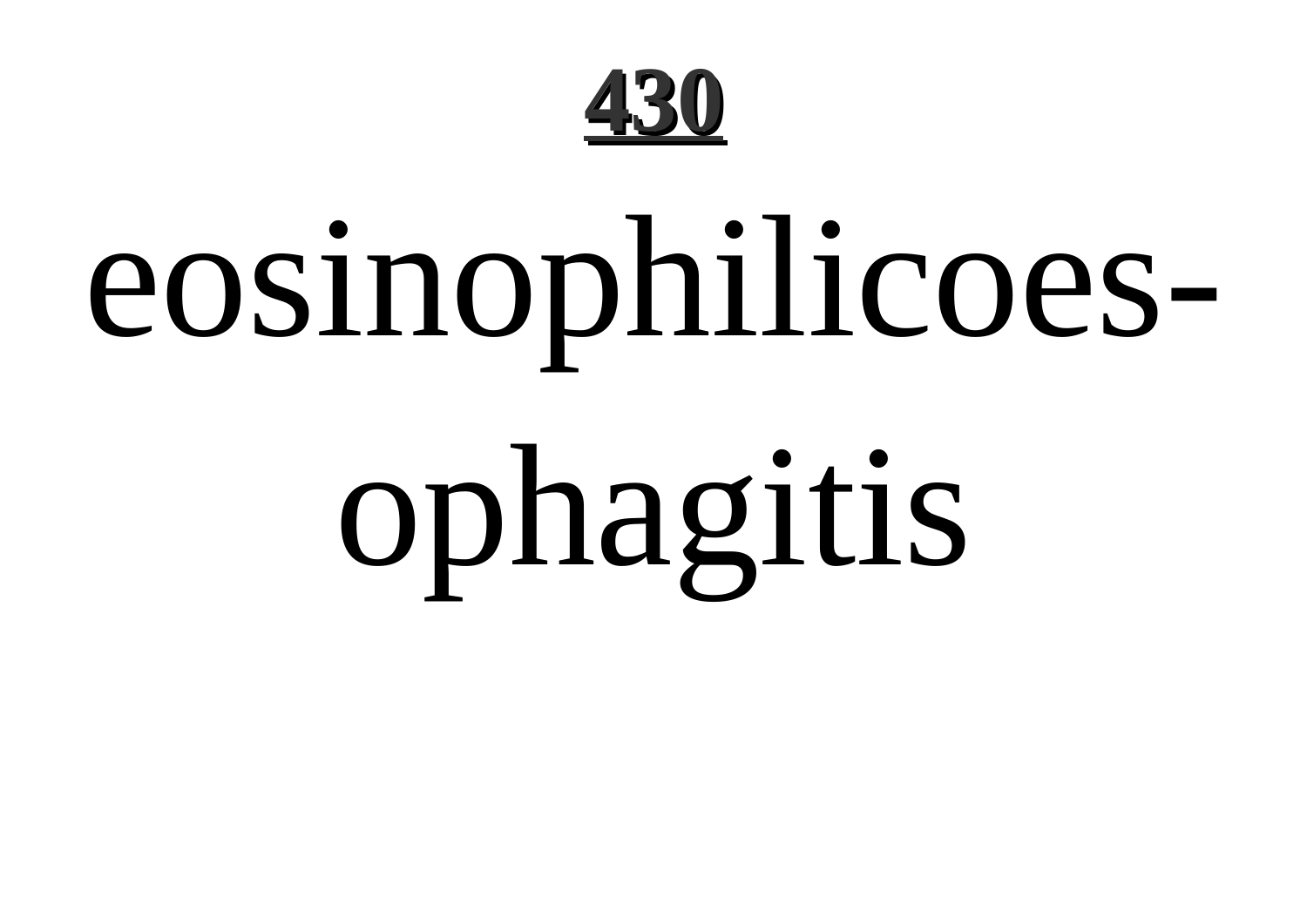

## epidermolysis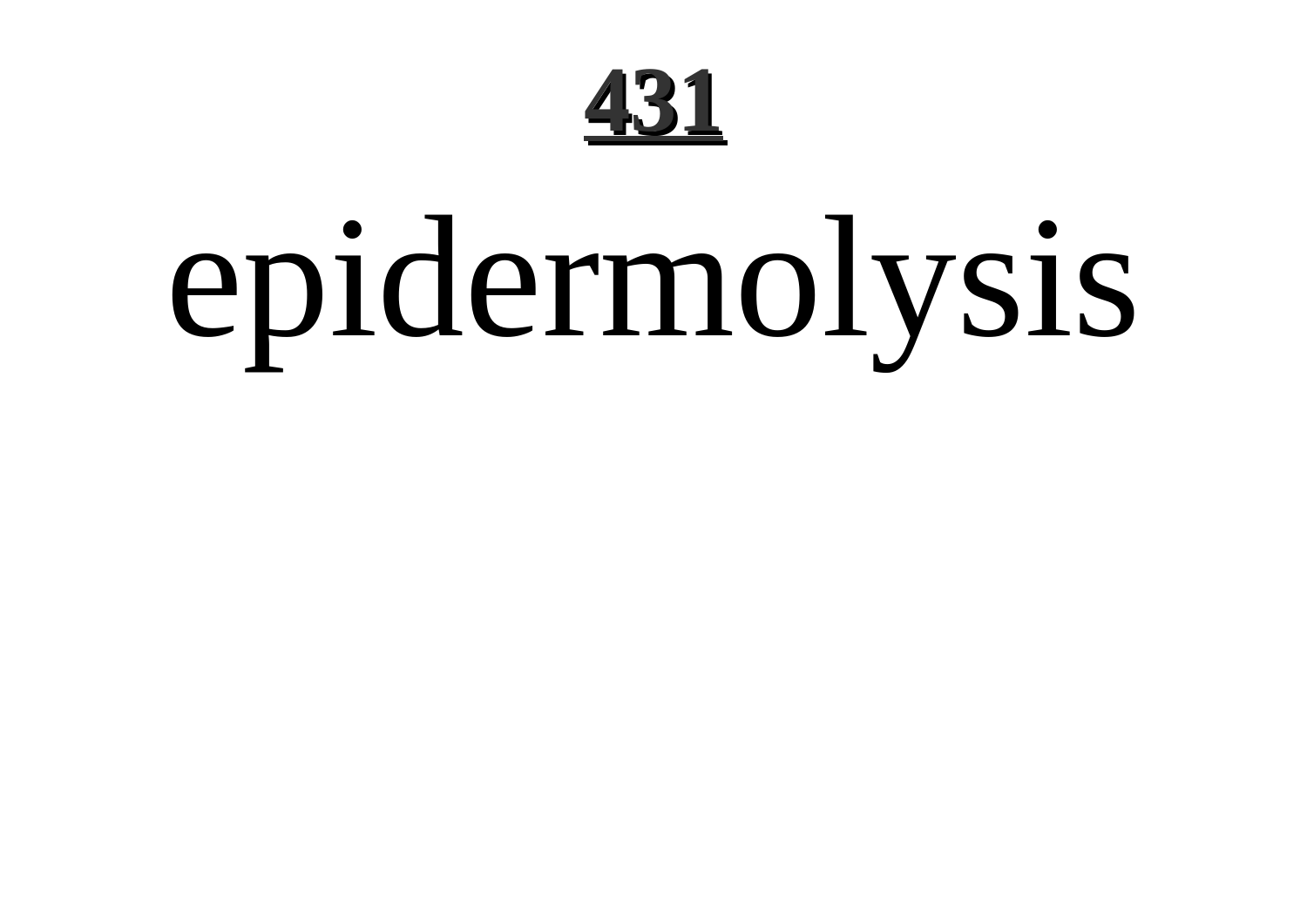

## epilepsy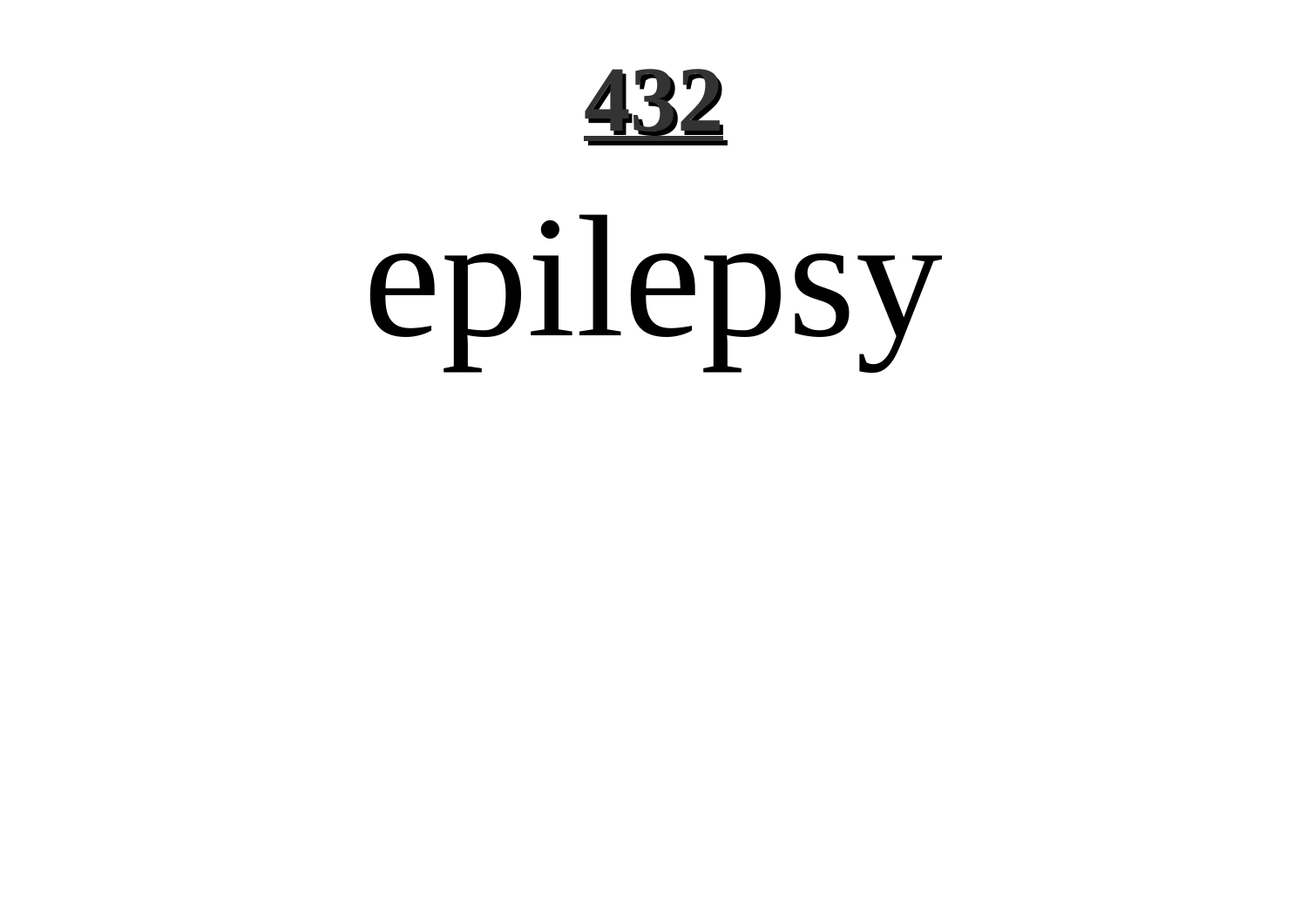

### epilepsy surgery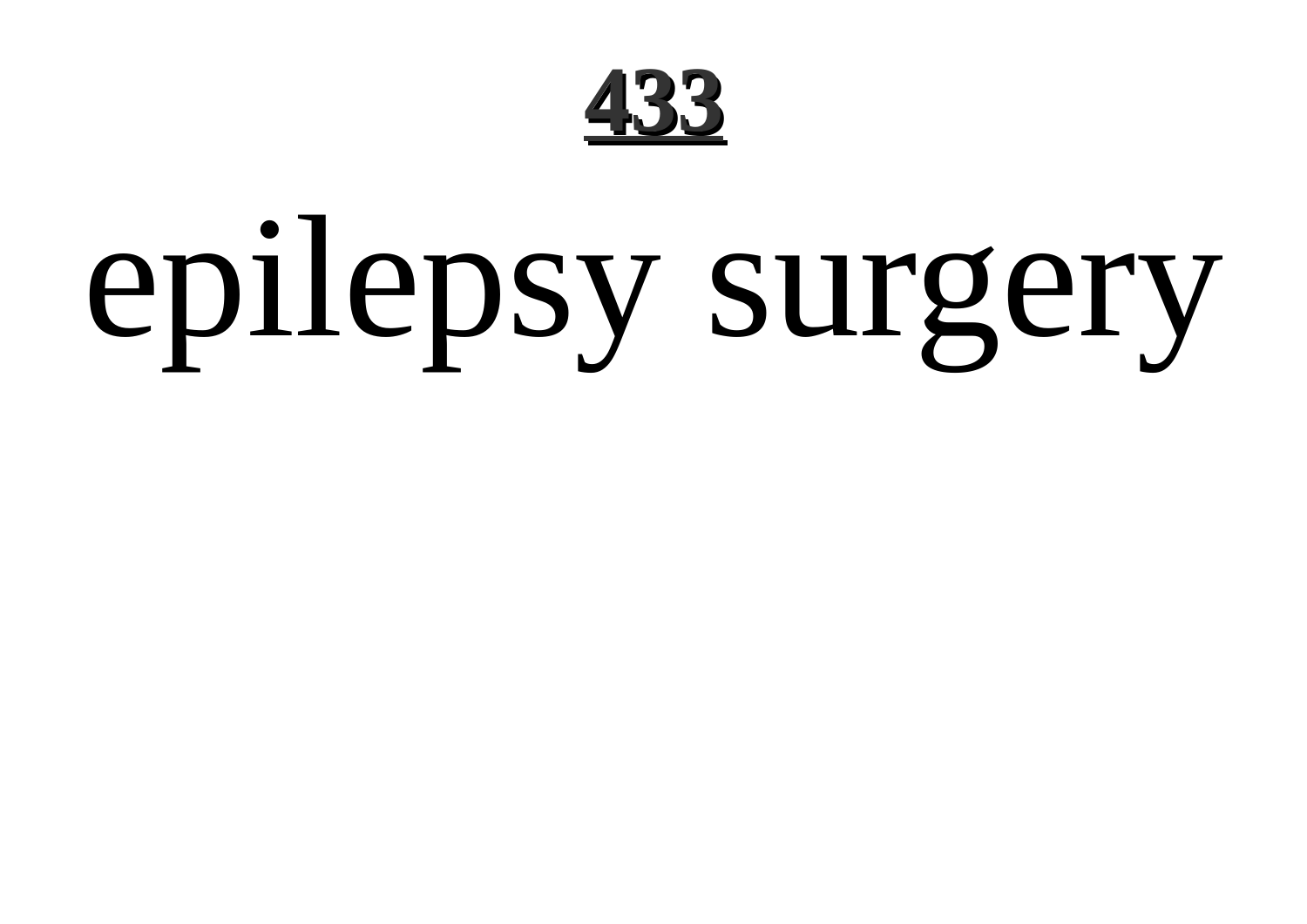

### epilepsy with

### myoclonic-atoni-

#### cseizures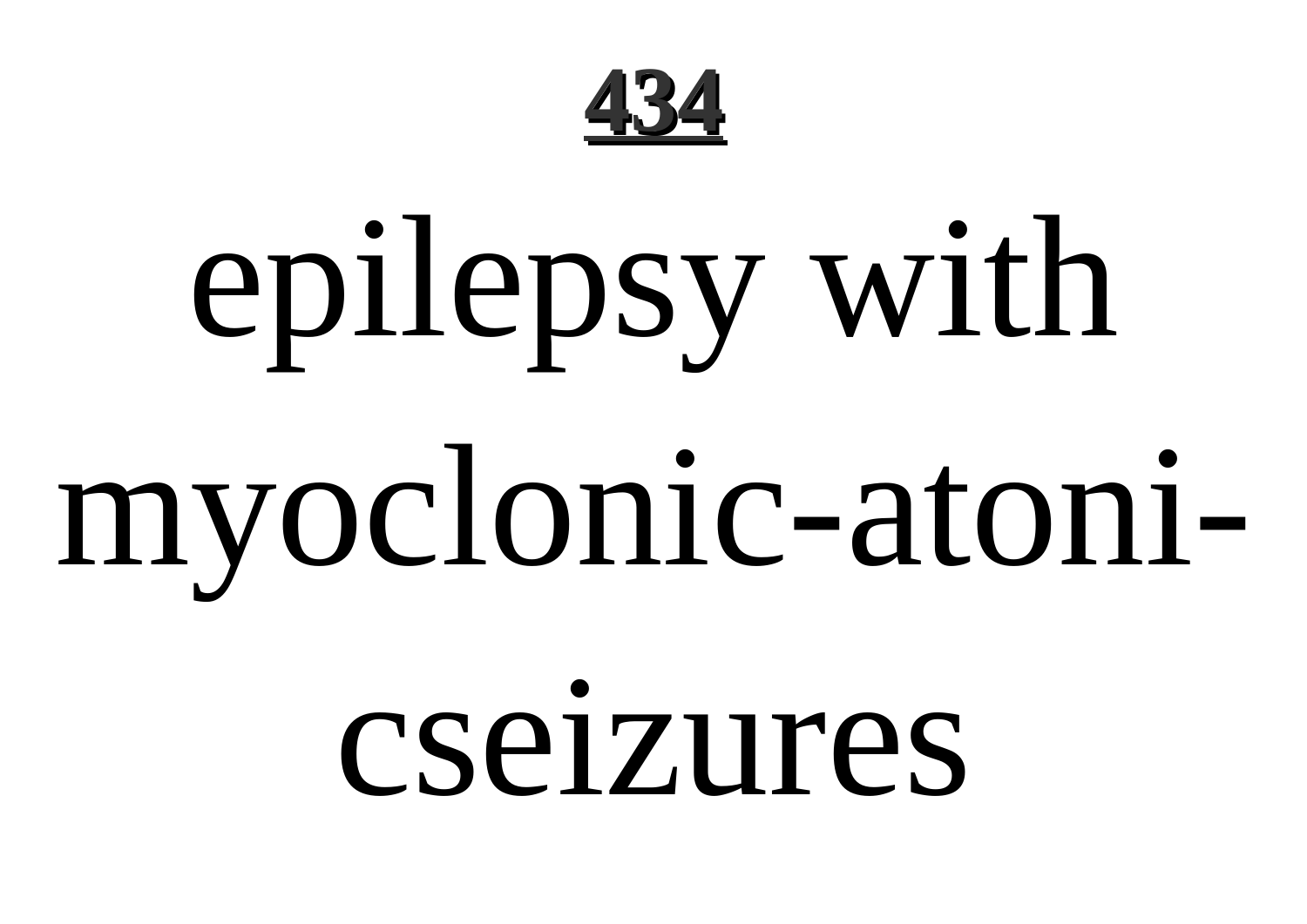

### epileptic aura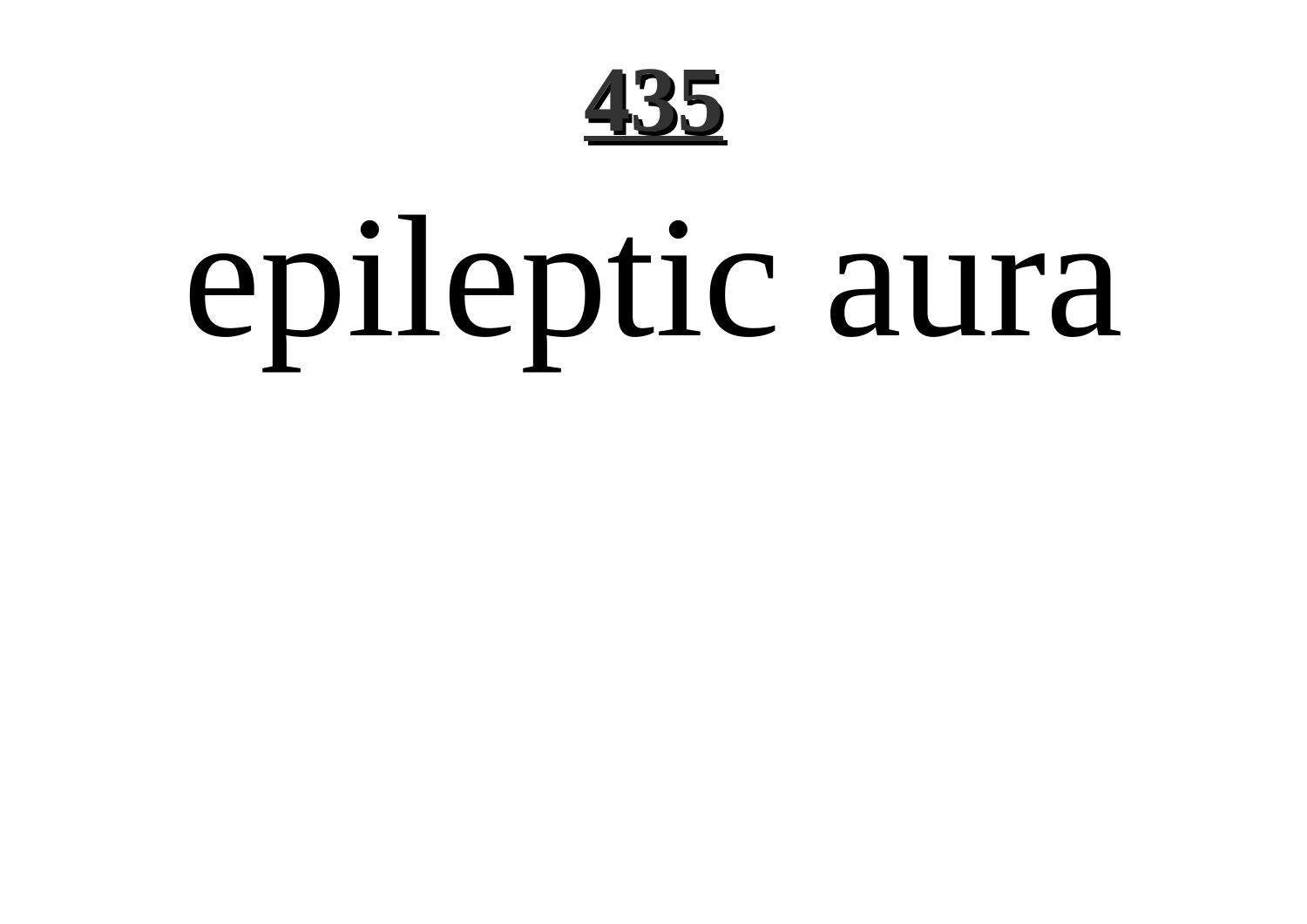

# epileptic psycho-

sis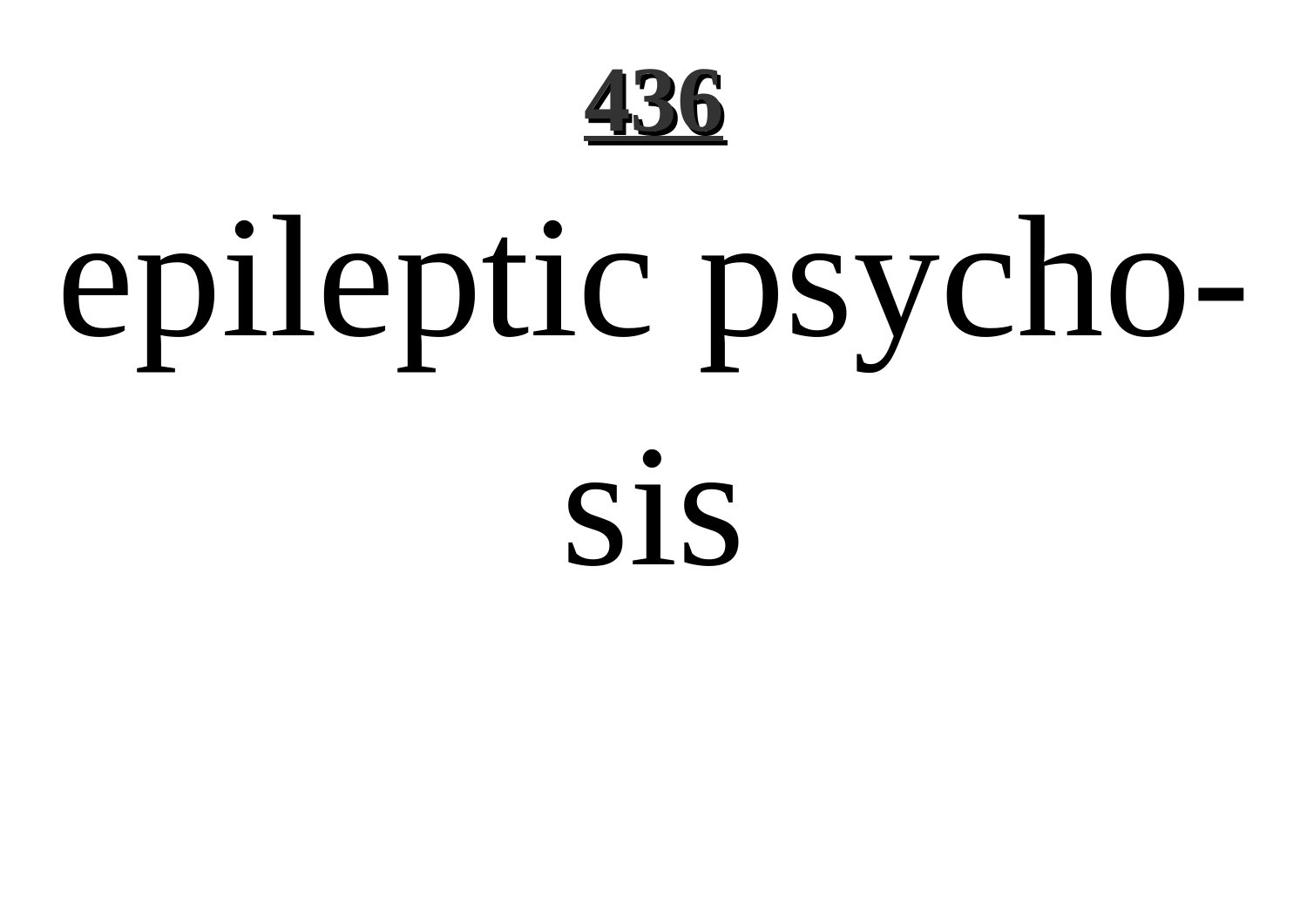437

### erythema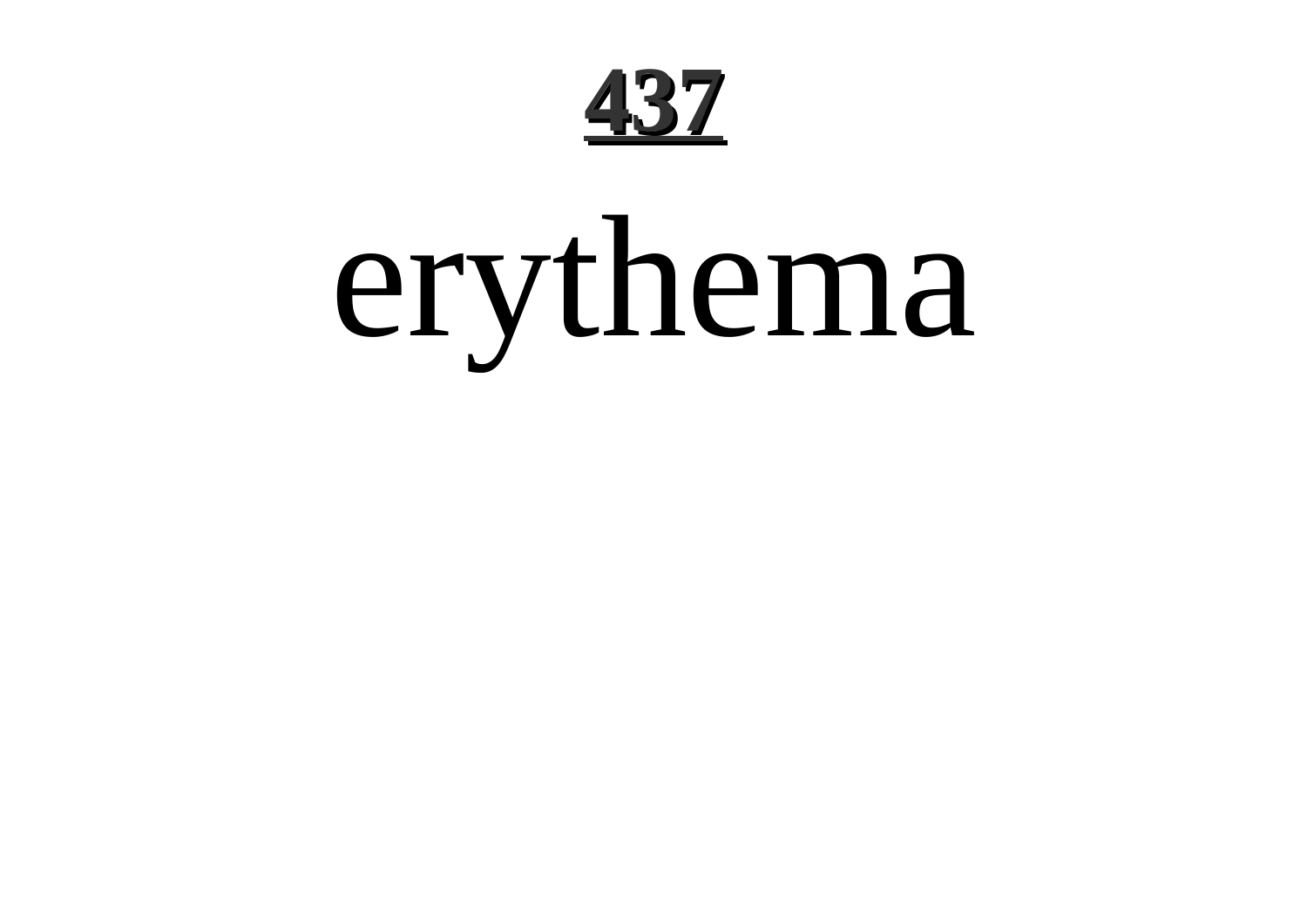

### erythema indura-

tum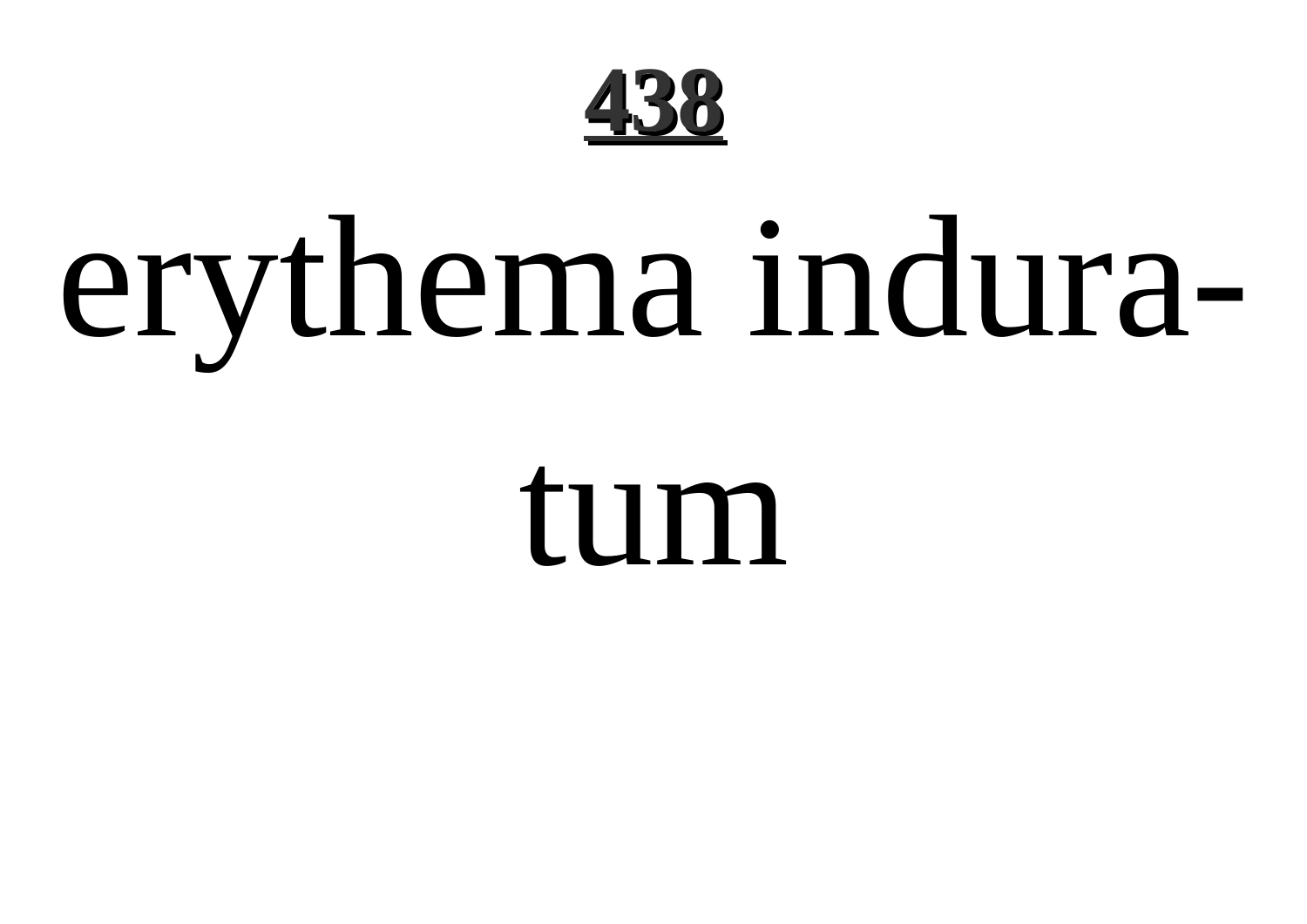

# erythemamulti-

forme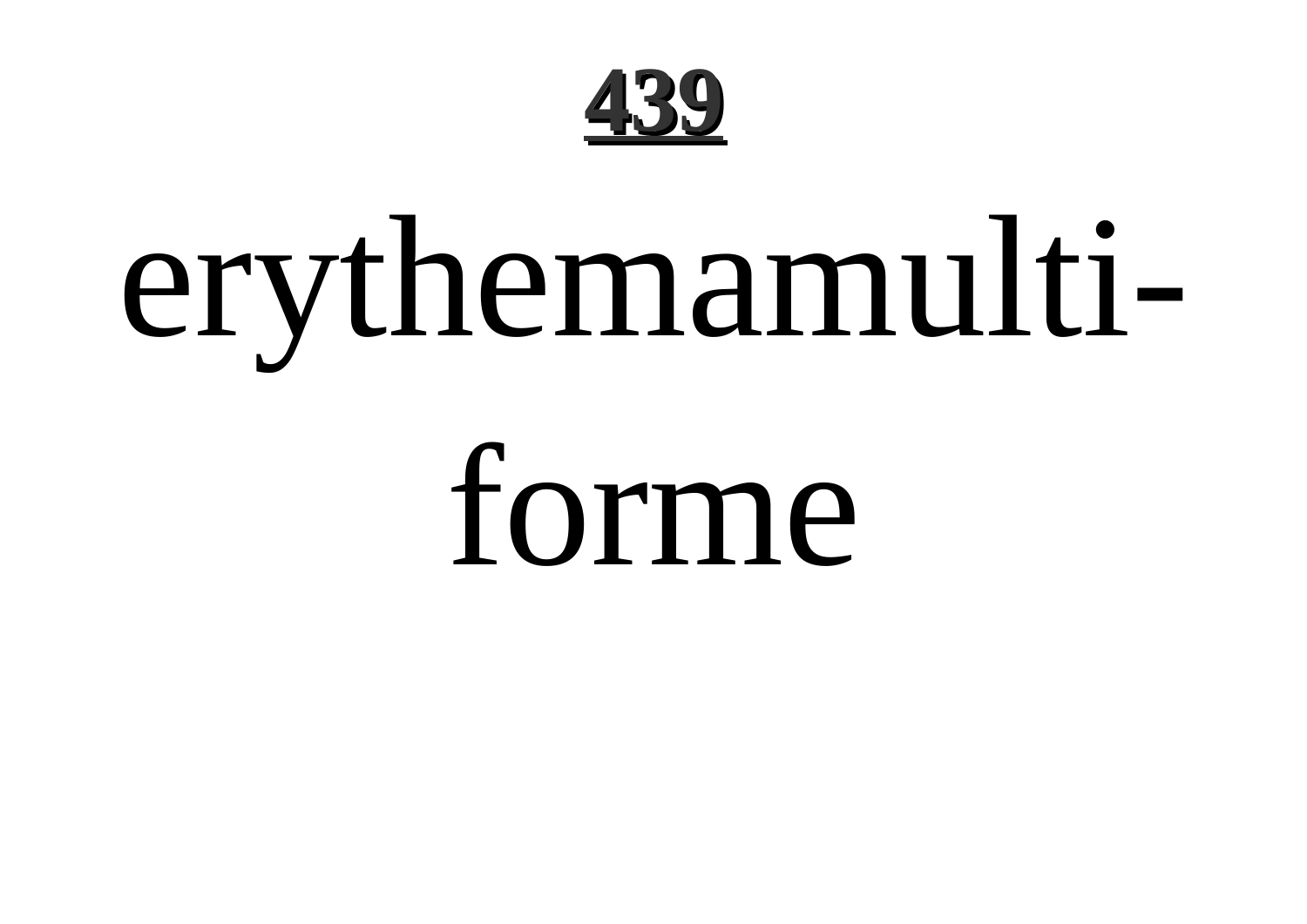

### erythema no-

dosum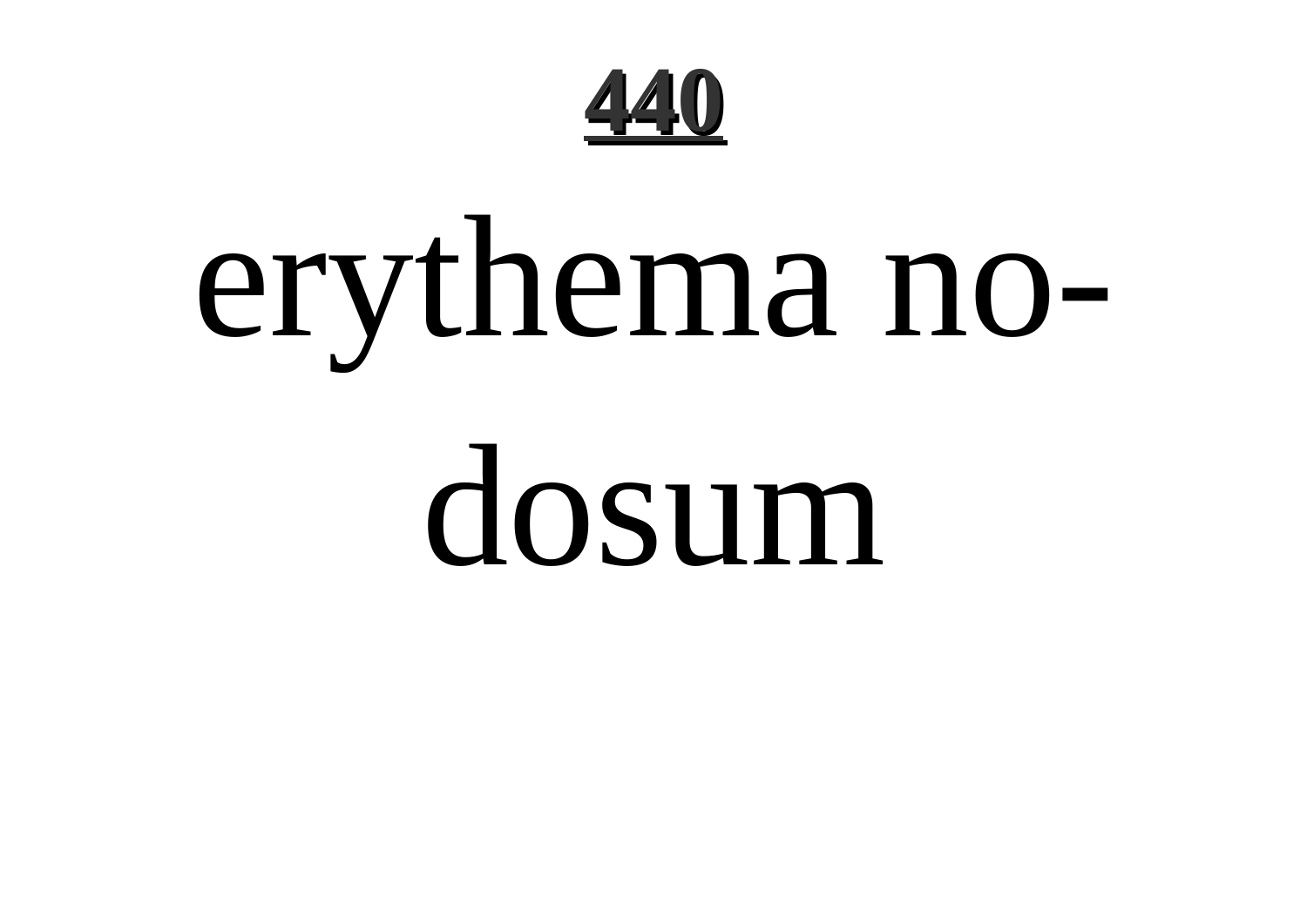

### evans syndrome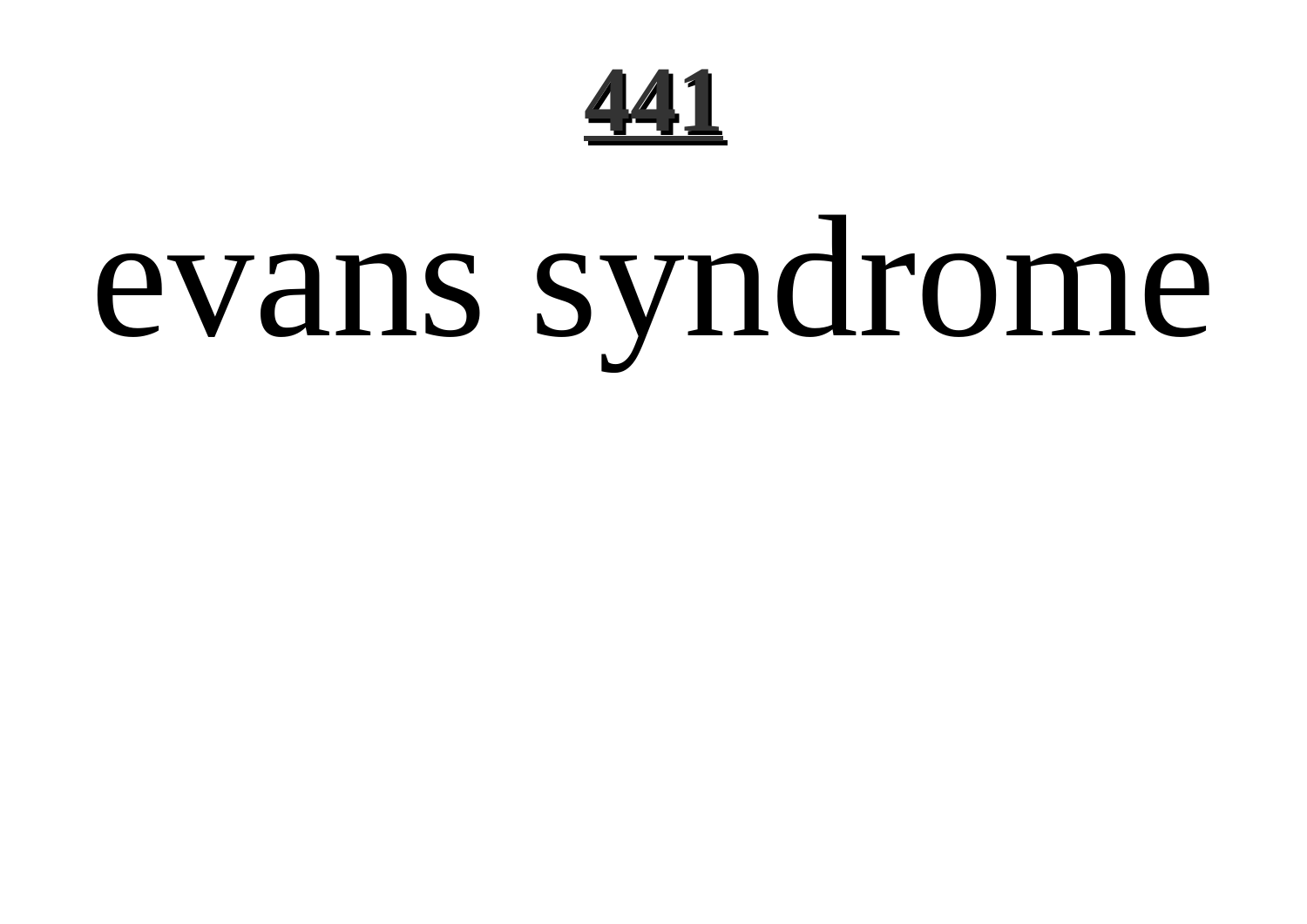

### exanthema subi-

tum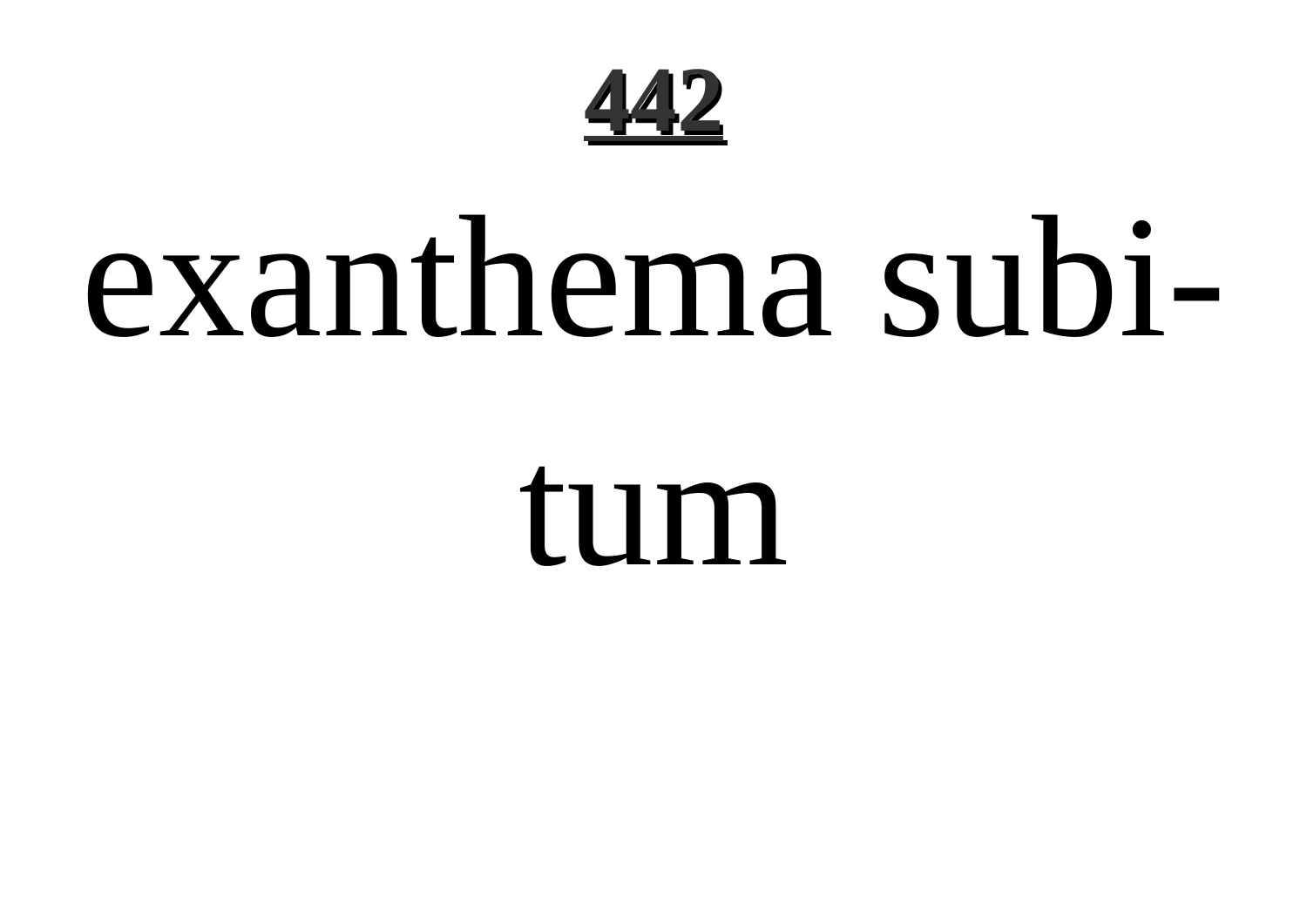

# expanded disabi-

### litystatus scale

#### score decreased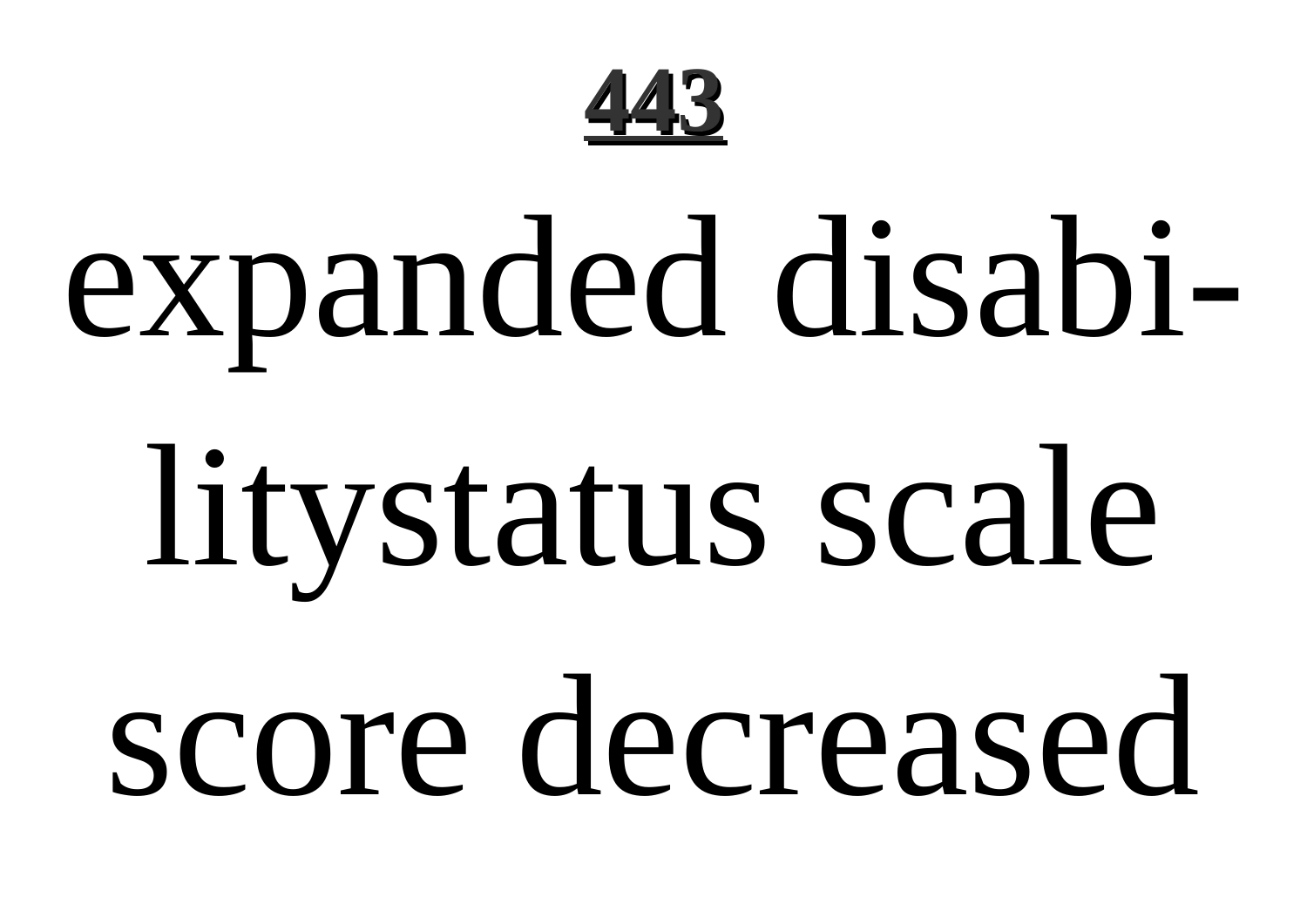

# expanded disabi-

### lity status scale

#### score increased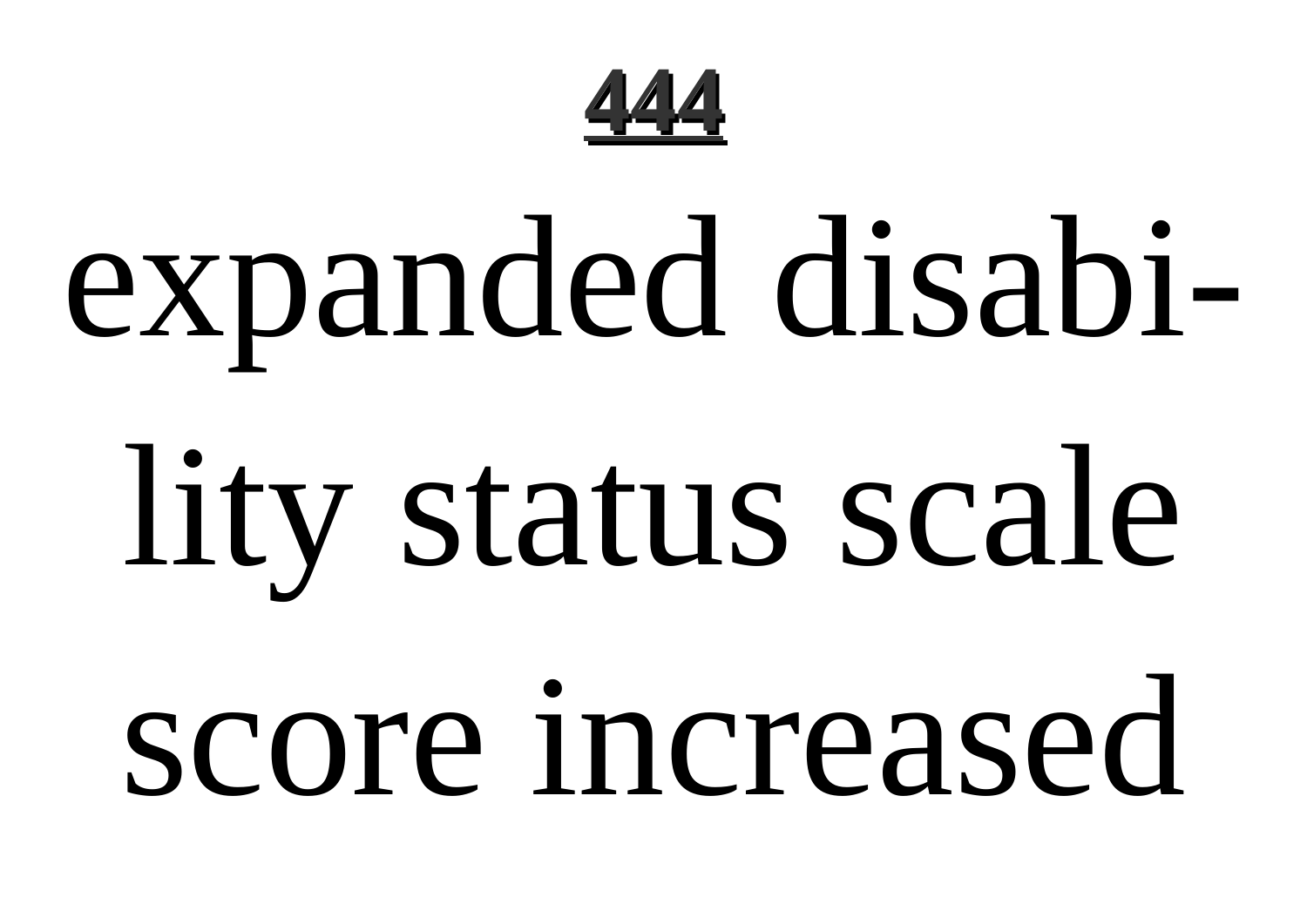

### exposure tocom-

### municable disea-

**Se**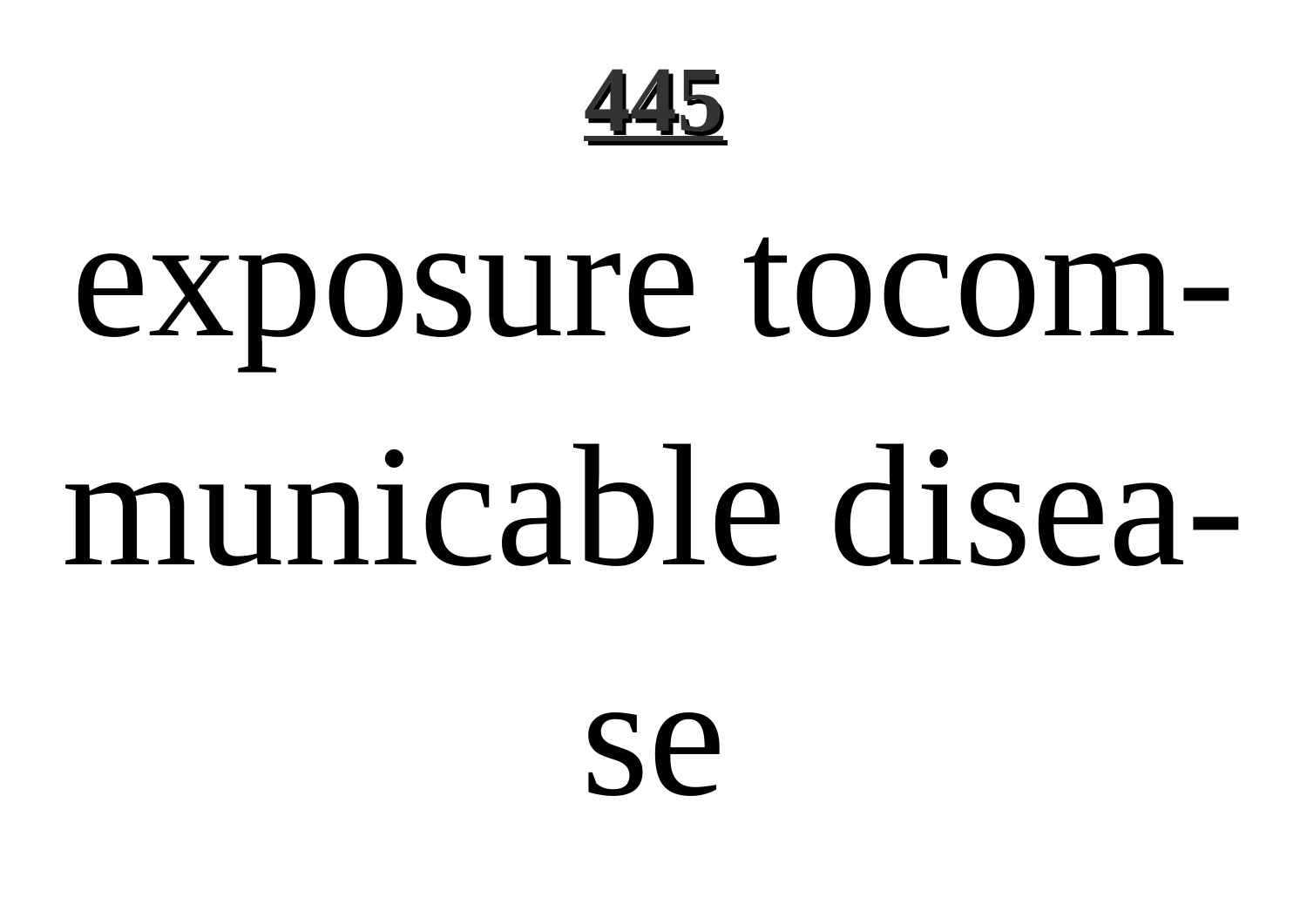

### exposure to sars-

 $COV-2$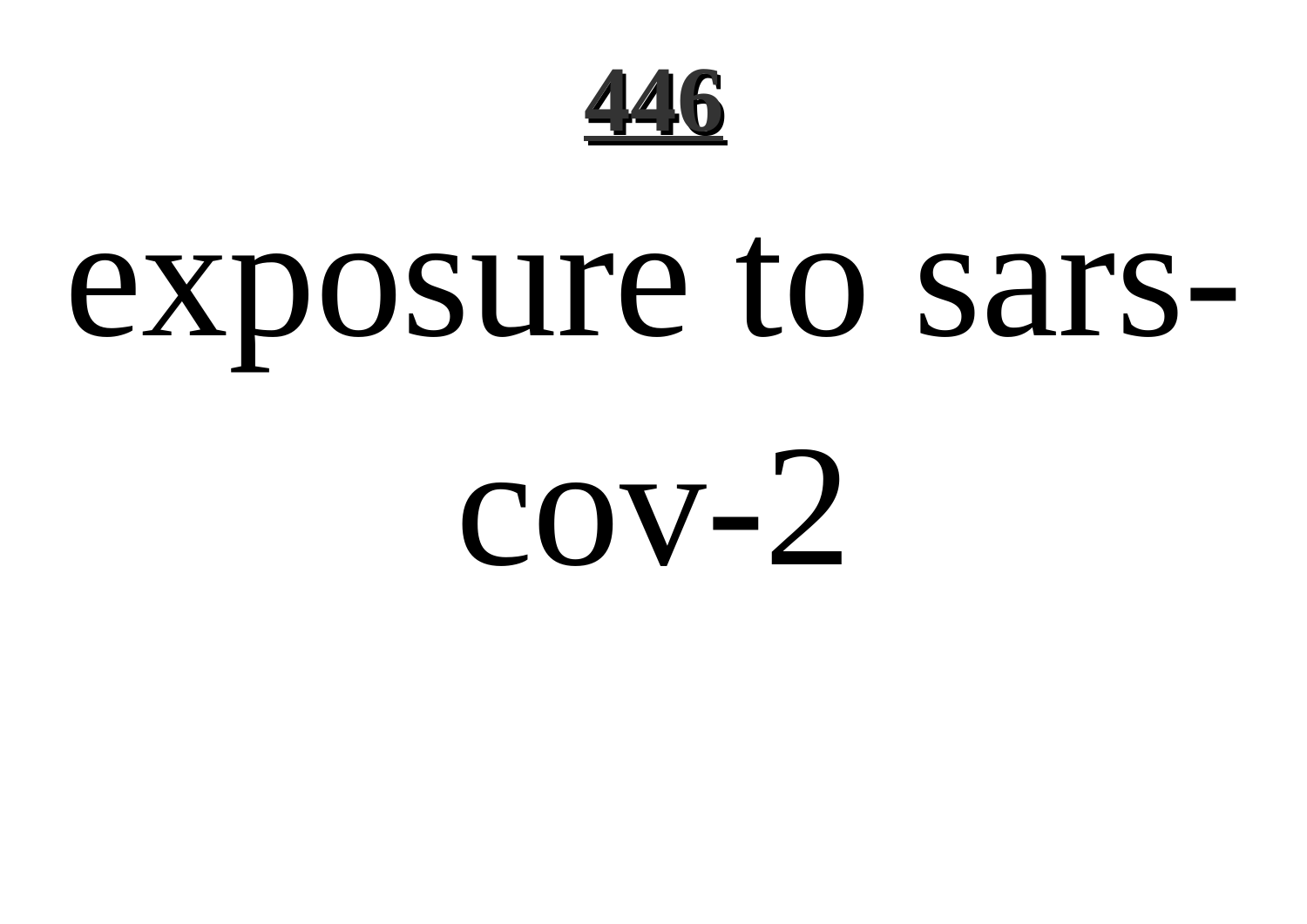**447**

### eye oedema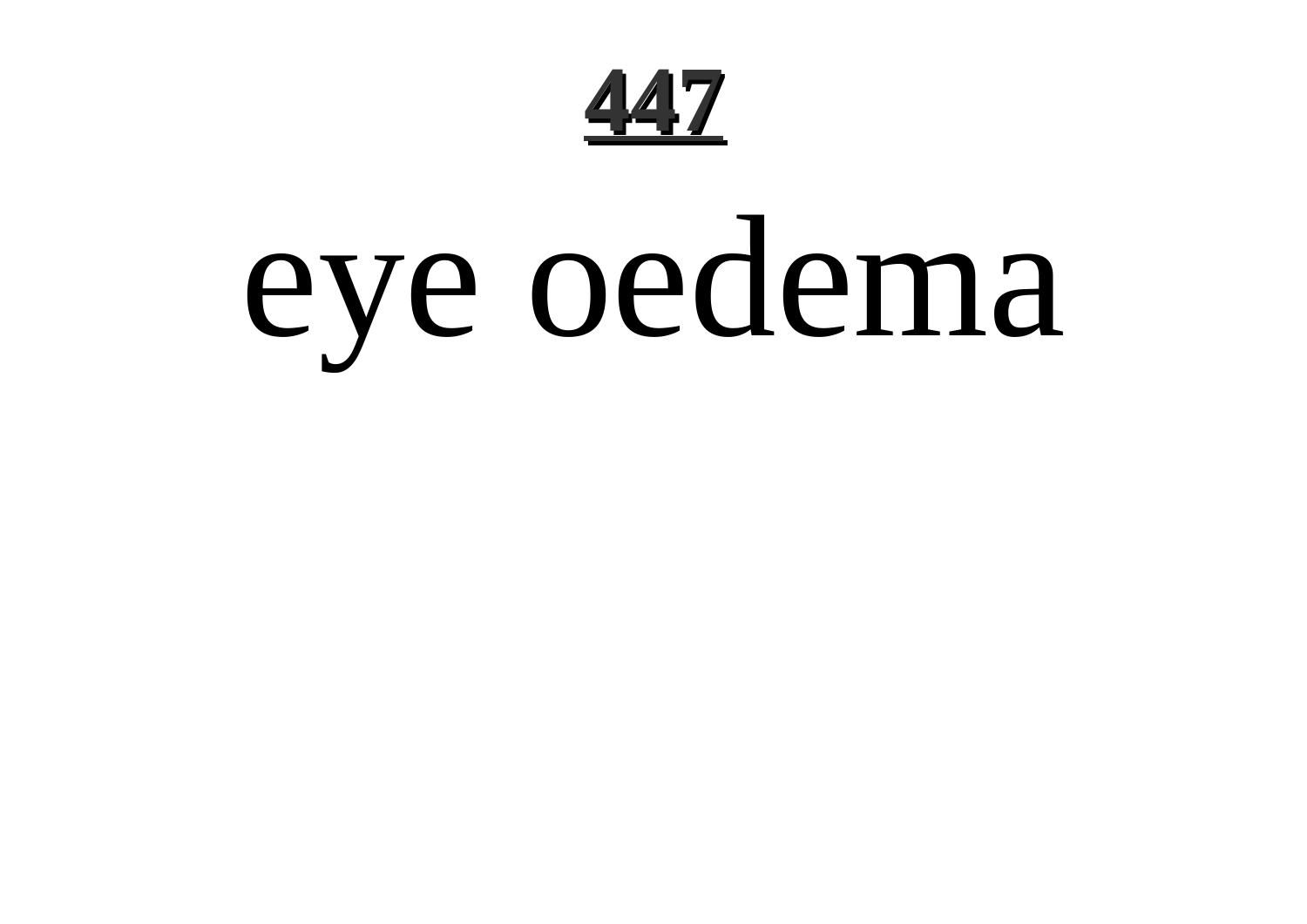

### eye pruritus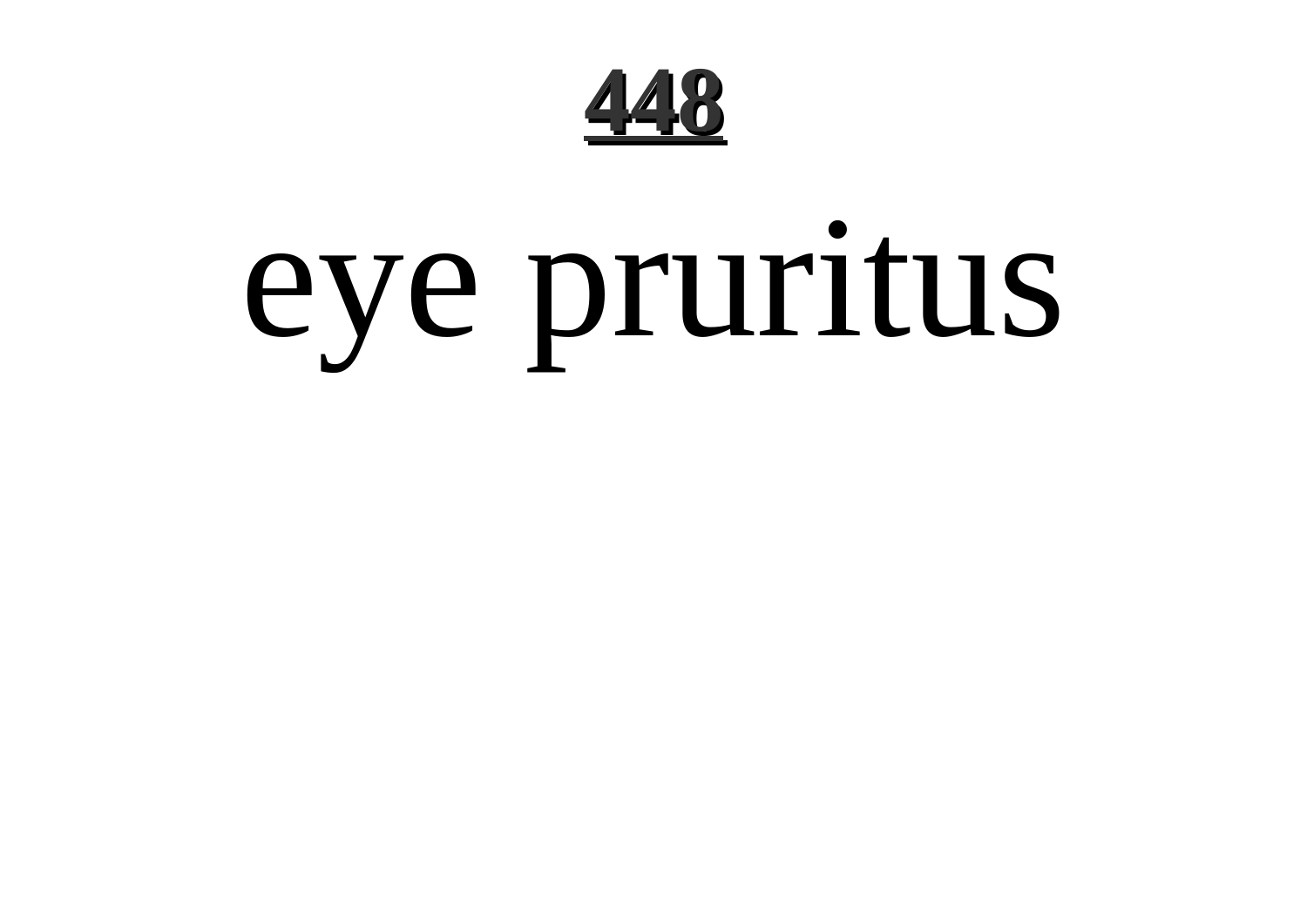

### eyeswelling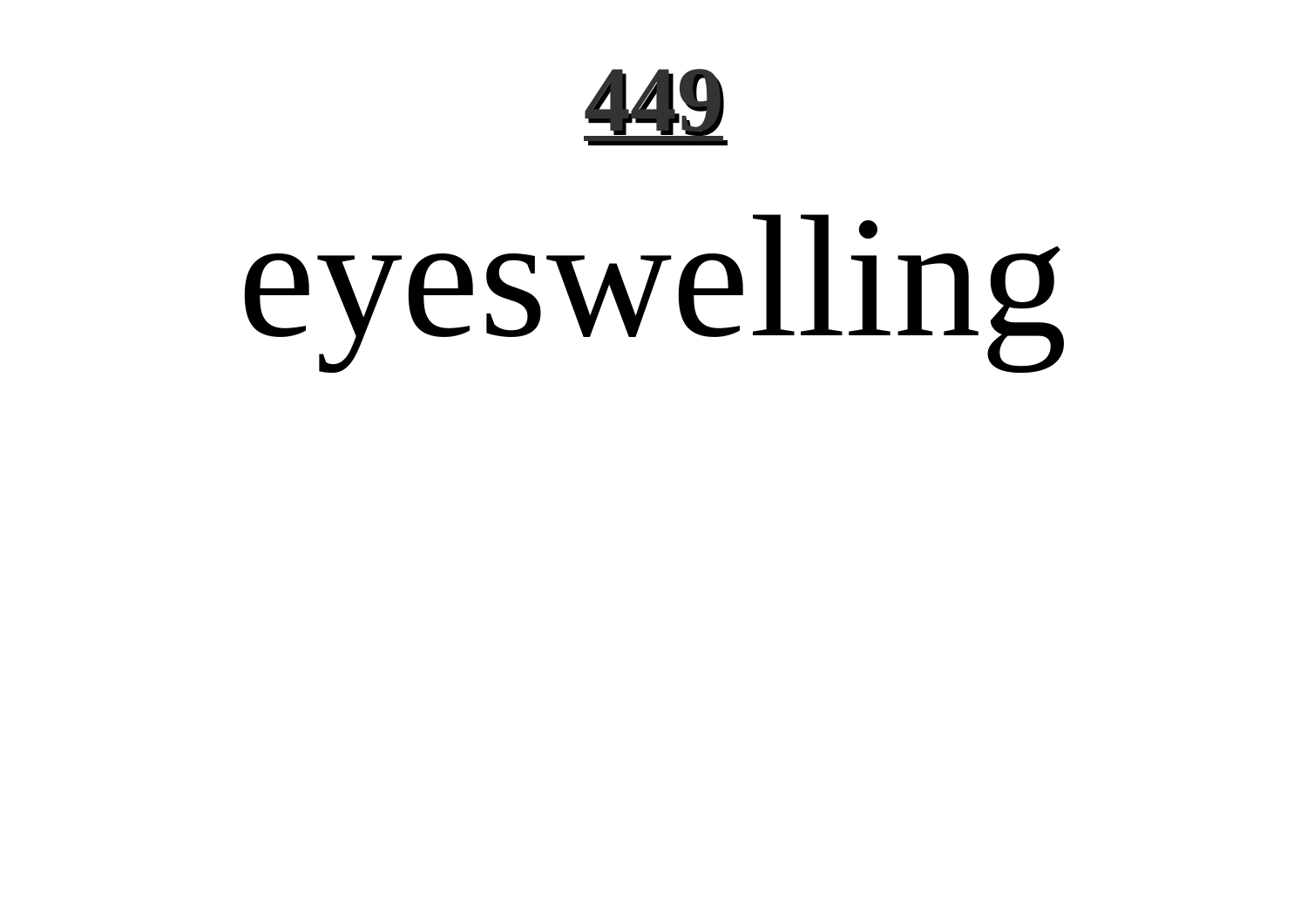

# eyelid oedema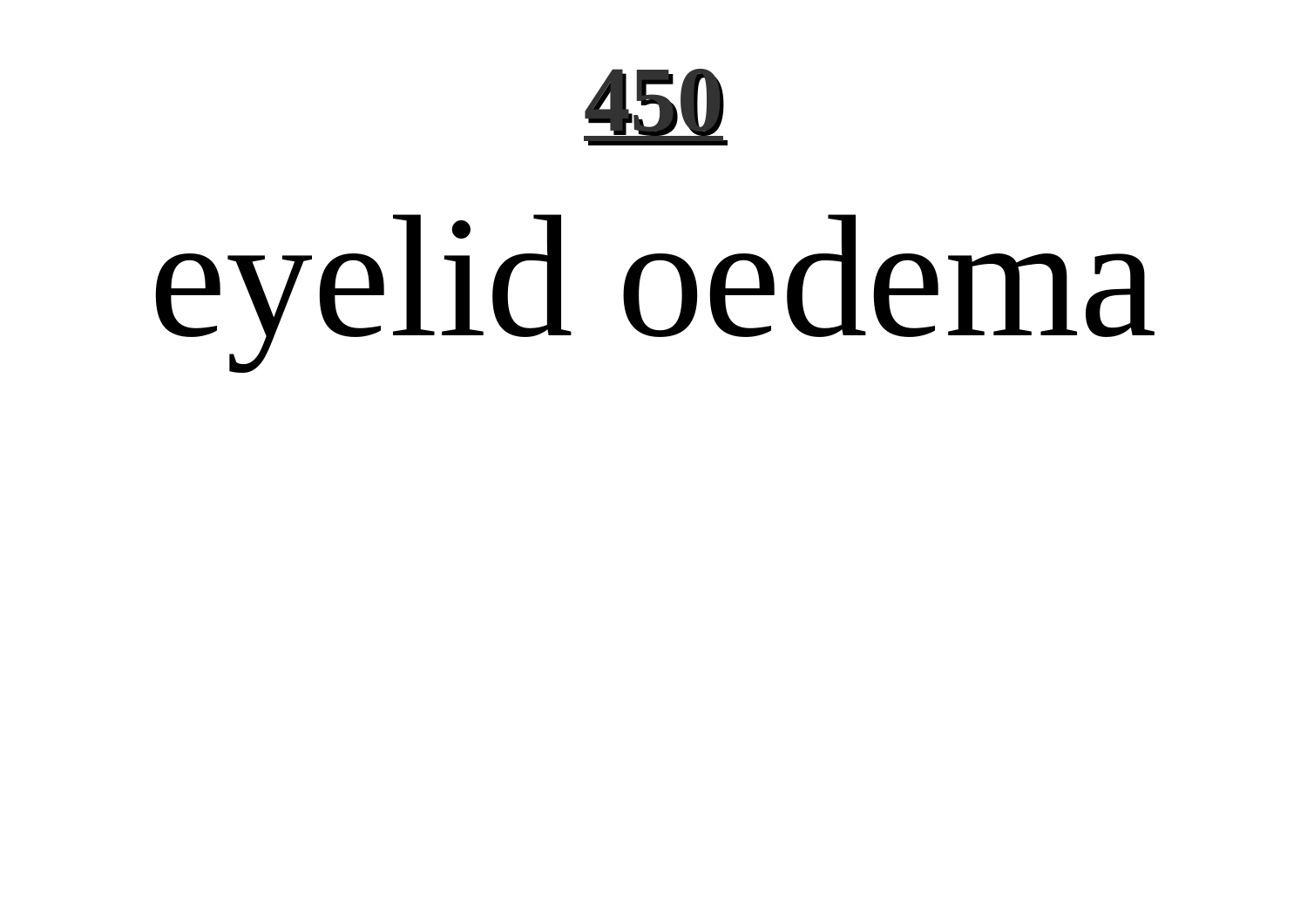

### face oedema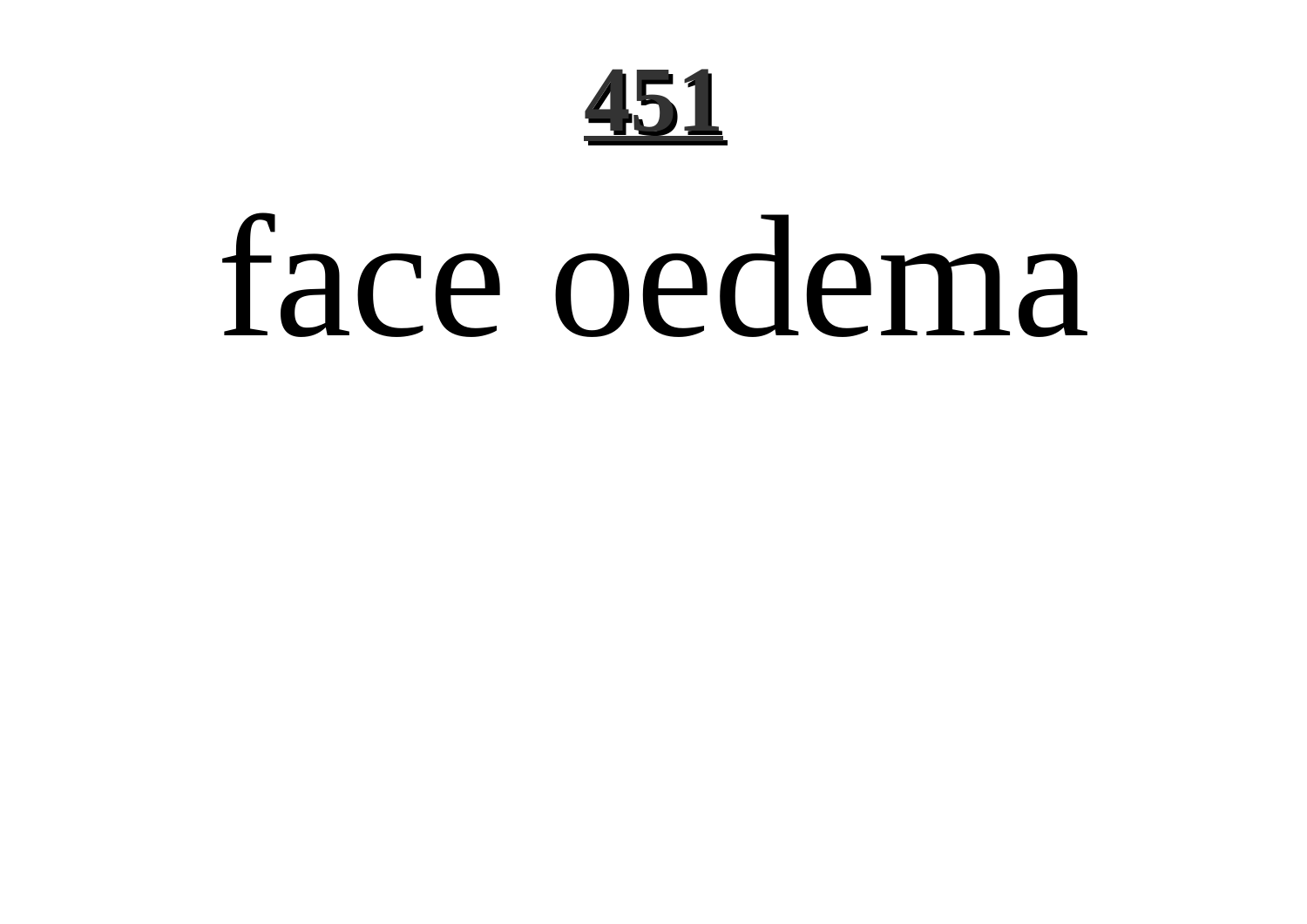

### facial paralysis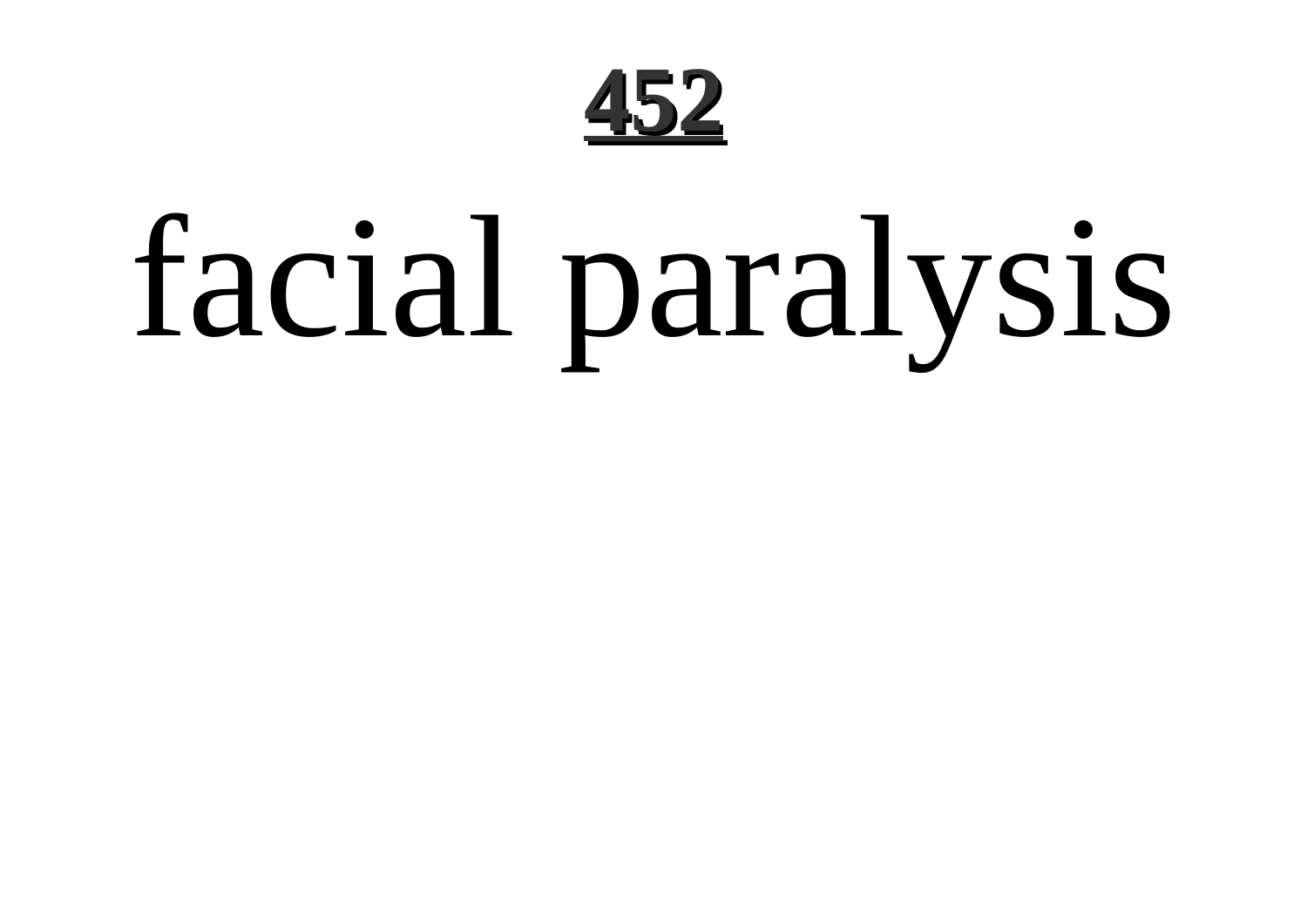

### facial paresis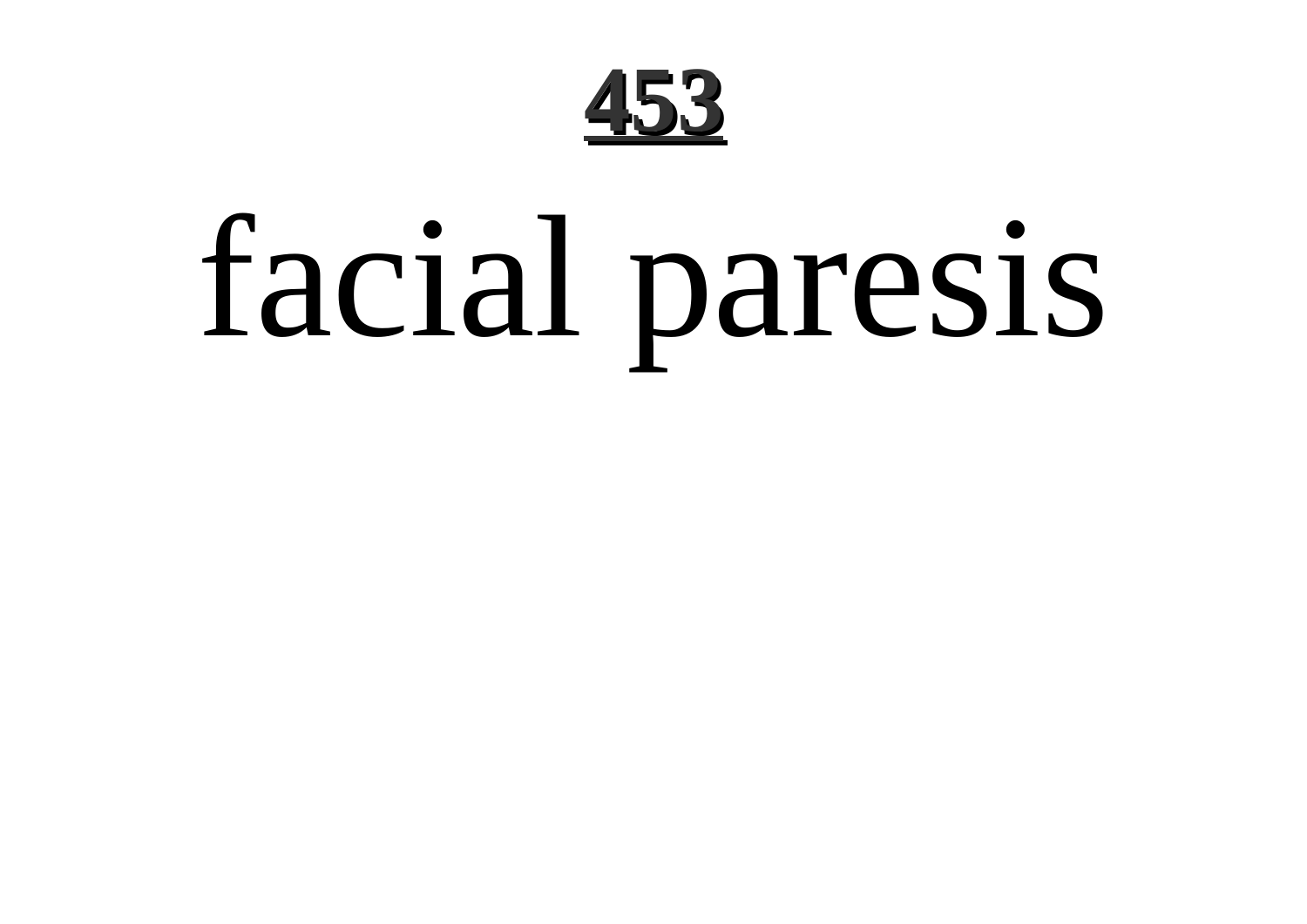

# faciobrachial dy-

#### stonicseizure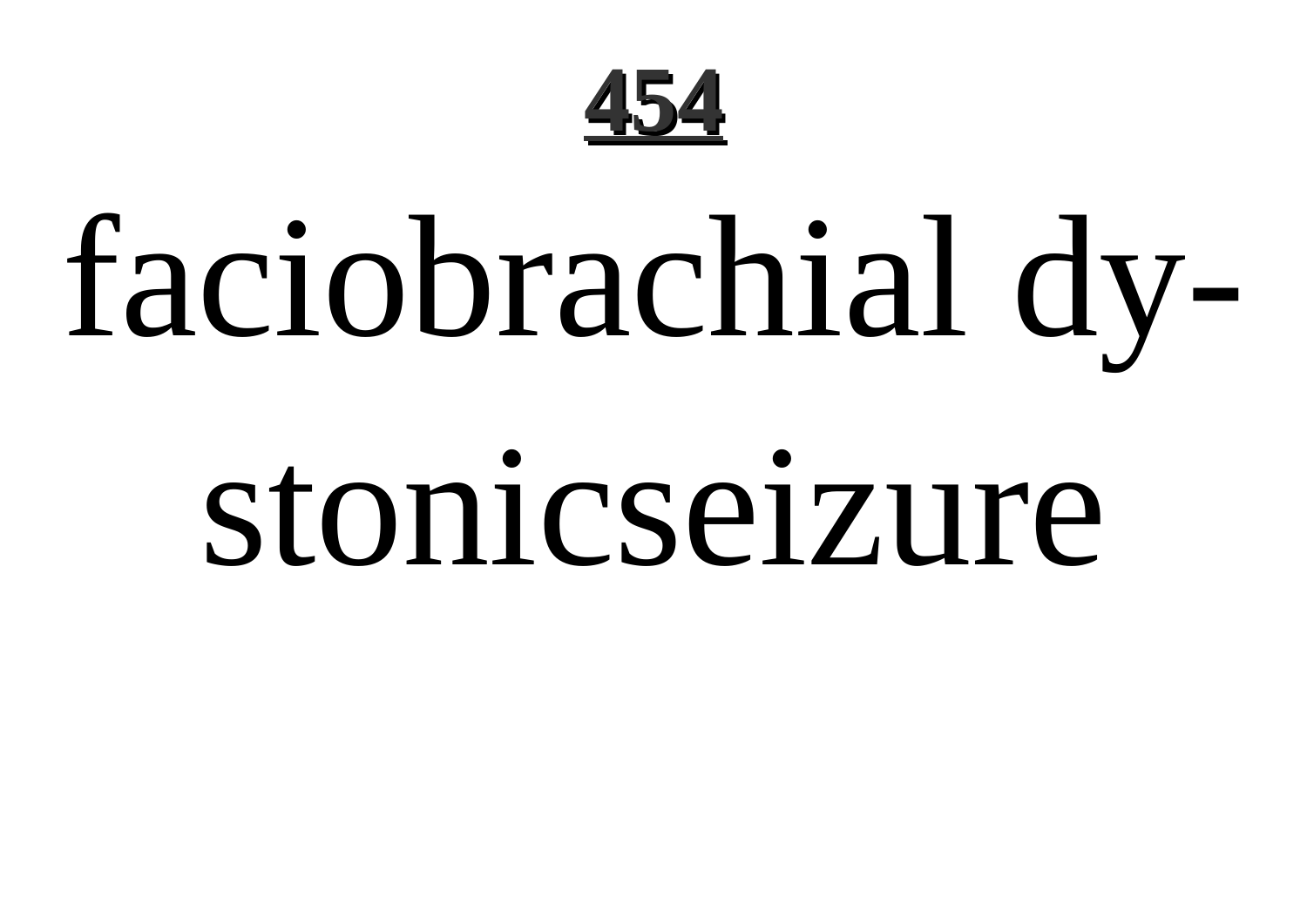

### fat embolism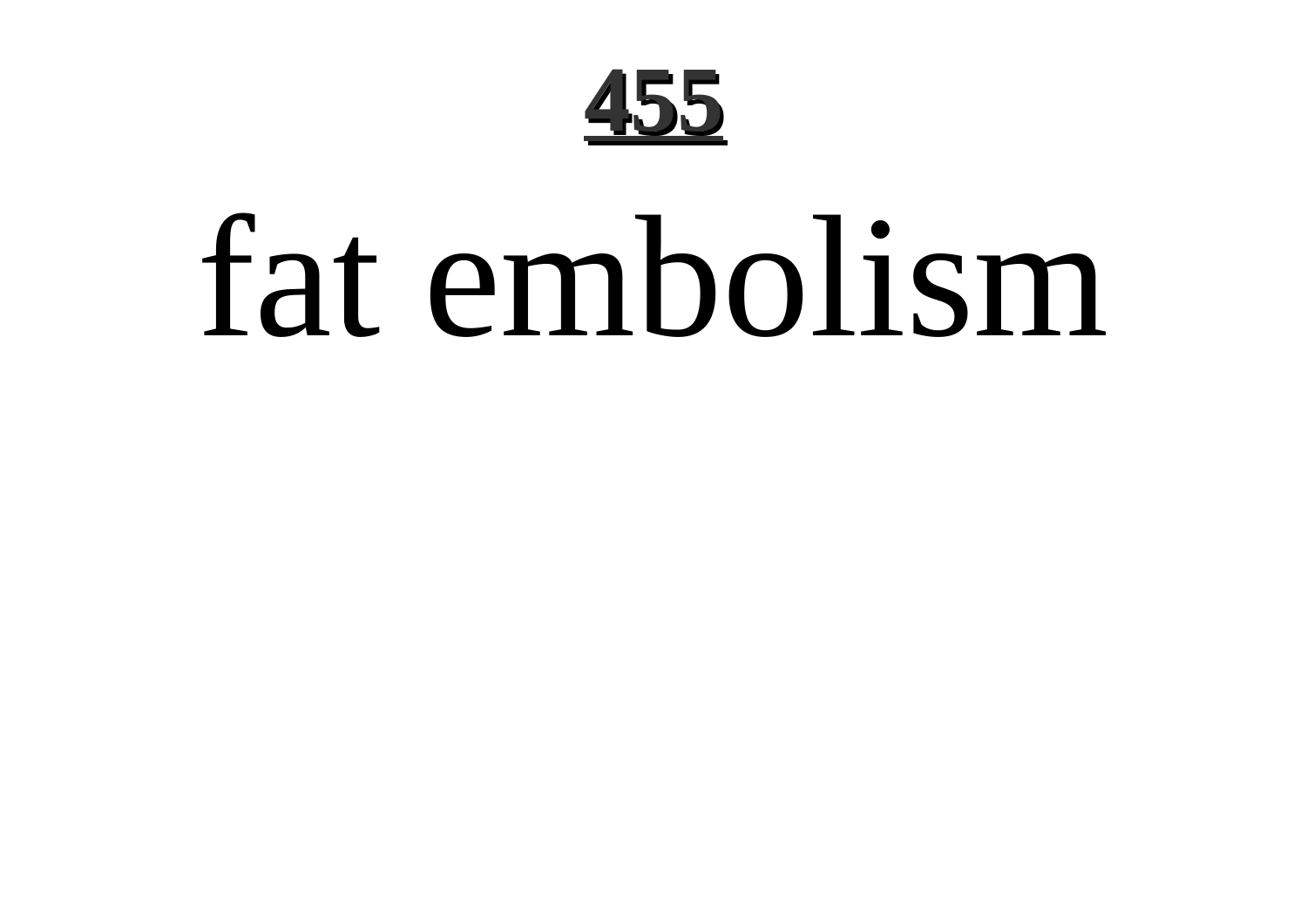

# febrile con-

#### vulsion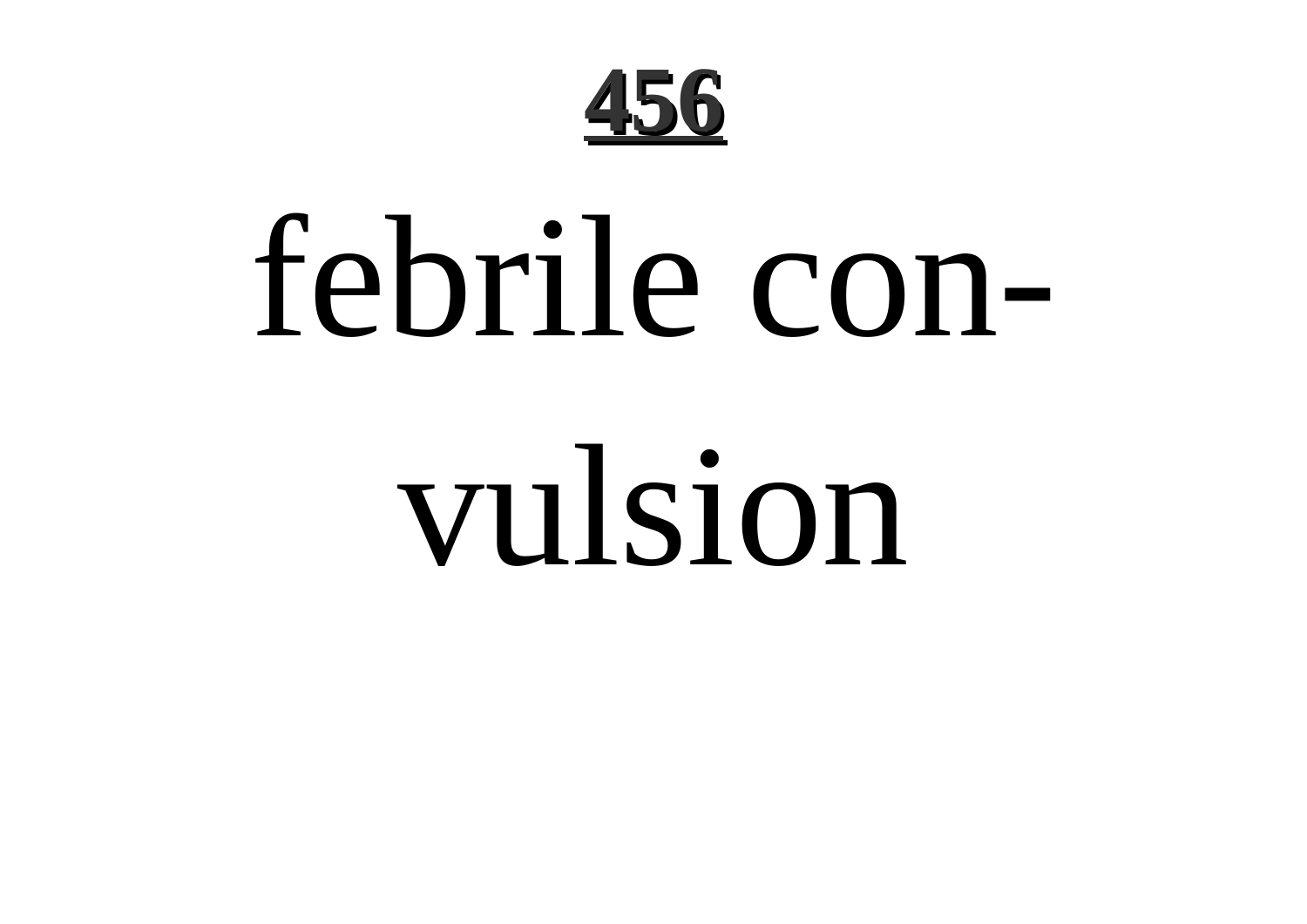

### febrile infection-

### related epilepsy

syndrome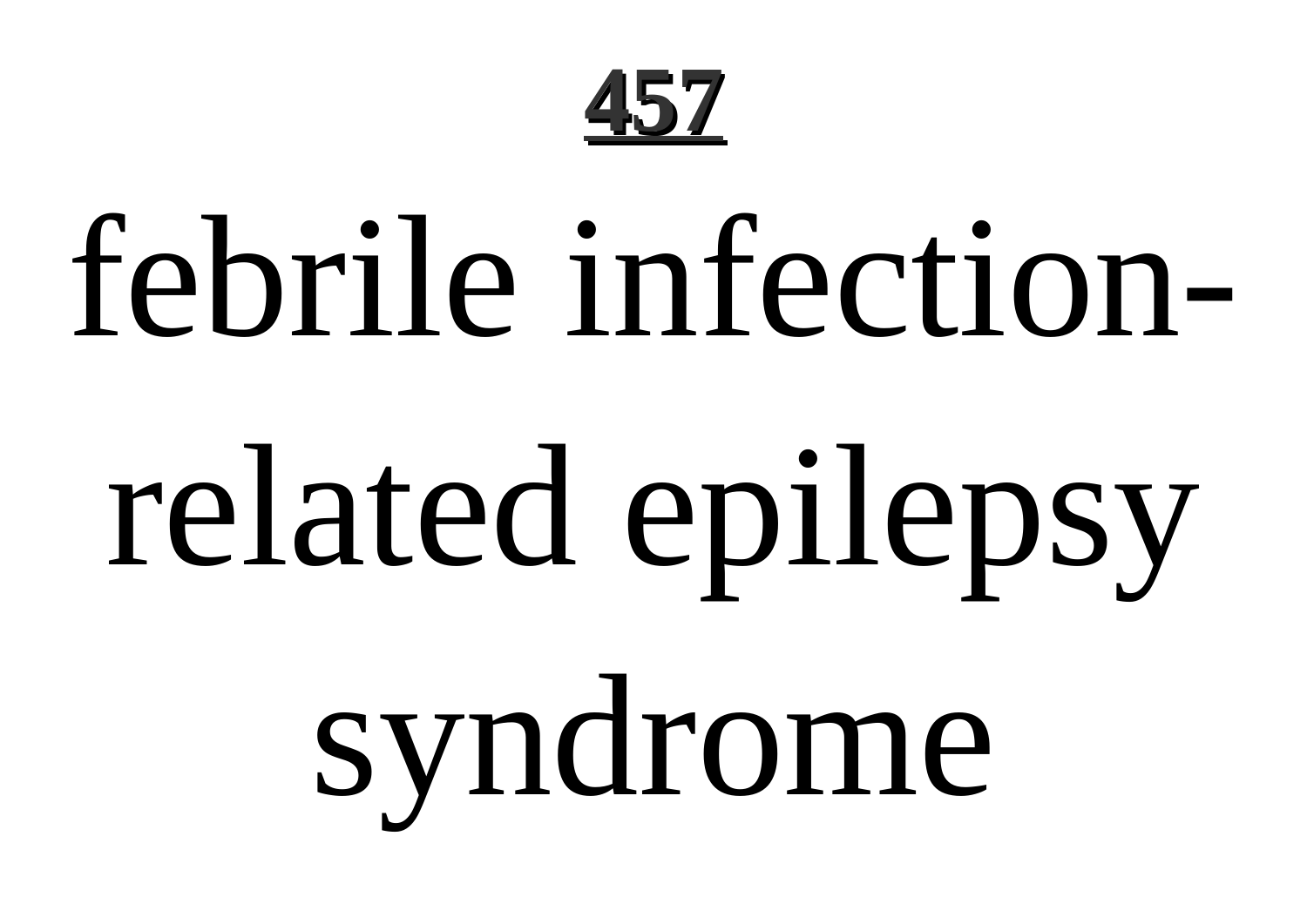

# febrileneutrope-

#### nia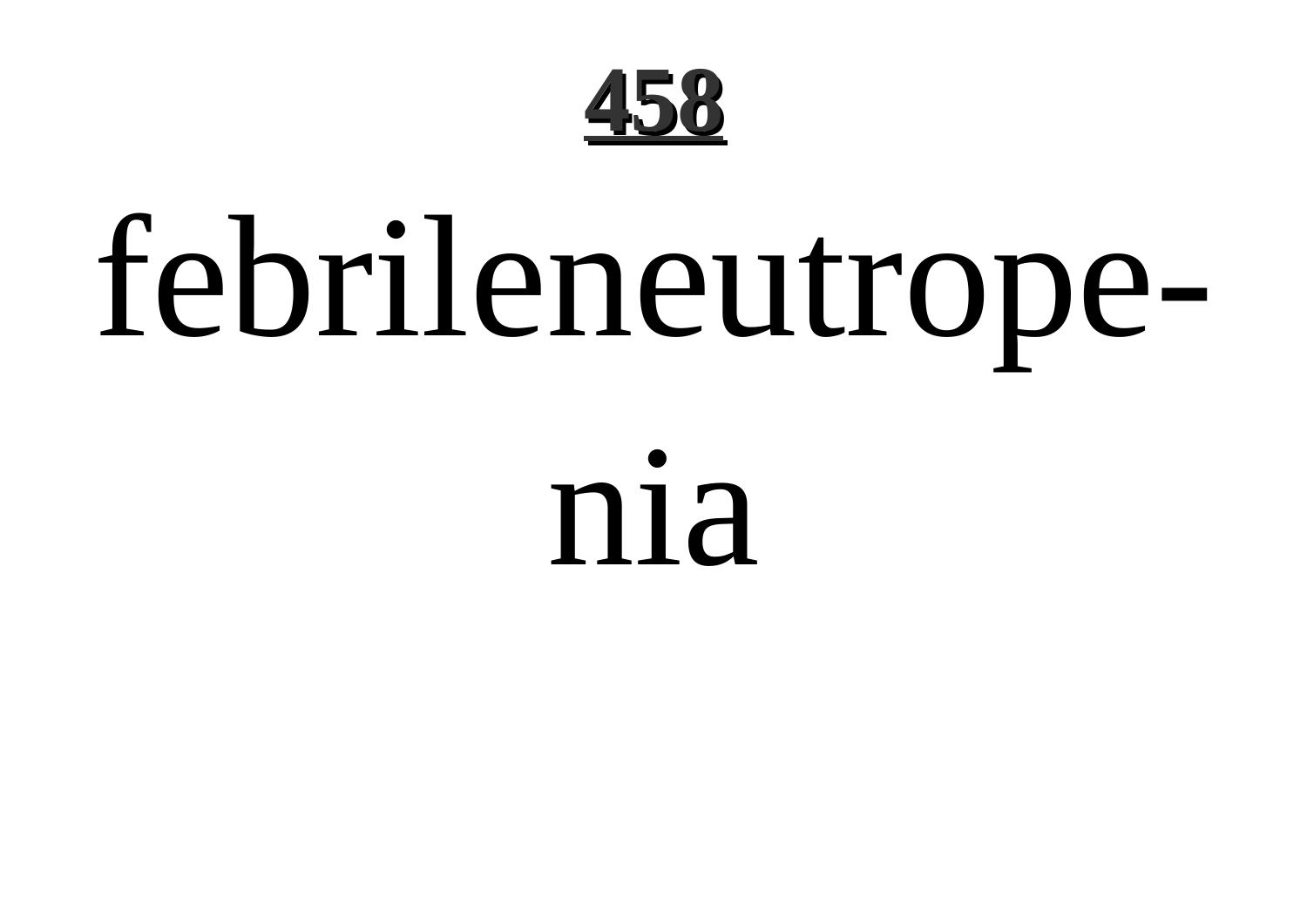

# felty's syndrome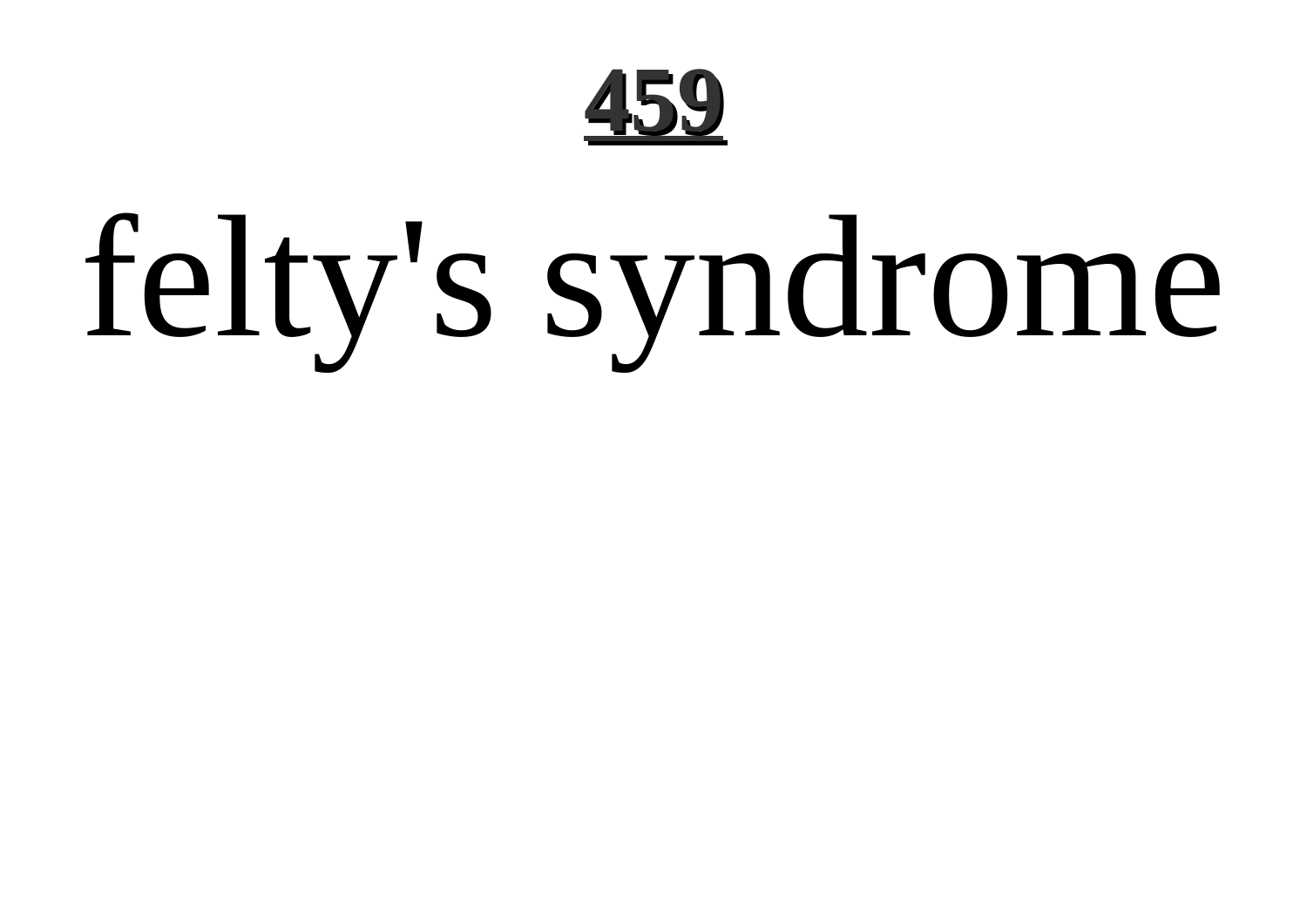

# femoral artery

### embolism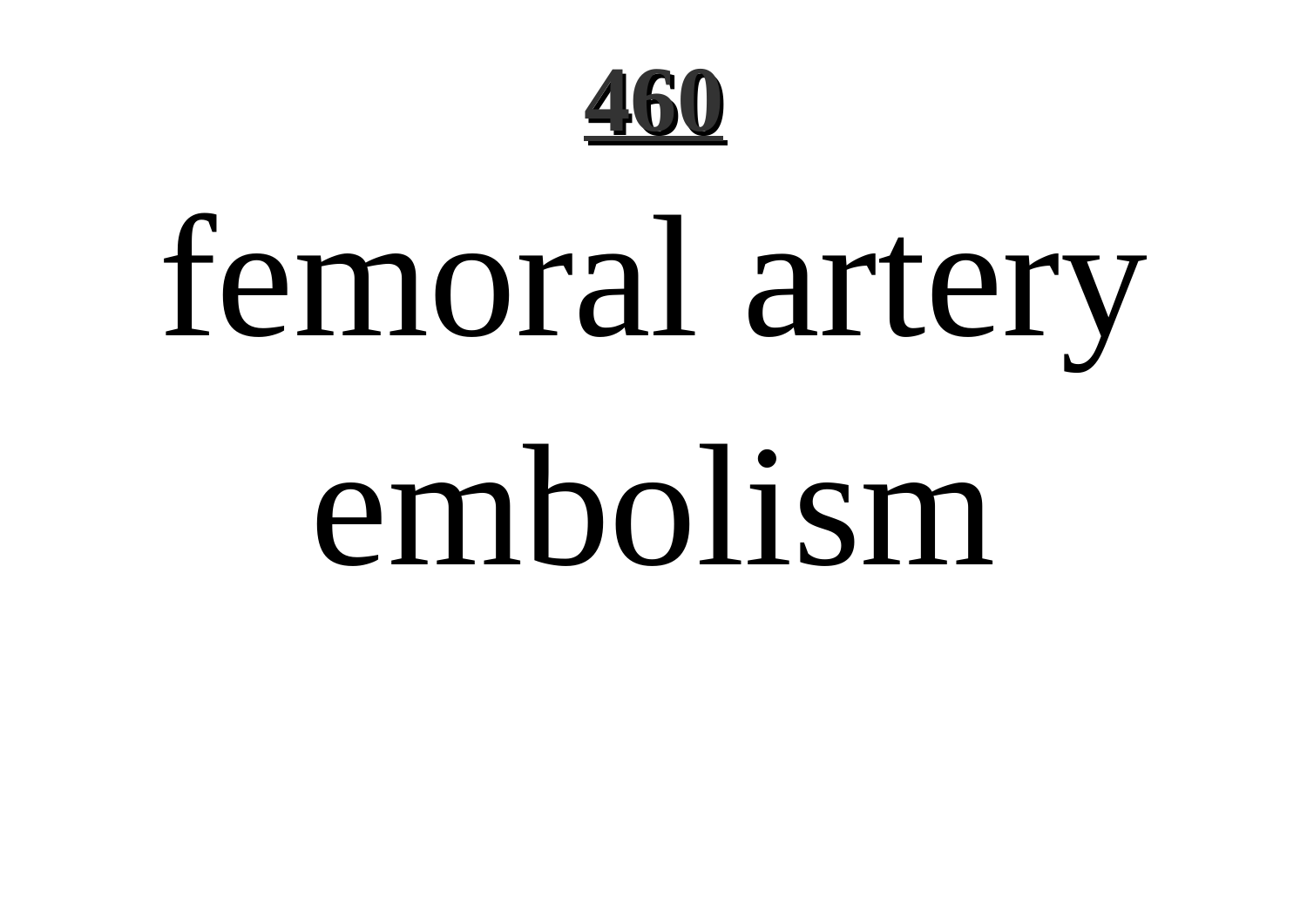

# fibrillaryglo-

### merulonephritis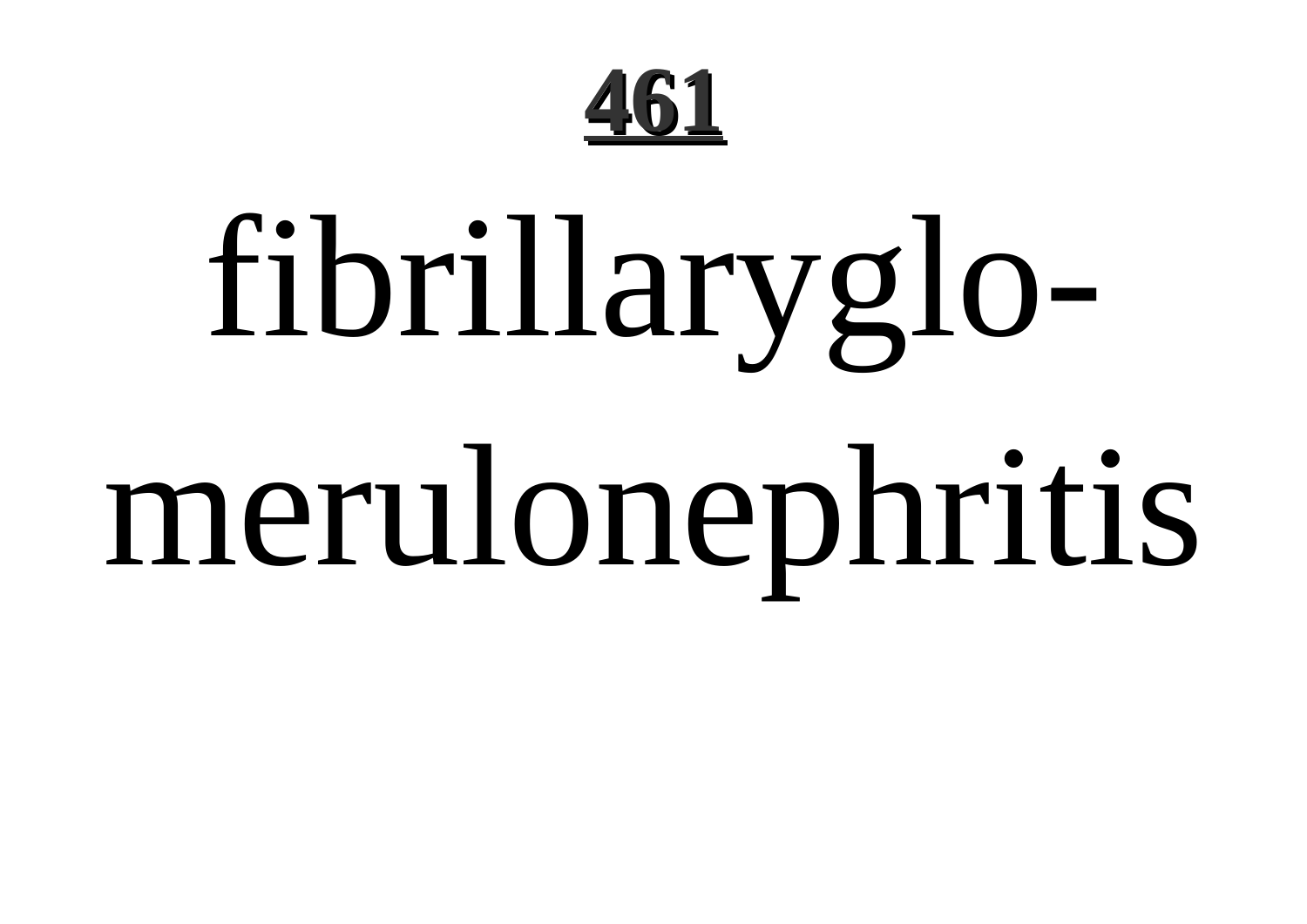

# fibromyalgia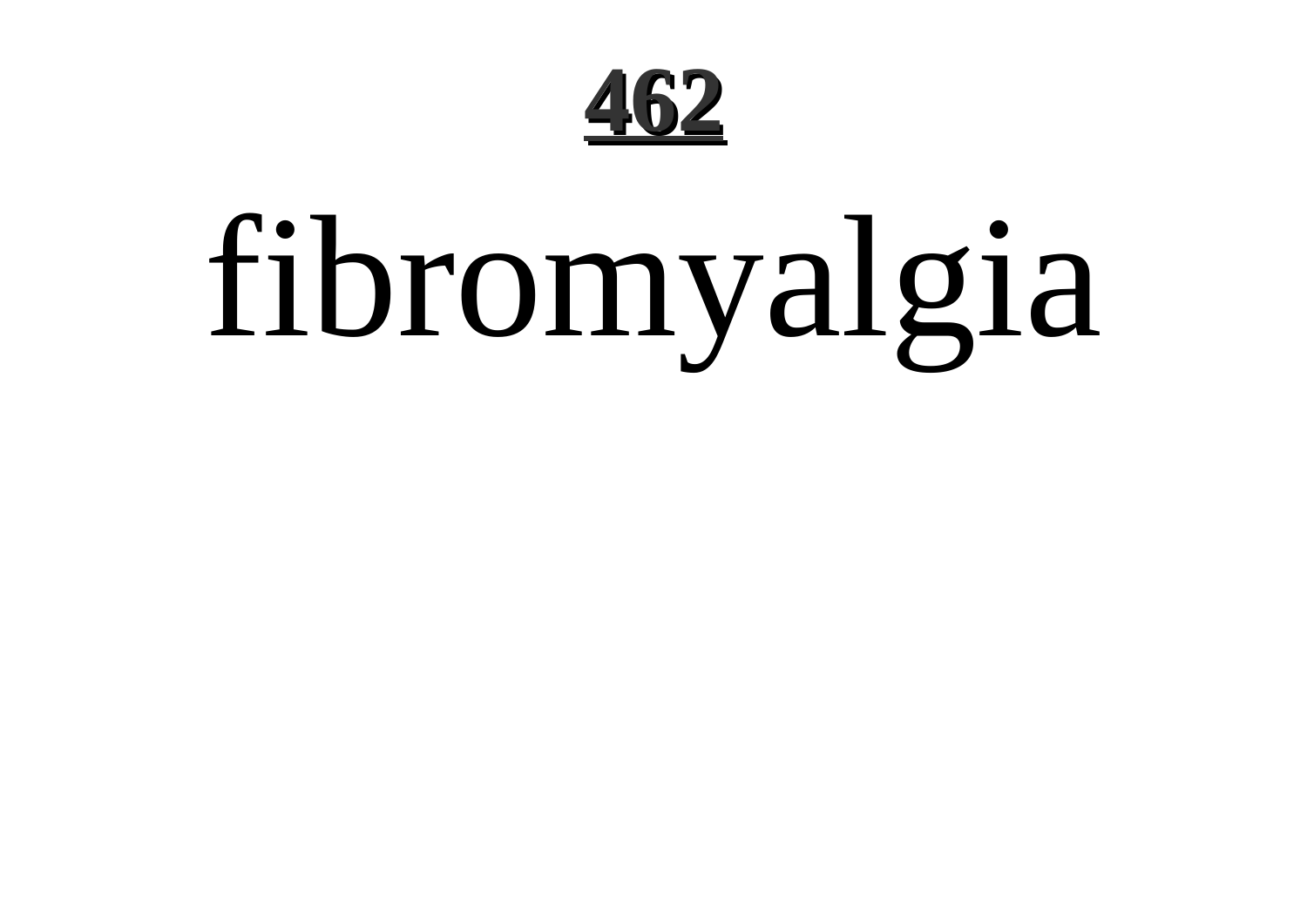

### flushing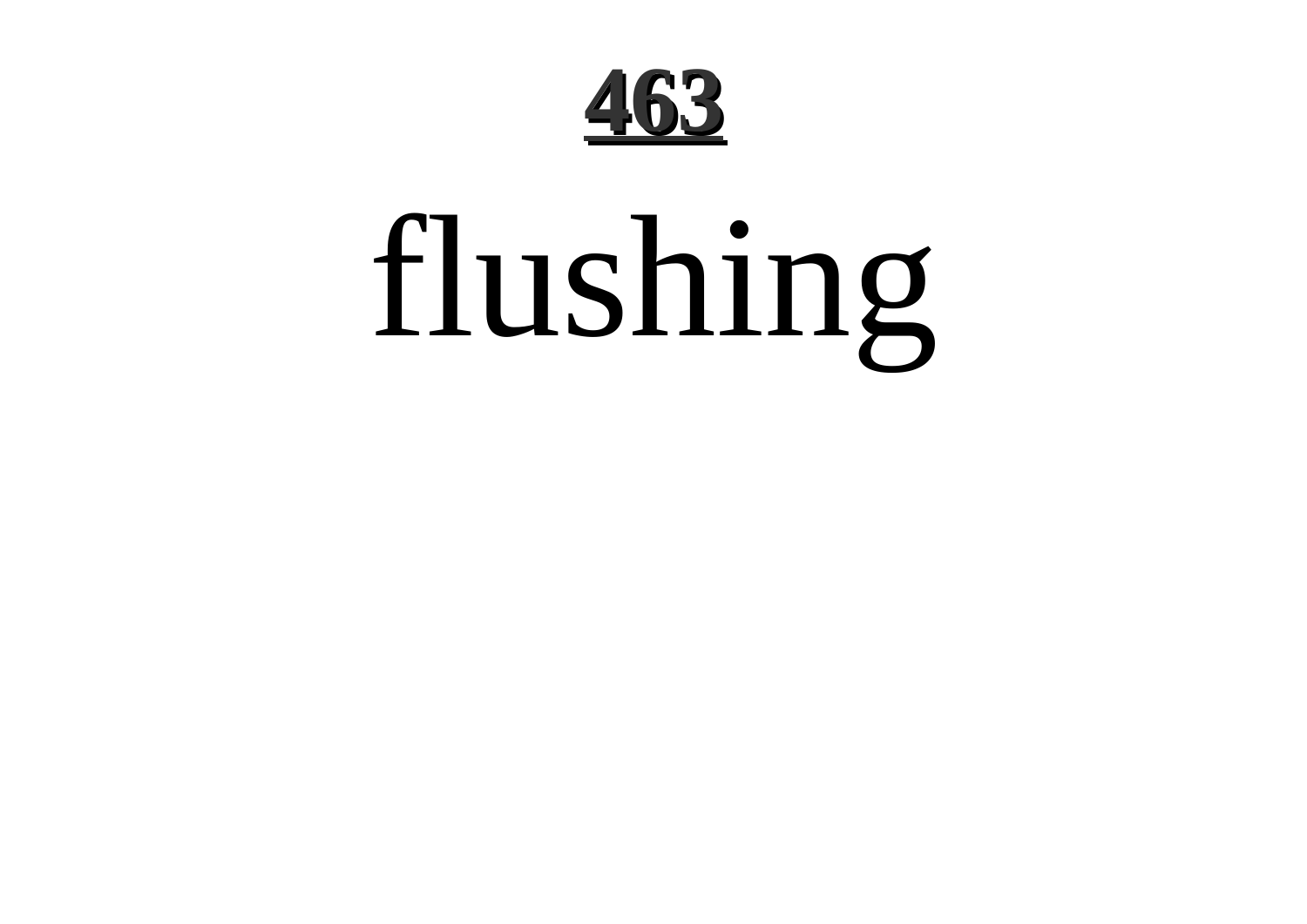

# foaming at mouth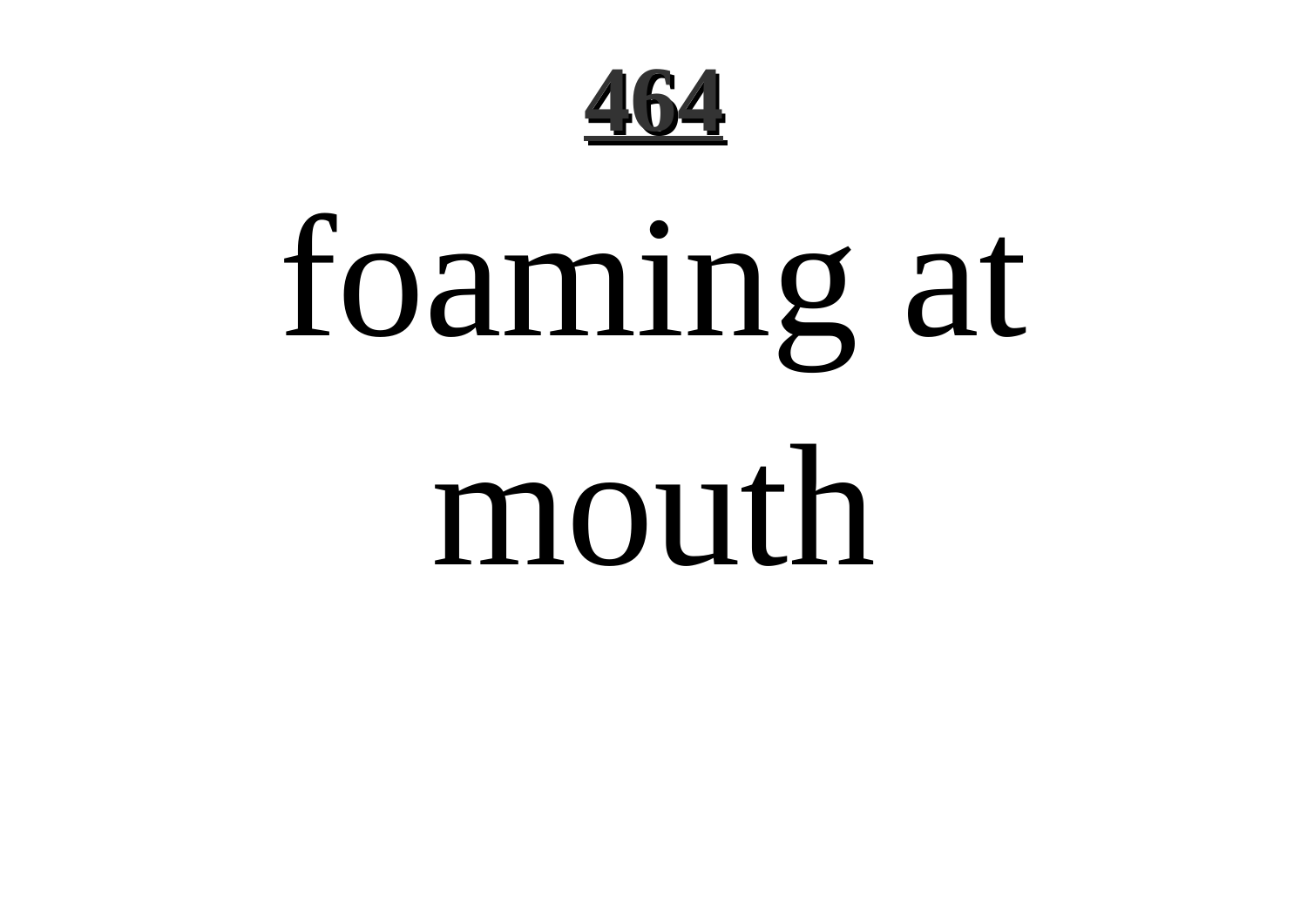

### focal cortical

#### resection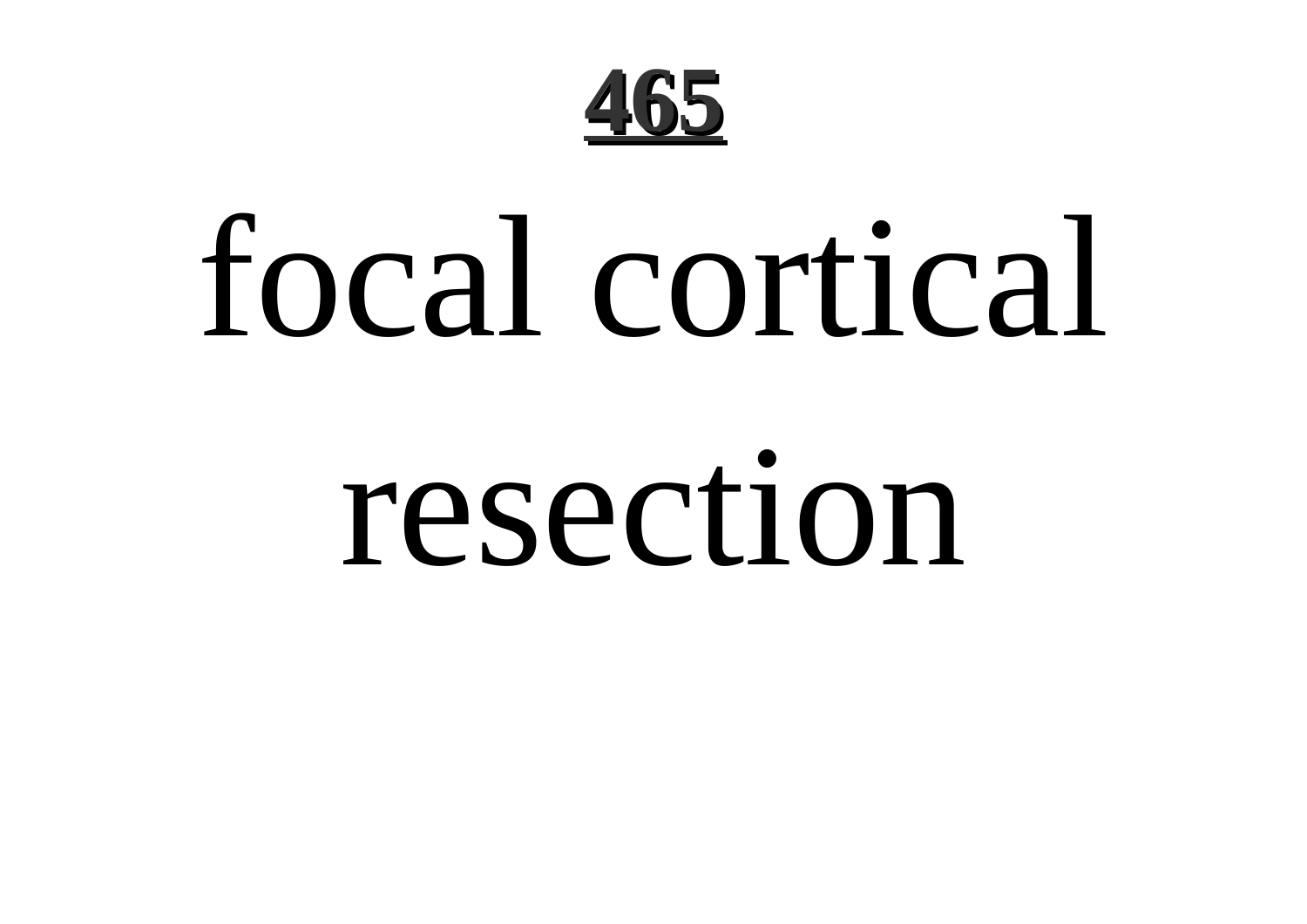

### focaldyscogniti-

#### ve seizures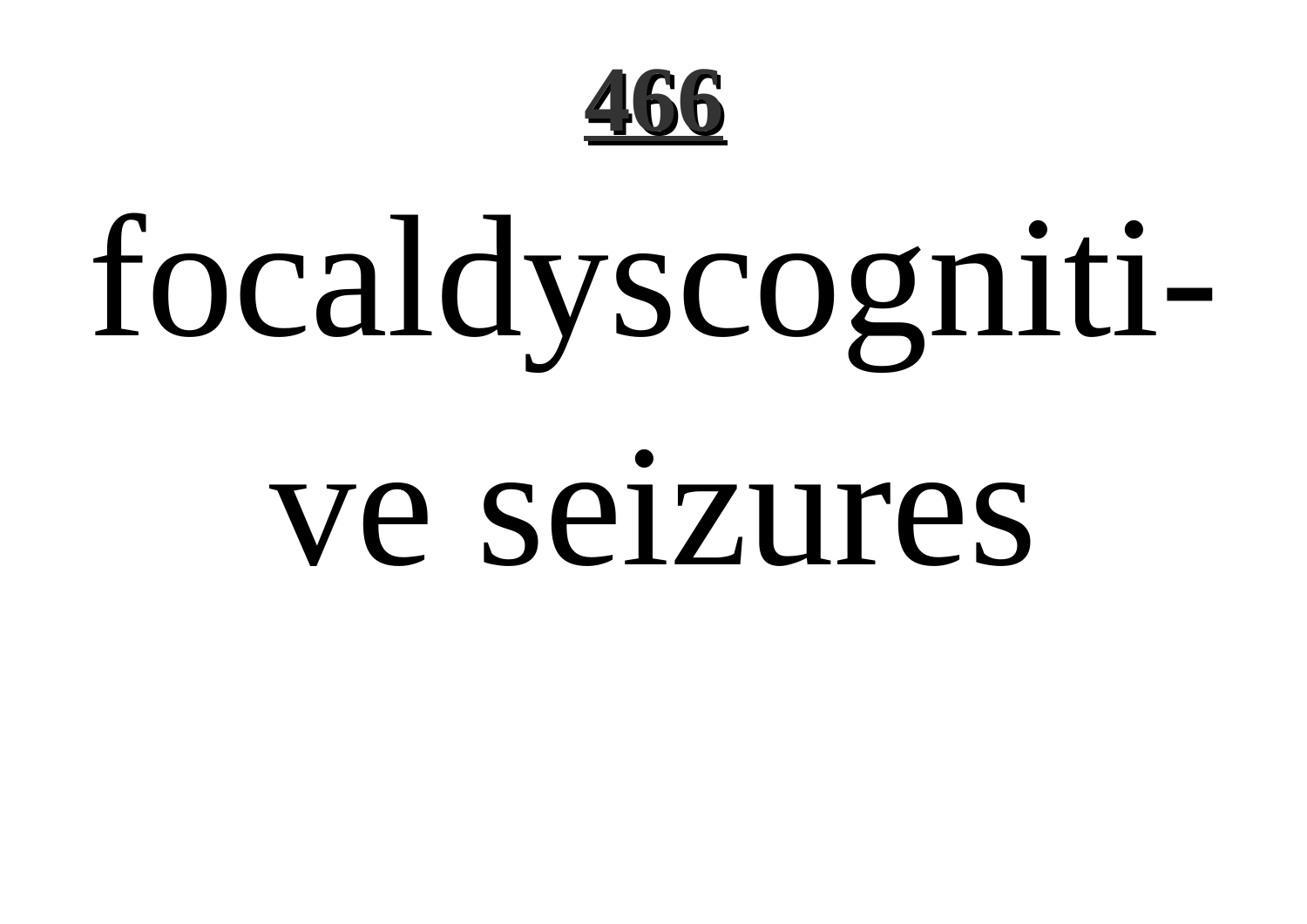

### foetal distress

# syndrome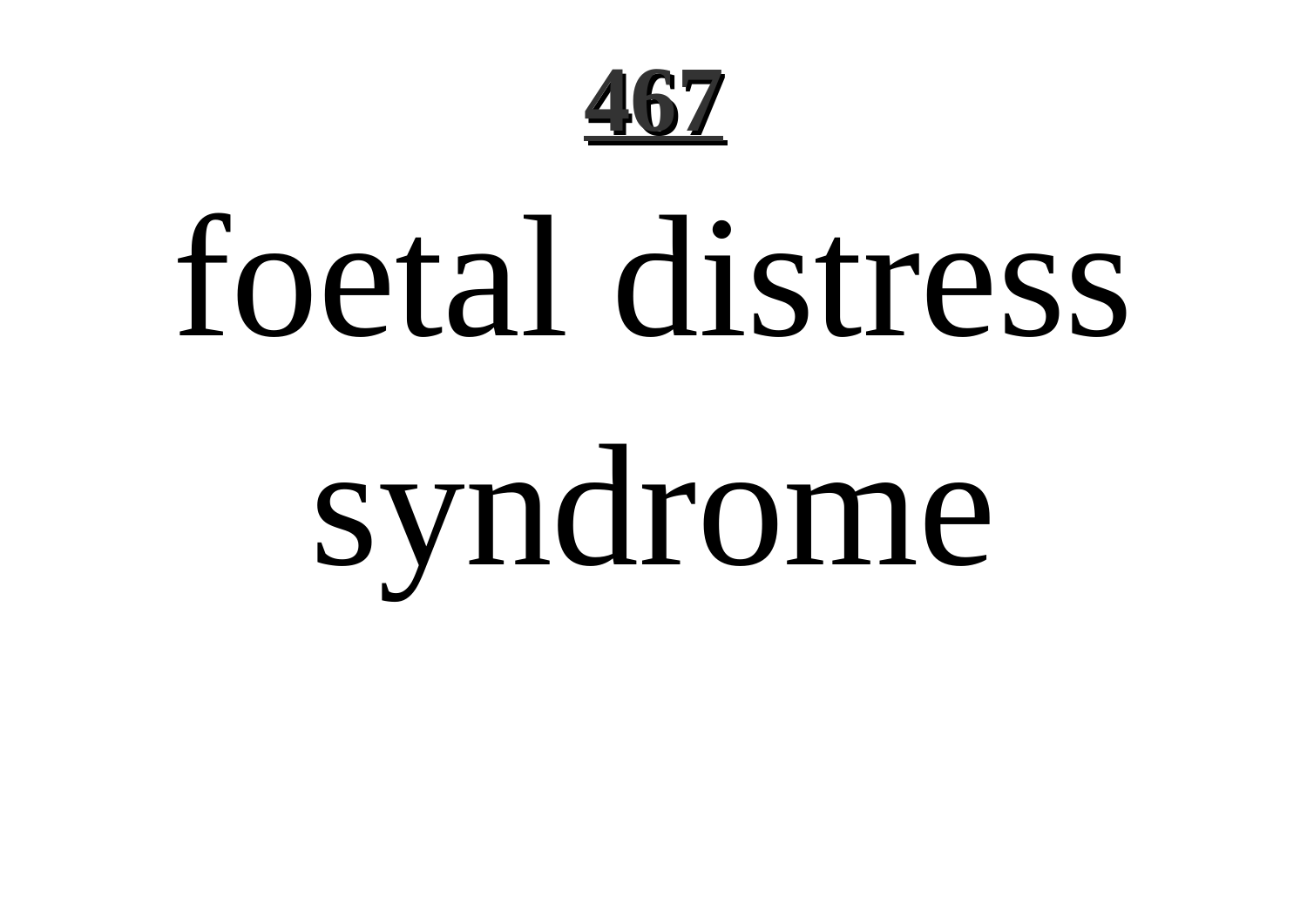

### foetal placental

#### thrombosis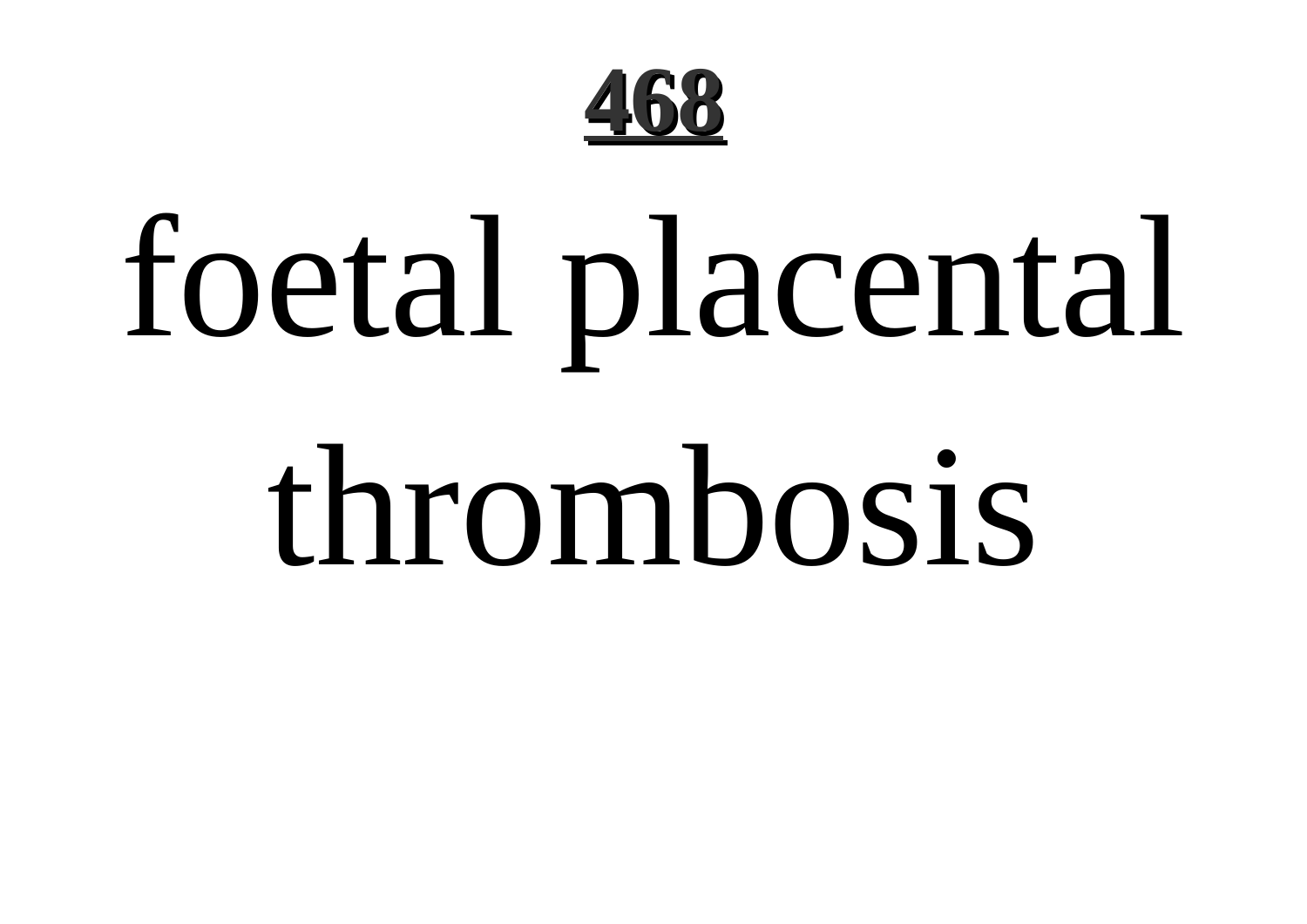

### foetorhepaticus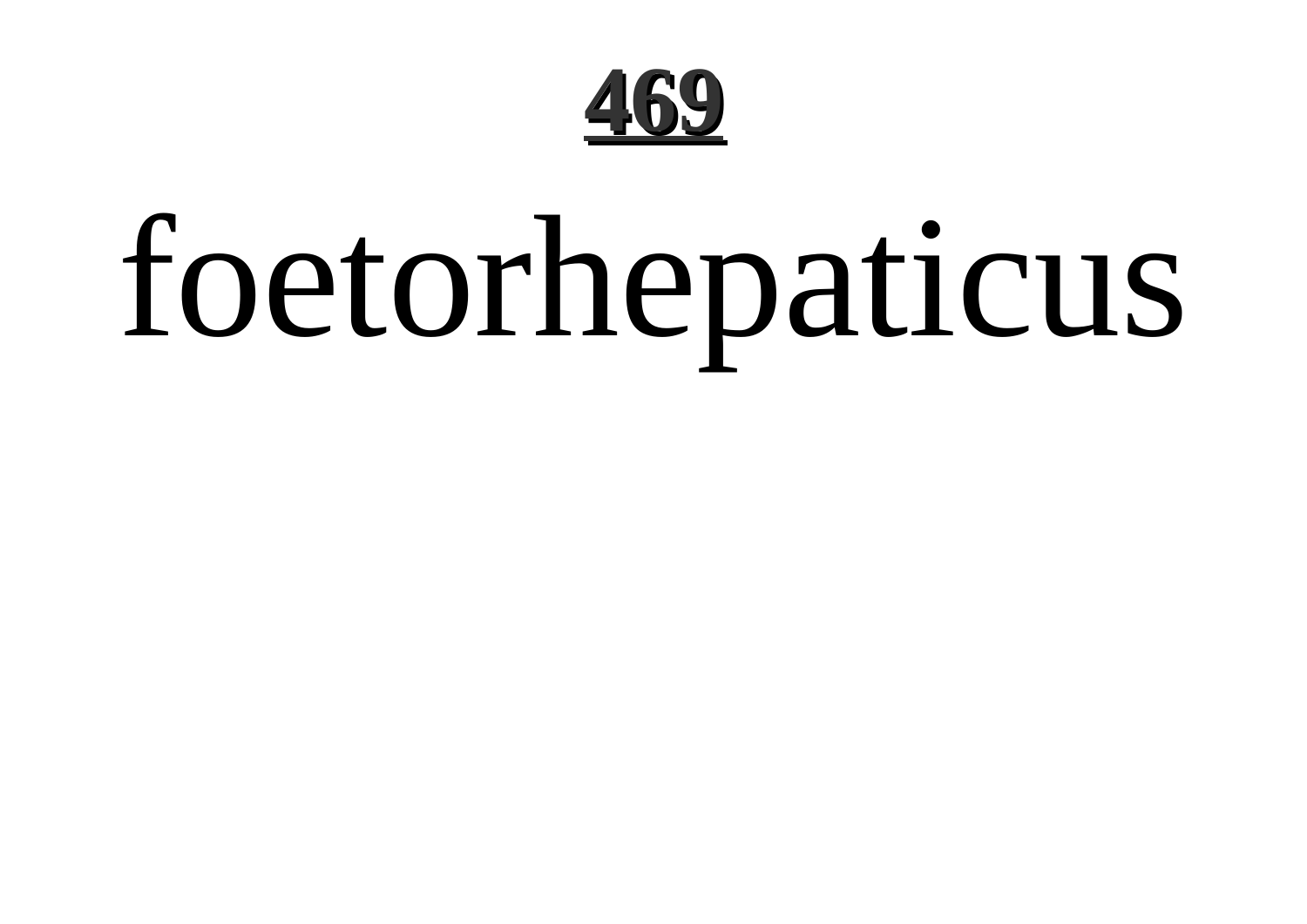

# foreign body em-

bolism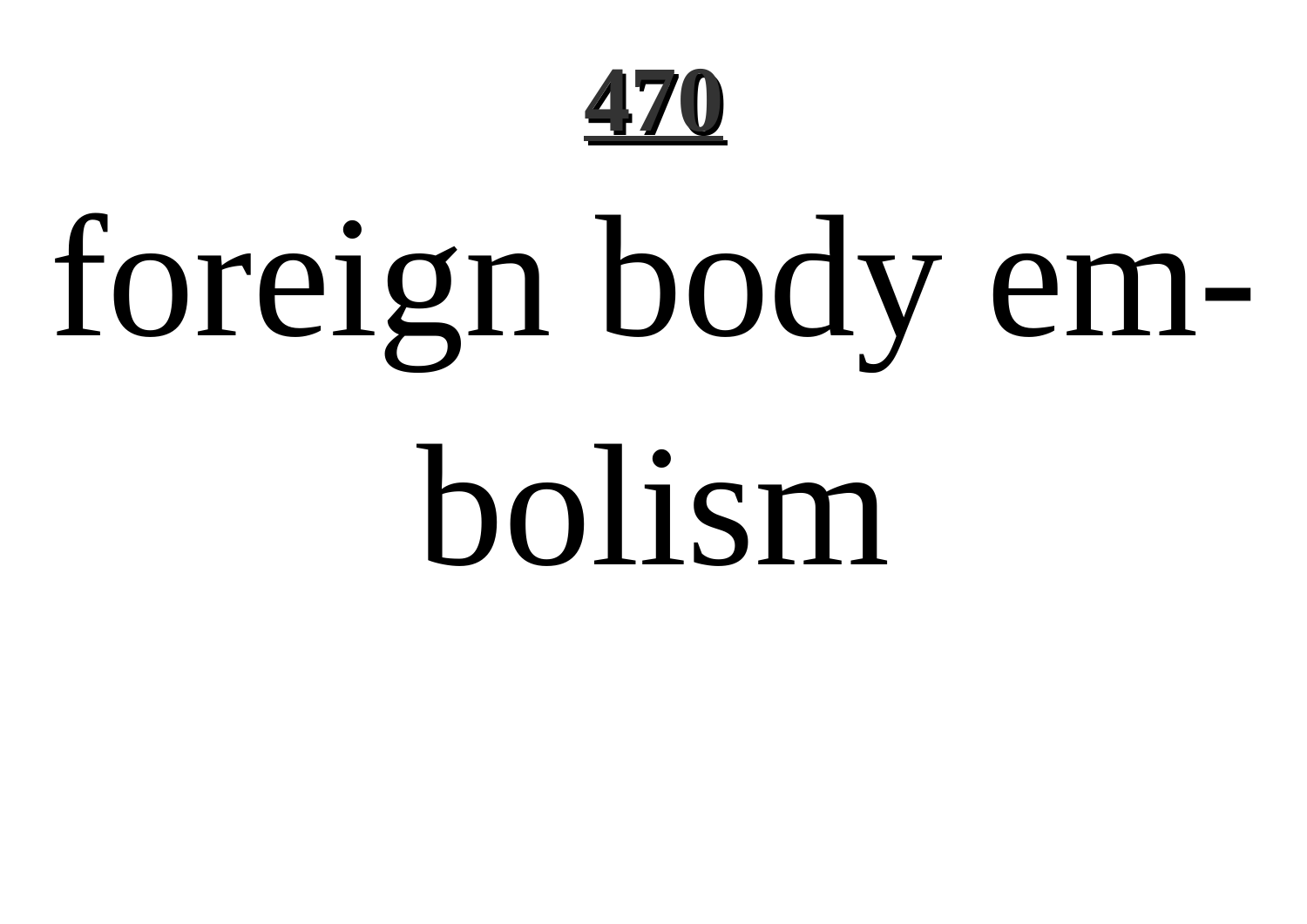

#### frontal lobe epi-

lepsy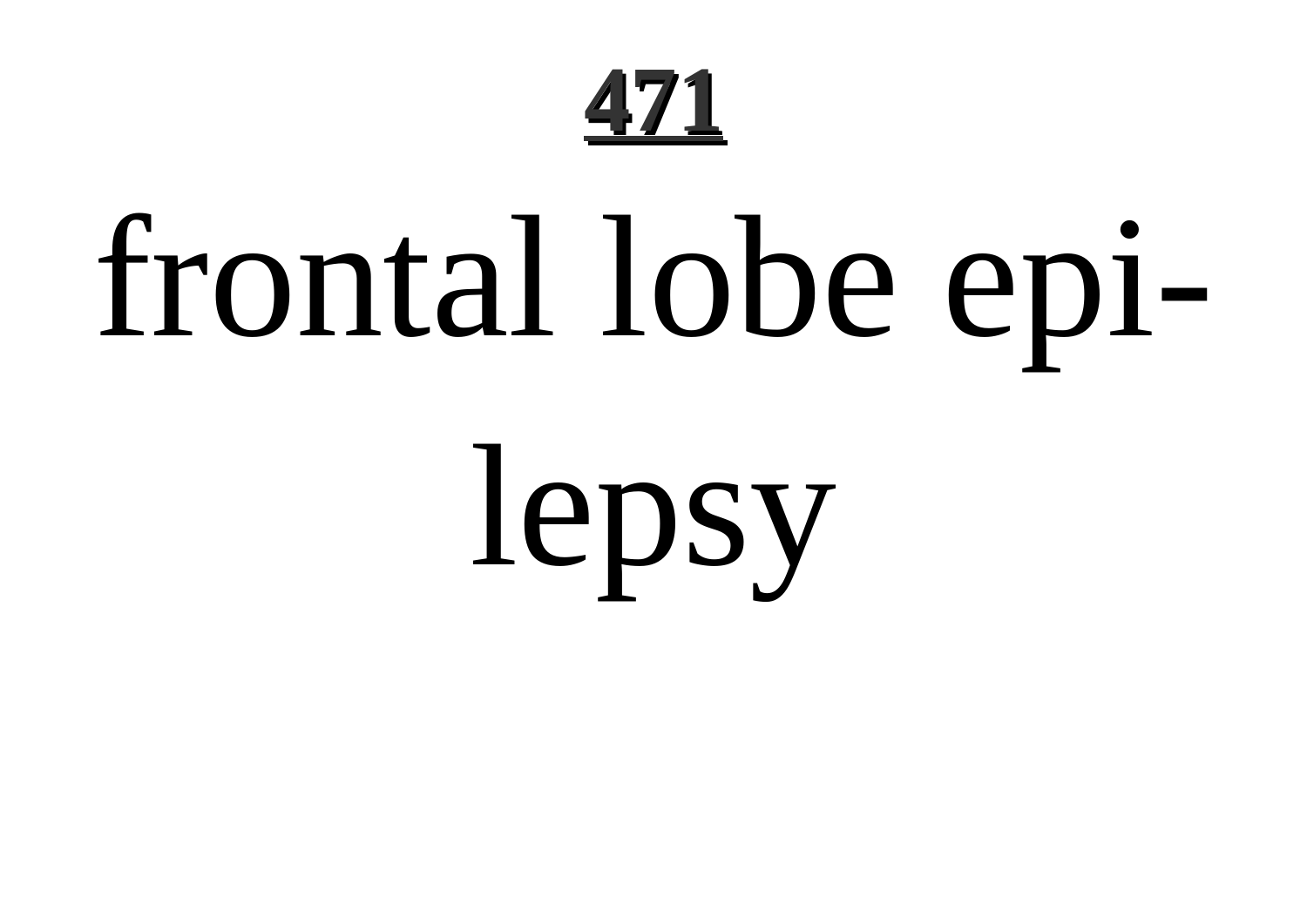472

#### fulminant type 1 diabetesmellitus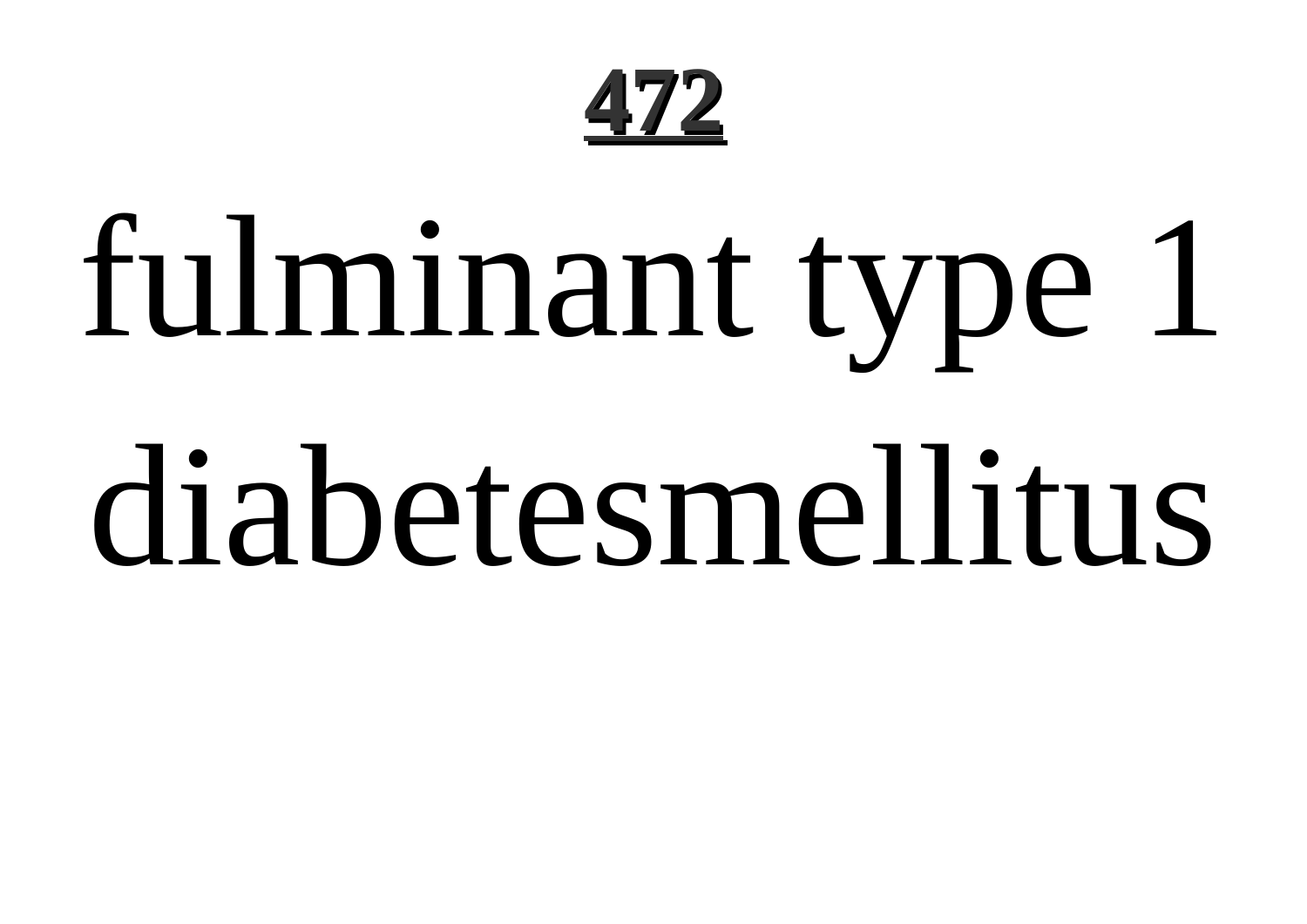

#### galactose elimi-

## nation capacity

test abnormal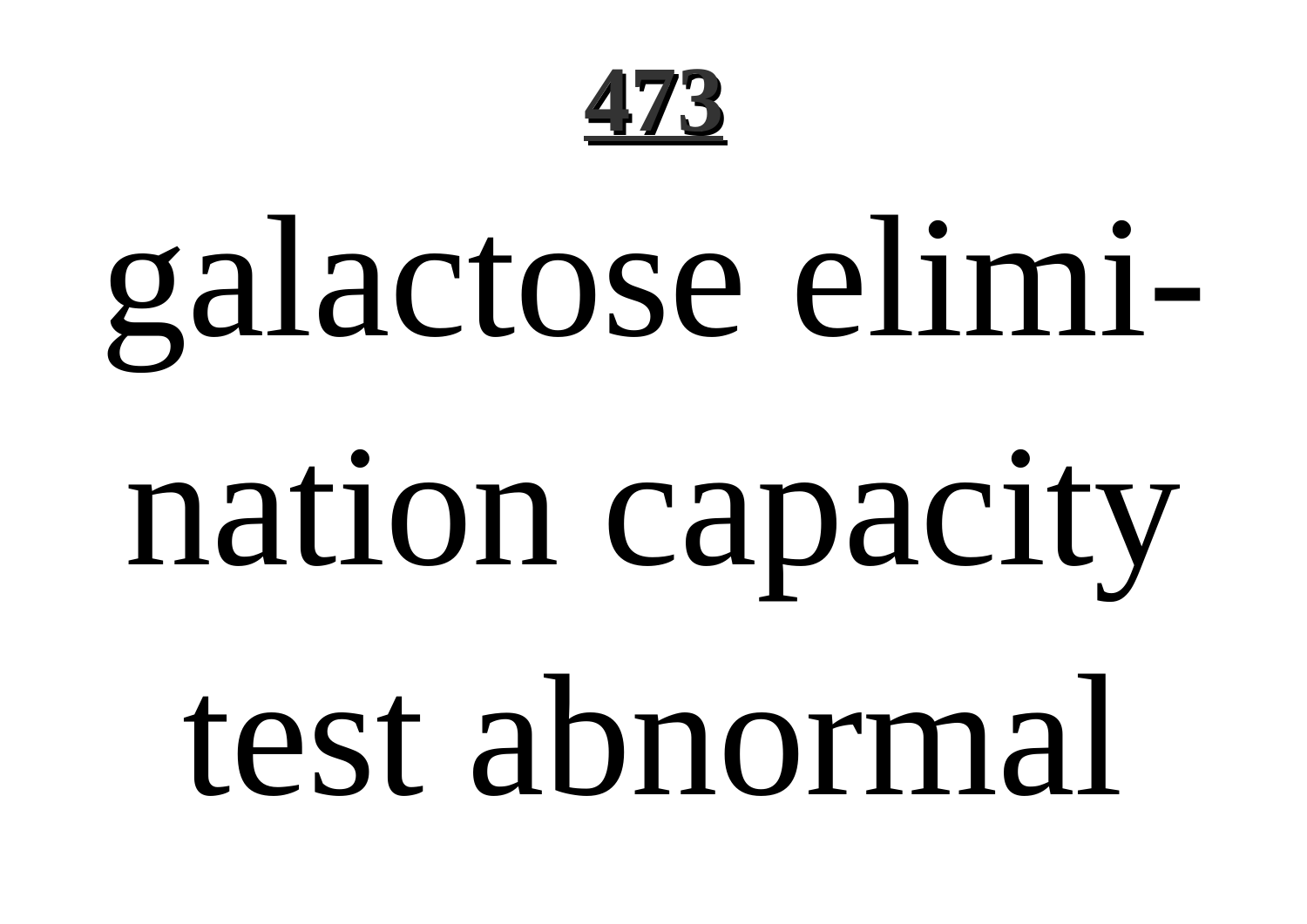

#### galactose elimi-

#### nation capacity

testdecreased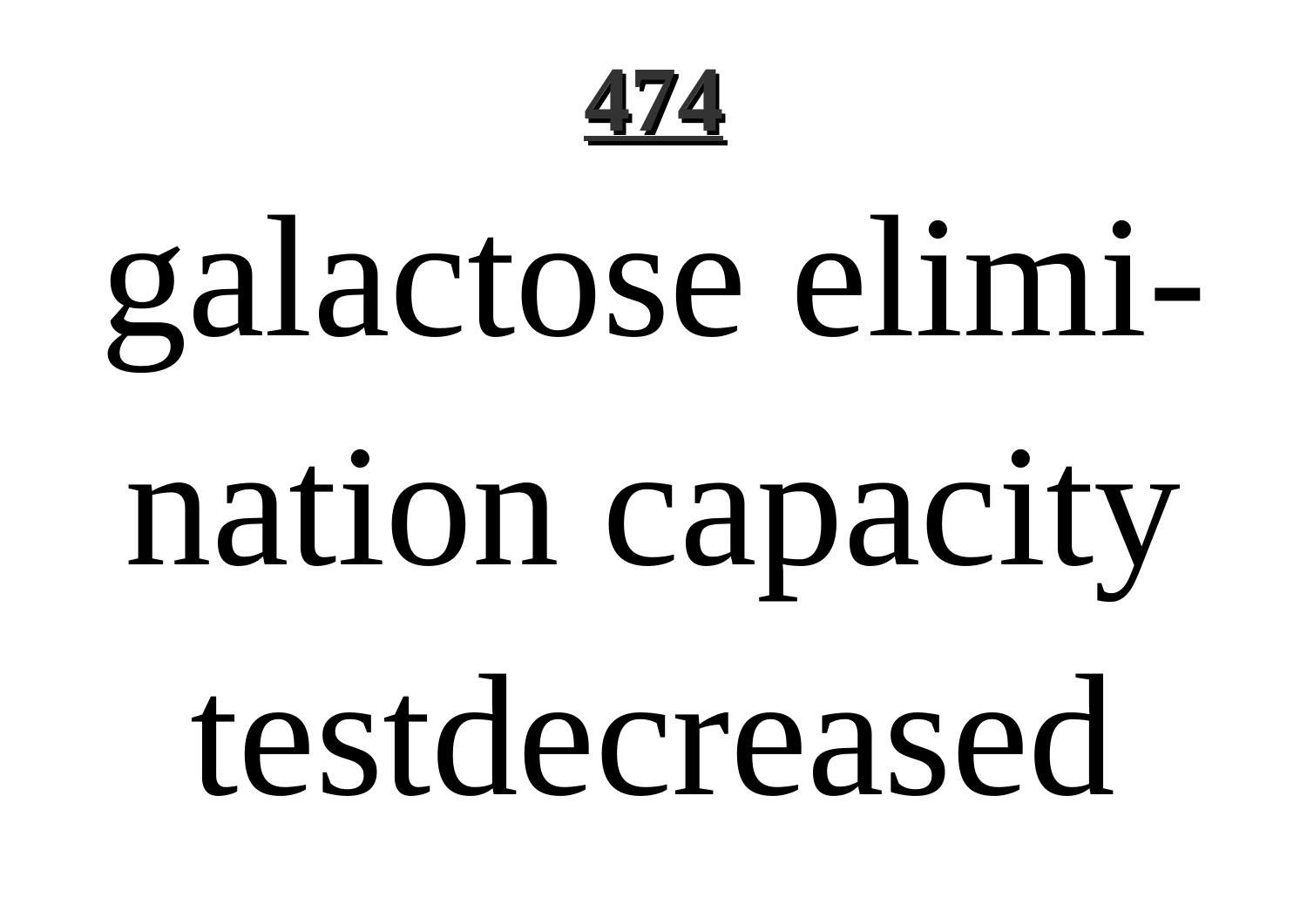

### gamma-gluta-

#### myltransferase

#### abnormal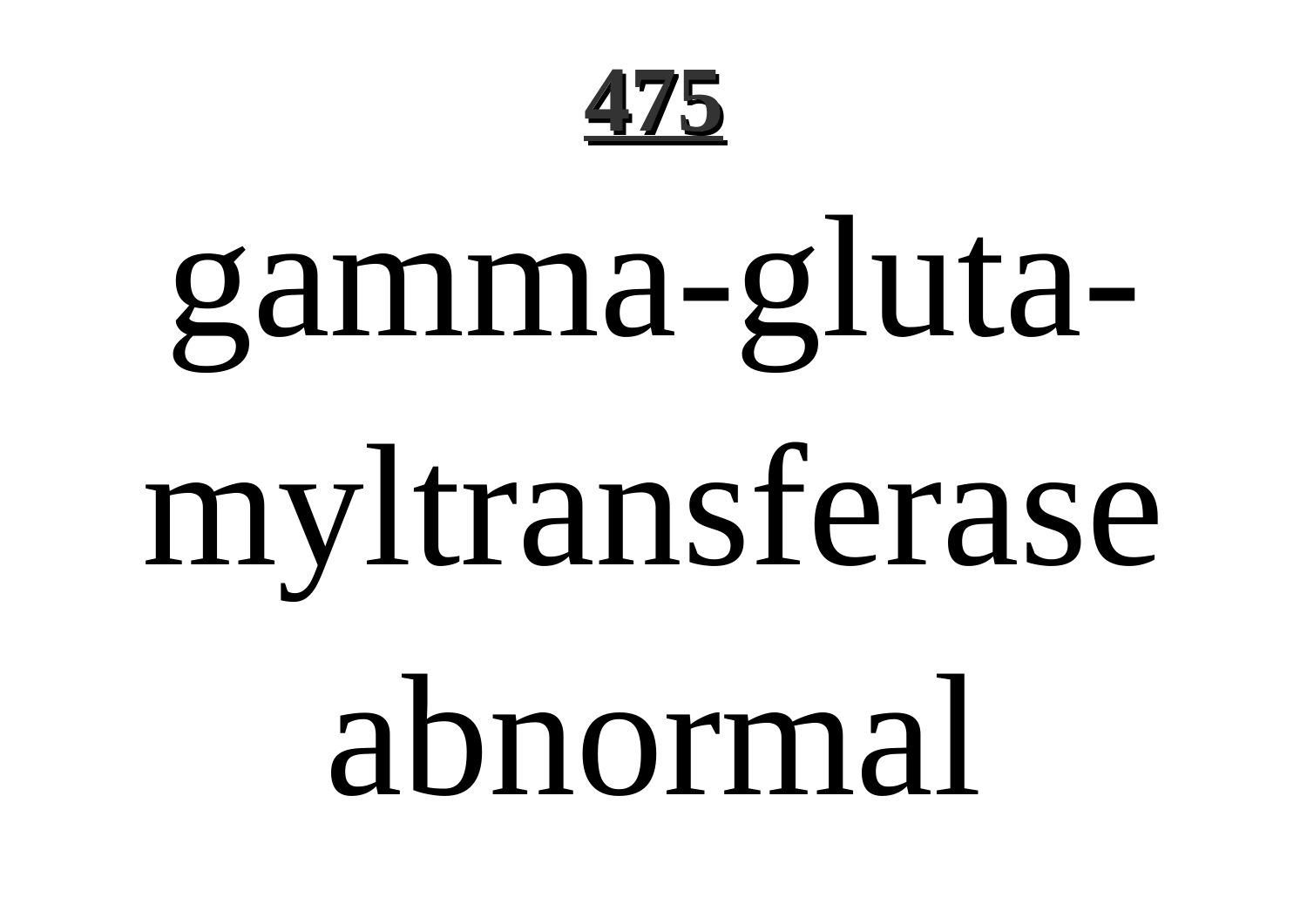

#### gamma-gluta-

#### myltransferasein-

#### creased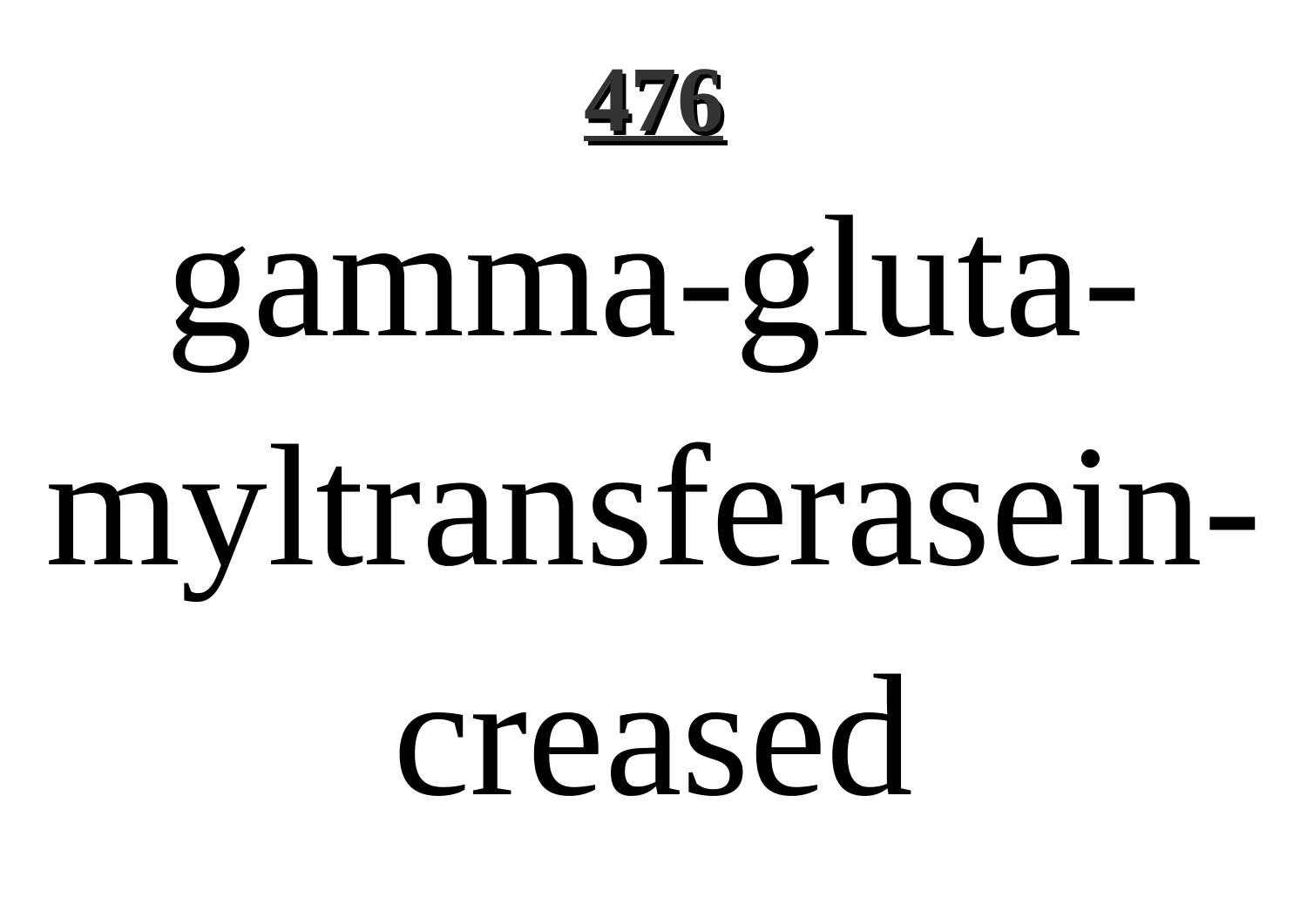**477**

#### gastritis herpes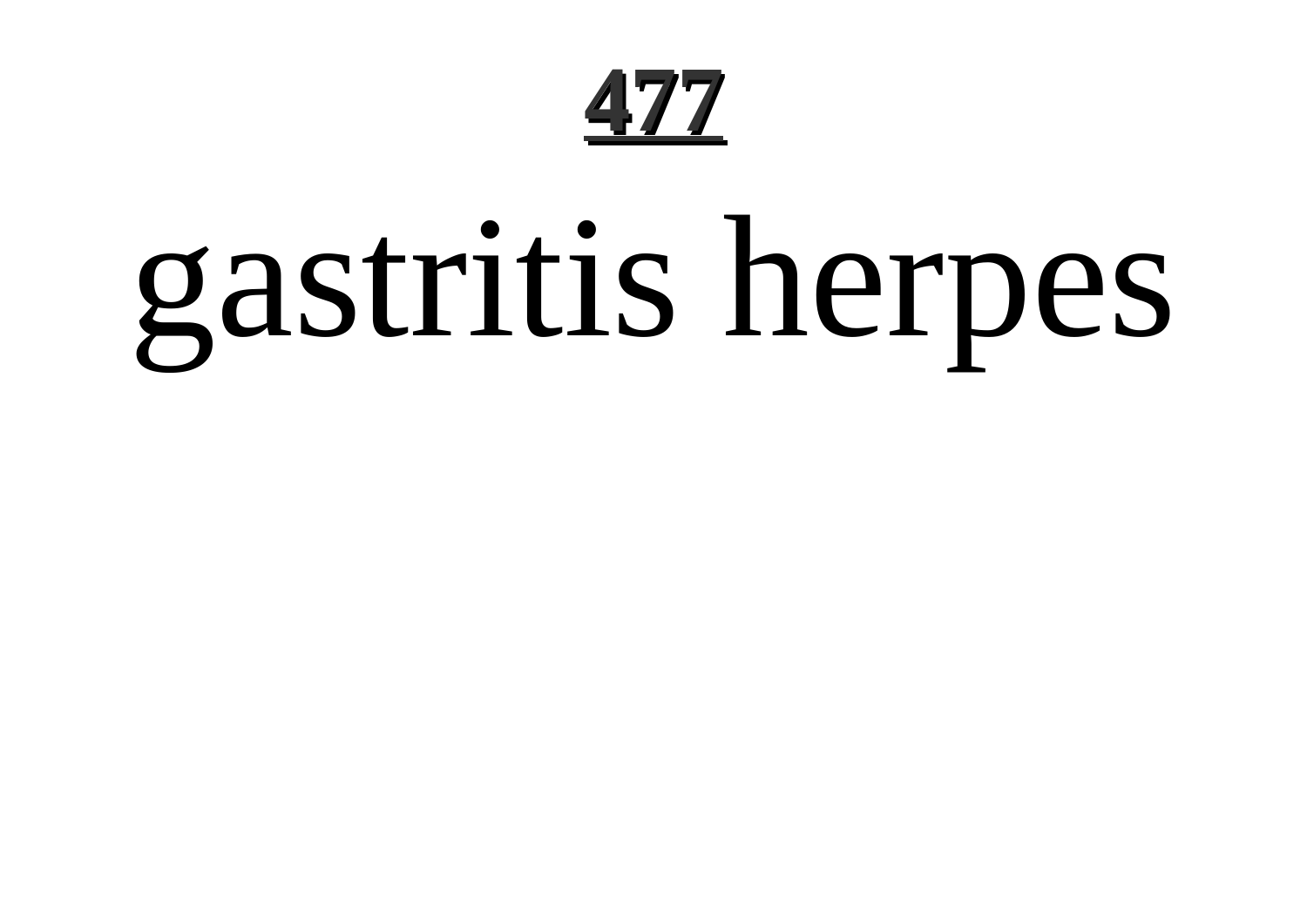

#### gastrointestinal

## amyloidosis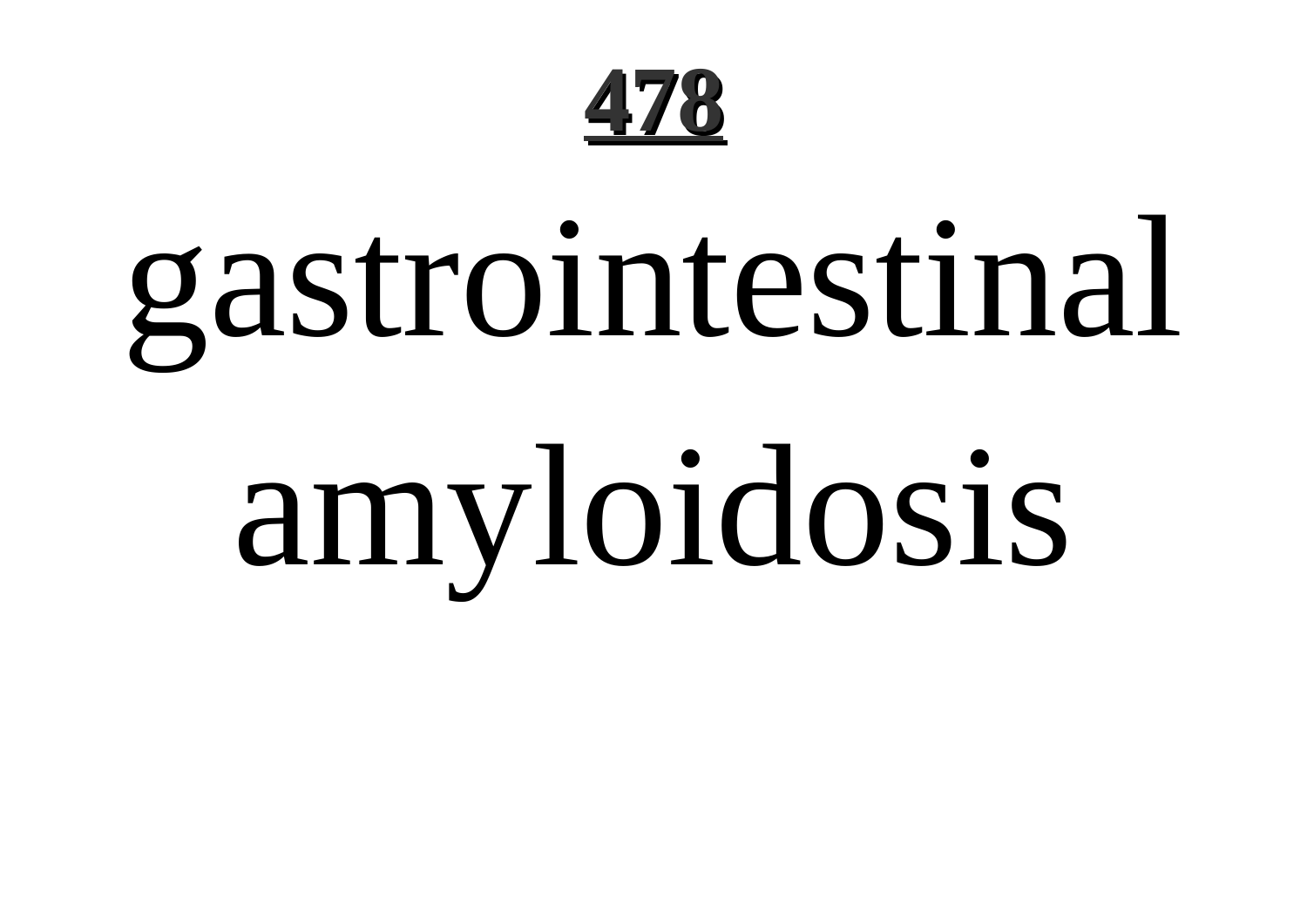

#### gelastic seizure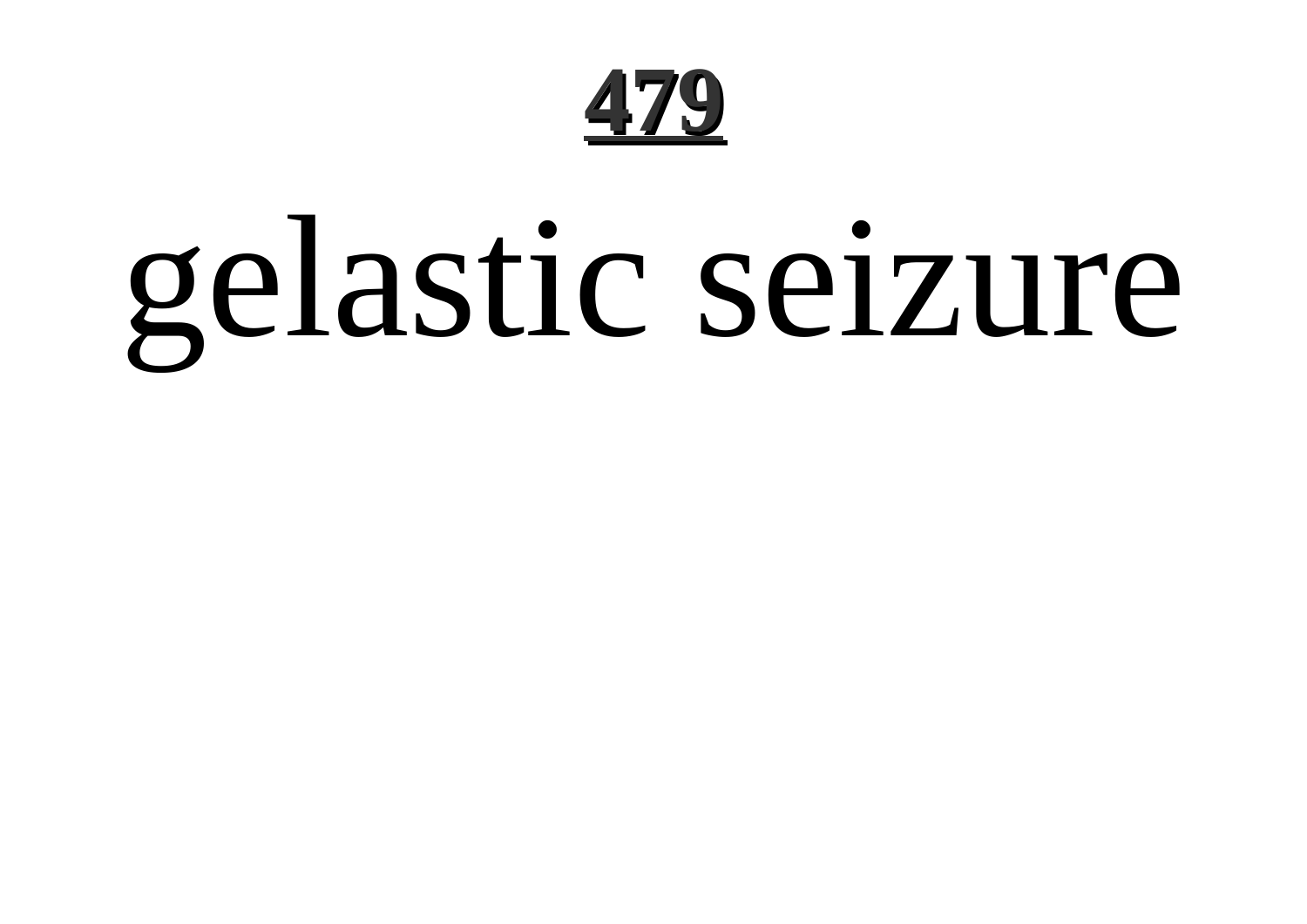

### generalised on-

#### setnon-motor

#### seizure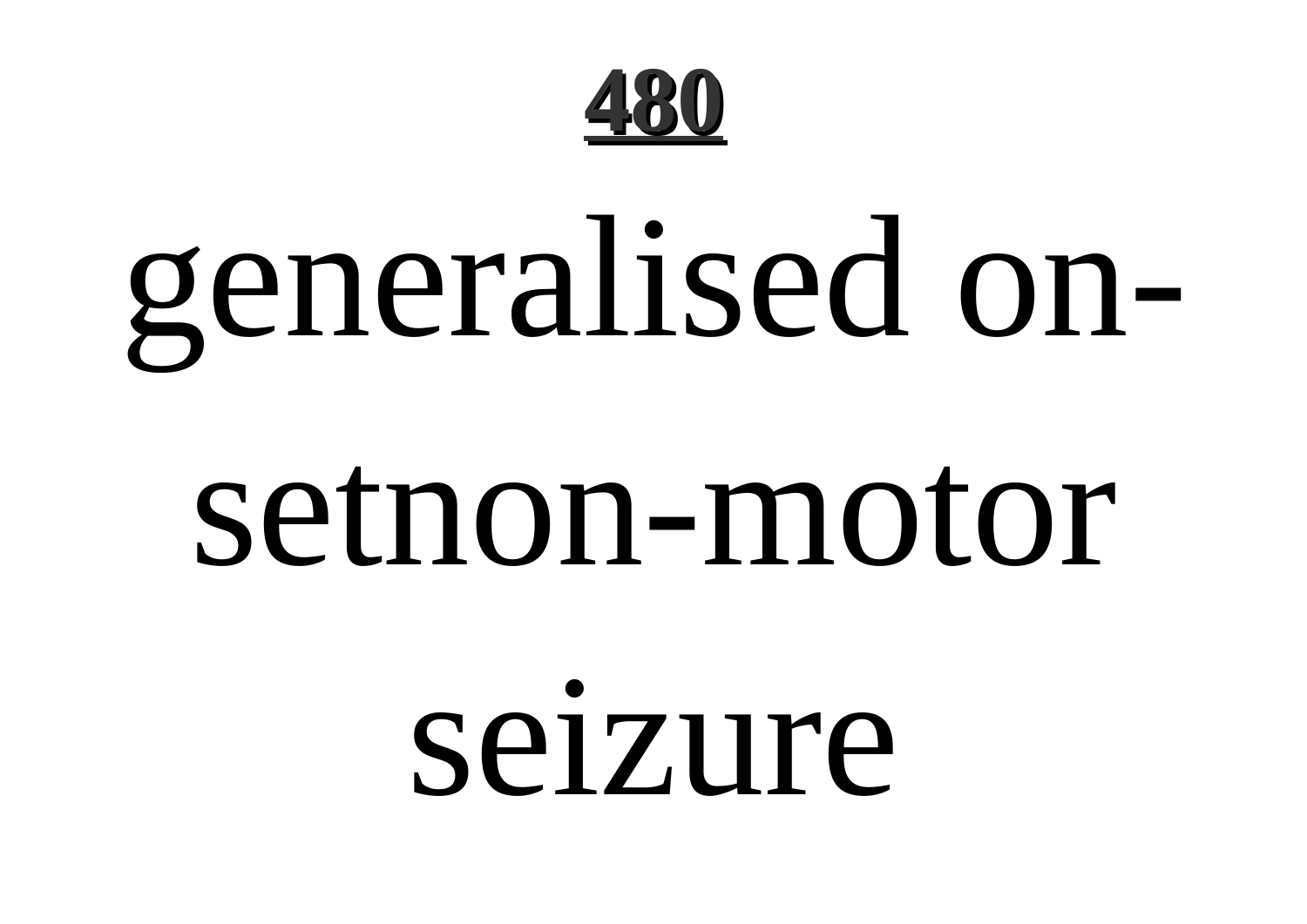

## generalised to-

#### nic-clonic seizu-

re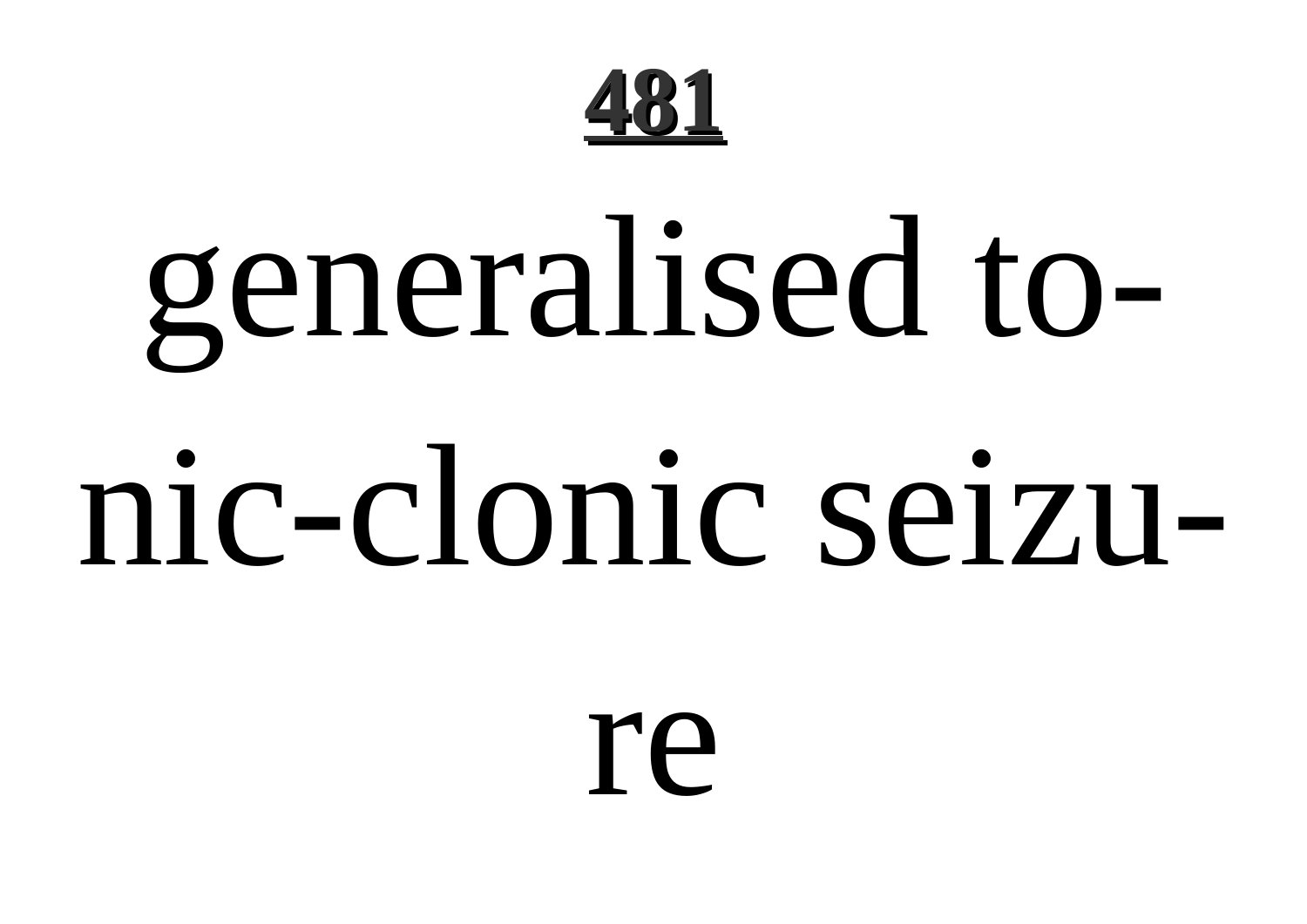

### genital herpes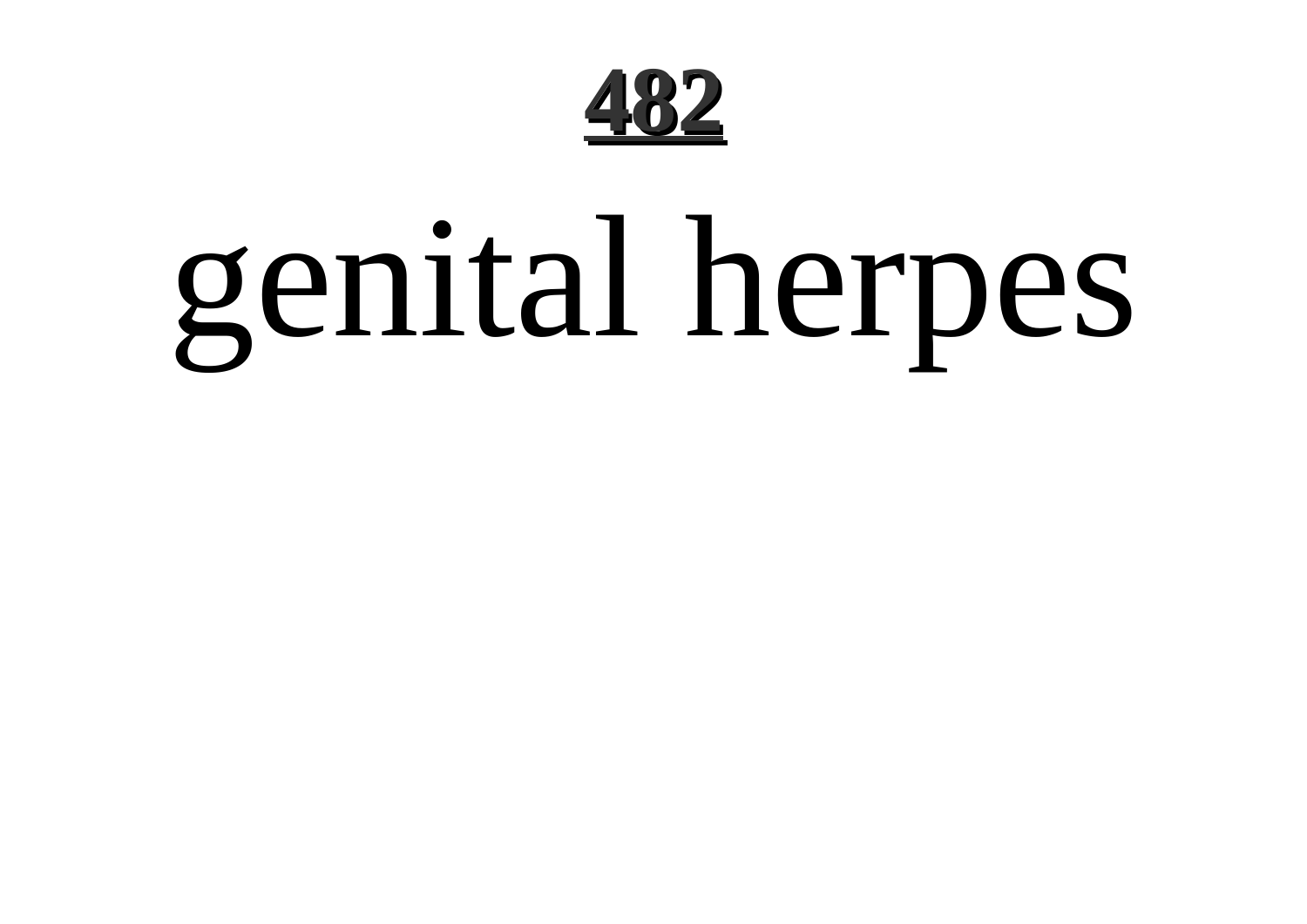

### genital herpes-

#### simplex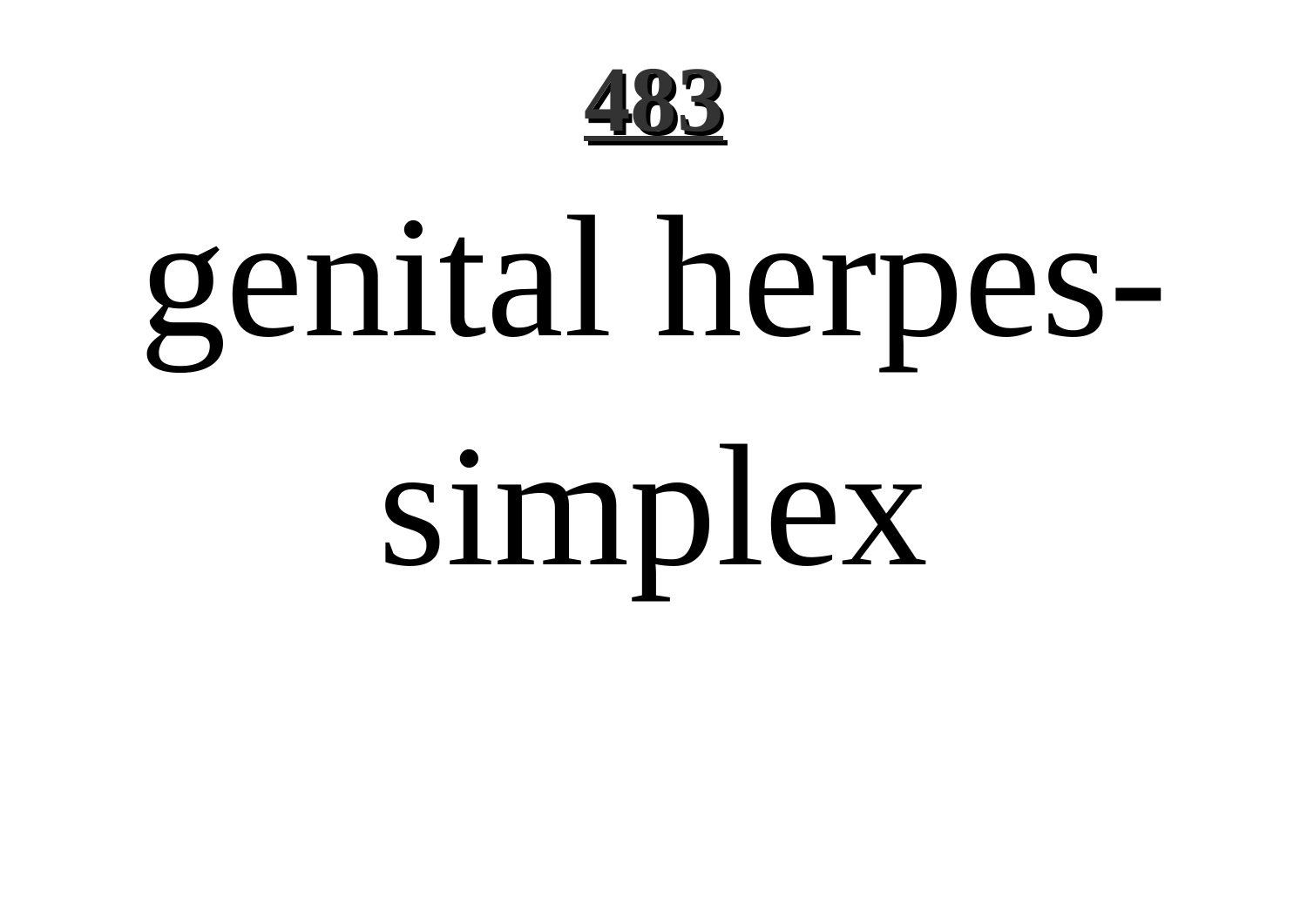

#### genital herpes

#### zoster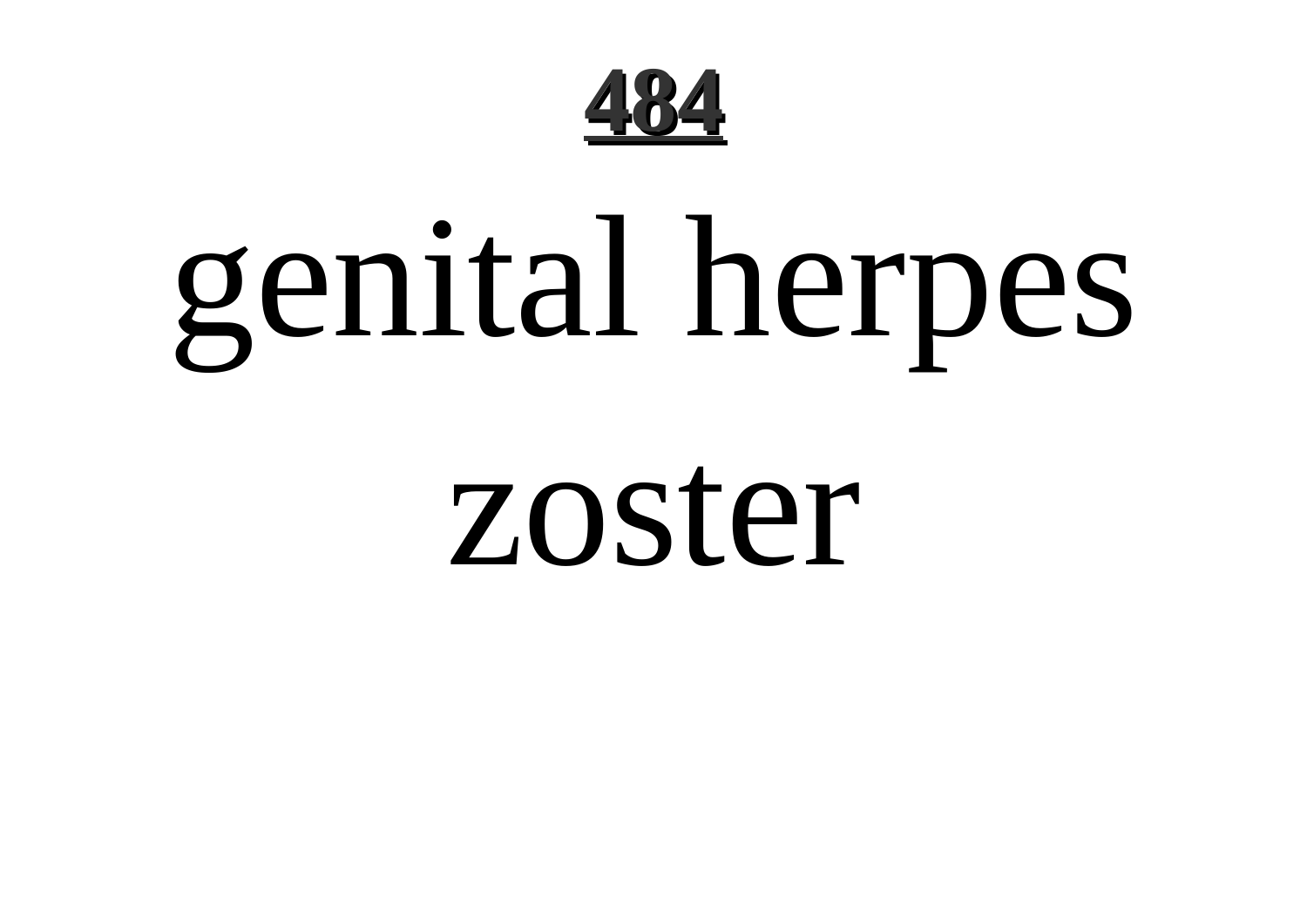

### giant cell arteritis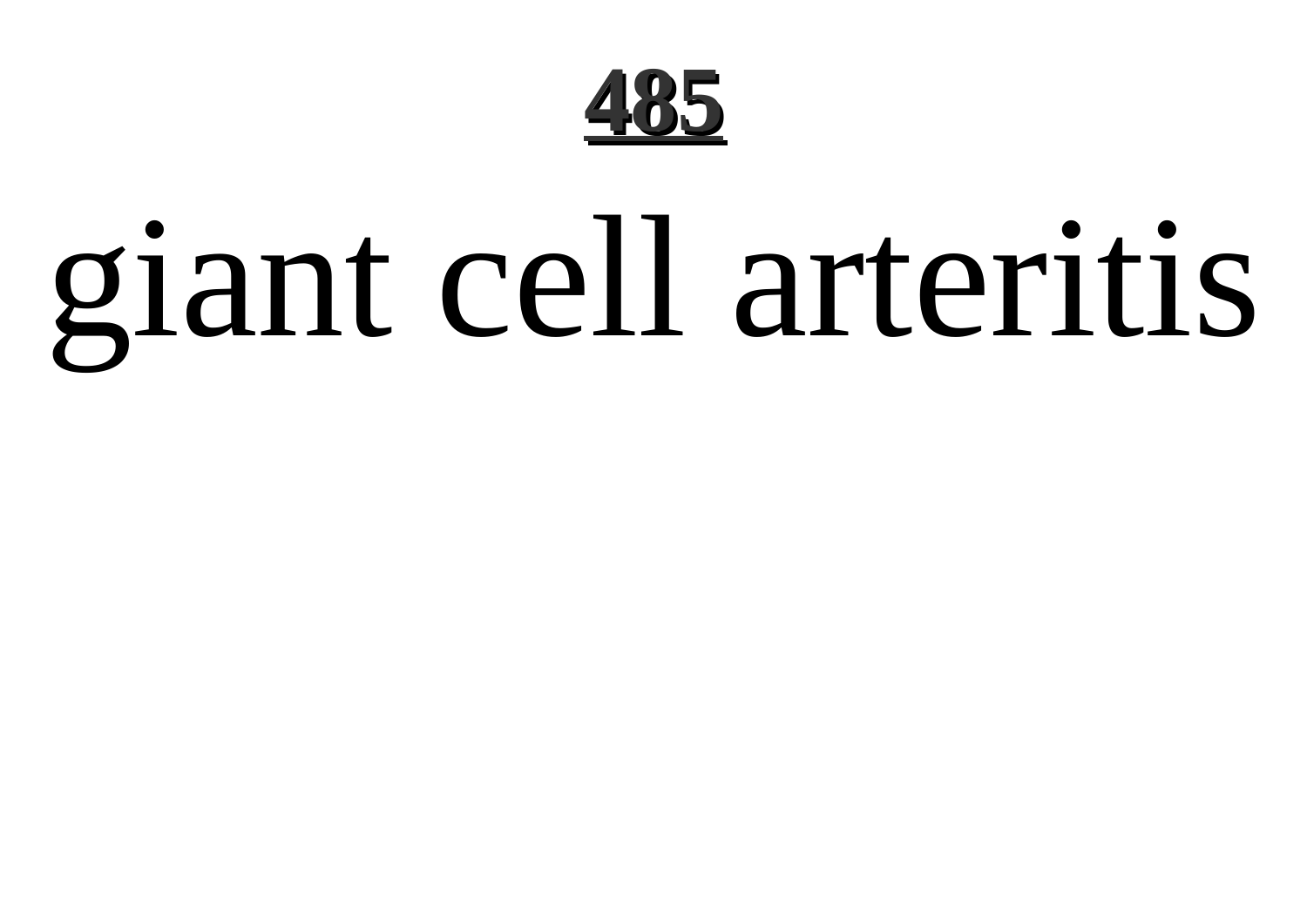

tis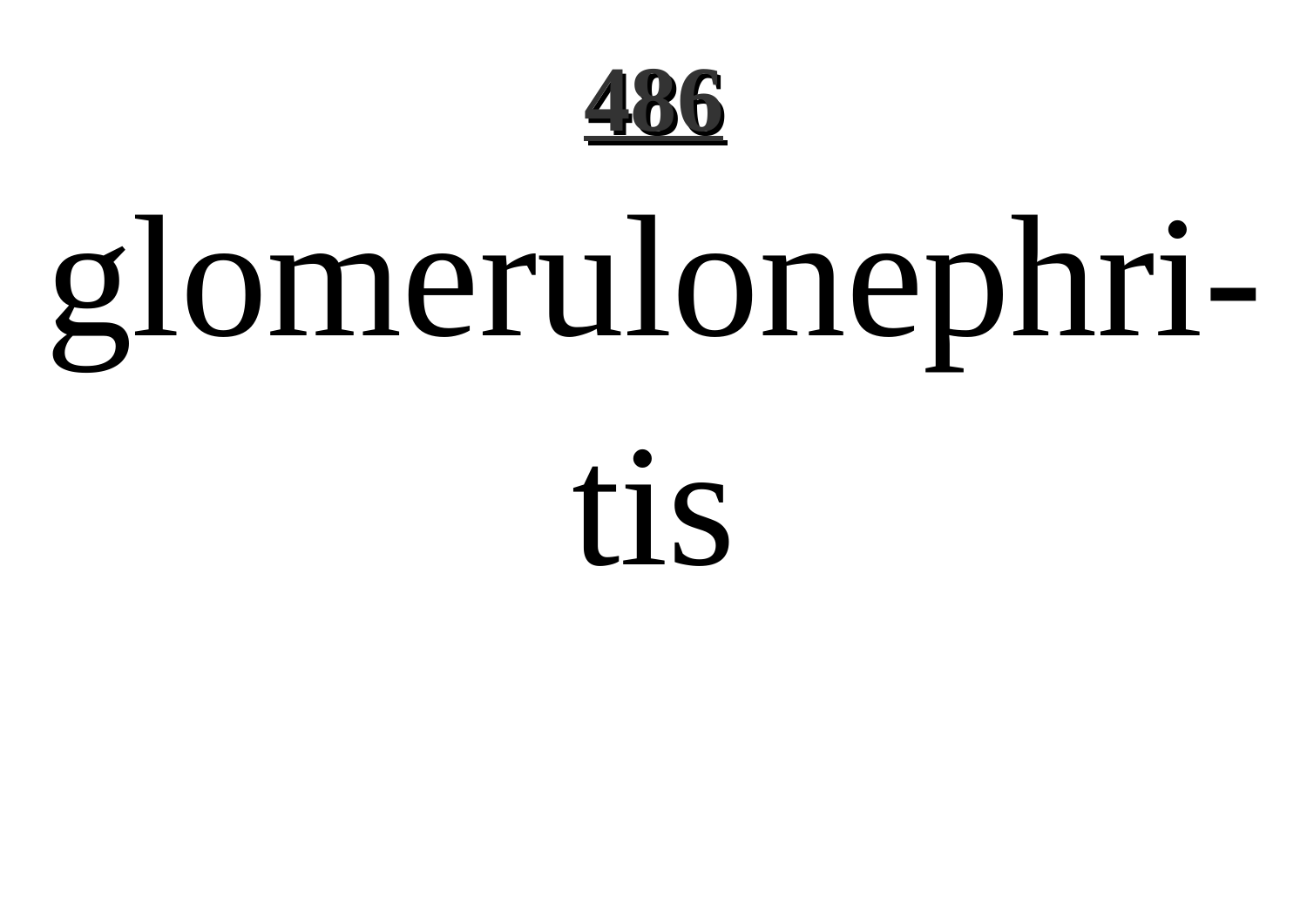

#### tismembranopro-

#### liferative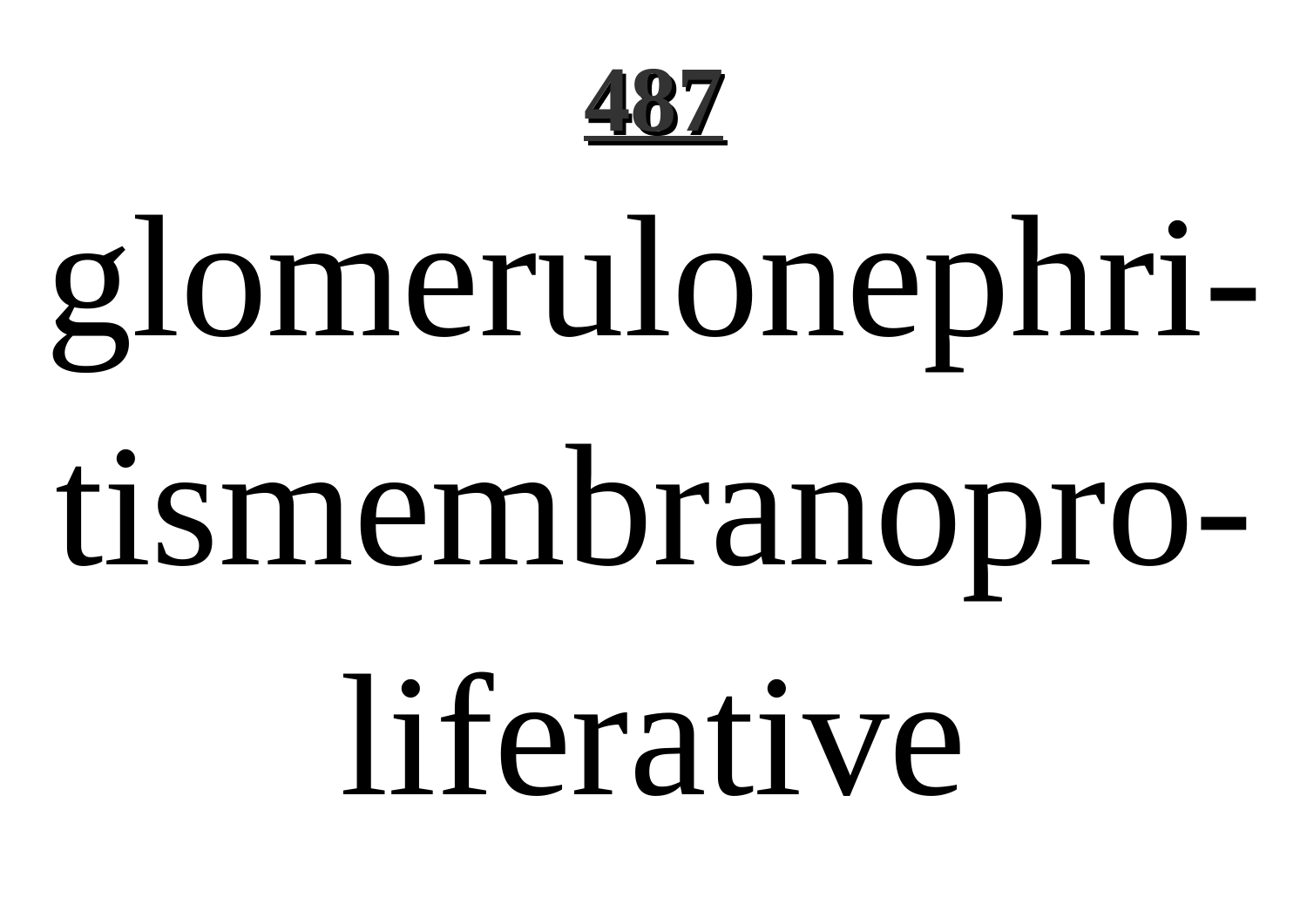

#### tis membranous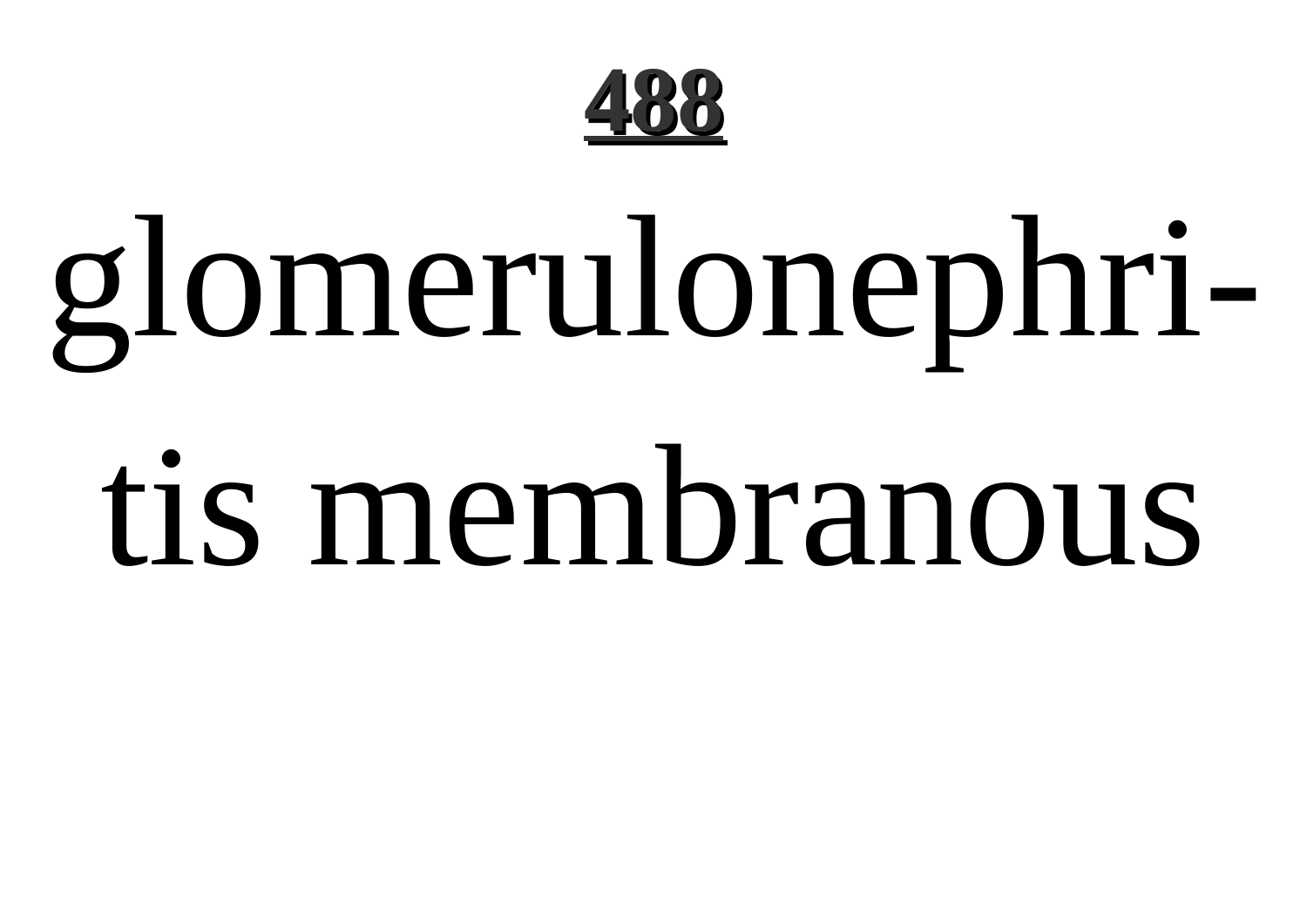

### tis rapidlyprog-

ressive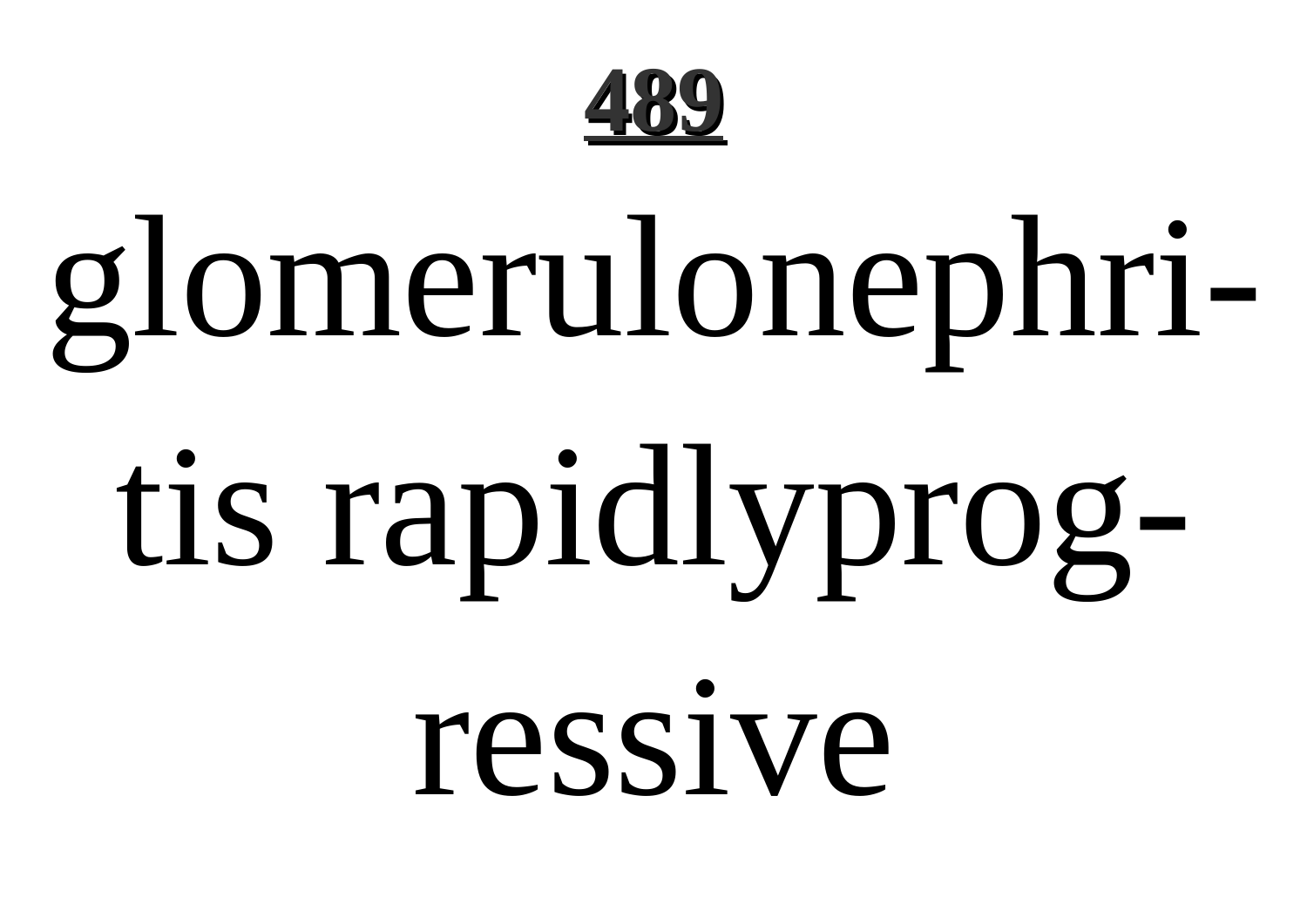

# glossopharyngeal

#### nerve paralysis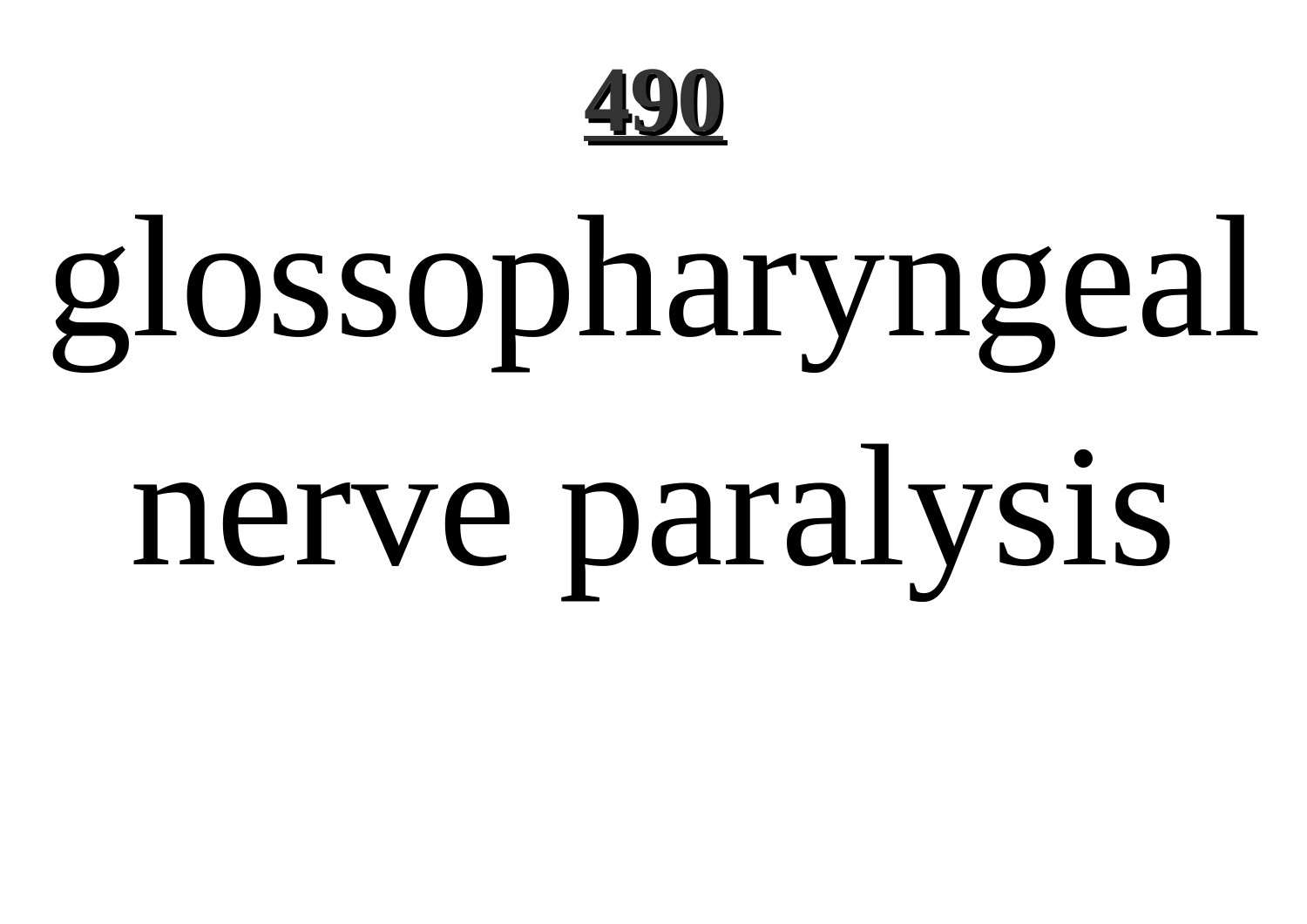

# glucose transporter type 1 defici-

encysyndrome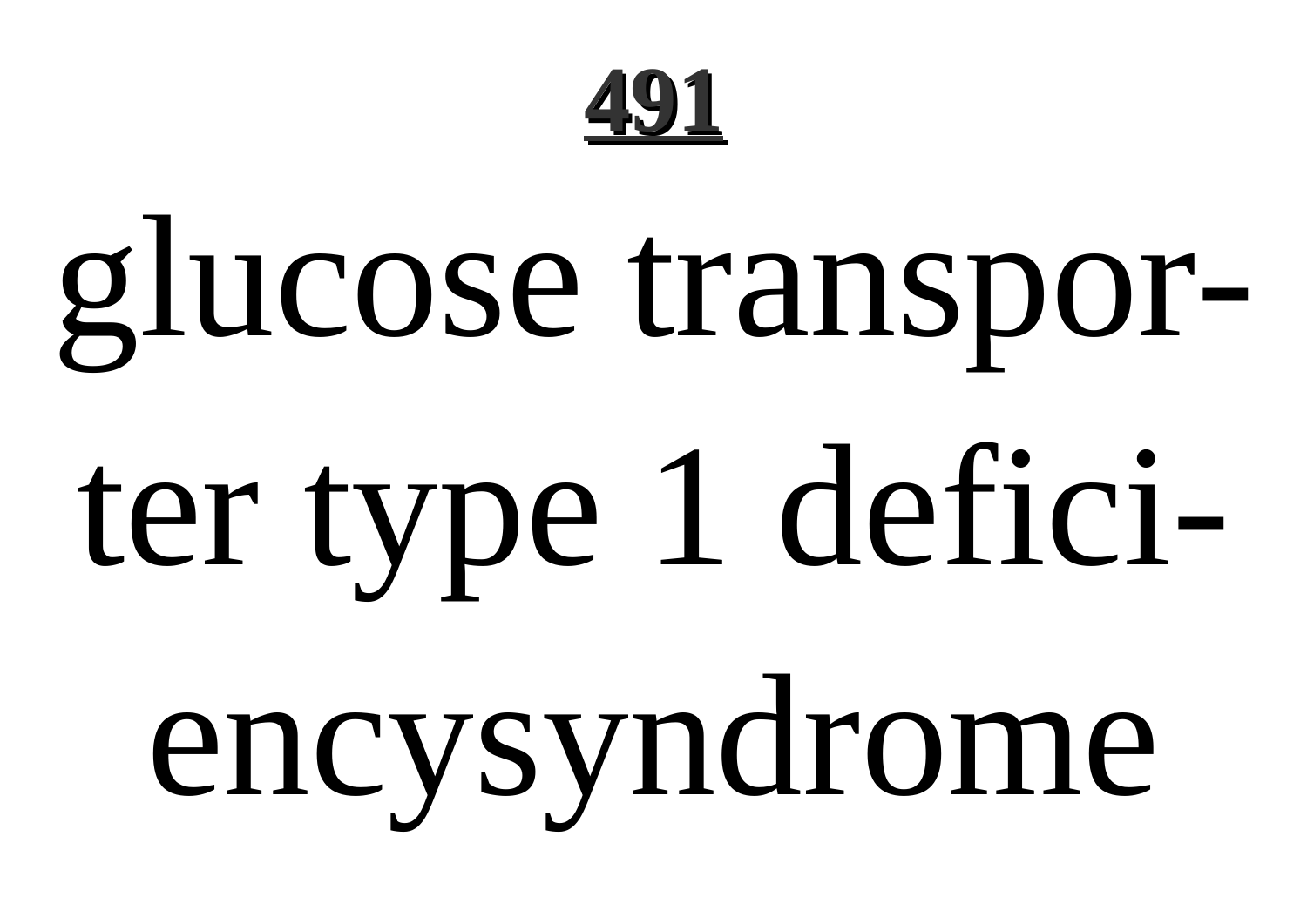

#### glutamate dehy-

#### drogenase in-

creased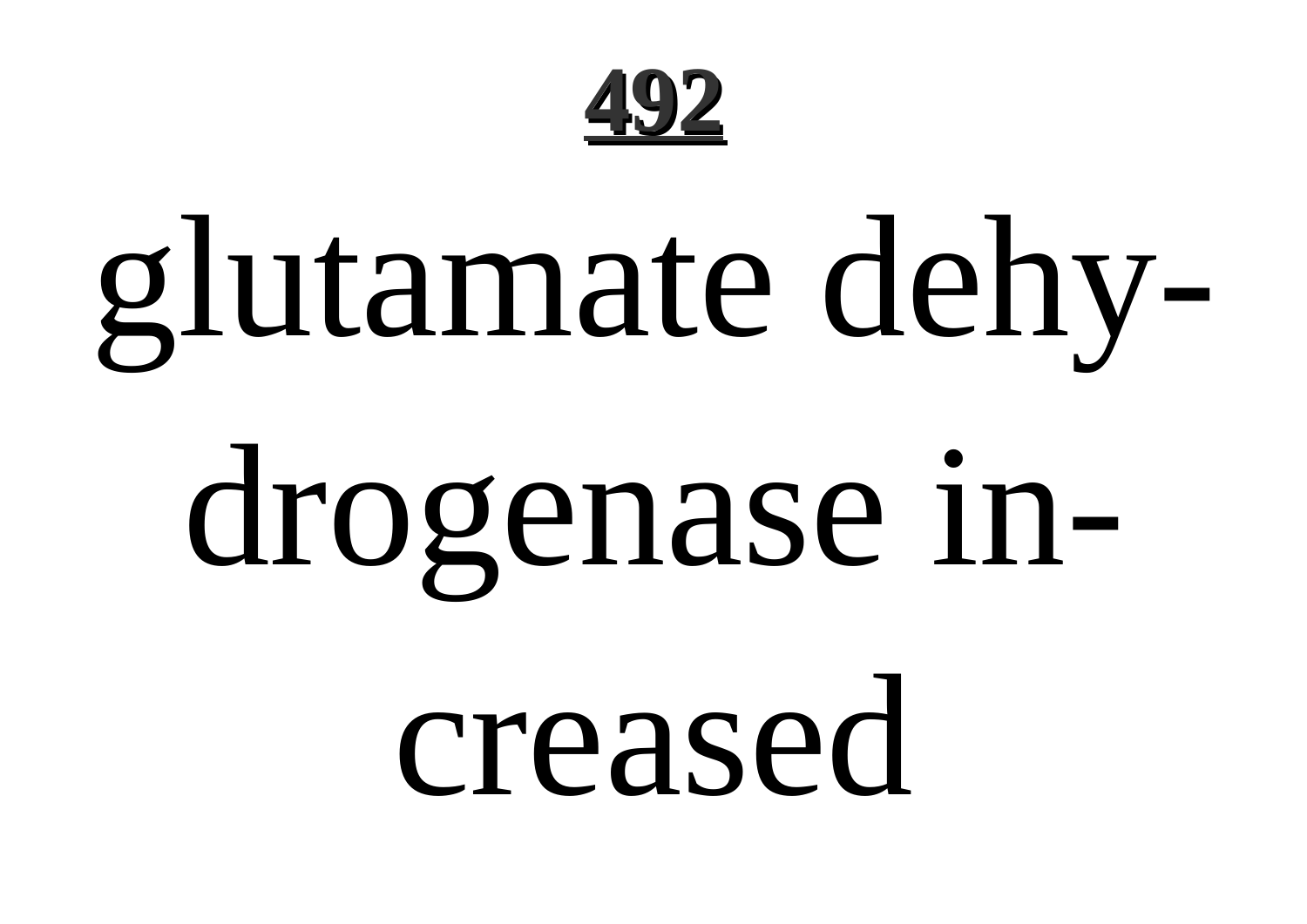

## glycocholic acid

#### increased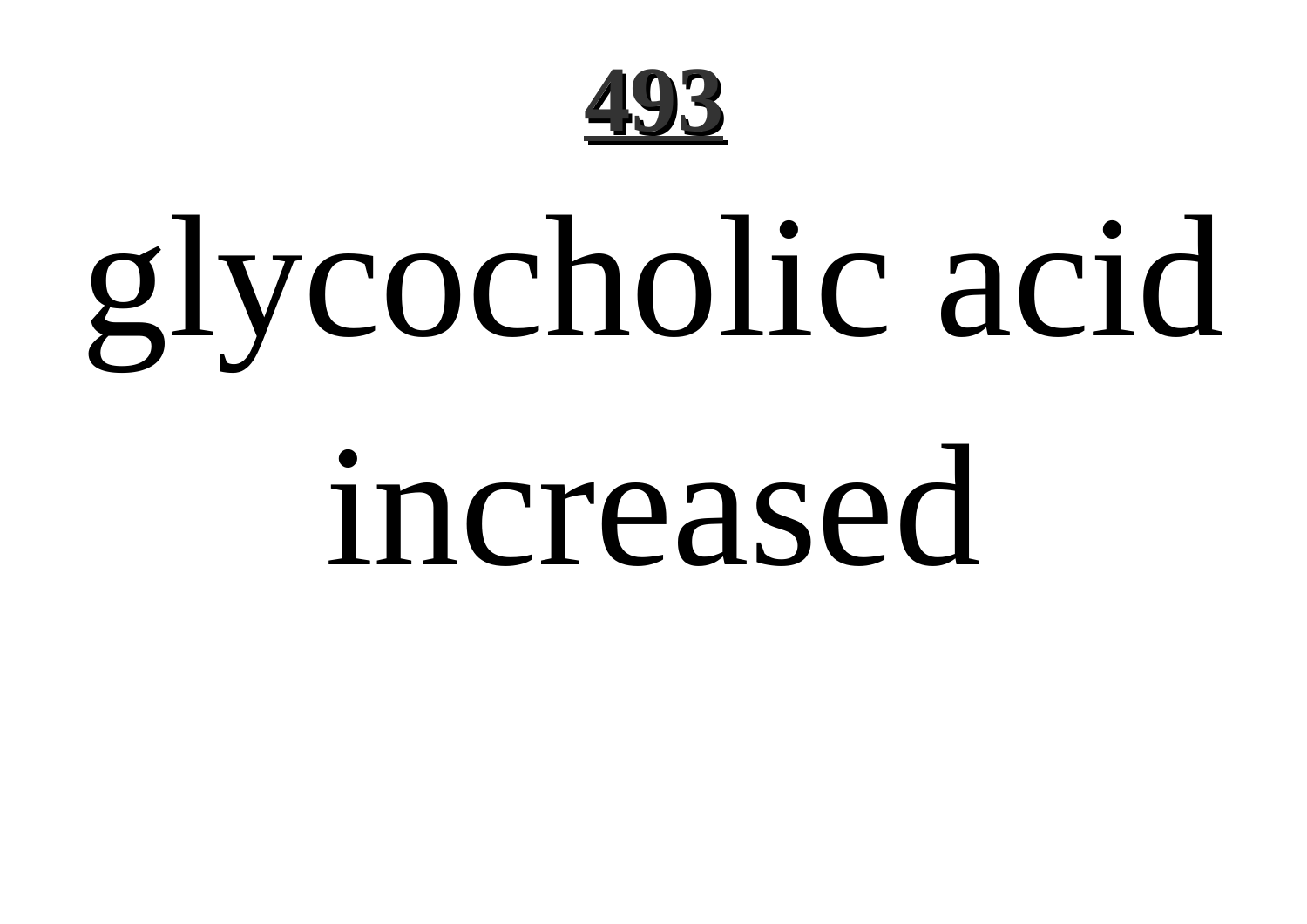

### gm2gangliosido-SIS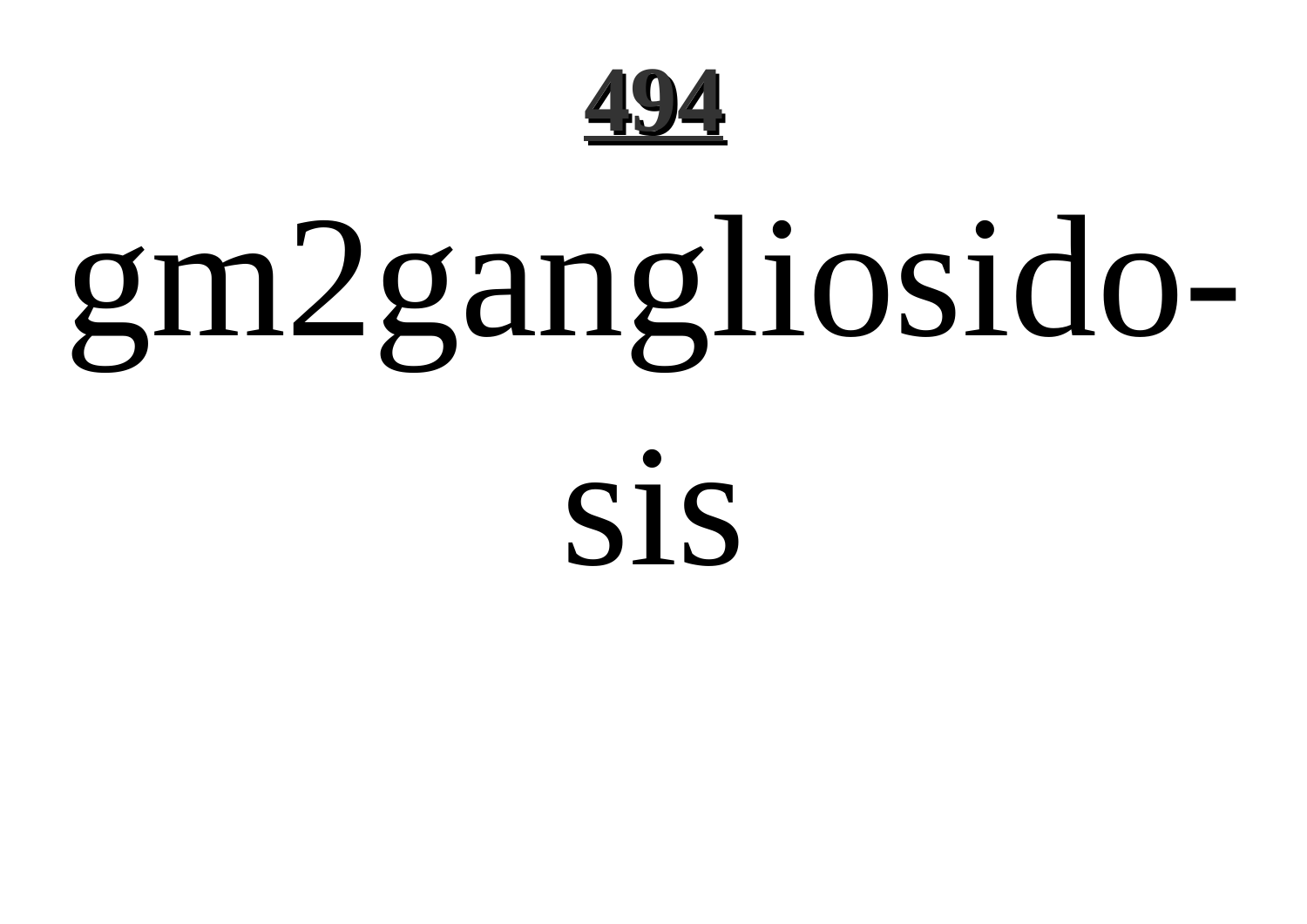

#### goodpasture's

#### syndrome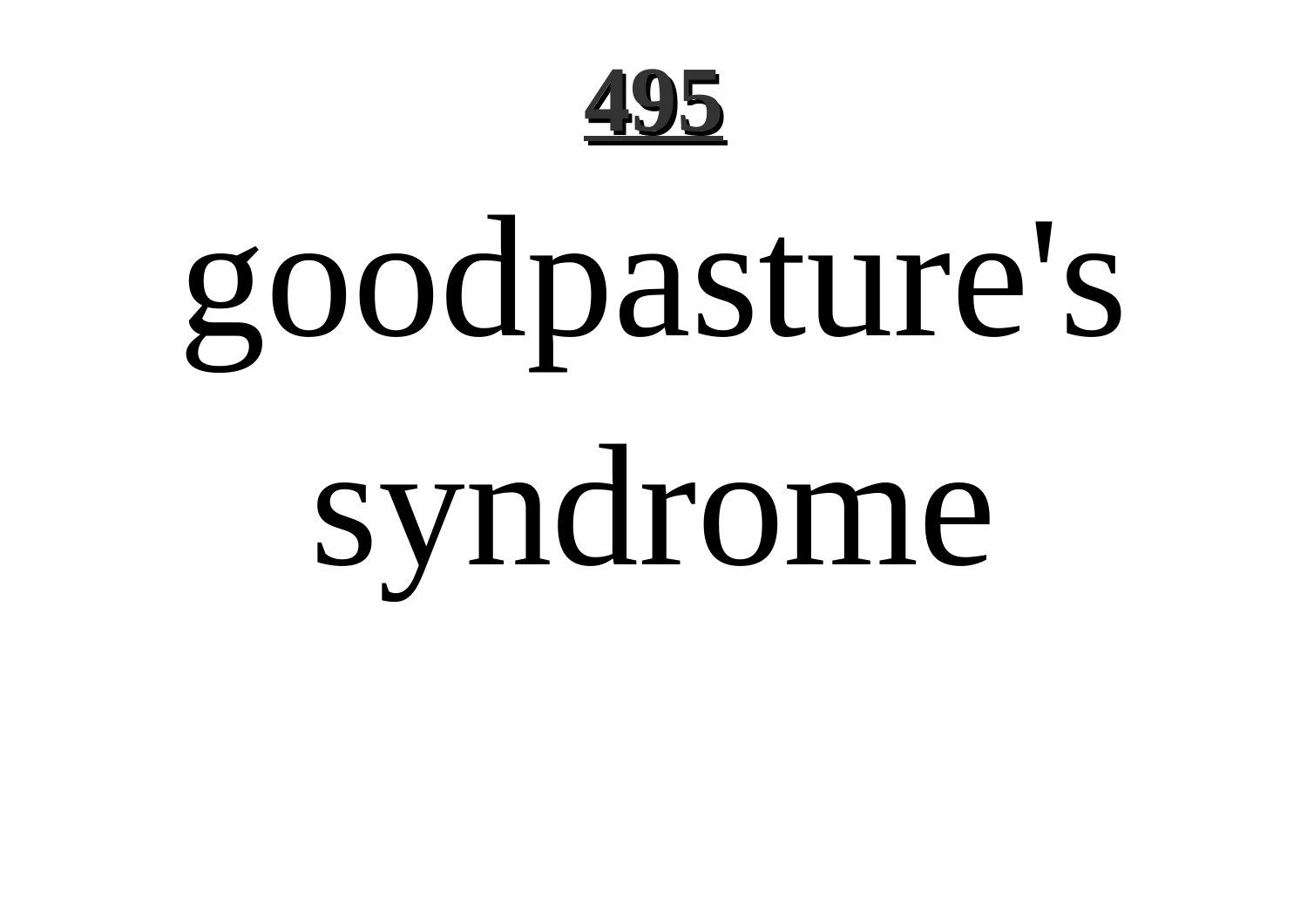

### graftthrombosis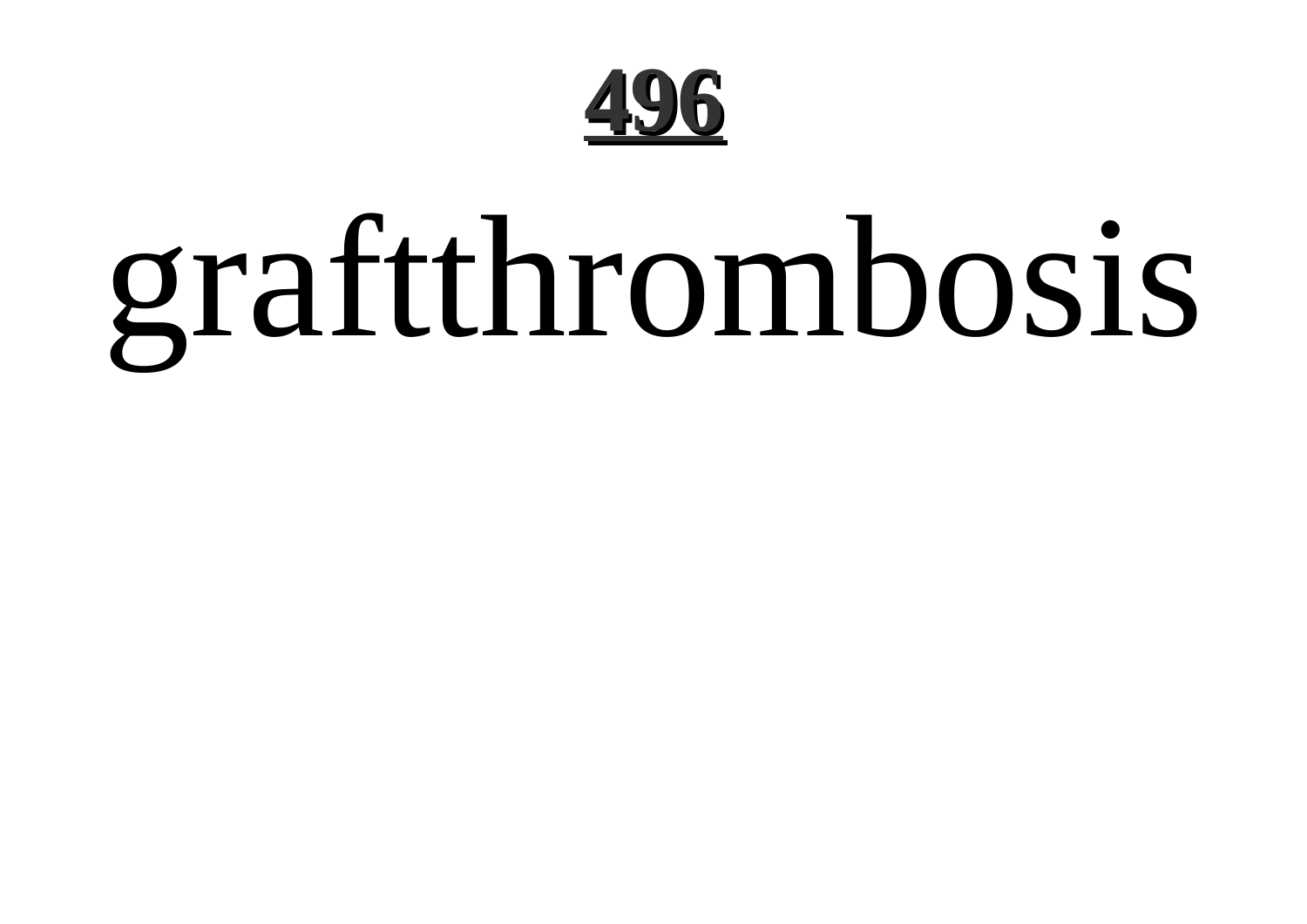

#### granulocytopenia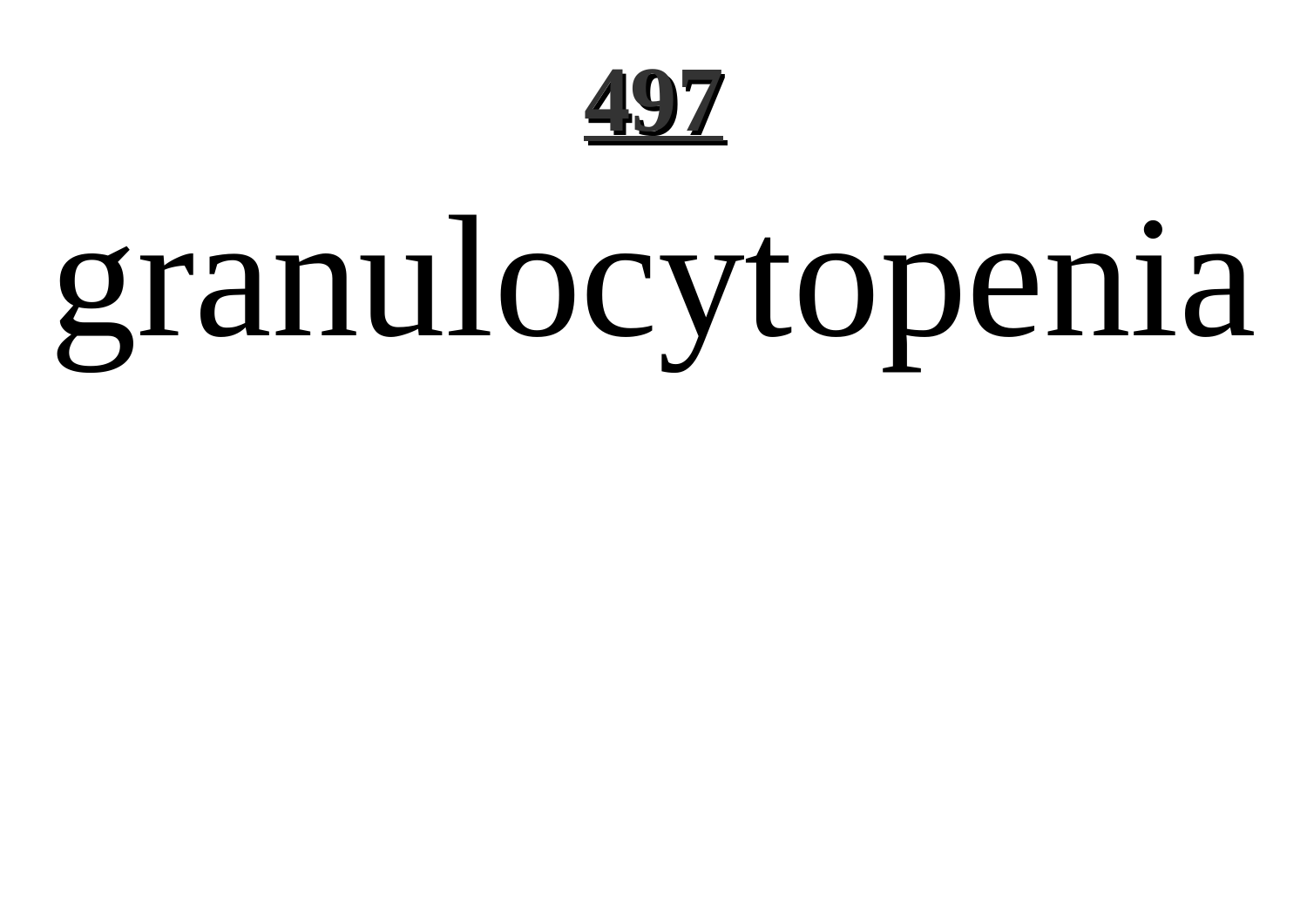

#### granulocytopenia

#### neonatal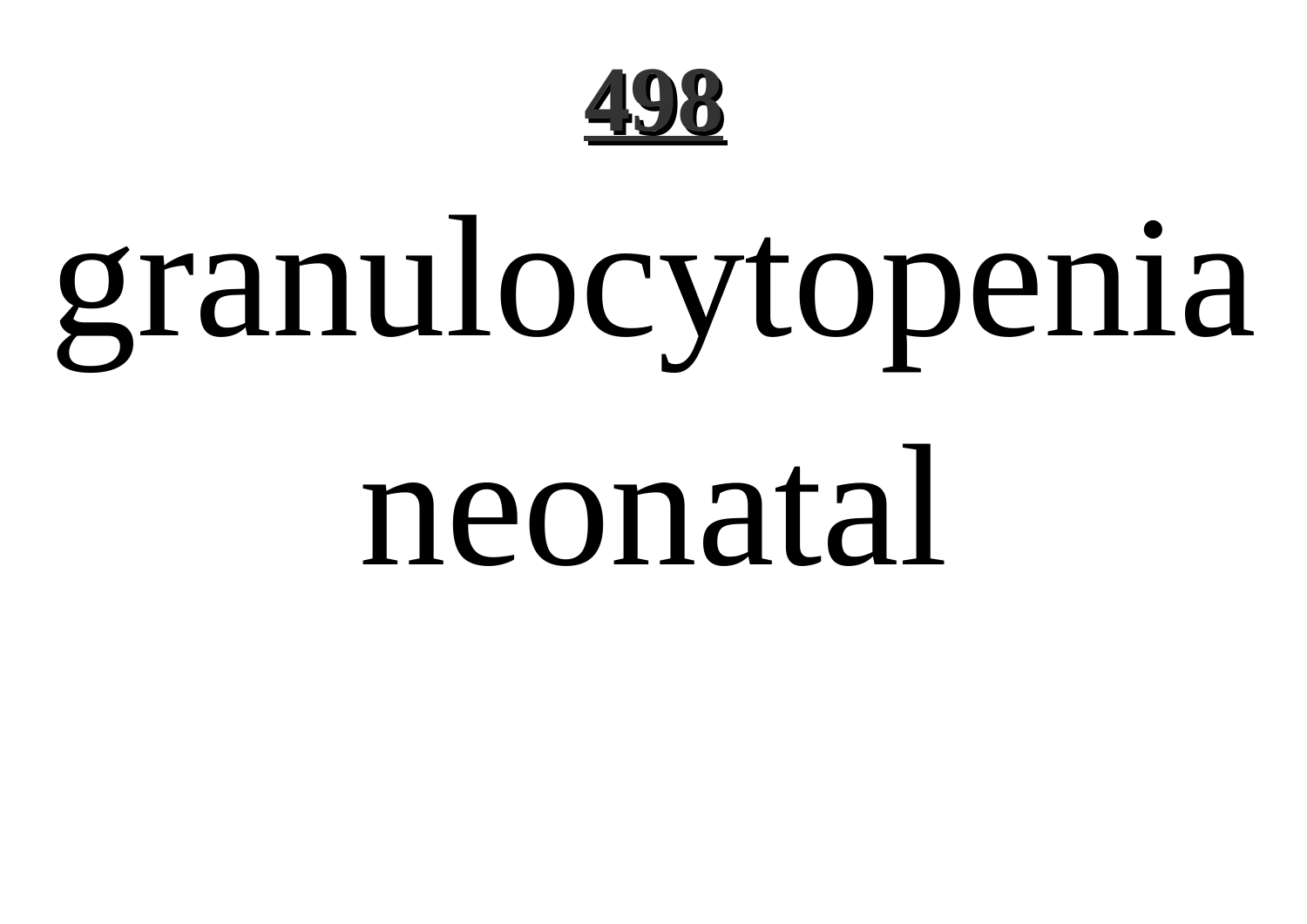

#### granulomatosis

### withpolyangiitis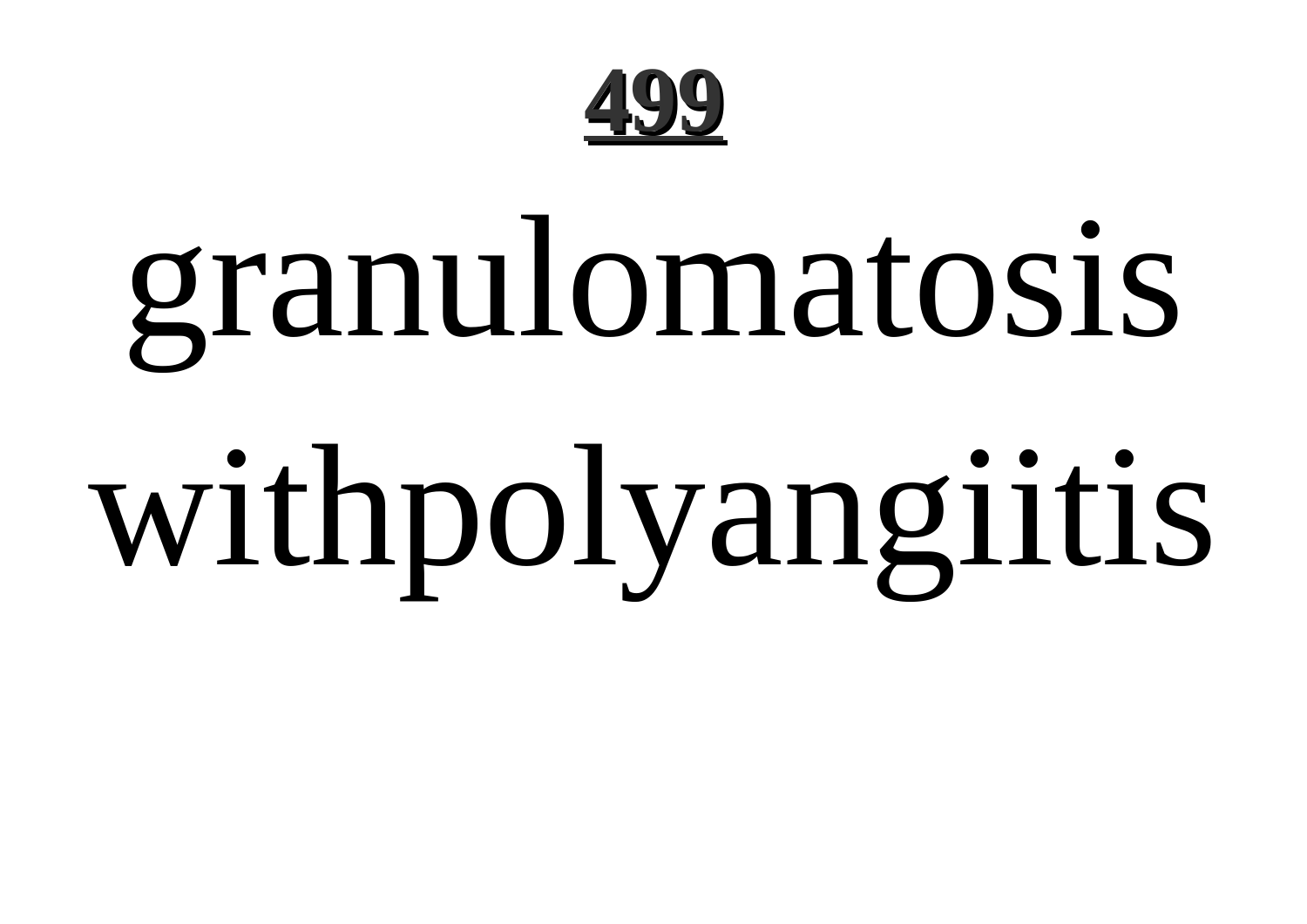

### granulomatous

#### dermatitis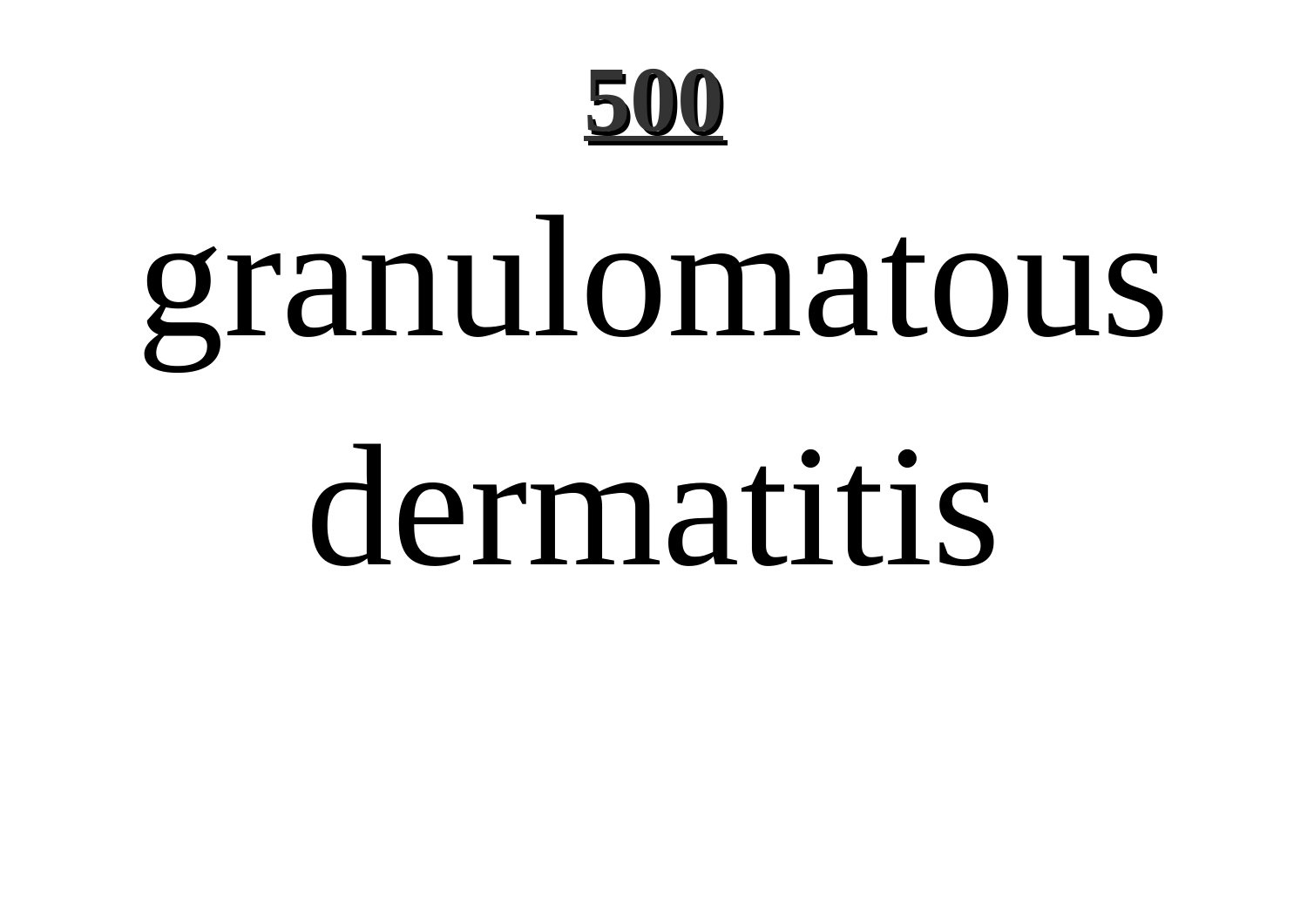#### 501

#### grey matter hete-

#### rotopia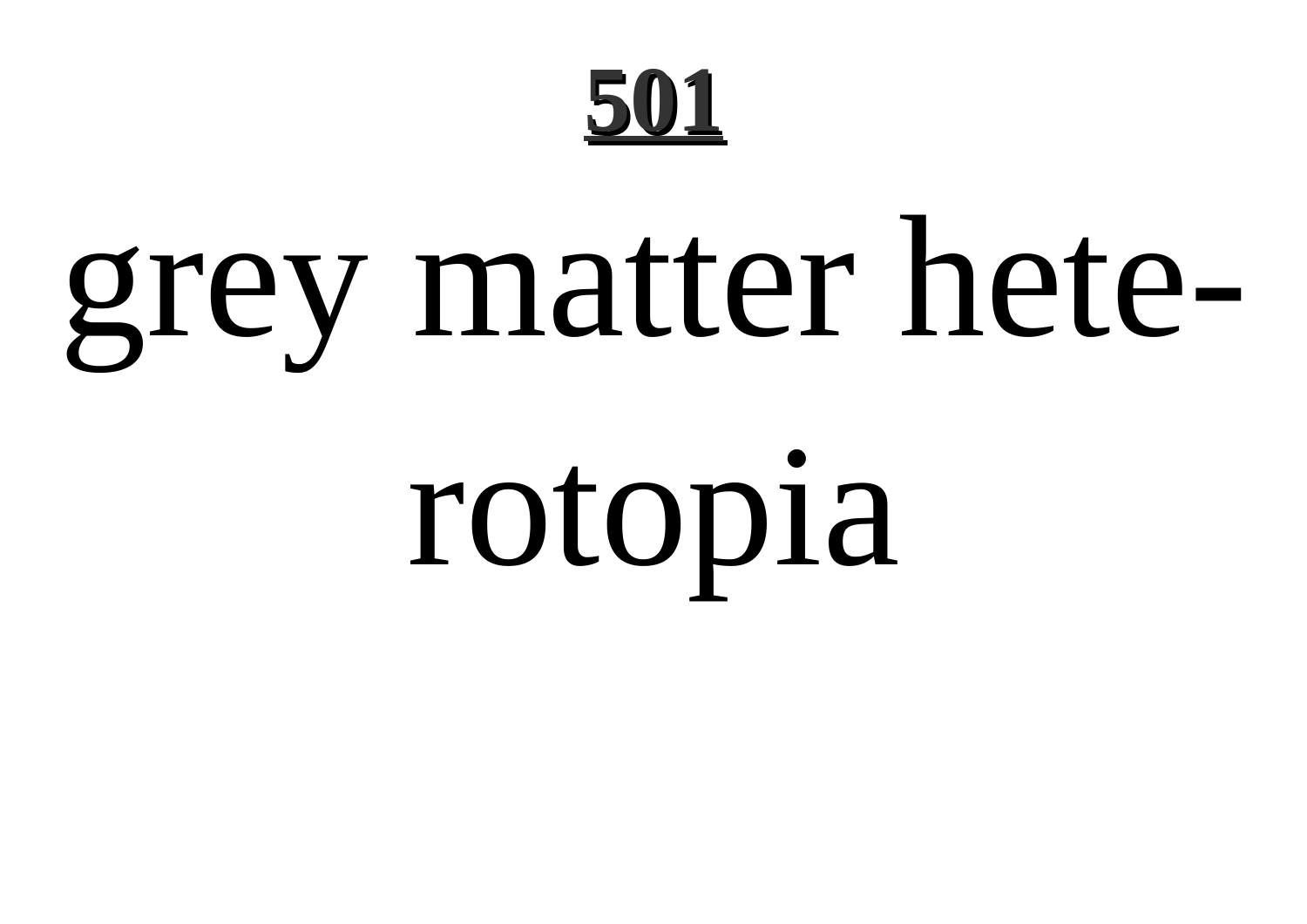

## guanase increa-

#### sed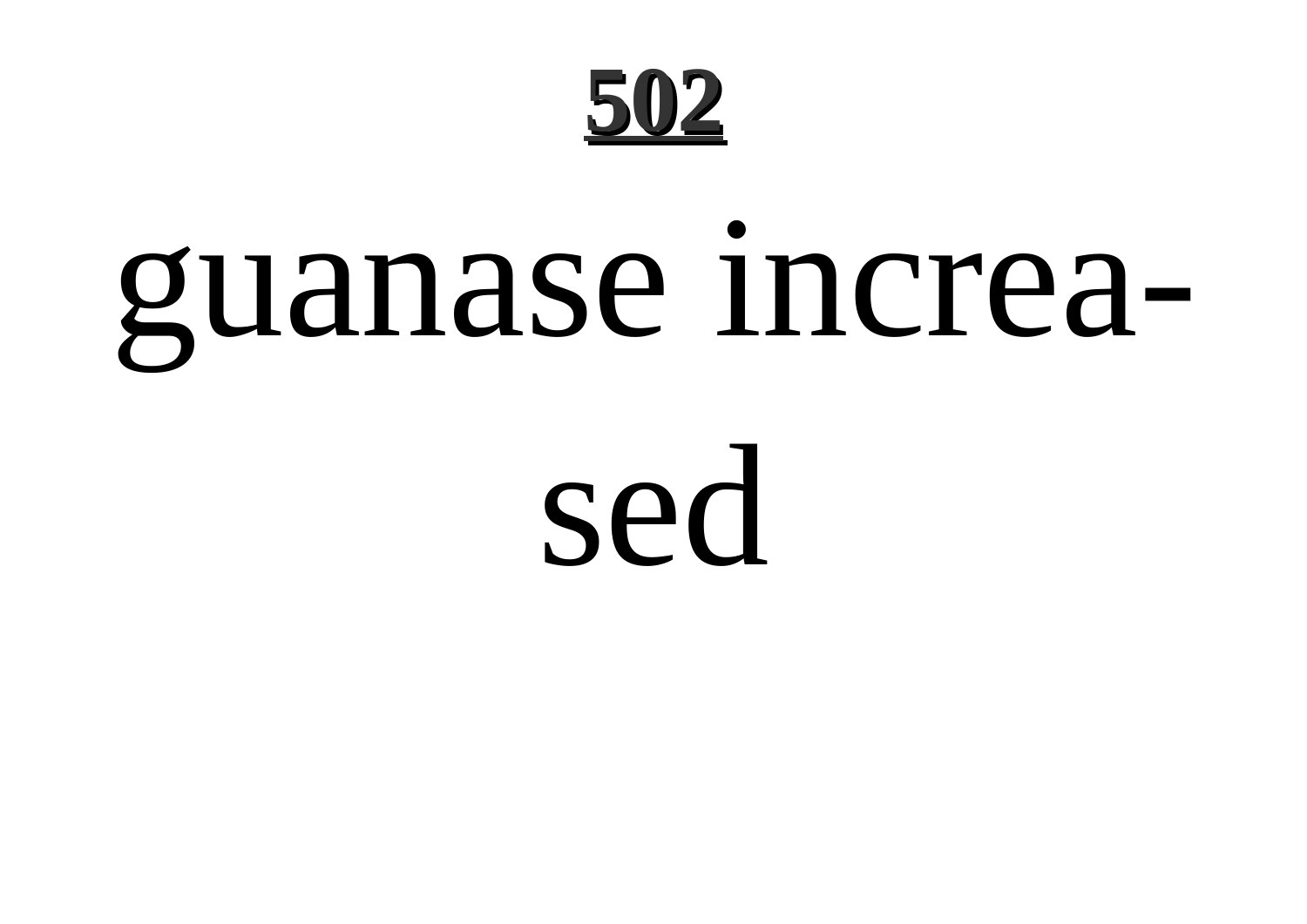

## guillain-barre

#### syndrome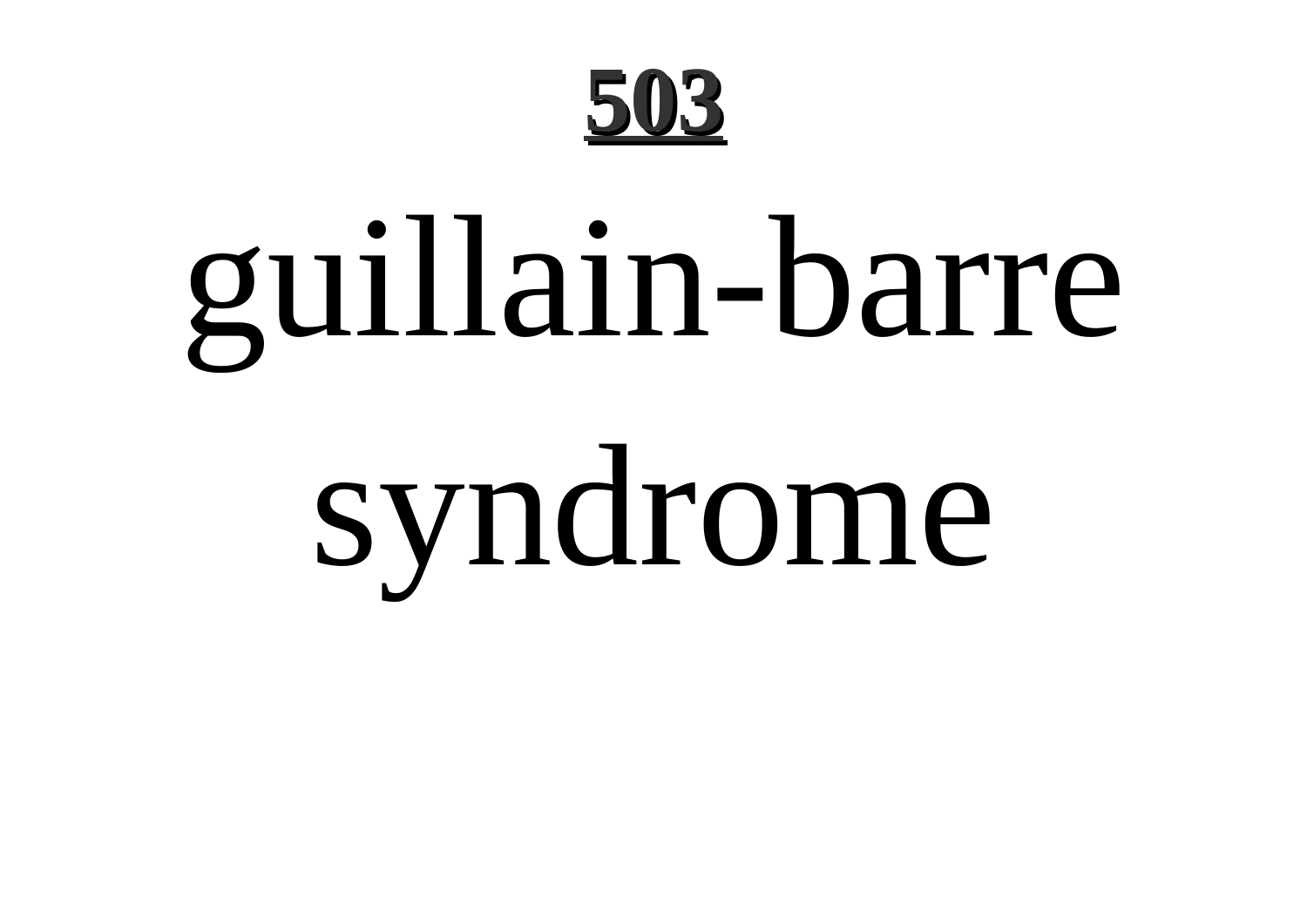

#### haemolytic anae-

#### mia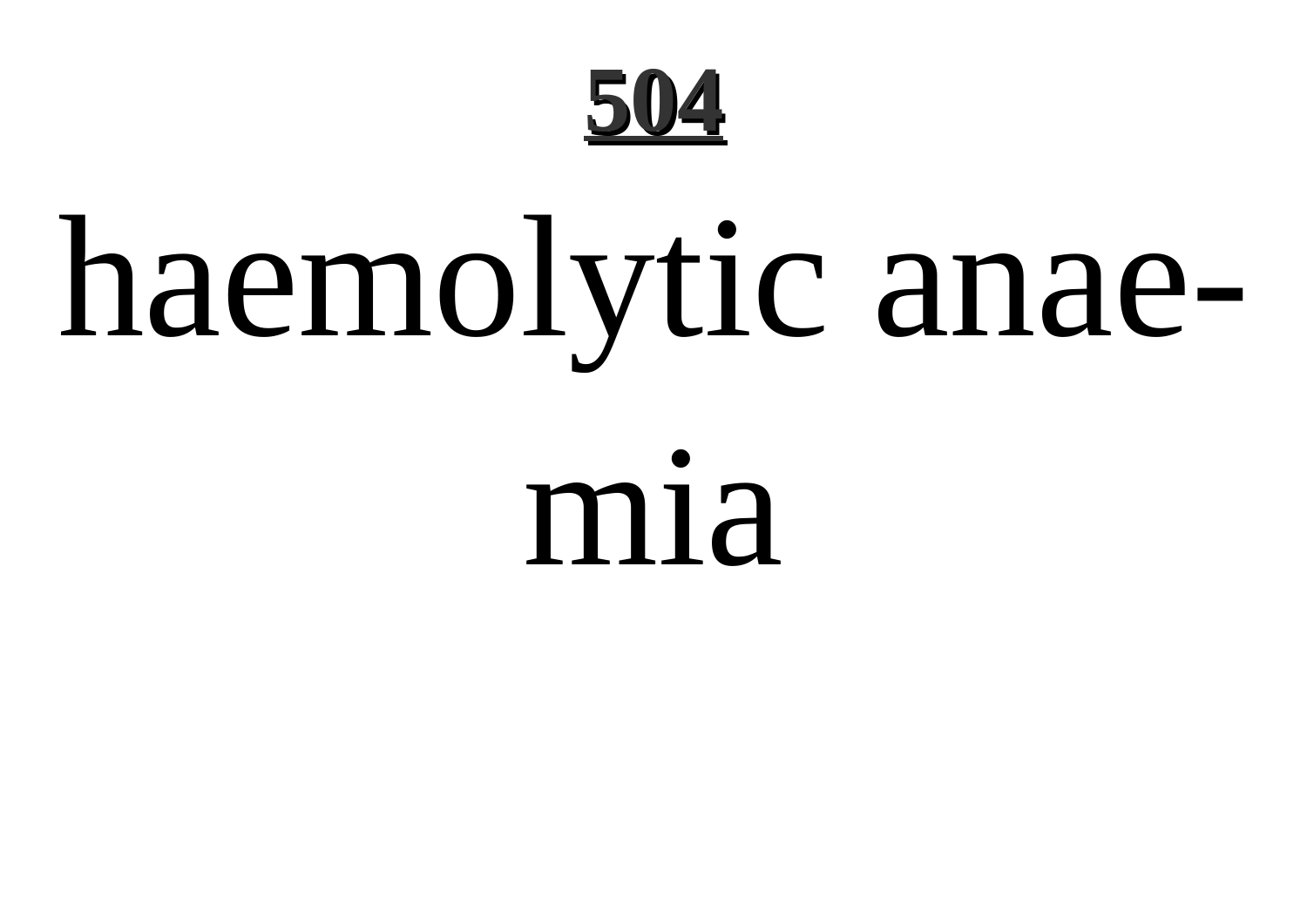

## haemophagocyti-

## clymphohistio-

cytosis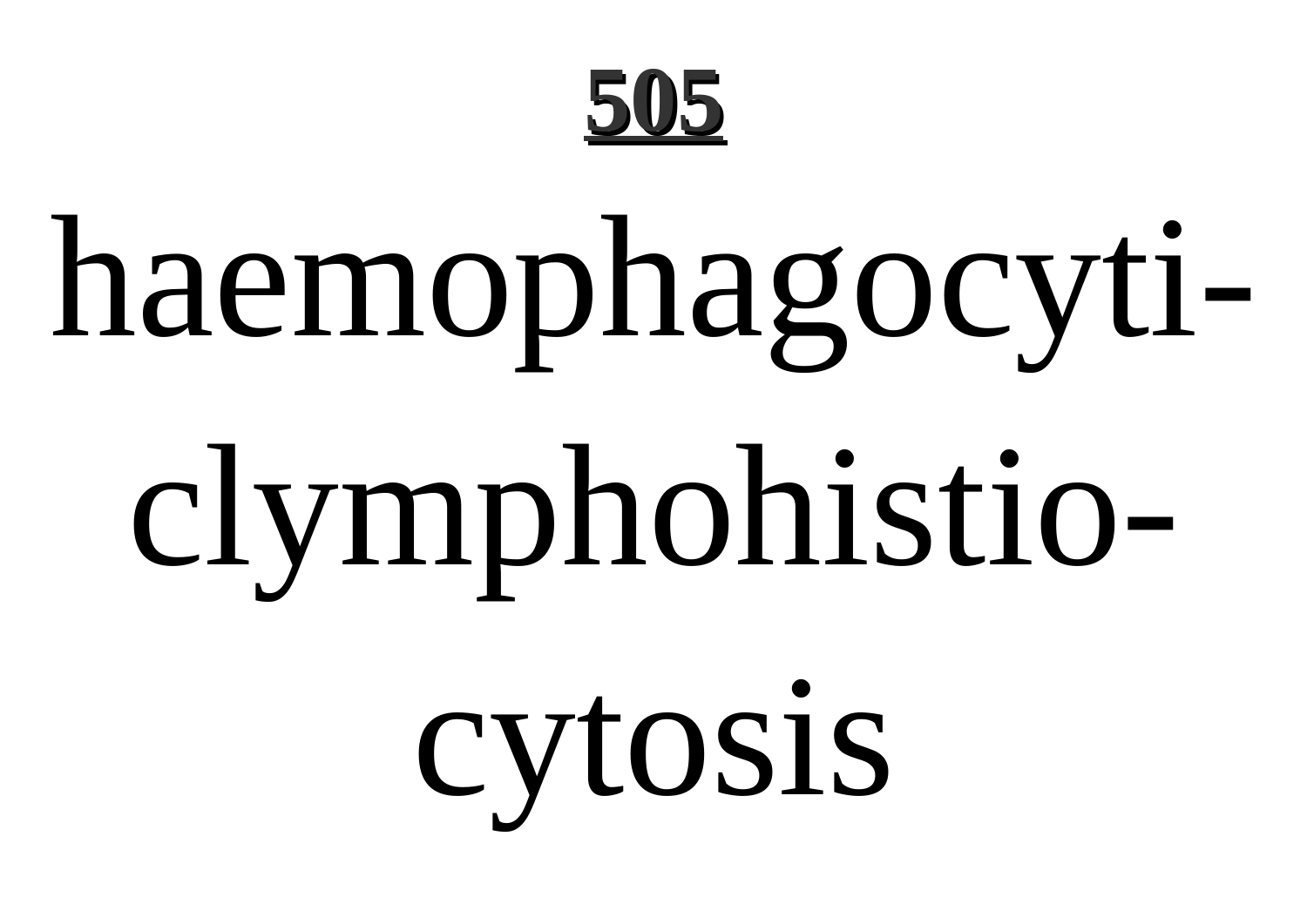

## haemorrhage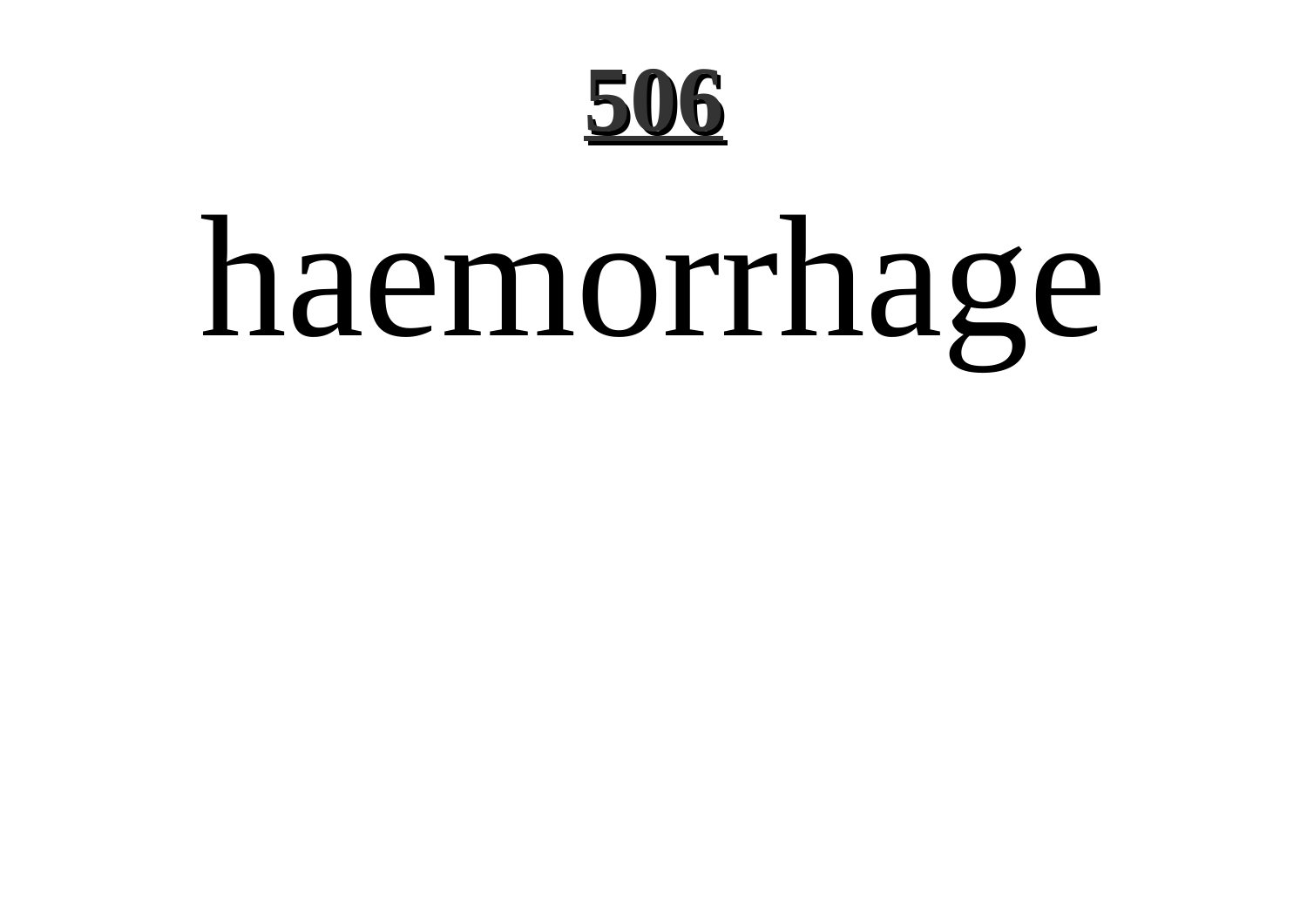## haemorrhagic

#### ascites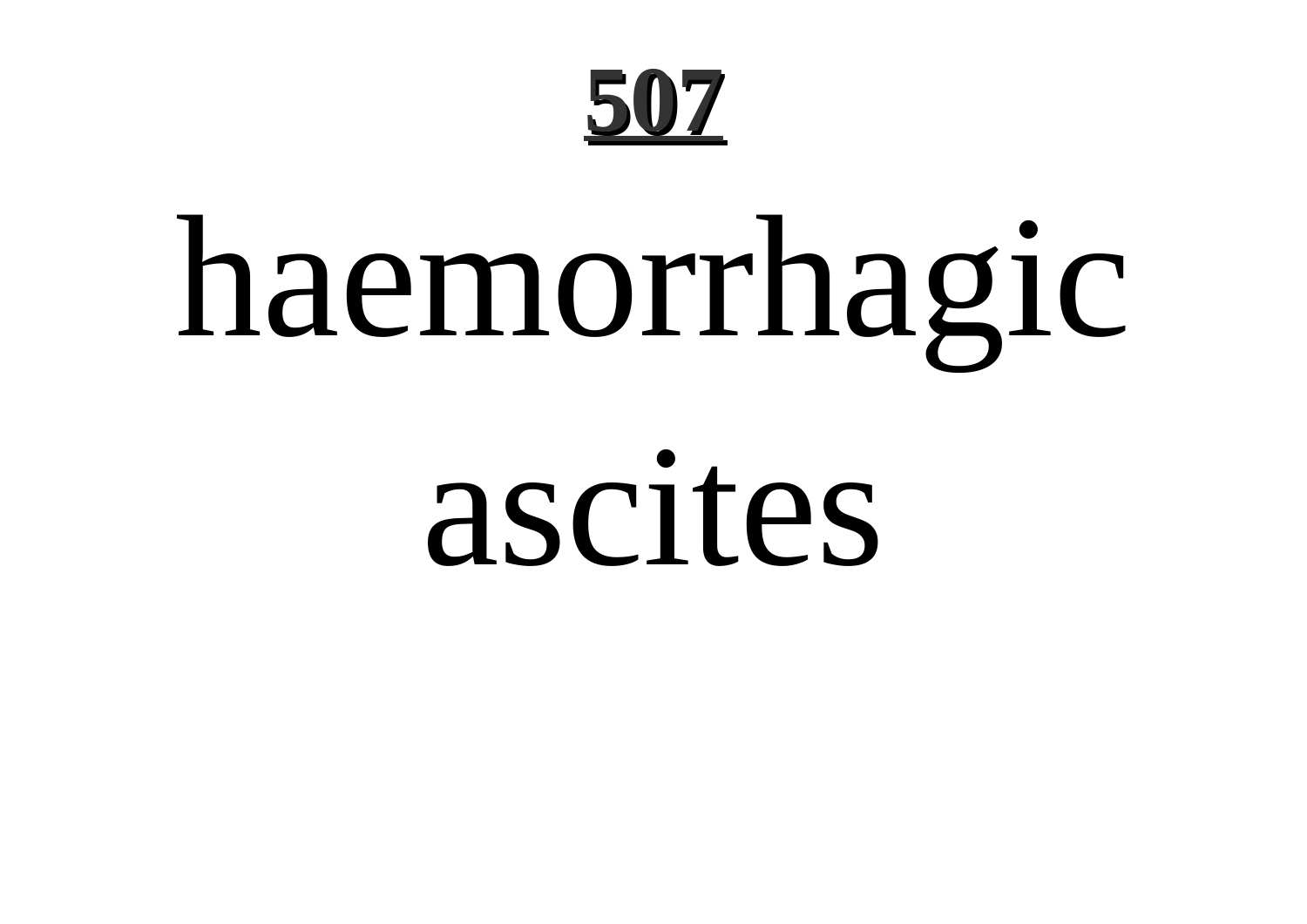

## haemorrhagic-

#### disorder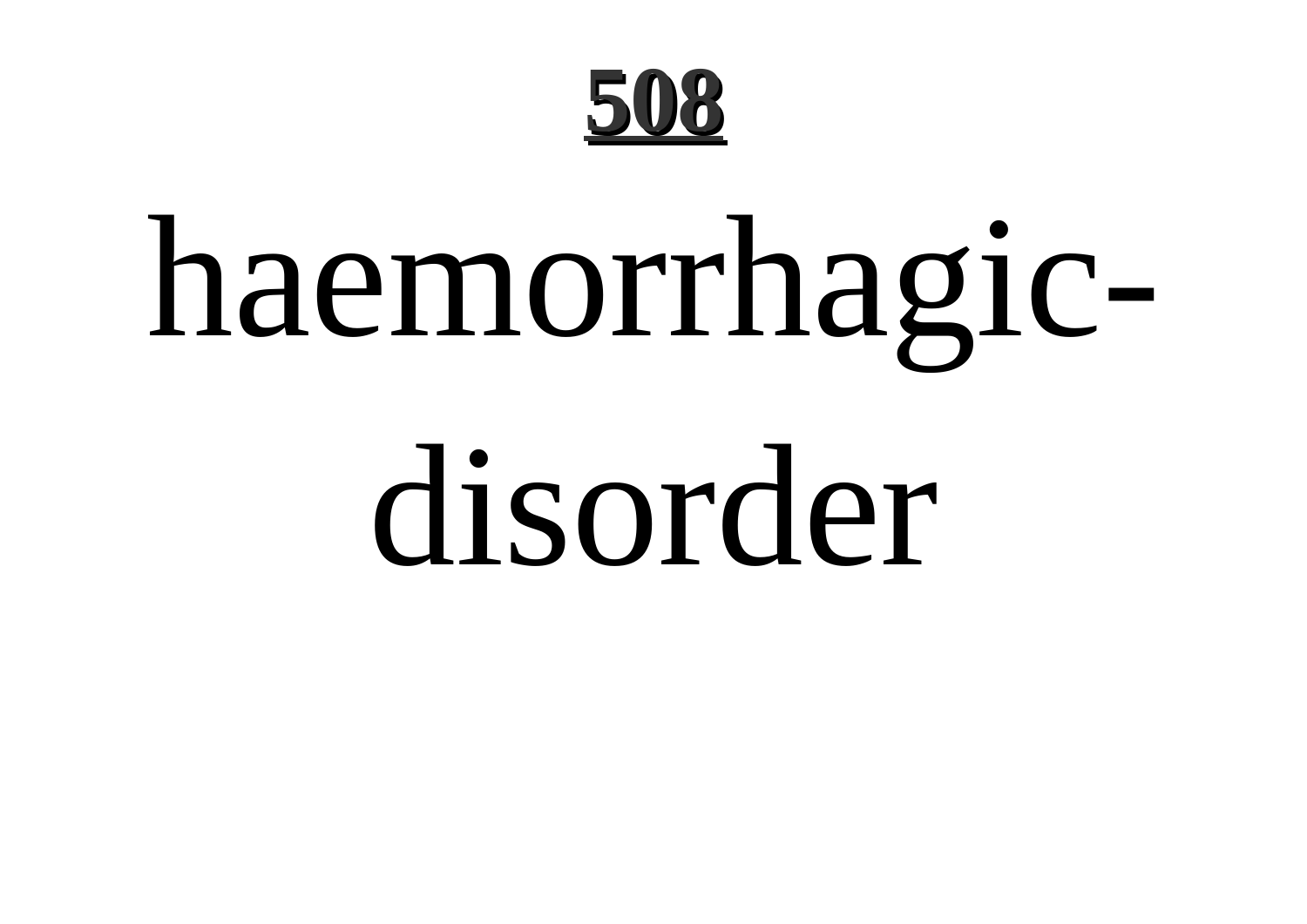

# haemorrhagic

#### pneumonia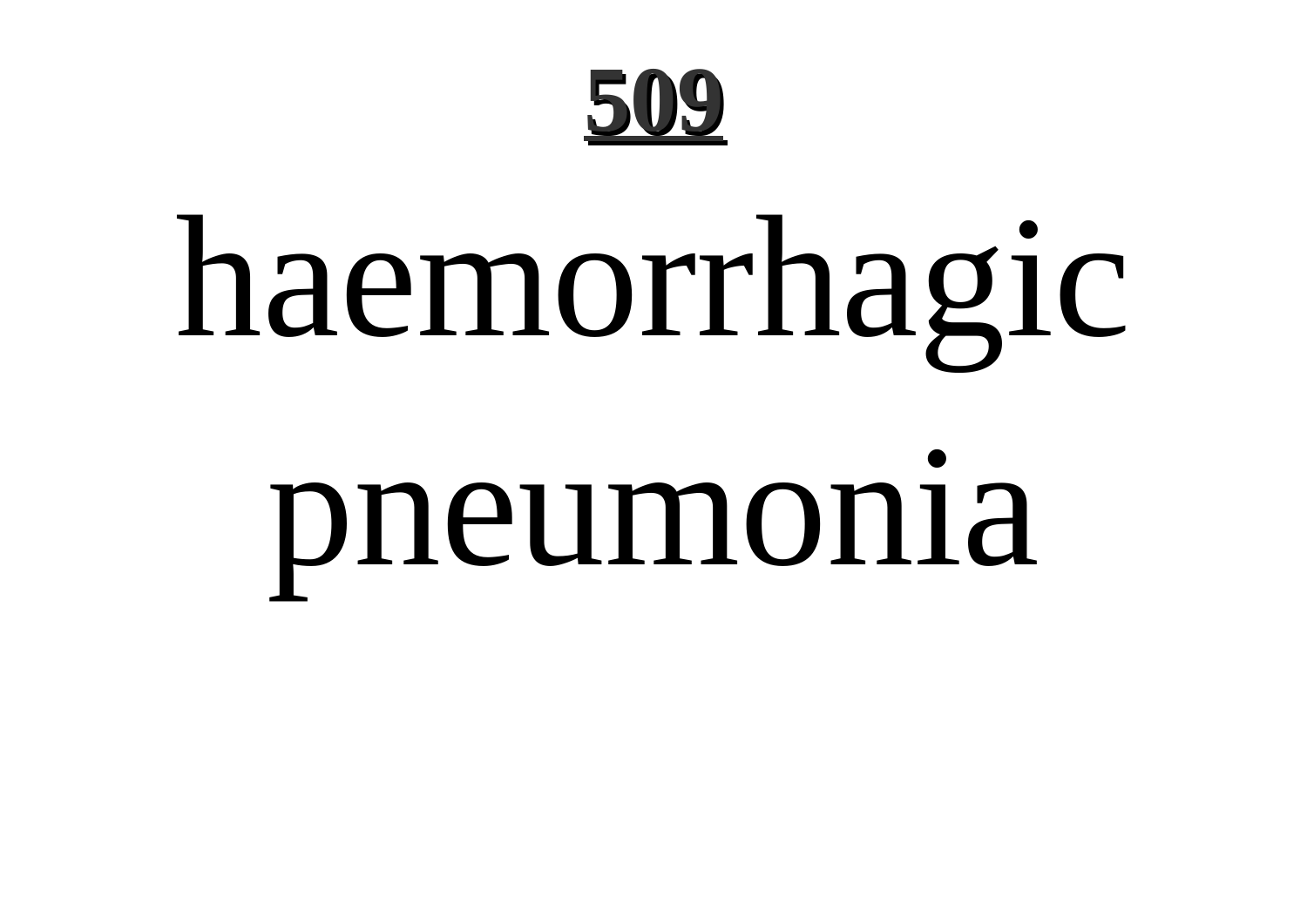## haemorrhagic varicella syndro-

me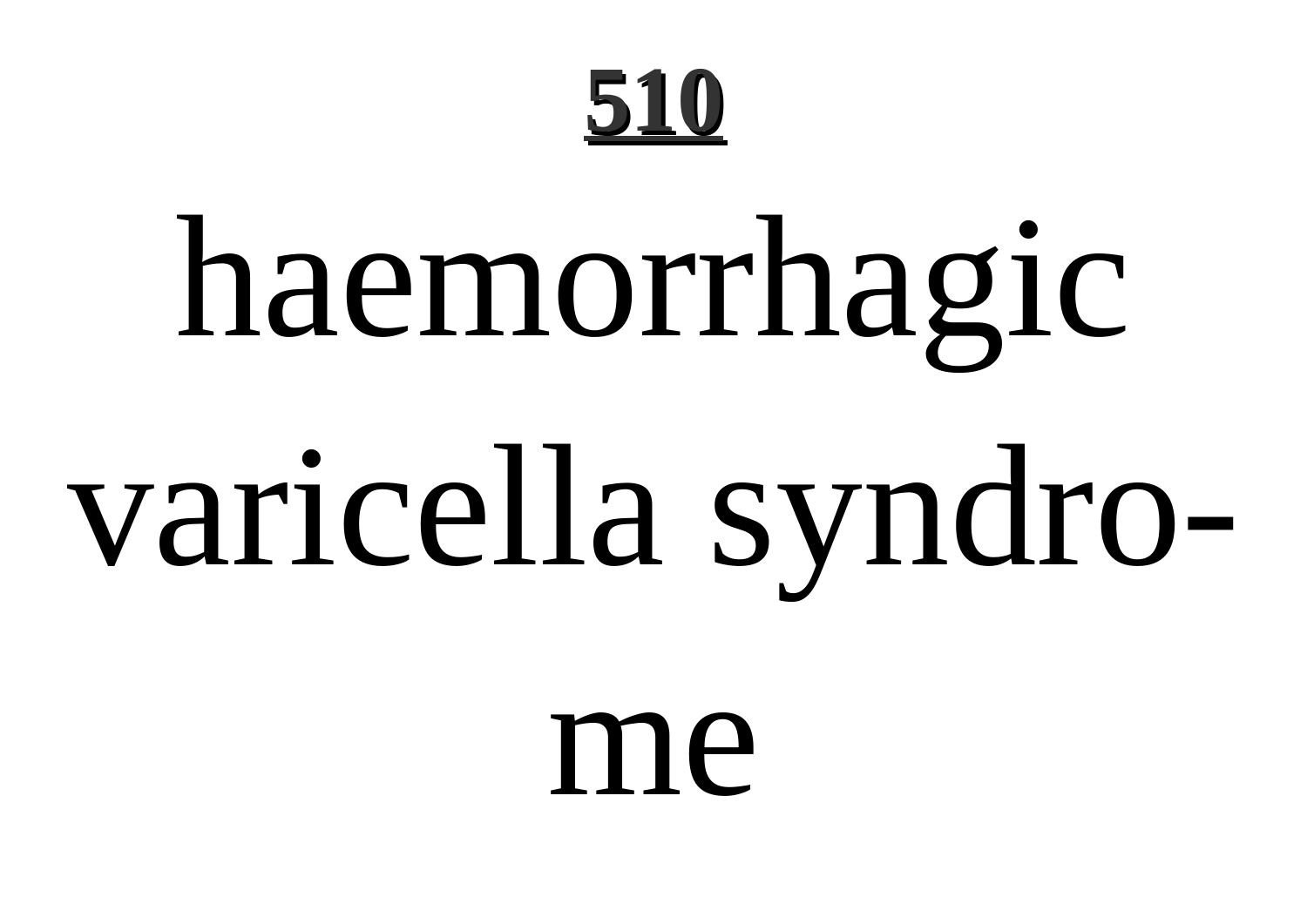## haemorrhagicva-

#### sculitis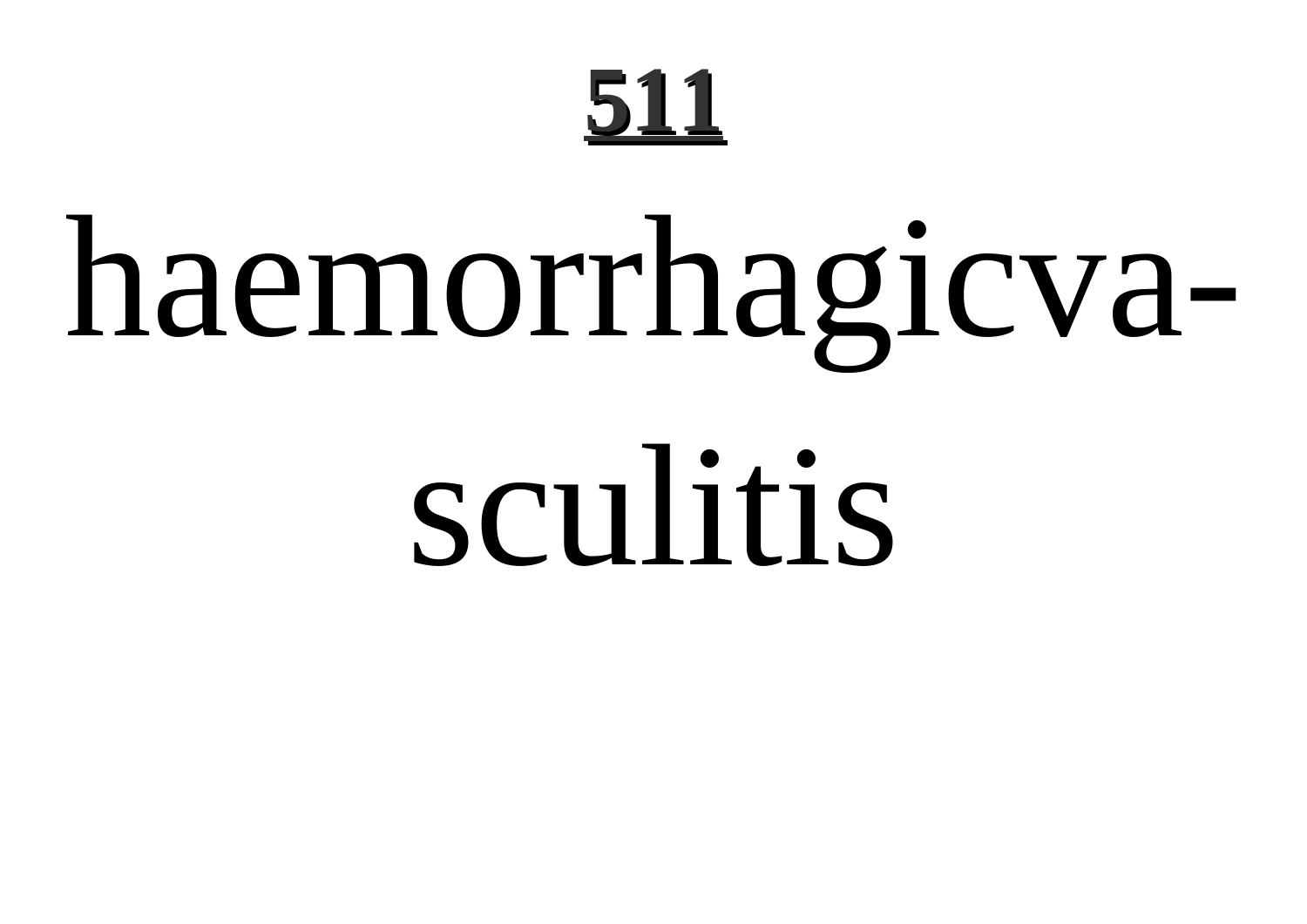## hantavirus pulmonary infection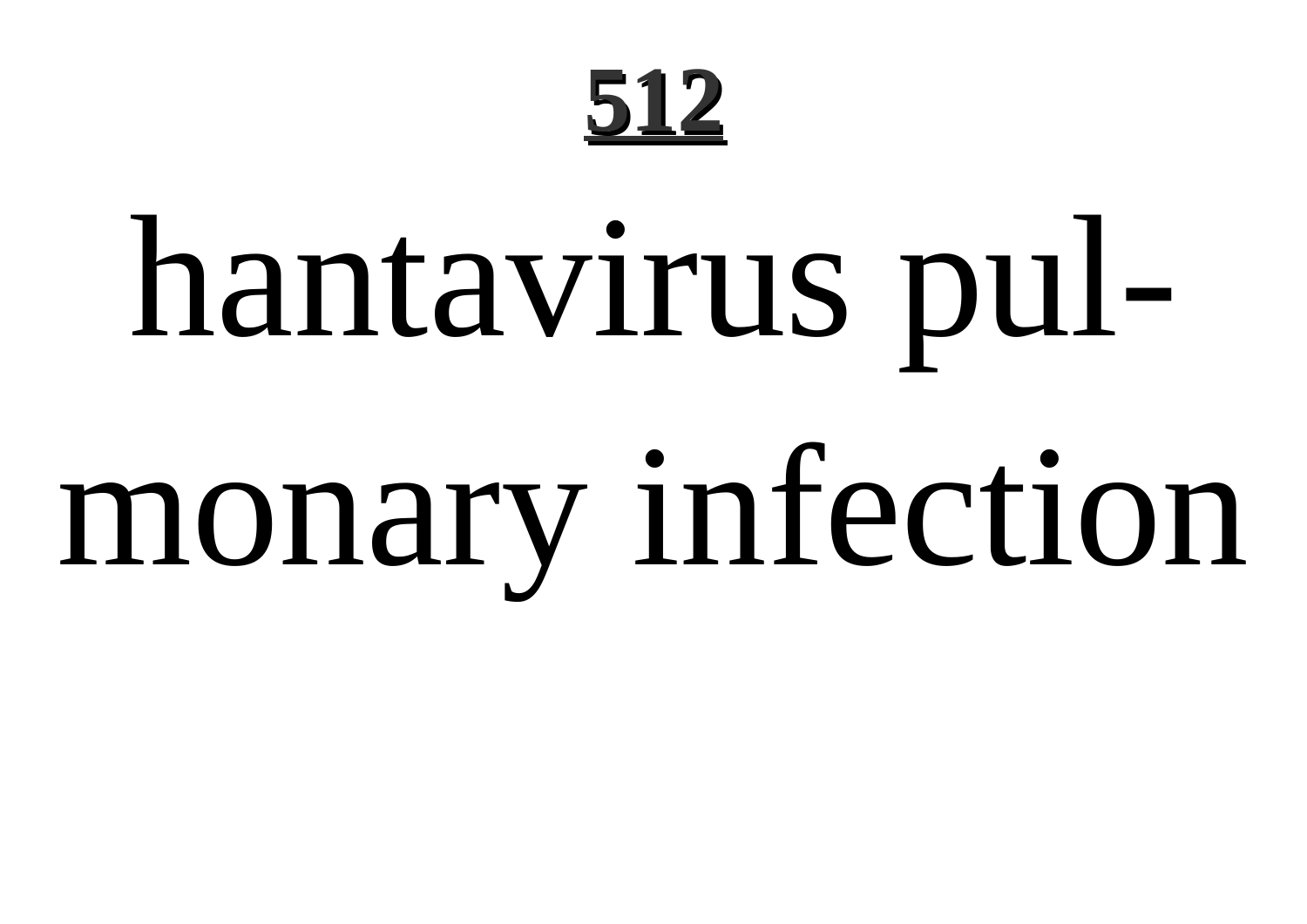## hashimoto'sencephalopathy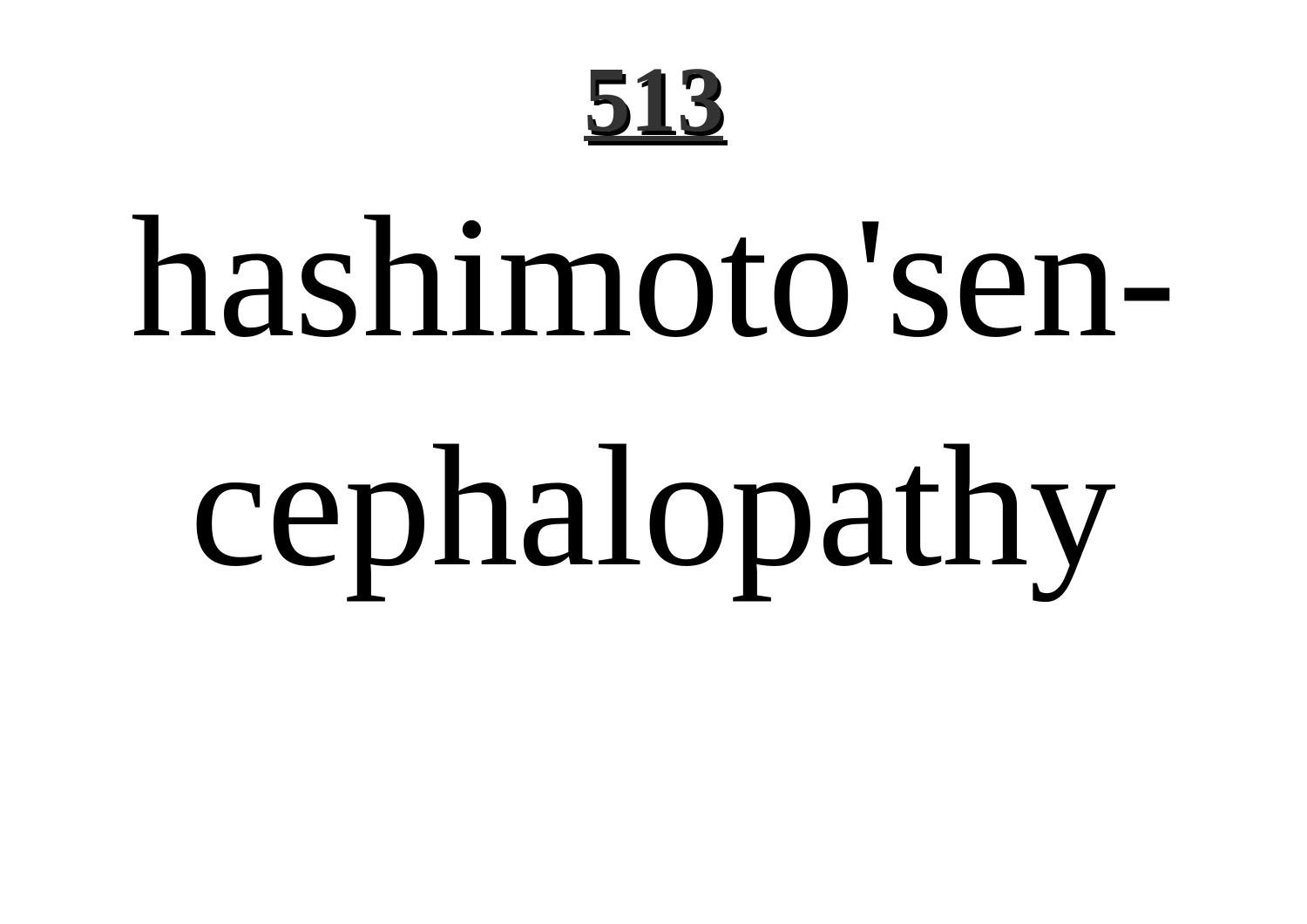

#### hashitoxicosis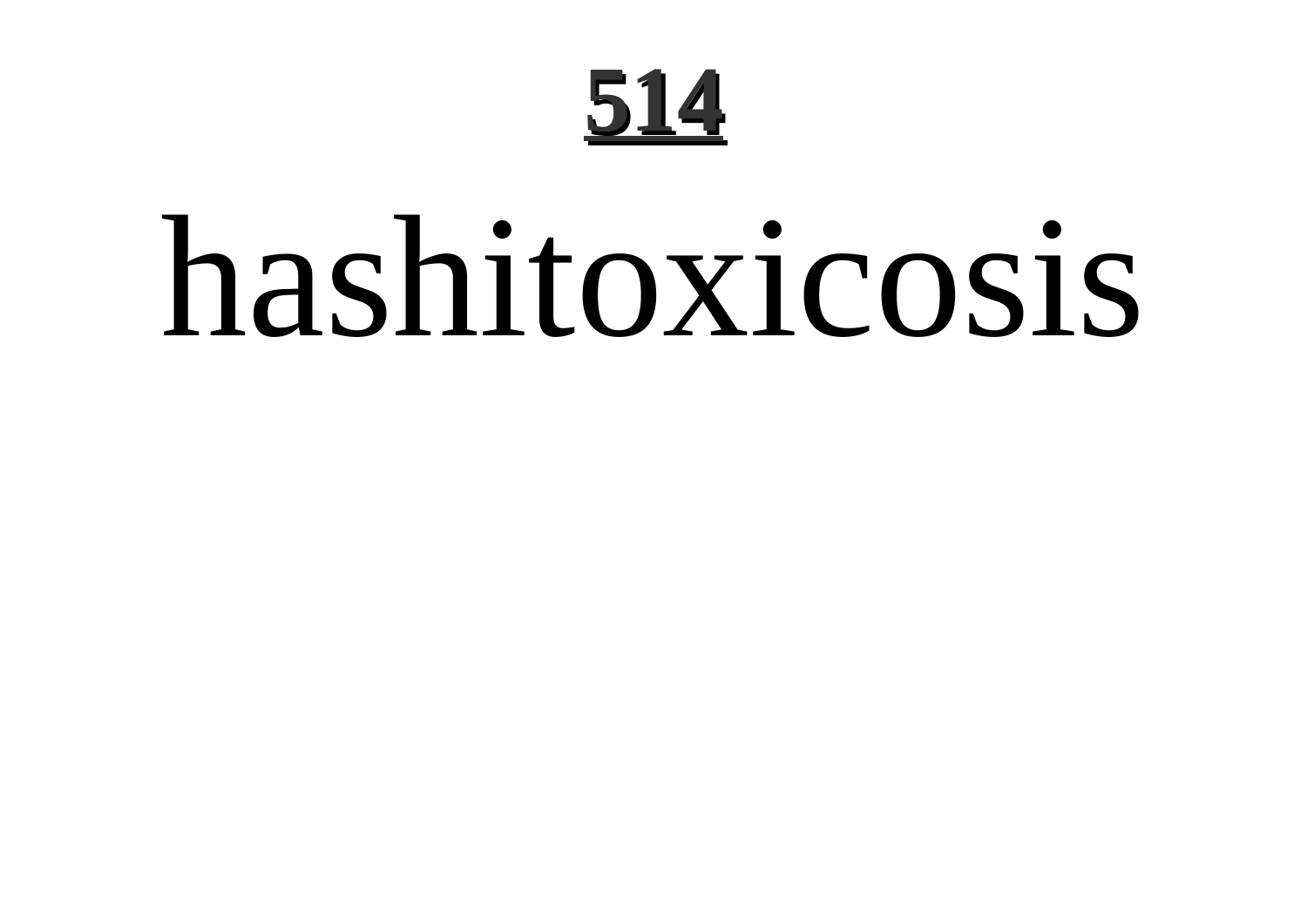## hemimegalen-

## cephaly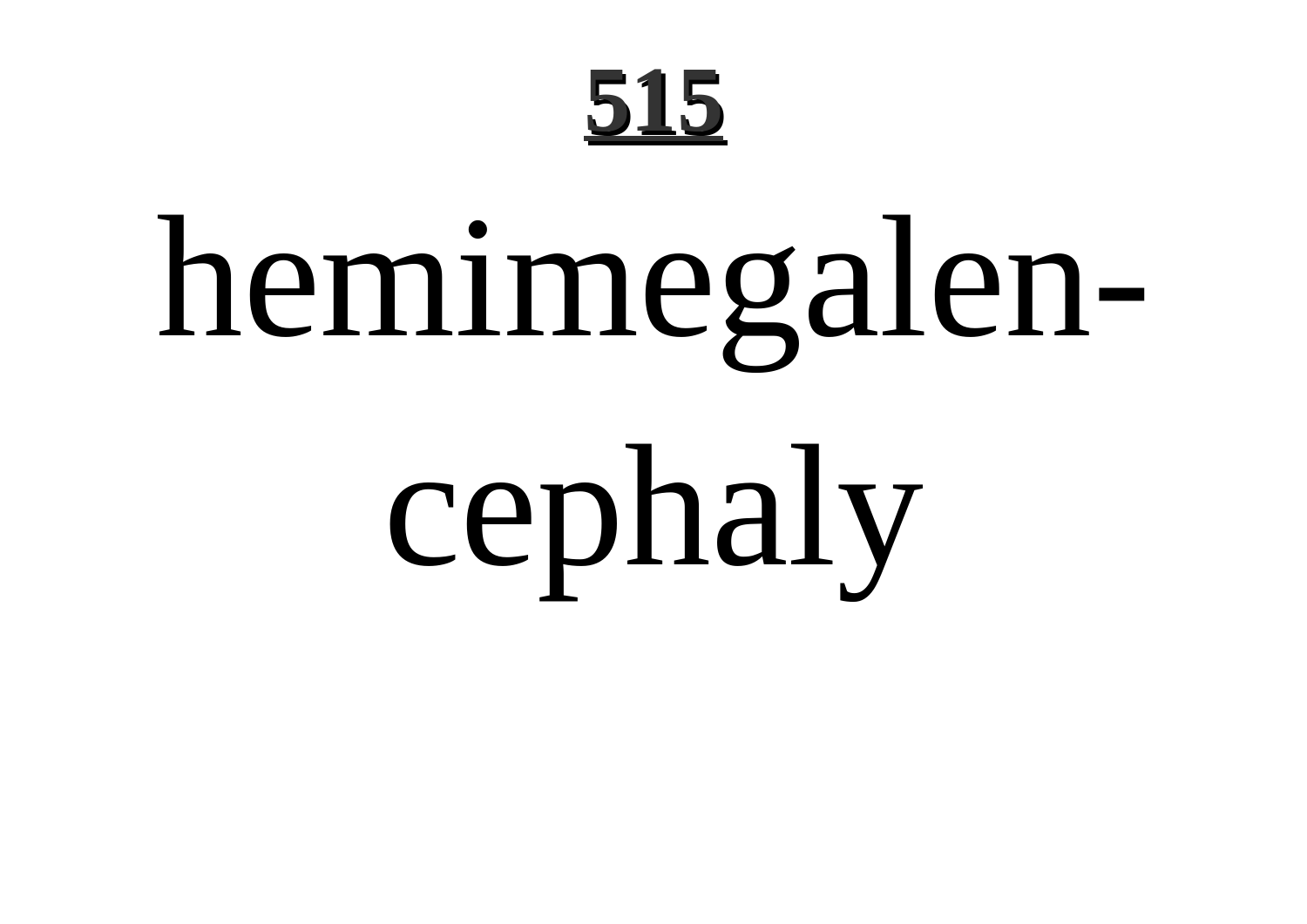#### henoch-schonle-

## in purpura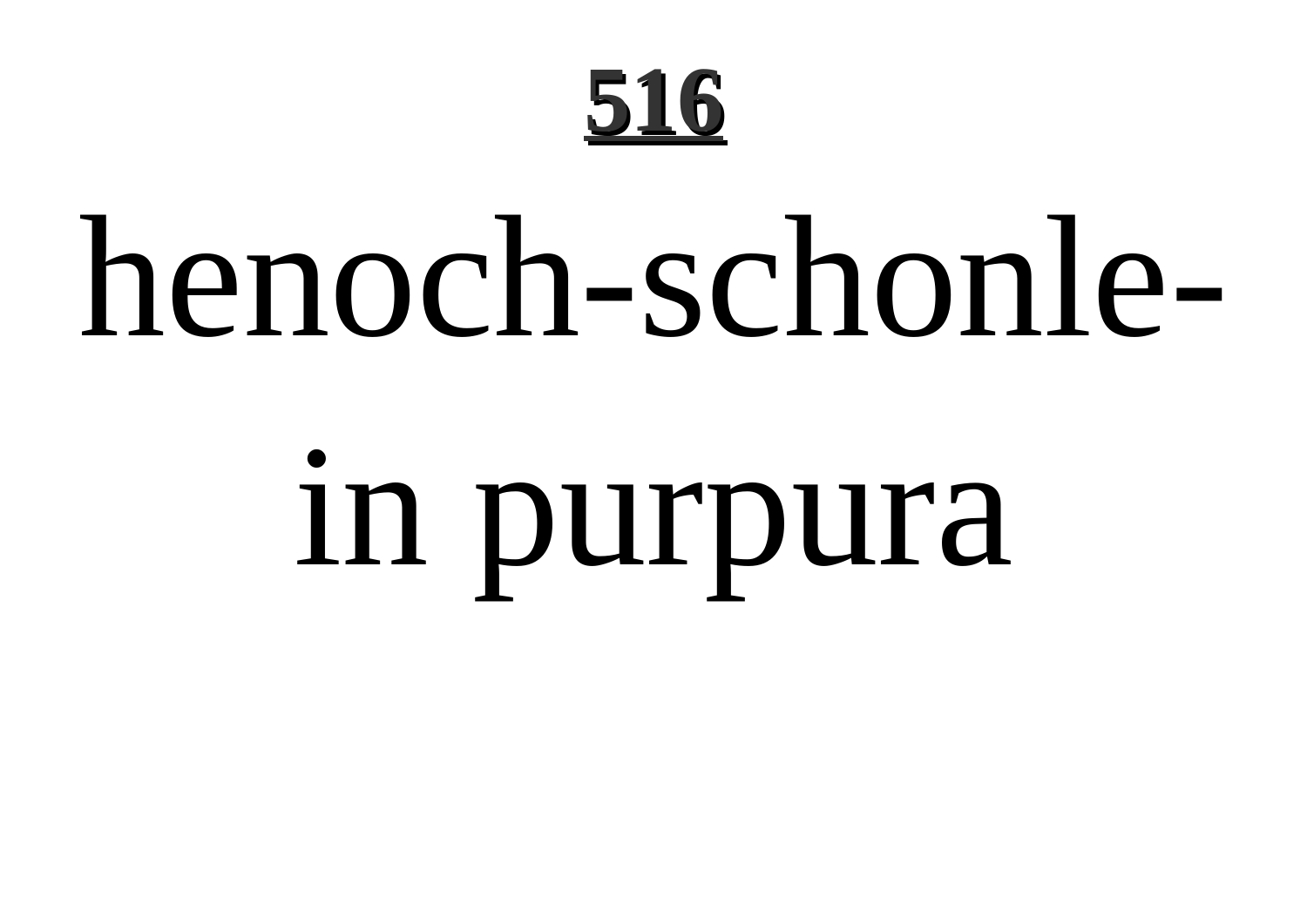#### henoch-schonle-

#### in purpura nephritis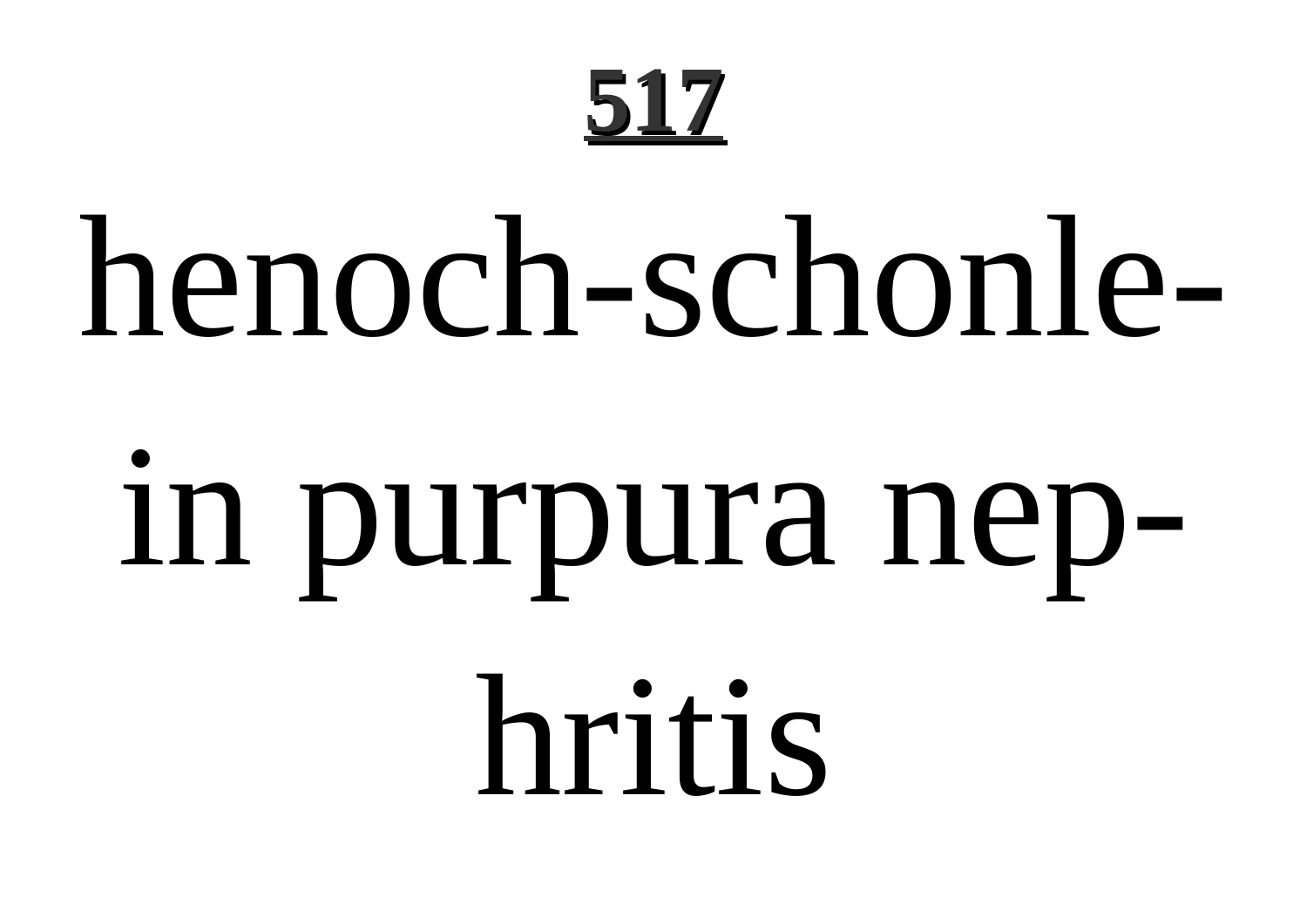

## hepaplastin ab-

#### normal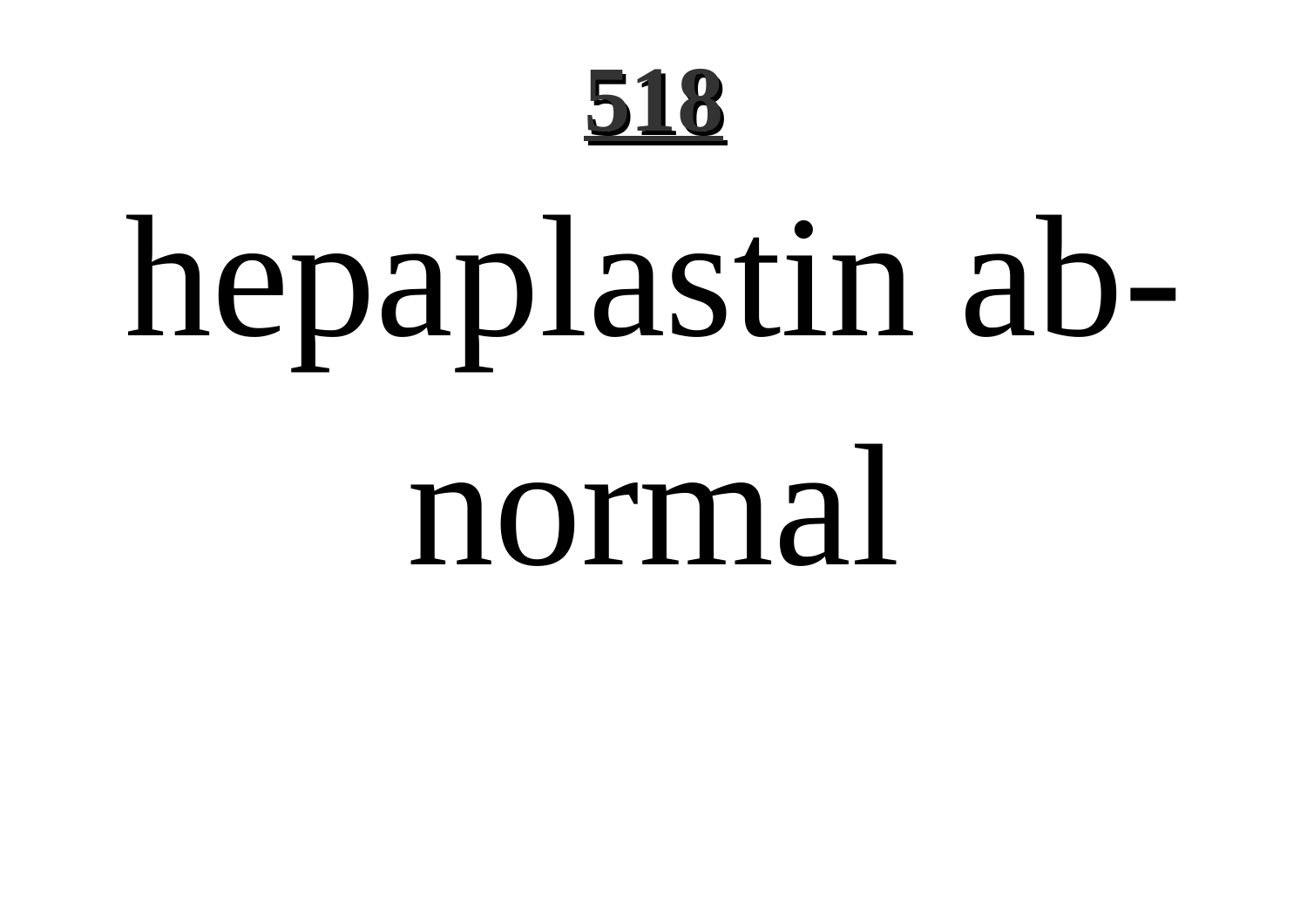

## hepaplastin

#### decreased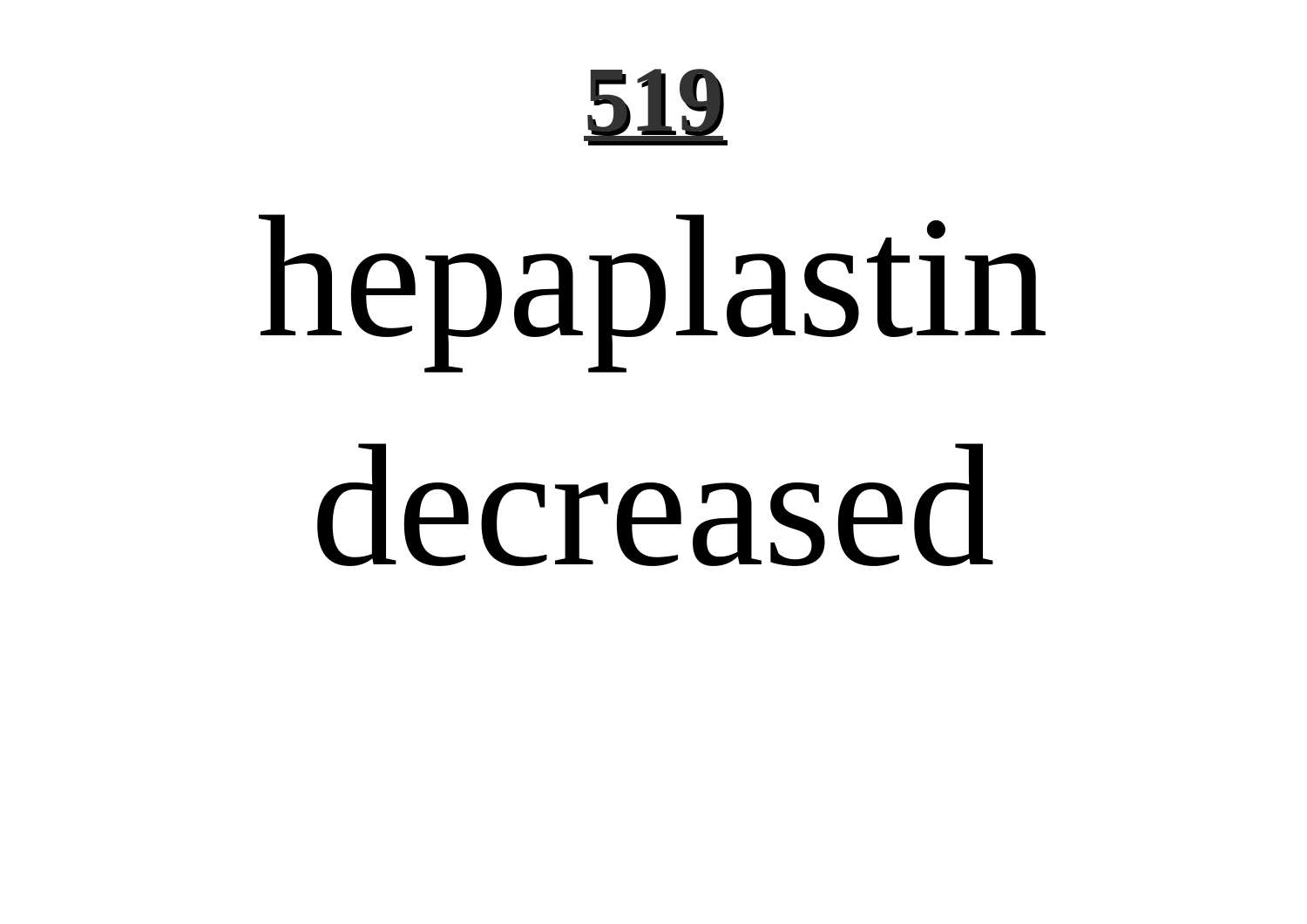

## heparin-indu-

### cedthrombocyto-

#### penia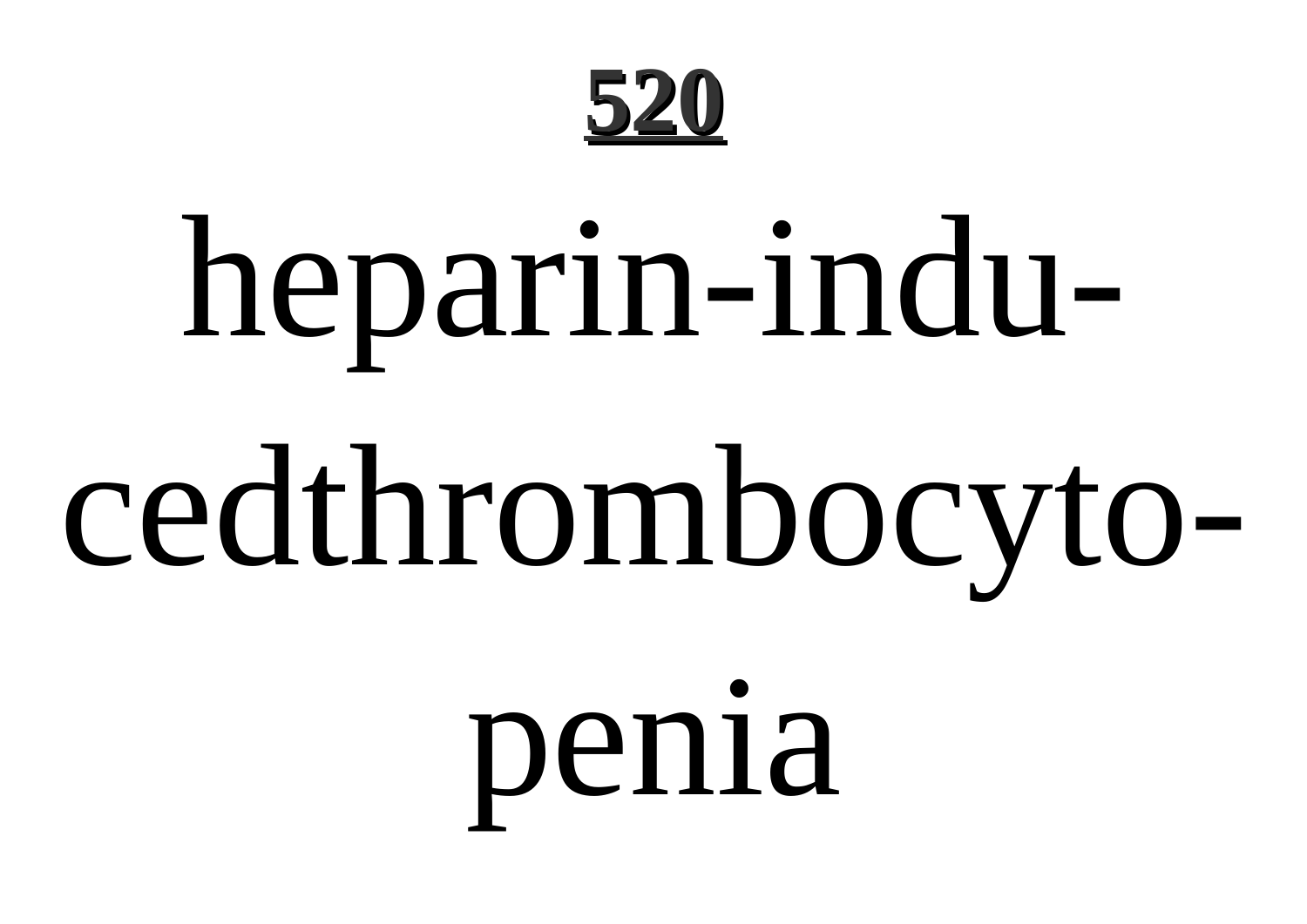

## hepatic amyloi-

dosis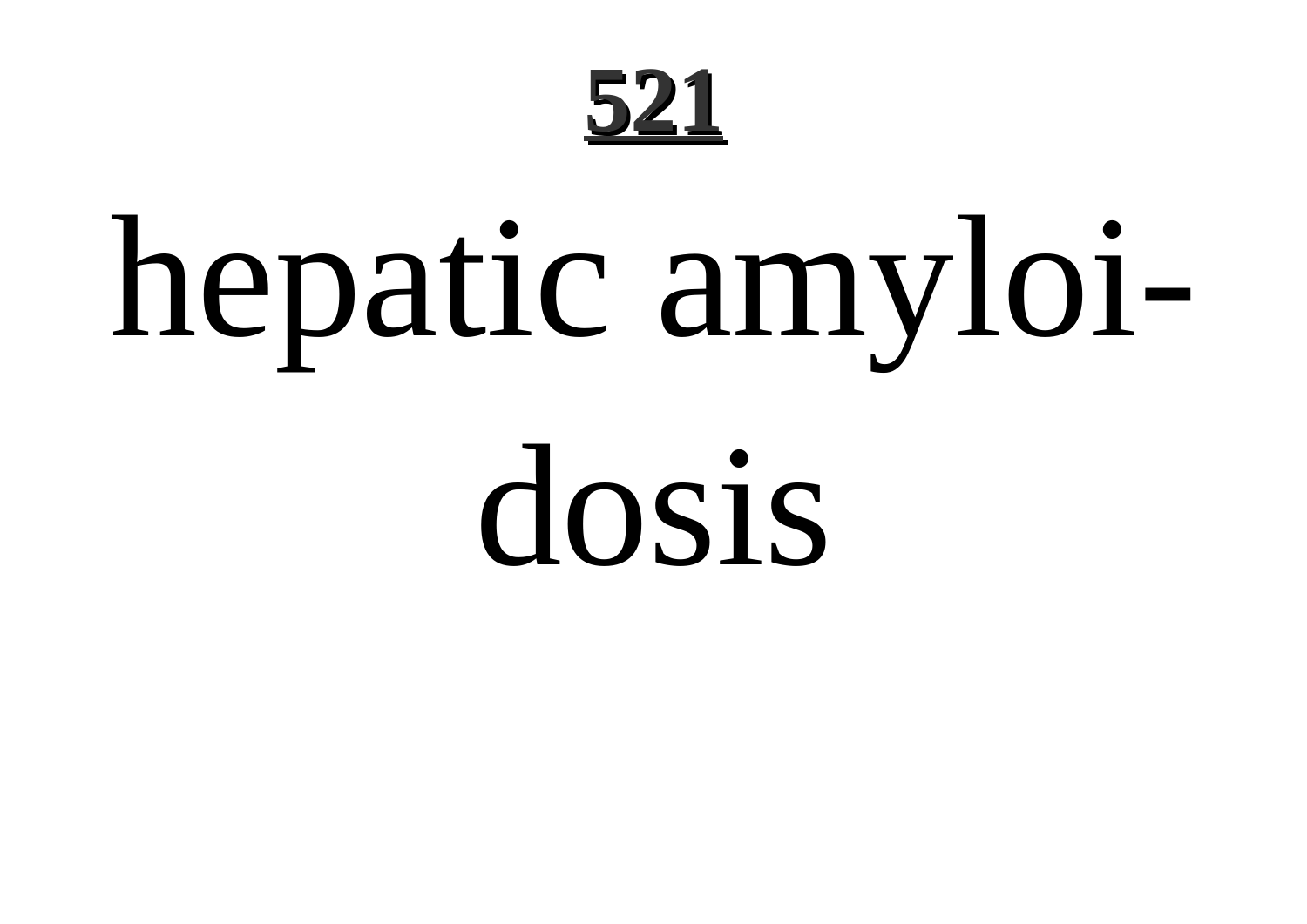**522**

### hepatic artery

#### embolism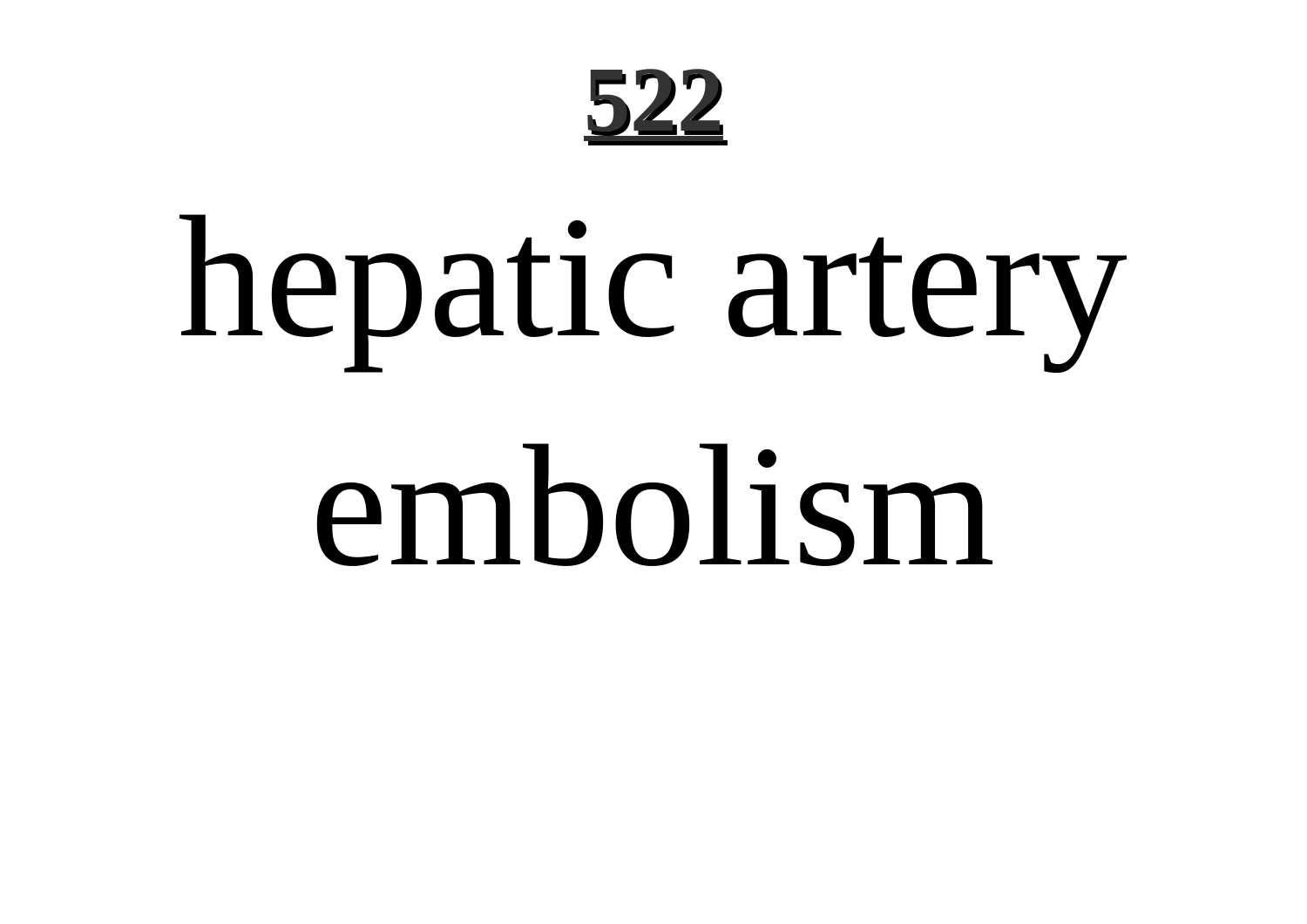

## hepatic artery

#### flowdecreased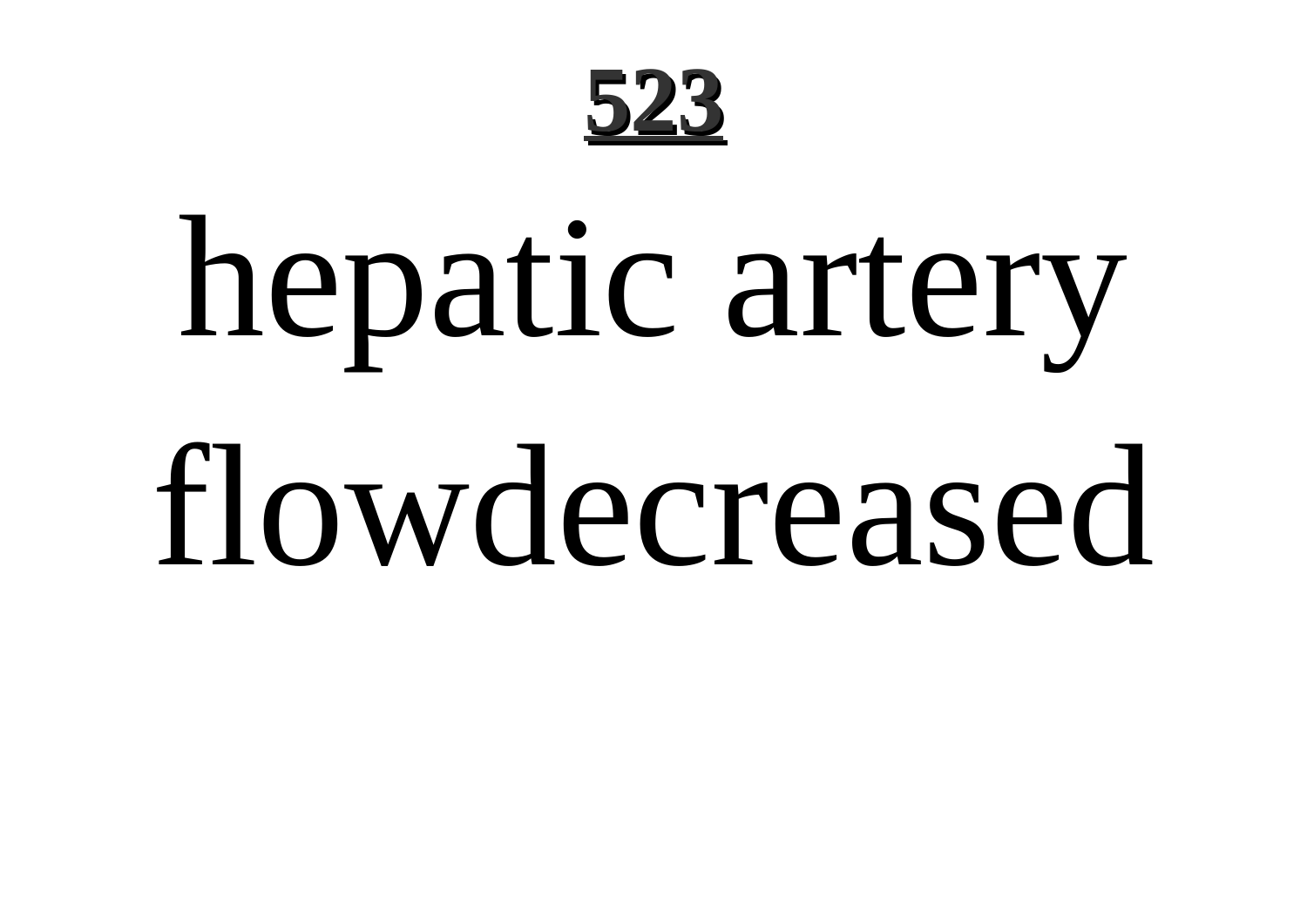

### hepatic artery

#### thrombosis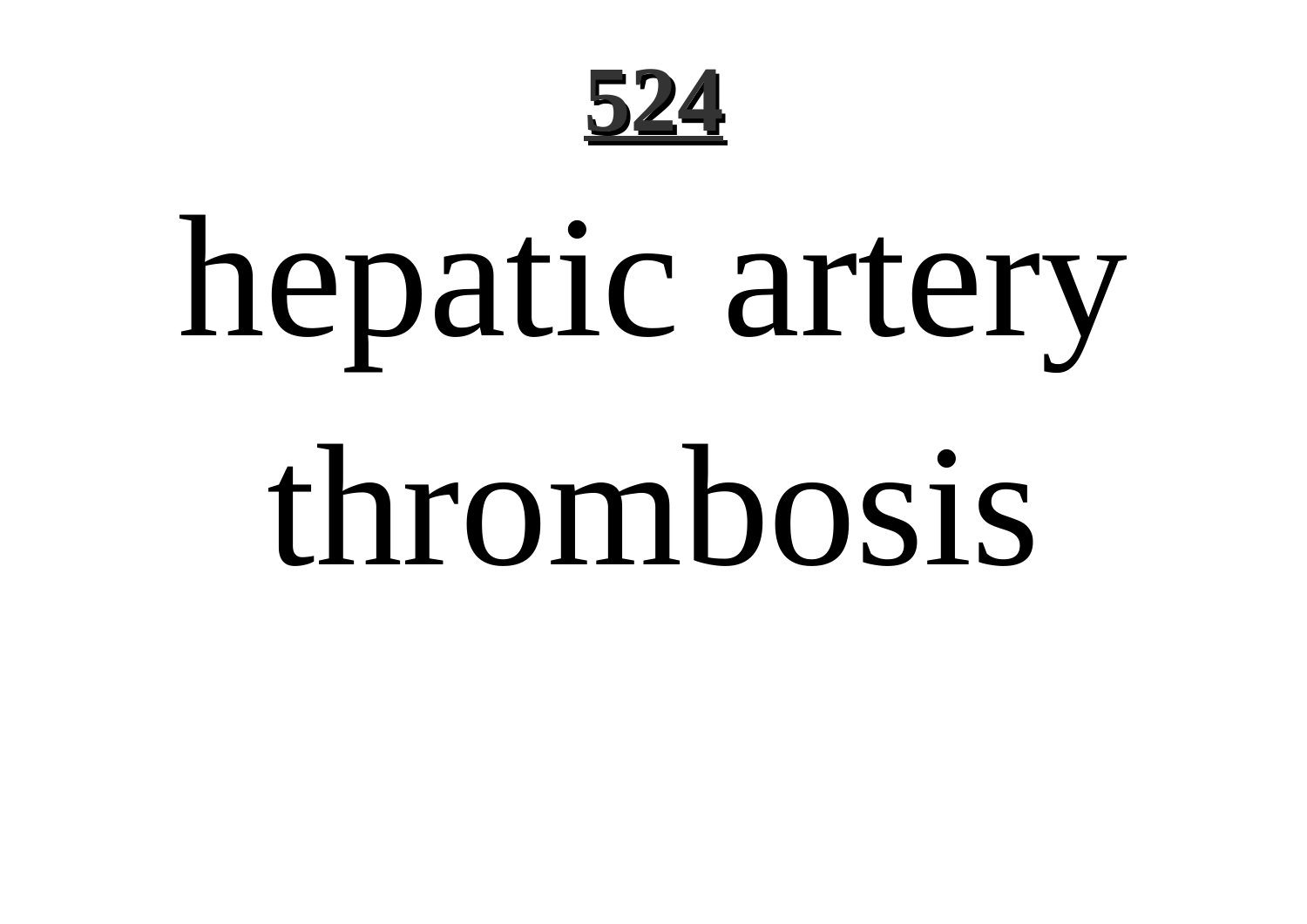

#### hepatic enzyme

#### abnormal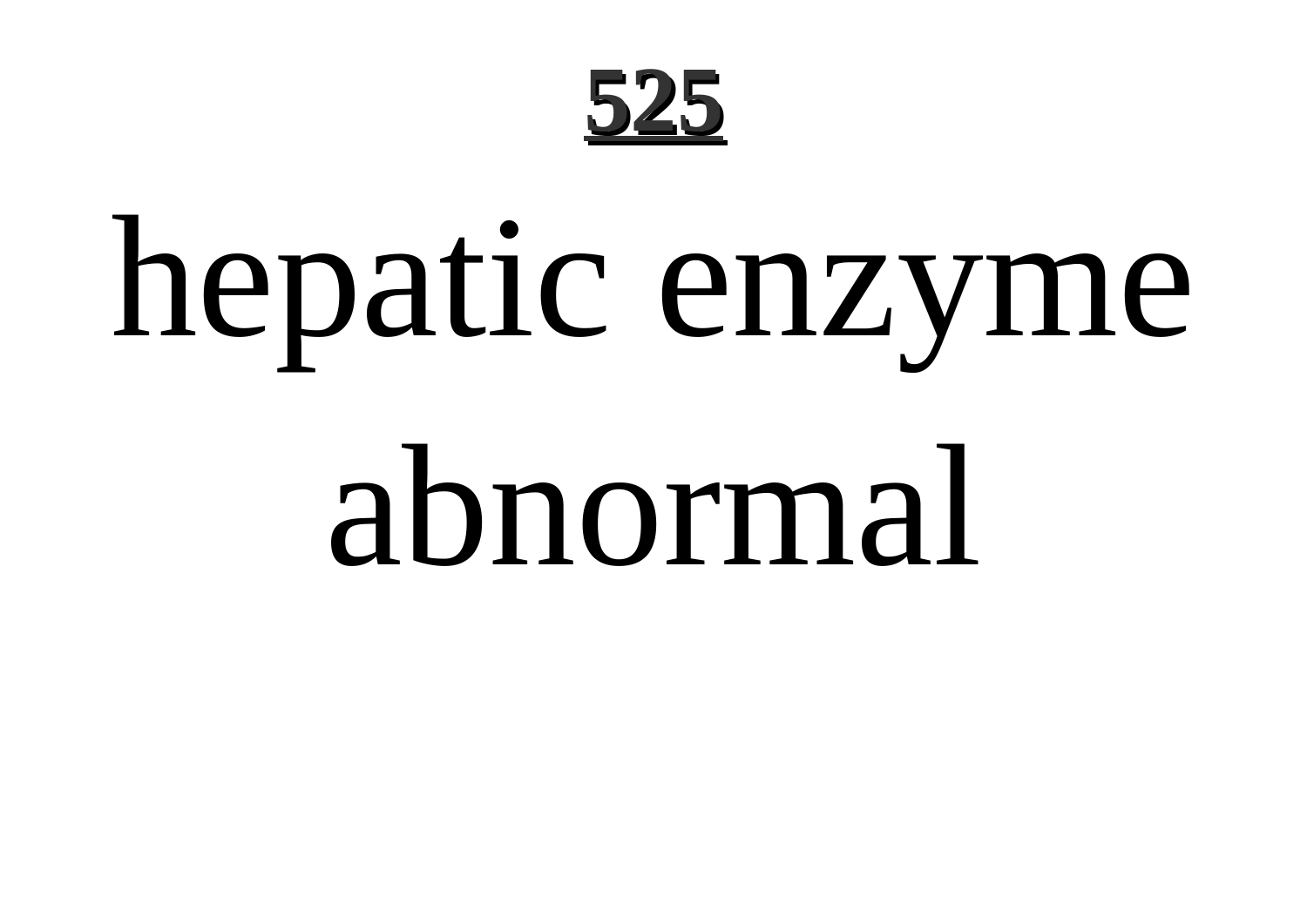

#### hepatic enzyme-

#### decreased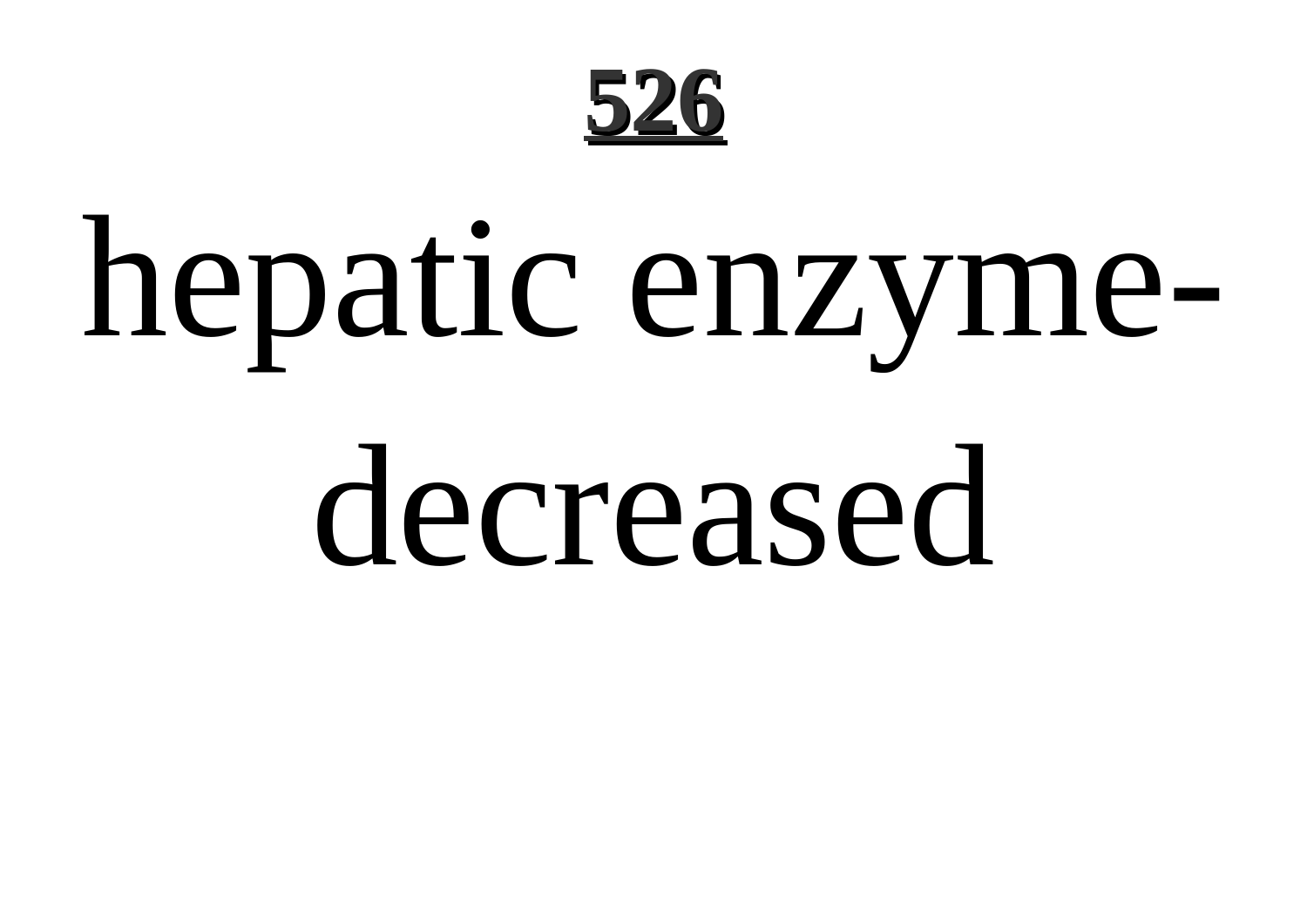**527**

#### hepatic enzyme

increased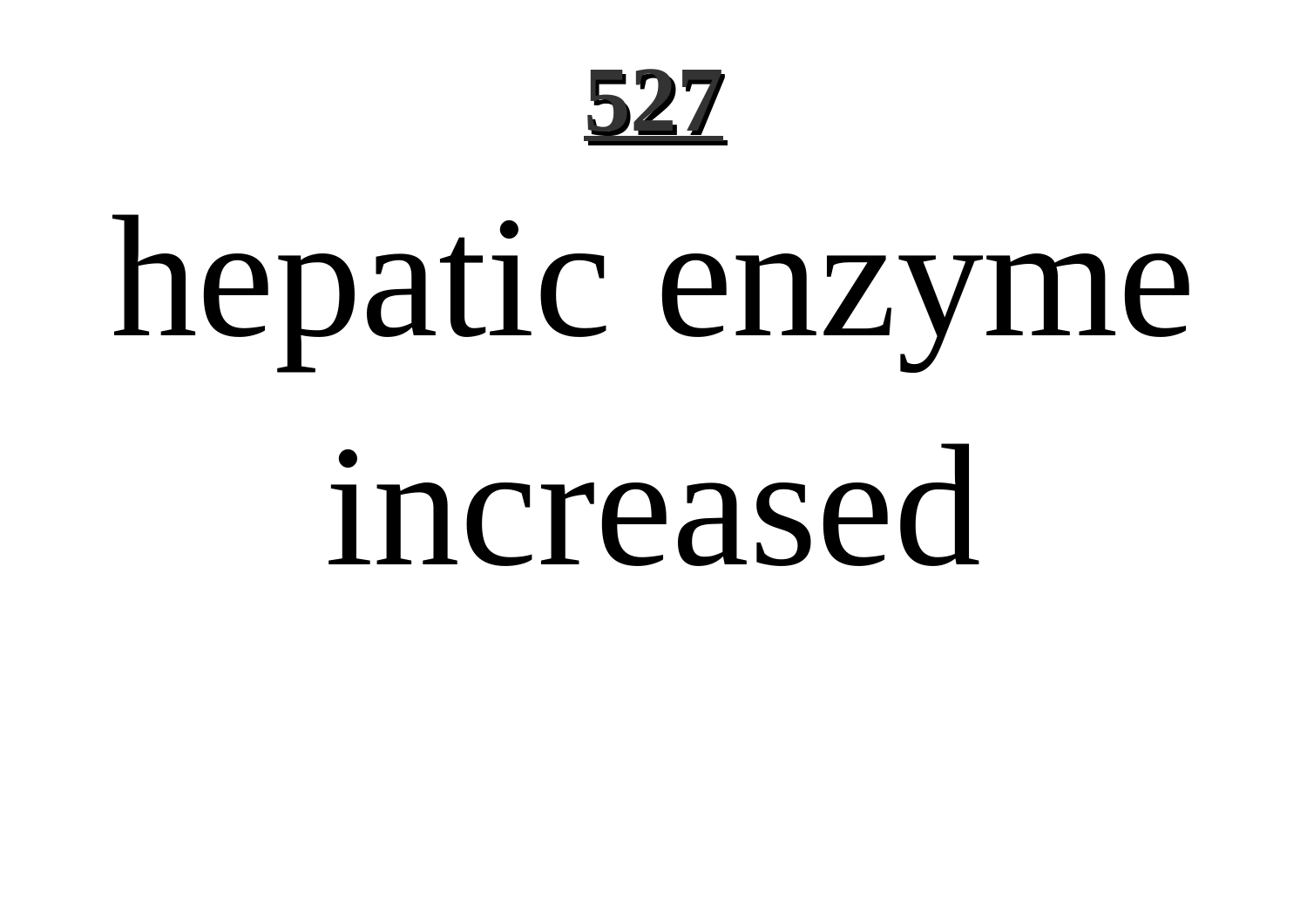

## hepatic fibrosis

#### marker abnormal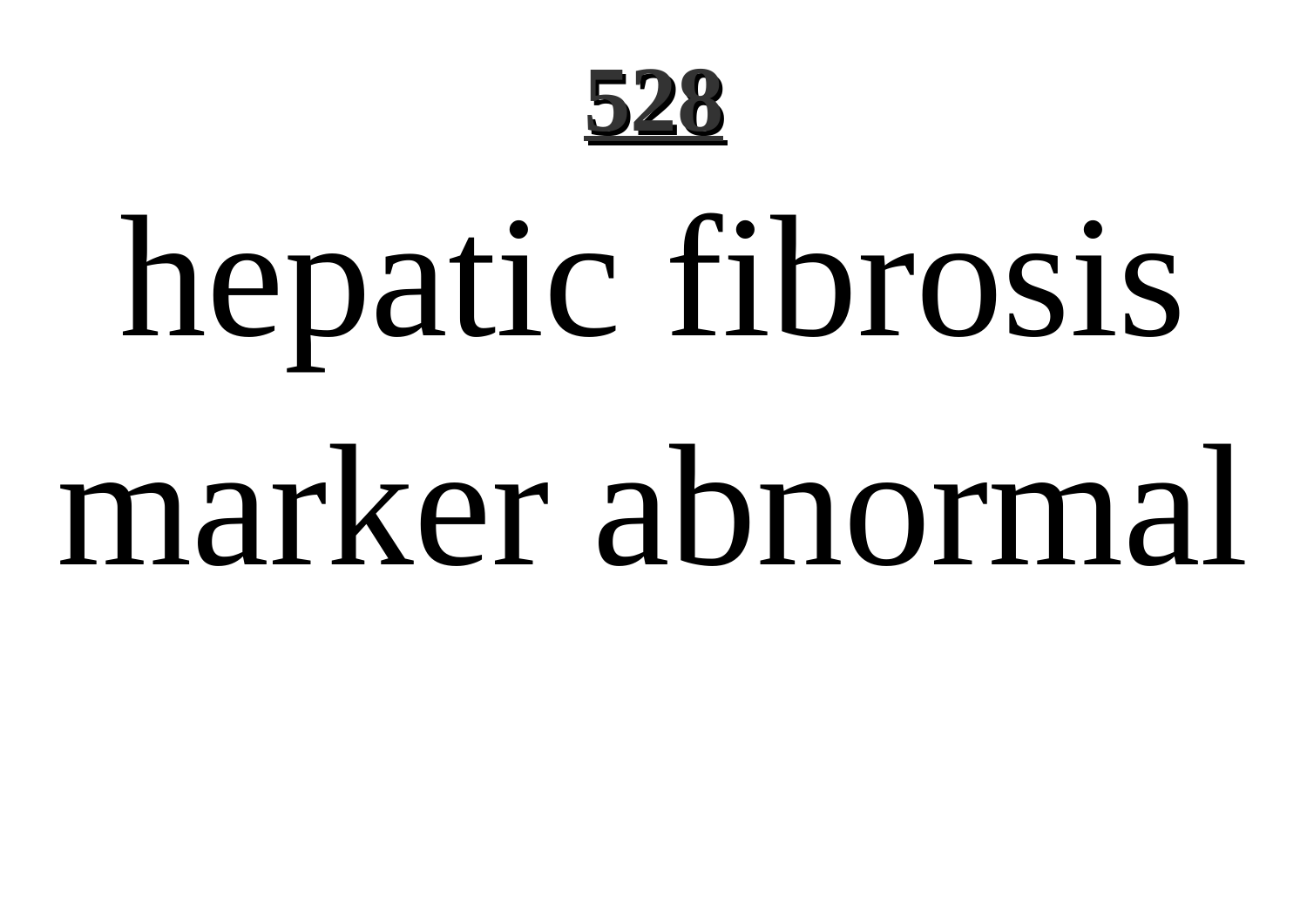

## hepatic fibrosis-

#### marker increased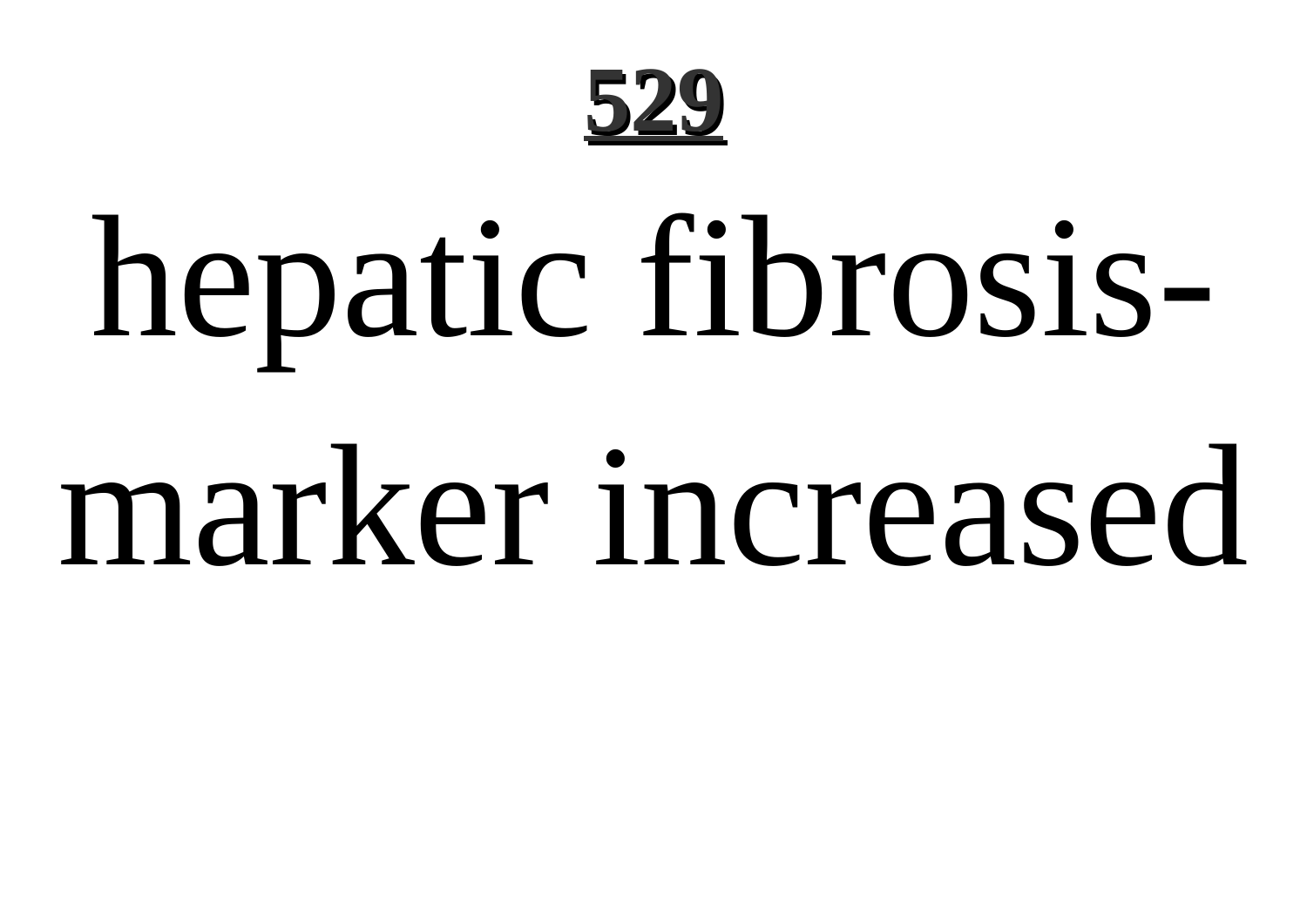

## hepatic function

#### abnormal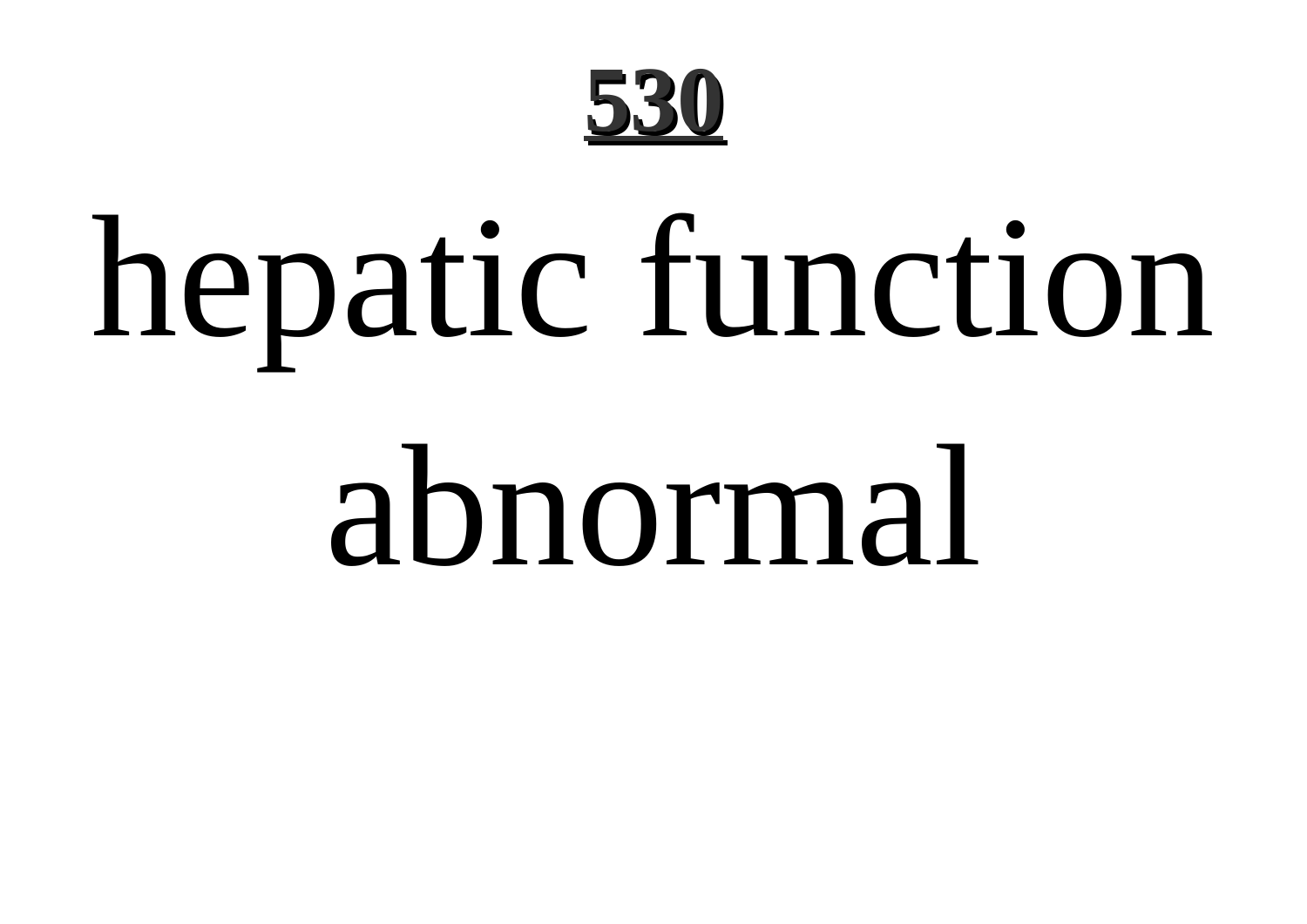

## hepatic hydrot-

horax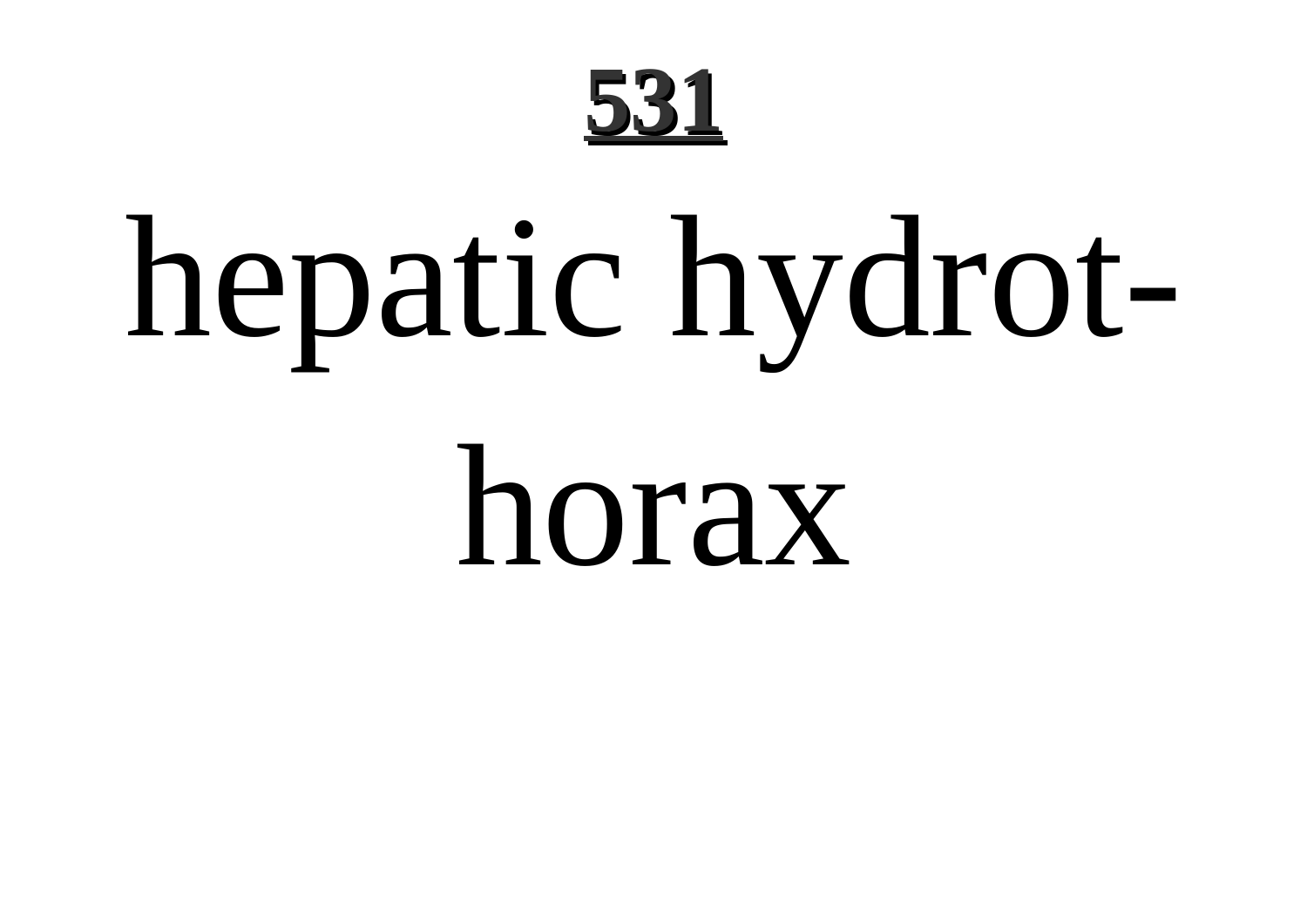

### hepatichyper-

trophy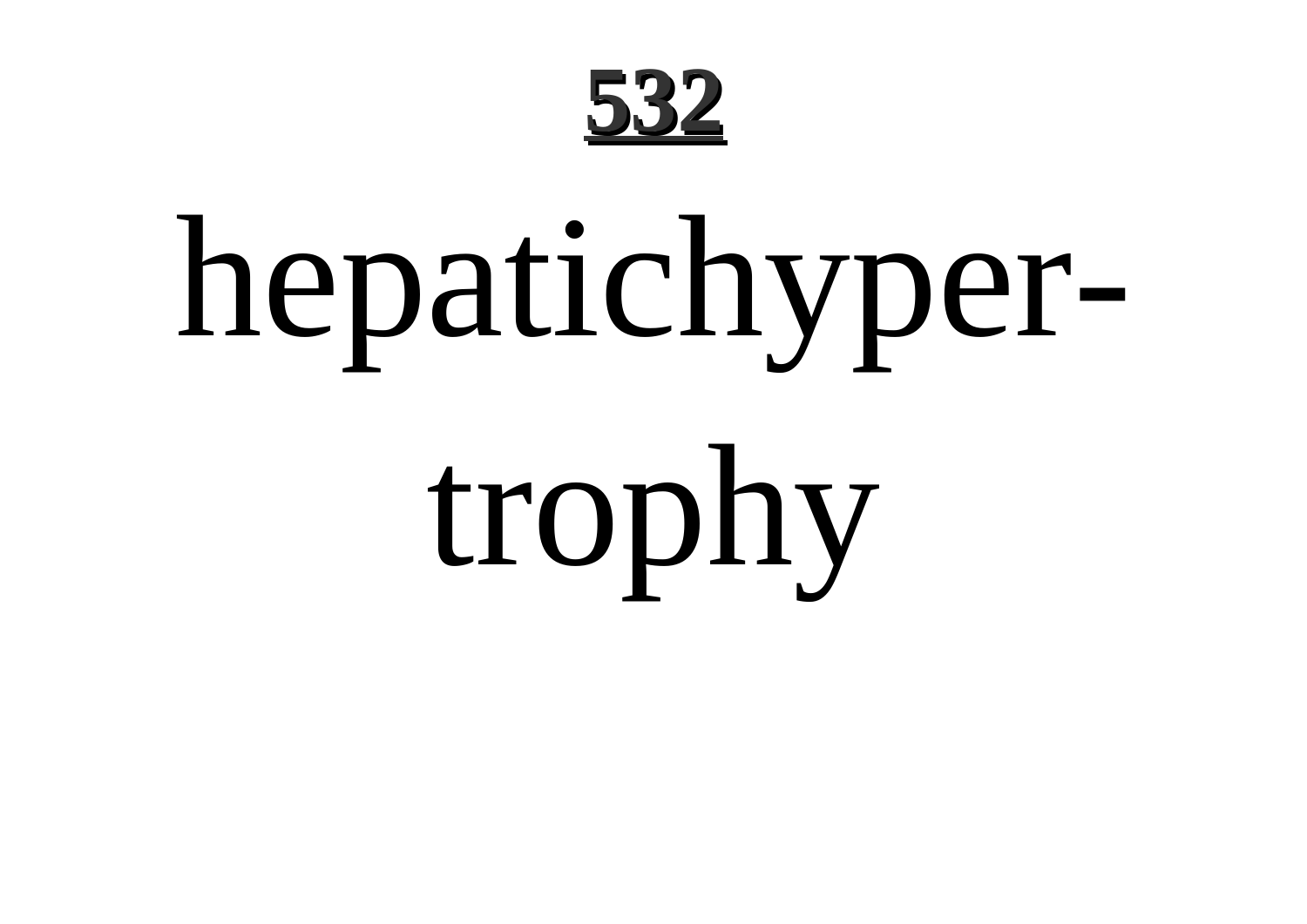

## hepatic hypoper-

fusion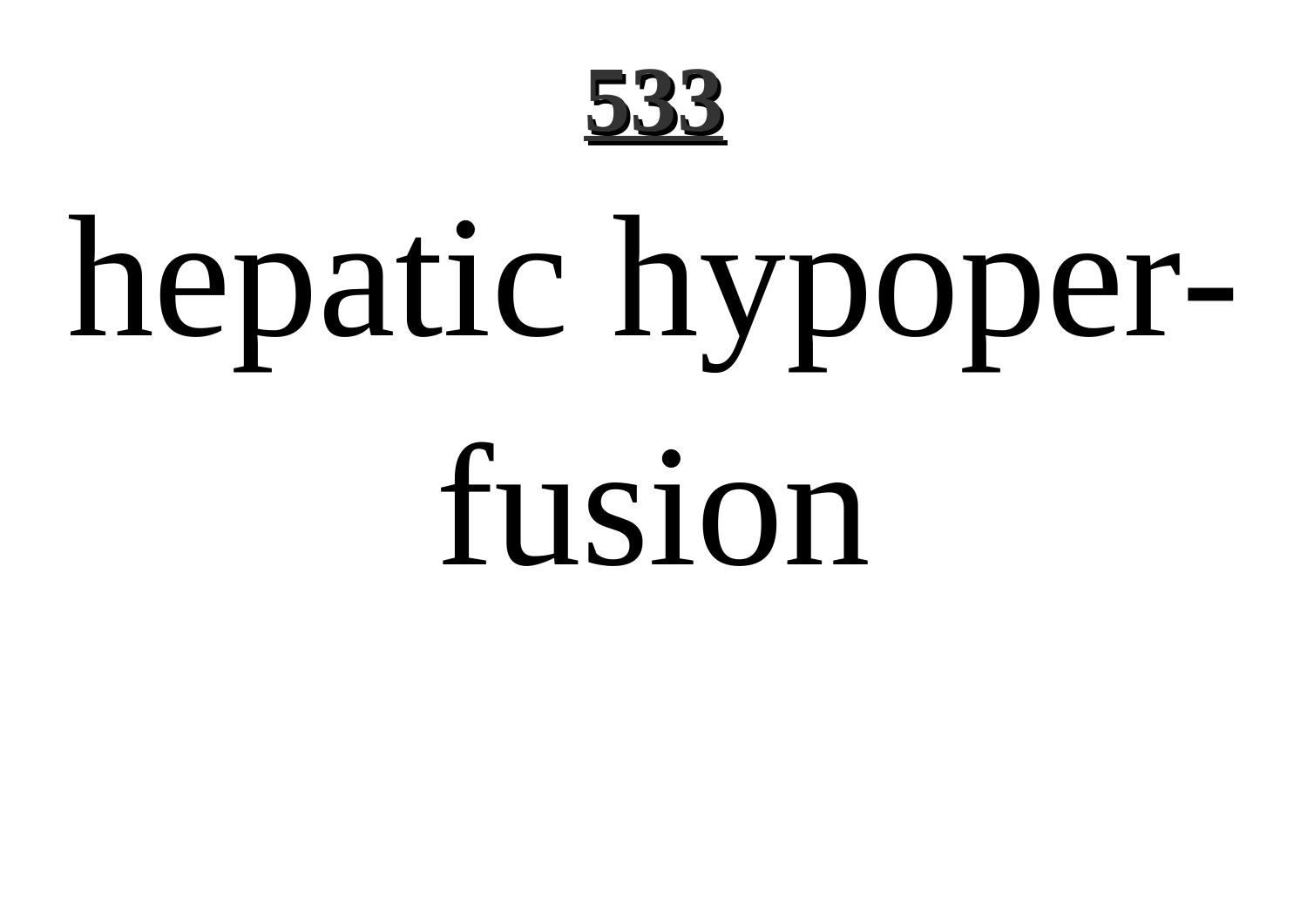

### hepatic lympho-

## cytic infiltration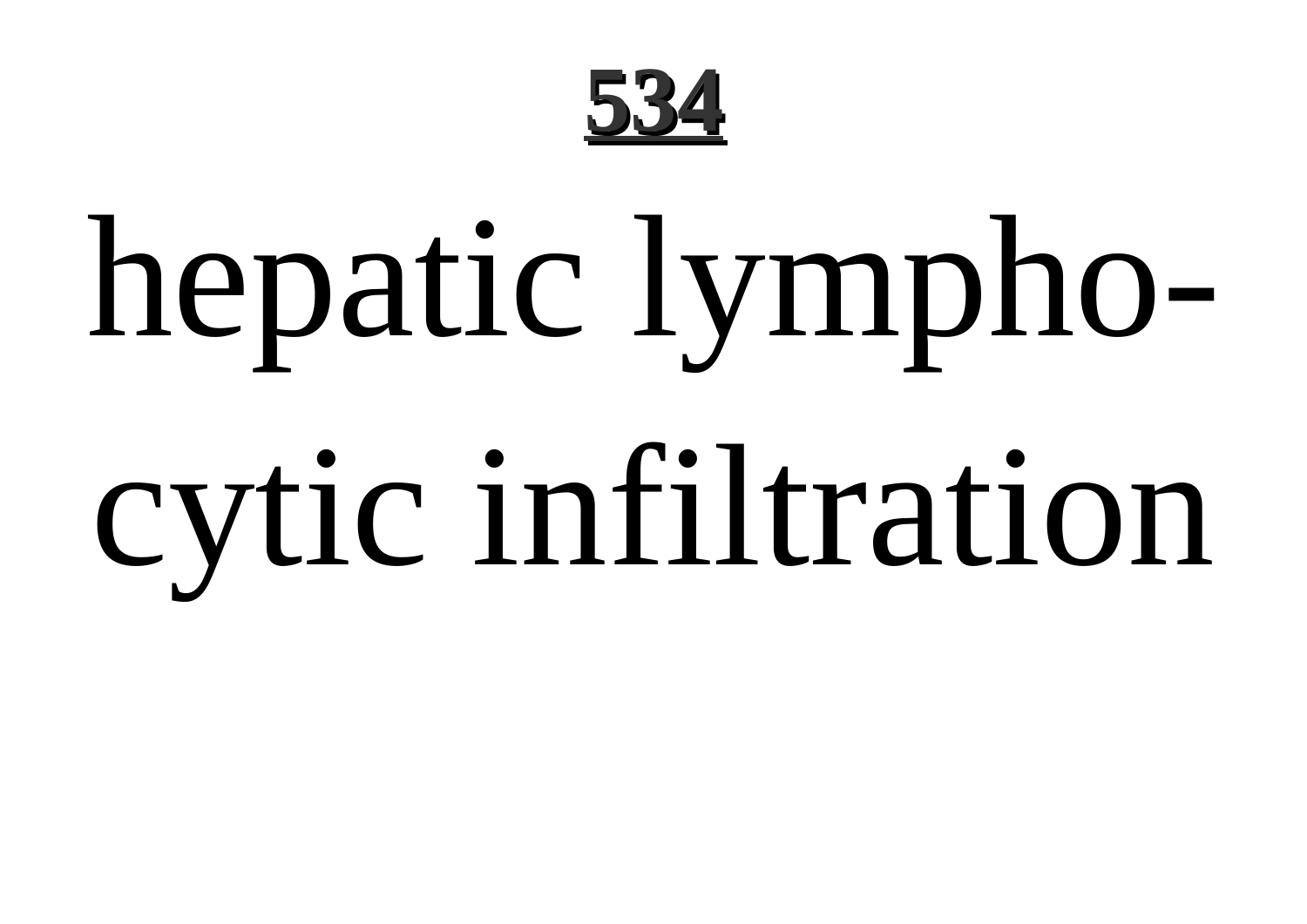

### hepatic mass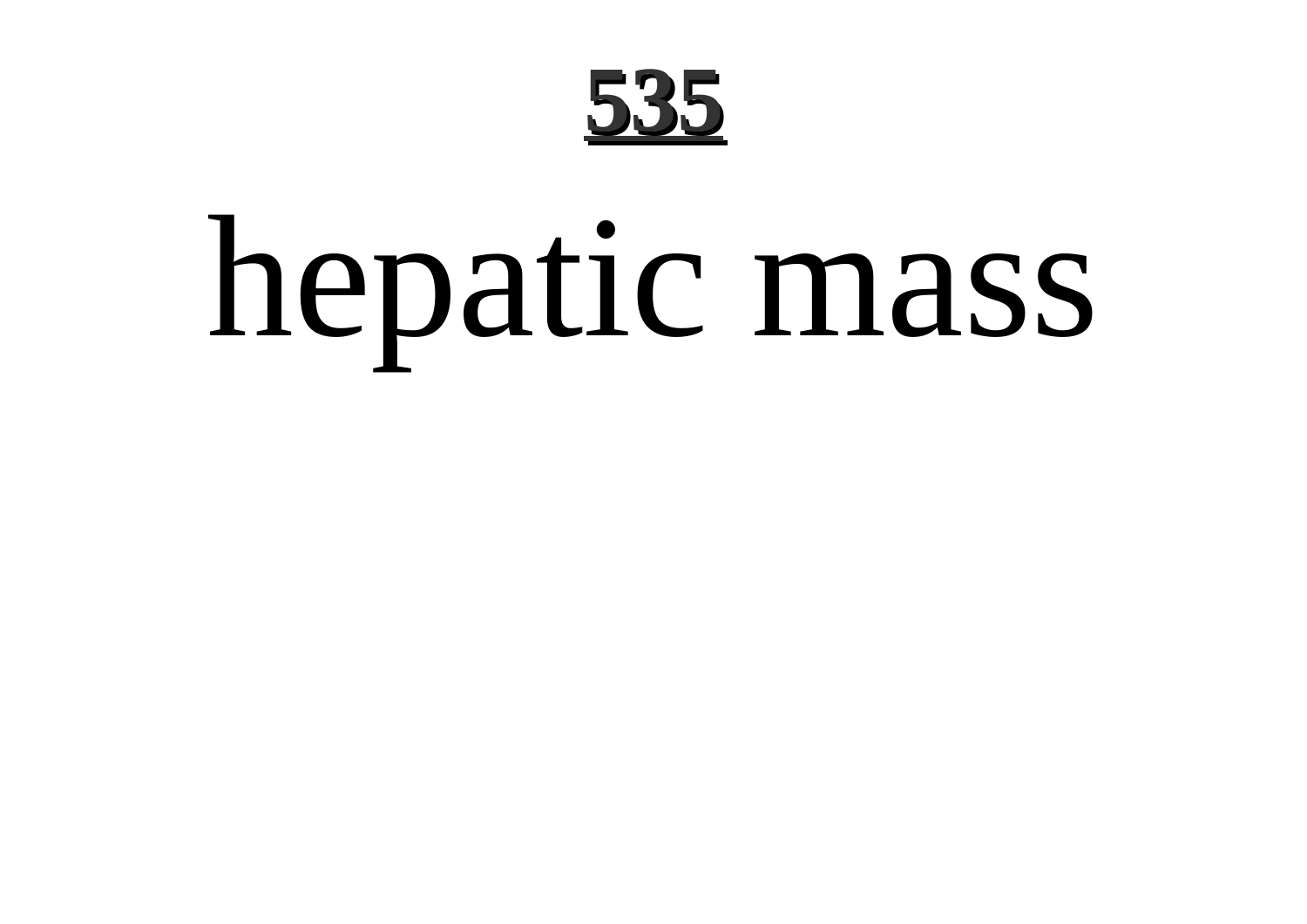

### hepaticpain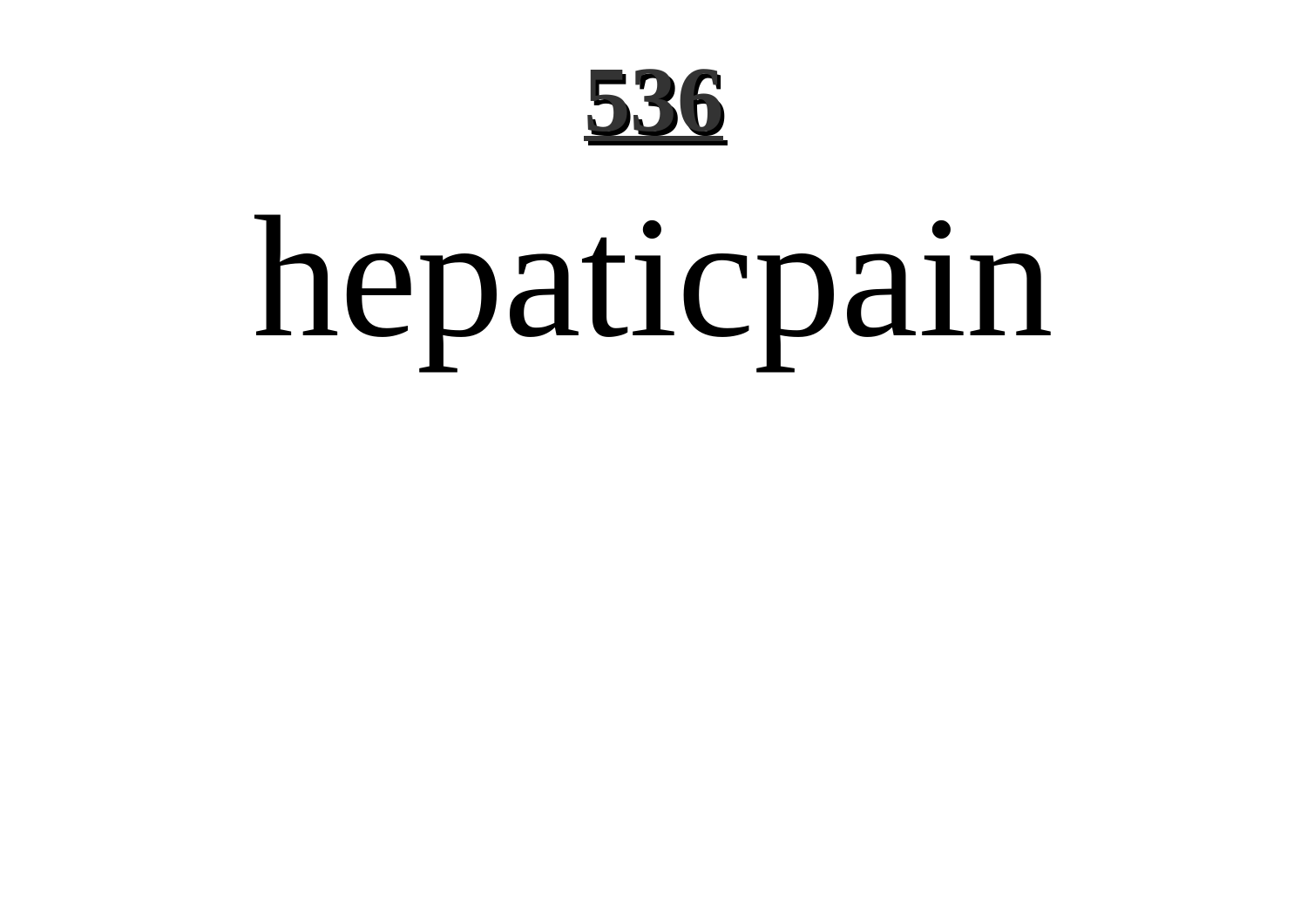

## hepatic seque-

#### stration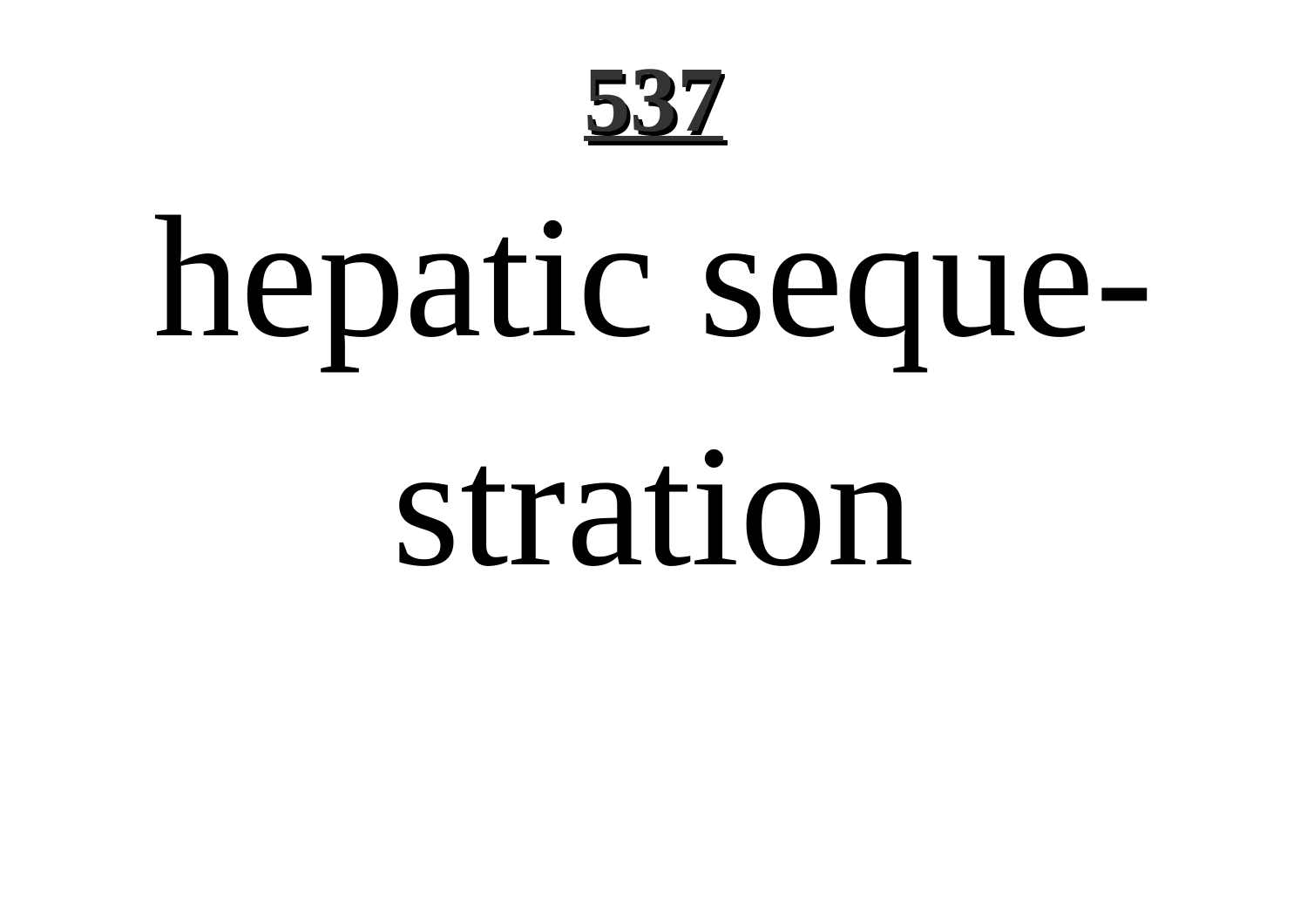

## hepatic vascular

#### resistance increa-

sed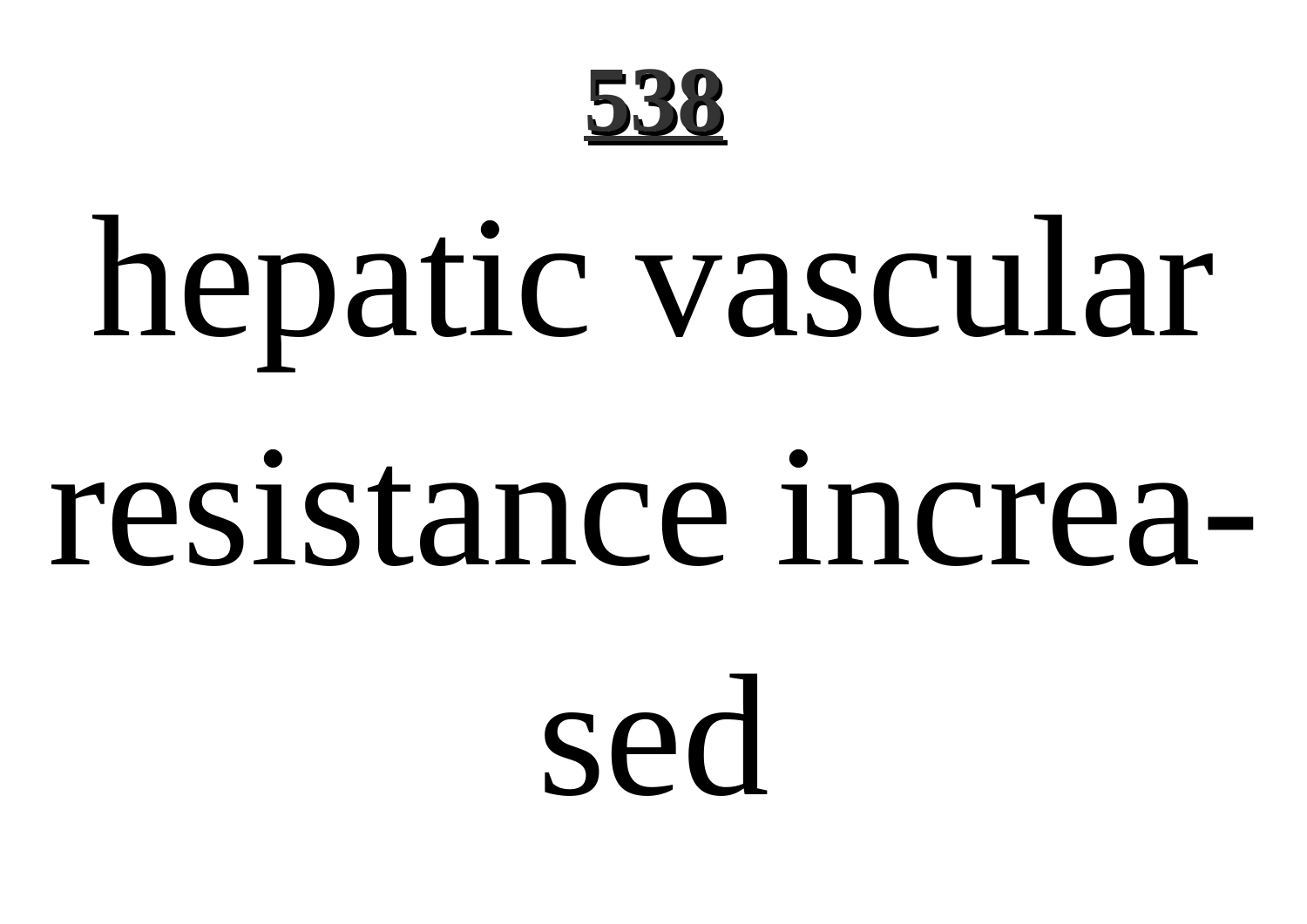

## hepatic vascu-

#### larthrombosis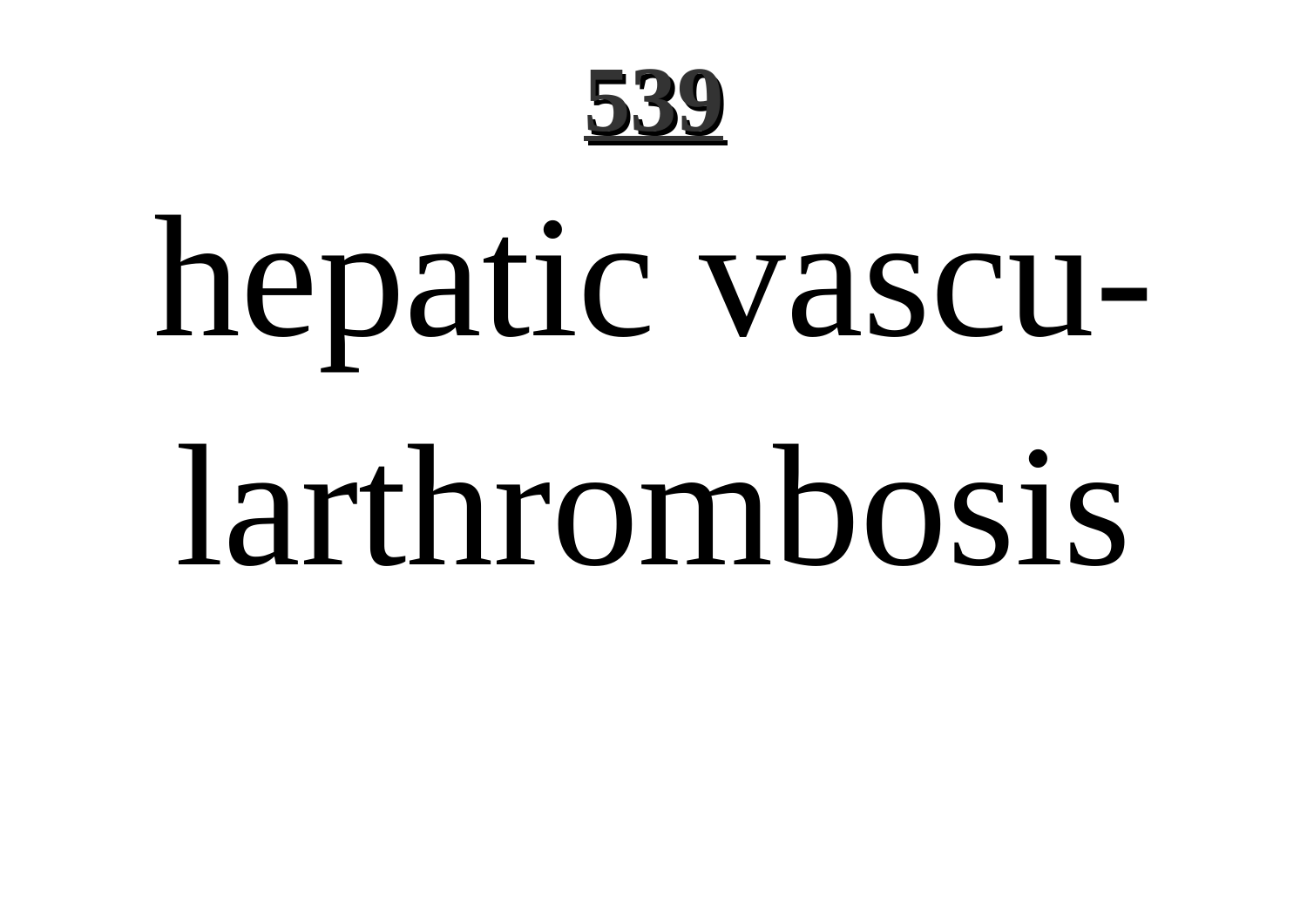

## hepatic vein em-

#### bolism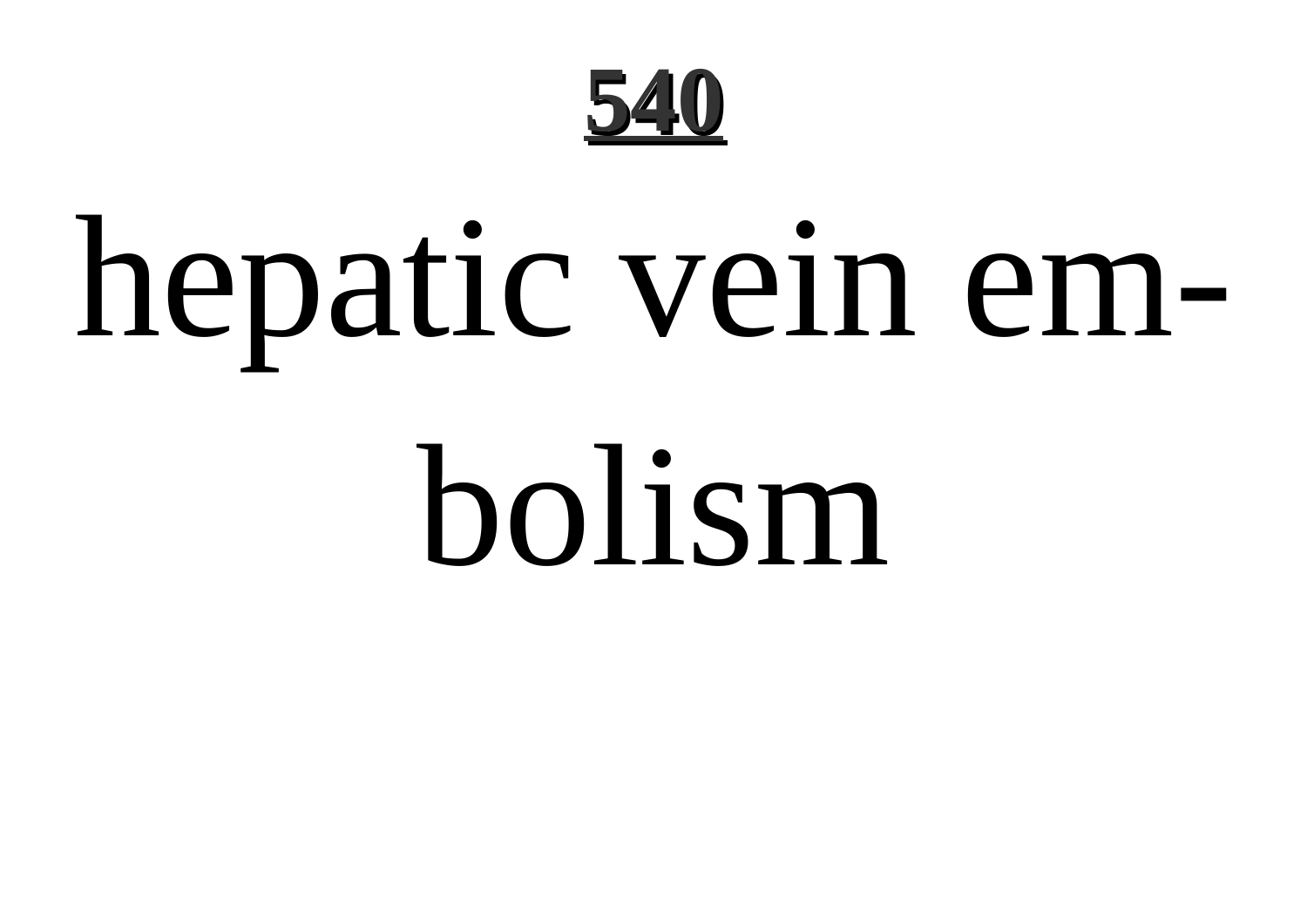

#### hepatic vein

#### thrombosis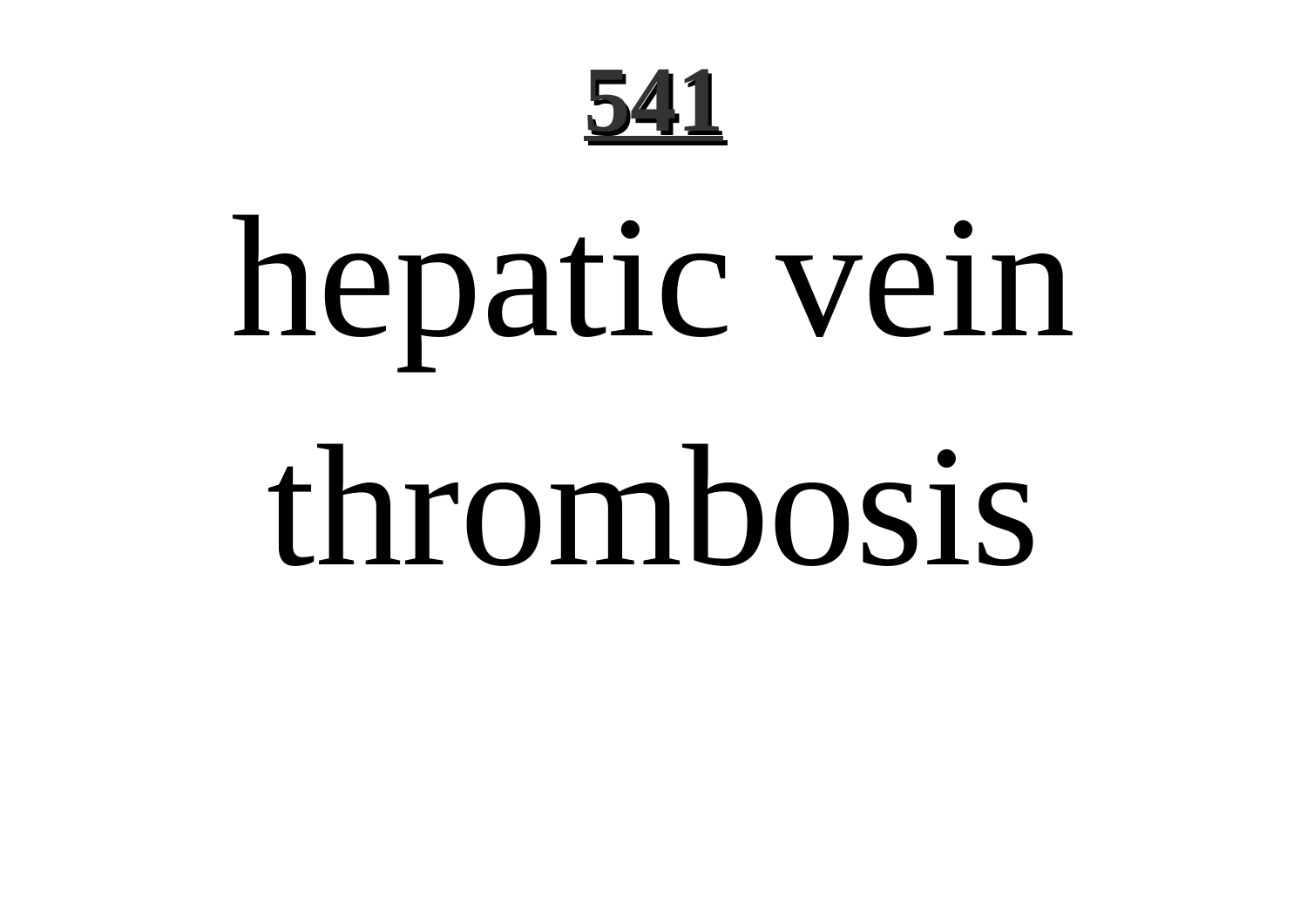**542**

### hepatic venous

### pressuregradient

abnormal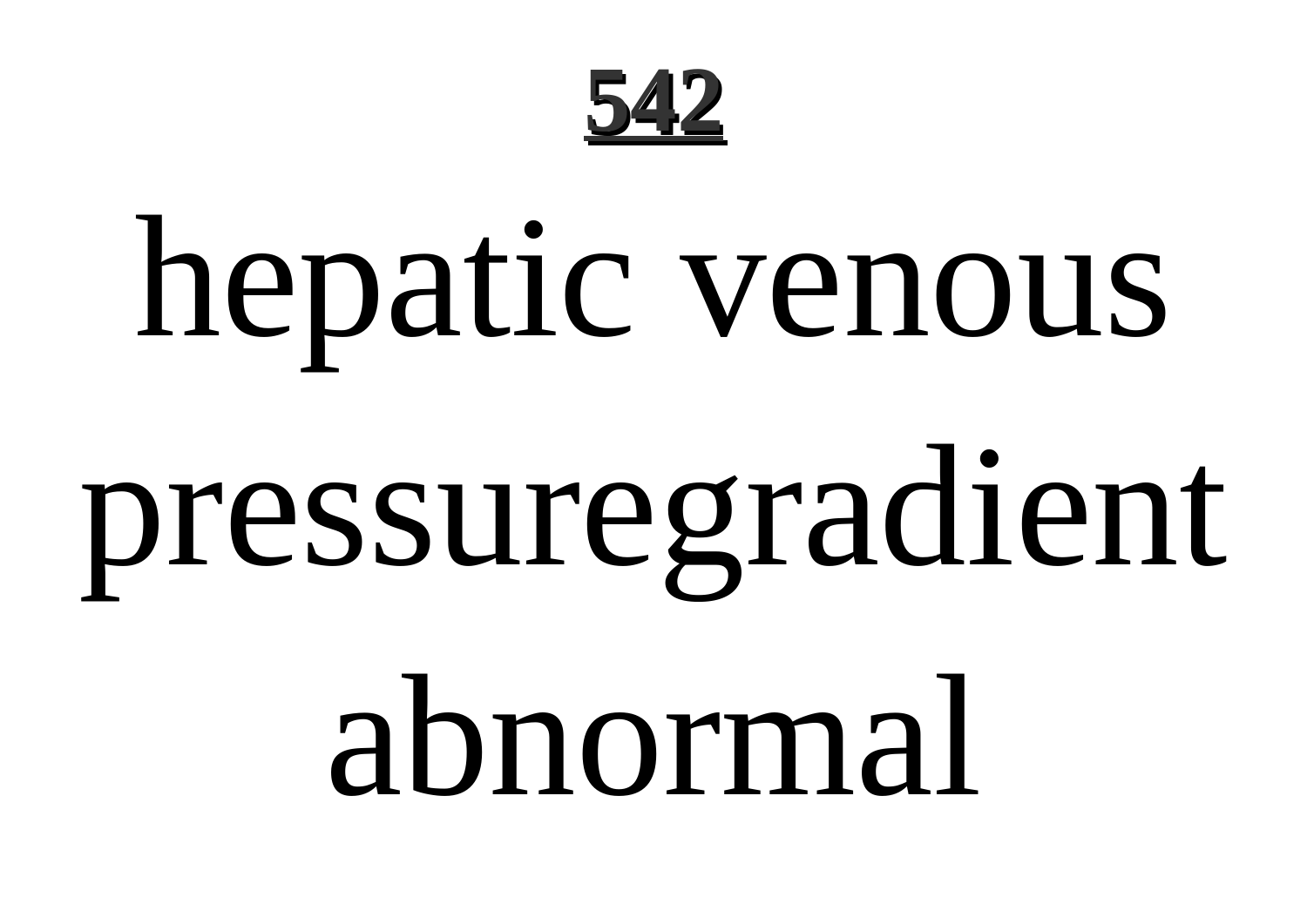

### hepatic venous

#### pressure gradient

increased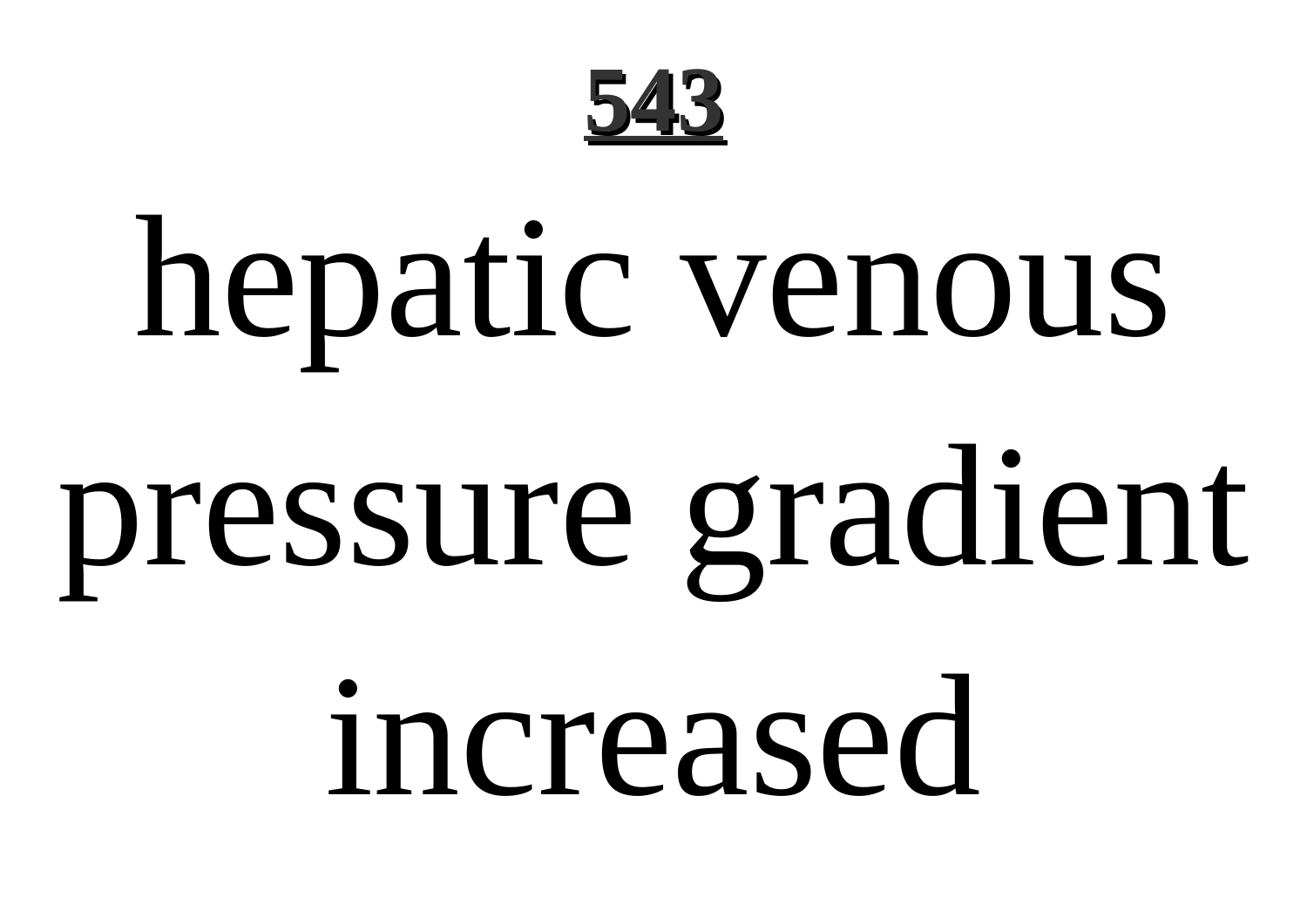

#### hepatitis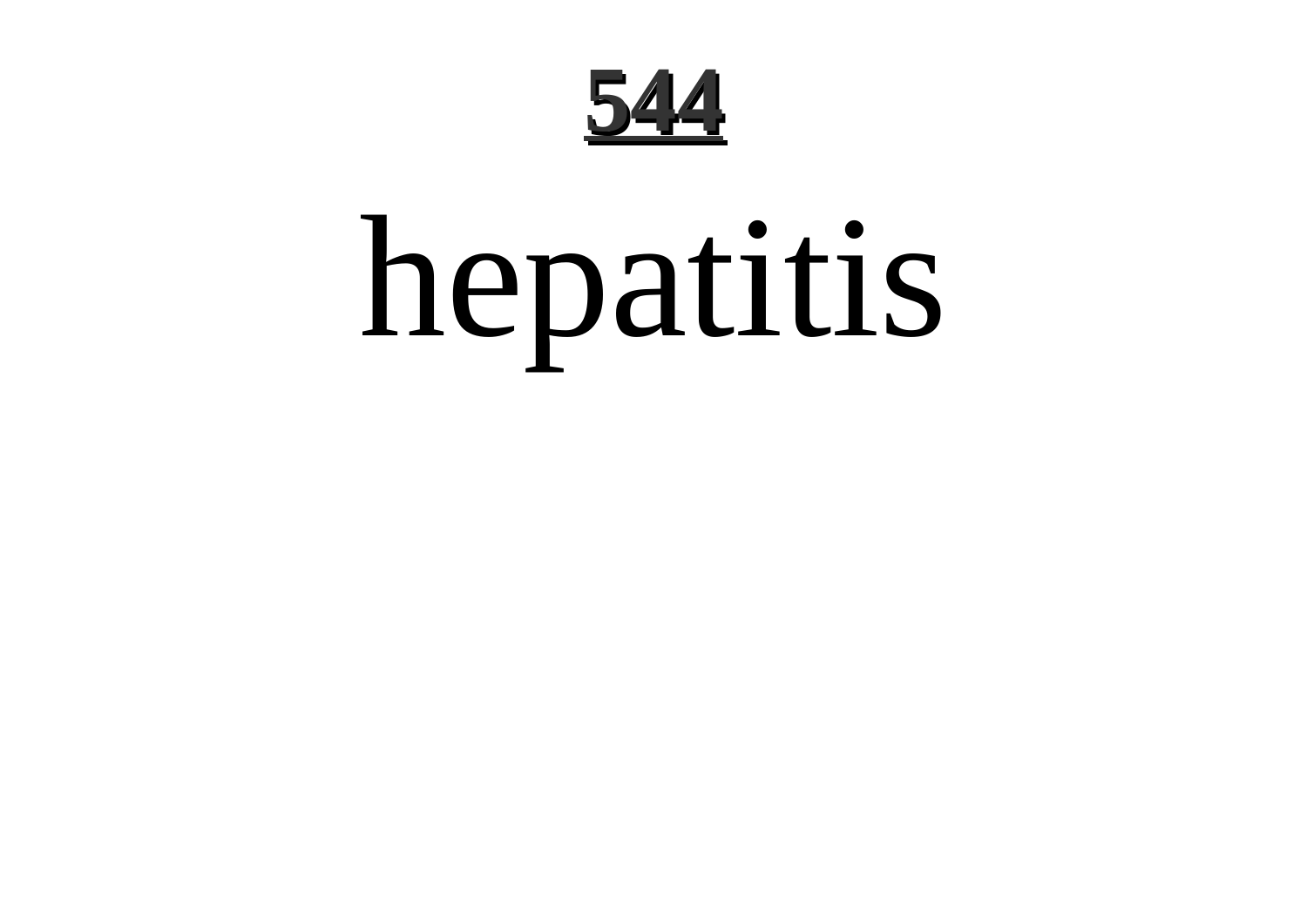

### hepatobiliary

#### scanabnormal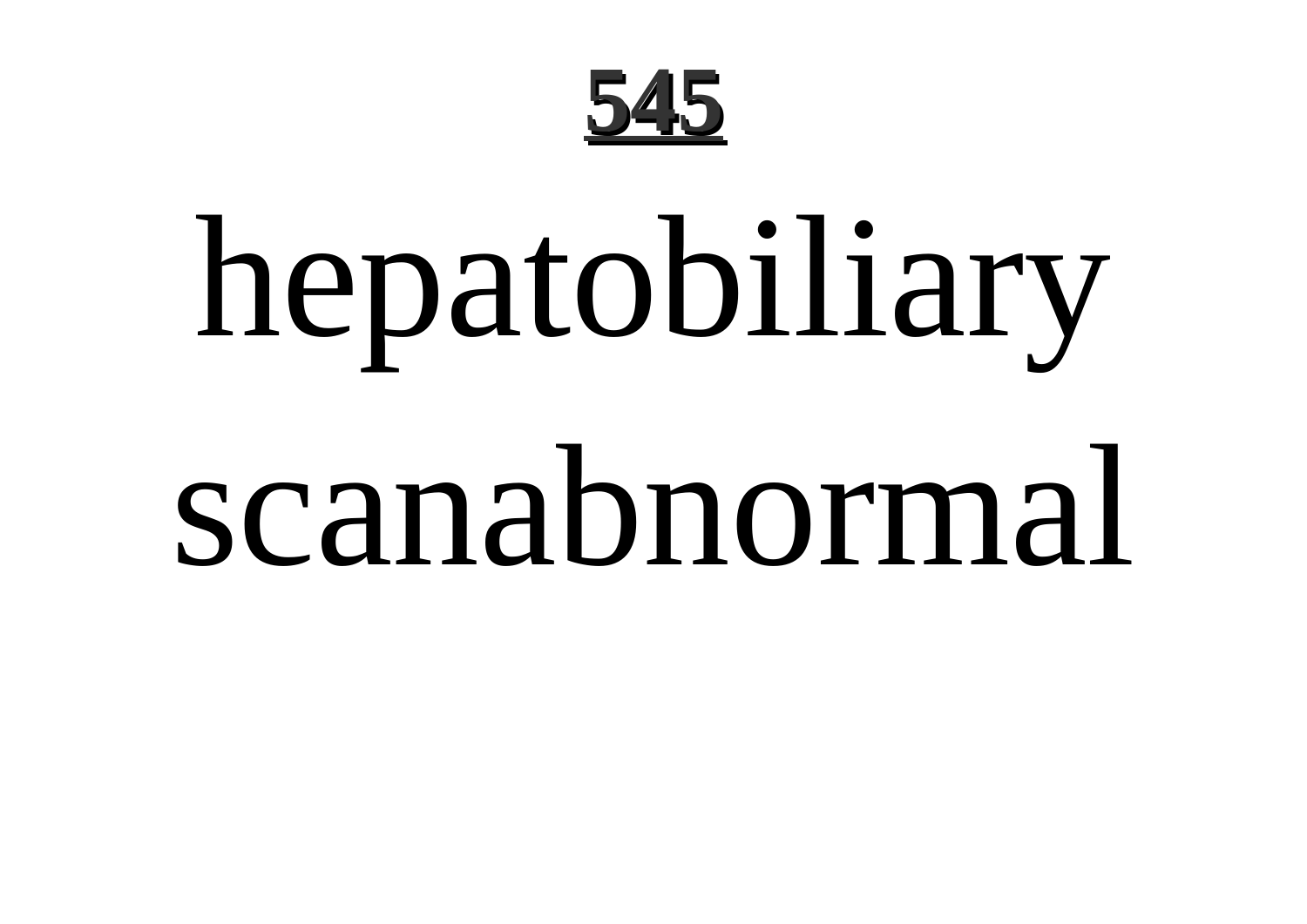

### hepatomegaly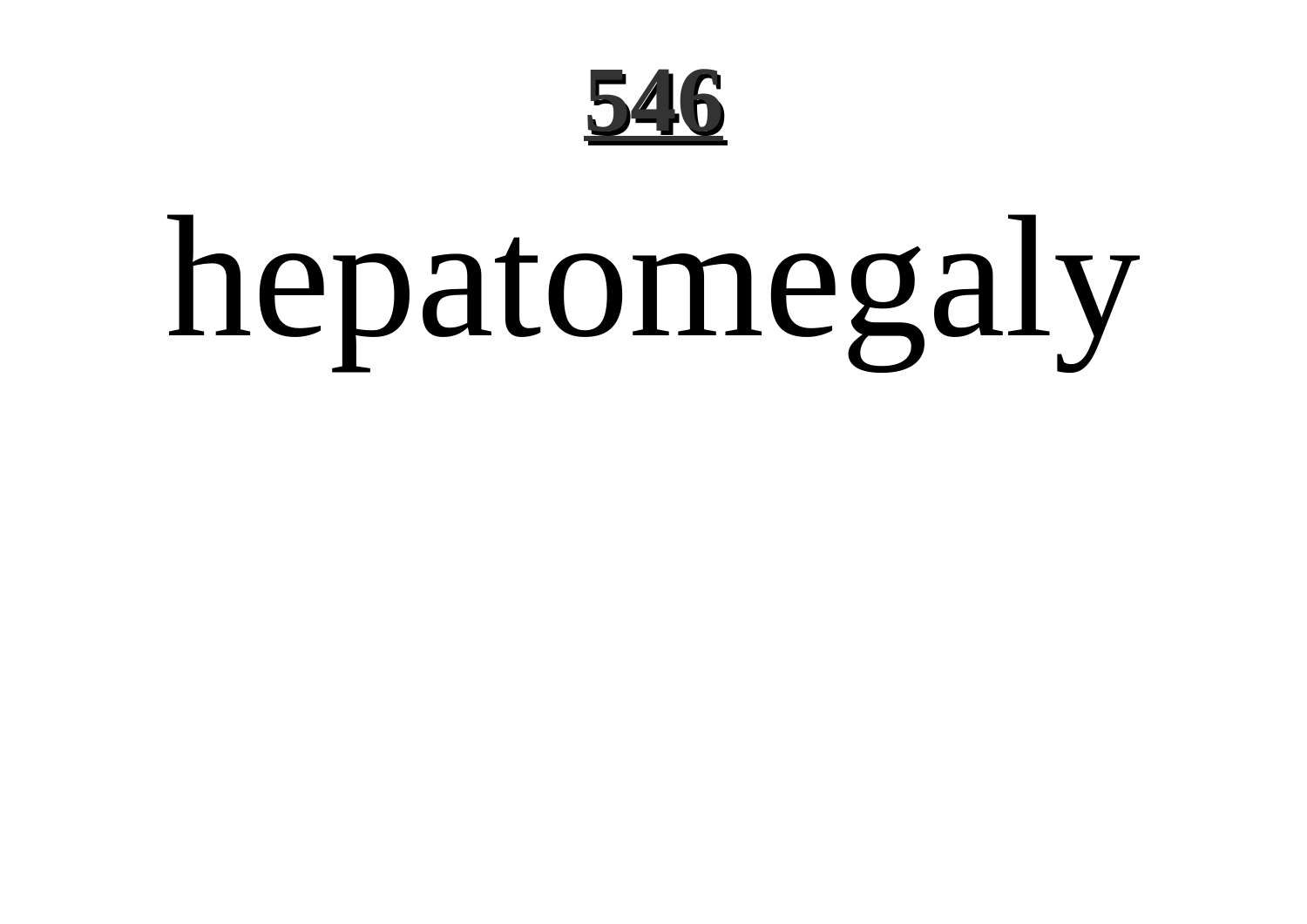

### hepatosplenome-

galy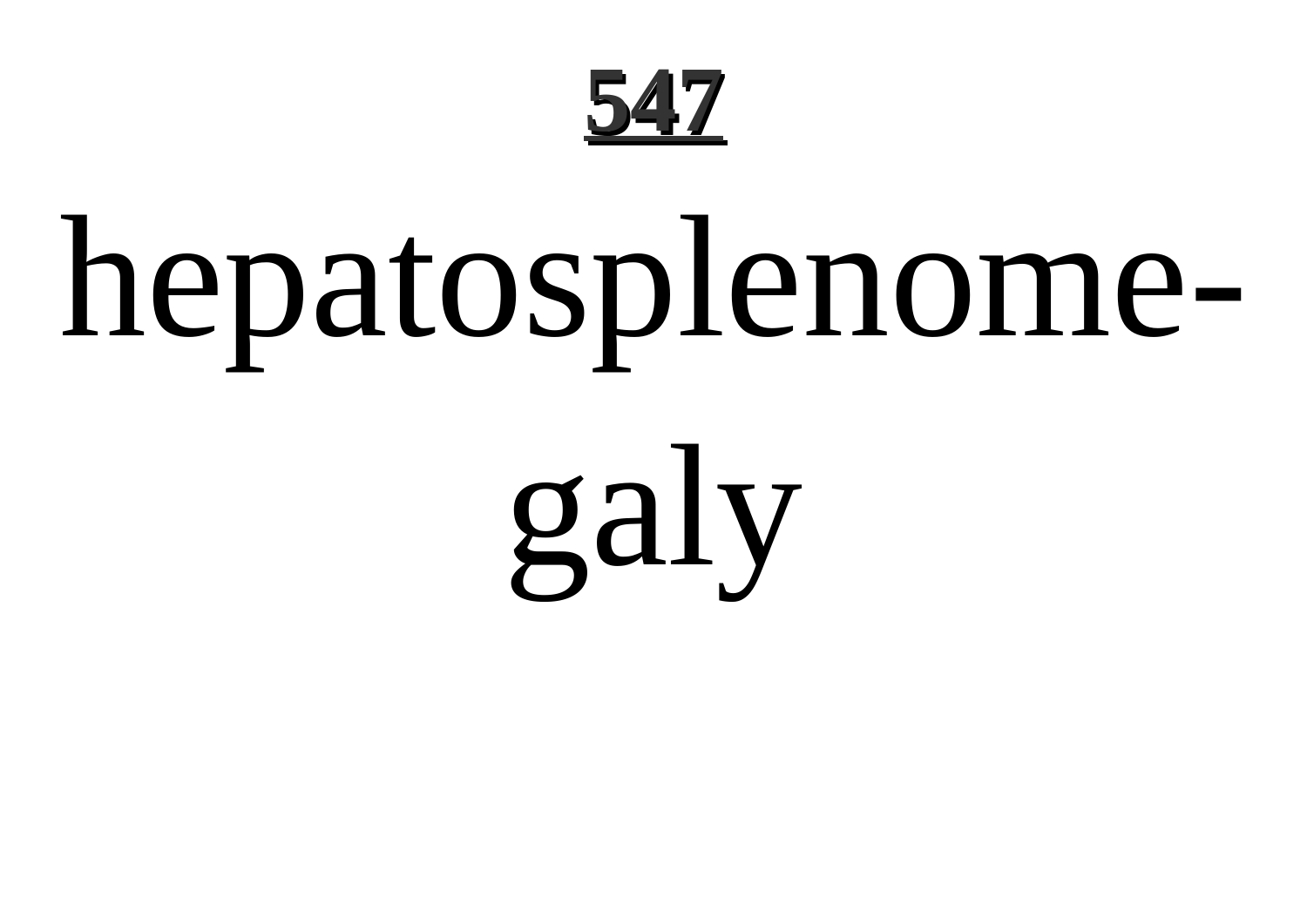

#### hereditary angioedema with c1 esteraseinhibitor deficiency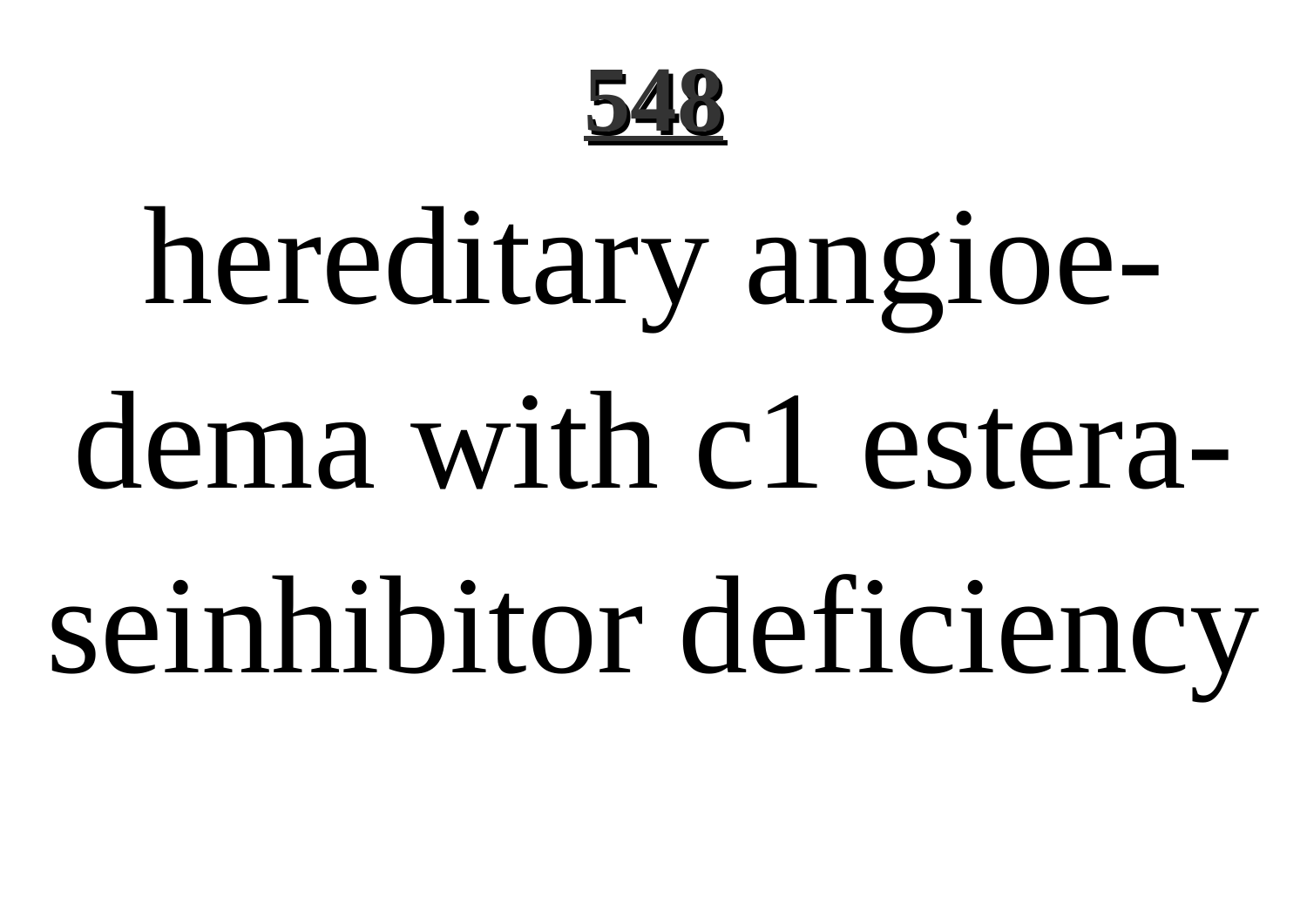

## herpes dermatitis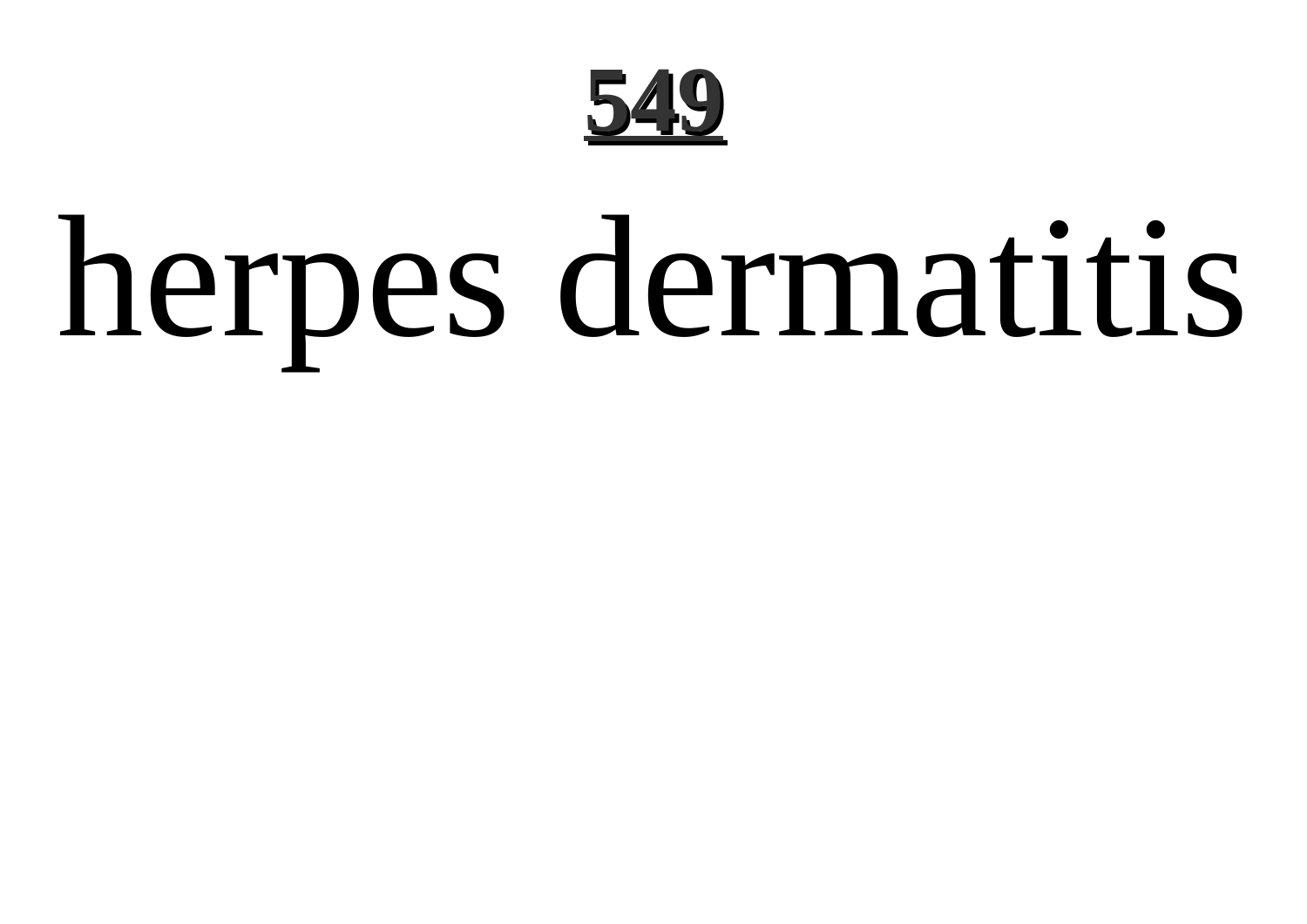

# herpes gestatio-

nis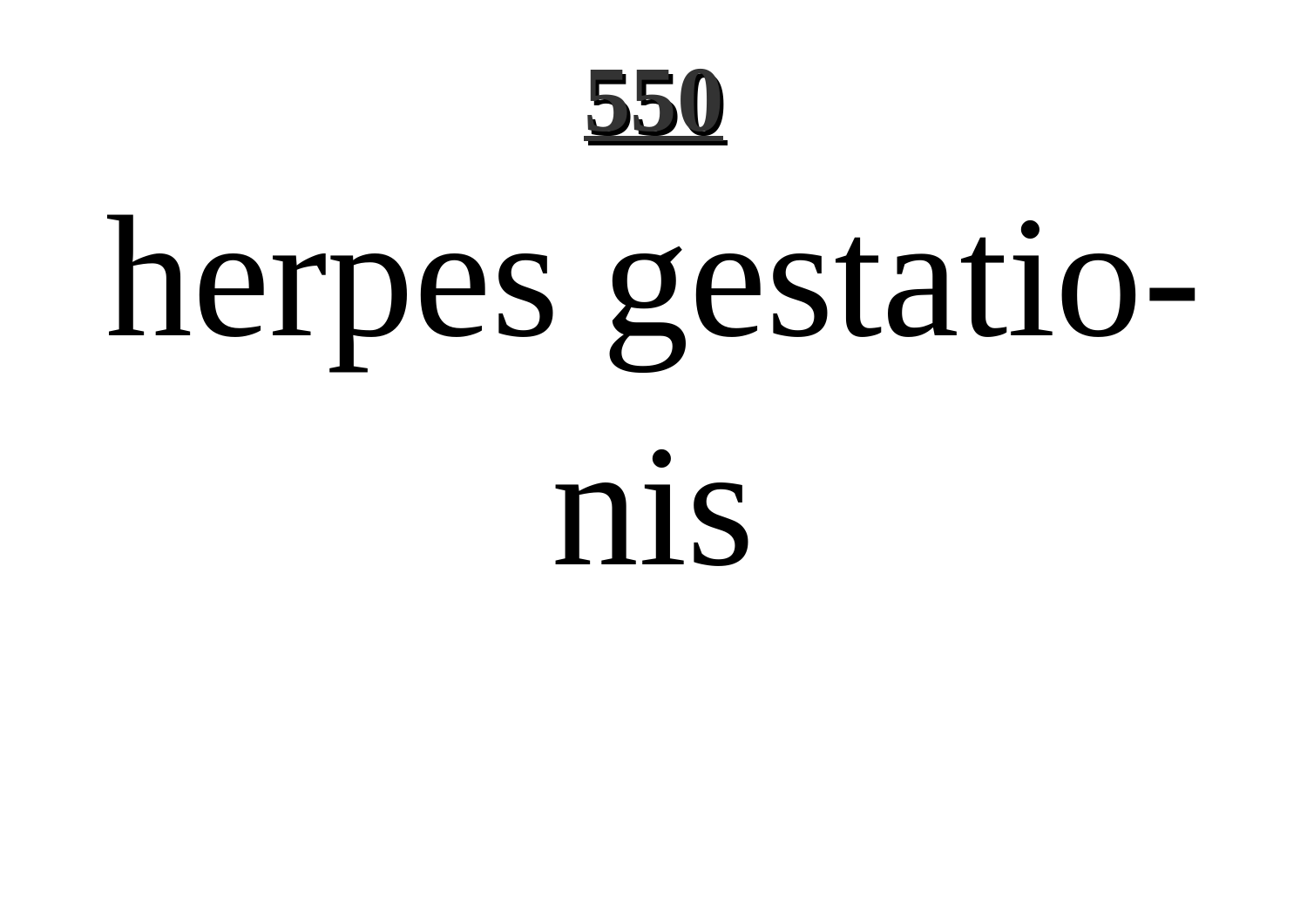

#### herpes oesop-

hagitis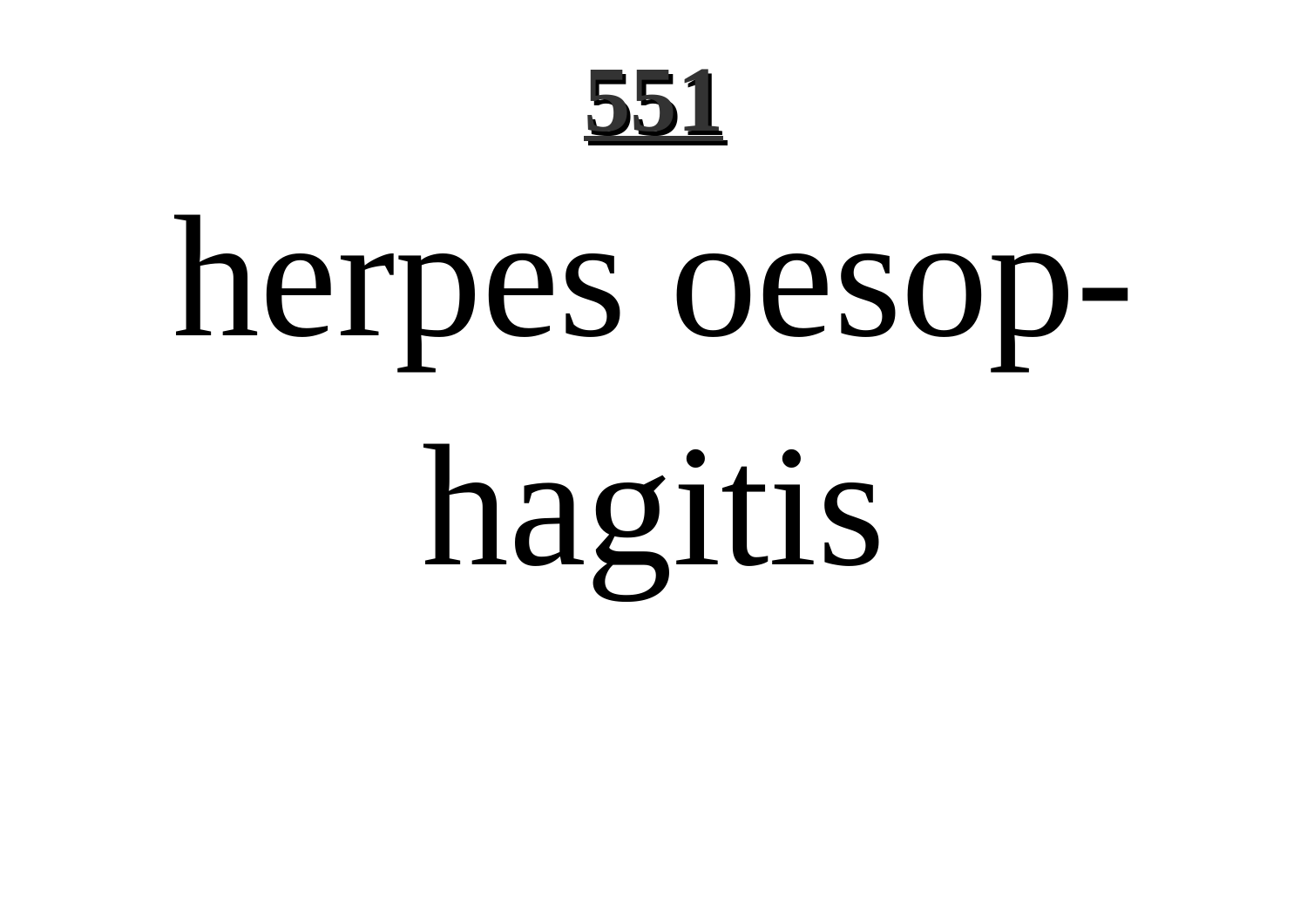

### herpesophthal-

mic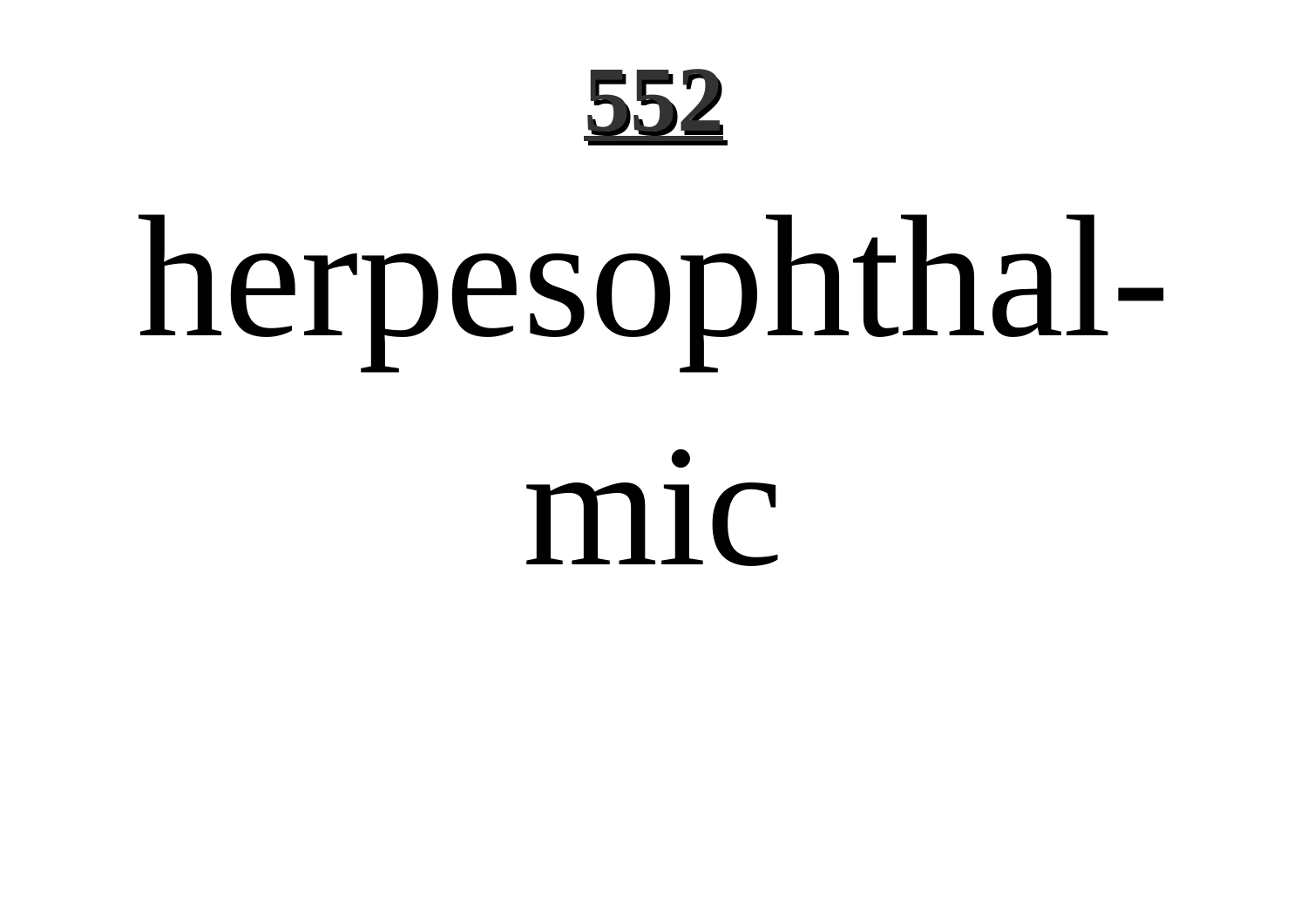

### herpes pharyngi-

tis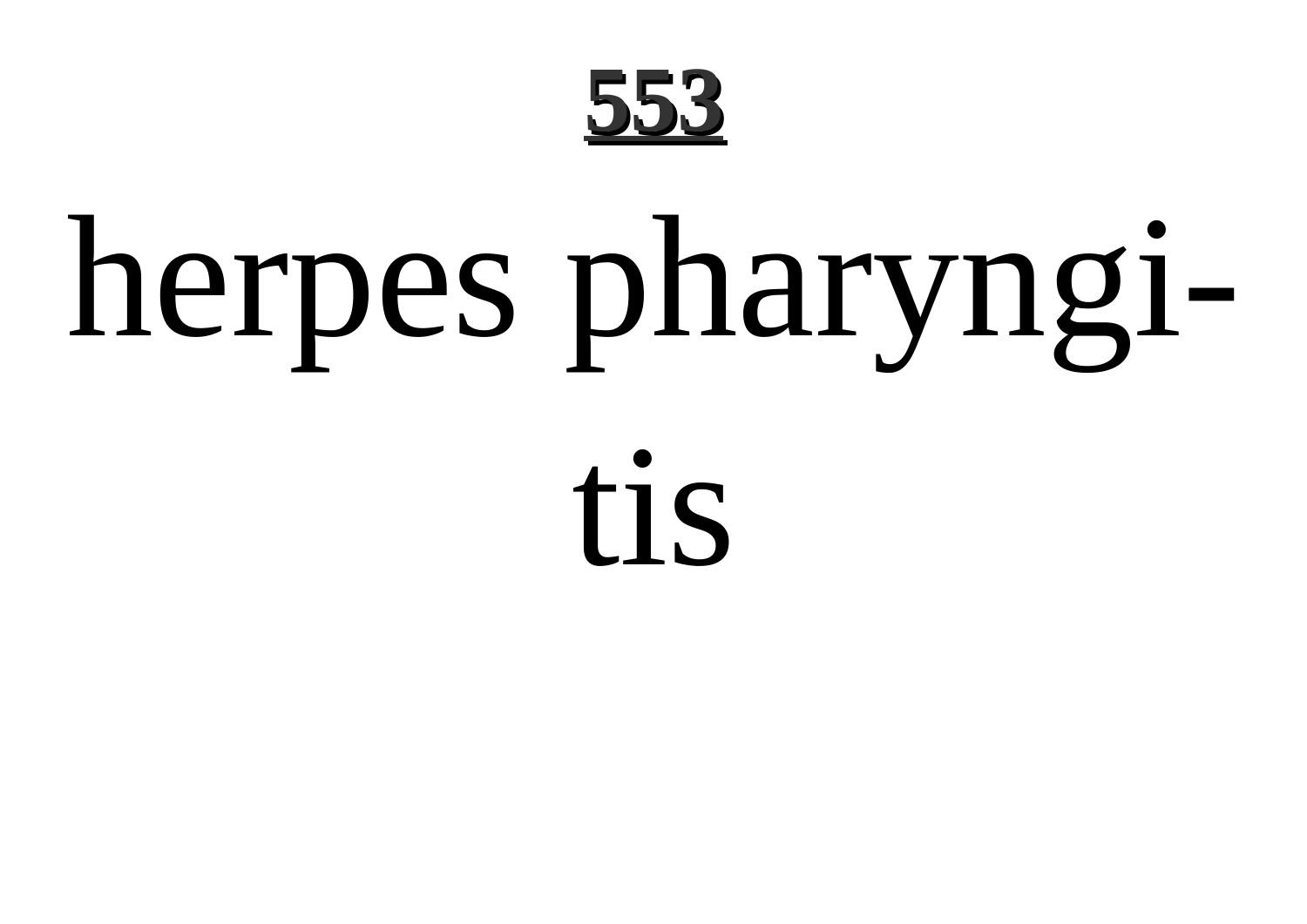

### herpes sepsis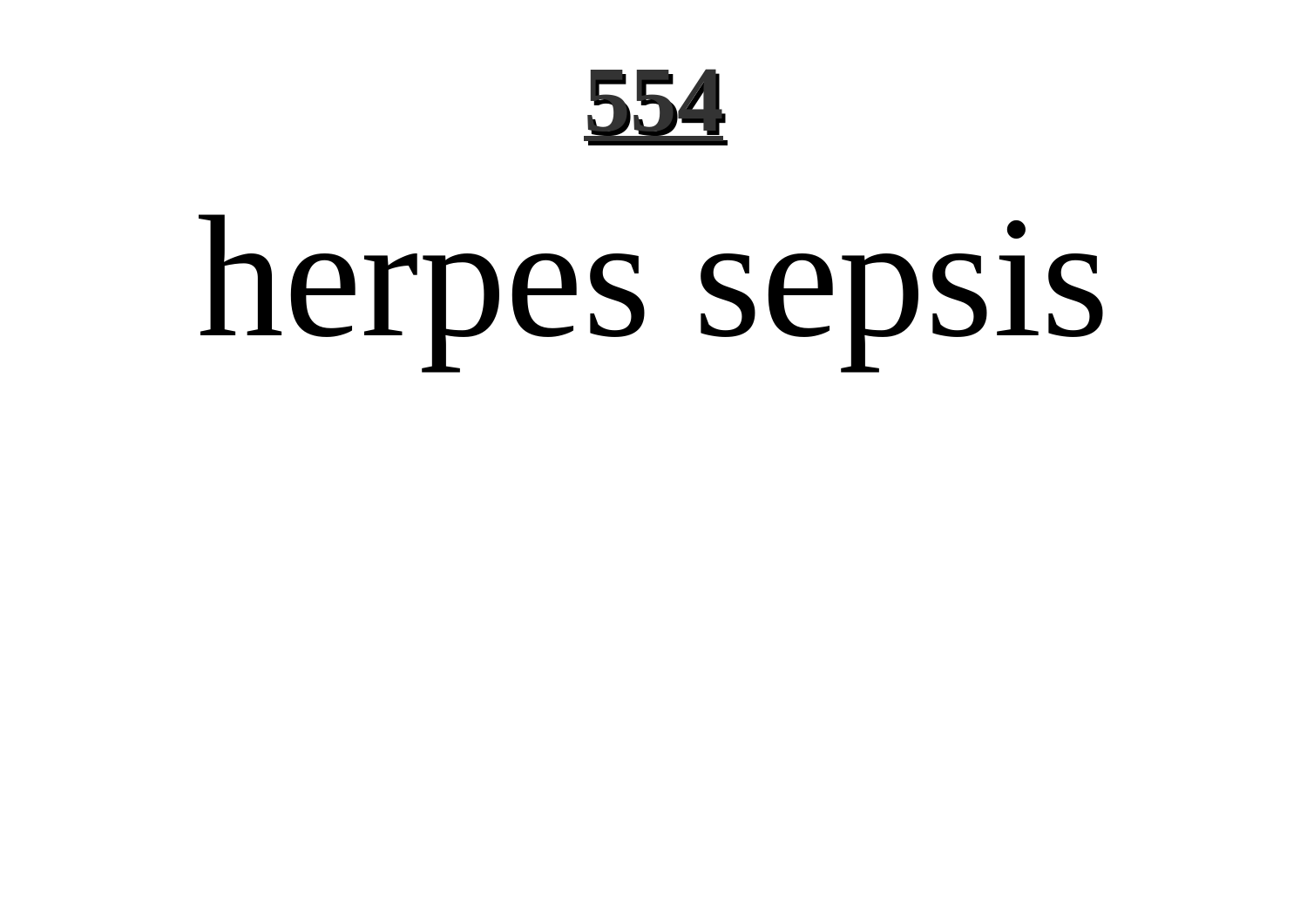**555**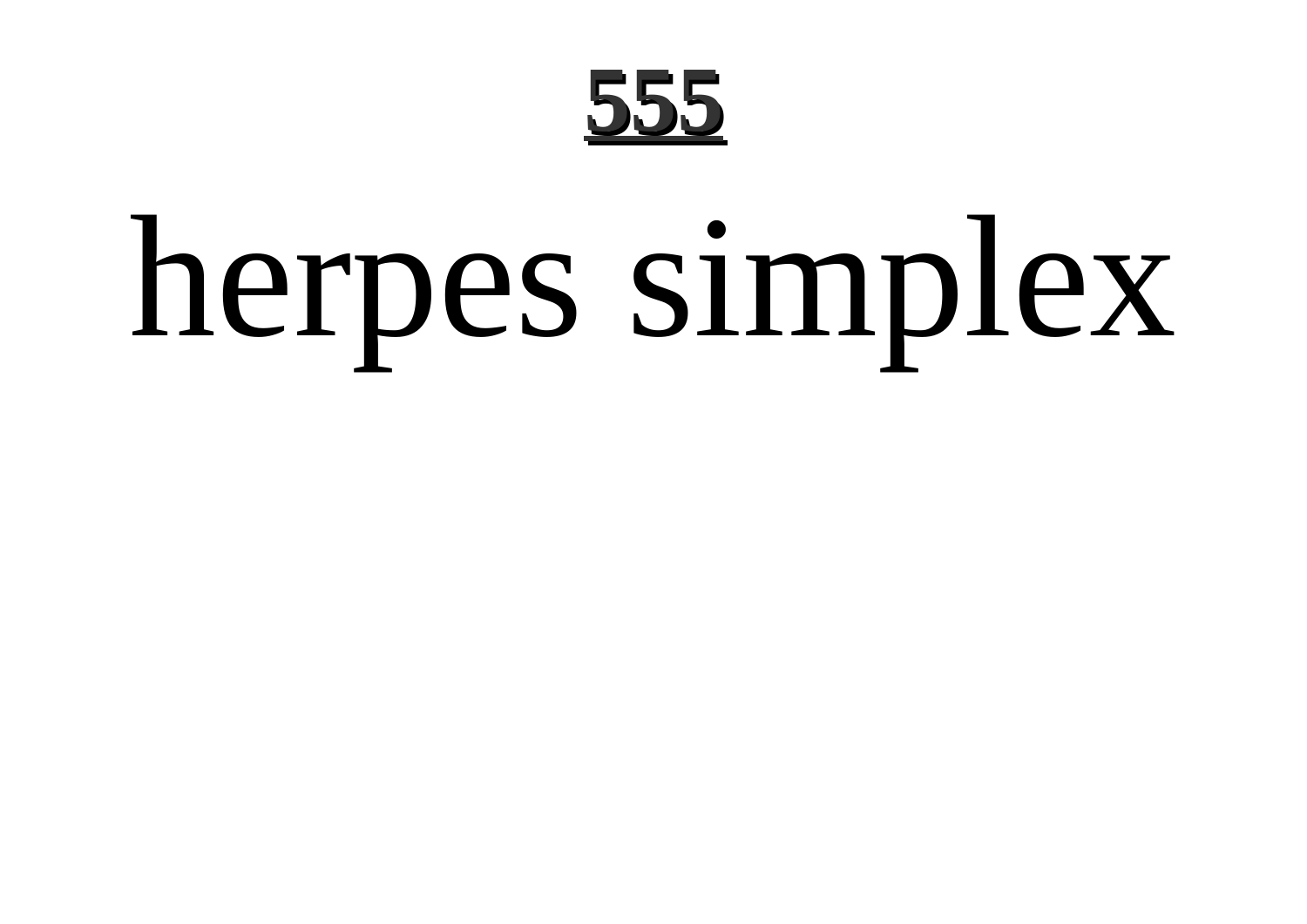

#### cervicitis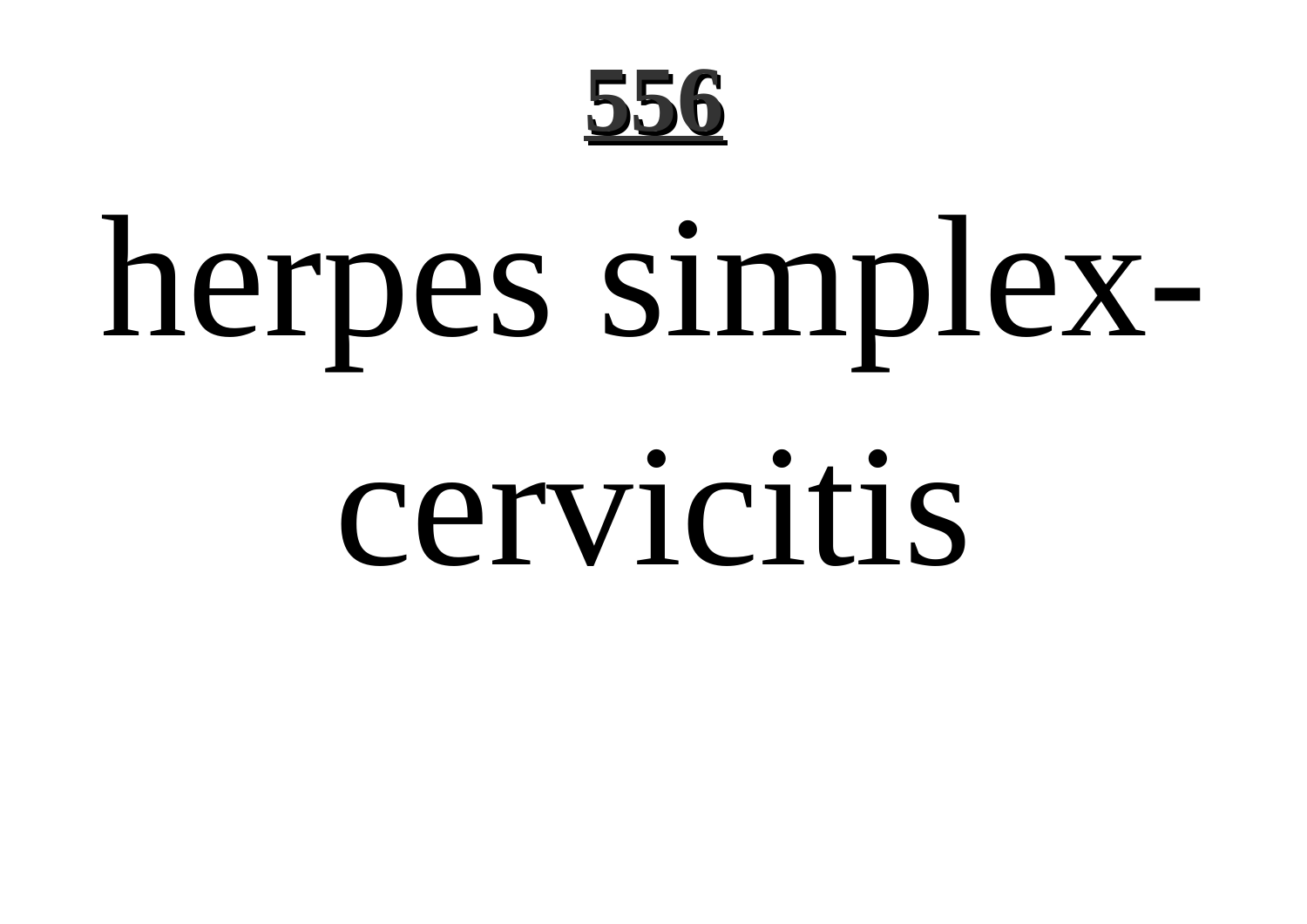

#### colitis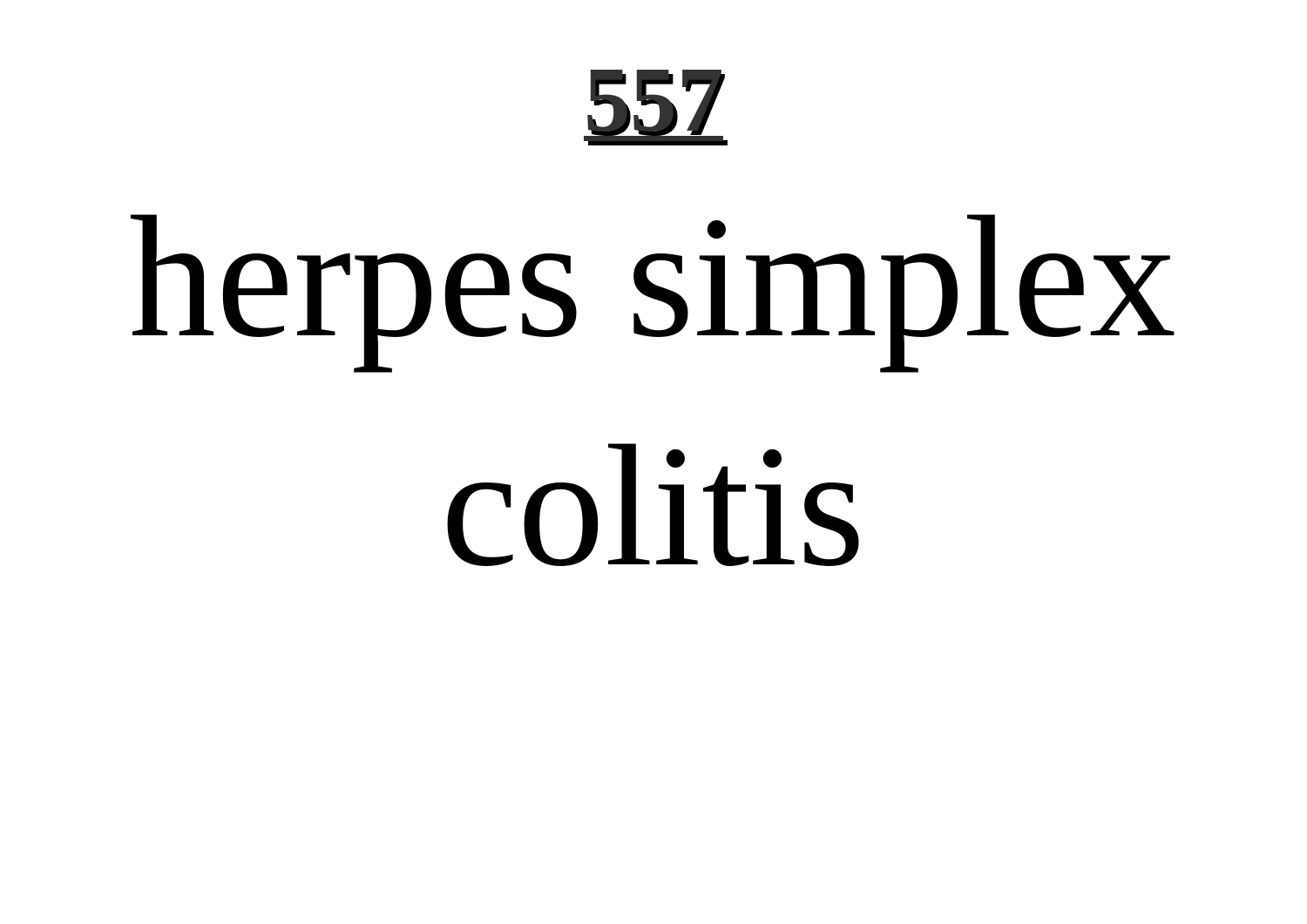

## encephalitis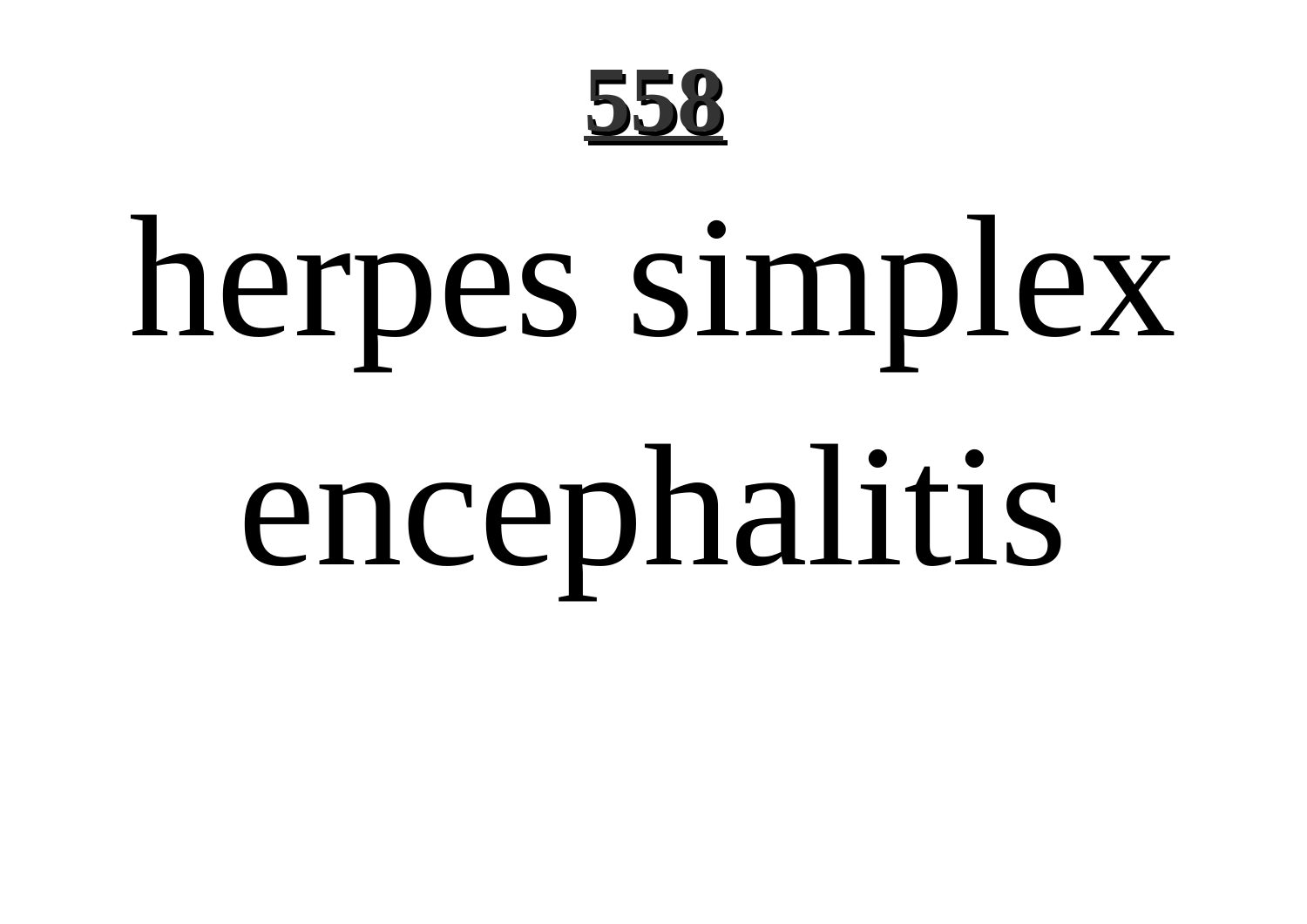

#### gastritis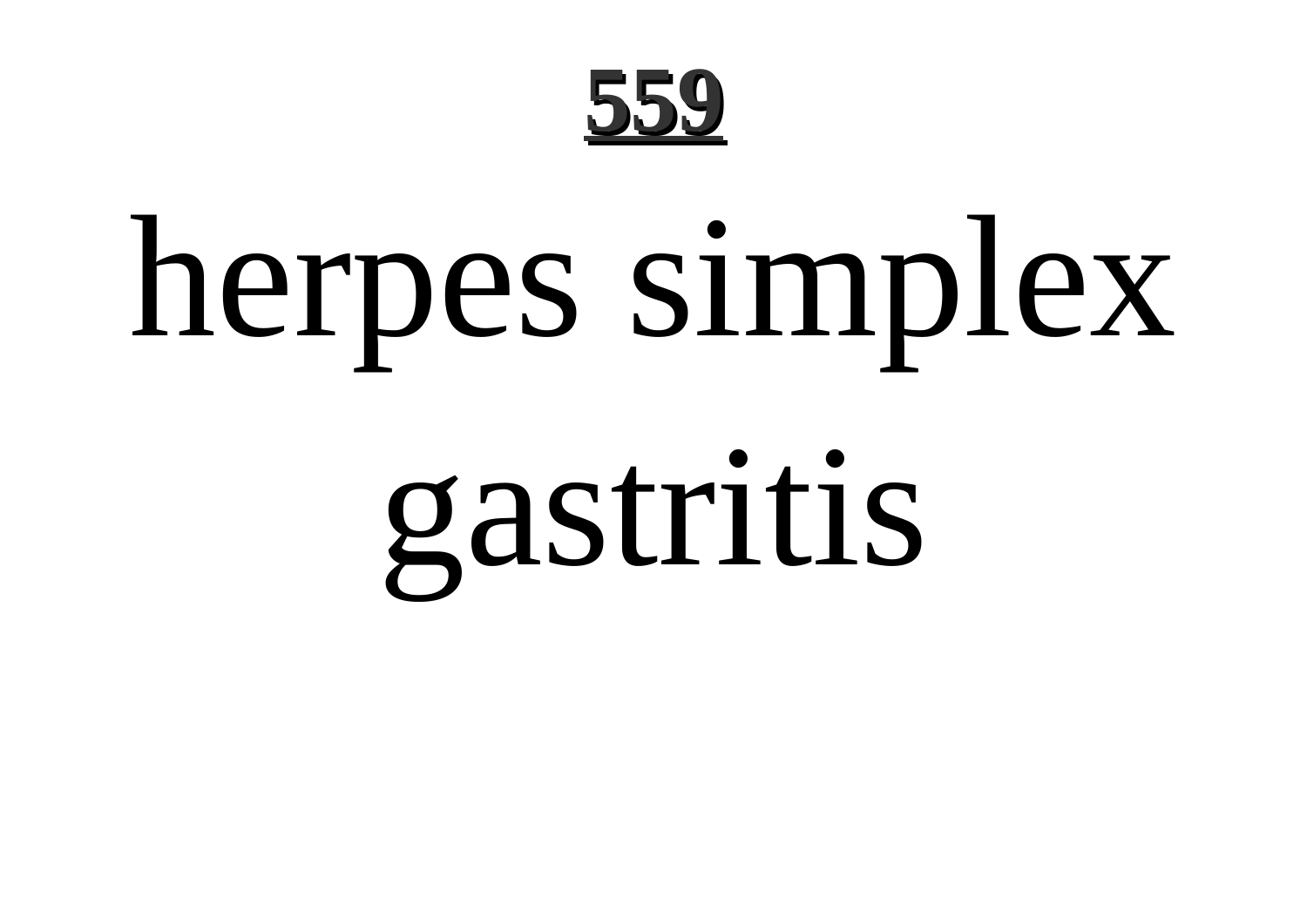

#### hepatitis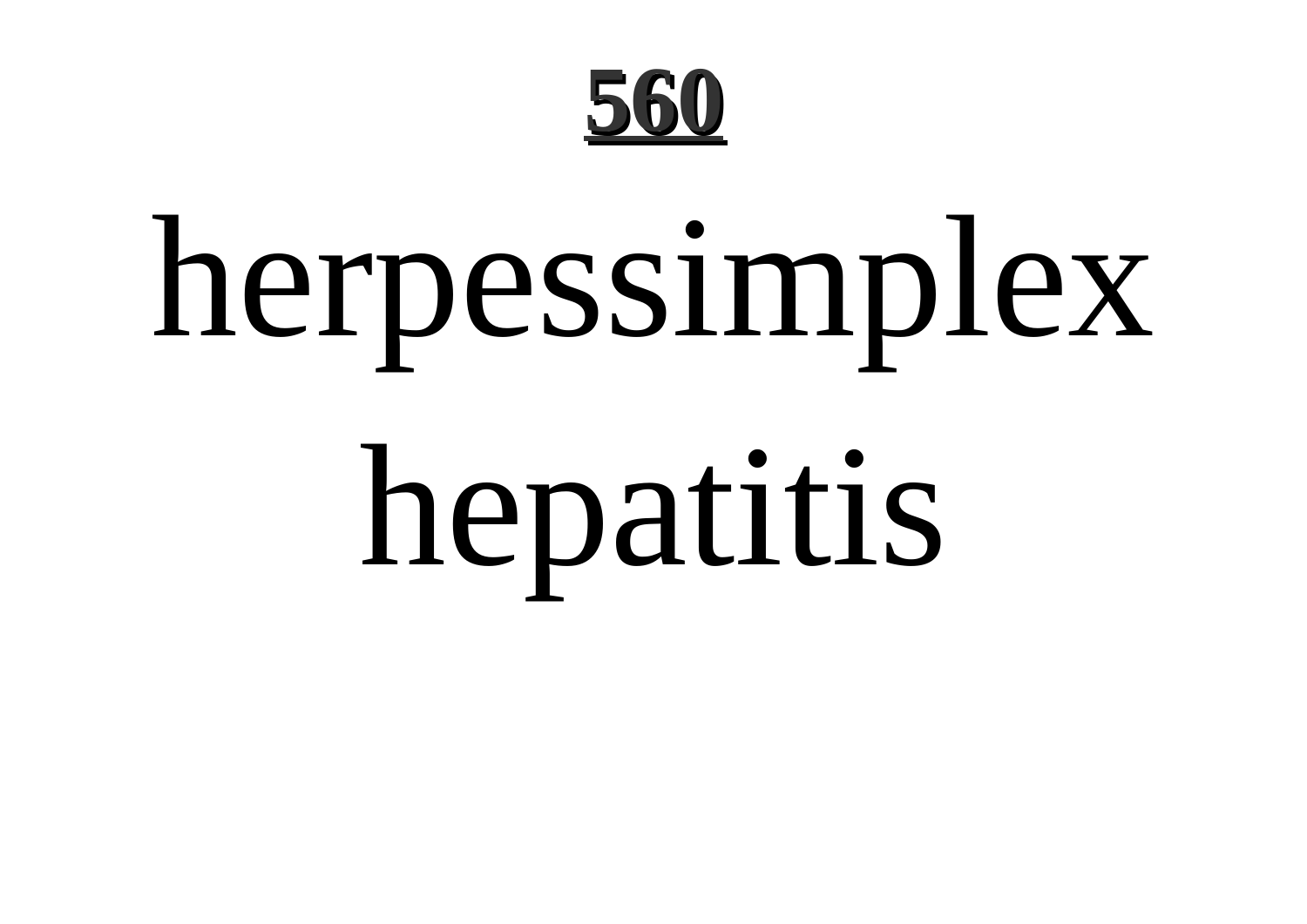

#### meningitis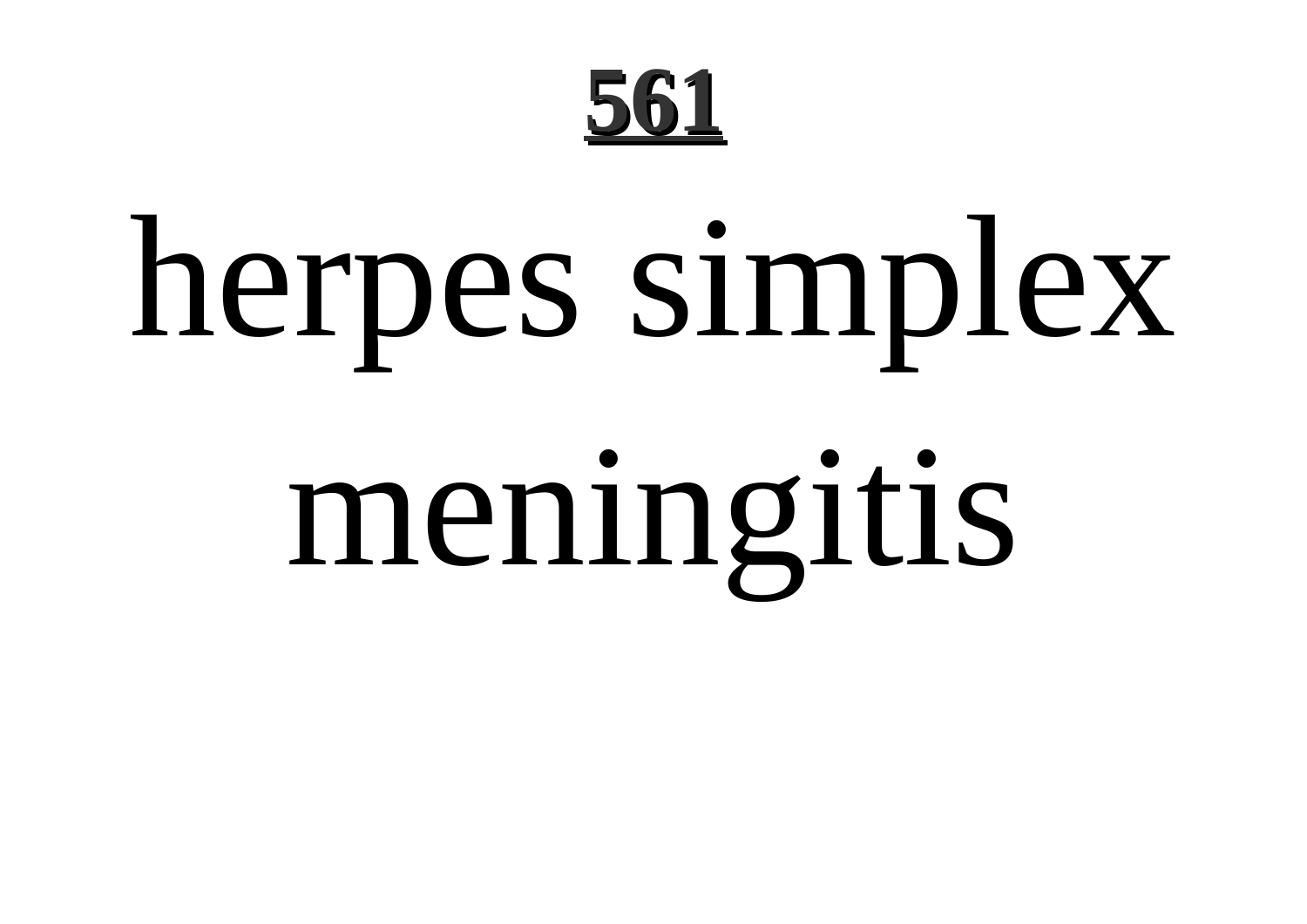

# meningoencep-

#### halitis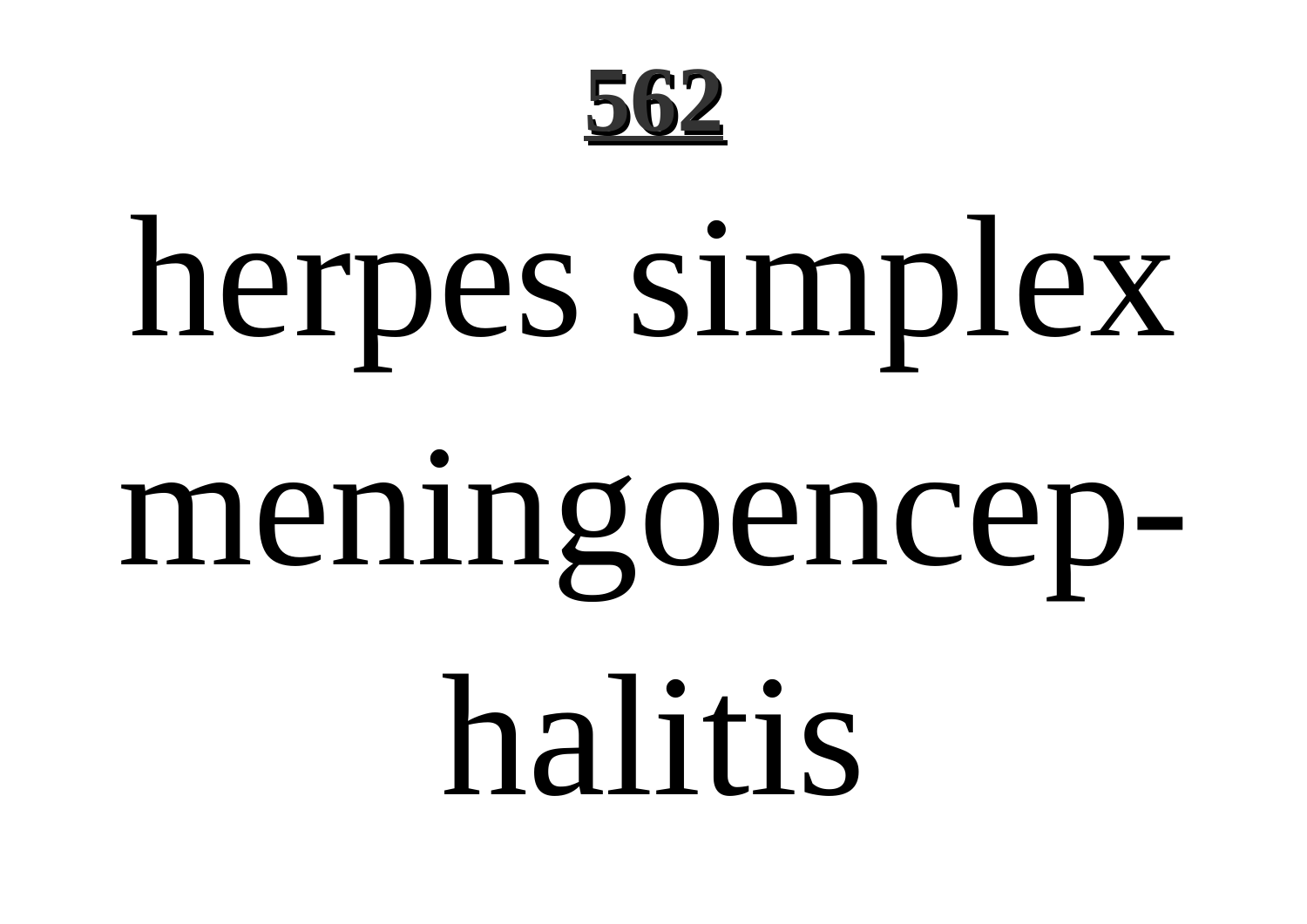

### meningomyelitis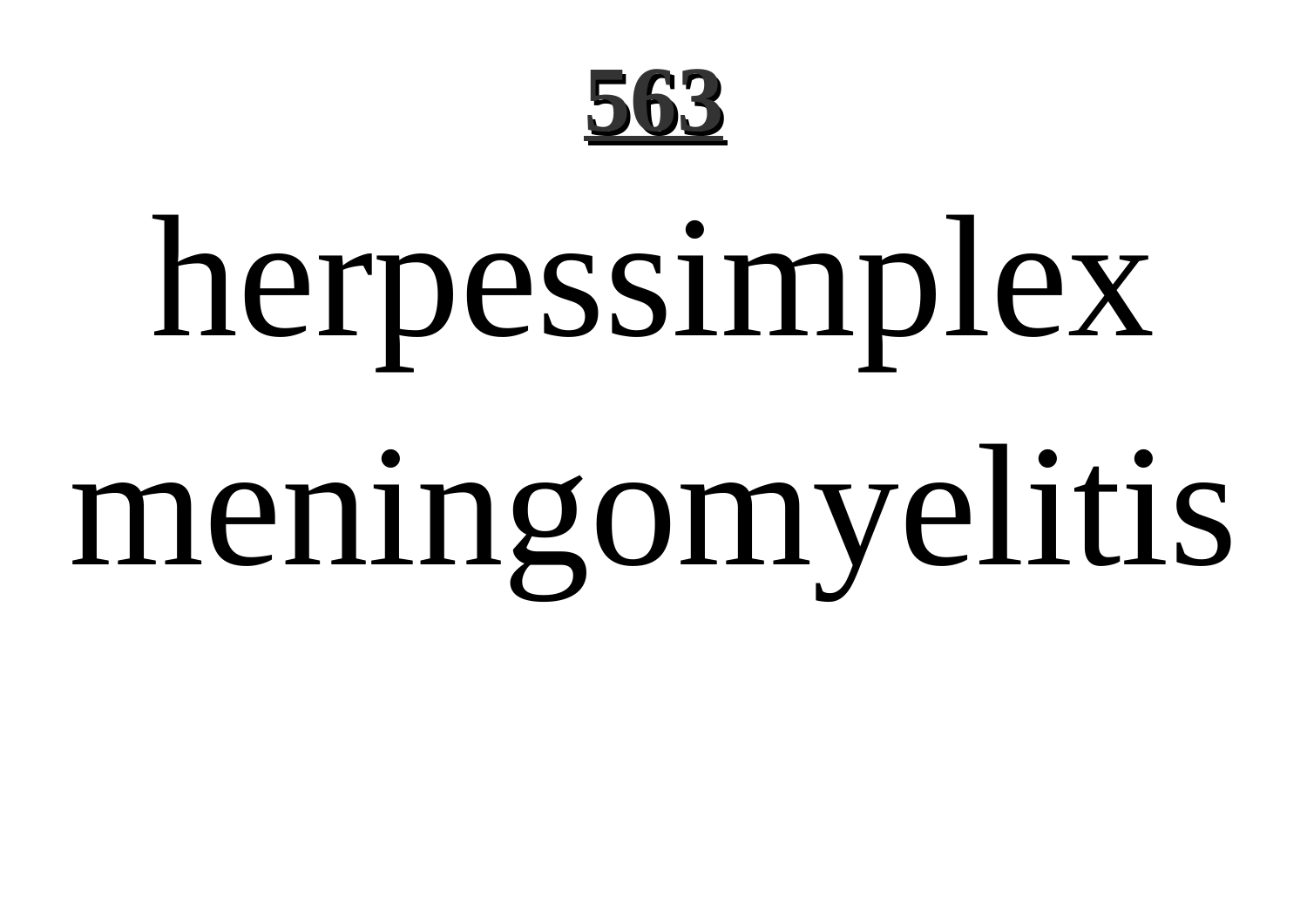

#### necrotising reti-

### nopathy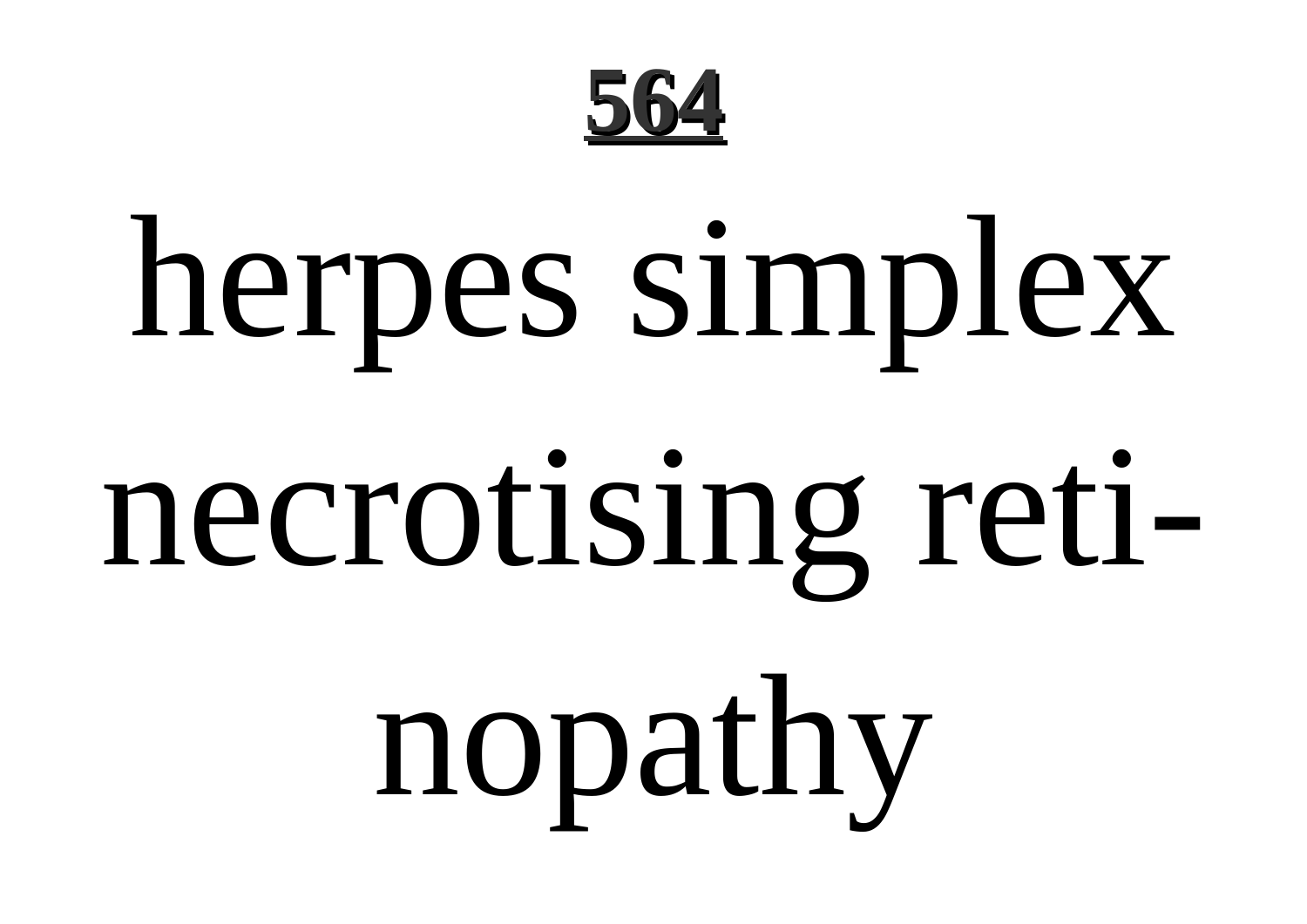

## esophagitis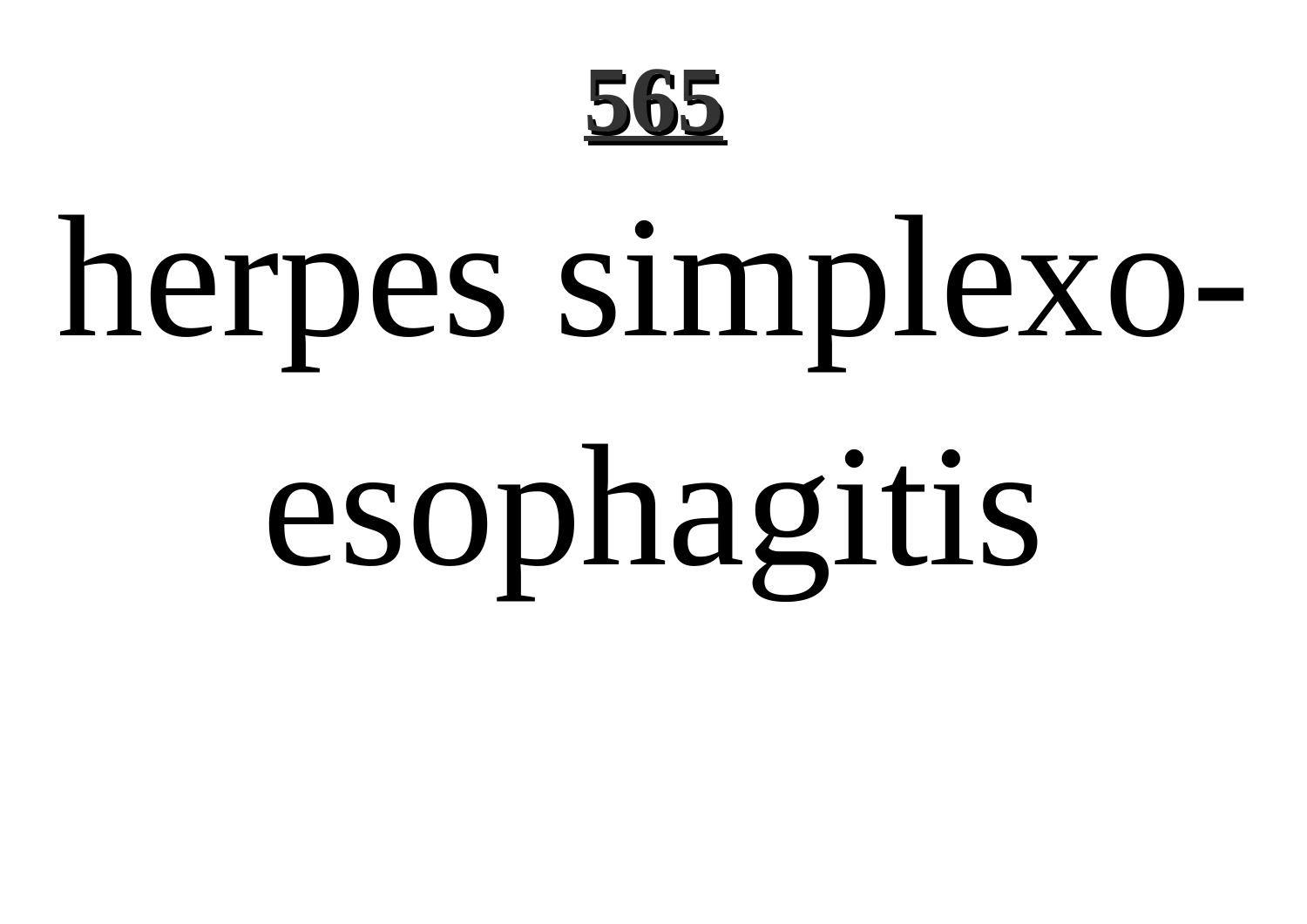

#### otitis externa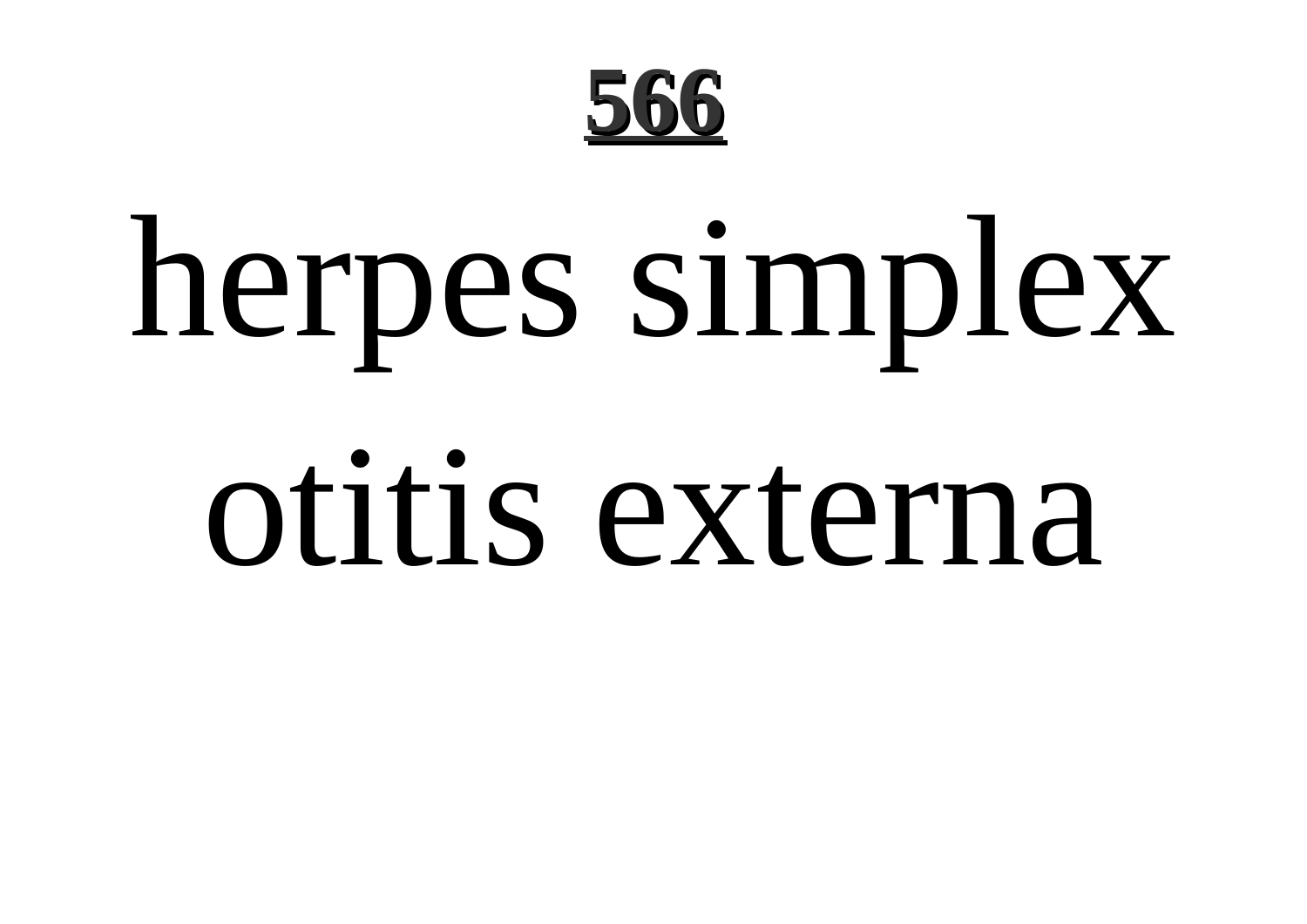

### pharyngitis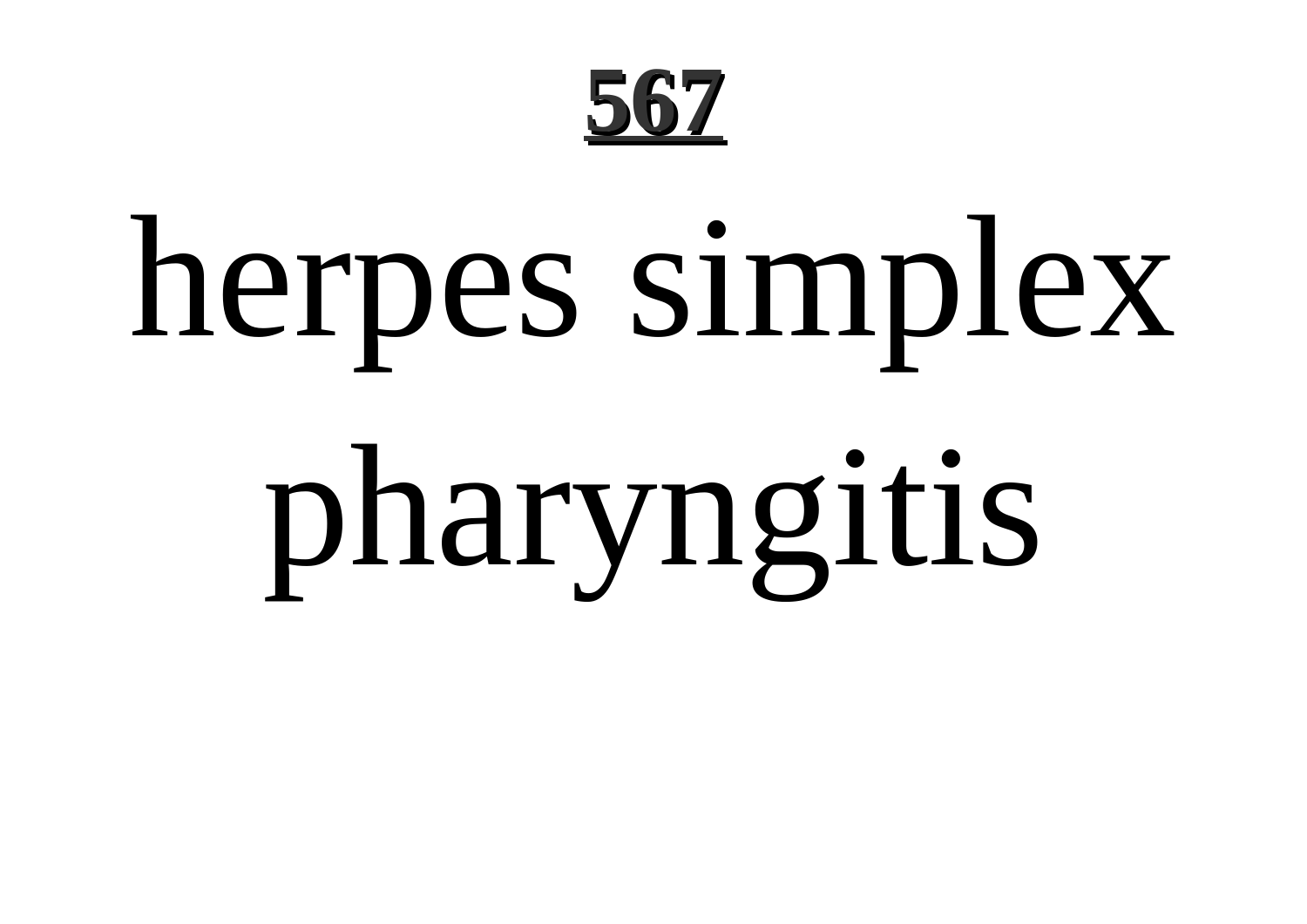

#### neumonia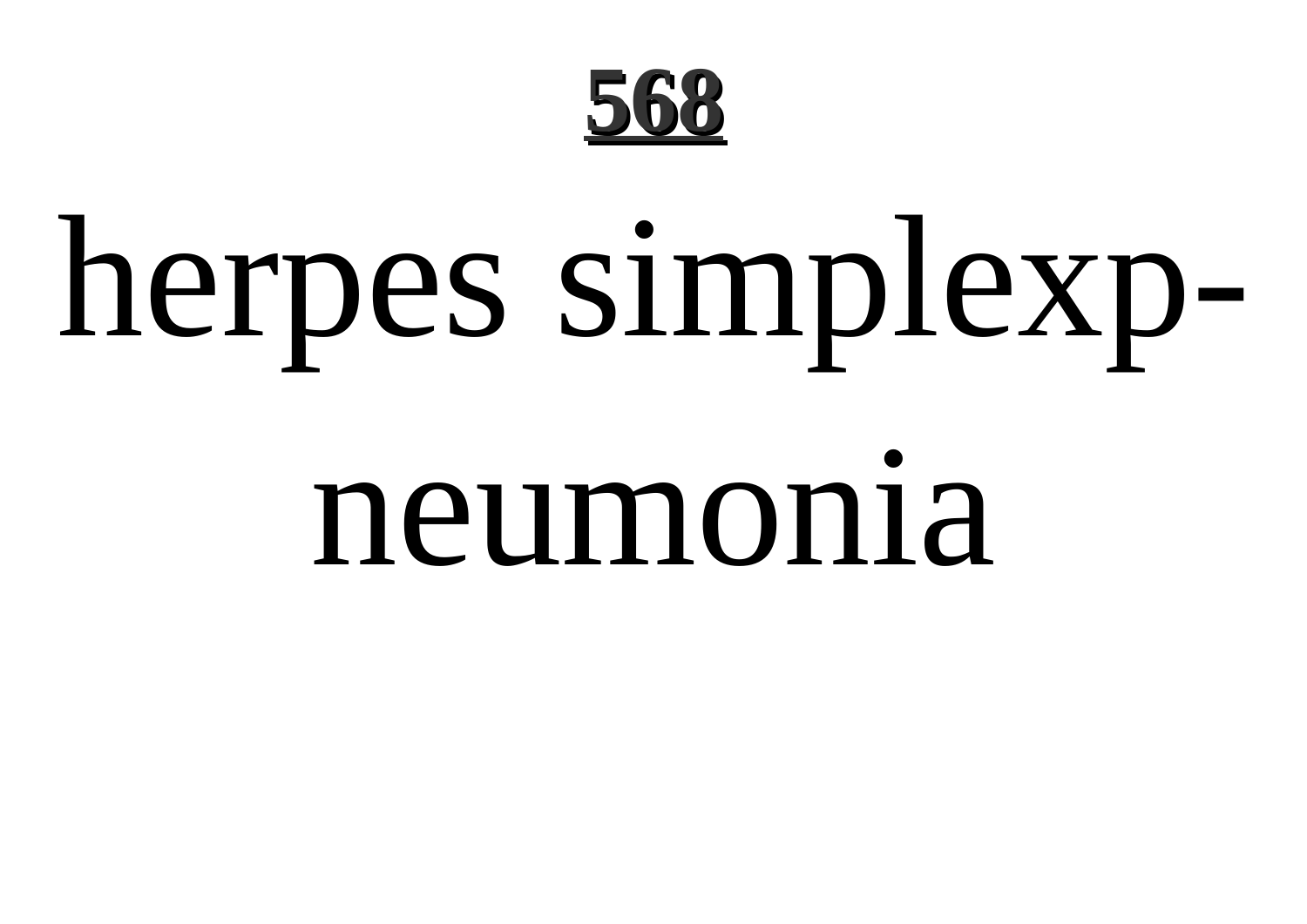

#### reactivation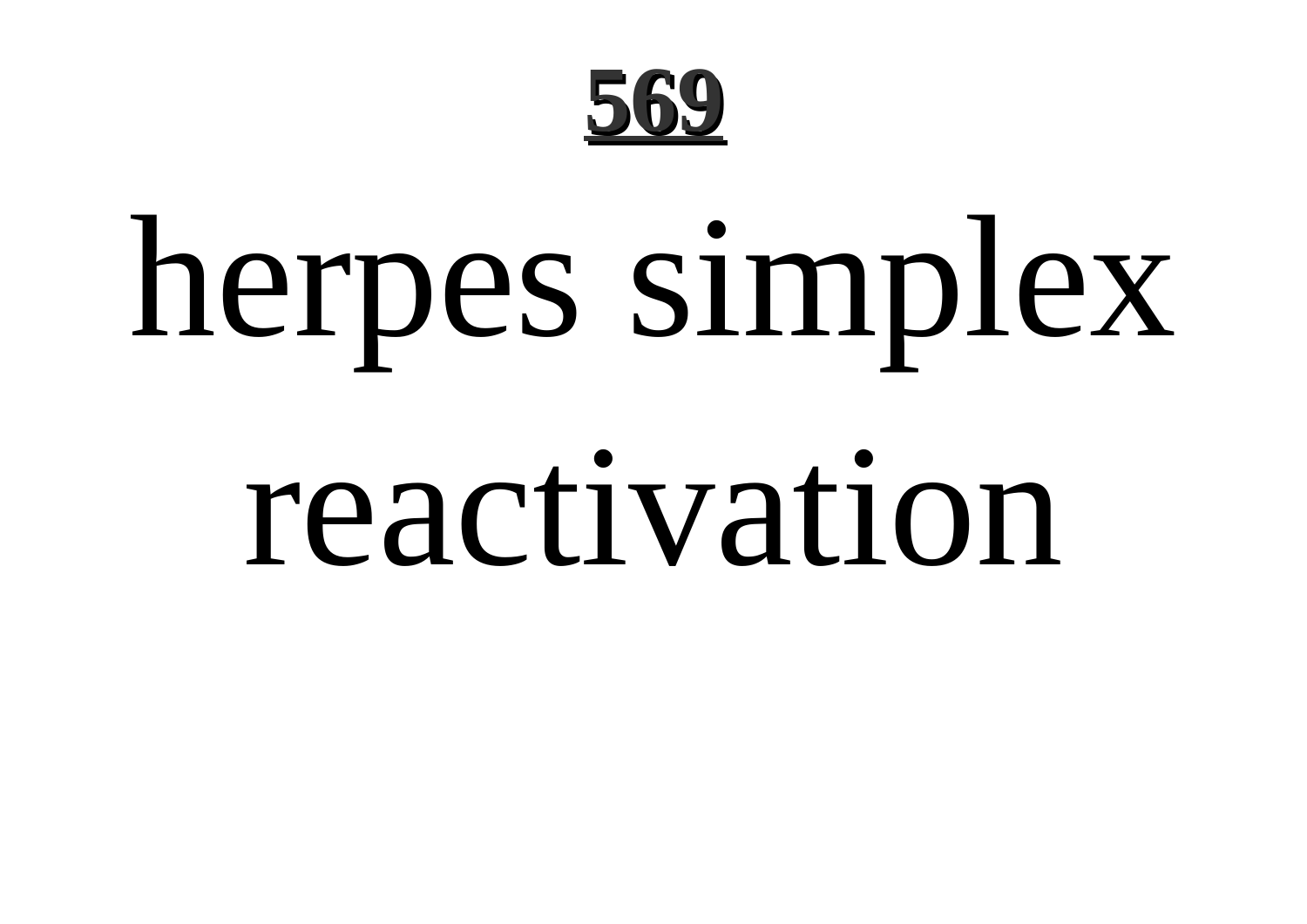

sepsis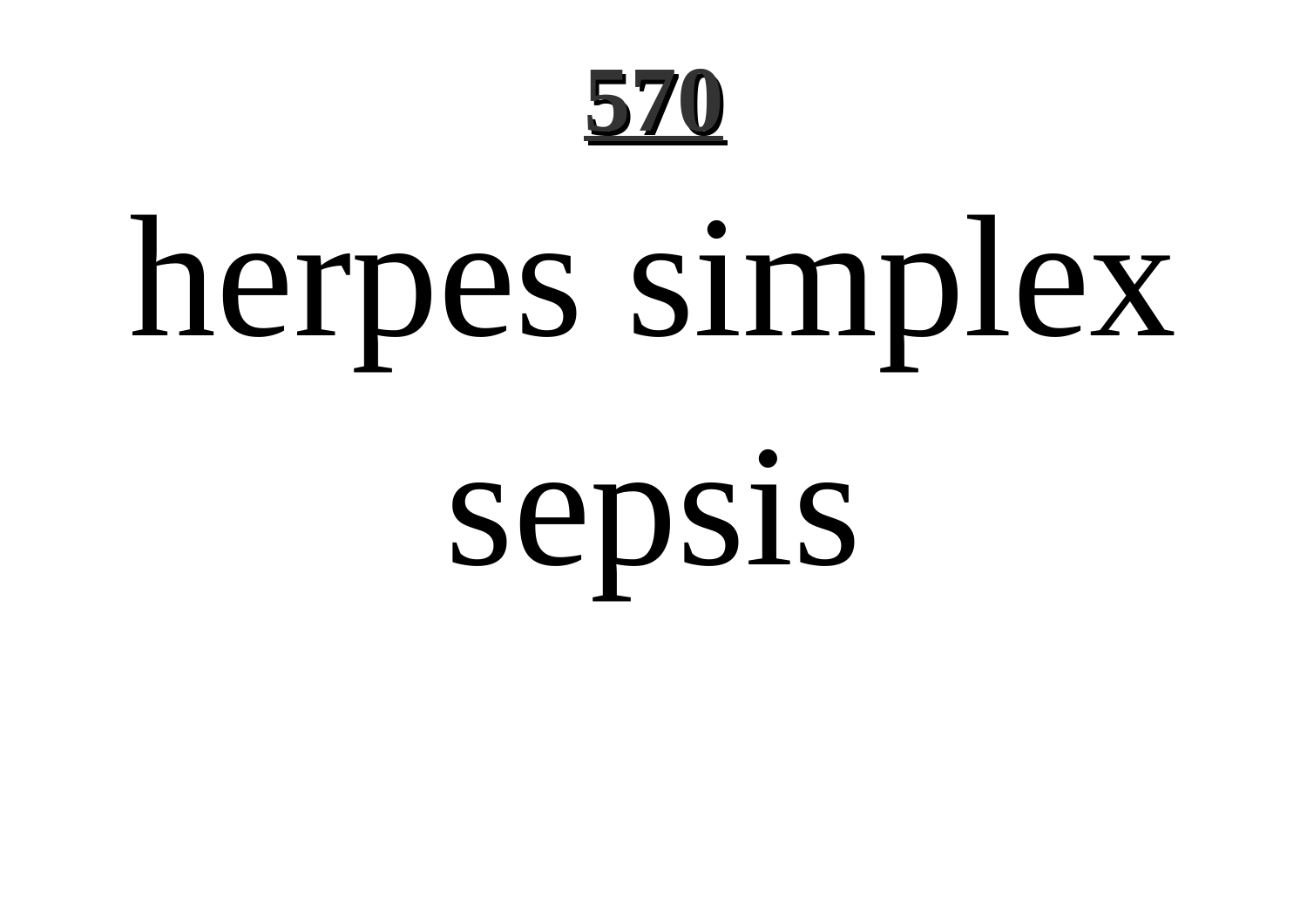#### 571

### herpes simple-

#### xviraemia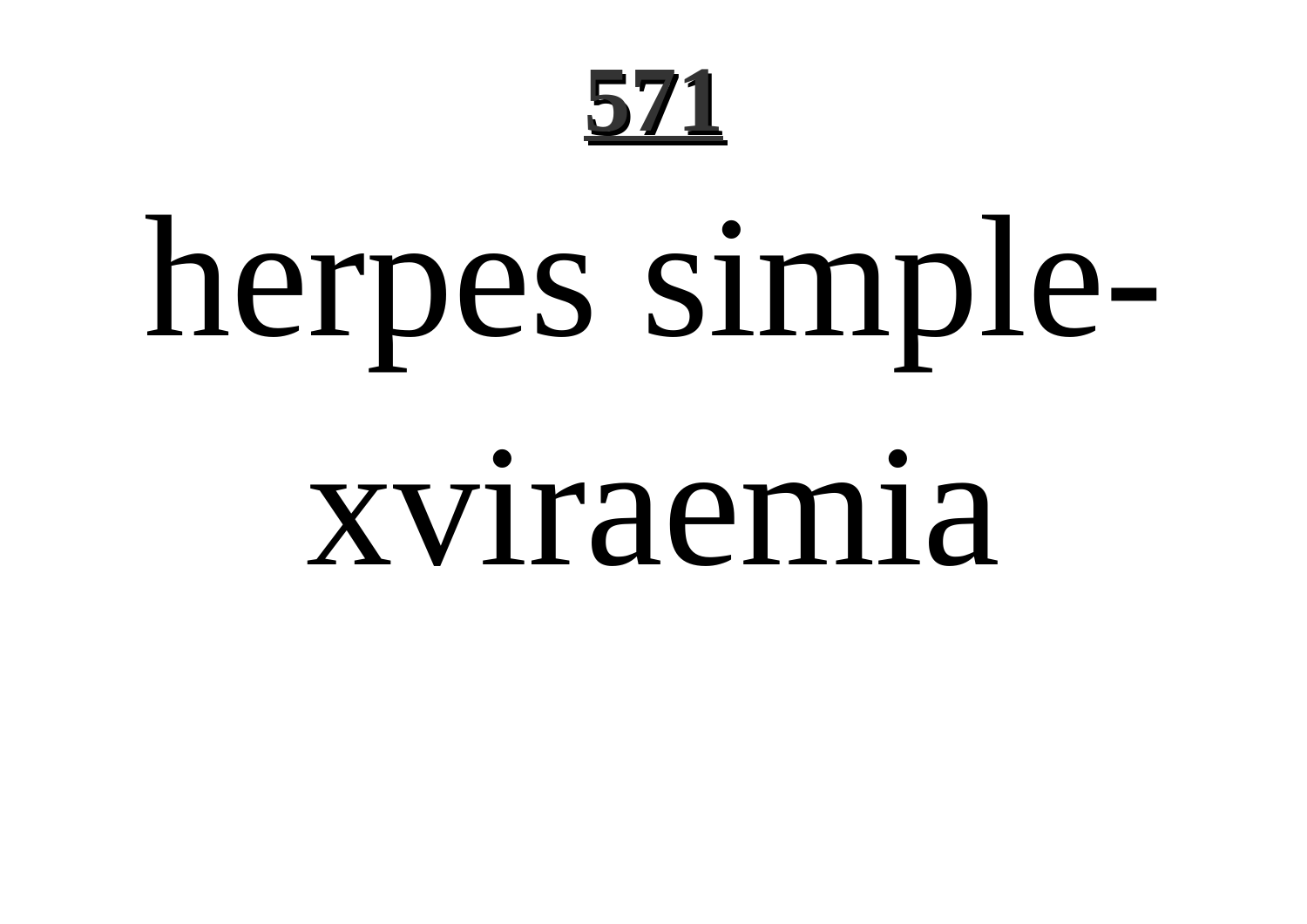**572**

#### virus conjuncti-

vitis neonatal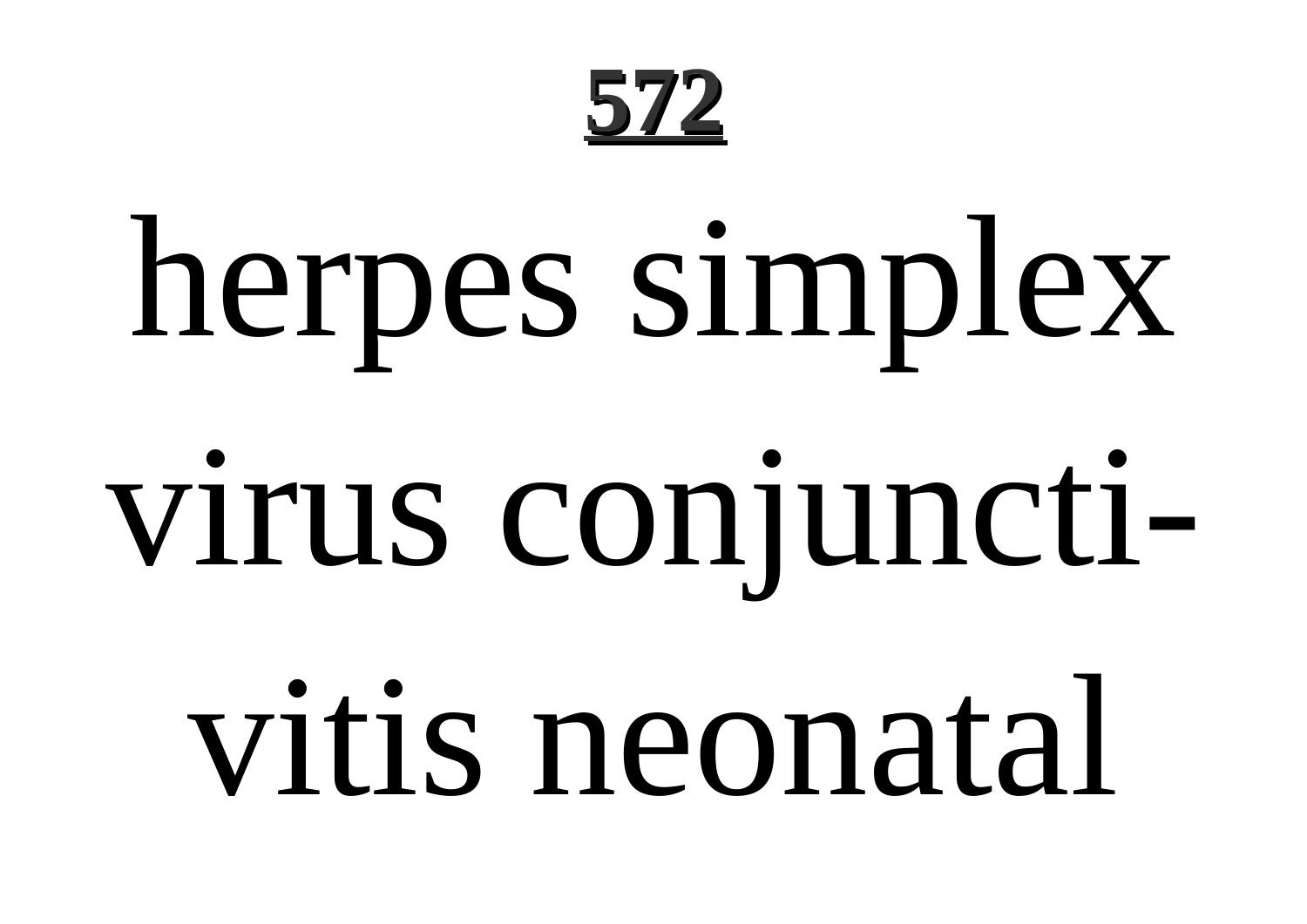

#### visceral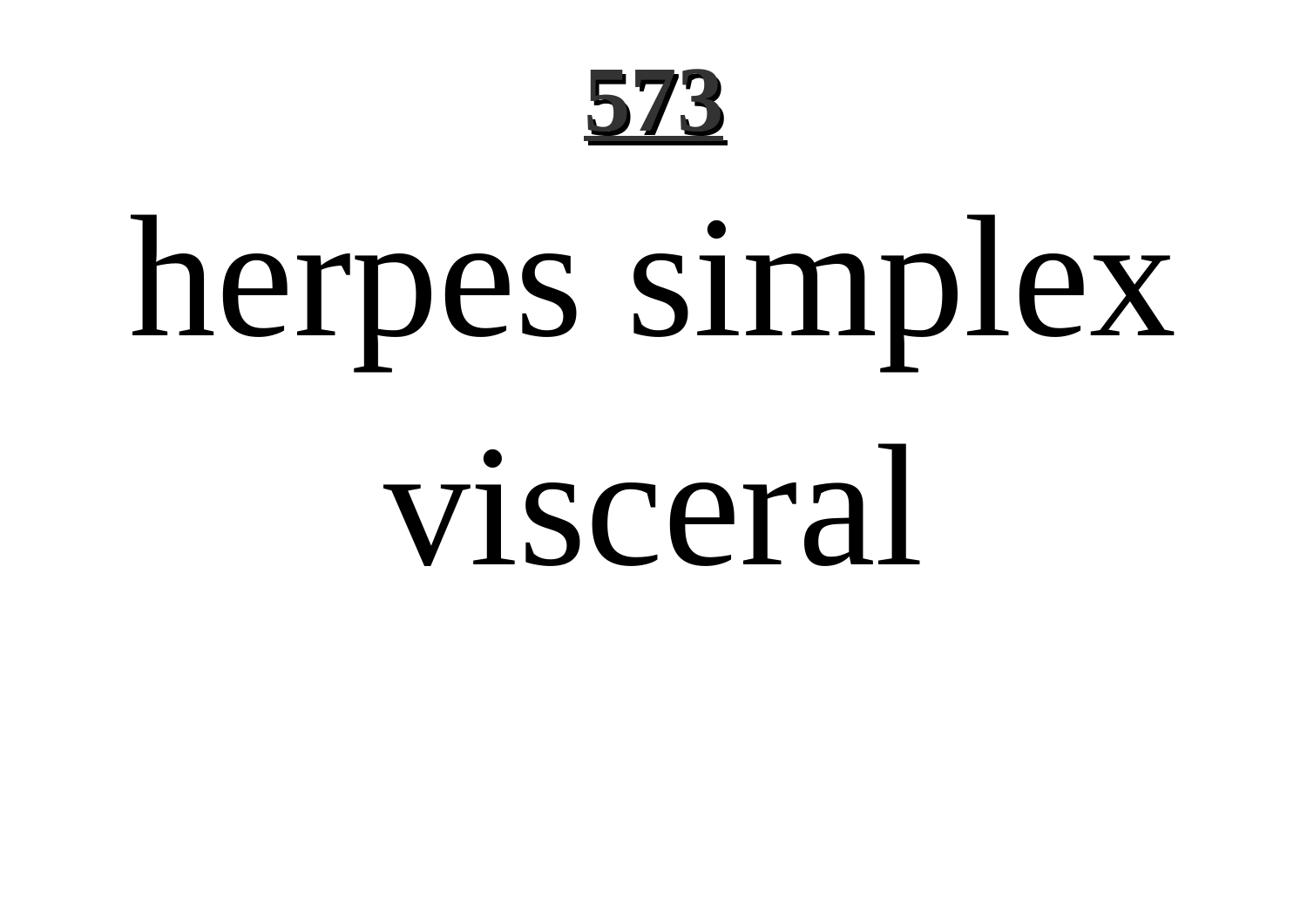

### herpes virus in-

#### fection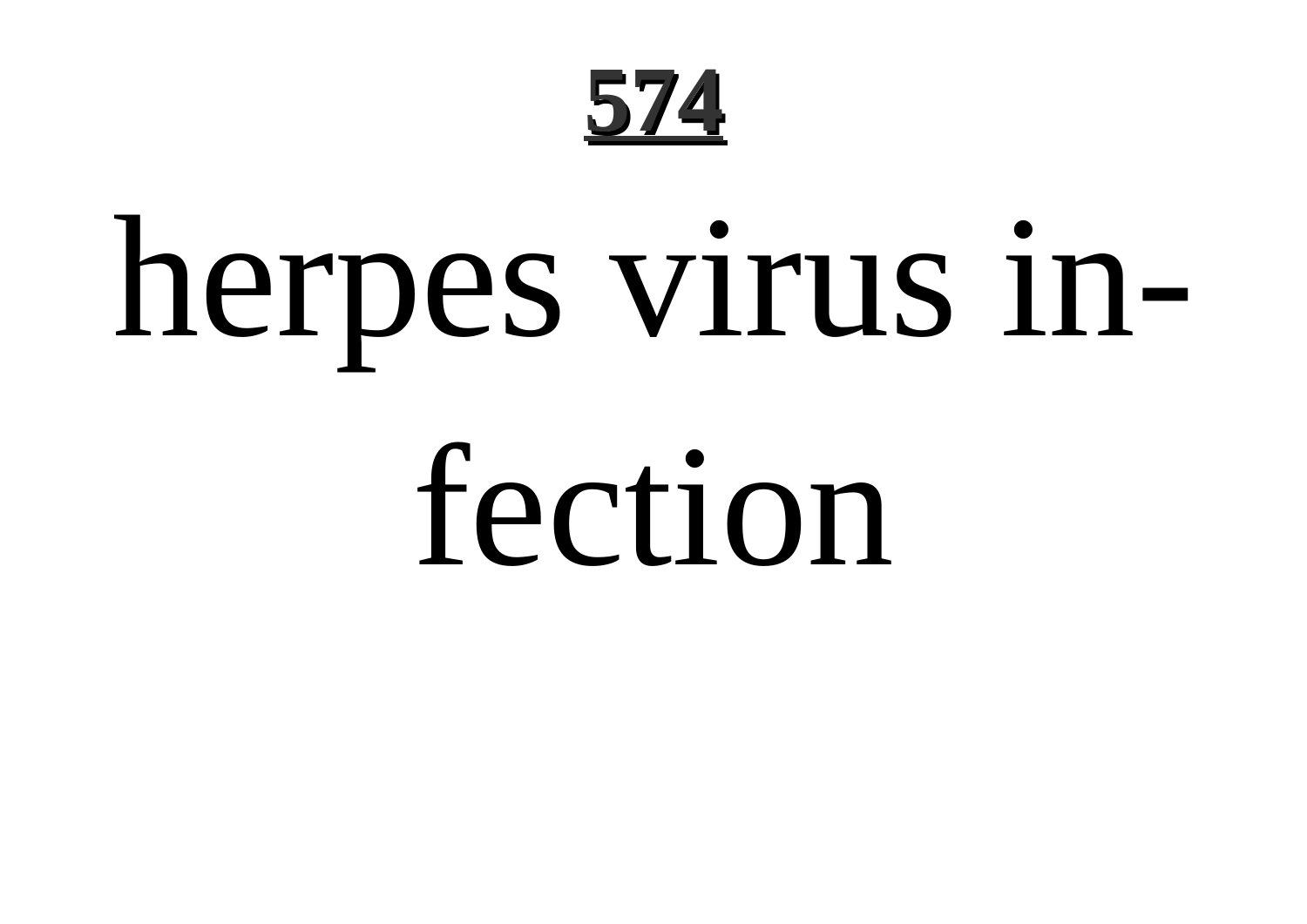#### 575

#### herpes zoster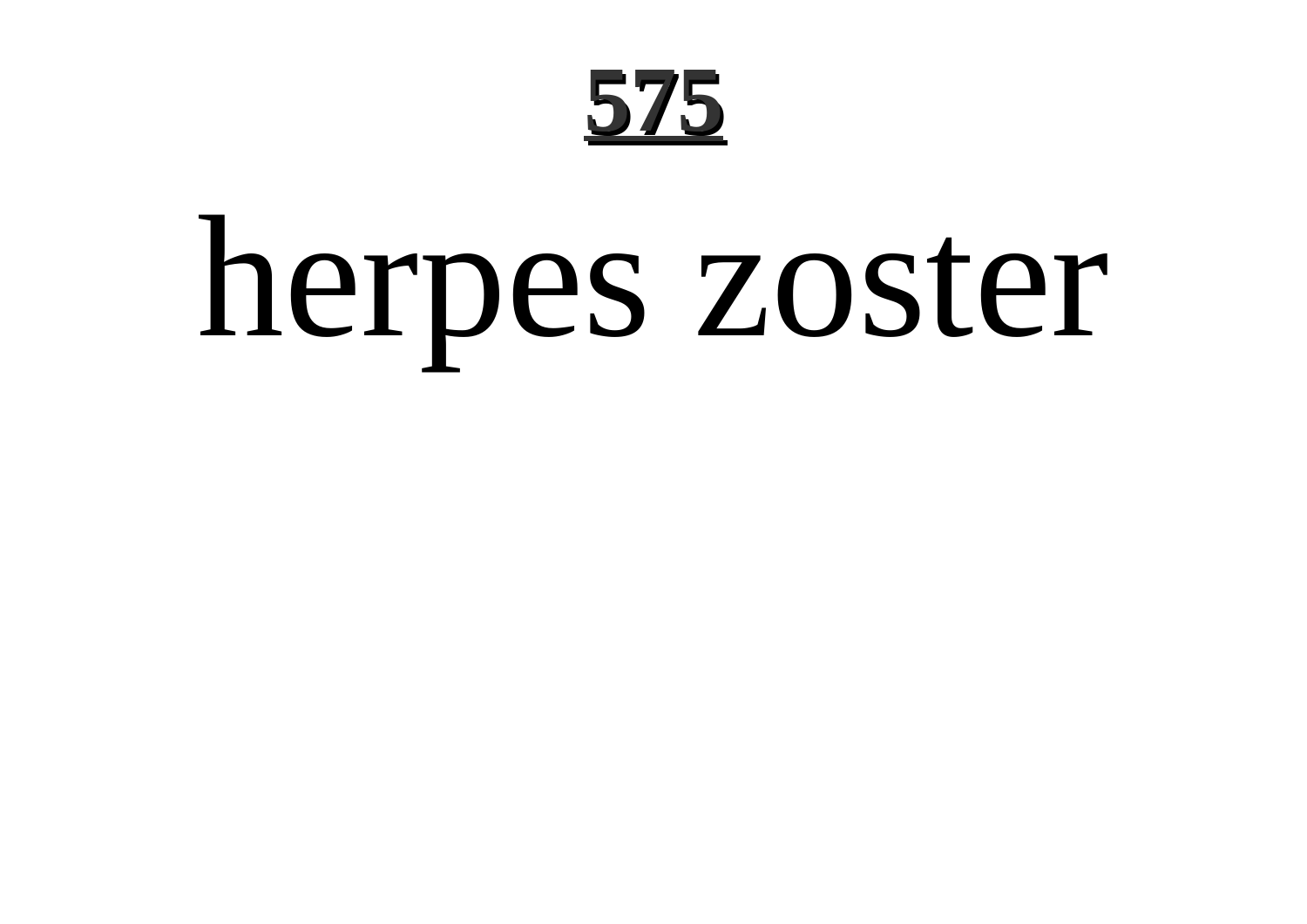

# herpes zoster

#### cutaneous disse-

#### minated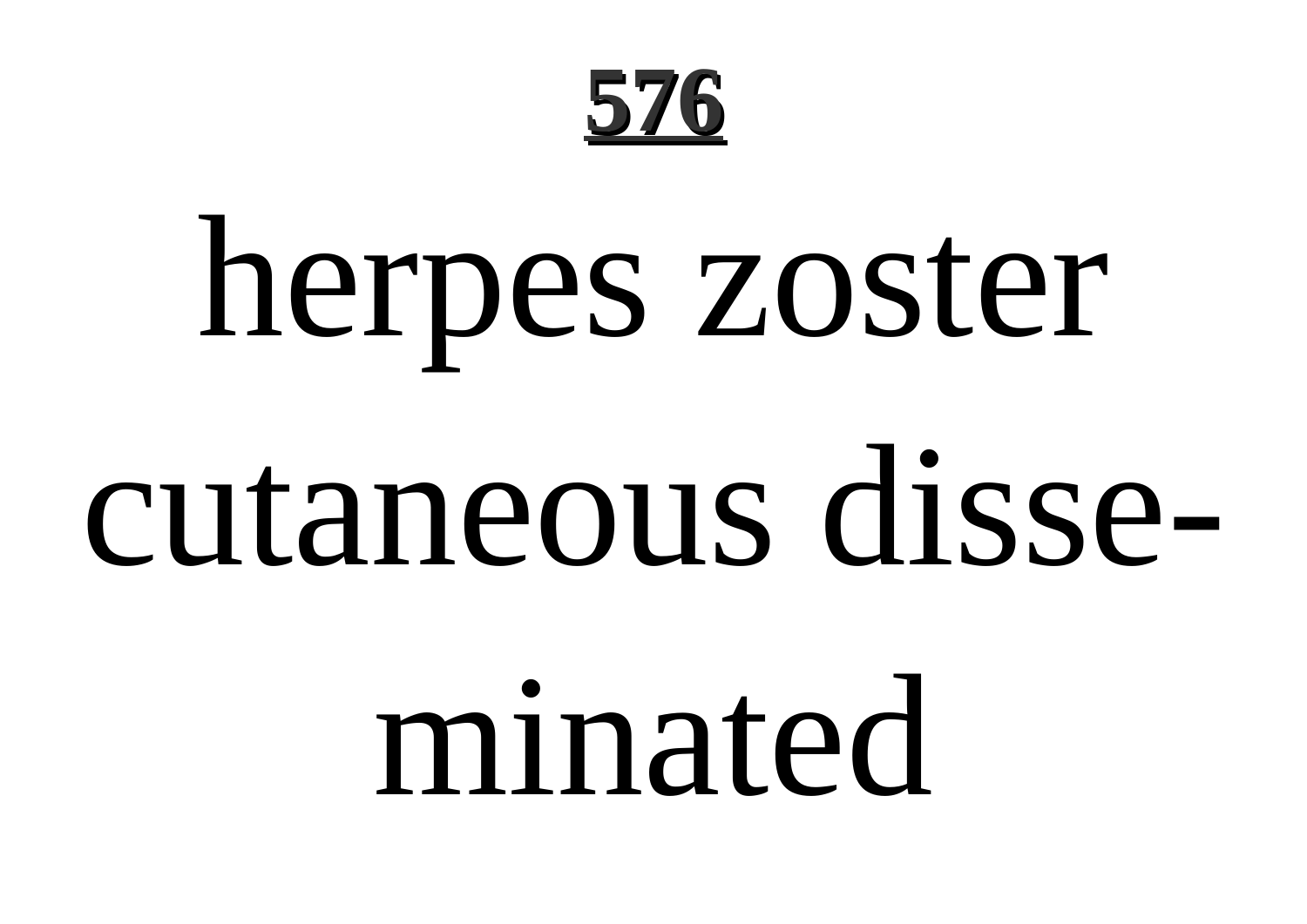#### 577

### herpes zoster in-

### fectionneurologi-

 $ca<sup>1</sup>$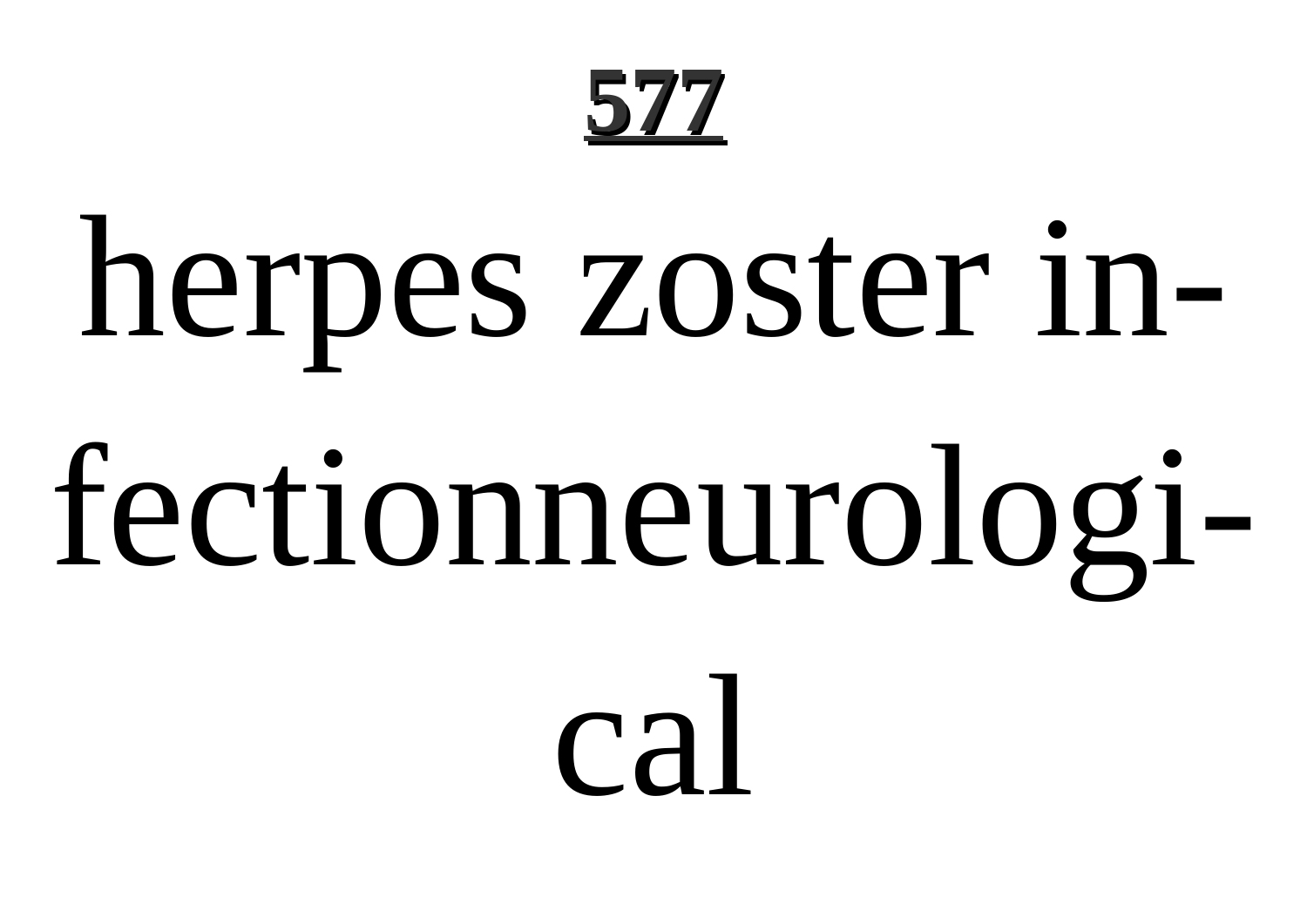

### herpes zoster

### meningitis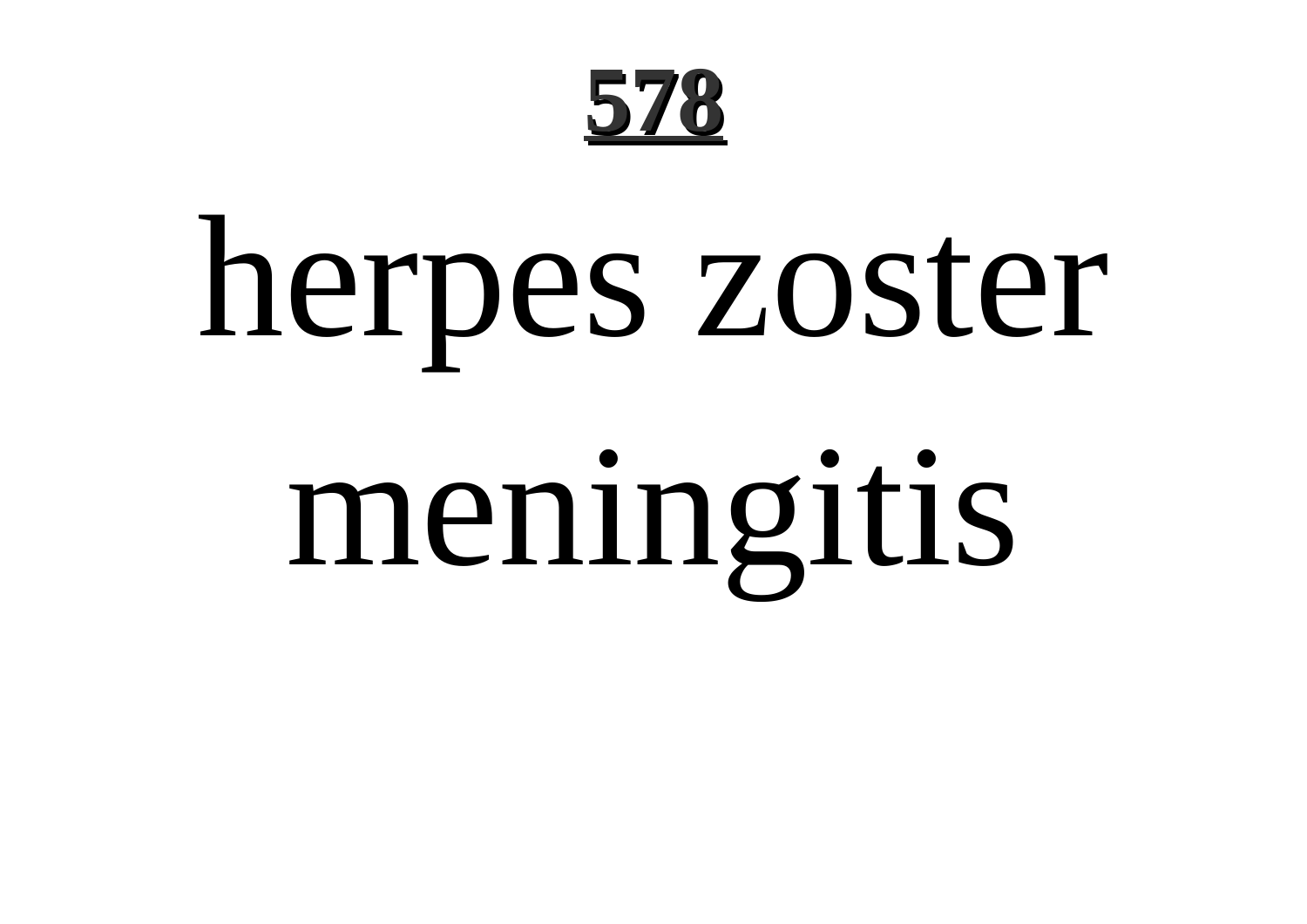

### herpes zoster

# meningoencep-

### halitis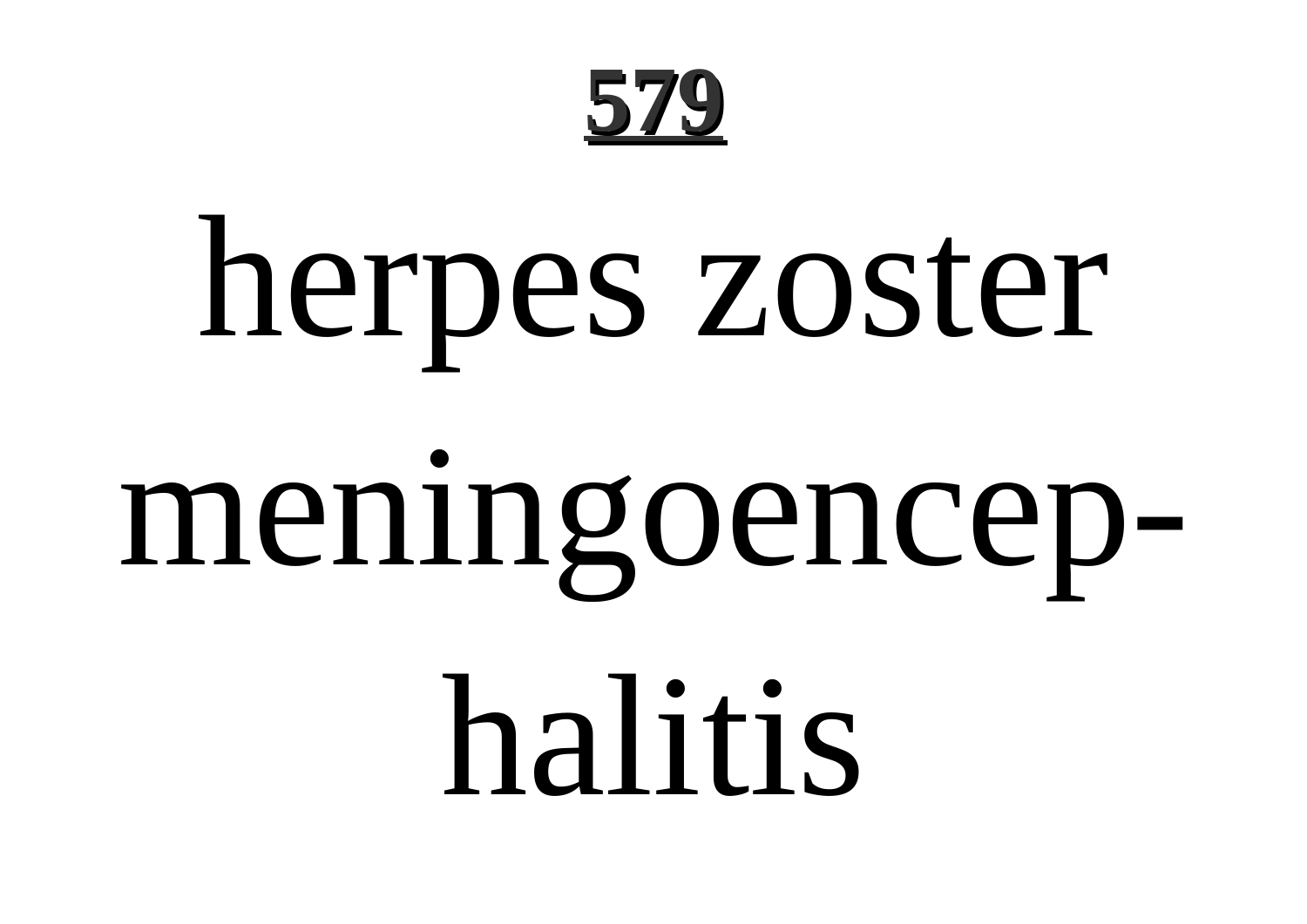

### herpes zosterme-

# ningomyelitis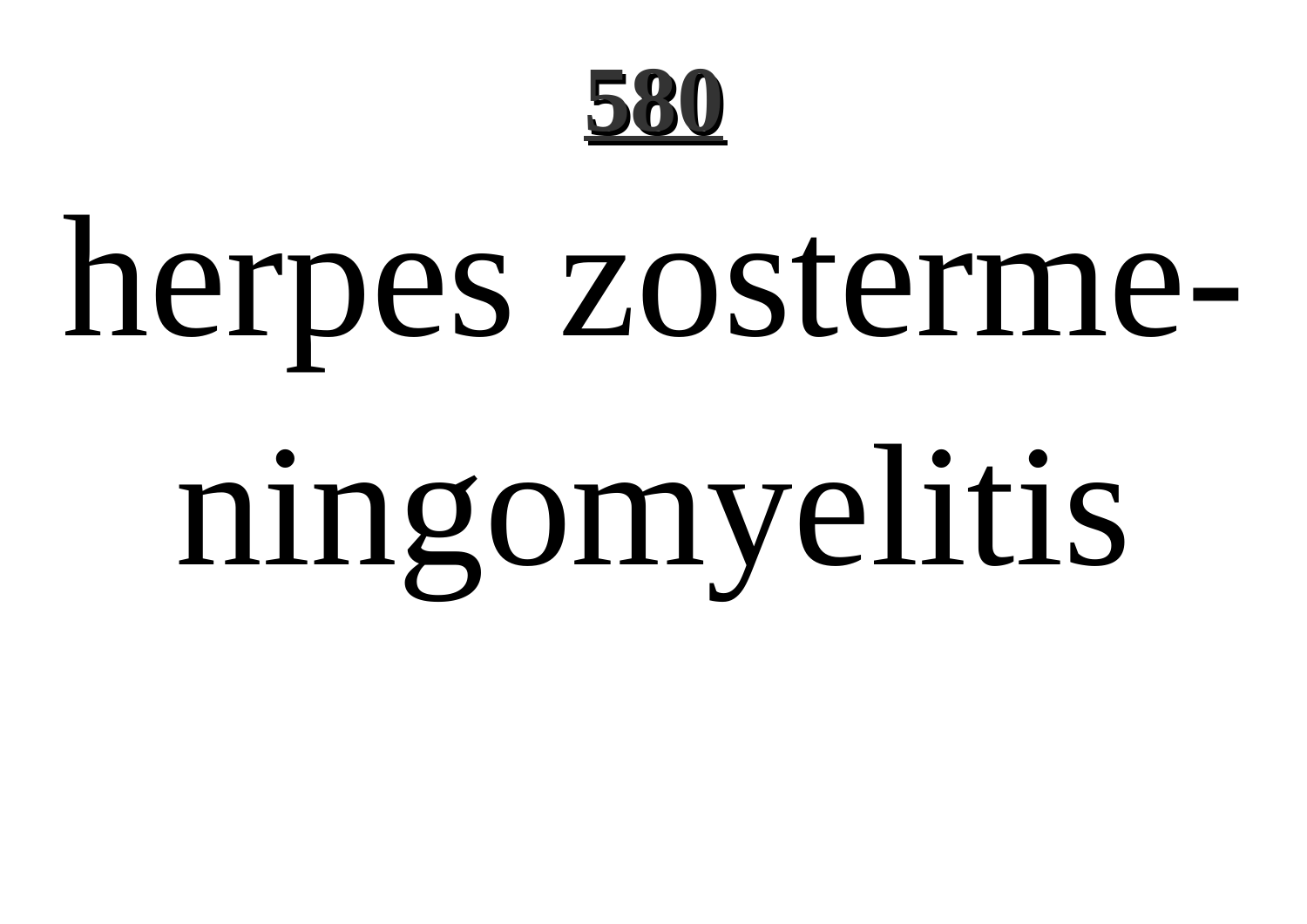

### herpes zoster

# meningoradiculi-

tis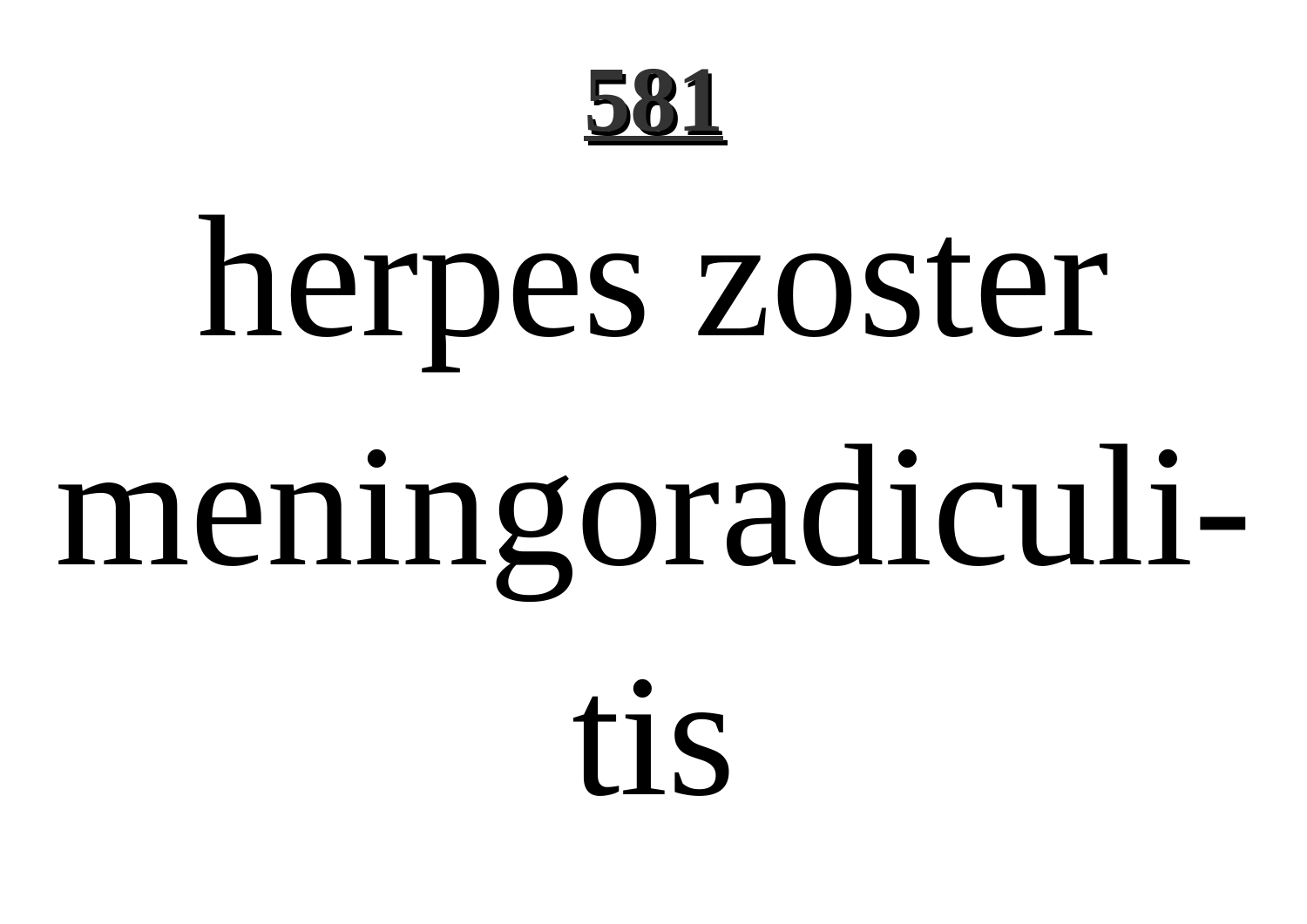

### herpes zoster

### necrotisingreti-

### nopathy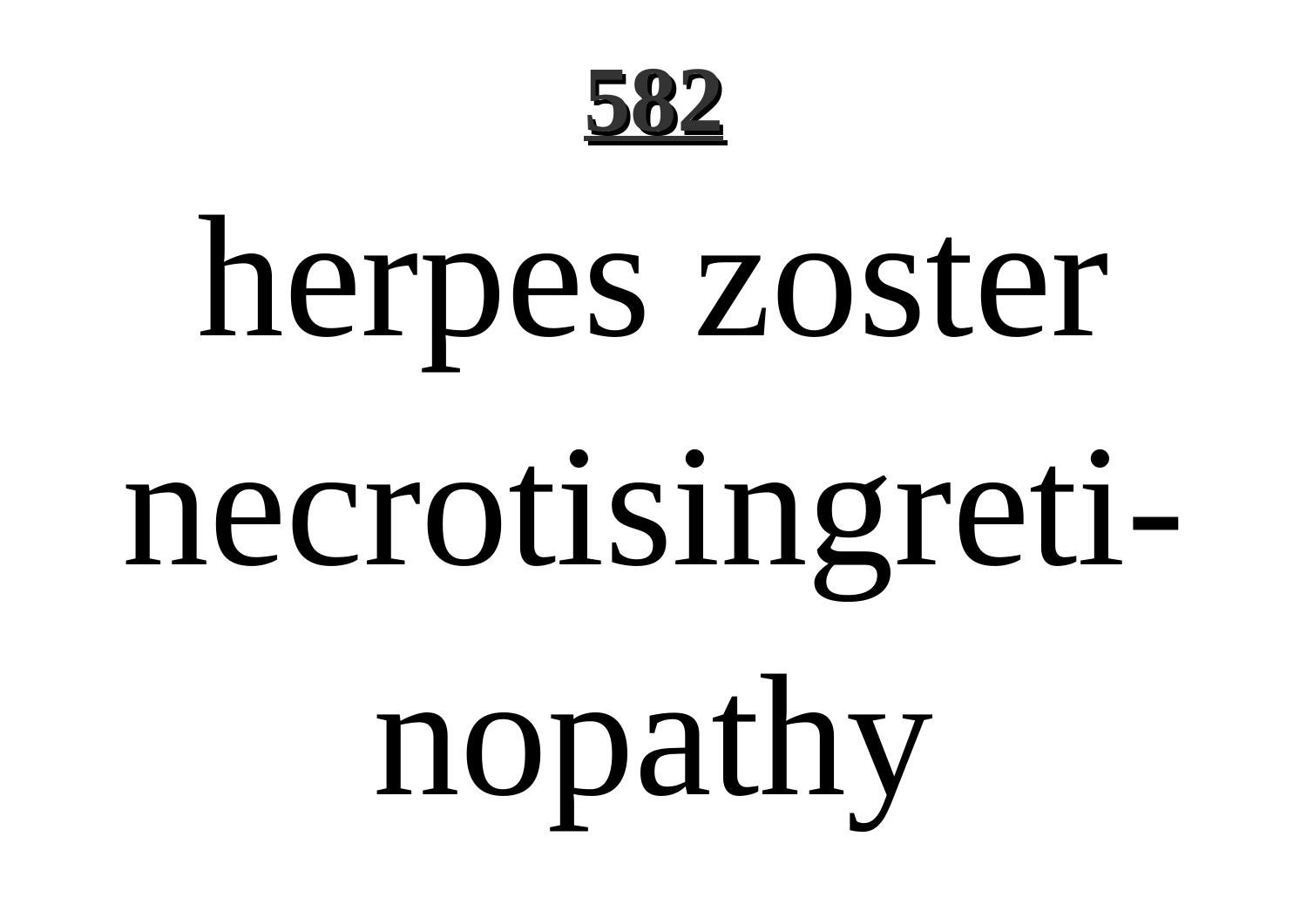

### herpes zoster oti-

CUS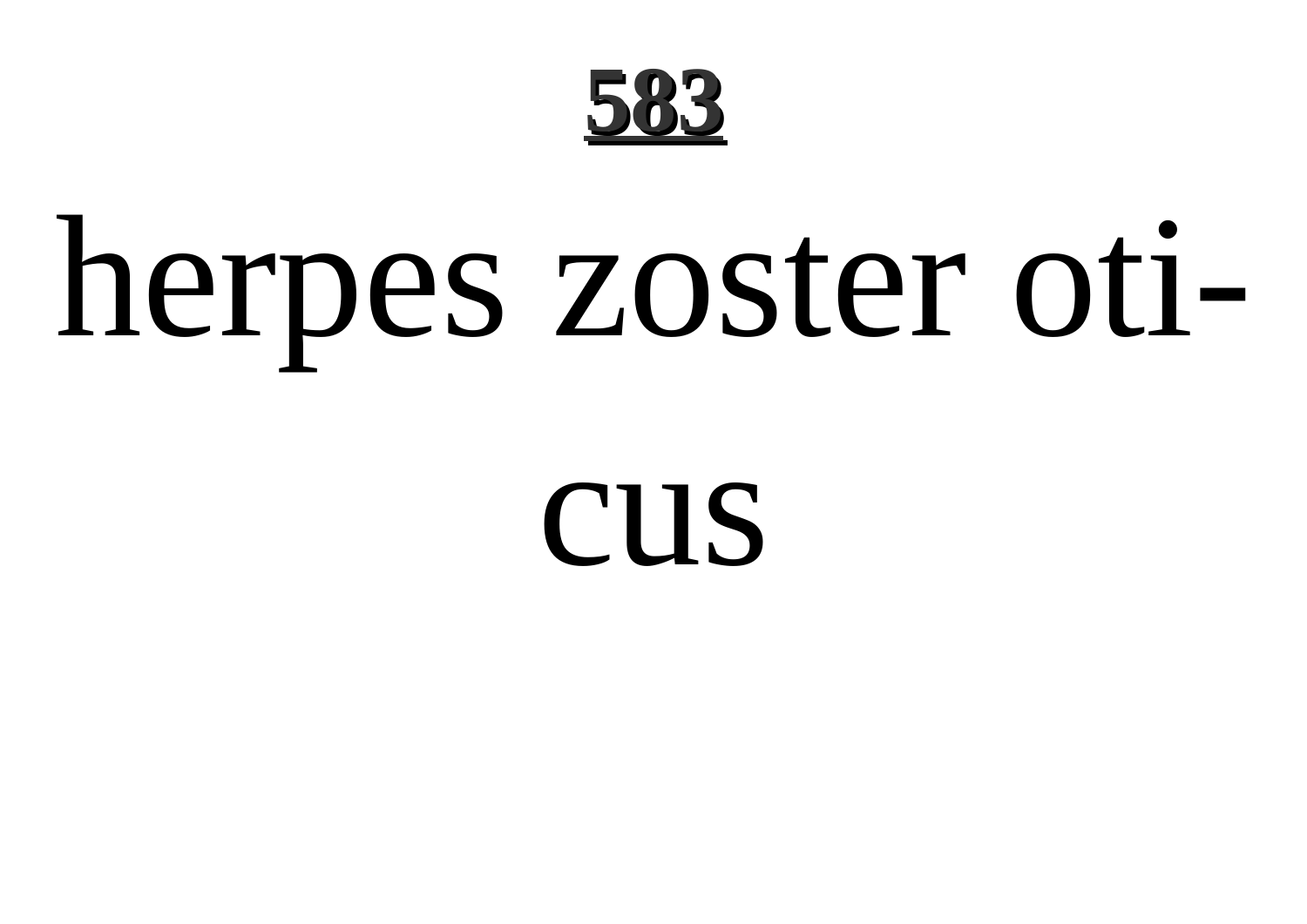

### herpes zoster

# pharyngitis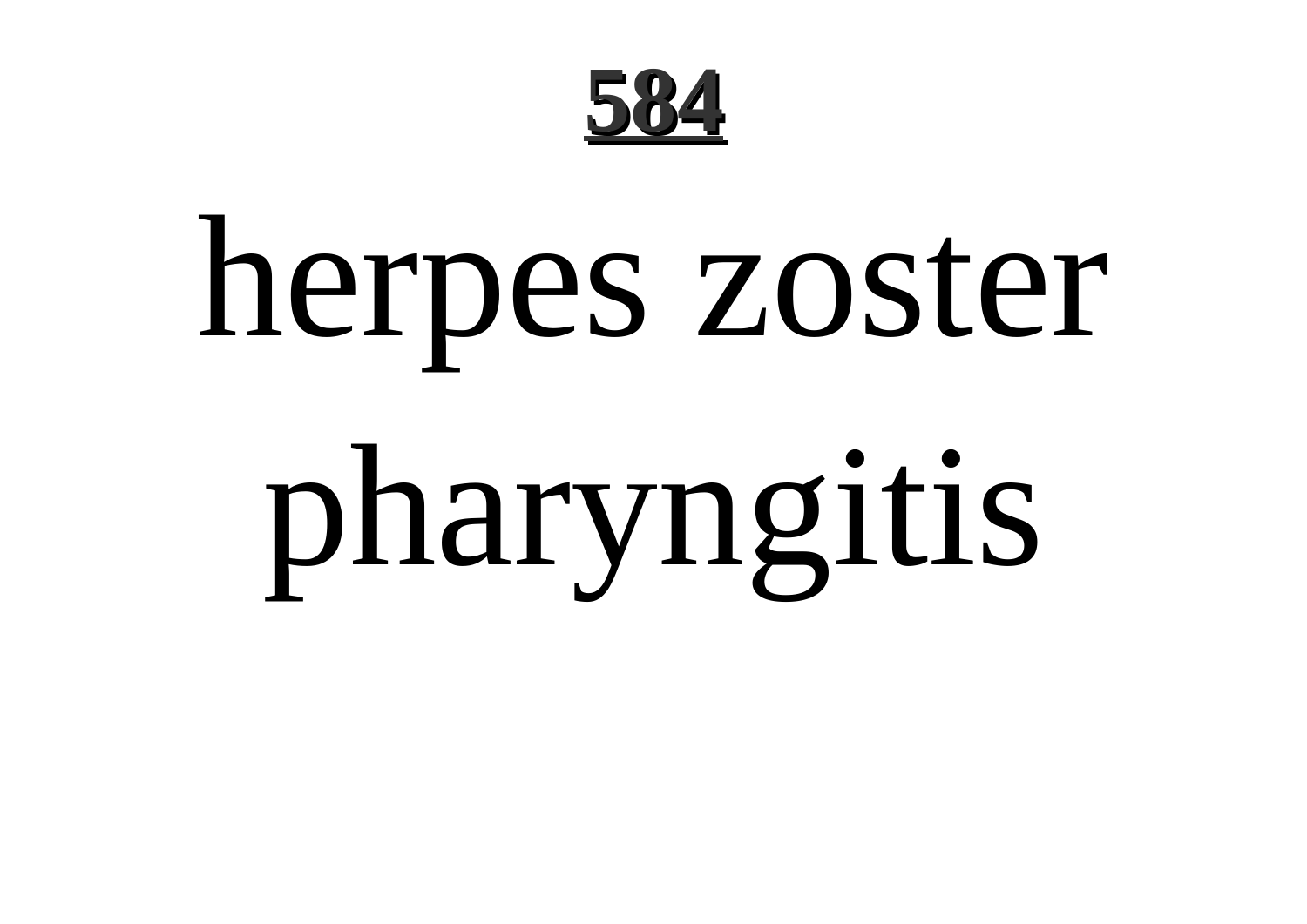

### herpes zosterrea-

### ctivation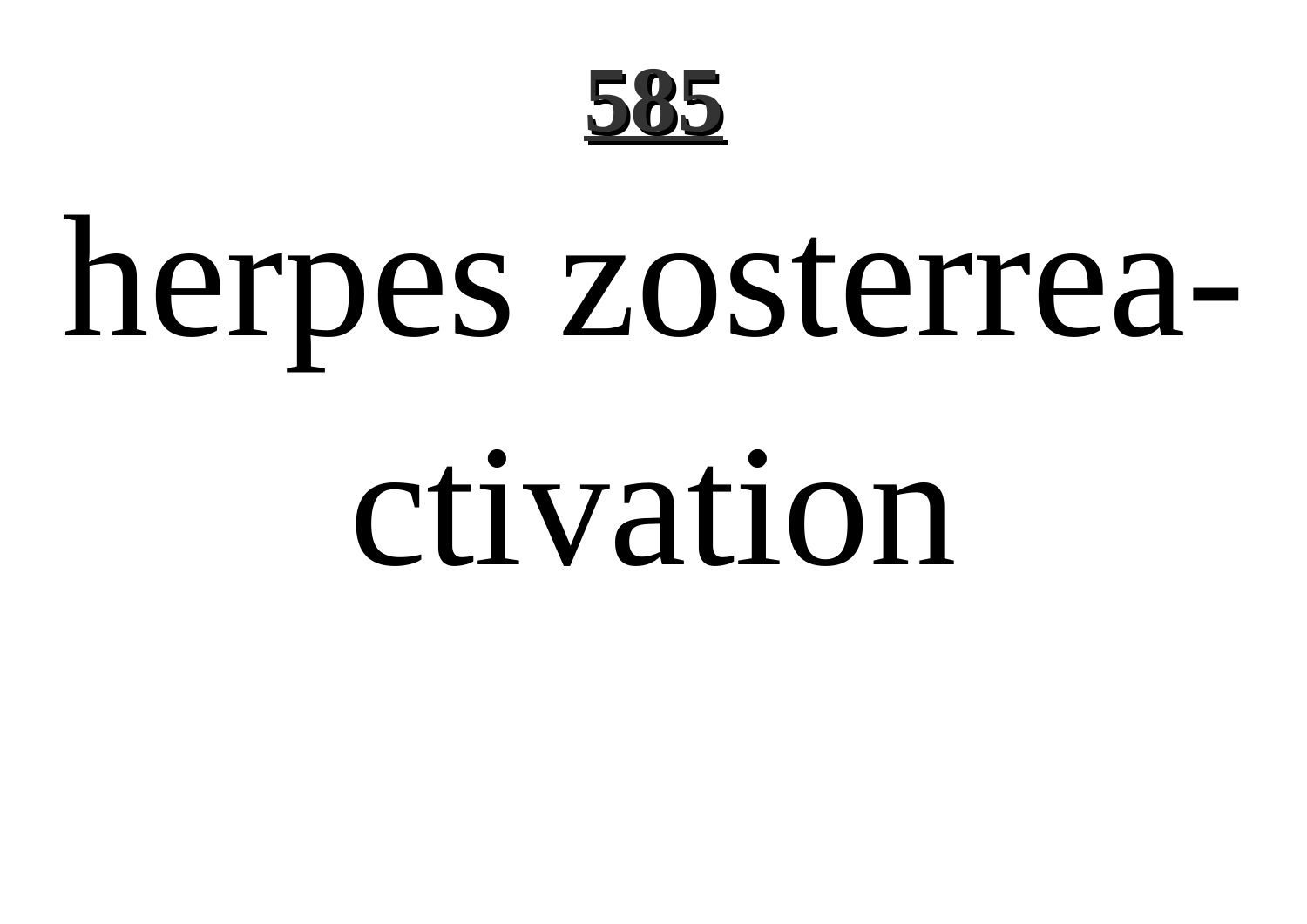

# herpetic radicul-

opathy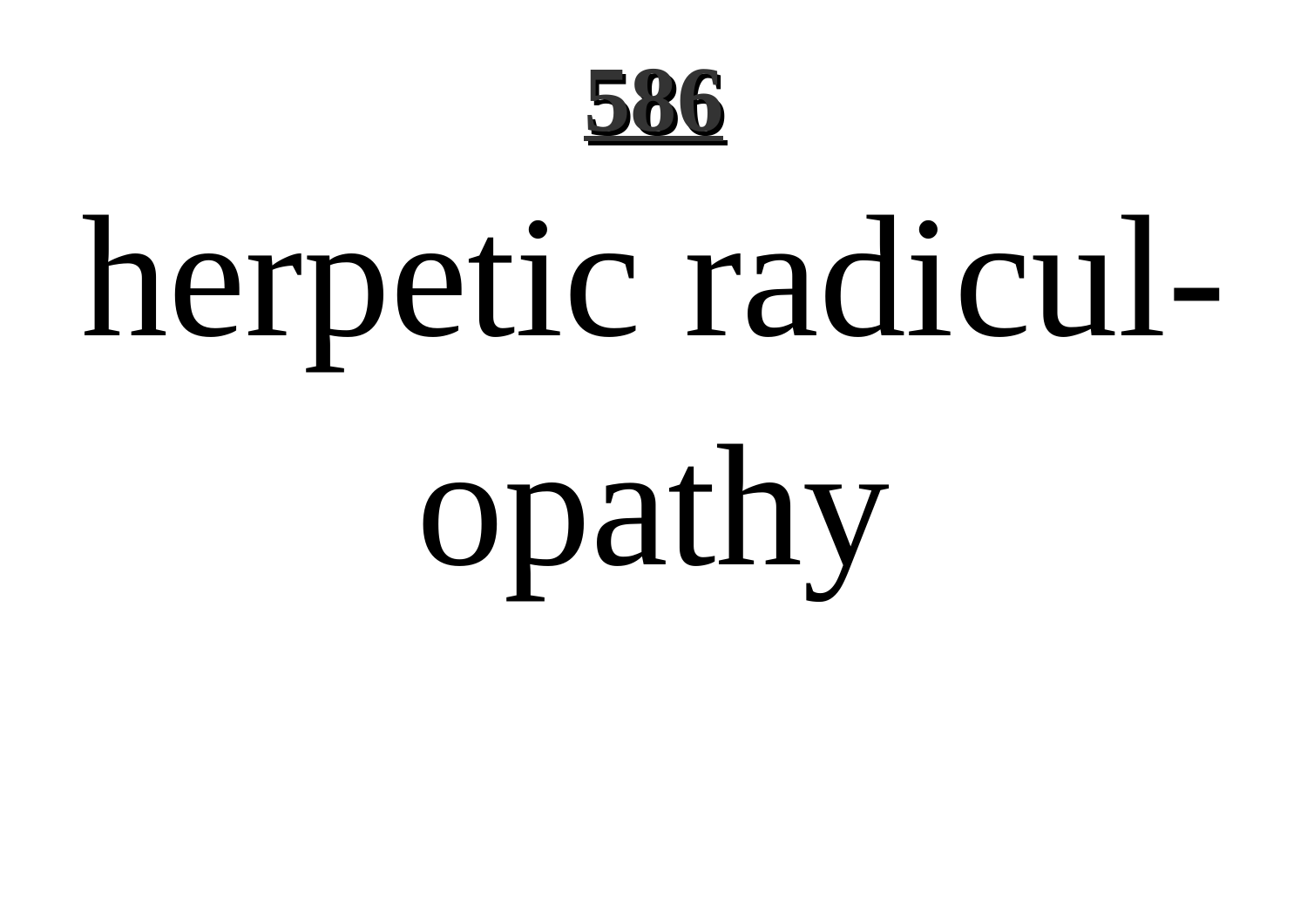

### histone antibody

### positive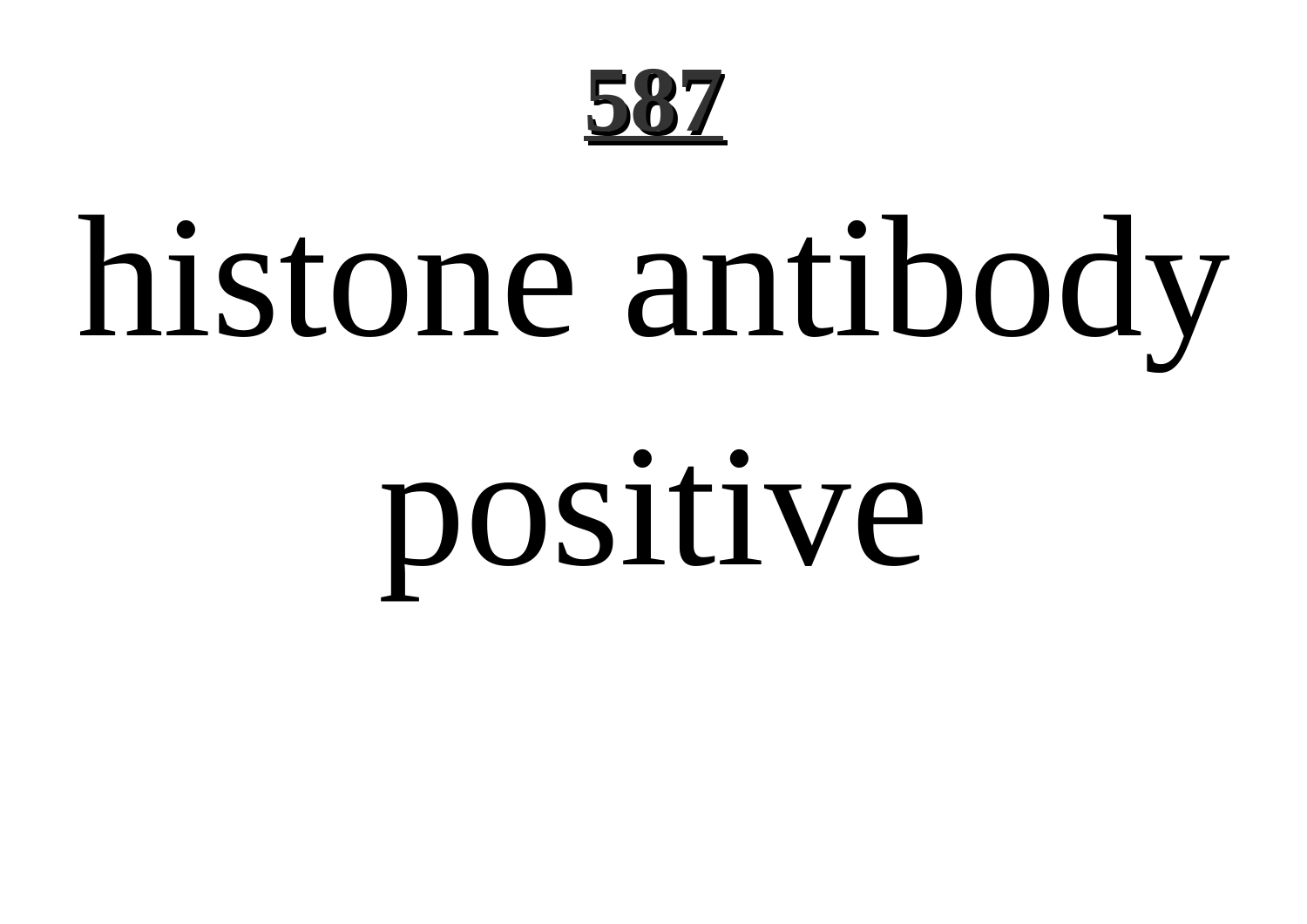

# hoigne's syndro-

me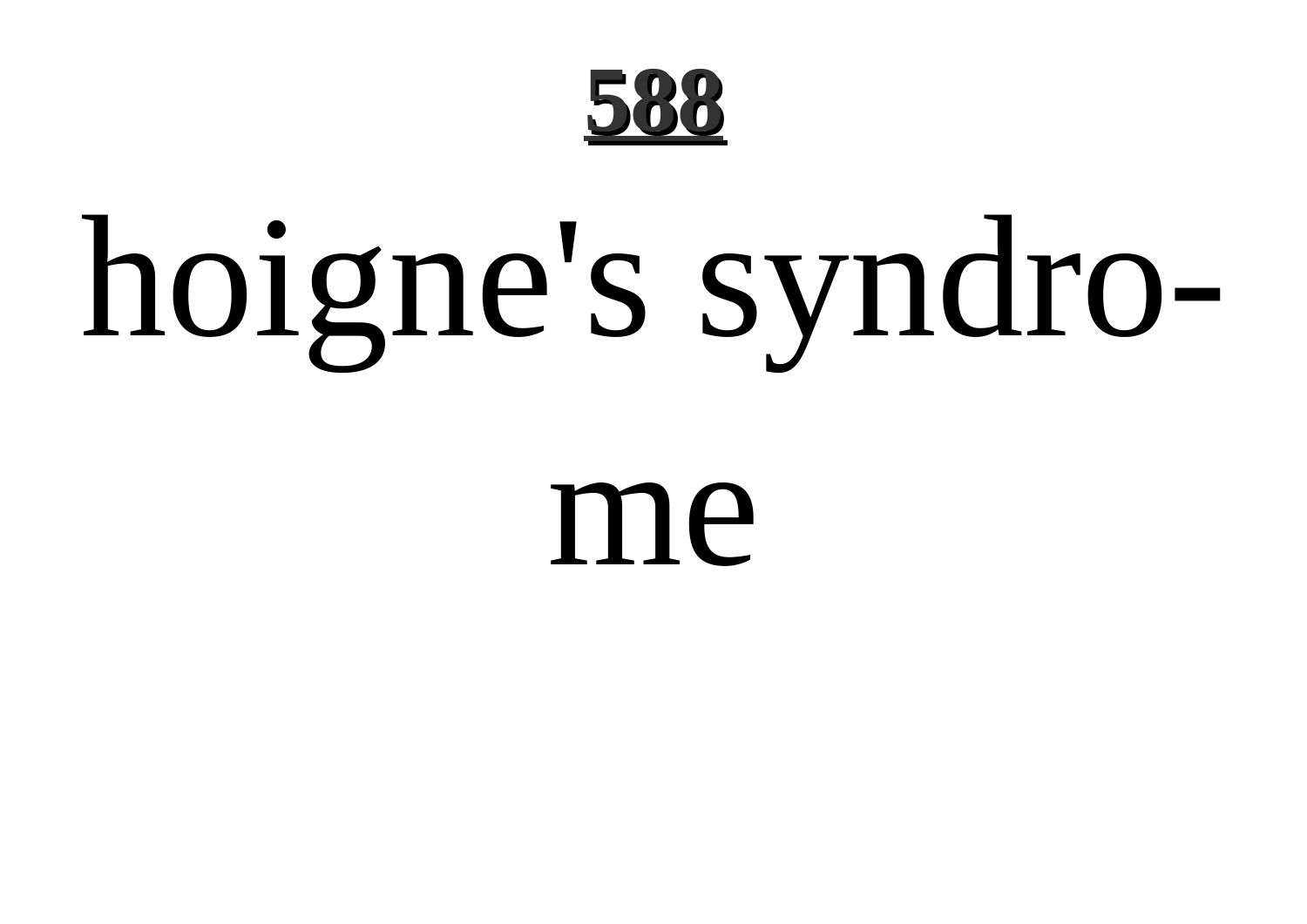

# humanherpe-

### svirus 6 encepha-

litis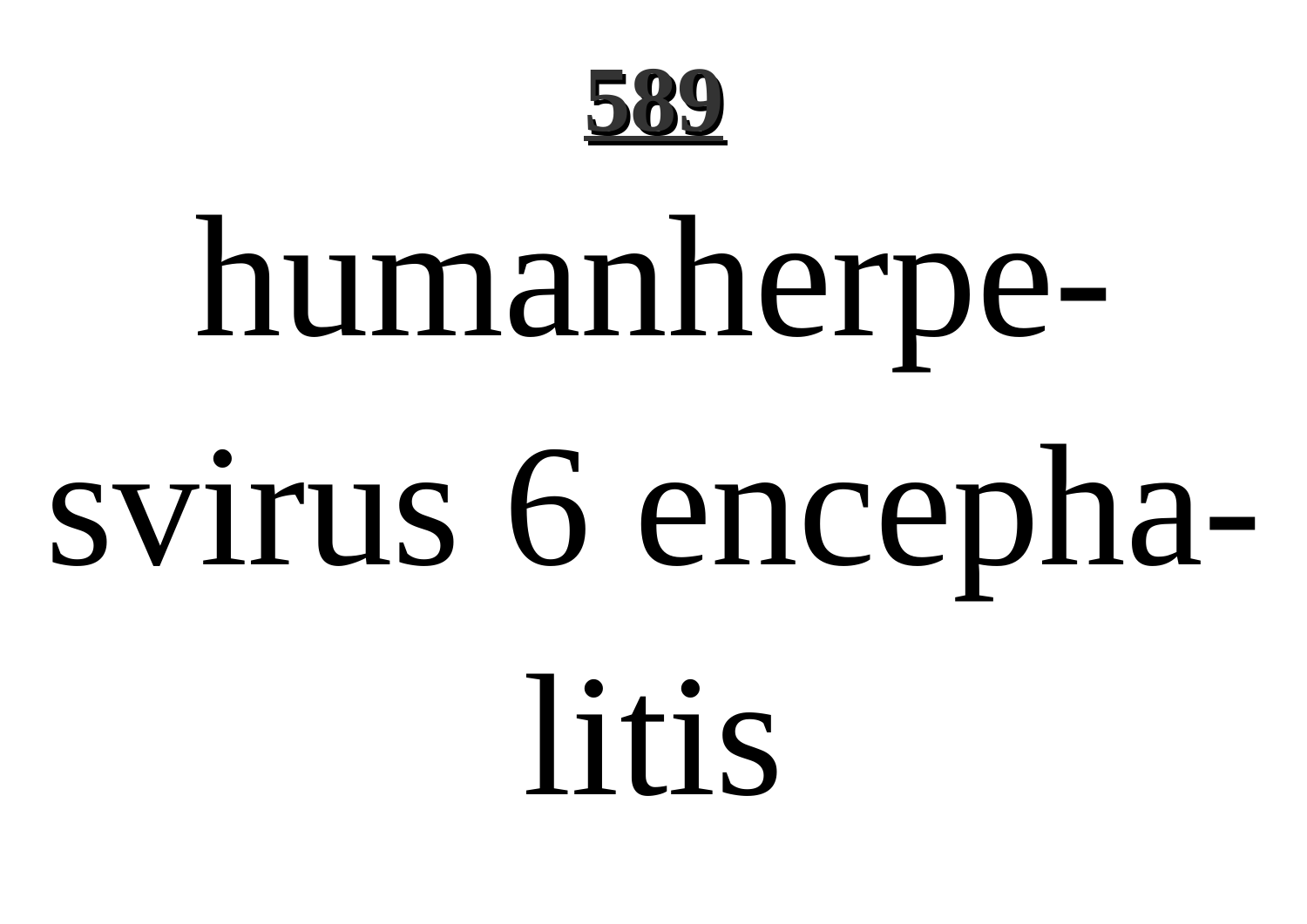

# human herpesvirus 6 infection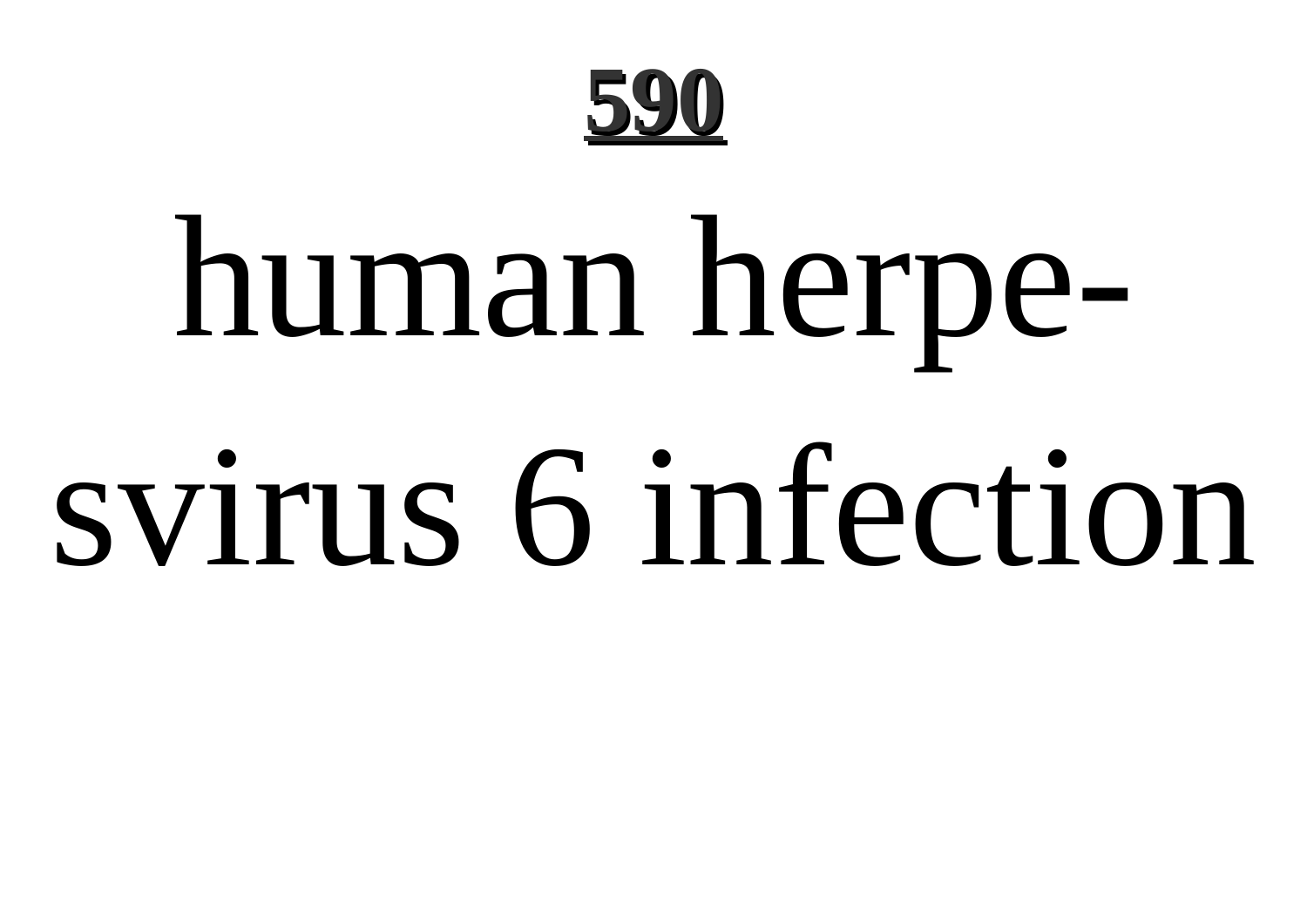

### human herpe-

#### svirus 6 in-

fectionreactivation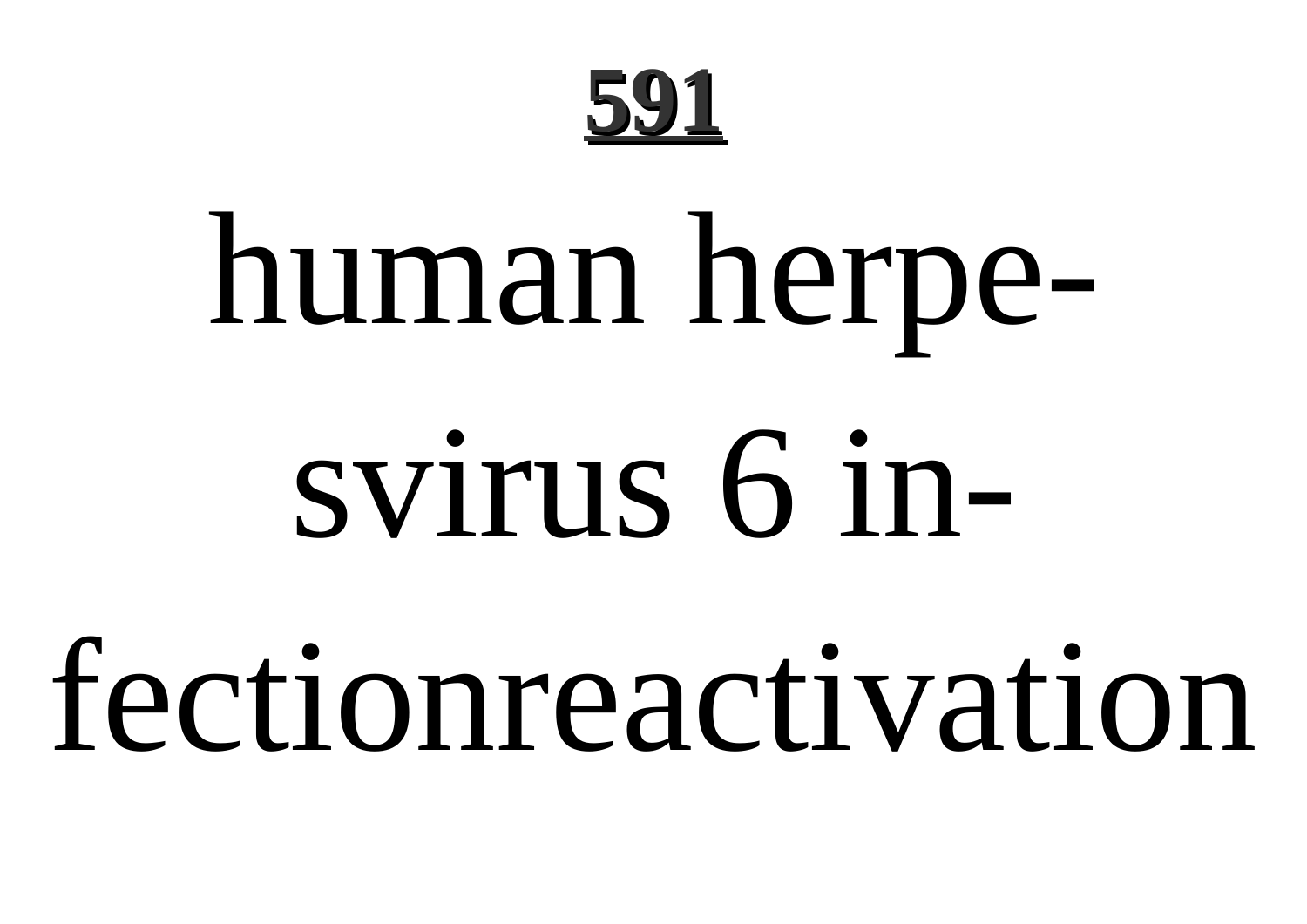

# human herpesvirus 7 infection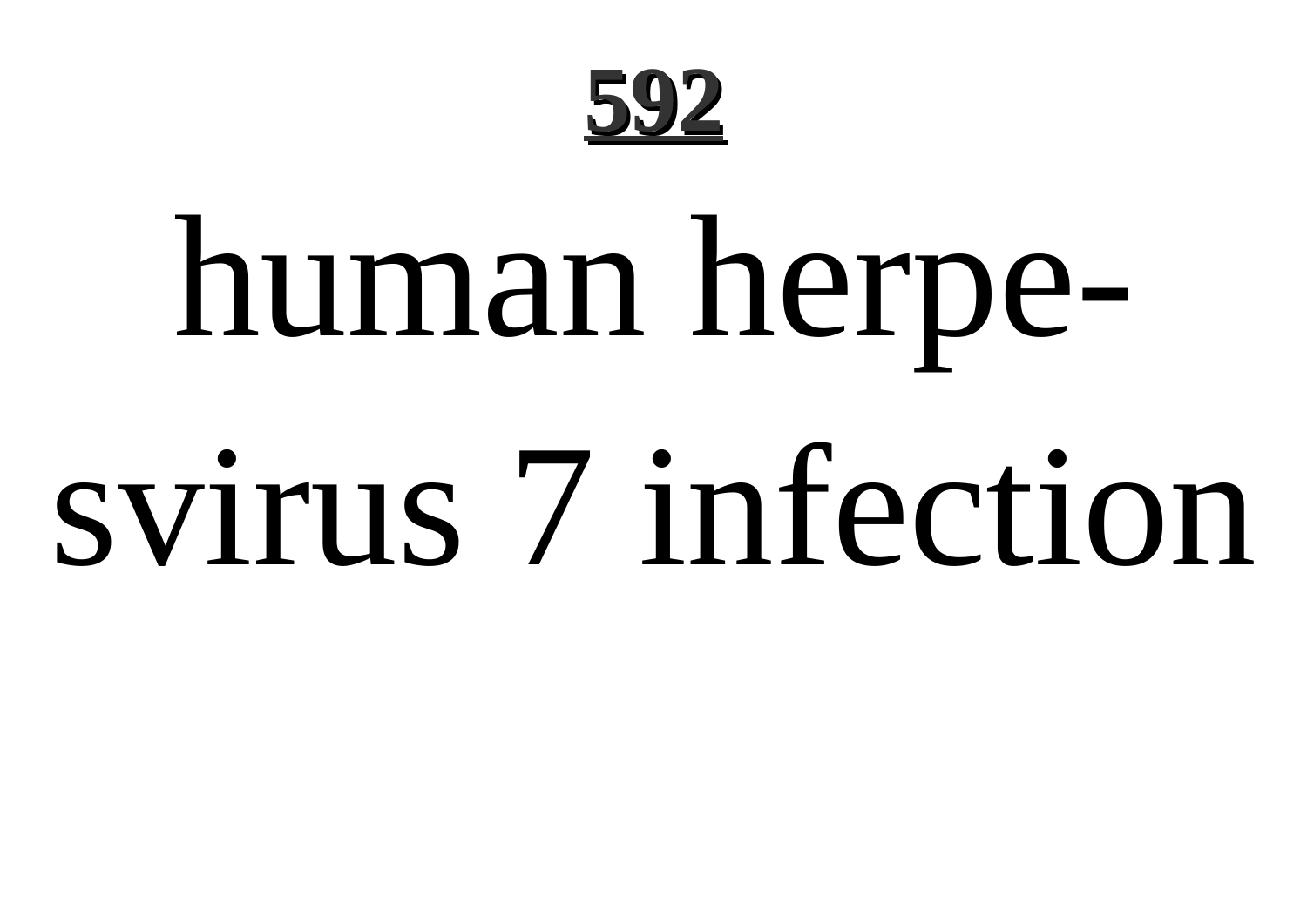

# human herpe-

### svirus 8infection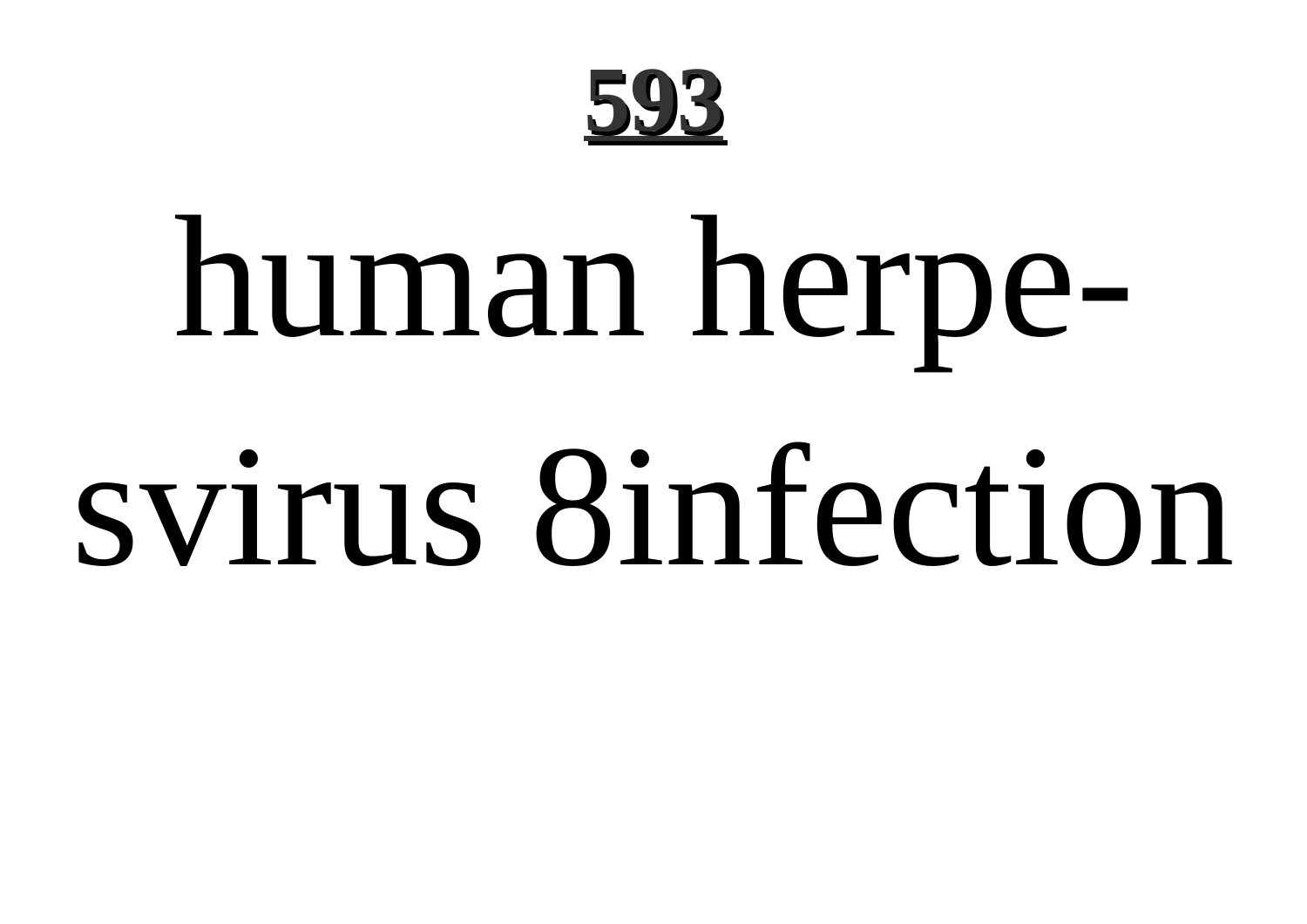

### hyperammonae-

#### mia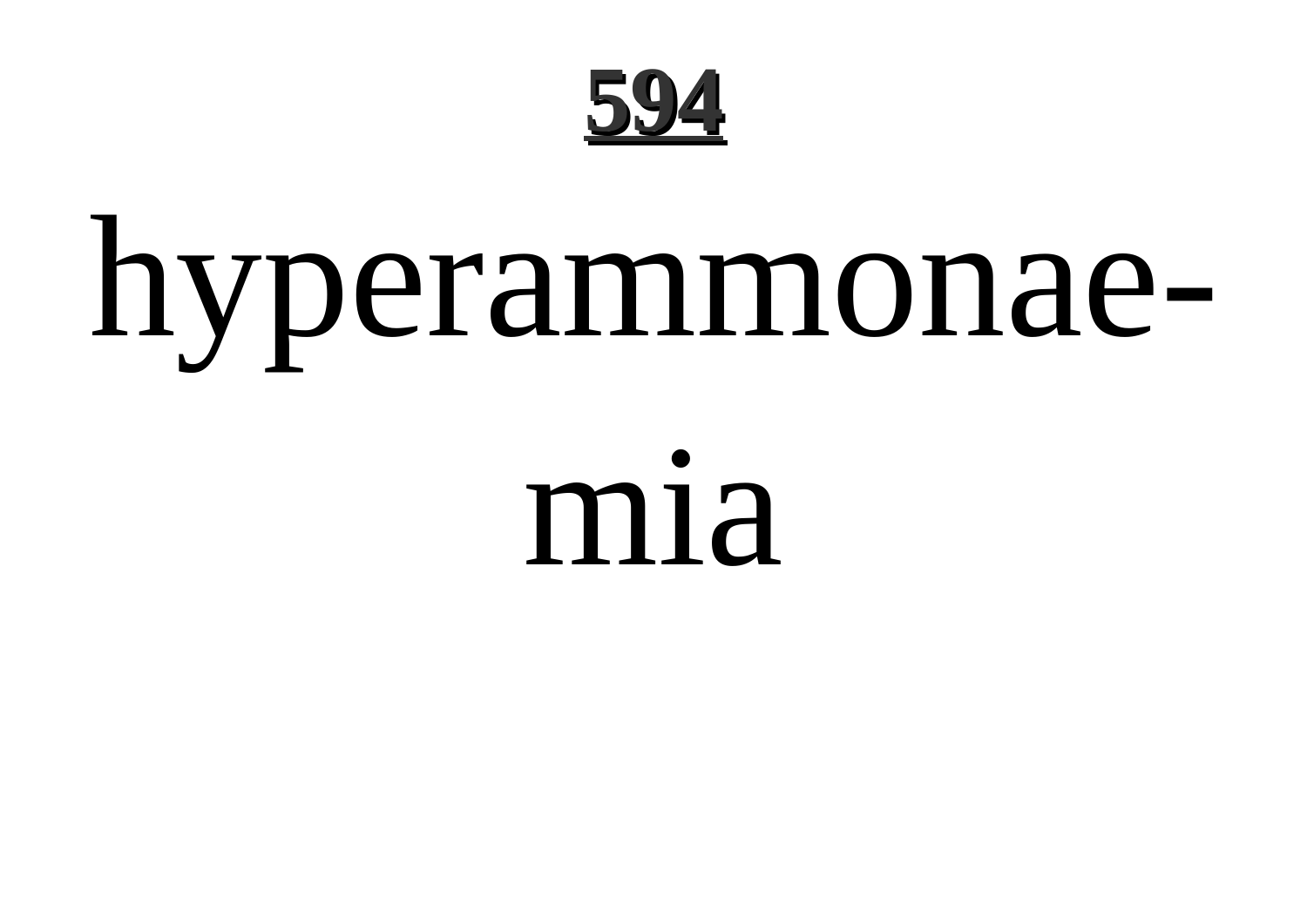

# hyperbilirubinae-

#### mia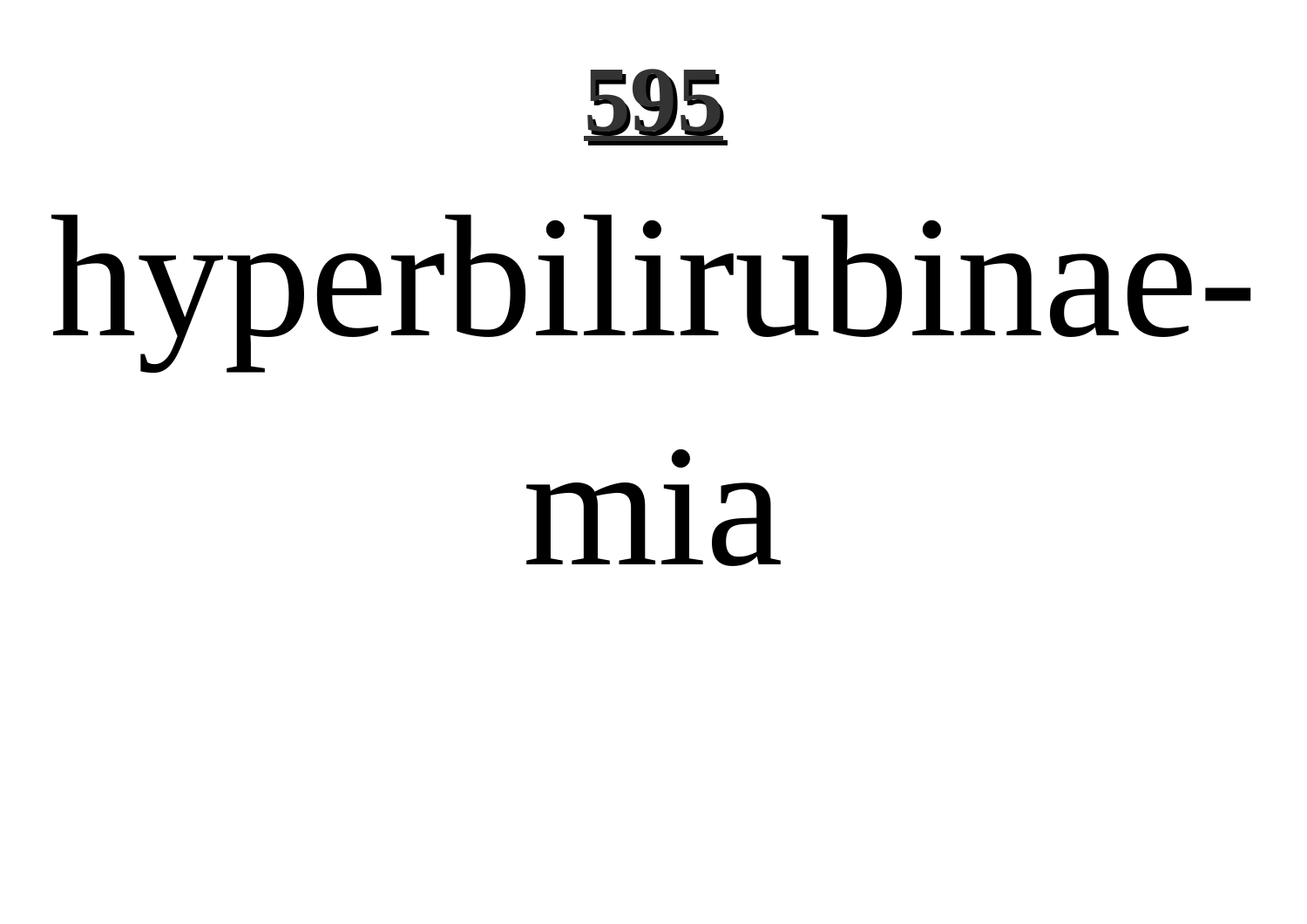

# hypercholia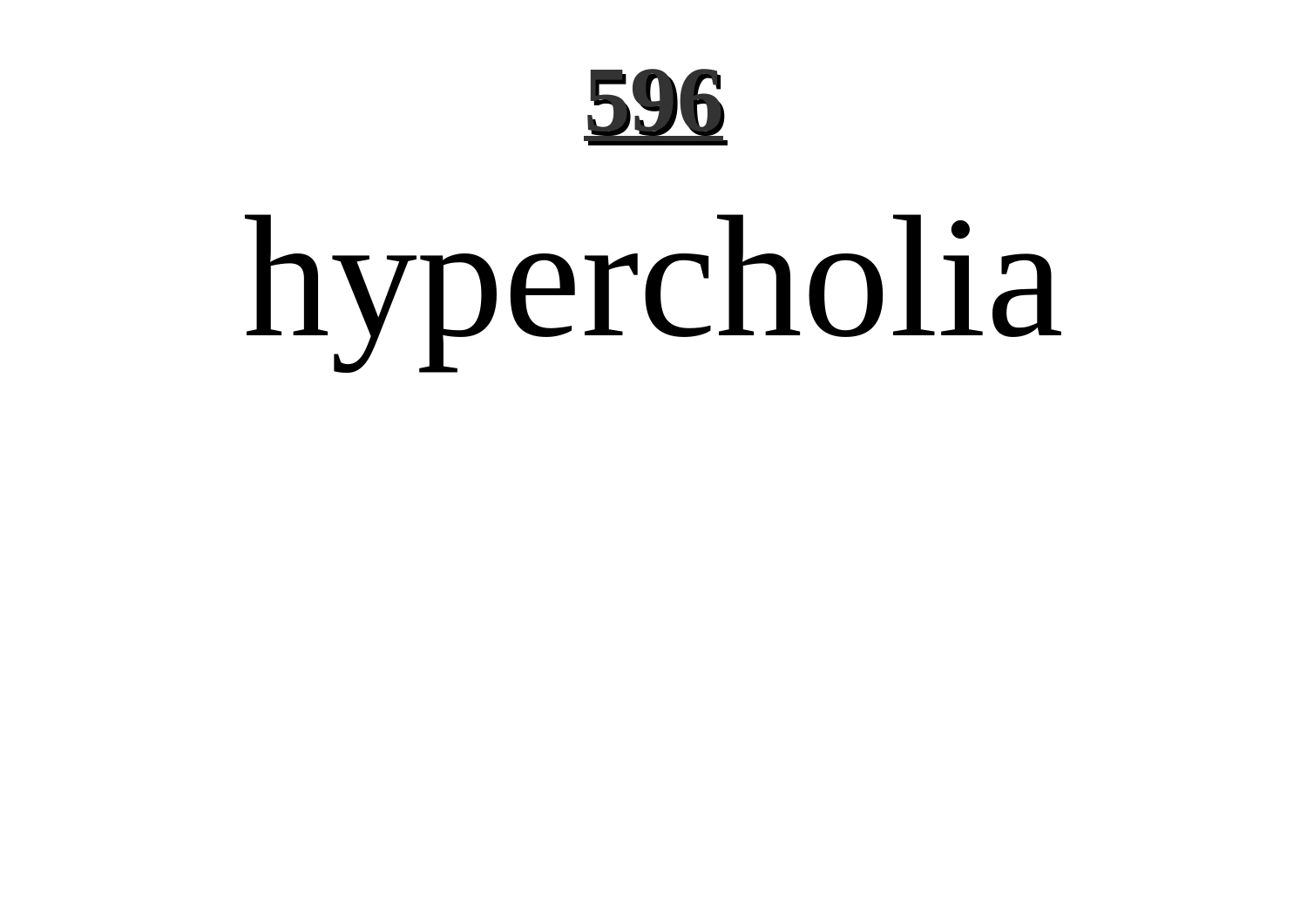

# hypergammaglo-

### bulinaemiabe-

### nign monoclonal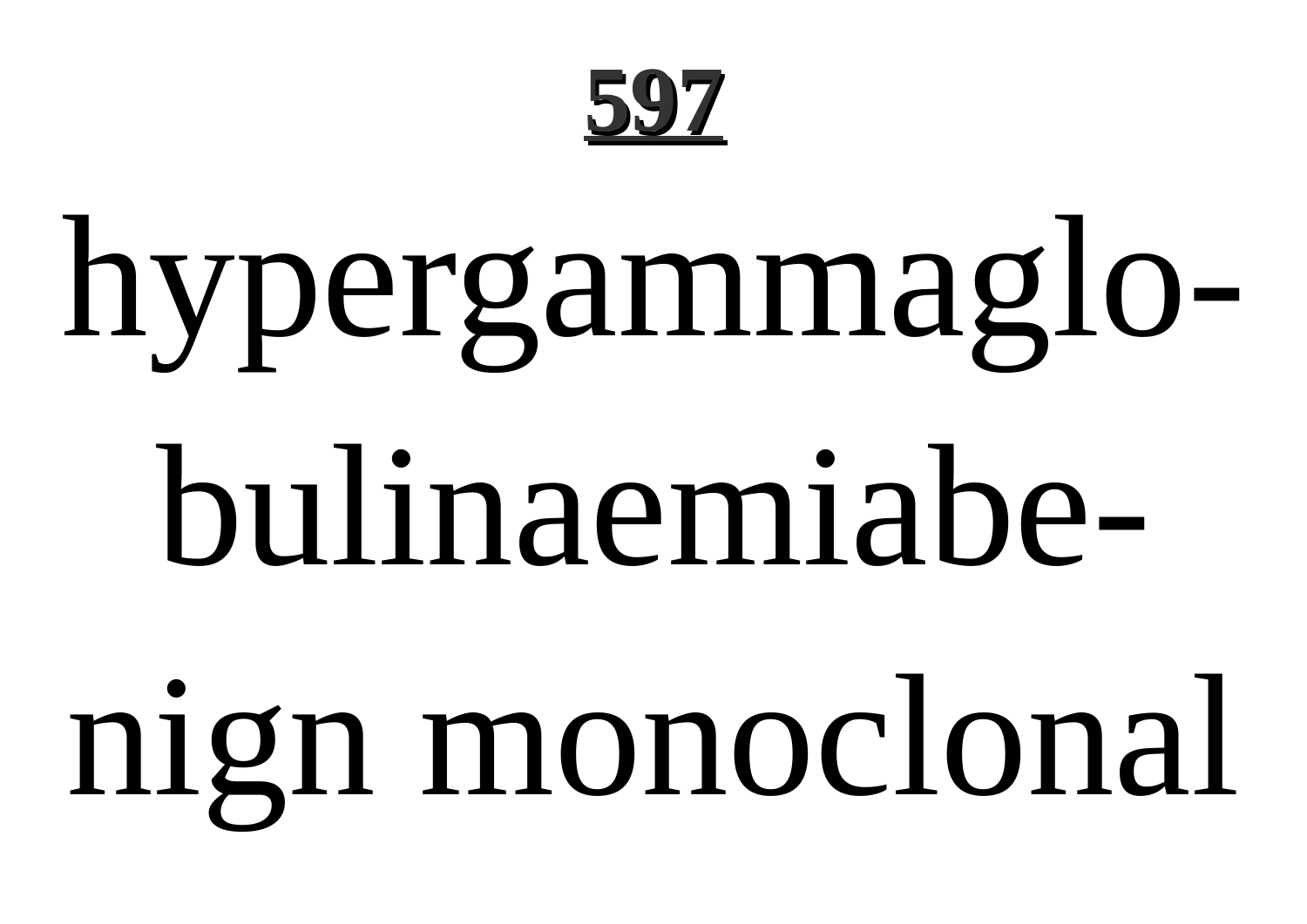

# hyperglycaemic

seizure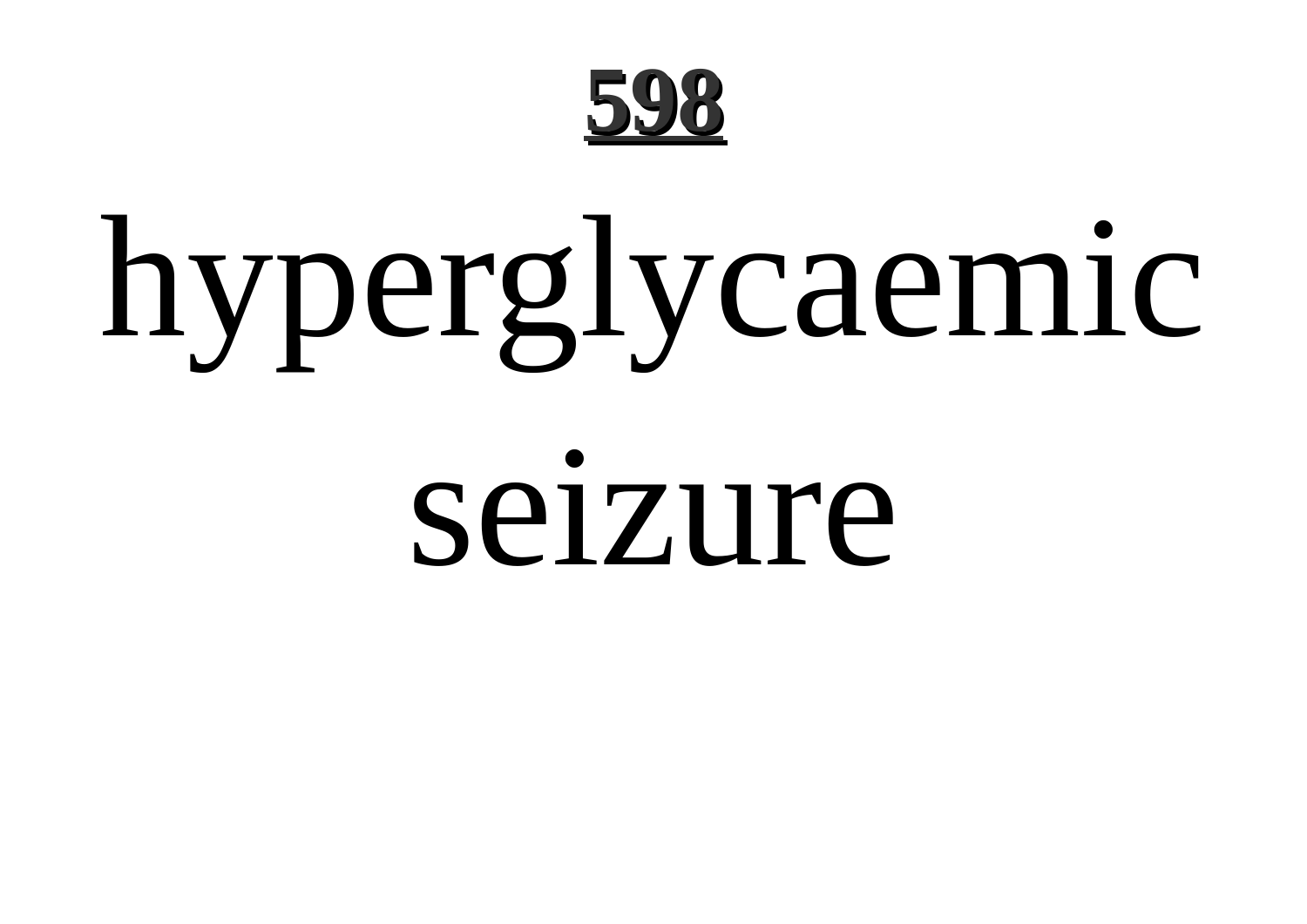

# hypersensitivity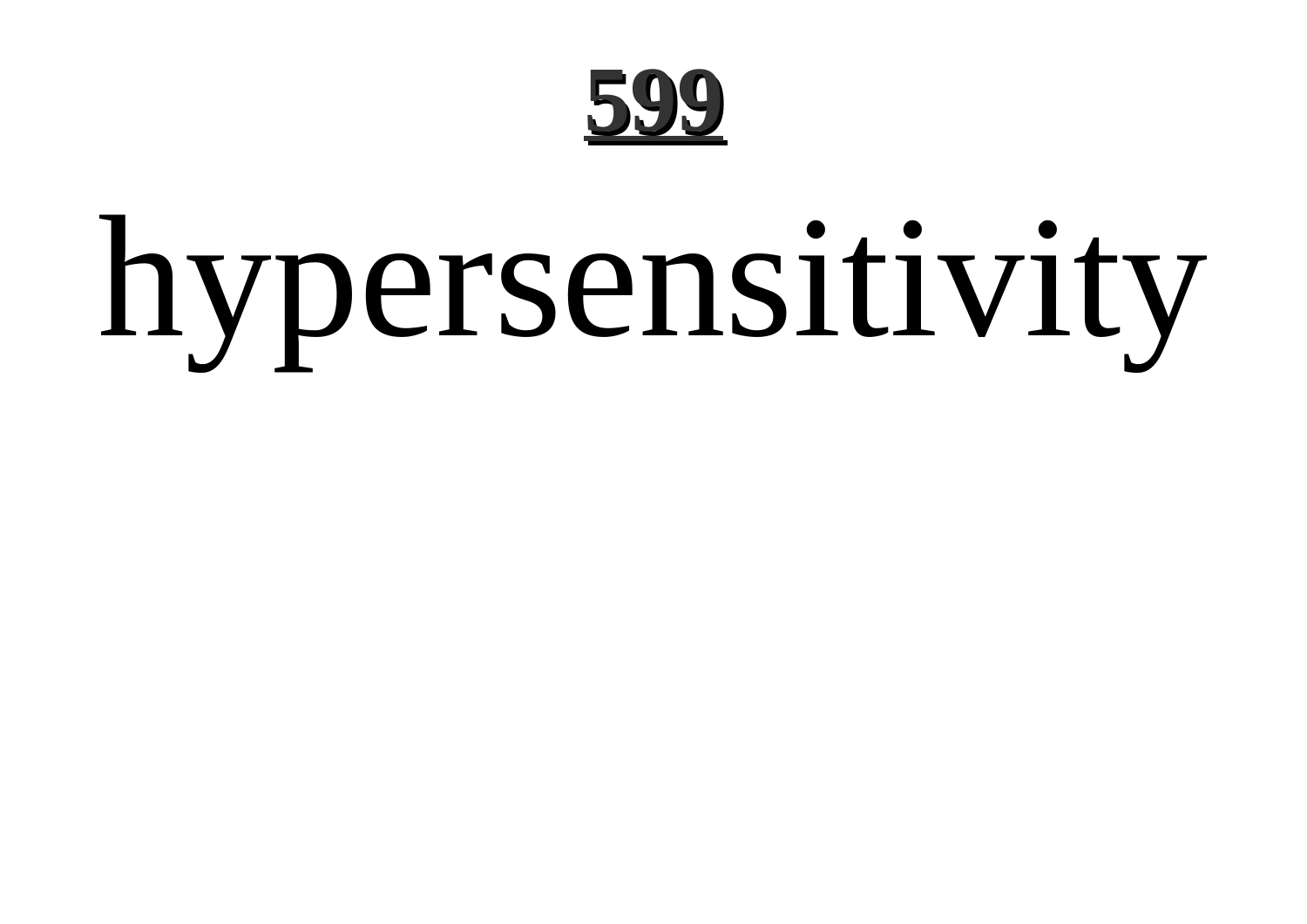

## hypersensitivi-

### tyvasculitis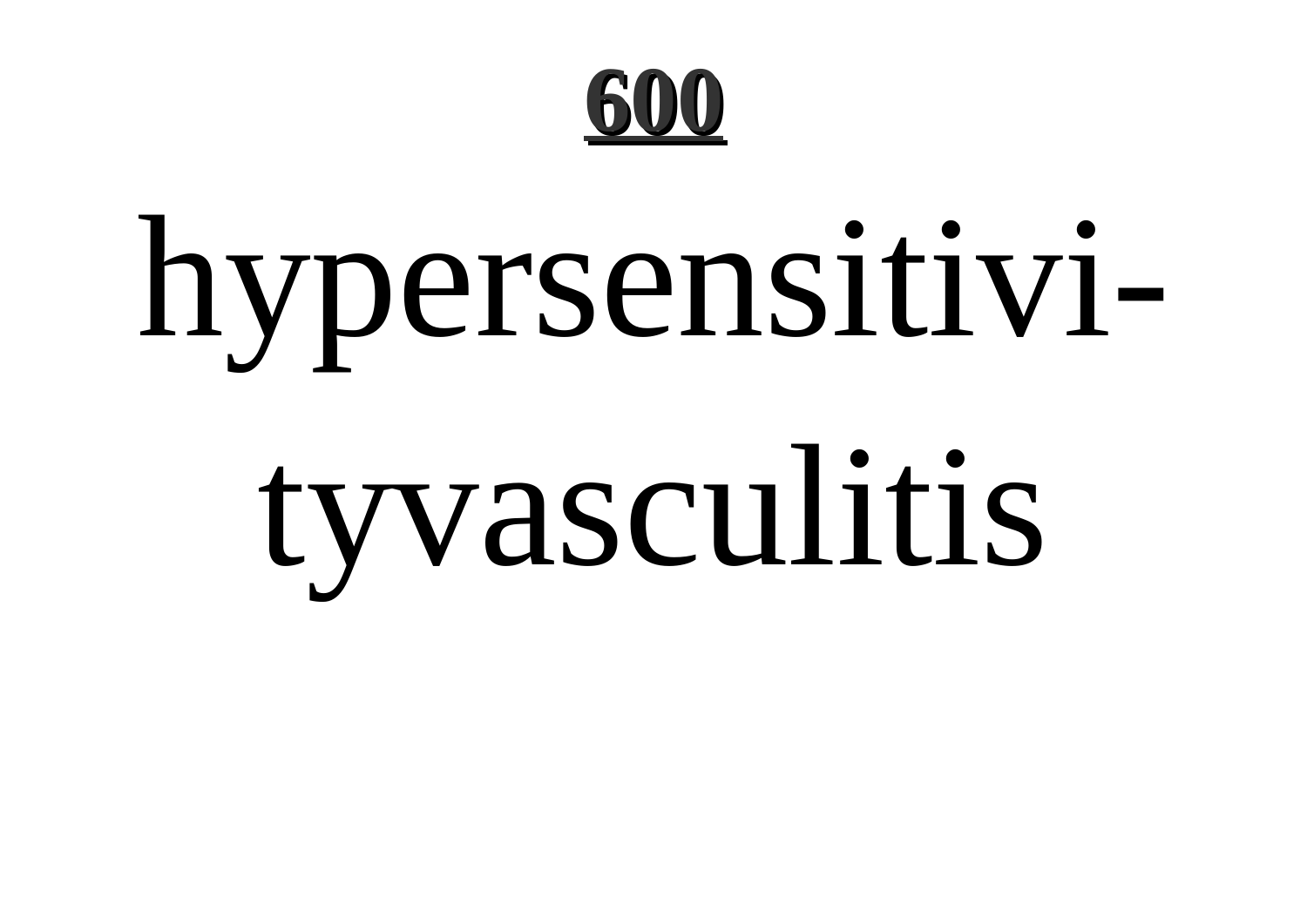#### **601**

# hyperthyroidism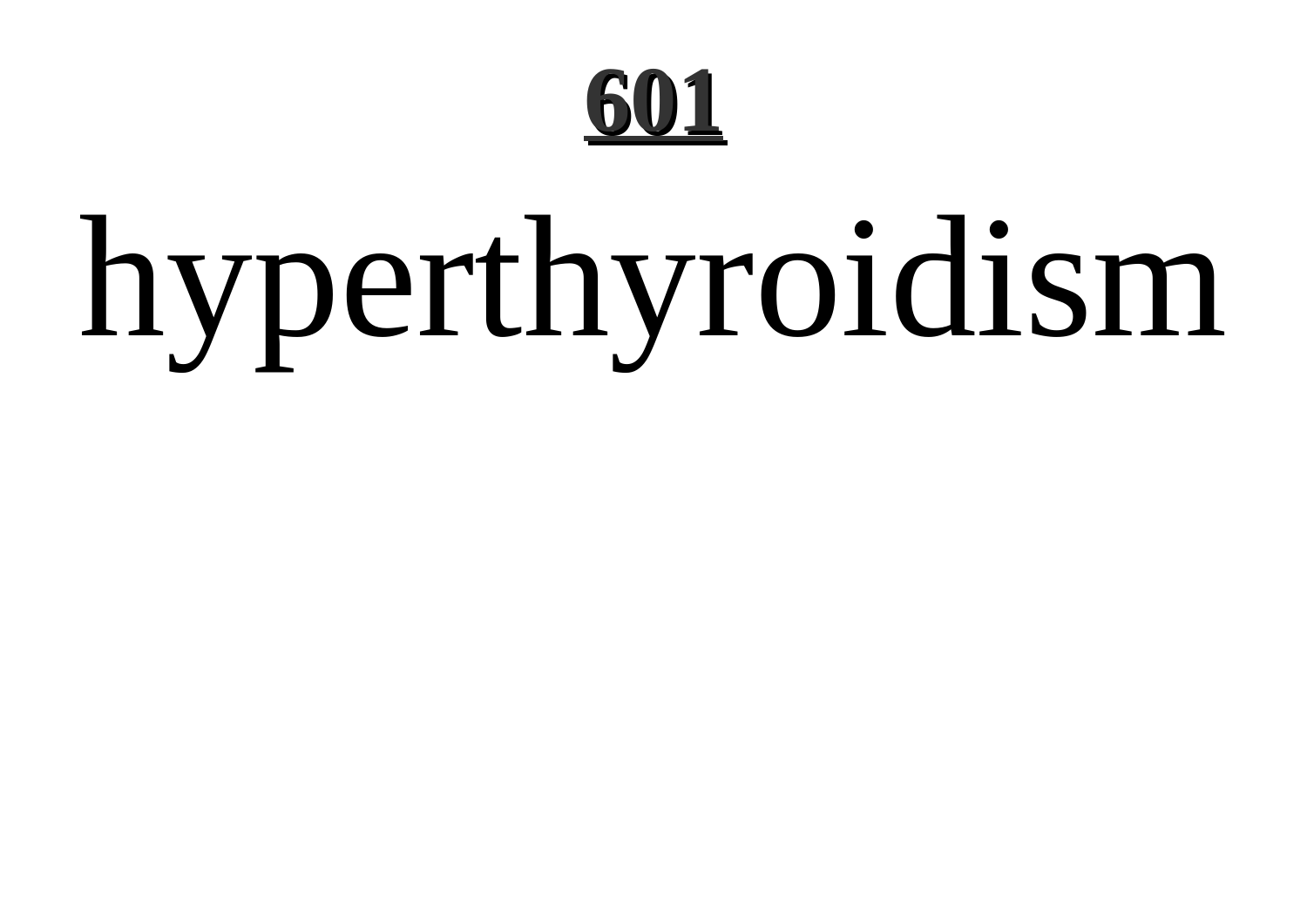

## hypertransamina-

#### saemia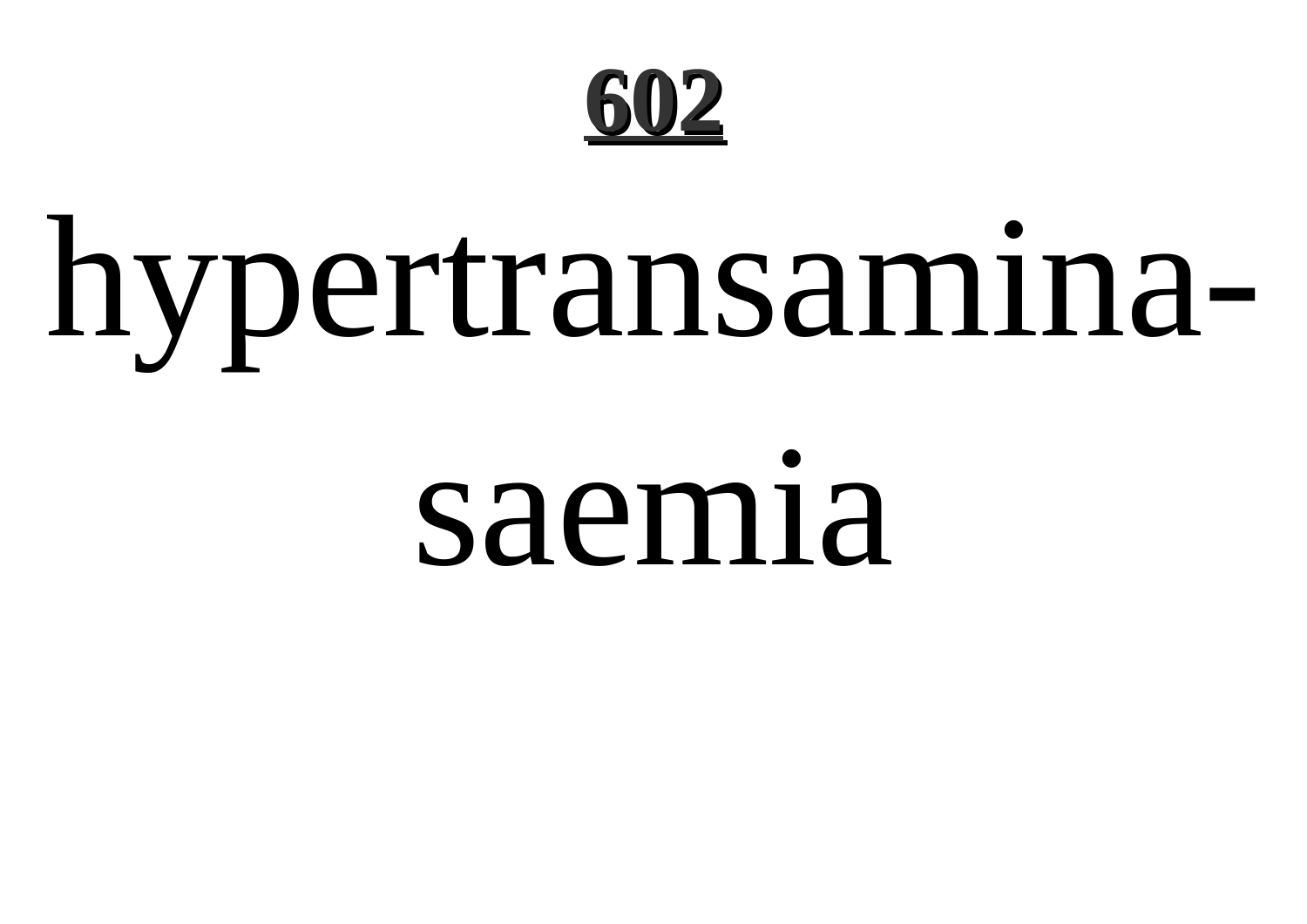

# hyperventilation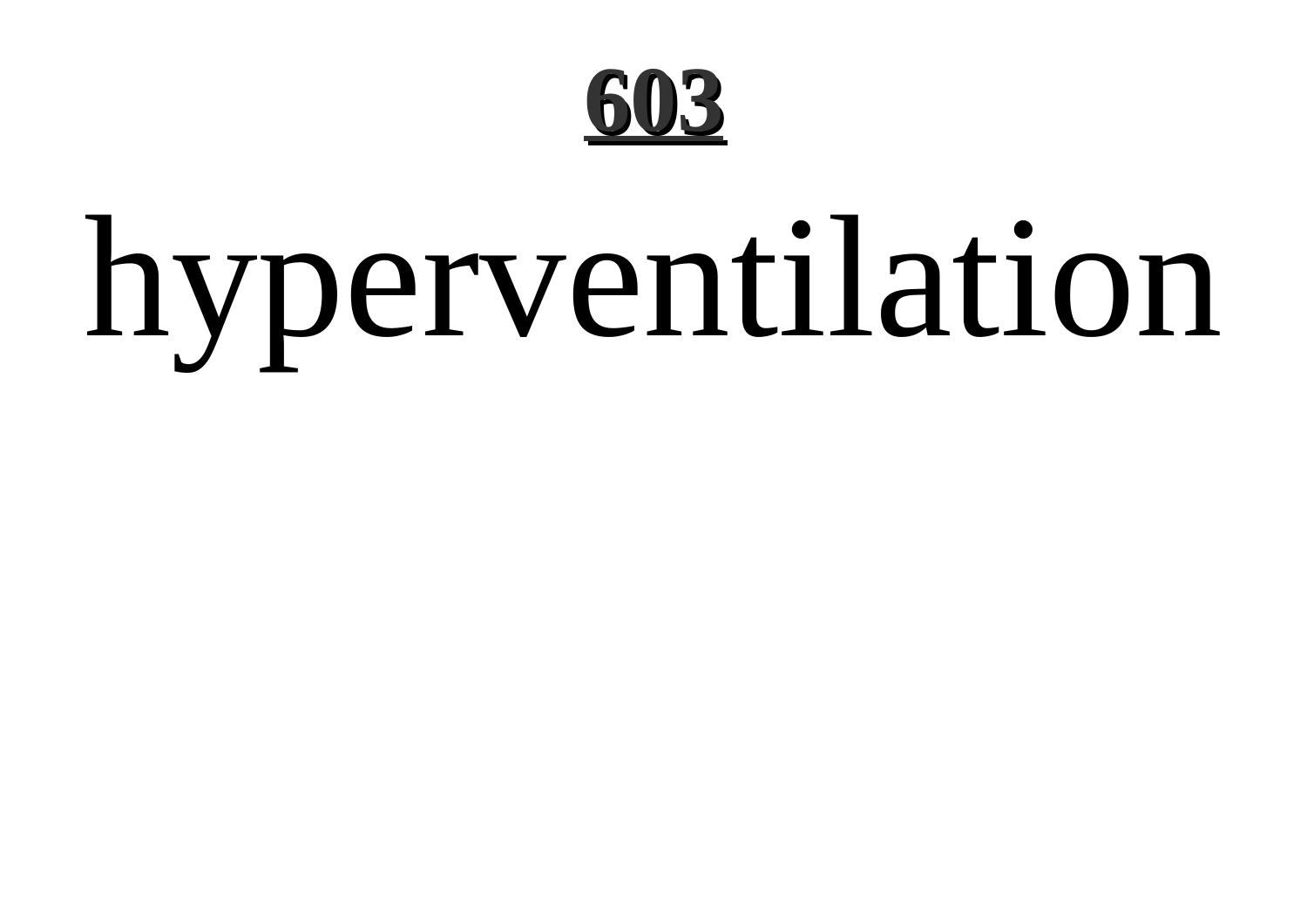

# hypoalbuminae-

#### mia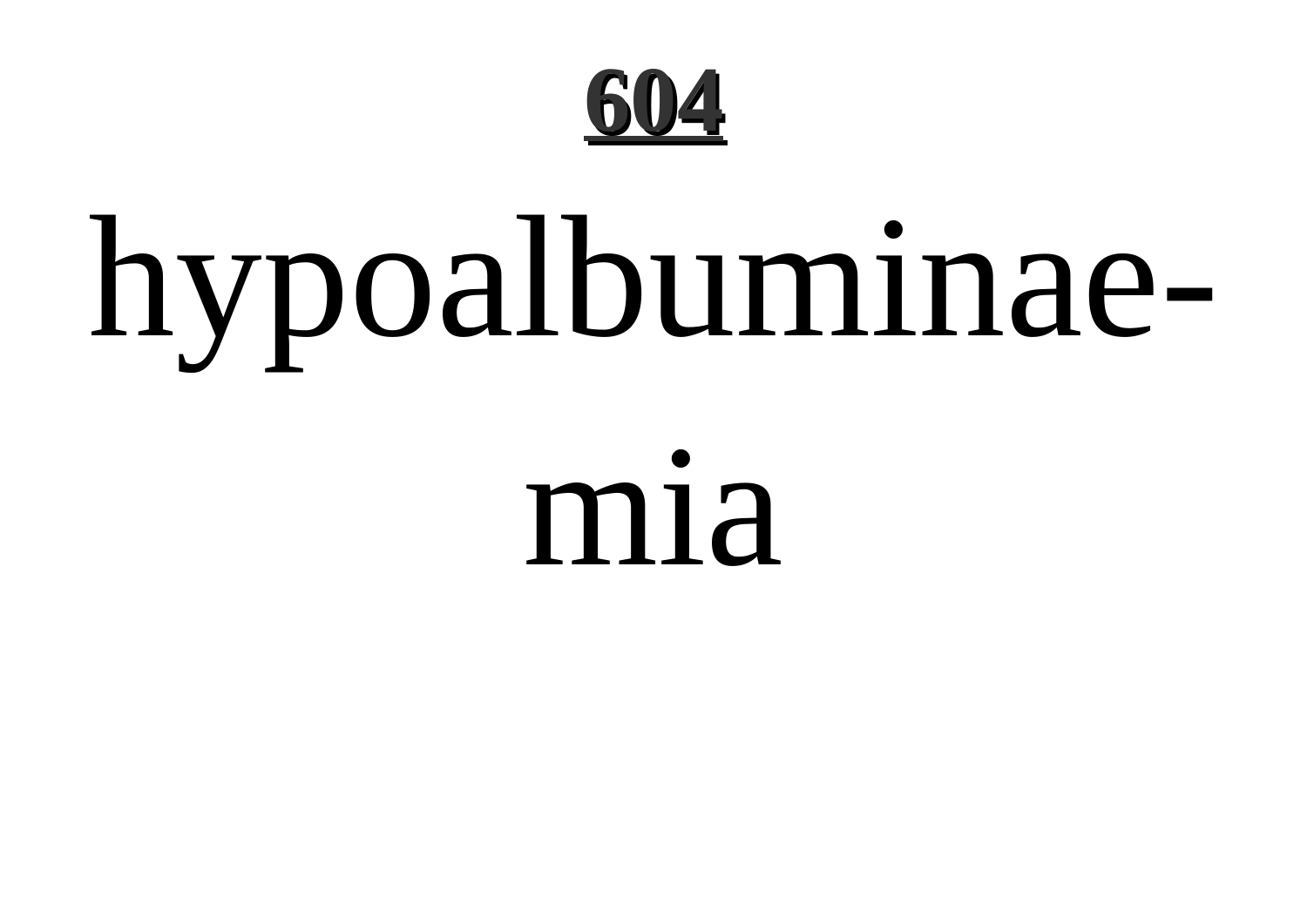

# hypocalcaemic

#### seizure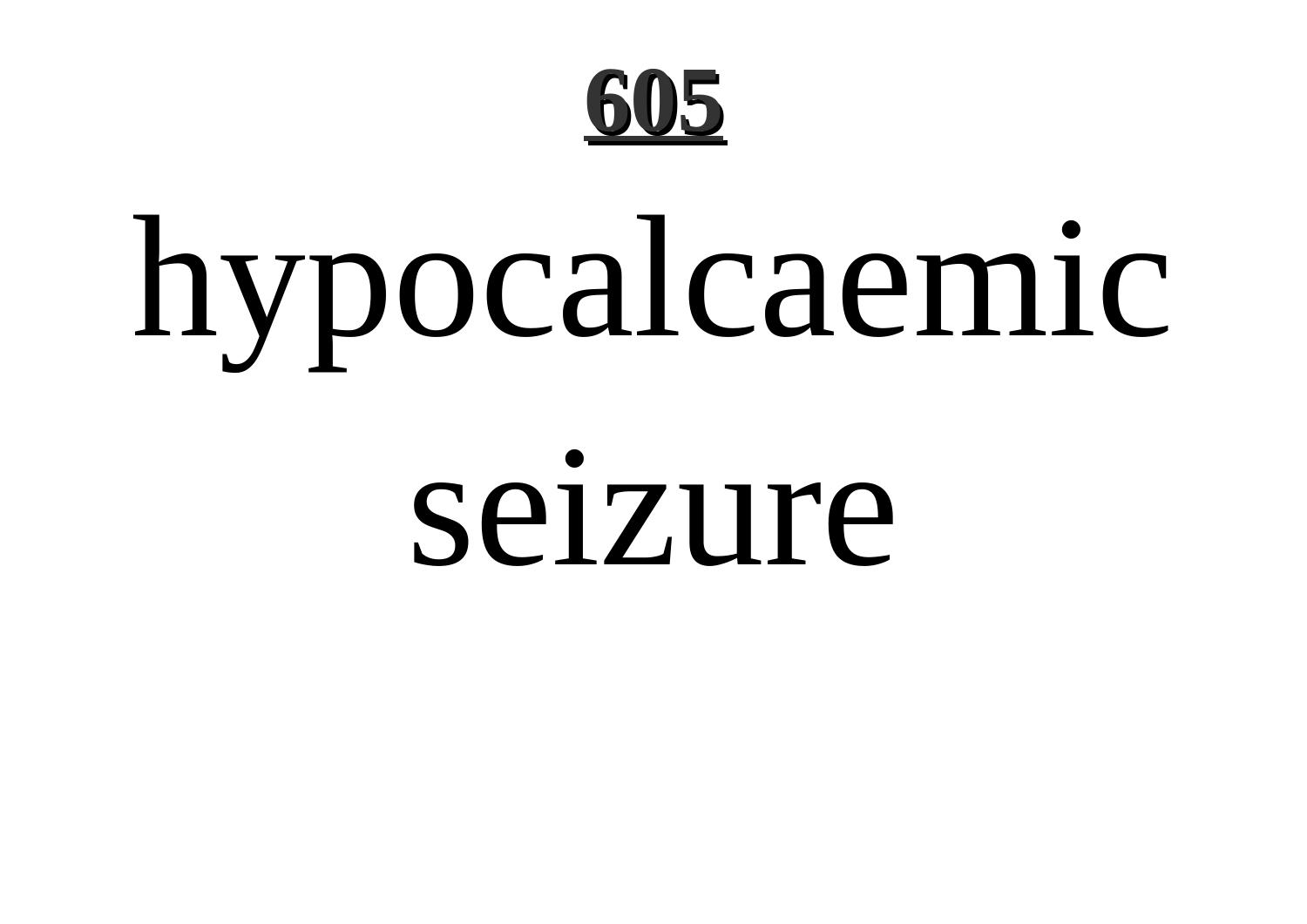

# hypogammaglo-

### bulinaemia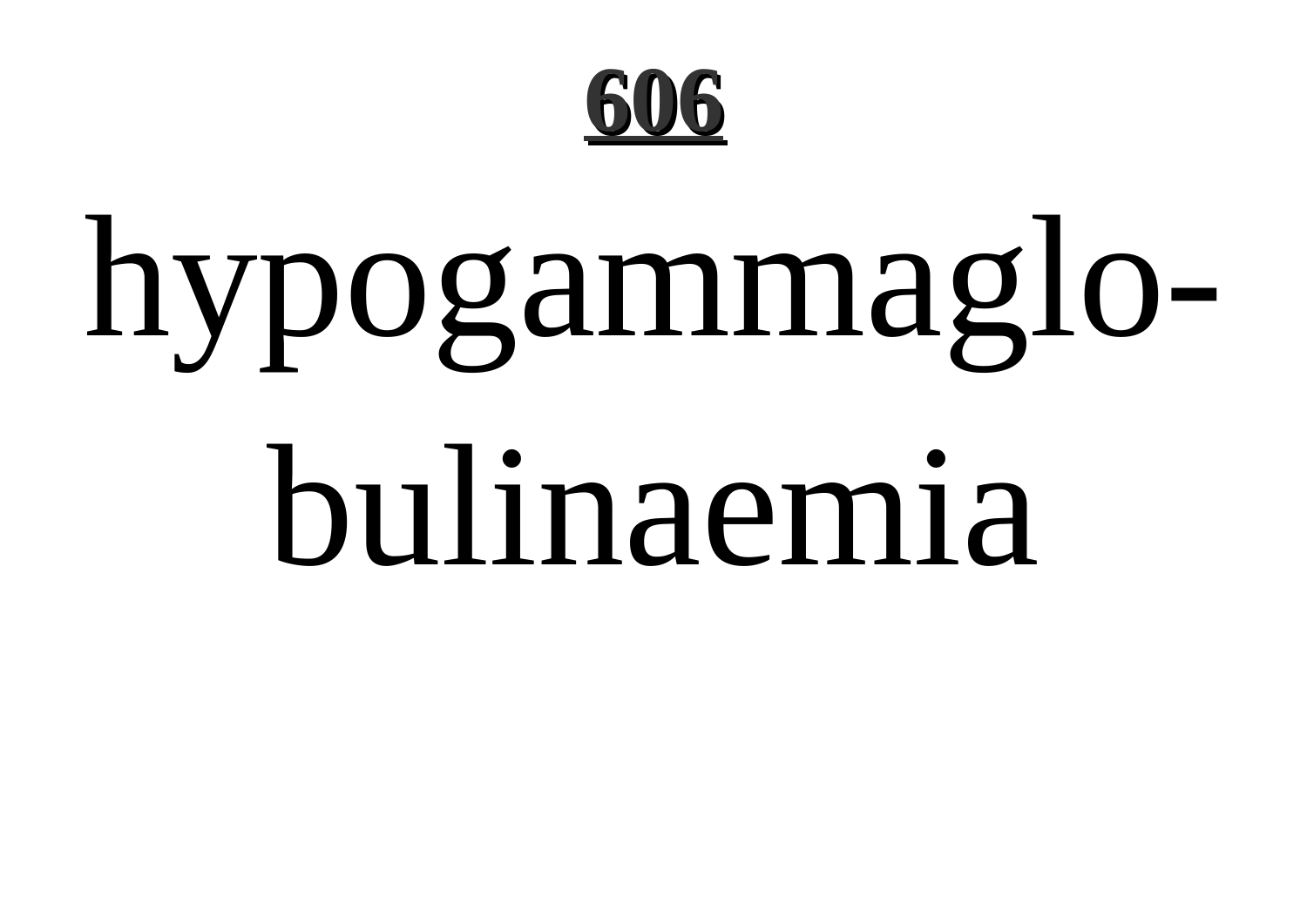

# hypoglossal ner-

# ve paralysis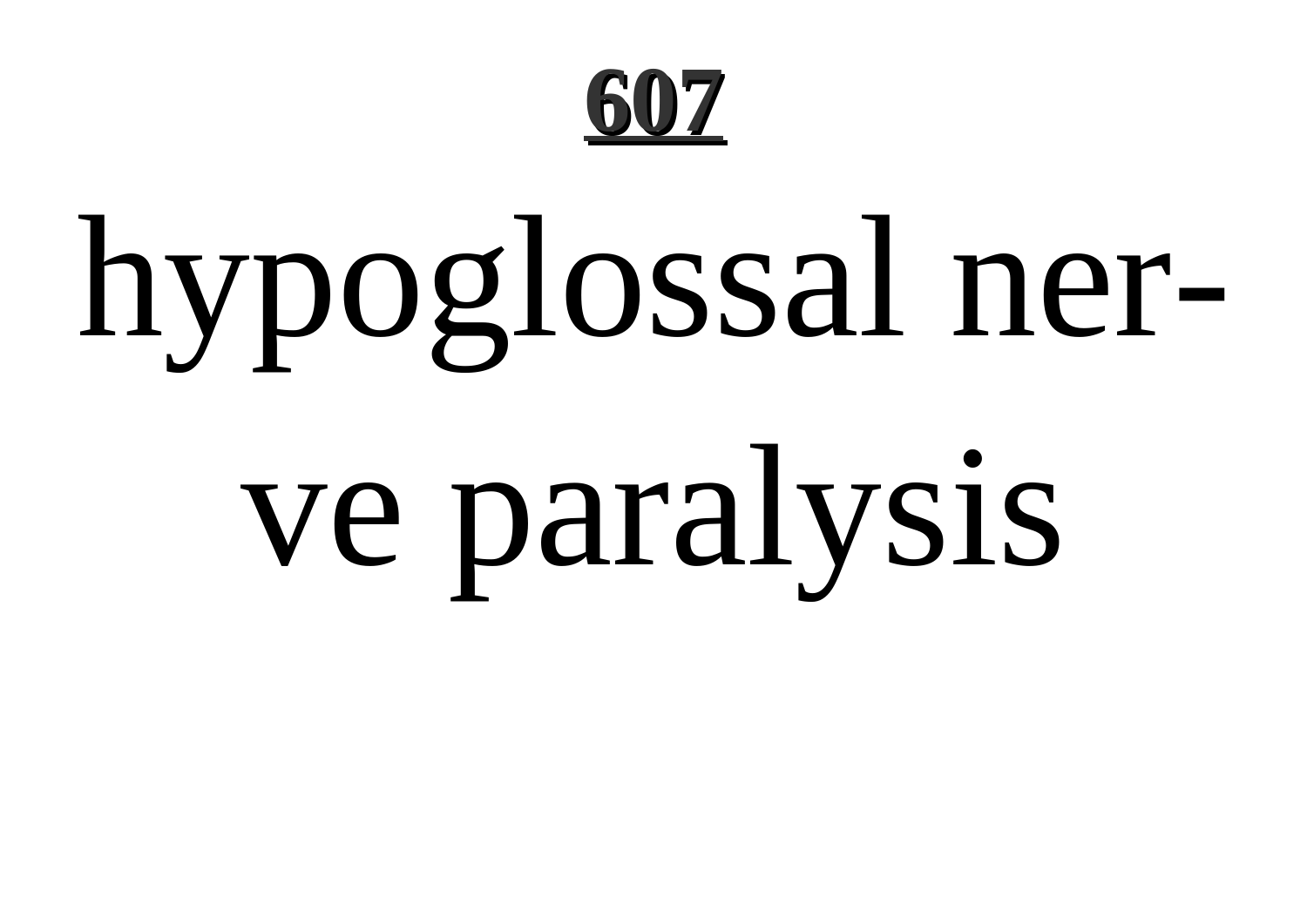

# hypoglossalnerve

### paresis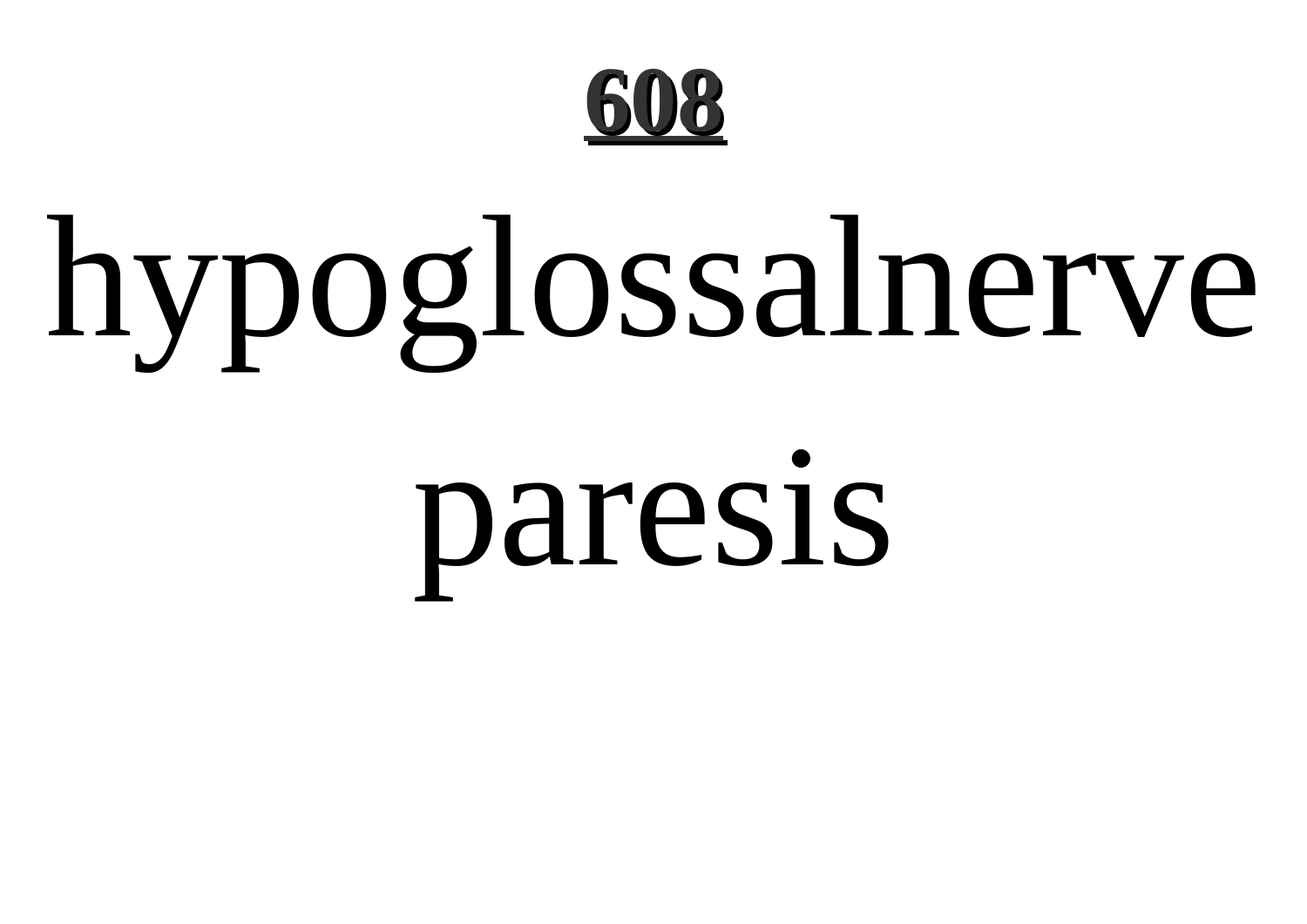

# hypoglycaemic

seizure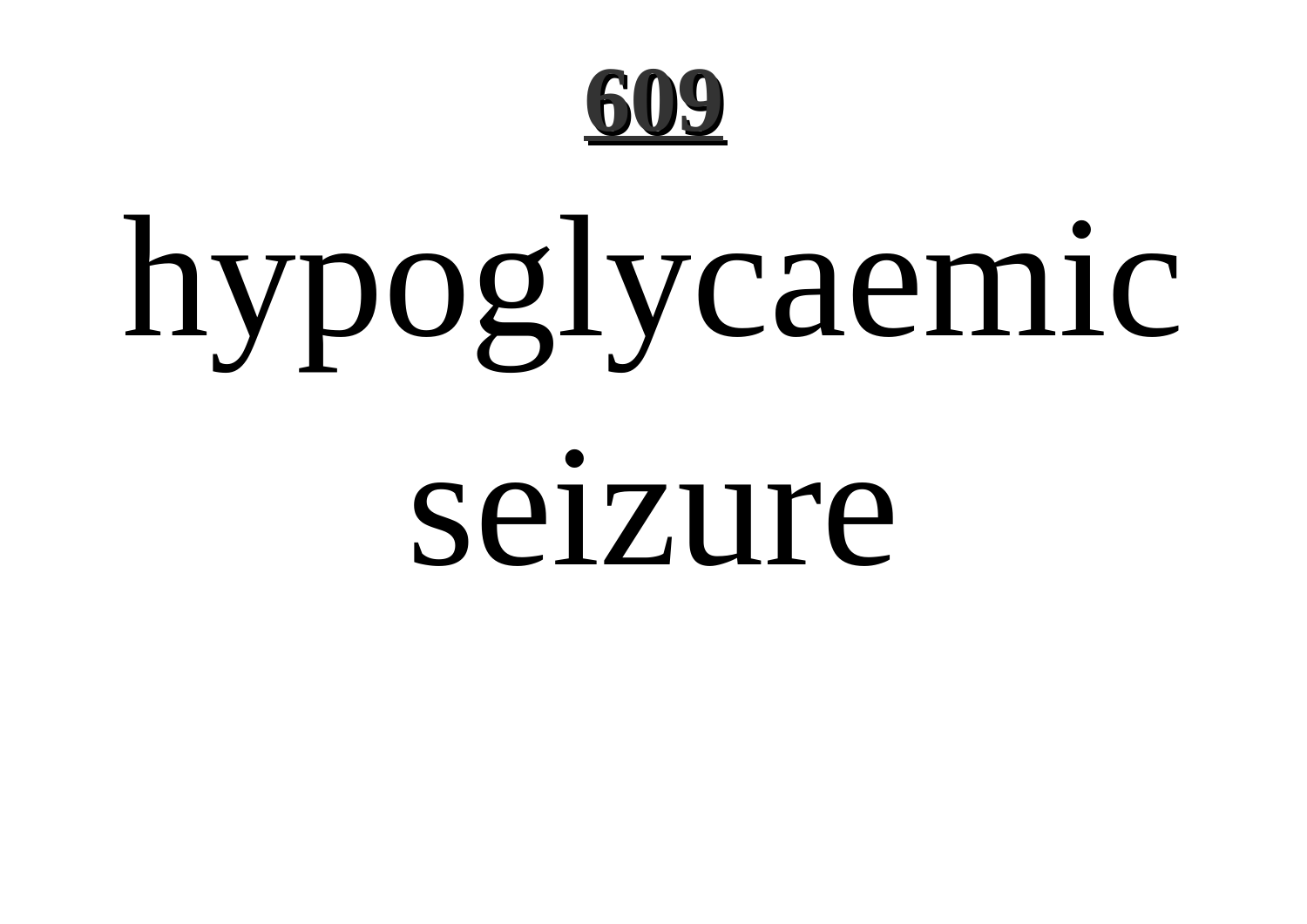

## hyponatraemic

#### seizure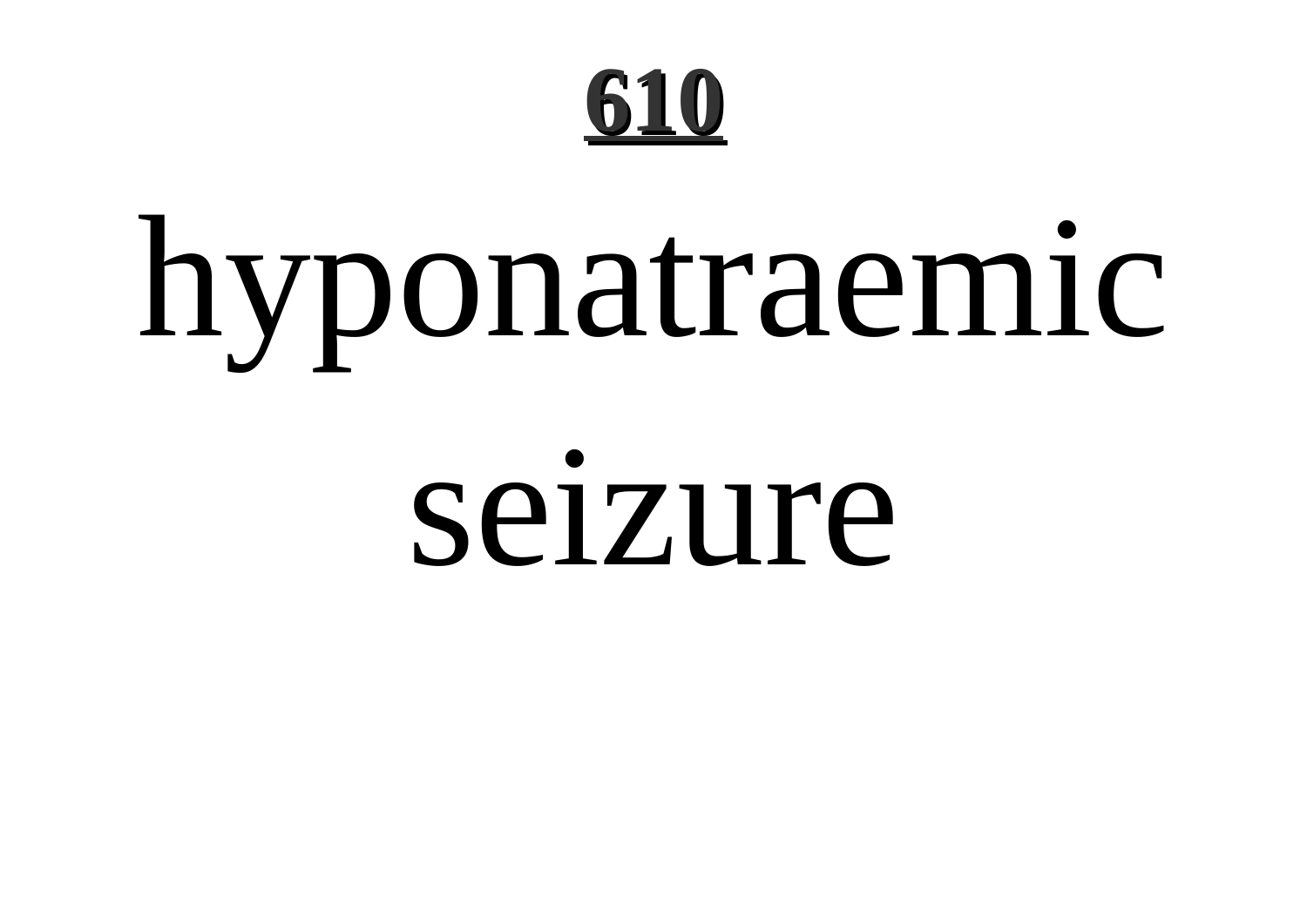#### **611**

## hypotension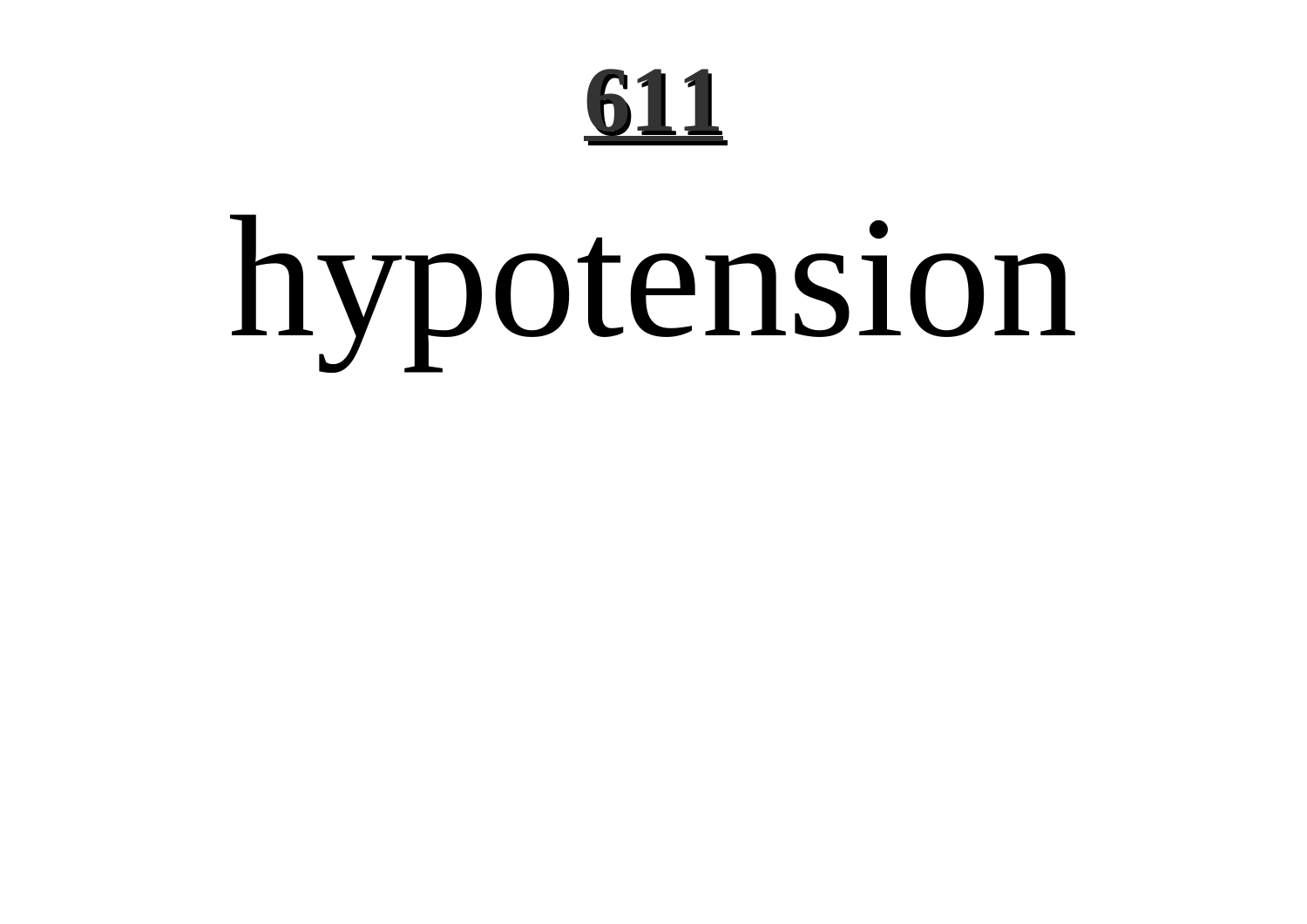

# hypotensivecrisis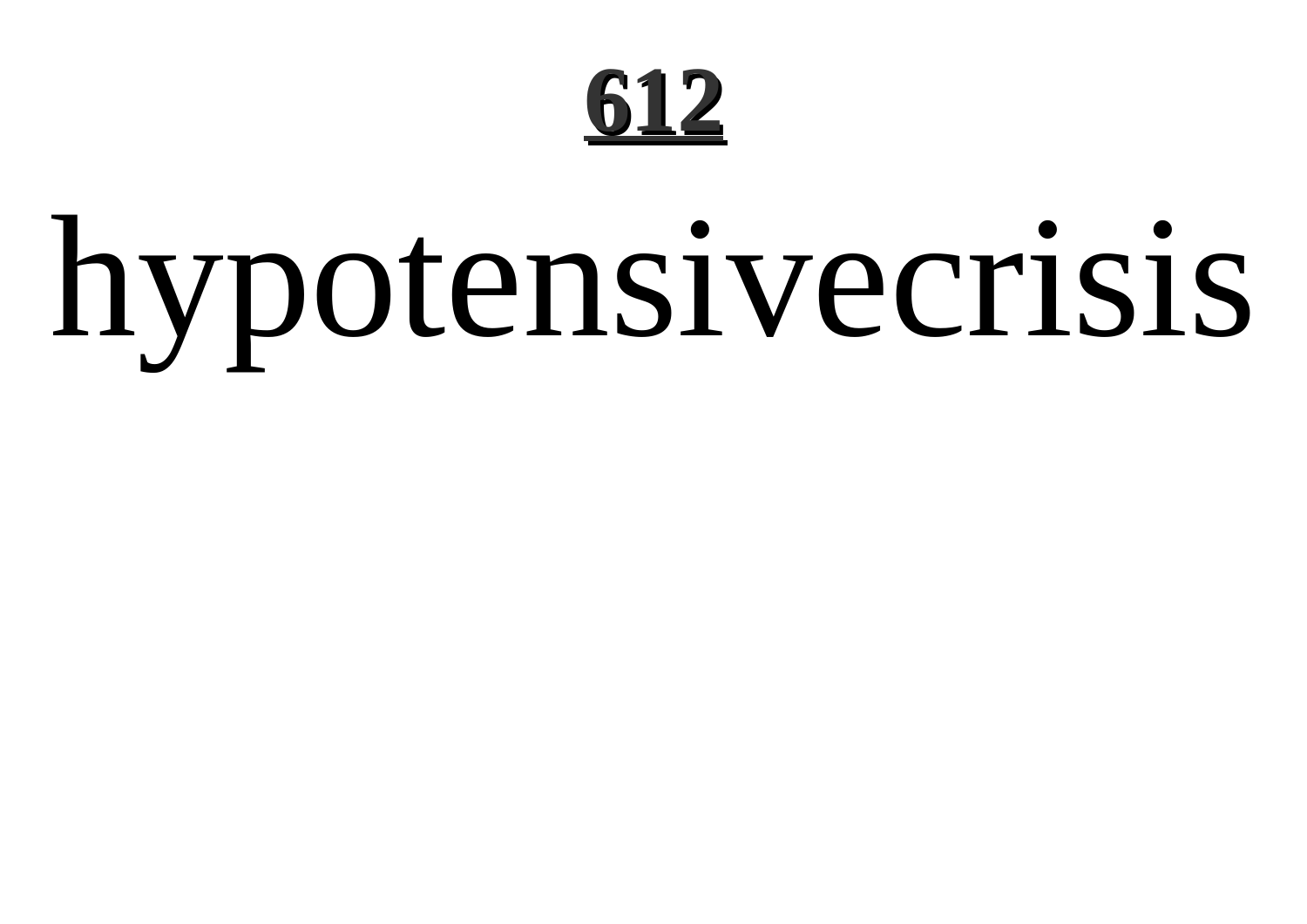

# hypothenar ham-

# mer syndrome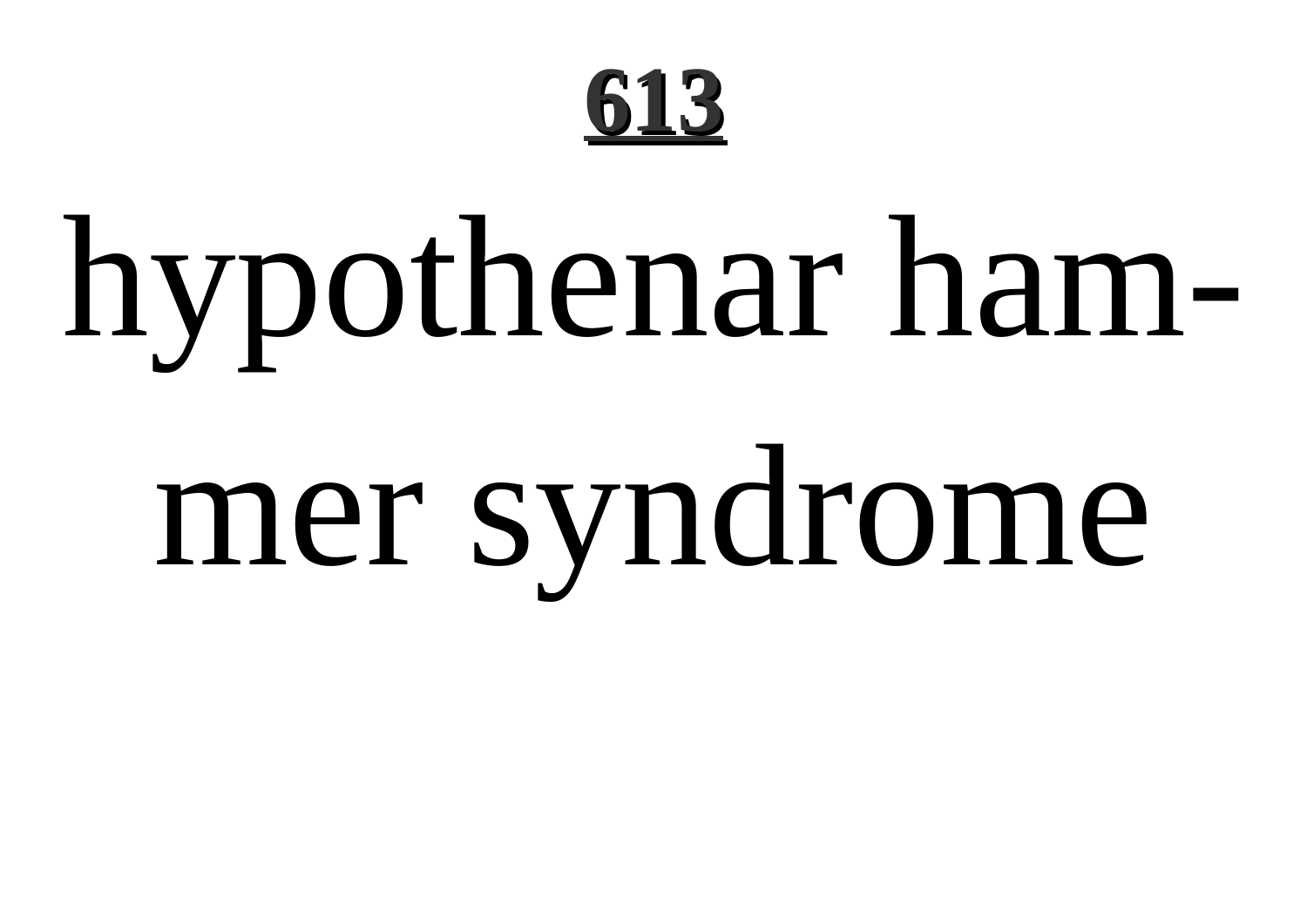

# hypothyroidism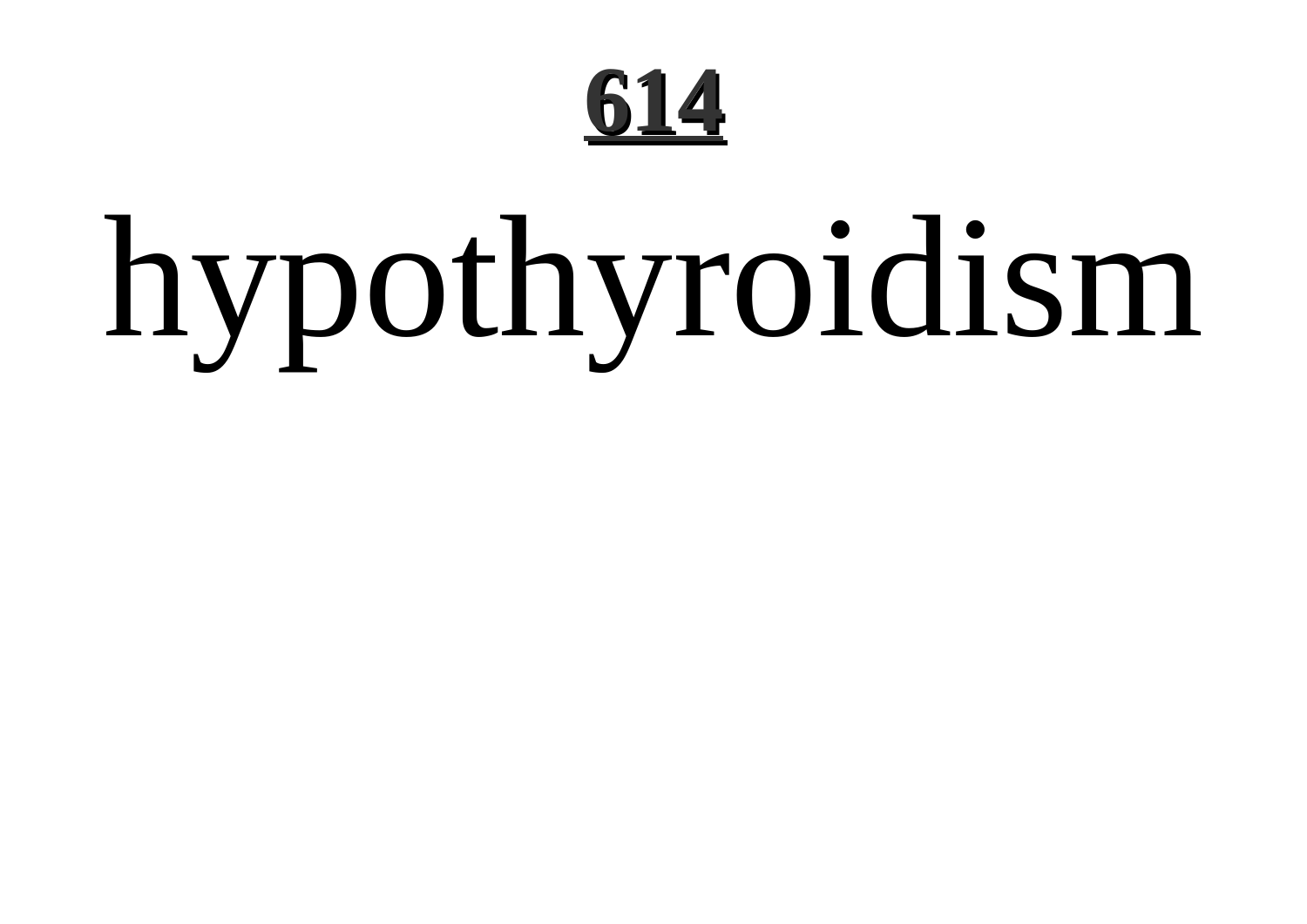#### **615**

### hypoxia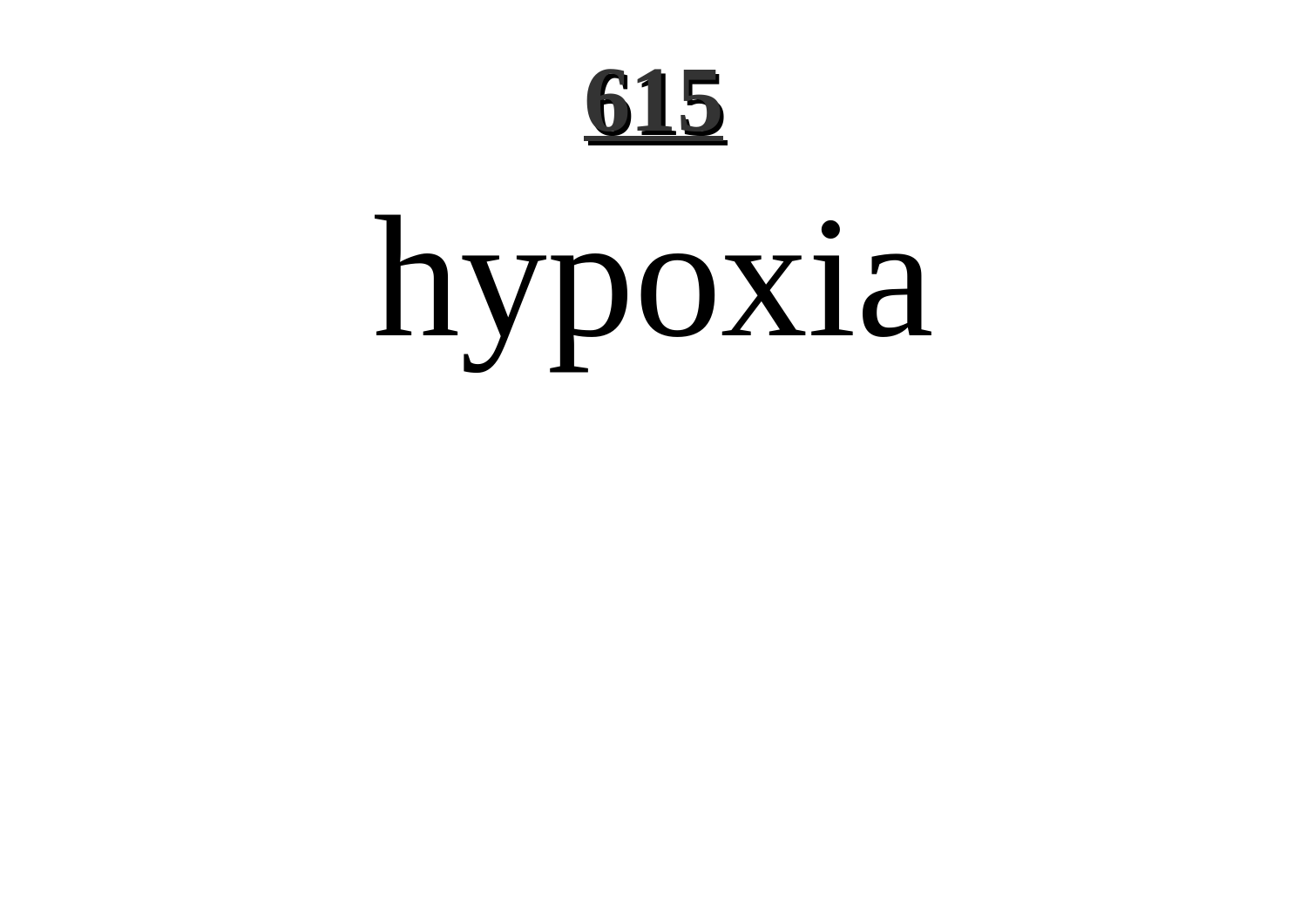

### idiopathic

# cd4lymphocyto-

penia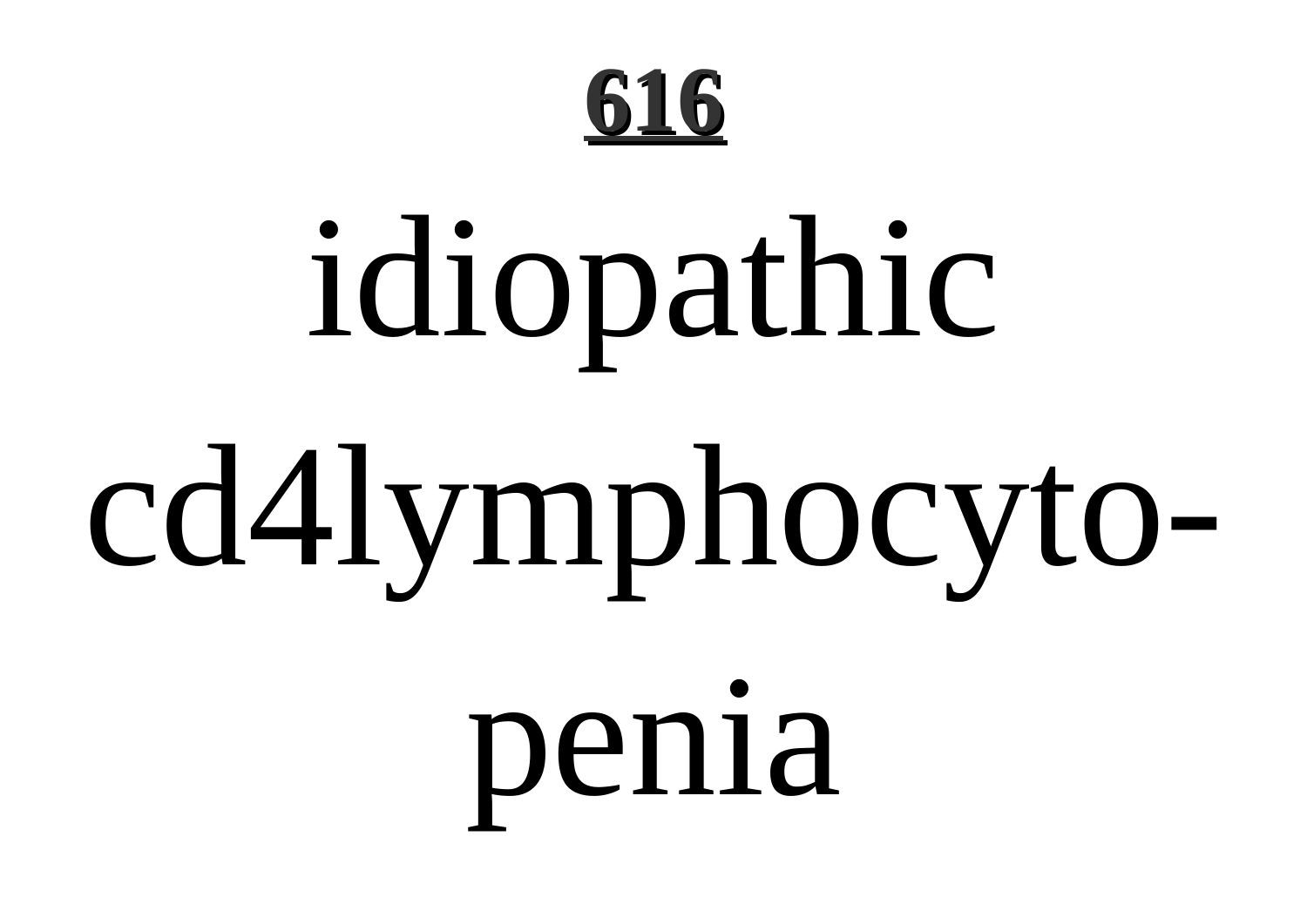#### **617**

# idiopathic generalised epilepsy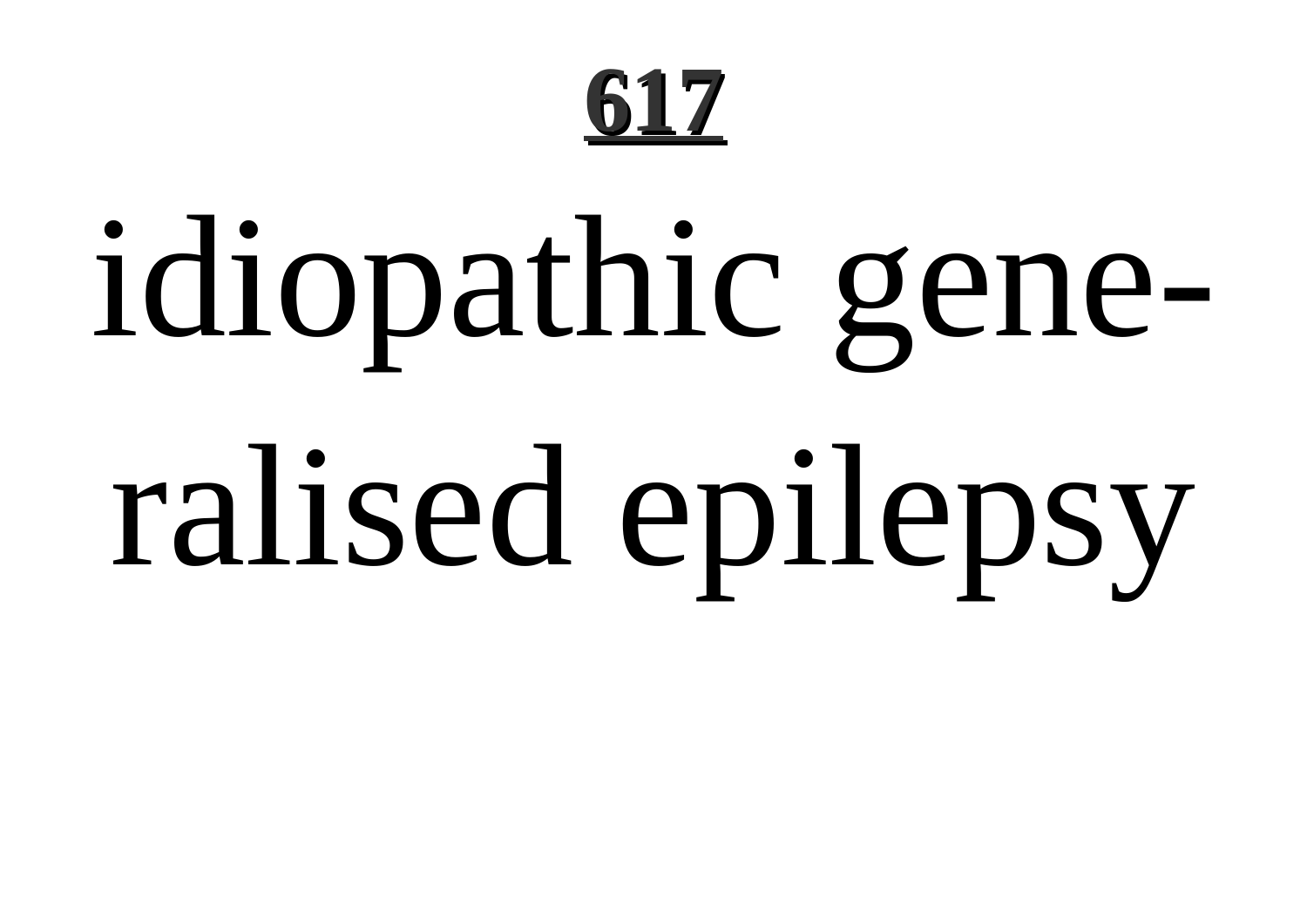

# idiopathic inter-

# stitial pneumonia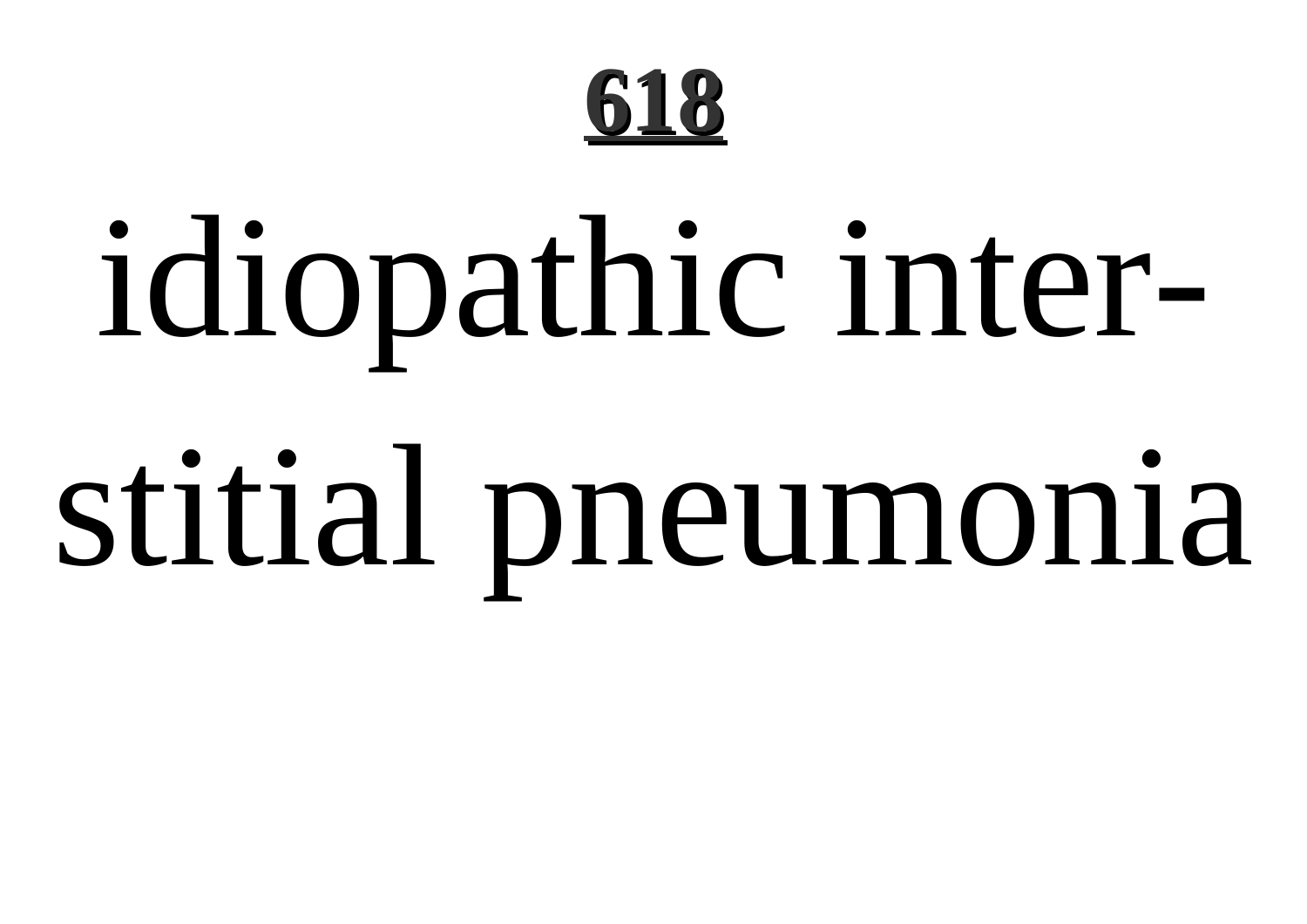

# idiopathicneutro-

### penia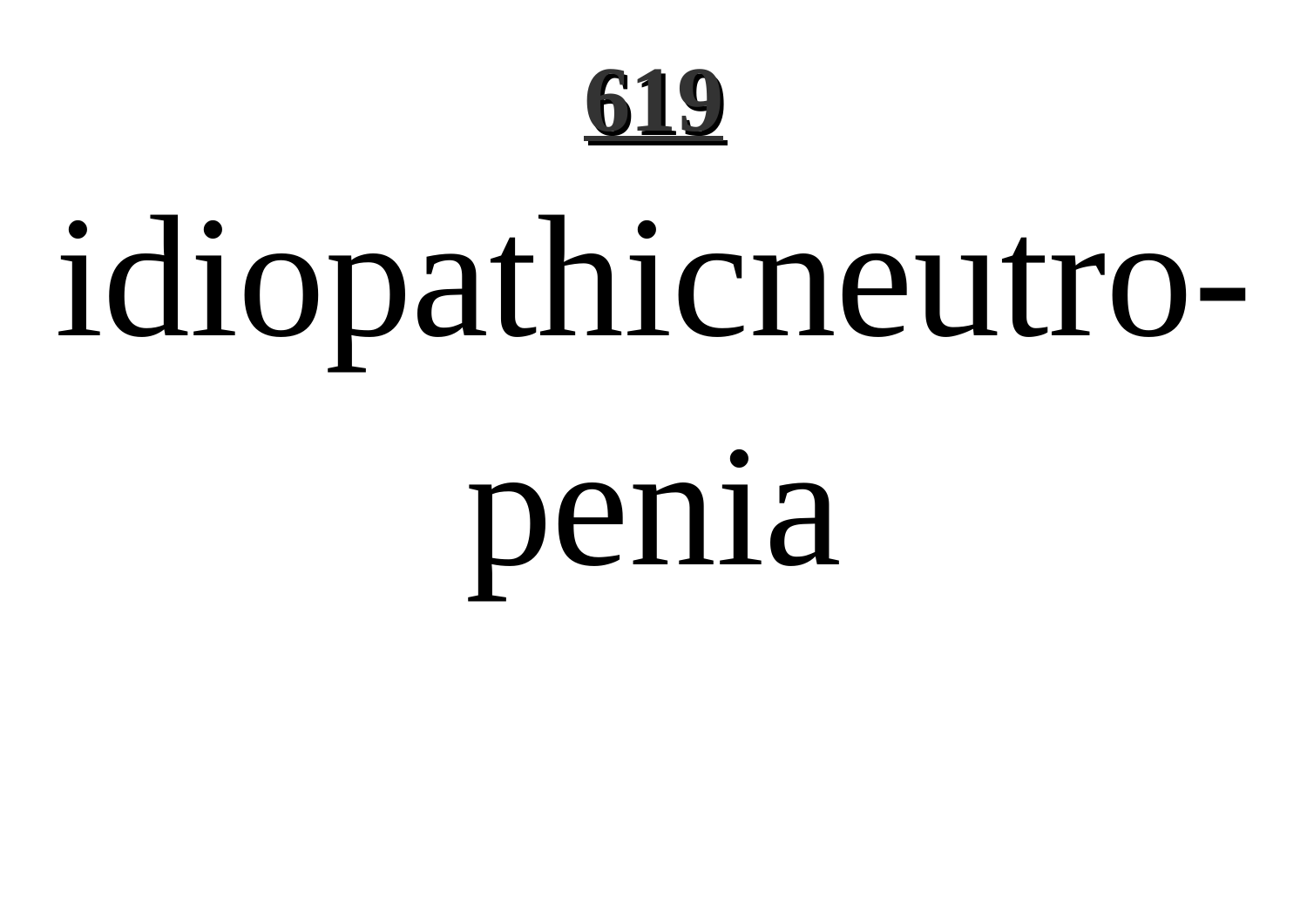

# idiopathic pulmonary fibrosis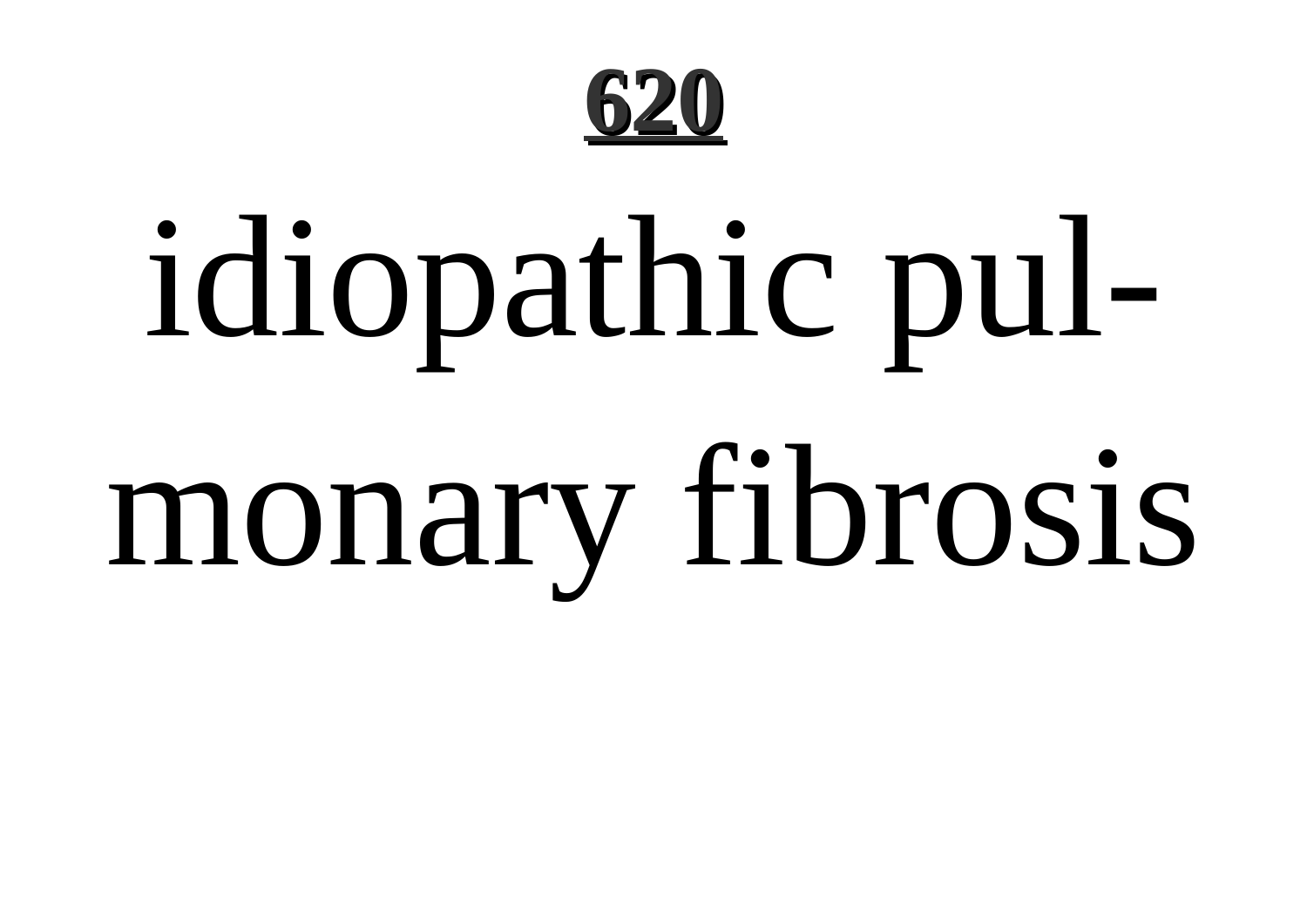

# iga nephropathy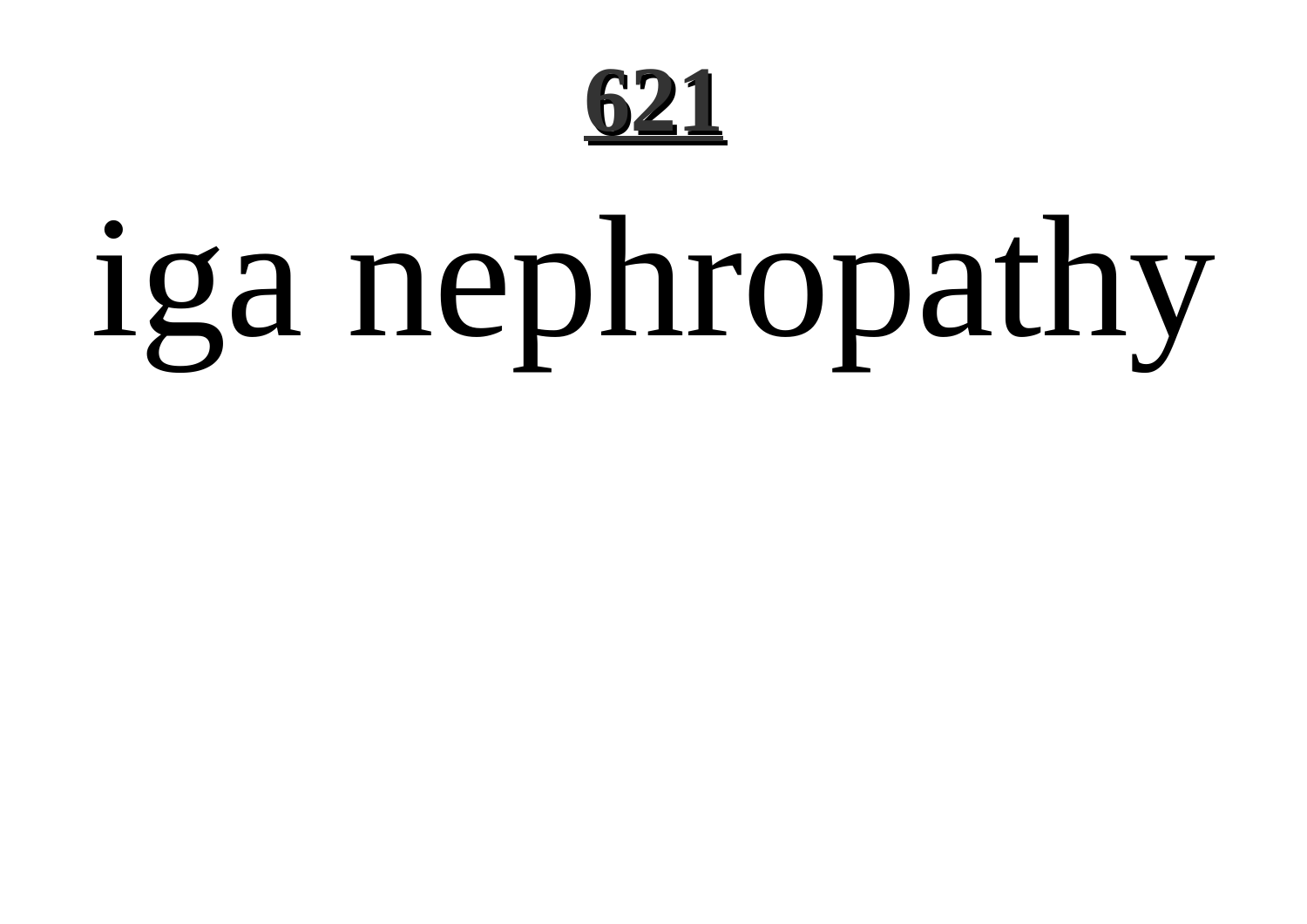

# igm nephropathy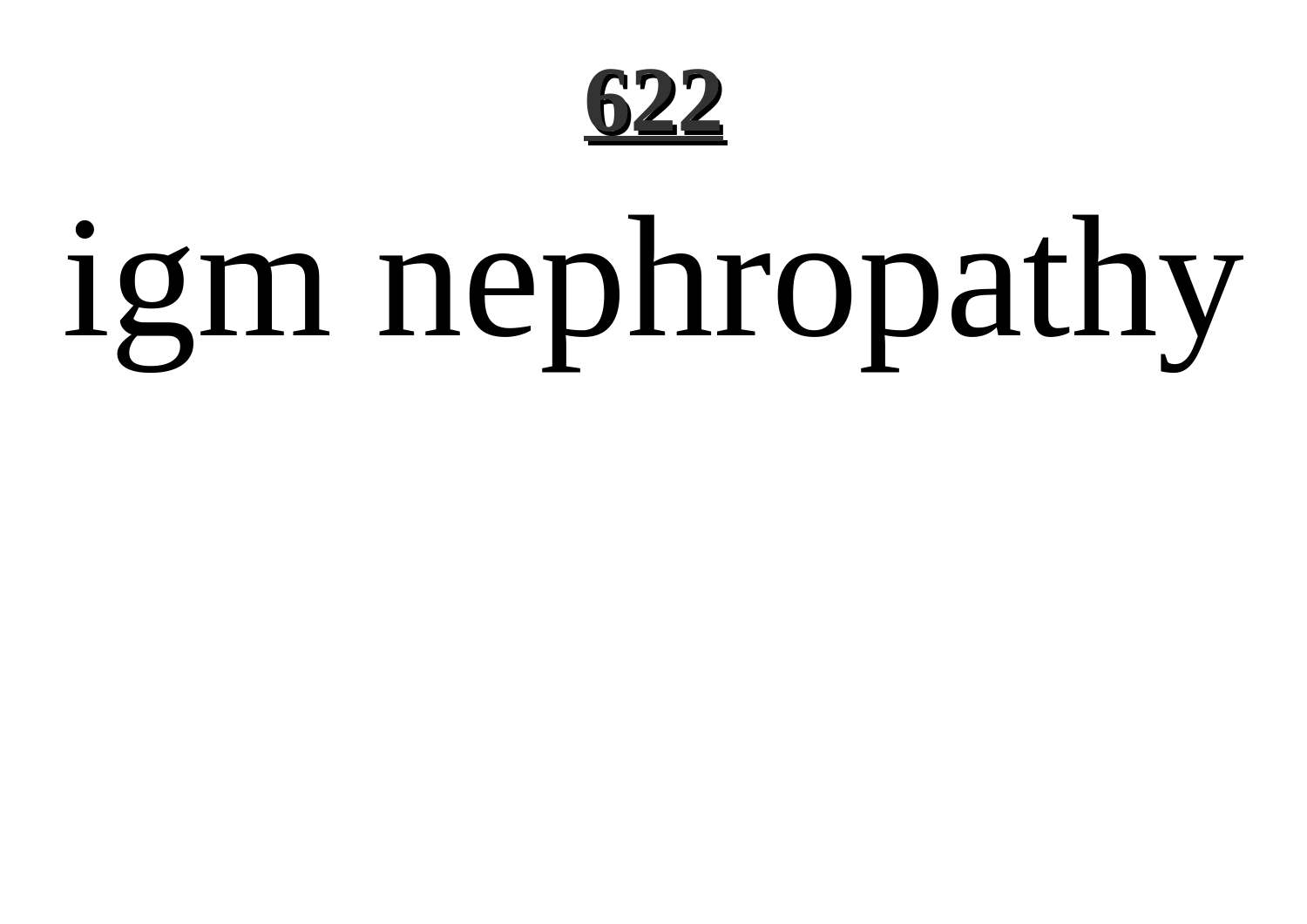

# iiird nerveparaly-

#### SIS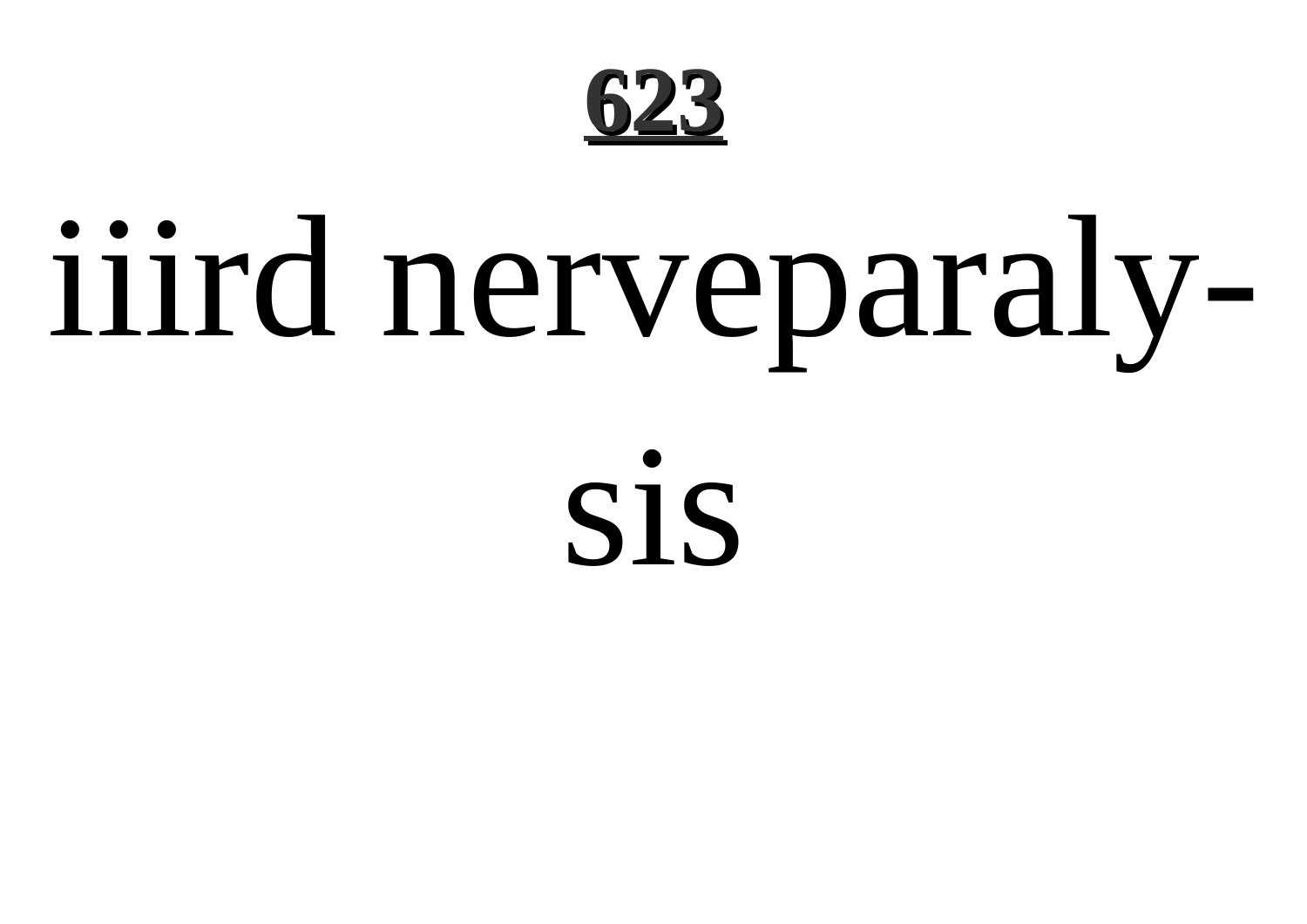

# iiird nerve pare-

#### SIS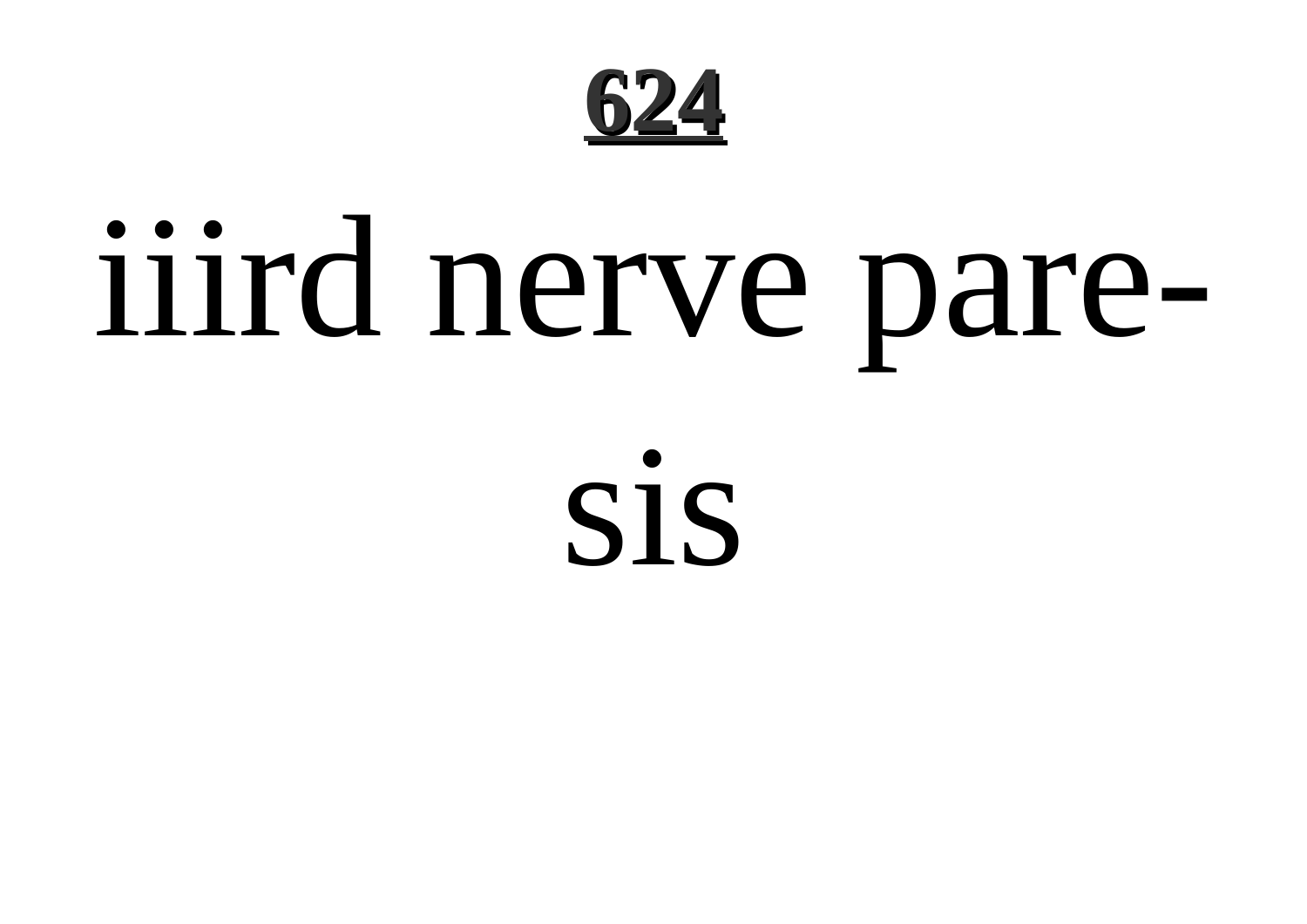

### iliac artery em-

#### bolism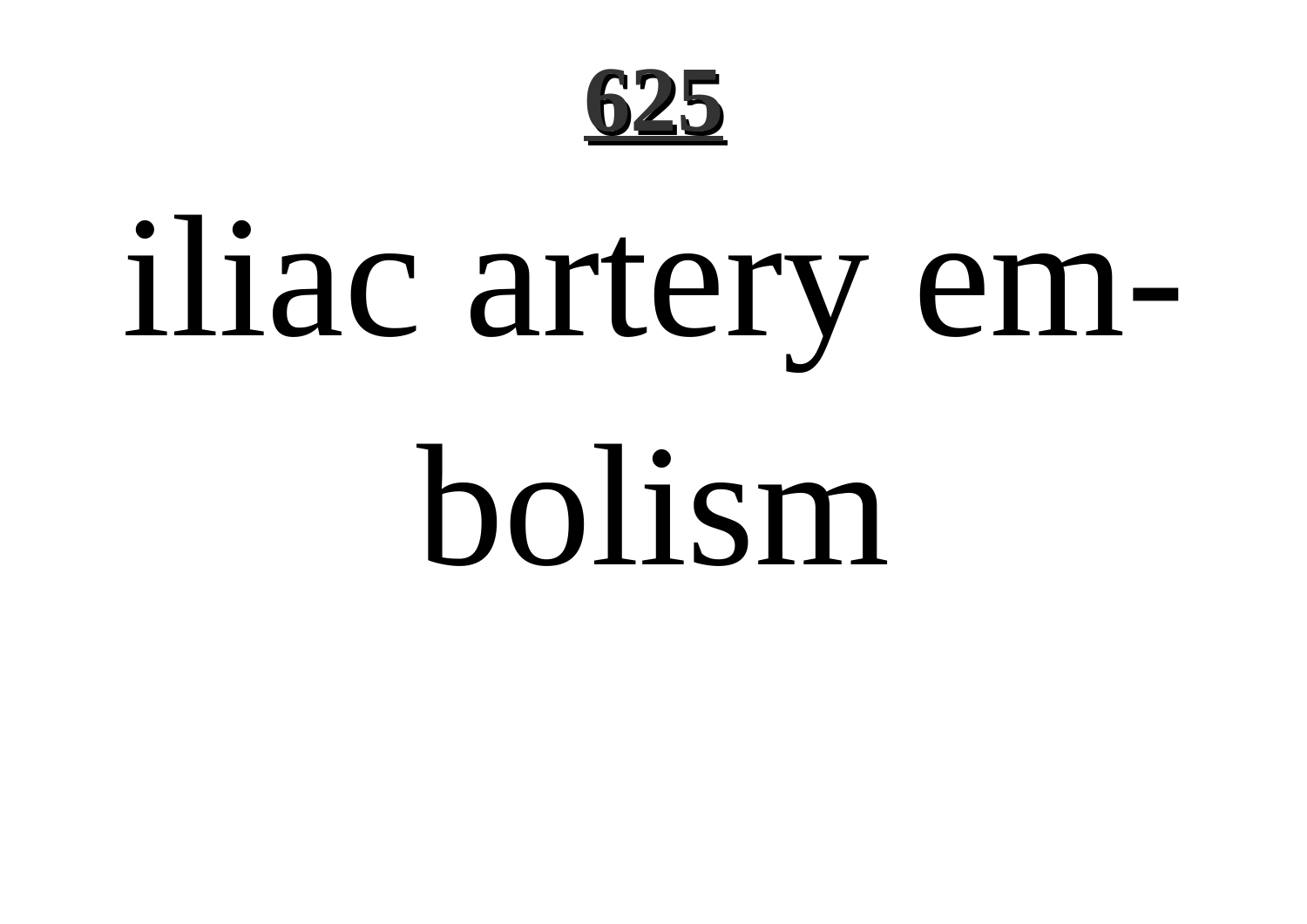

#### immune throm-

# bocytopenia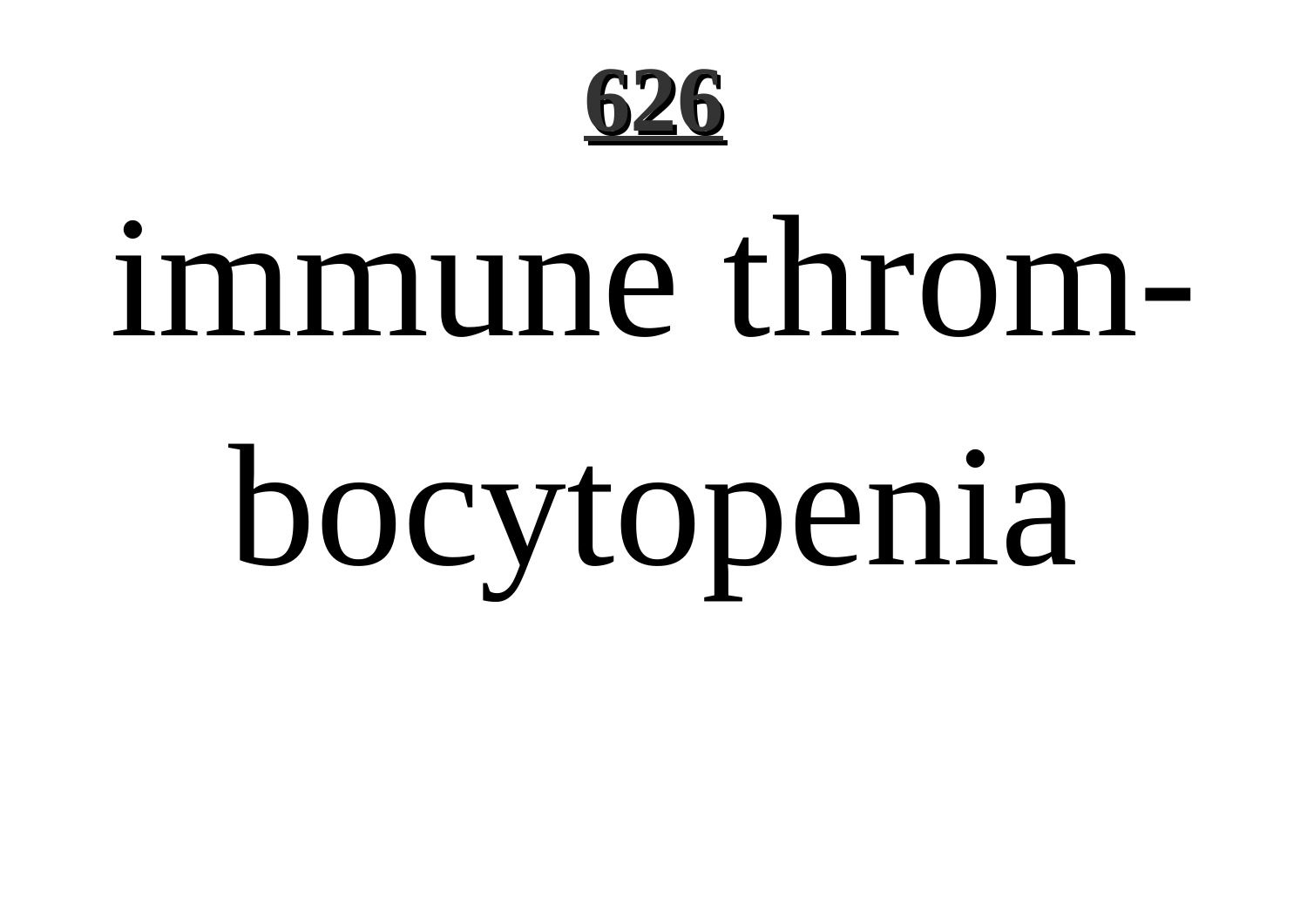

# immune-mediated adverse rea-

ction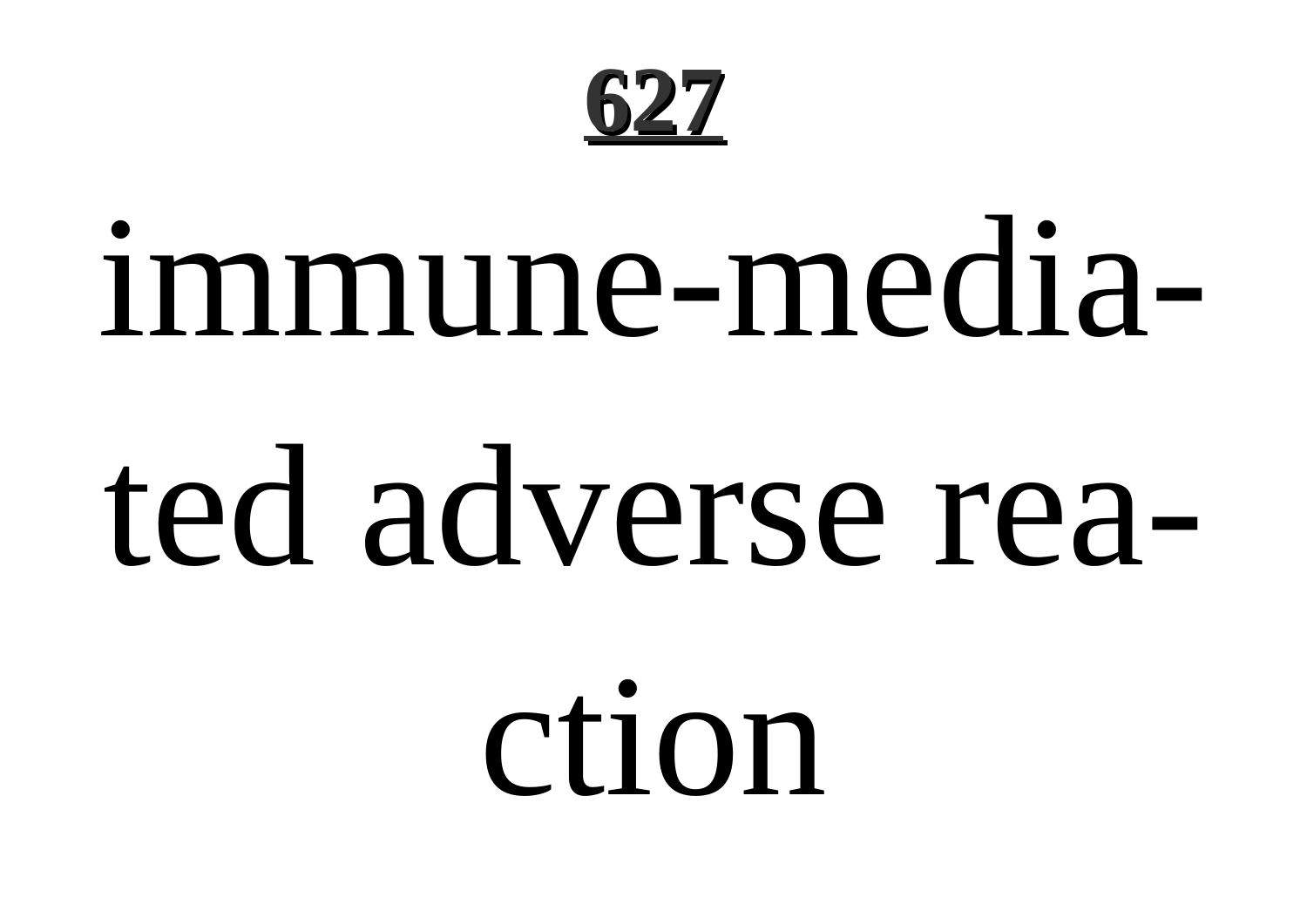

# immune-mediated cholangitis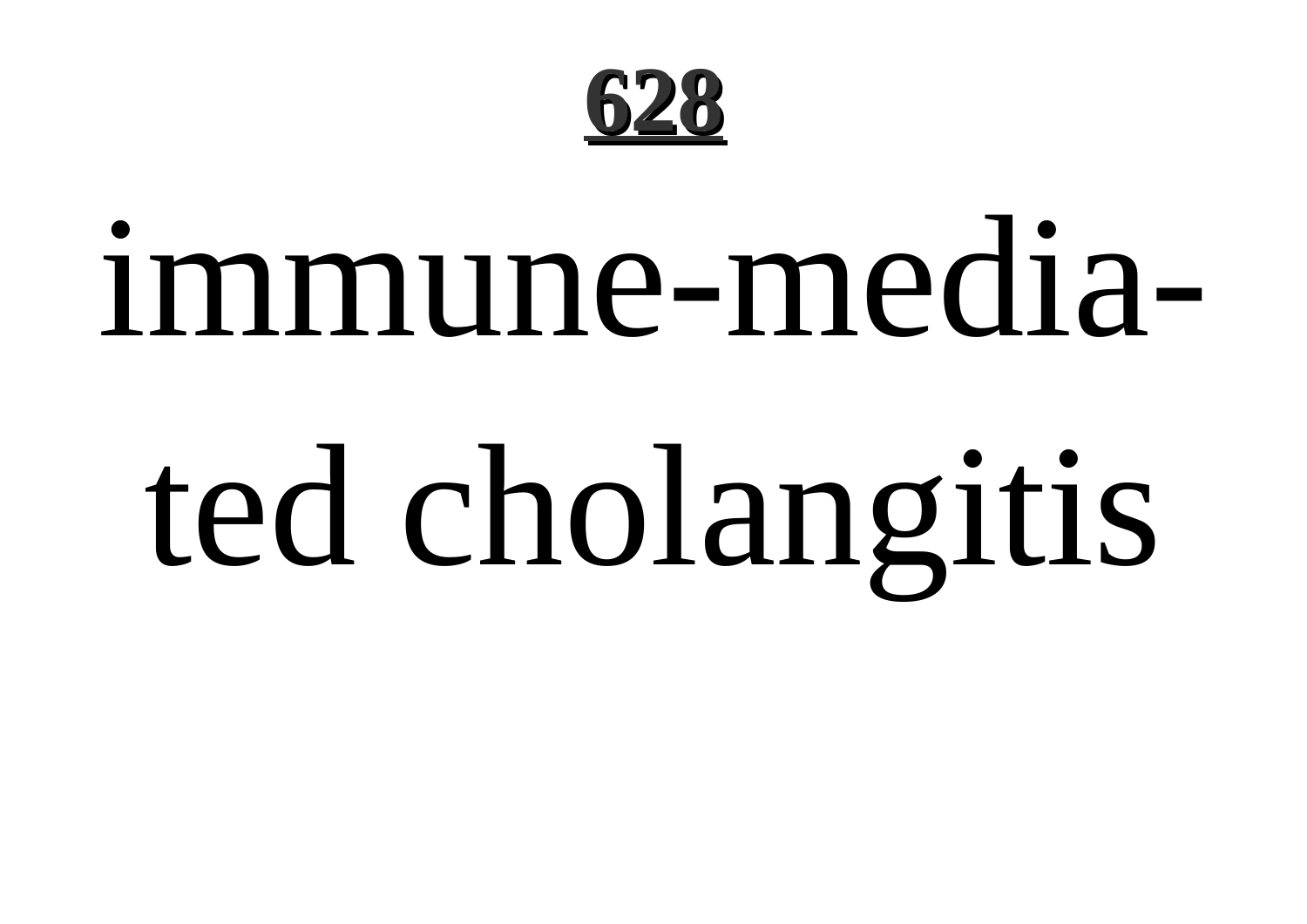

#### tedcholestasis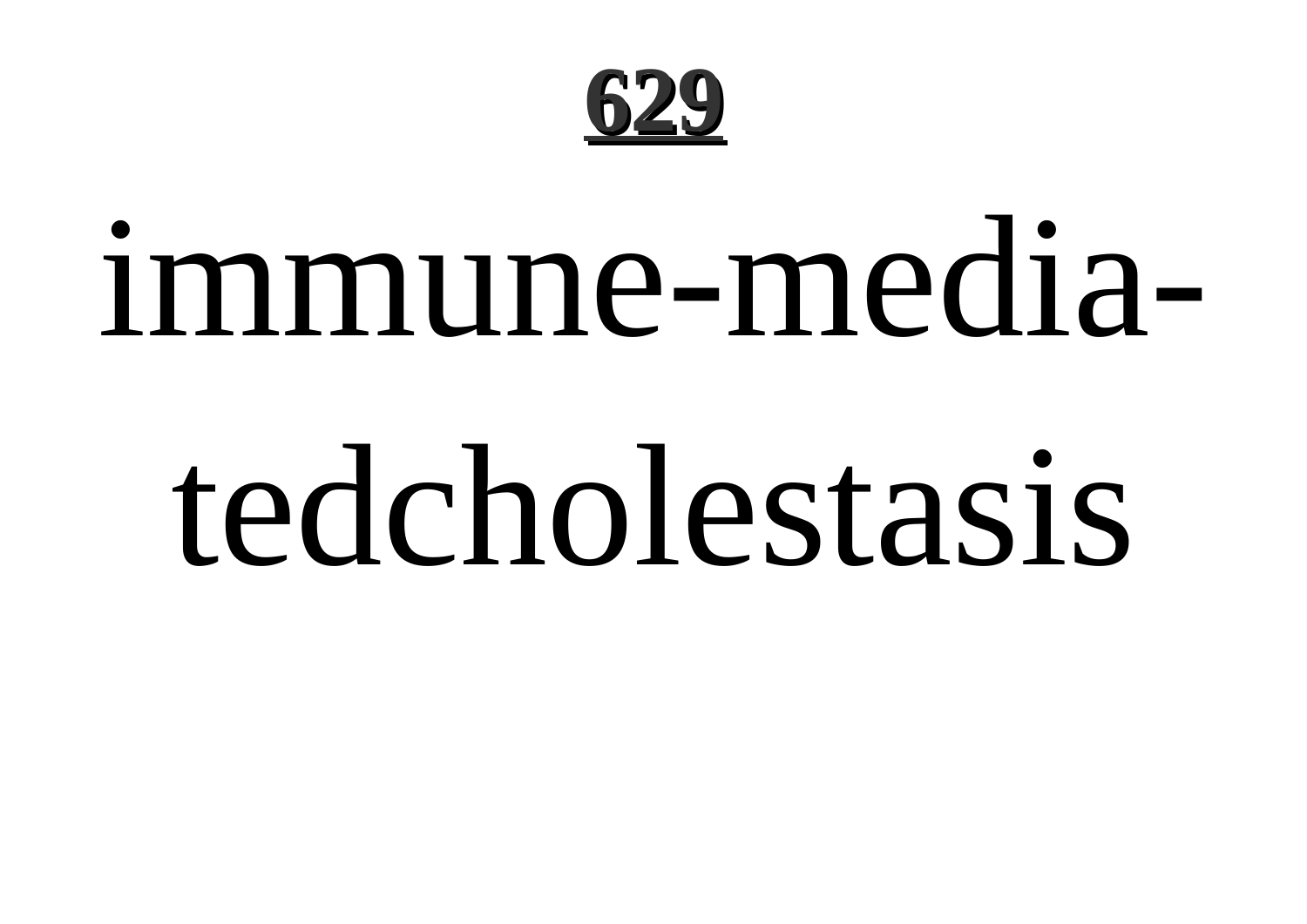

# ted cytopenia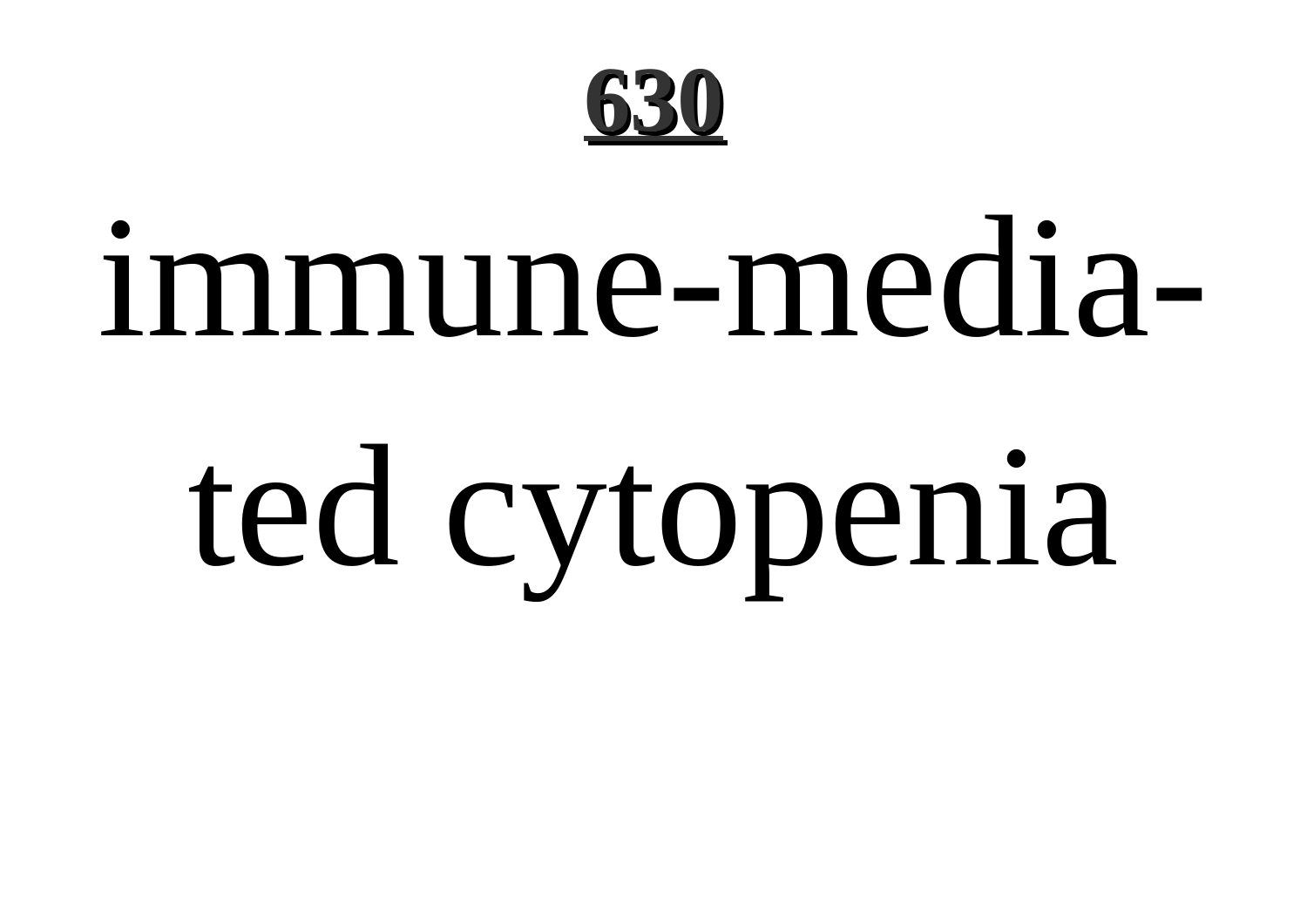

# immune-mediated encephalitis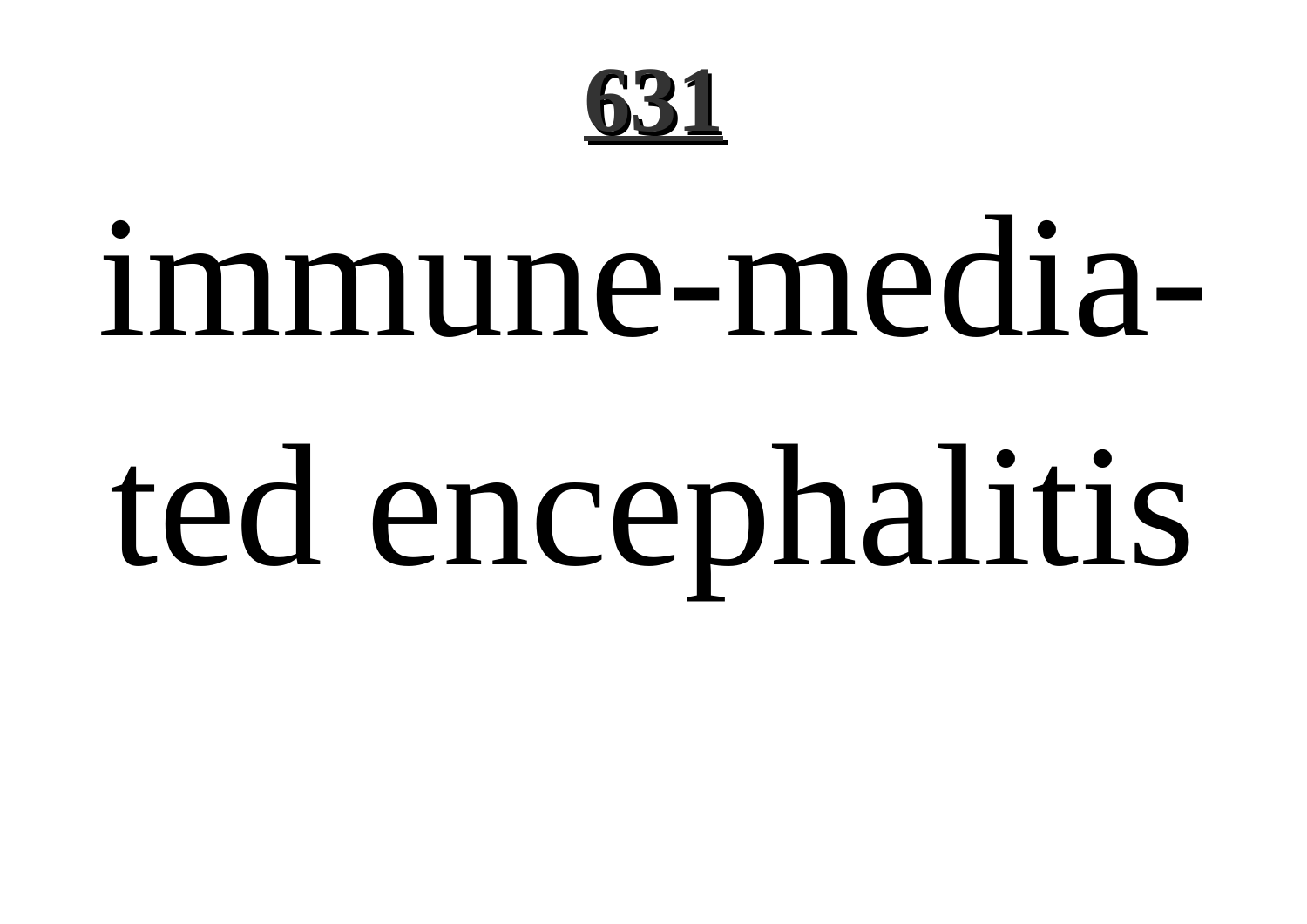

# immune-mediatedencephalopathy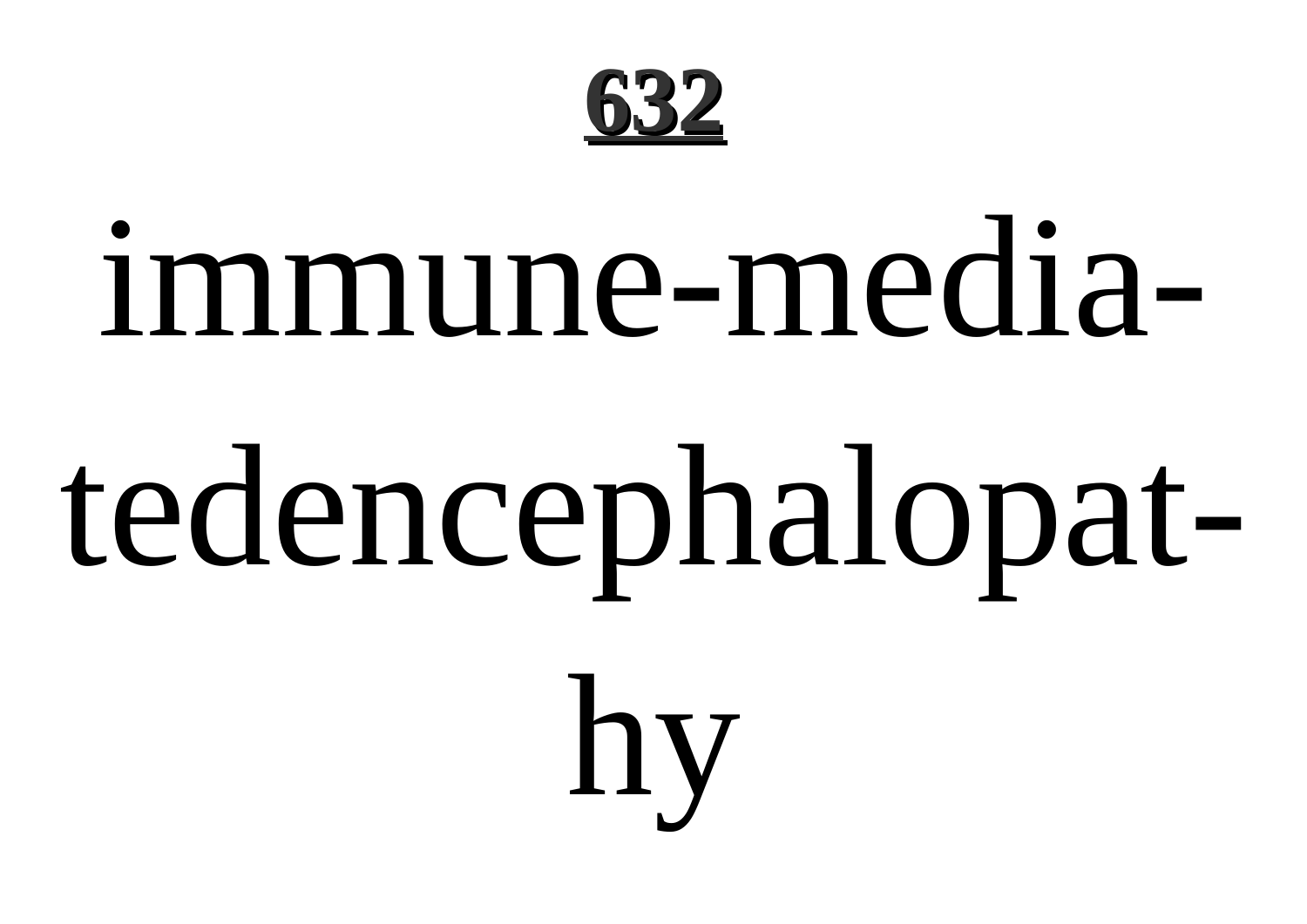

### immune-mediated endocrino-

pathy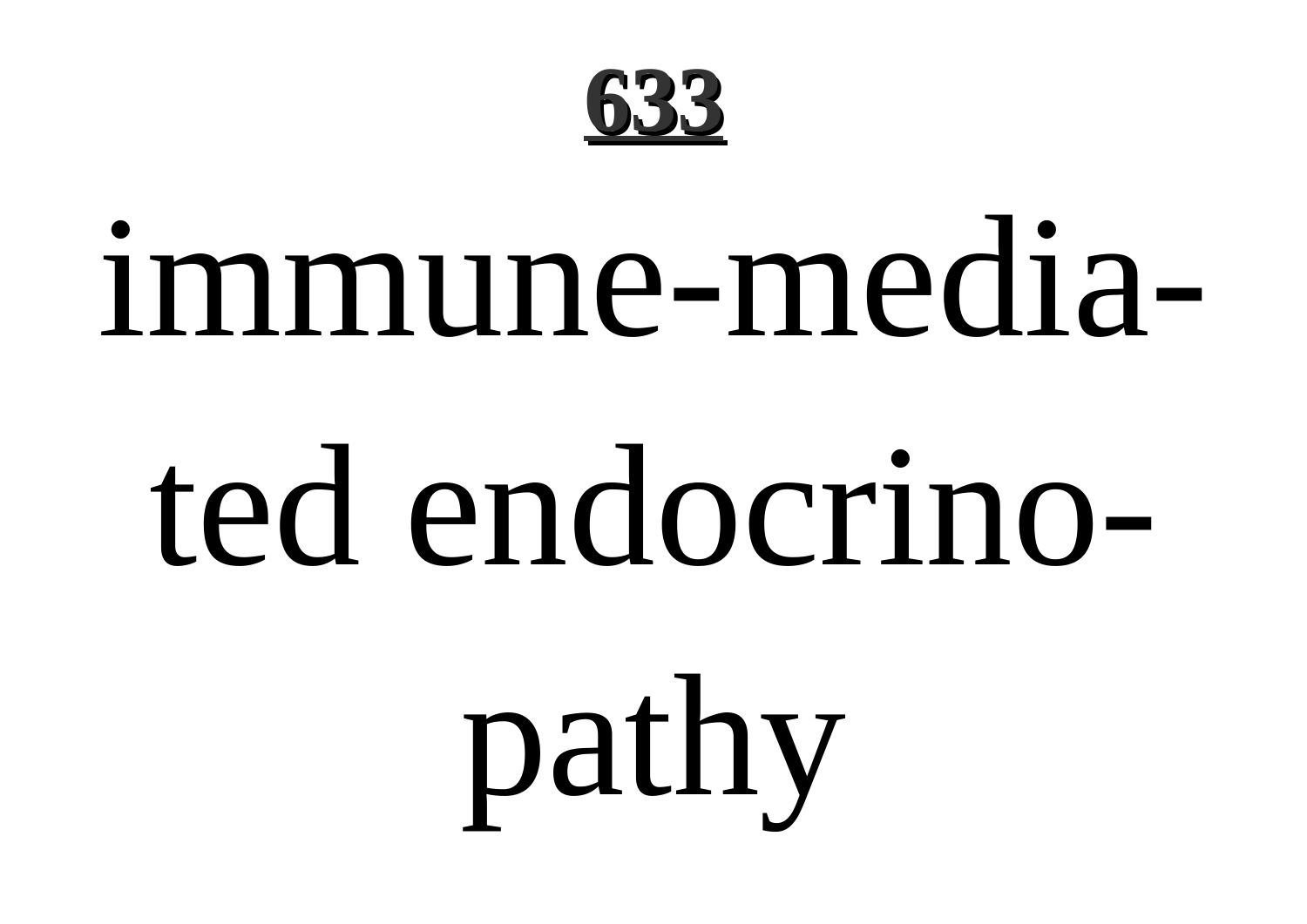

# immune-mediated enterocolitis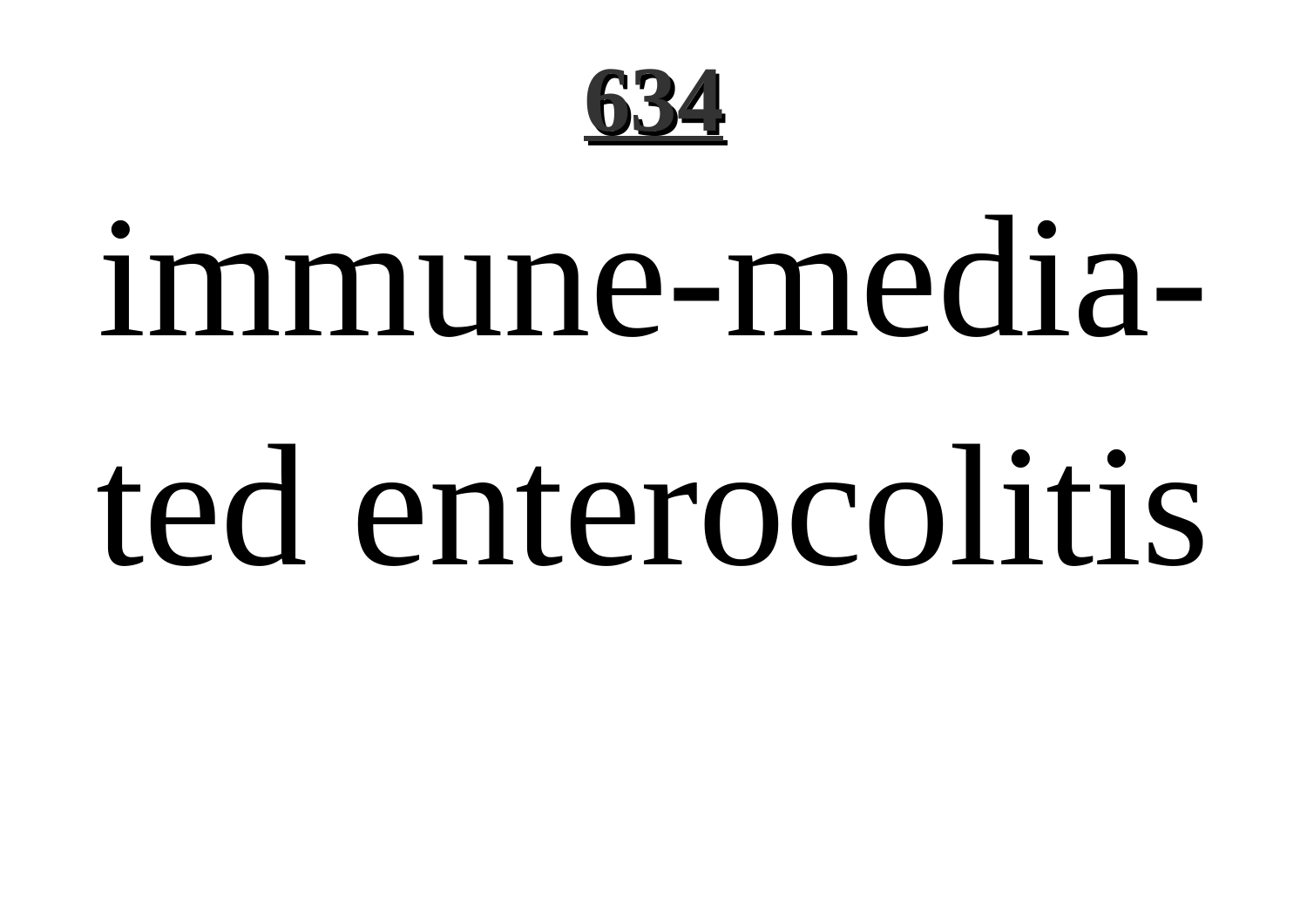

# ted gastritis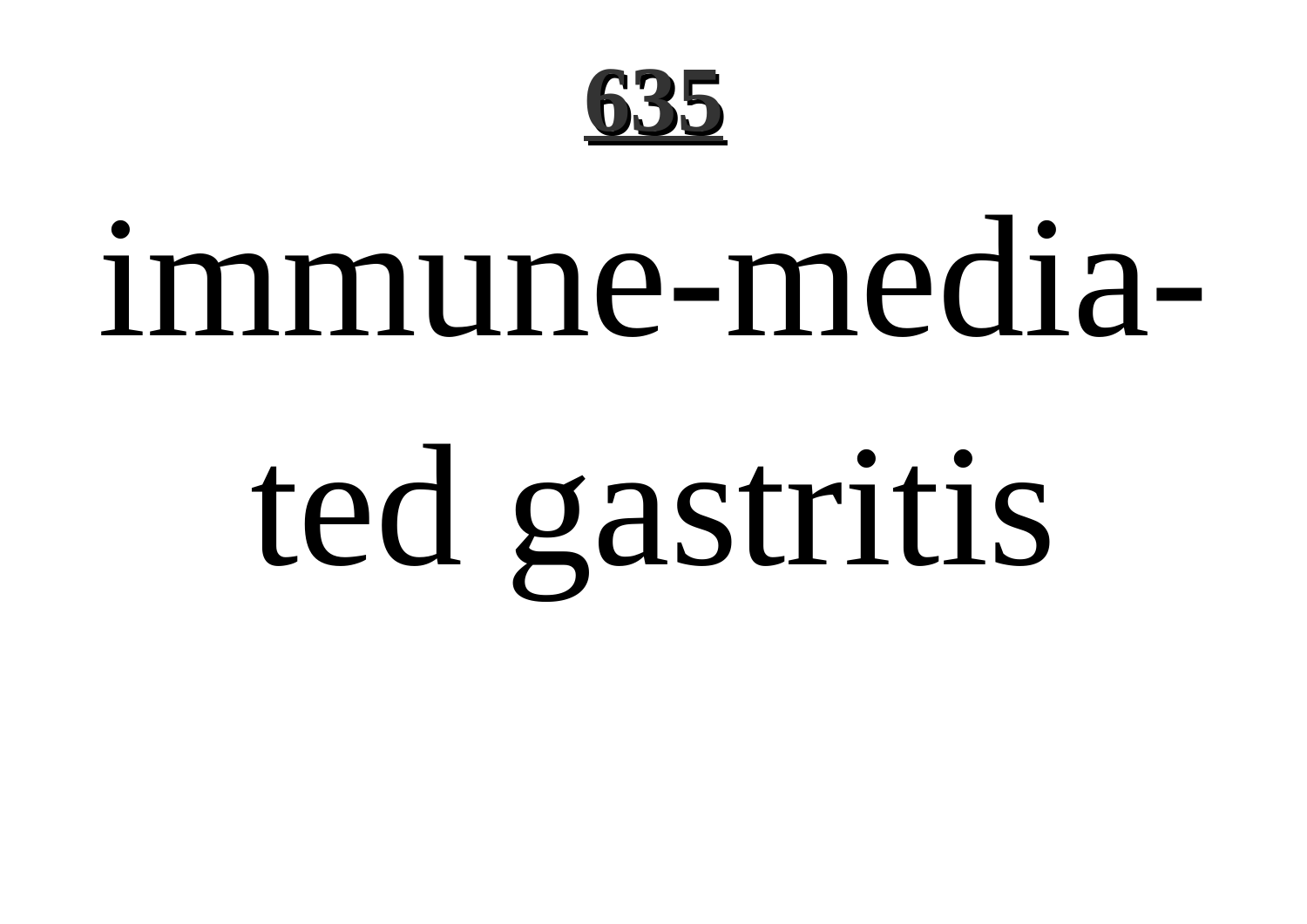

# immune-mediated hepatic disorder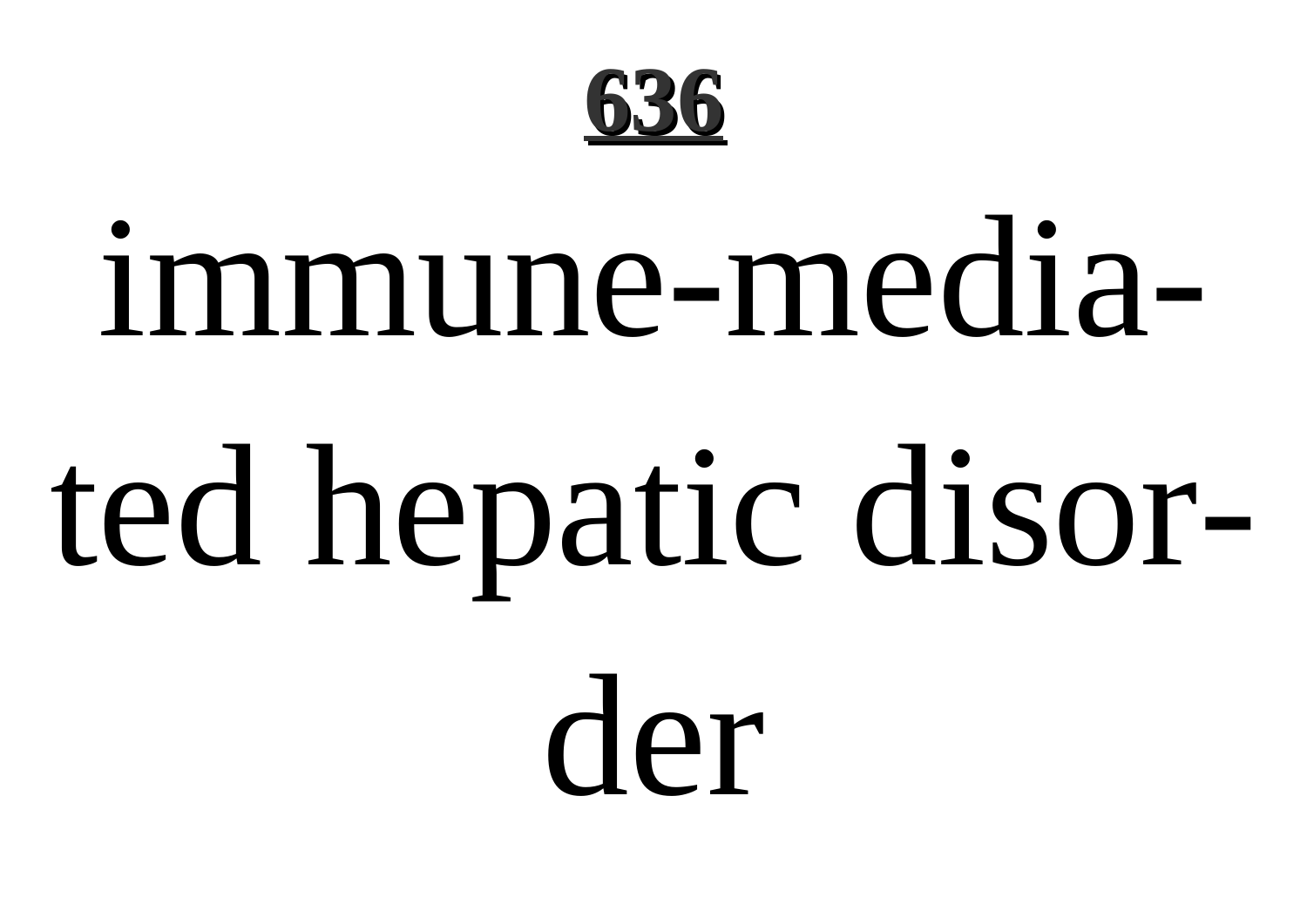

# ted hepatitis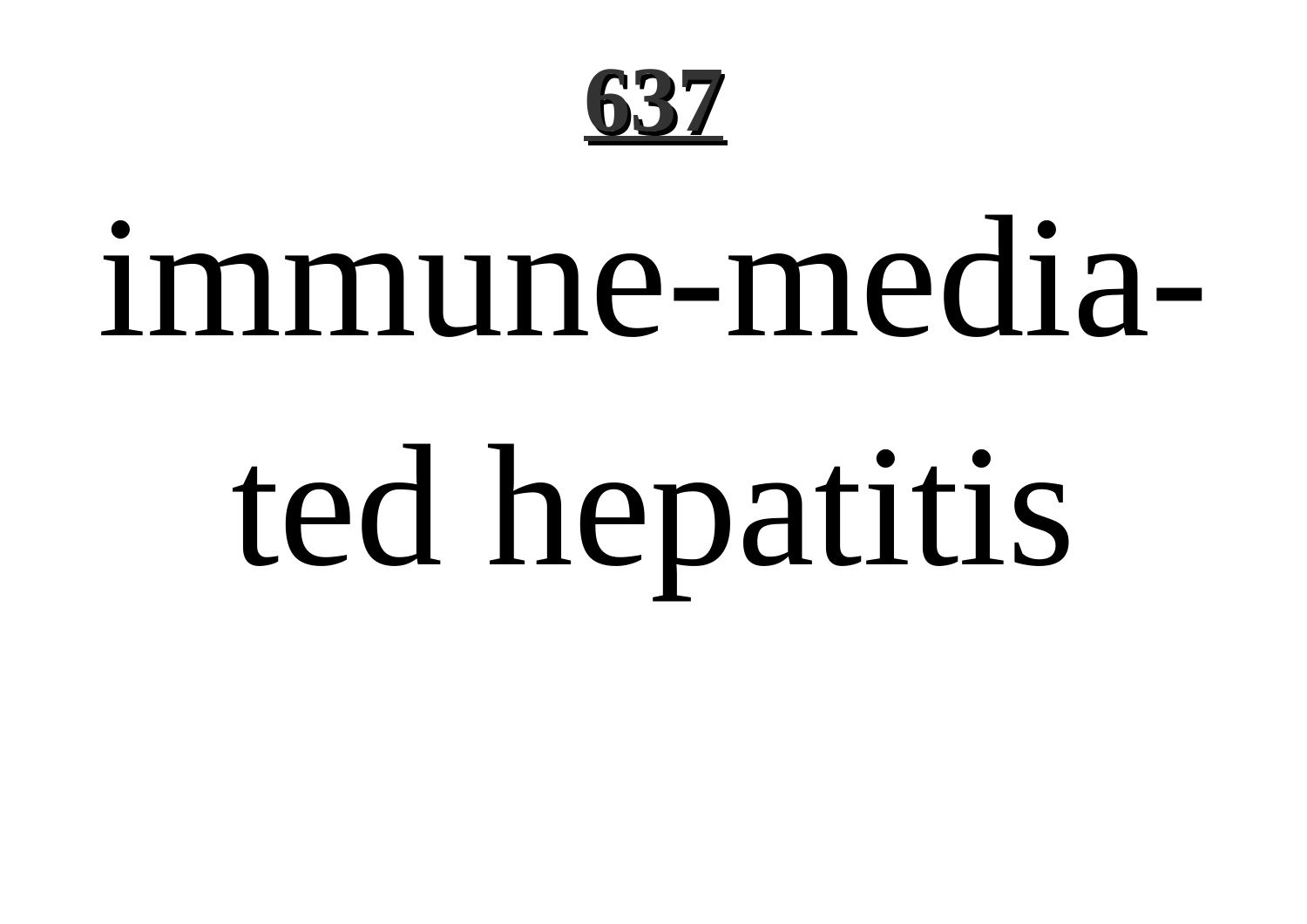

# ted hyperthyroidism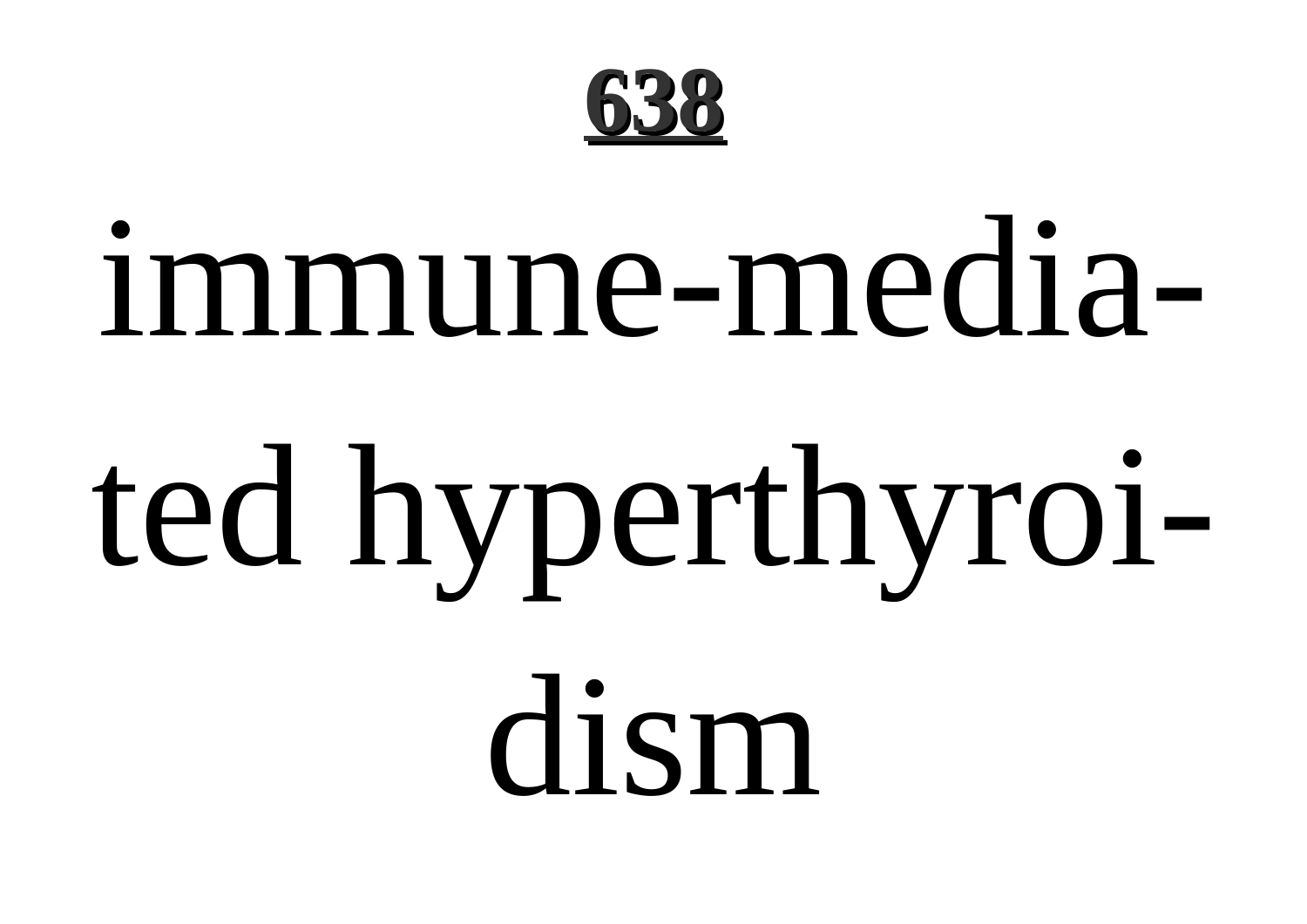

# immune-mediated hypothyroi-

dism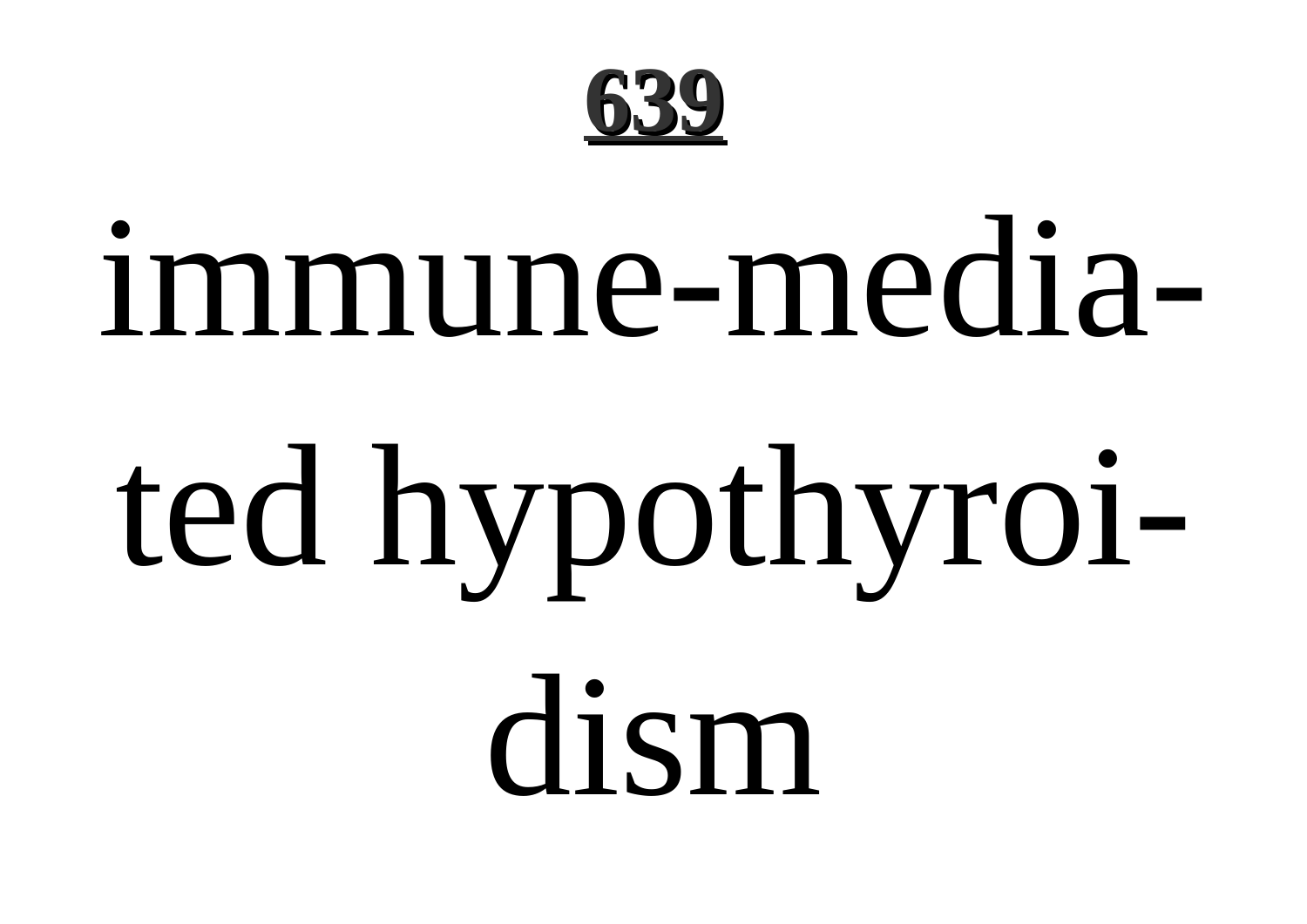

# immune-mediatedmyocarditis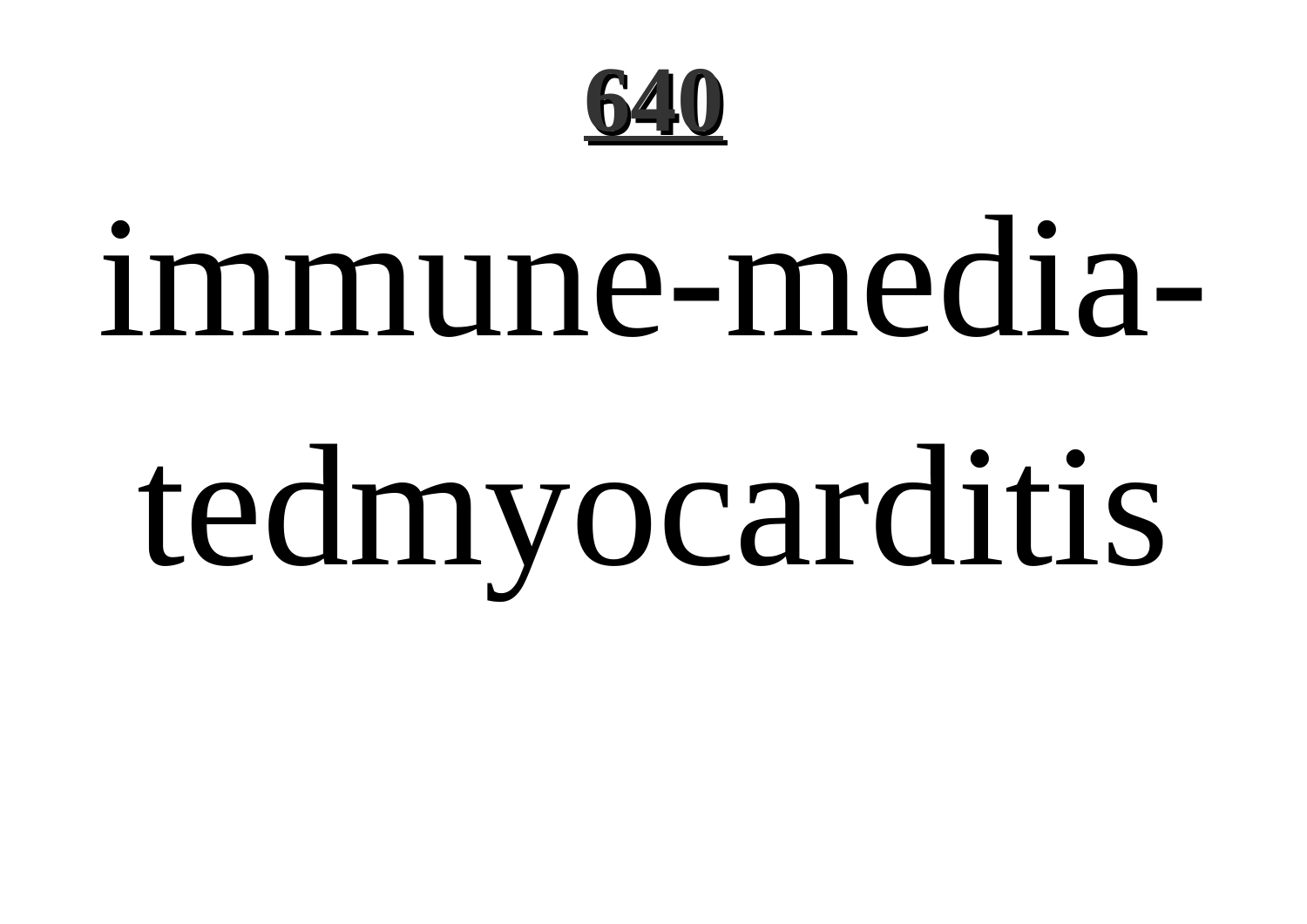

# ted myositis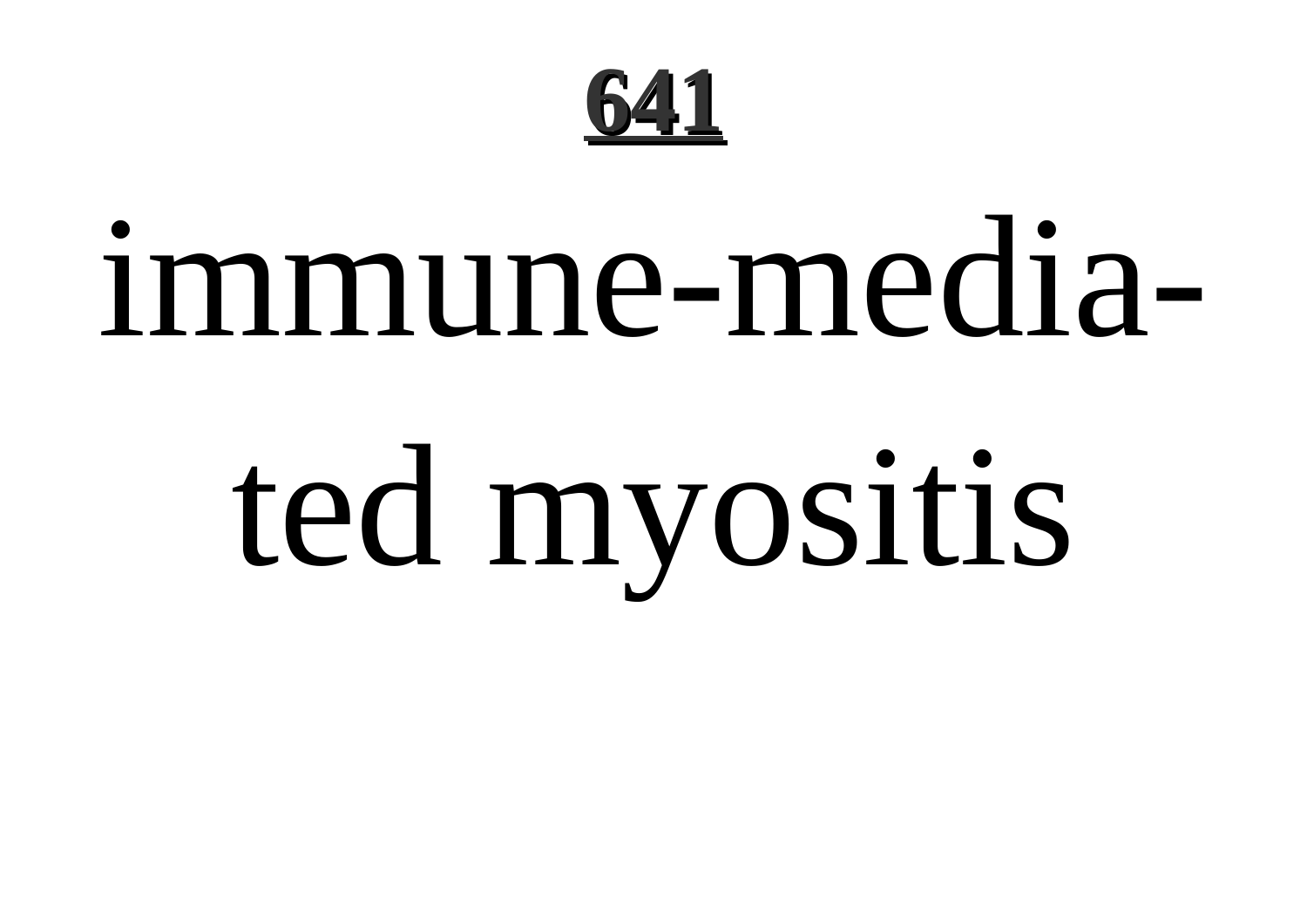

# ted nephritis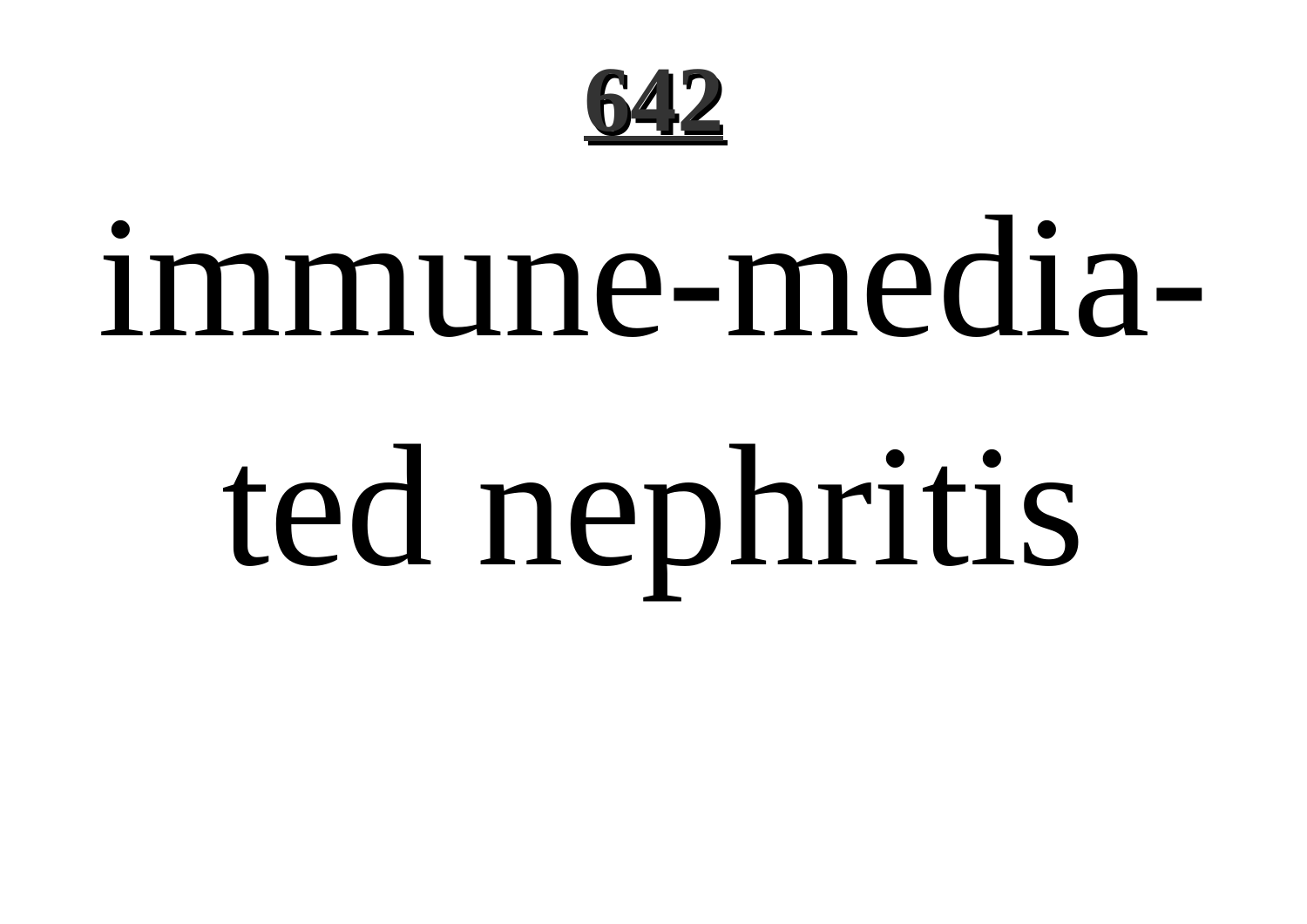

# tedneuropathy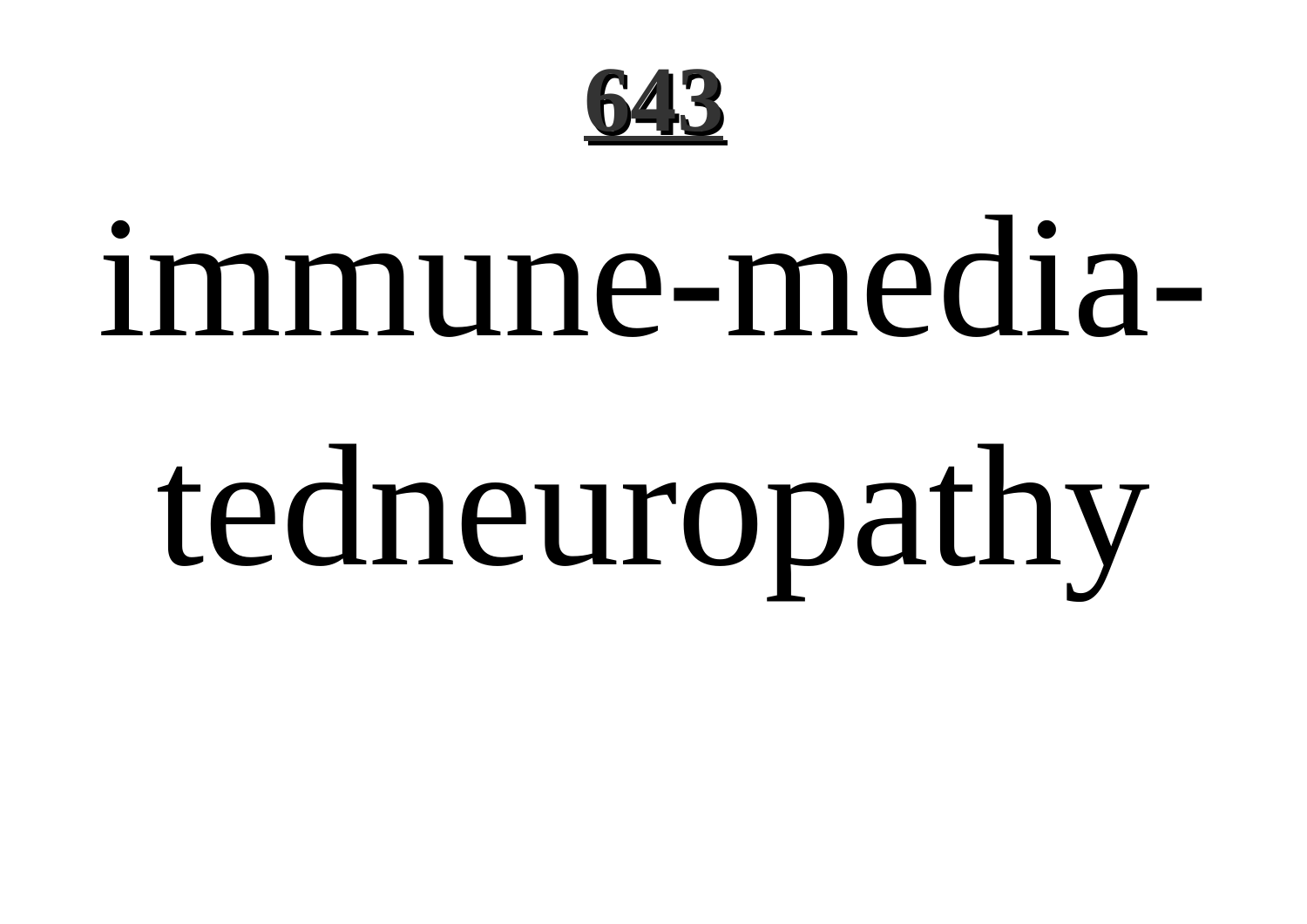

# immune-mediated pancreatitis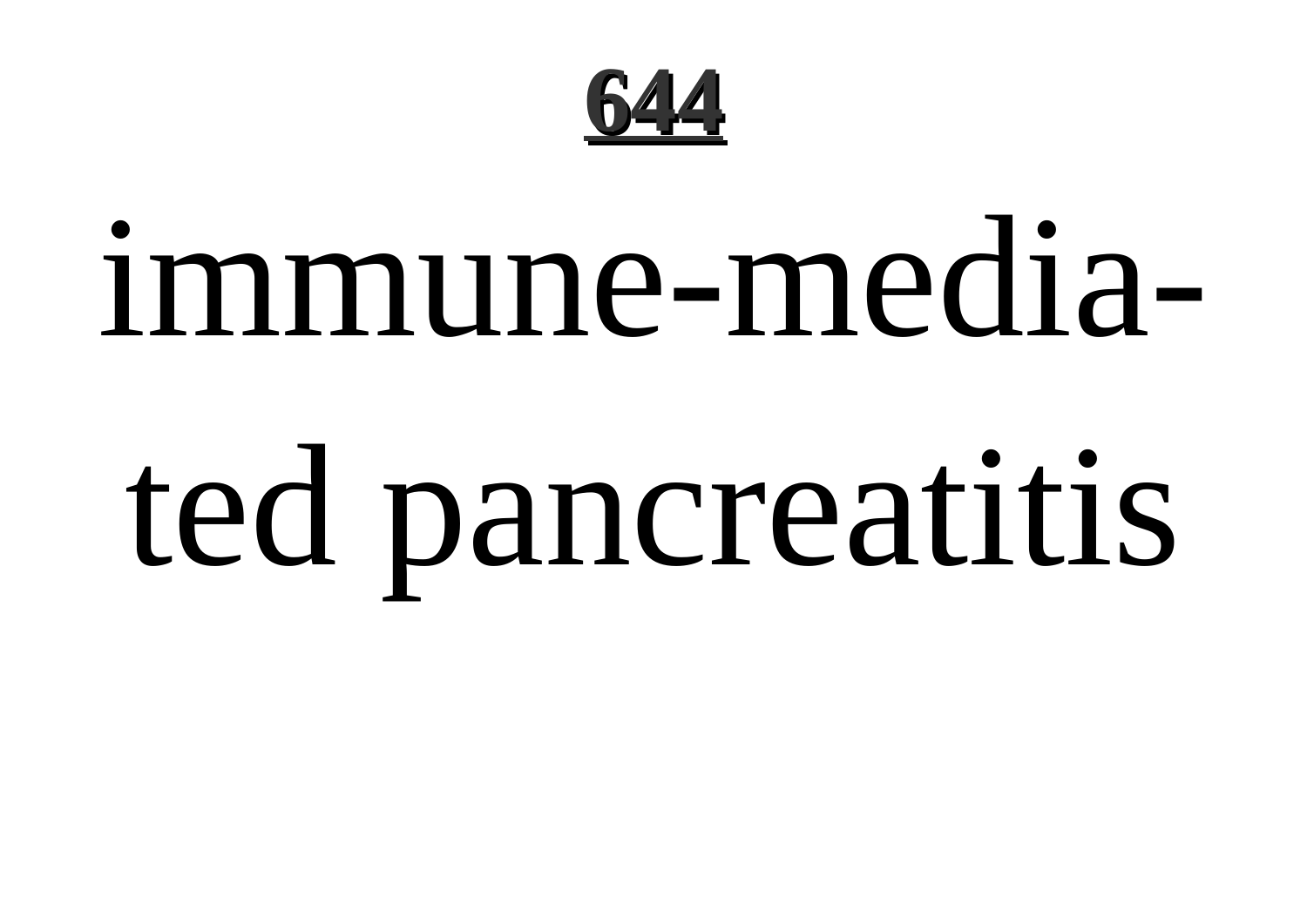

# immune-mediated pneumonitis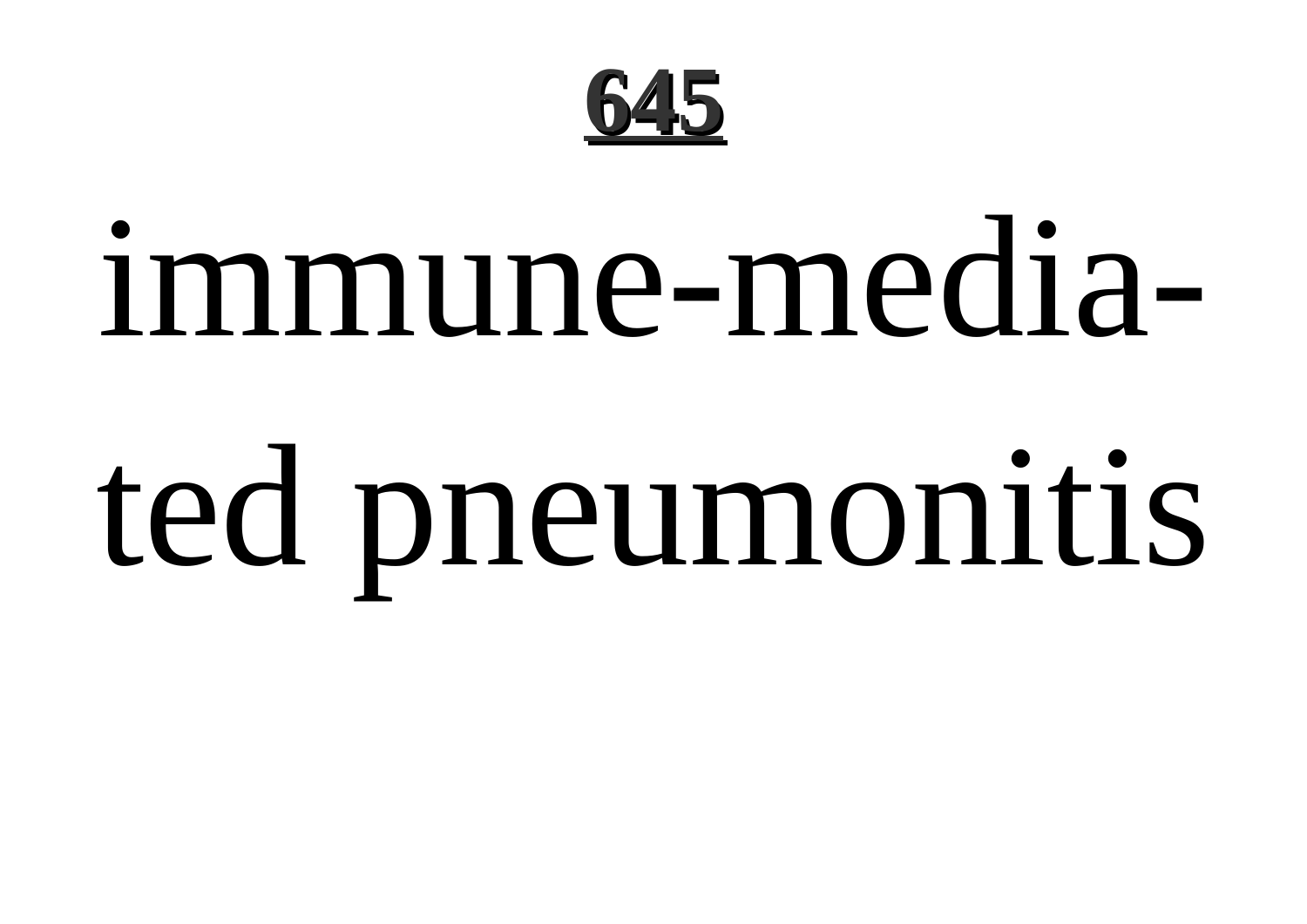

# immune-mediatedrenal disorder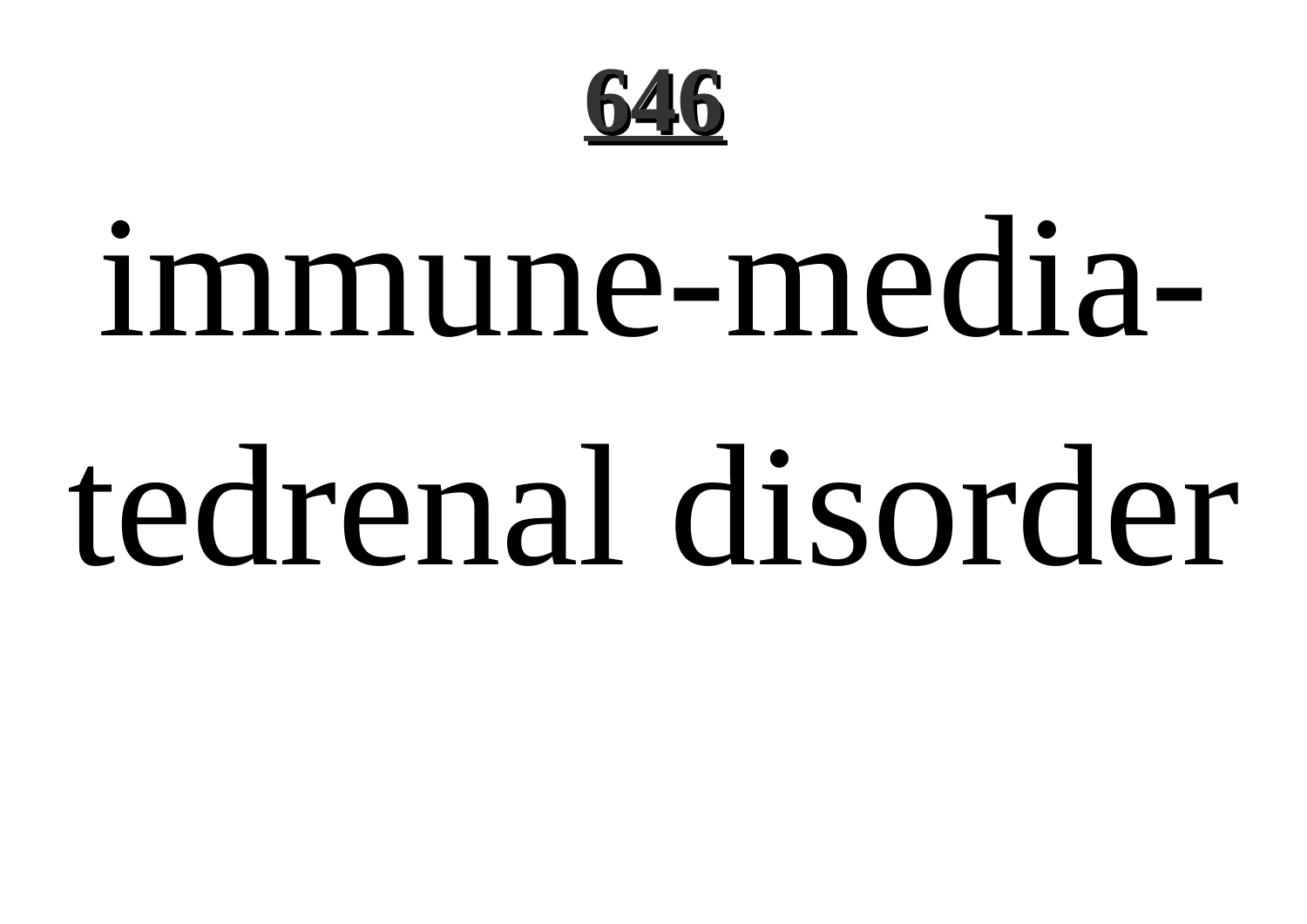

# ted thyroiditis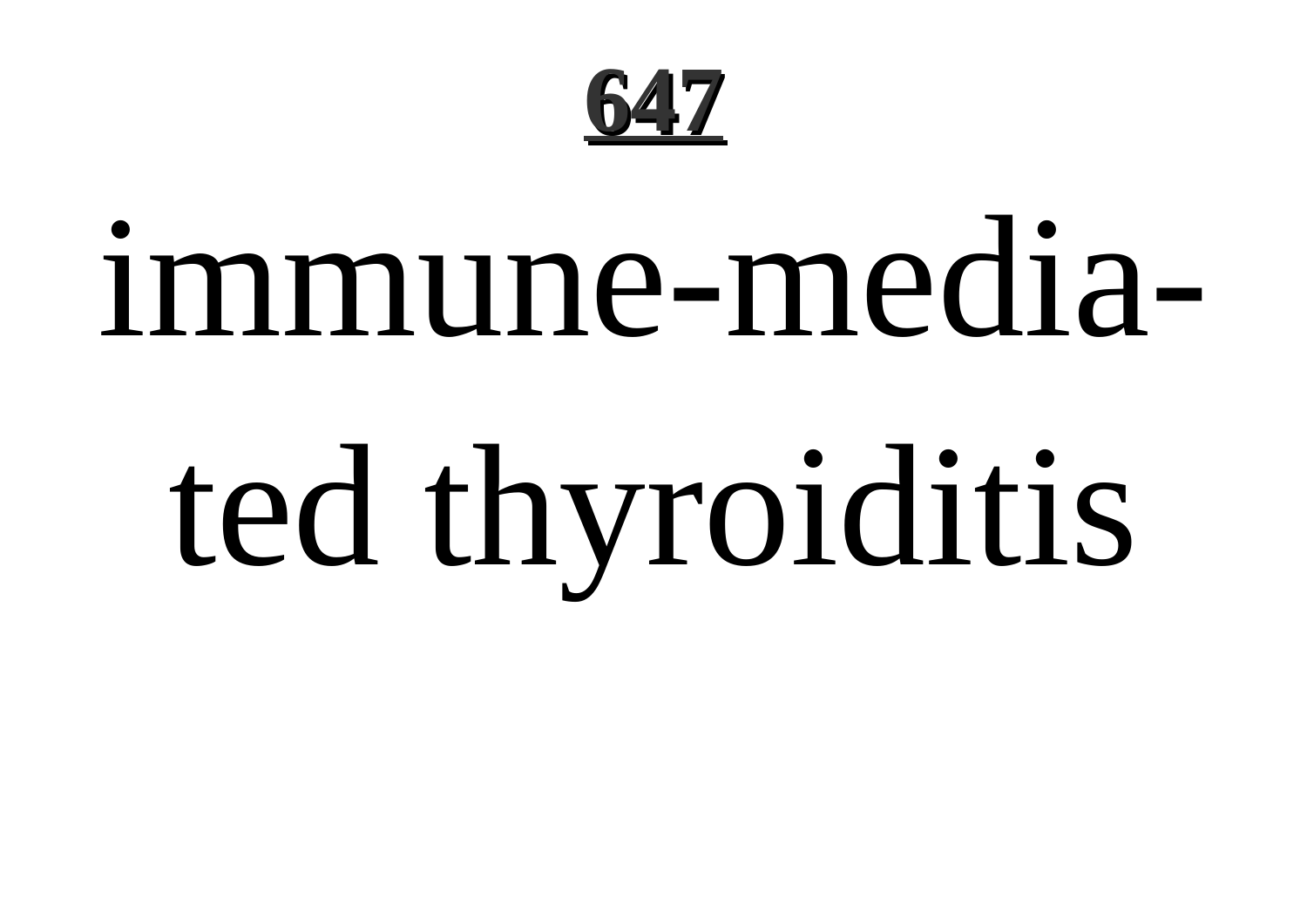

#### ted uveitis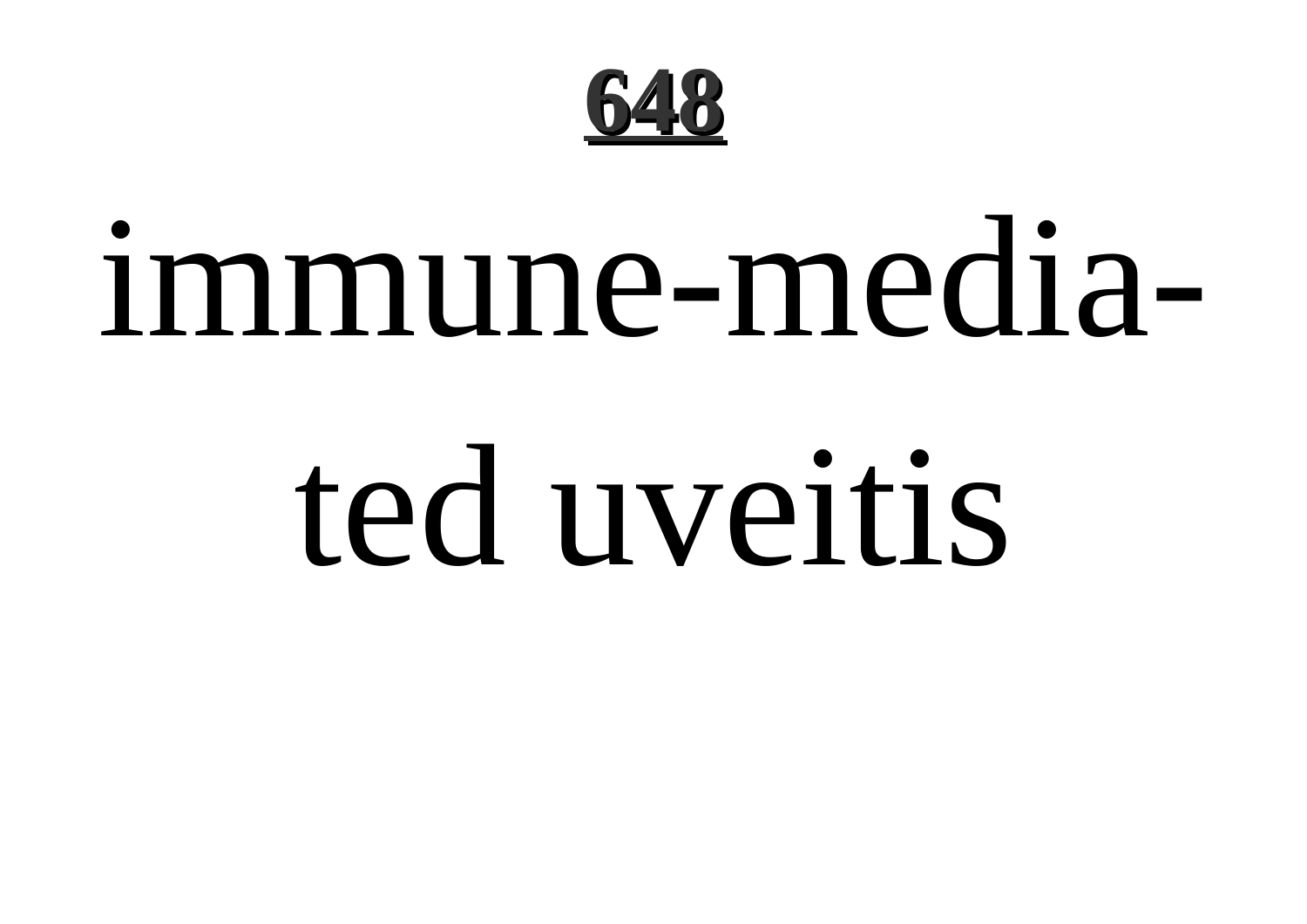

# immunoglobulin g4related disease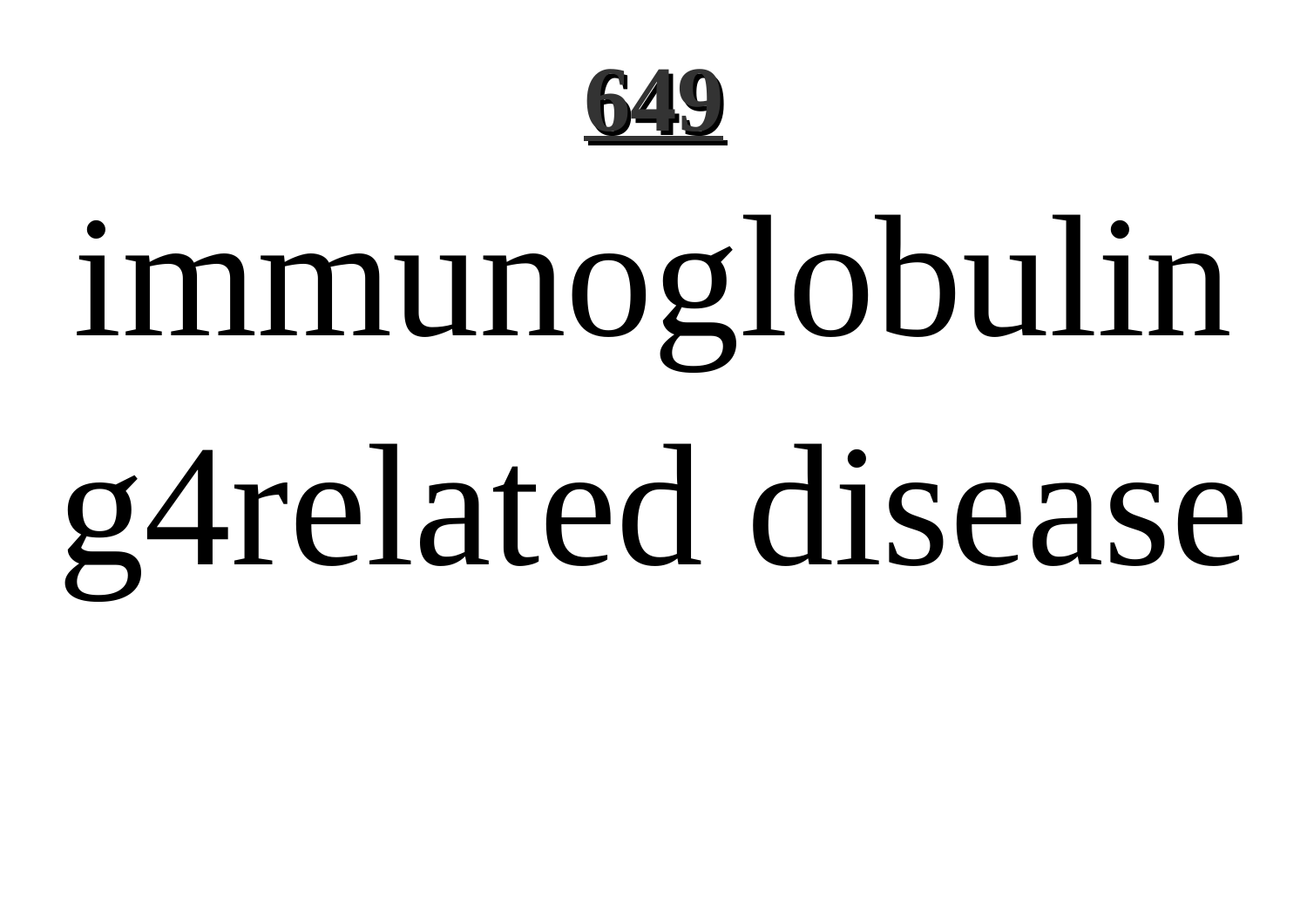

# immunoglobul-

#### ins abnormal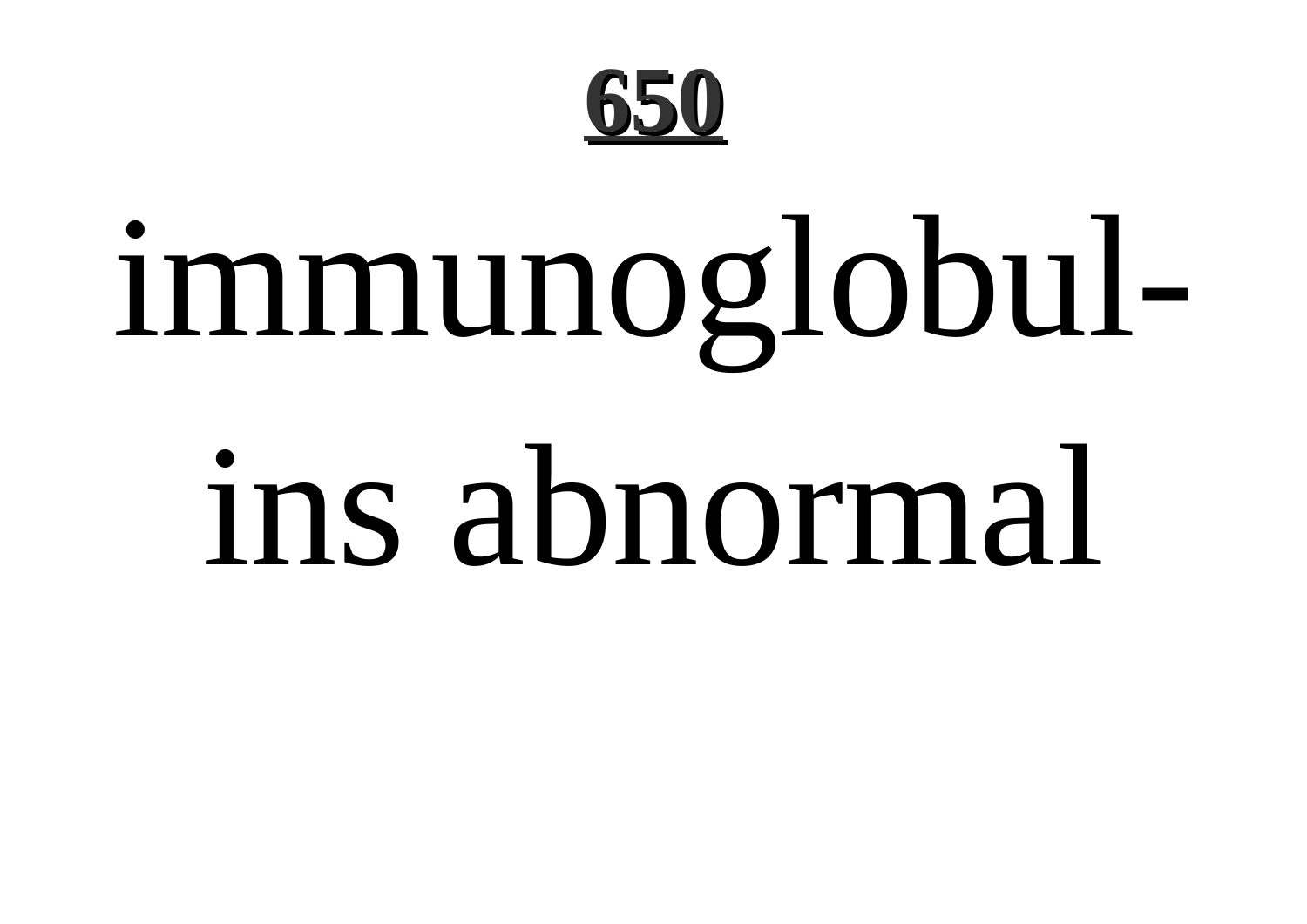

# implant site

#### thrombosis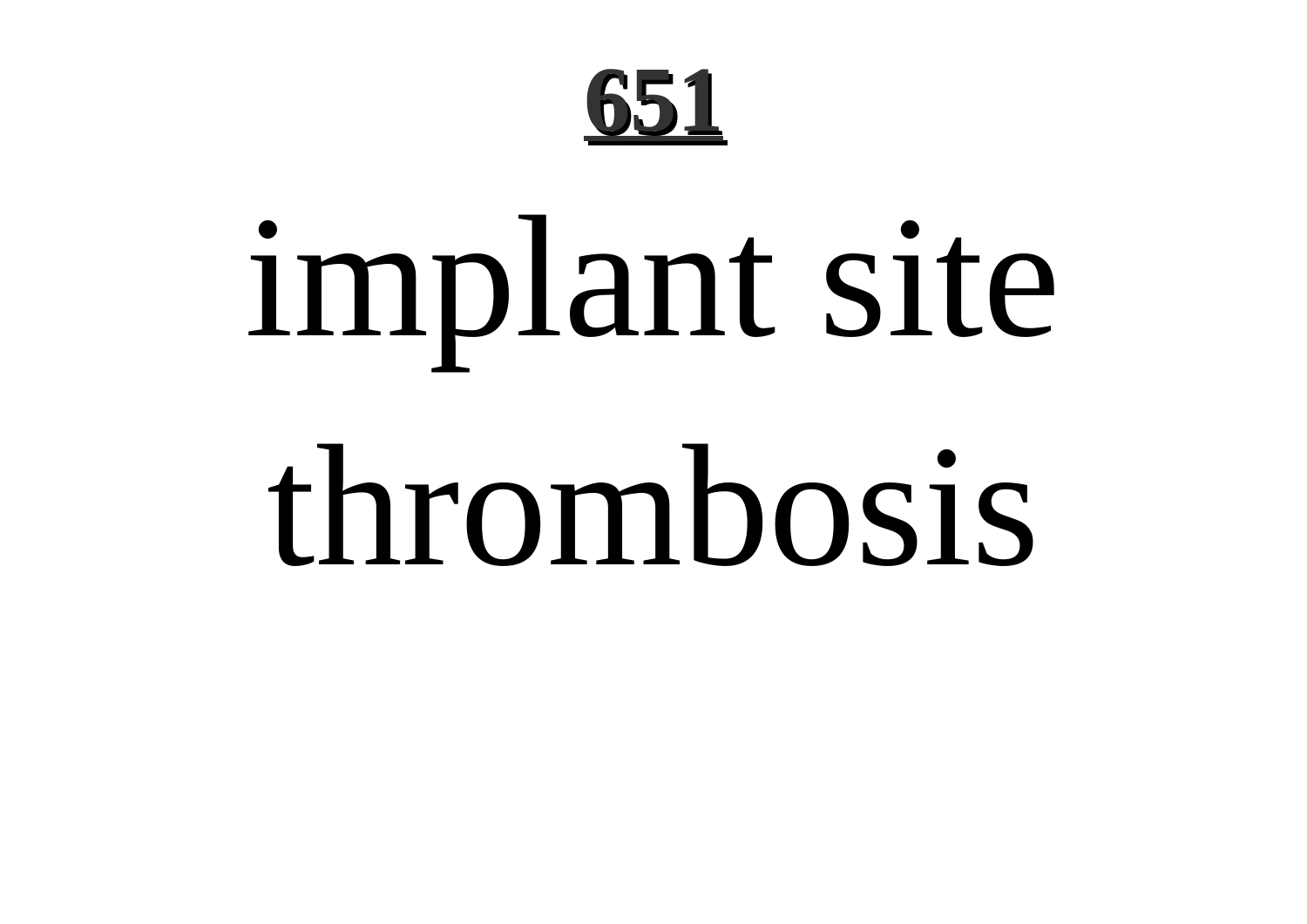

# inclusion body-

# myositis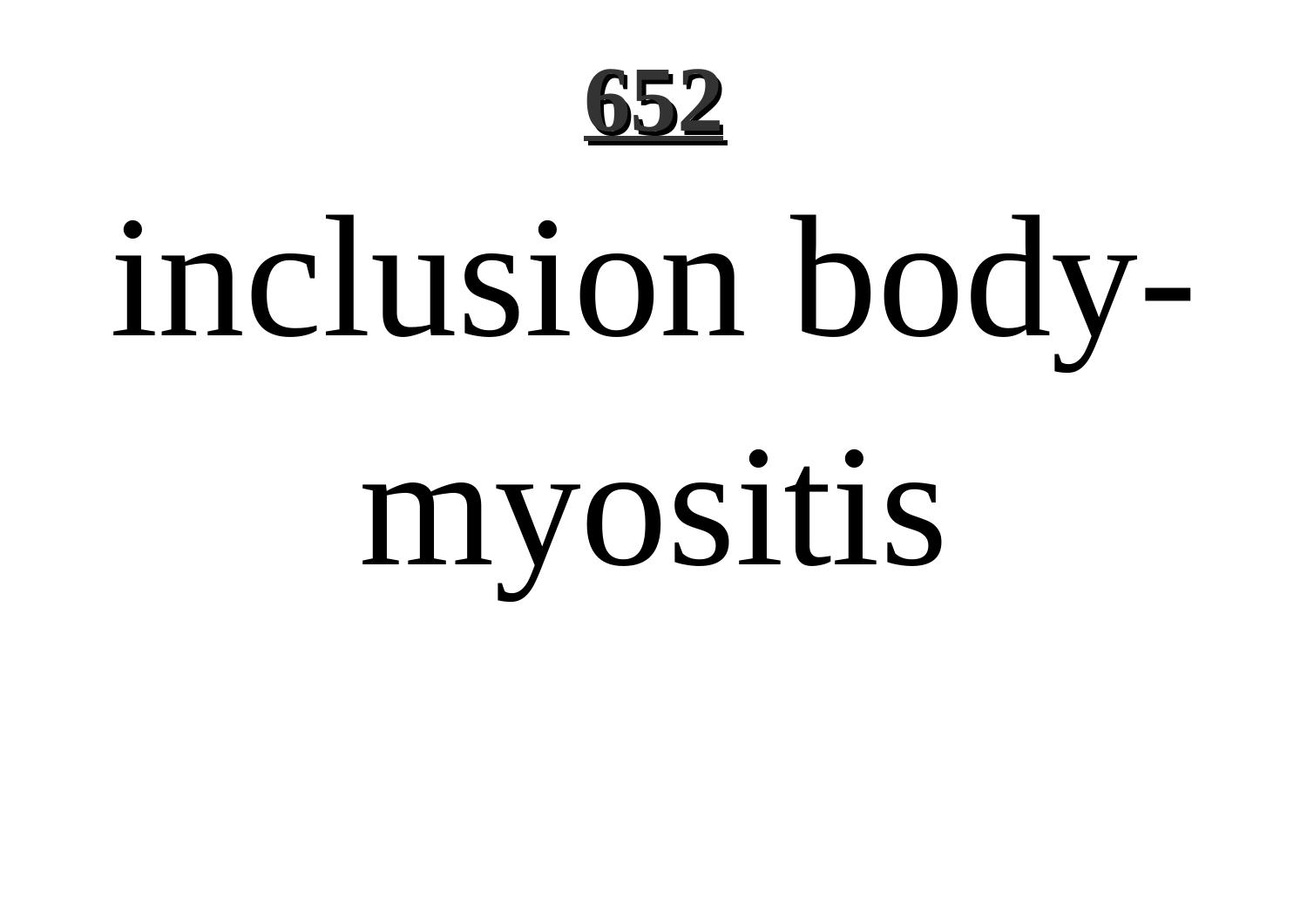

# infantile genetic

# agranulocytosis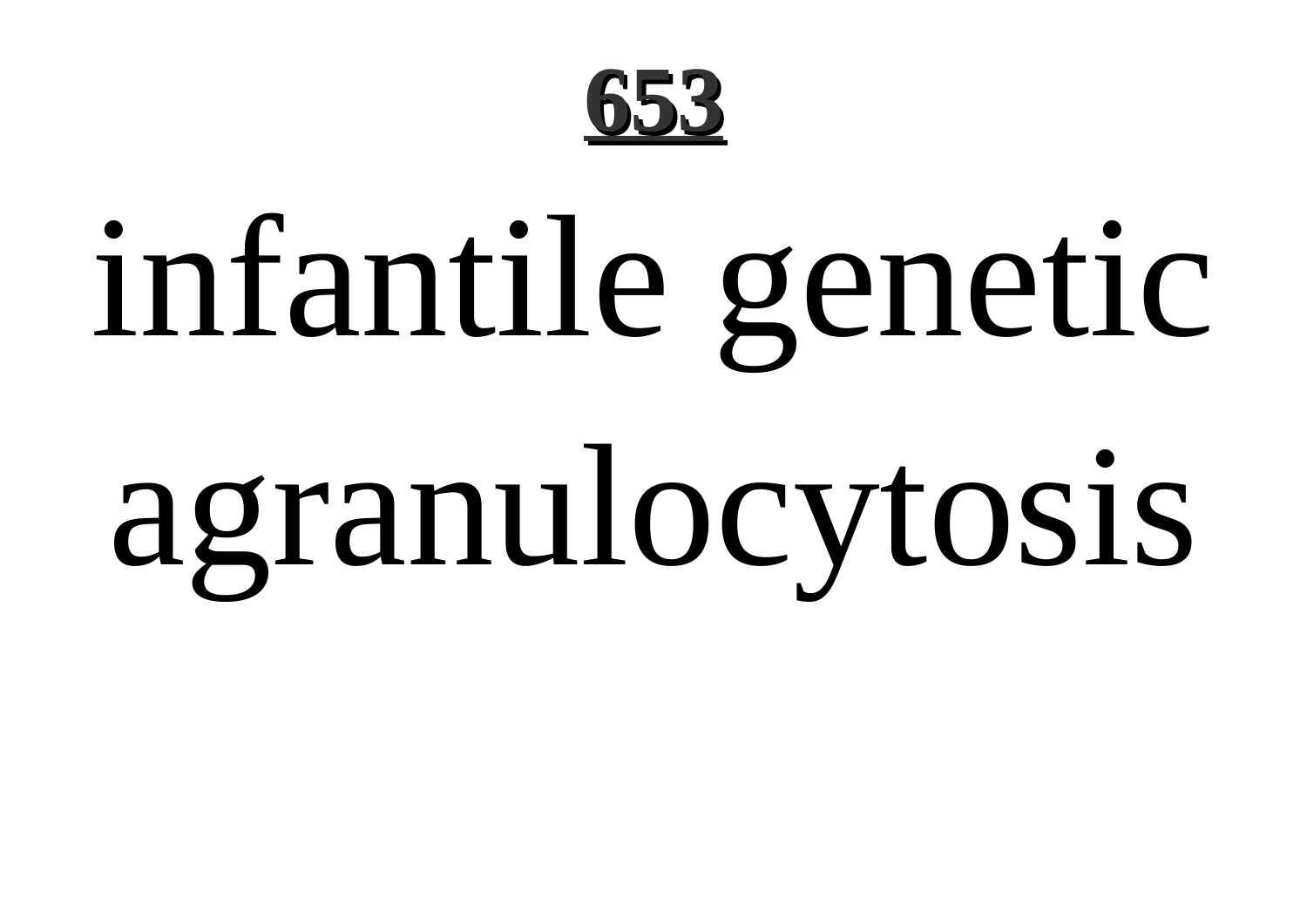

# infantile spasms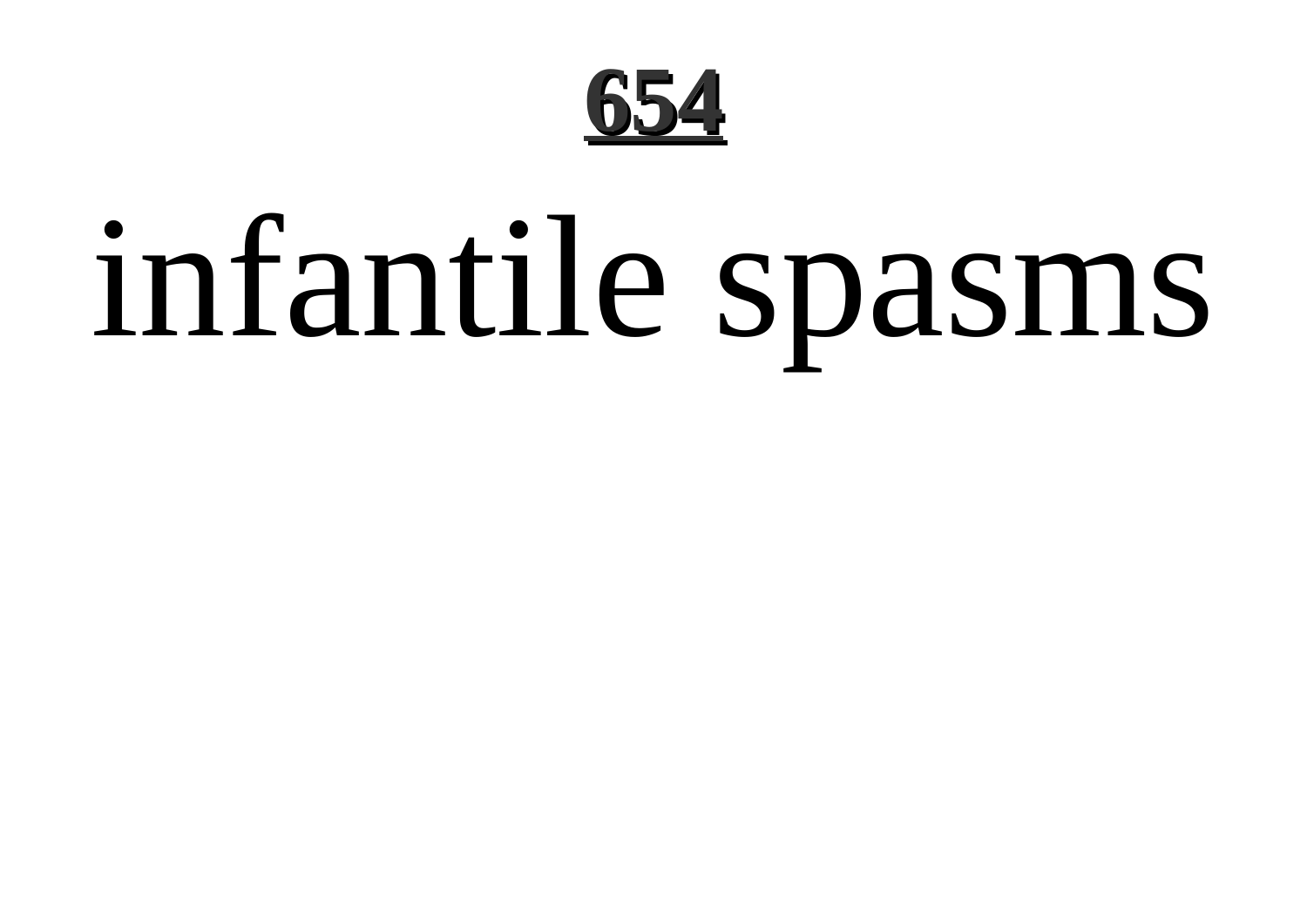

#### infected vasculi-

#### tis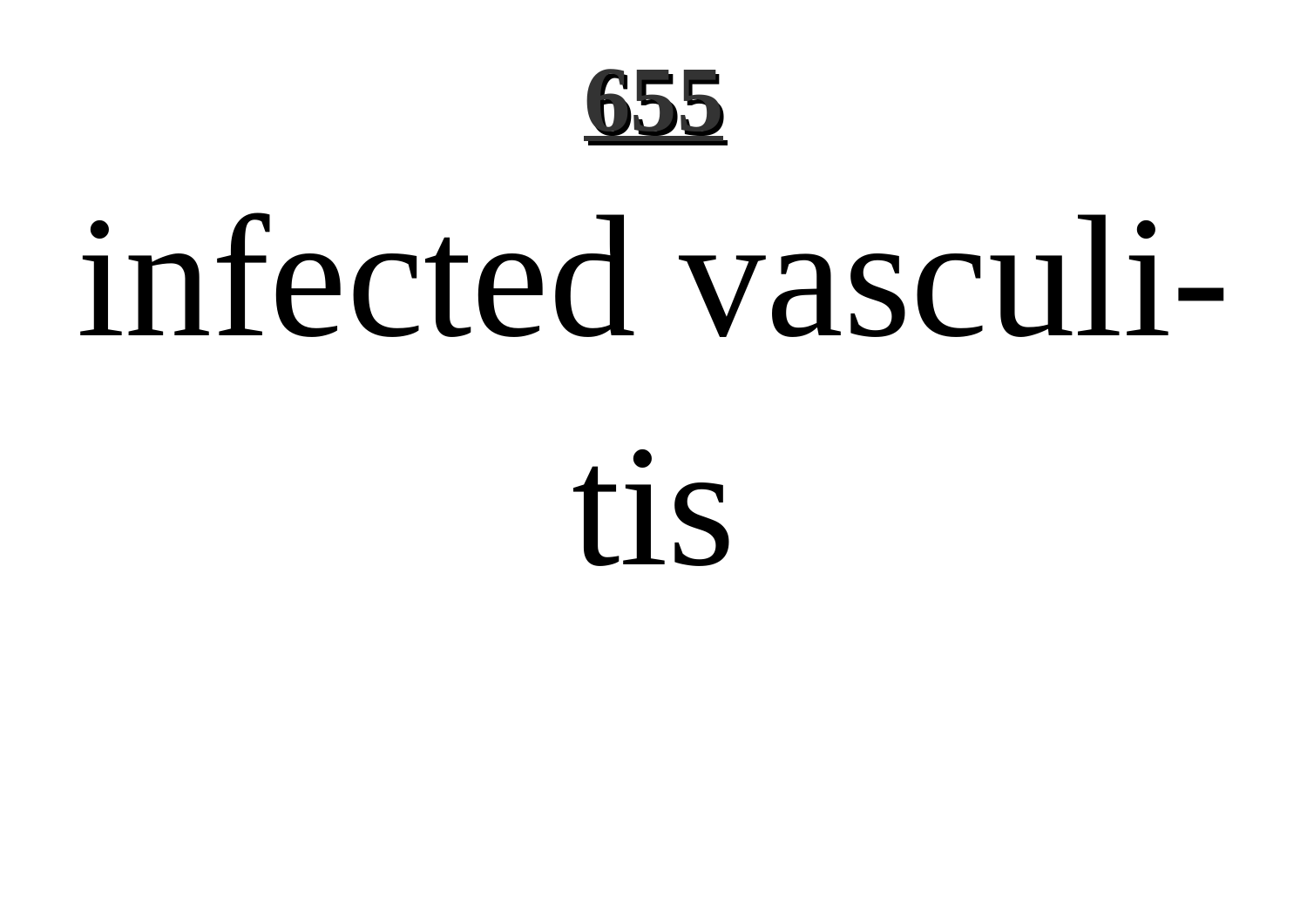

#### infectivethrom-

bosis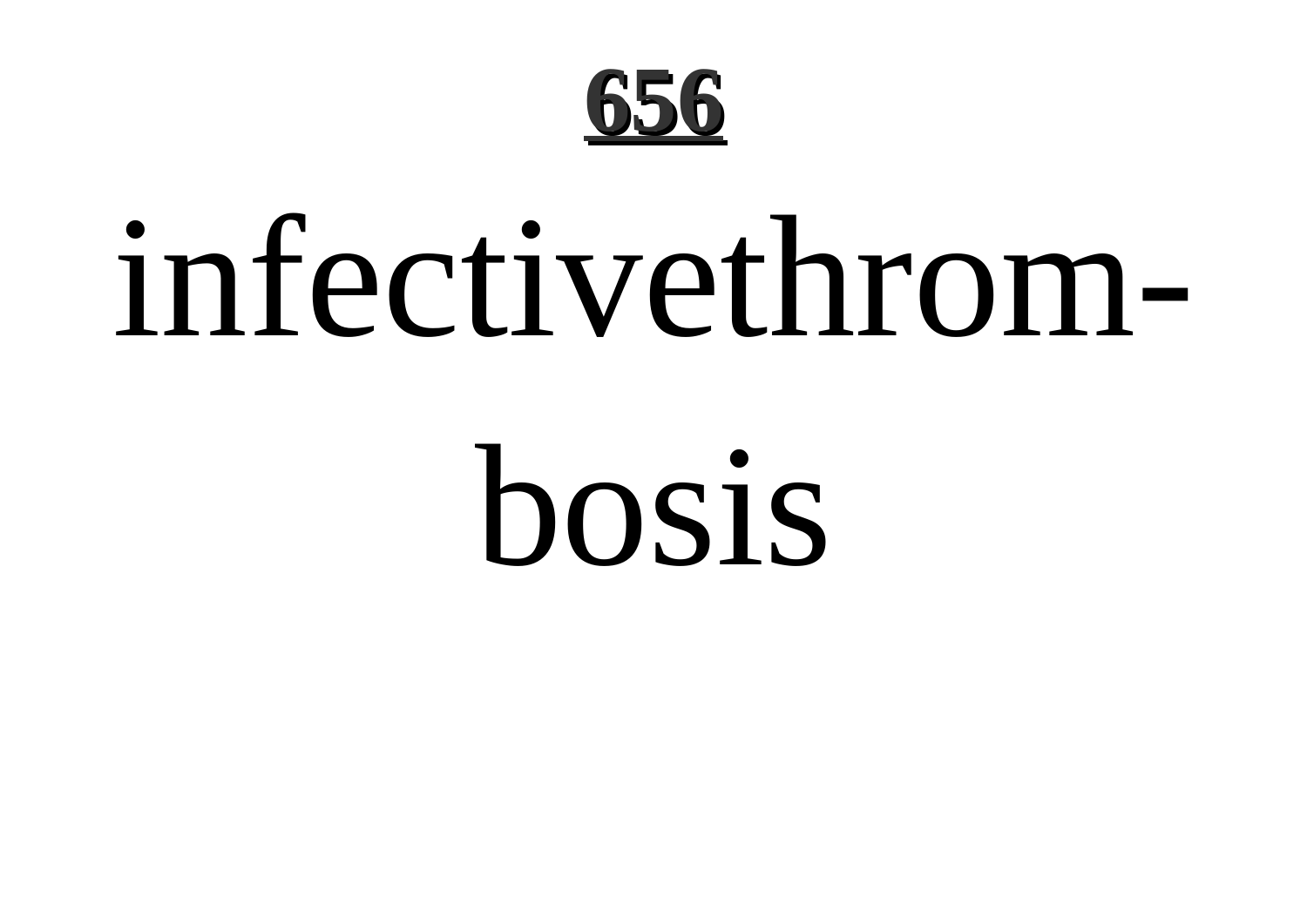

#### inflammation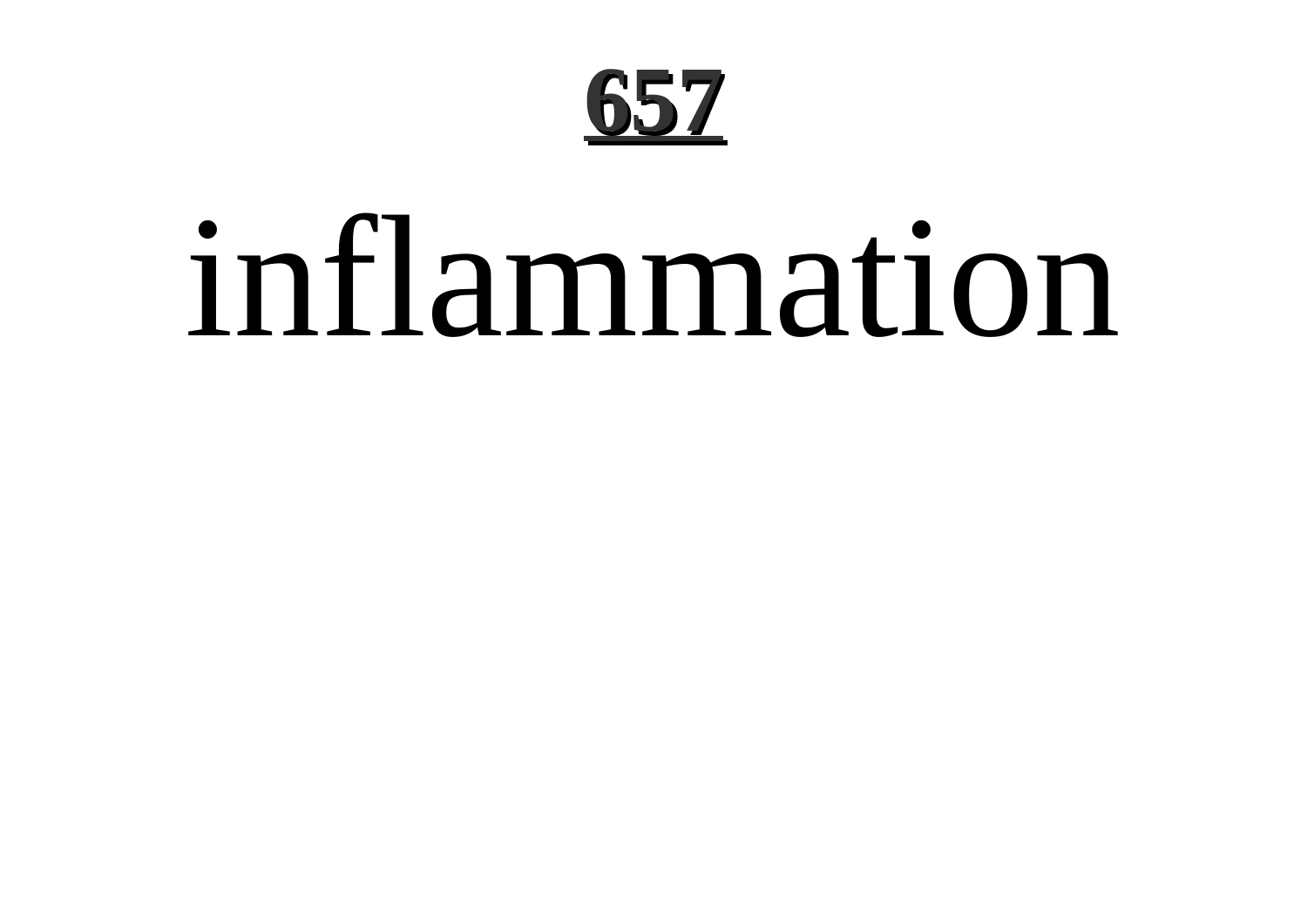

## inflammatory bowel disease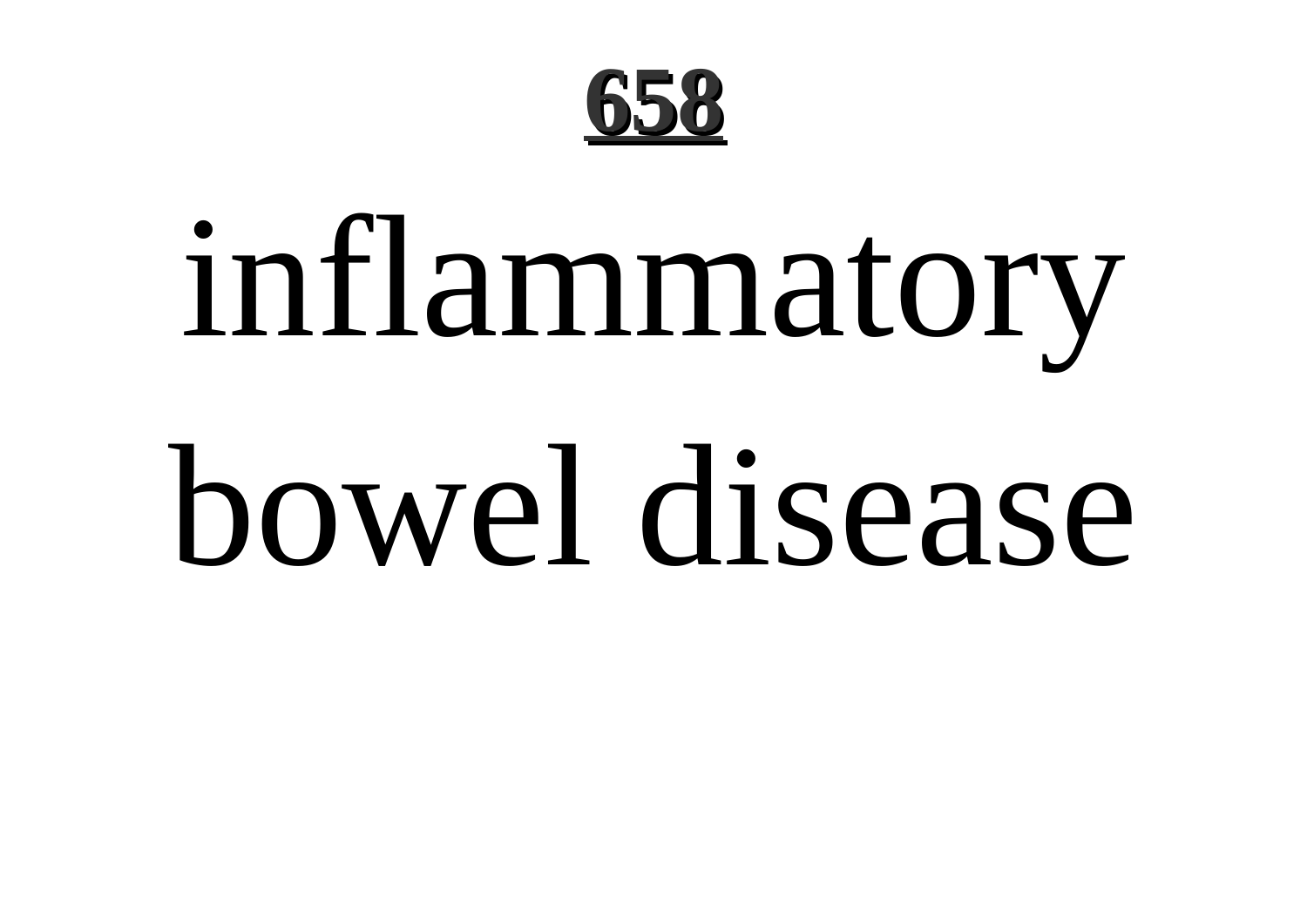

#### infusion site

#### thrombosis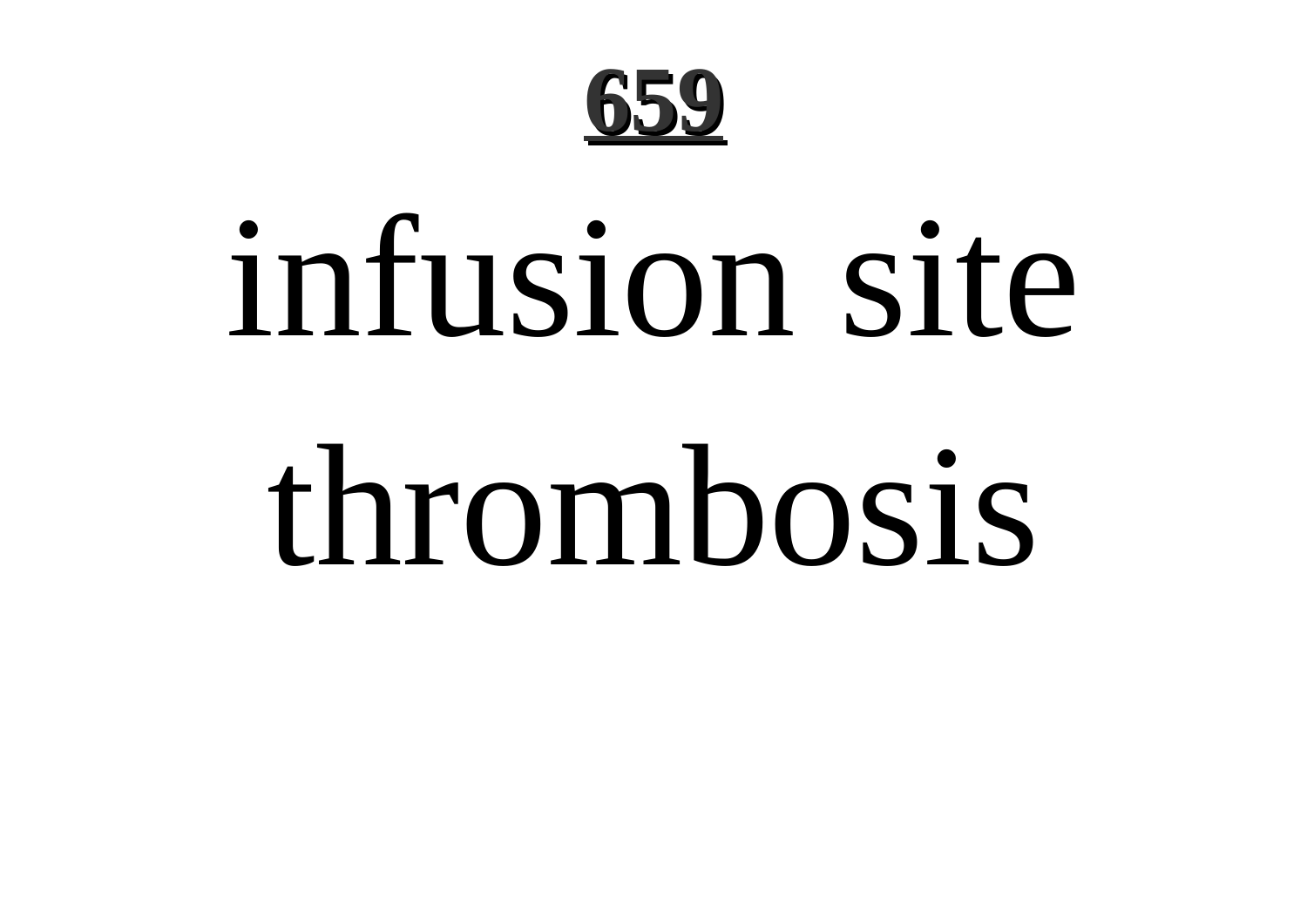

#### infusion siteva-

#### sculitis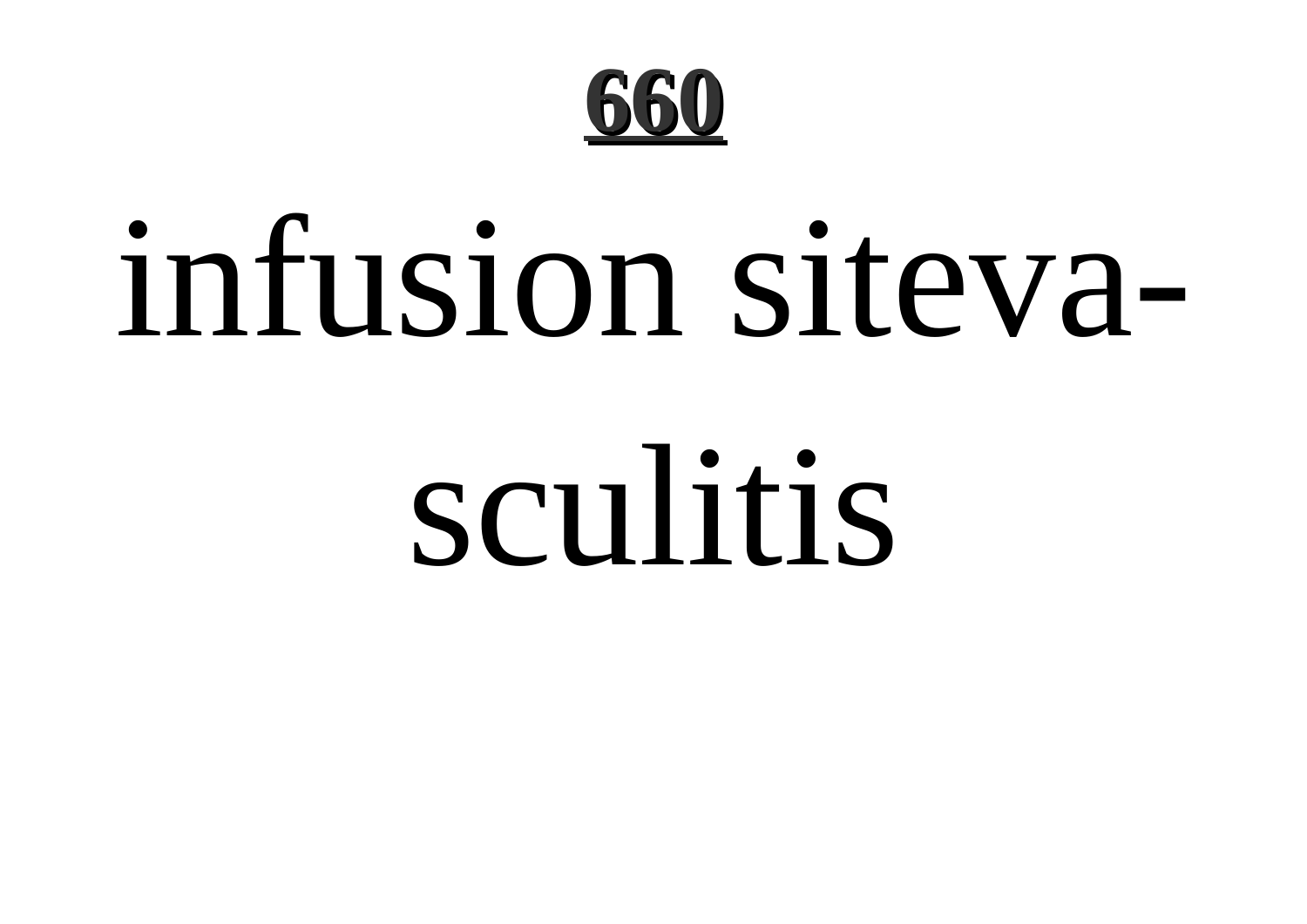

## injection site

#### thrombosis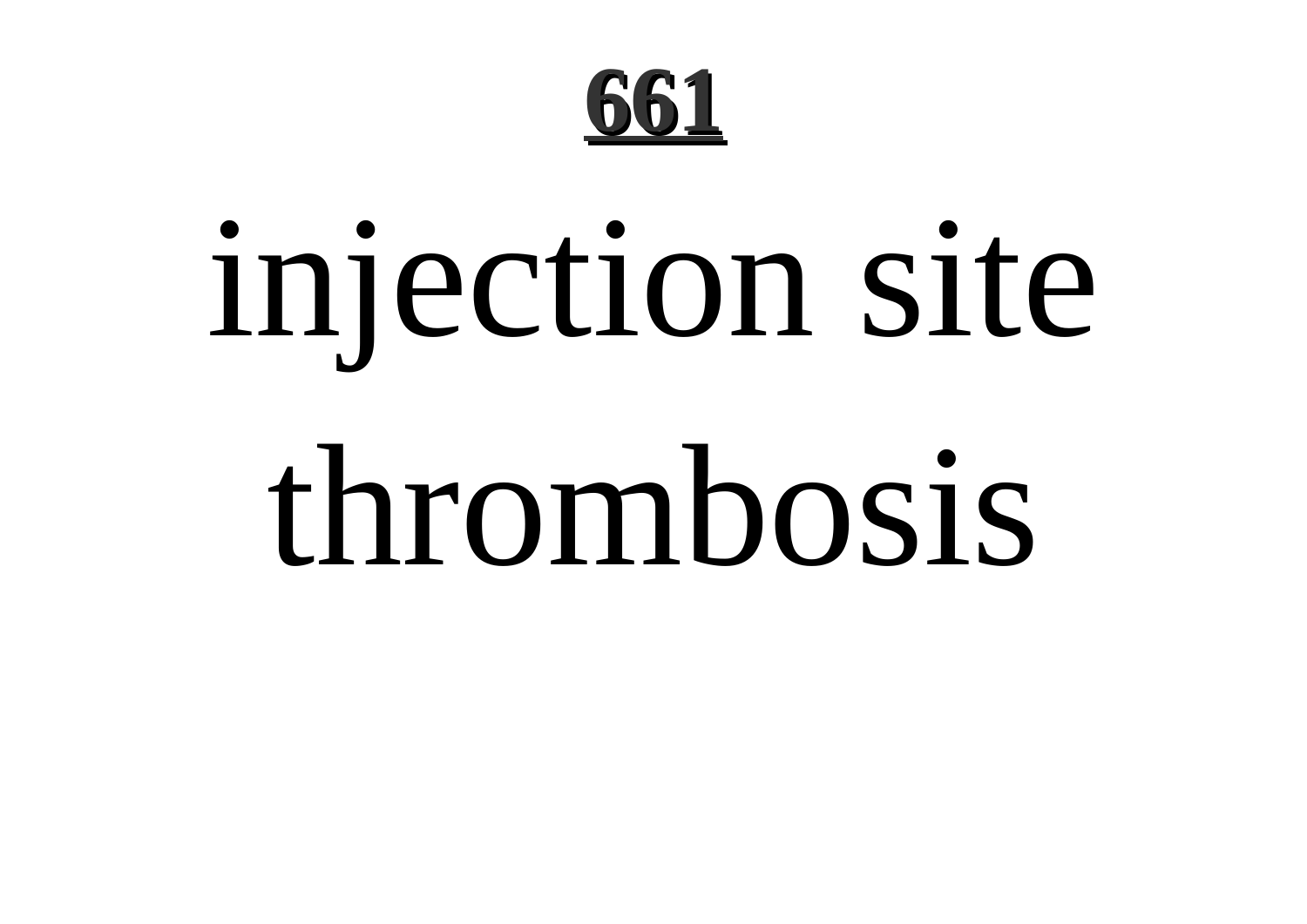

# injection site ur-

#### ticaria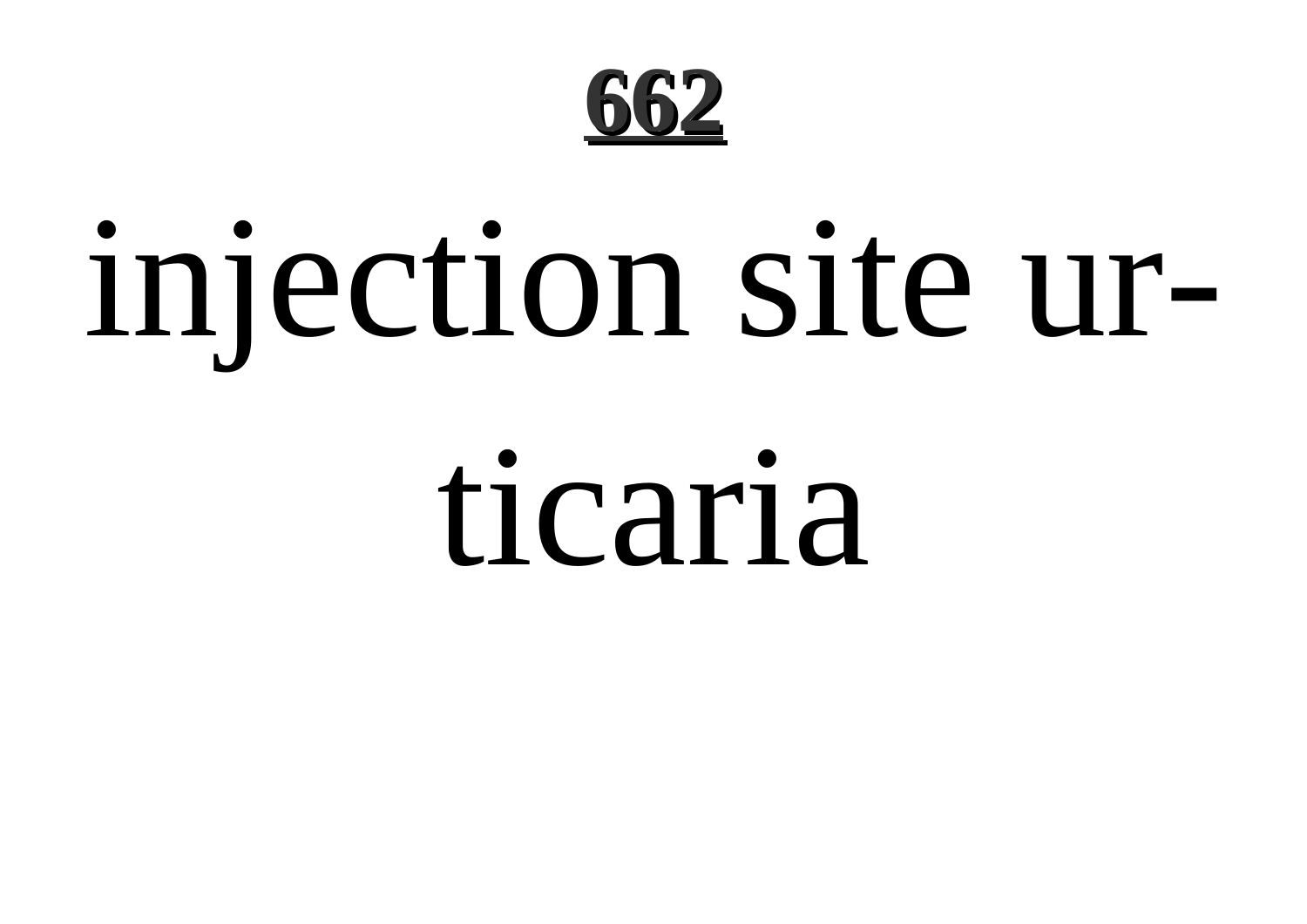

# injection site va-

#### sculitis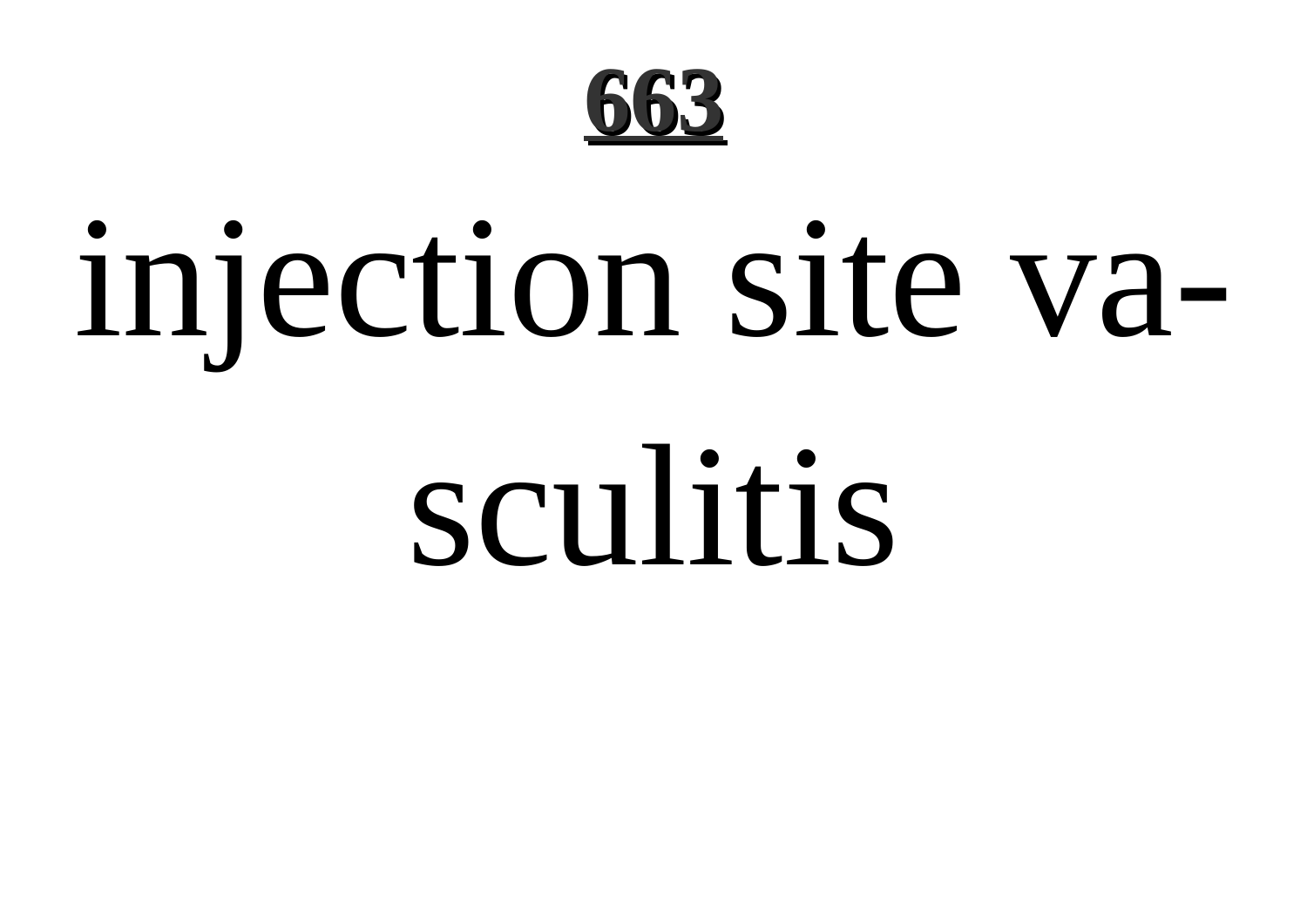

#### instillationsite

#### thrombosis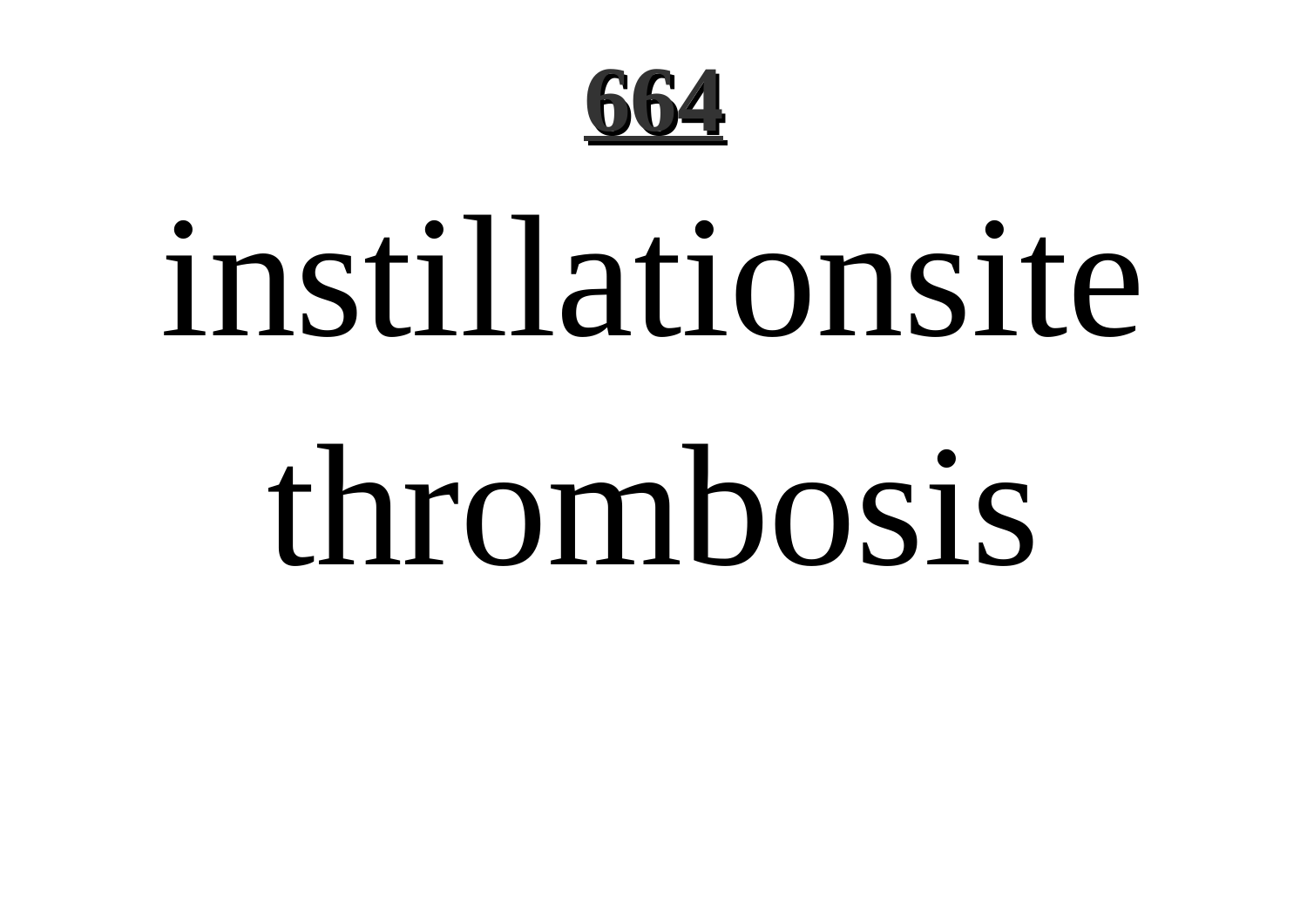

# insulin autoimmune syndrome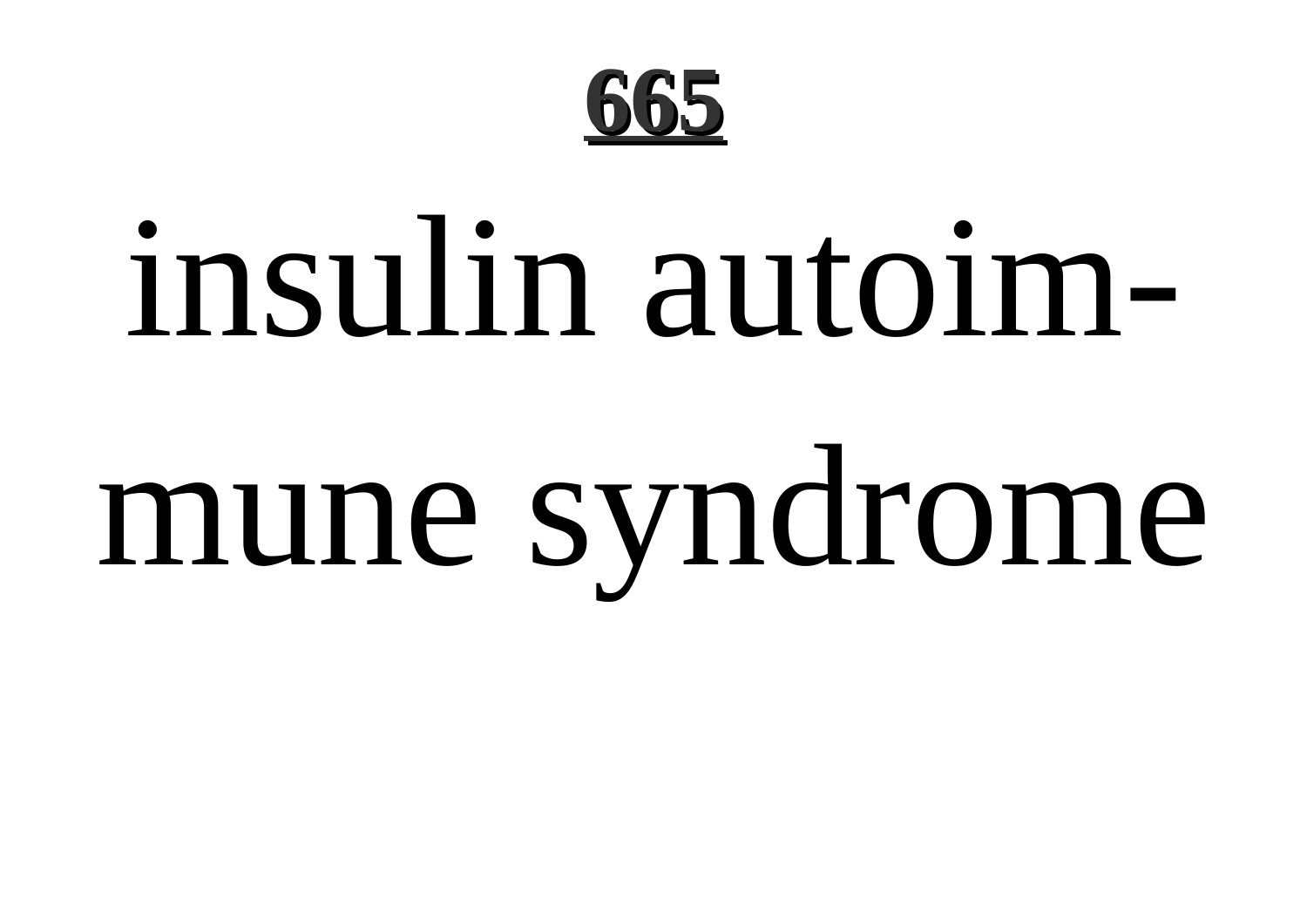

# interstitial granulomatousder-

#### matitis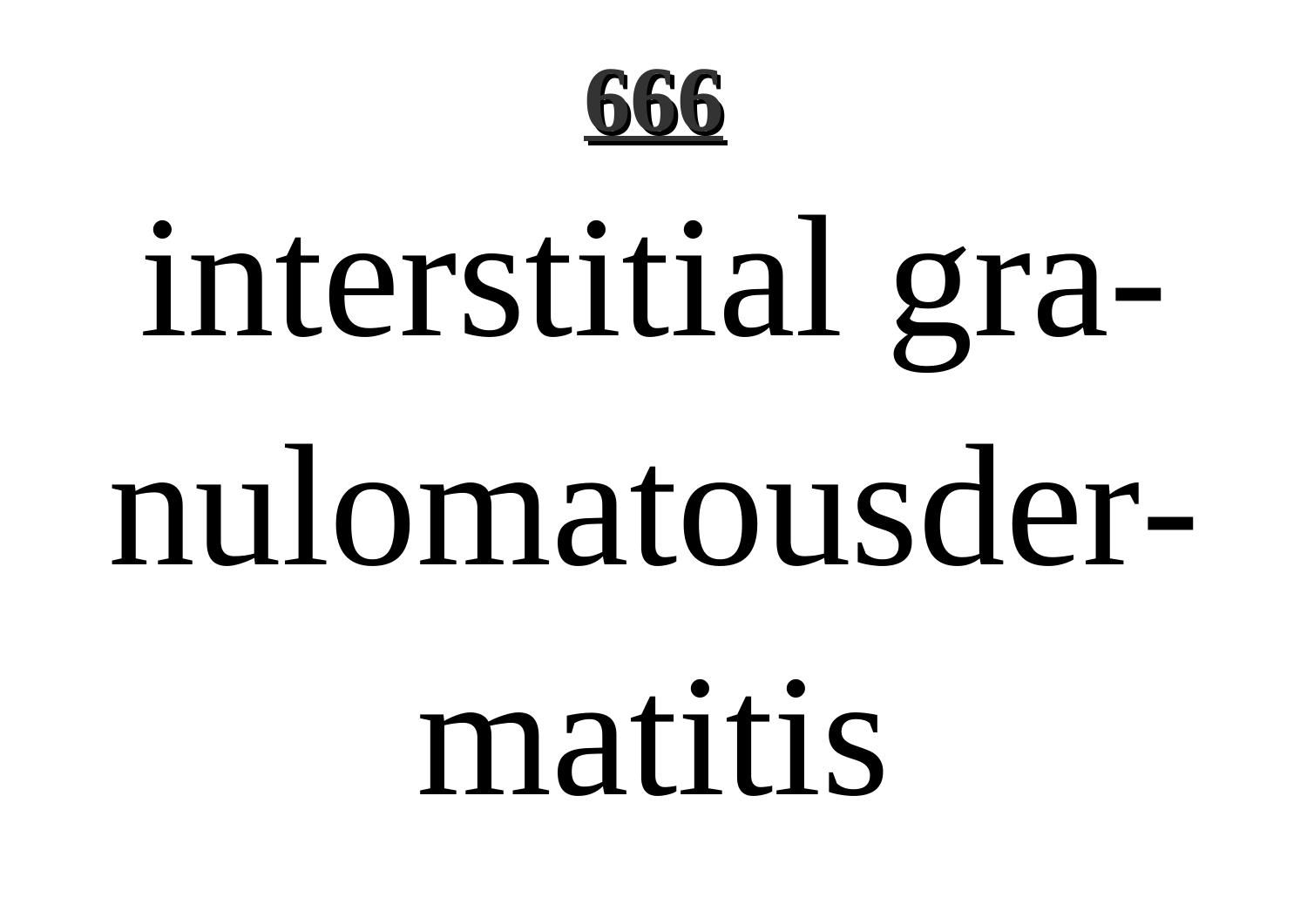

# interstitial lung

#### disease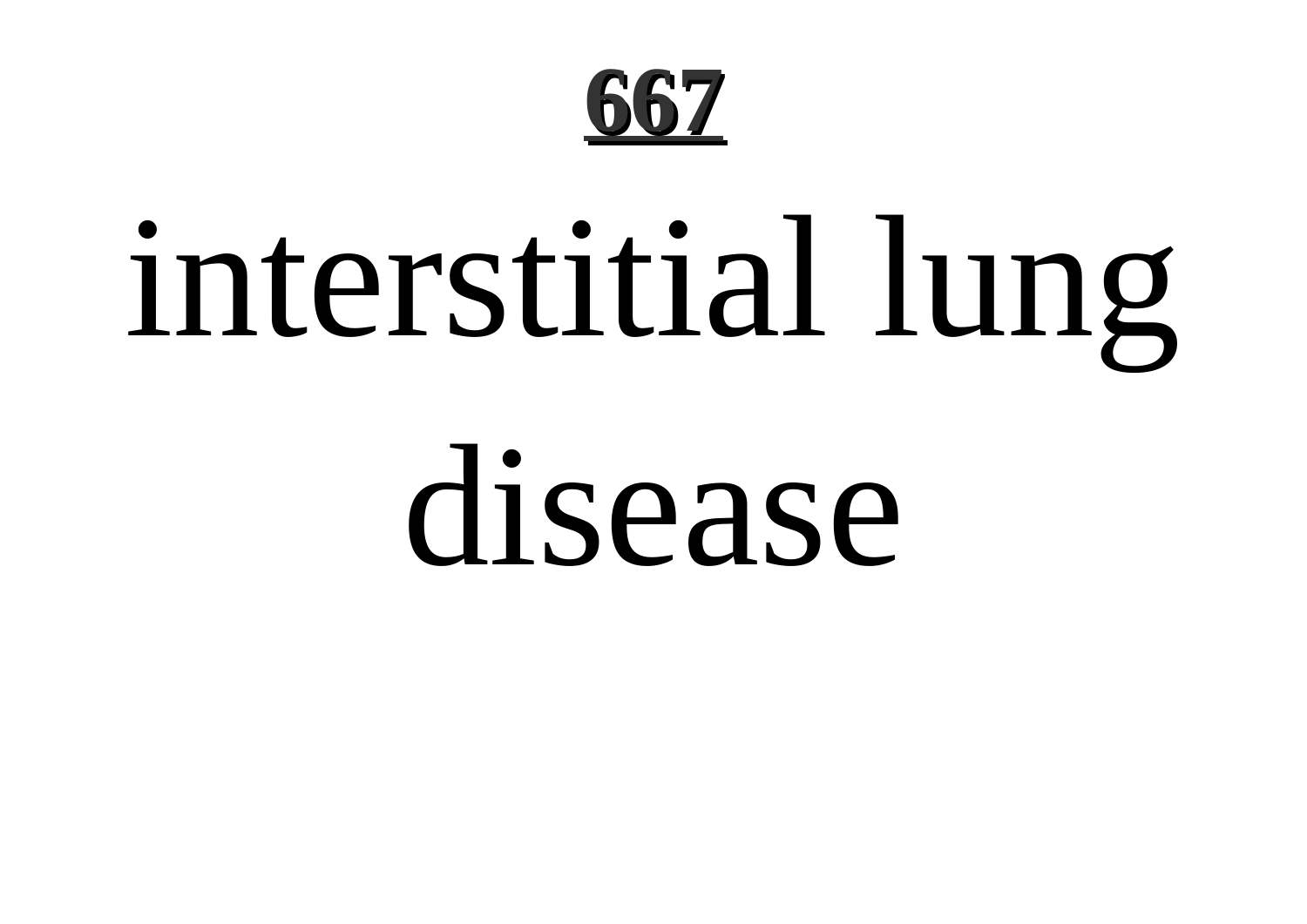

#### intracardiac mass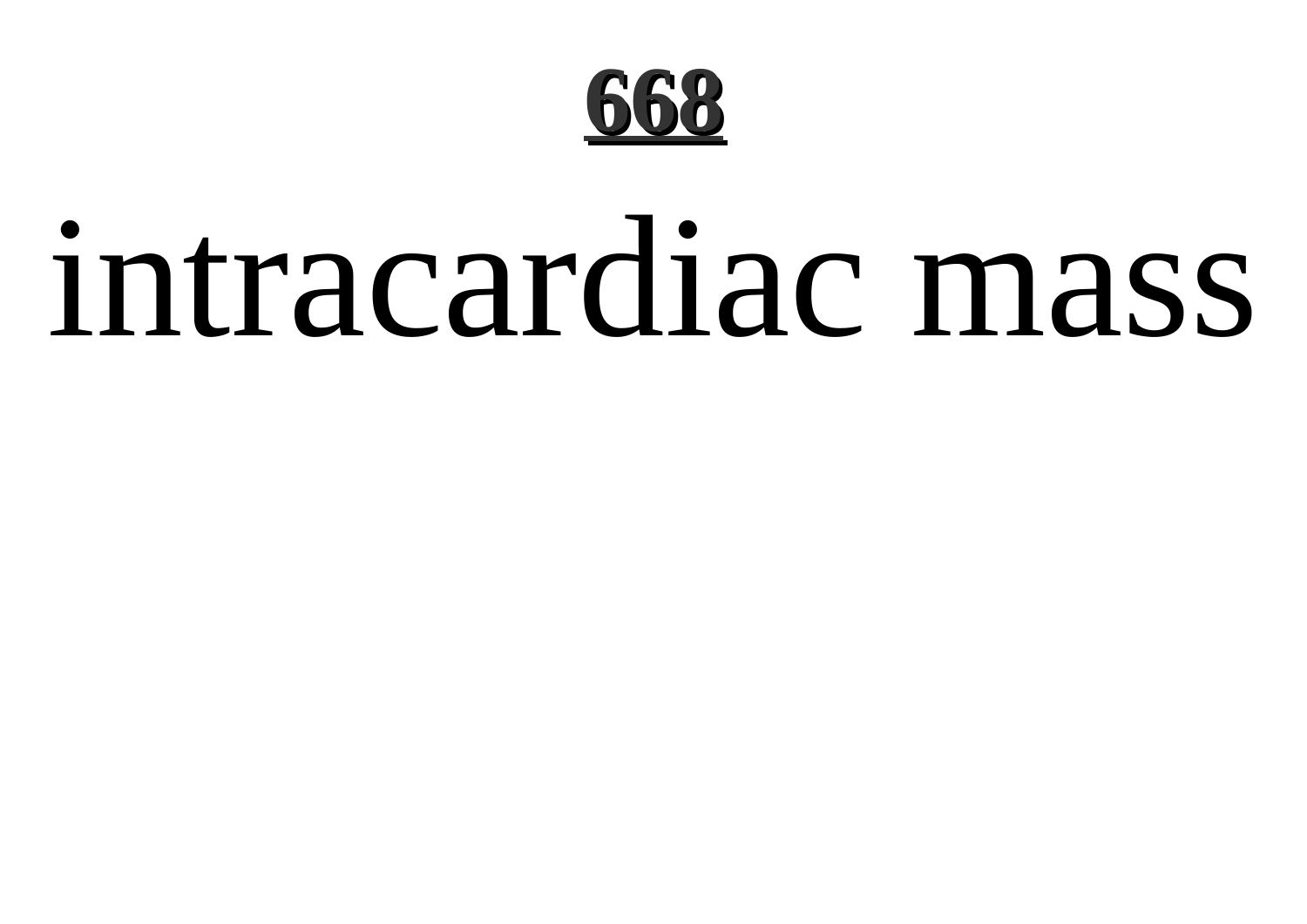

#### intracardiac

#### thrombus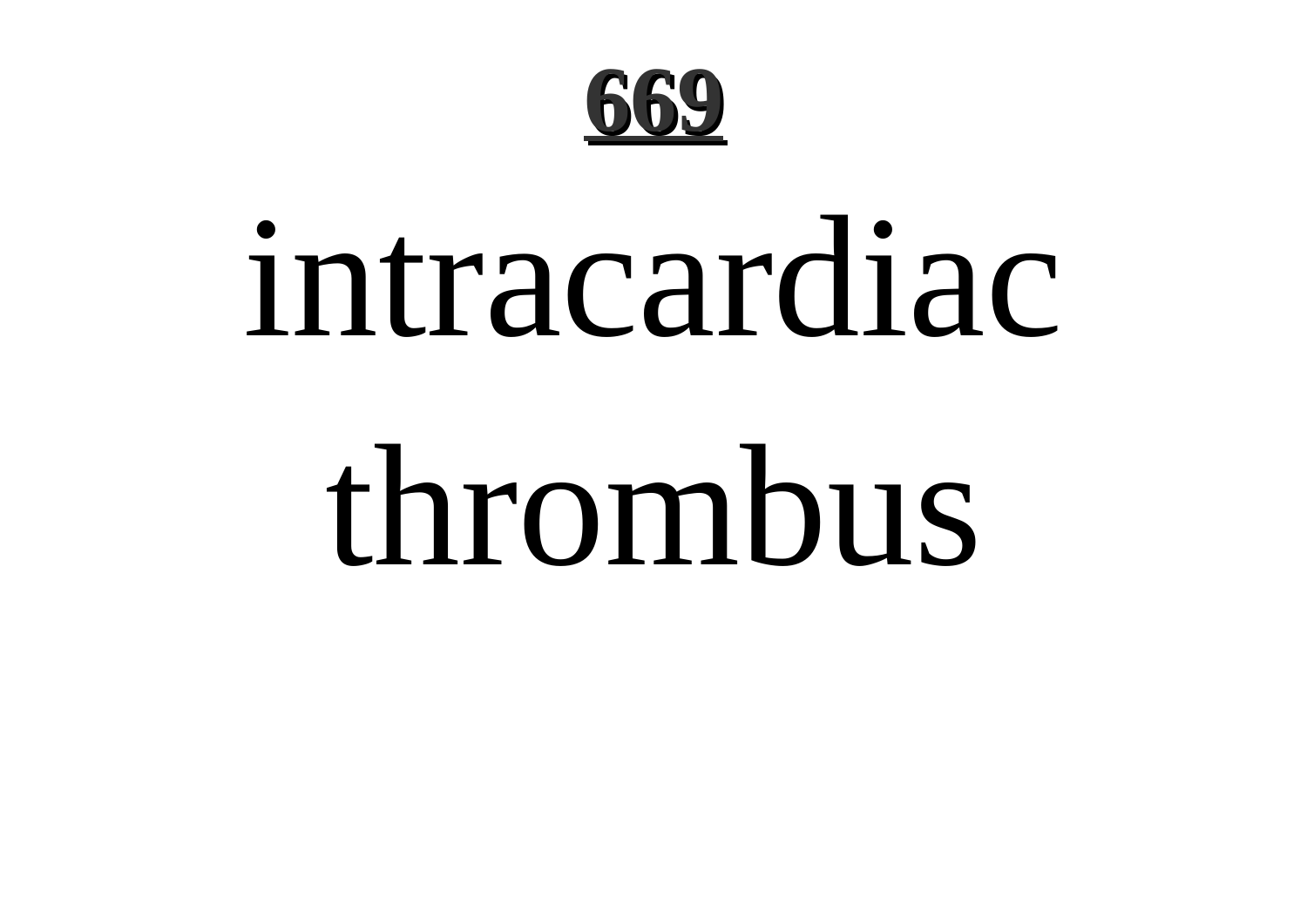

# intracranialpres-

#### sure increased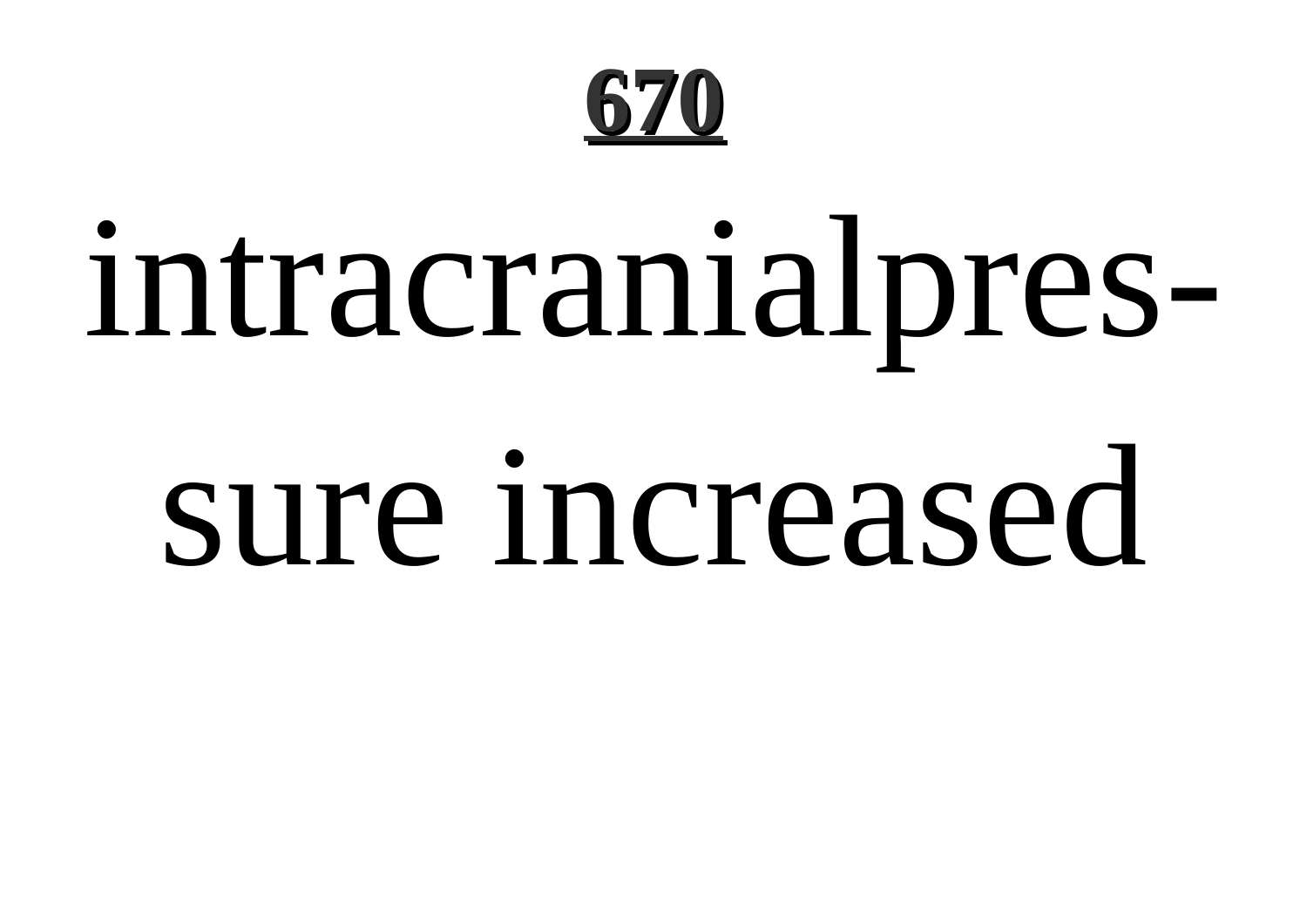#### **671**

# intrapericardial

#### thrombosis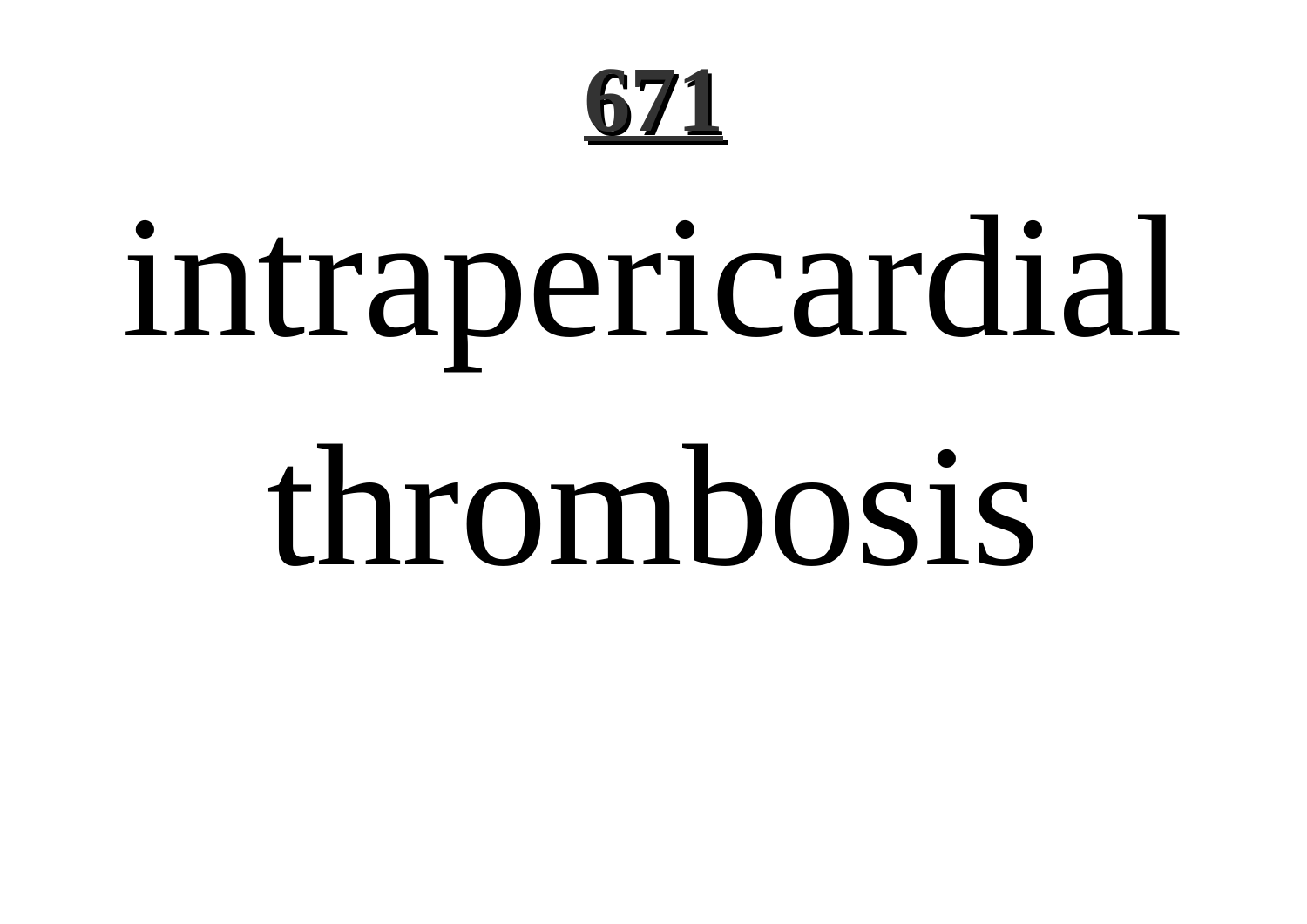

# intrinsic factor antibody abnor-

mal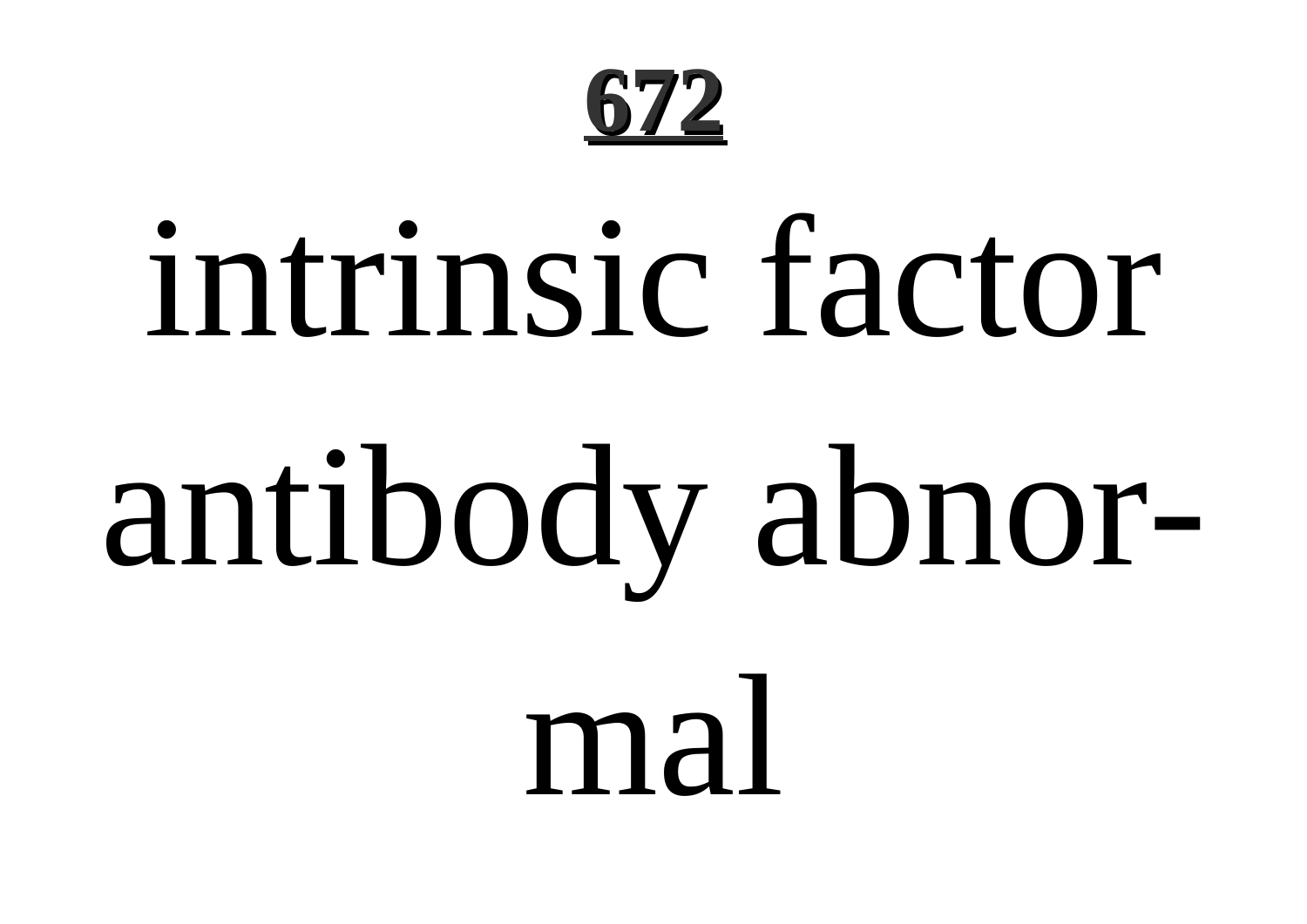

# intrinsicfactor

# antibody positive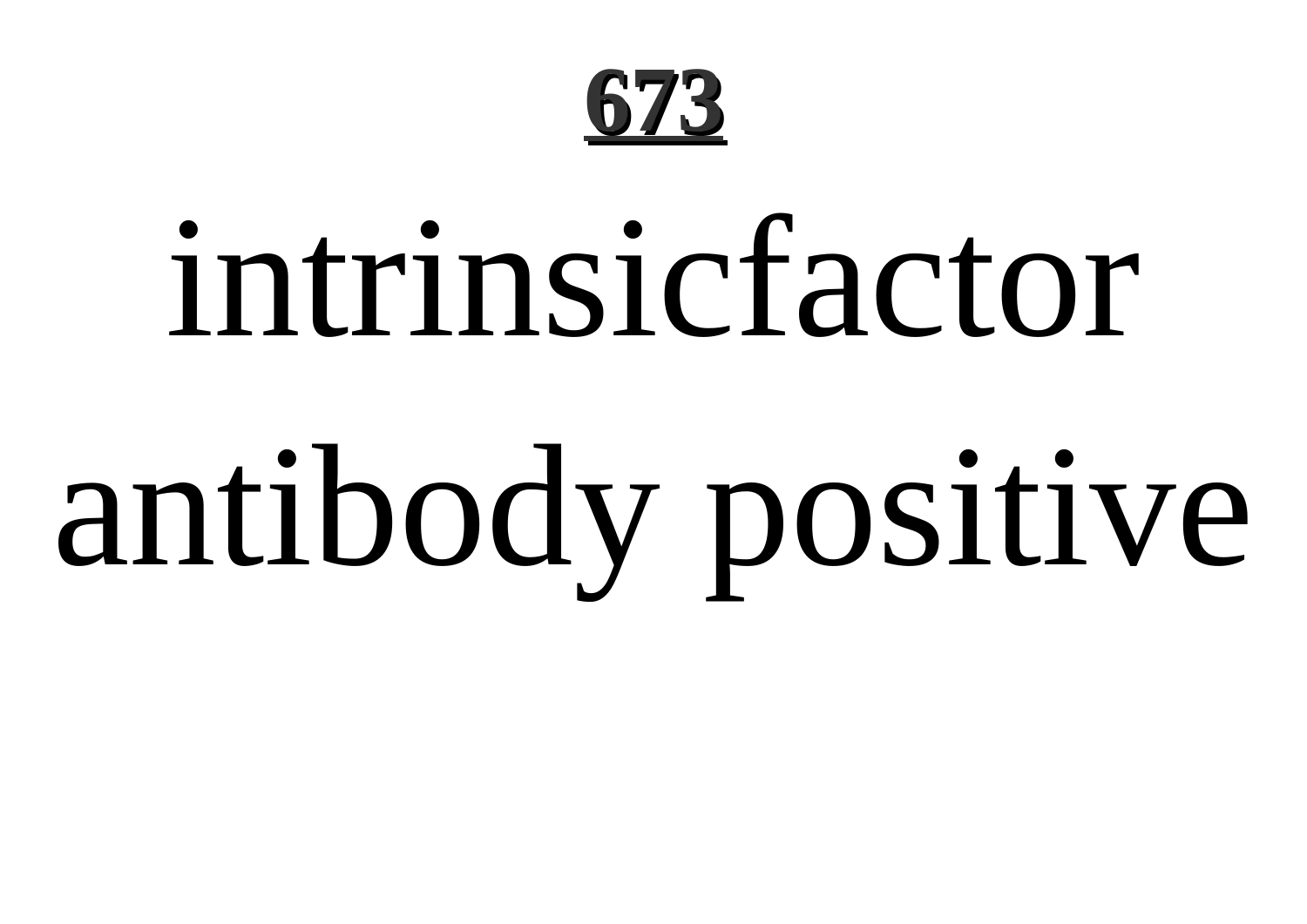

# ipex syndrome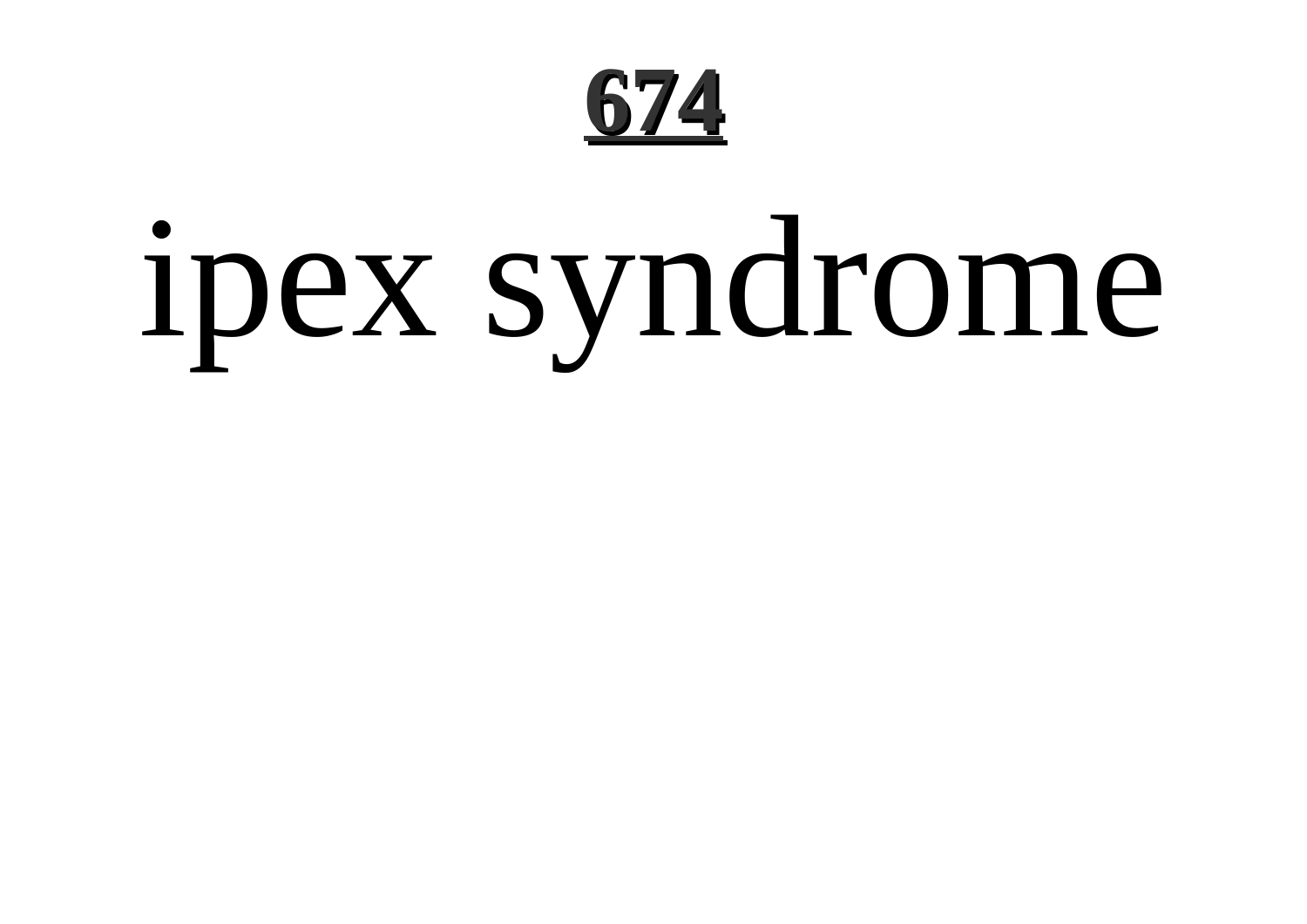

# irregular breat-

hing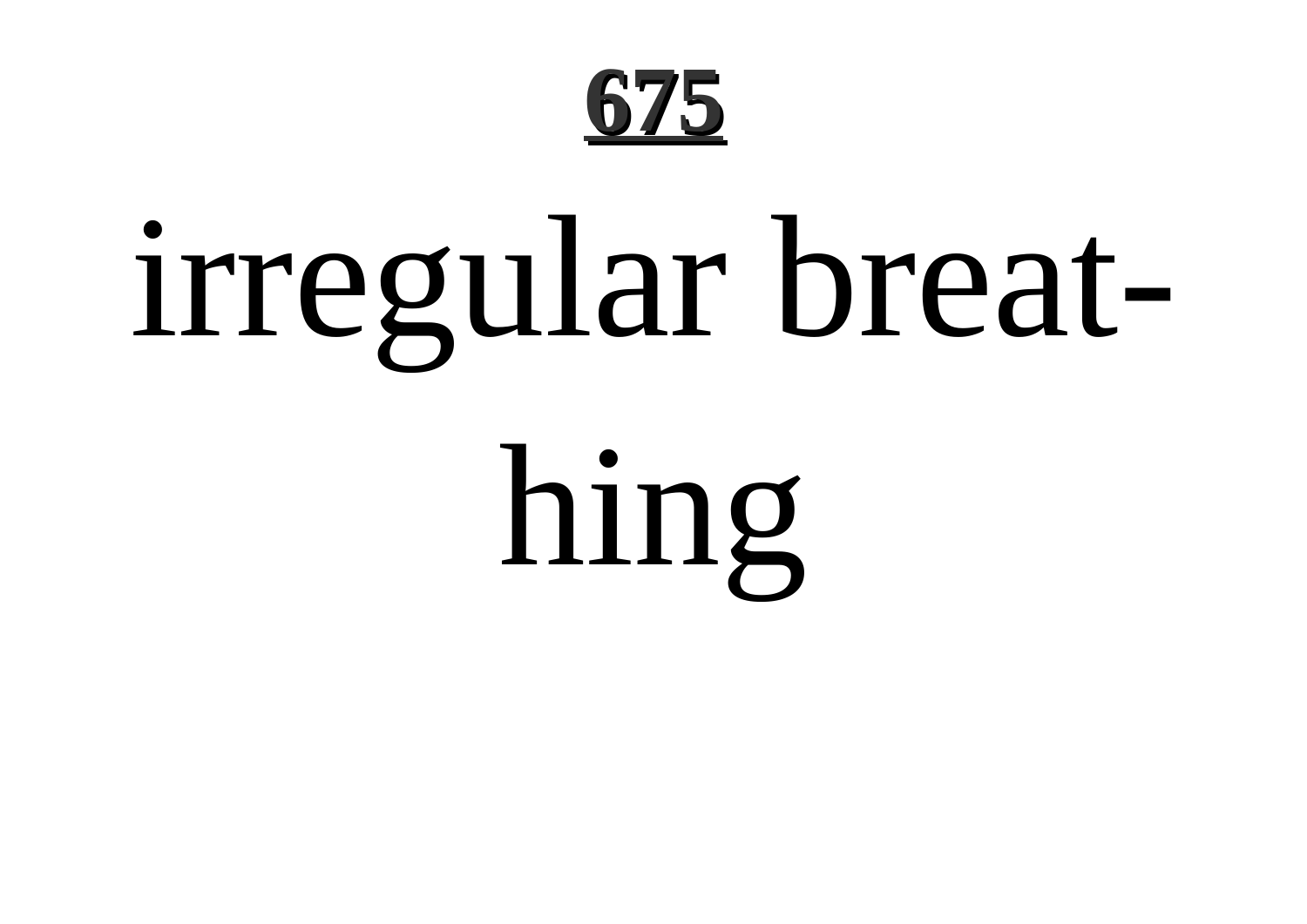

# irvan syndrome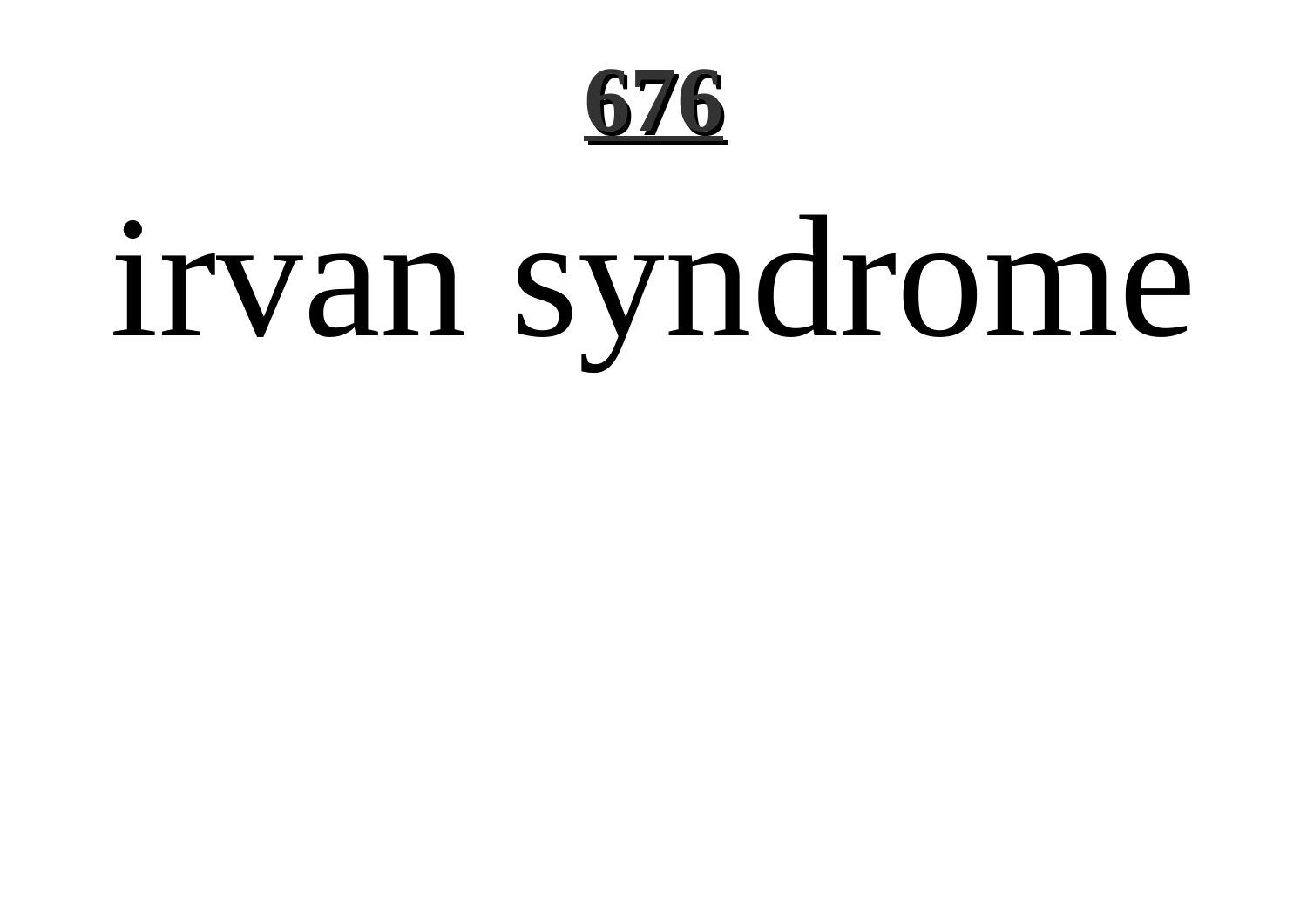

# ivth nerveparaly-

#### SİS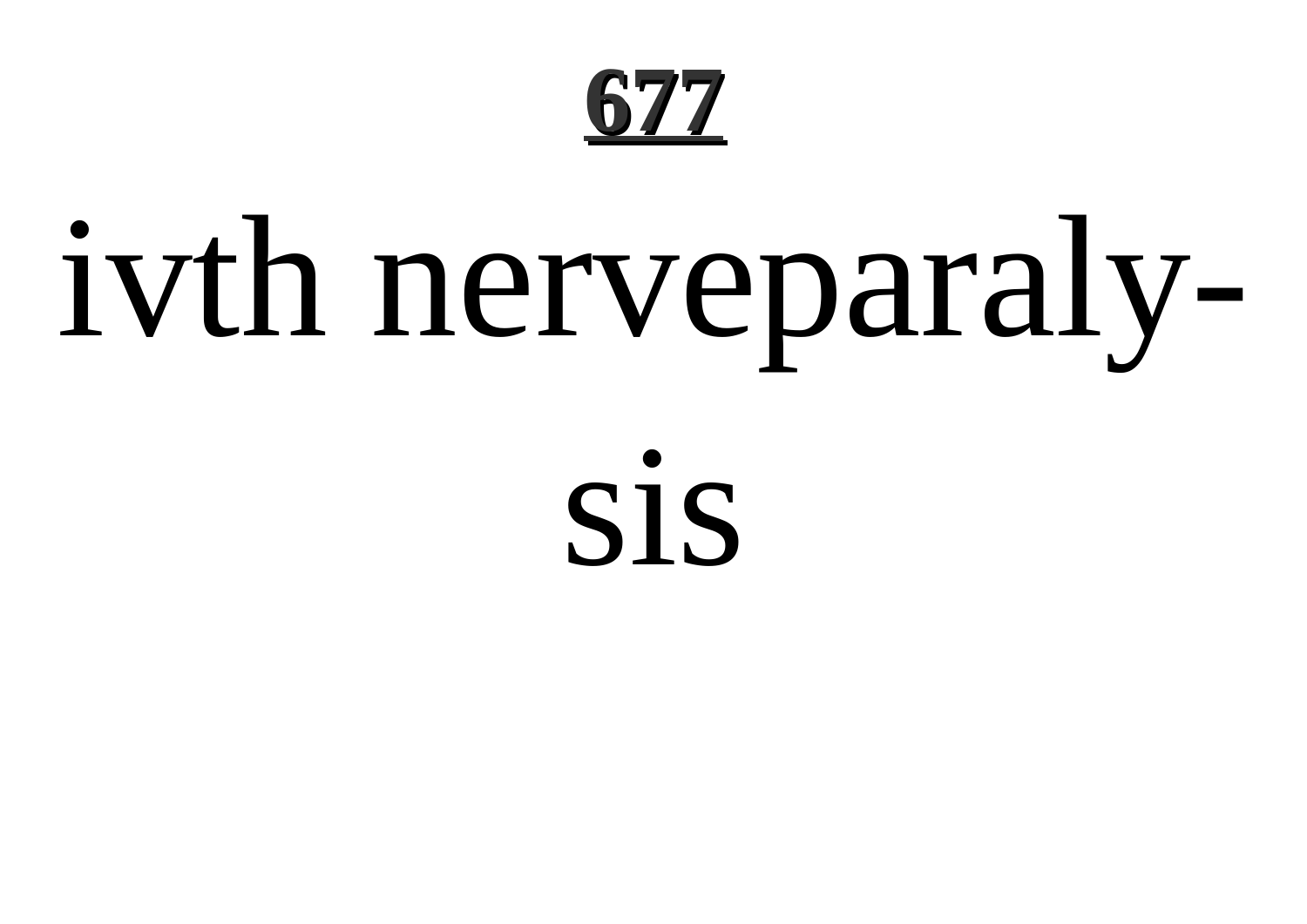

# ivth nerve pare-

SIS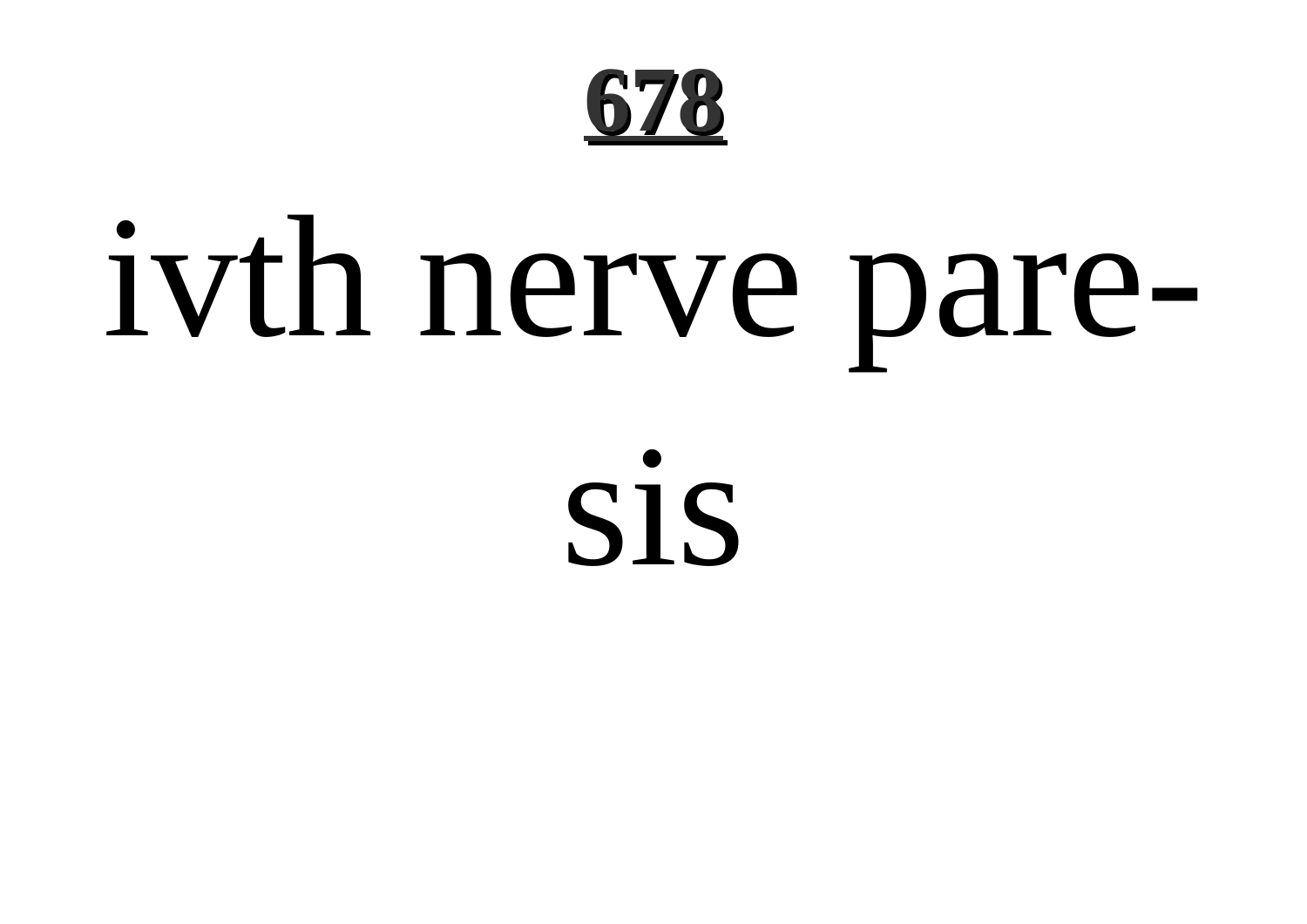

# jc polyomavirus

# test positive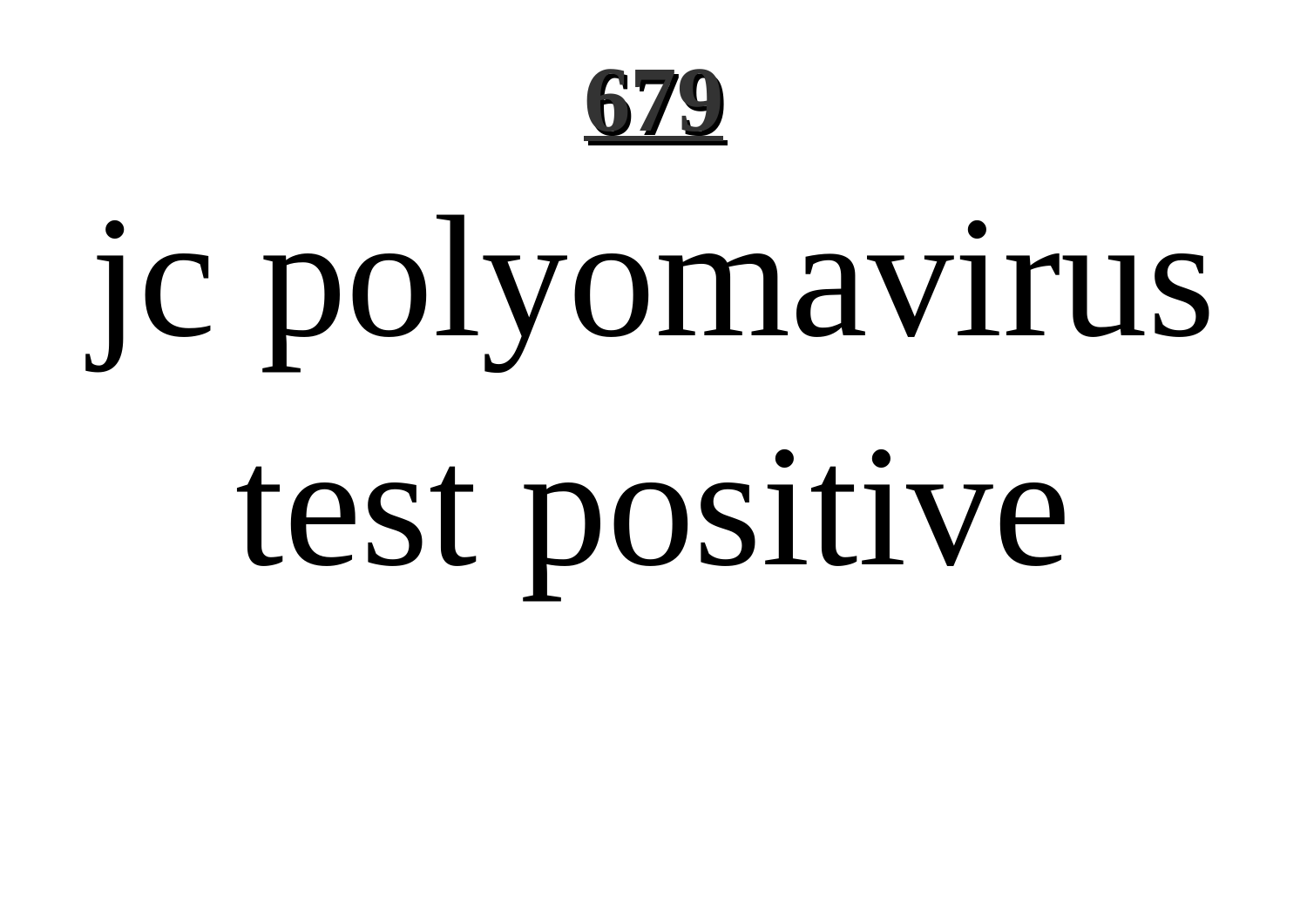

# jc virus csf test

# positive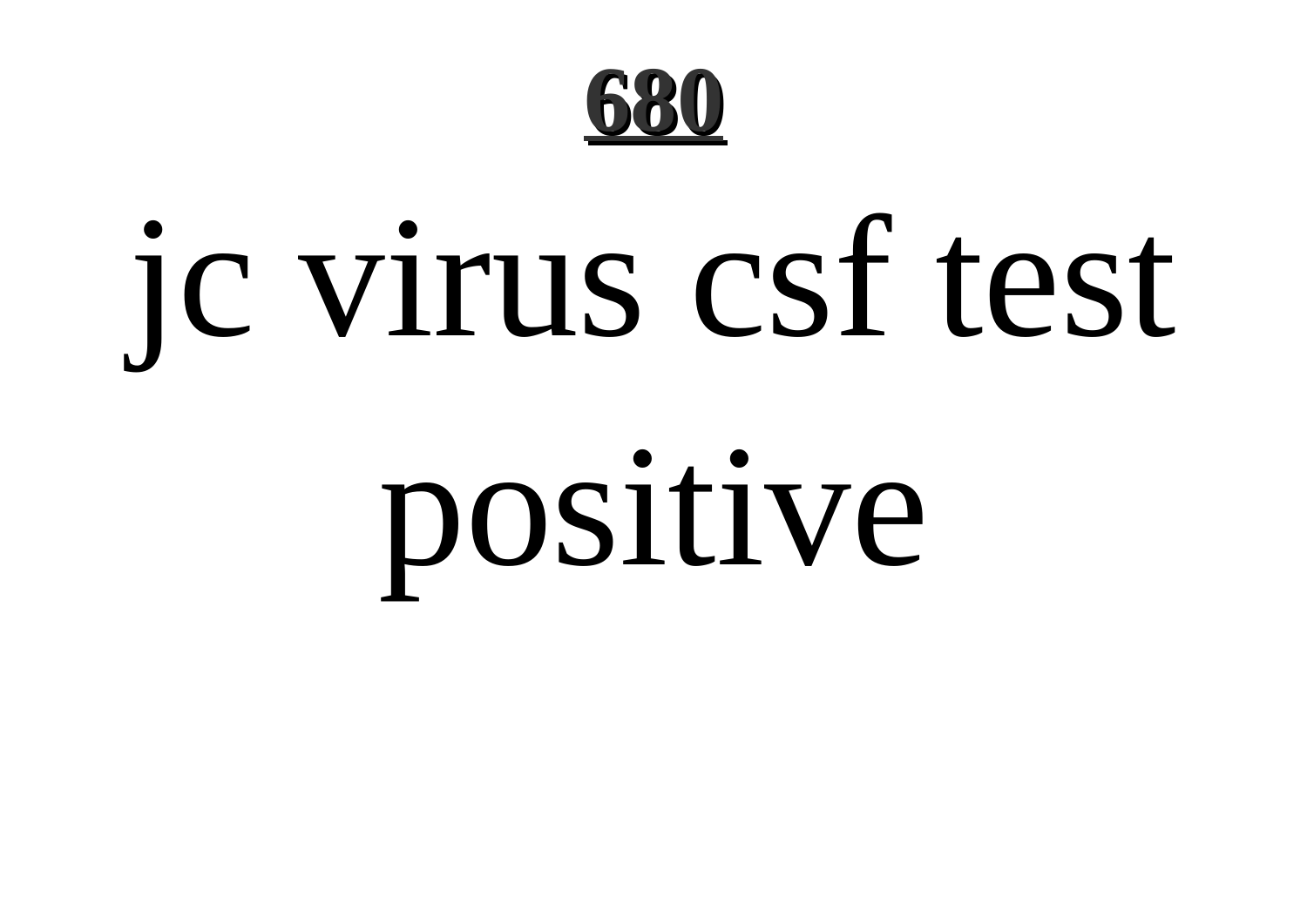

# jeavonssyndrome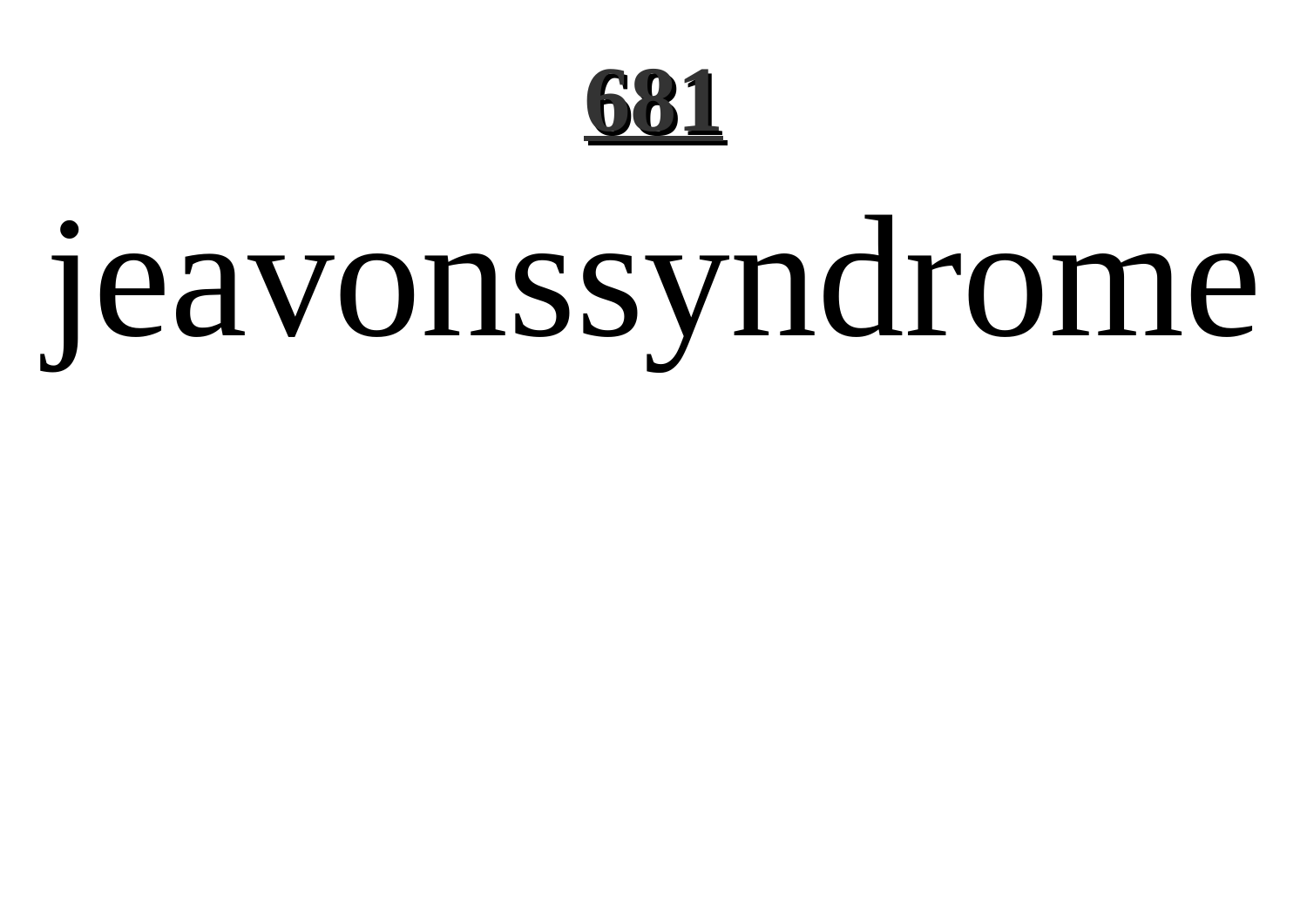

# jugular vein em-

#### bolism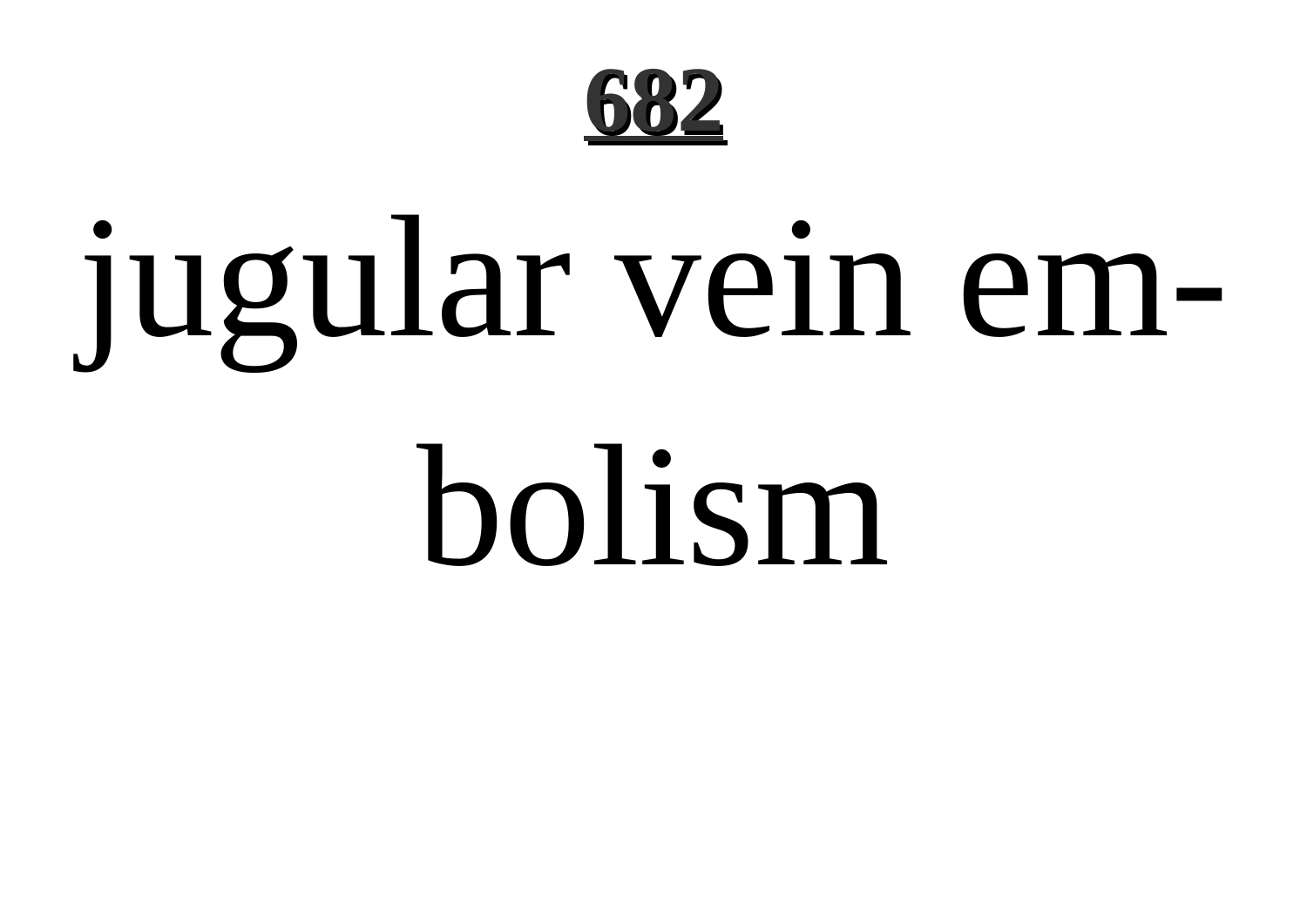

# jugular vein

#### thrombosis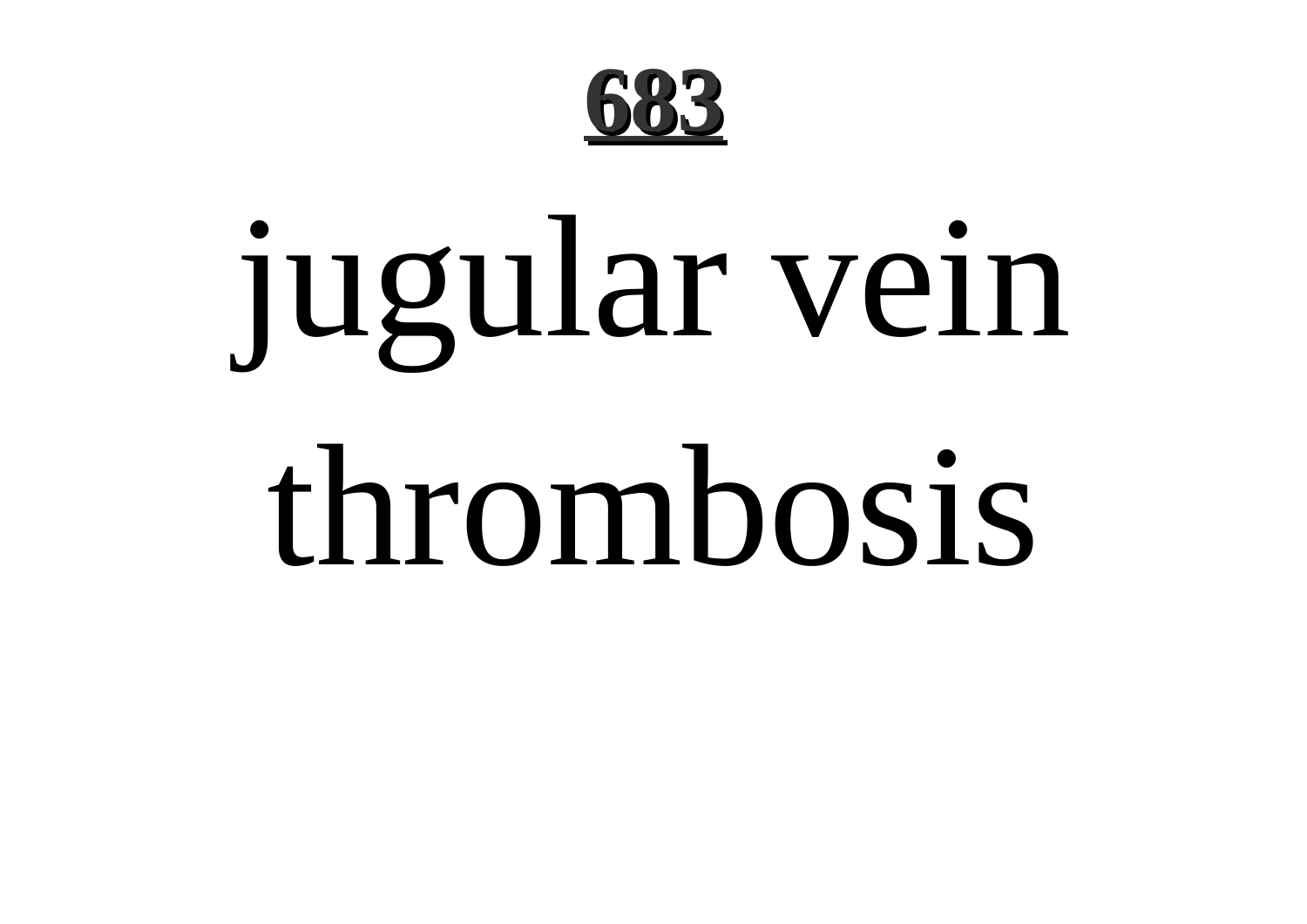

# juvenile idiopat-

#### hicarthritis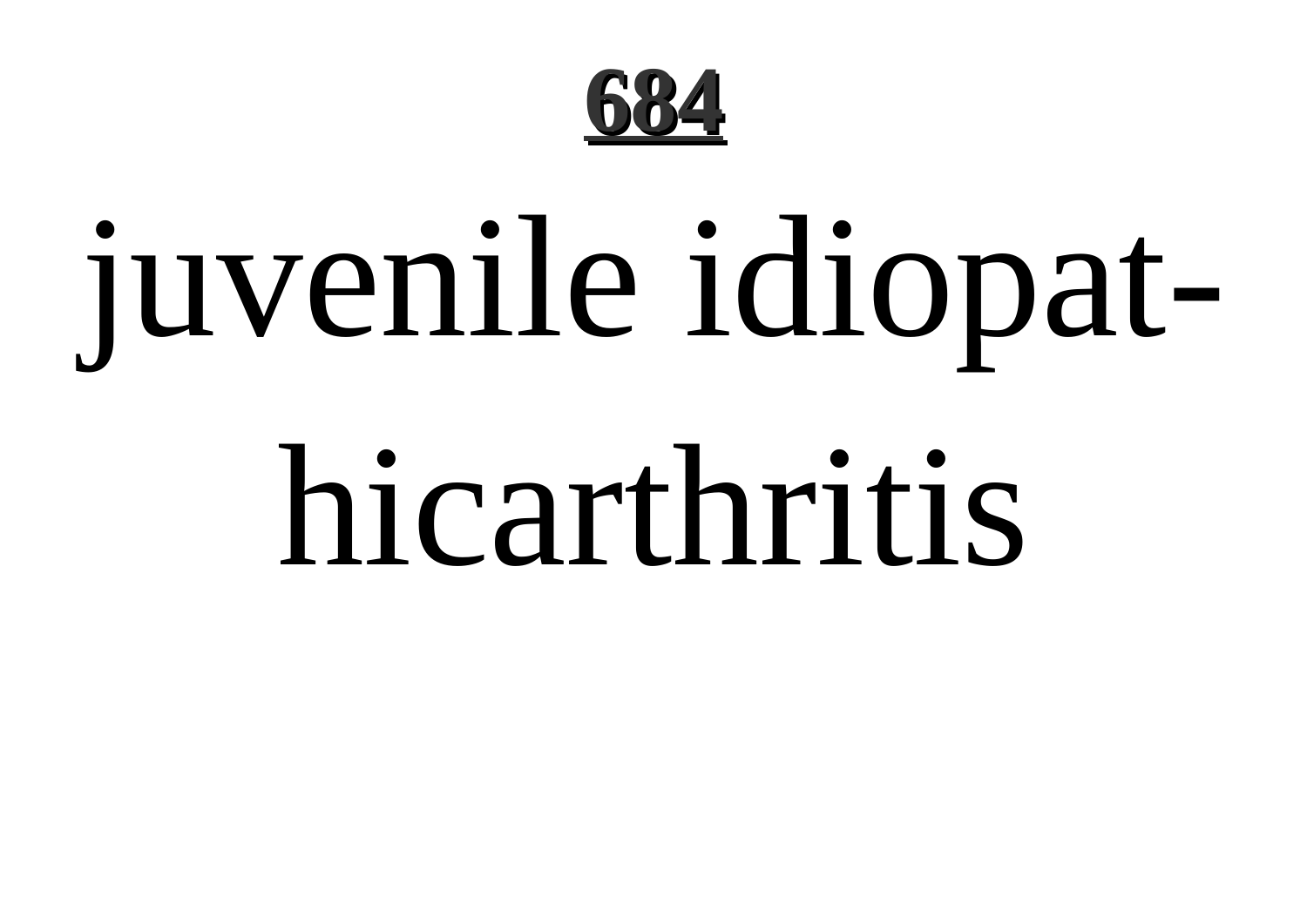

## juvenile myoclo-

## nic epilepsy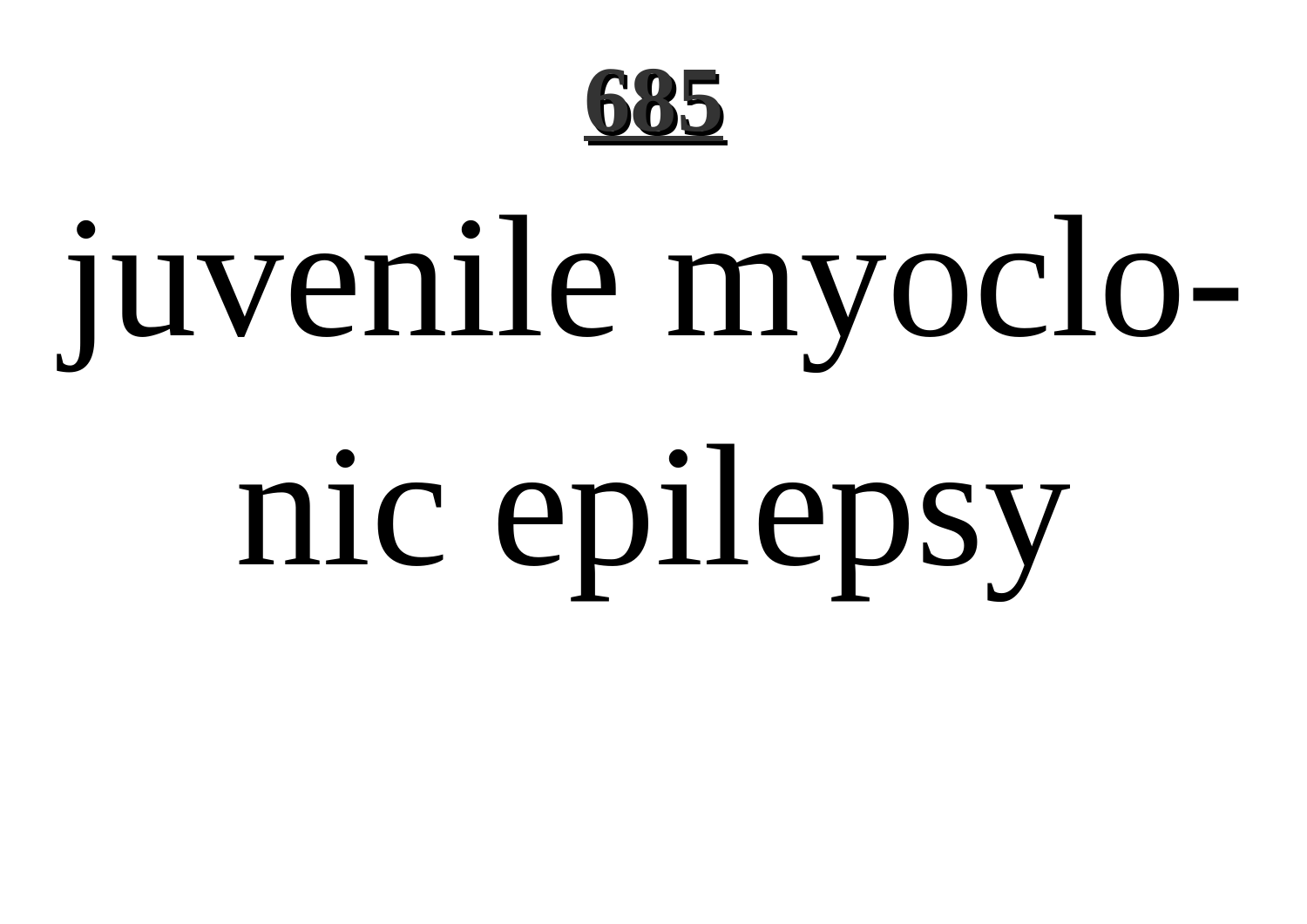

## juvenile polymy-

ositis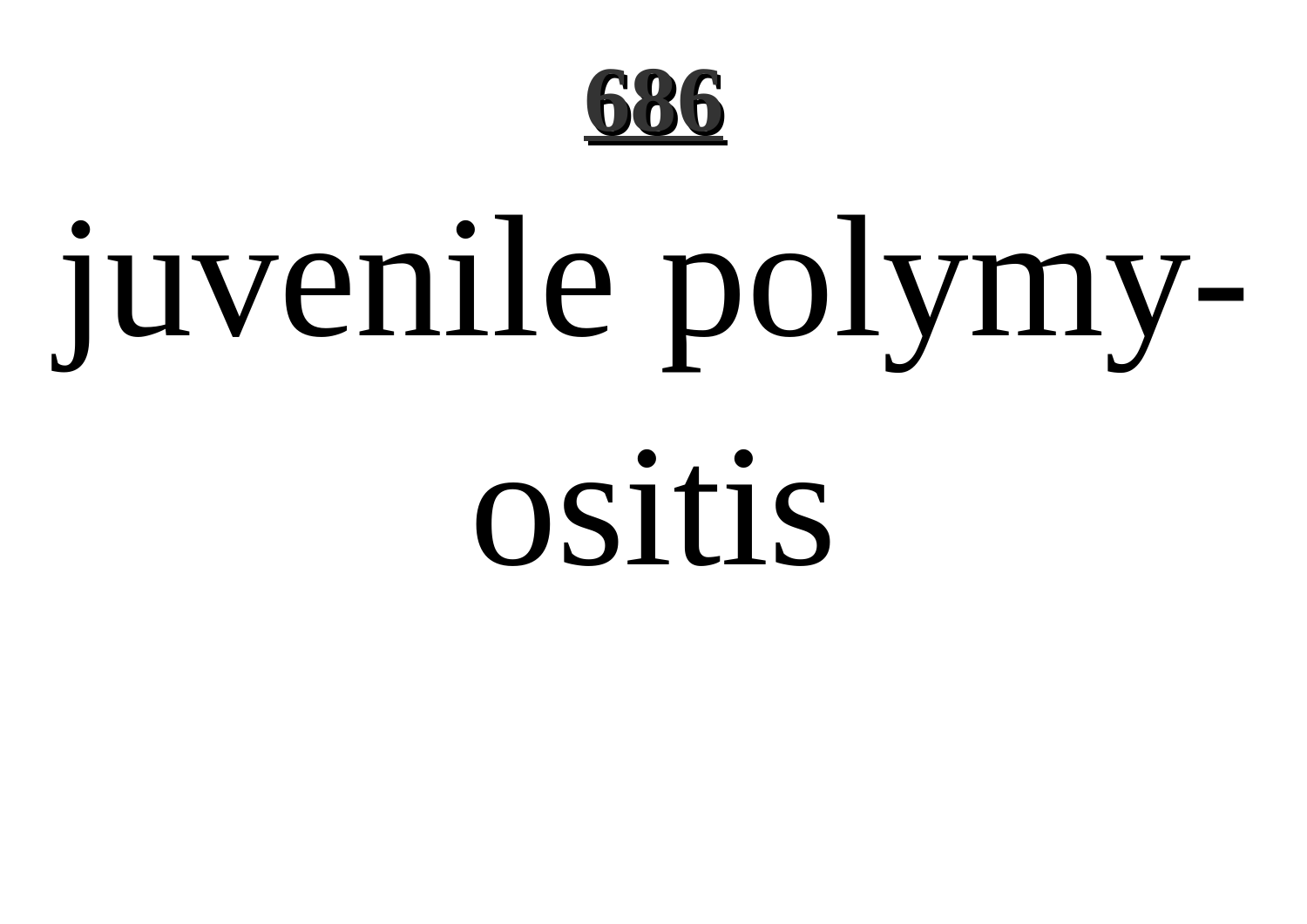

## juvenile psoriati-

### carthritis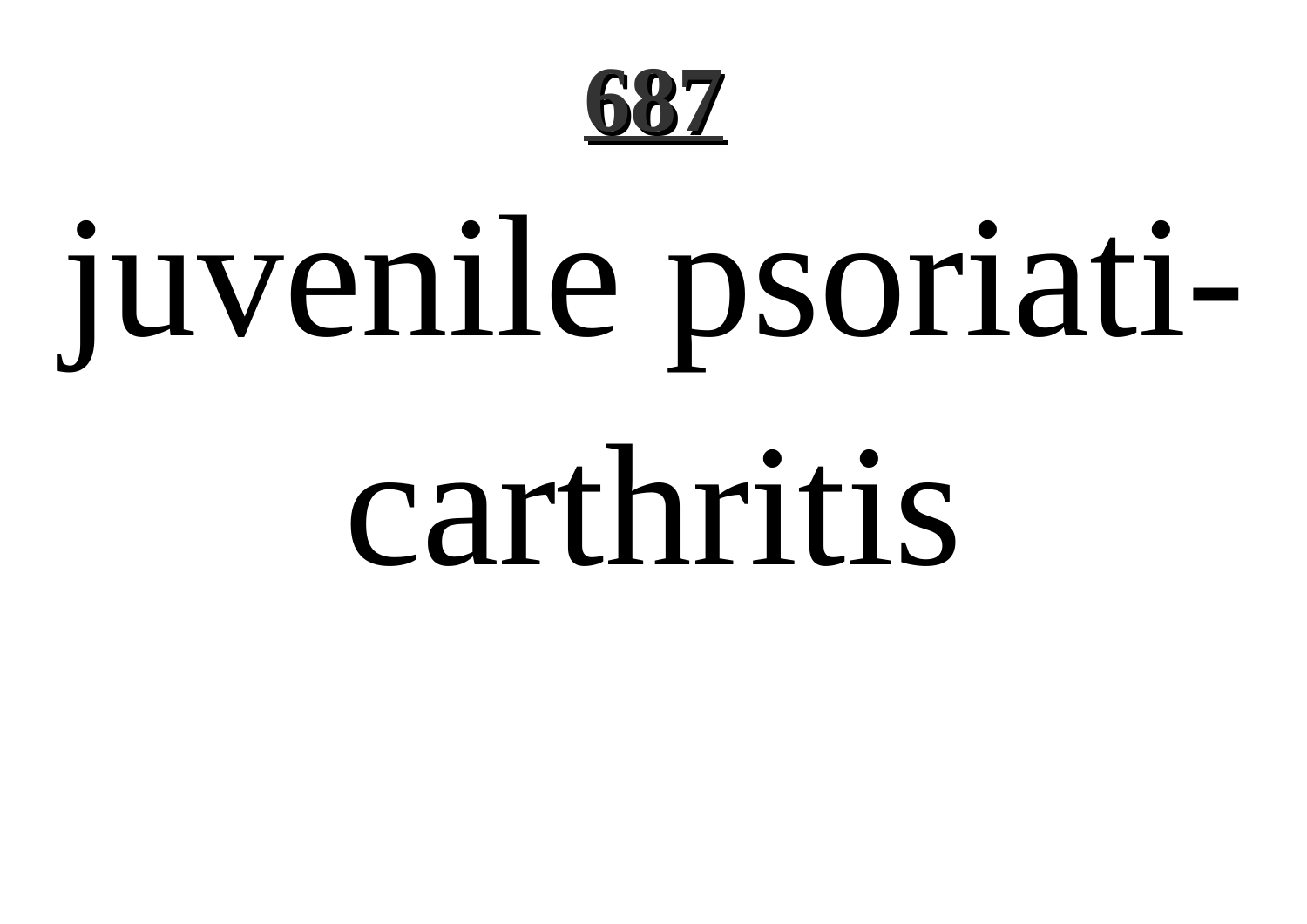

## juvenile spondy-

### loarthritis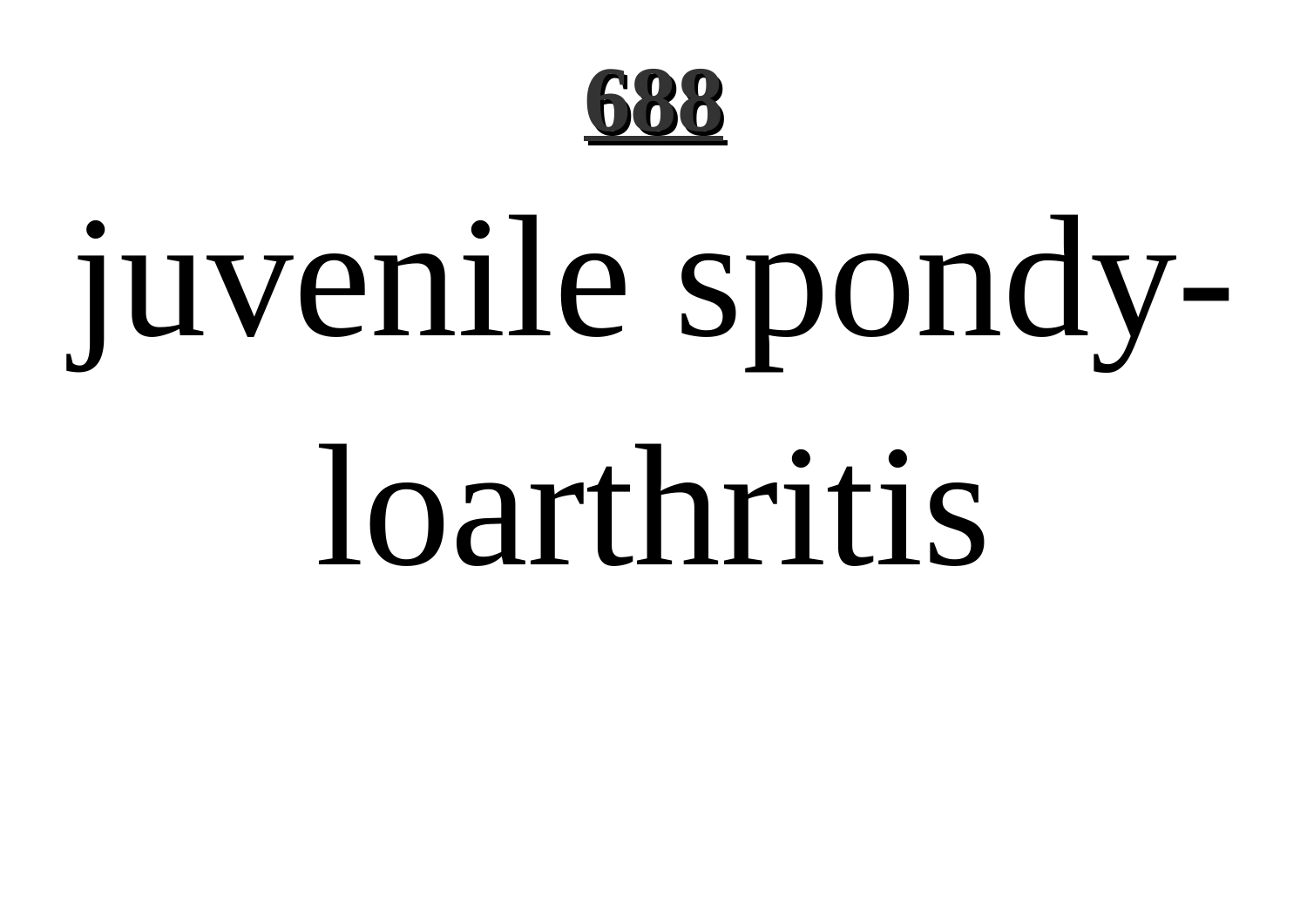

## kaposi sarcoma

### inflammatory

## cytokinesyndrome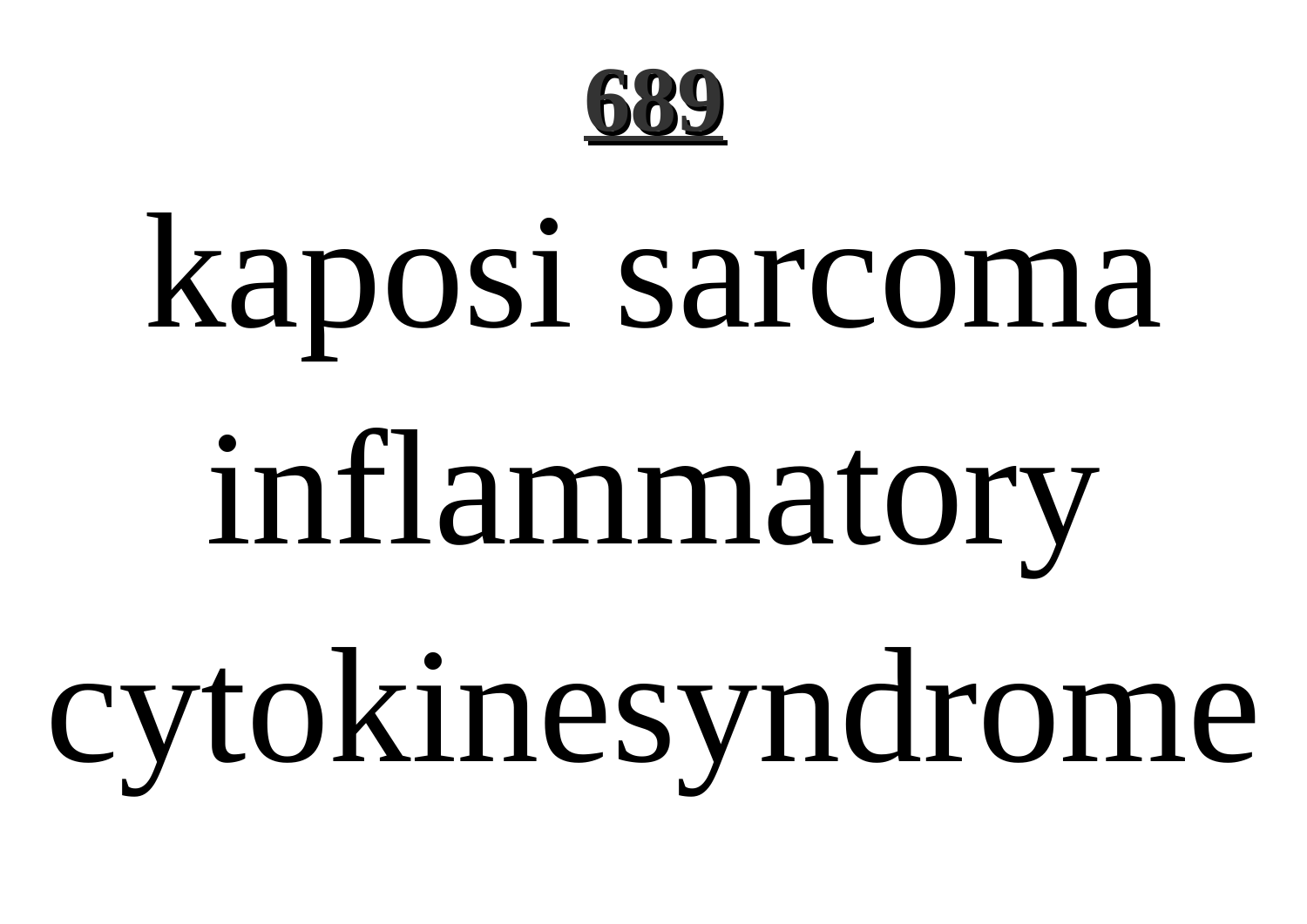

### kawasaki's disea-

**Se**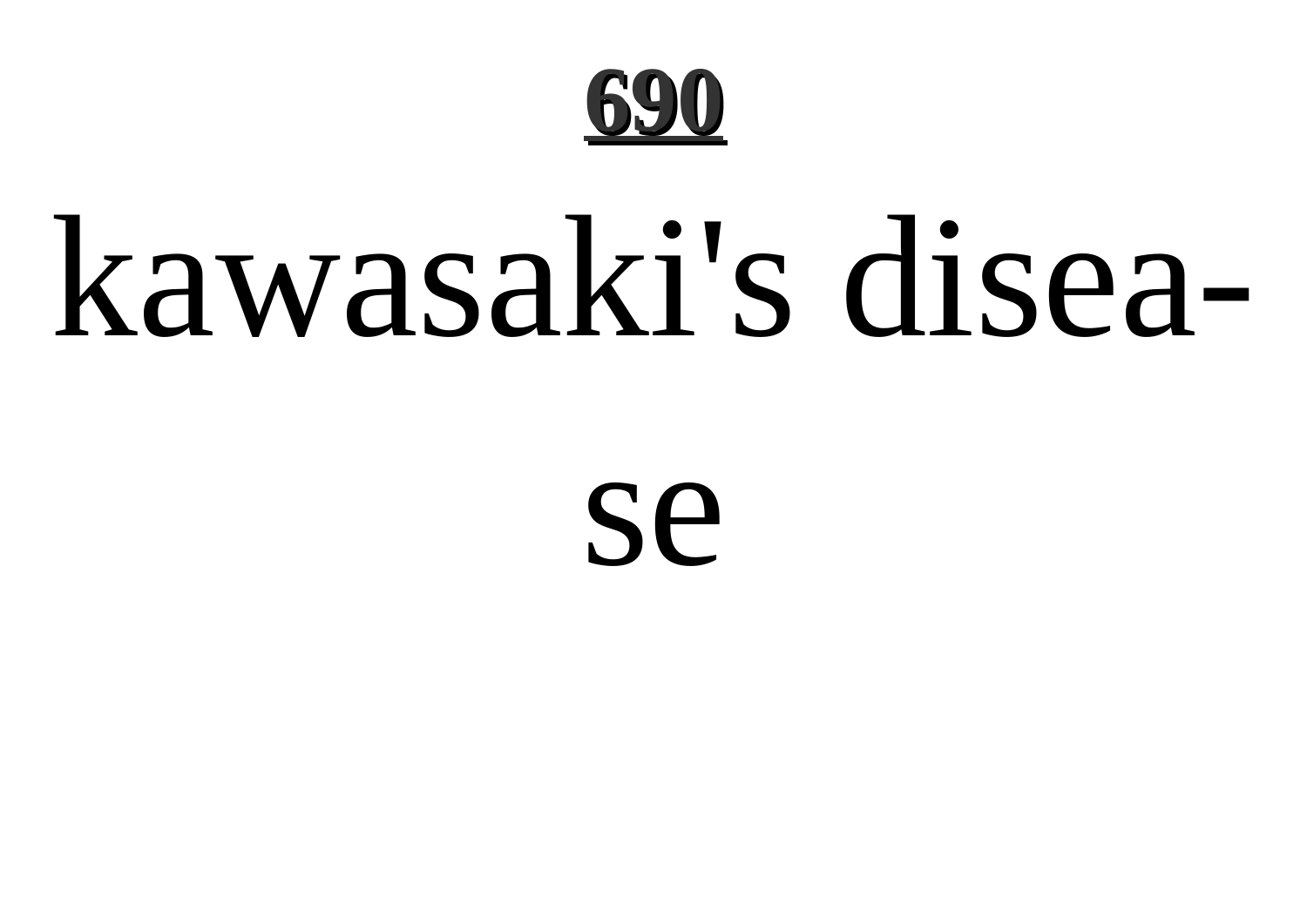

## kayser-fleischer

## ring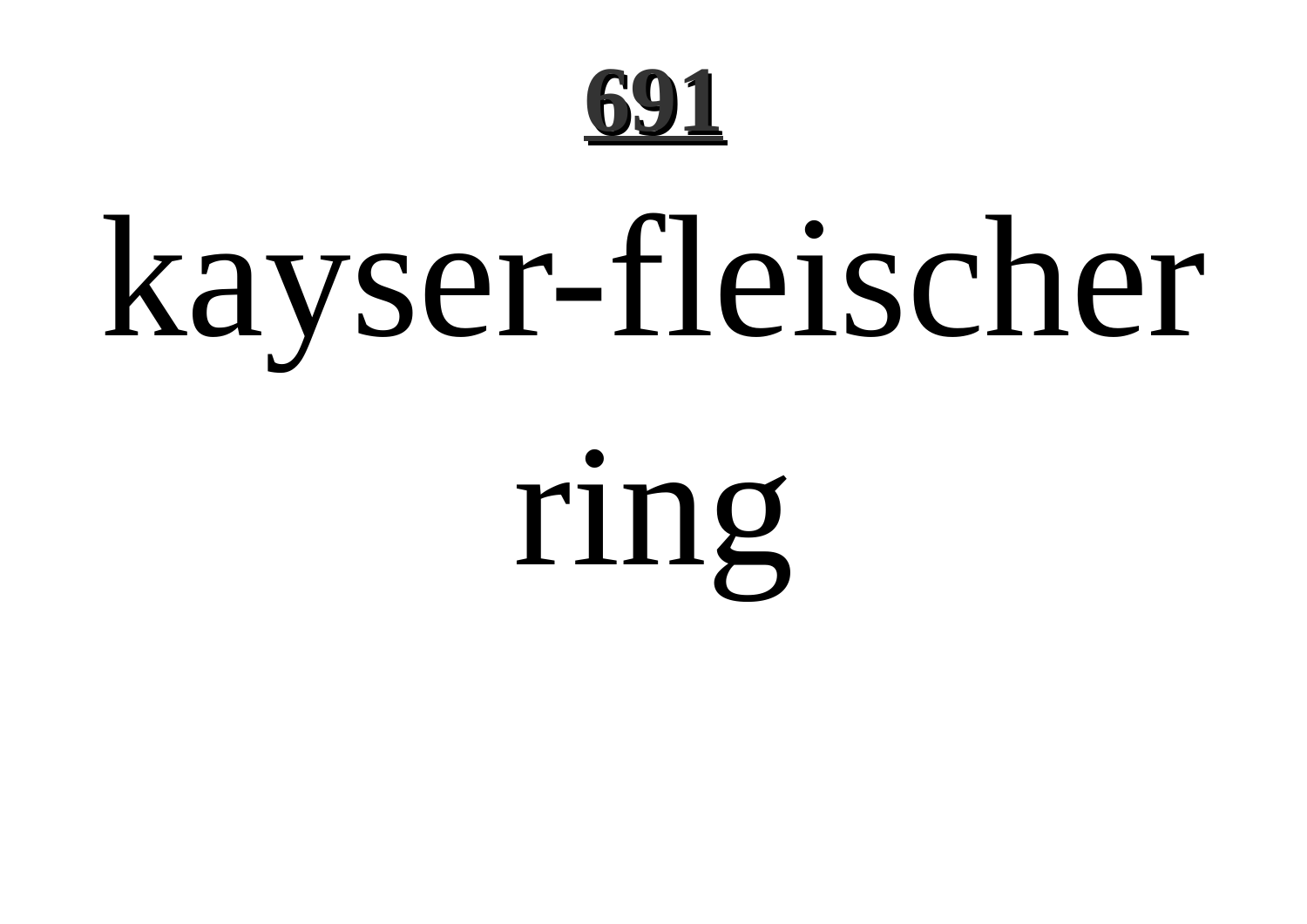

## keratoderma blenorrhagica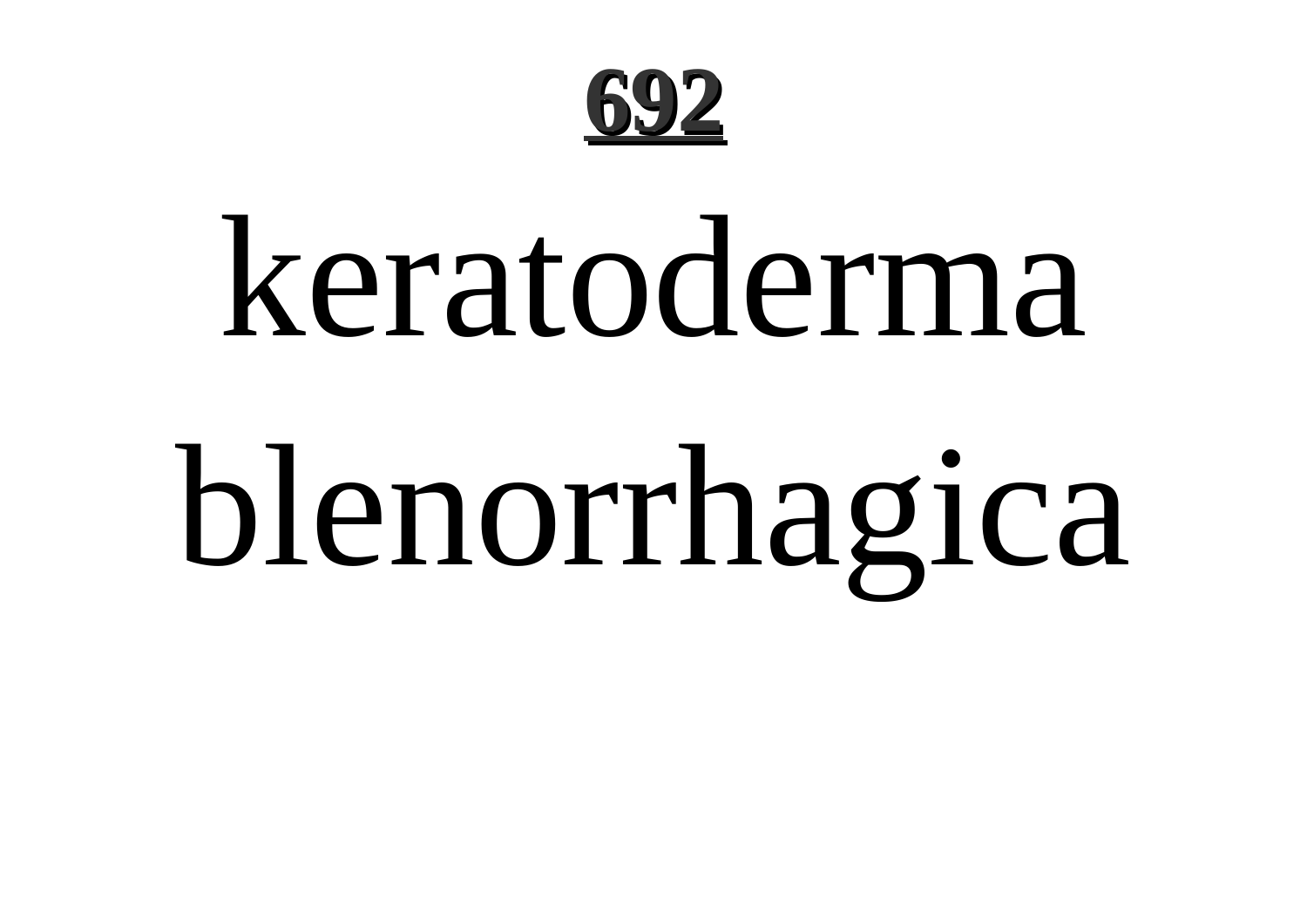

# ketosis-prone

#### diabetes mellitus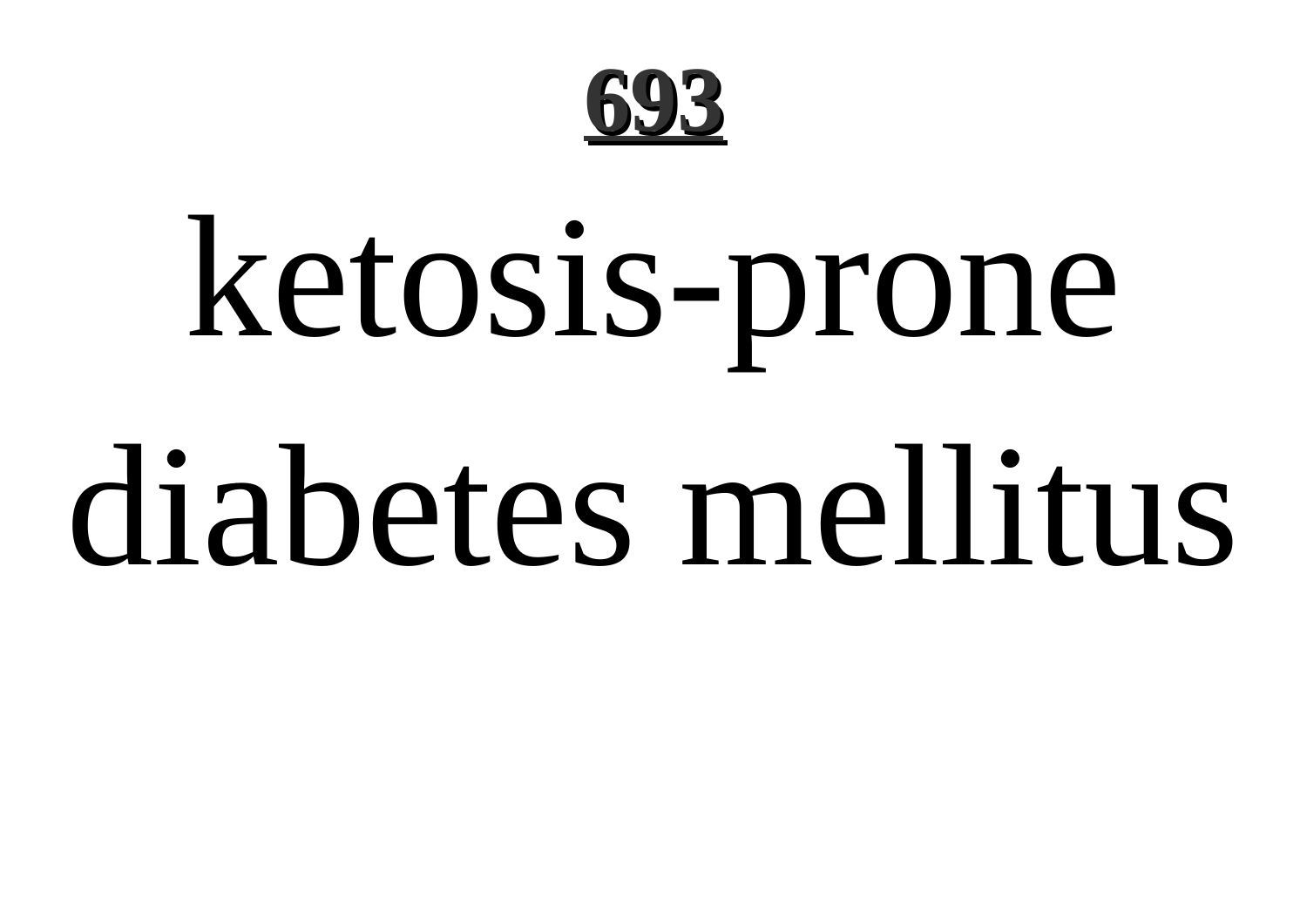

## kounis syndrome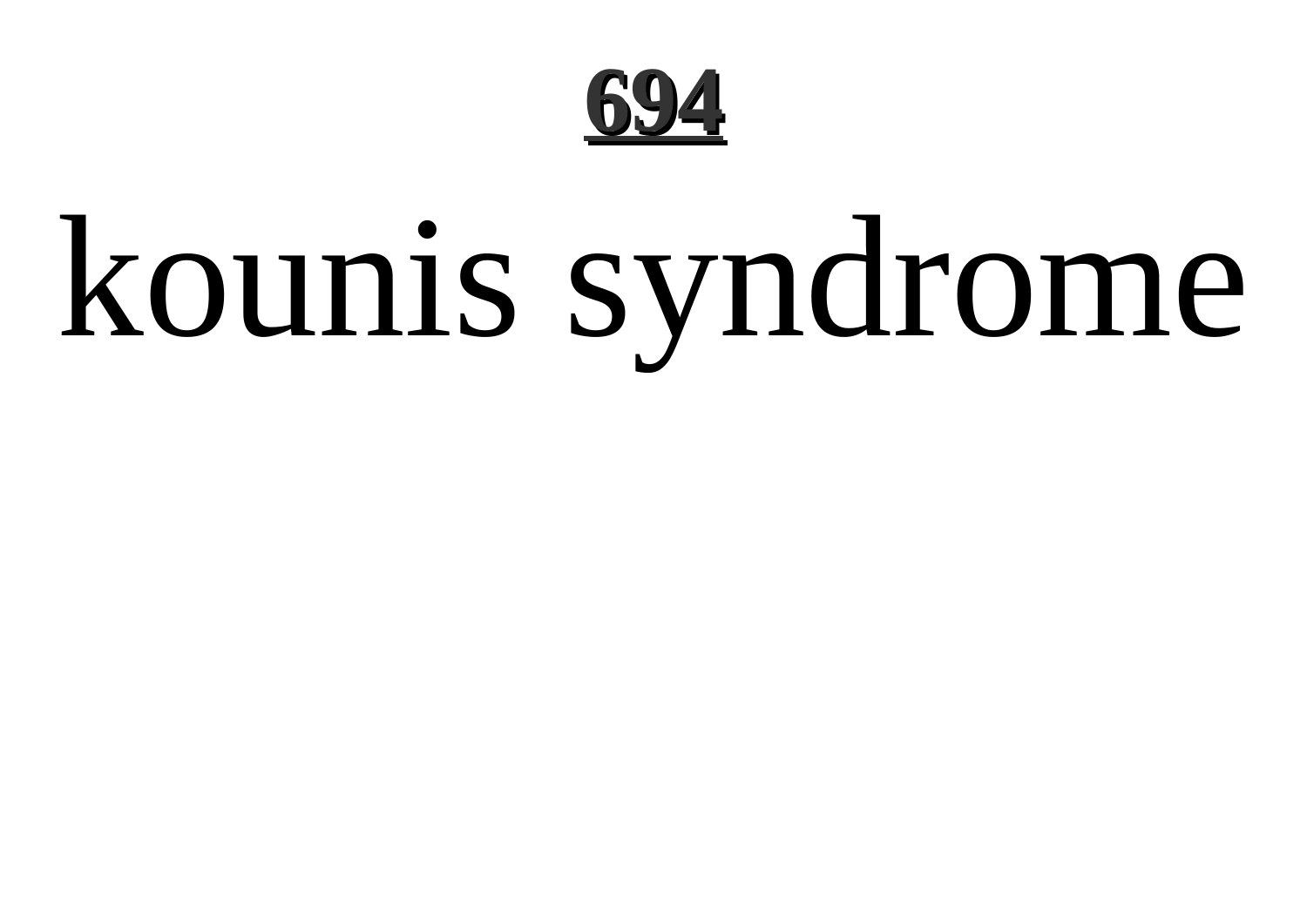

## lafora's myoclo-

## nic epilepsy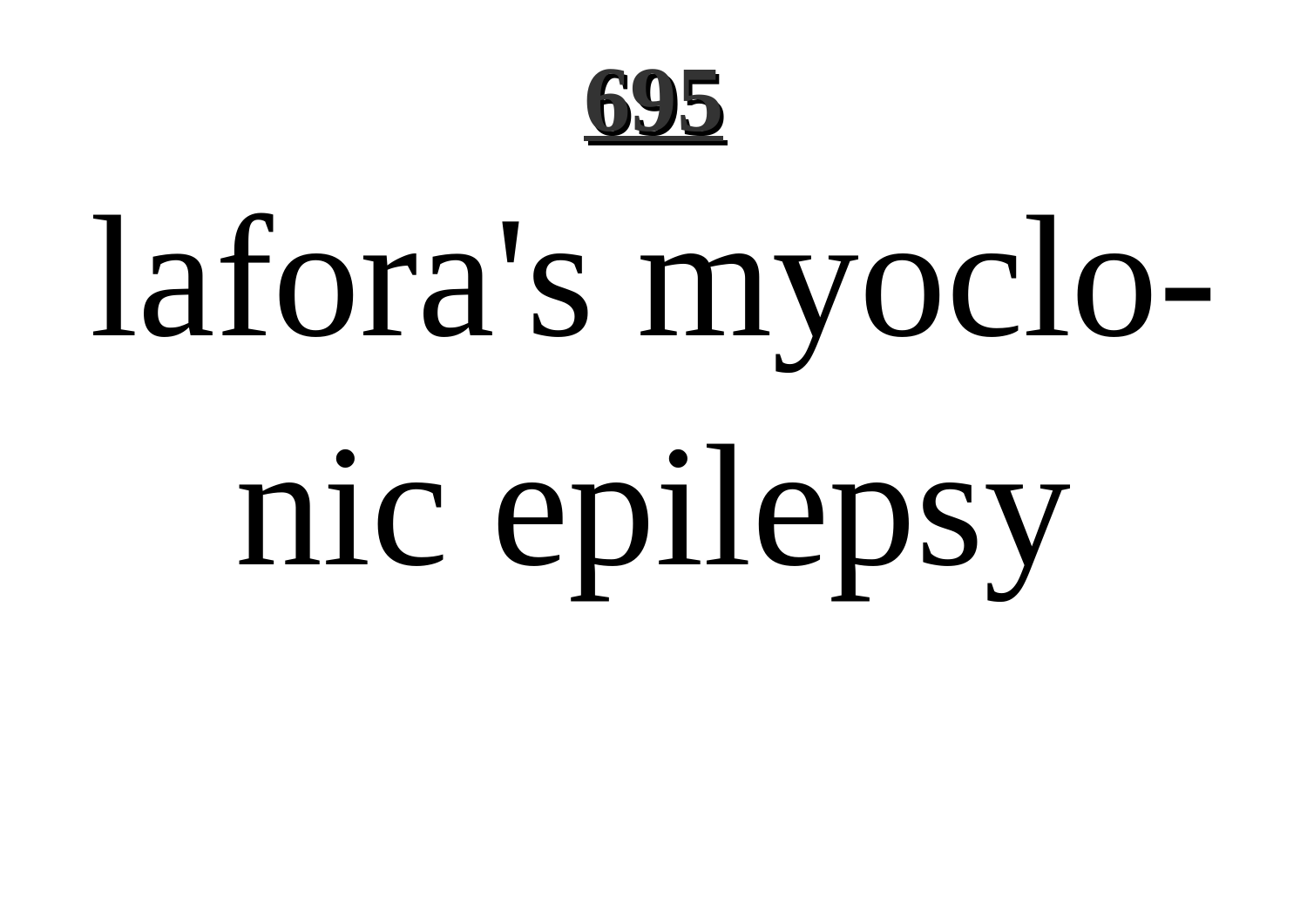

### lambl'sexcres-

#### cences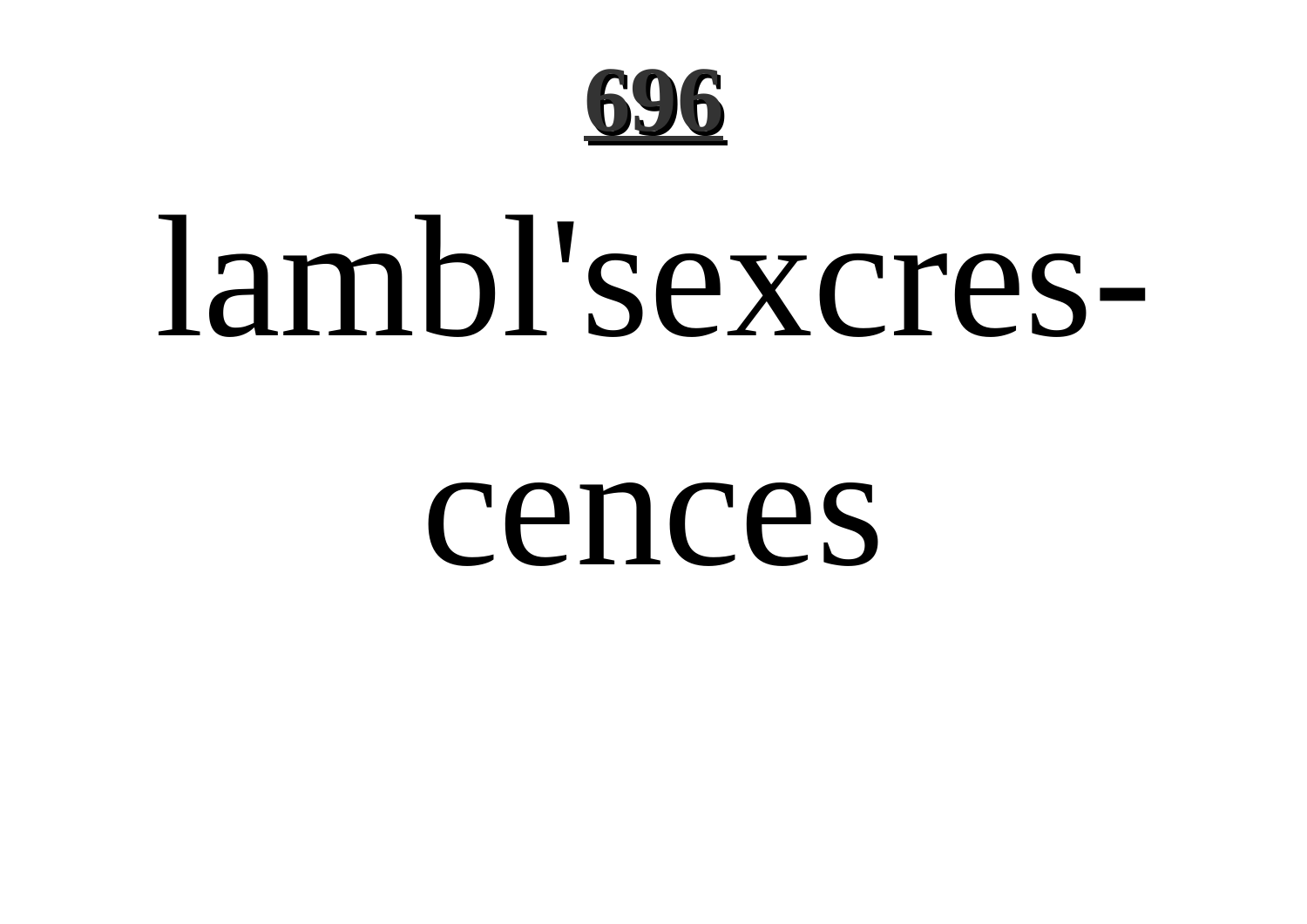

## laryngeal

## dyspnoea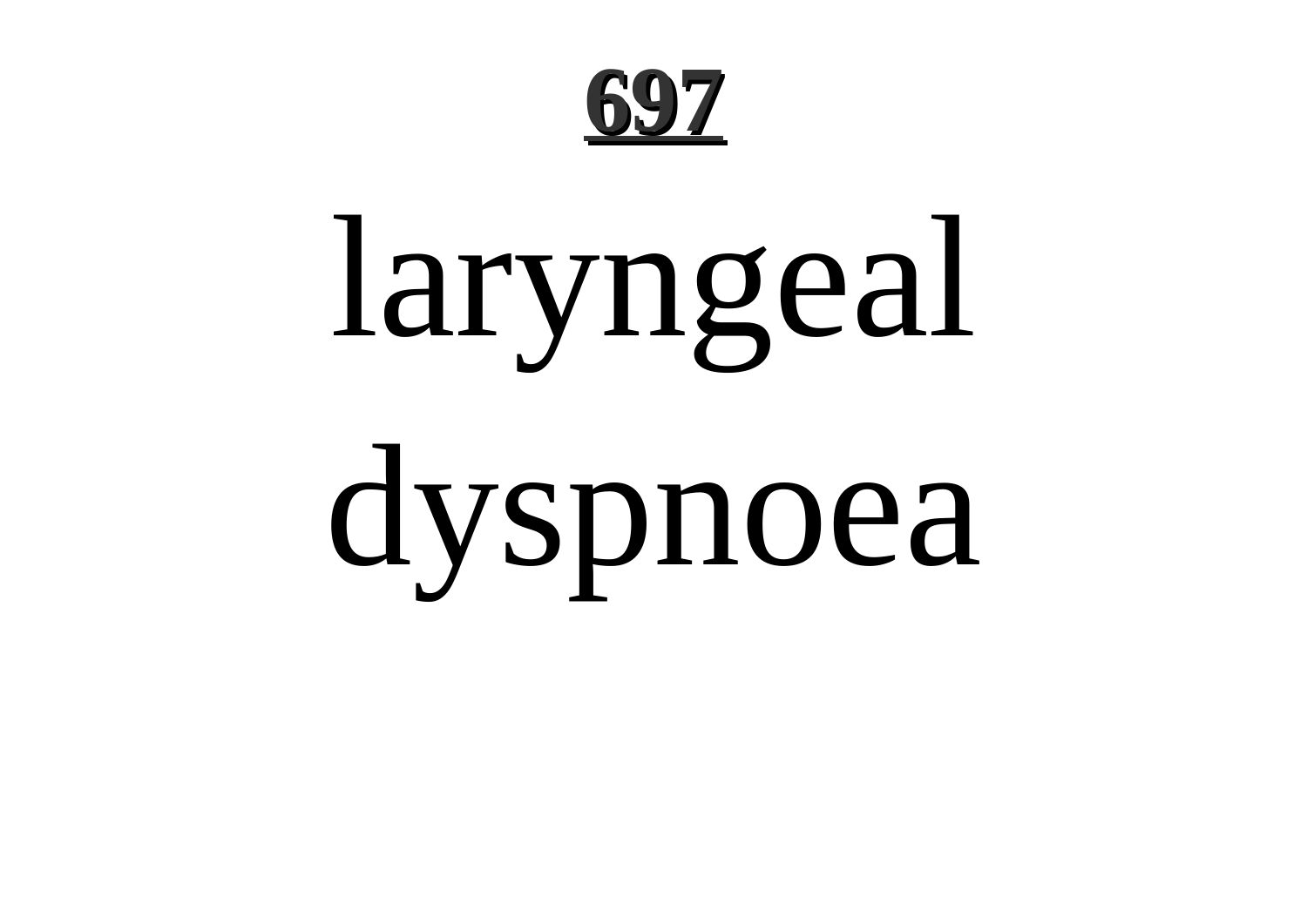

## laryngeal oe-

dema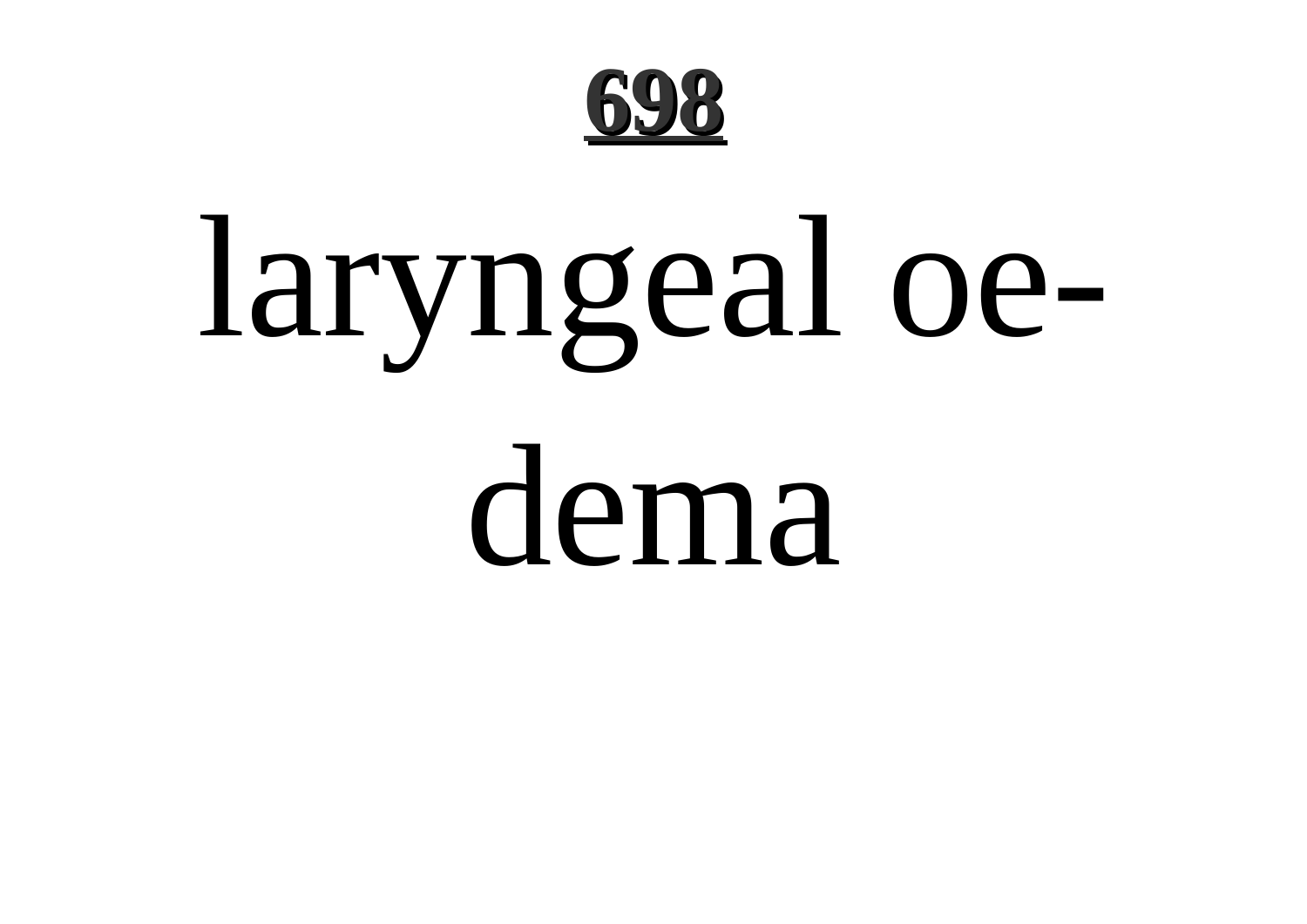

## laryngeal rheu-

### matoidarthritis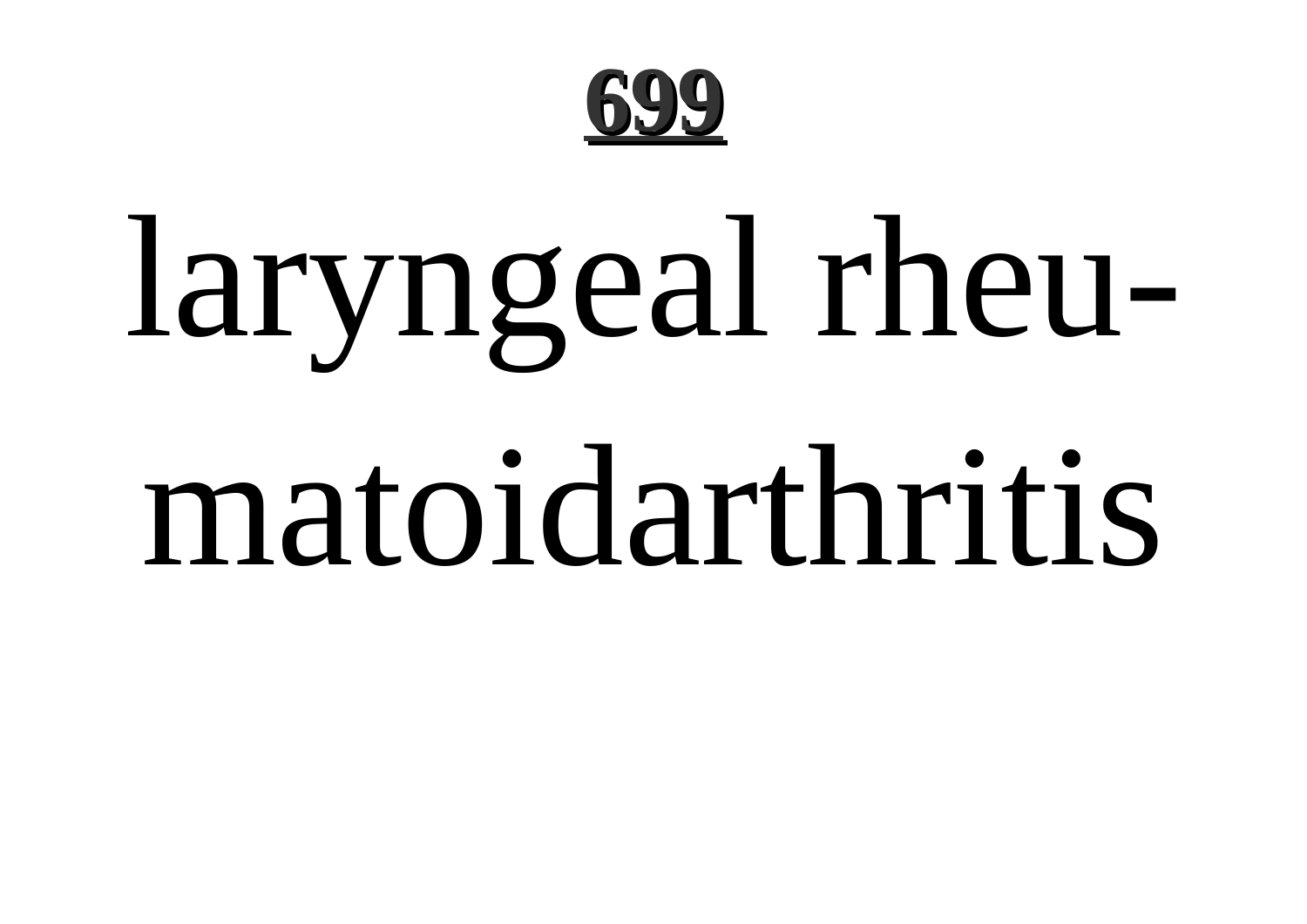

## laryngospasm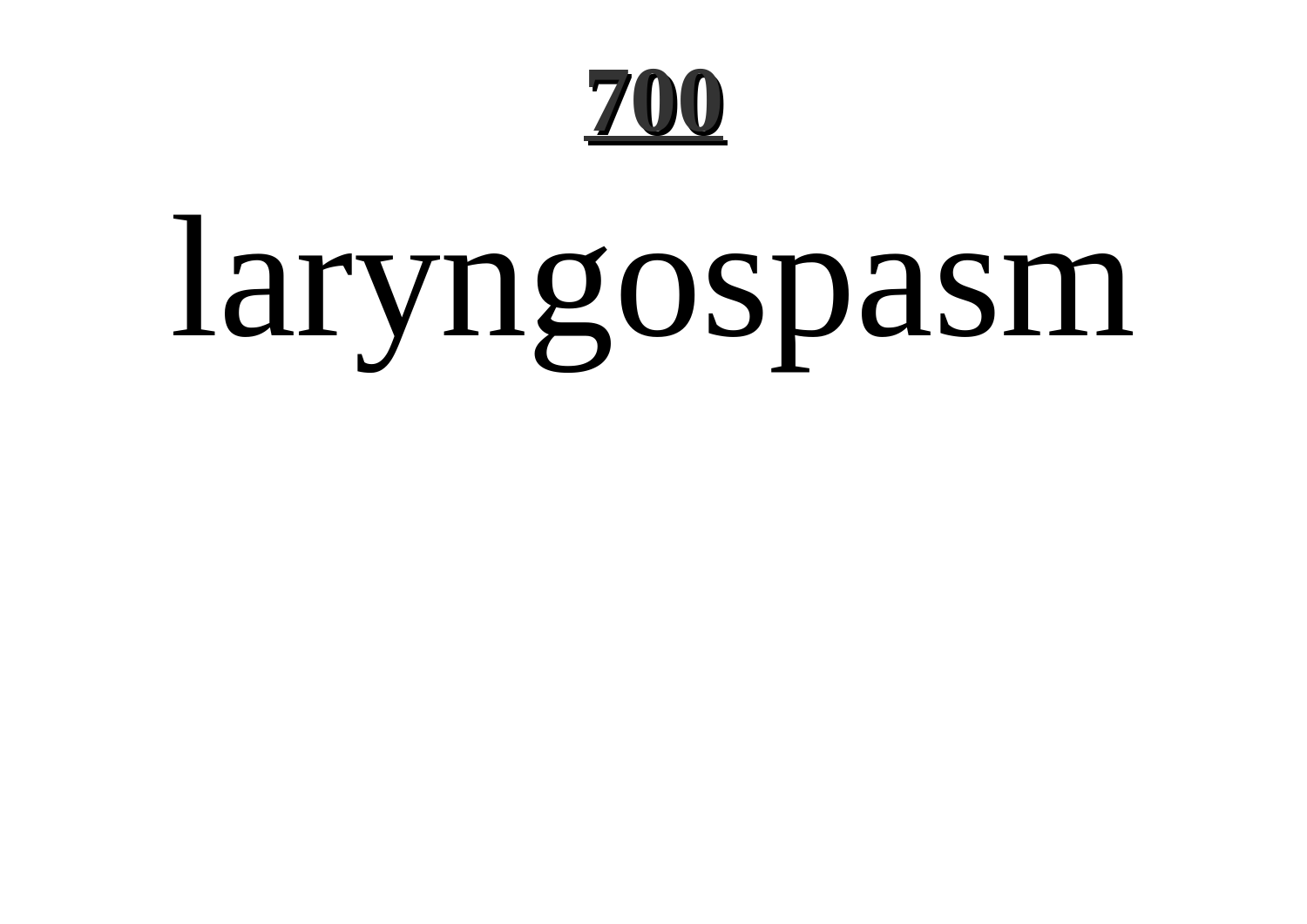## laryngotracheal

oedema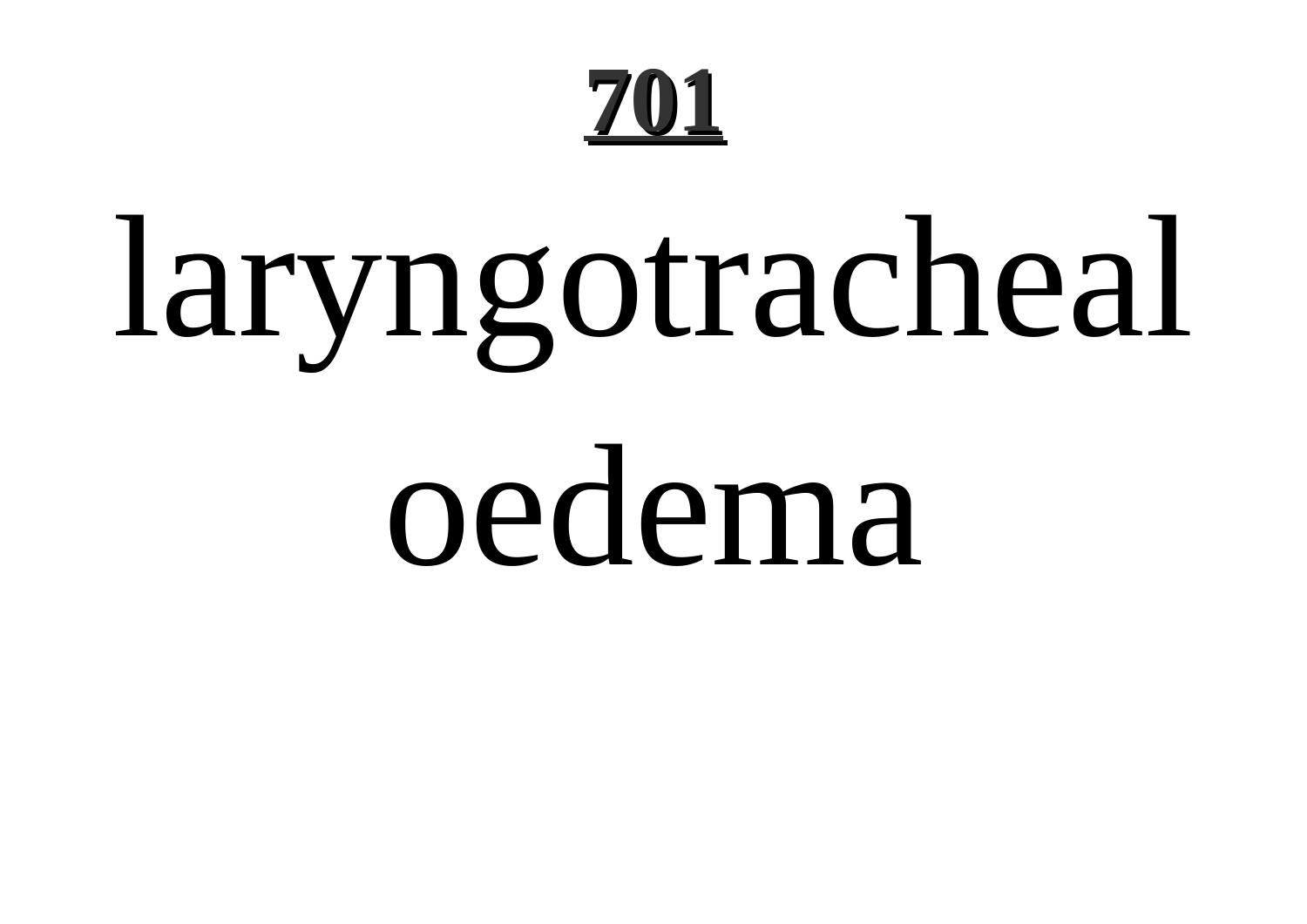

## latent autoimmu-

### ne diabetes in

### adults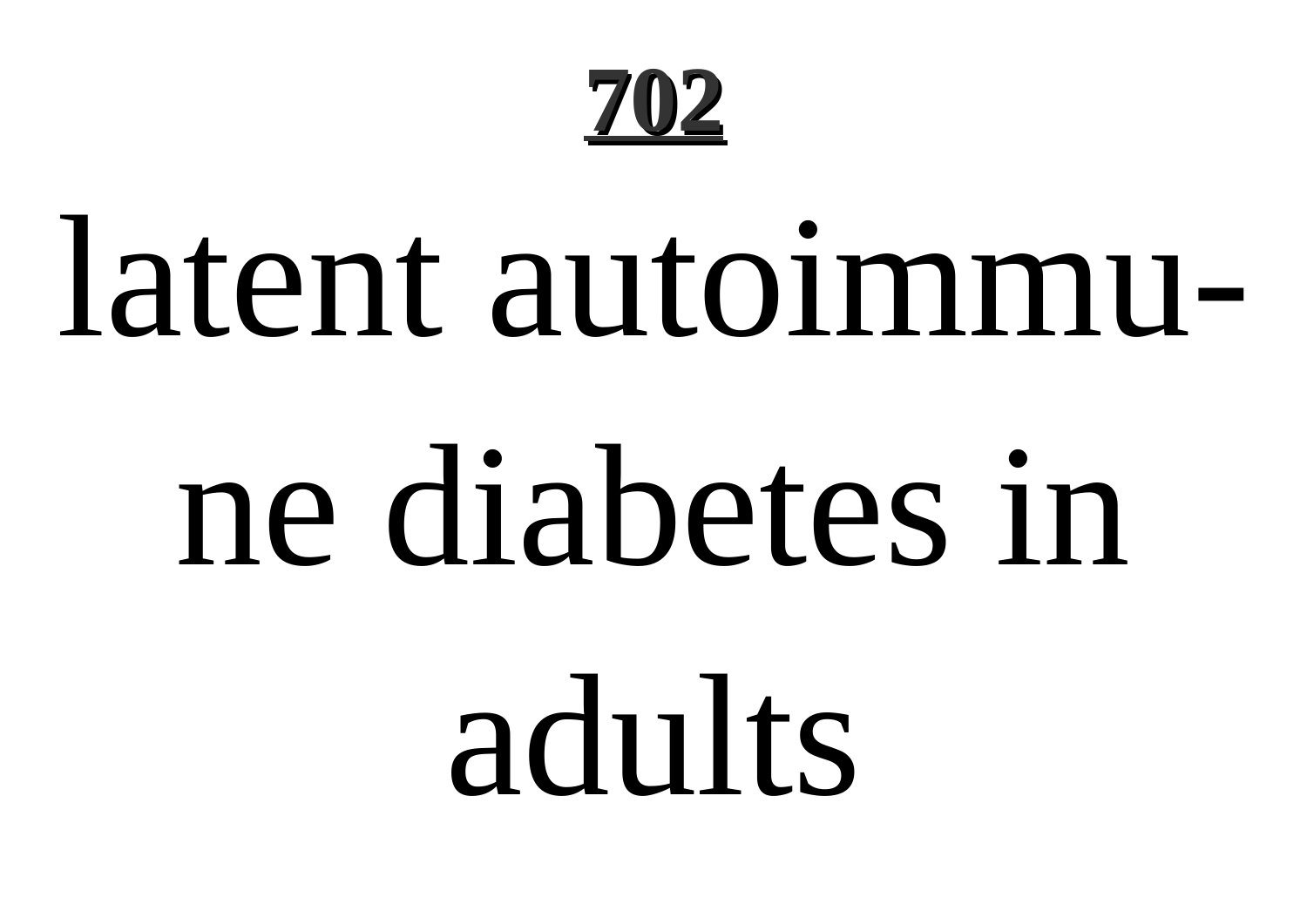

## lecells present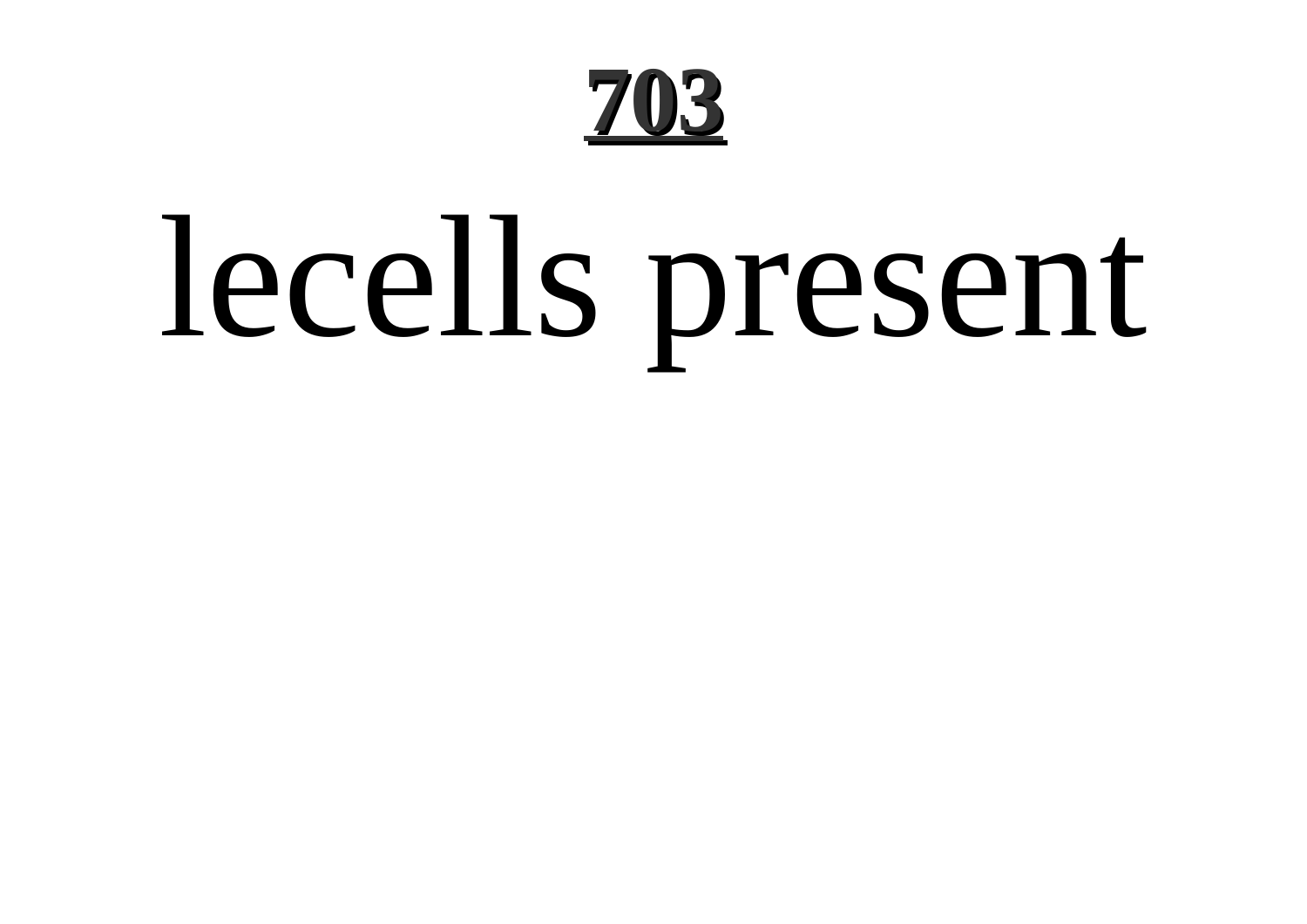

## lemierre syndro-

me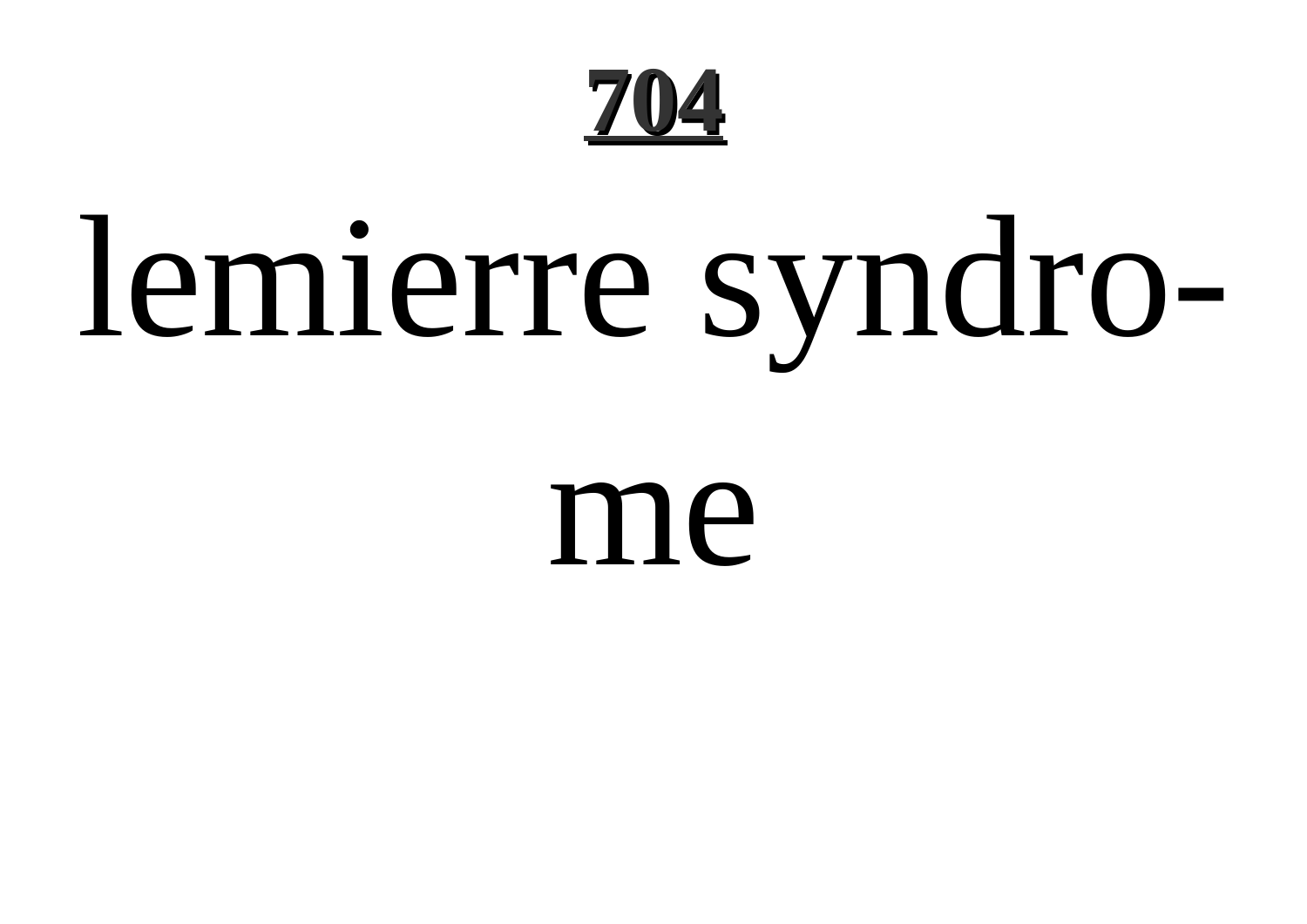## lennox-gastaut

## syndrome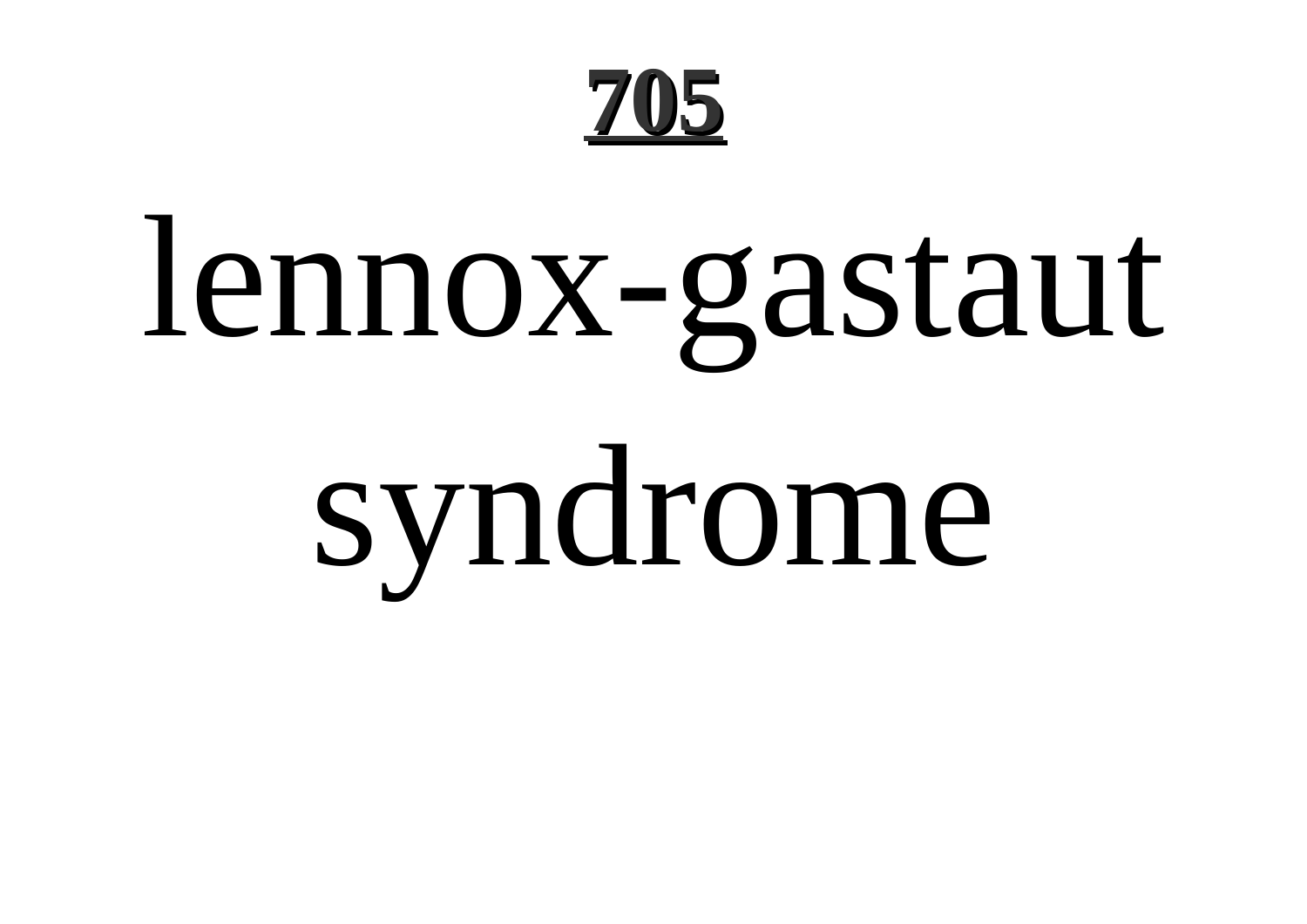

### leucine ami-

## nopeptidasein-

creased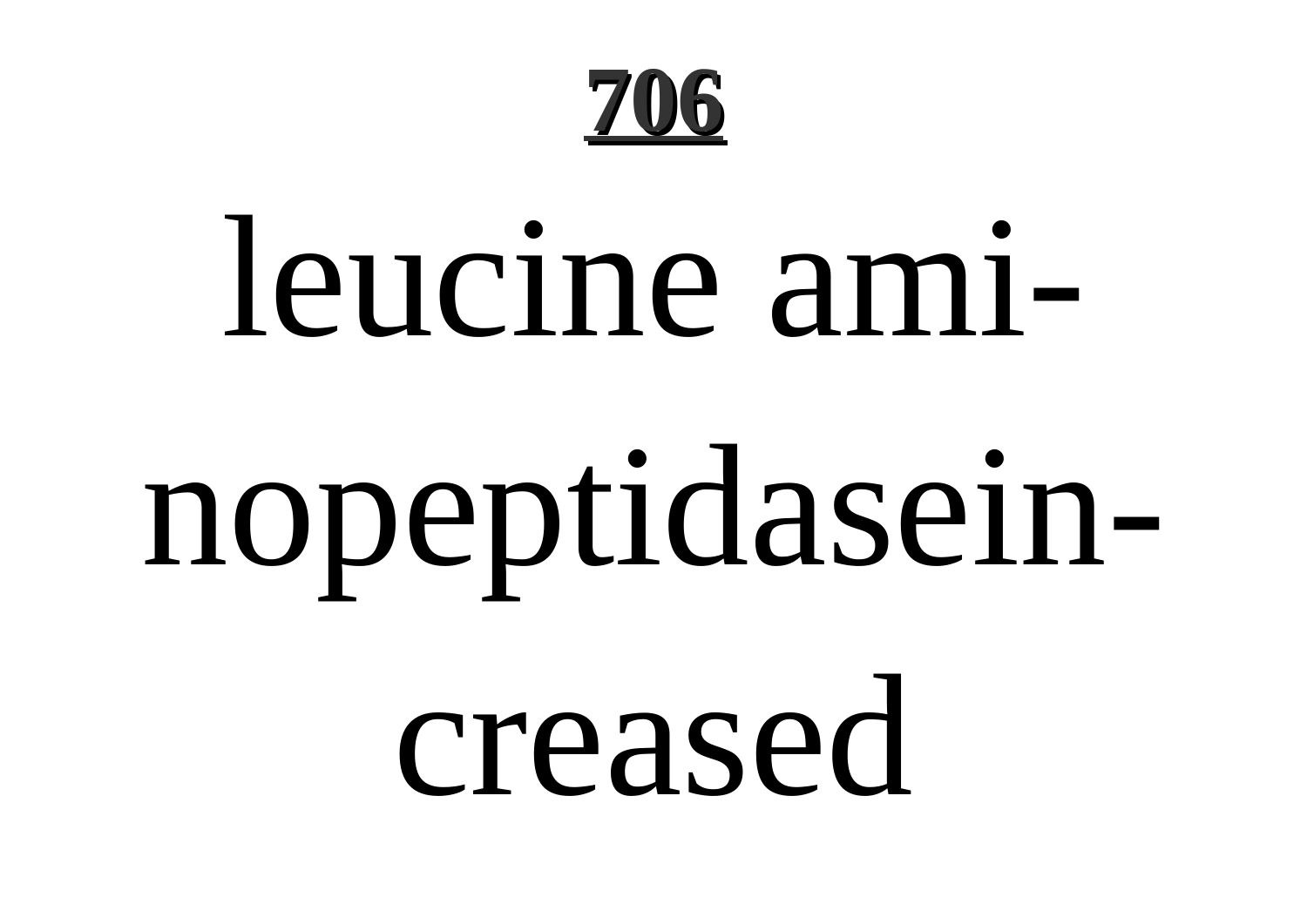## leukoencephalo-

## myelitis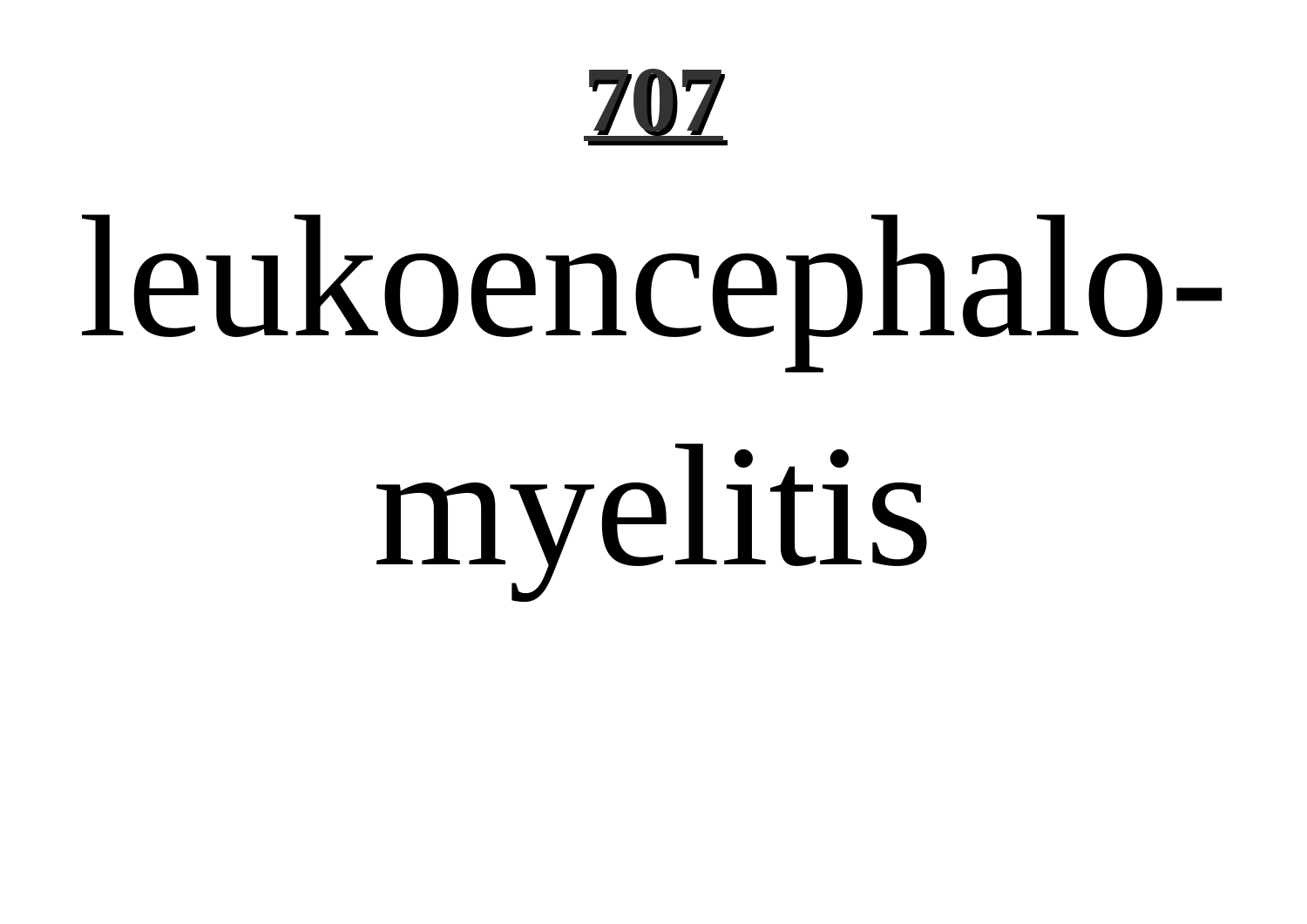

## leukoencephalo-

pathy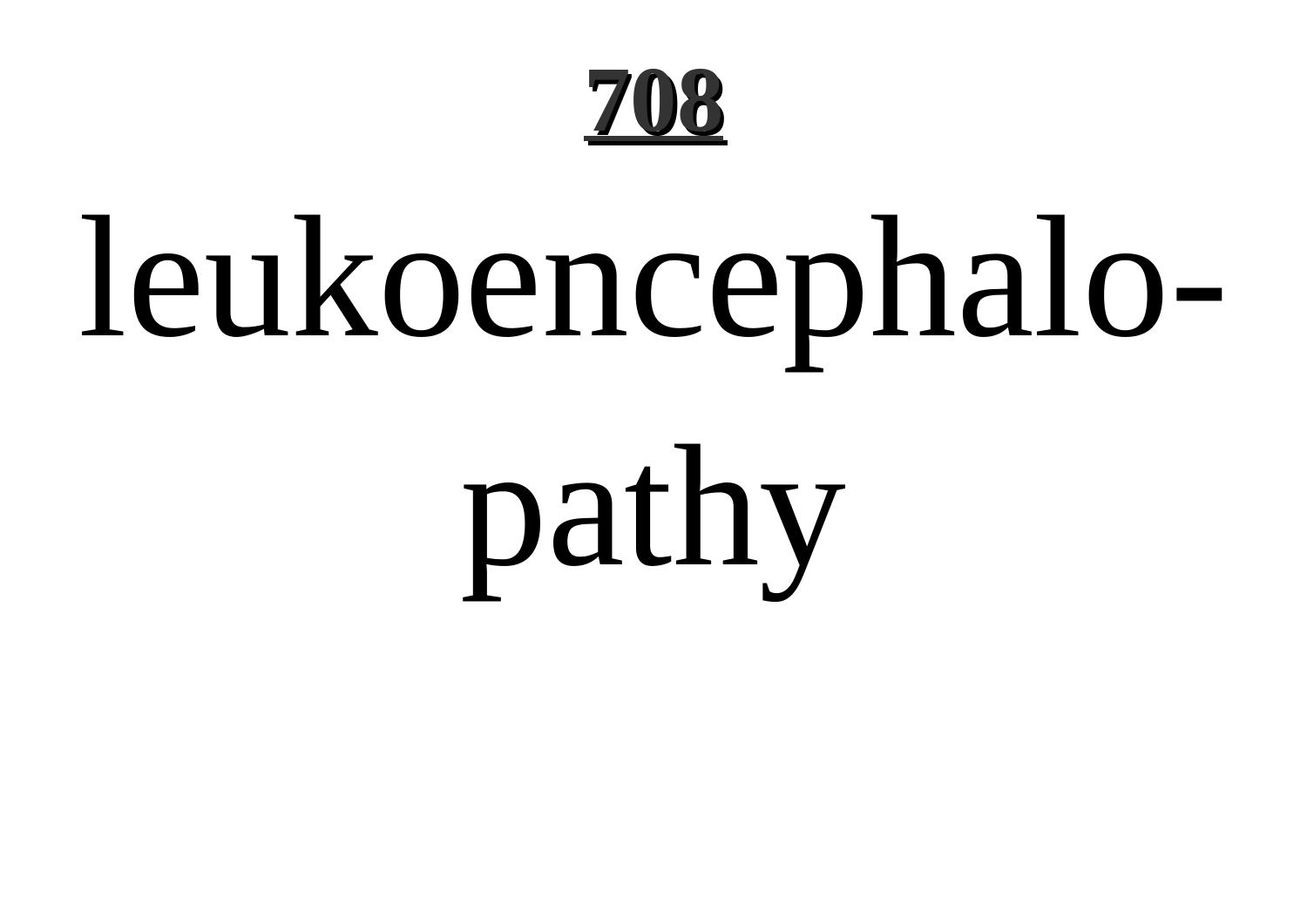

## leukopenia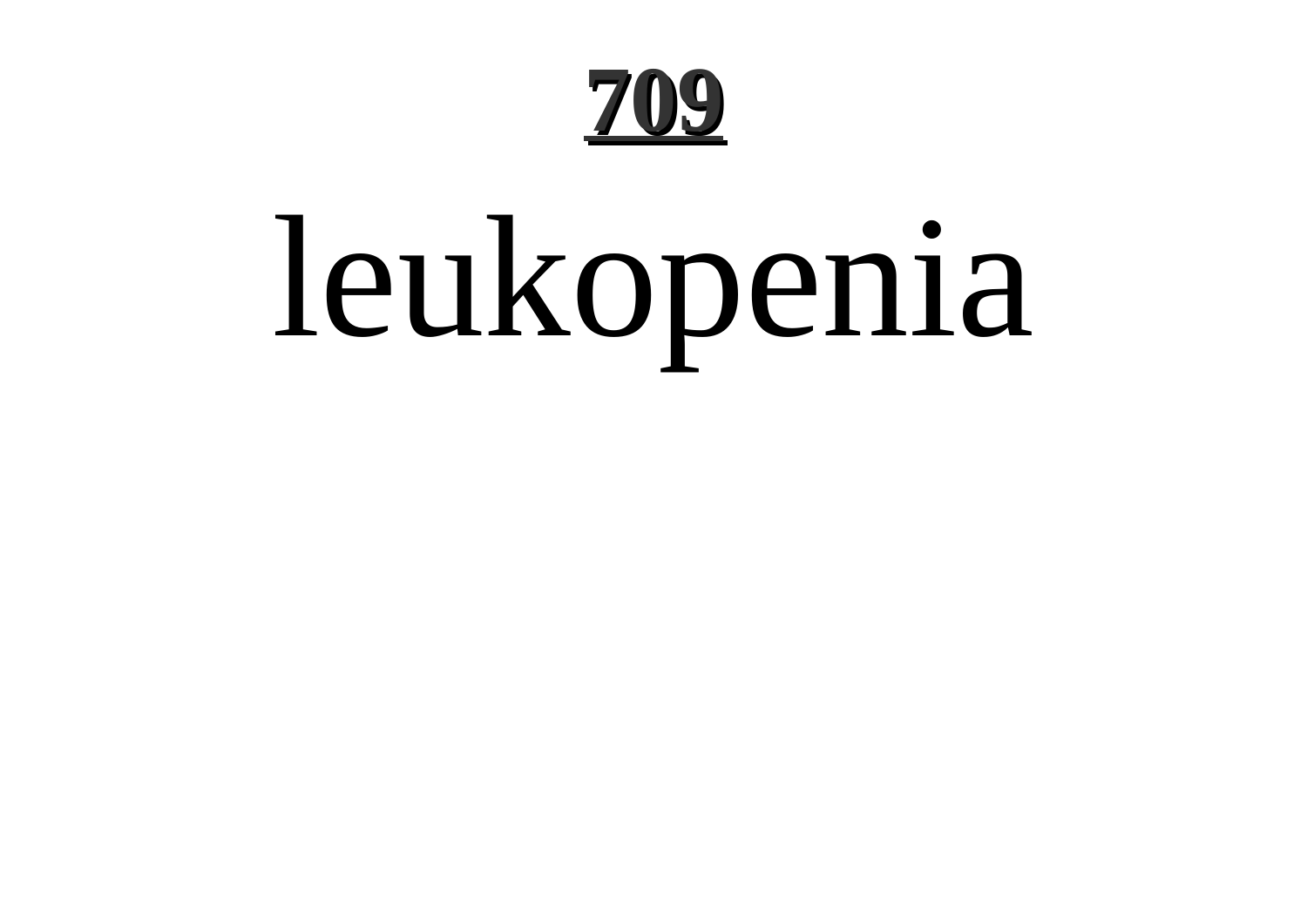

## leukopenia-

### neonatal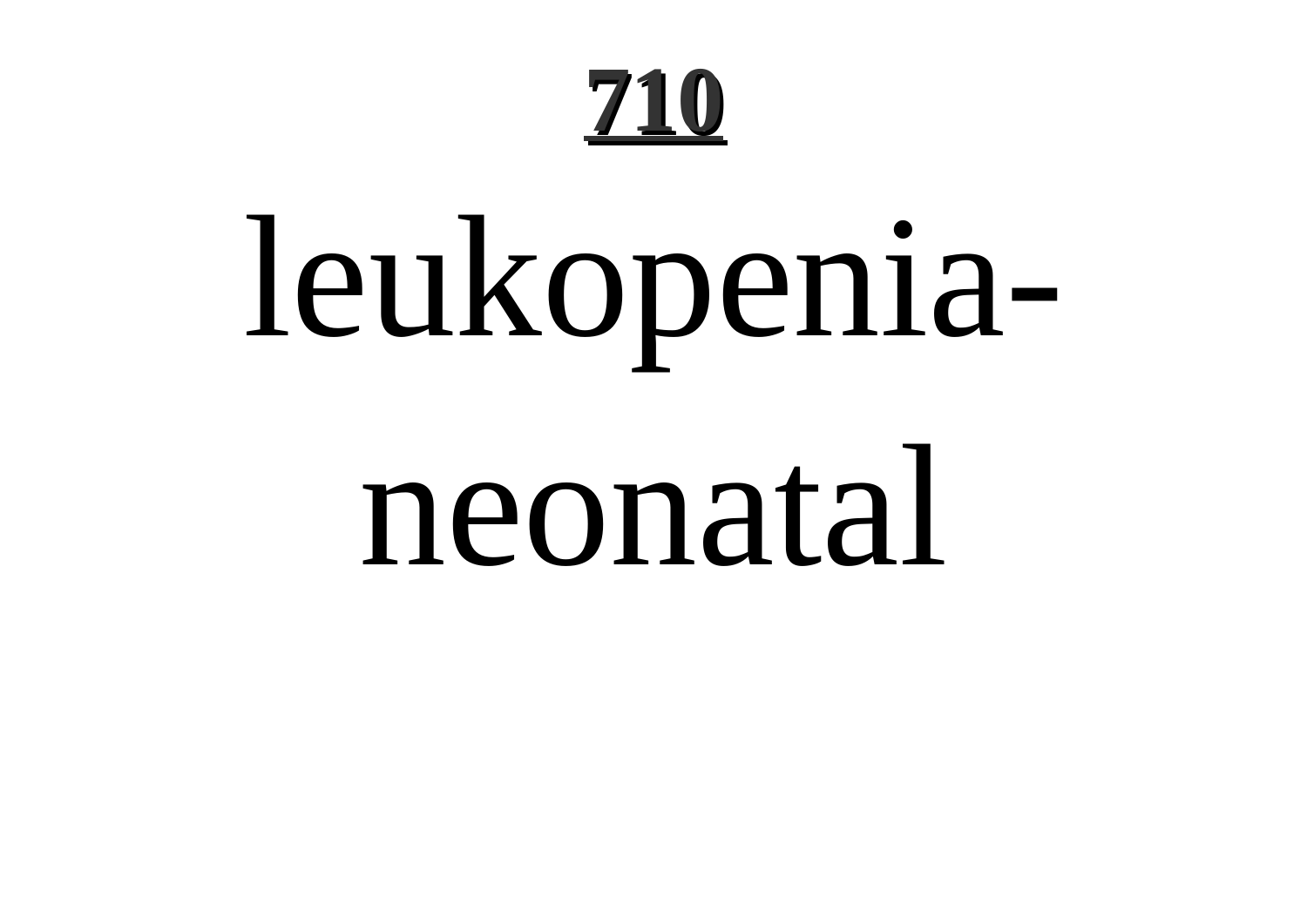## lewis-sumner

## syndrome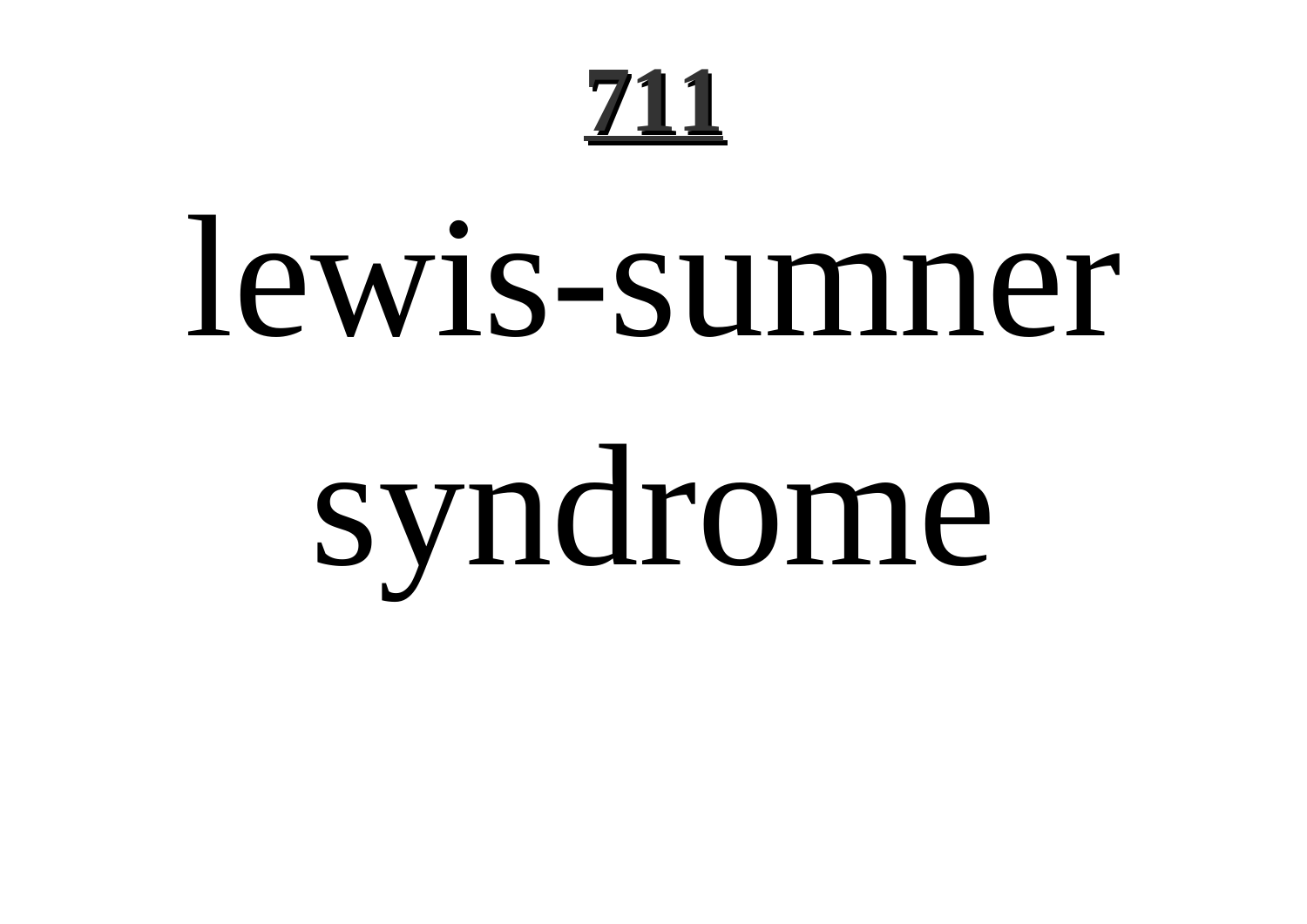#### <u>712</u>

## lhermitte's sign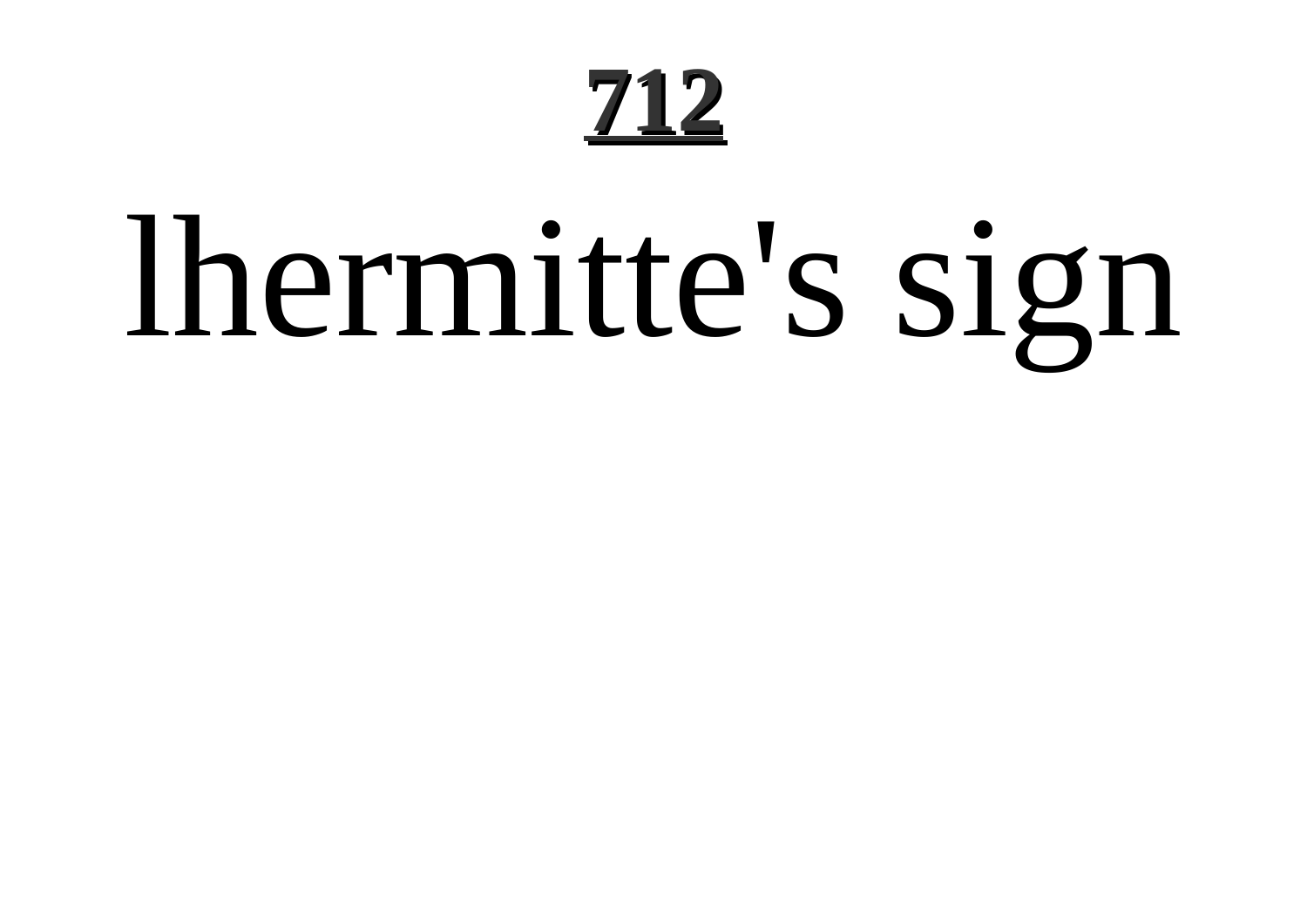## lichen planopila-

#### ris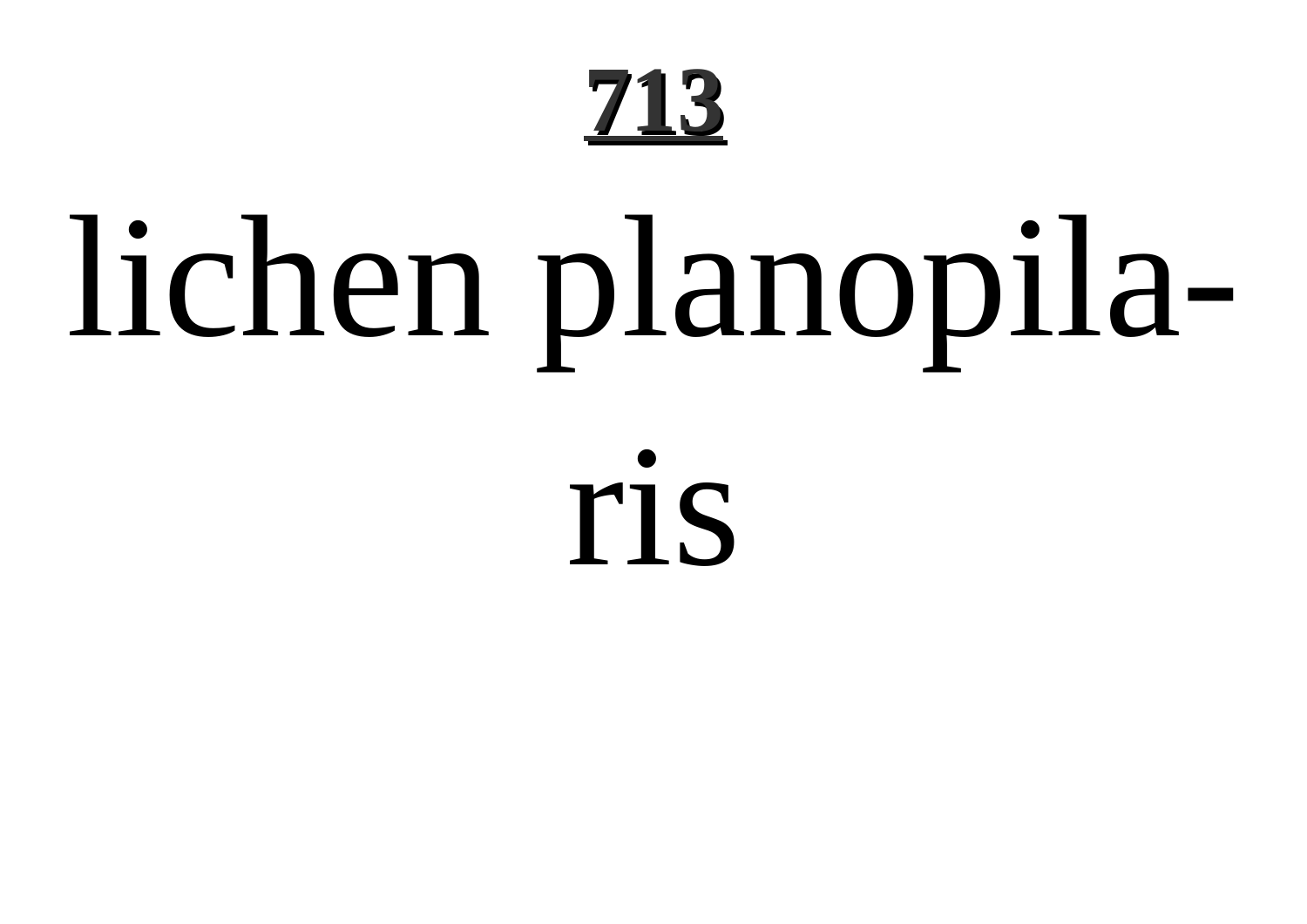## lichen planus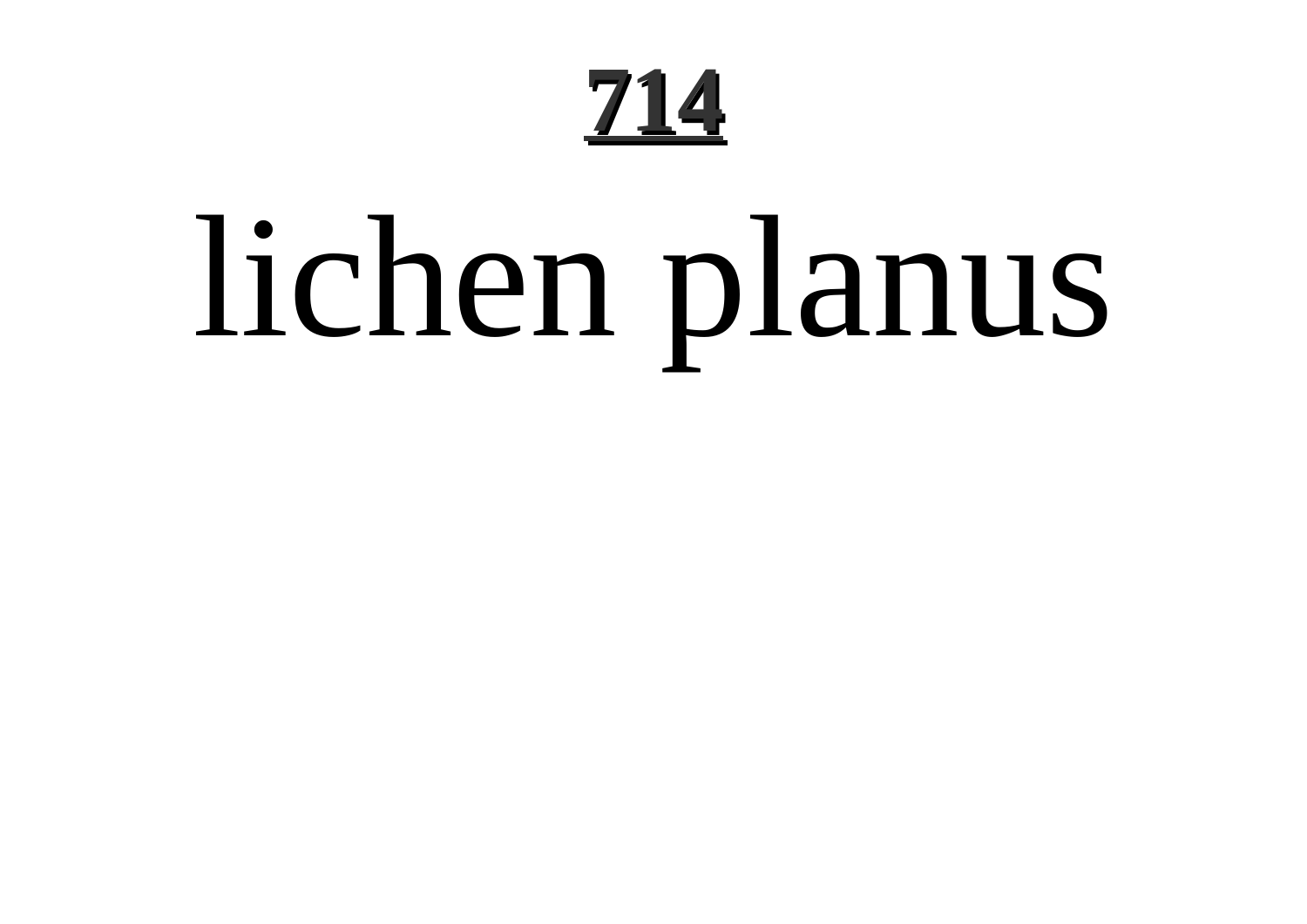### lichensclerosus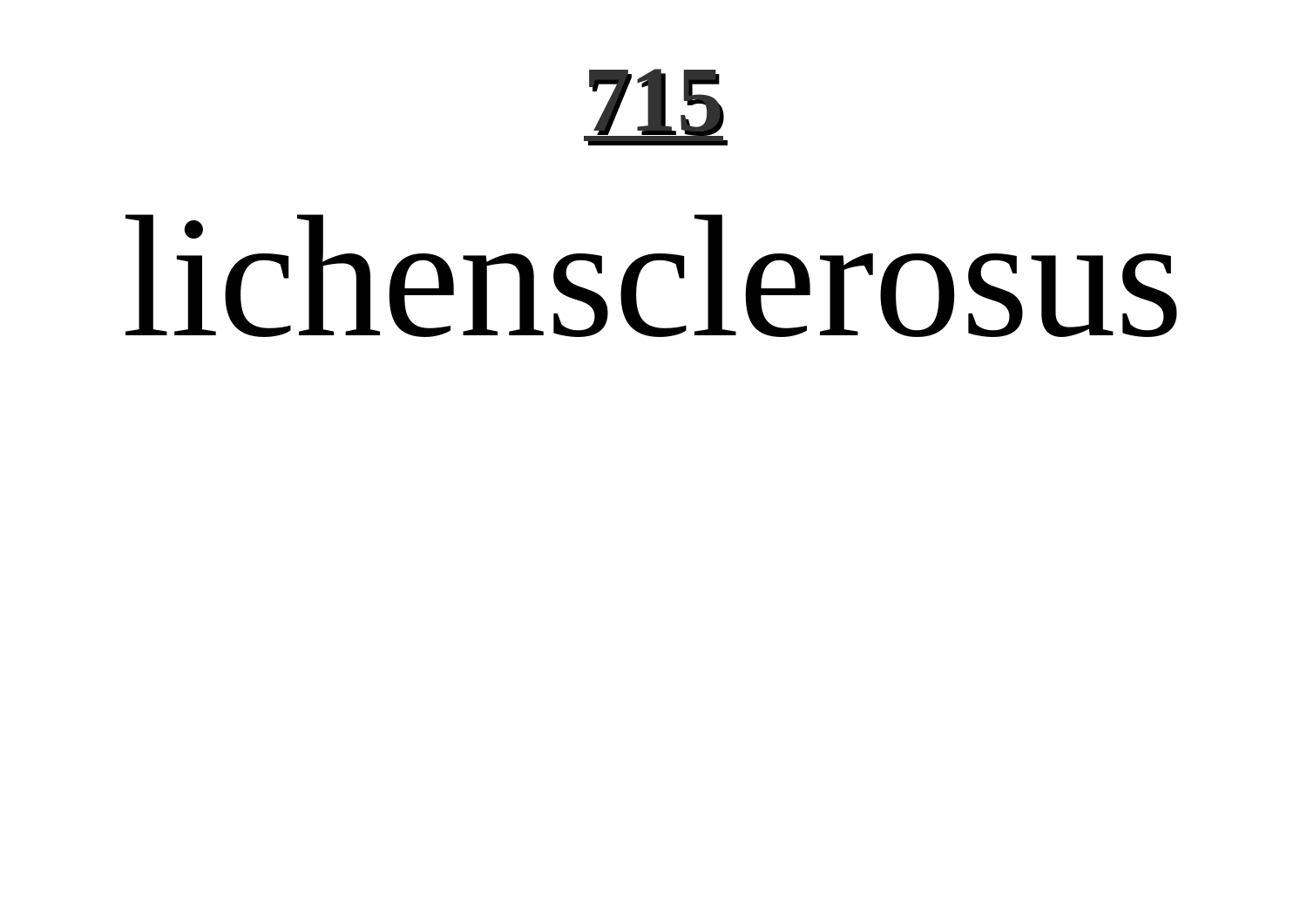## limbic encephali-

#### tis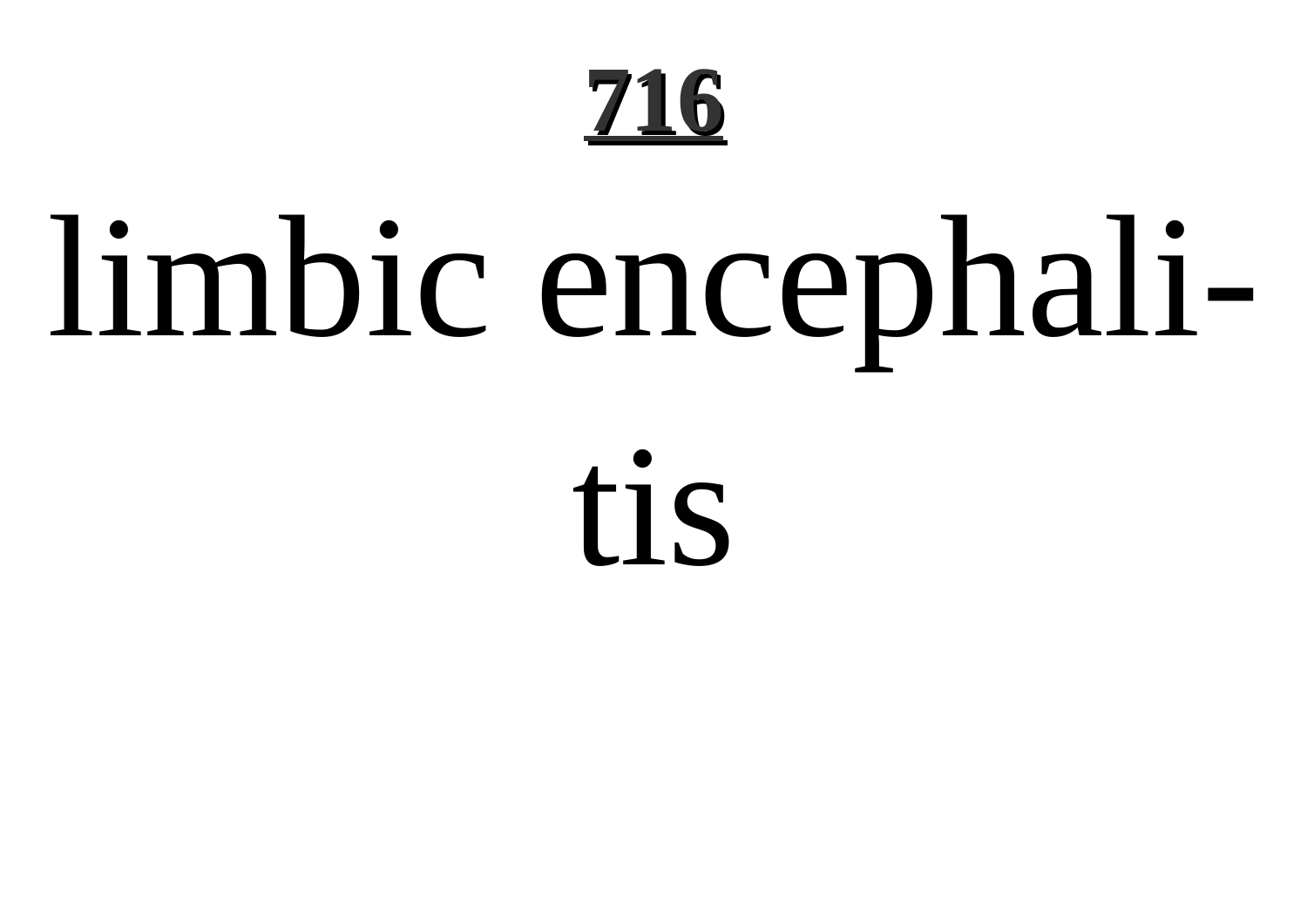## linear iga disease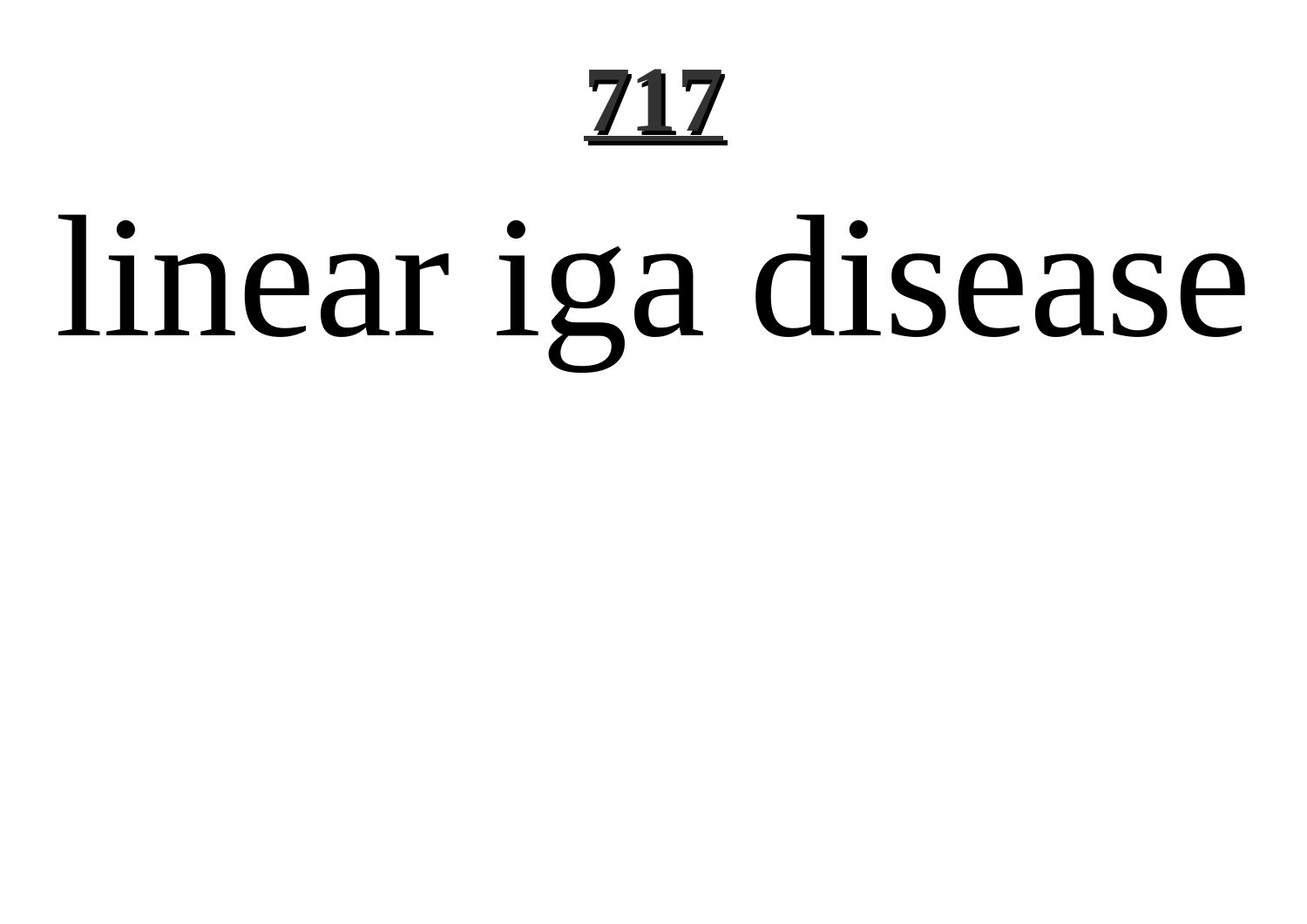## lip oedema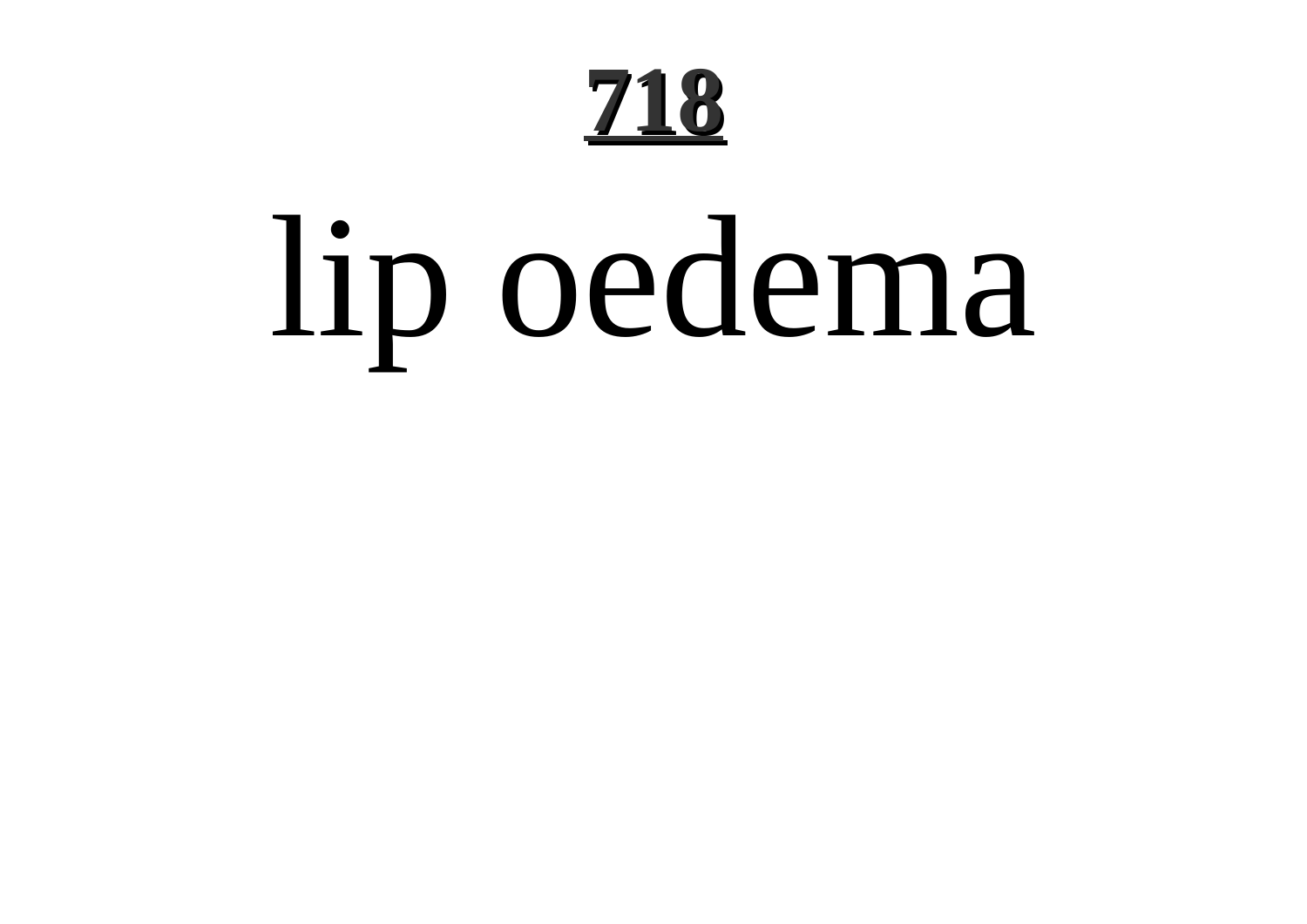#### <u>719</u>

## lip swelling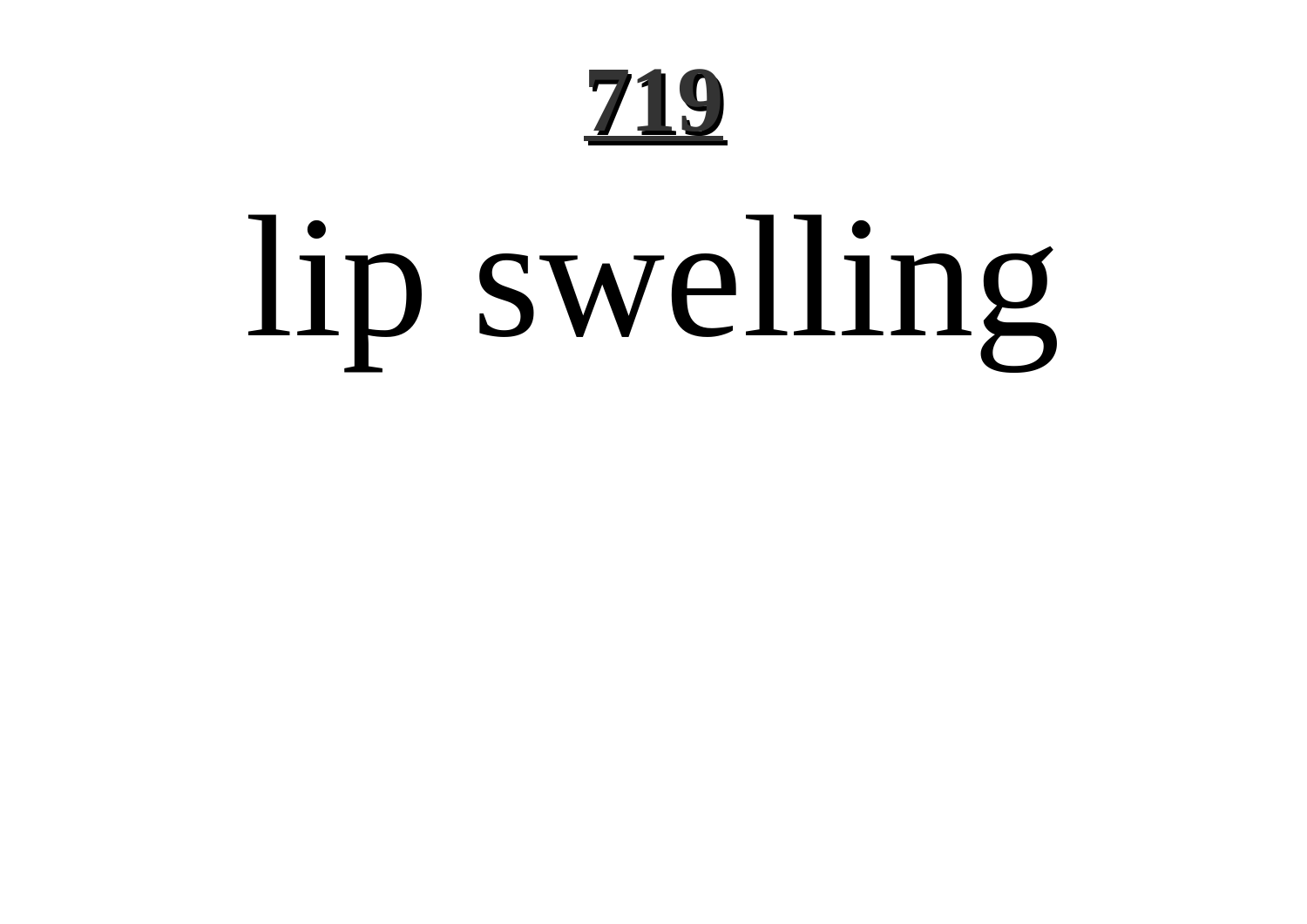

### liver functiontest

### abnormal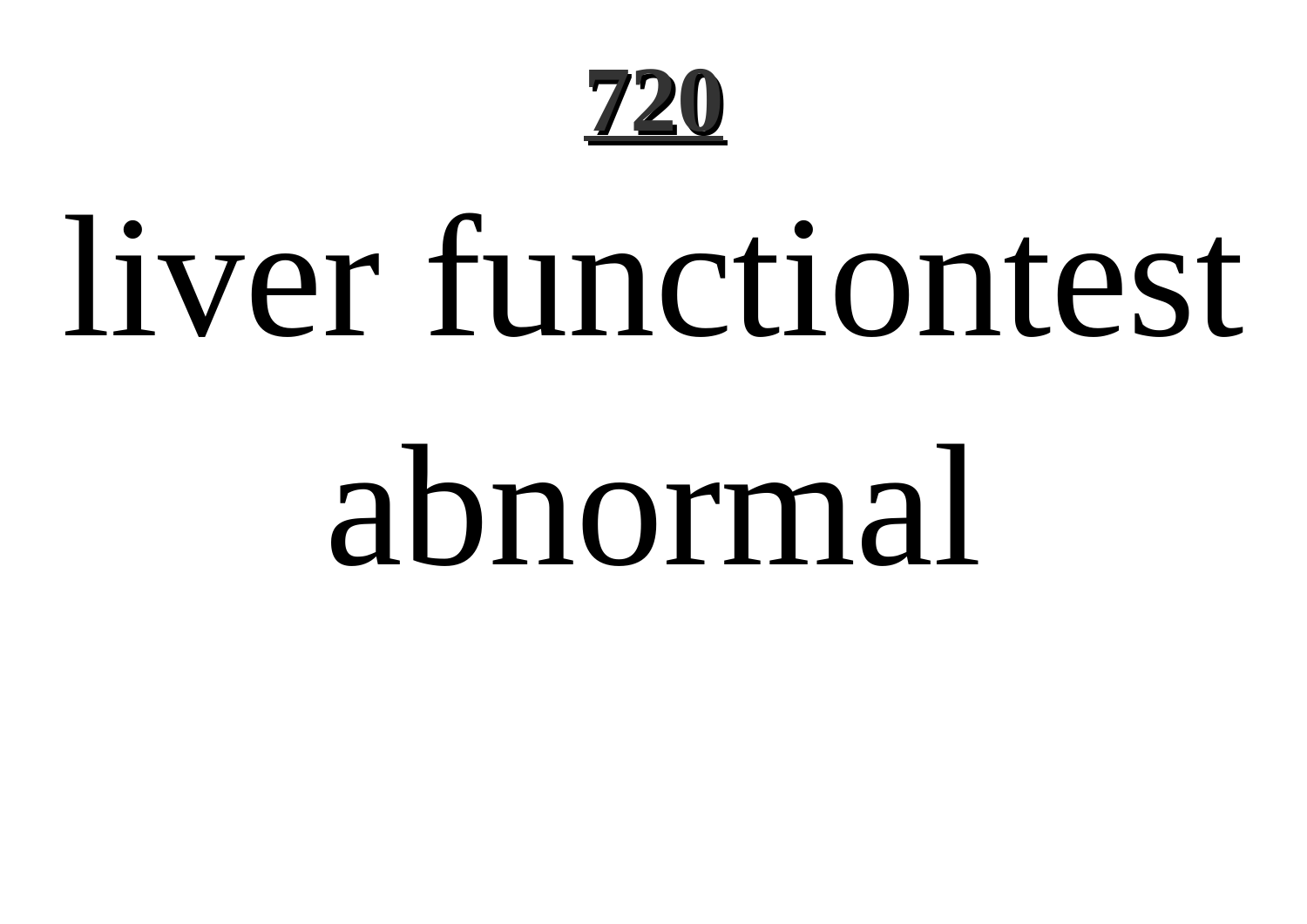#### **721**

#### liver function test decreased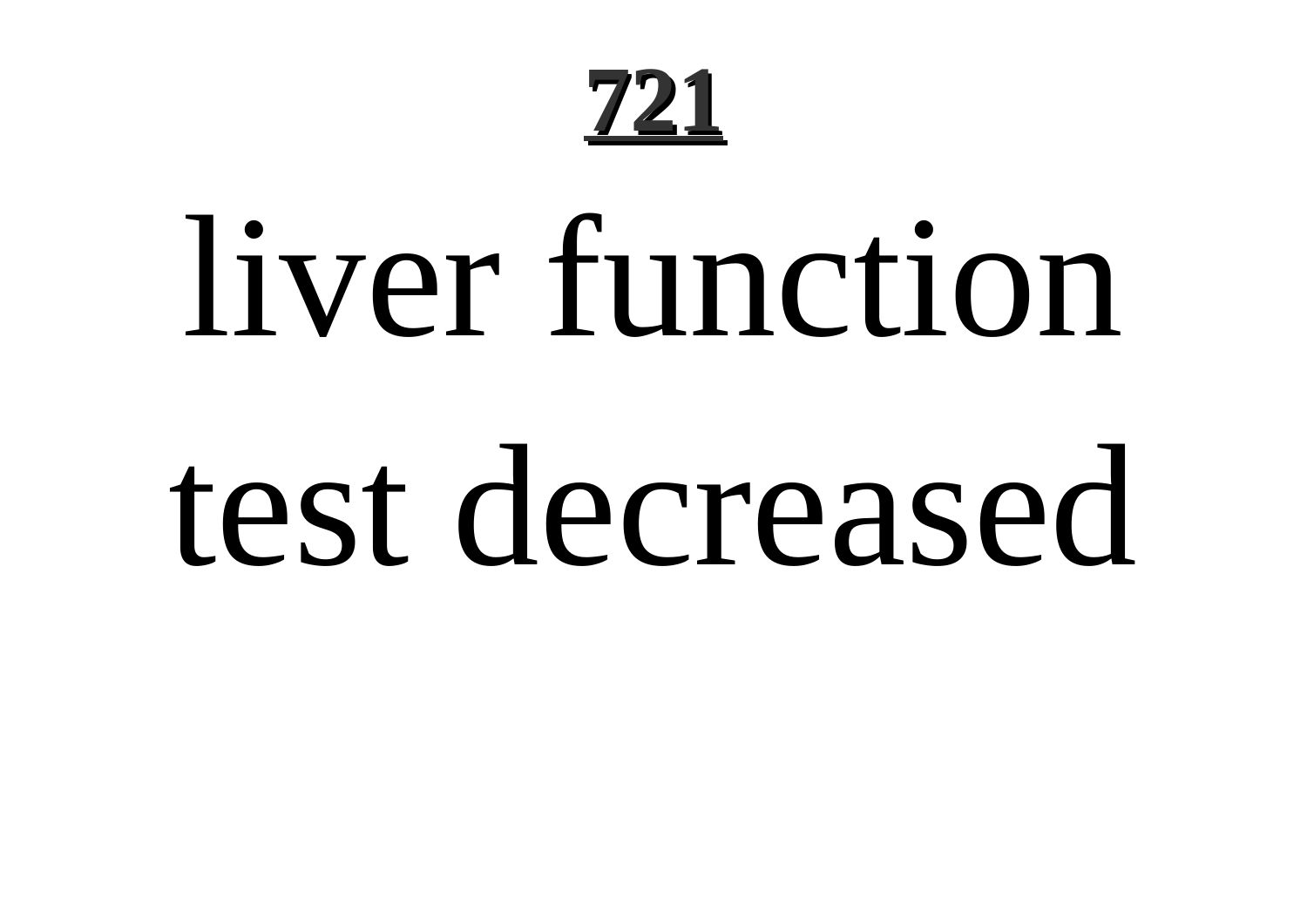**722**

### liver function

#### test increased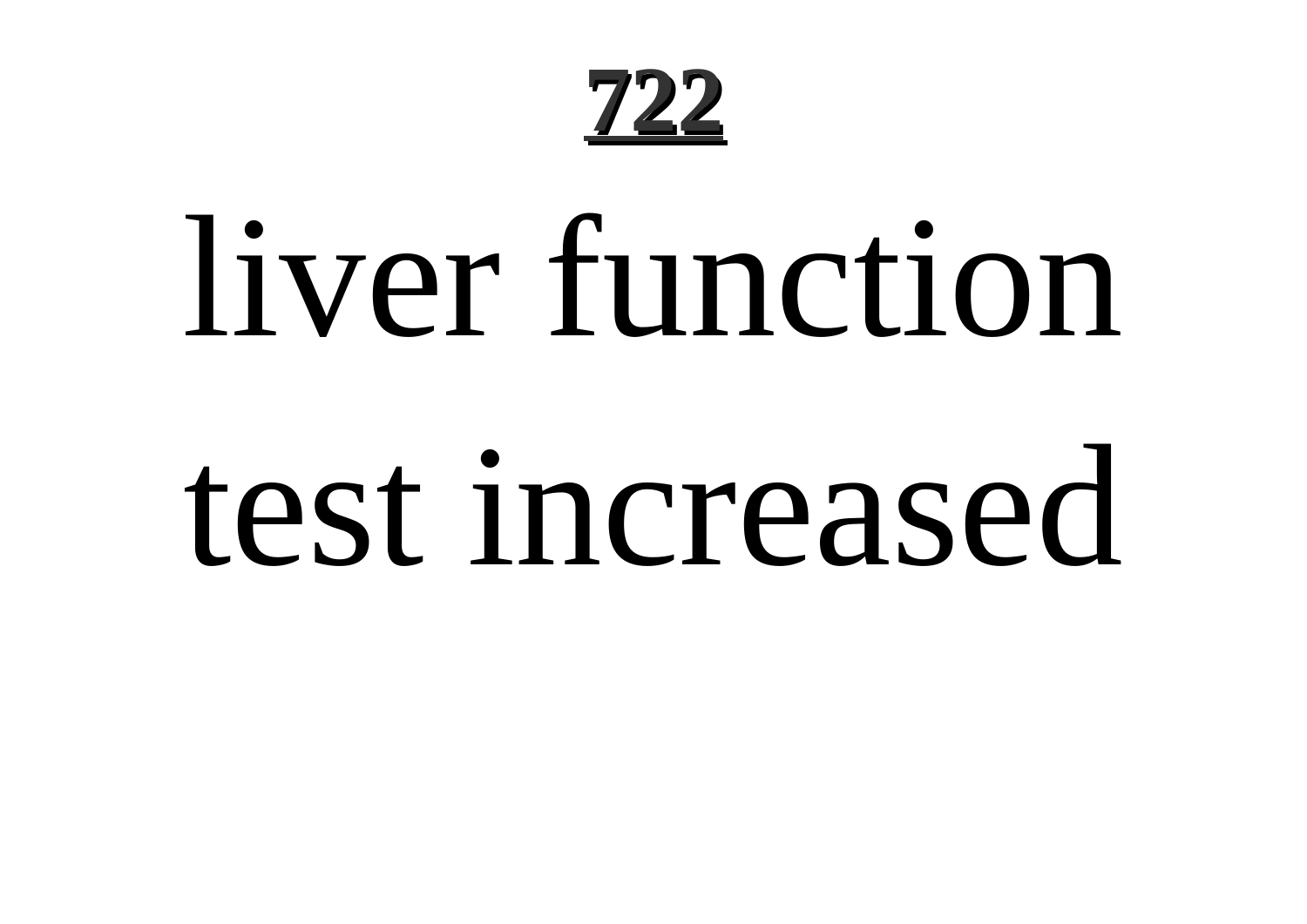

#### liverinduration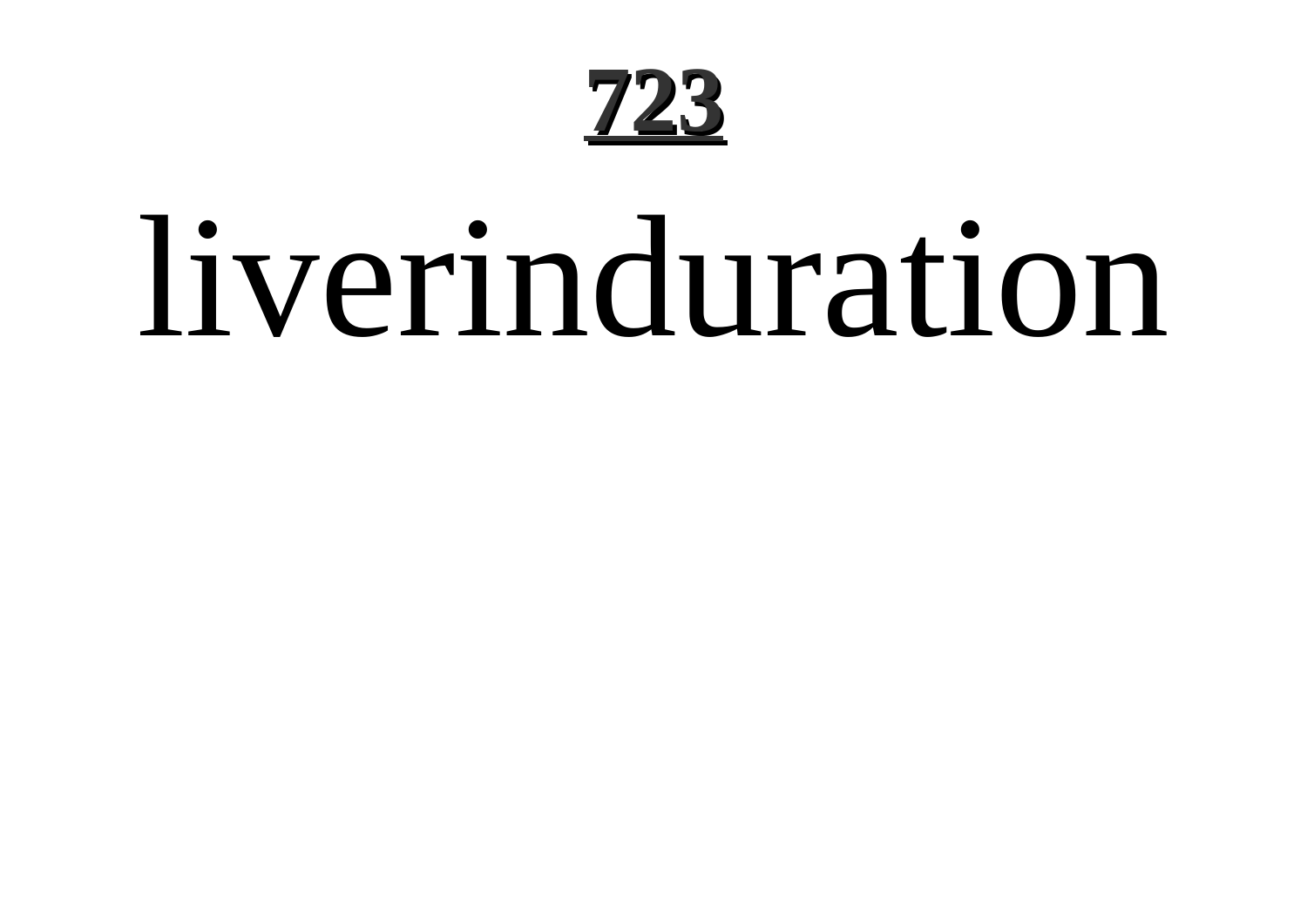<u>724</u>

## liver injury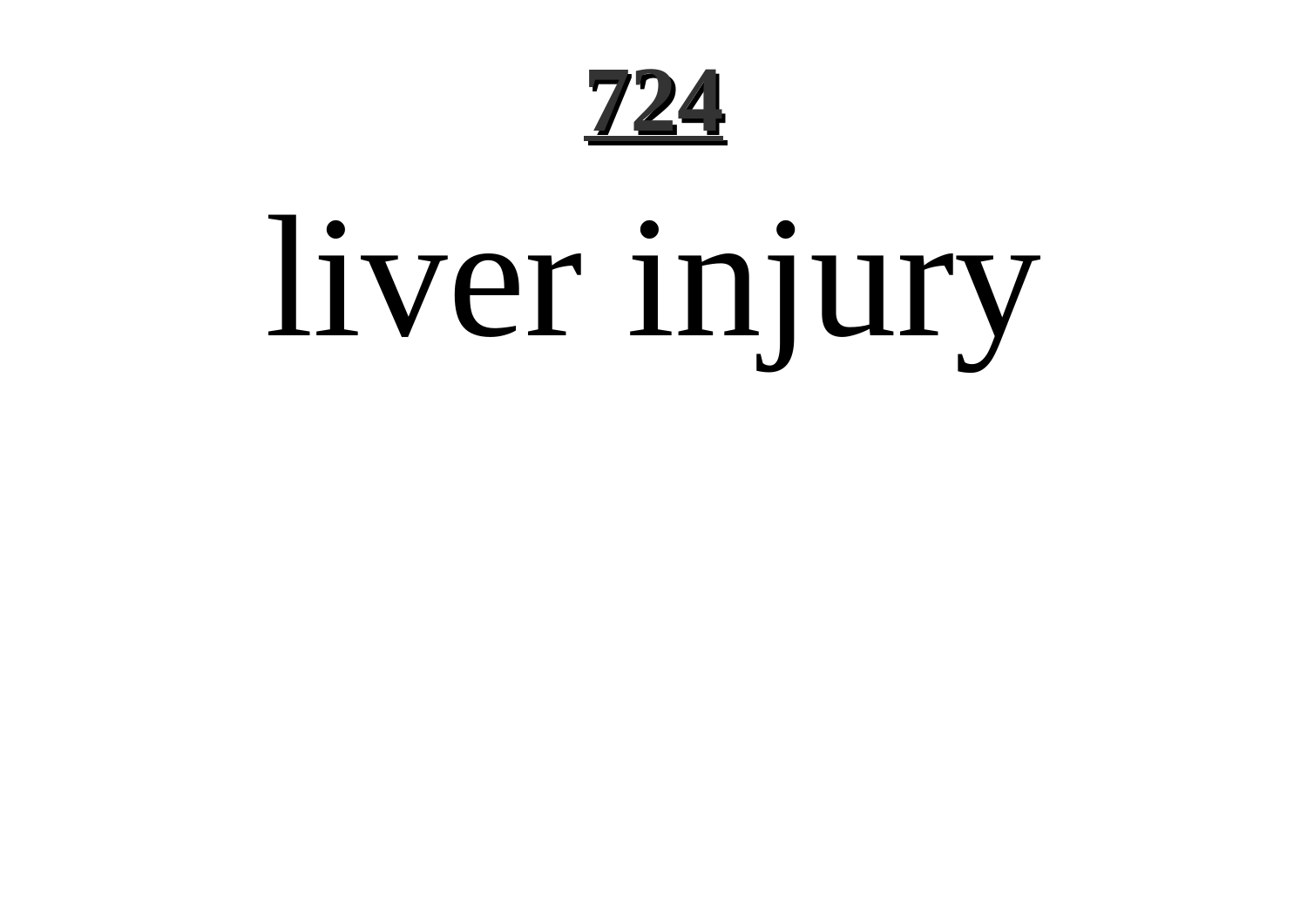725

#### liver iron concentration abnor-

mal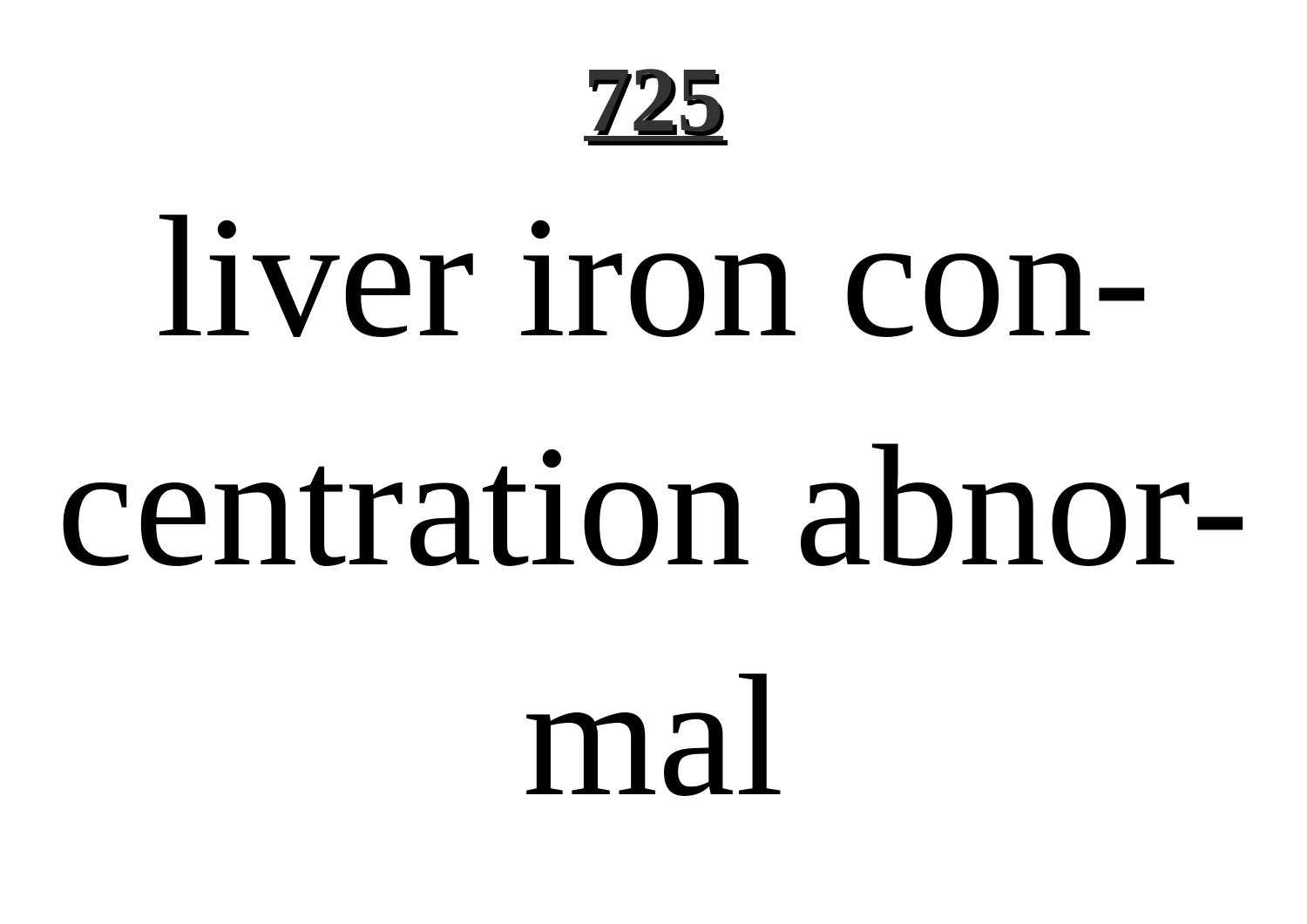

#### liver iron con-

#### centration in-

creased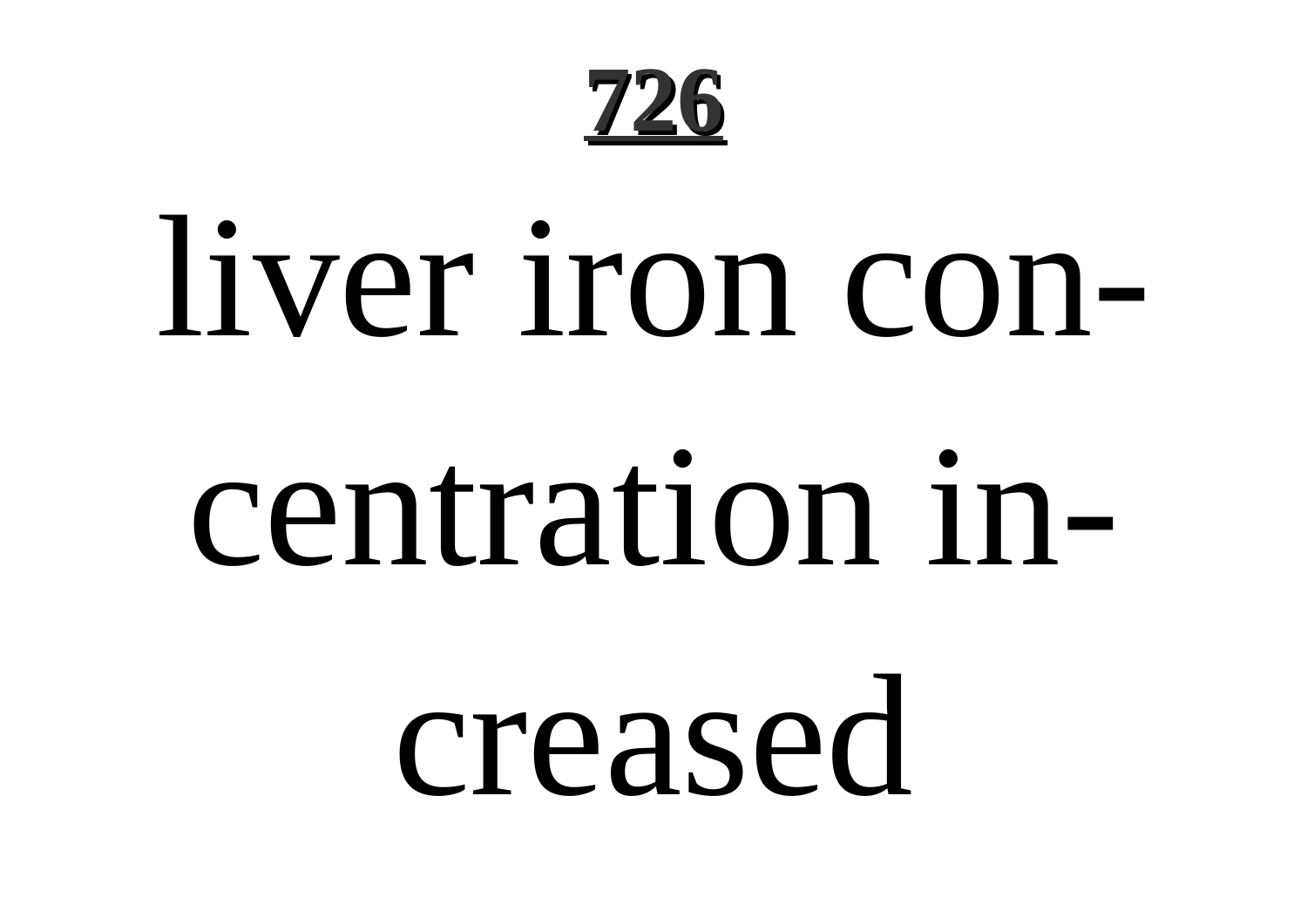**727**

## liver opacity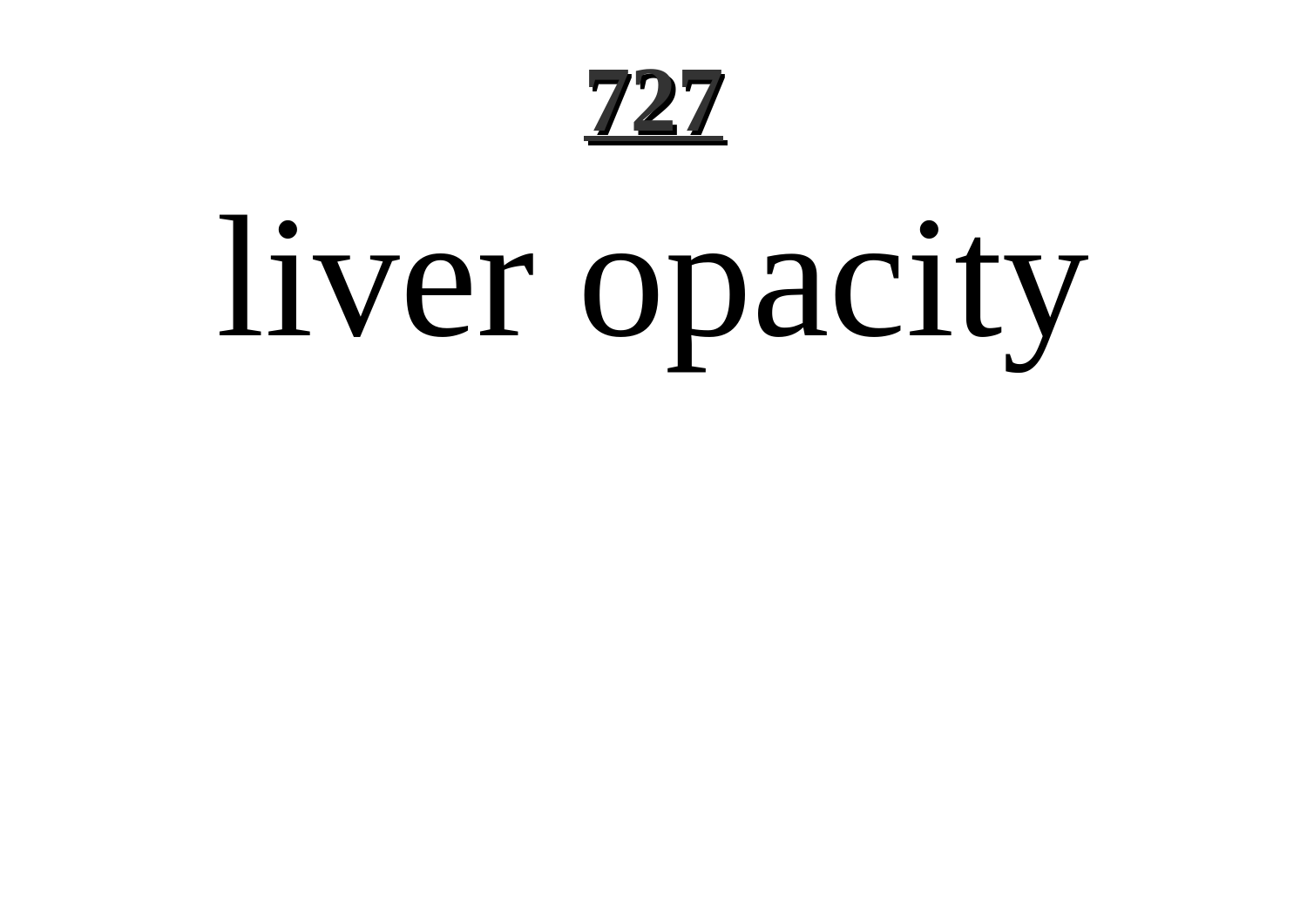

## liver palpable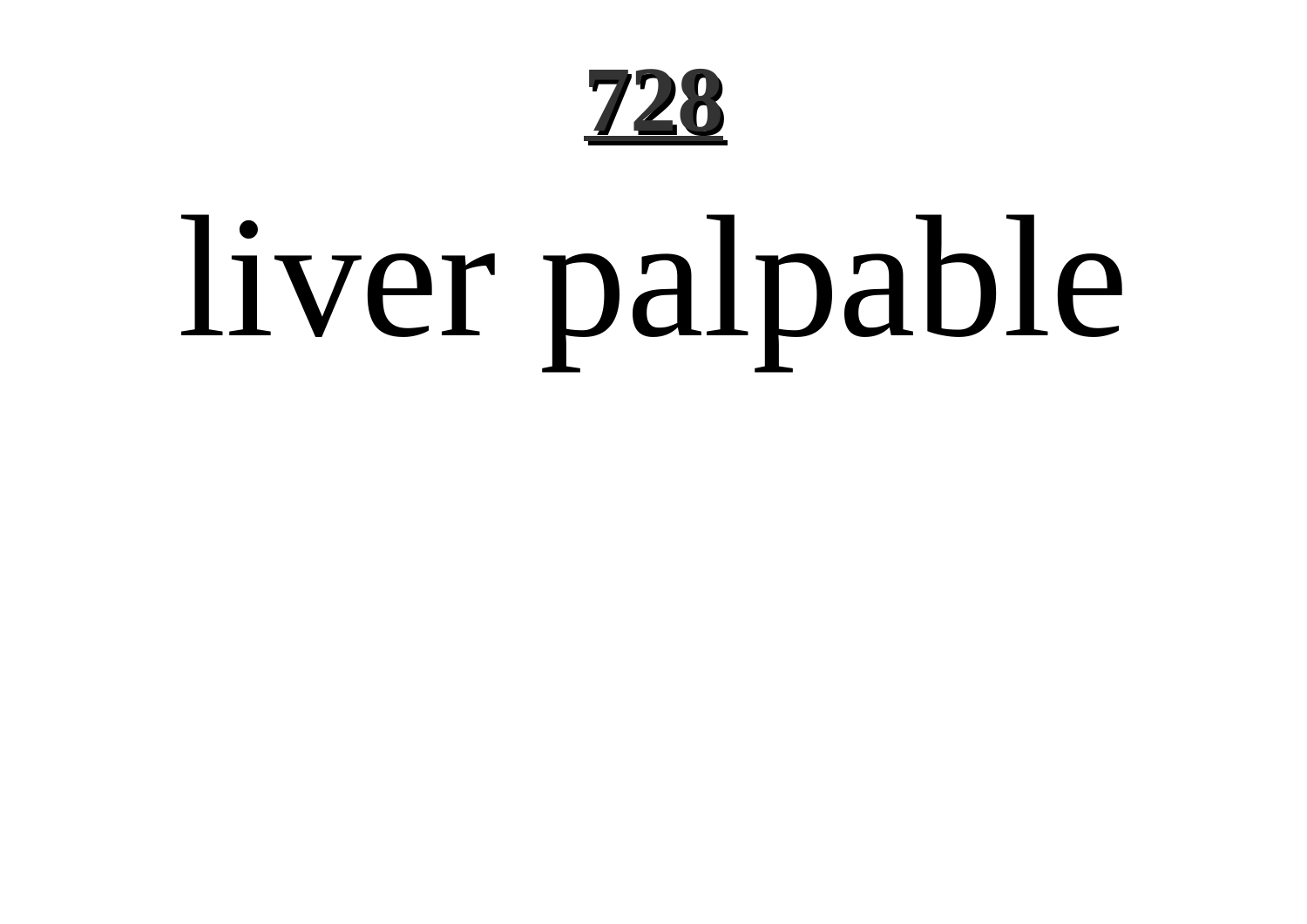

#### liver sarcoidosis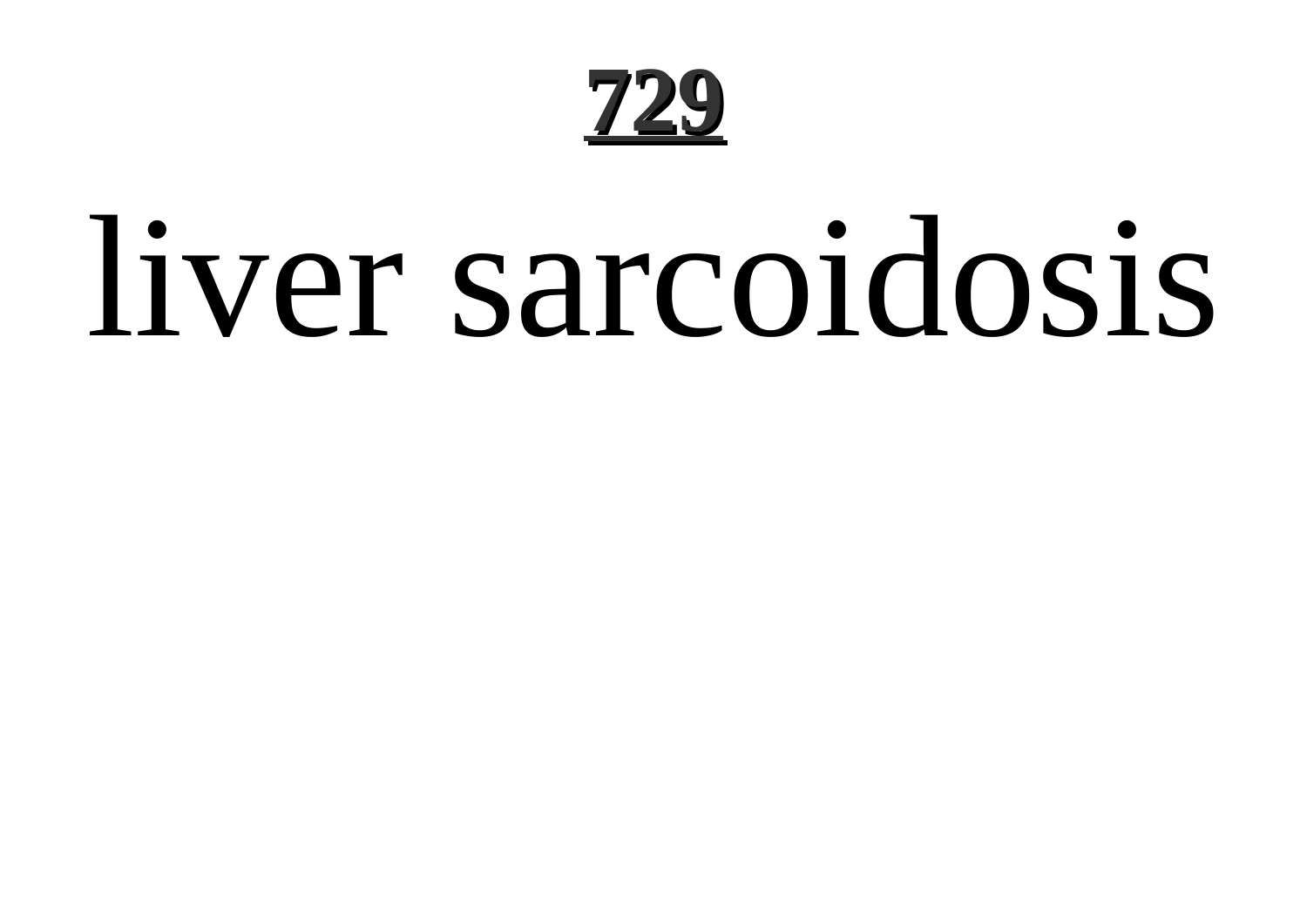

#### liver scan abnor-

#### mal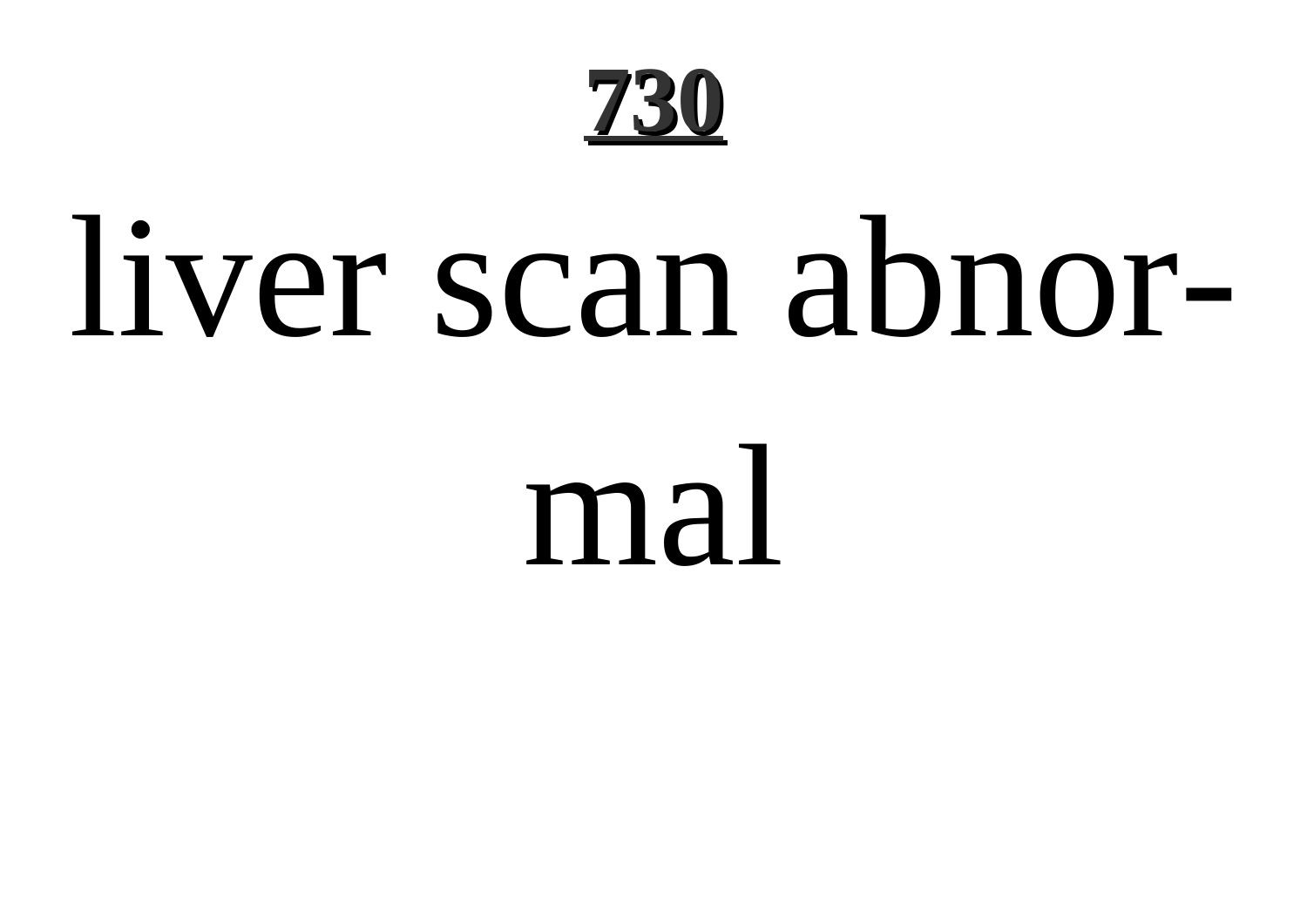#### 731

#### livertenderness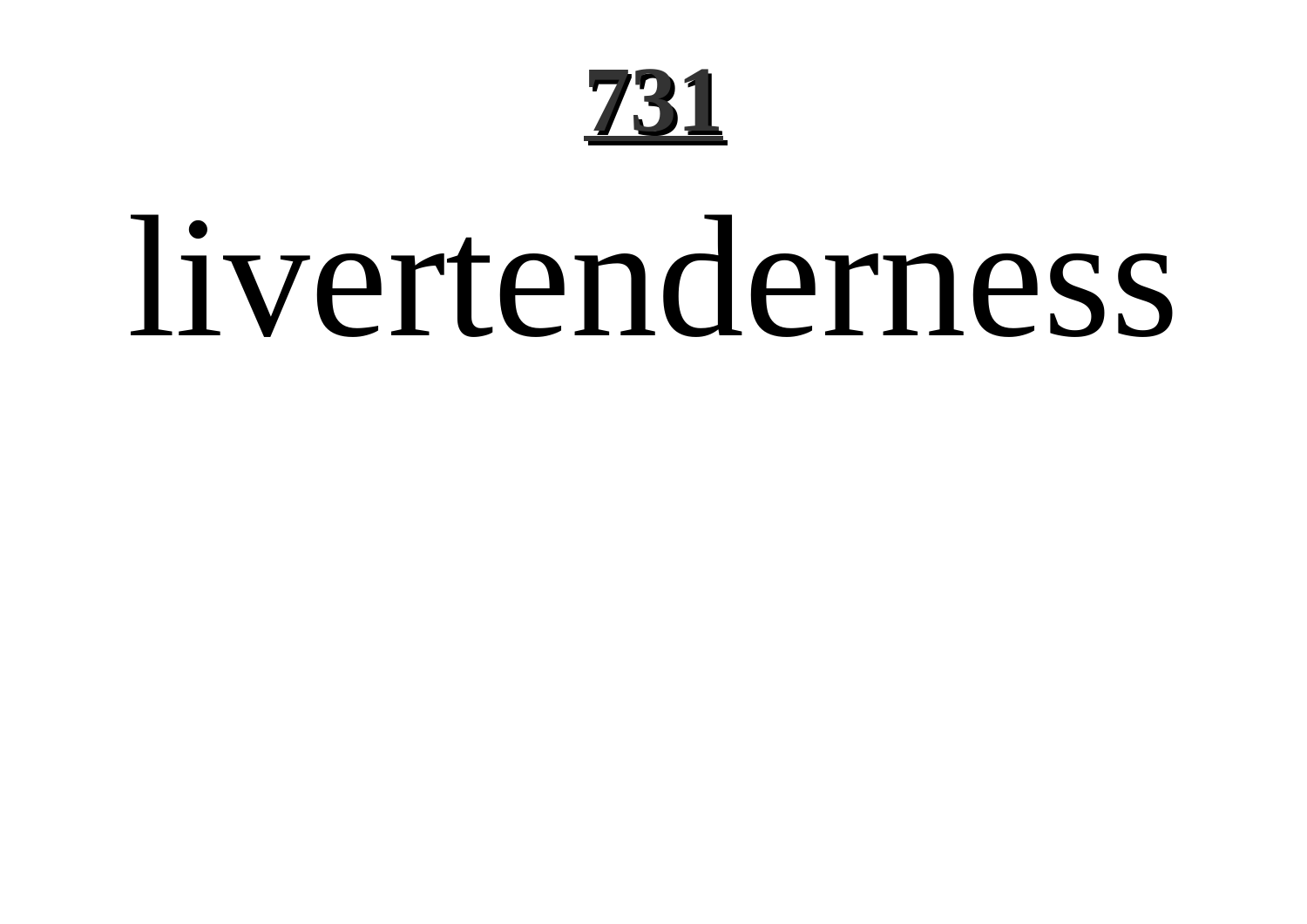

#### low birth weight

baby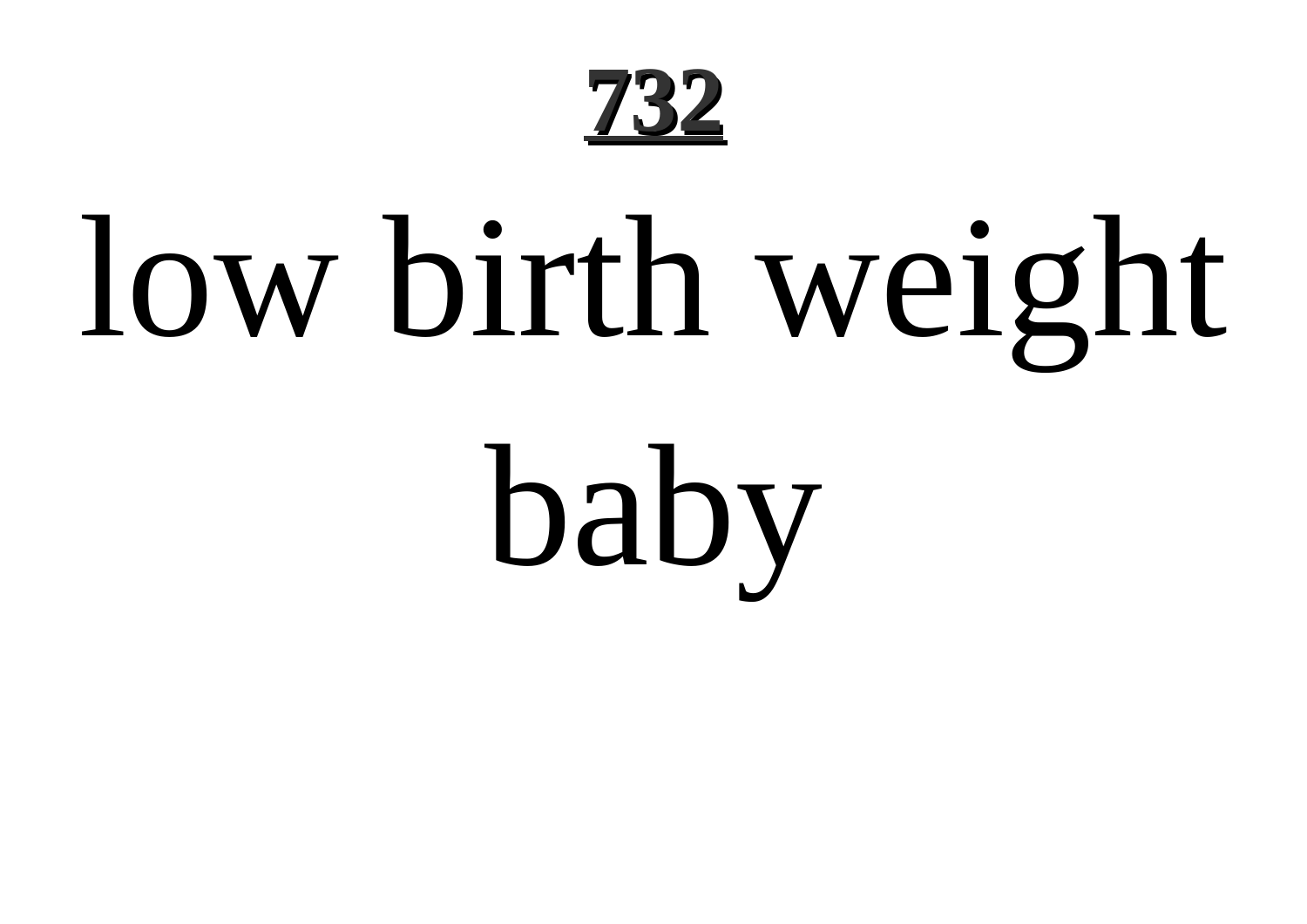

#### lower respiratory

#### tract herpes in-

fection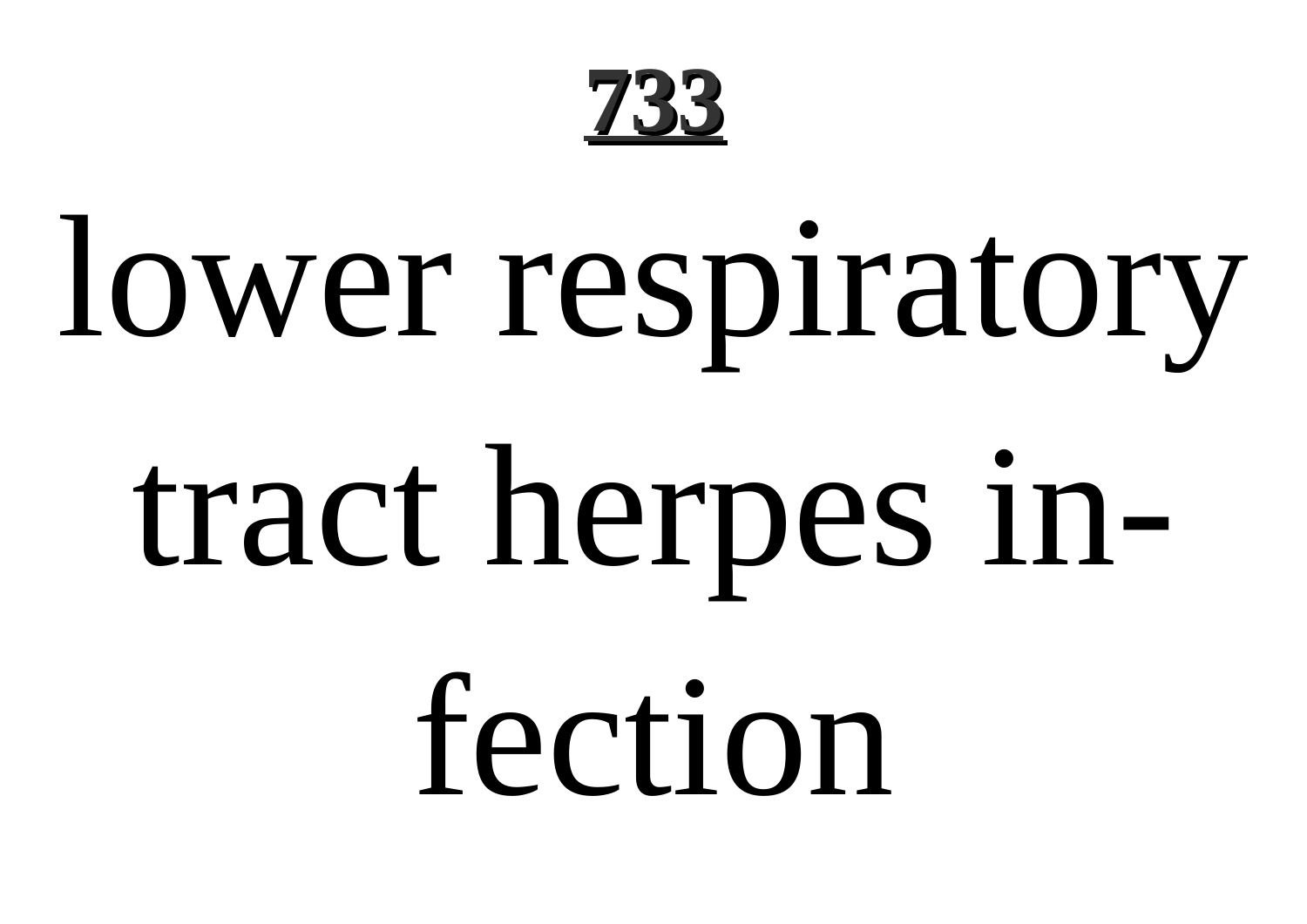

#### lower respira-

#### torytract in-

fection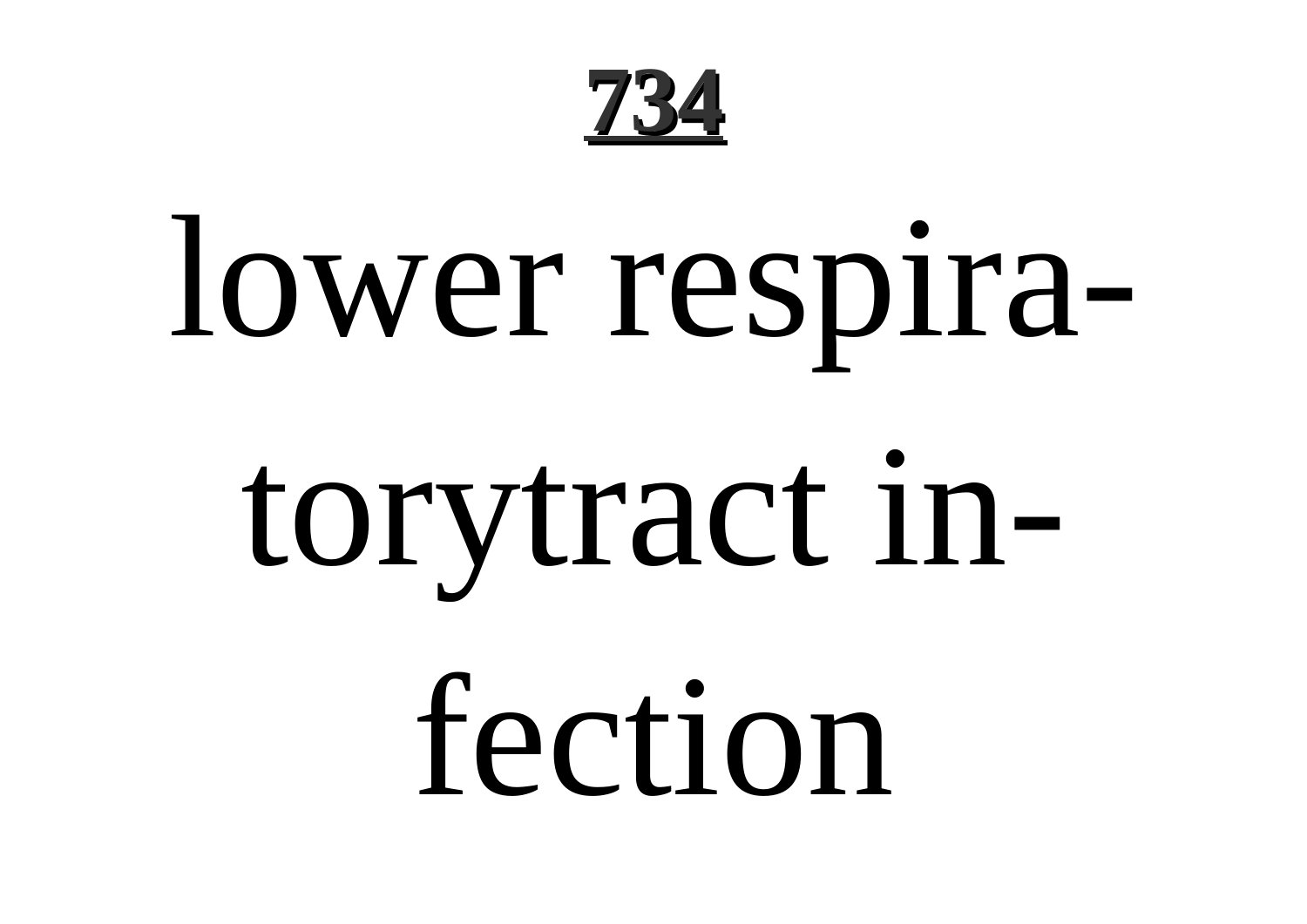

#### lower respiratory

#### tract infection

#### viral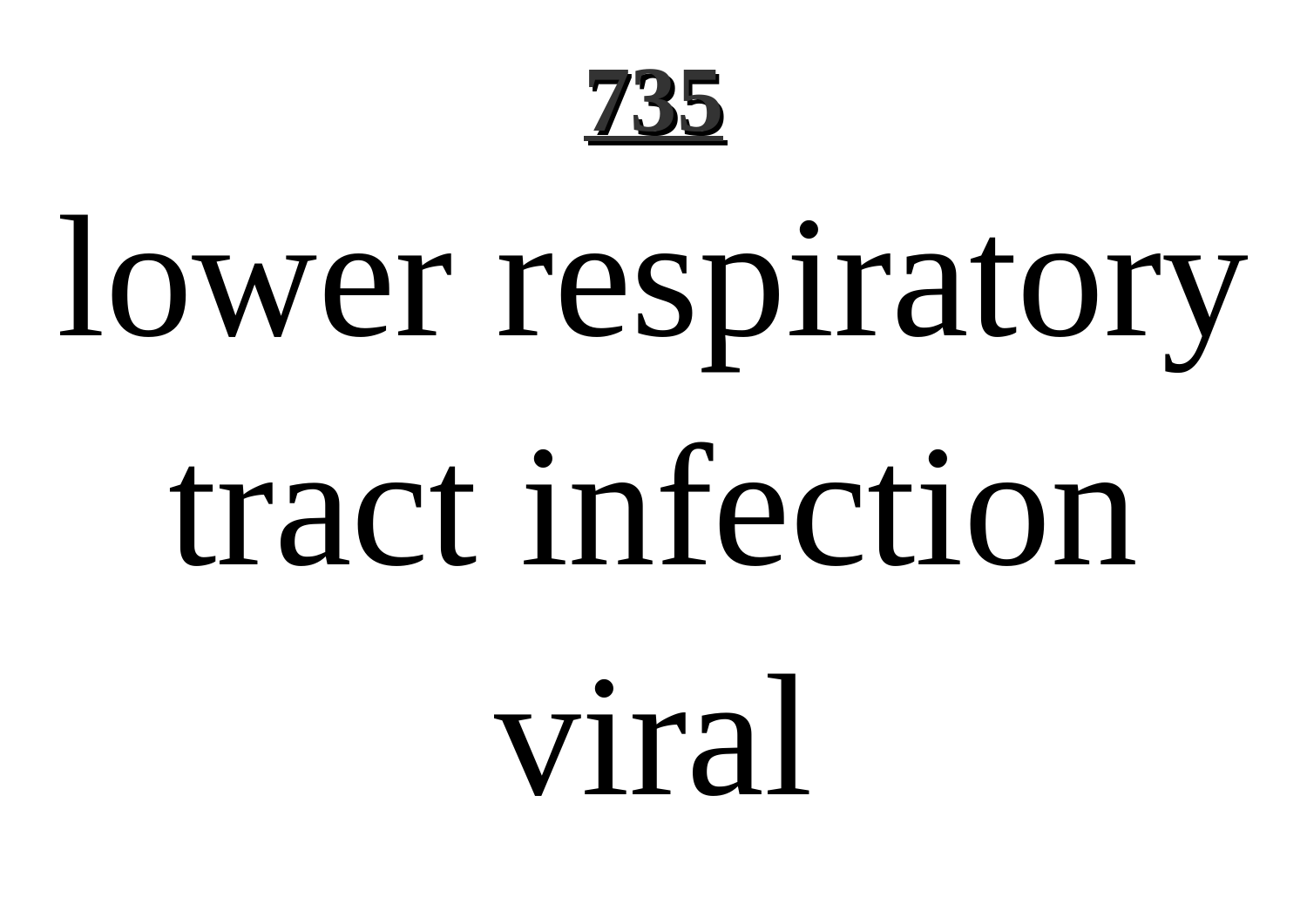

## lung abscess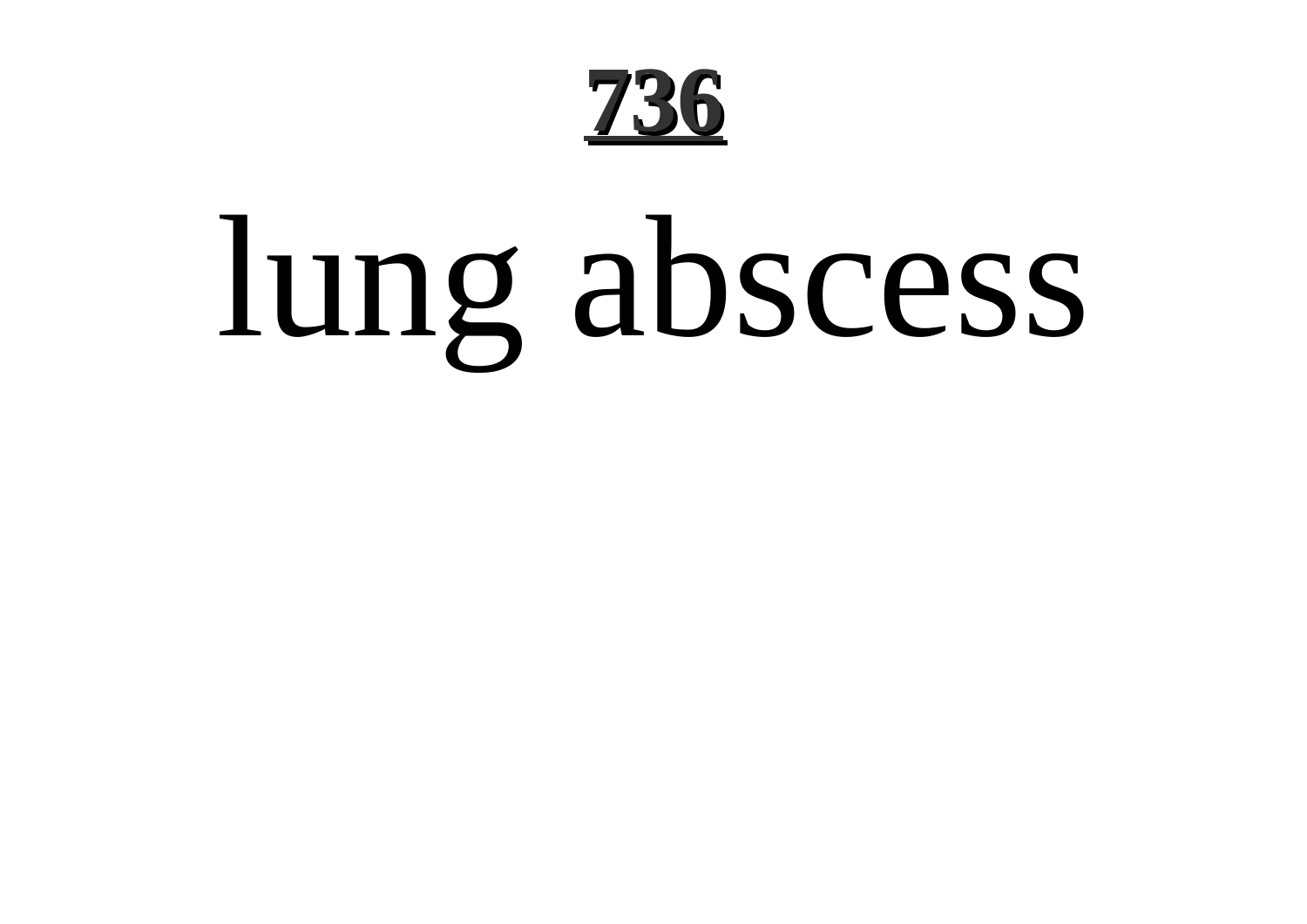

## lupoid hepatic-

#### cirrhosis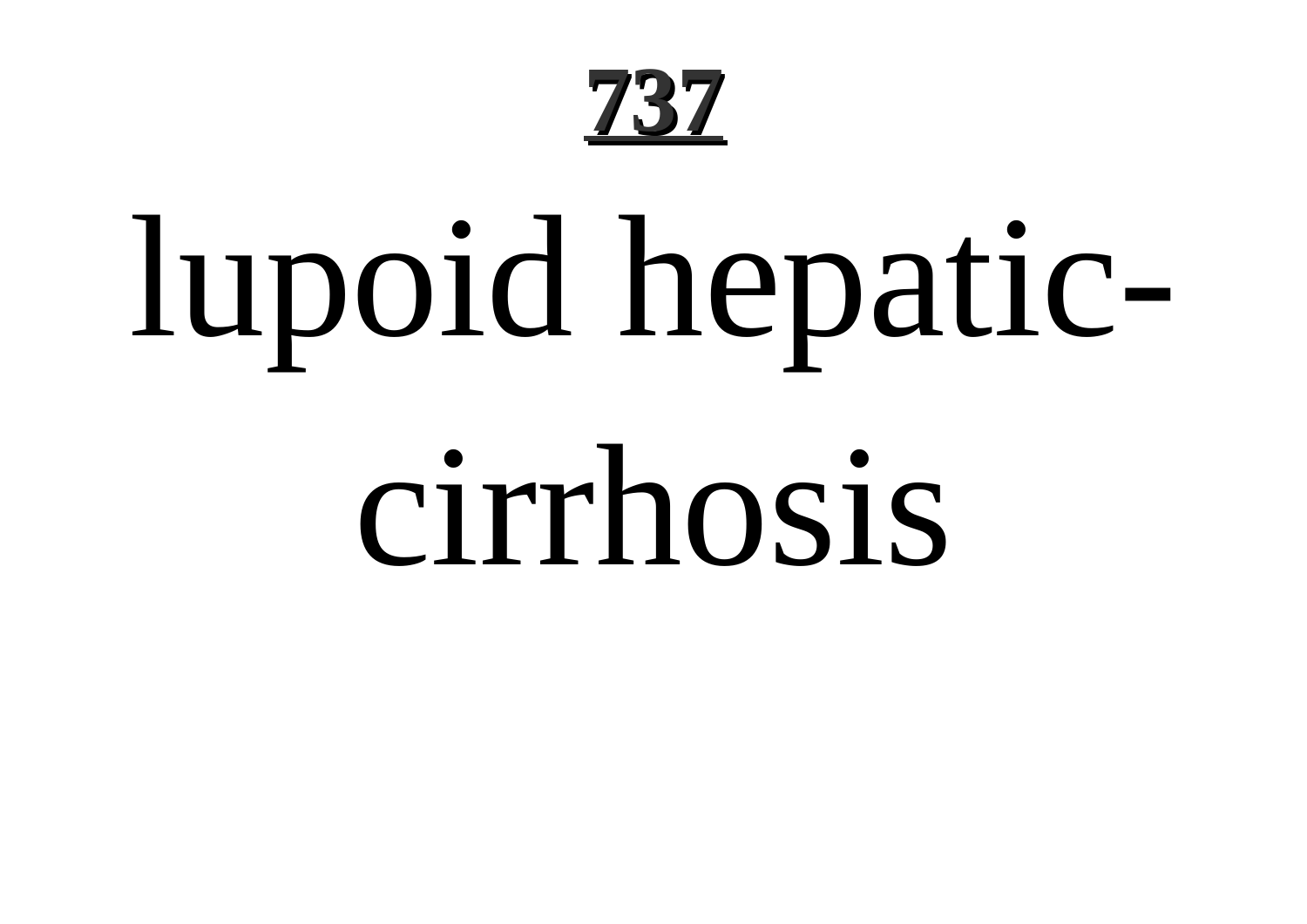

### lupus cystitis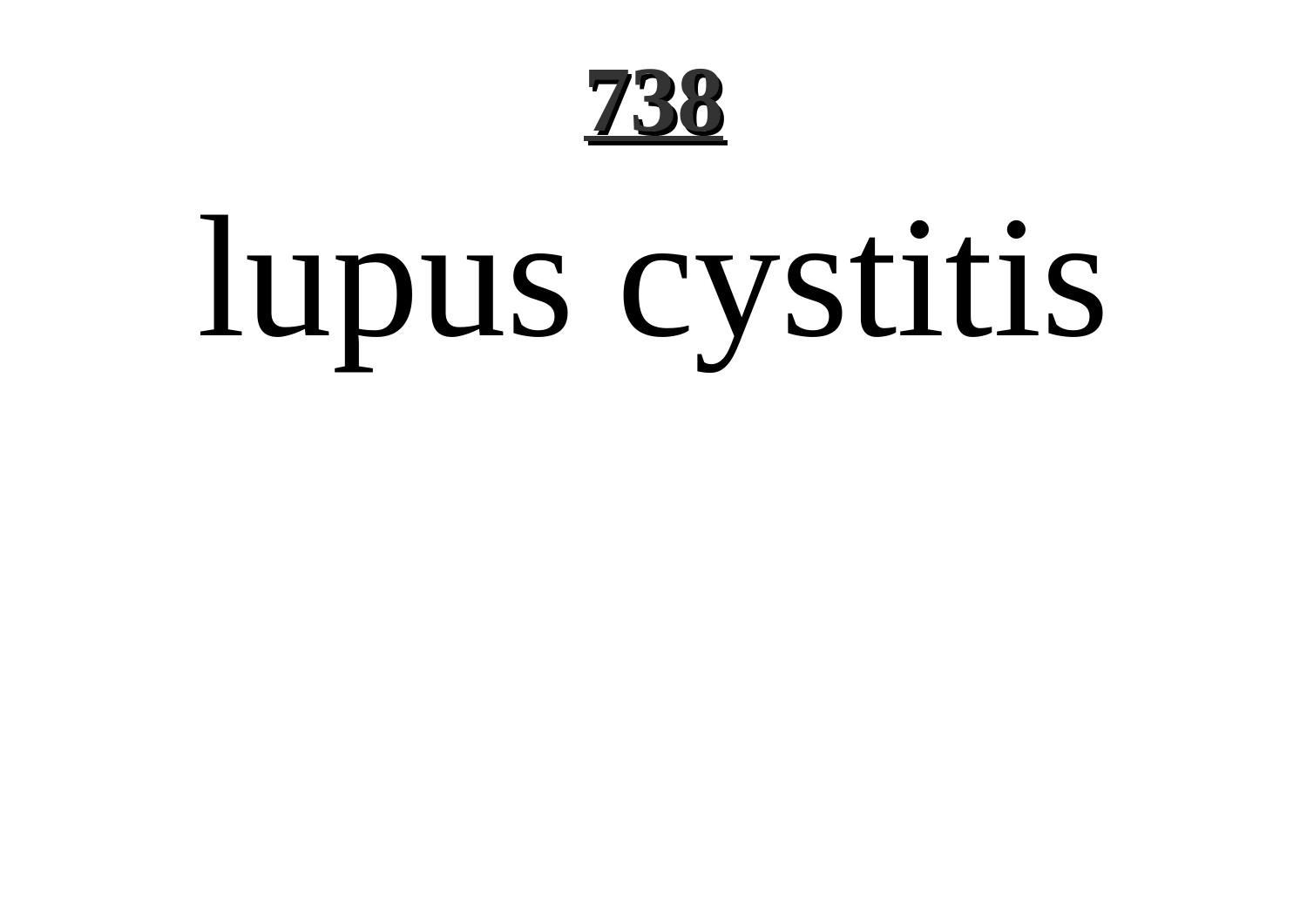

## lupus encephali-

tis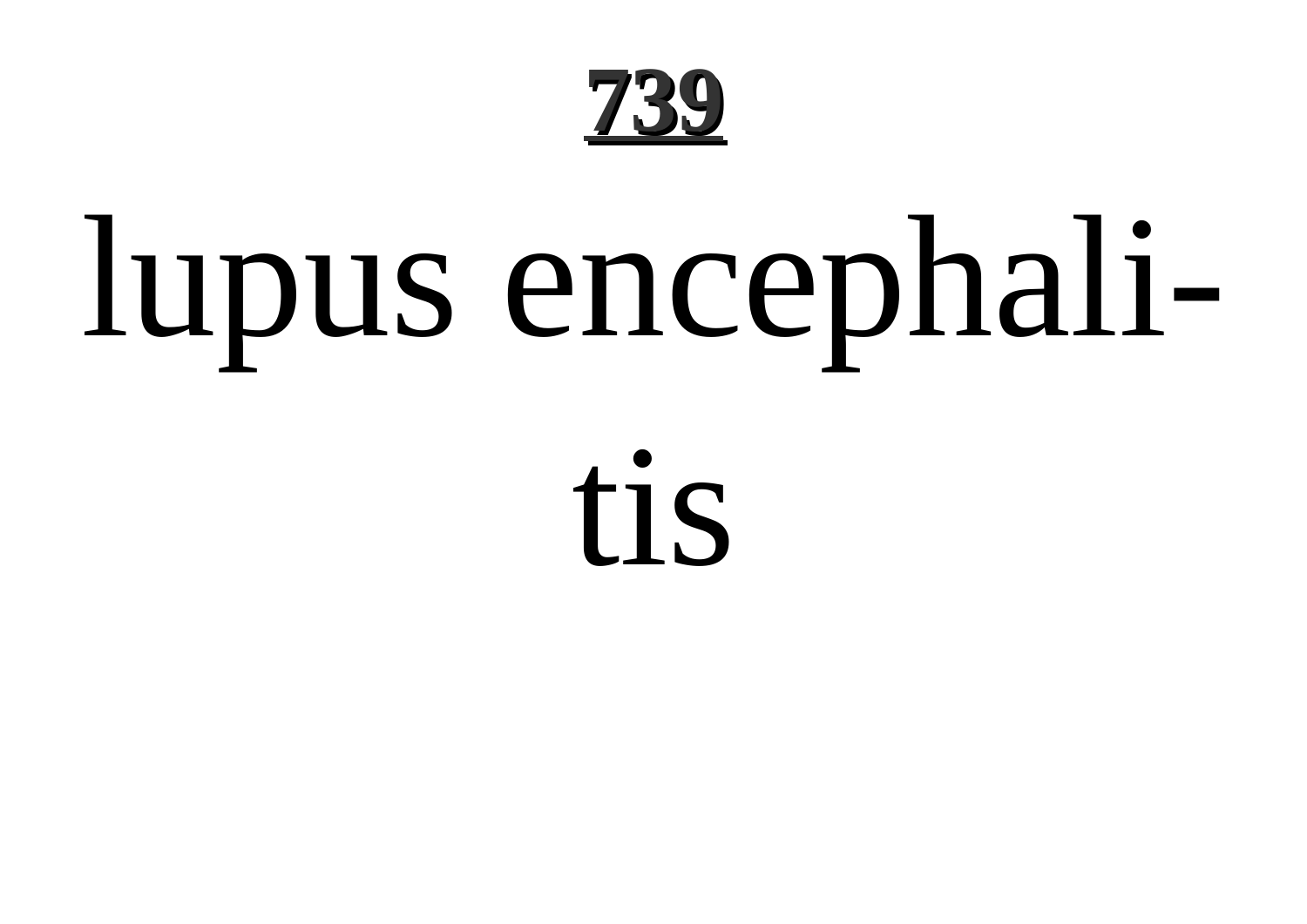

## lupus endocardi-

tis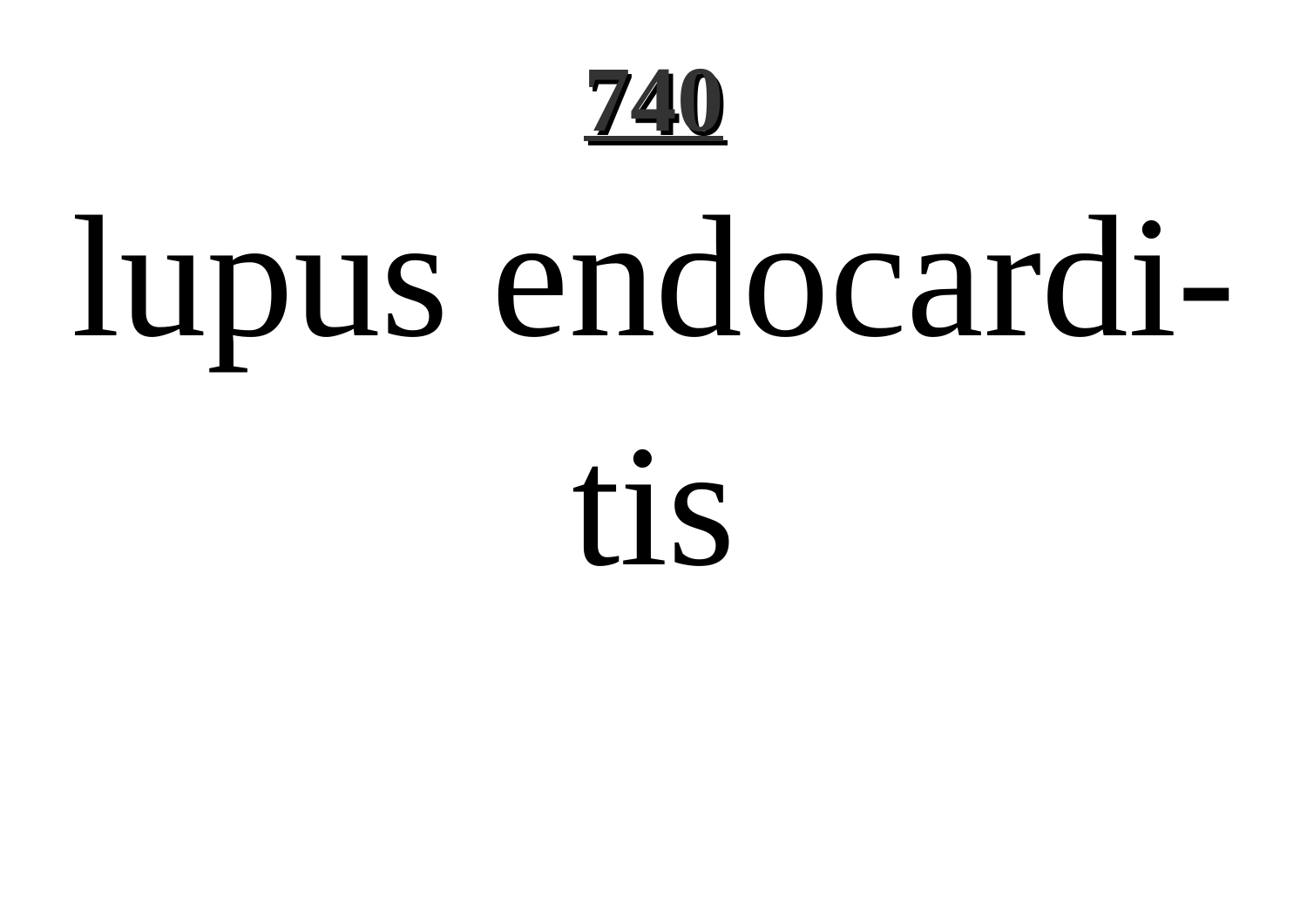#### **741**

## lupus enteritis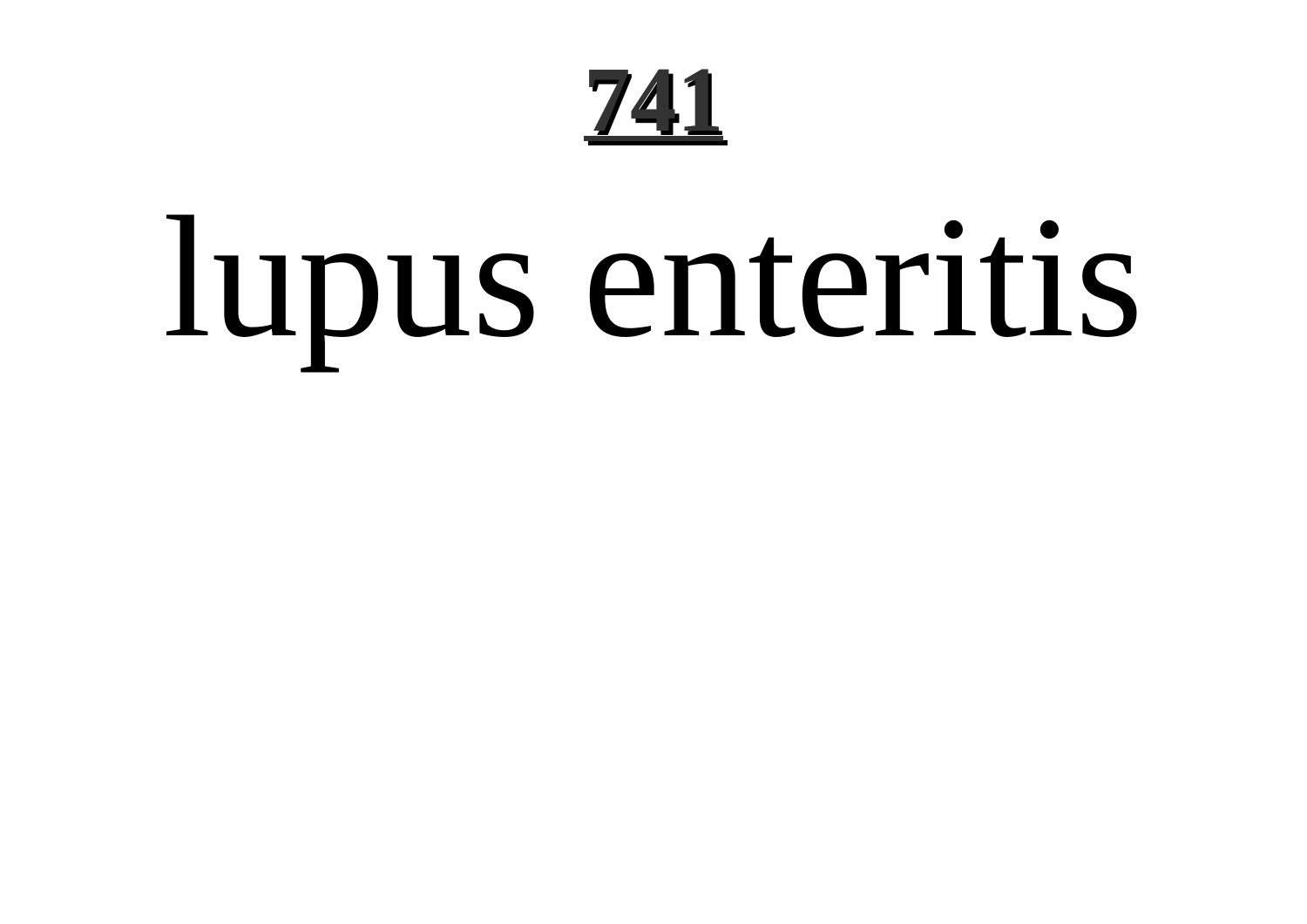**742**

## lupushepatitis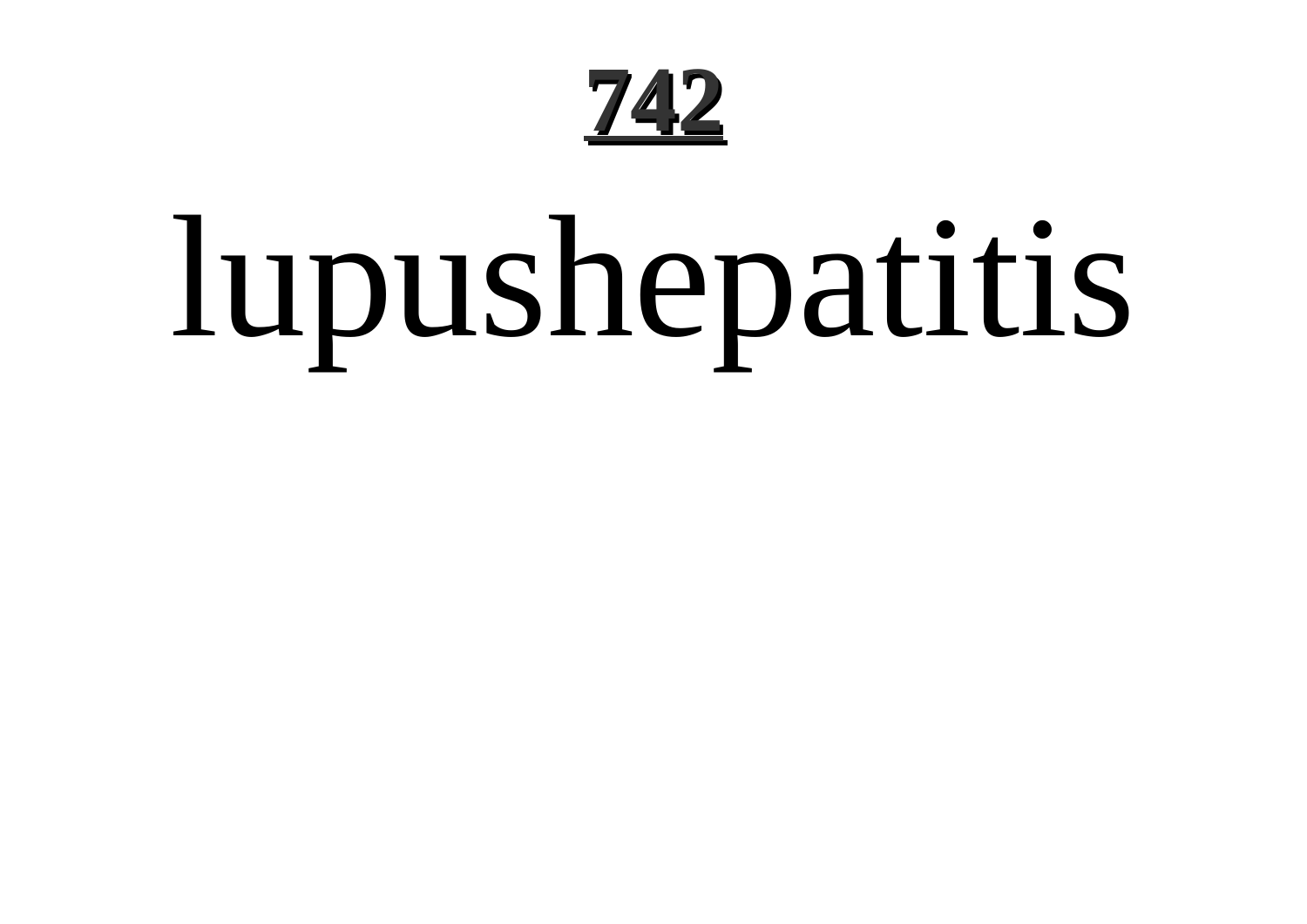

## lupus myocardi-

tis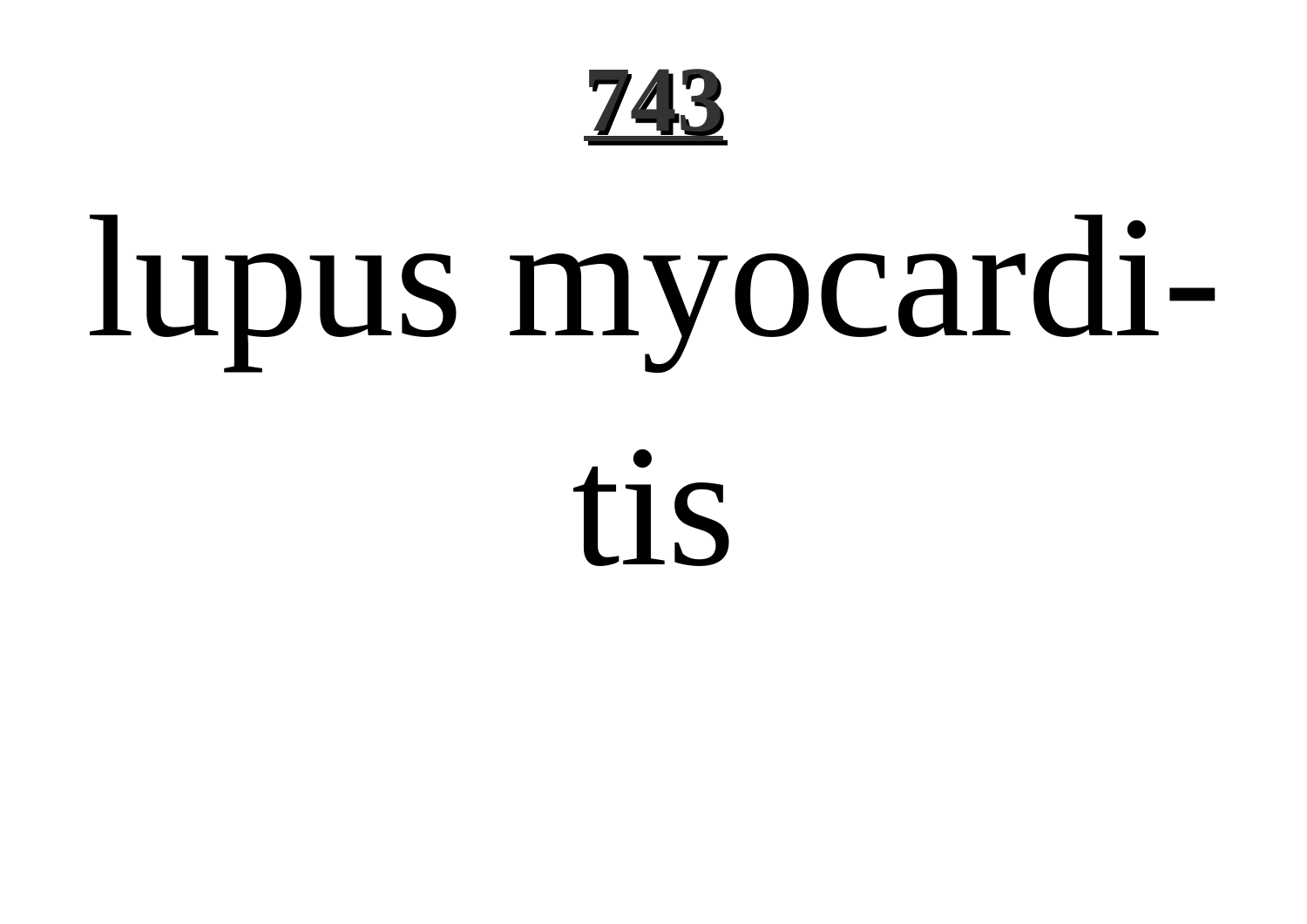

### lupus myositis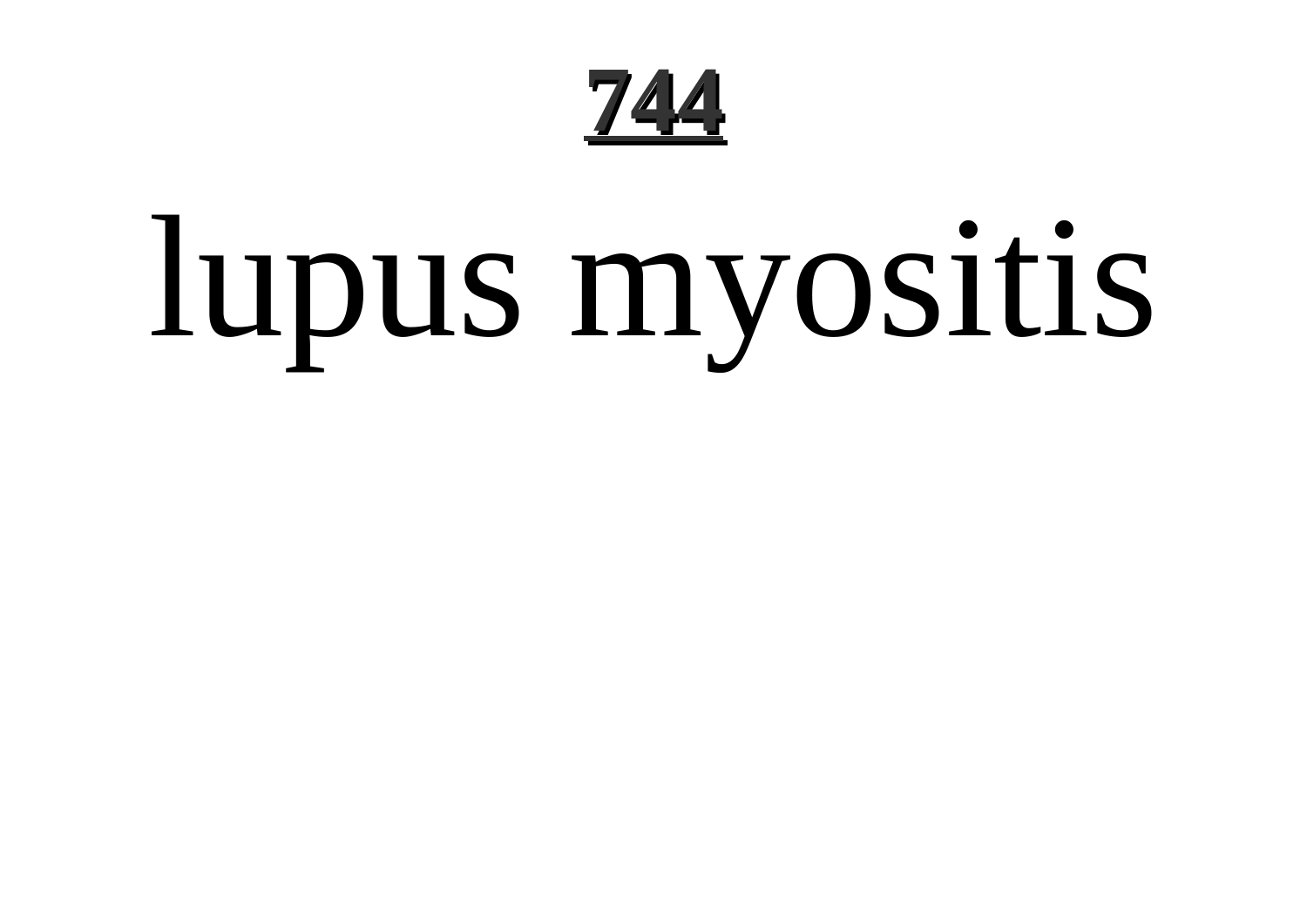

## lupus nephritis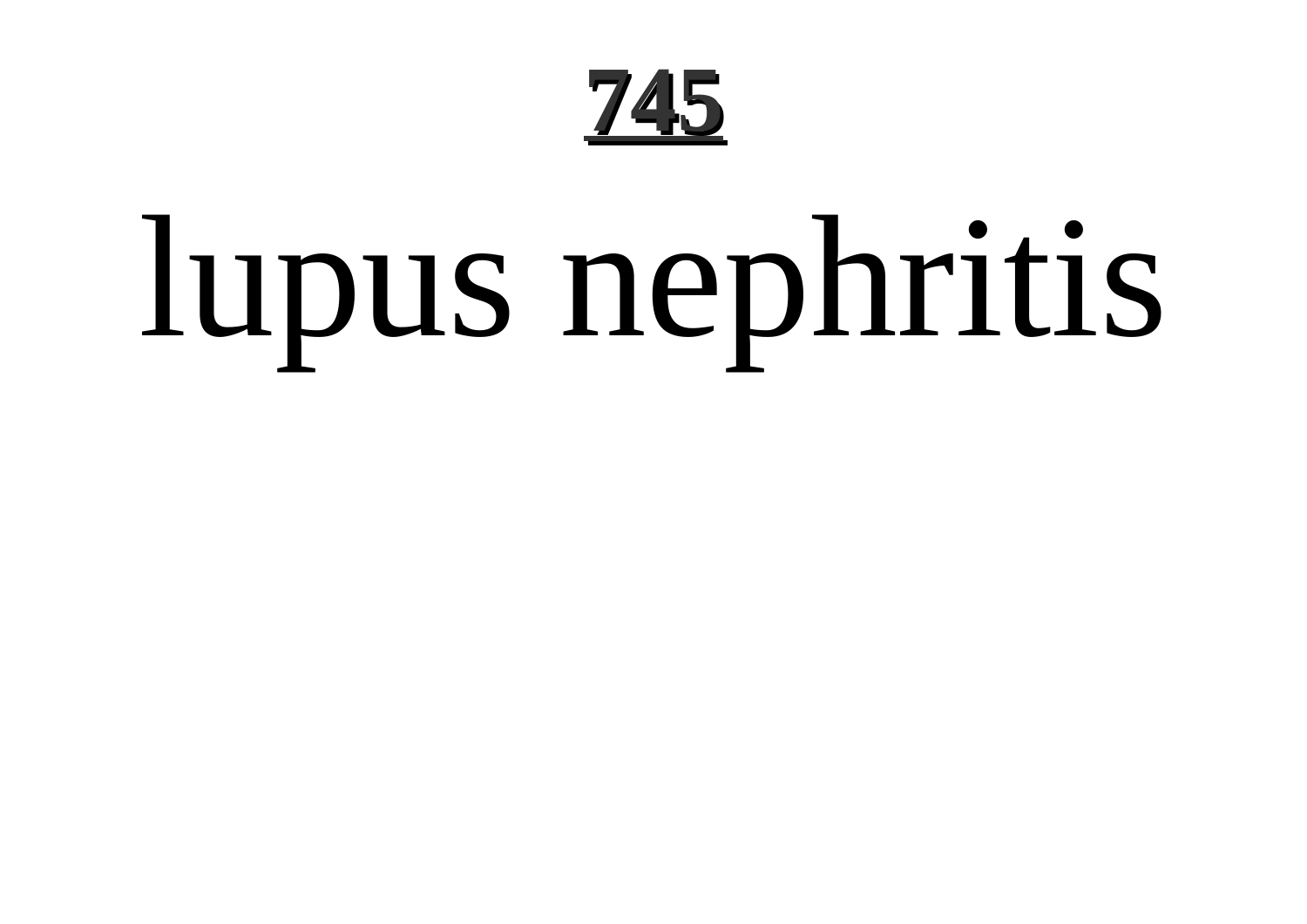

### lupus pancreati-

#### tis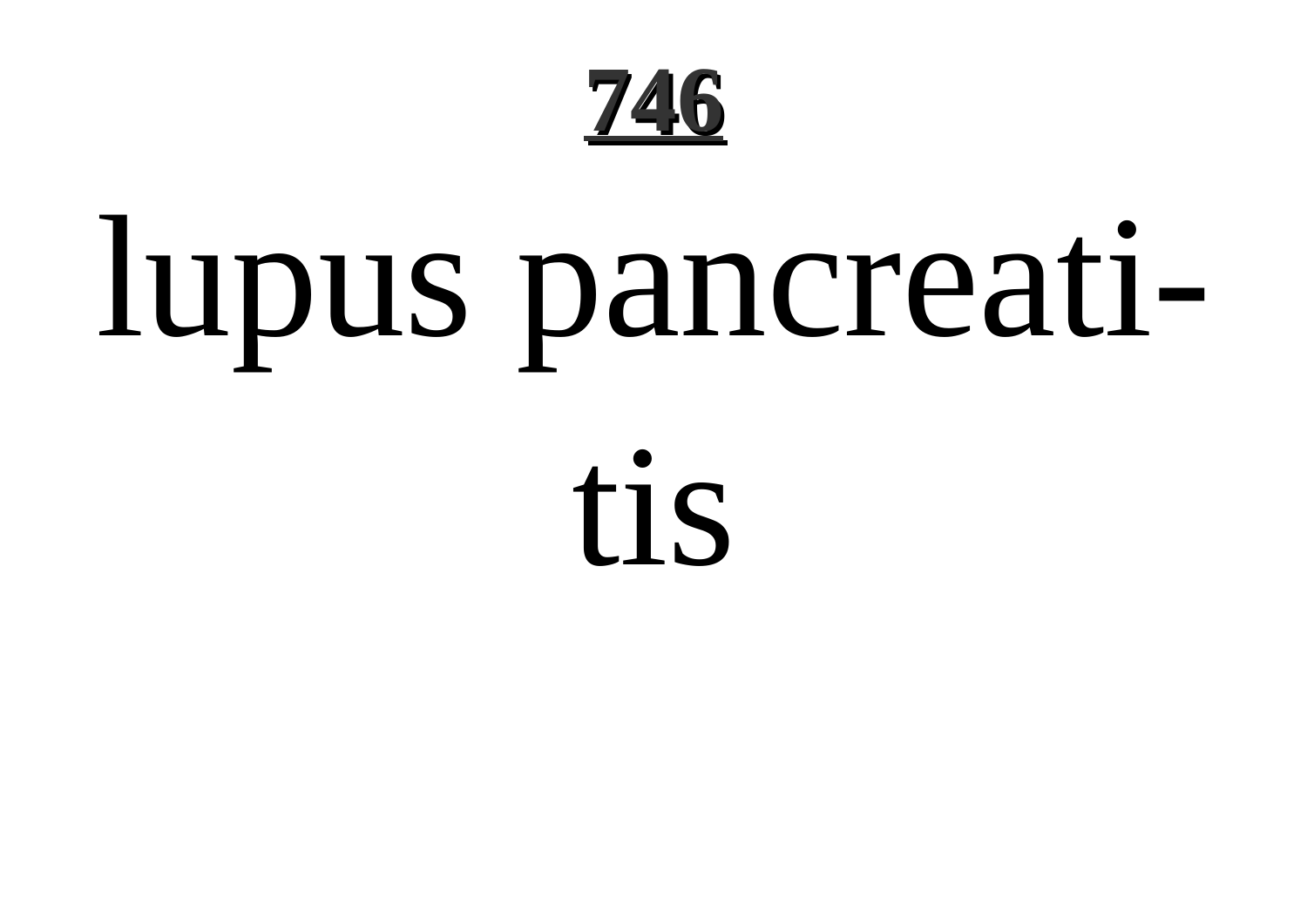#### 747

## lupuspleurisy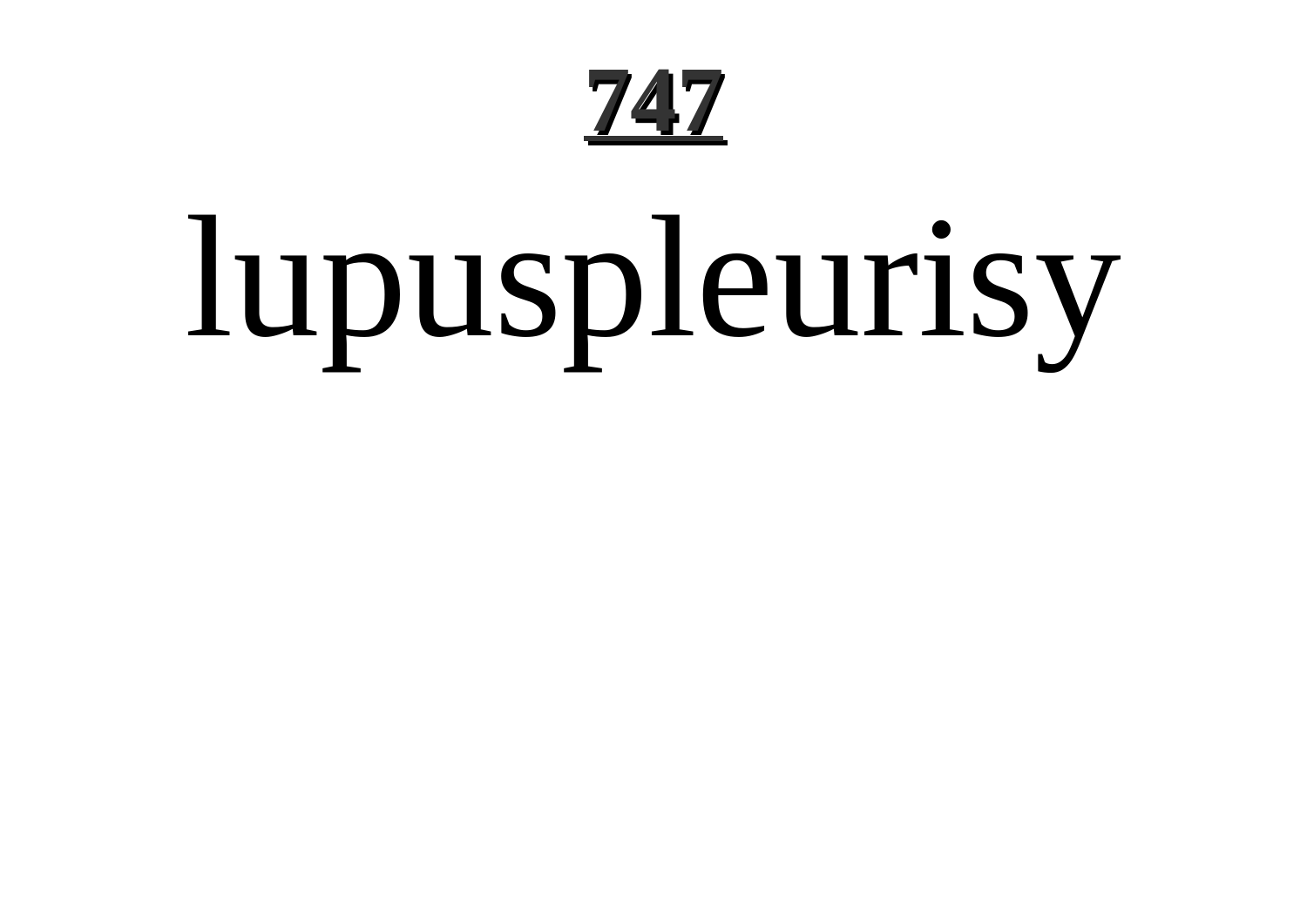

## lupus pneumoni-

tis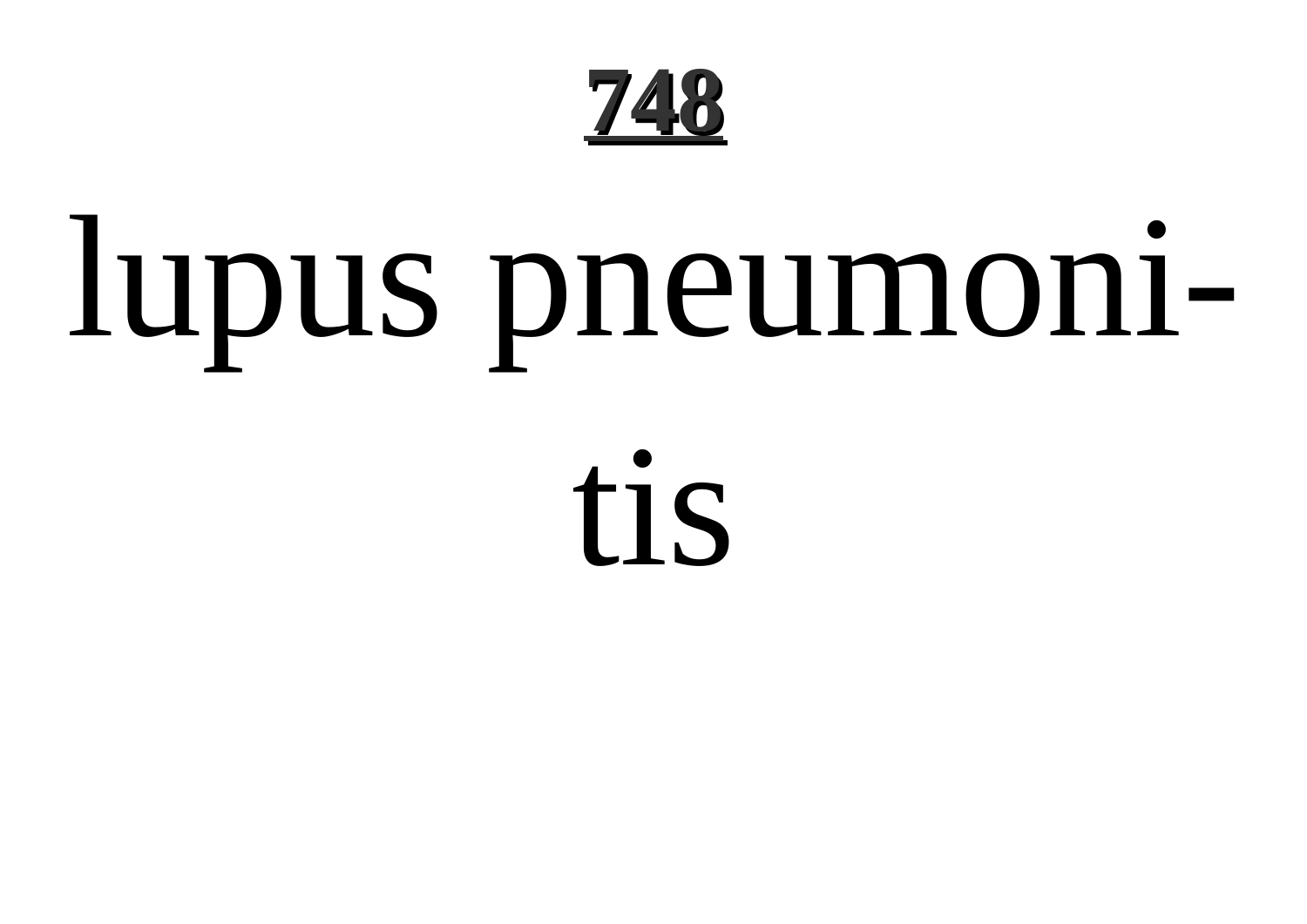

## lupus vasculitis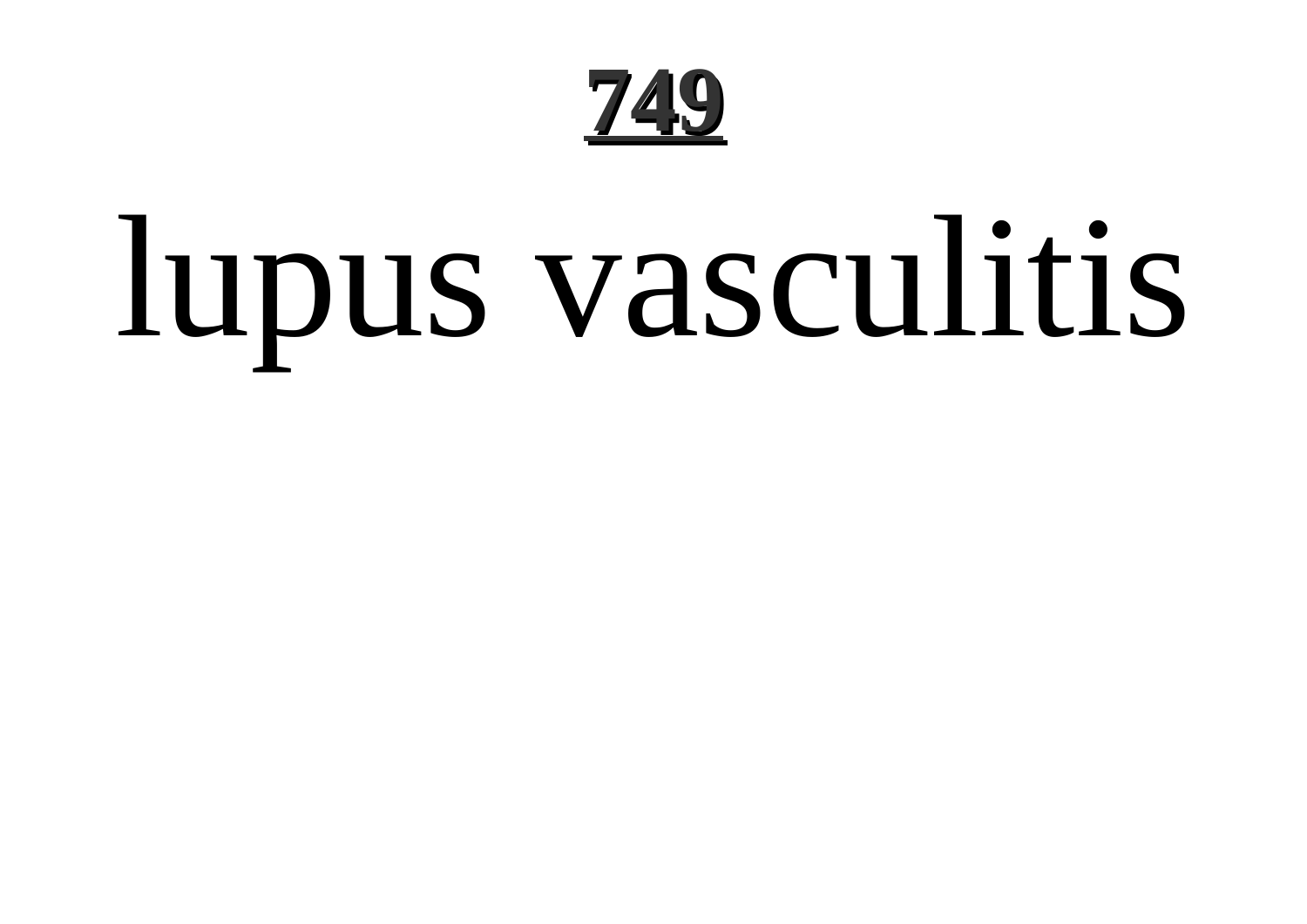

## lupus-like syn-

#### drome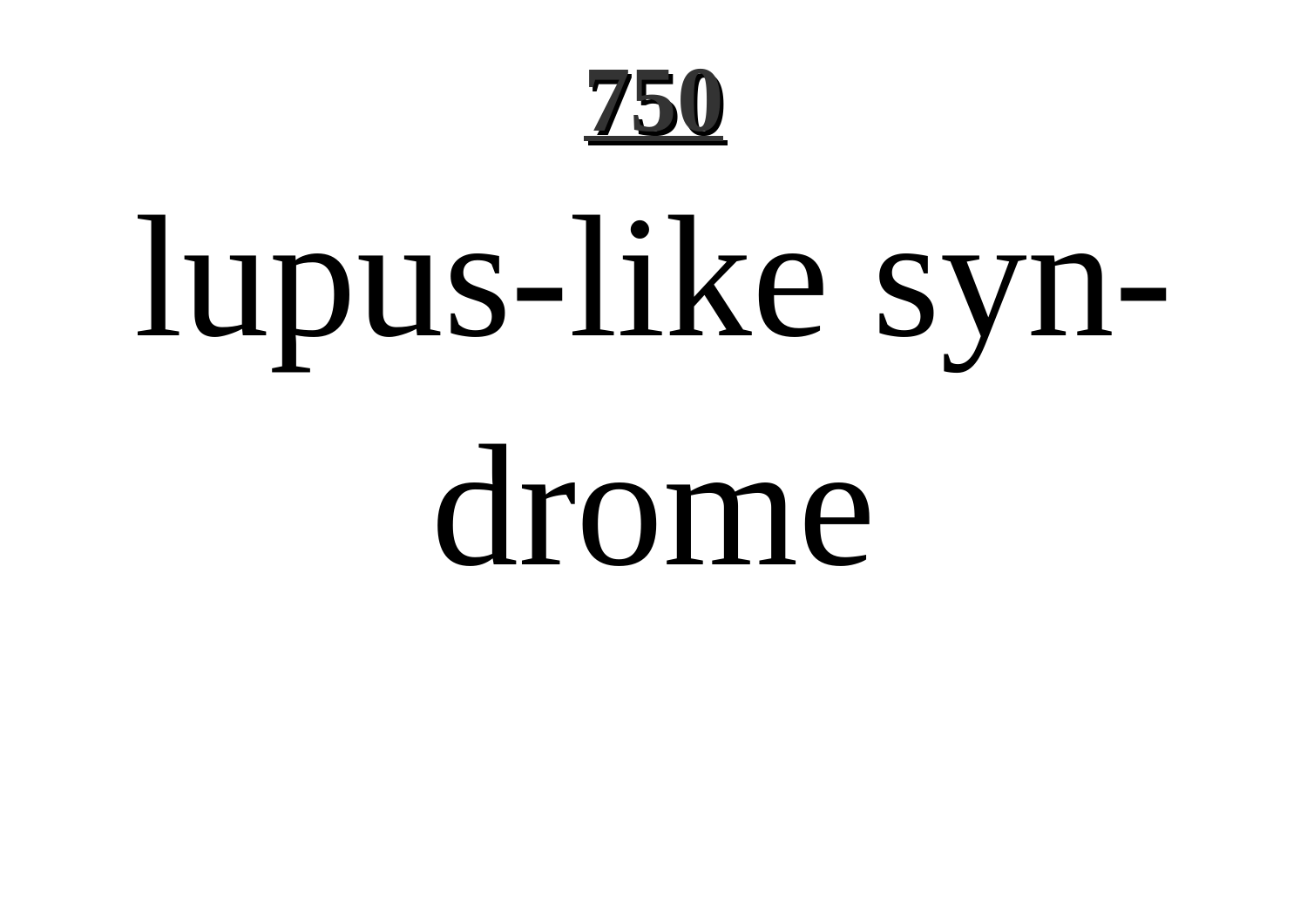#### **751**

### lymphocyti-

## chypophysitis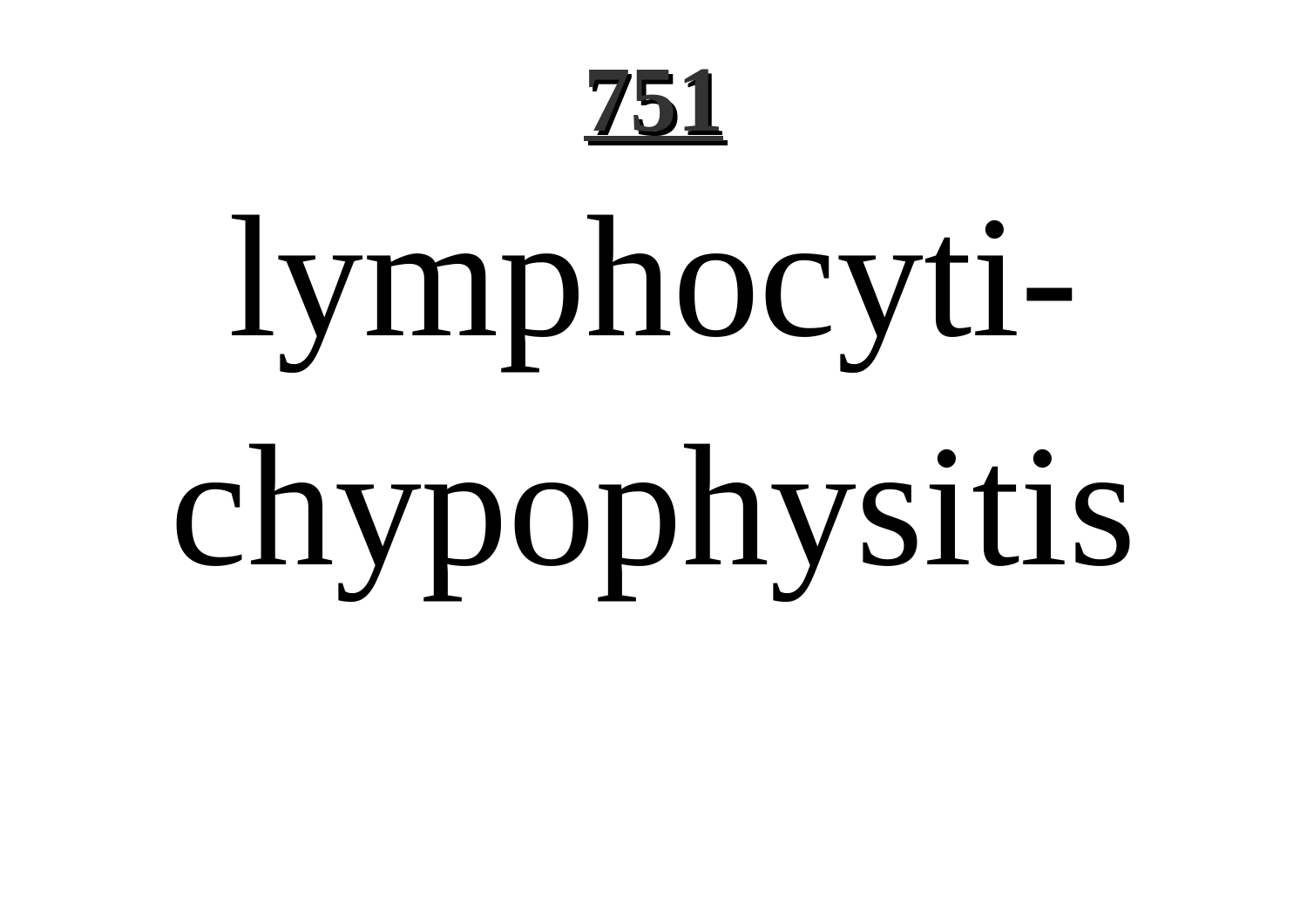**752**

#### lymphocytopenia

#### neonatal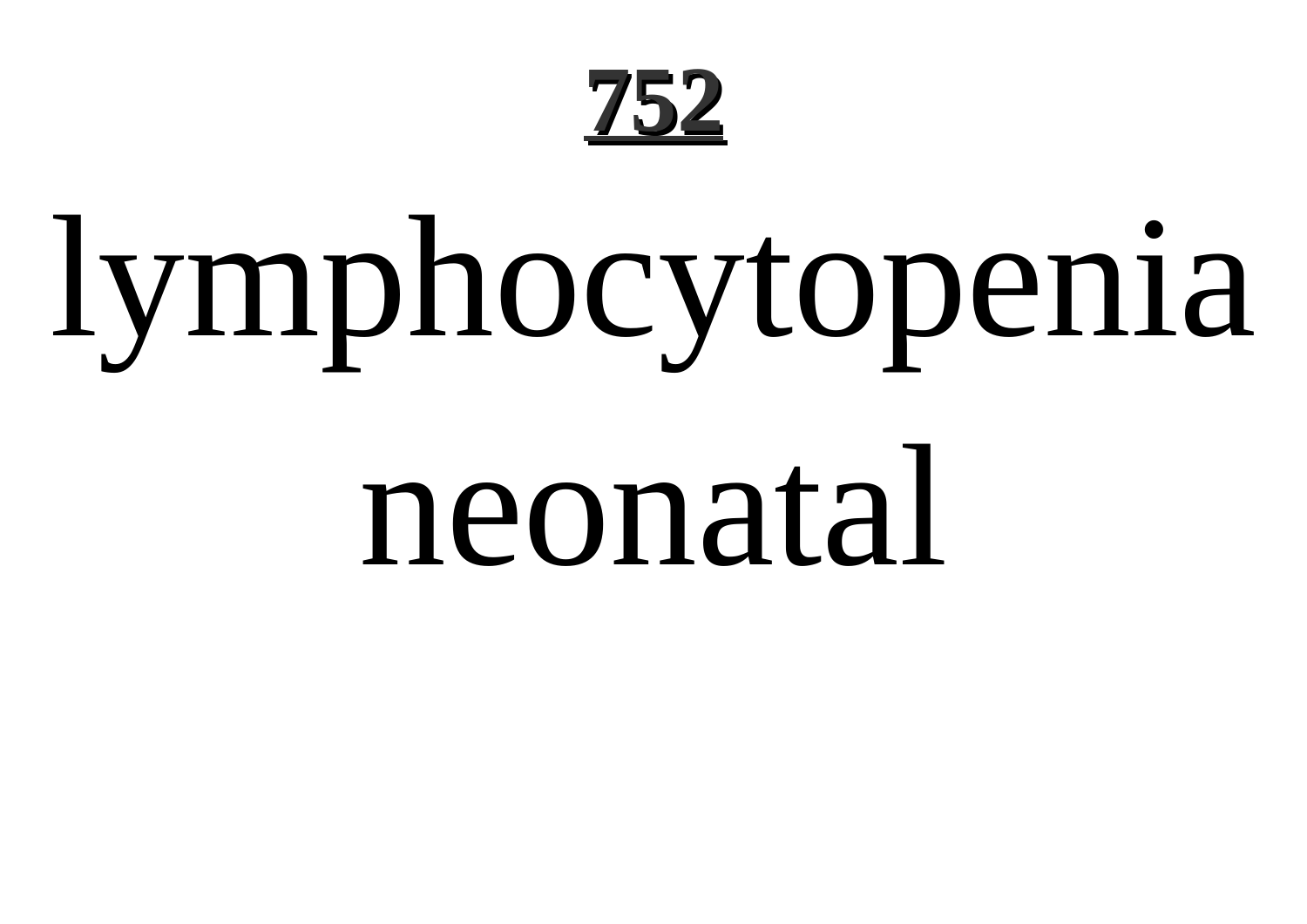

## lymphopenia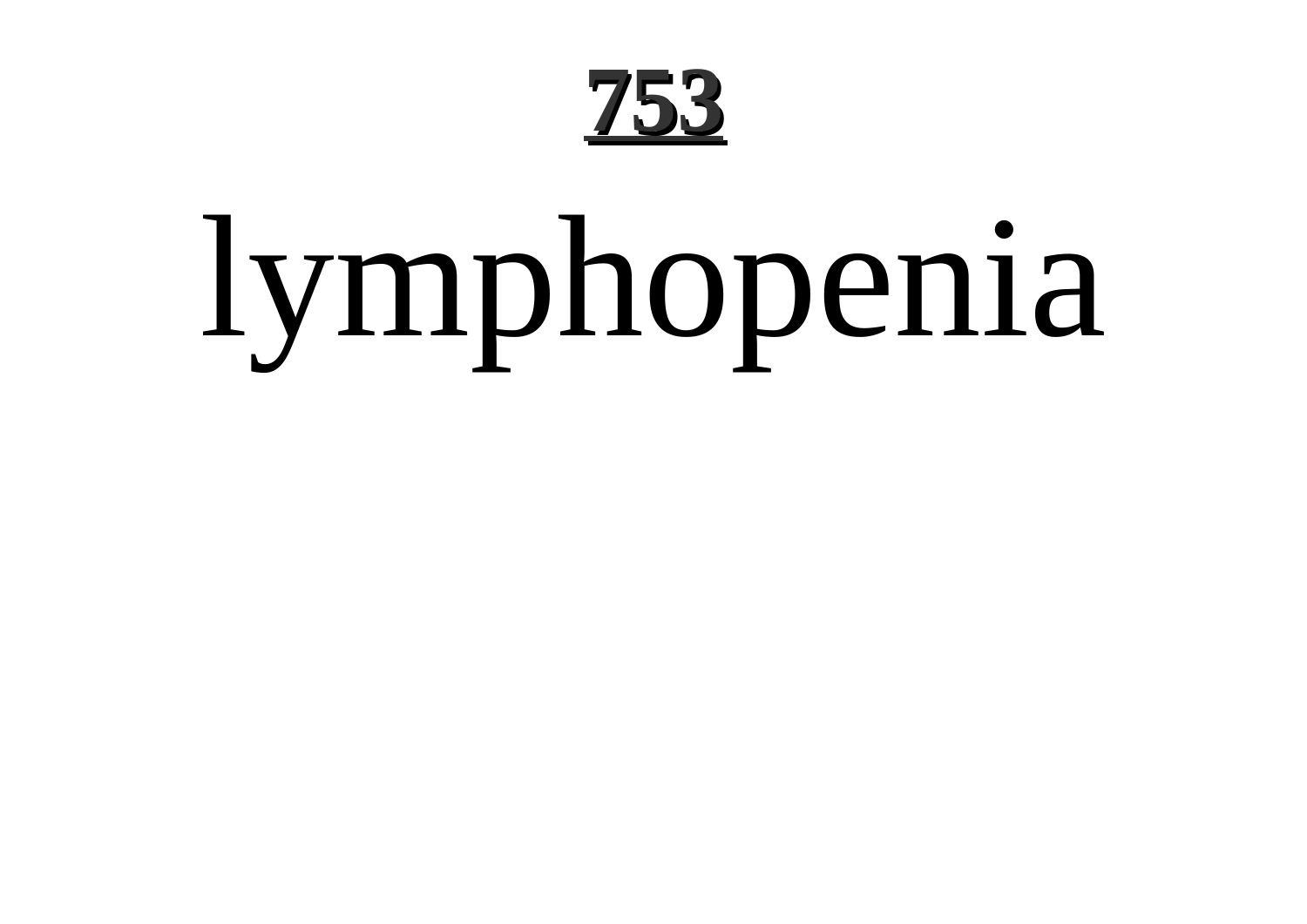**754**

### magic syndrome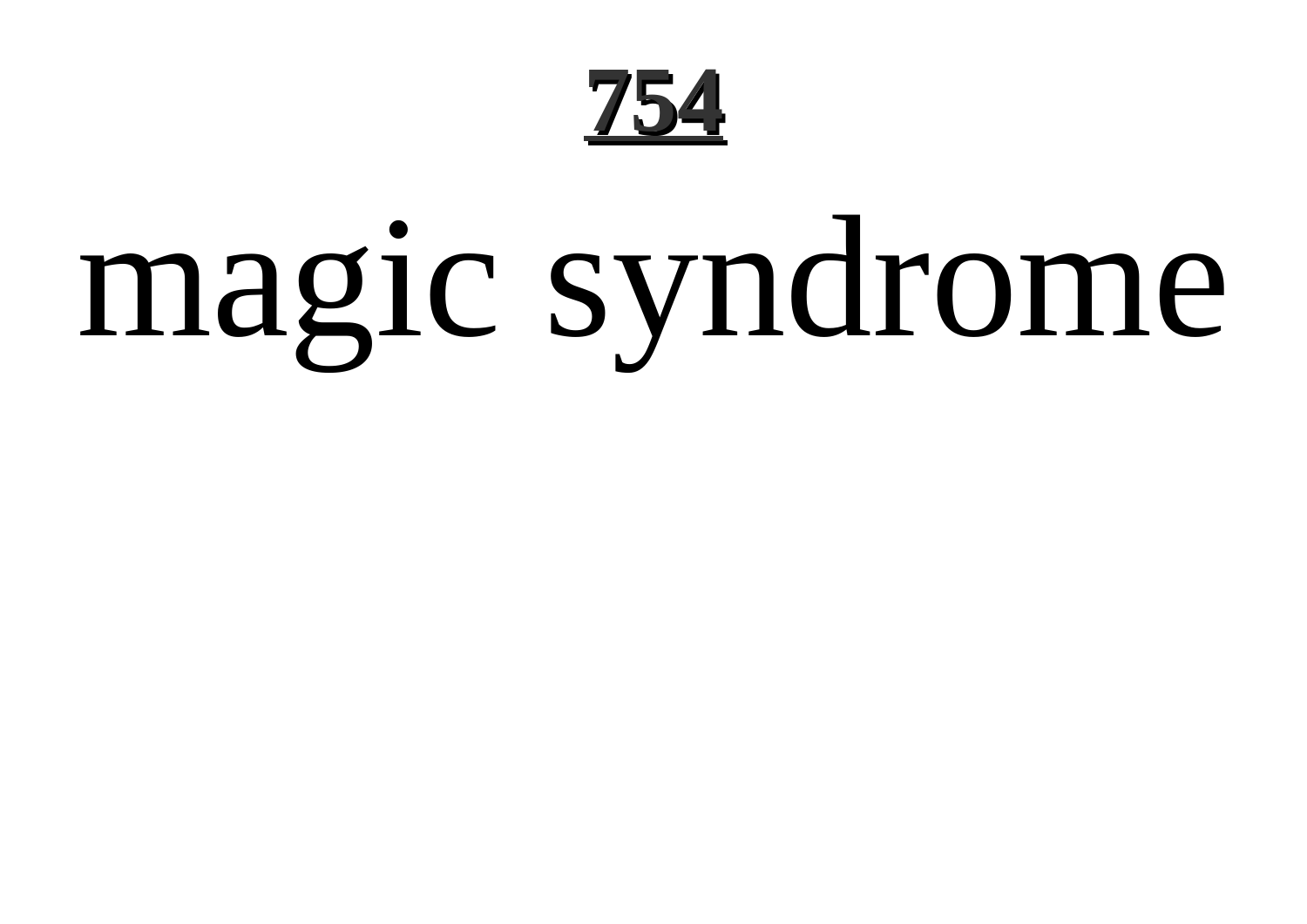

#### magneticreso-

#### nance imaging li-

#### ver abnormal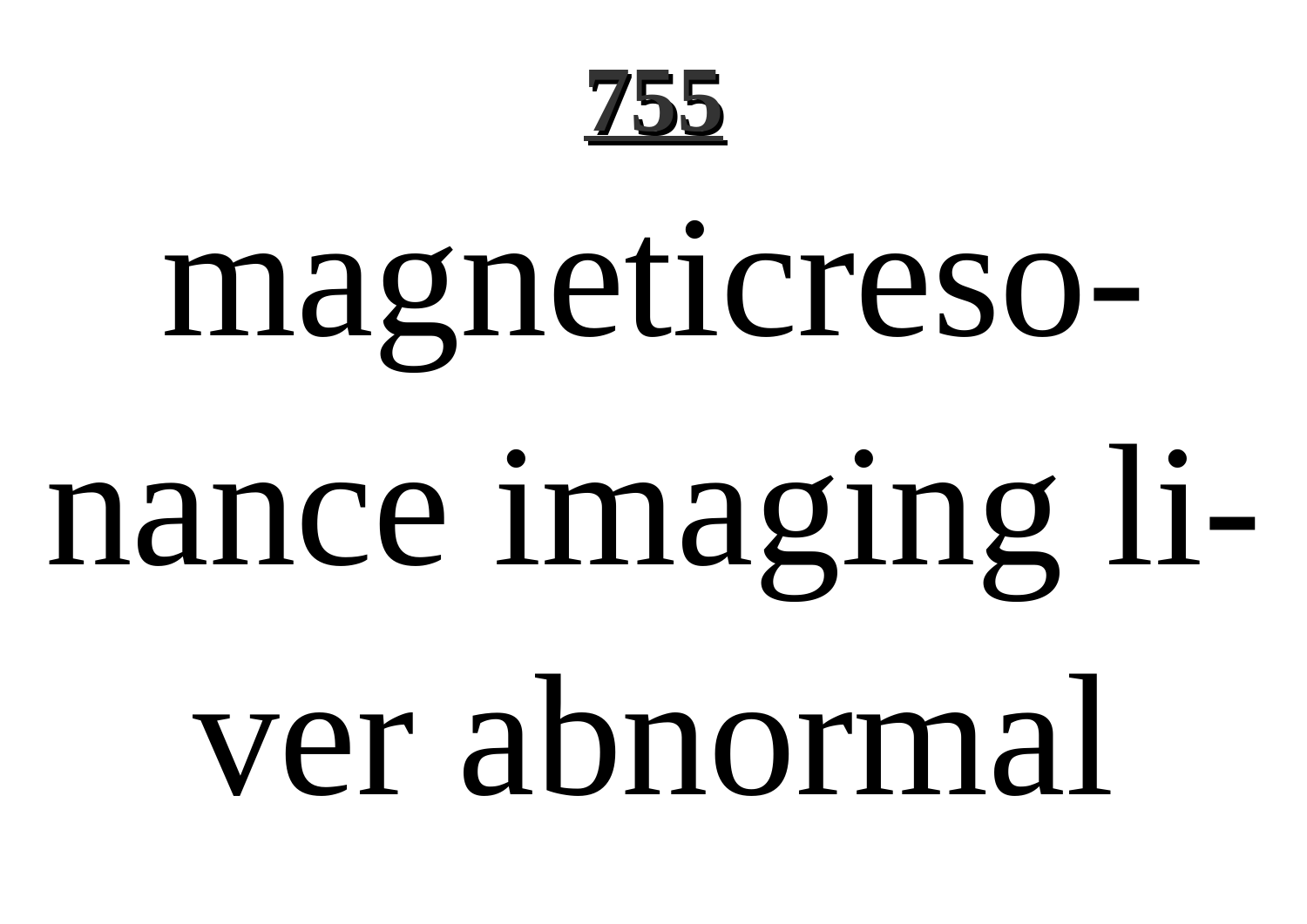

# magnetic resonance proton density fat

fractionmeasurement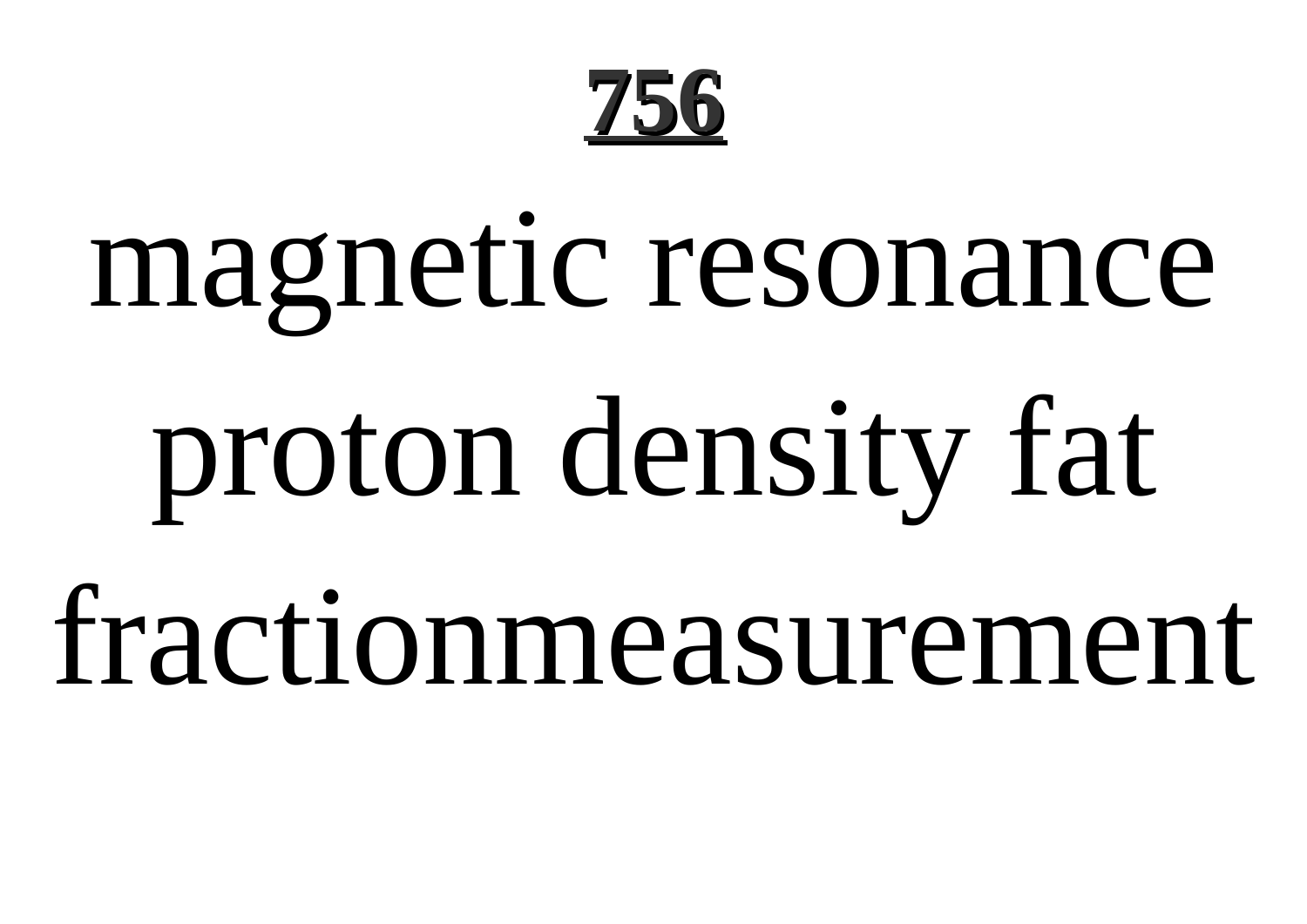757

### mahler sign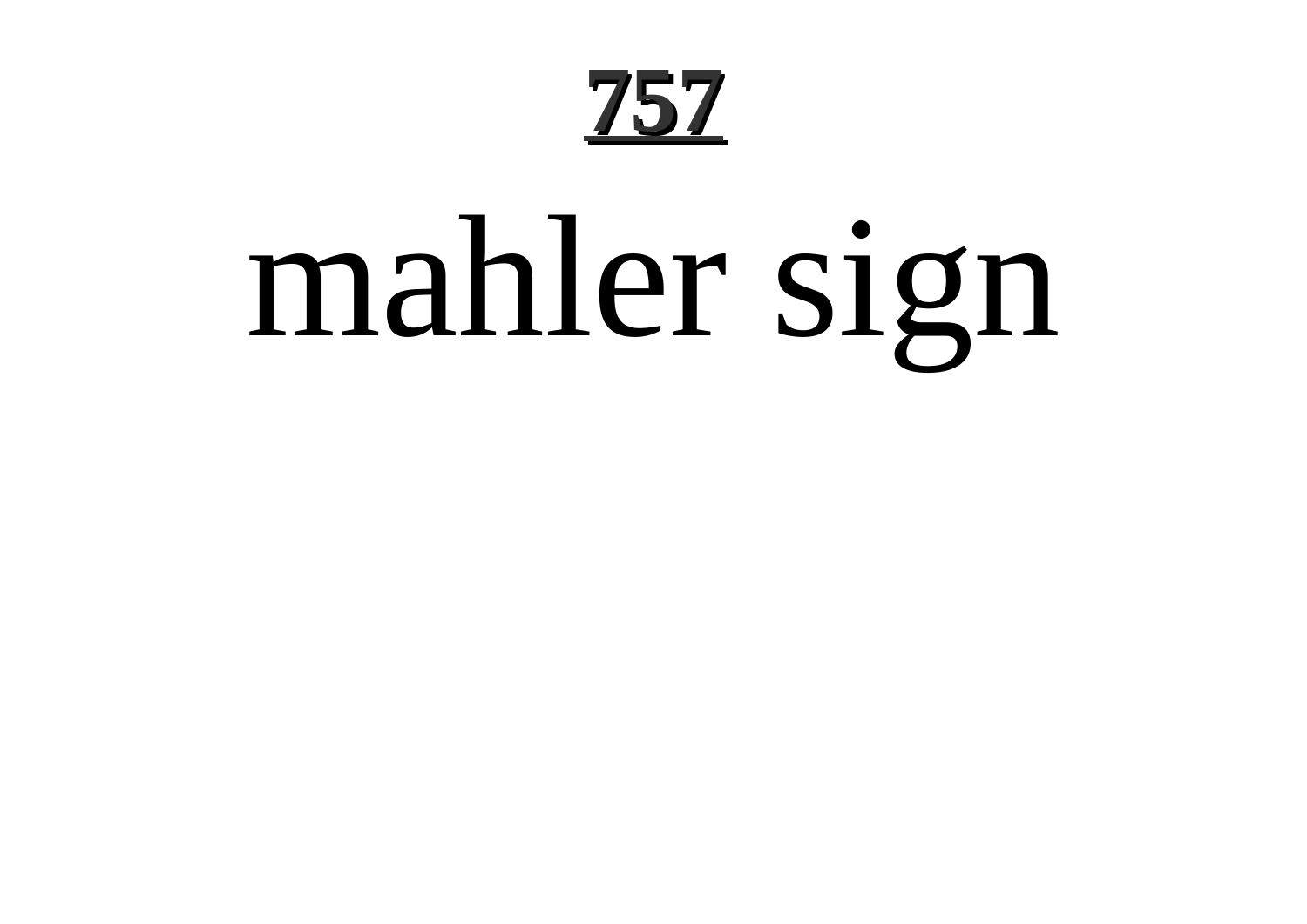

### manufacturing laboratory analy-

### tical testing issue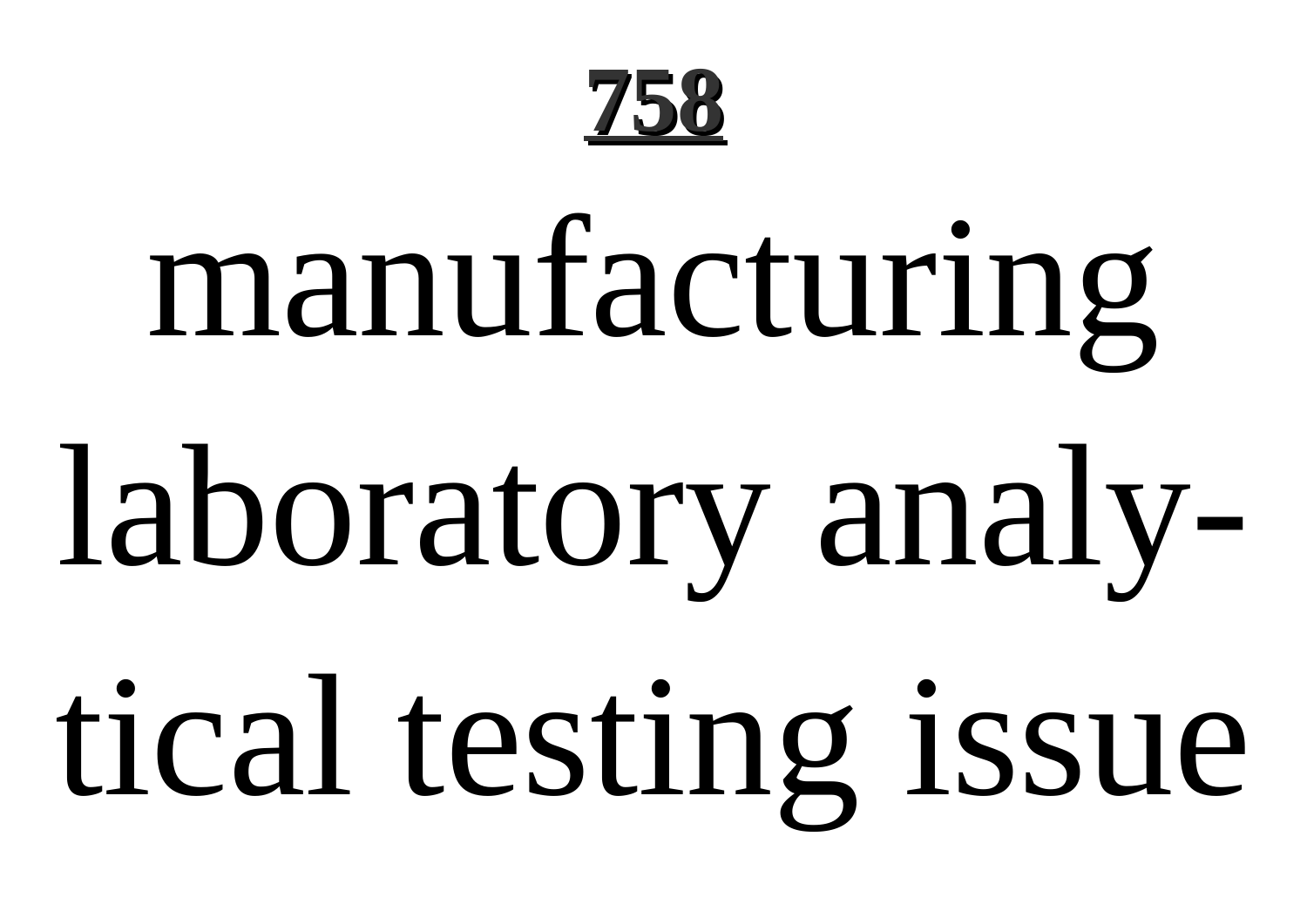

# manufacturing-

#### materials issue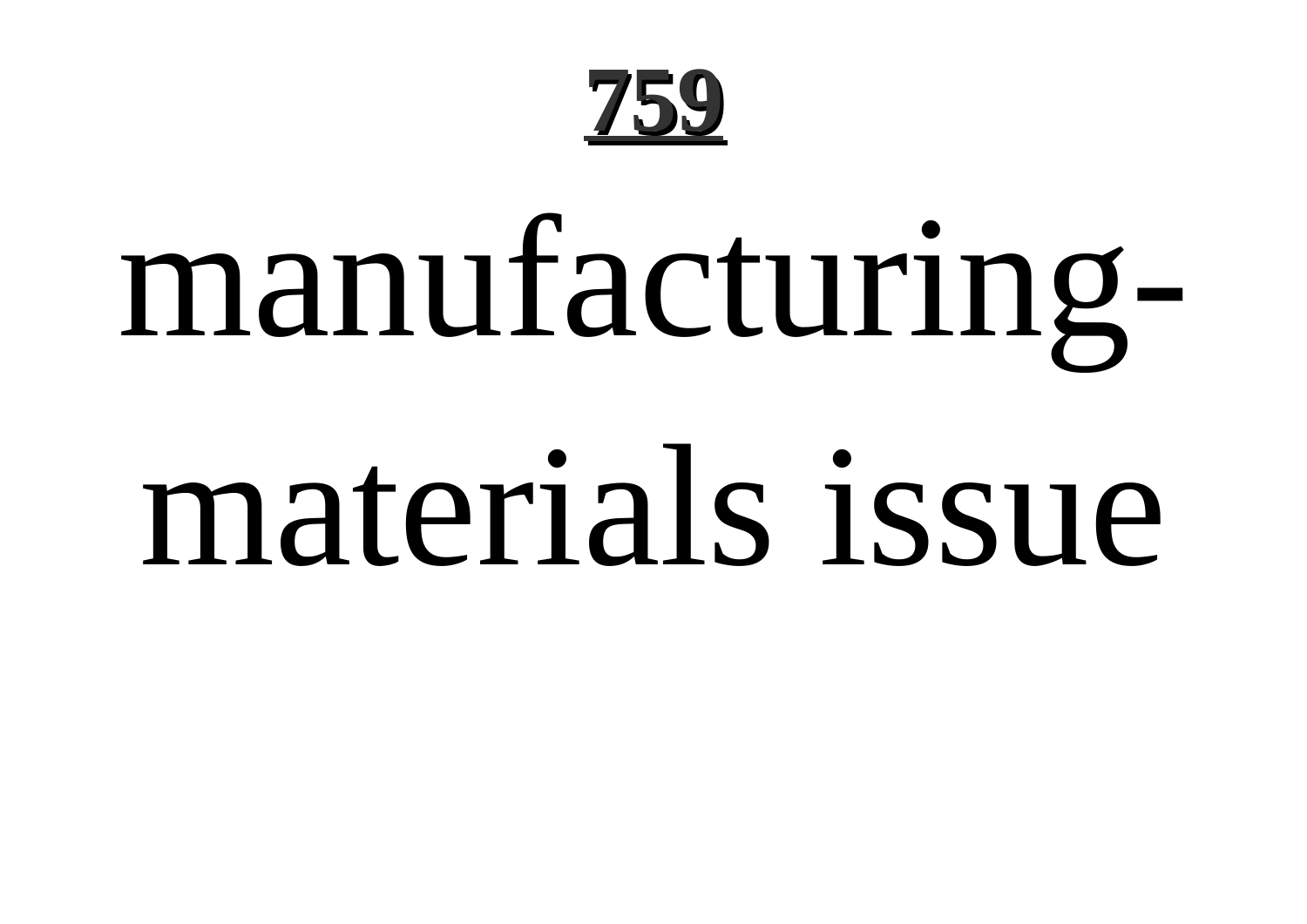

## manufacturing production issue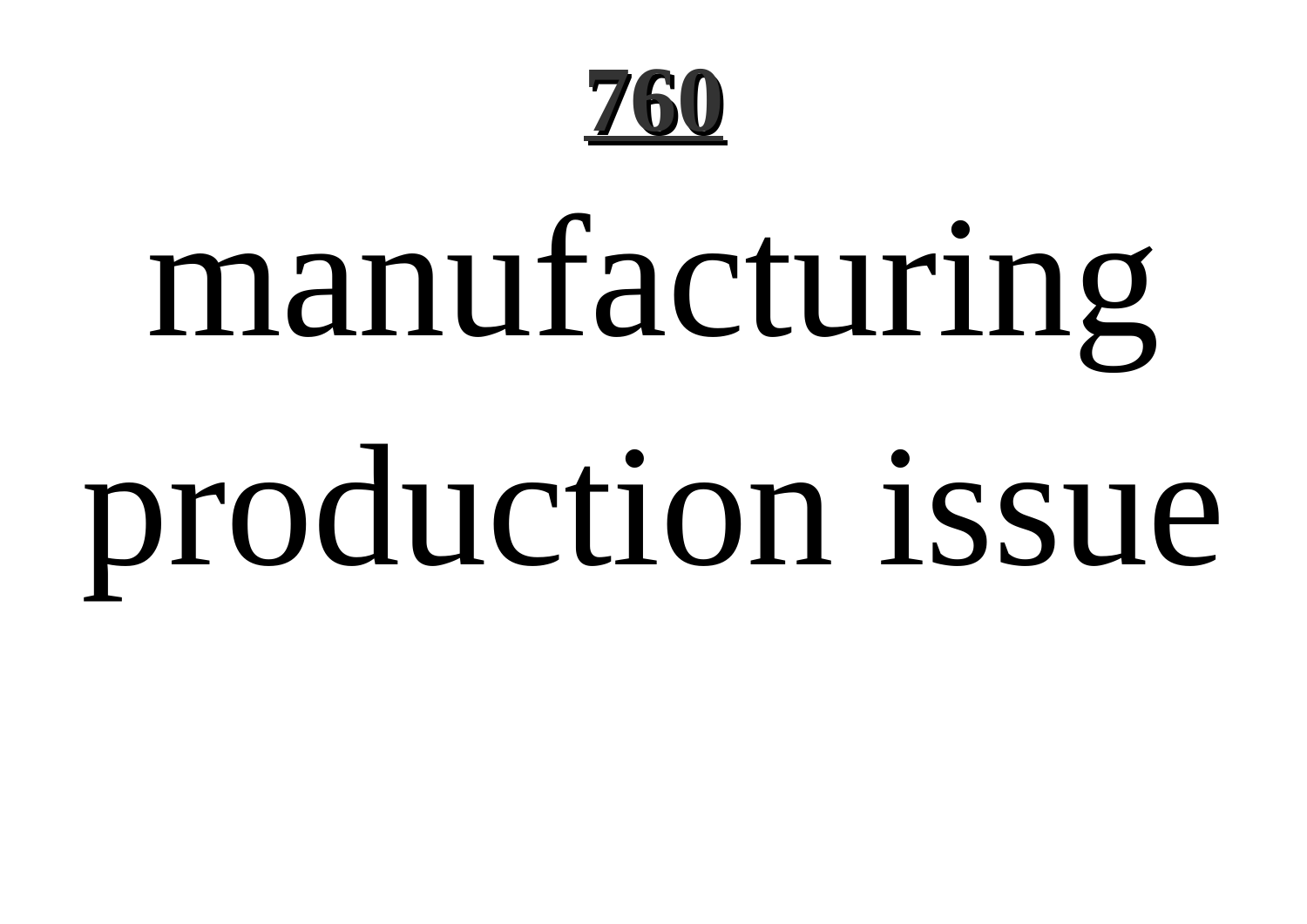

### marburg's variant

### multiplesclerosis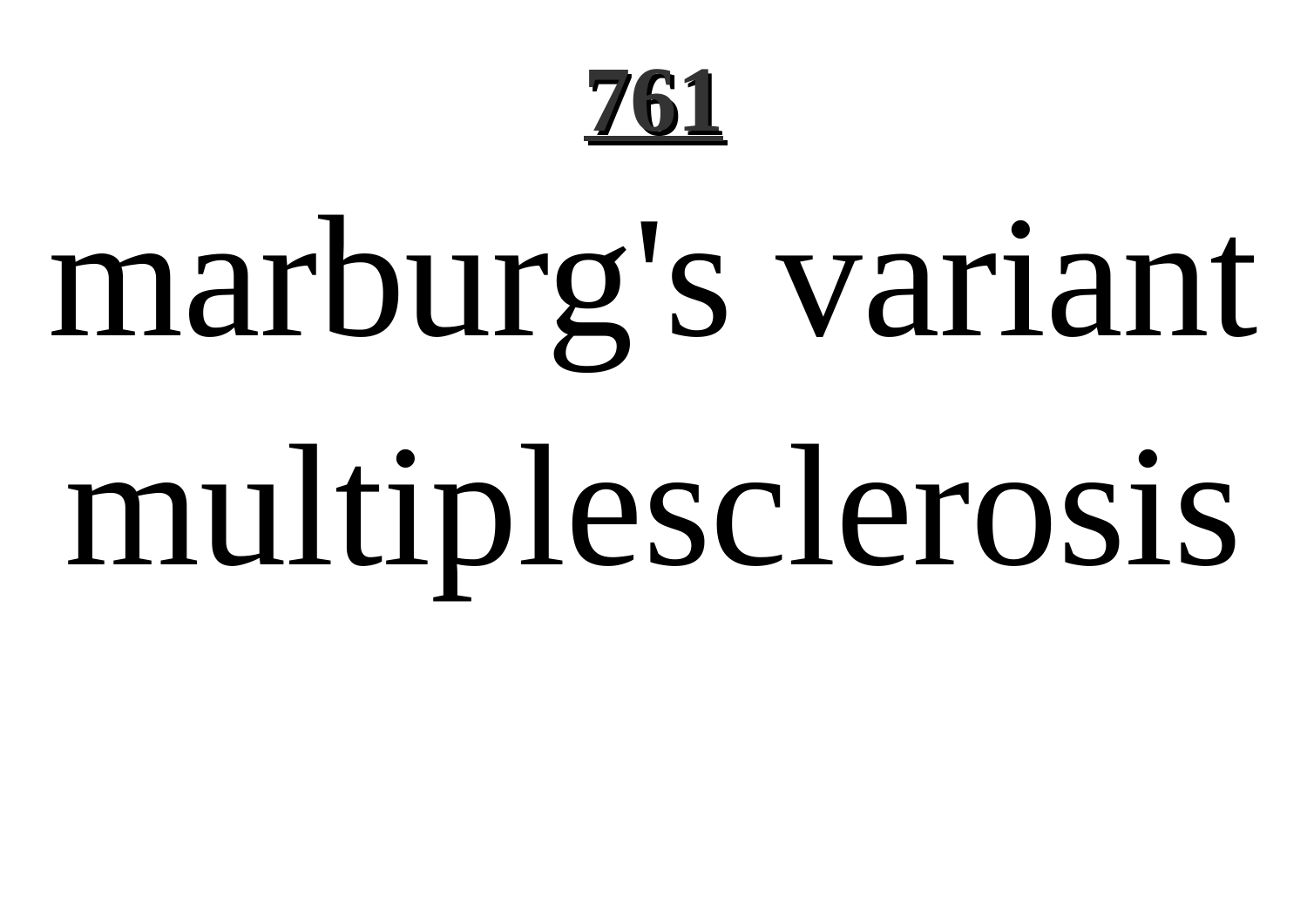

### marchiafava-big-

#### nami disease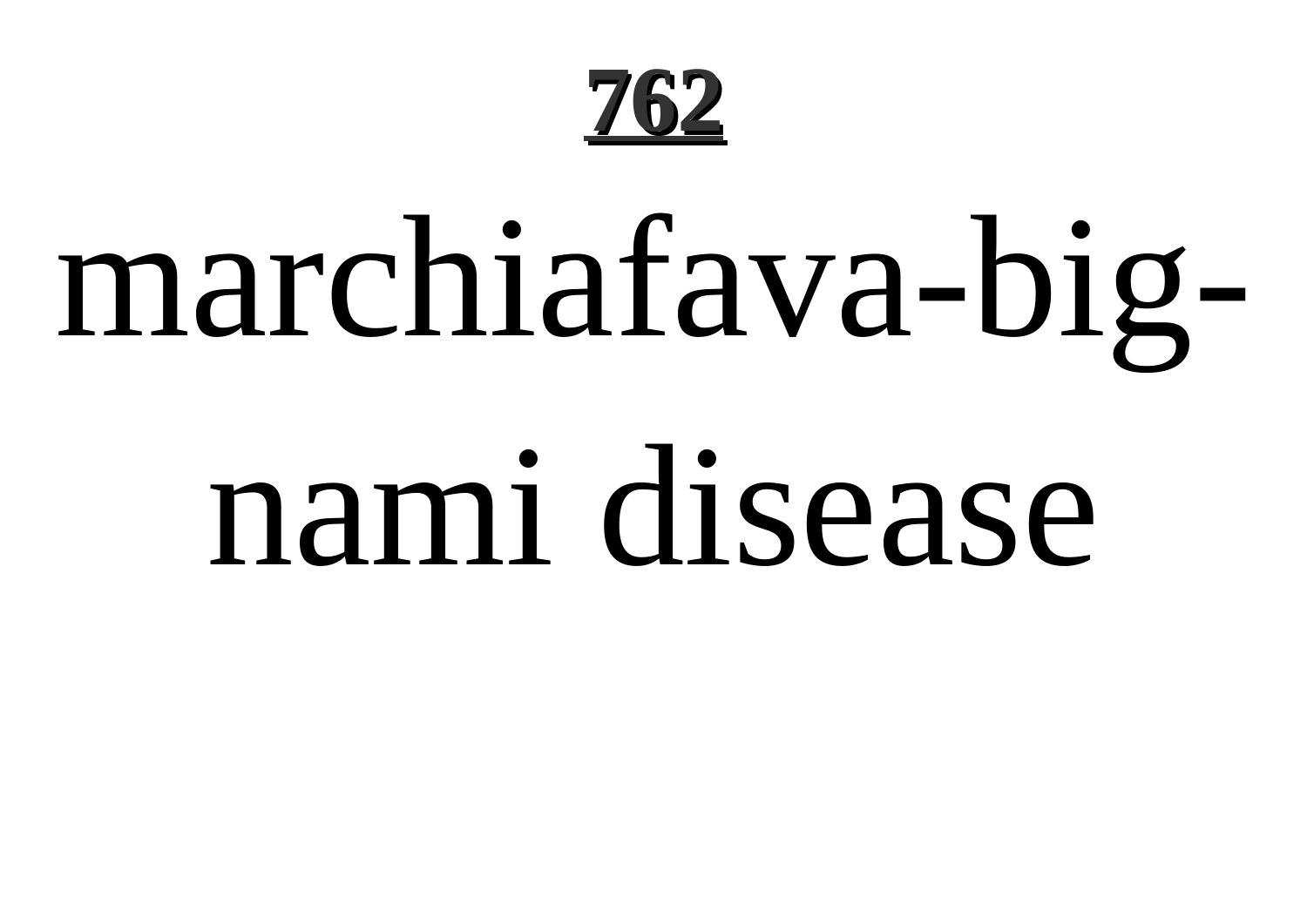

#### marine lenhart

### syndrome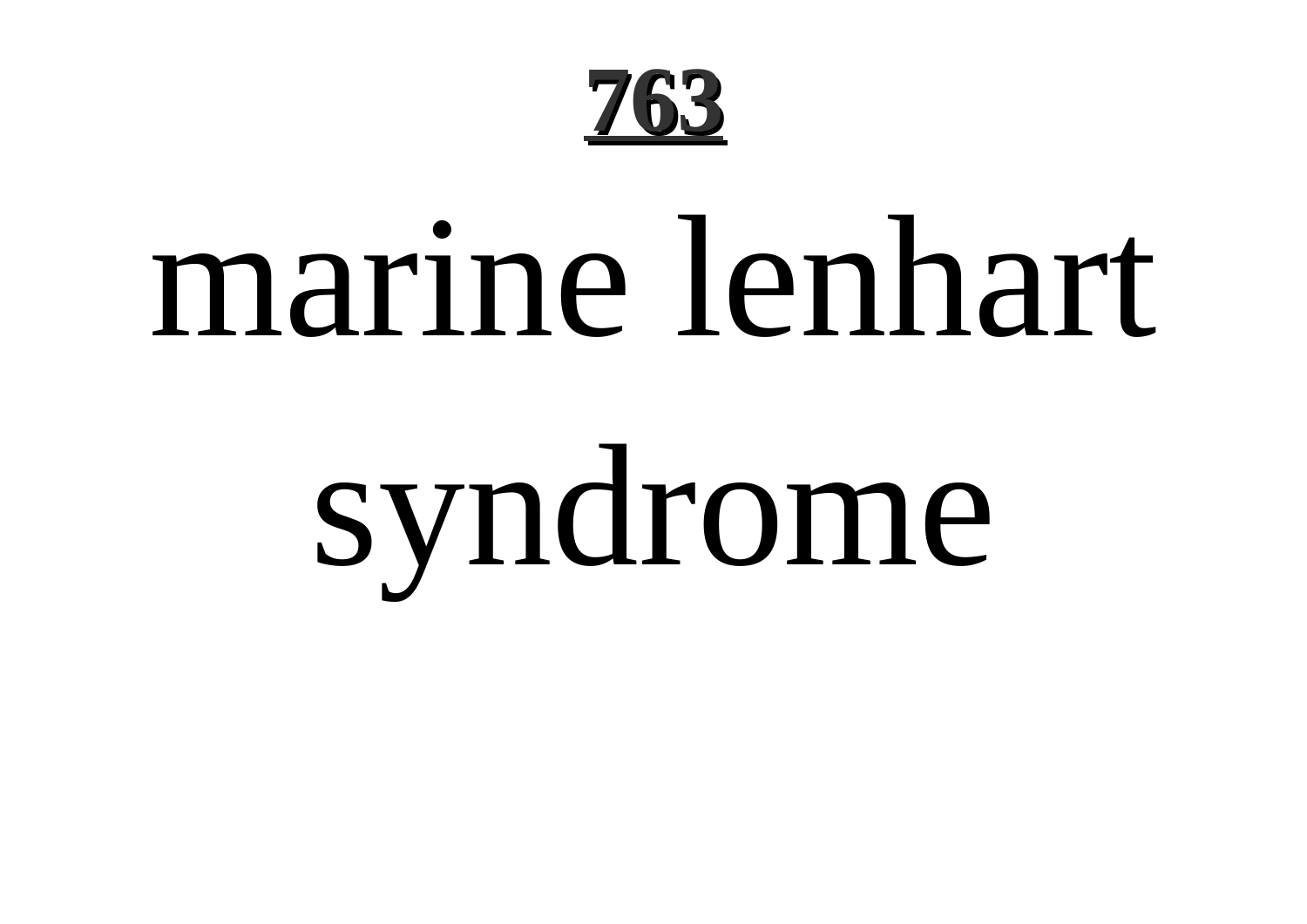

### mastocyticente-

#### rocolitis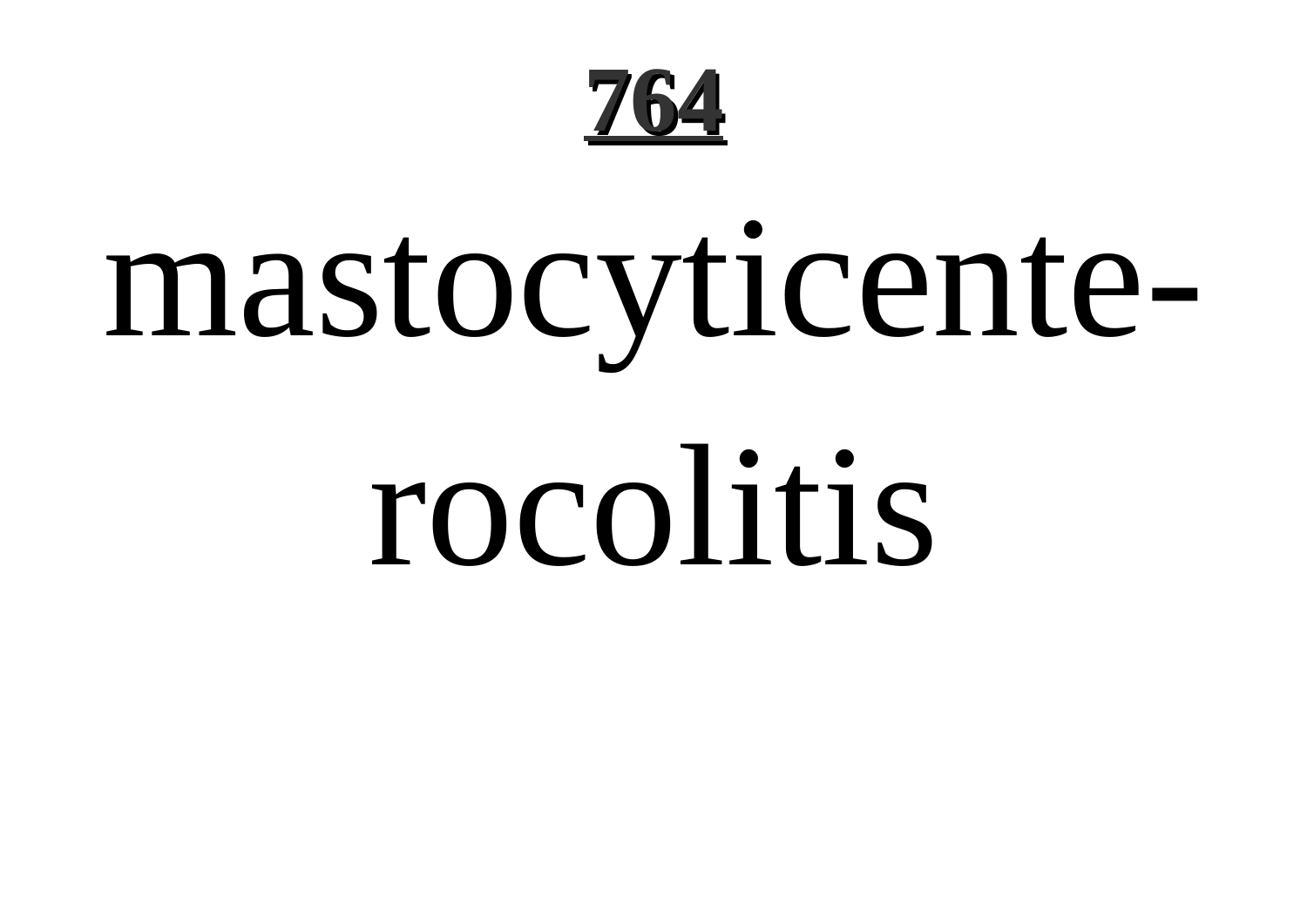

### maternal exposu-

## re during preg-

nancy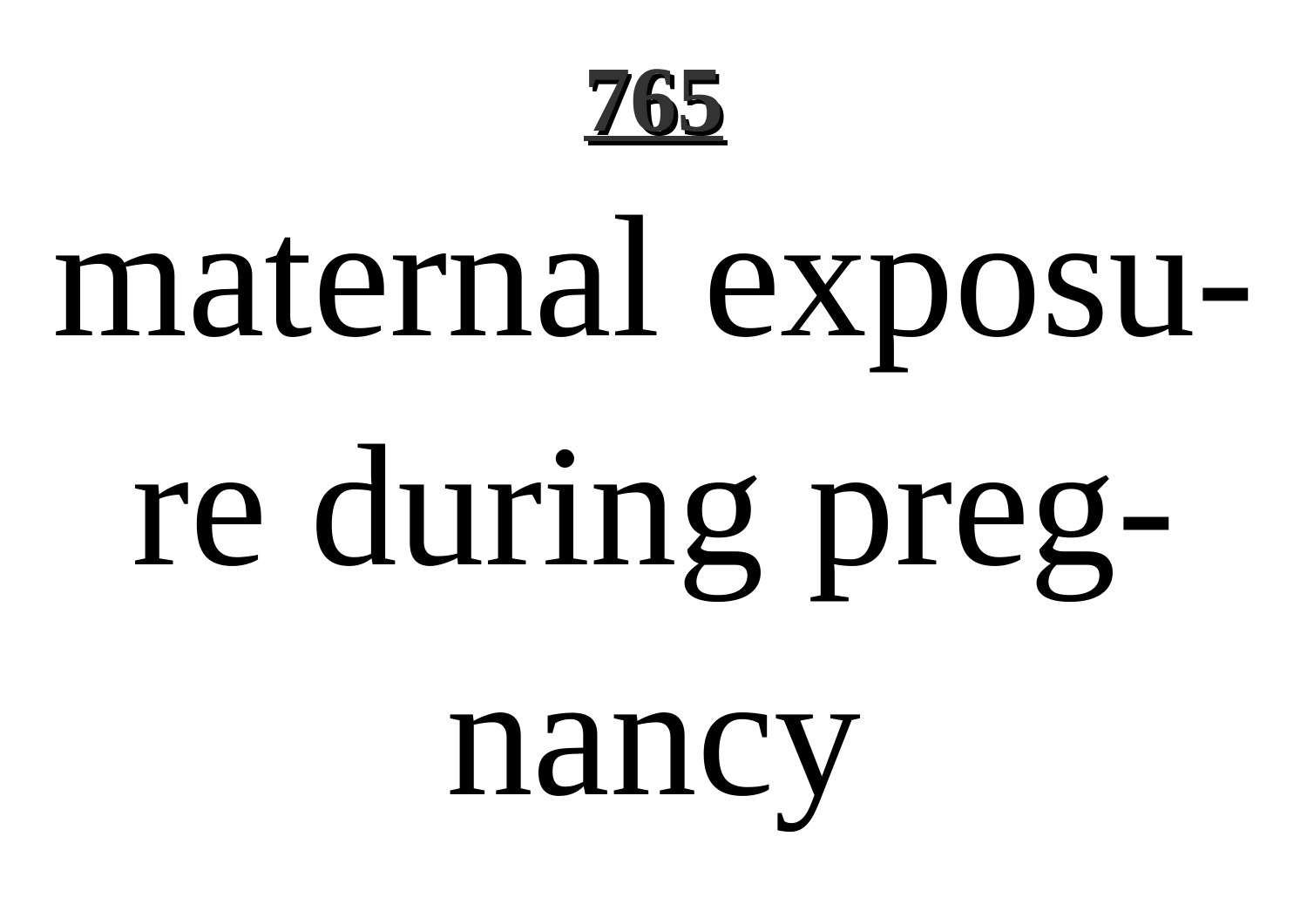

### medical device

#### site thrombosis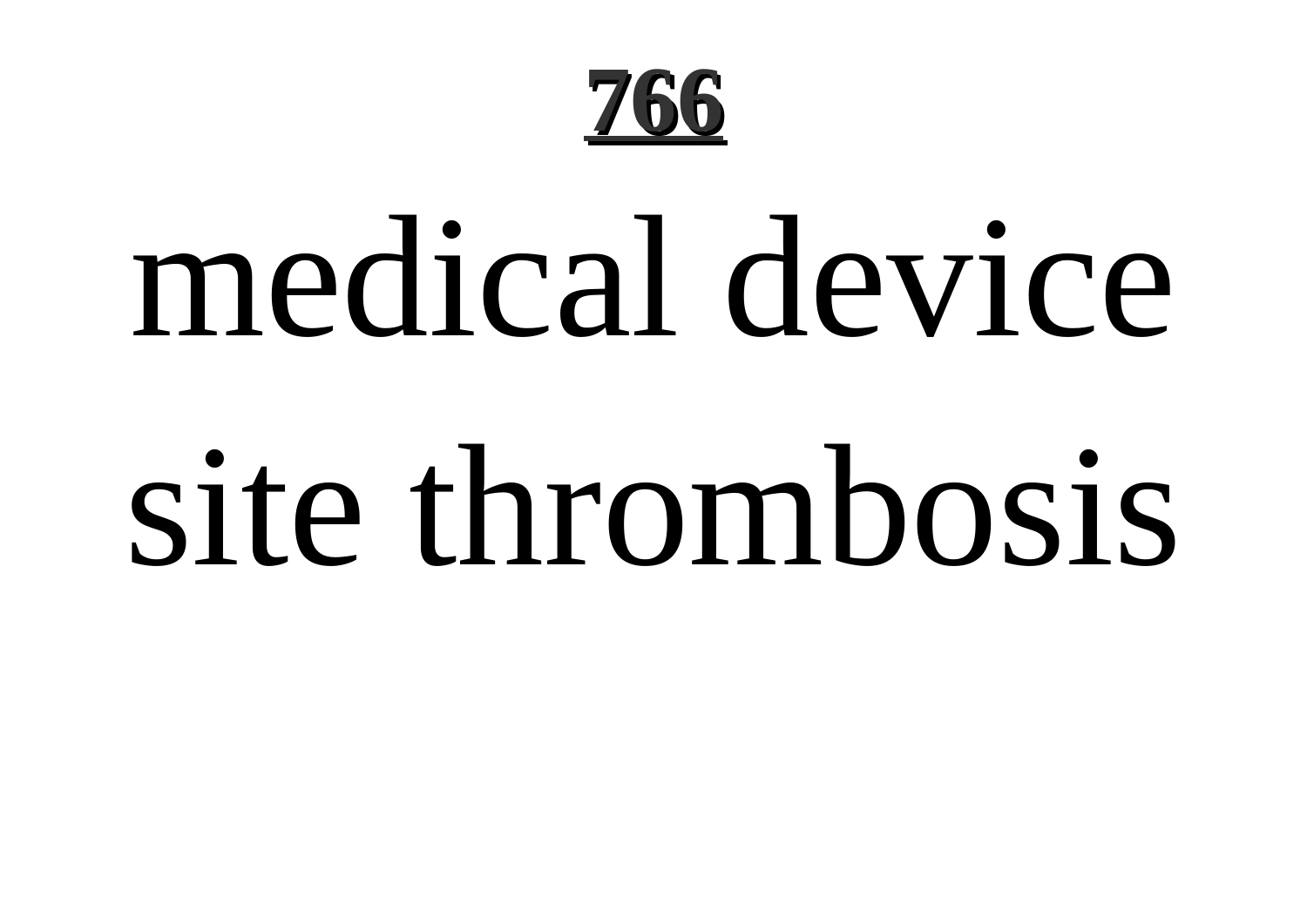

### medicaldevice site vasculitis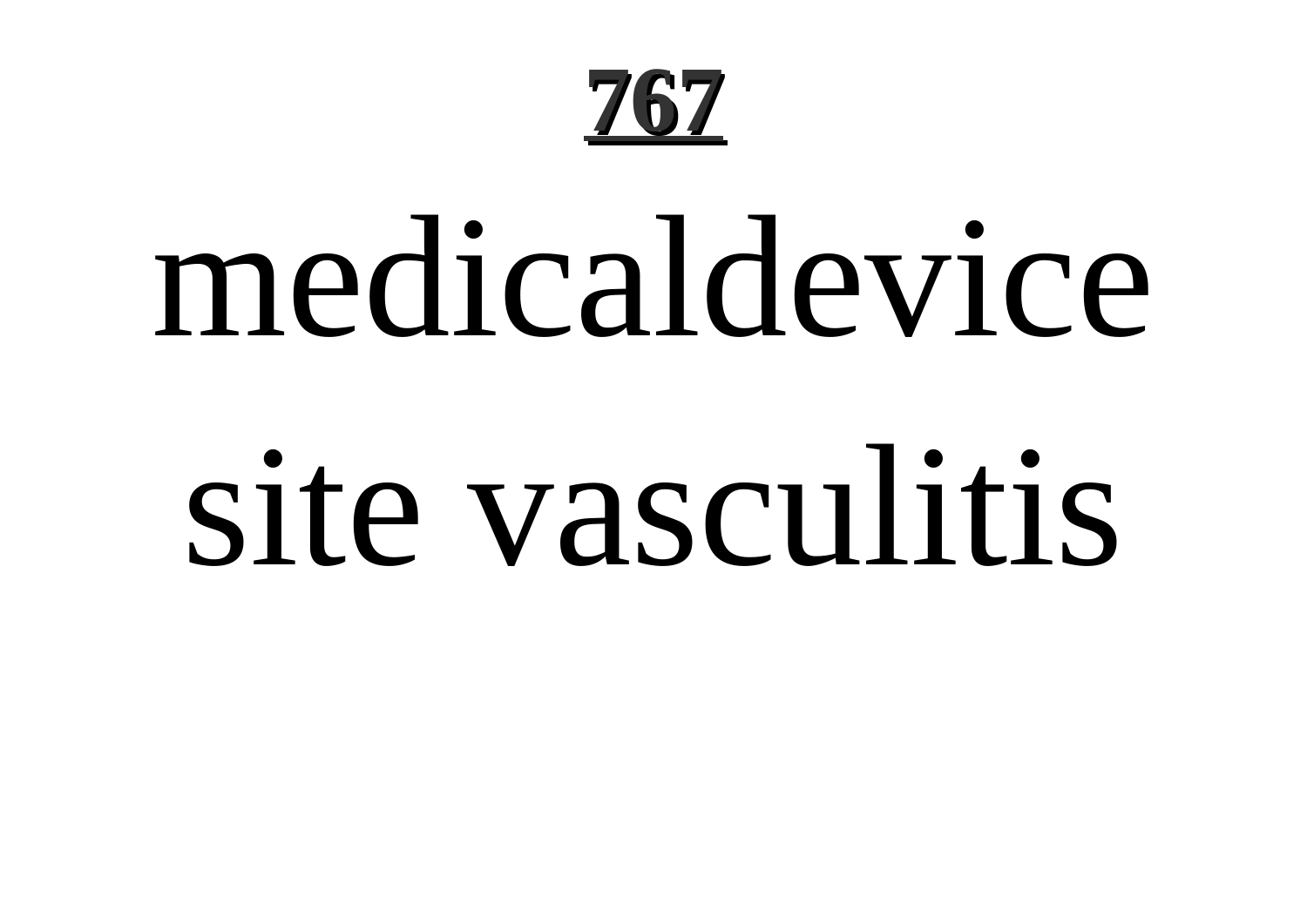

### melas syndrome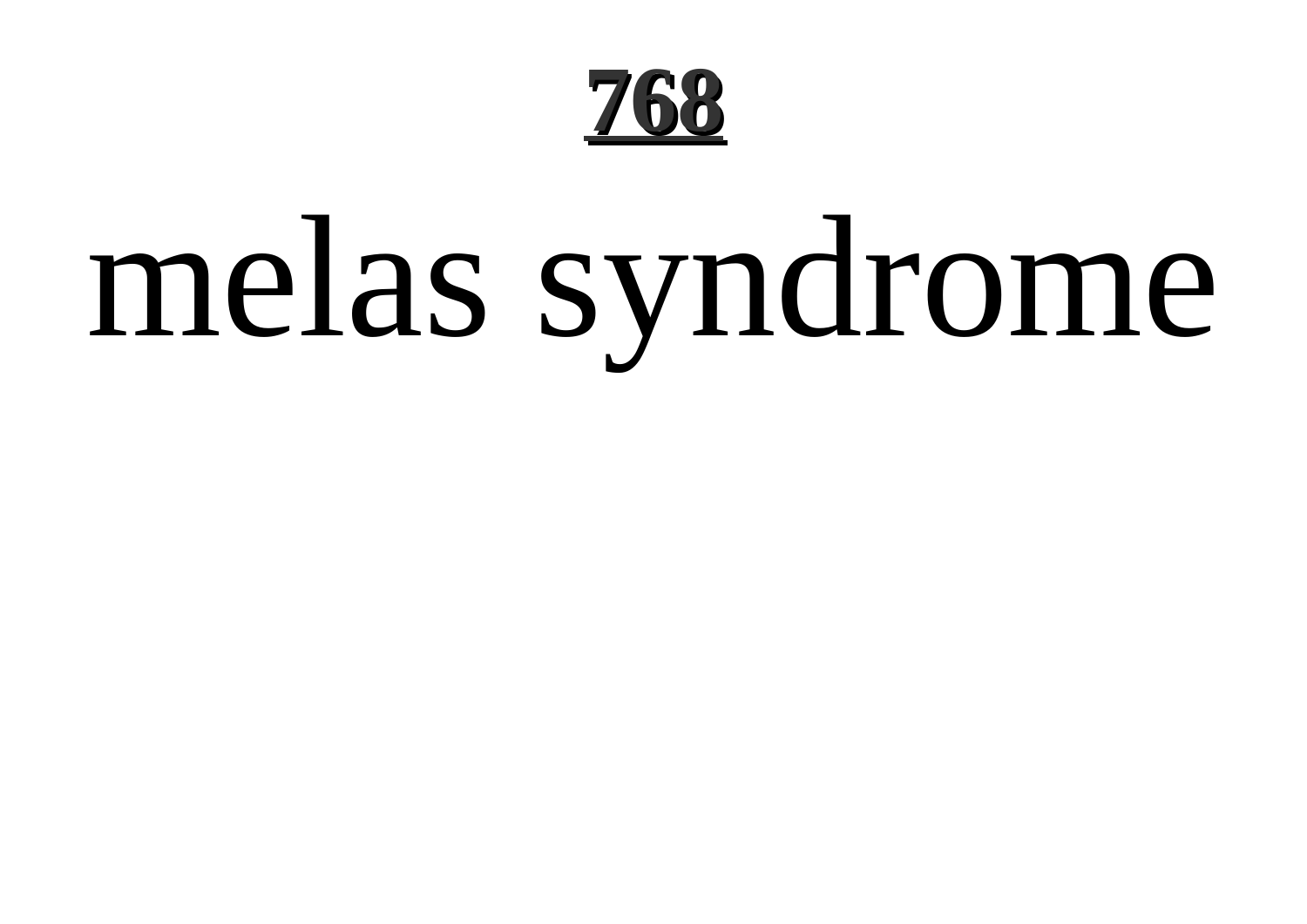

### meningitis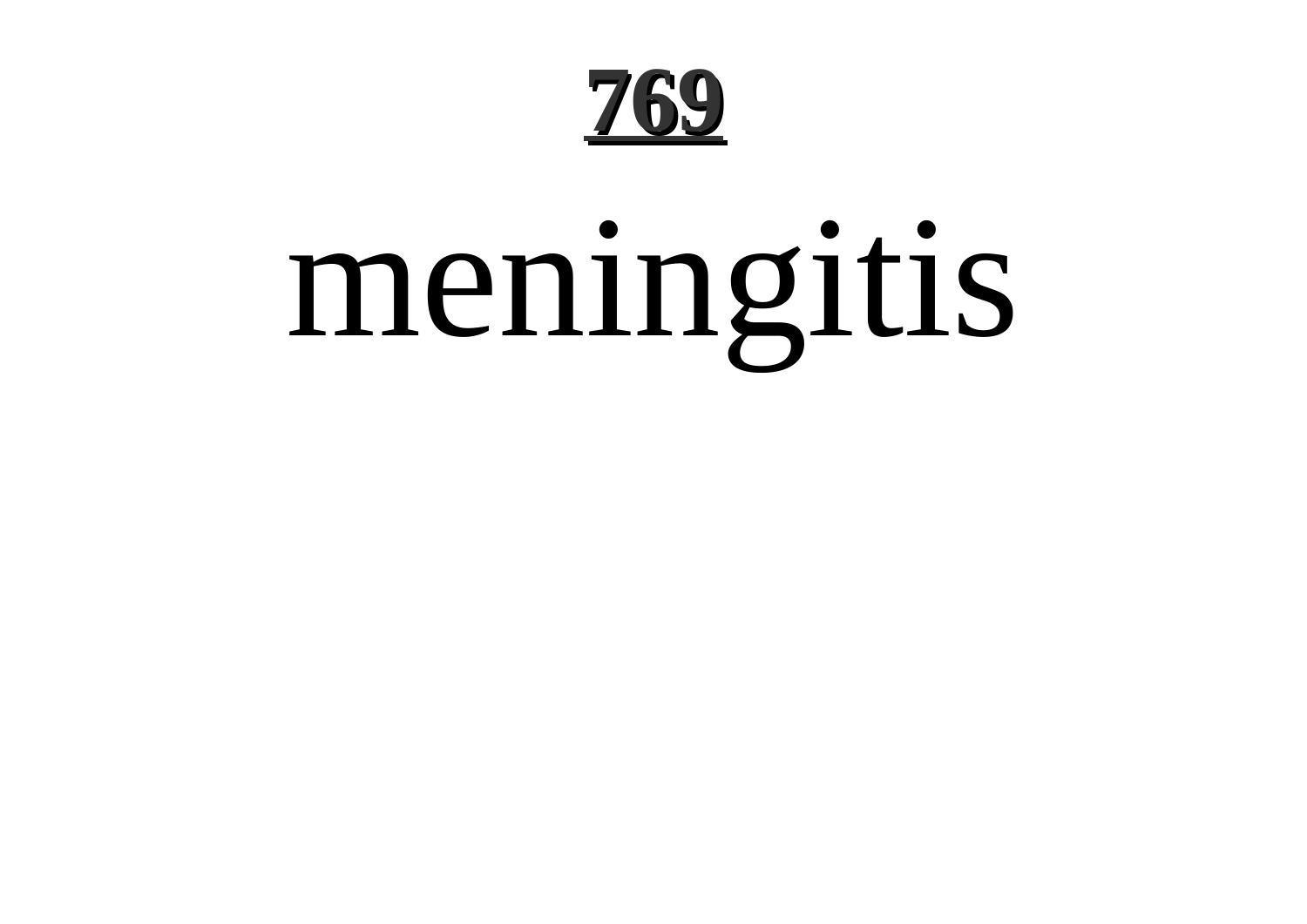770

### meningitis asep-

tic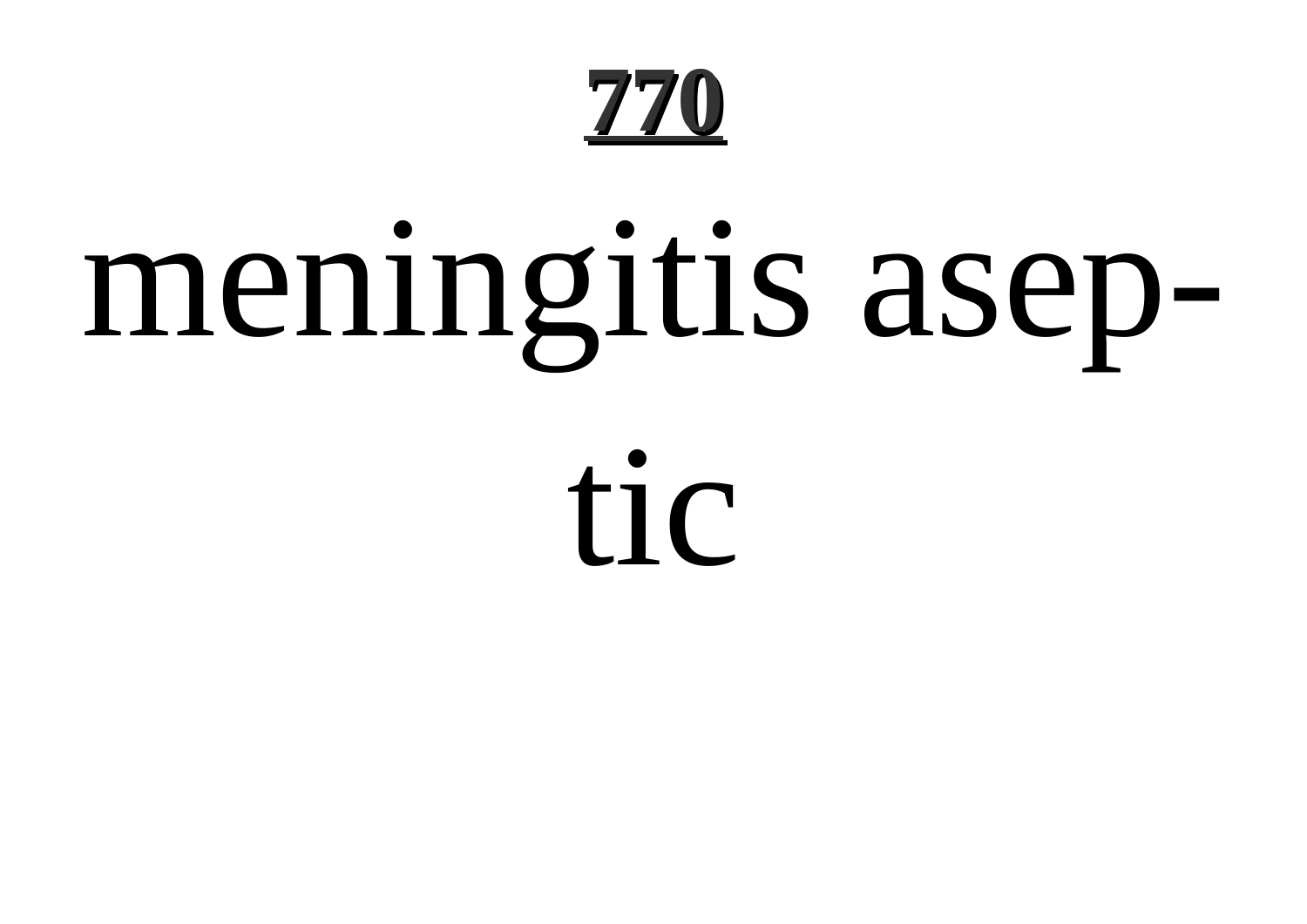#### **771**

### meningitisherpes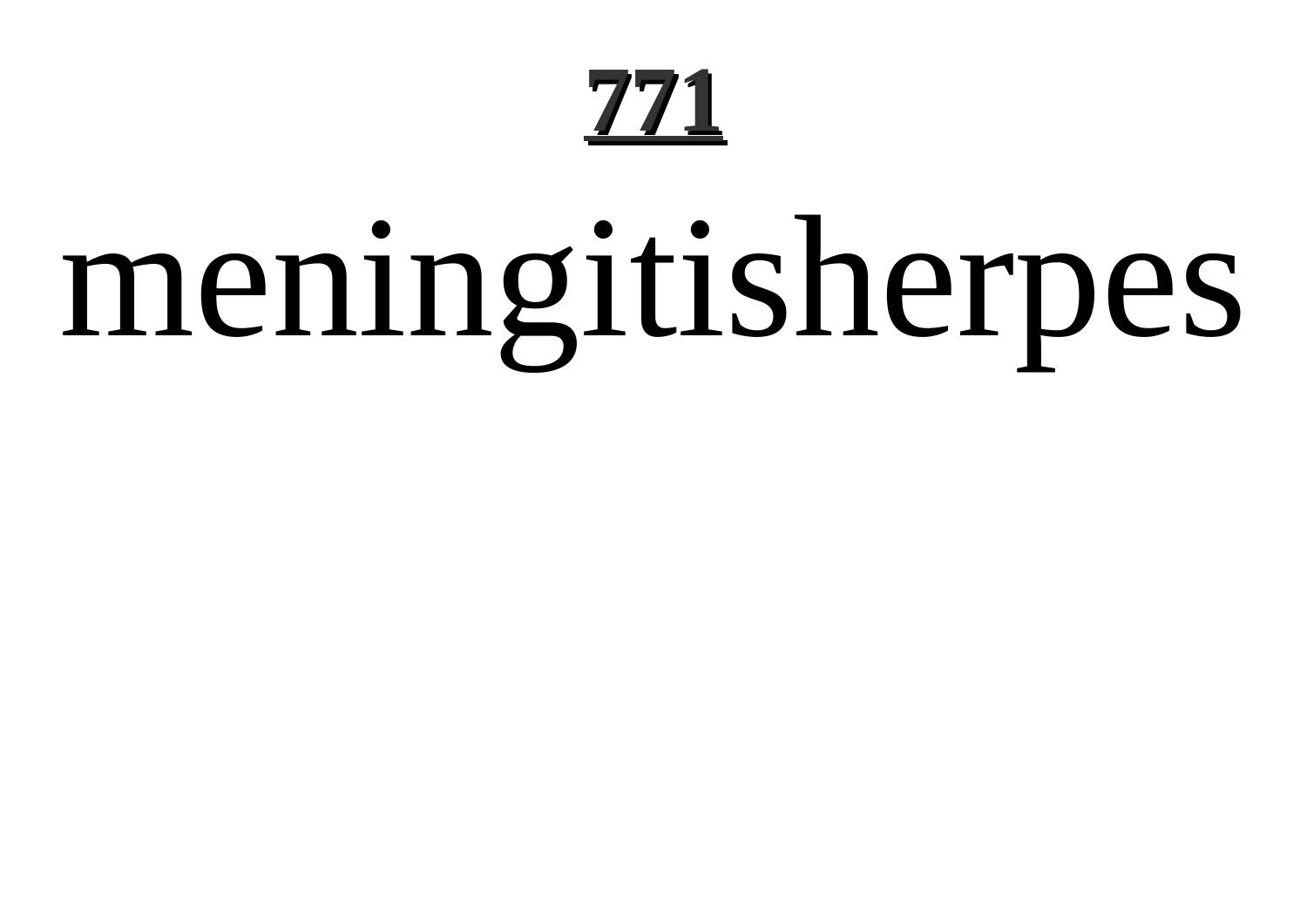**772**

### meningoencep-

### halitis herpes

simplex neonatal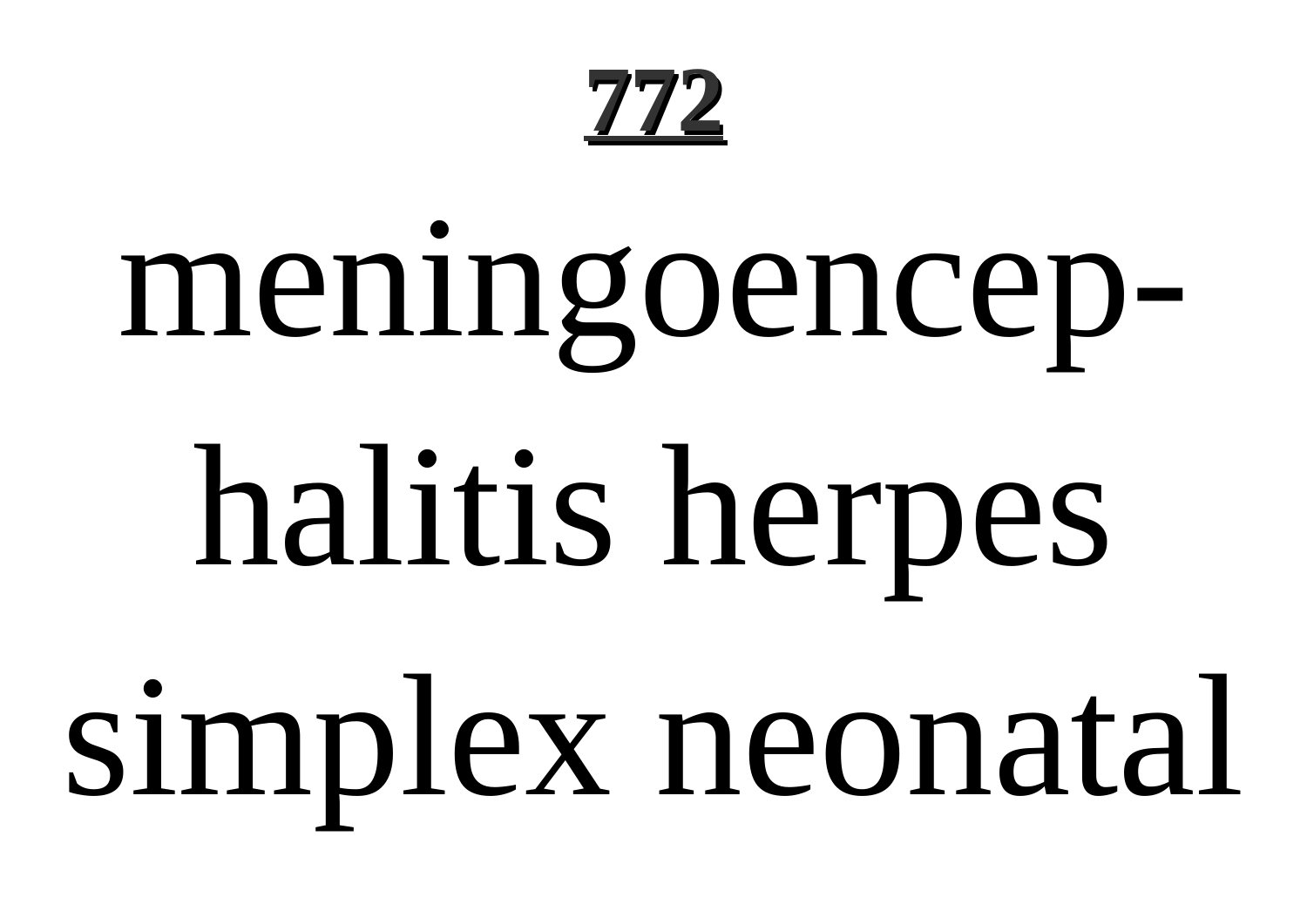773

### meningoencep-

### halitisherpetic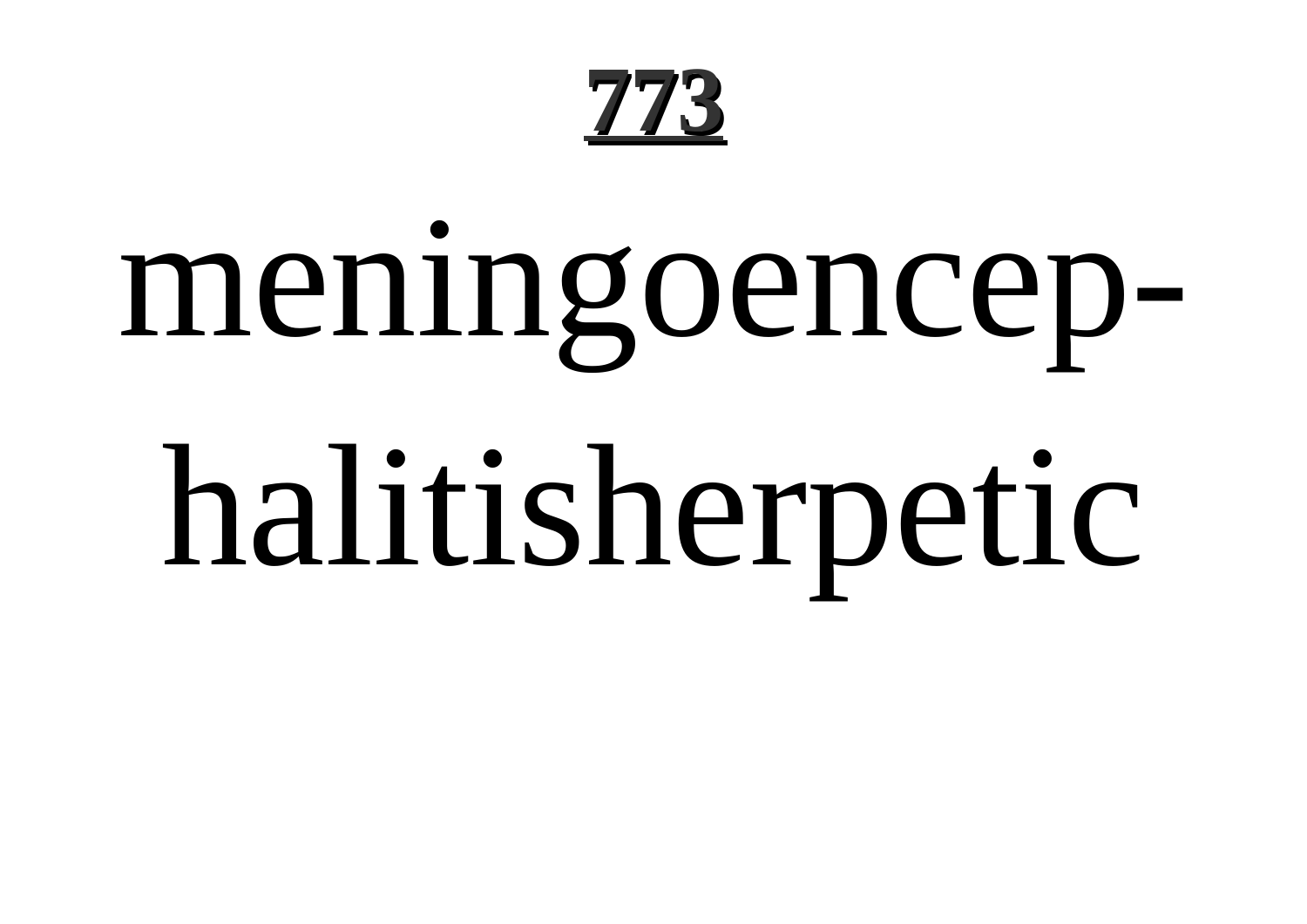**774**

### meningomyelitis

herpes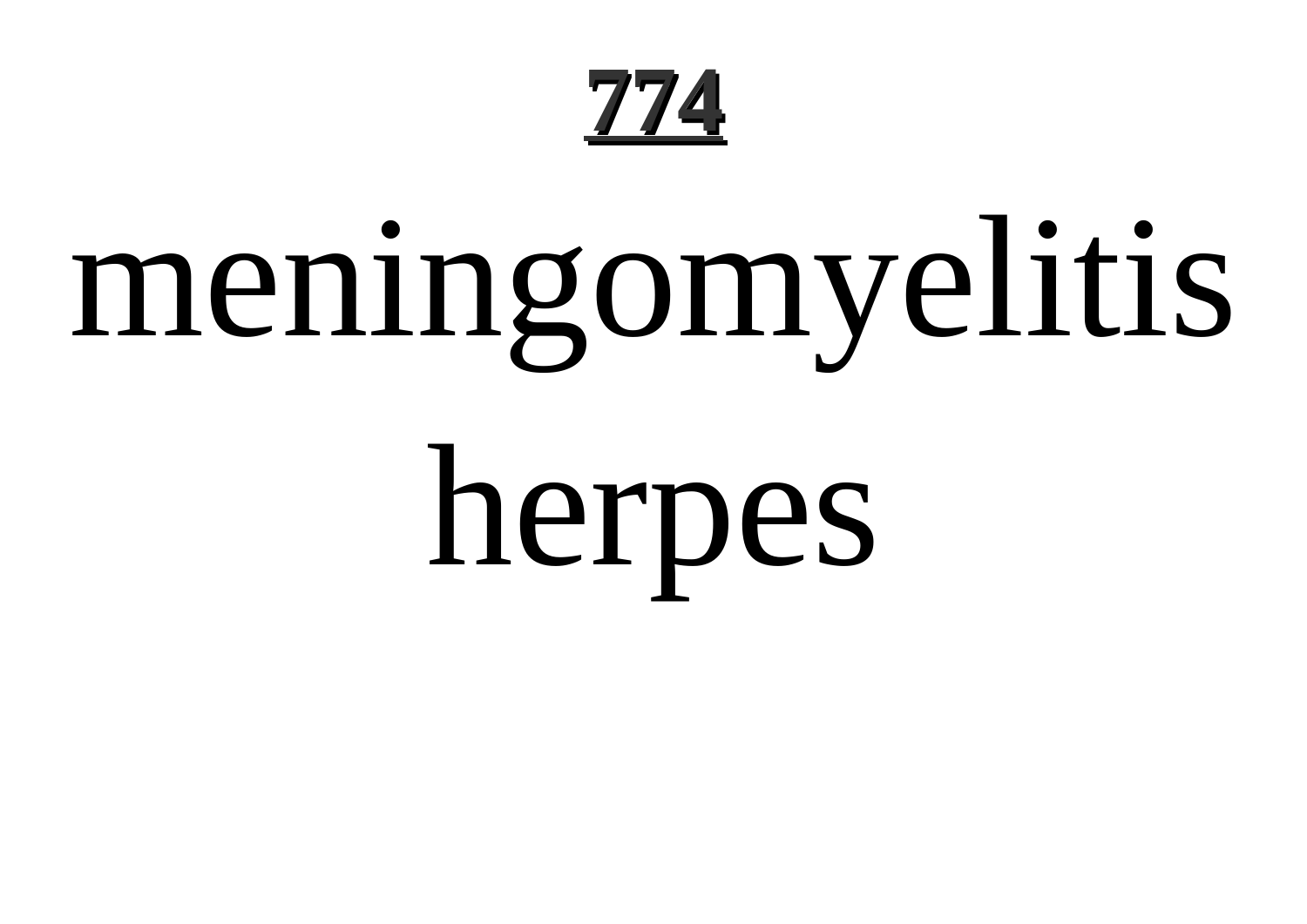775

#### mers-cov test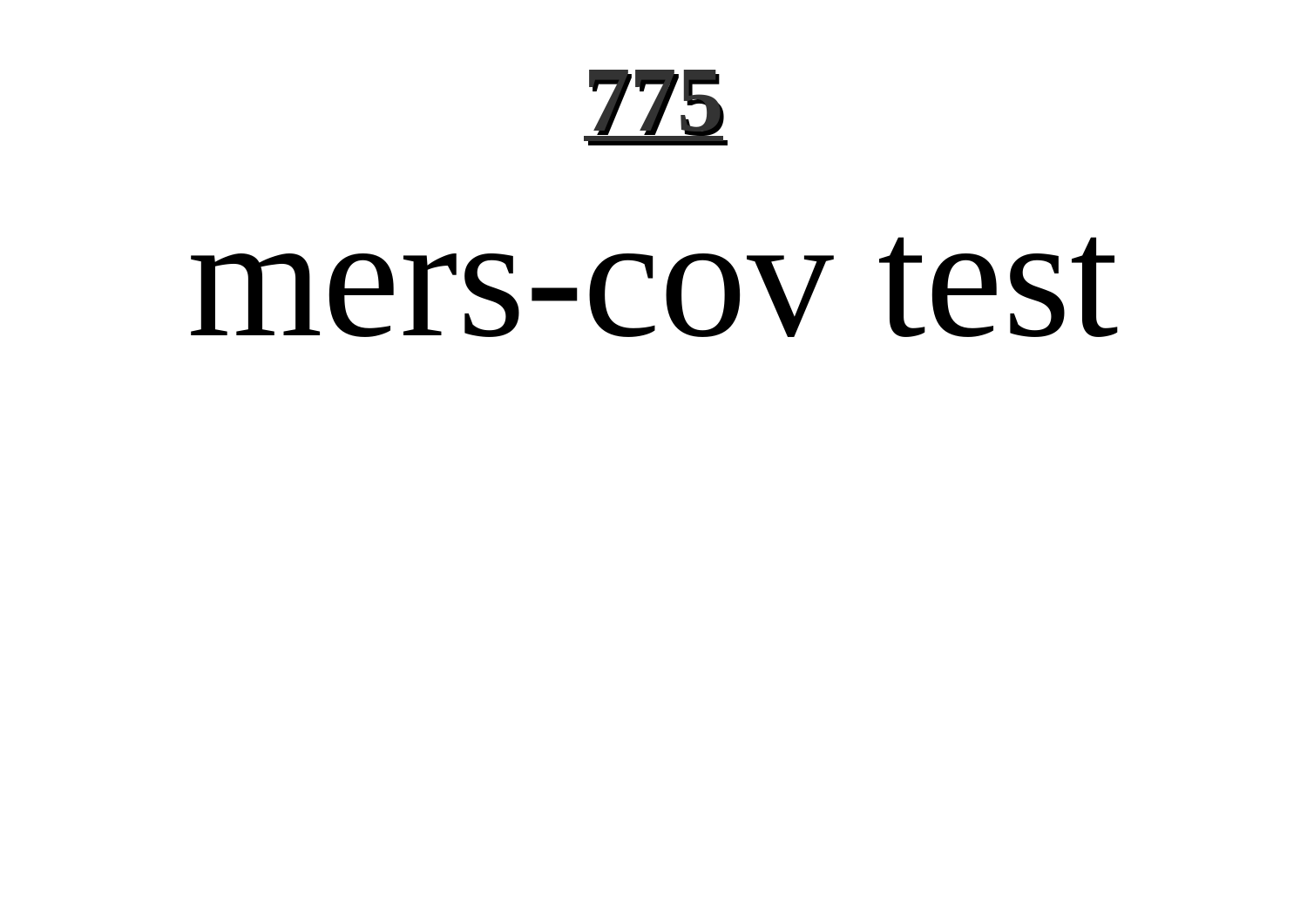776

#### mers-cov test ne-

gative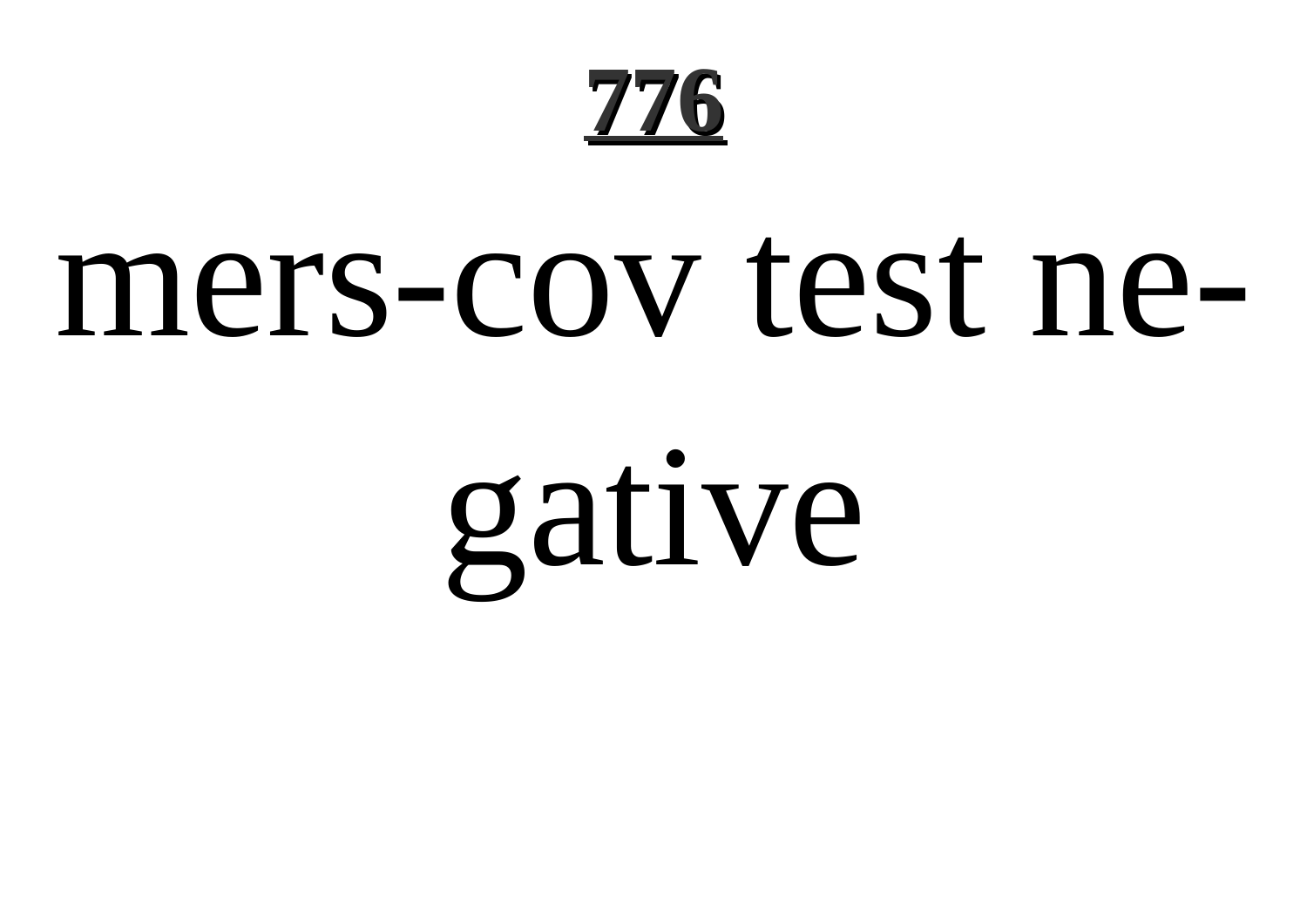777

#### mers-cov testpo-

sitive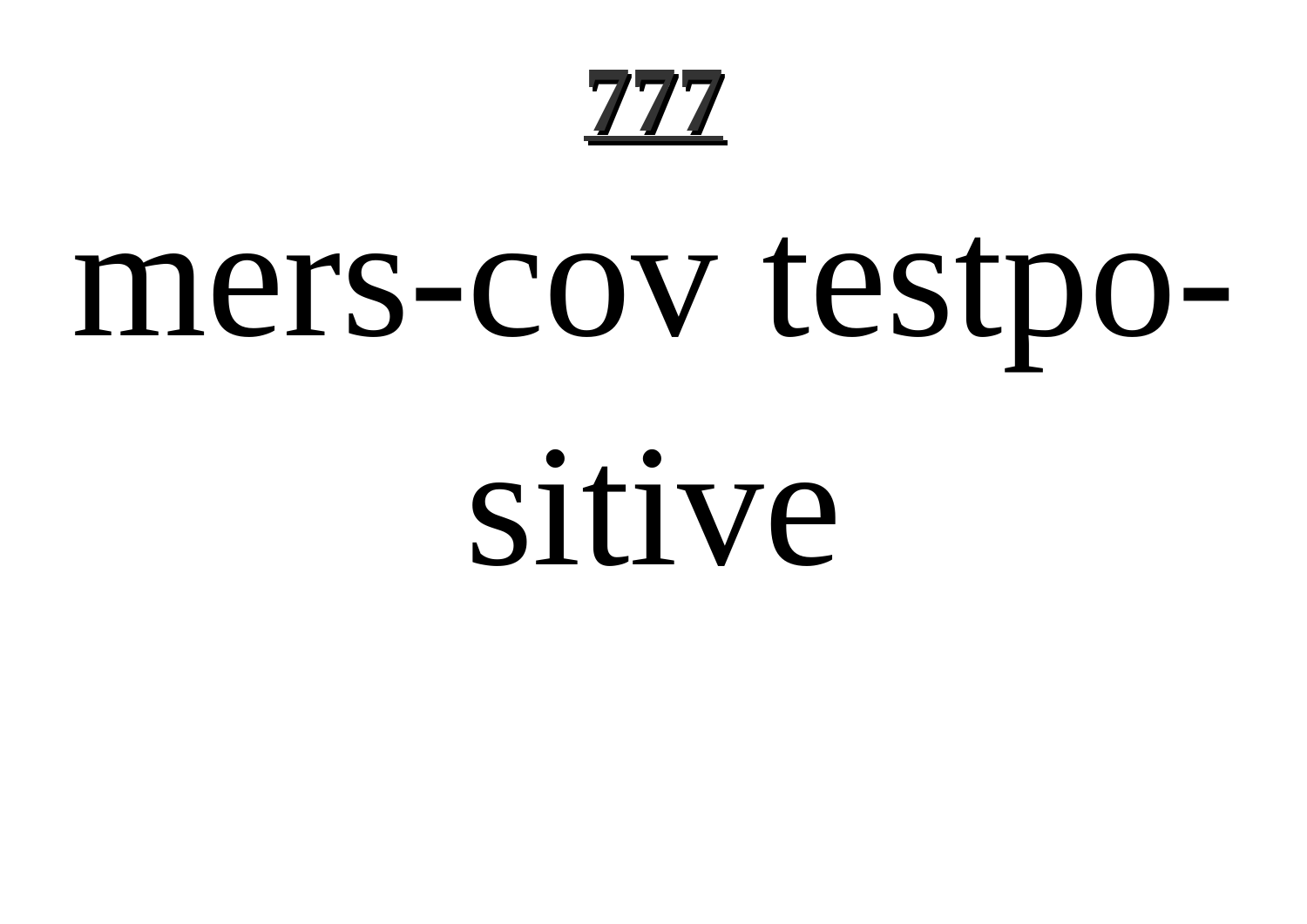

### mesangioprolife-

### rative glomerulo-

nephritis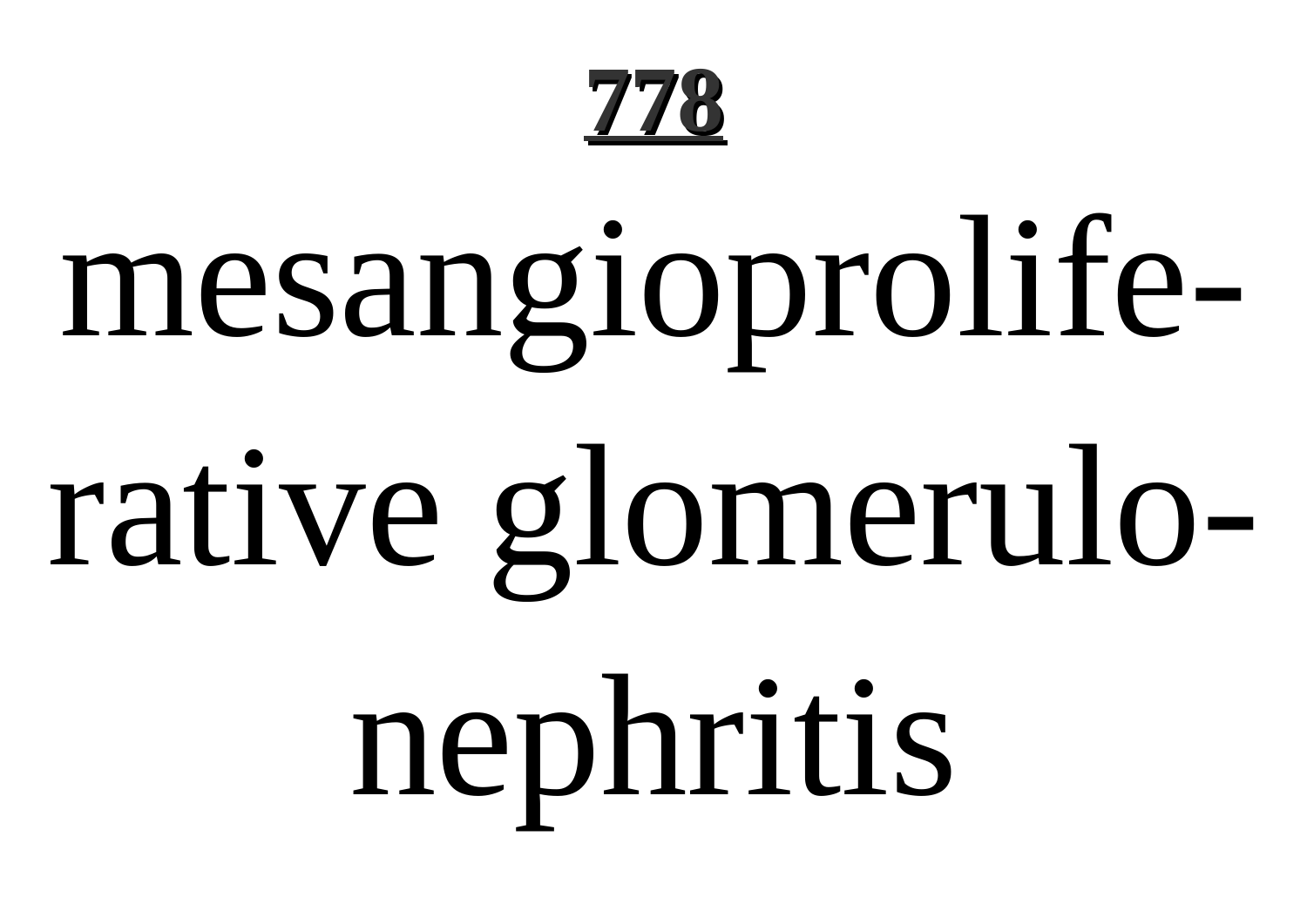

### mesenteric artery

#### embolism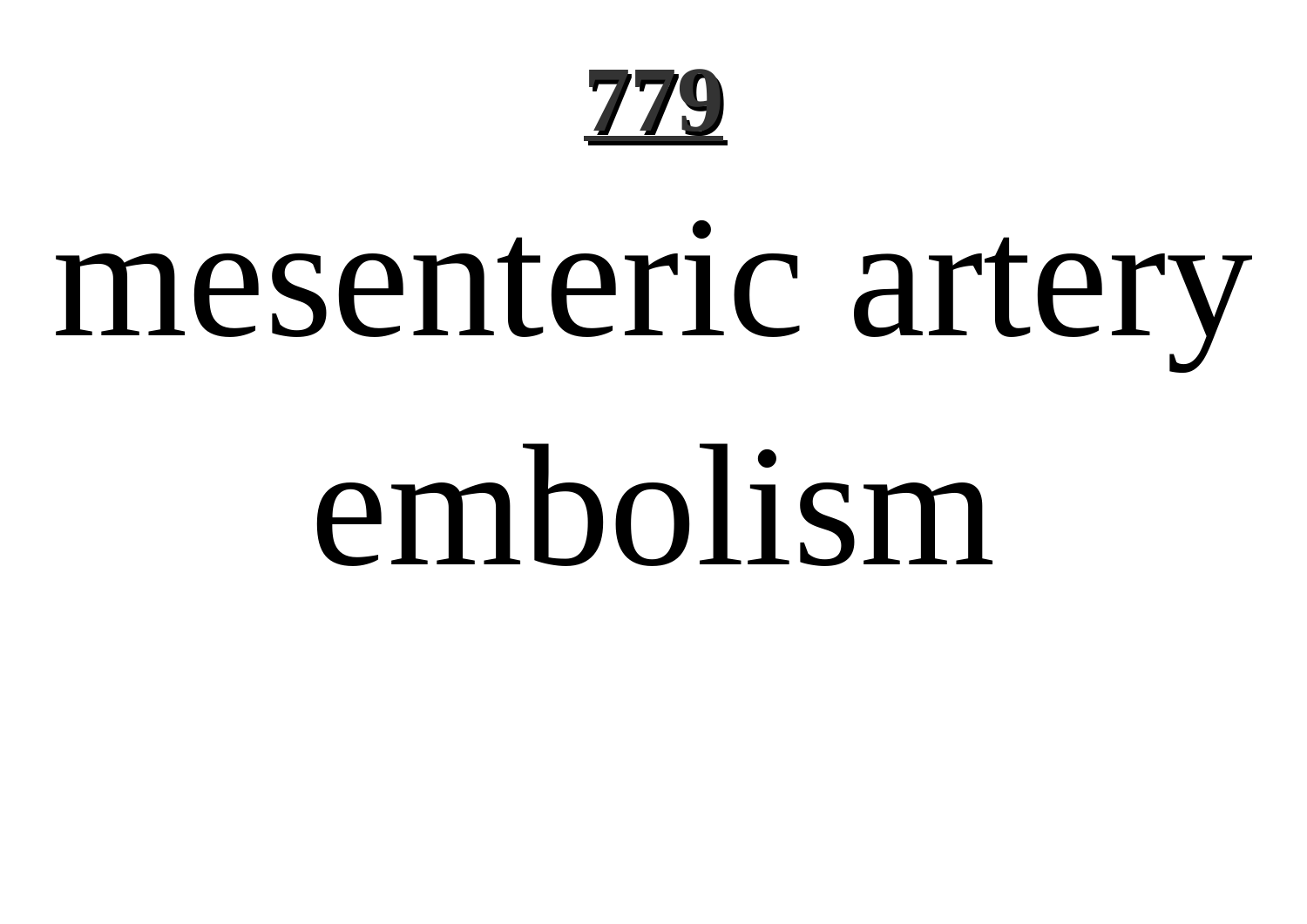

### mesentericartery

#### thrombosis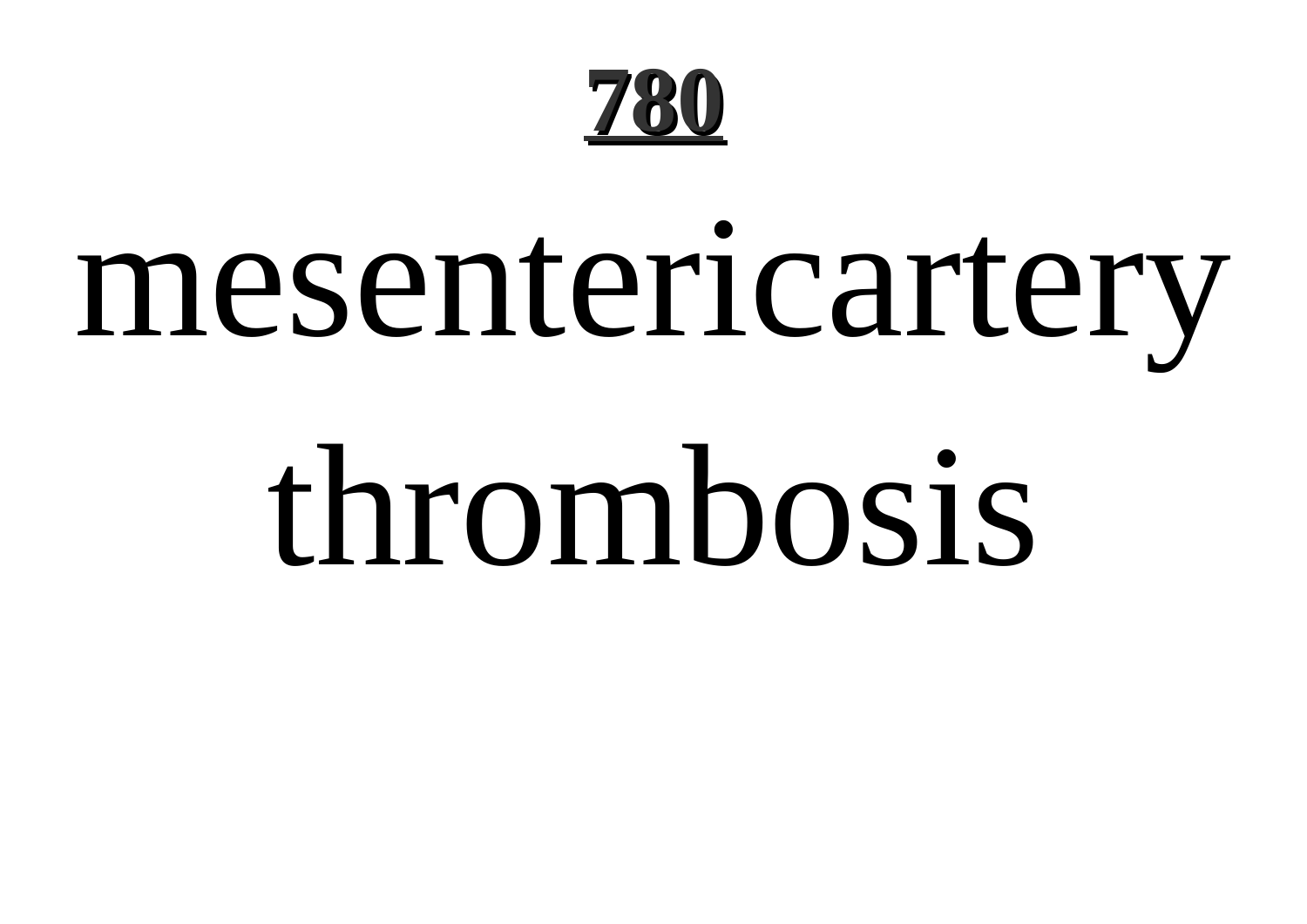#### **781**

#### mesenteric vein

#### thrombosis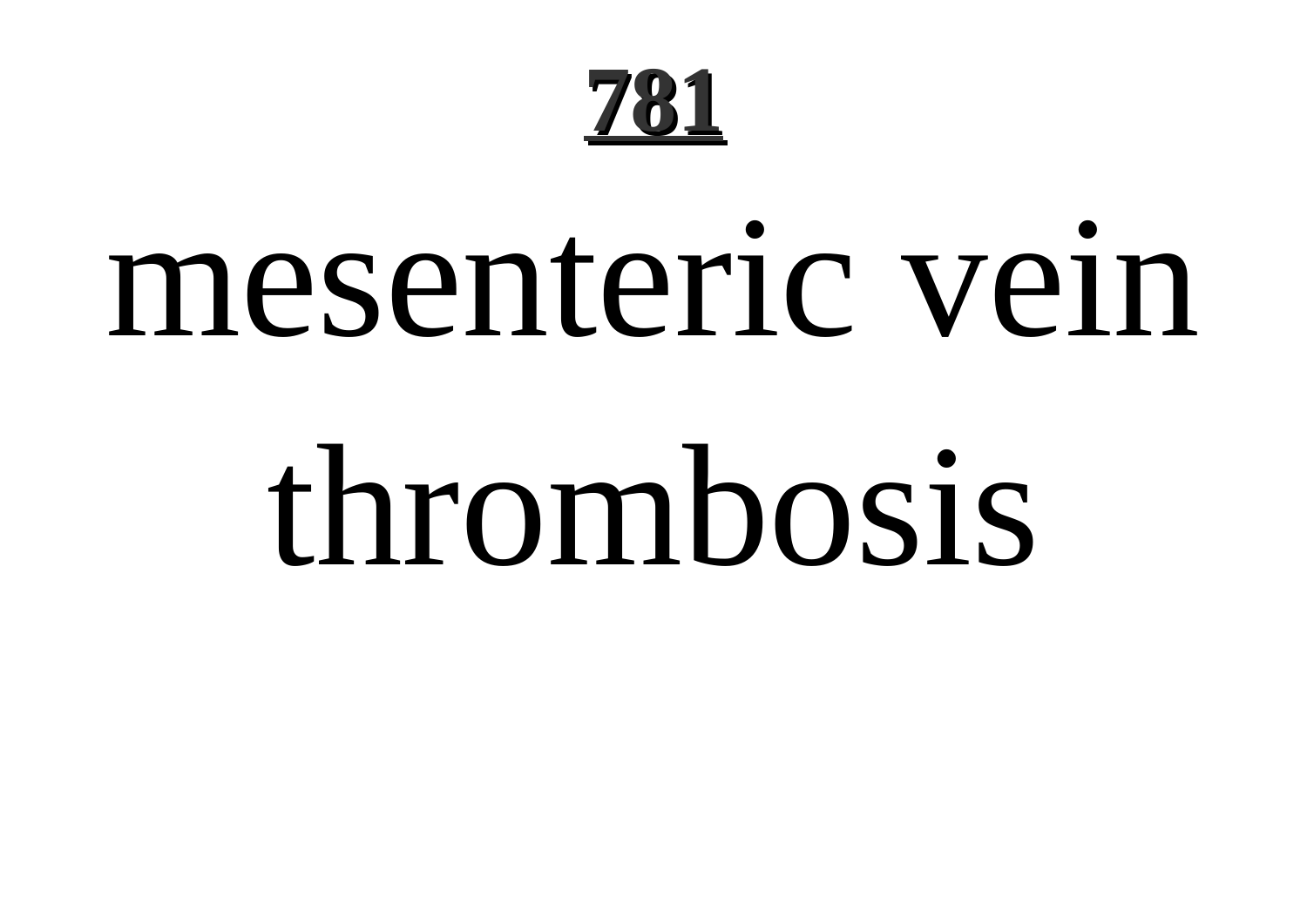**782**

### metapneum-

#### ovirus infection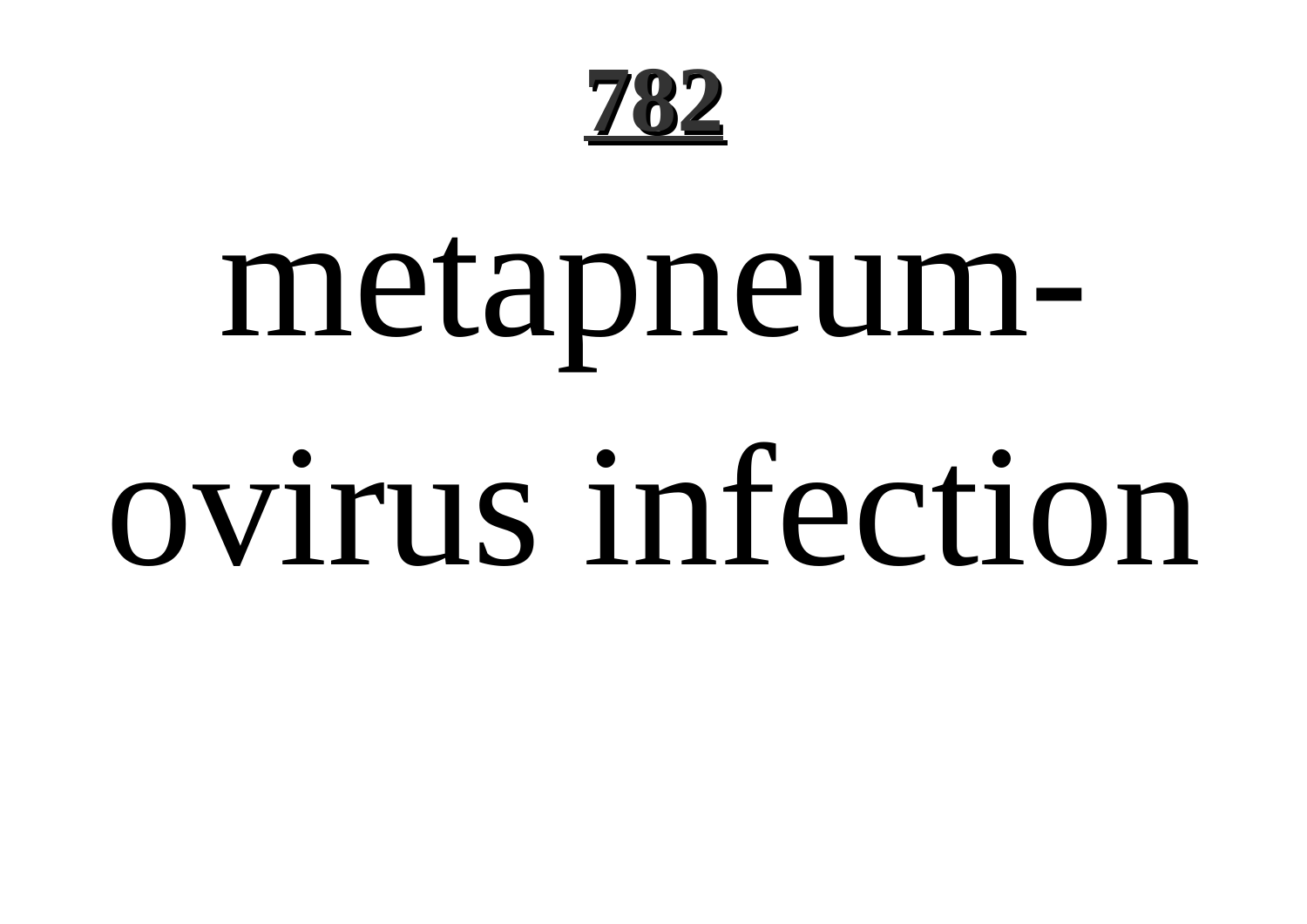

### metastaticcutaneous crohn's di-

sease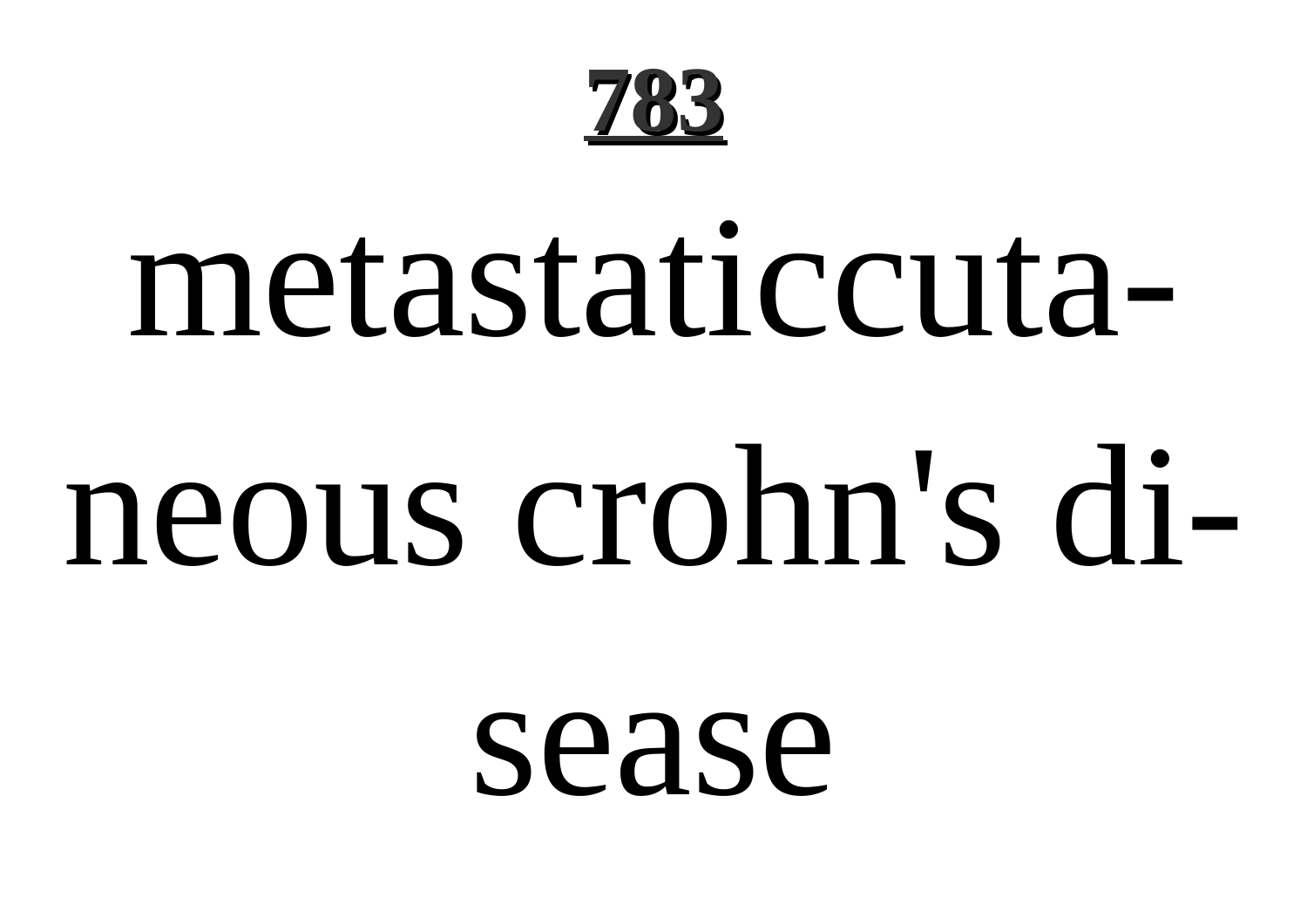784

# metastatic pulmonaryembolism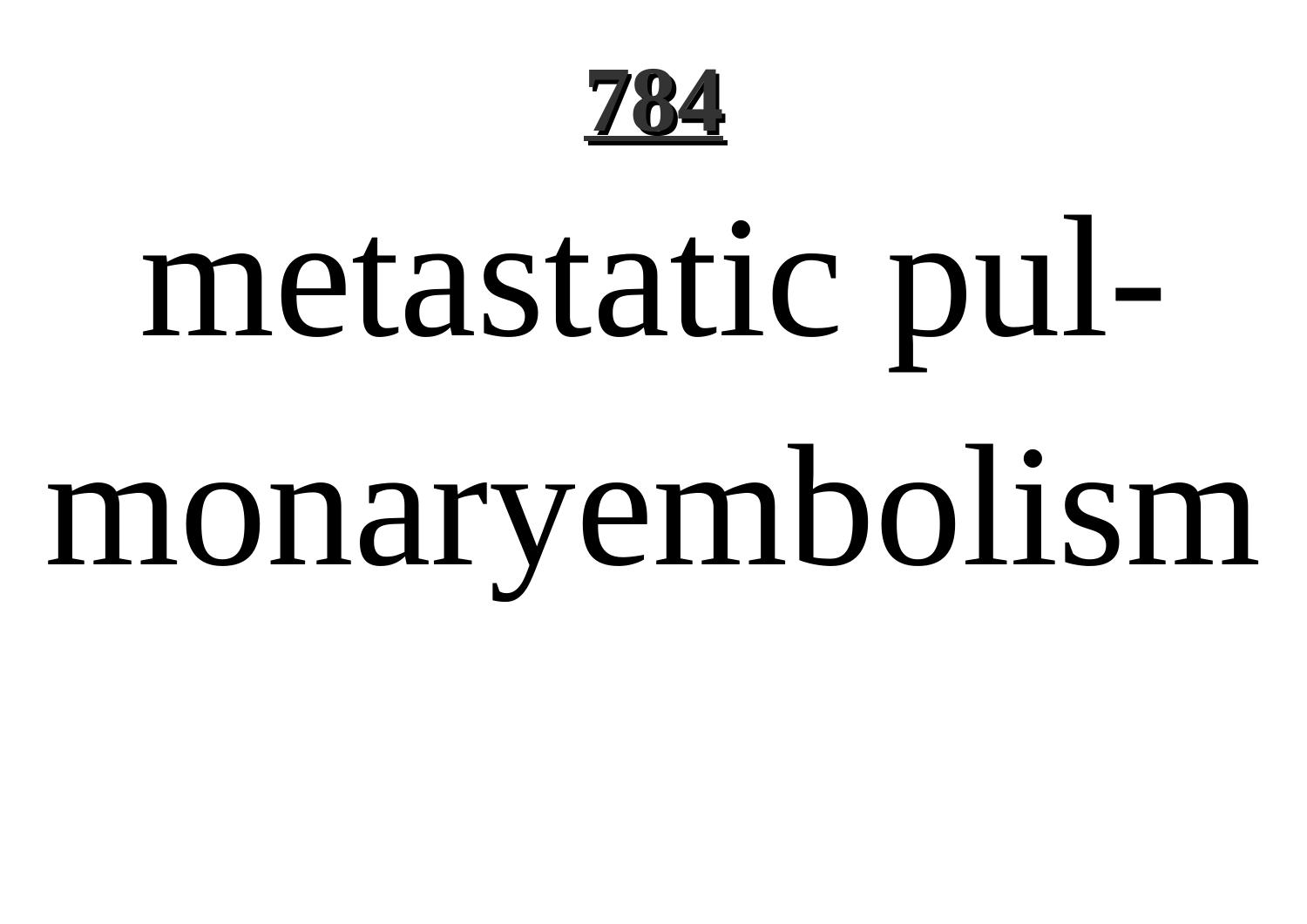

### microangiopathy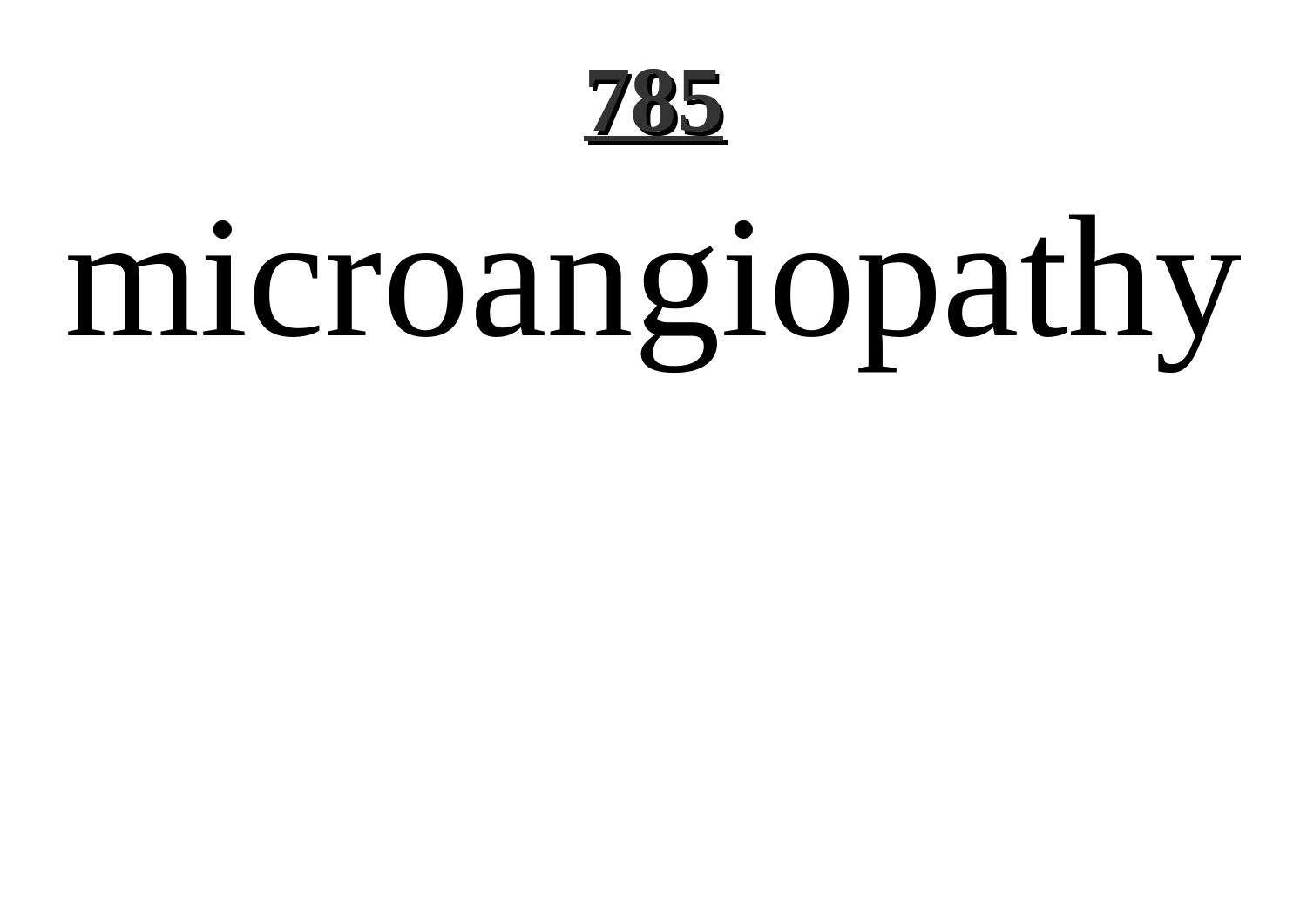

#### microembolism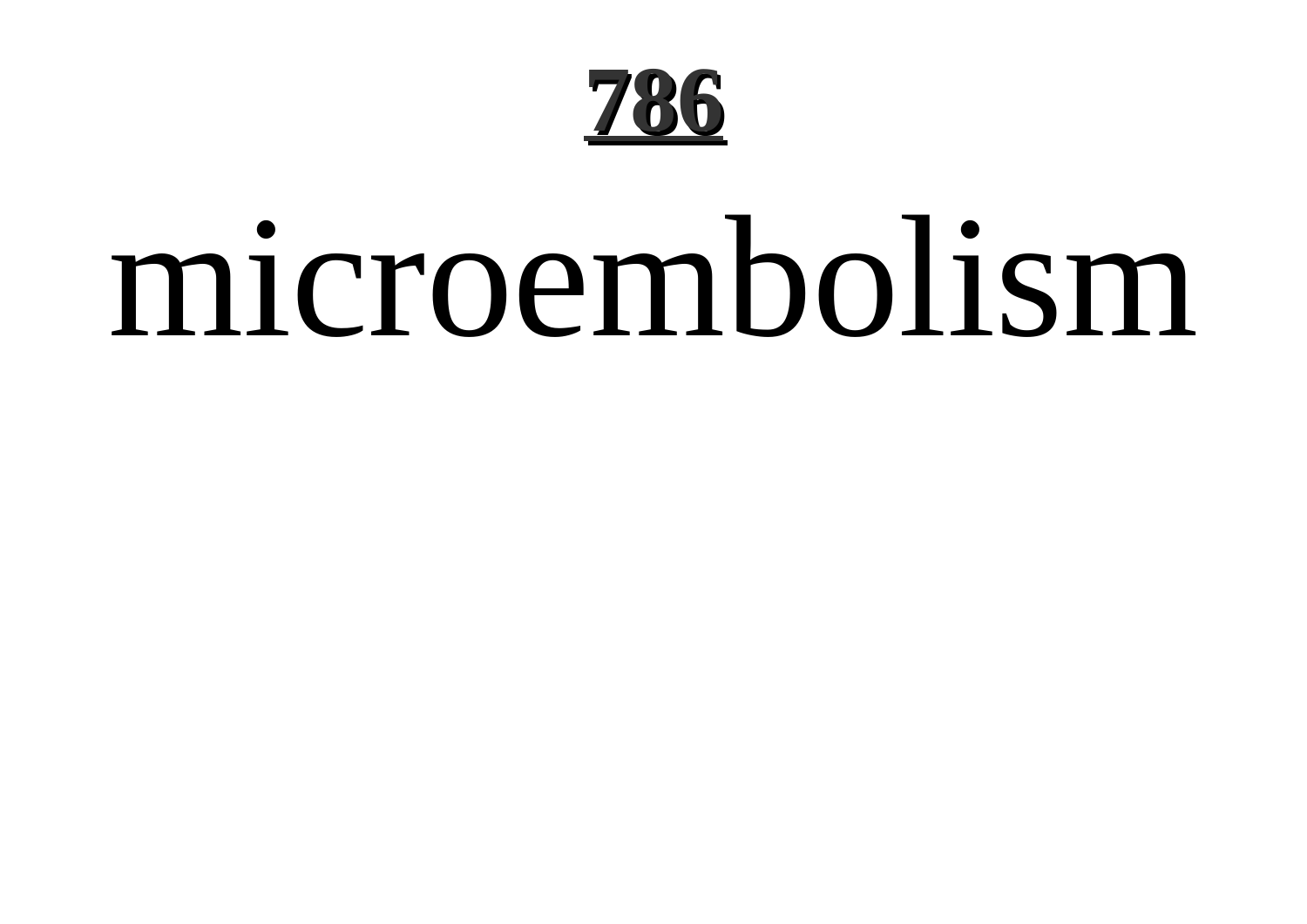

### microscopic po-

### lyangiitis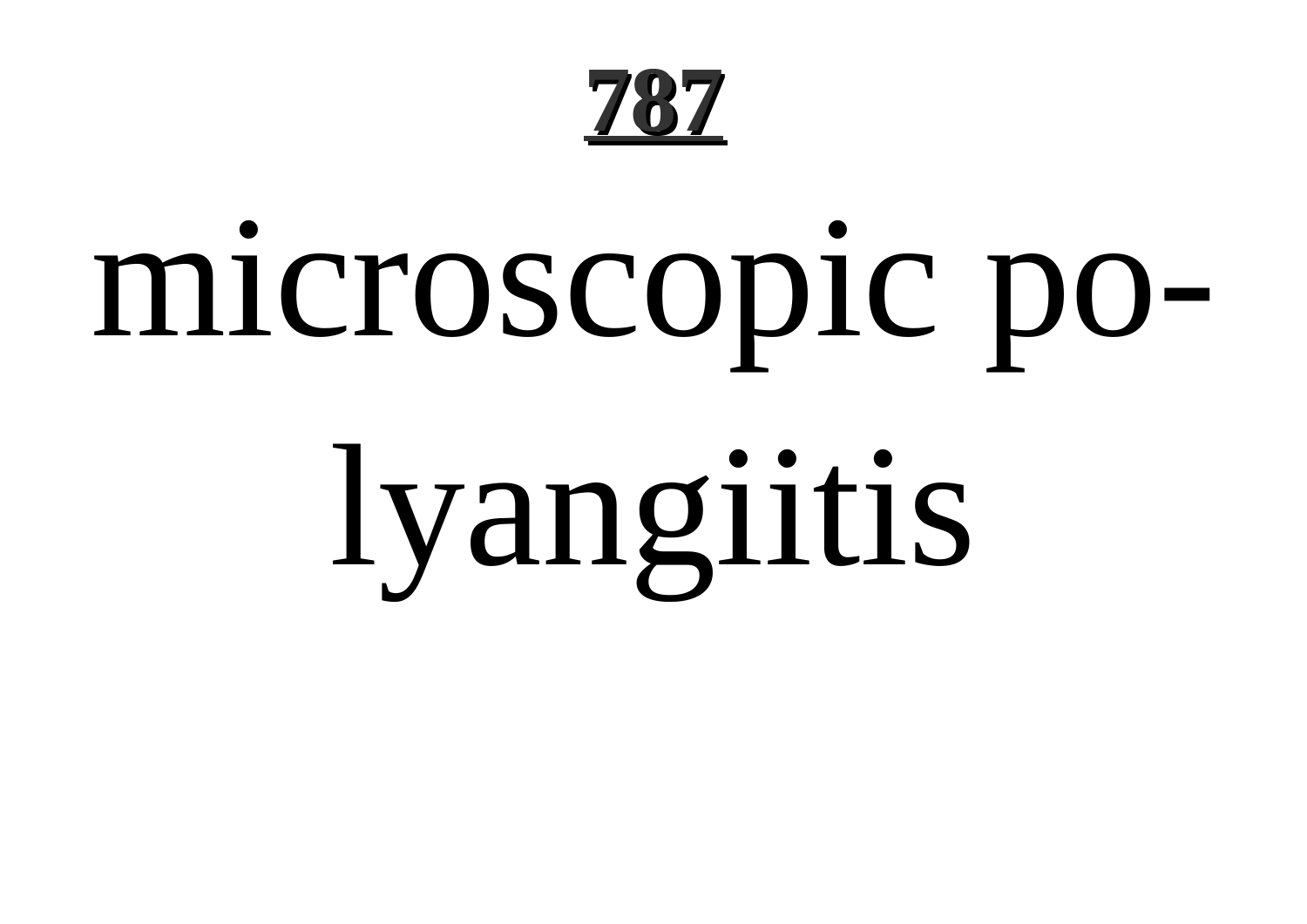

#### middle eastre-

### spiratory syndro-

me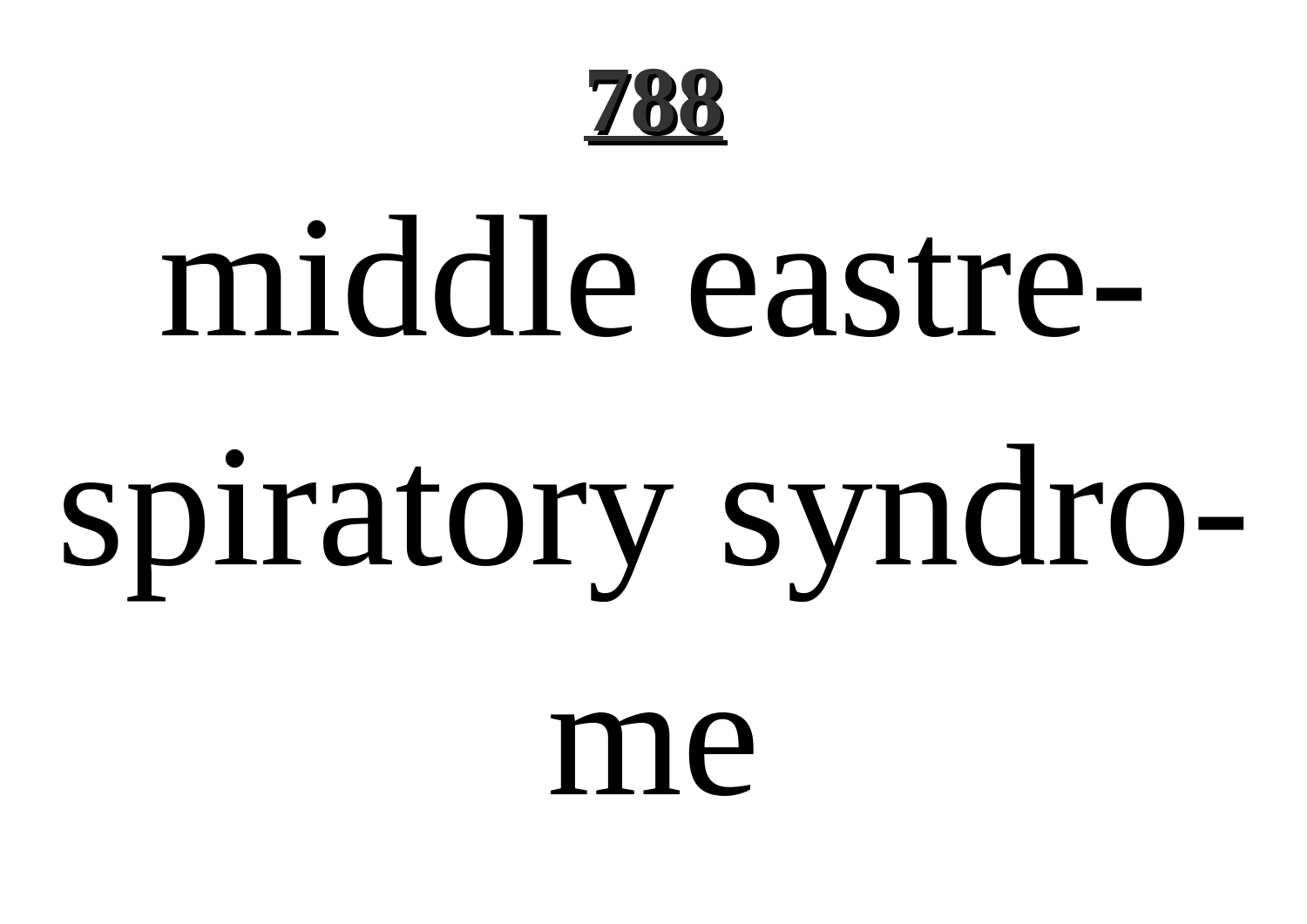

### migraine-trigge-

#### red seizure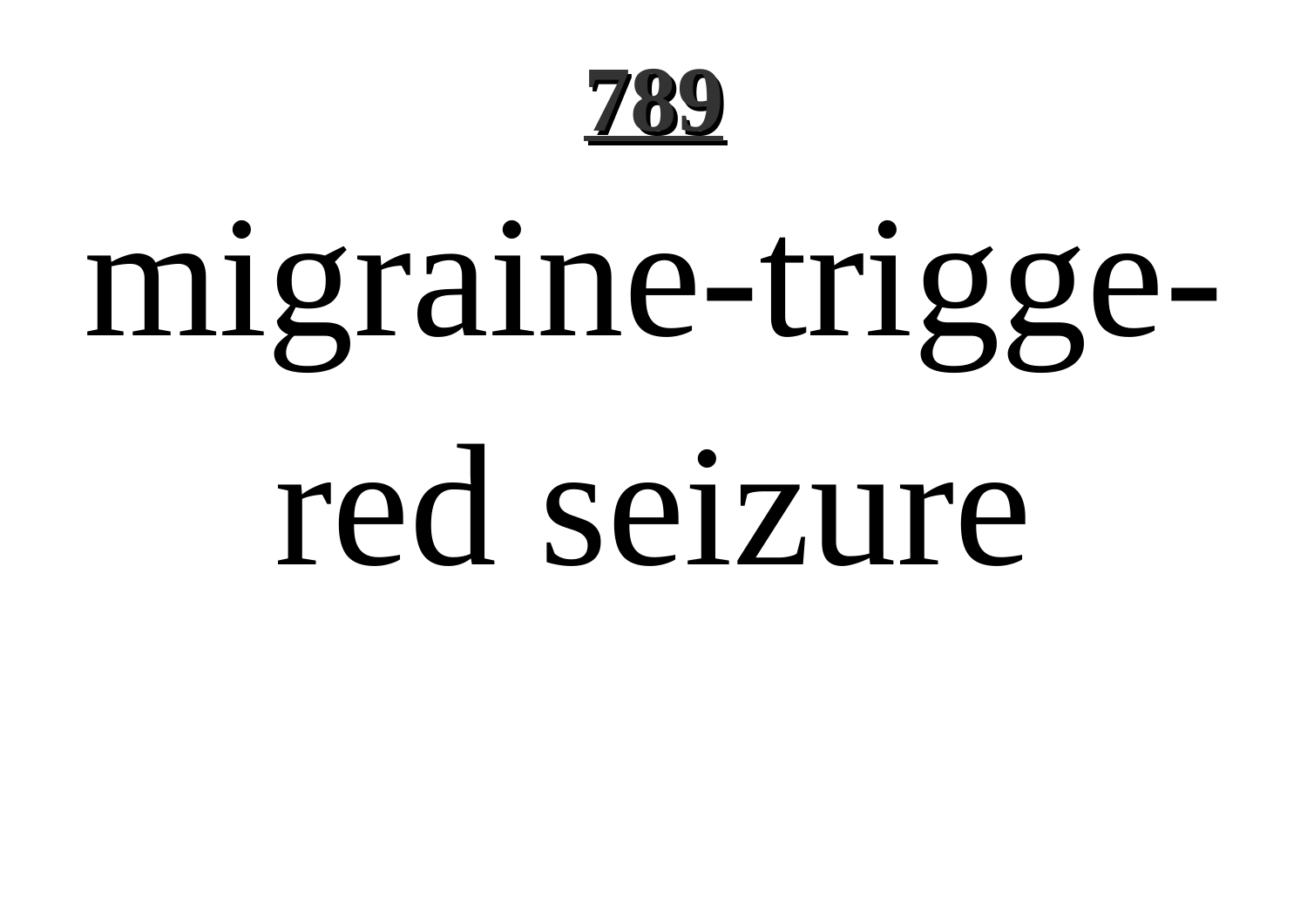

### miliary pneumo-

nia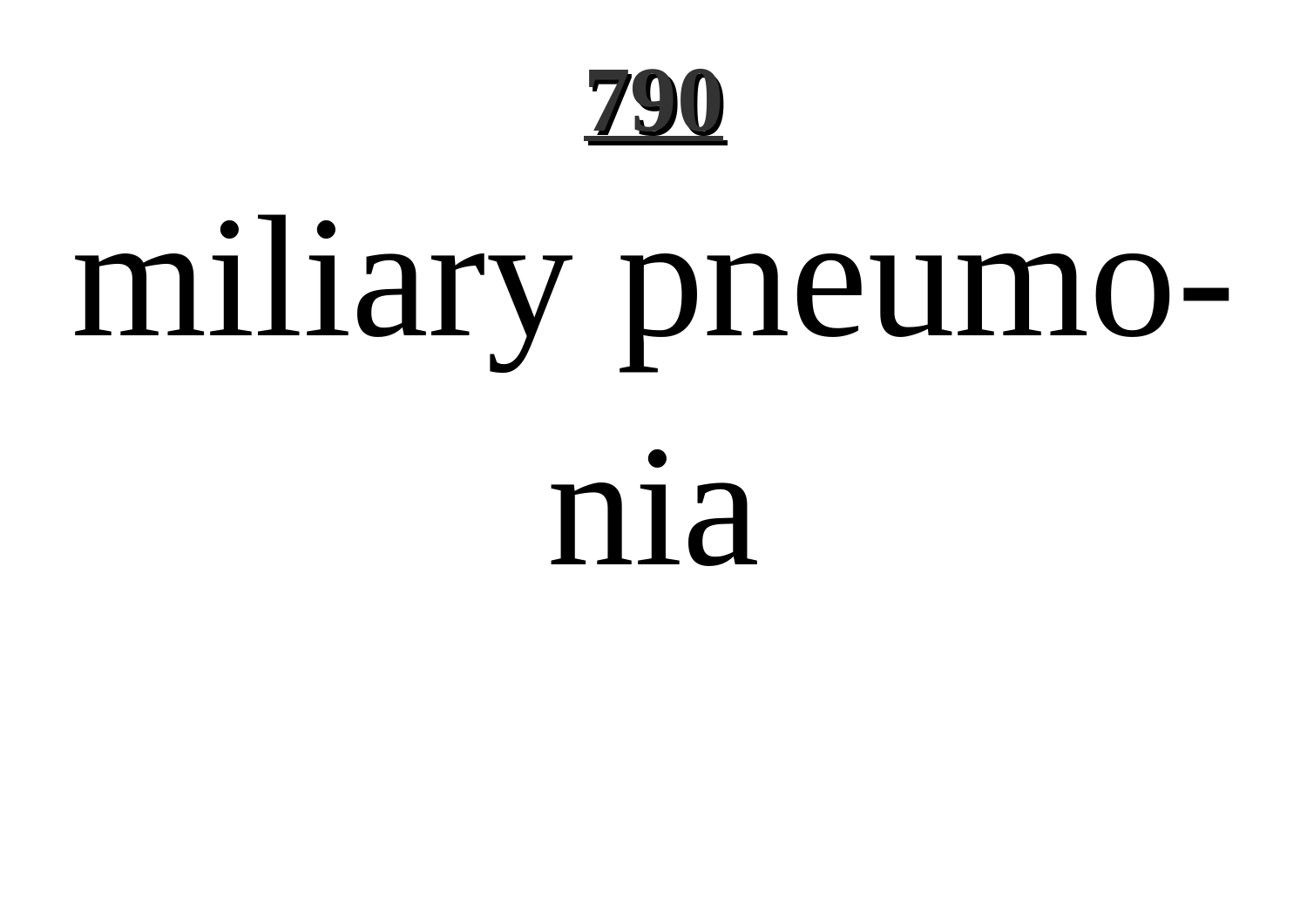

### miller fishersyn-

drome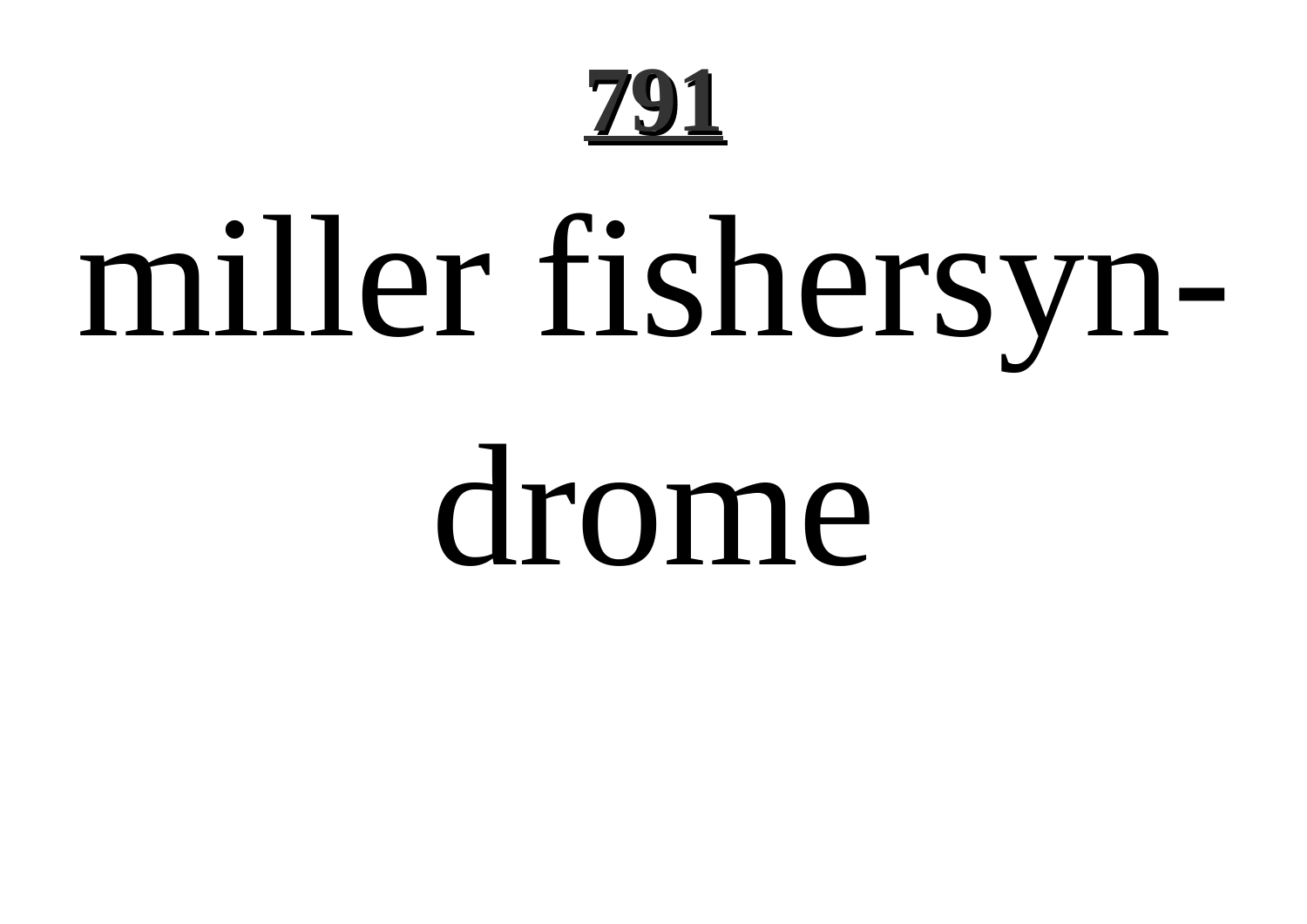

#### mitochondrial as-

#### partate aminotrans-

#### ferase increased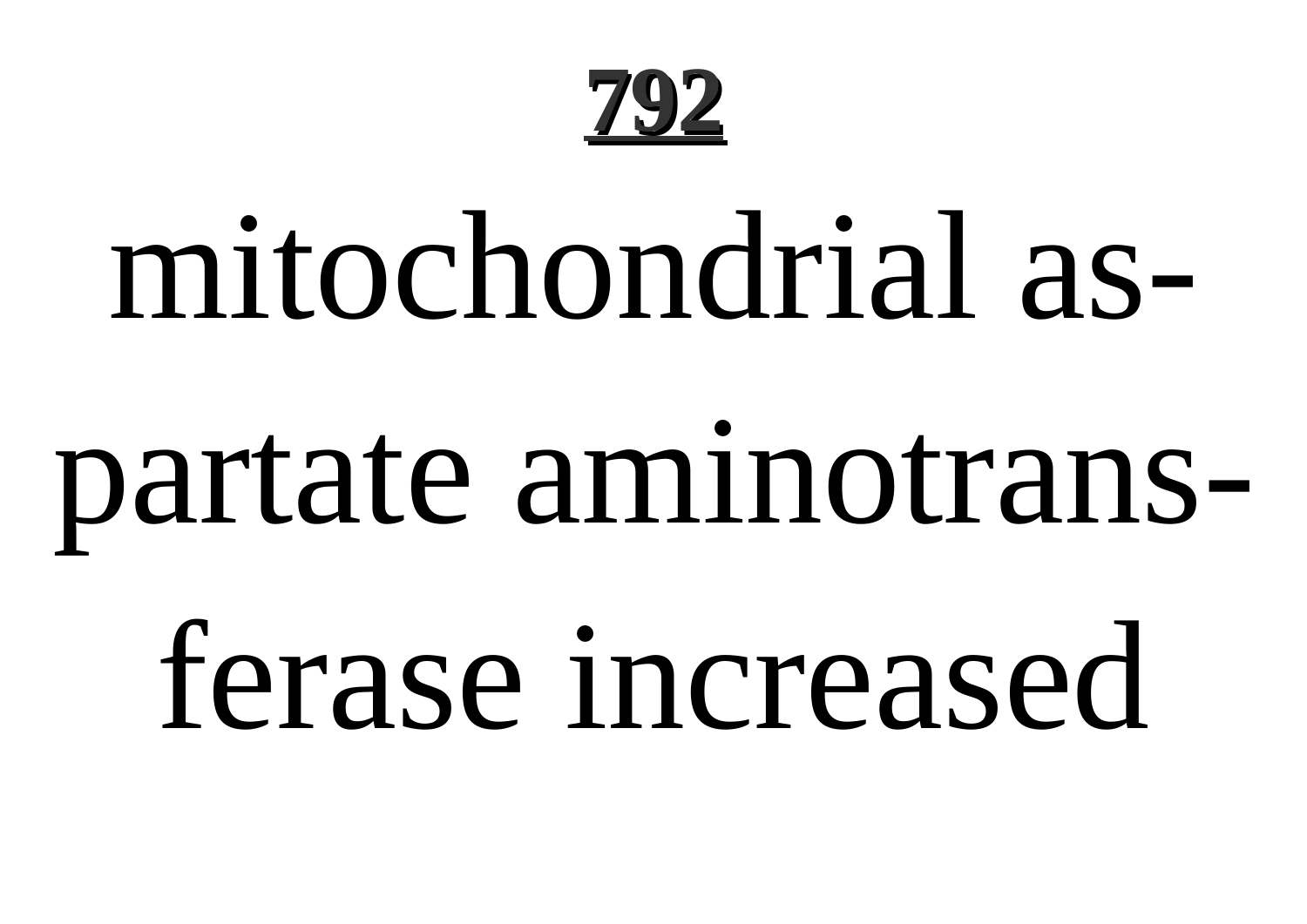

#### mixed connective tissuedisease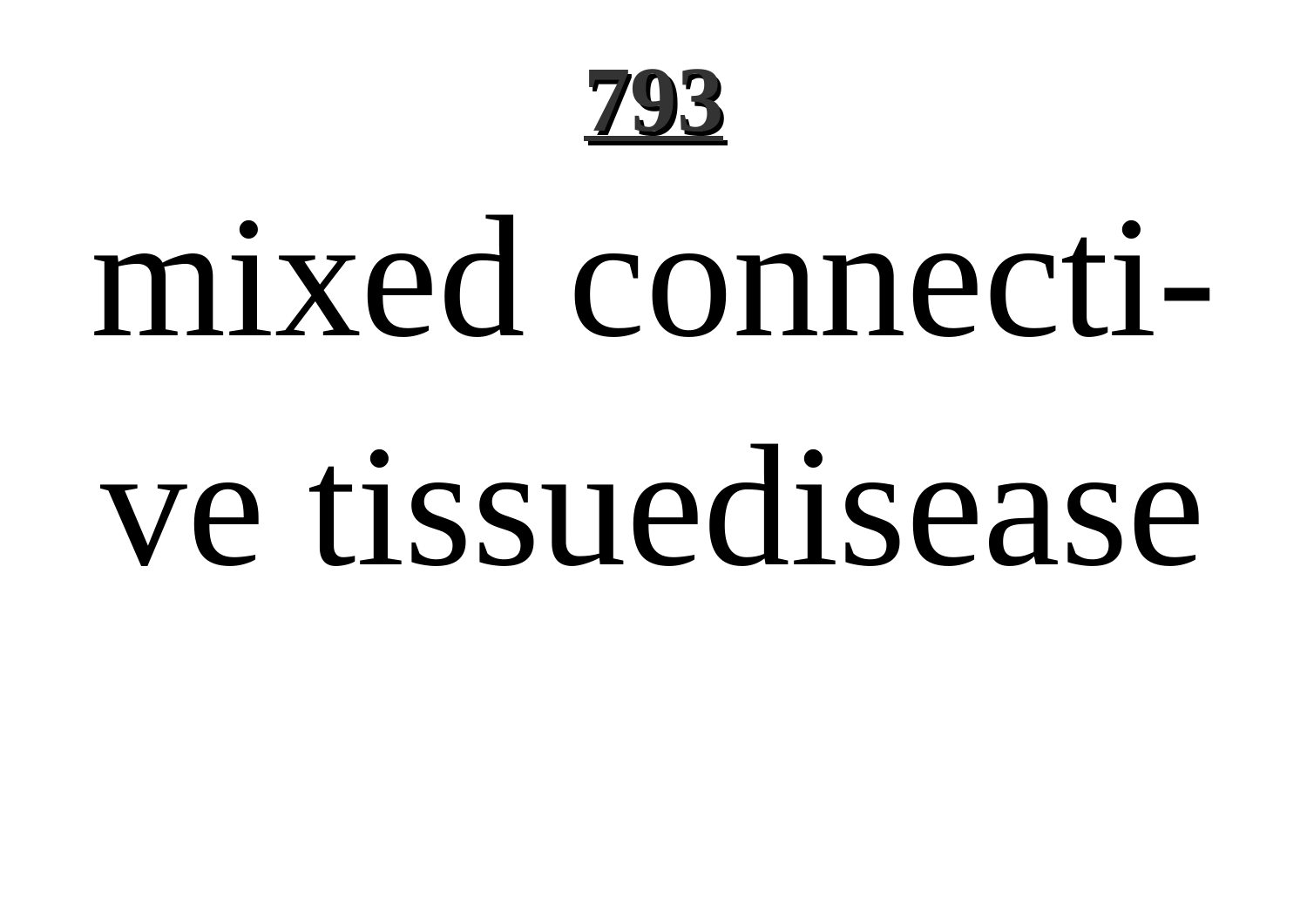

## model for end stage liver disease score abnormal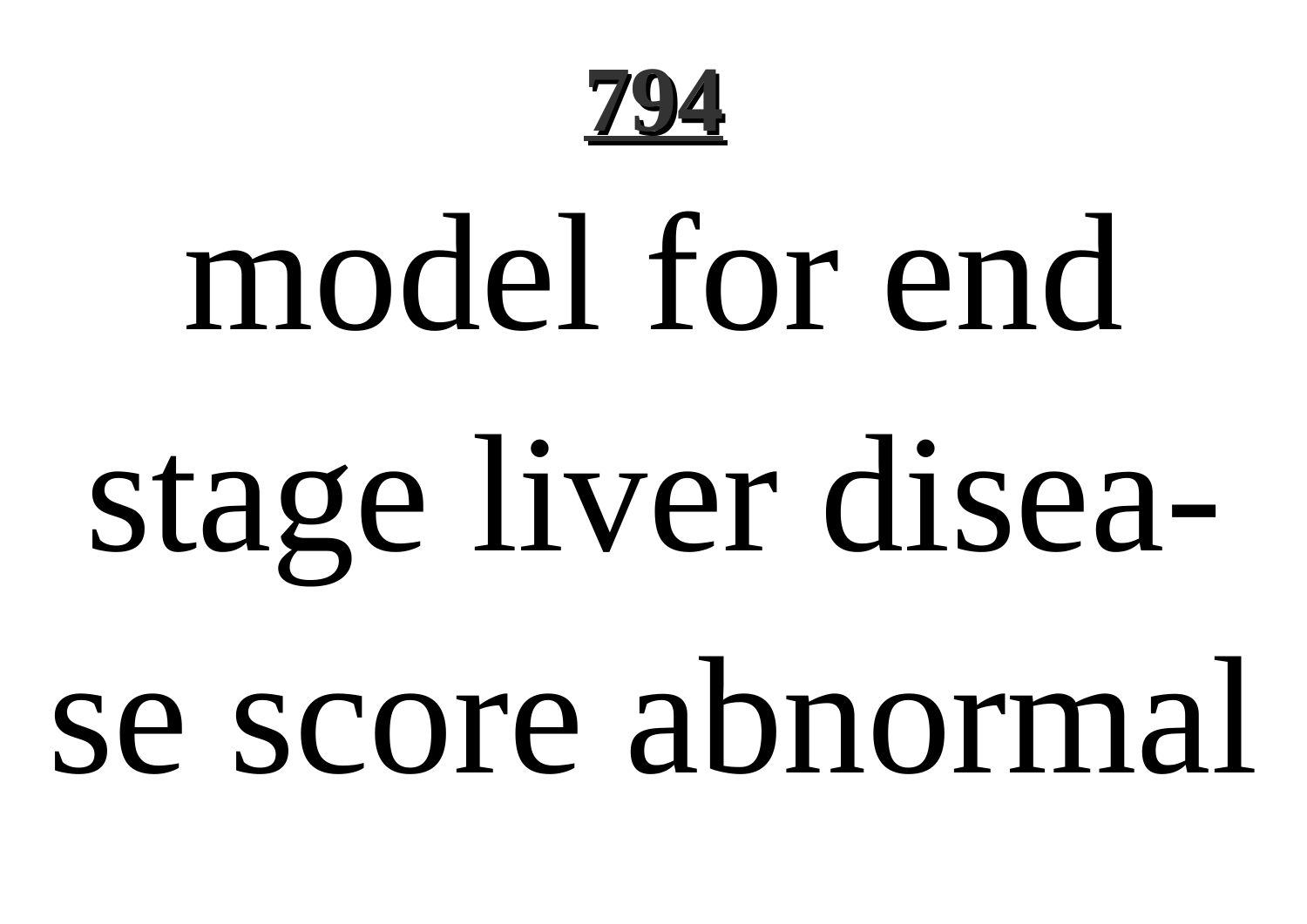

## model for end stage liver disea-

#### sescore increased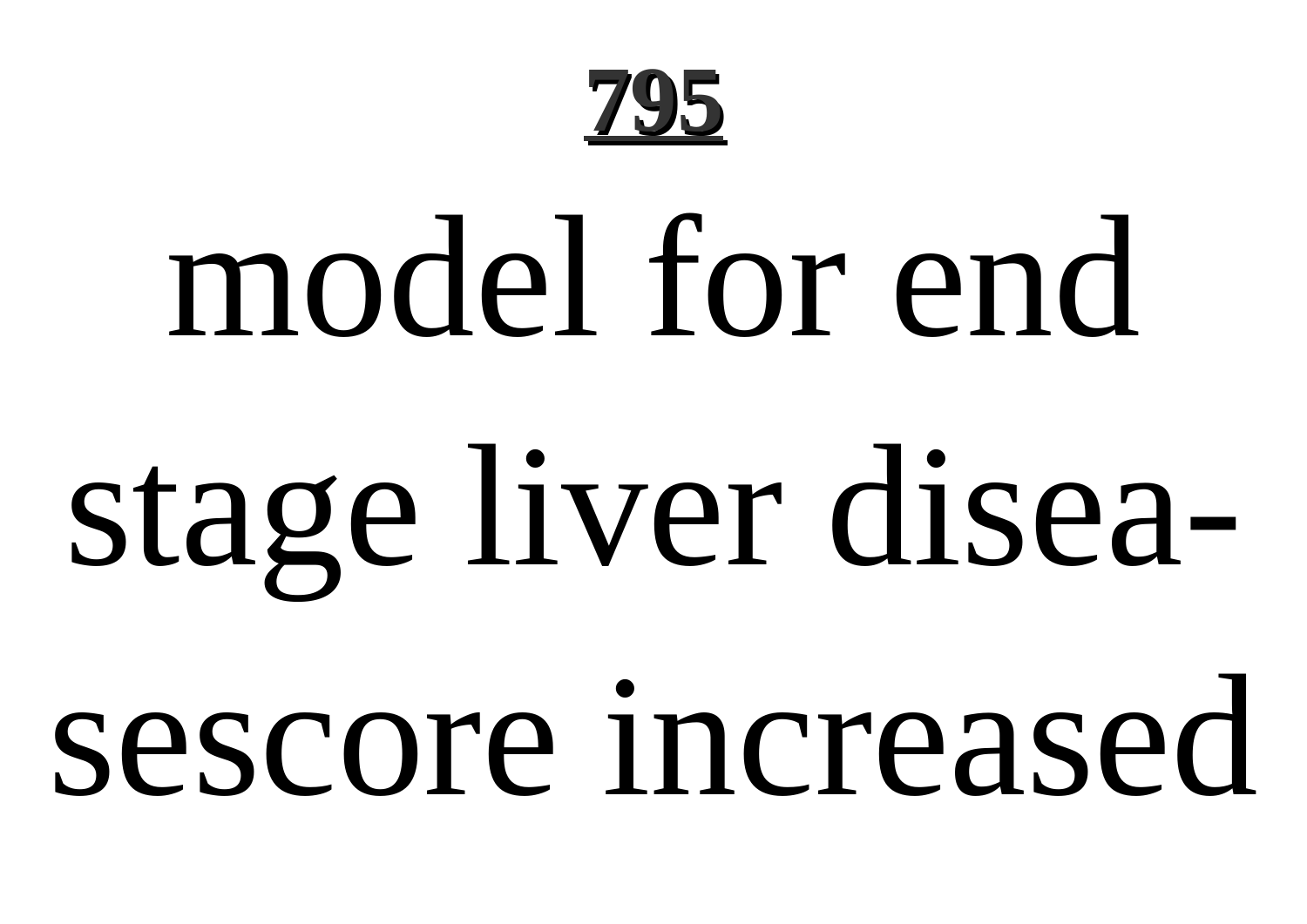

#### molar ratio of total branched-chain amino acid to tyrosine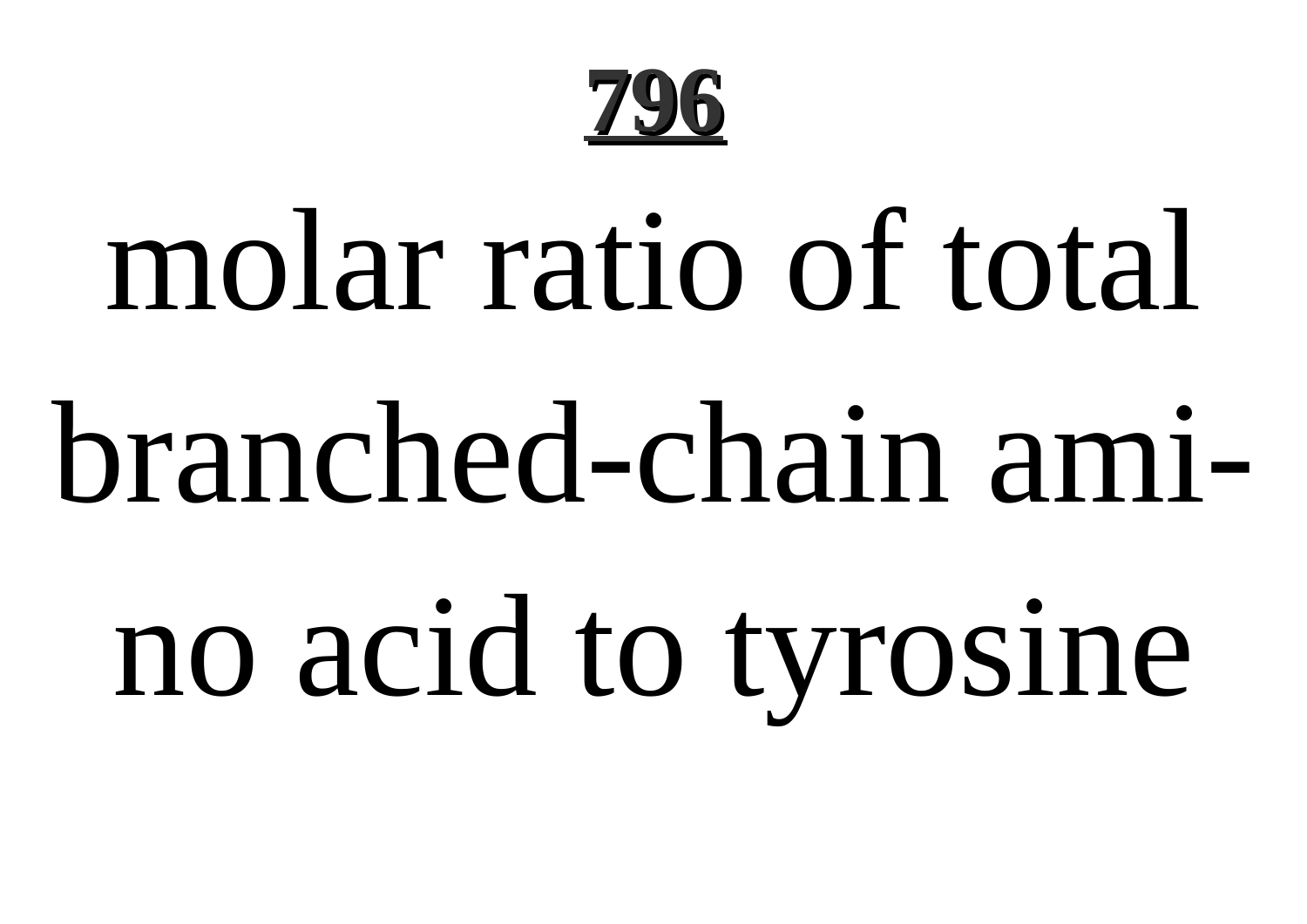

# molybdenumco-

#### factor deficiency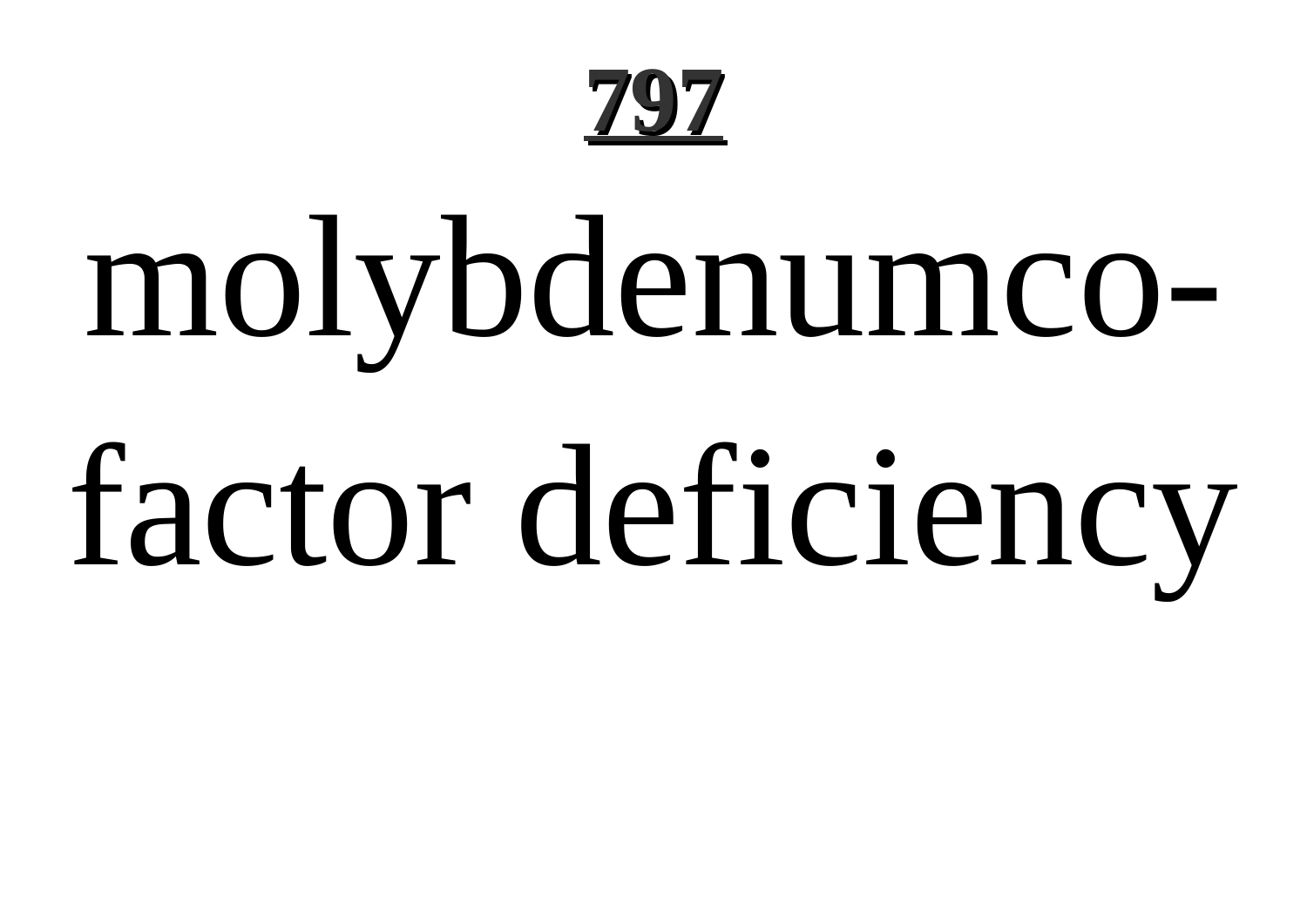

#### monocytopenia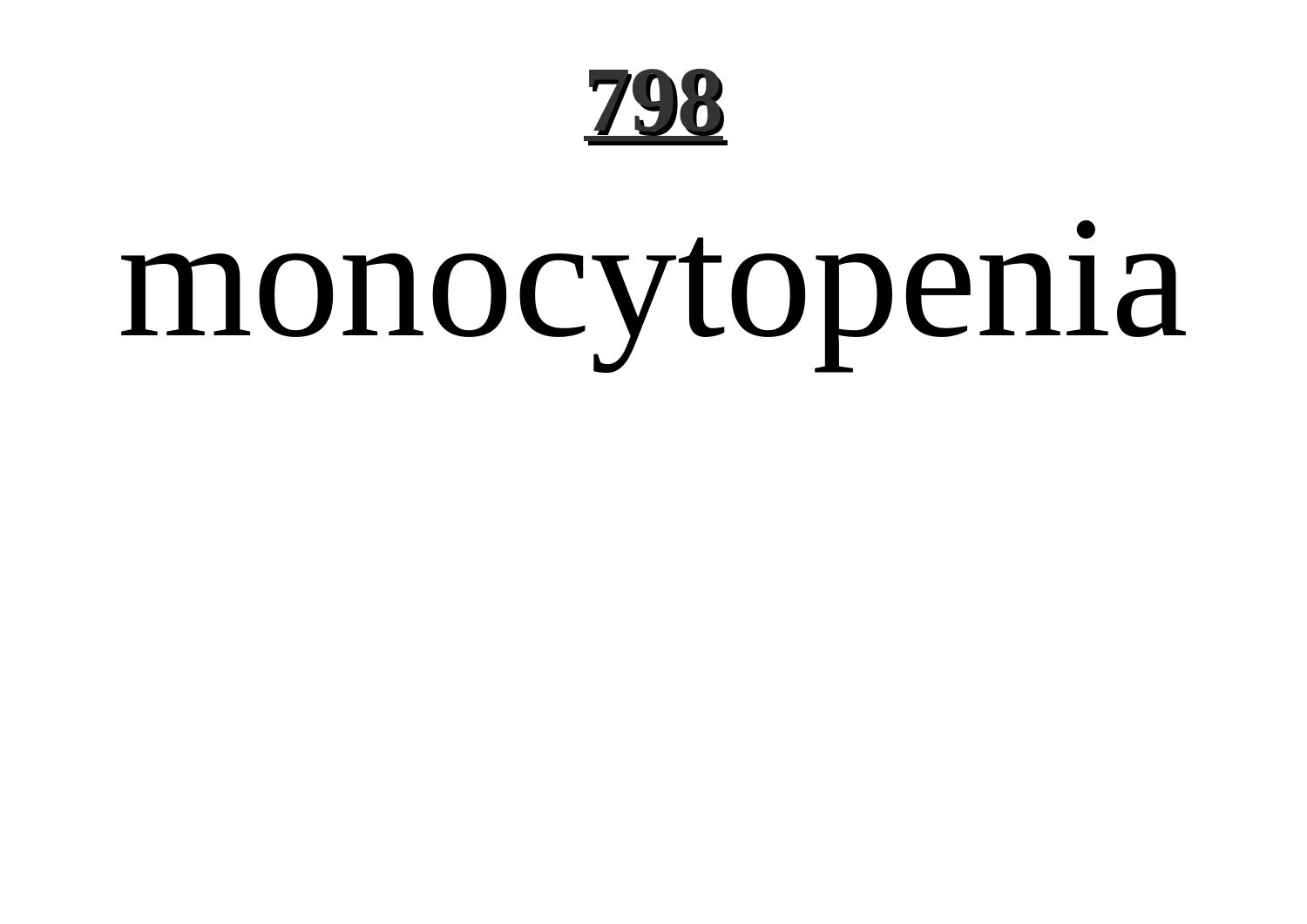

#### mononeuritis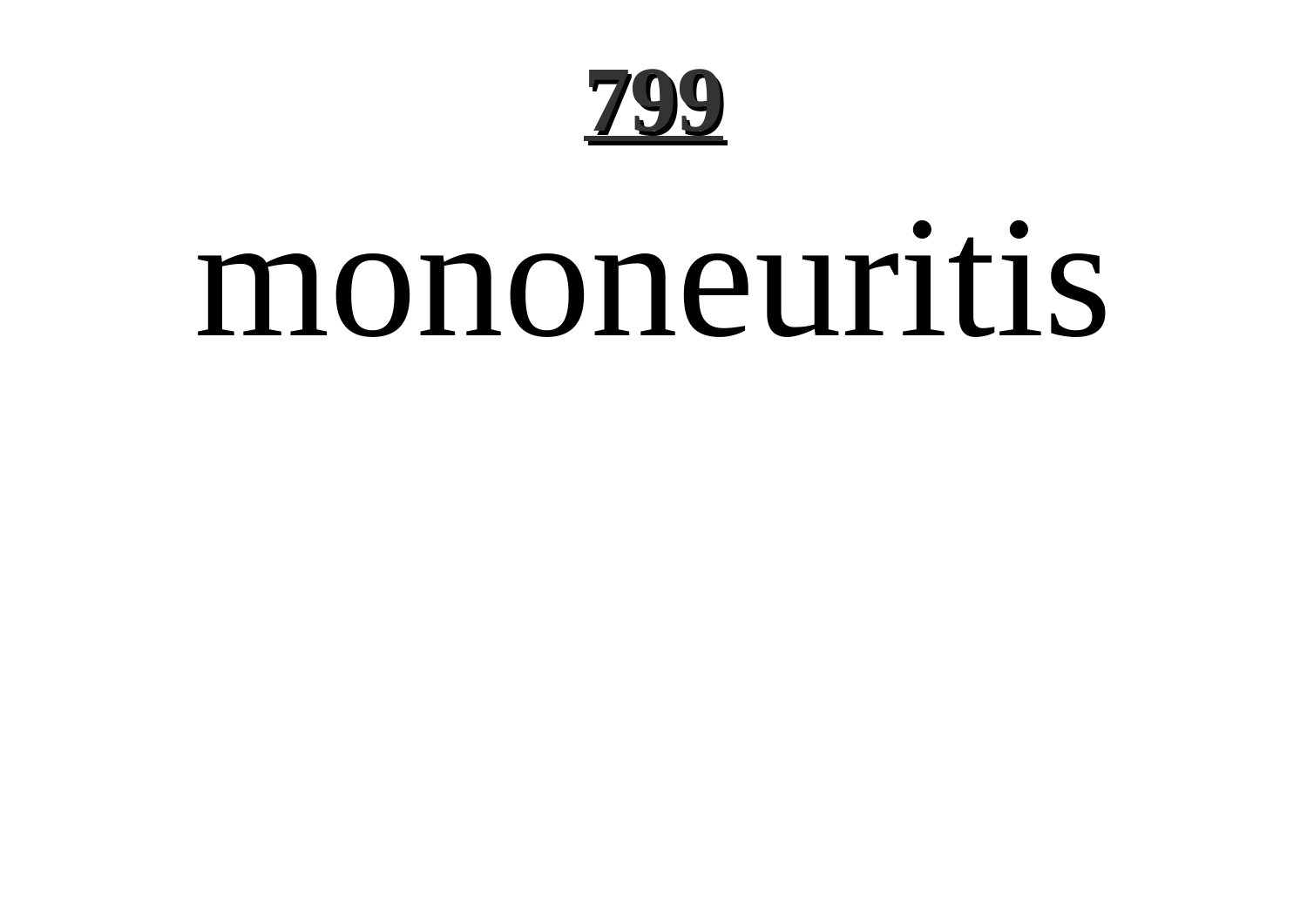

#### mononeuropat-

## hymultiplex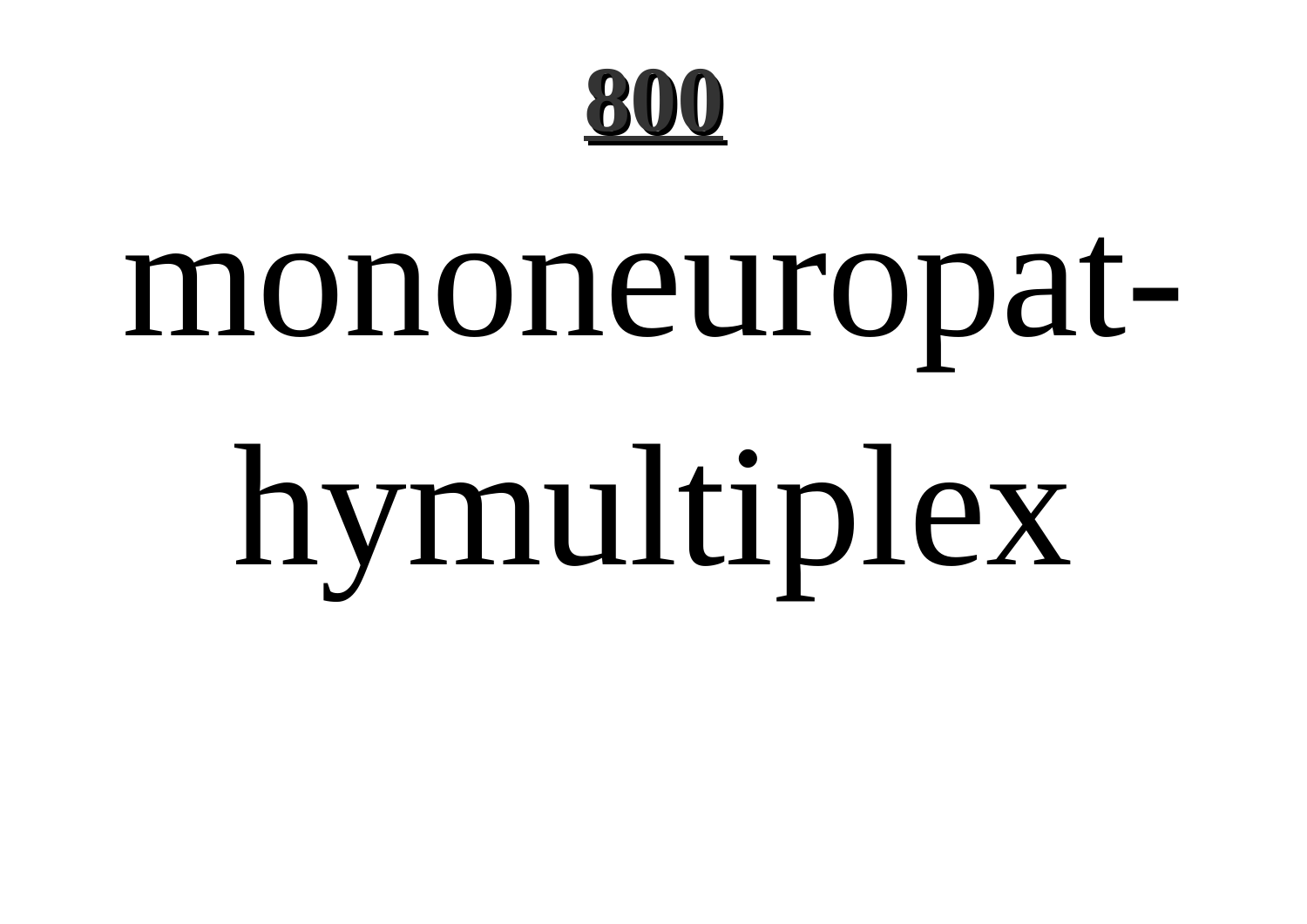#### 801

### morphoea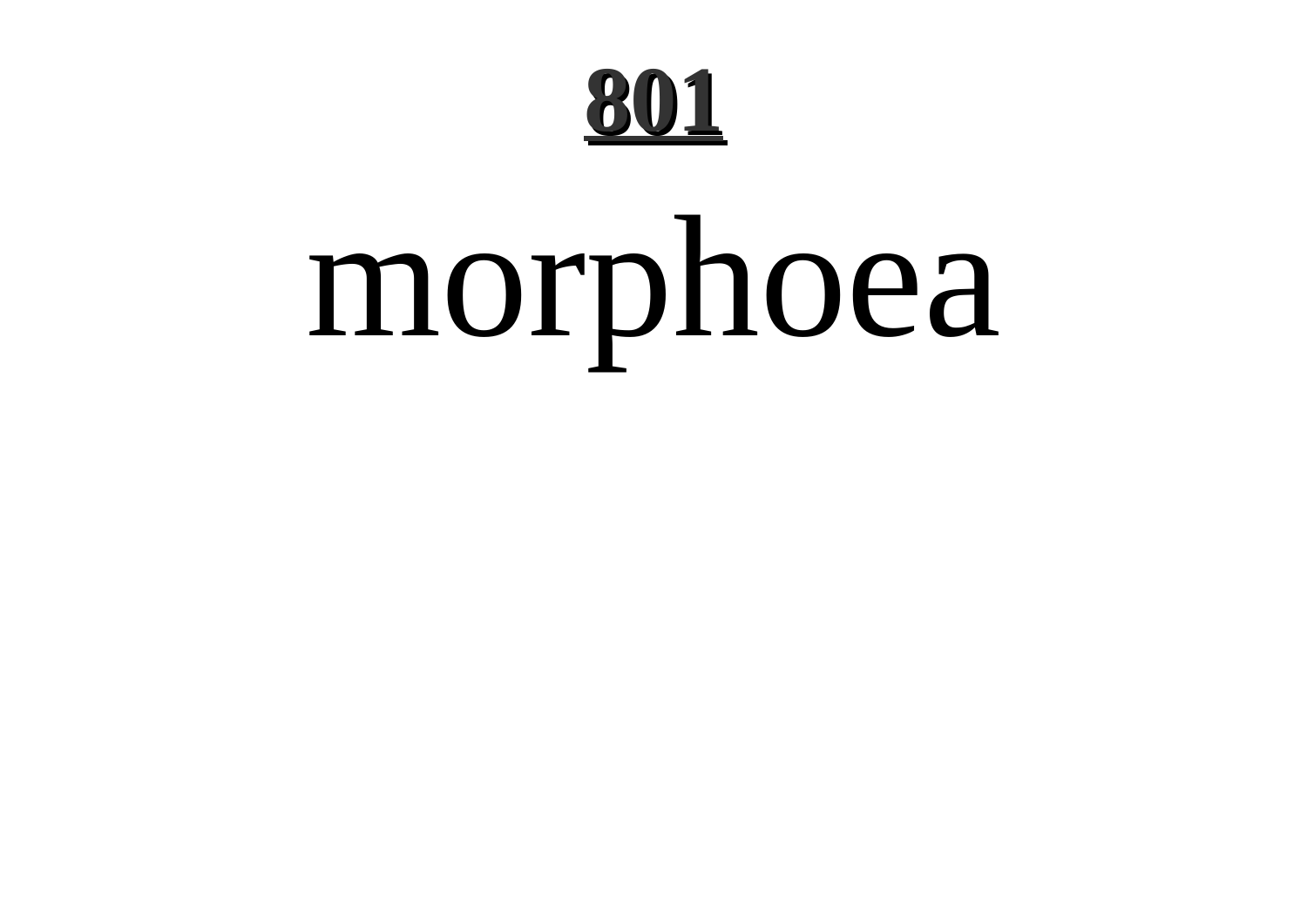

#### morvan syndro-

me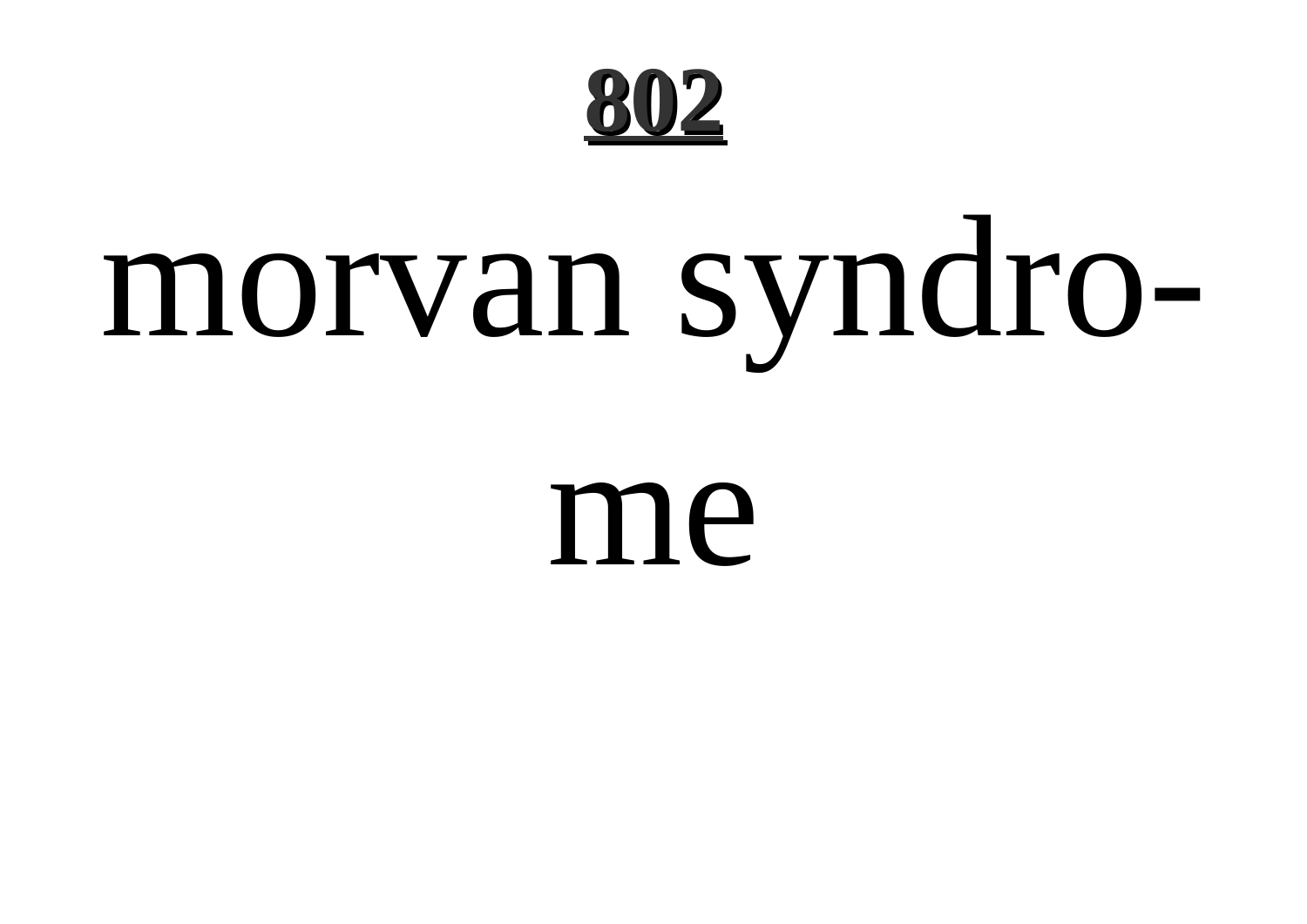

#### mouth swelling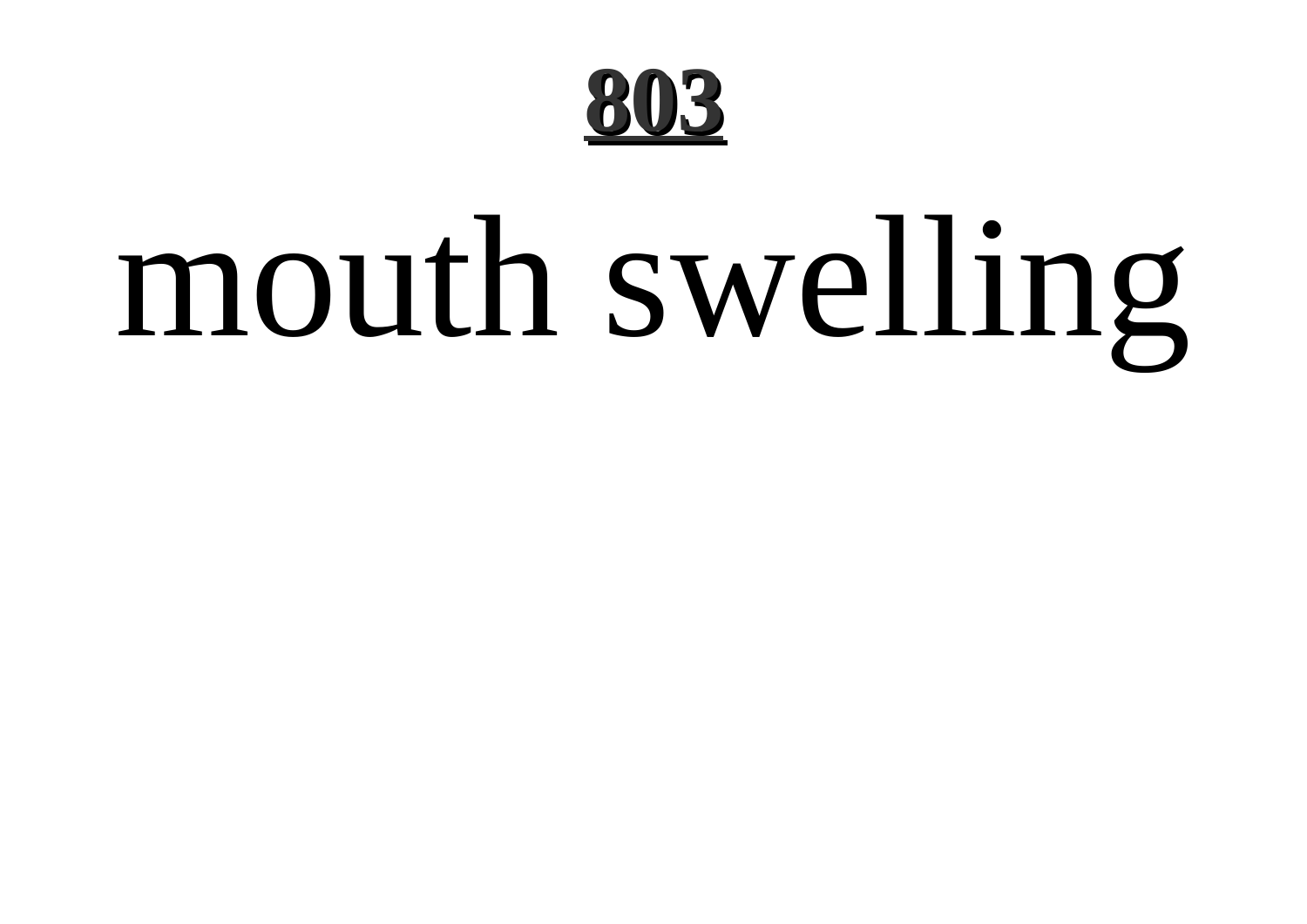

#### moyamoya di-

#### sease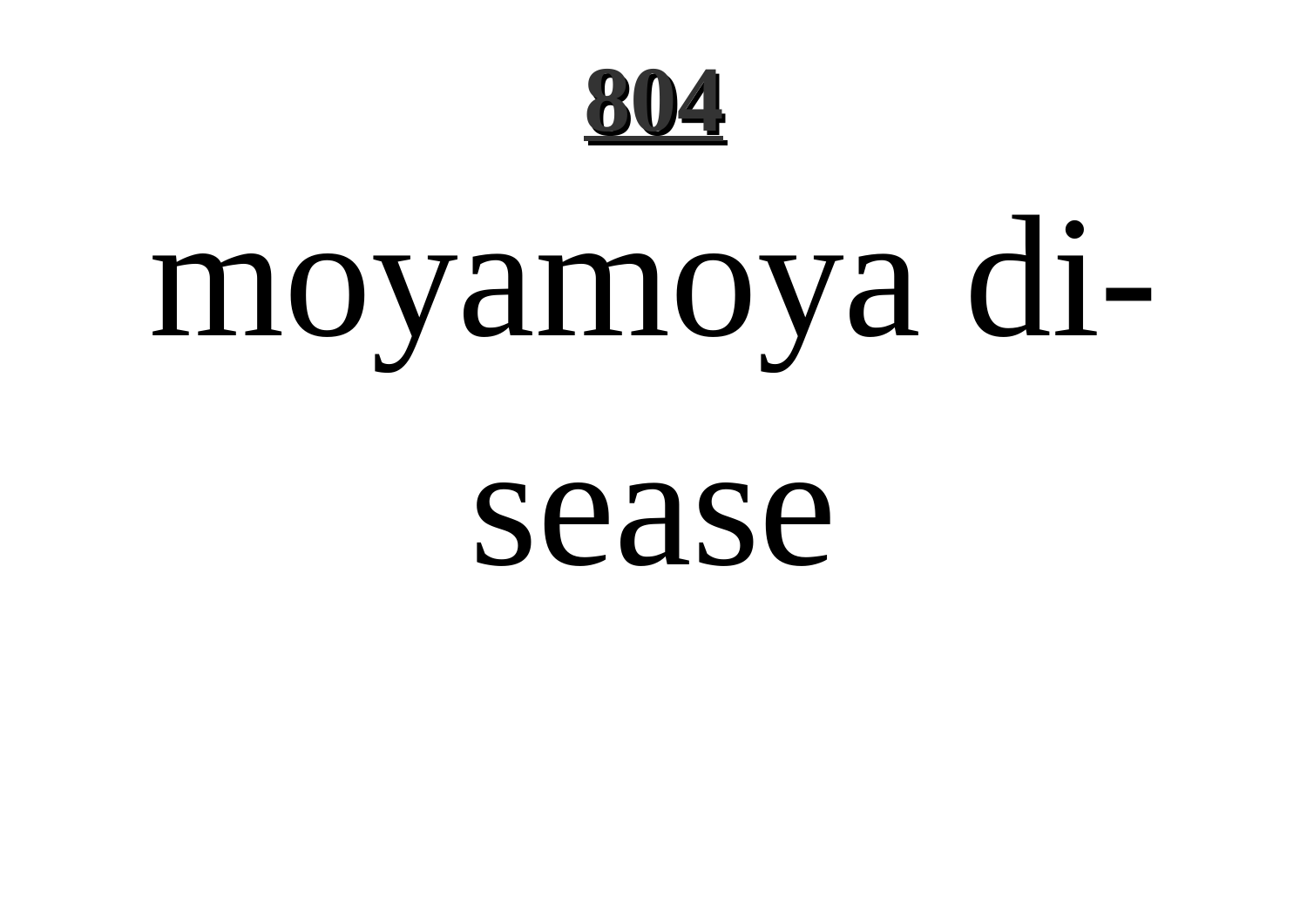

#### multifocalmotor

## neuropathy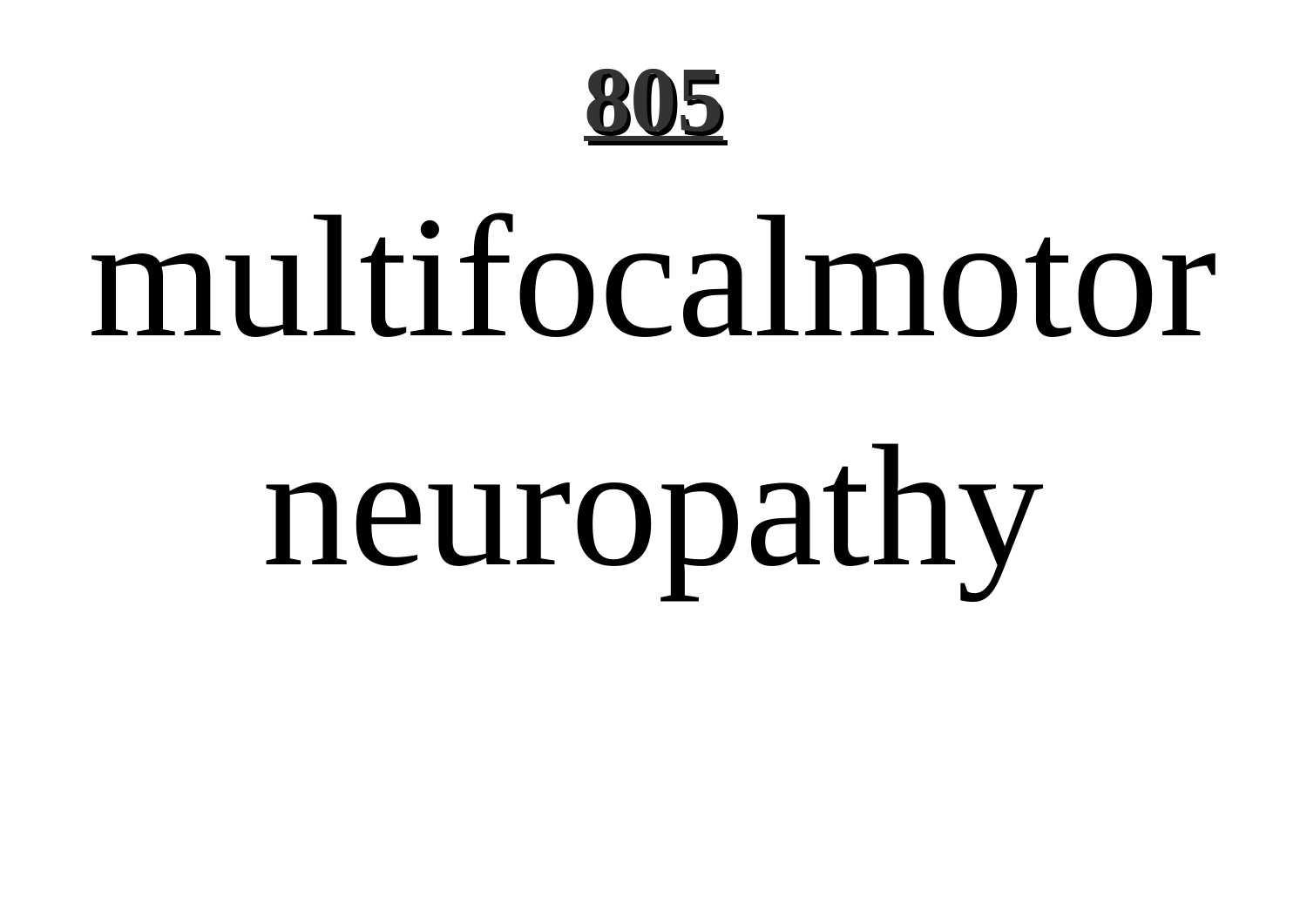

### multiple organ

## dysfunction syn-

#### drome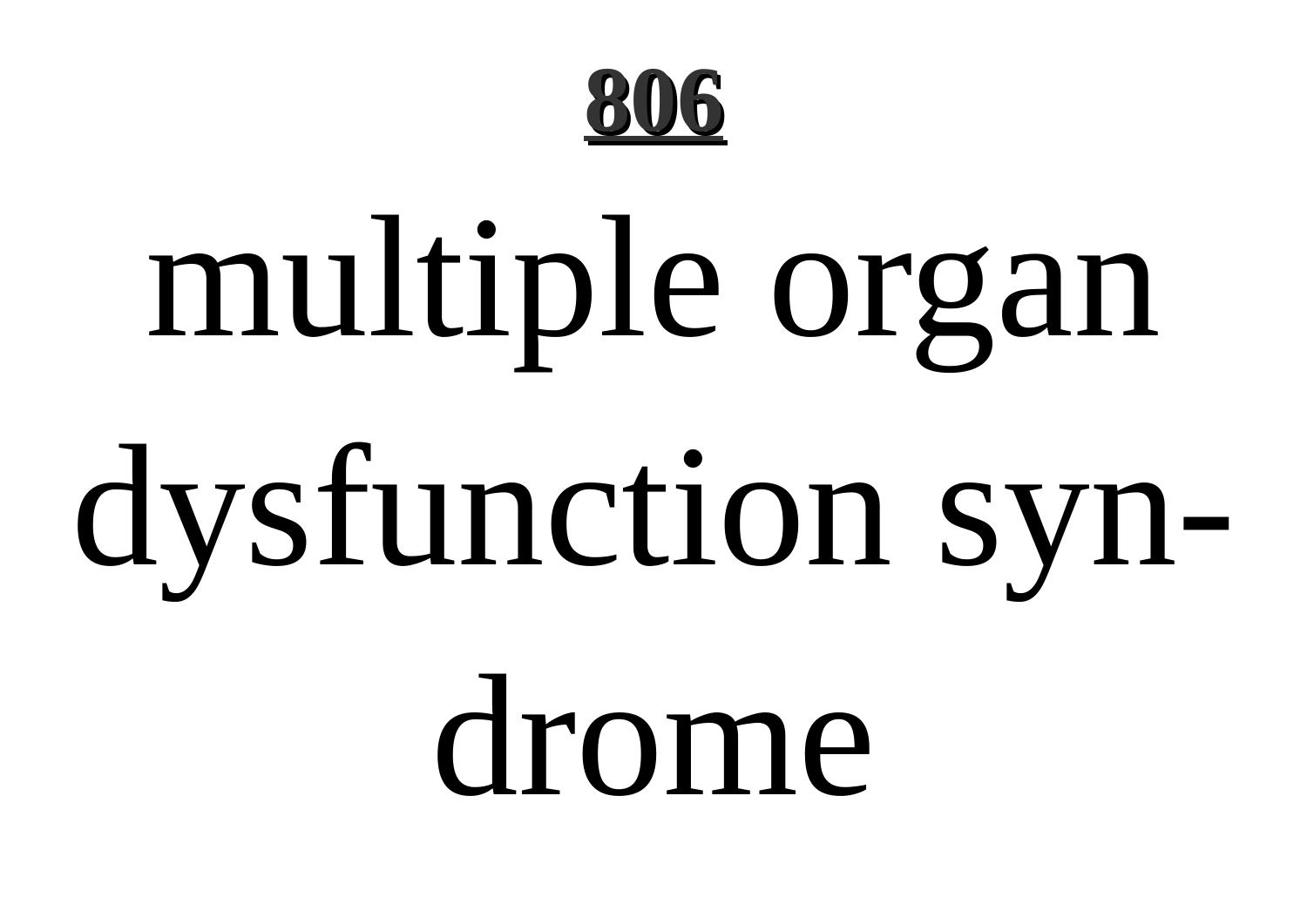

## multiple sclero-

#### SIS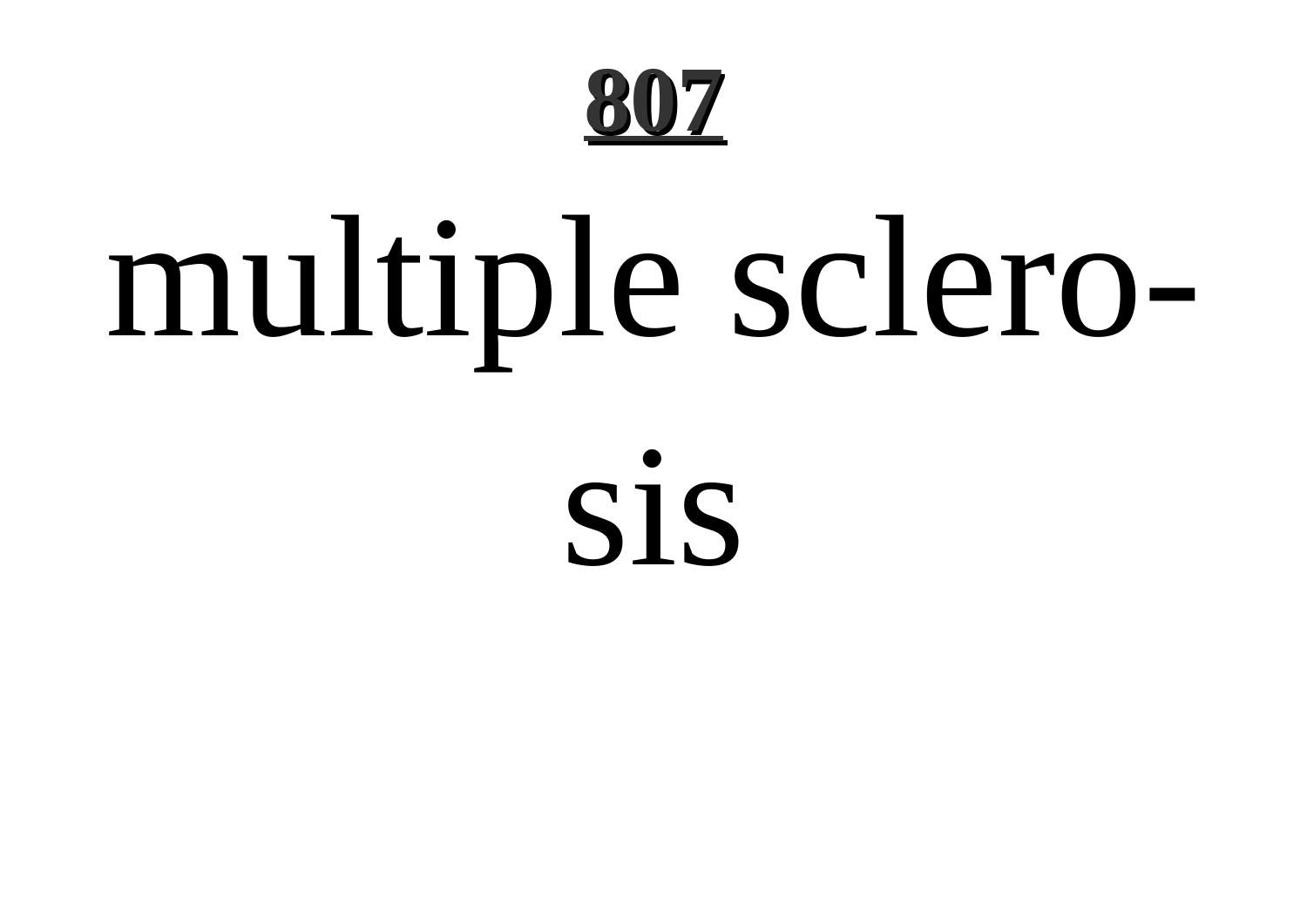

## multiple sclero-

#### sisrelapse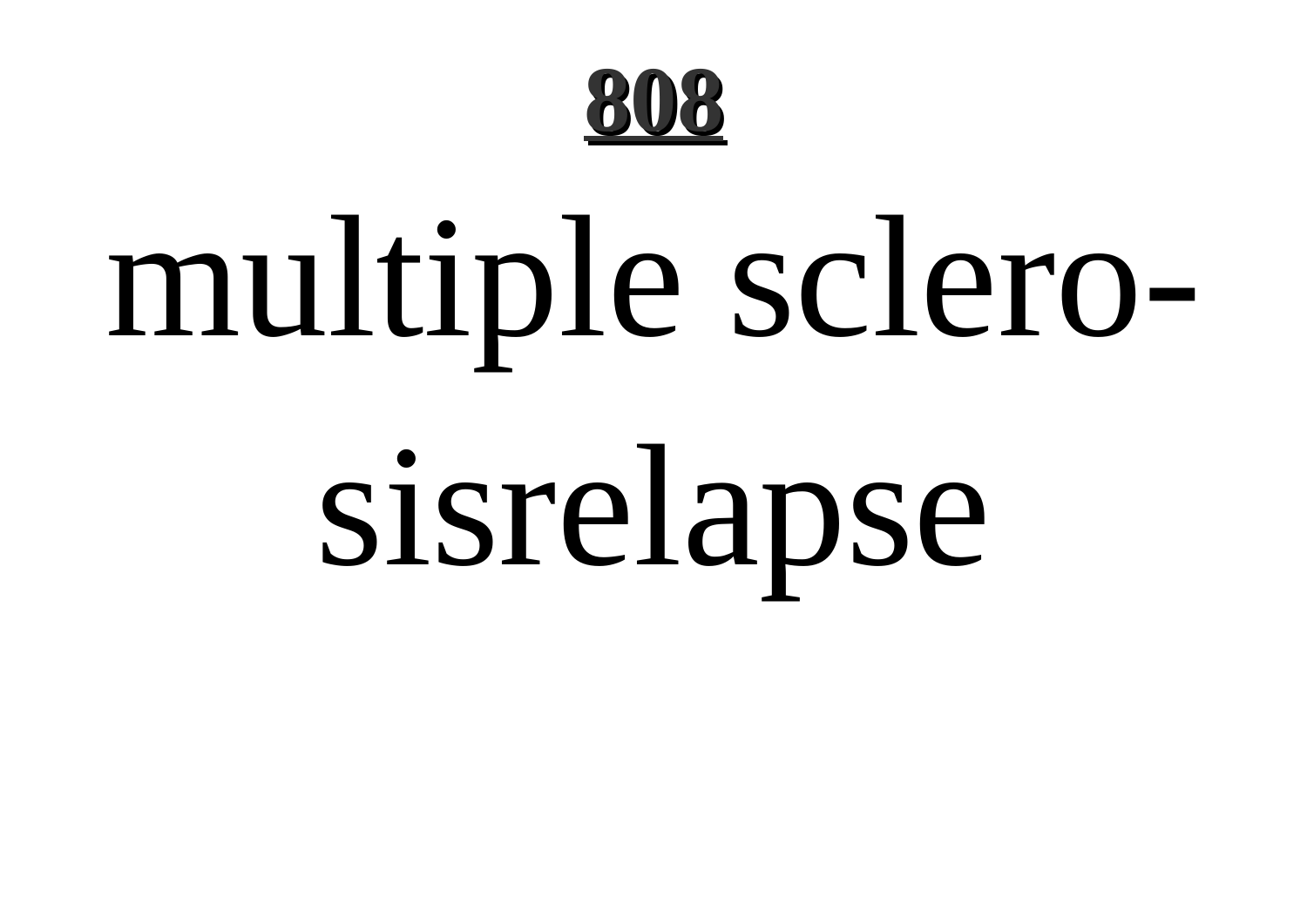

## multiple sclero-

# sis relapse prop-

hylaxis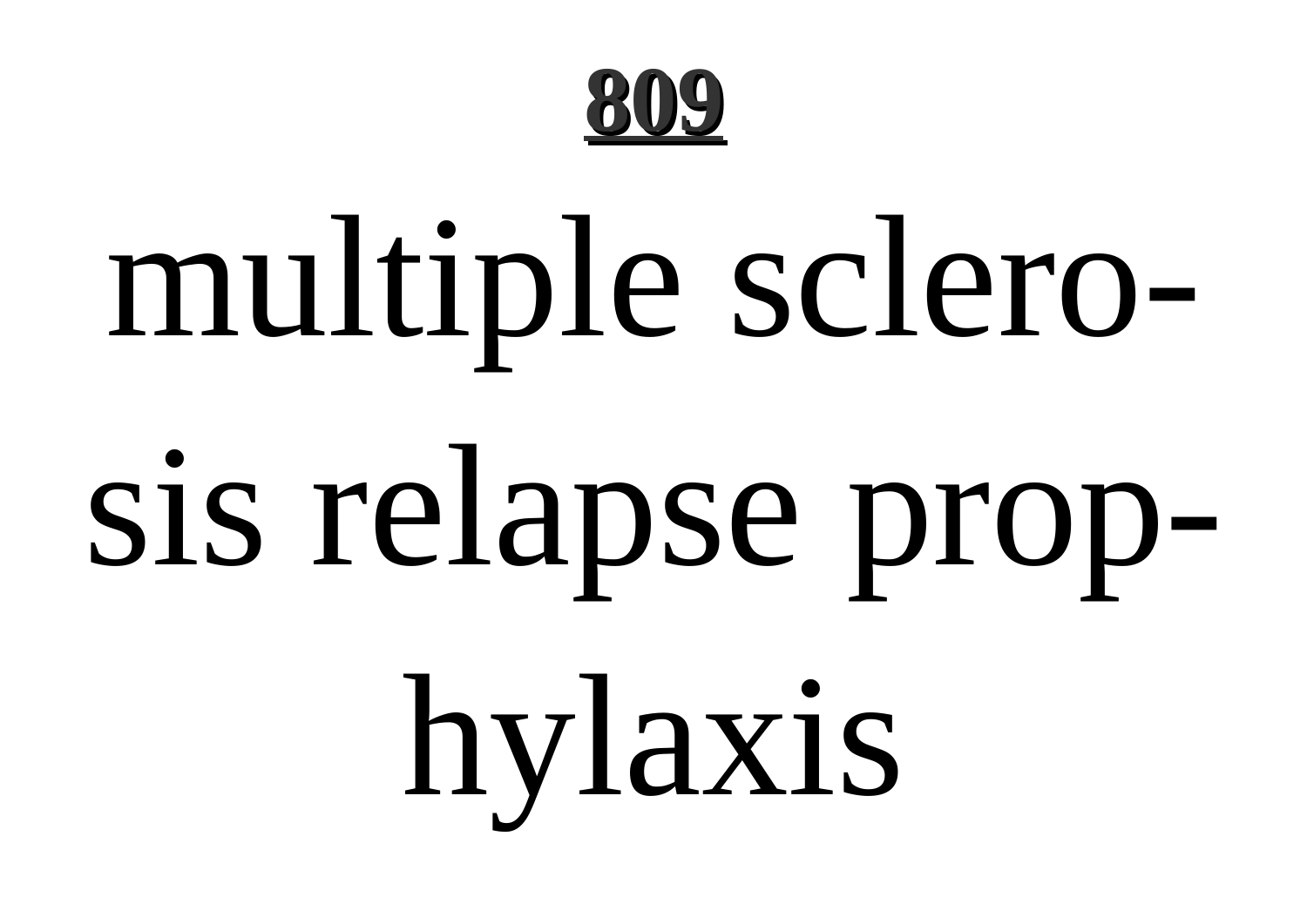

## multiple subpial

#### transection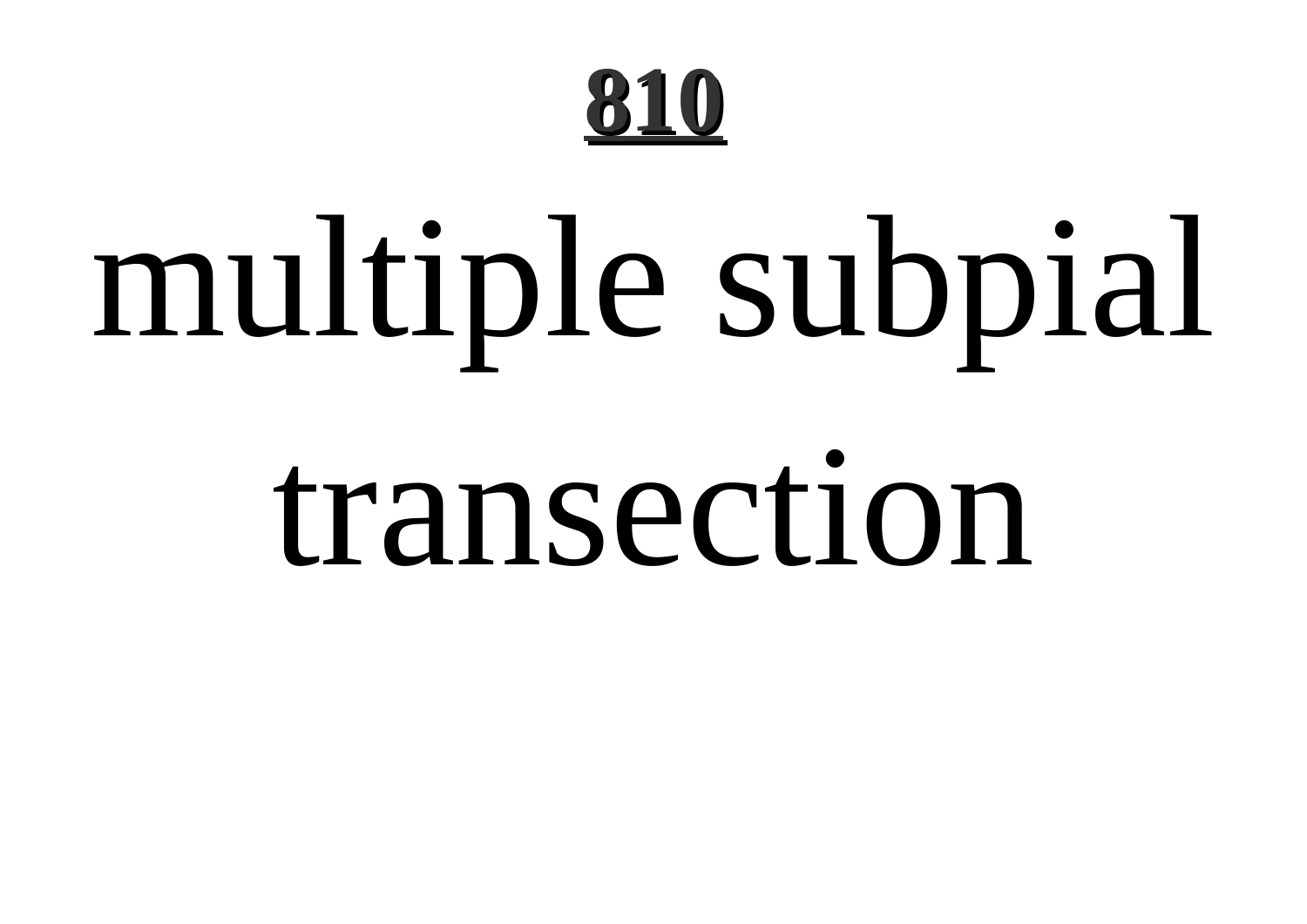#### 811

## multisysteminf-

## lammatory syndrome in children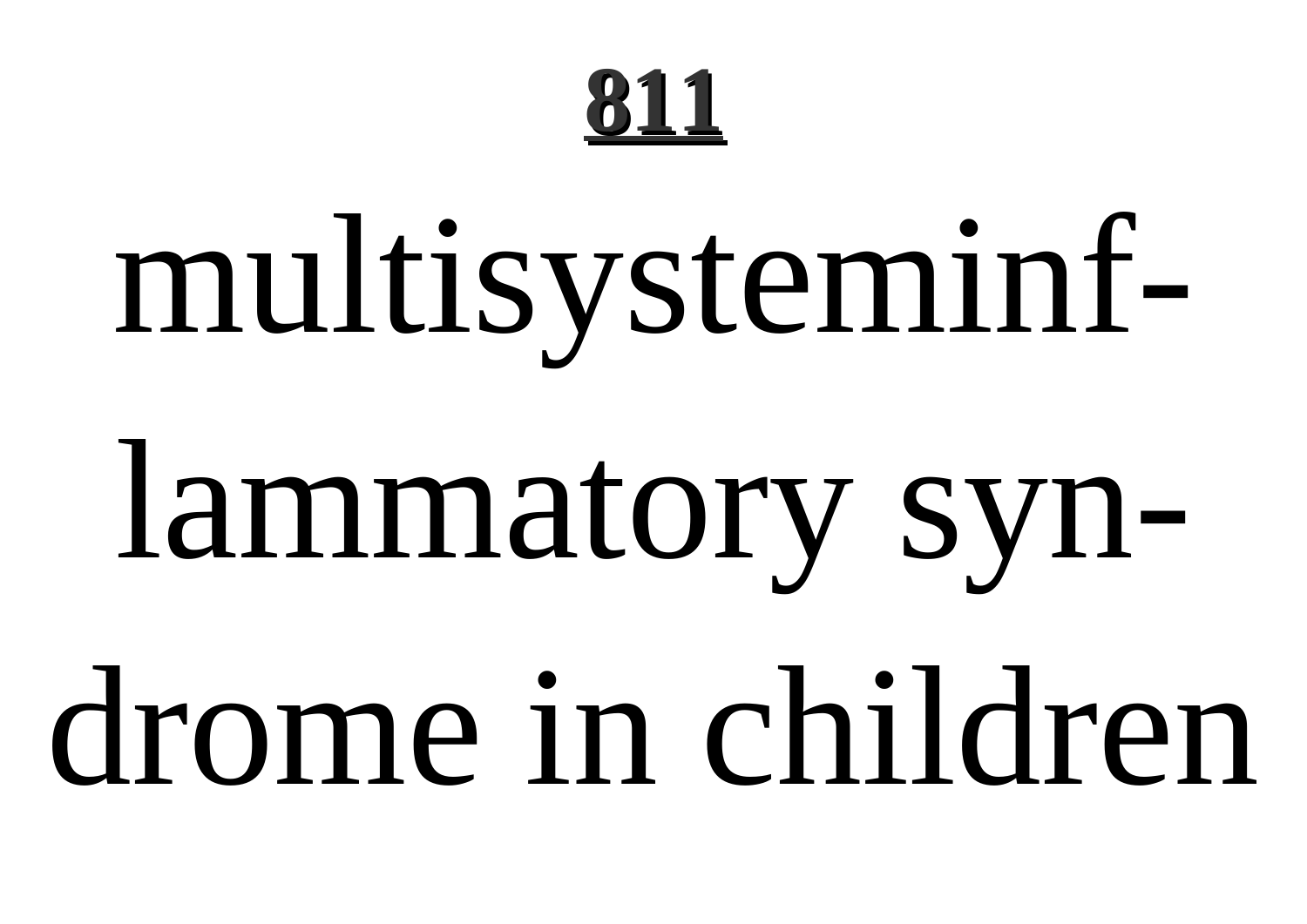

#### muscular sarcoi-

dosis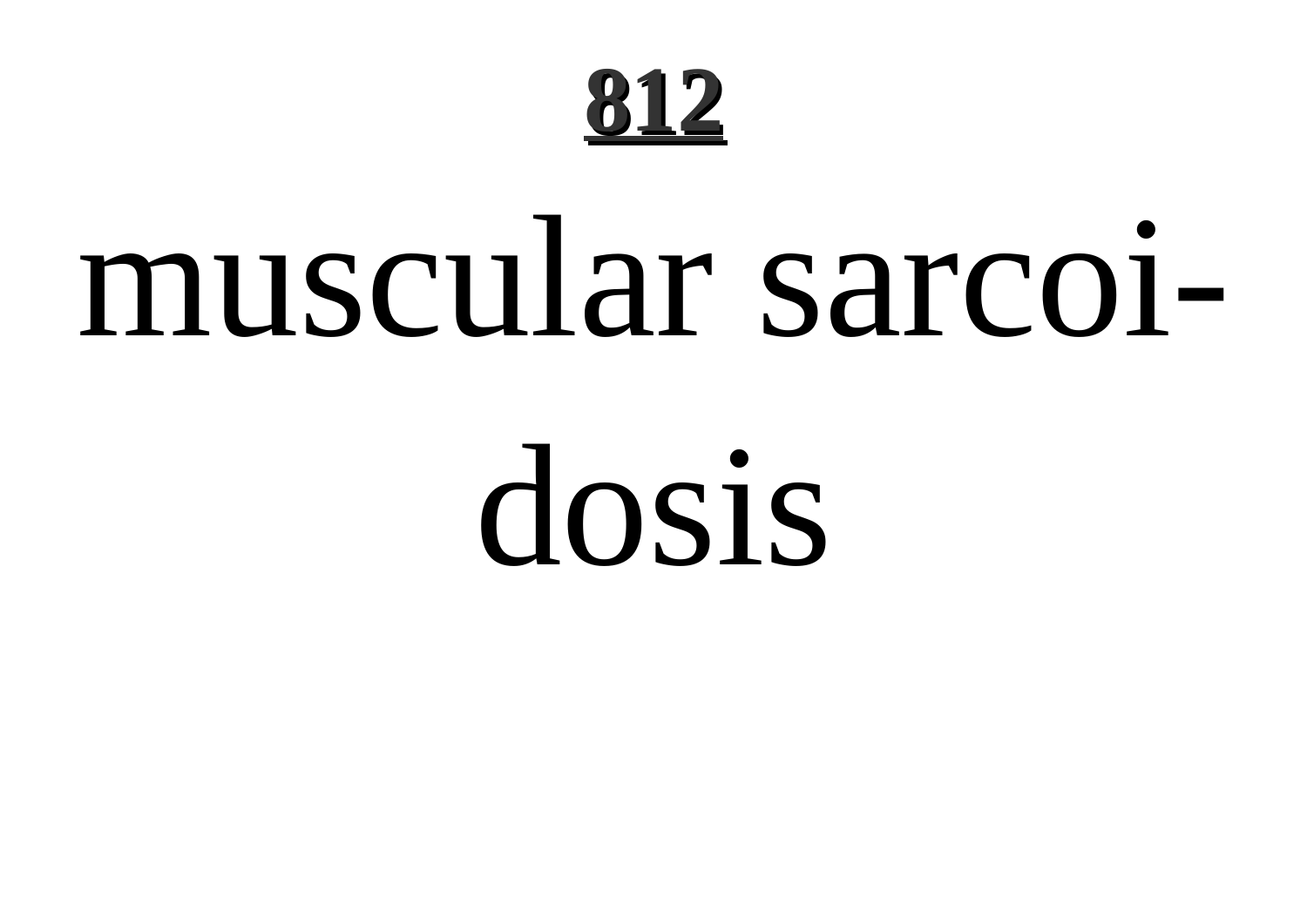

## myasthenia gra-

#### vis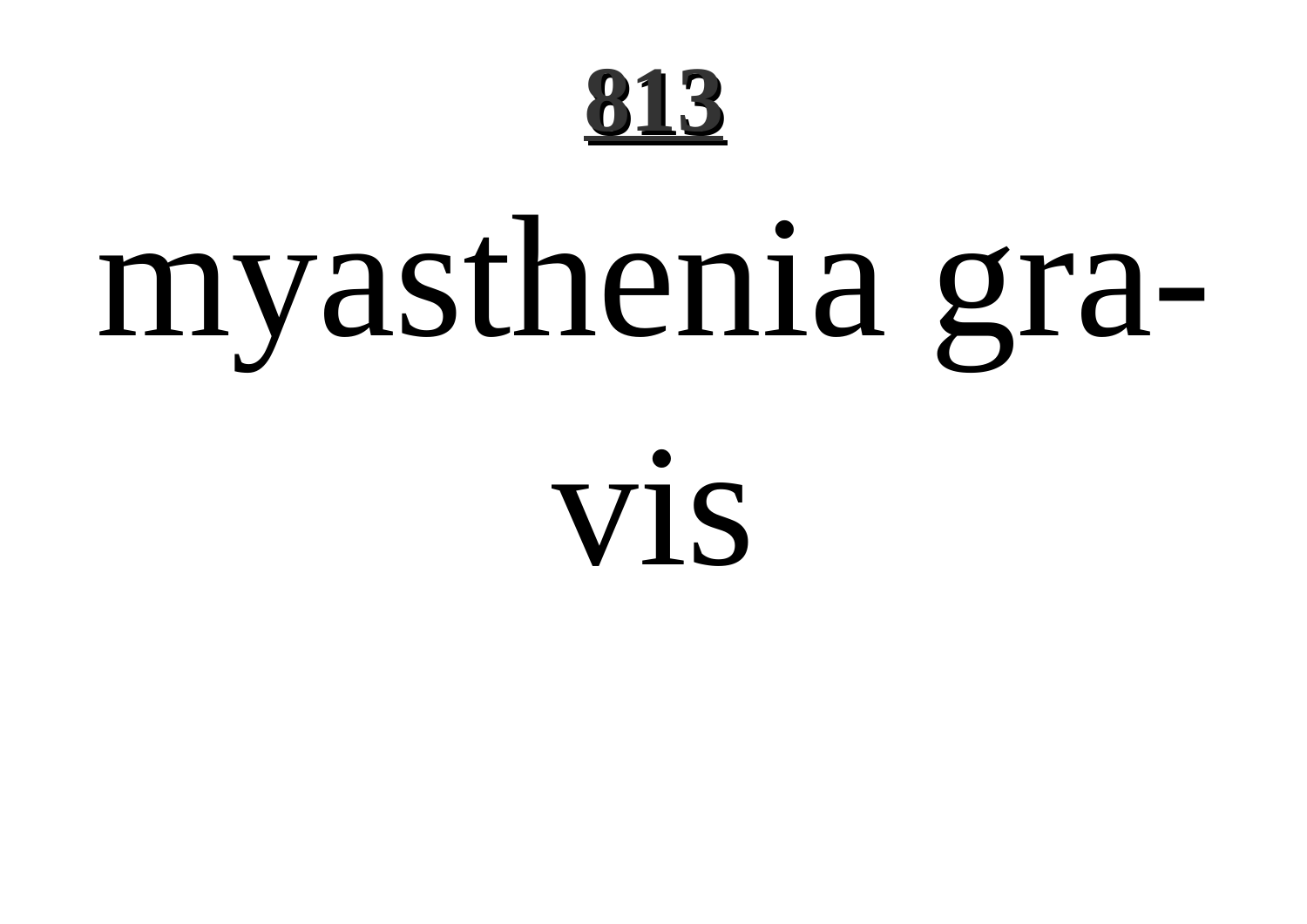

### myastheniagravis

crisis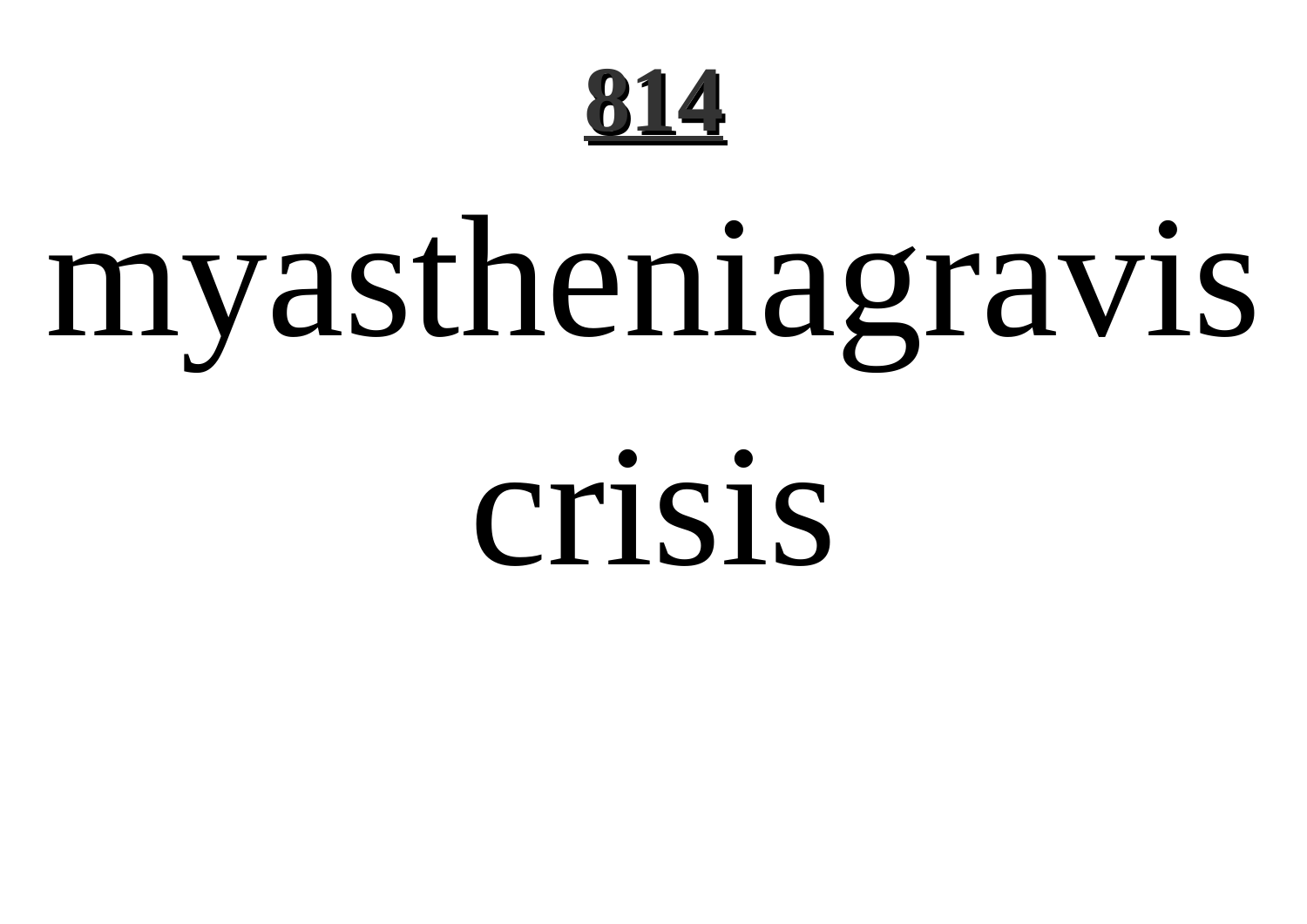#### 815

### myasthenia gra-

#### vis neonatal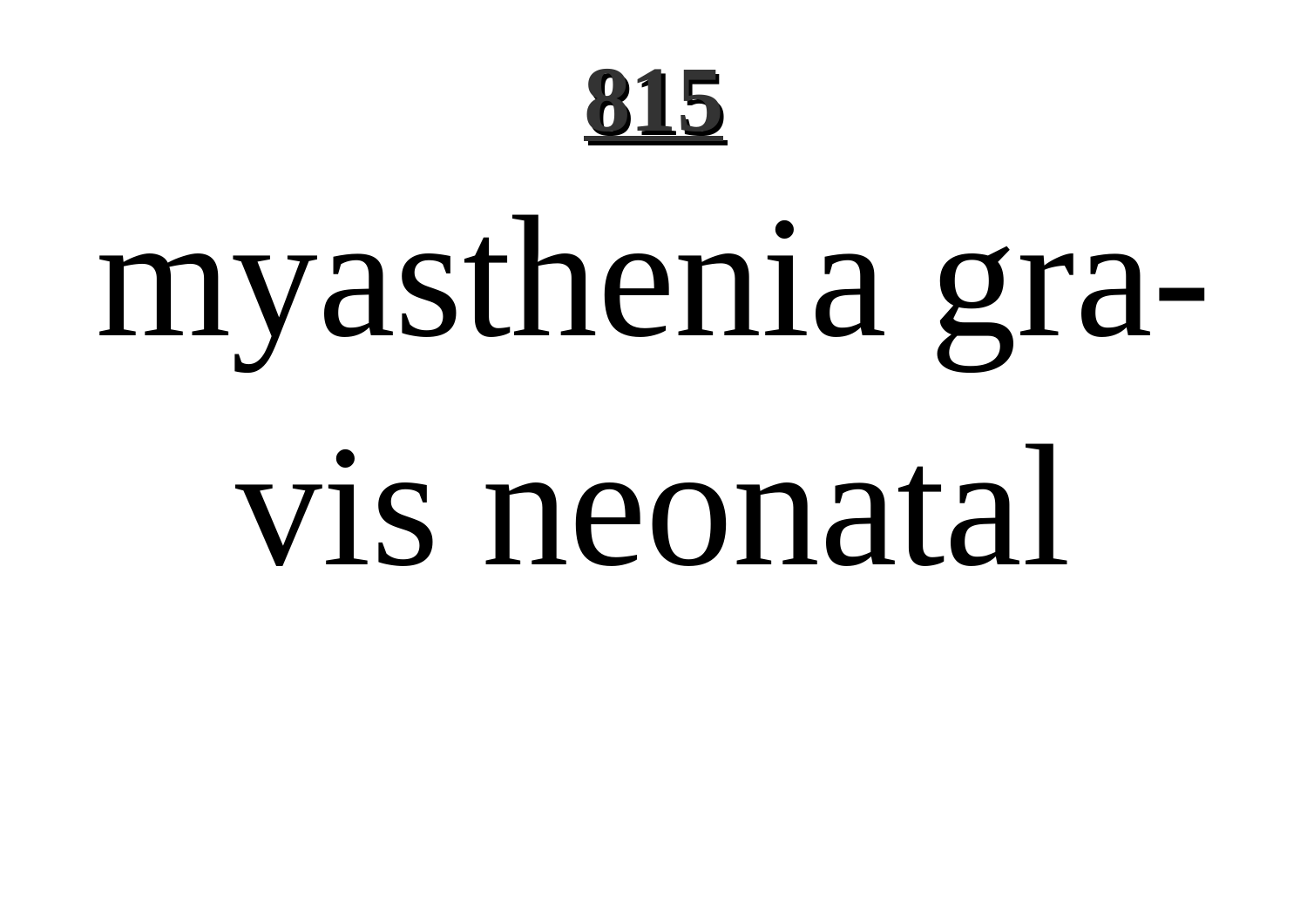

## myasthenic syn-

drome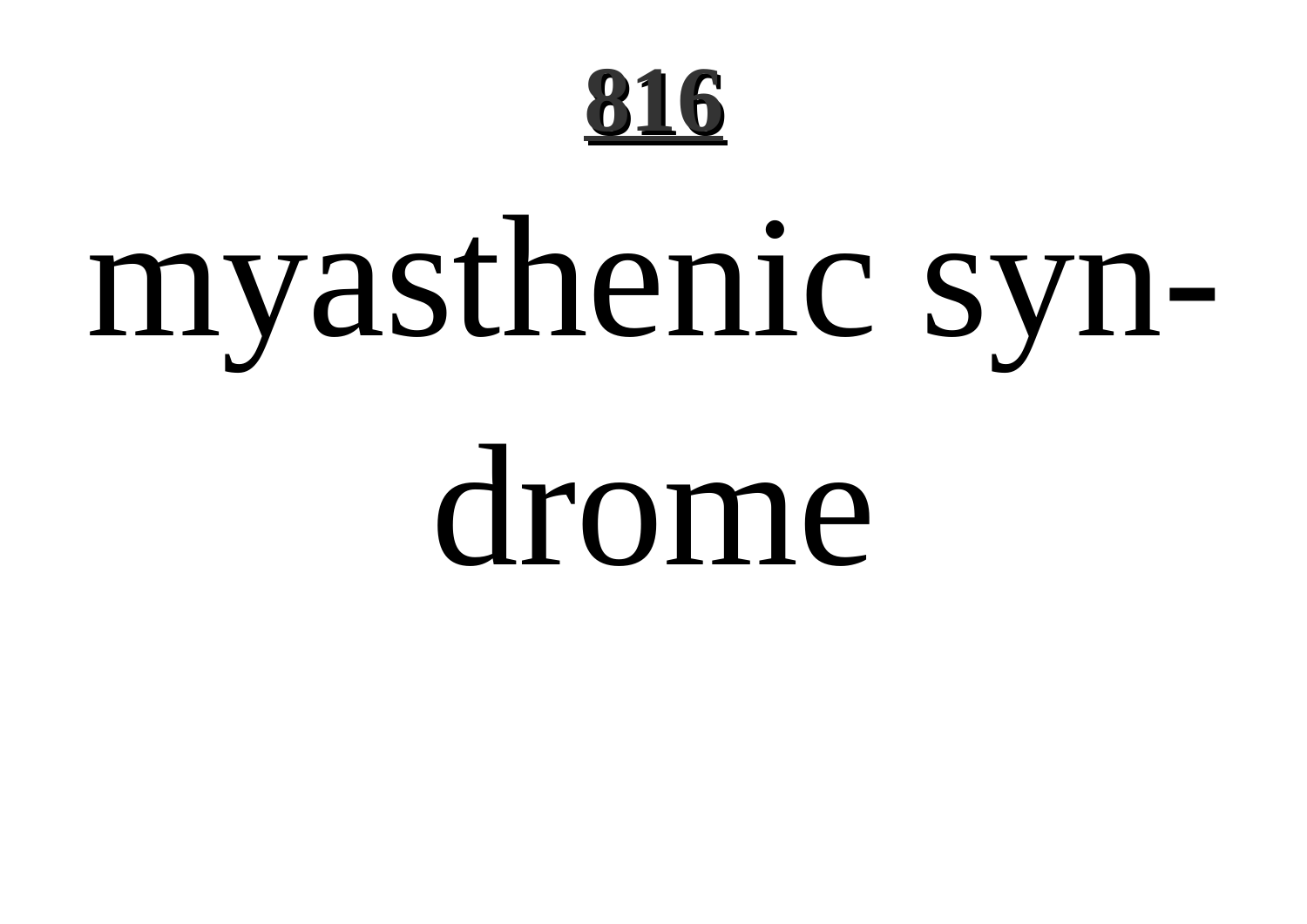#### 817

### myelitis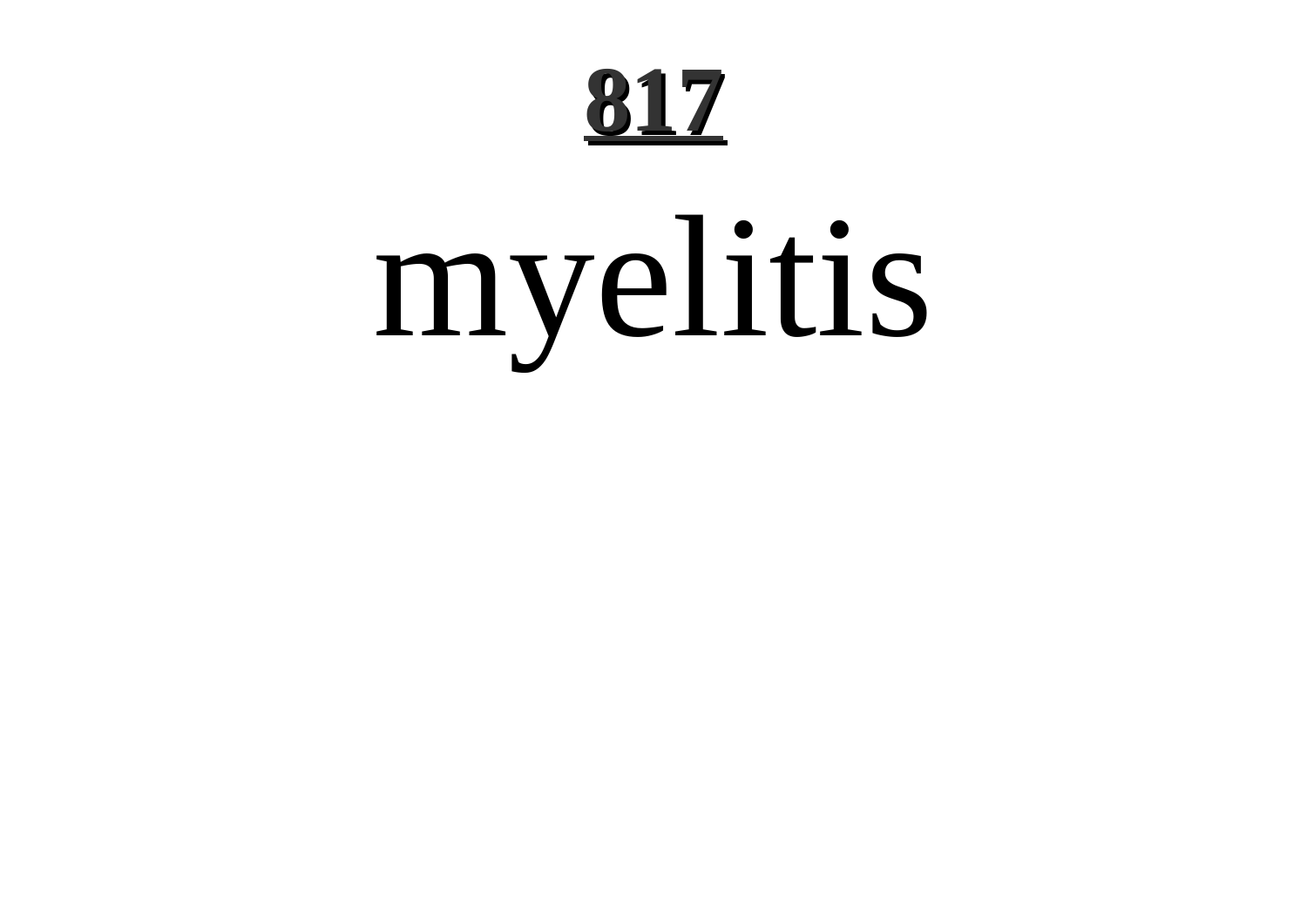

## myelitistransver-

#### **Se**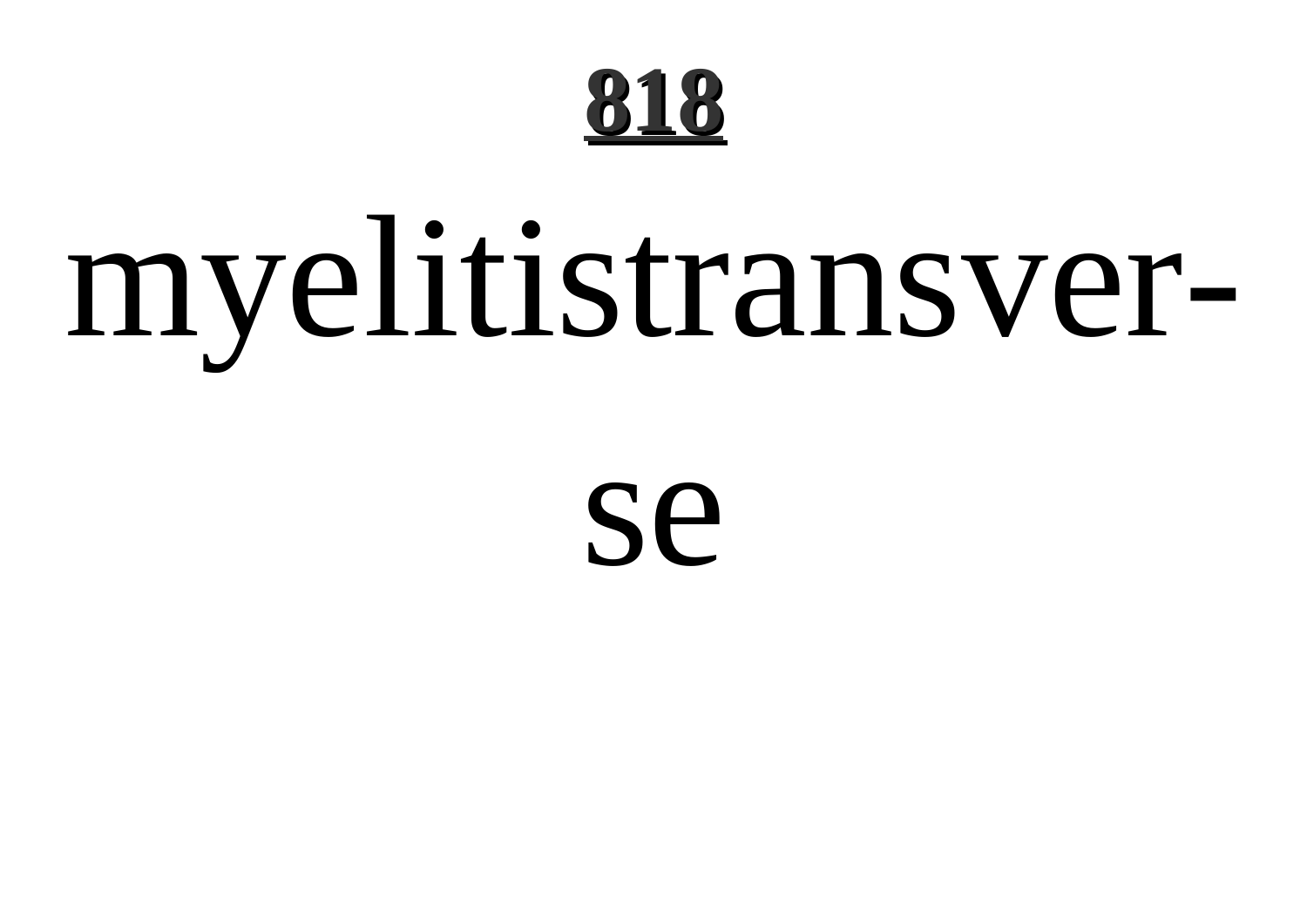

## myocardial in-

#### farction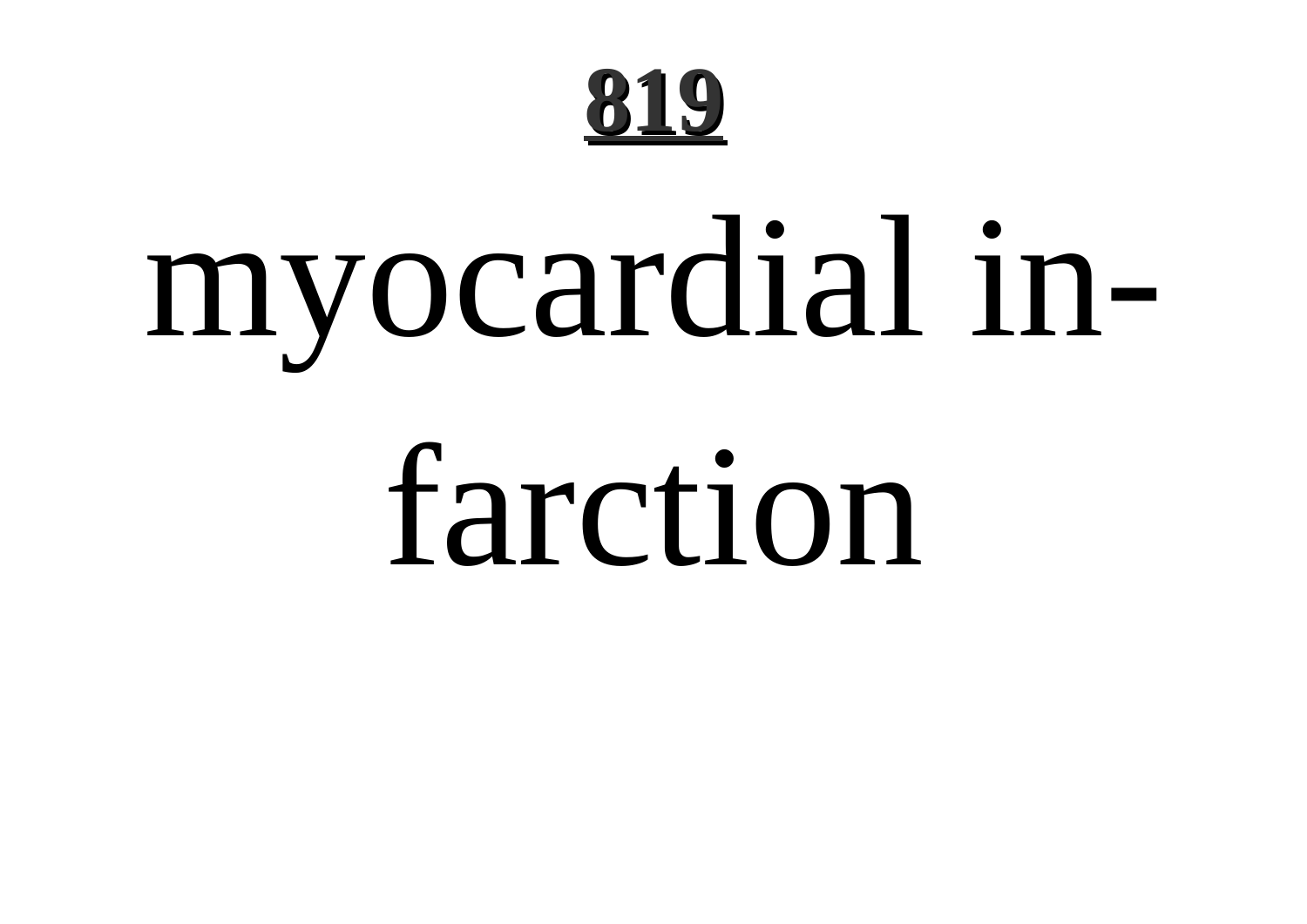

#### myocarditis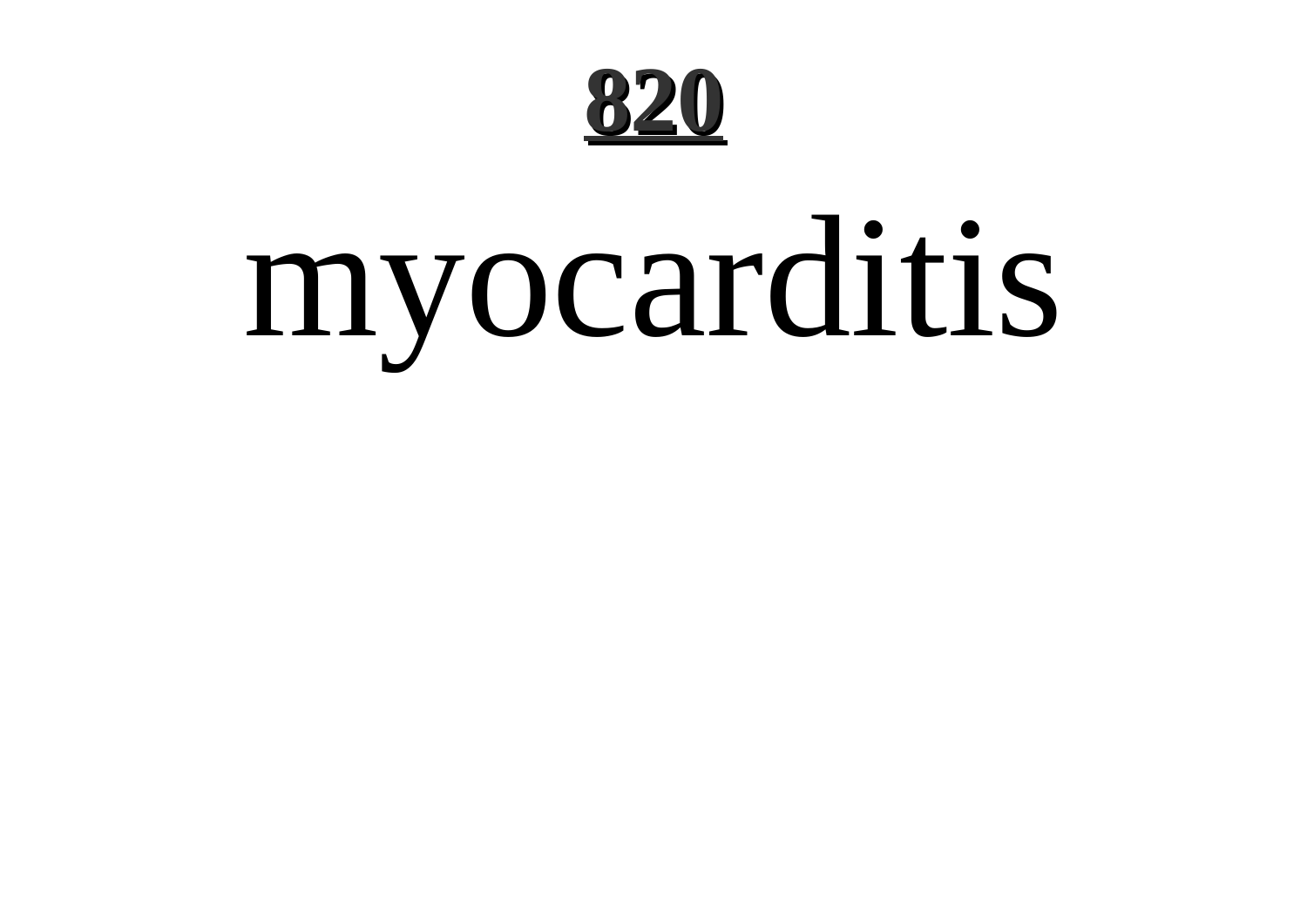

### myocarditis post

#### infection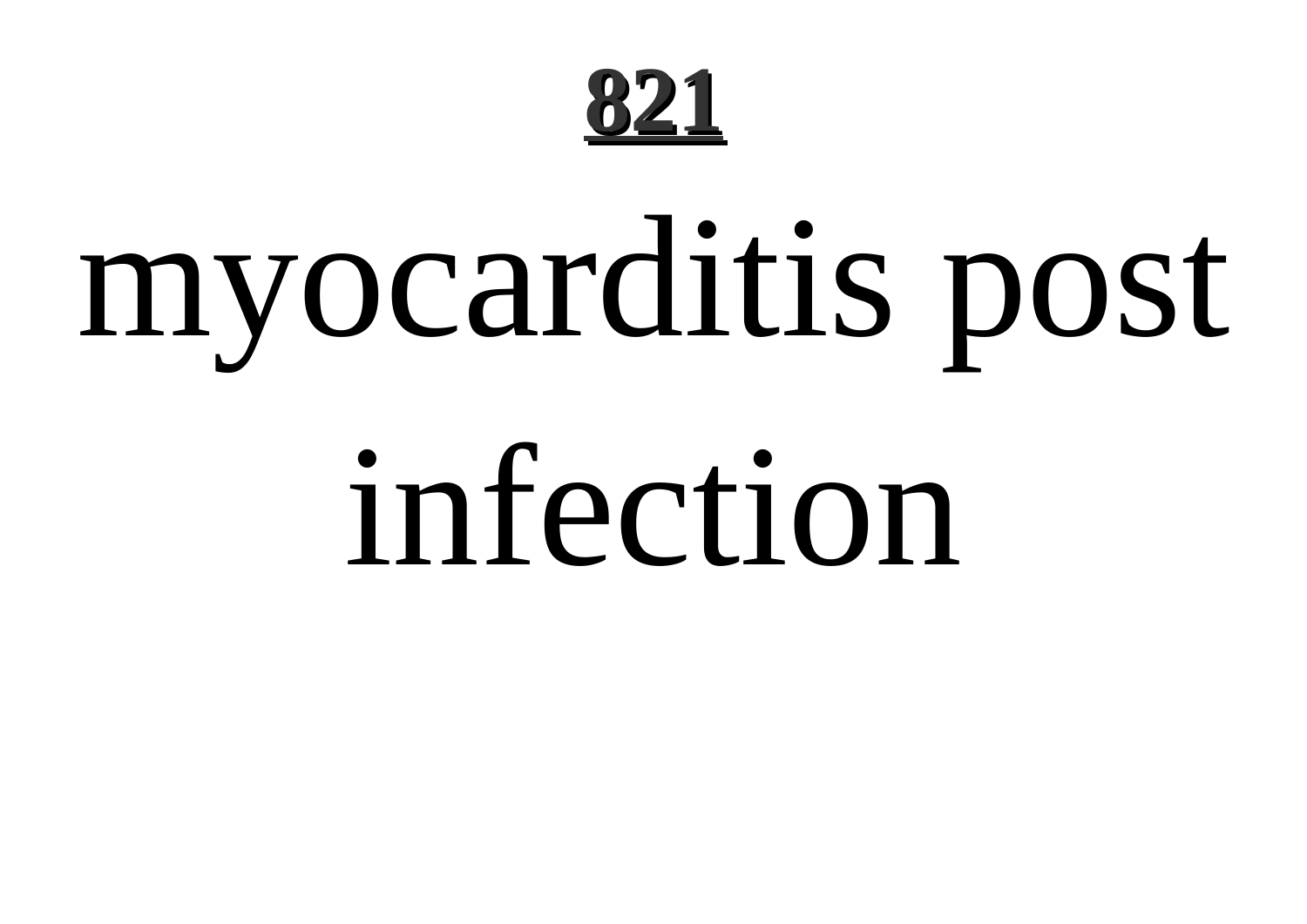

## myoclonicepilep-

SV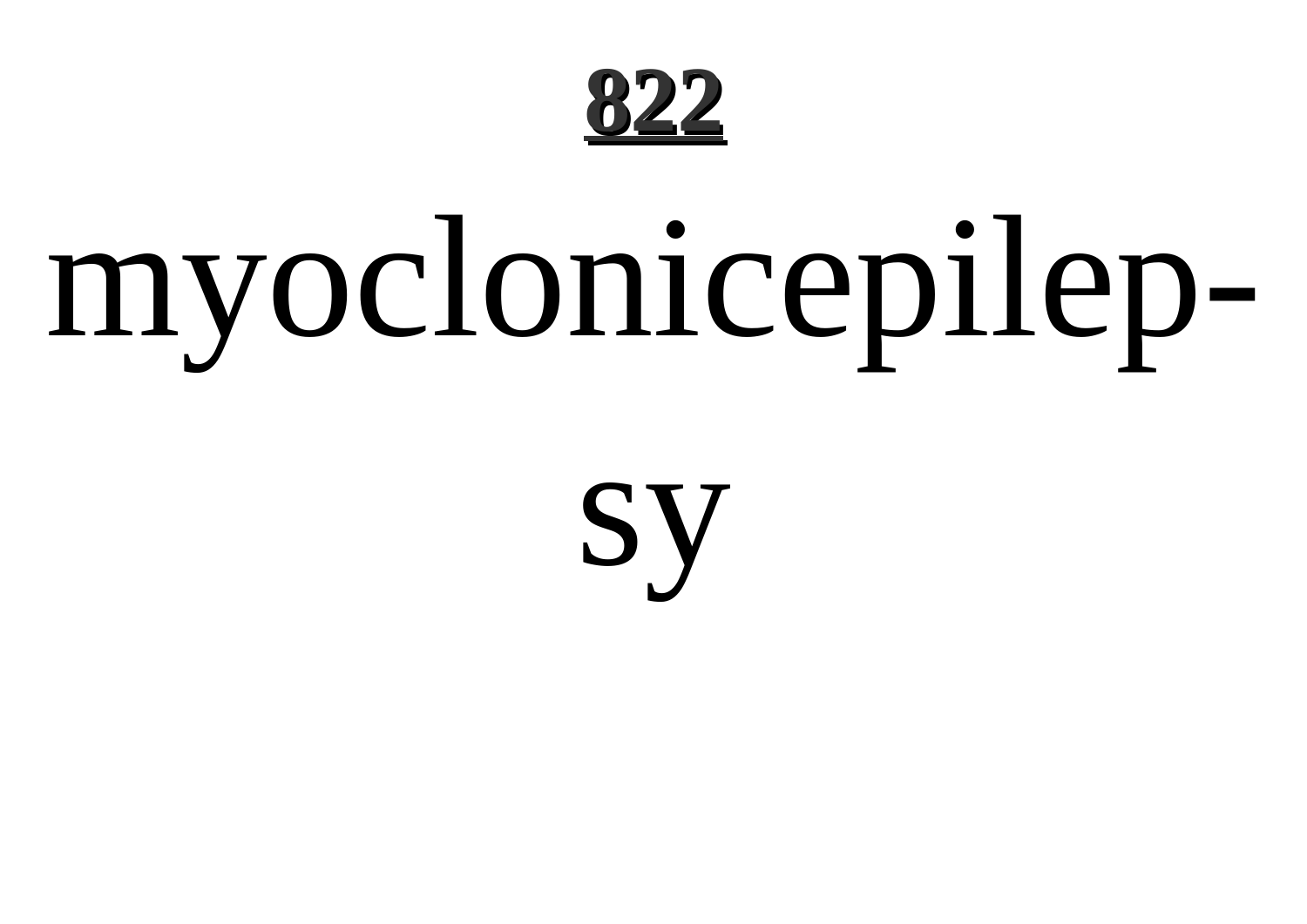

### myoclonic epi-

# lepsy and ragged-red fibres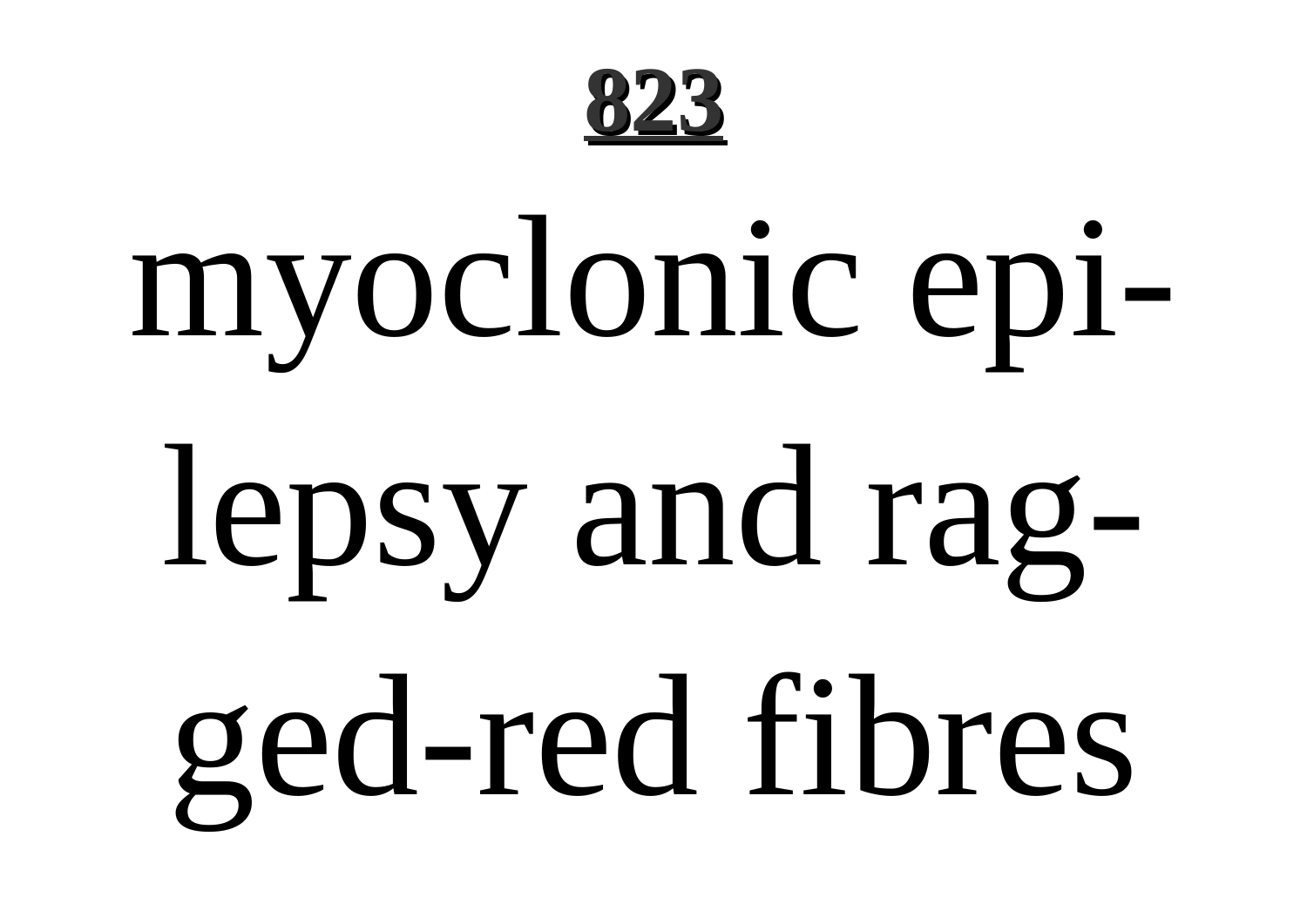824

### myokymia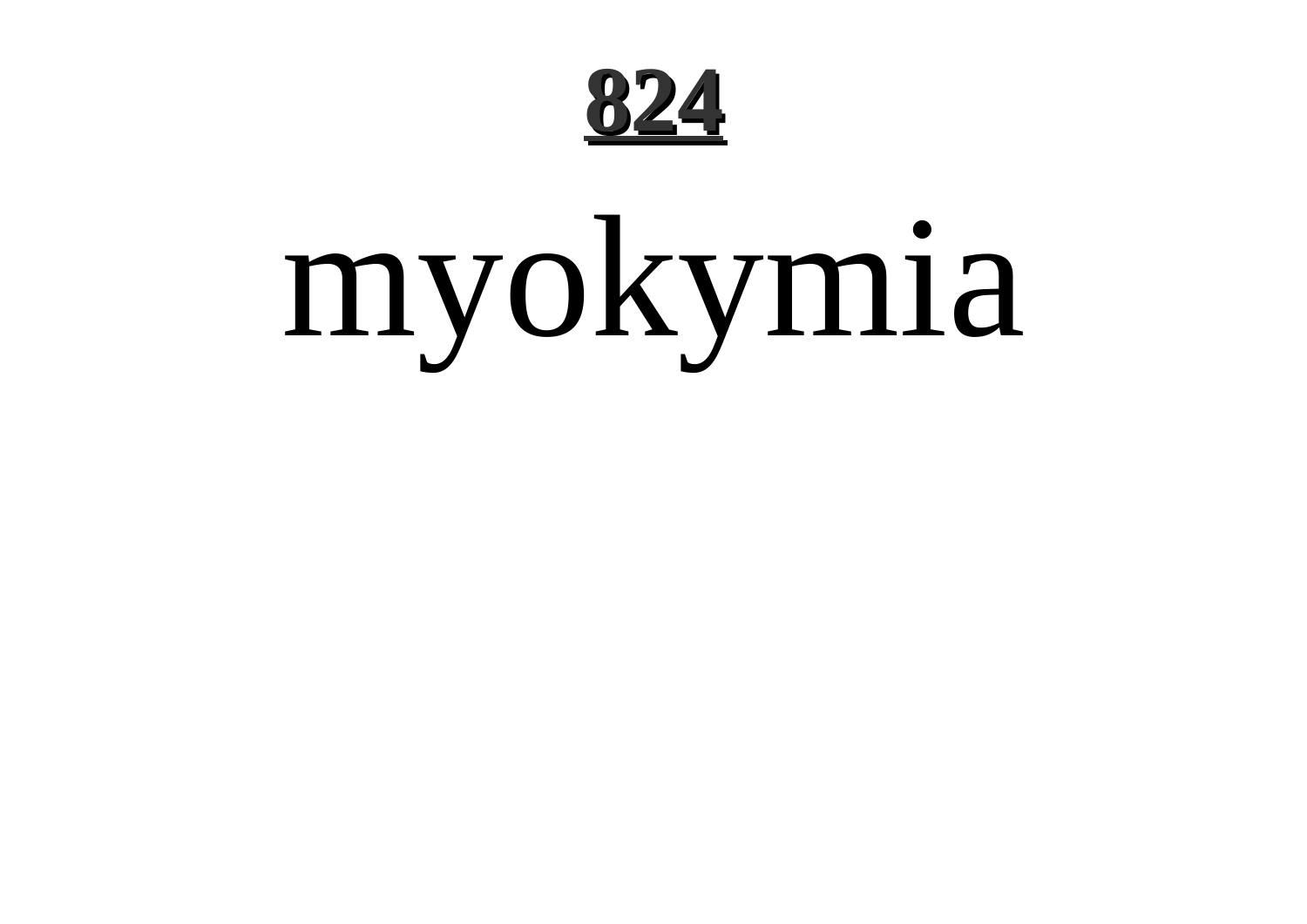**825**

#### myositis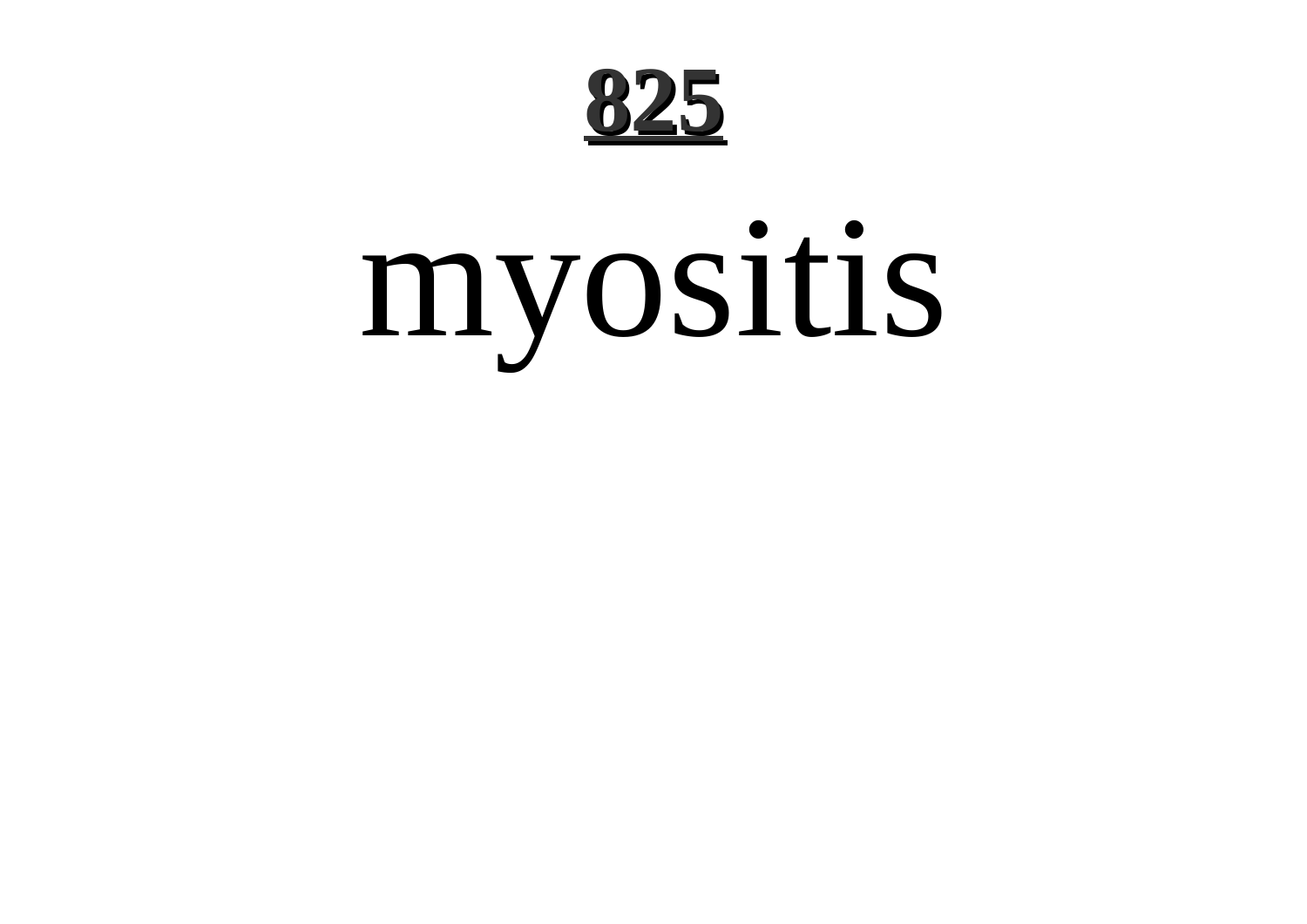

#### narcolepsy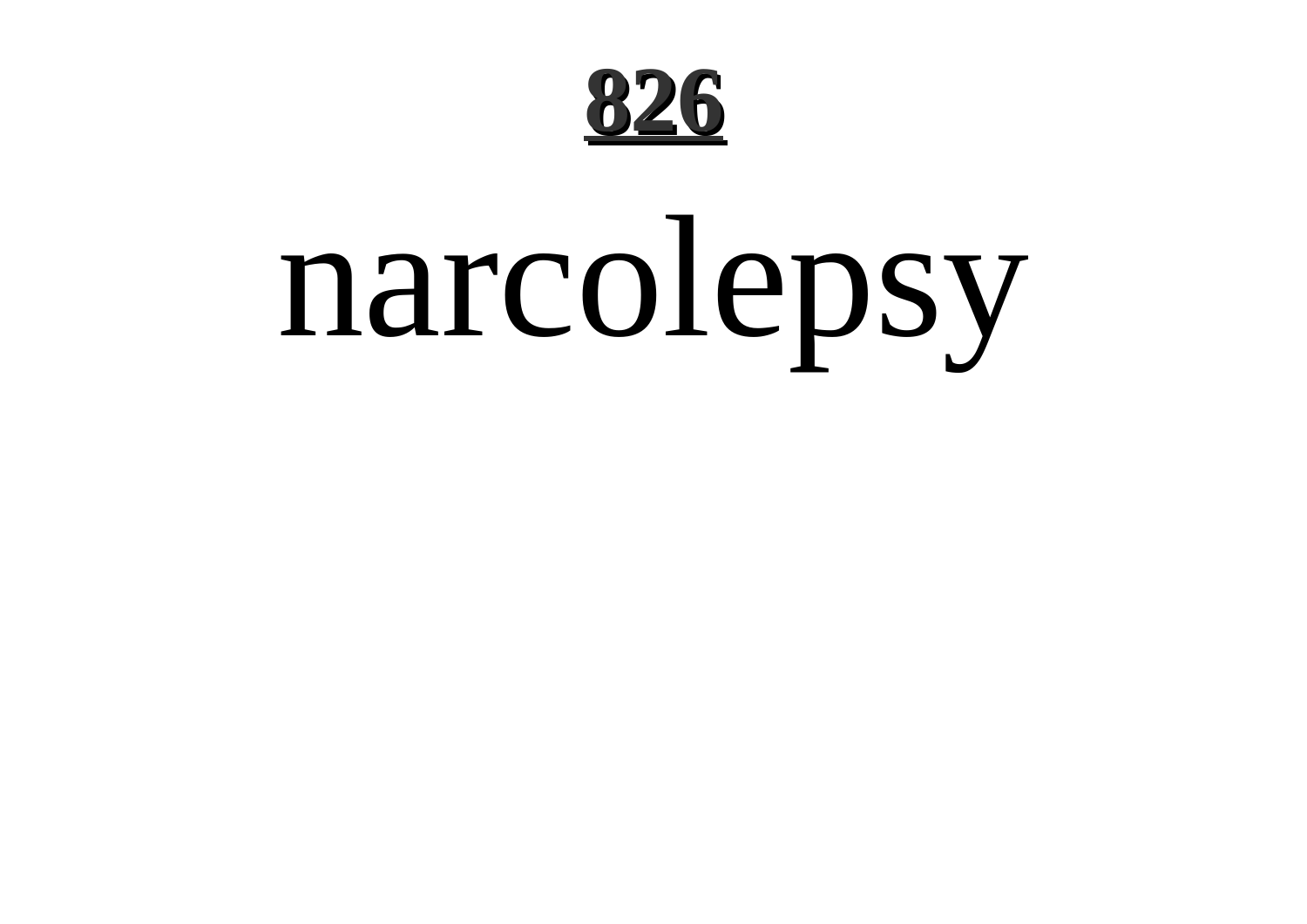

## nasalherpes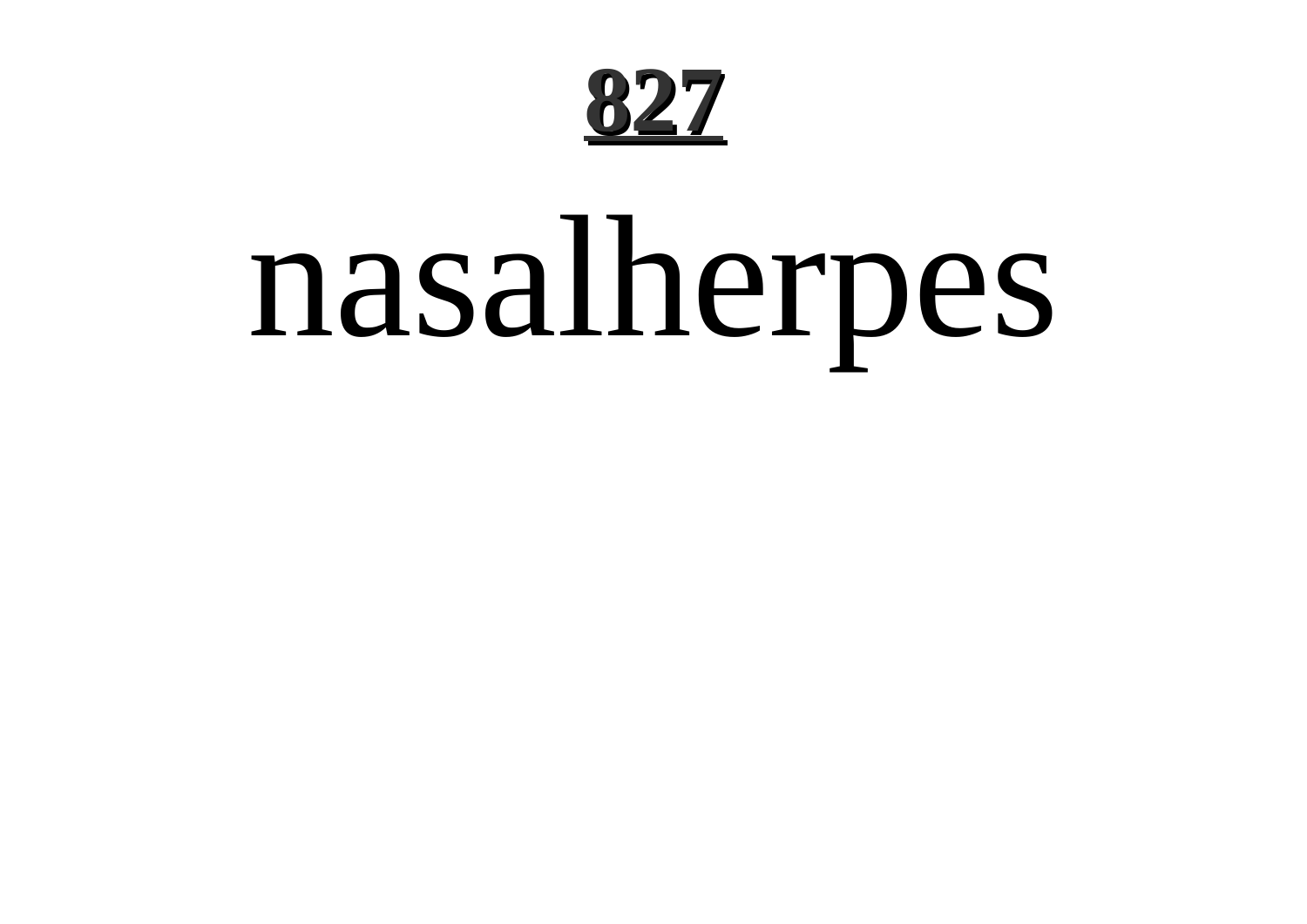

#### nasal obstruction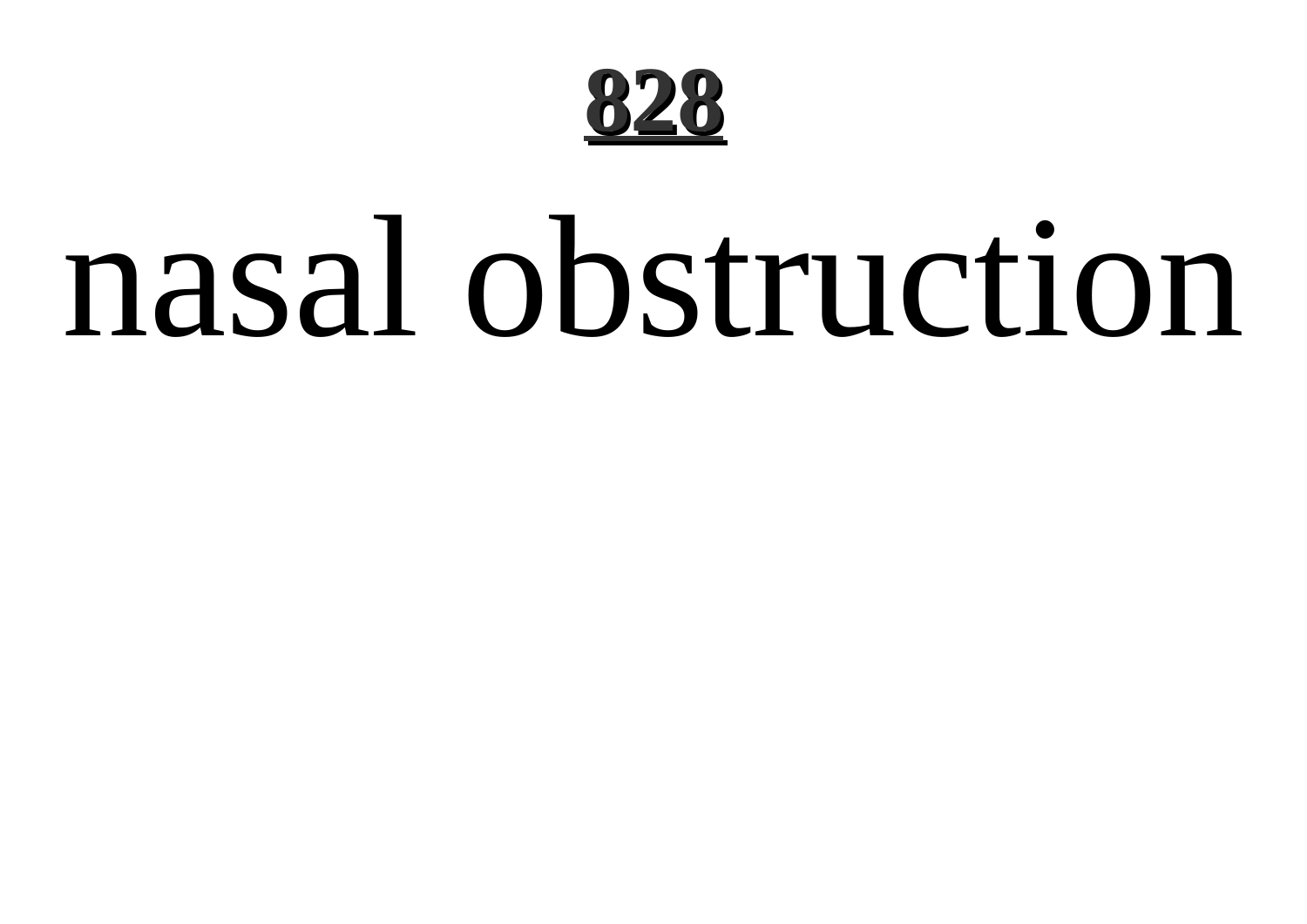

### necrotising her-

### petic retinopathy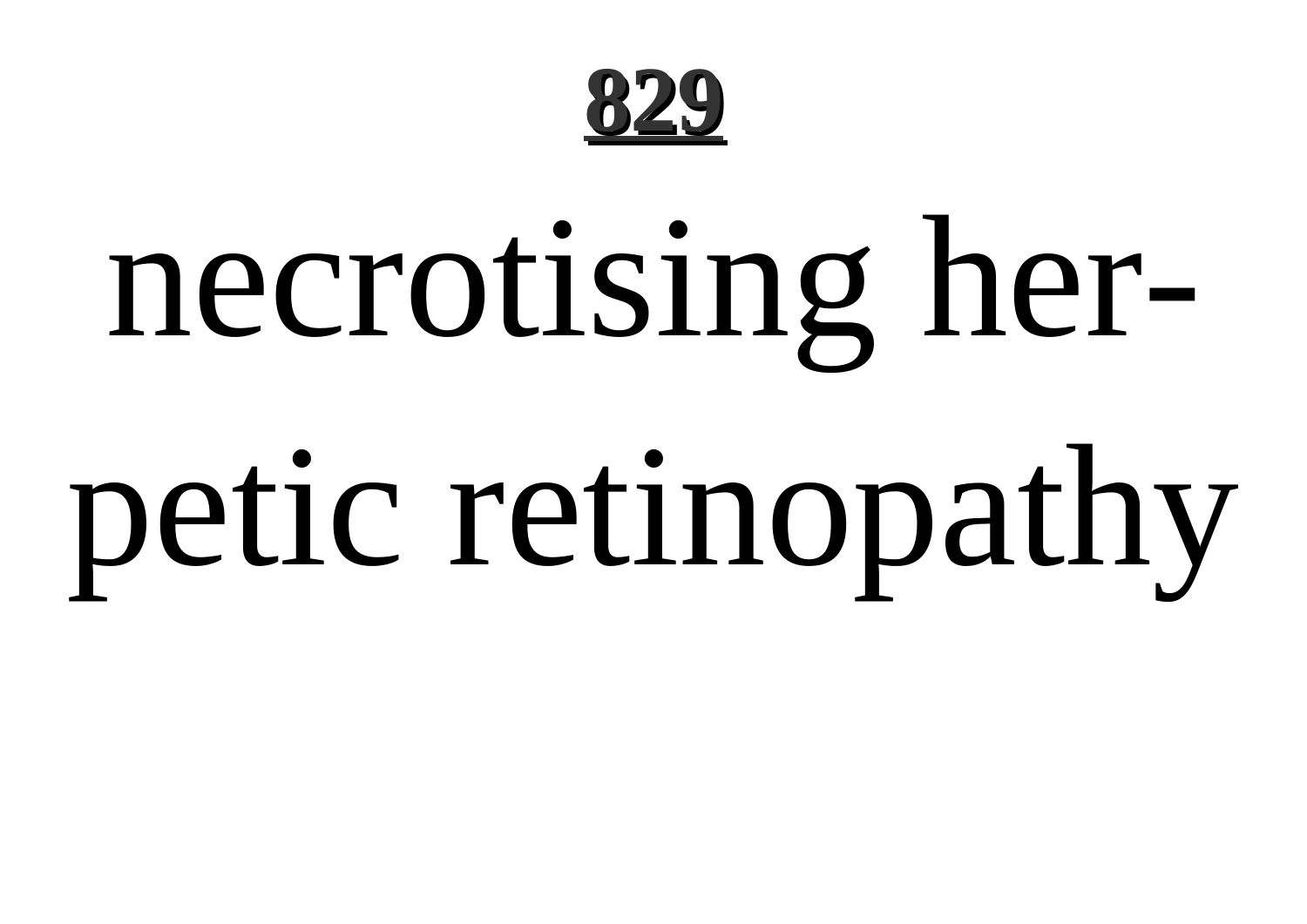

#### neonatal crohn's

#### disease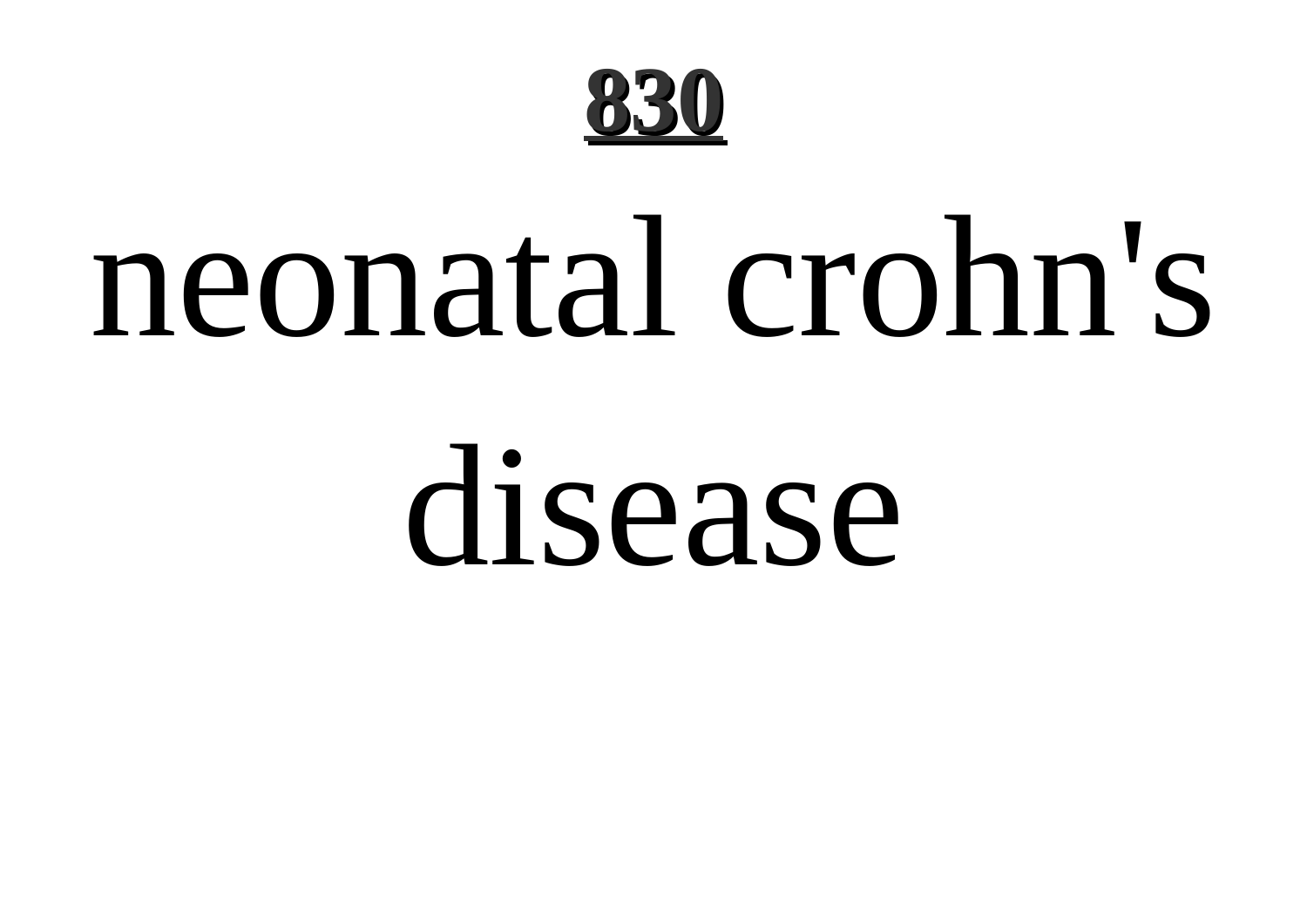

### neonatalepileptic

seizure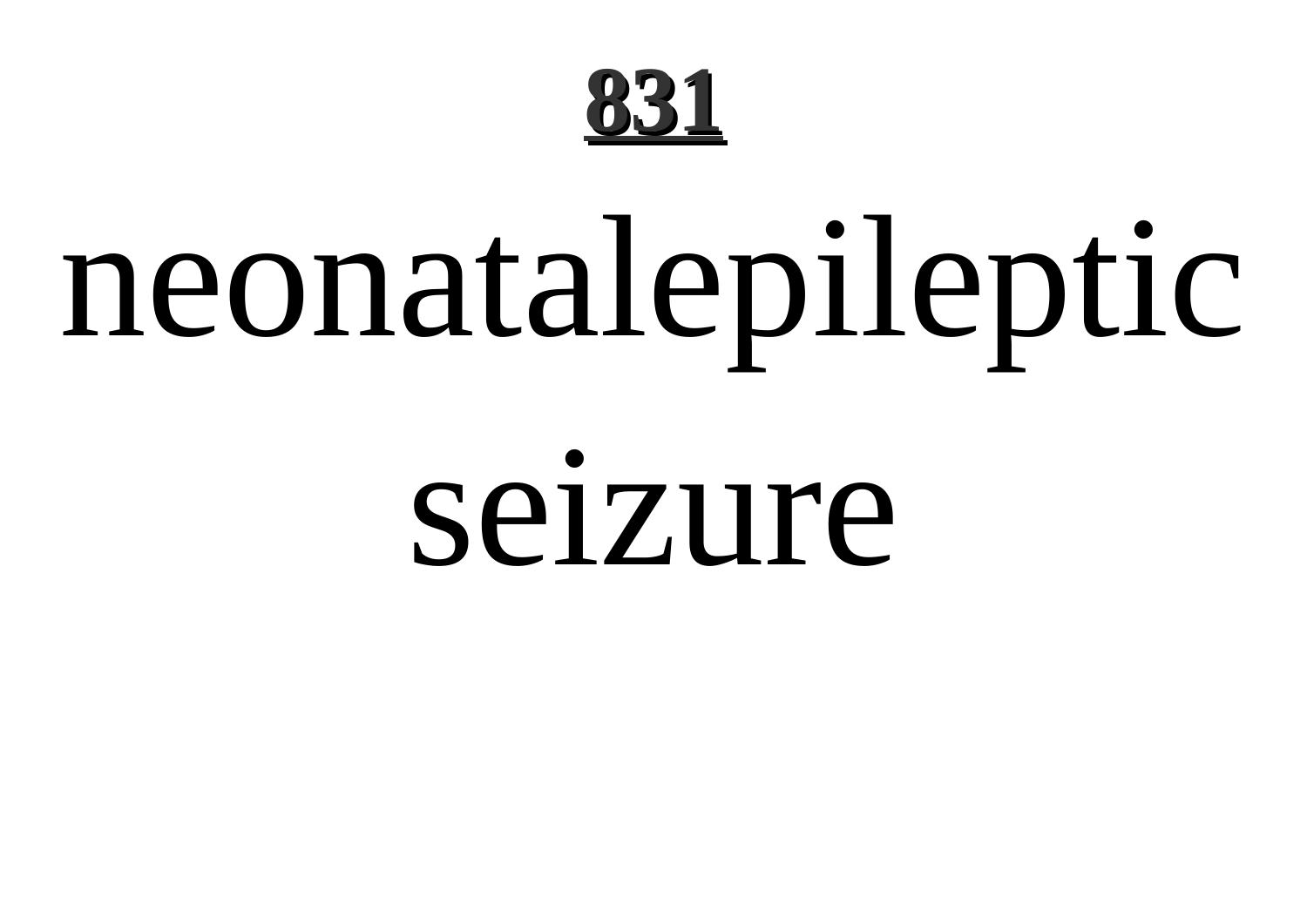

### neonatal lupus

### erythematosus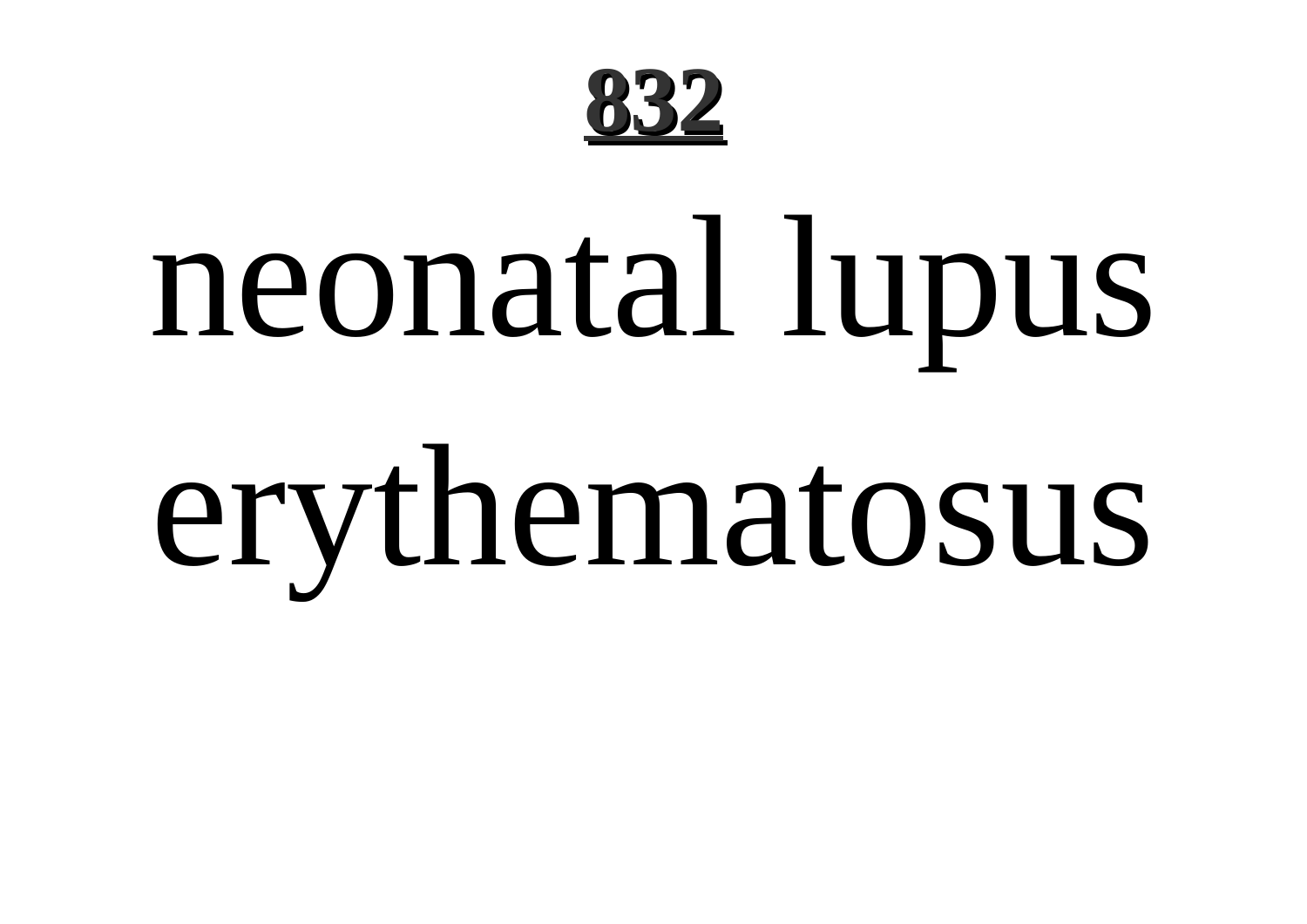

### neonatal mucocutaneous herpe-

### ssimplex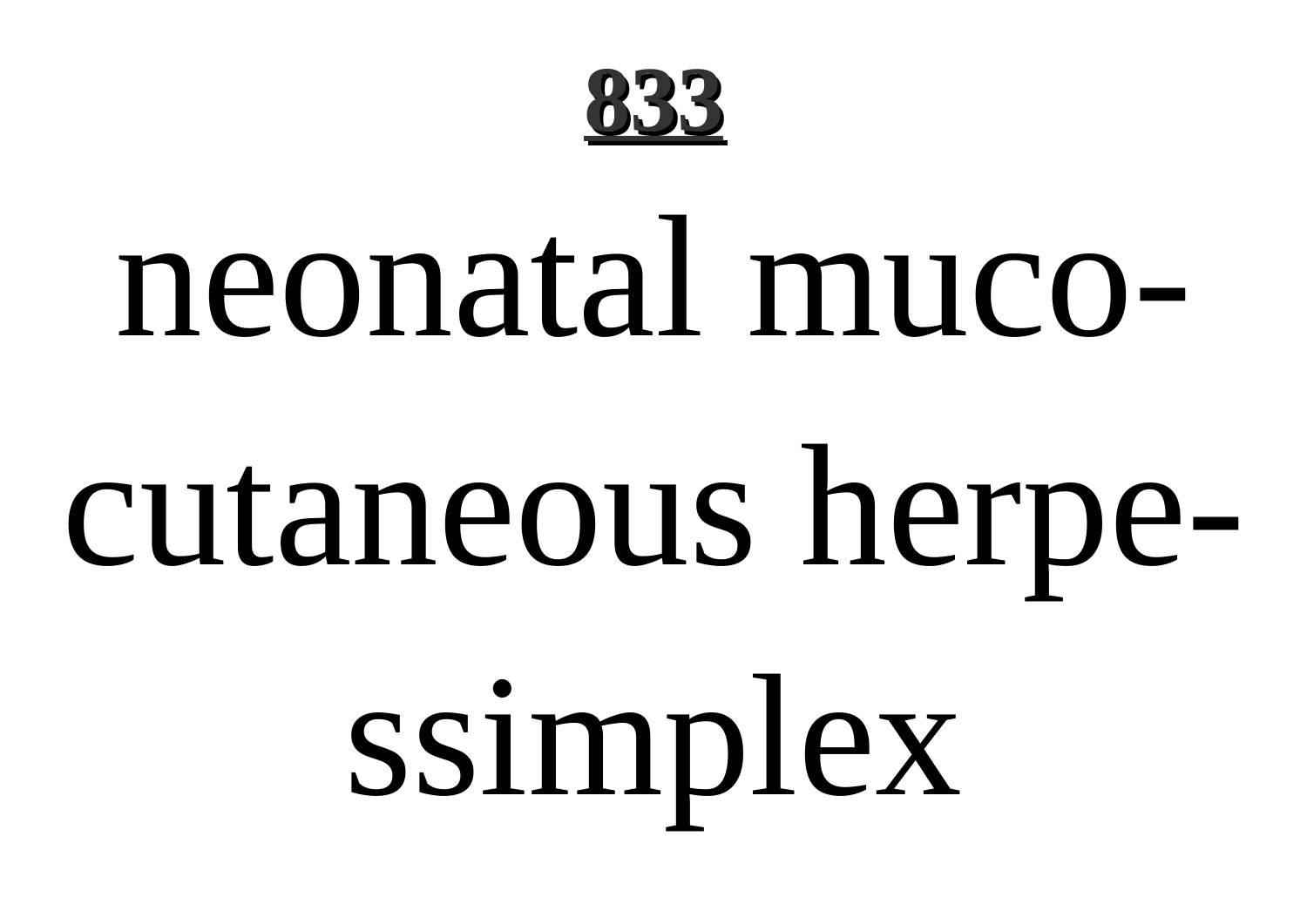

### neonatal pneu-

#### monia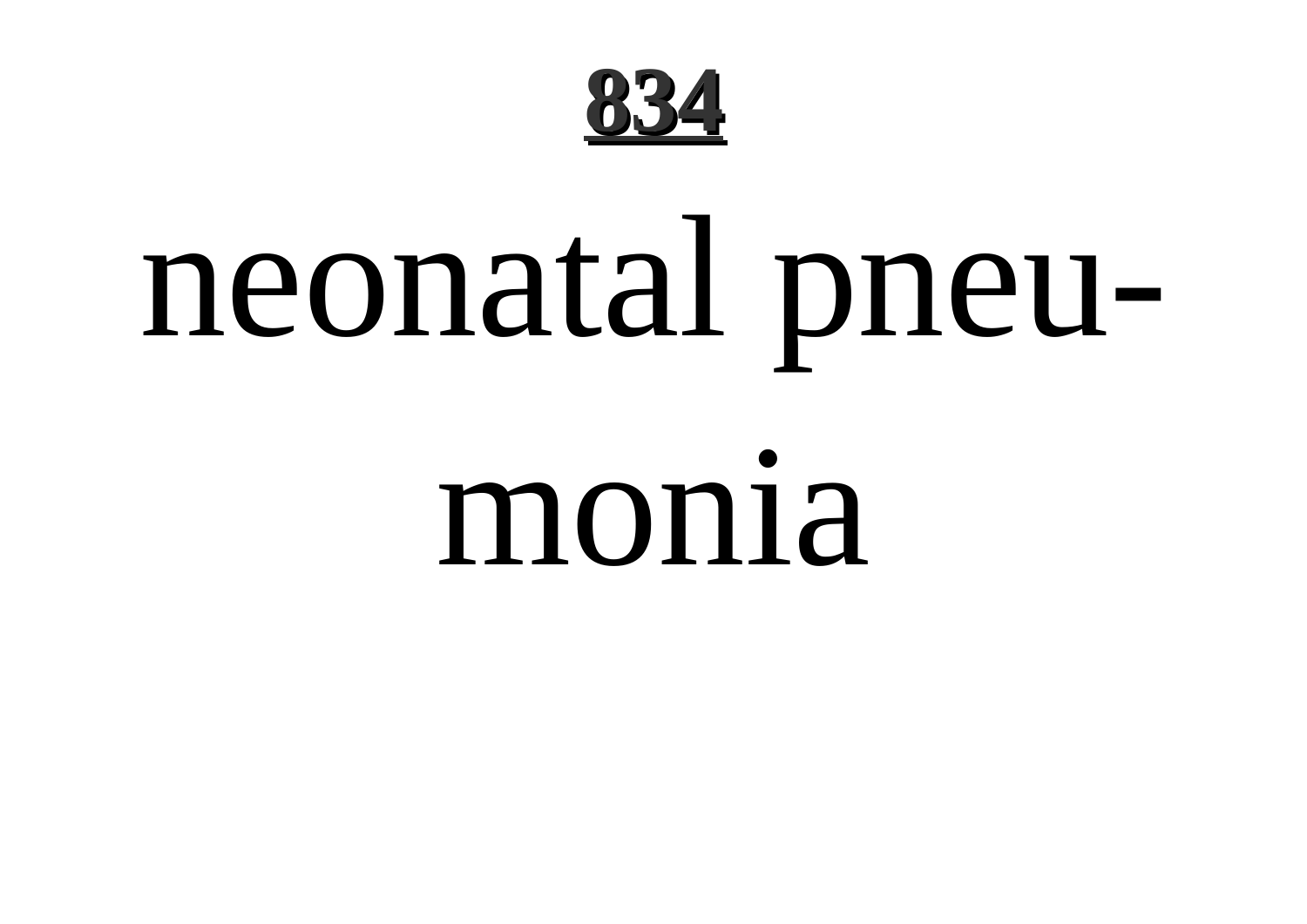

#### neonatal seizure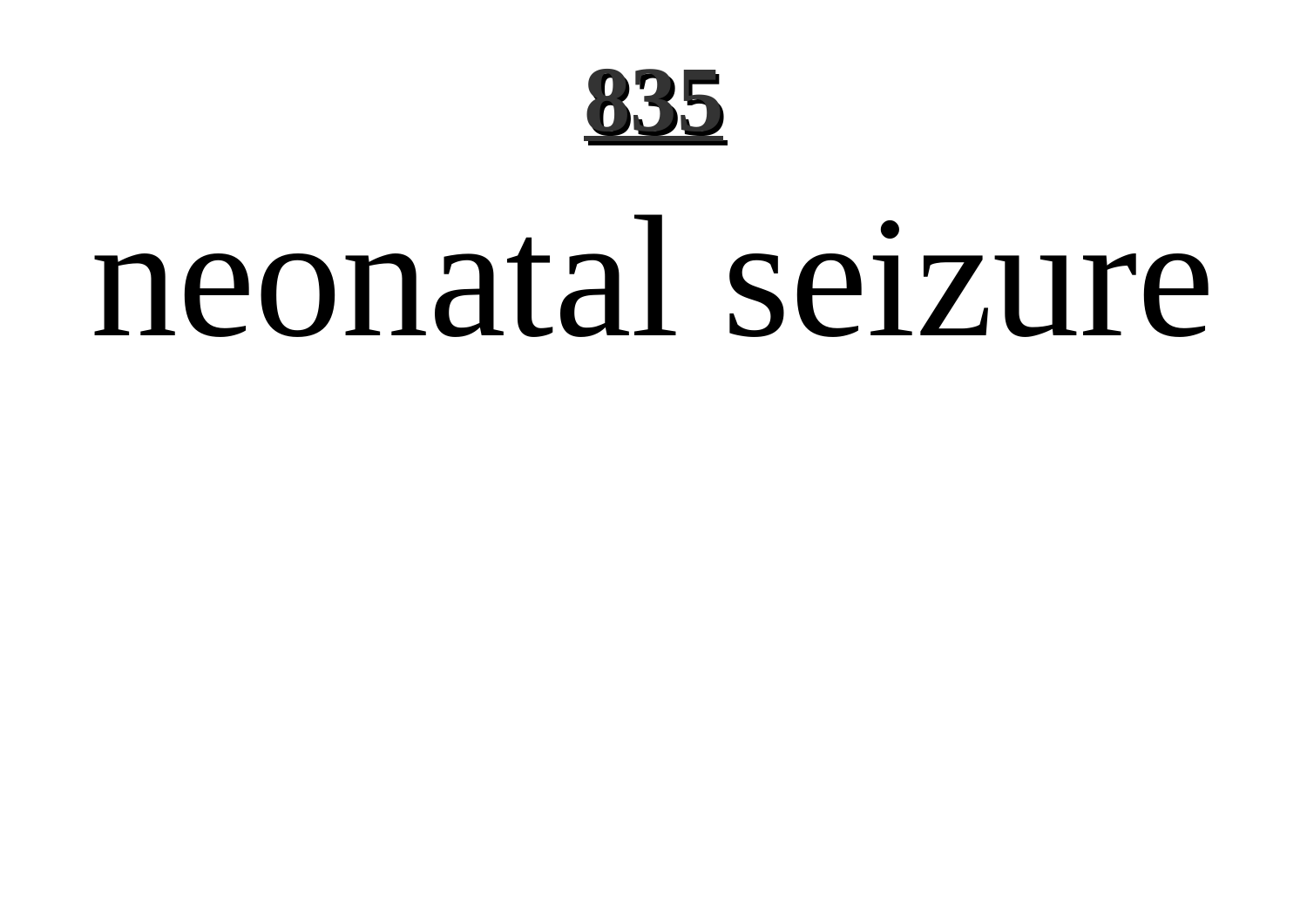

### nephritis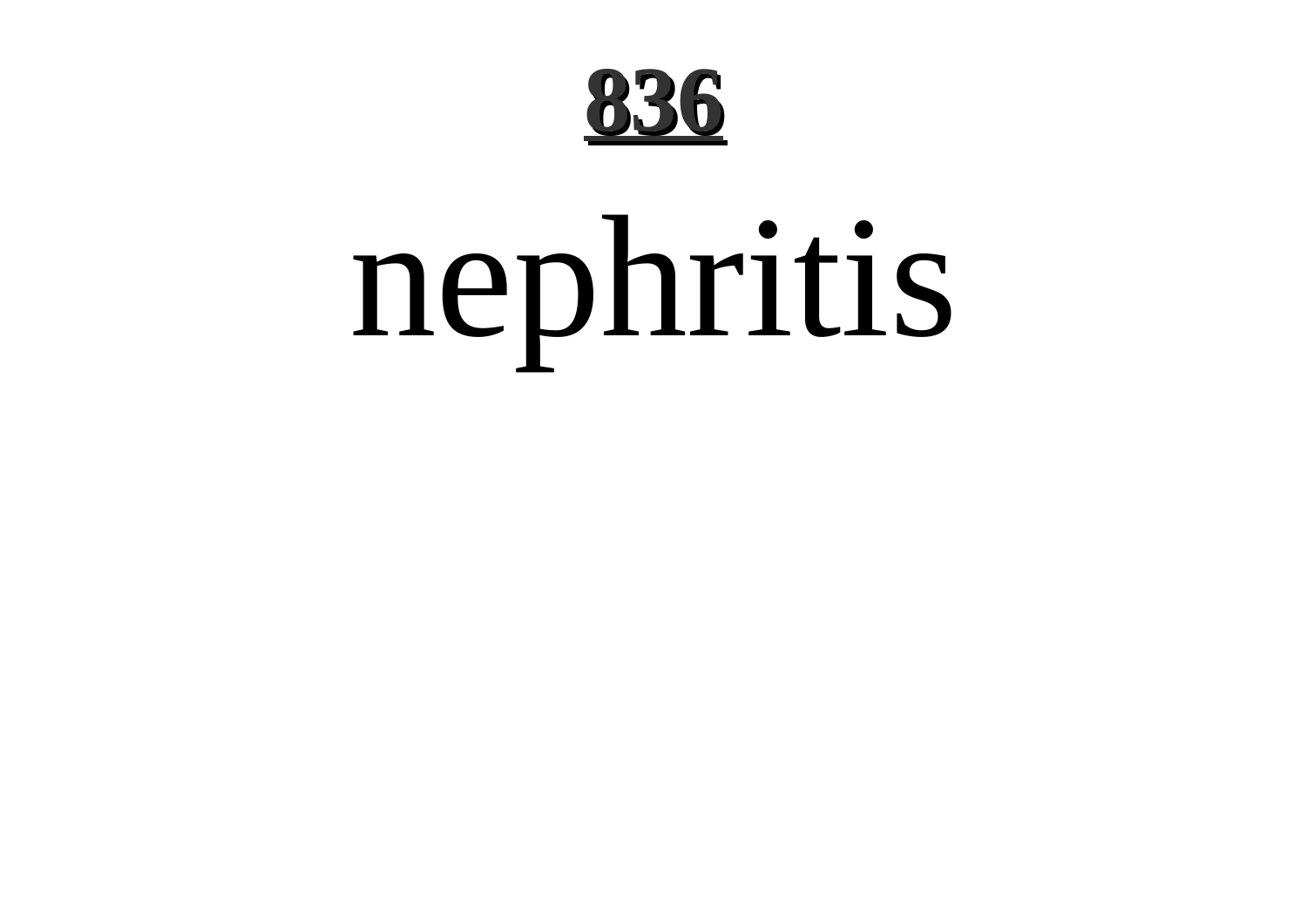

### nephrogenic sy-

#### stemicfibrosis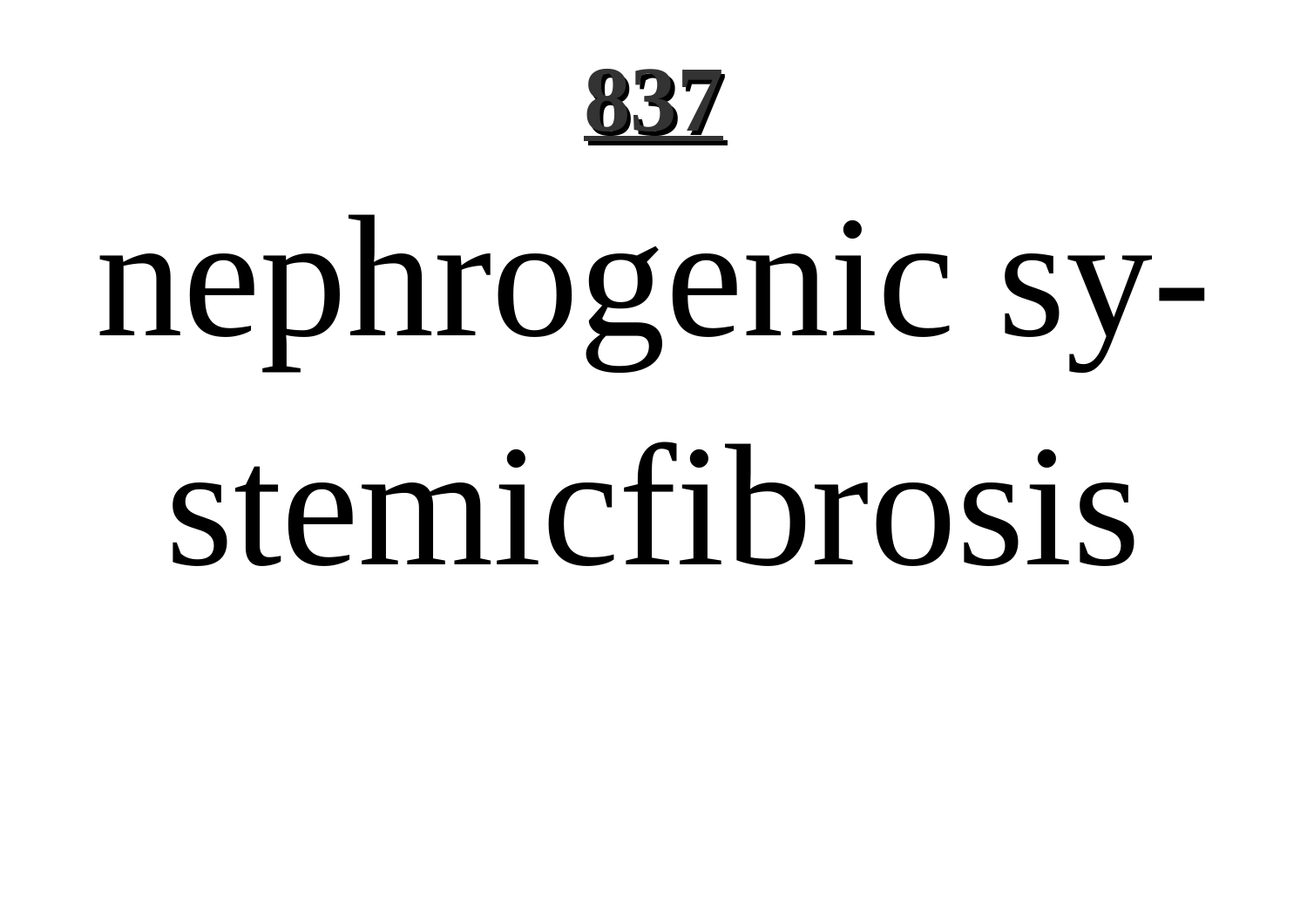

### neuralgic amyo-

trophy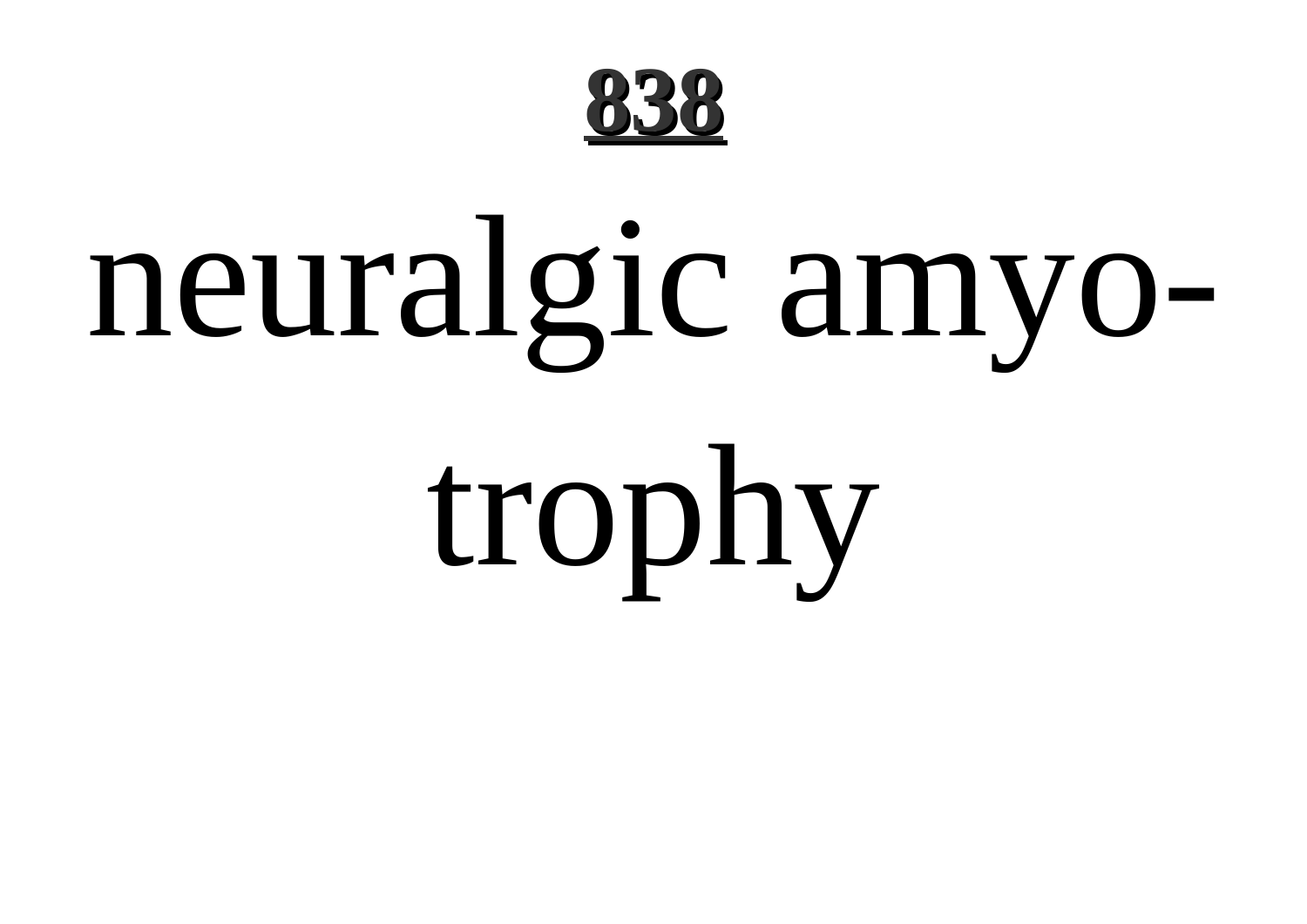

#### neuritis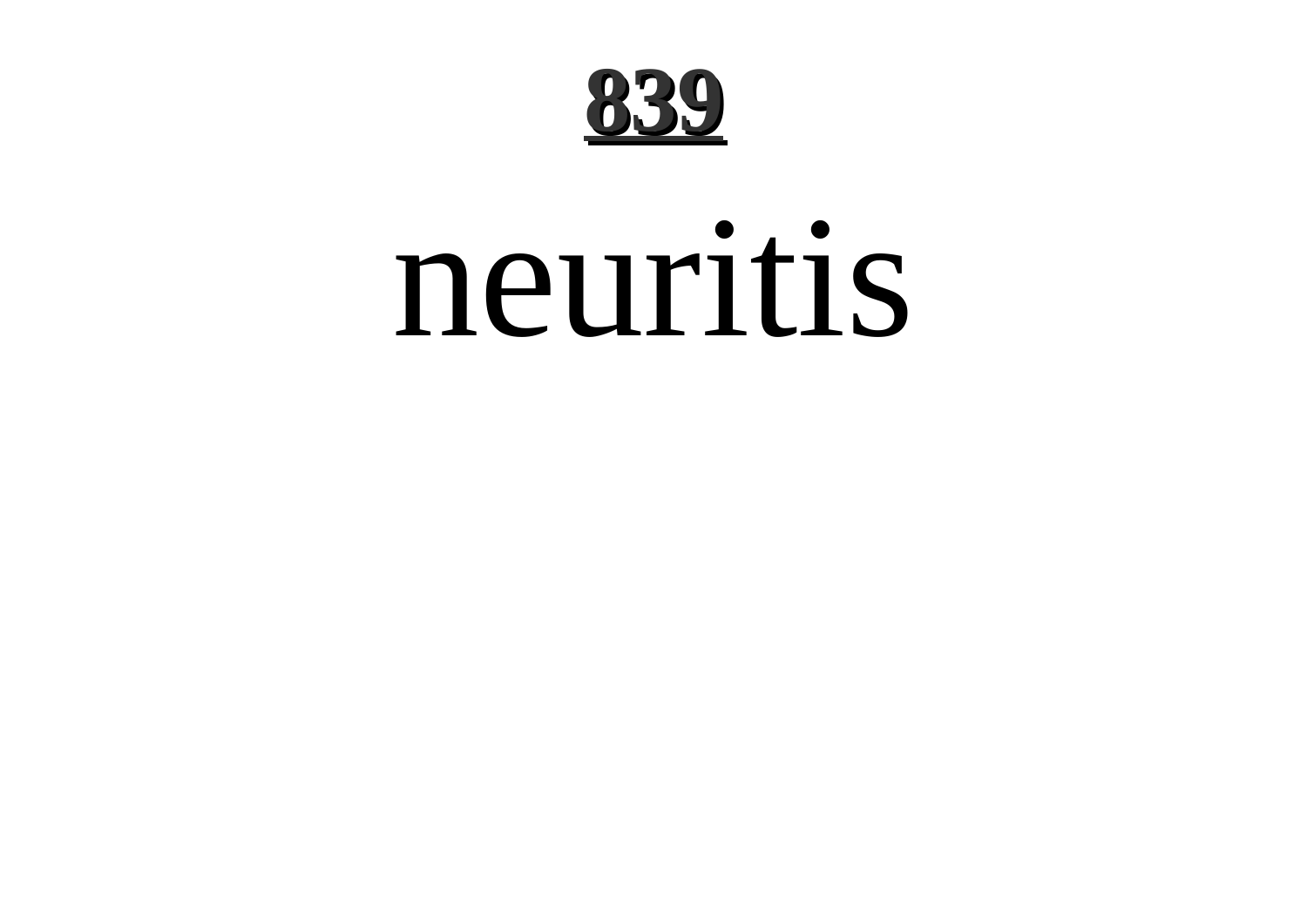

#### neuritis cranial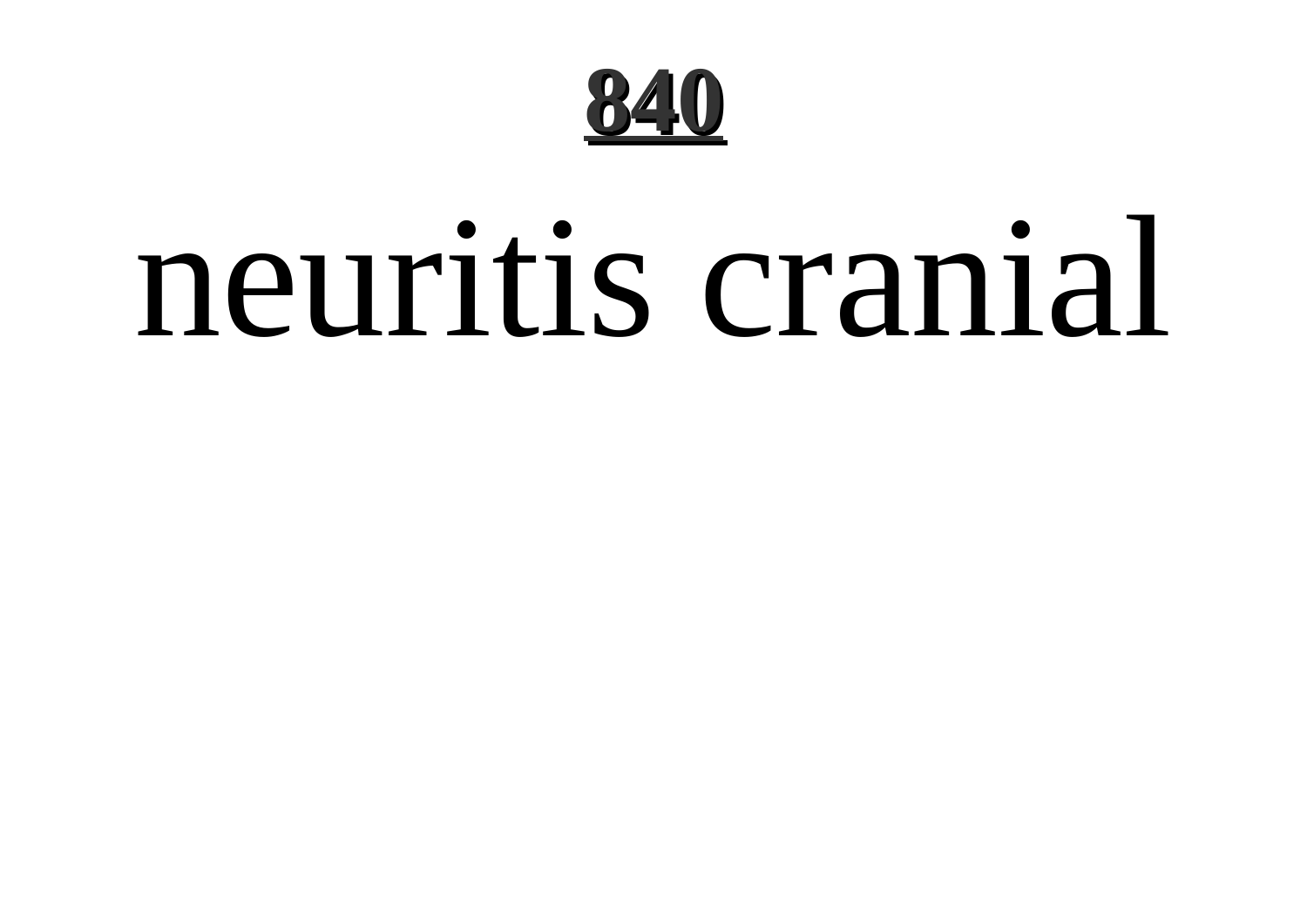

### neuromyelitis

## optica pseudore-

lapse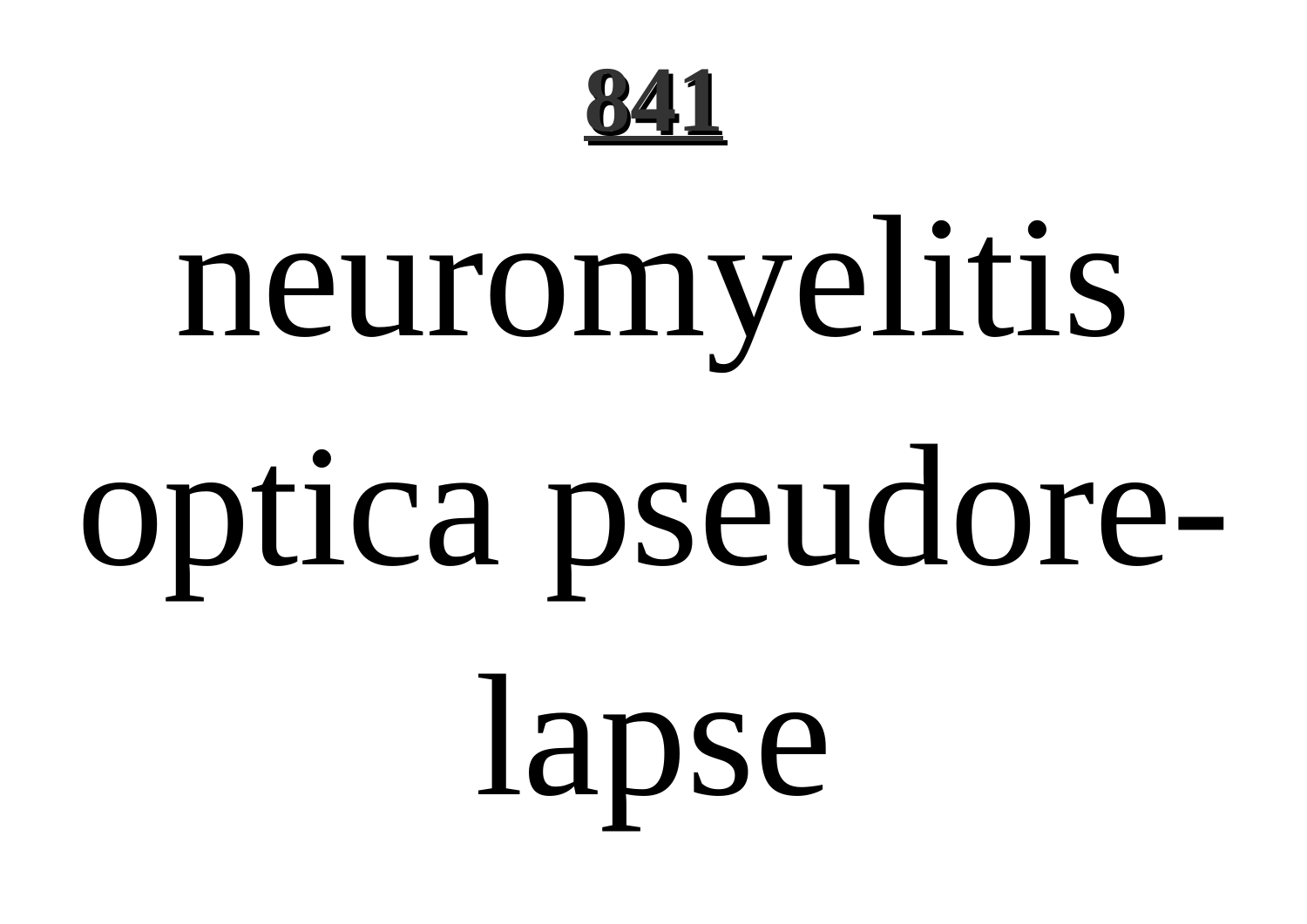

### neuromyelitis

# optica spectrum

#### disorder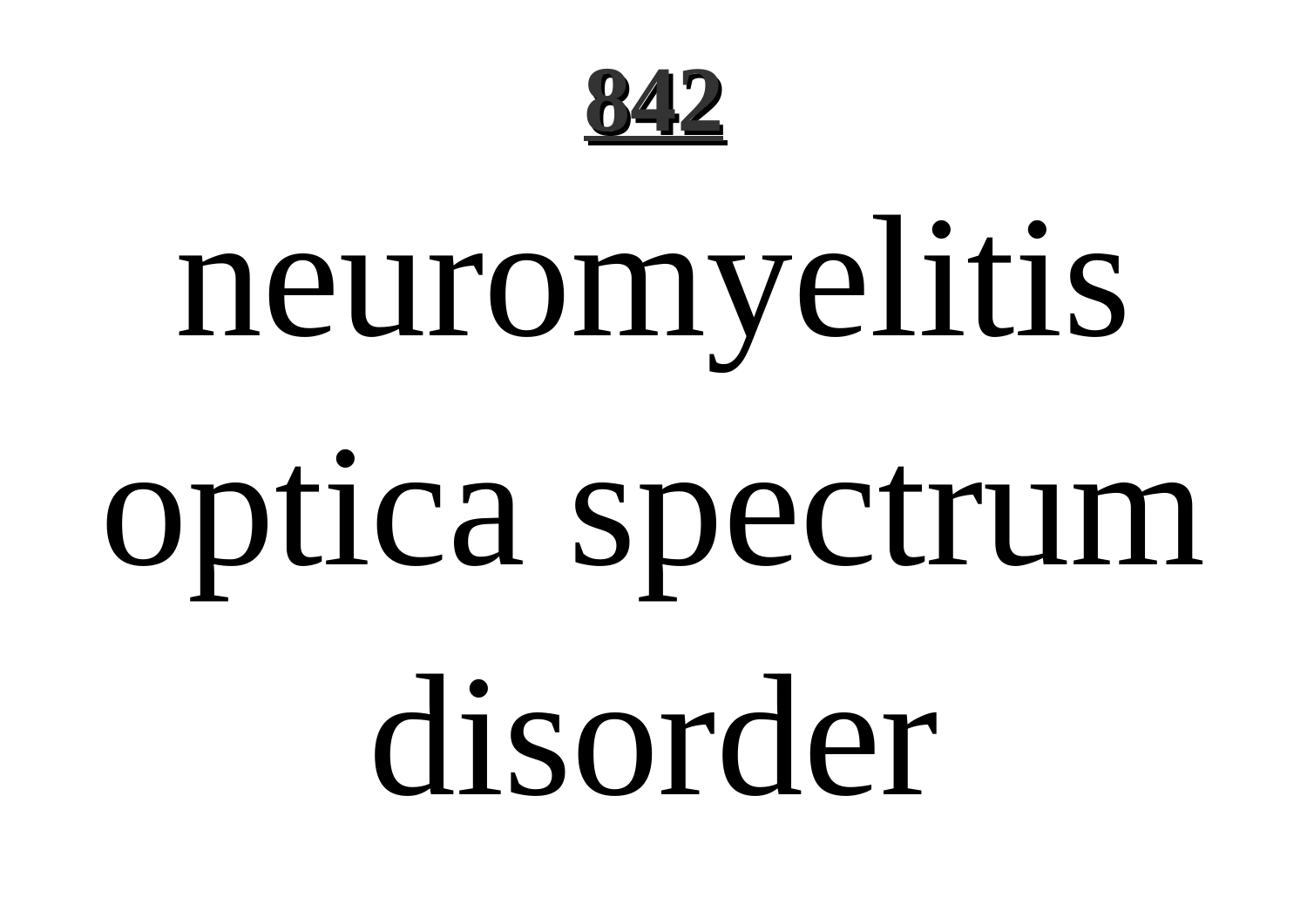

### neuromyotonia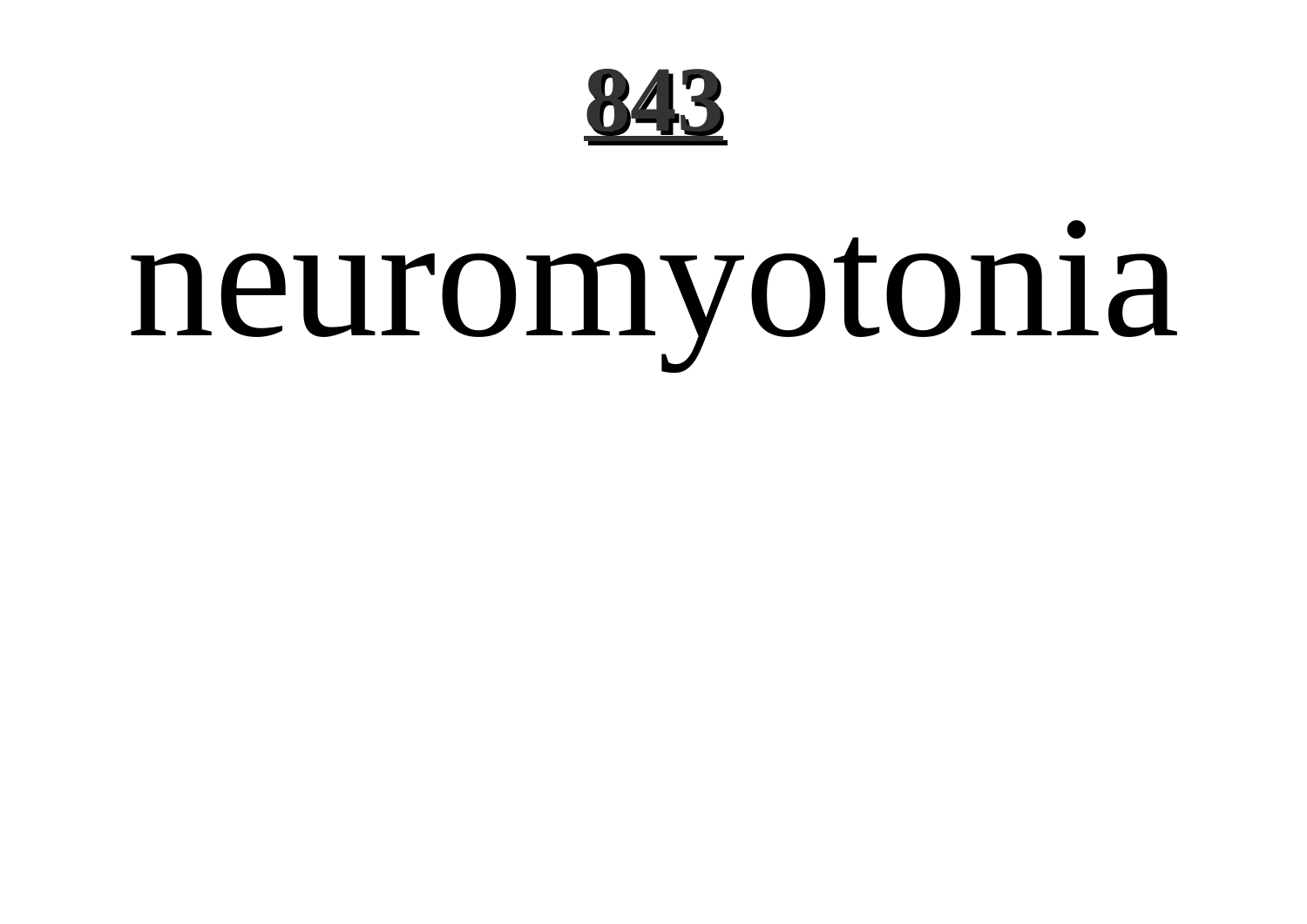

#### neuronalneuro-

pathy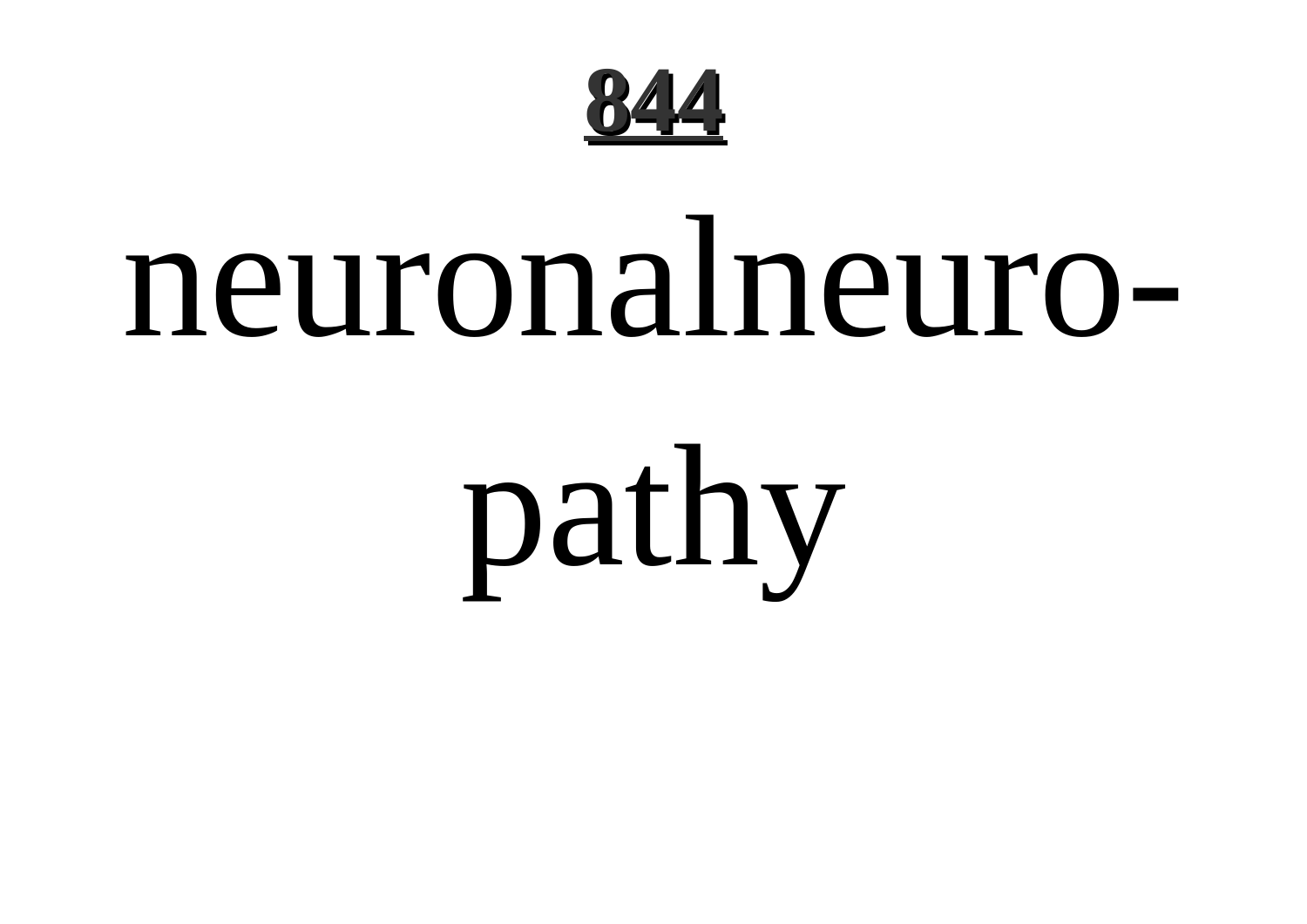

### neuropathy pe-

ripheral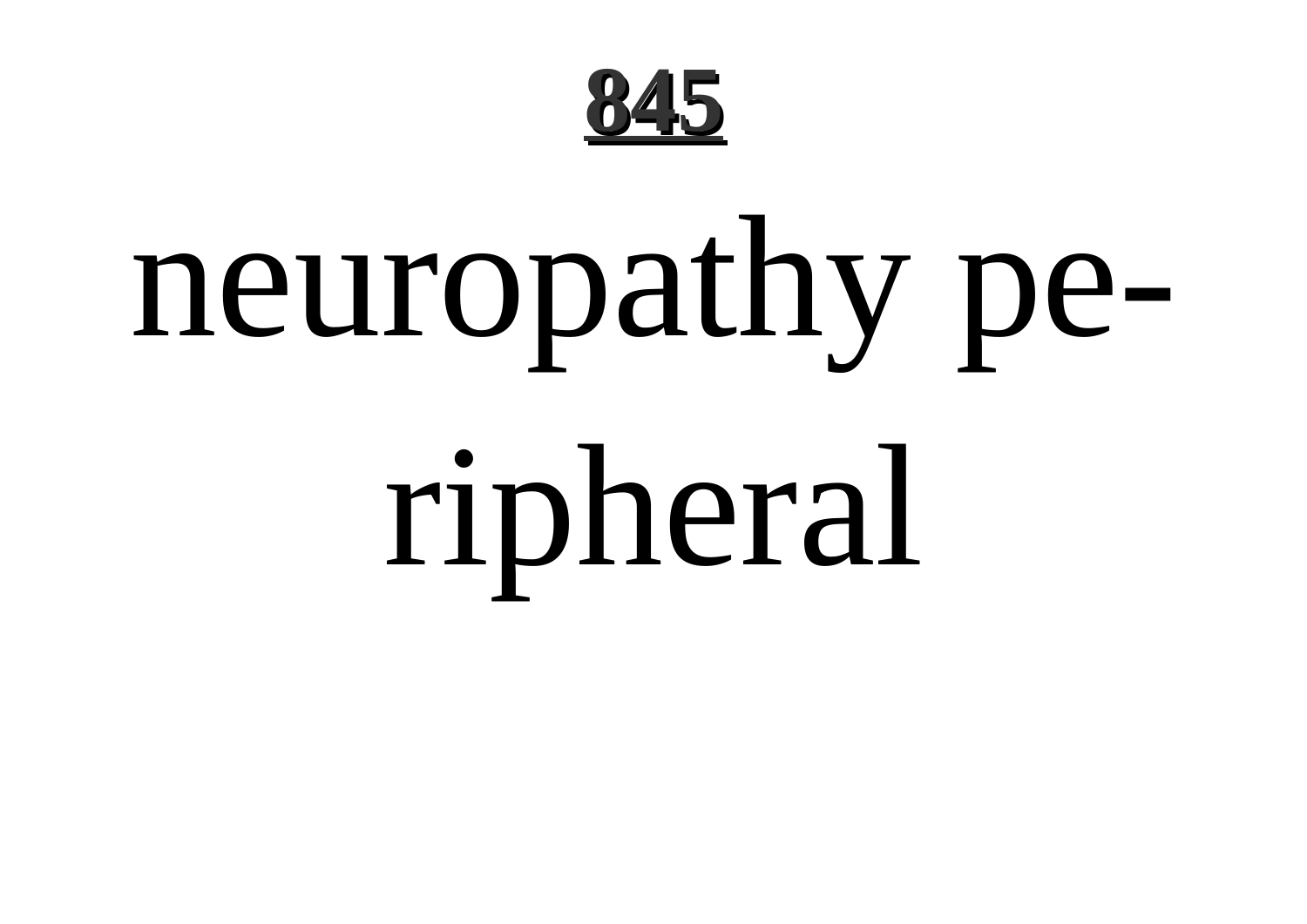

#### neuropathy, ata-

#### xia, retinitis pig-

mentosasyndrome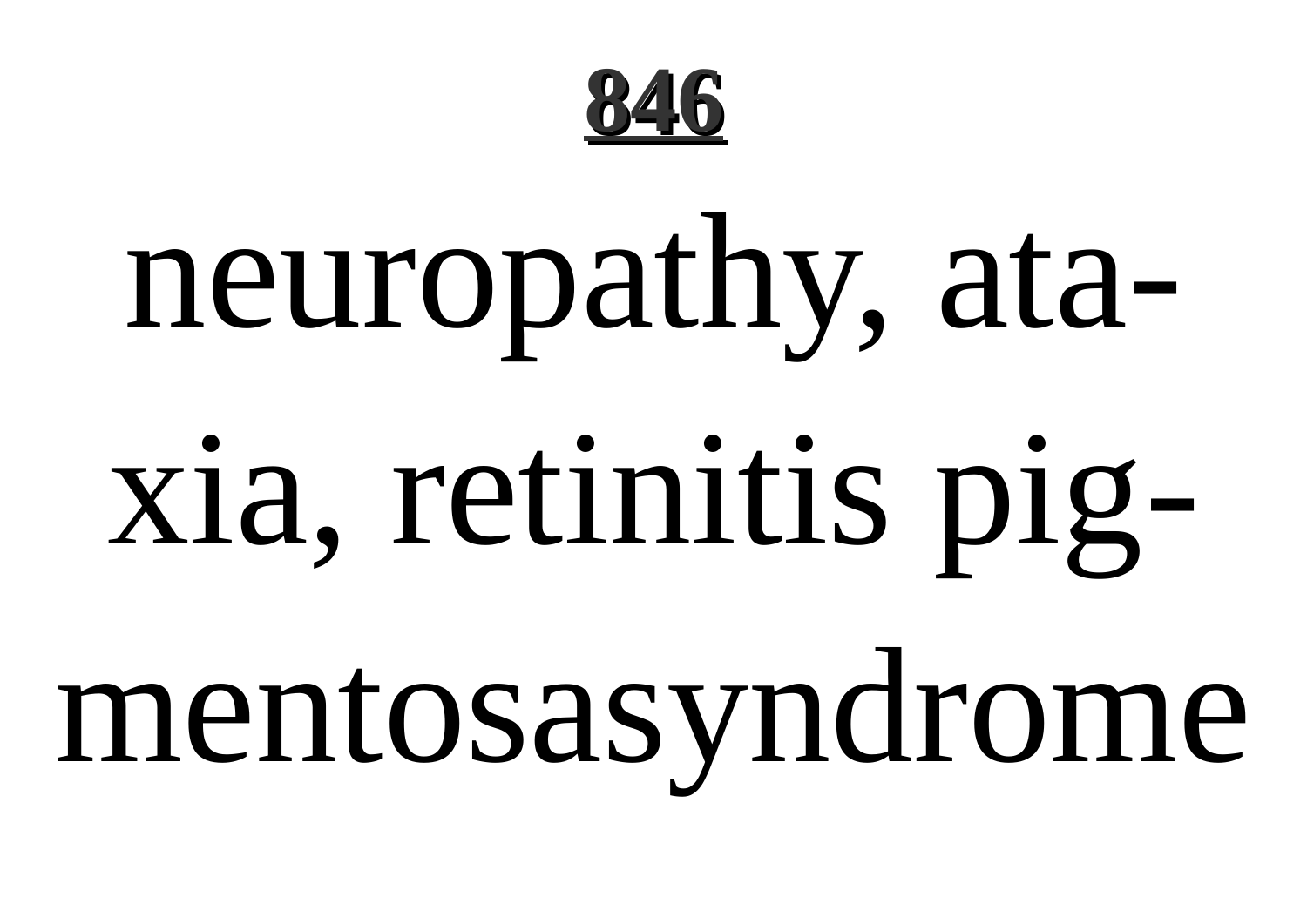

### neuropsychiatric

lupus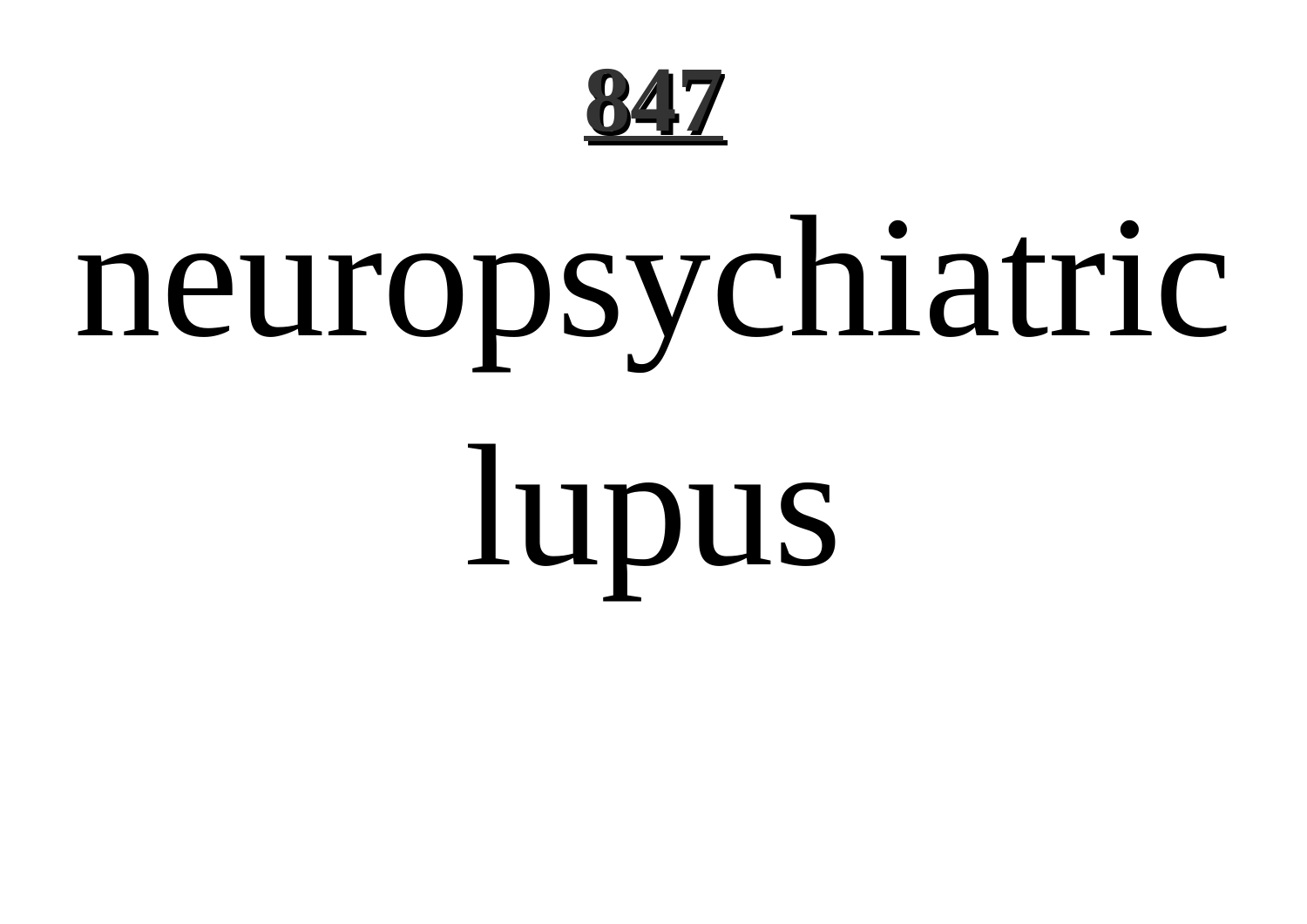

#### neurosarcoidosis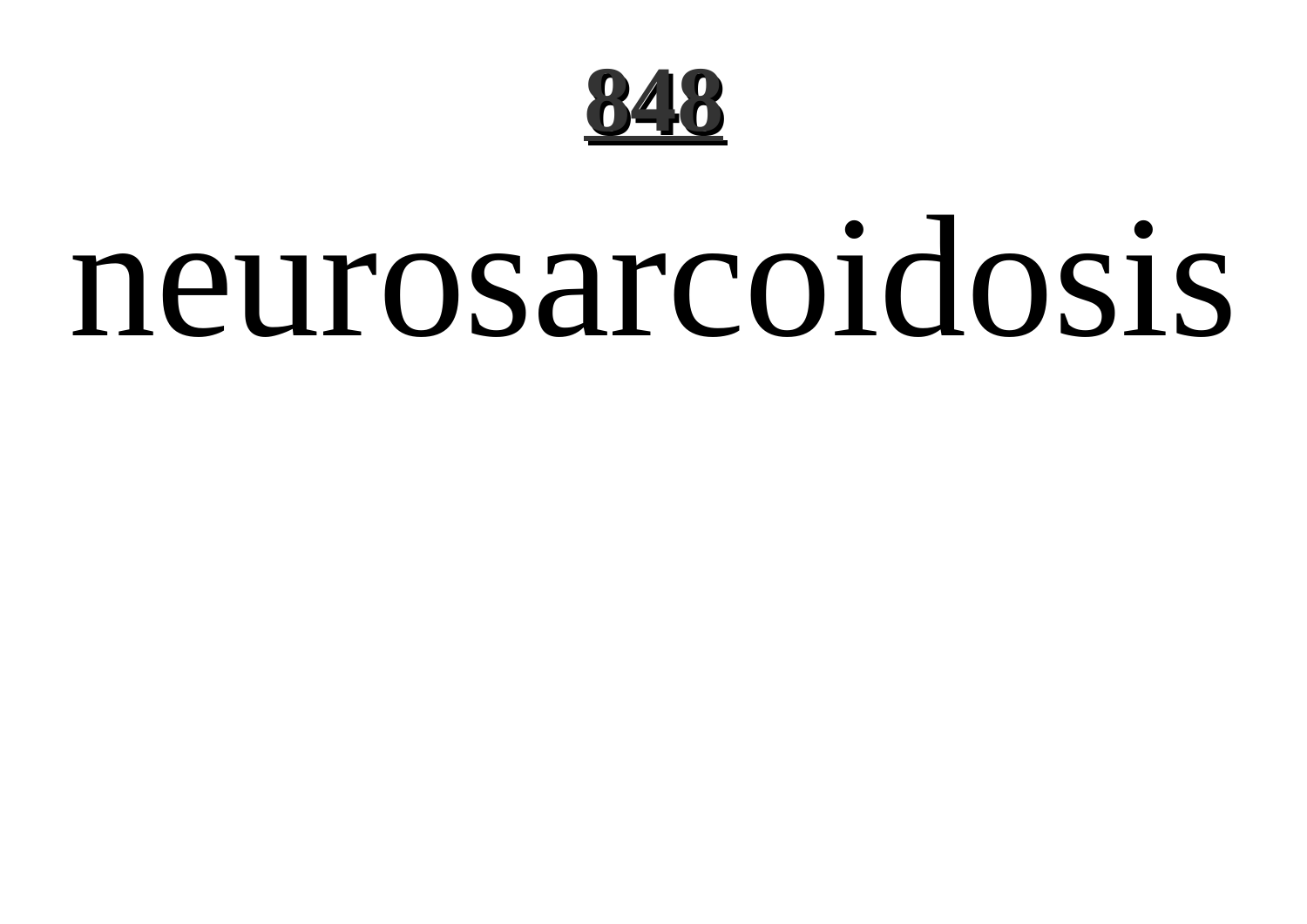

### neutropenia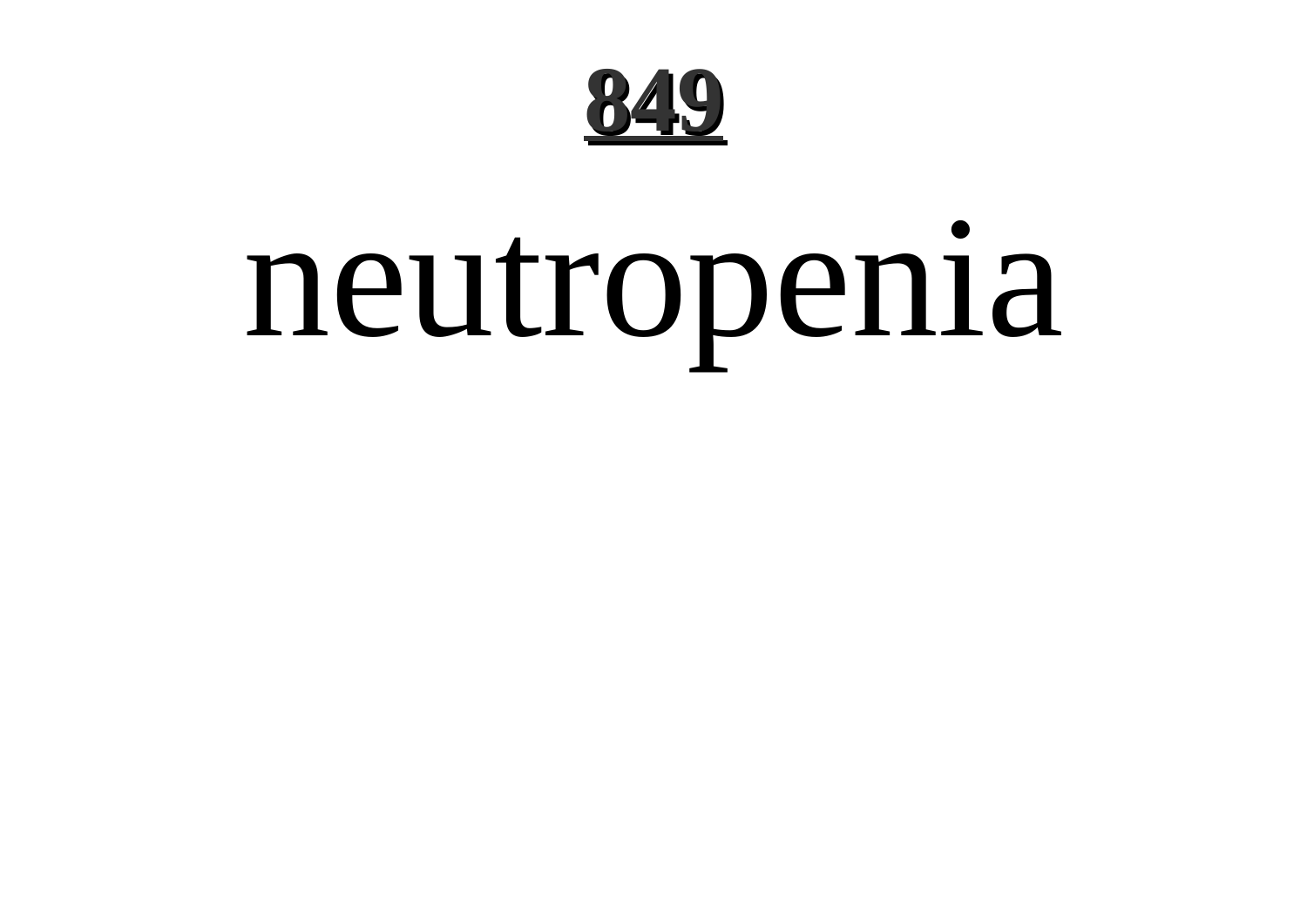

### neutropenia-

#### neonatal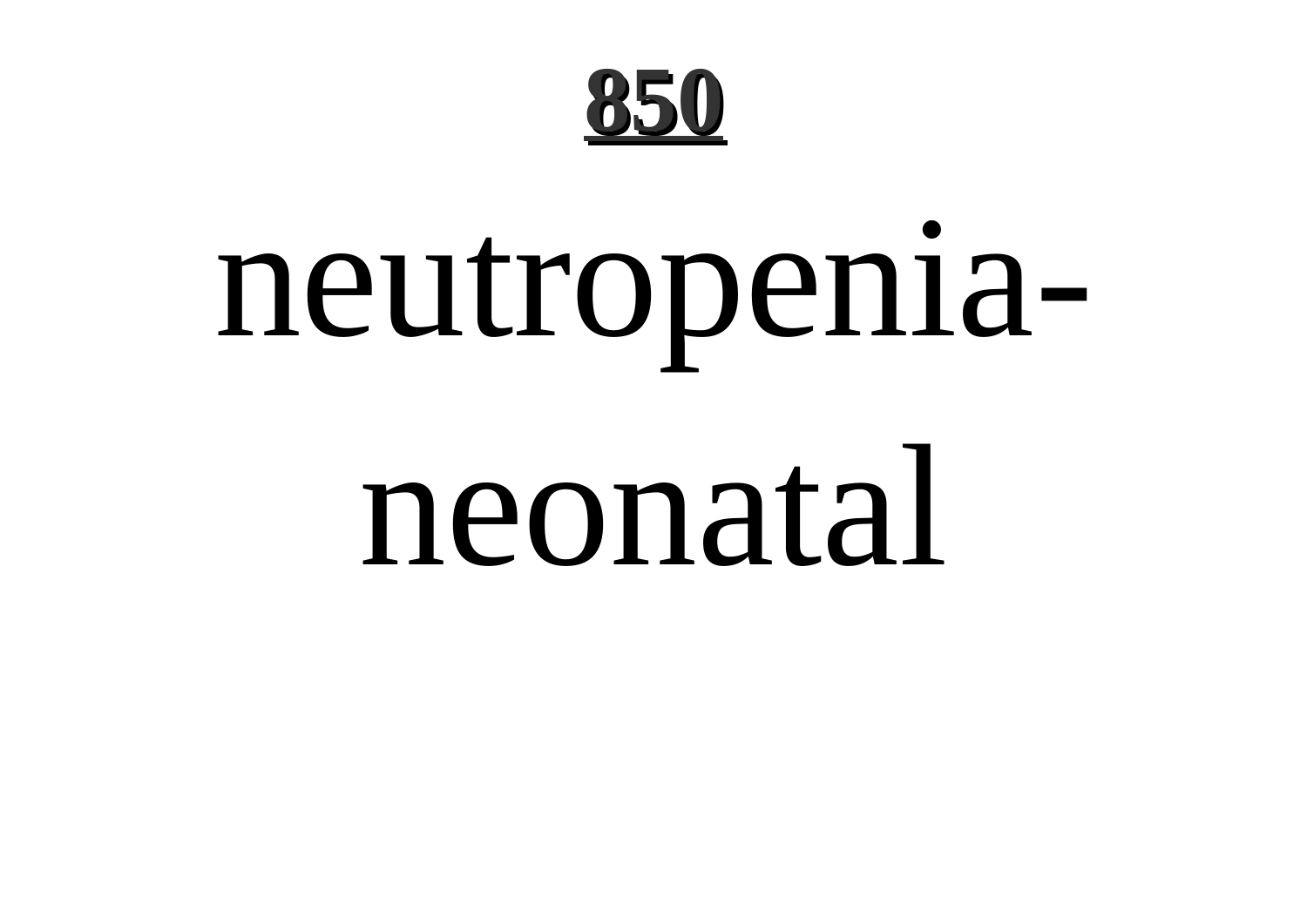

### neutropenic coli-

tis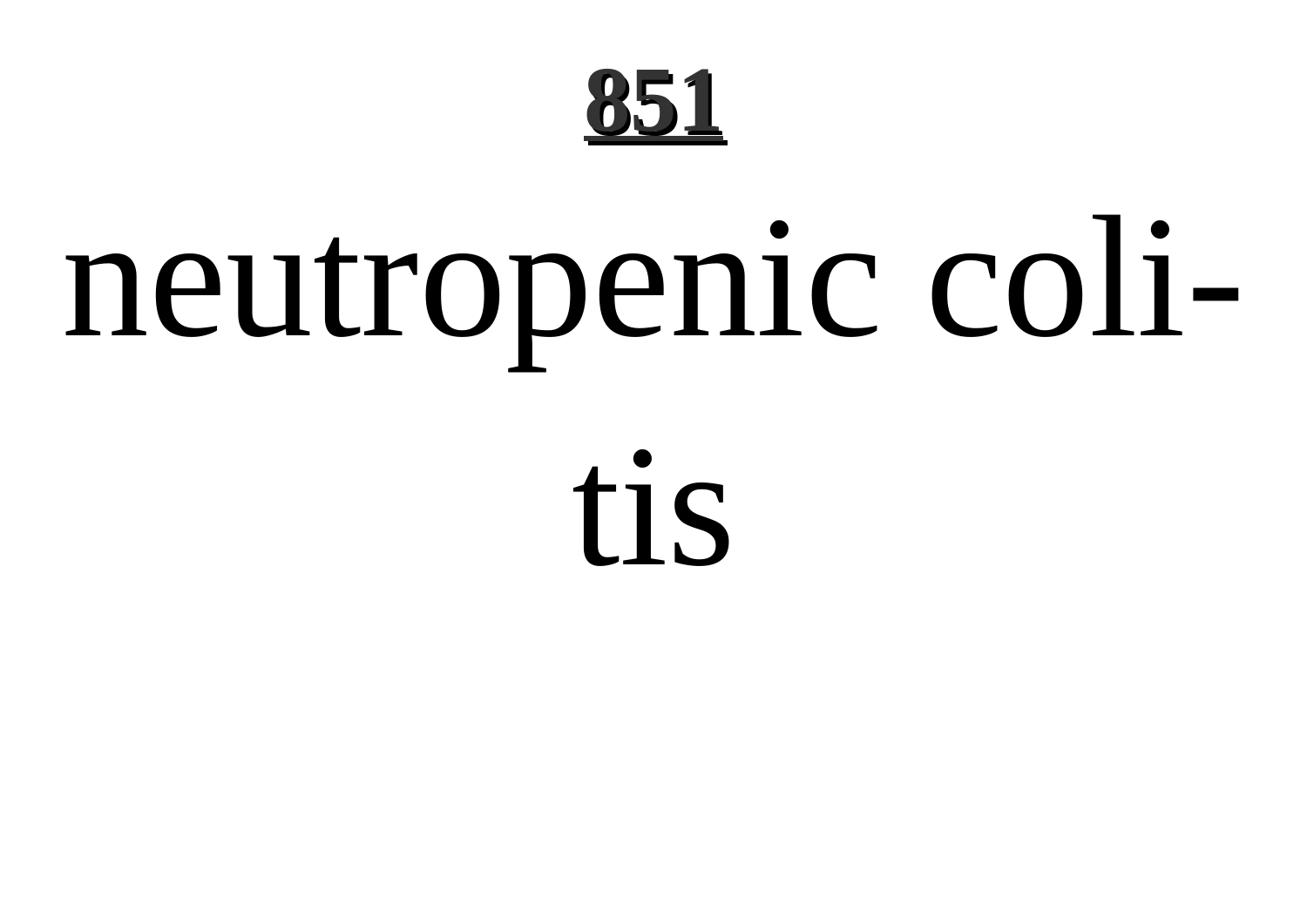

### neutropenic in-

fection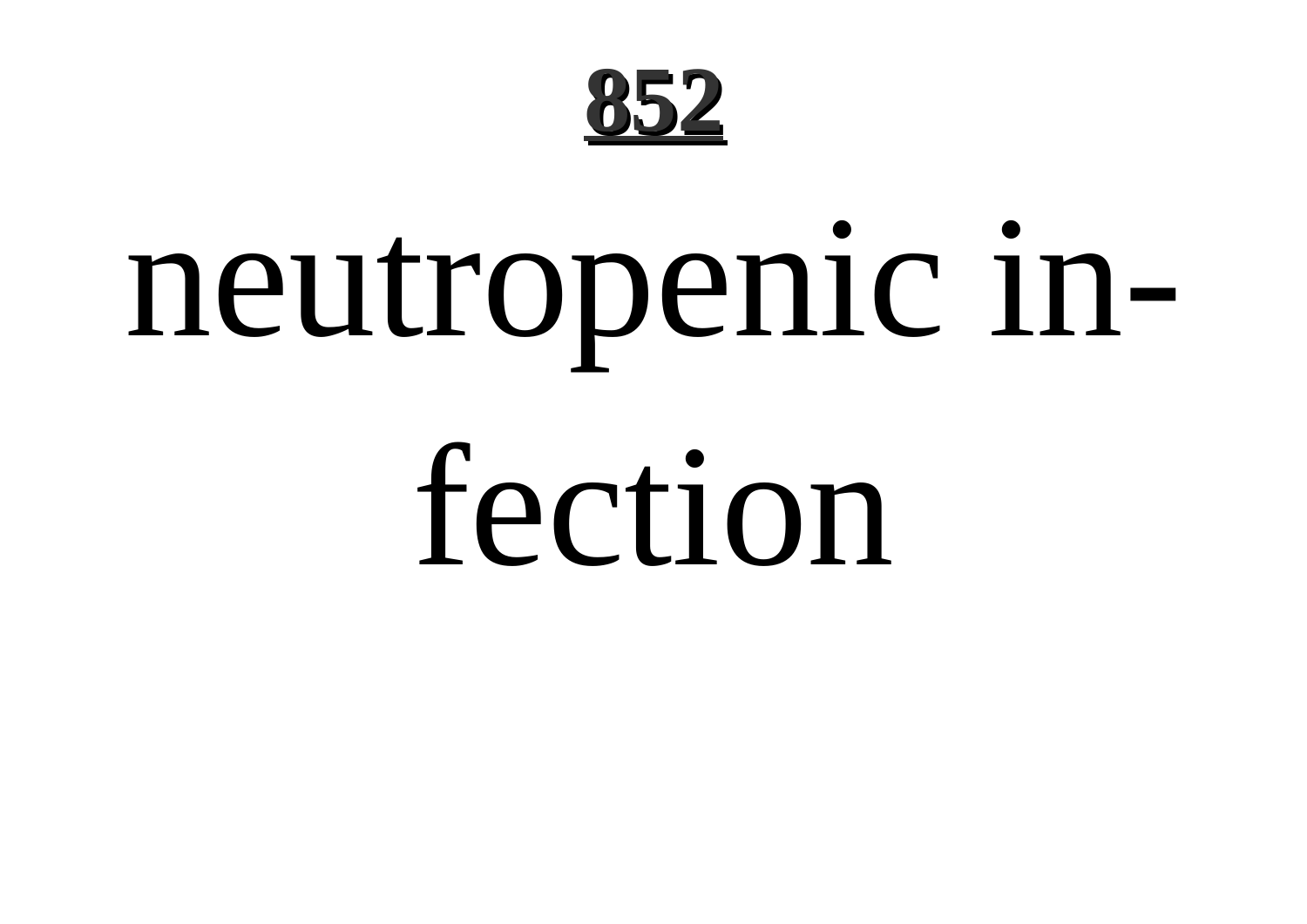

## neutropenic sep-

SIS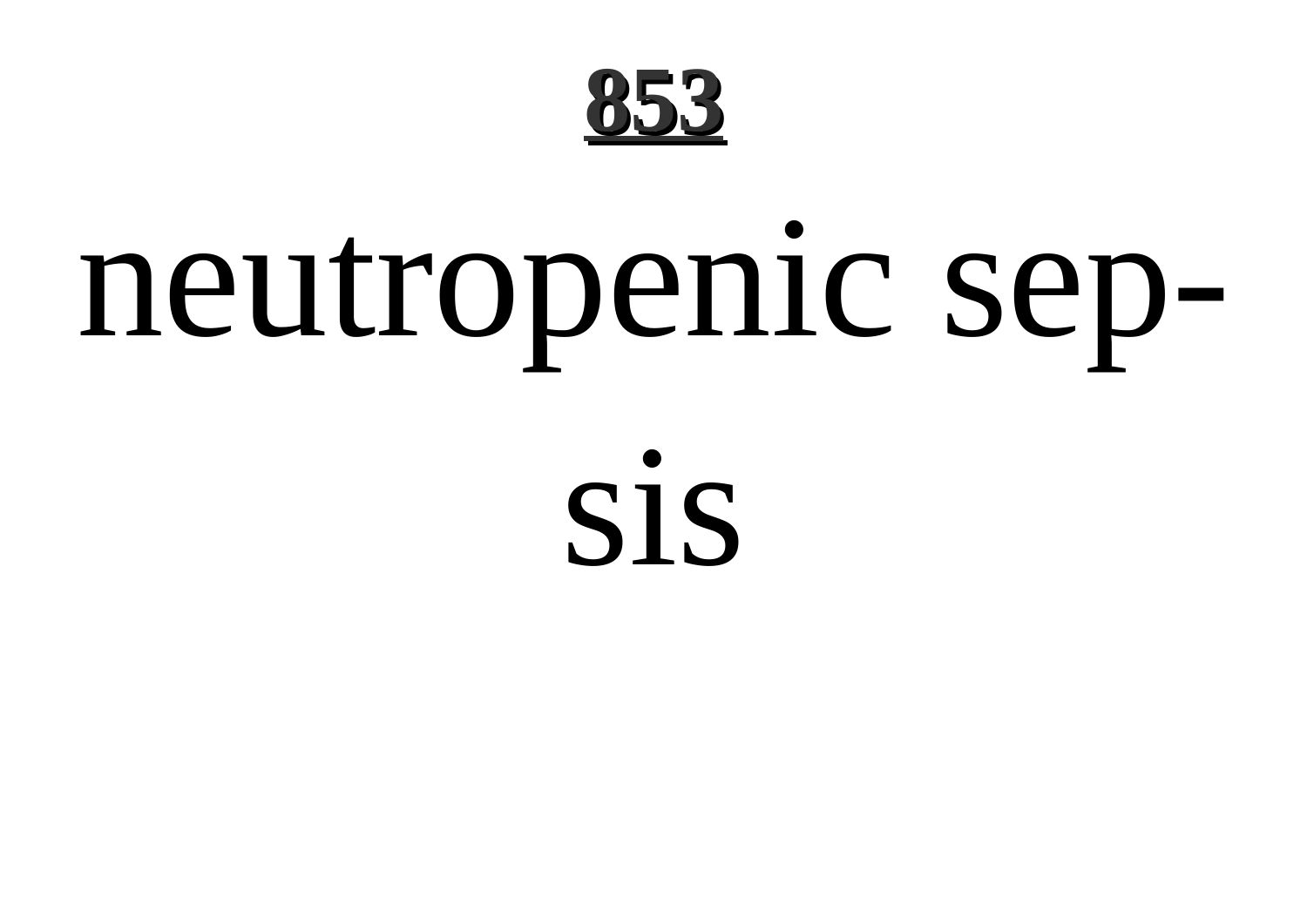

#### nodular rash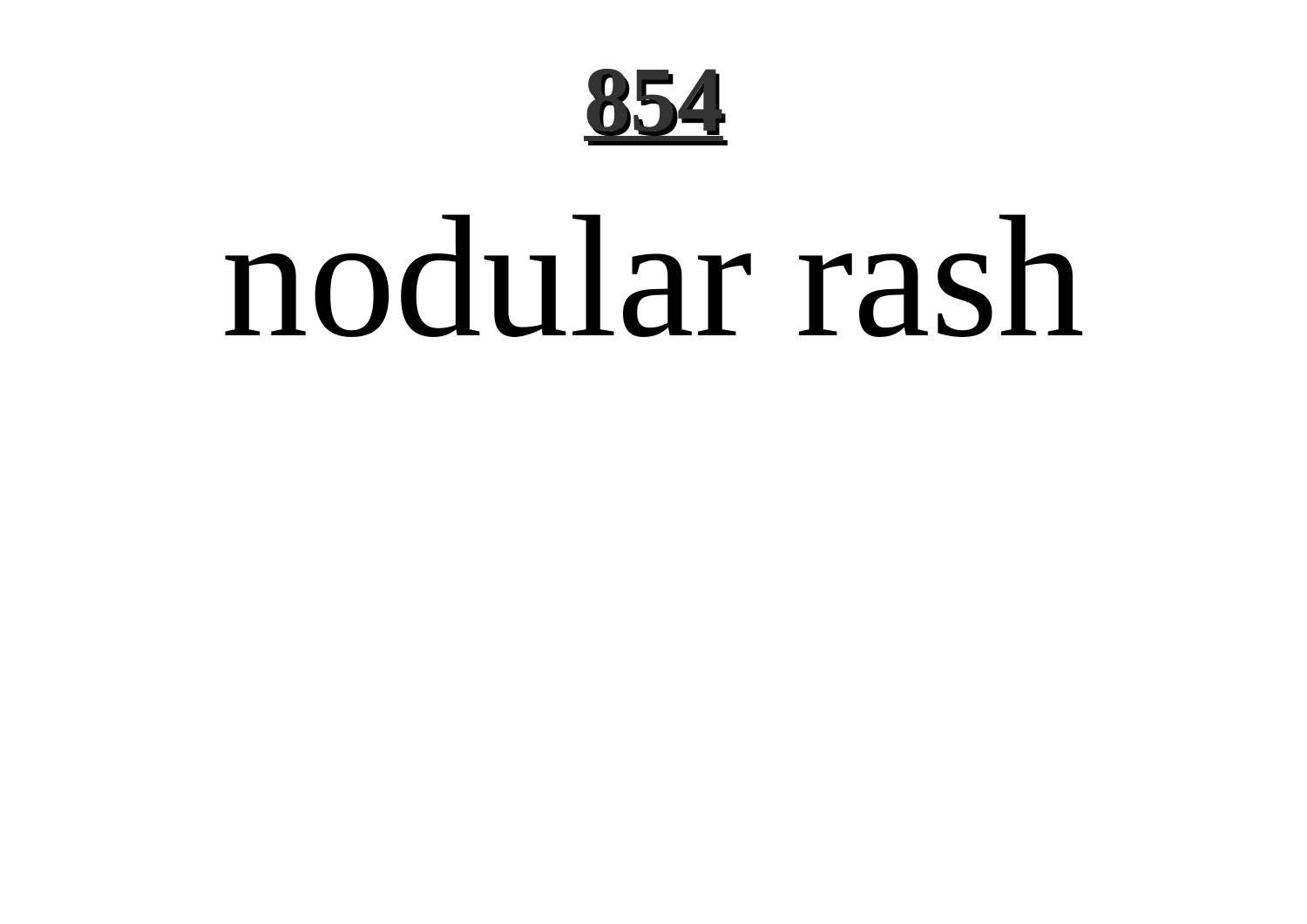

#### nodularvasculitis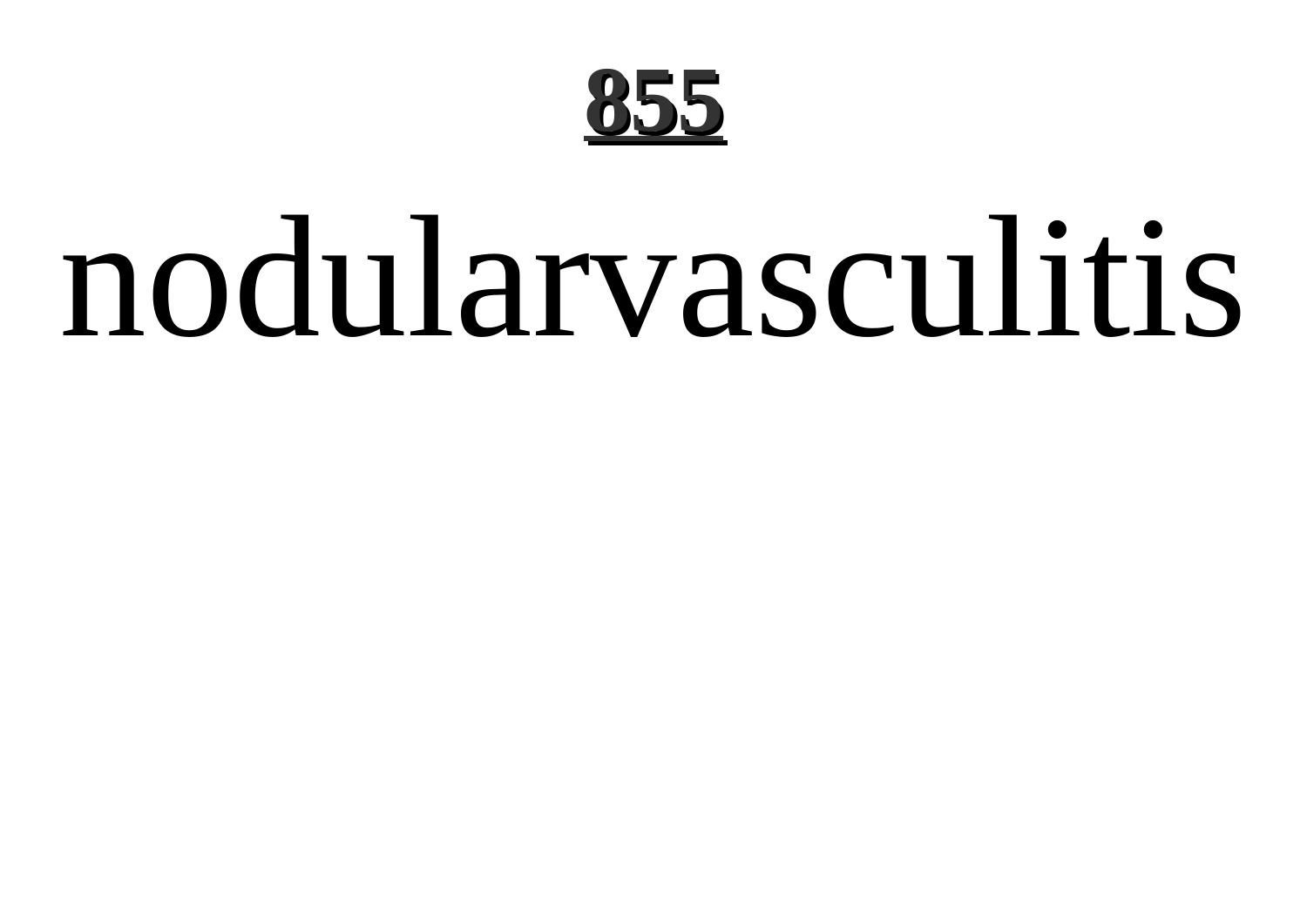

### noninfectious

### myelitis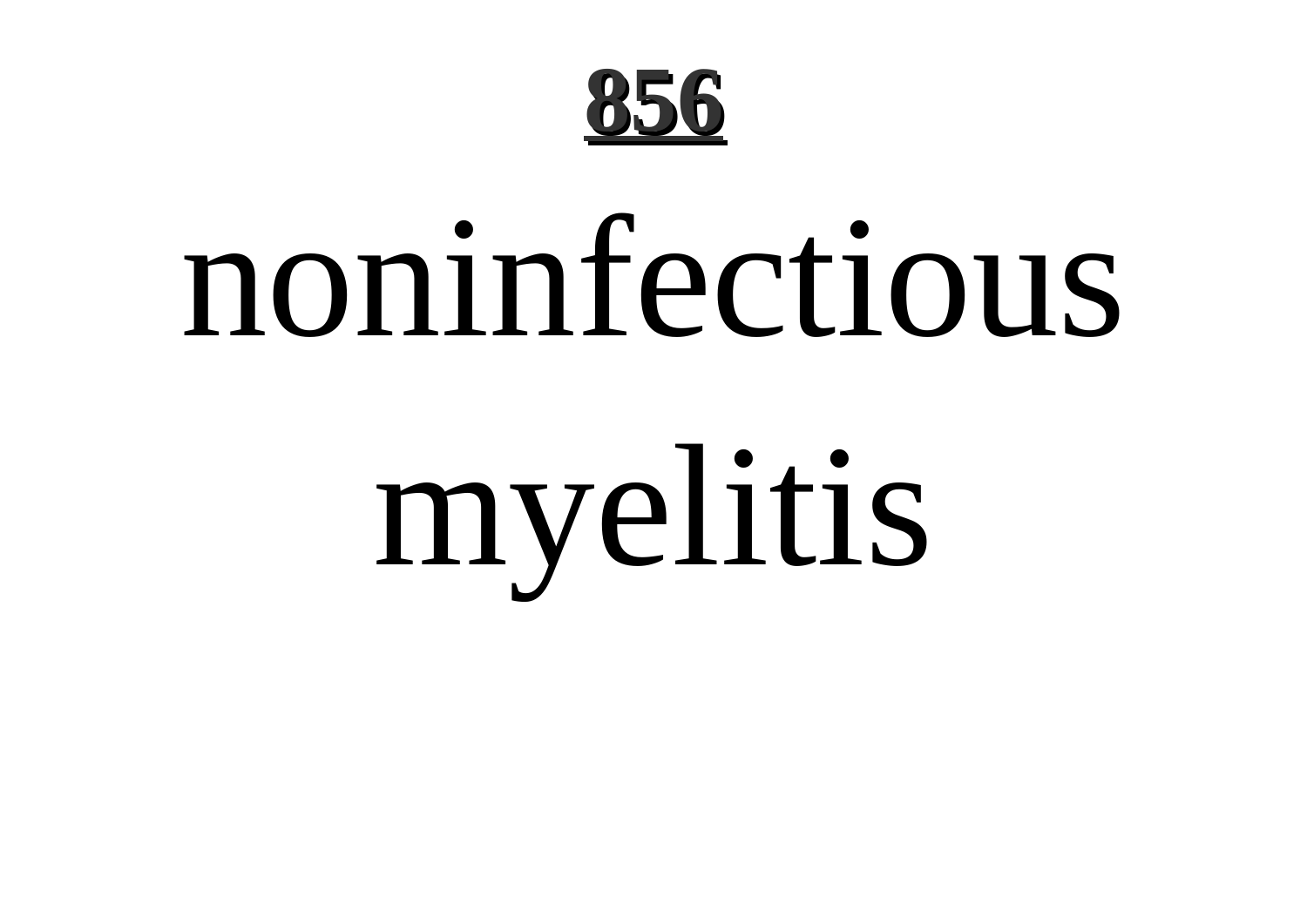

#### noninfective en-

### cephalitis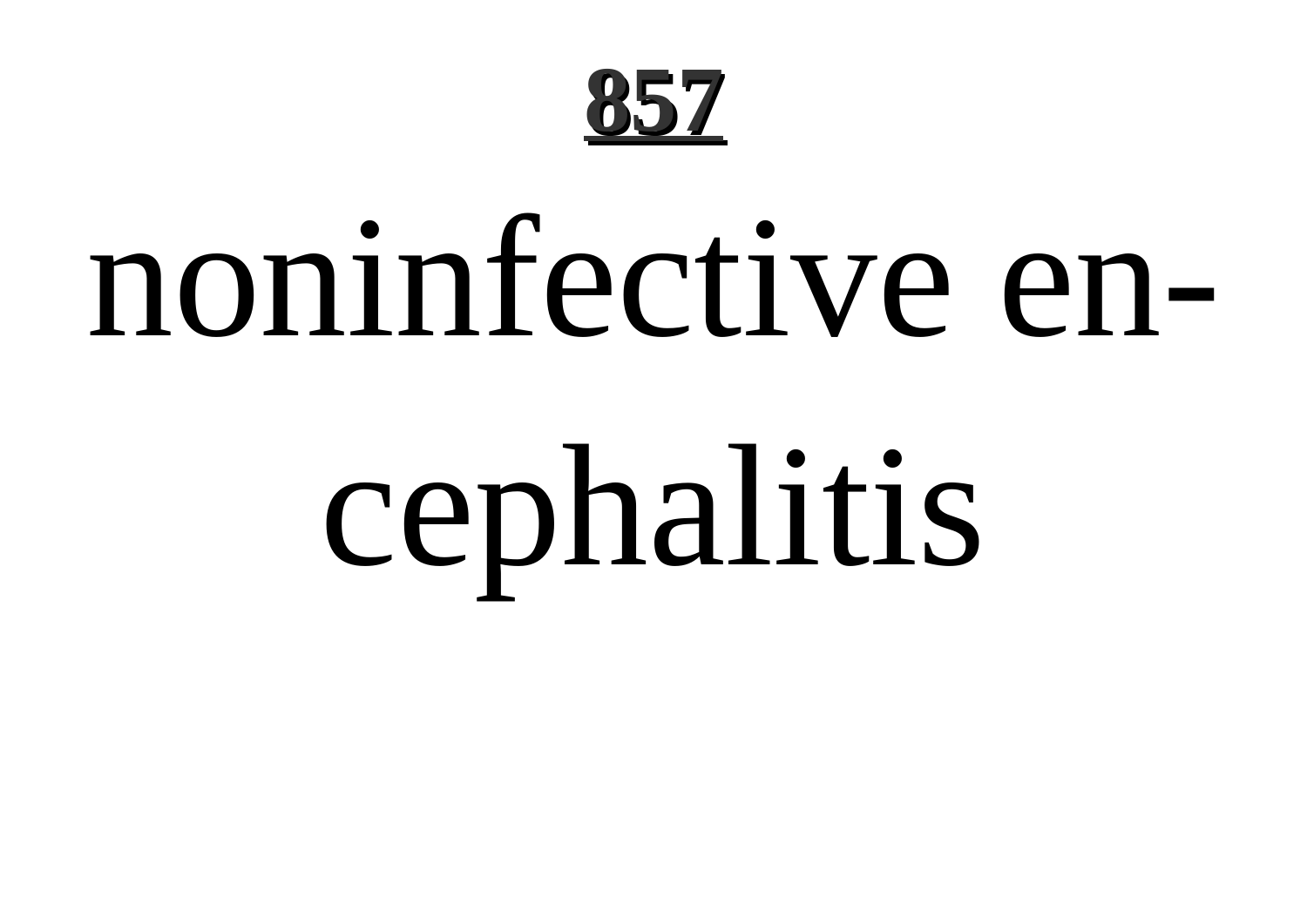

### noninfectiveencephalomyelitis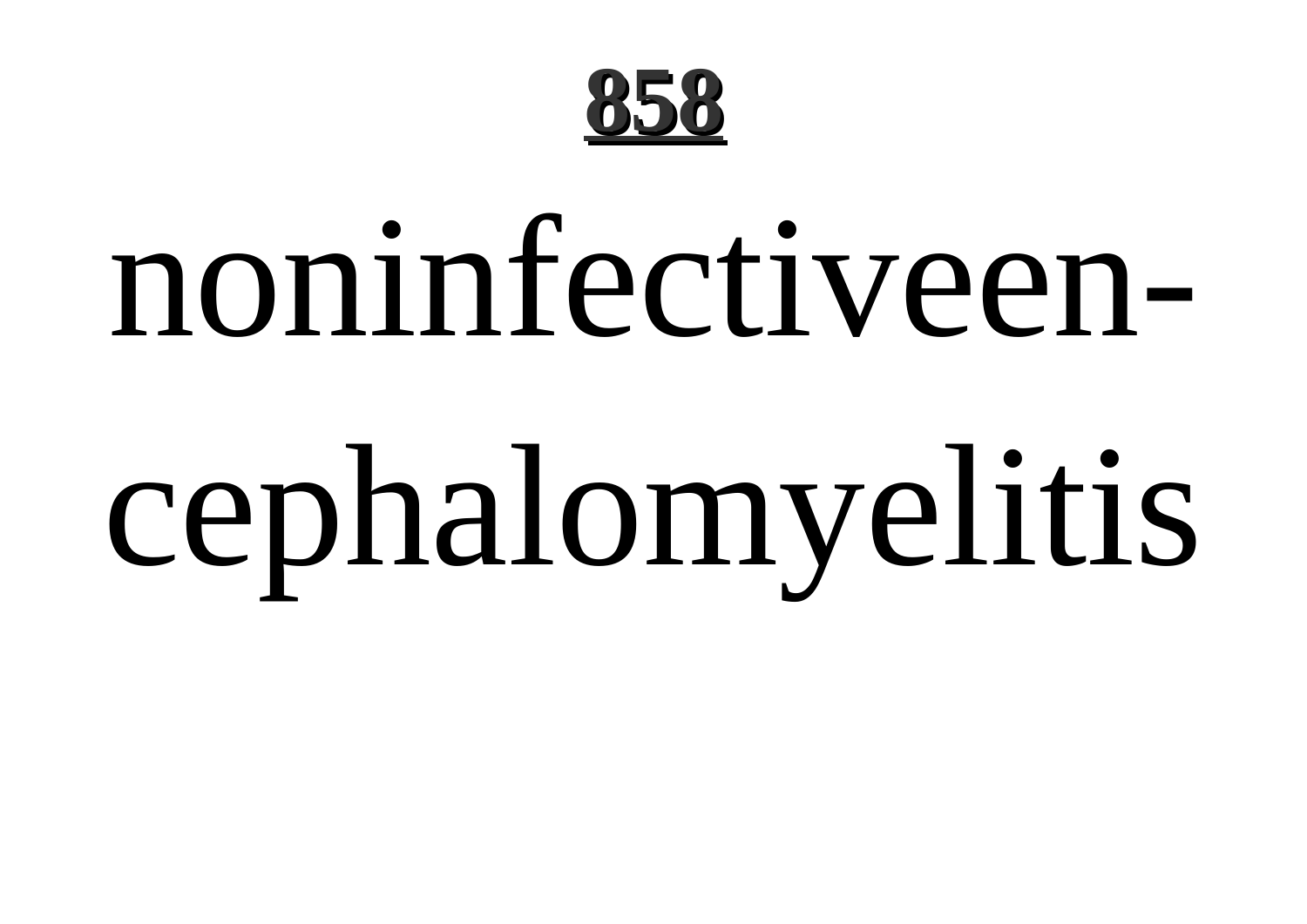

#### noninfective

### oophoritis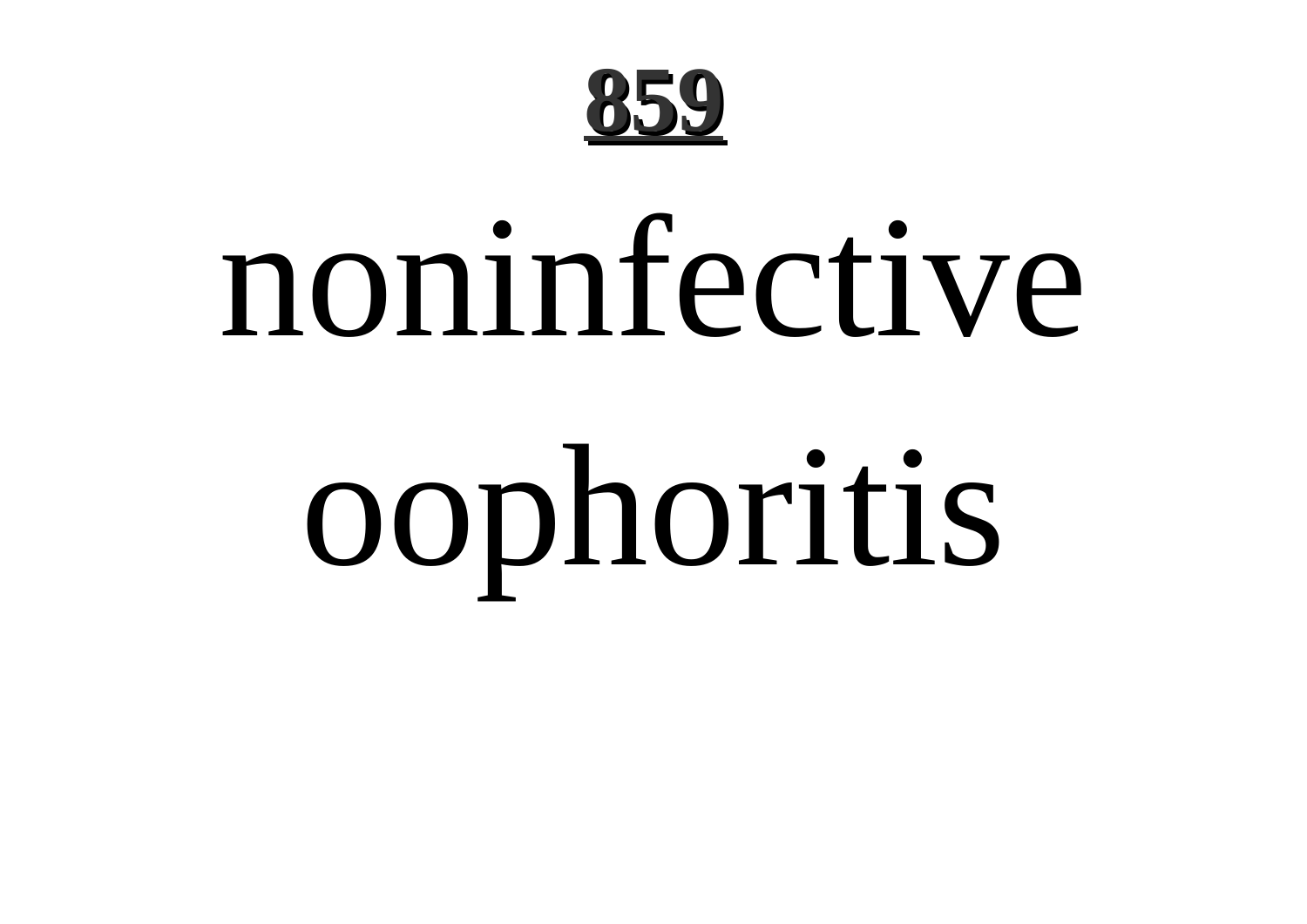

### obstetrical pulmonary embo-

lism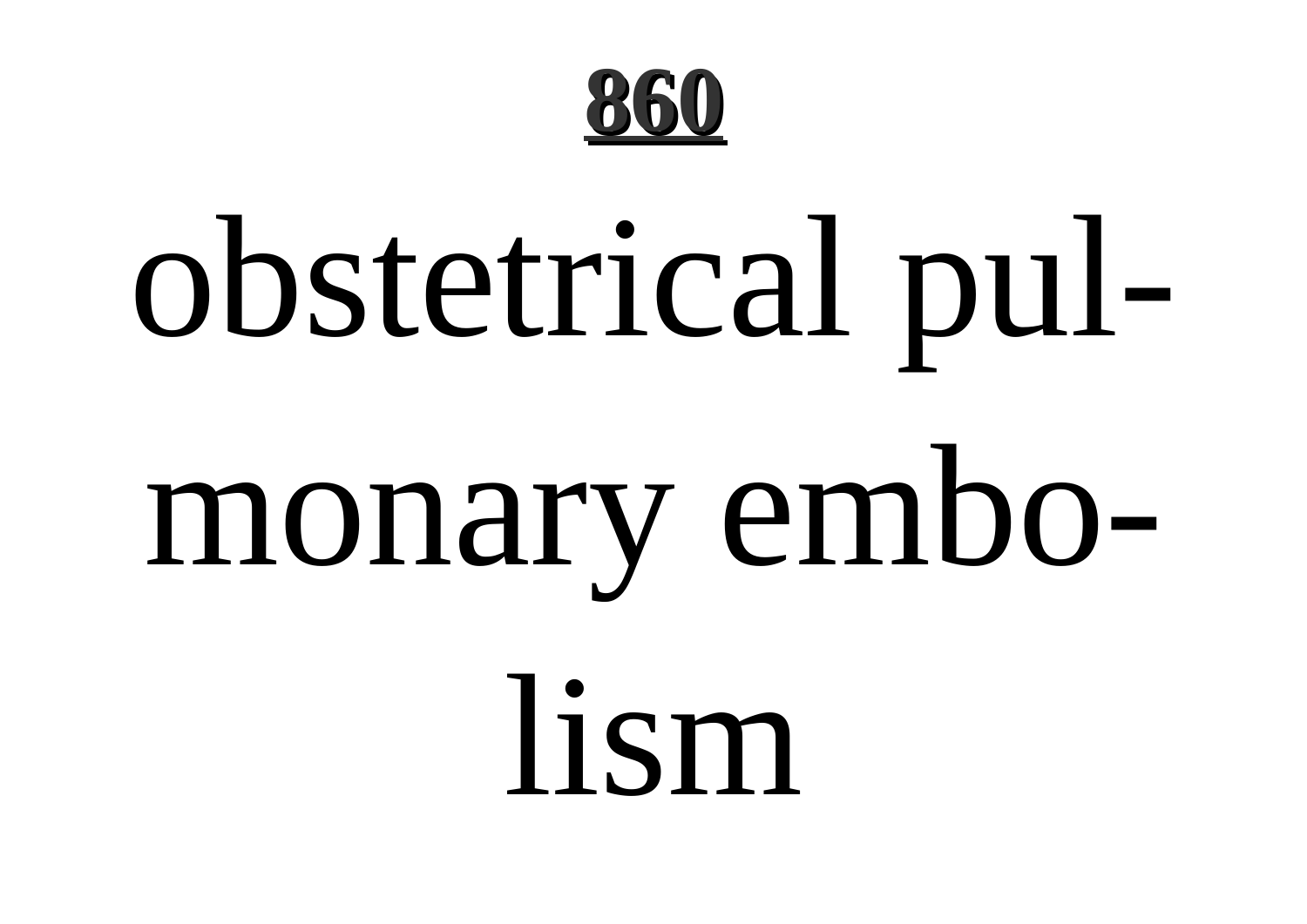

#### occupationalexpo-

#### sure to communi-

#### cable disease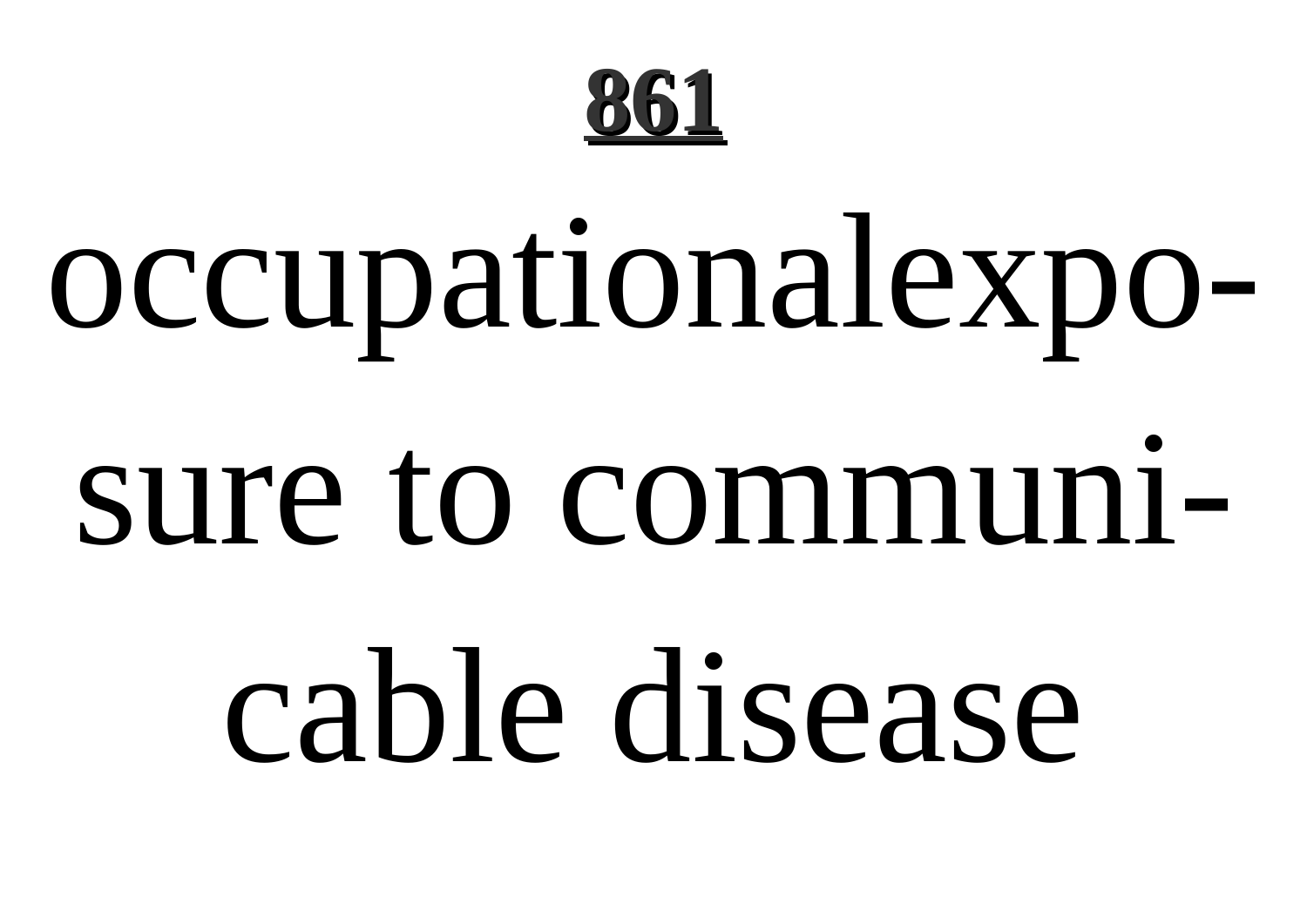

### occupational

#### exposure to sars-

 $COV-2$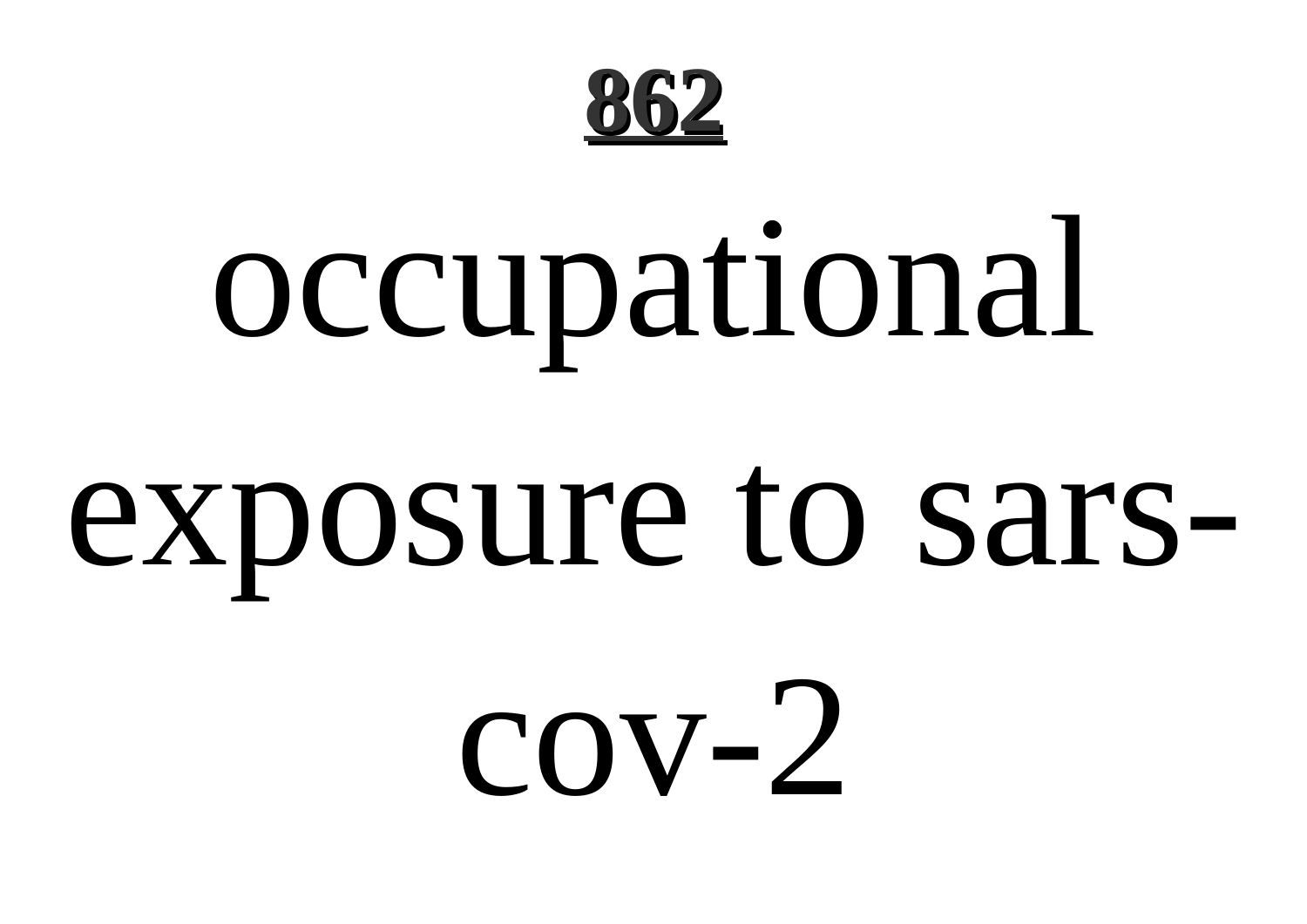

### ocularhyperae-

#### mia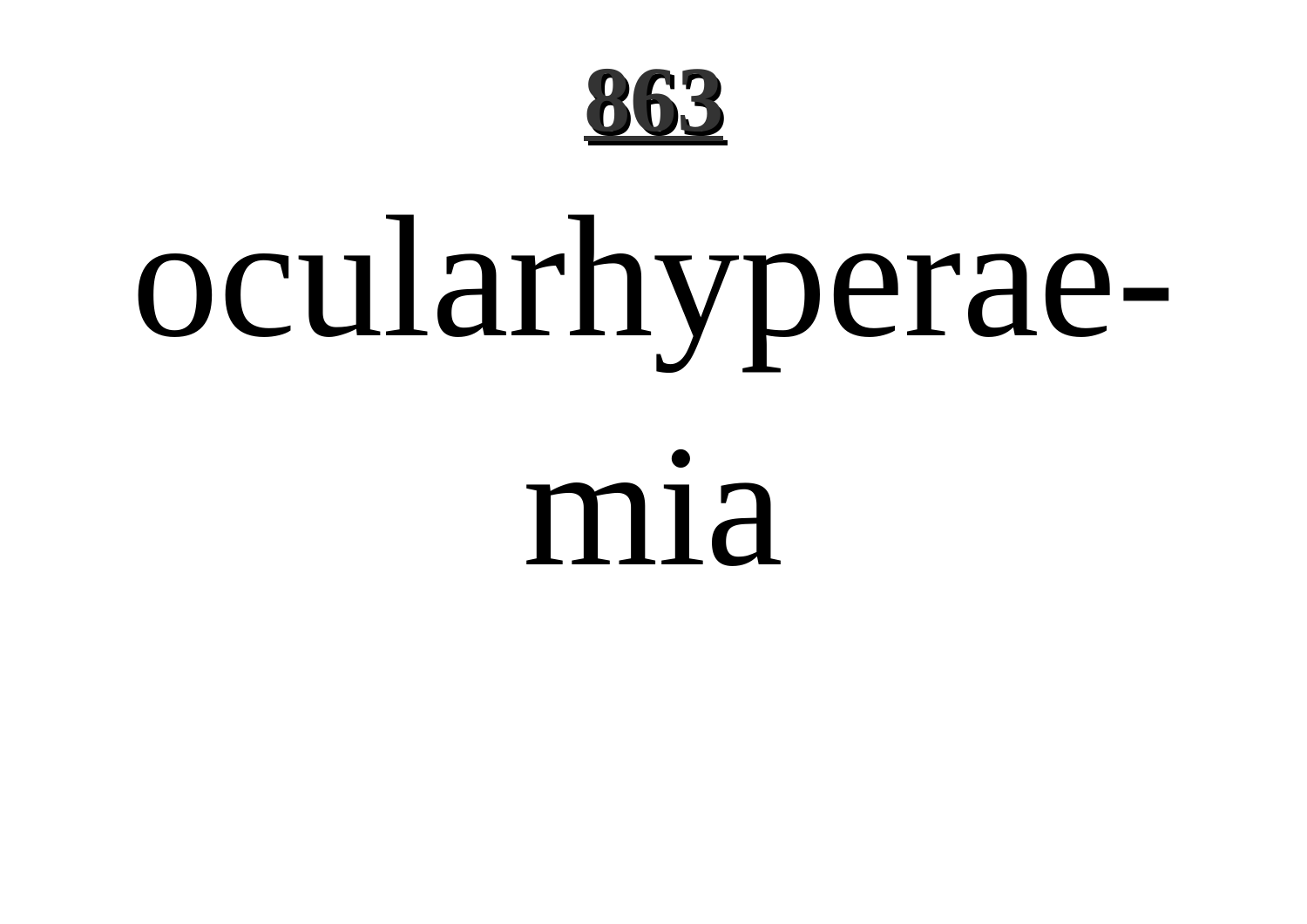

### ocular myasthe-

nia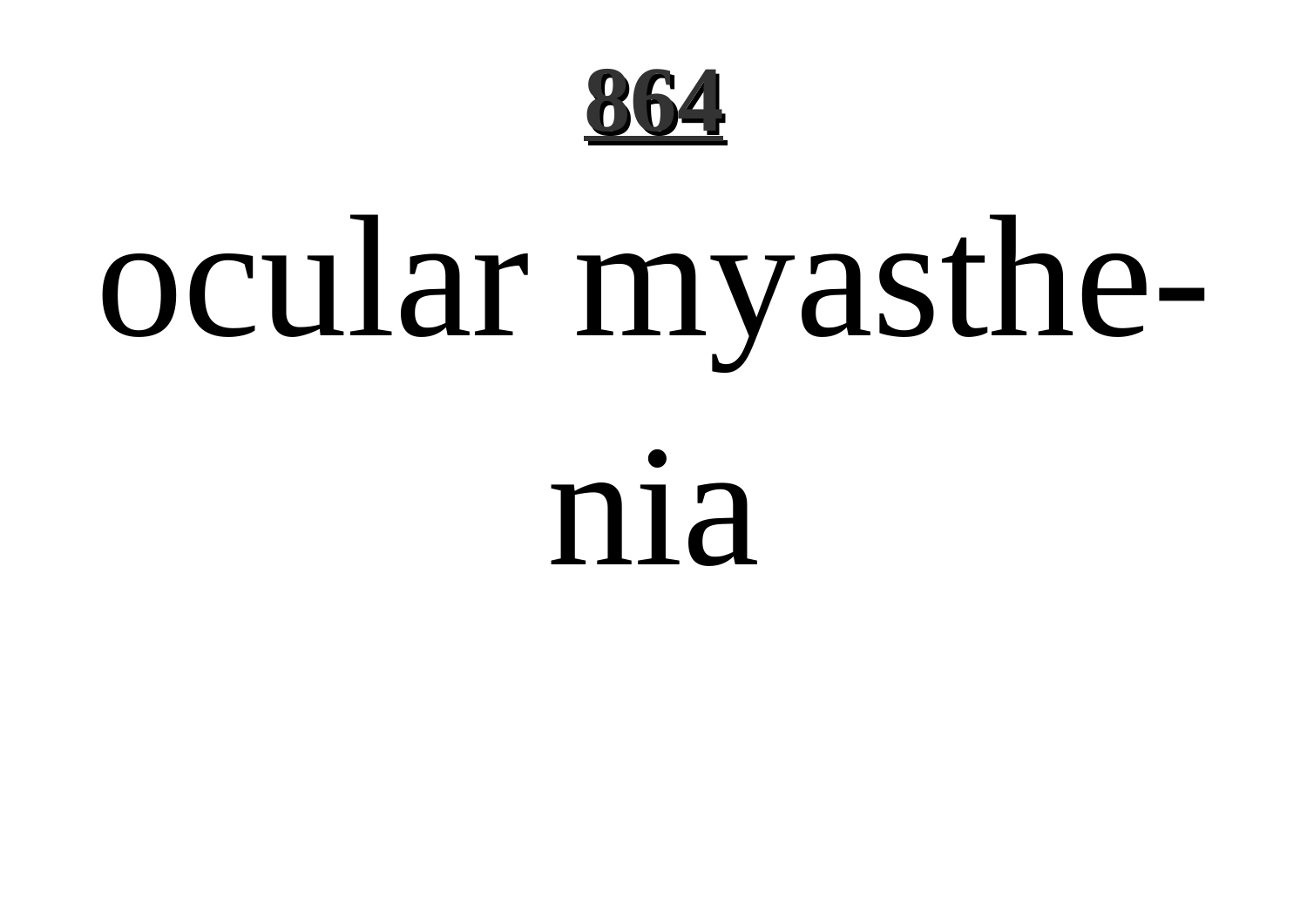

### ocular pemphi-

goid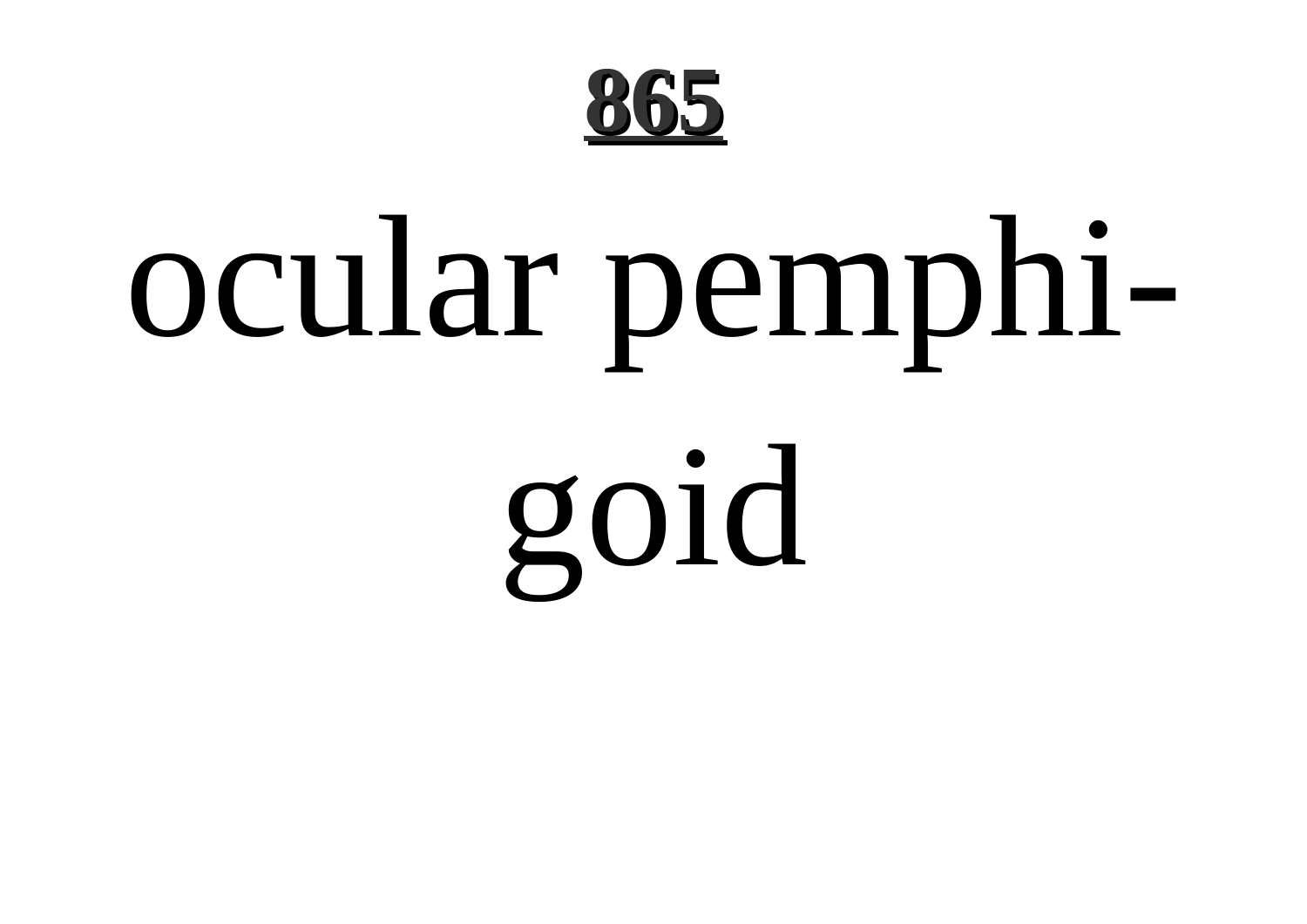

#### ocular sarcoido-

#### SİS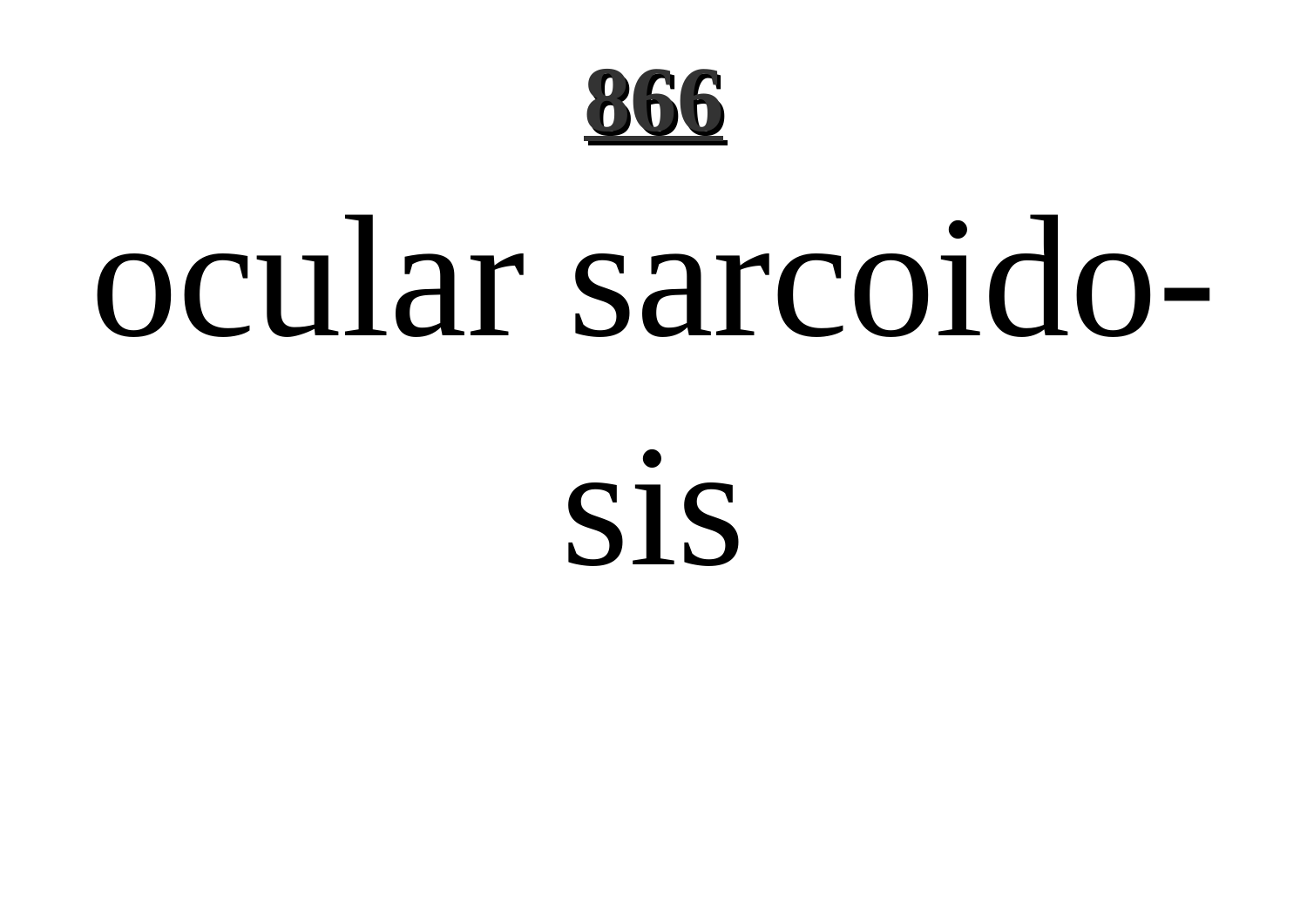

#### ocularvasculitis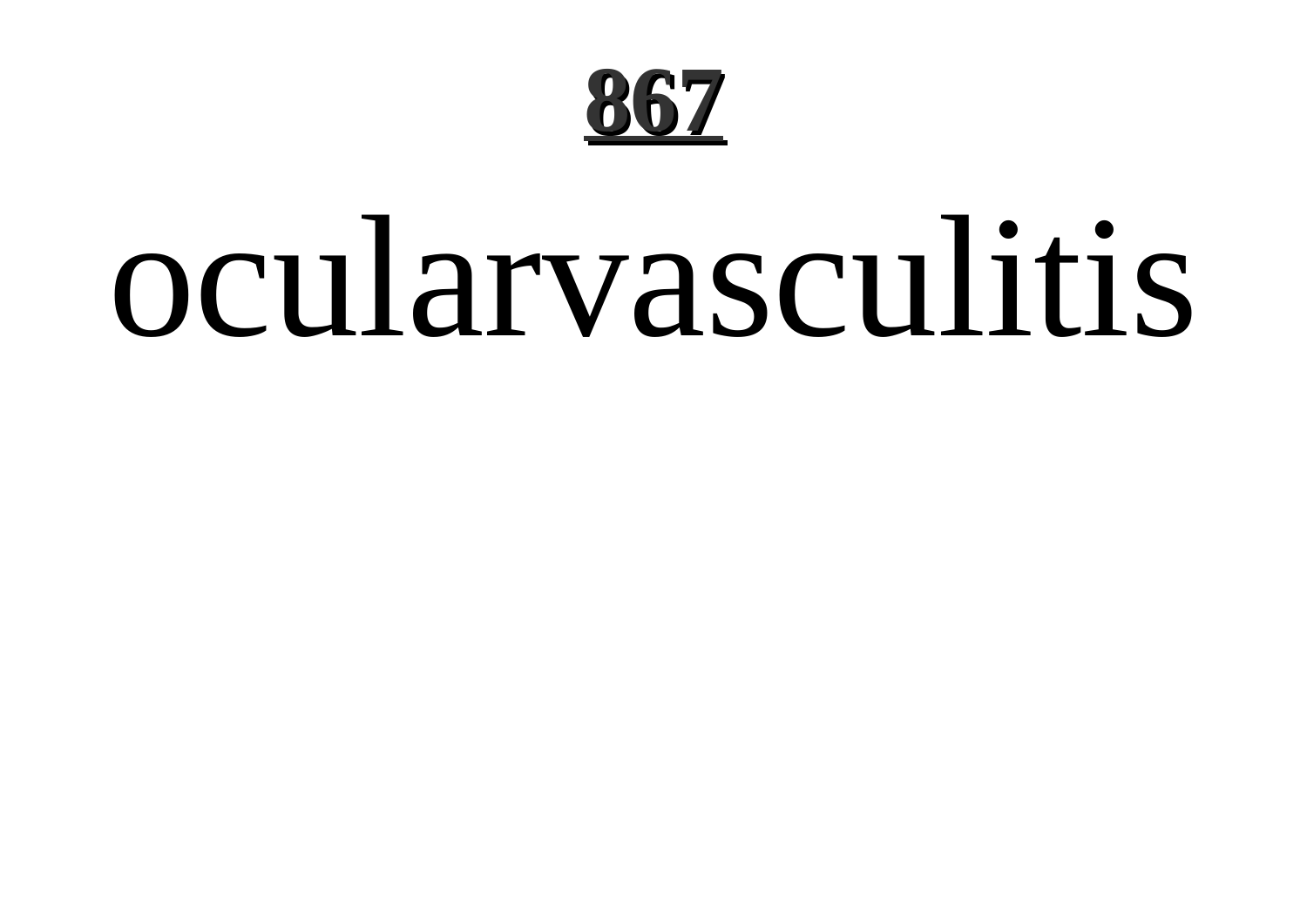

### oculofacial para-

lysis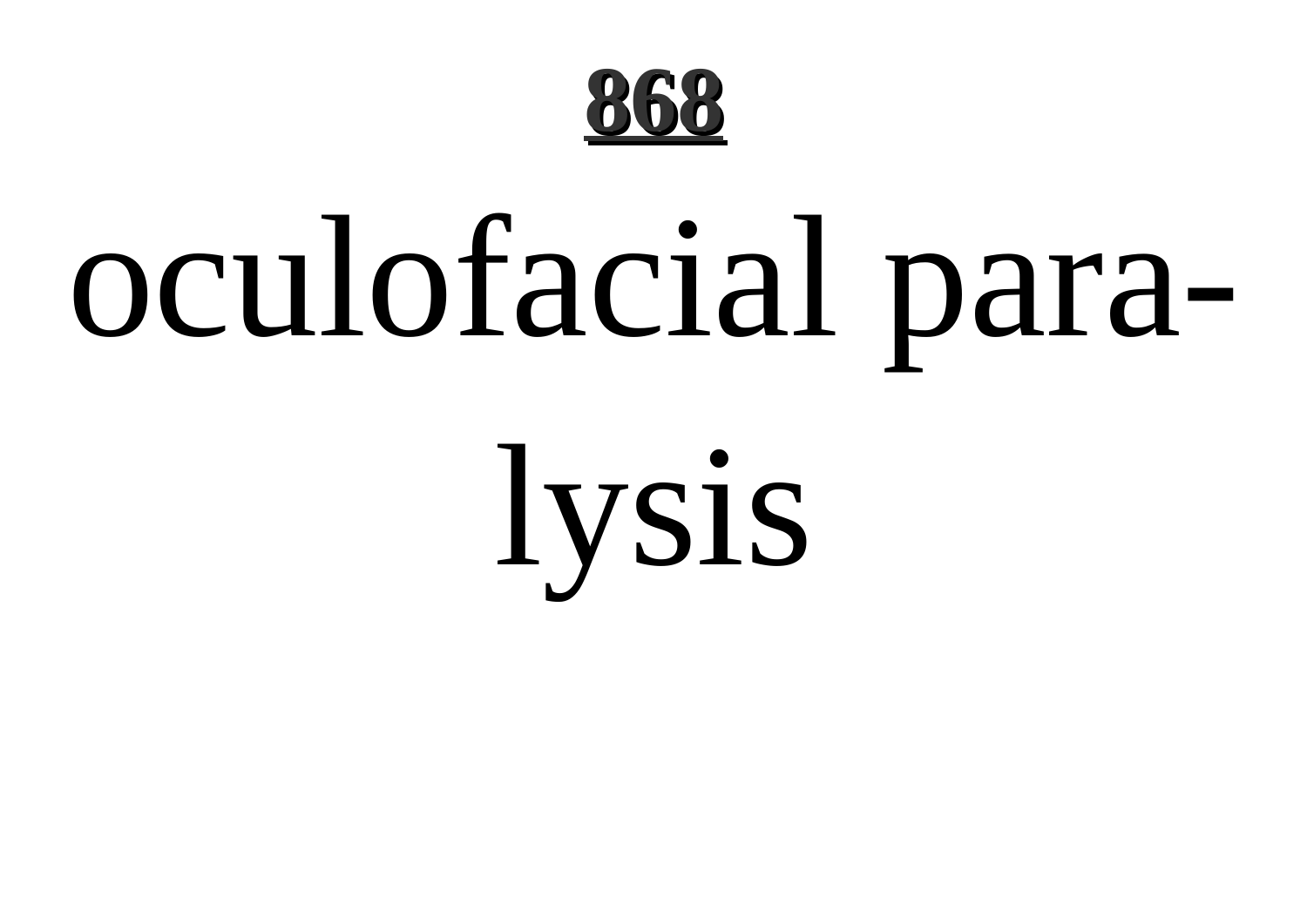

#### oedema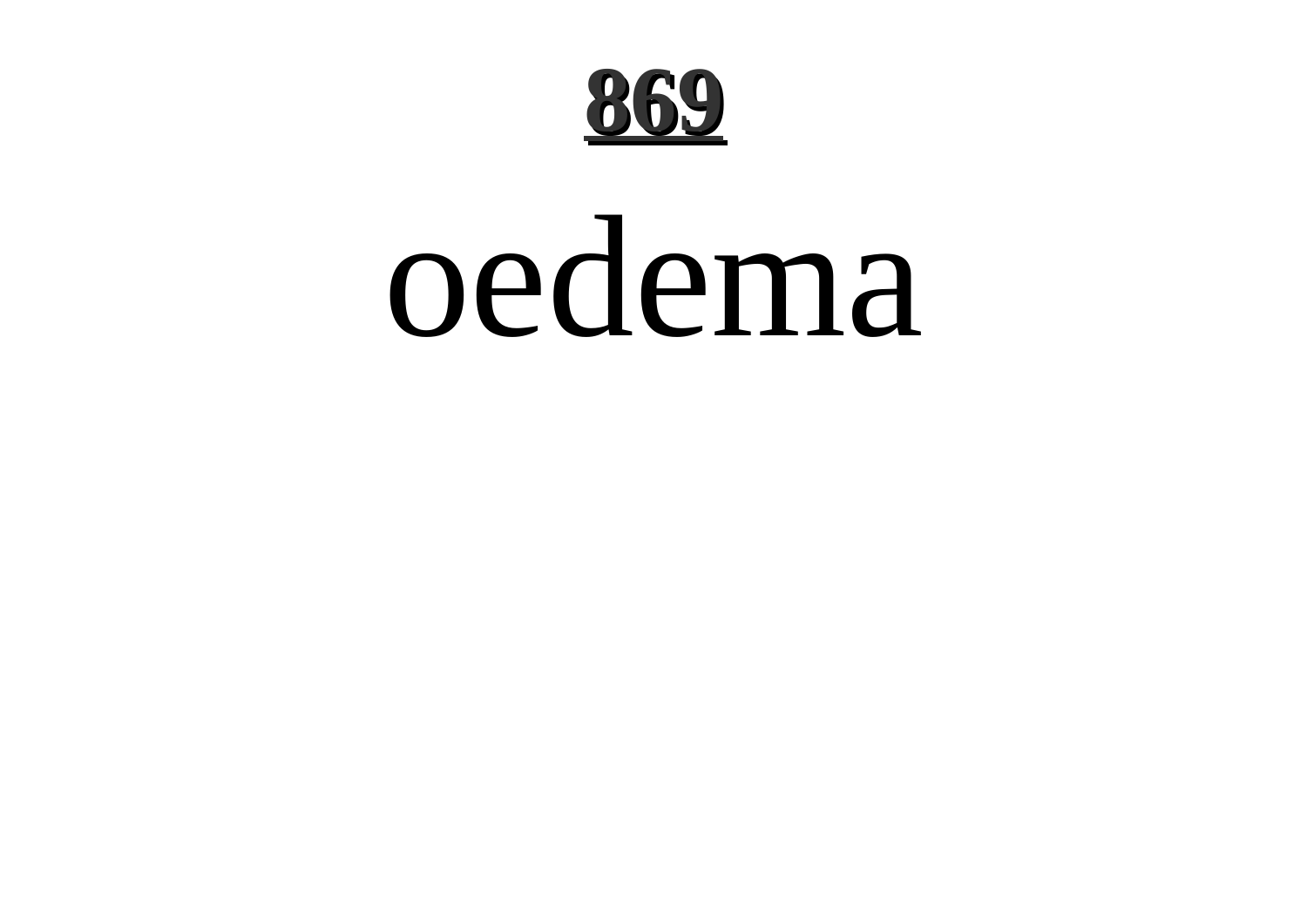

#### oedema blister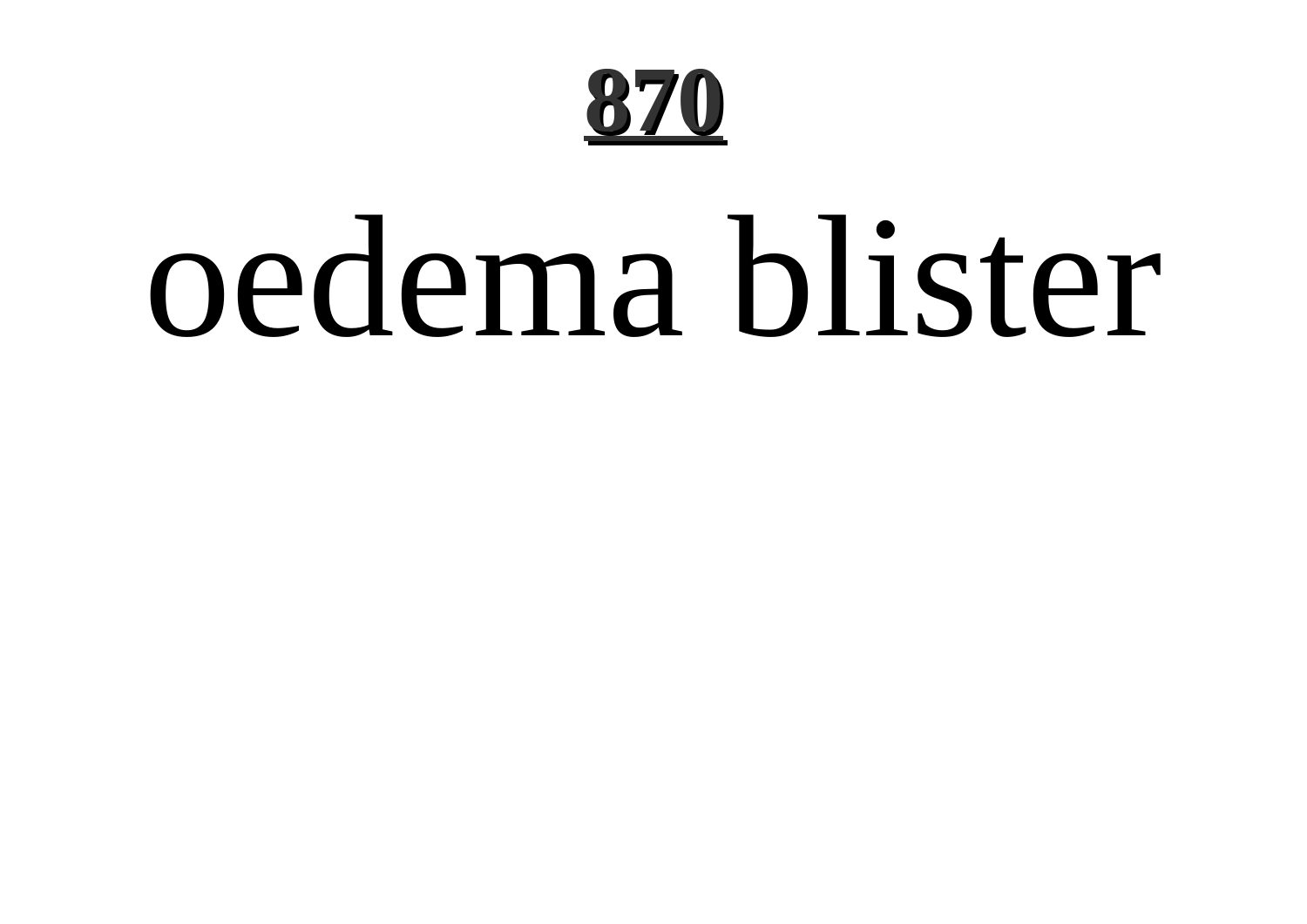#### **871**

# oedema due to

#### hepaticdisease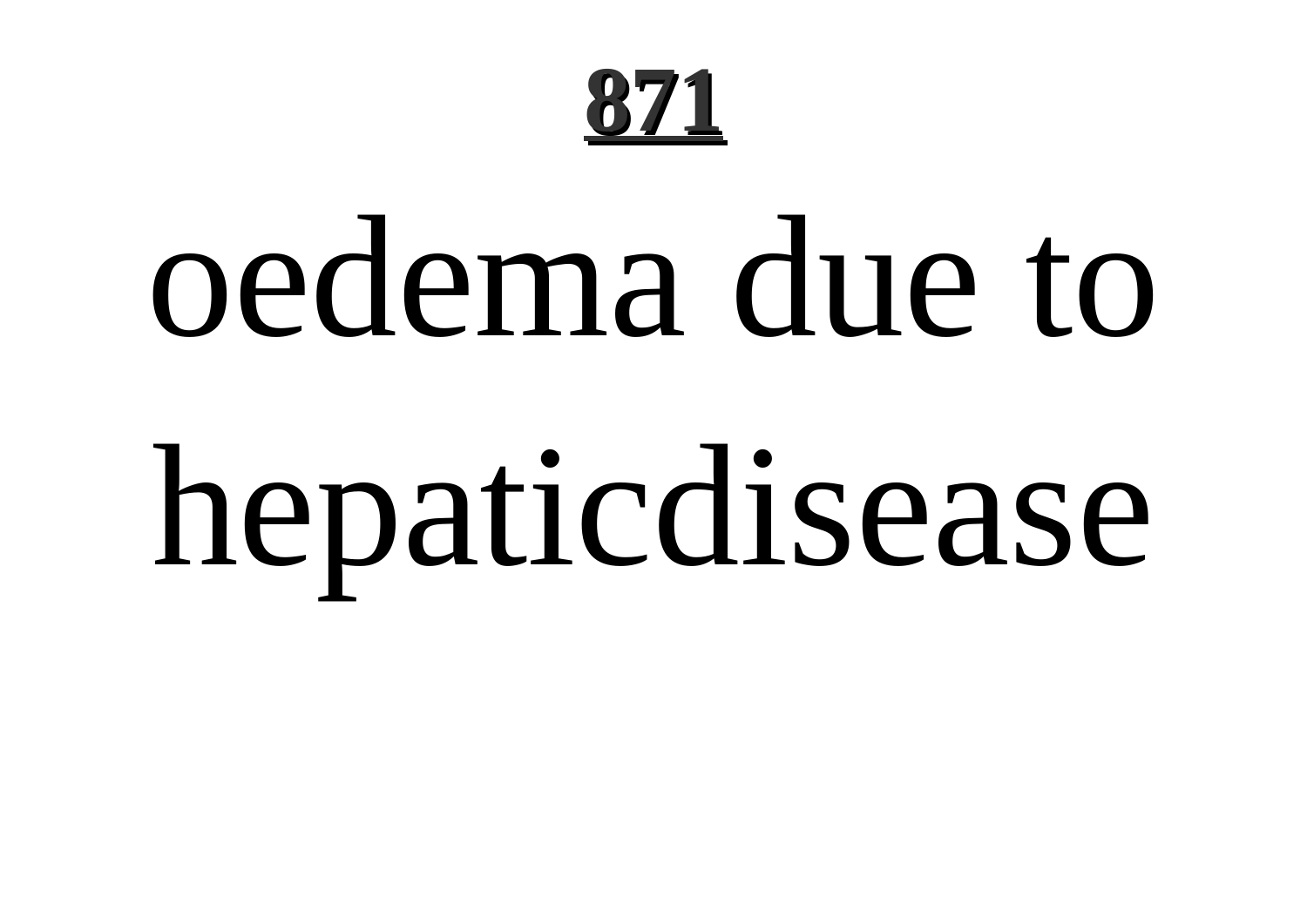

#### oedema mouth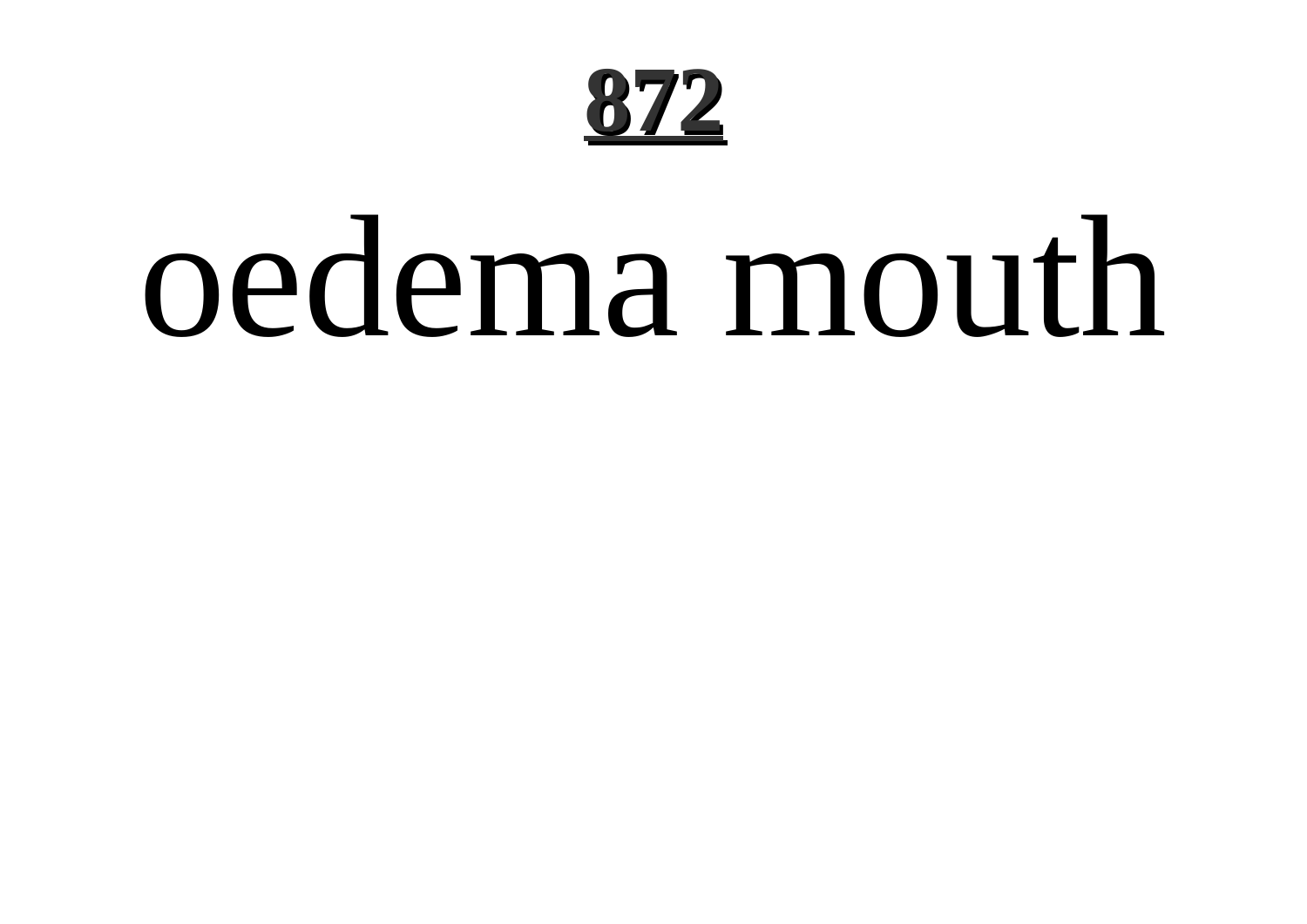

## oesophageal

#### achalasia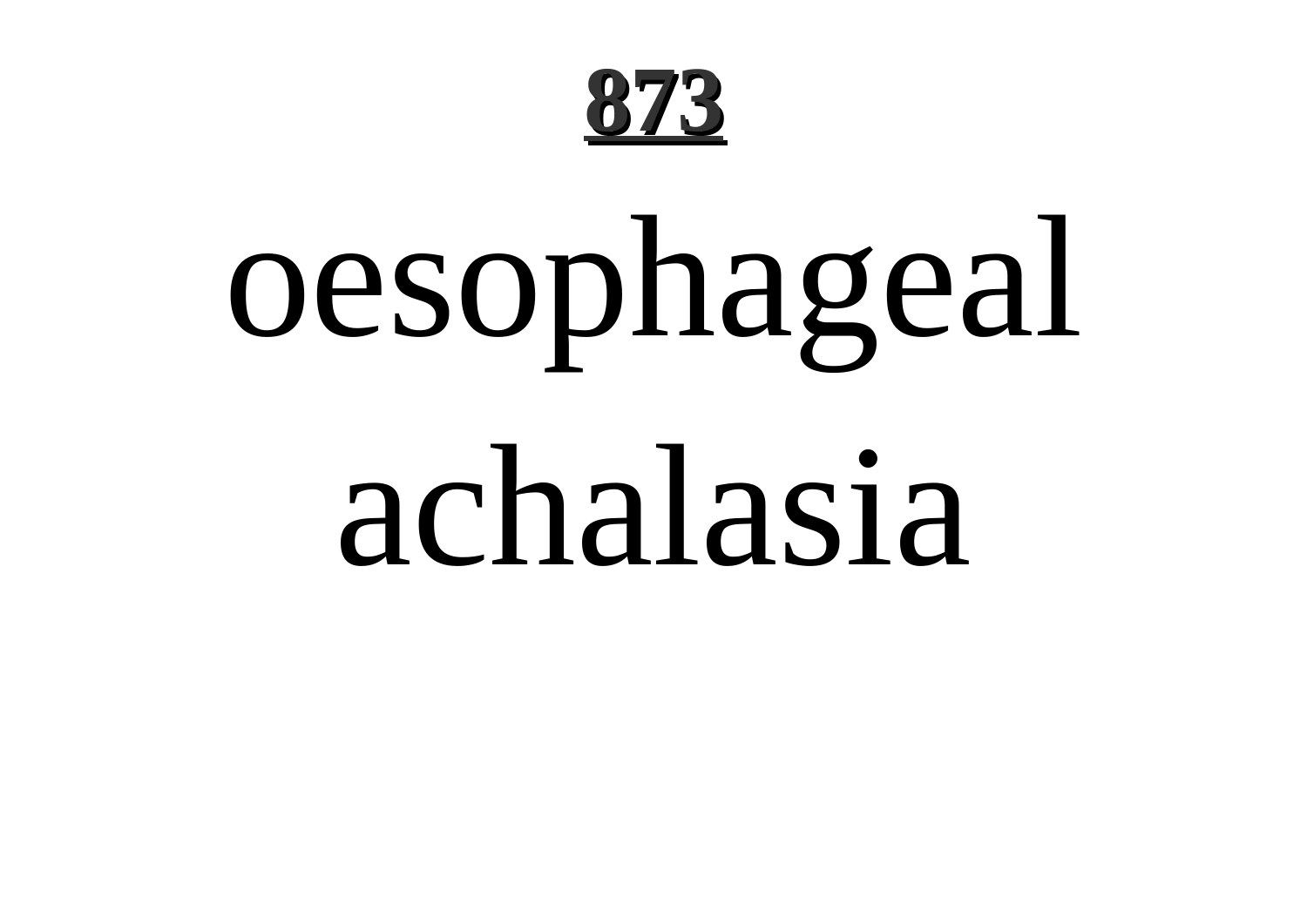

### ophthalmic arte-

### ry thrombosis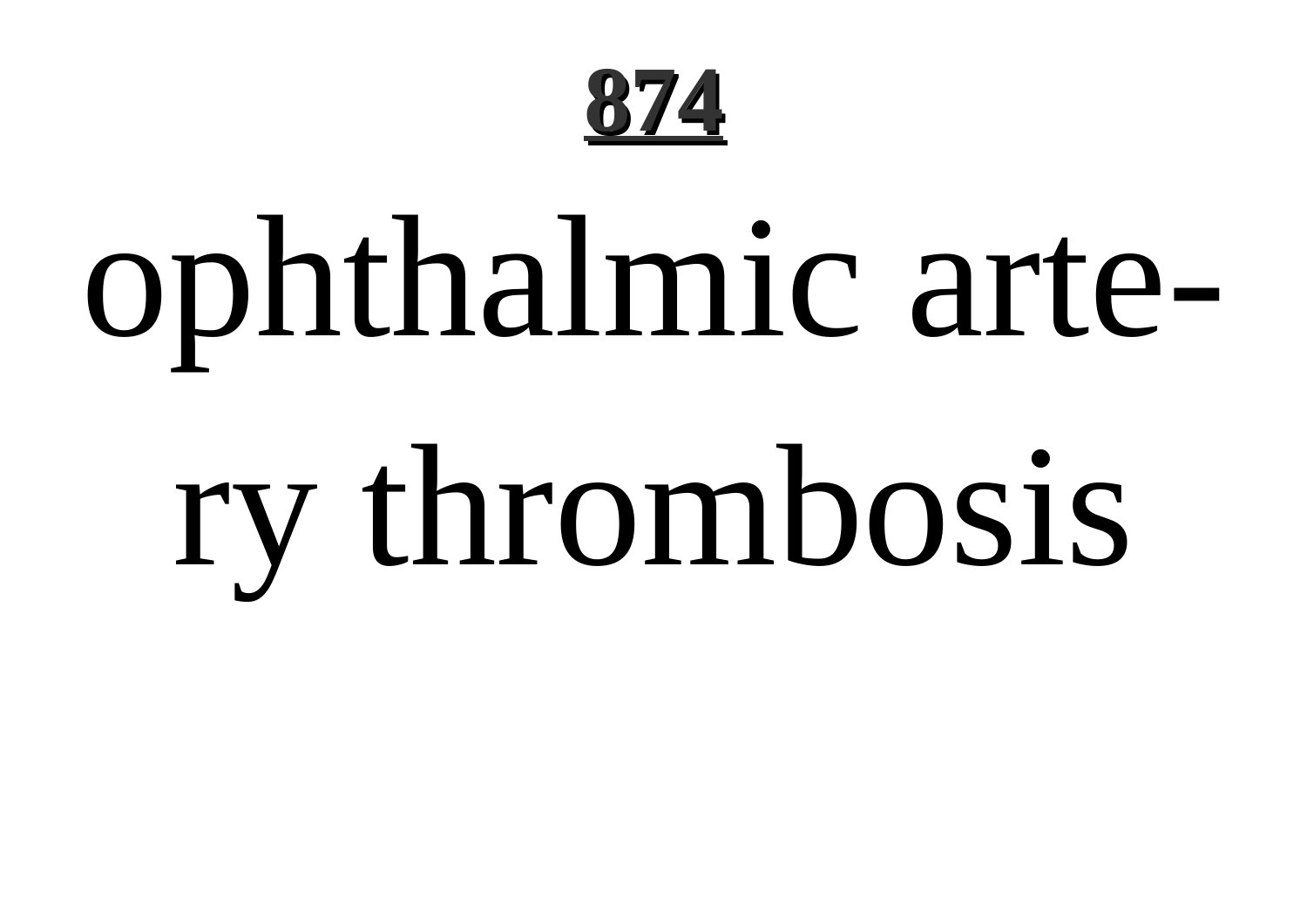

### ophthalmicher-

#### pes simplex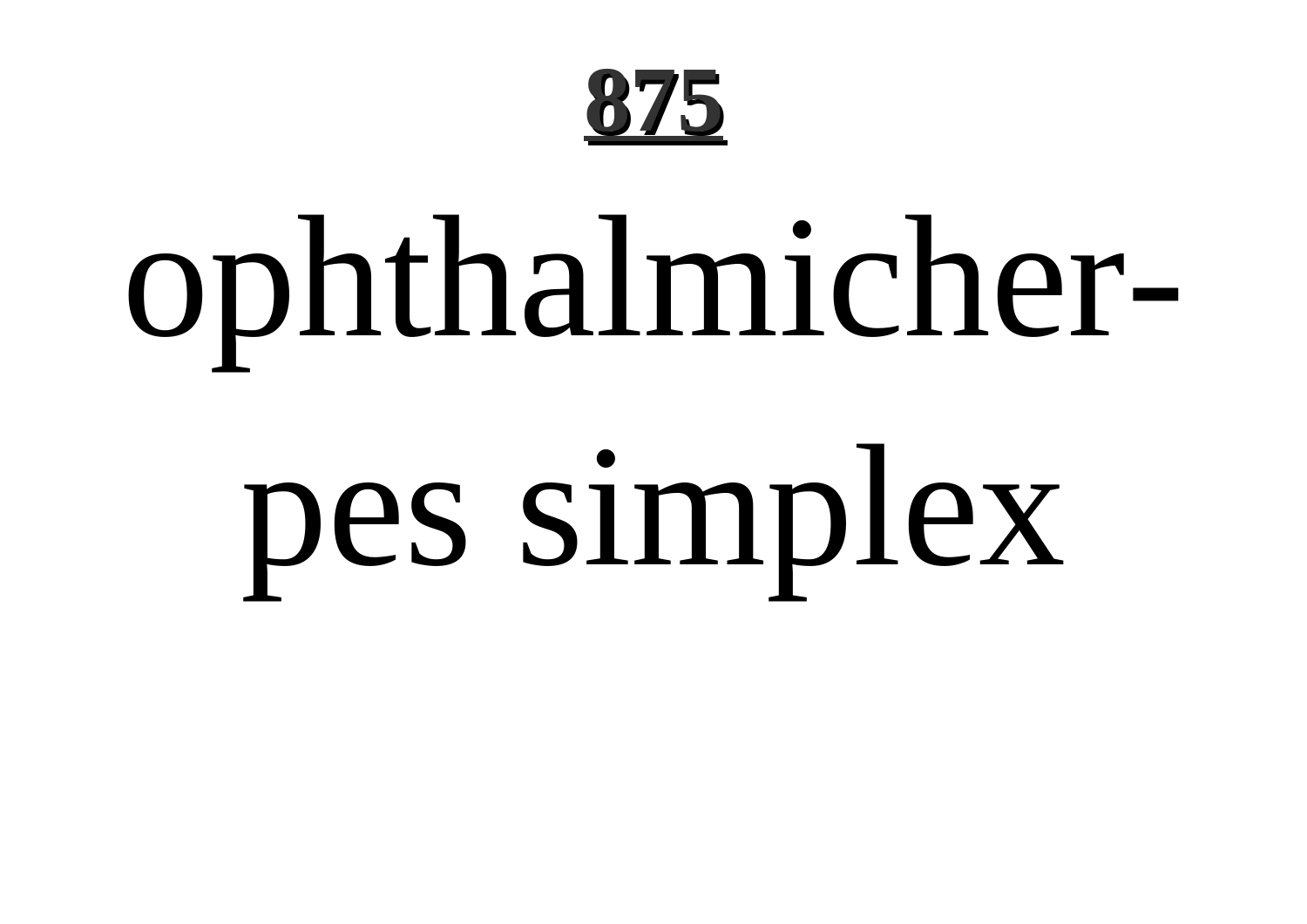

### ophthalmic her-

#### pes zoster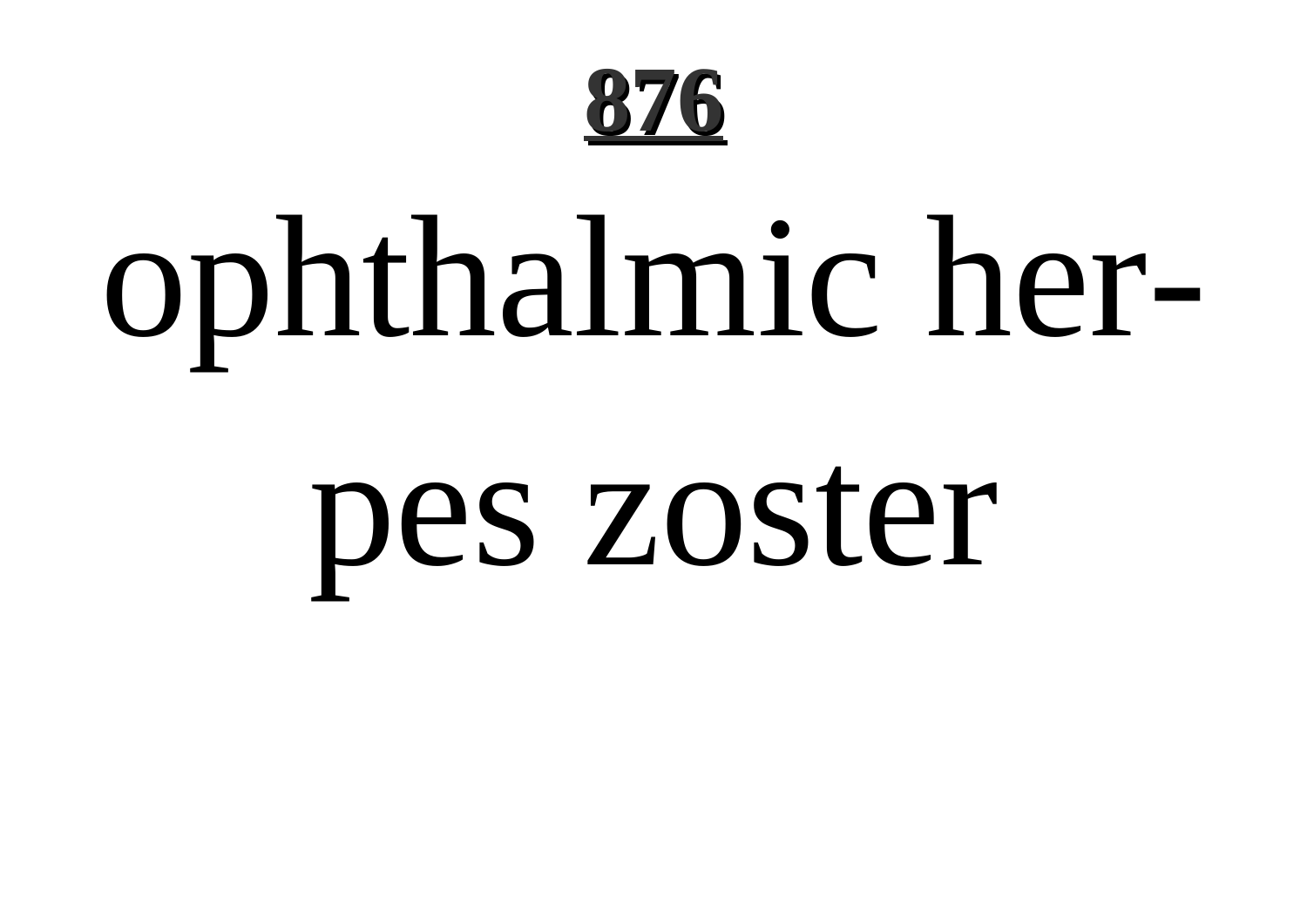

### ophthalmic vein

#### thrombosis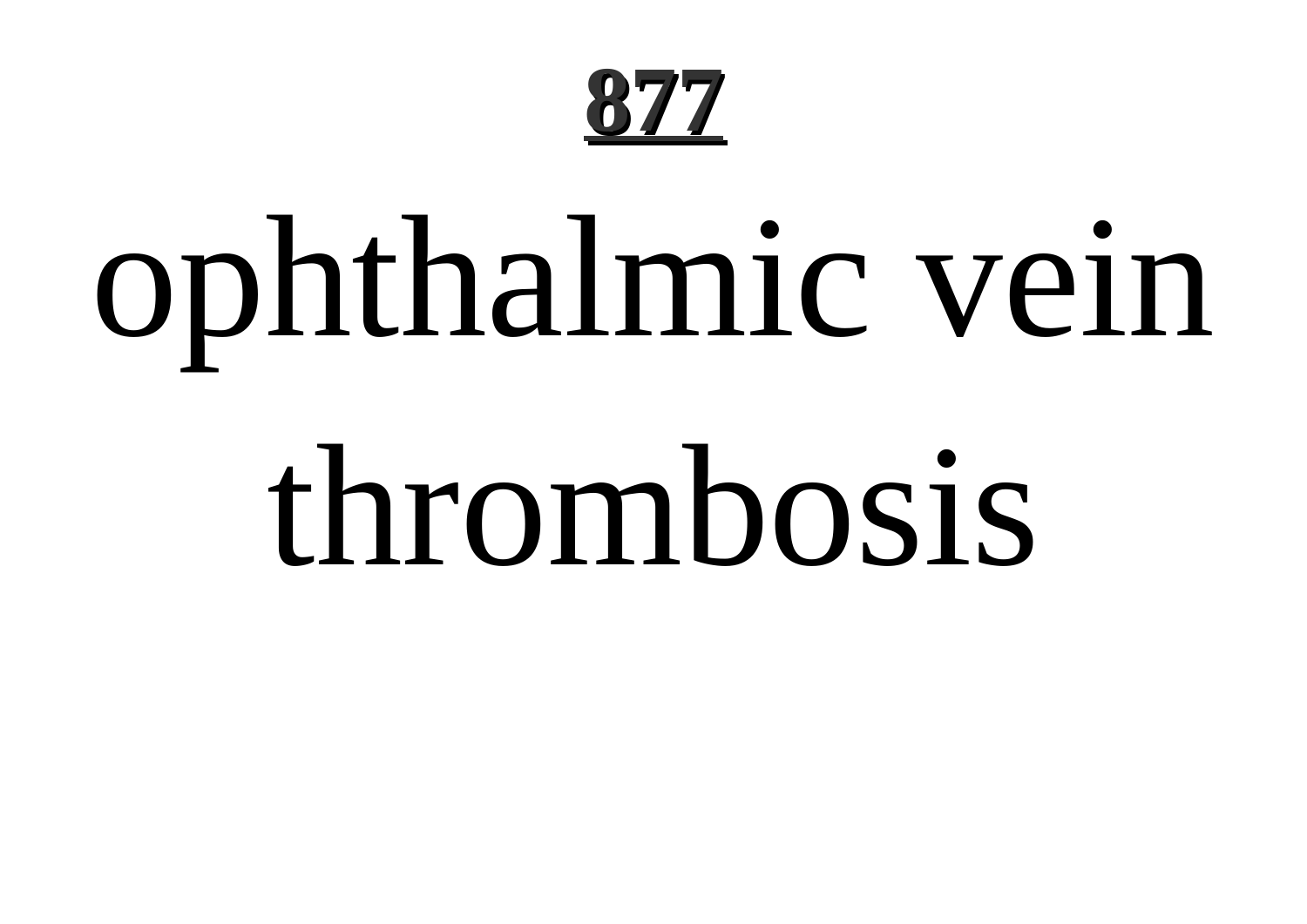

#### optic neuritis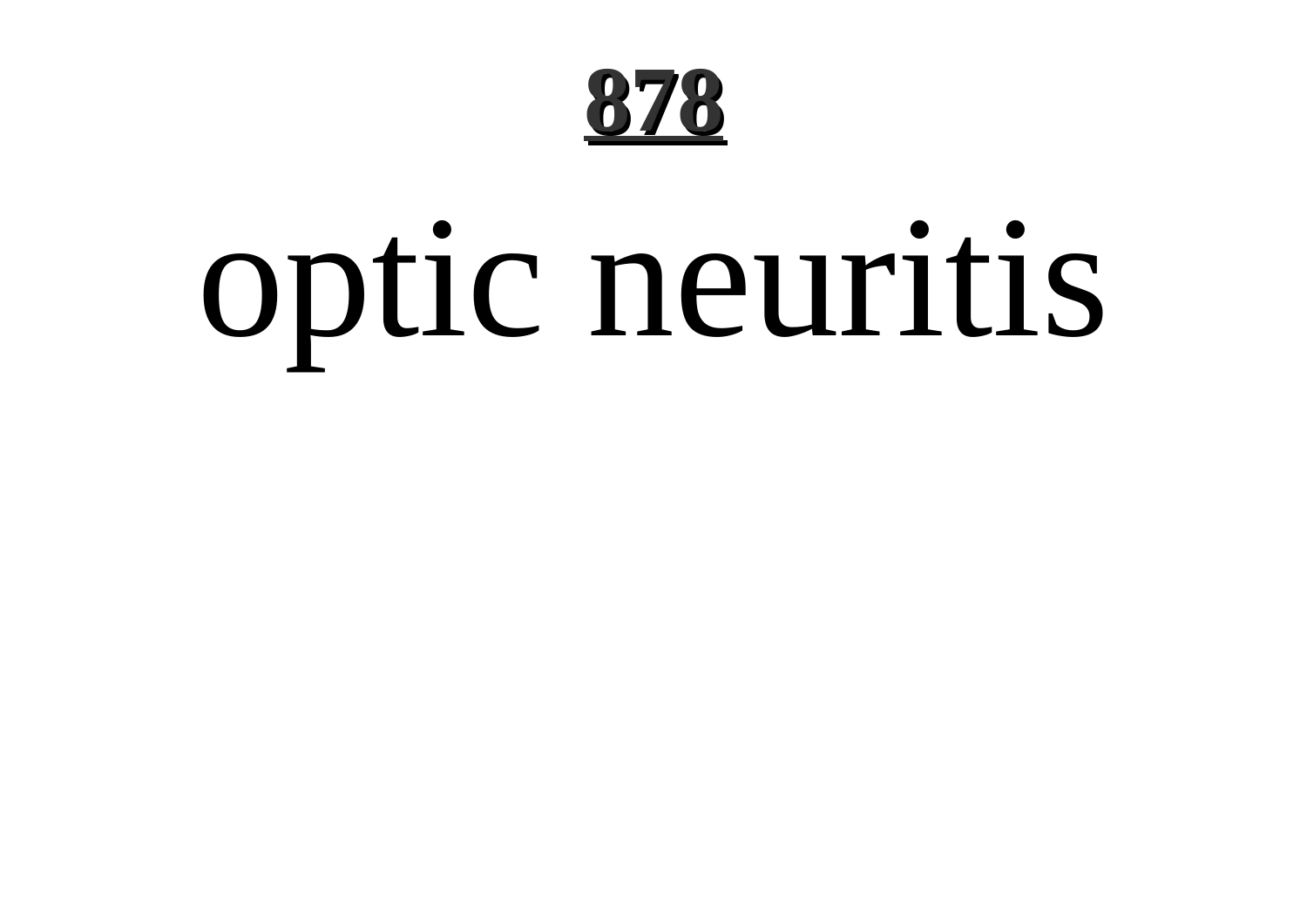

### optic neuropathy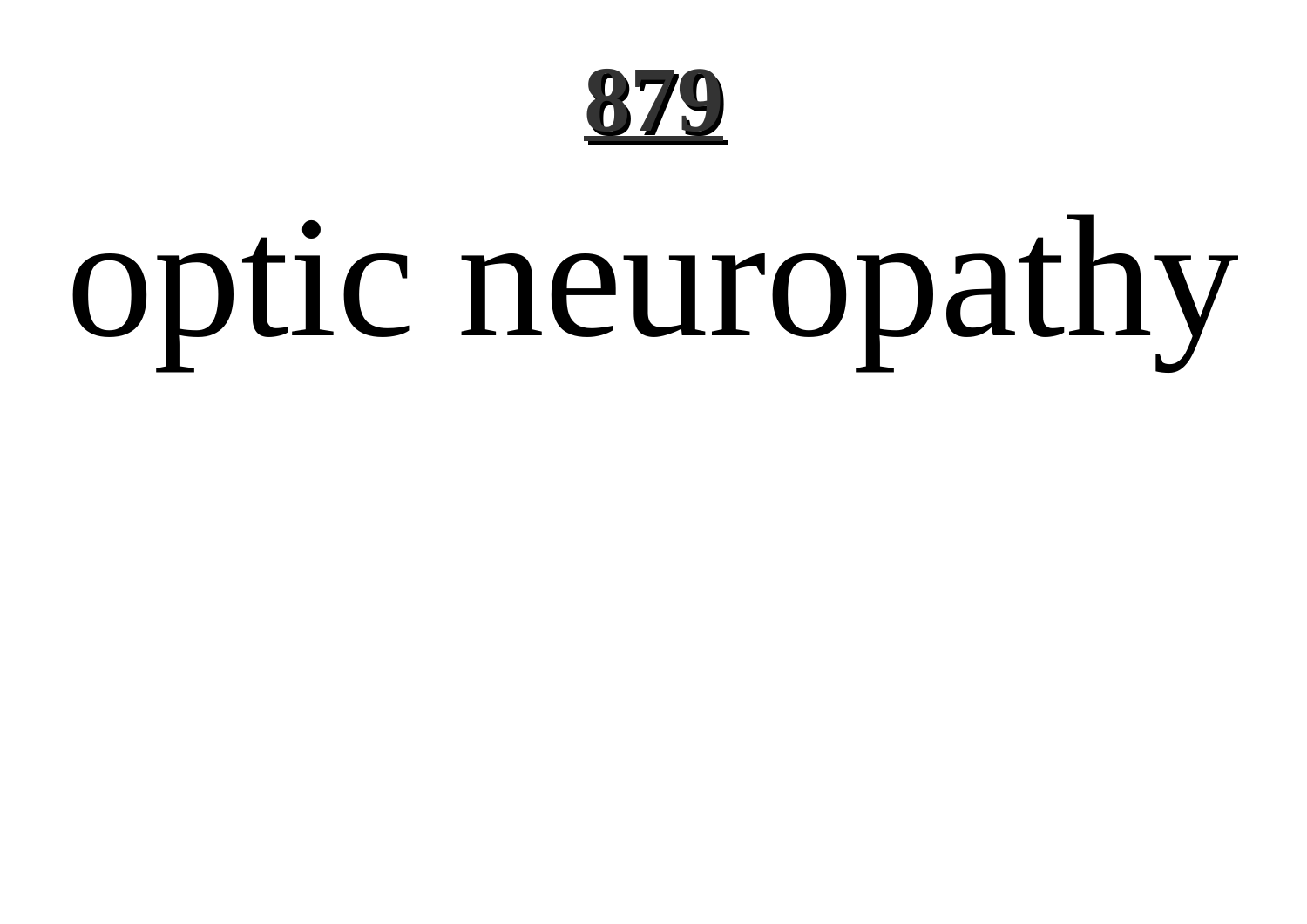

#### optic perineuritis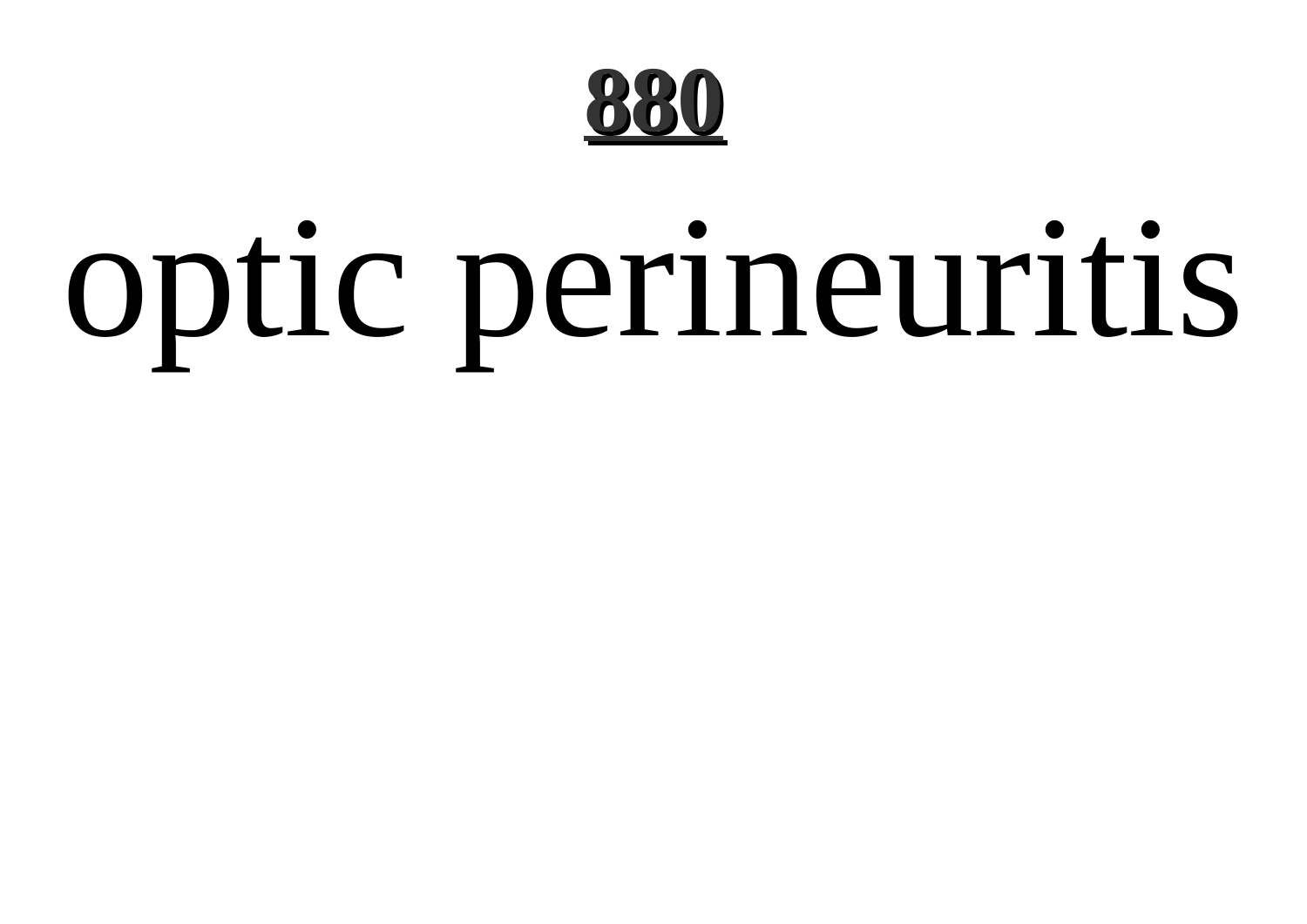

### oral herpes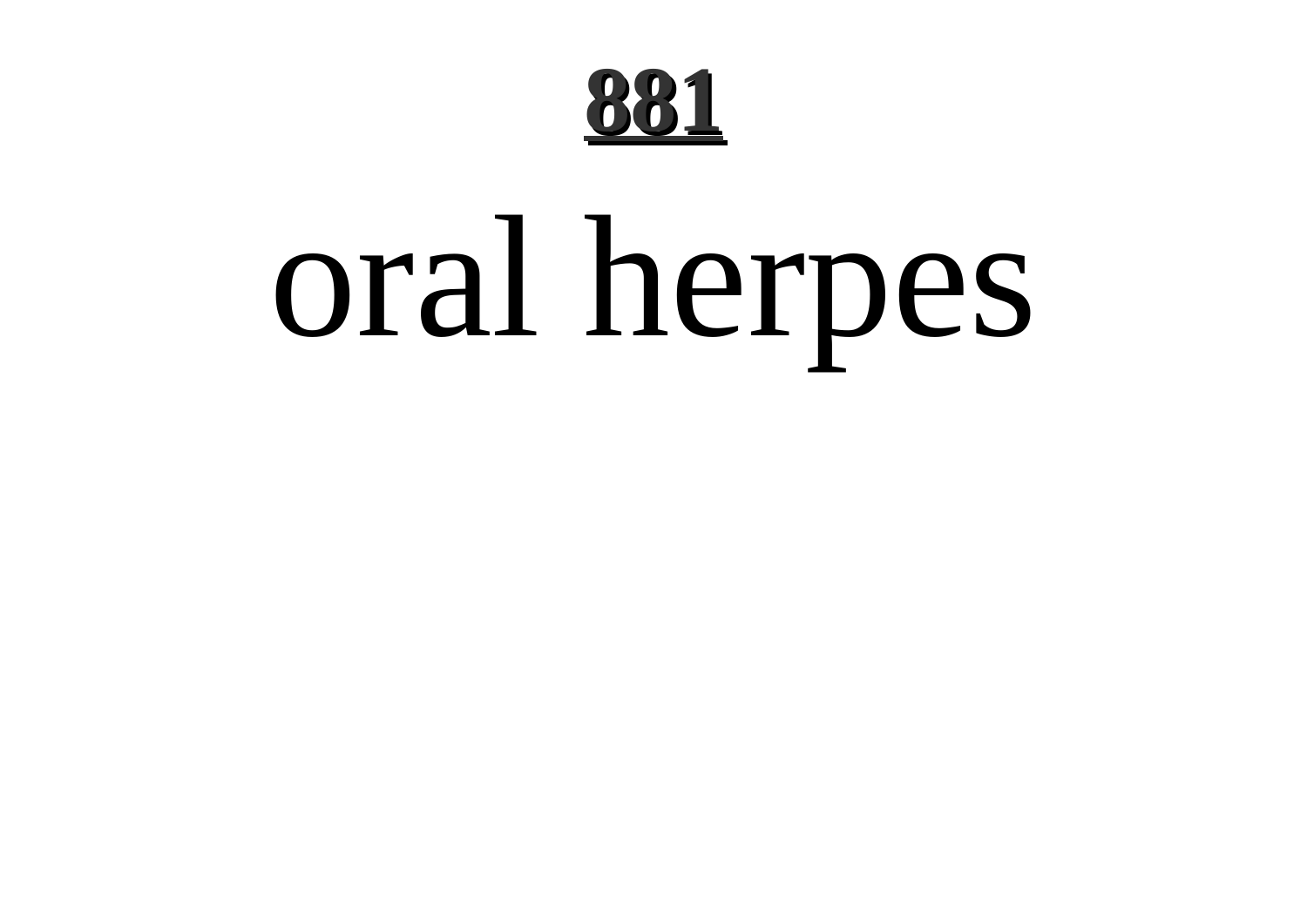

#### oral lichen pla-

nus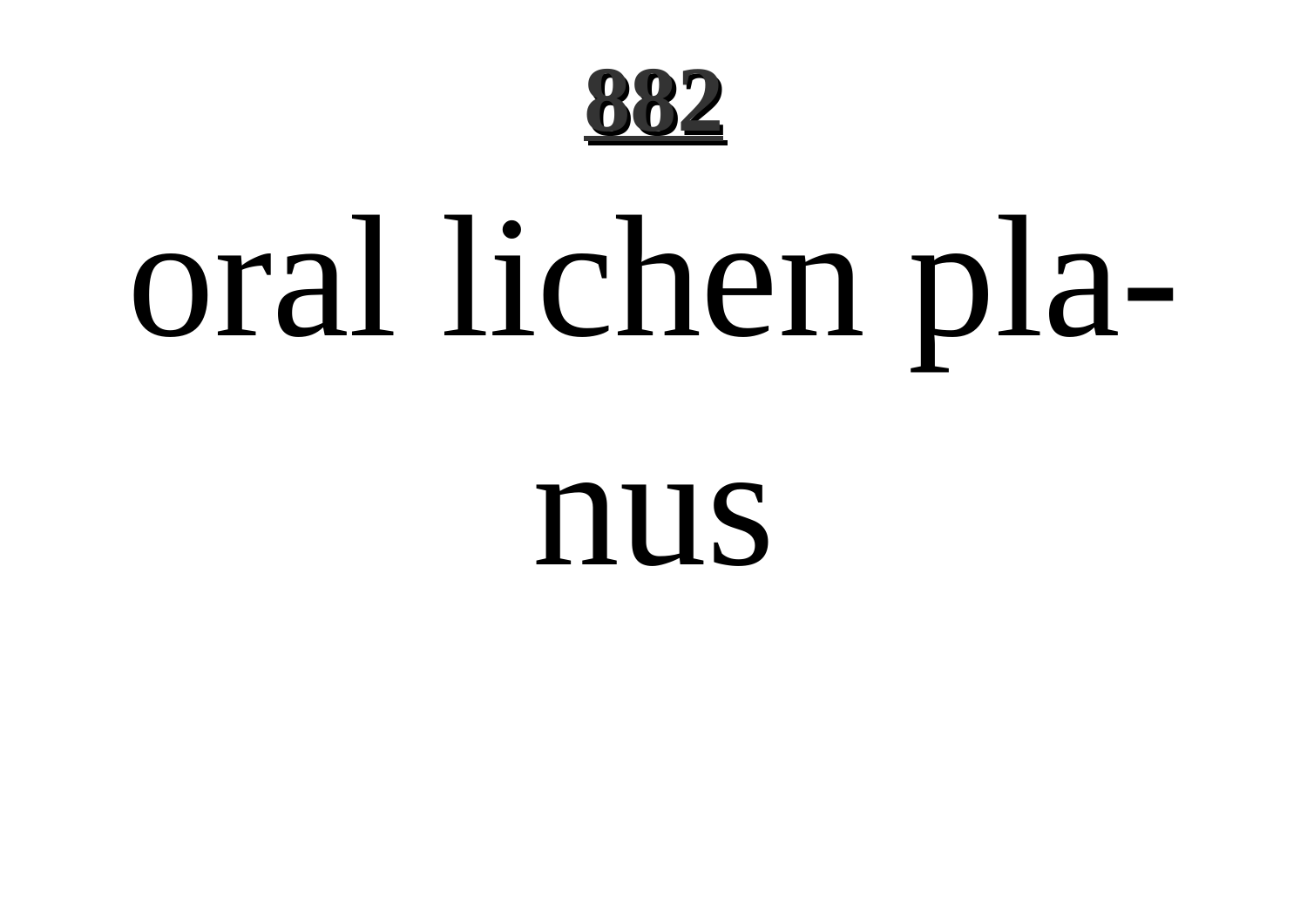

# oropharyngealo-

edema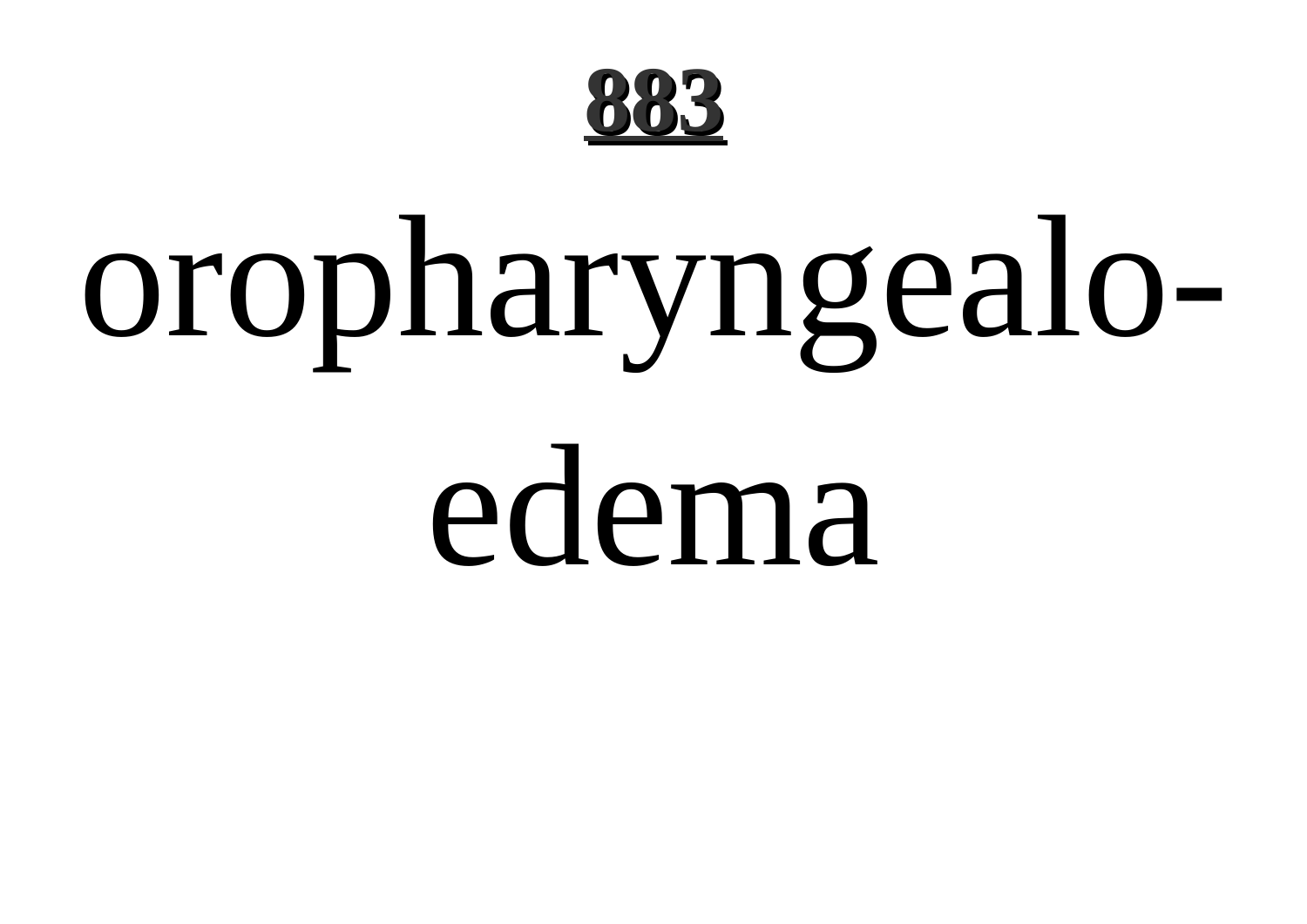

### oropharyngeal

#### spasm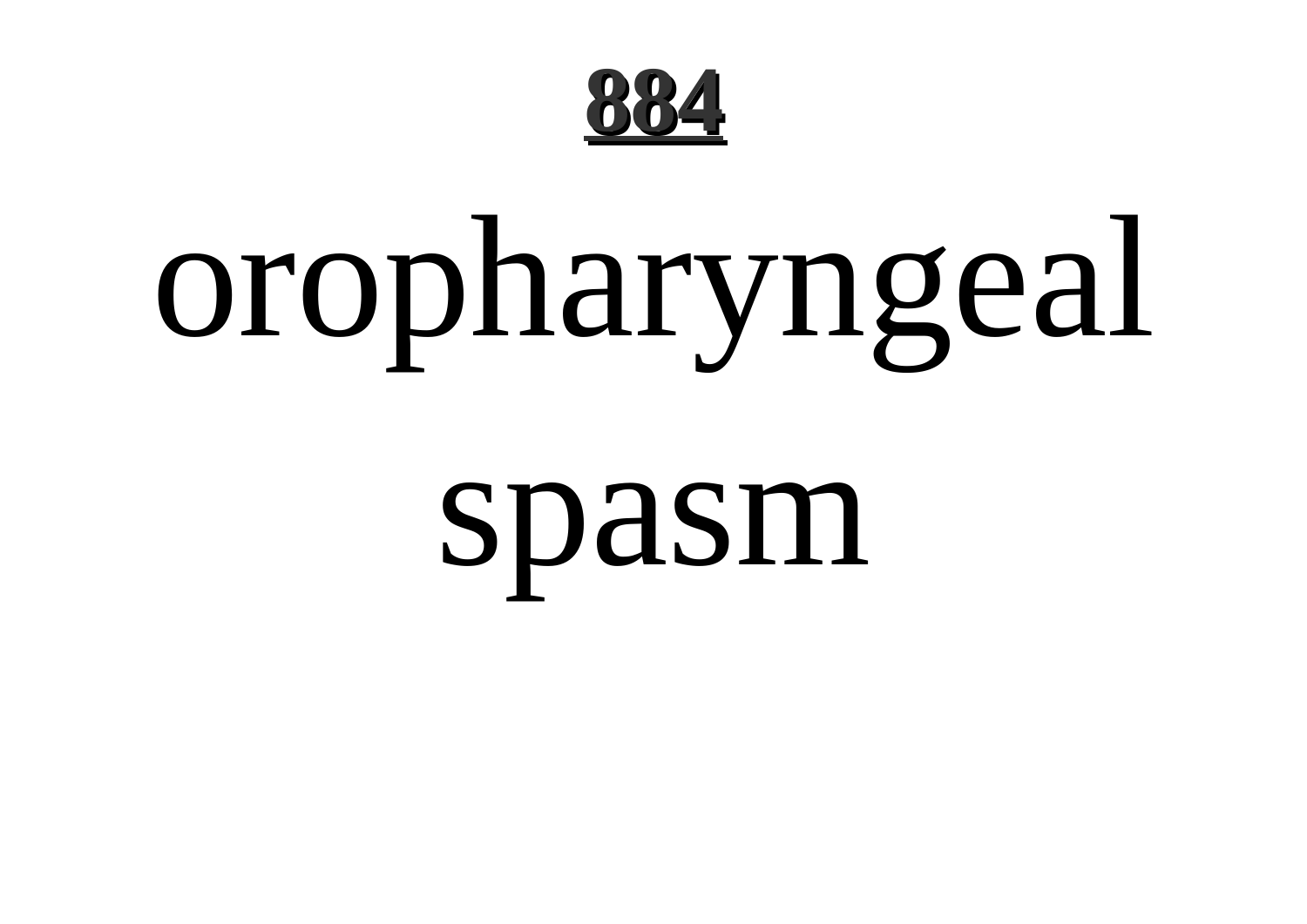

## oropharyngeal swelling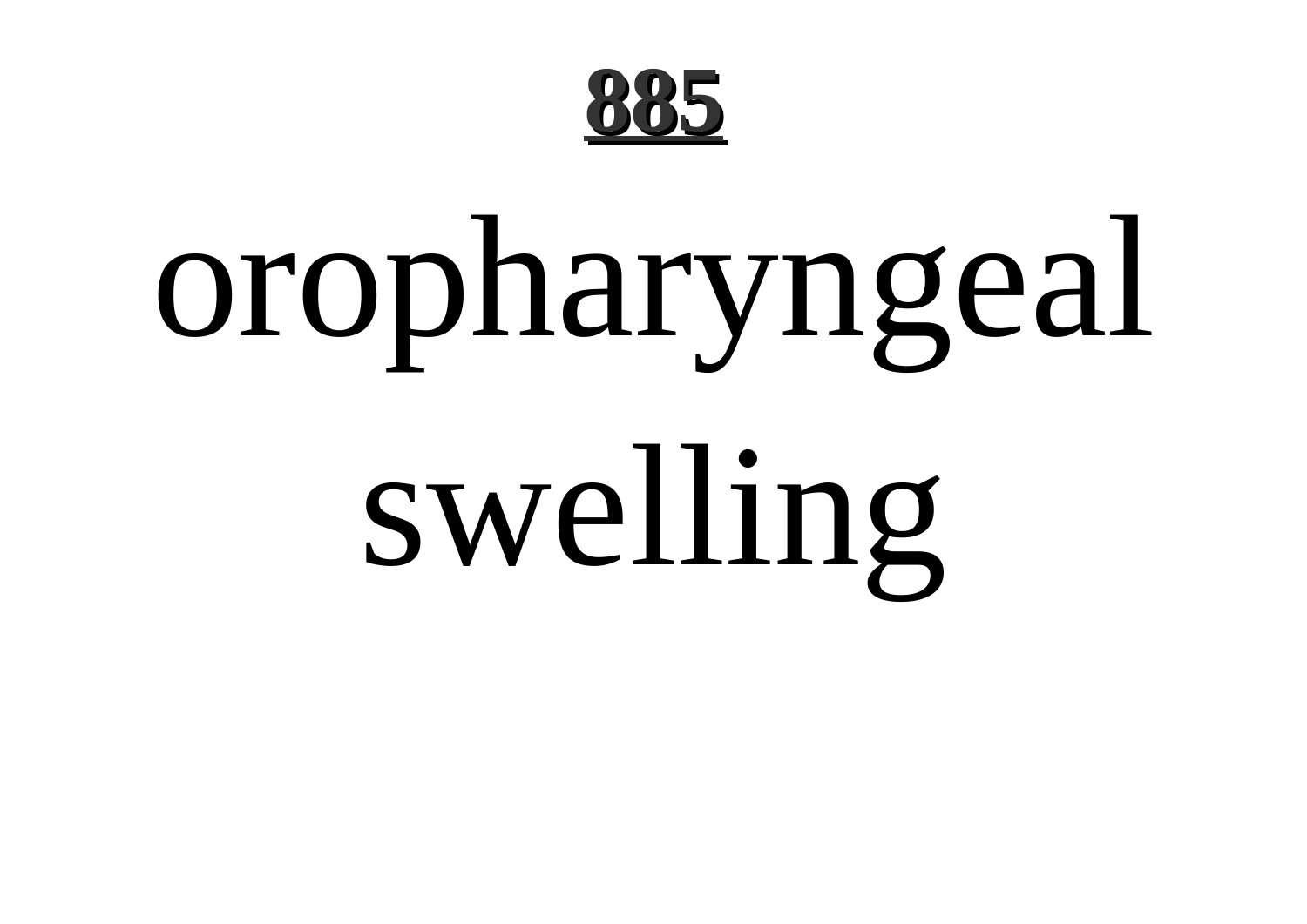

### osmotic demyeli-

### nationsyndrome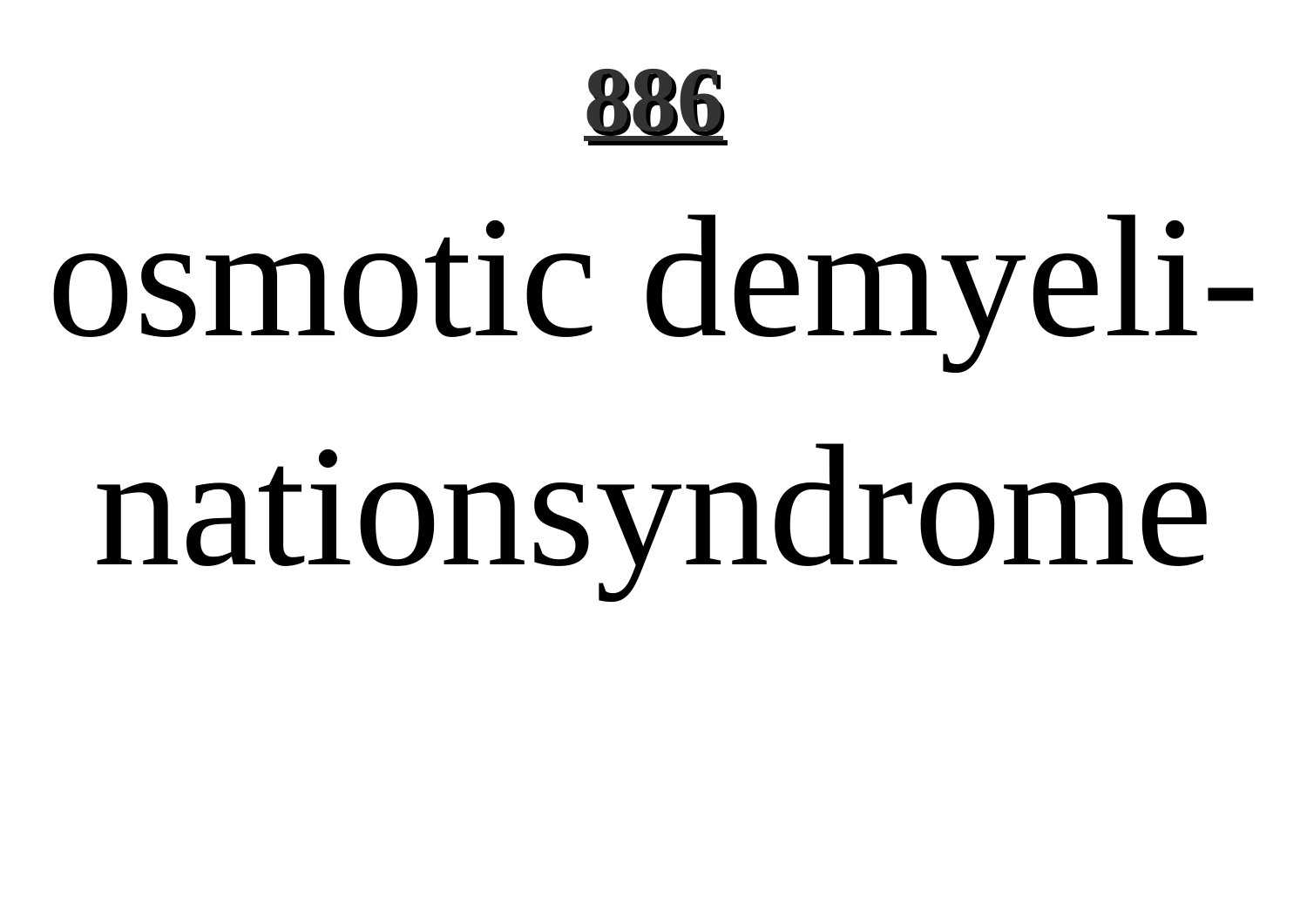

#### ovarian vein

#### thrombosis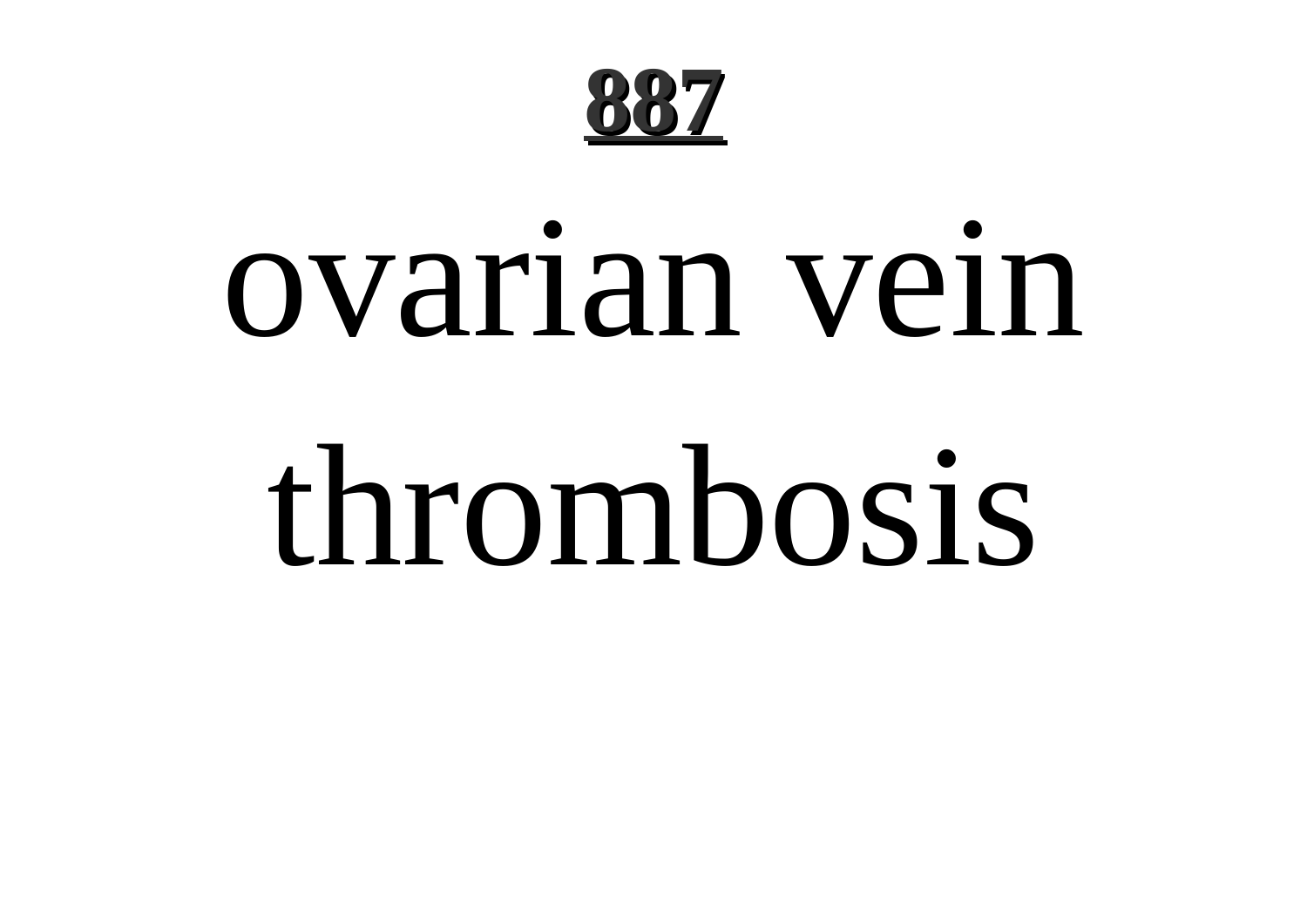

### overlap syndro-

me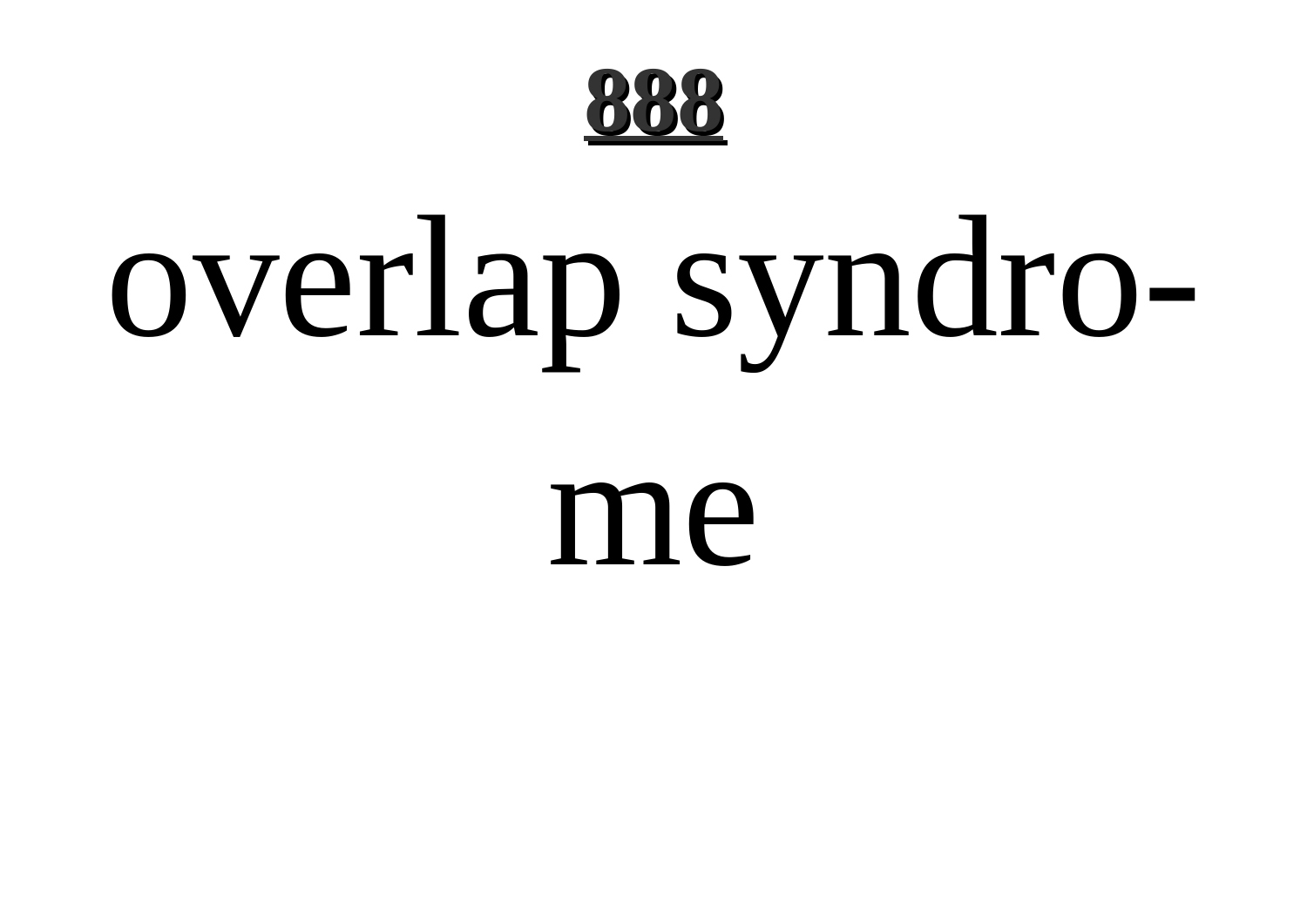

#### paediatric autoimmuneneuropsychiatric disorders associated with streptococcal infection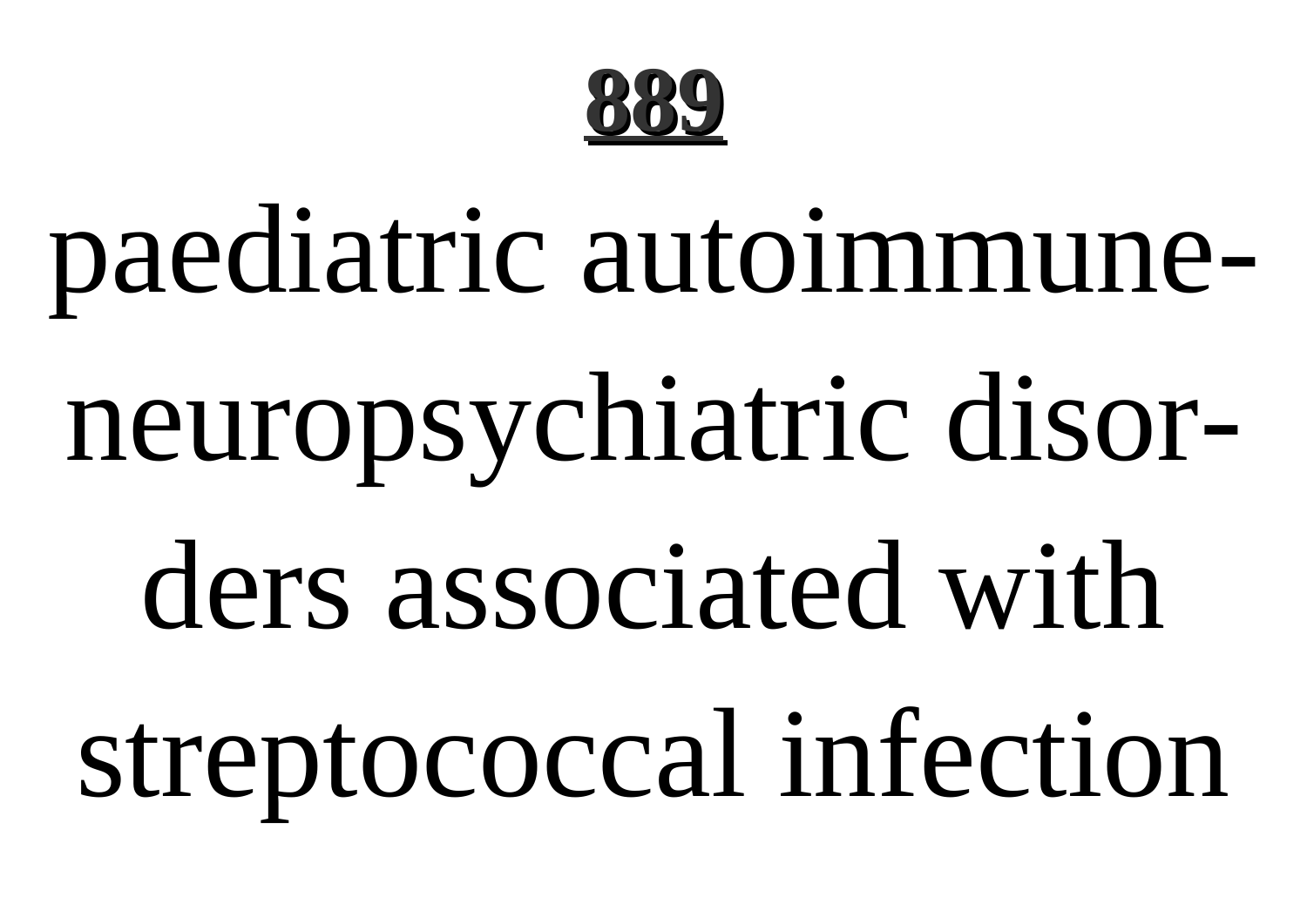

#### paget-schroetter-

### syndrome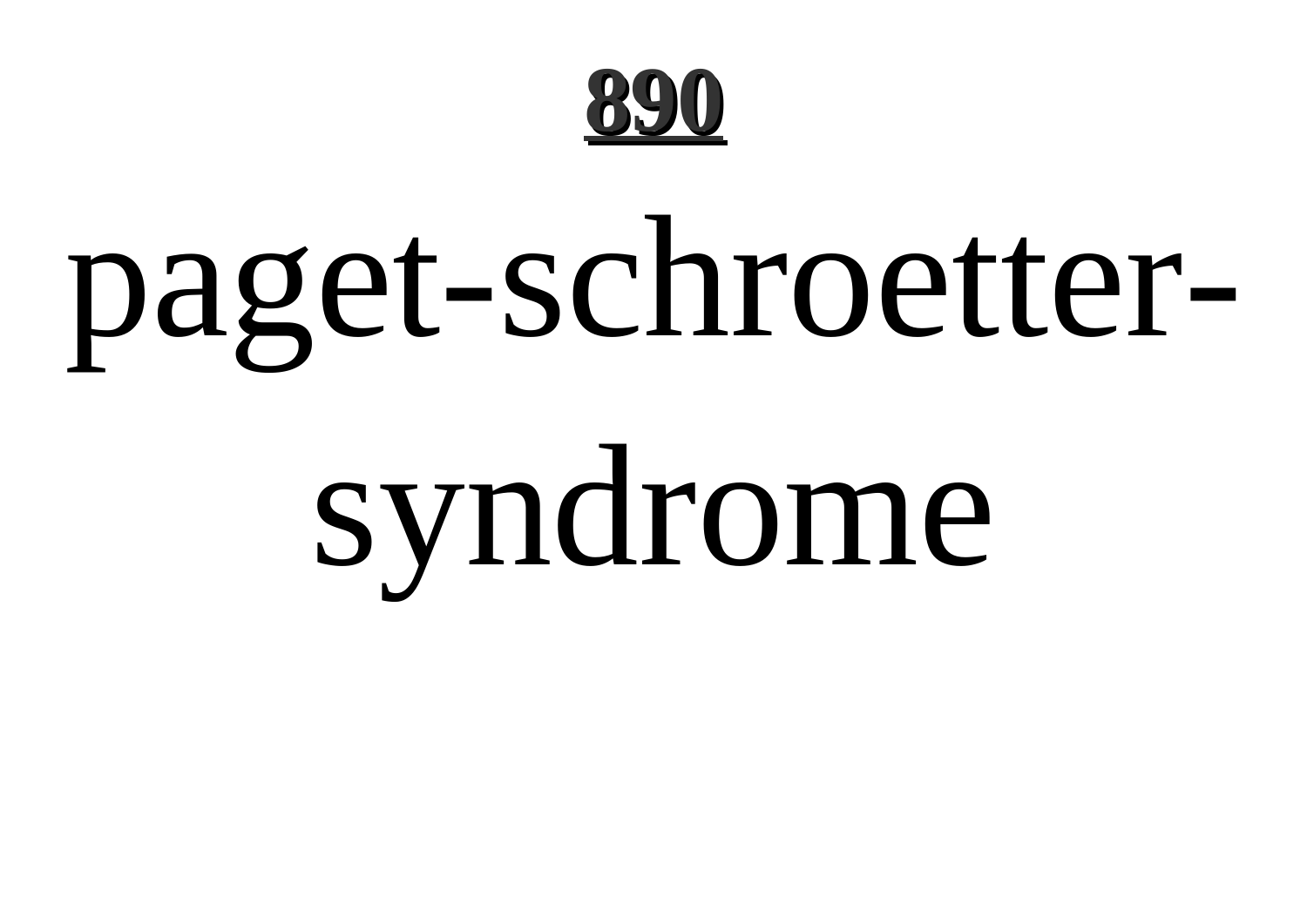

### palindromic rhe-

#### umatism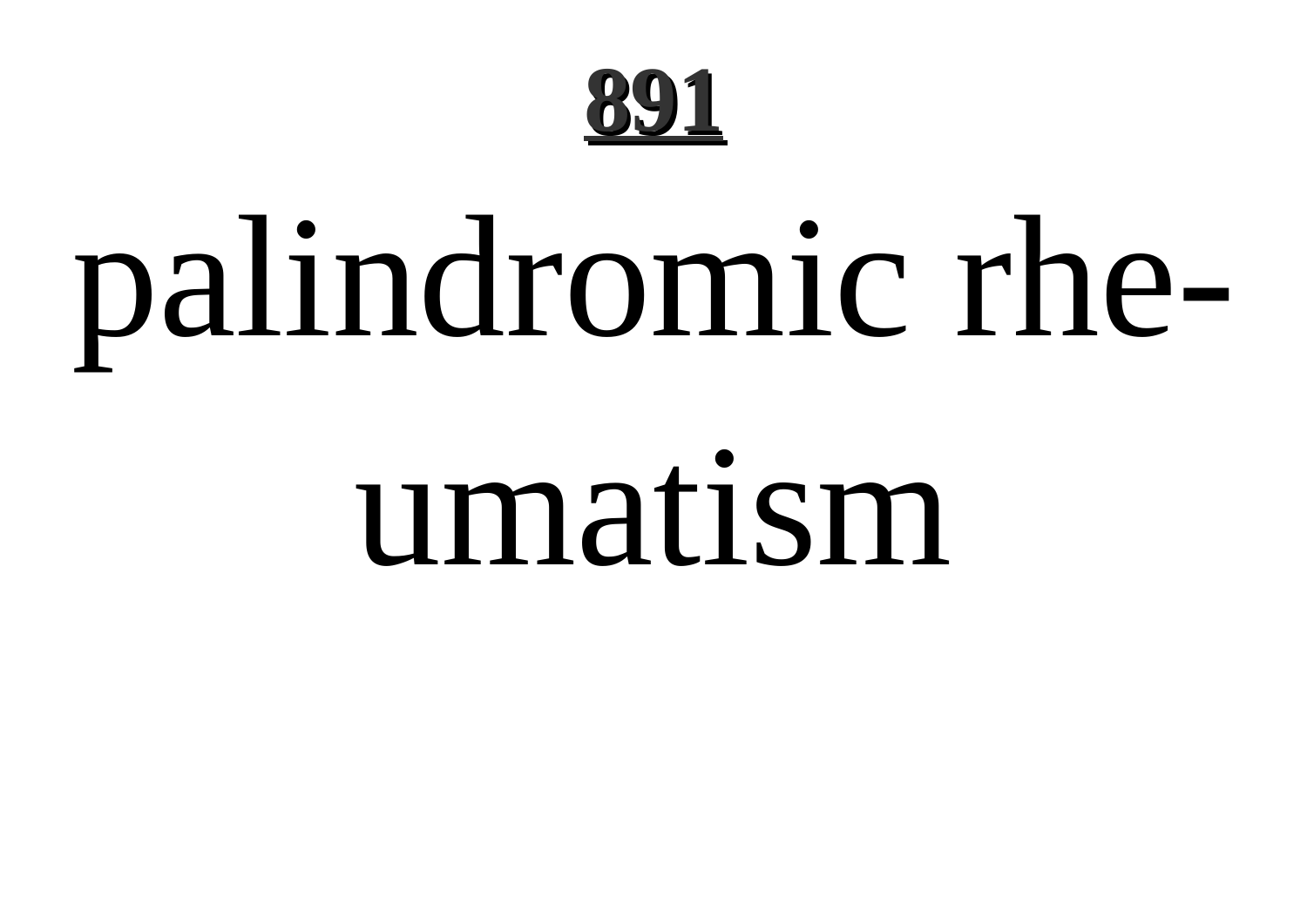

### palisaded neut-

### rophilic granulo-

#### matousdermatitis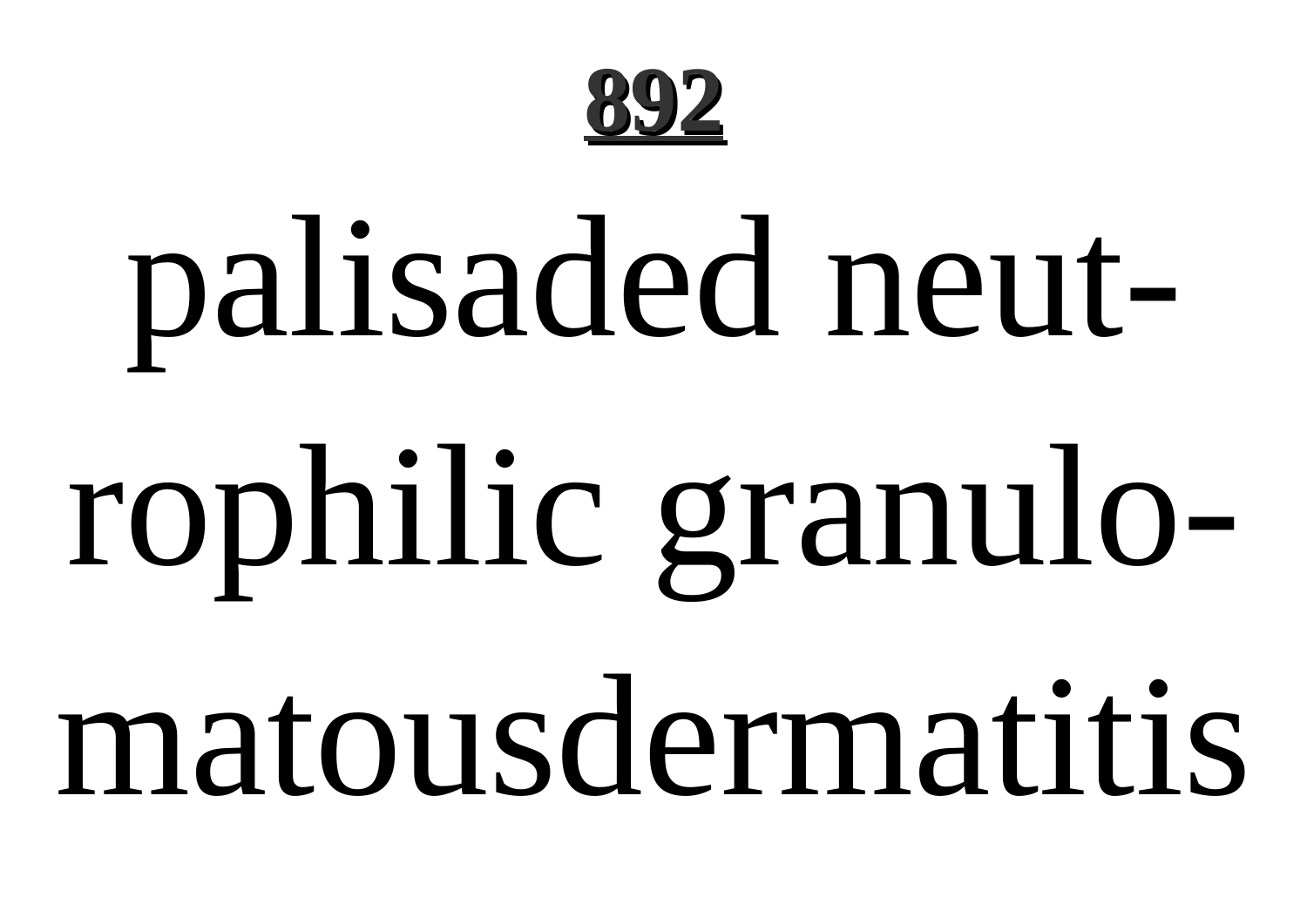

### palmoplantar ke-

#### ratoderma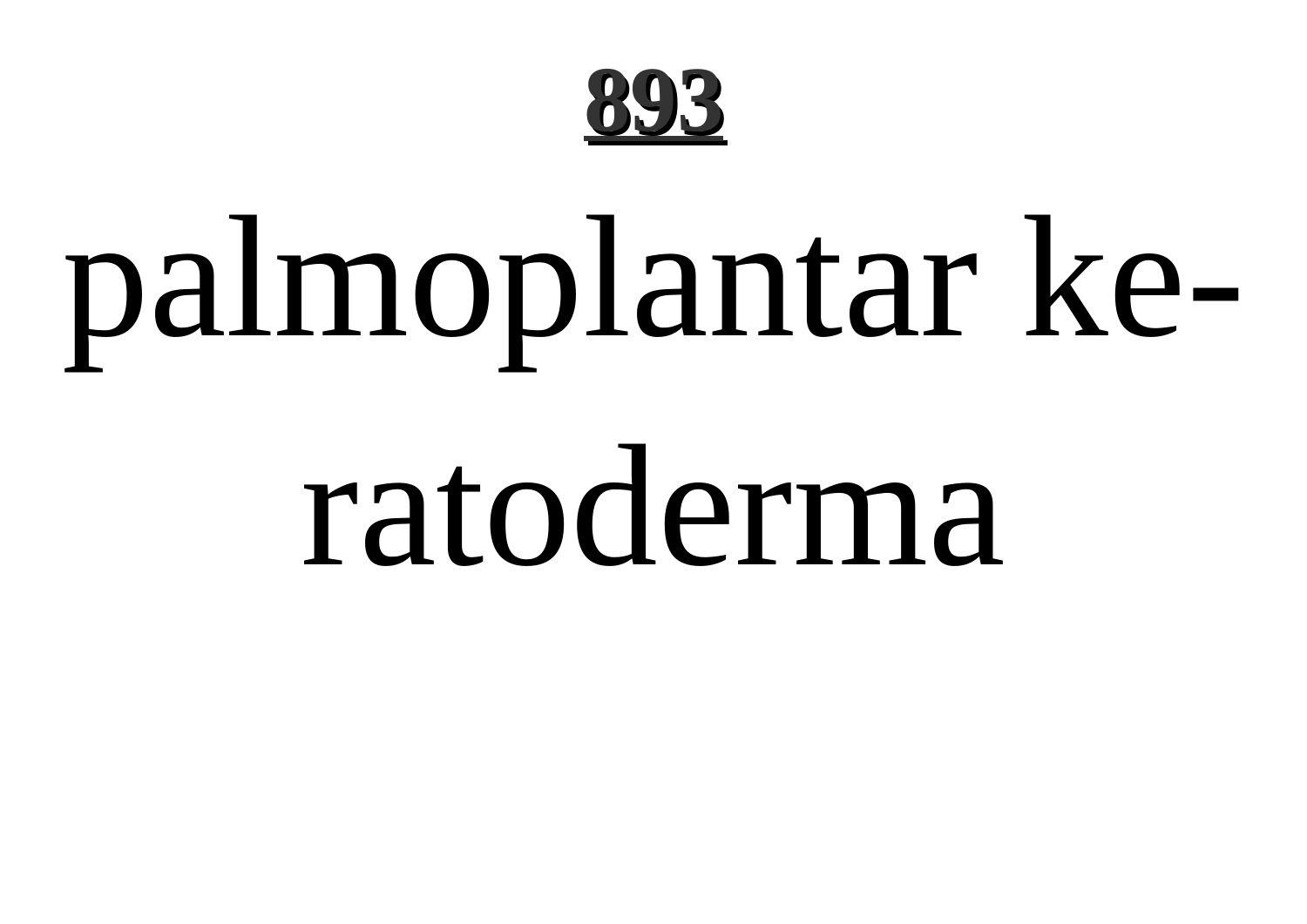

### palpablepurpura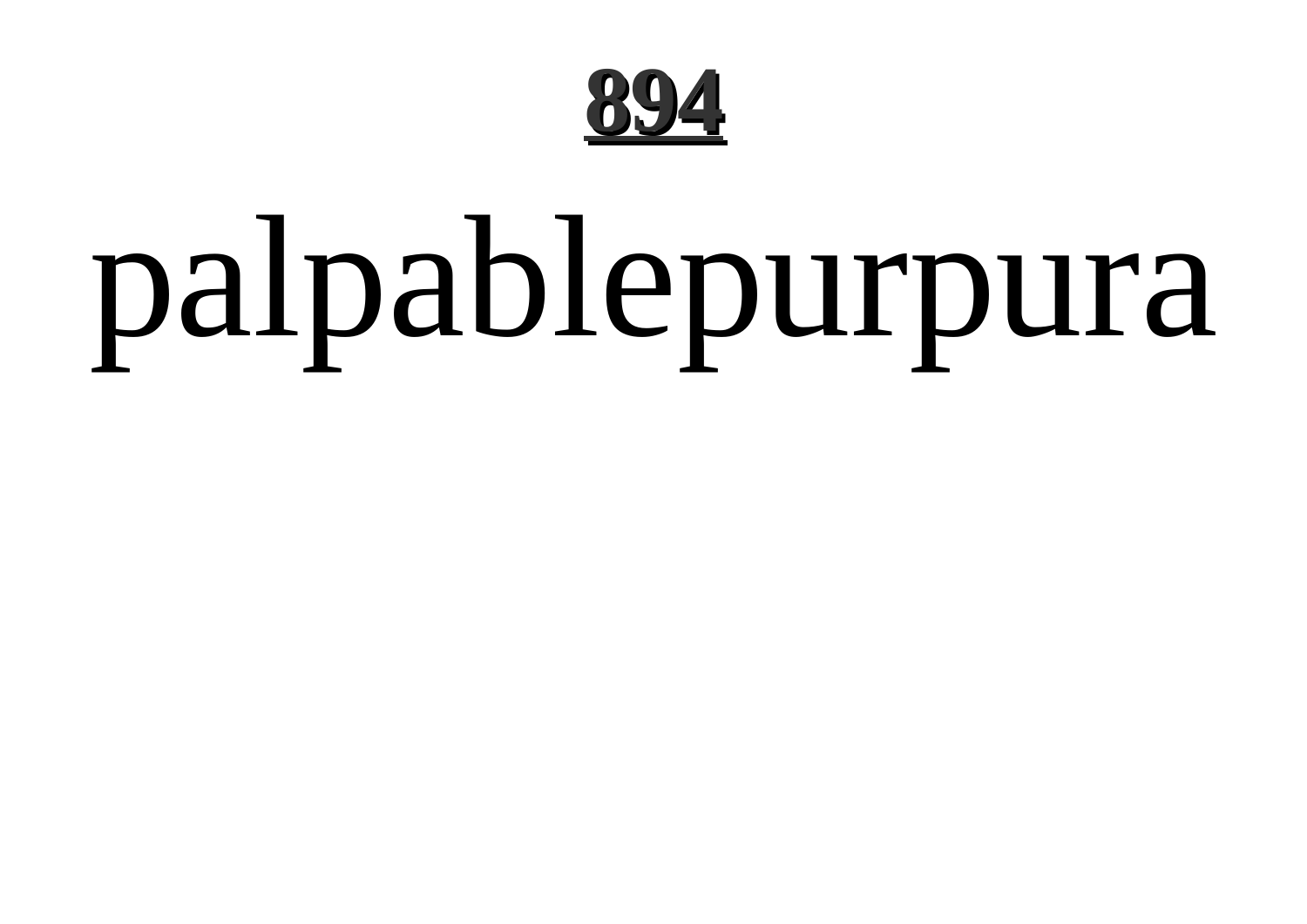

#### pancreatitis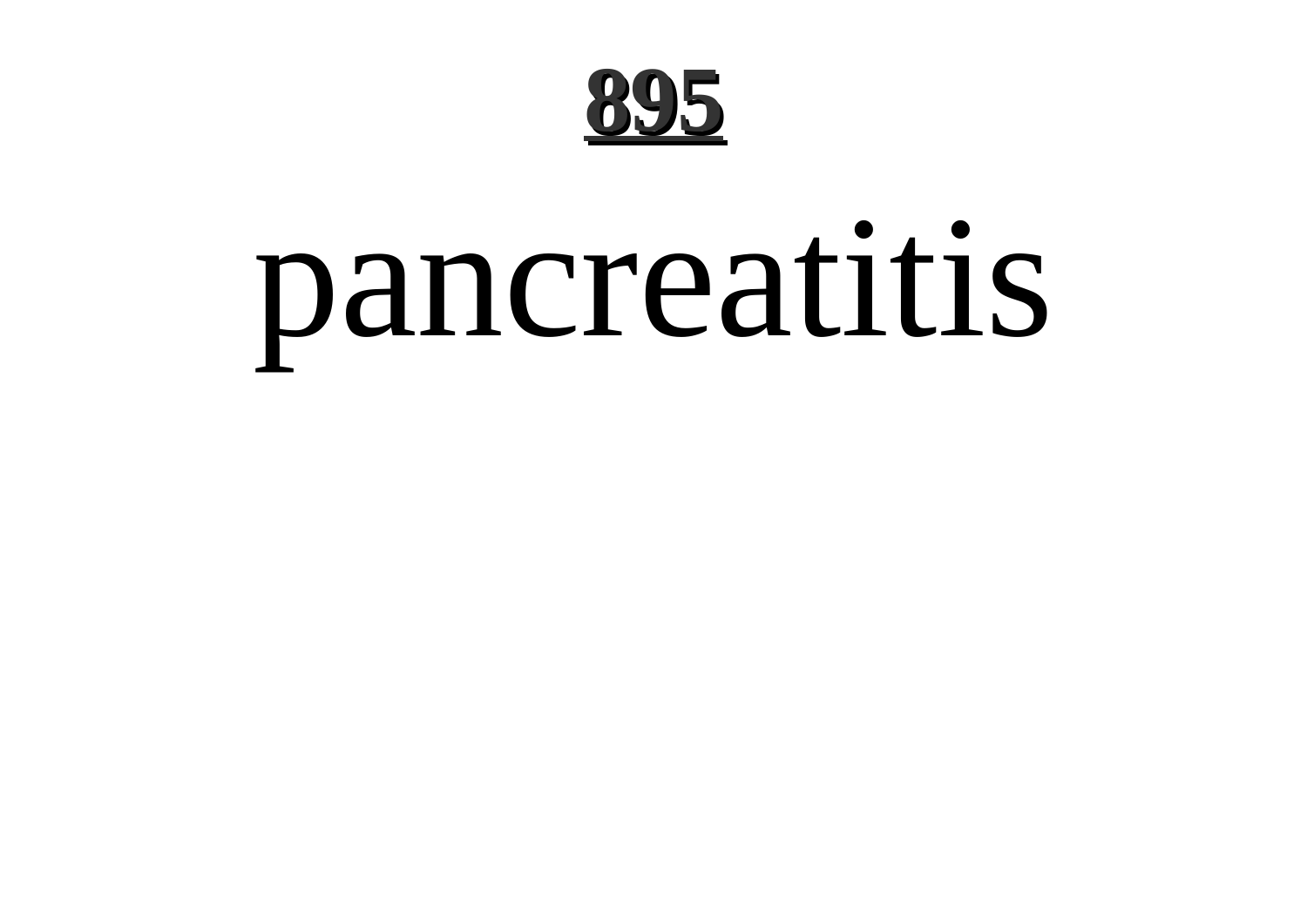

#### panencephalitis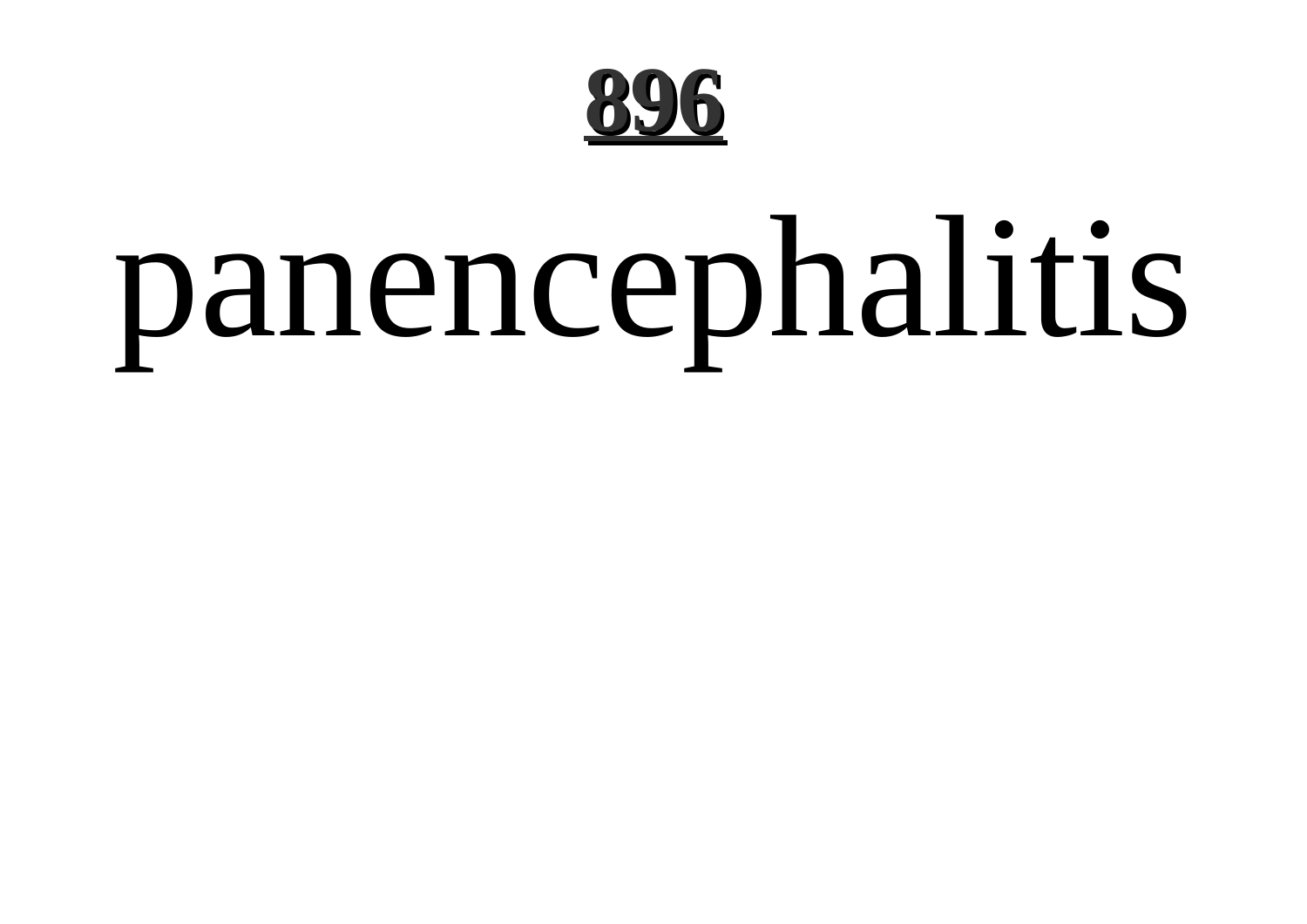

### papillophlebitis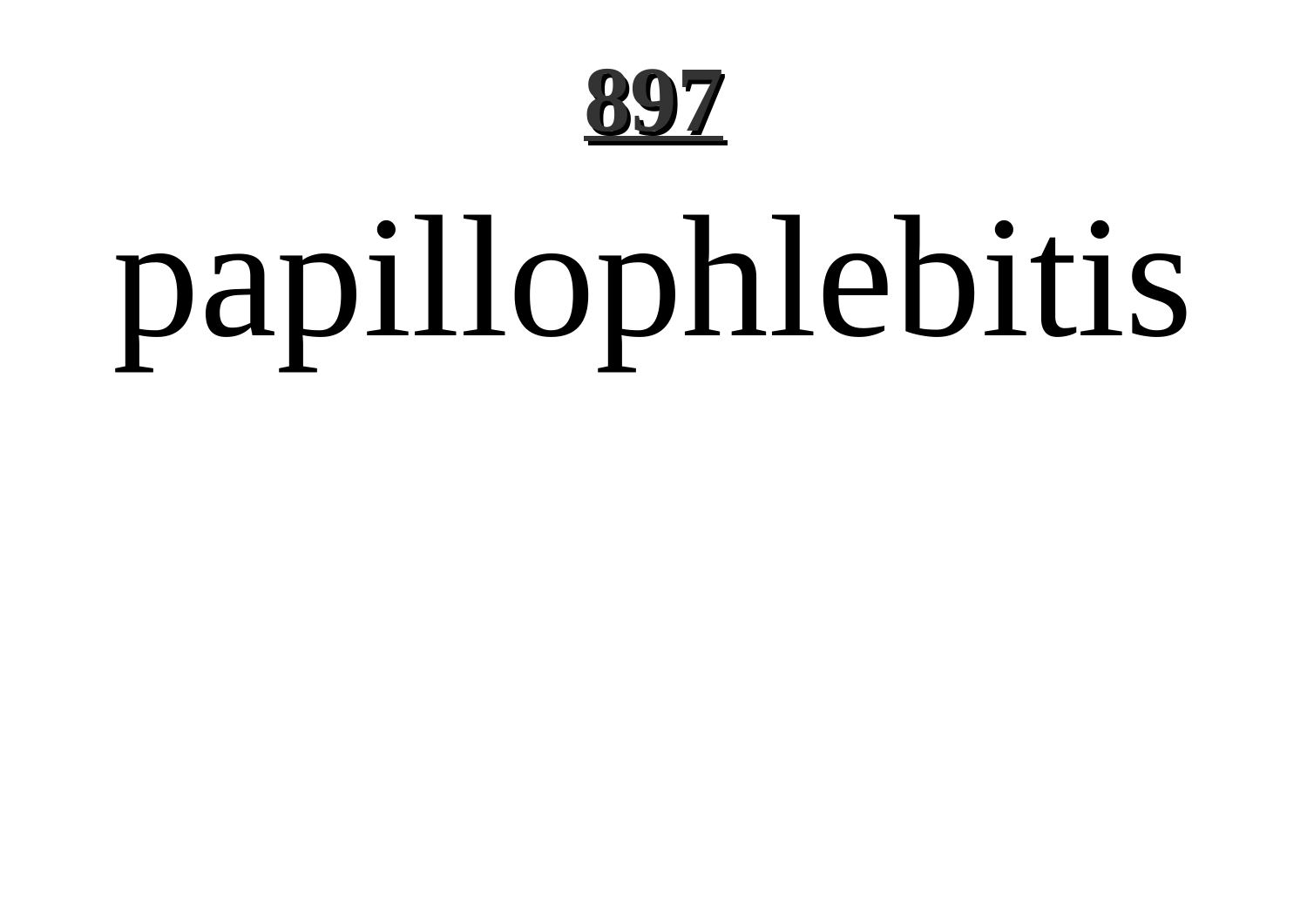

#### paracancerous

#### pneumonia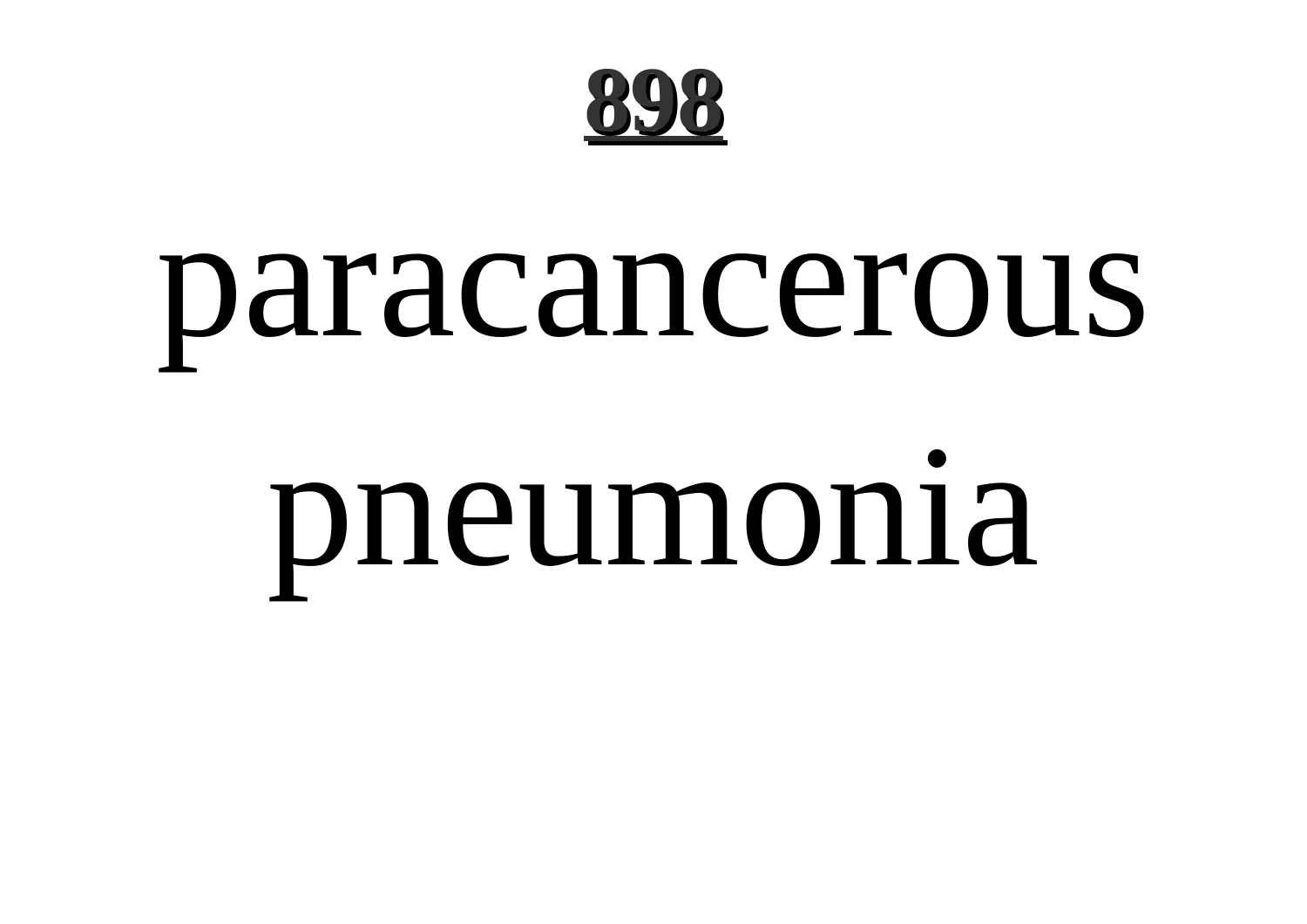

### paradoxicalem-

#### bolism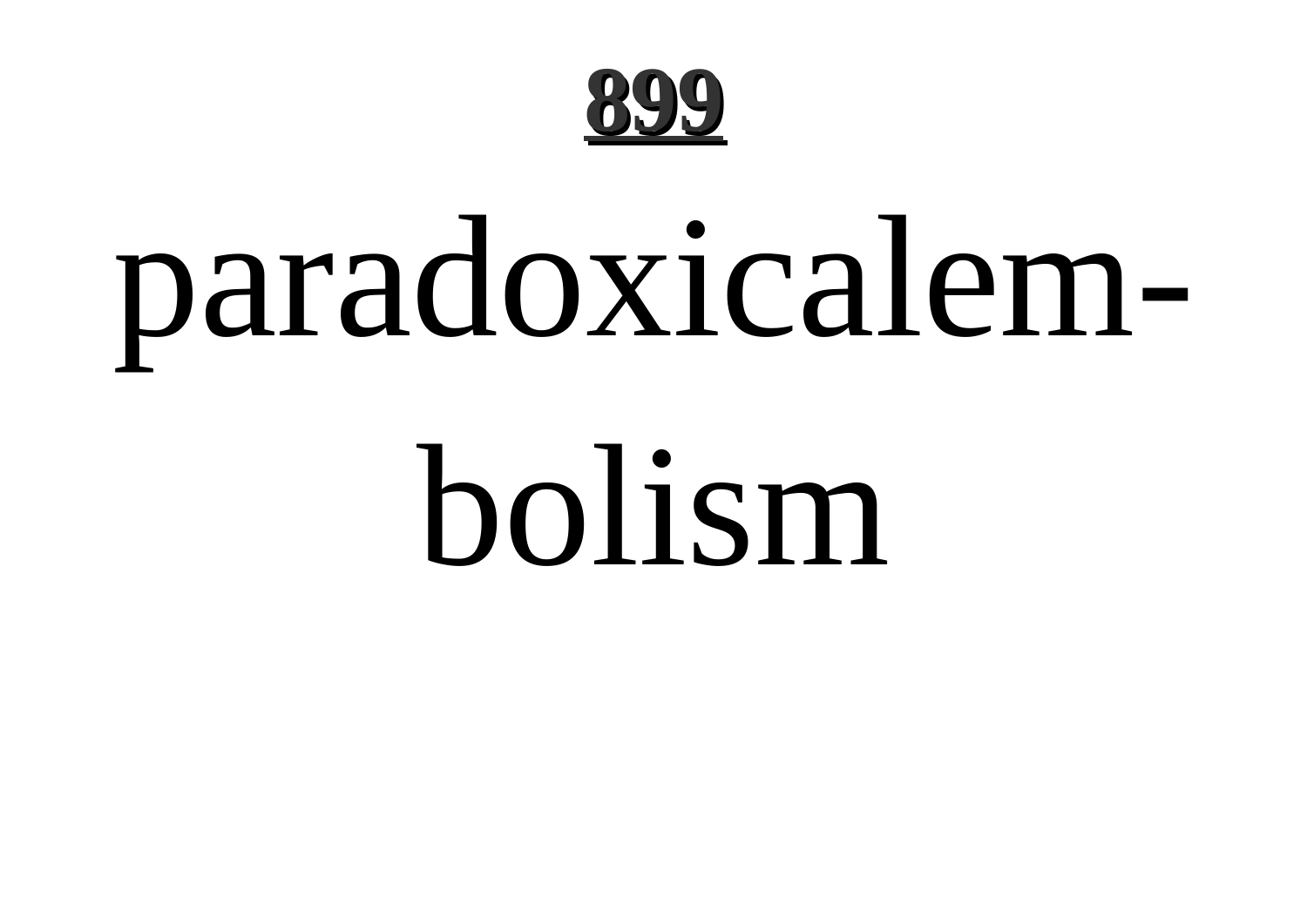

### parainfluenzae

### viral laryngotra-

cheobronchitis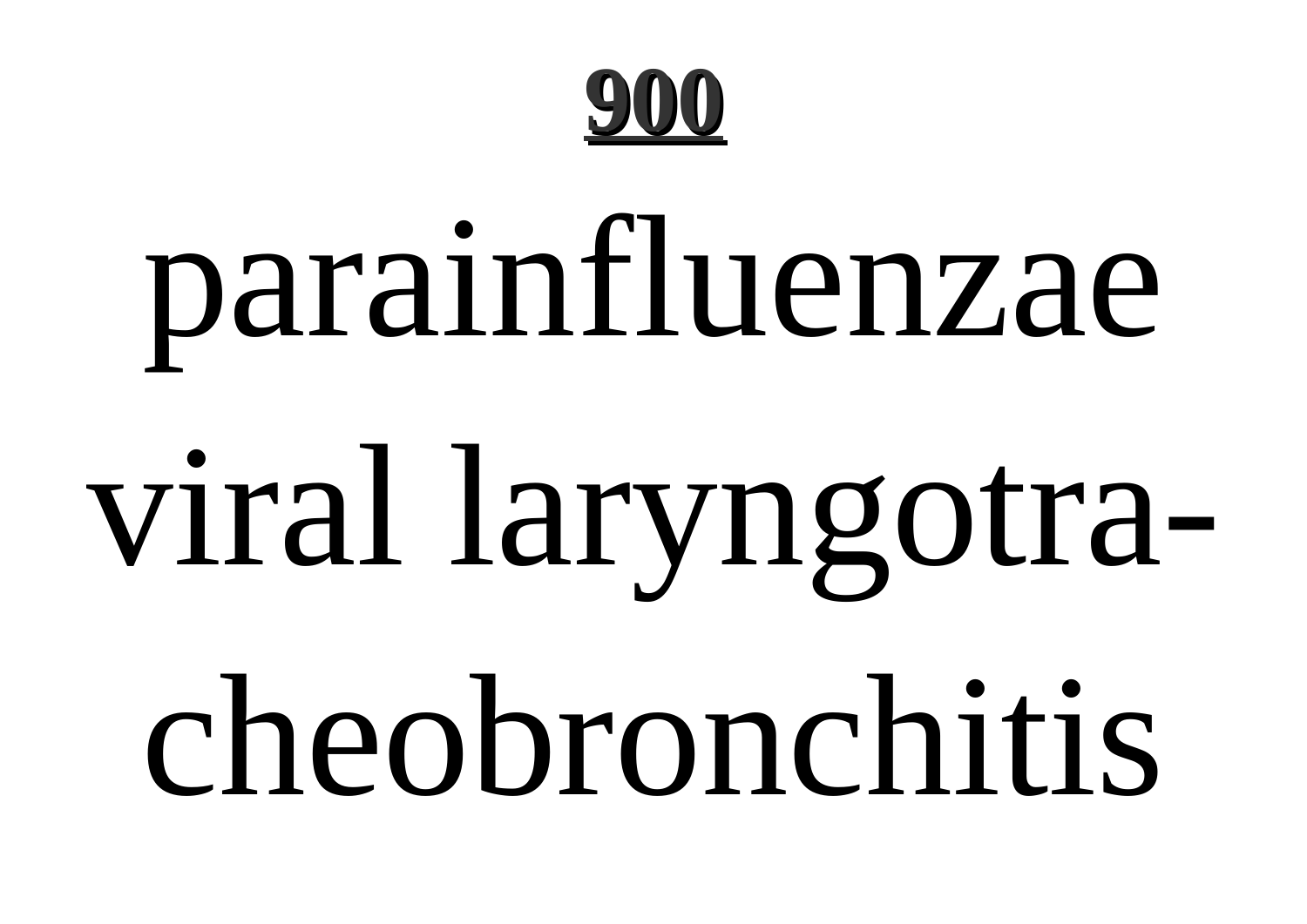#### paraneoplastic-

#### dermatomyositis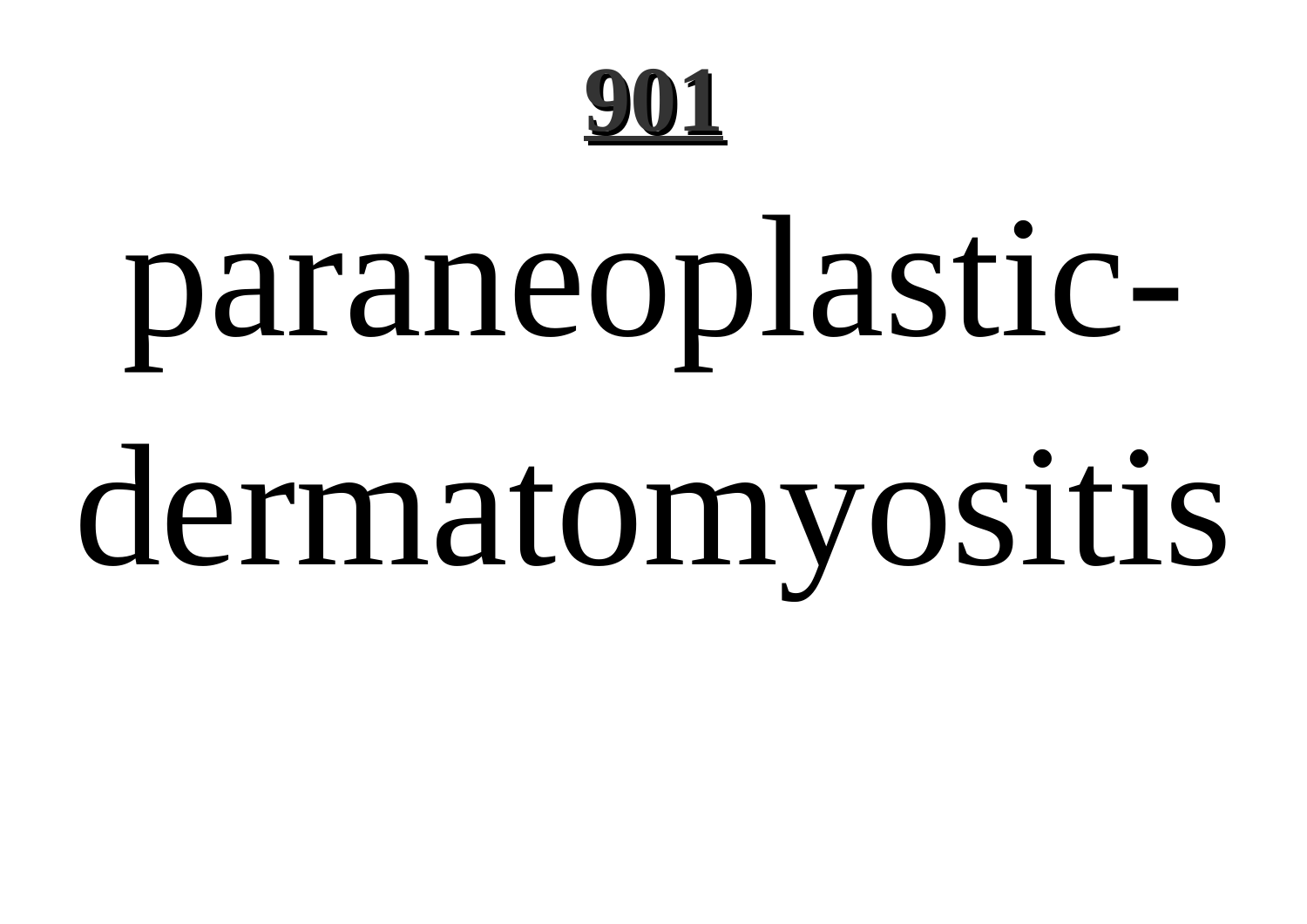

#### paraneoplastic

# pemphigus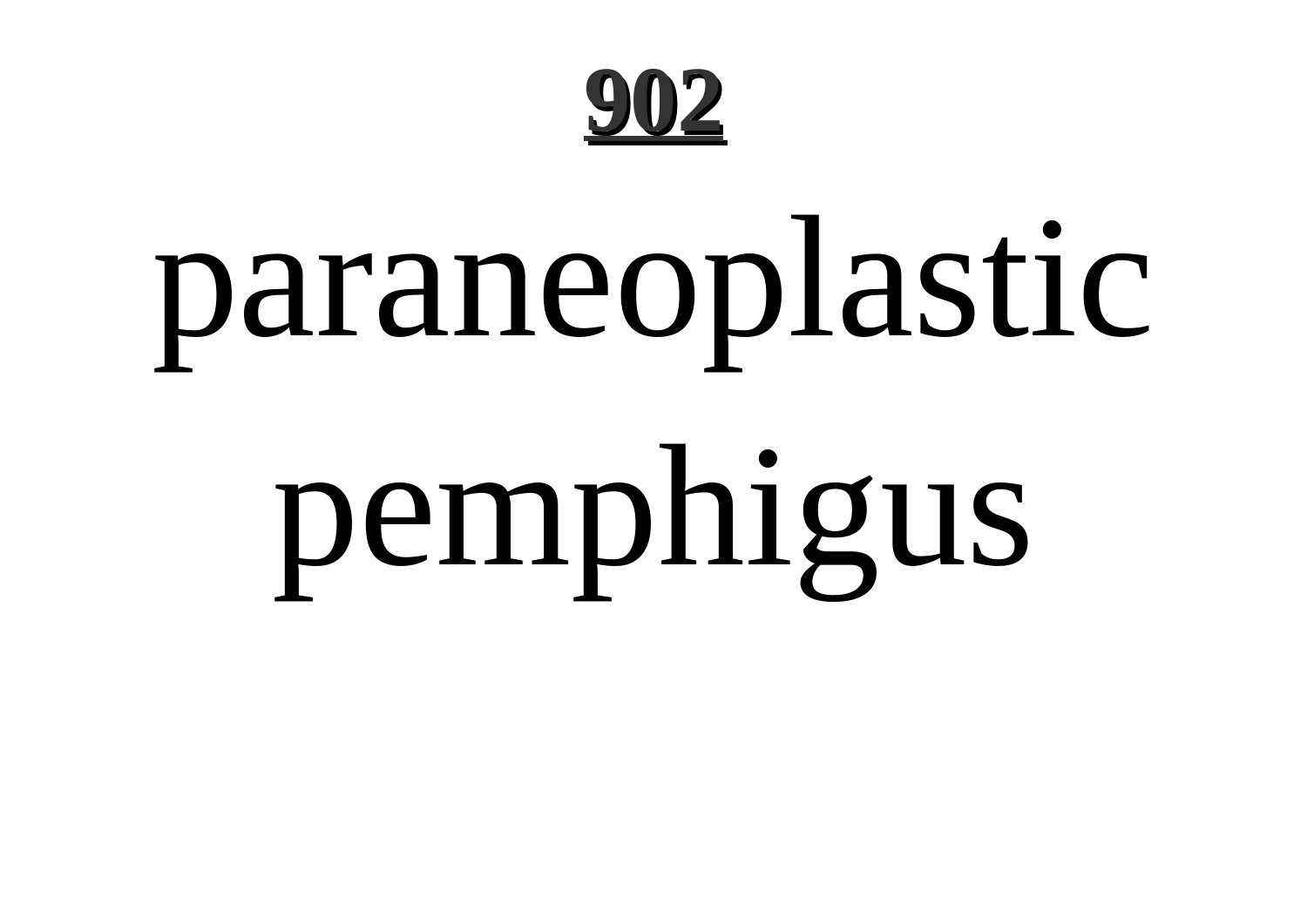

#### paraneoplastic

#### thrombosis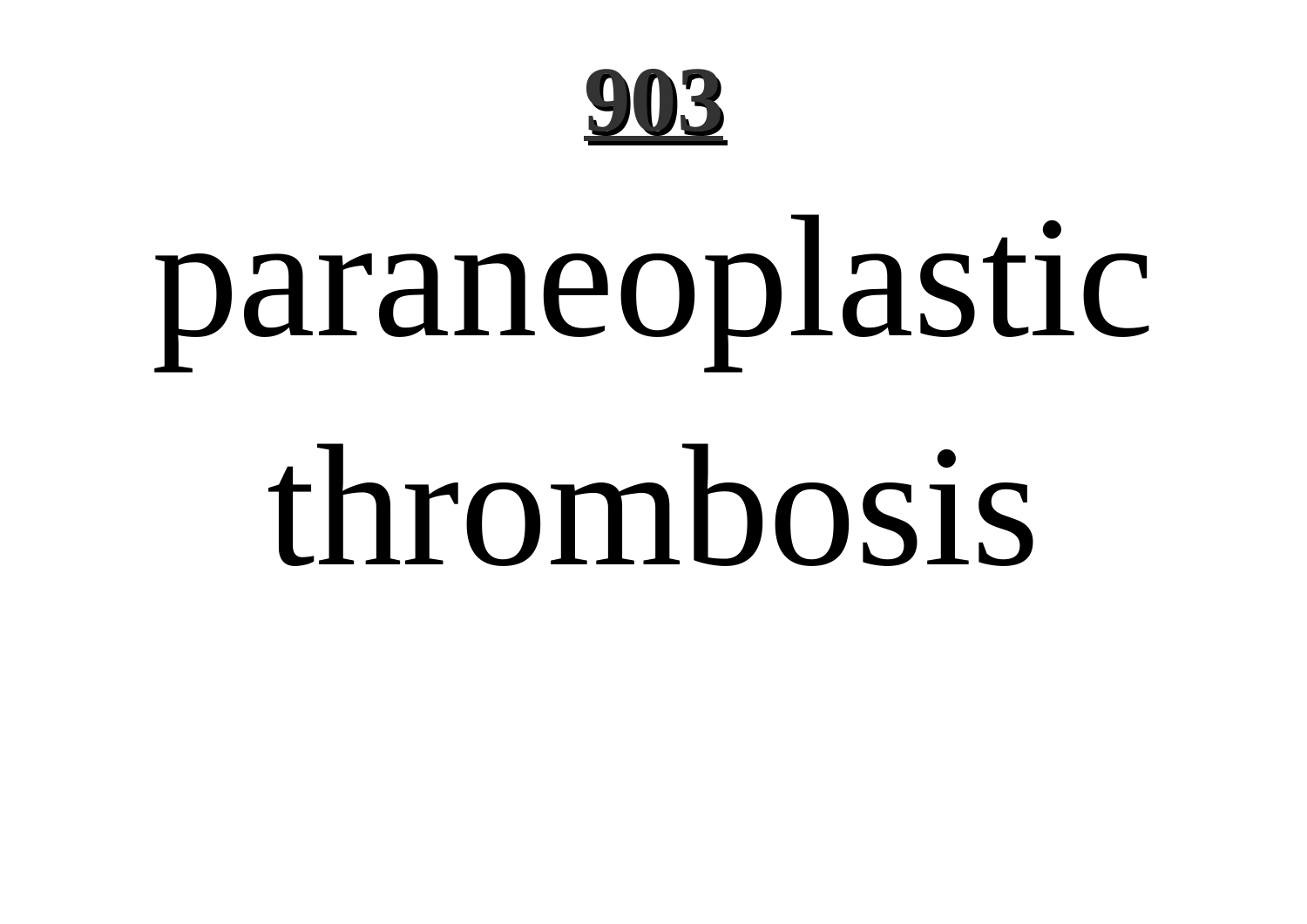

### paresis cranial-

#### nerve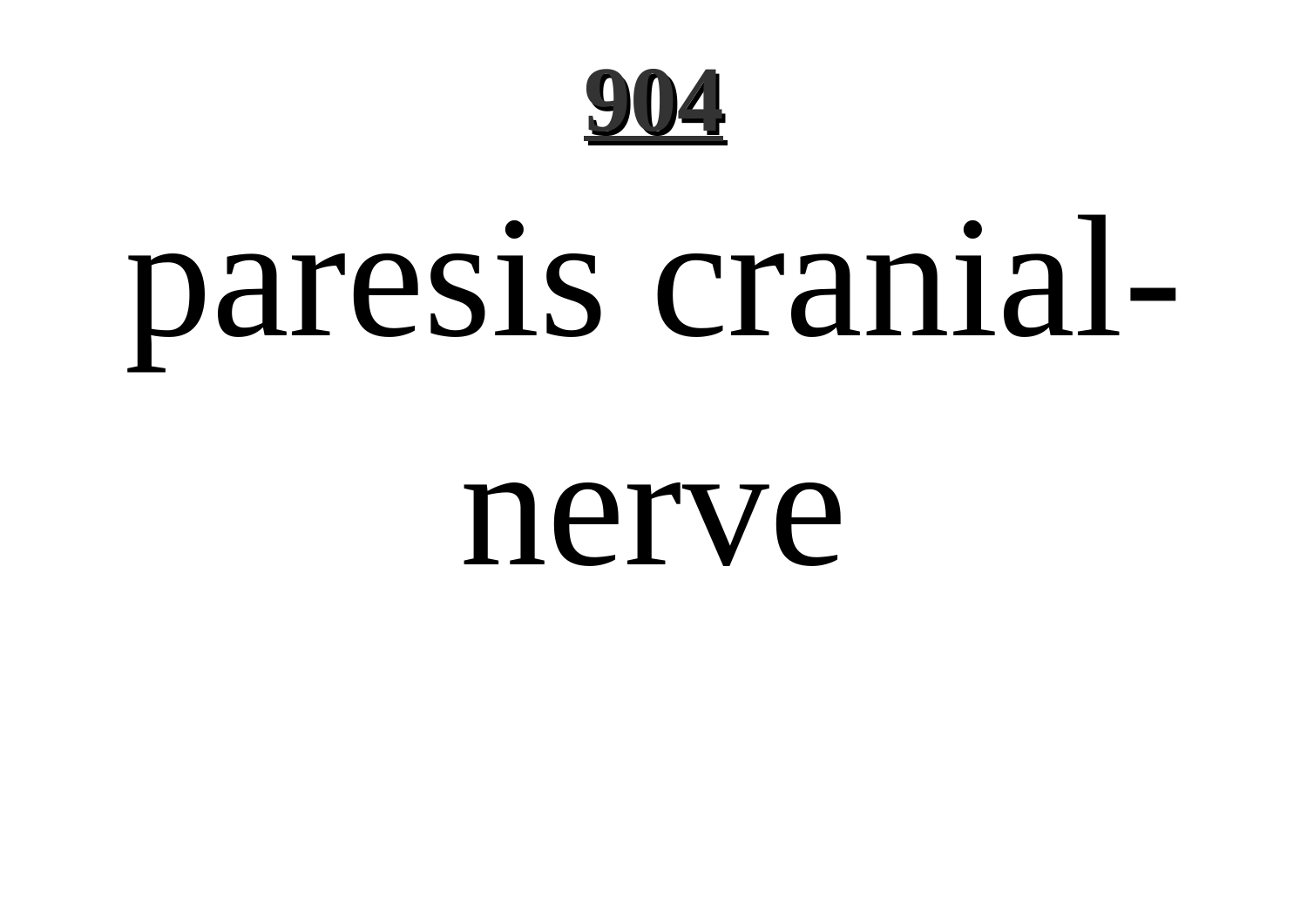

# parietal cell anti-

# body positive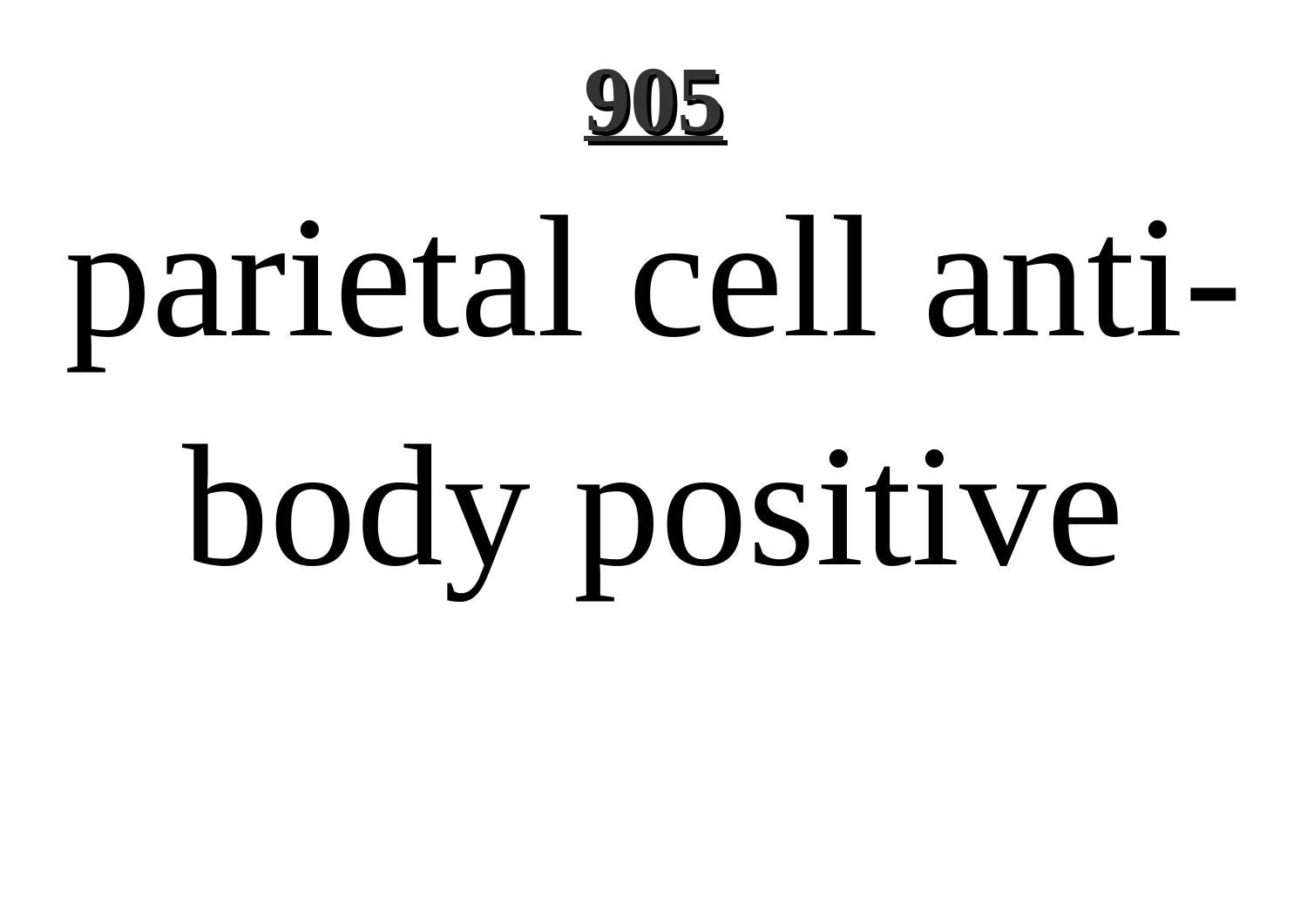

#### paroxysmal noc-

#### turnal haemoglo-

#### hinuria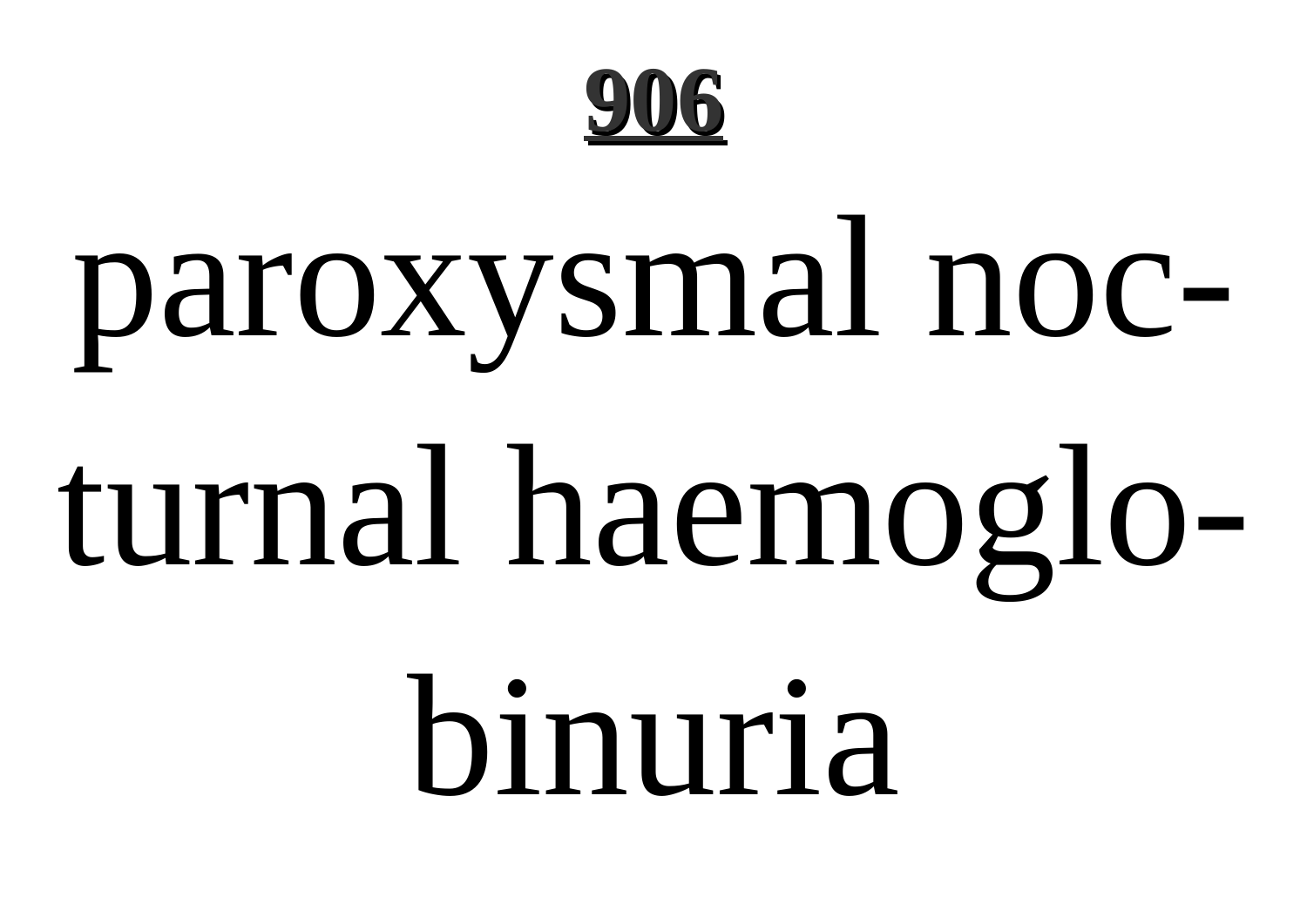#### partialseizures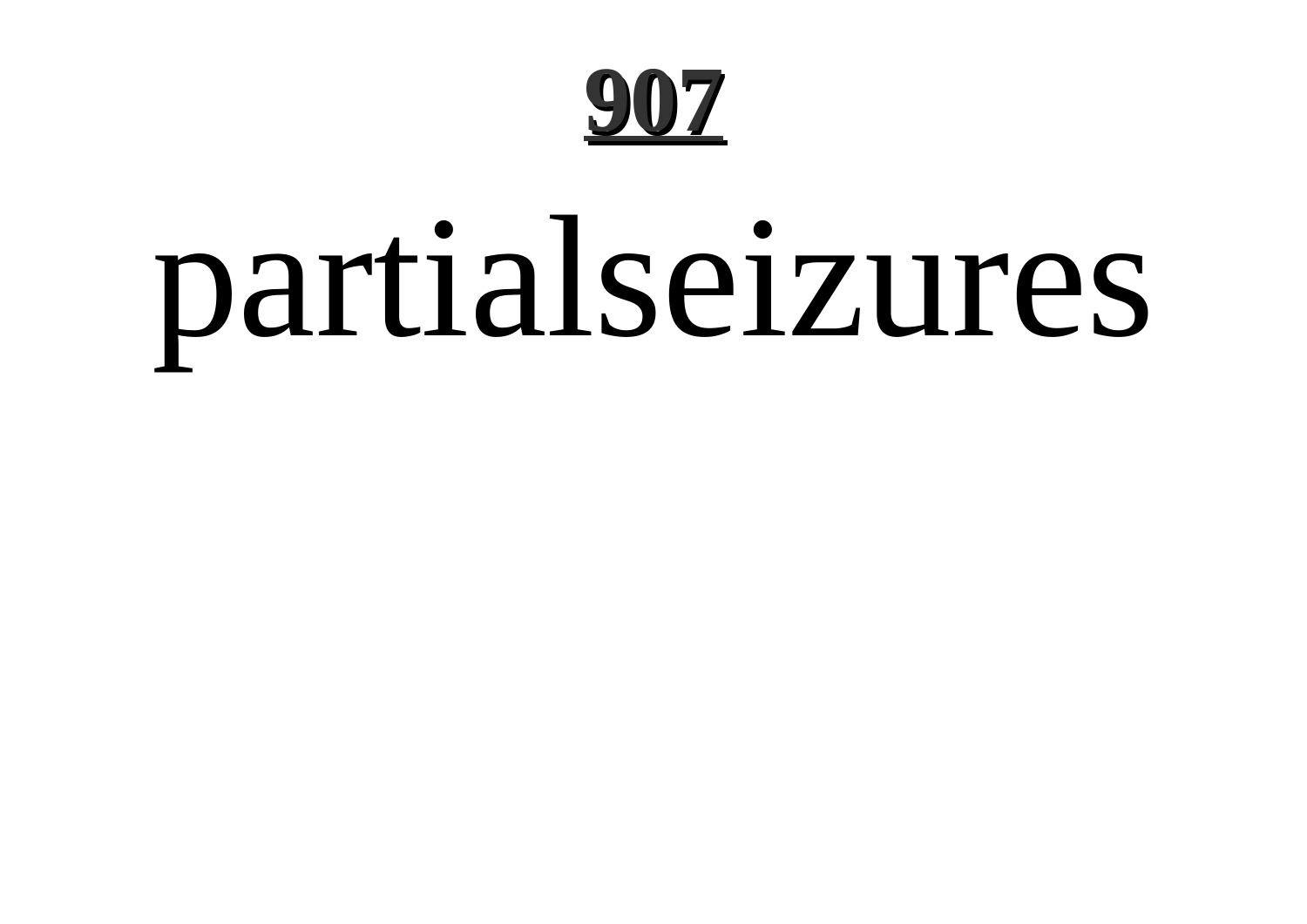

#### partial seizures

#### with secondary

generalisation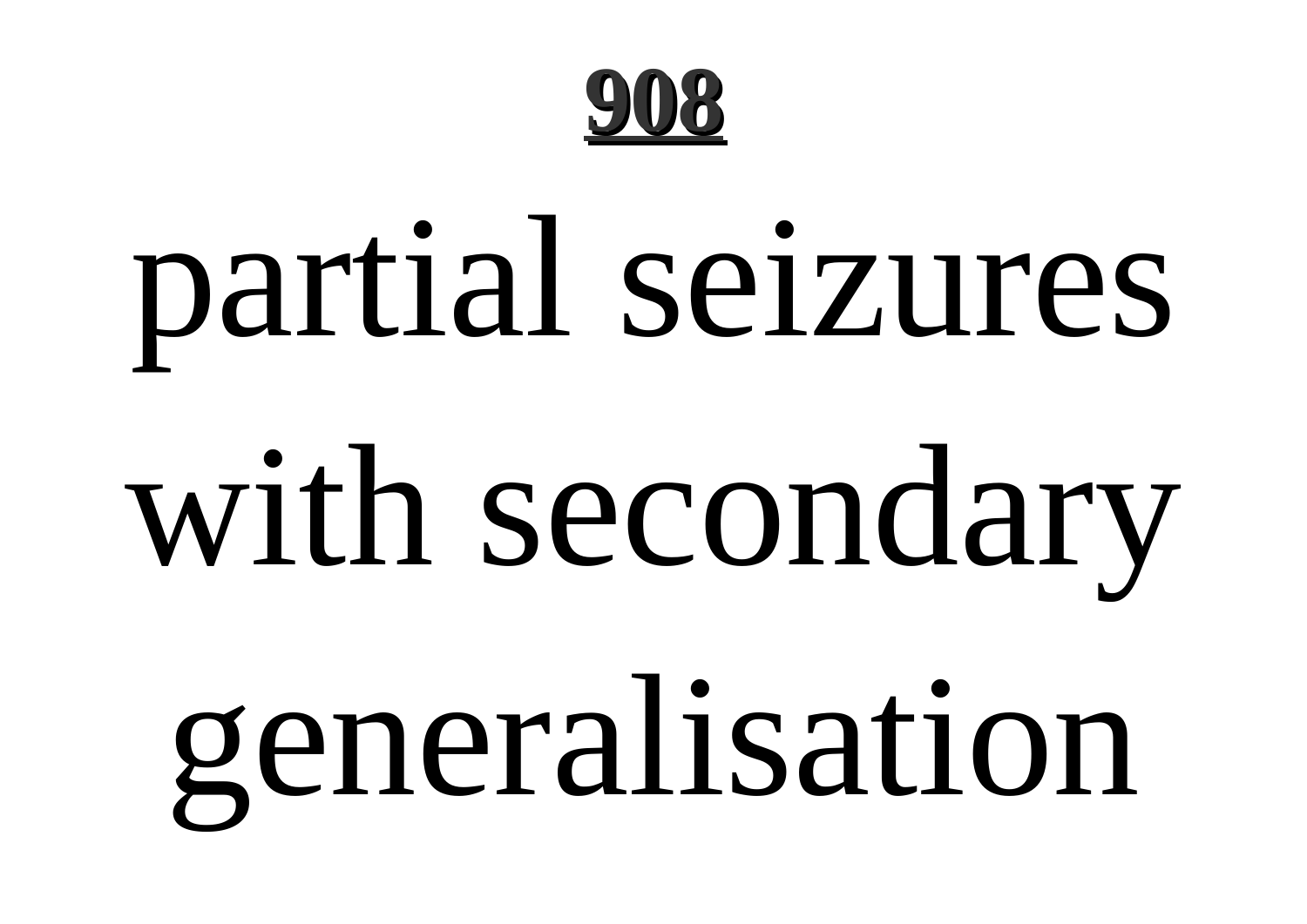

#### patient isolation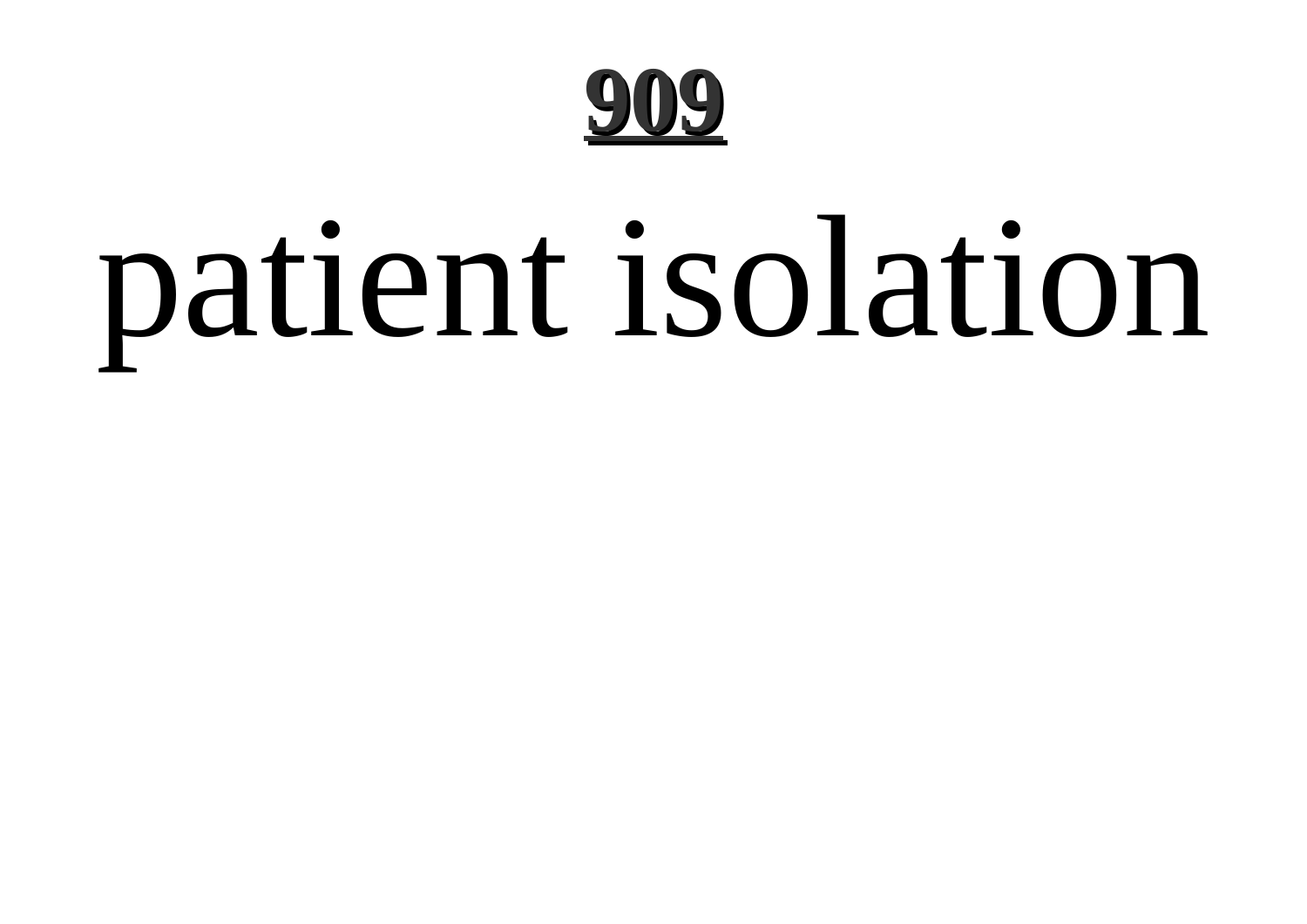

# pelvic venoust-

#### hrombosis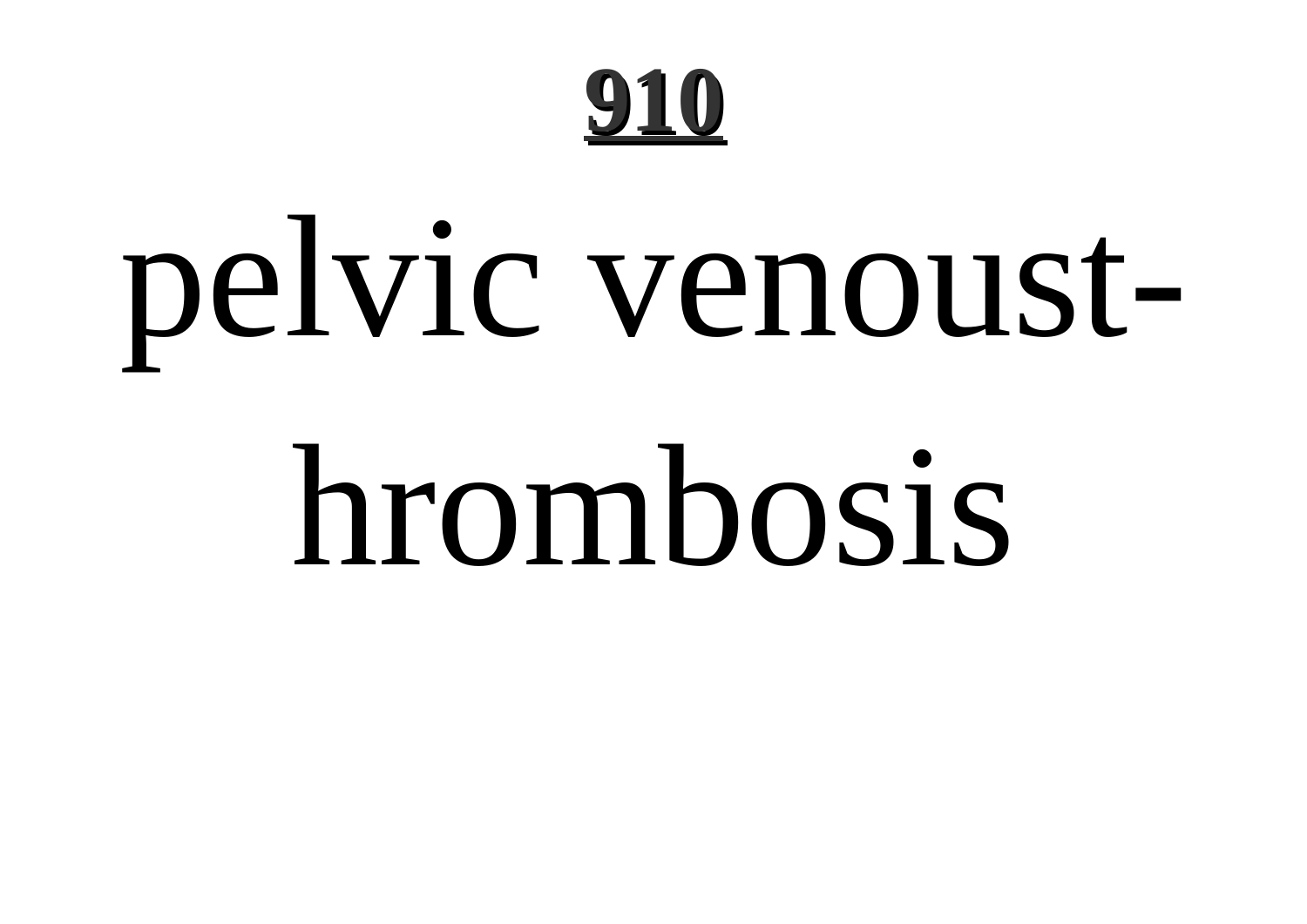## pemphigoid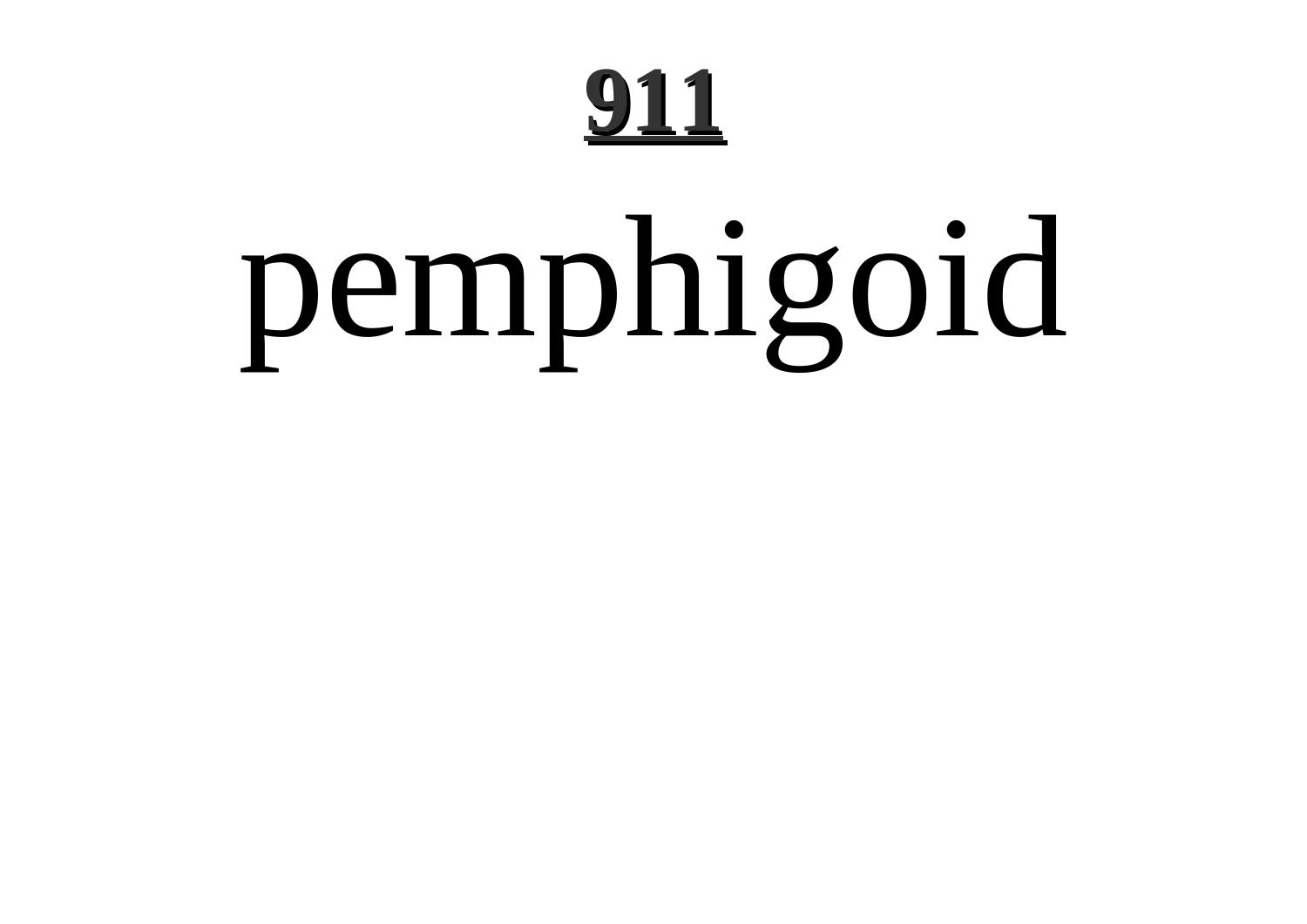## pemphigus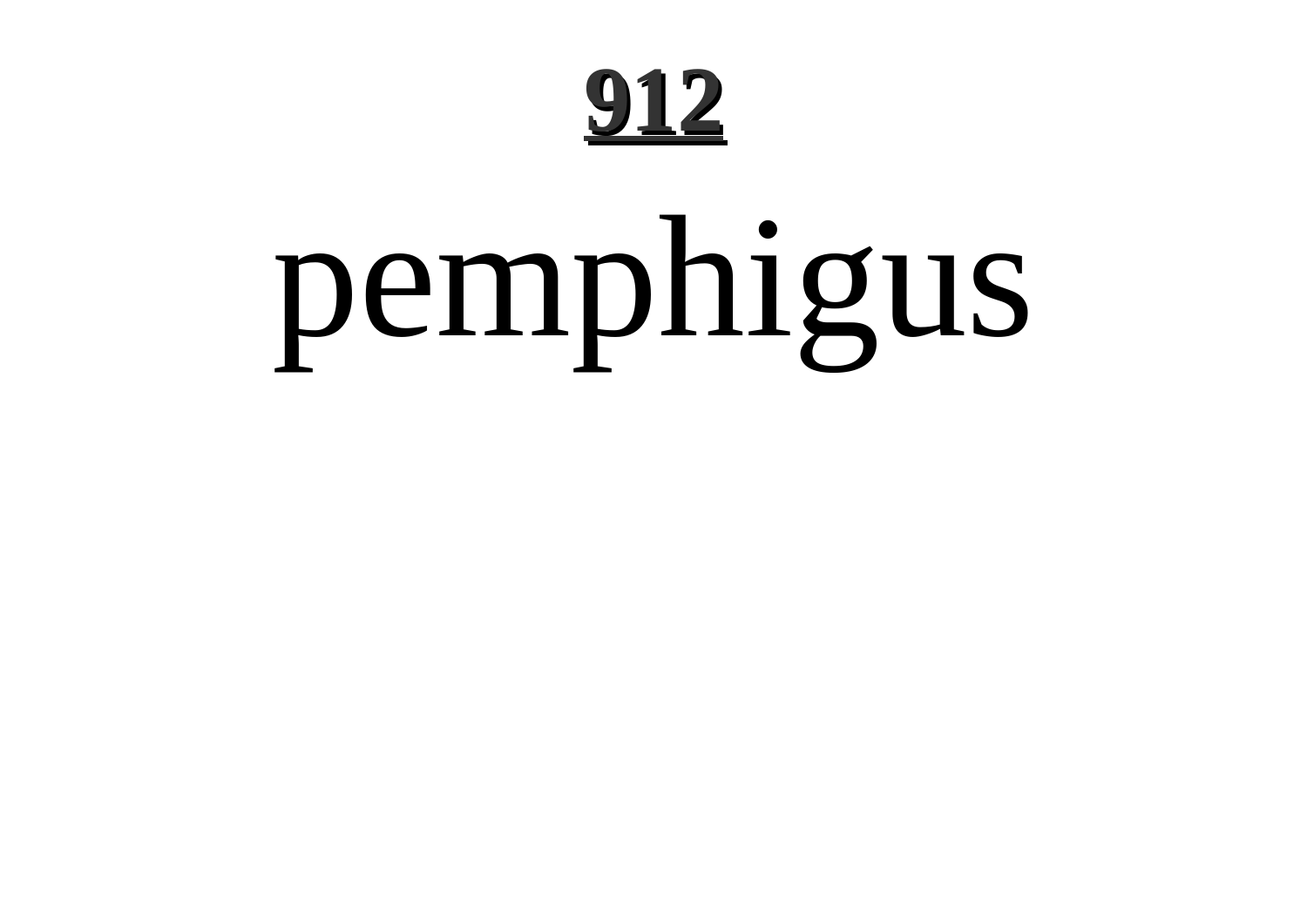# penile vein

#### thrombosis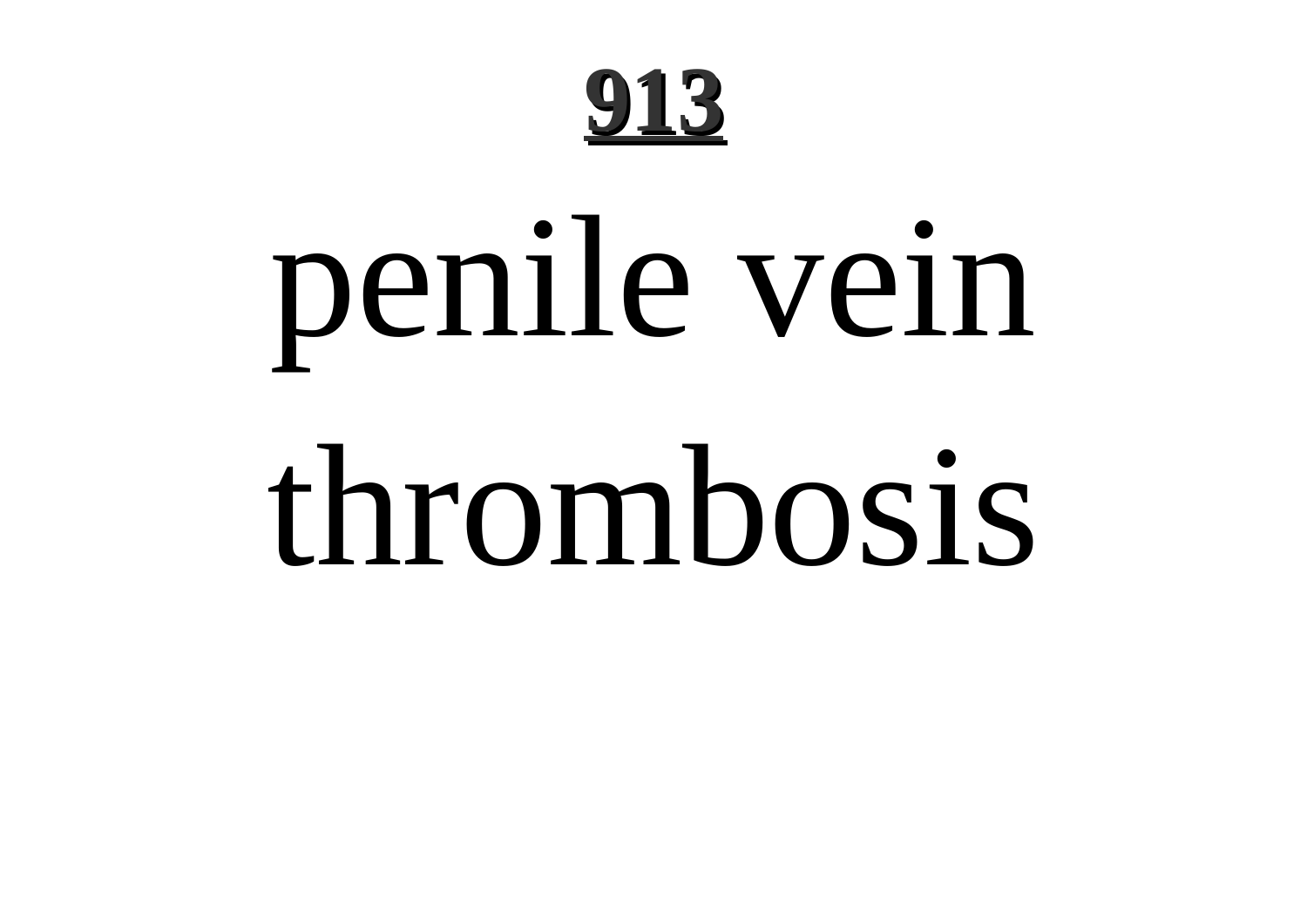

### pericarditis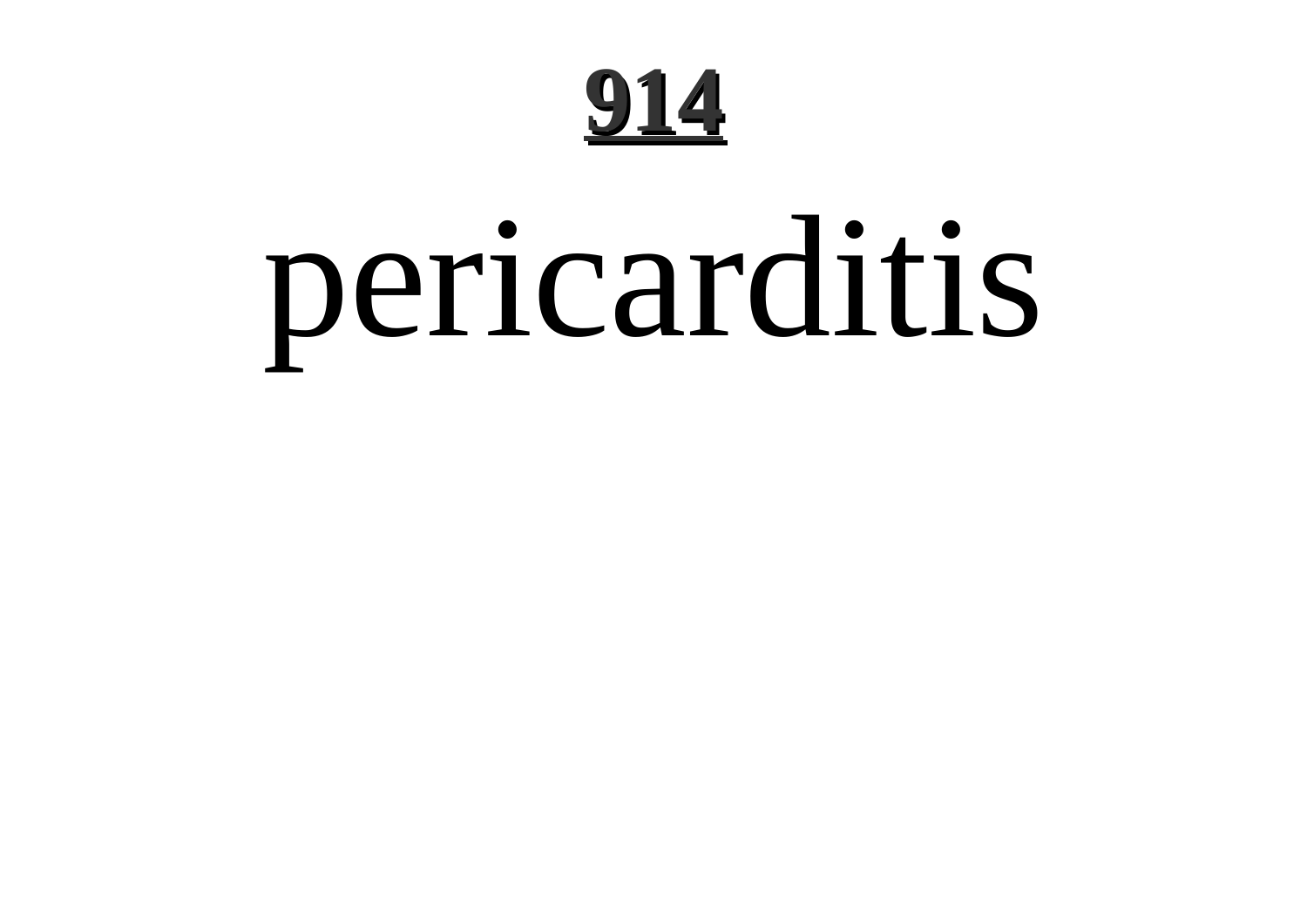## pericarditislupus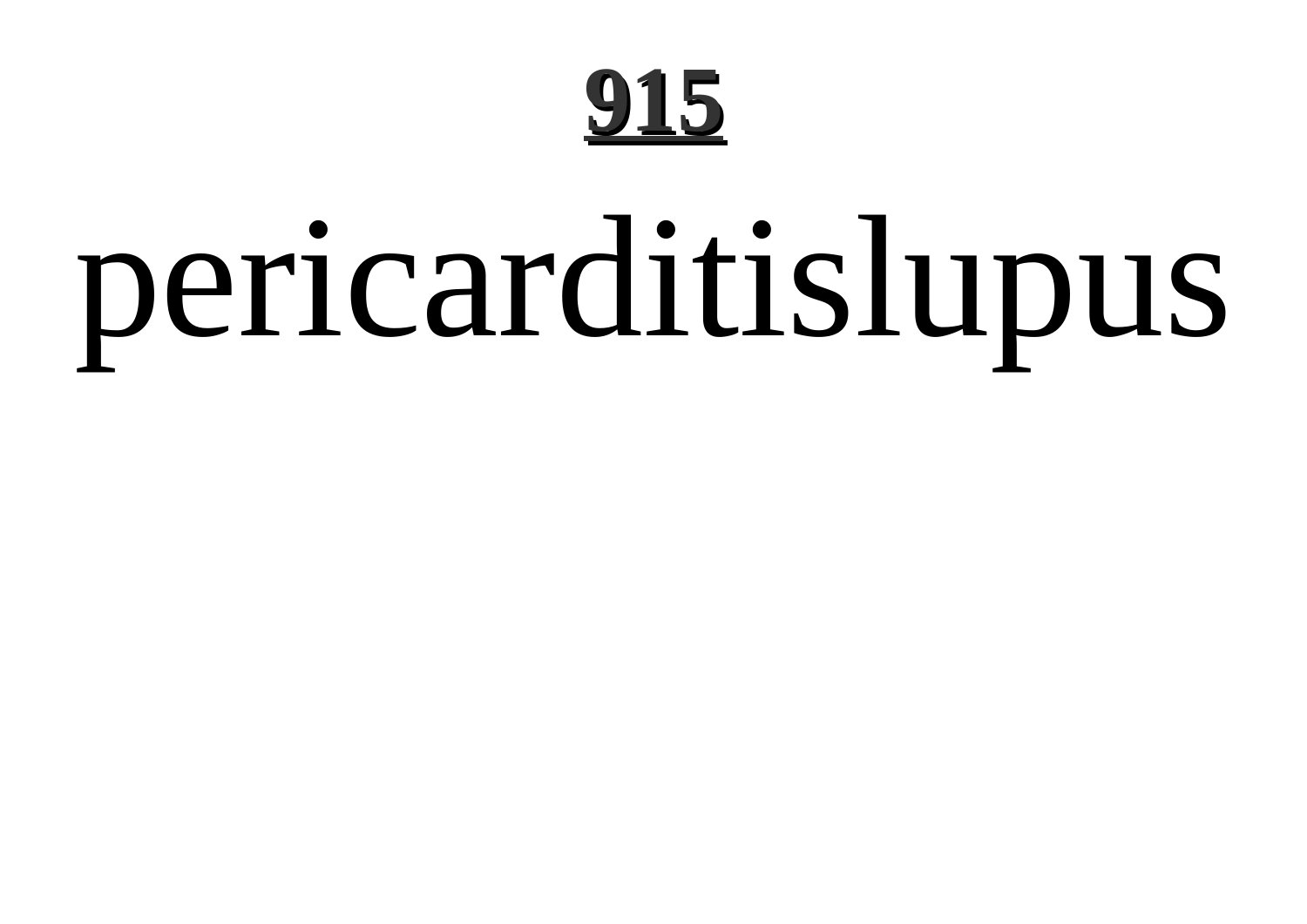# perihepatic di-

#### scomfort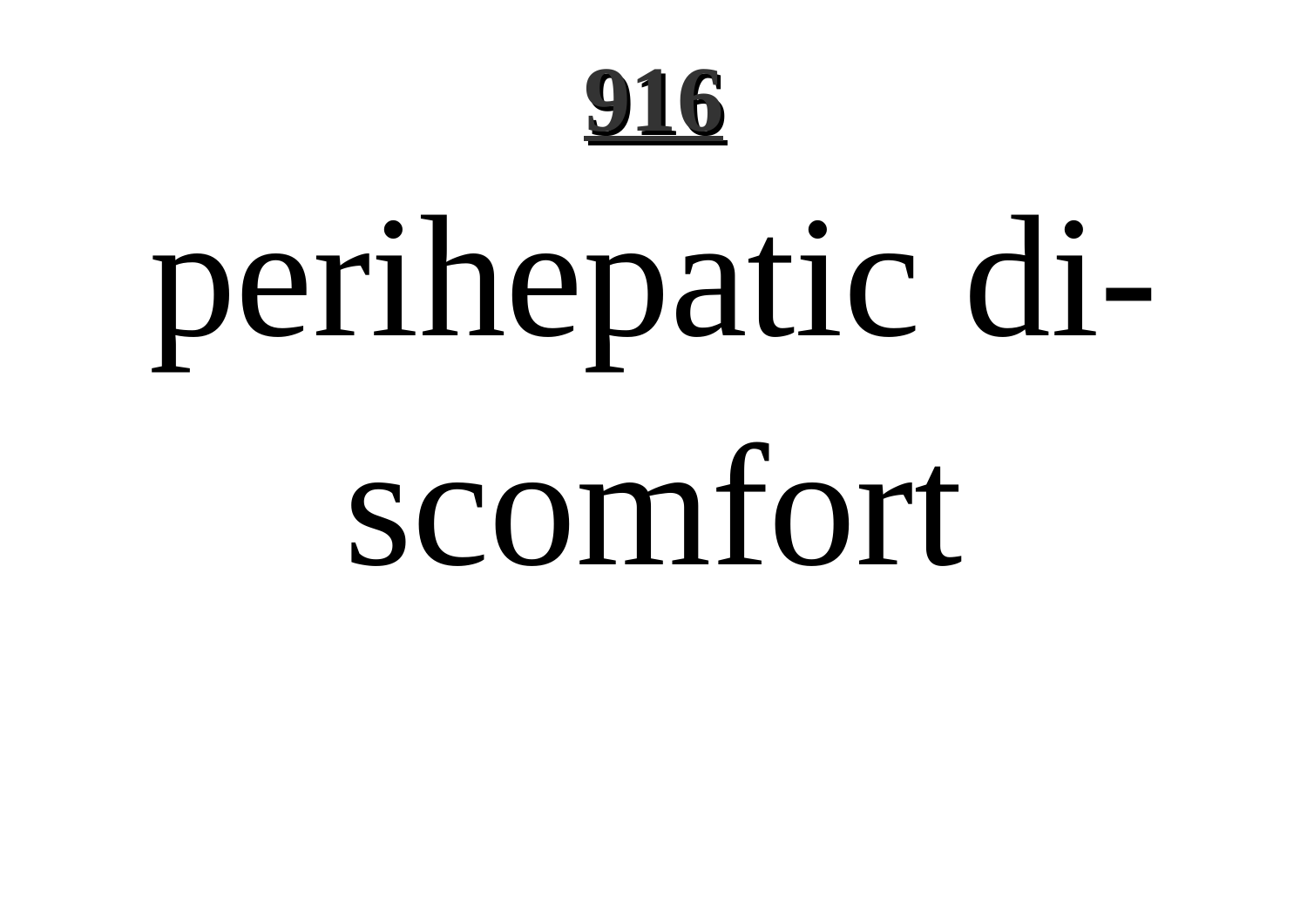# periorbital oe-

dema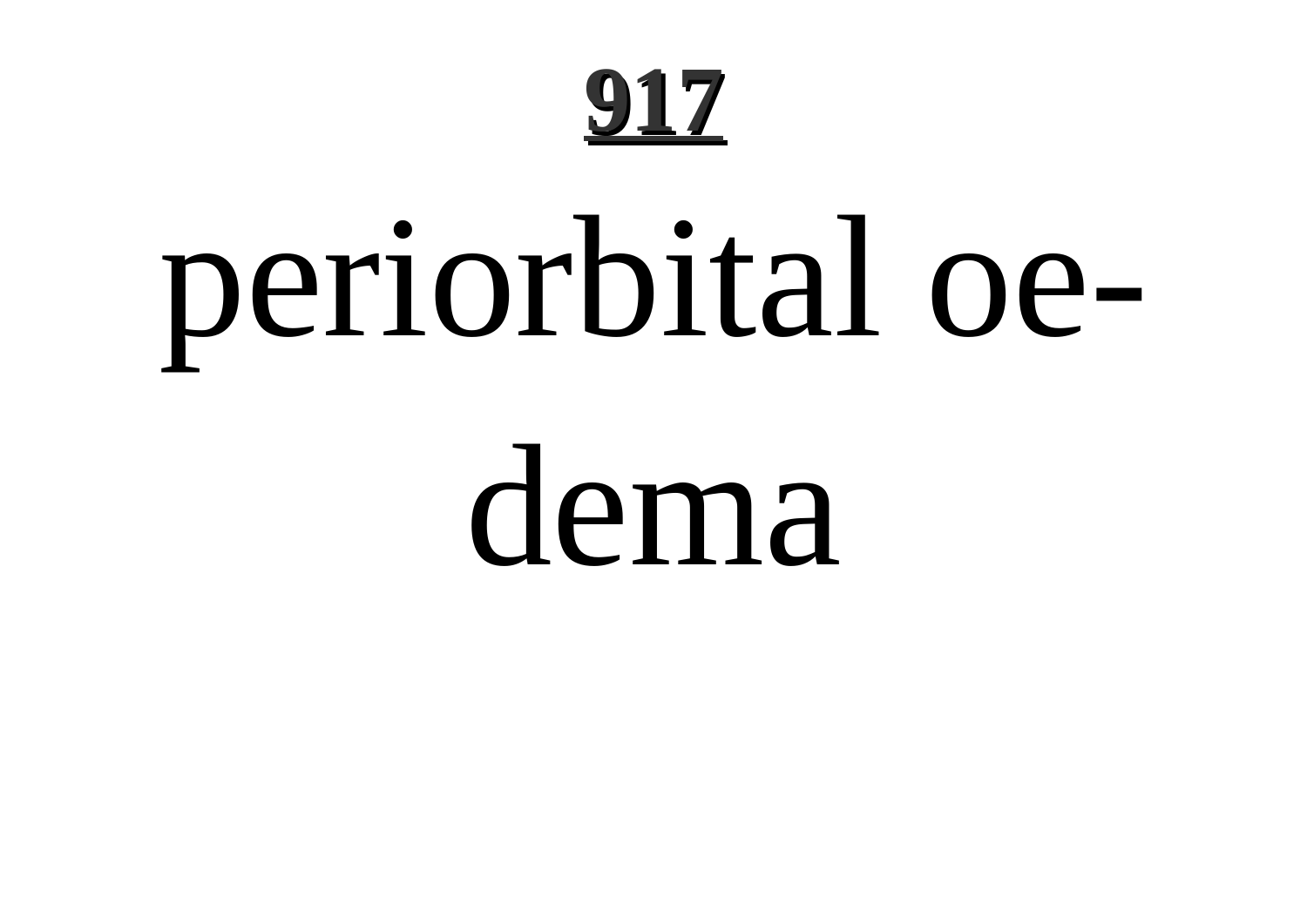

# periorbital swel-

ling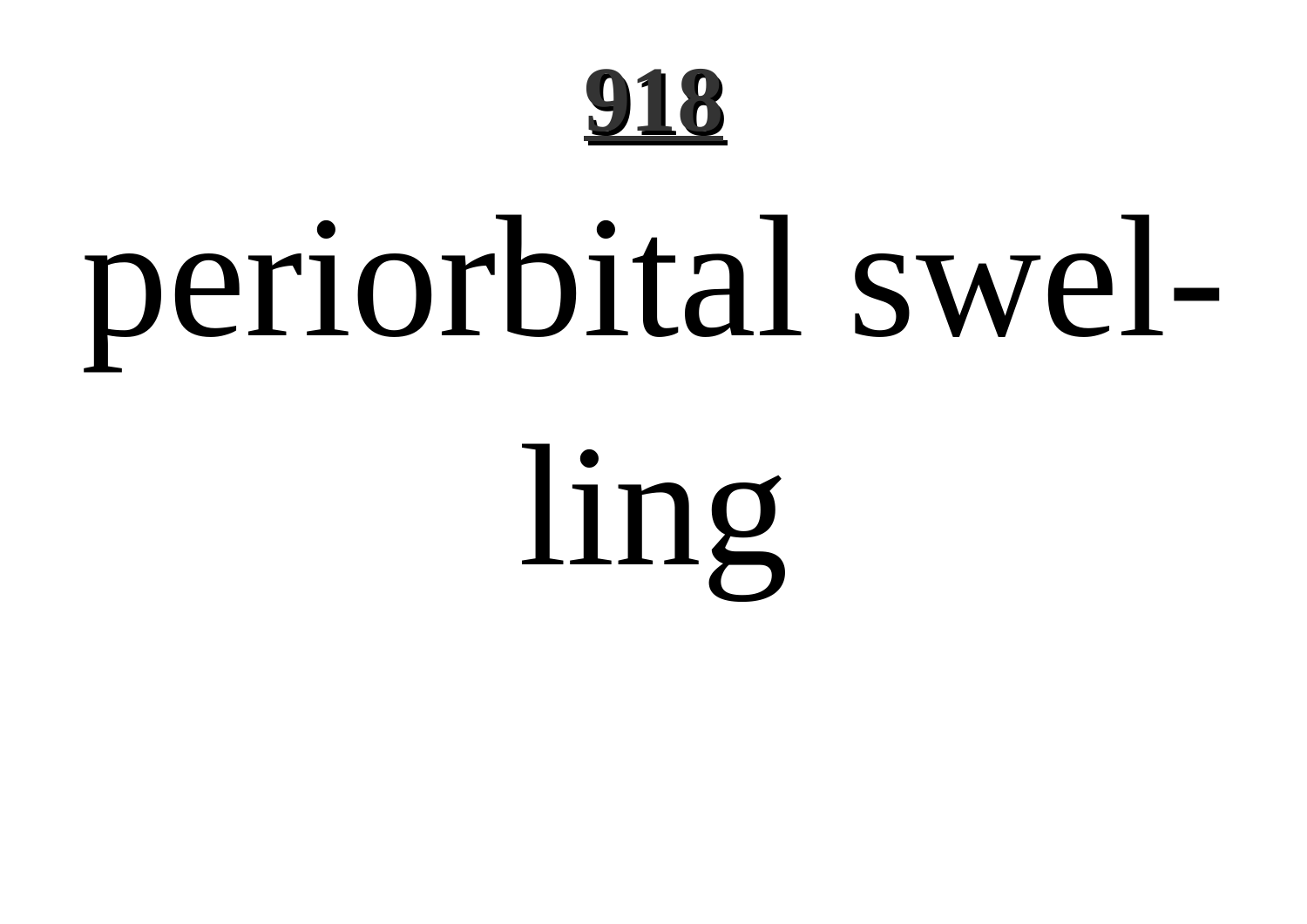

## peripheral arte-

## rythrombosis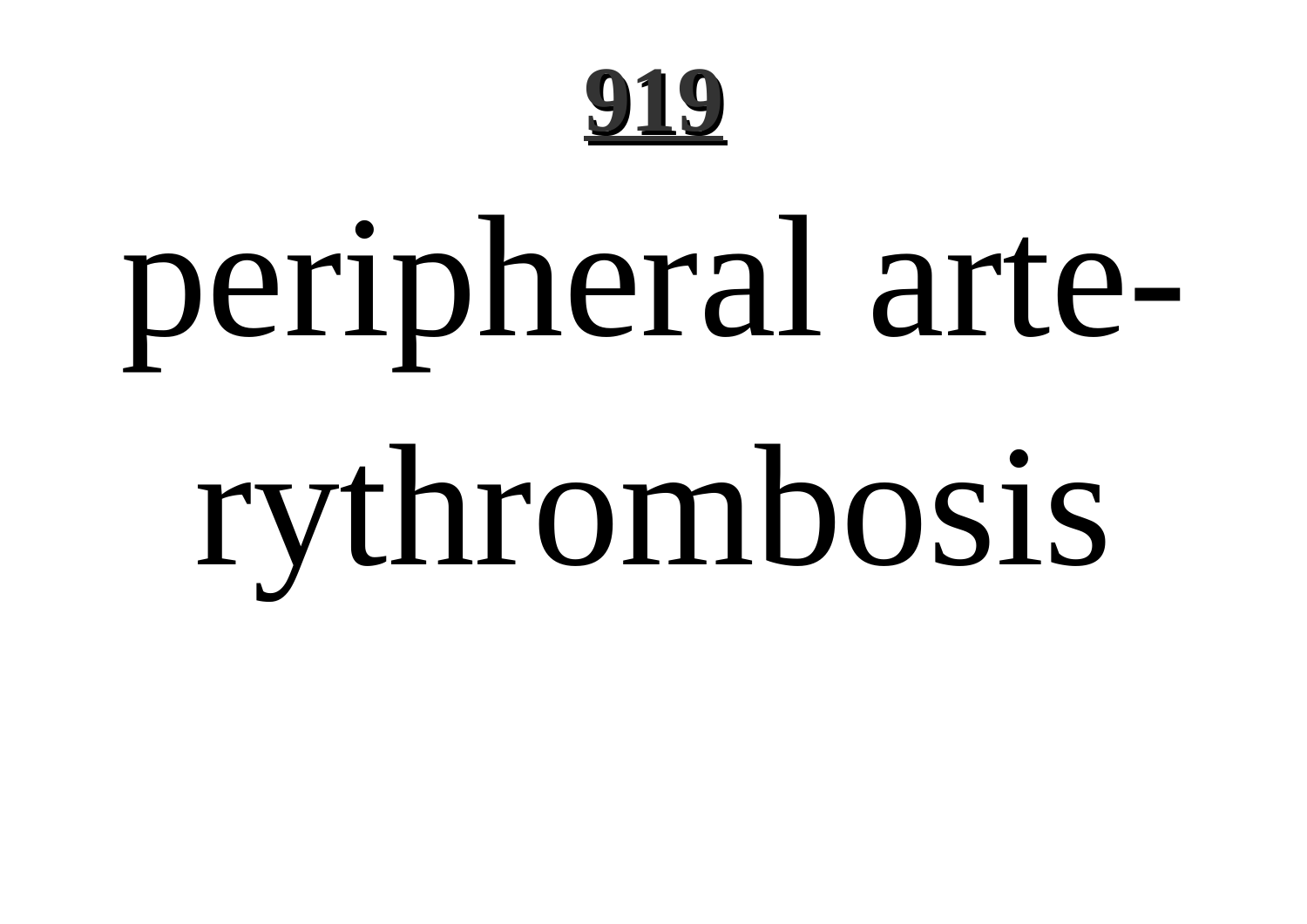

# peripheral embo-

lism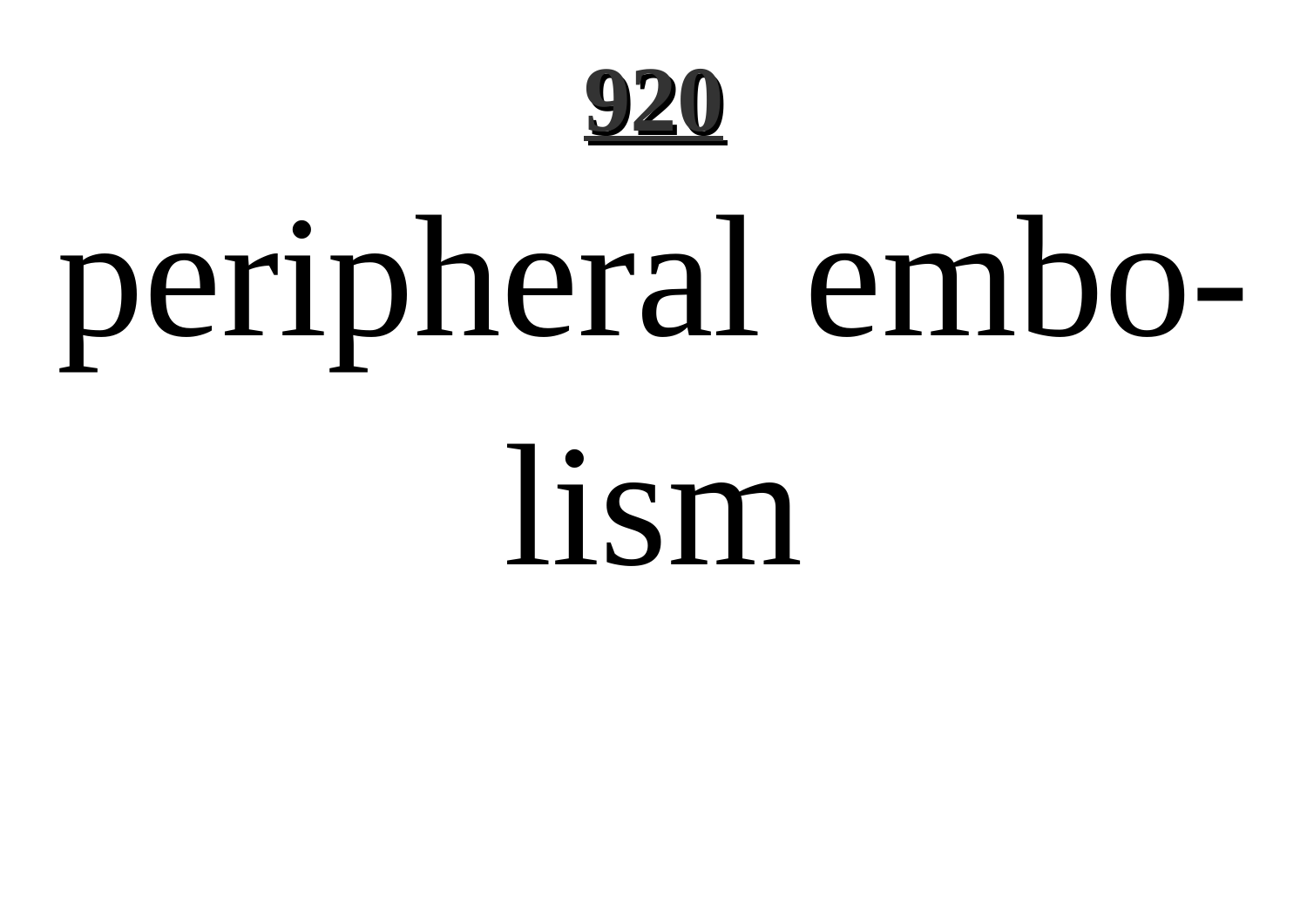

# peripheral ischa-

#### emia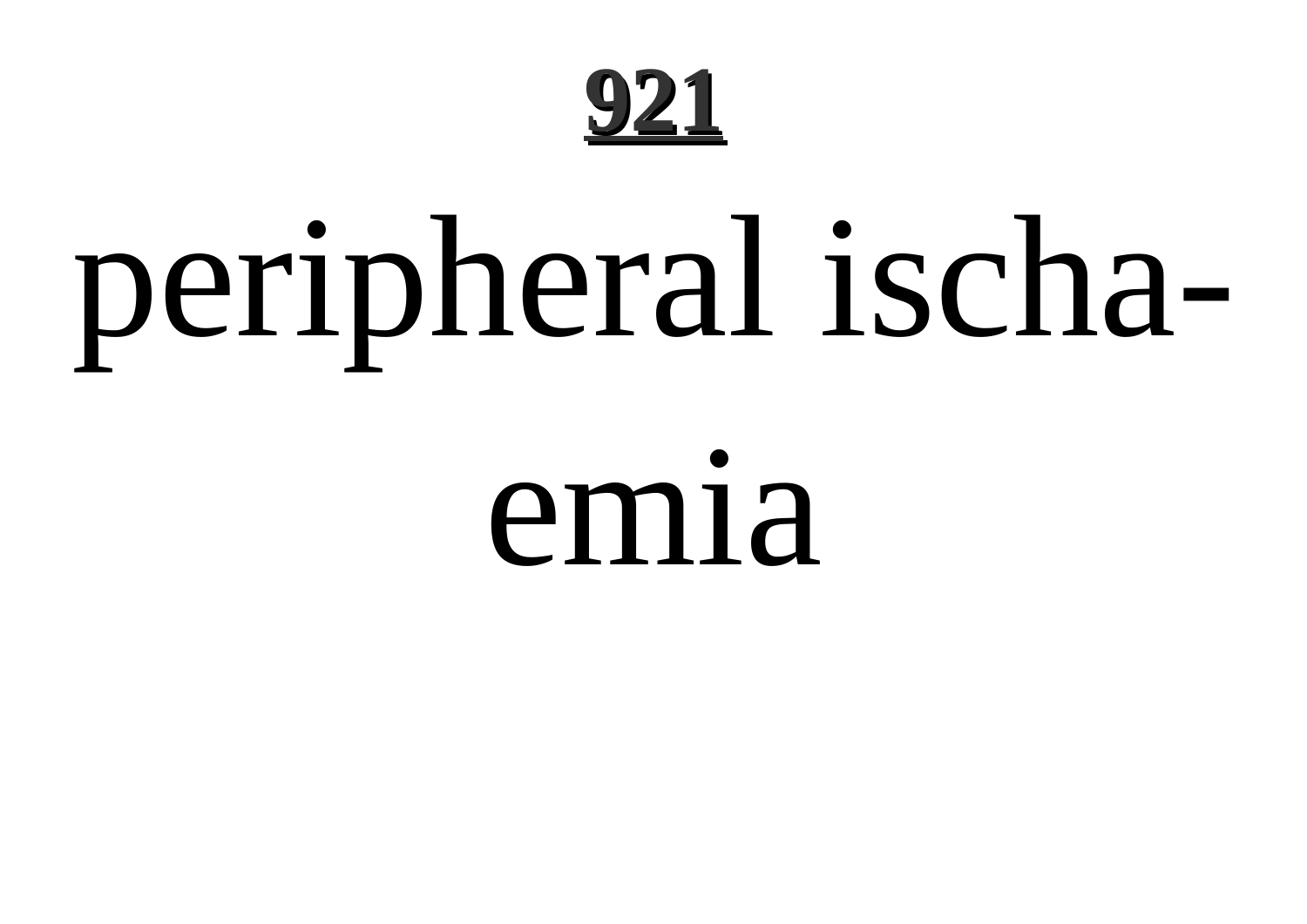

# peripheral vein

#### thrombusexten-

sion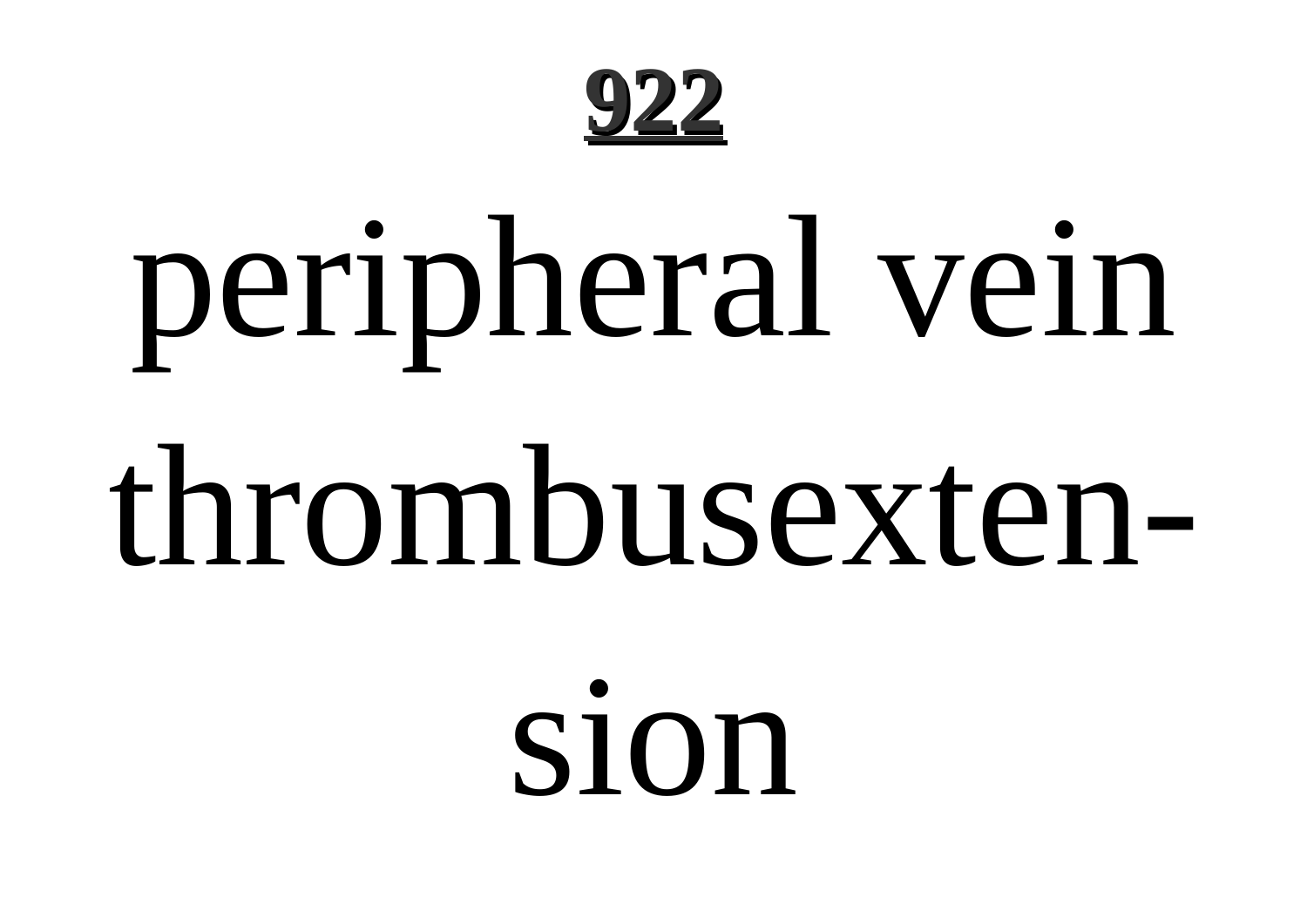

## periportal oe-

dema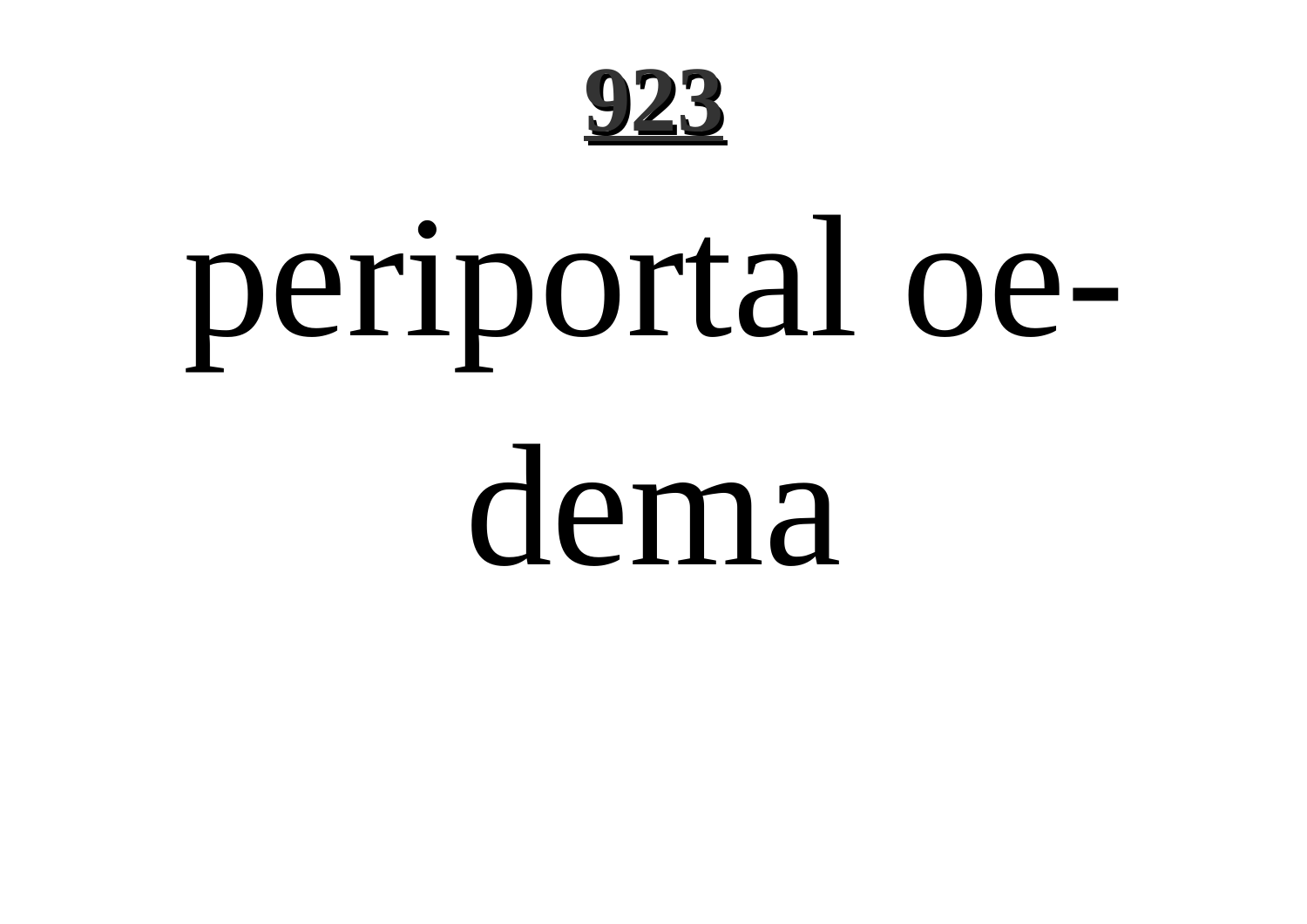

# peritoneal fluid

#### protein abnormal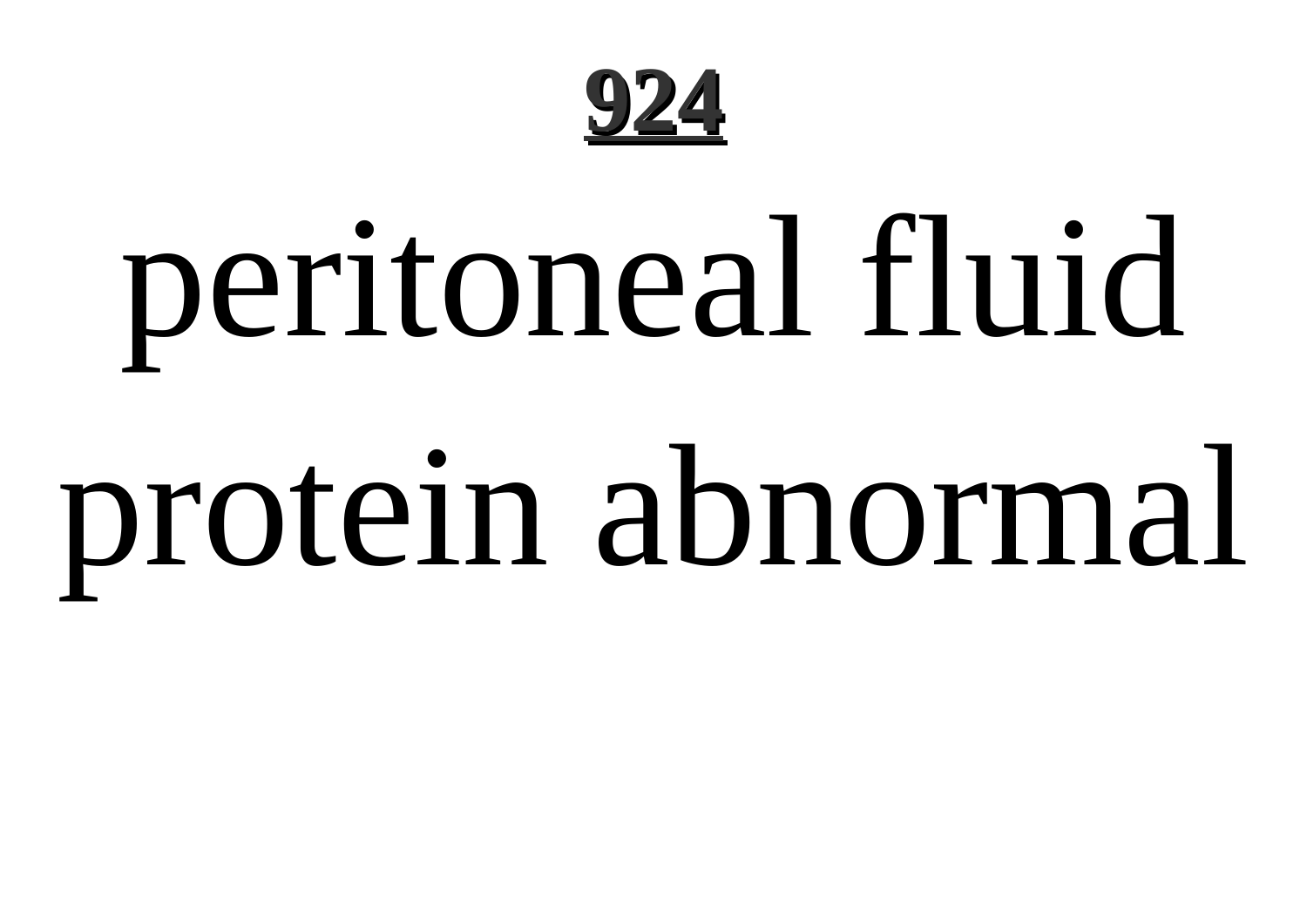

# peritoneal fluid

#### proteindecreased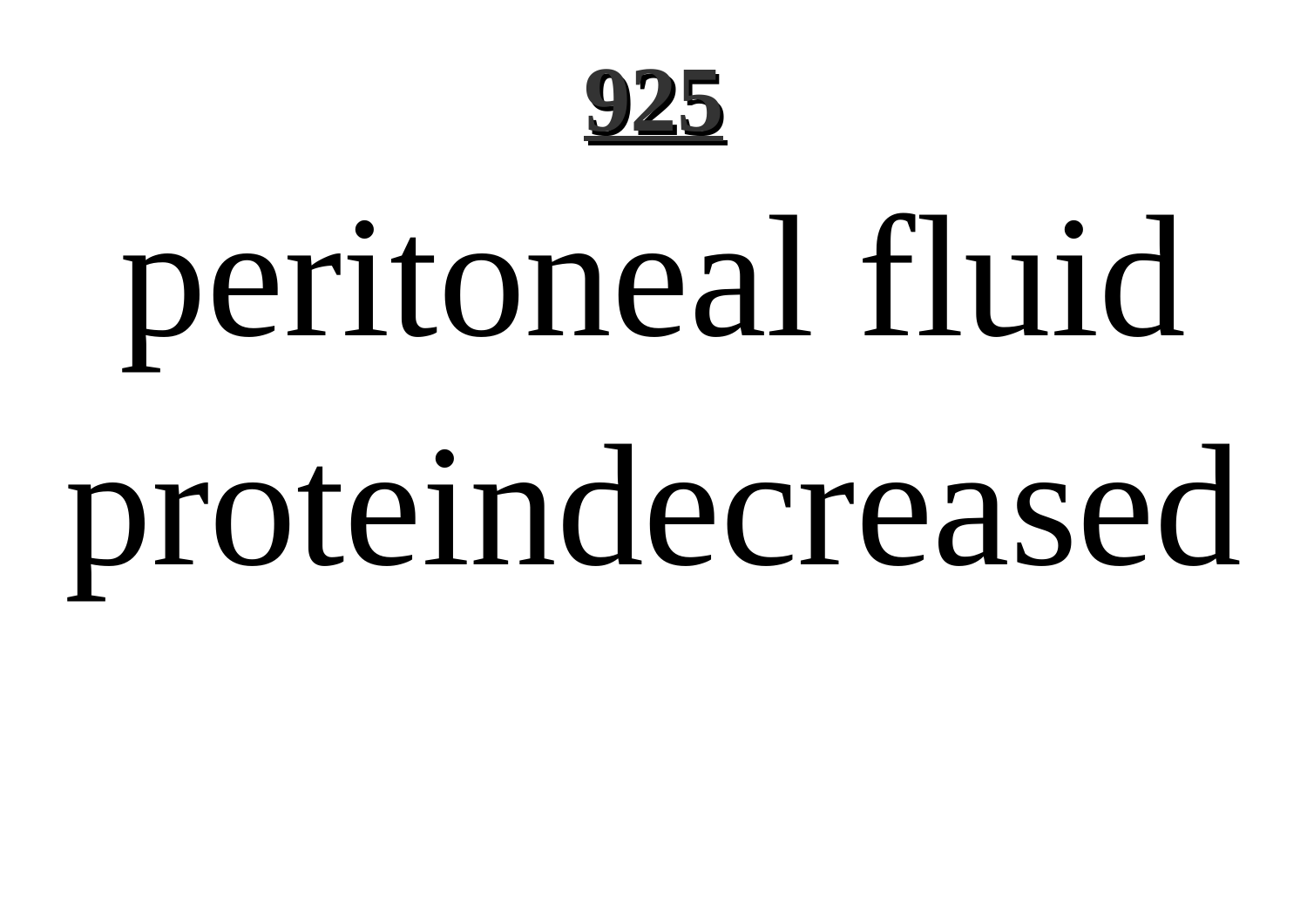

# peritoneal fluid

#### protein increased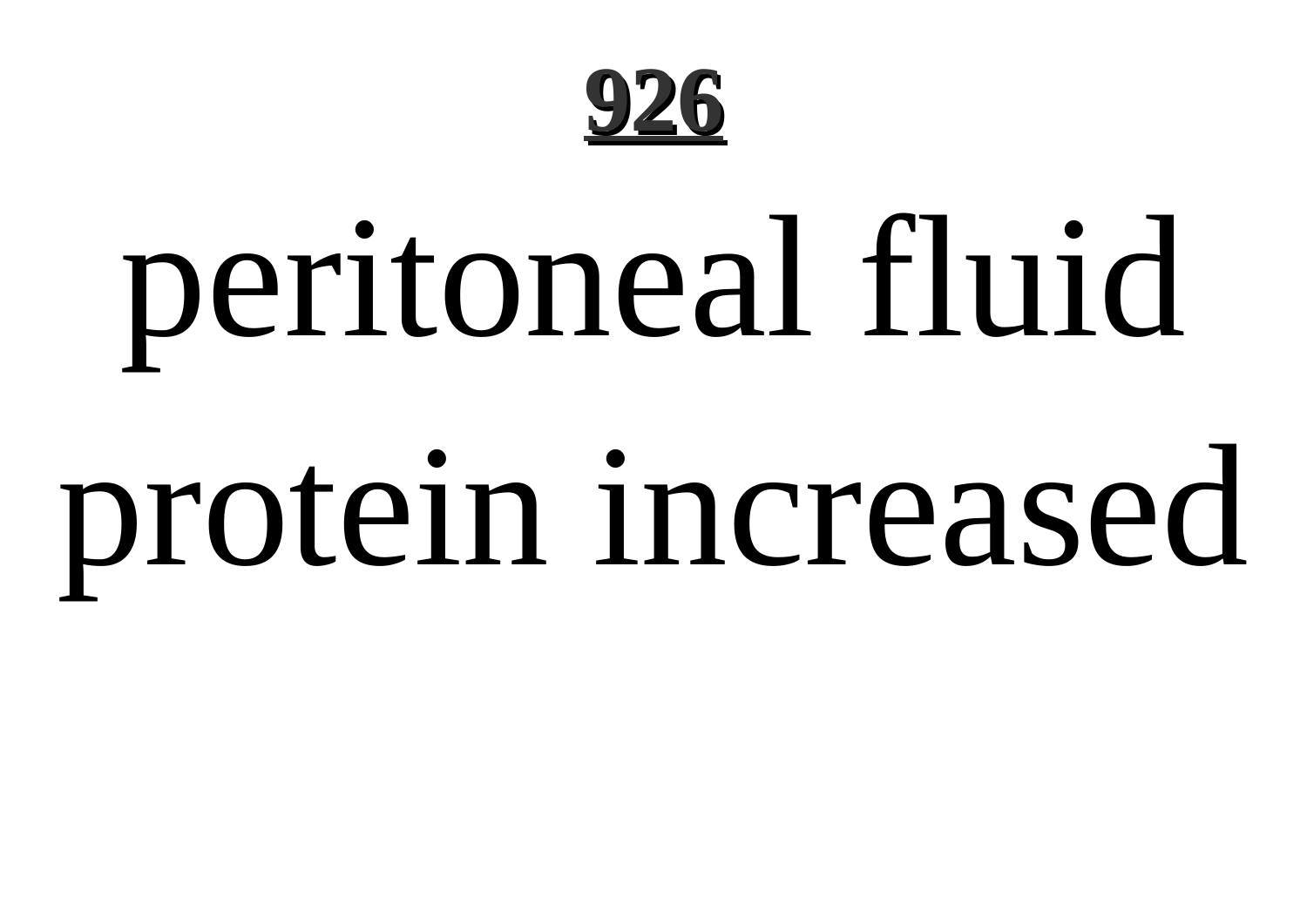

### peritonitis lupus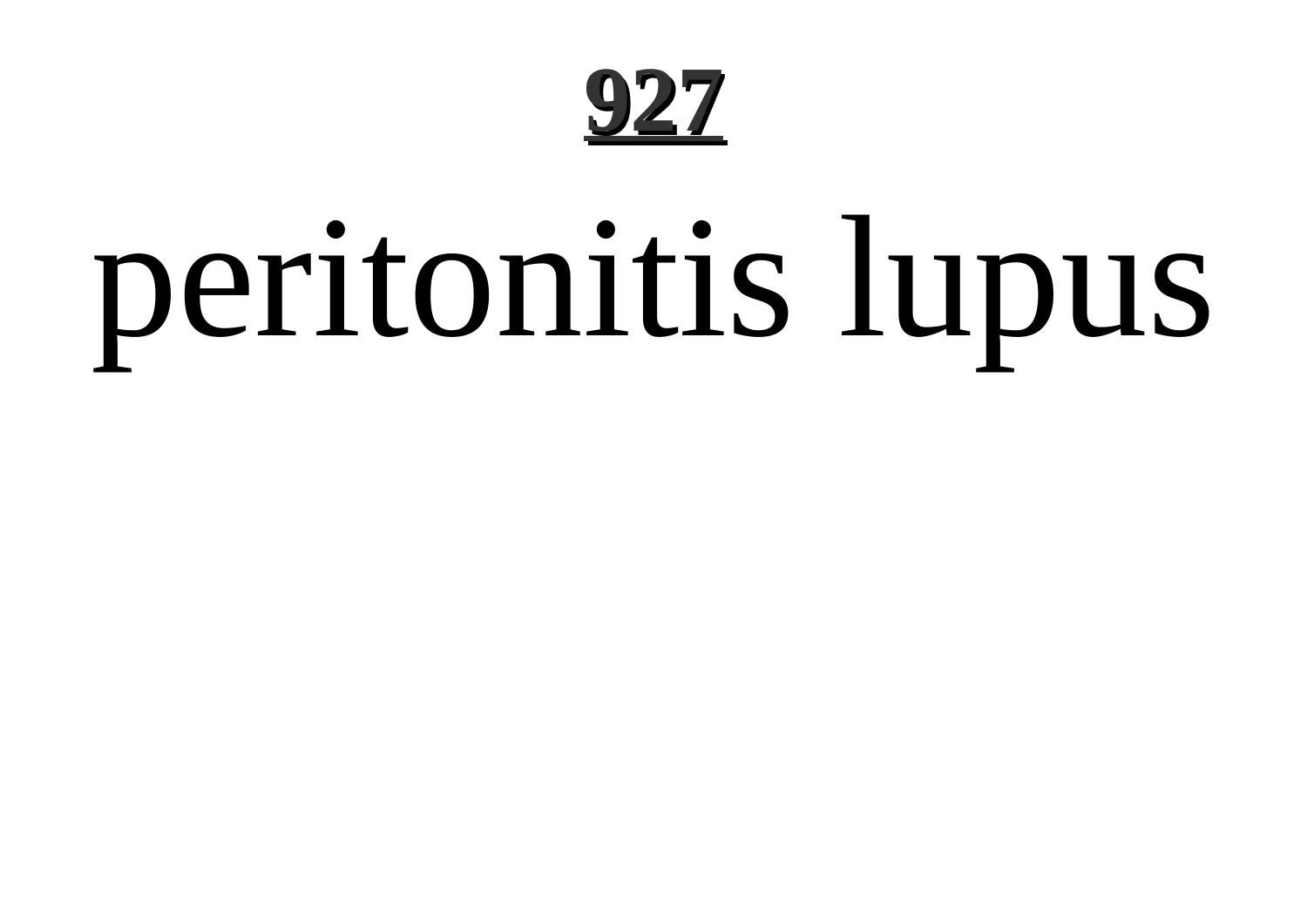

# pernicious anae-

#### mia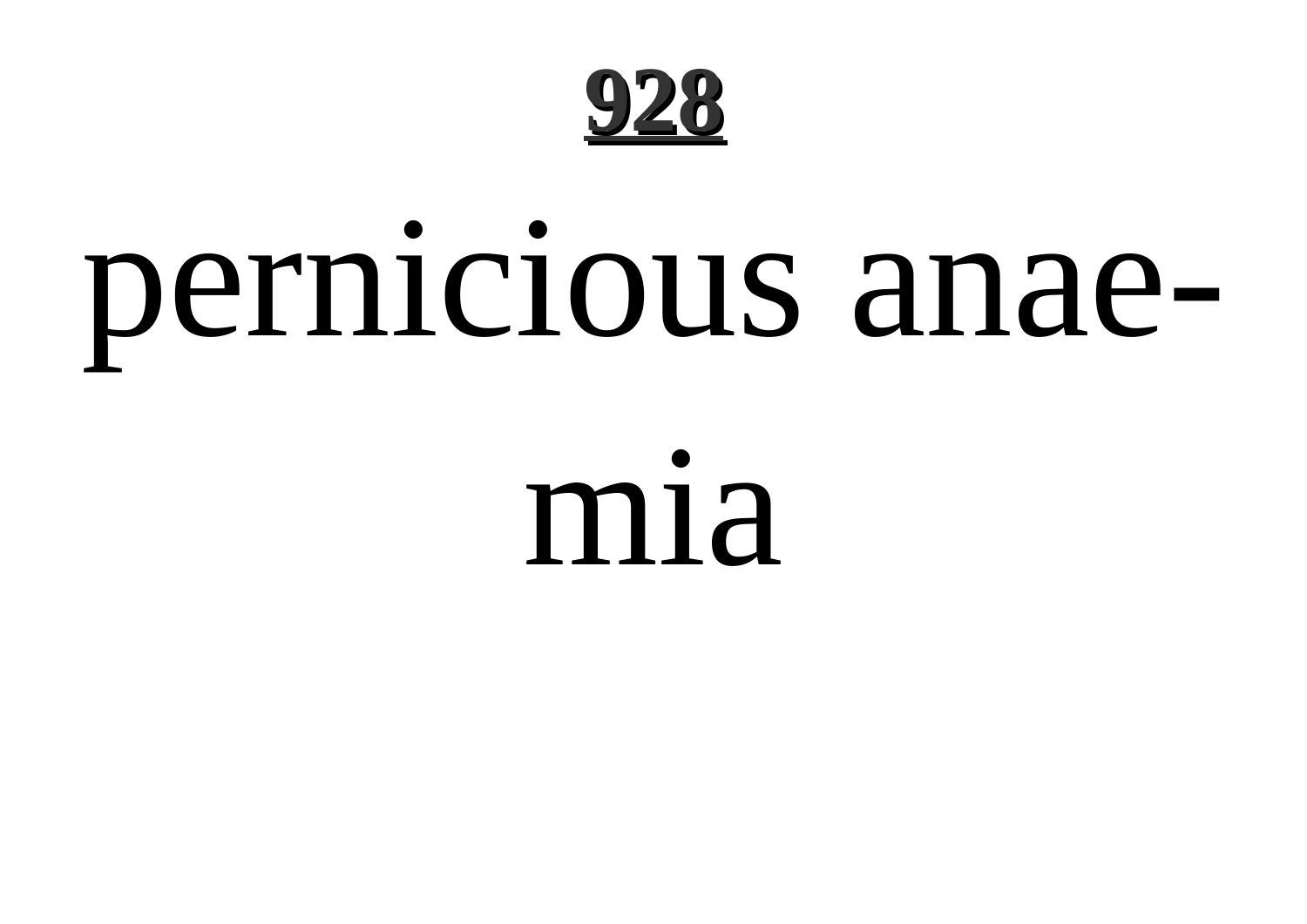

## petit malepilepsy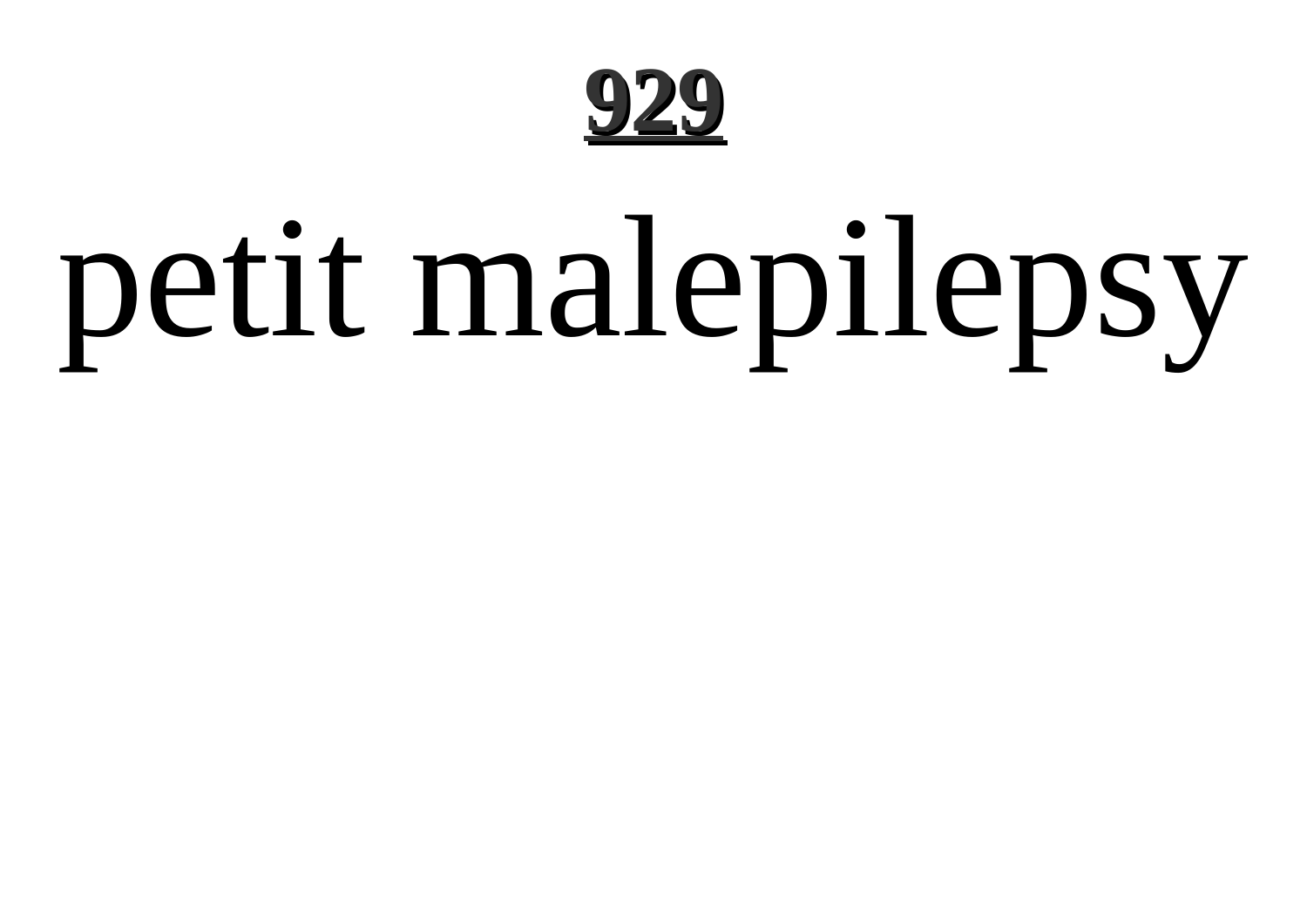

# pharyngeal oe-

dema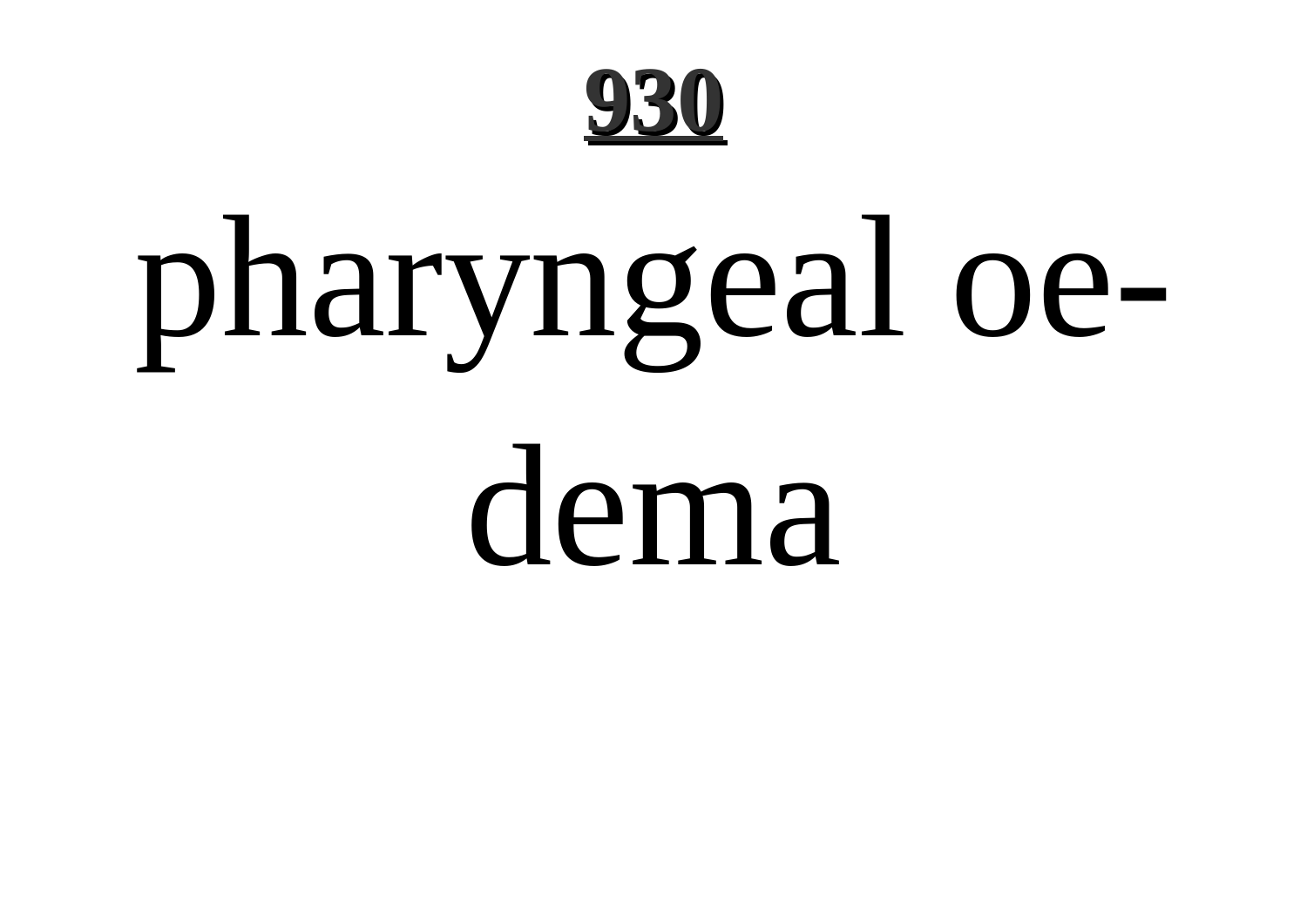

# pharyngeal swel-

ling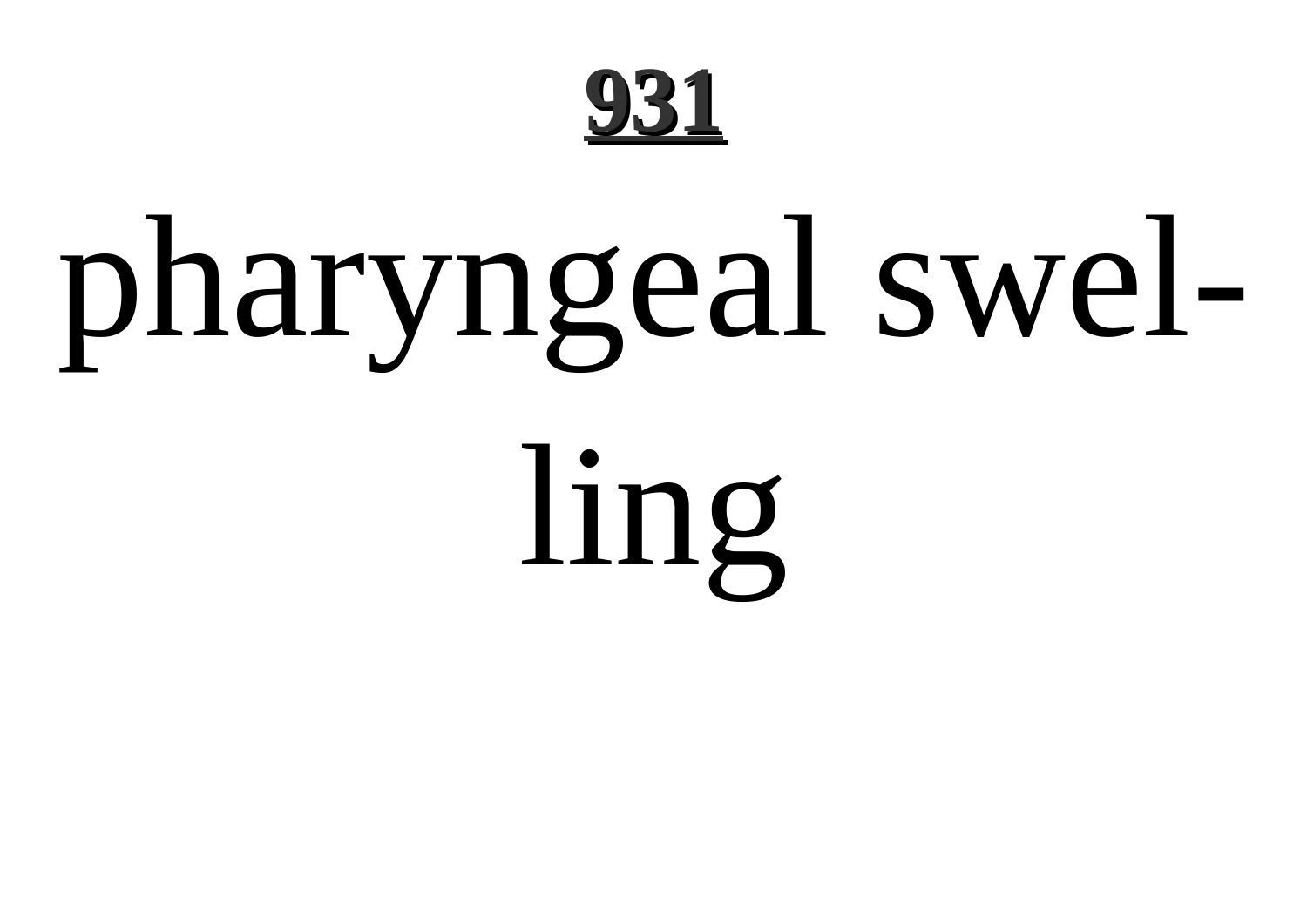

# pityriasis li-

#### chenoides et va-

#### rioliformisacuta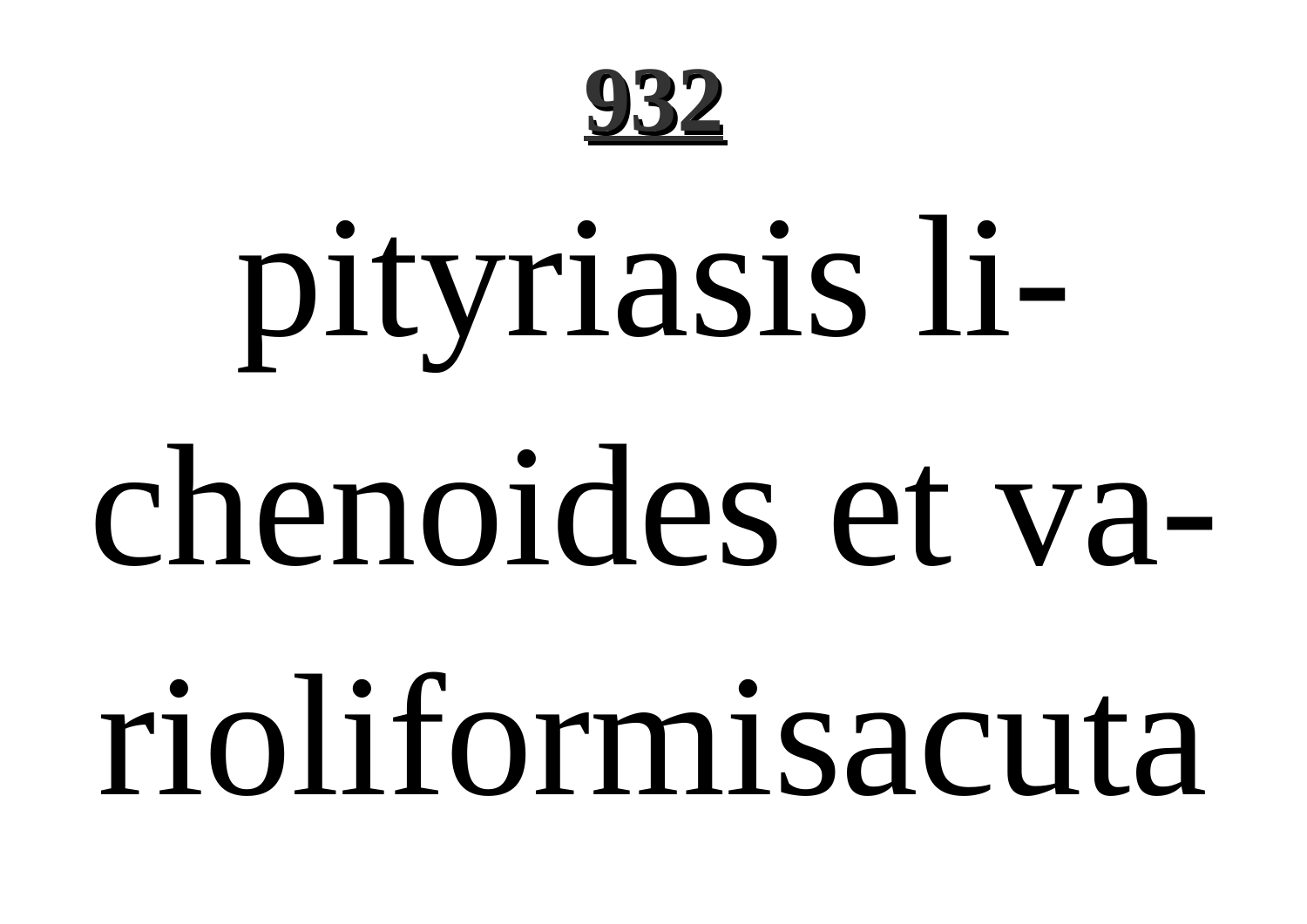

#### placenta praevia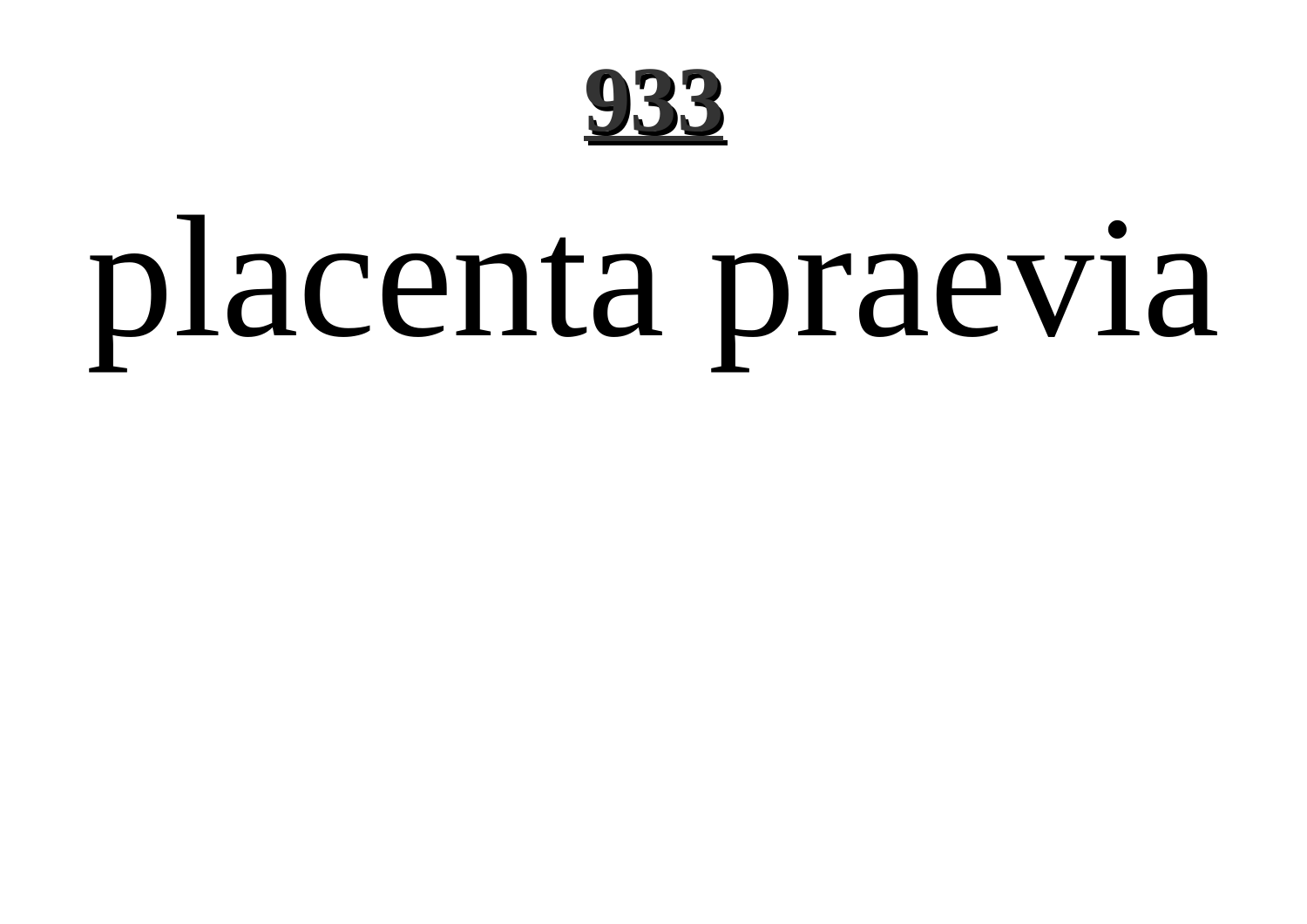

# pleuroparenchy-

#### mal fibroelasto-

SİS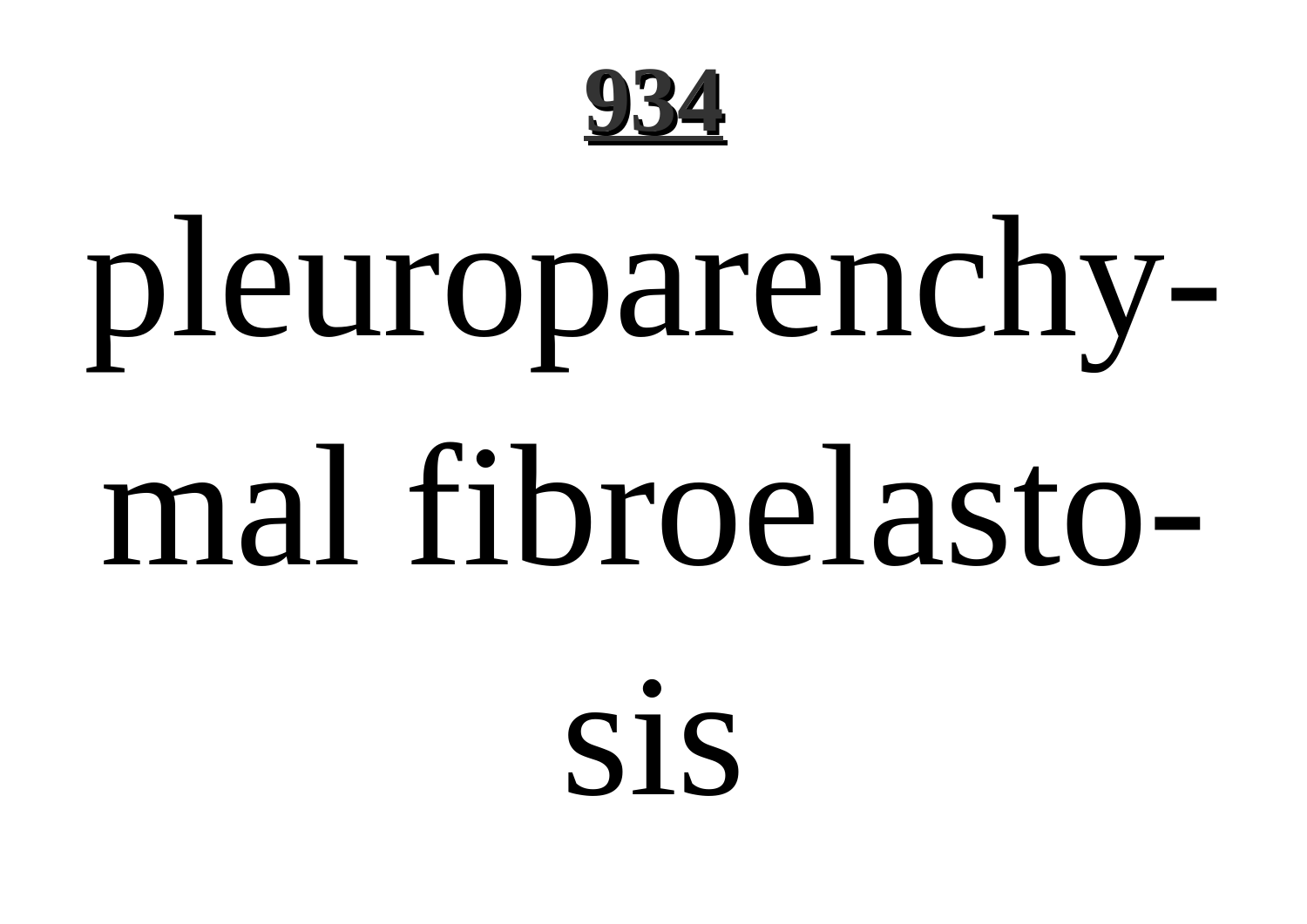

## pneumobilia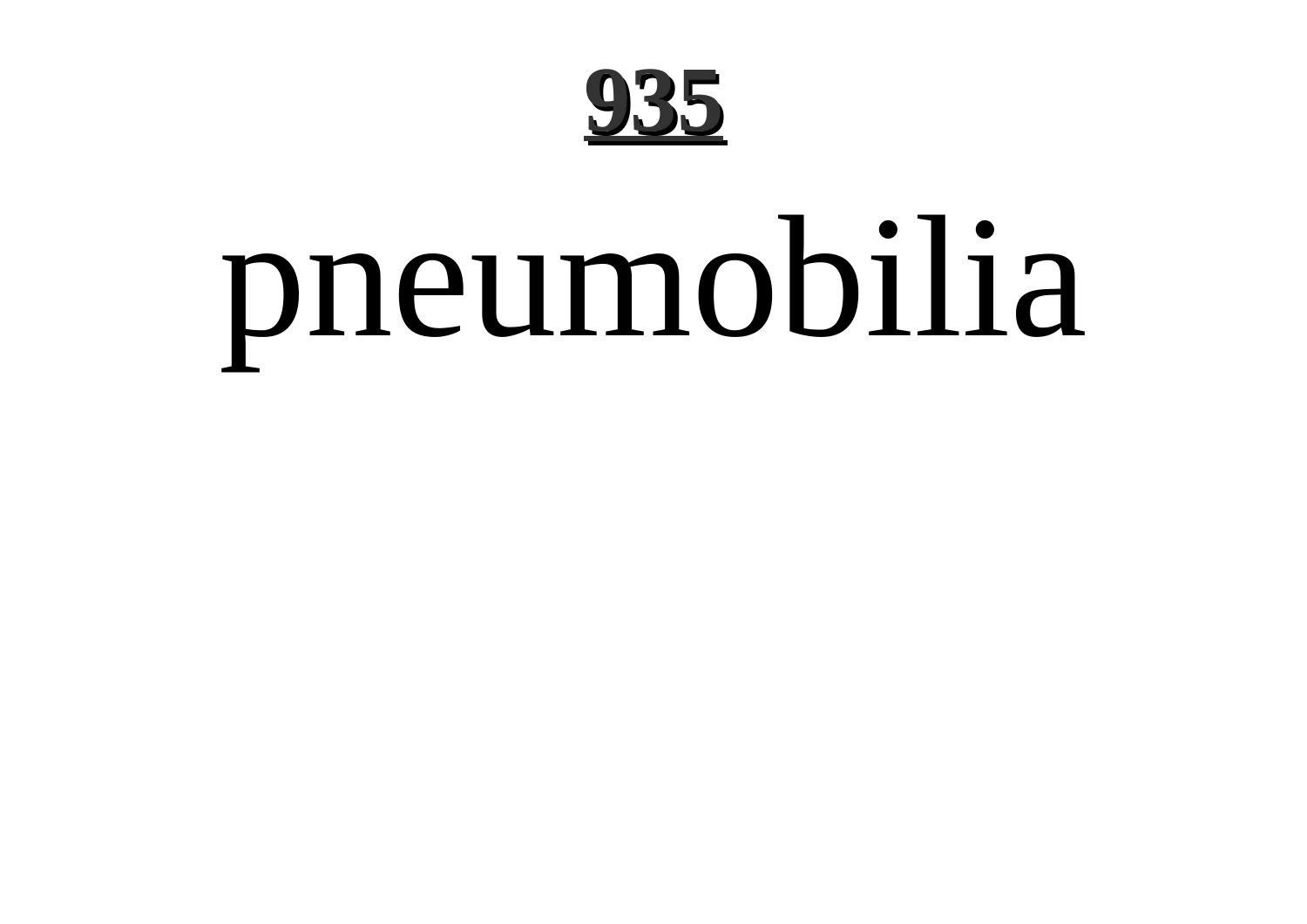

#### pneumonia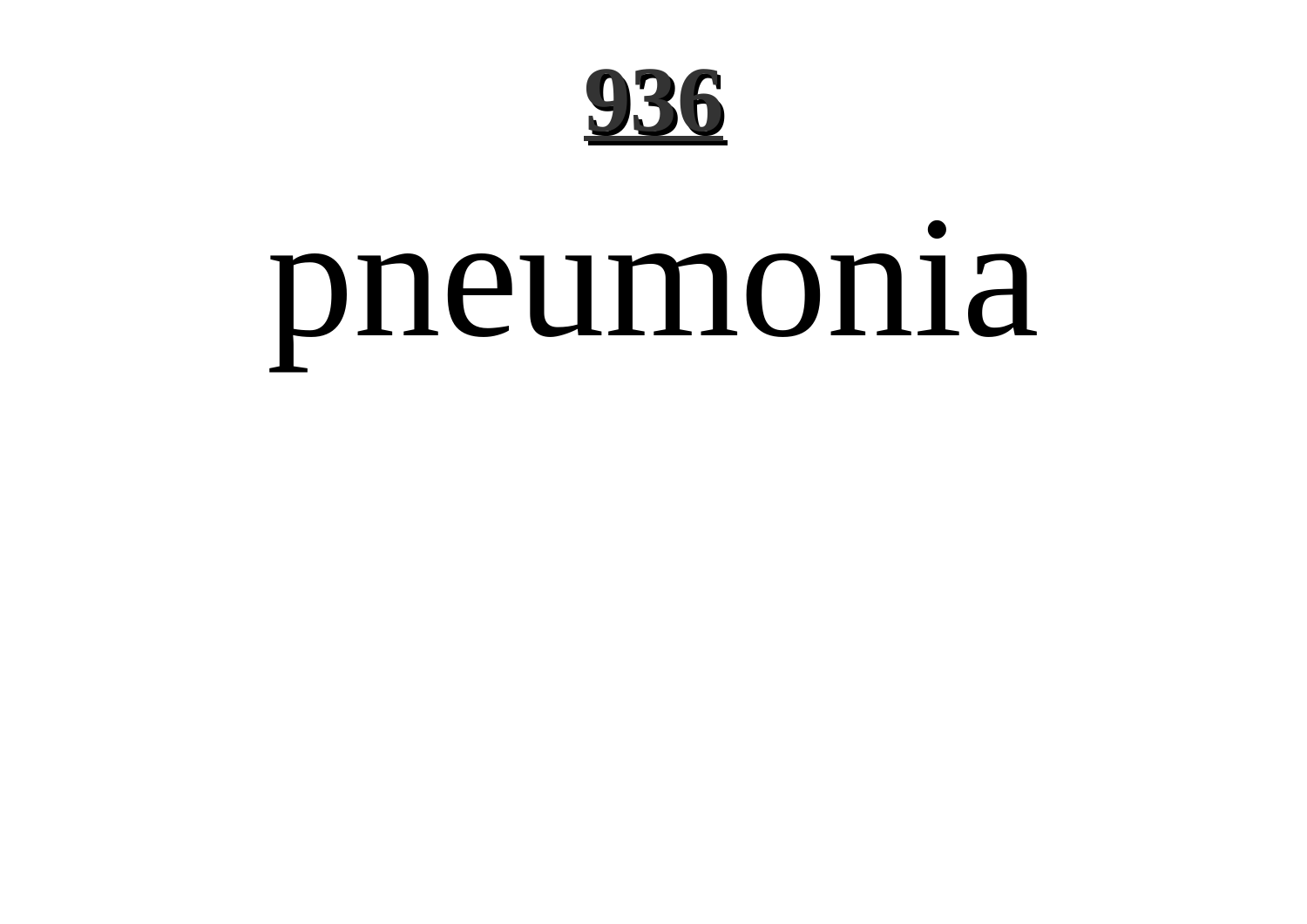

# pneumoni-

#### aadenoviral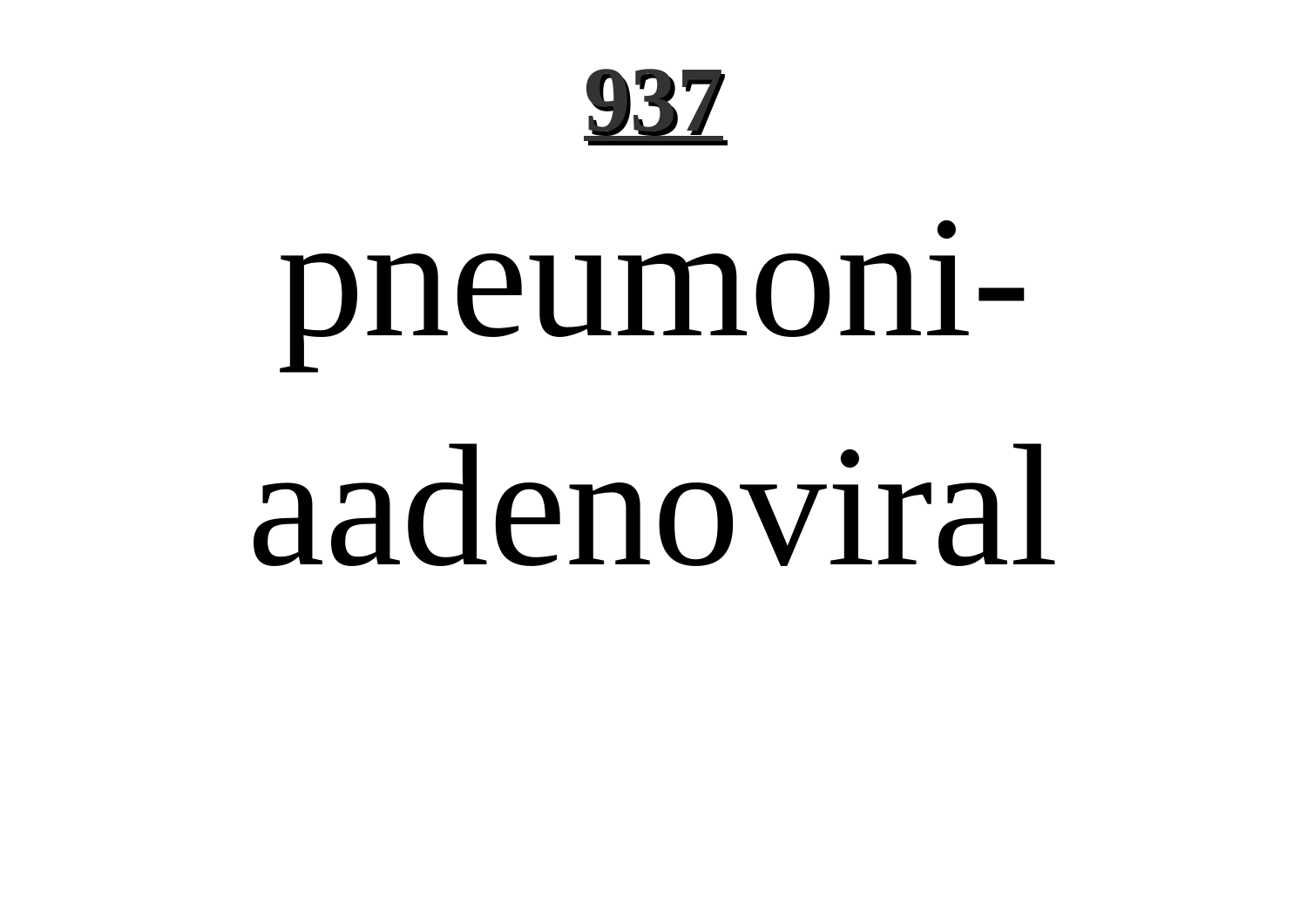

#### pneumonia cyto-

## megaloviral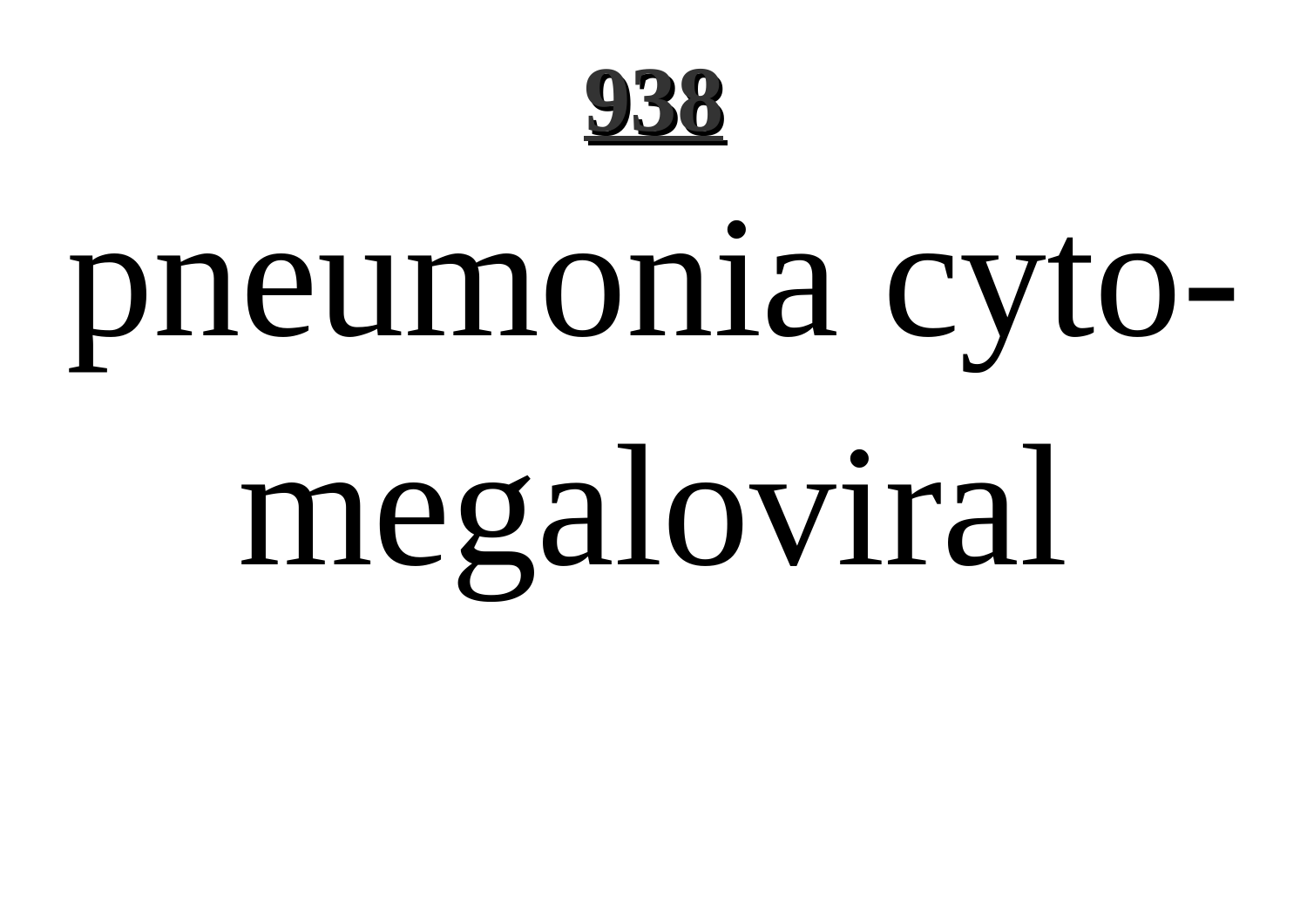

### pneumonia her-

#### pes viral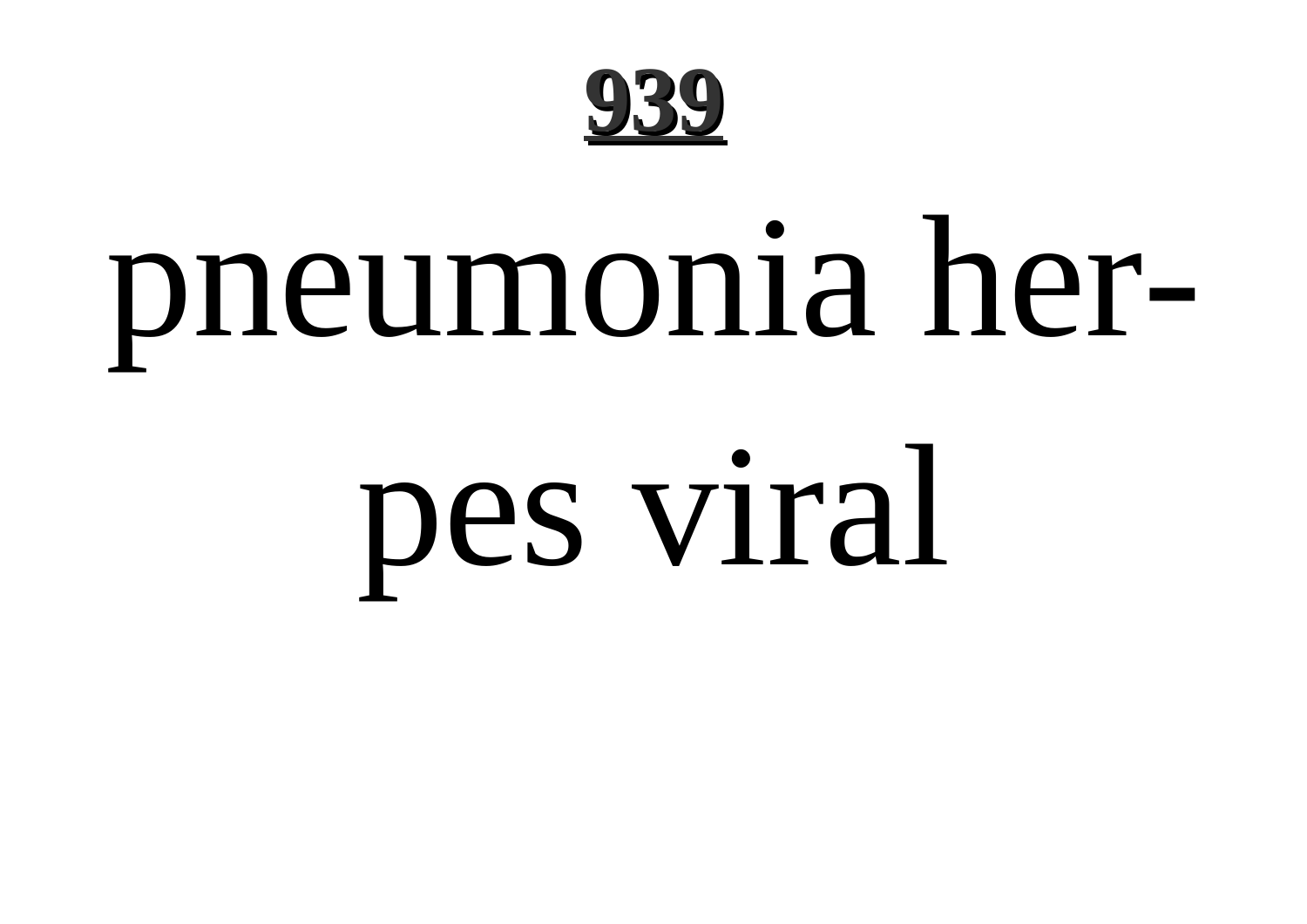

## pneumoniainflu-

#### enzal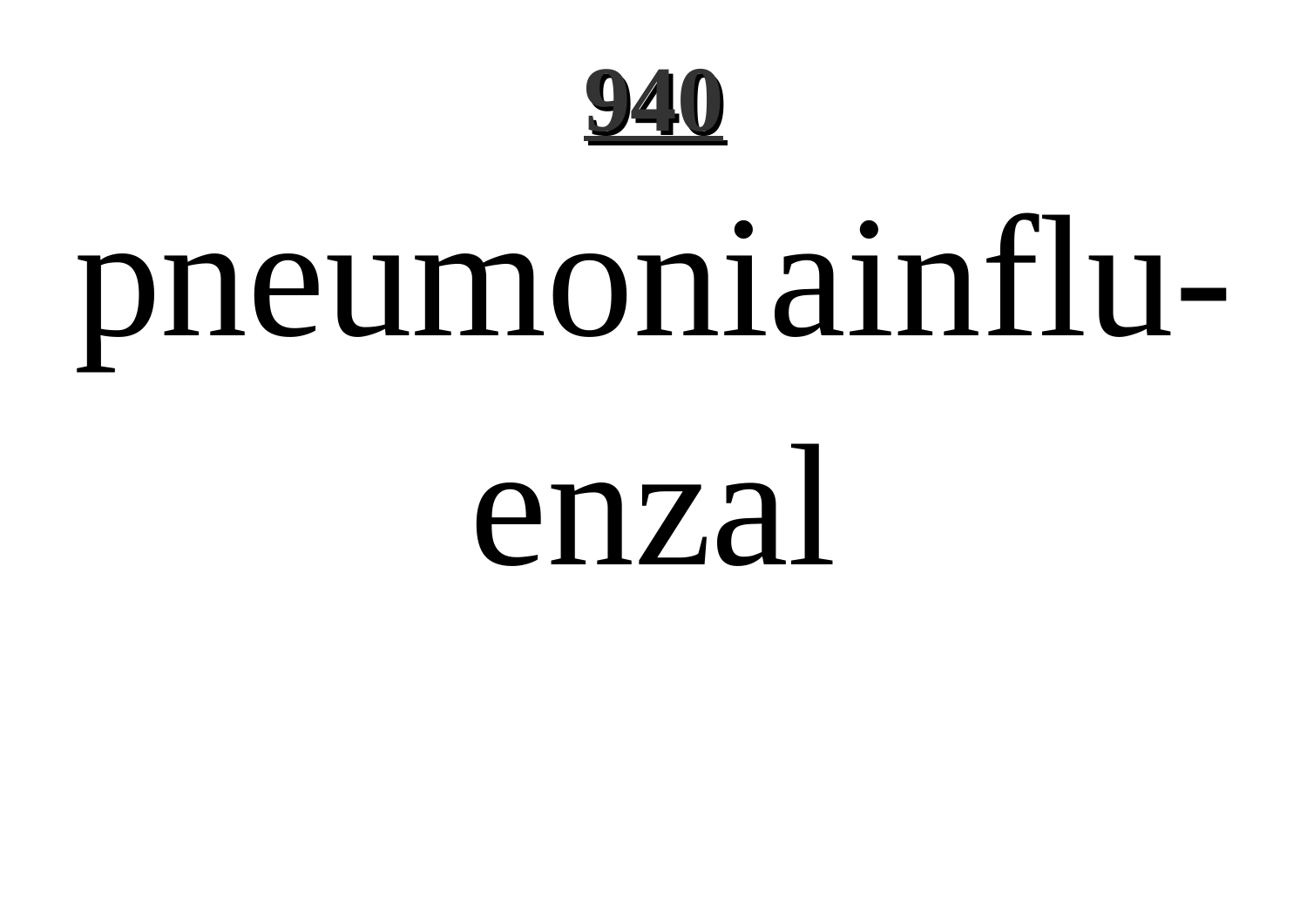

#### pneumonia

#### measles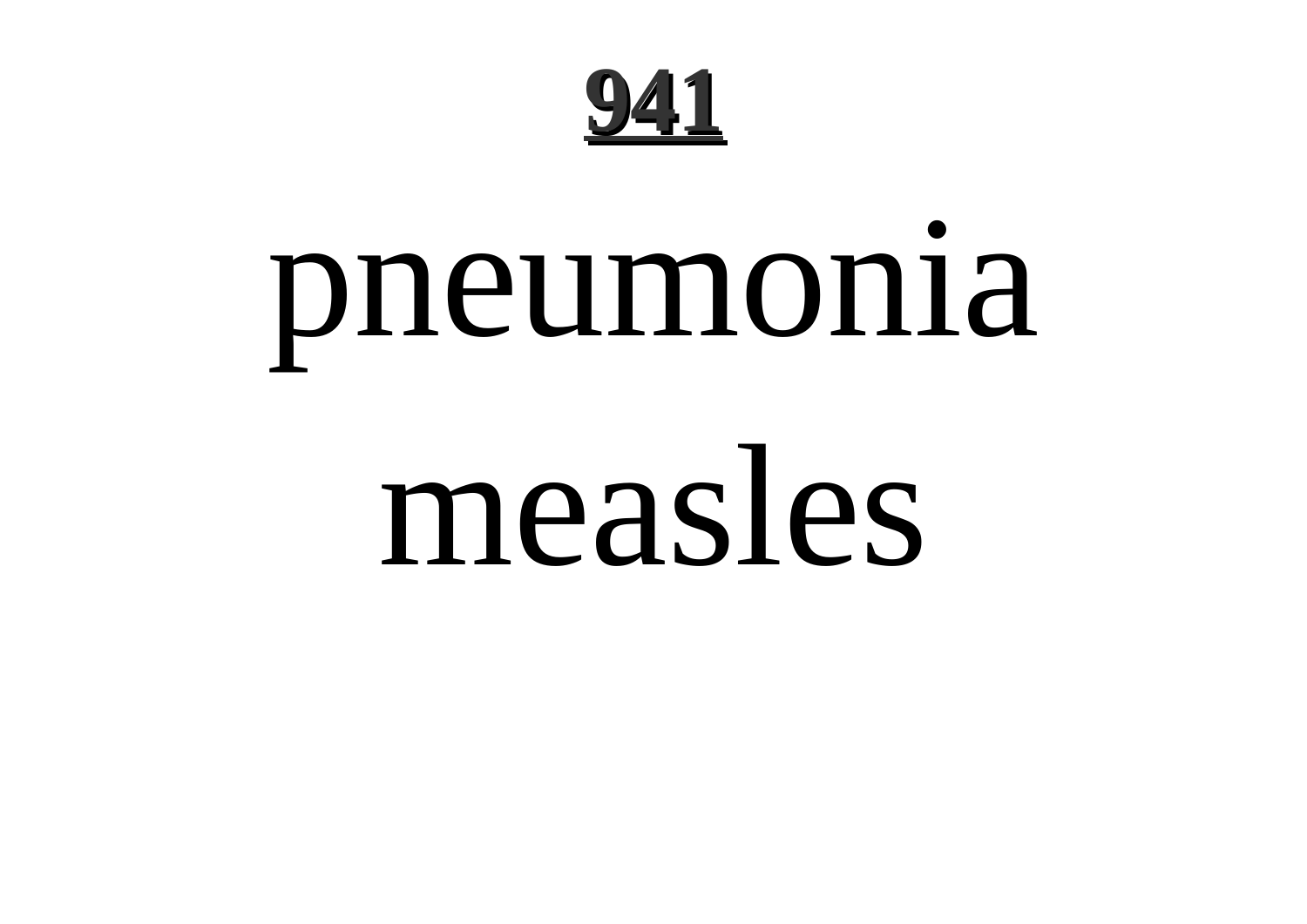

## pneumonia mycoplasmal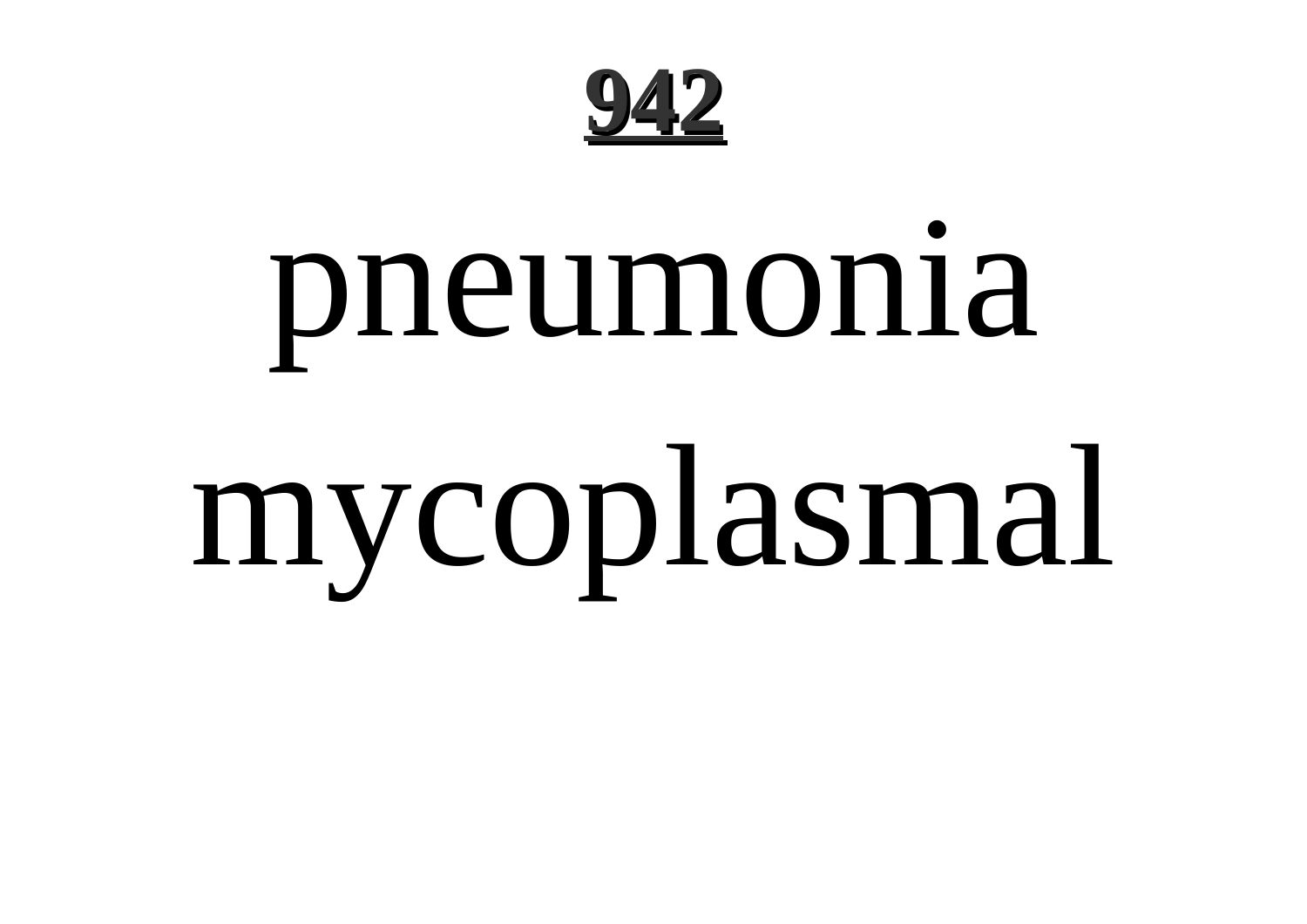

#### pneumonia

#### necrotising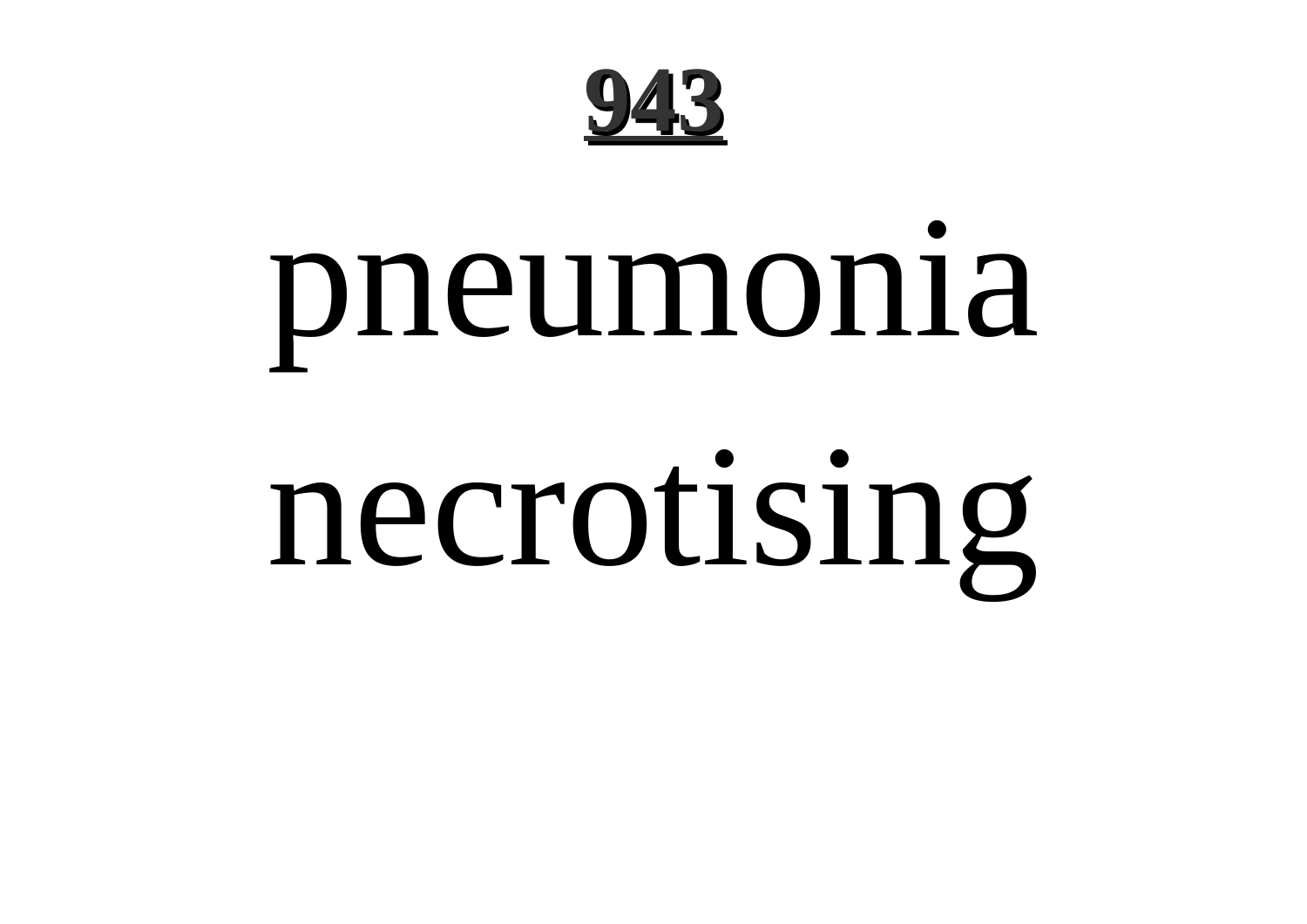

#### pneumoniapara-

#### influenzae viral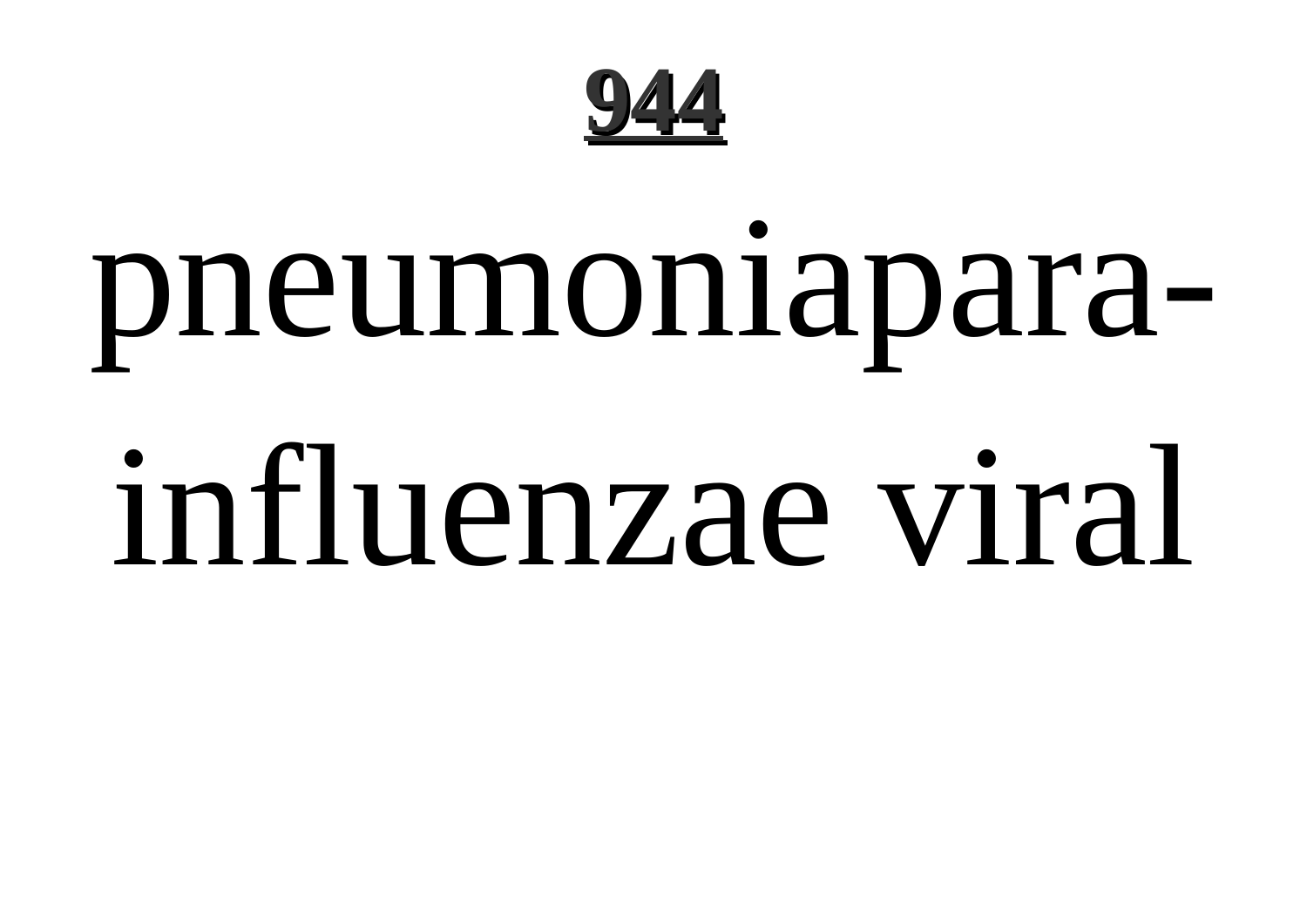

#### pneumonia re-

#### spiratory syncytial viral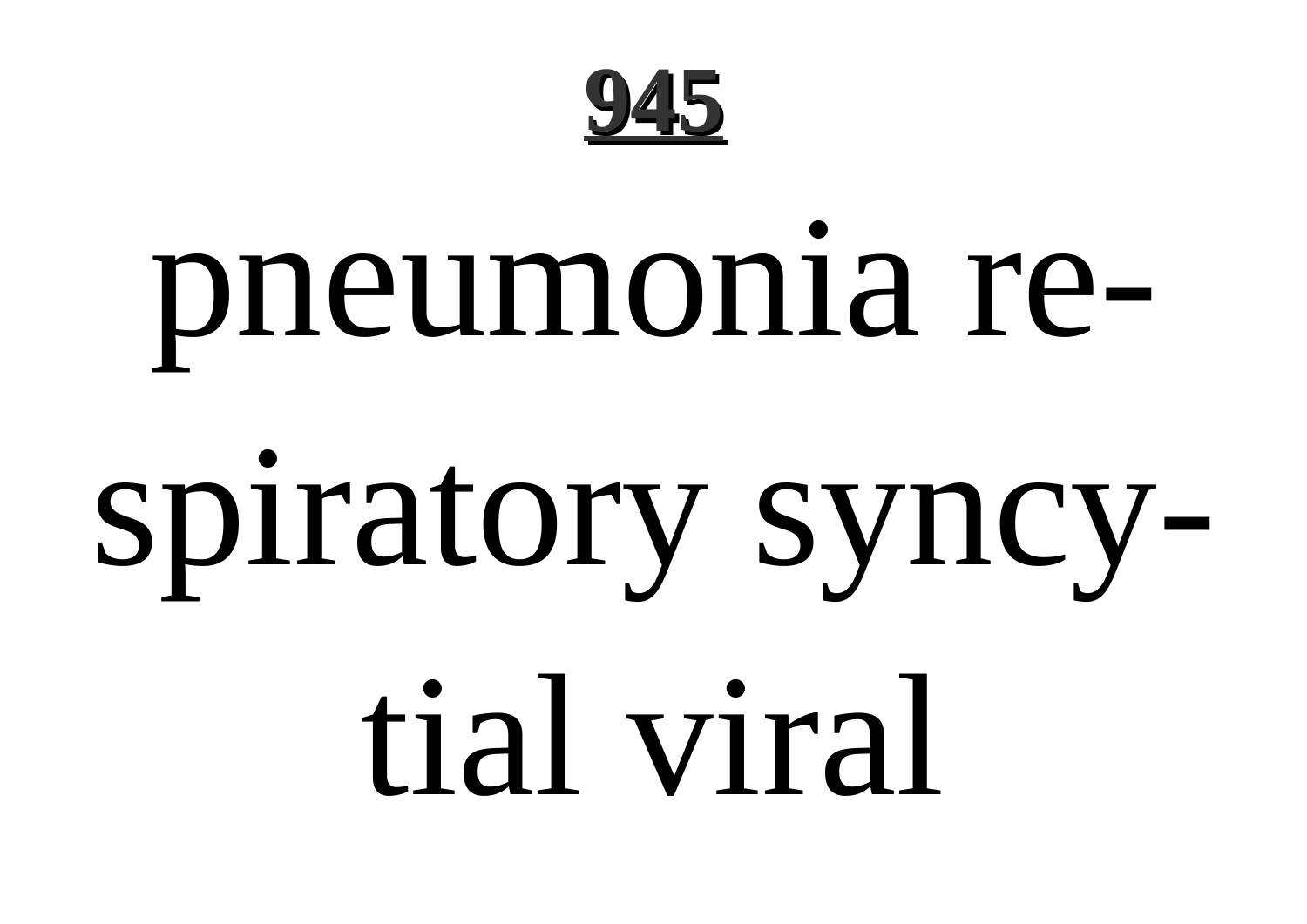

#### pneumonia viral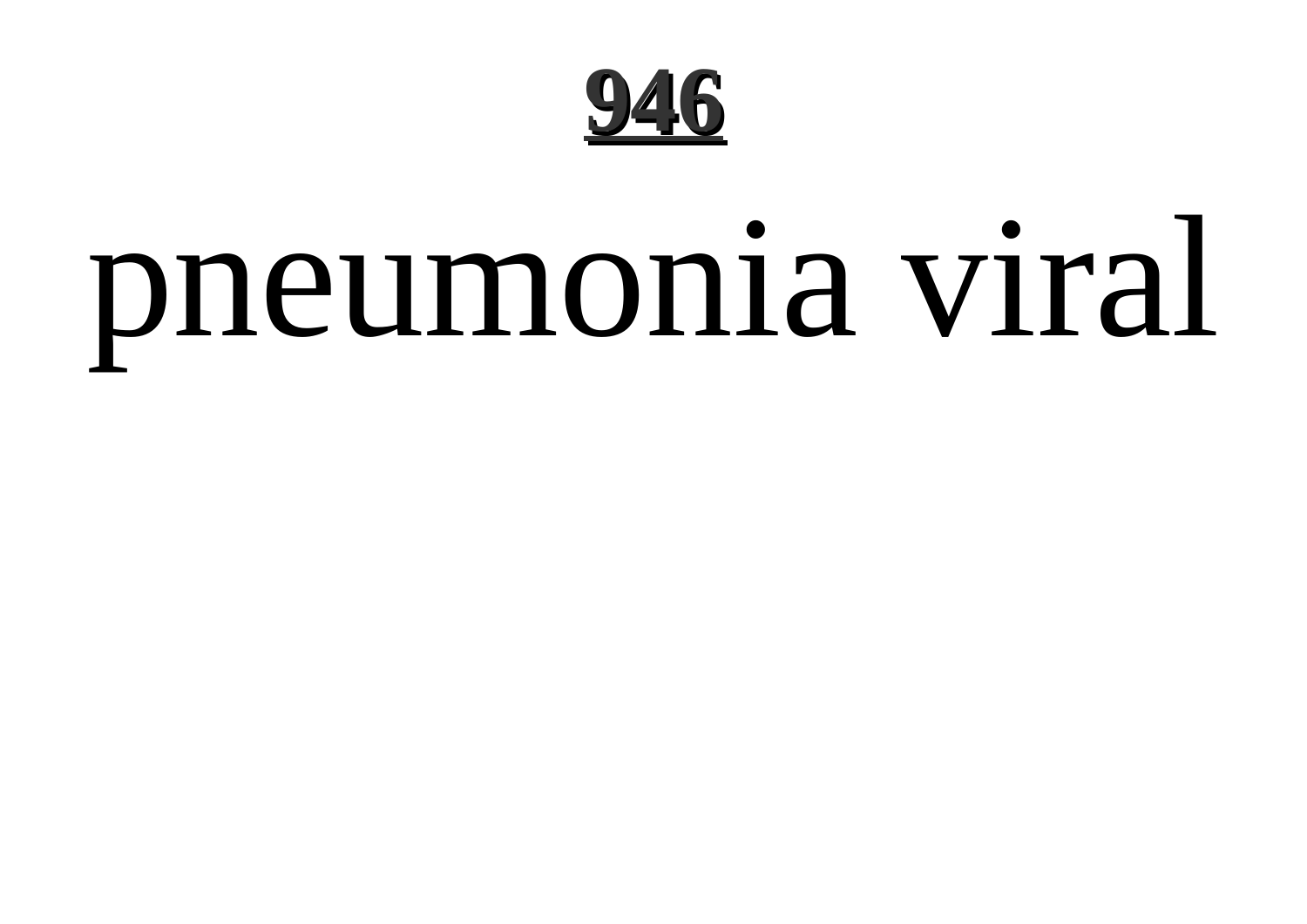

#### poemssyndrome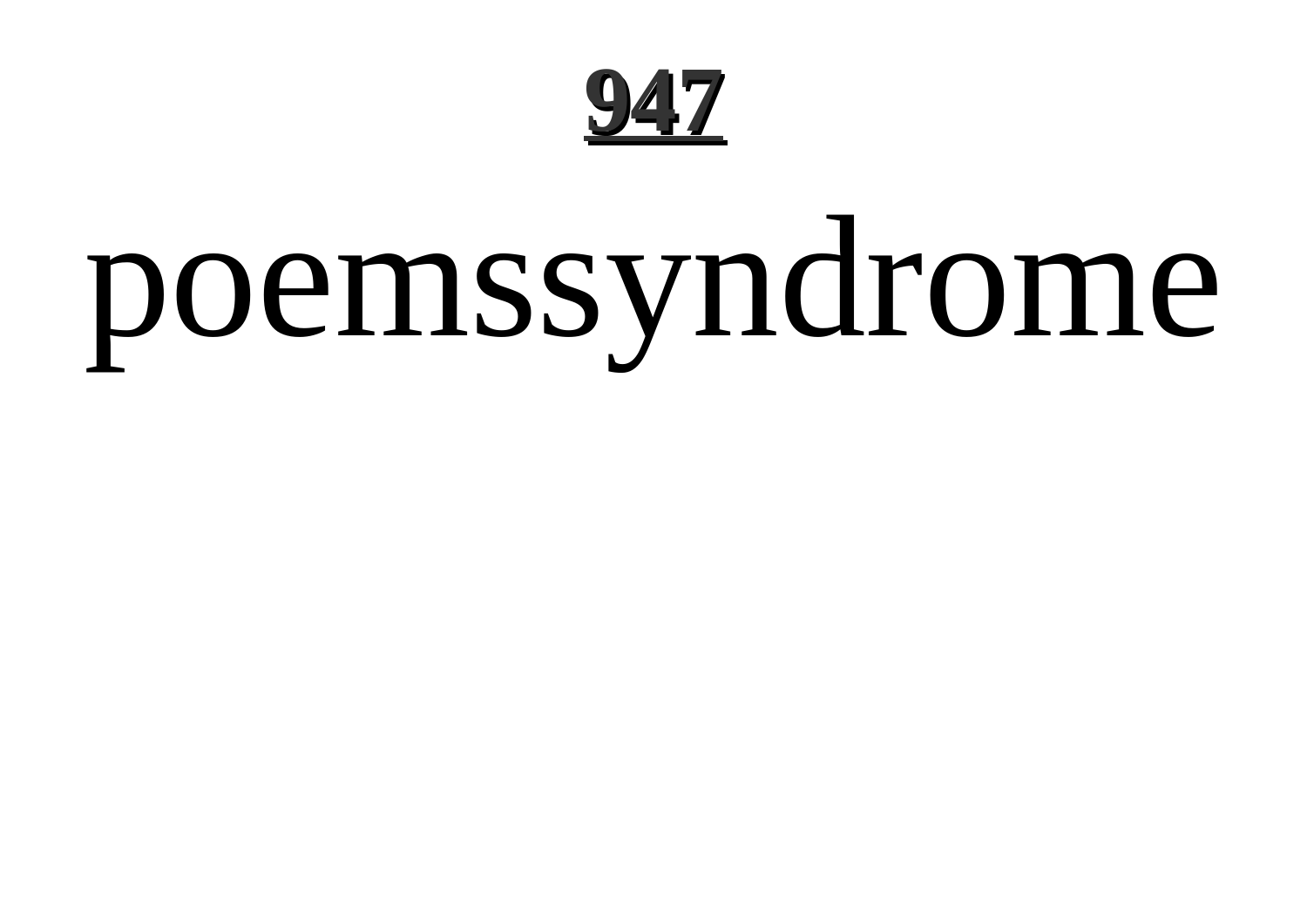

## polyarteritis no-

dosa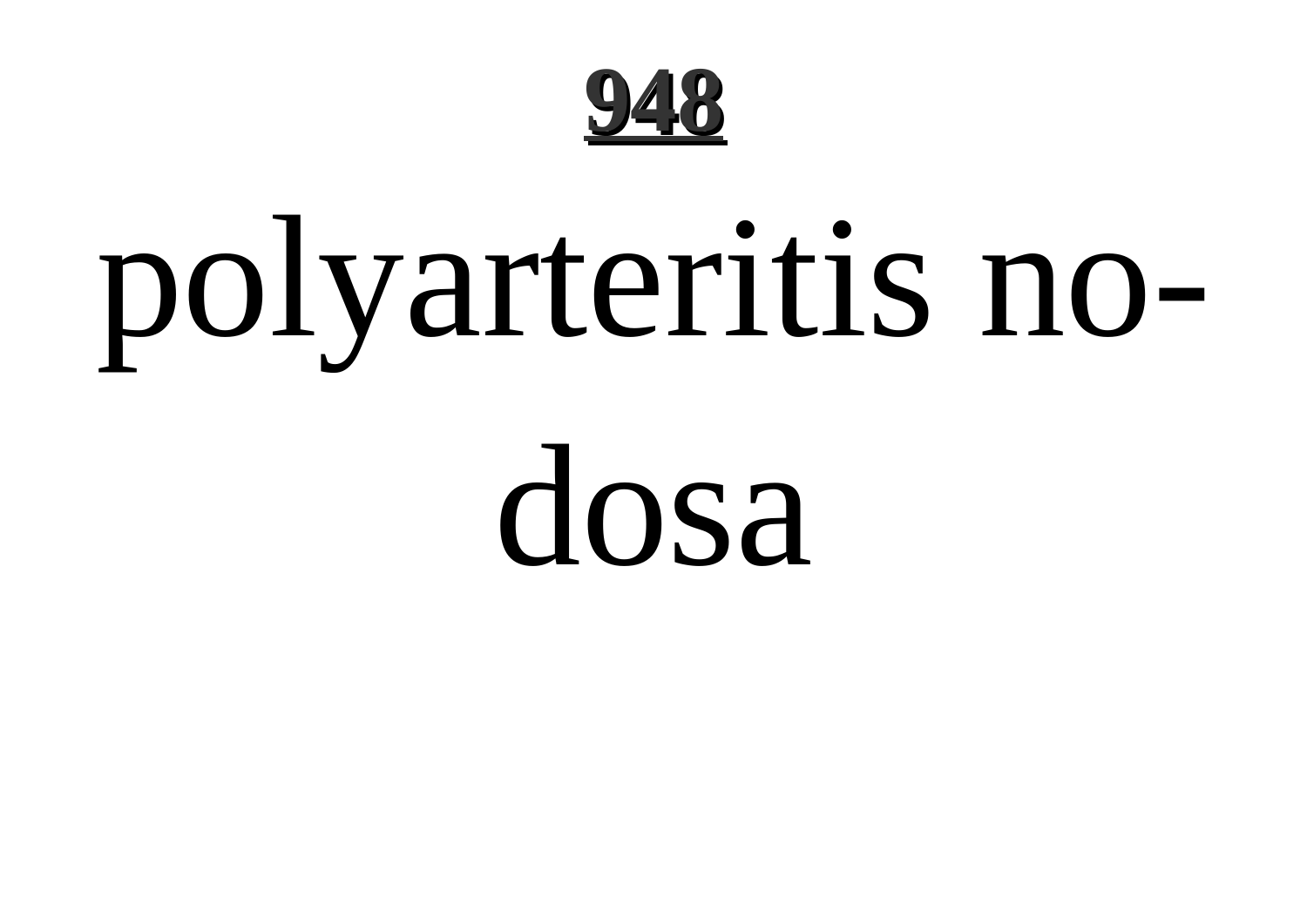

#### polyarthritis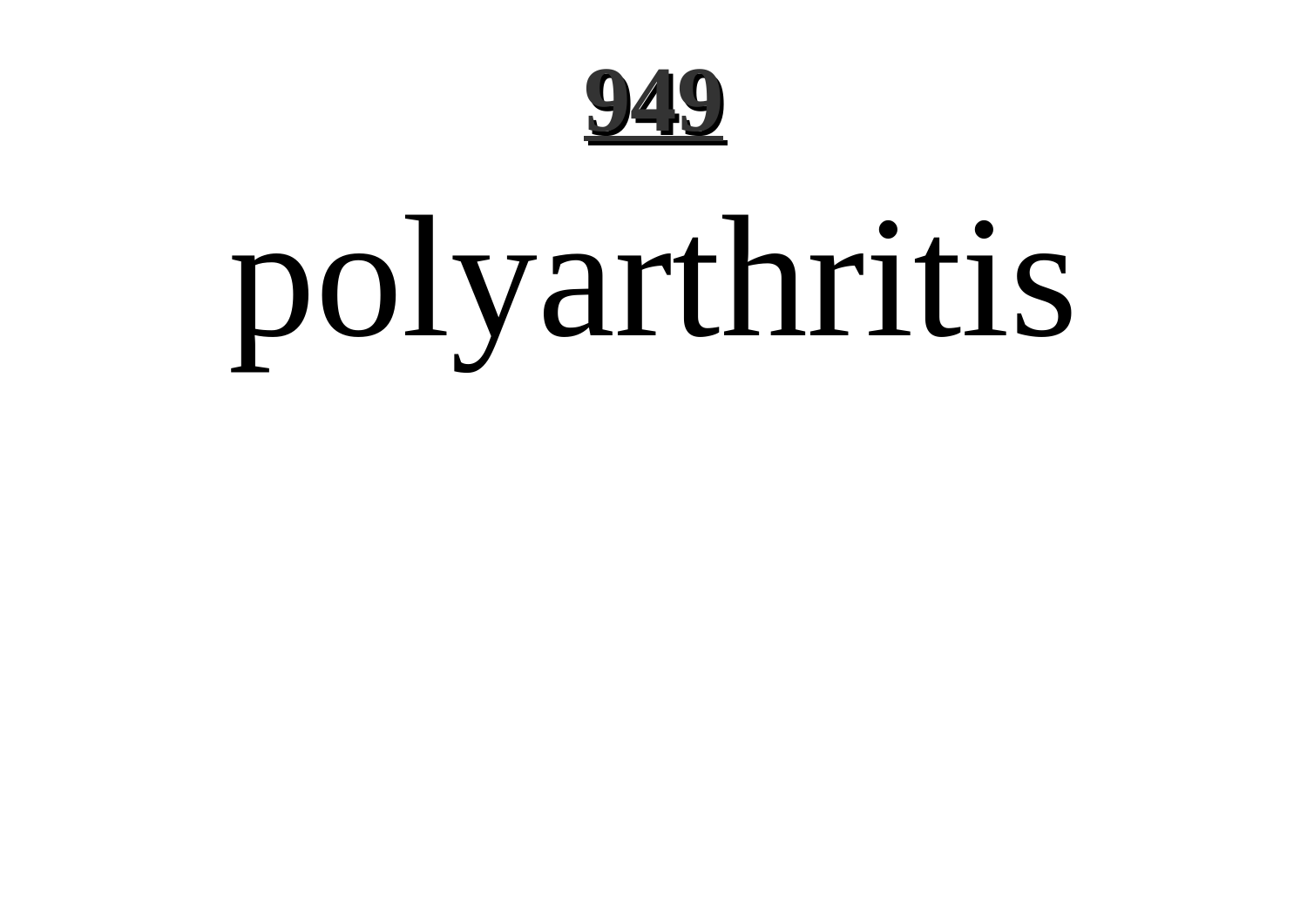

### polychondritis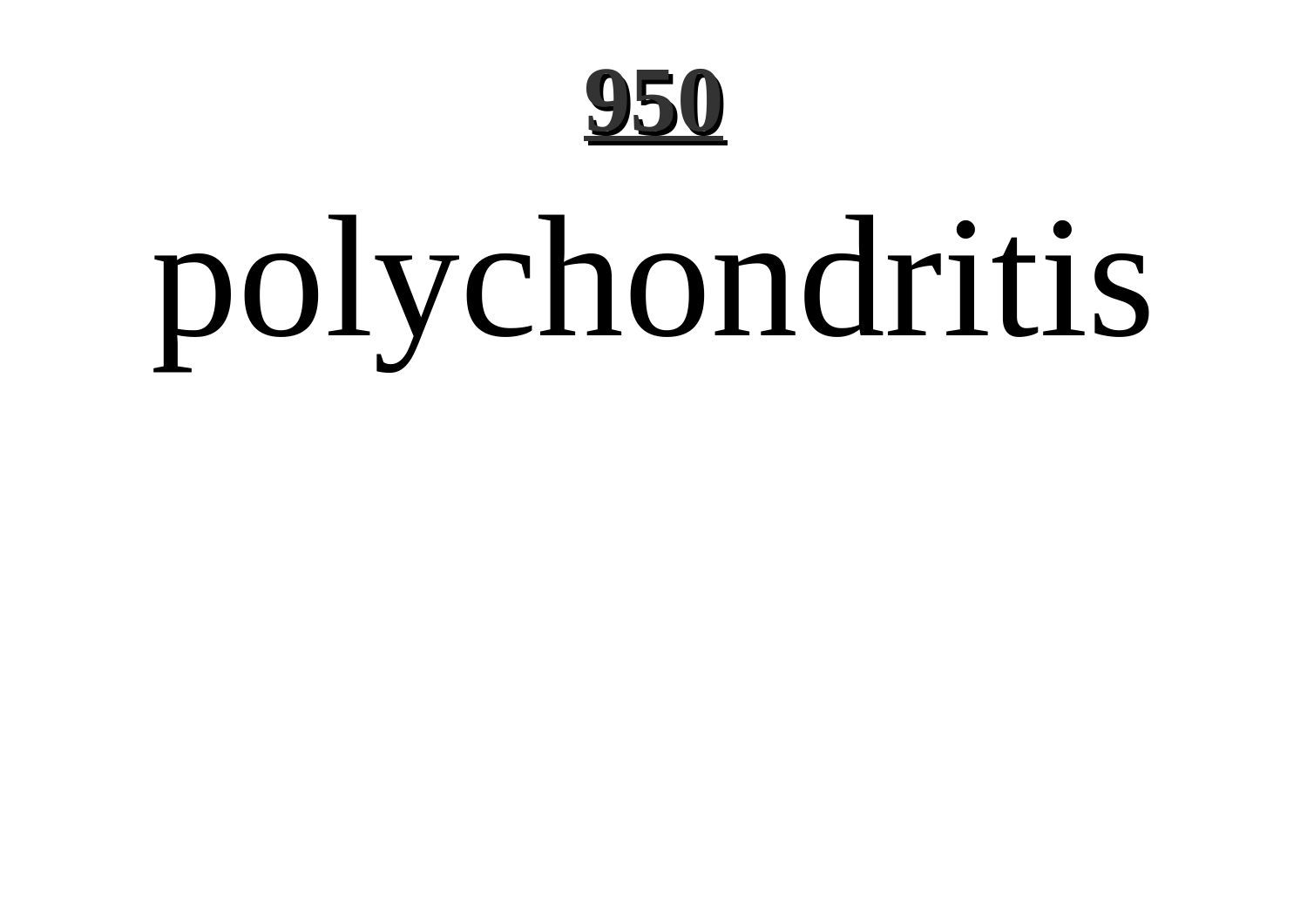

#### autoimmunesyn-

#### drome type i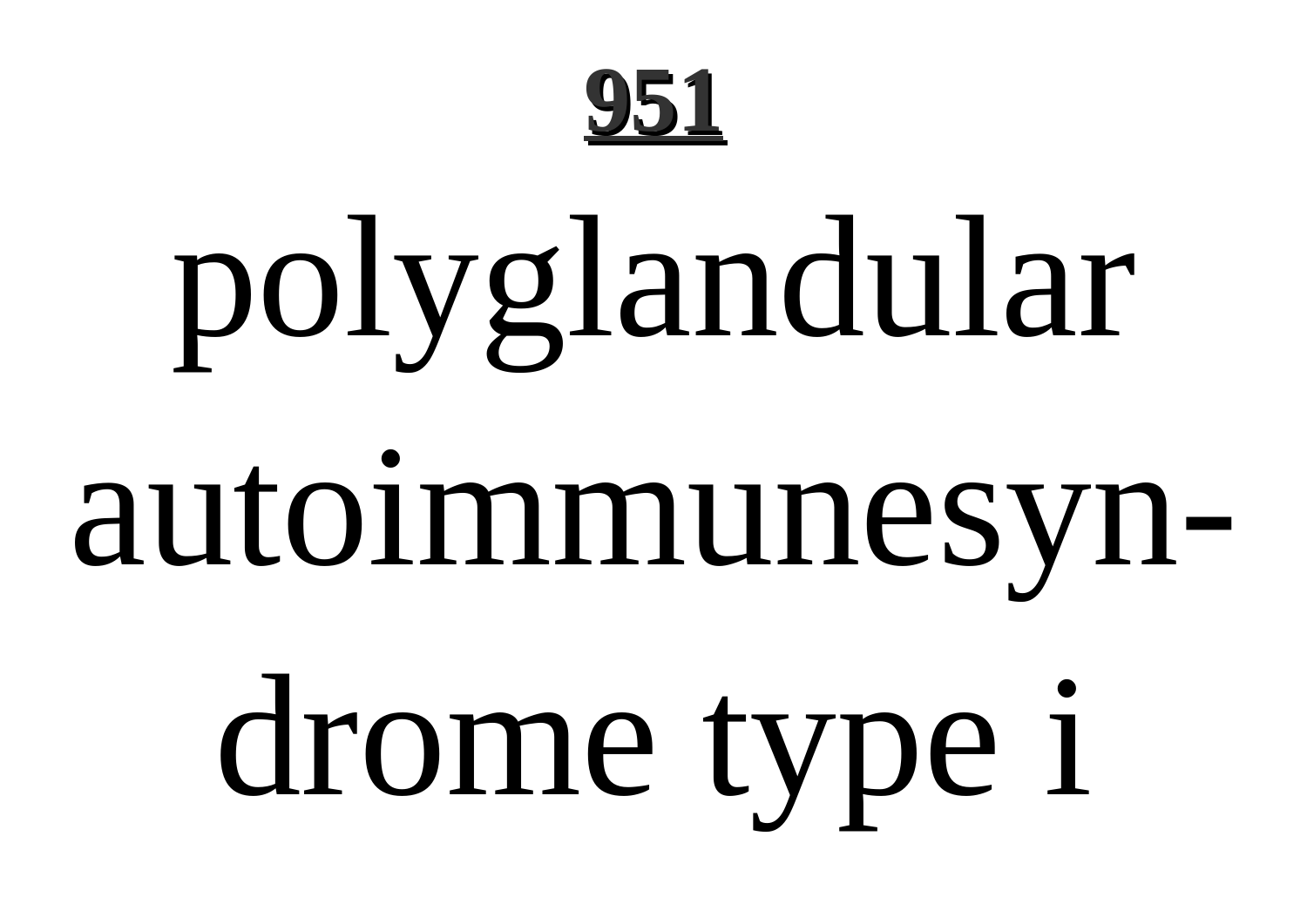

#### autoimmune syn-

#### drome type ii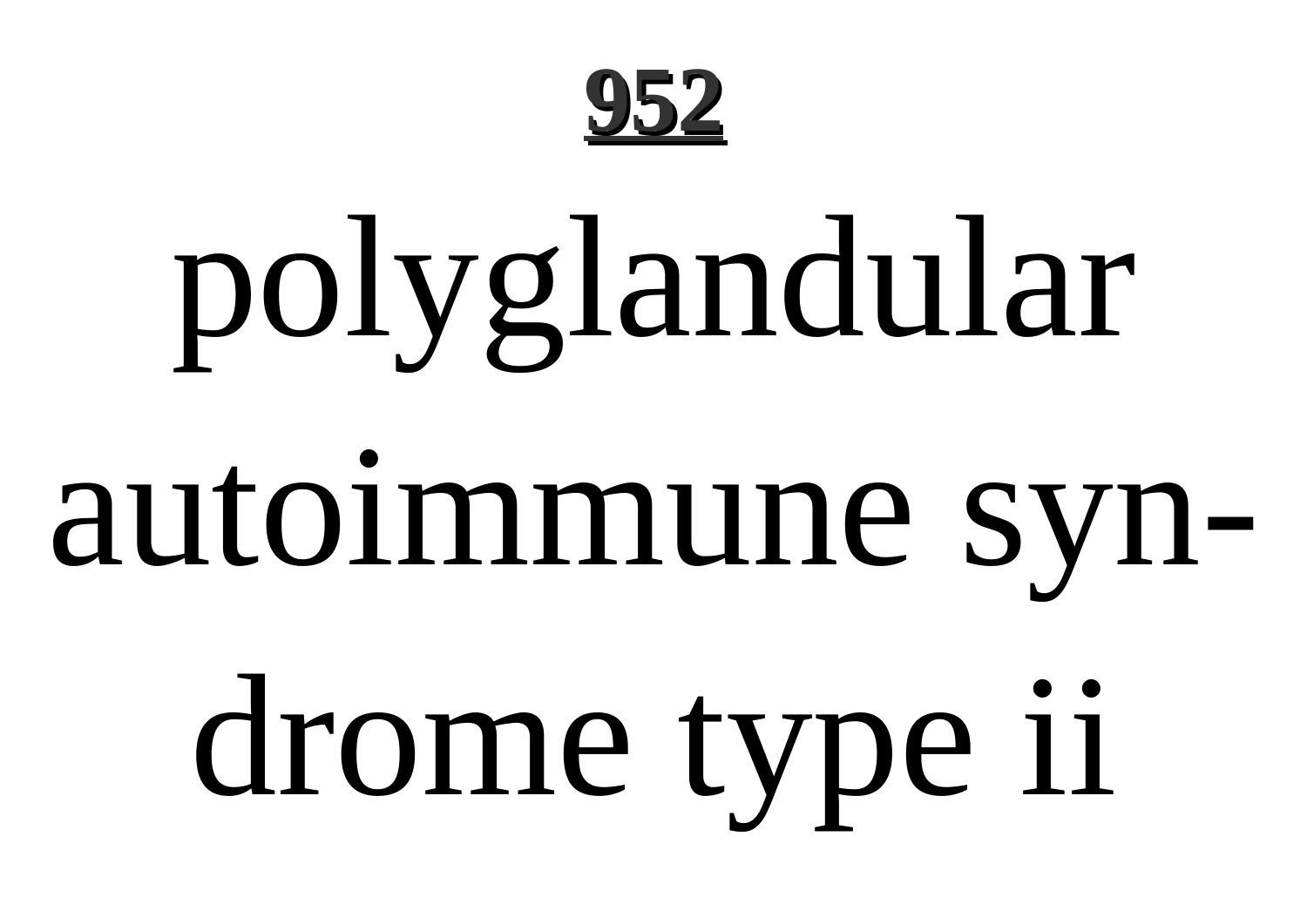

#### autoimmunesyn-

#### drome type iii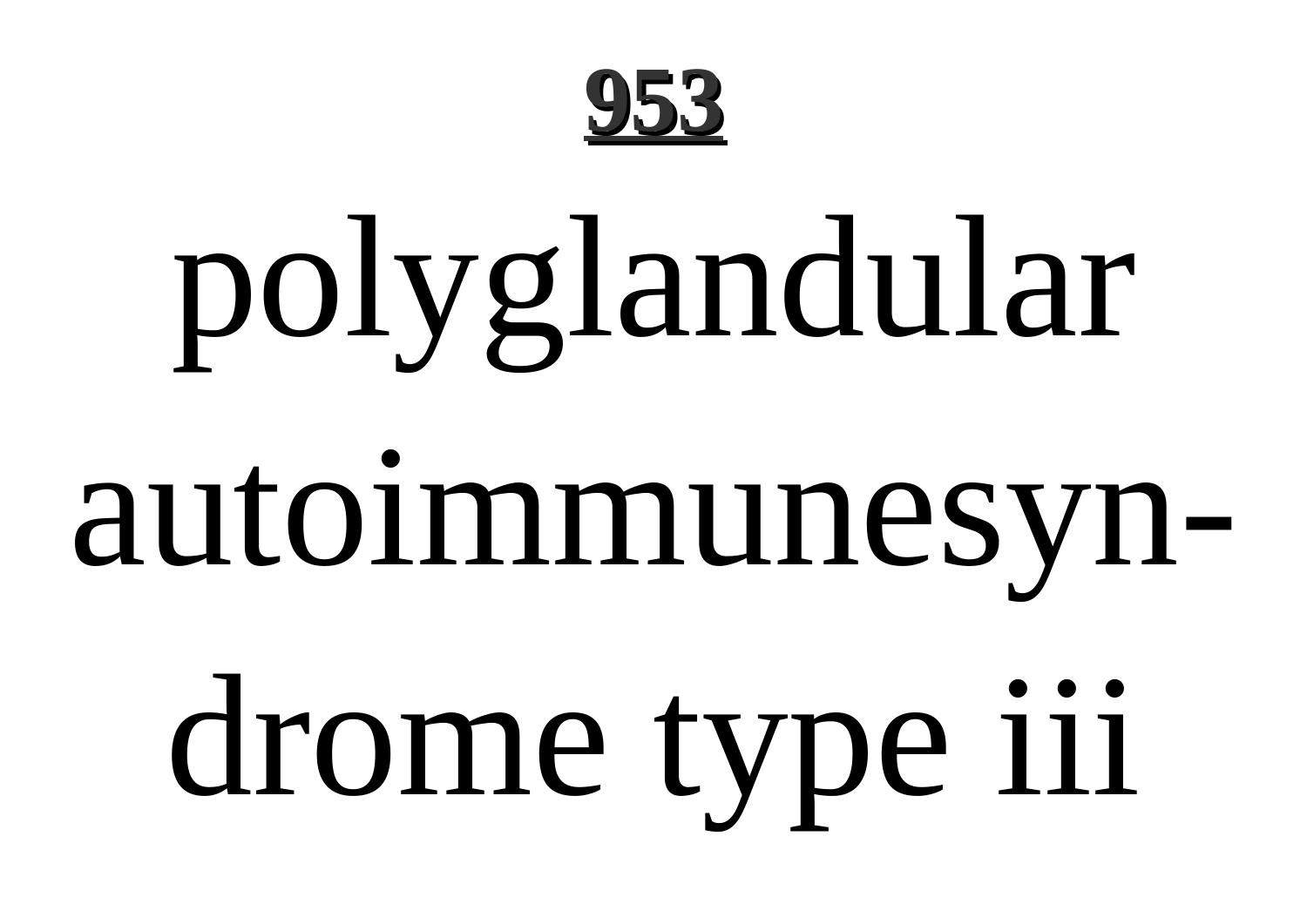

disorder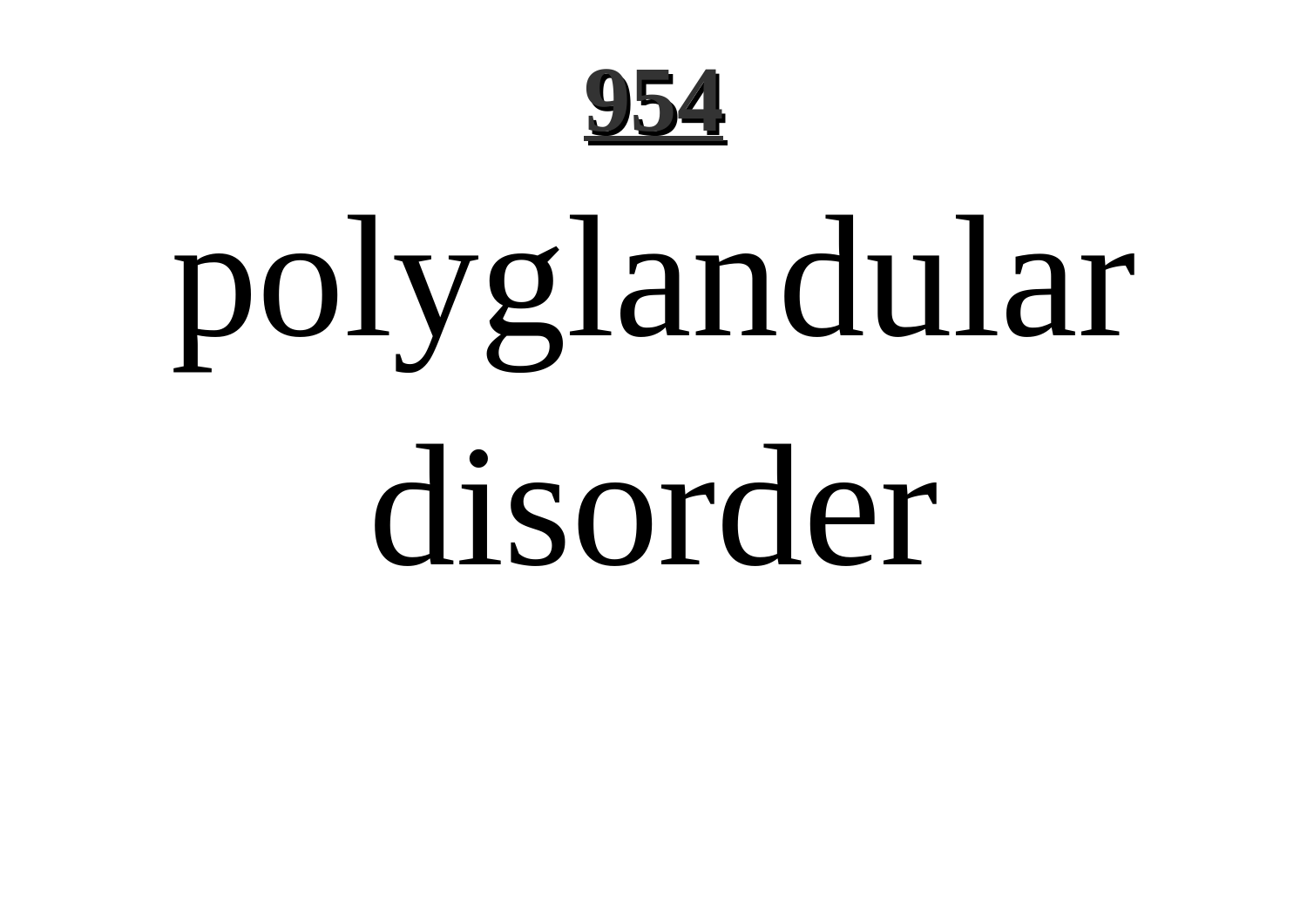

### polymicrogyria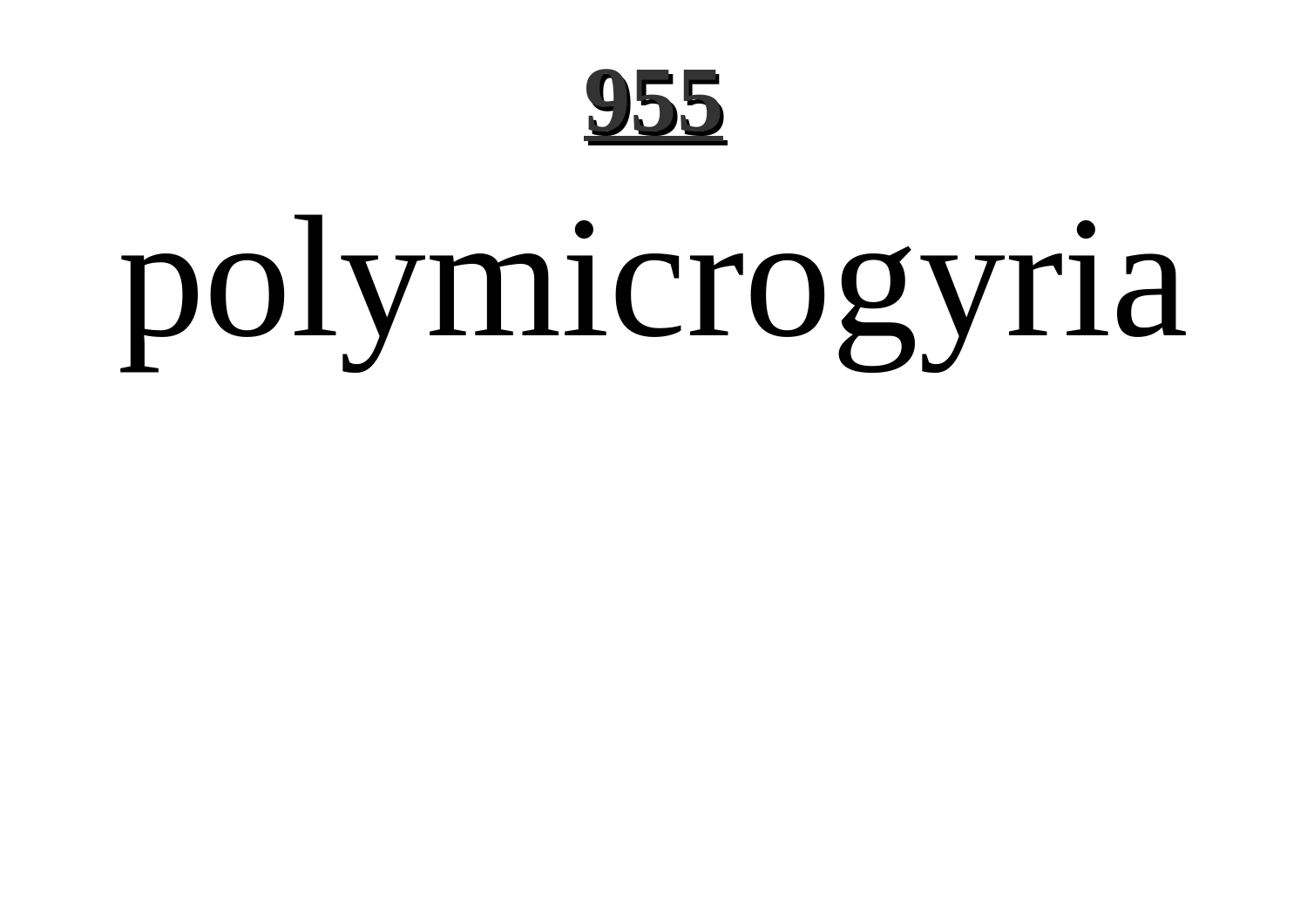

#### polymyalgiarhe-

umatica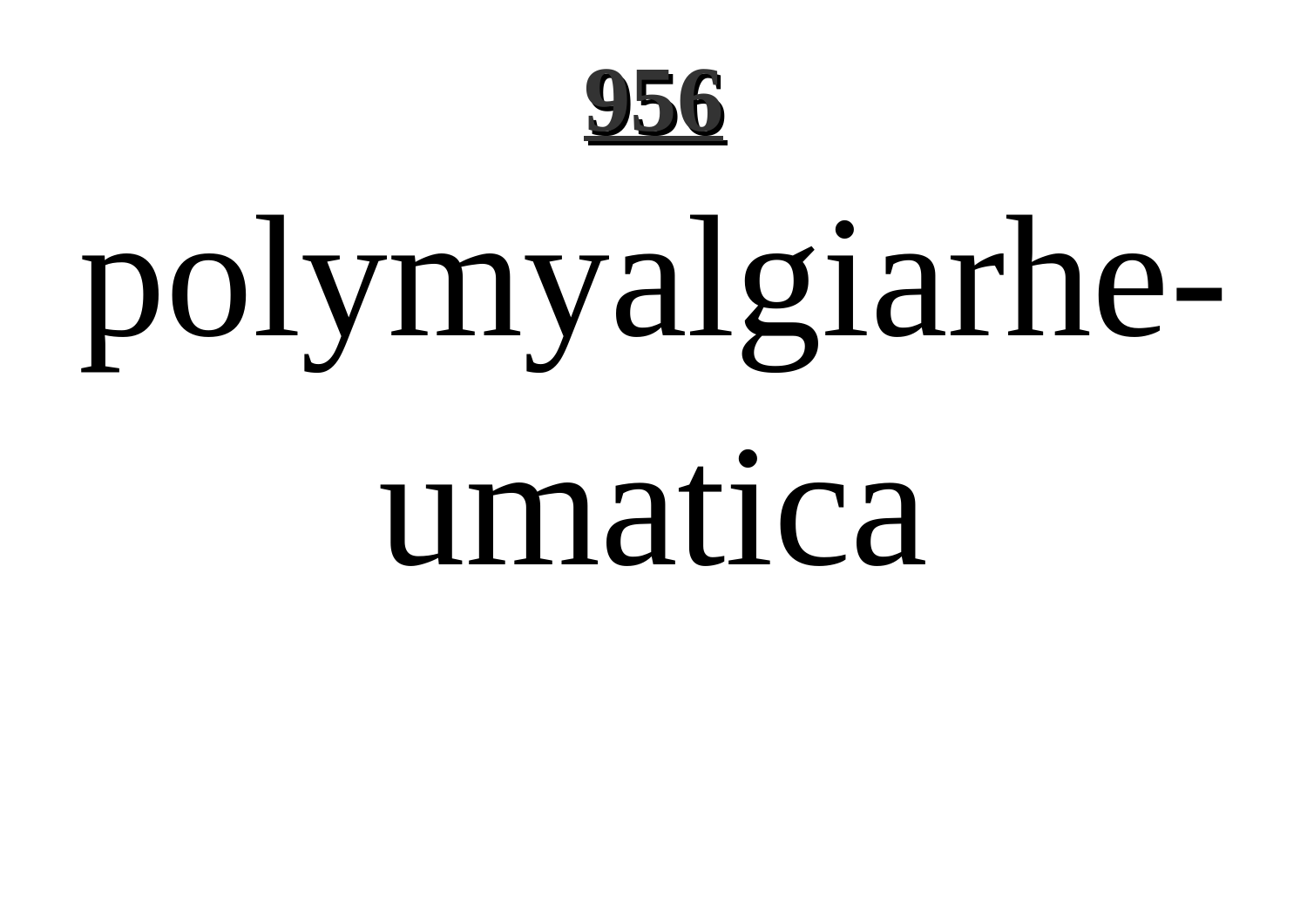#### **957**

#### polymyositis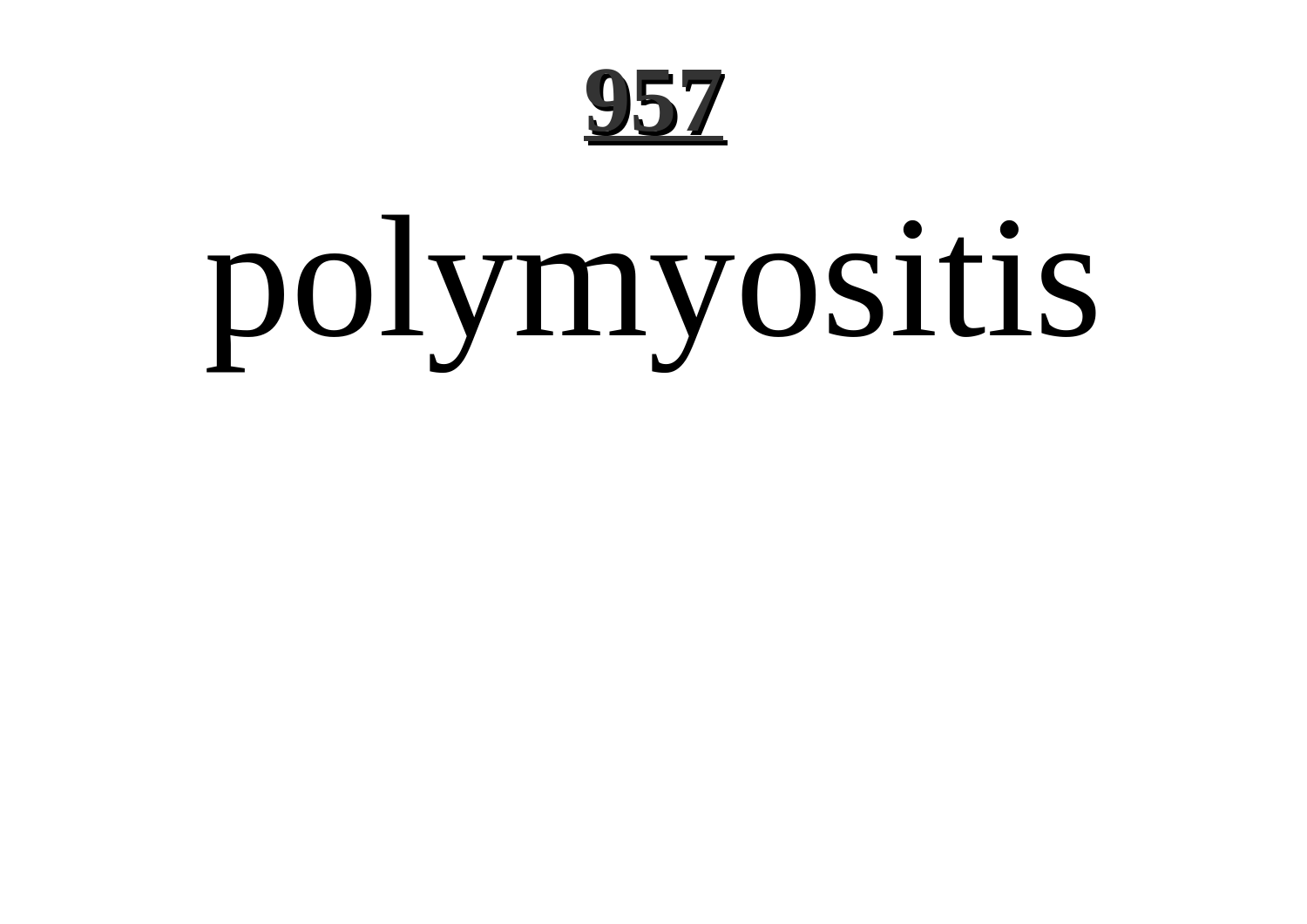

#### polyneuropathy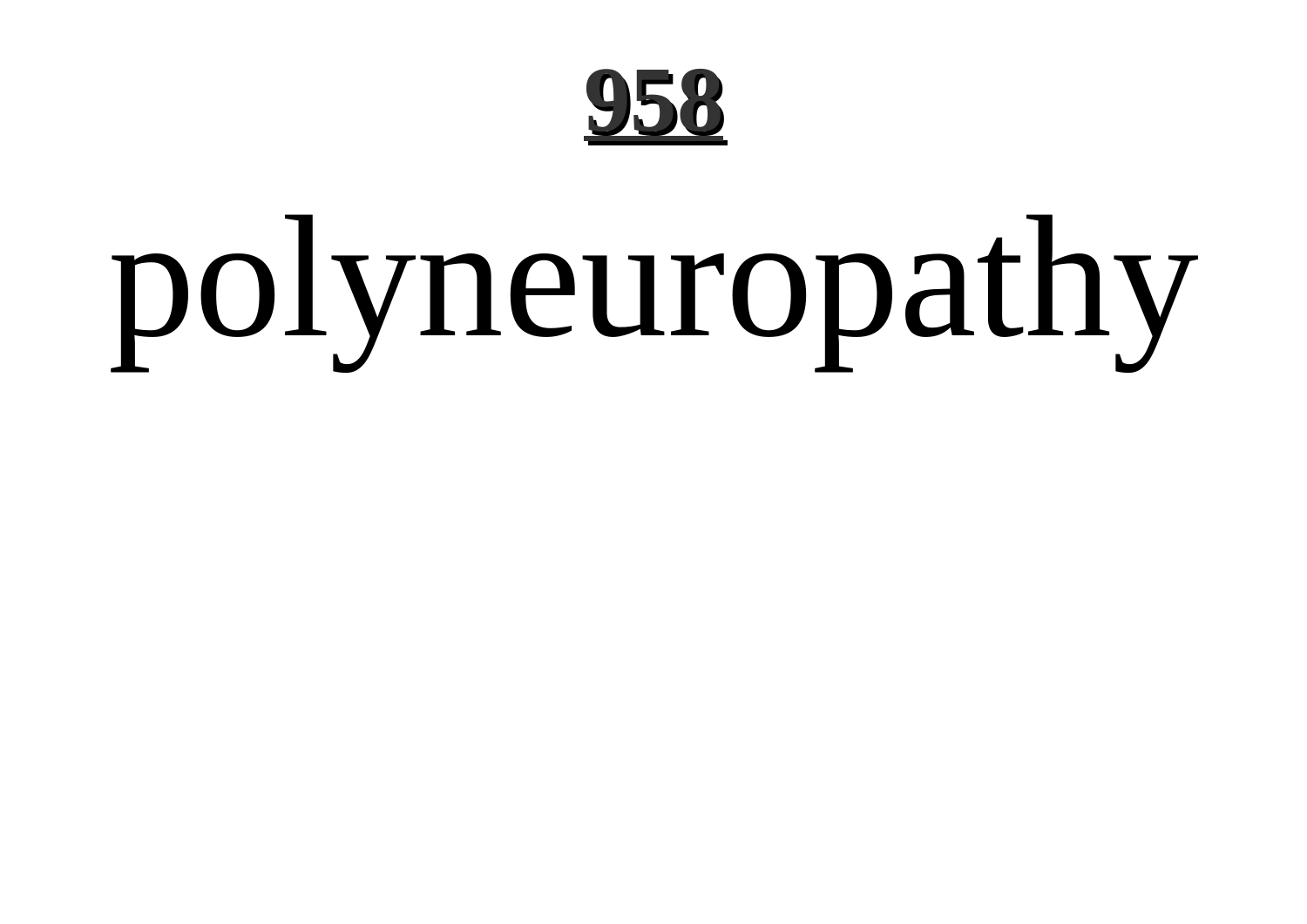

#### polyneuropathy

### idiopathic prog-

ressive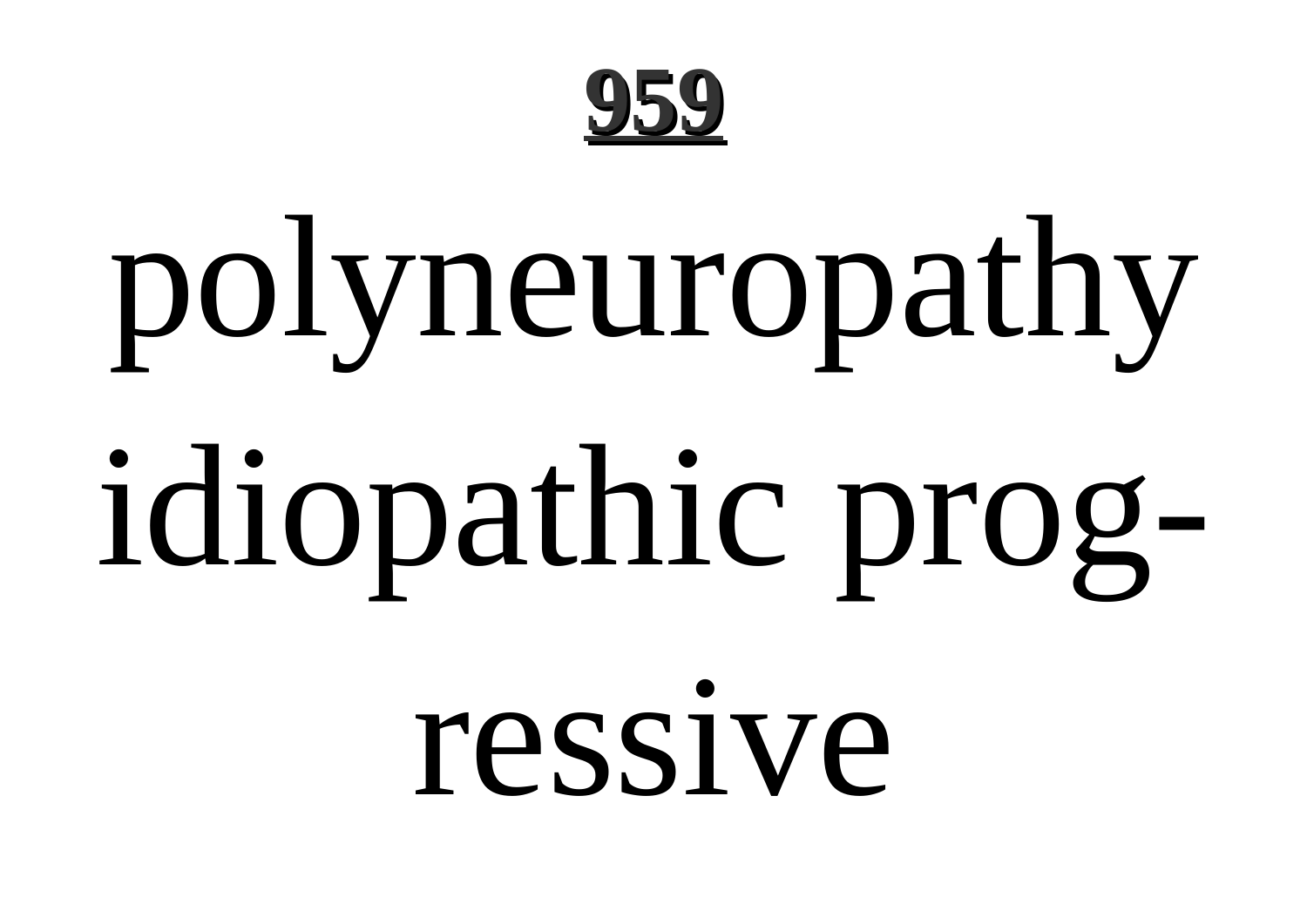

#### portalpyaemia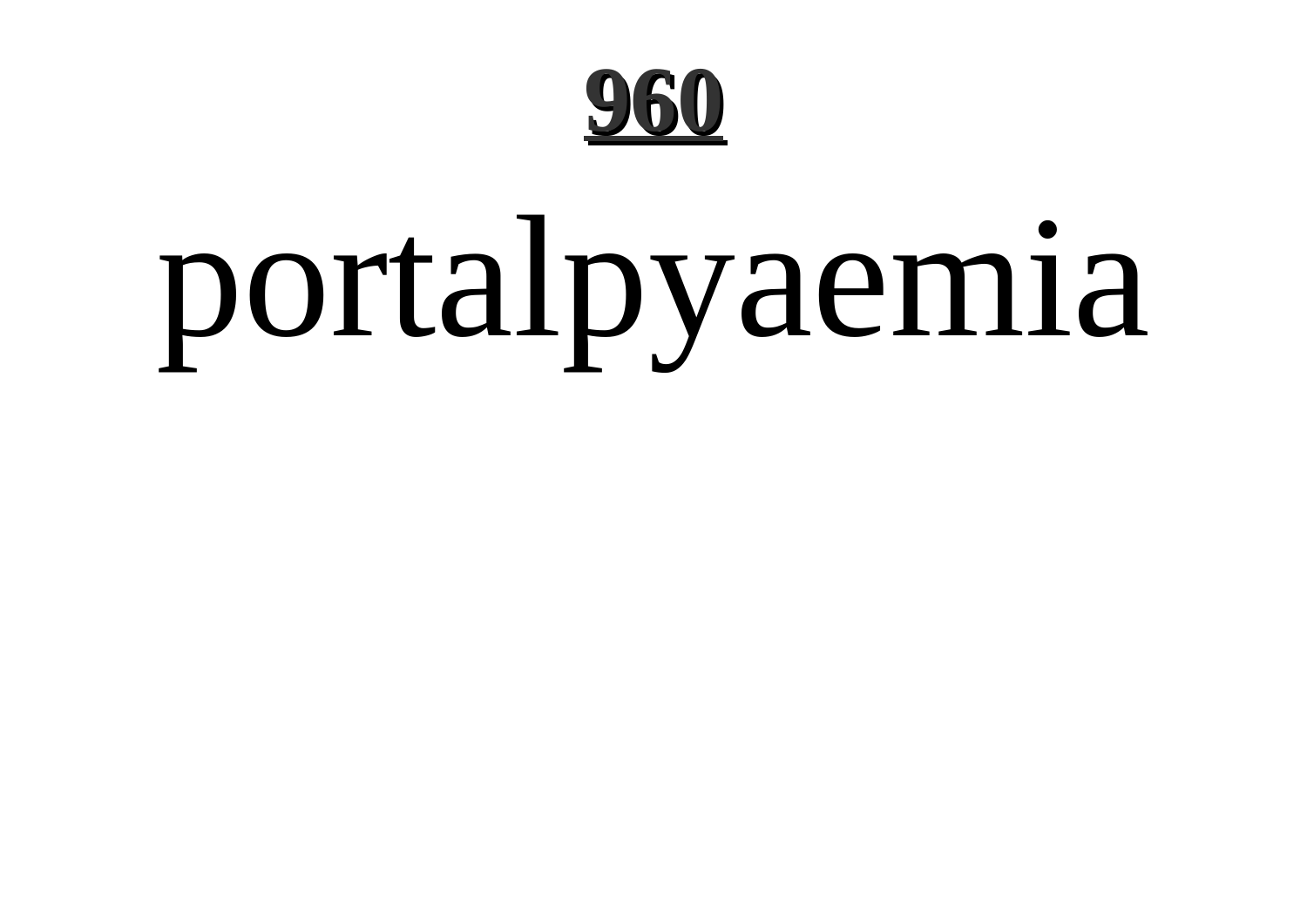

## portal vein em-

#### bolism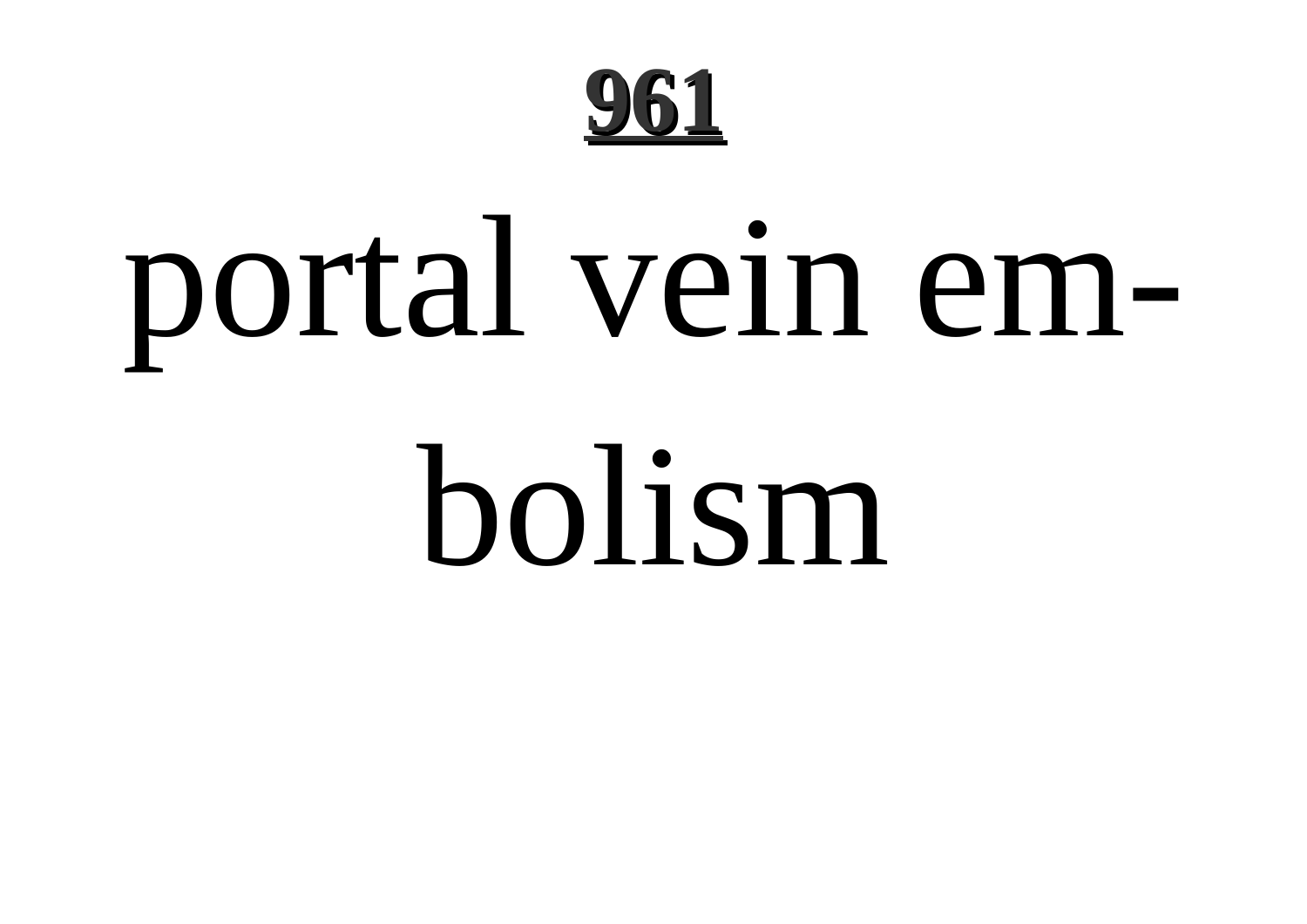

## portal vein flow

#### decreased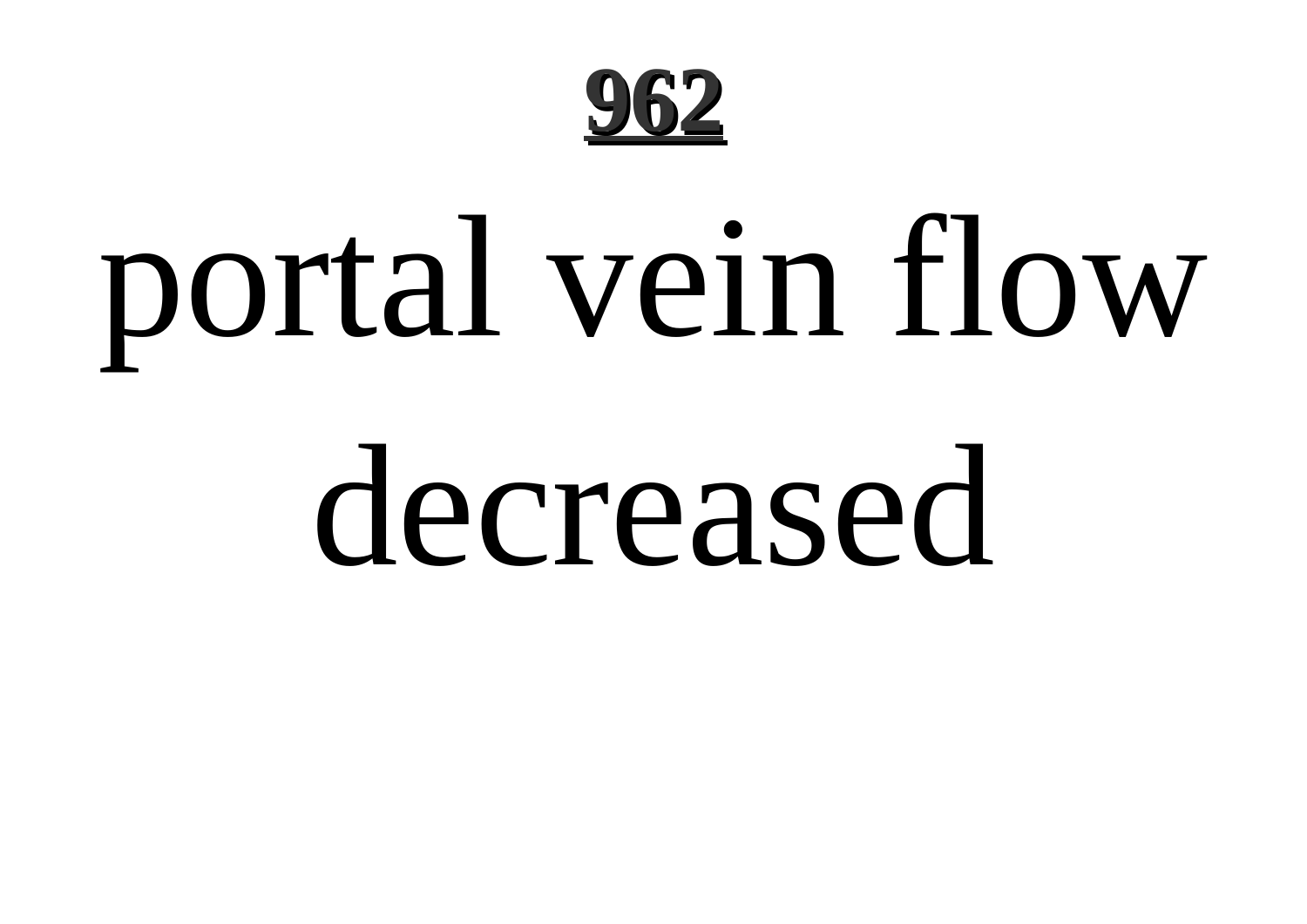

#### portal vein pres-

#### sureincreased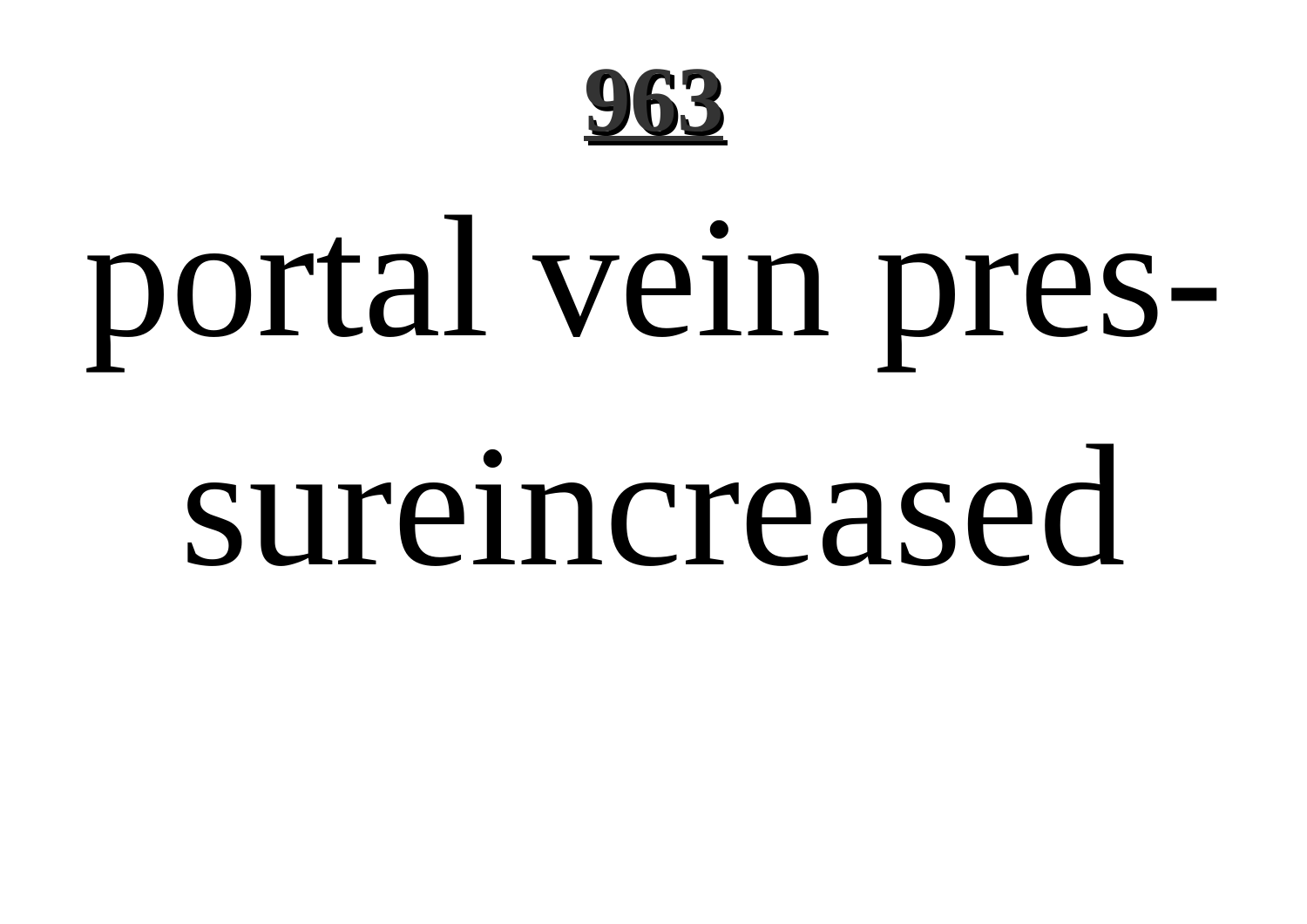

#### portal vein

#### thrombosis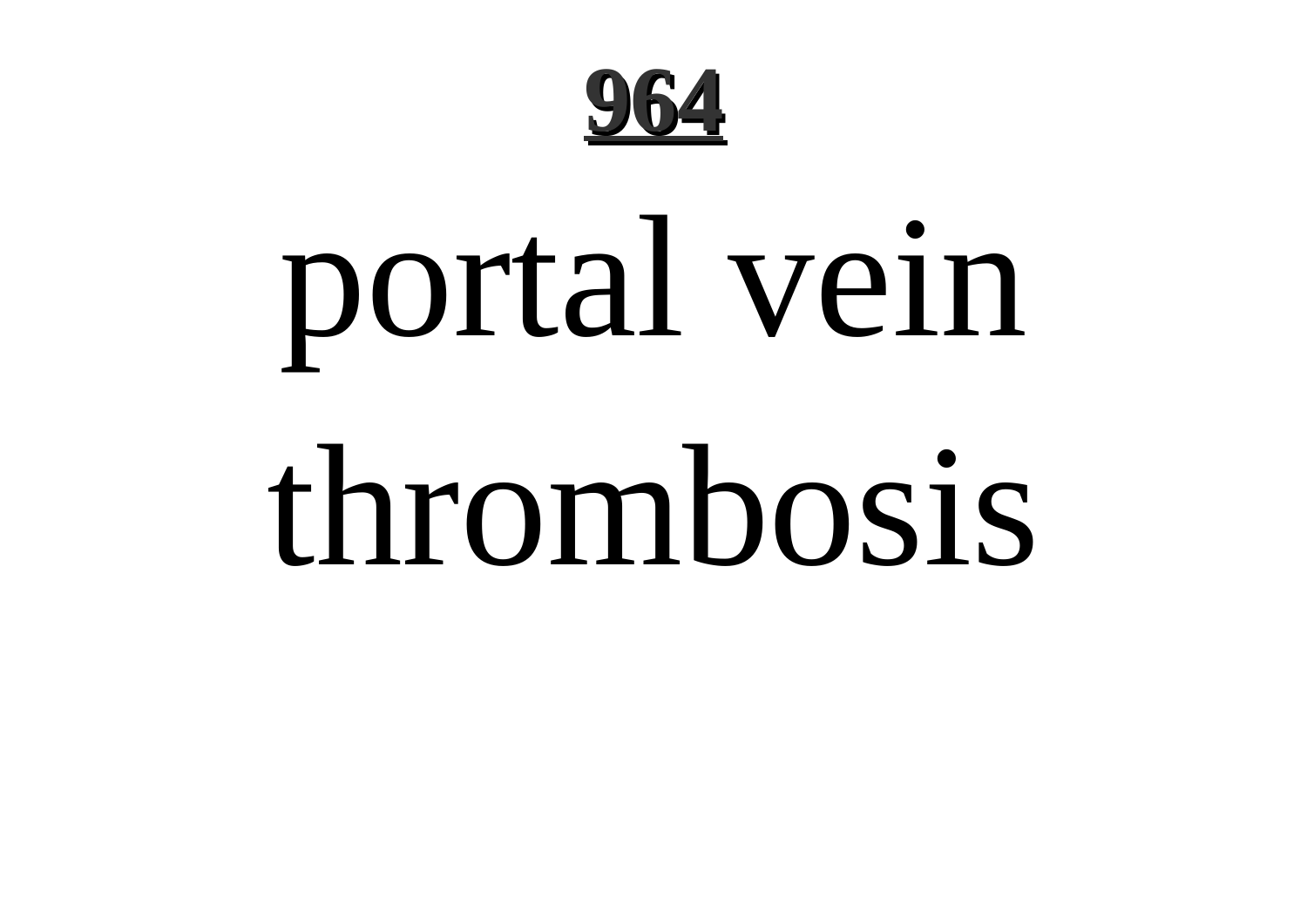

#### portosplenome-

#### senteric venous

#### thrombosis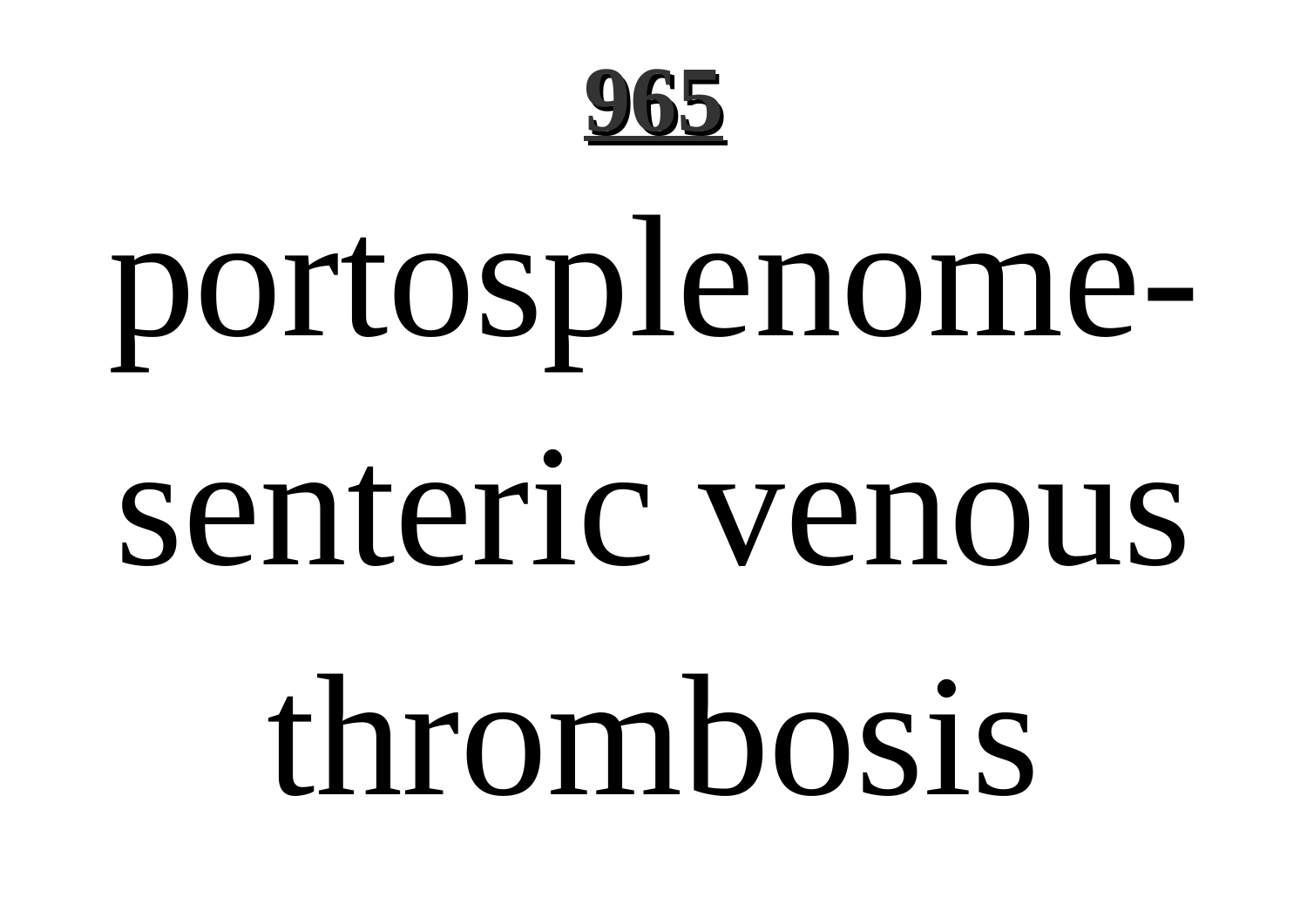

#### post procedural-

#### hypotension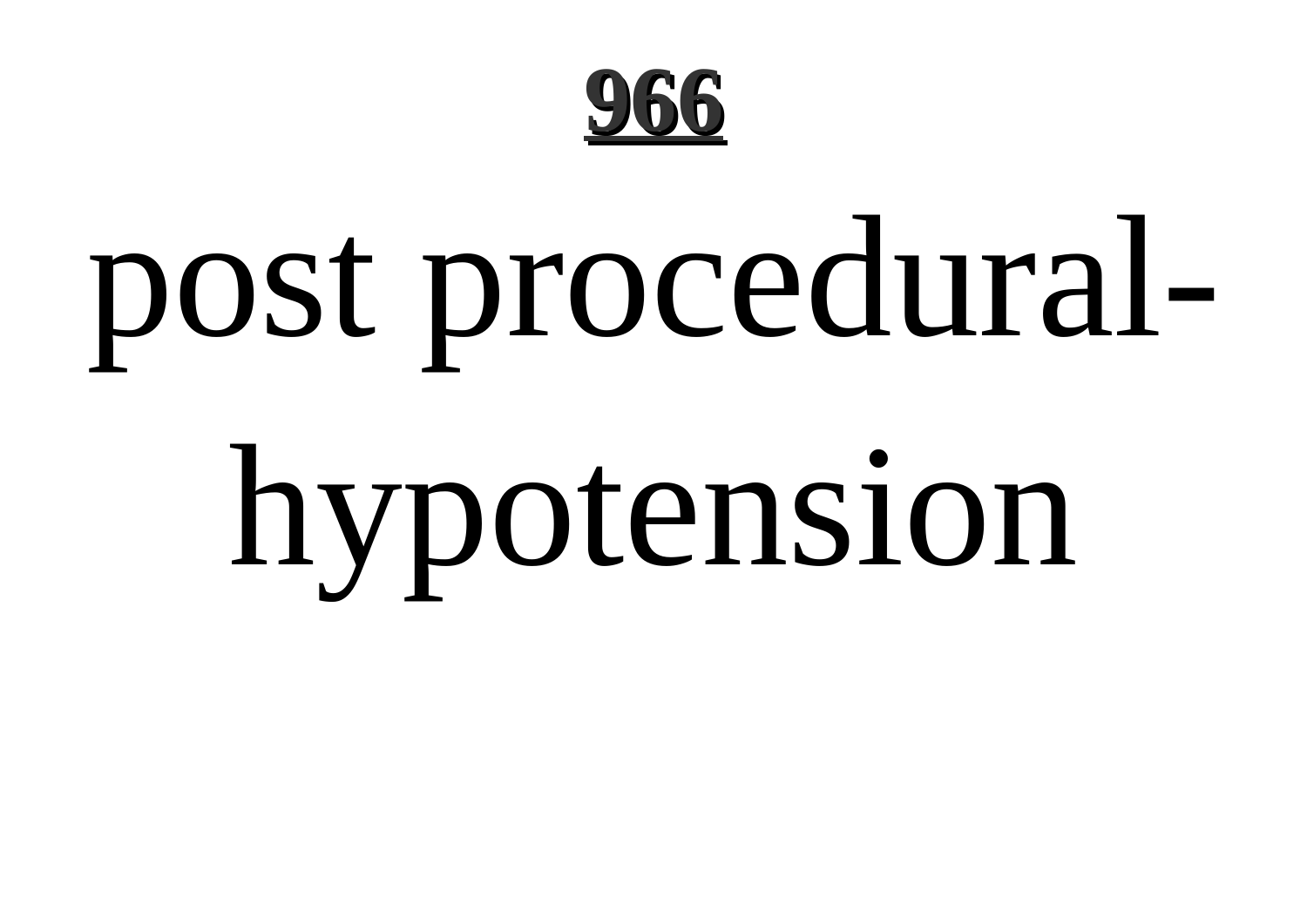

#### post procedural

#### pneumonia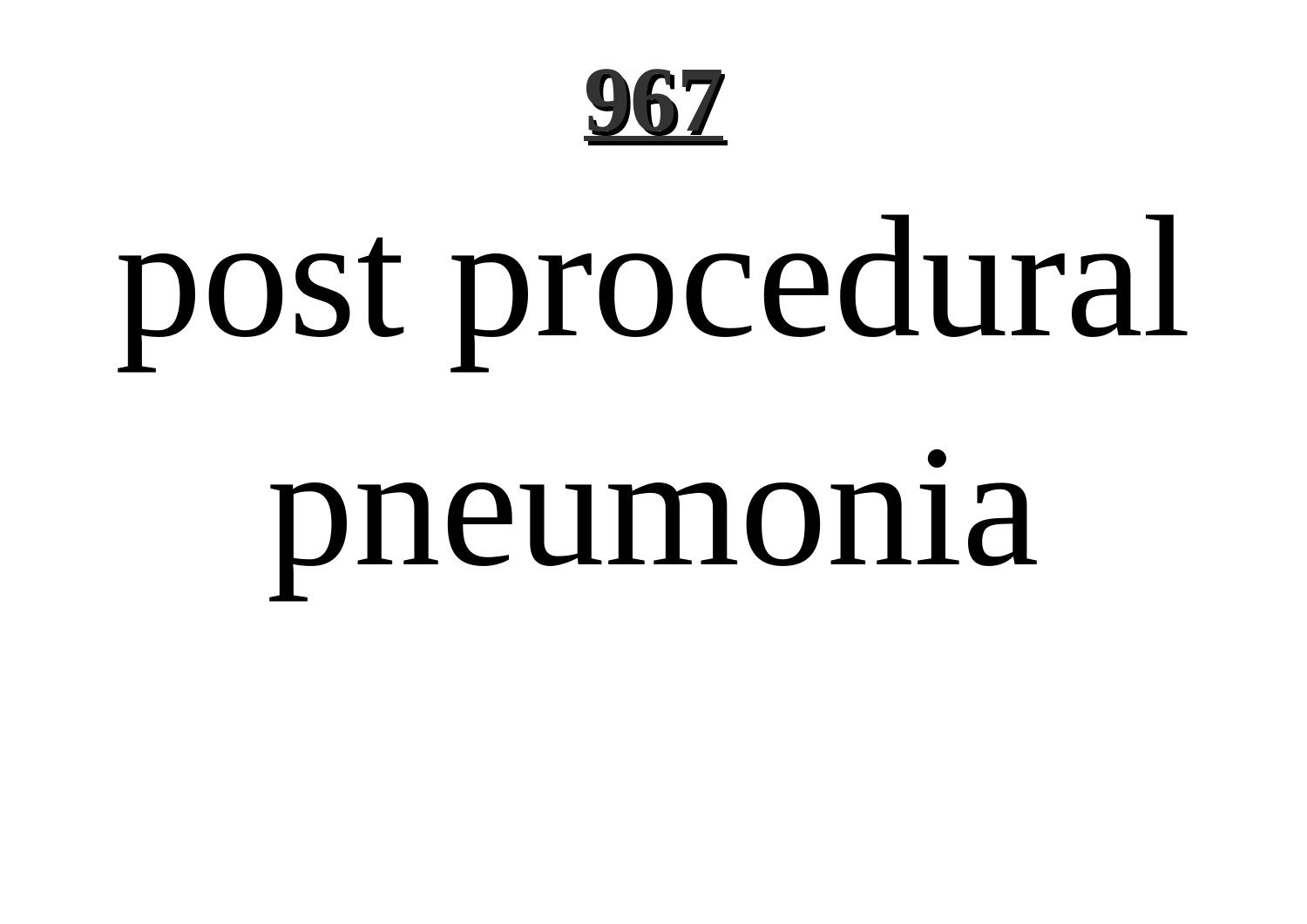

#### post procedural

# pulmonary em-

bolism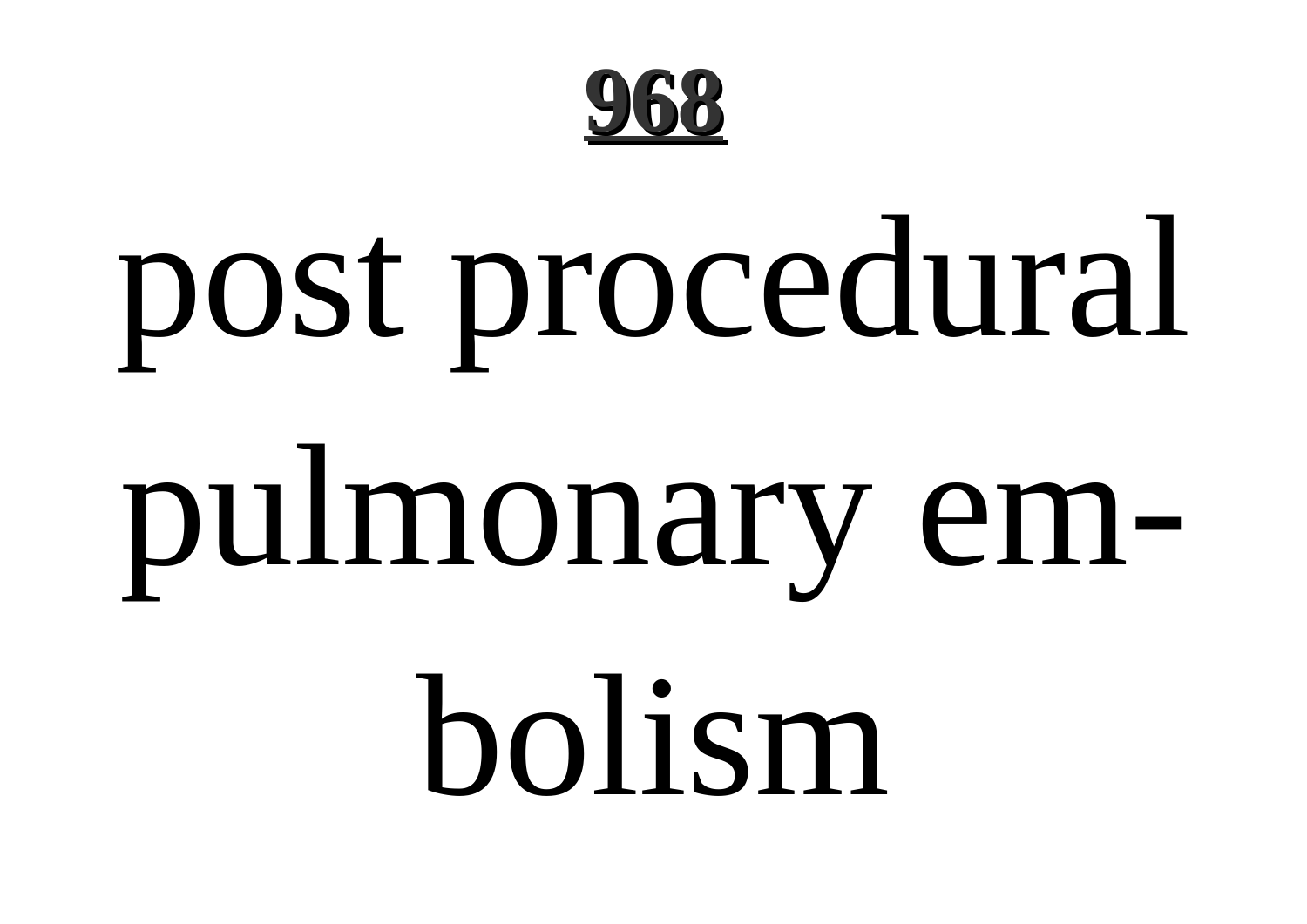

#### post strokeepi-

lepsy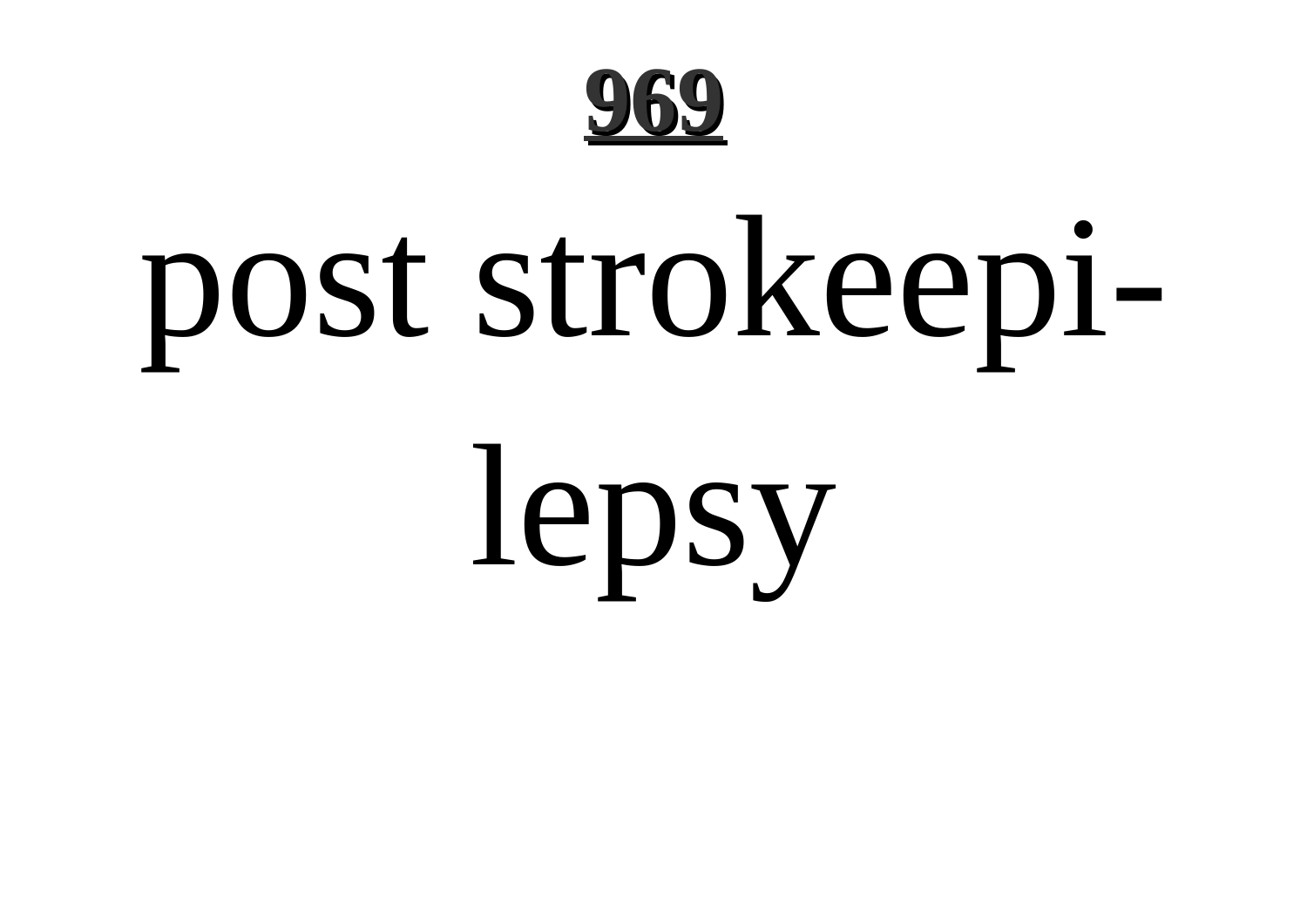

#### post stroke seizu-

re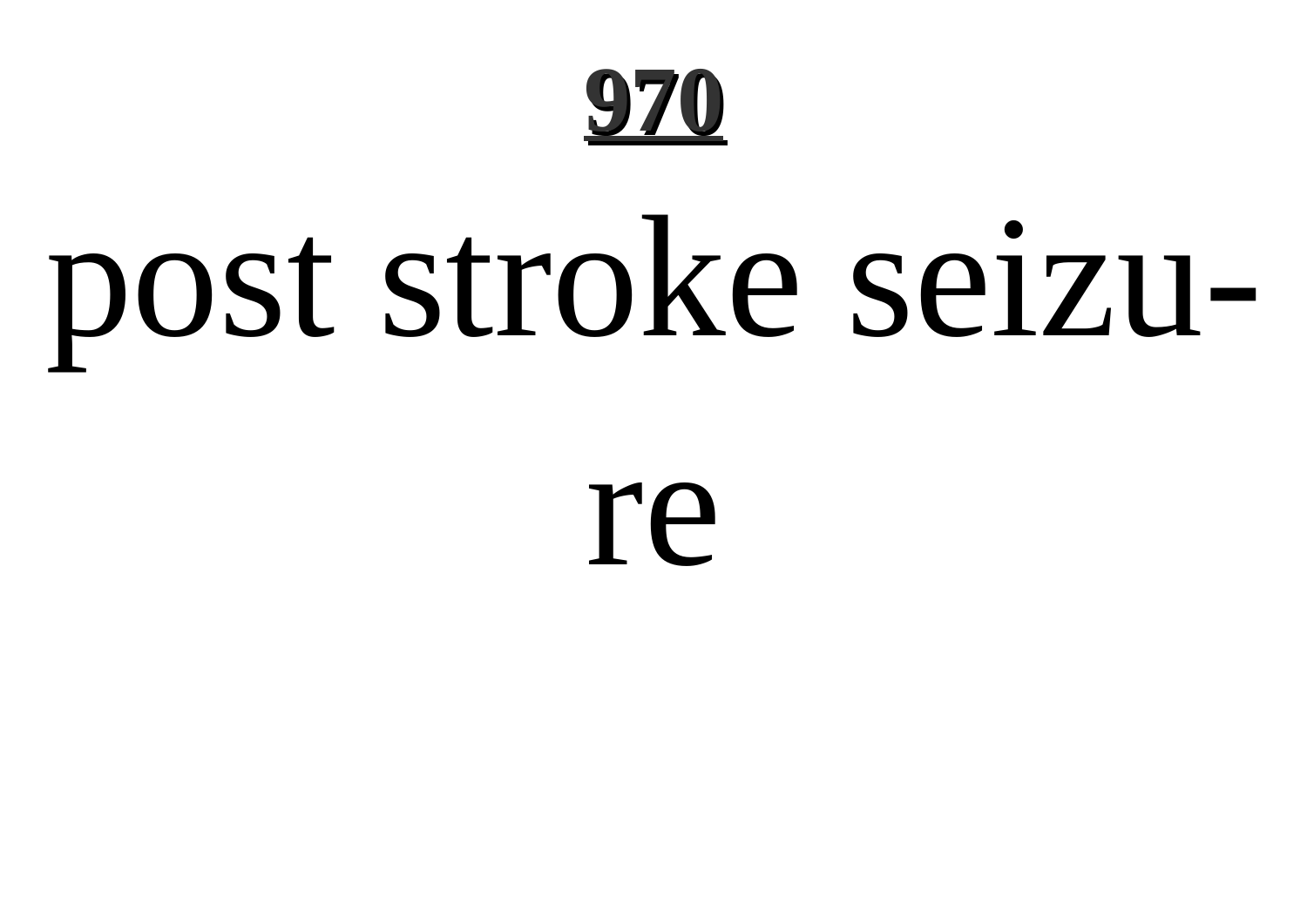#### **971**

### post thrombotic

#### retinopathy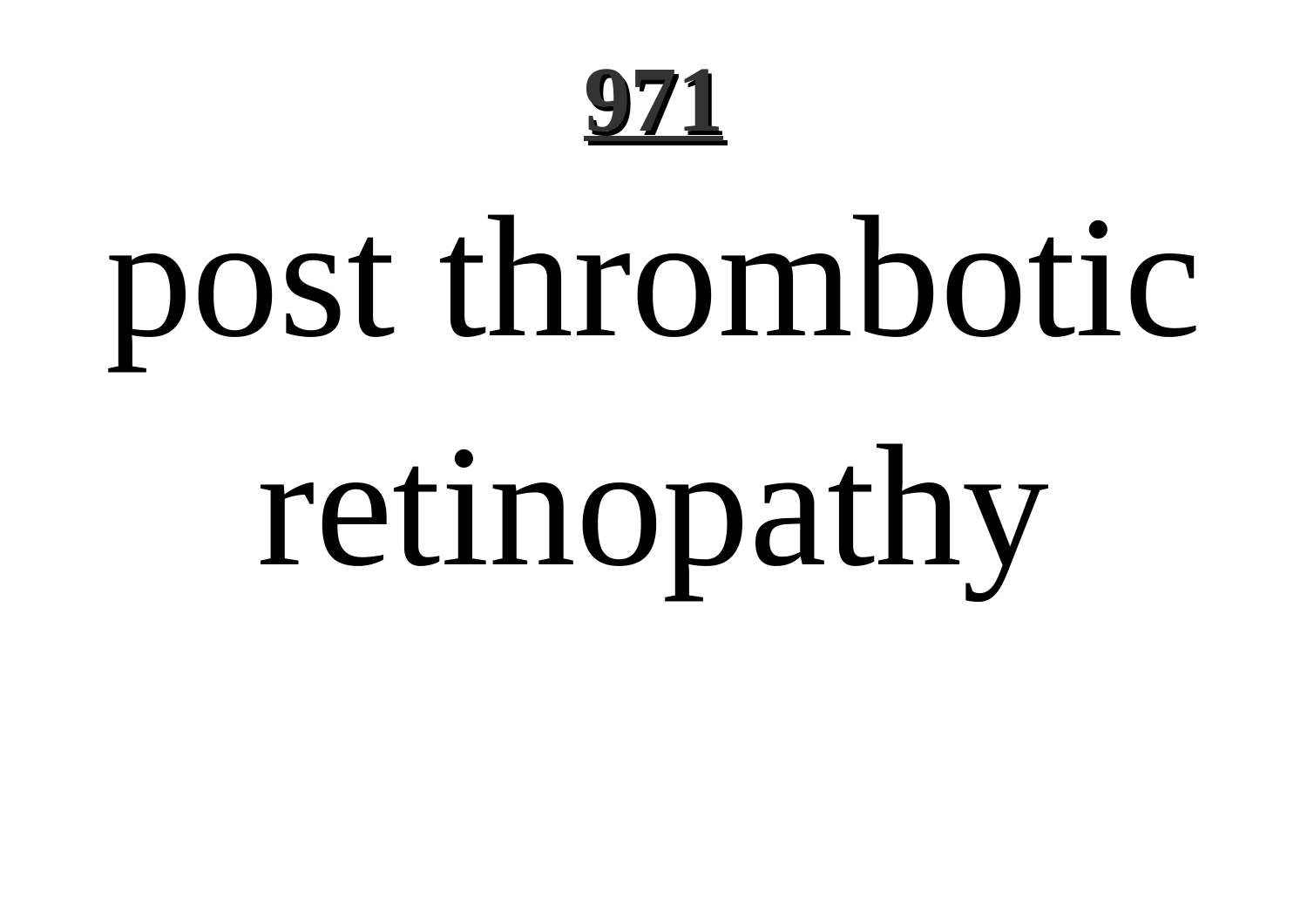#### **972**

## post thrombotic

### syndrome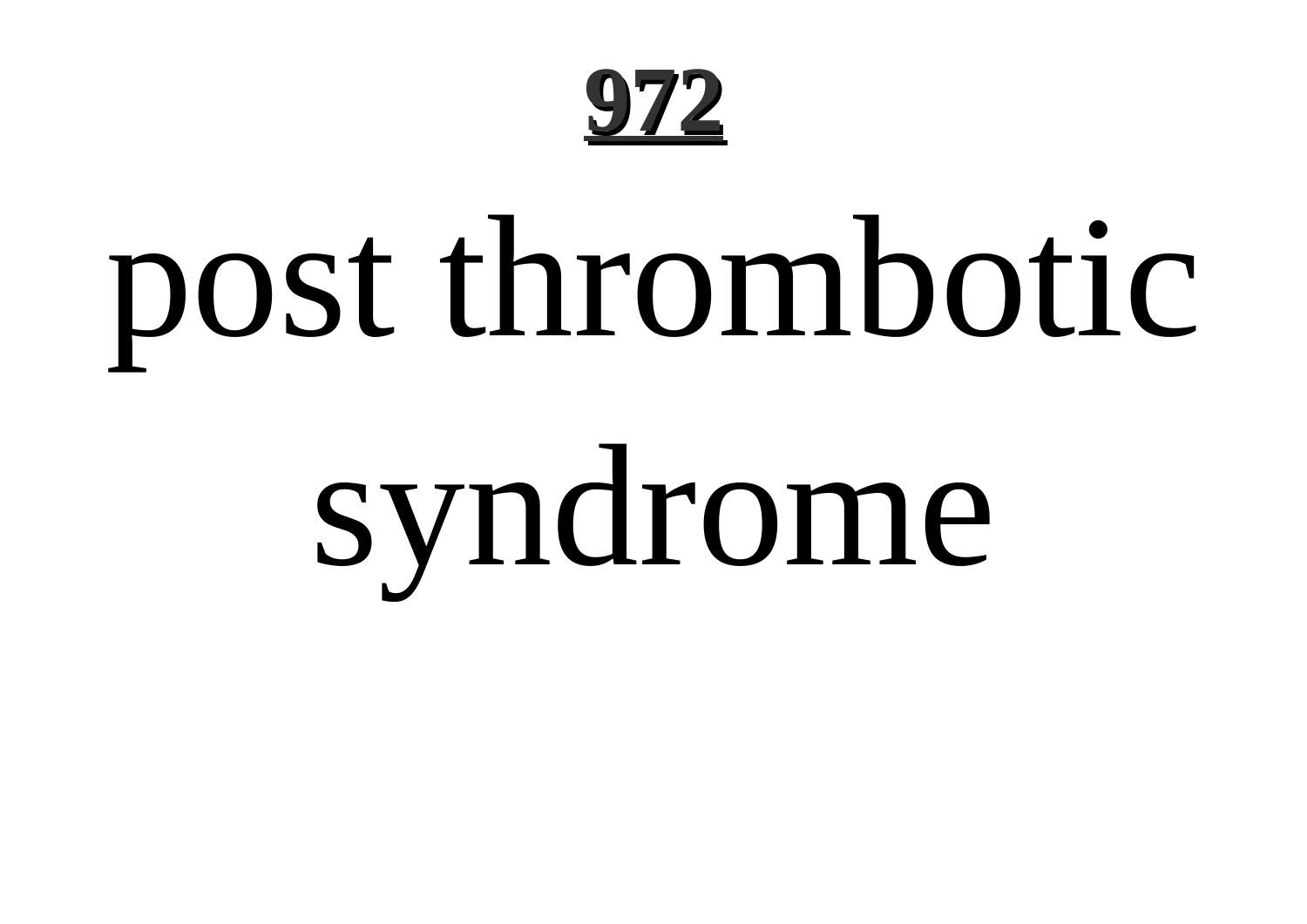

# post viralfatigue

#### syndrome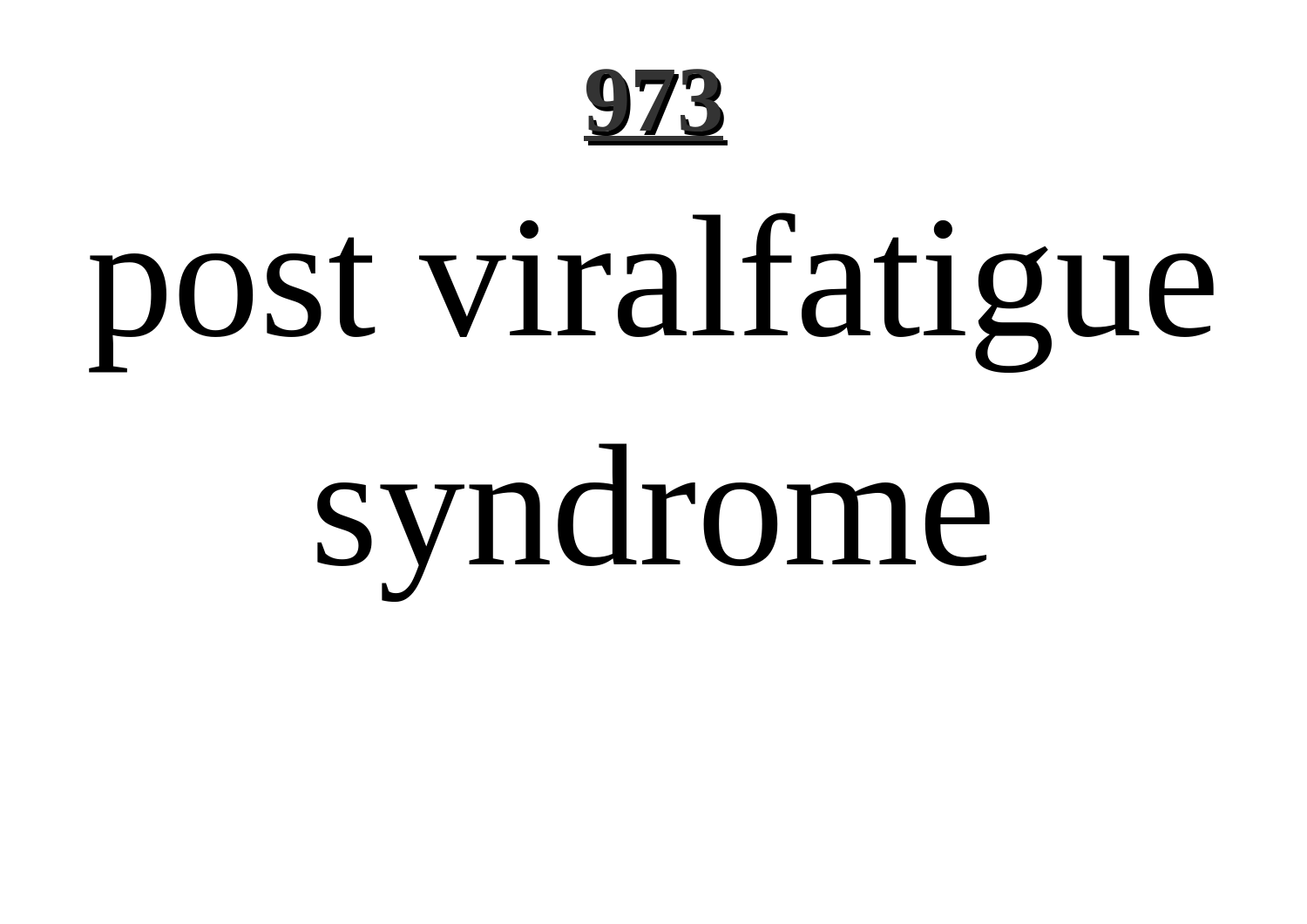

# postictal heada-

che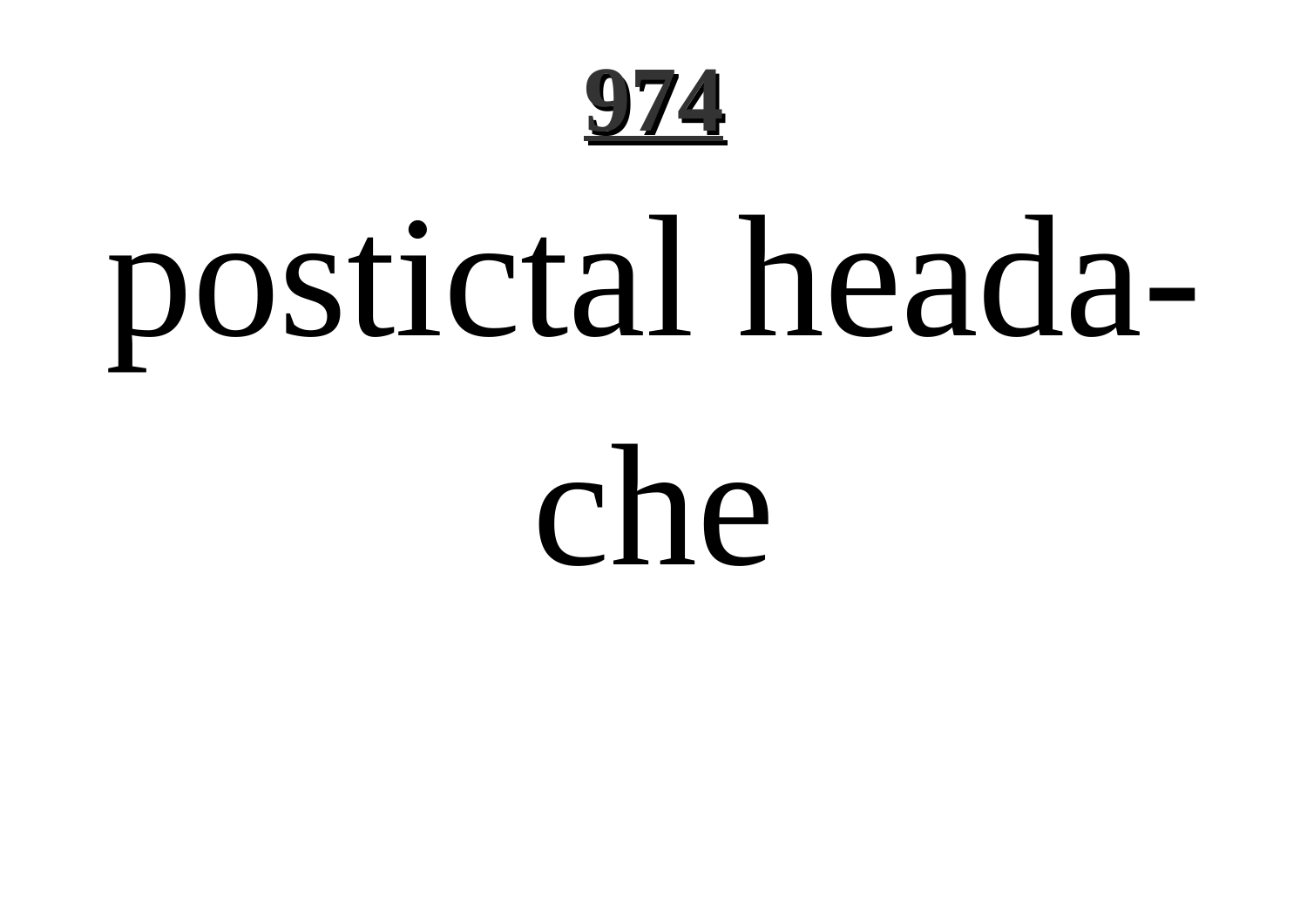

# postictal paraly-

SİS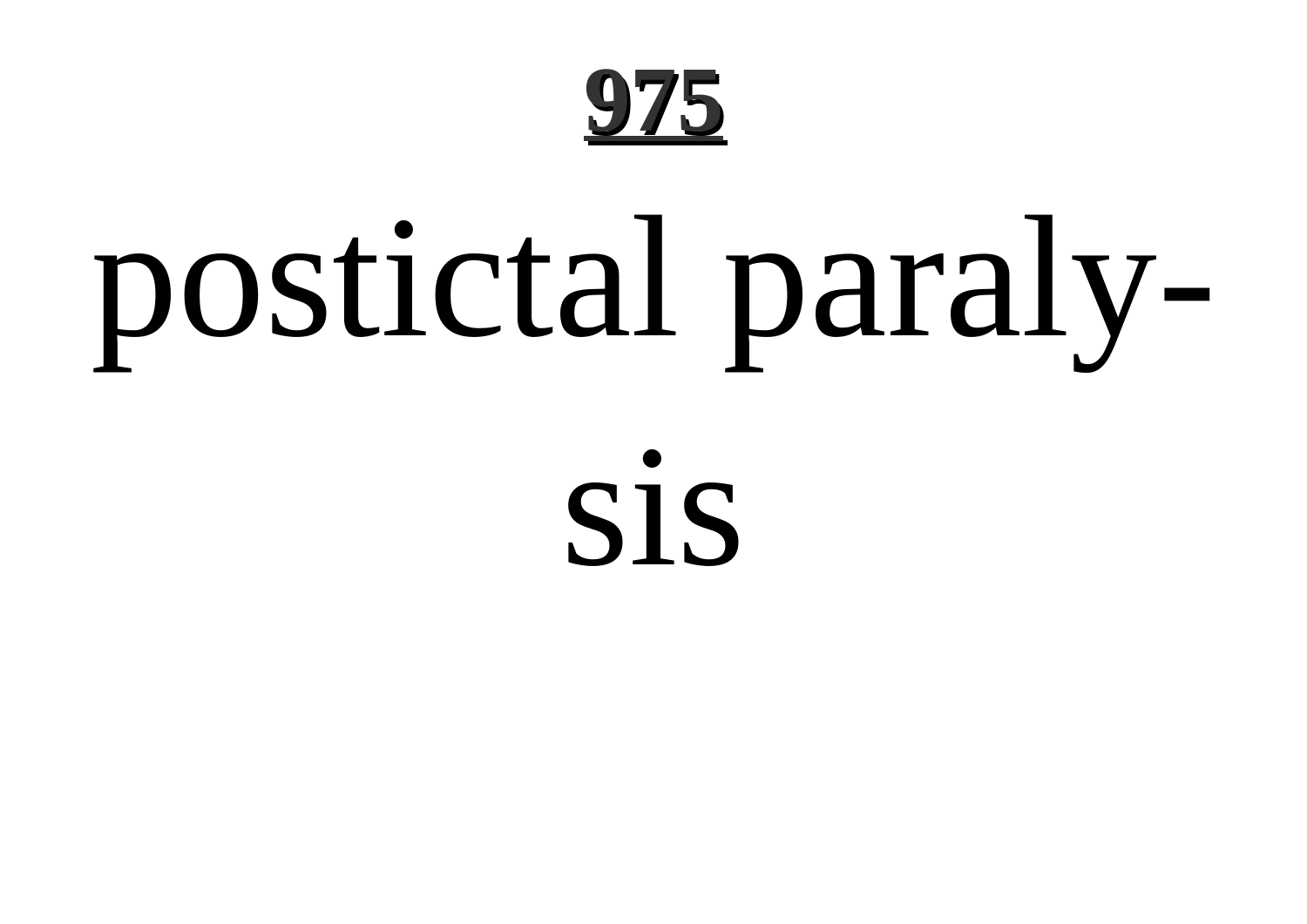

# postictal psycho-

SİS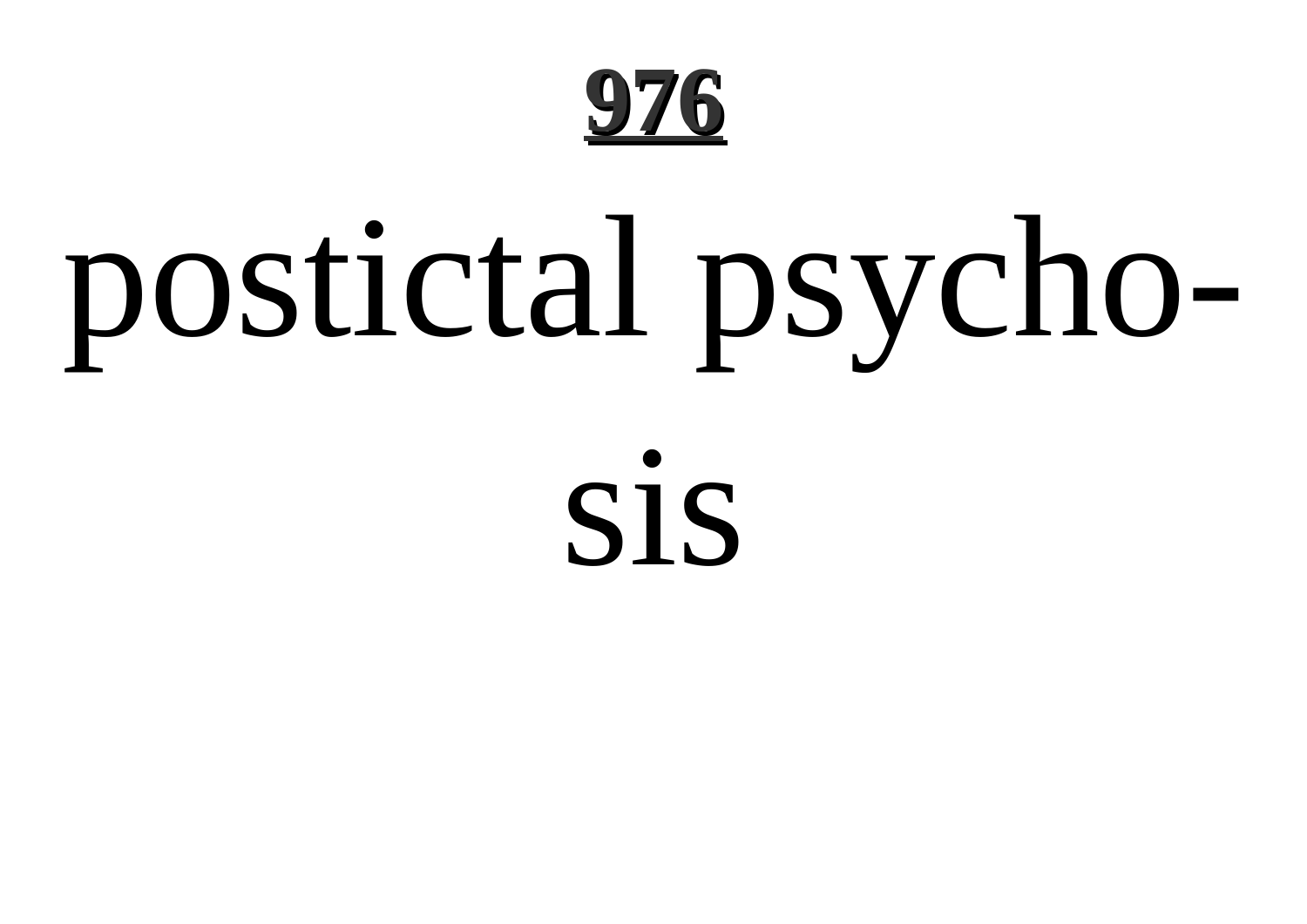### postictalstate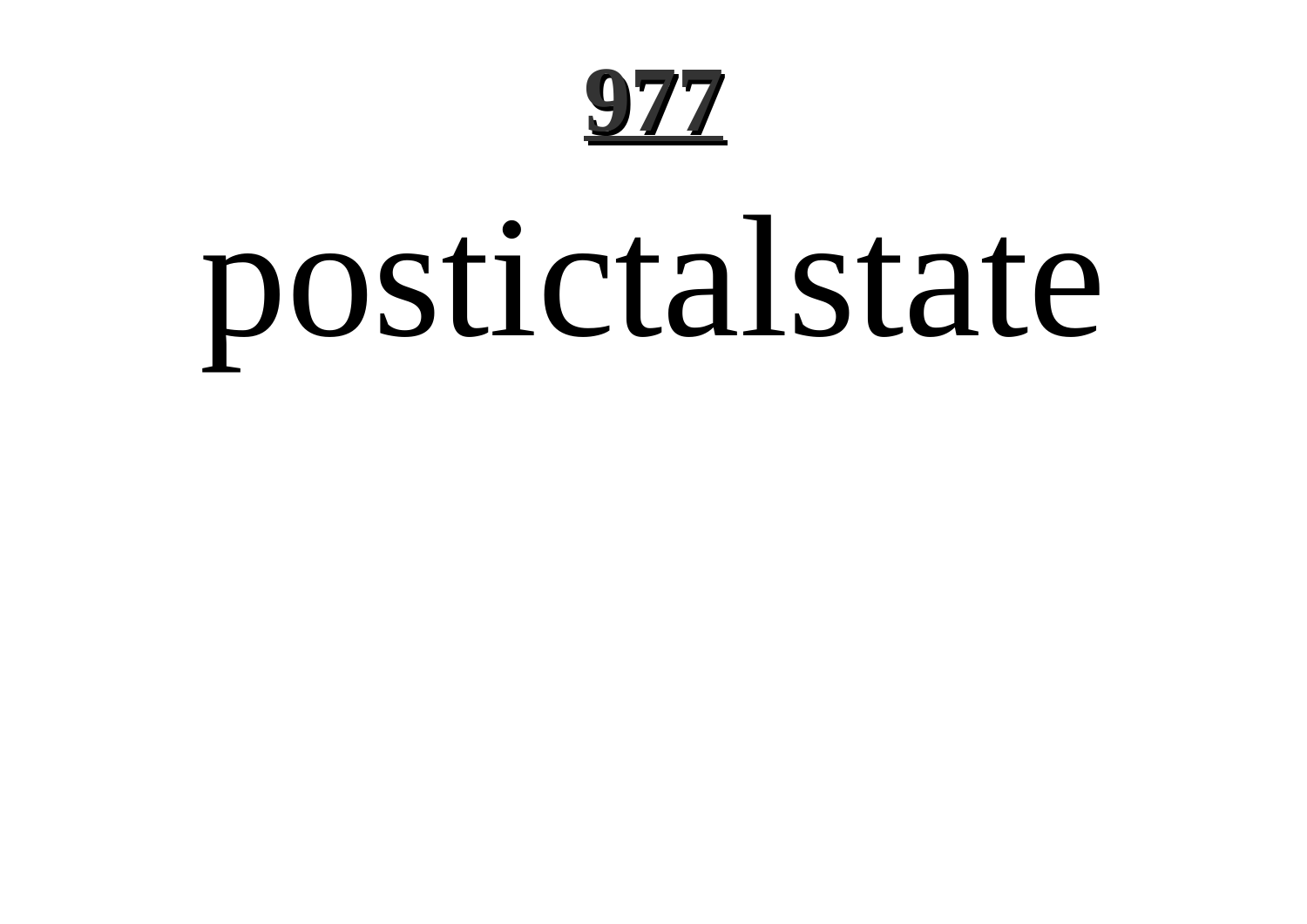

#### postoperative re-

### spiratory distress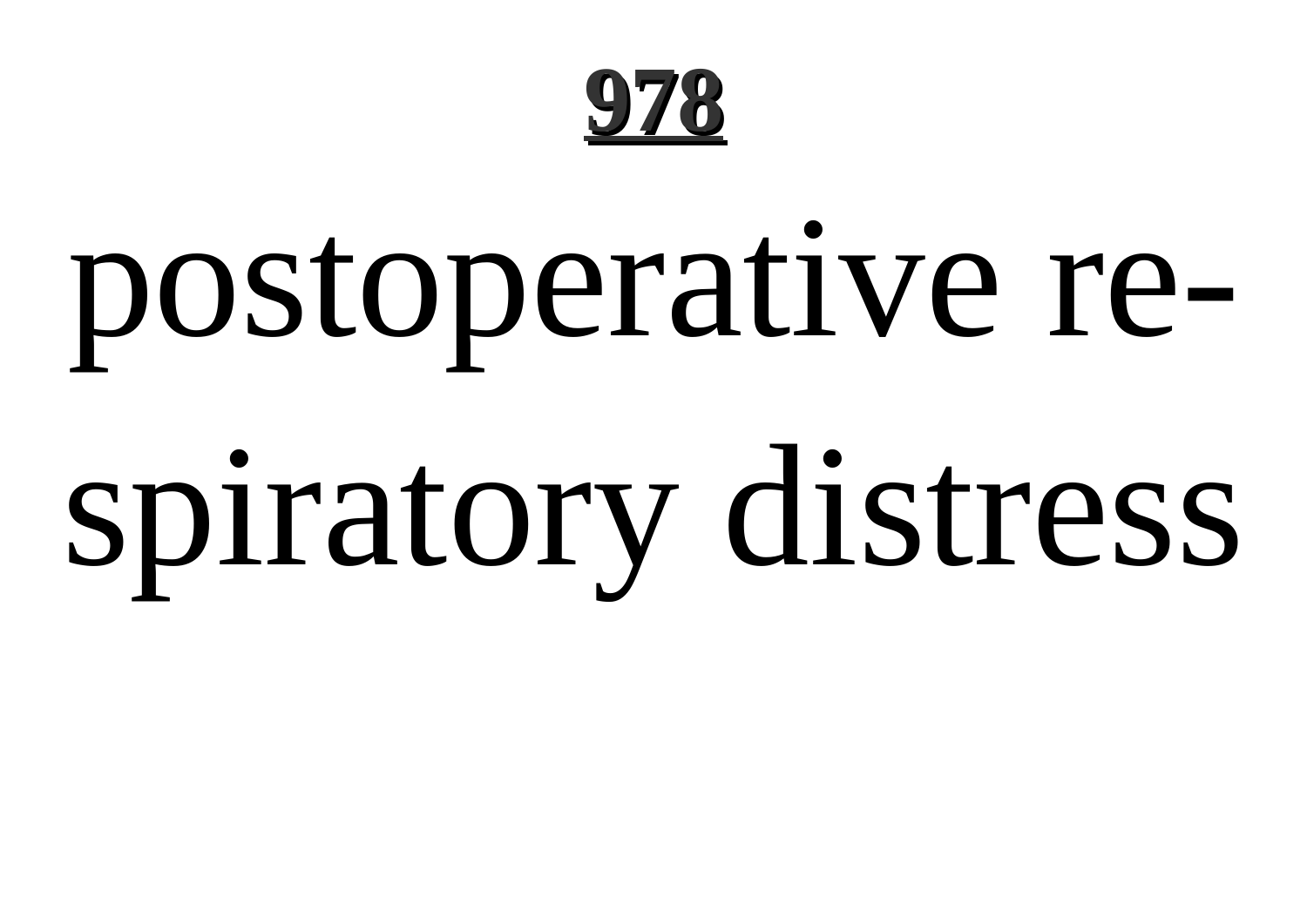

#### postoperative re-

# spiratory failure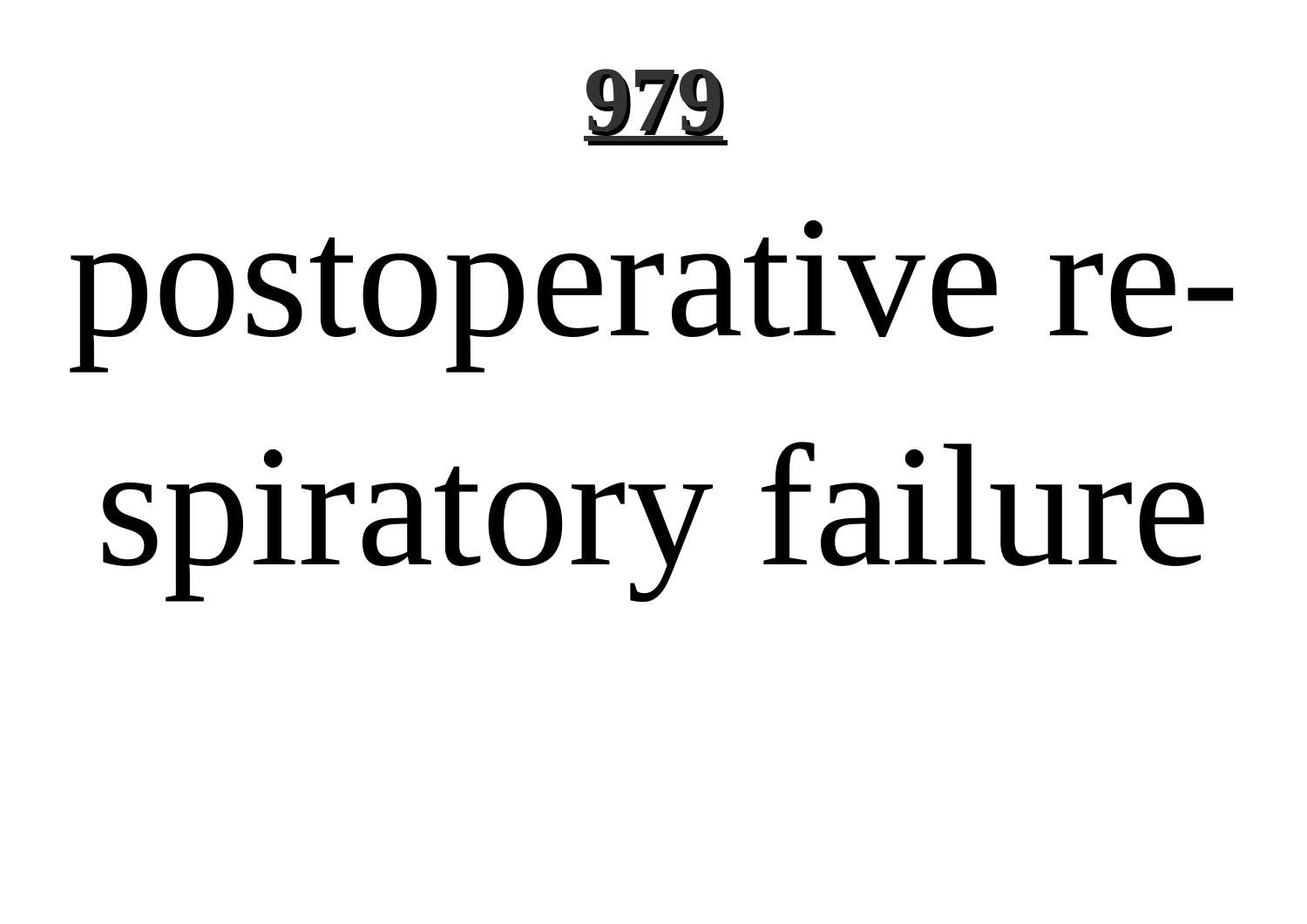

#### postoperativet-

#### hrombosis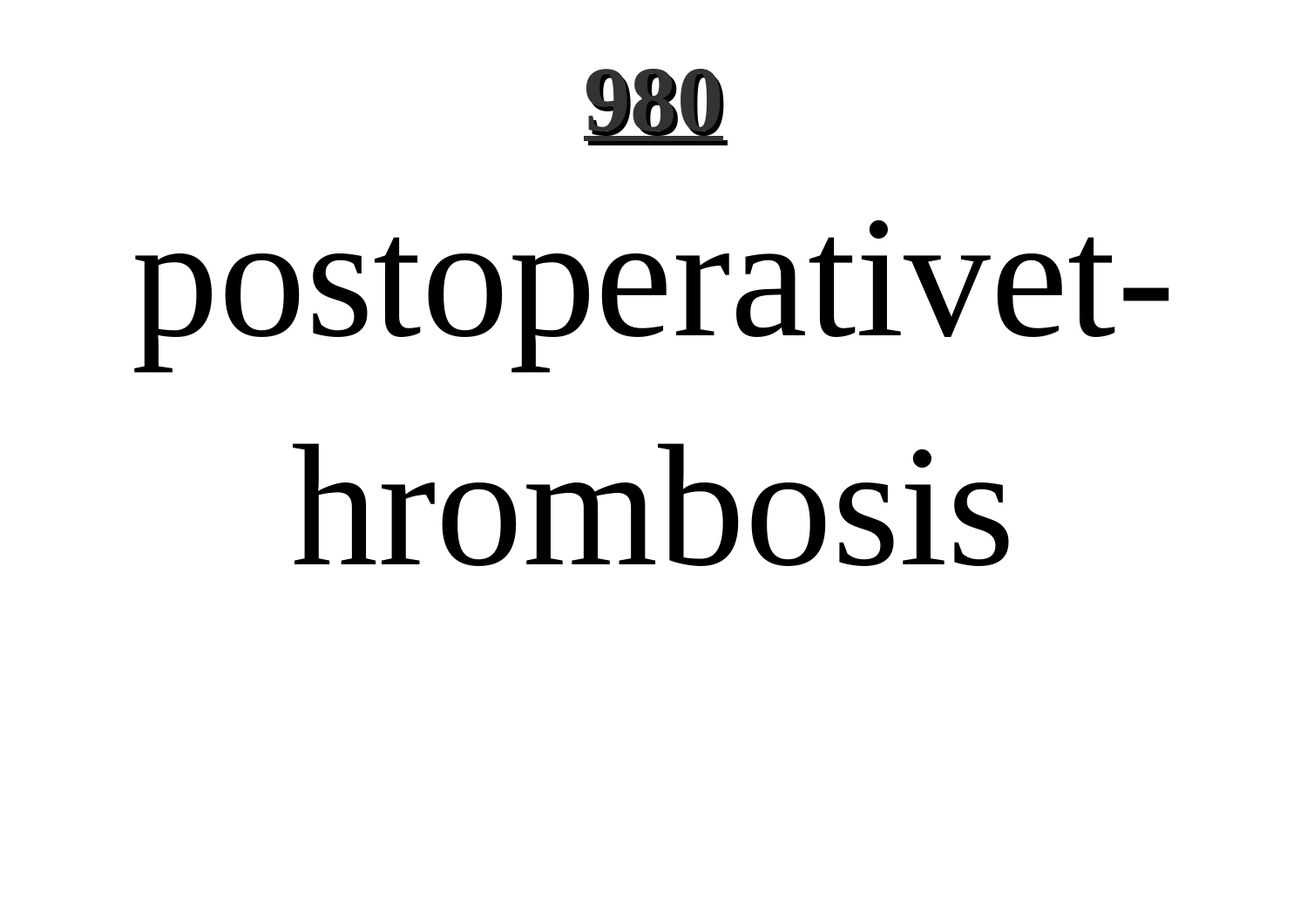

#### postpartum

#### thrombosis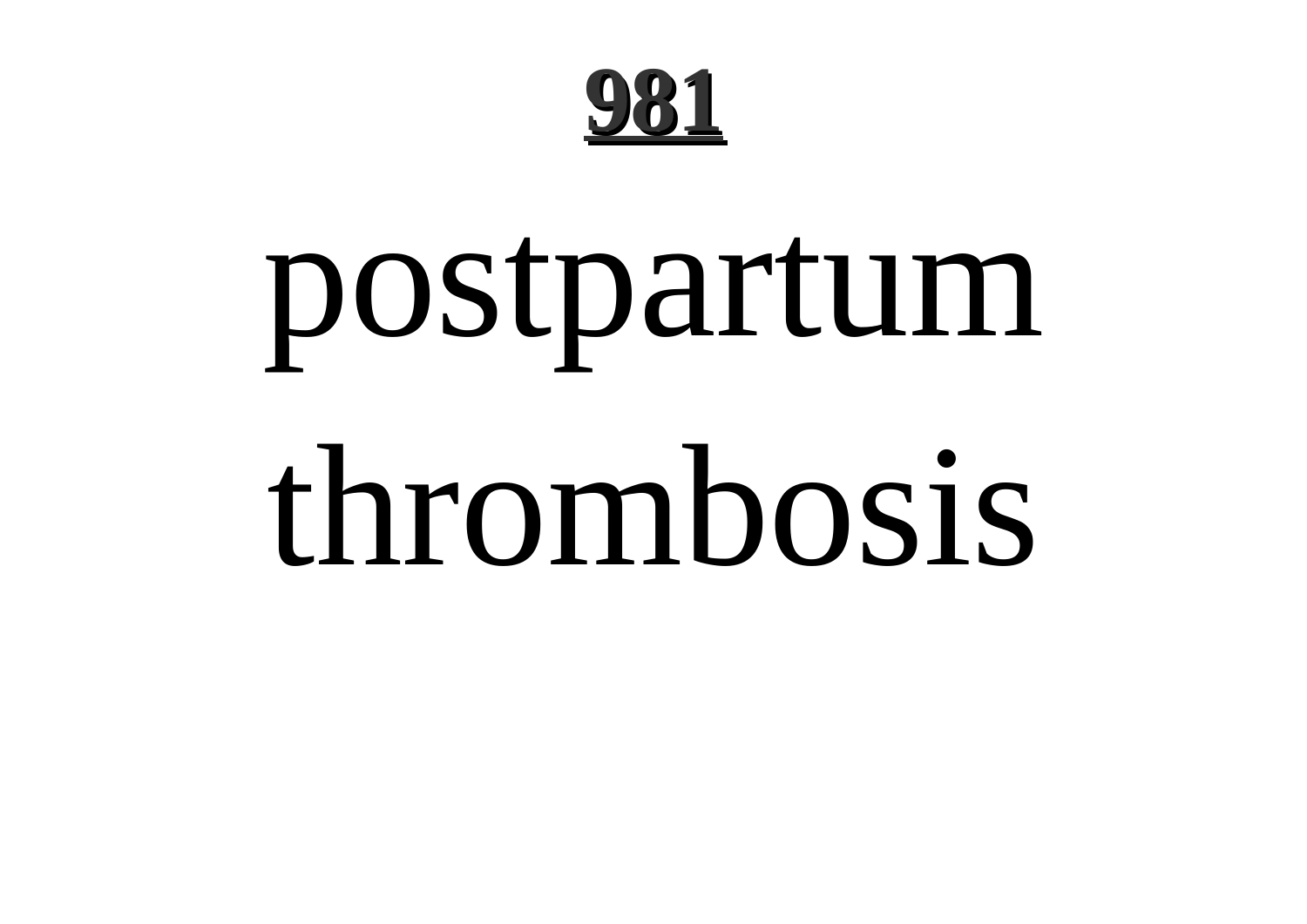

#### postpartum venous thrombo-

SİS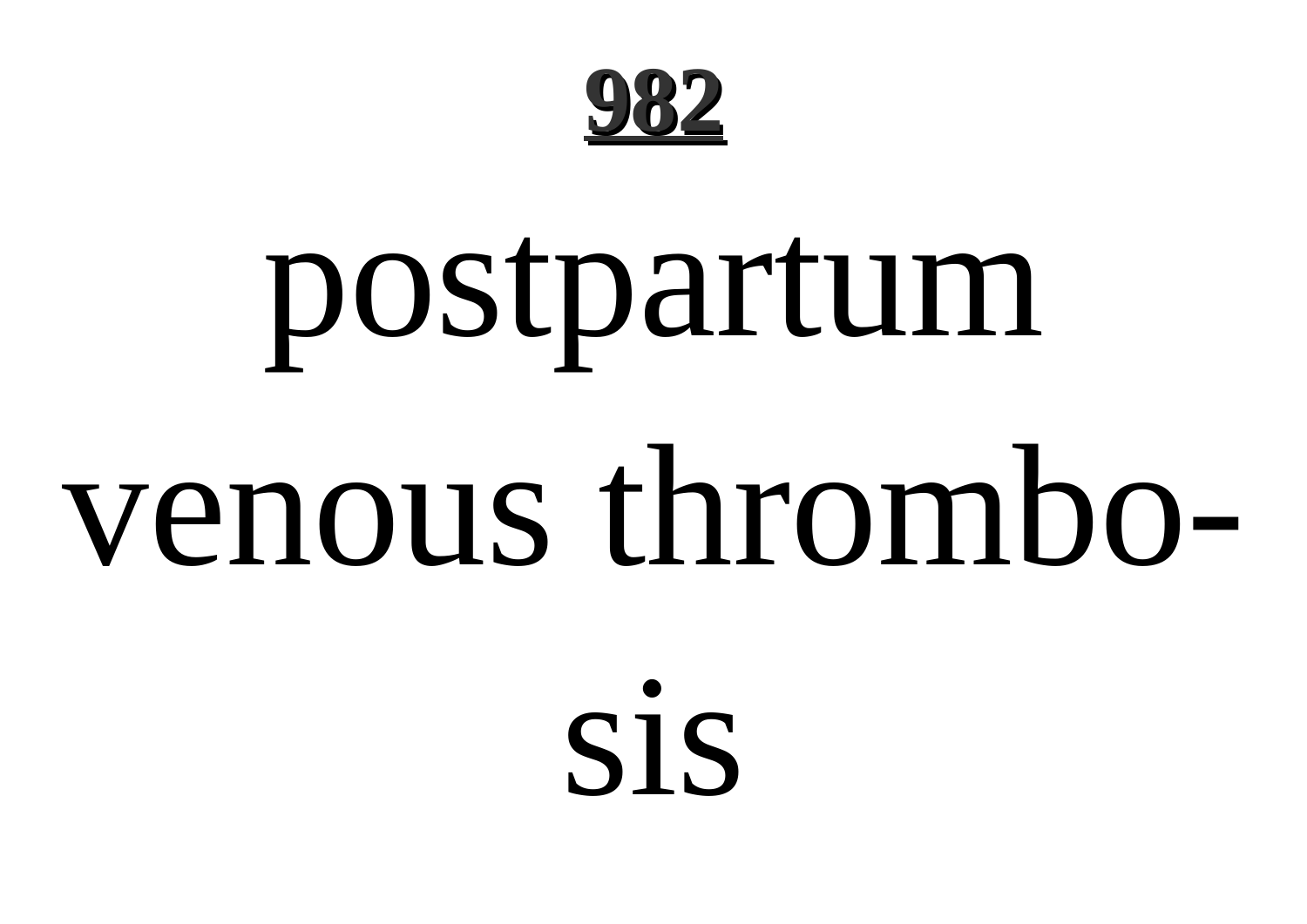

### postpericardioto-

# mysyndrome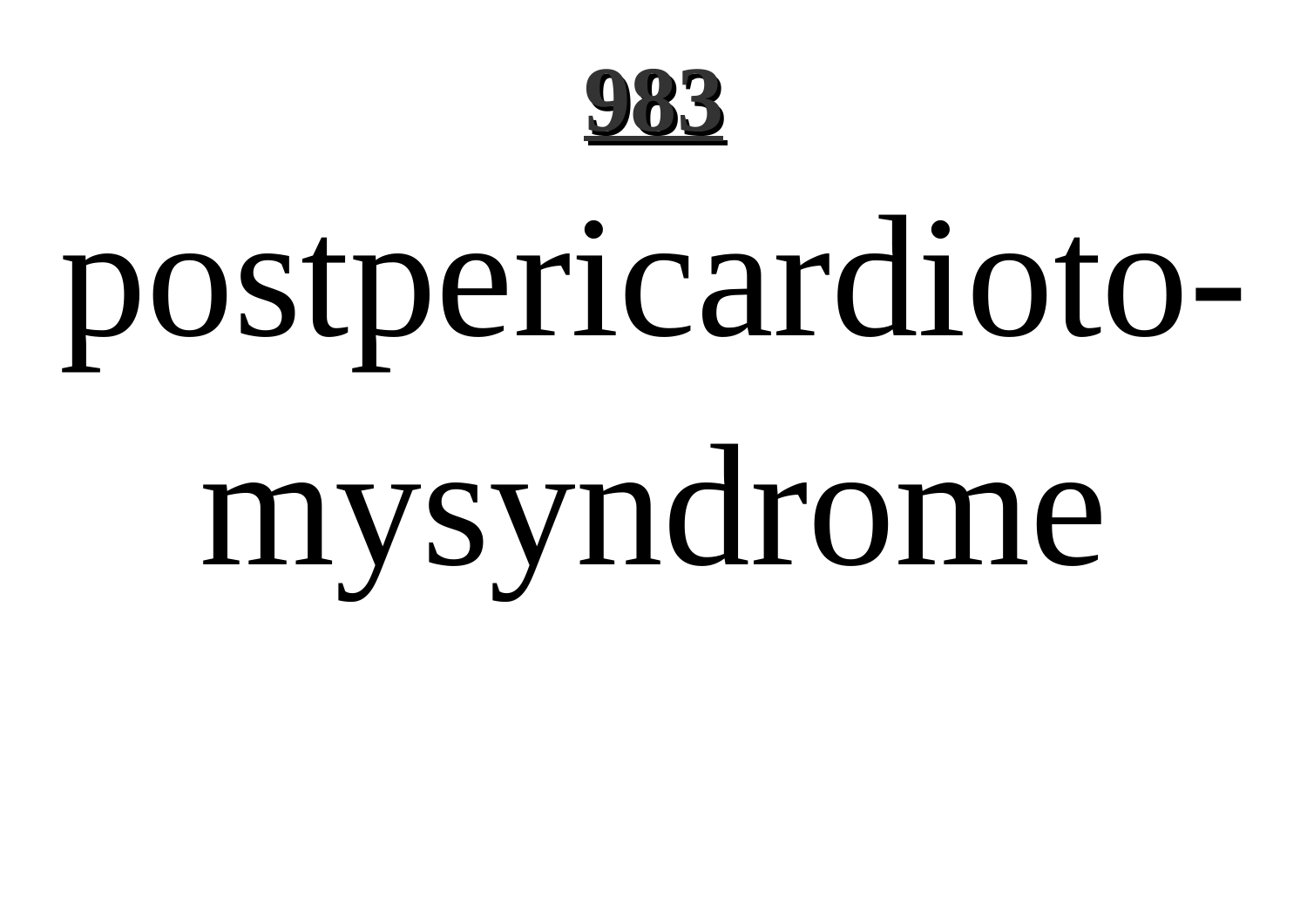

#### post-traumatic

# epilepsy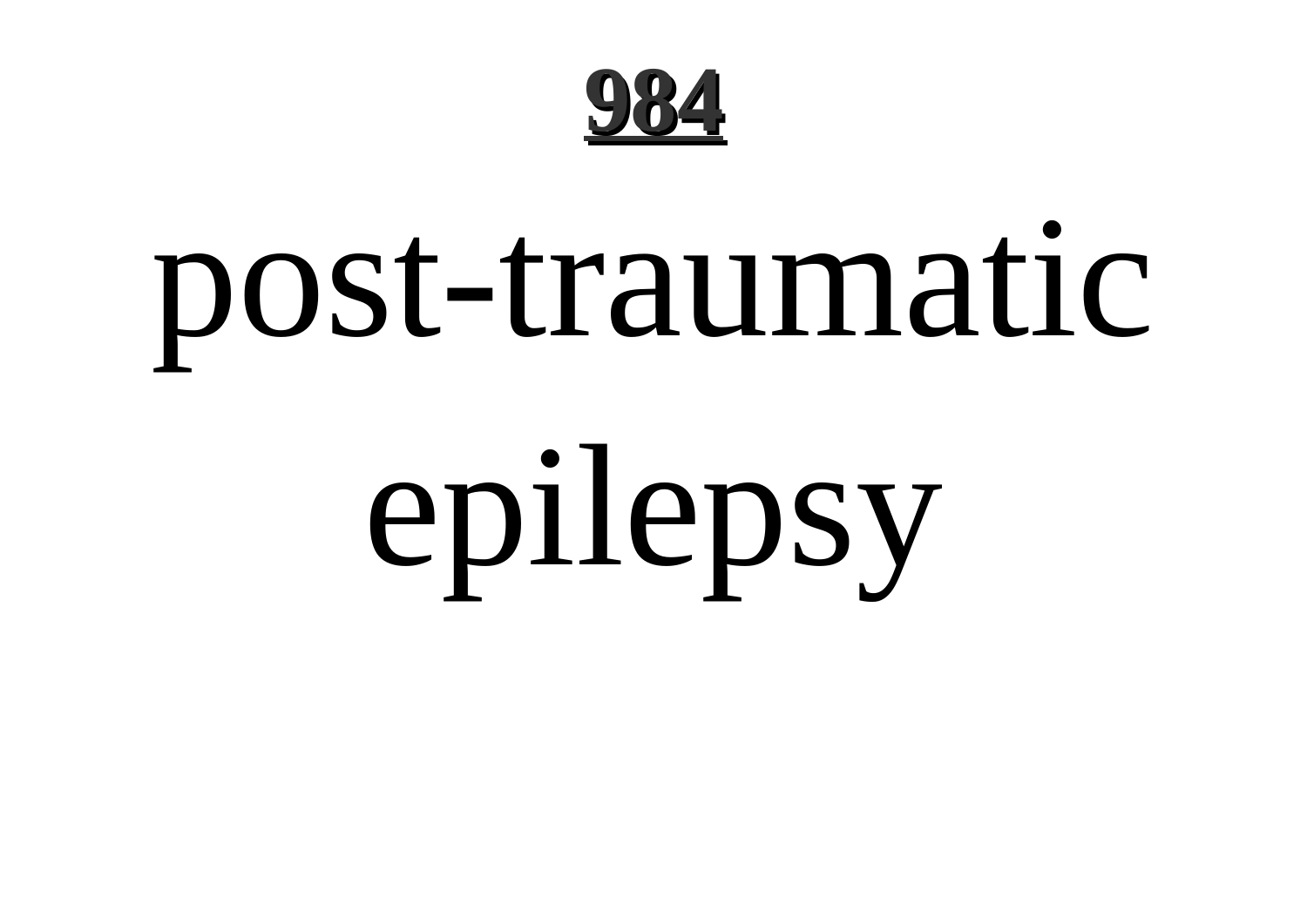

### postural ortho-

#### static tachycardia

#### syndrome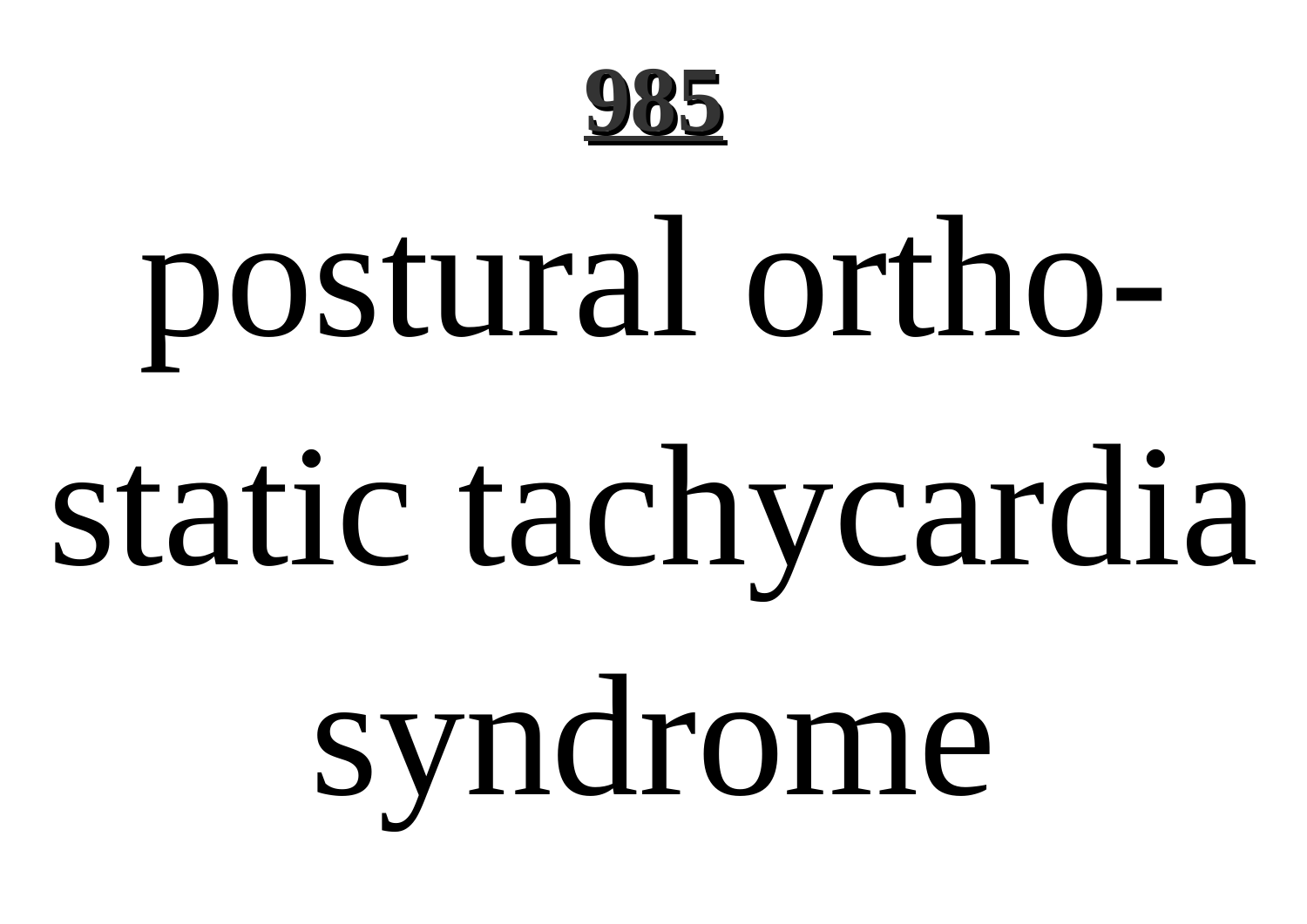

# precerebralartery

#### thrombosis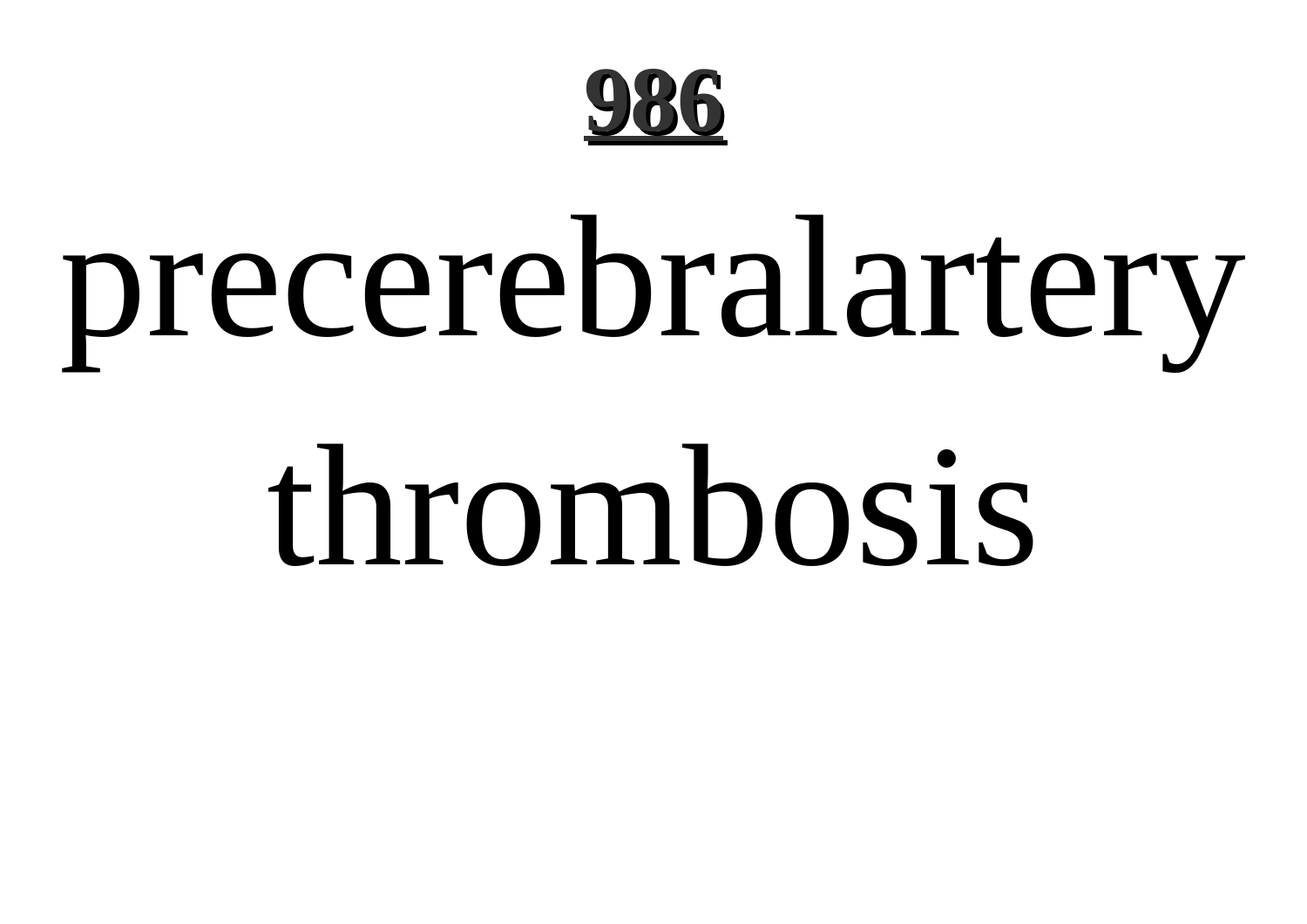

### pre-eclampsia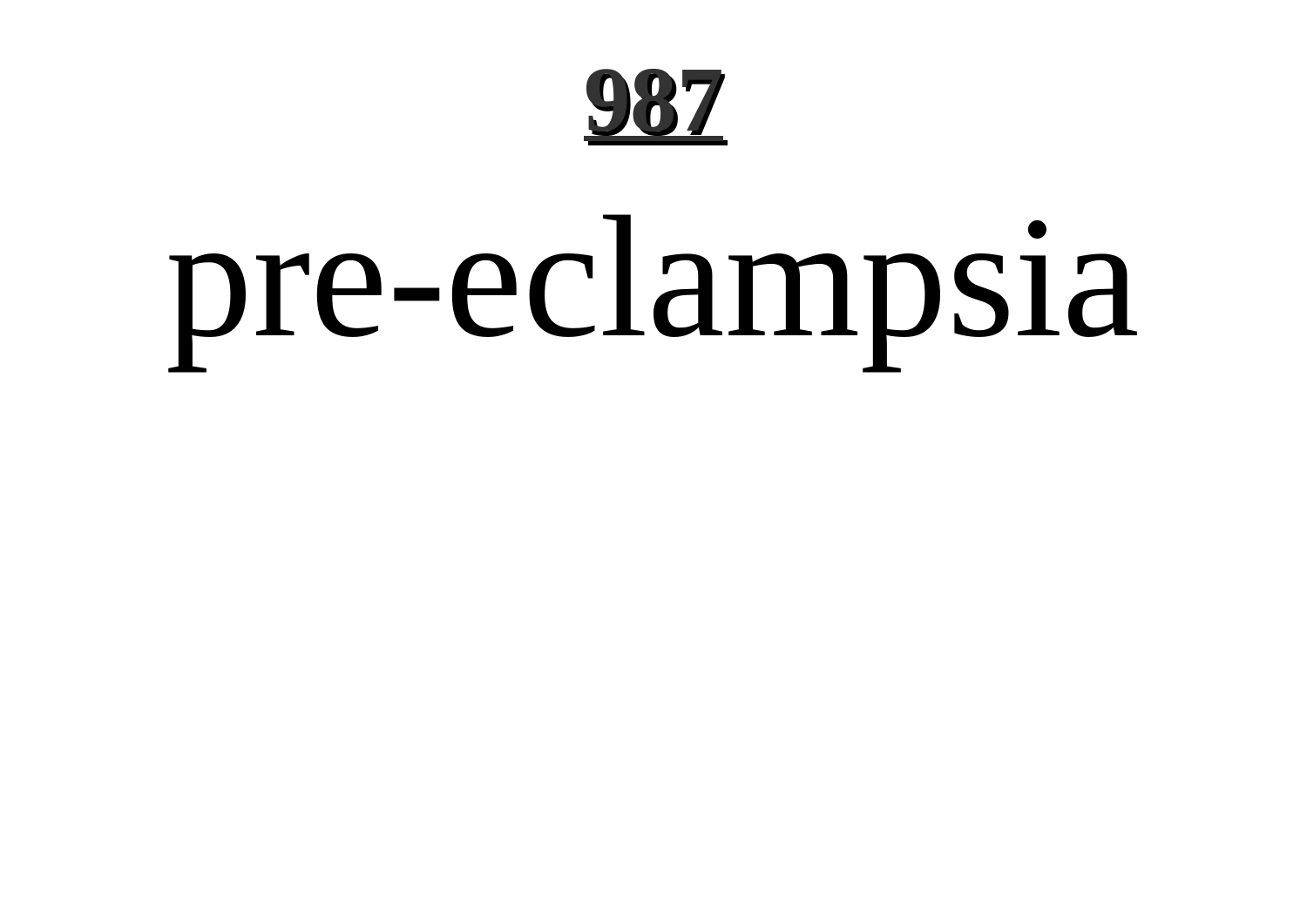

#### preictal state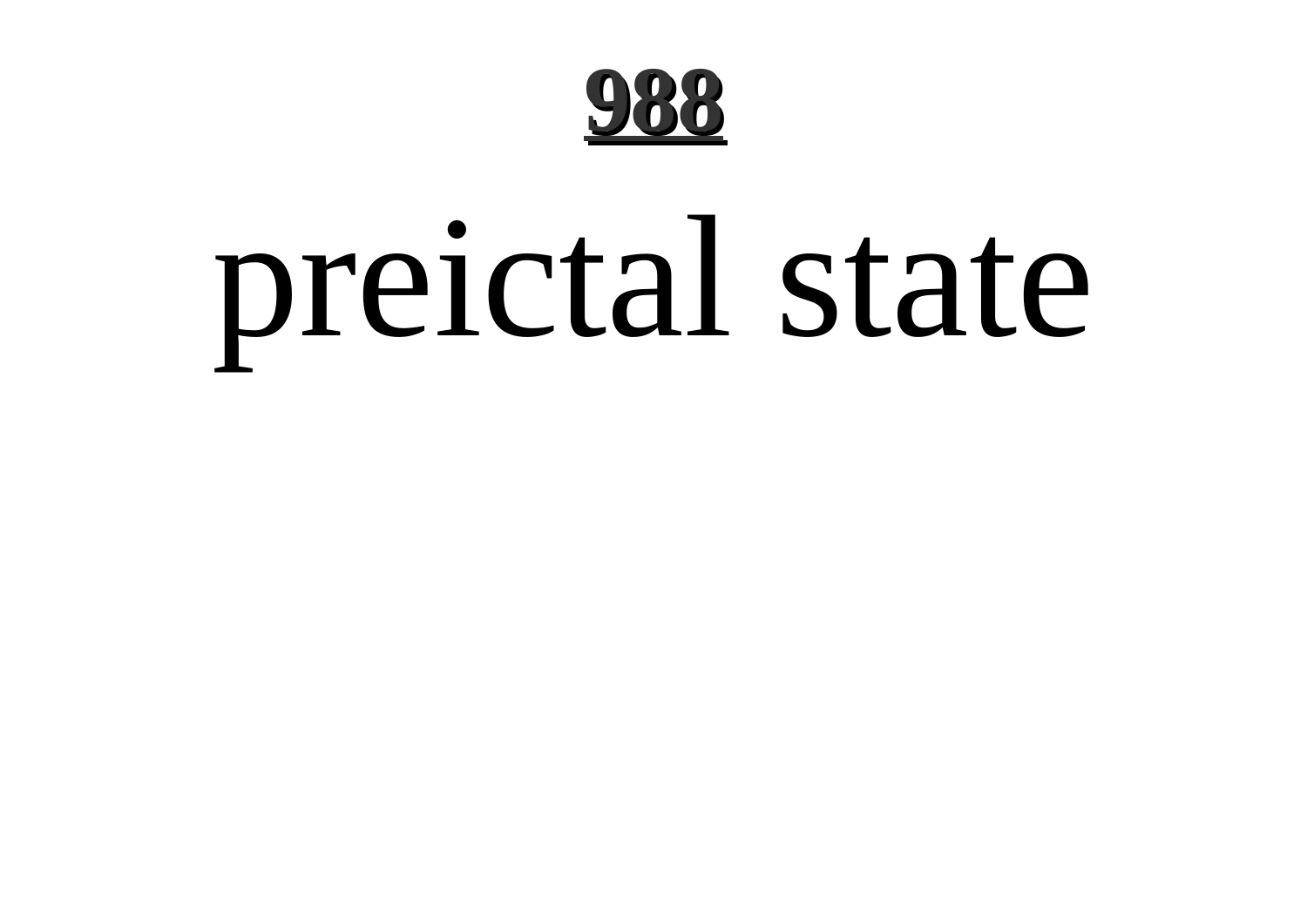

#### premature labour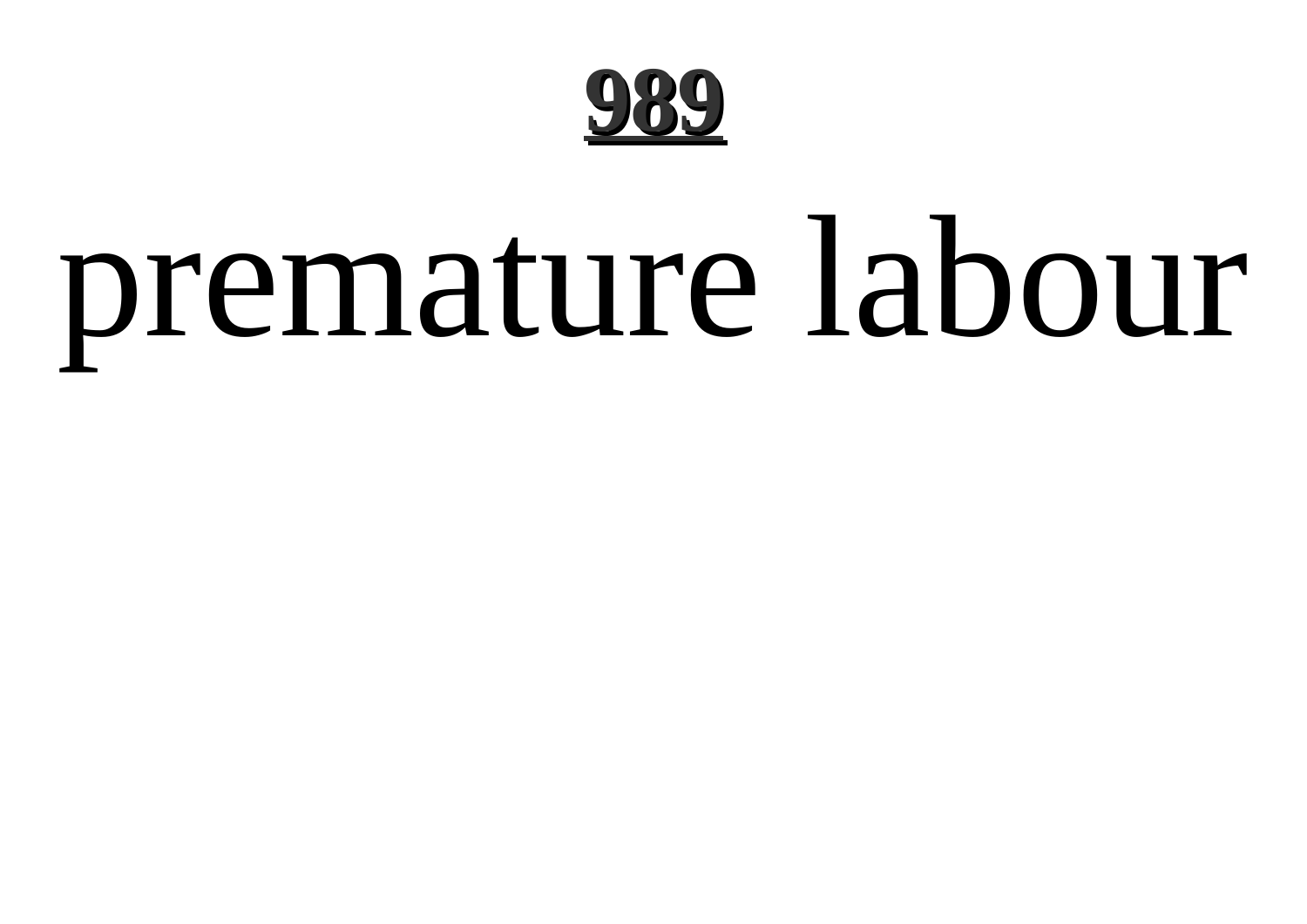

#### prematuremeno-

#### pause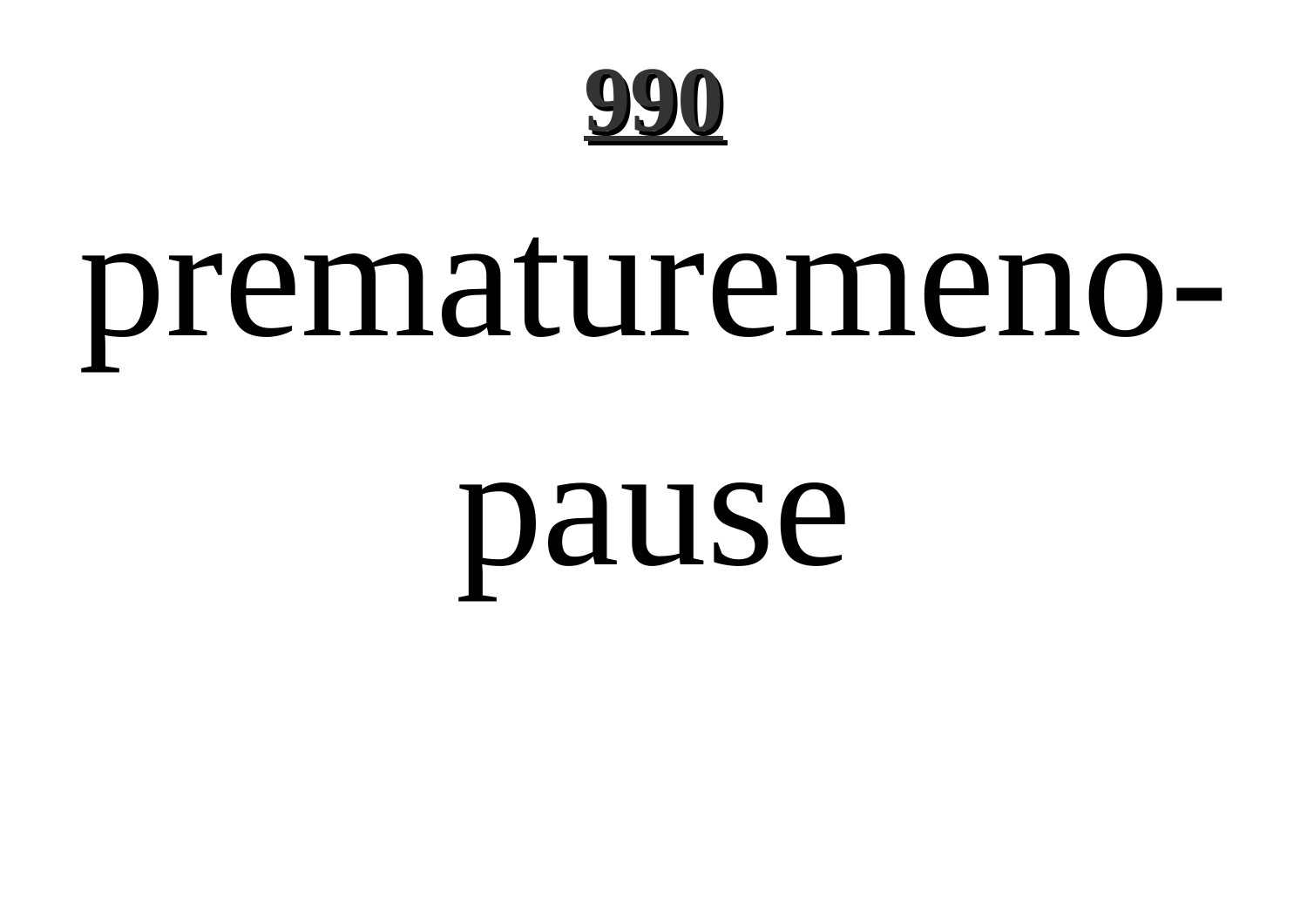

#### primary amyloi-

dosis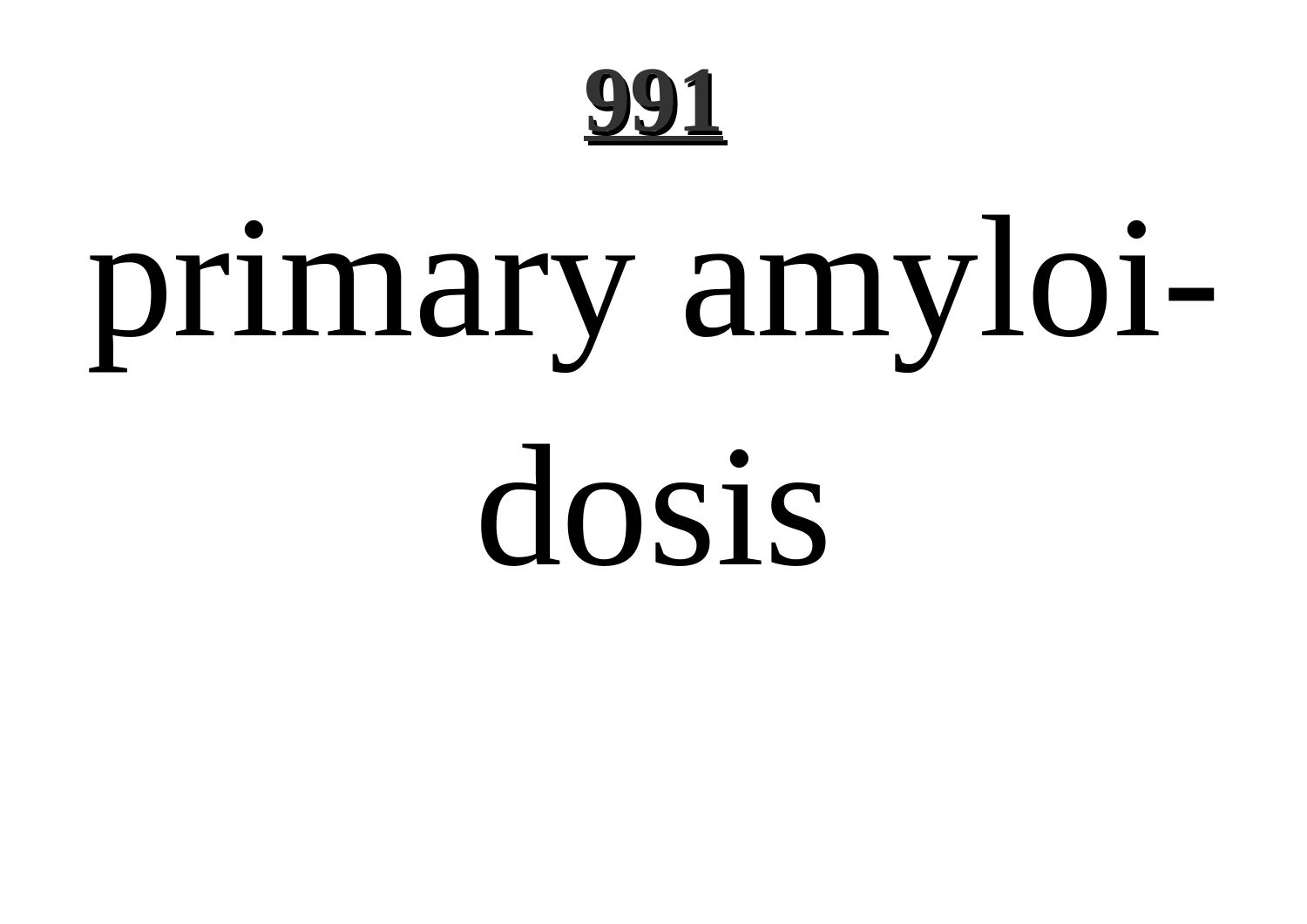

#### primary biliary

#### cholangitis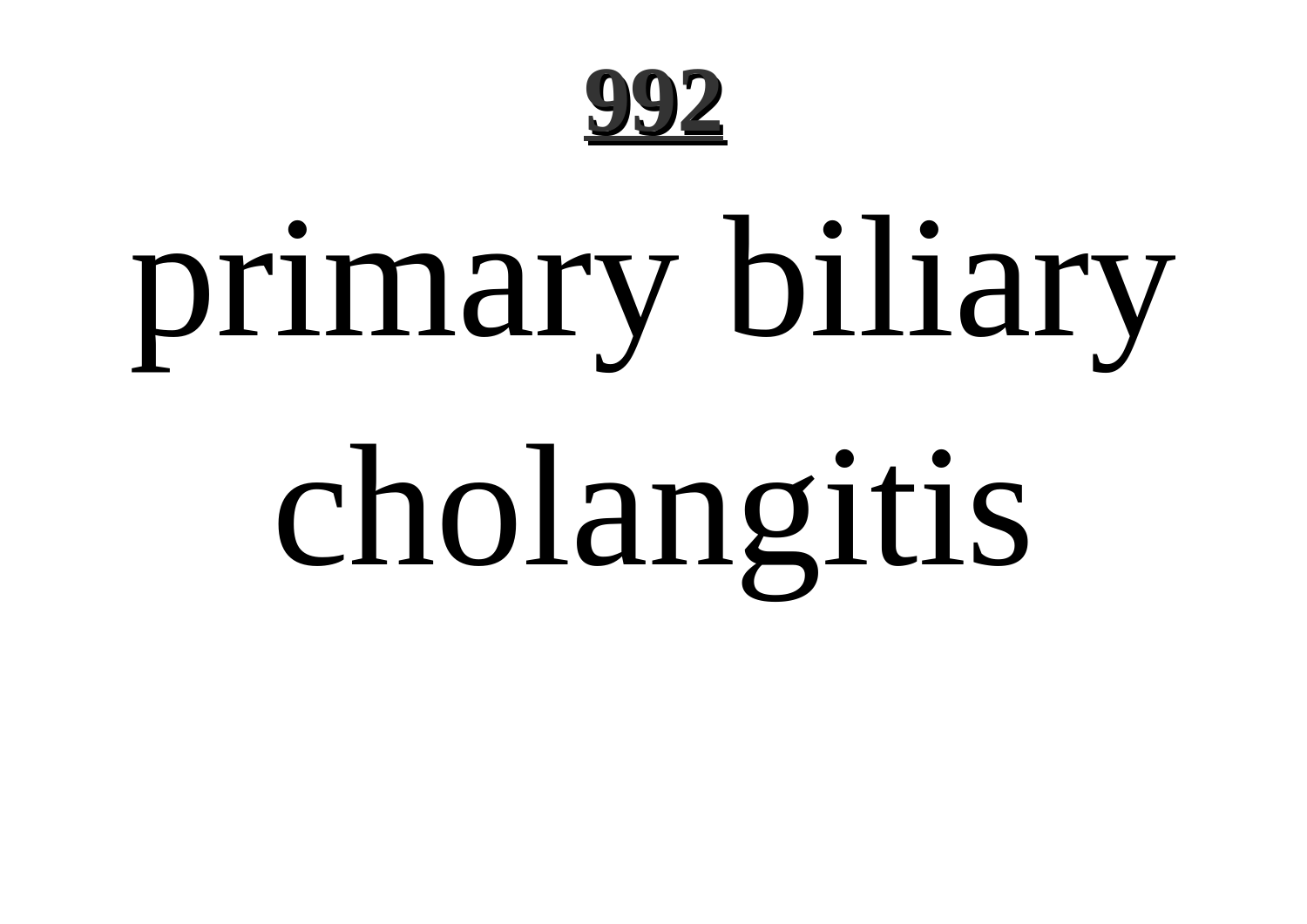

#### primary prog-

#### ressive mul-

tiplesclerosis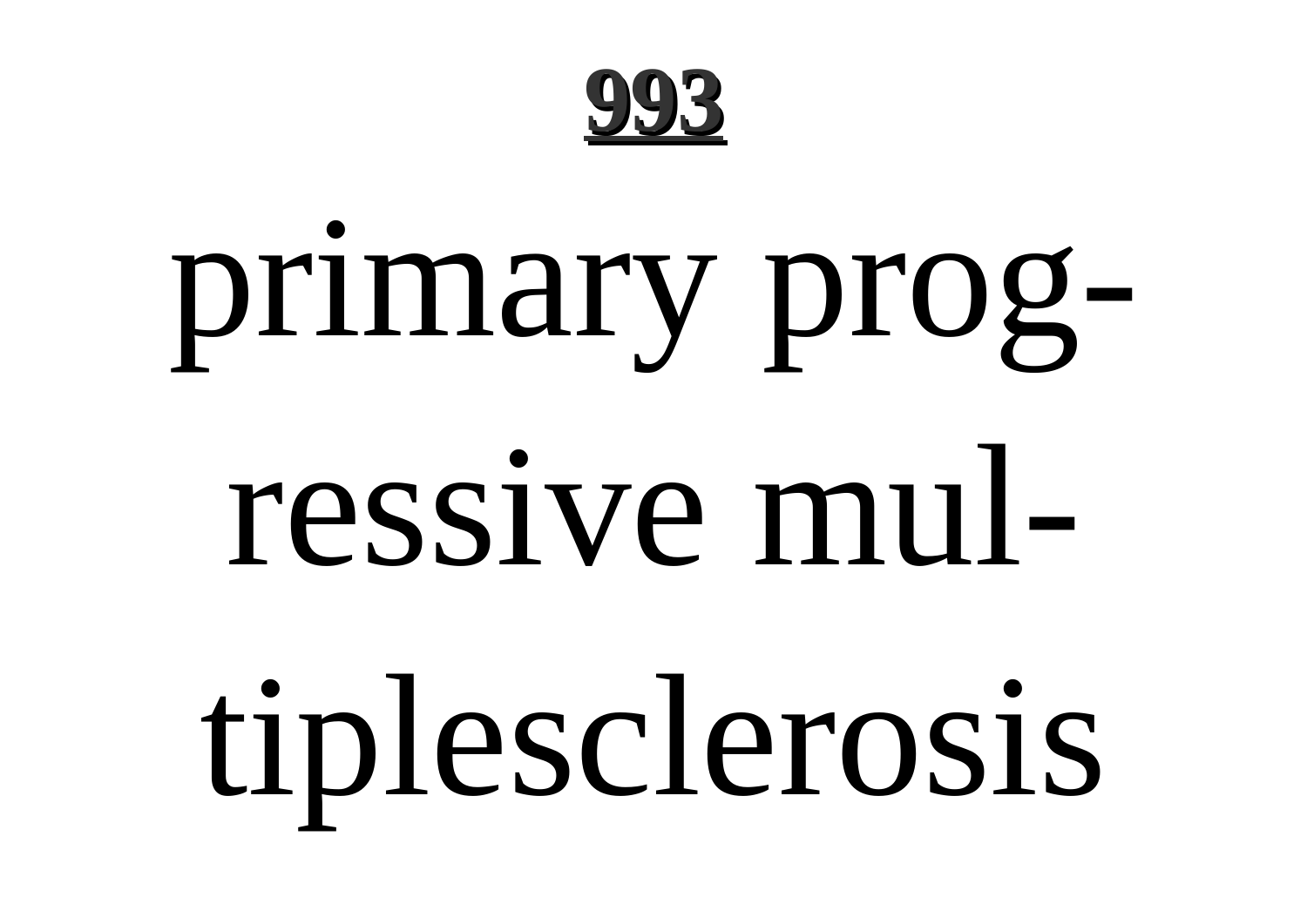

### procedural shock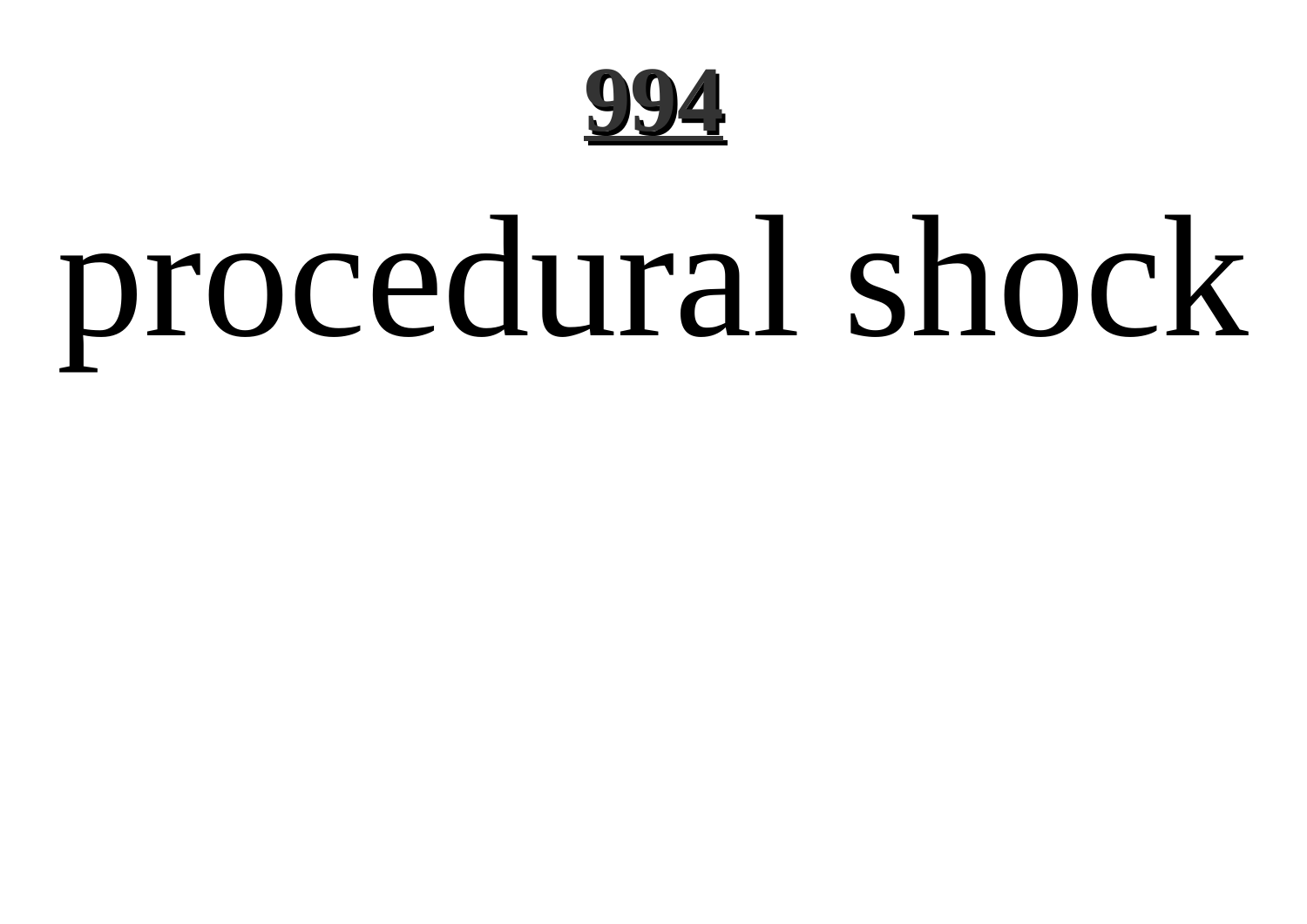

#### proctitis herpes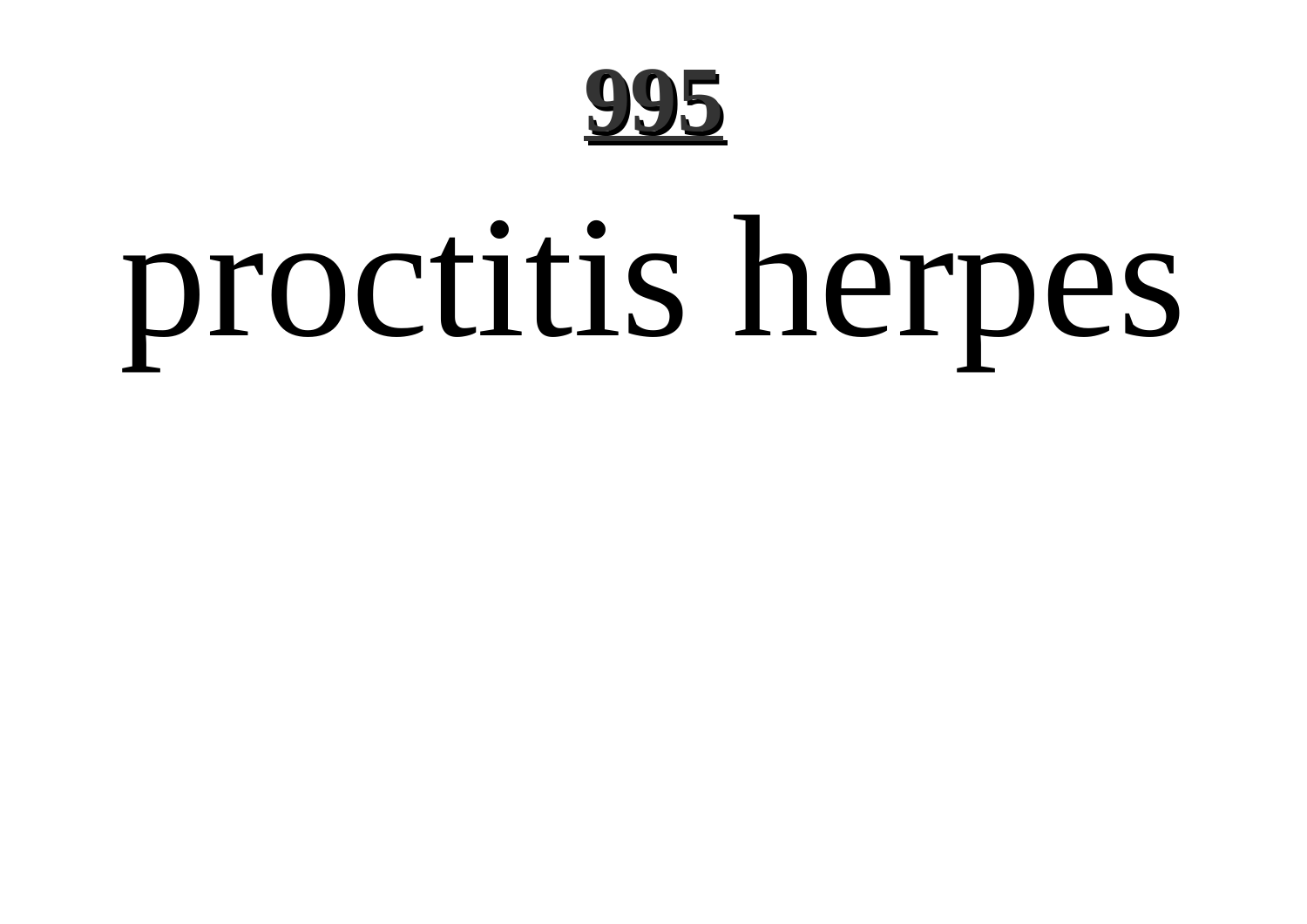

#### proctitis ulcerati-

Ve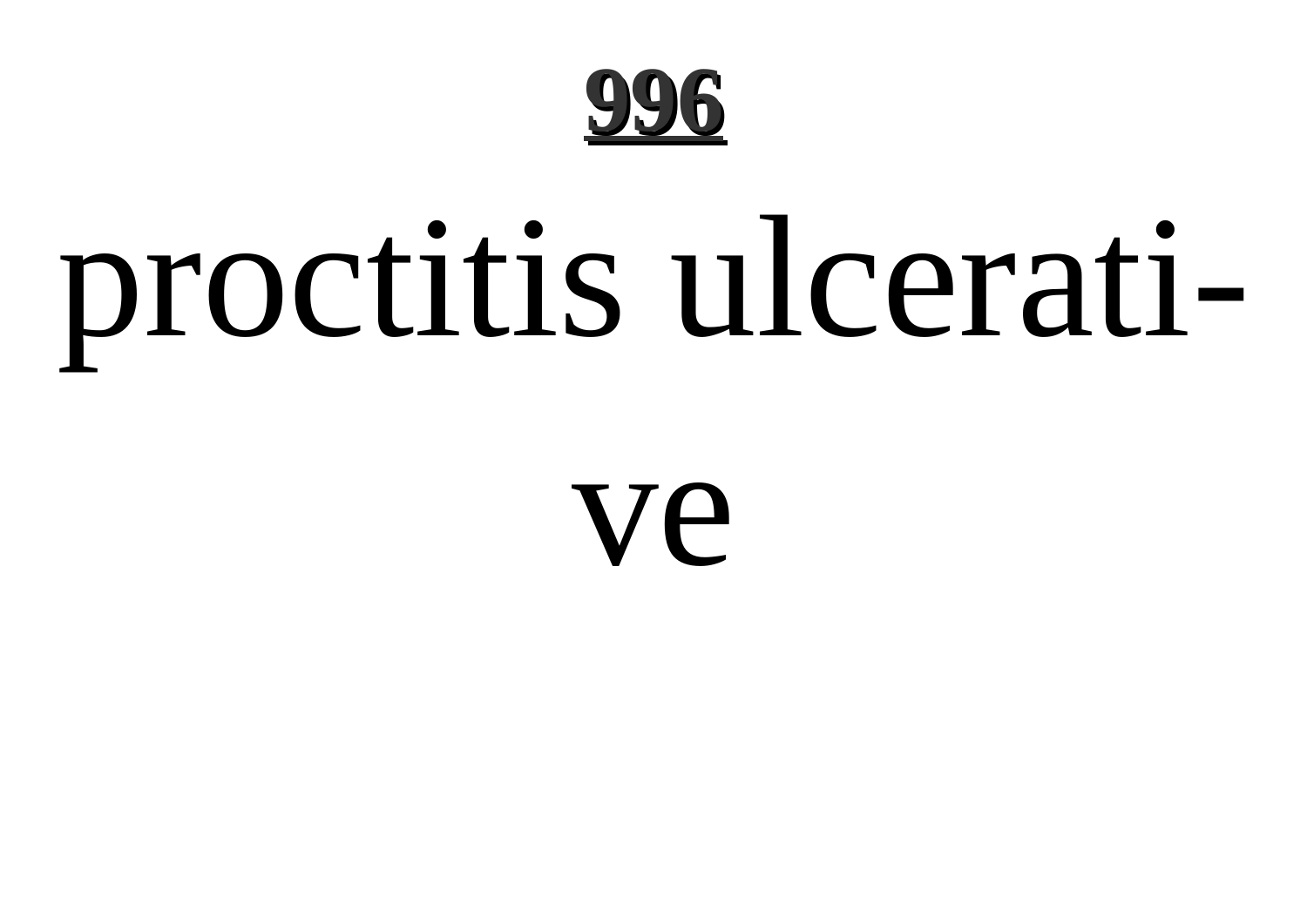

# product availabi-

#### lityissue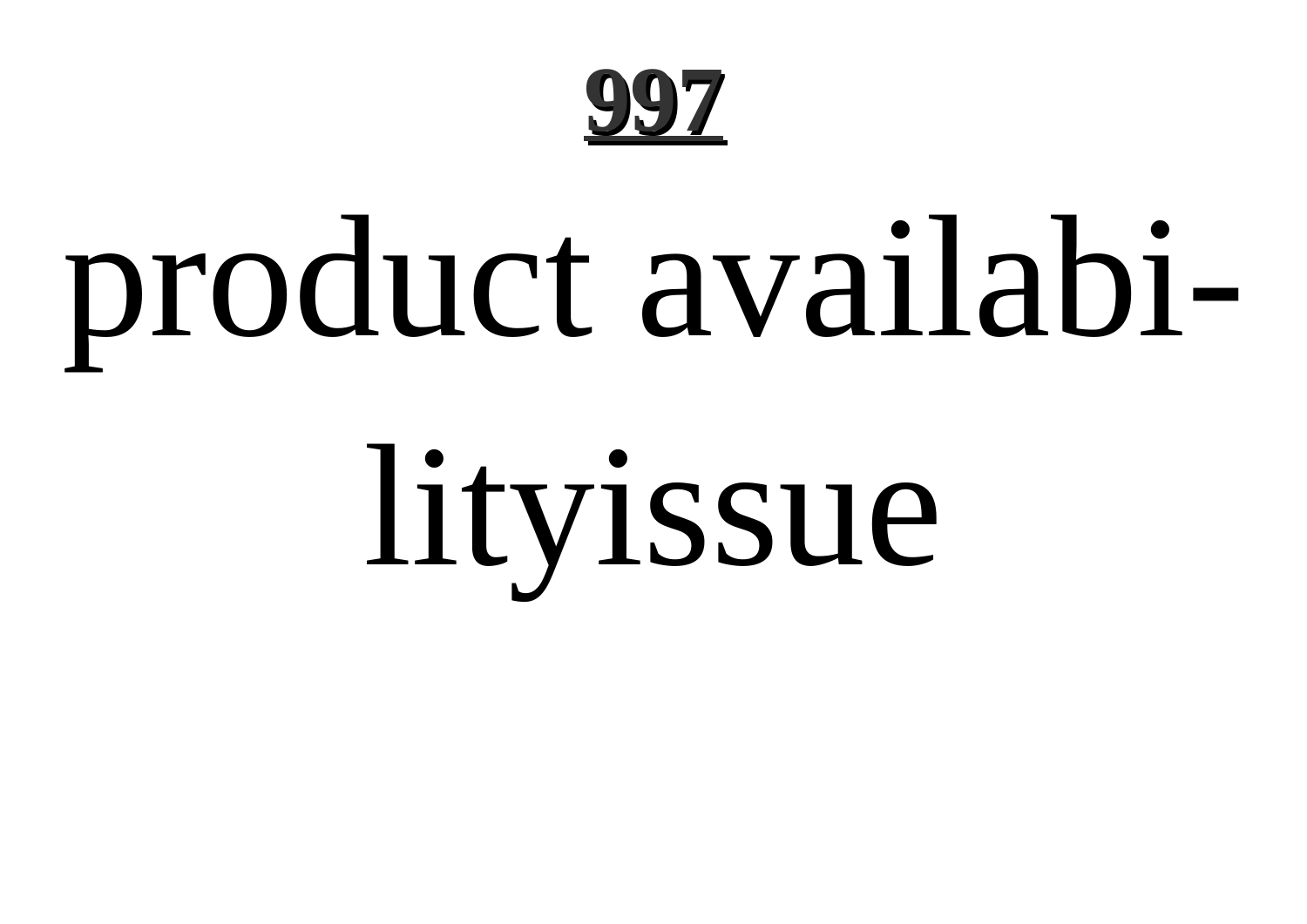

# product distribu-

#### tion issue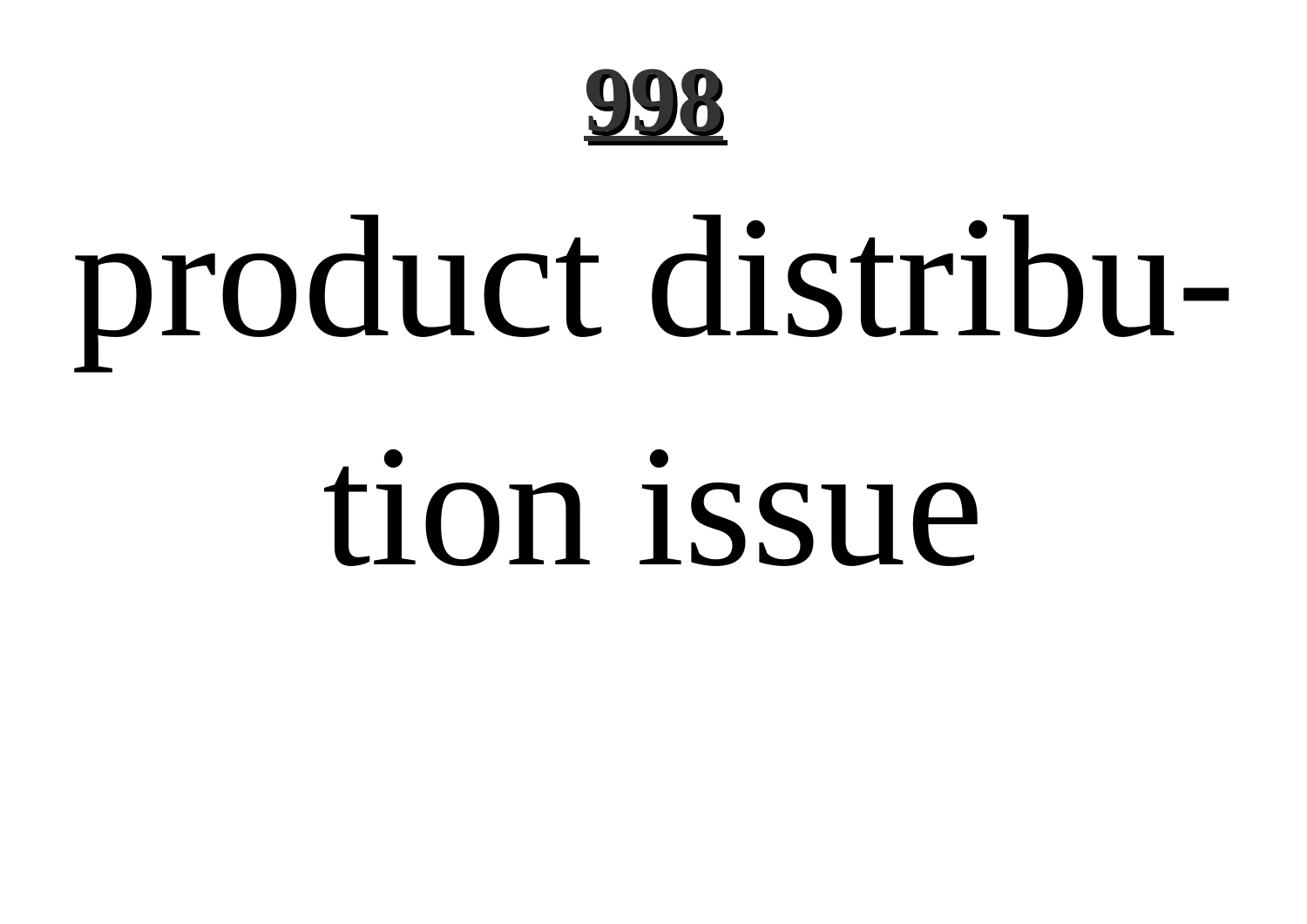

# product supply

issue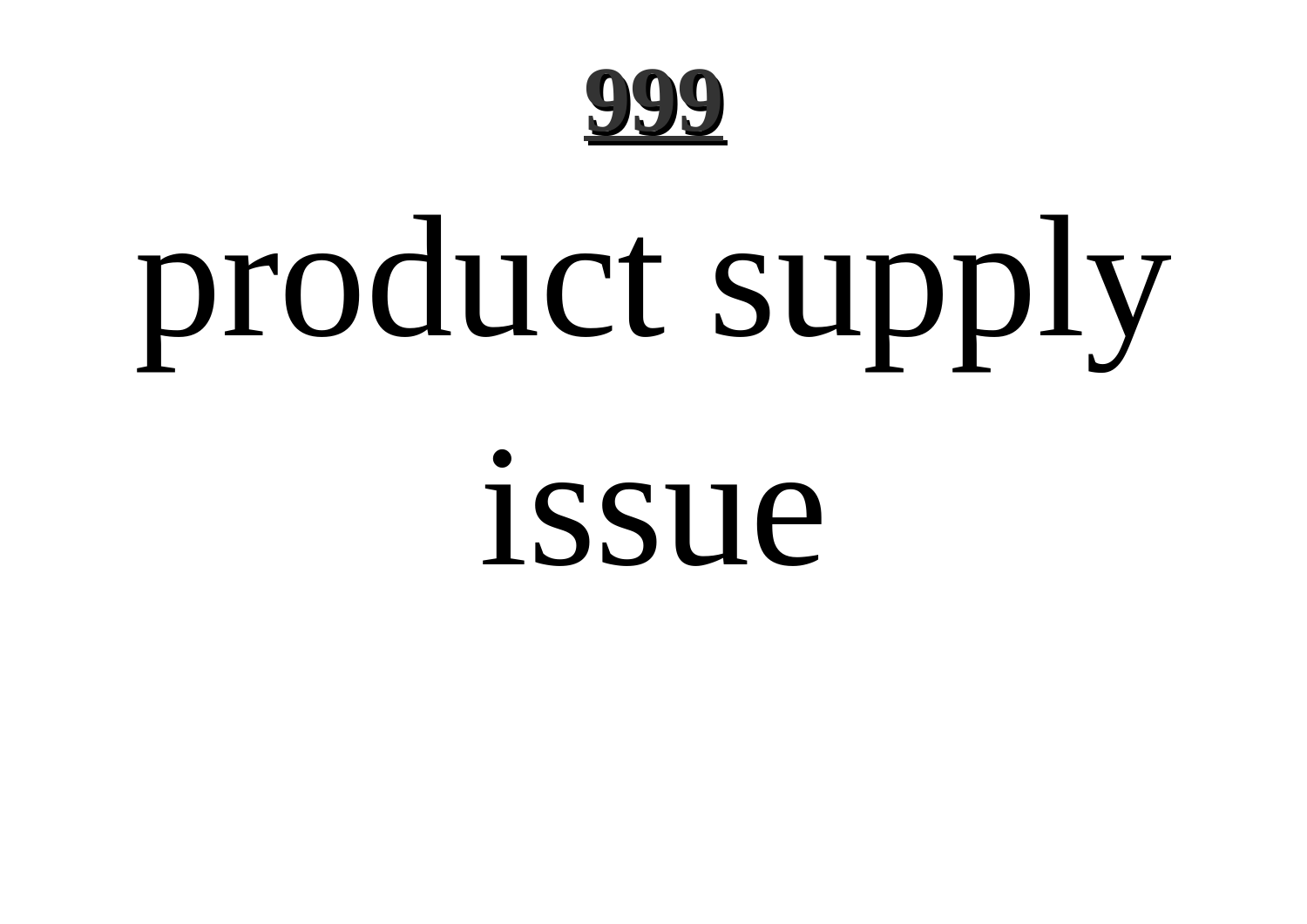

#### progressive faci-

#### alhemiatrophy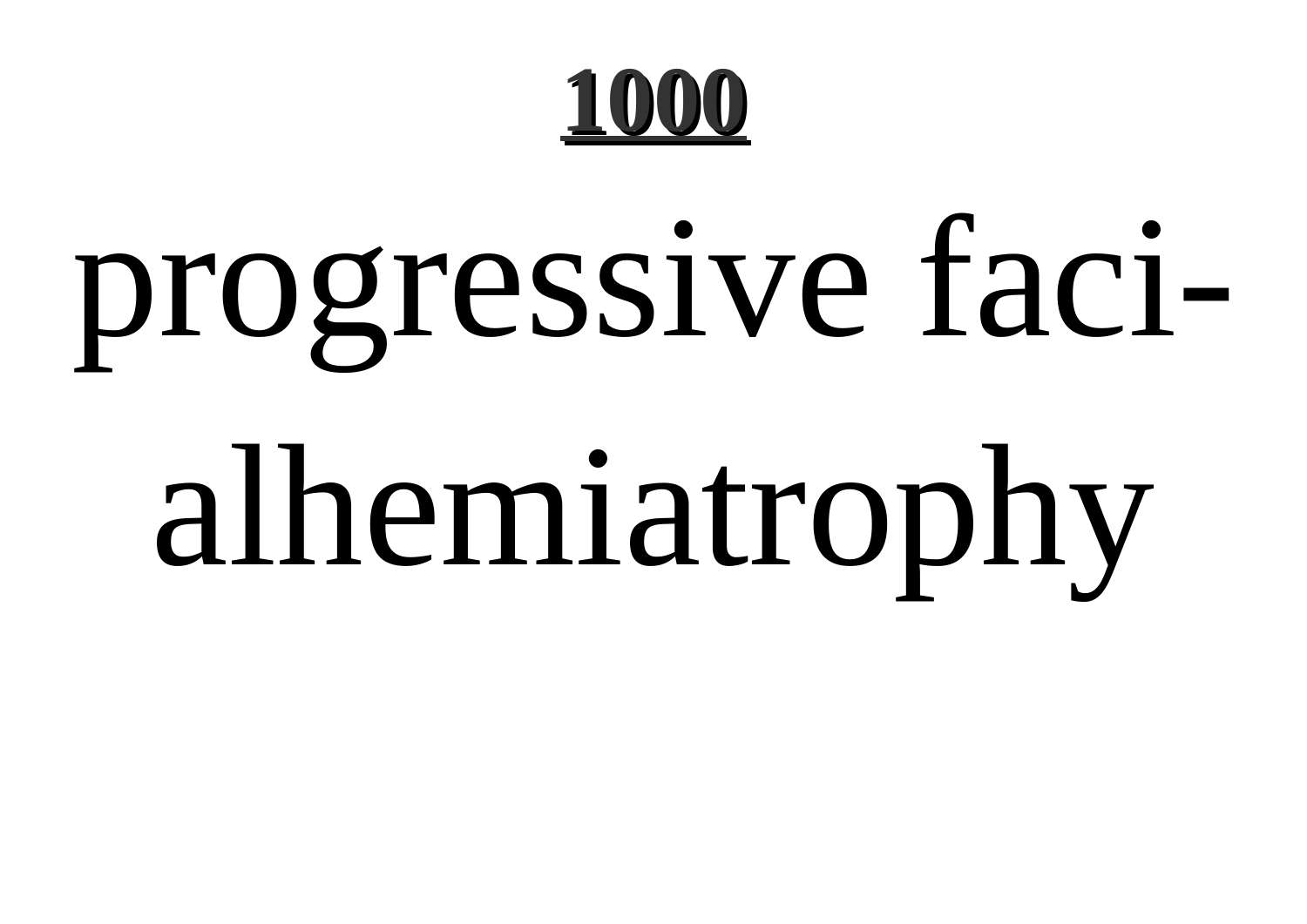

#### progressive mul-

#### tifocal leukoen-

# cephalopathy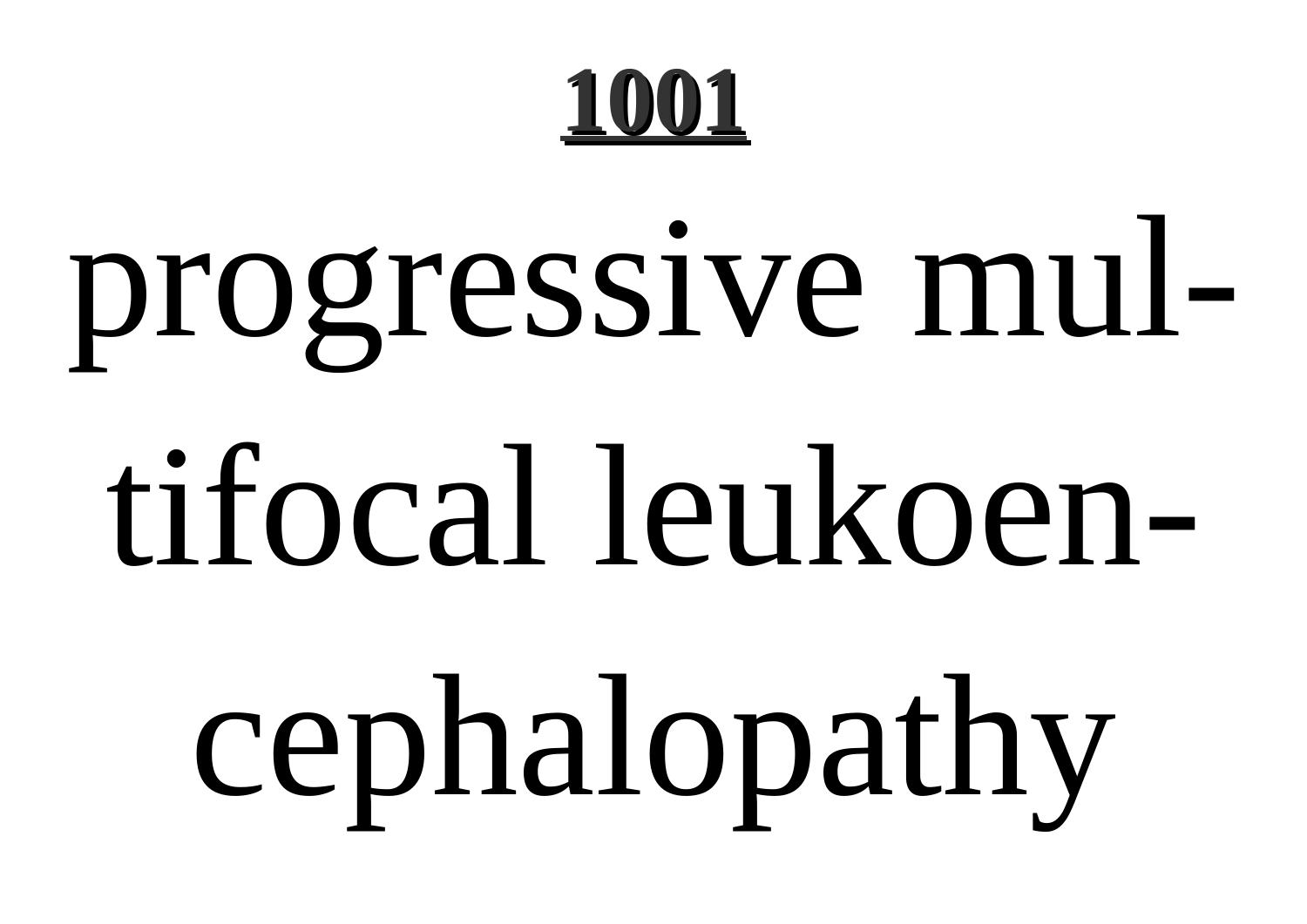

#### progressive mul-

#### tiplesclerosis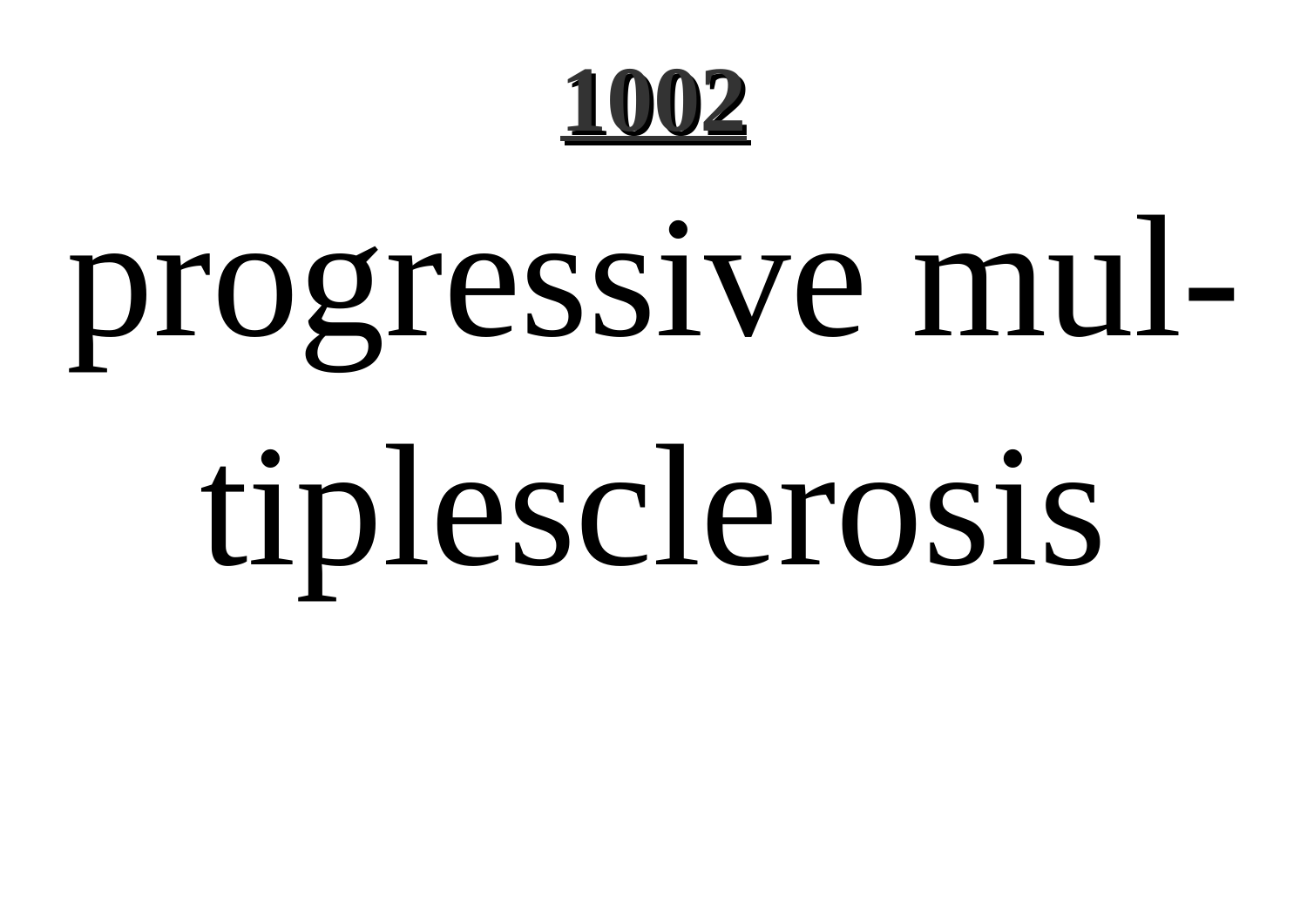

#### progressive re-

# lapsing multiple

sclerosis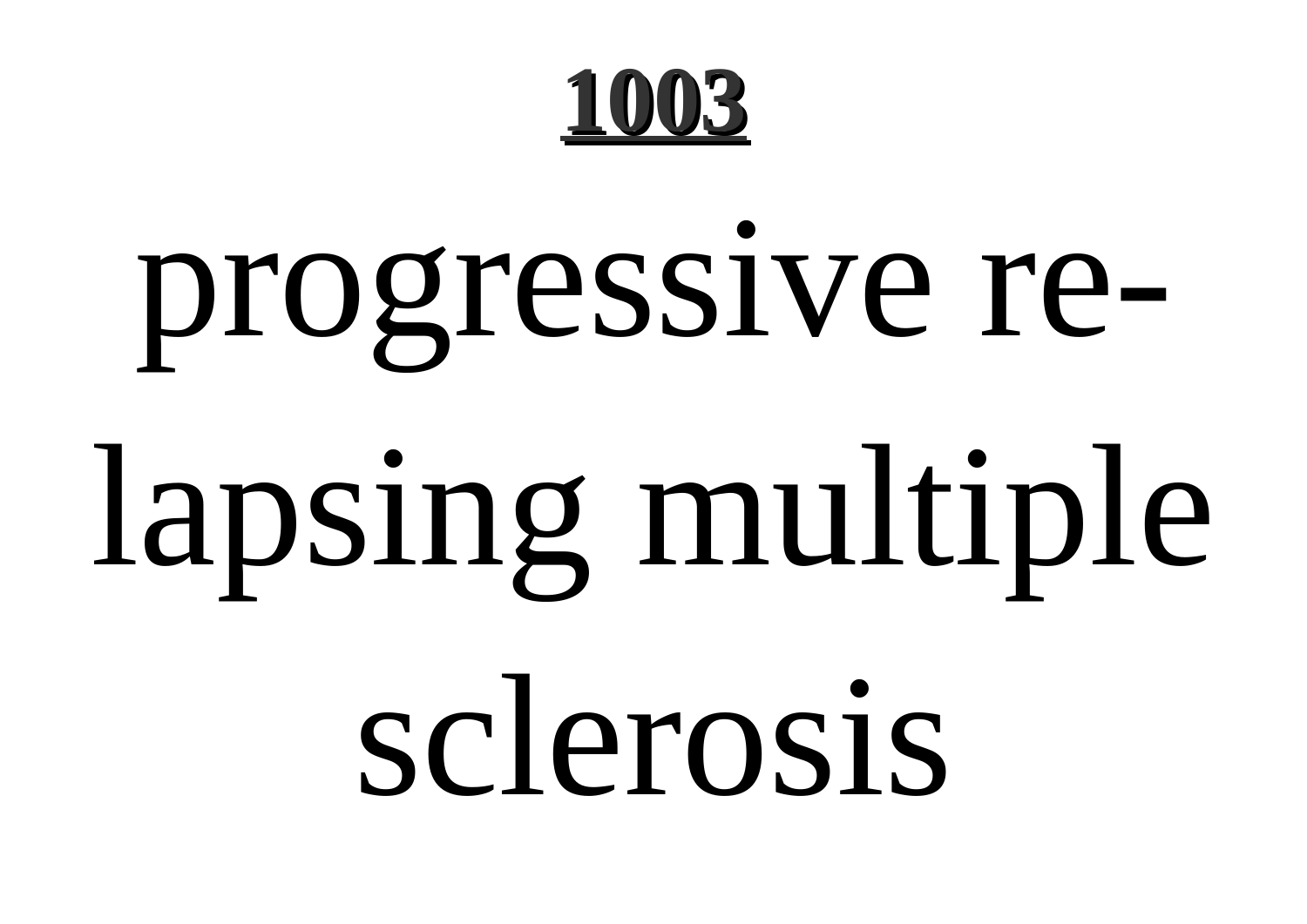

# prosthetic cardi-

#### ac valvethrom-

hosis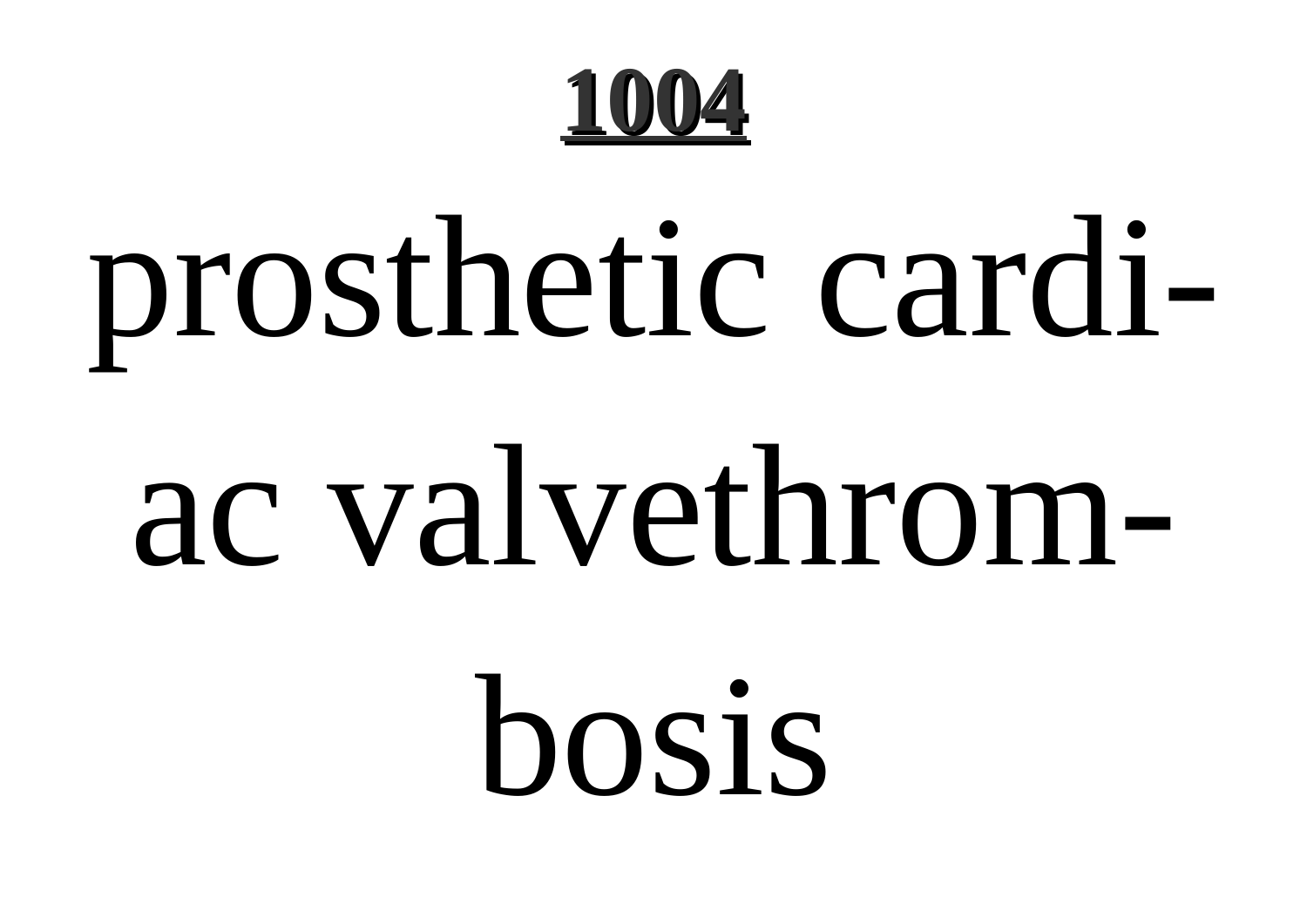#### pruritus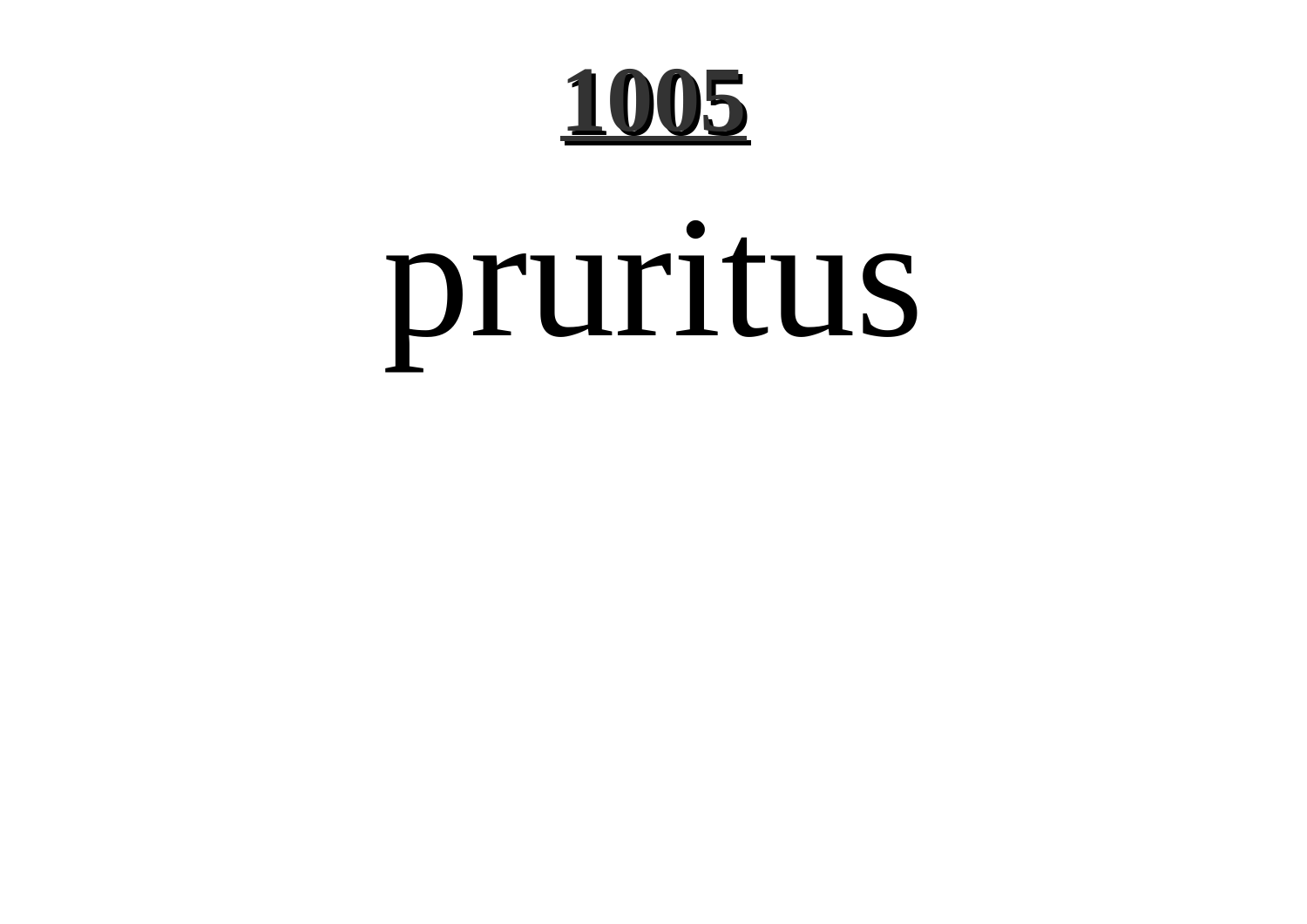### pruritus allergic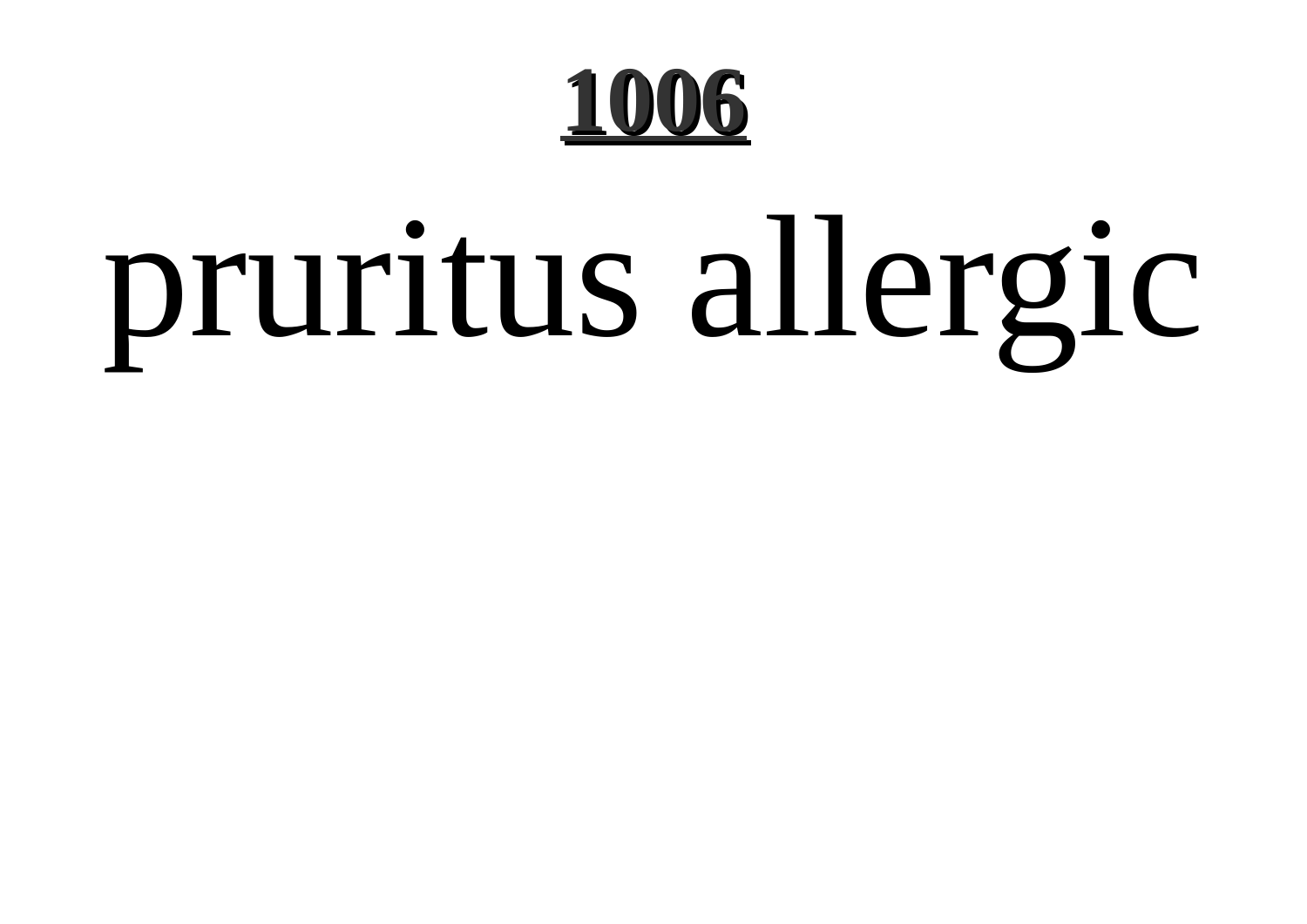# pseudovasculitis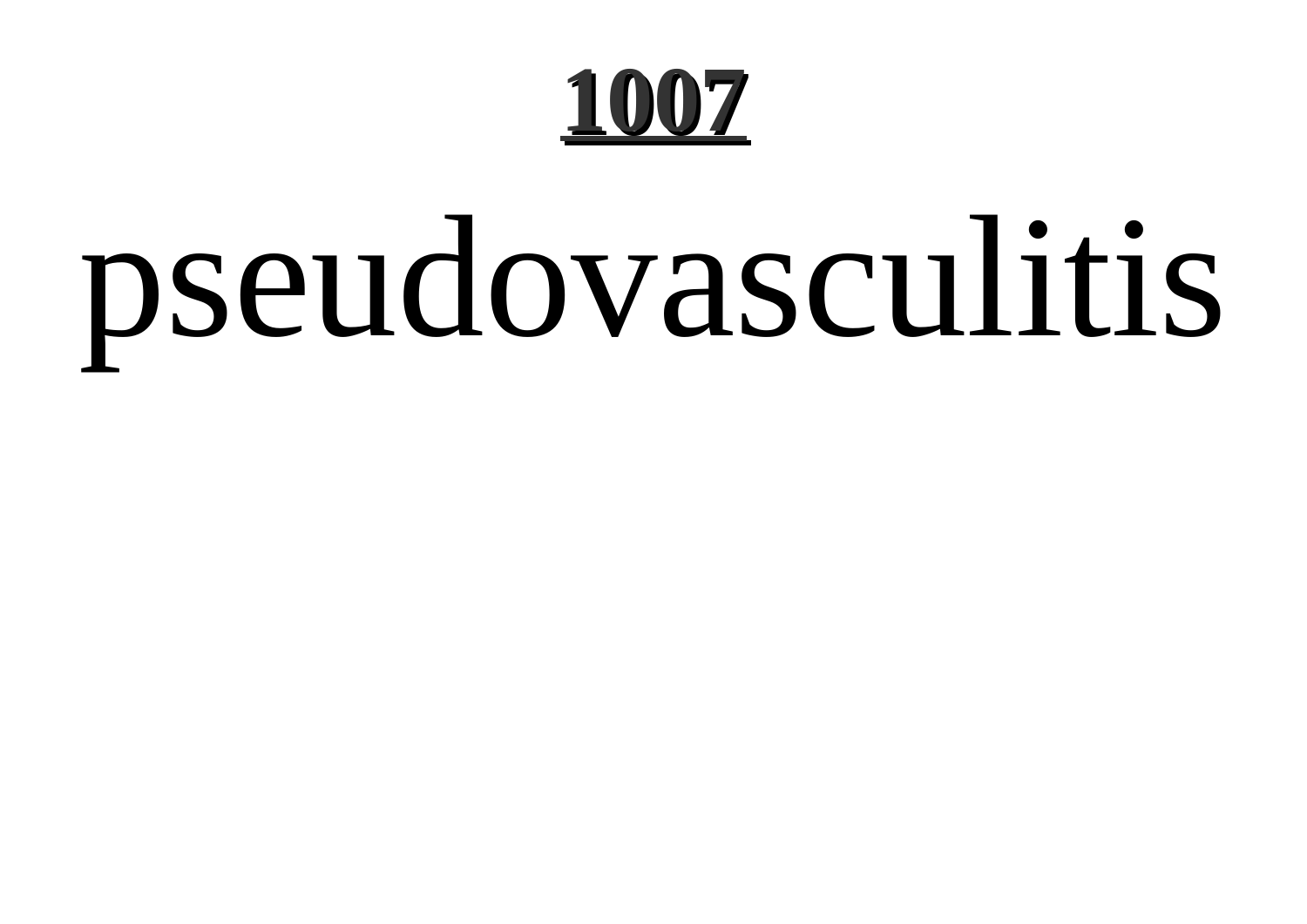

#### psoriasis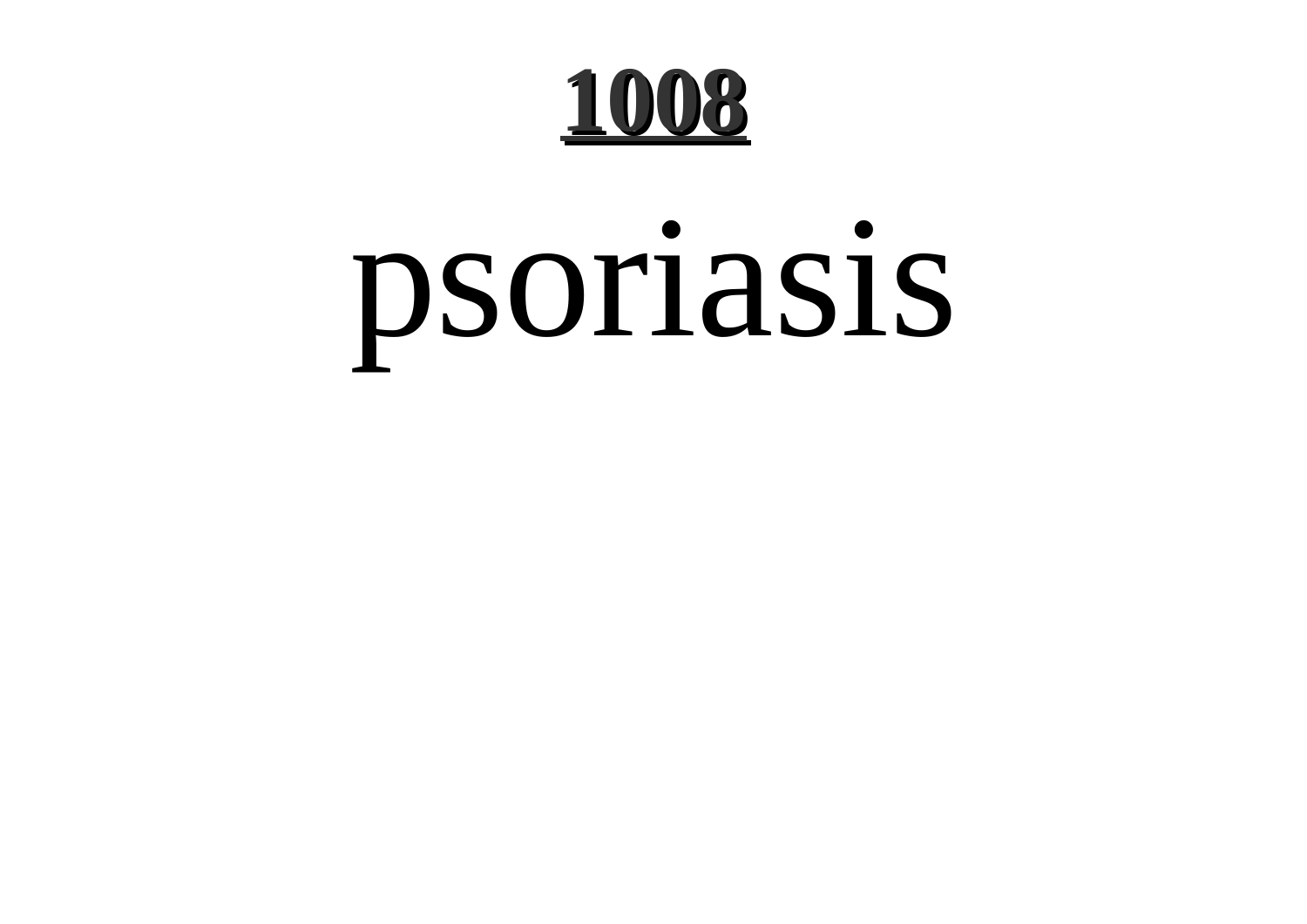## psoriaticarthro-

## pathy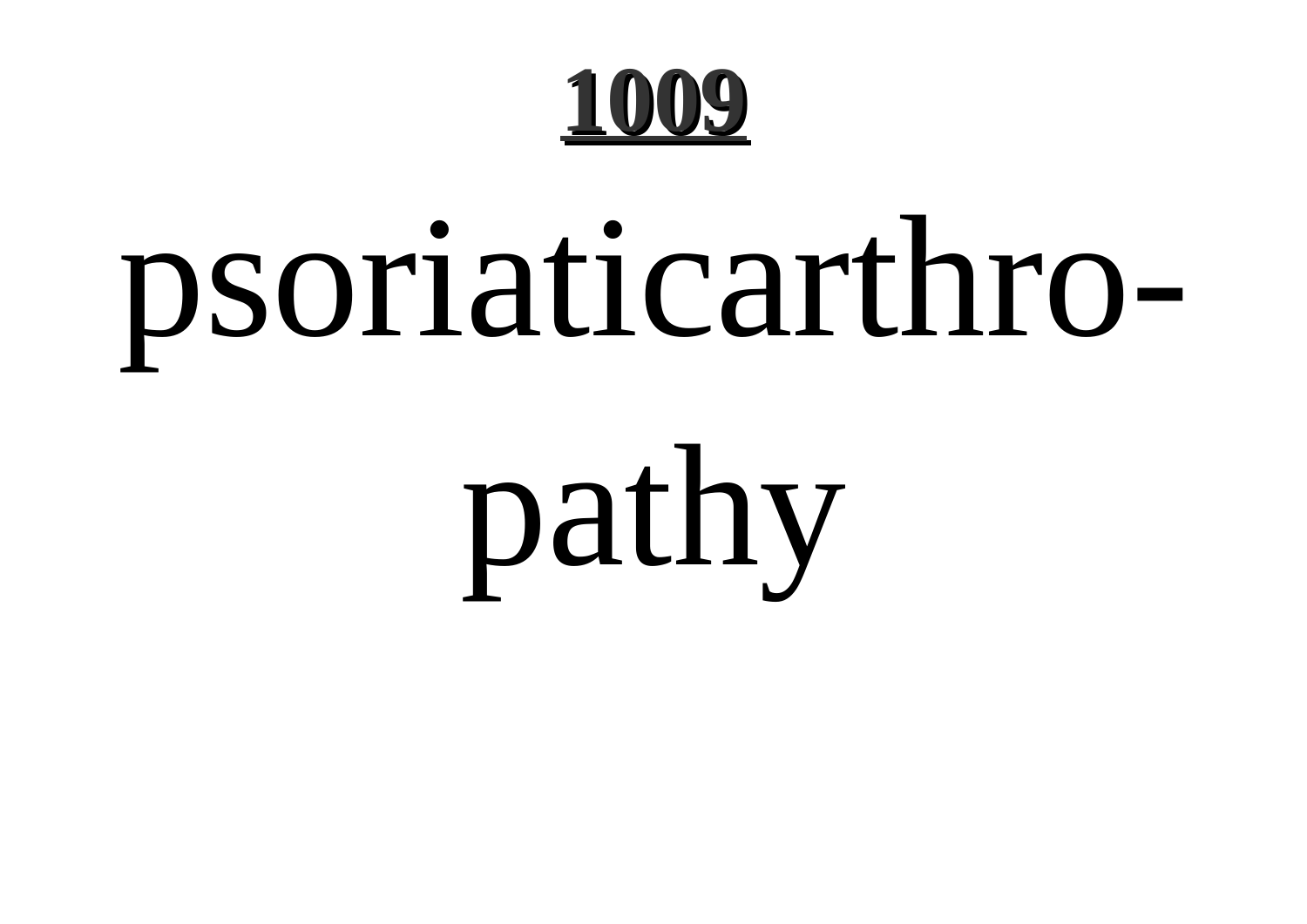

## pulmonary amy-

### loidosis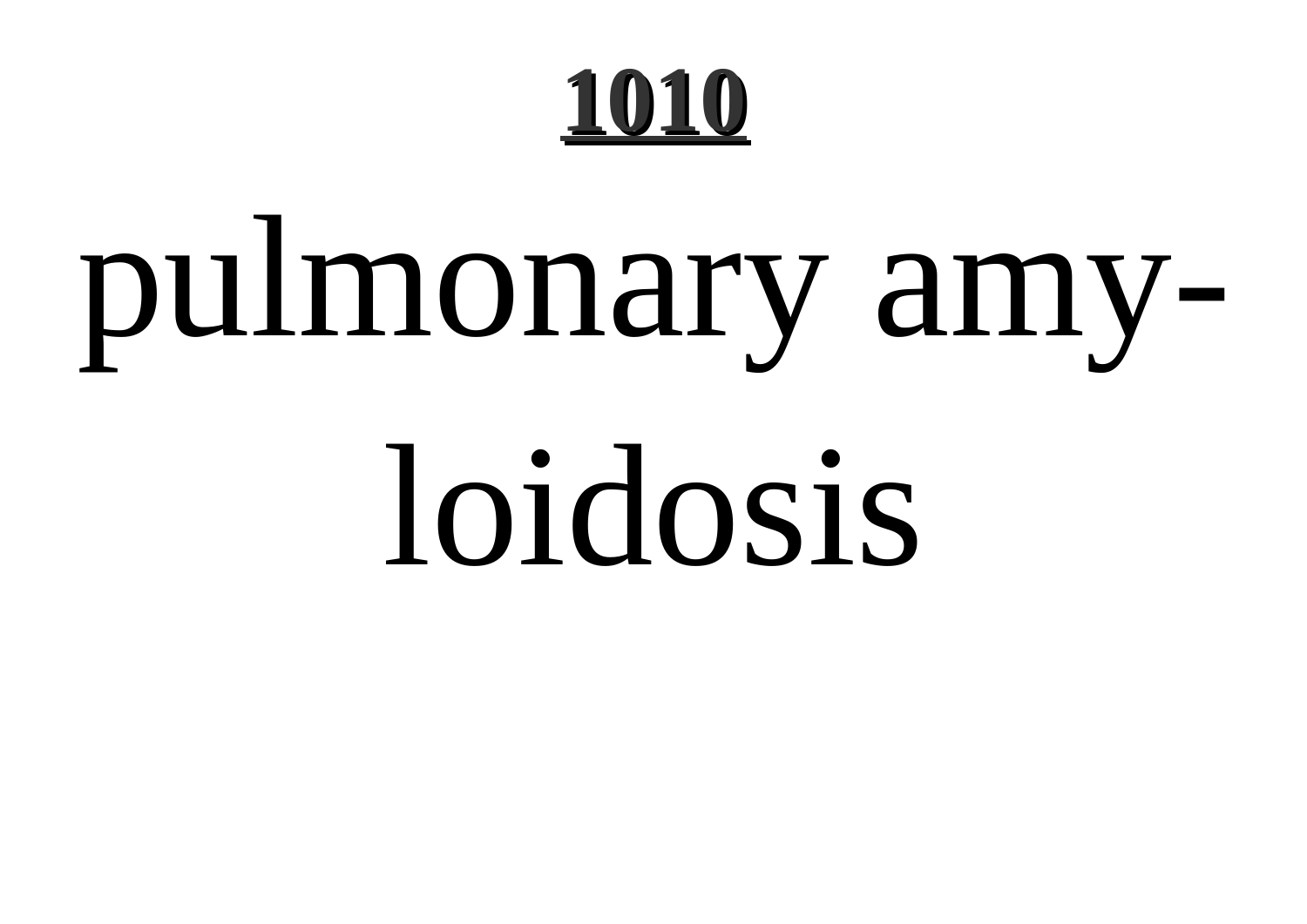## pulmonary artery

### thrombosis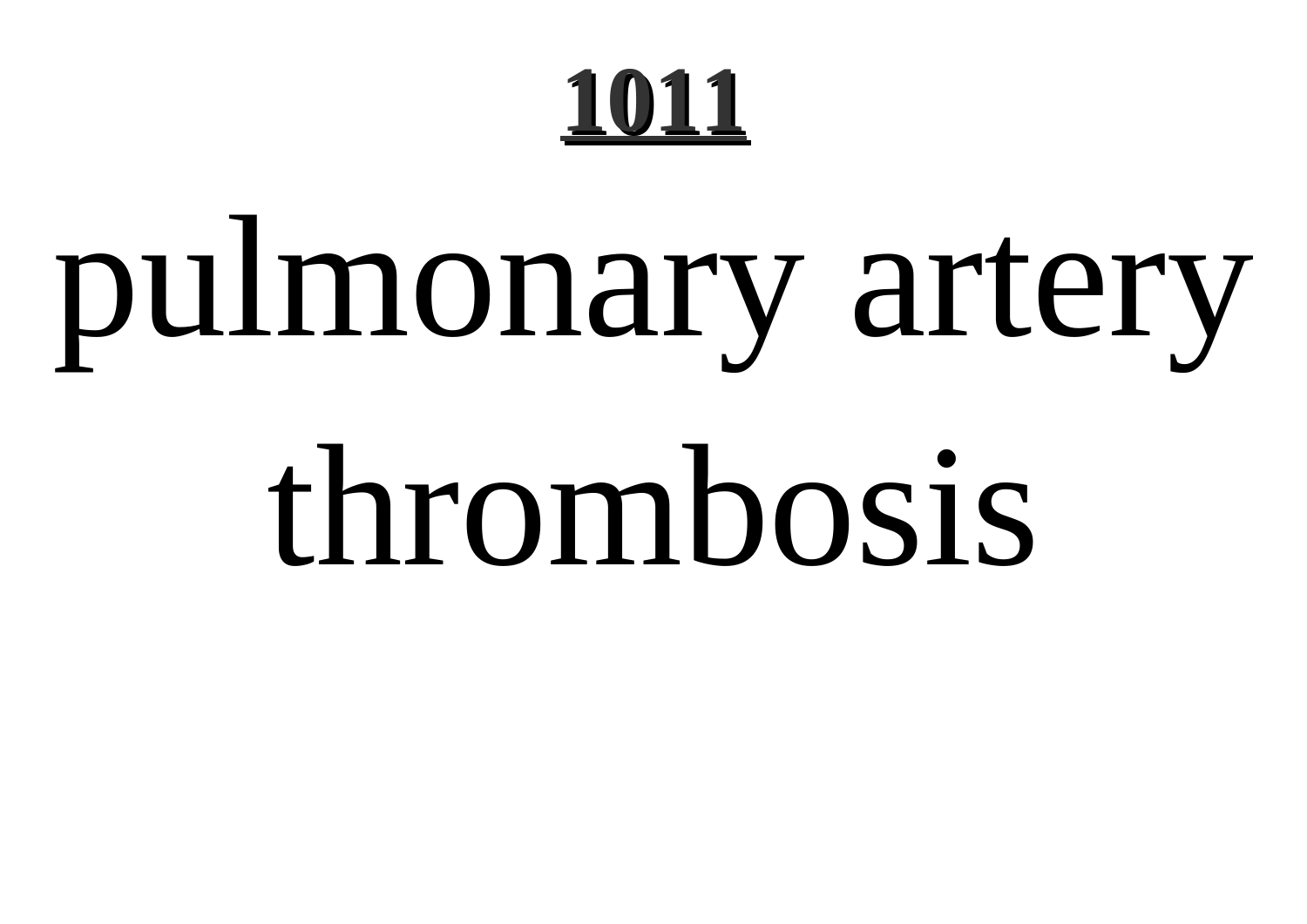## pulmonaryembo-

lism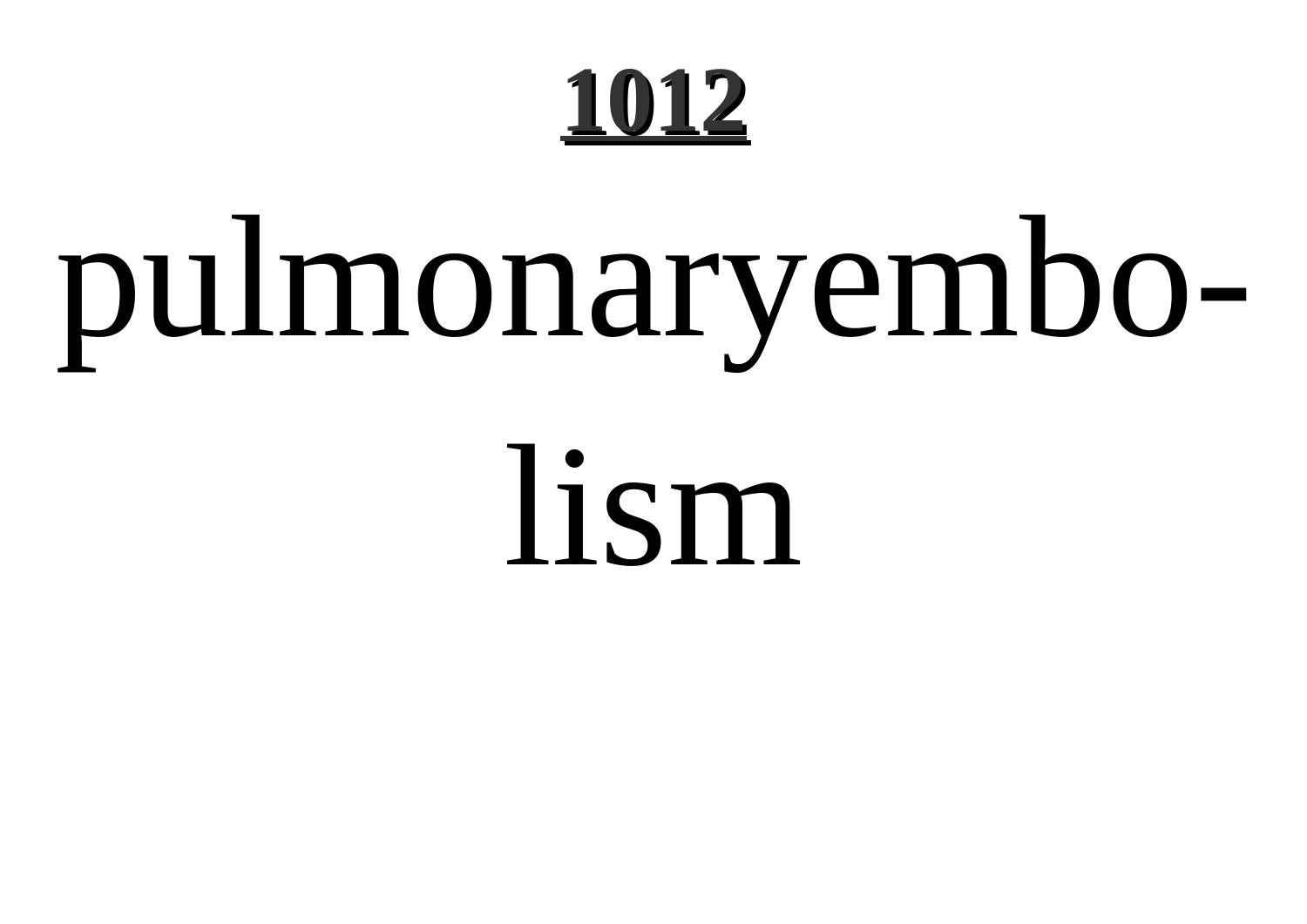

## pulmonary fibro-

#### sis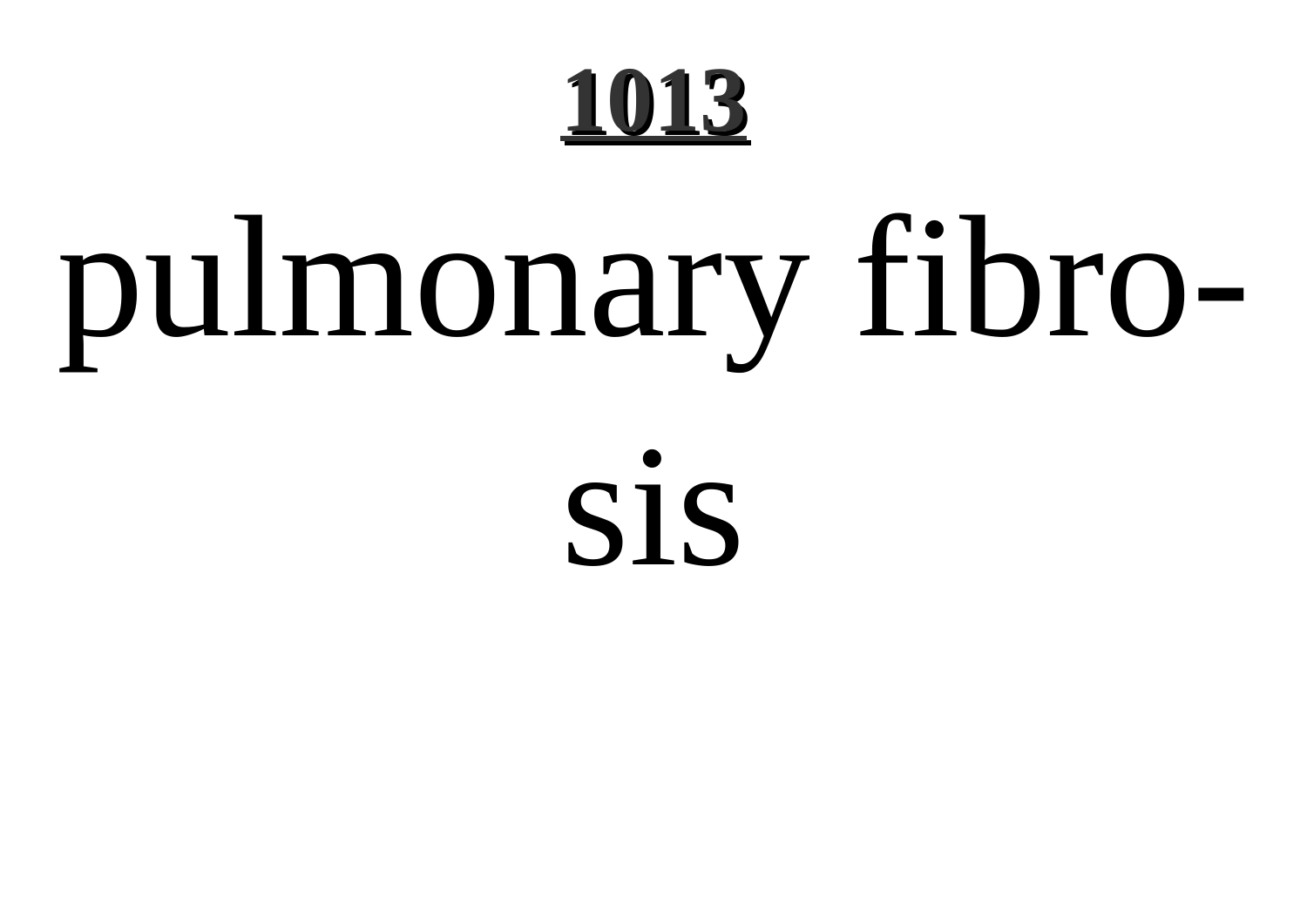

## pulmonary hae-

## morrhage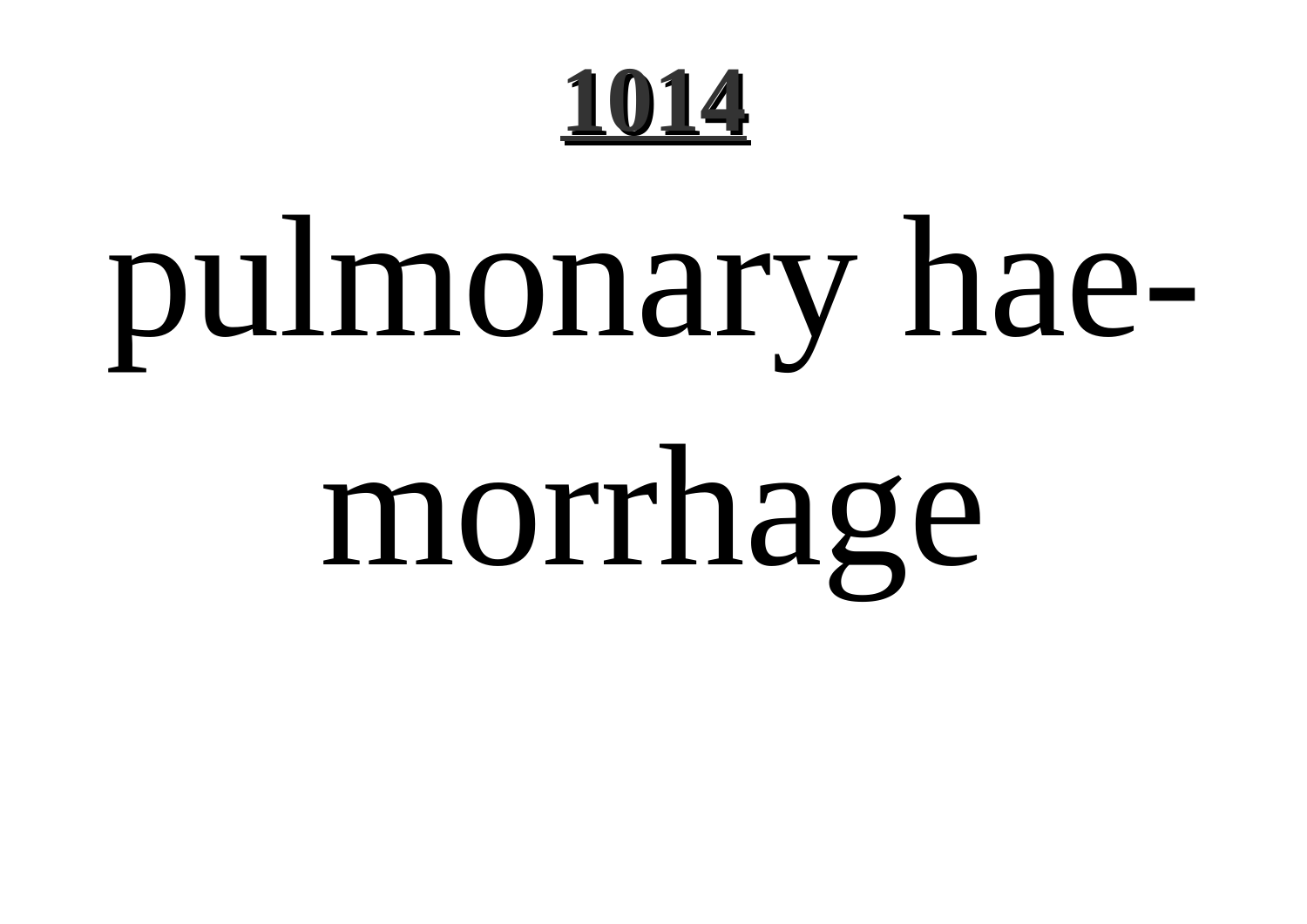## pulmonary mi-

### croemboli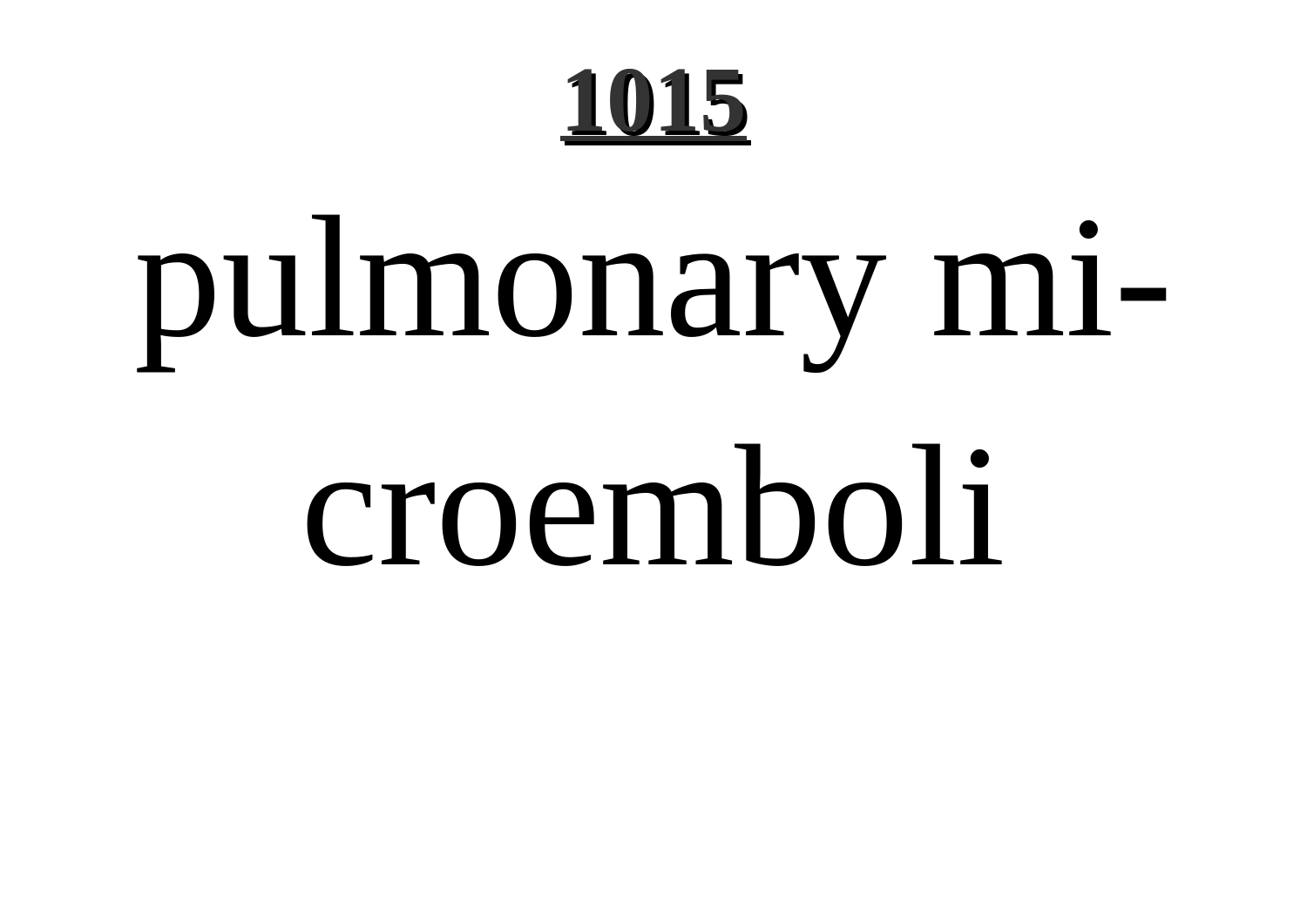## pulmonaryoil

### microembolism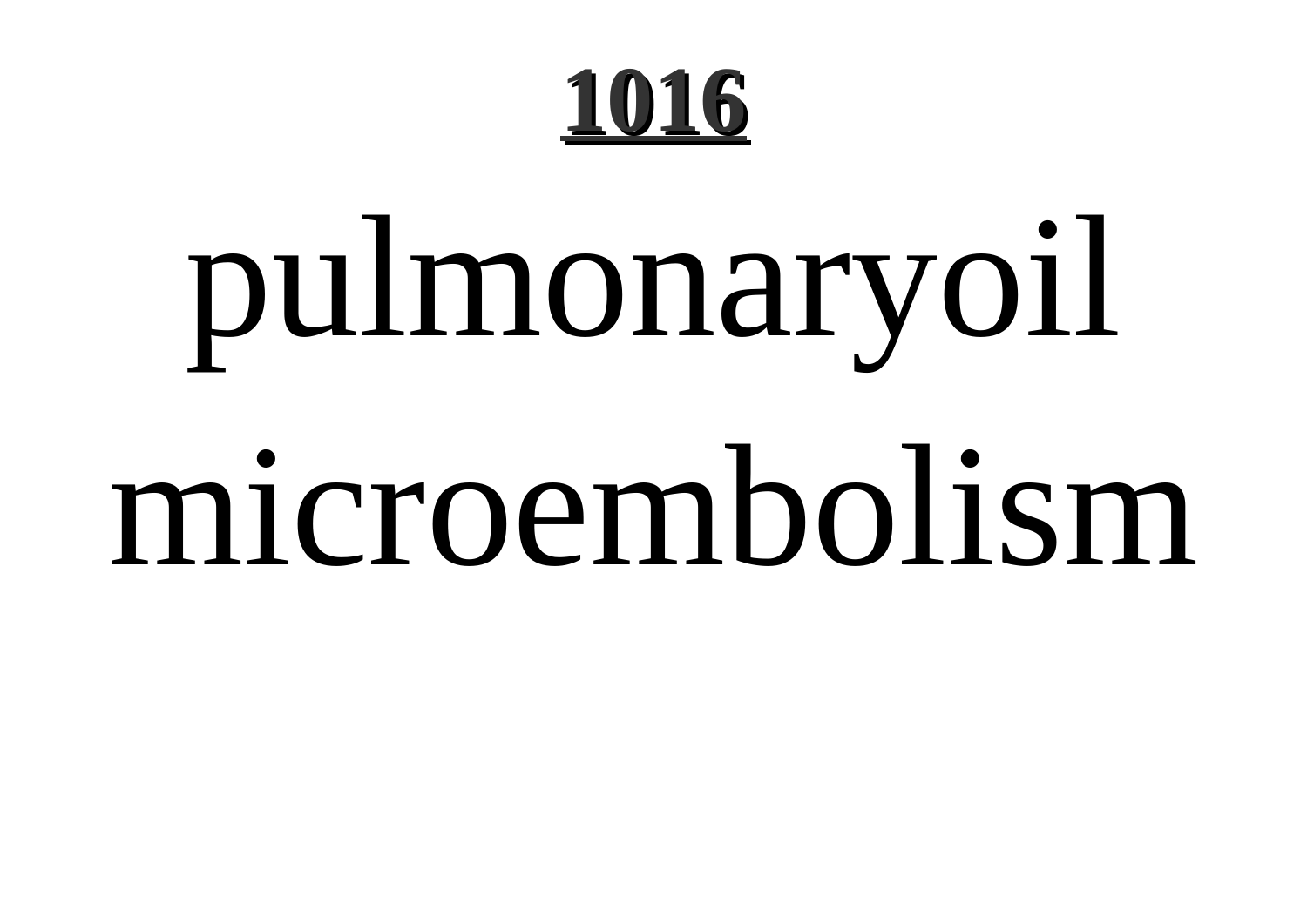## pulmonary renal

## syndrome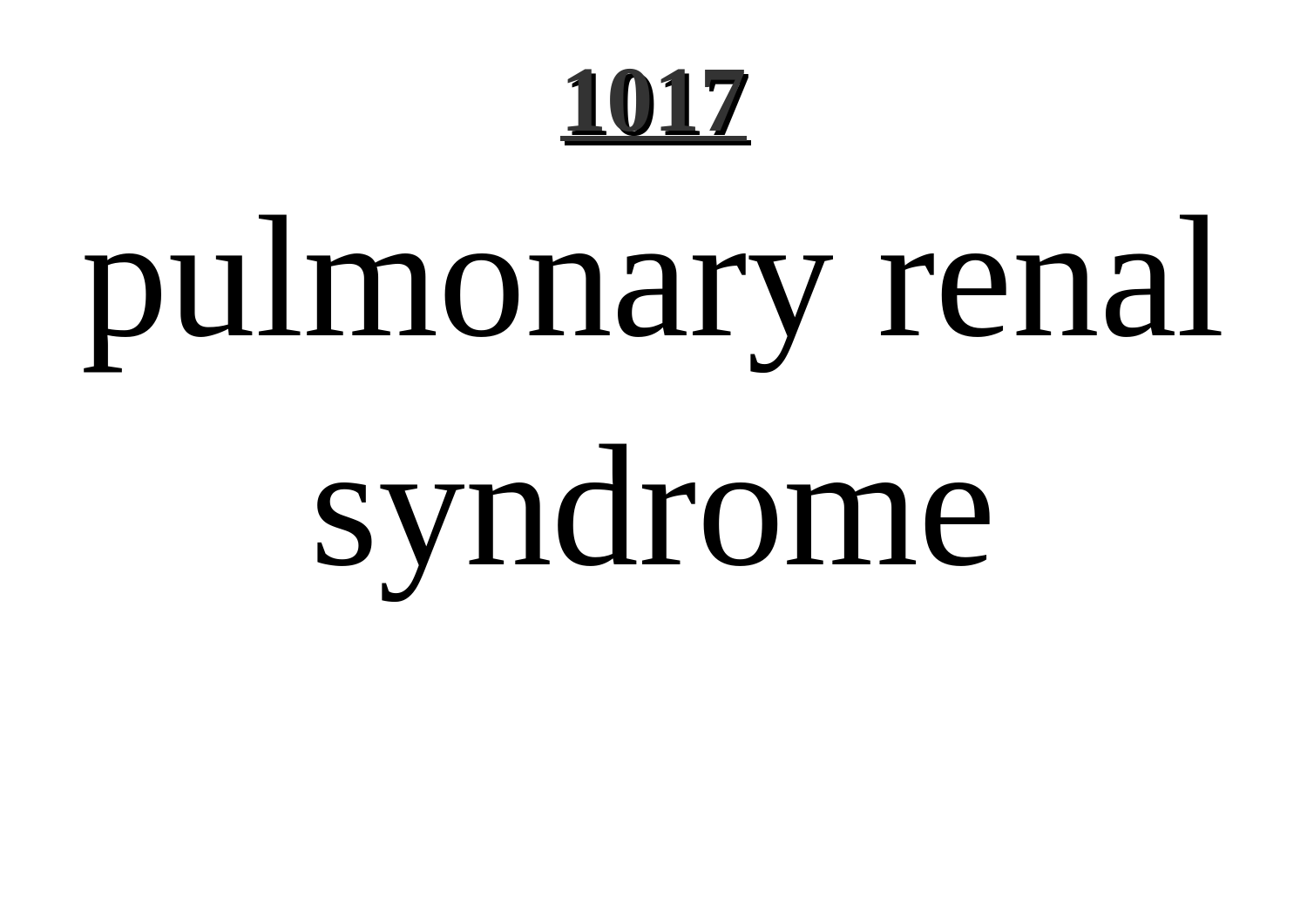## pulmonary sarcoidosis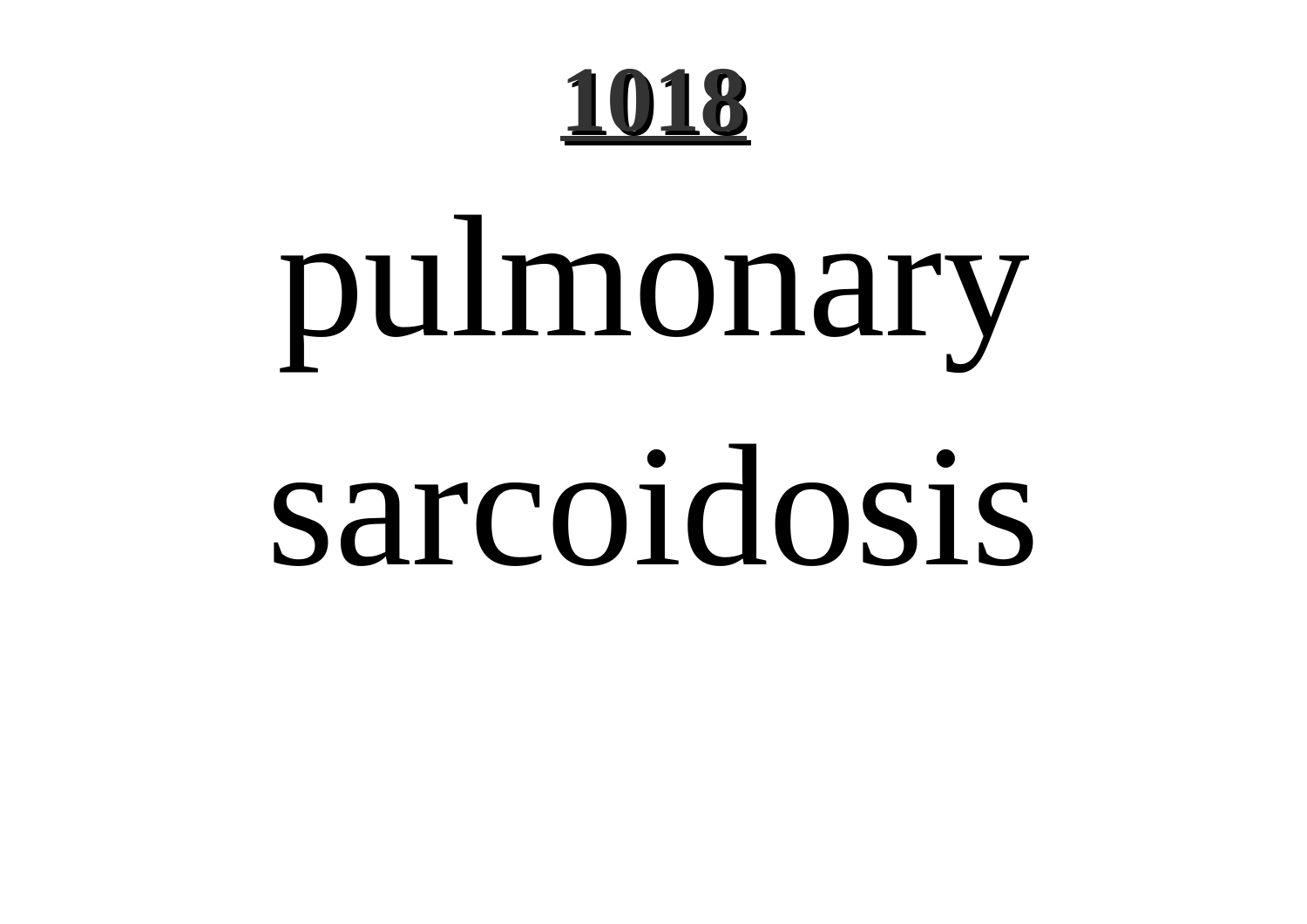## pulmonarysepsis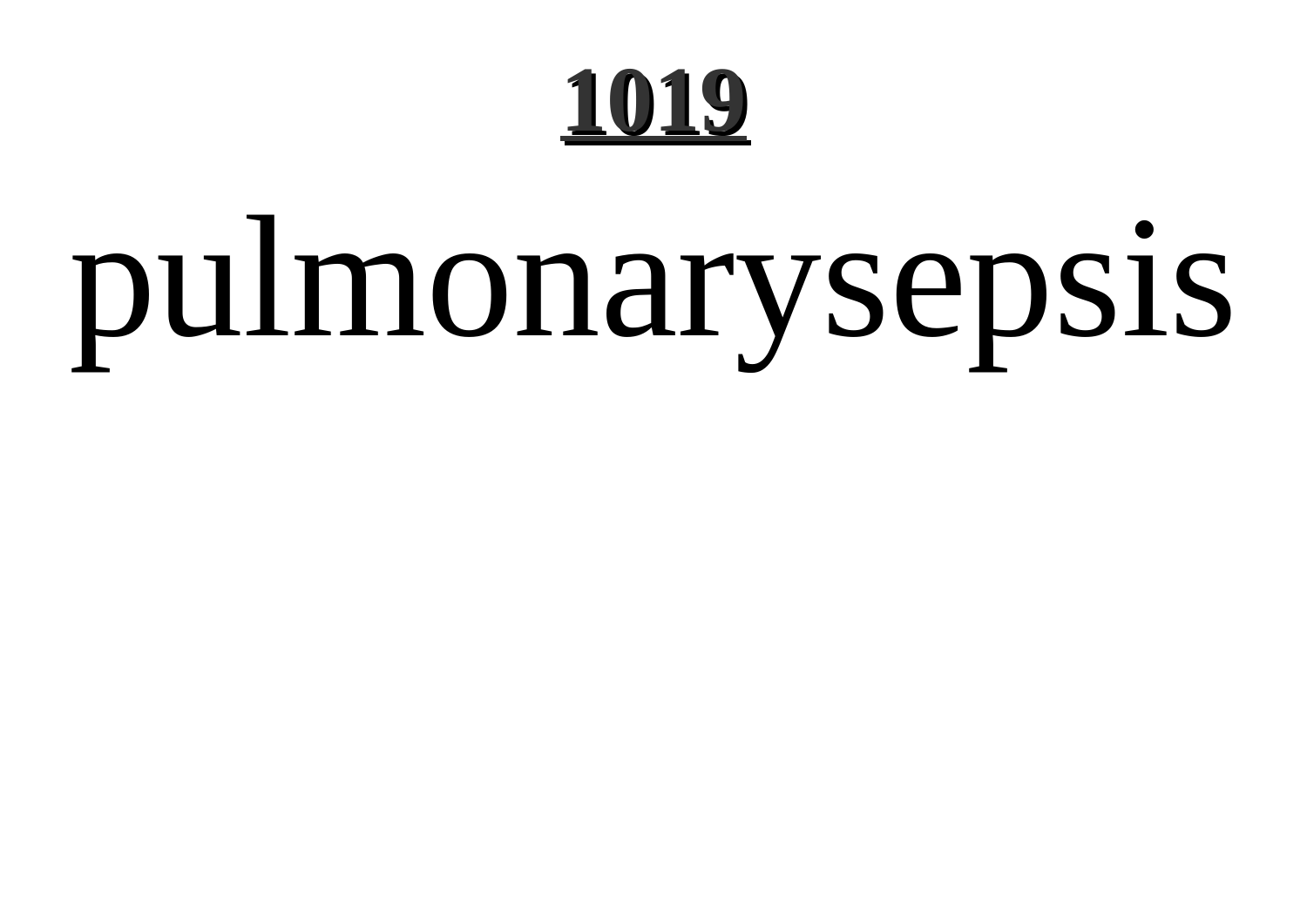## pulmonary

### thrombosis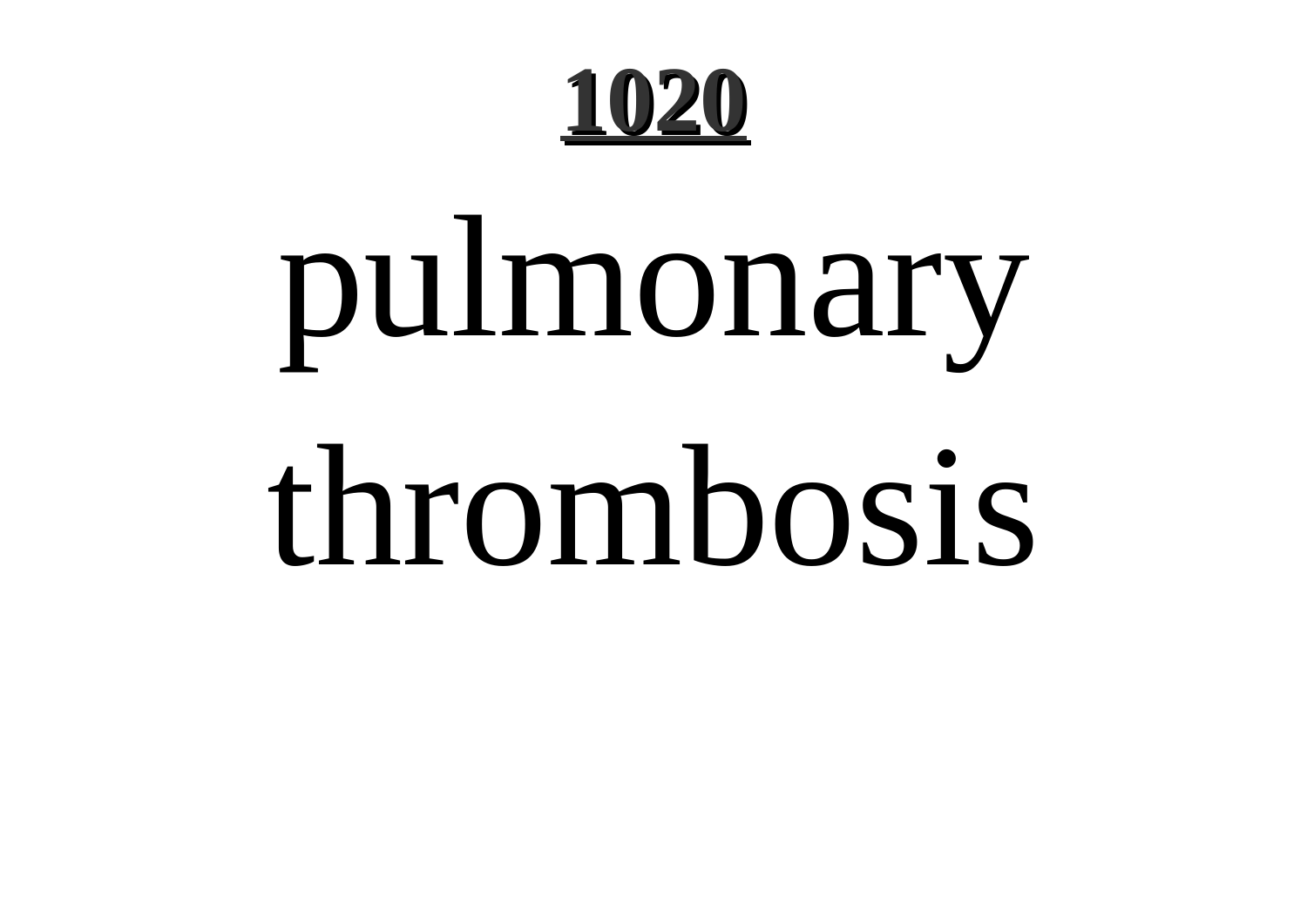## pulmonary tu-

### mour thrombotic

microangiopathy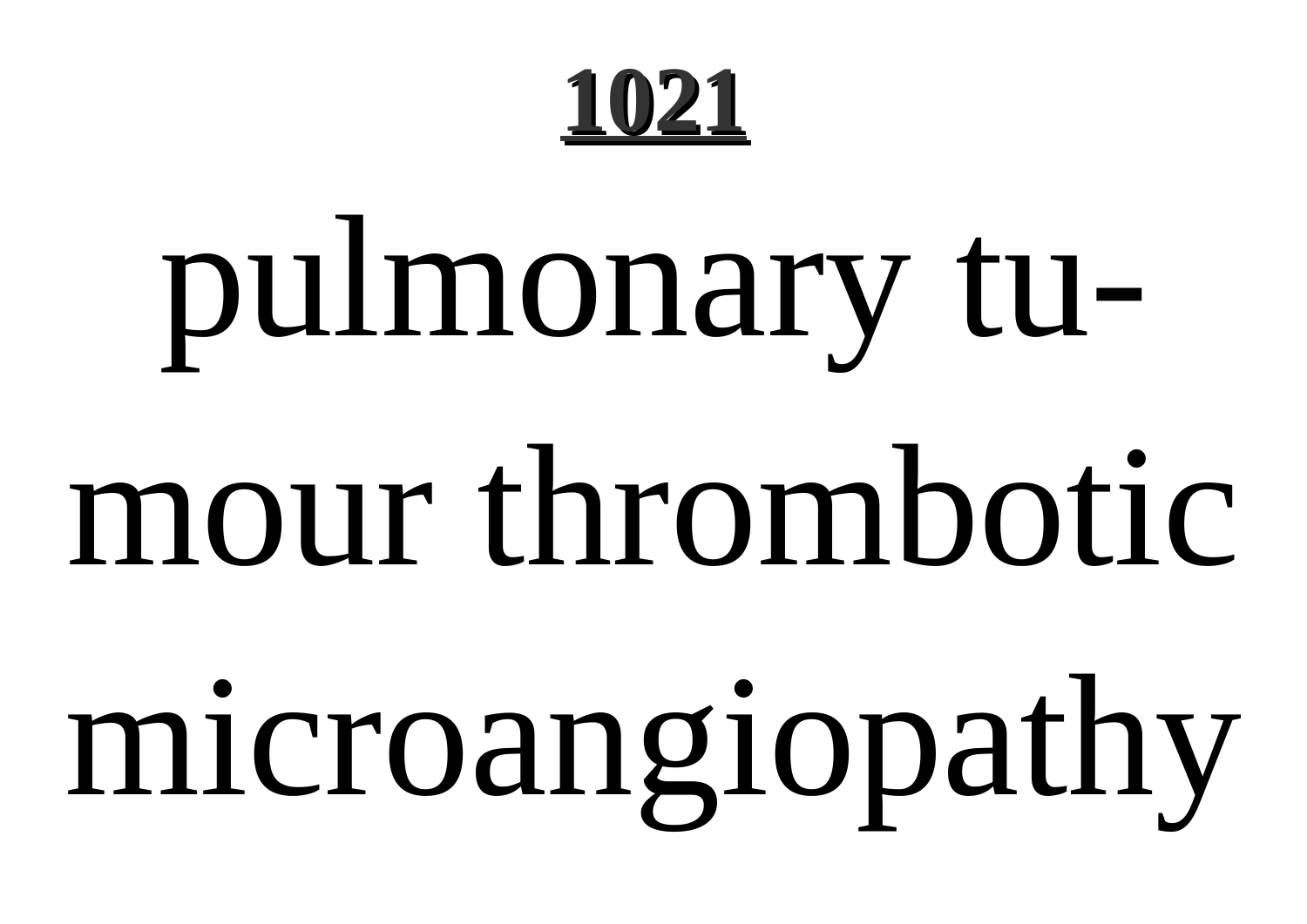

# pulmonaryva-

#### sculitis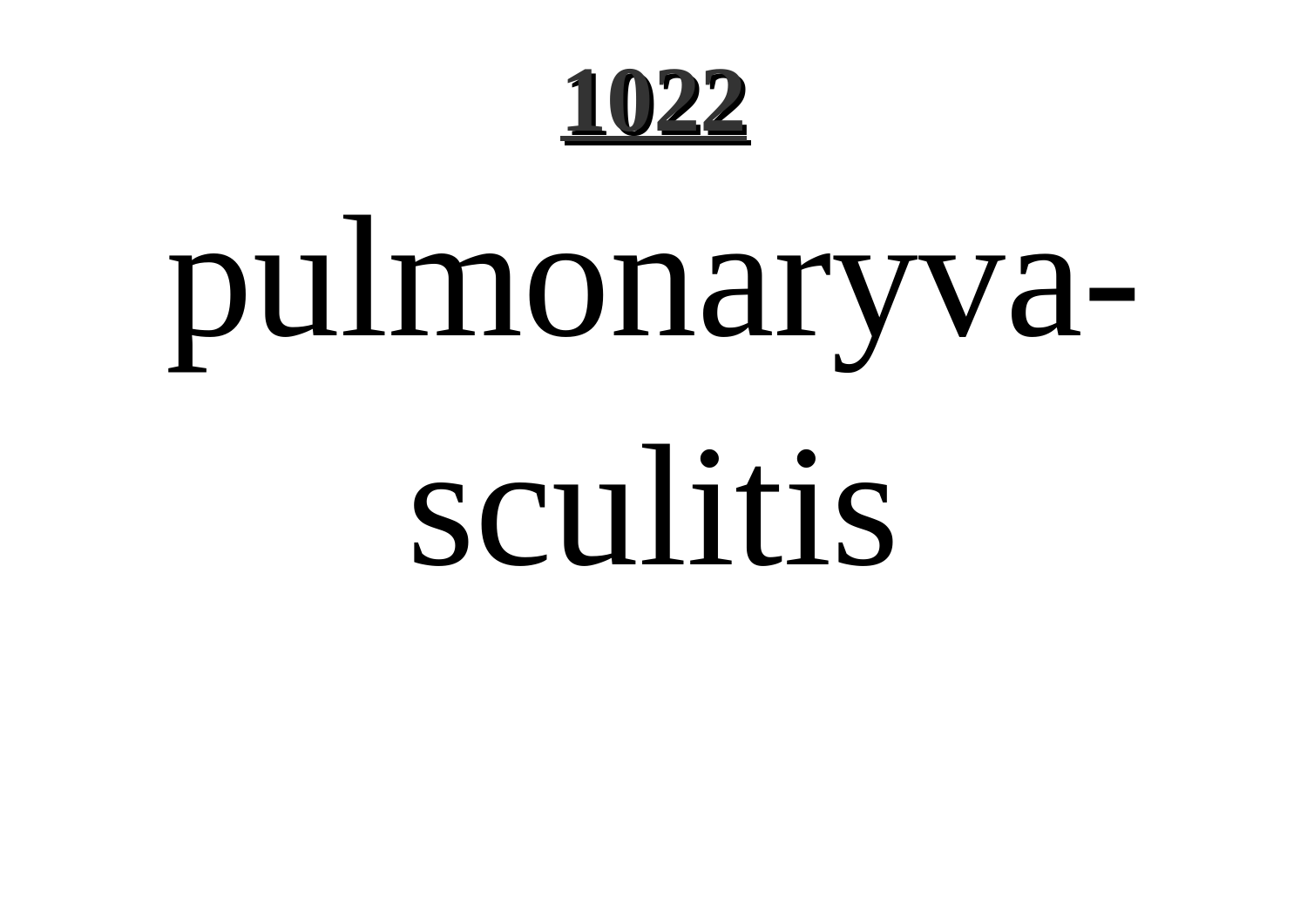

## pulmonary veno-

### occlusive disease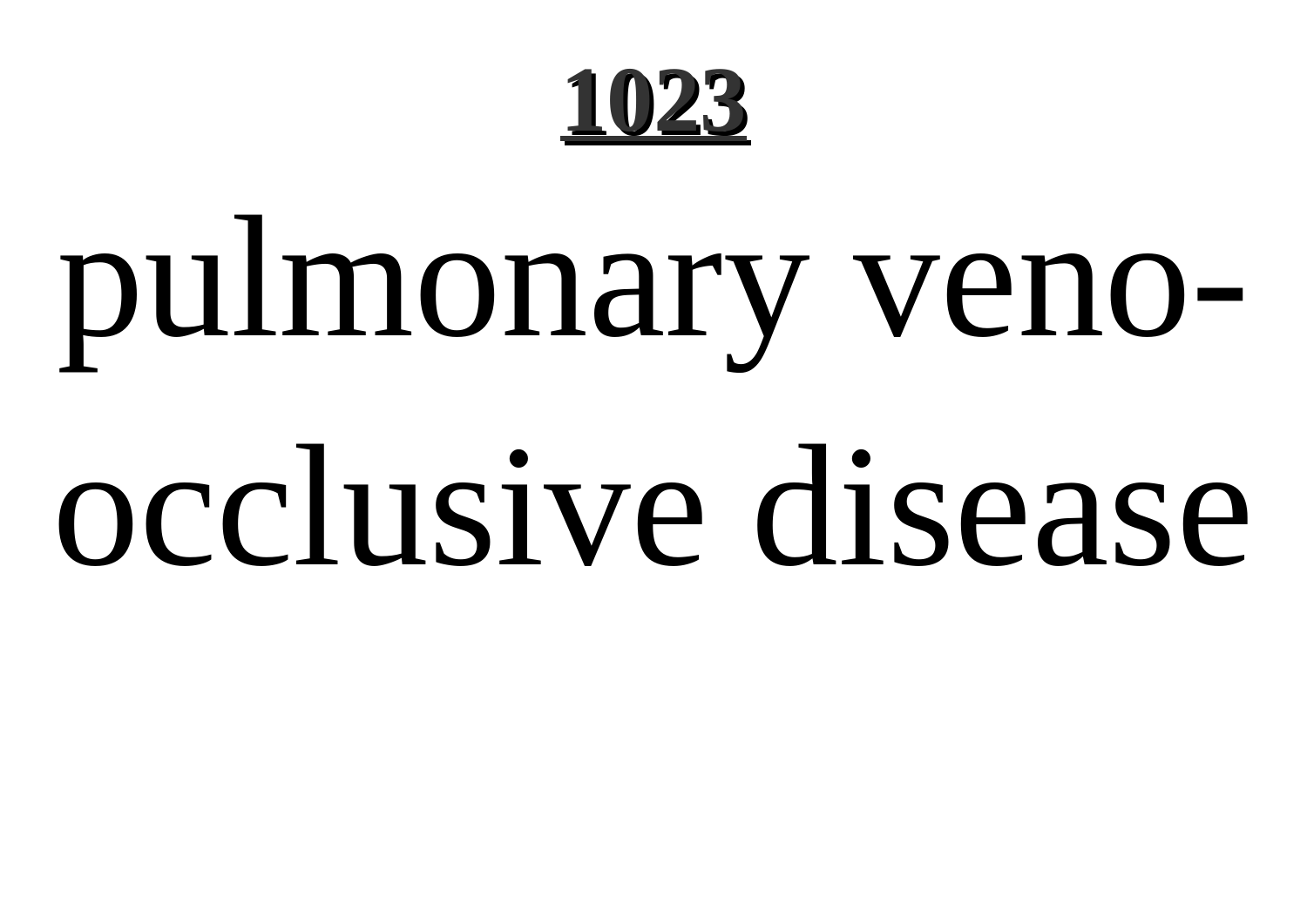

# pulmonary venous thrombo-

SİS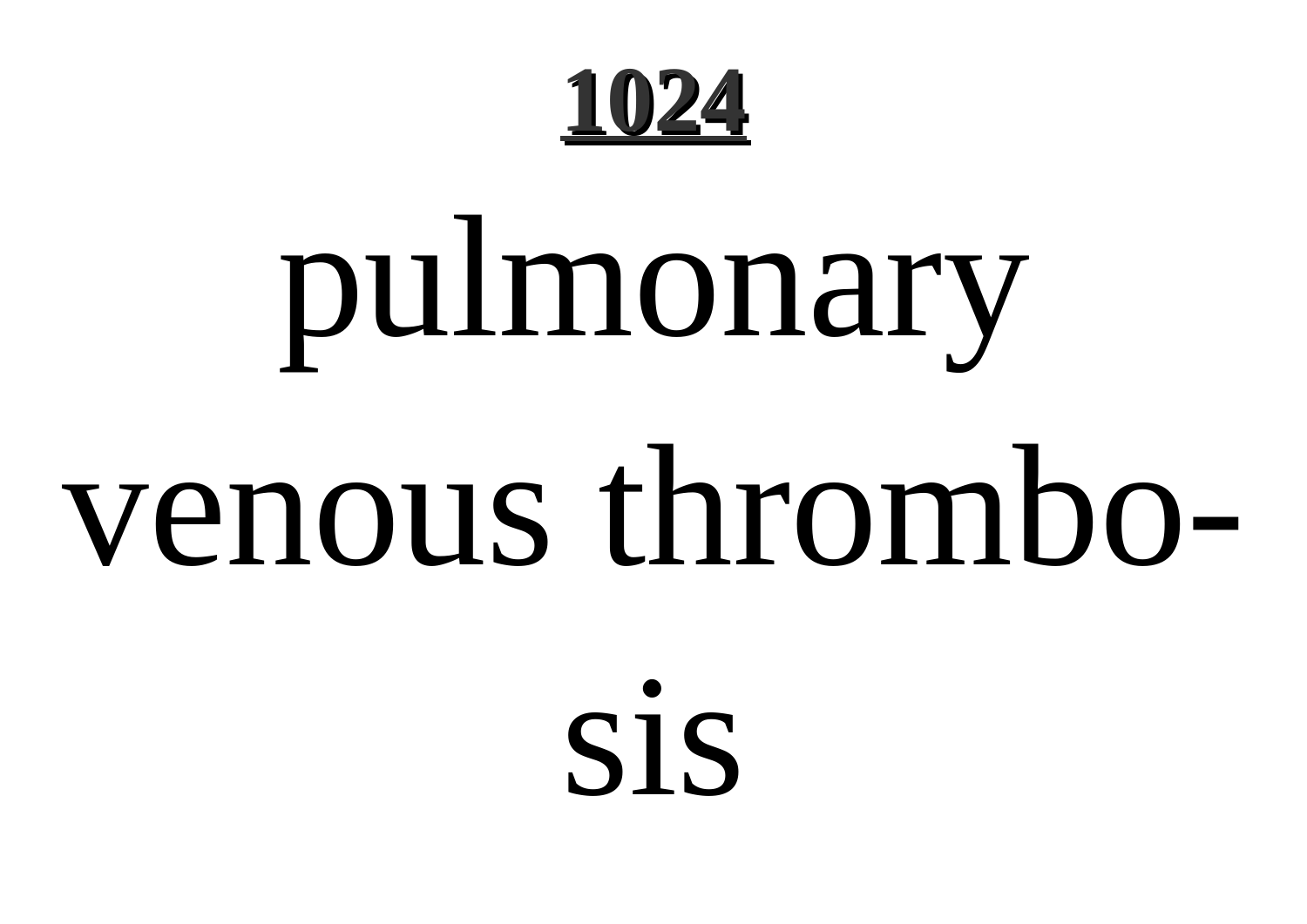

## pyodermagan-

#### grenosum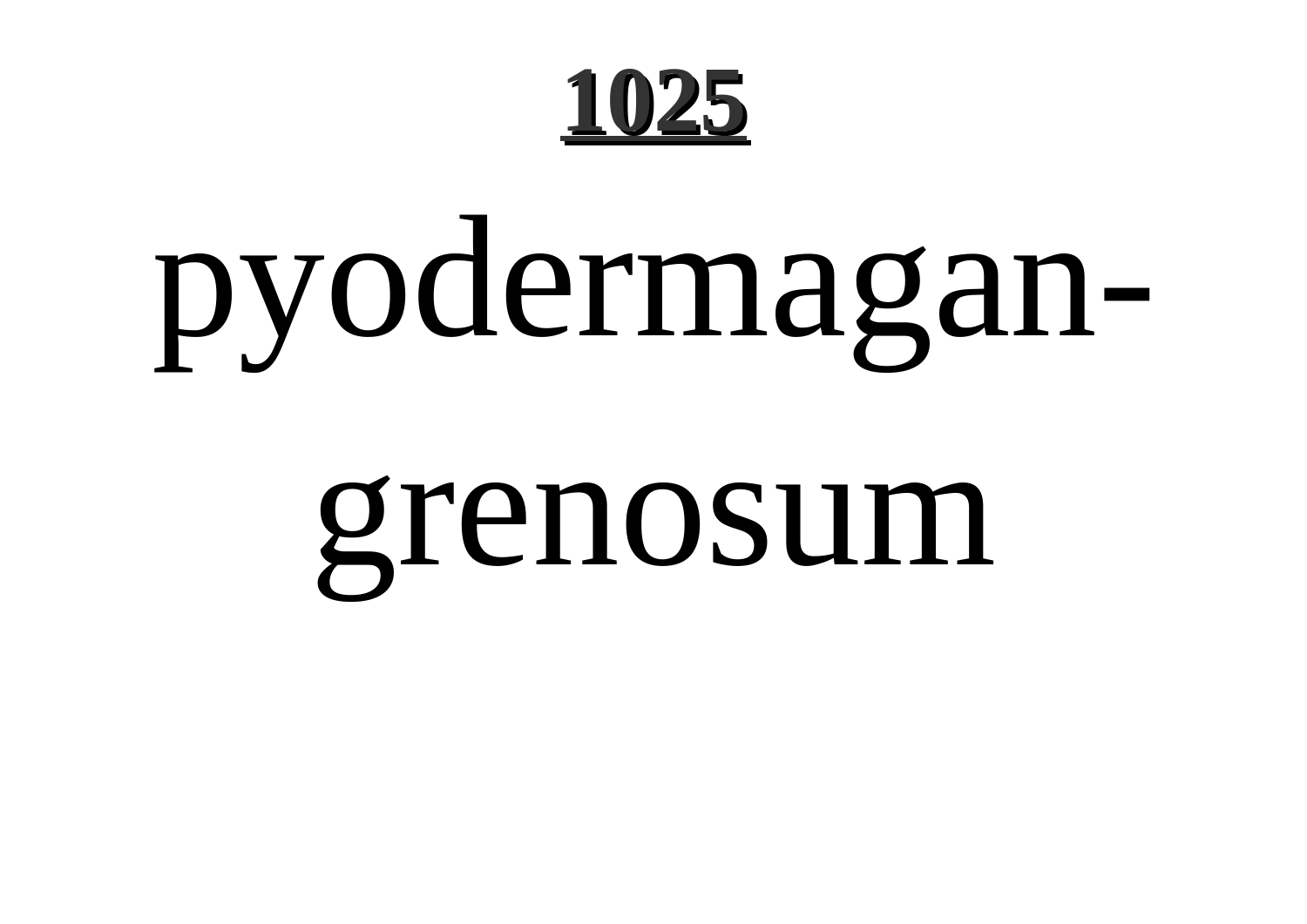

## pyostomatitis ve-

### getans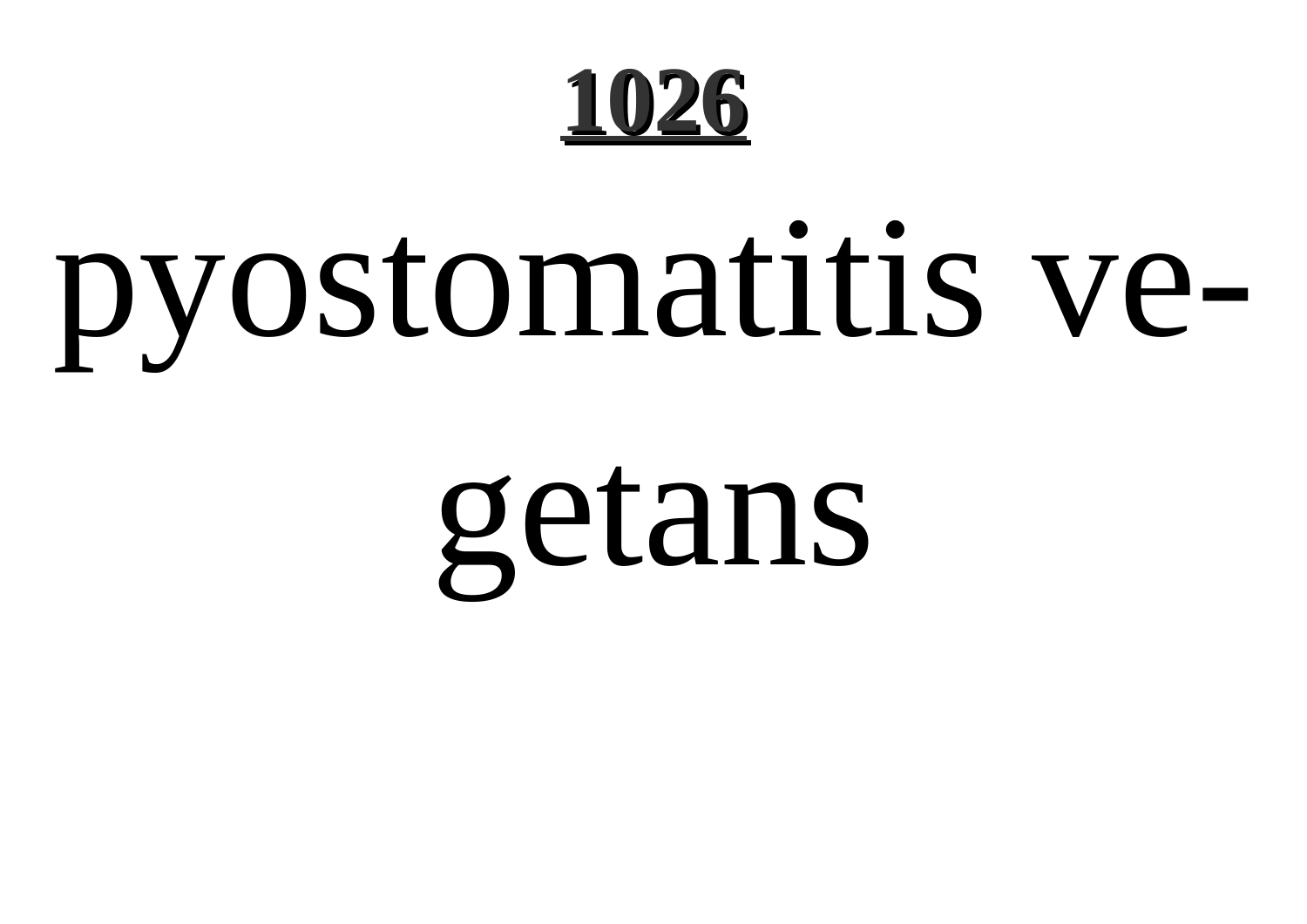## pyrexia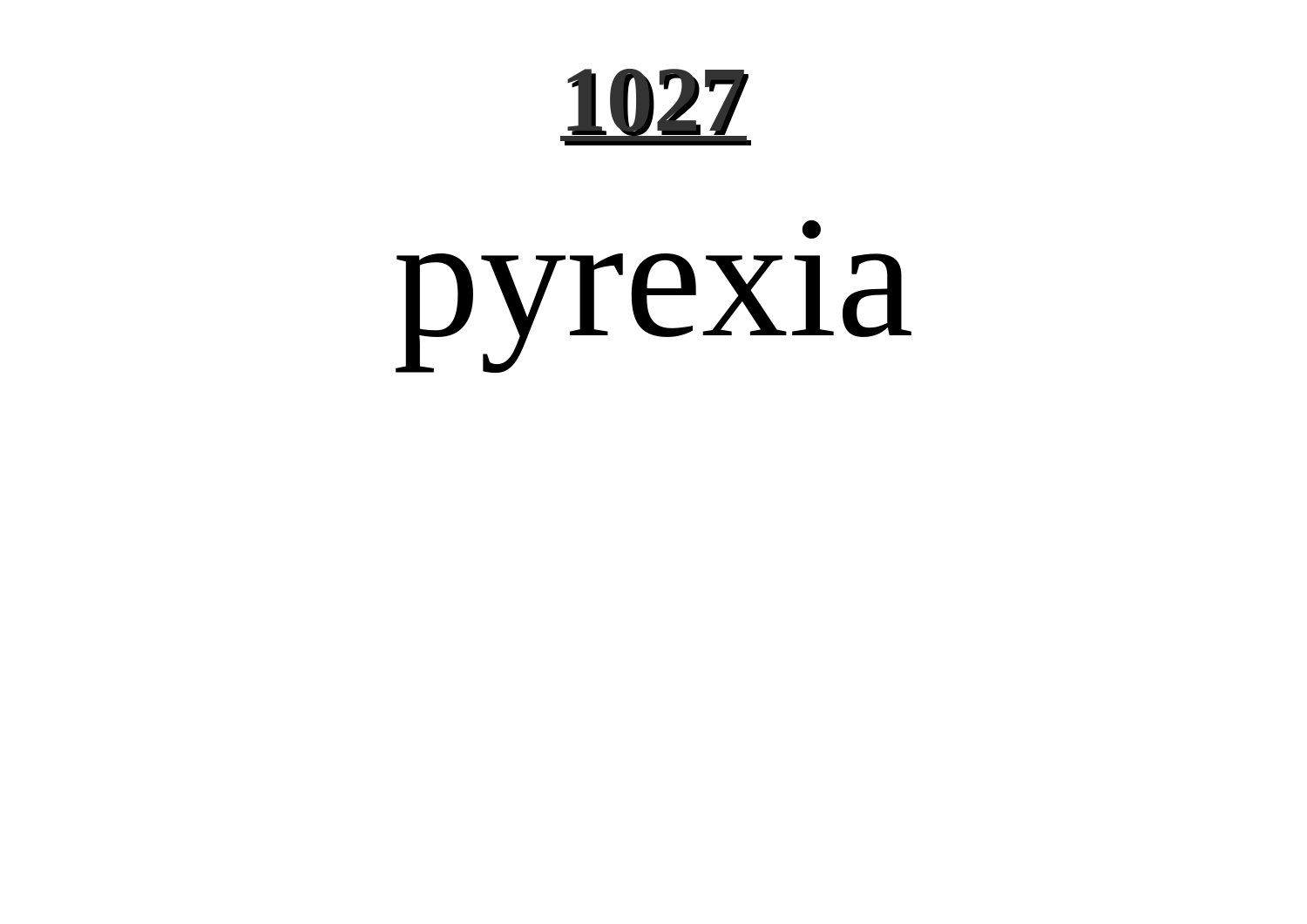

## quarantine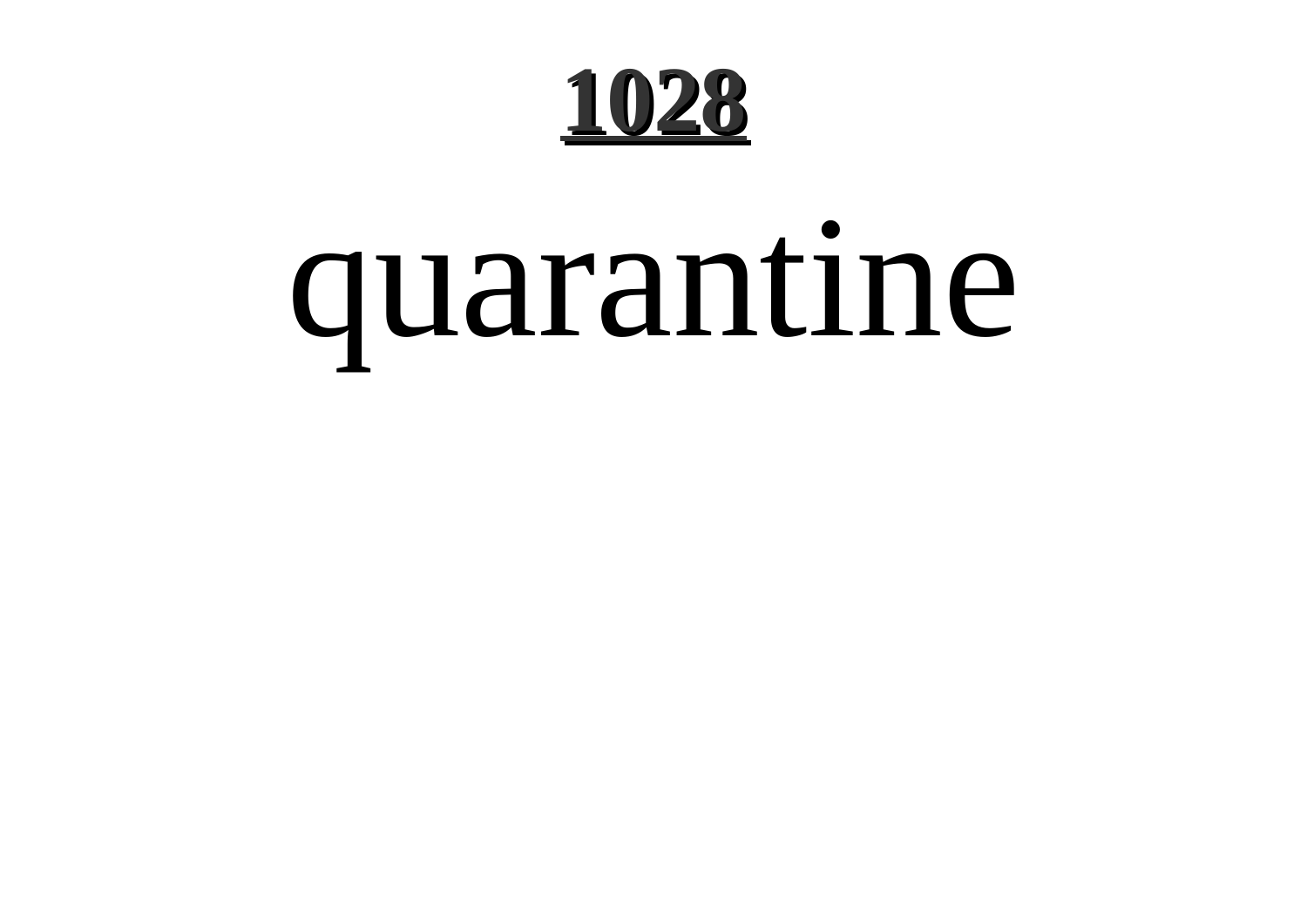

### radiation leuko-

penia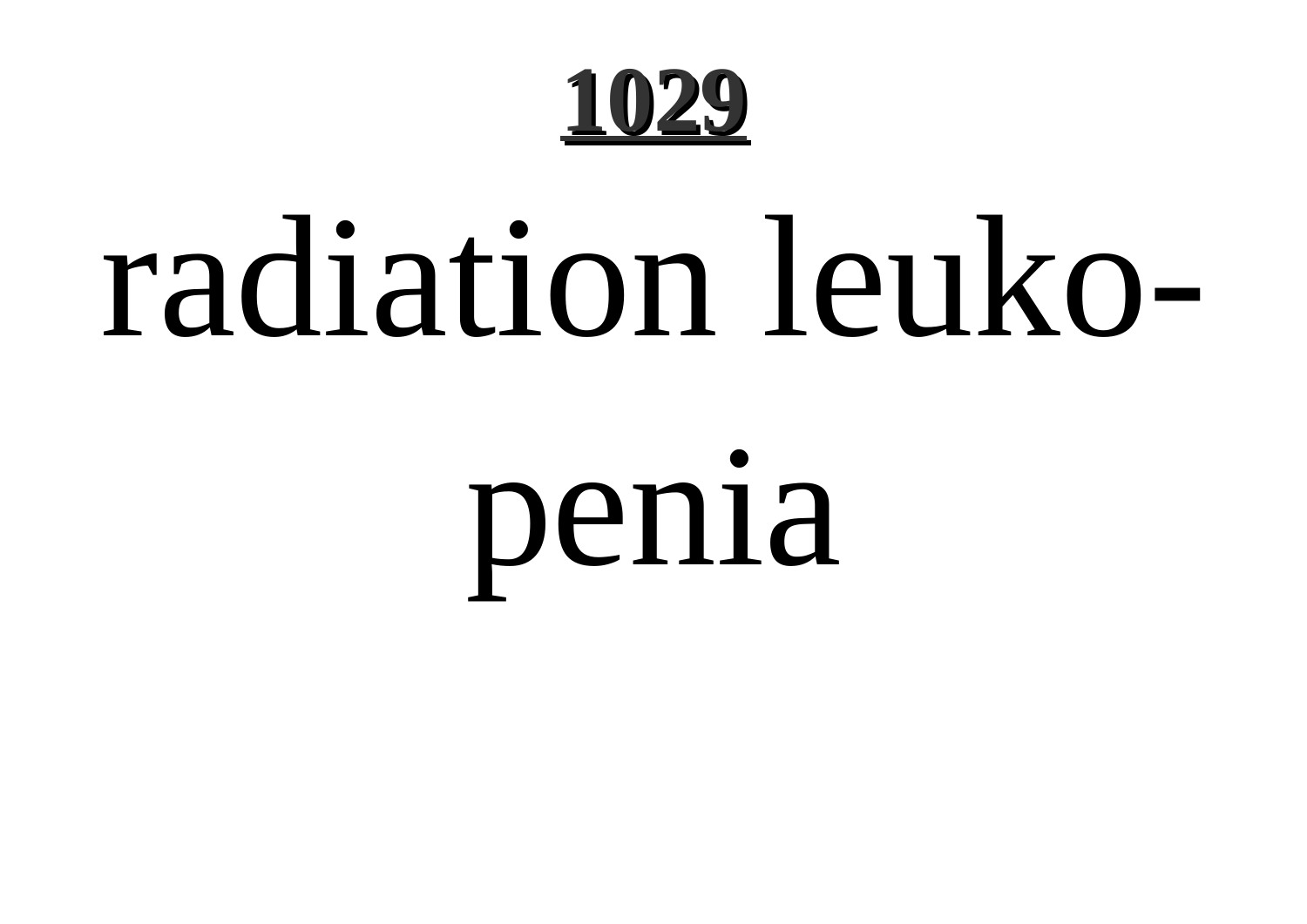

## radiculitis bra-

chial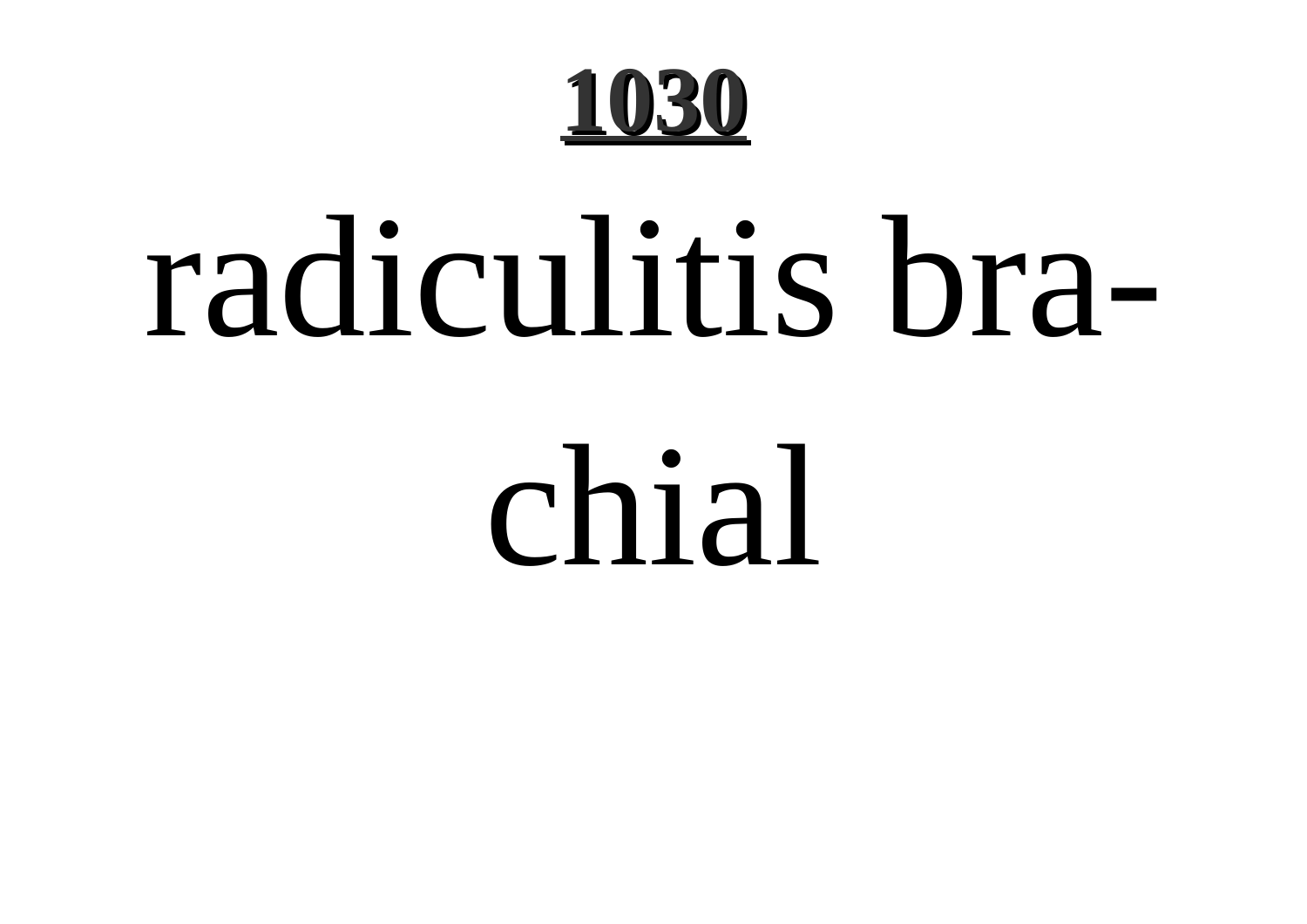

## radiologically isolated syndro-

me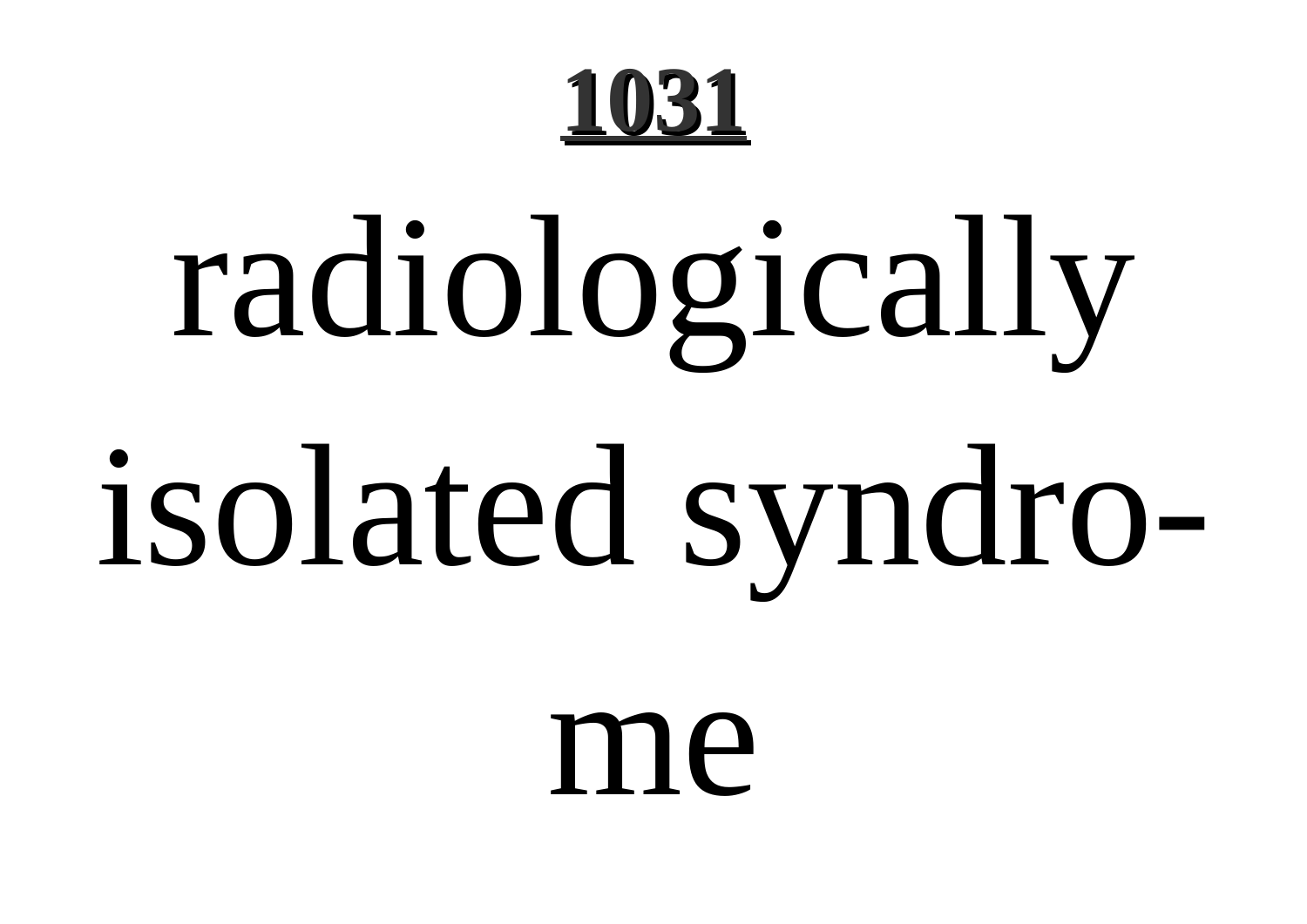

#### rash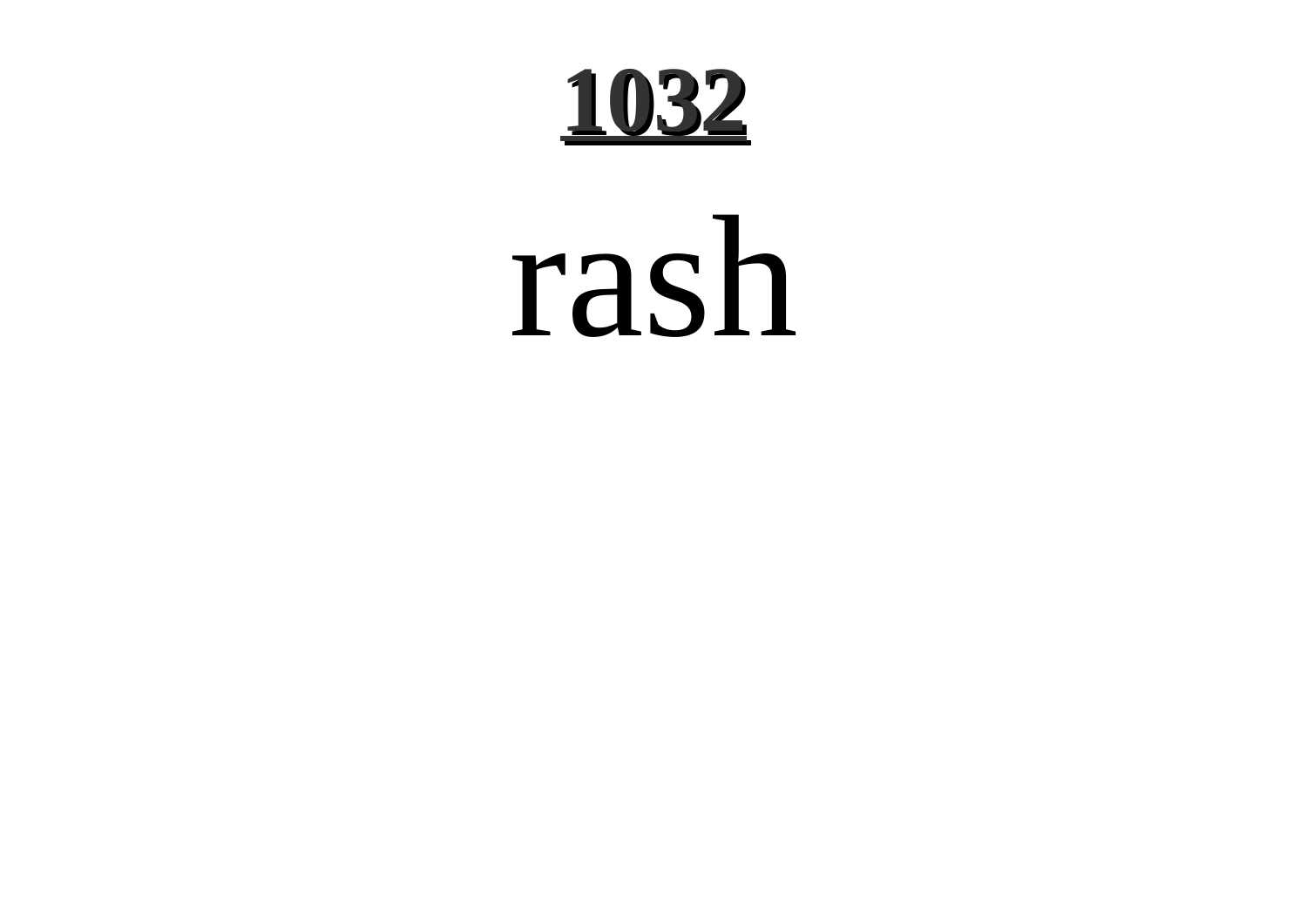

## rash erythema-

tous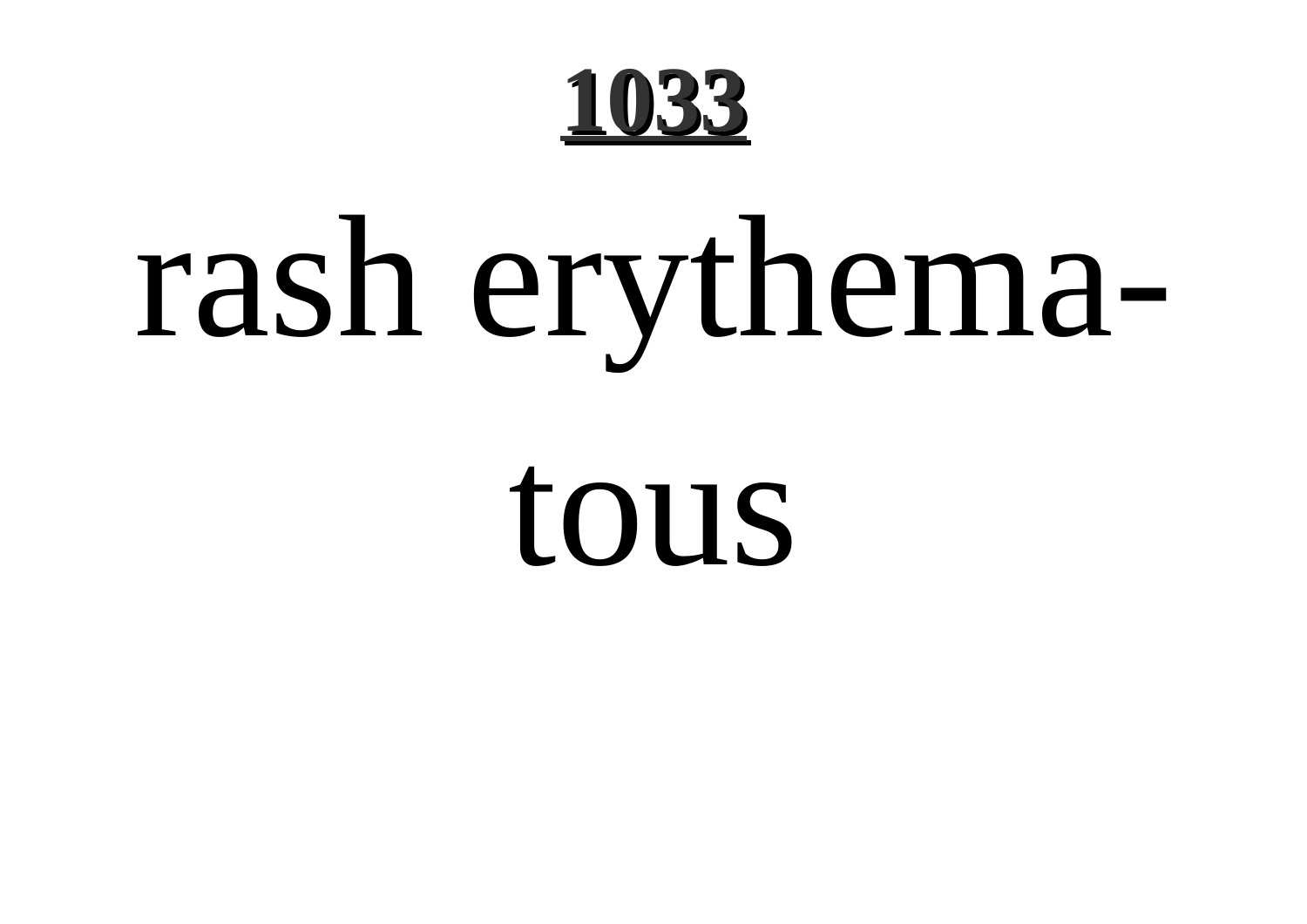**1034**

## rash pruritic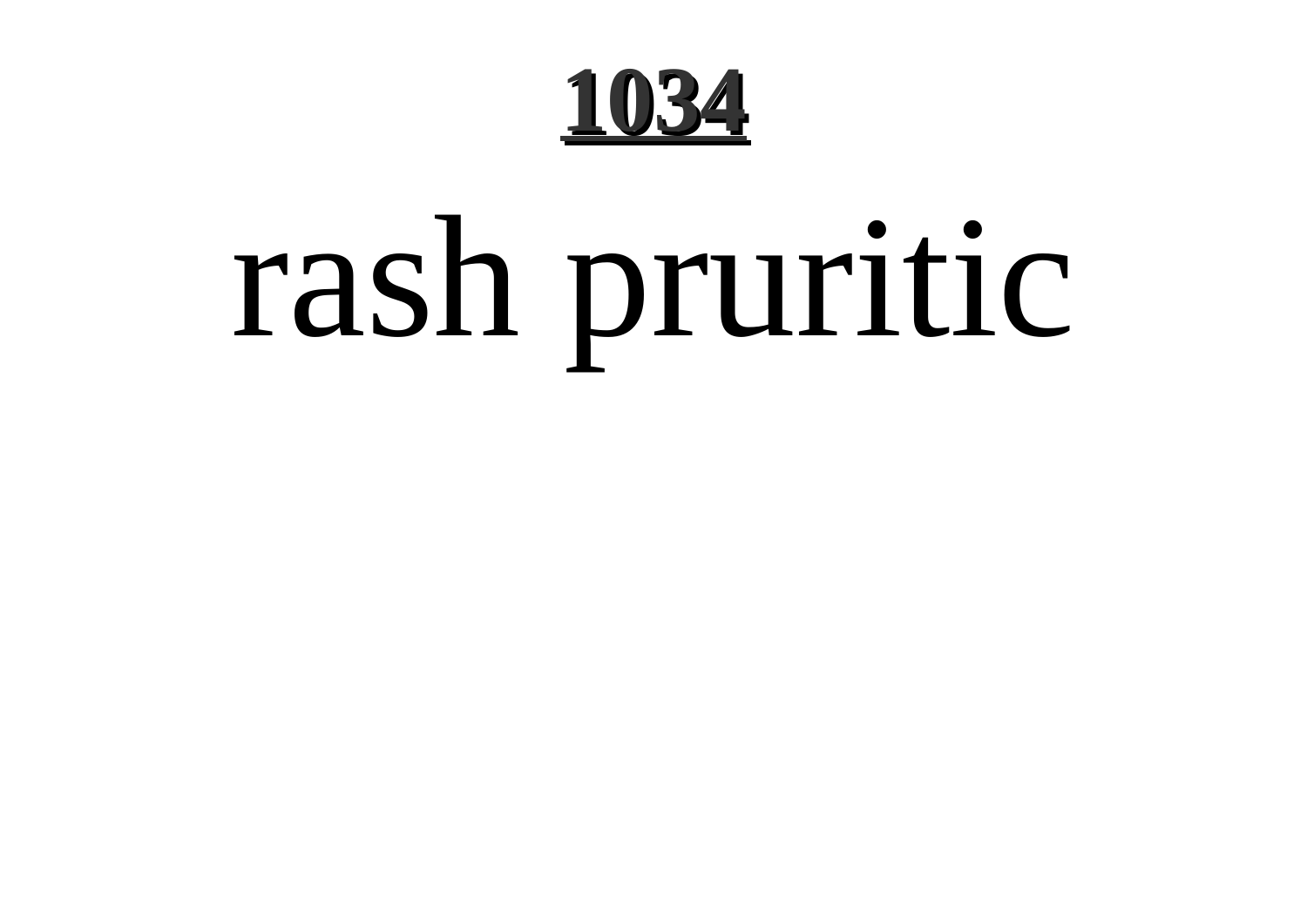

#### rasmussenencep-

### halitis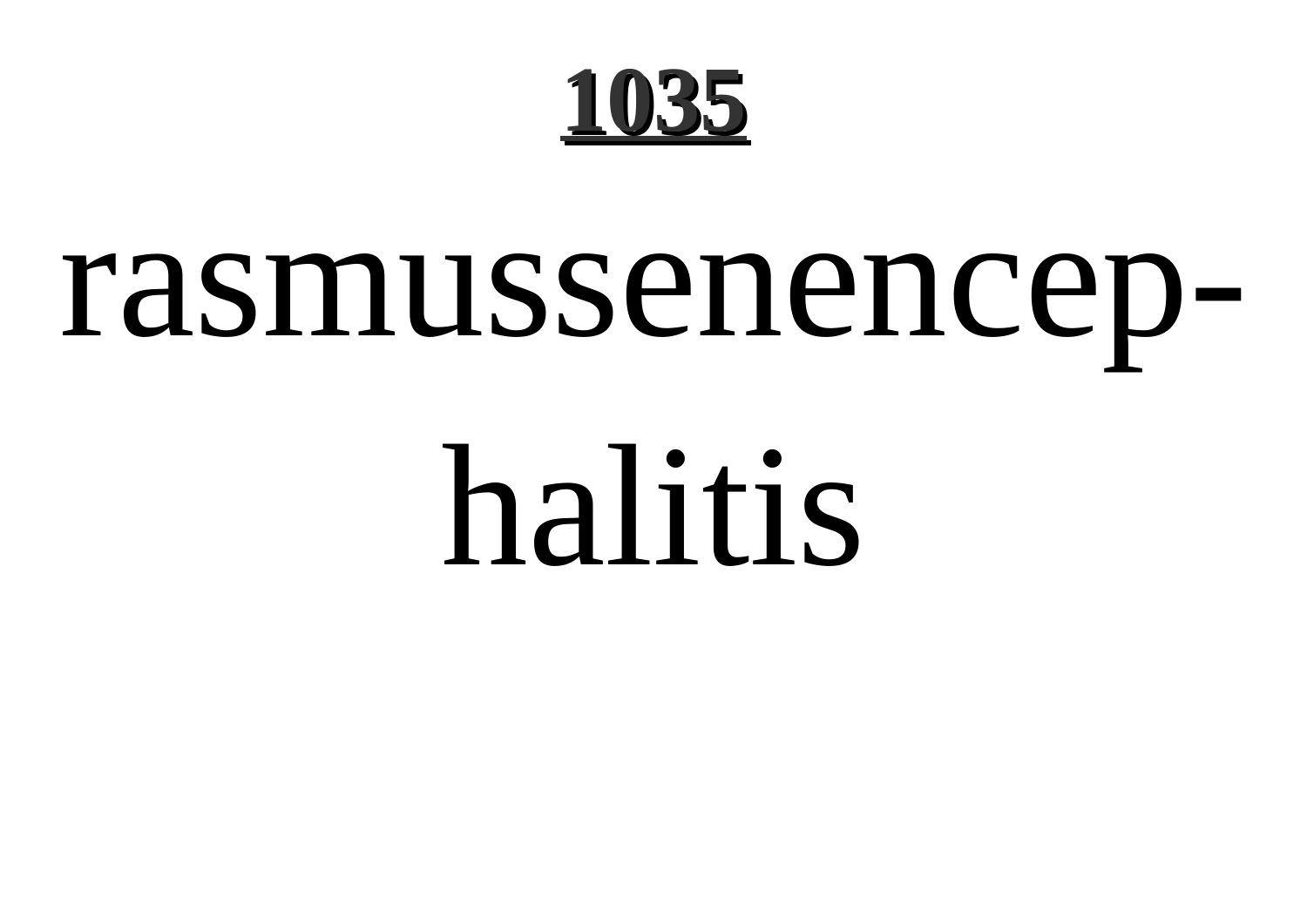

## raynaud's pheno-

#### menon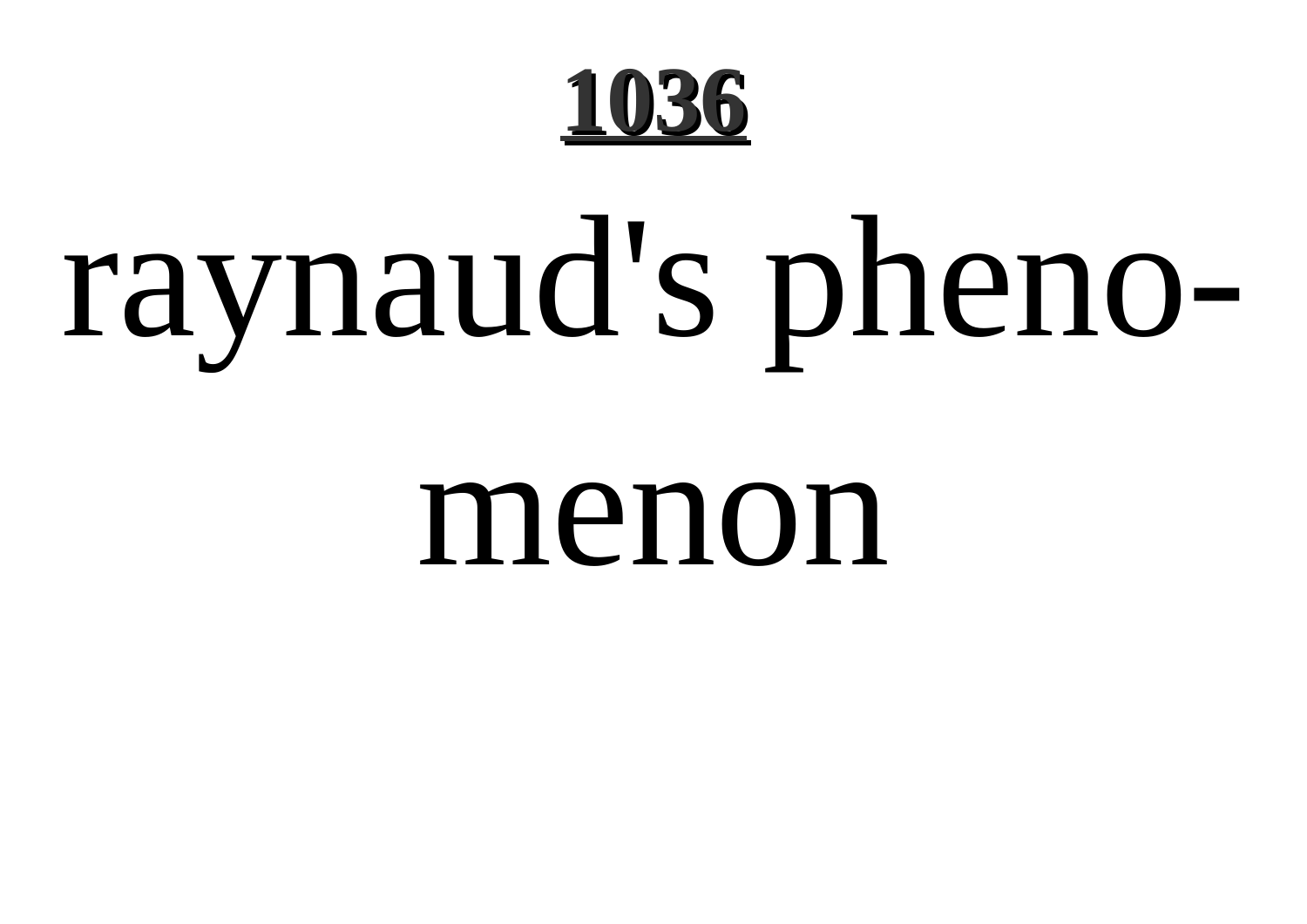

## reactive capillary

## endothelial proli-

feration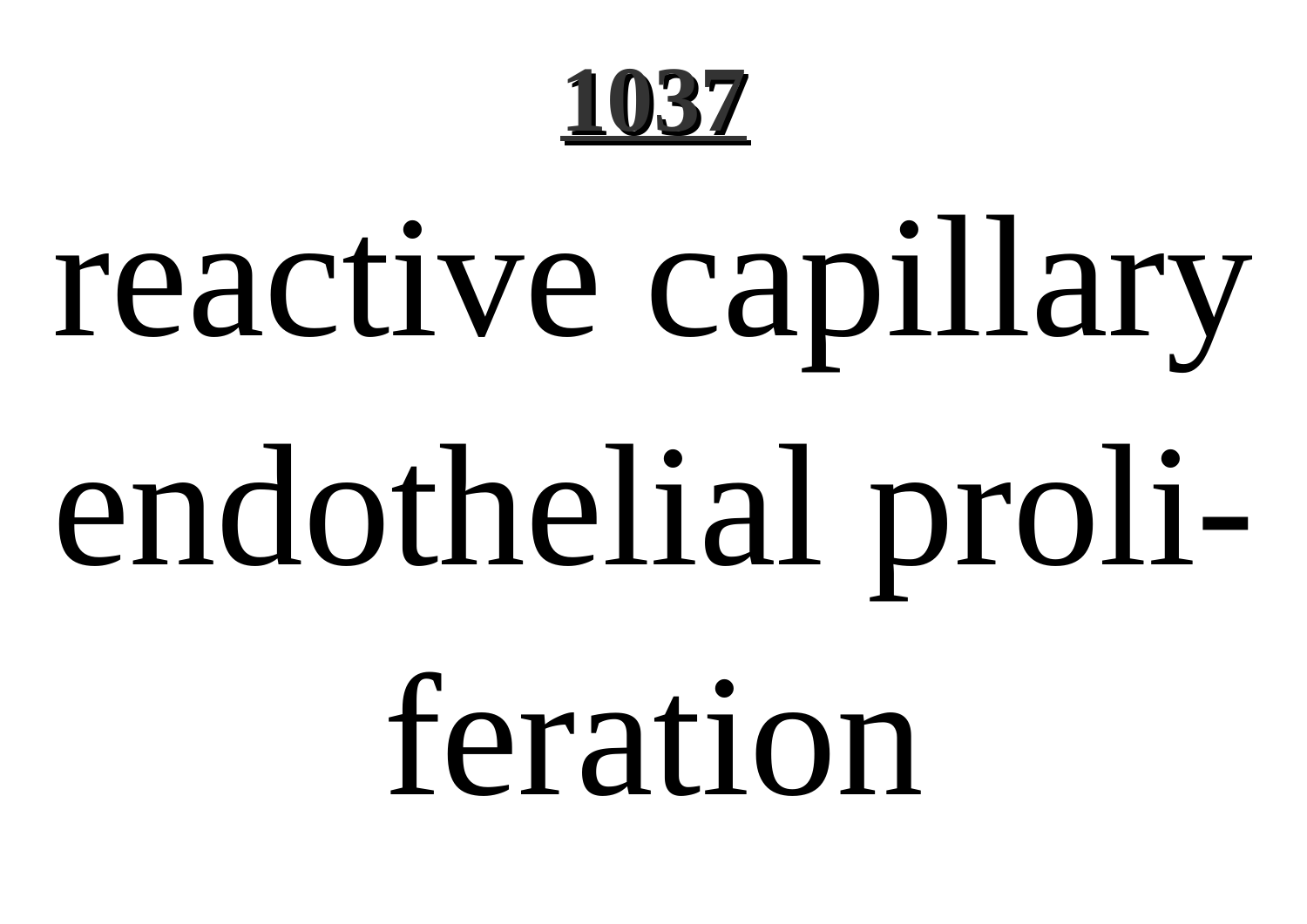

## relapsingmultiple

sclerosis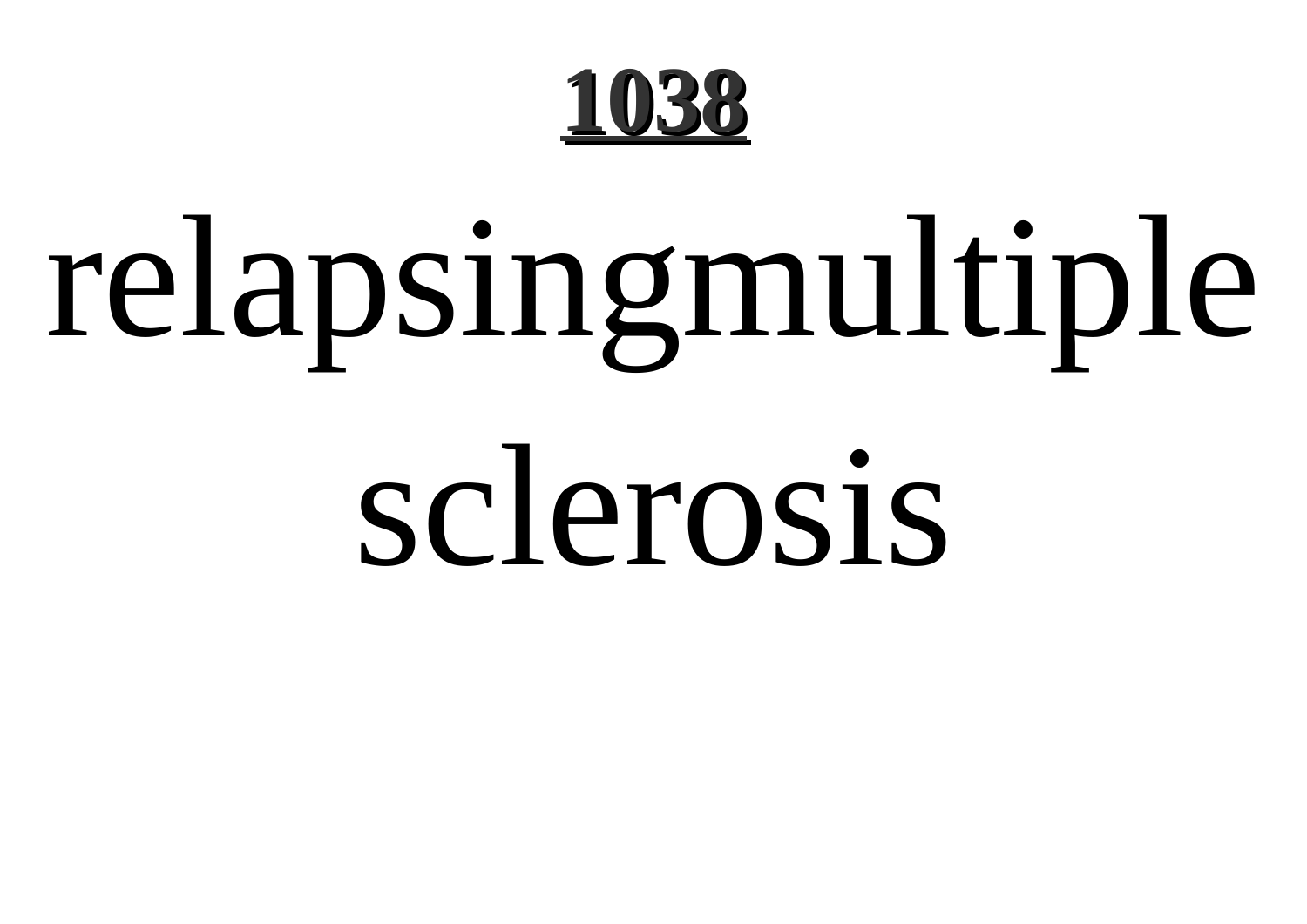

## relapsing-remit-

## ting multiple sc-

### lerosis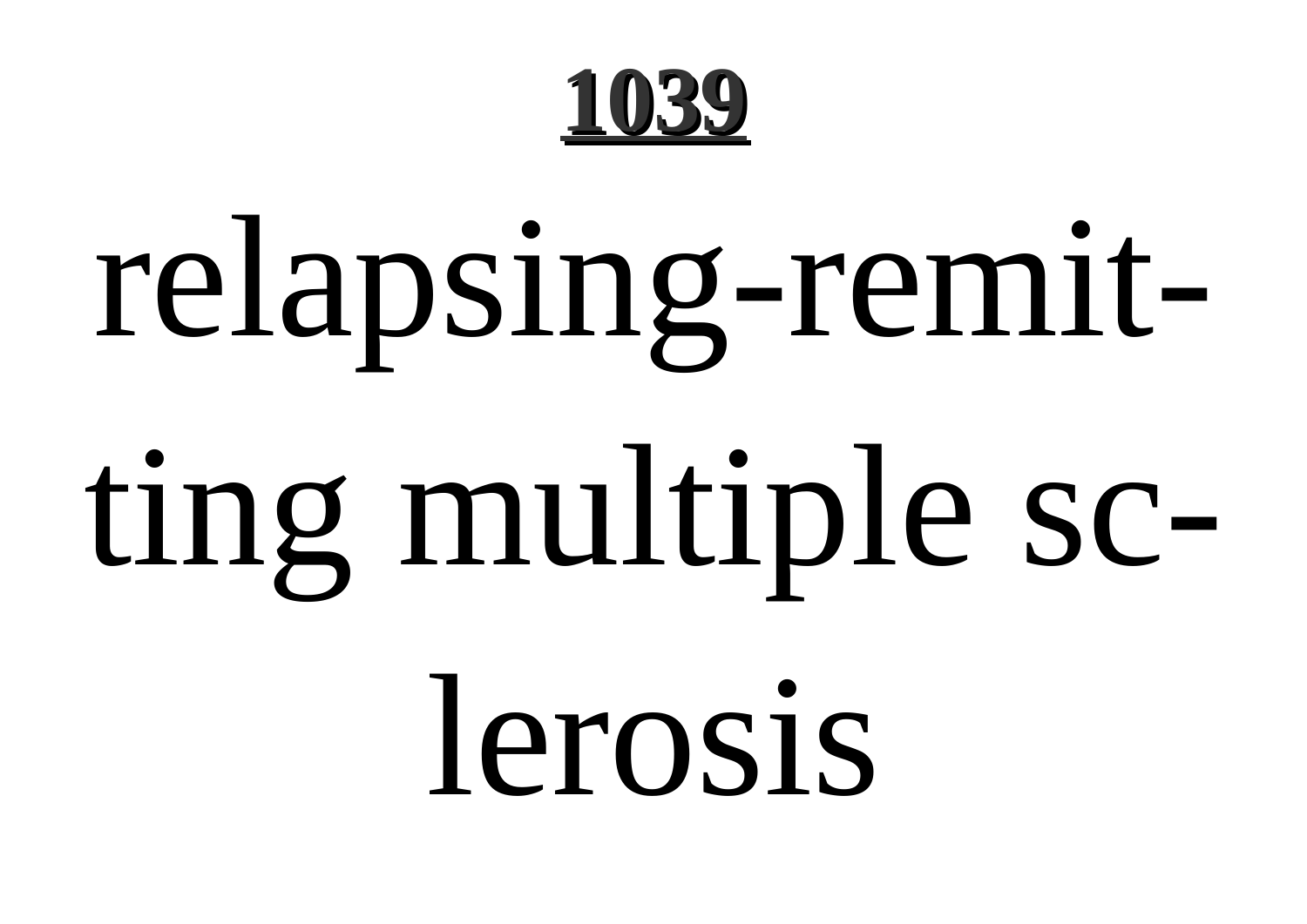

## renal amyloido-

SİS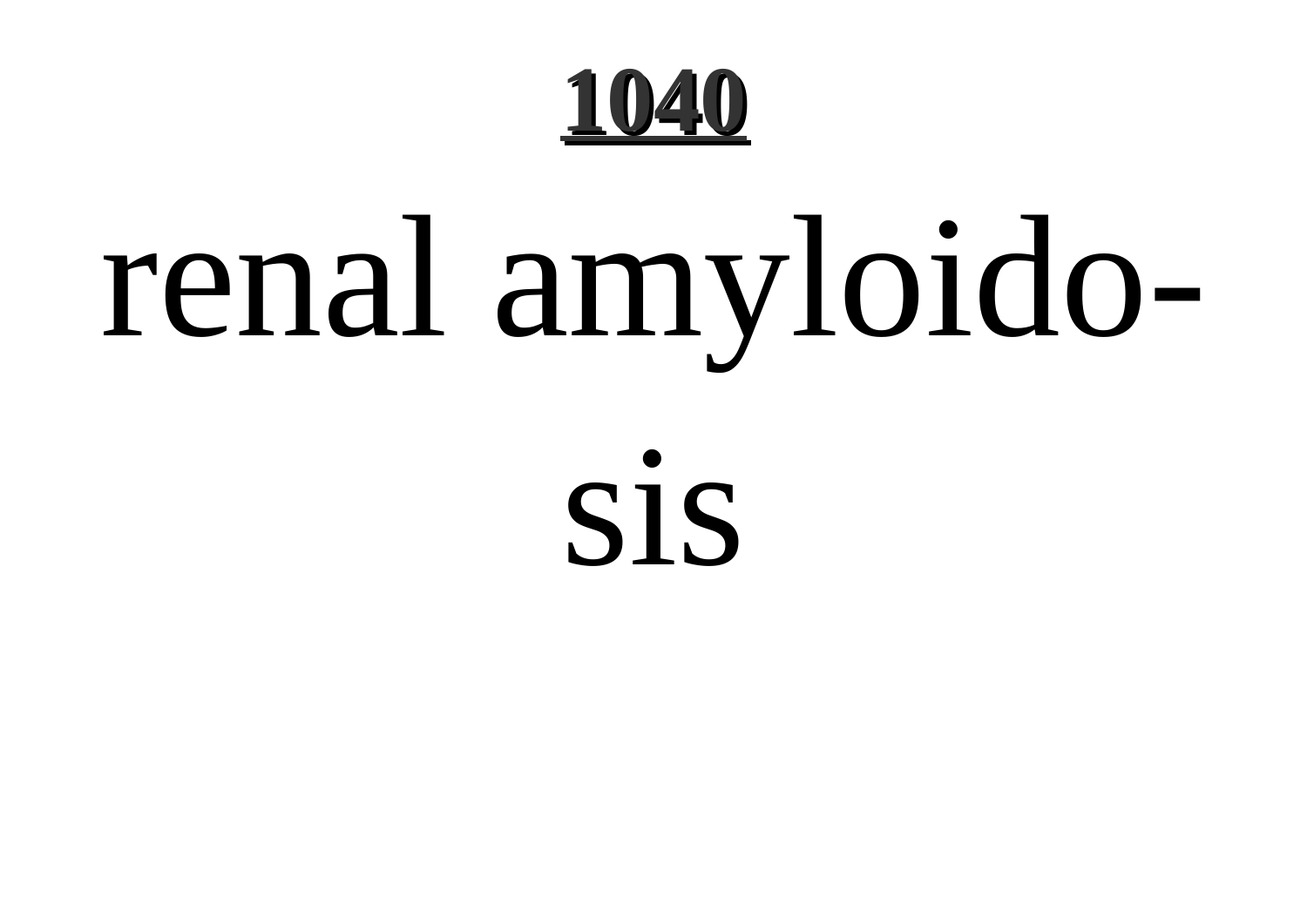**1041**

### renalarteritis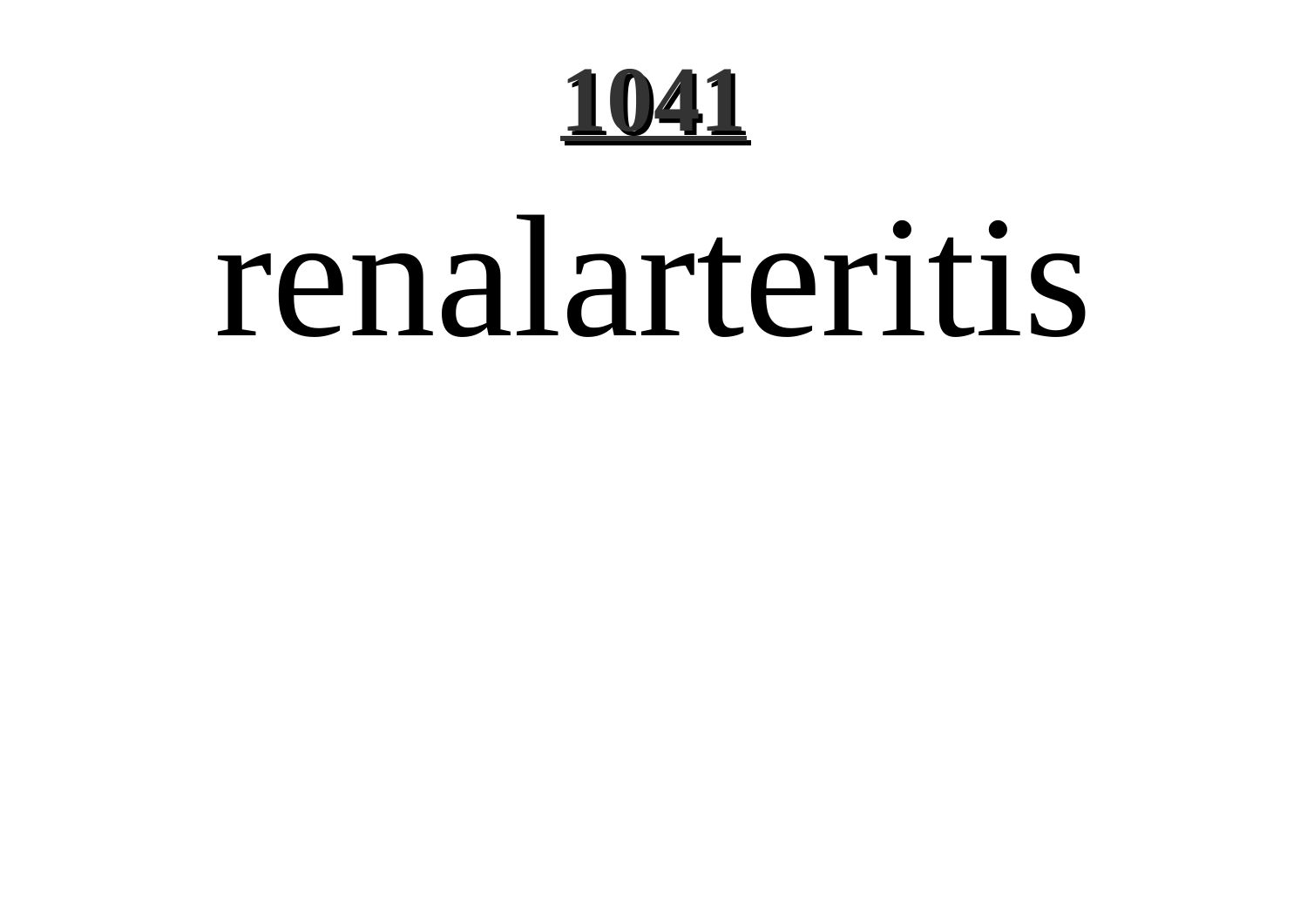

## renal artery

### thrombosis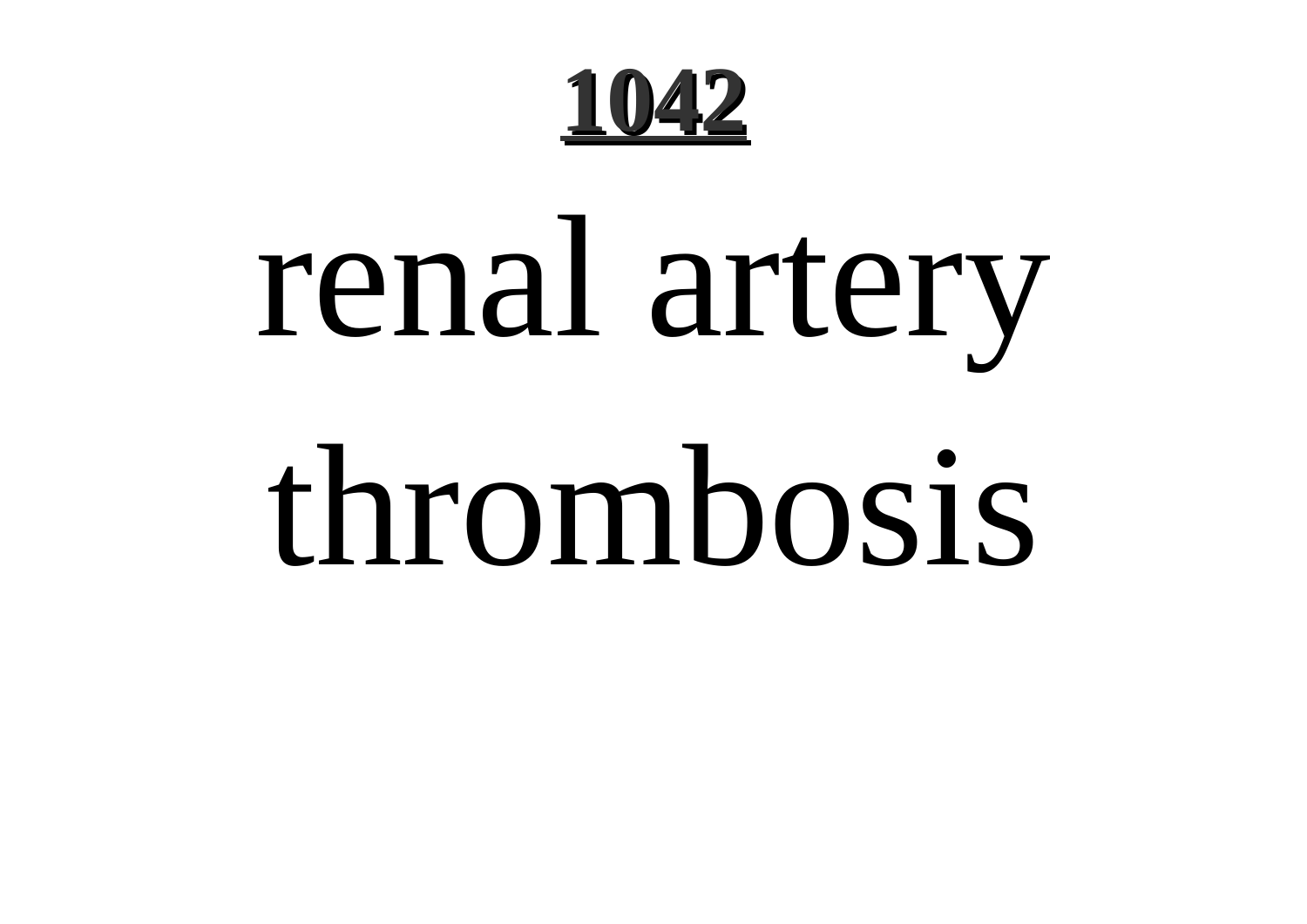

### renal embolism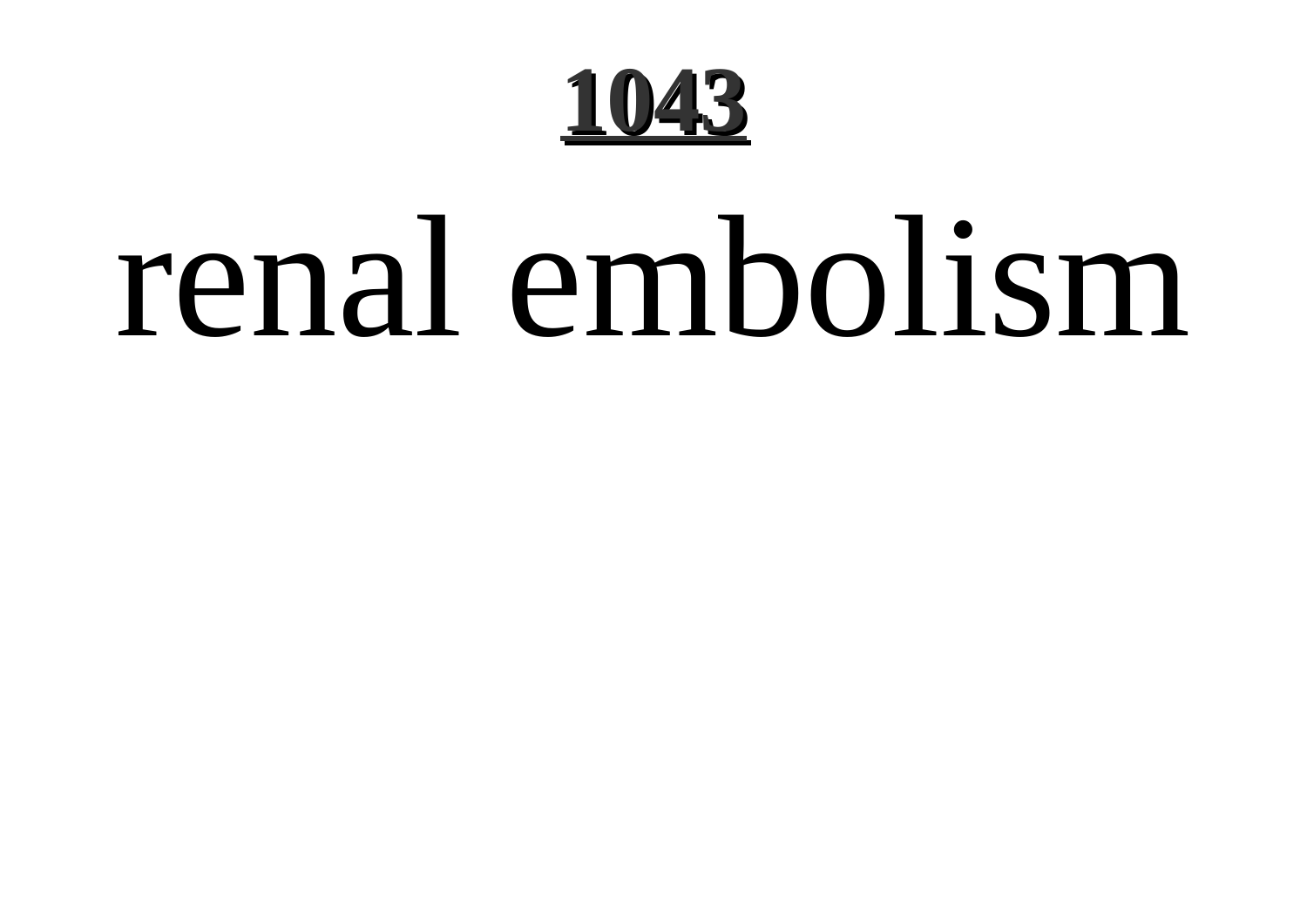**1044**

### renal failure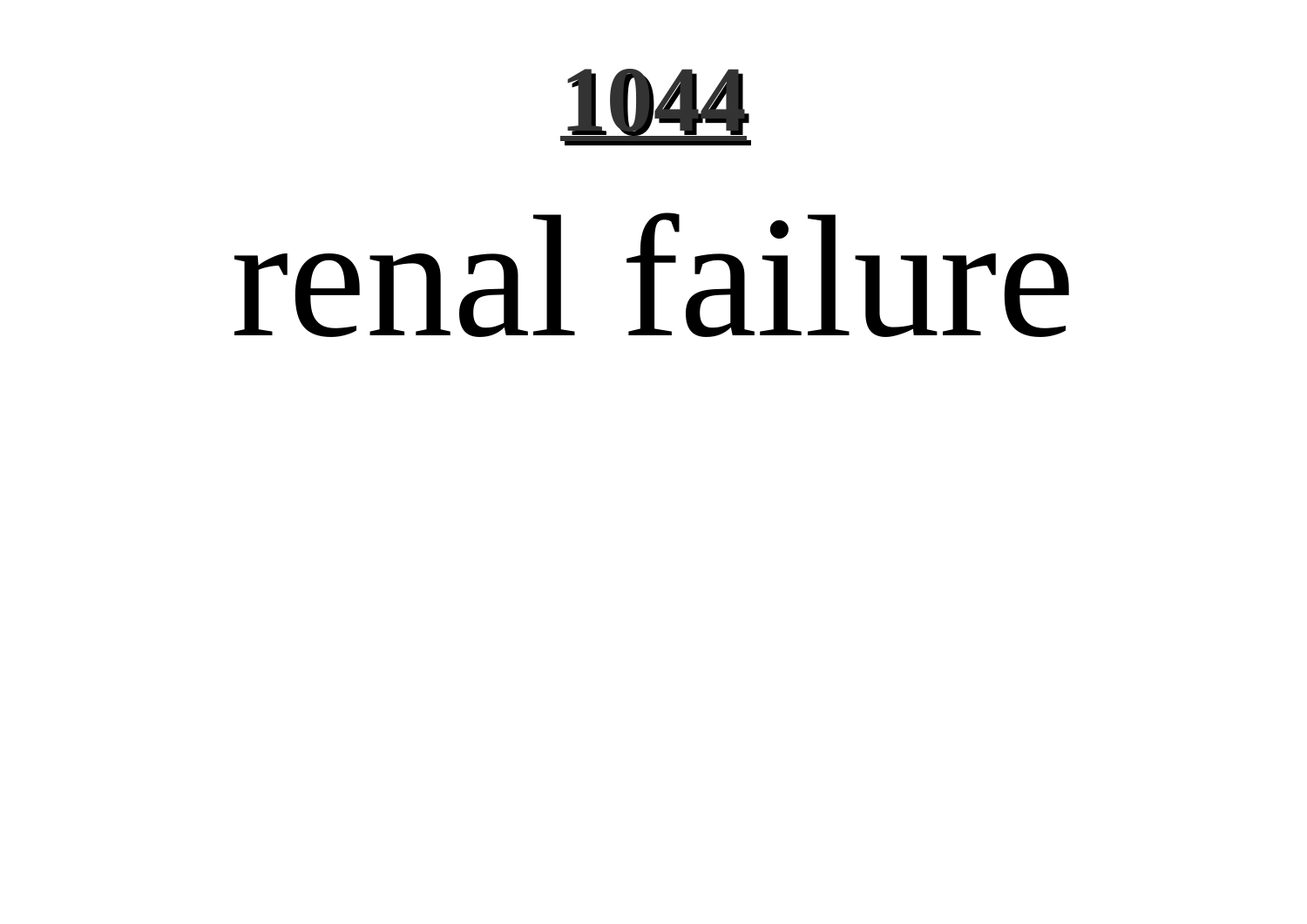

#### renal vasculart-

#### hrombosis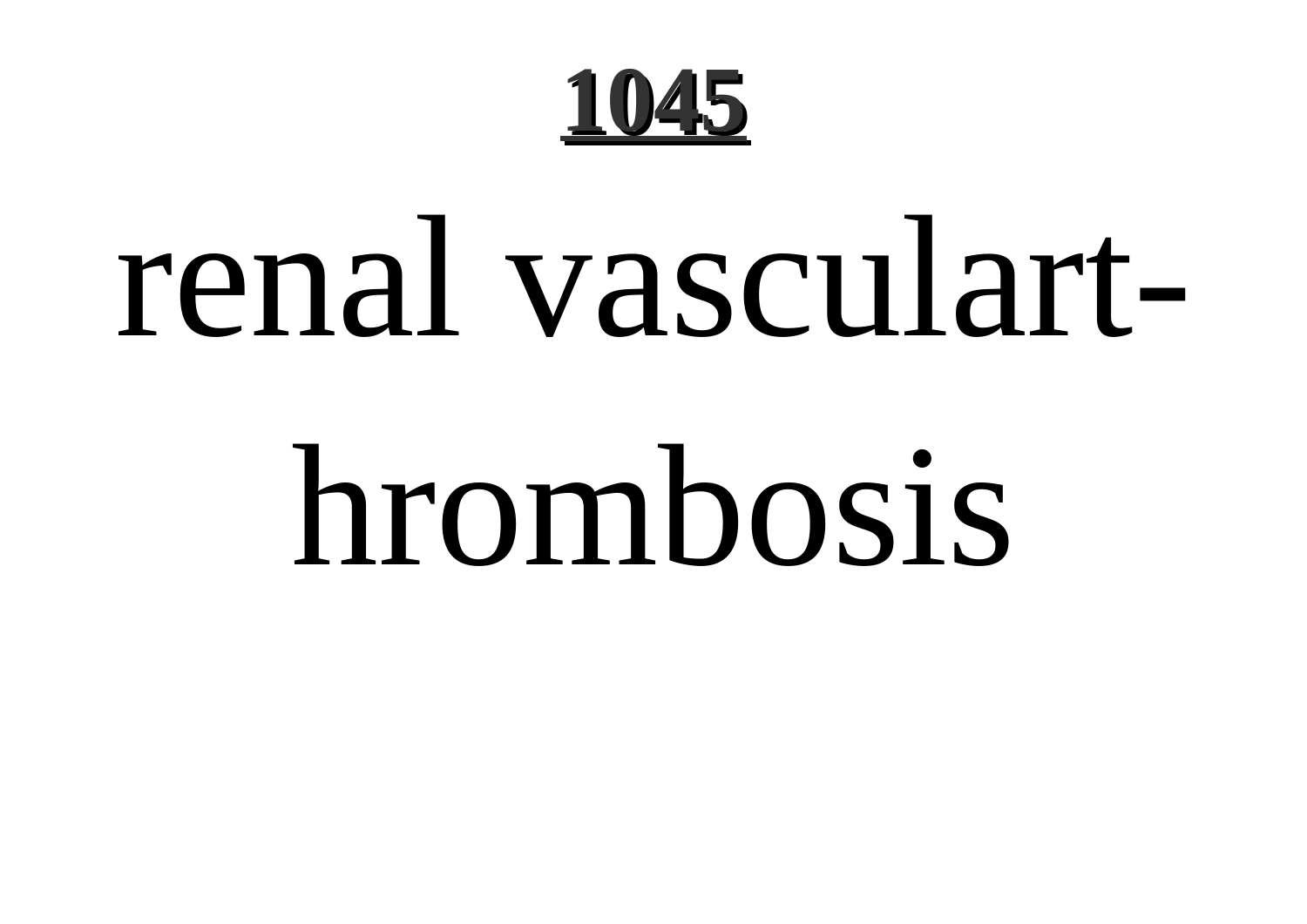

#### renal vasculitis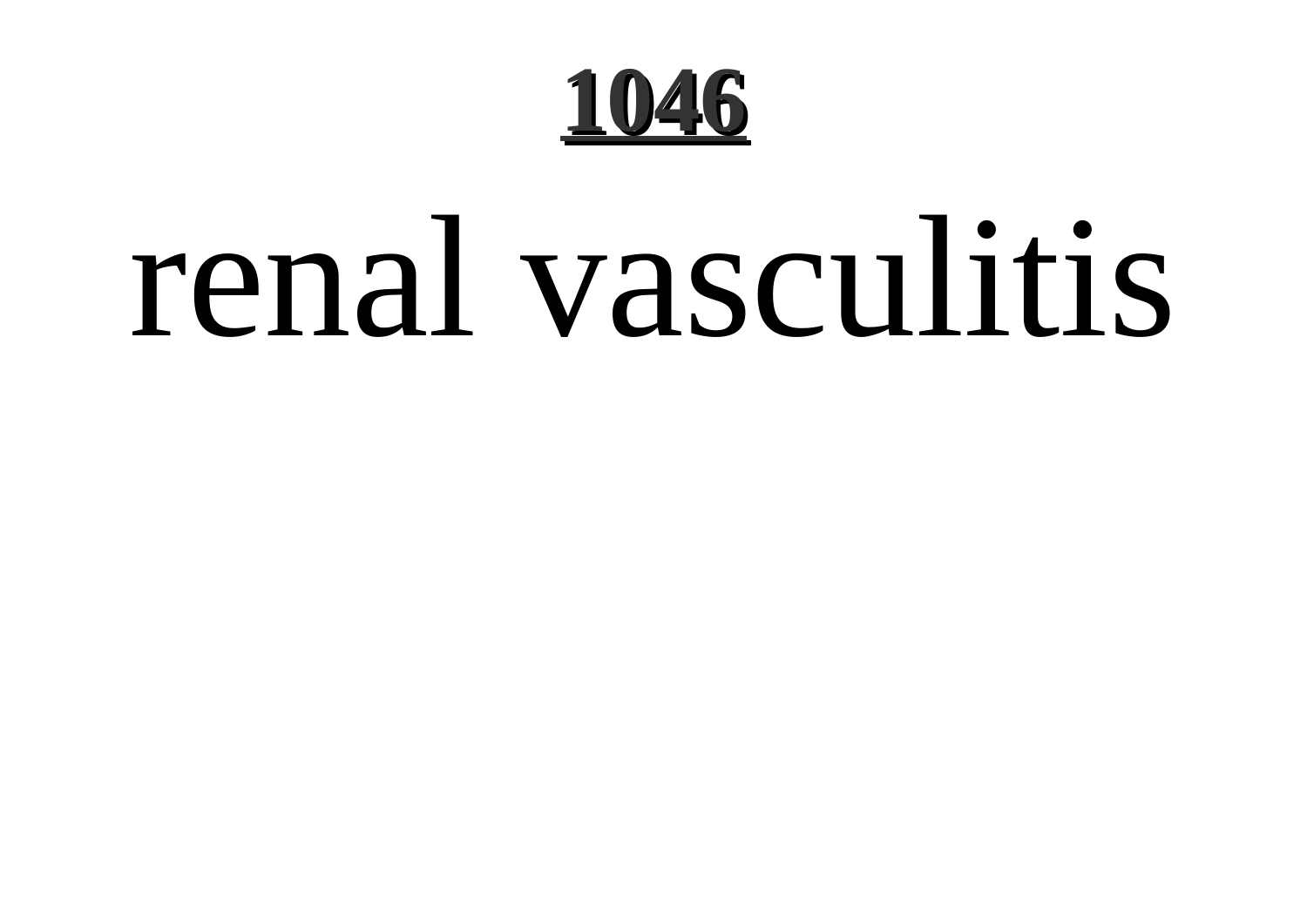1047

### renal vein embo-

lism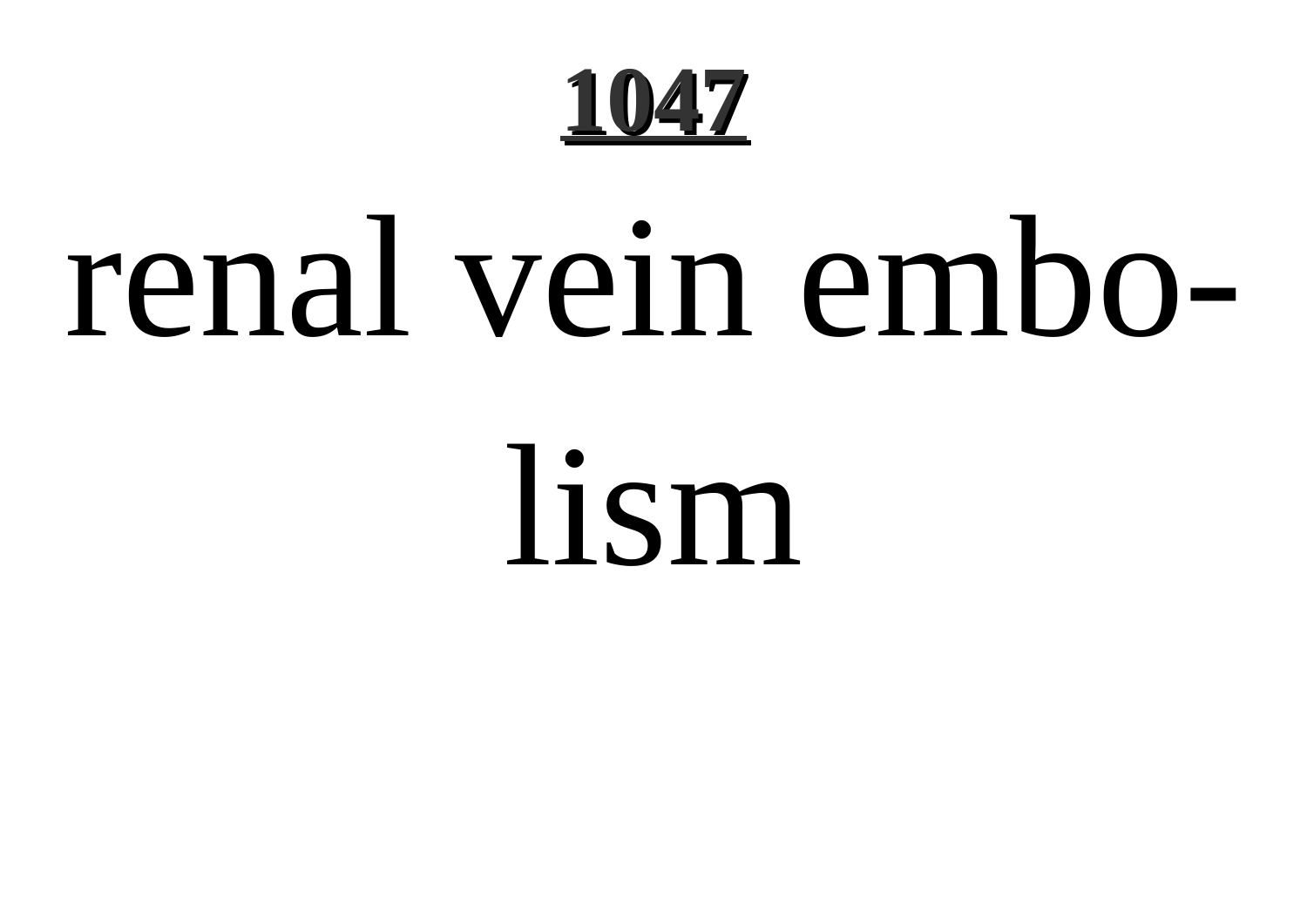

### renal vein throm-

bosis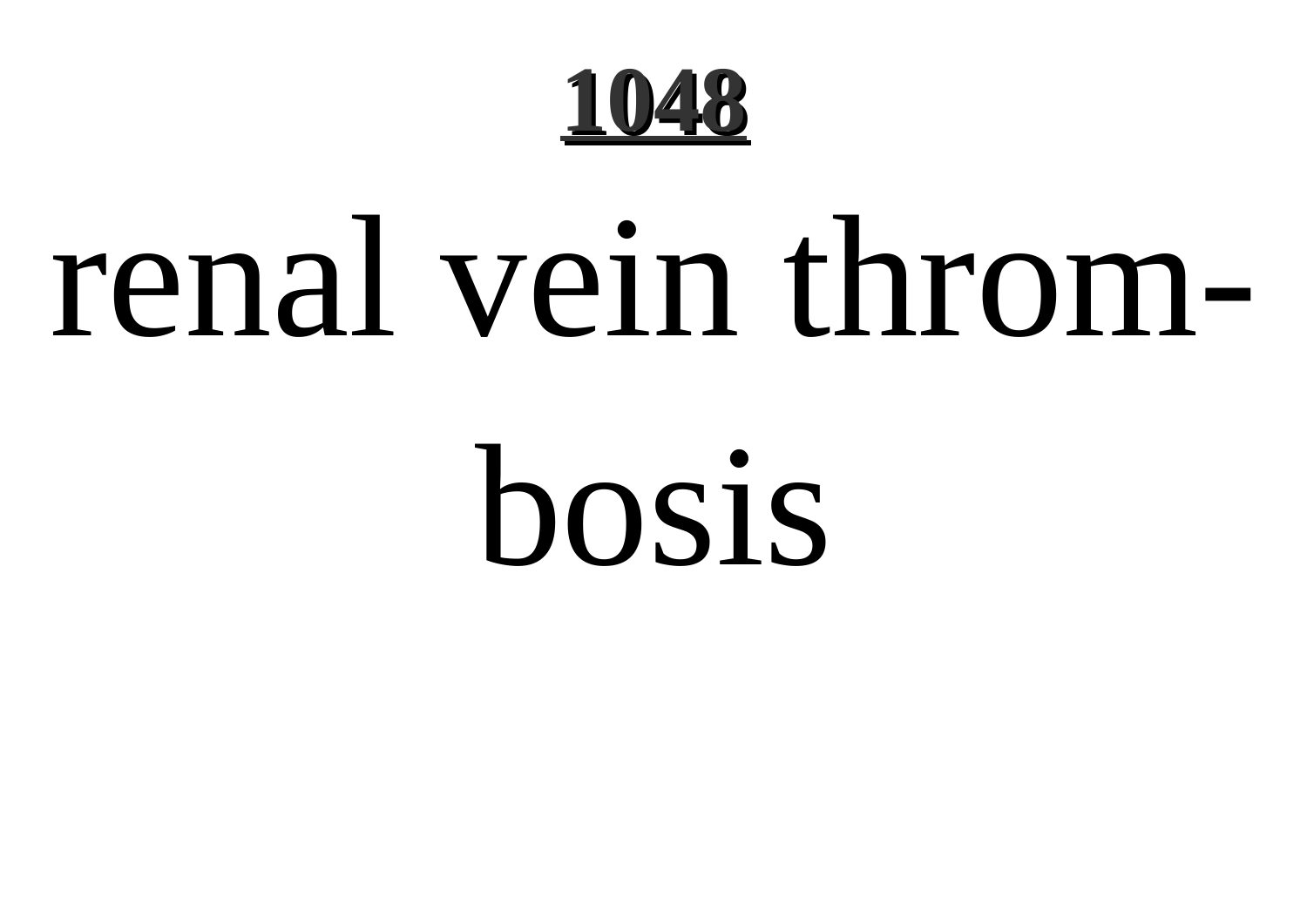

## respiratoryarrest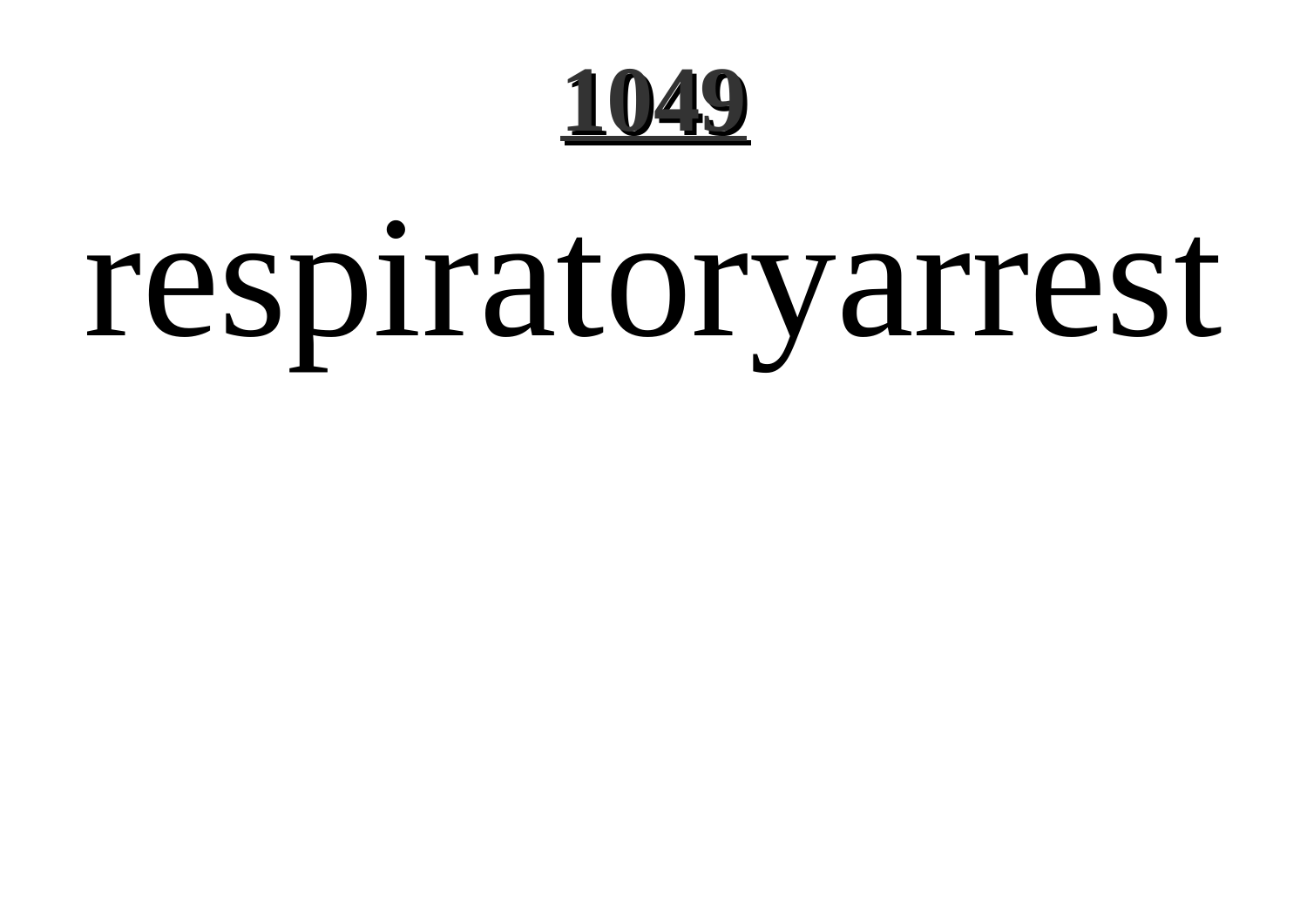

## respiratory disor-

der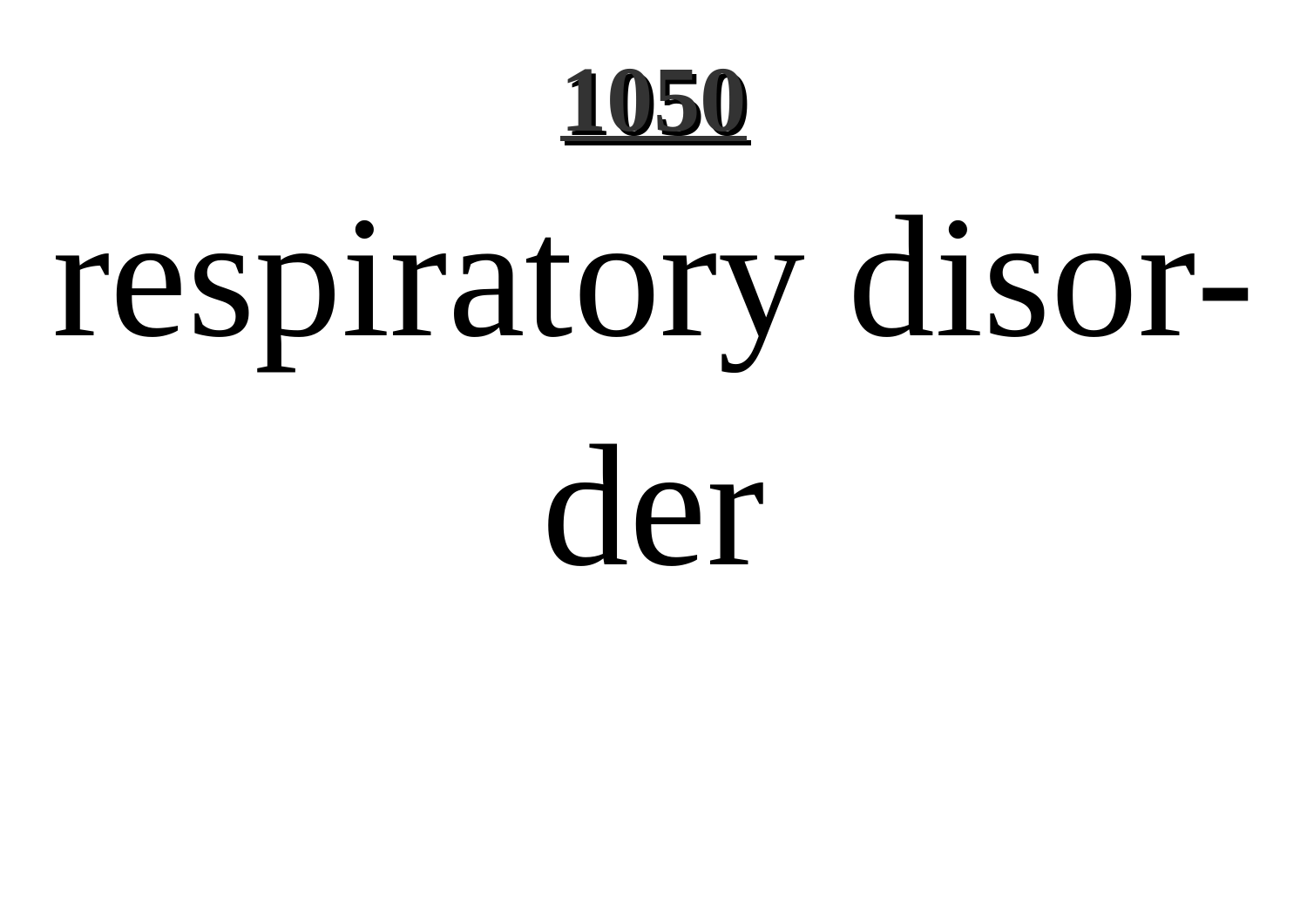

## respiratory di-

stress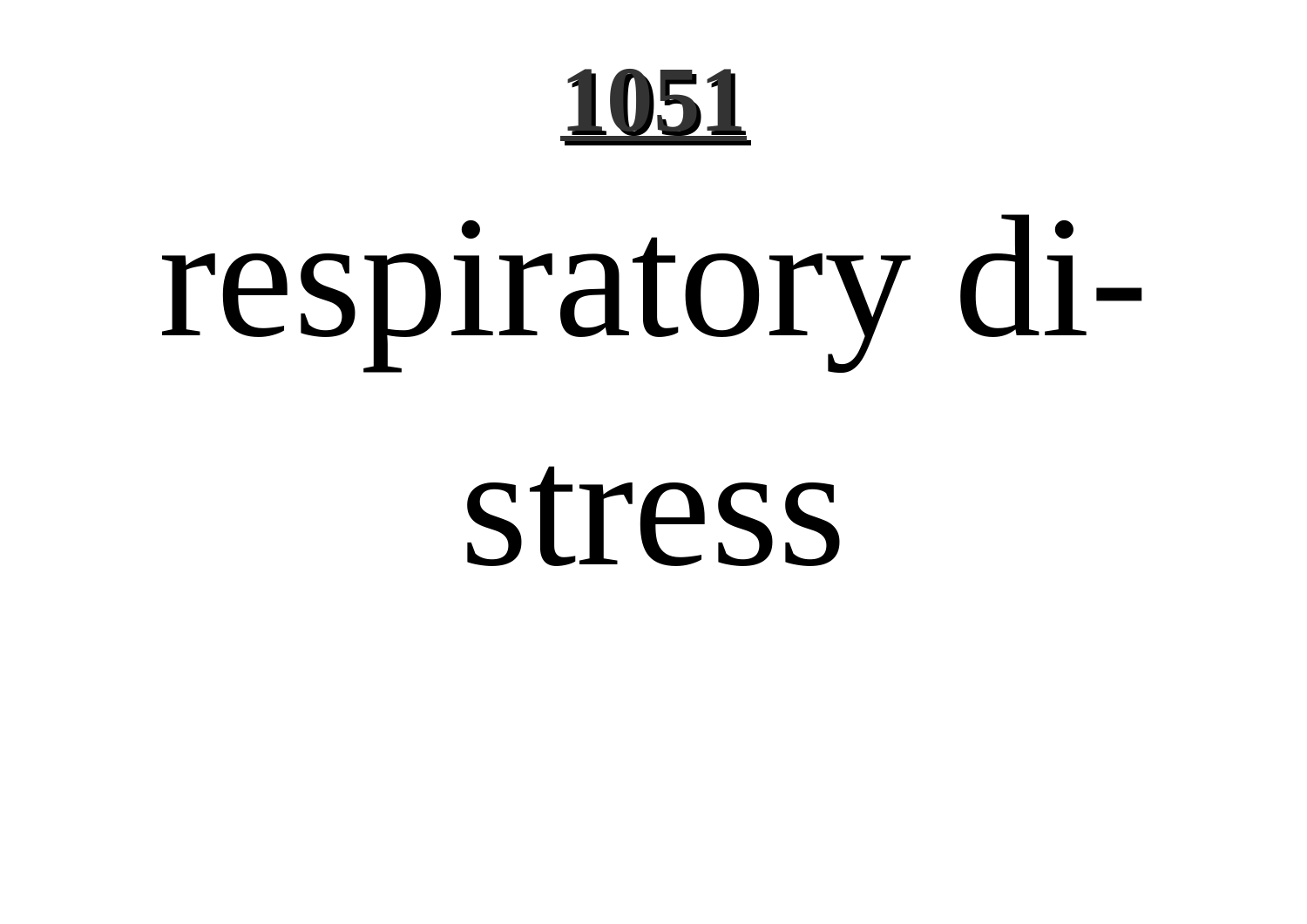

## respiratory failu-

re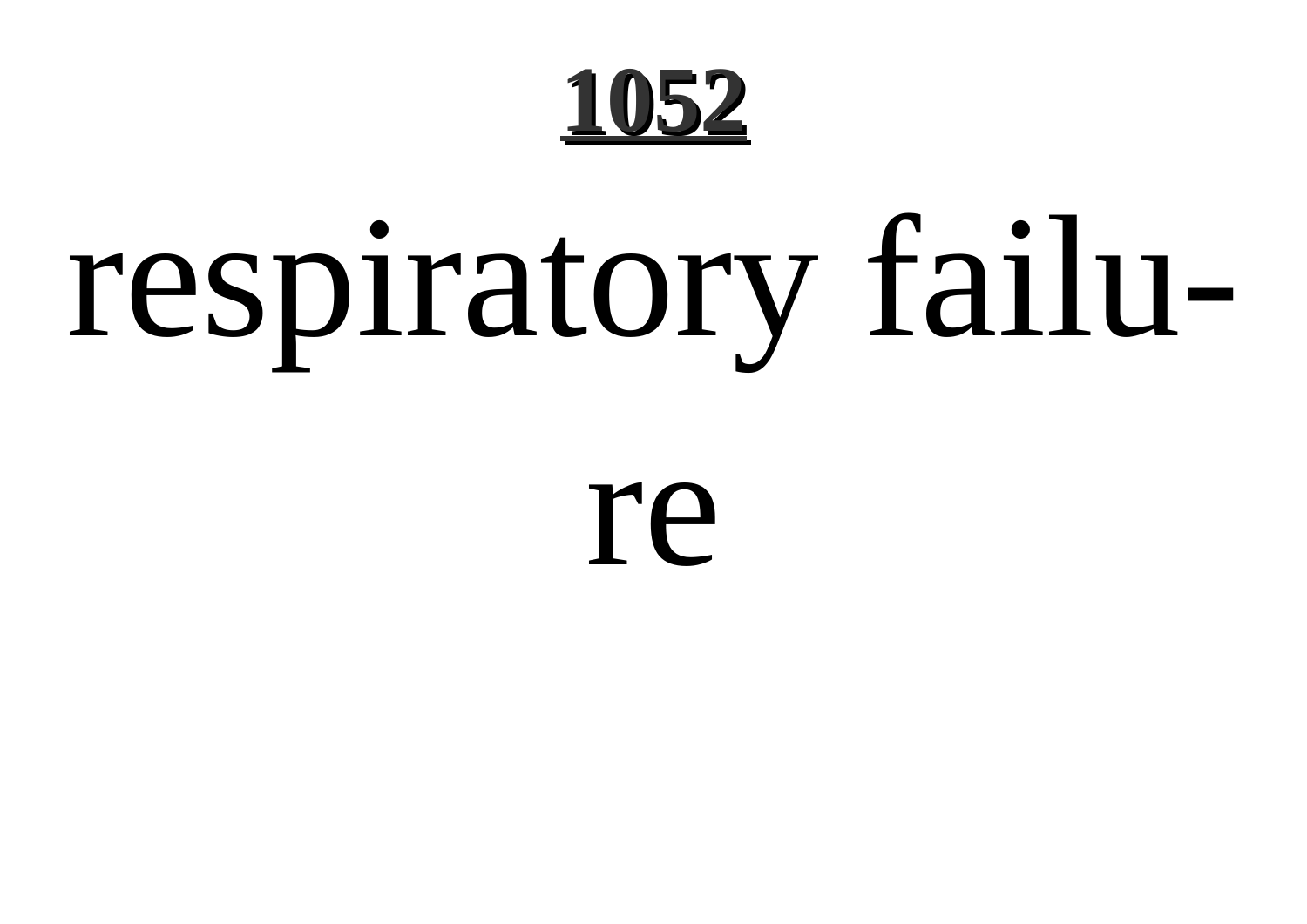

## respiratorypara-

lysis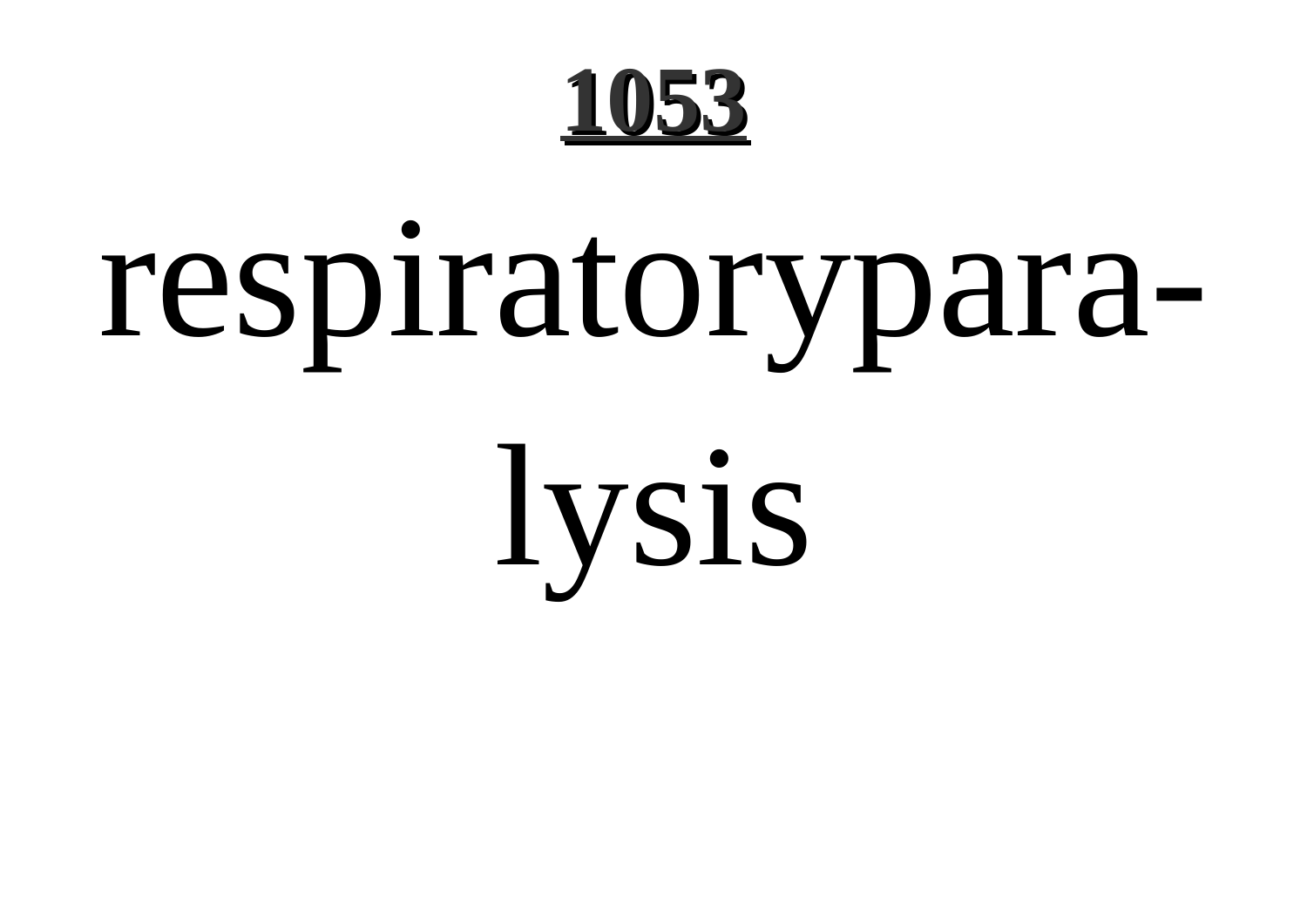**1054**

## respiratory syn-

## cytial virus bron-

#### chiolitis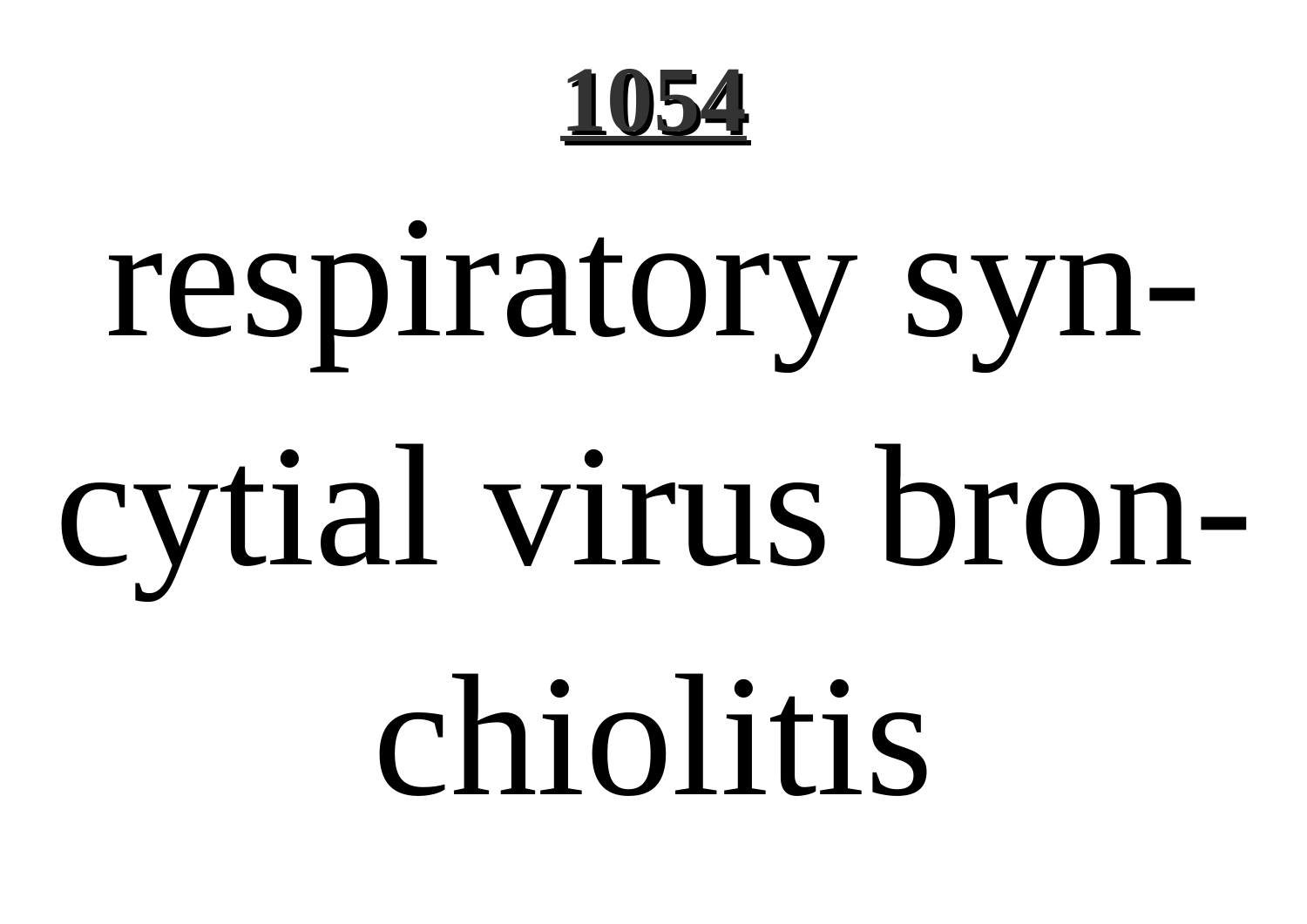## respiratory syn-

## cytial virusbron-

#### chitis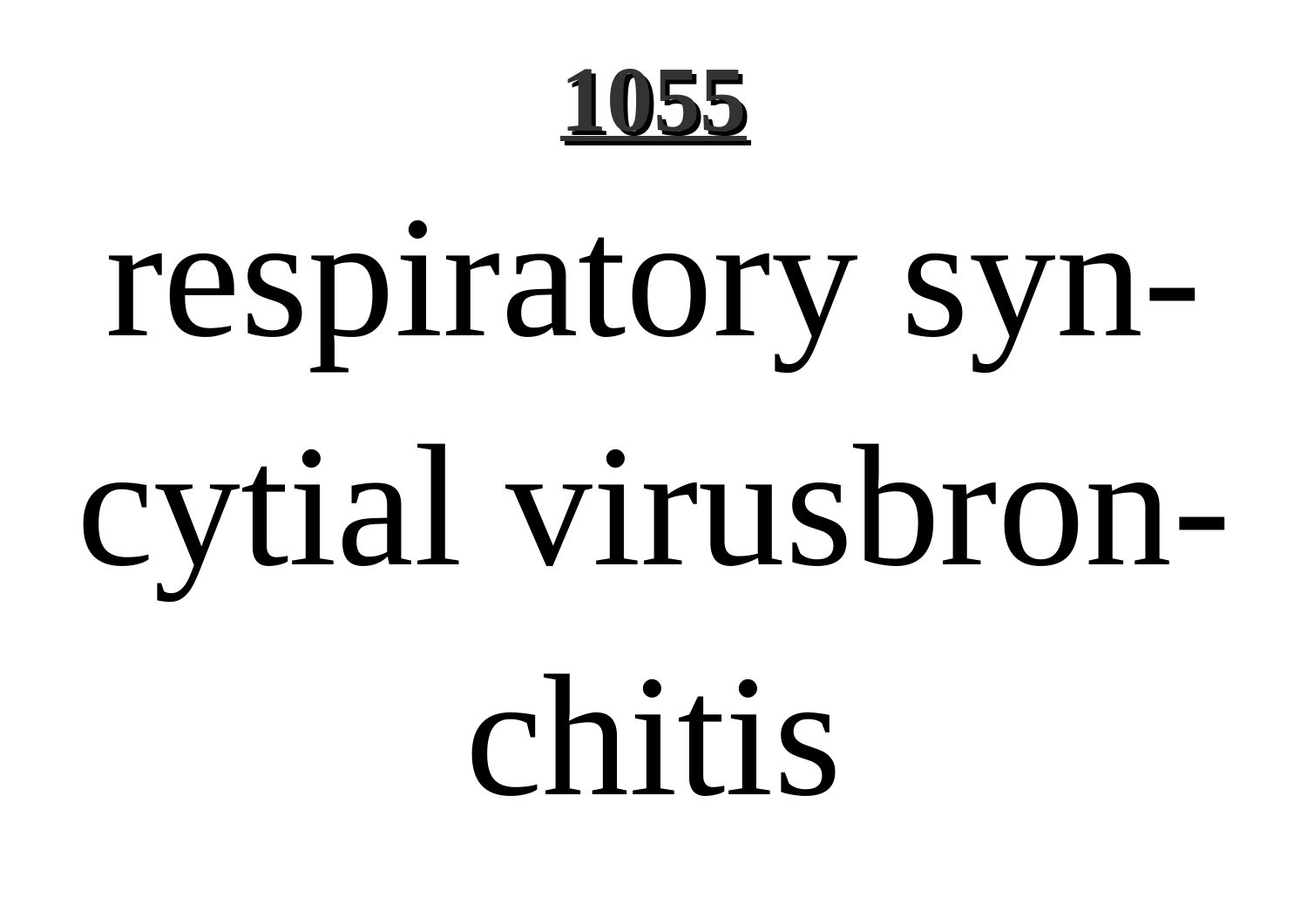

### retinal artery em-

#### bolism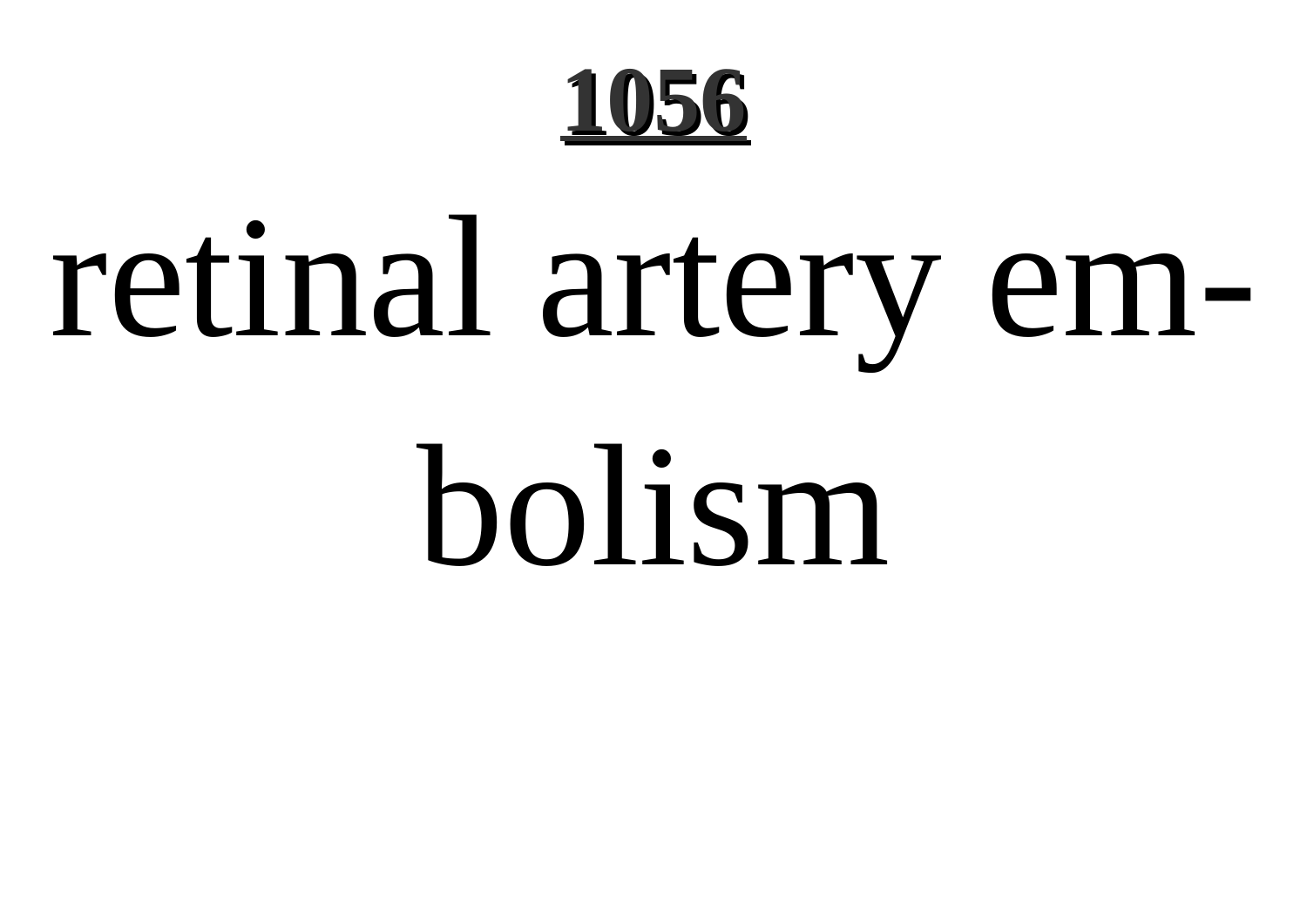**1057**

## retinal artery oc-

#### clusion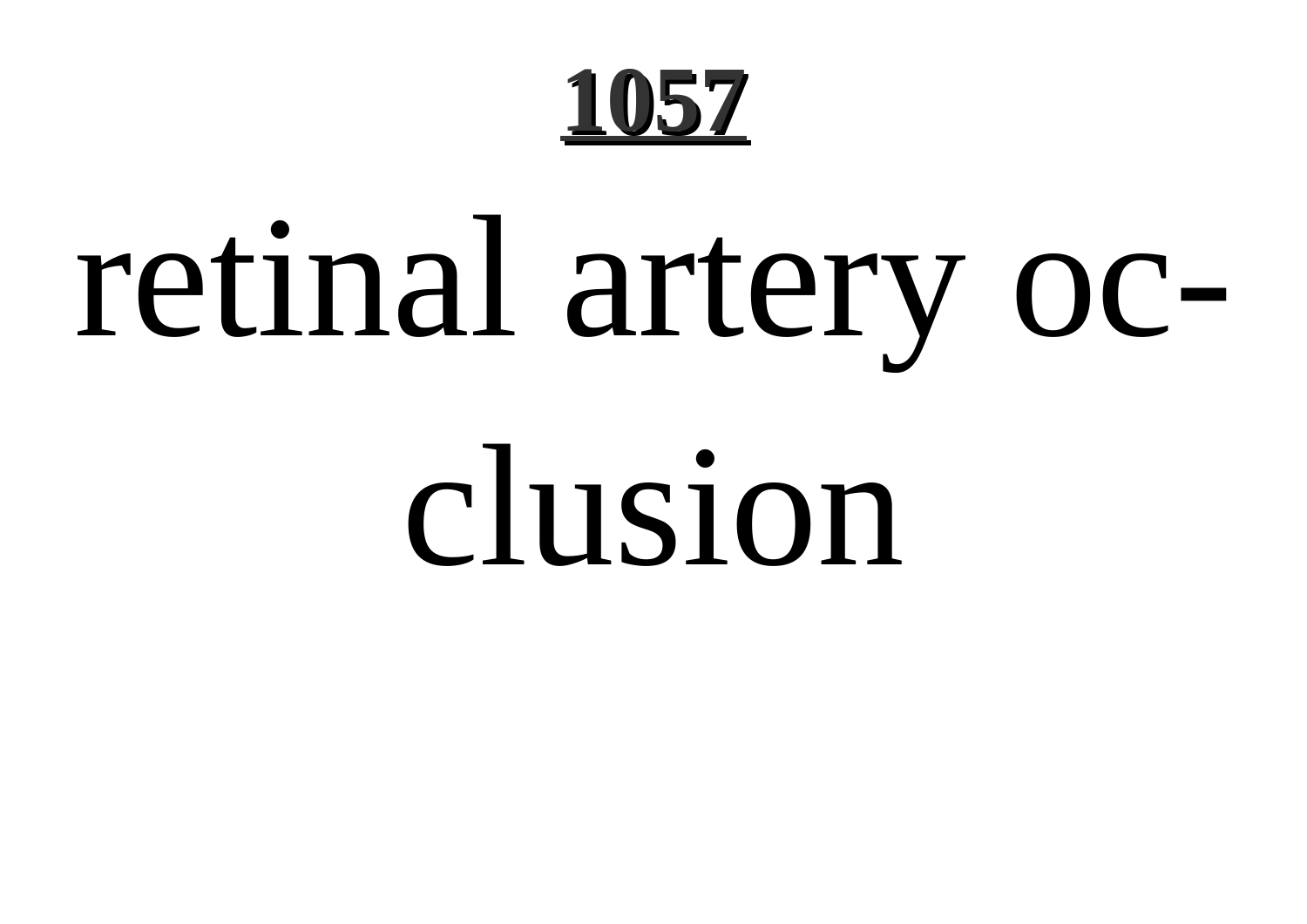

## retinal artery

#### thrombosis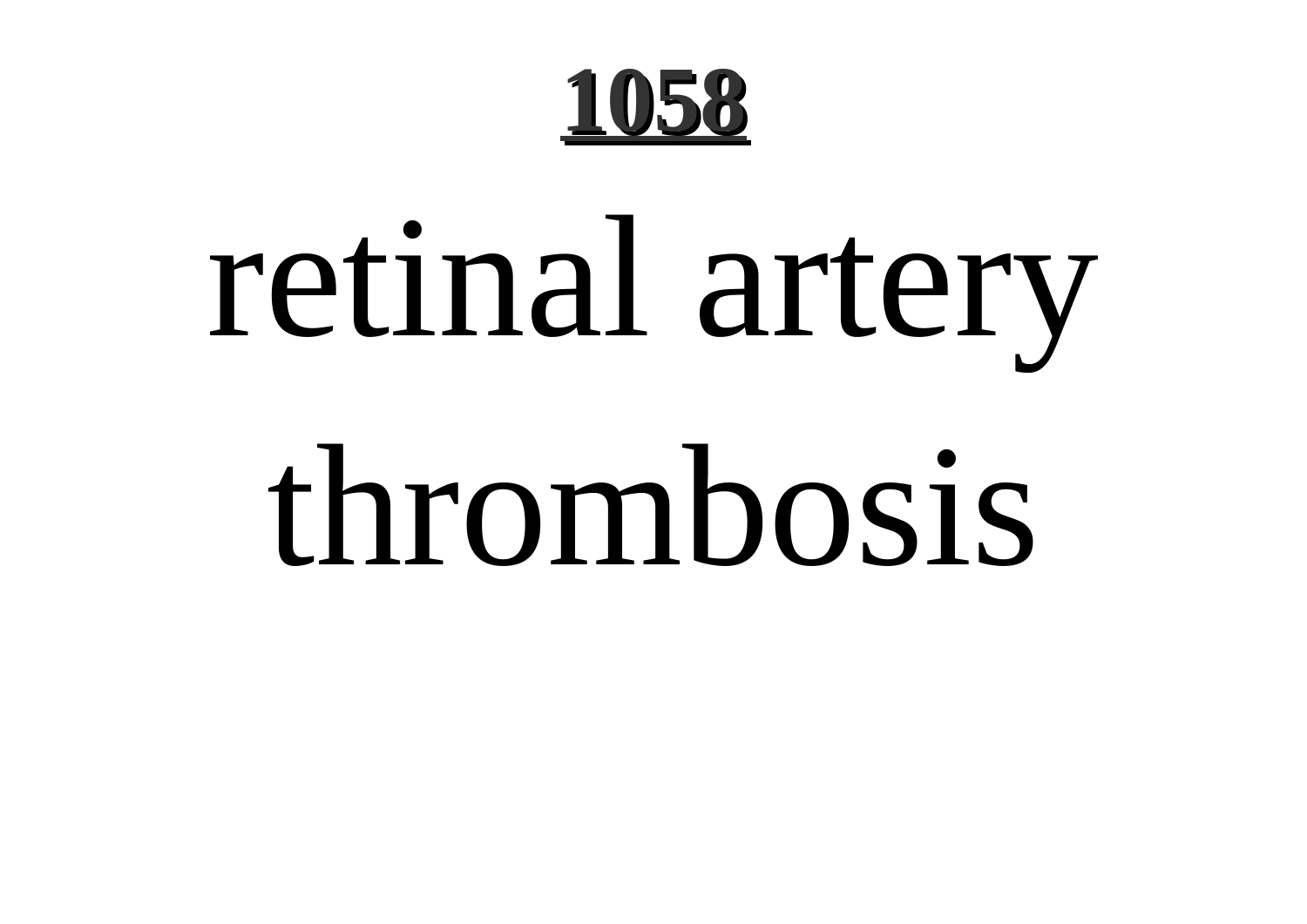

### retinalvascular

#### thrombosis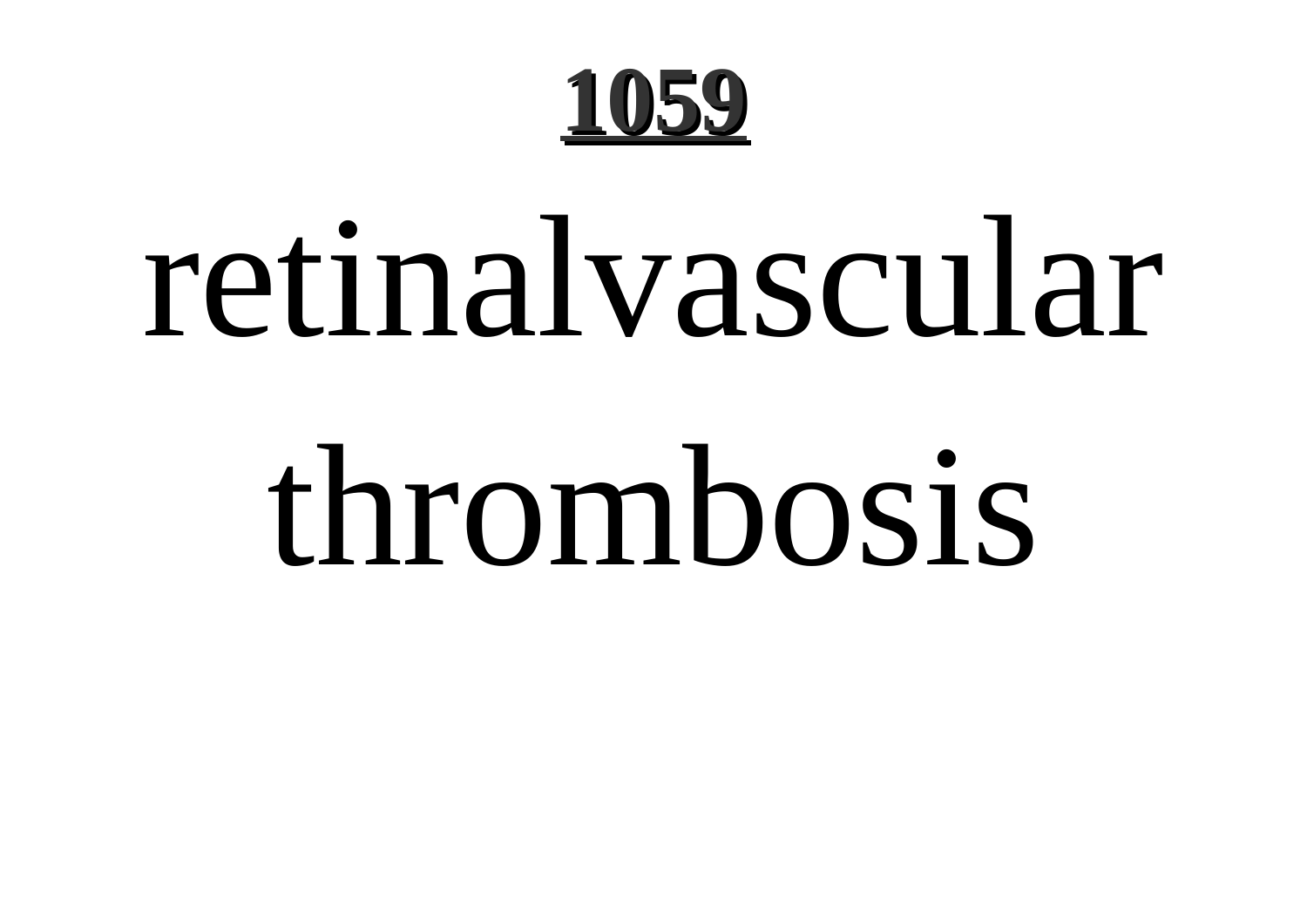

### retinal vasculitis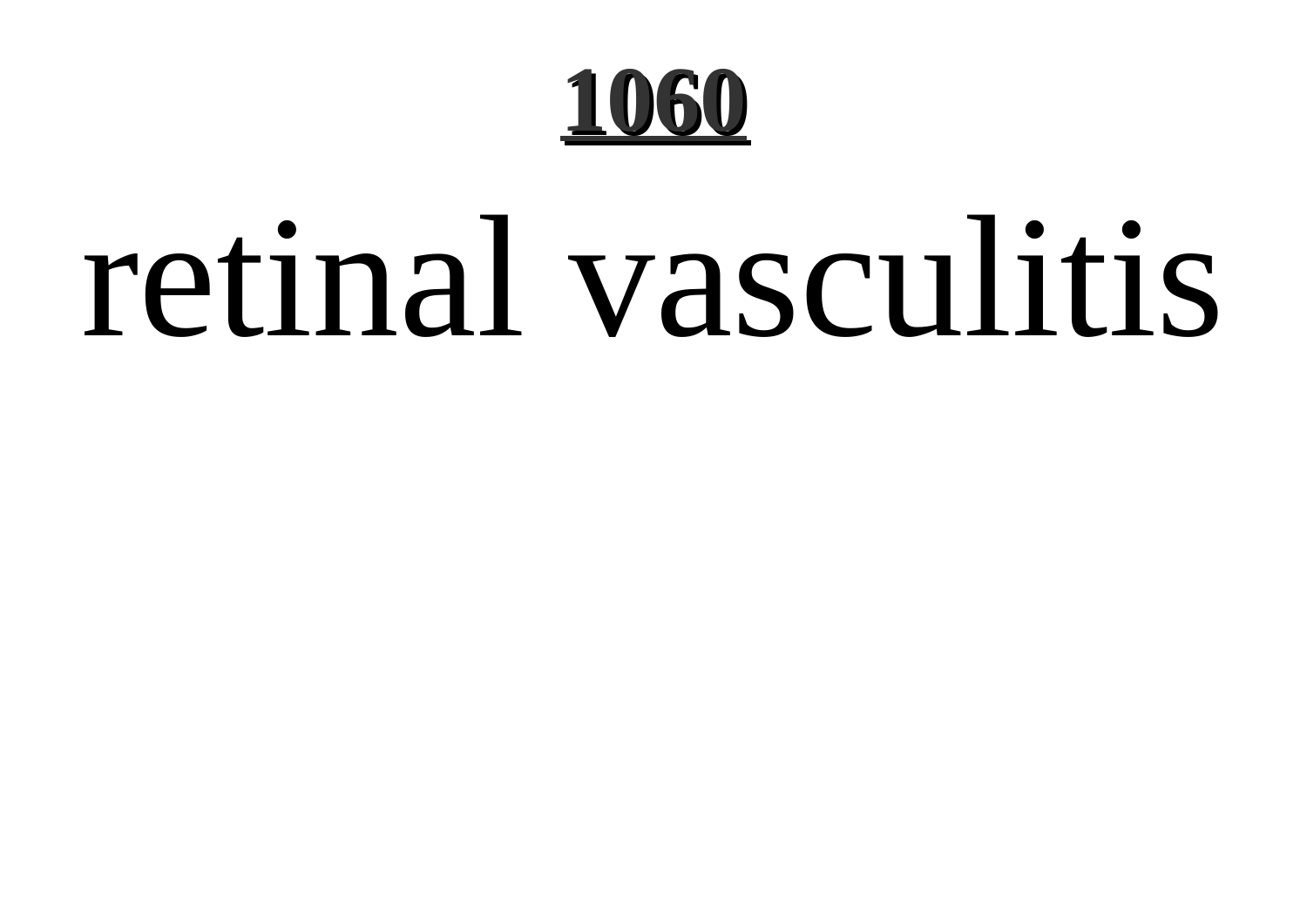

### retinal vein oc-

#### clusion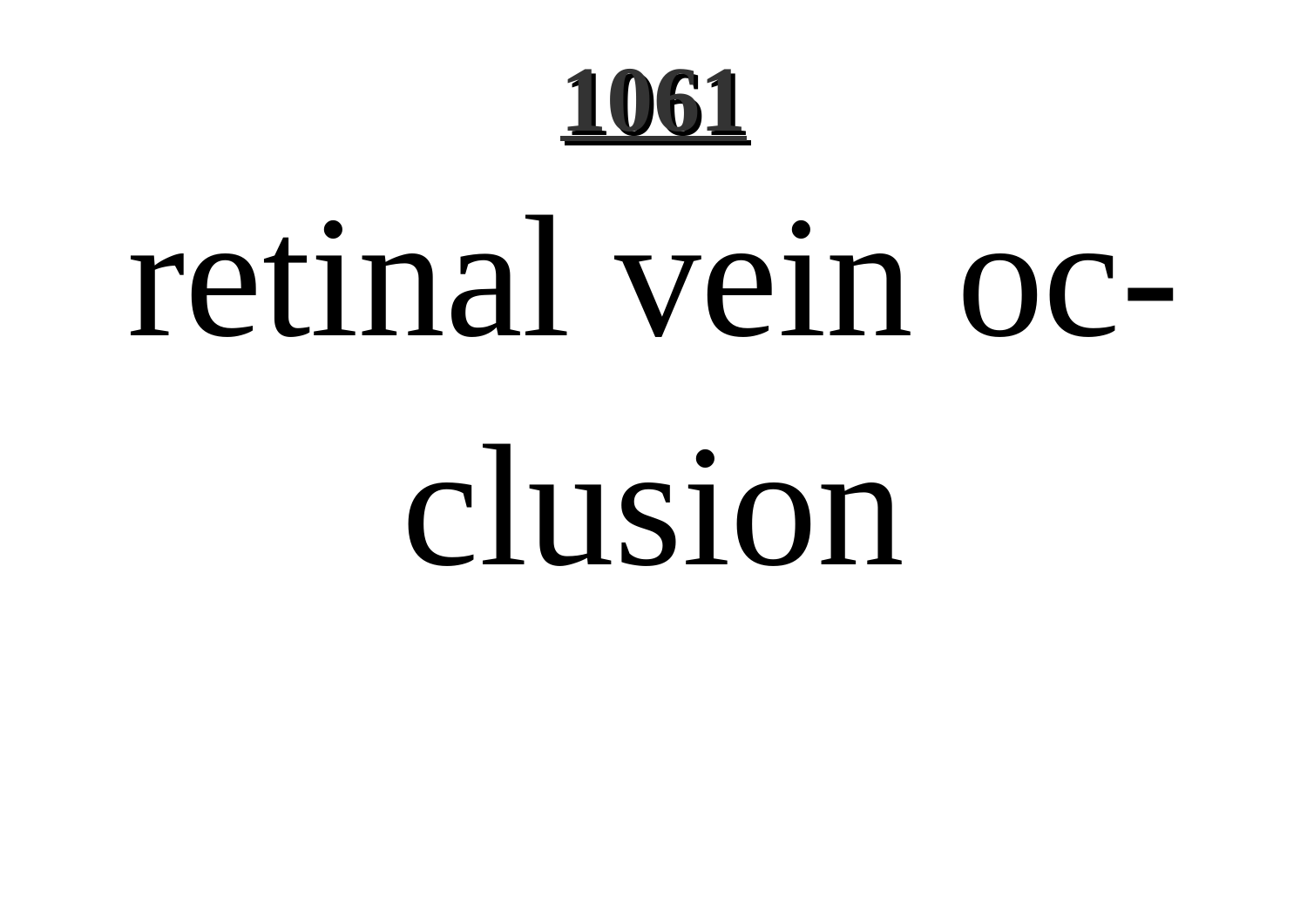

#### retinal vein

#### thrombosis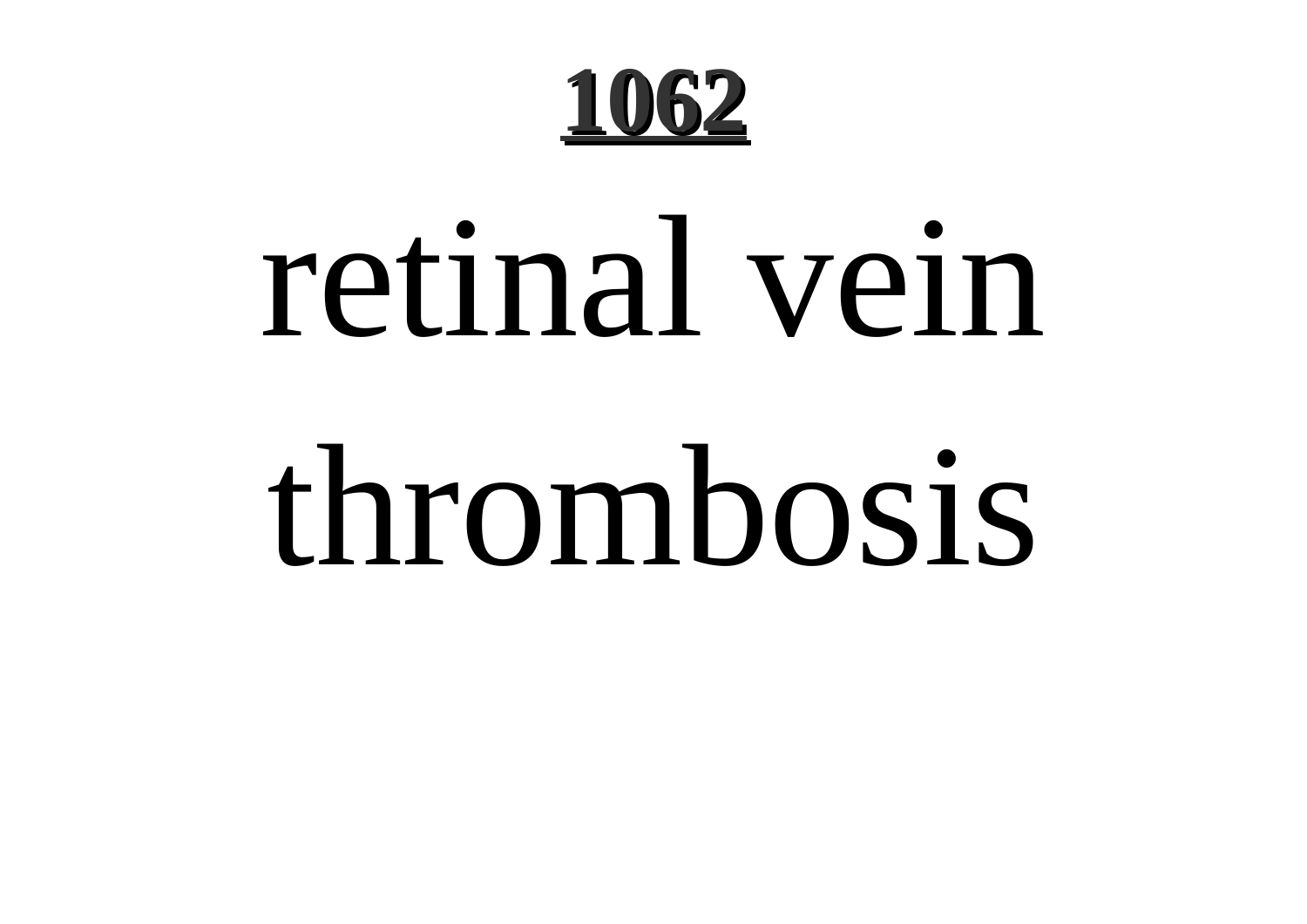

## retinolbinding protein decrea-

sed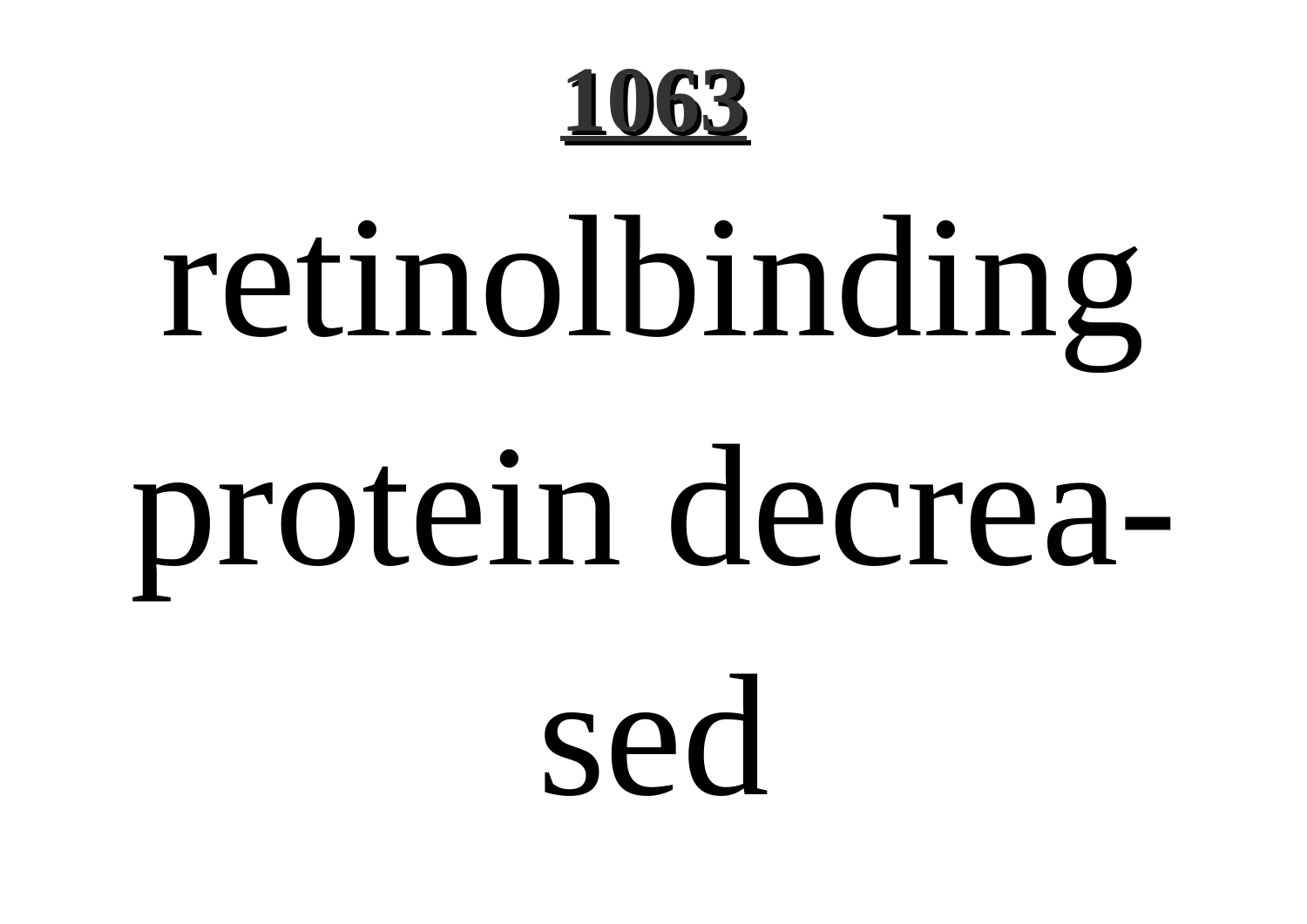**1064**

## retinopathy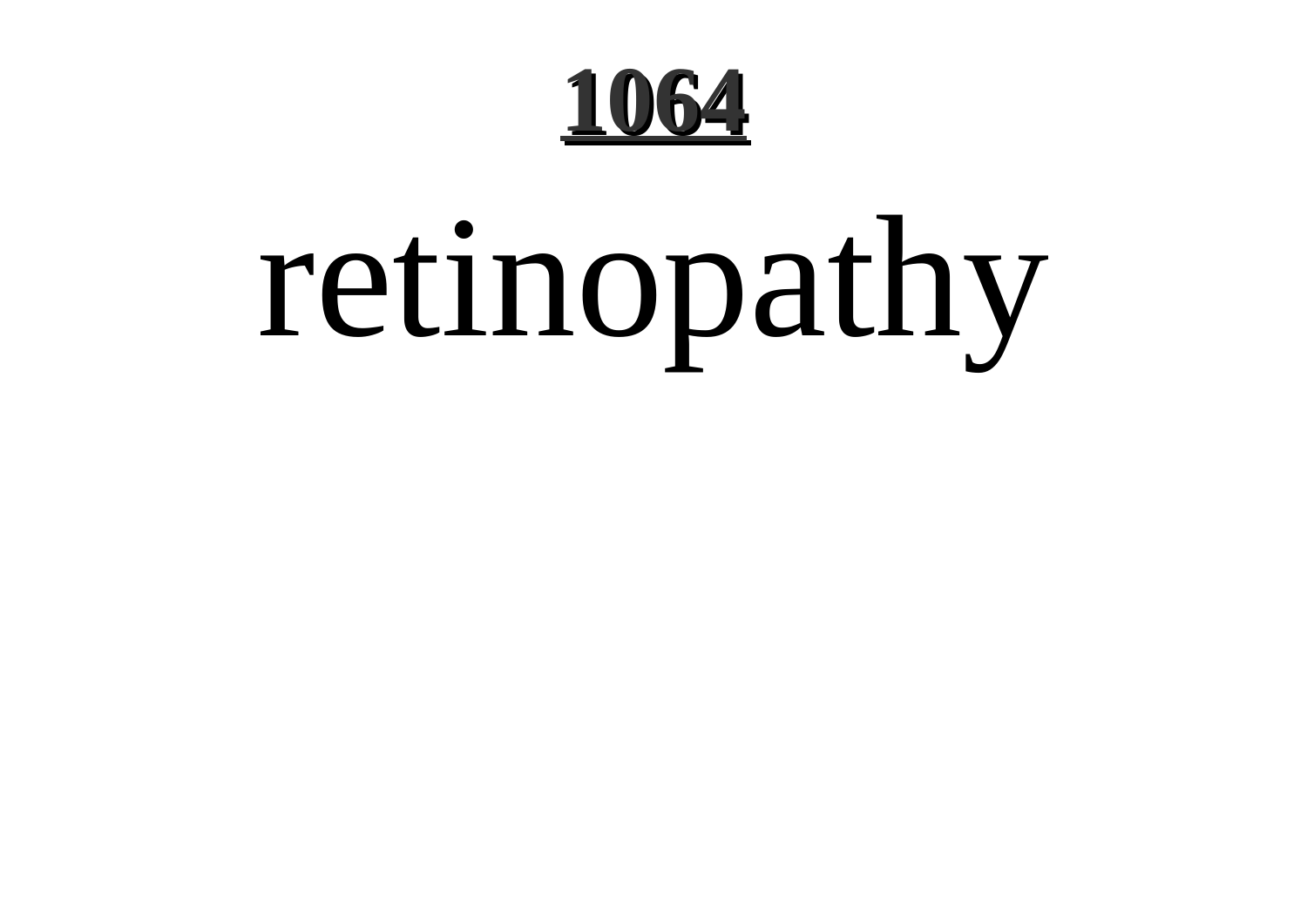

## retrograde portal vein flow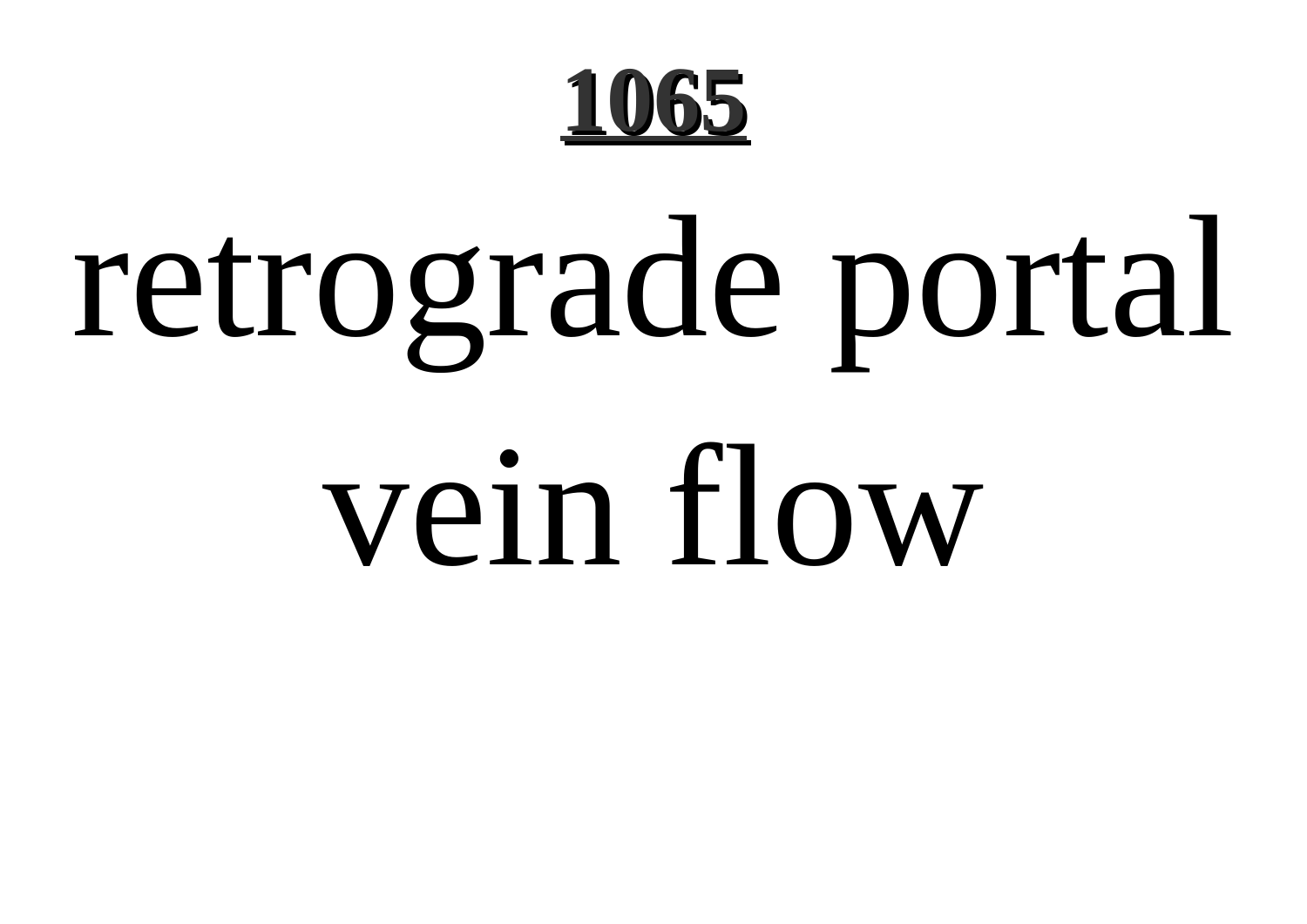

## retroperitonealfi-

#### brosis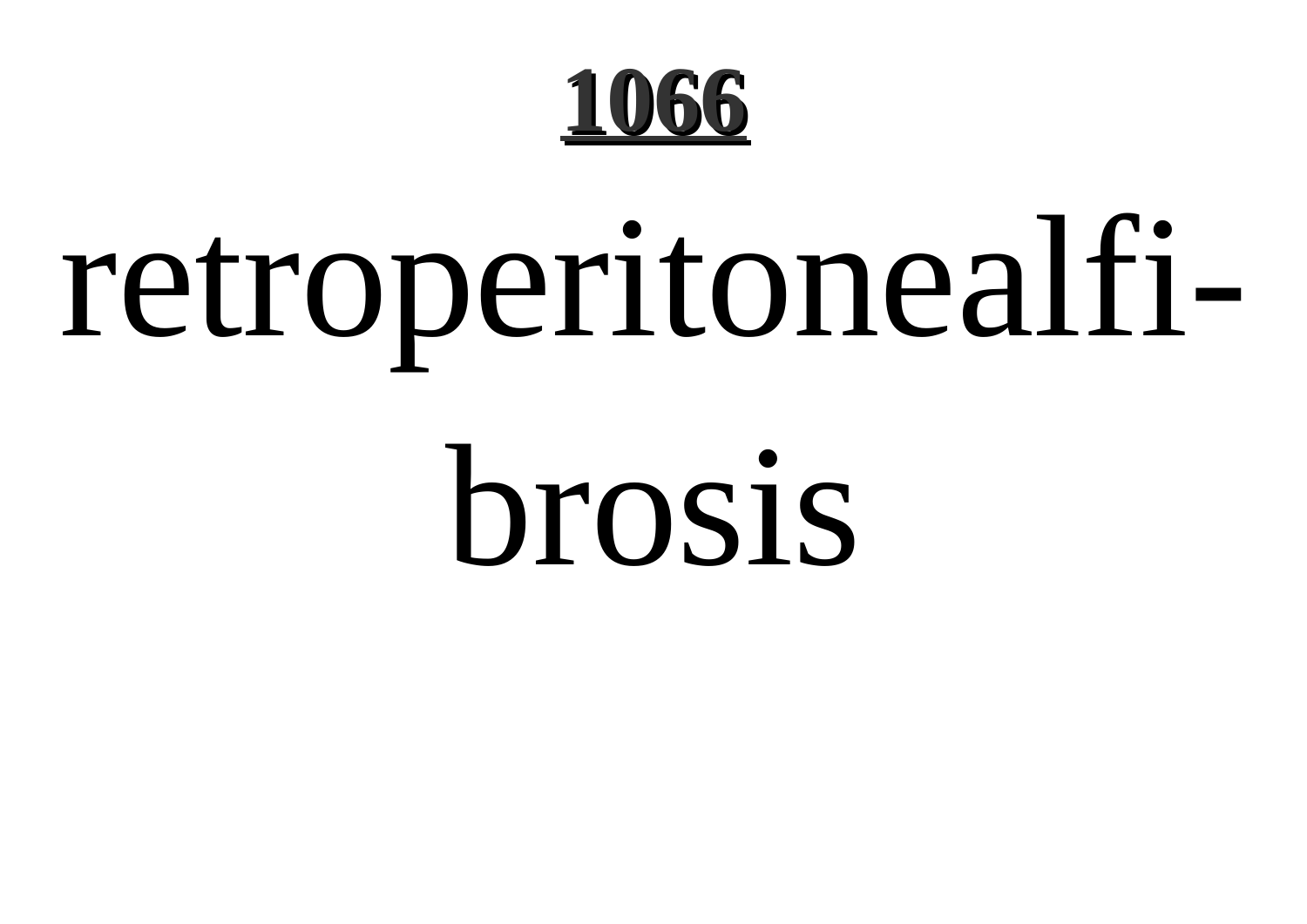#### reversible

## airways ob-

struction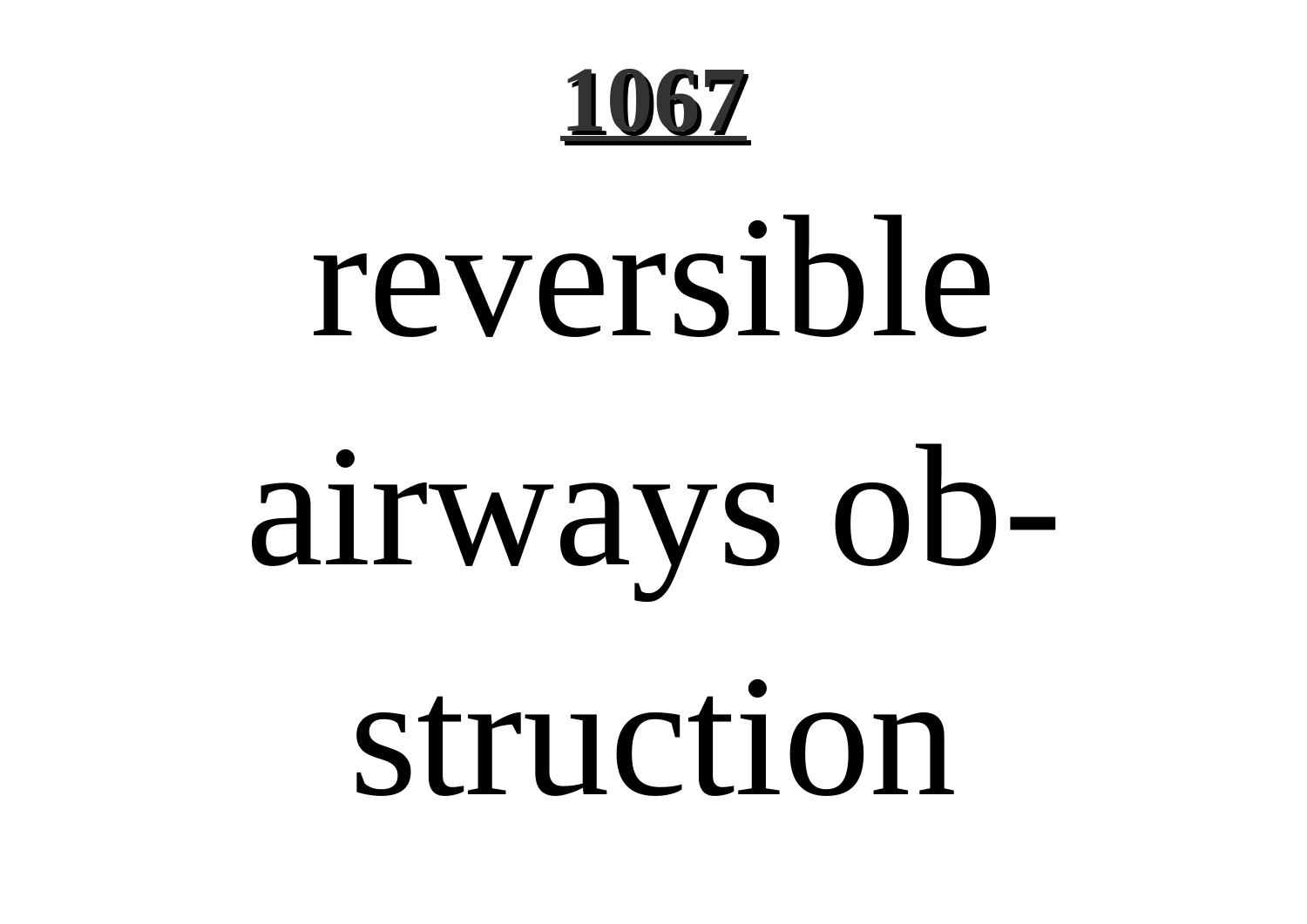

## reynold's syndro-

me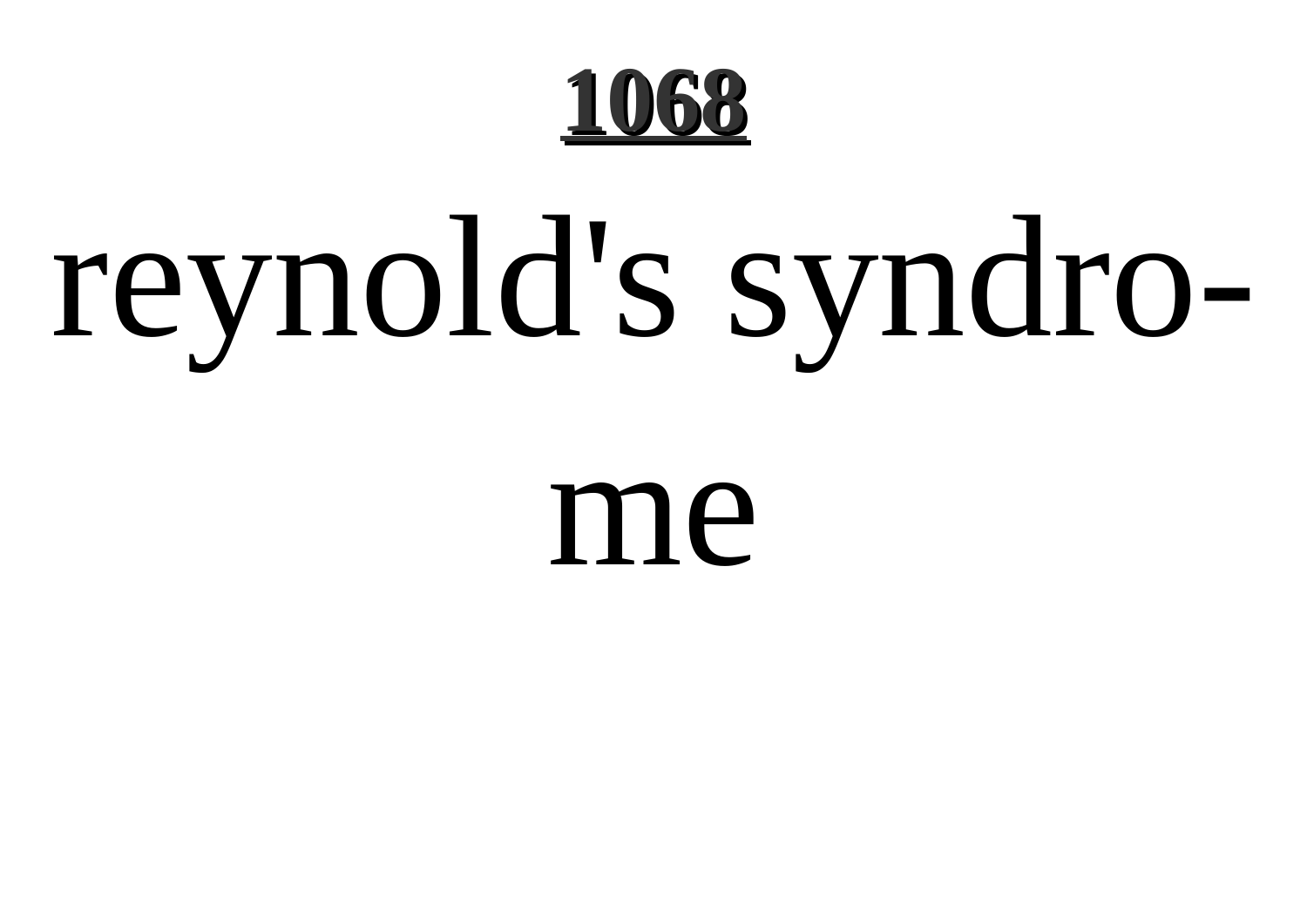

### rheumatic brain-

#### disease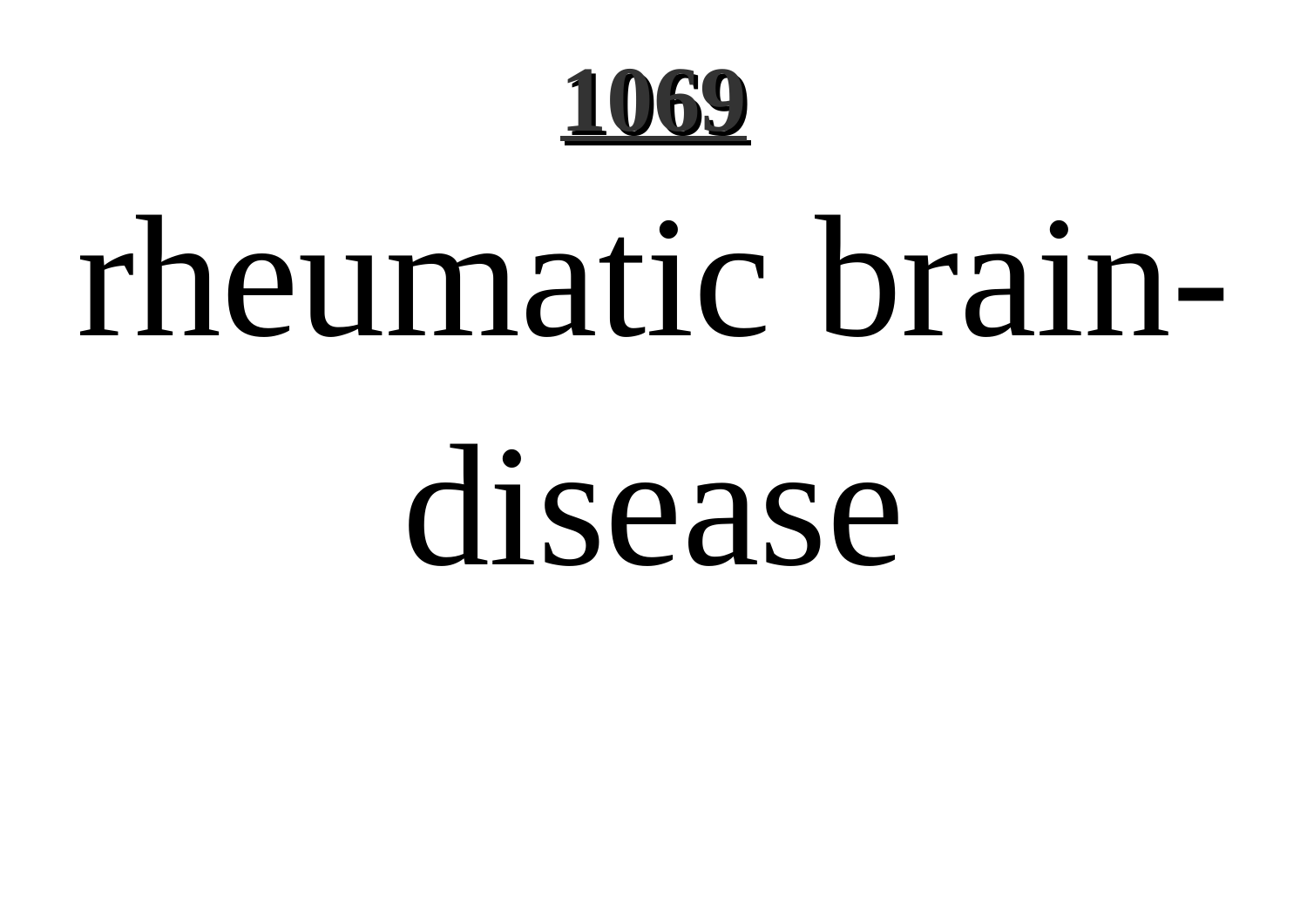### rheumatic disor-

der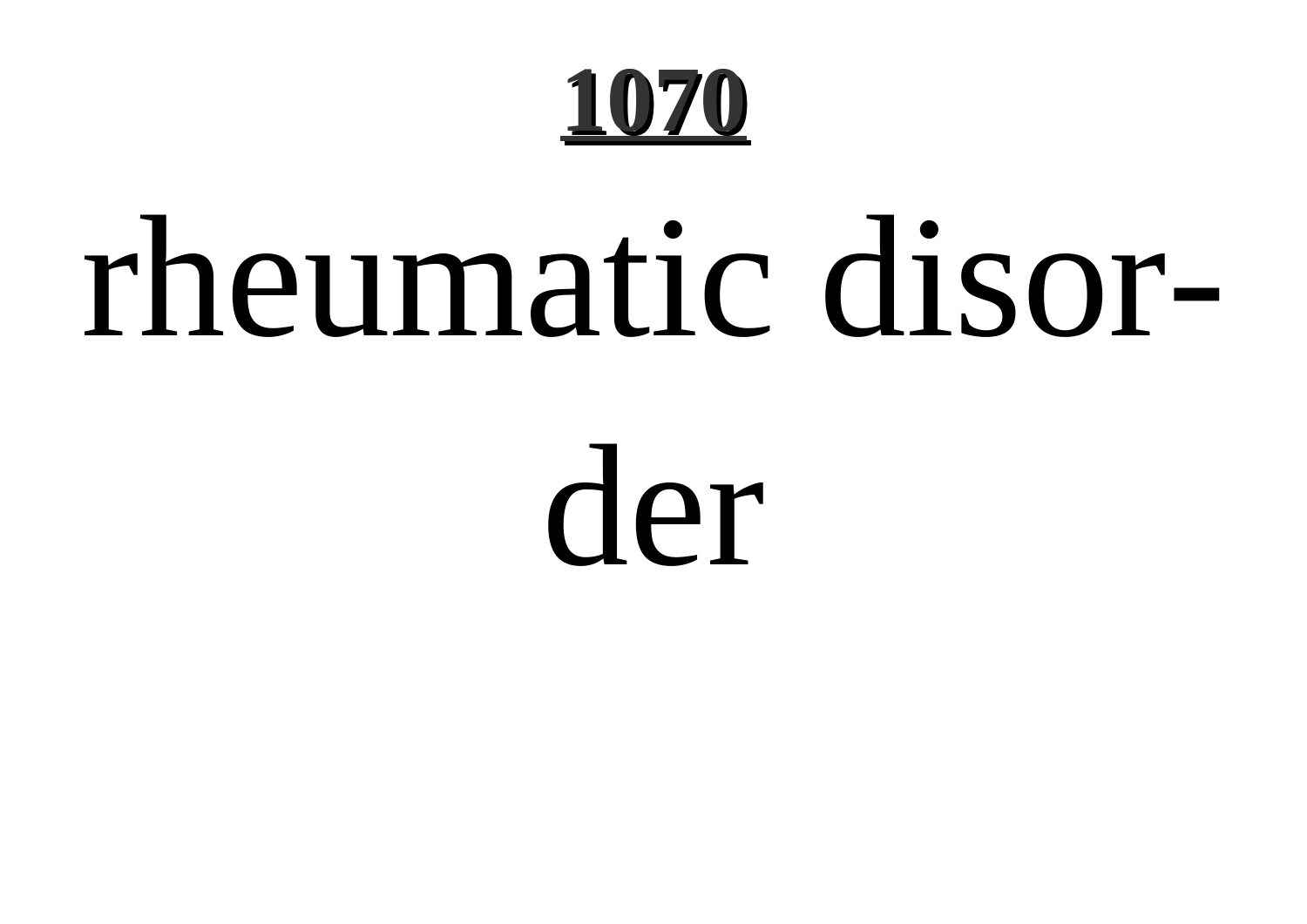### rheumatoid art-

hritis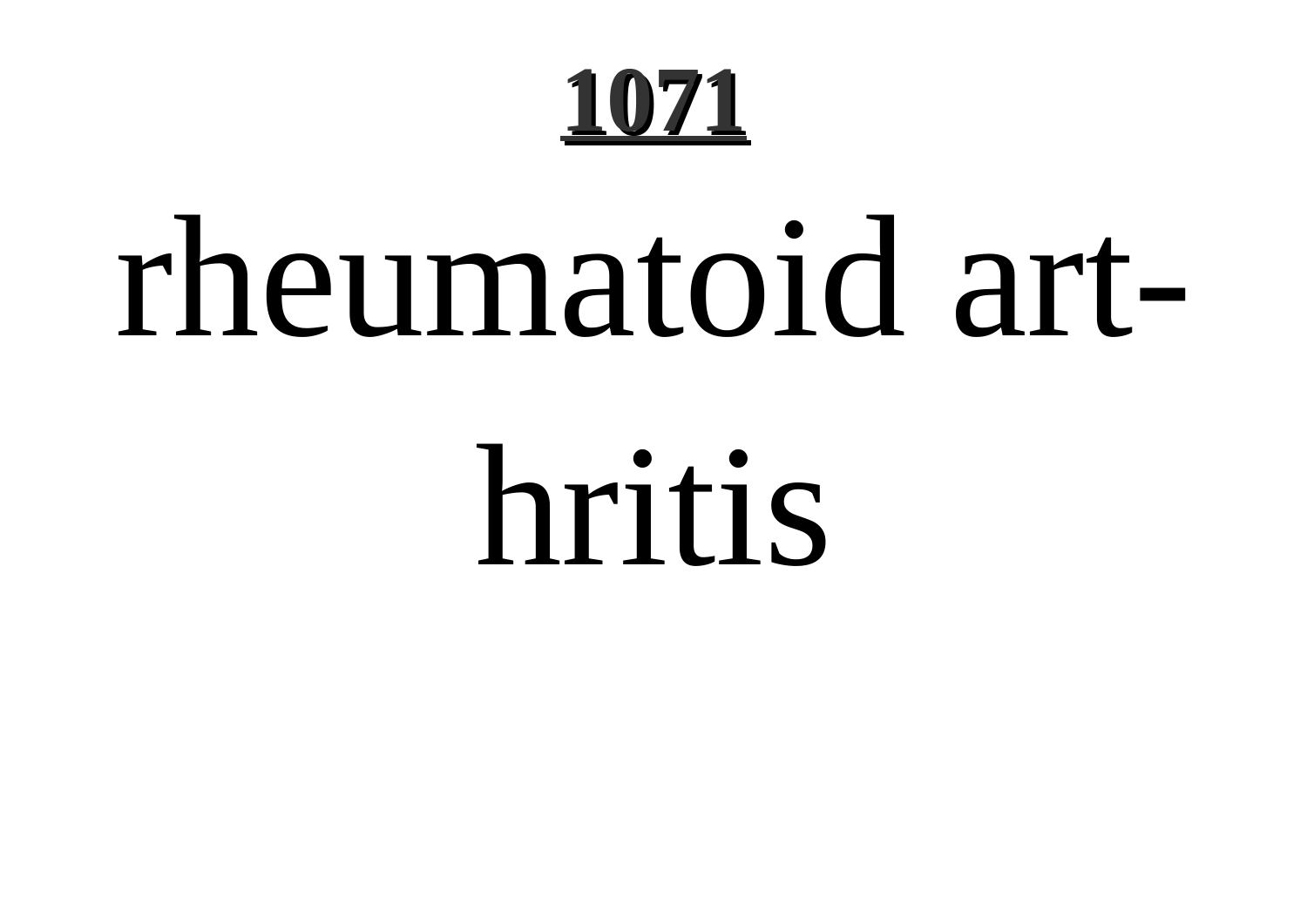### rheumatoid

### factor increased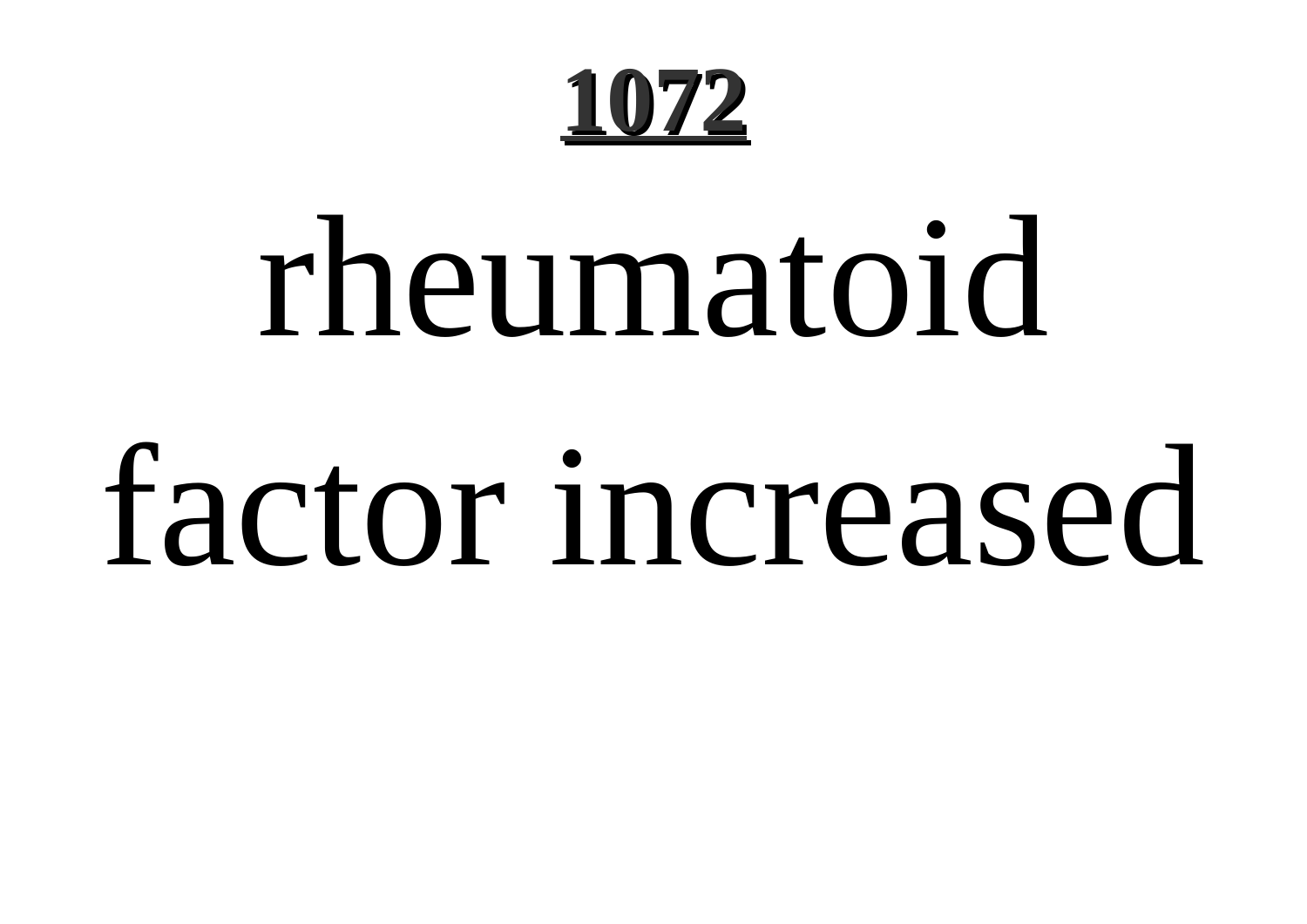### rheumatoidfactor

## positive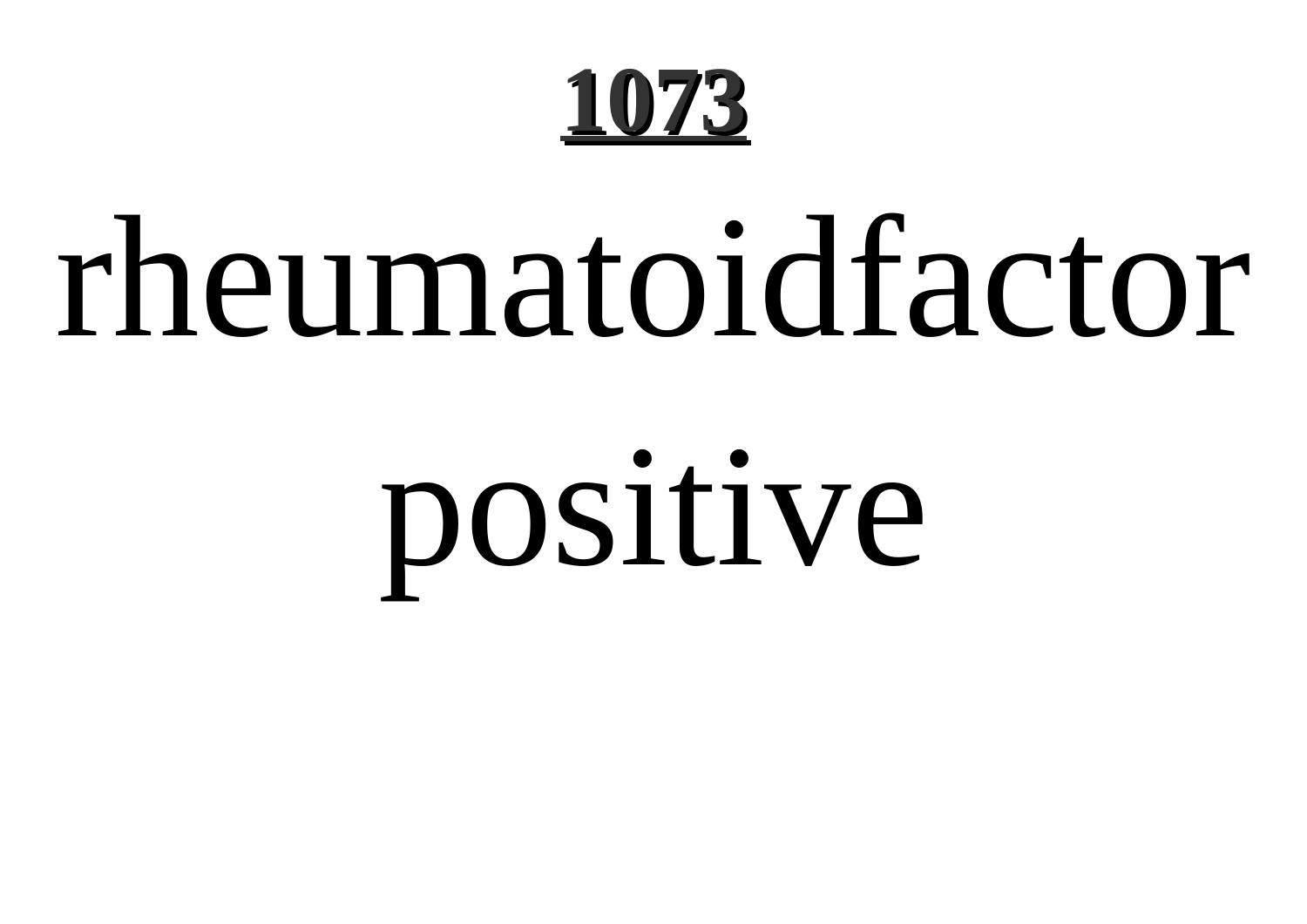

#### rheumatoid

## factor quantitati-

#### ve increased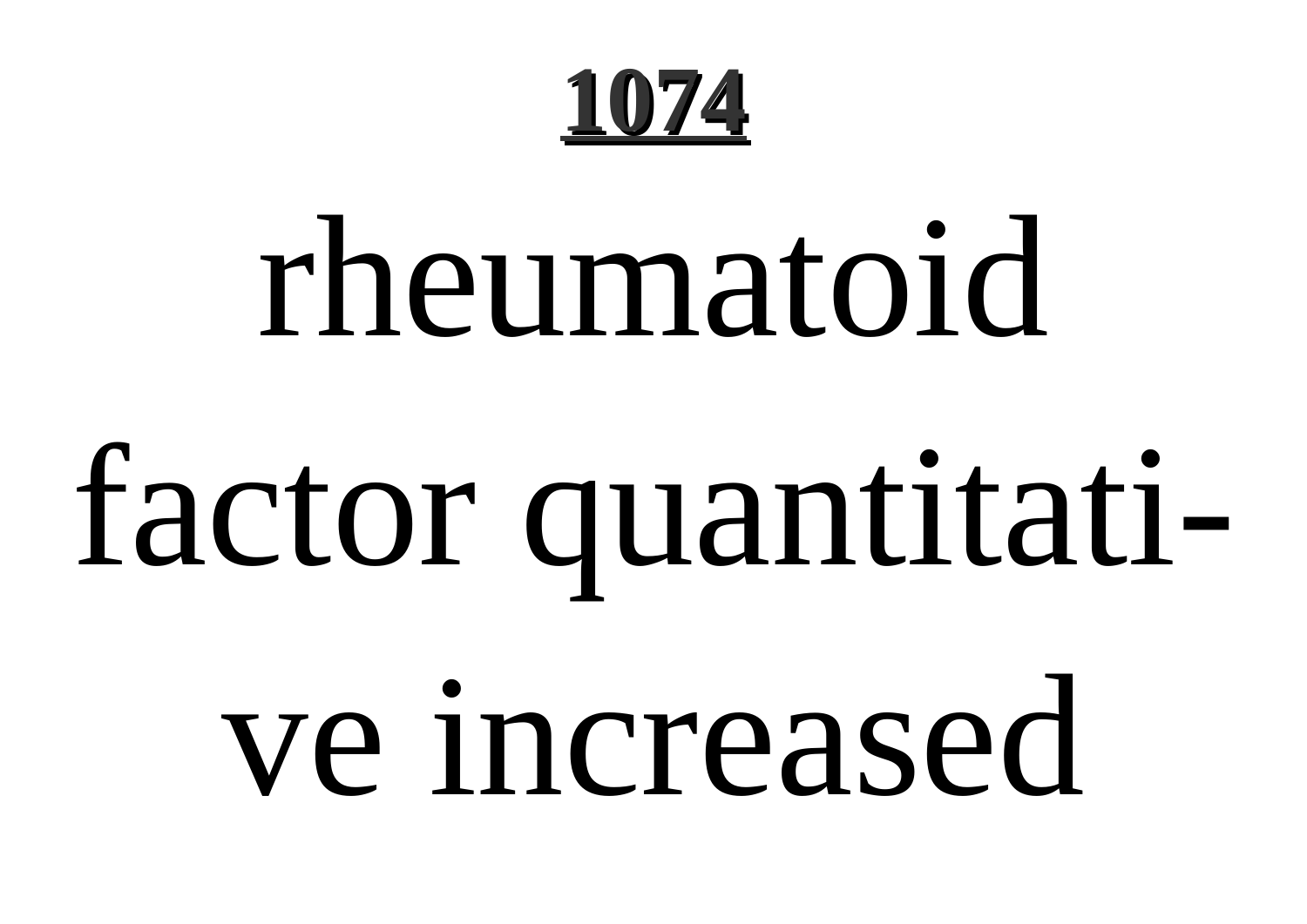## rheumatoid lung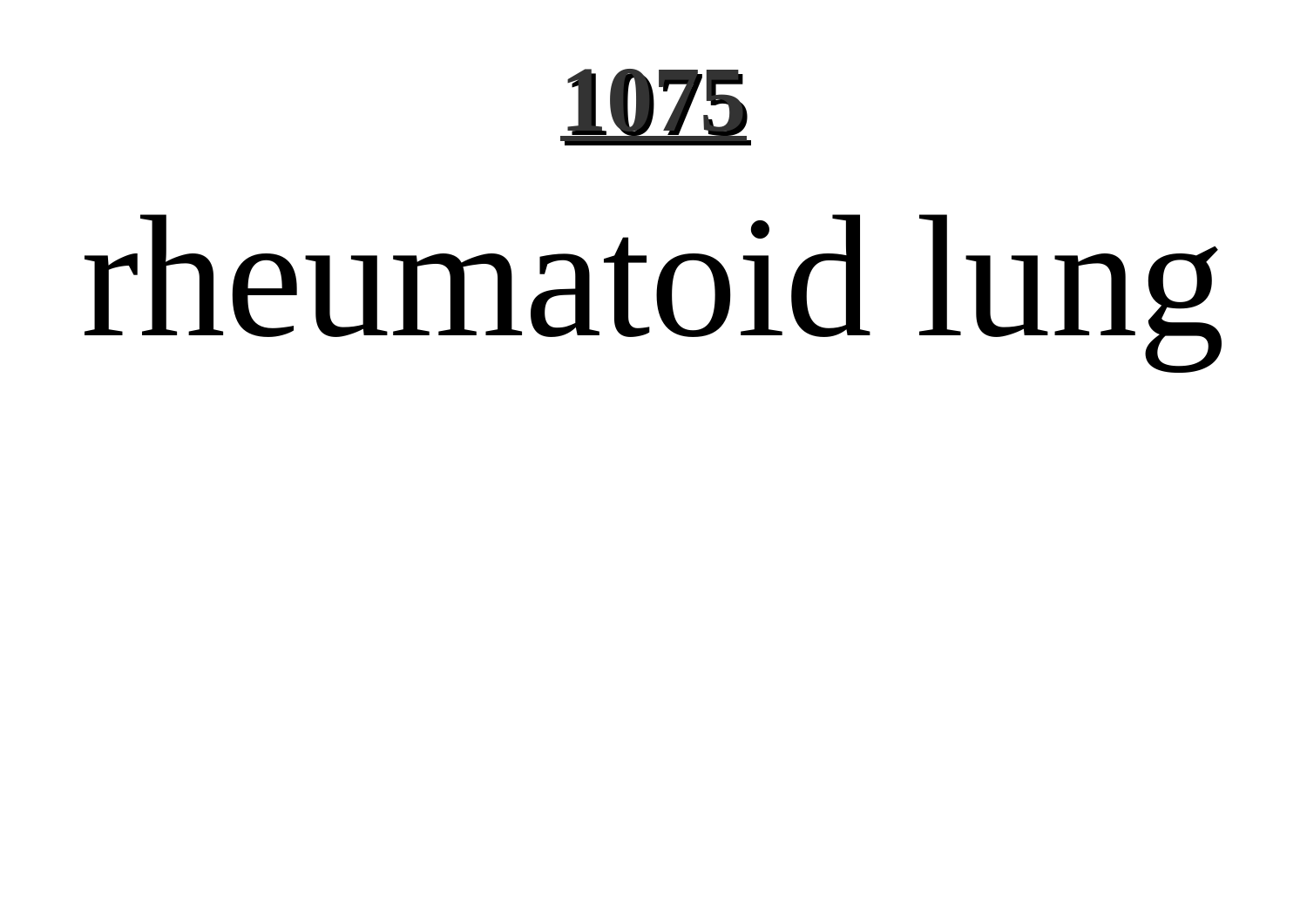# rheumatoidneutrophilic dermato-

sis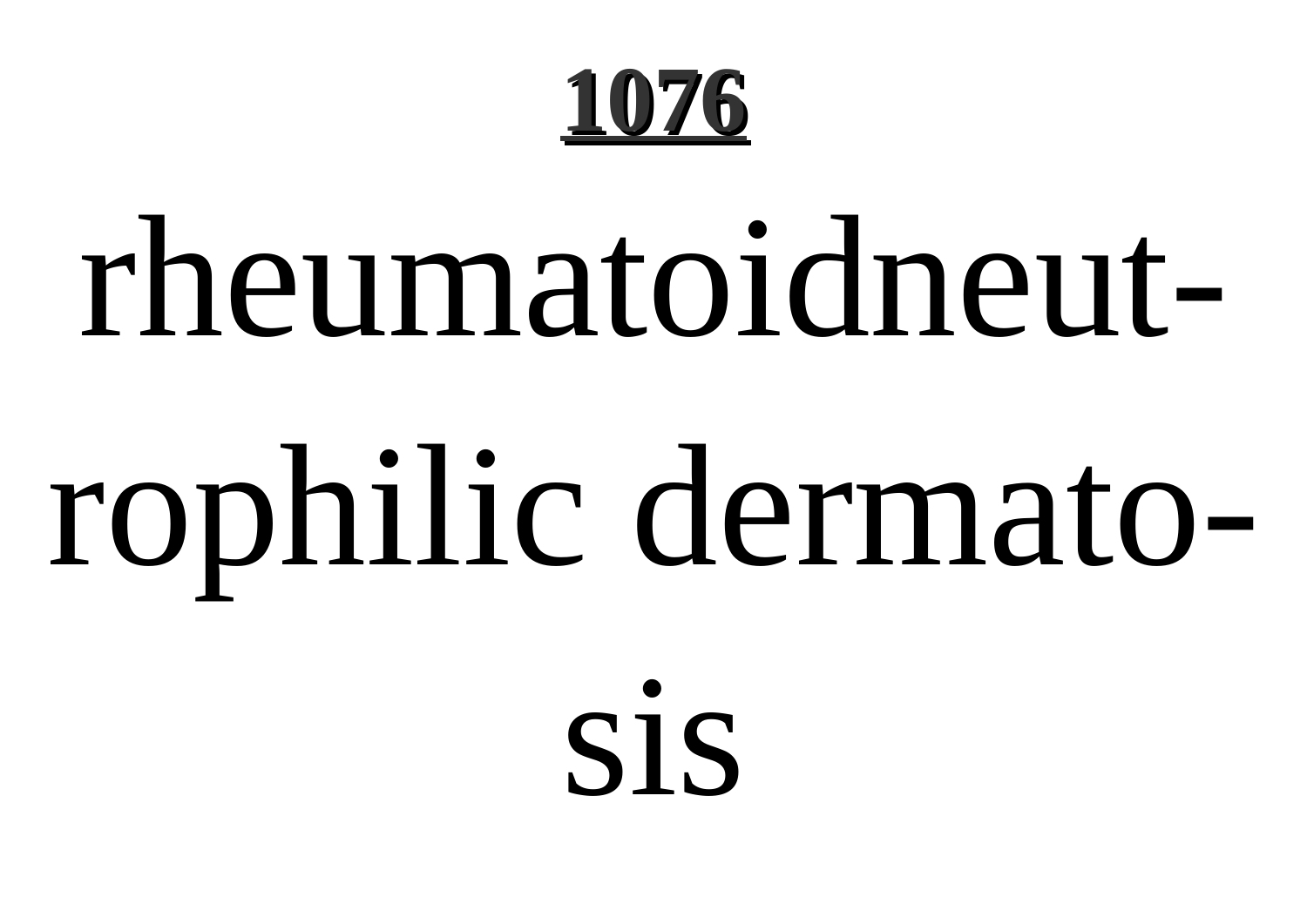## rheumatoid

#### nodule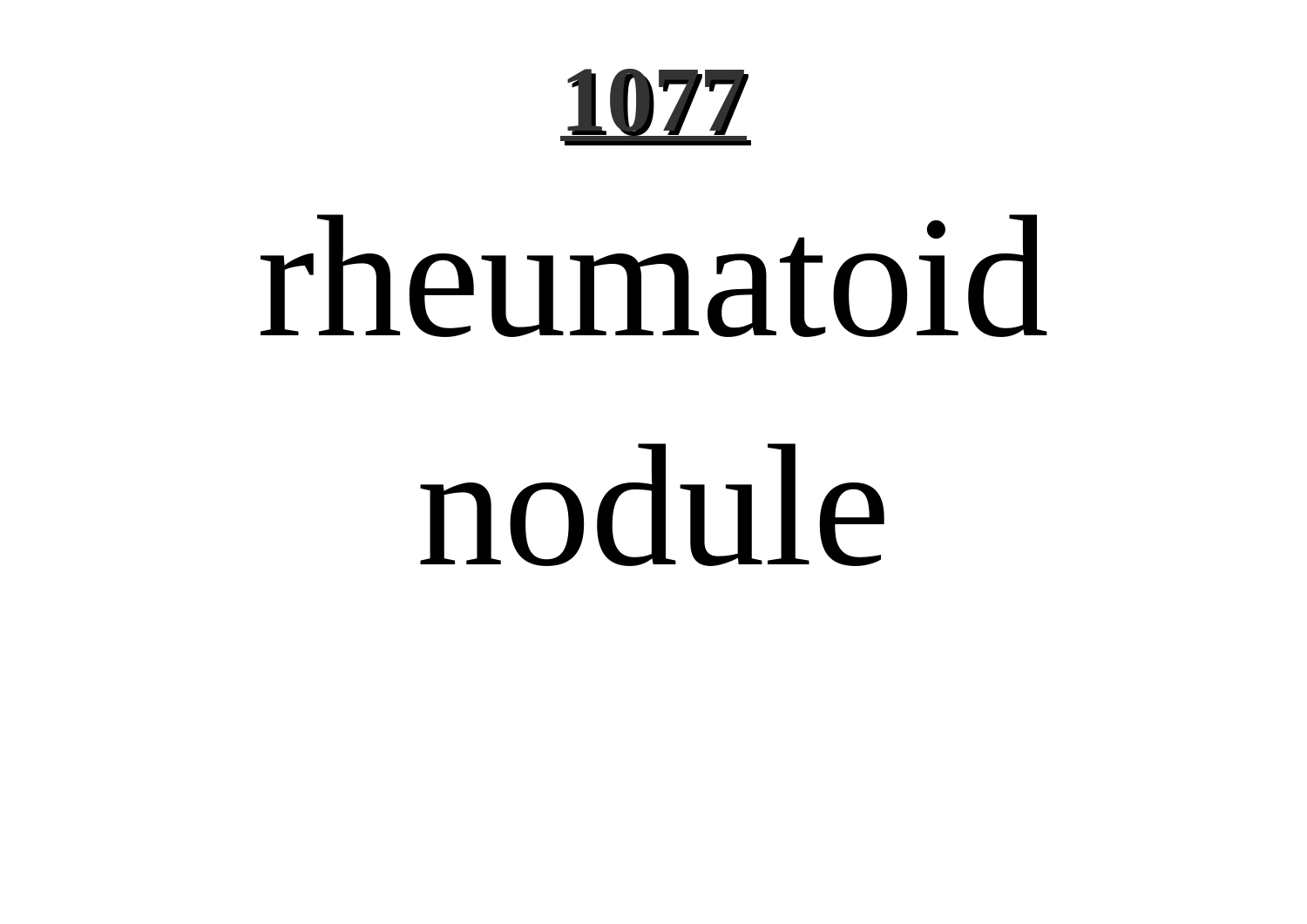## rheumatoid nodule removal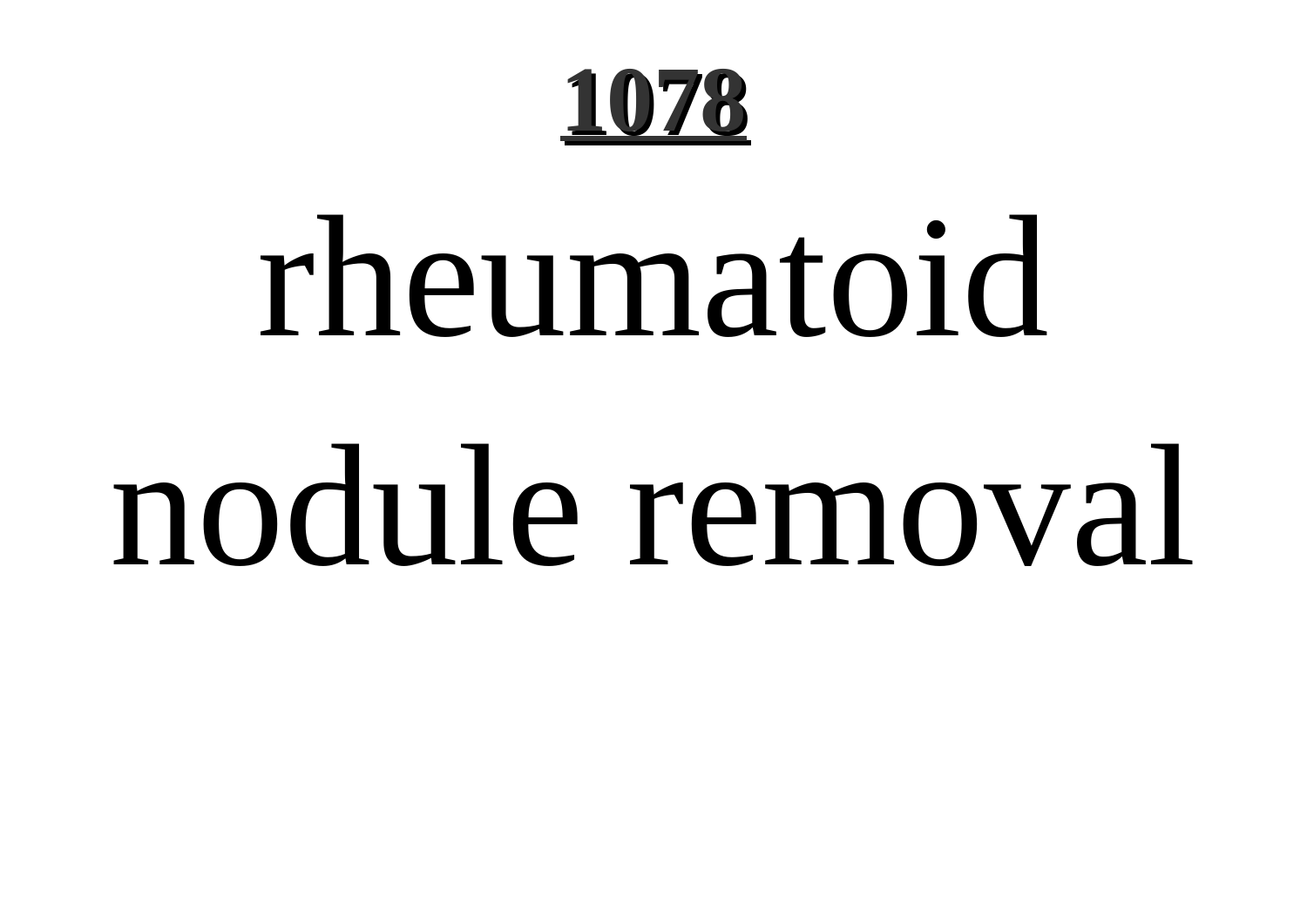

### rheumatoidscle-

ritis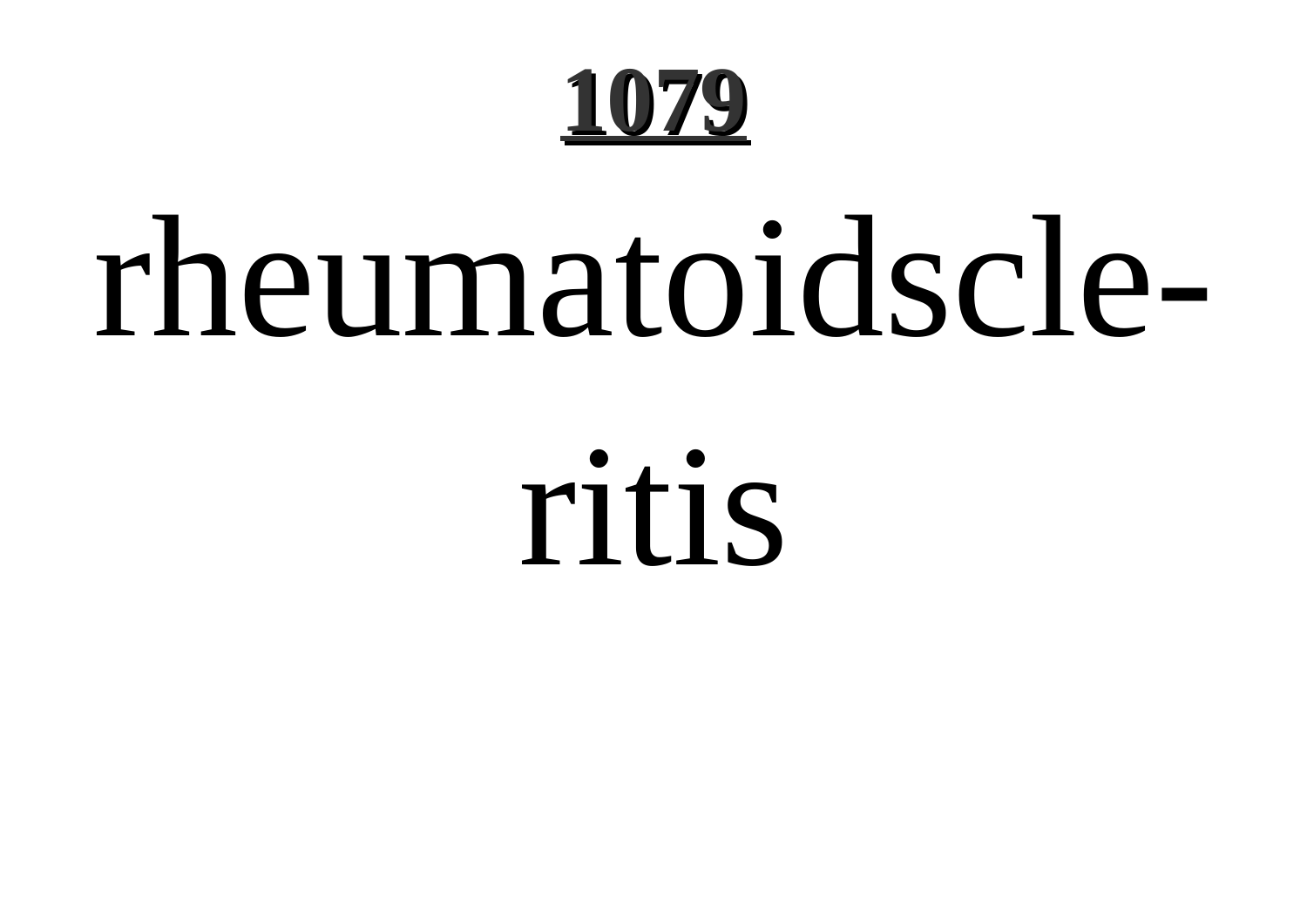

## rheumatoid va-

#### sculitis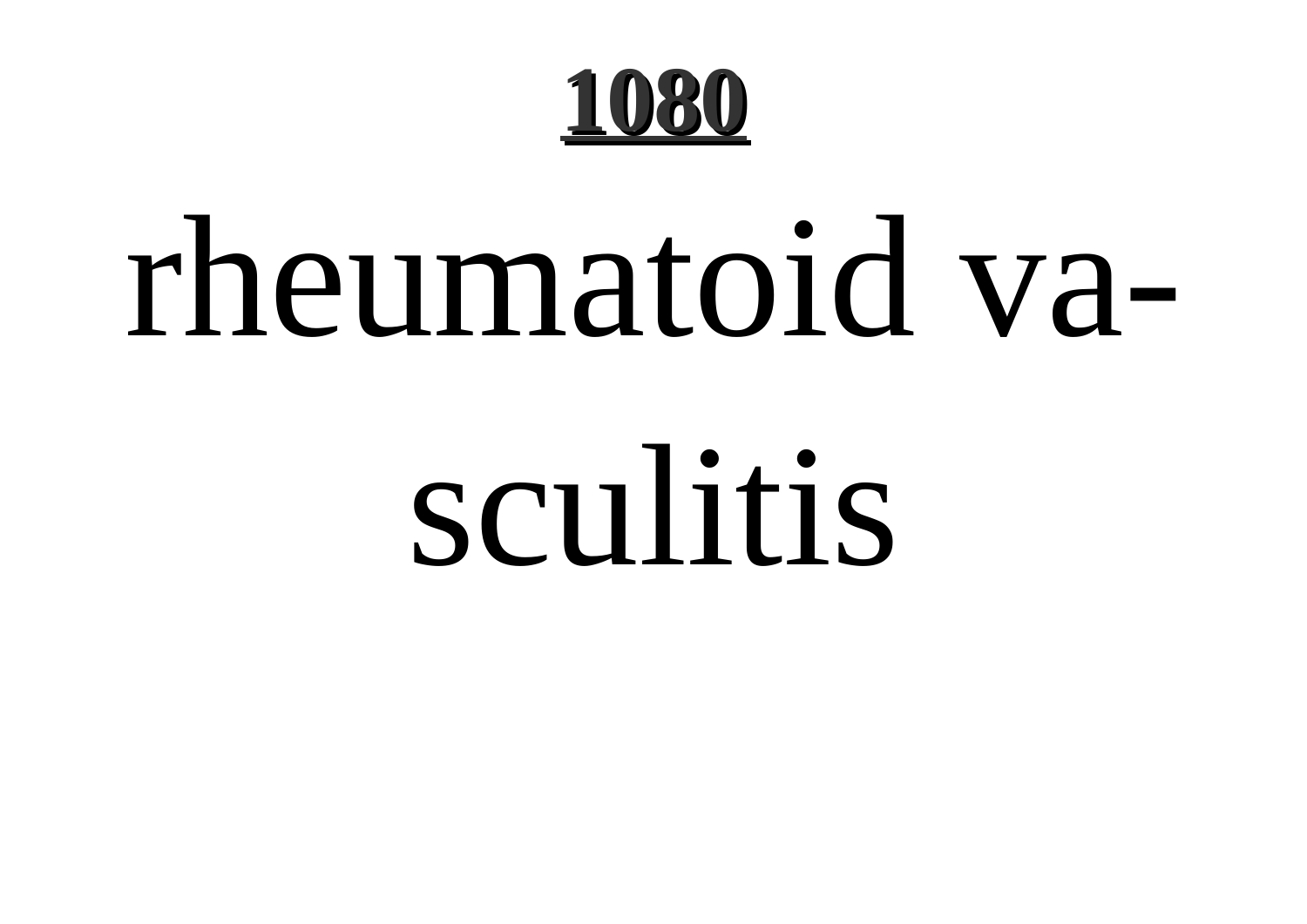

# saccadic eye

#### movement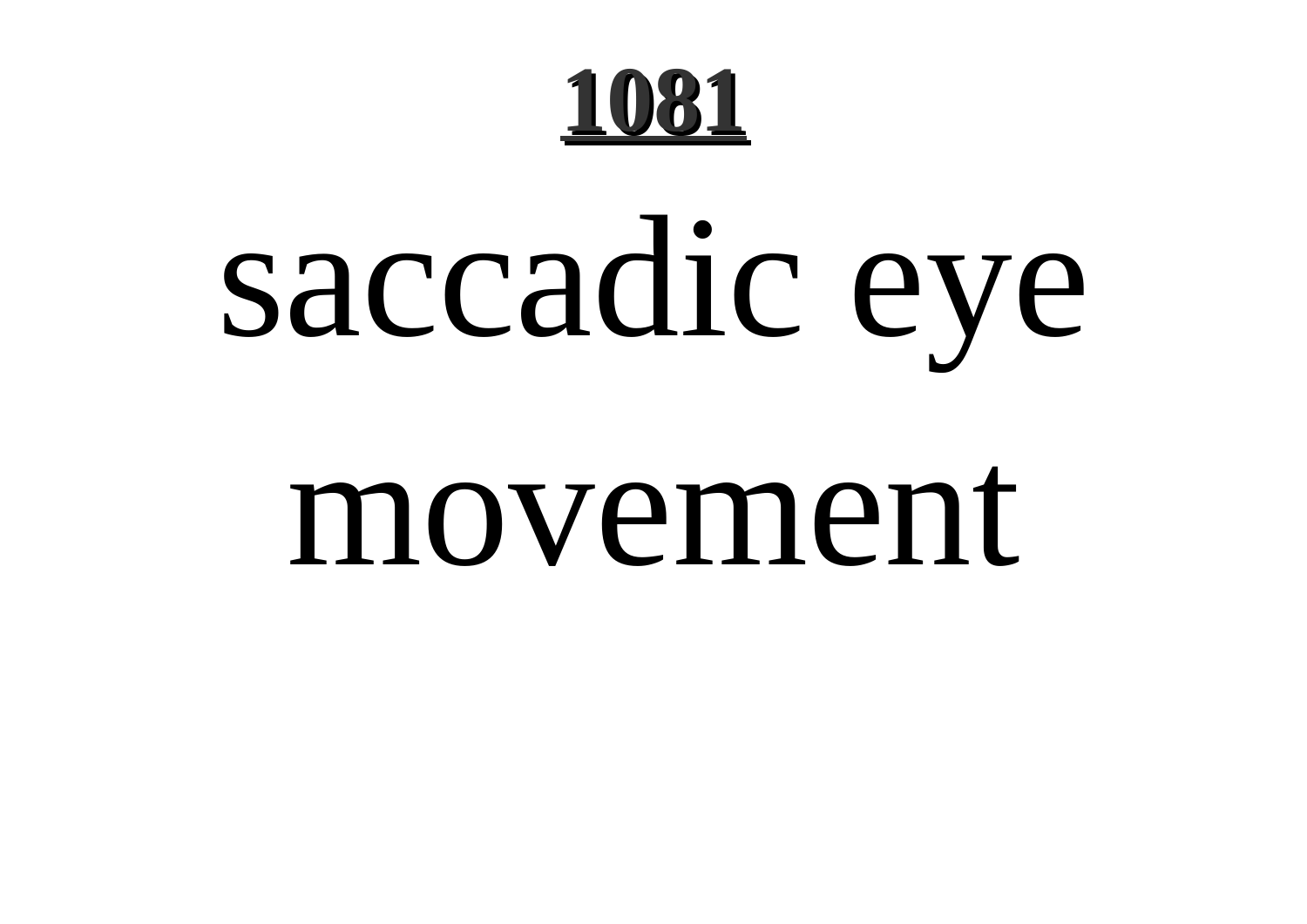

# saphosyndrome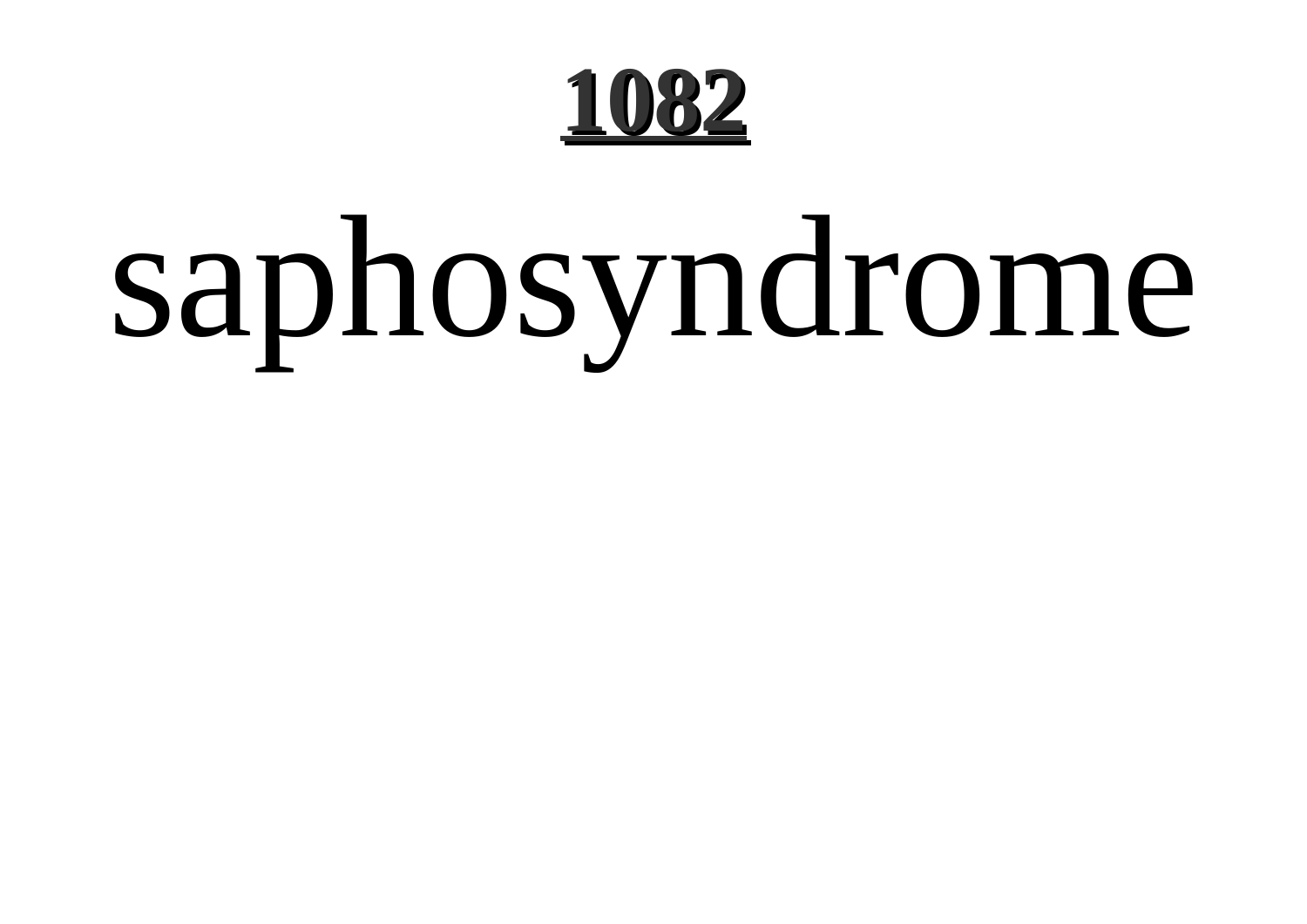

### sarcoidosis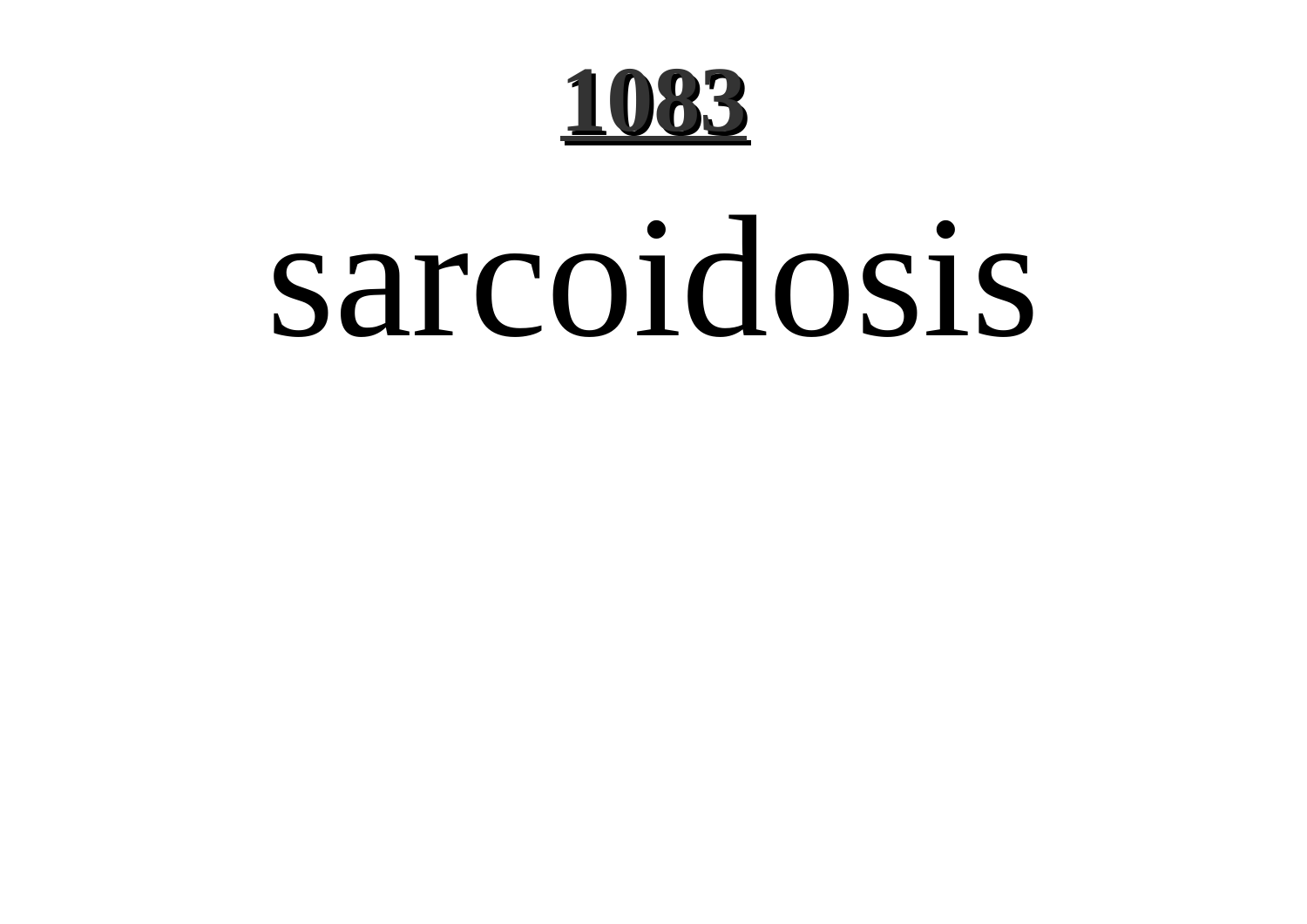1084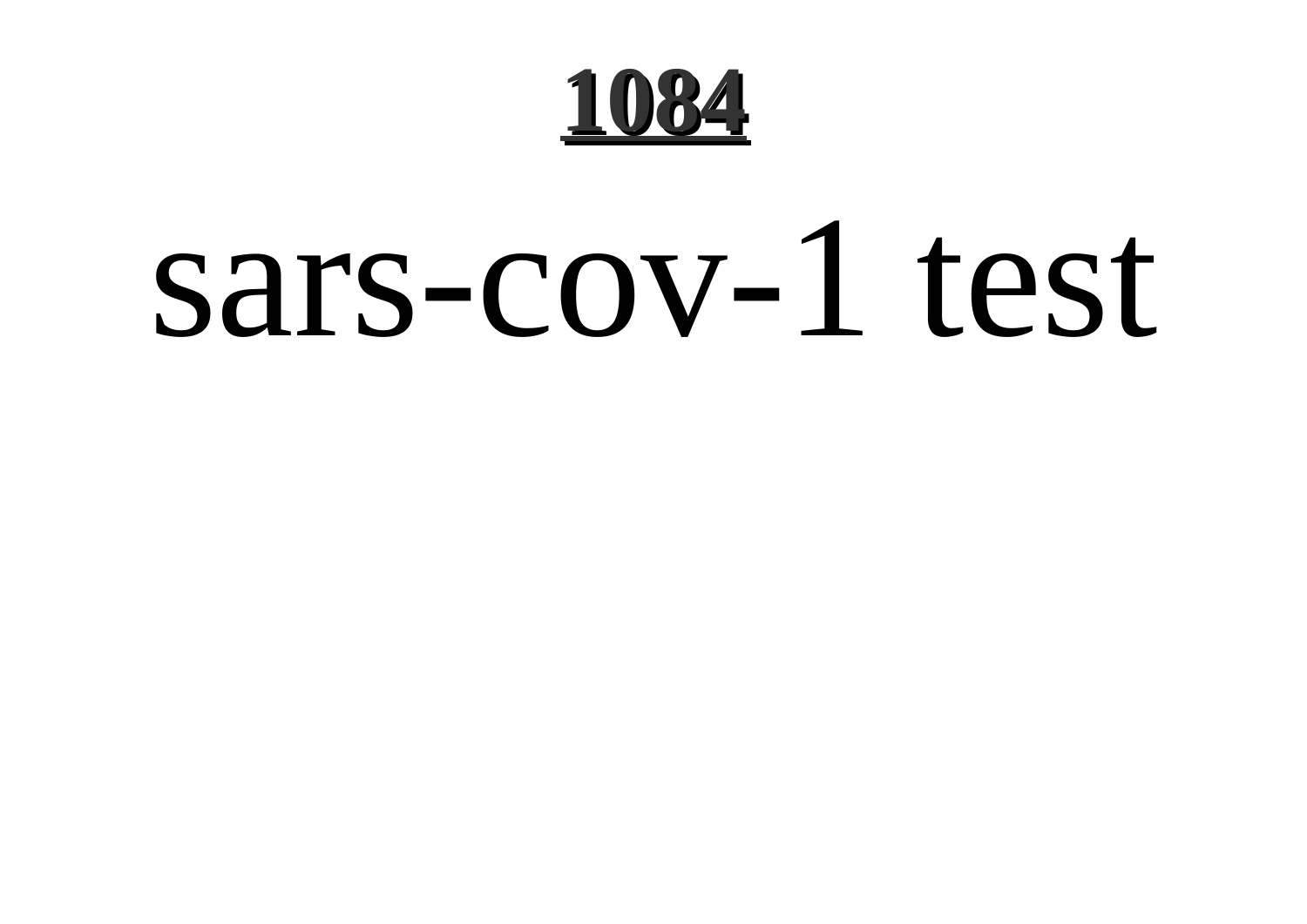

# negative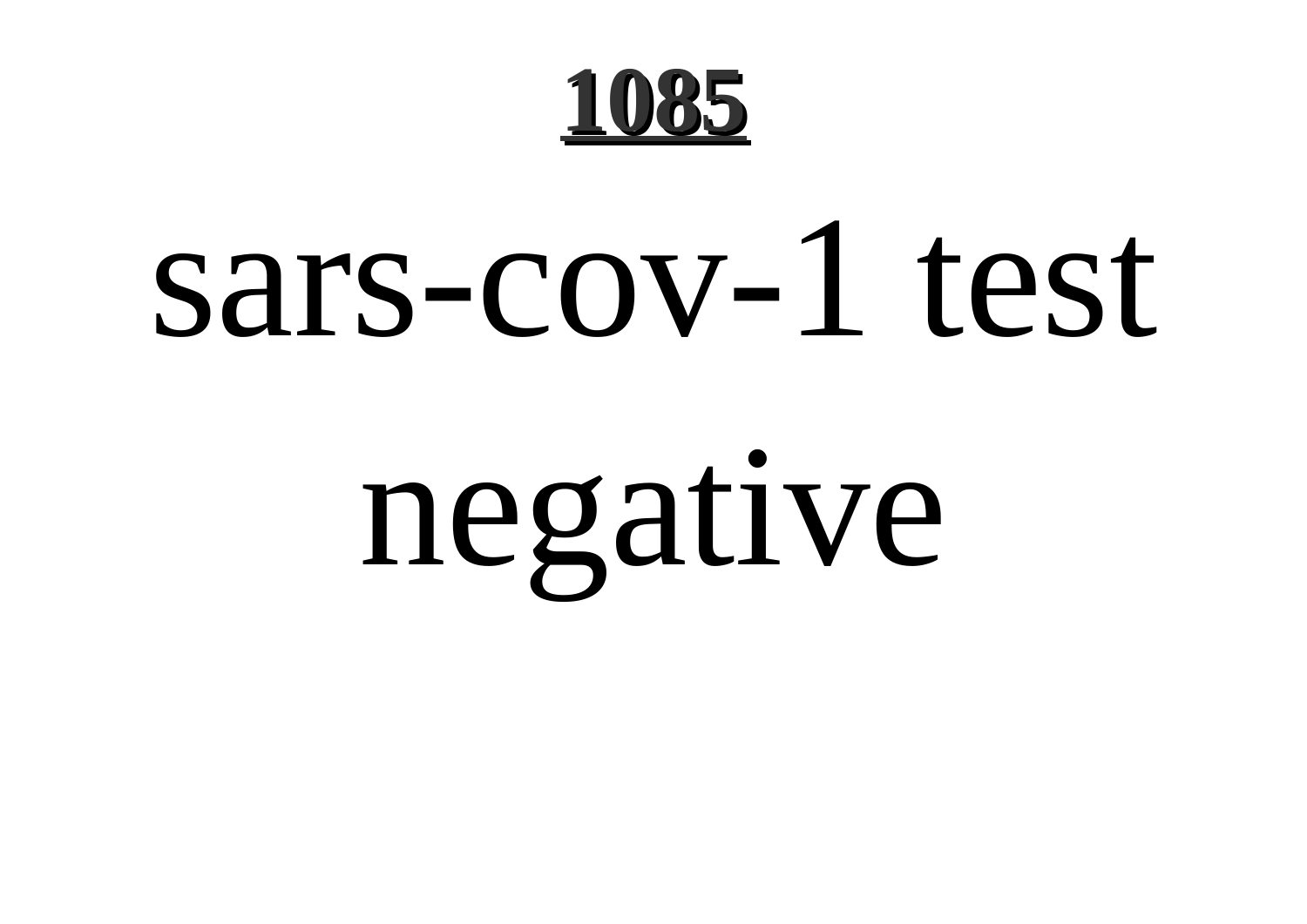

# positive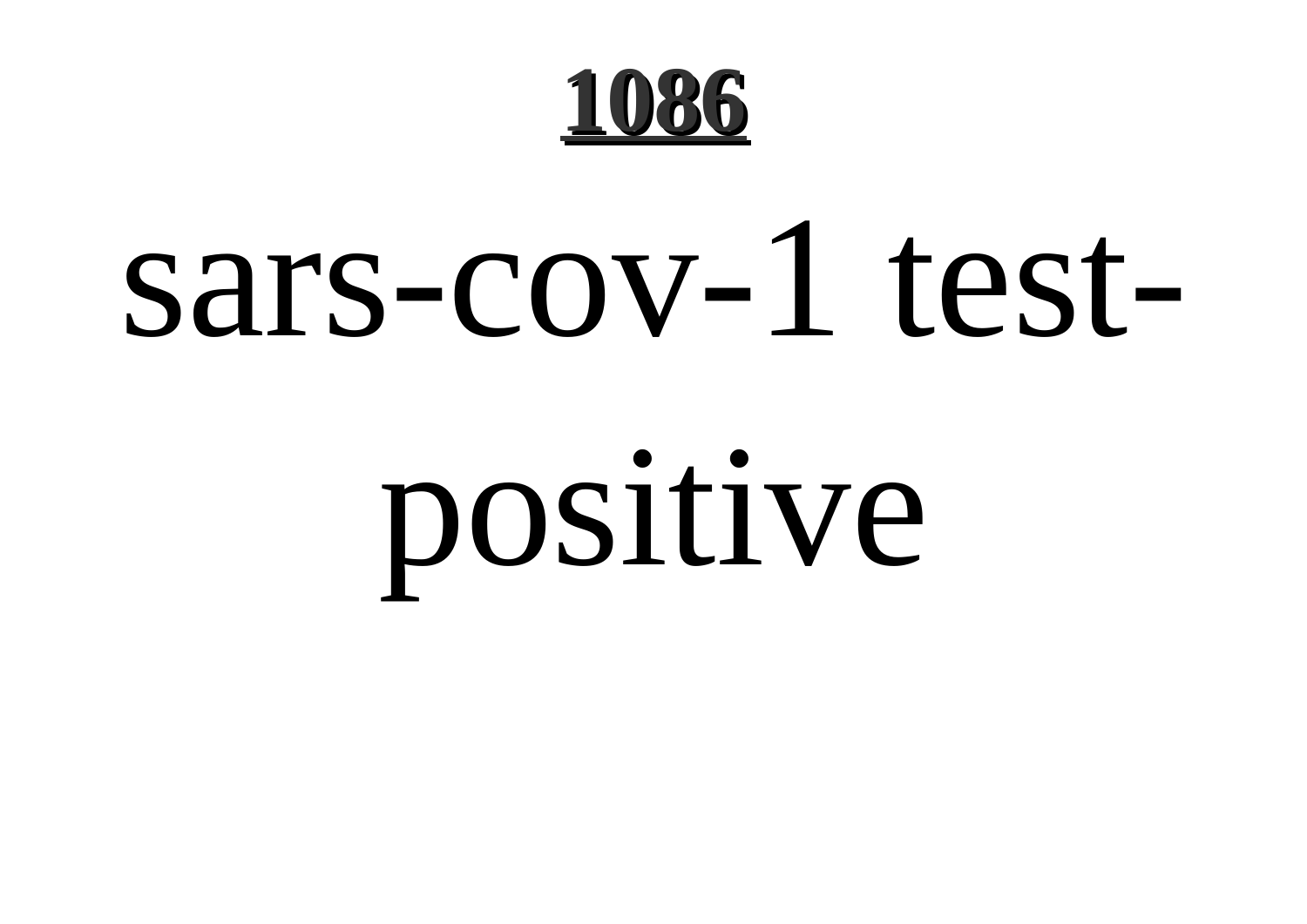#### sars-cov-2 anti-

# body test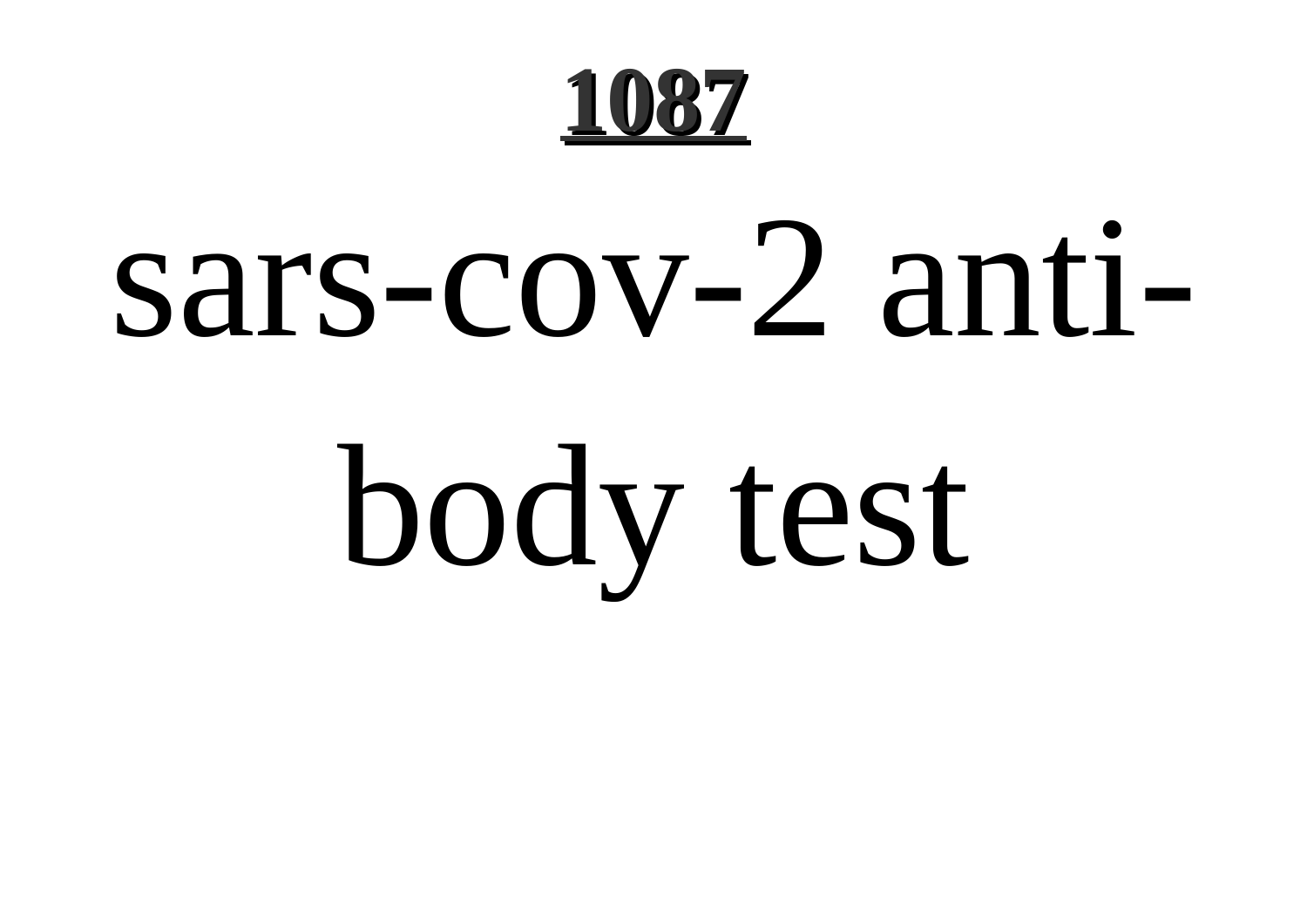

### sars-cov-2 anti-

# body test negati-

Ve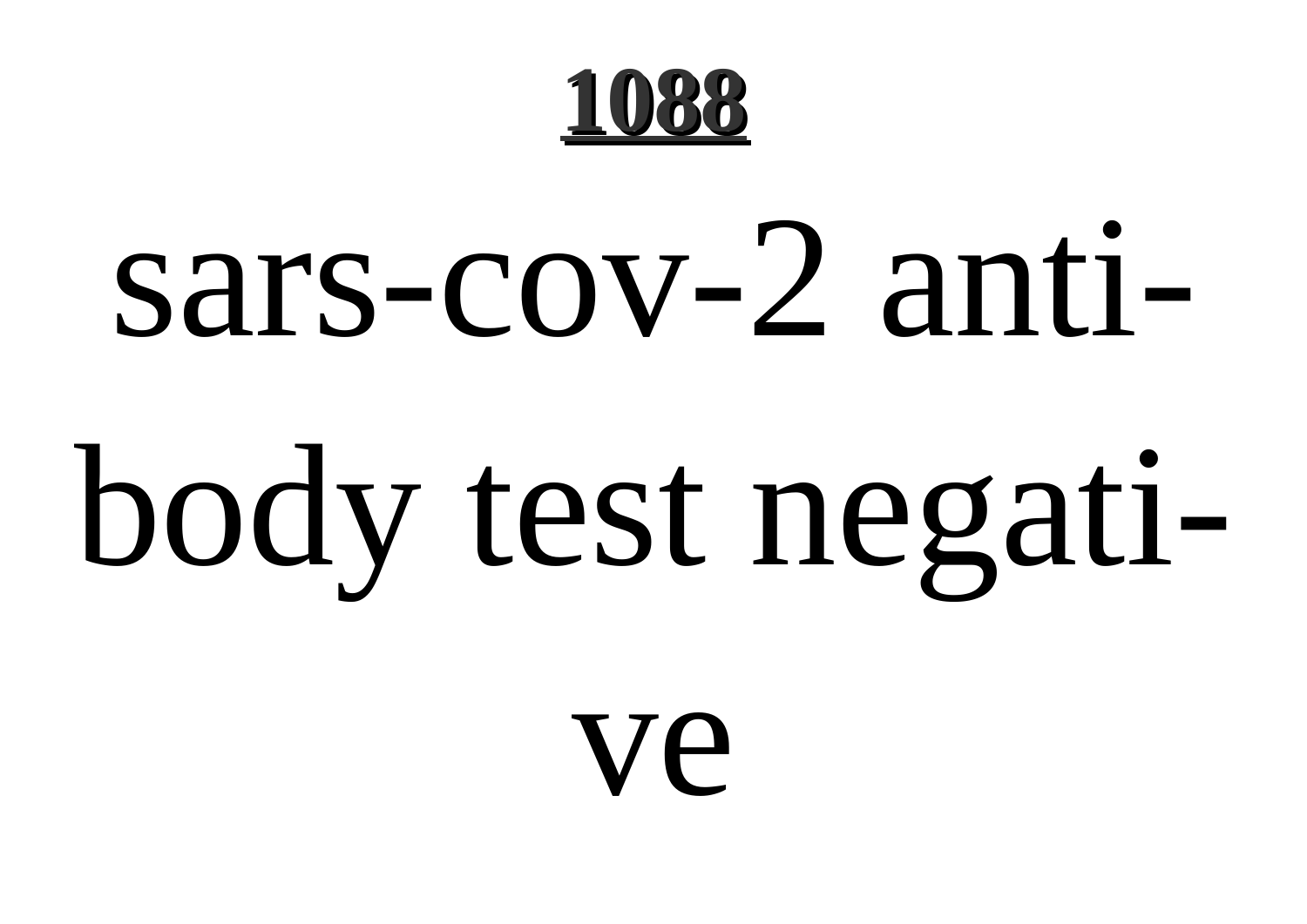

### sars-cov-2antibo-

# dy test positive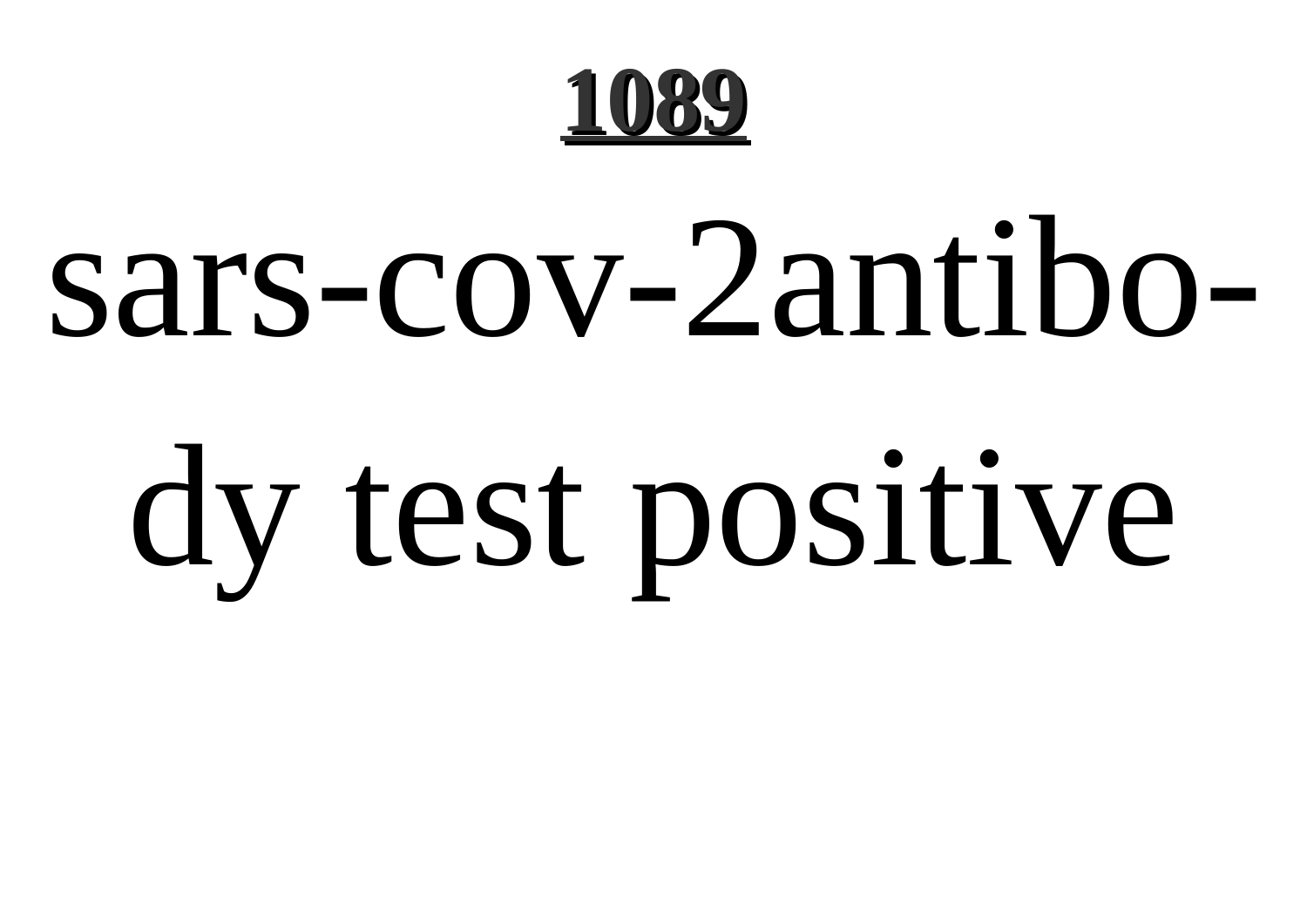

### sars-cov-2 carri-

er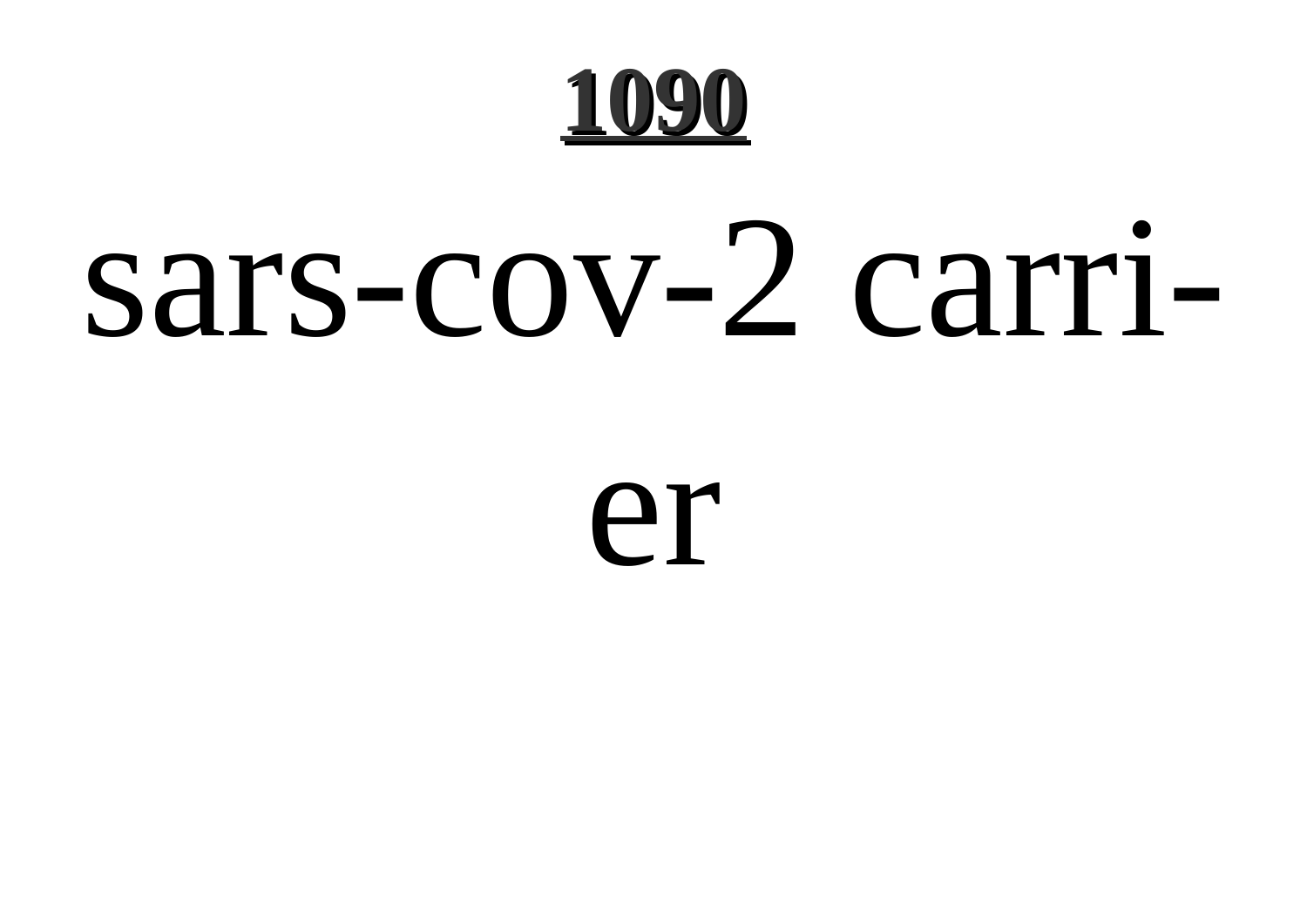

## sars-cov-2 sepsis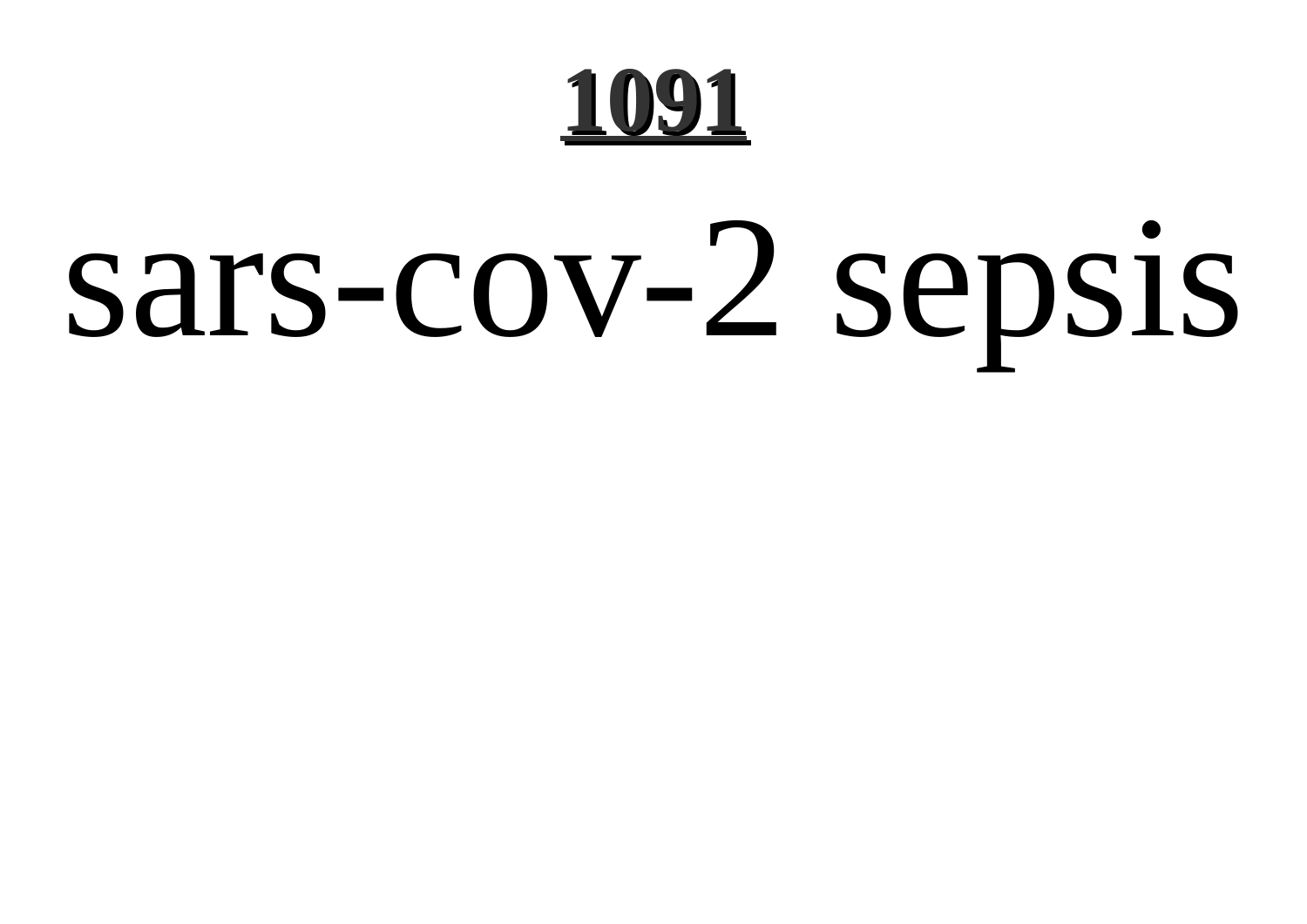1092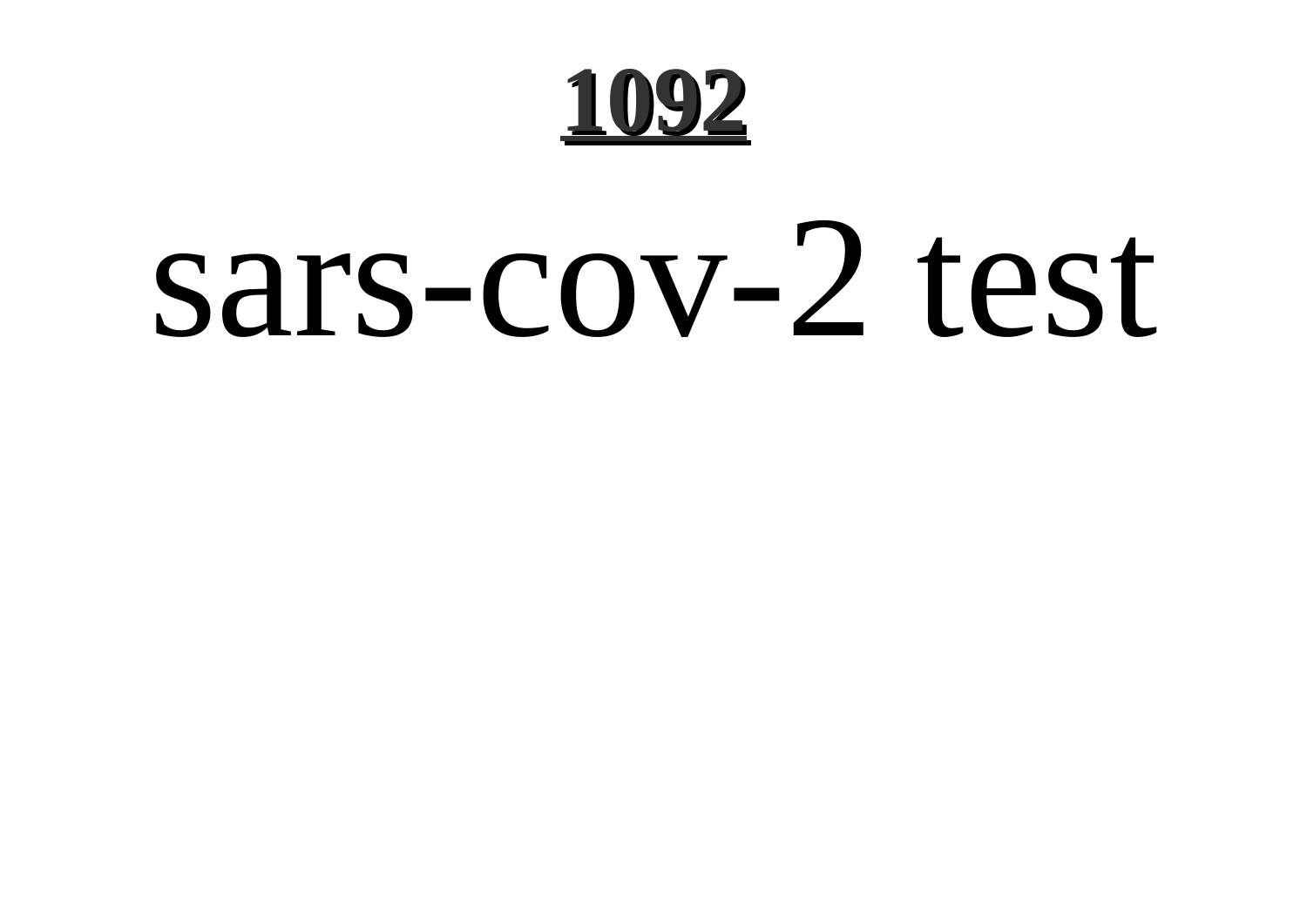

# false negative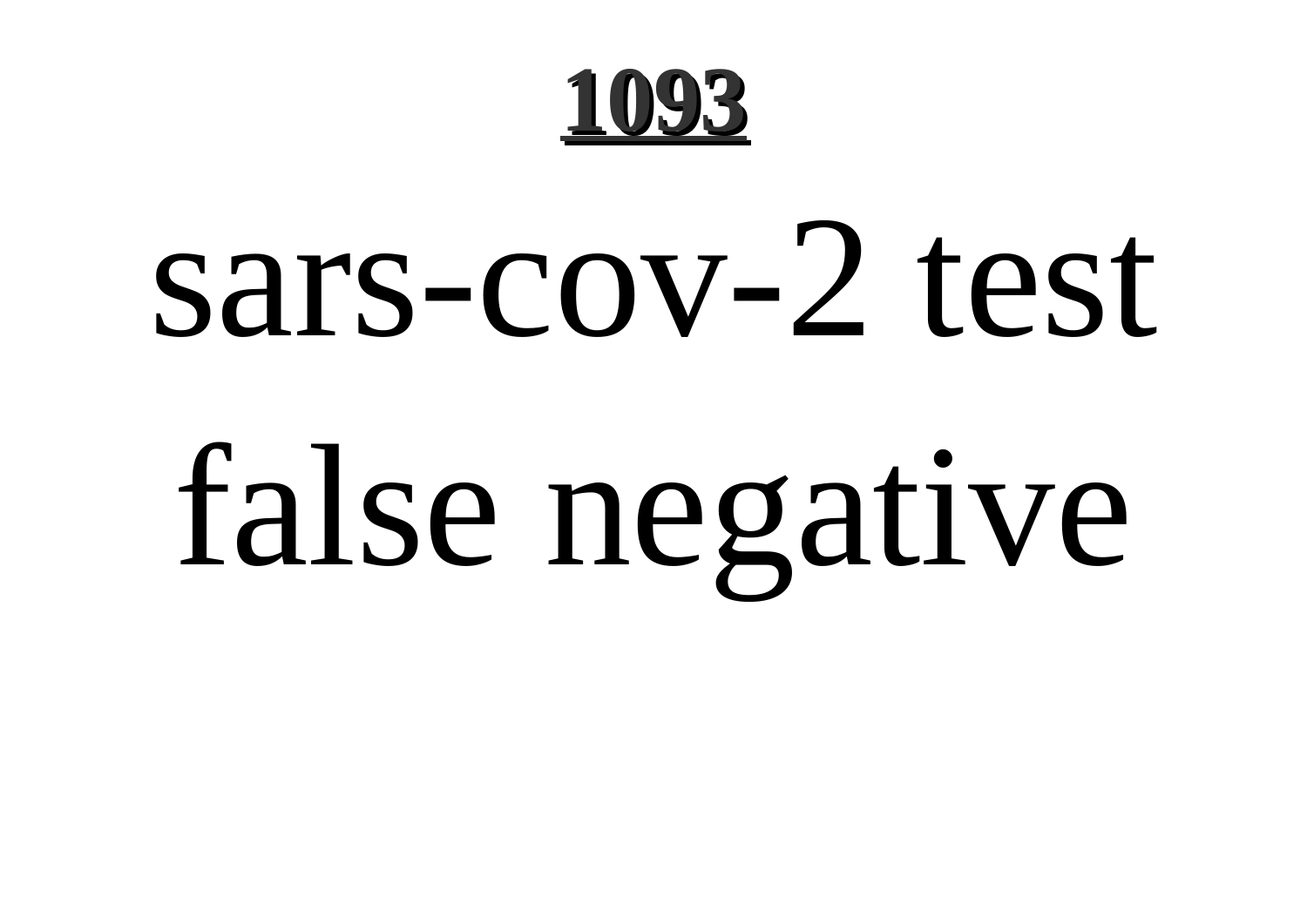**1094**

# false positive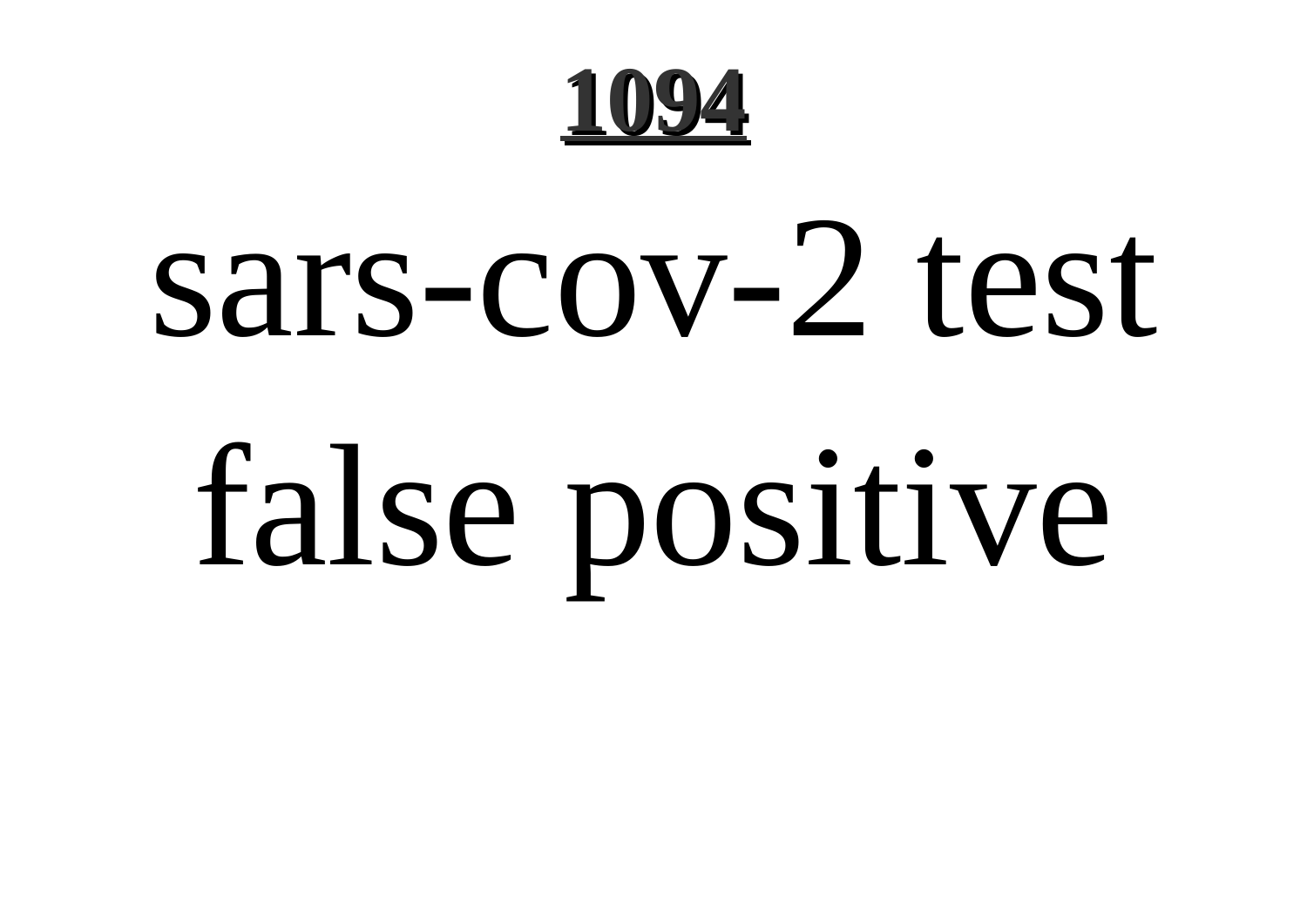

# negative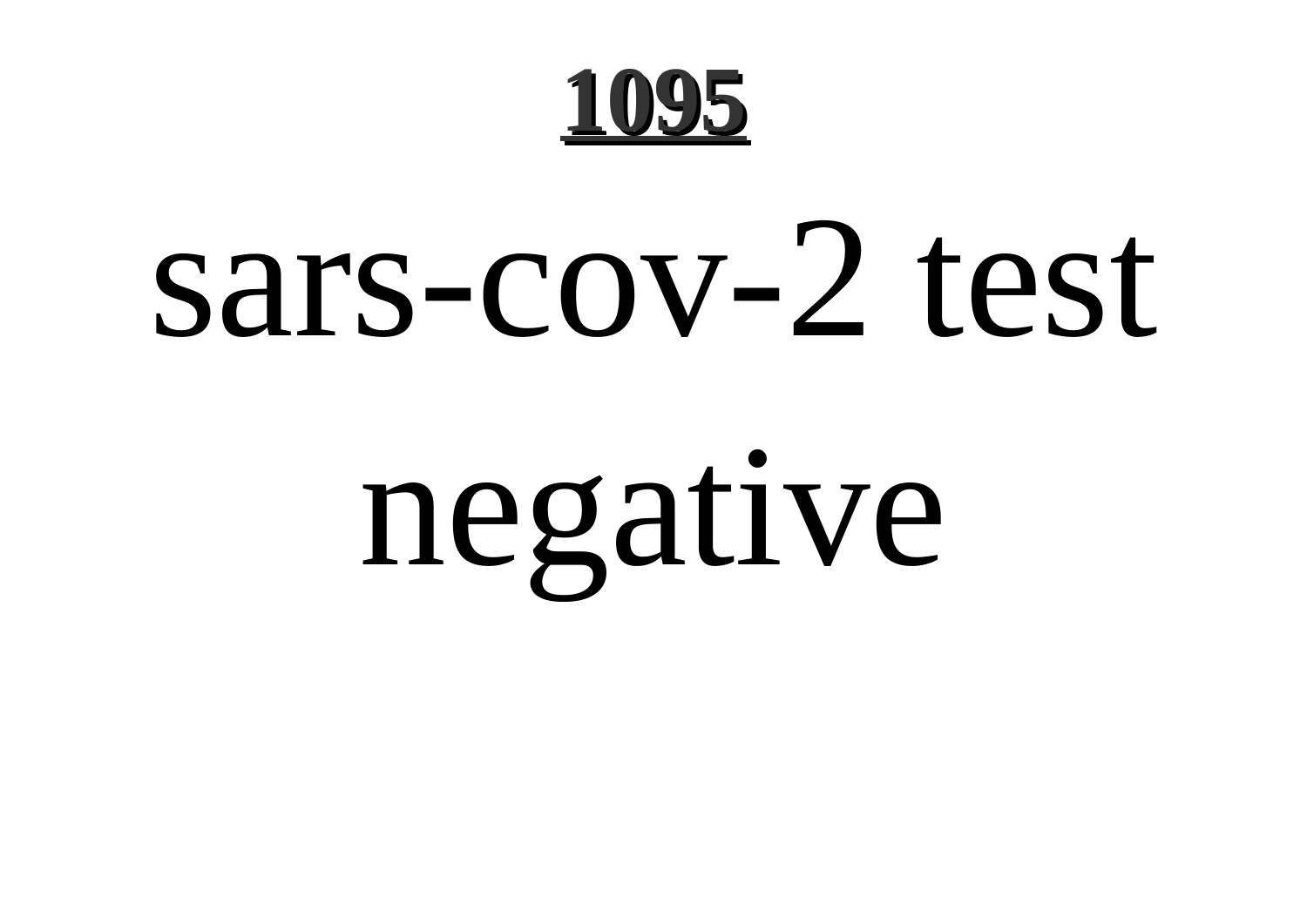

# positive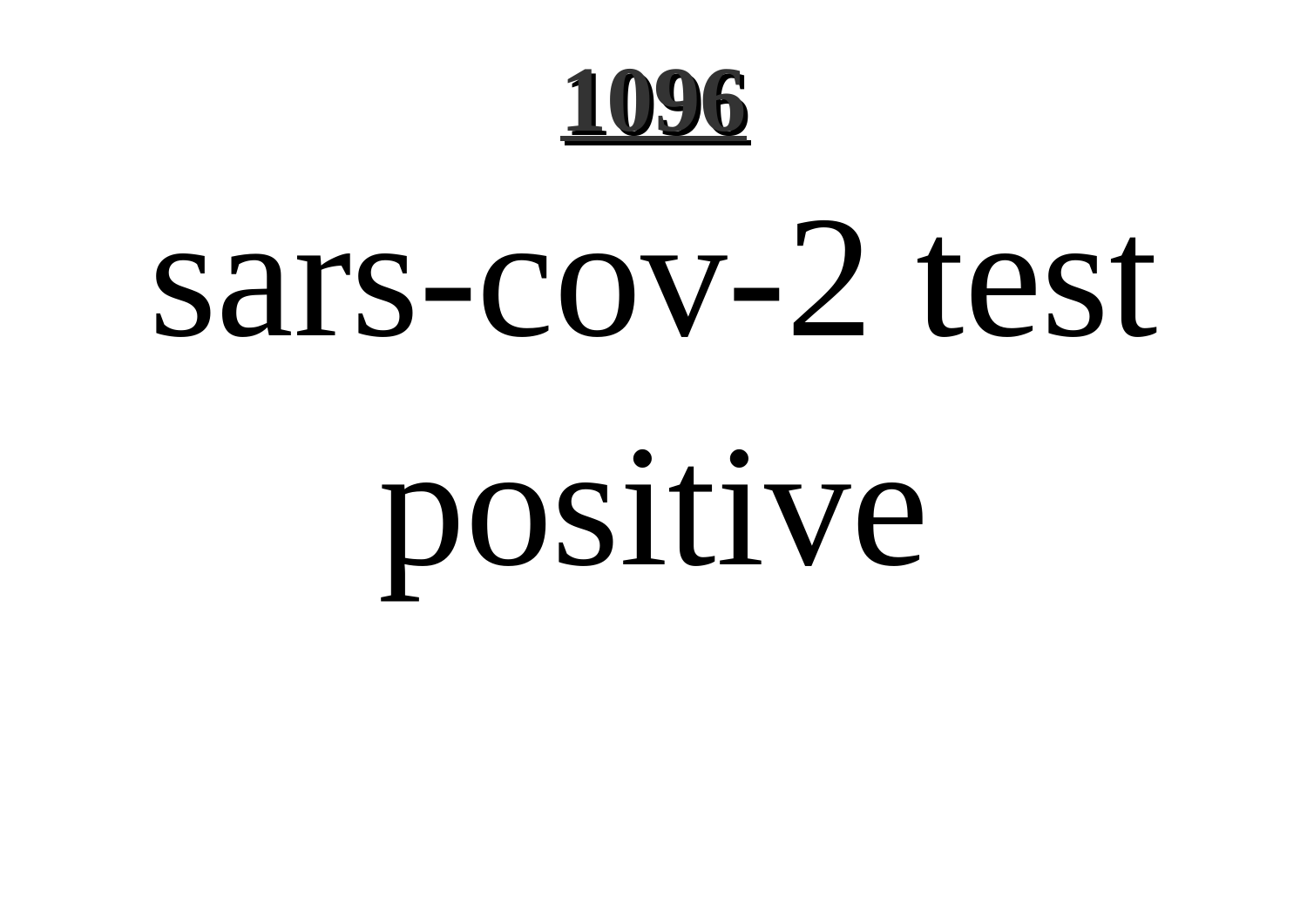

### sars-cov-2 virae-

#### mia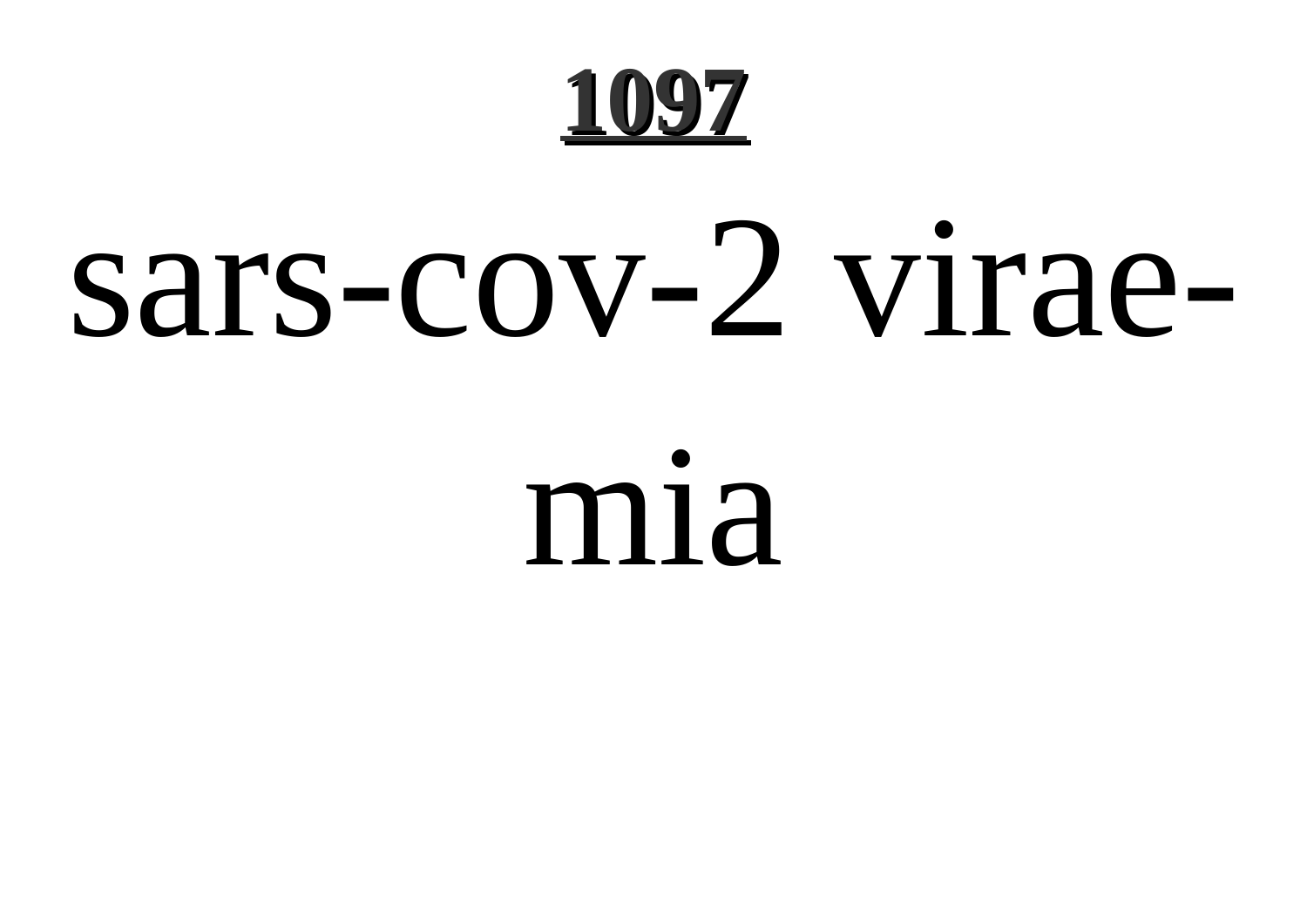

# satoyoshisyndro-

me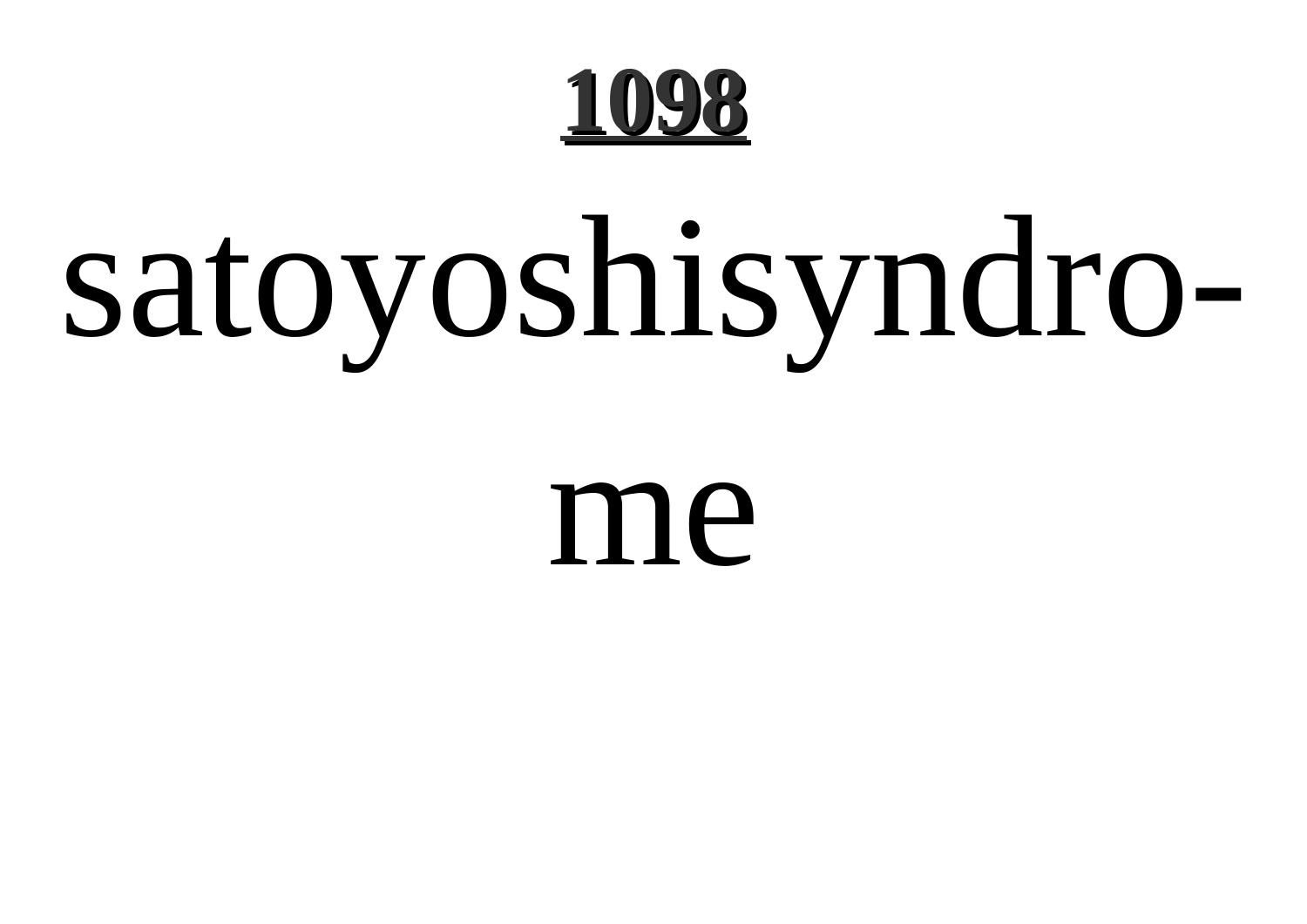

# schizencephaly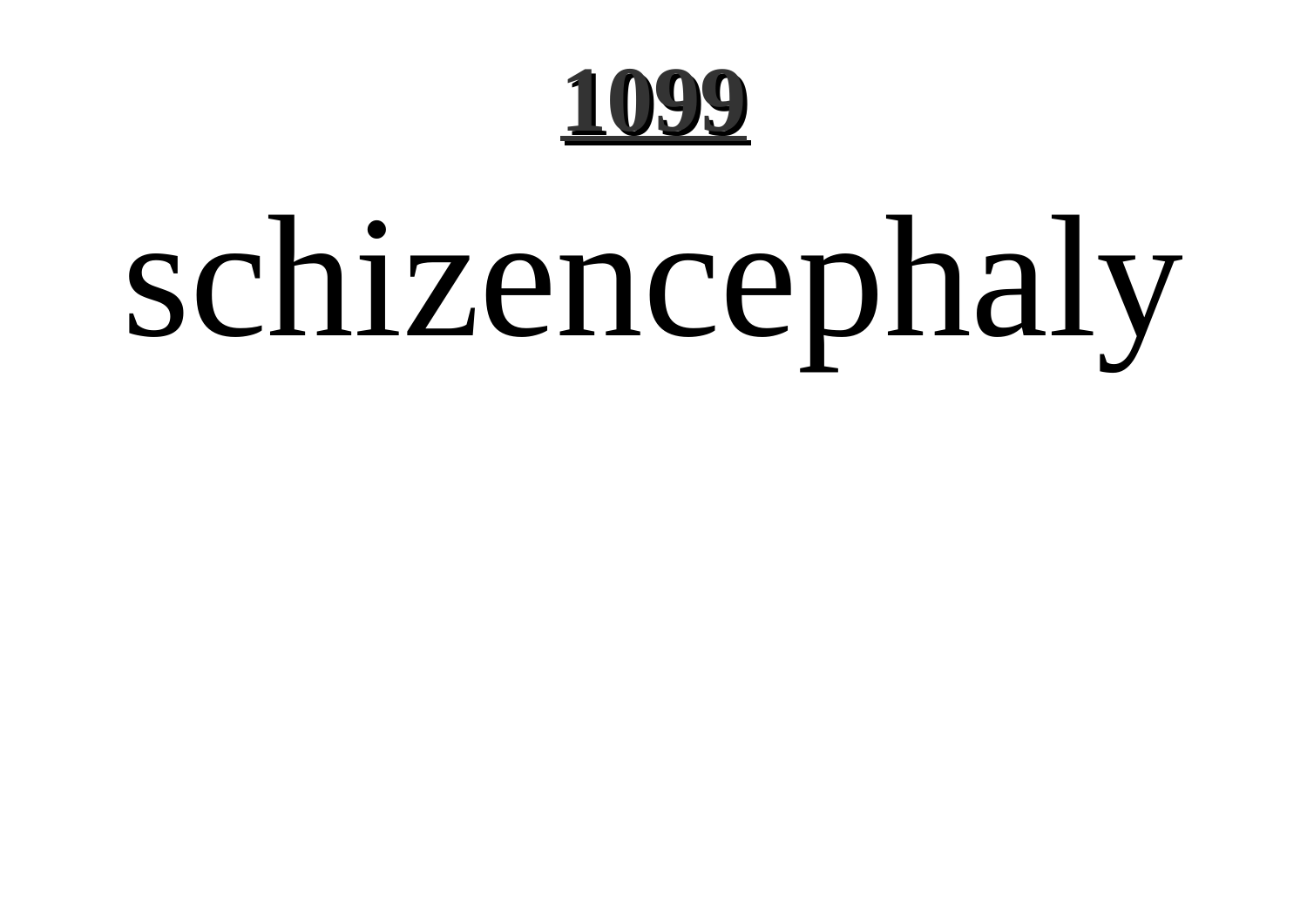

### scleritis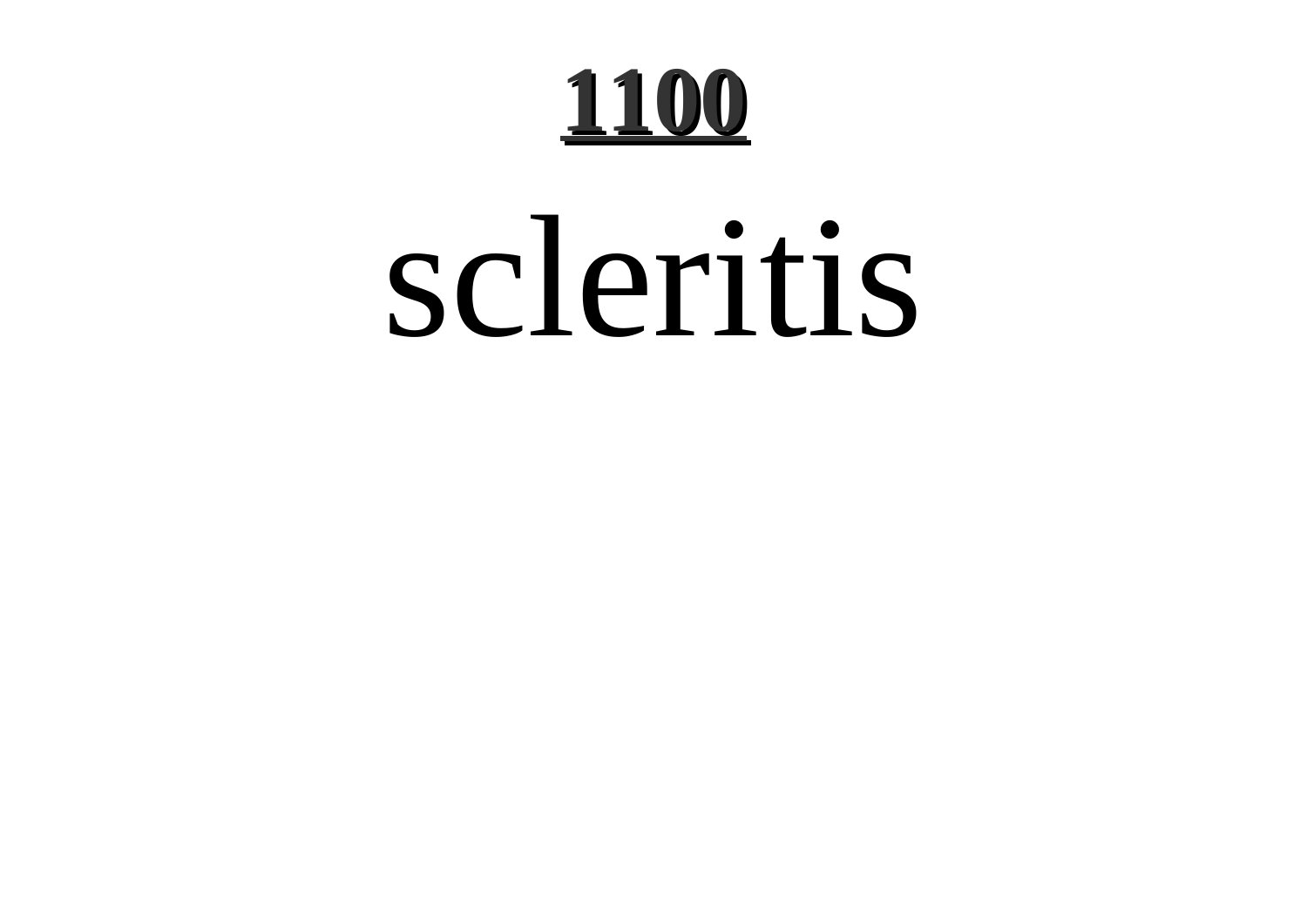# sclerodactylia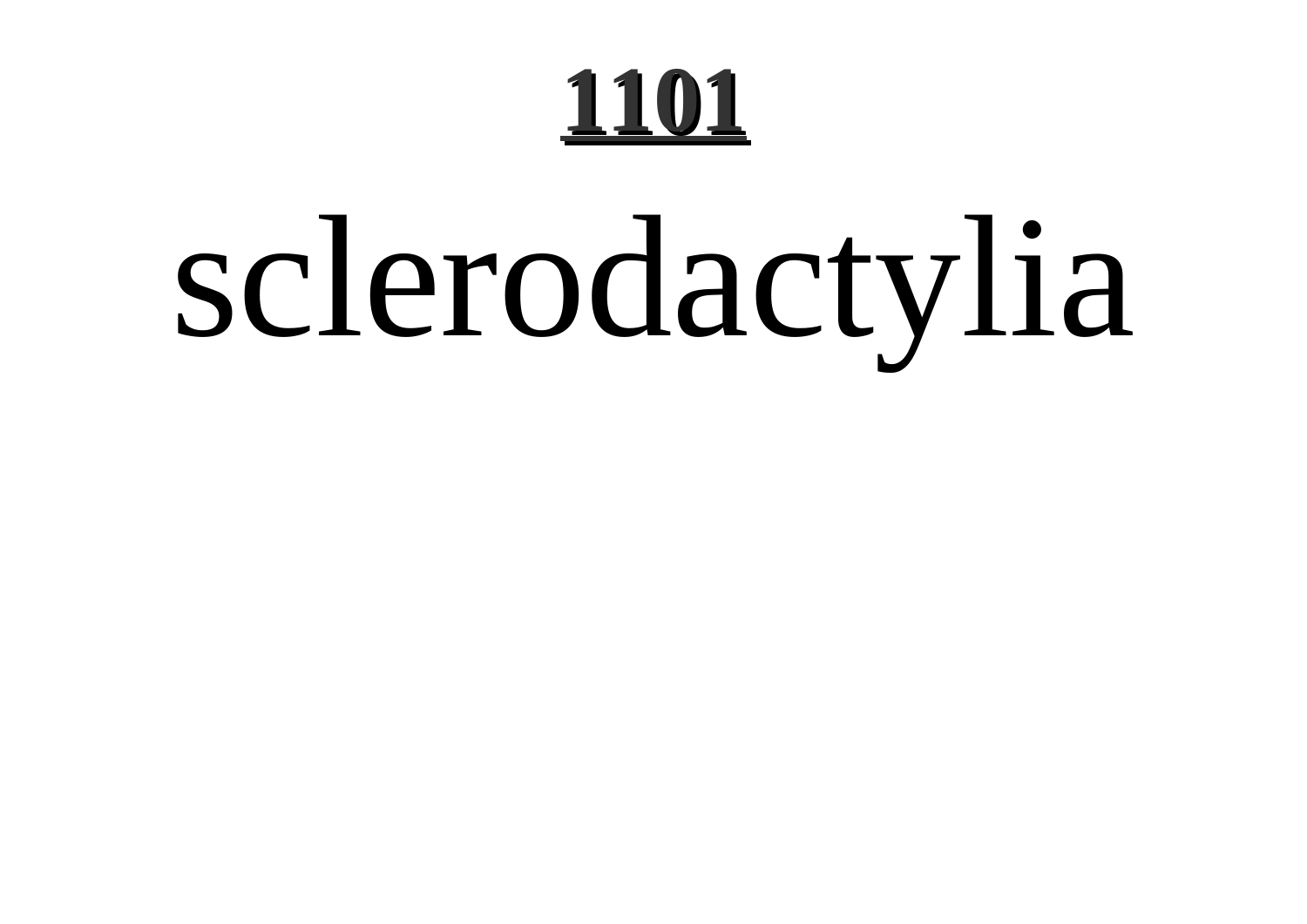### scleroderma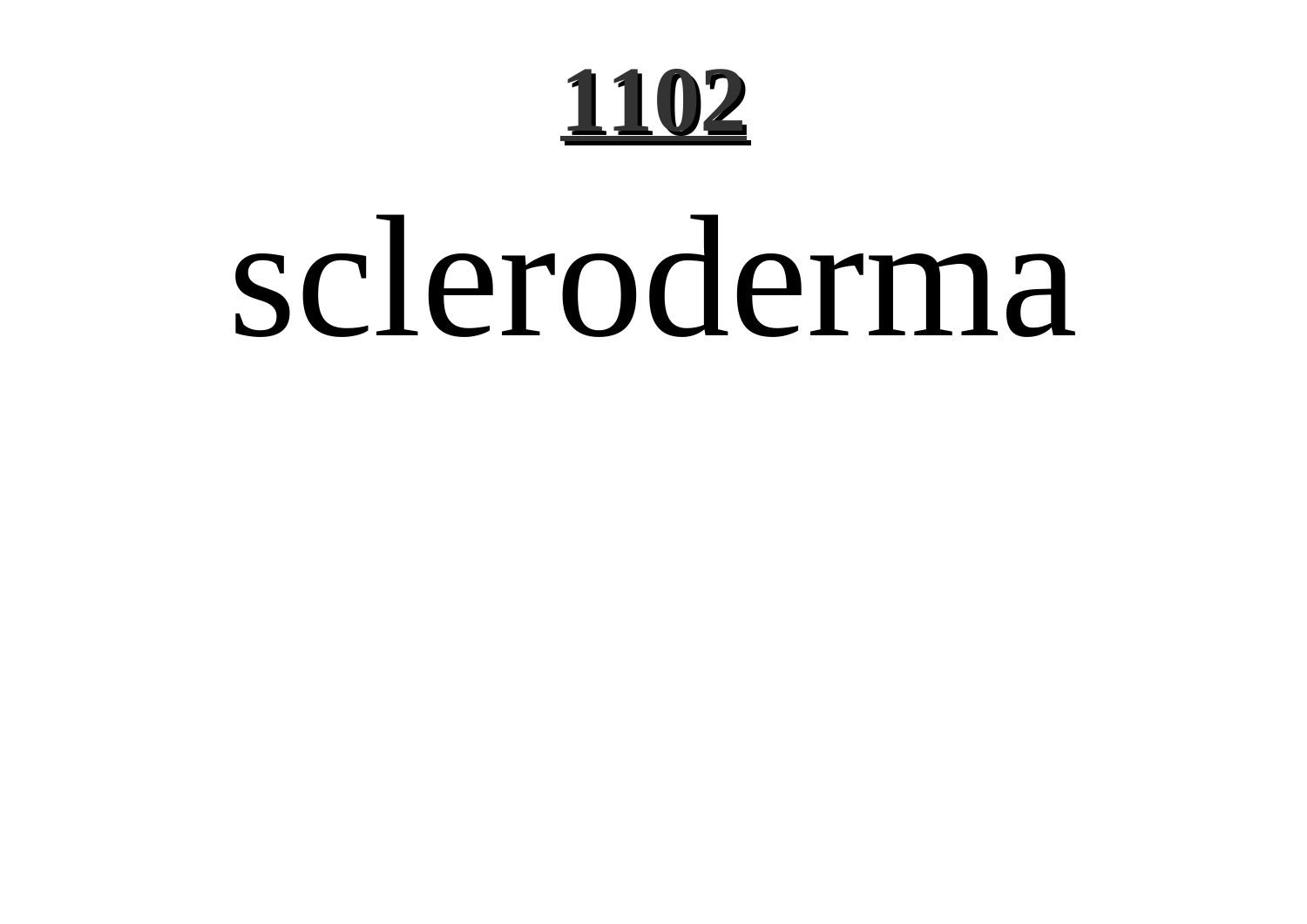### scleroderma as-

# sociateddigital

ulcer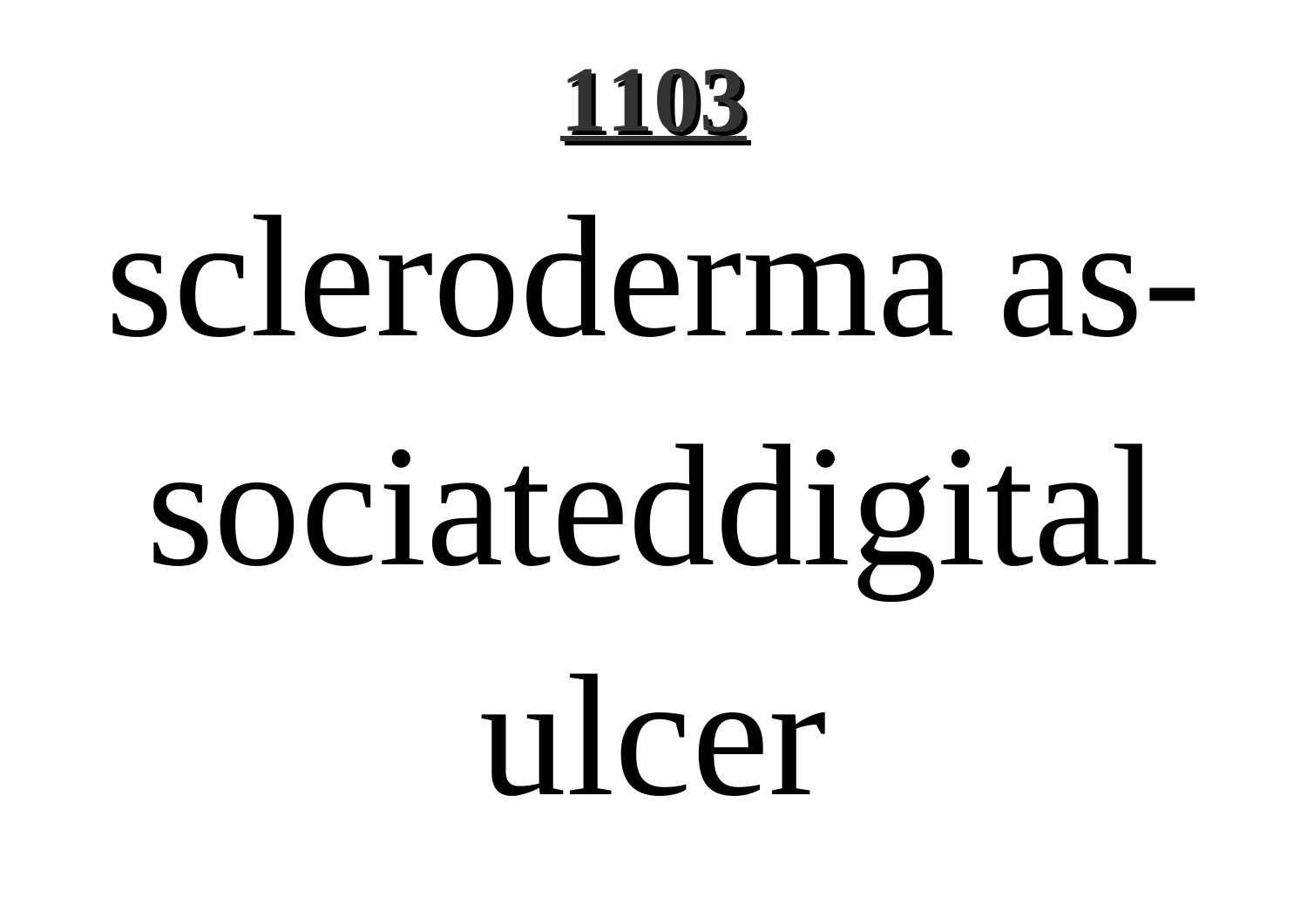

### scleroderma re-

### nal crisis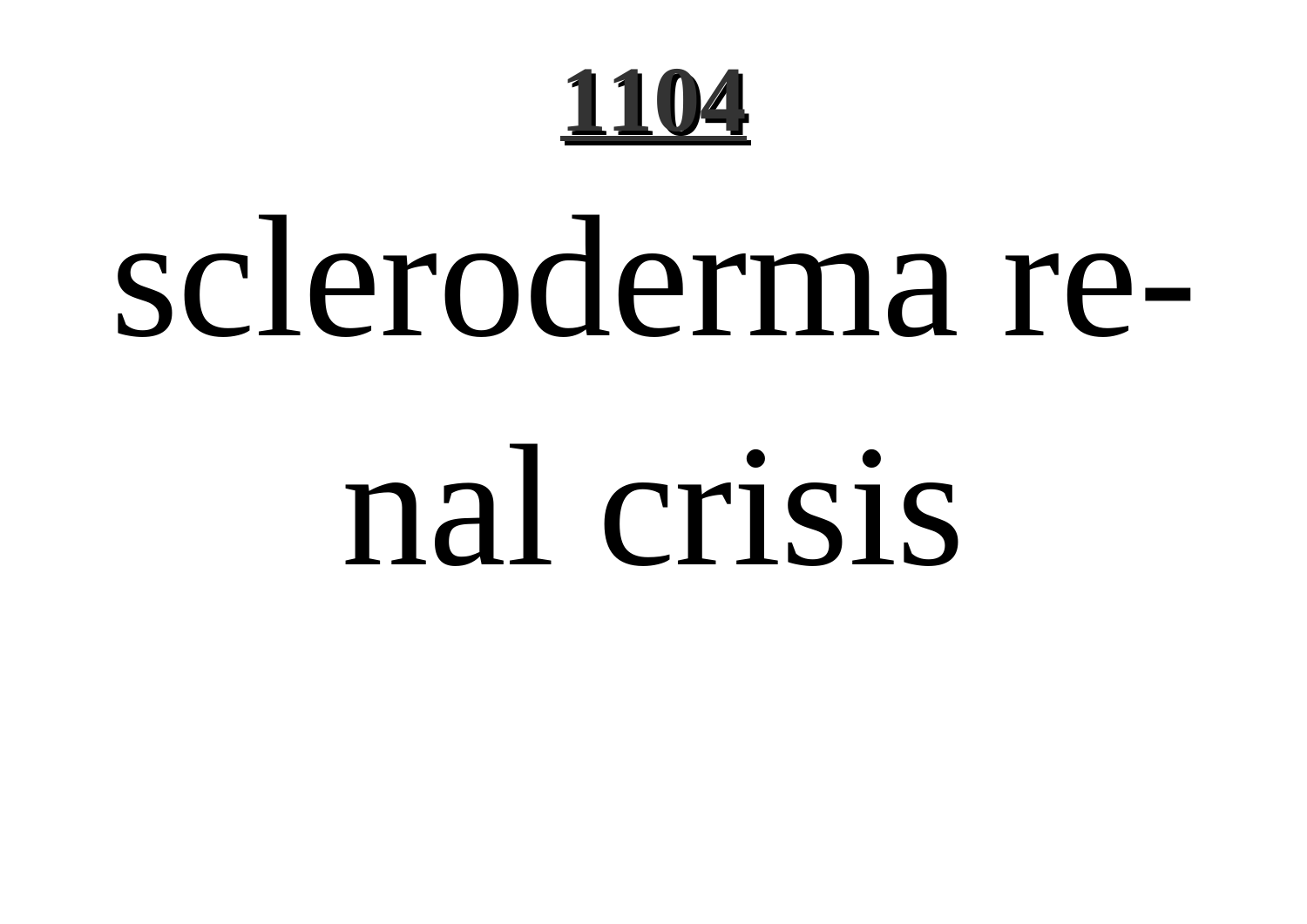### scleroderma-like

#### reaction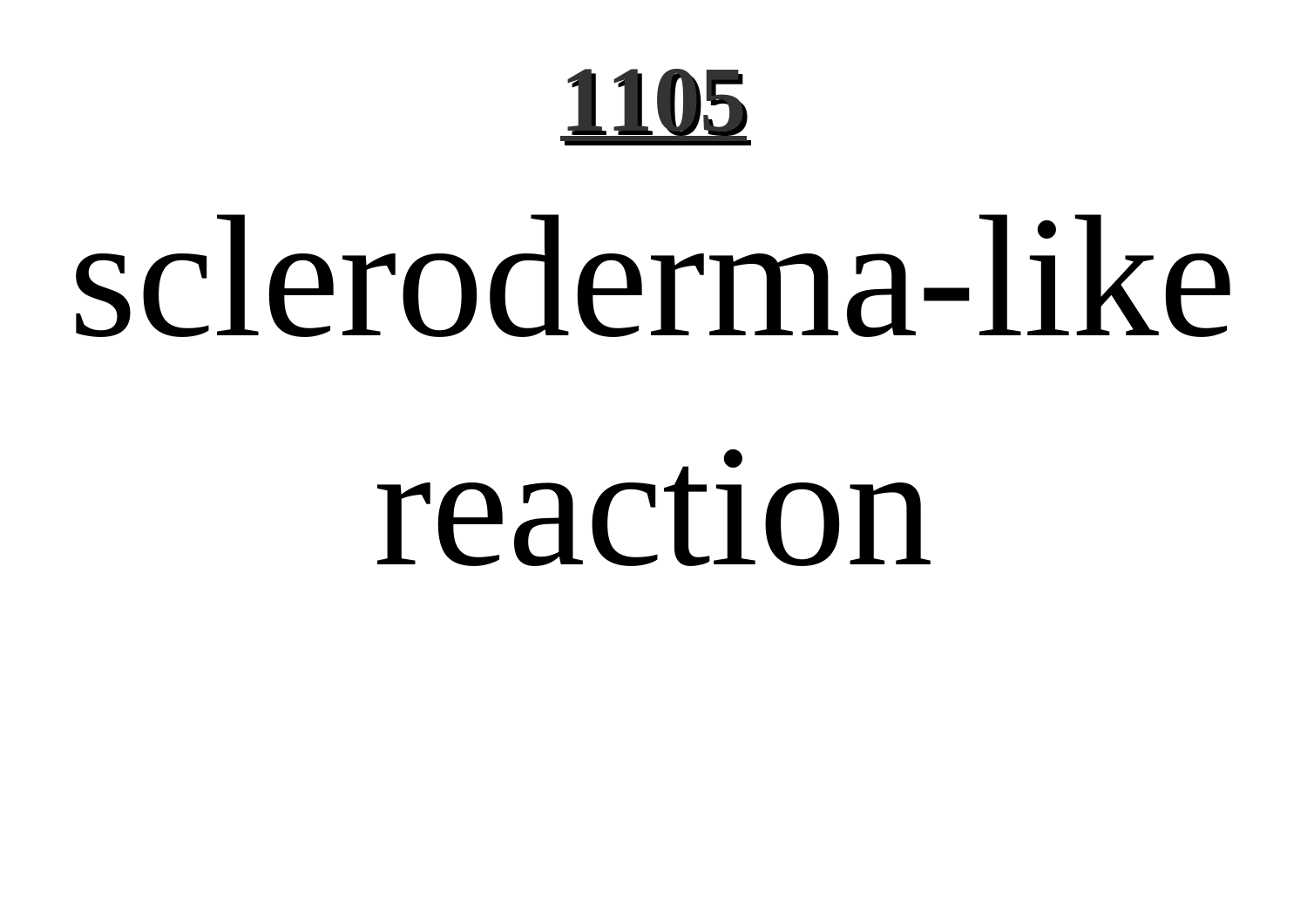# secondaryamy-

### loidosis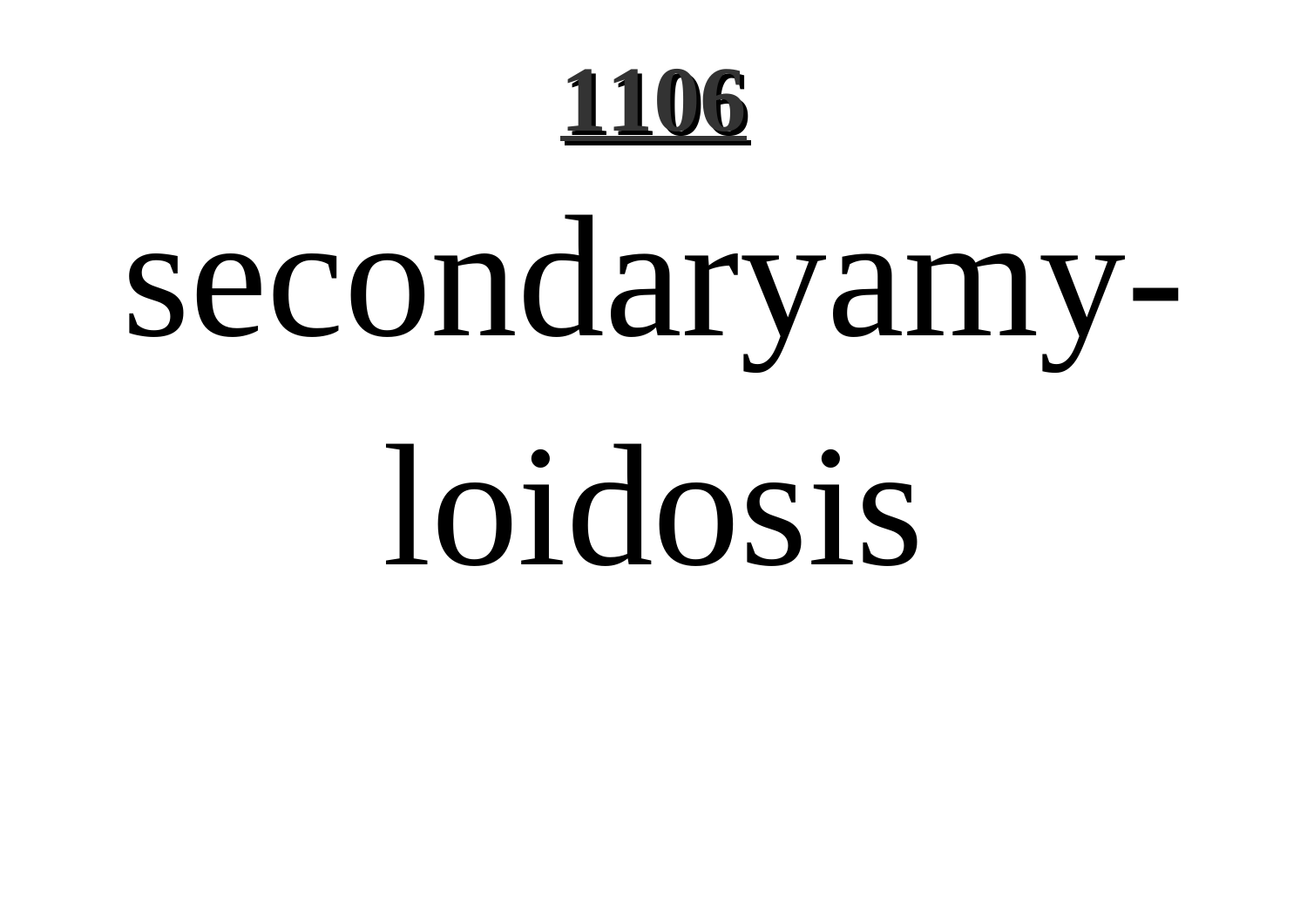# secondary cere-

# bellar degenera-

tion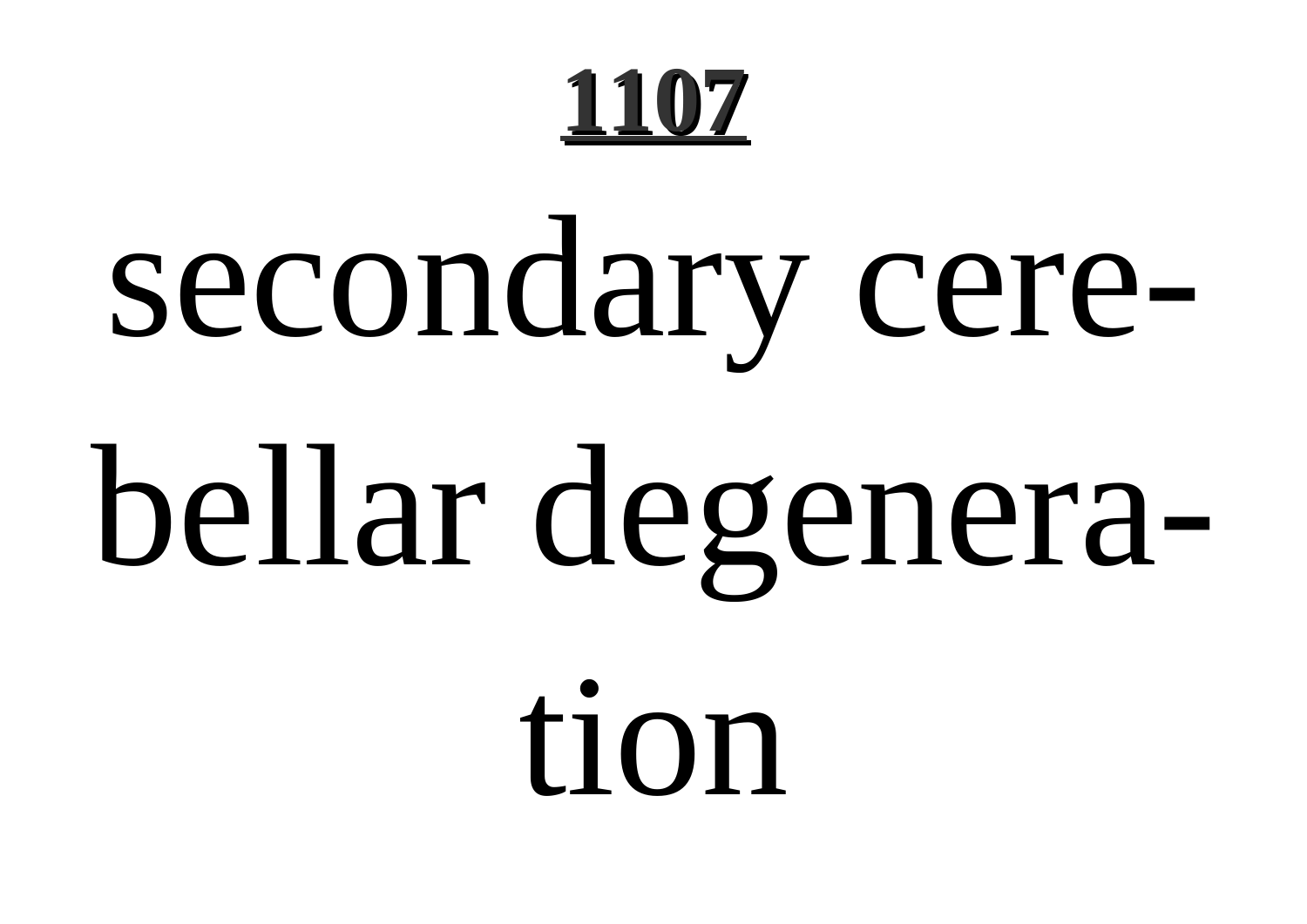# secondary prog-

### ressive mul-

tiplesclerosis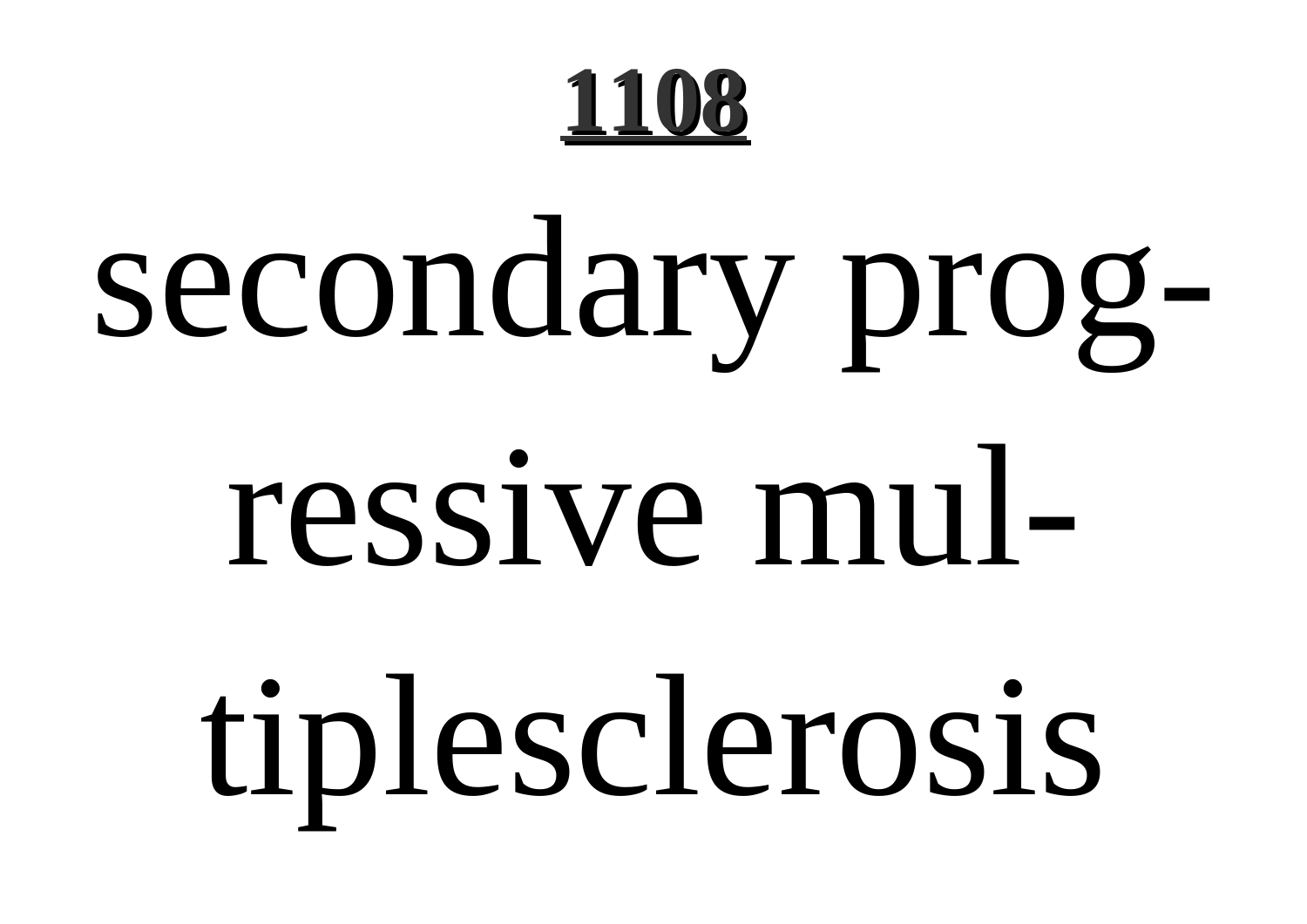# segmented hyali-

# nising vasculitis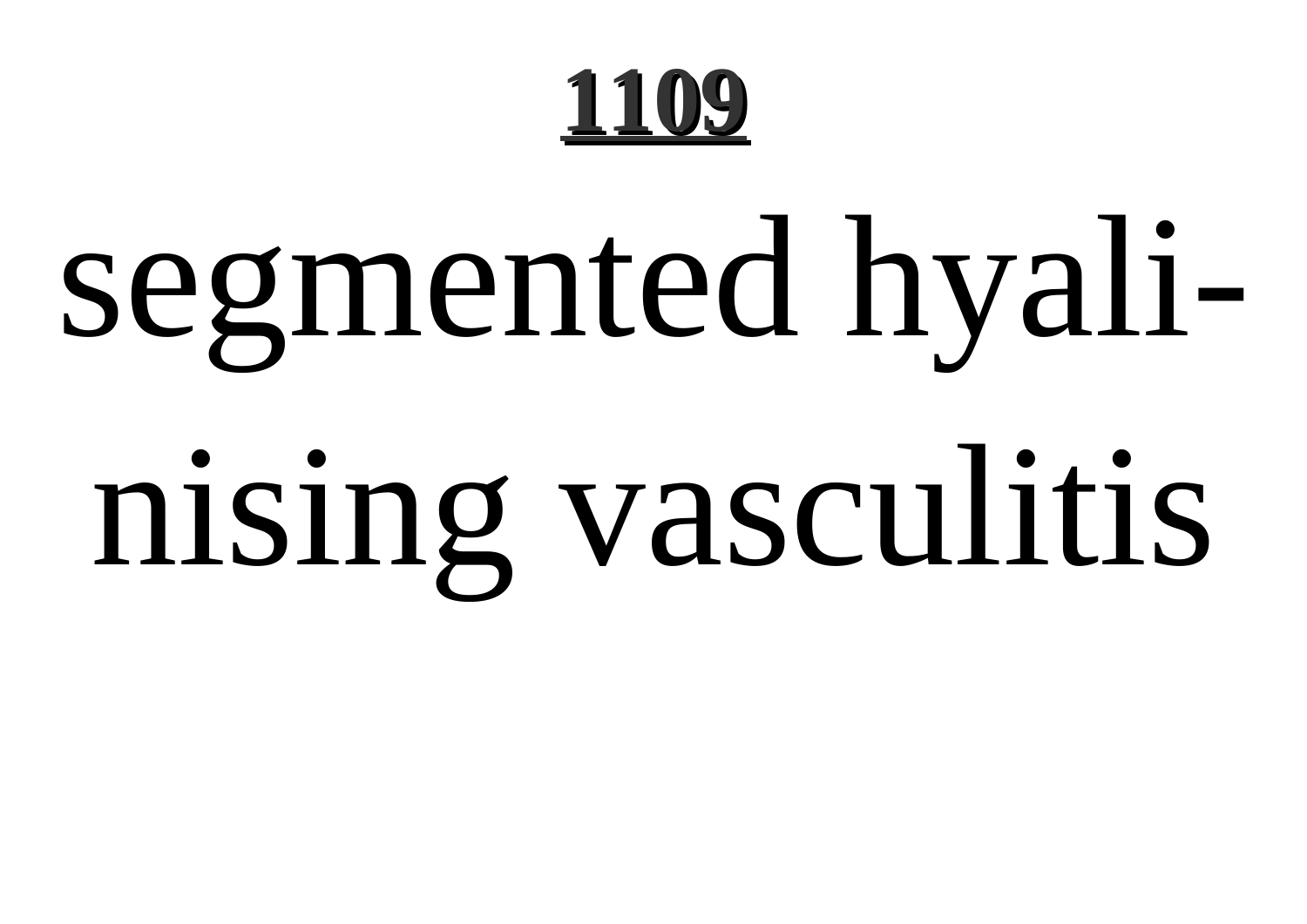#### seizure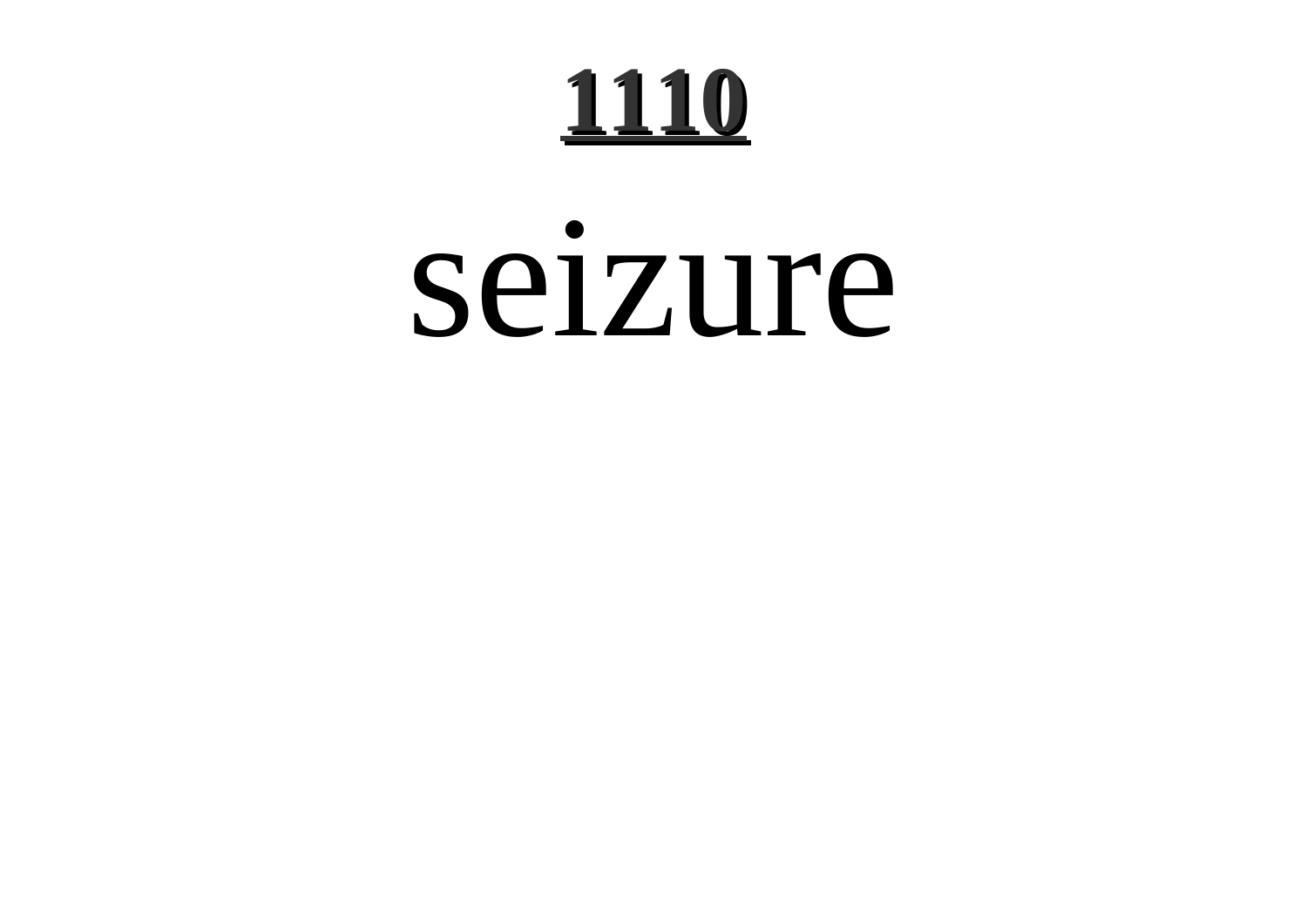#### <u> 1111 </u>

### seizure anoxic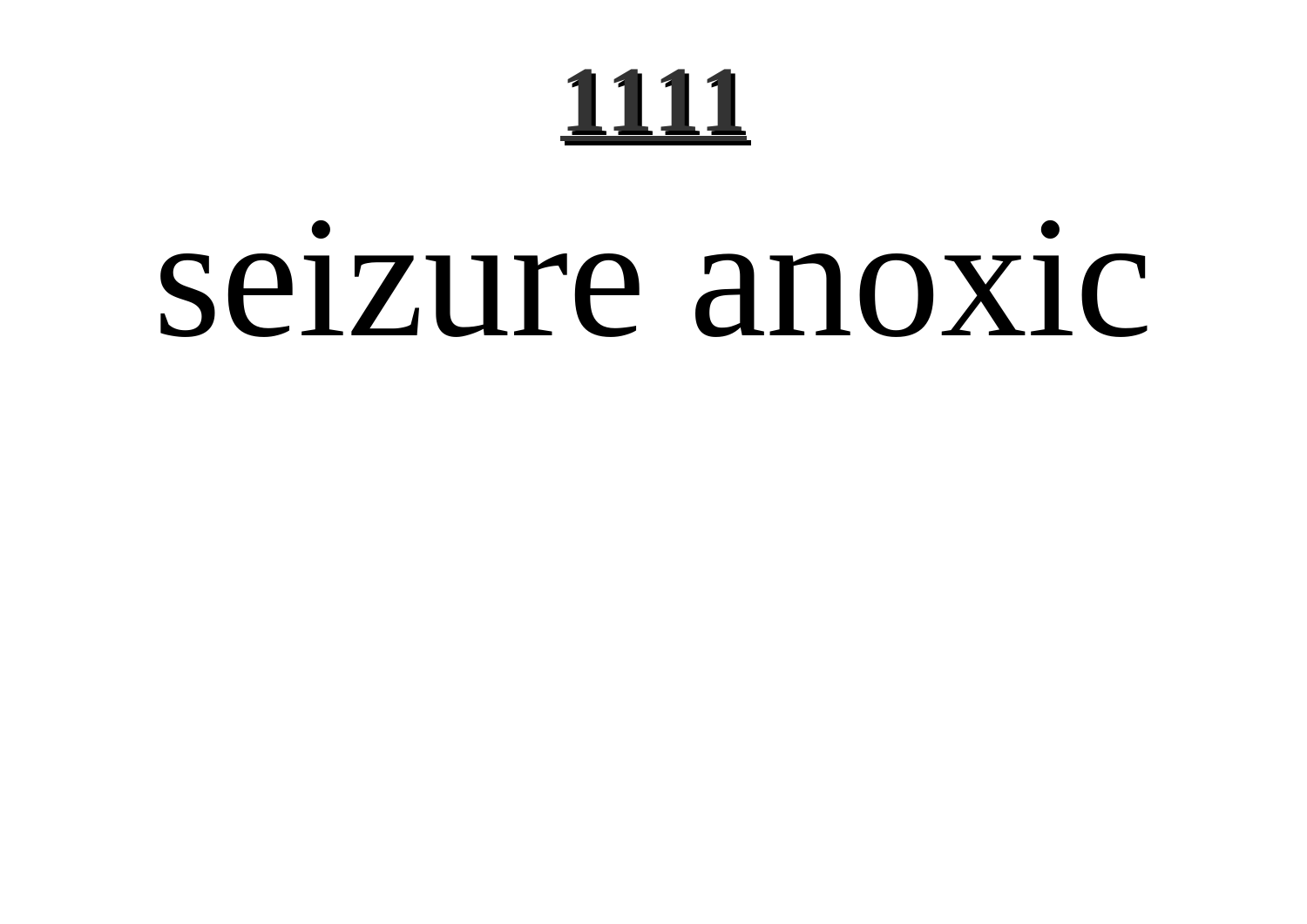### seizure cluster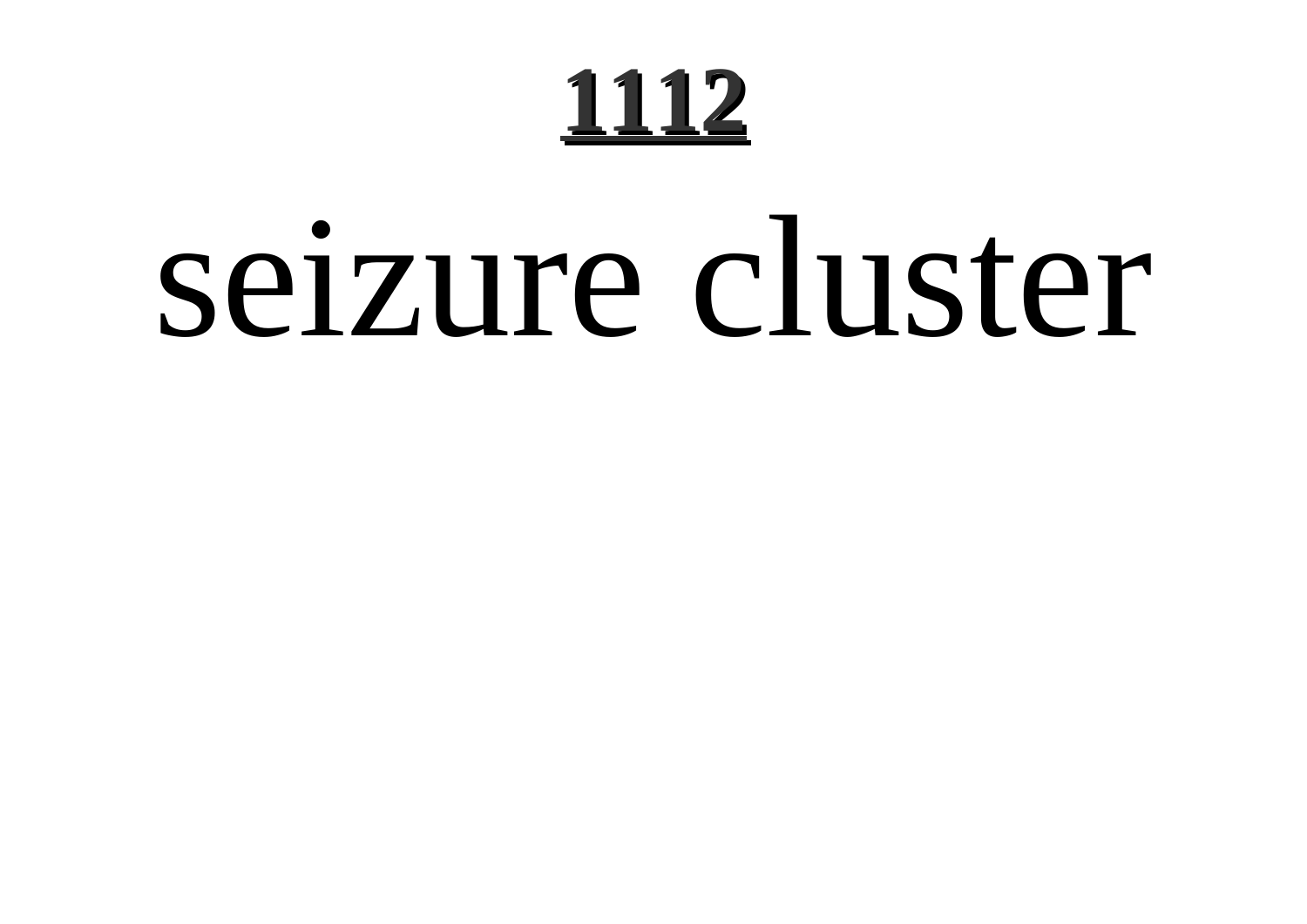### seizurelike

# phenomena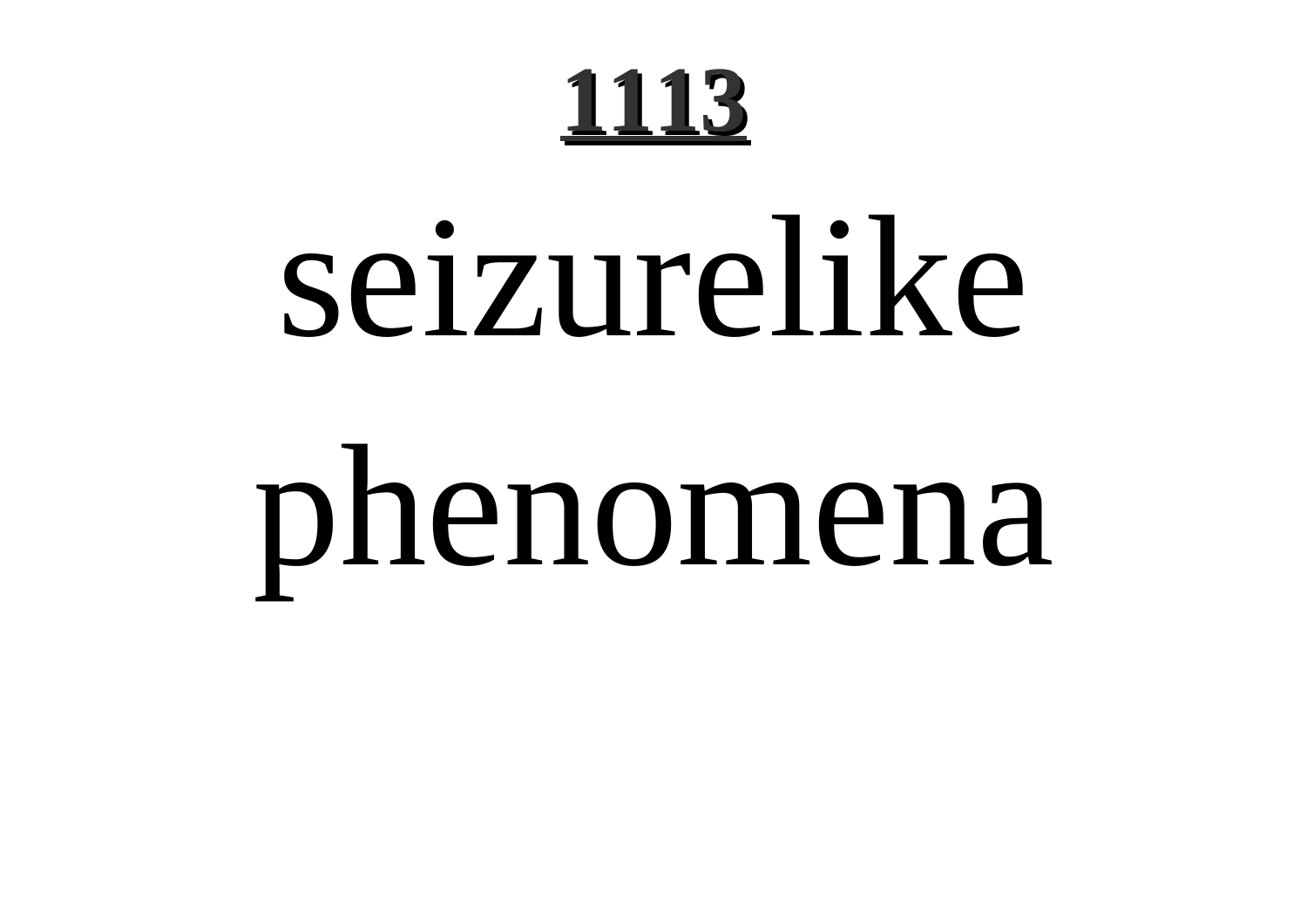# seizure prop-

hylaxis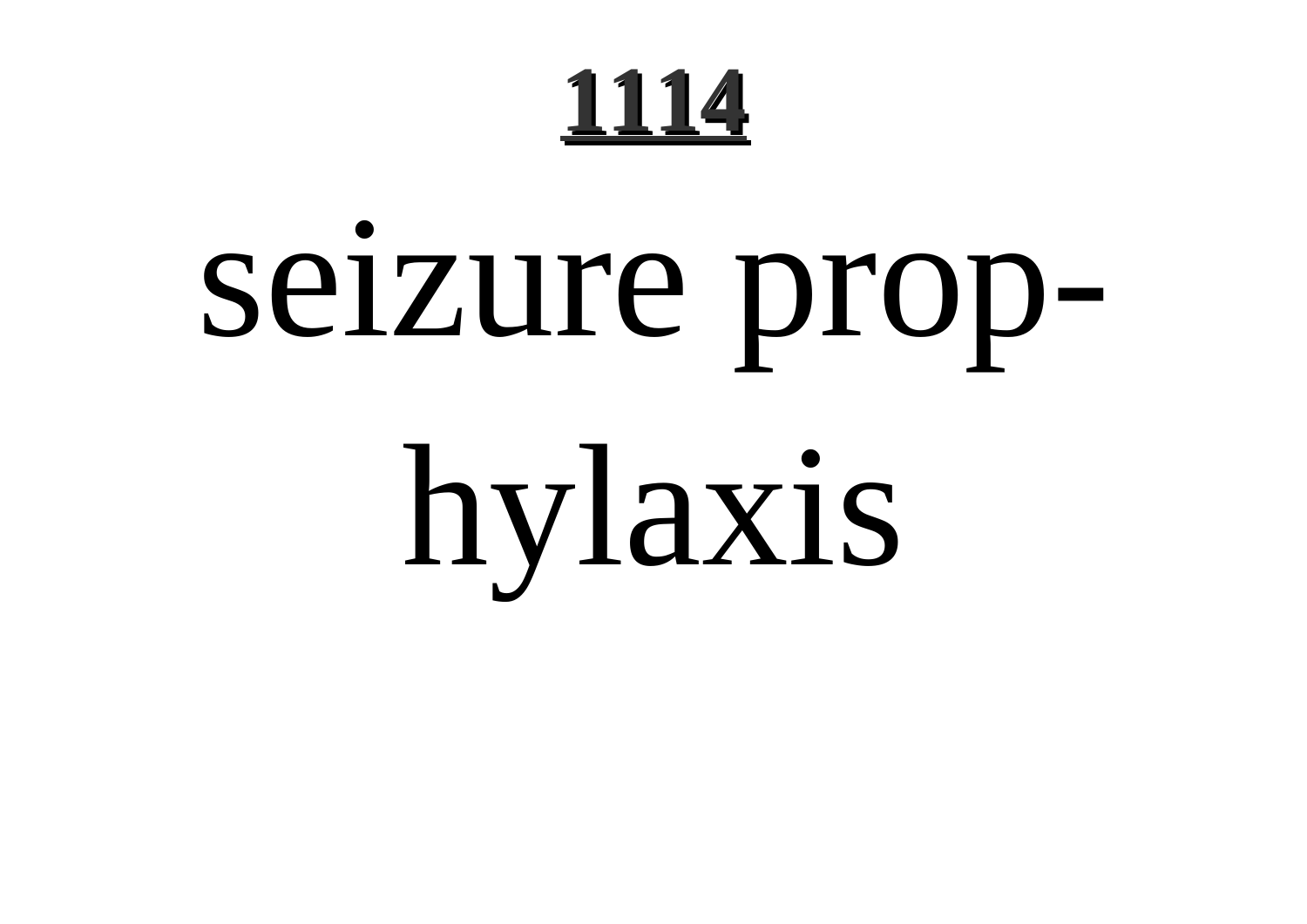# sensation of

# foreign body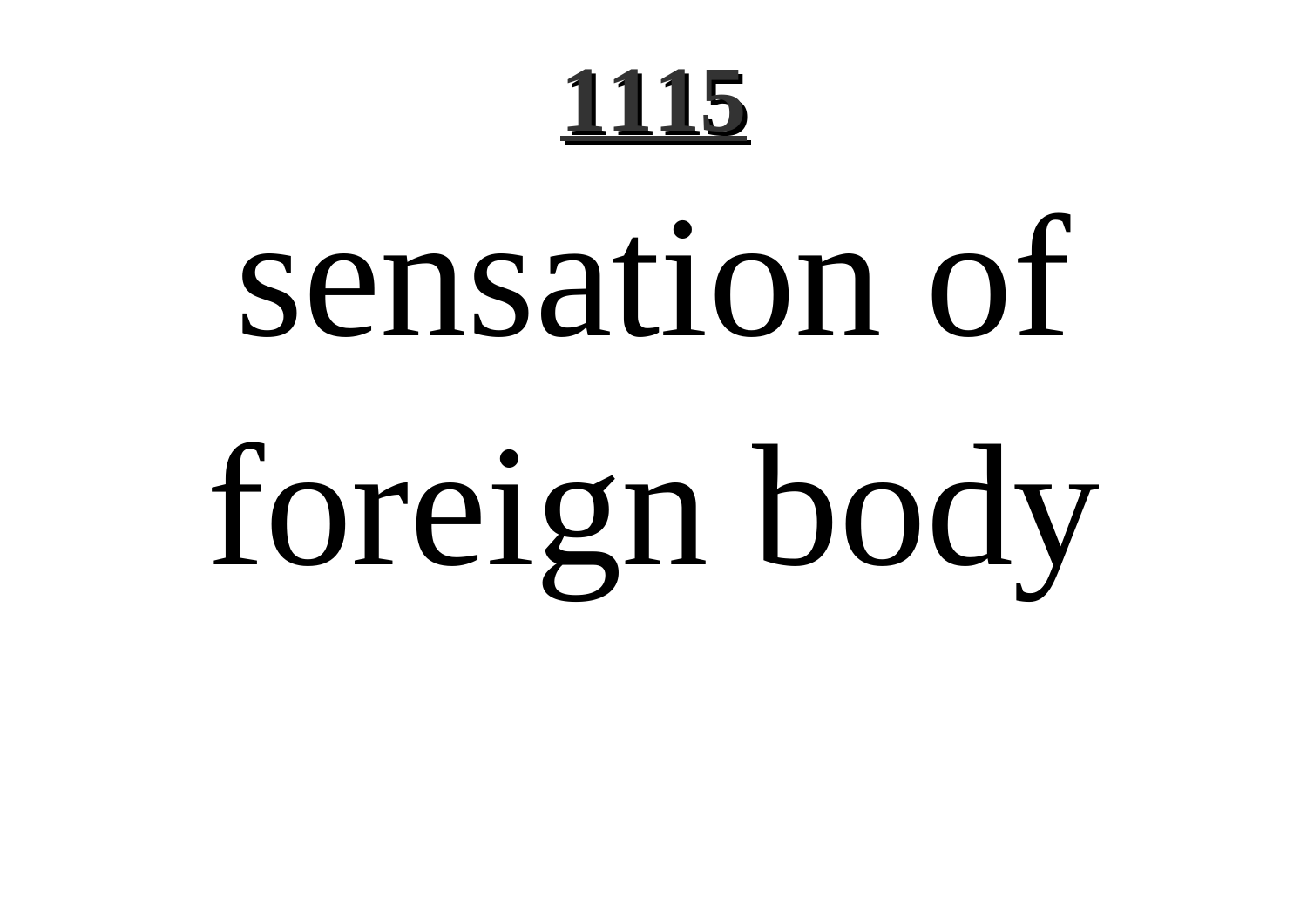#### <u> 1116</u>

# septic embolus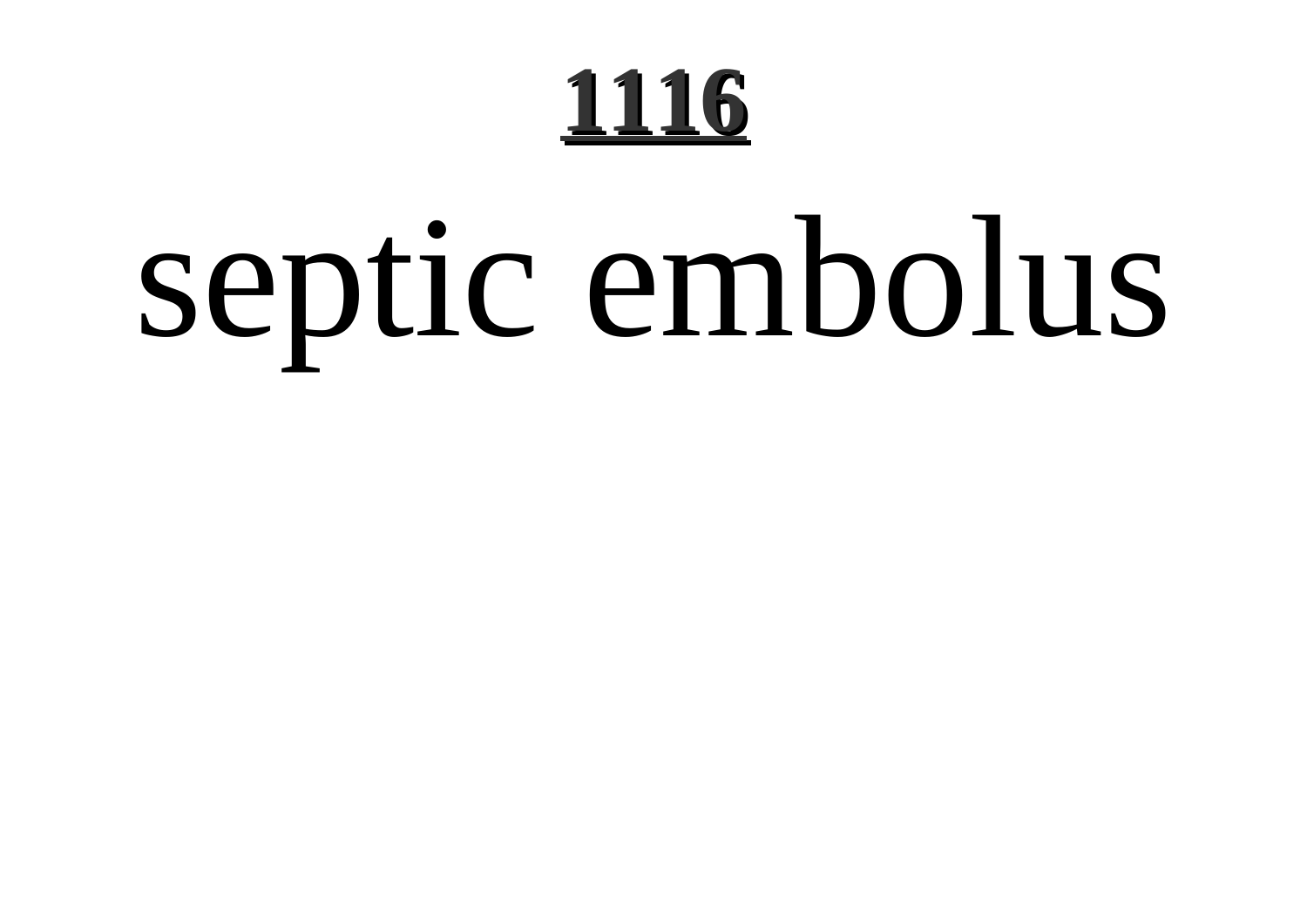## septicpulmonary

### embolism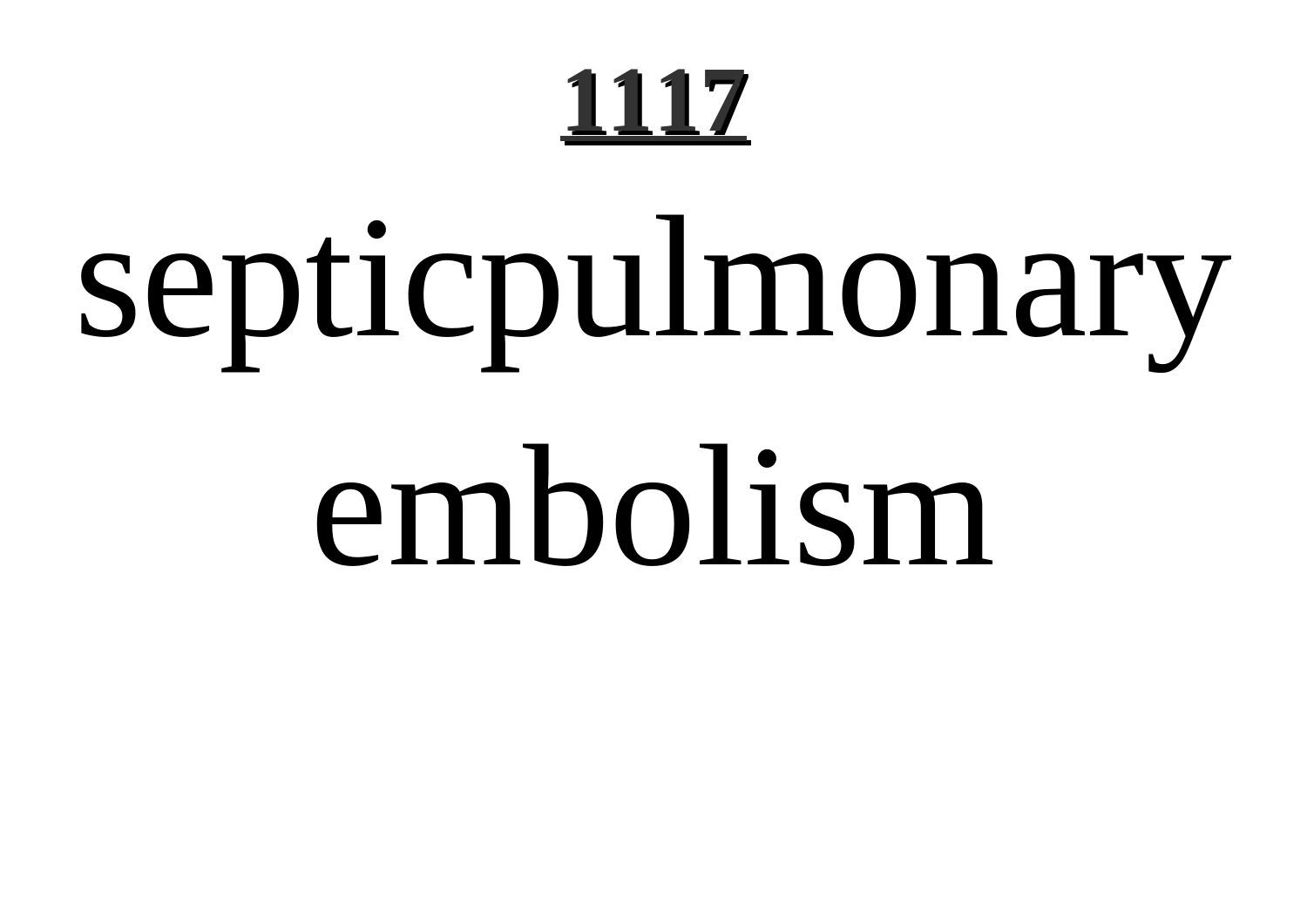### severe acute re-

## spiratory syndro-

me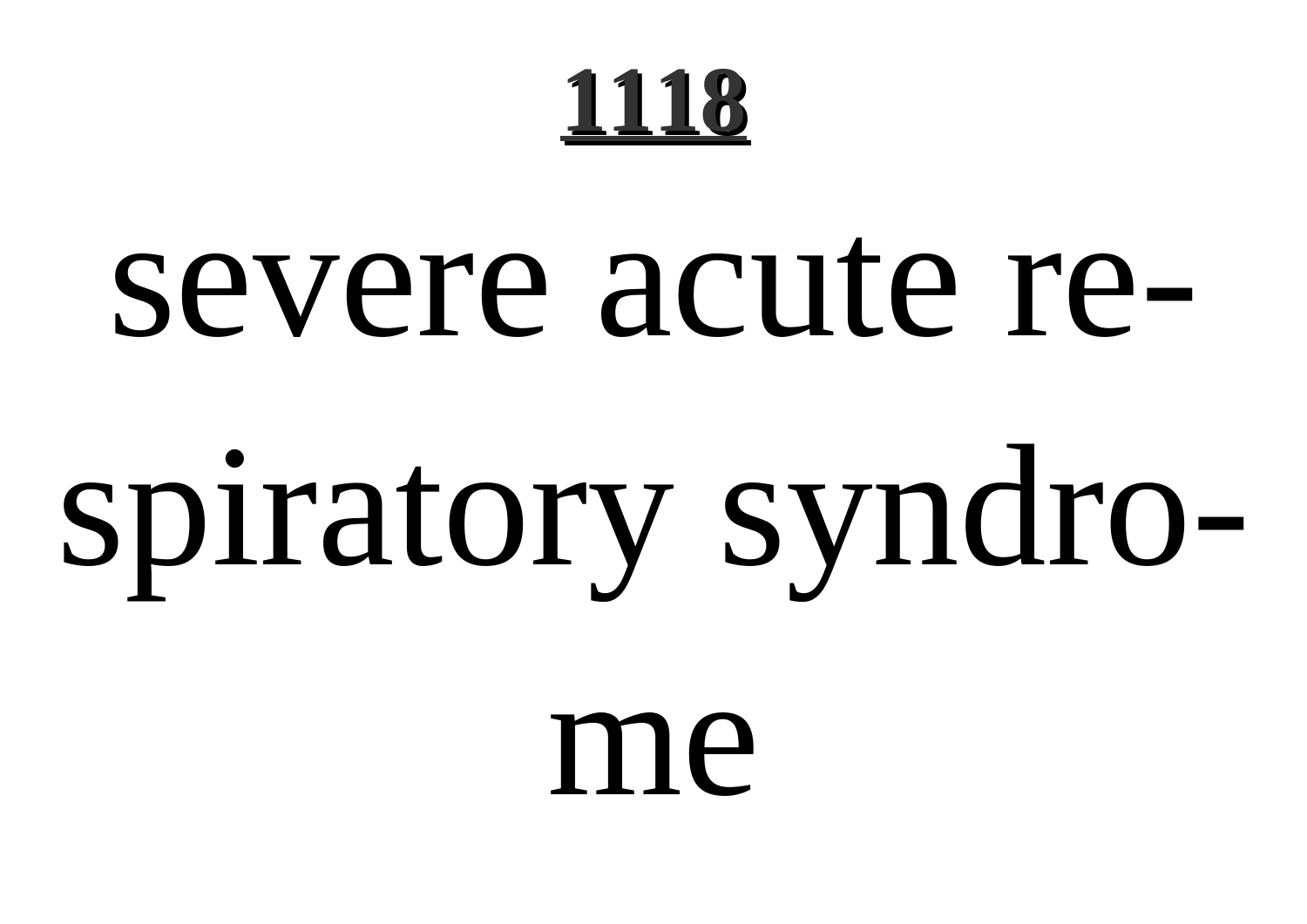#### <u> 1119</u>

## severe myoclo-

## nic epilepsy ofin-

fancy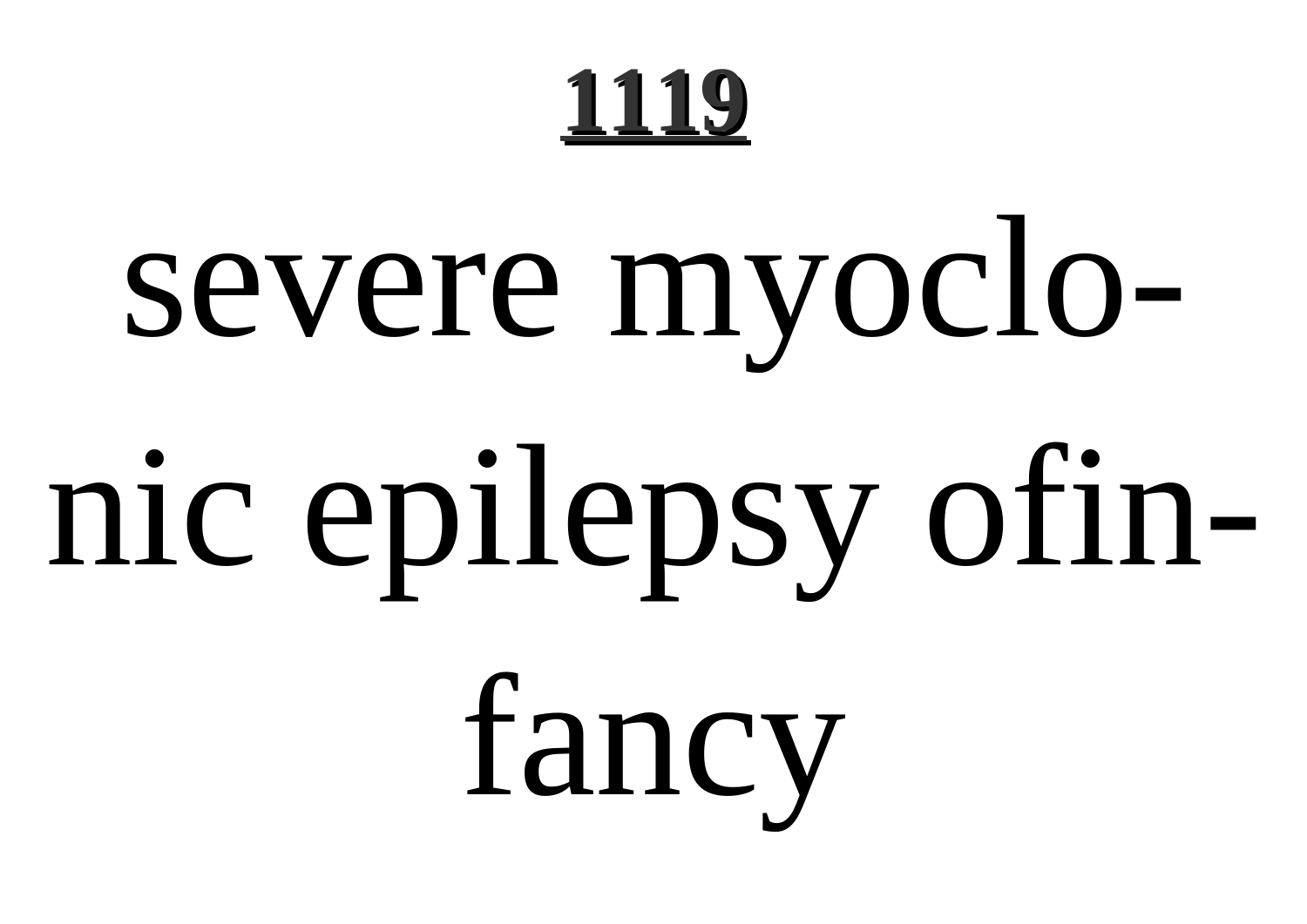

### shock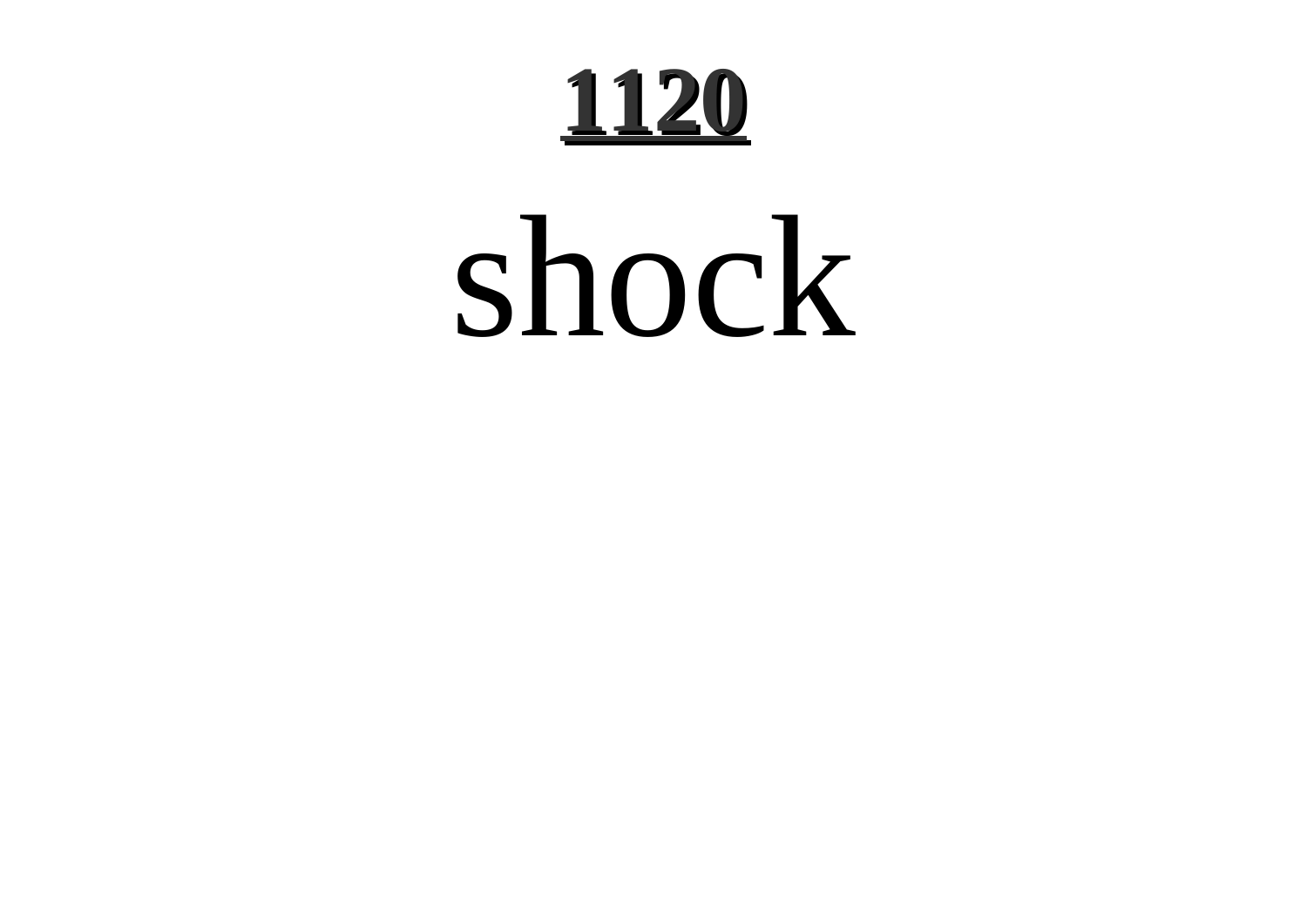## shock symptom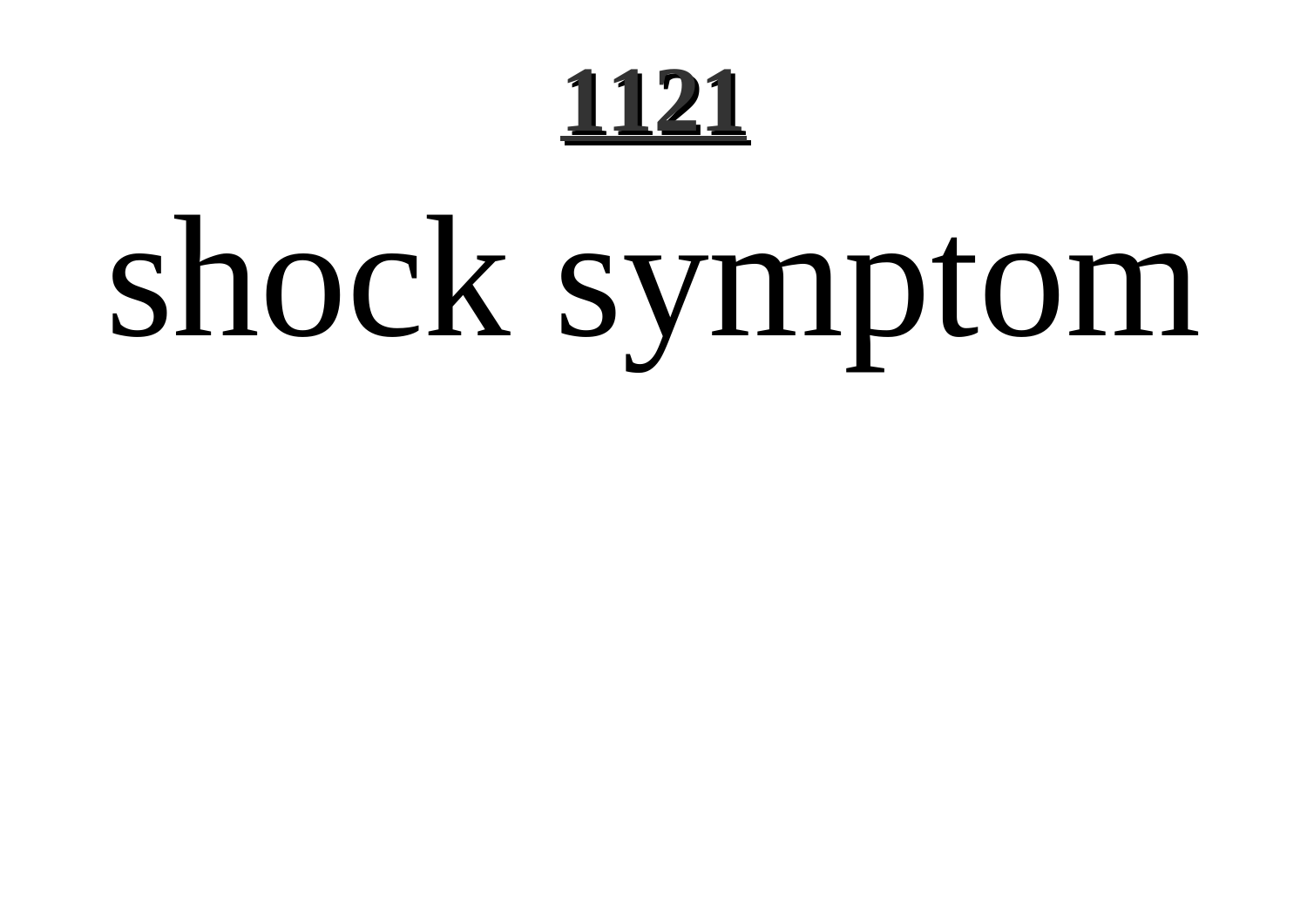## shrinking lung

## syndrome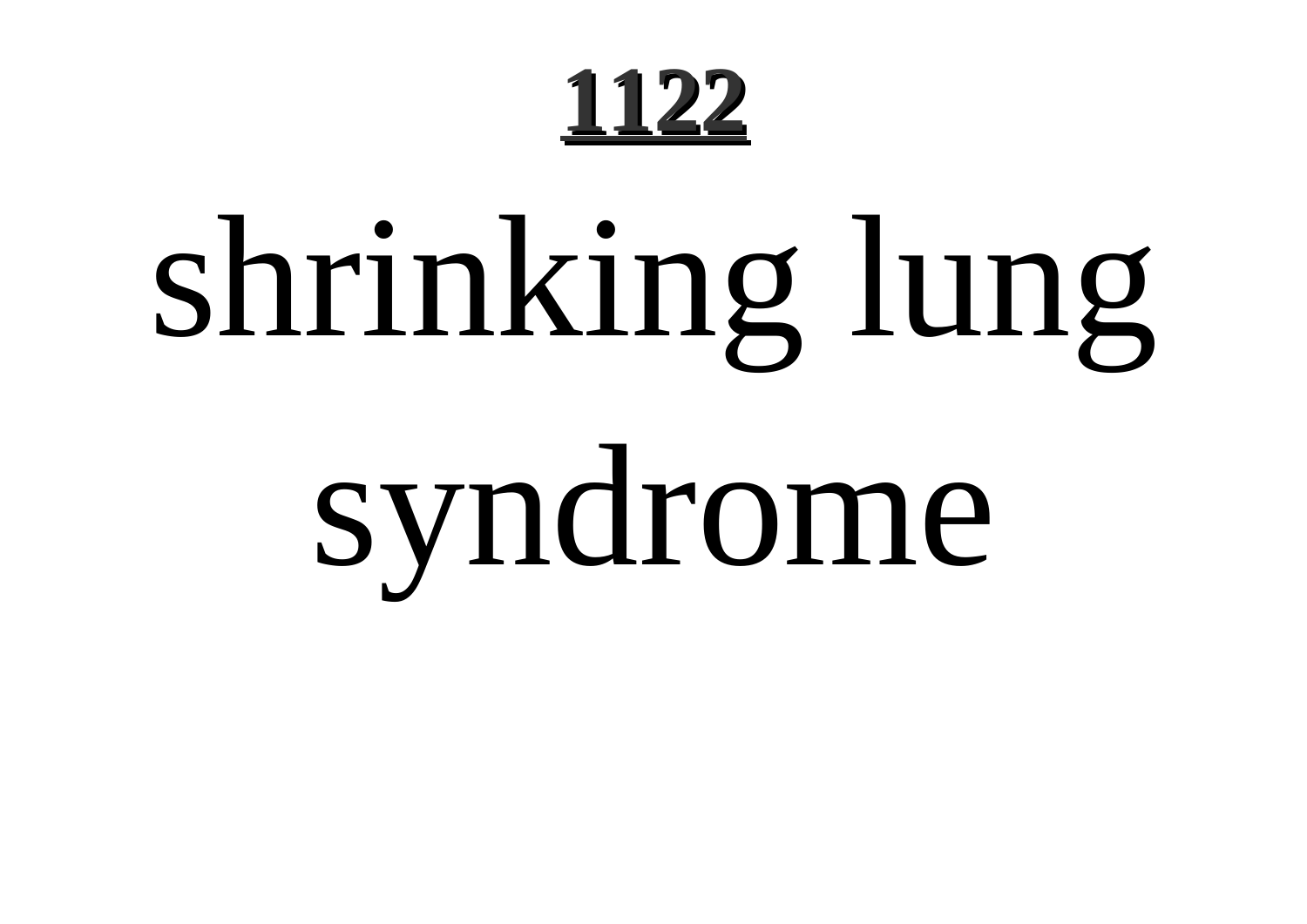### shunt thrombosis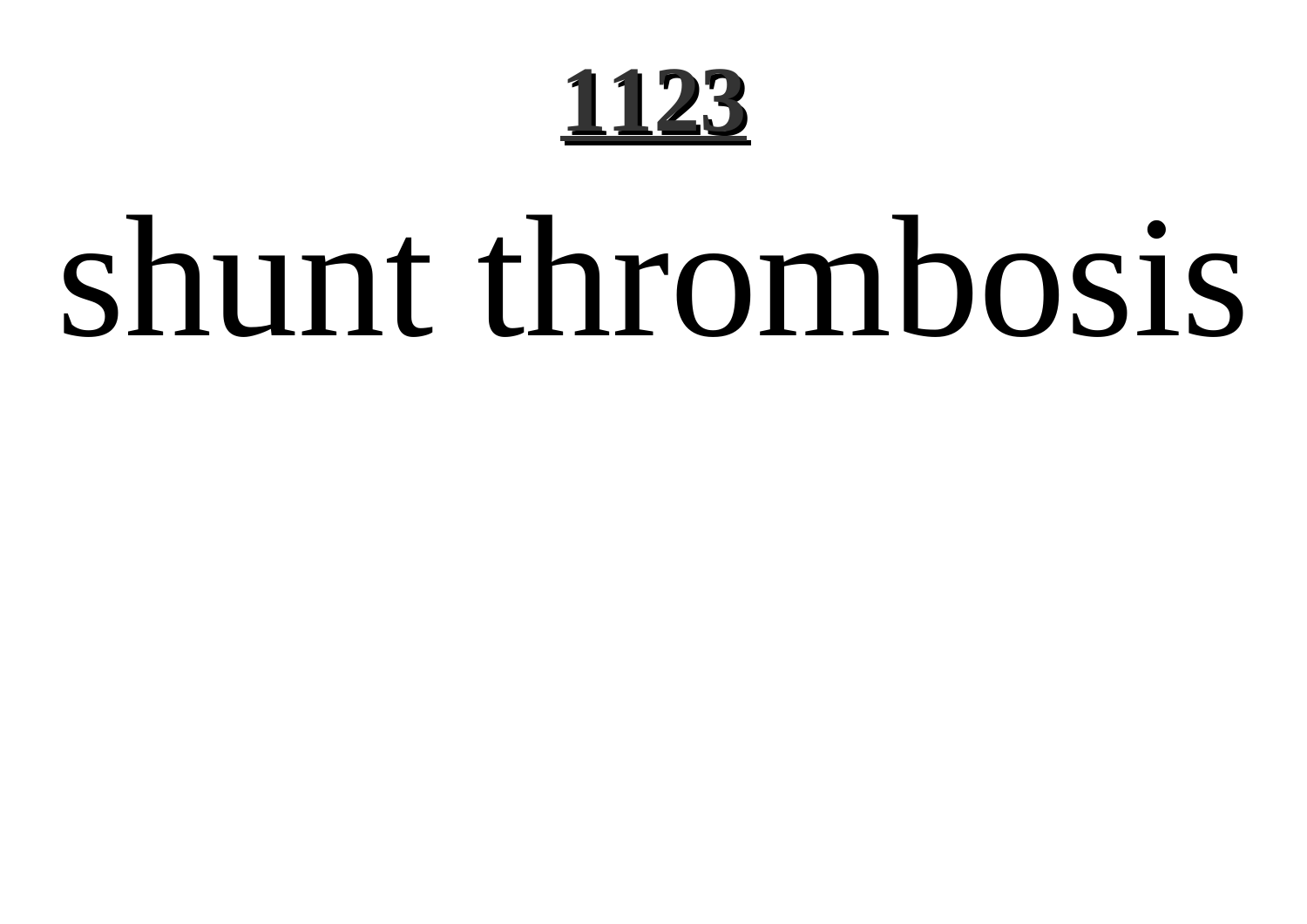## silentthyroiditis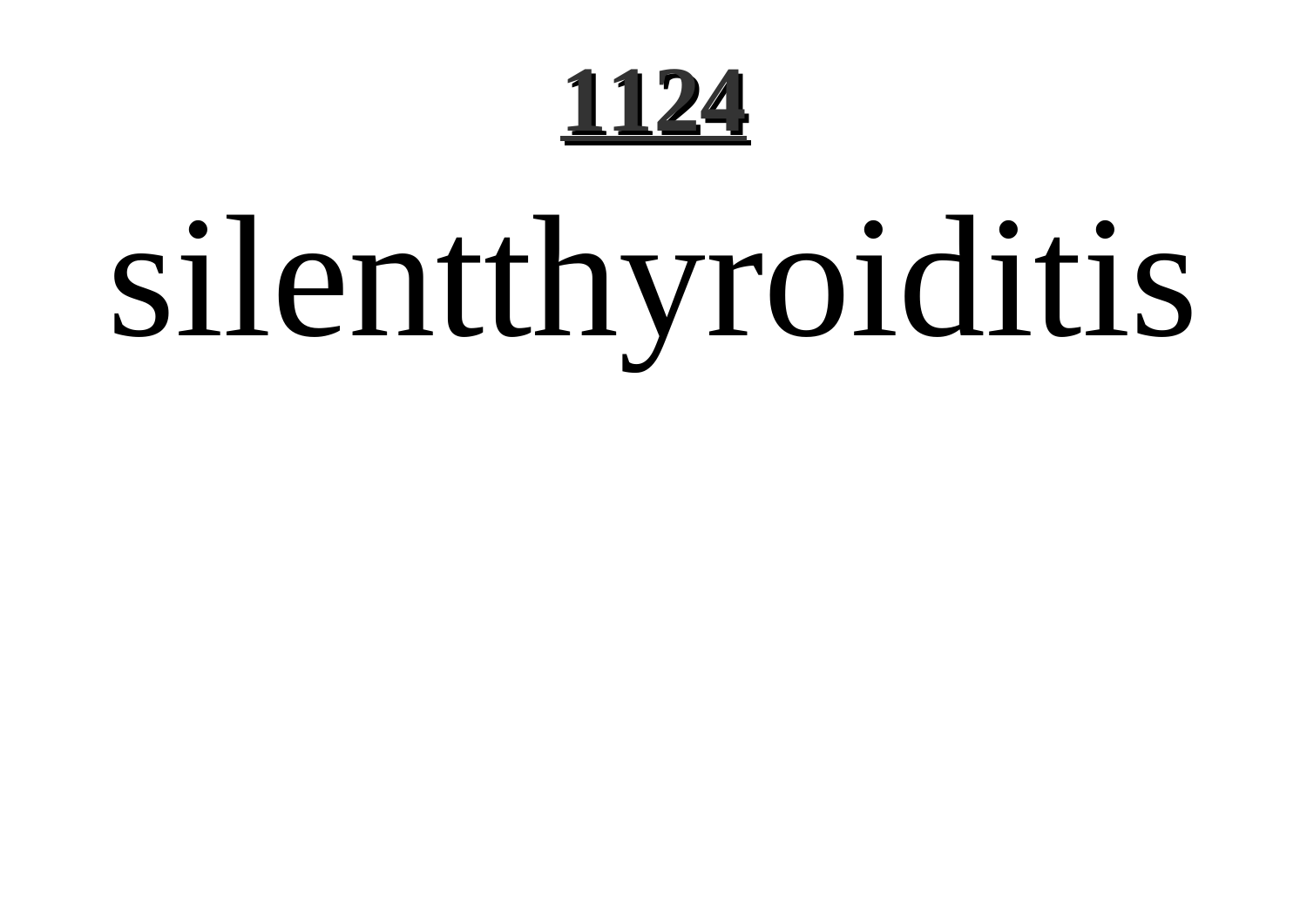## simple partial

seizures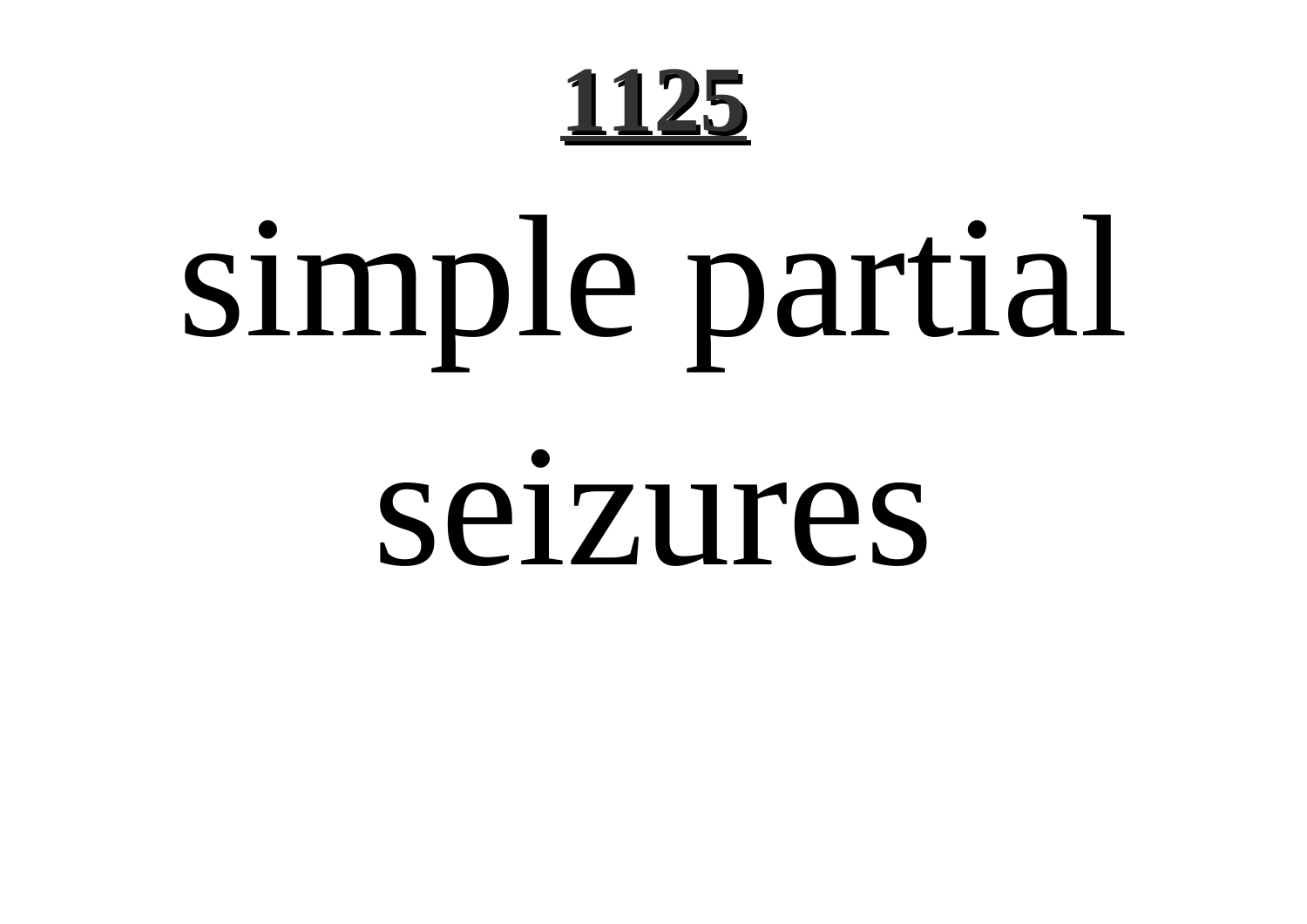

## sjogren's syndro-

me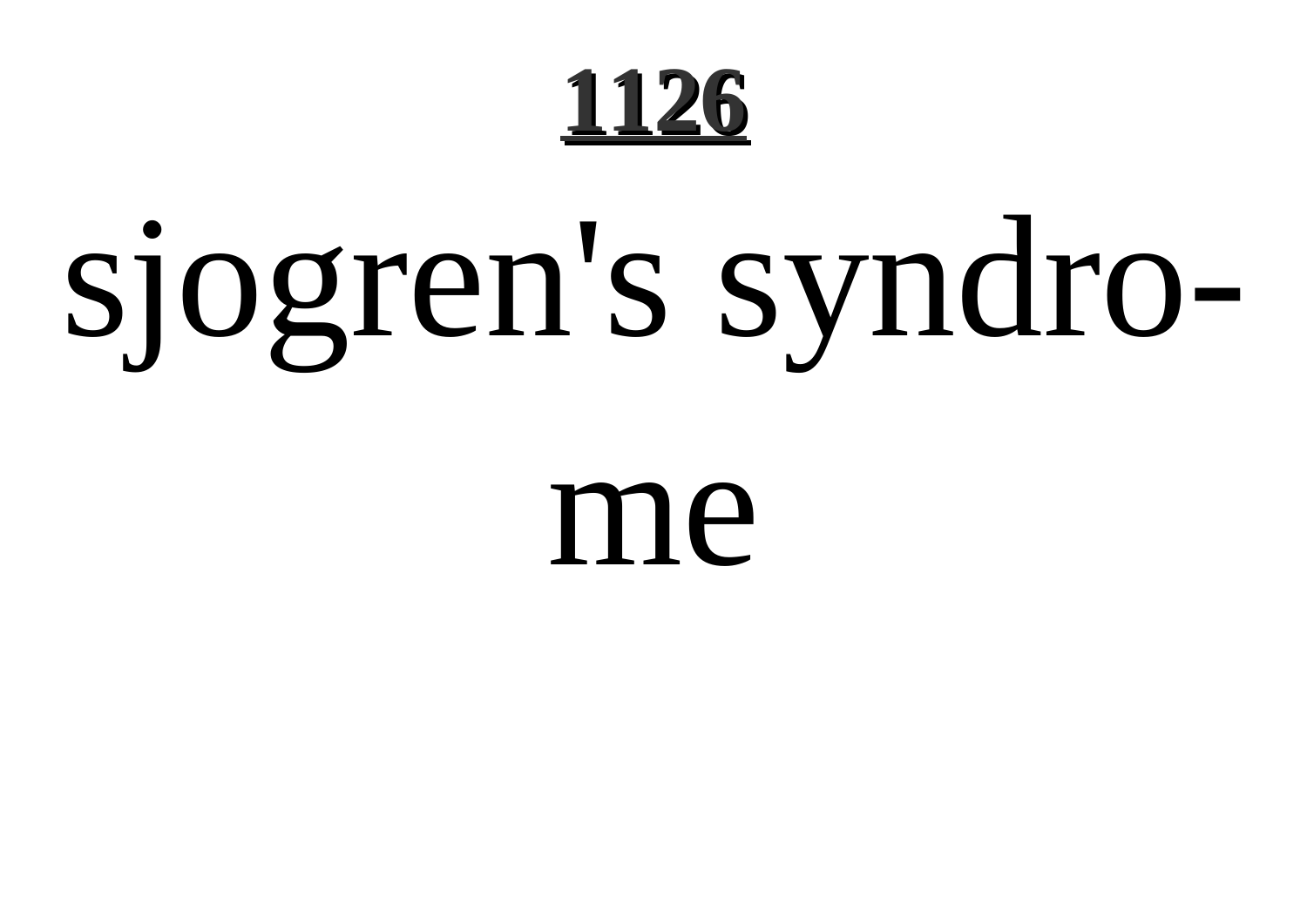## skin swelling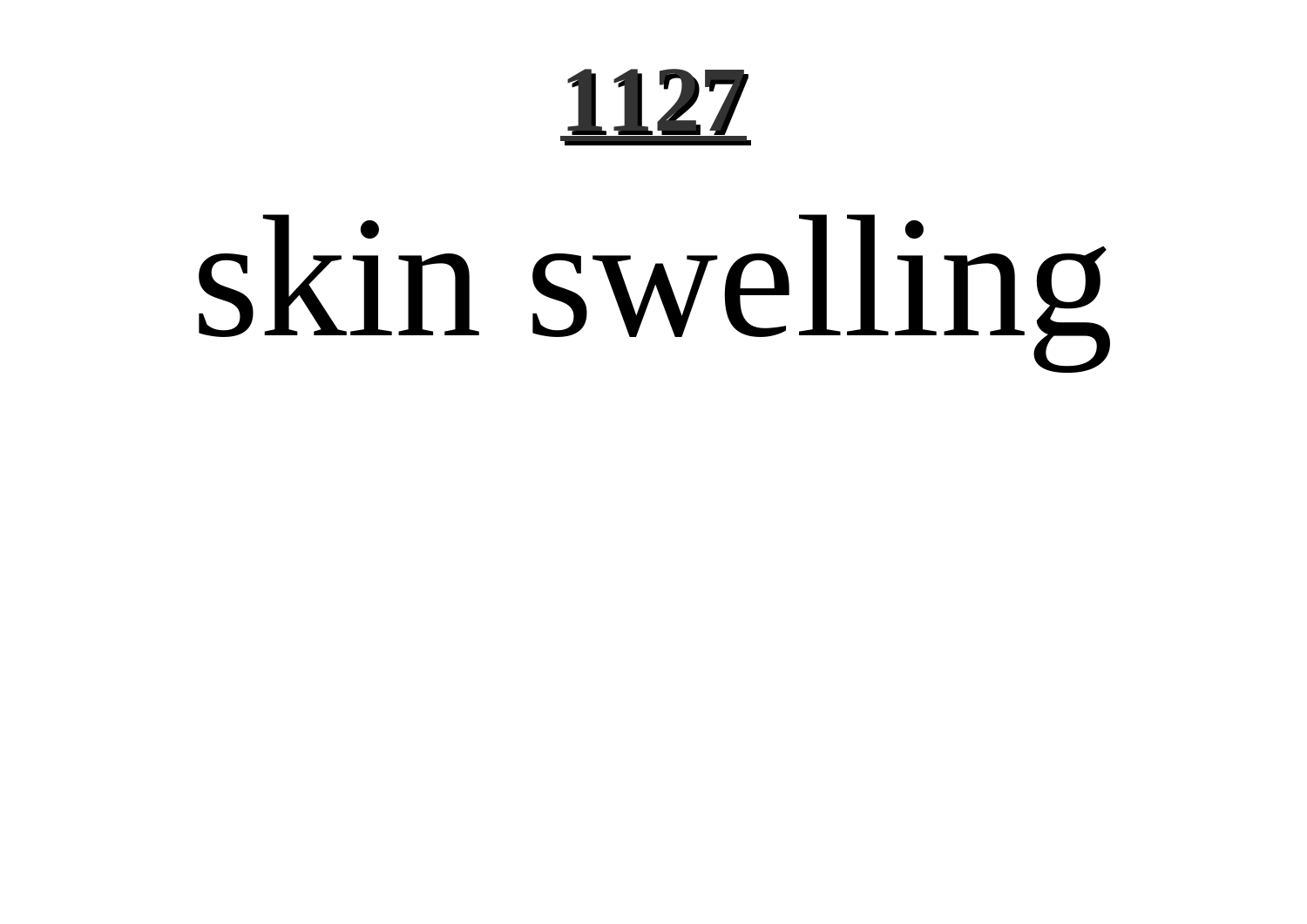### sle arthritis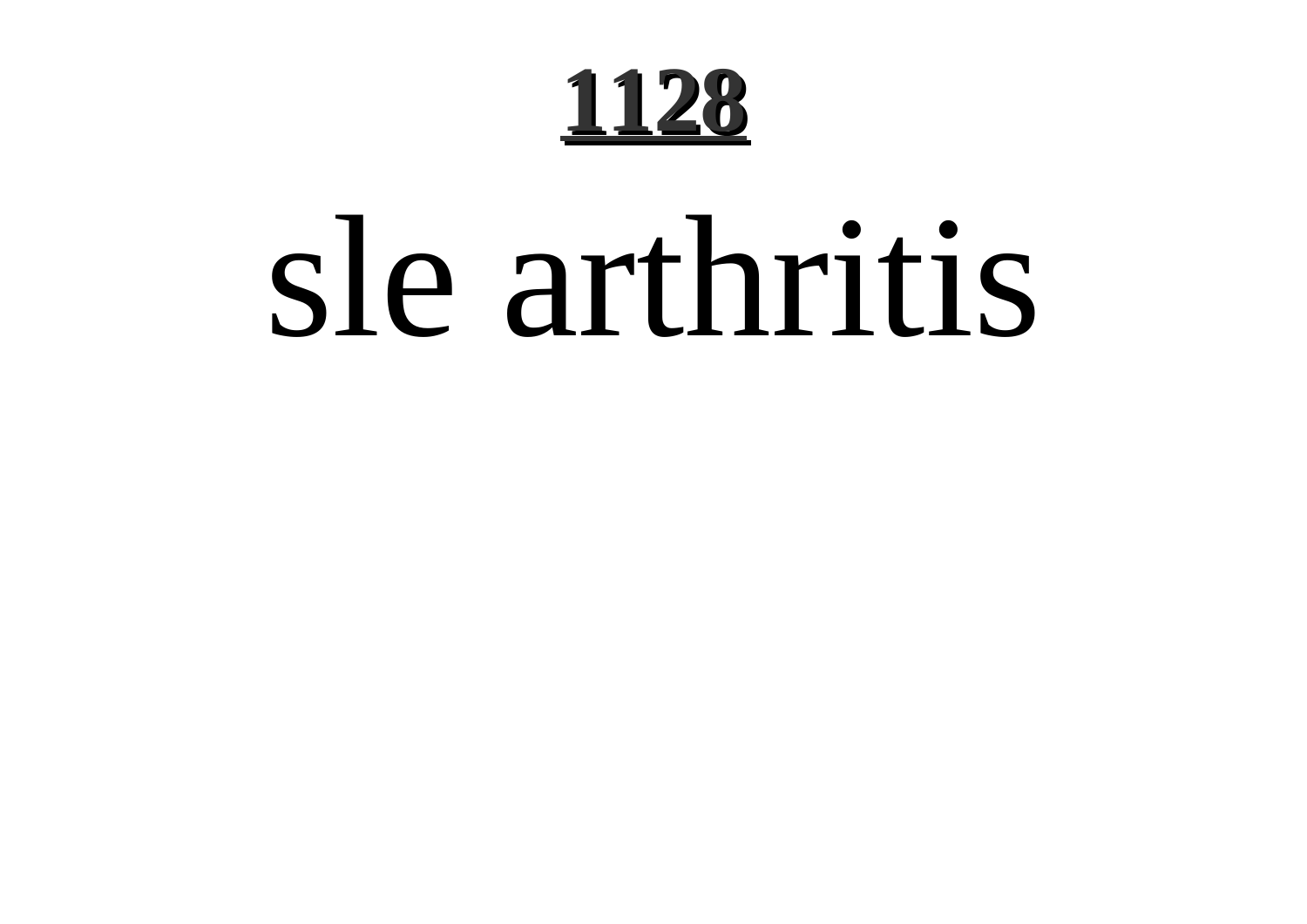

### smoothmuscle

## antibody positive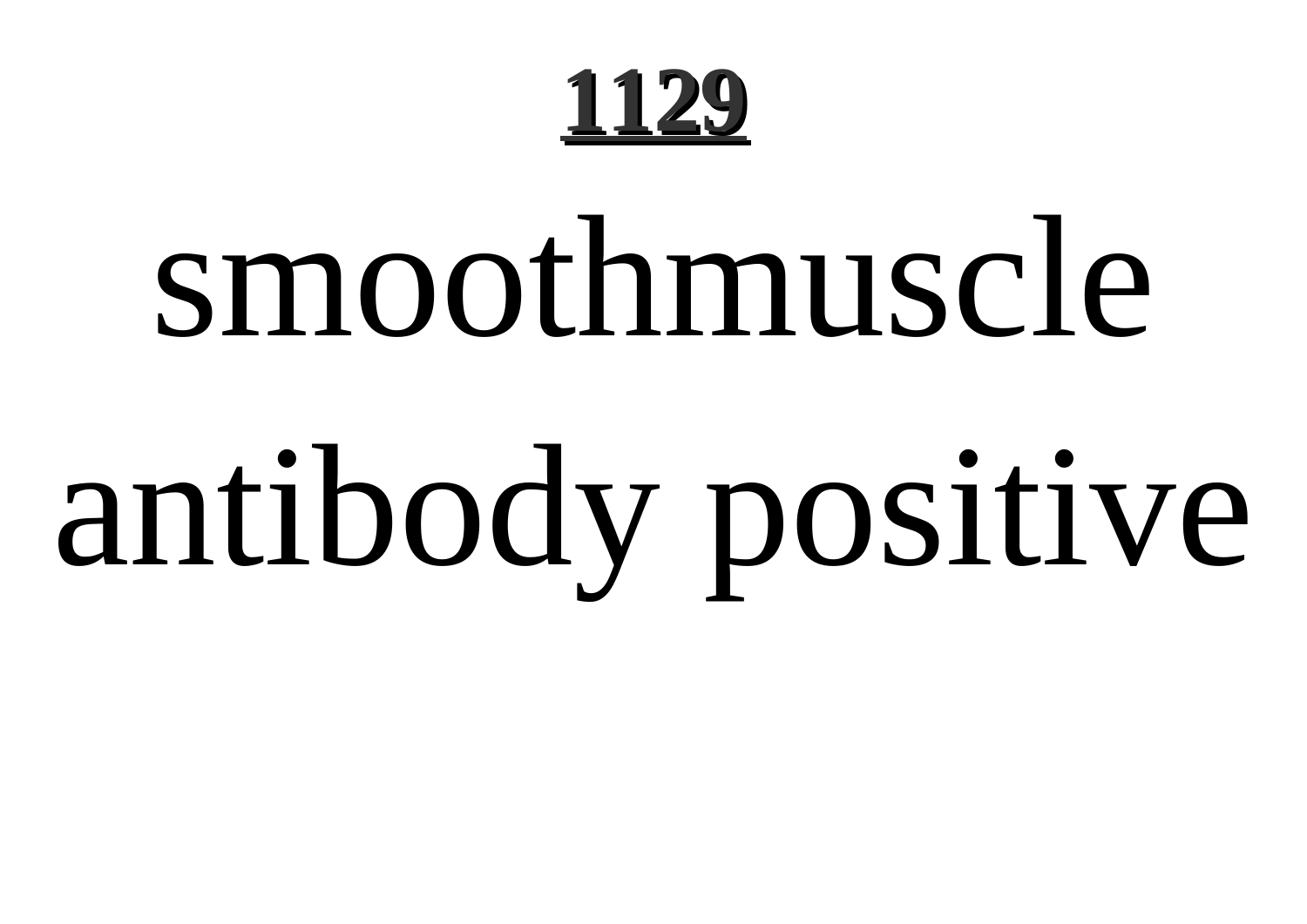

## sneezing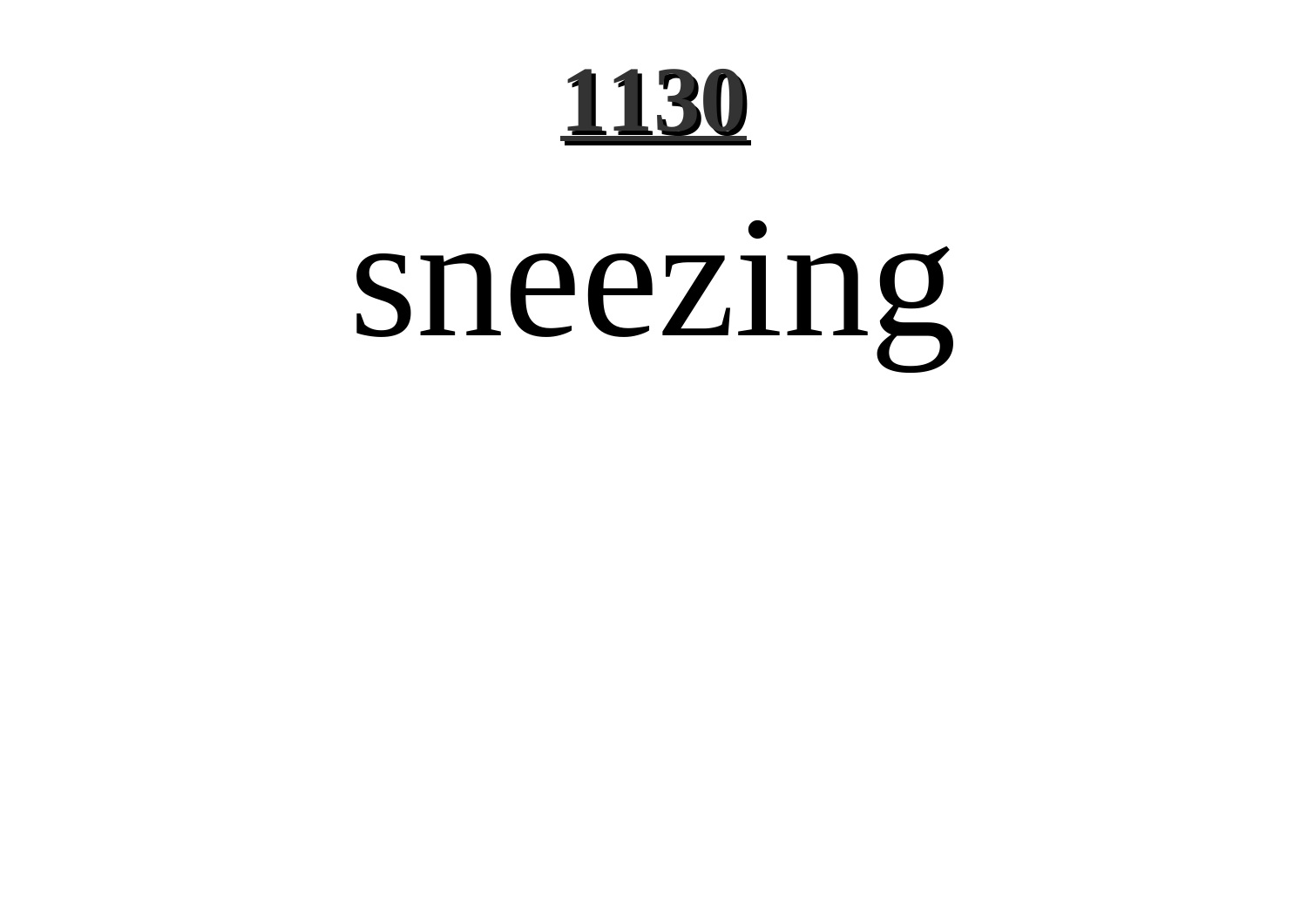## spinal artery em-

### bolism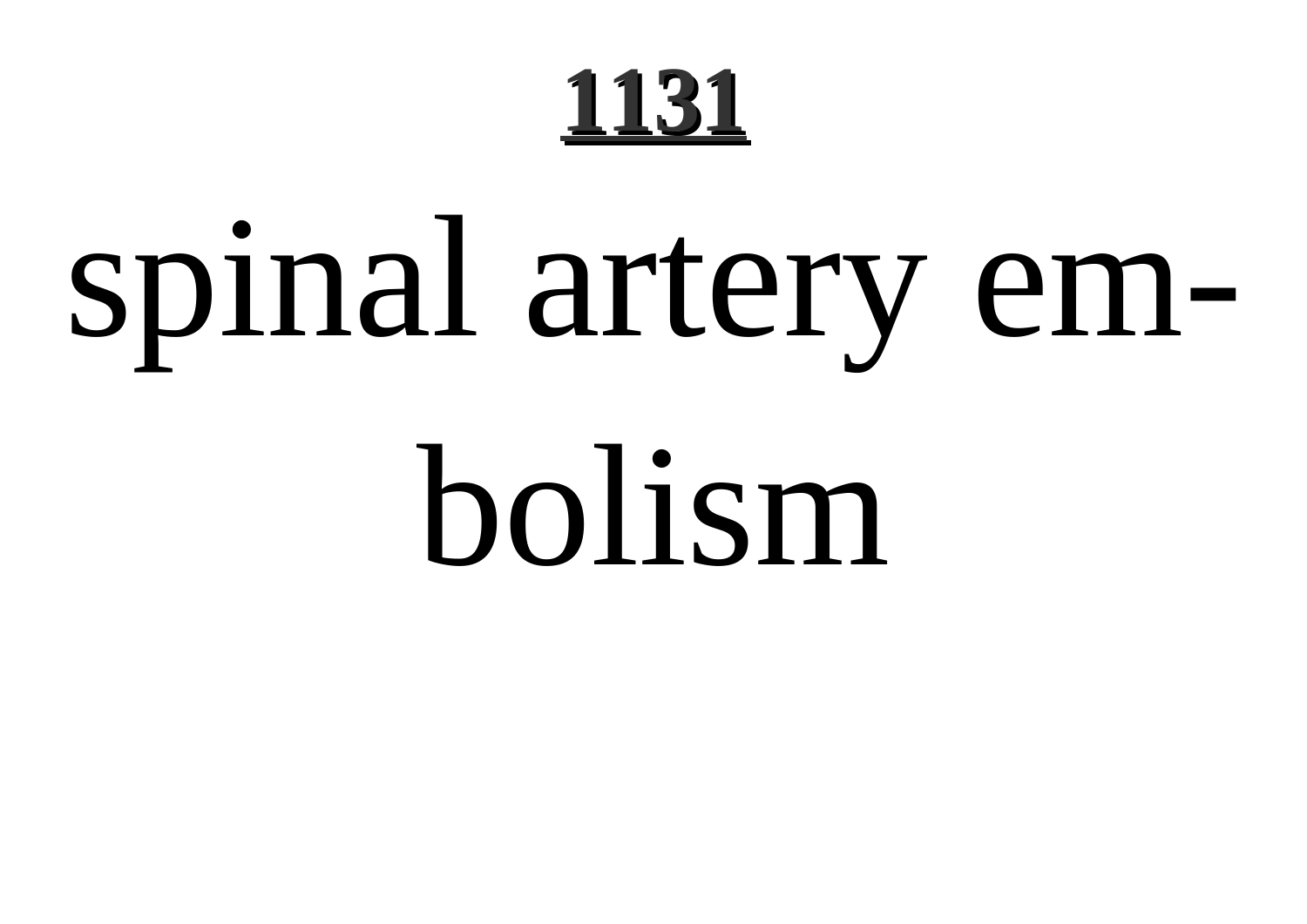

## spinal artery

### thrombosis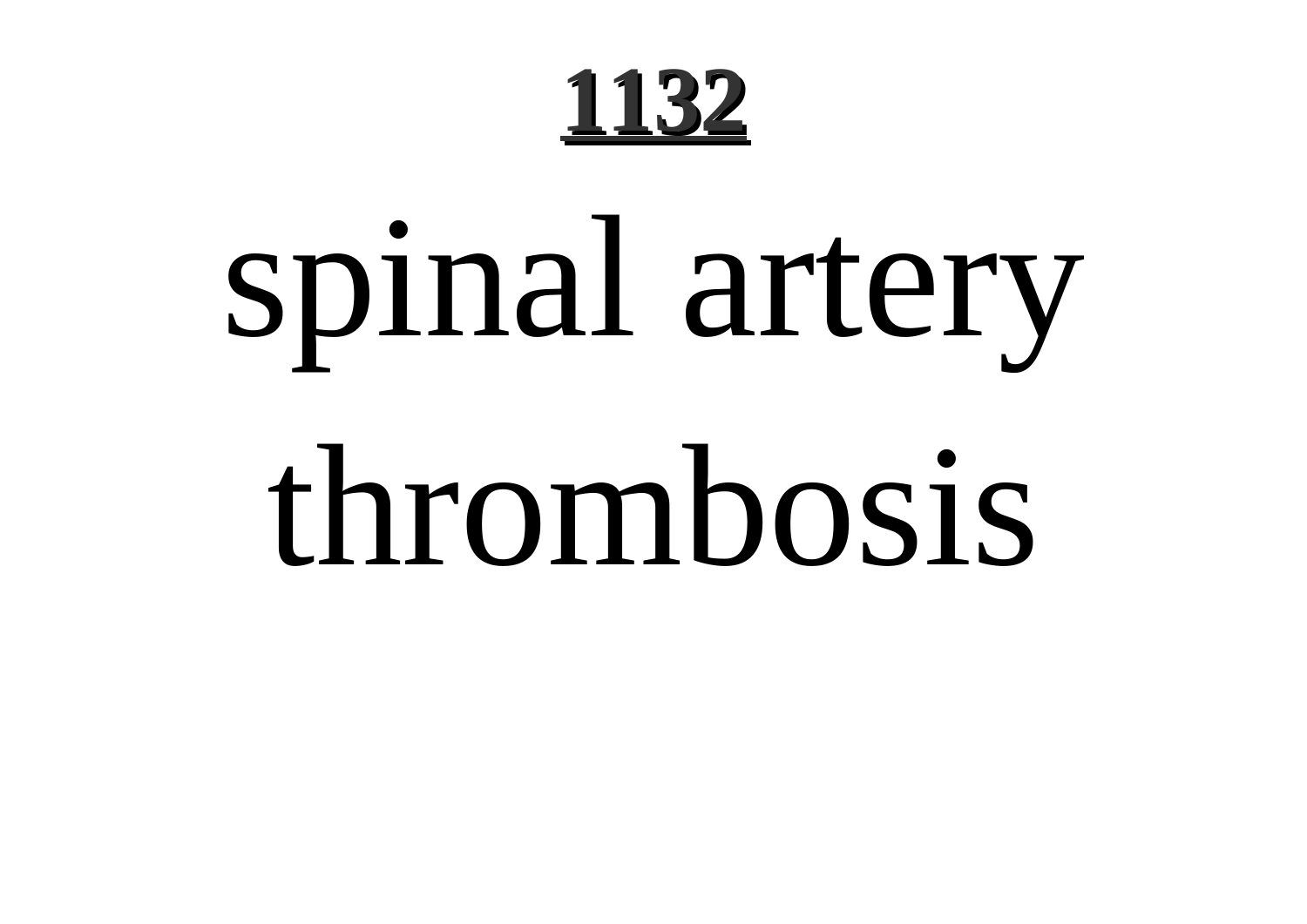## splenicartery

### thrombosis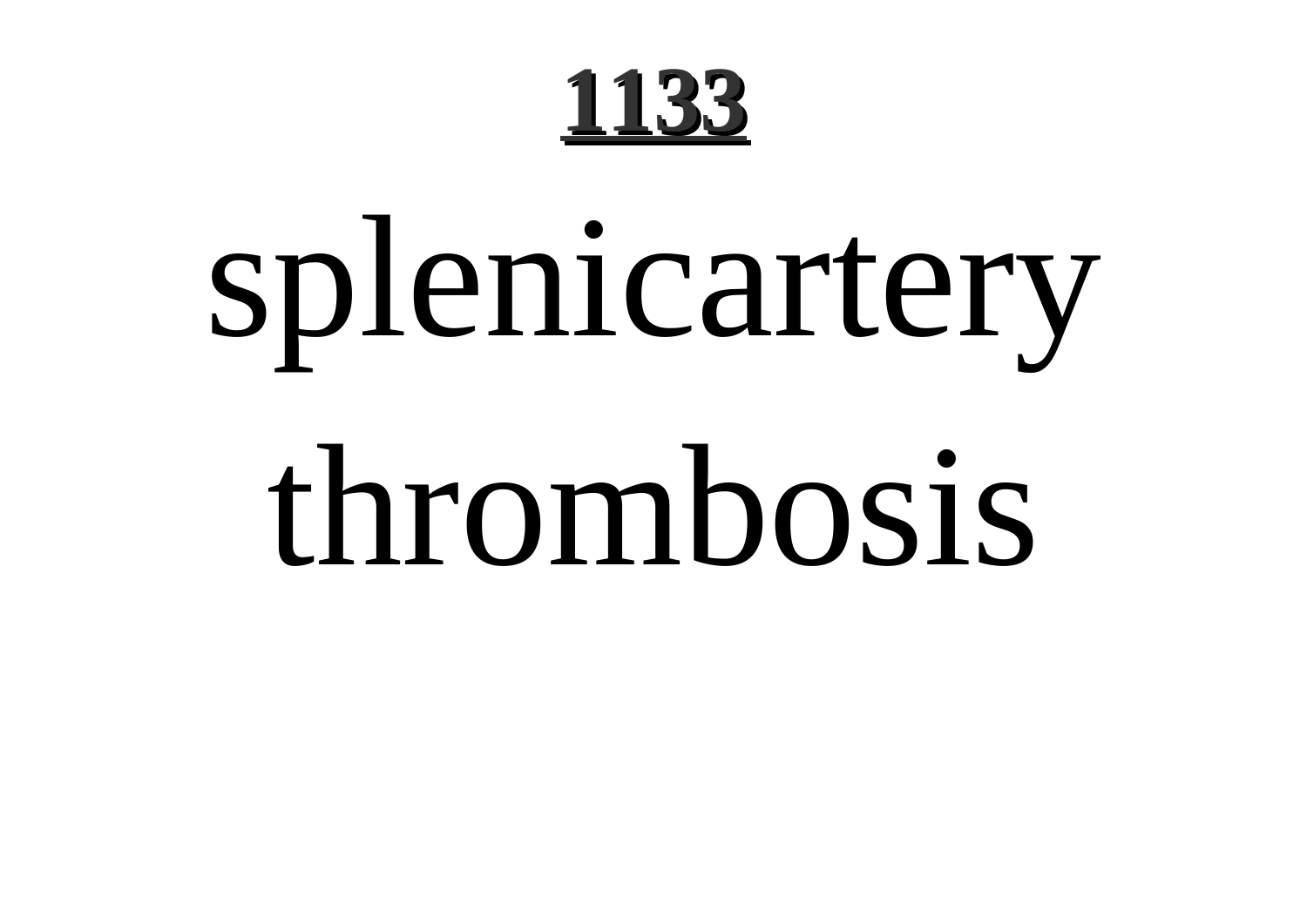

## splenic embo-

lism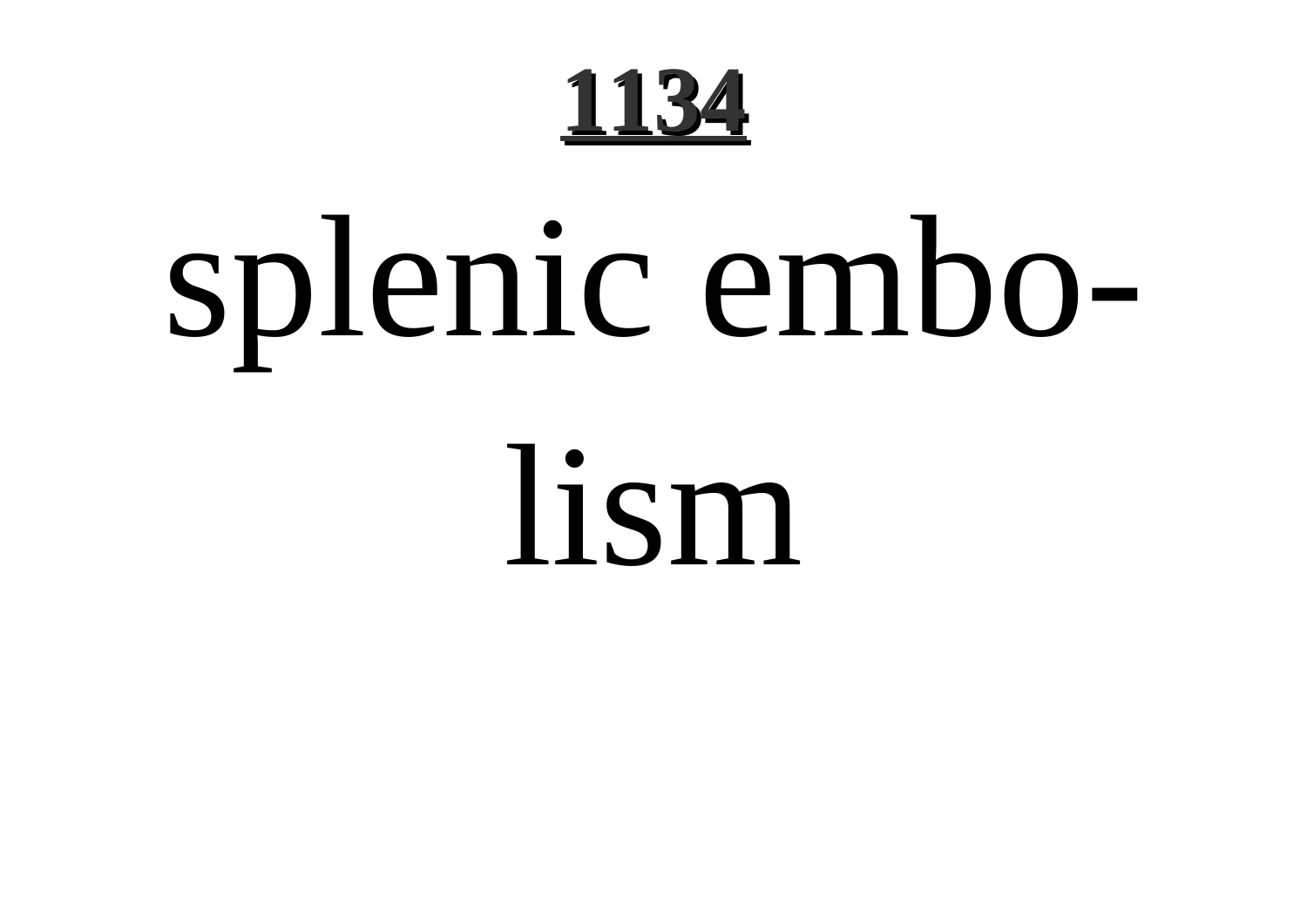## splenic thrombo-

### SIS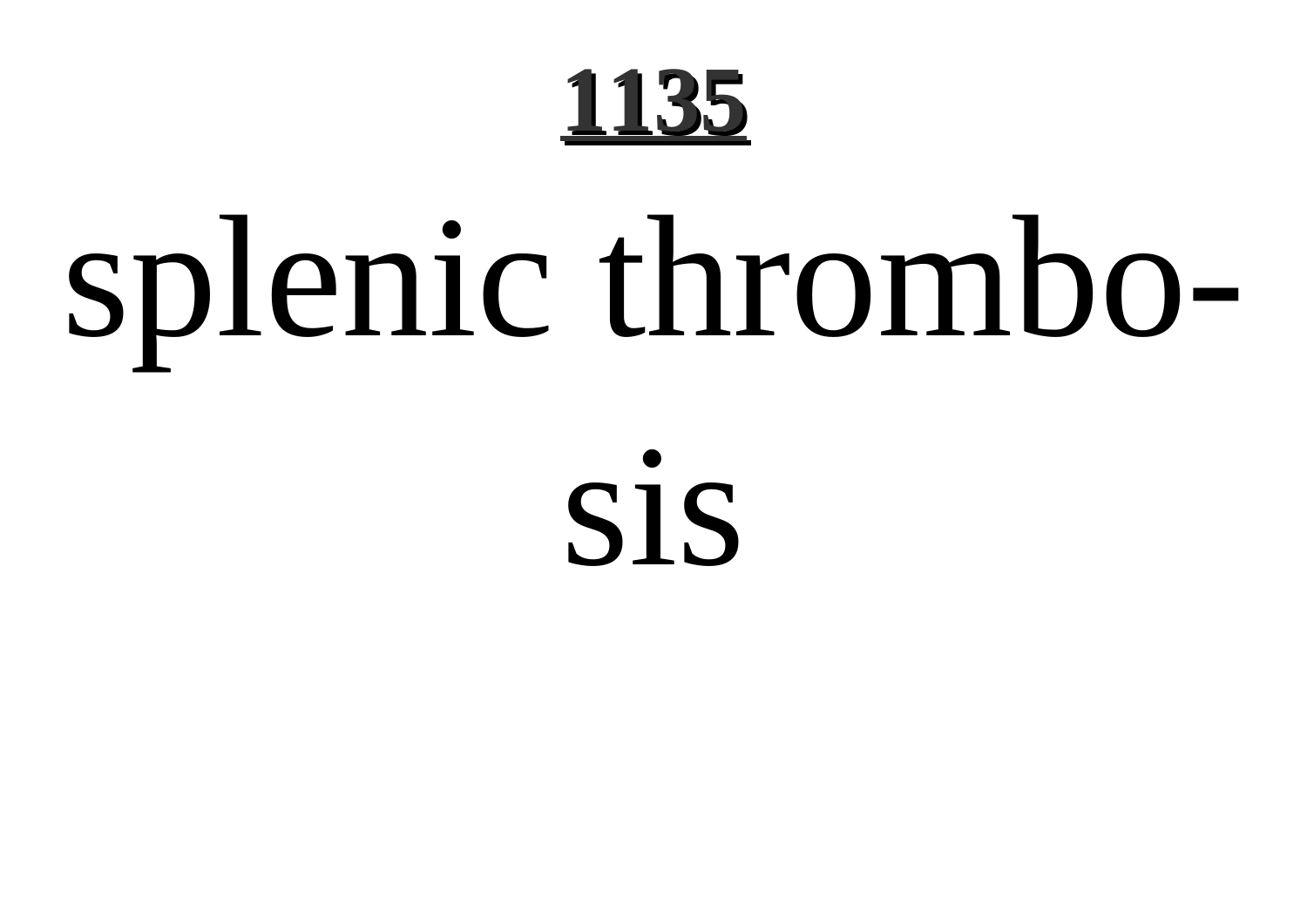## splenic veint-

### hrombosis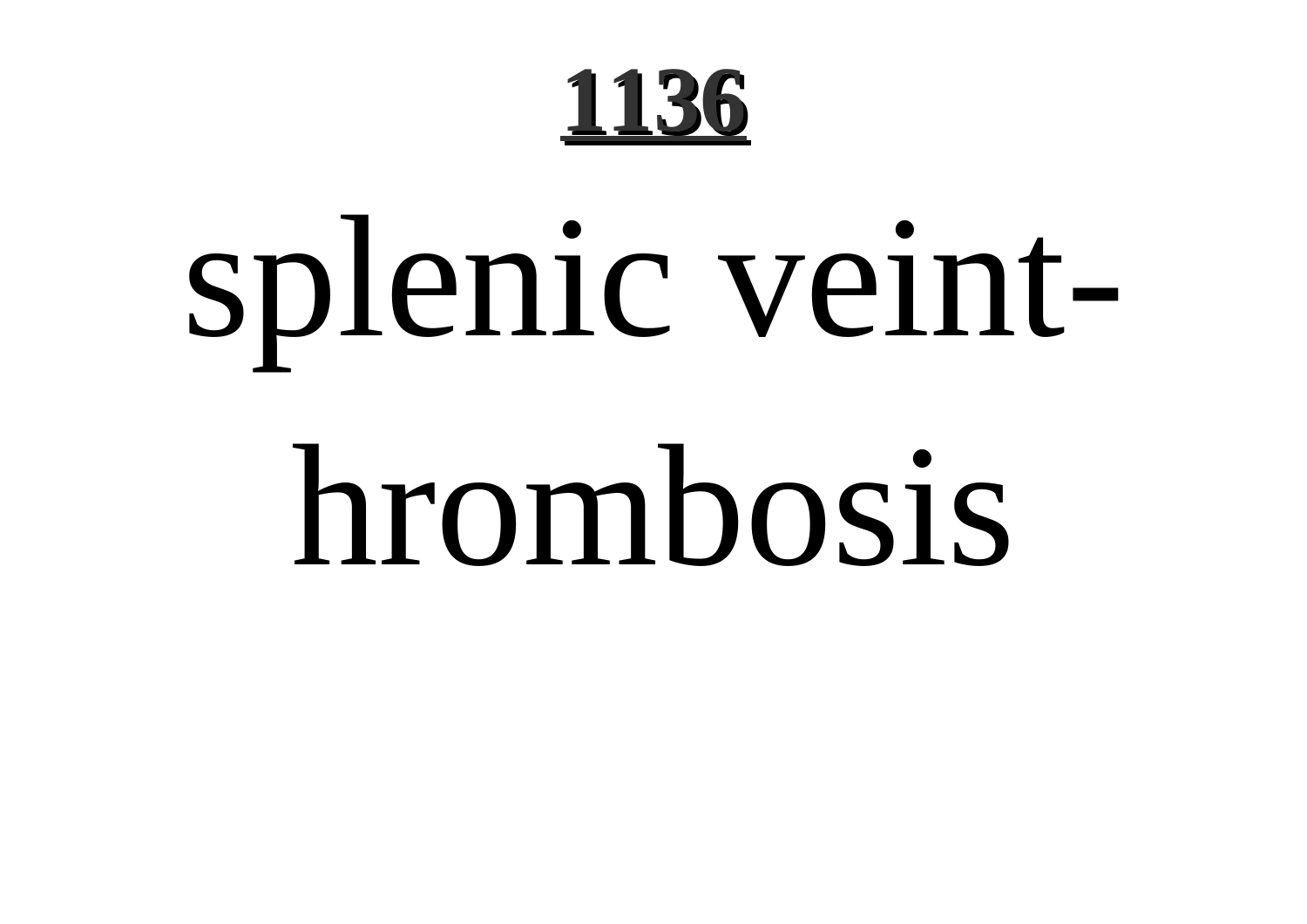## spondylitis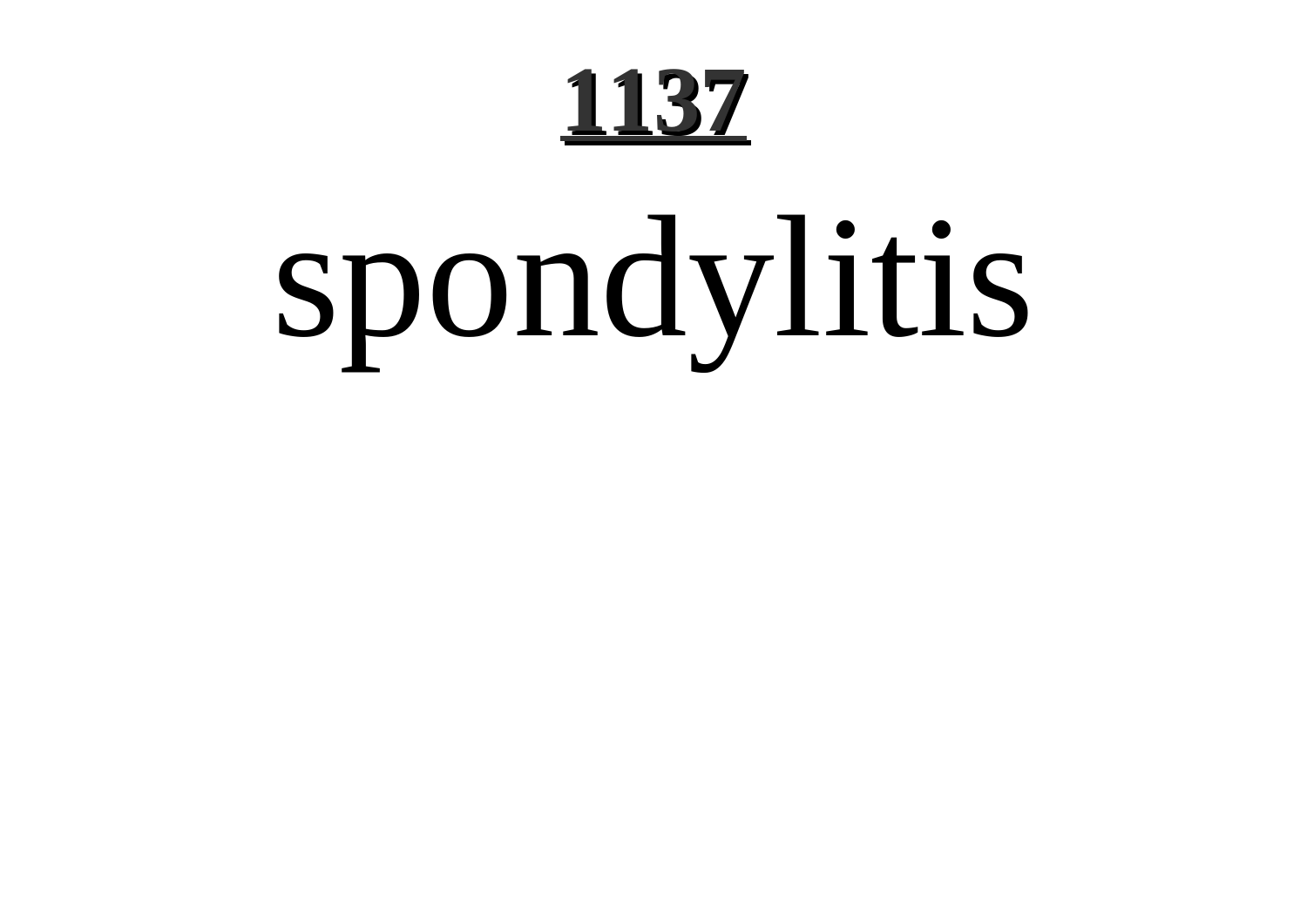## spondyloarthro-

pathy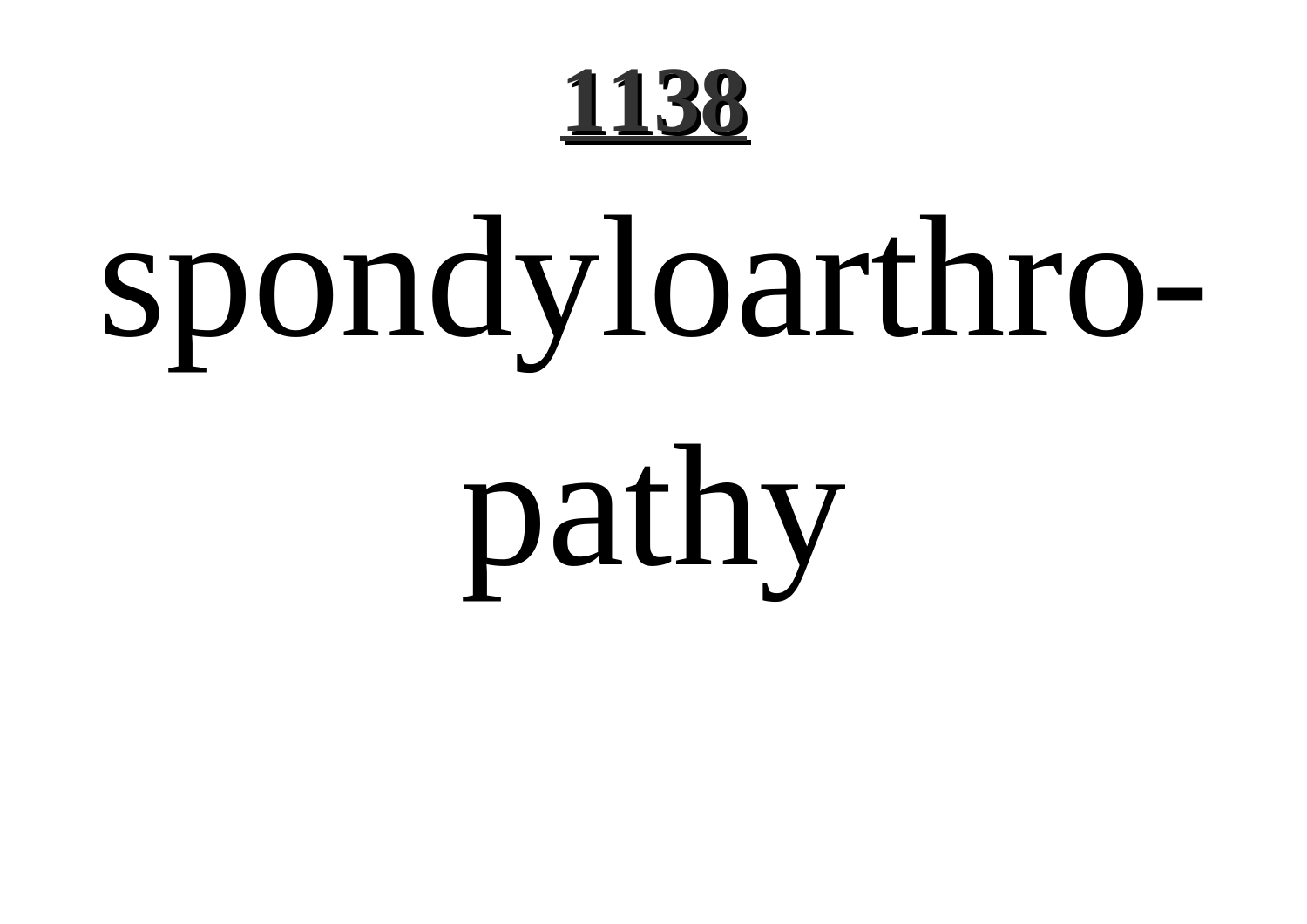## spontaneous heparin-inducedthrombocytopenia syndrome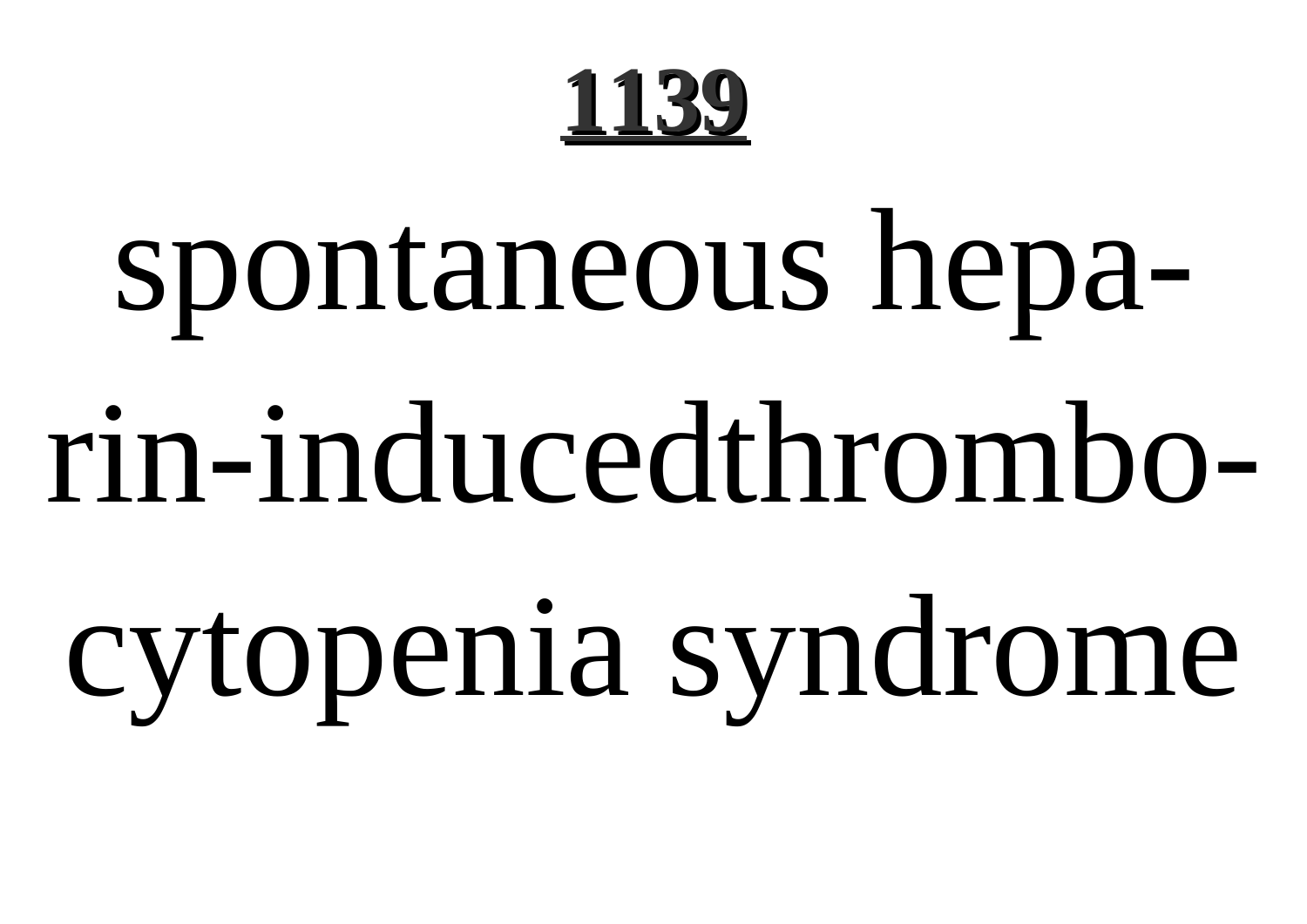

## status epilepticus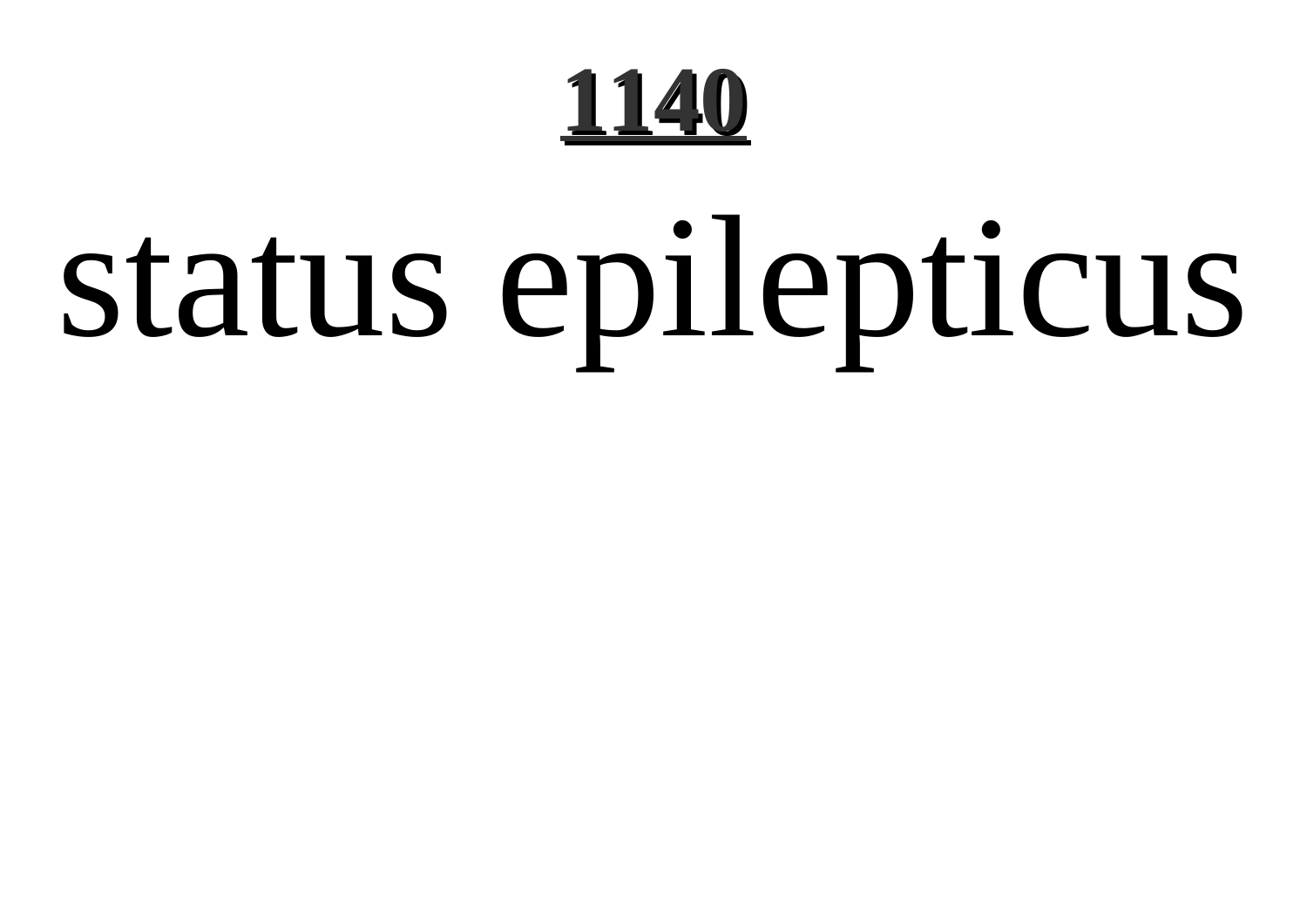

## stevens-johnson

## syndrome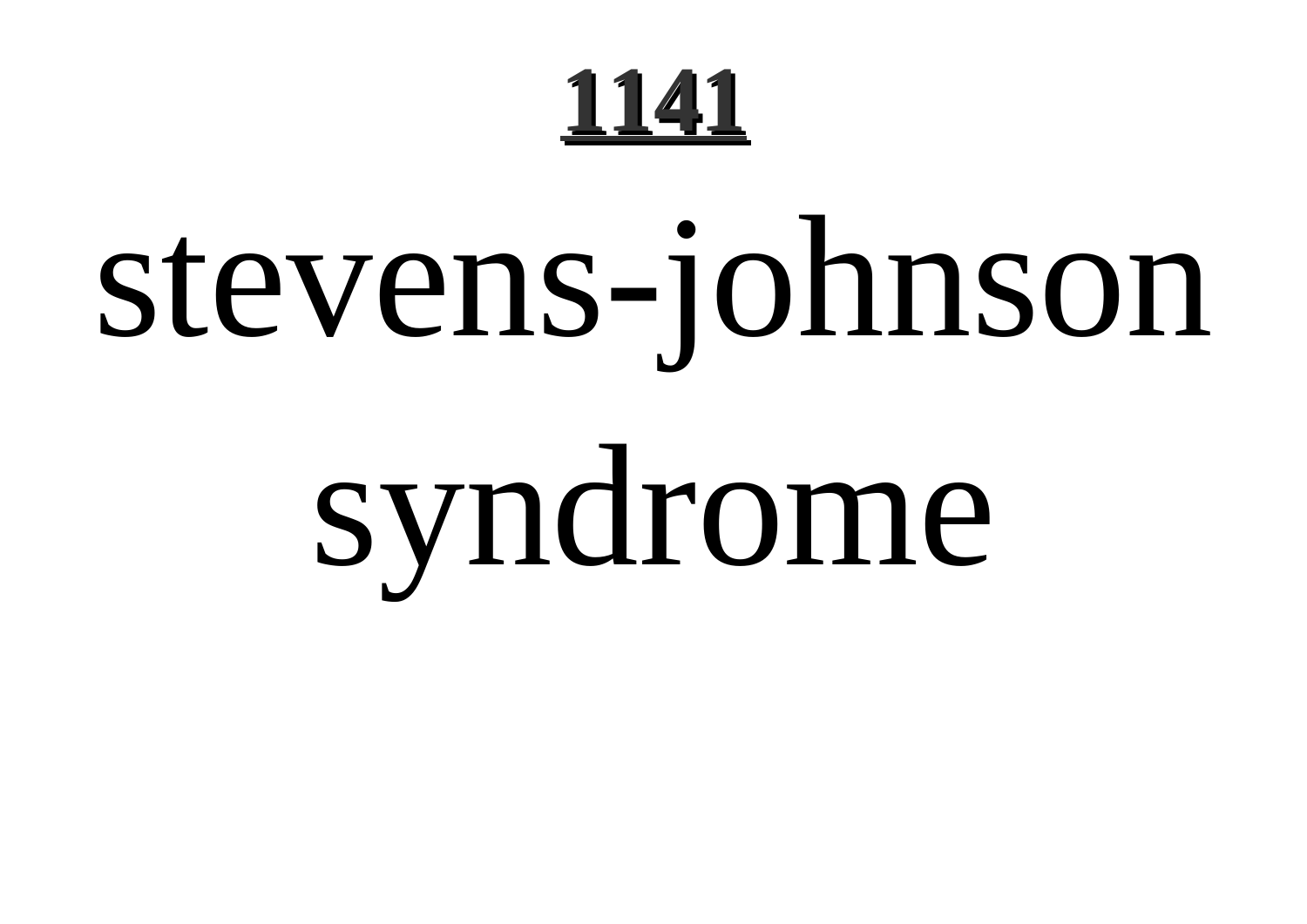

## stiff legsyndrome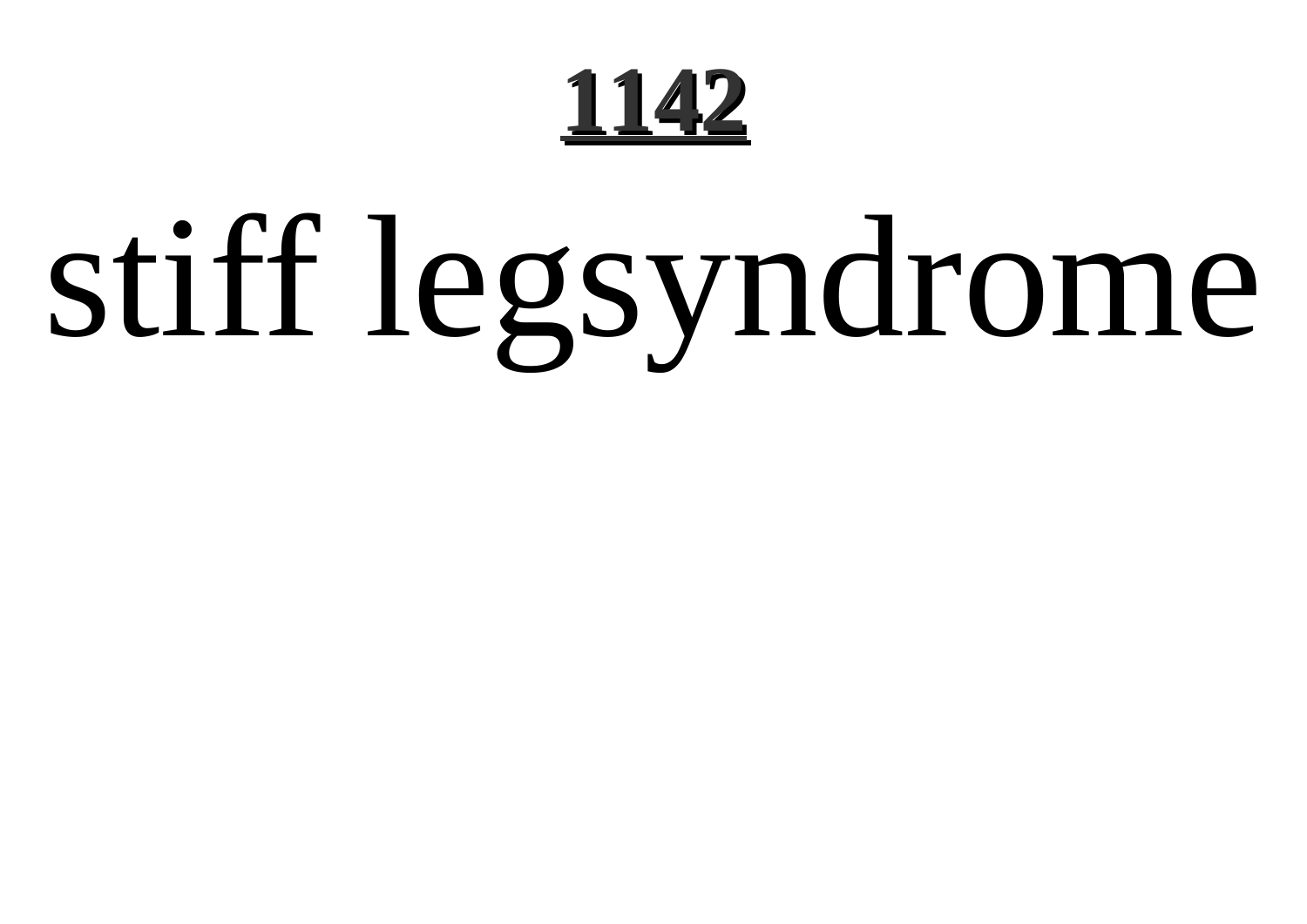

## stiff person syn-

drome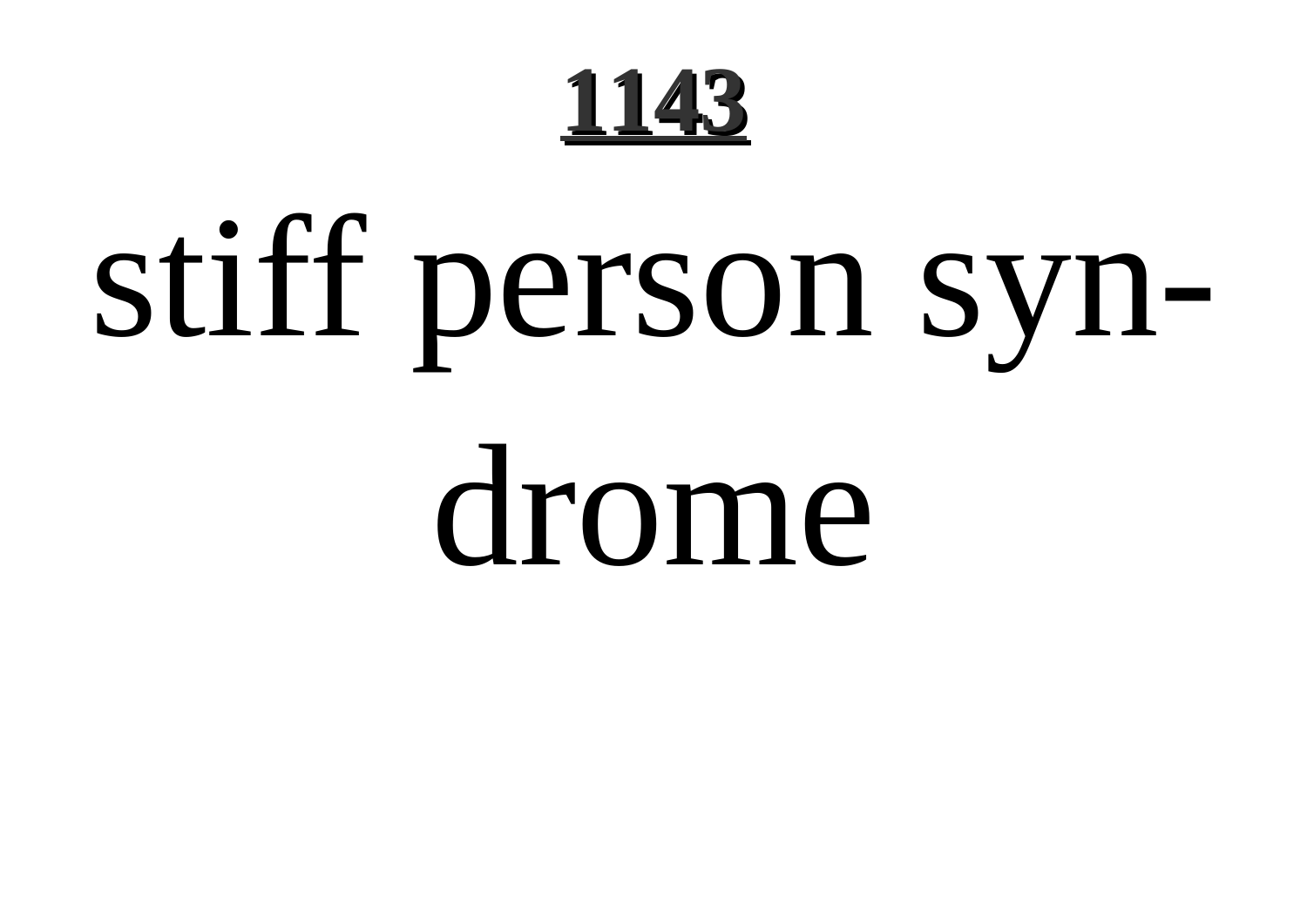**1144**

### stillbirth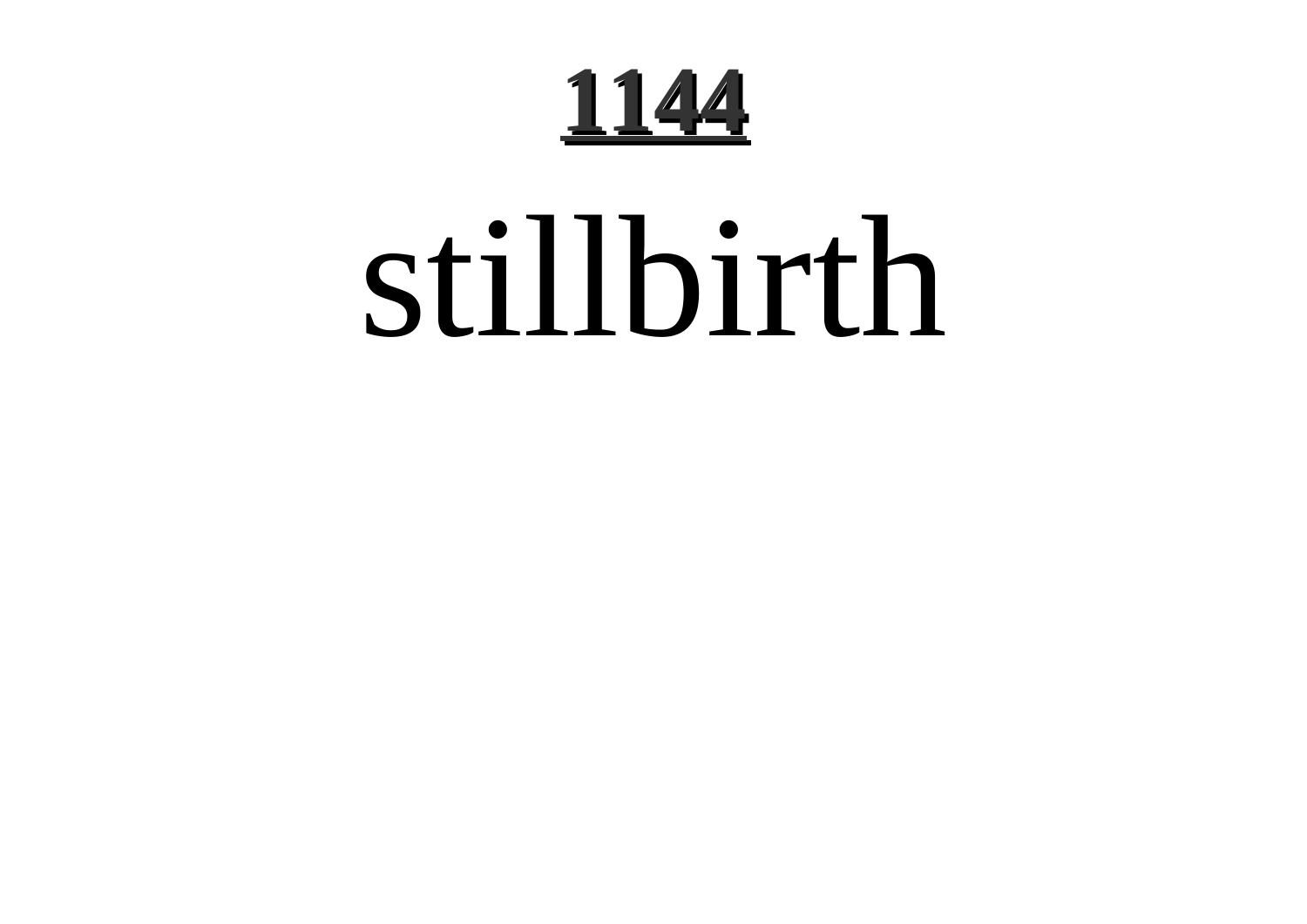

### still's disease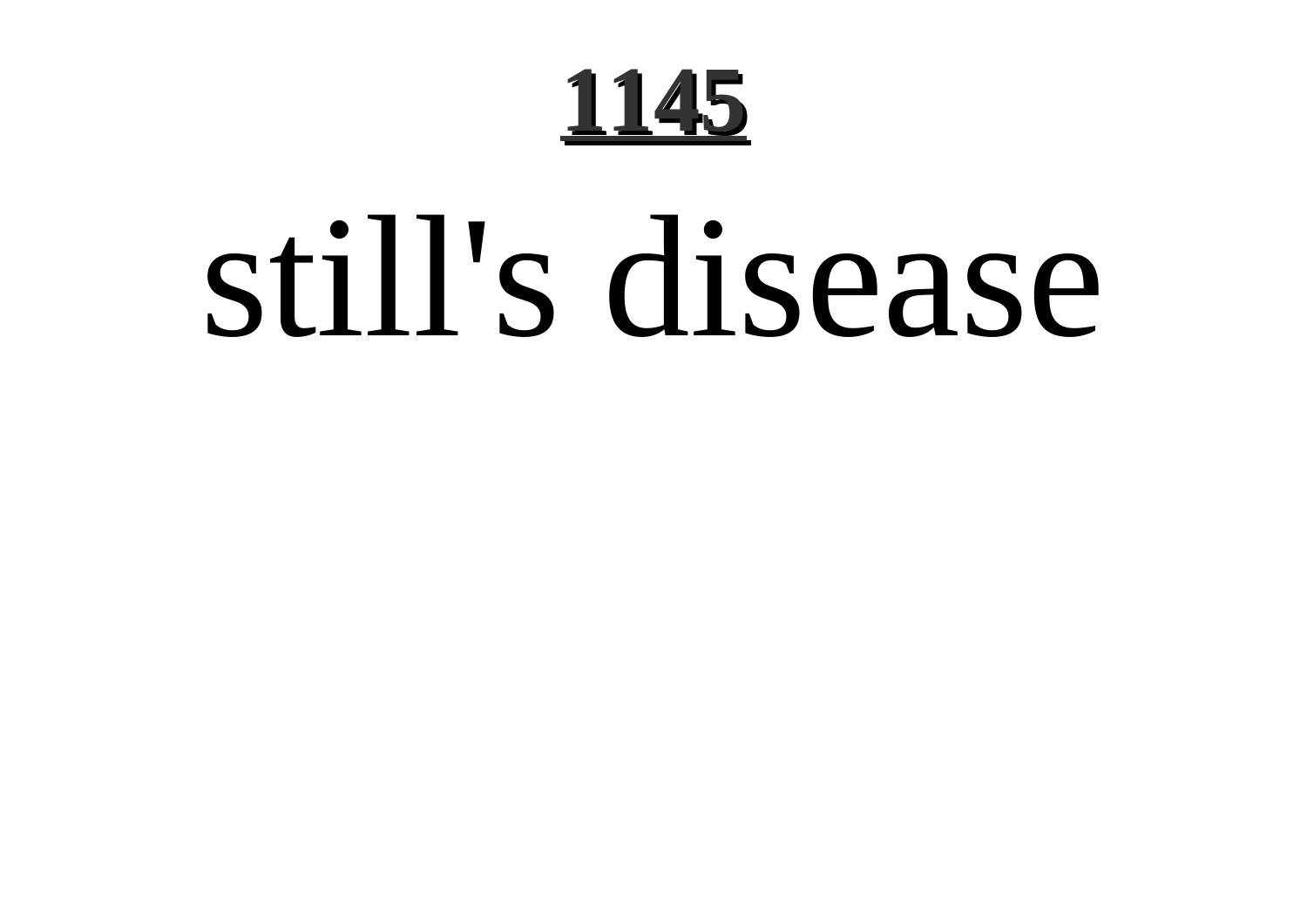1146

### stoma site throm-

bosis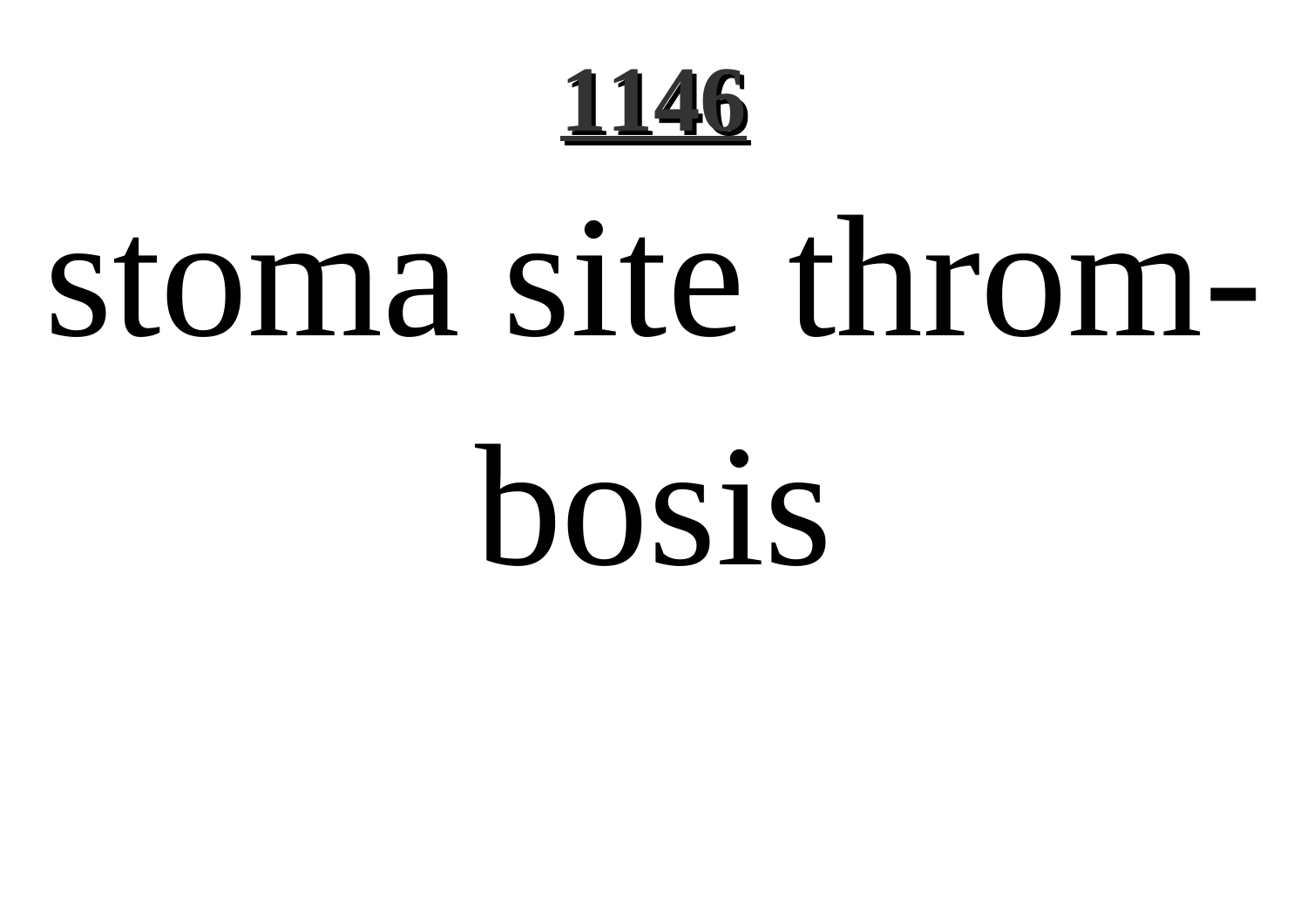1147

## stoma sitevasculitis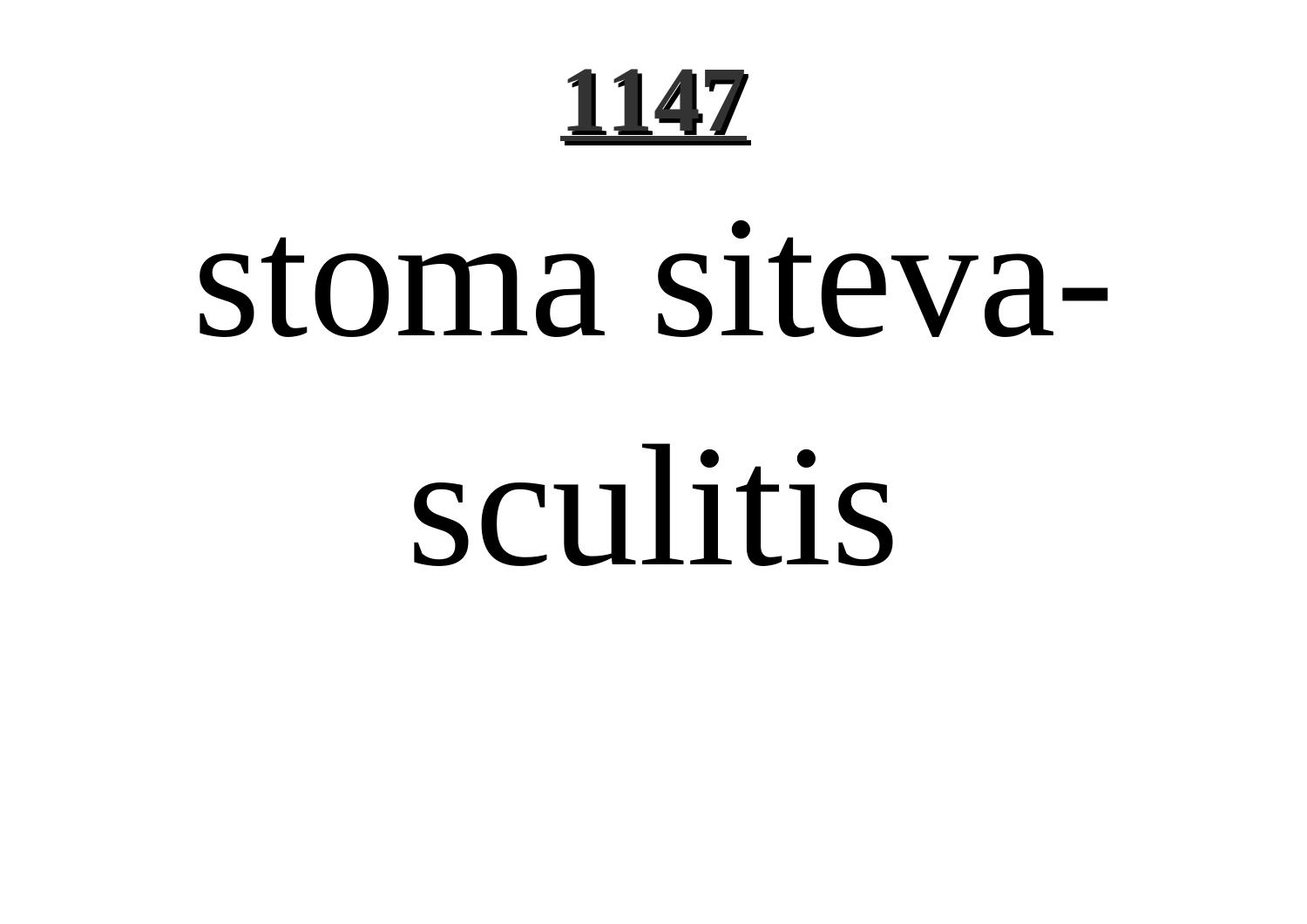

## stress cardiomy-

opathy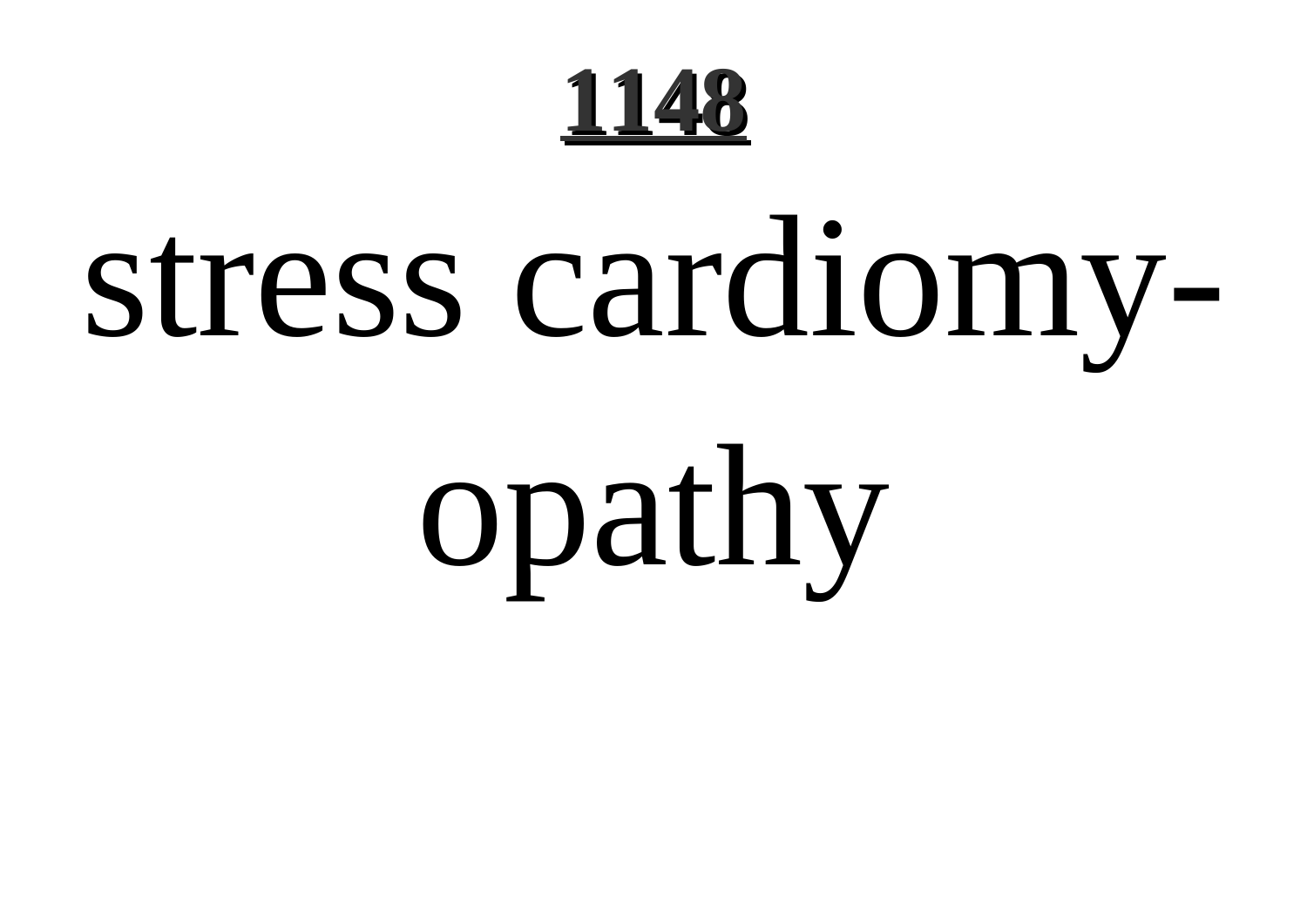

### stridor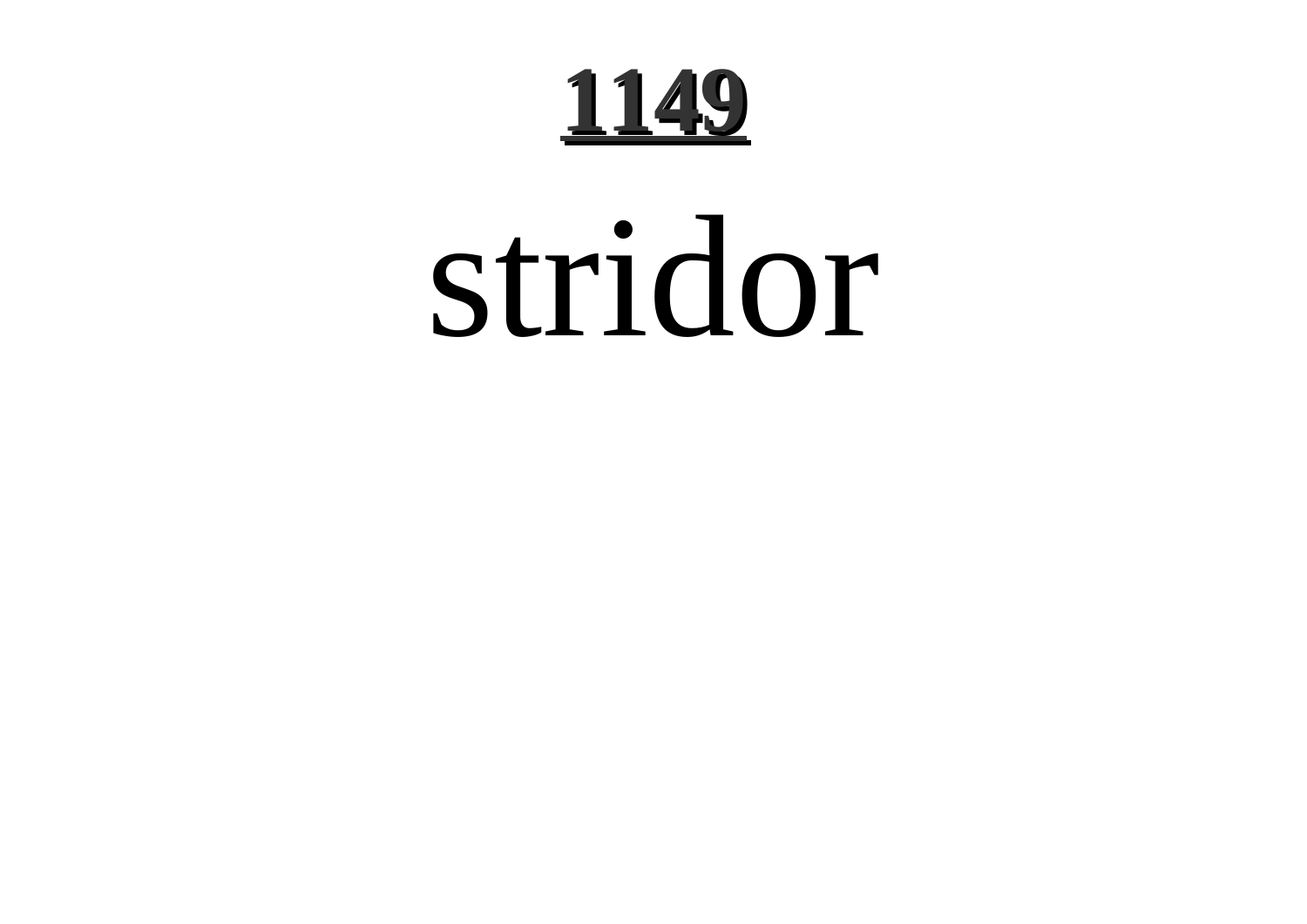

# subacute cutaneous lupus eryt-

hematosus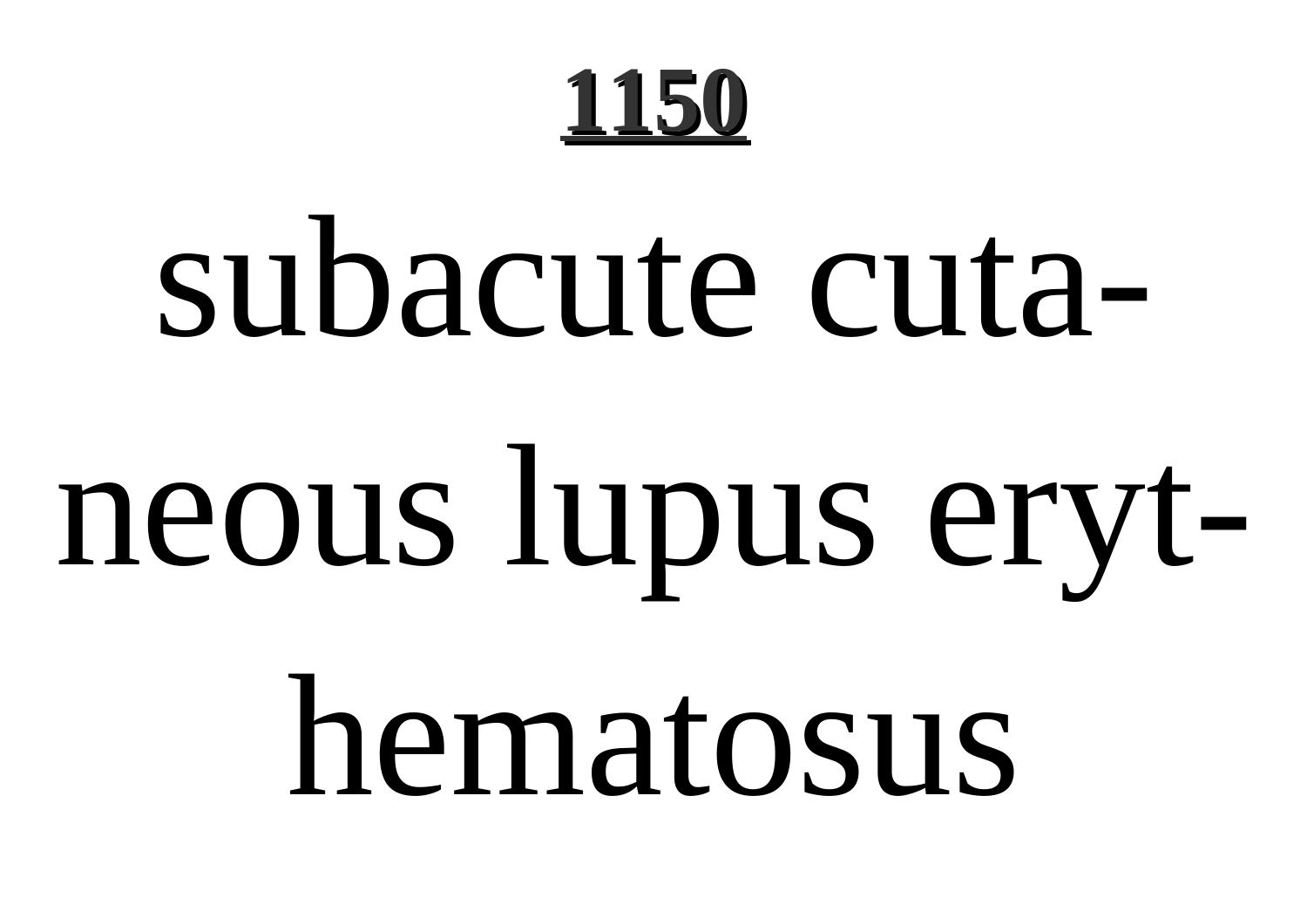### subacuteendocar-

ditis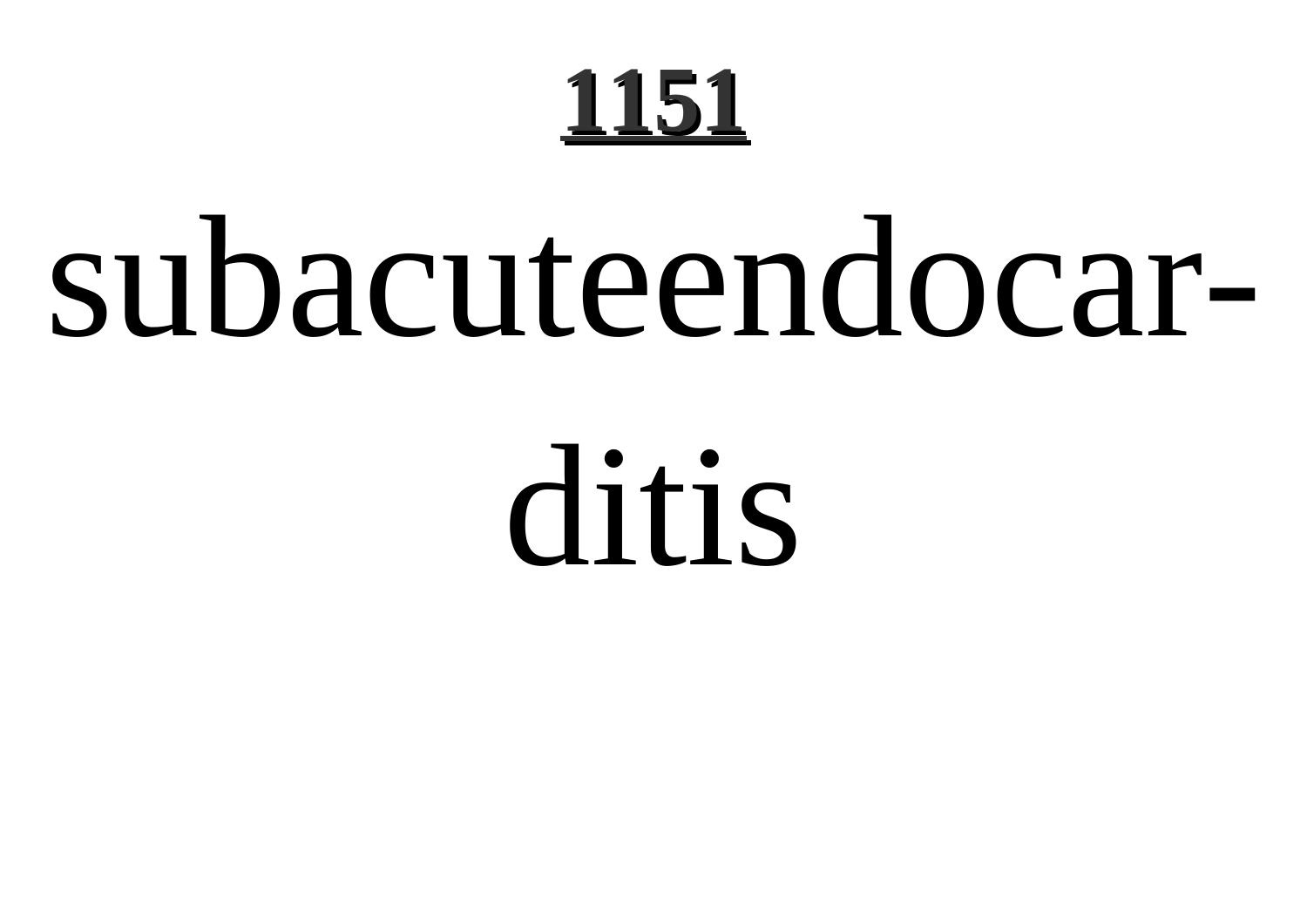### subacute inflamma-

### tory demyelinating

polyneuropathy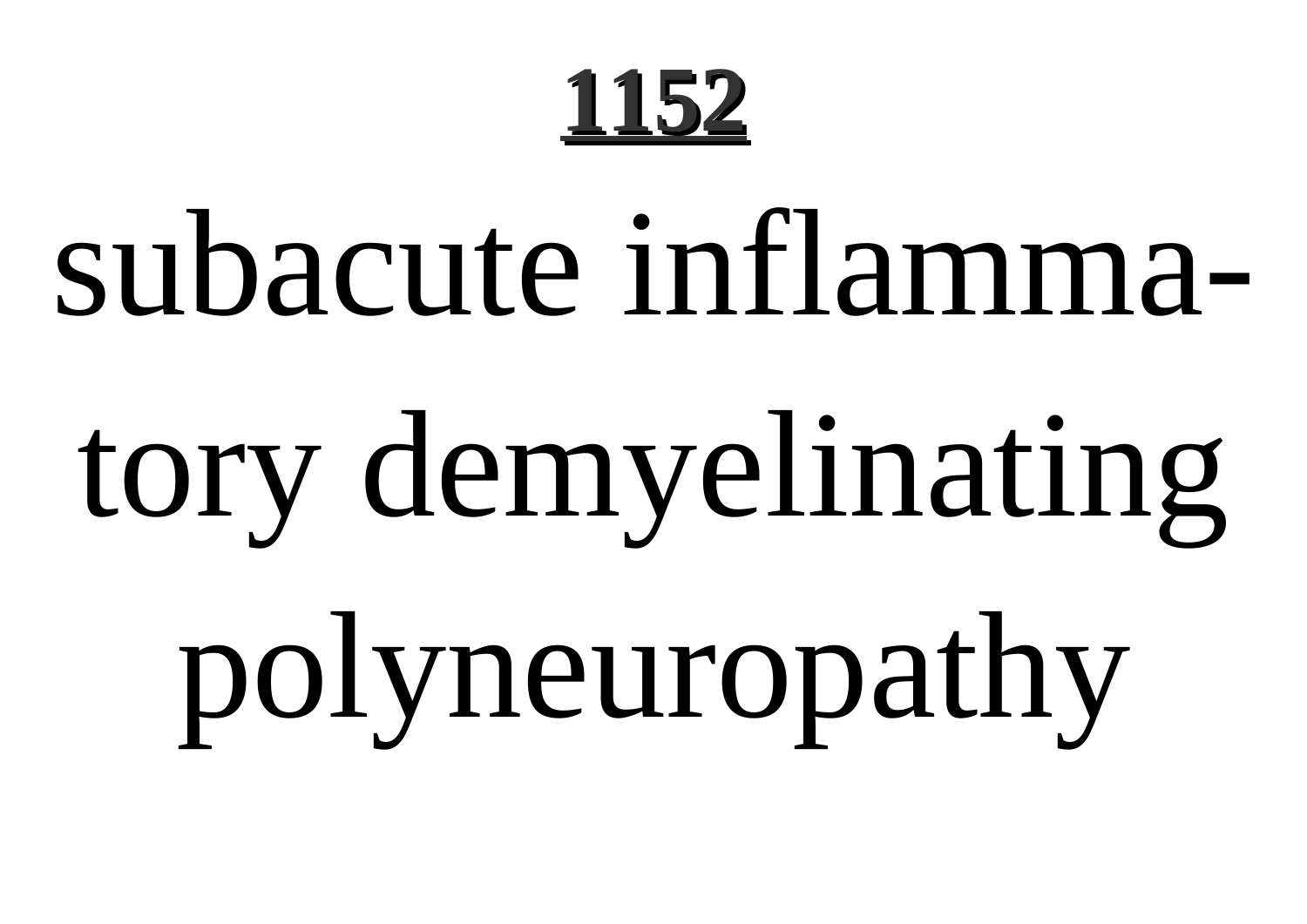### subclavian arte-

# ryembolism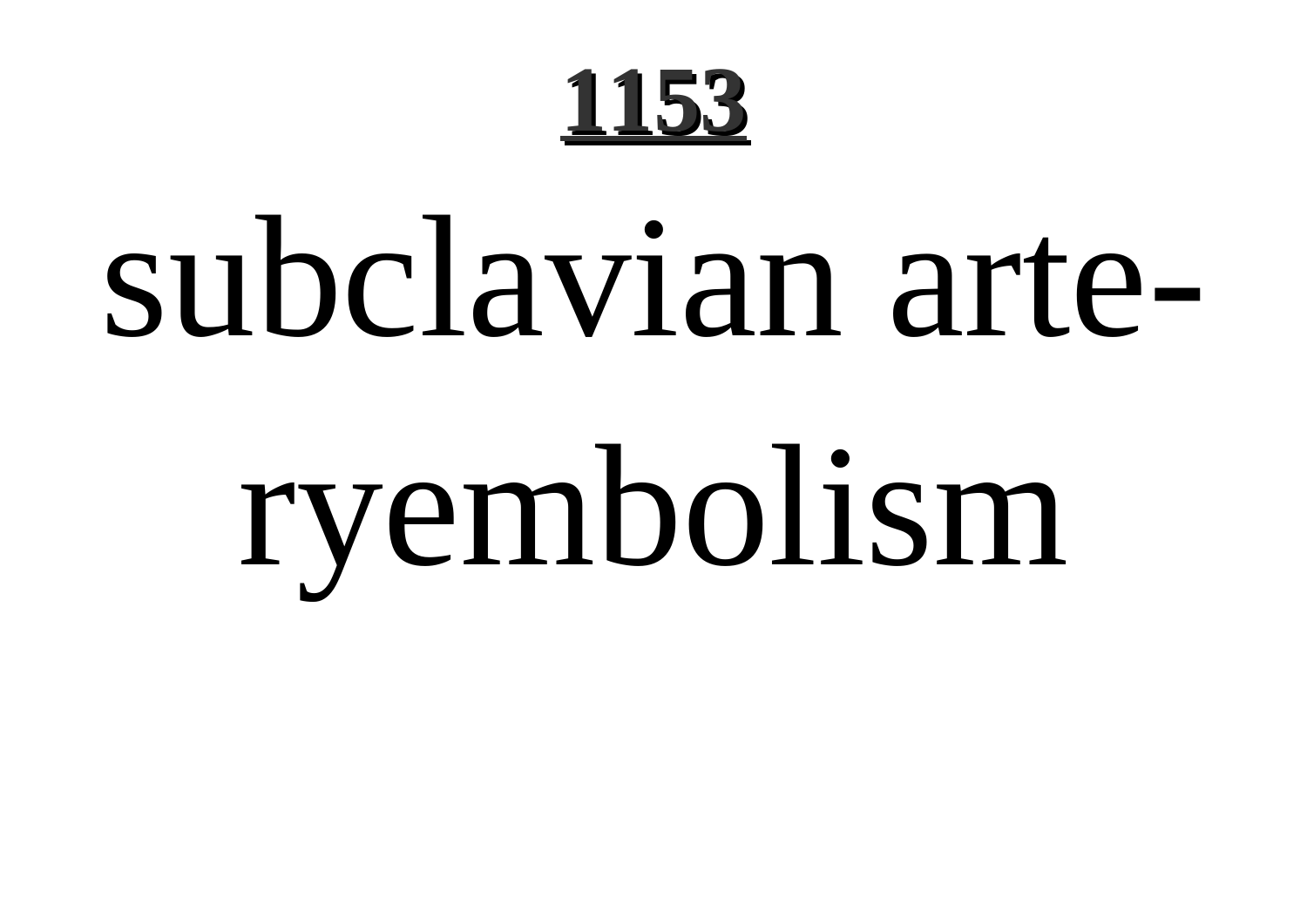

## subclavian artery

### thrombosis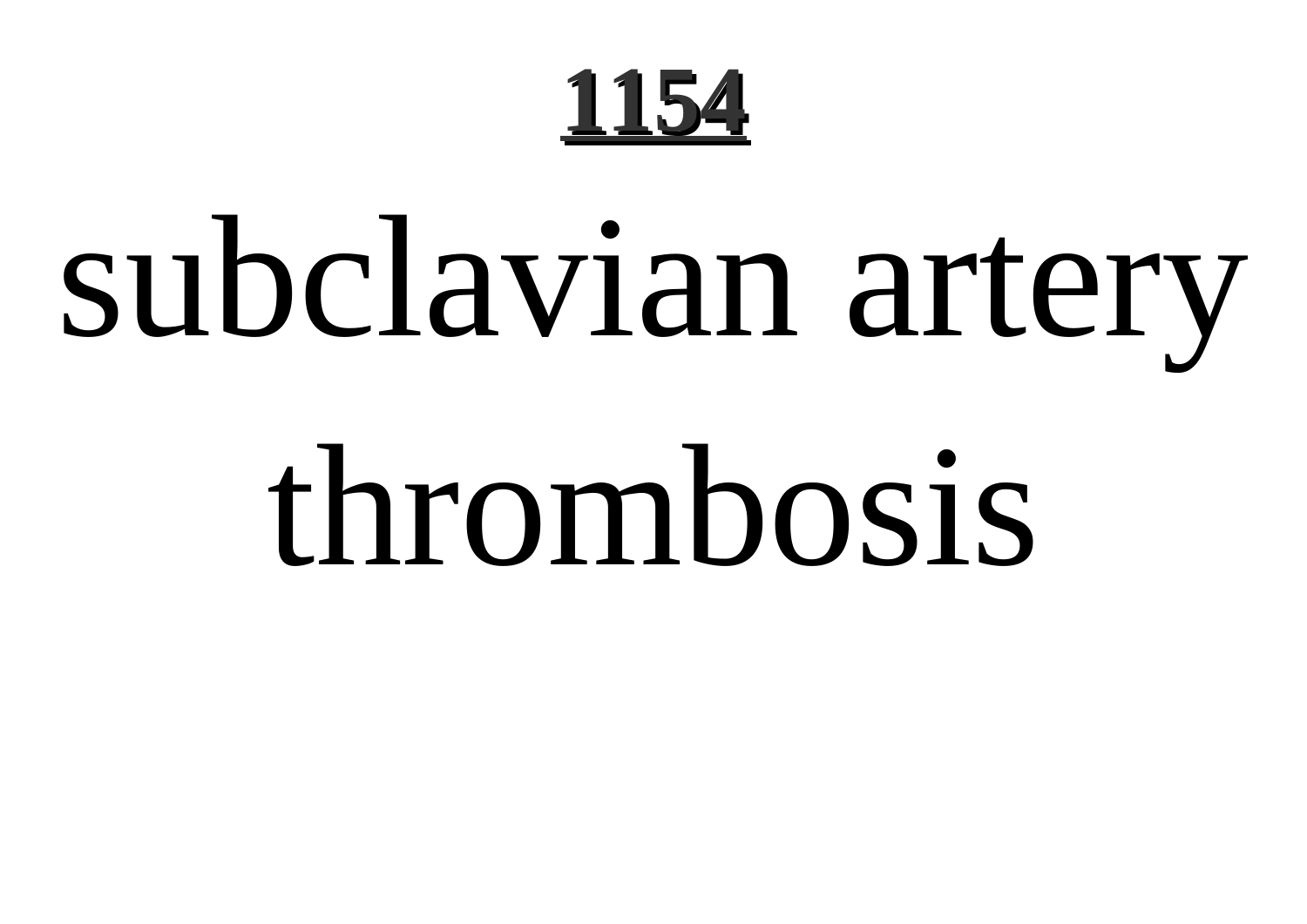### subclavian vein

### thrombosis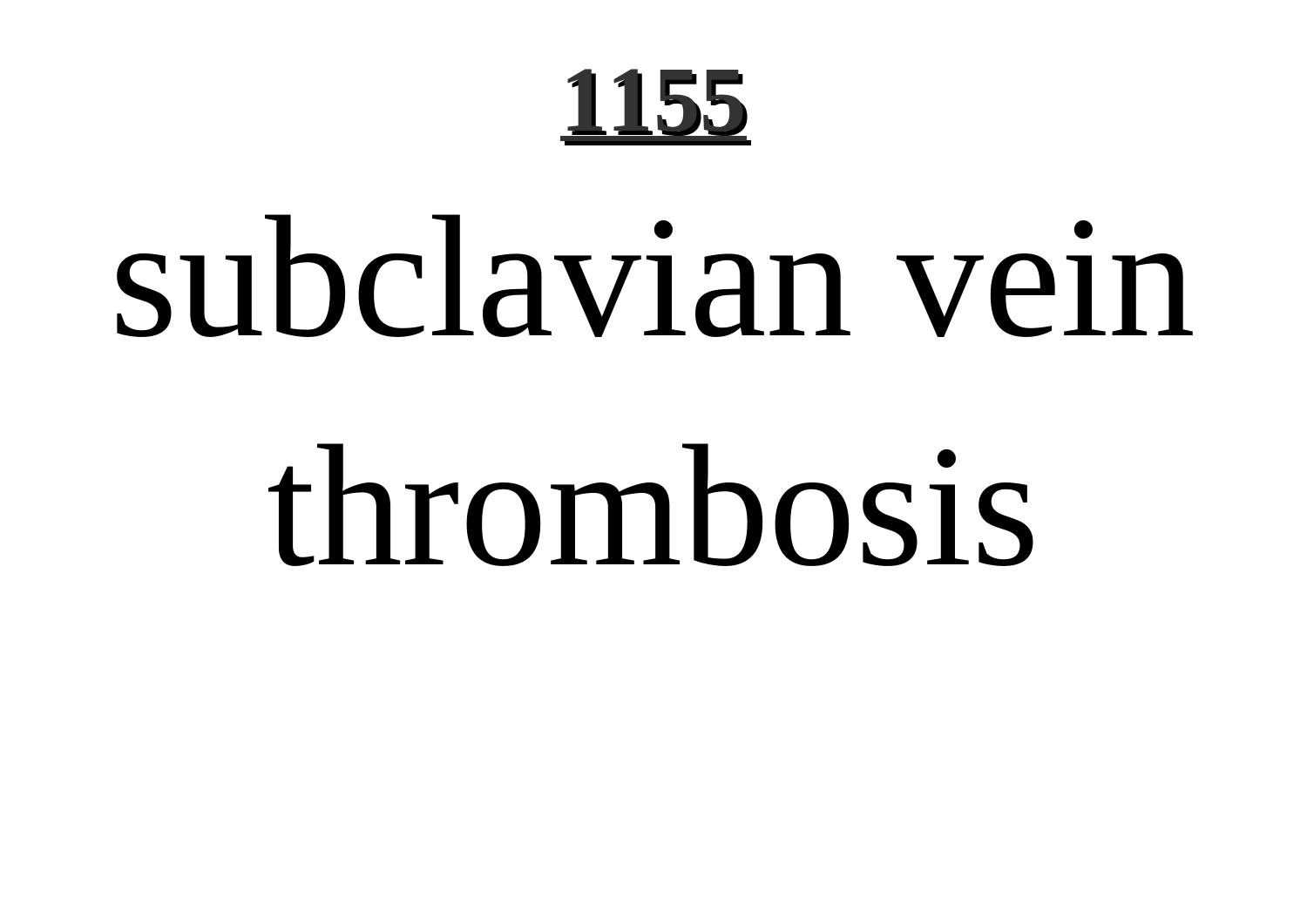# sudden unexplai-

## neddeath in epi-

lepsy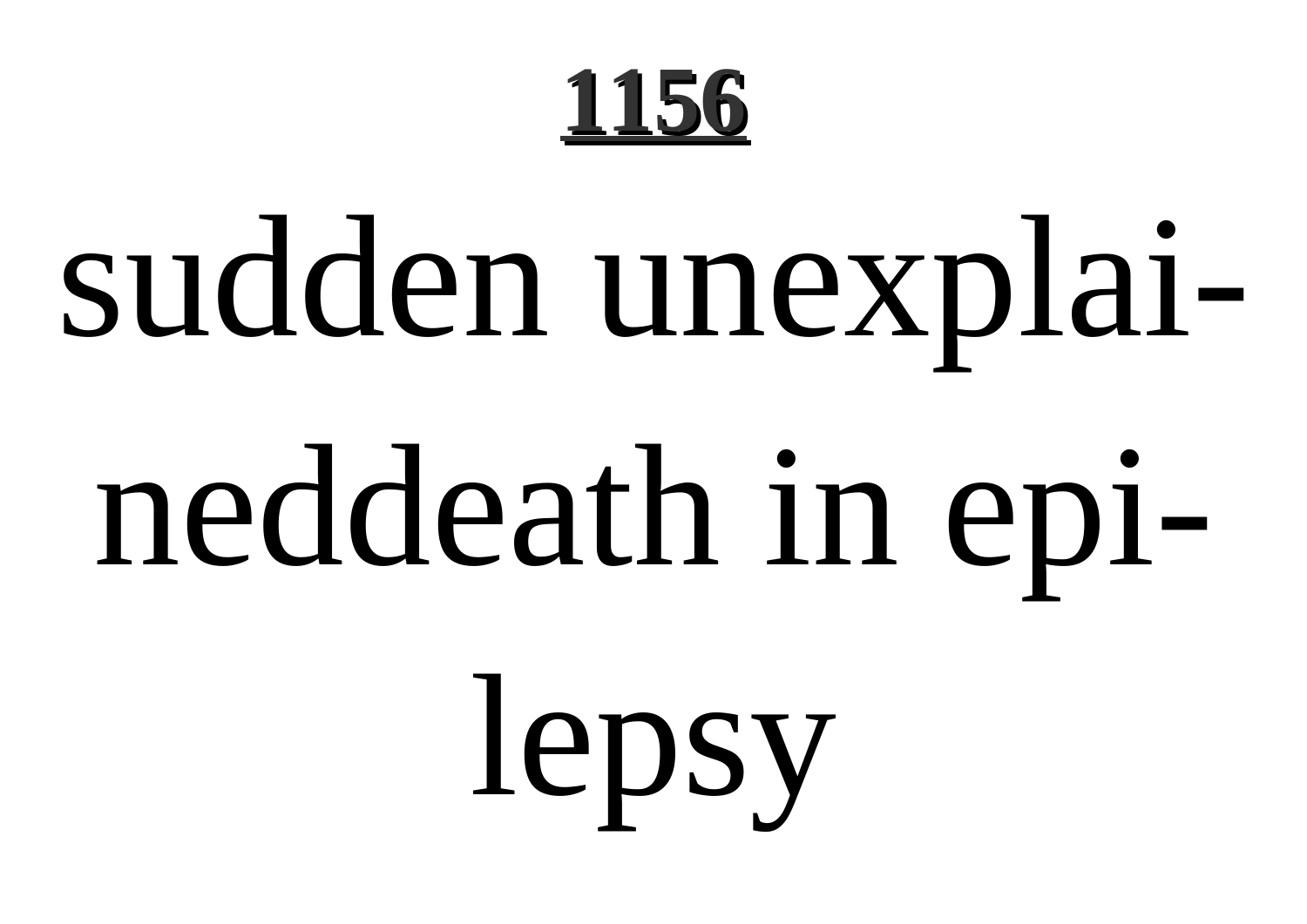## superior sagittal

### sinus thrombosis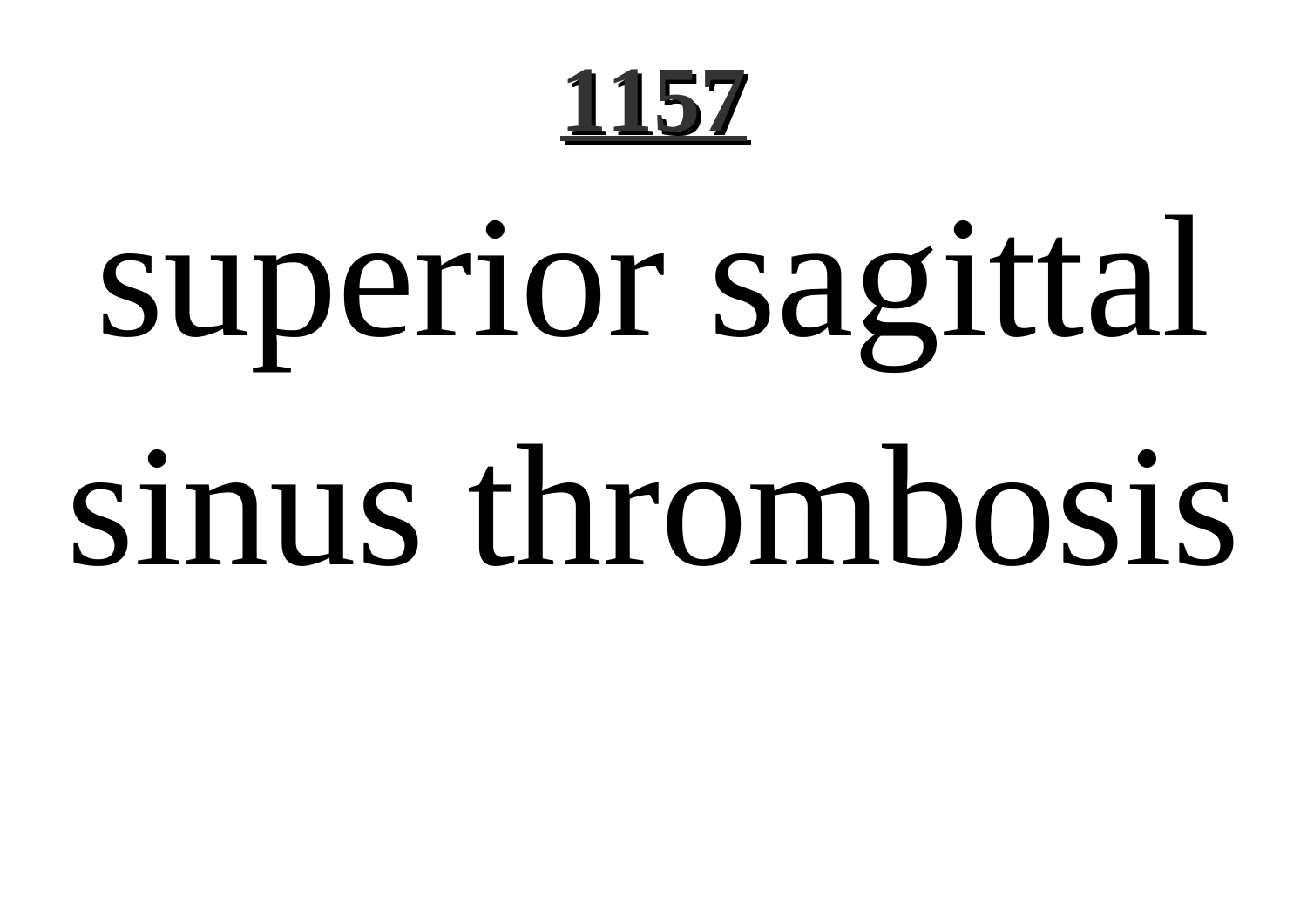

# susac's syndrome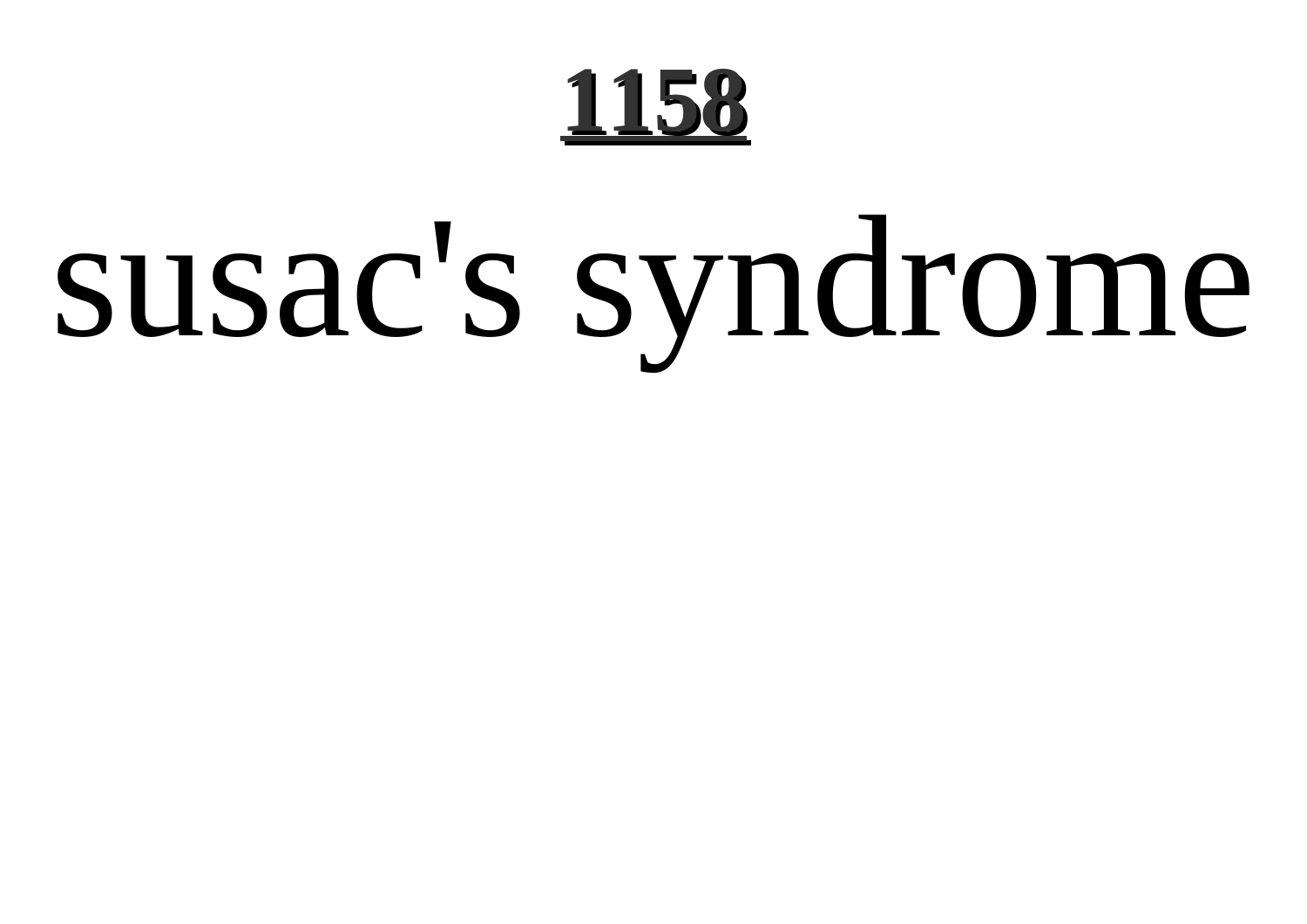

# suspected covid-

19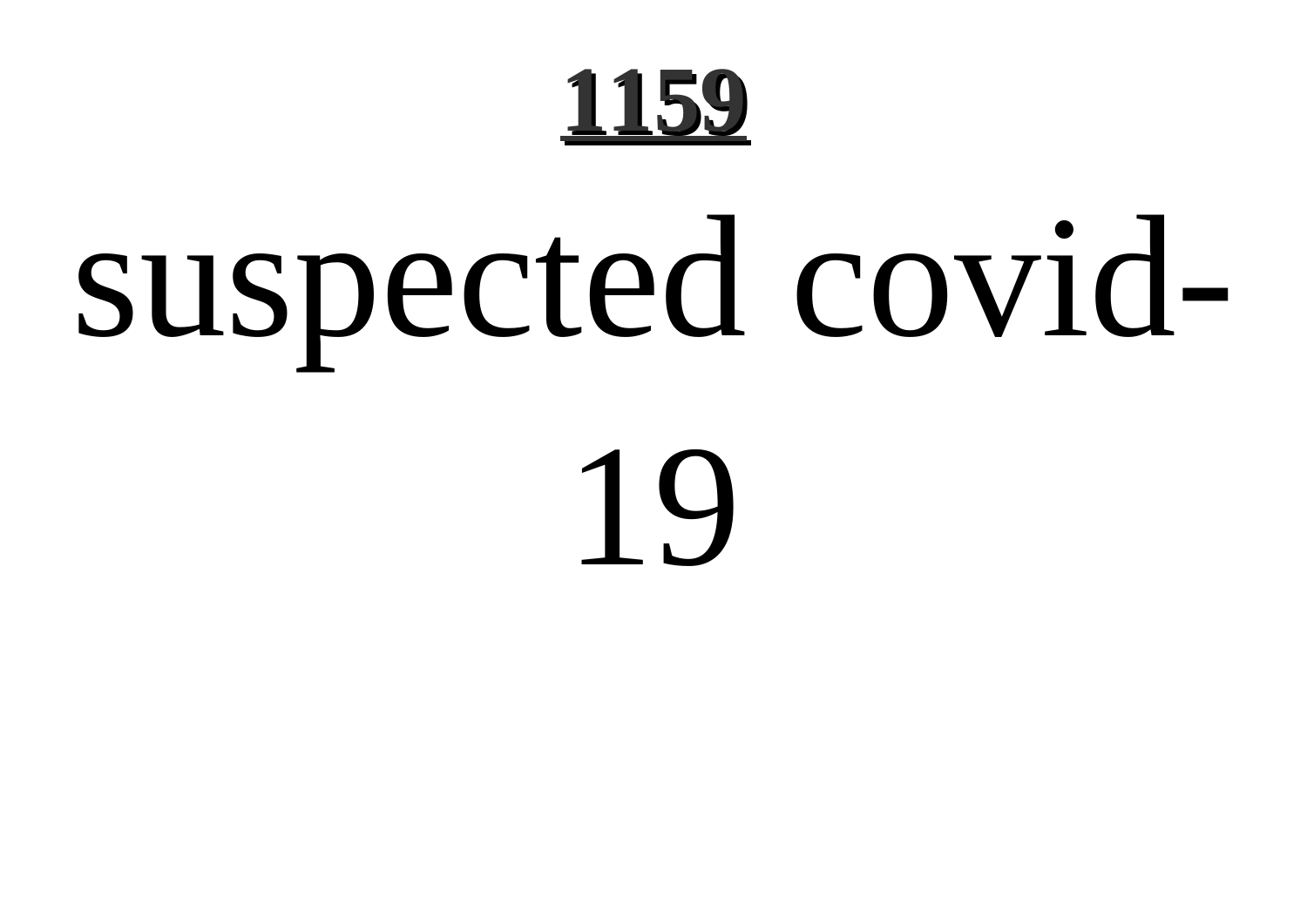

# swelling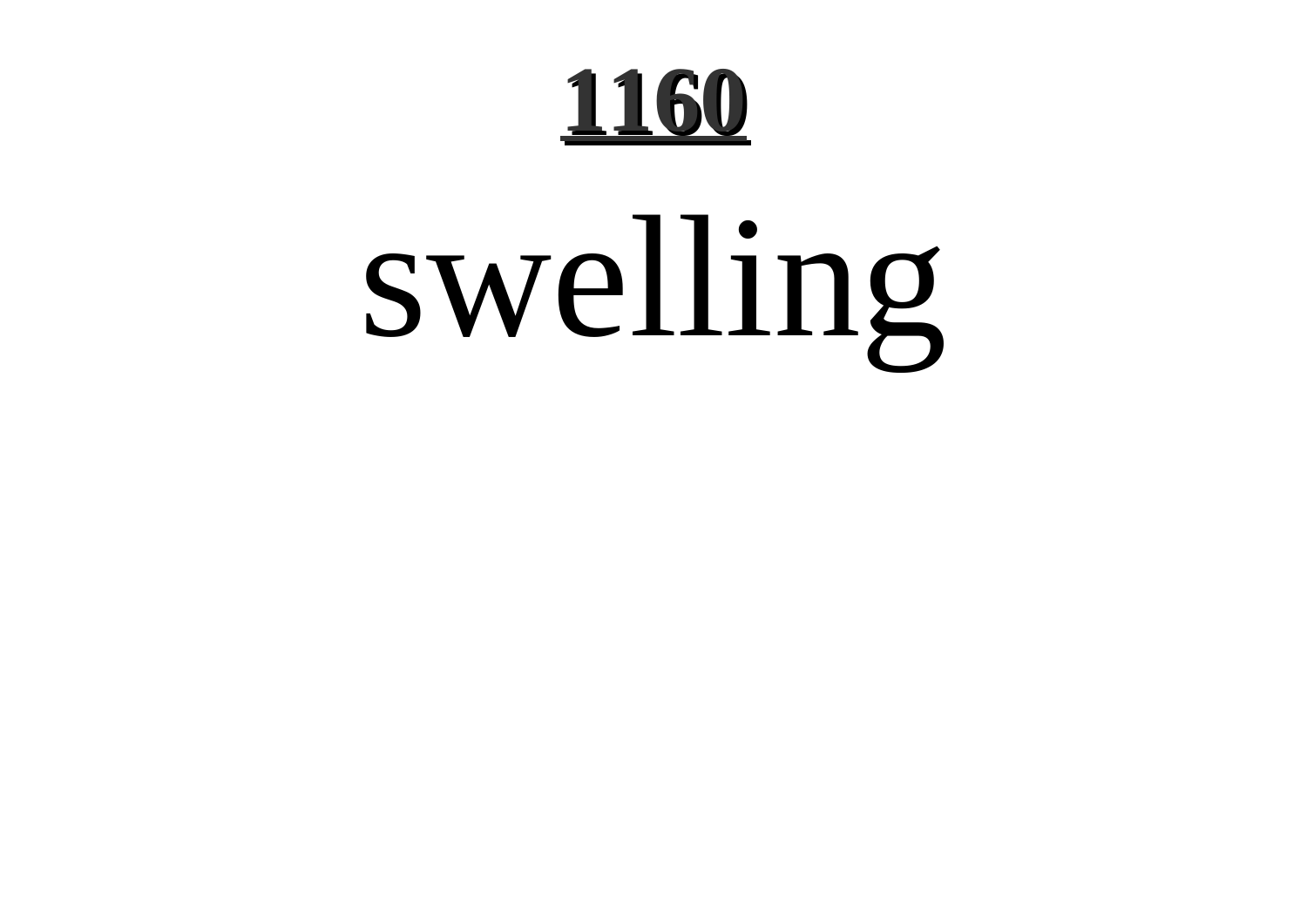# swelling face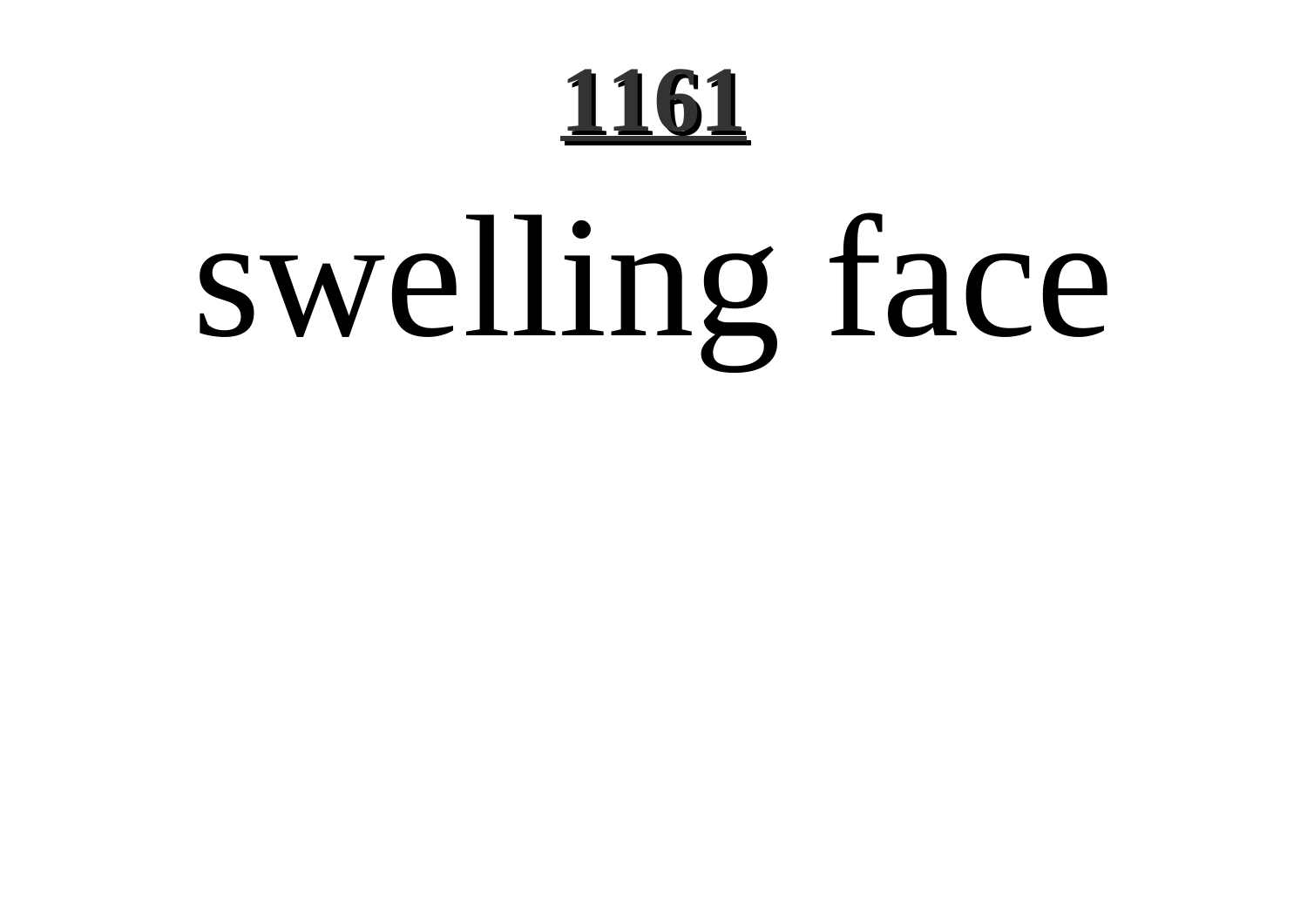

## swelling of eyelid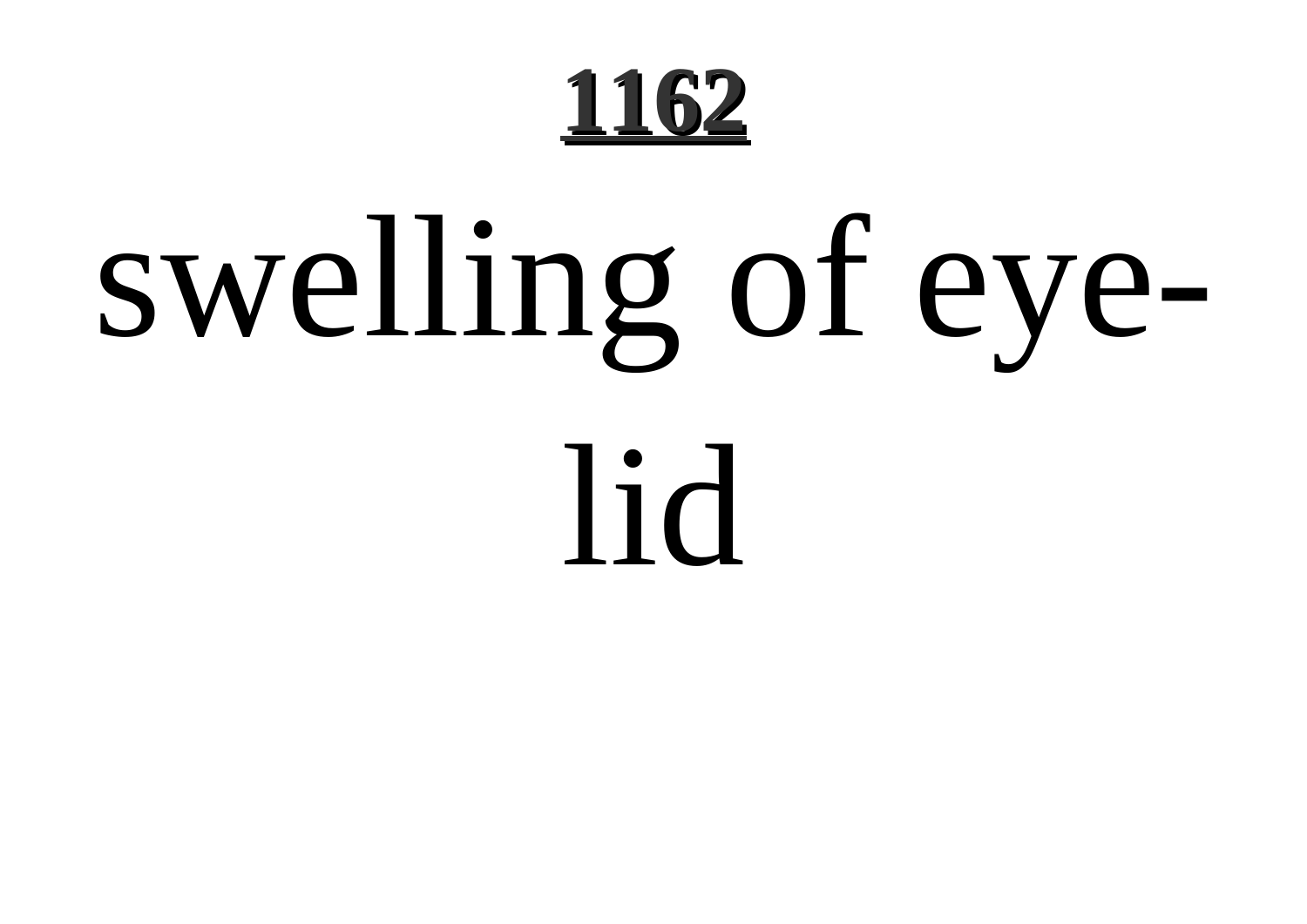# swollen tongue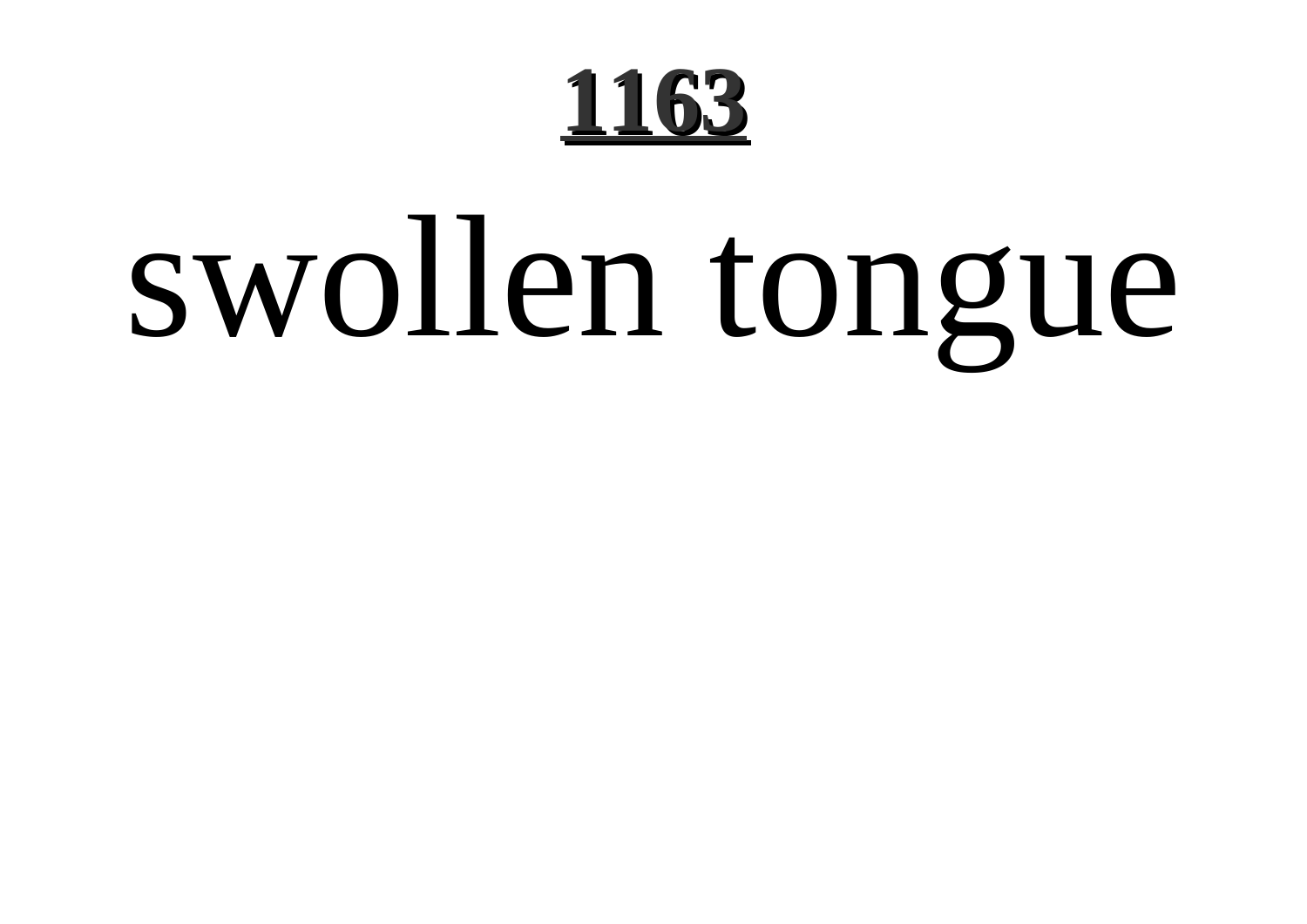**1164**

# sympatheticopht-

### halmia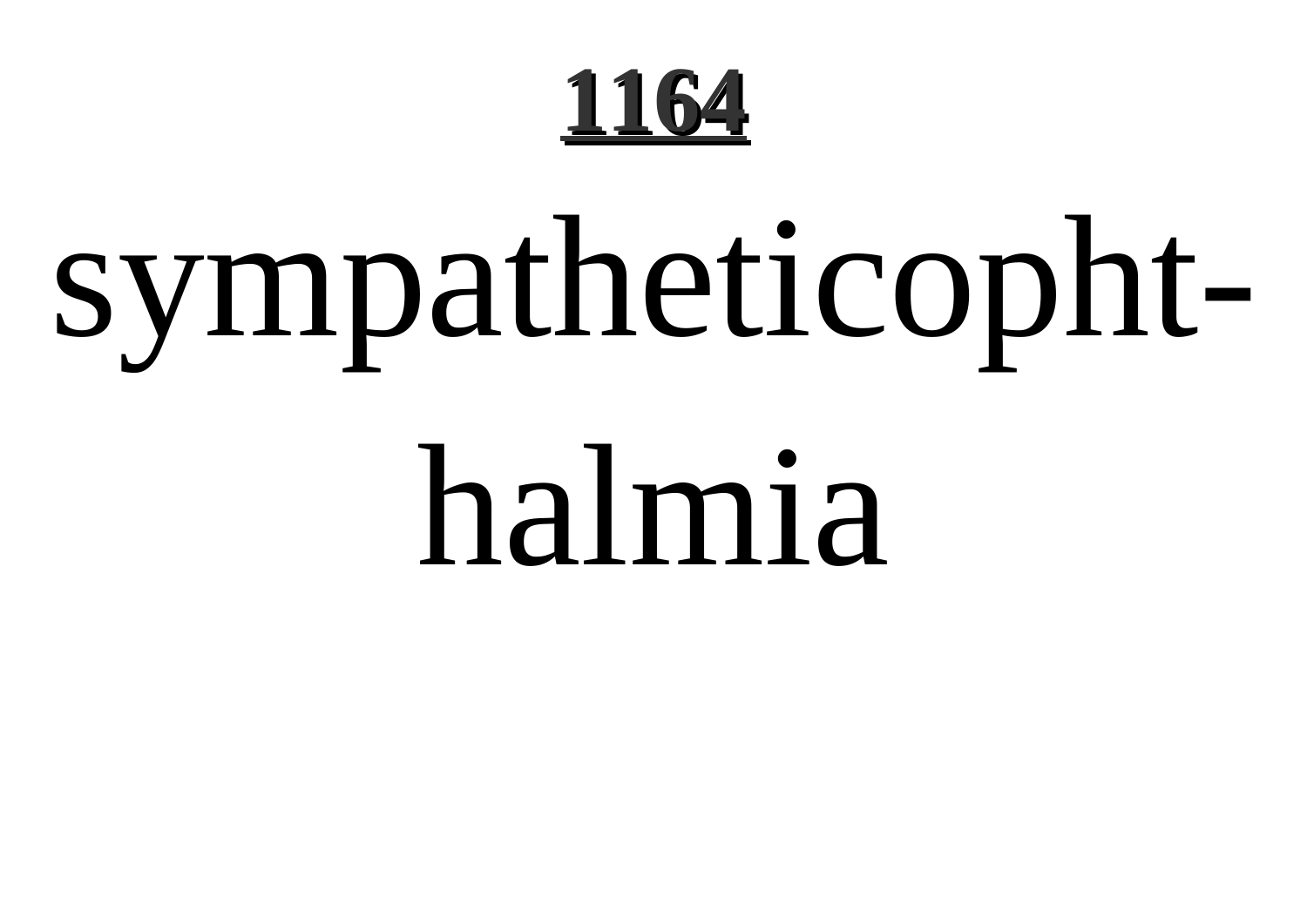## systemic lupus

## erythematosus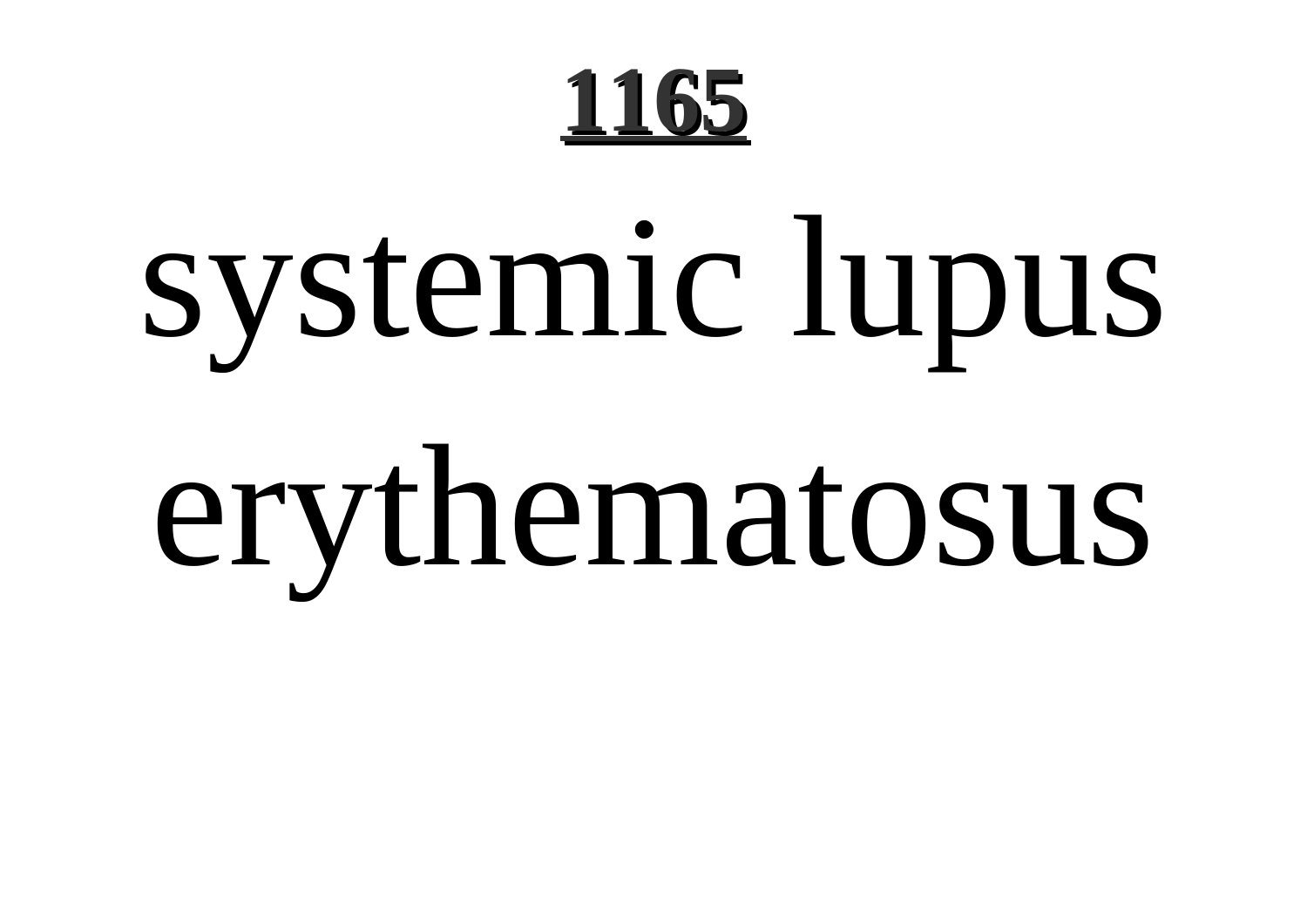## systemic lupus erythematosus disease activityindex abnormal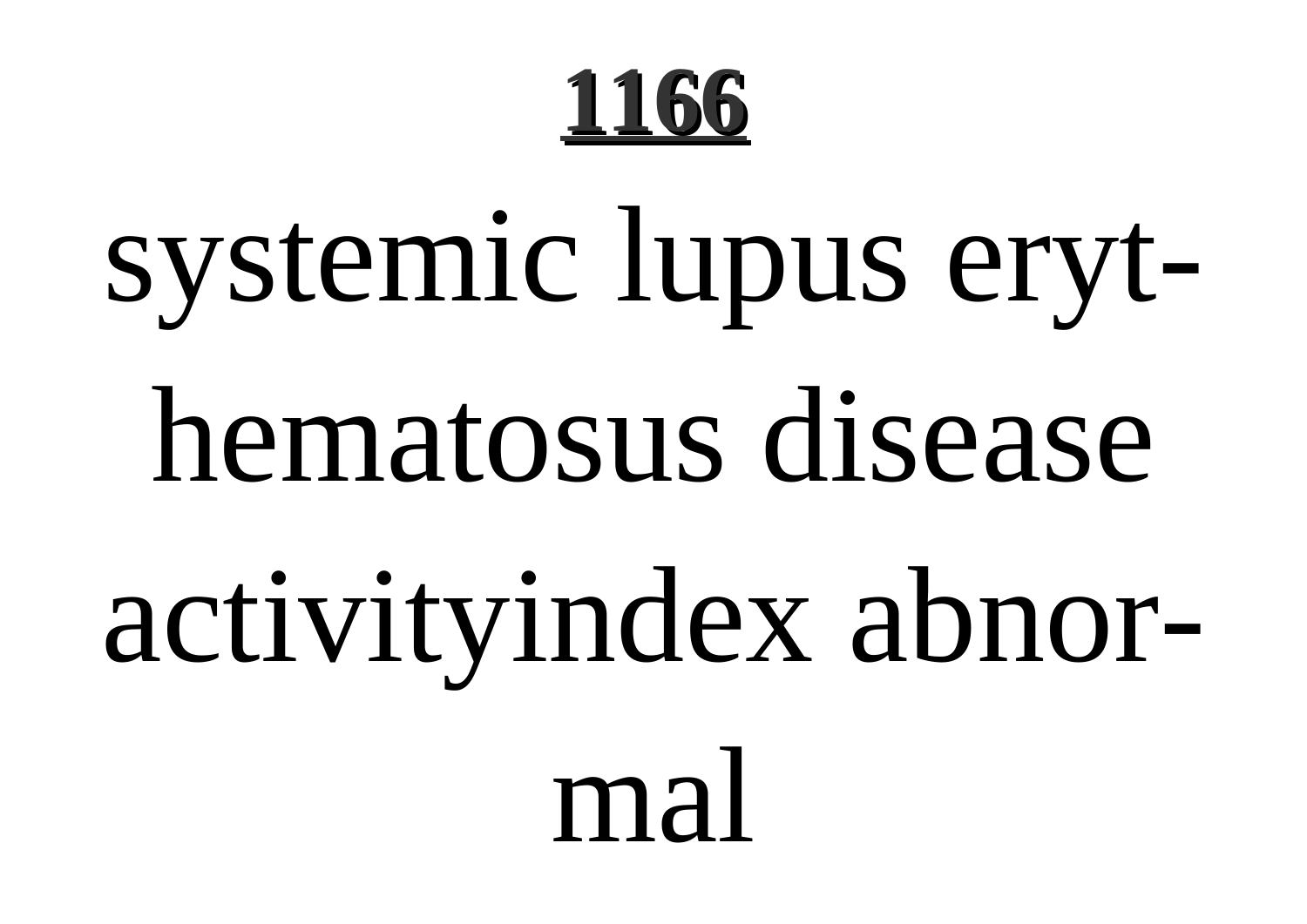## systemic lupus erythematosus disease activity index decreased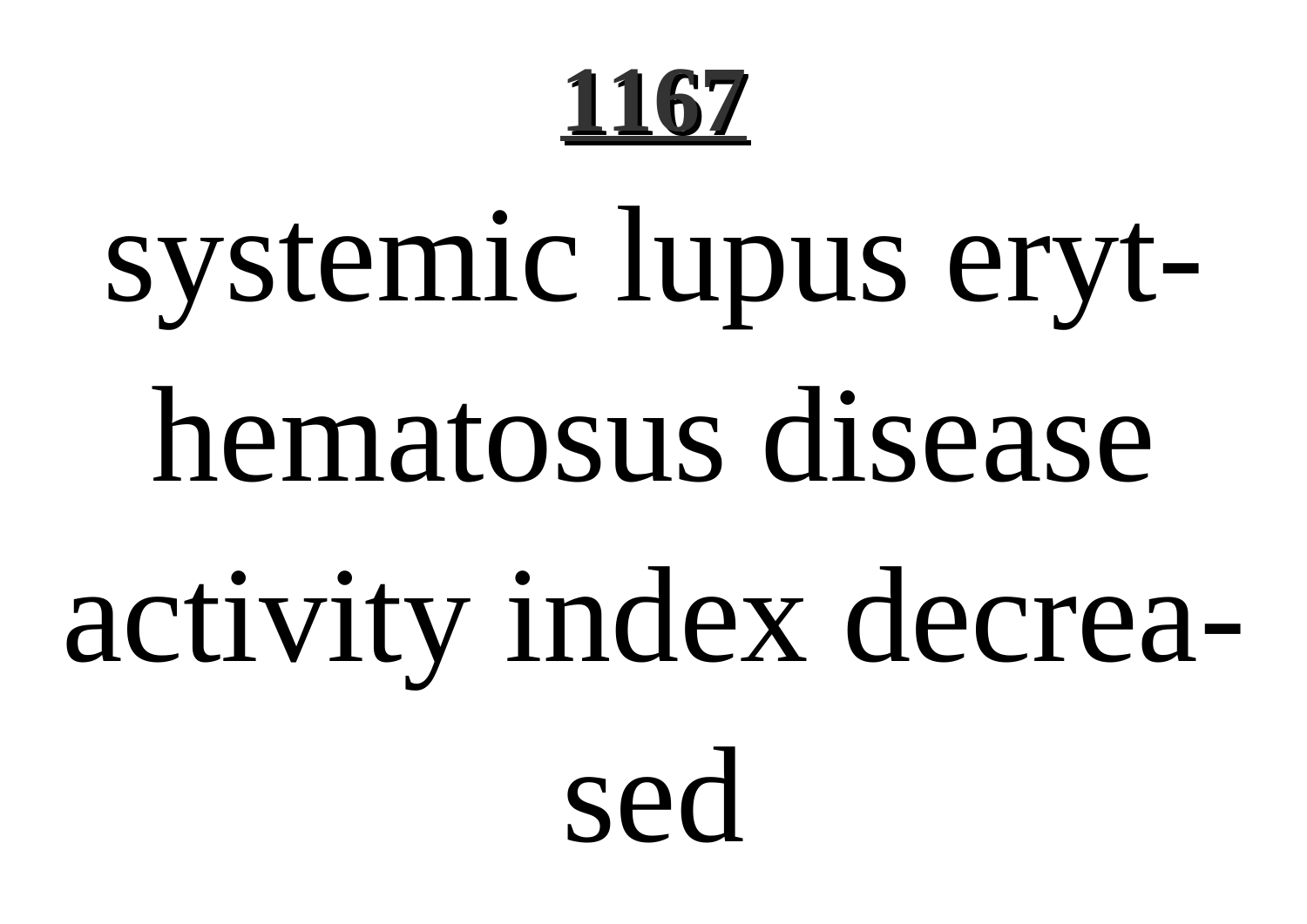## systemiclupus erythematosus disease activity index increased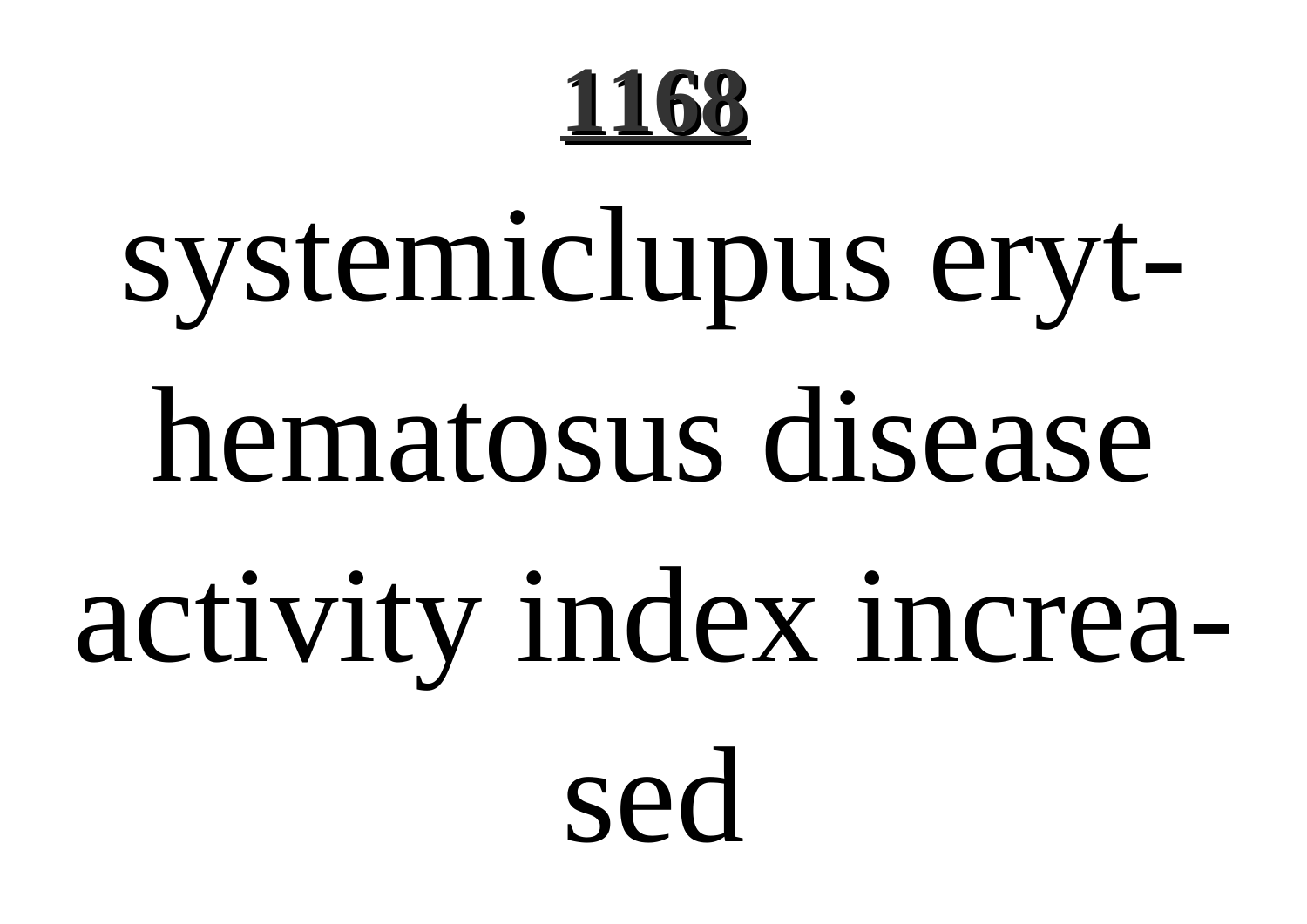## systemic lupus

## erythematosus-

rash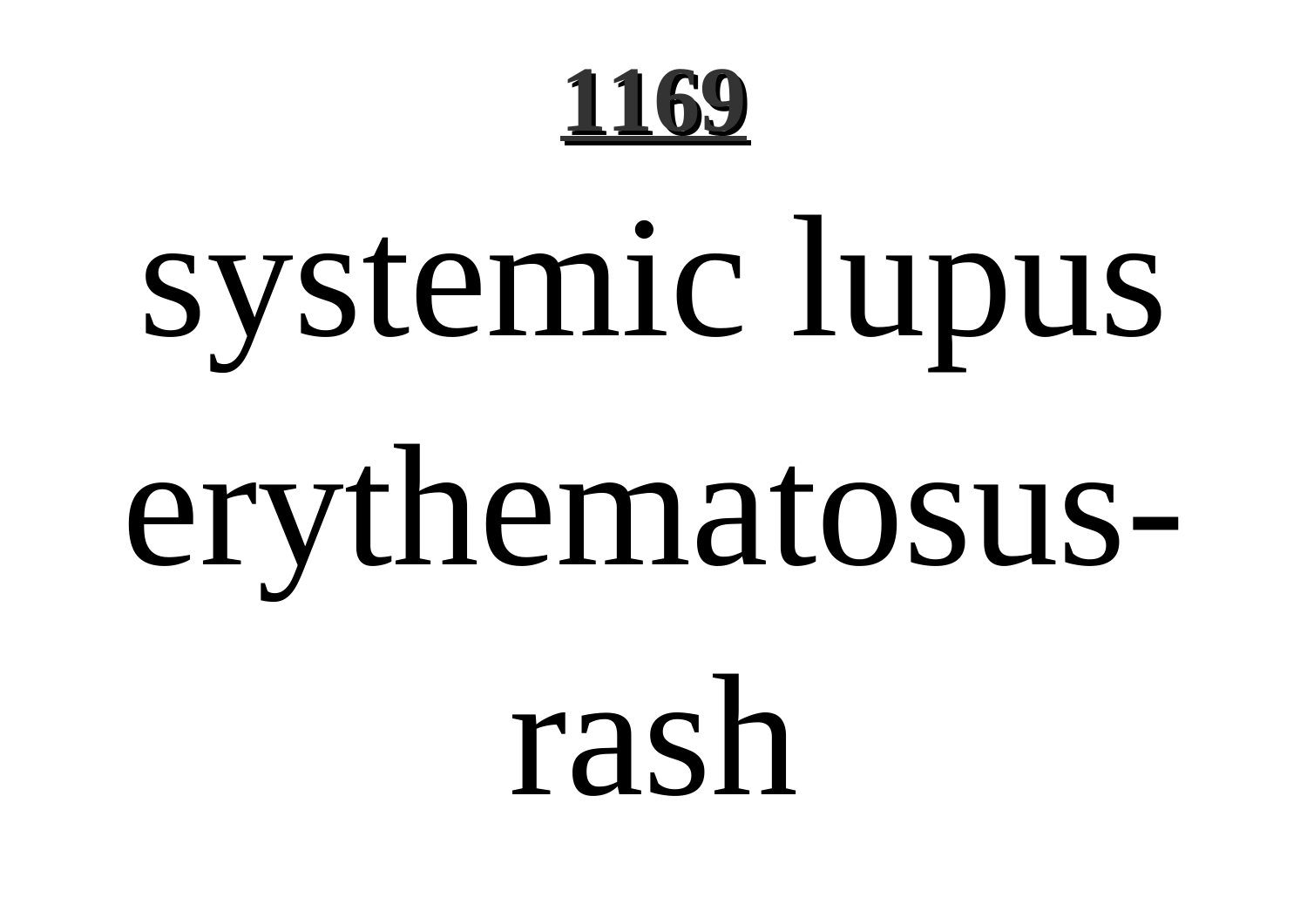# systemic sclero-

### derma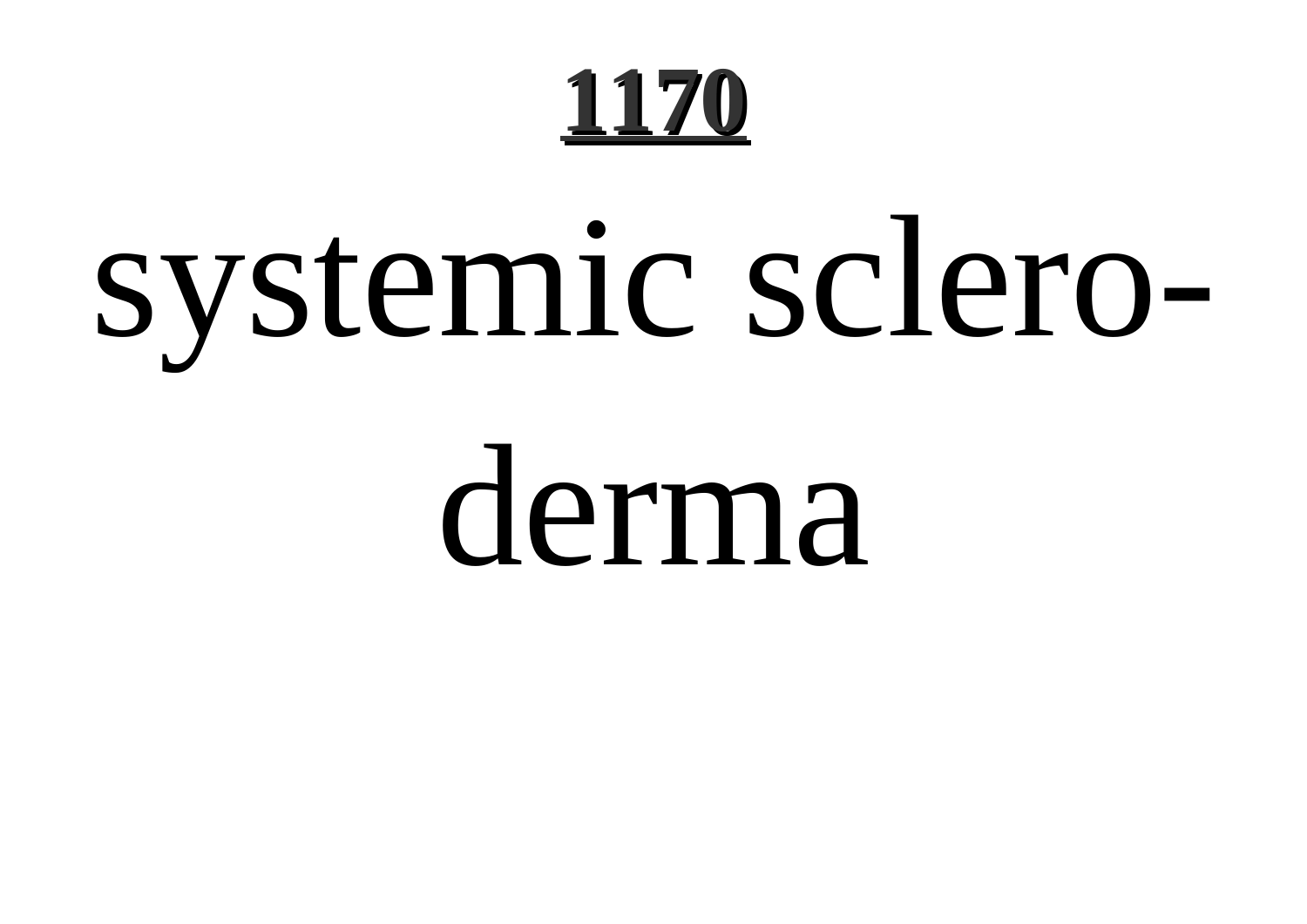# systemic sclero-

# sispulmonary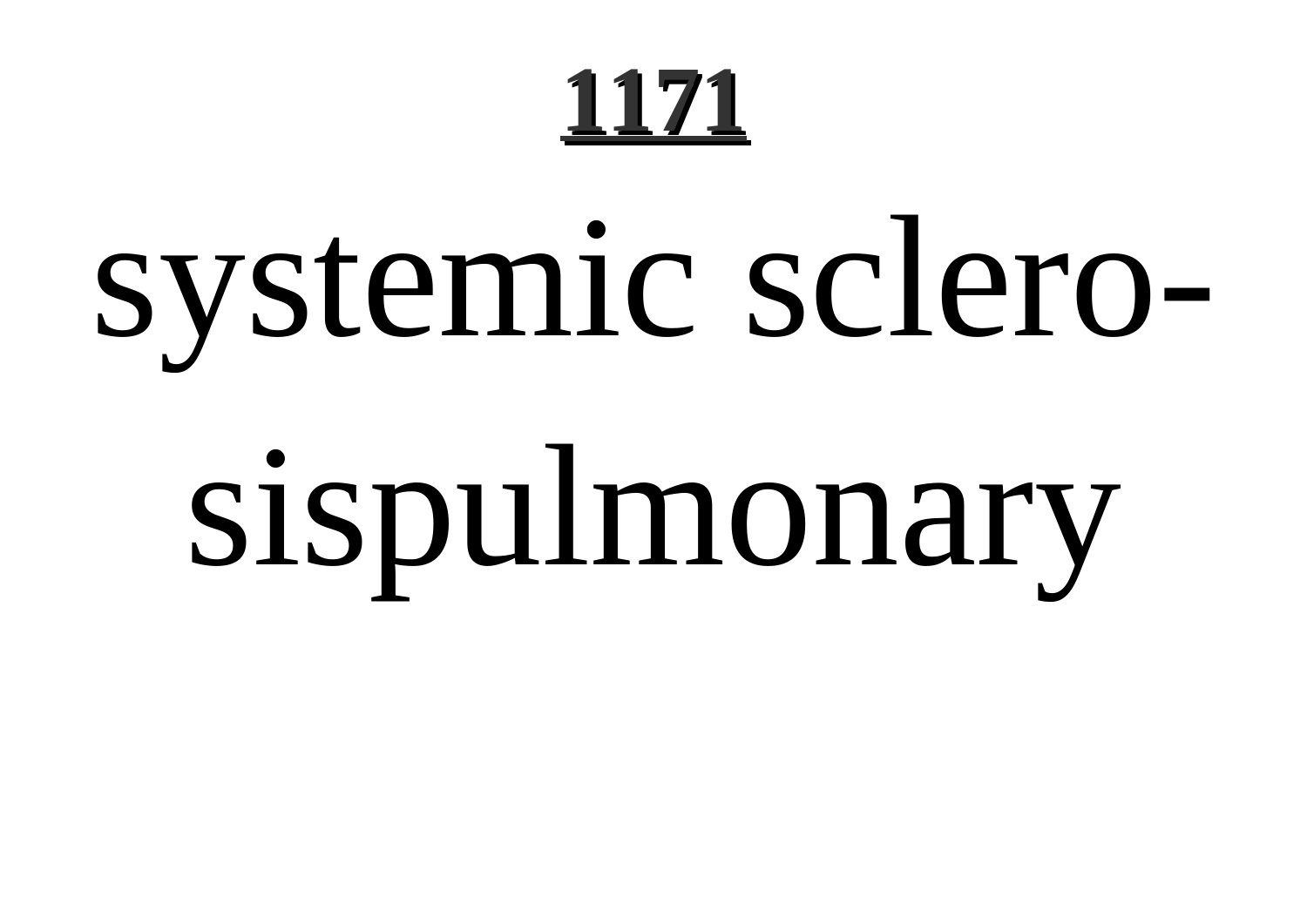# tachycardia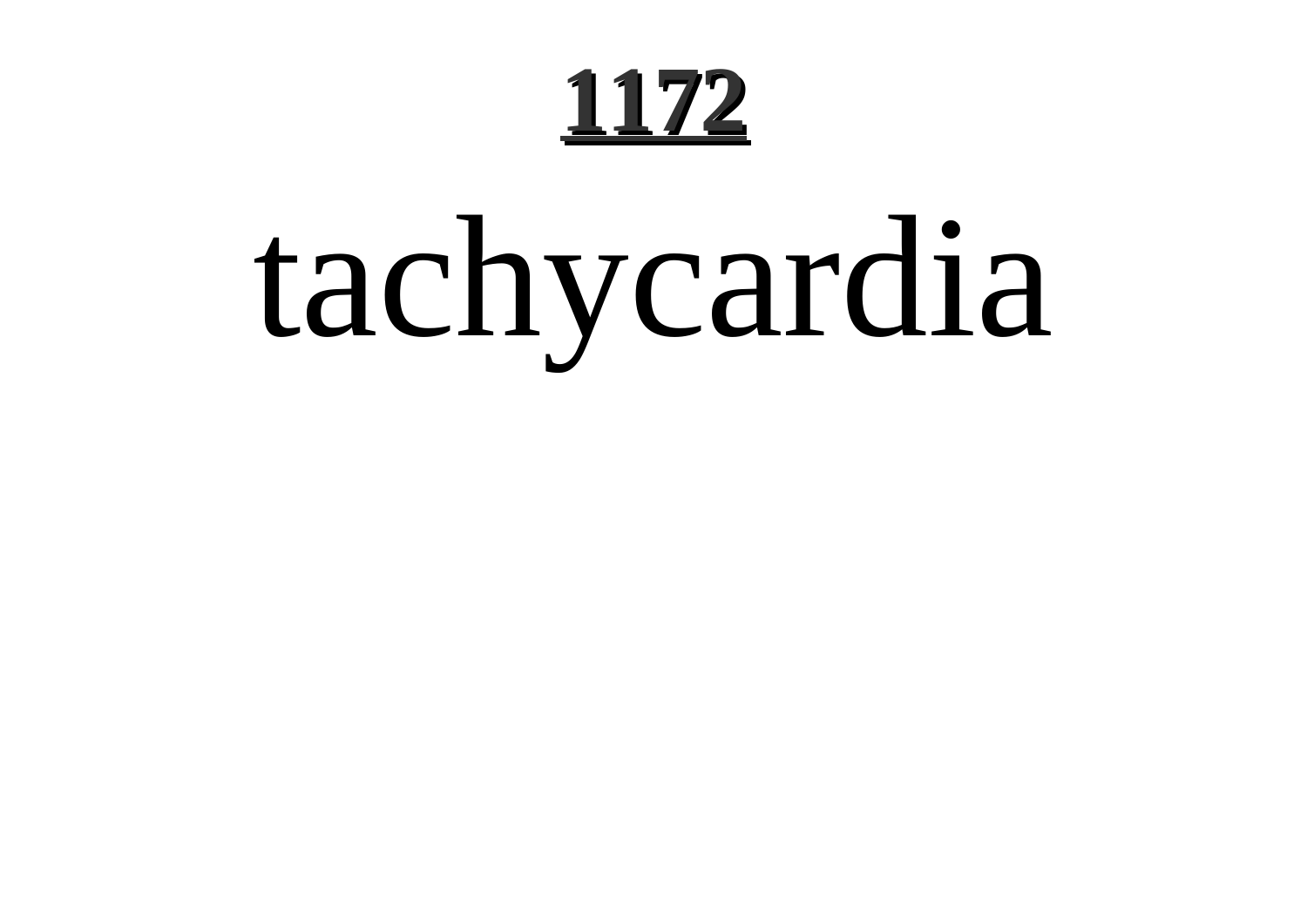# tachypnoea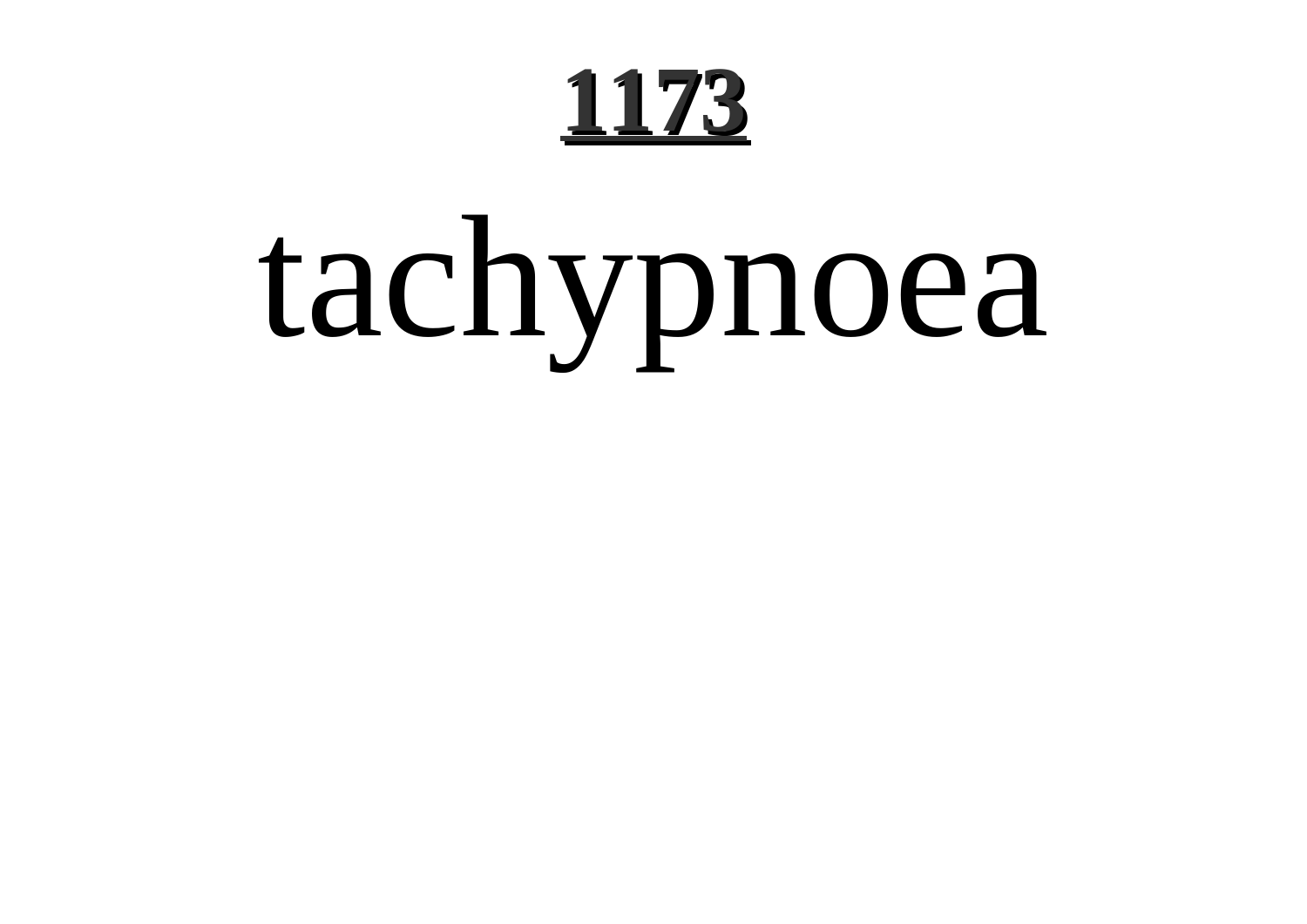

## takayasu's arteri-

### tis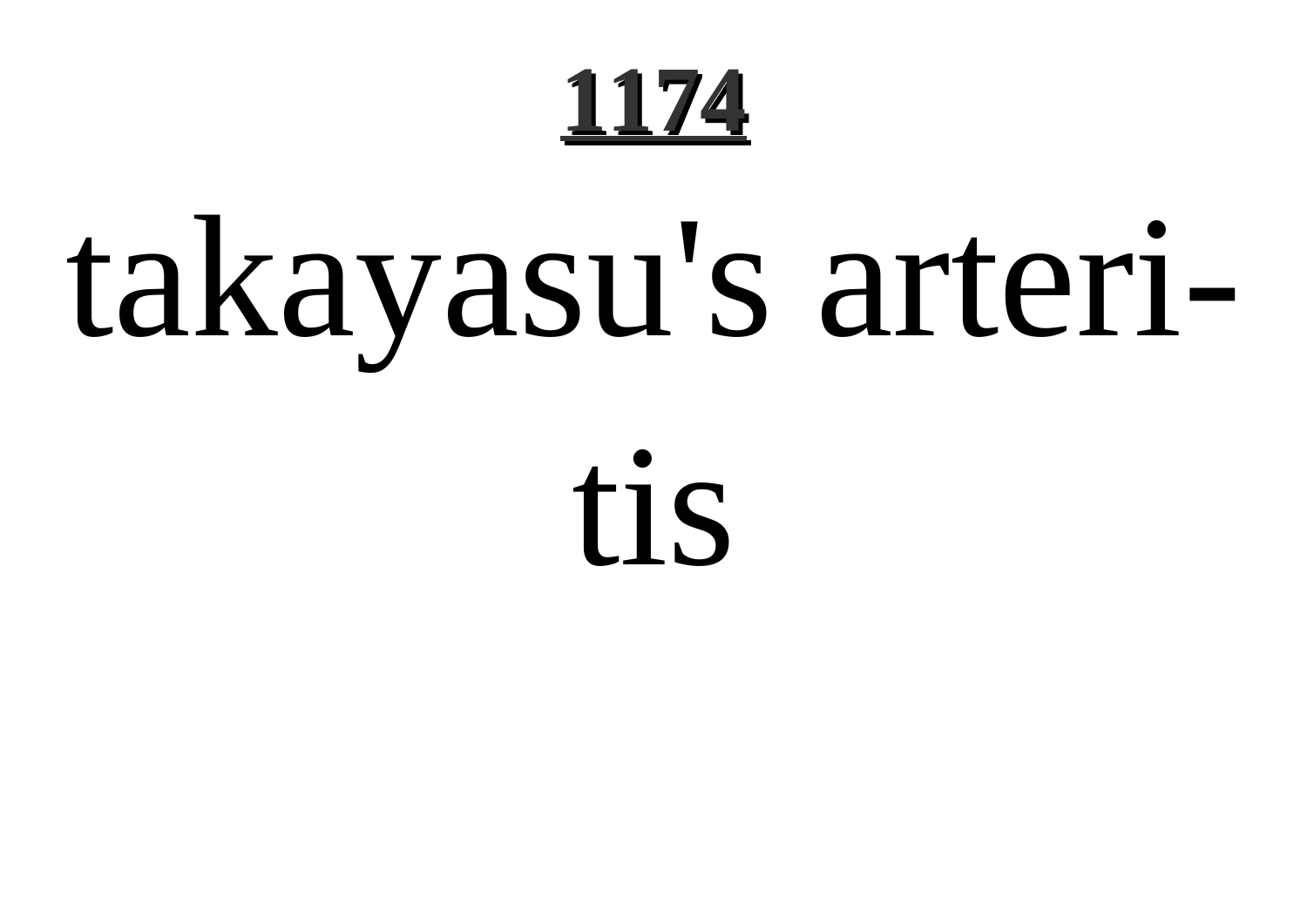## temporal lobe

# epilepsy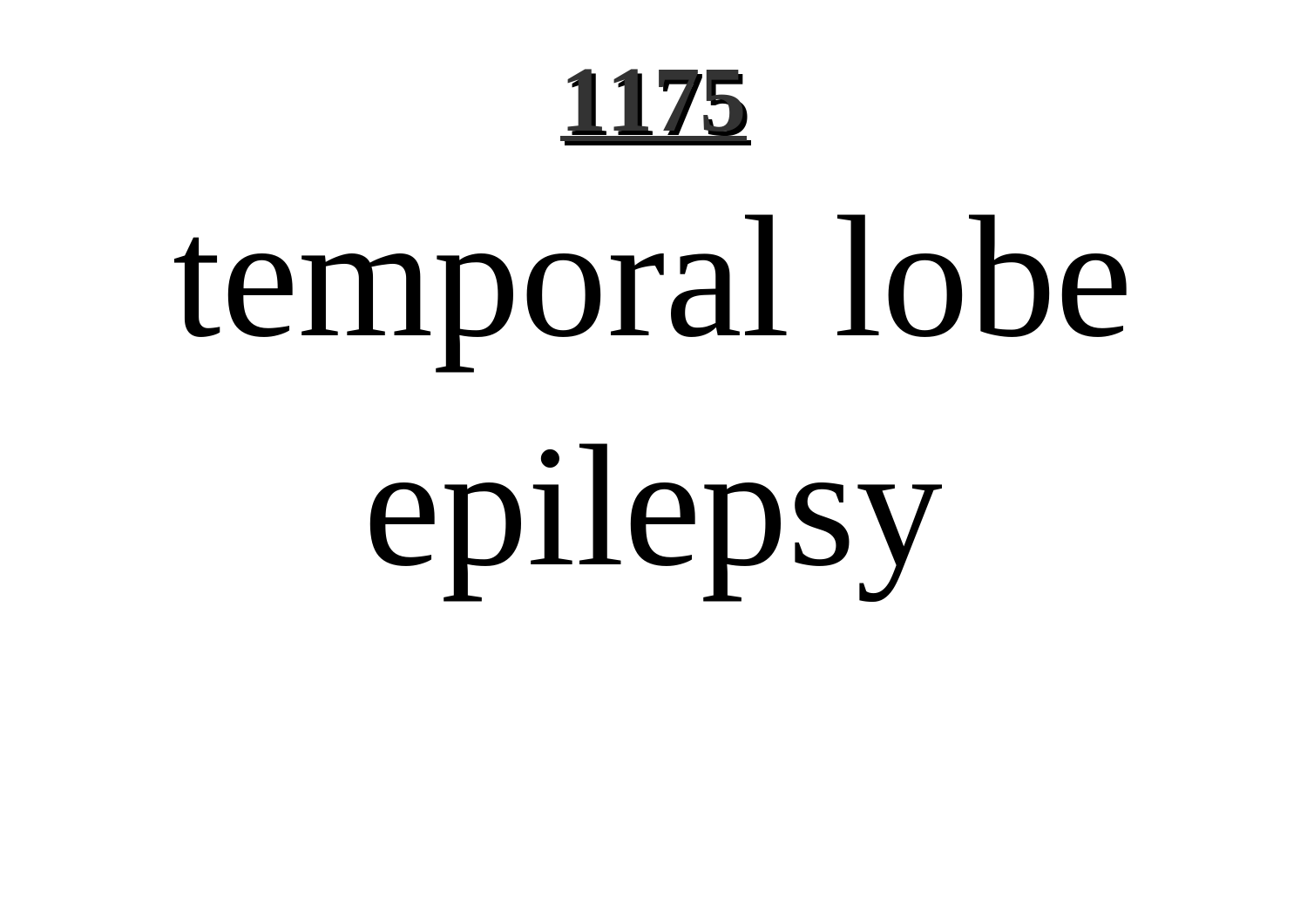### terminalileitis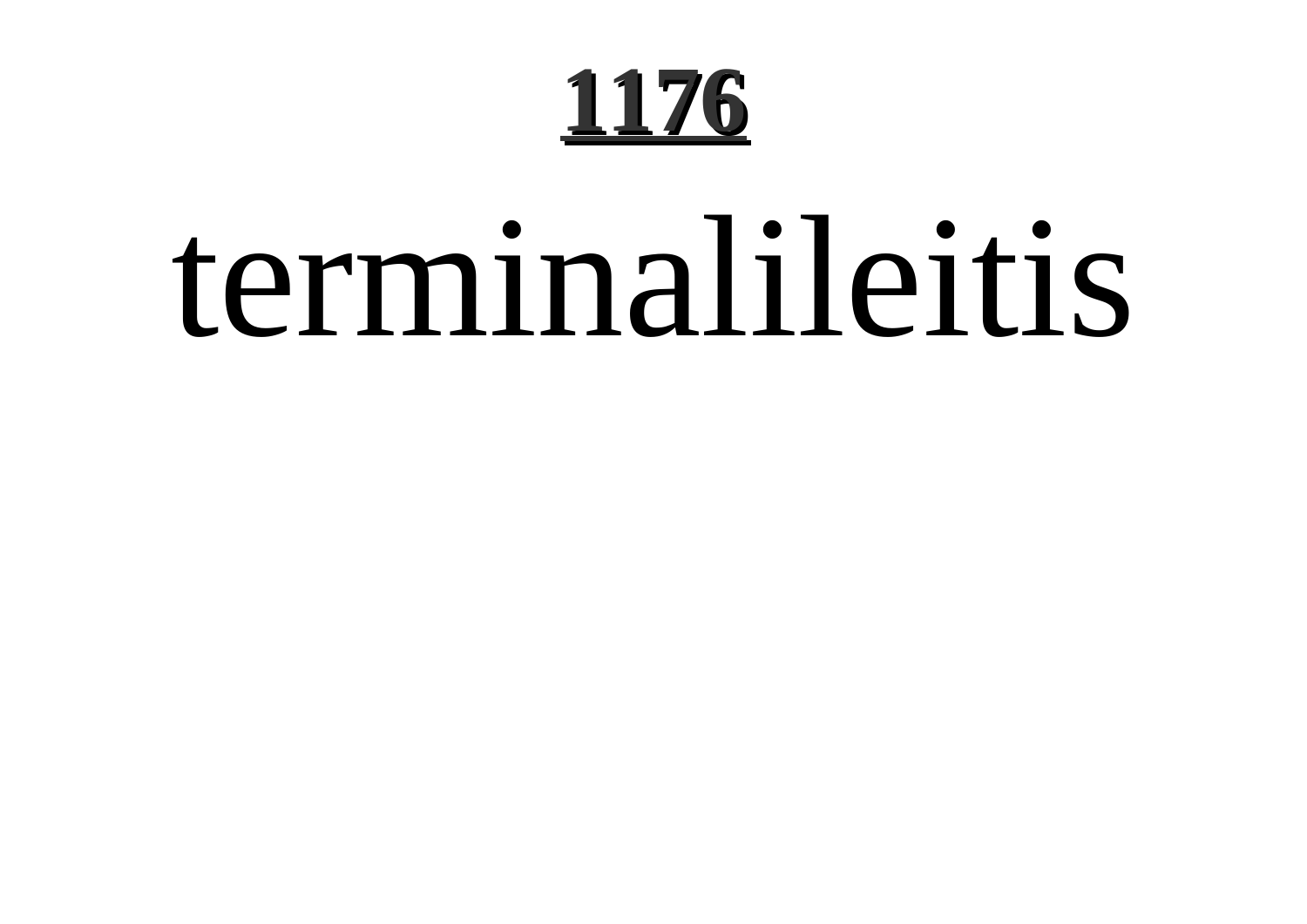### testicular au-

## toimmunity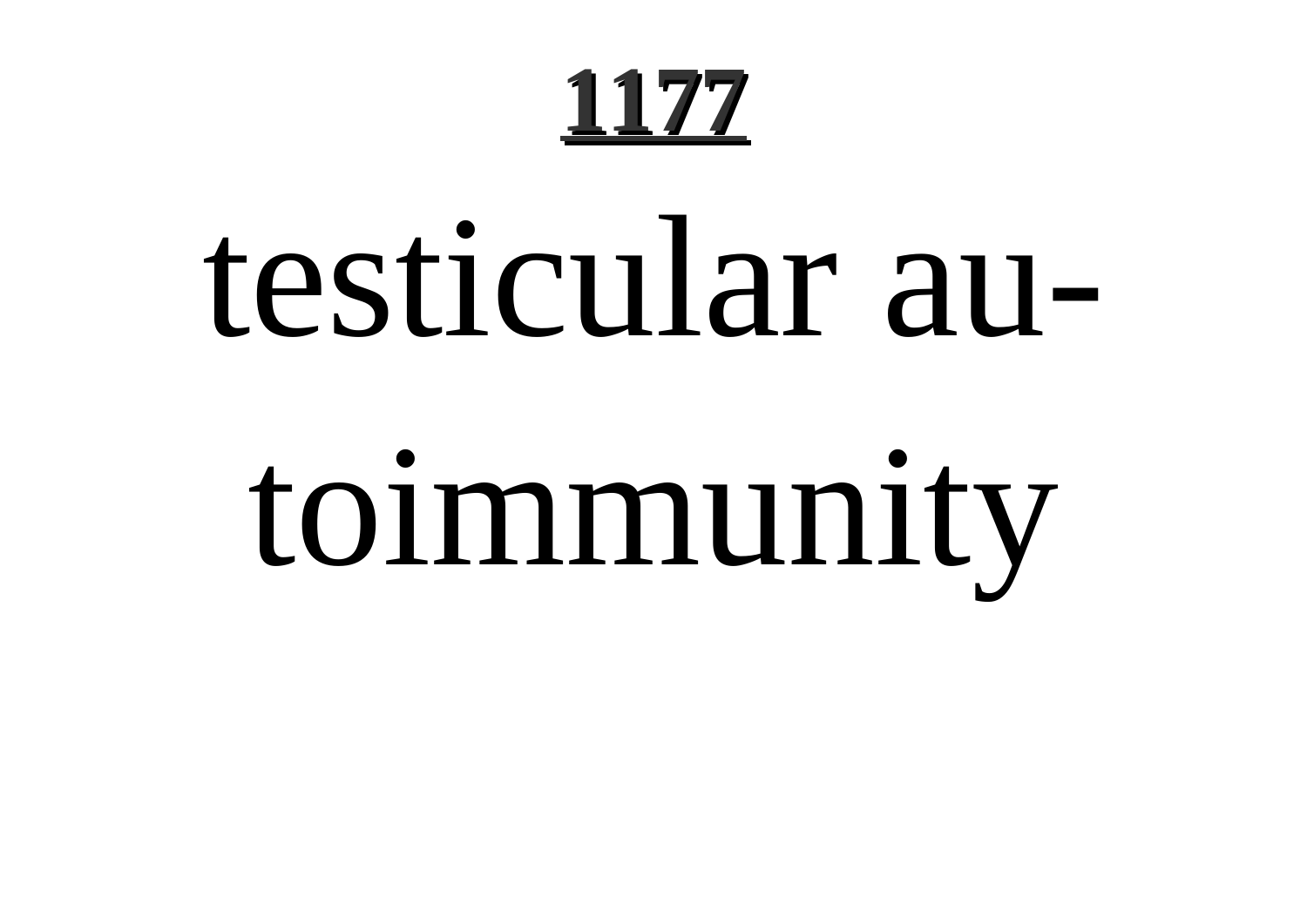# throat tightness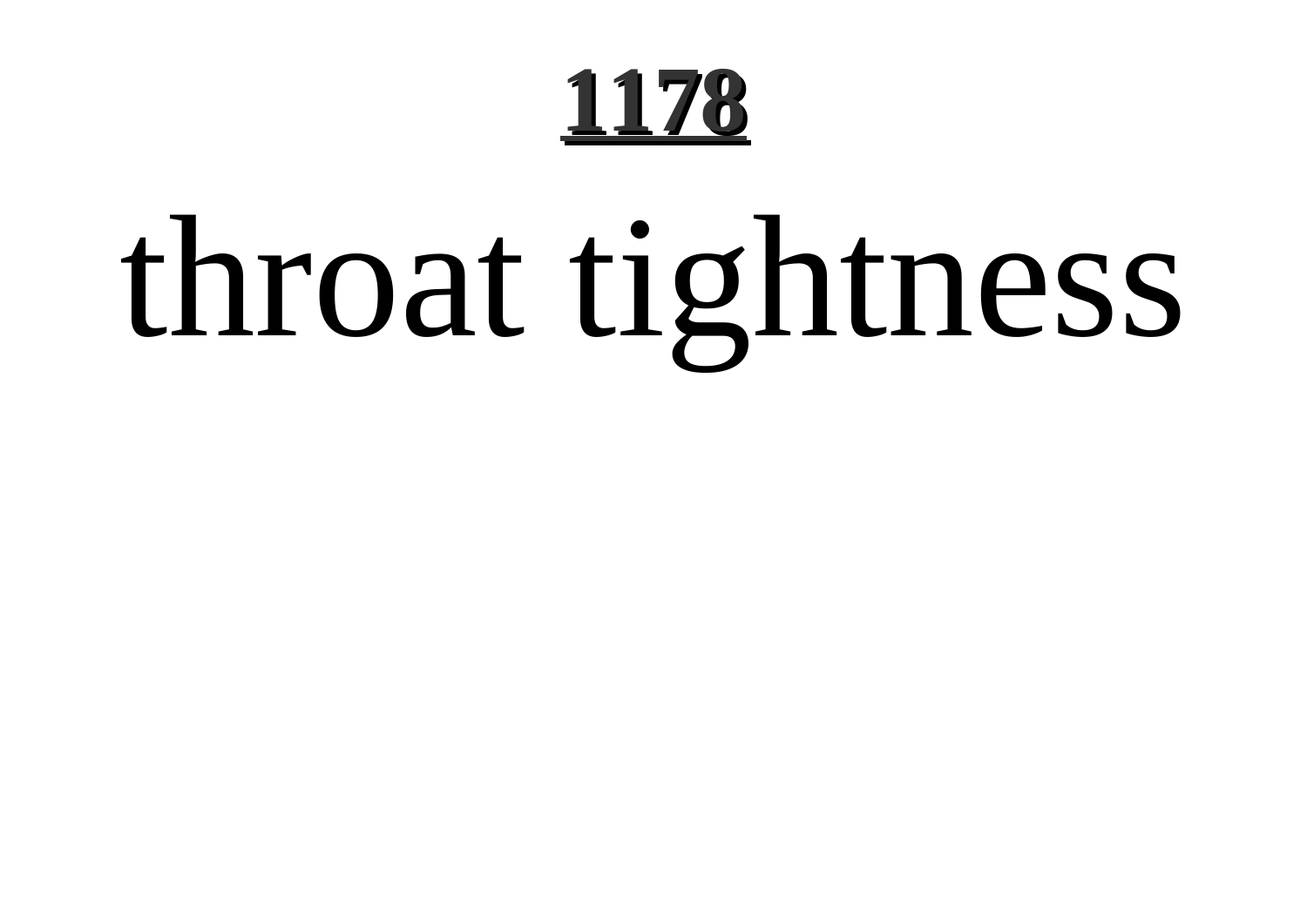# thromboangii-

### tisobliterans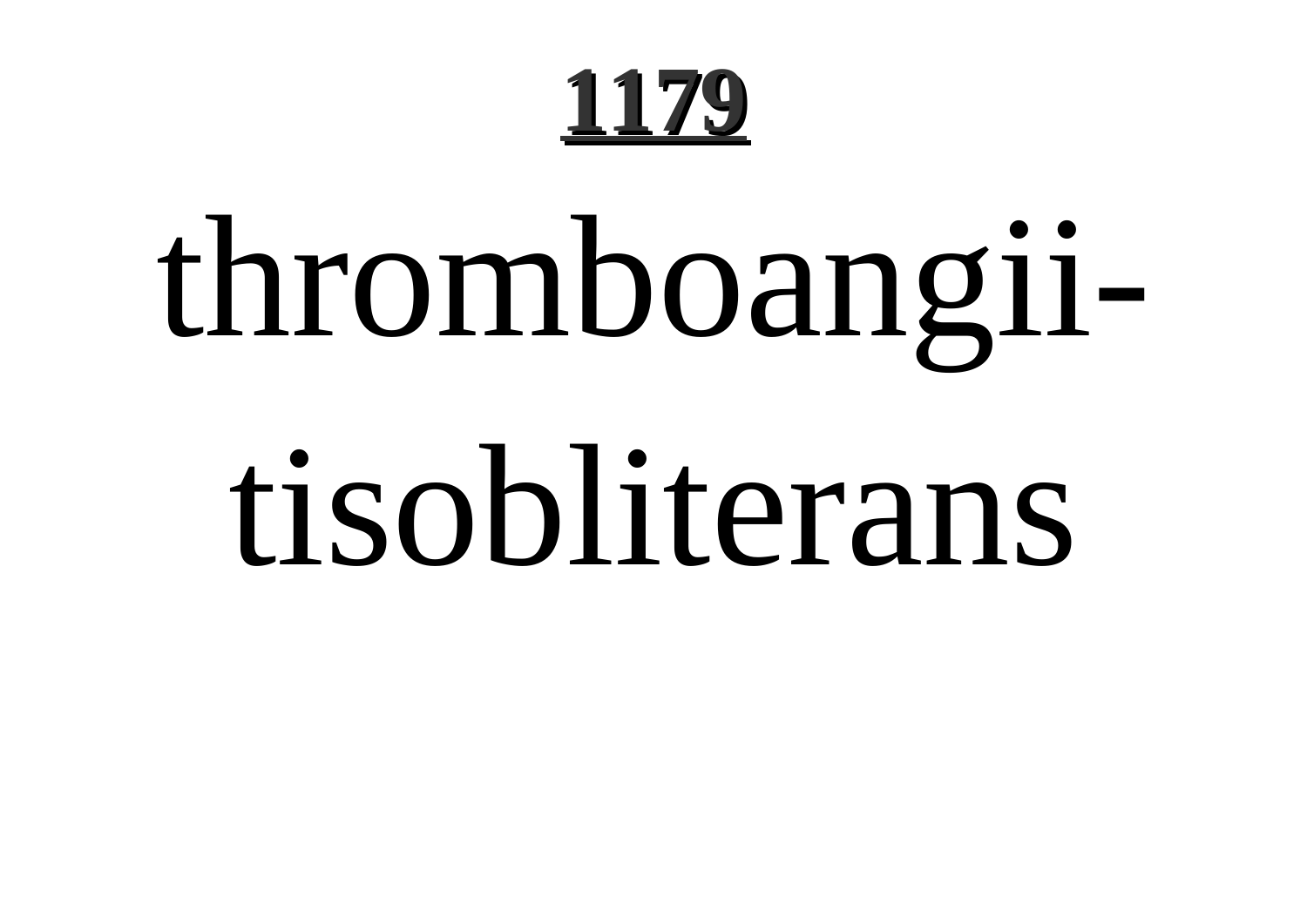# thrombocytope-

### nia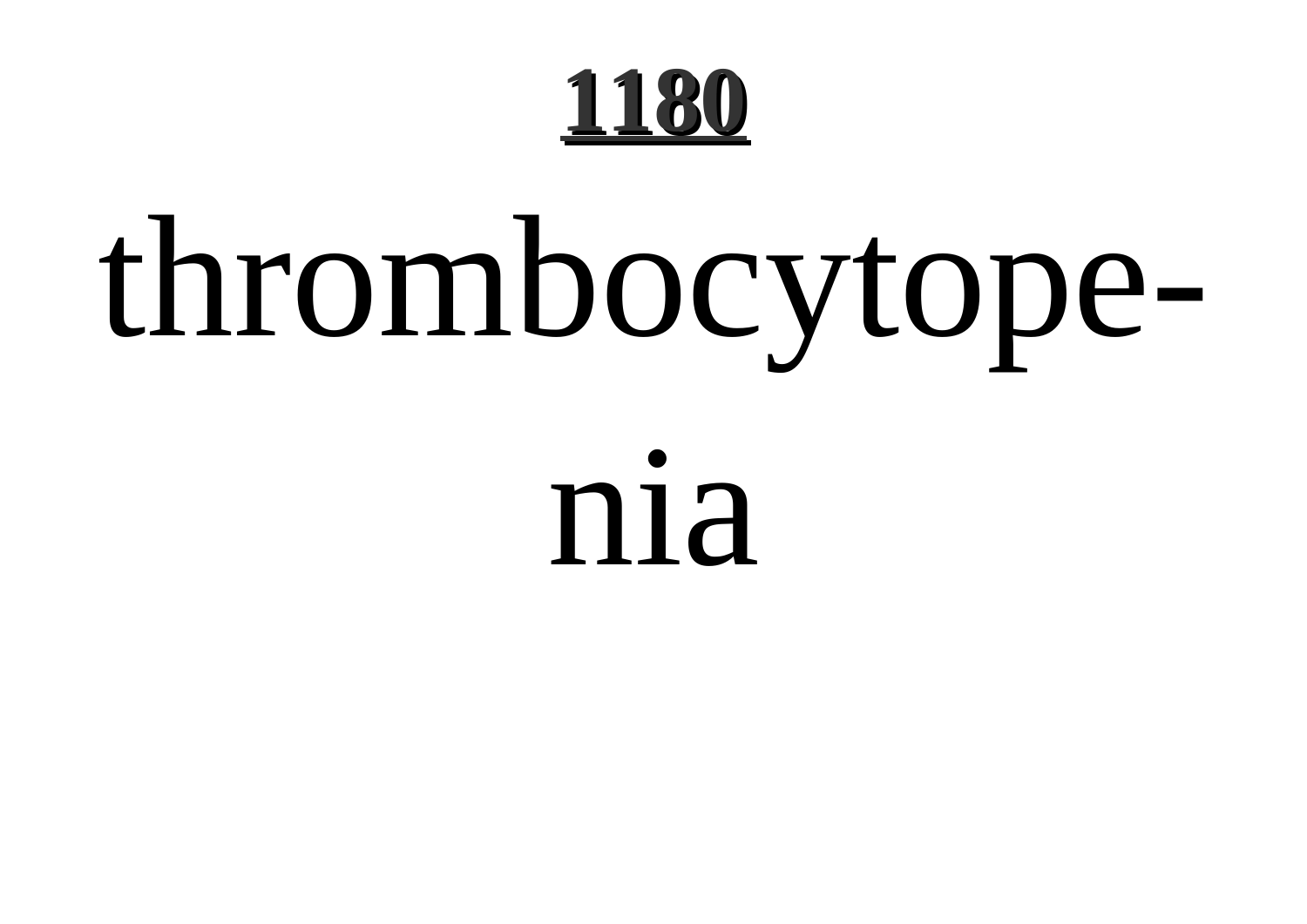# thrombocytope-

## nicpurpura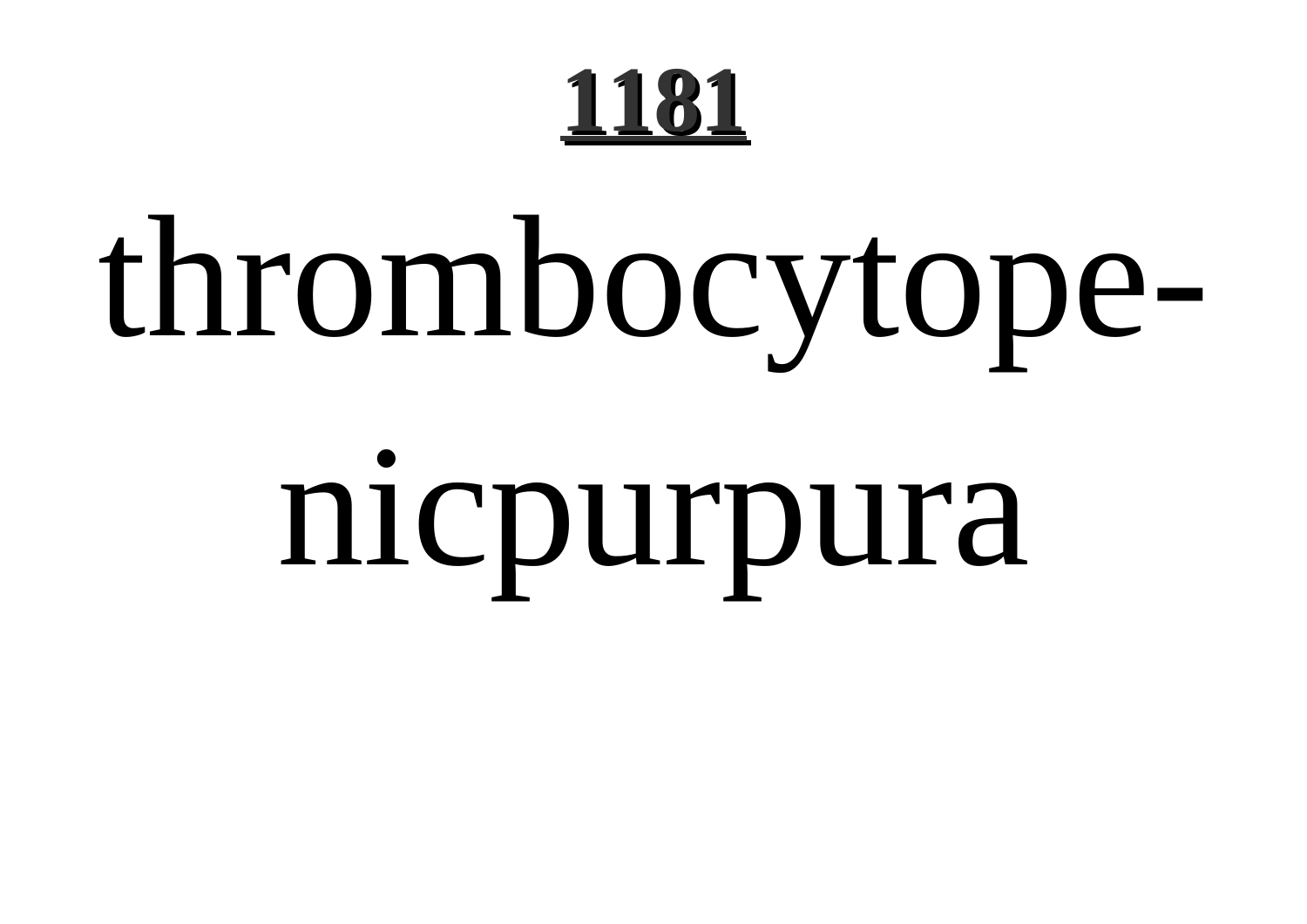# thrombophlebitis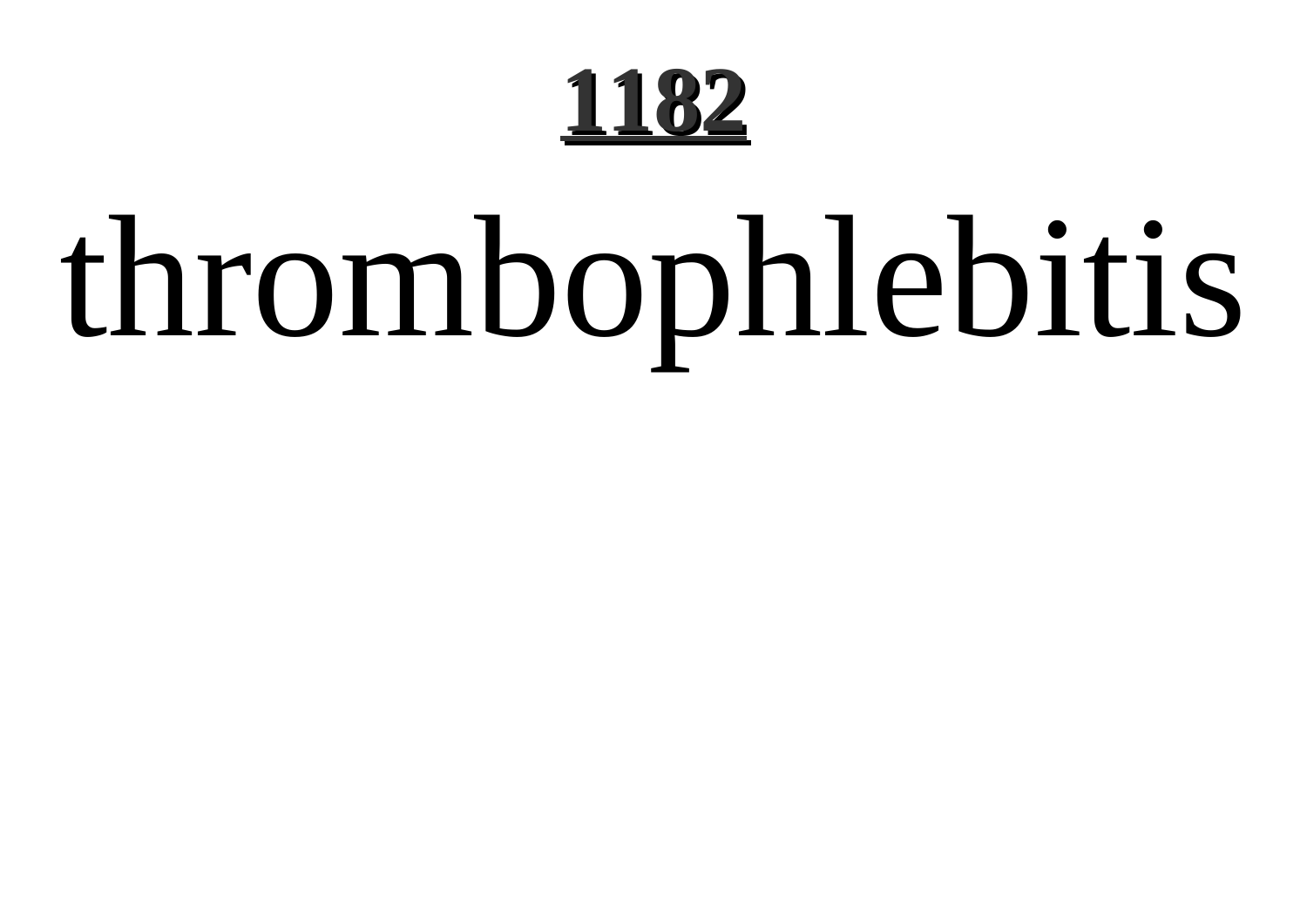# thrombophlebitis

## migrans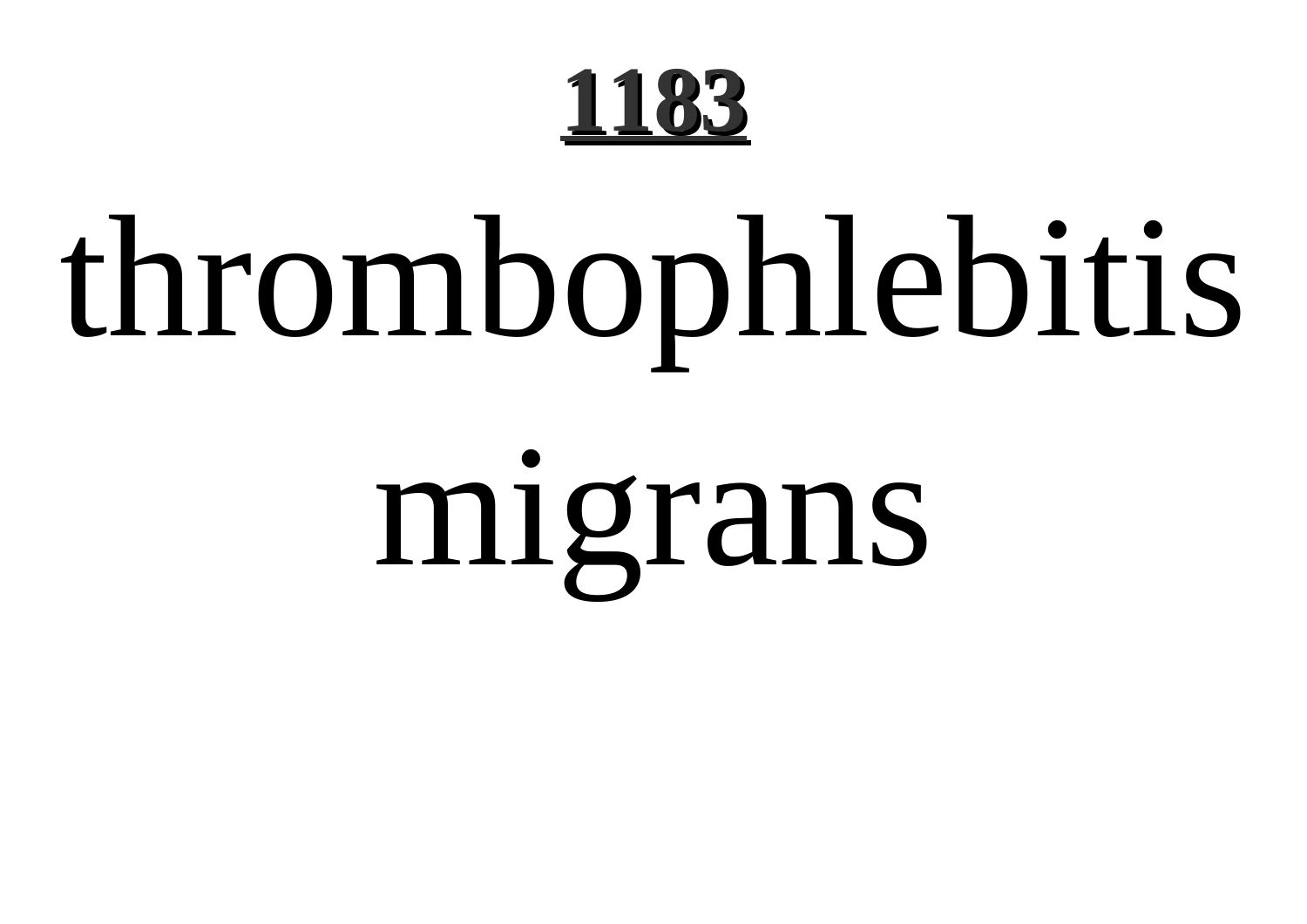

# thrombophlebitis

### neonatal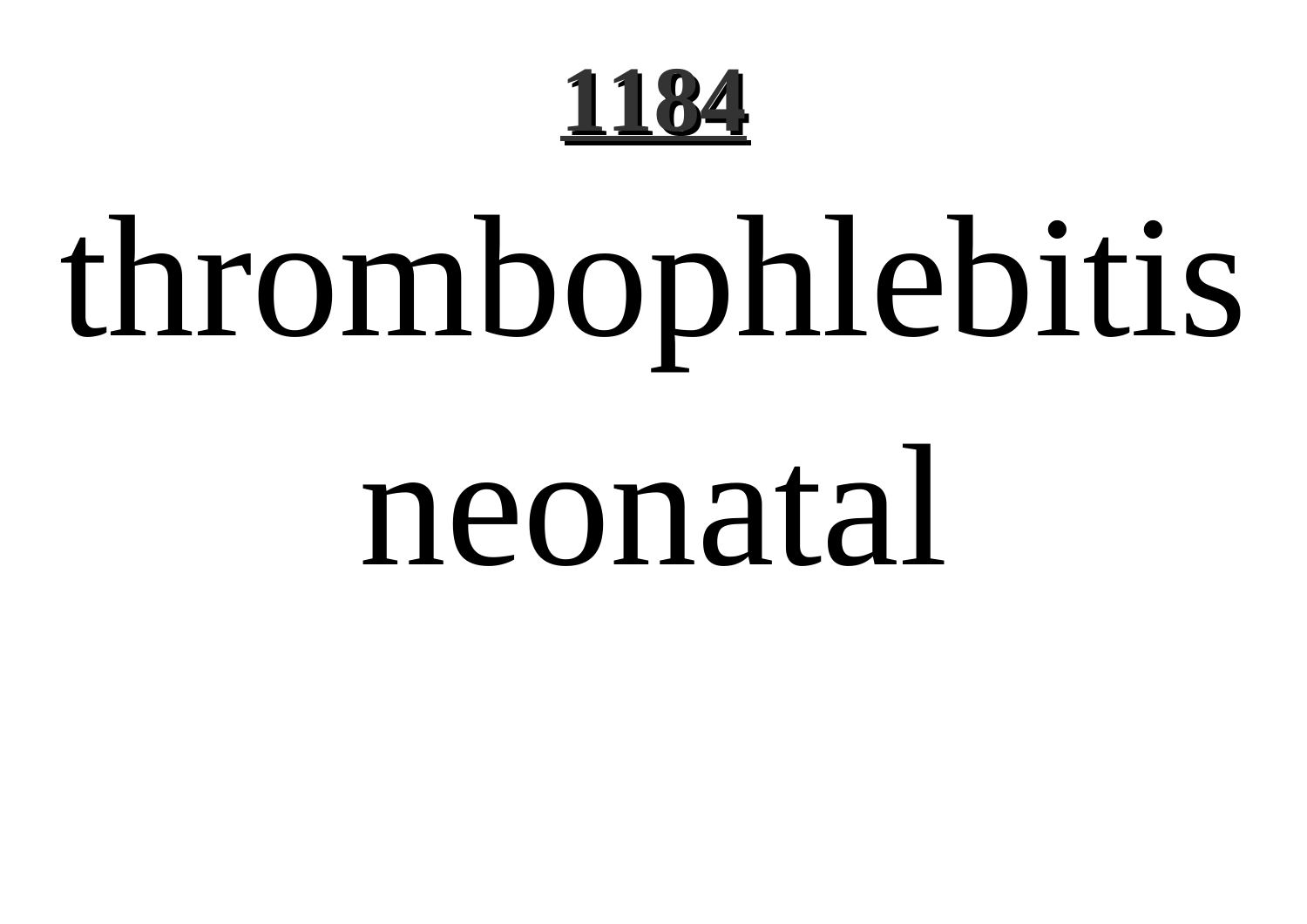# thrombophlebitis

septic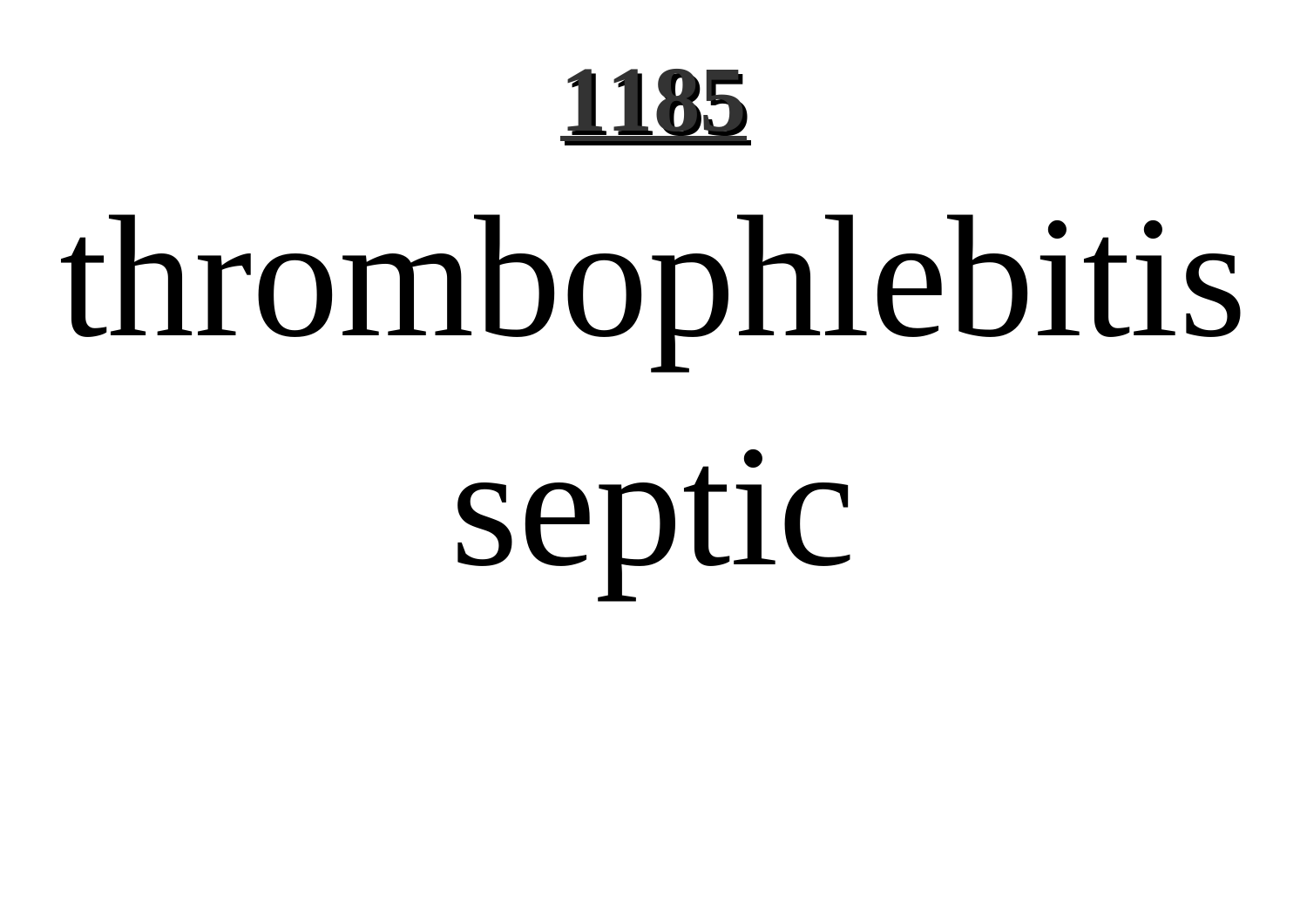# thrombophlebitis

# superficial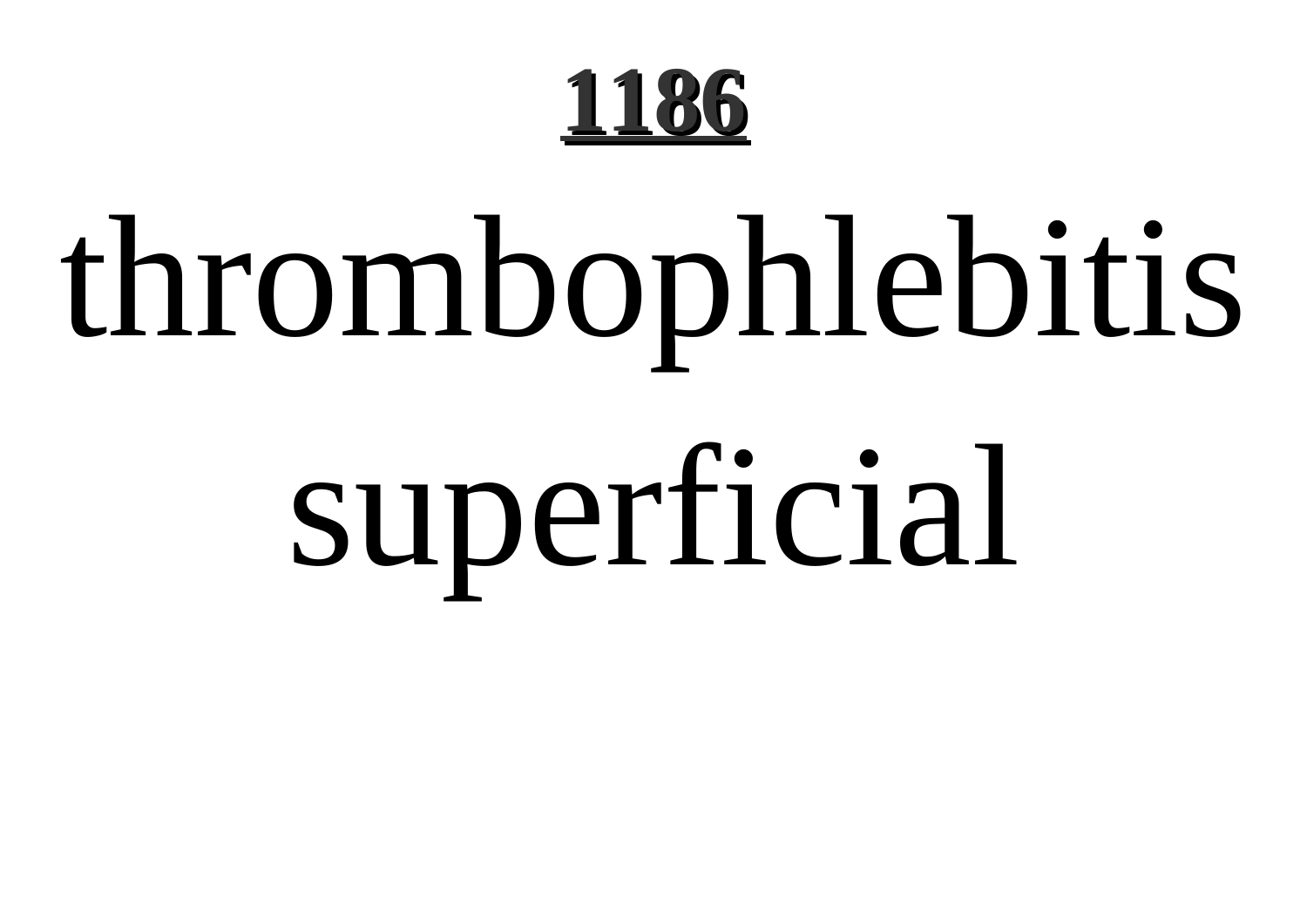# thromboplastin

# antibodypositive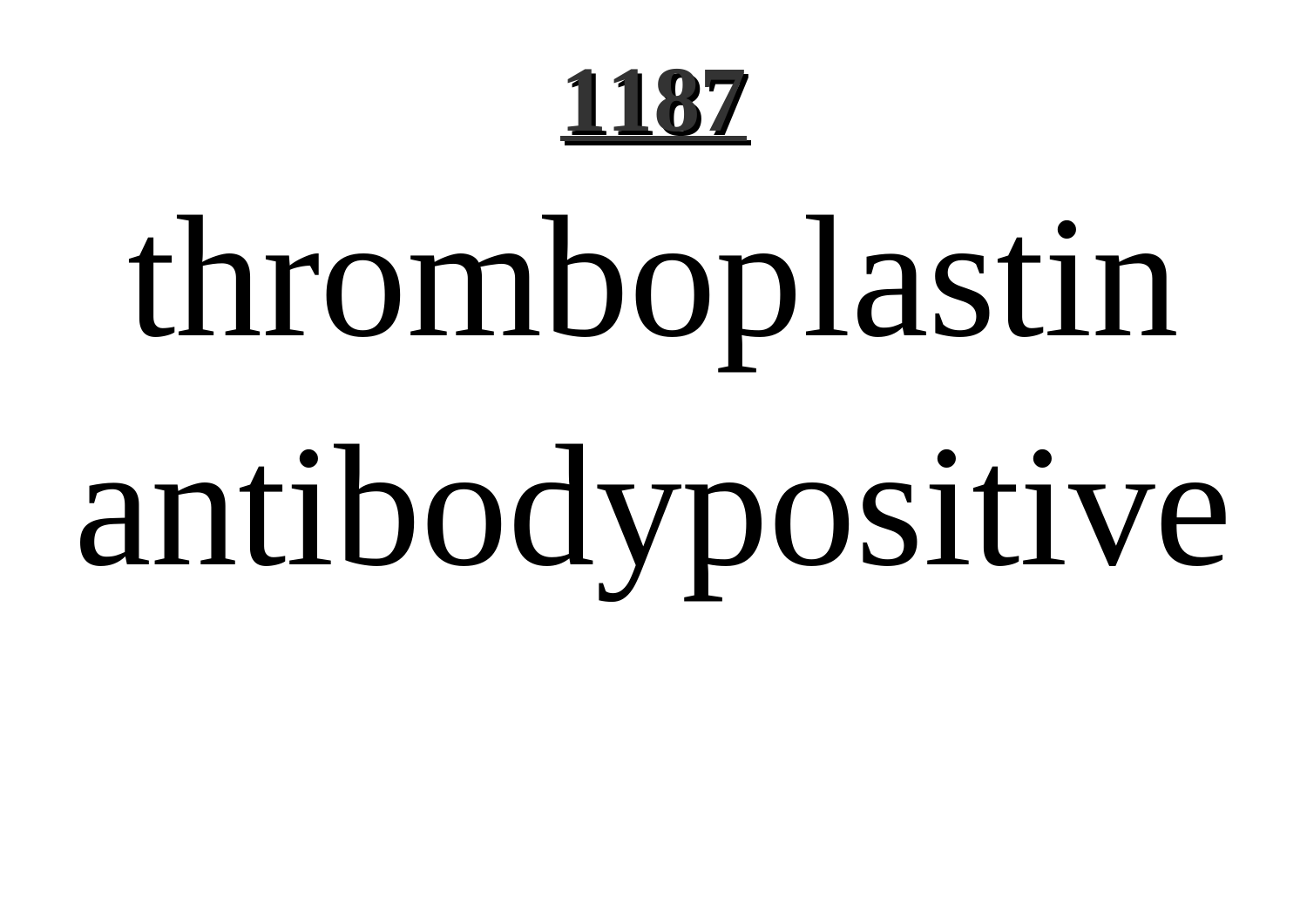### thrombosis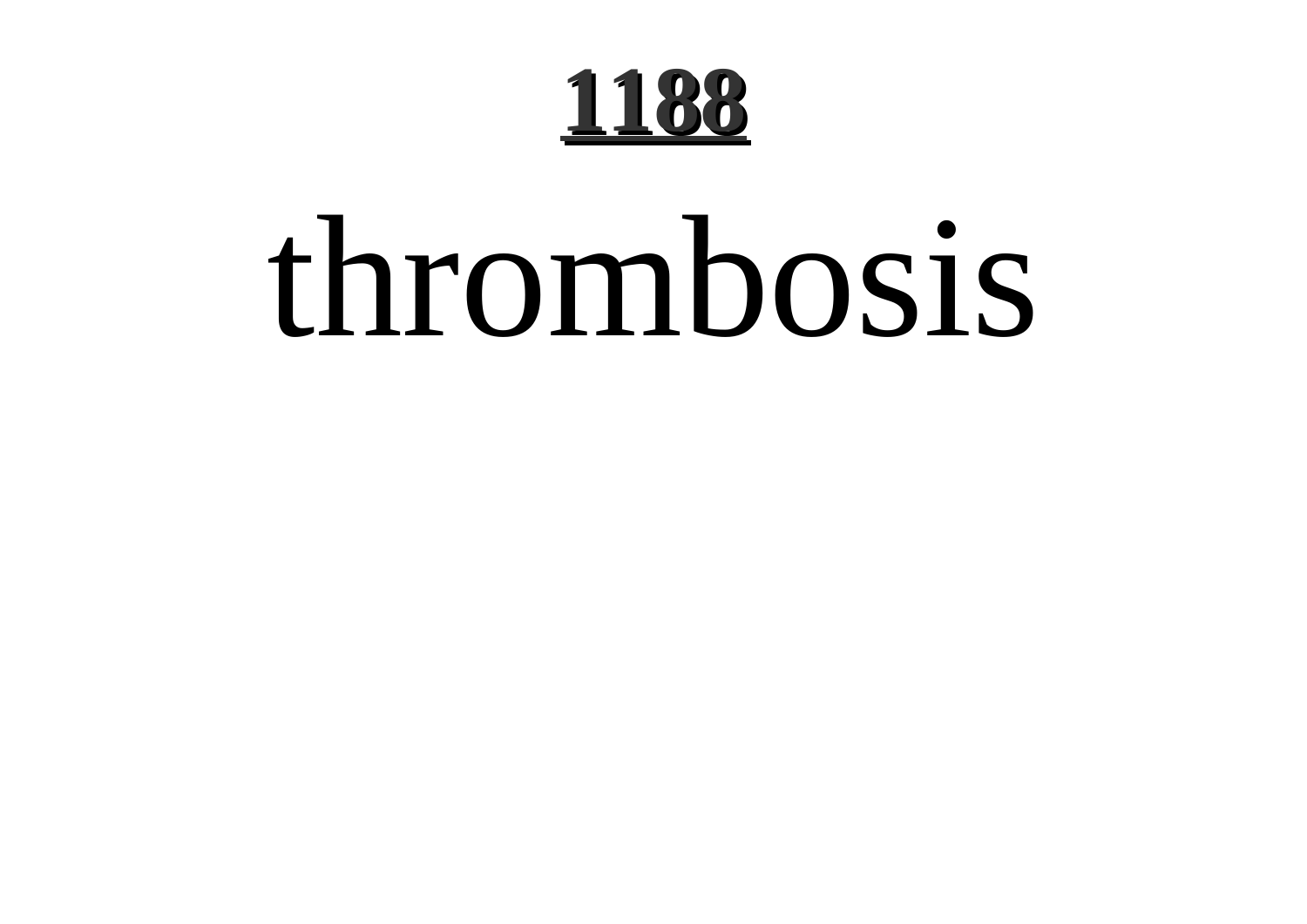

### thrombosis cor-

### pora cavernosa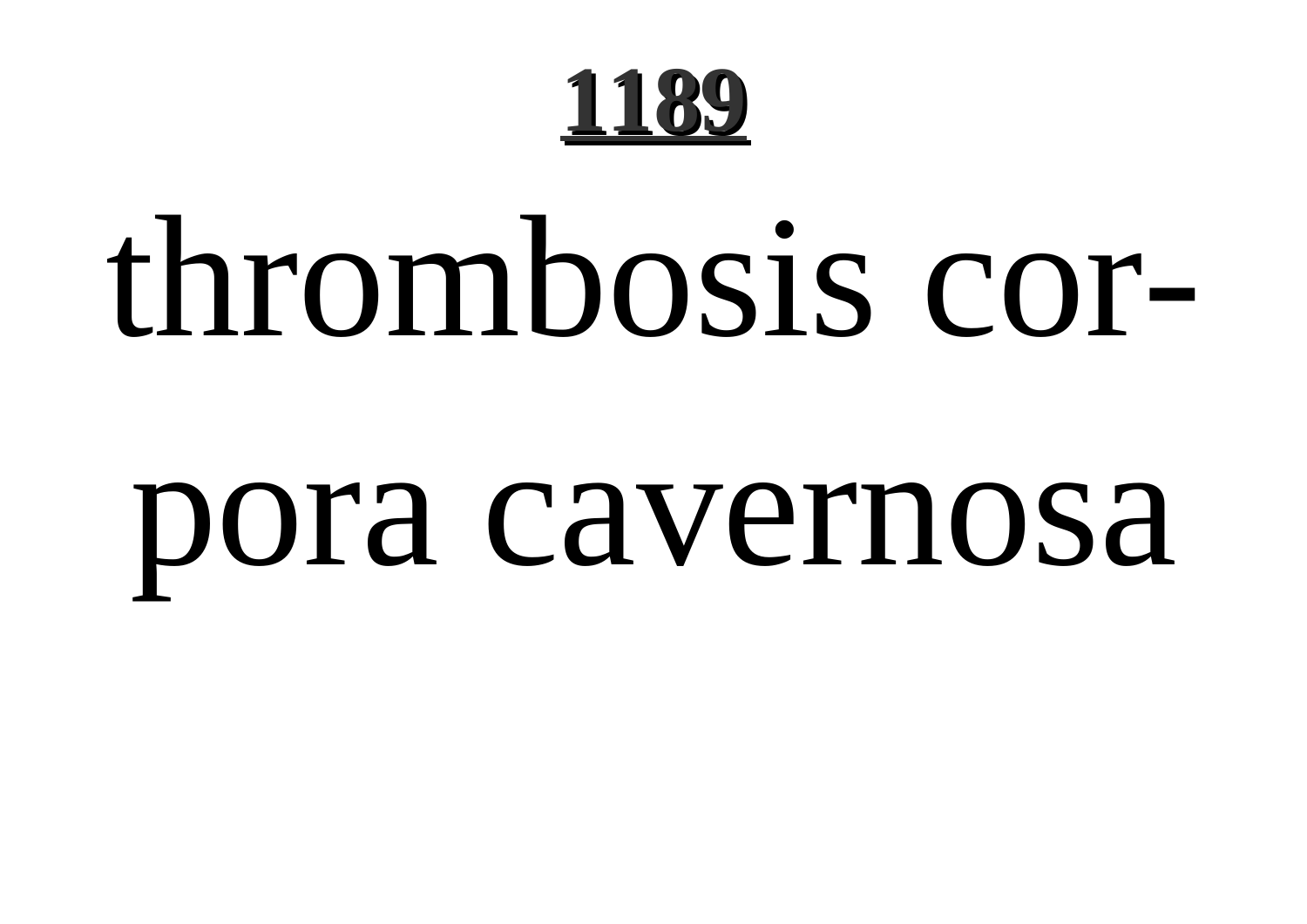

### thrombosis in de-

vice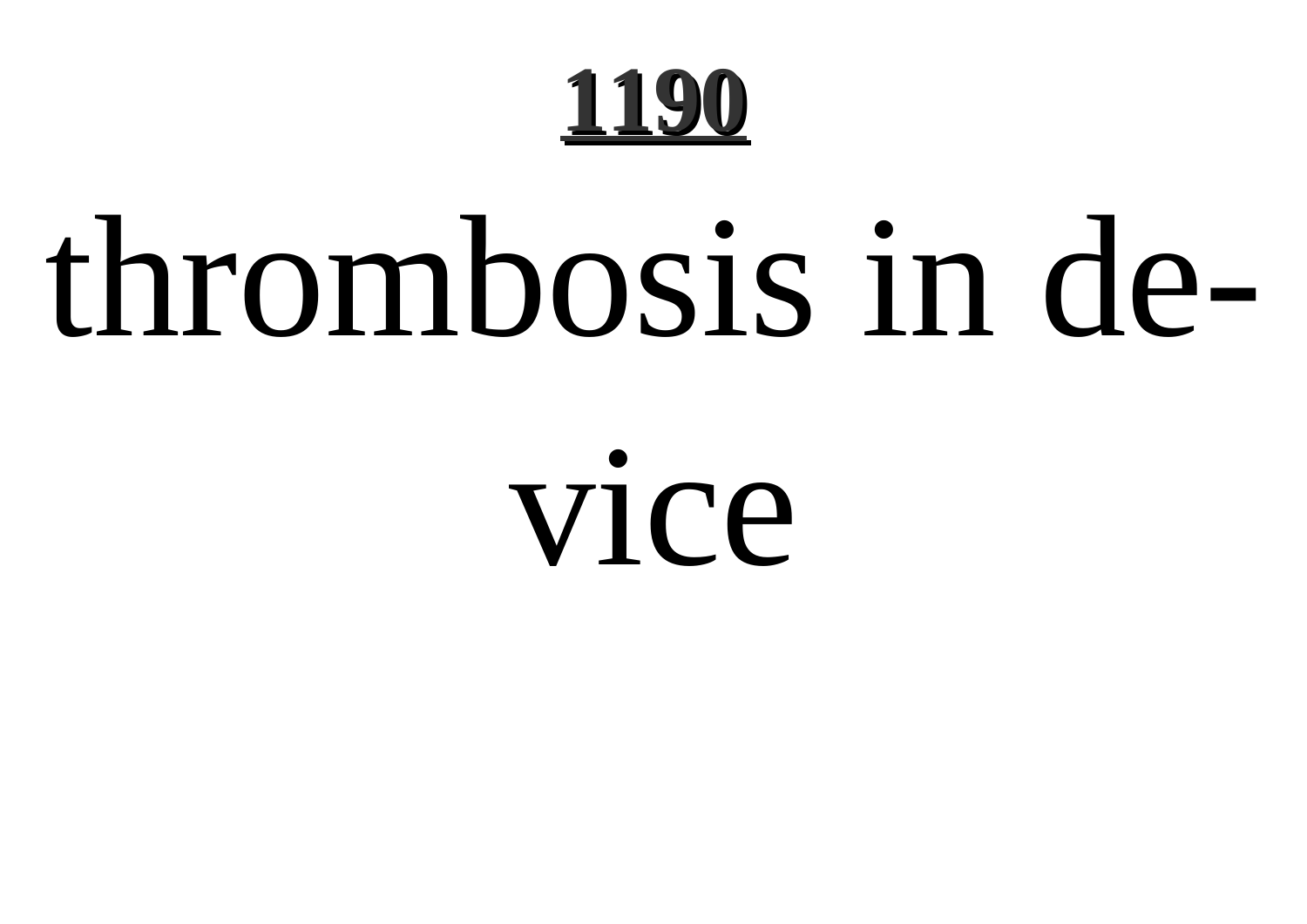### thrombosisme-

### senteric vessel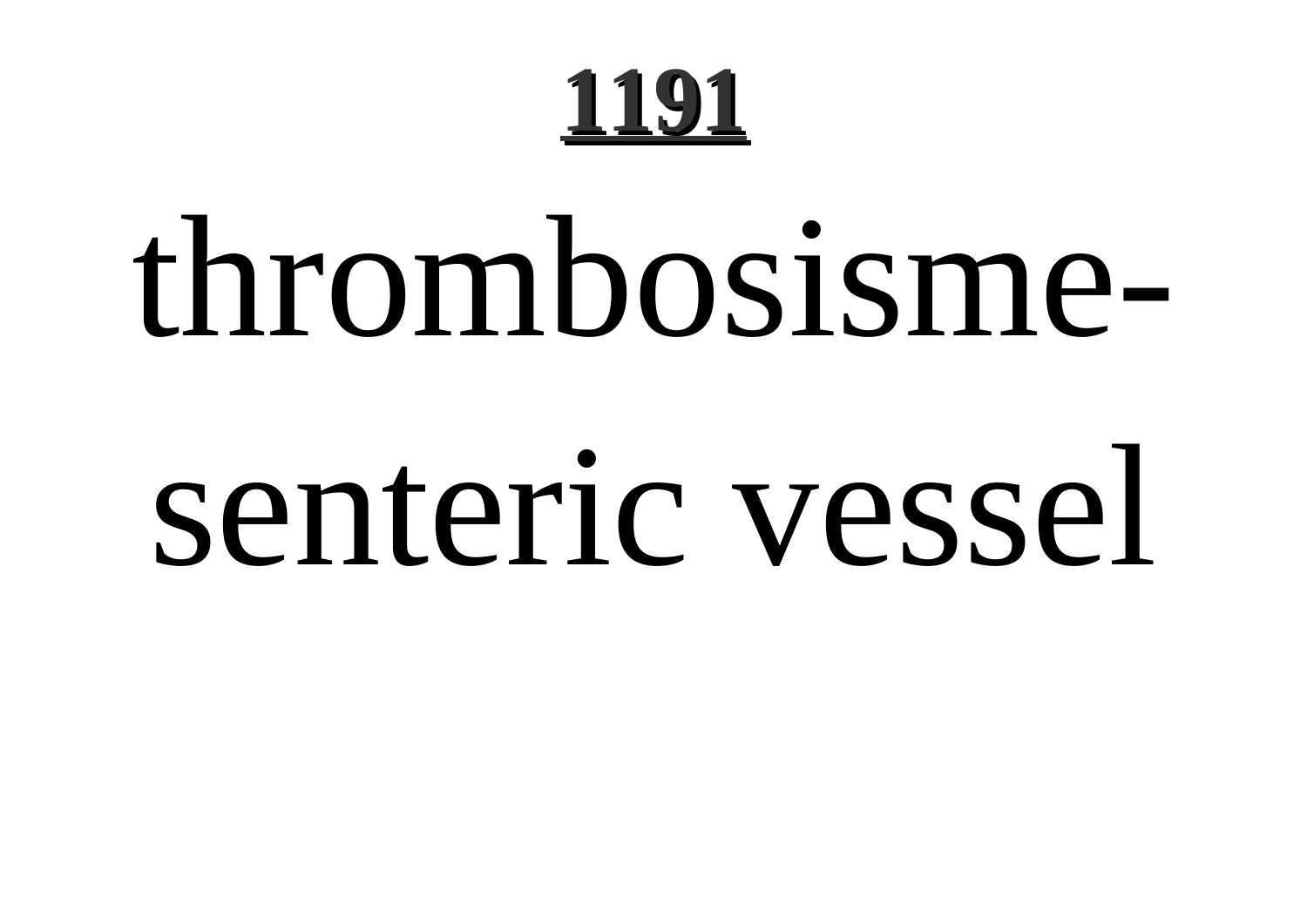### thrombotic cere-

### bral infarction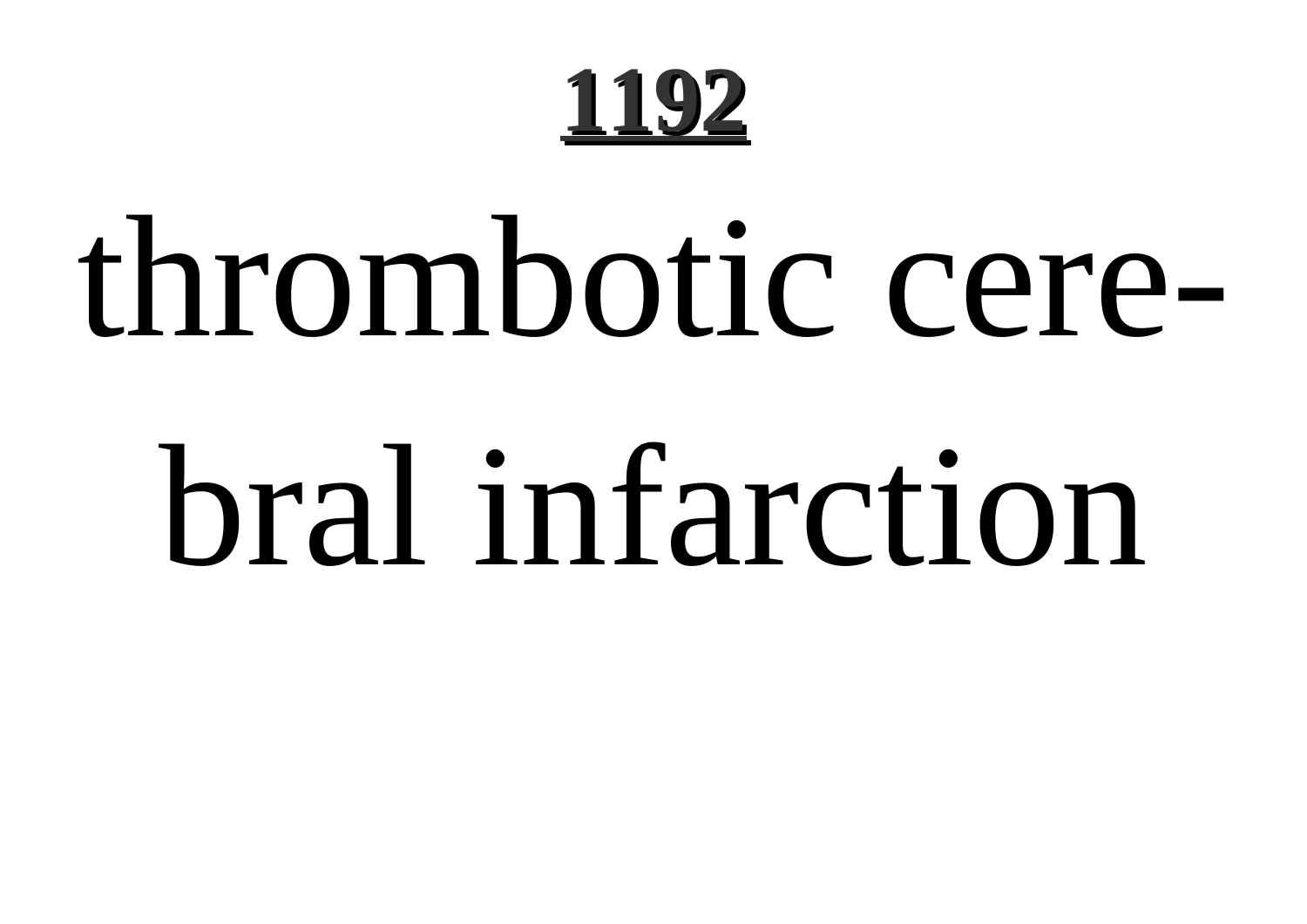### thrombotic mi-

## croangiopathy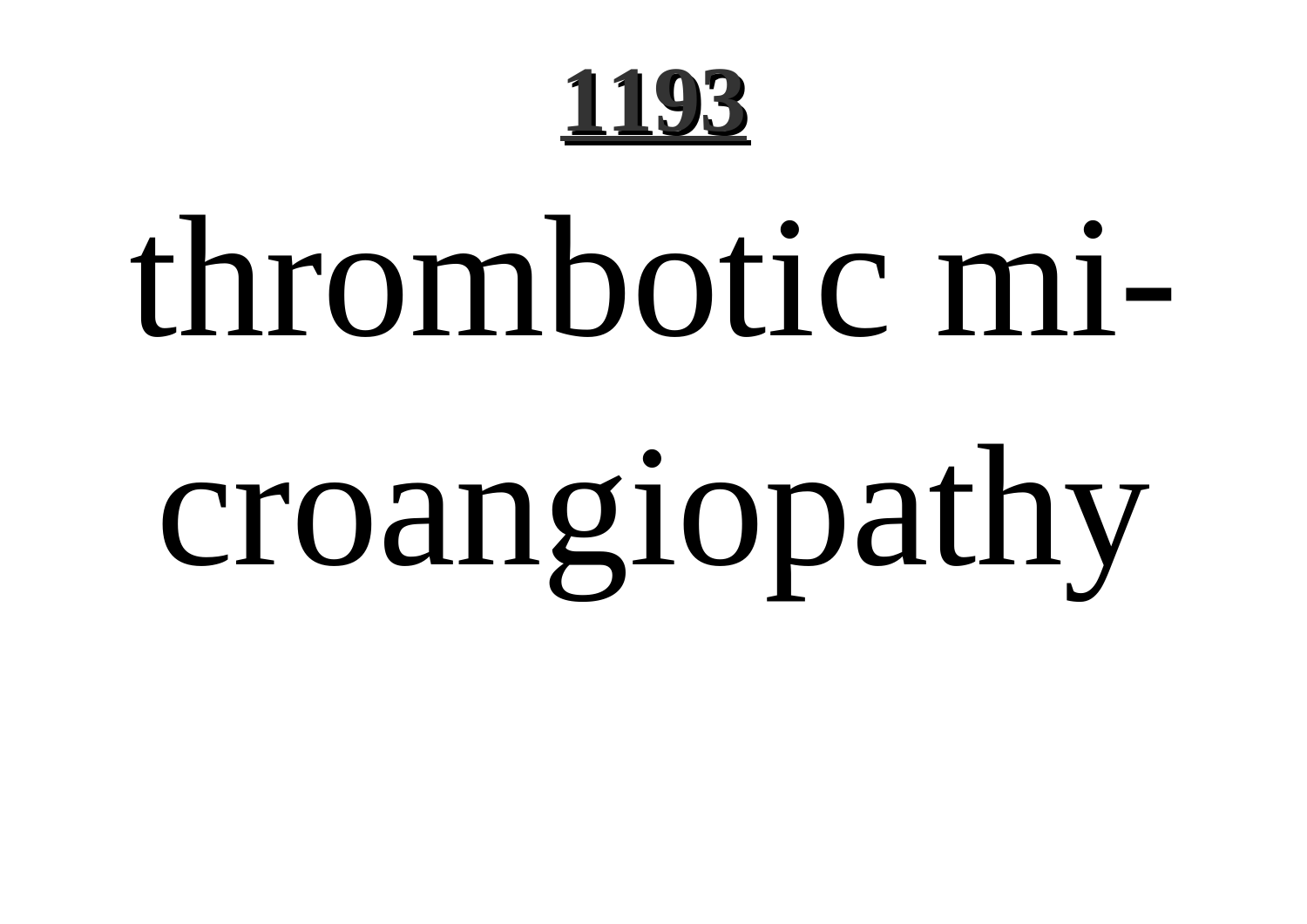1194

### thromboticstroke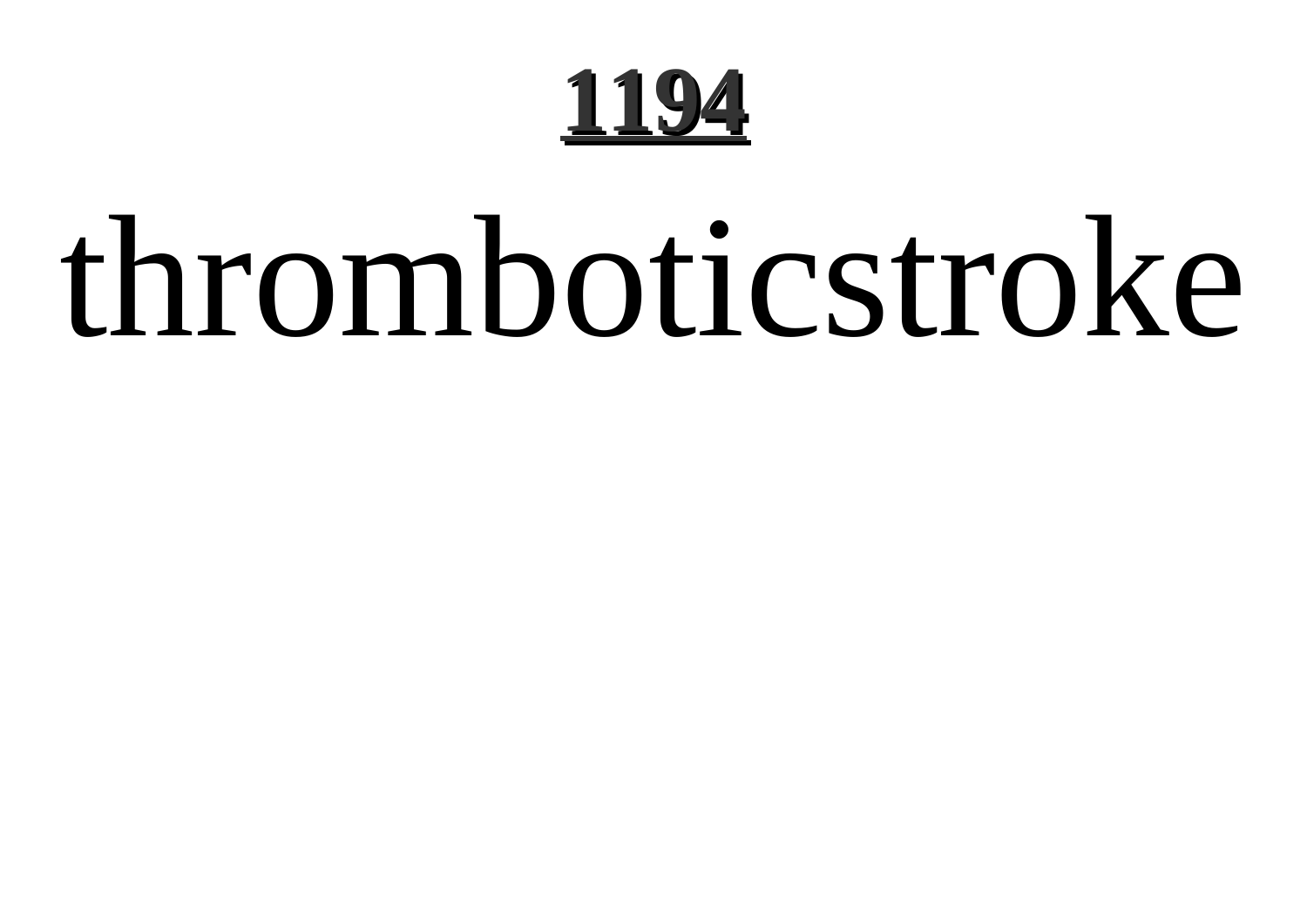### thrombotic

## thrombocytope-

## nic purpura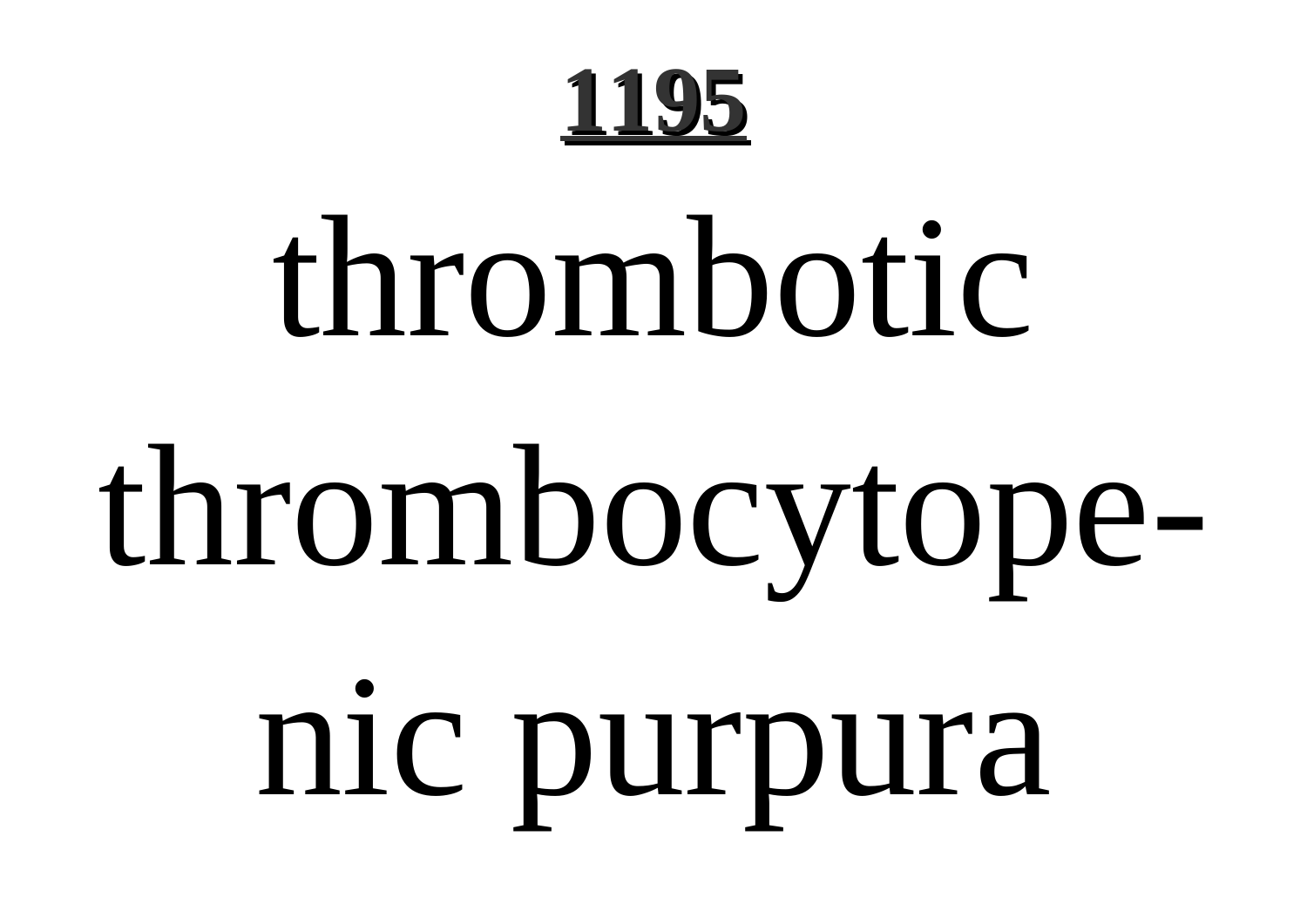

## thyroid disorder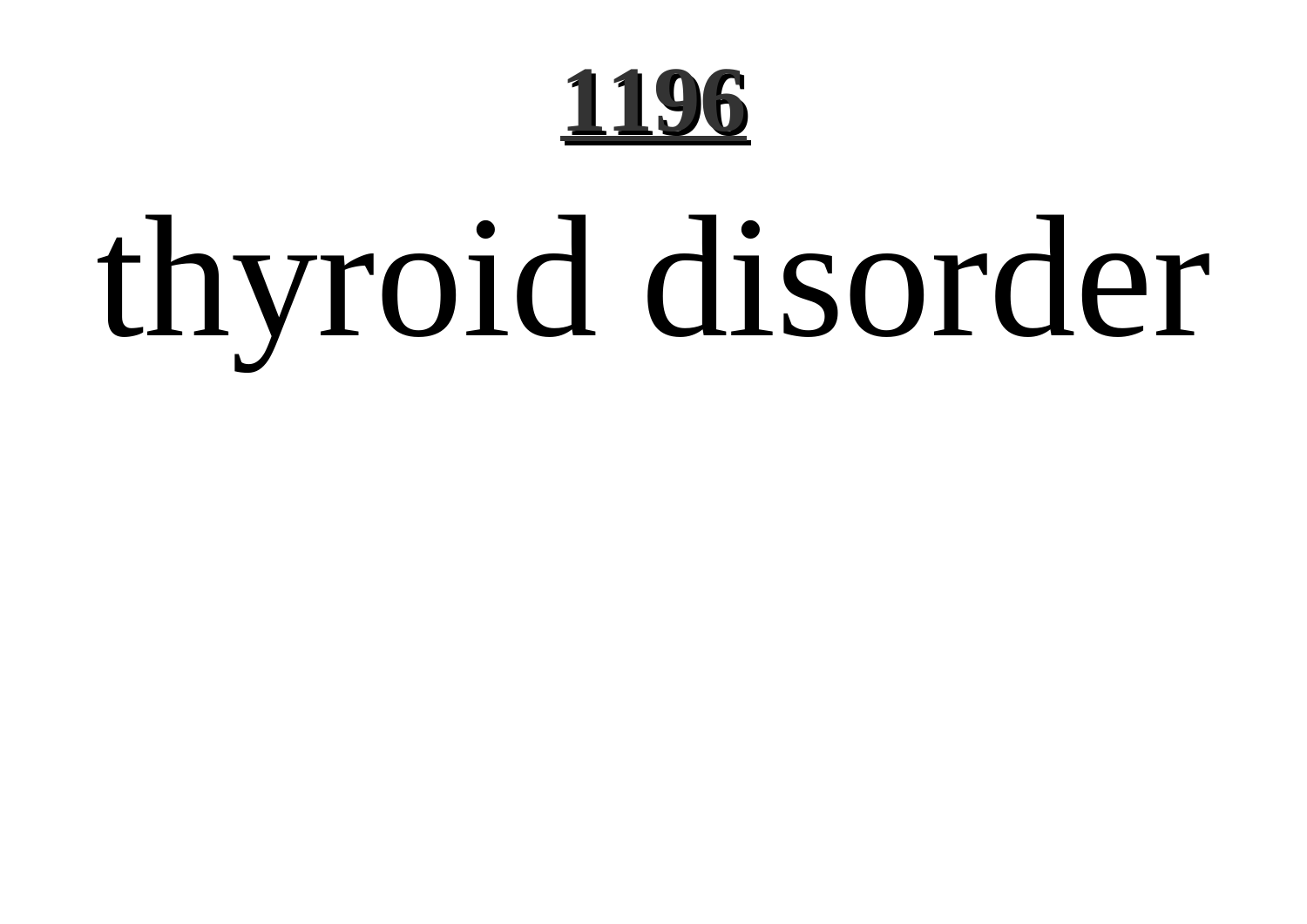## thyroid stimulat-

## ingimmunoglo-

### bulin increased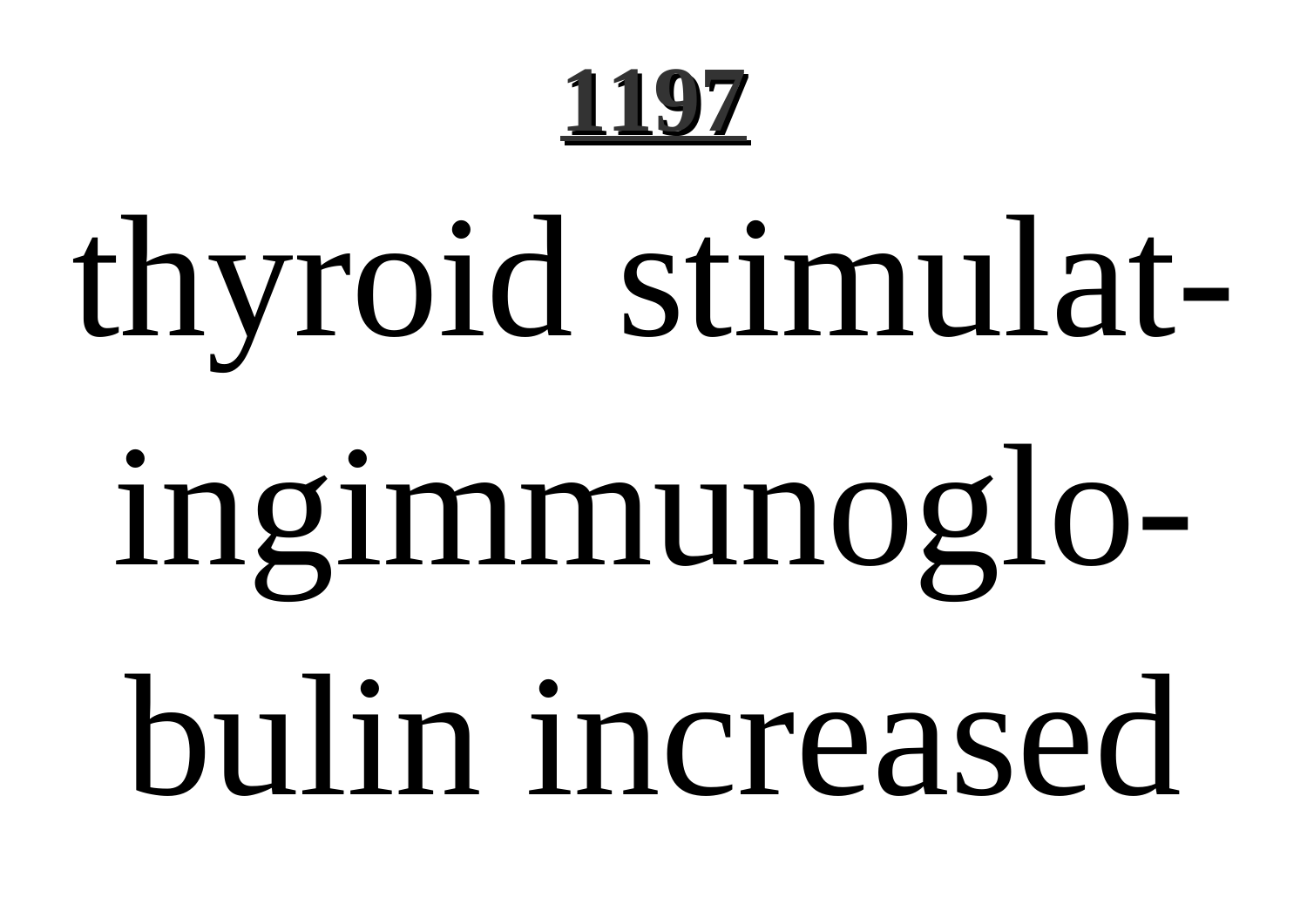

## thyroiditis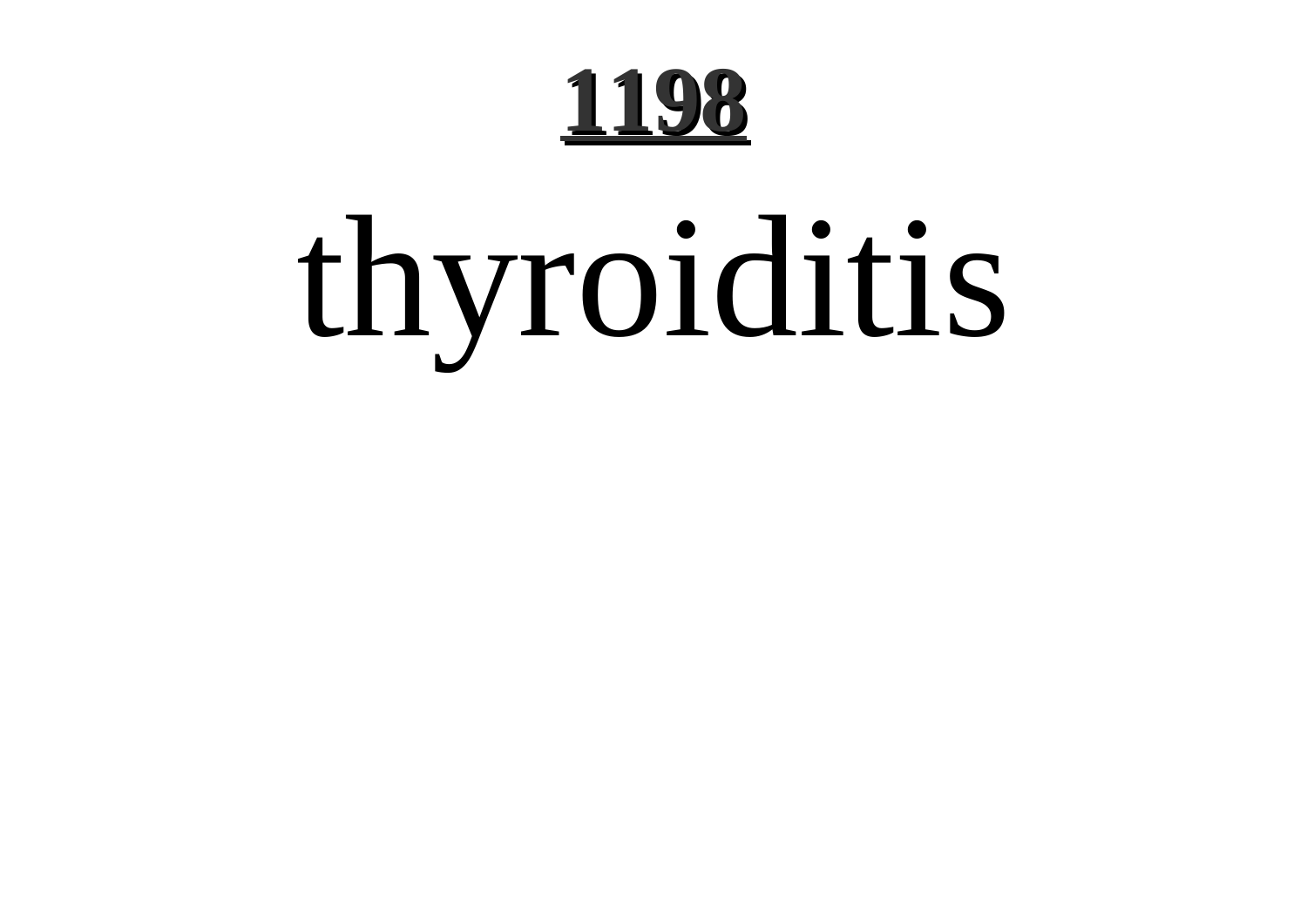

## tongue amyloidosis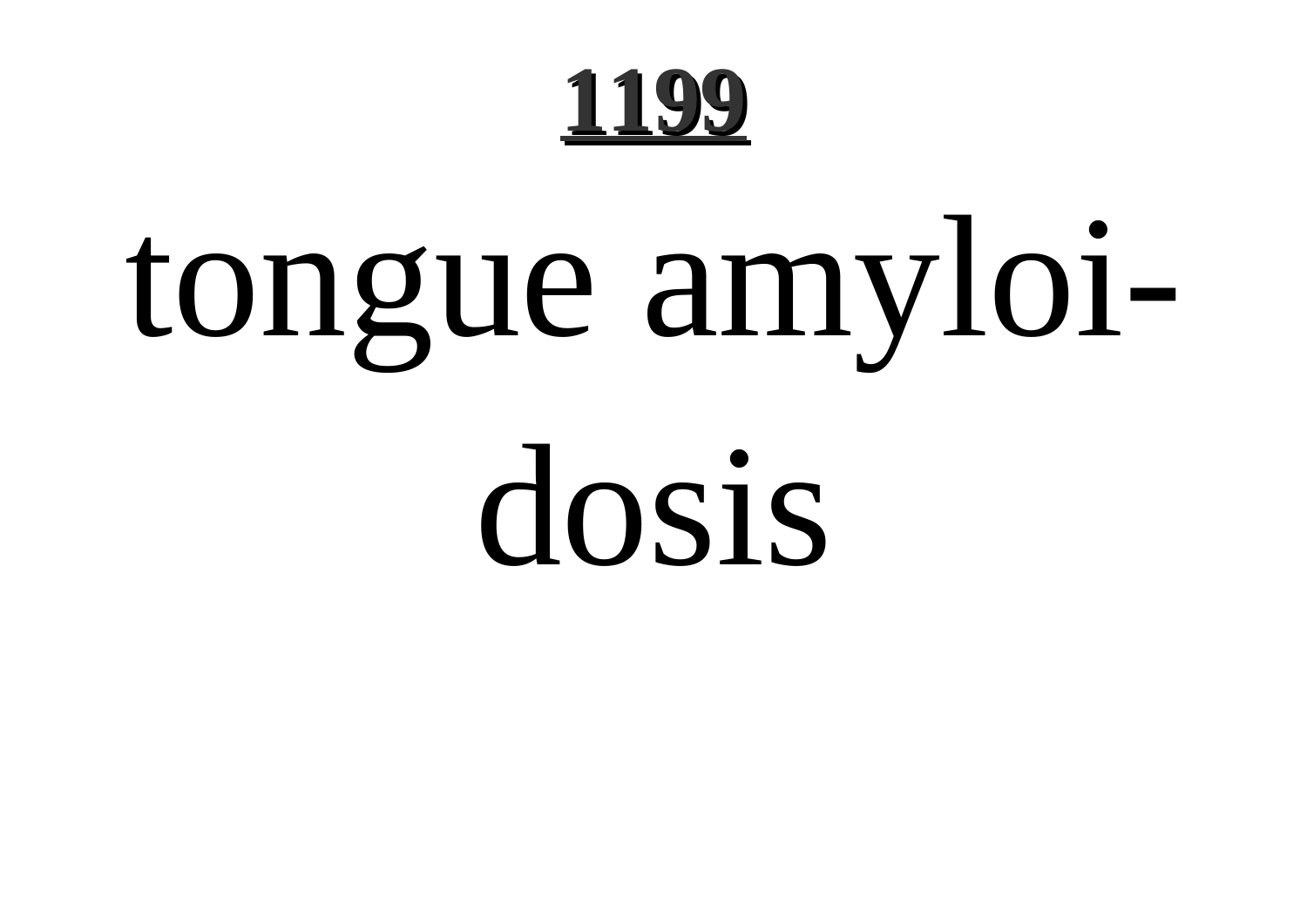

## tongue biting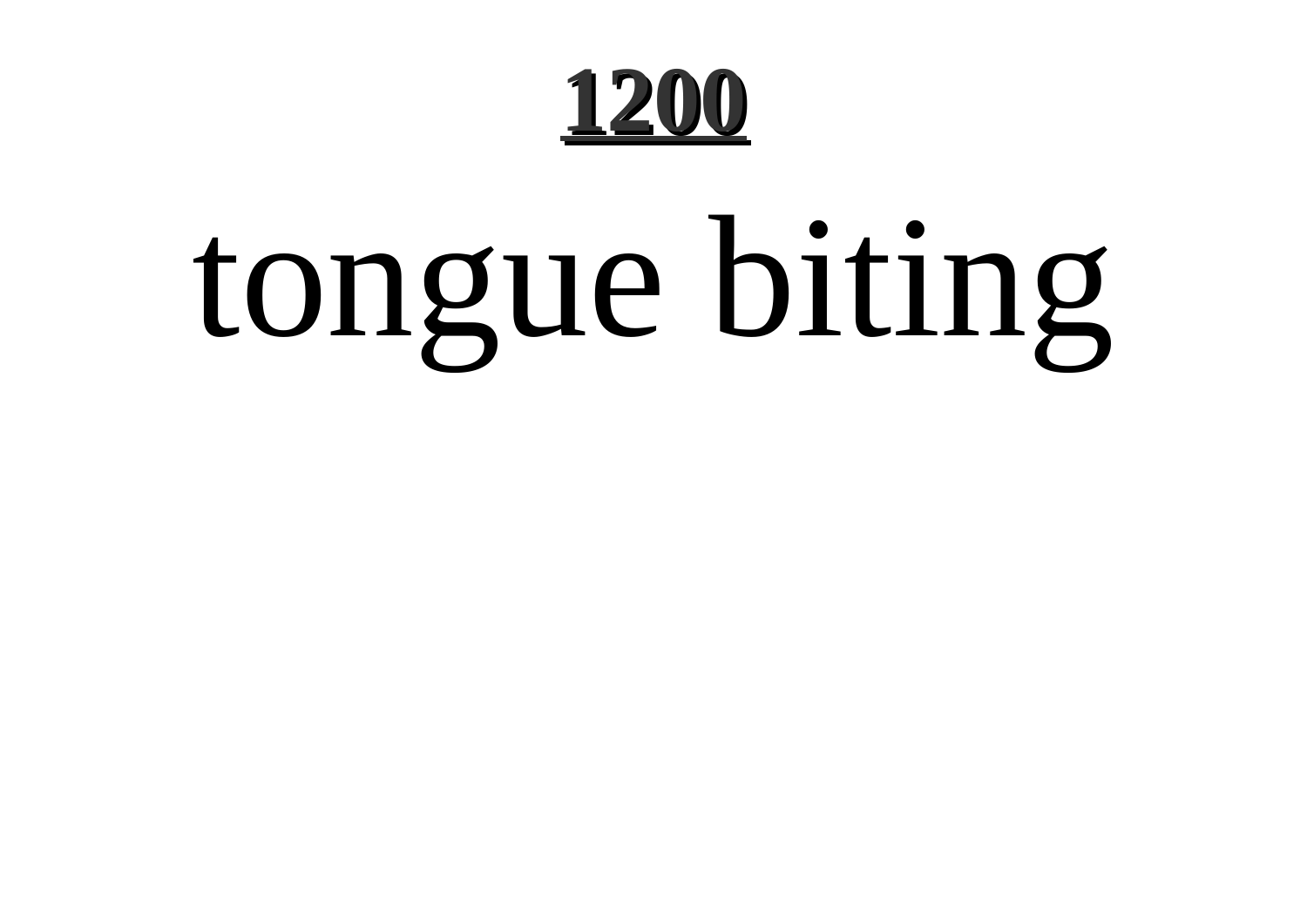## tongueoedema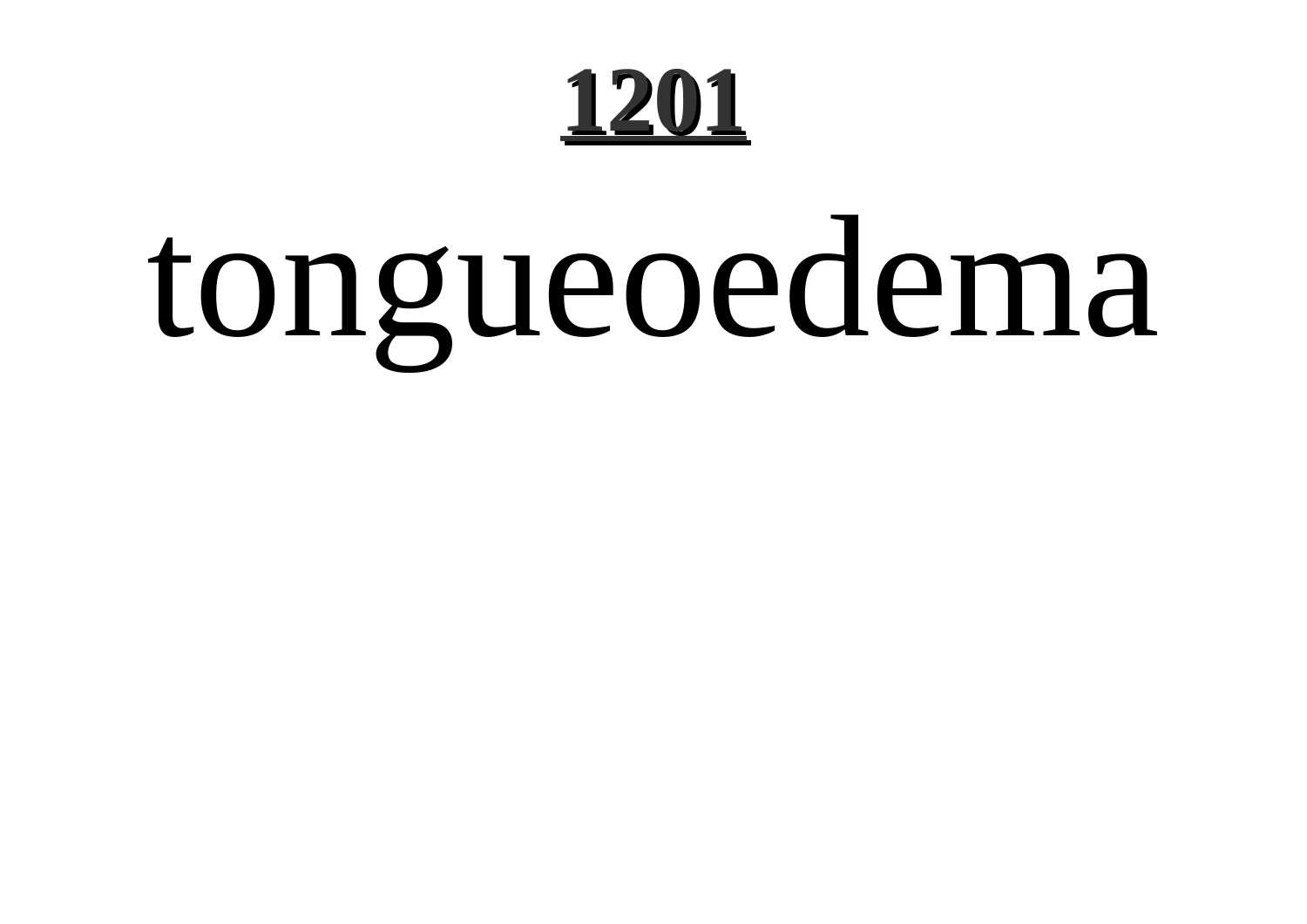### tonic clonic

### movements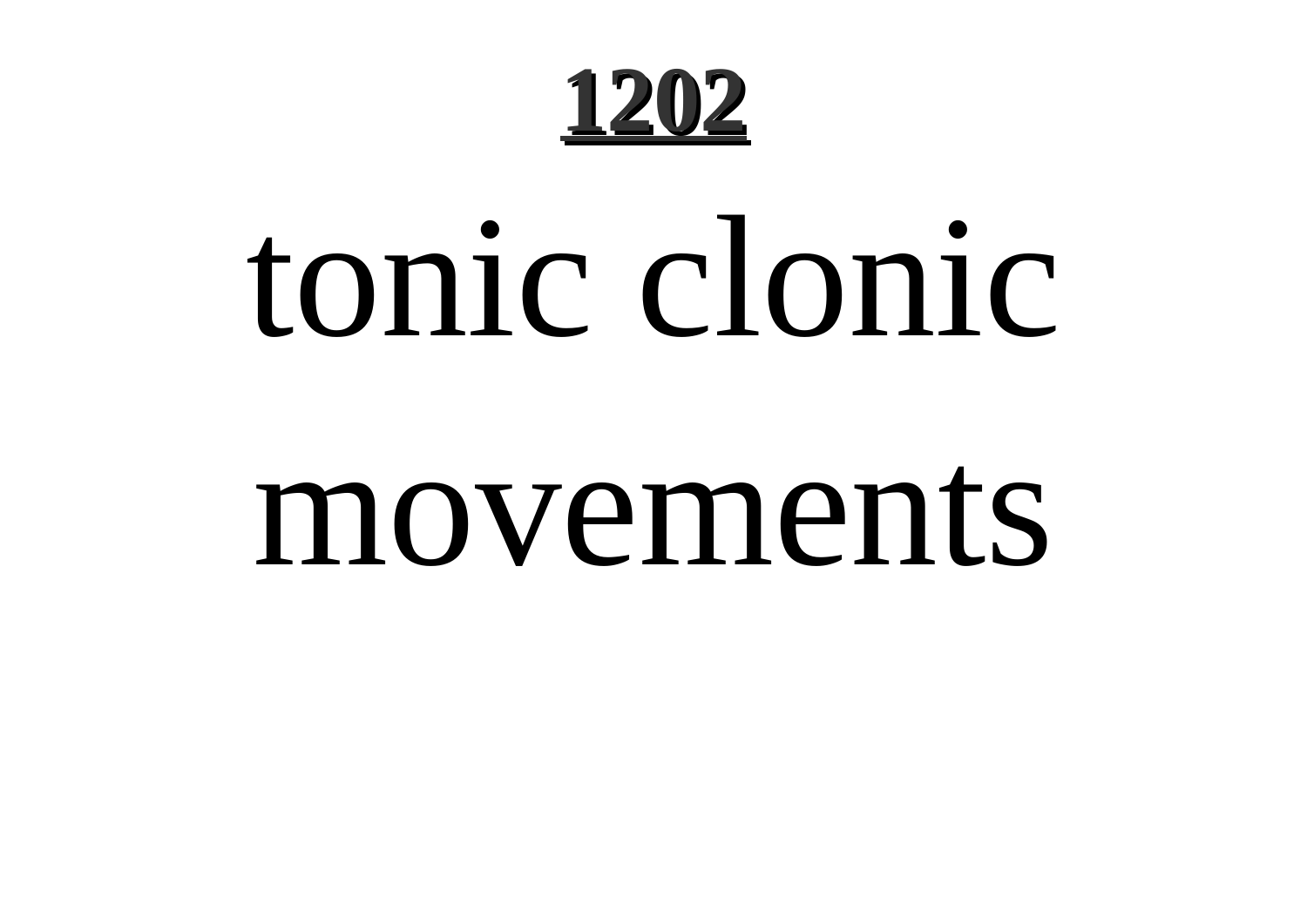### tonic convulsion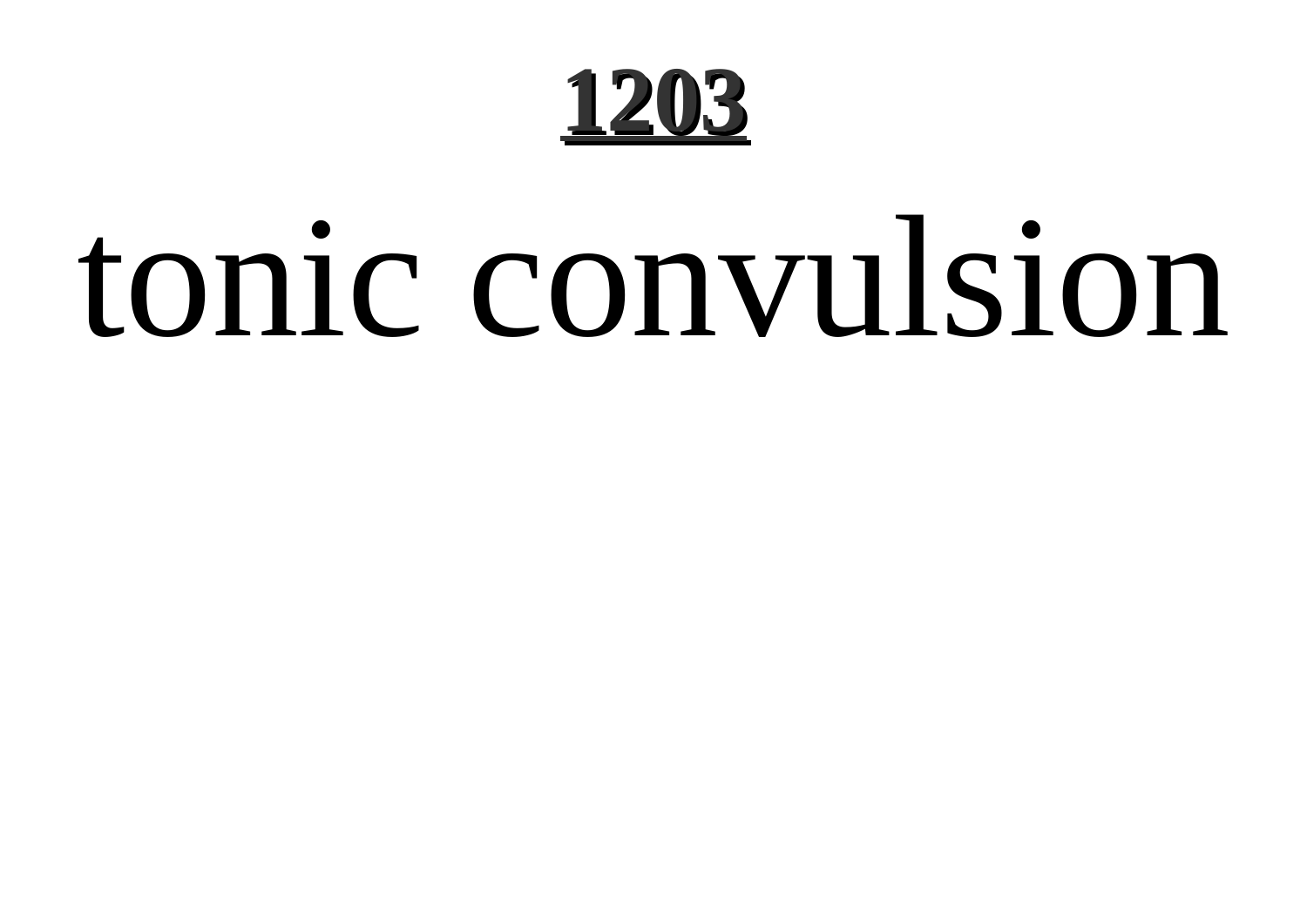1204

## tonic posturing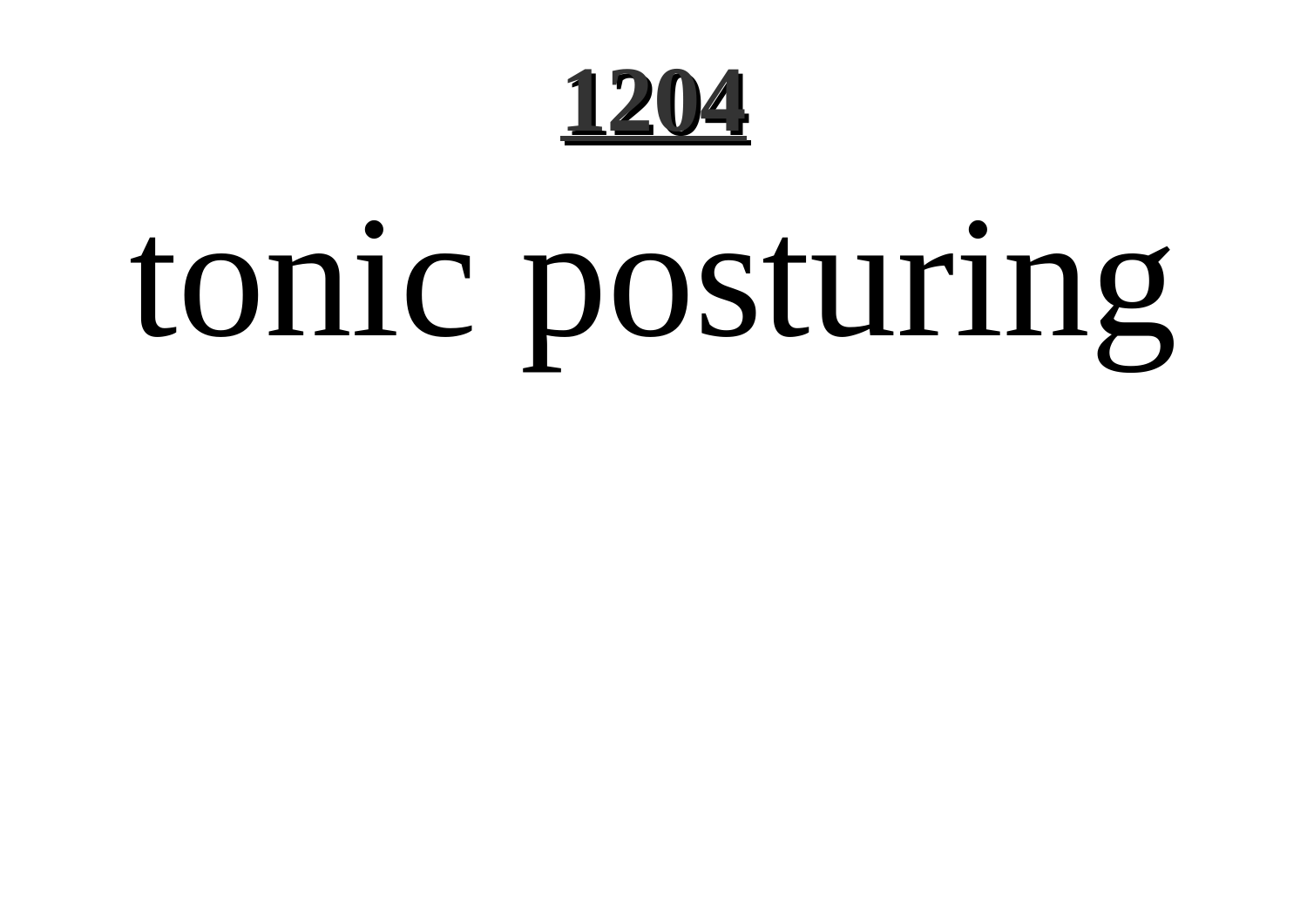### topectomy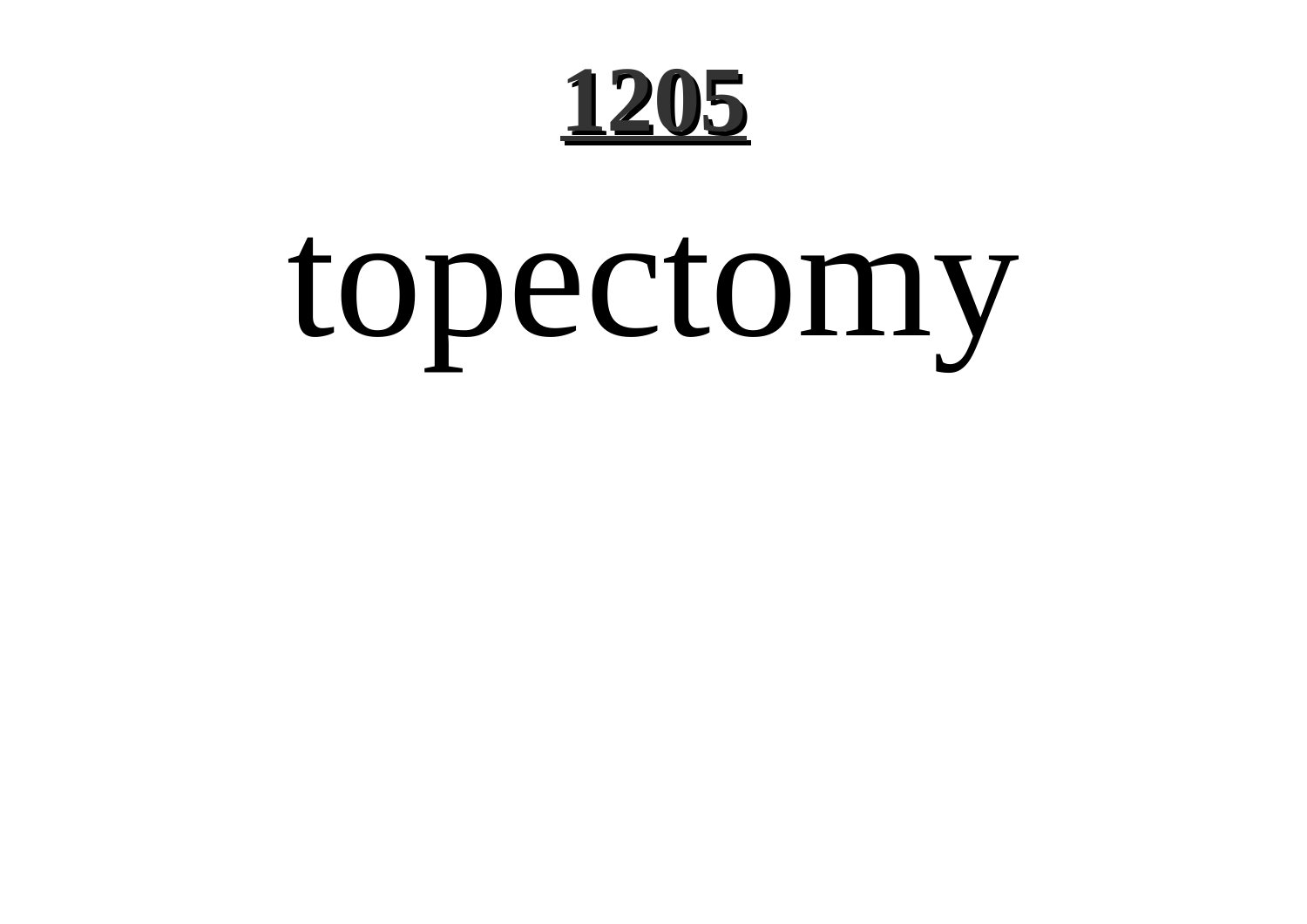

### total bileacids in-

### creased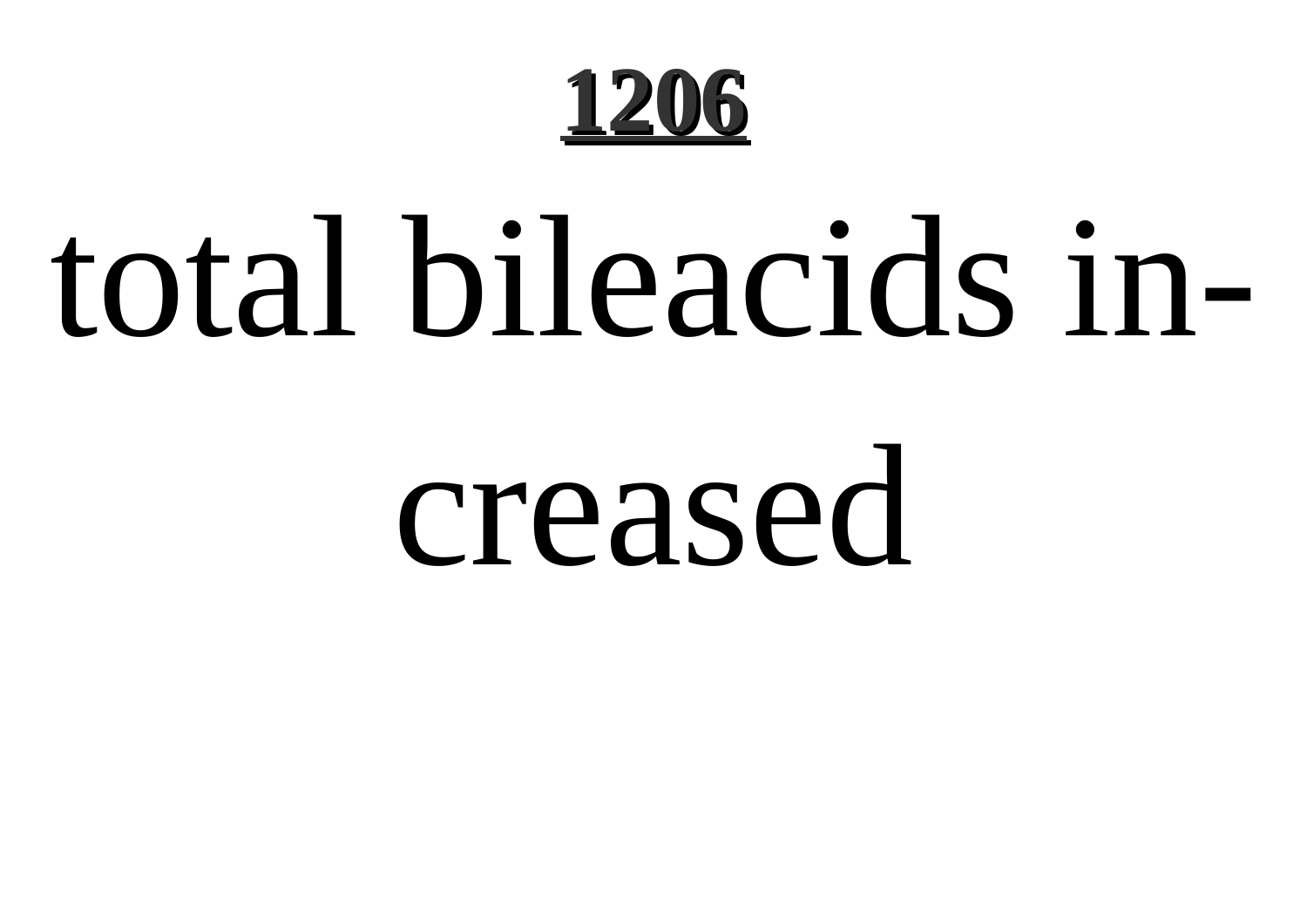## toxic epidermal

## necrolysis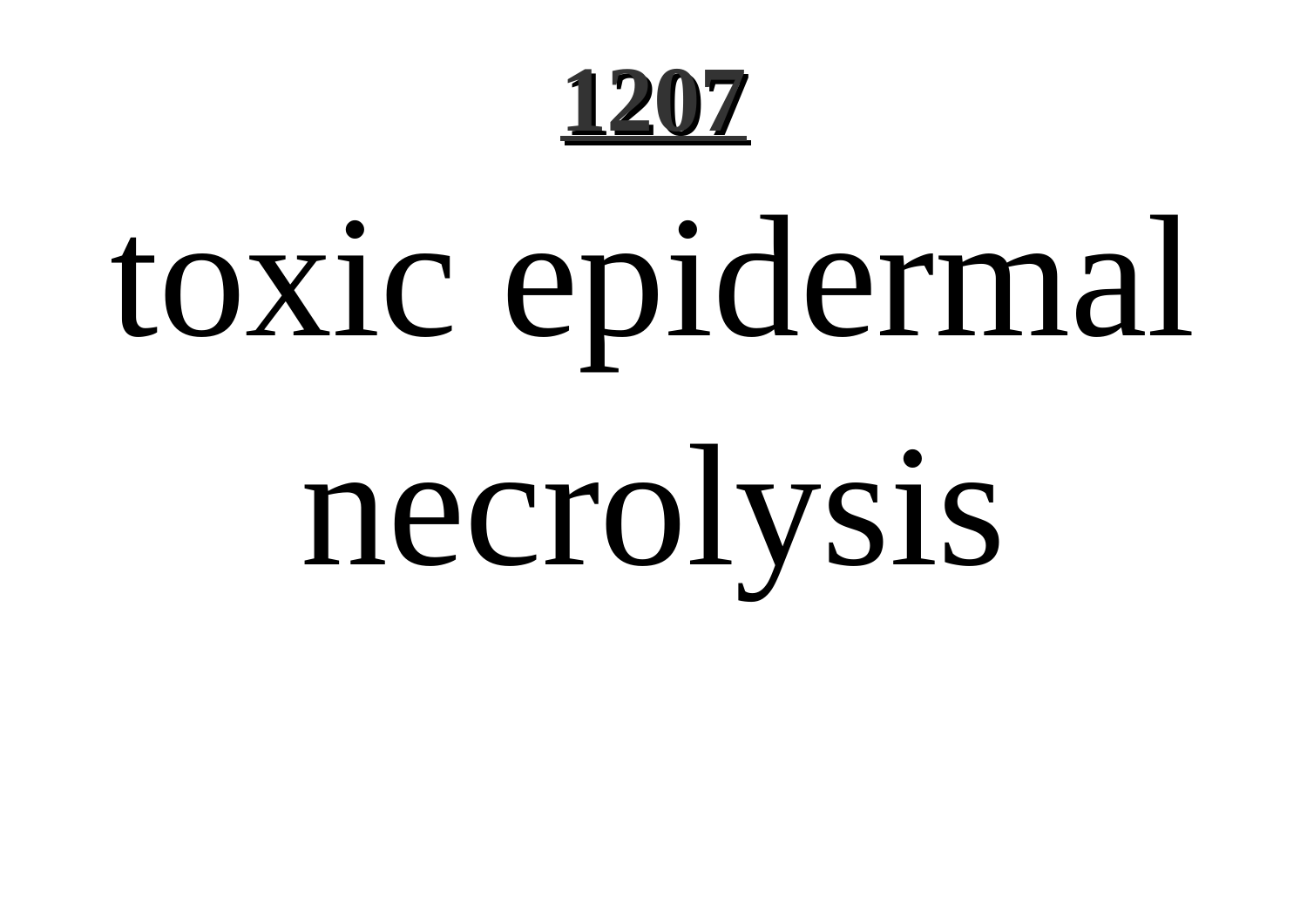

## toxic leukoencephalopathy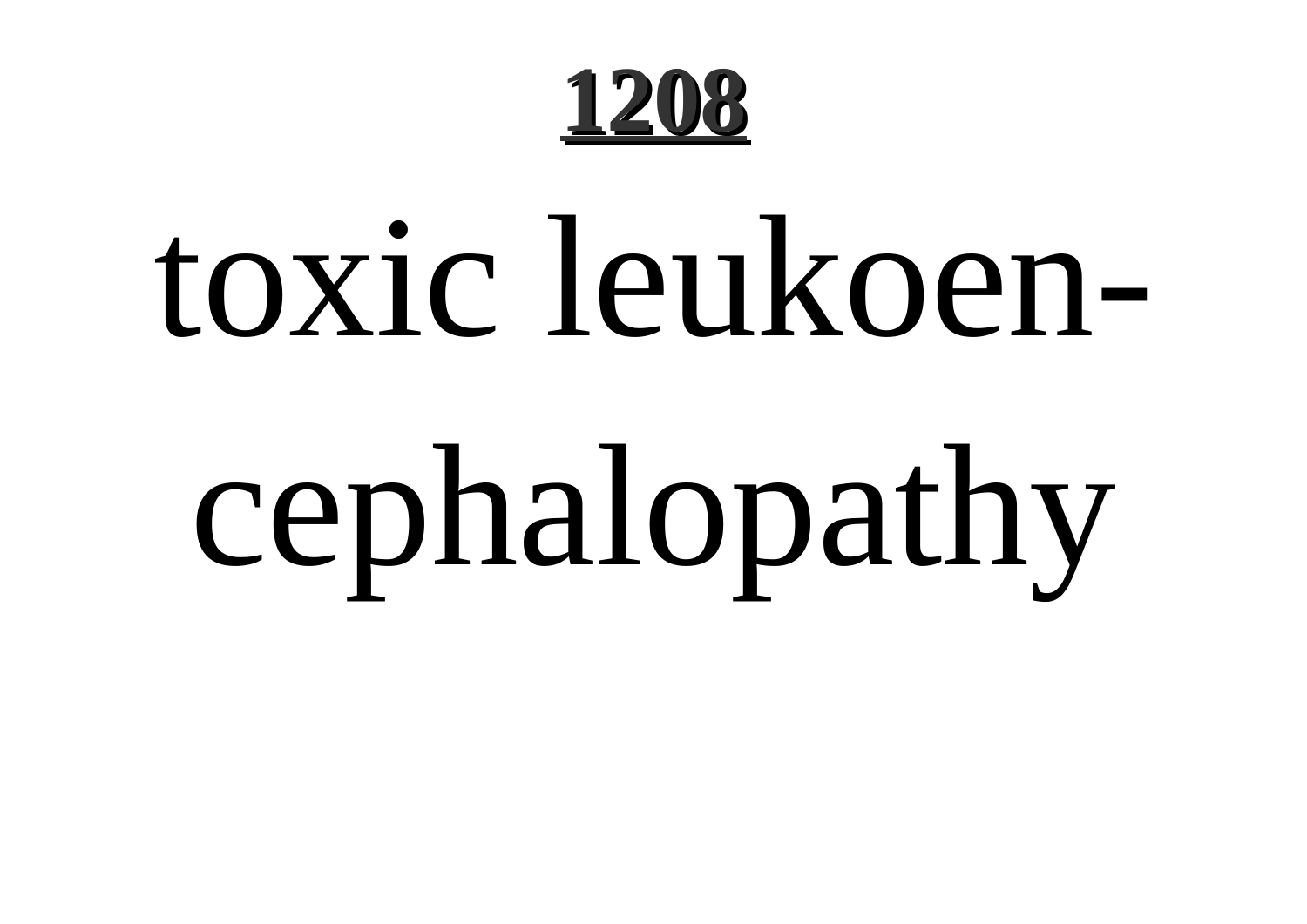## toxic oilsyndro-

me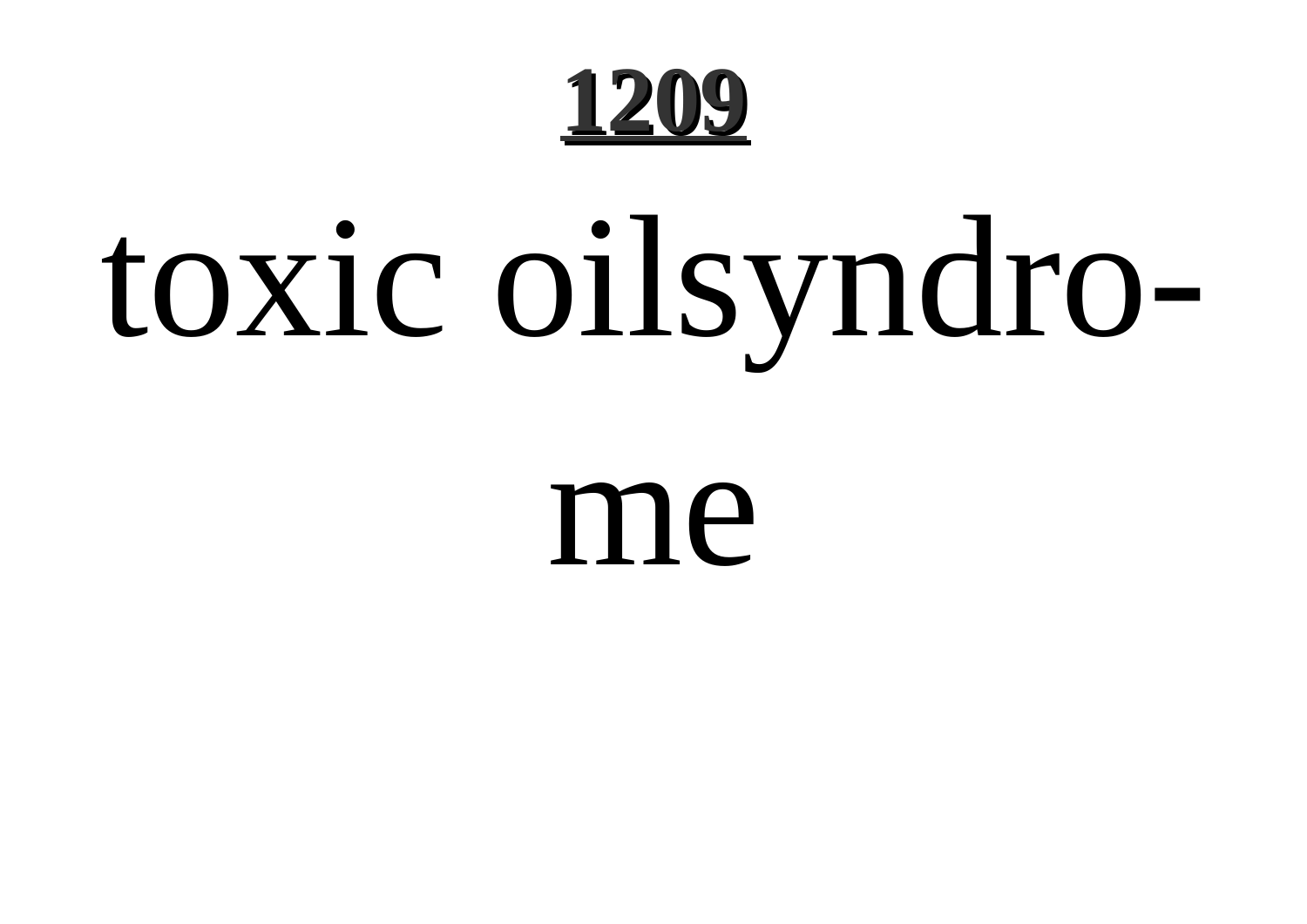### tracheal ob-

### struction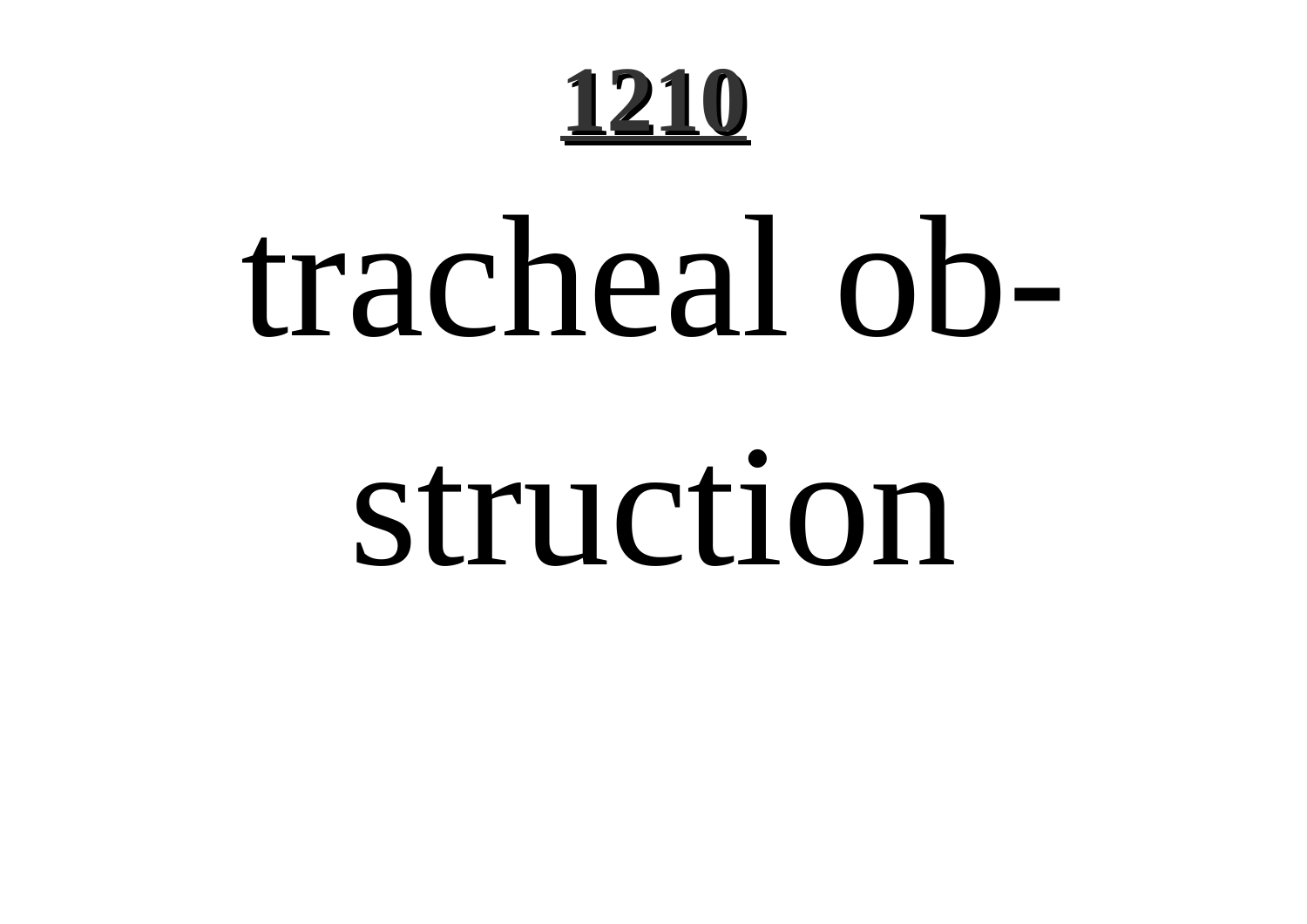#### <u>1211</u>

### tracheal oedema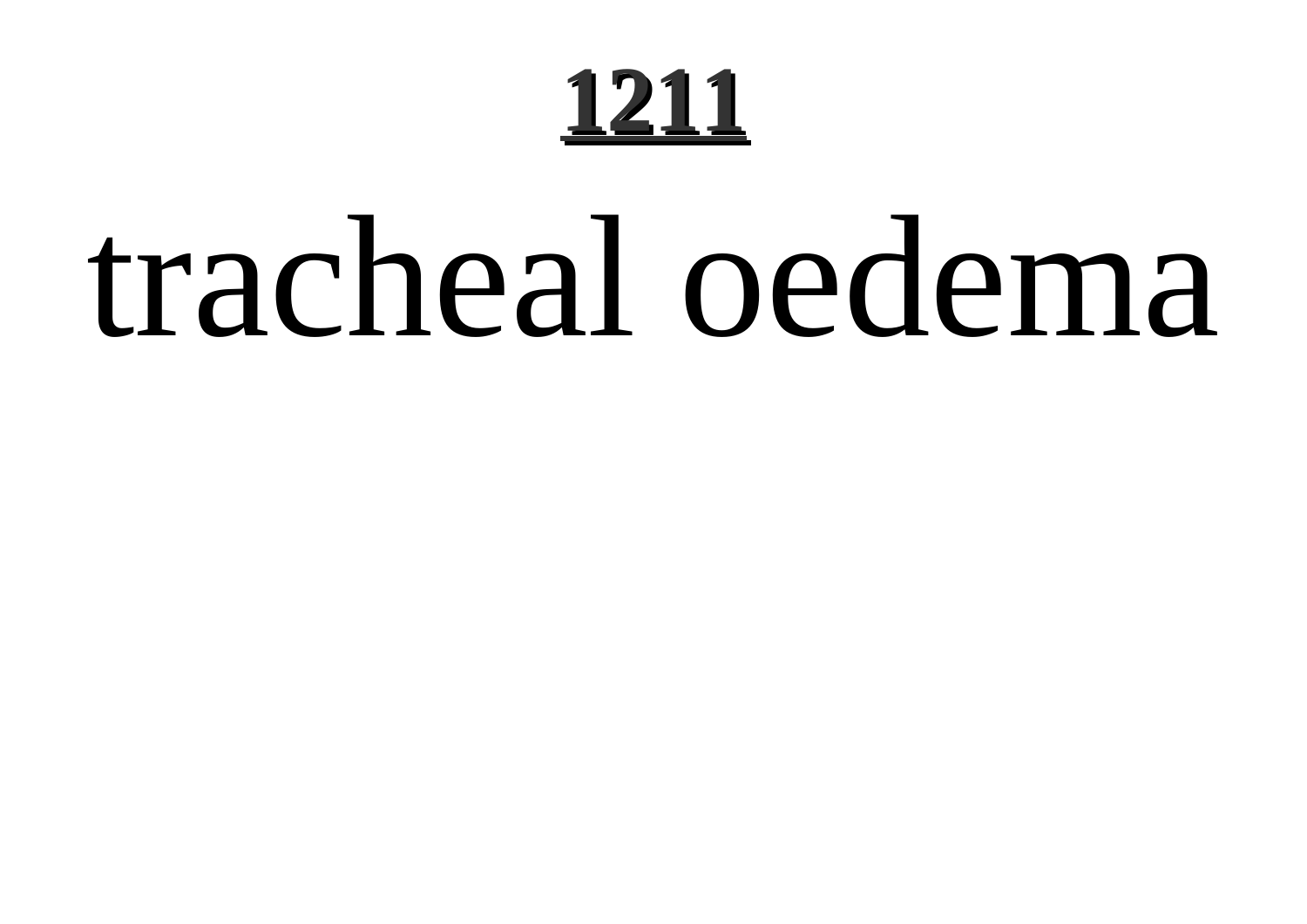### tracheobronchitis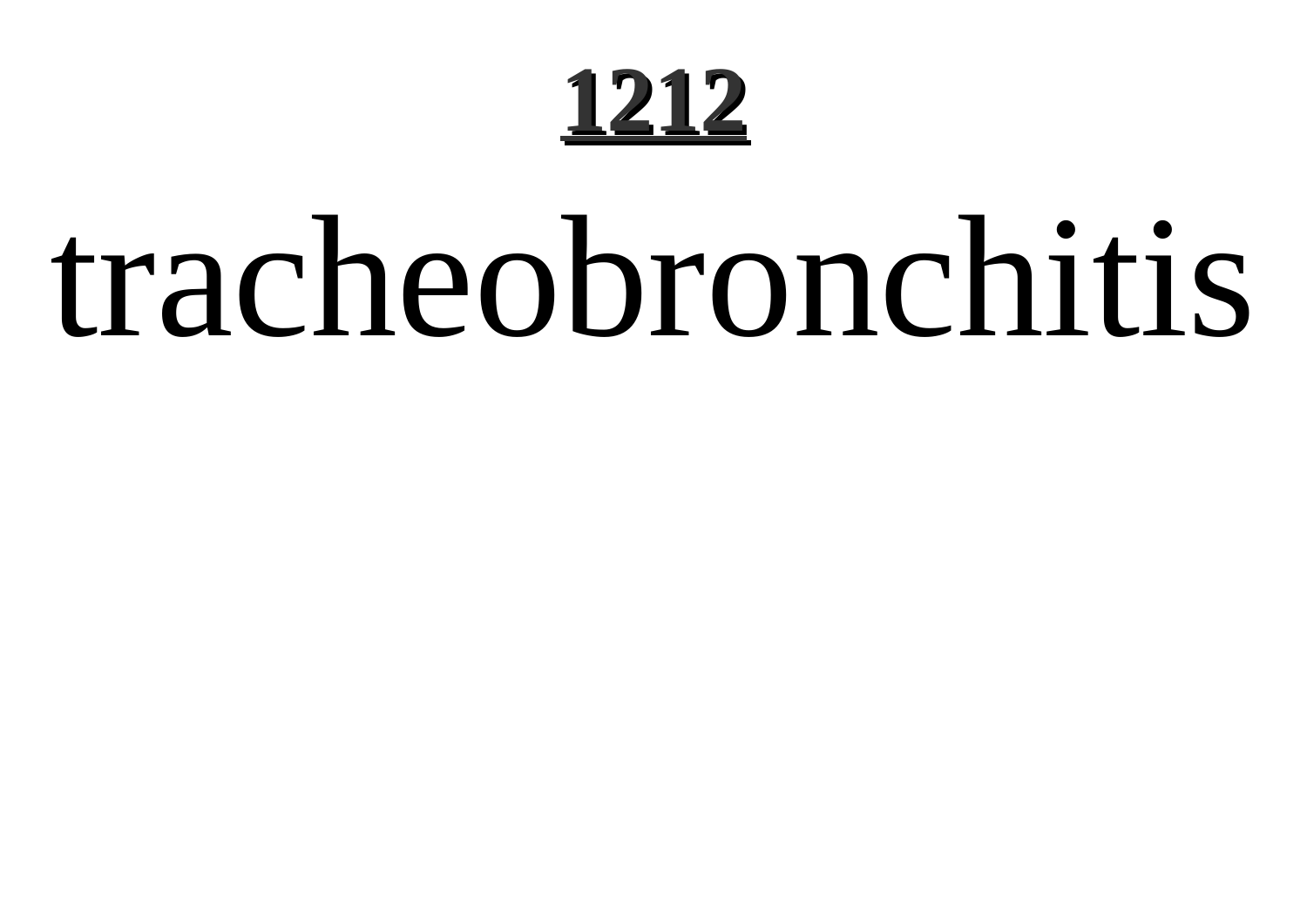### tracheobronchi-

## tismycoplasmal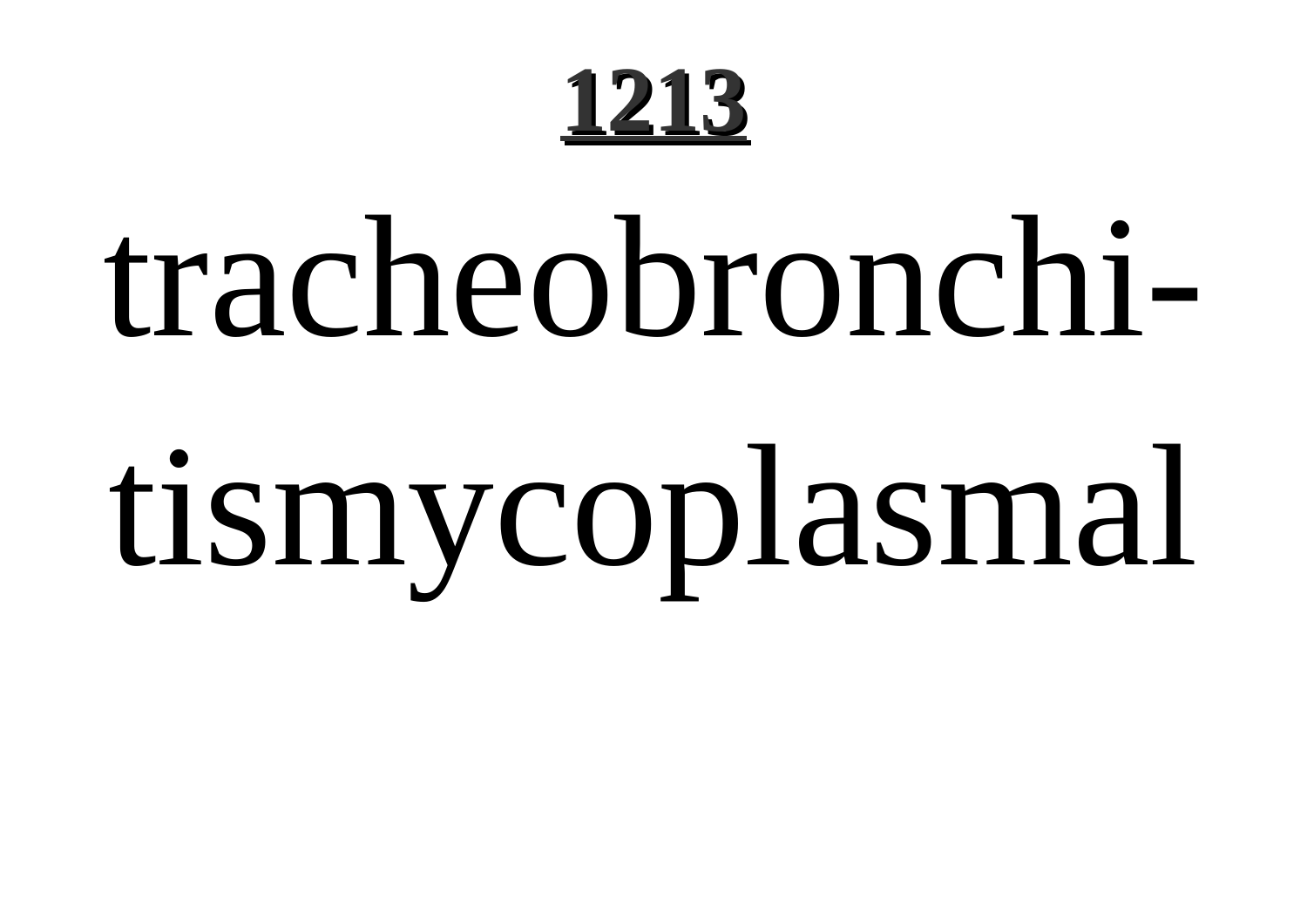

### tracheobronchitis

### viral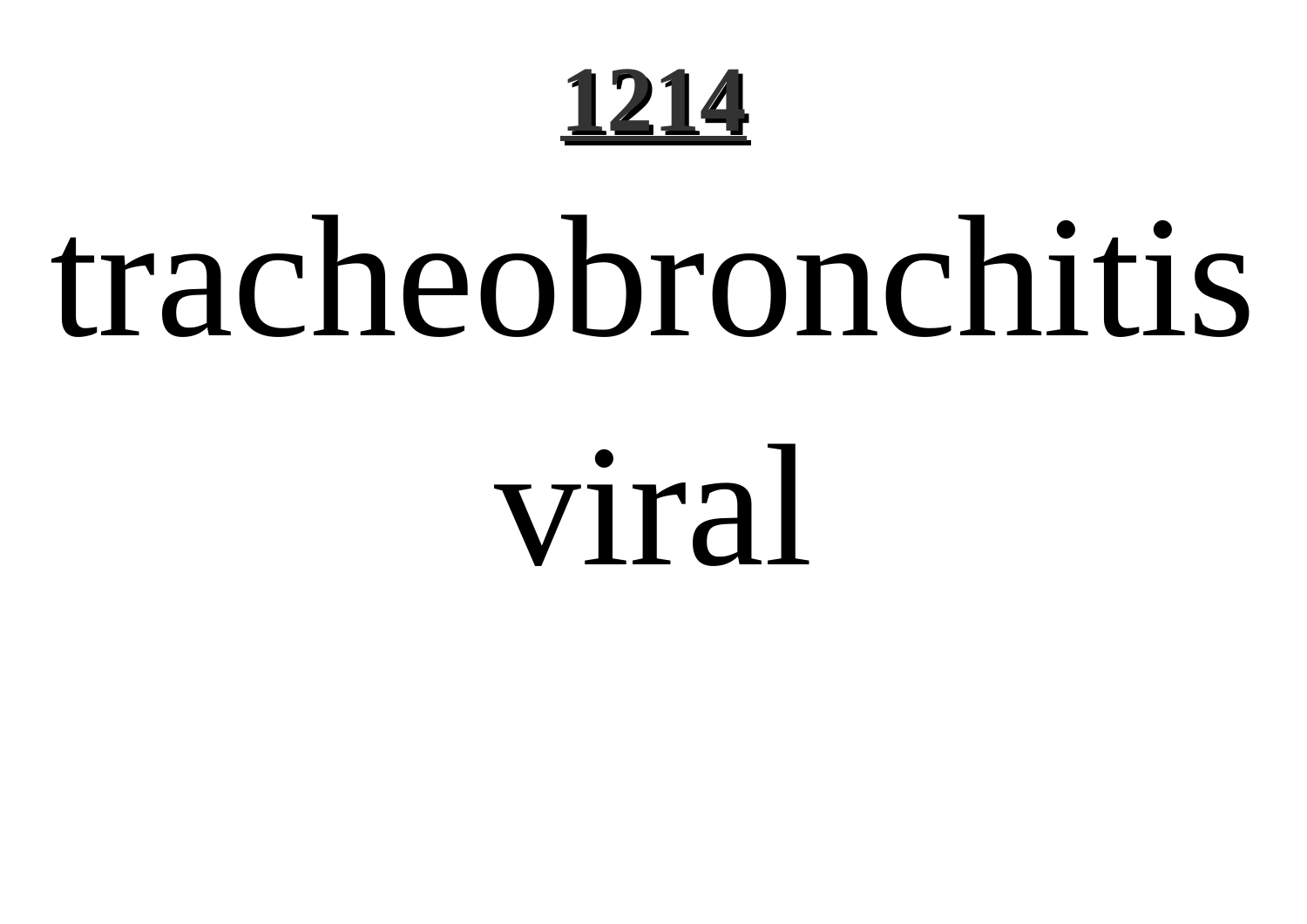### transaminases

### abnormal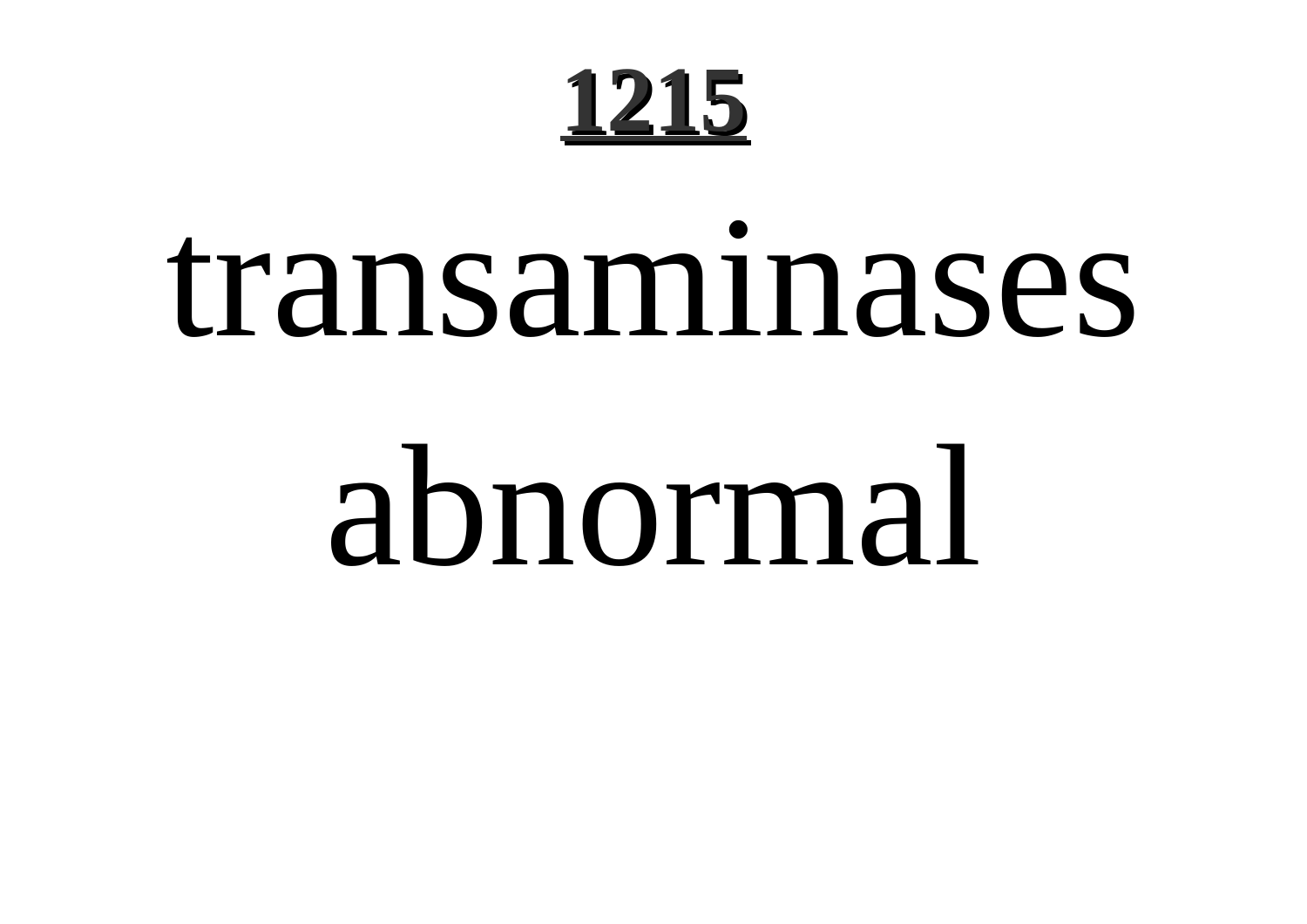### transaminasesin-

### creased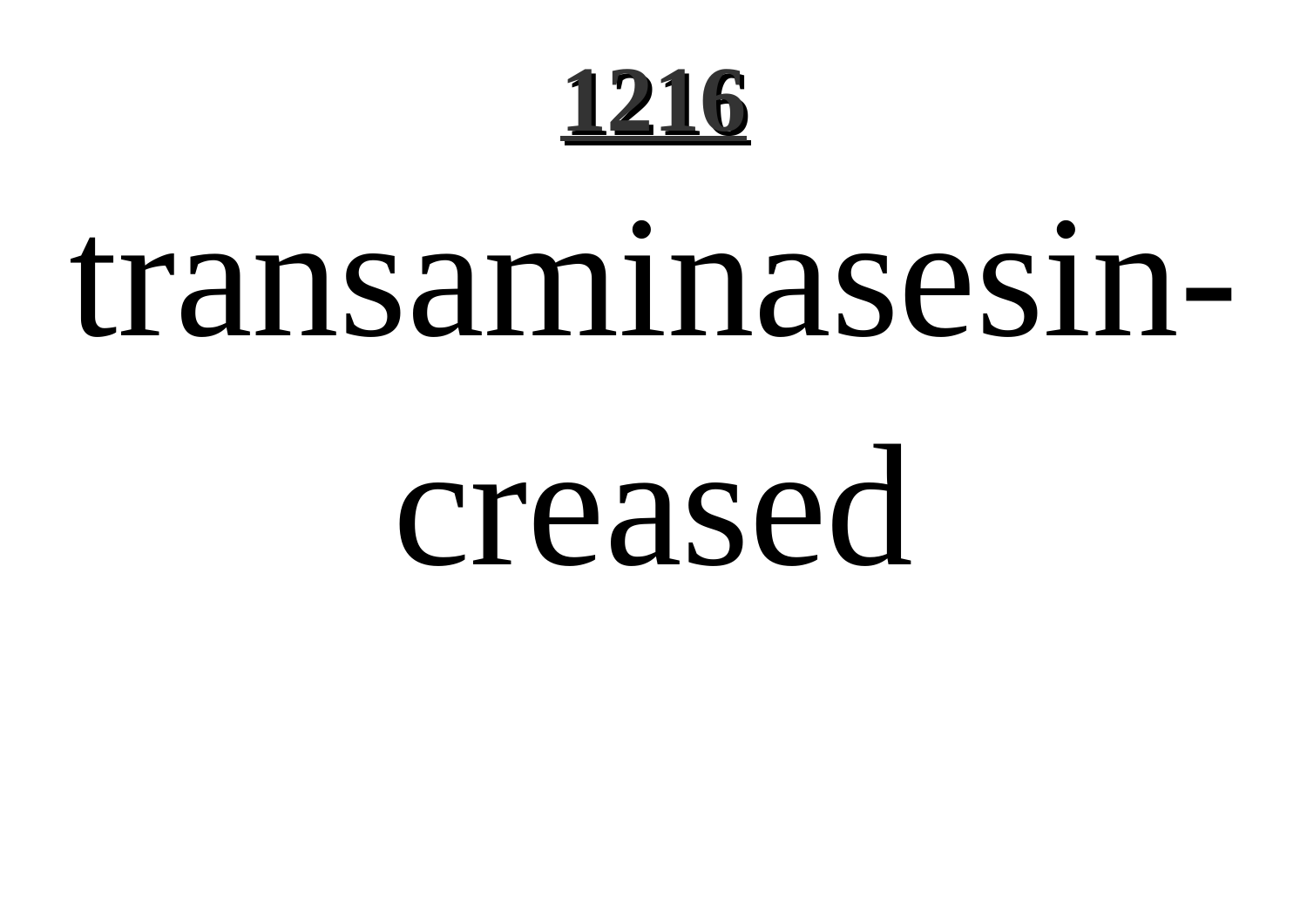# transfusion-rela-

### ted alloimmune

## neutropenia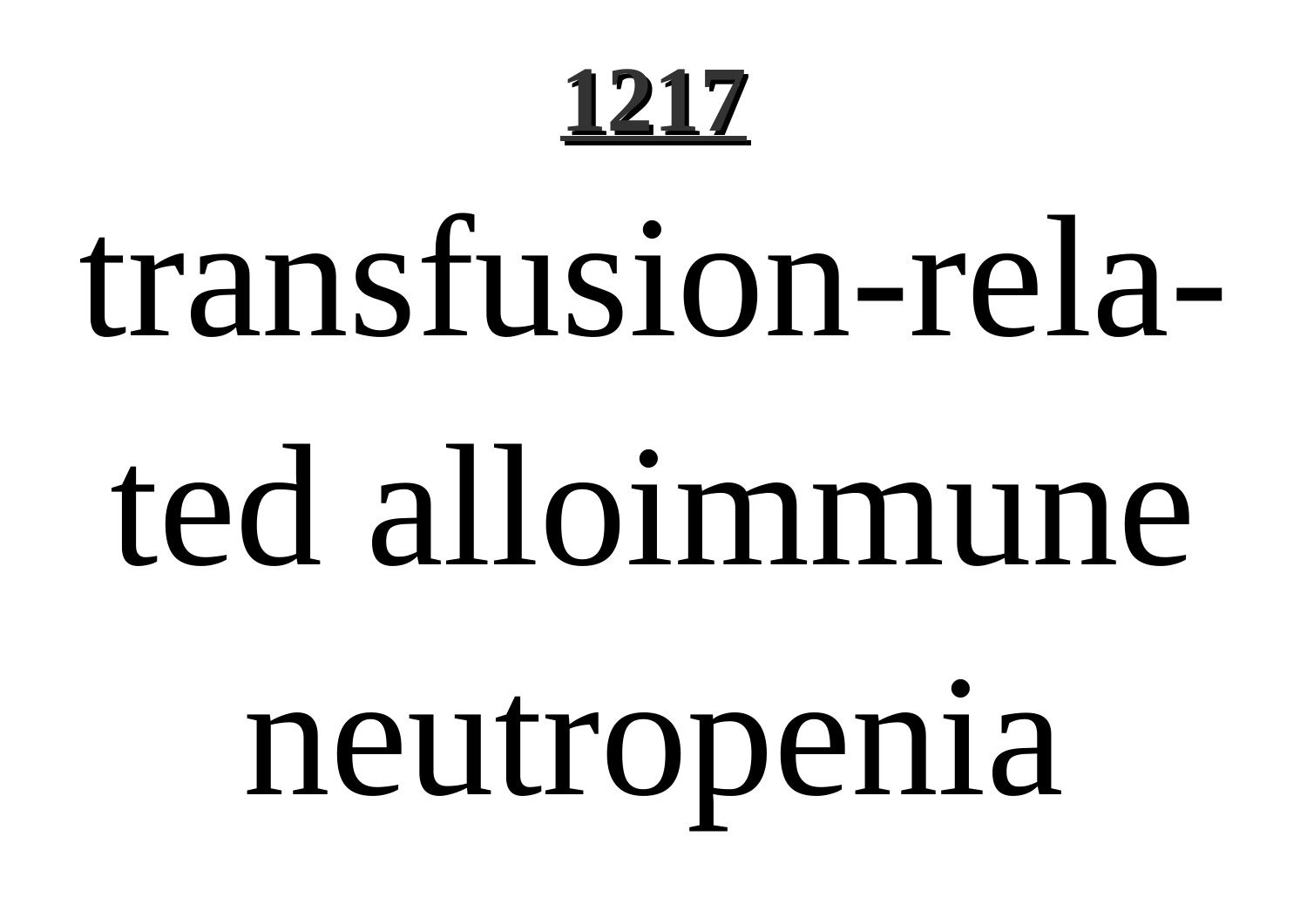## transient epilep-

### ticamnesia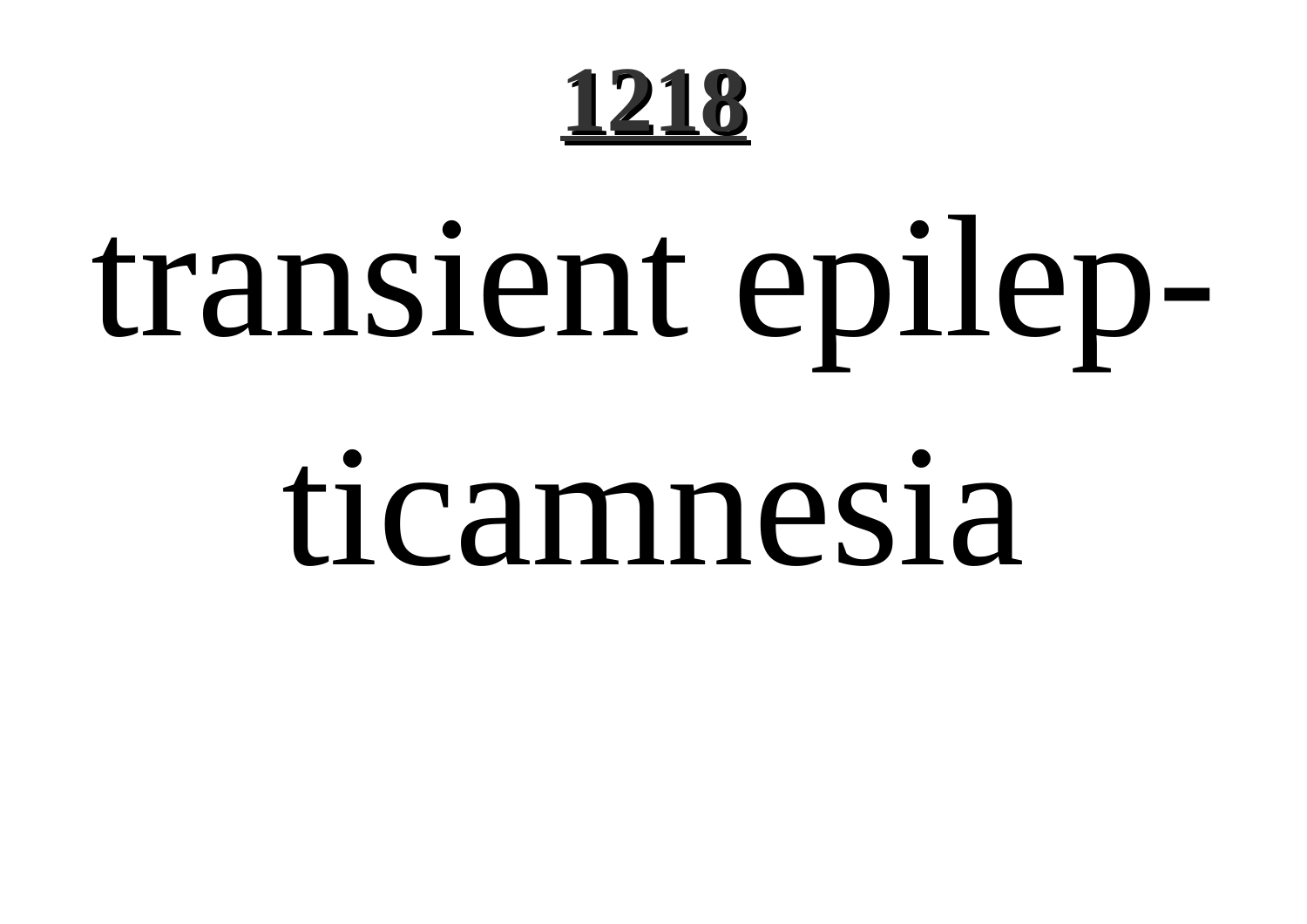### transverse sinus

### thrombosis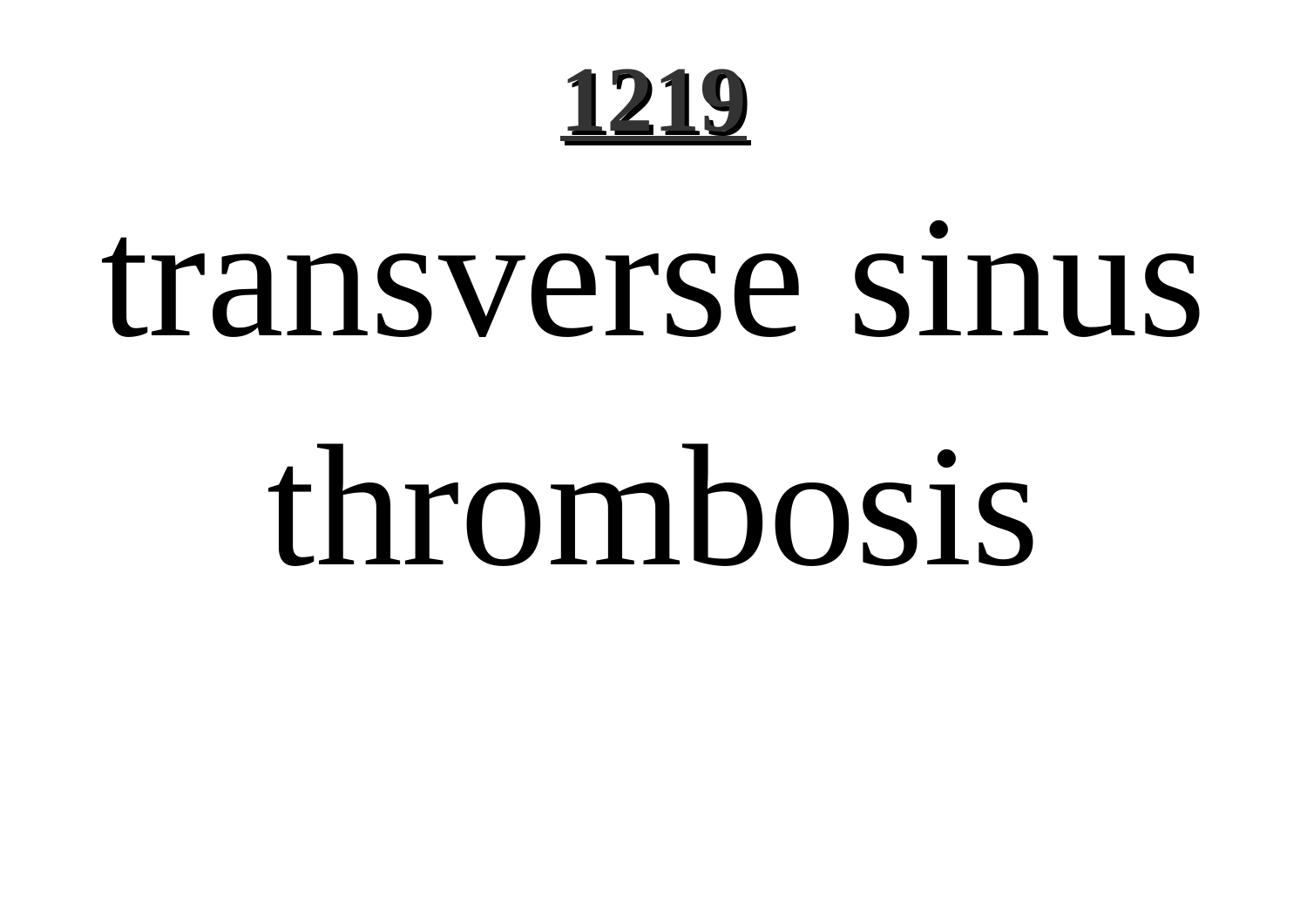

## trigeminal nerve

## paresis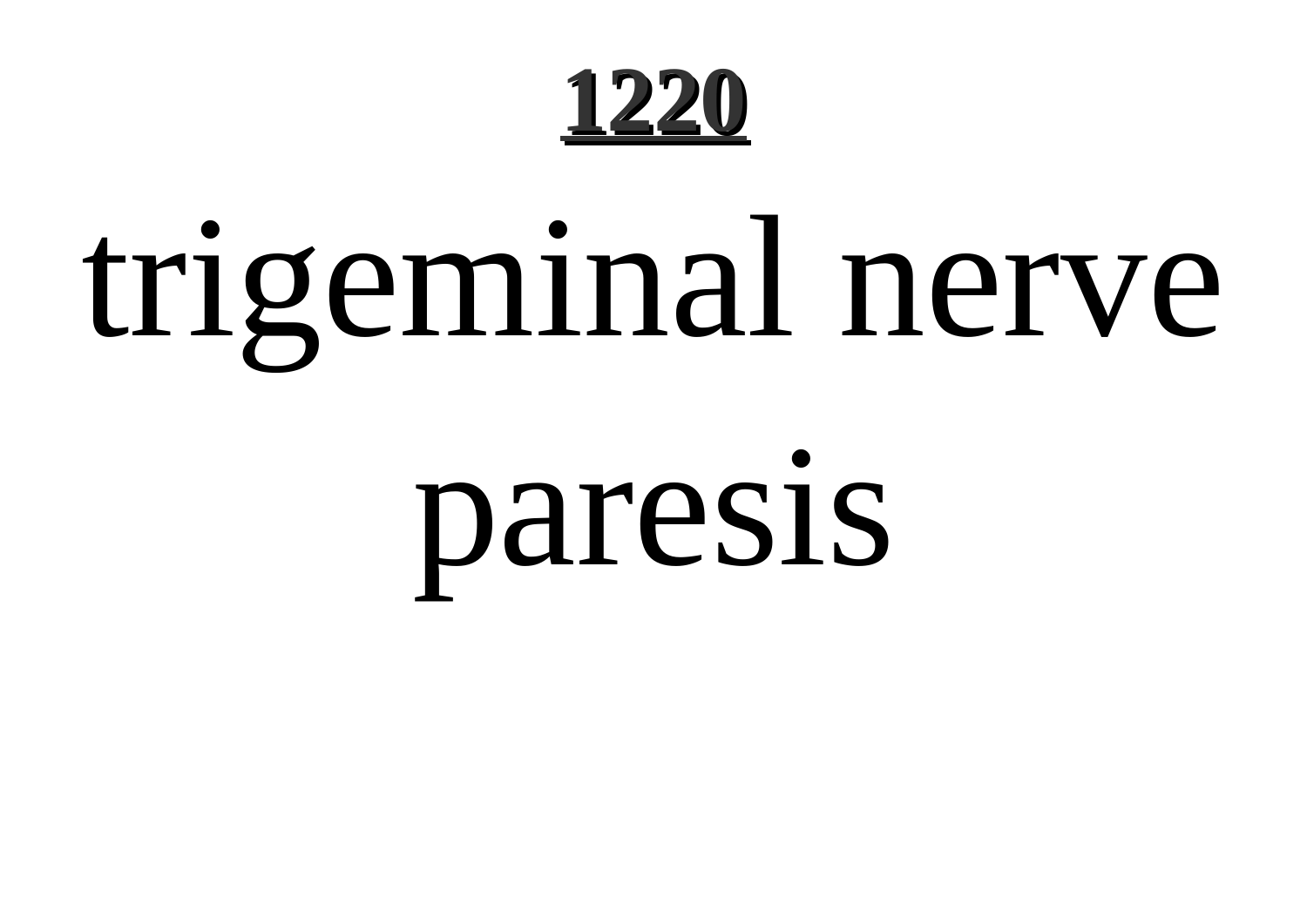

## trigeminalneural-

gia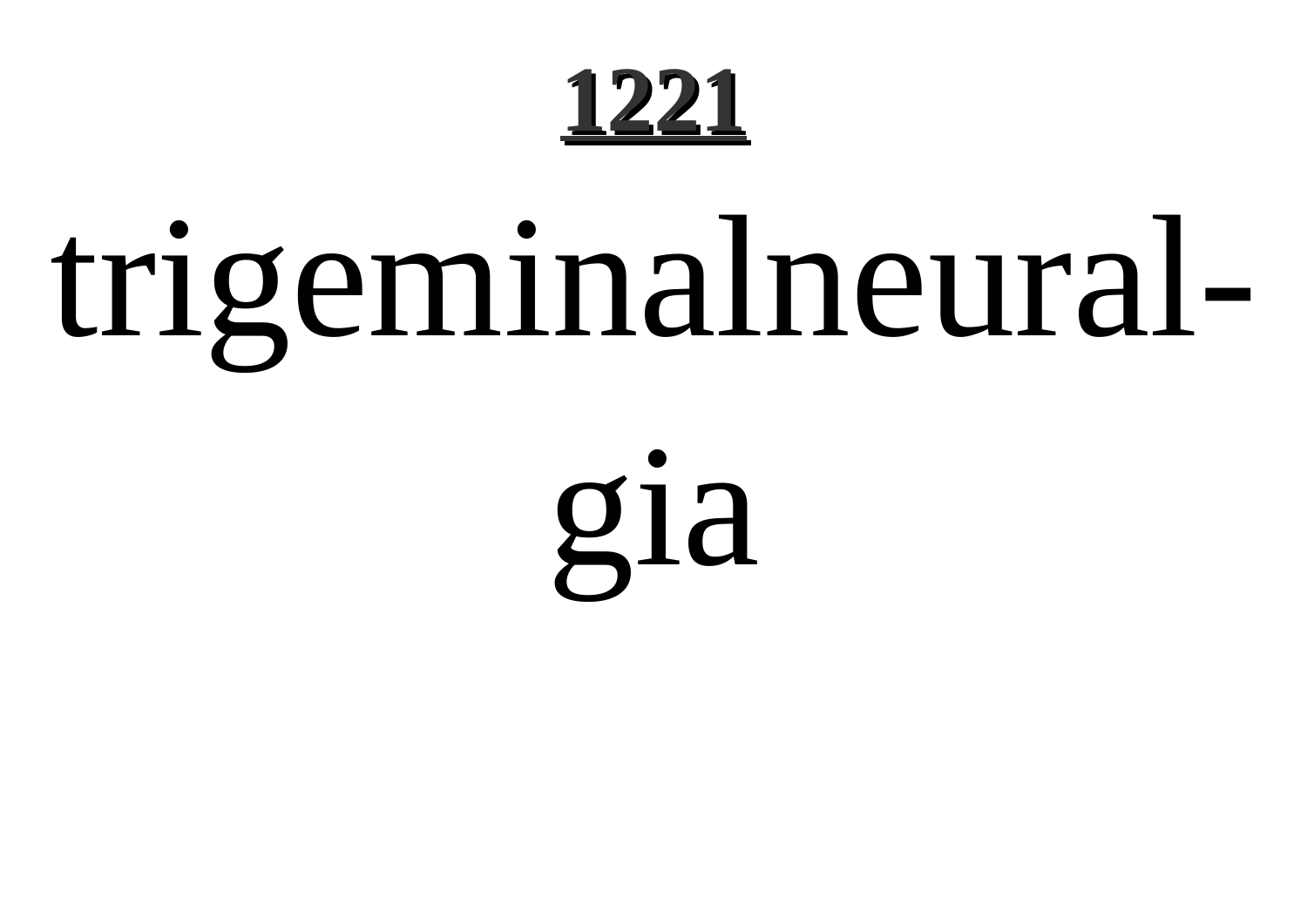

## trigeminal palsy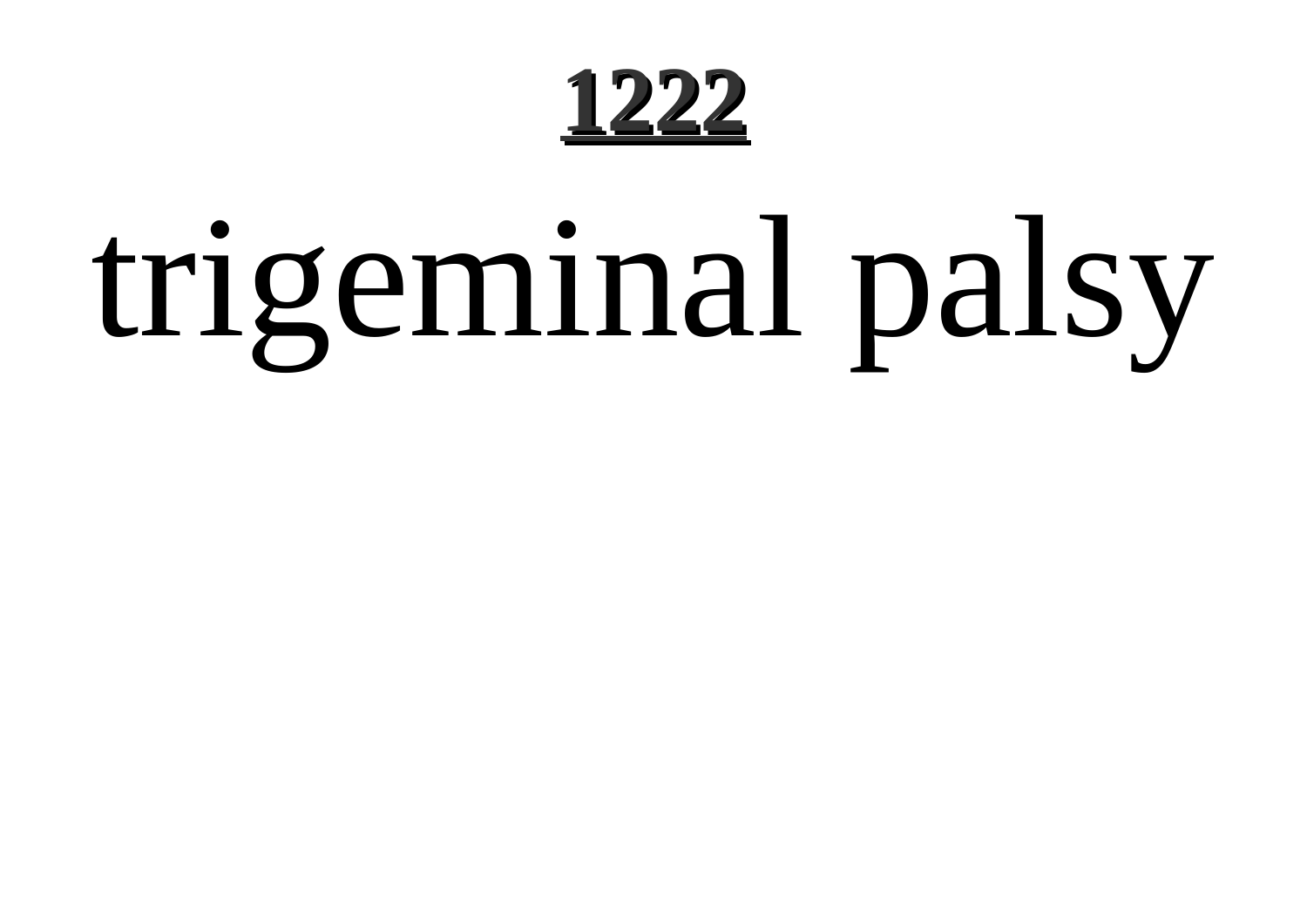

### truncus coeliacus

### thrombosis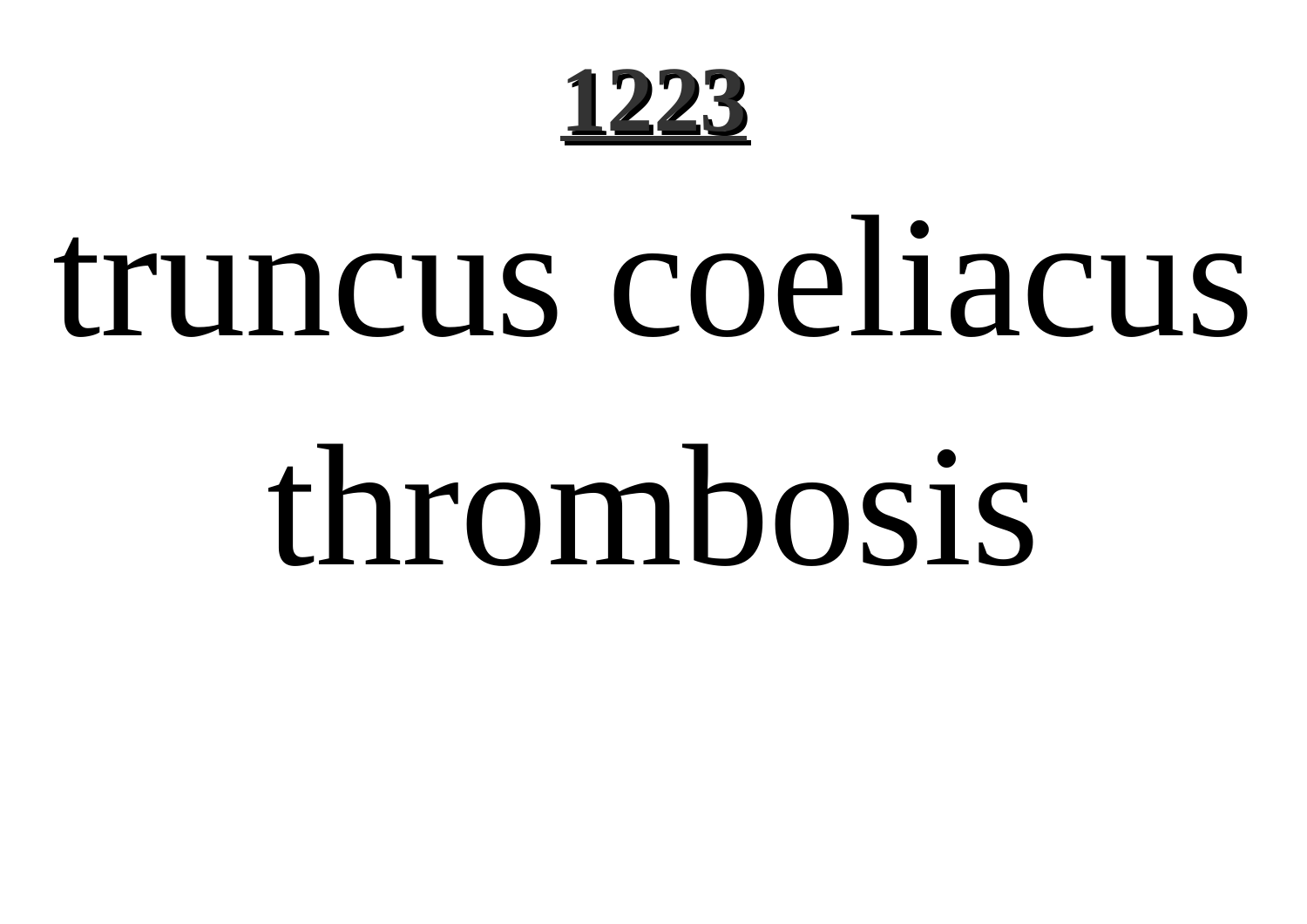

### tuberous sclero-

## siscomplex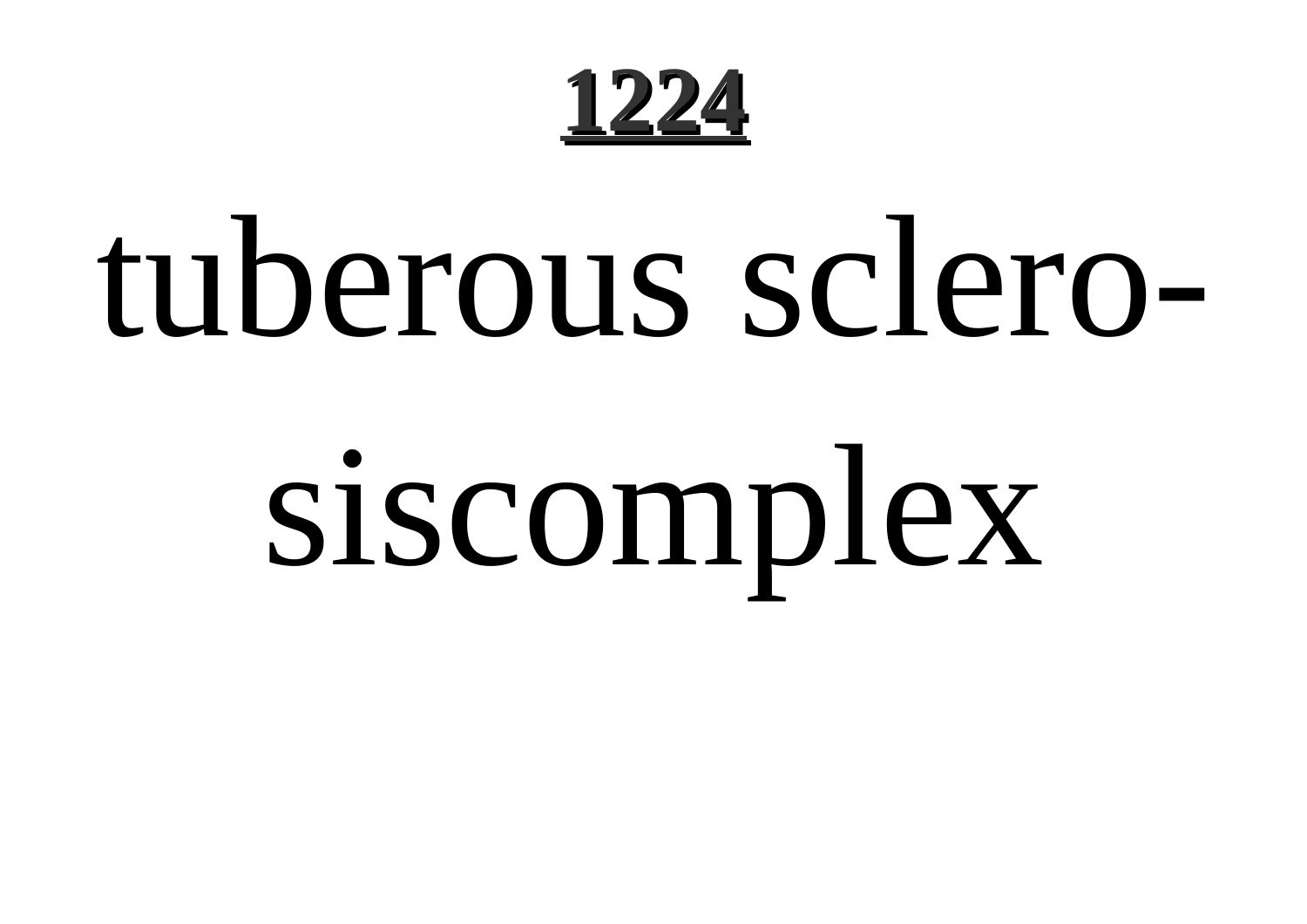

### tubulointerstitial

## nephritis and

## uveitis syndrome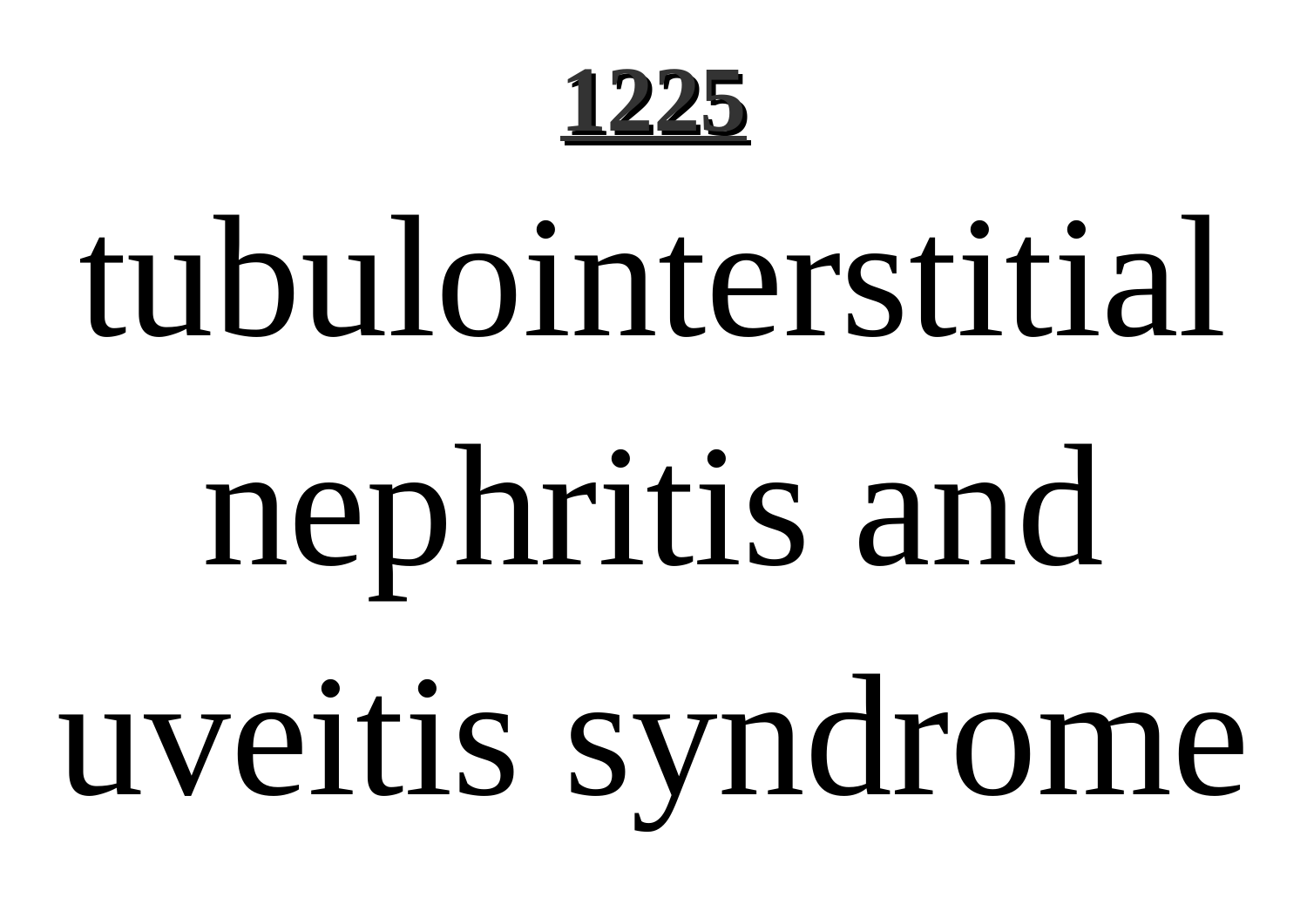

### tumefactive mul-

## tiplesclerosis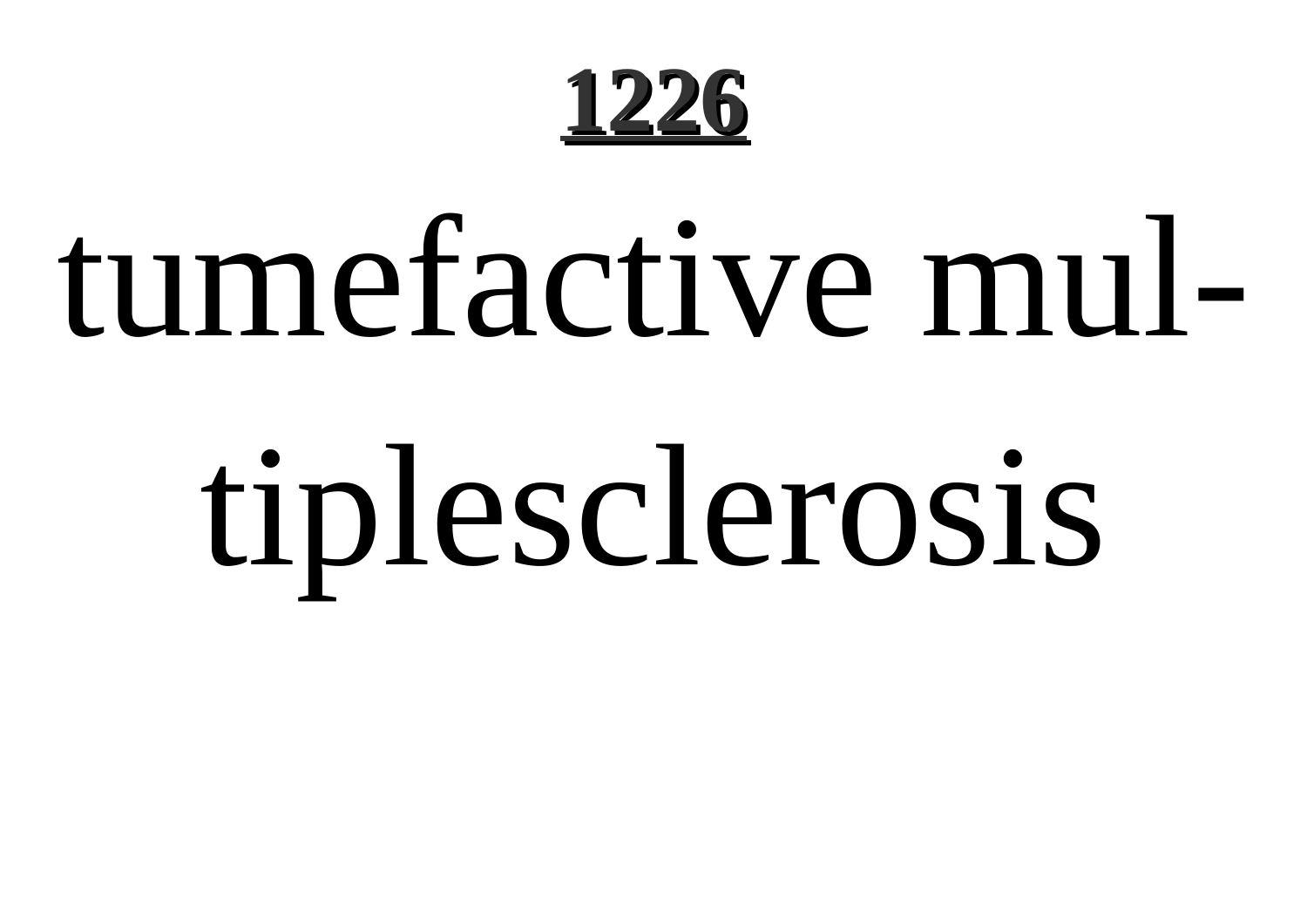1227

### tumour embo-

lism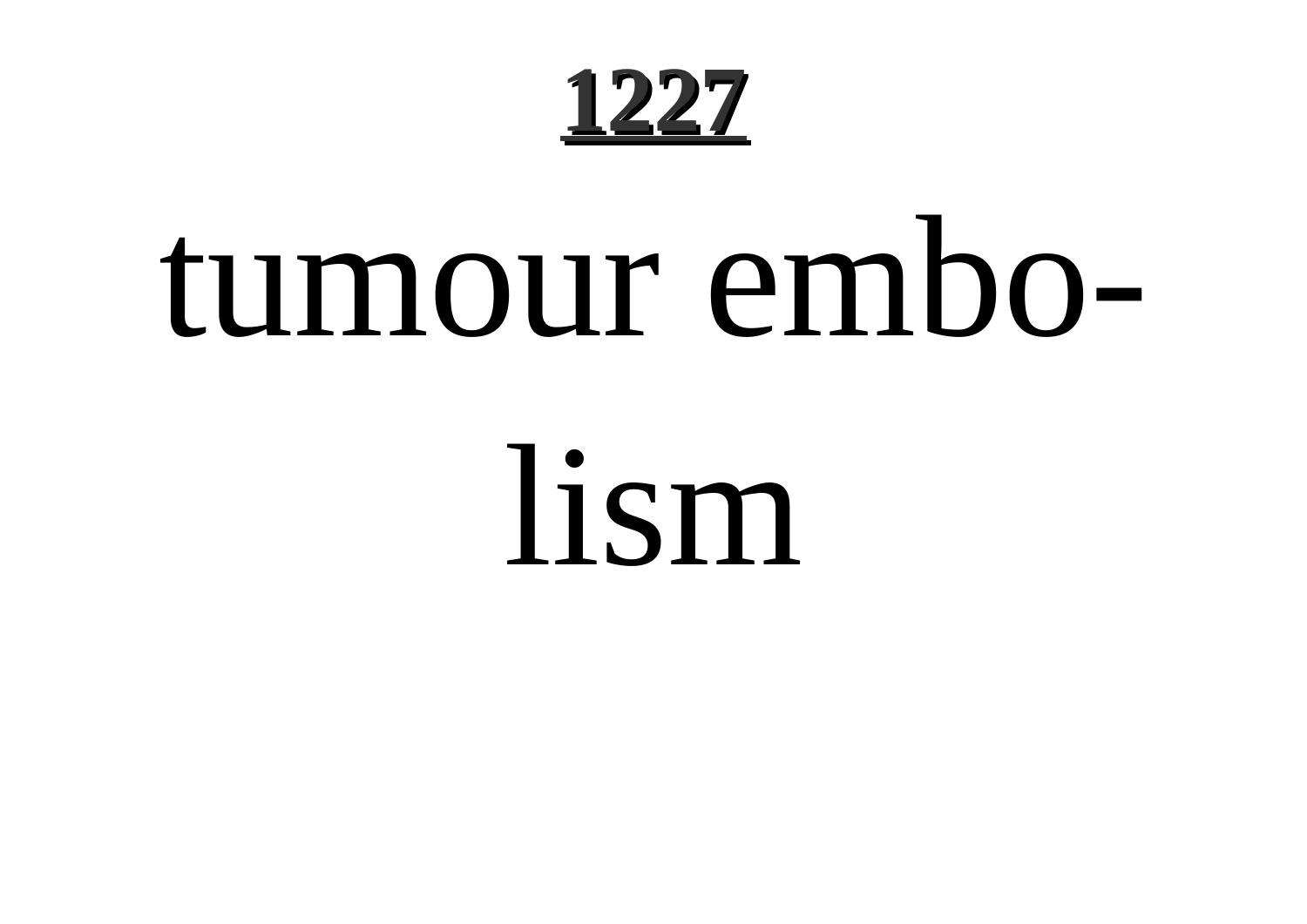

## tumour thrombo-

### SİS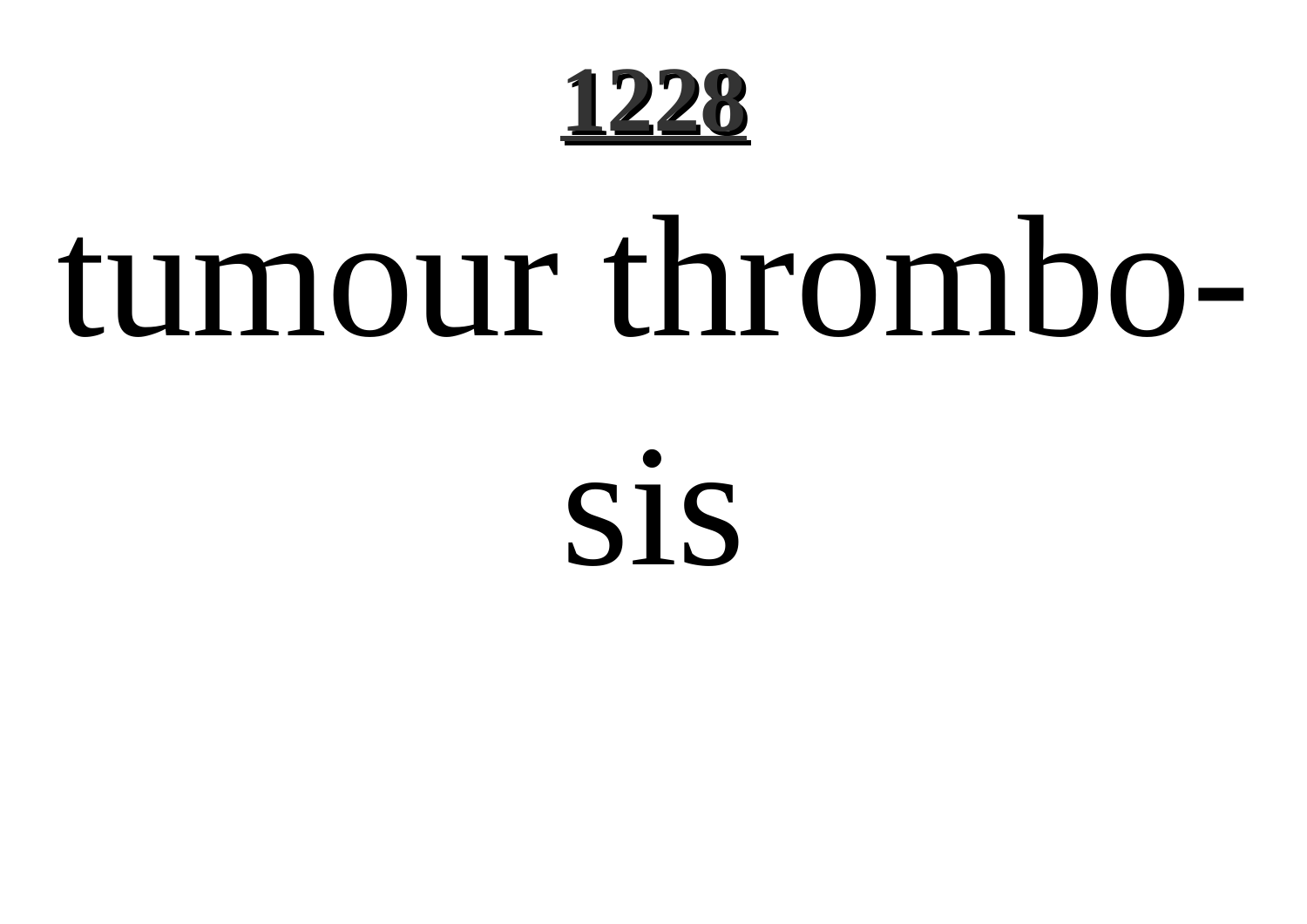

## type 1 diabetes

### mellitus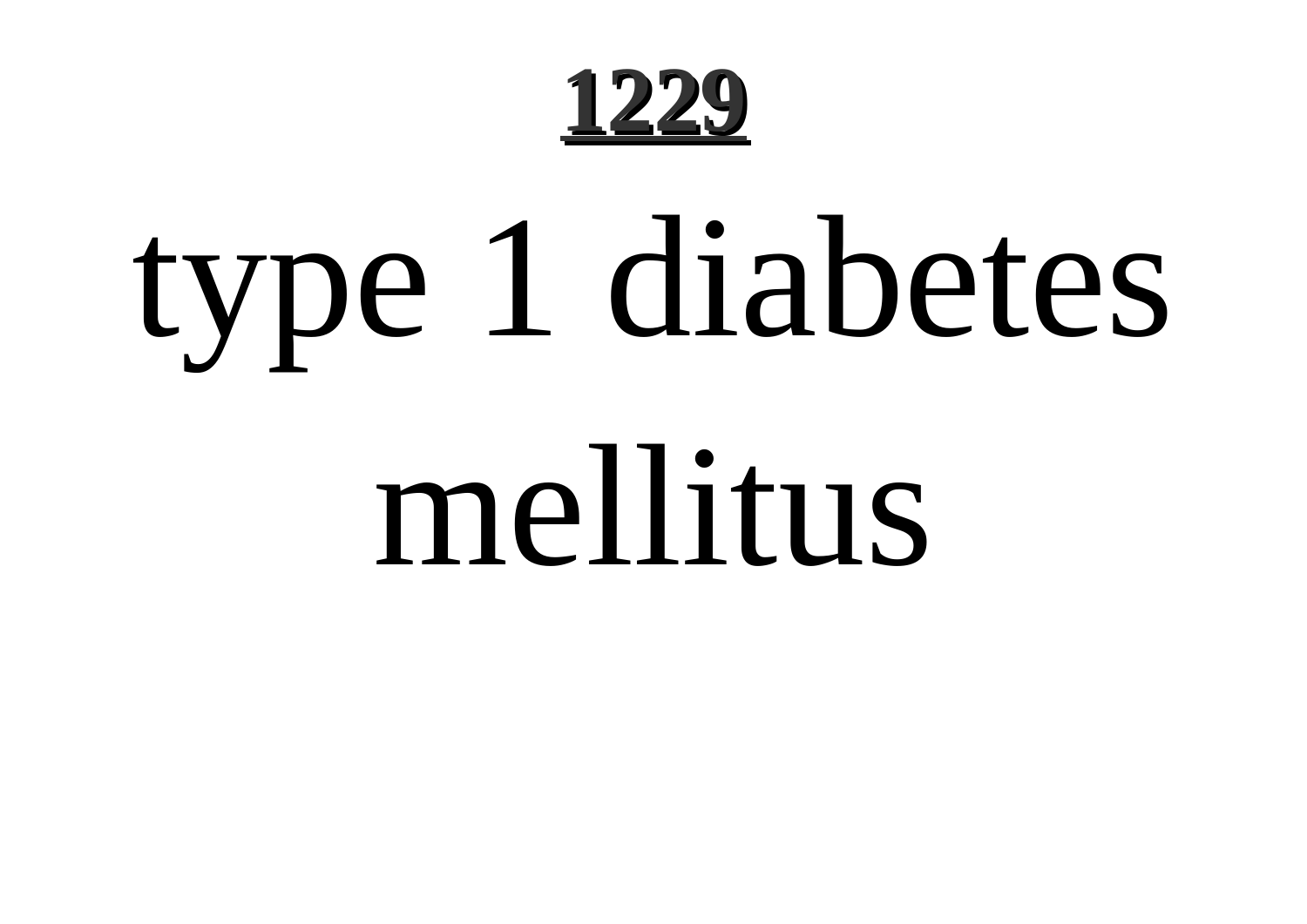

## type ihypersensi-

tivity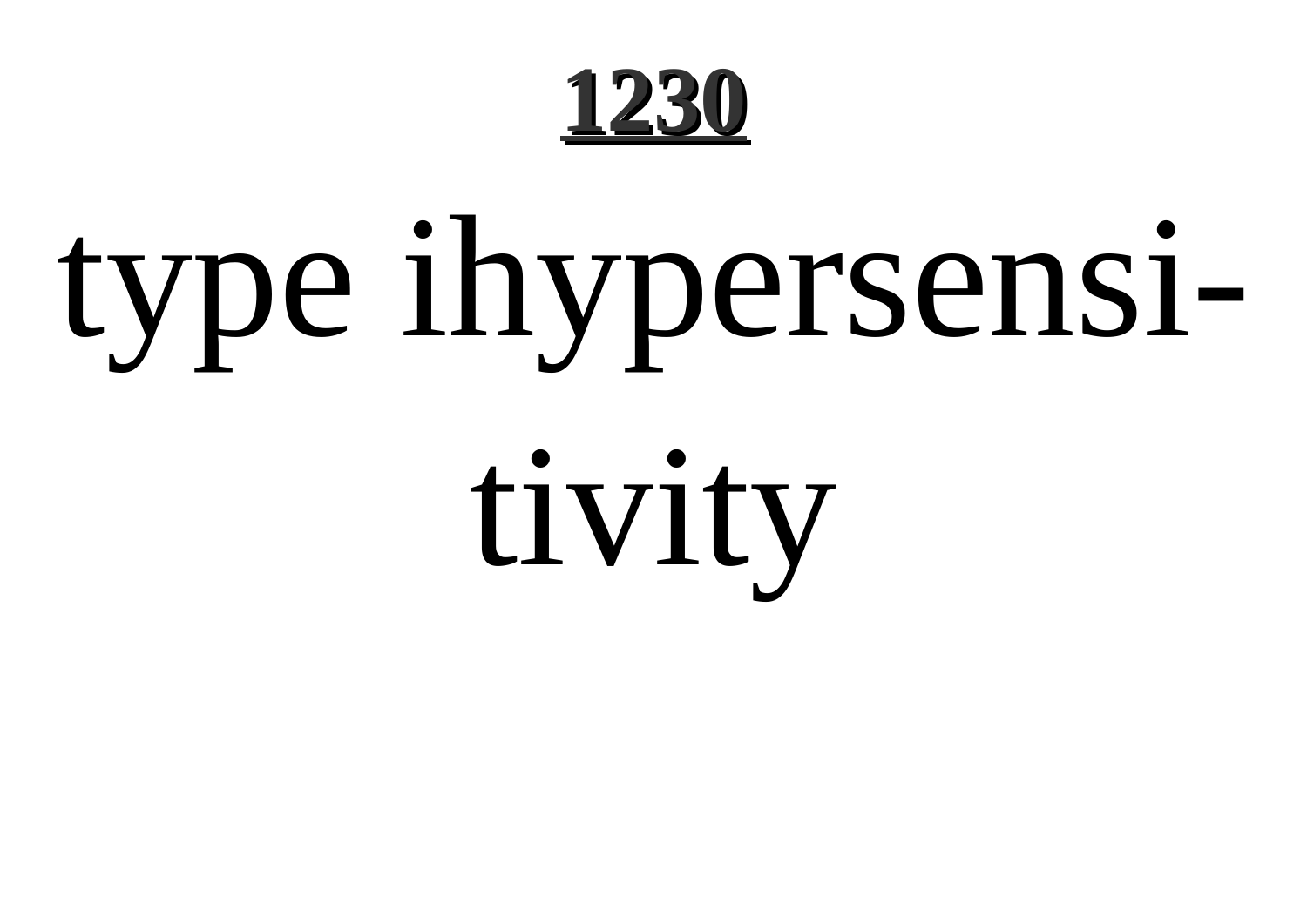

## type iii immune

## complex media-

ted reaction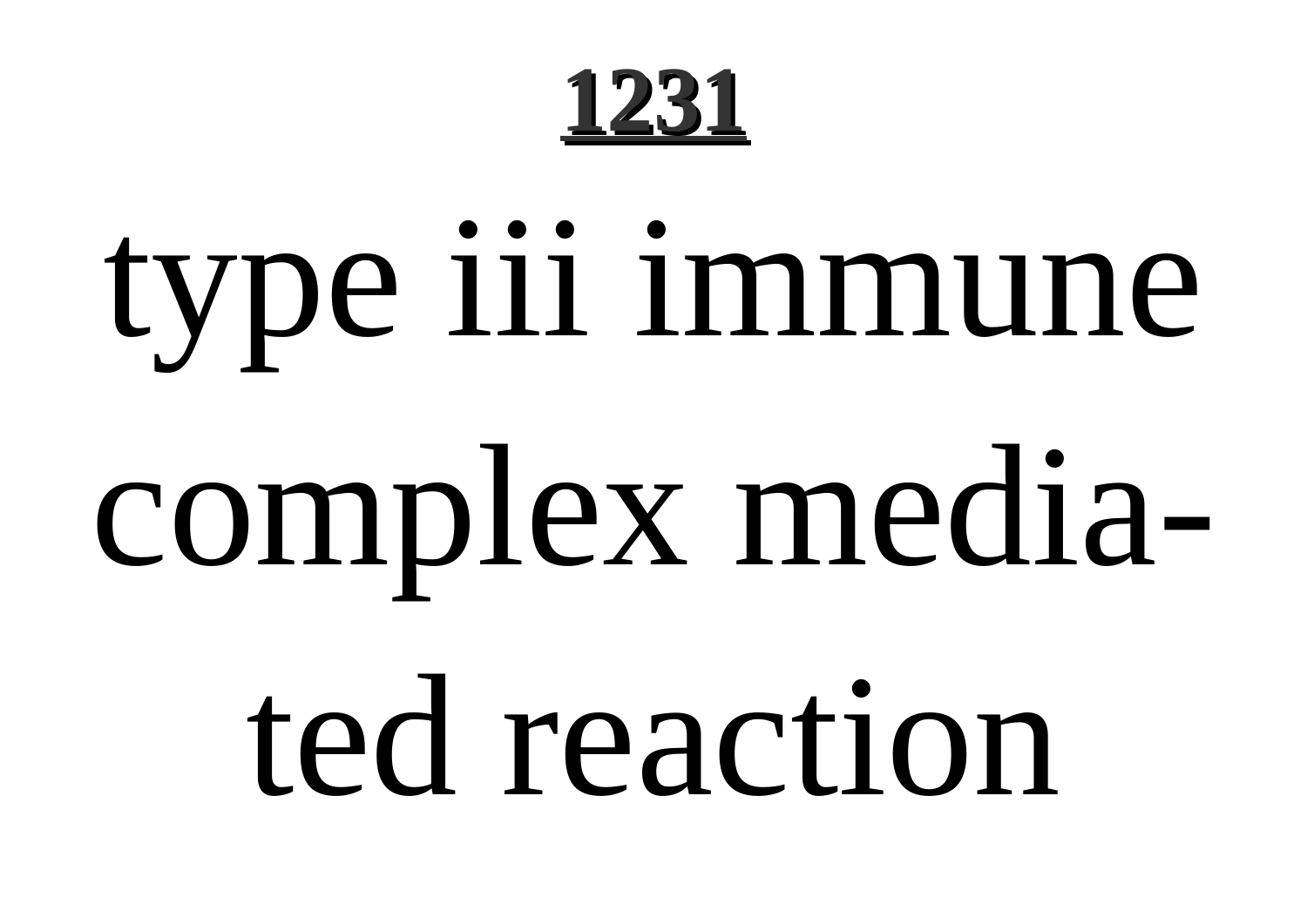1232

## uhthoff'spheno-

### menon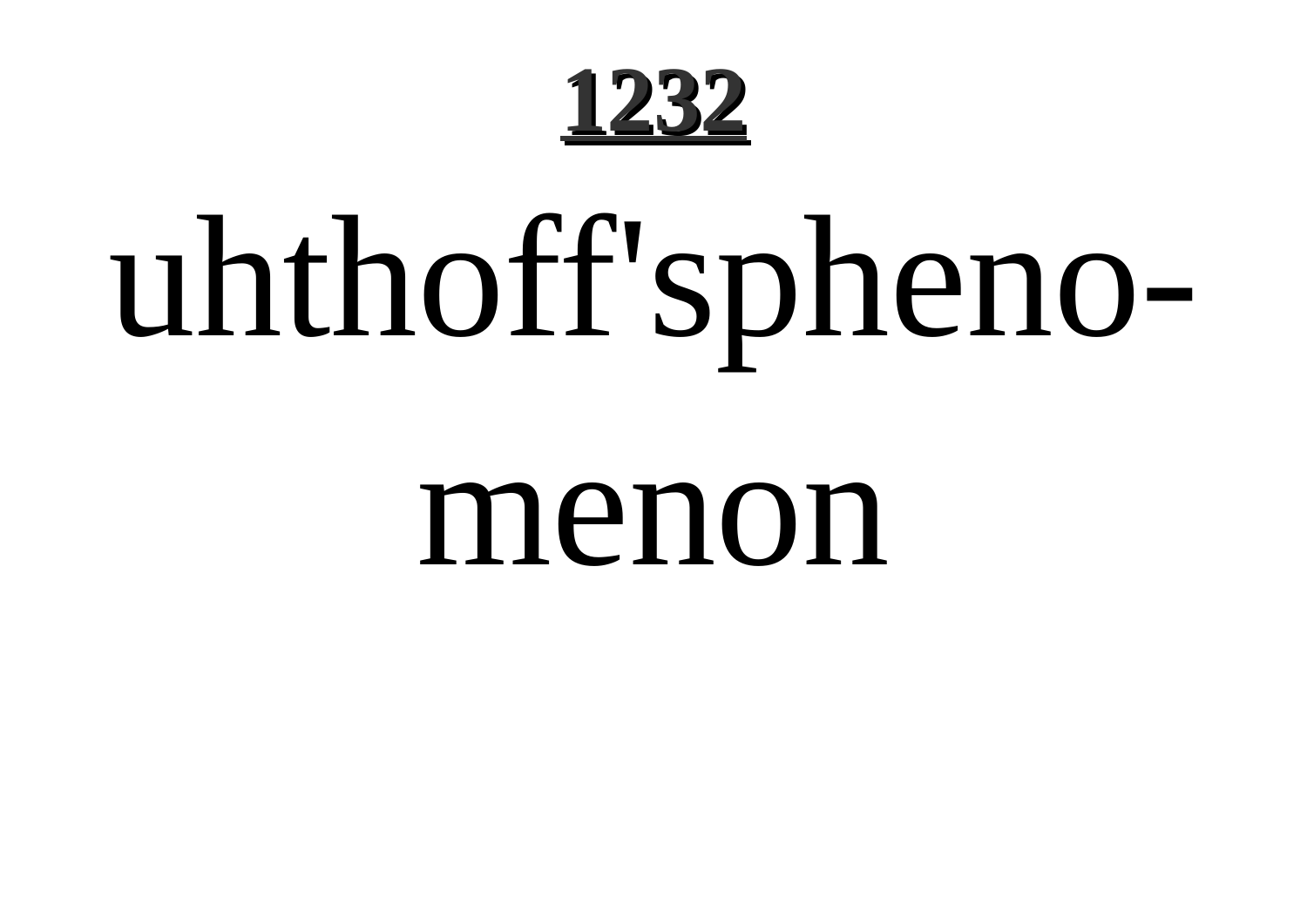

### ulcerative kerati-

tis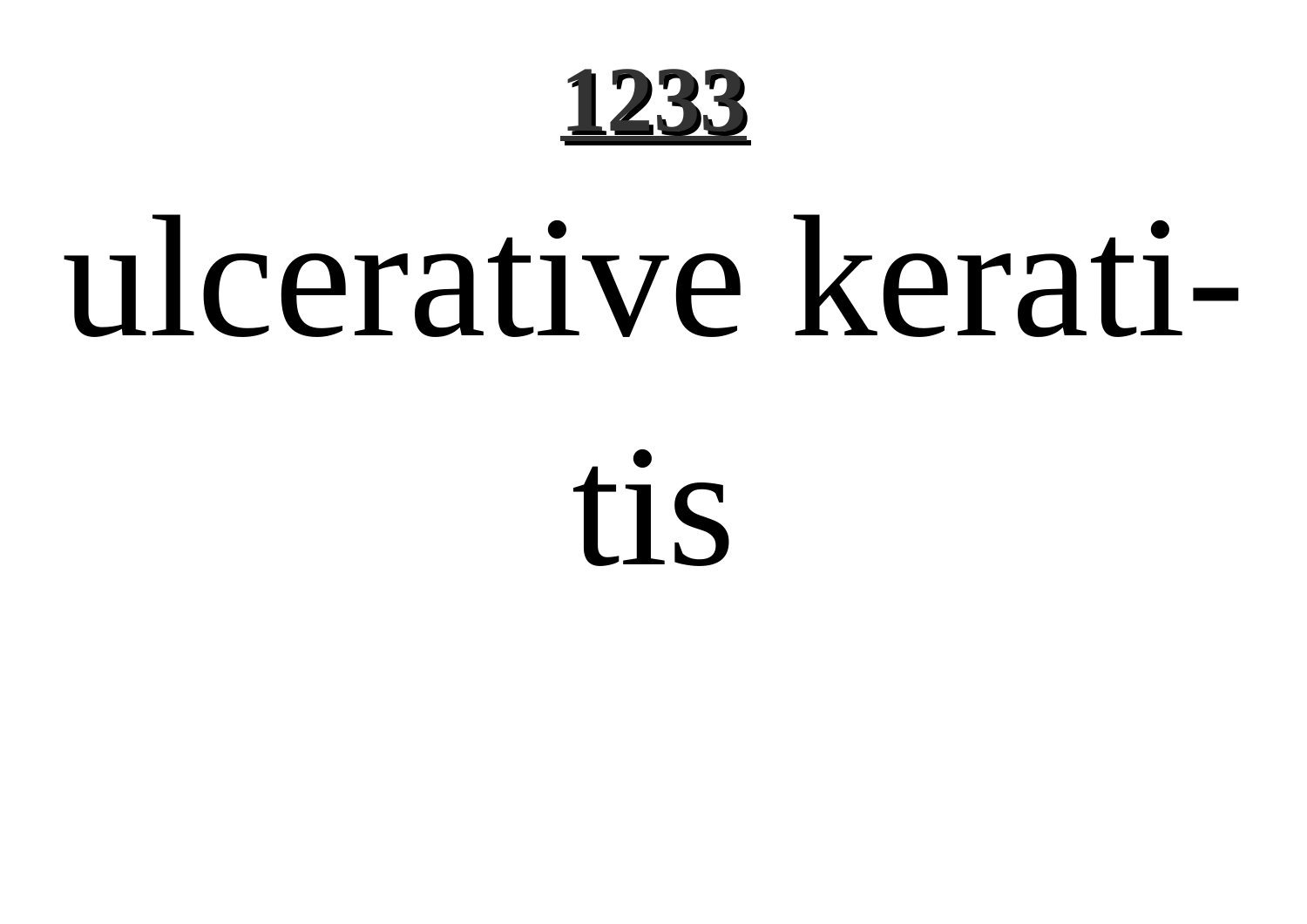

### ultrasound liver

### abnormal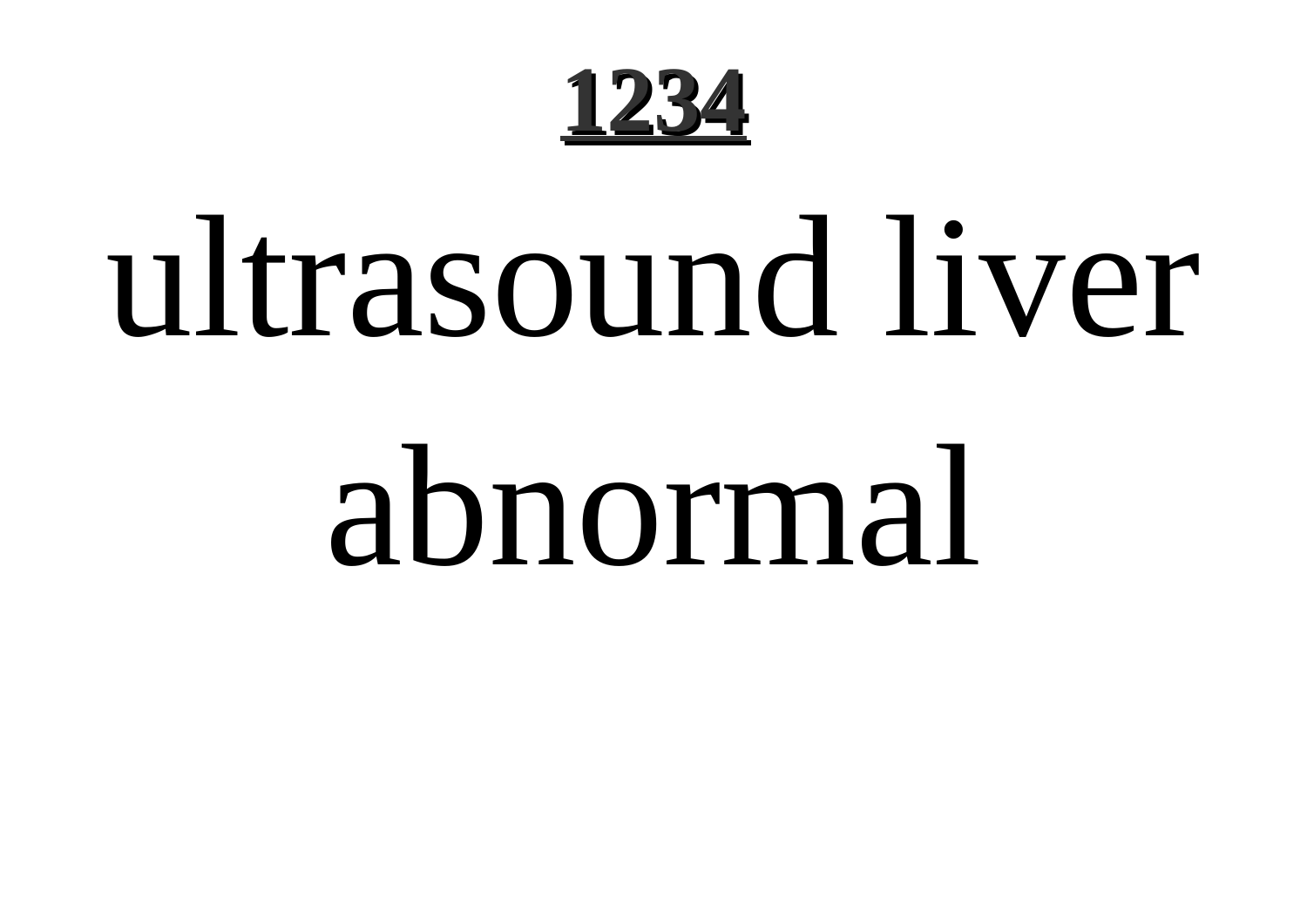

## umbilical cordt-

### hrombosis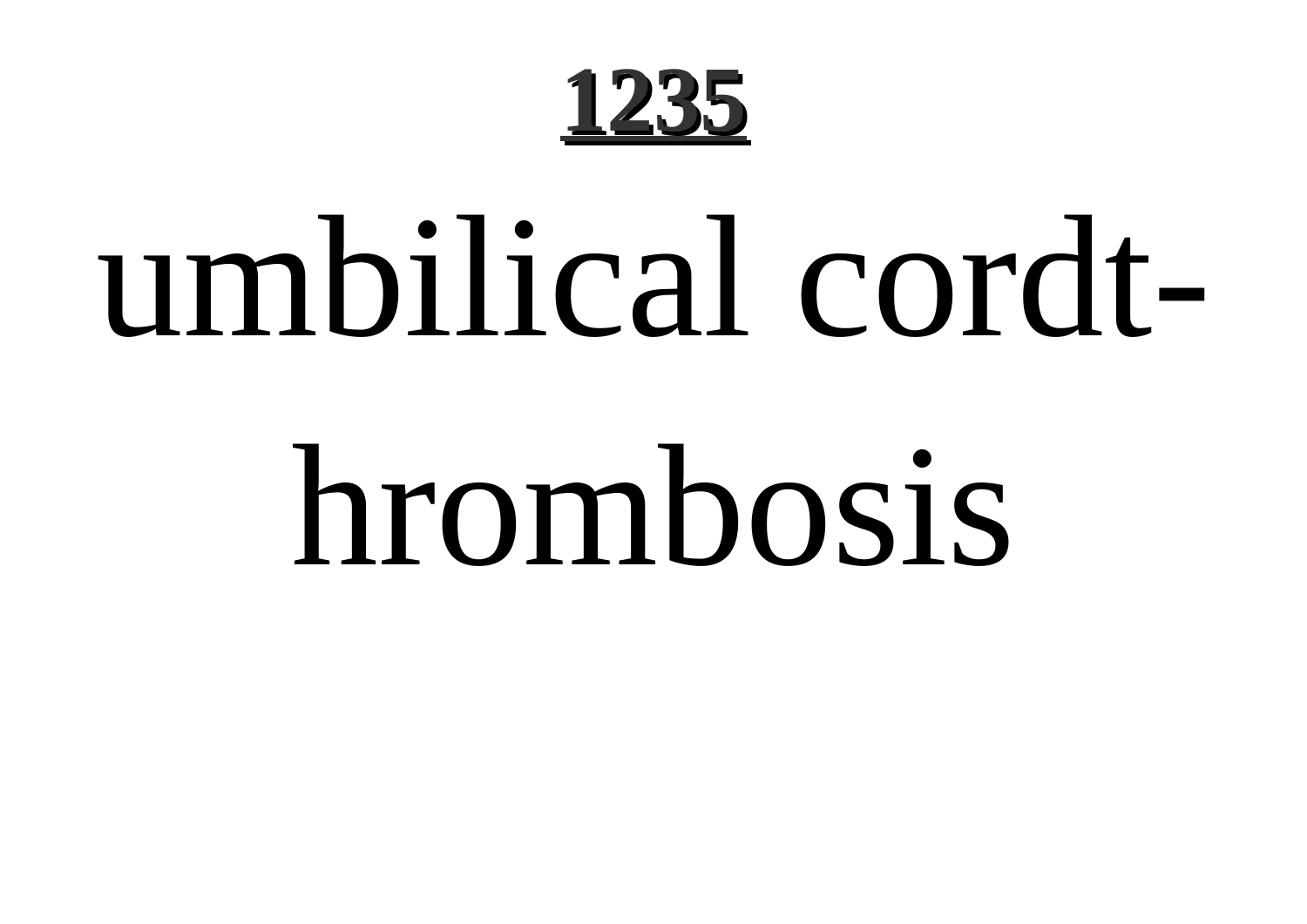1236

### uncinate fits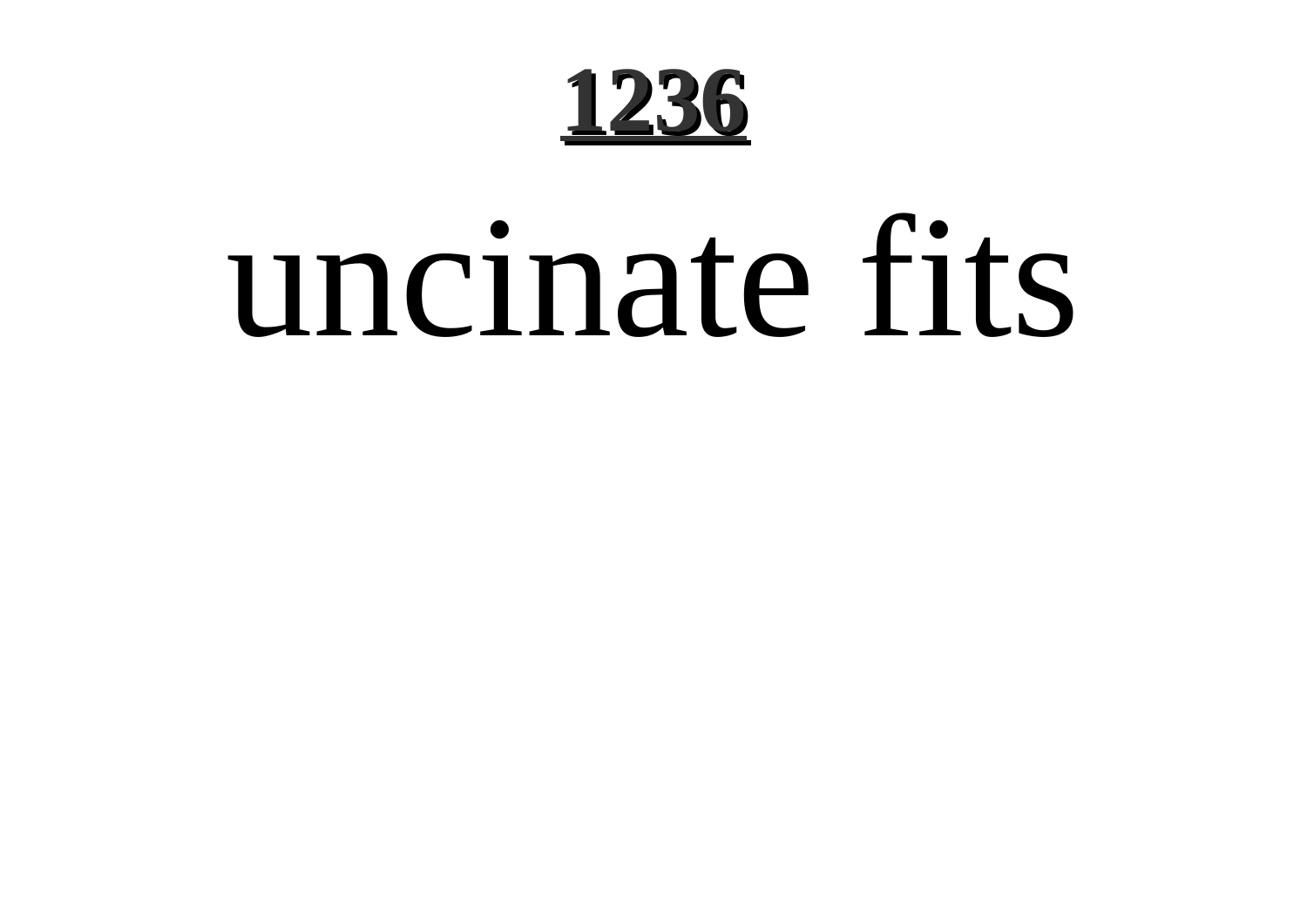**1237**

## undifferentiated

### connective tissue

### disease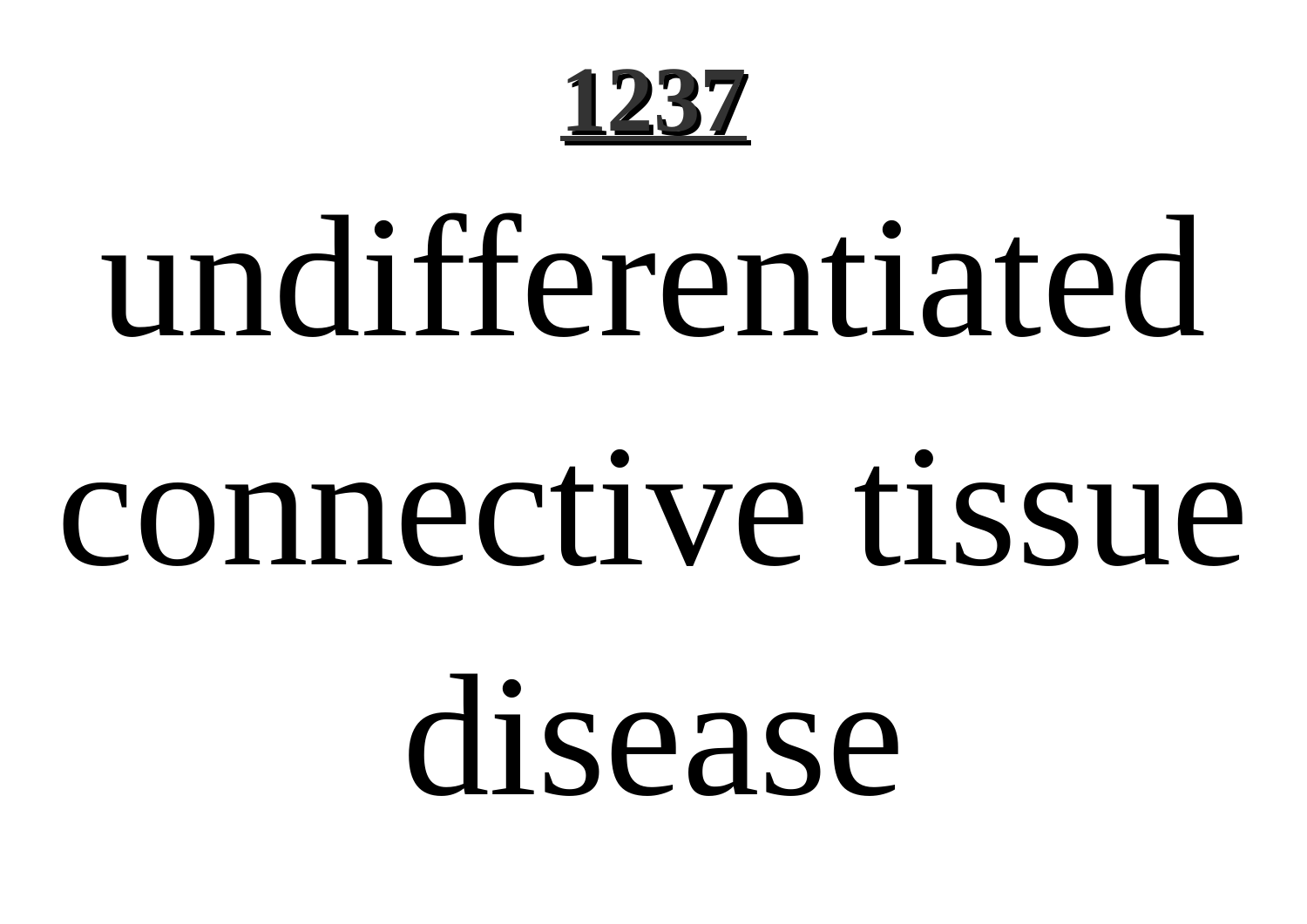1238

## upper airwayob-

### struction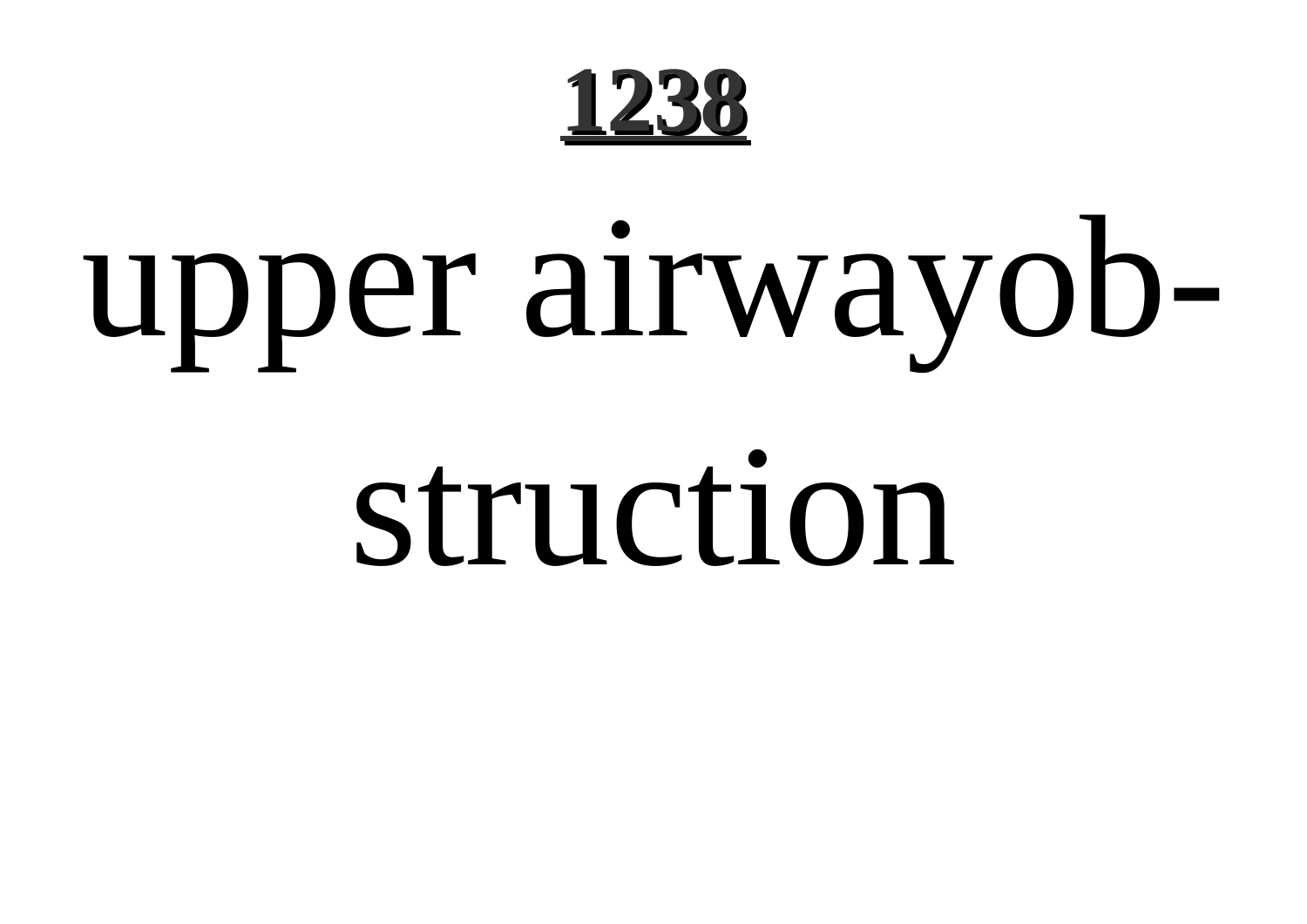

### urine bilirubin

### increased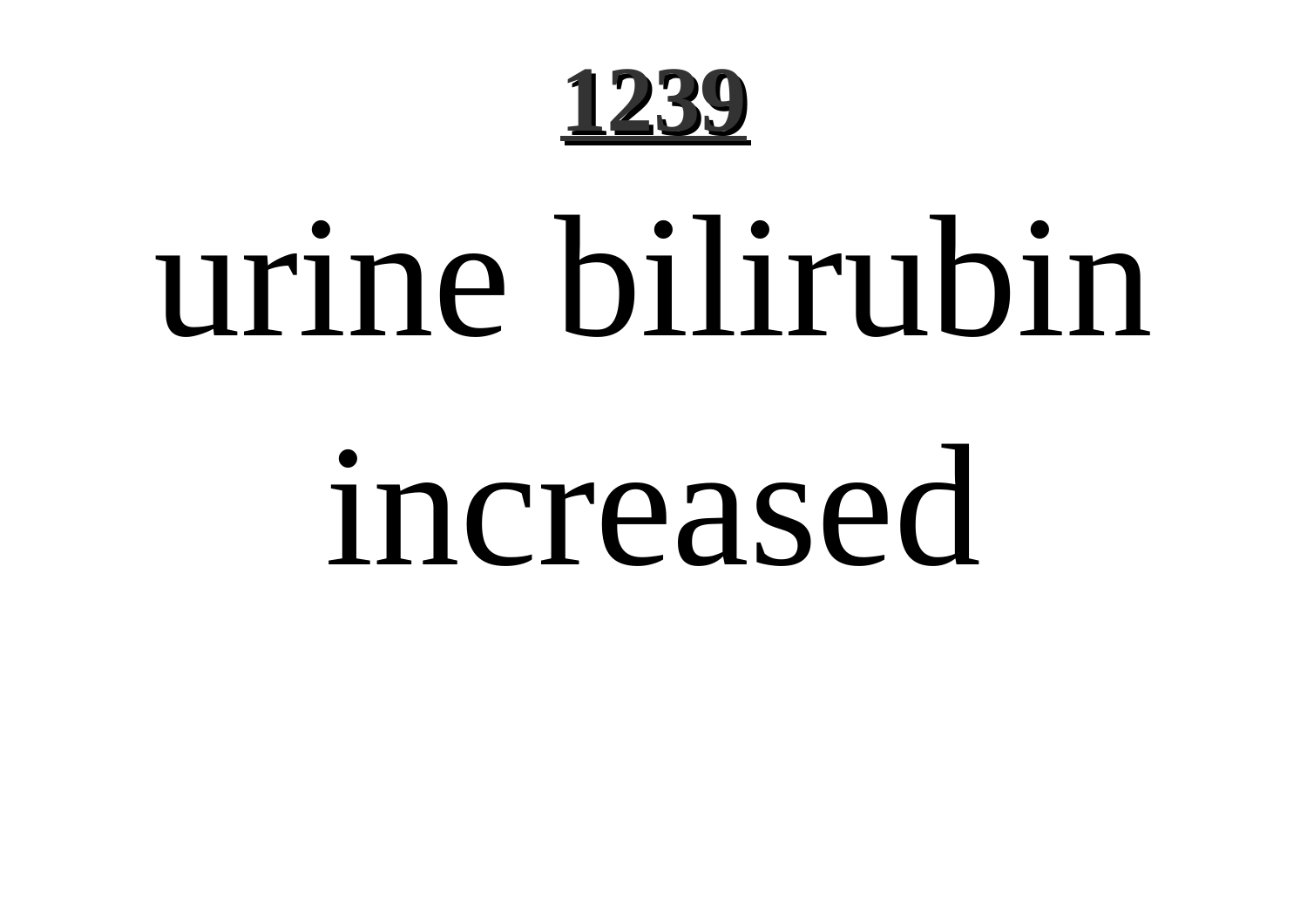

## urobilinogen uri-

### ne decreased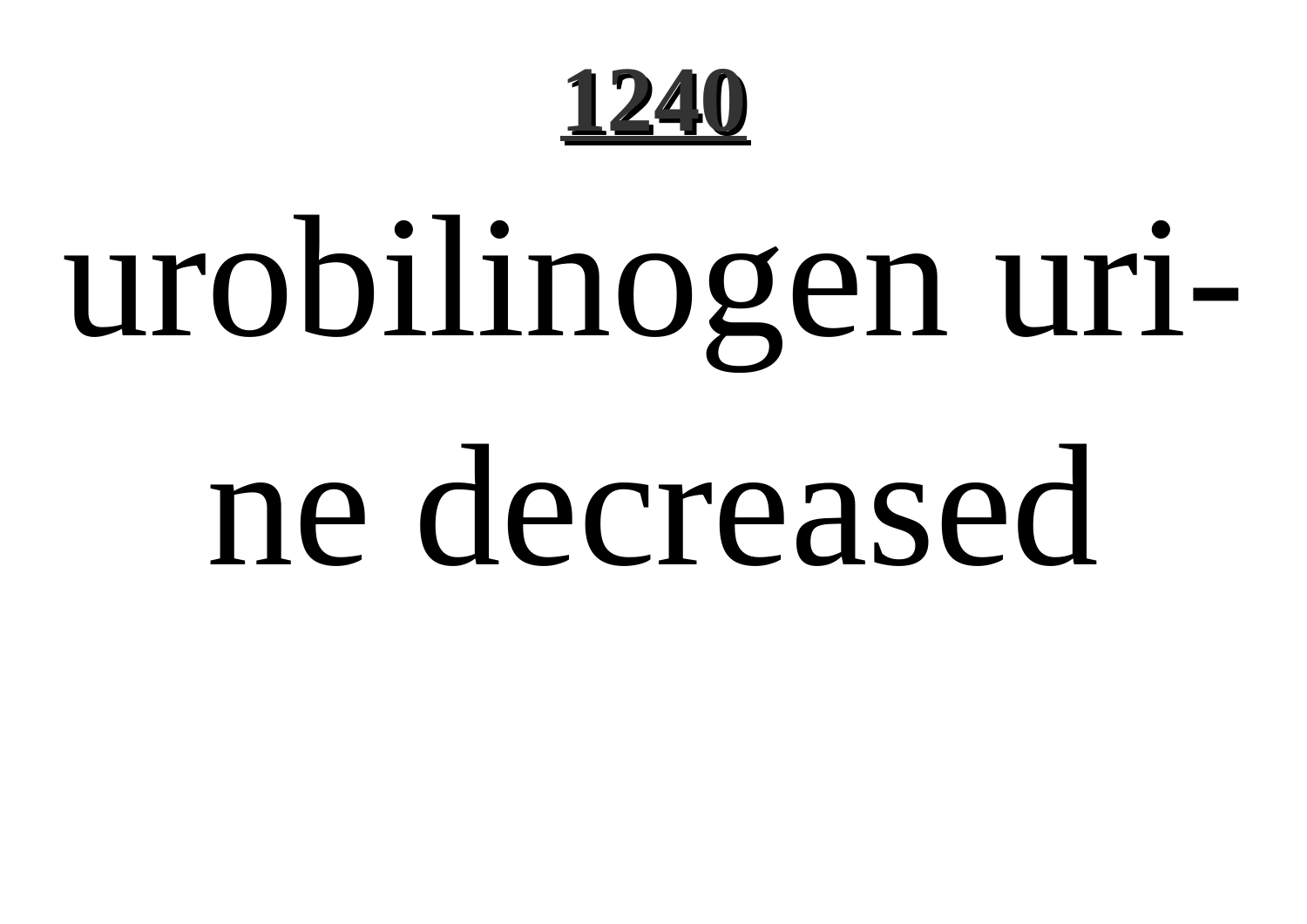1241

## urobilinogen uri-

### neincreased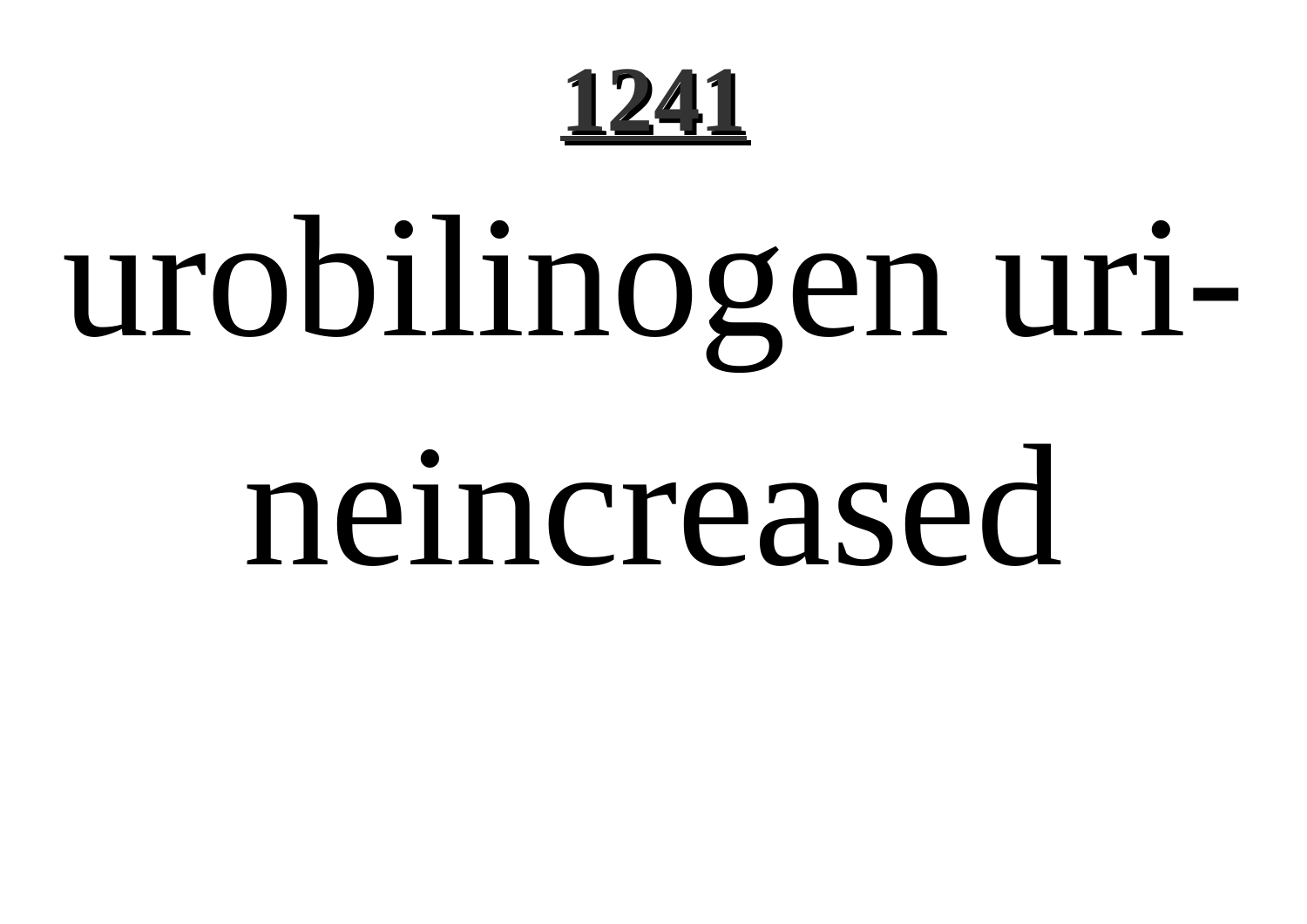1242

### urticaria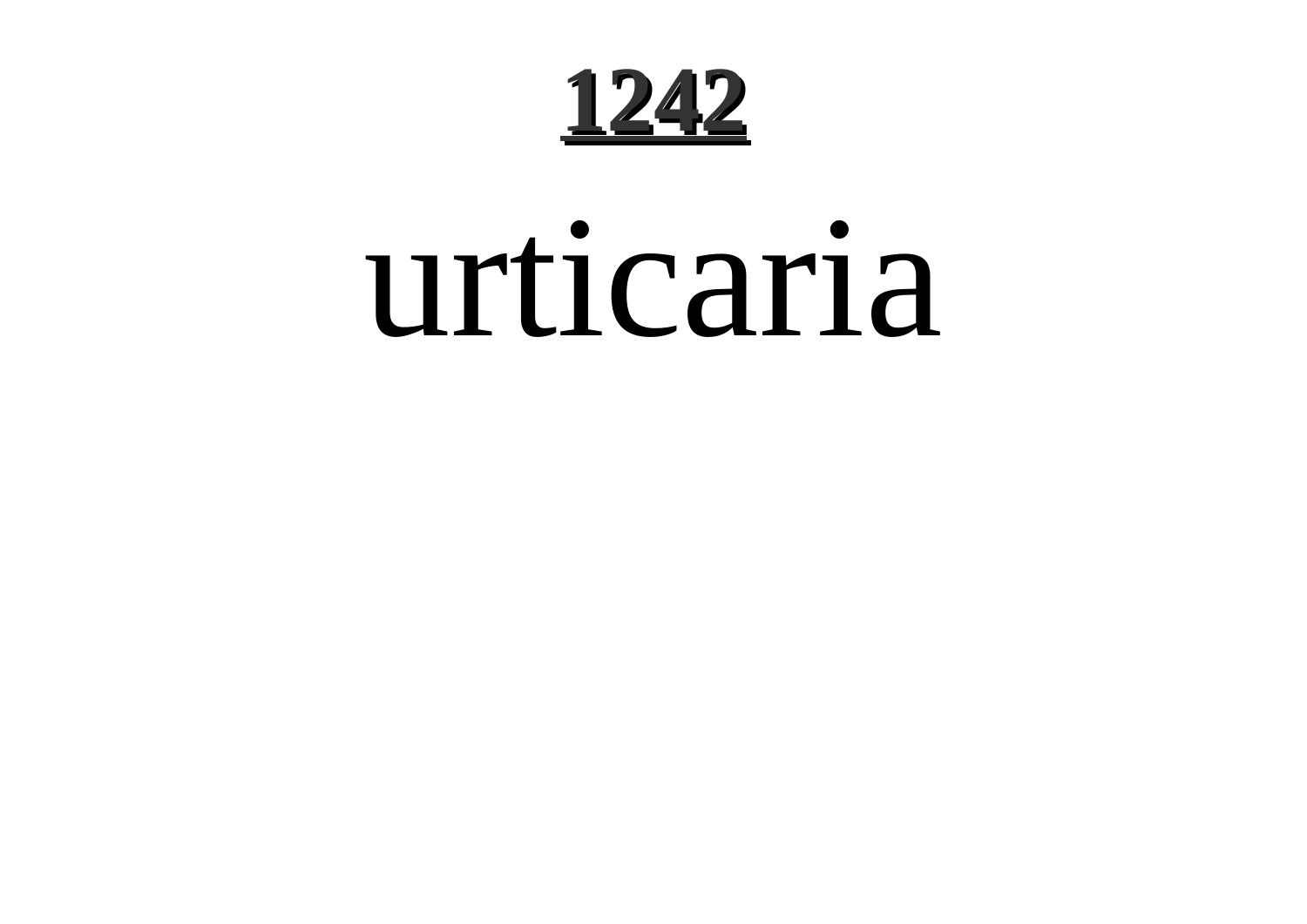

## urticaria papular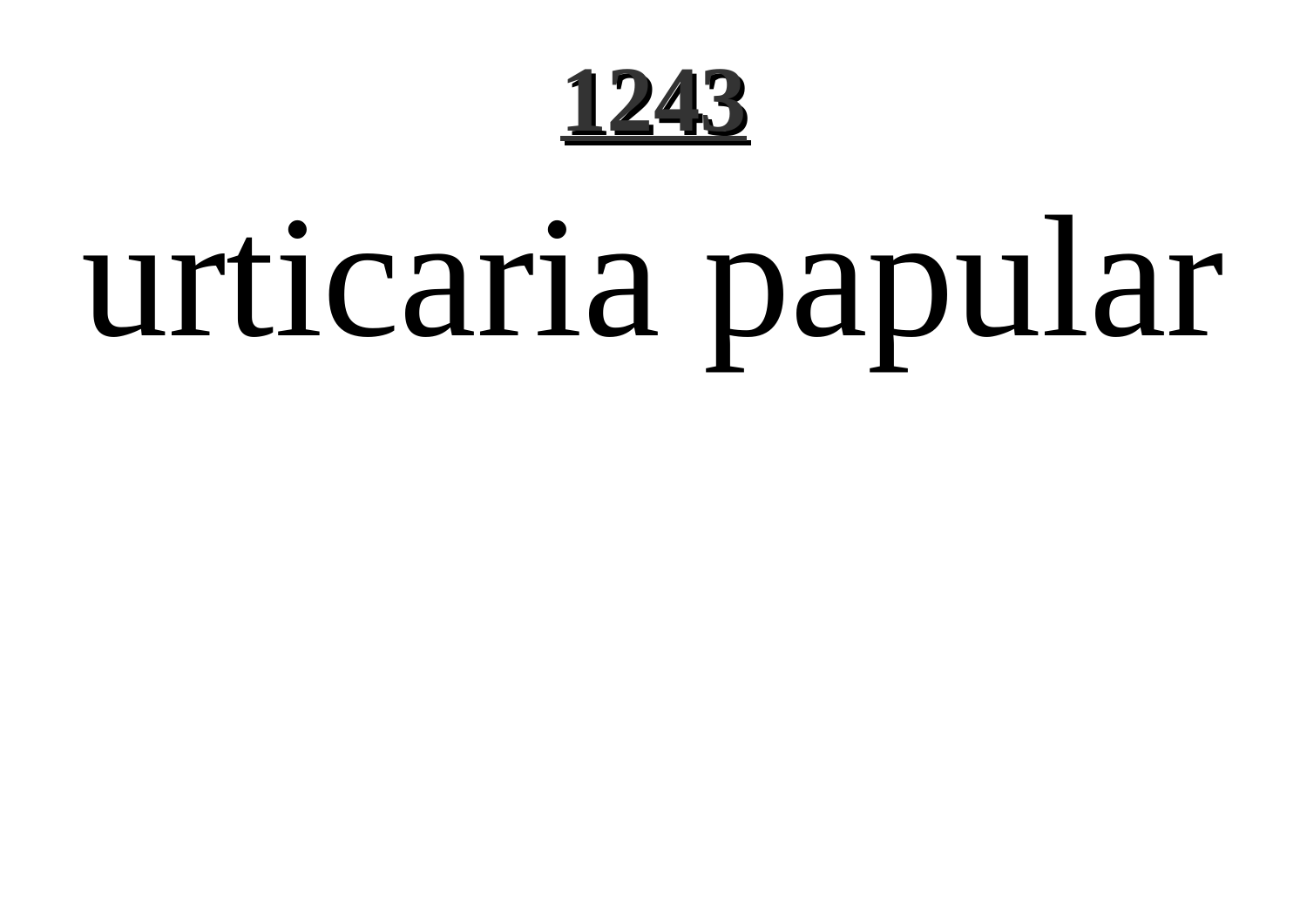1244

# urticarial va-

### sculitis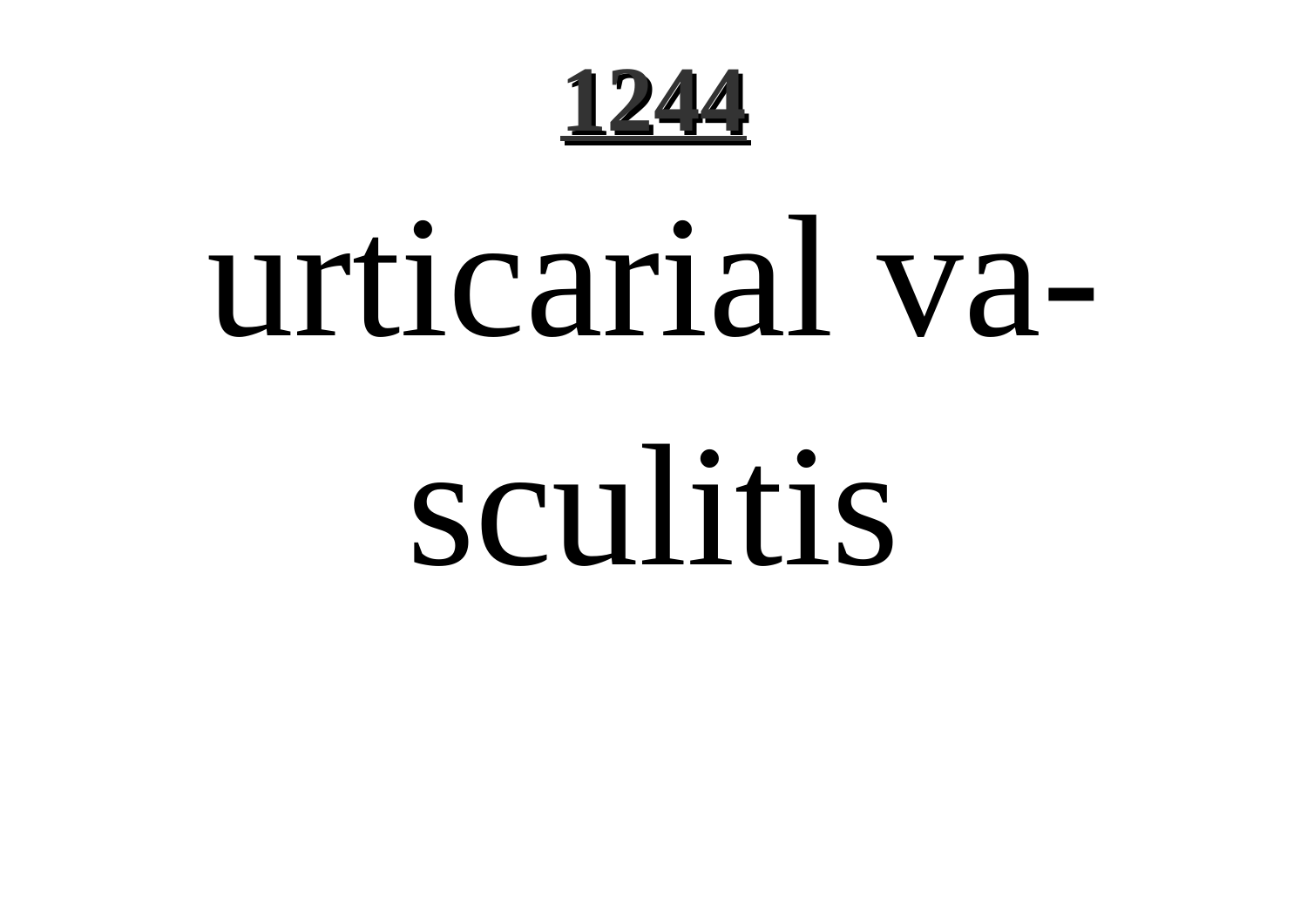<u>1245</u>

## uterinerupture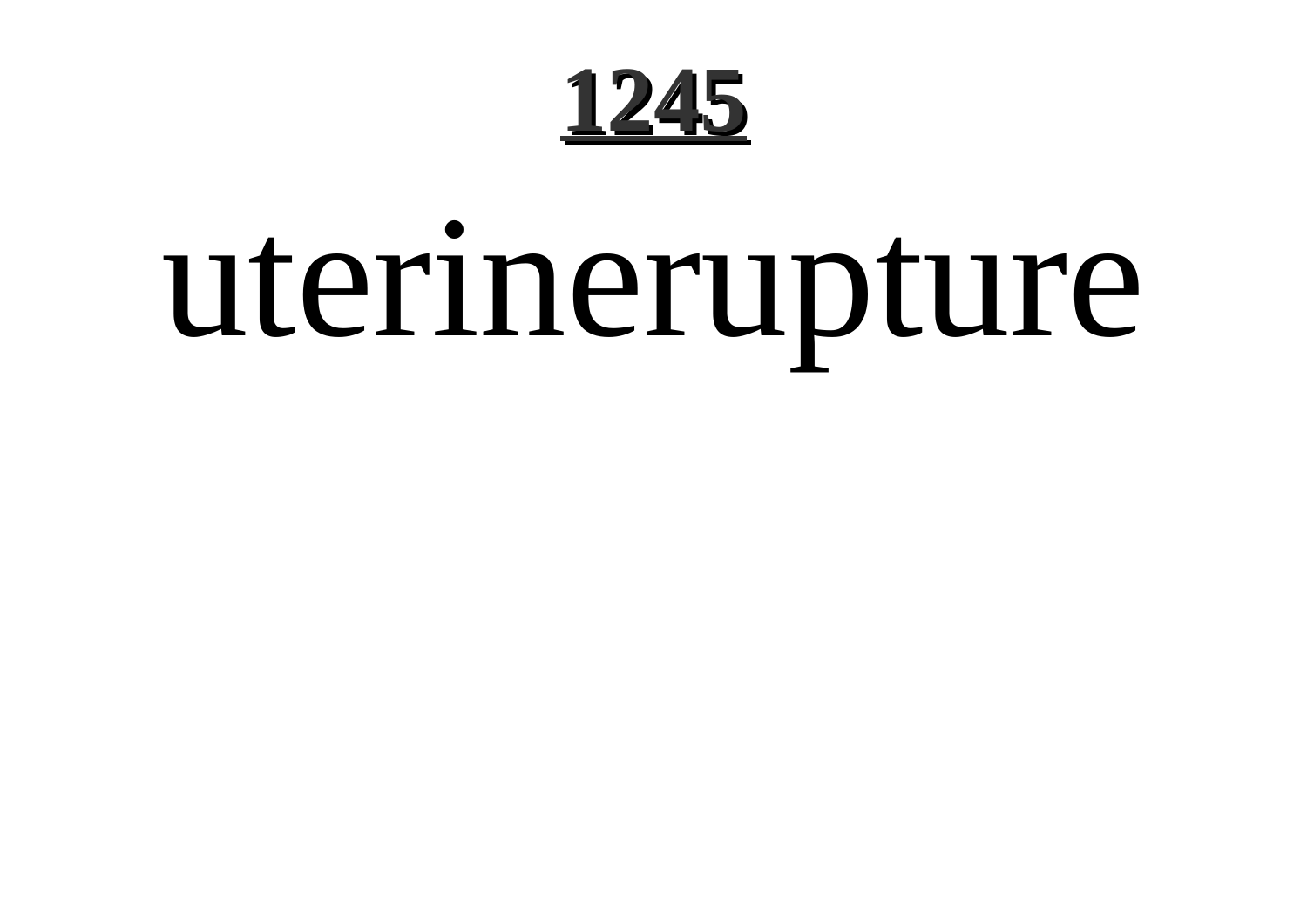1246

### uveitis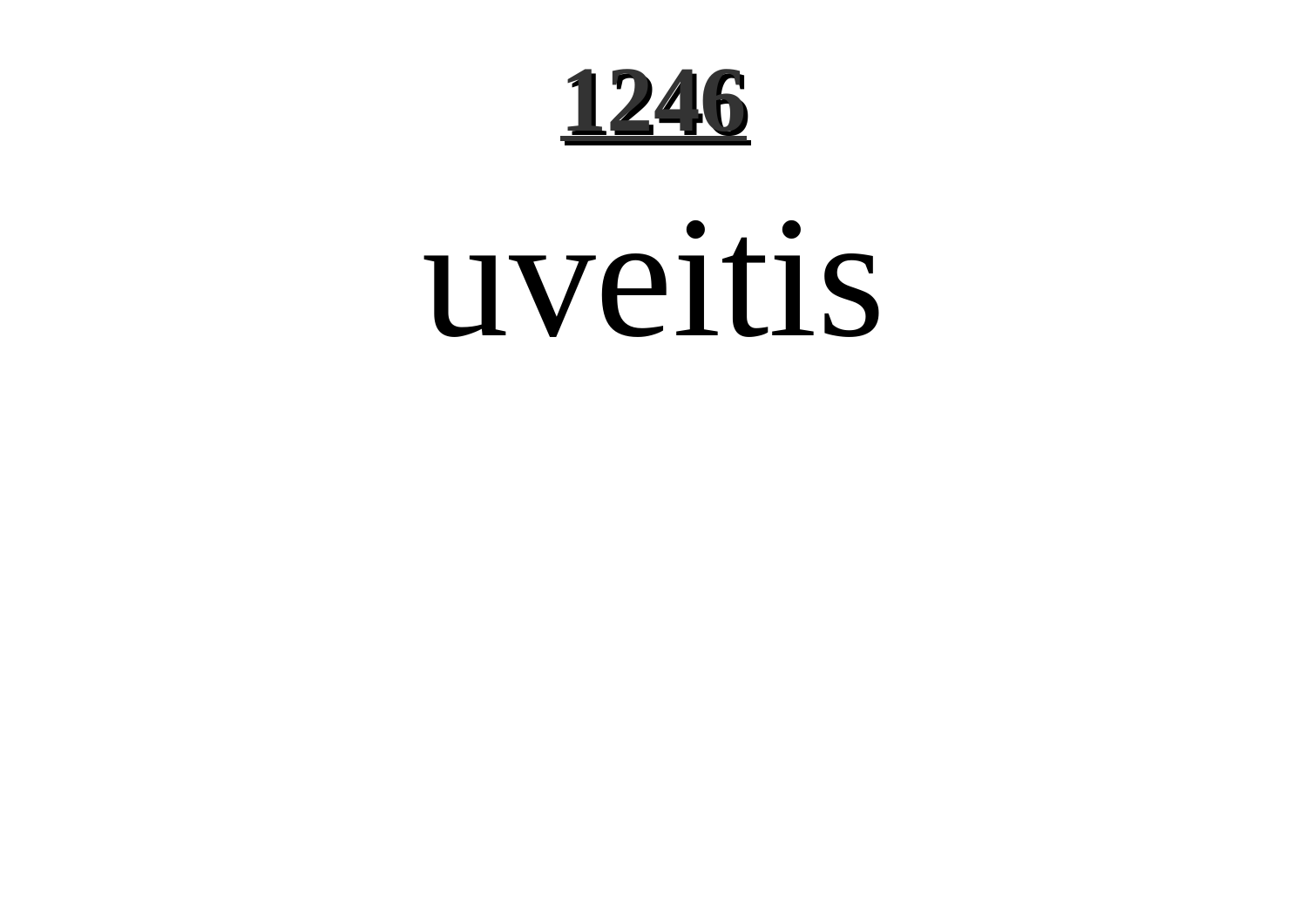**1247**

### vaccination site

### thrombosis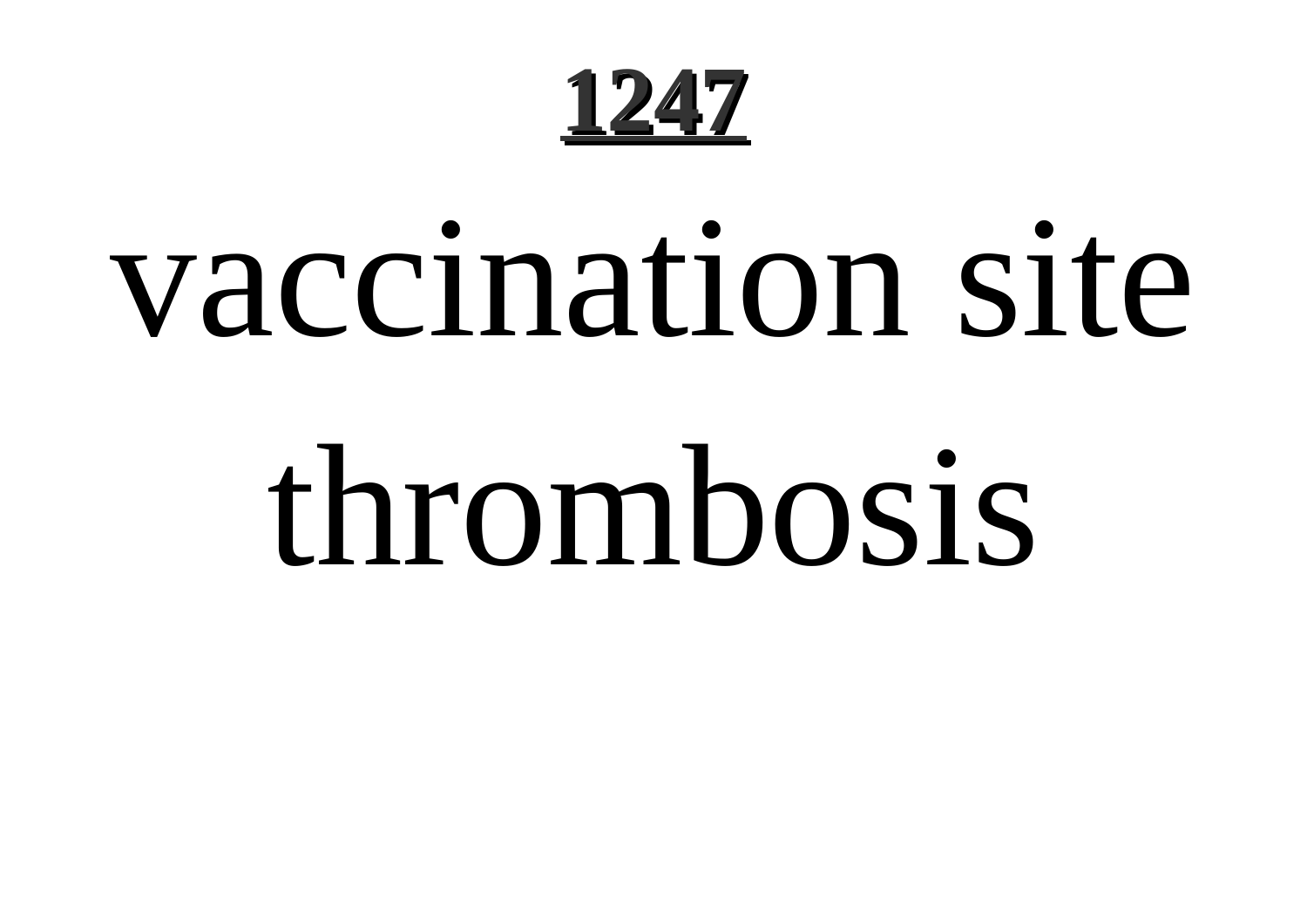**1248**

### vaccination site

### vasculitis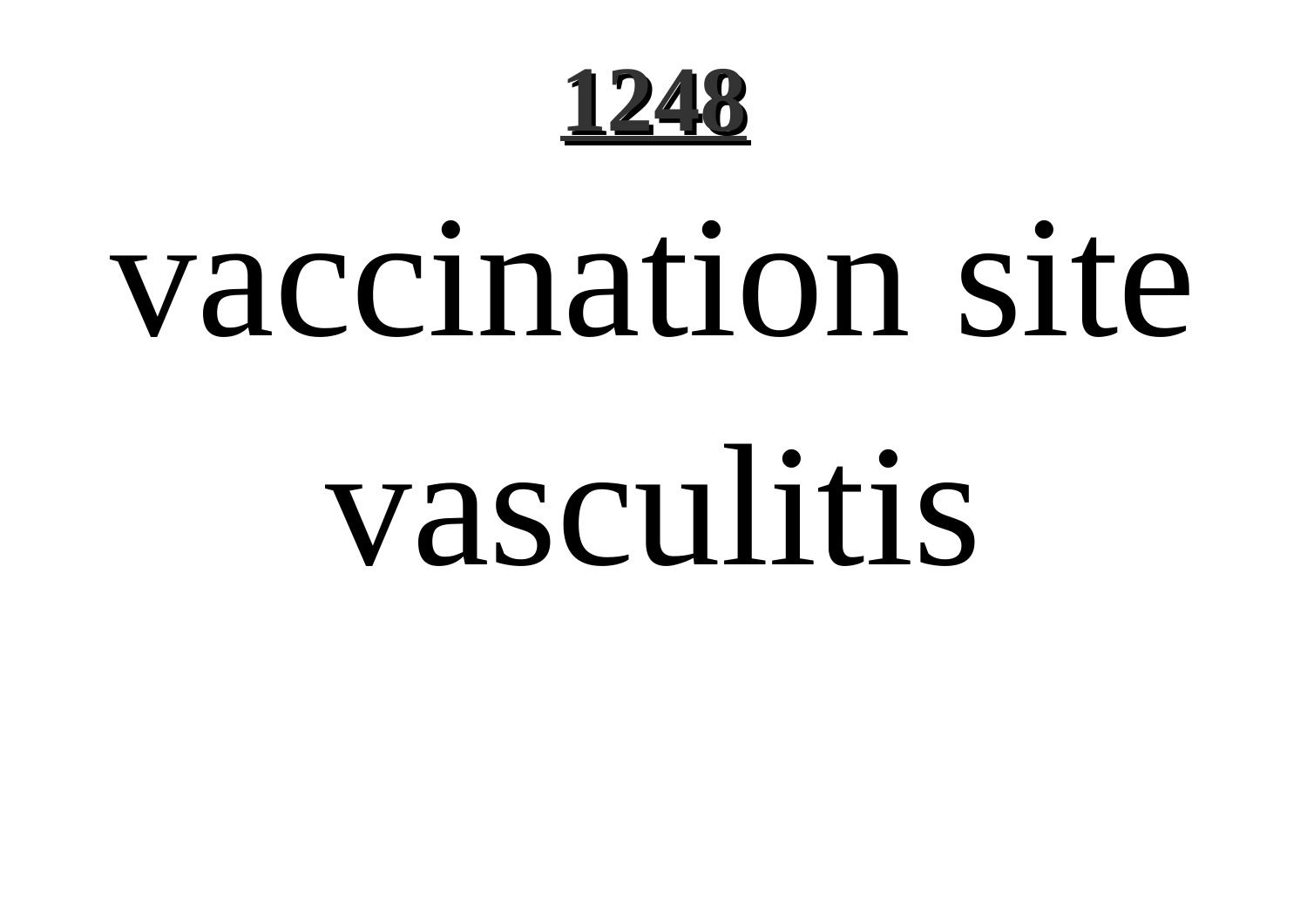

### vagus nervepara-

lysis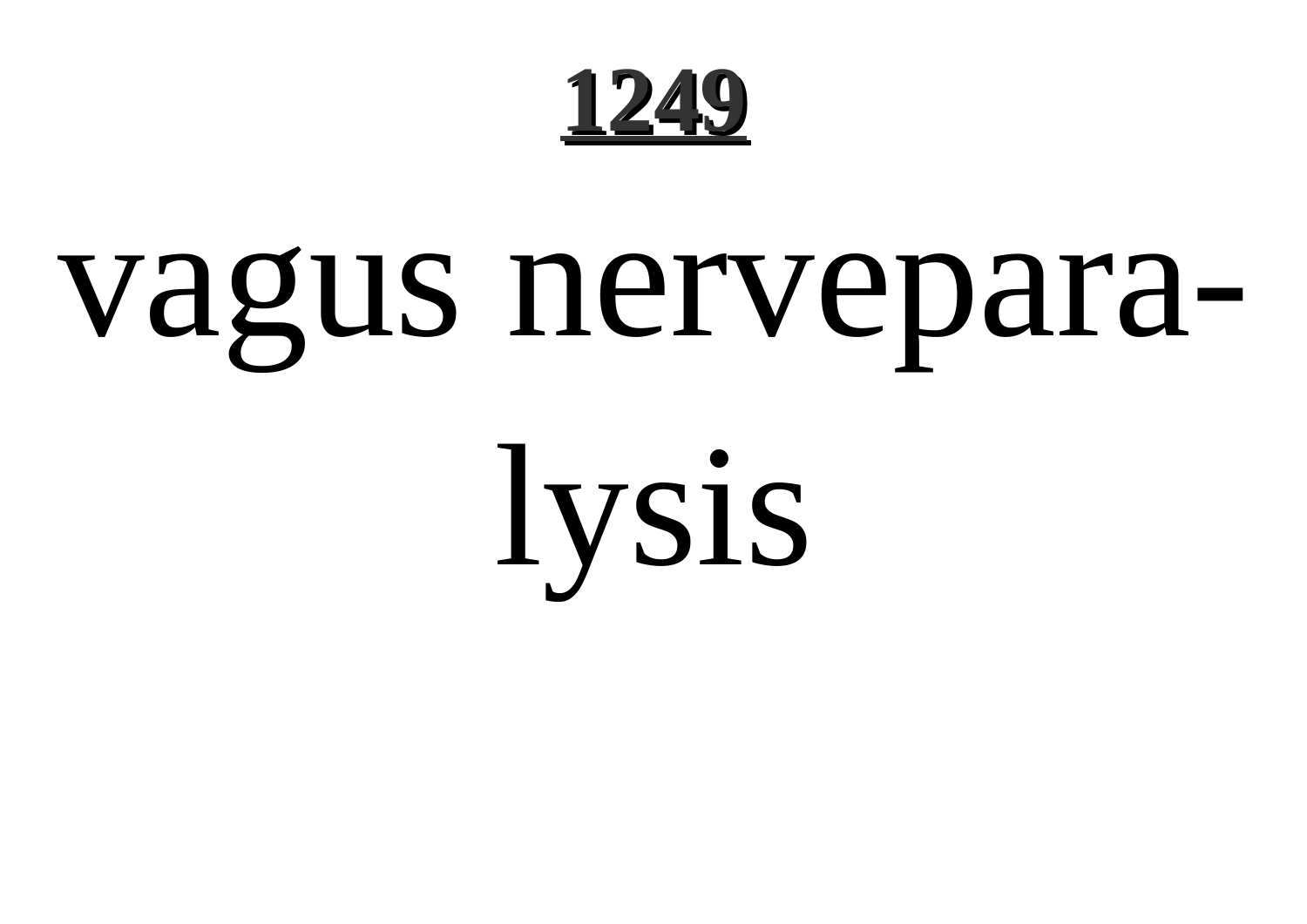**1250**

### varicella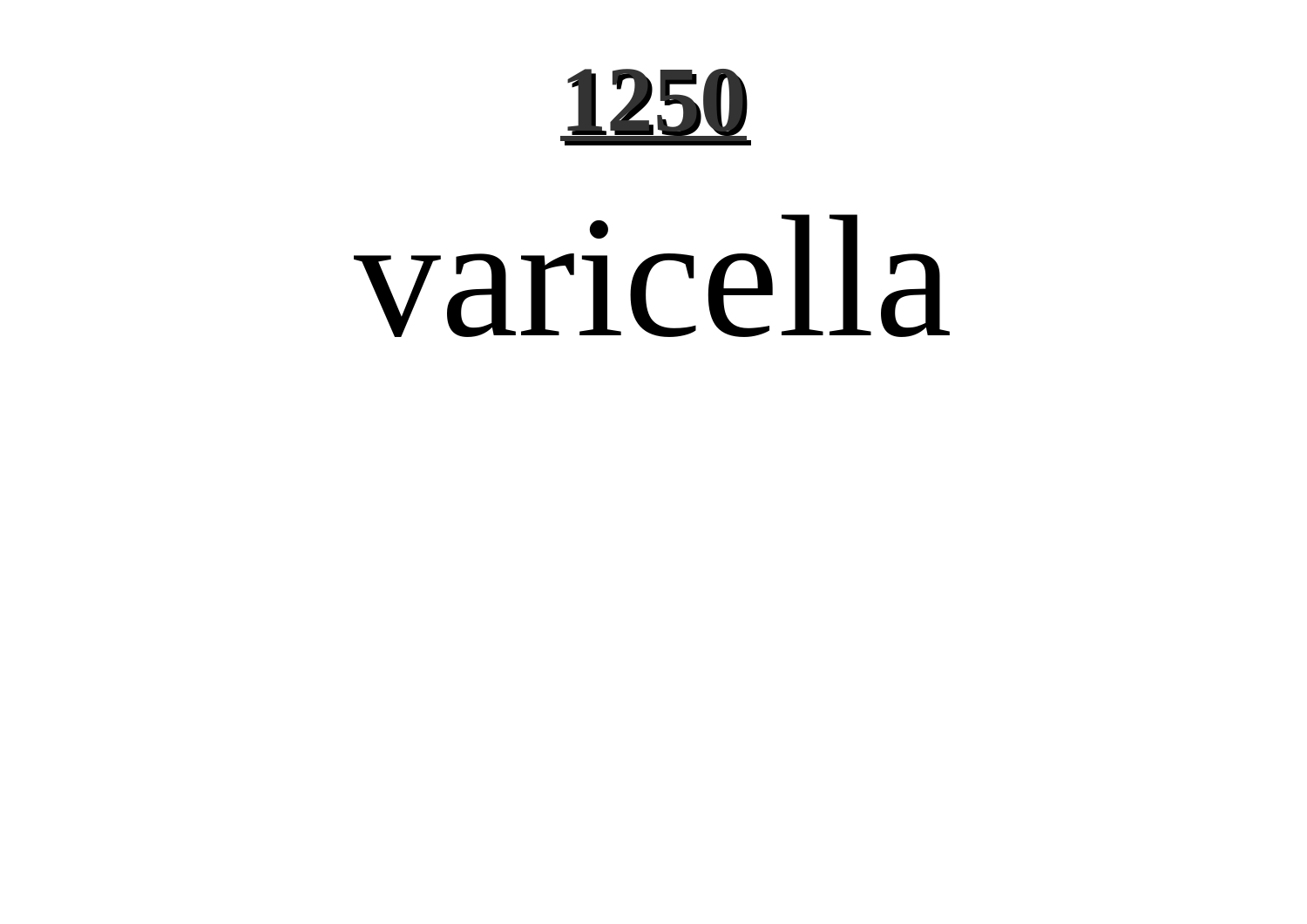#### **1251**

### varicella keratitis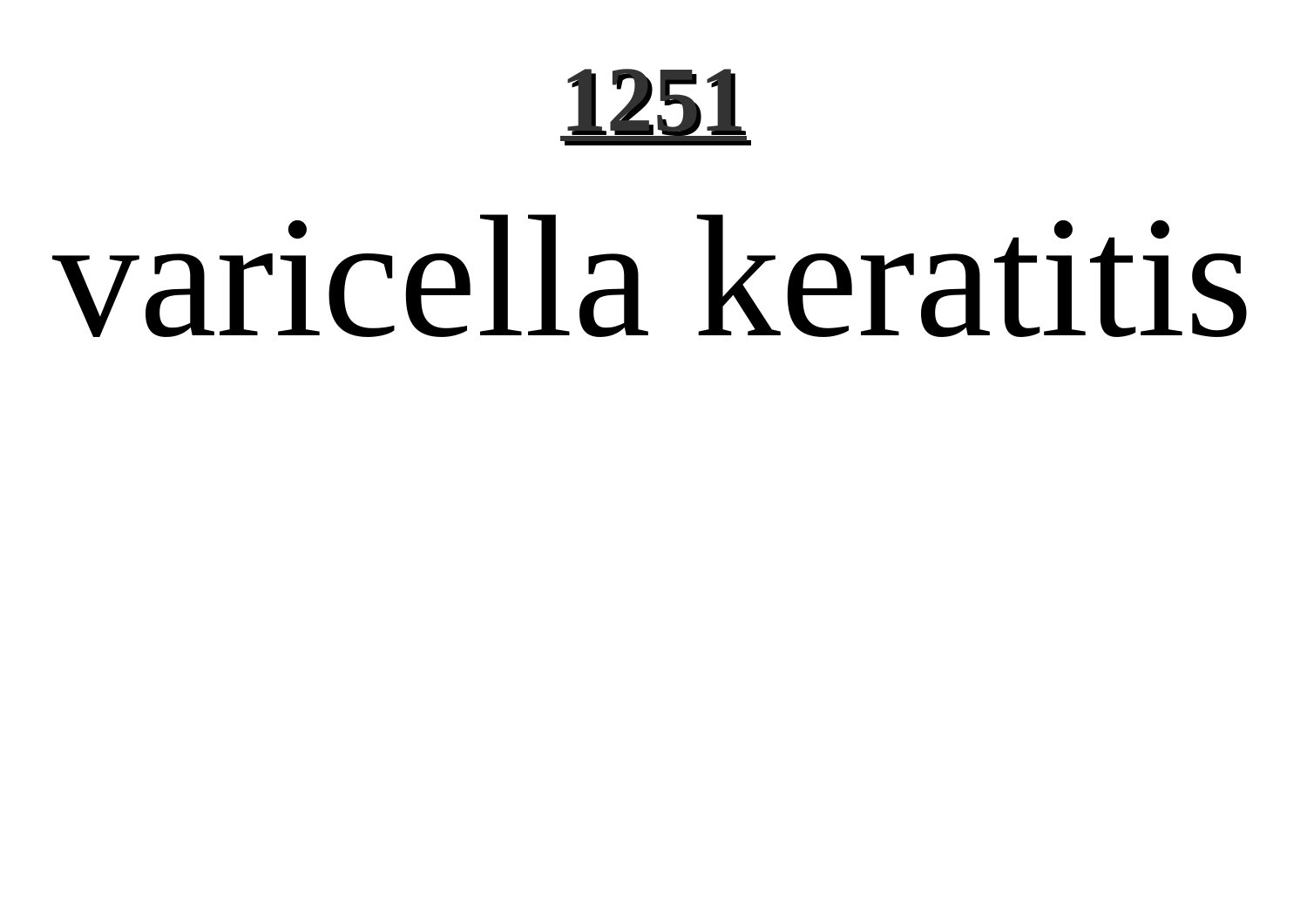**1252**

## varicella post

### vaccine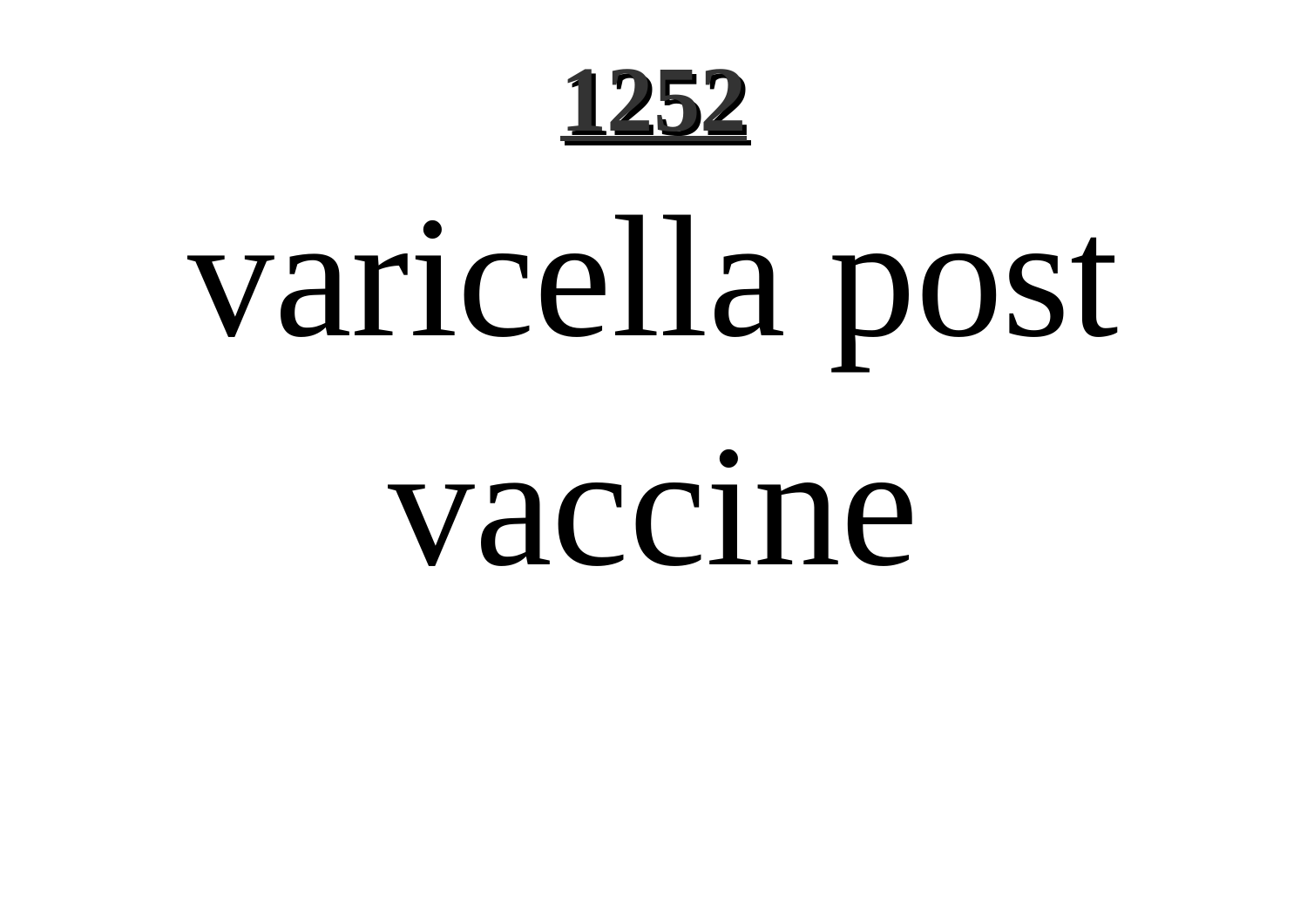

### varicella zoster-

## gastritis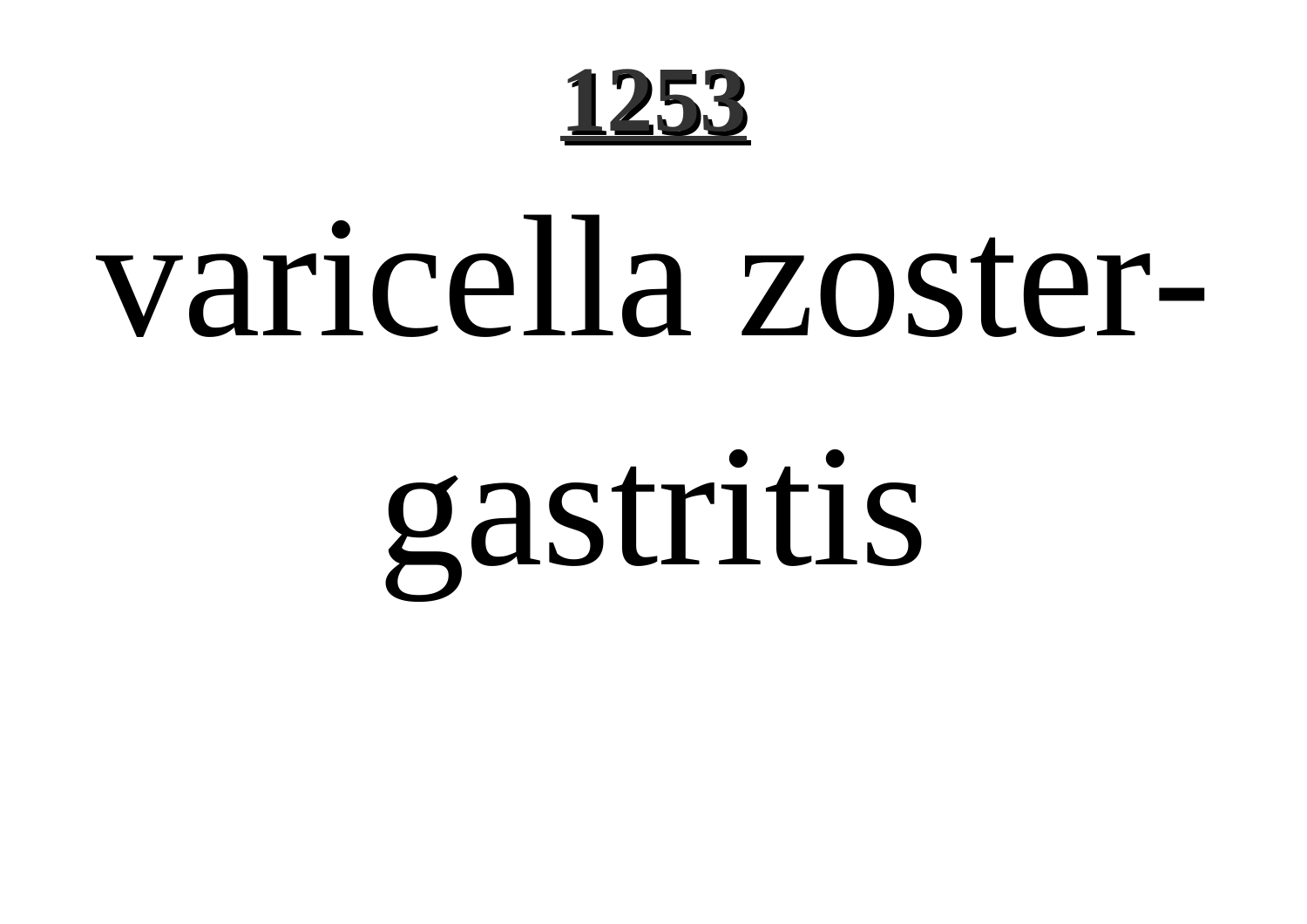**1254**

## varicella zoster

## oesophagitis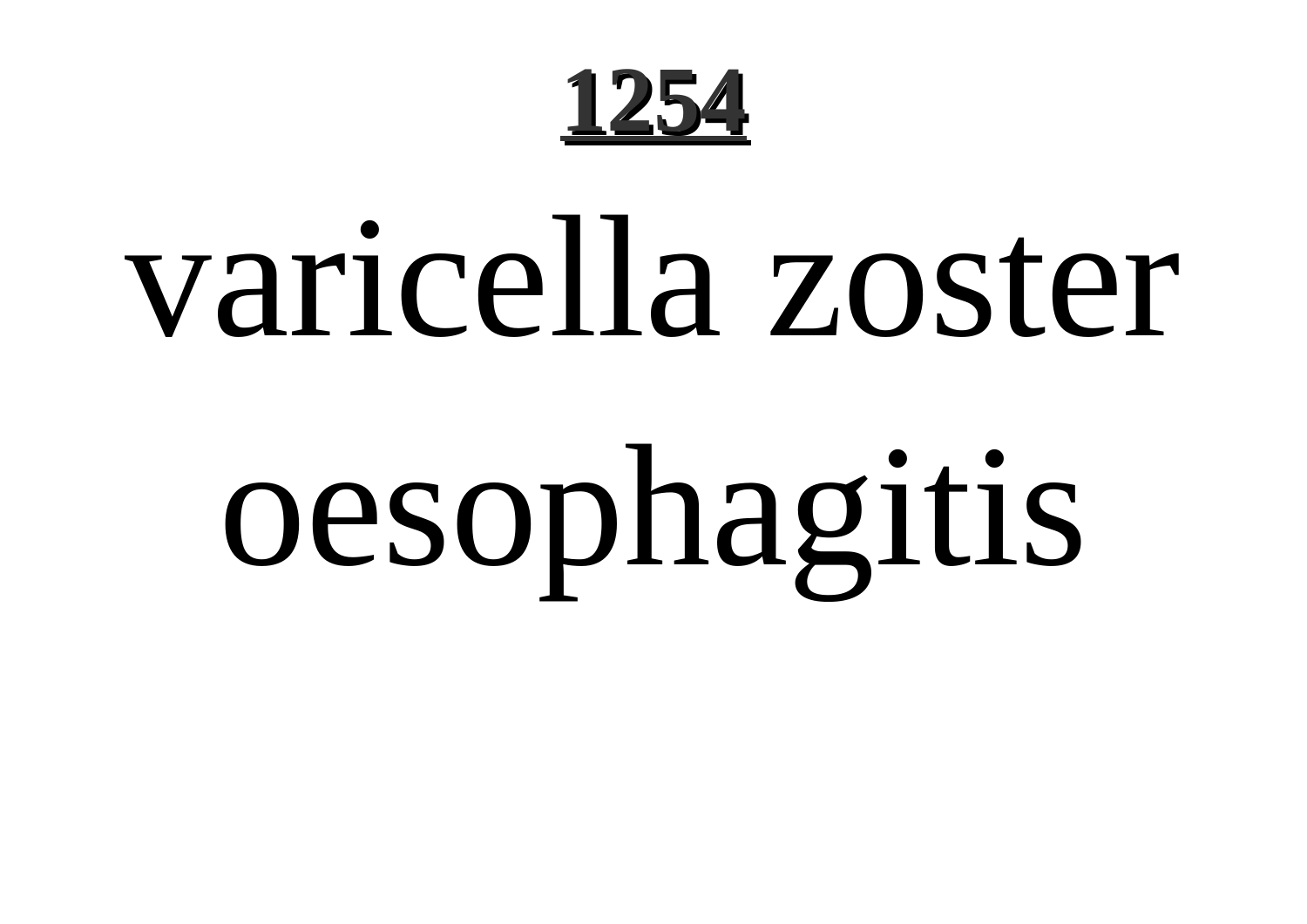

## varicella zoster

## pneumonia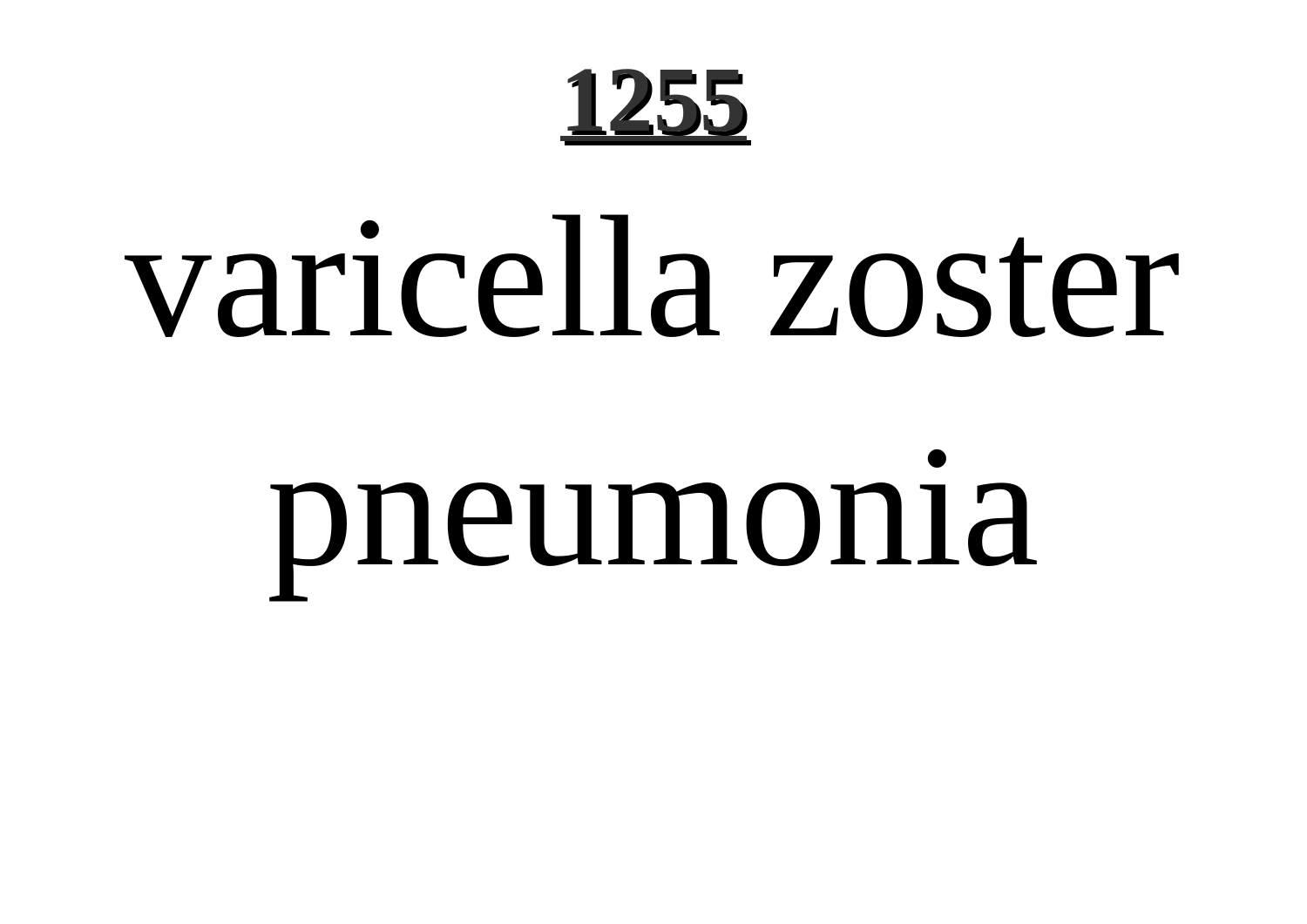

### varicella zoster-

## sepsis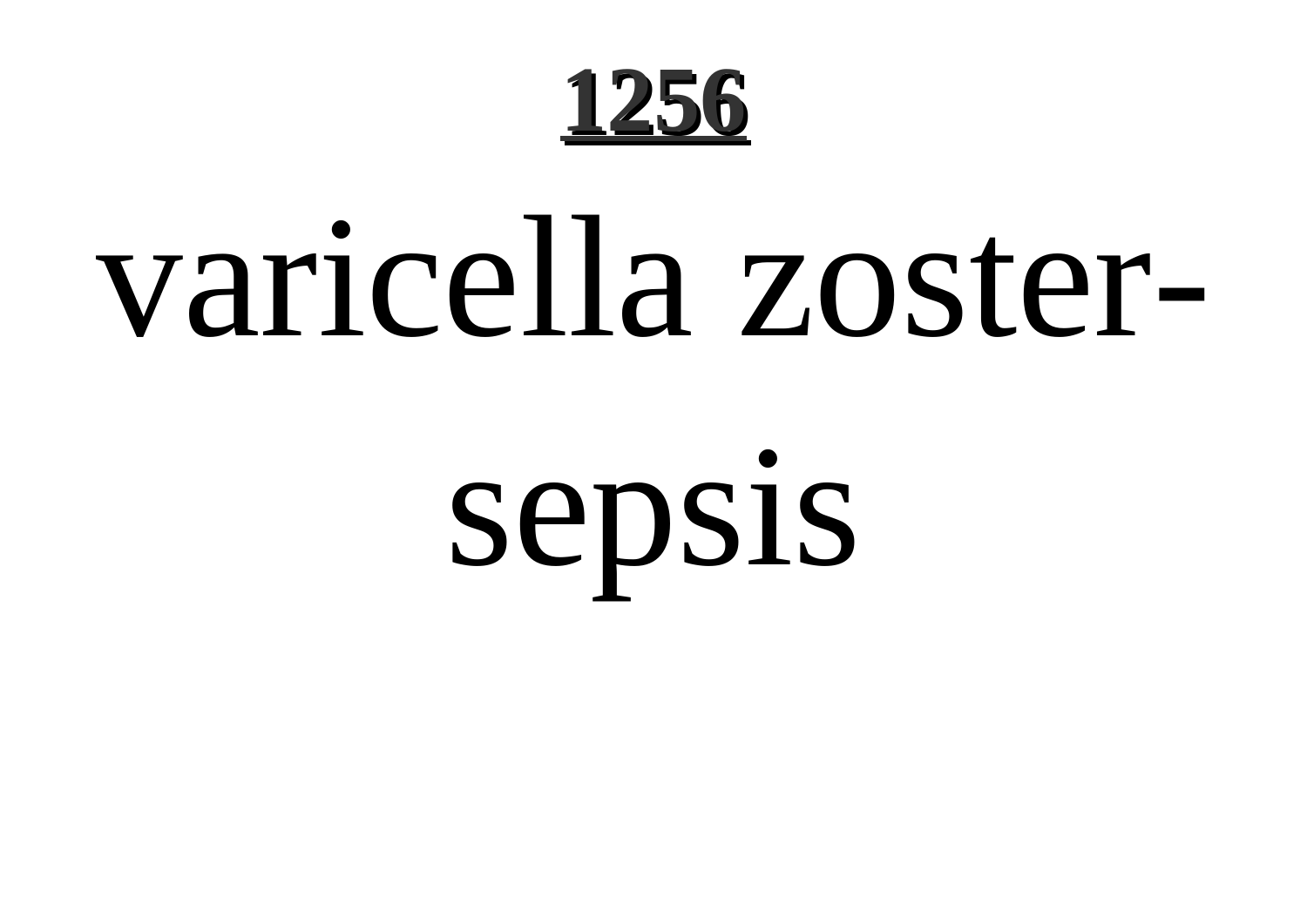

# varicella zoster

### virus infection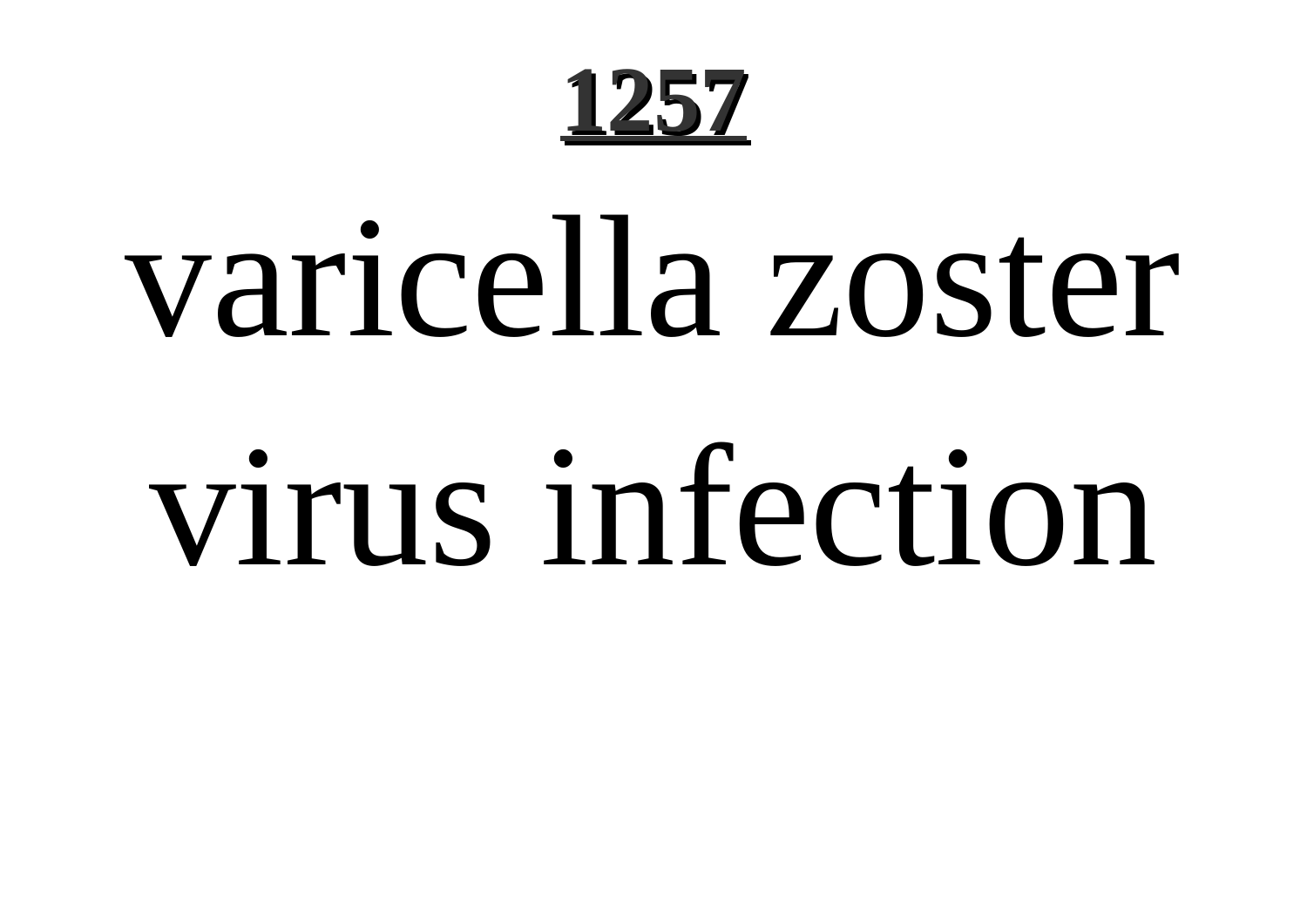1258

## vasa praevia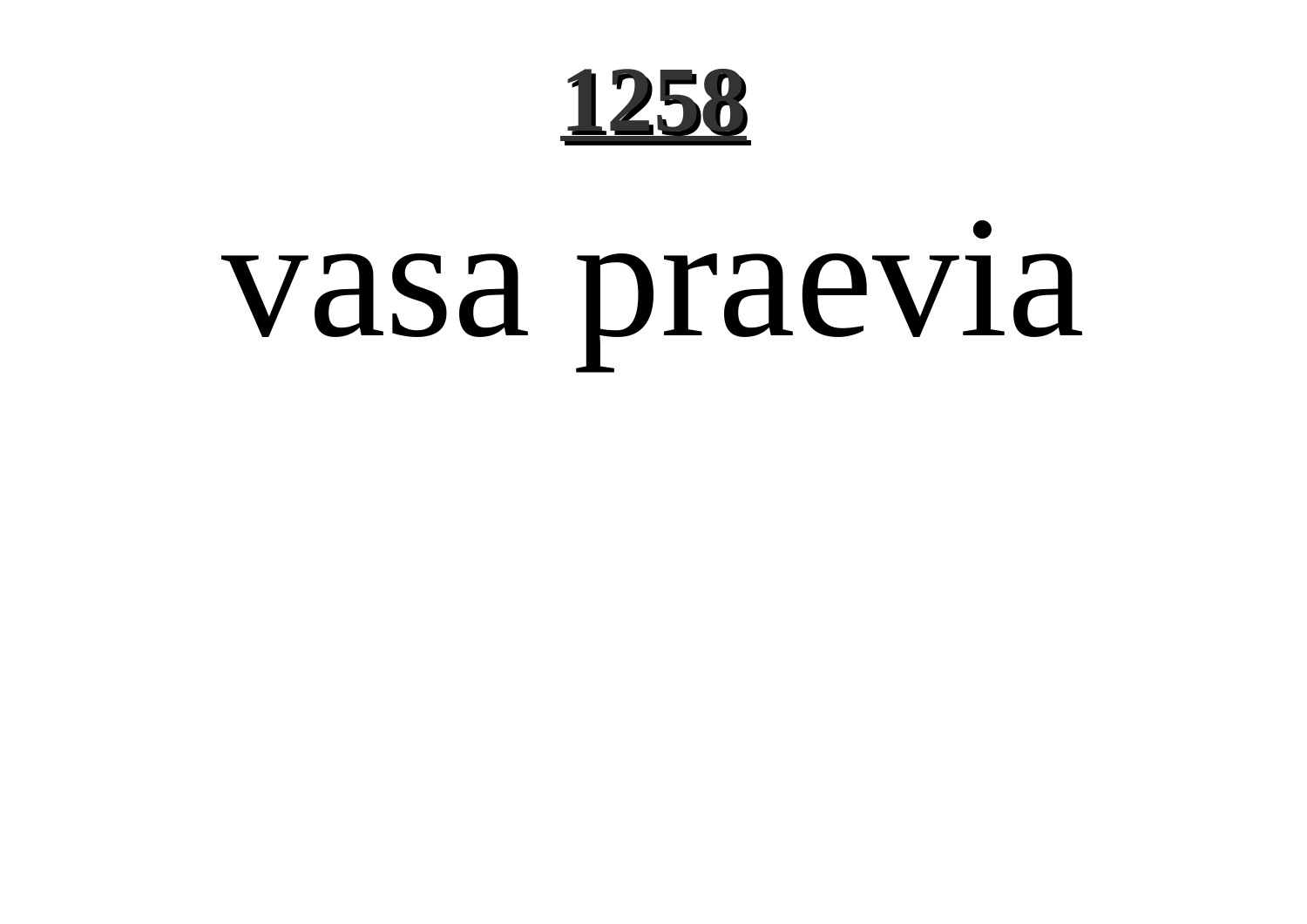

## vascular graft

### thrombosis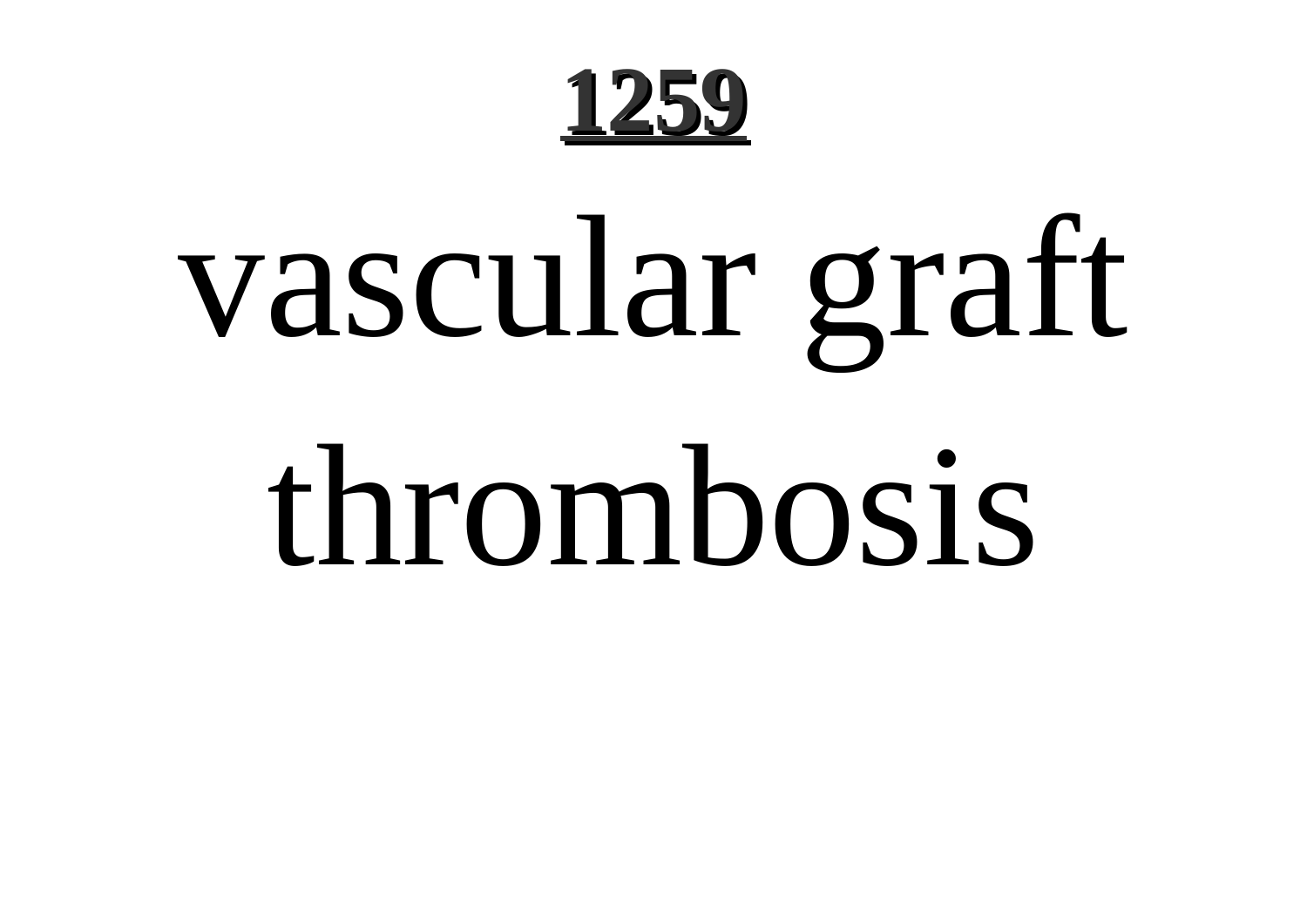

## vascularpseudoa-

## neurysm throm-

bosis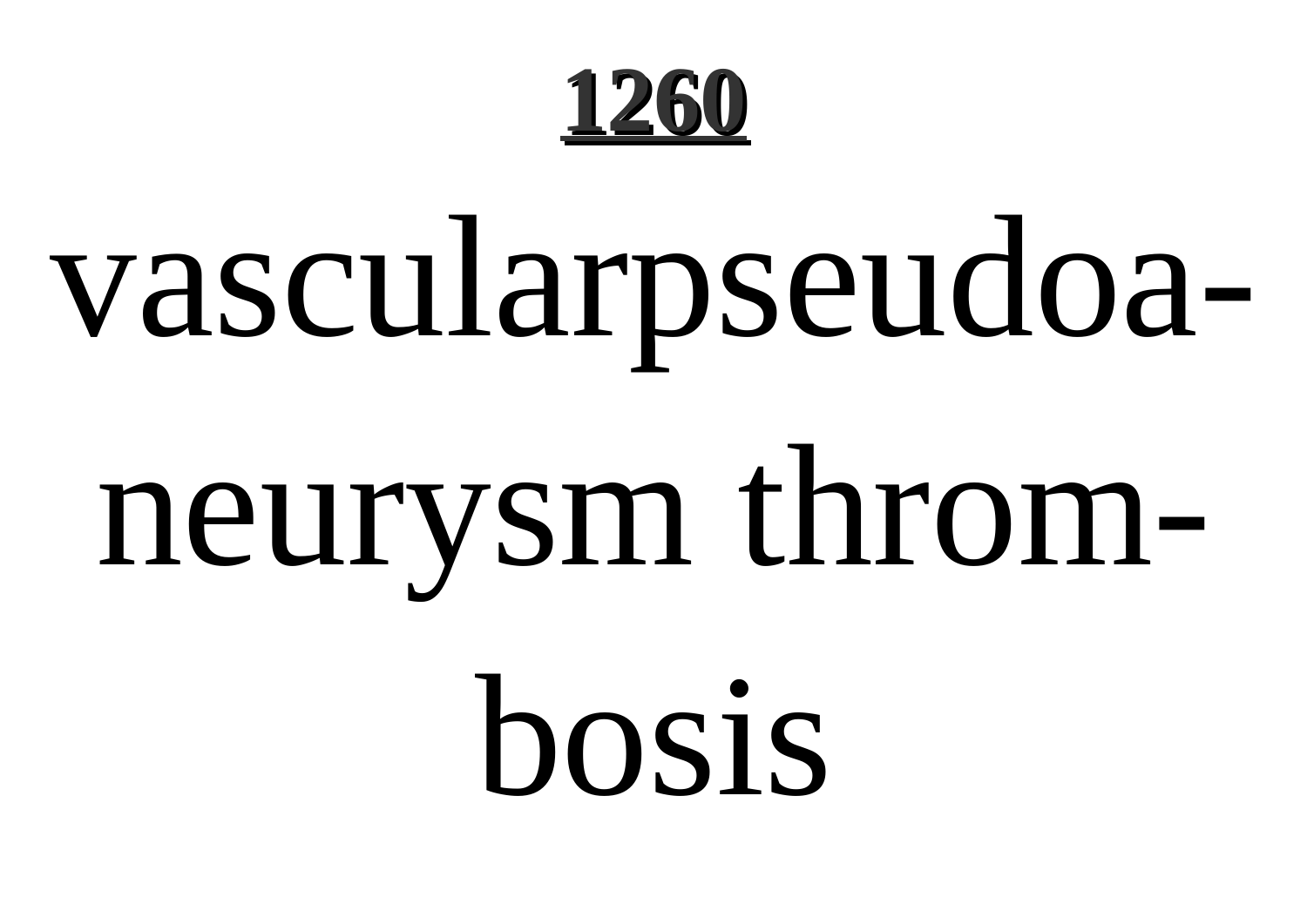

# vascular purpura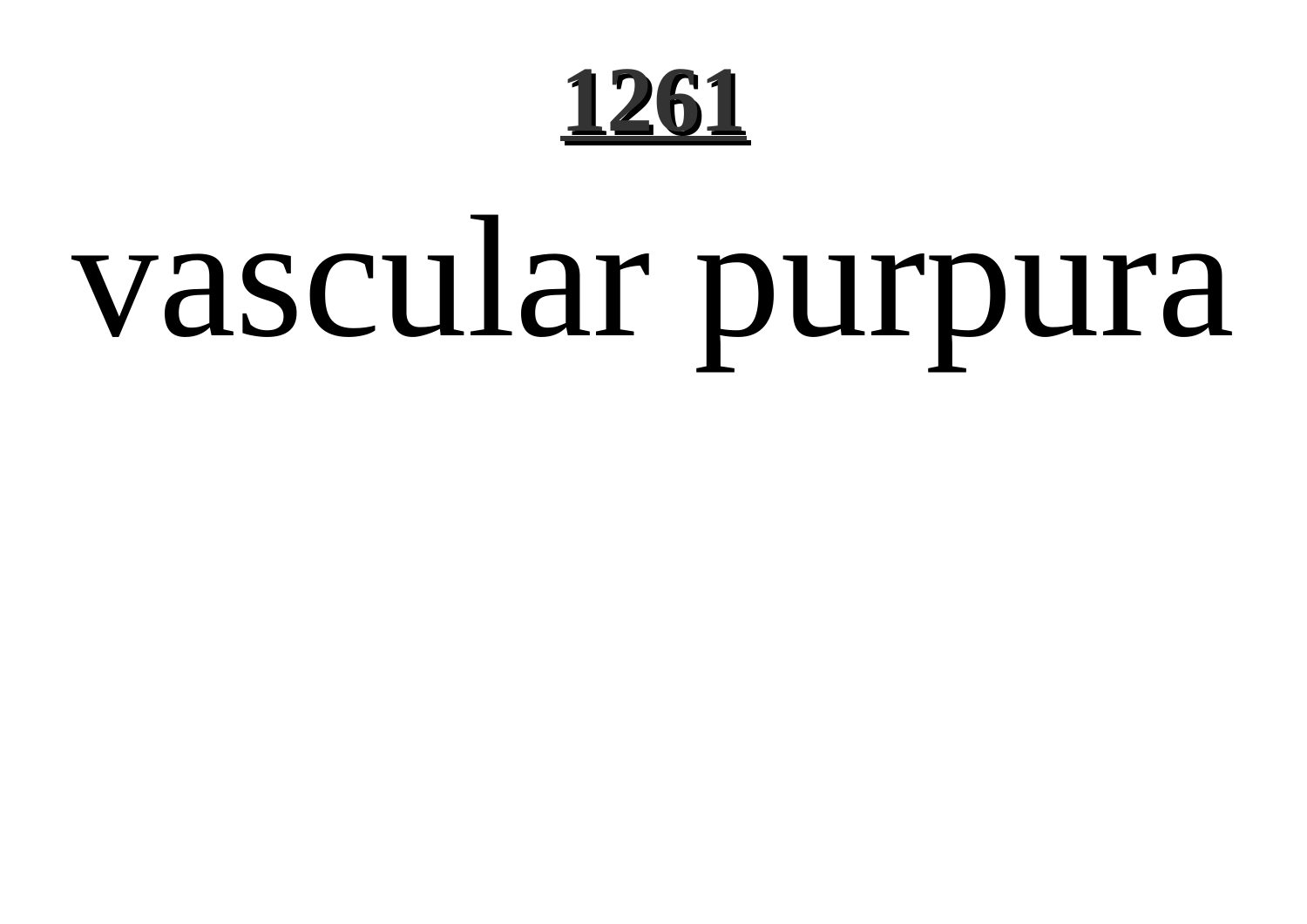1262

# vascular stent

### thrombosis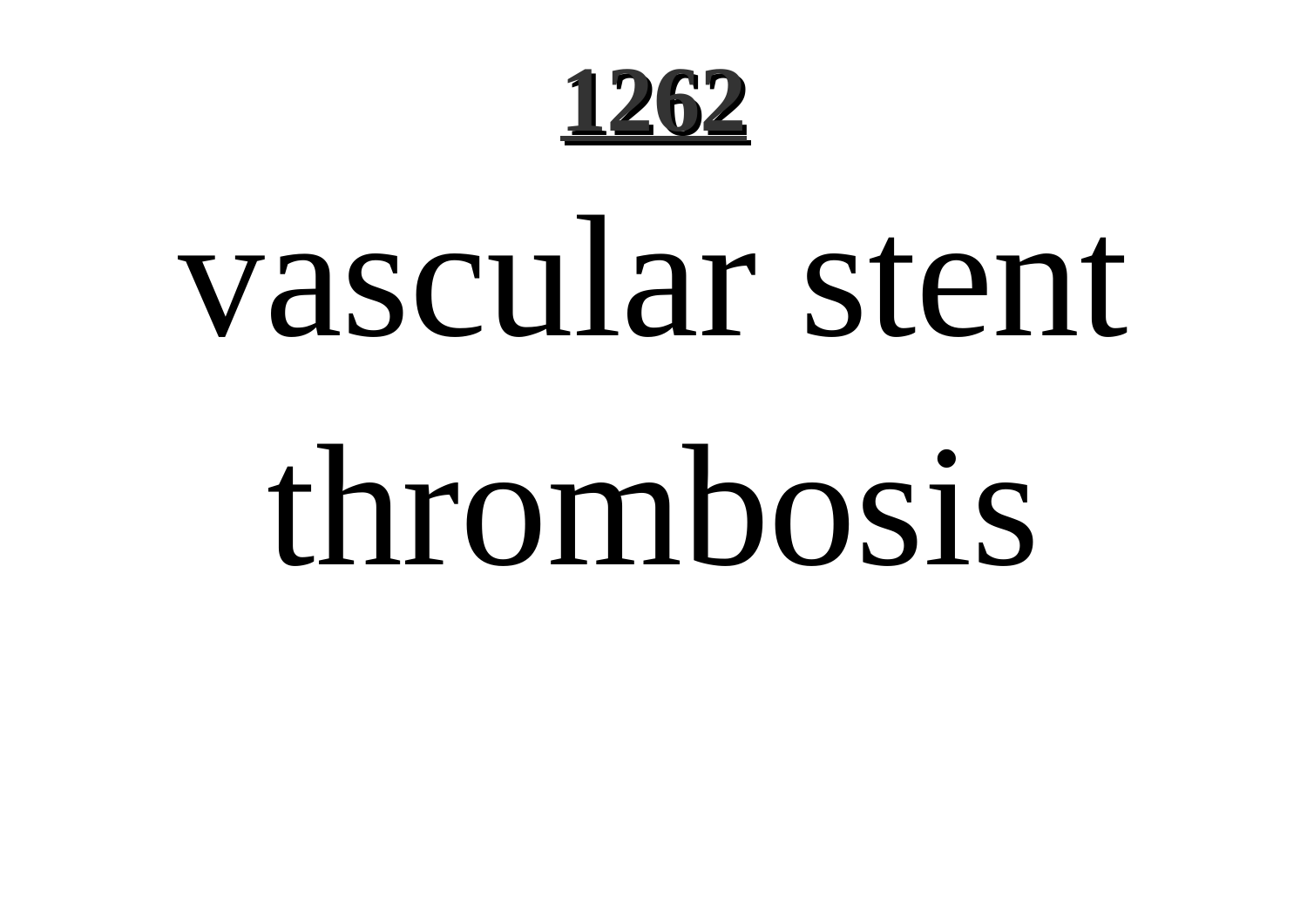

### vasculiticrash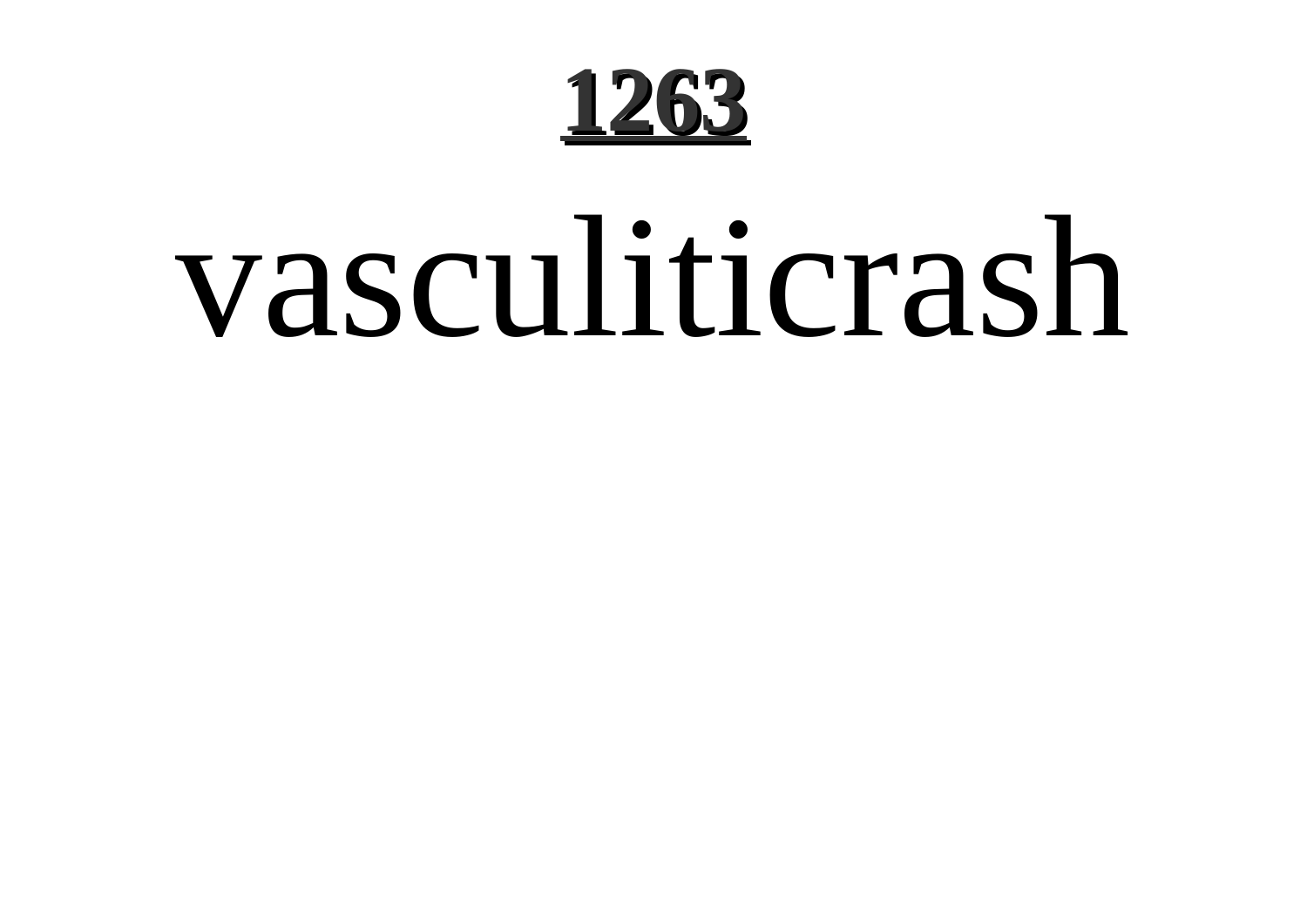1264

### vasculitic ulcer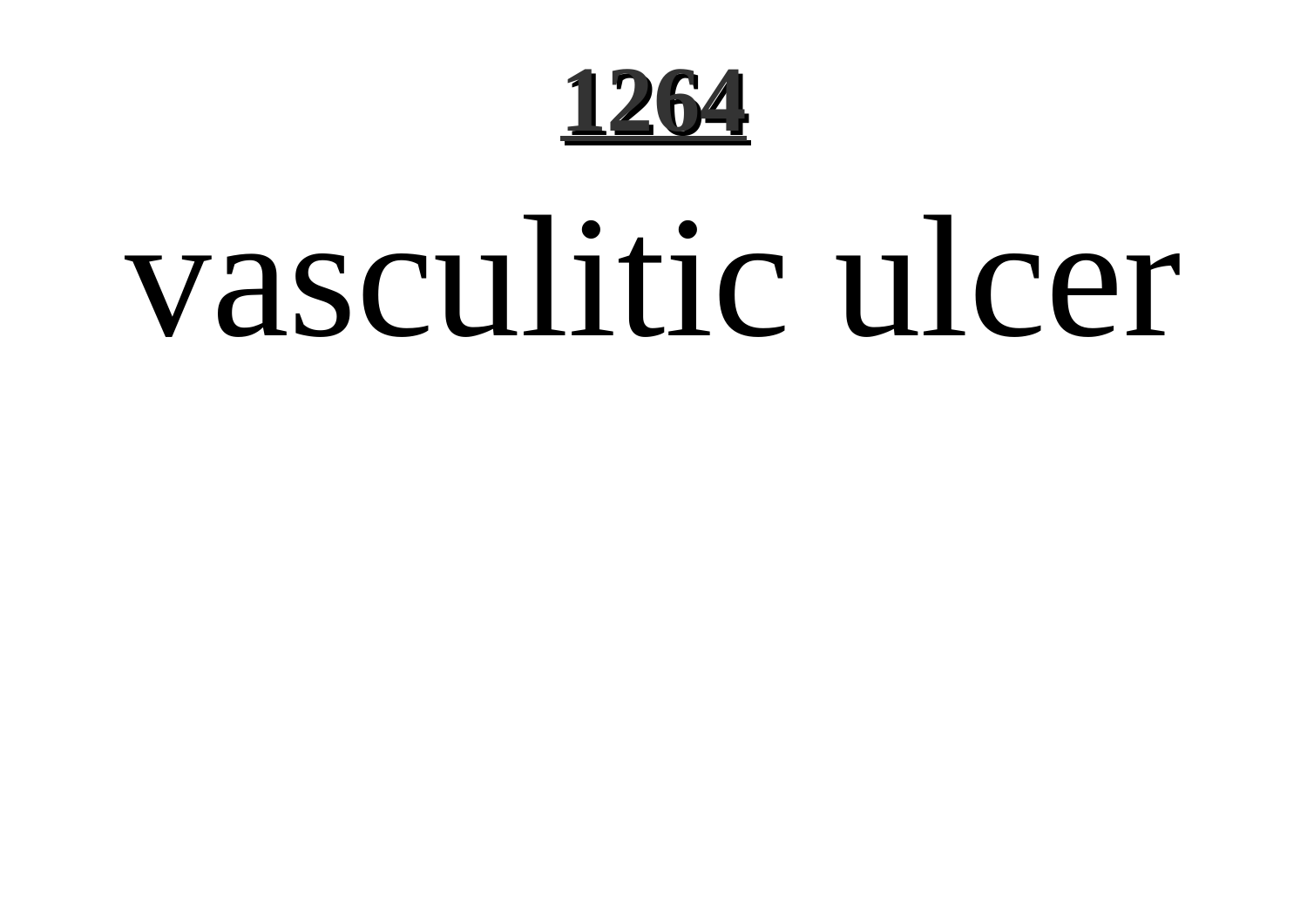

### vasculitis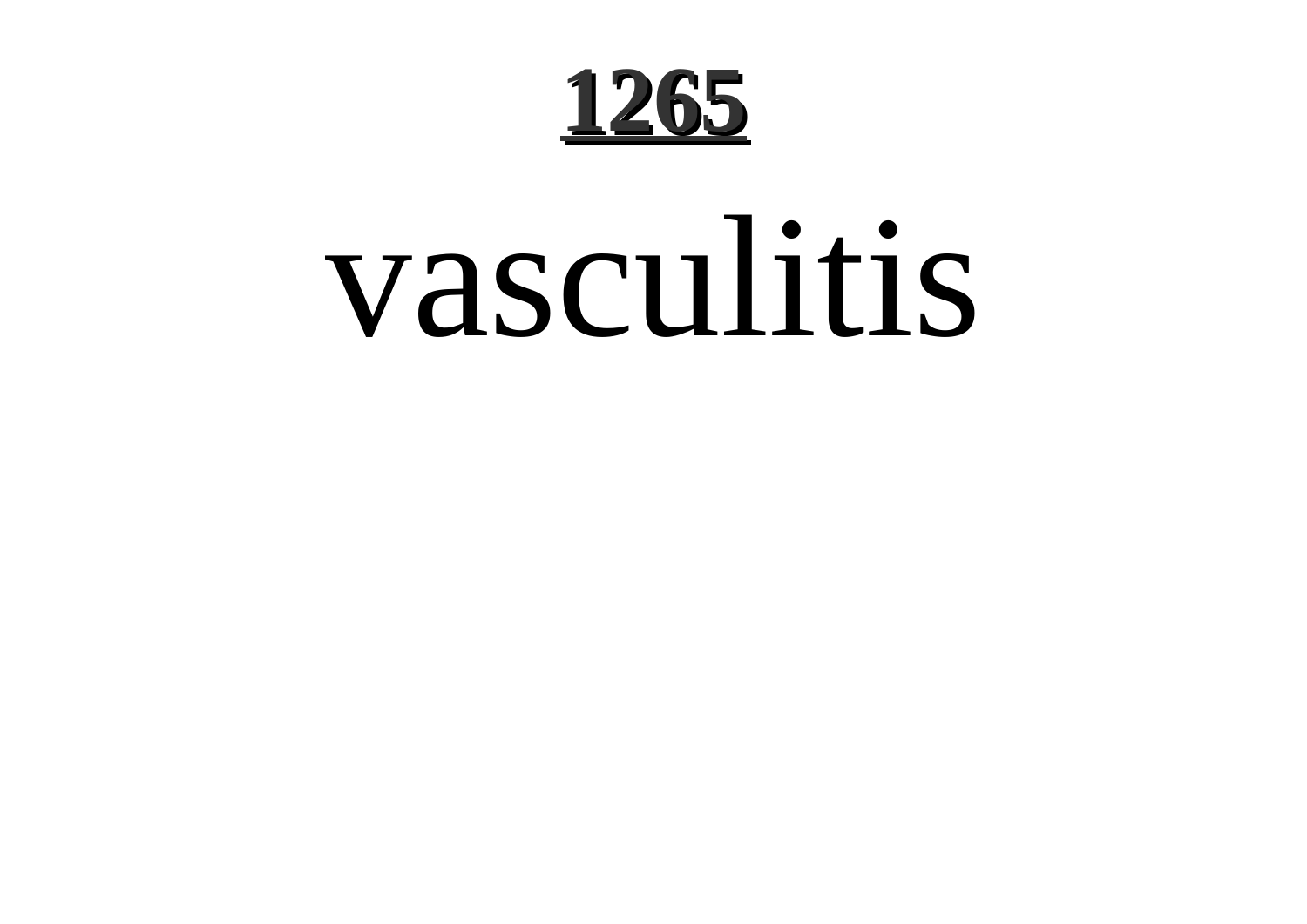

# vasculitis gastro-

### intestinal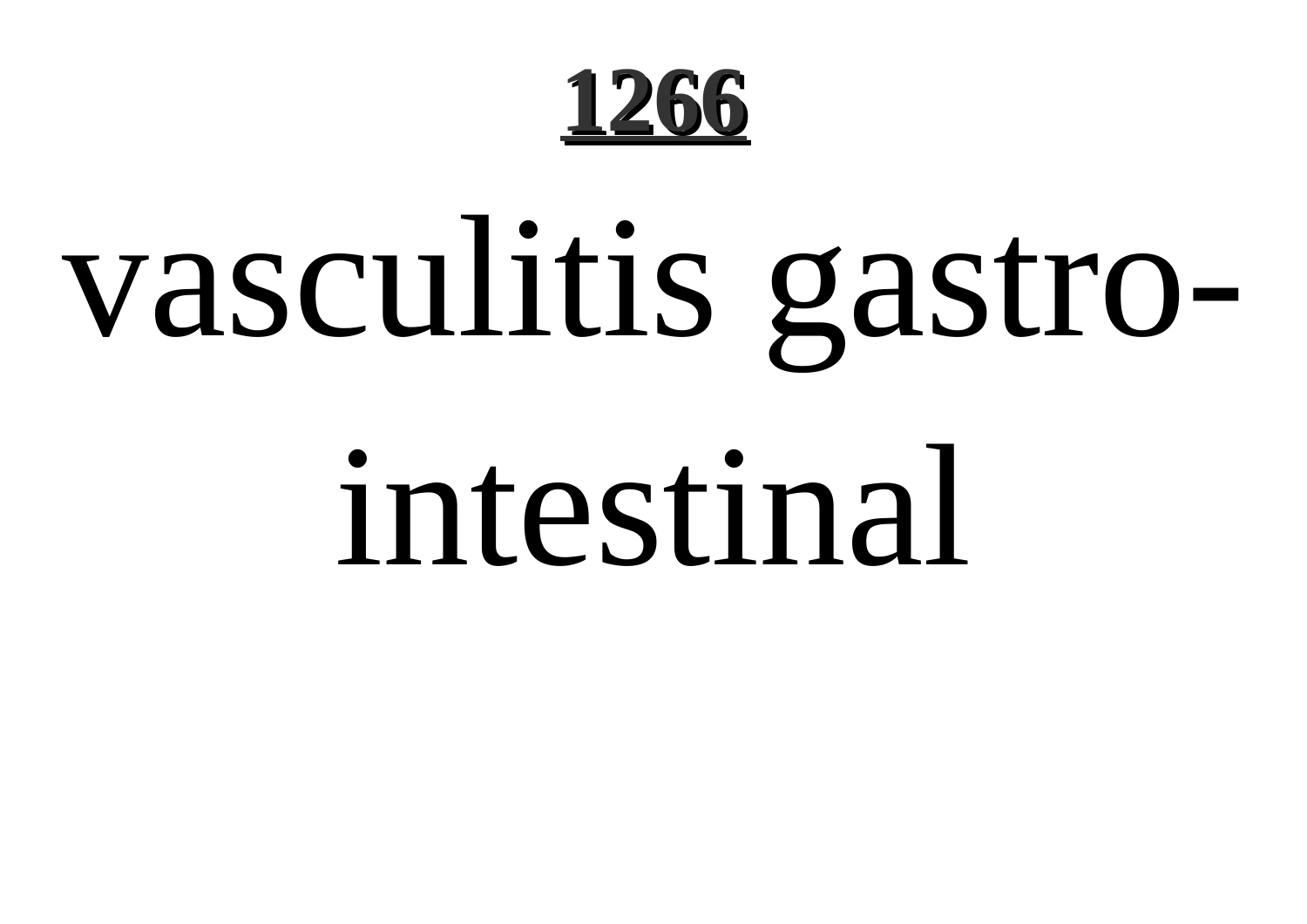

## vasculitis necro-

tising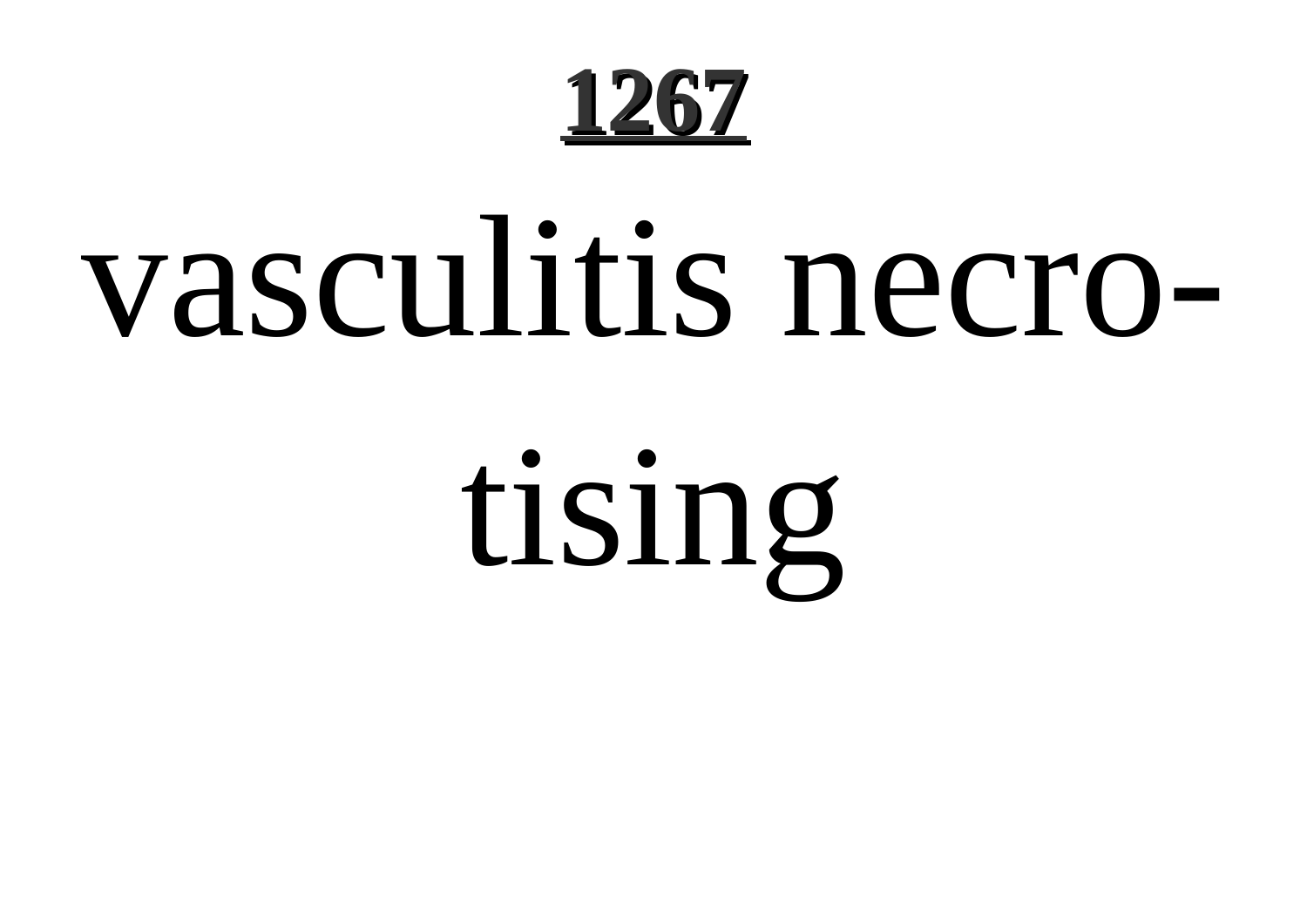

### vena cavaembo-

lism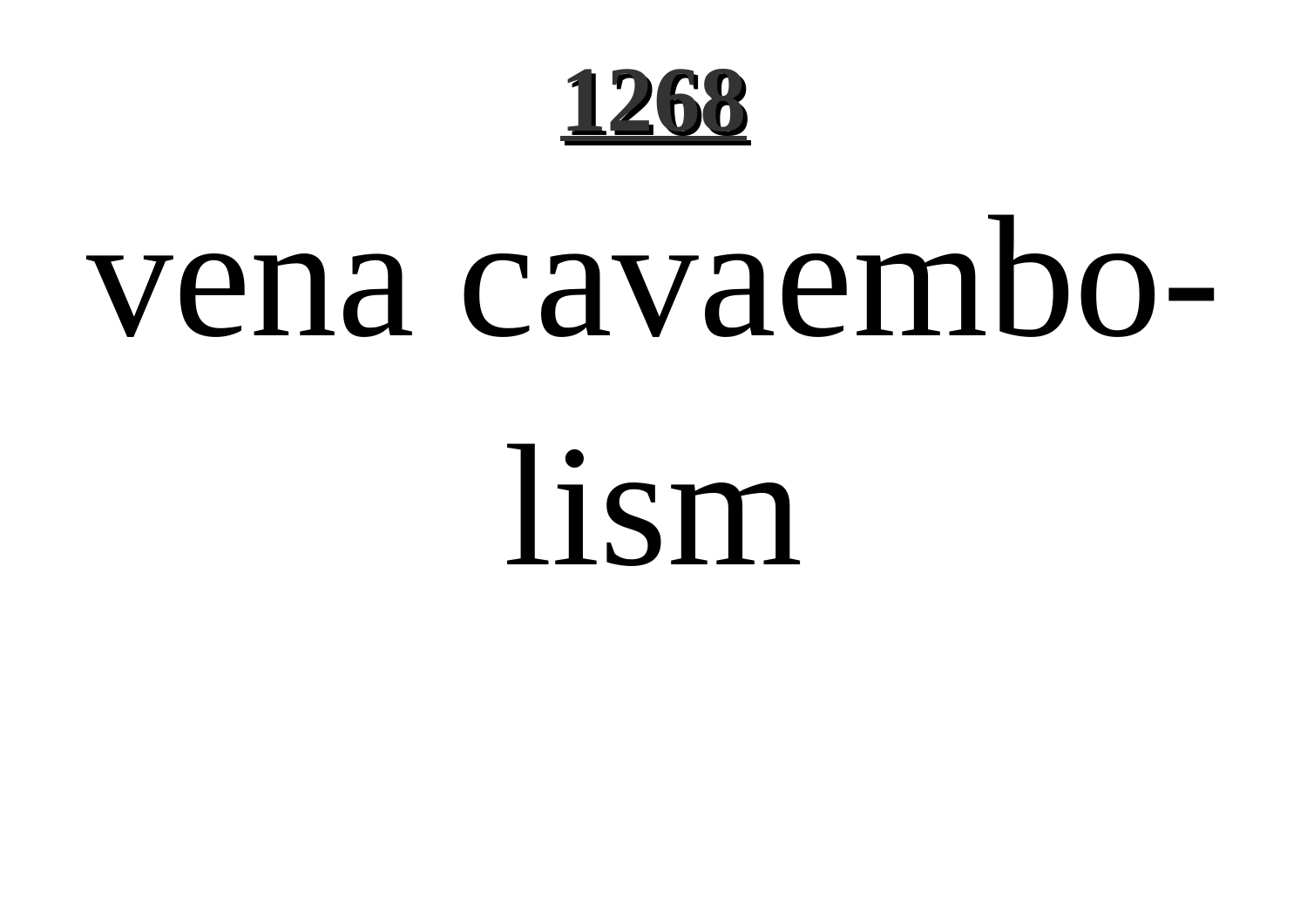

### vena cava throm-

bosis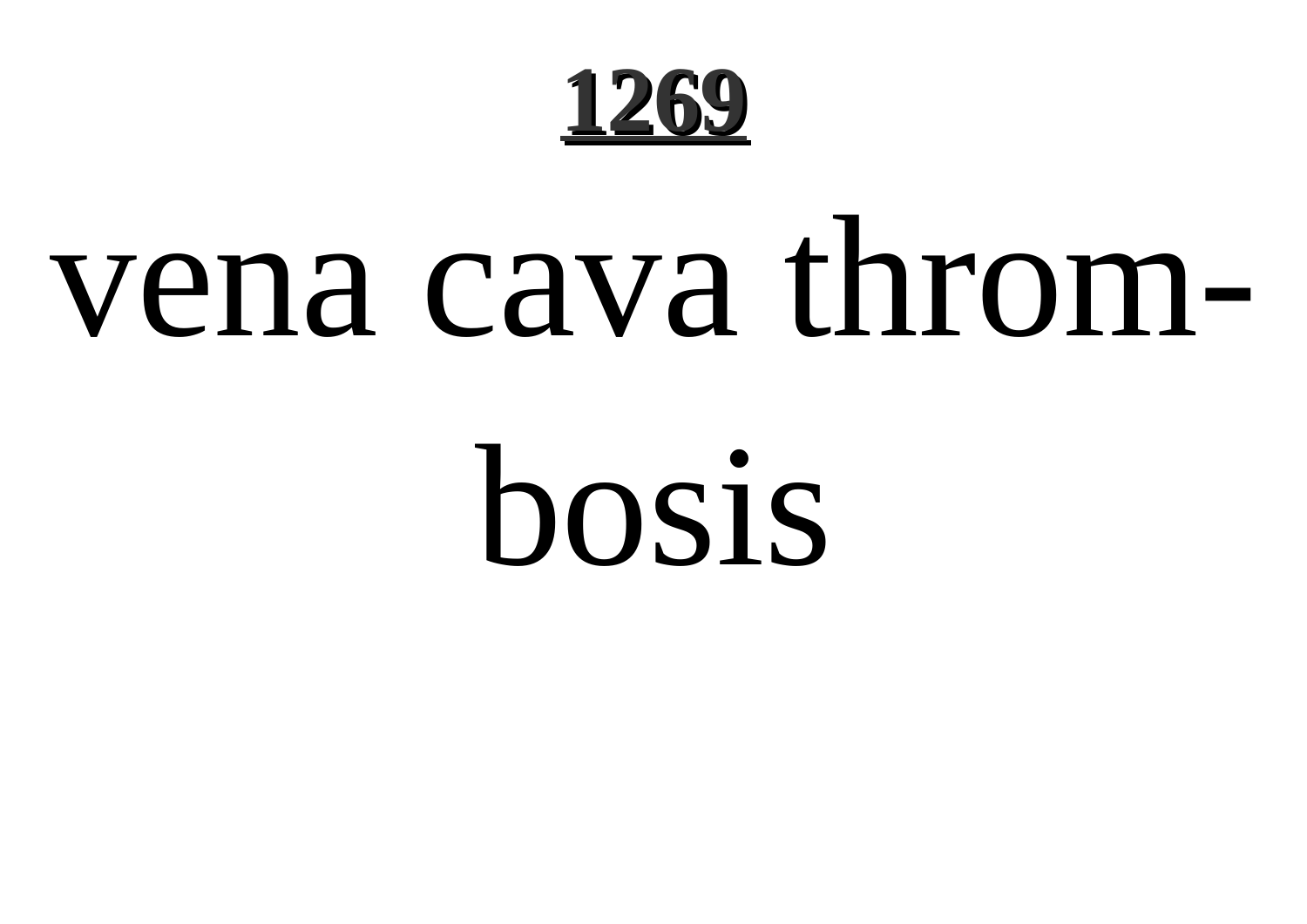

### venous intrava-

sation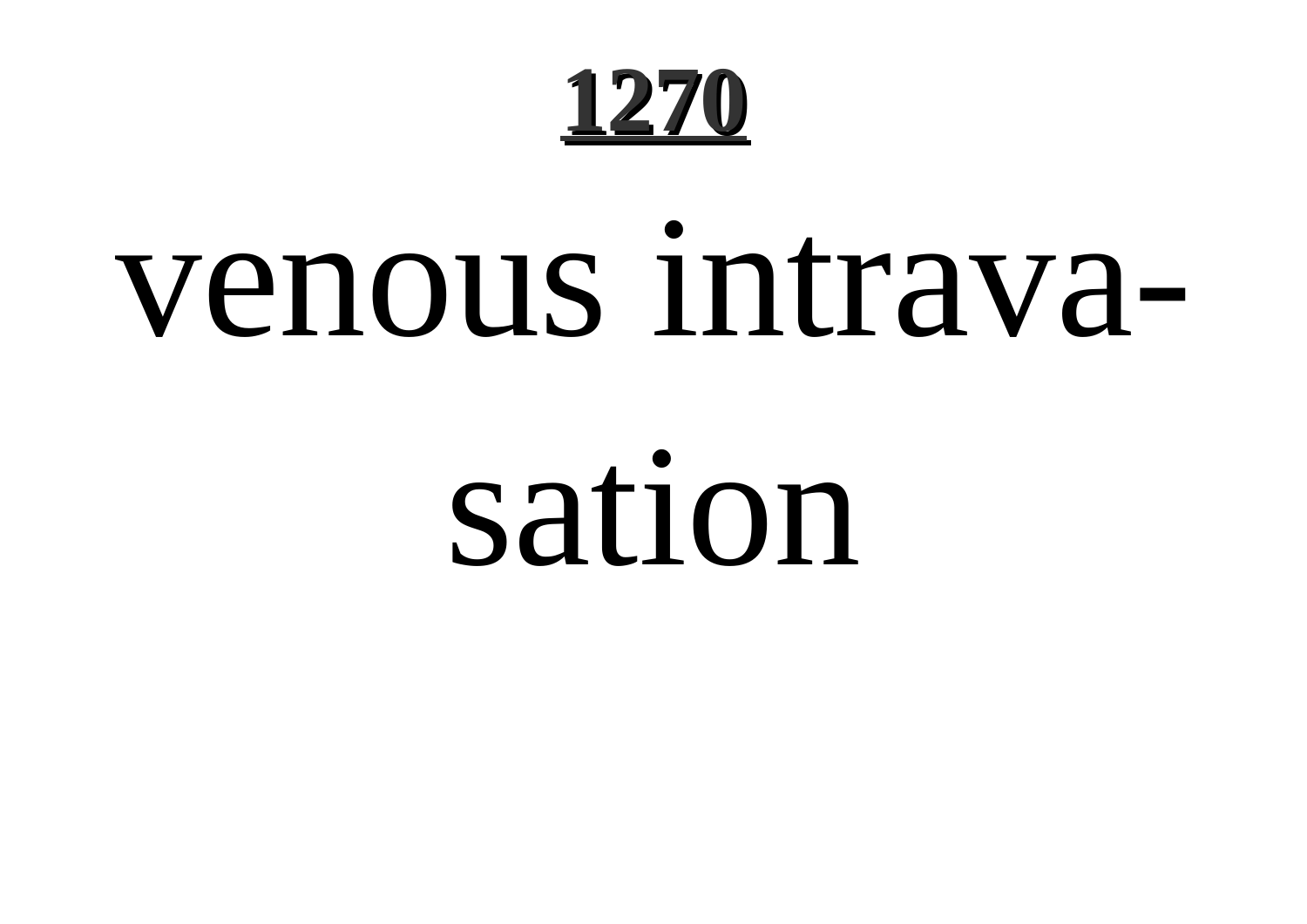### venous recanali-

### sation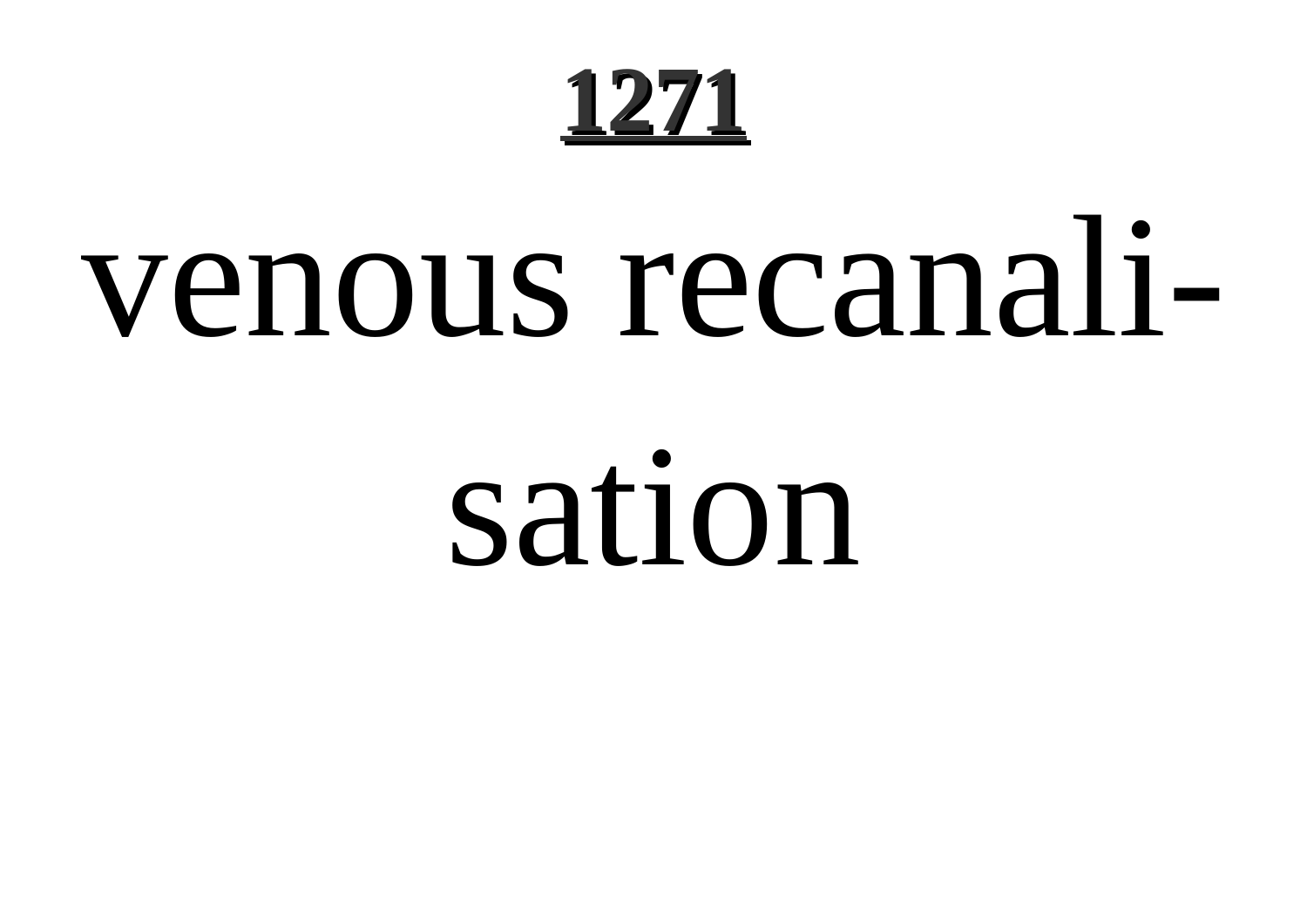# venousthrombo-

### SİS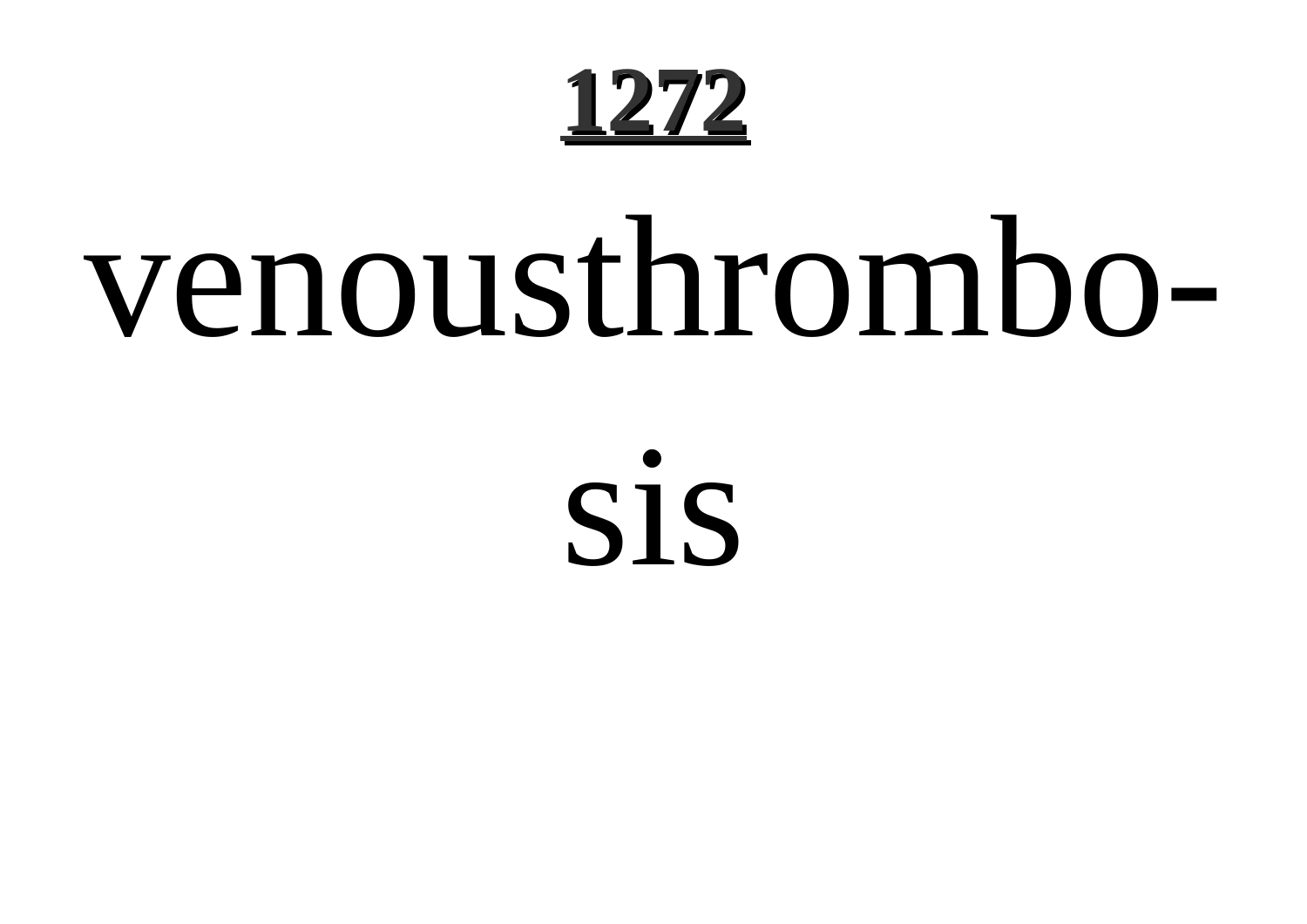### venous thrombo-

# sis in pregnancy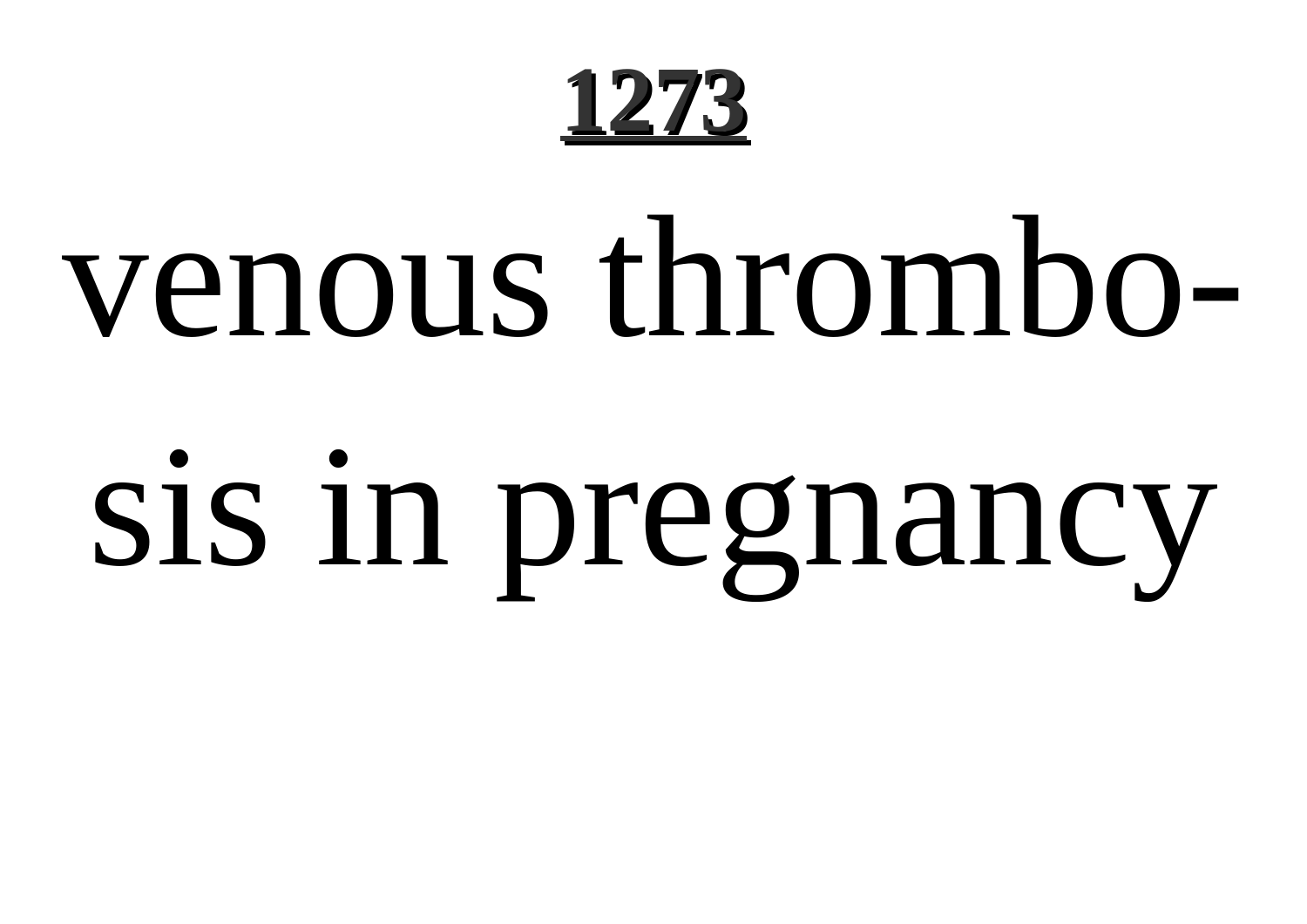

## venous thrombo-

### sis limb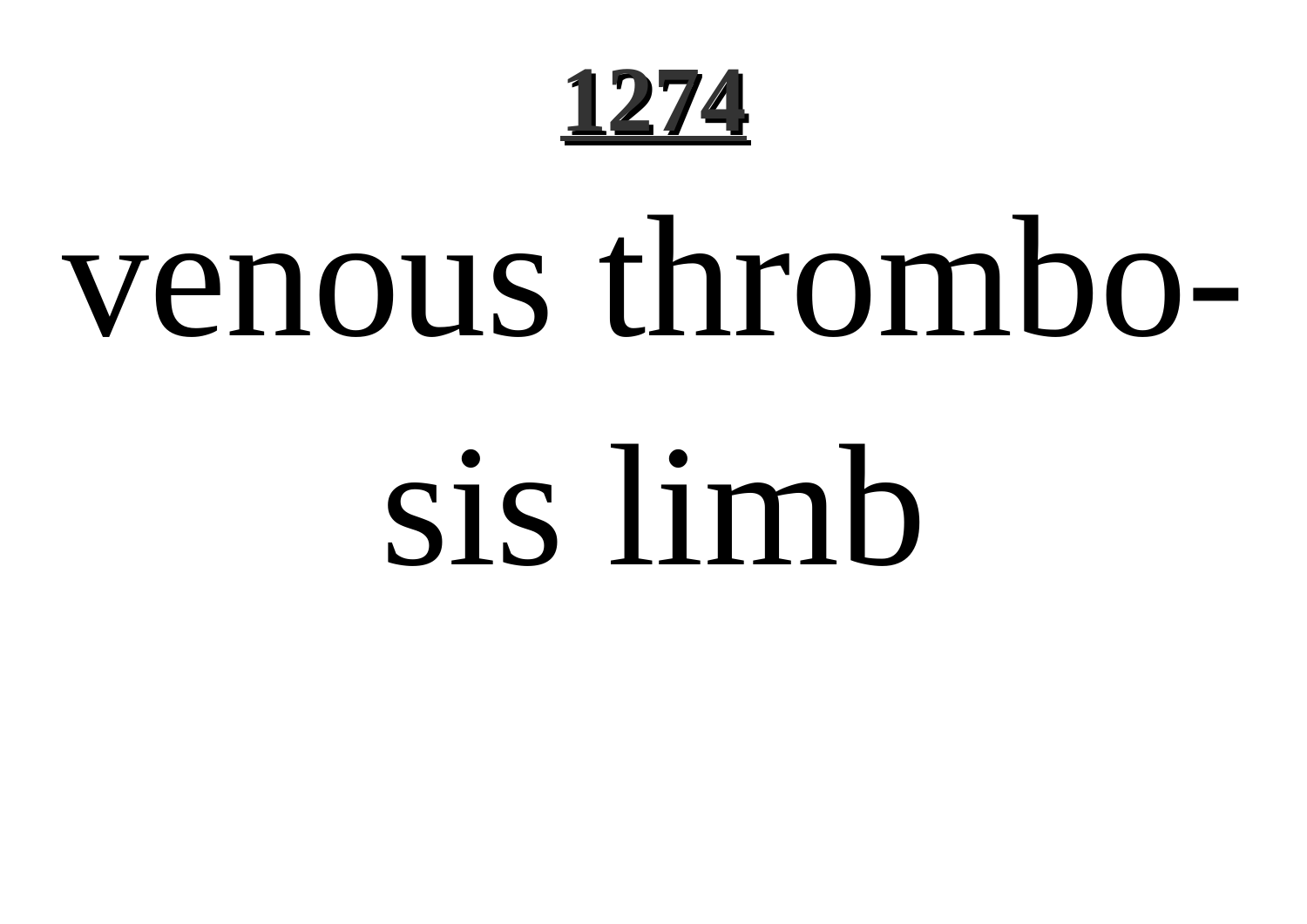### venous thrombo-

### sisneonatal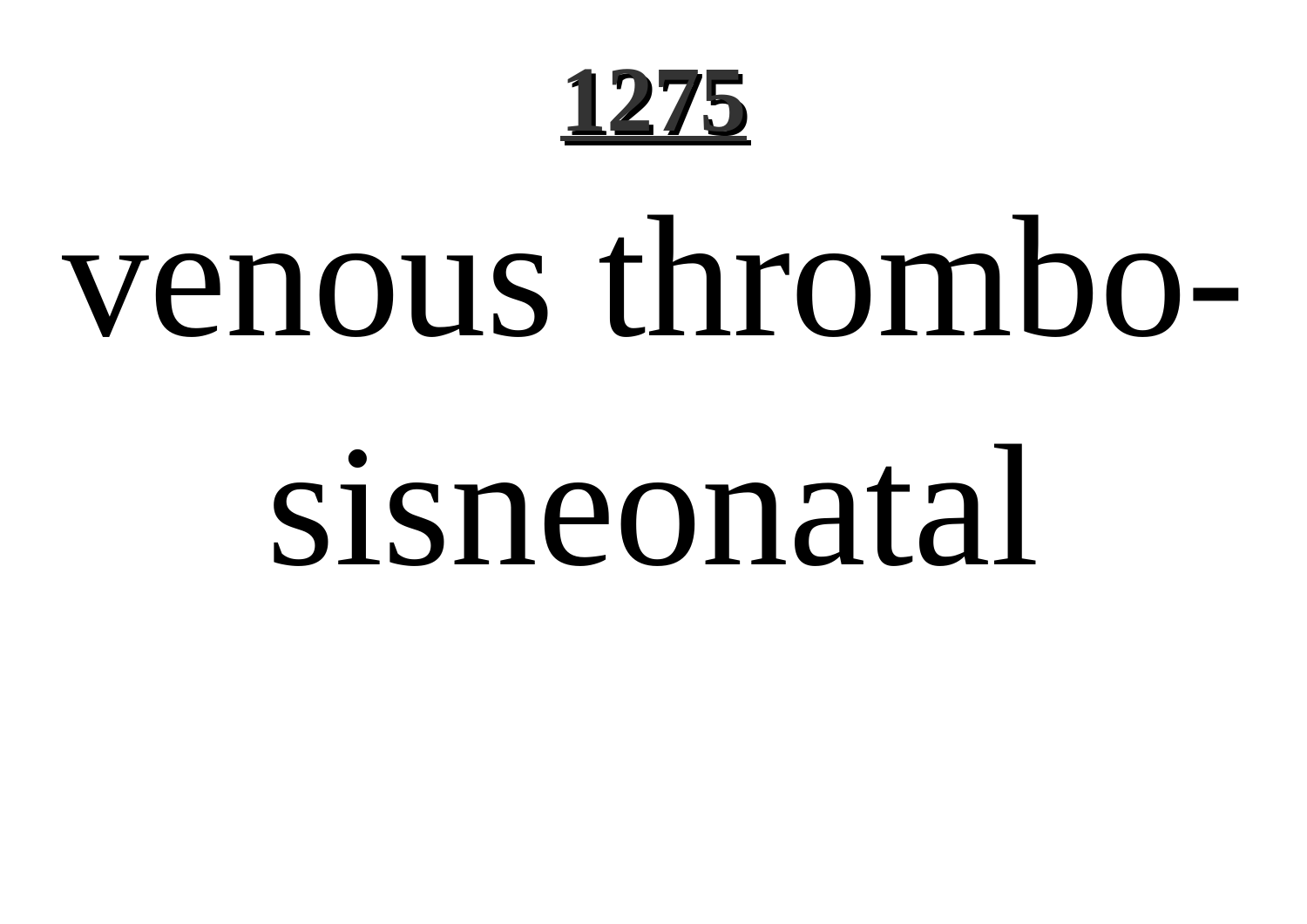

# vertebral artery

### thrombosis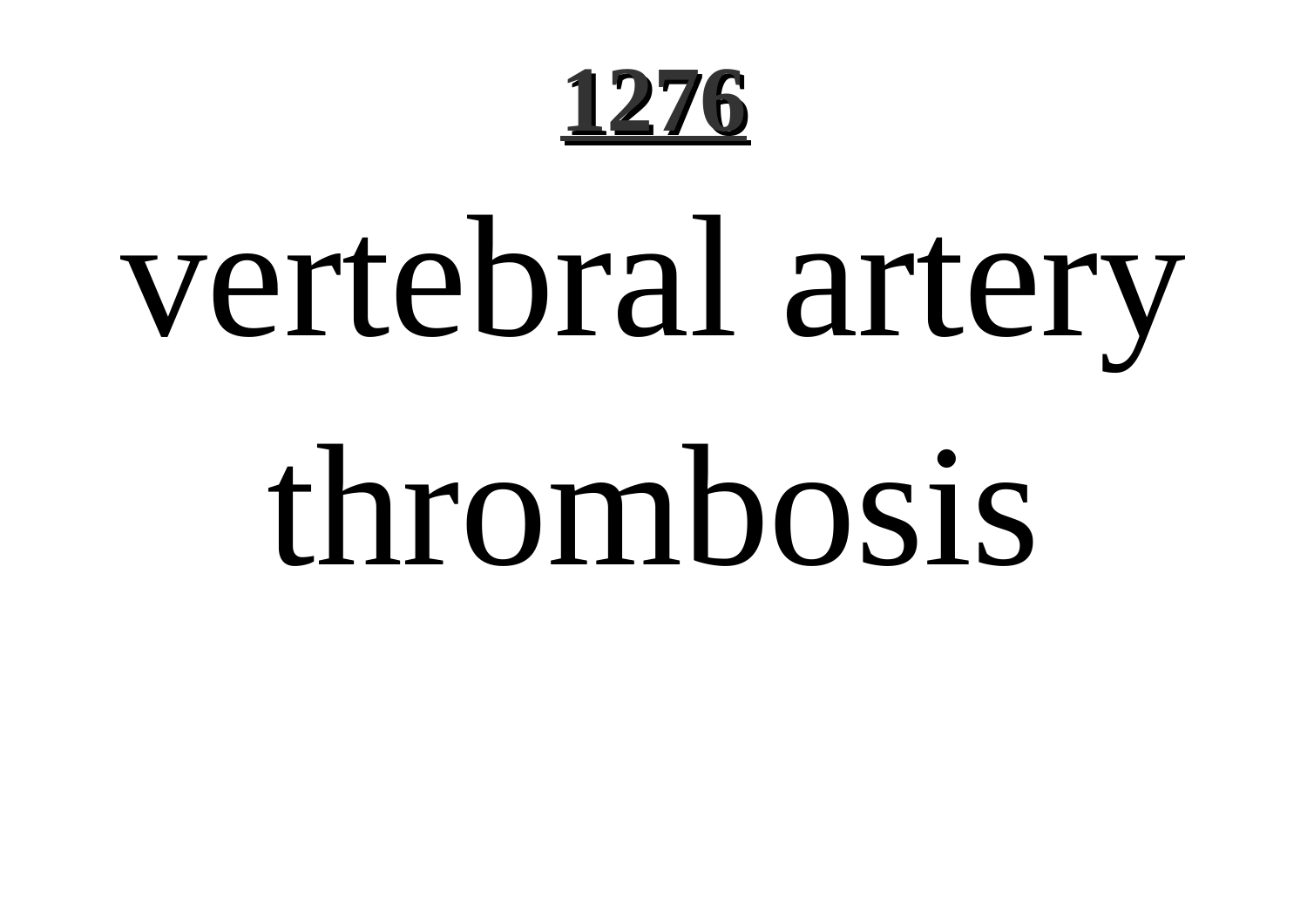# vessel puncture

### site thrombosis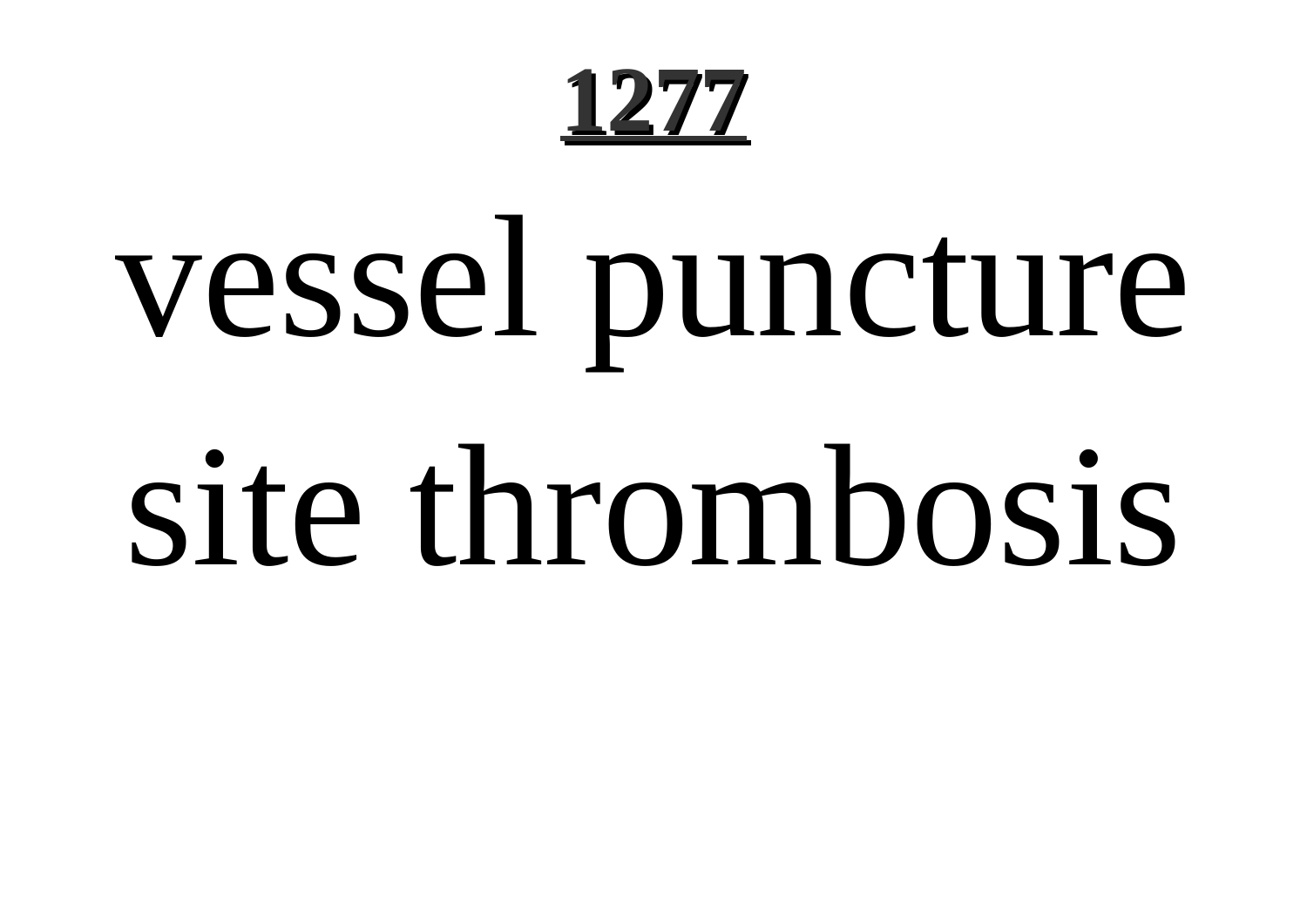## visceral venoust-

### hrombosis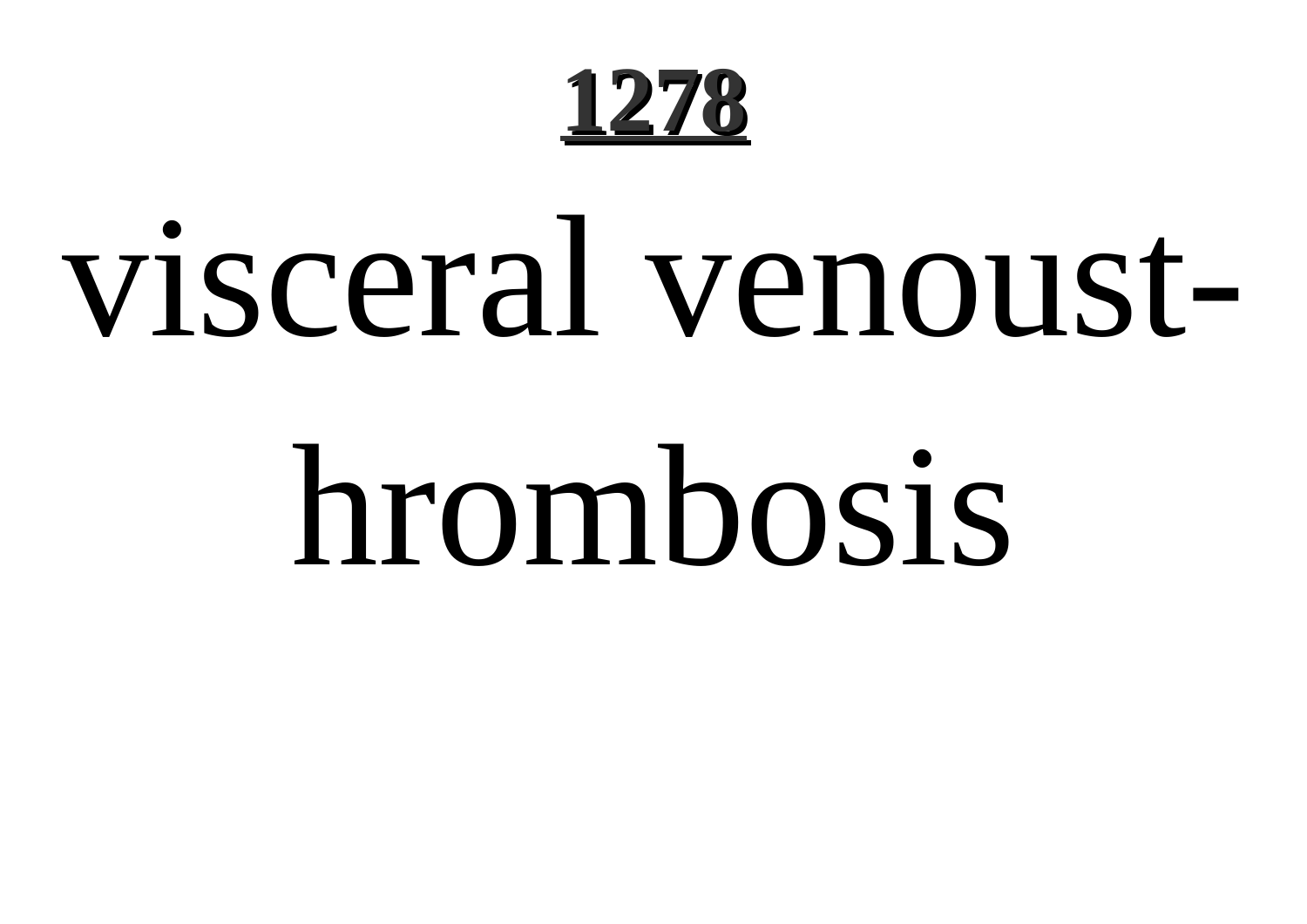

# vith nerve para-

*lysis*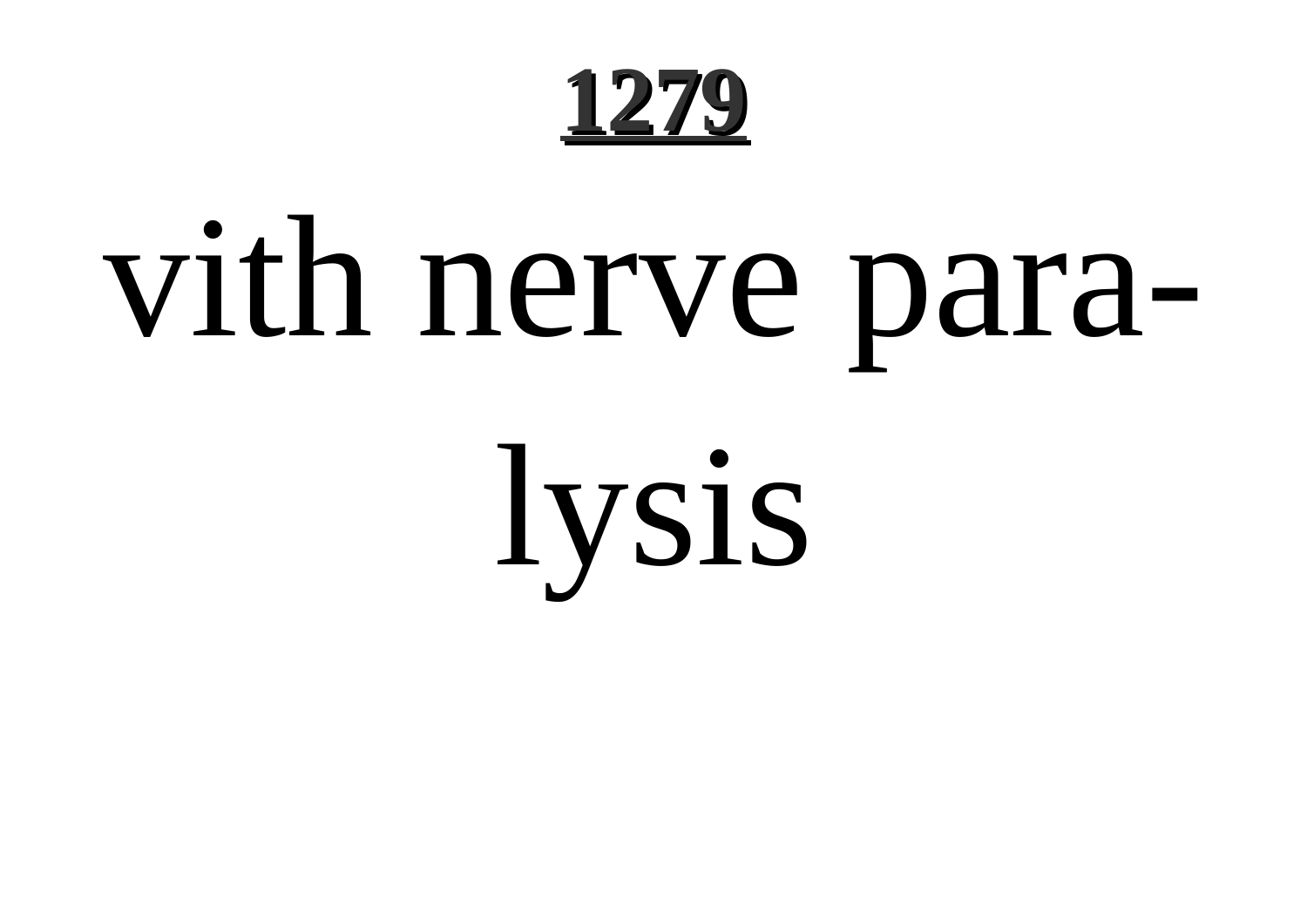

# vith nerve pare-

SİS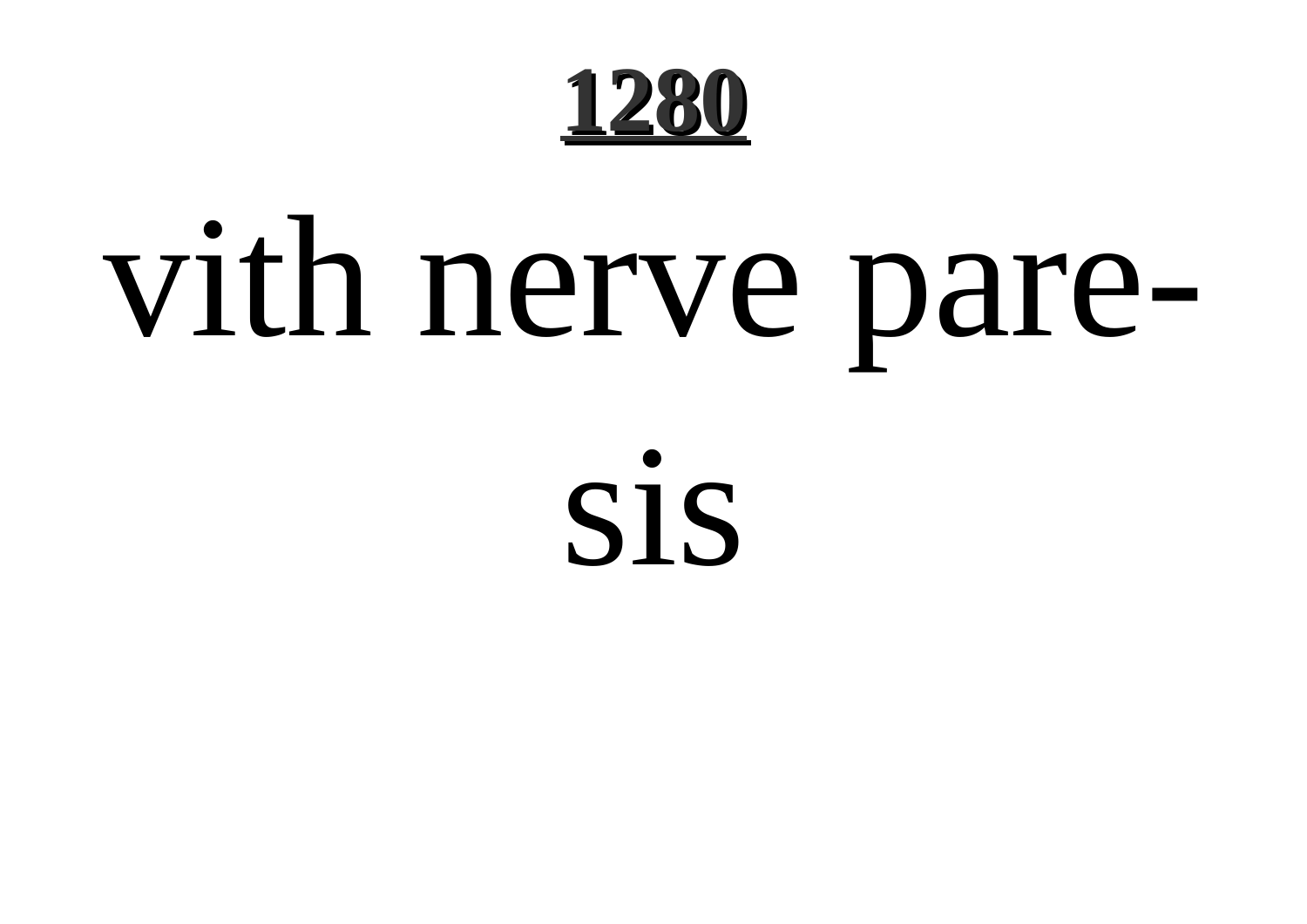# vitiligo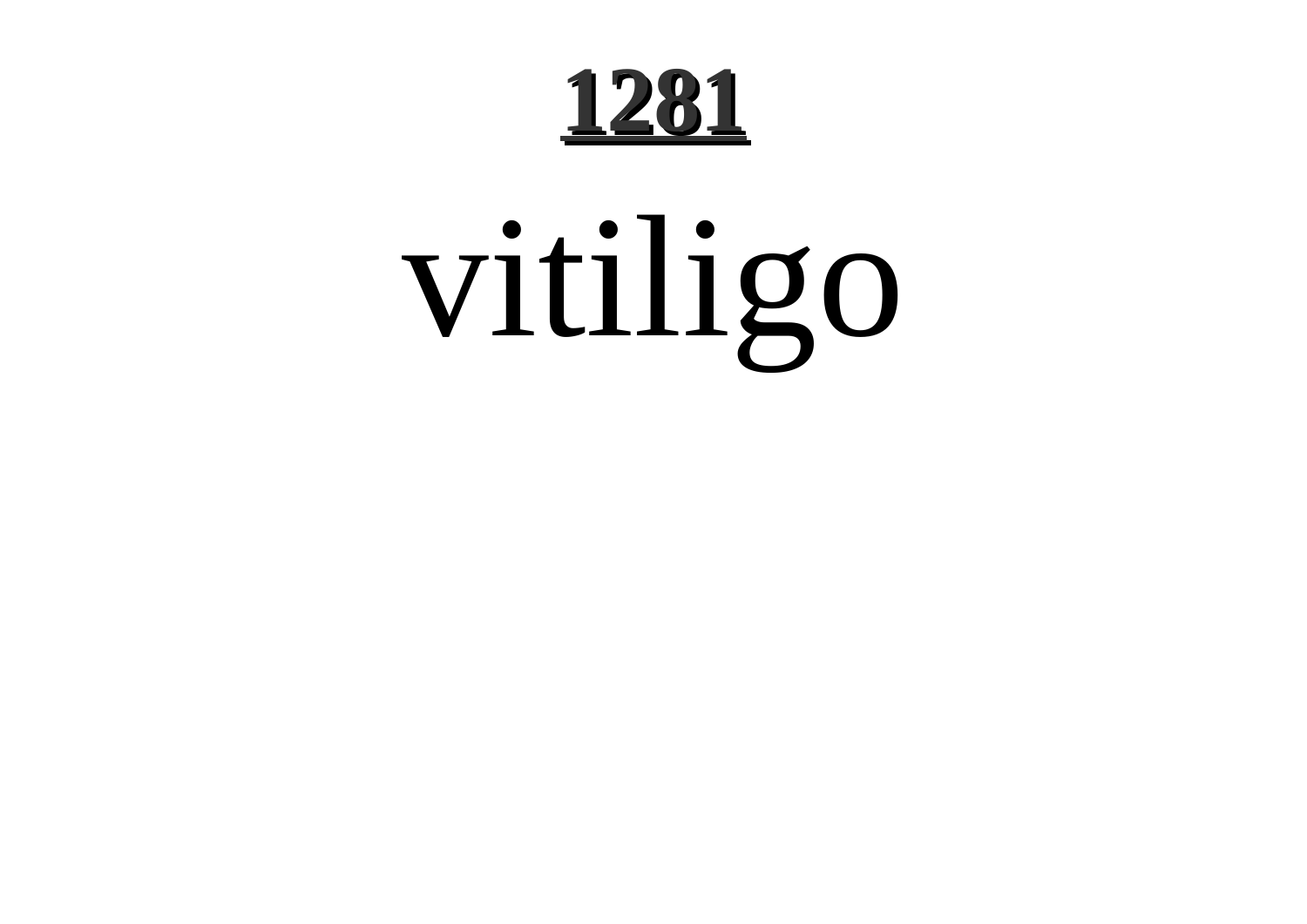

# vocal cord para-

**lysis**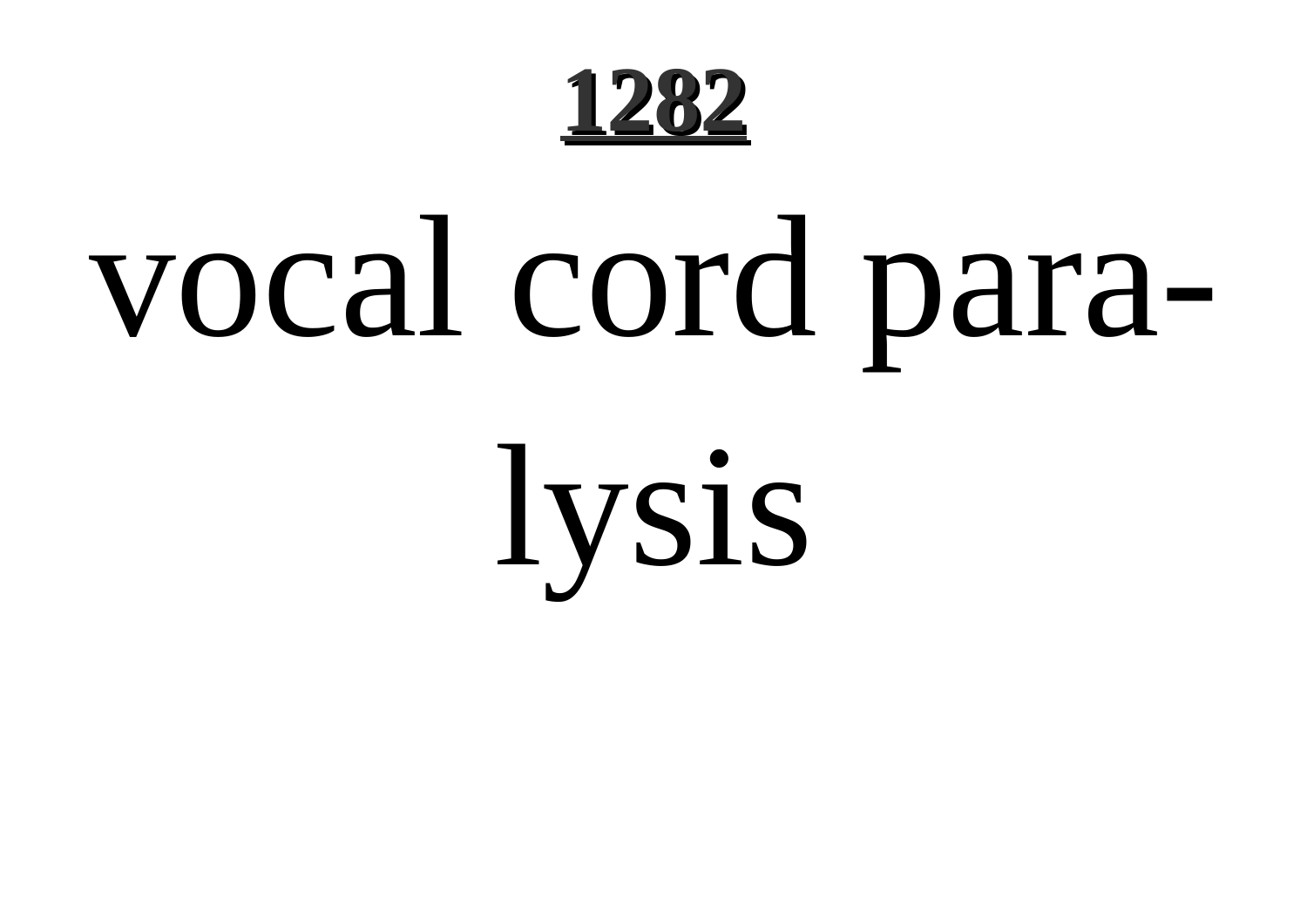

# vocal cordparesis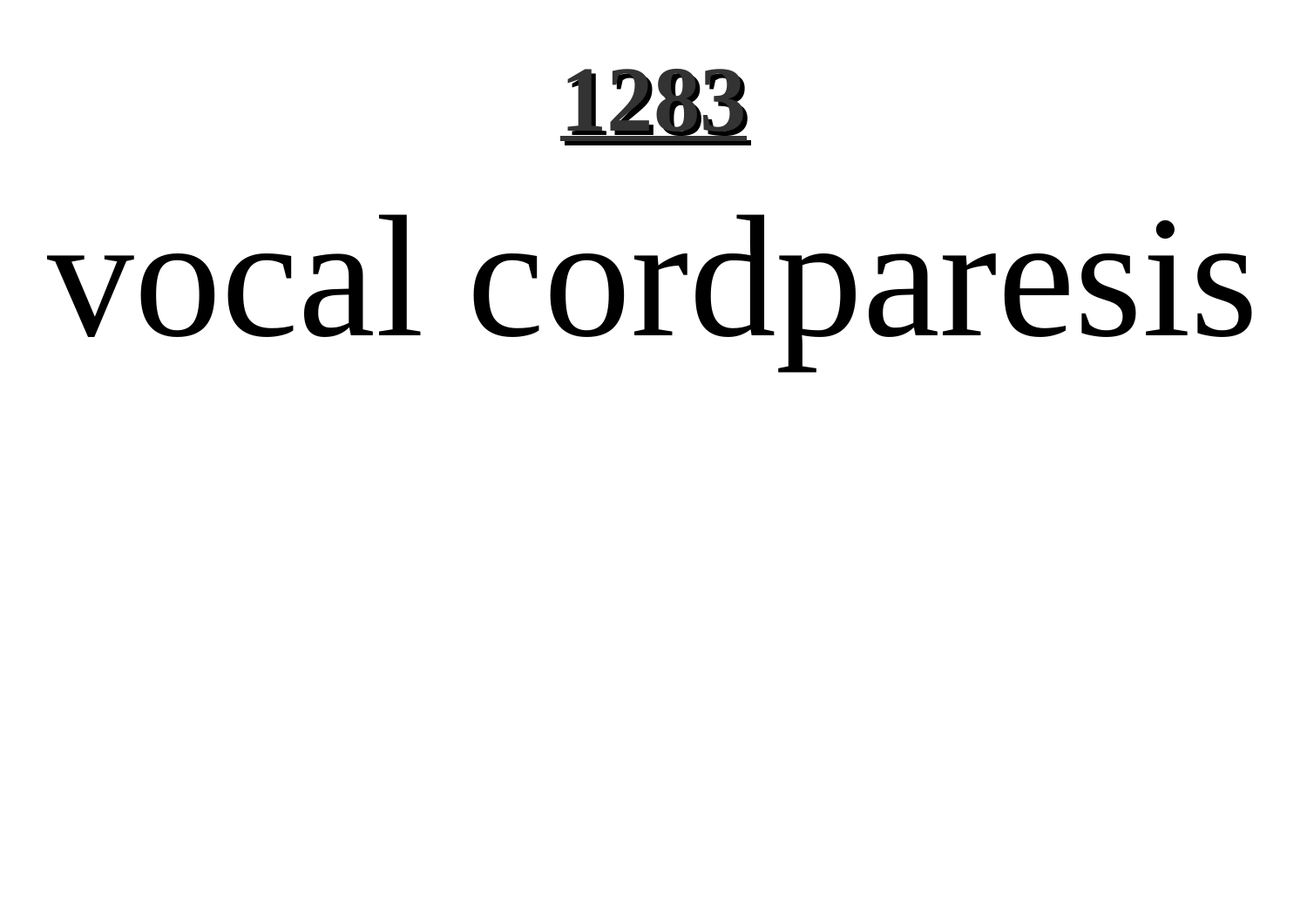1284

# vogt-koyanagiharada disease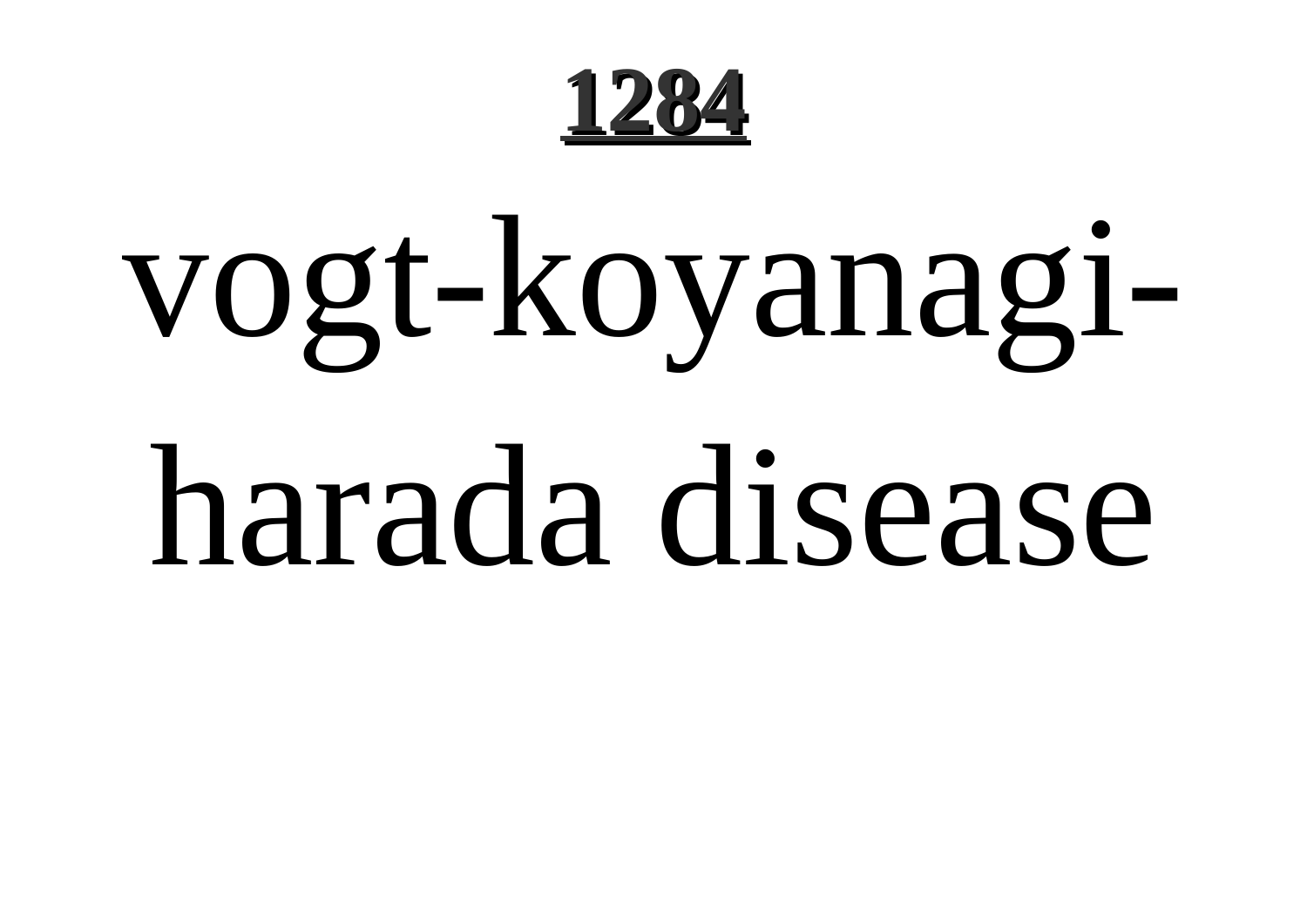# warm type hae-

# molytic anaemia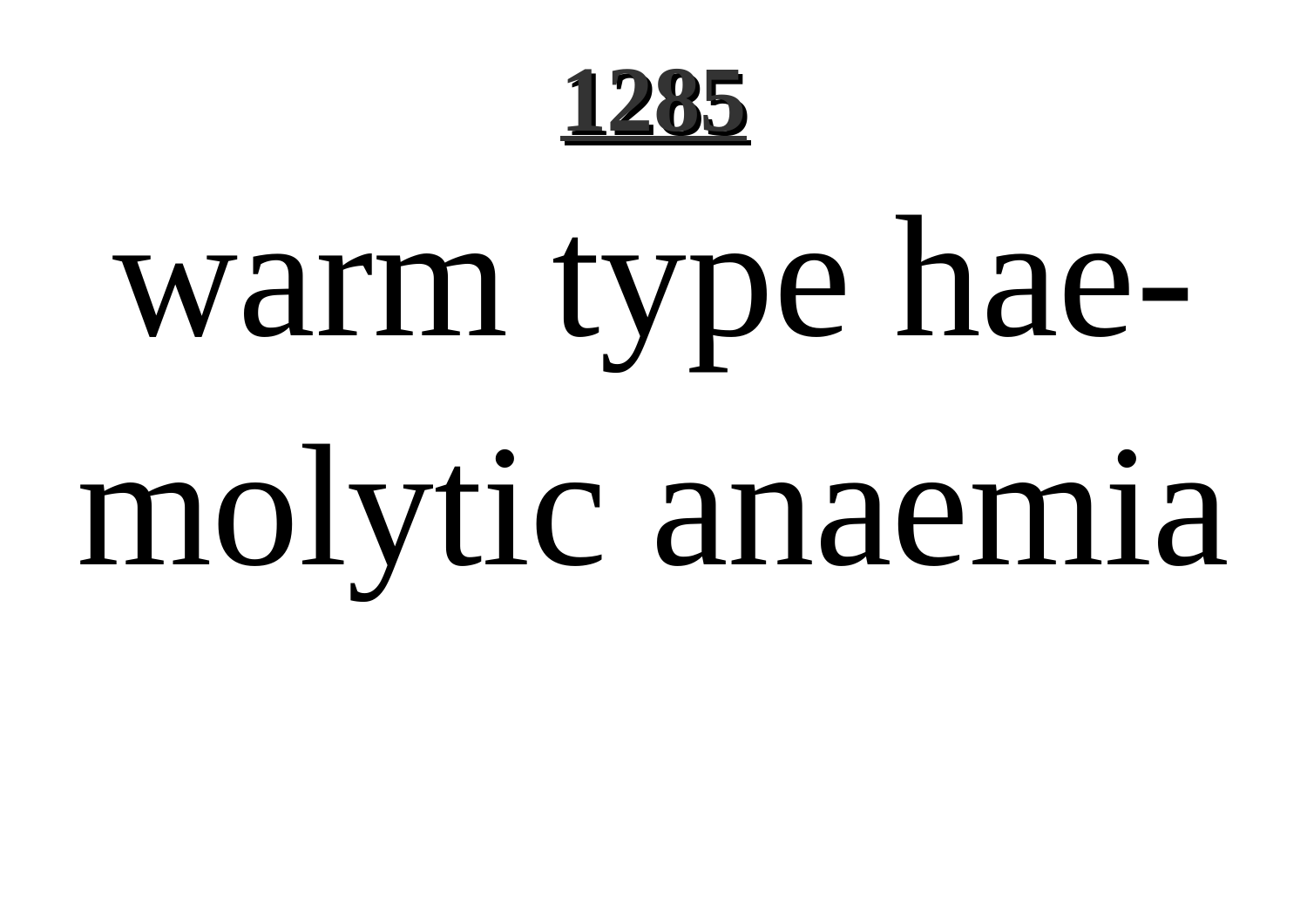

# wheezing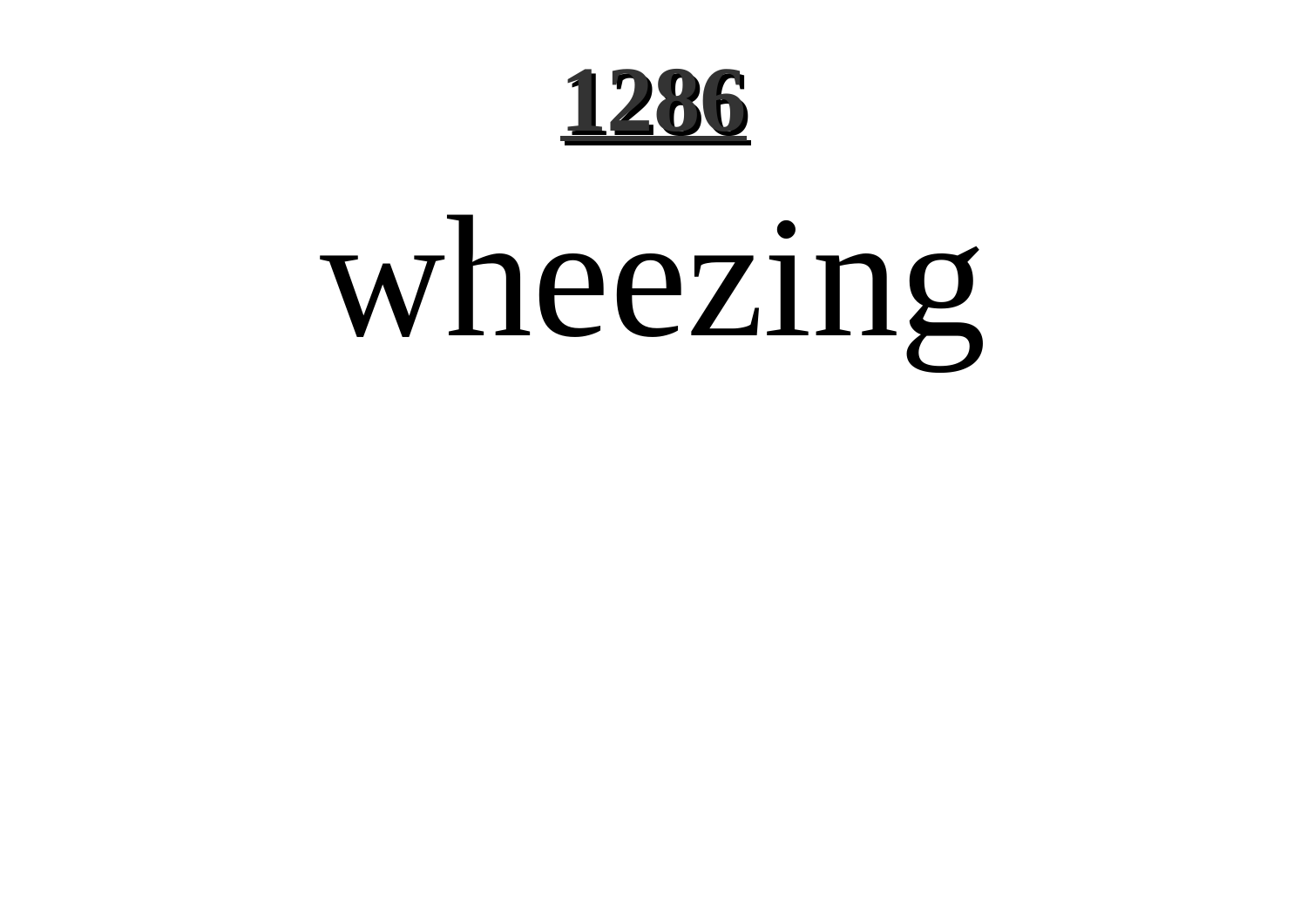# whitenipple sign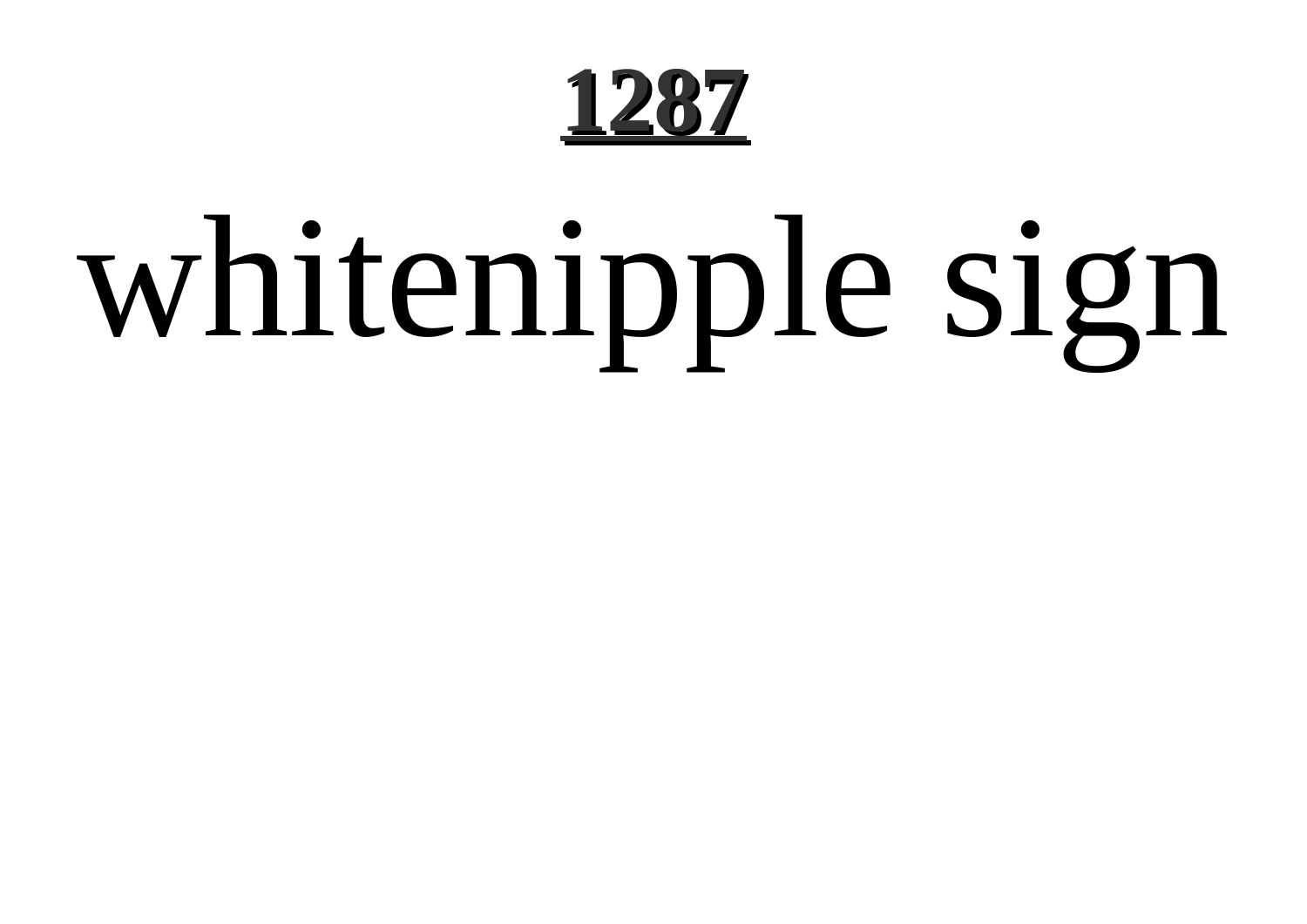

# xith nerve para-

*lysis*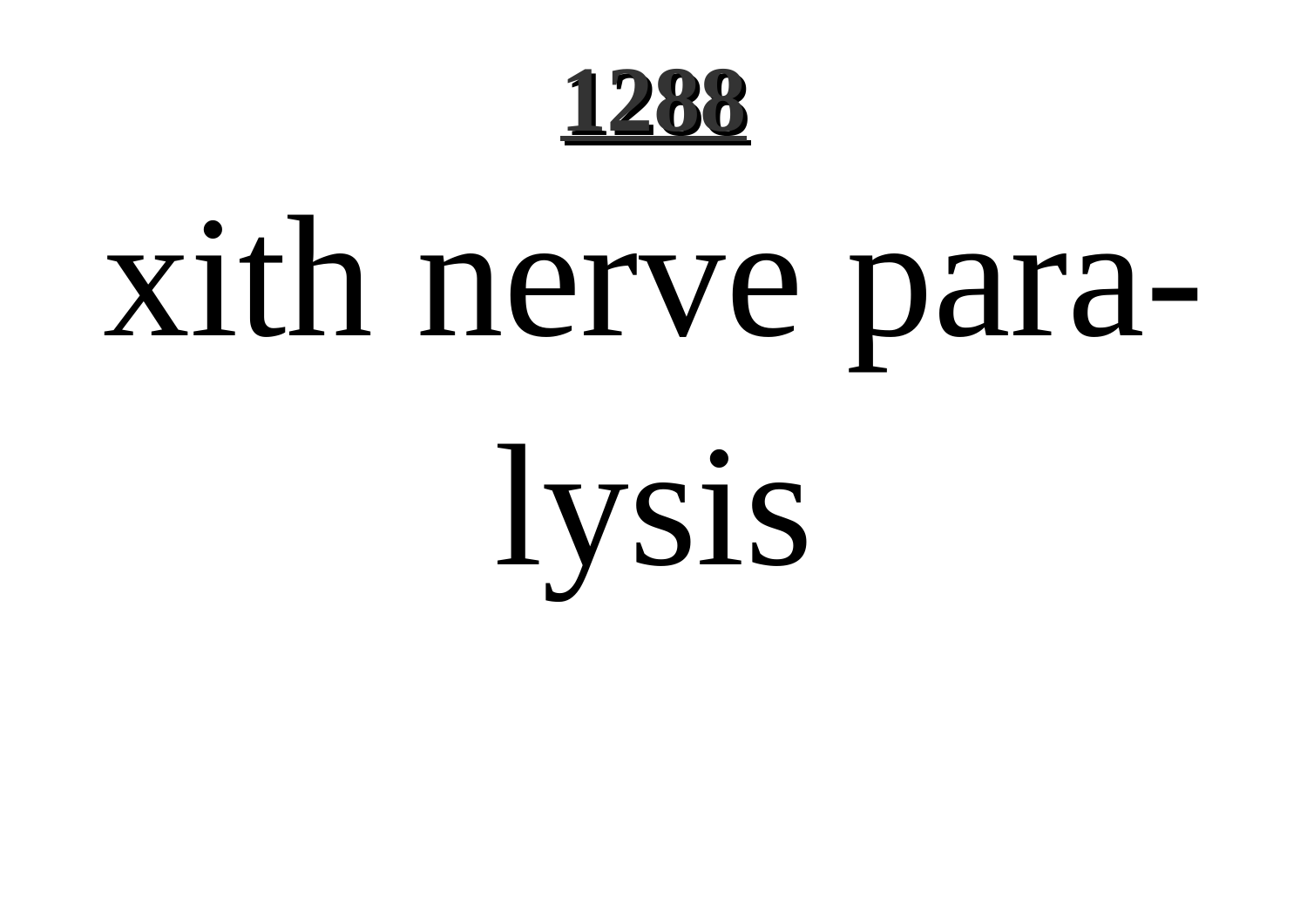

# x-ray hepatobili-

# ary abnormal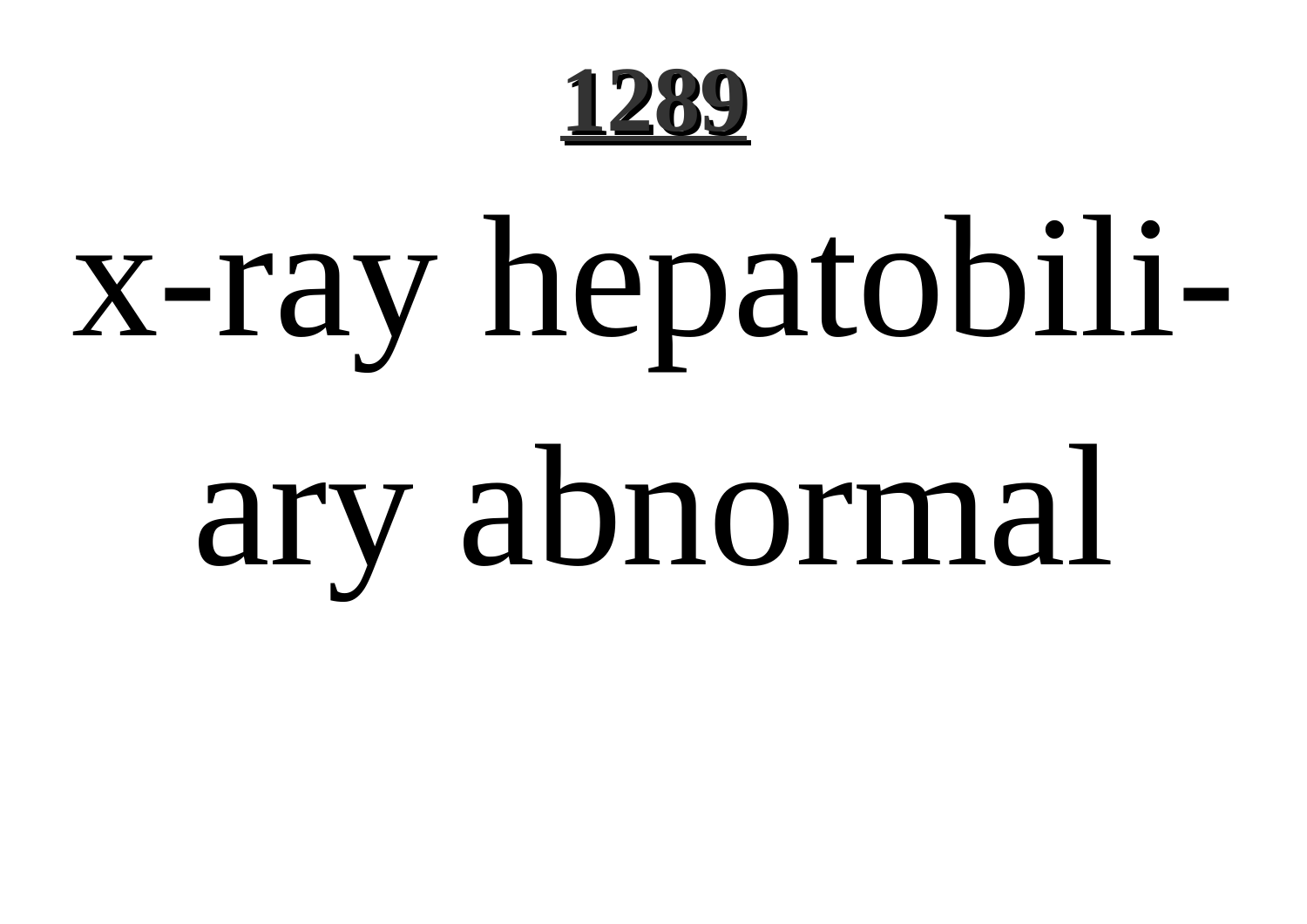

# young's syndro-

me